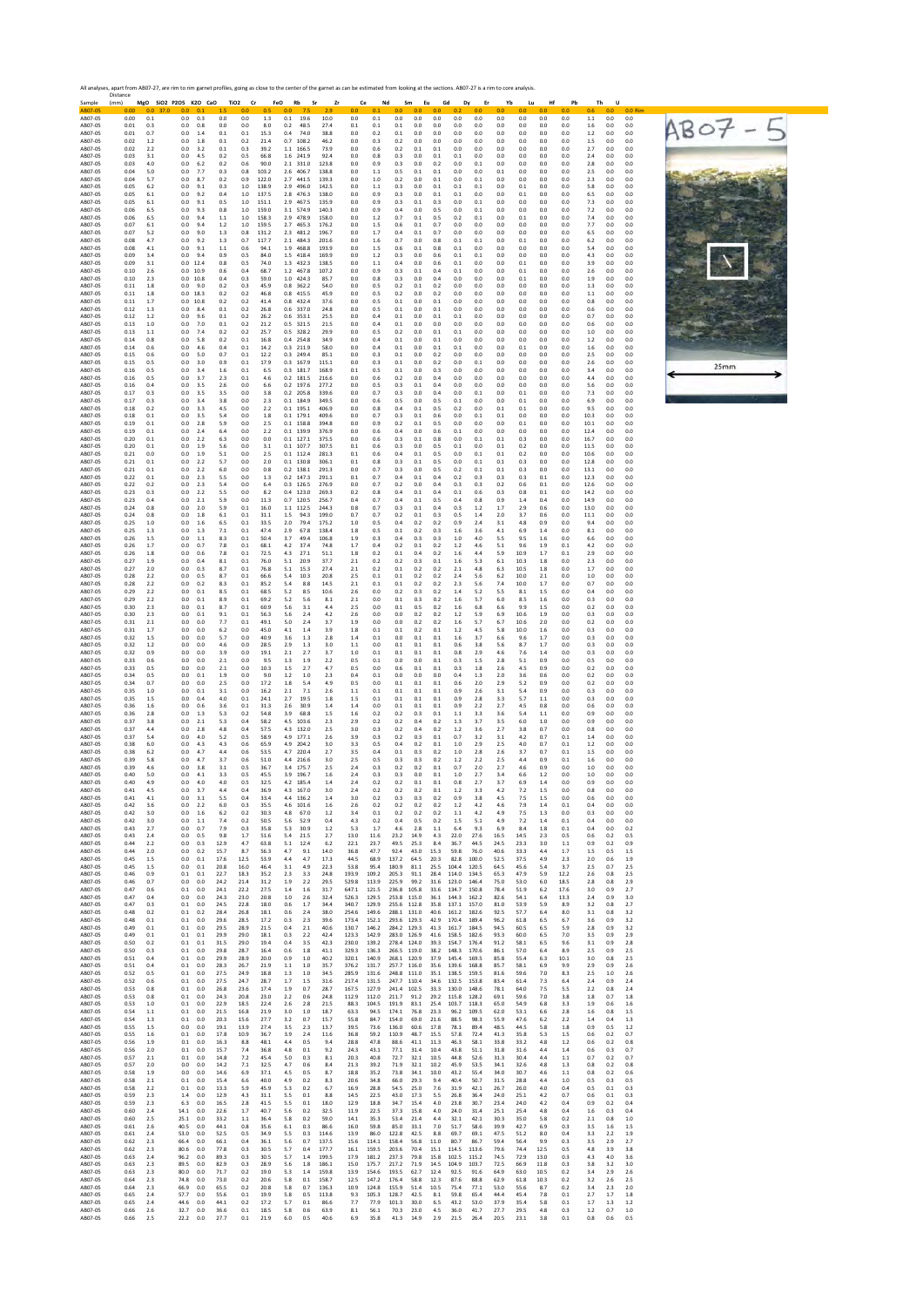SAMPLE DE 2012 A ABOUT 2012 A ABOUT 2012 A ABOUT 2012 A ABOUT 2012 A ABOUT 2012 A ABOUT 2012 A ABOUT 2012 A ABOUT 2012 A ABOUT 2012 A ABOUT 2012 A ABOUT 2012 A ABOUT 2012 A ABOUT 2012 A ABOUT 2012 A ABOUT 2012 A ABOUT 201 Distance (mm) **MgO SiO2 P2O5 K2O CaO TiO2 Cr FeO Rb Sr Zr Ce Nd Sm Eu Gd Dy Er Yb Lu Hf Pb Th U** AB07‐05 0.67 2.7 14.0 0.0 20.0 0.1 25.5 6.3 0.0 25.9 6.7 23.2 29.9 10.7 2.0 16.9 18.9 16.2 16.5 3.1 0.1 0.4 0.5 0.3 AB07‐05 0.67 2.7 9.0 0.0 16.0 0.1 25.8 6.3 0.1 16.0 6.1 13.6 16.5 6.1 1.2 10.9 15.1 12.6 13.2 2.6 0.2 0.2 0.2 0.2 AB07‐05 0.68 2.7 5.2 0.0 13.5 0.1 19.2 6.0 0.1 10.0 7.1 9.3 10.1 3.6 0.9 6.6 10.9 11.1 13.2 2.6 0.1 0.1 0.2 0.0 AB07‐05 0.68 2.5 3.2 0.0 11.6 0.1 19.8 6.2 0.1 5.4 6.3 5.2 6.1 2.2 0.7 5.1 10.3 11.6 13.4 2.4 0.2 0.0 0.1 0.1 AB07‐05 0.68 2.6 2.1 0.0 10.9 0.1 20.5 6.3 0.0 3.8 36.5 2.8 4.2 1.2 0.4 5.0 10.6 10.3 14.2 2.7 3.3 0.0 0.1 0.1 AB07‐05 0.69 2.6 1.2 0.0 10.1 0.1 28.2 6.2 0.0 1.8 293.8 1.9 2.8 1.4 0.4 4.1 9.0 9.4 14.4 2.7 10.6 0.1 0.2 0.2 AB07‐05 0.69 2.6 0.8 0.0 9.5 0.1 19.8 6.1 0.2 1.5 570.1 1.5 2.2 0.9 0.3 4.4 10.0 10.1 13.4 2.7 14.5 0.0 0.1 0.2 AB07‐05 0.70 2.6 0.5 0.0 9.8 0.1 19.2 6.1 0.0 1.2 528.4 0.8 1.3 0.8 0.2 3.1 9.9 9.8 15.1 2.9 10.7 0.0 0.1 0.1 AB07‐05 0.70 2.6 0.4 0.0 9.6 0.1 29.2 6.3 0.1 0.9 386.2 0.6 0.9 0.5 0.2 3.2 8.4 9.6 13.0 2.8 7.0 0.0 0.1 0.1 AB07‐05 0.71 2.6 0.3 0.0 9.0 0.1 18.9 6.1 0.0 0.2 235.2 0.7 0.6 0.8 0.3 3.1 8.1 8.4 14.0 2.6 3.6 0.0 0.0 0.0 AB07‐05 0.71 2.6 0.2 0.0 9.3 0.1 10.0 6.1 0.0 0.4 161.1 0.4 0.4 0.4 0.4 2.8 8.3 9.3 12.5 2.5 2.5 0.0 0.0 0.0 AB07‐05 0.72 2.6 0.2 0.0 9.0 0.1 13.4 6.0 0.2 0.3 91.6 0.4 0.4 0.9 0.3 4.1 8.1 9.2 12.9 2.6 1.5 0.0 0.0 0.0 AB07‐05 0.72 2.5 0.1 0.0 9.1 0.1 22.4 5.9 0.1 0.0 57.4 0.2 0.4 0.8 0.3 2.6 8.3 9.6 12.2 2.6 0.6 0.0 0.0 0.0 AB07‐05 0.73 2.5 0.1 0.0 8.9 0.1 17.0 6.0 0.1 0.3 31.7 0.3 0.5 0.4 0.4 2.7 7.9 9.2 12.6 2.9 0.4 0.0 0.0 0.0 AB07‐05 0.73 2.8 0.2 0.0 9.6 0.1 28.6 6.2 ‐0.1 0.1 27.2 0.3 0.4 0.5 0.2 2.4 9.2 9.7 13.1 2.4 0.3 0.0 0.0 0.0 AB07‐05 0.74 2.5 0.1 0.0 8.9 0.1 20.0 6.1 0.1 0.2 18.0 0.4 0.3 0.3 0.3 2.6 7.8 8.9 12.1 2.6 0.3 0.0 0.0 0.0 AB07‐05 0.74 2.5 0.1 0.0 9.2 0.1 24.2 5.9 0.0 2.4 16.1 0.2 0.2 0.3 0.3 3.4 8.5 9.9 12.8 2.4 0.1 0.0 0.0 0.0 AB07‐05 0.74 2.5 0.1 0.0 9.9 0.1 25.1 5.9 0.1 0.1 11.5 0.3 0.5 0.4 0.3 2.2 8.7 8.9 13.7 2.7 0.1 0.0 0.0 0.0 AB07‐05 0.75 2.5 0.1 0.0 9.7 0.1 17.1 6.2 0.0 0.3 8.8 0.3 0.2 0.4 0.2 3.4 8.7 9.1 13.7 2.5 0.2 0.0 0.0 0.0 AB07‐05 0.75 2.6 0.1 0.0 10.3 0.1 13.3 6.3 0.0 0.3 8.7 0.3 0.3 0.5 0.6 2.8 9.8 10.6 13.9 3.0 0.2 0.1 0.0 0.0 AB07‐05 0.76 2.5 0.1 0.0 9.6 0.1 23.6 5.9 0.0 0.1 8.1 0.4 0.4 0.4 0.3 2.6 8.3 9.6 13.2 2.7 0.1 0.1 0.0 0.0 AB07‐05 0.76 2.5 0.0 0.0 9.6 0.1 24.9 5.8 0.0 0.1 8.9 0.4 0.2 0.6 0.2 2.9 8.4 9.1 13.8 2.3 0.0 0.0 0.0 0.0 AB07‐05 0.77 2.5 0.1 0.0 9.8 0.1 41.2 6.0 0.0 0.4 9.1 0.4 0.3 0.2 0.3 3.8 8.2 7.9 13.1 2.7 0.1 0.0 0.0 0.0 AB07‐05 0.77 2.7 0.1 0.0 9.5 0.1 28.2 6.6 0.0 0.1 7.1 0.4 0.2 0.5 0.2 2.8 8.6 10.0 13.9 2.9 0.0 0.1 0.0 0.0 AB07‐05 0.78 2.5 0.1 0.0 9.0 0.1 35.2 6.0 0.0 0.1 5.8 0.3 0.1 0.3 0.2 1.3 7.4 8.6 11.8 2.3 0.1 0.0 0.0 0.0 AB07‐05 0.78 2.4 0.1 0.0 9.2 0.1 33.0 6.0 0.0 0.0 5.5 0.3 0.2 0.6 0.2 3.6 7.8 7.5 11.1 2.4 0.0 0.0 0.0 0.0 AB07‐05 0.79 2.6 0.1 0.0 8.9 0.1 37.0 6.2 0.0 0.1 5.0 0.4 0.4 0.3 0.2 2.5 6.6 7.2 11.9 2.0 0.0 0.0 0.0 0.0 AB07‐05 0.79 2.6 0.1 0.0 9.3 0.1 48.5 6.1 0.0 0.1 5.6 0.3 0.2 0.2 0.2 3.0 6.3 7.0 10.0 2.2 0.0 0.0 0.0 0.0 AB07‐05 0.79 2.5 0.0 0.0 8.8 0.1 30.3 5.9 0.2 0.0 4.9 0.1 0.4 0.2 0.3 2.9 7.6 6.7 9.4 1.8 0.0 0.0 0.0 0.0 AB07‐05 0.80 2.6 0.0 0.0 9.0 0.1 54.6 6.0 0.0 0.1 5.0 0.2 0.4 0.5 0.2 2.3 7.6 7.3 10.2 1.8 0.1 0.0 0.0 0.0 AB07‐05 0.80 2.5 0.0 0.0 8.7 0.1 50.3 6.1 0.2 0.0 4.5 0.3 0.2 0.4 0.3 2.3 7.0 7.0 10.4 1.9 0.1 0.1 0.0 0.0 AB07‐05 0.81 2.6 0.1 0.0 9.3 0.1 54.3 6.4 0.0 0.1 4.4 0.3 0.1 0.4 0.4 3.2 8.0 7.9 11.6 2.2 0.0 0.0 0.0 0.0 AB07‐05 0.81 2.4 0.1 0.0 8.5 0.1 48.2 5.9 0.0 0.4 4.2 0.1 0.1 0.3 0.3 2.5 7.9 8.1 11.7 2.1 0.1 0.0 0.0 0.0 AB07‐05 0.82 2.4 0.0 0.0 8.9 0.1 56.4 6.0 0.2 0.1 5.5 0.1 0.1 0.3 0.3 2.5 8.0 8.3 13.0 2.2 0.1 0.0 0.0 0.0 AB07‐05 0.82 2.5 0.1 0.0 9.4 0.2 49.2 6.1 0.1 0.4 5.3 1.0 2.5 2.1 0.7 5.9 11.7 10.8 14.9 3.0 0.2 0.1 0.1 0.1 AB07‐05 0.83 2.3 0.1 0.0 9.4 1.9 49.9 5.8 0.0 2.3 7.5 9.9 24.8 13.2 4.5 21.5 27.8 20.5 23.4 3.8 0.7 0.5 0.1 0.5 AB07‐05 0.83 2.2 0.1 0.0 12.7 4.8 42.1 5.4 0.3 5.7 13.8 27.3 63.7 28.0 8.8 39.2 45.1 31.8 29.7 4.8 1.0 0.7 0.2 0.7 AB07‐05 0.84 2.1 0.0 0.0 13.7 7.2 53.4 4.7 0.0 8.1 16.3 42.1 88.2 41.2 13.4 57.4 67.2 40.8 38.6 6.2 1.3 0.8 0.2 1.1 AB07‐05 0.84 1.7 0.0 0.0 15.9 9.5 56.4 4.2 0.1 11.6 21.5 52.4 113.9 53.2 17.2 69.7 80.4 49.1 46.3 6.8 1.4 1.1 0.2 1.4 AB07‐05 0.84 1.5 0.0 0.0 16.9 10.6 43.8 3.6 0.2 13.8 25.9 63.7 134.1 62.0 19.6 79.4 95.3 55.0 52.3 7.1 2.6 1.4 0.4 1.6 AB07‐05 0.85 1.5 0.1 0.0 20.0 14.4 53.7 3.6 0.0 20.7 251.7 81.0 169.3 81.2 24.4 108.7 123.3 68.4 61.6 8.9 19.0 1.8 0.5 2.1 AB07‐05 0.85 1.3 0.1 0.0 21.1 16.8 52.7 3.1 0.1 21.6 1100.2 93.7 196.2 93.9 28.2 121.6 134.3 80.9 72.2 9.5 39.9 2.4 0.8 2.5 AB07‐05 0.86 1.1 0.1 0.0 22.0 18.3 47.9 2.5 0.3 23.1 2171.0 107.2 216.2 103.6 29.7 131.8 149.8 83.8 73.4 10.0 73.5 2.3 0.7 2.9 AB07‐05 0.86 0.9 0.1 0.0 23.8 20.1 54.0 2.2 0.2 27.0 3645.0 112.8 234.2 111.0 31.8 141.5 163.7 88.0 79.5 10.4 86.2 2.1 0.9 3.1 AB07‐05 0.87 0.8 0.1 0.0 26.2 22.4 64.3 2.1 0.2 30.2 3600.6 117.5 243.9 115.7 33.2 152.8 167.2 94.6 79.9 10.3 76.2 2.5 0.8 3.2 AB07‐05 0.87 0.8 0.1 0.0 26.5 23.6 73.6 2.0 0.2 31.2 2824.0 115.8 250.0 117.2 34.0 149.8 167.9 94.1 80.5 10.0 55.1 2.6 0.8 3.0 AB07‐05 0.88 0.8 0.1 0.0 26.9 23.8 65.3 1.8 0.3 32.8 1992.0 116.4 242.0 112.8 32.6 149.4 169.5 92.4 77.5 9.4 38.3 2.2 0.9 2.9 AB07‐05 0.88 0.8 0.1 0.0 27.5 24.3 69.2 1.7 0.3 33.5 1342.6 118.8 249.3 114.6 33.9 148.8 173.1 91.7 74.1 9.3 24.9 2.8 0.9 2.5 AB07‐05 0.89 0.7 0.1 0.0 28.7 24.8 70.8 1.6 0.3 35.0 793.6 125.7 256.7 115.6 32.7 147.9 168.6 92.8 70.1 8.9 16.1 2.7 0.8 2.5 AB07‐05 0.89 0.6 0.1 0.0 28.2 25.7 53.7 1.6 0.2 35.4 529.2 133.4 253.1 113.8 32.7 145.2 163.1 88.2 70.5 8.3 10.9 2.1 0.8 2.5 AB07‐05 0.89 0.7 0.1 0.0 27.4 25.3 53.6 1.7 0.3 34.2 336.2 132.1 253.0 109.3 30.3 135.6 151.1 83.8 67.5 8.1 7.7 2.7 0.8 2.2 AB07‐05 0.90 0.7 0.1 0.0 26.9 23.3 51.2 1.8 0.2 31.6 264.9 126.6 237.4 102.8 29.7 122.0 141.4 76.3 61.7 7.8 6.7 2.3 0.8 2.2 AB07‐05 0.90 0.8 0.1 0.0 24.7 21.0 46.5 2.1 0.2 30.5 182.1 117.6 212.8 89.1 25.4 107.5 120.1 65.7 52.7 6.9 5.1 1.8 0.7 1.9 AB07‐05 0.91 0.9 0.1 0.0 24.5 19.8 43.0 2.5 0.2 27.8 180.6 110.7 196.7 79.5 23.6 99.5 110.5 62.6 52.1 6.4 5.9 1.9 0.7 1.6 AB07‐05 0.91 1.2 0.1 0.0 22.1 18.5 40.6 2.9 0.2 26.0 162.9 101.1 182.4 70.5 20.9 90.1 96.5 54.1 47.7 5.9 4.5 1.2 0.5 1.5 AB07‐05 0.92 1.1 0.1 0.0 18.9 14.2 29.6 2.8 0.2 21.1 116.5 75.6 128.7 54.4 14.6 63.4 71.3 41.2 36.5 4.8 3.2 1.0 0.4 0.9 AB07‐05 0.92 1.4 0.1 0.0 18.1 12.4 29.5 3.5 0.1 17.1 99.8 66.4 110.7 44.7 12.6 51.5 60.4 37.4 33.0 4.4 2.9 1.3 0.4 0.8 AB07‐05 0.93 1.7 0.0 0.0 17.0 9.5 32.3 4.2 0.1 14.0 71.1 47.3 83.8 34.6 9.7 42.2 48.4 29.8 27.7 4.3 1.5 0.6 0.2 0.6 AB07‐05 0.93 1.9 0.0 0.0 15.2 6.9 41.5 5.0 0.0 9.1 61.5 34.3 59.0 21.4 7.0 32.3 39.0 24.7 25.5 3.9 0.9 0.6 0.2 0.4 AB07‐05 0.94 2.2 0.0 0.0 12.5 4.4 49.5 5.2 0.0 5.8 34.3 21.8 37.2 14.8 4.5 21.5 25.2 19.5 18.6 3.6 0.9 0.4 0.1 0.2 AB07‐05 0.94 2.1 0.0 0.0 11.6 2.9 48.9 5.5 0.0 3.4 26.2 14.0 23.9 9.0 2.9 14.3 20.4 14.6 17.6 3.2 0.5 0.4 0.1 0.1 AB07‐05 0.95 2.1 0.0 0.0 10.4 1.8 57.1 5.6 0.1 2.4 15.2 8.4 15.7 5.5 1.9 9.9 16.3 12.7 16.1 2.9 0.3 0.3 0.0 0.1 AB07‐05 0.95 2.2 0.0 0.0 9.8 1.1 60.4 5.9 0.1 1.6 13.6 5.7 9.8 4.5 1.2 6.8 14.8 13.5 17.6 3.0 0.1 0.3 0.0 0.0 AB07‐05 0.95 2.5 0.0 0.0 10.9 0.8 48.8 6.2 0.0 1.1 8.7 4.1 6.5 3.1 0.9 5.8 14.6 12.6 17.3 3.0 0.1 0.5 0.0 0.0 AB07‐05 0.96 2.3 0.0 0.0 9.0 0.5 58.1 6.2 0.0 0.9 6.2 2.3 4.4 1.9 0.8 5.5 14.8 12.3 15.8 2.8 0.3 0.9 0.0 0.0 AB07‐05 0.96 2.4 0.0 0.0 9.6 0.4 64.0 5.7 0.1 0.7 6.3 1.3 2.7 1.7 0.6 4.0 13.0 10.5 15.4 2.9 0.1 0.9 0.0 0.0 AB07‐05 0.97 2.4 0.0 0.0 9.7 0.3 65.8 5.9 0.1 0.7 6.8 1.4 1.8 1.3 0.6 4.8 10.8 11.2 14.2 2.7 0.0 0.7 0.0 0.0 AB07‐05 0.97 2.4 0.0 0.0 9.7 0.3 76.2 6.8 0.0 0.6 5.6 1.3 2.0 0.9 0.5 5.0 11.3 11.8 14.7 2.7 0.1 0.6 0.0 0.0 AB07‐05 0.98 2.3 0.0 0.0 9.3 0.2 68.1 6.1 0.1 0.6 5.1 0.7 0.8 1.0 0.4 4.0 10.9 11.4 12.8 2.4 0.1 0.8 0.0 0.0 AB07‐05 0.98 2.2 0.0 0.0 9.4 0.2 71.4 5.9 0.0 0.6 4.7 0.8 1.2 0.5 0.4 4.0 11.2 9.7 11.0 2.4 0.1 0.5 0.0 0.0 AB07‐05 0.99 2.2 0.0 0.0 9.7 0.1 60.8 5.9 0.0 0.4 3.4 0.7 0.8 0.2 0.3 3.4 9.5 9.7 10.7 2.2 0.0 0.4 0.0 0.0 AB07‐05 0.99 2.3 0.0 0.0 9.3 0.1 55.8 6.0 0.1 0.3 4.7 0.3 0.2 0.7 0.3 3.6 9.7 8.7 10.0 2.0 0.0 0.4 0.0 0.0 AB07‐05 1.00 2.4 0.0 0.0 10.3 0.2 66.0 6.2 0.0 0.3 4.0 0.4 0.4 0.7 0.3 2.5 10.3 8.7 10.1 1.8 0.1 0.3 0.0 0.0 AB07‐05 1.00 2.3 0.0 0.0 9.6 0.1 73.2 6.3 0.3 0.2 4.1 0.3 0.7 0.6 0.4 4.0 9.7 8.1 11.6 1.9 0.1 0.1 0.0 0.0 AB07‐05 1.00 2.2 0.0 0.0 9.3 0.1 75.3 5.9 0.0 0.0 4.5 0.2 0.3 0.5 0.4 3.3 9.5 8.1 7.3 1.8 0.1 0.1 0.0 0.0 AB07‐05 1.01 2.1 0.0 0.0 9.3 0.2 60.1 6.1 0.1 0.2 3.7 0.2 0.5 0.5 0.2 3.1 8.9 8.0 8.5 1.6 0.0 0.0 0.0 0.0 AB07‐05 1.01 2.2 0.0 0.0 9.7 0.1 63.6 6.0 0.1 0.2 3.5 0.1 0.5 0.5 0.4 4.2 8.6 8.3 8.6 1.4 0.1 0.1 0.0 0.0 AB07‐05 1.02 2.3 0.0 0.0 10.1 0.1 63.6 6.2 0.1 0.1 4.8 0.2 0.3 0.5 0.3 2.9 9.3 7.1 7.3 1.5 0.1 0.0 0.0 0.0 AB07‐05 1.02 2.2 0.0 0.0 9.2 0.1 80.4 6.3 0.1 0.1 4.8 0.0 0.2 0.4 0.4 3.4 11.1 8.5 9.0 1.6 0.0 0.0 0.0 0.0 AB07‐05 1.03 2.2 0.0 0.0 9.2 0.1 70.0 6.0 0.2 0.1 4.4 0.1 0.4 0.3 0.5 2.9 10.2 8.0 8.8 1.5 0.1 0.0 0.0 0.0 AB07‐05 1.03 2.0 0.0 0.0 8.6 0.4 71.2 5.5 0.1 0.0 3.5 0.9 0.1 0.4 0.3 3.3 9.0 7.5 7.2 1.6 0.1 0.0 0.0 0.0 AB07‐05 1.04 2.2 0.0 0.0 9.5 0.1 65.9 6.2 0.1 0.1 5.3 0.0 0.2 0.4 0.3 2.2 10.5 8.0 9.2 1.7 0.1 0.0 0.0 0.0 AB07‐05 1.04 2.3 0.0 0.0 8.9 0.1 69.8 5.9 0.1 0.1 4.2 0.0 0.3 0.3 0.3 3.5 9.9 8.3 9.8 1.6 0.0 0.0 0.0 0.0 AB07‐05 1.05 2.2 0.0 0.0 9.2 0.1 78.6 5.9 0.0 0.1 4.3 0.1 0.0 0.2 0.3 3.3 9.1 8.5 8.4 1.7 0.1 0.0 0.0 0.0 AB07‐05 1.05 2.3 0.0 0.0 9.7 0.1 70.6 6.1 0.1 0.1 4.0 0.4 0.0 0.7 0.3 3.7 9.8 8.5 9.3 1.9 0.1 0.0 0.0 0.0 AB07‐05 1.05 2.3 0.0 0.0 9.5 0.1 74.0 6.1 0.1 0.1 3.7 0.0 0.2 0.8 0.4 3.3 8.2 7.6 9.3 1.6 0.1 0.0 0.0 0.0 AB07‐05 1.06 2.3 0.0 0.0 9.7 0.1 66.2 6.1 0.2 0.1 2.9 0.1 0.4 0.4 0.4 3.4 9.4 9.5 10.6 1.8 0.0 0.0 0.0 0.0 AB07‐05 1.06 2.3 0.0 0.0 9.7 0.1 73.7 6.2 0.4 0.1 6.1 0.0 0.2 0.5 0.3 3.2 9.5 10.2 11.4 1.8 0.0 0.0 0.0 0.0 AB07‐05 1.07 2.3 0.0 0.0 9.0 0.1 74.8 5.8 0.2 0.1 3.6 0.0 0.1 0.5 0.3 3.5 10.0 9.6 10.5 2.0 0.0 0.0 0.0 0.0 AB07‐05 1.07 2.4 0.0 0.0 9.3 0.1 77.1 6.3 0.0 0.3 3.6 0.1 0.4 0.3 0.4 3.1 12.2 9.5 12.1 2.2 0.1 0.0 0.0 0.0 AB07‐05 1.08 2.4 0.0 0.0 10.3 0.1 80.6 6.4 0.4 0.2 4.3 0.0 0.2 0.3 0.3 3.0 11.0 10.9 11.5 2.2 0.0 0.0 0.0 0.0 AB07‐05 1.08 2.4 0.0 0.0 9.9 0.1 57.9 6.3 0.1 0.1 4.1 0.1 0.1 0.7 0.4 3.5 12.1 9.7 12.4 2.2 0.0 0.0 0.0 0.0 AB07‐05 1.09 2.4 0.0 0.0 9.6 0.1 75.7 6.5 0.3 0.2 3.4 0.0 0.1 0.7 0.3 4.6 10.2 11.3 11.1 2.1 0.0 0.0 0.0 0.0 AB07‐05 1.09 2.2 0.0 0.0 8.8 0.1 66.8 5.7 0.1 0.2 3.0 0.0 0.2 0.6 0.3 2.9 10.9 9.8 11.9 2.0 0.0 0.0 0.0 0.0 AB07‐05 1.10 2.3 0.0 0.0 9.8 0.1 89.5 6.1 0.1 0.1 3.5 0.0 0.1 0.5 0.3 3.6 11.0 11.3 12.2 2.1 0.0 0.0 0.0 0.0 AB07‐05 1.10 2.5 0.0 0.0 9.9 0.1 86.6 6.4 0.3 0.2 4.5 0.0 0.0 0.4 0.3 3.3 12.6 11.5 14.5 2.5 0.1 0.0 0.0 0.0 AB07‐05 1.10 2.4 0.0 0.0 9.4 0.1 76.2 6.0 0.3 0.2 2.9 0.1 0.3 0.5 0.3 3.4 12.1 10.8 12.3 2.2 0.0 0.0 0.0 0.0 AB07‐05 1.11 2.3 0.0 0.0 9.5 0.1 87.5 6.0 0.0 0.2 4.0 0.9 0.1 0.4 0.3 3.4 11.8 11.8 12.9 2.1 0.0 0.0 0.0 0.0 AB07‐05 1.11 2.4 0.0 0.0 9.7 0.2 90.7 5.9 0.4 0.1 3.5 0.0 0.2 0.3 0.3 3.7 12.2 10.6 12.2 2.3 0.0 0.0 0.0 0.0 AB07‐05 1.12 2.4 0.0 0.0 10.0 0.1 77.0 6.2 2.2 0.3 3.5 0.1 0.4 0.4 0.3 3.7 9.9 10.7 13.4 2.3 0.0 0.0 0.0 0.0 AB07‐05 1.12 2.5 0.0 0.0 9.9 0.1 88.9 6.6 0.3 0.2 5.0 0.1 0.5 0.7 0.2 4.0 11.6 10.7 14.0 2.3 0.1 0.0 0.0 0.0 AB07‐05 1.13 2.5 0.0 0.0 9.6 0.1 76.2 6.2 0.2 0.0 4.6 0.2 0.5 0.6 0.3 3.1 12.2 10.3 11.5 2.0 0.1 0.0 0.0 0.0 AB07‐05 1.13 2.3 0.0 0.0 9.8 0.1 74.3 5.9 0.5 0.1 4.0 0.0 0.1 0.2 0.4 2.9 9.5 10.3 10.0 2.0 0.0 0.1 0.0 0.0 AB07‐05 1.14 2.2 0.0 0.0 9.2 0.1 72.2 5.9 0.4 0.1 3.6 0.0 0.1 0.3 0.2 3.6 9.2 9.5 10.7 1.7 0.0 0.0 0.0 0.0 AB07‐05 1.14 2.3 0.0 0.0 8.9 0.1 82.9 5.8 0.5 0.1 3.3 0.0 0.0 0.6 0.2 3.6 10.4 9.0 10.7 1.6 0.0 0.0 0.0 0.0 AB07‐05 1.15 2.3 0.0 0.0 9.8 0.1 70.8 6.1 0.2 0.1 3.4 0.0 0.0 0.4 0.3 3.1 9.7 8.8 8.6 1.5 0.0 0.0 0.0 0.0 AB07‐05 1.15 2.4 0.0 0.0 9.7 0.1 98.2 5.9 0.2 0.1 5.1 0.0 0.3 0.3 0.2 4.2 11.7 6.9 8.4 1.3 0.0 0.0 0.0 0.0 AB07‐05 1.16 2.2 0.0 0.0 10.2 0.1 88.2 5.8 0.4 0.2 3.0 0.0 0.5 0.4 0.2 3.4 10.8 7.8 7.3 1.2 0.0 0.0 0.0 0.0 AB07‐05 1.16 2.2 0.0 0.0 9.9 0.1 96.4 6.1 0.5 0.0 2.7 0.1 0.1 0.7 0.3 3.5 9.6 7.9 6.7 1.2 0.0 0.0 0.0 0.0 AB07‐05 1.16 2.3 0.0 0.0 10.0 0.1 95.7 6.2 0.4 0.1 1.7 0.0 0.0 0.6 0.3 3.6 9.5 7.1 7.5 1.1 0.0 0.1 0.0 0.0 AB07‐05 1.17 2.2 0.0 0.0 9.5 0.1 79.7 5.8 0.2 0.0 3.2 0.0 0.1 0.8 0.3 3.6 10.5 7.4 6.9 1.3 0.1 0.1 0.0 0.0 AB07‐05 1.17 2.2 0.1 0.0 9.5 0.1 112.6 6.9 0.2 0.1 3.1 0.1 0.1 0.6 0.3 3.0 10.8 8.6 7.5 1.2 0.0 0.0 0.0 0.0 AB07‐05 1.18 2.1 0.0 0.0 9.5 0.1 118.8 6.1 0.2 0.3 2.6 0.0 0.3 0.5 0.3 3.7 8.3 8.0 7.7 1.2 0.0 0.0 0.0 0.0 AB07‐05 1.18 2.1 0.0 0.0 9.9 0.1 120.3 5.8 0.5 0.0 2.4 0.1 0.0 0.4 0.3 3.1 9.1 7.2 6.3 1.0 0.0 0.1 0.0 0.0 AB07‐05 1.19 2.2 0.0 0.0 9.6 0.1 122.8 6.1 0.3 0.0 2.1 0.0 0.2 0.4 0.4 2.1 10.5 7.1 8.2 1.2 0.0 0.0 0.0 0.0 AB07‐05 1.19 2.2 0.0 0.0 9.6 0.1 134.0 5.8 0.3 0.1 1.8 0.0 0.1 0.5 0.3 3.1 10.0 7.1 7.0 1.1 0.0 0.0 0.0 0.0 AB07‐05 1.20 2.2 0.0 0.0 9.9 0.1 150.1 5.9 0.3 0.2 1.5 0.0 0.2 0.4 0.2 3.5 10.2 6.2 7.3 1.3 0.0 0.1 0.0 0.0 AB07‐05 1.20 2.1 0.0 0.0 9.7 0.1 132.2 5.8 0.7 0.2 1.4 0.0 0.1 0.2 0.2 2.8 8.9 6.9 6.4 1.0 0.0 0.1 0.0 0.0 AB07‐05 1.21 2.2 0.0 0.0 9.9 0.1 149.9 6.1 0.6 0.1 1.6 0.0 0.1 0.4 0.2 2.5 9.0 6.5 5.9 1.0 0.0 0.1 0.0 0.0 AB07‐05 1.21 2.3 0.0 0.0 10.2 0.0 144.4 6.5 0.3 0.1 1.0 0.0 0.2 0.3 0.3 2.5 10.2 6.5 5.5 0.9 0.1 0.2 0.0 0.0 AB07‐05 1.21 2.1 0.0 0.0 9.0 0.0 141.9 5.7 0.6 0.2 1.2 0.0 0.0 0.5 0.4 2.9 10.0 5.8 4.7 0.9 0.0 0.0 0.0 0.0 AB07‐05 1.22 2.0 0.0 0.0 9.4 0.0 138.9 5.8 0.4 0.1 0.8 0.0 0.1 0.3 0.2 3.0 8.0 5.6 5.0 0.8 0.0 0.1 0.0 0.0 AB07‐05 1.22 2.2 0.0 0.0 10.3 0.1 146.5 6.4 0.5 0.1 0.6 0.0 0.2 0.4 0.3 3.1 9.2 6.2 6.5 1.1 0.0 0.0 0.0 0.0 AB07‐05 1.23 2.2 0.0 0.0 9.8 0.1 149.1 6.2 0.3 0.1 0.6 0.2 0.2 0.2 0.2 3.5 10.1 6.9 9.4 1.5 0.0 0.0 0.0 0.0 AB07‐05 1.23 2.1 0.0 0.0 9.6 0.1 139.7 6.0 0.5 0.1 1.0 0.1 0.2 0.4 0.3 3.5 8.8 8.3 13.9 2.5 0.0 0.1 0.0 0.0 AB07‐05 1.24 1.9 0.0 0.0 9.4 0.1 150.8 6.0 1.4 1.0 0.8 0.3 0.2 0.2 0.3 2.4 10.2 8.1 16.4 3.2 0.0 0.3 0.0 0.0 AB07‐05 1.24 1.6 0.0 0.1 8.6 0.0 143.3 5.0 6.9 9.9 0.7 0.3 0.2 0.4 0.2 1.7 7.8 9.6 16.2 3.1 0.0 0.1 0.0 0.0 AB07‐05 1.25 1.7 0.0 0.3 7.6 0.0 128.7 4.9 18.2 23.3 0.8 0.4 0.4 0.2 0.2 1.9 8.6 7.9 15.2 2.9 0.0 0.3 0.0 0.0 AB07‐05 1.25 1.6 0.0 0.4 7.7 0.0 115.3 4.7 27.7 31.9 0.6 0.5 0.2 0.3 0.2 1.9 7.6 7.7 11.9 2.3 0.0 0.4 0.0 0.0 AB07‐05 1.26 1.3 0.0 0.5 6.2 0.0 101.9 4.0 33.5 33.2 0.7 0.4 0.3 0.4 0.2 1.9 6.3 7.1 9.9 2.0 0.0 0.4 0.0 0.0 AB07‐05 1.26 1.5 0.0 0.7 7.3 0.0 105.8 4.5 43.5 41.7 0.8 0.6 0.1 0.2 0.2 2.1 8.1 6.9 10.4 2.1 0.0 0.6 0.0 0.0 AB07‐05 1.26 1.6 0.0 0.7 7.0 0.0 107.7 4.6 43.8 36.7 1.1 0.3 0.1 0.3 0.2 2.5 8.7 7.1 9.8 1.9 0.0 0.6 0.0 0.0 AB07‐05 1.27 1.8 0.0 0.7 7.6 0.0 117.6 5.1 57.5 36.9 1.3 0.4 0.2 0.4 0.3 2.1 9.8 10.0 11.6 1.9 0.0 0.4 0.0 0.0 AB07‐05 1.27 1.8 0.0 0.6 8.5 0.1 133.9 5.2 31.6 30.8 1.3 0.3 0.1 0.3 0.3 2.7 10.0 10.0 12.4 2.1 0.0 0.5 0.0 0.0 AB07‐05 1.28 1.8 0.0 0.4 8.2 0.1 131.5 5.2 25.1 25.1 1.7 0.2 0.1 0.4 0.3 2.4 9.5 10.1 12.6 2.5 0.0 1.2 0.0 0.0 AB07‐05 1.28 1.8 0.0 2.3 8.2 0.1 145.7 5.3 26.9 45.5 1.4 0.3 0.3 0.3 0.2 2.6 10.1 10.2 12.4 2.7 0.0 2.2 0.0 0.0 AB07‐05 1.29 1.6 0.0 0.6 10.2 0.0 160.6 5.0 46.6 81.2 1.3 0.3 0.3 0.6 0.3 1.9 9.3 9.9 13.7 2.5 0.0 3.1 0.0 0.0 AB07‐05 1.29 1.5 0.0 0.9 9.0 0.1 134.8 4.5 51.0 116.5 1.5 0.3 0.3 0.3 0.4 1.9 7.6 8.9 12.3 2.4 0.0 5.1 0.0 0.0 AB07‐05 1.30 1.2 0.0 1.0 9.5 0.1 118.6 3.9 58.3 157.9 0.7 0.4 0.5 0.2 0.3 2.2 7.0 7.5 12.0 2.1 0.0 6.7 0.0 0.0 AB07‐05 1.30 1.0 0.0 1.1 9.1 0.1 79.3 2.7 63.9 213.4 1.0 0.4 0.2 0.2 0.3 1.3 5.2 5.2 8.8 1.8 0.0 8.2 0.0 0.0 AB07‐05 1.31 0.8 0.0 1.1 8.9 0.0 65.6 2.0 60.7 215.5 0.7 0.5 0.3 0.1 0.3 0.9 3.8 3.6 6.1 1.1 0.0 10.6 0.0 0.0 AB07‐05 1.31 0.5 0.0 1.0 9.0 0.0 38.1 1.3 56.9 240.1 0.4 0.5 0.1 0.0 0.2 0.7 2.6 2.6 3.4 0.8 0.0 11.4 0.0 0.0 AB07‐05 1.31 0.4 0.0 0.9 8.7 0.0 24.2 1.1 57.0 250.0 0.4 0.5 0.2 0.2 0.3 0.3 1.1 2.1 3.5 0.6 0.0 13.2 0.0 0.0 AB07‐05 1.32 0.3 0.0 0.9 8.8 0.0 14.3 0.6 59.4 265.1 0.1 0.5 0.1 0.0 0.3 0.4 0.9 1.1 1.9 0.3 0.0 11.8 0.0 0.0 AB07‐05 1.32 0.3 0.0 1.0 8.8 0.0 37.9 0.7 66.2 256.0 0.1 0.4 0.3 0.0 0.4 0.2 0.9 0.6 1.1 0.2 0.0 12.7 0.0 0.0 AB07‐05 1.33 0.7 0.0 1.7 8.1 0.1 82.7 0.8 98.8 256.2 1.3 0.7 0.5 0.0 0.3 0.5 0.6 0.4 0.8 0.1 0.0 10.9 0.0 0.0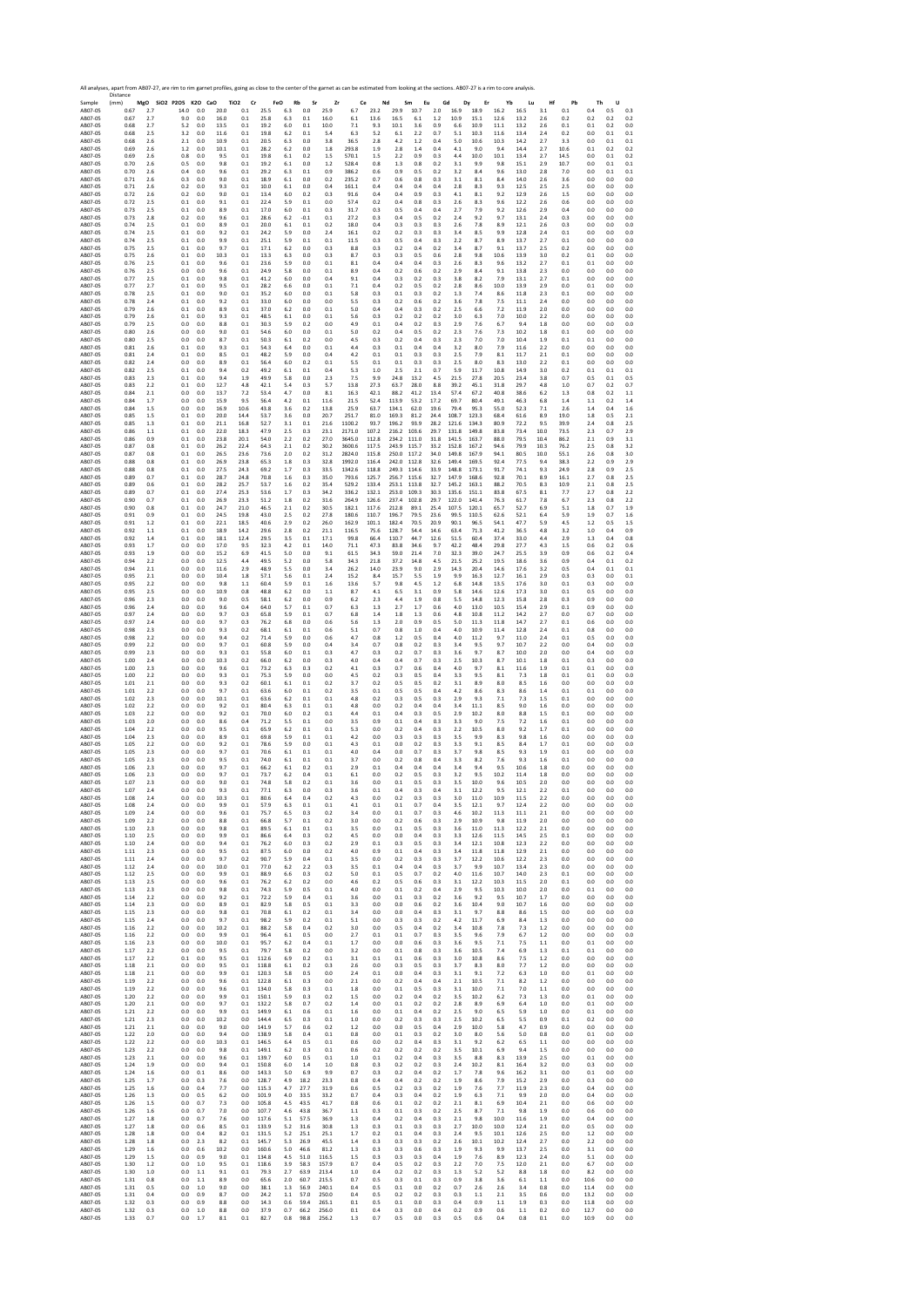

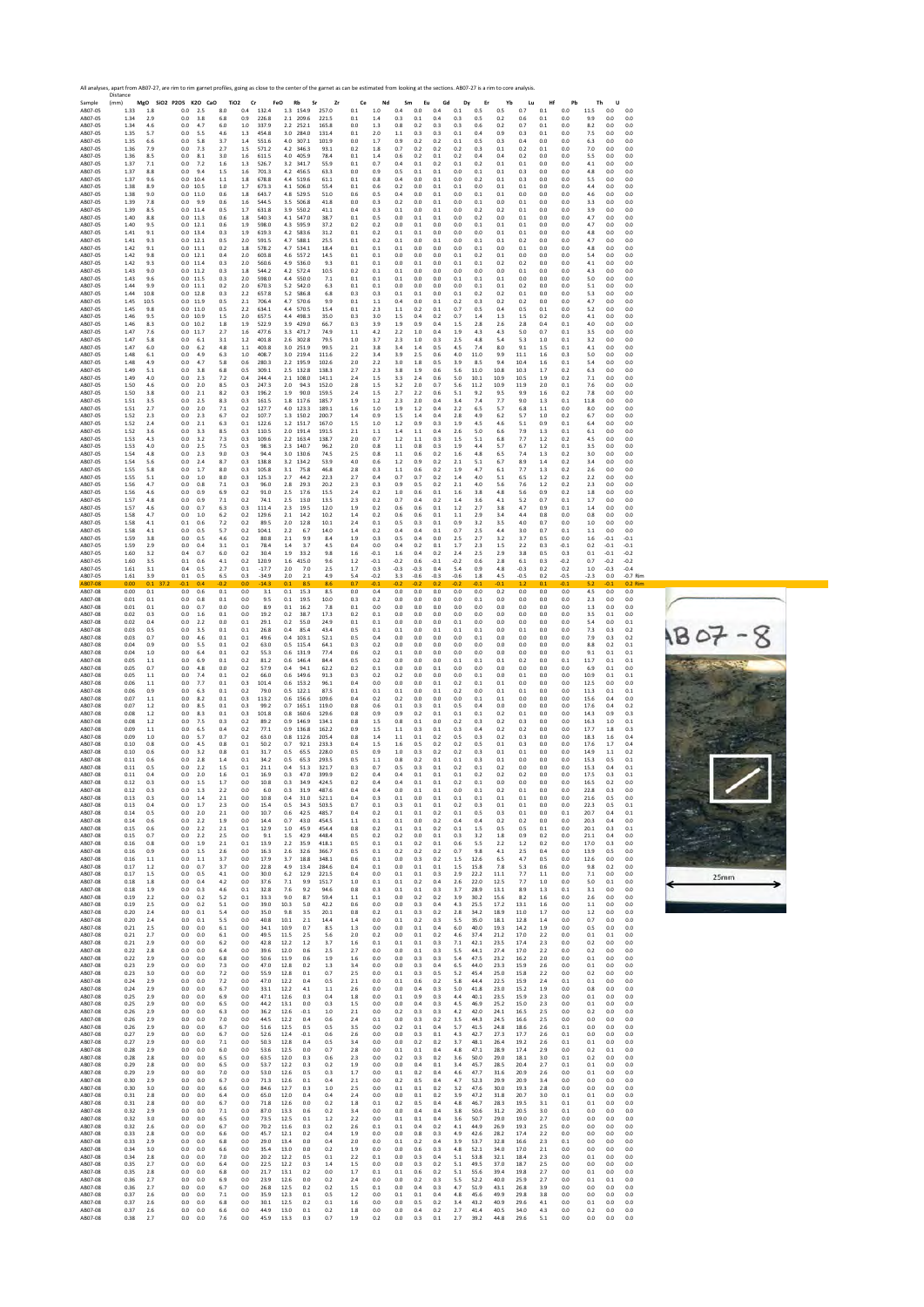SAMPLE 2017 AMBRE 2017 AMBRE 2017 AMBRE 2017 AMBRE 2017 AMBRE 2017 AMBRE 2017 AMBRE 2017 AMBRE 2017 AMBRE 2017 AMBRE 2017 AMBRE 2017 AMBRE 2017 AMBRE 2017 AMBRE 2017 AMBRE 2017 AMBRE 2017 AMBRE 2017 AMBRE 2017 AMBRE 2017 A Distance (mm) **MgO SiO2 P2O5 K2O CaO TiO2 Cr FeO Rb Sr Zr Ce Nd Sm Eu Gd Dy Er Yb Lu Hf Pb Th U** AB07‐08 0.38 2.5 0.0 0.0 6.8 0.0 46.1 12.2 0.4 0.1 1.8 0.2 0.2 0.4 0.1 1.3 30.6 39.1 31.9 4.4 0.1 0.0 0.0 0.0 AB07‐08 0.39 2.4 0.0 0.0 6.7 0.0 64.8 12.4 0.0 0.0 2.2 0.0 0.0 0.2 0.1 2.9 30.5 35.4 31.1 4.2 0.1 0.0 0.0 0.0 AB07‐08 0.39 2.5 0.0 0.0 6.8 0.0 64.2 13.0 0.0 0.1 2.9 0.0 0.0 0.2 0.1 3.5 34.8 33.5 32.2 4.4 0.1 0.0 0.0 0.0 AB07‐08 0.40 2.6 0.0 0.0 7.1 0.0 69.4 13.2 0.7 0.1 1.7 0.0 0.0 0.0 0.1 2.5 35.8 35.7 33.6 3.8 0.0 0.3 0.1 0.0 AB07‐08 0.40 2.6 0.0 0.0 6.9 0.0 55.4 12.4 0.3 0.0 2.3 0.1 0.0 0.2 0.2 2.2 30.4 32.9 27.2 3.8 0.0 0.0 0.0 0.0 AB07‐08 0.41 2.3 0.0 0.0 7.1 0.0 62.0 11.9 0.3 0.3 2.6 0.1 0.1 0.4 0.3 1.8 28.1 29.6 24.3 3.2 0.0 0.0 0.0 0.0 AB07‐08 0.41 2.3 0.0 0.0 7.8 0.0 63.1 11.9 0.0 0.0 2.3 0.1 0.0 0.0 0.2 1.3 32.9 30.0 20.7 3.1 0.0 0.0 0.0 0.0 AB07‐08 0.42 2.5 0.0 0.0 7.0 0.1 55.5 12.7 0.5 0.0 2.2 0.1 0.2 0.3 0.1 2.9 31.6 26.3 20.8 2.9 0.0 0.0 0.0 0.0 AB07‐08 0.42 2.5 0.0 0.0 7.1 0.1 68.5 12.7 0.2 0.4 1.9 0.3 0.2 0.3 0.2 3.8 32.2 25.1 18.8 2.9 0.0 0.3 0.2 0.0 AB07‐08 0.42 2.4 0.0 0.0 7.3 0.0 71.1 12.2 0.1 5.6 2.8 4.3 1.4 0.7 0.3 4.5 32.1 23.9 15.2 2.7 0.0 1.2 1.2 0.5 AB07‐08 0.43 2.3 0.0 0.0 7.2 0.1 72.3 12.4 0.1 18.9 2.5 12.2 4.4 1.2 0.4 3.9 30.9 21.7 17.6 2.5 0.0 1.7 2.8 1.0 AB07‐08 0.43 2.4 0.0 0.0 7.5 0.1 45.5 12.6 ‐0.1 40.5 1.7 23.5 10.0 2.1 0.3 4.4 30.9 22.3 16.0 2.4 0.0 2.9 7.4 2.0 AB07‐08 0.44 2.4 0.0 0.0 8.3 0.1 61.2 12.4 0.0 67.4 2.5 48.9 20.3 3.8 1.0 5.1 30.9 26.4 15.0 2.6 0.0 3.9 14.2 2.6 AB07‐08 0.44 2.3 0.0 0.0 8.4 0.1 74.5 12.3 0.2 83.8 2.1 76.2 31.4 6.2 1.4 6.1 35.3 20.0 16.1 1.7 0.0 4.1 18.6 3.9 AB07‐08 0.45 2.1 0.0 0.0 6.9 0.1 73.6 11.2 ‐0.1 72.4 3.2 90.9 39.2 7.0 1.2 8.3 29.9 19.5 15.5 2.0 0.0 2.7 17.6 4.7 AB07‐08 0.45 2.3 0.0 0.0 7.6 0.1 67.7 12.0 ‐0.1 63.8 2.1 101.2 45.5 7.9 1.5 6.4 33.1 20.4 15.3 2.2 0.0 2.7 18.1 4.9 AB07‐08 0.46 2.4 0.0 0.0 6.8 0.1 64.6 12.9 ‐0.1 47.9 2.7 95.4 45.0 8.8 1.6 9.6 29.7 20.4 15.0 1.9 0.0 1.7 13.0 3.7 AB07‐08 0.46 2.5 0.0 0.0 7.2 0.1 57.0 13.0 0.0 28.1 3.5 74.7 27.8 5.3 0.8 5.8 33.4 21.1 14.8 2.1 0.0 1.0 9.4 2.2 AB07‐08 0.47 2.2 0.0 0.0 6.8 0.1 71.0 12.0 0.3 16.1 2.9 38.1 17.3 3.6 0.7 4.4 32.8 20.2 14.0 1.8 0.1 0.7 3.9 1.5 AB07‐08 0.47 2.2 0.0 0.0 6.7 0.1 64.7 12.4 ‐0.1 8.5 4.1 24.0 9.4 2.8 0.5 5.1 28.2 21.3 12.4 2.2 0.0 0.1 2.9 0.6 AB07‐08 0.47 2.2 0.0 0.0 6.6 0.1 63.8 12.6 0.0 6.2 2.4 13.7 5.4 1.2 0.5 4.8 30.1 24.7 17.8 2.0 0.0 0.2 2.1 0.3 AB07‐08 0.48 2.3 0.0 0.0 6.7 0.1 69.4 13.4 0.2 3.6 3.1 8.3 3.4 0.6 0.4 5.0 30.7 21.8 13.4 2.2 0.0 0.0 1.2 0.3 AB07‐08 0.48 2.3 0.0 0.0 6.9 0.1 47.0 12.6 0.1 2.1 3.0 4.8 2.8 0.7 0.1 4.1 30.7 21.8 15.2 2.2 0.0 0.3 0.9 0.1 AB07‐08 0.49 2.2 0.0 0.0 6.6 0.1 80.9 12.6 0.8 1.5 3.1 2.7 1.1 0.6 0.2 4.1 31.4 22.4 13.6 1.9 0.2 0.2 0.7 0.0 AB07‐08 0.49 2.2 0.0 0.0 6.9 0.1 57.9 12.4 0.3 1.7 3.6 7.5 2.6 1.2 0.3 3.8 30.2 19.6 10.6 1.7 0.0 0.6 2.6 0.5 AB07‐08 0.50 2.2 0.0 0.0 6.8 0.1 74.1 12.4 0.0 9.1 3.3 22.5 7.9 2.6 0.3 4.2 28.4 17.7 13.1 2.0 0.0 1.1 5.0 2.0 AB07‐08 0.50 2.2 0.0 0.0 6.6 0.1 54.9 12.7 0.1 22.2 2.7 49.9 20.7 3.5 0.8 7.0 33.0 18.5 12.7 2.0 0.0 1.1 9.4 3.0 AB07‐08 0.51 2.2 0.0 0.0 7.3 0.1 39.3 12.5 0.1 42.2 3.0 85.8 35.6 7.4 1.1 8.4 33.1 20.6 14.3 1.7 0.1 2.3 13.6 4.0 AB07‐08 0.51 2.4 0.0 0.0 7.9 0.1 63.8 12.6 ‐0.1 60.8 3.8 106.2 48.2 7.9 1.8 8.7 33.0 21.5 12.3 1.6 0.1 3.0 15.9 4.9 AB07‐08 0.52 2.1 0.0 0.0 7.4 0.1 50.4 12.5 0.2 61.0 3.2 105.5 44.1 7.2 1.6 8.6 29.9 19.3 13.2 1.5 0.1 3.1 15.3 3.9 AB07‐08 0.52 2.2 0.0 0.0 8.1 0.1 62.7 13.8 0.2 68.6 3.1 107.1 41.9 6.7 1.3 7.6 32.7 19.6 12.1 1.9 0.0 3.0 16.1 4.2 AB07‐08 0.53 2.1 0.0 0.0 7.5 0.1 60.6 12.7 0.0 54.5 4.7 87.2 34.4 5.4 1.3 7.4 31.4 17.5 13.7 1.6 0.1 3.7 13.8 3.2 AB07‐08 0.53 2.2 0.0 0.0 6.9 0.1 44.5 12.6 ‐0.1 42.6 5.0 63.3 27.3 4.5 1.1 4.9 30.1 22.4 15.1 1.8 0.2 2.4 9.2 2.1 AB07‐08 0.53 2.2 0.0 0.0 6.9 0.1 62.8 12.5 0.0 23.3 4.1 47.8 18.3 3.2 0.9 5.8 28.8 18.7 11.1 1.9 0.1 2.6 6.5 2.5 AB07‐08 0.54 2.1 0.0 0.0 6.3 0.1 45.4 12.0 0.1 15.0 14.0 56.3 31.6 3.3 1.0 10.9 30.3 18.0 13.6 1.8 0.1 1.7 4.6 1.7 AB07‐08 0.54 2.5 0.0 0.0 7.1 0.1 68.4 20.7 0.4 16.7 5.6 73.5 88.2 8.4 2.2 10.7 33.8 19.8 13.1 1.7 0.4 3.1 7.5 3.4 AB07‐08 0.55 2.2 0.0 0.0 5.7 0.1 38.6 10.5 0.3 5.8 5.5 412.3 36.5 5.6 0.9 8.9 25.4 15.8 10.9 1.2 0.1 2.4 6.2 4.0 AB07‐08 0.55 2.4 0.0 0.0 6.1 0.1 56.7 12.3 0.2 3.6 5.3 42.8 37.2 3.5 0.7 7.7 30.2 19.6 11.9 1.8 0.5 2.9 7.6 5.1 AB07‐08 0.56 2.2 0.0 0.0 7.8 0.2 69.7 12.8 0.1 3.4 7.6 30.5 20.8 8.3 0.8 4.9 30.4 19.4 14.8 1.8 0.2 1.5 9.4 4.2 AB07‐08 0.56 2.2 0.0 0.0 6.7 0.2 49.6 12.8 0.2 2.7 8.8 12.3 12.3 1.2 0.4 5.4 27.1 21.0 12.8 1.9 0.1 1.5 5.6 2.3 AB07‐08 0.57 2.2 0.0 0.0 7.0 0.1 64.6 14.8 0.0 1.6 5.8 75.6 5.4 1.2 0.2 4.4 28.8 20.9 13.9 1.6 0.1 1.2 30.3 1.6 AB07‐08 0.57 2.1 0.0 0.0 6.2 0.1 48.2 11.6 0.2 4.6 3.5 3.8 5.2 0.7 0.2 3.7 25.4 19.4 11.3 1.6 0.1 1.0 2.3 1.1 AB07‐08 0.58 1.8 0.0 0.0 5.8 0.1 57.8 10.8 0.1 3.1 3.8 2.6 6.8 1.4 0.3 3.7 27.2 18.7 11.1 1.4 0.1 0.3 1.8 0.5 AB07‐08 0.58 2.0 0.0 0.0 7.5 0.1 79.7 12.2 0.2 1.1 4.2 2.1 1.6 0.4 0.3 2.1 27.6 19.2 14.3 1.7 0.0 0.0 0.9 0.6 AB07‐08 0.58 2.5 0.0 0.0 7.2 0.1 72.1 15.3 0.3 2.7 4.0 7.5 0.7 0.2 0.3 3.1 26.6 19.1 10.1 1.6 0.1 0.1 0.5 0.2 AB07‐08 0.59 2.2 0.0 0.0 7.7 0.1 70.1 15.8 ‐0.1 1.0 3.8 10.9 1.9 0.7 0.3 3.5 30.7 21.5 13.4 1.7 0.0 0.2 0.5 0.1 AB07‐08 0.59 2.1 0.0 0.0 6.7 0.1 77.5 13.2 0.1 2.4 3.5 2.2 0.6 0.4 0.2 2.6 26.5 19.0 12.4 2.0 0.0 0.4 0.5 0.2 AB07‐08 0.60 1.8 0.0 0.0 6.9 0.1 70.9 13.0 ‐0.1 0.5 2.5 8.6 1.2 0.2 0.1 3.5 26.2 21.7 12.2 1.5 0.0 0.4 0.2 0.1 AB07‐08 0.60 2.0 0.0 0.0 7.6 0.1 69.6 12.7 0.1 2.2 2.9 4.0 1.5 0.4 0.2 3.1 32.4 25.1 16.4 2.0 0.0 0.2 0.2 0.0 AB07‐08 0.61 1.4 0.0 0.0 4.9 0.0 40.7 10.0 0.2 1.2 1.9 1.9 2.3 0.1 0.2 1.5 18.4 16.4 9.2 1.2 0.0 0.2 0.1 0.0 AB07‐08 0.61 2.5 0.0 0.0 7.8 0.1 70.2 16.1 0.5 1.4 3.7 4.1 0.7 0.3 0.2 3.0 30.5 22.5 16.7 1.9 0.0 0.1 0.1 0.2 AB07‐08 0.62 1.9 0.0 0.0 6.7 0.1 65.0 12.5 0.3 2.4 3.4 4.4 7.2 0.3 0.3 2.3 27.8 21.8 18.0 1.6 0.0 0.0 0.3 0.6 AB07‐08 0.62 1.6 0.0 0.0 6.8 0.1 66.2 10.4 0.1 0.3 1.6 1.6 1.5 0.4 0.2 2.4 28.1 18.6 12.8 1.6 0.0 0.4 0.5 0.2 AB07‐08 0.63 1.8 0.0 0.0 7.1 0.1 69.9 11.8 0.2 3.6 2.5 3.8 2.1 0.6 0.1 2.3 26.5 21.2 15.1 1.7 0.1 0.2 0.4 0.2 AB07‐08 0.63 2.3 0.0 0.0 7.7 0.1 69.0 16.4 ‐0.1 1.4 2.7 10.0 3.8 0.6 0.2 2.9 30.7 24.9 14.0 2.4 0.1 0.2 1.1 0.3 AB07‐08 0.63 1.7 0.0 0.0 6.9 0.1 49.7 11.8 0.0 5.3 2.7 4.6 1.7 0.6 0.1 3.4 22.5 18.7 12.2 1.6 0.0 0.1 0.4 0.4 AB07‐08 0.64 1.8 0.0 0.0 6.4 0.1 77.9 12.2 0.2 3.2 3.2 8.3 3.9 0.3 0.2 3.1 27.6 21.9 15.0 1.7 0.0 0.0 0.7 0.6 AB07‐08 0.64 2.0 0.0 0.0 6.8 0.1 73.2 11.1 0.0 1.4 3.4 6.3 2.1 0.4 0.1 3.1 25.6 20.6 13.4 1.6 0.0 0.1 0.5 0.2 AB07‐08 0.65 1.8 0.0 0.0 6.7 0.1 72.3 14.1 0.3 4.4 6.5 5.0 1.9 0.4 0.2 2.6 26.6 20.2 12.8 1.7 1.0 0.3 0.6 0.5 AB07‐08 0.65 1.9 0.0 0.0 7.7 0.1 55.3 14.5 0.3 1.4 134.6 4.5 2.3 1.2 0.3 2.2 30.0 22.2 16.1 1.8 9.7 0.4 0.7 1.4 AB07‐08 0.66 1.8 0.0 0.0 7.1 0.1 68.3 13.1 0.0 1.7 758.0 9.6 2.4 0.3 0.1 2.5 33.0 24.1 18.0 2.7 38.8 0.6 1.1 2.6 AB07‐08 0.66 2.0 0.0 0.0 7.7 0.1 56.2 12.0 0.2 4.3 1901.3 10.6 3.8 0.5 0.4 2.9 29.9 23.4 23.0 3.4 58.6 0.7 1.4 4.3 AB07‐08 0.67 2.0 0.0 0.0 7.3 0.1 46.4 13.4 0.1 2.4 2131.5 5.9 3.8 0.6 0.1 2.2 27.6 24.5 17.4 3.1 50.0 1.6 2.3 3.3 AB07‐08 0.67 2.0 0.0 0.0 7.2 0.1 68.0 12.9 0.2 5.9 1520.1 12.5 2.8 0.3 0.4 3.5 27.8 22.0 19.2 2.6 29.2 2.6 3.2 2.2 AB07‐08 0.68 2.0 0.0 0.0 6.7 0.1 66.4 11.4 0.2 3.2 832.4 12.1 1.9 0.6 0.2 2.2 26.6 21.4 17.6 2.3 16.3 2.1 2.8 1.3 AB07‐08 0.68 2.4 0.0 0.0 6.8 0.1 66.2 12.5 ‐0.1 5.9 434.6 6.8 2.7 0.3 0.3 1.5 25.3 21.4 16.0 1.8 10.0 1.4 3.3 1.0 AB07‐08 0.68 2.1 0.0 0.0 7.1 0.1 65.3 13.5 0.0 4.4 323.9 6.2 2.1 0.3 0.2 3.4 26.2 21.4 17.1 1.9 5.6 1.3 4.4 0.3 AB07‐08 0.69 1.9 0.0 0.0 7.9 0.1 65.0 11.6 0.2 2.6 144.8 10.8 2.5 0.5 0.3 3.4 25.8 19.4 12.1 2.0 3.7 2.2 2.8 0.7 AB07‐08 0.69 1.9 0.0 0.0 6.7 0.1 59.1 11.9 0.3 2.3 95.3 2.2 2.2 0.4 0.1 2.5 24.6 19.3 13.6 1.7 1.4 1.6 1.9 0.3 AB07‐08 0.70 1.6 0.0 0.0 7.3 0.1 61.1 12.8 0.4 1.5 53.8 5.3 2.0 0.4 0.2 1.8 23.8 19.9 11.7 1.6 1.5 2.5 1.5 0.4 AB07‐08 0.70 1.9 0.0 0.0 7.2 0.1 78.0 12.8 0.1 2.0 42.6 6.8 1.6 0.6 0.2 3.5 27.7 23.9 15.3 2.1 0.9 1.3 0.8 0.2 AB07‐08 0.71 2.0 0.0 0.0 7.6 0.1 61.9 13.1 ‐0.1 1.9 20.4 6.8 18.5 0.6 0.2 2.1 26.3 24.6 12.2 1.9 0.4 1.3 1.1 0.3 AB07‐08 0.71 1.6 0.0 0.0 6.2 0.1 68.1 11.9 0.2 3.0 19.8 5.8 2.0 1.2 0.3 2.9 26.3 20.6 15.8 1.8 0.4 0.8 0.7 0.1 AB07‐08 0.72 1.6 0.0 0.0 6.7 0.1 60.7 11.8 0.1 3.0 11.5 3.5 1.4 0.1 0.1 1.1 26.3 19.1 15.3 1.7 0.2 0.4 0.7 0.0 AB07‐08 0.72 1.8 0.0 0.0 8.8 0.1 67.2 13.5 0.3 1.0 7.8 6.2 1.5 0.6 0.2 4.3 29.9 25.5 17.3 2.4 0.2 0.6 0.8 0.3 AB07‐08 0.73 1.9 0.0 0.0 7.5 0.1 71.8 13.2 0.1 3.7 9.7 5.9 2.8 0.8 0.2 2.4 26.9 25.2 16.0 2.2 0.0 0.3 0.4 0.2 AB07‐08 0.73 1.8 0.0 0.0 7.1 0.1 70.5 13.1 ‐0.1 1.2 2.5 8.7 1.9 0.3 0.2 1.9 27.6 22.9 16.0 2.1 0.2 0.3 0.1 0.3 AB07‐08 0.74 1.7 0.0 0.0 7.6 0.1 64.2 11.7 0.1 3.9 4.9 4.6 1.0 0.4 0.2 2.5 25.5 22.0 14.1 2.0 0.1 0.5 0.1 0.3 AB07‐08 0.74 1.8 0.0 0.0 7.7 0.1 77.9 13.1 ‐0.1 2.9 5.0 5.6 1.2 0.2 0.2 2.8 25.4 22.3 15.0 1.9 0.0 0.5 0.6 0.0 AB07‐08 0.74 1.7 0.0 0.0 7.9 0.1 60.7 13.8 0.1 2.3 3.7 4.7 2.8 0.6 0.3 2.3 25.7 24.8 15.1 1.9 0.0 0.5 0.4 0.1 AB07‐08 0.75 1.8 0.0 0.0 7.3 0.1 71.2 12.7 0.1 0.9 3.7 2.9 1.1 0.1 0.2 3.6 24.2 19.3 13.7 1.9 0.1 0.1 0.4 0.2 AB07‐08 0.75 1.7 0.0 0.0 6.7 0.1 80.8 12.3 0.0 3.9 3.7 7.5 1.9 0.8 0.1 3.2 25.3 22.2 16.0 2.0 0.0 0.3 1.6 0.3 AB07‐08 0.76 1.7 0.0 0.0 7.1 0.1 65.5 13.7 0.1 8.9 3.7 16.2 6.4 1.3 0.3 2.6 26.3 22.2 13.7 1.9 0.1 1.2 4.0 1.1 AB07‐08 0.76 1.5 0.0 0.0 6.6 0.1 42.7 11.0 0.1 21.1 1.6 32.1 13.5 3.0 0.6 2.6 22.8 17.8 13.1 2.0 0.0 1.1 7.3 2.1 AB07‐08 0.77 1.4 0.0 0.0 6.7 0.1 54.1 10.2 0.1 29.3 2.6 51.8 23.0 5.4 0.8 4.3 21.4 16.0 12.4 1.4 0.0 1.4 9.3 2.9 AB07‐08 0.77 1.5 0.0 0.0 6.2 0.1 50.5 10.3 ‐0.1 39.0 2.4 73.7 40.5 5.7 0.8 4.8 21.9 17.5 11.2 1.4 0.0 2.1 12.4 3.4 AB07‐08 0.78 1.1 0.0 0.0 4.8 0.0 47.6 8.0 0.1 41.0 1.6 68.9 27.1 5.4 0.9 3.2 17.6 12.8 9.2 1.1 0.0 1.6 12.2 2.8 AB07‐08 0.78 1.1 0.0 0.0 4.7 0.0 34.1 7.6 0.0 40.6 1.5 63.8 29.7 5.1 0.9 4.6 15.4 12.5 8.0 1.2 0.1 1.0 11.0 2.5 AB07‐08 0.79 1.0 0.0 0.0 4.3 0.0 39.5 8.4 0.1 42.7 0.9 57.2 24.5 3.4 0.8 3.6 14.7 11.5 5.8 1.0 0.0 1.6 9.1 2.2 AB07‐08 0.79 1.2 0.0 0.0 5.2 0.0 39.8 8.7 0.1 41.9 2.4 58.1 22.7 3.8 0.8 3.7 17.8 12.6 7.6 1.1 0.0 1.7 8.1 2.1 AB07‐08 0.79 1.0 0.0 0.0 5.3 0.1 44.4 9.1 0.1 34.7 3.8 41.1 18.9 3.6 0.6 3.1 16.2 11.1 7.7 1.0 0.0 1.3 6.1 1.3 AB07‐08 0.80 1.2 0.0 0.0 4.8 0.0 32.6 8.6 0.0 24.9 1.6 28.7 11.5 2.5 0.4 4.3 15.2 12.1 7.6 0.9 0.0 0.8 3.9 0.9 AB07‐08 0.80 1.1 0.0 0.0 5.4 0.1 41.8 7.9 0.1 16.4 1.7 17.6 7.1 1.7 0.3 2.0 15.0 11.0 6.4 0.9 0.1 0.7 2.4 0.6 AB07‐08 0.81 1.4 0.0 0.0 6.0 0.1 52.4 10.4 0.1 12.0 3.2 15.0 5.1 1.2 0.5 2.1 19.0 15.3 8.3 0.9 0.0 0.6 2.4 0.8 AB07‐08 0.81 1.6 0.0 0.0 6.3 0.1 51.4 11.5 0.1 7.9 2.6 7.6 4.9 0.8 0.2 1.8 18.9 14.1 9.7 1.2 0.0 0.6 1.7 0.4 AB07‐08 0.82 1.8 0.0 0.0 6.4 0.1 67.5 12.5 0.6 6.8 3.7 11.3 4.4 0.5 0.1 1.0 21.1 15.7 10.4 1.1 0.0 0.5 1.6 0.3 AB07‐08 0.82 1.1 0.0 0.0 5.4 0.1 51.4 10.0 ‐0.1 4.3 2.1 5.9 1.6 0.4 0.2 1.8 15.0 12.6 8.2 0.9 0.0 0.7 1.1 0.6 AB07‐08 0.83 1.3 0.0 0.0 6.4 0.1 54.7 10.0 0.0 2.7 2.2 5.2 2.3 0.3 0.2 1.7 15.3 12.8 7.5 0.9 0.0 0.5 1.4 0.1 AB07‐08 0.83 1.4 0.0 0.0 7.2 0.1 47.4 11.1 0.1 3.5 2.2 3.9 1.6 0.3 0.1 1.6 18.0 13.3 8.0 0.9 0.0 0.5 1.4 0.2 AB07‐08 0.84 1.7 0.0 0.0 7.3 0.1 61.2 12.2 0.1 4.5 2.7 5.4 1.4 0.6 0.1 1.8 18.8 13.4 8.8 1.1 0.1 0.1 1.1 0.0 AB07‐08 0.84 1.5 0.0 0.0 6.5 0.1 52.8 10.1 0.2 3.2 2.3 9.0 1.6 0.1 0.1 2.5 16.0 11.2 7.7 0.9 0.0 0.3 1.3 0.3 AB07‐08 0.84 1.2 0.0 0.0 5.7 0.1 46.8 7.6 0.0 2.8 1.5 4.1 1.2 0.2 0.1 0.9 14.0 10.7 6.3 0.7 0.0 0.5 1.3 0.1 AB07‐08 0.85 1.0 0.0 0.0 5.3 0.0 36.9 7.1 0.1 1.5 1.5 1.1 0.3 0.1 0.1 1.2 11.2 9.3 5.0 0.6 0.0 0.3 0.9 0.1 AB07‐08 0.85 0.9 0.0 0.0 4.1 0.0 31.7 7.1 0.1 1.7 1.1 3.5 1.0 0.1 0.1 1.2 8.8 8.0 5.2 0.6 0.0 0.7 1.4 0.1 AB07‐08 0.86 0.7 0.0 0.0 3.9 0.0 37.1 5.4 0.0 1.0 1.5 2.2 0.2 0.1 0.0 0.6 8.4 7.2 4.0 0.6 0.0 0.6 0.9 0.2 AB07‐08 0.86 0.7 0.0 0.0 3.3 0.0 28.9 8.1 0.1 1.1 1.0 2.4 0.5 0.2 0.1 0.8 8.7 7.1 4.5 0.6 0.0 0.4 0.8 0.0 AB07‐08 0.87 0.7 0.0 0.0 4.4 0.0 37.4 5.9 0.0 1.4 1.1 2.2 0.7 0.1 0.1 0.8 9.6 7.8 6.1 0.7 0.0 0.3 1.0 0.1 AB07‐08 0.87 0.8 0.0 0.0 4.0 0.0 40.6 6.8 0.0 1.2 1.0 3.2 0.5 0.1 0.1 0.8 10.2 8.8 5.2 0.8 0.0 0.5 1.2 0.0 AB07‐08 0.88 1.1 0.0 0.0 4.3 0.1 33.8 7.1 ‐0.1 0.8 1.2 2.9 8.0 0.2 0.1 0.9 13.2 9.1 8.5 0.9 0.0 0.8 1.0 0.0 AB07‐08 0.88 1.0 0.0 0.0 5.0 0.0 49.5 8.0 0.0 1.1 1.8 1.7 1.0 3.0 0.1 0.6 11.7 10.4 6.4 0.9 0.0 0.7 1.6 0.2 AB07‐08 0.89 1.5 0.0 0.0 6.1 0.1 53.9 9.3 0.0 2.5 2.5 8.3 3.0 0.8 0.1 1.4 14.9 14.1 10.0 1.4 0.1 1.0 3.7 0.4 AB07‐08 0.89 1.3 0.0 0.0 6.2 0.1 35.1 10.0 0.3 4.1 2.4 17.8 4.6 0.9 0.3 2.2 16.8 14.3 10.4 1.4 0.1 1.3 4.3 0.9 AB07‐08 0.89 1.3 0.0 0.0 7.3 0.1 52.8 10.4 0.0 5.6 4.9 23.3 5.8 1.6 0.2 2.6 20.9 16.7 11.3 1.3 0.1 1.2 5.3 1.0 AB07‐08 0.90 1.4 0.0 0.0 6.5 0.1 48.2 11.8 0.0 10.1 3.7 22.8 8.7 1.7 0.3 2.9 18.5 16.2 13.8 1.6 0.1 1.2 5.4 0.9 AB07‐08 0.90 1.5 0.0 0.0 6.3 0.1 46.9 11.4 0.2 9.4 2.4 17.9 6.4 1.1 0.3 2.9 15.5 16.7 9.4 1.5 0.0 1.7 4.2 0.7 AB07‐08 0.91 1.6 0.0 0.0 7.0 0.1 76.4 12.1 0.2 8.6 3.8 19.6 7.8 1.1 0.2 1.6 21.1 17.9 13.7 1.6 0.1 2.1 3.9 0.4 AB07‐08 0.91 1.4 0.0 0.0 7.0 0.1 73.7 12.3 0.1 6.9 2.2 12.9 4.8 0.8 0.2 1.0 19.8 16.2 11.2 1.5 0.0 1.1 2.2 0.4 AB07‐08 0.92 0.9 0.0 0.0 5.2 0.0 49.6 10.6 0.1 2.9 1.5 6.5 1.9 0.4 0.1 1.1 14.0 11.5 7.6 1.1 0.0 0.9 1.2 0.1 AB07‐08 0.92 1.4 0.0 0.0 7.2 0.1 43.8 10.6 0.2 2.7 2.6 4.5 1.8 0.4 0.1 1.9 18.8 16.1 11.6 1.7 0.0 0.8 1.0 0.3 AB07‐08 0.93 1.4 0.0 0.0 7.0 0.1 66.5 14.3 0.1 2.1 3.1 3.9 1.4 0.5 0.1 1.1 20.8 14.8 10.1 1.6 0.0 0.7 0.5 0.2 AB07‐08 0.93 1.0 0.0 0.0 5.3 0.1 44.6 8.7 0.2 3.1 2.2 4.0 1.2 0.4 0.1 0.9 12.4 12.0 7.7 1.2 0.0 0.9 0.5 0.2 AB07‐08 0.94 1.6 0.0 0.0 7.3 0.1 78.8 11.3 0.1 6.2 2.1 5.5 2.4 0.8 0.3 2.1 18.5 16.1 13.5 1.8 0.0 2.7 1.5 0.5 AB07‐08 0.94 1.4 0.0 0.0 7.6 0.1 79.4 10.8 0.1 9.2 2.9 15.3 5.4 1.1 0.5 3.5 22.7 18.7 13.2 1.1 0.0 2.3 2.9 0.7 AB07‐08 0.95 1.5 0.0 0.0 8.6 0.1 85.6 18.0 0.0 13.1 3.1 18.2 8.7 1.8 0.5 3.3 20.9 20.1 12.5 1.6 0.1 3.2 2.6 0.7 AB07‐08 0.95 1.4 0.0 0.0 7.5 0.1 71.5 10.8 0.2 11.1 2.4 13.6 6.6 1.2 0.3 2.4 22.0 16.4 10.8 1.3 0.0 2.6 1.9 0.6 AB07‐08 0.95 1.5 0.0 0.0 6.9 0.1 96.3 16.3 0.2 7.6 1.9 14.2 3.9 0.9 0.3 1.9 19.4 16.7 11.4 1.6 0.0 2.2 1.8 0.4 AB07‐08 0.96 1.5 0.0 0.0 9.3 0.1 73.0 12.8 0.2 4.3 3.5 11.0 4.2 0.6 0.2 1.8 18.5 16.8 11.5 1.4 0.1 1.6 0.8 0.6 AB07‐08 0.96 1.3 0.0 0.0 7.8 0.1 54.4 13.2 0.1 4.3 2.7 13.1 2.7 0.6 0.2 1.4 17.7 17.5 9.8 1.5 0.1 1.2 0.7 0.3 AB07‐08 0.97 1.1 0.0 0.0 5.7 0.1 59.0 8.6 0.1 2.1 1.3 2.9 1.2 0.3 0.2 1.8 14.0 10.8 6.8 1.0 0.0 0.5 0.4 0.2 AB07‐08 0.97 1.6 0.0 0.0 8.7 0.1 67.5 14.4 0.1 2.8 3.2 4.9 1.1 0.4 0.1 1.8 18.1 18.6 12.7 1.6 0.1 1.1 0.8 0.1 AB07‐08 0.98 1.4 0.0 0.0 7.4 0.1 69.7 16.2 0.0 3.1 2.0 5.6 0.6 0.3 0.1 2.7 17.8 16.8 11.6 1.5 0.1 0.6 0.6 0.4 AB07‐08 0.98 1.5 0.0 0.0 7.7 0.1 82.8 11.7 0.1 3.1 2.4 3.8 1.1 0.5 0.2 0.8 18.3 14.4 8.6 1.5 0.1 0.6 0.8 0.2 AB07‐08 0.99 1.4 0.0 0.0 8.2 0.1 55.4 12.2 ‐0.1 2.0 2.4 3.2 2.0 0.3 0.1 1.3 19.3 15.4 10.9 1.2 0.0 0.9 0.7 0.1 AB07‐08 0.99 1.4 0.0 0.0 7.0 0.1 64.9 11.8 ‐0.1 1.2 2.2 6.4 0.4 0.1 0.1 1.6 18.2 15.2 10.1 1.5 0.1 1.0 0.7 0.1 AB07‐08 1.00 1.5 0.0 0.0 7.2 0.1 54.0 11.8 0.0 2.1 2.3 2.4 1.3 0.2 0.1 1.1 15.6 15.0 9.7 1.4 0.1 0.7 0.9 0.1 AB07‐08 1.00 1.5 0.0 0.0 8.1 0.1 49.1 14.0 0.1 2.8 2.6 3.3 0.7 0.1 0.1 1.5 19.7 17.4 11.9 1.8 0.0 0.6 0.5 0.2 AB07‐08 1.00 1.0 0.0 0.0 5.6 0.1 53.7 9.3 ‐0.1 1.0 1.9 2.1 0.3 0.2 0.1 0.3 15.2 10.6 8.2 1.2 0.0 0.2 0.5 0.1 AB07‐08 1.01 0.9 0.0 0.0 5.6 0.1 60.3 8.9 0.0 0.8 1.6 2.3 0.4 0.0 0.1 1.1 12.1 12.6 10.2 1.1 0.0 0.4 0.5 0.1 AB07‐08 1.01 1.5 0.0 0.0 9.1 0.1 91.0 13.3 0.5 3.2 2.9 2.7 0.8 0.2 0.2 1.8 22.7 16.7 12.6 1.9 0.0 0.8 0.8 0.1 AB07‐08 1.02 1.3 0.0 0.0 7.2 0.1 95.3 12.0 0.0 3.9 2.7 2.1 0.7 0.1 0.1 1.5 18.1 15.2 13.9 1.4 0.1 0.5 0.4 0.1 AB07‐08 1.02 1.3 0.0 0.0 6.1 0.1 47.7 9.3 0.1 0.6 2.1 1.5 0.9 0.3 0.2 1.4 10.6 12.1 8.1 1.0 0.1 0.3 0.3 0.1 AB07‐08 1.03 1.4 0.0 0.0 8.2 0.1 71.2 11.5 ‐0.1 0.8 2.7 2.7 0.9 0.3 0.1 0.4 18.7 16.7 10.9 1.2 0.0 1.0 0.3 0.1 AB07‐08 1.03 1.3 0.0 0.0 9.0 0.1 66.4 11.8 ‐0.1 2.0 1.6 2.2 0.6 0.1 0.1 1.5 15.8 16.6 11.0 1.4 0.0 1.8 0.3 0.1 AB07‐08 1.04 1.3 0.0 0.0 7.5 0.1 91.2 13.4 ‐0.1 3.5 3.1 3.4 1.0 0.1 0.1 1.0 18.3 14.5 8.9 1.5 0.1 0.4 0.5 0.2 AB07‐08 1.04 1.2 0.0 0.0 7.4 0.1 74.5 13.5 ‐0.1 7.9 1.9 5.3 1.4 0.4 0.2 1.3 17.2 11.8 8.9 1.2 0.0 1.2 0.6 0.2 AB07‐08 1.05 1.2 0.0 0.0 6.8 0.1 73.6 9.1 ‐0.1 13.7 1.6 5.5 2.4 0.4 0.1 1.3 14.1 12.3 8.2 1.3 0.0 1.1 1.3 0.2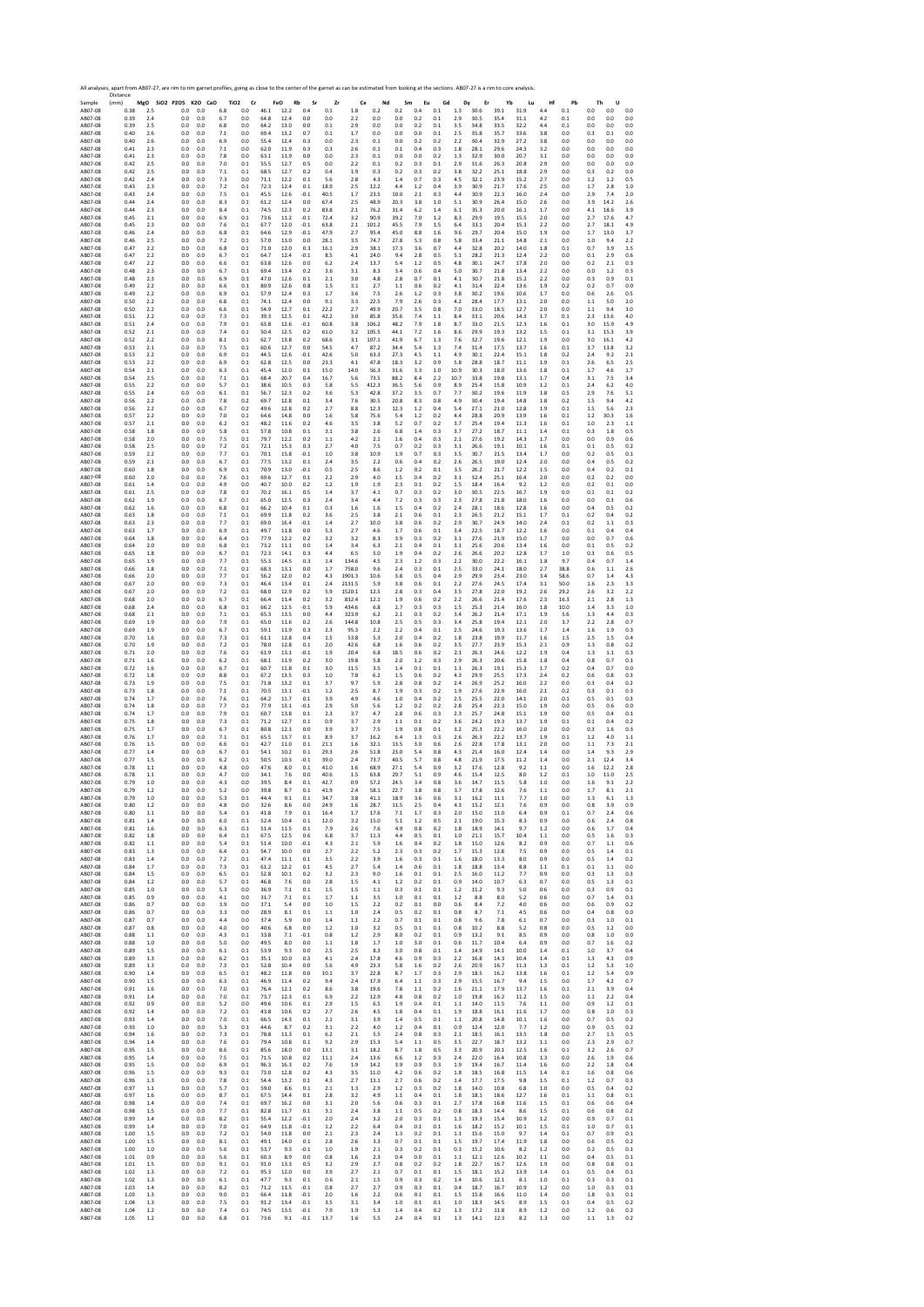SAMPLE 2017 AMBRE 2017 AMBRE 2017 AMBRE 2017 AMBRE 2017 AMBRE 2017 AMBRE 2017 AMBRE 2017 AMBRE 2017 AMBRE 2017 AMBRE 2017 AMBRE 2017 AMBRE 2017 AMBRE 2017 AMBRE 2017 AMBRE 2017 AMBRE 2017 AMBRE 2017 AMBRE 2017 AMBRE 2017 A Distance (mm) **MgO SiO2 P2O5 K2O CaO TiO2 Cr FeO Rb Sr Zr Ce Nd Sm Eu Gd Dy Er Yb Lu Hf Pb Th U** AB07‐08 1.05 1.4 0.0 0.0 8.6 0.1 64.7 11.6 ‐0.1 21.8 2.2 8.5 3.2 0.3 0.3 1.3 16.9 15.2 11.9 1.3 0.1 1.8 1.3 0.4 AB07‐08 1.05 1.1 0.0 0.0 7.0 0.1 70.6 9.6 0.0 19.6 1.7 6.3 2.7 0.8 0.1 1.2 12.5 12.1 5.7 1.1 0.0 1.1 1.0 0.4 AB07‐08 1.06 1.3 0.0 0.0 9.3 0.1 75.8 13.6 0.5 20.6 2.0 8.4 2.5 0.8 0.2 1.3 16.7 13.6 9.1 1.3 0.0 1.6 1.1 0.2 AB07‐08 1.06 1.3 0.0 0.0 7.8 0.1 87.2 12.1 0.1 15.4 2.2 25.1 2.9 0.4 0.1 1.3 15.2 13.7 7.7 1.1 0.0 1.3 0.4 0.3 AB07‐08 1.07 1.2 0.0 0.0 7.6 0.1 69.5 10.6 0.1 10.4 1.4 5.1 2.1 0.3 0.1 1.2 13.6 10.7 7.0 0.7 0.0 0.9 0.5 0.1 AB07‐08 1.07 1.3 0.0 0.0 7.0 0.1 73.4 11.3 0.1 5.7 1.0 2.1 1.0 0.5 0.0 1.7 12.7 11.2 5.2 0.8 0.1 0.6 0.2 0.3 AB07‐08 1.08 1.3 0.0 0.0 8.3 0.1 66.1 10.8 0.1 5.5 1.6 2.3 0.9 0.0 0.1 0.9 13.1 8.7 4.6 0.7 0.0 0.5 0.3 0.3 AB07‐08 1.08 1.4 0.0 0.0 8.7 0.1 65.6 12.9 ‐0.1 5.1 1.5 3.2 1.1 0.2 0.2 1.6 16.1 10.8 5.2 0.6 0.0 0.2 0.2 0.0 AB07‐08 1.09 1.3 0.0 0.0 8.3 0.1 71.1 14.4 ‐0.1 4.7 1.8 2.9 0.7 0.1 0.2 2.4 13.6 9.5 5.1 0.5 0.1 0.9 0.1 0.1 AB07‐08 1.09 1.4 0.0 0.0 8.2 0.1 64.1 12.4 0.1 2.2 1.7 2.3 1.0 0.6 0.1 1.4 13.9 8.6 5.0 0.5 0.1 0.4 0.1 0.2 AB07‐08 1.10 1.1 0.0 0.0 8.1 0.1 54.2 11.2 0.0 4.3 1.4 2.0 0.3 0.0 0.2 1.8 13.6 7.5 4.1 0.4 0.0 0.2 0.1 0.1 AB07‐08 1.10 1.1 0.0 0.0 7.5 0.1 61.0 14.7 ‐0.1 2.3 2.0 2.1 0.1 0.1 0.0 1.4 11.9 7.6 3.9 0.5 0.0 0.3 0.3 0.1 AB07‐08 1.10 1.3 0.0 0.0 8.0 0.1 51.6 11.4 0.0 3.3 2.3 2.7 0.5 0.2 0.2 1.4 12.2 8.3 4.7 0.6 0.1 0.5 0.4 0.3 AB07‐08 1.11 1.1 0.0 0.0 6.4 0.1 50.2 9.9 ‐0.1 2.3 1.6 1.6 0.6 0.1 0.1 0.3 10.6 7.5 6.0 0.6 0.0 0.5 0.1 0.2 AB07‐08 1.11 1.3 0.0 0.0 8.4 0.1 61.2 13.1 0.1 3.9 1.8 1.7 0.8 0.2 0.0 1.0 14.4 9.5 6.7 0.8 0.1 0.2 0.4 0.1 AB07‐08 1.12 1.2 0.0 0.0 6.6 0.1 78.3 11.0 0.1 3.3 1.4 3.0 0.7 0.3 0.1 2.0 14.5 9.8 4.9 0.6 0.0 0.1 0.1 0.0 AB07‐08 1.12 1.1 0.0 0.0 8.0 0.1 77.1 12.0 0.1 3.0 1.4 3.5 0.8 0.2 0.0 0.7 14.9 12.1 8.5 0.8 0.0 0.2 0.1 0.1 AB07‐08 1.13 1.3 0.0 0.0 8.1 0.1 67.2 13.1 0.0 4.5 1.7 3.4 2.0 0.4 0.1 1.1 15.2 10.9 9.7 1.0 0.1 0.2 0.3 0.2 AB07‐08 1.13 1.2 0.0 0.0 7.7 0.1 46.2 10.4 ‐0.1 1.9 1.4 3.5 0.8 0.5 0.2 0.8 13.6 12.3 7.9 1.1 0.0 0.4 0.3 0.1 AB07‐08 1.14 1.3 0.0 0.0 9.1 0.1 58.5 16.0 0.1 4.0 1.9 2.9 1.0 0.2 0.2 0.4 17.0 14.6 9.2 1.5 0.0 0.3 0.2 0.3 AB07‐08 1.14 1.0 0.0 0.0 7.2 0.1 71.3 10.6 0.1 1.9 1.3 1.7 0.6 0.0 0.0 0.7 12.0 10.5 8.3 1.2 0.0 0.5 0.3 0.2 AB07‐08 1.15 1.1 0.0 0.0 9.2 0.1 68.8 15.8 0.1 3.8 2.5 2.8 1.3 0.1 0.1 1.0 14.4 12.9 11.0 1.4 0.1 0.3 0.1 0.1 AB07‐08 1.15 1.6 0.0 0.0 9.1 0.1 95.1 13.2 ‐0.1 5.3 1.5 1.8 1.1 0.1 0.2 0.7 14.9 14.3 9.3 1.4 0.1 0.1 0.1 0.0 AB07‐08 1.16 1.2 0.0 0.0 9.0 0.1 67.1 11.3 0.4 1.8 1.7 2.0 1.0 0.1 0.1 1.3 16.8 15.2 10.6 1.5 0.0 0.5 0.3 0.1 AB07‐08 1.16 1.1 0.0 0.0 7.6 0.1 94.4 10.9 0.0 2.8 1.9 2.5 0.3 0.1 0.1 1.0 13.4 10.8 8.2 1.2 0.0 0.0 0.1 0.0 AB07‐08 1.16 1.2 0.0 0.0 9.8 0.1 74.4 12.0 ‐0.1 3.1 1.9 2.5 0.3 0.6 0.0 1.3 17.0 12.3 9.4 1.5 0.0 0.1 0.1 0.2 AB07‐08 1.17 1.5 0.0 0.0 9.1 0.1 67.8 13.2 ‐0.1 2.4 1.8 2.2 0.7 0.1 0.1 1.2 15.8 13.4 10.4 1.0 0.0 0.3 0.0 0.0 AB07‐08 1.17 1.3 0.0 0.0 8.0 0.1 67.3 11.9 0.1 2.9 1.7 2.9 0.3 0.1 0.1 0.9 12.5 10.5 8.4 0.9 0.1 0.3 0.1 0.2 AB07‐08 1.18 1.4 0.0 0.0 8.5 0.1 54.0 12.3 0.0 4.1 2.3 2.2 1.0 0.2 0.1 1.2 13.9 12.9 9.1 1.1 0.0 0.2 0.1 0.2 AB07‐08 1.18 1.5 0.0 0.0 8.8 0.1 72.1 11.3 0.0 3.4 1.9 3.2 0.6 0.1 0.2 1.1 14.6 9.1 9.2 0.8 0.0 0.3 0.3 0.1 AB07‐08 1.19 1.1 0.0 0.0 8.5 0.1 50.5 11.5 0.1 2.0 1.7 1.3 0.3 0.2 0.0 0.7 10.3 9.1 7.7 0.9 0.1 0.3 0.2 0.1 AB07‐08 1.19 1.2 0.0 0.0 8.7 0.1 64.1 12.6 0.2 4.8 1.7 1.5 0.9 0.2 0.1 1.0 11.9 12.7 7.2 1.1 0.1 0.5 0.2 0.1 AB07‐08 1.20 1.1 0.0 0.0 8.0 0.1 46.8 10.6 0.0 3.5 1.7 2.5 0.3 0.1 0.2 1.3 12.1 9.3 6.2 0.9 0.1 0.0 0.1 0.1 AB07‐08 1.20 1.3 0.0 0.0 8.0 0.1 56.4 12.3 0.0 3.3 2.9 0.4 0.8 0.0 0.0 0.6 10.1 11.1 8.3 1.0 0.1 0.2 0.2 0.1 AB07‐08 1.21 1.2 0.0 0.0 8.6 0.1 58.3 10.9 0.2 2.7 1.6 3.6 0.7 0.4 0.0 0.7 13.4 9.5 9.1 1.2 0.0 0.2 0.1 0.0 AB07‐08 1.21 1.1 0.0 0.0 7.5 0.1 35.5 11.6 ‐0.1 1.8 1.4 3.0 0.4 0.1 0.0 0.5 9.5 11.3 8.1 1.2 0.1 0.0 0.1 0.1 AB07‐08 1.21 1.2 0.0 0.0 8.0 0.1 54.6 15.6 0.1 2.0 1.9 1.2 0.4 0.3 0.1 0.4 11.1 11.9 10.1 1.1 0.1 0.1 0.2 0.0 AB07‐08 1.22 1.3 0.0 0.0 8.6 0.1 50.4 11.1 0.1 2.5 2.4 2.5 0.3 0.2 0.0 0.5 10.9 12.3 8.6 1.1 0.0 0.0 0.1 0.0 AB07‐08 1.22 1.1 0.0 0.0 8.0 0.1 54.1 11.3 0.0 3.1 2.3 2.6 0.9 0.1 0.1 0.7 12.4 12.1 9.1 1.6 0.0 0.3 0.0 0.1 AB07‐08 1.23 1.1 0.0 0.0 8.1 0.1 60.9 12.2 0.2 3.5 2.3 2.3 0.2 0.2 0.1 0.4 11.8 12.3 11.0 1.4 0.0 0.3 0.1 0.0 AB07‐08 1.23 1.1 0.0 0.0 8.7 0.1 52.6 12.0 ‐0.1 1.5 2.2 2.4 0.2 0.1 0.0 0.7 10.3 15.7 11.2 1.3 0.1 0.2 0.1 0.2 AB07‐08 1.24 1.3 0.0 0.0 8.7 0.1 61.6 11.3 0.1 2.2 2.5 2.3 0.5 0.3 0.1 0.4 11.7 12.1 9.7 1.3 0.0 0.2 0.0 0.0 AB07‐08 1.24 1.1 0.0 0.0 9.1 0.1 98.1 12.5 0.1 2.6 2.2 3.7 0.6 0.1 0.1 1.0 13.6 13.8 10.6 1.5 0.0 0.1 0.1 0.0 AB07‐08 1.25 1.1 0.0 0.0 9.1 0.1 84.9 11.0 0.0 2.9 2.1 1.4 0.5 0.1 0.1 0.6 13.8 15.4 12.9 1.6 0.0 0.1 0.1 0.0 AB07‐08 1.25 1.2 0.0 0.0 9.1 0.1 53.2 12.0 ‐0.1 2.0 1.6 1.3 0.8 0.1 0.0 0.4 12.8 16.3 12.1 1.4 0.0 0.4 0.2 0.0 AB07‐08 1.26 1.2 0.0 0.0 9.8 0.1 62.6 13.3 ‐0.1 2.5 1.2 1.8 0.6 0.1 0.0 1.1 13.7 16.1 14.4 2.0 0.0 0.1 0.1 0.1 AB07‐08 1.26 1.2 0.0 0.0 8.9 0.1 75.4 10.8 0.0 1.5 1.8 1.8 0.3 0.1 0.0 0.4 9.9 15.6 12.7 1.9 0.1 0.2 0.2 0.1 AB07‐08 1.26 1.2 0.0 0.0 8.6 0.1 67.9 11.1 0.1 2.0 1.8 2.0 0.5 0.0 0.1 0.4 12.6 16.0 16.0 2.4 0.0 0.1 0.0 0.1 AB07‐08 1.27 1.2 0.0 0.0 8.8 0.1 67.1 10.9 0.0 1.4 1.6 2.6 0.6 0.1 0.0 0.2 8.3 14.6 15.9 2.1 0.1 0.1 0.2 0.0 AB07‐08 1.27 1.2 0.0 0.0 9.4 0.1 83.4 11.0 0.0 1.1 1.5 2.1 0.2 0.2 0.1 0.1 7.4 19.5 23.8 3.3 0.1 0.2 0.2 0.0 AB07‐08 1.28 1.2 0.0 0.0 10.3 0.1 93.1 12.5 0.2 1.3 2.1 0.6 0.3 0.0 0.0 0.7 10.3 21.8 27.9 3.4 0.0 0.2 0.2 0.0 AB07‐08 1.28 1.0 0.0 0.0 9.0 0.1 58.4 11.6 0.1 3.6 1.6 0.9 0.6 0.0 0.0 0.3 9.1 24.0 38.0 4.9 0.0 0.2 0.0 0.0 AB07‐08 1.29 1.2 0.0 0.0 9.9 0.1 71.6 13.3 0.0 2.0 1.7 1.0 0.3 0.1 0.1 0.6 9.1 30.9 52.2 6.7 0.0 0.2 0.2 0.0 AB07‐08 1.29 1.3 0.0 0.0 8.7 0.1 77.5 12.2 0.2 1.5 2.0 1.1 0.7 0.0 0.1 0.3 7.7 29.6 57.5 8.3 0.1 0.0 3.0 0.0 AB07‐08 1.30 1.2 0.0 0.0 9.1 0.1 66.3 12.1 0.0 2.4 1.5 1.8 0.2 0.2 0.0 0.3 7.6 35.3 69.9 9.0 0.0 0.1 0.1 0.0 AB07‐08 1.30 1.1 0.0 0.0 10.9 0.1 65.2 14.2 ‐0.1 0.7 2.2 0.9 0.1 0.0 0.0 0.4 9.8 40.0 75.5 11.3 0.0 0.0 0.0 0.2 AB07‐08 1.31 1.2 0.0 0.0 9.2 0.1 60.0 11.0 0.3 1.6 1.8 0.6 0.3 0.0 0.0 0.0 8.1 38.4 79.5 10.2 0.0 0.1 0.2 0.1 AB07‐08 1.31 1.1 0.0 0.0 8.7 0.1 67.9 14.0 0.2 1.6 0.9 1.1 0.3 0.1 0.0 0.6 9.1 36.9 88.1 10.5 0.0 0.0 0.1 0.1 AB07‐08 1.31 1.0 0.0 0.0 9.0 0.1 67.6 10.1 0.0 1.8 1.6 1.0 0.3 0.0 0.0 0.0 7.4 31.8 80.8 9.5 0.1 0.1 0.1 0.1 AB07‐08 1.32 0.9 0.0 0.0 7.5 0.1 48.3 9.8 0.3 2.3 0.9 0.9 0.1 0.0 0.1 0.2 7.3 31.2 66.8 8.4 0.0 0.2 0.1 0.0 AB07‐08 1.32 1.0 0.0 0.0 8.3 0.1 52.9 12.6 0.0 1.2 1.9 0.4 0.1 0.3 0.0 0.1 6.6 28.9 65.2 8.0 0.0 0.4 0.2 0.0 AB07‐08 1.33 0.9 0.0 0.0 8.2 0.1 55.3 12.7 0.1 1.8 1.9 0.8 0.4 0.1 0.0 0.5 5.4 25.1 60.5 6.9 0.0 0.4 0.2 0.0 AB07‐08 1.33 1.0 0.0 0.0 7.1 0.1 42.7 10.0 0.1 0.7 1.6 0.5 0.1 0.0 0.0 0.4 4.0 19.4 44.5 5.4 0.0 0.4 0.5 0.0 AB07‐08 1.34 1.1 0.0 0.0 9.9 0.1 51.0 11.6 0.1 1.9 1.7 1.5 0.5 0.1 0.0 0.3 5.3 19.7 42.2 5.5 0.0 0.4 0.5 0.0 AB07‐08 1.34 1.1 0.0 0.0 9.9 0.1 42.9 12.3 0.2 1.4 1.5 1.1 0.4 0.3 0.0 0.1 4.0 21.2 37.4 4.5 0.0 0.6 0.6 0.0 AB07‐08 1.35 1.0 0.0 0.0 8.8 0.1 43.6 13.4 0.0 2.9 1.8 0.8 0.5 0.2 0.0 0.5 4.0 13.7 30.7 3.6 0.0 0.6 0.5 0.0 AB07‐08 1.35 1.1 0.0 0.0 8.0 0.1 39.1 11.7 0.1 1.3 1.5 0.5 0.2 0.1 0.0 0.1 3.1 12.1 28.3 2.5 0.0 0.6 0.5 0.0 AB07‐08 1.36 1.1 0.0 0.0 8.3 0.1 33.7 10.5 0.0 1.8 1.2 1.4 0.3 0.0 0.0 0.5 3.3 11.0 22.0 2.9 0.0 0.7 0.6 0.1 AB07‐08 1.36 1.0 0.0 0.0 9.5 0.1 32.5 12.1 0.1 1.0 1.6 1.0 0.4 0.0 0.0 0.3 4.2 12.0 23.2 2.7 0.0 1.0 0.9 0.0 AB07‐08 1.37 1.1 0.0 0.0 11.0 0.1 43.4 13.5 0.1 0.4 2.0 1.3 0.5 0.0 0.0 0.3 4.4 12.1 25.7 2.9 0.1 0.9 0.6 0.0 AB07‐08 1.37 1.0 0.0 0.0 9.1 0.1 35.0 10.7 0.3 0.9 1.5 1.2 0.4 0.0 0.0 0.3 4.6 10.6 24.1 2.4 0.0 0.7 0.5 0.1 AB07‐08 1.37 1.0 0.0 0.0 9.2 0.1 40.1 11.3 0.0 0.2 1.2 1.3 0.1 0.0 0.0 0.3 3.9 12.7 26.7 3.1 0.0 0.6 0.6 0.1 AB07‐08 1.38 1.0 0.0 0.0 8.6 0.1 38.6 10.3 0.3 1.8 1.5 0.5 0.9 0.1 0.0 0.1 2.6 11.2 27.3 3.2 0.0 0.5 0.3 0.0 AB07‐08 1.38 1.1 0.0 0.0 9.3 0.1 32.2 12.4 ‐0.1 2.1 1.6 0.5 0.1 0.0 0.0 0.3 6.0 12.7 34.6 3.9 0.0 0.0 0.2 0.0 AB07‐08 1.39 0.9 0.0 0.0 9.6 0.1 42.4 11.6 ‐0.1 0.7 1.5 0.5 0.3 0.1 0.0 0.1 4.2 16.1 36.3 4.2 0.0 0.2 0.1 0.0 AB07‐08 1.39 1.1 0.0 0.0 8.5 0.2 43.3 12.4 0.0 0.8 1.7 0.4 0.1 0.0 0.0 0.0 4.4 15.7 44.9 4.9 0.0 0.4 0.0 0.0 AB07‐08 1.40 1.0 0.0 0.0 8.4 0.4 39.4 11.1 0.1 0.3 1.9 0.7 0.2 0.1 0.0 0.0 4.0 16.3 39.3 5.7 0.0 0.2 0.0 0.0 AB07‐08 1.40 1.0 0.0 0.0 9.5 0.7 42.2 11.3 ‐0.1 0.6 1.4 0.4 0.1 0.1 0.0 0.1 4.2 19.7 44.9 5.3 0.0 0.1 0.1 0.1 AB07‐08 1.41 0.9 0.0 0.0 9.8 0.7 47.7 11.5 0.0 1.0 1.6 0.2 0.1 0.1 0.0 0.0 5.6 19.7 50.3 6.1 0.1 0.1 0.0 0.0 AB07‐08 1.41 1.3 0.0 0.0 11.4 0.8 72.4 15.1 0.2 0.7 2.0 0.2 0.0 0.2 0.0 0.0 3.8 20.2 52.1 6.1 0.0 0.1 0.1 0.1 AB07‐08 1.42 0.9 0.0 0.0 8.3 0.4 40.8 12.0 0.2 0.7 1.4 0.7 0.3 0.0 0.0 0.1 3.9 20.0 51.3 6.2 0.1 0.0 0.1 0.0 AB07‐08 1.42 0.9 0.0 0.0 9.0 0.3 60.4 11.2 0.2 1.5 1.5 0.7 0.1 0.0 0.0 0.3 4.6 18.2 47.4 6.4 0.0 0.0 0.2 0.1 AB07‐08 1.42 0.9 0.0 0.0 9.1 0.2 60.6 11.1 0.1 1.1 1.5 0.8 0.3 0.0 0.0 0.4 4.6 19.6 50.4 6.1 0.1 0.2 0.0 0.0 AB07‐08 1.43 0.9 0.0 0.0 9.6 0.2 49.2 11.4 ‐0.1 1.7 2.1 1.5 0.8 0.2 0.0 0.4 4.1 19.0 57.5 6.8 0.1 0.6 0.6 0.3 AB07‐08 1.43 0.9 0.0 0.0 9.1 0.2 45.4 12.6 0.1 7.7 1.2 8.4 2.5 0.4 0.1 0.6 5.3 23.0 57.9 7.9 0.0 0.7 1.7 0.3 AB07‐08 1.44 0.9 0.0 0.0 8.5 0.1 43.0 10.6 0.1 15.7 1.5 12.4 5.3 1.0 0.2 1.0 3.4 22.7 58.7 6.8 0.0 1.1 2.2 0.7 AB07‐08 1.44 1.0 0.0 0.0 9.1 0.1 35.2 10.5 0.2 19.7 1.6 13.9 4.5 0.8 0.2 1.3 5.2 22.7 59.3 7.7 0.3 0.9 1.8 0.8 AB07‐08 1.45 0.9 0.0 0.0 8.9 0.2 46.6 16.8 0.1 15.2 28.9 10.1 3.6 1.0 0.2 0.6 3.8 18.8 52.0 7.3 2.6 0.4 1.1 0.6 AB07‐08 1.45 0.9 0.0 0.0 10.1 0.1 50.0 13.6 0.2 11.2 163.4 6.0 2.1 0.4 0.1 0.3 4.6 21.1 57.9 7.2 7.4 0.5 1.2 0.7 AB07‐08 1.46 0.8 0.0 0.0 9.5 0.2 41.7 11.0 0.0 5.4 237.8 4.6 1.6 0.3 0.1 0.3 3.9 17.6 45.2 6.0 7.4 0.4 0.6 0.7 AB07‐08 1.46 0.9 0.0 0.0 8.6 0.1 49.9 12.5 0.1 5.0 201.2 2.5 0.8 0.1 0.1 0.9 3.0 19.9 46.2 5.7 4.5 0.3 0.6 0.7 AB07‐08 1.47 0.8 0.0 0.0 7.4 0.1 53.0 8.7 0.1 2.5 87.3 1.6 0.6 0.1 0.0 0.2 3.2 11.4 31.3 3.3 1.8 0.4 0.2 0.2 AB07‐08 1.47 0.8 0.0 0.0 8.9 0.1 58.4 9.2 0.1 2.7 64.9 1.0 0.7 0.2 0.0 0.4 4.1 13.0 27.3 3.8 1.7 0.2 0.2 0.4 AB07‐08 1.47 0.9 0.0 0.0 8.9 0.3 50.0 11.5 0.2 1.0 38.8 1.4 0.3 0.1 0.0 0.1 3.1 11.1 26.7 3.4 1.1 0.3 0.2 0.0 AB07‐08 1.48 1.0 0.0 0.0 10.9 0.8 60.3 13.1 ‐0.1 2.1 31.2 1.4 0.3 0.1 0.0 0.3 3.2 10.5 23.2 2.6 0.7 0.0 0.1 0.2 AB07‐08 1.48 1.0 0.0 0.0 8.3 1.3 62.8 9.8 0.1 1.6 15.8 0.8 1.3 0.1 0.0 0.0 2.9 8.6 16.4 1.9 0.4 0.2 0.1 0.2 AB07‐08 1.49 1.0 0.0 0.0 9.6 2.1 92.4 13.8 0.2 1.2 9.5 3.4 0.4 0.2 0.1 0.0 2.7 8.8 17.3 1.8 0.3 0.0 0.1 0.0 AB07‐08 1.49 0.9 0.0 0.0 10.7 2.5 75.3 13.0 0.2 0.5 7.5 0.7 0.3 0.0 0.1 0.0 3.4 8.2 17.2 1.6 0.4 0.0 0.1 0.1 AB07‐08 1.50 0.9 0.0 0.0 9.6 2.5 60.5 11.4 0.1 0.8 7.2 0.5 0.2 0.1 0.0 0.1 3.7 7.5 14.1 2.1 0.1 0.2 0.0 0.1 AB07‐08 1.50 0.8 0.0 0.0 6.6 1.5 46.1 9.5 0.0 0.6 5.3 1.0 0.3 0.1 0.0 0.2 1.7 4.9 10.5 1.4 0.1 0.1 0.2 0.0 AB07‐08 1.51 0.8 0.0 0.0 9.2 1.2 61.5 10.7 0.0 0.7 3.4 1.0 0.4 0.1 0.0 0.0 2.1 7.9 14.2 1.2 0.1 0.1 0.0 0.1 AB07‐08 1.51 1.0 0.0 0.0 10.8 0.8 71.6 13.0 ‐0.1 1.8 10.4 1.0 0.9 0.0 0.1 0.0 2.0 6.9 12.6 1.4 0.1 0.0 0.1 0.0 AB07‐08 1.52 1.0 0.0 0.0 10.5 0.6 82.8 9.8 0.1 0.8 2.8 2.0 0.3 0.0 0.1 0.0 3.1 6.6 15.8 1.6 0.1 0.0 0.1 0.0 AB07‐08 1.52 0.9 0.0 0.0 7.9 0.4 58.0 10.5 ‐0.1 1.3 18.2 3.2 0.2 0.1 0.0 0.0 2.4 7.6 11.1 1.3 0.1 0.1 0.0 0.1 AB07‐08 1.52 0.9 0.0 0.0 9.3 0.4 44.2 11.4 0.1 1.6 2.6 2.7 0.6 0.0 0.1 0.0 3.0 5.8 11.5 1.5 0.2 0.2 0.1 0.4 AB07‐08 1.53 0.7 0.0 0.0 8.5 0.5 55.6 8.8 0.1 3.0 1.6 1.7 0.7 0.1 0.0 0.2 2.6 6.2 9.3 1.0 0.4 0.9 0.2 0.1 AB07‐08 1.53 0.9 0.0 0.0 9.5 1.4 74.2 11.7 0.1 2.6 4.8 2.0 1.1 0.2 0.1 0.3 2.5 7.0 10.0 1.3 0.1 3.5 1.2 0.4 AB07‐08 1.54 1.0 0.0 0.0 10.1 2.7 85.2 14.1 0.0 5.7 4.2 3.1 2.1 0.1 0.1 0.8 2.2 5.1 10.2 1.1 0.2 5.0 1.9 0.5 AB07‐08 1.54 0.9 0.0 0.0 8.6 3.1 60.9 11.6 0.1 4.9 20.2 5.4 2.6 0.5 0.1 0.7 1.7 4.3 9.6 1.0 0.0 5.3 2.6 0.5 AB07‐08 1.55 0.8 0.0 0.0 8.7 3.9 70.0 12.0 0.4 10.0 6.7 11.6 5.5 1.1 0.1 1.4 3.2 5.5 7.9 1.3 0.0 6.8 5.8 0.6 AB07‐08 1.55 0.9 0.0 0.0 11.0 3.8 92.3 11.5 0.0 14.4 6.2 22.9 8.2 1.0 0.2 1.2 2.5 4.6 7.1 1.1 0.0 5.1 10.0 1.0 AB07‐08 1.56 0.7 0.0 0.0 8.5 3.2 65.0 10.8 0.1 15.0 6.1 17.8 7.8 1.1 0.2 0.4 2.7 4.1 7.4 0.9 0.0 2.4 7.8 0.8 AB07‐08 1.56 0.9 0.0 0.0 9.6 4.0 92.8 12.1 0.1 15.4 2.7 19.0 8.0 1.3 0.2 1.2 2.7 3.8 10.1 1.0 0.0 2.4 7.5 0.5 AB07‐08 1.57 0.8 0.0 0.0 8.3 4.1 62.7 11.9 0.0 11.5 10.5 12.0 4.4 0.8 0.1 0.7 1.8 5.6 10.0 1.0 0.2 1.1 4.5 0.8 AB07‐08 1.57 1.0 0.0 0.0 9.5 4.8 72.3 12.3 0.0 5.9 7.4 8.9 3.3 0.2 0.1 1.2 2.4 4.5 8.6 1.0 0.1 0.7 3.0 0.2 AB07‐08 1.58 0.8 0.0 0.0 8.5 4.6 74.0 11.9 ‐0.1 4.8 4.3 4.3 2.1 0.0 0.0 1.0 2.6 5.2 12.1 0.8 0.1 0.4 1.3 0.2 AB07‐08 1.58 0.9 0.0 0.0 9.8 4.7 62.6 12.6 0.0 3.7 10.5 5.4 2.0 0.6 0.0 0.4 2.3 6.5 11.6 1.3 0.2 1.4 0.9 0.1 AB07‐08 1.58 0.9 0.0 0.0 9.0 3.7 58.8 13.6 0.0 3.4 1.6 3.0 2.0 0.3 0.0 0.3 2.4 5.6 9.3 1.2 0.0 0.6 0.6 0.4 AB07‐08 1.59 0.9 0.0 0.0 10.0 2.6 74.7 12.0 0.2 4.9 6.4 2.0 1.4 0.2 0.0 0.1 1.6 6.5 7.3 1.1 0.0 0.6 0.9 0.2 AB07‐08 1.59 0.7 0.0 0.0 7.9 1.2 68.4 8.6 ‐0.1 1.6 2.0 2.2 0.9 0.1 0.0 0.4 1.0 4.1 8.0 0.8 0.2 0.5 0.8 0.1 AB07‐08 1.60 0.7 0.0 0.0 7.8 0.8 67.1 8.8 0.0 2.6 2.2 5.0 1.6 0.4 0.0 0.2 2.2 4.2 5.3 0.8 0.0 0.4 1.0 0.3 AB07‐08 1.60 0.7 0.0 0.0 9.4 0.6 54.6 9.1 0.0 3.1 3.8 6.3 1.3 0.3 0.1 0.4 2.8 5.1 6.7 0.9 0.0 0.2 1.1 0.0 AB07‐08 1.61 0.9 0.0 0.0 8.5 0.5 65.2 10.9 0.1 3.5 3.3 3.6 1.9 0.1 0.0 0.4 2.3 7.1 6.5 1.1 0.1 0.4 0.5 0.2 AB07‐08 1.61 0.7 0.0 0.0 8.5 0.4 55.0 9.7 ‐0.1 2.2 1.8 5.2 2.0 0.1 0.1 0.5 2.7 5.1 9.3 1.2 0.0 0.4 1.0 0.1 AB07‐08 1.62 0.8 0.0 0.0 9.7 0.4 74.1 10.3 0.1 5.8 3.2 10.7 4.2 0.8 0.2 0.7 2.6 5.8 10.0 1.1 0.1 1.0 4.3 1.0 AB07‐08 1.62 0.8 0.0 0.0 8.8 0.5 63.2 11.1 0.0 19.4 9.2 26.4 12.3 2.0 0.4 0.6 3.0 5.6 8.6 1.2 0.1 1.4 7.1 1.8 AB07‐08 1.63 0.8 0.0 0.0 9.4 1.2 74.0 10.6 ‐0.1 37.8 2.8 43.0 18.8 3.6 0.5 1.2 4.6 6.3 8.6 1.0 0.2 1.7 8.0 1.4 AB07‐08 1.63 0.9 0.0 0.0 10.9 1.6 81.4 11.5 0.2 35.3 2.7 40.0 19.4 2.5 0.5 1.9 5.2 5.3 9.5 1.0 0.2 1.6 6.5 1.7 AB07‐08 1.63 0.7 0.0 0.0 10.1 1.7 89.3 9.5 0.0 21.6 1.5 25.1 11.8 2.5 0.4 1.2 2.8 4.7 7.2 0.8 0.1 1.7 4.2 0.9 AB07‐08 1.64 0.7 0.0 0.0 9.9 1.6 82.9 9.8 ‐0.1 15.1 1.7 15.4 5.6 1.3 0.3 1.0 2.5 5.3 5.9 0.9 0.2 1.2 2.1 0.9 AB07‐08 1.64 0.7 0.0 0.0 10.1 1.7 91.2 10.7 ‐0.1 12.4 3.4 9.3 4.2 1.3 0.2 1.1 2.3 5.4 8.8 0.8 0.2 1.5 1.6 0.6 AB07‐08 1.65 0.7 0.0 0.0 10.8 2.5 94.4 9.9 2.4 14.6 3.1 8.0 4.0 0.6 0.2 1.1 4.0 6.9 10.0 1.1 0.4 1.4 1.0 0.5 AB07‐08 1.65 0.8 0.0 0.1 13.1 5.0 68.1 9.5 4.4 19.7 4.2 7.2 4.1 1.3 0.5 1.1 4.8 5.7 11.3 0.9 0.3 3.3 0.9 0.4 AB07‐08 1.66 0.5 0.0 0.1 10.6 5.3 55.3 7.9 7.4 21.5 3.8 4.8 4.0 1.6 0.3 1.6 3.4 4.9 6.6 0.8 0.5 2.6 0.6 0.5 AB07‐08 1.66 0.6 0.0 0.1 12.4 6.4 67.0 6.8 10.7 21.4 4.3 3.4 3.7 1.1 0.2 1.3 4.7 4.4 5.5 0.6 0.6 3.3 0.5 0.6 AB07‐08 1.67 0.5 0.0 0.2 14.0 6.8 82.8 8.1 12.9 26.6 4.1 4.7 3.1 1.8 0.4 1.6 4.2 4.5 5.7 0.6 0.7 2.4 0.6 0.6 AB07‐08 1.67 0.5 0.0 0.2 11.3 6.2 78.4 7.5 13.3 22.1 3.4 4.3 2.5 1.9 0.2 1.6 3.5 3.5 5.5 0.4 0.5 2.7 0.8 0.7 AB07‐08 1.68 0.6 0.0 0.2 13.2 6.6 71.4 8.9 12.0 27.1 3.0 14.4 6.5 1.8 0.4 1.8 3.9 4.8 5.9 0.7 0.7 2.4 3.7 1.2 AB07‐08 1.68 0.6 0.0 0.1 11.7 5.6 79.7 8.7 8.8 34.0 4.4 21.9 10.2 2.3 0.6 1.9 3.9 3.7 5.7 0.4 0.6 3.0 4.6 1.7 AB07‐08 1.68 0.6 0.0 0.1 12.1 5.1 80.7 8.0 5.2 36.3 6.1 25.4 11.7 2.6 0.5 2.0 3.1 3.8 5.9 0.7 0.6 2.8 5.4 1.1 AB07‐08 1.69 0.6 0.0 0.1 11.7 4.4 87.4 9.6 3.0 29.6 10.6 18.8 11.7 2.1 0.5 2.4 3.7 4.0 3.7 0.6 0.4 1.9 3.8 1.1 AB07‐08 1.69 0.7 0.0 0.0 11.3 3.5 88.2 10.0 1.2 22.8 7.2 16.1 6.9 1.3 0.2 1.9 3.1 3.9 4.7 0.5 0.4 1.8 2.3 1.0 AB07‐08 1.70 0.8 0.0 0.0 9.8 2.6 90.3 10.5 1.3 16.7 10.0 11.4 5.3 1.3 0.2 0.7 2.6 4.1 5.5 0.6 0.4 0.9 1.7 0.9 AB07‐08 1.70 0.8 0.0 0.0 9.9 1.8 97.5 10.6 0.8 10.8 5.9 8.0 3.9 1.3 0.1 0.9 3.3 3.2 4.4 0.6 0.1 1.4 1.9 0.5 AB07‐08 1.71 0.8 0.0 0.0 8.8 0.9 68.2 9.5 0.2 9.0 3.6 8.6 4.9 0.4 0.1 0.8 2.6 2.6 3.9 0.4 0.1 2.0 3.2 0.7 AB07‐08 1.71 0.8 0.0 0.0 9.5 0.8 92.2 10.0 0.7 24.1 1.8 25.0 14.0 3.1 0.5 2.4 4.8 4.1 5.5 0.6 0.1 1.6 8.6 2.8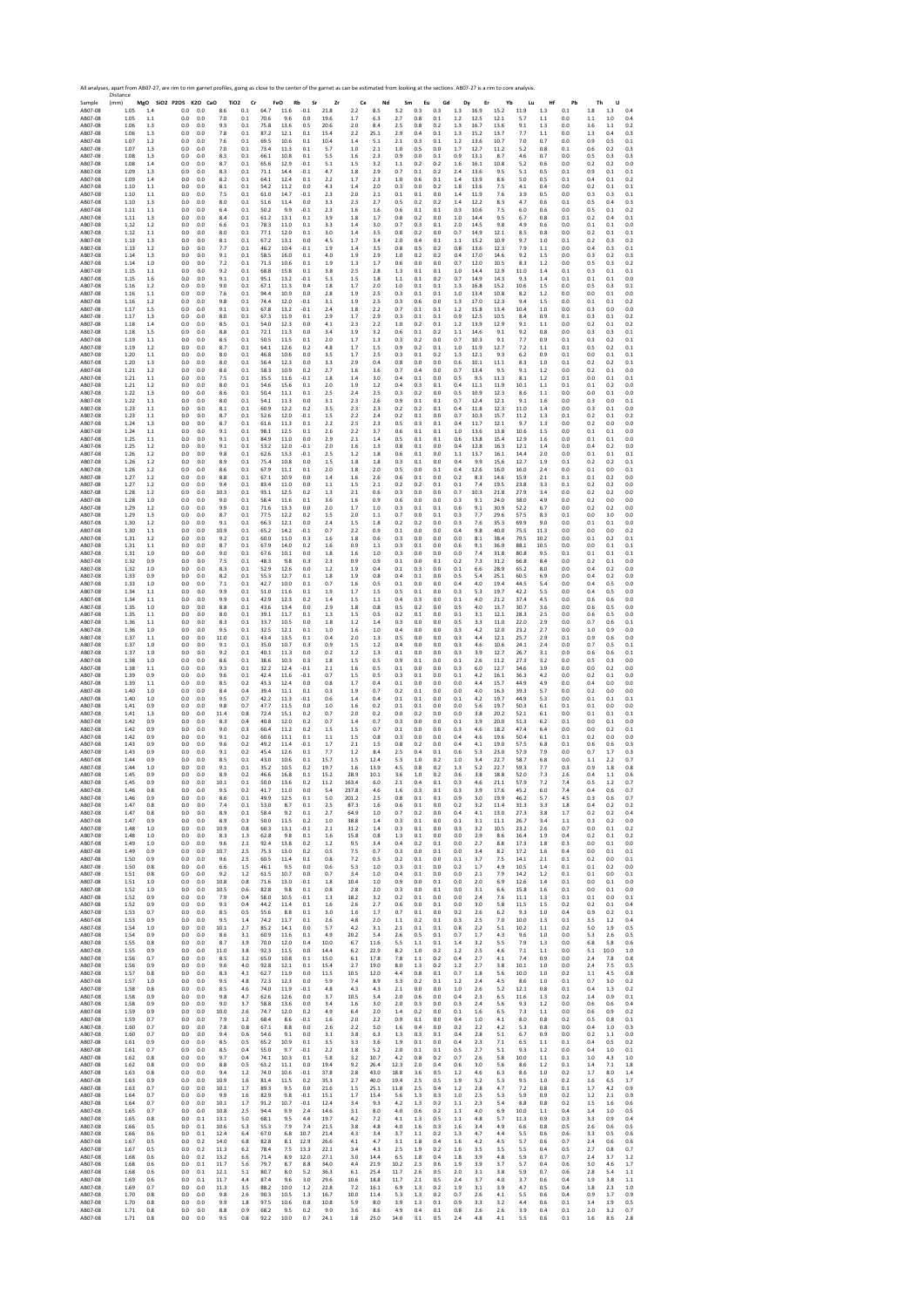|                    | Distance     |            | All analyses, apart from AB07-27, are rim to rim garnet profiles, going as close to the center of the garnet as can be estimated from looking at the sections. AB07-27 is a rim to core analysis. |            |                         |                |                |              |                |                |                |                |                |                |                |                |                 |              |                |                |                |                                                 |
|--------------------|--------------|------------|---------------------------------------------------------------------------------------------------------------------------------------------------------------------------------------------------|------------|-------------------------|----------------|----------------|--------------|----------------|----------------|----------------|----------------|----------------|----------------|----------------|----------------|-----------------|--------------|----------------|----------------|----------------|-------------------------------------------------|
| Sample<br>AB07-08  | (mm)<br>1.72 | 0.7        | MgO SiO2 P2O5 K2O CaO<br>0.0                                                                                                                                                                      | 0.0        | TiO <sub>2</sub><br>9.2 | Cr<br>0.9      | FeO<br>66.7    | Rb<br>9.7    | Sr<br>0.2      | Zr<br>56.1     | Ce<br>$2.5\,$  | Nd<br>63.3     | Sm<br>28.1     | Eu<br>5.2      | Gd<br>0.9      | Dy<br>6.2      | Er<br>6.2       | Yb<br>4.5    | Lu<br>5.9      | Hf<br>0.8      | Pb<br>0.1      | Th<br>U<br>3.7<br>15.0<br>4.7                   |
| AB07-08<br>AB07-08 | 1.72<br>1.73 | 0.7<br>0.7 | 0.0<br>0.0                                                                                                                                                                                        | 0.0<br>0.0 | 8.5<br>8.7              | 0.9<br>0.8     | 68.2<br>82.1   | 10.4<br>8.2  | 0.1<br>0.2     | 82.3<br>99.8   | 1.7<br>2.3     | 110.6<br>135.1 | 49.5<br>58.3   | 7.3<br>11.8    | 1.9<br>1.9     | 7.5<br>9.5     | 6.2<br>8.7      | 6.2<br>5.6   | $6.0\,$<br>5.6 | 0.9<br>0.7     | 0.1<br>0.0     | 3.3<br>19.0<br>6.2<br>4.0<br>21.4<br>6.9        |
| AB07-08            | 1.73         | 0.8        | 0.0                                                                                                                                                                                               | 0.0        | 10.3                    | 1.0            | 93.0           | 9.6          | 0.4            | 131.2          | 1.5            | 165.6          | 71.5           | 13.1           | 2.4            | 10.0           | 8.8             | 5.8          | 5.8            | 0.7            | 0.1            | 4.0<br>28.2<br>7.5                              |
| AB07-08<br>AB07-08 | 1.73<br>1.74 | 0.7<br>0.7 | 0.0<br>0.0                                                                                                                                                                                        | 0.0<br>0.0 | 9.3<br>9.9              | 0.9<br>0.8     | 80.8<br>87.6   | 11.0<br>10.3 | 0.1<br>0.1     | 128.5<br>125.8 | 3.1<br>8.2     | 162.6<br>165.5 | 73.4<br>71.6   | 10.9<br>11.4   | 2.0<br>2.1     | 9.2<br>8.9     | 9.1<br>7.7      | 5.5<br>6.0   | 6.7<br>6.5     | 0.8<br>0.6     | 0.1<br>0.6     | 4.3<br>27.0<br>7.0<br>3.5<br>25.9<br>7.4        |
| AB07-08<br>AB07-08 | 1.74<br>1.75 | 0.8<br>0.7 | 0.0<br>0.0                                                                                                                                                                                        | 0.0<br>0.0 | 8.4<br>7.8              | 0.7<br>0.5     | 79.0<br>62.2   | 11.6<br>10.7 | 0.2<br>0.6     | 111.8<br>82.6  | 59.0<br>143.5  | 138.0<br>94.3  | 60.2<br>36.7   | 9.9<br>6.4     | 1.7<br>1.1     | 7.2<br>3.7     | 6.1<br>3.9      | 5.9<br>3.4   | 5.5<br>5.7     | 0.7<br>0.7     | 2.3<br>4.7     | 3.2<br>21.0<br>5.4<br>2.0<br>13.9<br>4.0        |
| AB07-08            | 1.75         | 0.7        | 0.0                                                                                                                                                                                               | 0.0        | 8.0                     | 0.4            | 74.6           | 9.7          | 0.1            | 58.5           | 167.5          | 59.2           | 27.0           | 5.6            | 0.7            | 2.5            | 4.7             | 3.2          | 2.8            | 0.7            | 3.1            | 11.0<br>1.8<br>2.7                              |
| AB07-08<br>AB07-08 | 1.76<br>1.76 | 0.9<br>0.8 | 0.0<br>0.0                                                                                                                                                                                        | 0.0<br>0.0 | 10.9<br>10.5            | 0.5<br>0.4     | 80.9<br>80.7   | 12.0<br>11.8 | $-0.1$<br>0.2  | 65.0<br>61.2   | 123.5<br>68.1  | 58.6<br>52.3   | 22.4<br>22.3   | 4.9<br>3.0     | 0.9<br>0.8     | 3.4<br>3.2     | 5.8<br>4.1      | 5.1<br>5.6   | 5.0<br>3.6     | 0.5<br>0.7     | 2.6<br>1.2     | 2.0<br>9.5<br>2.9<br>1.8<br>9.0<br>2.4          |
| AB07-08<br>AB07-08 | 1.77<br>1.77 | 0.7<br>0.8 | 0.0<br>0.0                                                                                                                                                                                        | 0.0<br>0.0 | 10.7<br>8.8             | 0.5<br>0.4     | 92.7<br>81.7   | 10.4<br>10.2 | 0.2<br>0.1     | 66.7<br>53.6   | 42.0<br>23.7   | 47.2<br>40.8   | 22.2<br>17.9   | 3.6<br>2.6     | 0.5<br>0.4     | 2.7<br>1.9     | 2.9<br>4.4      | 3.5<br>3.0   | 3.1<br>3.4     | 0.4<br>0.4     | 0.8<br>0.4     | 1.5<br>7.4<br>2.8<br>6.7<br>1.6<br>2.2          |
| AB07-08            | 1.78         | 0.7        | 0.0<br>0.0                                                                                                                                                                                        | 0.0        | 9.2                     | 0.3            | 73.8           | 10.9         | 0.2            | 49.9           | 16.8           | 35.6           | 15.0           | 2.9            | 0.4            | 2.5            | 4.9             | 2.6          | 4.2            | 0.5            | 0.4            | 1.8<br>5.5<br>2.4                               |
| AB07-08<br>AB07-08 | 1.78<br>1.79 | 0.7<br>0.6 | 0.0                                                                                                                                                                                               | 0.0<br>0.0 | 8.6<br>8.1              | 0.3<br>0.3     | 97.7<br>93.9   | 9.3<br>8.7   | 0.0<br>0.1     | 37.2<br>27.8   | 8.4<br>5.1     | 28.9<br>19.7   | 12.4<br>6.9    | 2.5<br>1.4     | 0.4<br>0.4     | 1.1<br>1.3     | 3.0<br>2.7      | 3.7<br>4.0   | 3.0<br>5.0     | 0.4<br>0.4     | 0.1<br>0.1     | 1.1<br>3.5<br>6.0<br>1.0<br>2.5<br>2.0          |
| AB07-08<br>AB07-08 | 1.79<br>1.79 | 0.7<br>0.8 | 0.0<br>0.0                                                                                                                                                                                        | 0.0<br>0.0 | 8.0<br>10.3             | 0.5<br>1.1     | 77.3<br>120.5  | 8.2<br>9.8   | 0.0<br>0.2     | 21.8<br>30.7   | 5.7<br>5.0     | 16.8<br>15.4   | 5.4<br>7.1     | 0.5<br>0.9     | 0.3<br>0.1     | 1.0<br>0.9     | 3.0<br>4.0      | 3.8<br>3.8   | 3.4<br>6.0     | 0.6<br>0.6     | 0.2<br>0.1     | 0.9<br>2.6<br>3.0<br>1.1<br>3.1<br>3.1          |
| AB07-08<br>AB07-08 | 1.80<br>1.80 | 0.7<br>0.7 | 0.0<br>0.0                                                                                                                                                                                        | 0.0<br>0.0 | 9.3<br>9.1              | 1.4<br>1.4     | 92.5<br>69.3   | 9.9<br>10.8  | 0.1<br>0.2     | 35.3<br>28.2   | 5.0<br>4.6     | 8.5<br>10.0    | 3.6<br>3.2     | 1.3<br>0.8     | 0.1<br>0.2     | 0.7<br>1.2     | 3.8<br>2.4      | 3.8<br>3.8   | 4.0<br>4.4     | 0.6<br>0.7     | 0.1<br>0.4     | 1.3<br>3.2<br>4.5<br>0.7<br>2.3<br>3.2          |
| AB07-08            | 1.81         | 0.8        | 0.0                                                                                                                                                                                               | 0.0        | 8.5                     | 1.3            | 76.1           | 10.7         | 0.2            | 26.0           | 4.0            | 10.7           | 2.7            | 0.7            | 0.2            | 0.4            | 4.0             | 4.1          | 4.7            | 0.6            | 0.1            | 0.9<br>1.9<br>3.3                               |
| AB07-08<br>AB07-08 | 1.81<br>1.82 | 0.8<br>0.7 | 0.0<br>0.0                                                                                                                                                                                        | 0.0<br>0.0 | 9.6<br>8.4              | 1.0<br>0.6     | 124.5<br>68.1  | 11.0<br>9.2  | 0.0<br>0.2     | 21.0<br>16.2   | 5.2<br>3.6     | 8.2<br>10.0    | 2.6<br>4.0     | 0.3<br>1.0     | 0.1<br>0.2     | 0.4<br>0.4     | 3.2<br>2.5      | 4.8<br>2.6   | 4.3<br>3.5     | 0.5<br>0.4     | 0.0<br>0.0     | 1.7<br>1.9<br>1.6<br>0.7<br>3.3<br>1.9          |
| AB07-08<br>AB07-08 | 1.82<br>1.83 | 0.6<br>0.7 | 0.0<br>0.0                                                                                                                                                                                        | 0.0<br>0.0 | 6.6<br>8.7              | 0.5<br>0.4     | 56.8<br>65.3   | 8.8<br>9.6   | $-0.1$<br>0.6  | 14.7<br>22.3   | 6.6<br>2.2     | 15.8<br>19.5   | 6.5<br>9.3     | 1.1<br>2.1     | 0.2<br>0.3     | 0.7<br>0.8     | 2.7<br>2.9      | 3.2<br>3.4   | 5.2<br>3.3     | 0.5<br>0.4     | 0.0<br>0.1     | $1.0\,$<br>4.3<br>1.3<br>1.0<br>5.3<br>1.1      |
| AB07-08            | 1.83         | 0.6        | 0.0                                                                                                                                                                                               | 0.0        | 7.4                     | 0.3            | 78.5           | 8.1          | 0.4            | 19.0           | 2.3            | 31.2           | 10.3           | 2.0            | 0.7            | 1.1            | 3.6             | 3.3          | 3.8            | 0.4            | 0.0            | 1.7<br>6.0<br>2.0                               |
| AB07-08<br>AB07-08 | 1.84<br>1.84 | 0.7<br>0.8 | 0.0<br>0.0                                                                                                                                                                                        | 0.0<br>0.0 | 8.4<br>8.4              | 0.3<br>0.3     | 84.7<br>97.6   | 9.9<br>9.9   | 1.6<br>1.8     | 39.7<br>77.0   | 2.4<br>3.2     | 65.2<br>117.7  | 25.7<br>47.1   | 6.0<br>8.0     | 1.0<br>1.5     | 3.2<br>7.4     | 5.7<br>8.2      | 4.4<br>5.5   | 4.2<br>5.6     | 0.5<br>0.6     | 0.1<br>0.0     | 2.7<br>14.0<br>4.1<br>5.4<br>18.6<br>7.0        |
| AB07-08<br>AB07-08 | 1.84<br>1.85 | 0.8<br>0.8 | 0.0<br>0.0                                                                                                                                                                                        | 0.0<br>0.0 | 9.3<br>8.2              | 0.2<br>0.3     | 98.2<br>76.3   | 10.2<br>8.9  | 3.0<br>1.3     | 109.2<br>127.2 | 2.0<br>2.3     | 145.4<br>164.0 | 62.8<br>69.3   | 10.6<br>13.3   | 2.1<br>2.4     | 8.2<br>12.8    | 10.0<br>9.1     | 6.0<br>7.1   | 4.8<br>6.1     | 0.7<br>1.0     | 0.0<br>0.1     | 4.6<br>21.7<br>7.2<br>5.4<br>23.7<br>7.5        |
| AB07-08            | 1.85         | 0.8        | 0.0                                                                                                                                                                                               | 0.0        | 10.1                    | 0.3            | 112.0          | 10.6         | 1.6            | 147.1          | 2.8            | 179.2          | 75.7           | 14.4           | 2.3            | 8.5            | 9.9             | 6.3          | 6.2            | 0.7            | 0.0            | 6.9<br>28.2<br>7.2                              |
| AB07-08<br>AB07-08 | 1.86<br>1.86 | 0.7<br>0.7 | 0.0<br>0.0                                                                                                                                                                                        | 0.0<br>0.0 | 9.4<br>10.5             | 0.6<br>1.1     | 78.1<br>85.4   | 9.0<br>9.3   | 1.0<br>1.6     | 152.0<br>162.4 | 2.6<br>3.6     | 145.6<br>132.0 | 63.5<br>59.9   | 11.5<br>8.9    | 2.1<br>1.7     | 8.1<br>5.4     | 9.8<br>10.4     | 7.6<br>8.2   | 8.1<br>7.9     | 0.9<br>1.1     | 0.2<br>0.6     | 5.8<br>22.7<br>6.6<br>4.5<br>21.8<br>5.7        |
| AB07-08<br>AB07-08 | 1.87<br>1.87 | 0.6<br>0.8 | 0.0<br>0.0                                                                                                                                                                                        | 0.0<br>0.0 | 9.2<br>9.9              | 1.0<br>1.3     | 76.5<br>83.5   | 8.4<br>11.6  | 0.8<br>1.3     | 116.9<br>104.1 | 2.7<br>2.8     | 85.4<br>75.3   | 40.1<br>30.3   | 6.5<br>5.7     | 1.0<br>1.5     | 4.9<br>5.6     | 7.5<br>7.2      | 5.3<br>6.4   | 7.4<br>5.9     | 0.8<br>1.0     | 0.0<br>0.1     | 3.3<br>13.3<br>3.3<br>2.9<br>11.1<br>3.4        |
| AB07-08            | 1.88         | 0.7        | 0.0                                                                                                                                                                                               | 0.0        | 9.0                     | 0.8            | 82.7           | 11.6         | 0.8            | 62.7           | 4.4            | 49.5           | 21.6           | 3.6            | 0.4            | 4.2            | 4.8             | 6.7          | 5.5            | 1.0            | 0.2            | 1.8<br>5.8<br>1.8                               |
| AB07-08<br>AB07-08 | 1.88<br>1.89 | 0.7<br>0.7 | 0.0<br>0.0                                                                                                                                                                                        | 0.0<br>0.0 | 8.1<br>8.9              | 0.6<br>0.5     | 102.3<br>93.8  | 8.9<br>11.1  | 0.1<br>0.6     | 37.1<br>23.9   | 3.6<br>4.2     | 32.2<br>23.7   | 11.5<br>8.4    | 1.9<br>1.7     | 0.4<br>0.3     | 2.5<br>0.7     | 4.3<br>6.1      | 4.4<br>4.6   | 5.5<br>6.4     | 0.7<br>0.7     | 0.4<br>0.2     | 2.1<br>4.5<br>1.6<br>1.9<br>2.3<br>0.8          |
| AB07-08<br>AB07-08 | 1.89<br>1.89 | 0.8<br>0.8 | 0.0<br>0.0                                                                                                                                                                                        | 0.0<br>0.0 | 10.0<br>9.4             | 0.6<br>0.9     | 75.9<br>90.1   | 9.3<br>11.1  | 0.5<br>1.0     | 15.8<br>17.1   | 2.4<br>2.0     | 20.4<br>14.0   | 5.9<br>4.1     | 0.9<br>1.6     | 0.4<br>0.2     | 0.9<br>0.7     | 4.7<br>5.0      | 5.2<br>4.2   | 5.9<br>7.1     | 0.8<br>0.9     | 0.2<br>0.1     | 2.7<br>2.8<br>0.7<br>2.5<br>2.3<br>0.4          |
| AB07-08<br>AB07-08 | 1.90<br>1.90 | 0.9<br>0.8 | 0.0<br>0.0                                                                                                                                                                                        | 0.0<br>0.0 | 9.4<br>8.8              | $1.3\,$<br>1.3 | 101.2<br>100.5 | 9.5<br>9.4   | $1.2\,$<br>0.4 | 12.1<br>8.0    | 3.1<br>2.6     | 10.3<br>10.5   | 3.9<br>4.1     | 0.6<br>0.9     | 0.2<br>0.1     | 1.3<br>1.9     | 4.6<br>3.5      | 4.9<br>5.1   | 6.1<br>6.7     | 0.8<br>0.8     | 0.2<br>0.2     | $1.2\,$<br>3.1<br>1.1<br>2.6<br>1.8<br>0.6      |
| AB07-08            | 1.91         | 0.9        | 0.0                                                                                                                                                                                               | 0.0        | 10.6                    | 1.2            | 100.9          | 10.1         | 0.1            | 13.8           | 2.1            | 8.1            | 3.6            | 0.8            | 0.2            | 0.8            | 3.5             | 4.9          | 5.7            | 0.8            | 0.1            | 2.3<br>1.1<br>0.5                               |
| AB07-08<br>AB07-08 | 1.91<br>1.92 | 0.8<br>0.9 | 0.0<br>0.0                                                                                                                                                                                        | 0.0<br>0.0 | 9.6<br>8.7              | 1.0<br>0.6     | 55.6<br>92.6   | 9.6<br>10.7  | 1.4<br>0.6     | 9.0<br>14.0    | 8.2<br>2.5     | 7.9<br>8.7     | 2.9<br>3.2     | 0.7<br>0.7     | 0.2<br>0.1     | 0.5<br>0.9     | 2.5<br>4.5      | 4.3<br>3.5   | 5.2<br>6.7     | 0.7<br>0.7     | 0.2<br>0.1     | 2.6<br>1.2<br>0.6<br>2.7<br>2.8<br>1.5          |
| AB07-08<br>AB07-08 | 1.92<br>1.93 | 1.0<br>0.8 | 0.0<br>0.0                                                                                                                                                                                        | 0.0<br>0.0 | 8.3<br>8.1              | 0.6<br>0.7     | 89.1<br>63.6   | 9.2<br>8.8   | 0.5<br>0.6     | 9.4<br>10.1    | 3.8<br>5.1     | 14.3<br>9.5    | 2.5<br>4.2     | 0.6<br>0.8     | 0.1<br>0.1     | 0.4<br>1.2     | 4.3<br>3.8      | 4.8<br>4.0   | 5.8<br>5.7     | 0.7<br>0.9     | 0.3<br>0.3     | 4.5<br>6.2<br>5.1<br>3.9<br>10.0<br>8.4         |
| AB07-08            | 1.93         | 0.8        | 0.0                                                                                                                                                                                               | 0.0        | 7.1                     | 1.1            | 58.8           | 9.2          | 1.4            | 13.7           | 7.4            | 12.7           | 7.0            | 1.3            | 0.3            | 0.9            | 2.5             | 5.0          | 5.5            | 0.9            | 0.5            | 4.7<br>11.6<br>10.7                             |
| AB07-08<br>AB07-08 | 1.94<br>1.94 | 0.9<br>1.2 | 0.0<br>0.0                                                                                                                                                                                        | 0.1<br>0.1 | 7.7<br>8.0              | 1.5<br>2.3     | 70.2<br>94.9   | 9.1<br>10.2  | 2.8<br>4.6     | 13.3<br>16.8   | 11.1<br>15.9   | 11.9<br>12.2   | 5.4<br>5.2     | 0.9<br>1.0     | 0.3<br>0.2     | 1.2<br>1.2     | 4.6<br>5.5      | 5.9<br>5.1   | 6.7<br>6.0     | 1.1<br>1.0     | 0.5<br>0.7     | 5.5<br>17.2<br>13.0<br>6.7<br>21.3<br>16.8      |
| AB07-08<br>AB07-08 | 1.94<br>1.95 | 1.3<br>1.5 | 0.0<br>0.0                                                                                                                                                                                        | 0.1<br>0.1 | 8.9<br>7.1              | 3.2<br>3.4     | 92.7<br>107.4  | 10.0<br>9.8  | 6.1<br>6.4     | 16.2<br>15.6   | 22.0<br>29.8   | 13.3<br>14.5   | 4.7<br>3.3     | 1.8<br>1.2     | 0.5<br>0.2     | 1.9<br>2.4     | 6.9<br>5.6      | 5.1<br>5.9   | 8.3<br>8.7     | 1.0<br>1.0     | 1.1<br>0.9     | 8.6<br>32.9<br>22.4<br>8.3<br>51.5<br>23.5      |
| AB07-08<br>AB07-08 | 1.95<br>1.96 | 1.5<br>1.7 | 0.0<br>0.0                                                                                                                                                                                        | 0.2<br>0.1 | 7.9<br>8.7              | 3.9<br>3.5     | 90.9<br>97.3   | 10.0<br>10.7 | 7.0<br>7.9     | 14.6<br>19.7   | 31.3<br>32.7   | 15.1<br>12.9   | 5.0<br>4.3     | 1.9<br>0.8     | 0.3<br>0.3     | 1.8<br>1.4     | 7.2<br>6.8      | 7.1<br>6.9   | 7.8<br>7.7     | 1.1<br>0.9     | 1.1<br>1.0     | 9.6<br>50.3<br>20.0<br>10.6<br>40.5<br>15.8     |
| AB07-08            | 1.96         | 1.9        | 0.0                                                                                                                                                                                               | 0.1        | 7.8                     | 2.6            | 87.0           | 12.9         | 5.5            | 12.6           | 26.2           | 10.6           | 4.3            | 1.7            | 0.2            | 1.0            | 5.7             | 6.9          | 6.1            | 0.9            | 1.0            | 9.4<br>24.4<br>9.2                              |
| AB07-08<br>AB07-08 | 1.97<br>1.97 | 1.7<br>1.5 | 0.0<br>0.0                                                                                                                                                                                        | 0.1<br>0.1 | 8.2<br>7.5              | 1.5<br>1.0     | 100.3<br>82.8  | 10.8<br>9.8  | 5.3<br>4.1     | 13.3<br>9.9    | 15.0<br>7.9    | 9.0<br>19.8    | 2.8<br>3.4     | 0.5<br>1.0     | 0.2<br>0.1     | 1.0<br>1.0     | 5.6<br>3.6      | 5.1<br>5.2   | 6.5<br>5.9     | 0.7<br>0.9     | 0.6<br>0.2     | 6.9<br>12.6<br>4.8<br>4.9<br>10.1<br>2.9        |
| AB07-08<br>AB07-08 | 1.98<br>1.98 | 1.2<br>1.2 | 0.0<br>0.0                                                                                                                                                                                        | 0.1<br>0.0 | 8.2<br>8.5              | 0.7<br>0.5     | 110.1<br>103.1 | 10.4<br>10.2 | 2.9<br>2.0     | 7.5<br>7.6     | 5.0<br>3.7     | 8.3<br>14.2    | 3.0<br>2.4     | 0.7<br>0.8     | 0.1<br>0.1     | 1.3<br>0.7     | 3.2<br>3.7      | 5.1<br>5.0   | 7.6<br>6.9     | 0.8<br>0.8     | 0.2<br>0.0     | 2.9<br>6.3<br>2.6<br>1.7<br>5.2<br>1.6          |
| AB07-08            | 1.99         | 0.9        | 0.0                                                                                                                                                                                               | 0.0        | 7.9                     | 0.3            | 83.5           | 8.8          | 0.4            | 8.1            | 4.5            | 10.5           | 2.0            | 0.2            | 0.0            | 0.7            | 3.7             | 3.8          | 7.2            | 1.0            | 0.1            | 2.0<br>3.9<br>1.2                               |
| AB07-08<br>AB07-08 | 1.99<br>2.00 | 0.7<br>0.8 | 0.0<br>0.0                                                                                                                                                                                        | 0.0<br>0.0 | 7.2<br>9.5              | 0.3<br>0.3     | 40.0<br>95.3   | 7.4<br>9.4   | 0.8<br>0.5     | 5.5<br>7.5     | 2.3<br>3.3     | 8.3<br>9.4     | 2.1<br>3.2     | 0.6<br>0.6     | 0.3<br>0.1     | 0.6<br>0.4     | 3.3<br>2.9      | 5.5<br>7.0   | 7.0<br>10.7    | 0.9<br>1.5     | 0.0<br>0.0     | 1.1<br>4.4<br>1.1<br>0.9<br>7.6<br>1.0          |
| AB07-08<br>AB07-08 | 2.00<br>2.00 | 0.8<br>0.9 | 0.0<br>0.0                                                                                                                                                                                        | 0.0<br>0.0 | 9.2<br>8.8              | 0.2<br>0.3     | 109.3<br>80.0  | 9.6<br>11.4  | 0.8<br>0.2     | 9.0<br>11.3    | 2.5<br>3.4     | 12.6<br>20.3   | 3.8<br>4.7     | 0.9<br>1.0     | 0.2<br>0.1     | 1.0<br>0.3     | 3.6<br>4.4      | 7.0<br>9.6   | 9.3<br>14.1    | 1.9<br>2.3     | 0.1<br>0.0     | $1.3\,$<br>8.0<br>0.8<br>1.5<br>10.0<br>1.3     |
| AB07-08            | 2.01         | 0.9        | 0.0                                                                                                                                                                                               | 0.0        | 8.7<br>9.0              | 0.3            | 93.8           | 10.4         | 1.0            | 12.4<br>9.9    | 2.2            | 11.8           | 5.8<br>4.7     | 0.5            | 0.2            | 1.5            | 6.1             | 11.7         | 16.6           | 2.3            | 0.1            | 2.1<br>24.5<br>7.6                              |
| AB07-08<br>AB07-08 | 2.01<br>2.02 | 0.9<br>1.0 | 0.0<br>0.0                                                                                                                                                                                        | 0.0<br>0.0 | 8.9                     | 0.2<br>0.2     | 125.1<br>98.3  | 10.8<br>10.0 | 0.5<br>1.1     | 19.2           | 1.9<br>2.4     | 10.3<br>13.4   | 6.5            | 1.2<br>2.1     | 0.1<br>0.3     | $1.8\,$<br>2.7 | 8.1<br>7.7      | 11.5<br>11.1 | 18.1<br>19.2   | 2.5<br>2.7     | 0.1<br>0.0     | 53.0<br>2.4<br>13.4<br>2.1<br>104.7<br>12.7     |
| AB07-08<br>AB07-08 | 2.02<br>2.03 | 1.1<br>1.0 | 0.0<br>0.0                                                                                                                                                                                        | 0.0<br>0.0 | 13.1<br>9.7             | 0.3<br>0.5     | 86.9<br>100.8  | 10.1<br>10.9 | 0.3<br>0.8     | 32.0<br>56.5   | 2.4<br>3.2     | 17.0<br>12.4   | 5.8<br>5.2     | 2.3<br>1.7     | 0.4<br>0.3     | 2.9<br>2.1     | 9.4<br>8.4      | 12.5<br>12.6 | 19.8<br>20.4   | 3.1<br>3.2     | 0.0<br>0.3     | 3.6<br>35.8<br>8.9<br>2.2<br>25.2<br>8.0        |
| AB07-08<br>AB07-08 | 2.03<br>2.04 | 1.3<br>0.9 | 0.0<br>0.0                                                                                                                                                                                        | 0.0<br>0.0 | 9.4<br>9.6              | 0.7<br>1.0     | 79.6<br>86.1   | 9.5<br>9.2   | 0.1<br>1.8     | 81.8<br>101.9  | 3.5<br>3.9     | 20.4<br>18.1   | 5.4<br>5.6     | 1.9<br>1.8     | 0.3<br>0.3     | 2.0<br>1.9     | 7.2<br>8.5      | 12.5<br>9.5  | 18.2<br>18.5   | 2.5<br>2.5     | 0.2<br>0.2     | 4.0<br>15.4<br>5.1<br>4.6<br>13.4<br>3.9        |
| AB07-08            | 2.04         | $1.1\,$    | 0.0                                                                                                                                                                                               | 0.1        | 10.4                    | 1.4            | 98.3           | 9.9          | 2.8            | 95.4           | 4.7            | 26.0           | 9.4            | 2.6            | 0.4            | 2.2            | 6.8             | 11.9         | 19.3           | 2.1            | 0.1            | 5.1<br>12.0<br>4.1                              |
| AB07-08<br>AB07-08 | 2.05<br>2.05 | 1.2<br>1.2 | 0.0<br>0.0                                                                                                                                                                                        | 0.1<br>0.1 | 9.5<br>9.3              | 1.3<br>0.8     | 97.9<br>116.2  | 10.6<br>10.4 | 3.3<br>3.2     | 96.0<br>126.2  | 5.0<br>5.7     | 38.1<br>79.9   | 16.7<br>36.2   | 4.9<br>7.3     | 0.9<br>1.1     | 2.6<br>5.7     | 8.0<br>8.4      | 10.8<br>11.8 | 16.2<br>16.4   | 2.3<br>2.1     | 0.3<br>0.4     | 5.7<br>16.6<br>4.1<br>8.3<br>24.9<br>5.4        |
| AB07-08<br>AB07-08 | 2.05<br>2.06 | 1.1<br>1.0 | 0.0<br>0.0                                                                                                                                                                                        | 0.1<br>0.1 | 8.8<br>9.5              | 0.5<br>0.4     | 95.2<br>103.6  | 9.1<br>11.2  | 3.3<br>3.2     | 149.5<br>190.9 | 6.9<br>9.8     | 111.9<br>170.2 | 50.8<br>76.7   | 9.4<br>13.6    | 1.9<br>2.7     | 7.3<br>9.6     | 9.1<br>9.9      | 10.9<br>11.8 | 16.5<br>17.8   | 2.1<br>1.9     | 0.3<br>0.3     | 9.9<br>30.7<br>6.2<br>9.2<br>36.4<br>9.4        |
| AB07-08<br>AB07-08 | 2.06         | 1.0        | 0.0                                                                                                                                                                                               | 0.1        | 8.4                     | 0.3            | 75.0           | 8.6          | $2.8\,$        | 205.9          | 6.9            | 202.0          | 97.2           | 16.5           | 2.8            | 11.2           | 12.3            | 9.1          | 14.7           | 1.9            | 0.3            | 10.0<br>35.8<br>10.0                            |
| AB07-08            | 2.07<br>2.07 | 1.1<br>1.0 | 0.0<br>0.0                                                                                                                                                                                        | 0.1<br>0.1 | 9.4<br>8.9              | 0.3<br>0.3     | 99.8<br>101.9  | 10.0<br>10.3 | 3.9<br>3.7     | 243.6<br>250.7 | 8.4<br>5.4     | 273.5<br>270.8 | 116.8<br>123.0 | 22.7<br>19.8   | 3.2<br>3.5     | 14.7<br>13.3   | 14.4<br>15.2    | 11.3<br>13.9 | 17.9<br>16.4   | 1.7<br>1.9     | 0.2<br>0.2     | 11.2<br>40.9<br>12.3<br>10.9<br>40.6<br>12.2    |
| AB07-08<br>AB07-08 | 2.08<br>2.08 | 1.3<br>0.8 | 0.0<br>0.0                                                                                                                                                                                        | 0.1<br>0.1 | 8.3<br>9.3              | 0.2<br>0.3     | 100.4<br>81.5  | 8.9<br>9.5   | 2.8<br>2.7     | 179.0<br>129.3 | 4.1<br>4.5     | 203.5<br>134.4 | 85.8<br>79.7   | 14.5<br>11.6   | 2.4<br>1.5     | 10.7<br>6.0    | 11.0<br>7.3     | 10.8<br>9.6  | 15.8<br>11.6   | 1.9<br>2.0     | 0.1<br>0.2     | 6.0<br>25.8<br>7.8<br>6.9<br>16.7<br>4.7        |
| AB07-08<br>AB07-08 | 2.09<br>2.09 | 0.9<br>0.9 | 0.0<br>0.0                                                                                                                                                                                        | 0.1<br>0.0 | 9.3<br>8.1              | 0.2<br>0.2     | 89.9<br>87.2   | 10.2<br>10.6 | 2.8<br>2.6     | 87.1<br>55.1   | 6.9<br>11.2    | 82.4<br>56.3   | 36.3<br>26.0   | 6.5<br>4.0     | 1.0<br>0.7     | 3.6<br>1.8     | 7.4<br>5.0      | 9.4<br>8.9   | 15.0<br>16.8   | 2.3<br>2.5     | 0.4<br>0.3     | 3.7<br>12.3<br>3.3<br>2.5<br>7.5<br>2.2         |
| AB07-08            | 2.10         | 0.8        | 0.0                                                                                                                                                                                               | 0.0        | 7.6                     | 0.2            | 79.4           | 9.2          | 2.4            | 31.0           | 6.7            | 35.4           | 13.8           | 2.7            | 0.4            | 2.4            | 5.7             | 10.4         | 18.7           | 2.4            | 0.2            | 1.9<br>4.8<br>1.6                               |
| AB07-08<br>AB07-08 | 2.10<br>2.10 | 0.8<br>0.8 | 0.0<br>0.0                                                                                                                                                                                        | 0.0<br>0.0 | 10.3<br>9.6             | 0.2<br>0.2     | 81.7<br>84.8   | 11.0<br>11.0 | 0.9<br>1.5     | 21.0<br>23.7   | 5.2<br>4.2     | 25.0<br>22.2   | 13.2<br>7.4    | 1.8<br>1.8     | 0.3<br>0.2     | 0.6<br>0.6     | 4.5<br>4.2      | 10.5<br>10.1 | 18.0<br>17.3   | 2.5<br>2.4     | 0.1<br>0.1     | 2.2<br>4.0<br>1.4<br>1.0<br>2.1<br>1.4          |
| AB07-08<br>AB07-08 | 2.11<br>2.11 | 0.8<br>0.6 | 0.0<br>0.0                                                                                                                                                                                        | 0.0<br>0.0 | 10.1<br>8.0             | 0.2<br>0.2     | 66.0<br>76.6   | 10.8<br>10.0 | 1.4<br>0.4     | 9.2<br>6.1     | 4.1<br>2.6     | 22.0<br>11.4   | 5.8<br>3.9     | 1.3<br>0.8     | 0.2<br>0.2     | 0.5<br>$1.2\,$ | 4.5<br>3.7      | 10.7<br>7.5  | 22.2<br>13.3   | 2.4<br>2.1     | 0.1<br>0.1     | 0.9<br>2.2<br>0.7<br>0.8<br>1.4<br>0.4          |
| AB07-08            | 2.12         | 0.7        | n٢<br>0.0                                                                                                                                                                                         | 0.0        | 9.2                     | 0.4            | 64.5           | 9.6          | $-0.1$         | 11.6           | 3.4            | 11.6           | 6.0            | n a<br>1.2     | 0.5            | 1.2            | 4.6             | 8.8          | 15.5           | 2.2            | 0.1            | n 8<br>0.7<br>1.2<br>0.6                        |
| AB07-08            | 2.13         | 0.7        | 0.0                                                                                                                                                                                               | 0.0        | 8.9                     | 1.0            | 65.2           | 10.3         | 0.2            | 6.5            | 5.8            | 16.6           | 11.4           | 4.5            | 1.0            | 3.6            | $7.1\,$         | 9.5          | 20.4           | 2.2            | 0.2            | 0.8<br>0.8<br>0.8                               |
| AB07-08<br>AB07-08 | 2.13<br>2.14 | 0.8<br>0.7 | 0.0<br>0.0                                                                                                                                                                                        | 0.0<br>0.0 | 8.7<br>9.8              | 1.1<br>1.4     | 60.6<br>55.2   | 8.9<br>9.3   | 1.7<br>0.2     | 14.3<br>16.6   | 5.1<br>5.2     | 17.9<br>14.8   | 10.3<br>11.9   | 4.0<br>2.2     | 1.7<br>$1.5\,$ | 4.2<br>4.2     | 6.2<br>6.2      | 9.4<br>8.6   | 15.2<br>17.7   | 2.3<br>2.0     | 0.2<br>0.3     | 0.8<br>0.9<br>0.8<br>0.9<br>1.1<br>0.7          |
| AB07-08<br>AB07-08 | 2.14<br>2.15 | 0.8<br>0.7 | 0.0<br>0.0                                                                                                                                                                                        | 0.0<br>0.0 | 8.7<br>9.6              | 1.4<br>1.3     | 125.3<br>72.3  | 10.5<br>10.0 | 1.1<br>2.3     | 15.1<br>9.5    | 3.5<br>6.7     | 15.1<br>6.0    | 9.5<br>7.0     | 3.1<br>2.2     | 1.4<br>0.5     | 1.1<br>1.6     | 6.6<br>5.1      | 9.6<br>11.0  | 13.7<br>16.9   | 2.1<br>2.2     | 0.3<br>0.2     | 0.9<br>1.1<br>0.8<br>0.5<br>0.9<br>0.6          |
| AB07-08            | 2.15         | 0.6        | 0.0                                                                                                                                                                                               | 0.0        | 8.1                     | 1.0            | 58.4           | 9.7          | 1.7            | 5.5            | 2.4            | 8.5            | 5.2            | 1.2            | 0.5            | 1.0            | 3.6             | 6.4          | 14.0           | 1.5            | 0.1            | 2.0<br>1.0<br>0.2                               |
| AB07-08<br>AB07-08 | 2.15<br>2.16 | 0.5<br>0.6 | 0.0<br>0.0                                                                                                                                                                                        | 0.0<br>0.0 | 6.7<br>7.5              | 0.8<br>0.7     | 47.8<br>68.9   | 6.8<br>8.4   | 0.3<br>0.9     | 3.9<br>6.5     | 1.6<br>2.9     | 6.8<br>13.7    | 3.6<br>3.4     | $1.0\,$<br>0.9 | 0.3<br>0.3     | 0.6<br>0.5     | 3.5<br>3.3      | 5.3<br>7.4   | 13.5<br>13.0   | $1.6\,$<br>1.6 | 0.1<br>0.0     | 0.5<br>0.9<br>0.4<br>1.0<br>1.4<br>0.5          |
| AB07-08<br>AB07-08 | 2.16<br>2.17 | 0.6<br>0.6 | 0.0<br>0.0                                                                                                                                                                                        | 0.1<br>0.0 | 7.4<br>8.3              | 0.4<br>0.3     | 60.1<br>62.4   | 8.5<br>8.8   | 0.2<br>2.7     | 12.8<br>13.0   | 2.1<br>1.0     | 17.1<br>13.5   | 3.3<br>2.7     | 0.4<br>0.7     | 0.2<br>0.3     | 0.7<br>0.6     | 2.6<br>3.2      | 6.7<br>6.2   | 12.3<br>13.6   | 1.6<br>1.7     | 0.0<br>0.1     | 0.9<br>0.3<br>0.9<br>0.9<br>2.5<br>0.5          |
| AB07-08<br>AB07-08 | 2.17<br>2.18 | 0.7<br>0.6 | 0.0<br>$0.0\,$                                                                                                                                                                                    | 0.0<br>0.0 | 9.5<br>7.0              | 0.3<br>0.3     | 87.4<br>83.8   | 9.6<br>7.6   | 0.8<br>0.4     | 7.2<br>11.7    | 2.6<br>1.5     | 13.7<br>21.2   | 6.4<br>8.0     | 0.5<br>0.5     | 0.1<br>0.1     | 0.1<br>0.9     | 4.1<br>$2.8\,$  | 8.1<br>8.3   | 18.8<br>14.0   | 1.9<br>2.0     | 0.1<br>0.1     | 1.1<br>1.9<br>0.9<br>0.7<br>1.4<br>0.9          |
| AB07-08            | 2.18         | 0.8        | 0.0                                                                                                                                                                                               | 0.0        | 8.5                     | 0.2            | 98.9           | 9.3          | 0.3            | 6.9            | 2.5            | 13.5           | 3.6            | 0.8            | 0.1            | 0.4            | 3.7             | 9.8          | 19.2           | 2.2            | 0.1            | 1.3<br>2.0<br>2.5                               |
| AB07-08<br>AB07-08 | 2.19<br>2.19 | 0.6<br>0.7 | 0.0<br>$_{0.0}$                                                                                                                                                                                   | 0.0<br>0.0 | 7.8<br>8.5              | 0.3<br>0.6     | 73.4<br>79.9   | 8.4<br>9.8   | 1.1<br>0.8     | 8.2<br>15.0    | 1.6<br>$4.1\,$ | 16.5<br>14.8   | 3.0<br>6.4     | 0.7<br>$1.2$   | 0.1<br>0.2     | 0.6<br>0.3     | 2.1<br>3.4      | 7.5<br>8.3   | 13.6<br>18.6   | 2.0<br>2.6     | 0.0<br>$0.1\,$ | 1.7<br>3.7<br>6.1<br>2.8<br>4.7<br>9.8          |
| AB07-08<br>AB07-08 | 2.20<br>2.20 | 0.9<br>1.0 | 0.0<br>0.0                                                                                                                                                                                        | 0.1<br>0.0 | 8.5<br>9.2              | 0.8<br>1.0     | 111.4<br>88.7  | 11.1<br>11.1 | 0.8<br>0.6     | 10.1<br>8.7    | 3.2<br>5.1     | 26.0<br>17.7   | 4.1<br>4.4     | 0.9<br>0.8     | 0.1<br>0.2     | 1.3<br>0.6     | 4.8<br>2.7      | 9.0<br>10.6  | 19.3<br>20.0   | 2.8<br>2.5     | 0.1<br>0.1     | 3.3<br>5.4<br>12.7<br>4.6<br>6.2<br>13.2        |
| AB07-08<br>AB07-08 | 2.21<br>2.21 | 1.1<br>1.0 | 0.0<br>0.0                                                                                                                                                                                        | 0.0<br>0.0 | 7.6<br>7.9              | 0.8<br>0.7     | 99.6<br>99.3   | 9.7<br>9.9   | 0.8<br>1.0     | 6.9<br>14.7    | 4.5<br>3.9     | 18.7<br>13.6   | 3.9<br>4.3     | 0.5<br>1.1     | 0.3<br>0.3     | 0.3<br>0.5     | 3.8<br>4.2      | 9.4<br>7.4   | 18.4<br>15.3   | 2.0<br>2.1     | 0.2<br>0.2     | 4.1<br>5.1<br>9.6<br>4.7<br>5.4<br>7.9          |
| AB07-08            | 2.21         | 1.0        | 0.0                                                                                                                                                                                               | 0.0        | 6.6                     | 0.4            | 47.7           | 7.5          | 1.0            | 9.5            | 5.0            | 9.8            | 3.2            | 0.8            | 0.1            | 0.1            | 2.1             | 6.9          | 12.3           | 1.3            | 0.1            | 2.9<br>5.1<br>6.5                               |
| AB07-08<br>AB07-08 | 2.22<br>2.22 | 1.4<br>1.2 | 0.0<br>0.0                                                                                                                                                                                        | 0.0<br>0.0 | 10.0<br>8.0             | 0.6<br>0.5     | 101.8<br>82.3  | 12.0<br>9.2  | 1.3<br>1.5     | 10.7<br>9.1    | 6.0<br>6.7     | 11.7<br>15.8   | 3.6<br>3.8     | $1.0\,$<br>1.3 | 0.3<br>0.1     | 1.5<br>0.5     | $3.8\,$<br>3.7  | 9.5<br>8.2   | 17.0<br>16.4   | 2.0<br>2.0     | 0.1<br>0.2     | 5.6<br>3.6<br>5.8<br>4.7<br>2.4<br>3.0          |
| AB07-08<br>AB07-08 | 2.23<br>2.23 | 1.1<br>1.1 | 0.0<br>0.0                                                                                                                                                                                        | 0.0<br>0.1 | 8.2<br>9.0              | 0.3<br>0.3     | 86.2<br>101.8  | 9.8<br>10.9  | 1.2<br>2.0     | 8.2<br>7.3     | 4.6<br>3.1     | 8.5<br>11.1    | 2.3<br>3.2     | 0.6<br>1.0     | 0.2<br>0.1     | 0.8<br>0.4     | 3.5<br>3.0      | 8.7<br>9.6   | 16.0<br>17.2   | 1.9<br>2.2     | 0.1<br>0.2     | 5.2<br>2.7<br>2.0<br>4.1<br>2.3<br>1.5          |
| AB07-08<br>AB07-08 | 2.24<br>2.24 | 1.1<br>1.0 | 0.0<br>0.0                                                                                                                                                                                        | 0.1<br>0.1 | 9.1<br>6.5              | 0.2<br>0.2     | 74.5<br>72.8   | 10.3<br>7.9  | 2.3<br>2.3     | 10.4<br>7.5    | 3.8<br>1.8     | 9.8<br>4.8     | 5.5<br>5.1     | 0.9<br>$0.8\,$ | 0.2<br>0.2     | 0.7<br>0.1     | 2.7<br>2.2      | 9.3<br>9.2   | 19.1<br>14.4   | 2.3<br>1.9     | 0.2<br>0.1     | 3.3<br>1.7<br>1.0<br>2.6<br>1.9<br>0.5          |
| AB07-08            | 2.25         | 1.0        | 0.0                                                                                                                                                                                               | 0.1        | 7.5                     | 0.2            | 96.7           | 8.8          | 2.1            | 13.4           | 2.6            | 12.6           | 3.8            | 0.5            | 0.1            | 0.8            | 2.6             | 9.9          | 19.4           | 2.5            | 0.0            | 3.1<br>2.3<br>0.5                               |
| AB07-08<br>AB07-08 | 2.25<br>2.26 | 1.0<br>1.0 | 0.0<br>0.0                                                                                                                                                                                        | 0.1<br>0.1 | 9.2<br>8.9              | 0.2<br>0.2     | 120.0<br>95.2  | 11.0<br>9.8  | 3.0<br>4.0     | 7.5<br>14.2    | 2.9<br>3.0     | 16.3<br>20.2   | 3.6<br>3.6     | 1.3<br>0.5     | 0.2<br>0.1     | 0.9<br>0.3     | 3.7<br>3.1      | 7.8<br>9.2   | 18.7<br>17.2   | 2.4<br>2.0     | 0.2<br>0.2     | 2.0<br>2.6<br>1.4<br>3.2<br>2.4<br>0.7          |
| AB07-08<br>AB07-08 | 2.26<br>2.26 | 0.7<br>0.7 | 0.0<br>0.0                                                                                                                                                                                        | 0.0<br>0.0 | 7.6<br>7.1              | 0.2<br>0.2     | 62.0<br>88.1   | 9.2<br>8.9   | 1.4<br>1.4     | 9.1<br>6.2     | 4.0<br>2.5     | 5.3<br>11.0    | 2.4<br>2.2     | 0.5<br>0.6     | 0.0<br>0.2     | 0.3<br>0.7     | 2.3<br>2.6      | 6.7<br>8.3   | 13.9<br>13.4   | 1.8<br>1.9     | 0.0<br>0.0     | 0.7<br>1.0<br>0.7<br>1.1<br>0.8<br>0.8          |
| AB07-08            | 2.27         | 0.9        | 0.0                                                                                                                                                                                               | 0.0        | 8.7                     | 0.2            | 111.2          | 11.1         | 0.8            | 7.3            | 2.1            | 9.3            | 4.2            | 1.5            | 0.1            | 0.4            | 2.6             | 8.8          | 17.3           | 2.1            | 0.1            | 1.4<br>0.5<br>1.3                               |
| AB07-08<br>AB07-08 | 2.27<br>2.28 | 0.8<br>0.9 | 0.0<br>0.0                                                                                                                                                                                        | 0.0<br>0.0 | 9.1<br>9.8              | 0.2<br>0.3     | 79.6<br>90.3   | 10.4<br>10.1 | 1.5<br>1.9     | 9.4<br>10.6    | 1.8<br>2.4     | 11.5<br>11.5   | 4.1<br>4.4     | 0.7<br>0.5     | 0.2<br>0.1     | 0.4<br>0.4     | 1.8<br>3.2      | 9.0<br>8.6   | 17.9<br>17.1   | 1.8<br>2.5     | 0.0<br>0.1     | 1.2<br>1.0<br>1.0<br>1.4<br>0.8<br>0.9          |
| AB07-08<br>AB07-08 | 2.28<br>2.29 | 1.0<br>0.8 | 0.0<br>0.0                                                                                                                                                                                        | 0.0<br>0.0 | 9.6<br>9.6              | 0.2<br>0.2     | 100.2<br>100.5 | 10.5<br>10.1 | 0.6<br>0.9     | 9.6<br>4.1     | 2.6<br>4.0     | 7.7<br>11.9    | 2.8<br>2.9     | 0.5<br>0.5     | 0.1<br>0.2     | 0.9<br>0.5     | 3.3<br>3.5      | 10.8<br>9.9  | 21.2<br>20.8   | 2.6<br>2.4     | 0.1<br>0.1     | 0.8<br>1.1<br>1.6<br>0.8<br>1.6<br>0.4          |
| AB07-08            | 2.29         | 0.9        | 0.0                                                                                                                                                                                               | 0.0        | 8.3                     | 0.2            | 97.8           | 9.1          | 0.5            | 10.6           | 4.0            | 7.9            | 4.4            | 0.8            | 0.1            | 0.4            | 2.4             | 7.4          | 18.7           | 2.7            | 0.0            | 1.1<br>1.4<br>1.1                               |
| AB07-08<br>AB07-08 | 2.30<br>2.30 | 1.0<br>1.1 | 0.0<br>0.0                                                                                                                                                                                        | 0.0<br>0.0 | 9.5<br>9.4              | 0.2<br>0.2     | 107.1<br>109.6 | 11.4<br>10.2 | 0.8<br>1.2     | 8.1<br>5.8     | 5.0<br>3.3     | 12.7<br>15.6   | 4.3<br>3.0     | 1.0<br>0.3     | 0.9<br>0.2     | 1.3<br>0.8     | 2.8<br>3.6      | 10.8<br>10.6 | 23.5<br>26.0   | 3.3<br>3.1     | 0.0<br>0.1     | 1.9<br>2.3<br>0.8<br>1.4<br>2.8<br>0.6          |
| AB07-08<br>AB07-08 | 2.31<br>2.31 | 1.0<br>1.4 | $_{0.0}$<br>0.0                                                                                                                                                                                   | 0.0<br>0.0 | 8.3<br>9.5              | 0.2<br>0.3     | 76.5<br>105.9  | 9.9<br>11.7  | 0.9<br>0.7     | 3.9<br>10.3    | 3.0<br>5.2     | 6.0<br>10.4    | 3.0<br>4.7     | 0.5<br>0.7     | 0.1<br>0.1     | 0.5<br>2.0     | 3.7<br>3.6      | 11.5<br>12.4 | 21.6<br>26.7   | 2.9<br>3.6     | 0.0<br>0.2     | 3.4<br>1.6<br>0.4<br>1.9<br>3.3<br>0.9          |
| AB07-08            | 2.31         | 1.2        | 0.0                                                                                                                                                                                               | 0.0        | 8.1                     | 0.2            | 113.6          | 10.1         | 0.9            | 6.3            | 3.6            | 13.3           | 4.1            | 0.4            | 0.2            | 1.2            | 3.6             | 13.5         | 28.7           | 3.6            | 0.0            | 1.6<br>4.5<br>1.0                               |
| AB07-08<br>AB07-08 | 2.32<br>2.32 | 1.5<br>1.2 | 0.0<br>0.0                                                                                                                                                                                        | 0.0<br>0.0 | 9.1<br>7.8              | 0.3<br>0.2     | 89.2<br>81.7   | 13.1<br>10.9 | 0.8<br>0.4     | 8.6<br>6.6     | 7.1<br>3.0     | 12.1<br>5.5    | 4.0<br>2.5     | 1.2<br>0.8     | 0.2<br>0.1     | 0.7<br>0.6     | 4.5<br>3.2      | 15.6<br>14.6 | 32.5<br>30.0   | 4.9<br>4.5     | 0.3<br>0.1     | 1.7<br>4.1<br>0.3<br>4.1<br>1.3<br>0.9          |
| AB07-08<br>AB07-08 | 2.33<br>2.33 | 1.5<br>1.1 | 0.0<br>0.0                                                                                                                                                                                        | 0.0<br>0.0 | 7.4<br>5.7              | 0.2<br>0.2     | 80.1<br>64.6   | 10.4<br>7.1  | 0.5<br>0.4     | 6.2<br>12.0    | 5.7<br>4.1     | 14.3<br>15.0   | 4.3<br>3.4     | 0.8<br>0.5     | 0.2<br>0.2     | 0.4<br>0.5     | 3.9<br>3.2      | 12.9<br>10.7 | 32.1<br>27.0   | 4.6<br>3.7     | 0.2<br>0.1     | 1.3<br>4.2<br>1.0<br>1.1<br>3.0<br>0.6          |
| AB07-08<br>AB07-08 | 2.34<br>2.34 | 1.0<br>0.6 | 0.0<br>0.0                                                                                                                                                                                        | 0.0<br>0.0 | 5.6<br>3.2              | 0.2<br>0.2     | 49.7<br>44.9   | 6.6<br>5.4   | 0.9<br>1.8     | 5.5<br>3.8     | 2.4<br>2.5     | 17.2<br>11.8   | 8.9<br>7.5     | 0.8<br>0.8     | 0.2<br>0.3     | 1.2<br>0.4     | 3.5<br>2.0      | 9.9<br>7.3   | 27.5<br>17.3   | 3.8<br>2.3     | 0.1<br>0.1     | 1.7<br>3.4<br>0.6<br>1.9<br>1.3<br>0.7          |
| AB07-08            | 2.35         | 0.5        | 0.0                                                                                                                                                                                               | 0.0        | 2.8                     | 0.3            | 34.3           | 4.3          | 0.8            | 23.0           | 2.9            | 7.8            | 3.3            | 0.7            | 0.1            | 0.3            | 1.9             | 4.4          | 13.0           | 1.5            | 0.0            | 1.0<br>1.1<br>0.7                               |
| AB07-08<br>AB07-08 | 2.35<br>2.36 | 0.5<br>0.4 | 0.0<br>0.0                                                                                                                                                                                        | 0.0<br>0.0 | 2.4<br>2.7              | 0.4<br>1.2     | 32.5<br>38.3   | 3.5<br>3.4   | 0.8<br>0.4     | 4.3<br>2.8     | 1.9<br>1.9     | 9.6<br>6.5     | 1.9<br>$2.1\,$ | 0.7<br>0.5     | 0.1<br>0.0     | 0.4<br>0.3     | 0.9<br>$_{0.8}$ | 3.2<br>2.9   | 7.9<br>7.3     | 1.2<br>1.0     | 0.1<br>0.0     | 0.9<br>0.8<br>0.4<br>$1.0\,$<br>$_{0.8}$<br>0.4 |
| AB07-08<br>AB07-08 | 2.36<br>2.37 | 0.3<br>0.3 | 0.0<br>0.0                                                                                                                                                                                        | 0.1<br>0.2 | 1.7<br>1.7              | 0.8<br>0.6     | 21.8<br>22.9   | 2.8<br>2.4   | 1.9<br>5.4     | 4.3<br>5.8     | 2.6<br>8.2     | 7.0<br>6.0     | 2.1<br>1.9     | 0.5<br>0.4     | 0.1<br>0.1     | 0.3<br>0.4     | 0.5<br>1.3      | 2.0<br>1.9   | 5.8<br>5.3     | 0.7<br>0.6     | 0.1<br>0.9     | 0.9<br>1.1<br>0.3<br>1.5<br>10.5<br>2.4         |
| AB07-08<br>AB07-08 | 2.37<br>2.37 | 0.3<br>0.4 | 0.0<br>0.0                                                                                                                                                                                        | 0.4<br>0.8 | 1.1<br>1.6              | 0.8<br>0.9     | 18.4<br>22.8   | 2.4<br>2.5   | 10.5<br>19.6   | 10.7<br>15.8   | 56.6<br>126.4  | 8.6<br>28.7    | 4.2<br>16.4    | 0.9<br>5.2     | 0.2<br>0.9     | 1.7<br>6.2     | 3.6<br>14.1     | 3.0<br>8.1   | 4.1<br>8.4     | 0.7<br>1.2     | 2.3<br>3.1     | 2.5<br>60.0<br>12.0<br>213.7<br>5.4<br>41.1     |
| AB07-08            | 2.38         | 0.5        | 0.0                                                                                                                                                                                               | $1.1\,$    | 1.3                     | 2.7            | 28.8           | 2.2          | 28.6           | 21.3           | 137.8          | 211.0          | 113.2          | 25.7           | 5.0            | 26.2           | 34.0            | 15.5         | 11.4           | 2.0            | 2.7            | 7.7 393.1<br>66.1                               |
|                    |              |            |                                                                                                                                                                                                   |            |                         |                |                |              |                |                |                |                |                |                |                |                |                 |              |                |                |                |                                                 |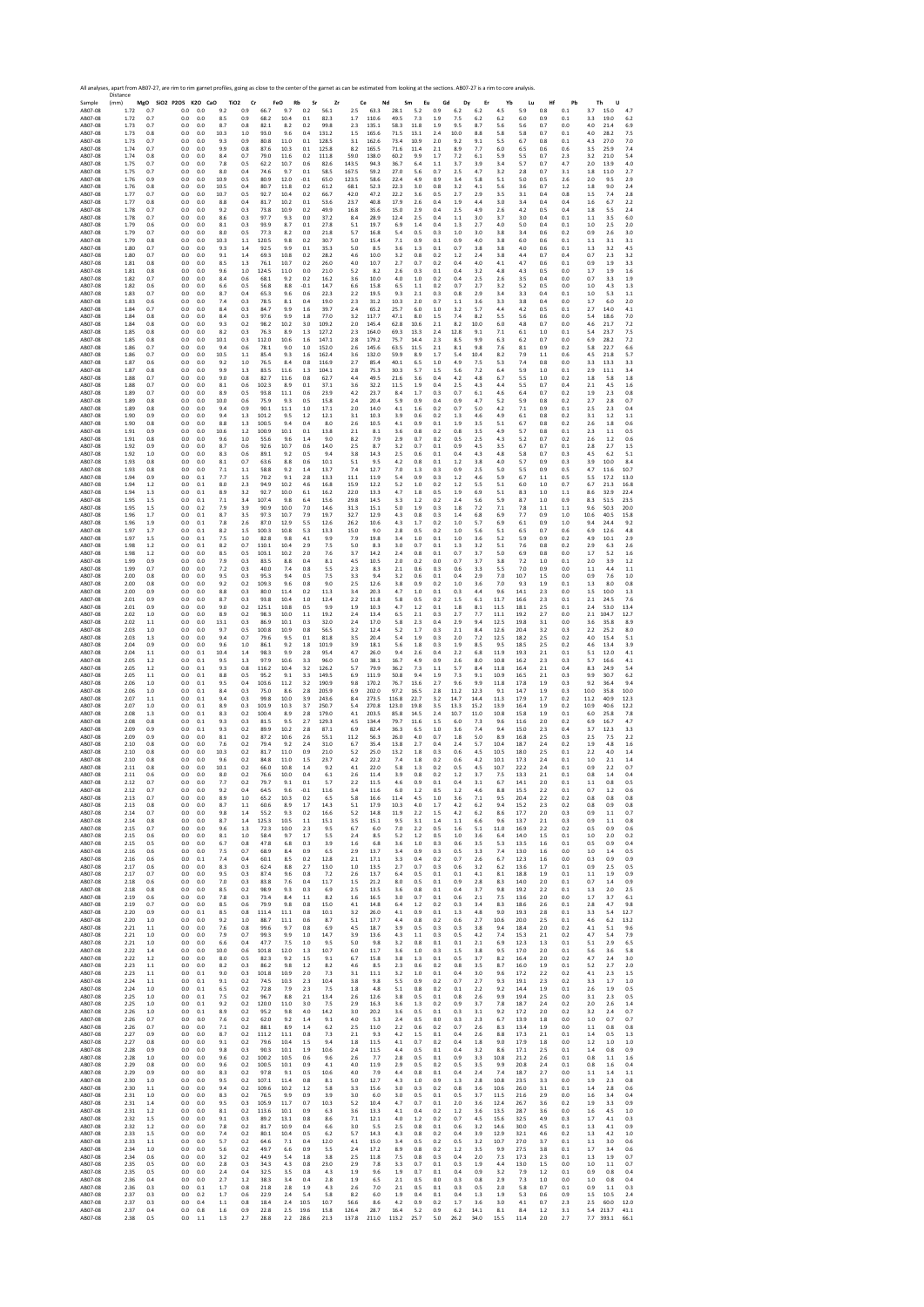| Sample             | Distance<br>(mm) | MgO SiO2 P2O5 K2O CaO |                  |                |             | TiO <sub>2</sub><br>Cr | FeO            | Rb           | Sr             | Zr             |                  | Ce               | Nd               | Sm             | Eu           | Gd<br>Dy       | Er            | Yb           | Lu           | Hf          | Pb           | Th           | U              |              |
|--------------------|------------------|-----------------------|------------------|----------------|-------------|------------------------|----------------|--------------|----------------|----------------|------------------|------------------|------------------|----------------|--------------|----------------|---------------|--------------|--------------|-------------|--------------|--------------|----------------|--------------|
| AB07-08            | 2.38             | 0.6                   | 0.0              | 1.1            | 0.9         | 6.4                    | 27.2           | 1.9          | 28.1           | 33.1           |                  | 120.9 1051.3     | 512.2            | 104.4          | 16.6         | 87.7           | 60.7          | 22.8         | 14.5         | 1.7         | 2.4          | 8.2          | 336.7          | 64.8         |
| AB07-08            | 2.39             | 0.8                   | 0.0              | 1.4            | 1.2<br>0.9  | 15.1                   | 48.6<br>45.3   | 2.5          | 33.1<br>30.1   | 78.6<br>101.7  | 141.3<br>115.5   | 3615.5<br>5360.2 | 1668.6<br>2373.1 | 295.8<br>424.5 | 46.7         | 222.2          | 142.8         | 39.5<br>48.7 | 20.4<br>20.5 | 2.8         | 3.3          | 11.8<br>11.8 | 434.4<br>374.2 | 69.4         |
| AB07-08<br>AB07-08 | 2.39<br>2.40     | 0.7<br>0.3            | 0.0<br>0.0       | 1.1<br>0.6     | 0.6         | 22.4<br>18.8           | 30.4           | 2.2<br>0.8   | 13.7           | 63.7           | 51.8             | 3388.7           | 1515.9           | 257.3          | 63.6<br>37.4 | 293.7<br>169.0 | 165.4<br>94.8 | 23.8         | 10.7         | 2.4<br>1.1  | 2.8<br>1.5   | 6.4          | 159.2          | 62.4<br>26.2 |
| AB07-08            | 2.40             | 0.6                   | 0.0              | 1.1            | 1.5         | 50.5                   | 56.7           | 1.9          | 25.4           | 118.2          | 108.5            | 5904.1           | 2593.8           | 439.9          | 62.4         | 286.3          | 156.2         | 36.4         | 18.0         | 1.7         | 3.4          | 13.2         | 233.6          | 36.1         |
| AB07-08<br>AB07-08 | 2.41<br>2.41     | 0.6<br>0.6            | 0.0<br>0.0       | 1.2<br>1.2     | 1.0<br>0.7  | 69.0<br>85.5           | 53.8<br>61.4   | 1.5<br>1.5   | 24.6<br>21.7   | 106.3<br>79.8  | 113.2<br>127.2   | 5221.1<br>3837.4 | 2290.1<br>1651.2 | 379.8<br>267.2 | 52.4<br>38.1 | 224.6<br>161.2 | 119.3<br>93.0 | 30.5<br>22.6 | 11.1<br>12.9 | 1.7<br>1.2  | 4.4<br>5.1   | 11.7<br>11.4 | 212.0<br>197.3 | 30.0<br>24.7 |
| AB07-08            | 2.42             | 0.9                   | 0.0              | 2.0            | 0.9         | 172.3                  | 96.9           | 1.7          | 64.4           | 112.6          | 256.9            | 5299.5           | 2095.5           | 356.0          | 48.9         | 220.5          | 113.5         | 25.1         | 13.1         | 1.6         | 10.3         | 23.7         | 219.3          | 34.7         |
| AB07-08            | 2.42             | 0.9                   | 0.0              | 2.4            | 1.4         | 297.7                  | 337.0          | 3.4          | 58.3           | 114.7          | 457.2            | 4752.4           | 1929.8           | 324.9          | 45.1         | 199.8          | 96.5          | 29.5         | 11.6         | 1.4         | 19.7         | 32.8         | 225.6          | 40.2         |
| AB07-08<br>AB07-08 | 2.42<br>2.43     | 0.9<br>1.2            | 0.0<br>0.0       | 2.2<br>2.6     | 1.0<br>1.7  | 435.3<br>687.8         | 286.8<br>288.6 | 2.8<br>5.2   | 46.2<br>46.4   | 99.1<br>95.6   | 674.2<br>988.1   | 3599.9<br>3288.3 | 1484.0<br>1327.6 | 249.1<br>248.8 | 39.0<br>35.0 | 161.0<br>136.9 | 79.8<br>76.8  | 27.6<br>26.3 | 10.6<br>10.8 | 1.5<br>1.4  | 26.4<br>39.2 | 31.2<br>49.2 | 212.7<br>243.2 | 39.4<br>39.2 |
| AB07-08            | 2.43             | 1.6                   | $-0.1$           | 2.4            | 1.7         | 1278.5                 | 570.7          | 6.3          | 53.1           | 136.1          | 1842.6           | 3710.0           | 1436.5           | 254.1          | 38.7         | 115.9          | 102.7         | 38.1         | 11.7         | 1.5         | 69.2         | 71.4         | 326.0          | 61.4         |
| AB07-08            | 2.44             | 1.7                   | 0.0              | 2.0            | 2.1         | 1417.3                 | 787.9          | 6.7          | 51.5           | 85.0           | 1928.6           | 2375.4           | 1110.0           | 190.1          | 26.5         | 125.9          | 74.2          | 15.2         | 13.1         | 1.8         | 82.2         | 61.6         | 248.5          | 68.9         |
| AB07-08<br>AB07-08 | 2.44<br>2.45     | 1.3<br>2.3            | $-0.1$<br>0.0    | 1.2<br>2.0     | 0.6<br>7.1  | 979.4<br>1459.7        | 420.9<br>773.6 | 5.6<br>12.5  | 55.9<br>93.3   | 41.3<br>61.6   | 1362.2<br>2001.2 | 1328.5<br>1323.0 | 602.7<br>562.9   | 88.2<br>99.8   | 12.9<br>15.6 | 53.4<br>52.1   | 33.4<br>35.6  | 11.8<br>15.3 | 9.3<br>9.8   | 1.3<br>1.5  | 53.4<br>78.6 | 31.9<br>73.8 | 148.8<br>171.7 | 32.4<br>28.4 |
| AB07-08            | 2.45             | 3.9                   | $-0.1$           | 1.7            | 2.5         | 1309.0                 | 512.5          | 8.7          | 95.8           | 48.8           | 1664.3           | 905.9            | 438.6            | 42.1           | 8.5          | 37.3           | 36.3          | 11.5         | 8.5          | 0.6         | 69.1         | 34.2         | 107.5          | 24.4         |
| AB07-08            | 2.46             | 1.8                   | $-0.1$           | 1.4            | 7.6         | 1143.1                 | 628.8          | 4.5          | 67.7           | 38.4           | 1589.7           | 531.3            | 325.1            | 29.4           | 5.5          | 26.7           | 18.1          | 5.6          | 8.3          | 1.2         | 65.6         | 24.0         | 96.9           | 19.8         |
| AB07-08<br>AB07-08 | 2.46<br>2.47     | 1.8<br>2.4            | $-0.1$<br>$-0.1$ | 1.4<br>1.5     | 1.8<br>1.3  | 1232.5<br>1119.7       | 531.8<br>588.9 | 6.3<br>13.1  | 69.6<br>71.2   | 106.0<br>218.1 | 1760.0<br>1598.5 | 509.8<br>1006.3  | 248.9<br>239.0   | 40.7<br>42.4   | 7.2<br>9.6   | 143.8<br>54.8  | 25.3<br>20.7  | 10.1<br>9.5  | 5.1<br>12.3  | 0.7<br>1.0  | 71.0<br>63.1 | 33.2<br>39.5 | 138.1<br>139.7 | 27.1<br>36.5 |
| AB07-08            | 2.47             | 2.7                   | $-0.1$           | 2.6            | 3.7         | 746.2                  | 453.4          | 4.7          | 123.7          | 272.3          | 1050.7           | 693.0            | 227.1            | 45.0           | 11.7         | 30.5           | 26.1          | 7.0          | 6.4          | 1.2         | 39.3         | 26.0         | 132.4          | 28.4         |
| AB07-08            | 2.47             | 5.9                   | 0.0              | 6.6            | 3.8         | 962.4                  | 759.1          | 10.6         | 329.0          | 547.6          | 1507.0           | 1060.9           | 355.5            | 79.4           | 14.4         | 65.8           | 28.3          | 19.2         | 9.5          | 1.4         | 50.5         | 50.3         | 184.3          | 44.1         |
| AB07-08<br>AB07-08 | 2.48<br>2.48     | 4.5<br>6.8            | 0.0<br>0.0       | 5.1<br>7.9     | 1.9<br>1.4  | 339.3<br>278.7         | 288.1<br>323.4 | 4.5<br>5.8   | 243.4<br>385.9 | 296.4<br>272.8 | 461.0<br>368.4   | 512.4<br>367.3   | 185.0<br>156.7   | 28.3<br>31.8   | 4.6<br>4.6   | 16.6<br>17.2   | 14.7<br>13.4  | 8.6<br>7.2   | 5.2<br>5.2   | 0.7<br>0.6  | 16.0<br>13.9 | 18.6<br>18.5 | 79.3<br>70.3   | 20.5<br>16.6 |
| AB07-08            | 2.49             | 9.2                   | 0.0              | 10.3           | 1.6         | 213.3                  | 281.8          | 6.1          | 477.7          | 225.4          | 270.7            | 273.0            | 135.8            | 24.7           | 5.9          | 17.8           | 12.2          | 4.8          | 3.9          | 0.5         | 9.1          | 16.8         | 54.4           | 13.2         |
| AB07-08            | 2.49             | 10.5                  | 0.0              | 11.3           | 1.2         | 152.3                  | 273.6          | 7.2          | 587.8          | 139.2          | 203.5            | 361.7            | 107.1            | 16.9           | 2.8          | 11.5           | 6.9           | 4.4          | 3.0          | 0.3         | 6.9          | 13.7         | 38.0           | 8.6          |
| AB07-08<br>AB07-08 | 2.50<br>2.50     | 10.9<br>11.4          | 0.0<br>0.0       | 11.3<br>11.5   | 0.5<br>0.3  | 80.3<br>46.2           | 189.5<br>157.4 | 7.0<br>7.0   | 540.1<br>542.9 | 61.2<br>29.8   | 94.3<br>48.2     | 188.9<br>108.9   | 56.6<br>20.7     | 9.5<br>3.8     | 1.5<br>0.8   | 4.8<br>6.1     | 3.6<br>2.8    | 1.8<br>0.9   | 2.4<br>0.5   | 0.3<br>0.1  | 3.5<br>1.6   | 10.7<br>9.6  | 19.8<br>10.6   | 4.7<br>1.9   |
| AB07-08            | 2.51             | 11.2                  | 0.0              | 11.9           | 0.3         | 23.8                   | 132.4          | 6.5          | 549.8          | 16.2           | 28.8             | 54.2             | 20.4             | 4.0            | 0.8          | 2.7            | 1.5           | 0.5          | 0.6          | 0.2         | 0.9          | 7.0          | 7.6            | 2.1          |
| AB07-08<br>AB07-08 | 2.51<br>2.52     | 11.0<br>11.5          | 0.0<br>0.0       | 11.2<br>11.6   | 0.2<br>0.2  | 13.8<br>10.9           | 110.4<br>89.4  | 6.4<br>6.7   | 540.0<br>551.4 | 9.6<br>7.1     | 15.7<br>13.4     | 60.4<br>34.1     | 11.4<br>31.1     | 2.3<br>1.5     | 0.3<br>0.3   | 1.4<br>1.1     | 1.6<br>1.0    | 0.8<br>1.0   | 0.8<br>1.8   | 0.1<br>0.2  | 0.6<br>0.8   | 7.2<br>7.6   | 5.2<br>7.6     | 1.5<br>1.0   |
| AB07-08            | 2.52             | 10.4                  | 0.0              | 10.2           | 0.2         | 10.1                   | 108.7          | 6.3          | 485.7          | 6.3            | 13.3             | 48.5             | 17.5             | 2.6            | 0.2          | 2.7            | 1.0           | 1.2          | 2.5          | 0.3         | 0.7          | 7.8          | 5.2            | 0.8          |
| AB07-08            | 2.52             | 10.2                  | 0.0              | 10.1           | 0.4         | 12.4                   | 101.7          | 6.1          | 460.7          | 4.9            | 20.2             | 14.9             | 4.4              | 4.4            | 0.4          | 1.7            | 1.5           | 2.1          | 4.8          | 0.8         | 0.9          | 7.4          | 4.1            | 0.6          |
| AB07-08<br>AB07-08 | 2.53<br>2.53     | 10.8<br>10.2          | 0.0<br>0.0       | 10.1<br>9.4    | 0.8<br>1.0  | 17.6<br>23.3           | 142.9<br>139.1 | 6.6<br>7.1   | 489.2<br>449.0 | 3.9<br>4.3     | 27.9<br>38.3     | 54.8<br>14.7     | 11.3<br>10.8     | 1.7<br>1.2     | 0.3<br>0.1   | 4.6<br>0.0     | 1.6<br>1.7    | 3.4<br>5.2   | 10.0<br>16.0 | 1.4<br>2.5  | 1.0<br>1.6   | 8.8<br>9.0   | 5.7<br>9.0     | 0.8<br>1.4   |
| AB07-08            | 2.54             | 10.7                  | 0.0              | 8.7            | 1.8         | 29.1                   | 155.9          | 8.8          | 434.3          | 4.0            | 49.9             | 48.8             | 17.9             | 1.0            | 0.7          | 0.9            | 3.2           | 11.2         | 29.9         | 3.3         | 1.8          | 9.2          | 6.3            | 0.5          |
| AB07-08            | 2.54             | 10.0                  | 0.0              | 7.5            | 2.4         | 33.1                   | 136.2          | 9.1          | 388.2          | 4.7            | 53.7             | 10.6             | 10.3             | 0.6            | 0.3          | 2.7            | 3.3           | 15.6         | 38.3         | 5.5         | 1.9          | 8.2          | 7.0            | 0.8          |
| AB07-08<br>AB07-08 | 2.55<br>2.55     | 8.8<br>7.3            | 0.0<br>0.0       | 5.6<br>4.4     | 3.6<br>4.1  | 27.0<br>21.3           | 176.4<br>124.4 | 8.9<br>9.2   | 301.3<br>235.4 | 4.0<br>4.3     | 46.8<br>39.2     | 6.0<br>139.4     | 10.4<br>16.7     | 1.0<br>1.4     | 0.3<br>0.2   | 0.6<br>1.0     | 3.1<br>6.5    | 20.3<br>22.6 | 49.6<br>58.7 | 7.1<br>7.9  | 1.6<br>1.2   | 8.8<br>6.0   | 8.2<br>7.1     | 0.5<br>0.7   |
| AB07-08            | 2.56             | 6.6                   | 0.0              | 3.2            | 4.9         | 16.9                   | 131.4          | 10.7         | 191.1          | 4.0            | 29.2             | 7.5              | 7.8              | 1.1            | 0.3          | 0.6            | 7.0           | 29.1         | 67.9         | 9.9         | 0.8          | 6.5          | 12.1           | 0.8          |
| AB07-08            | 2.56             | 6.0                   | 0.0              | 2.4            | 5.7         | 11.3                   | 92.9           | 11.4         | 155.4          | 4.5            | 22.1             | 55.3             | 11.6             | 1.6            | 0.3          | 0.9            | 8.1           | 33.3         | 73.6         | 10.2        | 0.9          | 6.0          | 5.3            | 2.1          |
| AB07-08<br>AB07-08 | 2.57<br>2.57     | 4.6<br>3.7            | 0.0<br>0.0       | 1.9<br>1.3     | 6.5<br>7.1  | 6.8<br>5.1             | 80.2<br>75.9   | 10.4<br>10.6 | 102.2<br>66.5  | 6.2<br>3.1     | 18.2<br>16.4     | 11.9<br>62.5     | 10.7<br>13.2     | 3.0<br>2.7     | 0.4<br>0.3   | 2.1<br>3.9     | 10.8<br>9.8   | 33.5<br>31.1 | 71.8<br>69.4 | 10.2<br>8.8 | 0.4<br>0.2   | 5.2<br>3.5   | 8.9<br>8.8     | 1.6<br>1.6   |
| AB07-08            | 2.58             | 2.8                   | 0.0              | 0.9            | 7.3         | 4.2                    | 101.8          | 11.0         | 55.9           | 3.7            | 12.0             | 73.5             | 8.6              | 2.2            | 0.2          | 1.7            | 10.6          | 32.0         | 56.4         | 8.3         | 0.4          | 3.0          | 5.2            | 0.9          |
| AB07-08            | 2.58             | 2.0                   | 0.0              | 0.6            | 6.5         | 2.1                    | 80.0           | 9.6          | 36.3           | 1.7            | 5.5              | 112.1            | 21.4             | 1.4            | 0.7          | 1.3            | 9.1           | 24.9         | 46.4<br>48.8 | 6.1         | 0.1          | 2.1          | 5.7            | 1.5          |
| AB07-08<br>AB07-08 | 2.58<br>2.59     | 2.5<br>1.8            | 0.0<br>0.0       | 0.5<br>0.4     | 8.5<br>8.1  | 2.1<br>1.9             | 80.4<br>86.4   | 12.7<br>10.7 | 26.2<br>19.9   | 4.1<br>3.9     | 7.9<br>5.4       | 58.2<br>33.9     | 5.8<br>13.1      | 6.8<br>2.4     | 0.4<br>0.2   | 0.5<br>0.9     | 11.2<br>13.2  | 31.0<br>26.0 | 35.6         | 6.7<br>4.3  | 0.3<br>0.2   | 2.0<br>2.6   | 3.5<br>3.1     | 0.8<br>2.1   |
| AB07-08            | 2.59             | 1.8                   | 0.0              | 0.3            | 8.8         | 1.3                    | 58.1           | 11.7         | 15.8           | 6.6            | 4.9              | 34.9             | 13.0             | 3.9            | 0.8          | 2.0            | 14.2          | 220          | 30.1         | 4.0         | 0.1          | 24           | 6.0            | 2.0          |
| AB07-08            | 2.60             | 1.8                   | 0.0              | 0.4            | 8.9         | 1.2                    | 54.7           | 11.4         | 10.6           | 7.7            | 4.3              | 68.9             | 10.5             | 3.5            | 0.6          | 2.0            | 11.8          | 18.2         | 24.2         | 3.1         | 0.1          | 2.6          | 7.9            | 1.4          |
| AB07-08<br>AB07-08 | 2.60<br>2.61     | 1.6<br>1.2            | 0.0<br>0.0       | 0.4<br>0.2     | 9.8<br>7.8  | 1.5<br>1.2             | 86.2<br>64.0   | 11.8<br>9.9  | 30.1<br>3.9    | 8.1<br>5.6     | 3.4<br>2.9       | 20.2<br>46.3     | 13.6<br>9.8      | 3.9<br>1.0     | 0.5<br>0.4   | 3.1<br>1.5     | 14.3<br>12.6  | 19.2<br>17.2 | 22.4<br>13.1 | 2.7<br>2.2  | 0.1<br>0.1   | 2.4<br>1.9   | 5.9<br>3.5     | 2.4<br>1.8   |
| AB07-08            | 2.61             | 1.3                   | 0.0              | 0.4            | 8.1         | 1.3                    | 58.2           | 10.8         | 18.7           | 4.4            | 8.9              | 22.1             | 29.7             | 1.4            | 0.3          | 2.9            | 12.4          | 17.7         | 19.4         | 2.5         | 0.1          | 1.4          | 5.5            | 0.5          |
| AB07-08<br>AB07-08 | 2.62<br>2.62     | 1.8<br>1.4            | 0.0<br>0.0       | 0.6<br>0.2     | 8.6<br>7.5  | 0.8<br>1.6             | 52.2<br>60.6   | 10.8<br>11.1 | 8.9<br>14.5    | 3.7<br>3.6     | 3.4<br>4.5       | 38.8<br>32.8     | 15.6<br>9.2      | 2.5<br>2.1     | 0.2<br>0.3   | 2.8<br>2.5     | 14.3<br>12.4  | 16.5<br>13.7 | 15.7<br>14.7 | 2.1<br>1.8  | 0.0<br>0.1   | 1.7<br>1.6   | 6.3<br>3.2     | 2.1<br>1.6   |
| AB07-08            | 2.63             | 1.4                   | 0.0              | 0.2            | 9.1         | 1.1                    | 45.0           | 11.8         | 28.1           | 6.7            | 3.4              | 48.5             | 21.1             | 1.5            | 0.4          | 2.4            | 12.4          | 15.7         | 17.2         | 2.1         | 0.1          | 1.9          | 3.5            | 0.5          |
| AB07-08            | 2.63             | 1.2                   | 0.0              | 0.1            | 7.9         | 1.3                    | 59.6           | 10.7         | 7.9            | 8.5            | 5.0              | 47.1             | 11.3             | 2.3            | 0.8          | 2.5            | 14.2          | 17.2         | 16.0         | 1.9         | 0.1          | 1.5          | 3.7            | 1.2          |
| AB07-08<br>AB07-08 | 2.63<br>2.64     | 1.8<br>1.2            | 0.0<br>0.0       | 0.3<br>0.4     | 9.3<br>8.2  | 1.1<br>1.7             | 54.7<br>59.2   | 12.4<br>10.6 | 9.1<br>71.9    | 9.9<br>6.8     | 6.3<br>2.5       | 44.2<br>69.2     | 15.3<br>9.7      | 2.8<br>1.6     | 0.5<br>0.2   | 2.5<br>1.2     | 15.7<br>13.9  | 20.3<br>15.3 | 17.2<br>13.7 | 2.2<br>2.1  | 0.0<br>0.2   | 2.9<br>1.1   | 3.0<br>2.3     | 1.4<br>0.7   |
| AB07-08            | 2.64             | 1.3                   | 0.0              | 0.1            | 7.7         | 2.1                    | 44.6           | 10.9         | 5.9            | 3.3            | 2.1              | 38.8             | 23.7             | 1.4            | 0.3          | 3.3            | 13.3          | 14.8         | 10.0         | 1.7         | 0.1          | 0.6          | 4.8            | 1.5          |
| AB07-08            | 2.65             | 1.7                   | 0.0              | 0.2            | 8.6         | 1.8                    | 51.4           | 13.4         | 13.5           | 4.1            | 3.0              | 40.3             | 15.6             | 1.5            | 0.1          | 1.0            | 15.7          | 17.3         | 17.2         | 2.0         | 0.1          | 0.4          | 4.4            | 1.1          |
| AB07-08<br>AB07-08 | 2.65             | 1.5<br>1.3            | 0.0<br>0.0       | 0.1<br>0.2     | 8.8<br>7.5  | 1.0<br>0.7             | 55.9<br>61.0   | 12.1<br>12.3 | 7.1<br>8.9     | 2.8<br>2.5     | 5.3<br>4.2       | 10.8<br>96.4     | 21.4<br>19.8     | 1.3<br>2.1     | 0.5<br>0.1   | 1.6<br>1.5     | 16.9<br>16.2  | 16.2<br>16.1 | 13.8<br>12.8 | 1.9<br>1.9  | 0.0<br>0.3   | 0.7<br>0.5   | 2.6            | 1.6          |
| AB07-08            | 2.66<br>2.66     | 1.4                   | 0.0              | 0.5            | 8.4         | 0.4                    | 68.1           | 11.5         | 13.7           | 1.5            | 58.9             | 66.6             | 17.9             | 0.2            | 0.6          | 1.2            | 14.1          | 15.7         | 13.5         | 2.1         | 8.1          | 0.8          | 1.6<br>1.7     | 0.6<br>1.1   |
| AB07-08            | 2.67             | 1.5                   | 0.0              | 0.1            | 8.1         | 0.9                    | 50.7           | 12.7         | 6.5            | 1.9            | 624.3            | 1.7              | 13.1             | 1.7            | 0.4          | 1.1            | 16.4          | 15.7         | 15.1         | 2.8         | 36.0         | 0.4          | 3.0            | 5.7          |
| AB07-08<br>AB07-08 | 2.67<br>2.68     | 2.0<br>1.6            | 0.0<br>0.0       | 0.1<br>0.3     | 9.3<br>8.3  | 0.8<br>0.3             | 81.0<br>80.3   | 13.6<br>12.7 | 8.2<br>14.9    | 2.0<br>1.8     | 1763.6<br>1577.0 | 18.3<br>81.6     | 10.0<br>11.3     | 2.3<br>0.7     | 0.2<br>0.3   | 0.9<br>1.2     | 18.2<br>18.7  | 17.2<br>16.5 | 14.5<br>16.9 | 3.2<br>3.1  | 48.0<br>41.8 | 0.6<br>0.2   | 1.4<br>4.1     | 5.0<br>2.8   |
| AB07-08            | 2.68             | 1.4                   | 0.0              | 0.1            | 8.7         | 0.8                    | 68.2           | 12.7         | 20.6           | 1.3            | 1036.2           | 24.9             | 14.7             | 0.8            | 0.5          | 0.5            | 15.2          | 17.6         | 14.5         | 2.2         | 20.1         | 0.8          | 1.8            | 2.7          |
| AB07-08            | 2.68             | 1.7                   | 0.0              | 0.2            | 9.3         | 0.3                    | 63.0           | 12.6         | 10.5           | 2.1            | 590.9            | 40.9             | 6.3              | 1.1            | 0.4          | 1.0            | 14.5          | 16.5         | 12.6         | 2.0         | 12.5         | 0.4          | 5.8            | 3.5          |
| AB07-08<br>AB07-08 | 2.69<br>2.69     | 1.3<br>1.6            | 0.0<br>0.0       | 0.1<br>0.3     | 9.5<br>8.1  | 0.7<br>0.9             | 51.0<br>45.0   | 11.7<br>13.0 | 8.7<br>13.5    | 1.1<br>2.0     | 336.9<br>212.0   | 71.6<br>47.3     | 8.4<br>6.9       | 2.5<br>2.1     | 0.6<br>0.2   | 3.2<br>3.5     | 14.6<br>15.0  | 16.1<br>18.6 | 13.2<br>12.1 | 1.6<br>1.6  | 6.8<br>6.0   | 2.3<br>0.4   | 3.0<br>5.4     | 0.9<br>1.1   |
| AB07-08            | 2.70             | 1.6                   | 0.0              | 0.2            | 7.7         | 1.2                    | 72.5           | 11.7         | 12.5           | 1.6            | 109.1            | 74.7             | 14.6             | 1.2            | 0.4          | 1.6            | 15.9          | 14.3         | 12.3         | 1.6         | 1.9          | 0.9          | 0.5            | 1.1          |
| AB07-08            | 2.70             | 1.2                   | 0.0              | 0.1            | 6.4         | 1.6                    | 69.5           | 9.5          | 4.8            | 1.4            | 54.0             | 7.0              | 7.3              | 1.8            | 0.2          | 1.4            | 12.2          | 10.7         | 8.6          | 1.2         | 1.3          | 0.6          | 1.7            | 0.4          |
| AB07-08<br>AB07-08 | 2.71<br>2.71     | 1.5<br>1.7            | 0.0<br>0.0       | 0.0<br>$0.1\,$ | 8.8<br>8.1  | 1.1<br>0.2             | 70.5<br>45.4   | 11.4<br>13.1 | 5.5<br>8.4     | 1.2<br>0.6     | 50.5<br>32.3     | 15.0<br>32.1     | 11.9<br>6.4      | 1.5<br>2.2     | 0.3<br>0.4   | 1.9<br>1.3     | 14.5<br>16.2  | 15.1<br>13.8 | 11.2<br>11.3 | 1.4<br>1.5  | 1.0<br>0.7   | 0.5<br>1.0   | 2.7<br>4.5     | 1.5<br>1.2   |
| AB07-08            | 2.72             | 1.4                   | 0.0              | 0.2            | 7.4         | 0.4                    | 50.7           | 10.9         | 3.8            | 1.7            | 21.7             | 18.9             | 7.4              | 0.7            | 0.0          | 2.1            | 15.1          | 13.7         | 10.2         | 1.5         | 0.4          | 0.7          | 1.5            | 0.6          |
| AB07-08            | 2.72             | 1.8                   | 0.0              | 0.2            | 7.1         | 0.8                    | 49.9           | 11.8         | 16.3           | 1.3            | 9.9              | 20.0             | 3.1              | 0.3            | 0.1          | 1.1            | 13.3          | 15.0         | 10.0         | 1.6         | 0.4          | 0.8          | 1.9            | 0.0          |
| AB07-08<br>AB07-08 | 2.73<br>2.73     | 1.5<br>1.6            | 0.0<br>0.0       | 0.1<br>0.2     | 8.4<br>8.8  | 0.3<br>1.0             | 57.9<br>52.4   | 12.0<br>13.3 | 7.5<br>8.6     | 1.3<br>2.4     | 9.3<br>8.9       | 8.1<br>54.0      | 1.9<br>9.0       | 1.0<br>0.9     | 0.1<br>0.2   | 1.6<br>1.8     | 16.6<br>16.0  | 14.5<br>14.6 | 12.4<br>11.4 | 2.0<br>1.3  | 0.1<br>0.3   | 0.4<br>0.6   | 0.5<br>0.7     | 0.7<br>1.4   |
| AB07-08            | 2.73             | 1.5                   | 0.0              | 0.1            | 7.7         | 0.8                    | 69.3           | 12.1         | 14.9           | 1.6            | 5.4              | 45.0             | 5.1              | 0.7            | 0.2          | 1.5            | 16.0          | 13.0         | 12.1         | 1.4         | 0.2          | 0.4          | 2.5            | 0.6          |
| AB07-08            | 2.74             | 1.6                   | 0.0              | 0.1            | 7.9         | 0.3                    | 44.2           | 12.1         | 9.5            | 0.6            | 5.9              | 34.6             | 1.1              | 0.4            | 0.6          | 1.9            | 18.7          | 16.1         | 13.0         | 1.6         | 0.5          | 0.2          | 2.0            | 0.6          |
| AB07-08<br>AB07-08 | 2.74<br>2.75     | 1.4<br>1.4            | 0.0<br>0.0       | 0.2<br>0.2     | 7.8<br>8.2  | 0.4<br>0.9             | 61.1<br>50.1   | 11.2<br>11.6 | 6.7<br>3.1     | 0.6<br>1.0     | 6.3<br>11.1      | 10.4<br>20.3     | 2.2<br>9.3       | 1.1<br>0.3     | 0.1<br>0.2   | 1.5<br>1.9     | 16.3<br>16.7  | 15.9<br>13.6 | 9.4<br>9.8   | 1.6<br>1.4  | 0.2<br>0.3   | 0.5<br>0.8   | 1.3<br>1.4     | 0.7<br>0.5   |
| AB07-08            | 2.75             | 1.5                   | 0.0              | 0.1            | 7.3         | 1.7                    | 38.0           | 12.6         | 7.4            | 2.2            | 26.5             | 57.9             | 11.9             | 1.8            | 0.4          | 3.0            | 15.3          | 14.5         | 9.3          | 1.1         | 0.7          | 0.8          | 1.1            | 0.3          |
| AB07-08            | 2.76             | 1.7                   | 0.0              | 0.2            | 8.6         | 0.3                    | 43.6           | 13.1         | 5.1            | 1.9            | 19.2             | 0.8              | 8.5              | 0.5            | 0.1          | 3.1            | 17.6          | 12.8         | 11.2         | 1.2         | 0.7          | 0.5          | 1.0            | 1.1          |
| AB07-08<br>AB07-08 | 2.76<br>2.77     | 1.4<br>1.5            | 0.0<br>0.0       | 0.2<br>0.1     | 7.6<br>7.8  | 0.4<br>0.2             | 42.9<br>43.0   | 11.8<br>11.2 | 4.2<br>7.9     | 1.0<br>7.8     | 12.9<br>12.7     | 6.4<br>24.3      | 6.7<br>8.6       | 2.3<br>0.8     | 0.1<br>0.2   | 1.7<br>1.9     | 17.6<br>16.0  | 12.9<br>12.6 | 7.8<br>9.6   | 1.1<br>1.1  | 0.3<br>0.4   | 0.5<br>2.7   | 0.5<br>2.9     | 0.7<br>1.2   |
| AB07-08            | 2.77             | 1.6                   | 0.0              | 0.1            | 8.3         | 0.9                    | 28.7           | 11.2         | 4.5            | 22.9           | 16.0             | 11.8             | 9.3              | 2.8            | 0.5          | 1.4            | 16.1          | 13.0         | 8.8          | 1.1         | 0.4          | 6.3          | 4.2            | 1.1          |
| AB07-08            | 2.78             | 1.6                   | 0.0              | 0.2            | 8.3         | 0.1                    | 55.0           | 12.4         | 6.8            | 55.0           | 13.5             | 33.1             | 13.2             | 3.2            | 0.8          | 3.5            | 17.7          | 12.0         | 8.4          | 1.0         | 0.4          | 11.5         | 7.3            | 1.9          |
| AB07-08<br>AB07-08 | 2.78<br>2.79     | 1.8<br>1.6            | 0.0<br>0.0       | 0.1<br>0.2     | 9.1<br>10.5 | 0.2<br>0.2             | 60.0<br>57.9   | 11.6<br>11.6 | 3.8<br>9.0     | 100.0<br>157.0 | 10.3<br>10.8     | 75.2<br>102.3    | 26.9<br>44.2     | 6.0<br>11.0    | 1.3<br>1.2   | 5.4<br>9.9     | 21.7<br>24.3  | 11.9<br>14.6 | 10.4<br>9.4  | 1.0<br>1.1  | 0.4<br>0.5   | 20.8<br>22.8 | 14.0<br>19.5   | 3.6<br>5.6   |
| AB07-08            | 2.79             | 1.6                   | U.U              |                |             | υ.:                    |                | 10.3         | $^{2.2}$       | 183.,          |                  |                  |                  | 8.4            |              |                | 21.2          | 12.5         | ŏ.t          | 1.0         | U.I          |              |                |              |
| AB07-08<br>AB07-08 | 2.79<br>2.80     | 1.5<br>1.7            | 0.0<br>0.0       | 0.0<br>0.1     | 8.6<br>9.4  | 0.3<br>0.2             | 67.2<br>86.2   | 10.4<br>11.4 | 3.5<br>4.6     | 205.9<br>191.0 | 8.3<br>5.4       | 127.8<br>132.3   | 54.2<br>64.1     | 12.9<br>13.2   | 2.3<br>2.6   | 11.6<br>15.4   | 25.1<br>24.6  | 13.4<br>15.7 | 8.2<br>8.6   | 1.2<br>1.0  | 0.1<br>0.3   | 25.2<br>22.2 | 32.9<br>38.7   | 5.9<br>8.0   |
| AB07-08            | 2.80             | 1.6                   | 0.0              | 0.1            | 9.1         | 0.4                    | 63.0           | 11.2         | 1.6            | 161.9          | 4.6              | 187.9            | 72.9             | 13.5           | 3.0          | 11.5           | 23.1          | 14.9         | 8.8          | 0.9         | 0.4          | 17.9         | 38.7           | 6.5          |
| AB07-08            | 2.81             | 1.7                   | 0.0              | 0.1            | 8.4         | 0.3                    | 85.7           | 10.8         | 3.9            | 101.2          | 5.1              | 134.9            | 59.1             | 11.7           | 2.2          | 9.5            | 23.9          | 13.9         | 5.4          | 0.8         | 0.2          | 13.6         | 25.3           | 5.5          |
| AB07-08<br>AB07-08 | 2.81<br>2.82     | 1.6<br>1.6            | 0.0<br>0.0       | $0.1\,$<br>0.1 | 8.5<br>8.6  | 0.2<br>0.1             | 68.3<br>98.1   | 11.1<br>11.8 | 7.7<br>3.1     | 59.4<br>36.9   | 5.2<br>5.4       | 107.7<br>71.0    | 40.4<br>23.9     | 6.9<br>4.8     | 1.6<br>1.1   | 6.0<br>7.0     | 18.0<br>17.8  | 12.4<br>15.4 | 9.0<br>6.8   | 0.8<br>1.0  | 0.2<br>0.2   | 6.7<br>6.1   | 17.7<br>9.4    | 3.7<br>1.8   |
| AB07-08            | 2.82             | 2.0                   | 0.0              | 0.0            | 8.4         | 0.7                    | 73.8           | 12.8         | 6.5            | 23.0           | 8.2              | 44.1             | 19.1             | 2.9            | 0.8          | 2.7            | 23.3          | 14.9         | 8.5          | 0.8         | 0.3          | 4.1          | 7.8            | 1.4          |
| AB07-08            | 2.83             | 2.2                   | 0.0              | 0.2            | 9.2         | $0.1\,$                | 88.6           | 11.7         | 5.1            | 16.4           | 7.6              | 36.3             | 13.7             | 2.3            | 0.3          | 2.2            | 23.3          | 16.4         | 8.6          | $1.3\,$     | 0.3          | 3.2          | 4.2            | 0.8          |
| AB07-08<br>AB07-08 | 2.83<br>2.84     | 1.9<br>1.8            | 0.0<br>0.0       | 0.1<br>0.1     | 7.8<br>7.2  | 0.1<br>0.5             | 72.1<br>81.0   | 11.1<br>10.9 | 7.7<br>6.9     | 15.8<br>8.8    | 12.2<br>3.7      | 14.3<br>7.9      | 6.1<br>9.1       | 2.8<br>1.4     | 0.3<br>0.2   | 2.2<br>3.0     | 18.4<br>20.9  | 14.4<br>15.5 | 10.5<br>9.8  | 0.9<br>1.3  | 0.2<br>0.2   | 1.8<br>1.0   | 2.5<br>1.8     | 0.4<br>0.8   |
| AB07-08            | 2.84             | 2.1                   | 0.0              | 0.1            | 8.0         | 0.4                    | 83.5           | 12.3         | 4.0            | 8.4            | 2.5              | 13.5             | 5.0              | 0.5            | 0.2          | 3.0            | 22.0          | 16.0         | 12.3         | 1.4         | 0.1          | 2.2          | 3.4            | 1.2          |
| AB07-08<br>AB07-08 | 2.84<br>2.85     | 1.7<br>1.5            | 0.0<br>0.0       | 0.2<br>0.1     | 7.1<br>5.6  | 0.5<br>0.2             | 63.5<br>52.6   | 11.6<br>9.0  | 7.3<br>1.7     | 9.6<br>3.8     | 11.0<br>8.9      | 6.3<br>20.8      | 2.4<br>2.4       | 1.0<br>0.6     | 0.2<br>0.2   | 1.6<br>1.1     | 16.5<br>16.2  | 14.2<br>12.4 | 10.1<br>7.6  | 1.1<br>0.9  | 0.0<br>0.1   | 1.5<br>1.7   | 2.8<br>2.7     | 0.7<br>0.2   |
| AB07-08            | 2.85             | $1.1$                 | 0.0              | 0.1            | 4.9         | 0.1                    | 41.3           | 6.9          | 1.4            | 10.0           | 2.2              | 10.1             | 1.4              | 0.9            | 0.1          | 1.3            | 10.9          | 8.4          | 6.1          | 0.7         | 0.2          | 1.3          | 1.7            | 0.2          |
| AB07-08            | 2.86             | 0.8                   | 0.0              | 0.0            | 4.0         | 0.5                    | 25.8           | 5.2          | 1.6            | 16.5           | 3.9              | 10.7             | 7.0              | 0.3            | 0.2          | 1.4            | 8.6           | 6.7          | 5.0          | 0.6         | 0.2          | 2.8          | 1.4            | 0.7          |
| AB07-08<br>AB07-08 | 2.86<br>2.87     | 0.8<br>0.7            | 0.0<br>0.0       | 0.1<br>0.0     | 4.0<br>3.3  | 0.2<br>0.1             | 18.7<br>17.4   | 5.5<br>4.7   | 1.4<br>1.7     | 38.9<br>62.8   | 6.4<br>3.9       | 32.2<br>17.2     | 5.1<br>10.4      | 1.6<br>1.9     | 0.3<br>0.5   | 1.4<br>2.4     | 8.8<br>8.5    | 7.1<br>5.8   | 4.1<br>3.7   | 0.5<br>0.5  | 0.3<br>0.3   | 3.7<br>4.8   | 1.8<br>2.5     | 0.9<br>1.9   |
| AB07-08            | 2.87             | 0.8                   | 0.0              | 0.0            | 3.6         | 0.1                    | 28.7           | 4.7          | 2.1            | 102.4          | 9.6              | 46.7             | 17.2             | 3.4            | 0.9          | 4.0            | 10.4          | 5.9          | 4.4          | 0.6         | 0.1          | 6.7          | 4.7            | 3.5          |
| AB07-08            | 2.88             | 0.7                   | 0.0              | 0.0            | 3.6         | $0.1\,$                | 19.6           | 4.3          | 1.8            | 133.3          | 8.2              | 75.2             | 35.7             | 8.0            | 1.4          | 7.2            | 13.0          | 6.6          | 4.5          | 0.5         | 0.2          | 7.6          | 8.3            | 5.3          |
| AB07-08<br>AB07-08 | 2.88<br>2.89     | 0.7<br>0.9            | 0.0<br>0.0       | 0.1<br>0.0     | 4.9<br>5.8  | 0.2<br>0.1             | 22.9<br>19.8   | 5.2<br>5.8   | 1.0<br>1.2     | 184.1<br>268.9 | 5.9<br>5.4       | 151.3<br>207.4   | 61.1<br>84.8     | 11.9<br>16.7   | 2.8<br>3.7   | 9.8<br>14.9    | 14.1<br>19.7  | 8.0<br>10.3  | 5.3<br>5.3   | 0.7<br>0.7  | 0.2<br>0.1   | 9.2<br>11.6  | 12.3<br>16.0   | 7.2<br>10.2  |
| AB07-08            | 2.89             | $1.1$                 | 0.0              | 0.0            | 6.7         | 0.4                    | 66.5           | 8.4          | 1.7            | 315.4          | 7.7              | 302.5            | 112.7            | 20.2           | 4.3          | 16.8           | 24.7          | 10.8         | 8.3          | 1.0         | 0.3          | 14.2         | 20.2           | 11.9         |
| AB07-08            | 2.89             | 1.3                   | 0.0              | 0.0            | 7.3         | 0.3                    | 25.2           | 8.0          | 1.1            | 315.4          | 15.6             | 275.4            | 124.7            | 24.0           | 4.9          | 18.4           | 29.2          | 14.0         | 8.1          | 0.9         | 0.3          | 12.1         | 20.3           | 12.6         |
| AB07-08<br>AB07-08 | 2.90<br>2.90     | 1.4<br>1.2            | 0.0<br>0.0       | 0.0<br>0.0     | 6.7<br>6.1  | 0.1<br>0.2             | 25.6<br>27.3   | 8.5<br>7.2   | 1.4<br>2.8     | 270.5<br>195.3 | 7.8<br>4.2       | 268.3<br>179.7   | 102.2<br>69.1    | 18.8<br>14.9   | 4.5<br>2.6   | 13.9<br>11.0   | 27.0<br>20.6  | 13.2<br>11.6 | 7.3<br>6.9   | 1.0<br>0.9  | 0.1<br>0.3   | 12.0<br>8.0  | 16.3<br>10.7   | 10.6<br>6.9  |
| AB07-08            | 2.91             | 1.3                   | 0.0              | 0.0            | 6.9         | 0.1                    | 55.6           | 10.0         | 4.0            | 134.2          | 8.5              | 137.1            | 54.9             | 10.2           | 2.0          | 8.5            | 20.7          | 13.4         | 8.6          | 1.1         | 0.3          | 5.8          | 10.2           | 4.7          |
| AB07-08            | 2.91             | 1.3                   | 0.0              | 0.0            | 6.0         | 0.1                    | 24.3           | 8.6          | 1.5            | 69.3           | 14.7             | 87.6             | 34.0             | 6.5            | 1.2          | 5.4            | 16.2          | 11.4         | 6.8          | 0.7         | 0.2          | 3.4          | 6.4            | 3.4          |
| AB07-08<br>AB07-08 | 2.92<br>2.92     | 1.7<br>1.5            | 0.0<br>0.0       | 0.1<br>0.0     | 6.4<br>6.6  | 0.1<br>0.3             | 43.6<br>74.6   | 10.7<br>11.1 | 2.7<br>0.7     | 74.6<br>37.5   | 5.4<br>11.3      | 54.9<br>44.9     | 24.7<br>20.1     | 5.9<br>4.0     | 1.2<br>0.7   | 4.8<br>4.5     | 21.6<br>19.2  | 14.2<br>16.7 | 10.3<br>9.1  | 1.1<br>1.1  | 0.3<br>0.3   | 4.1<br>2.1   | 6.1<br>4.2     | 2.5<br>2.9   |
| AB07-08            | 2.93             | 1.8                   | 0.0              | $0.1\,$        | 7.2         | 0.4                    | 63.4           | 11.2         | 3.5            | 37.9           | 16.2             | 30.6             | 14.7             | 1.8            | 0.5          | 3.8            | 23.0          | 16.4         | 11.2         | 1.3         | 0.3          | 2.1          | 4.7            | 2.0          |
| AB07-08            | 2.93             | 1.6                   | 0.0              | 0.1            | 6.9         | 0.4                    | 56.4           | 10.9         | 2.0            | 20.3           | 31.1             | 39.7             | 12.8             | 2.7            | 0.4          | 4.3            | 19.0          | 15.3         | 9.6          | 1.3         | 0.2          | 1.6          | 2.8            | 0.7          |
| AB07-08<br>AB07-08 | 2.94<br>2.94     | 1.5<br>1.9            | 0.0<br>0.0       | 0.1<br>0.0     | 5.8<br>6.7  | 0.1<br>$0.1\,$         | 61.0<br>47.3   | 9.9<br>16.2  | 1.7<br>2.9     | 11.5<br>25.3   | 18.9<br>13.2     | 21.7<br>39.9     | 6.5<br>7.9       | 1.2<br>$1.1\,$ | 0.6<br>0.4   | 2.2<br>3.0     | 19.3<br>21.6  | 13.5<br>16.4 | 9.6<br>11.0  | 1.1<br>1.1  | 0.3<br>0.3   | 1.2<br>1.7   | 1.3<br>1.5     | 0.7<br>0.9   |
| AB07-08            | 2.94             | 1.7                   | 0.0              | 0.0            | 6.1         | 0.2                    | 47.9           | 10.3         | 2.2            | 26.4           | 9.2              | 21.5             | 4.9              | 0.9            | 0.3          | 2.0            | 18.4          | 16.7         | 8.5          | 1.0         | 0.1          | 1.4          | 1.1            | 1.2          |
| AB07-08            | 2.95             | 1.6                   | 0.0              | 0.0            | 7.1         | 0.1                    | 52.3           | 10.8         | 4.1            | 16.4           | 9.1              | 25.1             | 4.3              | 0.7            | 0.3          | 2.3            | 18.7          | 15.3         | 10.0         | 1.1         | 0.7          | 2.1          | 0.5            | 0.6          |
| AB07-08<br>AB07-08 | 2.95<br>2.96     | 1.9<br>1.8            | 0.0<br>0.0       | 0.1<br>0.0     | 7.4<br>7.0  | 0.4<br>0.1             | 56.1<br>45.0   | 11.0<br>13.0 | 1.1<br>1.9     | 21.2<br>18.7   | 7.8<br>11.1      | 13.7<br>18.4     | 5.3<br>3.8       | 0.6<br>0.6     | 0.3<br>0.2   | 2.0<br>2.3     | 20.6<br>25.1  | 16.1<br>15.4 | 7.9<br>10.3  | 1.2<br>1.5  | 0.1<br>0.2   | 2.3<br>2.0   | 0.7<br>1.6     | 0.6<br>0.8   |
| AB07-08            | 2.96             | 1.7                   | 0.0              | 0.0            | 6.8         | 0.2                    | 57.9           | 10.9         | 1.0            | 18.1           | 16.4             | 23.0             | 3.5              | 0.6            | 0.2          | 2.1            | 21.5          | 14.4         | 10.7         | 1.1         | 0.2          | 1.8          | 0.7            | 1.2          |
| AB07-08            | 2.97             | 2.8                   | 0.0              | 0.0            | $7.0\,$     | 0.2                    | 70.2           | 10.8         | 1.2            | 16.1           | 14.4             | 21.7             | 3.0              | $1.0$          | 0.5          | $1.8\,$        | 20.6          | 16.6         | 9.3          | 1.3         | 0.3          | 3.8          | 0.4            | 1.0          |
| AB07-08<br>AB07-08 | 2.97<br>2.98     | 1.6<br>1.7            | 0.0<br>0.0       | 0.0<br>0.0     | 7.5<br>7.3  | 0.2<br>0.2             | 48.2<br>61.3   | 10.7<br>12.7 | 2.1<br>2.7     | 15.2<br>18.3   | 10.2<br>8.5      | 25.1<br>18.7     | 4.6<br>4.8       | 1.7<br>1.2     | 0.4<br>0.4   | 1.6<br>2.6     | 19.2<br>21.3  | 15.1<br>15.4 | 7.8<br>12.5  | 1.2<br>1.3  | 0.4<br>0.2   | 1.7<br>1.7   | 1.0<br>0.9     | 1.2<br>1.4   |
| AB07-08            | 2.98             | 2.0                   | 0.0              | 0.0            | 8.1         | 0.1                    | 57.2           | 12.5         | 2.1            | 11.9           | 10.2             | 27.7             | 6.4              | 2.6            | 0.3          | 3.2            | 24.2          | 20.1         | 12.2         | 1.3         | 0.4          | 4.7          | 1.4            | 1.2          |
| AB07-08            | 2.99             | 1.7                   | 0.0              | 0.1            | 6.3         | 0.1                    | 59.4           | 11.6         | 0.6            | 9.3            | 11.5             | 26.8             | 3.8              | 0.3            | 0.3          | 1.3            | 21.7          | 17.1         | 11.8         | 1.3         | 0.2          | 1.3          | 0.8            | 0.8          |
| AB07-08<br>AB07-08 | 2.99<br>3.00     | 2.0<br>1.7            | 0.0<br>0.0       | $0.1\,$<br>0.0 | 8.3<br>6.6  | $0.1\,$<br>0.1         | 93.5<br>56.8   | 13.6<br>12.3 | $1.0$<br>1.6   | 24.3<br>18.5   | 30.8<br>15.1     | 37.4<br>13.8     | 5.4<br>5.1       | 1.4<br>0.9     | 0.3<br>0.5   | 2.5<br>3.2     | 23.2<br>23.1  | 17.9<br>19.4 | 12.5<br>9.7  | 1.7<br>1.3  | 0.2<br>0.1   | 5.5<br>2.1   | 2.2<br>0.5     | 0.9<br>1.8   |
| AB07-08            | 3.00             | 1.6                   | 0.0              | 0.0            | 6.3         | 0.2                    | 73.2           | 10.0         | 2.8            | 15.3           | 10.5             | 14.1             | 3.9              | 1.8            | 0.2          | 2.0            | 18.4          | 15.2         | 8.6          | 1.3         | 0.2          | 2.0          | 1.2            | 1.7          |
| AB07-08            | 3.00             | 2.0                   | 0.0              | 0.1            | 8.4         | 0.1                    | 72.1           | 13.5         | 1.8            | 24.3           | 16.3             | 38.2             | 5.8              | 0.7            | 0.2          | 2.7            | 27.3          | 18.4         | 11.9         | 1.4         | 0.3          | 1.6          | 1.4            | 0.9          |
| AB07-08<br>AB07-08 | 3.01<br>3.01     | 2.0<br>1.6            | 0.0<br>0.0       | 0.0<br>0.0     | 8.3<br>7.0  | 0.1<br>0.1             | 72.0<br>47.2   | 13.7<br>10.5 | 2.1<br>0.9     | 18.7<br>13.8   | 12.9<br>11.8     | 14.6<br>20.2     | 4.3<br>3.5       | 1.8<br>1.5     | 0.2<br>0.1   | 2.9<br>1.9     | 20.8<br>20.3  | 20.7<br>17.2 | 12.0<br>8.8  | 1.2<br>1.2  | 0.1<br>0.2   | 1.5<br>1.1   | 0.4<br>0.7     | 0.6<br>1.4   |
| AB07-08            | 3.02             | 1.7                   | 0.0              | 0.0            | 7.0         | 0.1                    | 59.9           | 12.8         | 1.0            | 15.5           | 11.7             | 17.7             | 4.3              | 0.8            | 0.4          | 1.6            | 23.8          | 15.5         | 9.7          | 1.5         | 0.3          | 1.0          | 0.5            | 1.1          |
| AB07-08            | 3.02<br>3.03     | 2.2                   | 0.0              | 0.0            | 7.3         | 0.1                    | 42.1           | 12.0         | 3.9            | 23.5<br>27.9   | 9.5              | 11.6             | 5.5              | 0.9            | 0.3          | 3.2            | 23.8          | 20.0         | 12.3         | 1.6         | 0.1          | 0.9          | 0.6            | 2.0          |
| AB07-08<br>AB07-08 | 3.03             | 2.1<br>1.6            | 0.0<br>0.0       | 0.0<br>0.0     | 7.7<br>5.5  | 0.1<br>0.1             | 51.6<br>59.9   | 13.8<br>10.7 | 1.6<br>1.5     | 24.4           | 5.3<br>24.5      | 38.8<br>11.7     | 5.0<br>4.8       | 1.3<br>0.6     | 0.5<br>0.2   | 4.2<br>2.8     | 22.1<br>21.5  | 18.4<br>15.9 | 13.1<br>9.0  | 1.3<br>1.1  | 0.2<br>0.0   | 1.3<br>0.7   | 0.6<br>0.9     | 1.6<br>1.5   |
| AB07-08            | 3.04             | 2.1                   | 0.0              | 0.0            | 7.1         | 0.2                    | 56.3           | 12.4         | 0.6            | 15.4           | 5.5              | 22.2             | 6.4              | 0.7            | 0.4          | 1.8            | 22.3          | 18.2         | 12.9         | 1.4         | 0.1          | 1.9          | 1.3            | 1.8          |
| AB07-08            | 3.04             | 2.0                   | 0.0              | $0.1\,$        | 7.3         | 0.4                    | 67.1           | 13.6         | 3.3            | 32.1           | 5.6              | 23.4             | 9.6              | 1.0            | 0.2          | 1.8            | 26.5          | 17.7         | 11.8         | 1.2         | 0.3          | 2.5          | 0.9            | 1.0          |
| AB07-08            | 3.05             | 1.8                   | 0.0              | 0.0            | 6.5         | 0.1                    | 49.8           | 11.6         | 1.2            | 24.4           | 8.7              | 20.1             | 7.5              | $1.1\,$        | 0.4          | 2.6            | 18.6          | 14.4         | 9.0          | $1.1\,$     | 0.4          | 1.4          | $1.3\,$        | 2.0          |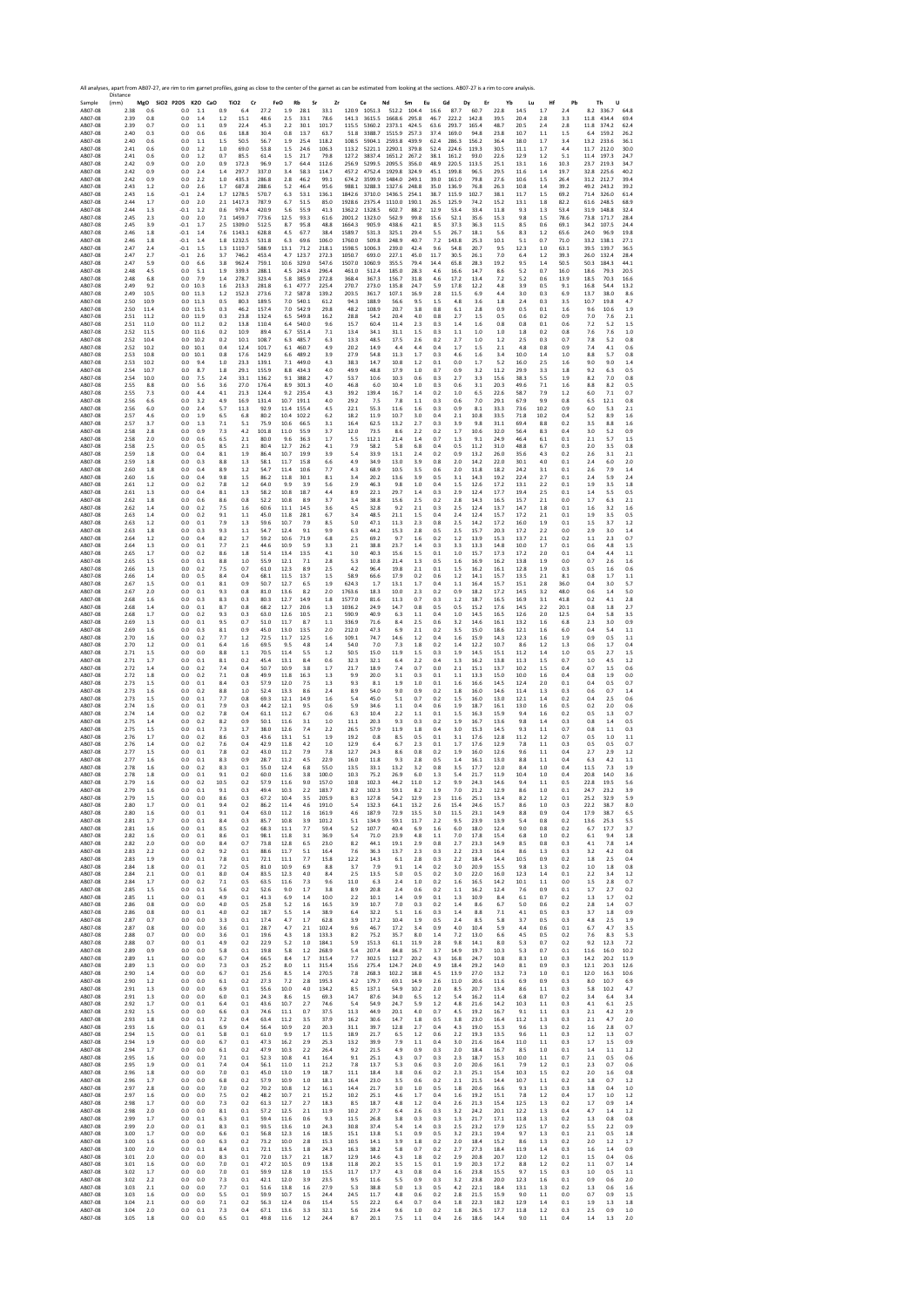|                    | All analyses, apart from AB07-27, are rim to rim garnet profiles, going as close to the center of the garnet as can be estimated from looking at the sections. AB07-27 is a rim to core analysis.<br>Distance |            |                              |            |            |                               |              |              |                 |              |            |            |            |            |            |            |              |              |              |            |            |            |            |                  |
|--------------------|---------------------------------------------------------------------------------------------------------------------------------------------------------------------------------------------------------------|------------|------------------------------|------------|------------|-------------------------------|--------------|--------------|-----------------|--------------|------------|------------|------------|------------|------------|------------|--------------|--------------|--------------|------------|------------|------------|------------|------------------|
| Sample<br>AB07-08  | (mm)<br>3.05                                                                                                                                                                                                  | 1.8        | MgO SiO2 P2O5 K2O CaO<br>0.0 | 0.0        | 7.1        | TiO <sub>2</sub><br>Cr<br>0.1 | 51.2         | FeO<br>13.9  | Rb<br>Sr<br>0.5 | Zr<br>22.2   | Ce<br>8.8  | Nd<br>33.9 | Sm<br>5.3  | Eu<br>1.3  | Gd<br>0.3  | Dy<br>2.5  | Er<br>24.5   | Yb<br>14.8   | Lu<br>10.0   | Hf<br>1.1  | Pb<br>0.6  | Th<br>1.7  | U<br>1.0   | 2.1              |
| AB07-08            | 3.05                                                                                                                                                                                                          | 1.8        | 0.0                          | 0.0        | 5.8        | 0.1                           | 47.1         | 10.4         | 2.5             | 10.9         | 8.9        | 16.8       | 5.1        | 1.1        | 0.4        | 2.3        | 20.1         | 15.6         | 7.5          | 0.9        | 0.3        | 1.2        | 2.2        | 1.2              |
| AB07-08            | 3.06                                                                                                                                                                                                          | 1.4        | 0.0                          | 0.0        | 5.2        | 0.1                           | 39.2         | 9.3          | 1.9             | 19.0         | 9.3        | 13.8       | 2.2        | 0.8        | 0.3        | 1.9        | 16.8         | 11.4         | 9.0          | 0.8        | 0.0        | 1.8        | 1.4        | 0.3              |
| AB07-08            | 3.06                                                                                                                                                                                                          | 1.3        | 0.0                          | 0.1        | 4.8        | 0.1                           | 39.2         | 7.7          | 3.5             | 8.0          | 2.6        | 10.6       | 2.6        | 0.3        | 0.3        | 0.5        | 11.7         | 9.0          | 7.8          | 1.0        | 0.2        | 0.9        | 1.2        | 0.5              |
| AB07-08            | 3.07                                                                                                                                                                                                          | 1.5        | 0.0                          | 0.1        | 4.4        | 0.1                           | 32.3         | 7.9          | 4.5             | 6.2          | 3.8        | 16.7       | 3.5        | 0.5        | 0.2        | 1.9        | 13.6         | 9.1          | 6.9          | 0.9        | 0.1        | 1.4        | $1.4\,$    | 0.7              |
| AB07-08            | 3.07                                                                                                                                                                                                          | 1.4        | 0.0                          | 0.1        | 4.3        | 0.1                           | 31.0         | 7.5          | 3.2             | 6.1          | 6.4        | 6.4        | 5.1        | 0.5        | 0.2        | 1.2        | 13.8         | 9.4          | 6.8          | 0.7        | 0.0        | 1.5        | 1.3        | 0.5              |
| AB07-08            | 3.08                                                                                                                                                                                                          | 1.2        | 0.0                          | 0.0        | 3.5        | 0.1                           | 26.9         | 5.8          | 1.5             | 5.7          | 4.5        | 7.1        | 2.6        | 0.4        | 0.2        | 1.7        | 11.9         | 8.7          | 4.6          | 0.8        | 0.1        | 1.3        | 1.1        | 0.4              |
| AB07-08            | 3.08                                                                                                                                                                                                          | 1.2        | 0.0                          | 0.0        | 4.5        | 0.1                           | 21.9         | 7.8          | 1.8             | 8.2          | 2.8        | 12.6       | 5.5        | 0.4        | 0.2        | 1.4        | 11.6         | 8.8          | 6.6          | 0.8        | 0.1        | 1.6        | 1.6        | 0.6              |
| AB07-08            | 3.09                                                                                                                                                                                                          | 1.6        | 0.0                          | 0.1        | 4.4        | 0.1                           | 43.6         | 7.1          | 1.5             | 12.0         | 1.9        | 10.6       | 4.1        | 0.6        | 0.3        | 1.5        | 13.0         | 8.8          | 6.8          | 0.8        | 0.1        | 2.2        | 2.4        | 0.4              |
| AB07-08            | 3.09                                                                                                                                                                                                          | 1.5        | 0.0                          | 0.0        | 4.2        | 0.1                           | 39.7         | 9.2          | 0.7             | 21.9         | 1.4        | 6.8        | 2.5        | 1.2        | 0.2        | 1.6        | 13.4         | 9.4          | 5.9          | 0.9        | 0.0        | 2.0        | 2.4        | 0.3              |
| AB07-08            | 3.10                                                                                                                                                                                                          | 1.4        | 0.0                          | 0.0        | 4.3        | 0.1                           | 27.9         | 6.8          | 1.0             | 16.7         | 7.1        | 12.3       | 3.2        | 0.6        | 0.2        | 1.3        | 14.1         | 8.5          | 6.6          | 0.8        | 0.0        | 1.7        | 1.8        | 0.5              |
| AB07-08            | 3.10                                                                                                                                                                                                          | 1.3        | 0.0                          | 0.1        | 3.9        | 0.1                           | 37.8         | 7.3          | 1.5             | 25.4         | 1.8        | 6.6        | 3.7        | 0.3        | 0.2        | 1.8        | 11.9         | 8.5          | 6.7          | 0.9        | 0.1        | 1.9        | 2.2        | 0.2              |
| AB07-08            | 3.10                                                                                                                                                                                                          | 1.2        | 0.0                          | 0.1        | 4.1        | 0.0                           | 30.6         | 6.8          | 3.0             | 29.2         | 4.1        | 10.6       | 2.8        | 1.4        | 0.2        | 1.3        | 13.9         | 9.2          | 6.8          | 1.0        | 0.1        | 2.0        | 2.0        | 0.5              |
| AB07-08            | 3.11                                                                                                                                                                                                          | 1.4        | 0.0                          | 0.1        | 4.6        | 0.1                           | 27.5         | 8.2          | 3.2             | 33.7         | 1.6        | 9.1        | 2.3        | 0.7        | 0.2        | 1.9        | 15.7         | 11.6         | 5.3          | 0.9        | 0.1        | 3.1        | 1.9        | 0.5              |
| AB07-08            | 3.11                                                                                                                                                                                                          | 1.6        | 0.0                          | 0.1        | 4.8        | 0.1                           | 32.0         | 8.7          | 1.9             | 36.5         | 5.2        | 14.8       | 3.6        | 0.4        | 0.3        | 2.0        | 13.7         | 11.7         | 6.7          | 0.9        | 0.1        | 1.6        | 1.5        | 0.3              |
| AB07-08            | 3.12                                                                                                                                                                                                          | 1.7        | 0.0                          | 0.1        | 5.0        | 0.2                           | 35.5         | 8.8          | 2.7             | 40.6         | 5.6        | 7.3        | 2.0        | 0.9        | 0.2        | 2.0        | 19.1         | 12.7         | 8.1          | 0.9        | 0.2        | 2.3        | 2.2        | 0.6              |
| AB07-08            | 3.12                                                                                                                                                                                                          | 1.6        | 0.0                          | 0.1        | 5.1        | 0.1                           | 36.2         | 8.7          | 2.4             | 30.0         | 4.9        | 5.2        | 3.1        | 0.4        | 0.3        | 1.9        | 18.5         | 12.3         | 7.6          | 1.0        | 0.2        | 2.0        | 0.6        | 0.9              |
| AB07-08            | 3.13                                                                                                                                                                                                          | 1.8        | 0.0                          | 0.1        | 6.4        | 0.1                           | 44.0         | 9.9          | 1.8             | 30.6         | 5.4        | 5.9        | 4.6        | 0.4        | 0.2        | 1.8        | 19.2         | 13.2         | 8.8          | 1.0        | 0.2        | 2.3        | 1.3        | 0.3              |
| AB07-08            | 3.13                                                                                                                                                                                                          | 2.2        | 0.0                          | 0.1        | 6.1        | 0.1                           | 38.2         | 10.2         | 3.8             | 34.4         | 4.8        | 8.0        | 2.4        | 0.4        | 0.3        | 3.4        | 20.7         | 15.8         | 9.7          | 1.2        | 0.1        | 3.5        | 1.9        | 0.5              |
| AB07-08            | 3.14                                                                                                                                                                                                          | 2.0        | 0.0                          | 0.1        | 6.0        | 0.1                           | 31.2         | 11.5         | 2.6             | 38.7         | 3.3        | 10.9       | 3.6        | 1.3        | 0.3        | 2.8        | 20.9         | 16.1         | 9.4          | 1.2        | 0.1        | 5.0        | 3.7        | 0.6              |
| AB07-08            | 3.14                                                                                                                                                                                                          | 22         | 0.0                          | 0.1        | 6.0        | 0.1                           | 63.9         | 12.2         | 2.2             | 51.3         | 4.3        | 10.1       | 7.2        | 1.7        | 0.4        | 2.6        | 25.4         | 16.2         | 10.0         | 1.4        | 0.2        | 6.9        | 4.7        | 0.9              |
| AB07-08            | 3.15                                                                                                                                                                                                          | 1.9        | 0.0                          | 0.1        | 6.4        | 0.1                           | 43.7         | 10.7         | 3.6             | 65.5         | 4.1        | 19.5       | 9.1        | 1.9        | 0.5        | 4.2        | 22.0         | 15.4         | 10.8         | 1.4        | 0.1        | 9.5        | 5.9        | 1.1              |
| AB07-08            | 3.15                                                                                                                                                                                                          | 2.4        | 0.0                          | 0.1        | 8.0        | 0.2                           | 55.3         | 14.9         | 6.7             | 106.4        | 5.7        | 41.5       | 20.0       | 4.5        | 0.9        | 4.7        | 32.2         | 19.6         | 13.4         | 1.6        | 0.1        | 13.3       | 10.1       | 2.2              |
| AB07-08            | 3.15                                                                                                                                                                                                          | 2.1        | 0.0                          | 0.1        | 7.2        | 0.1                           | 62.9         | 12.2         | 3.9             | 125.8        | 5.2        | 63.0       | 25.0       | 4.0        | 0.9        | 6.9        | 35.0         | 23.2         | 14.1         | 1.7        | 0.0        | 14.2       | 10.2       | 2.5              |
| AB07-08            | 3.16                                                                                                                                                                                                          | 2.5        | 0.0                          | 0.1        | 9.1        | 0.1                           | 72.0         | 12.5         | 7.3             | 187.8        | 7.7        | 98.7       | 27.9       | 7.1        | 1.1        | 8.5        | 50.6         | 34.6         | 19.9         | 2.0        | 0.0        | 16.5       | 9.3        | 3.2              |
| AB07-08            | 3.16                                                                                                                                                                                                          | 1.9        | 0.0                          | 0.1        | 7.4        | 0.1                           | 40.6         | 10.5         | 9.0             | 192.0        | 3.2        | 56.7       | 22.8       | 5.6        | 1.2        | 7.8        | 53.6         | 33.9         | 19.8         | 1.8        | 0.1        | 14.1       | 7.5        | 2.5              |
| AB07-08            | 3.17                                                                                                                                                                                                          | 2.1        | 0.0                          | 0.2        | 8.2        | 0.1                           | 75.2         | 13.6         | 9.5             | 196.0        | 3.3        | 51.5       | 20.7       | 4.3        | 1.4        | 10.6       | 58.4         | 36.4         | 16.1         | 1.9        | 0.0        | 12.6       | 7.0        | 2.1              |
| AB07-08            | 3.17                                                                                                                                                                                                          | 1.8        | 0.0                          | 0.1        | 7.2        | 0.1                           | 45.4         | 11.1         | 5.9             | 135.7        | 1.3        | 37.8       | 13.7       | 2.6        | 0.9        | 4.2        | 44.7         | 28.6         | 14.7         | 1.6        | 0.0        | 8.6        | 3.8        | 1.0              |
| AB07-08            | 3.18                                                                                                                                                                                                          | 1.9        | 0.0                          | 0.1        | 7.4        | 0.2                           | 46.5         | 10.6         | 3.7             | 77.5         | 4.0        | 20.1       | 8.3        | 1.3        | 0.5        | 5.9        | 40.3         | 22.6         | 13.5         | 1.4        | 0.0        | 3.5        | 2.3        | 0.9              |
| AB07-08            | 3.18                                                                                                                                                                                                          | 1.9        | 0.0                          | 0.1        | 7.0        | 0.1                           | 45.7         | 11.2         | 3.8             | 46.9         | 2.9        | 16.4       | 7.4        | 1.6        | 0.4        | 4.2        | 32.6         | 22.3         | 13.3         | 1.4        | 0.2        | 2.7        | 1.8        | 0.5              |
| AB07-08            | 3.19                                                                                                                                                                                                          | 2.1        | 0.0                          | 0.0        | 7.2        | 0.1                           | 33.5         | 11.4         | 2.2             | 32.0         | 5.0        | 8.8        | 4.2        | 1.0        | 0.4        | 4.2        | 30.2         | 19.9         | 10.0         | 1.4        | 0.1        | 2.5        | 1.2        | 0.7              |
| AB07-08            | 3.19                                                                                                                                                                                                          | 2.0        | 0.0                          | 0.0        | 7.2        | 0.1                           | 46.6         | 11.8         | 1.4             | 22.9         | 2.9        | 10.9       | 2.9        | 0.5        | 0.2        | 2.3        | 25.6         | 16.9         | 10.1         | 1.2        | 0.1        | 1.7        | 0.8        | 0.9              |
| AB07-08            | 3.20                                                                                                                                                                                                          | 2.2        | 0.0                          | 0.0        | 8.2        | 0.1                           | 37.9         | 12.2         | 0.8             | 14.4         | 5.1        | 10.0       | 2.2        | 0.7        | 0.4        | 3.2        | 28.4         | 16.4         | 9.8          | 1.2        | 0.0        | $1.2$      | 0.5        | 0.5              |
| AB07-08            | 3.20<br>3.21                                                                                                                                                                                                  | 2.3        | 0.0<br>0.0                   | 0.0        | 6.4        | 0.1<br>0.1                    | 50.3<br>54.8 | 11.9         | 0.8<br>1.7      | 12.1         | 7.4<br>2.3 | 4.1        | 4.5<br>2.1 | 0.4<br>1.4 | 0.3        | 2.0        | 27.4<br>24.5 | 14.1<br>13.9 | 10.2<br>9.5  | 1.5        | 0.1        | 1.2        | 0.5        | 0.3              |
| AB07-08<br>AB07-08 | 3.21                                                                                                                                                                                                          | 2.2<br>2.2 | 0.0                          | 0.0<br>0.0 | 6.9<br>7.4 | 0.1                           | 71.2         | 12.1<br>12.2 | 1.6             | 11.2<br>14.8 | 8.1        | 4.8<br>3.4 | 1.4        | 0.2        | 0.1<br>0.2 | 3.0<br>2.1 | 26.0         | 17.7         | 11.5         | 1.4<br>1.8 | 0.1<br>0.1 | 1.0<br>0.9 | 0.7<br>0.3 | 0.4<br>0.3       |
| AB07-08            | 3.21                                                                                                                                                                                                          | 2.0        | 0.0                          | 0.1        | 6.9        | 0.1                           | 43.8         | 11.8         | 1.2             | 13.1         | 2.4        | 5.6        | 3.6        | 0.4        | 0.2        | 3.6        | 25.6         | 15.7         | 10.4         | 1.1        | 0.1        | 0.5        | 0.2        | 0.5              |
| AB07-08            | 3.22                                                                                                                                                                                                          | 2.1        | 0.0                          | 0.0        | 7.3        | 0.1                           | 65.8         | 11.4         | 2.0             | 9.1          | 3.3        | 5.3        | 0.7        | 0.4        | 0.4        | 3.0        | 27.1         | 15.7         | 11.1         | 1.1        | 0.1        | 1.7        | 0.2        | 0.2              |
| AB07-08            | 3.22                                                                                                                                                                                                          | 22         | 0.0                          | 0.0        | 6.5        | 0.1                           | 62.4         | 13.2         | 1.5             | 10.8         | 4.0        | 13.9       | 1.0        | 0.6        | 0.3        | 3.3        | 29.2         | 15.8         | 11.0         | 1.7        | 0.1        | 0.9        | 0.4        | 0.1              |
| AB07-08            | 3.23                                                                                                                                                                                                          | 2.3        | 0.0                          | 0.0        | 6.6        | 0.1                           | 74.1         | 13.0         | 1.4             | 12.7         | 6.9        | 8.2        | 1.5        | 0.5        | 0.5        | 6.6        | 29.3         | 19.4         | 12.7         | 1.5        | 0.1        | 0.4        | 0.3        | 0.4              |
| AB07-08            | 3.23                                                                                                                                                                                                          | 2.1        | 0.0                          | 0.0        | 7.1        | 0.1                           | 38.1         | 11.8         | 1.8             | 10.1         | 2.8        | 5.3        | 1.2        | 0.3        | 0.1        | 4.1        | 25.9         | 15.3         | 11.3         | 1.2        | 0.1        | 1.2        | 0.1        | 0.1              |
| AB07-08            | 3.24                                                                                                                                                                                                          | 2.0        | 0.0                          | 0.0        | 6.5        | 0.1                           | 61.1         | 11.7         | 0.7             | 7.7          | 4.0        | 2.5        | 1.7        | 0.5        | 0.2        | 4.4        | 26.2         | 15.4         | 11.8         | 1.4        | 0.1        | 0.8        | 0.3        | 0.3              |
| AB07-08            | 3.24                                                                                                                                                                                                          | 2.1        | 0.0                          | 0.0        | 7.2        | 0.1                           | 39.9         | 12.6         | 1.0             | 6.3          | 3.4        | 3.3        | 6.1        | 0.1        | 0.3        | 3.9        | 24.9         | 14.9         | 8.9          | 1.4        | 0.1        | 1.2        | 0.5        | 0.3              |
| AB07-08            | 3.25                                                                                                                                                                                                          | 2.2        | 0.0                          | 0.0        | 6.2        | 0.1                           | 51.7         | 11.9         | 0.7             | 7.6          | 2.9        | 6.9        | 1.0        | 0.5        | 0.1        | 3.0        | 26.4         | 16.0         | 11.5         | 1.3        | 0.2        | 0.3        | 0.6        | 0.2              |
| AB07-08            | 3.25                                                                                                                                                                                                          | 2.1        | 0.0                          | 0.0        | 6.7        | 0.1                           | 55.0         | 11.8         | 1.0             | 4.2          | 4.7        | 2.6        | 1.7        | 0.9        | 0.2        | 4.5        | 21.4         | 14.2         | 10.2         | 1.5        | 0.0        | 0.5        | 0.6        | 0.1              |
| AB07-08            | 3.26                                                                                                                                                                                                          | 2.1        | 0.0                          | 0.0        | 7.1        | 0.1                           | 53.7         | 11.7         | 1.7             | 8.4          | 4.0        | 1.2        | 2.9        | 0.5        | 0.2        | 3.3        | 25.0         | 15.4         | 12.2         | 1.2        | 0.1        | 0.4        | 0.7        | 0.3              |
| AB07-08            | 3.26                                                                                                                                                                                                          | 1.9        | 0.0                          | 0.0        | 5.8        | 0.1                           | 51.2         | 12.2         | 0.9             | 8.8          | 4.4        | 5.8        | 1.1        | 0.5        | 0.2        | 2.3        | 22.7         | 17.1         | 8.5          | 1.3        | 0.2        | 0.3        | 1.1        | 0.4              |
| AB07-08            | 3.26                                                                                                                                                                                                          | 2.4        | 0.0                          | 0.0        | 7.2        | 0.1                           | 43.7         | 13.6         | 0.9             | 7.1          | 4.9        | 4.4        | $1.5\,$    | 0.5        | 0.3        | 3.7        | 29.2         | 17.7         | 11.8         | 1.3        | 0.1        | 0.7        | 1.9        | 0.3              |
| AB07-08            | 3.27                                                                                                                                                                                                          | 2.0        | 0.0                          | 0.0        | 6.4        | 0.1                           | 36.3         | 12.2         | 1.0             | 7.0          | 3.0        | 8.1        | 1.3        | 0.2        | 0.3        | 2.7        | 25.4         | 14.4         | 8.9          | 1.2        | 0.1        | 0.3        | 1.3        | 0.2              |
| AB07-08            | 3.27                                                                                                                                                                                                          | 2.2        | 0.0                          | 0.0        | 6.6        | 0.1                           | 37.6         | 12.1         | 0.8             | 8.5          | 3.2        | 2.9        | 2.9        | 1.4        | 0.3        | 2.5        | 25.7         | 15.6         | 9.7          | 1.1        | 0.1        | 0.9        | 1.4        | 0.2              |
| AB07-08            | 3.28                                                                                                                                                                                                          | 2.1        | 0.0                          | 0.0        | 7.0        | 0.1                           | 52.6         | 12.7         | 0.8             | 6.8          | 4.3        | 5.1        | 1.7        | 0.3        | 0.3        | 3.2        | 27.5         | 16.1         | 10.1         | 1.2        | 0.0        | 1.1        | 1.8        | 0.2              |
| AB07-08            | 3.28                                                                                                                                                                                                          | 2.4        | 0.0                          | 0.1        | 7.1        | 0.1                           | 29.2         | 12.6         | 1.3             | 5.4          | 5.6        | 5.2        | 3.2        | 1.1        | 0.2        | 4.1        | 25.6         | 15.2         | 9.7          | 1.3        | 0.1        | 1.1        | 1.4        | 0.2              |
| AB07-08            | 3.29                                                                                                                                                                                                          | 2.1        | 0.0                          | 0.0        | 7.2        | 0.1                           | 34.4         | 14.2         | 1.4             | 6.3          | 2.8        | 6.3        | 0.9        | 0.3        | 0.3        | 2.9        | 25.0         | 14.8         | 10.6         | 1.0        | 0.1        | 0.6        | 0.8        | 0.1              |
| AB07-08            | 3.29                                                                                                                                                                                                          | 2.4        | 0.0                          | 0.0        | 6.9        | 0.1                           | 50.6         | 12.4         | 1.3             | 5.3          | 2.3        | 7.2        | 1.2        | 0.2        | 0.1        | 3.5        | 27.9         | 14.4         | 11.1         | 1.1        | 0.1        | 0.6        | 0.6        | 0.3              |
| AB07-08            | 3.30                                                                                                                                                                                                          | 2.0        | 0.0                          | 0.0        | 6.6        | 0.1                           | 32.5         | 11.7         | 0.4             | 2.9          | 2.0        | 2.0        | 0.8        | 0.1        | 0.4        | 3.1        | 27.5         | 14.7         | 9.2          | 1.2        | 0.1        | 0.5        | 0.5        | 0.1              |
| AB07-08            | 3.30                                                                                                                                                                                                          | 2.0        | 0.0                          | 0.1        | 5.8        | 0.1                           | 30.2         | 10.8         | 1.0             | 7.3          | 3.0        | 6.4        | 1.3        | 0.4        | 0.3        | 3.2        | 23.0         | 11.6         | 7.9          | 1.2        | 0.3        | 1.0        | 0.4        | 0.3              |
| AB07-08            | 3.31                                                                                                                                                                                                          | 2.2        | 0.0                          | 0.0        | 6.2        | 0.1                           | 39.2         | 13.3         | 0.7             | 6.9          | 2.7        | 4.9        | 0.6        | 0.1        | 0.2        | 3.4        | 26.8         | 13.0         | 10.1         | 1.1        | 0.1        | 1.0        | 0.3        | 0.2              |
| AB07-08            | 3.31                                                                                                                                                                                                          | 2.0        | 0.0                          | 0.0        | 5.8        | 0.0                           | 32.5         | 11.3         | 0.8             | 3.4          | 2.1        | 14.1       | 0.8        | 0.3        | 0.3        | 2.7        | 21.5         | 11.9         | 8.9          | 1.0        | 0.1        | 0.4        | 0.3        | 0.1              |
| AB07-08            | 3.31                                                                                                                                                                                                          | 2.2        | 0.0                          | 0.0        | 5.9        | 0.1                           | 42.2         | 11.1         | 0.5             | 4.1          | 2.9        | 2.2        | 1.0        | 0.4        | 0.1        | 2.7        | 22.1         | 12.7         | 7.0          | 0.8        | 0.0        | 0.9        | 0.2        | 0.1              |
| AB07-08            | 3.32                                                                                                                                                                                                          | 2.1        | 0.0                          | 0.0        | 6.4        | 0.0                           | 43.0         | 10.8         | 1.3             | 2.9          | 2.3        | 7.2        | 1.4        | 0.3        | 0.2        | 2.4        | 23.9         | 14.0         | 8.1          | 1.2        | 0.0        | 0.4        | 0.7        | 0.0              |
| AB07-08            | 3.32                                                                                                                                                                                                          | 2.3        | 0.0                          | 0.0        | 5.6        | 0.0                           | 31.2         | 13.0         | 1.0             | 3.7          | 2.7        | 2.4        | 0.7        | 0.1        | 0.2        | 4.6        | 27.6         | 14.4         | 8.9          | 1.1        | 0.0        | 0.1        | 0.2        | 0.1              |
| AB07-08            | 3.33                                                                                                                                                                                                          | 2.3        | 0.0                          | 0.0        | 6.9        | 0.1                           | 40.9         | 14.2         | 0.6             | 3.6          | 3.5        | 8.5        | 0.8        | 0.1        | 0.4        | 2.5        | 25.6         | 16.0         | 9.7          | 1.3        | 0.1        | 0.5        | 0.2        | 0.2              |
| AB07-08            | 3.33                                                                                                                                                                                                          | 2.4        | 0.0                          | 0.0        | 7.1        | 0.1                           | 24.9         | 12.5         | 2.4             | 7.4          | 3.1        | 1.5        | 2.1        | 0.2        | 0.2        | 4.6        | 21.1         | 14.9         | 9.2          | 1.1        | 0.0        | 1.3        | 0.2        | 0.2              |
| AB07-08<br>AB07-08 | 3.34<br>3.34                                                                                                                                                                                                  | 2.2<br>2.3 | 0.0                          | 0.0<br>0.0 | 6.1<br>6.0 | 0.1<br>0.1                    | 34.6<br>35.8 | 11.4<br>13.8 | 0.8<br>1.3      | 2.9          | 3.2<br>3.3 | 1.3<br>2.8 | 0.4<br>0.9 | 0.3<br>0.4 | 0.1<br>0.1 | 3.7<br>2.3 | 26.3<br>28.7 | 13.9         | 10.1<br>11.6 | 1.1        | 0.0<br>0.1 | 0.5        | 0.4<br>0.5 | 0.2<br>0.1       |
| AB07-08            | 3.35                                                                                                                                                                                                          | 2.1        | 0.0<br>0.0                   | 0.0        | 6.0        | 0.0                           | 36.7         | 10.9         | 2.8             | 3.3<br>3.4   | 2.9        | 1.7        | 0.5        | 0.2        | 0.1        | 2.3        | 24.1         | 15.2<br>15.6 | 9.9          | 1.4<br>1.3 | 0.0        | 0.6<br>0.9 | 0.3        | 0.2              |
| AB07-08            | 3.35                                                                                                                                                                                                          | 2.3        | 0.0                          | 0.0        | 7.3        | 0.1                           | 26.1         | 12.3         | 2.3             | 5.2          | 1.8        | 1.3        | 1.6        | 0.7        | 0.2        | 1.8        | 25.3         | 16.0         | 11.5         | 1.6        | 0.2        | 0.5        | 0.3        | 0.2              |
| AB07-08            | 3.36                                                                                                                                                                                                          | 2.4        | 0.0                          | 0.0        | 6.6        | 0.2                           | 33.7         | 13.3         | 1.2             | 6.0          | 2.3        | 3.7        | 1.8        | 0.3        | 0.2        | 2.8        | 23.6         | 17.9         | 12.3         | 1.7        | 0.0        | 0.8        | 0.5        | 0.2              |
| AB07-08            | 3.36                                                                                                                                                                                                          | 2.3        | 0.0                          | 0.0        | 6.6        | 0.1                           | 27.4         | 11.7         | 1.6             | 4.0          | 3.6        | 4.1        | 0.7        | 0.7        | 0.2        | 2.3        | 24.0         | 17.5         | 14.3         | 1.7        | 0.1        | 0.5        | 0.3        | 0.2              |
| AB07-08            | 3.36                                                                                                                                                                                                          | 2.3        | 0.0                          | 0.1        | 6.6        | 0.1                           | 51.0         | 11.4         | 1.6             | 4.1          | 7.0        | 3.1        | 1.1        | 0.6        | 0.2        | 2.7        | 27.0         | 20.0         | 18.5         | 2.5        | 0.0        | 0.7        | 0.4        | 0.1              |
| AB07-08            | 3.37                                                                                                                                                                                                          | 22         | 0.0                          | 0.0        | 6.1        | 0.1                           | 53.2         | 11.6         | 1.4             | 4.0          | 25         | 4.4        | 0.8        | 0.4        | 0.2        | 2.7        | 23.8         | 20.1         | 18.8         | 2.3        | 0.1        | 0.8        | 0.9        | 0.5              |
| AB07-08            | 3.37                                                                                                                                                                                                          | 2.5        | 0.0                          | 0.0        | 6.6        | 0.0                           | 48.7         | 11.7         | 1.1             | 8.9          | 1.9        | 10.8       | 4.5        | 1.2        | 0.1        | 2.1        | 24.3         | 22.4         | 18.1         | 2.7        | 0.0        | 1.1        | 3.8        | 0.9              |
| AB07-08            | 3.38                                                                                                                                                                                                          | 2.4        | 0.0                          | 0.0        | 6.4        | 0.1                           | 39.3         | 10.2         | 0.9             | 23.4         | 1.9        | 38.9       | 17.3       | 2.4        | 0.8        | 4.3        | 29.1         | 26.0         | 19.0         | 2.9        | 0.1        | 2.8        | 10.1       | 1.9              |
| AB07-08            | 3.38                                                                                                                                                                                                          | 2.6        | 0.0                          | 0.0        | 7.0        | 0.1                           | 58.3         | 12.3         | 0.5             | 50.0         | 2.8        | 83.6       | 39.5       | 7.5        | 1.3        | 6.6        | 32.8         | 28.5         | 25.1         | 3.7        | 0.1        | 3.0        | 16.2       | 3.6              |
| AB07-08            | 3.39                                                                                                                                                                                                          | 2.5        | 0.0                          | 0.0        | 6.9        | 0.0                           | 53.6         | 13.4         | 0.7             | 61.6         | 3.8        | 102.7      | 46.1       | 8.0        | 1.6        | 7.0        | 33.1         | 36.2         | 27.6         | 4.0        | 0.2        | 2.4        | 16.4       | 4.1              |
| AB07-08            | 3.39                                                                                                                                                                                                          | 2.5        | 0.0                          | 0.0        | 7.3        | 0.1                           | 66.7         | 11.9         | 0.7             | 64.2         | 2.7        | 100.2      | 46.9       | 7.7        | 1.1        | 8.4        | 36.9         | 37.3         | 28.4         | 4.2        | 0.1        | 3.3        | 15.9       | 3.5              |
| AB07-08            | 3.40                                                                                                                                                                                                          | 2.2        | 0.0                          | 0.0        | 6.2        | 0.1                           | 52.5         | 12.5         | 1.7             | 50.9         | 2.6        | 83.9       | 35.4       | 5.7        | 1.1        | 7.2        | 36.7         | 35.1         | 29.9         | 4.3        | 0.1        | 1.9        | 11.2       | 2.6              |
| AB07-08            | 3.40                                                                                                                                                                                                          | 2.5        | 0.0                          | 0.0        | 7.4        | 0.1                           | 70.4         | 13.0         | 0.9             | 474          | 1.1        | 71.2       | 29.3       | 5.1        | 0.9        | 6.4        | 37.2         | 42.8         | 30.9         | 4.6        | 0.1        | 2.2        | 9.1        | 2.3              |
| AB07-08            | 3.41                                                                                                                                                                                                          | 2.7        | 0.0                          | 0.0        | 6.3        | 0.0                           | 67.0         | 13.0         | 0.5             | 35.4         | 1.9        | 57.1       | 22.0       | 3.4        | 0.9        | 5.3        | 37.9         | 43.5         | 32.6         | 4.6        | 0.2        | 1.3        | 5.3        | 1.5              |
| AB07-08            | 3.41                                                                                                                                                                                                          | 2.5        | 0.0                          | 0.0        | 5.4        | 0.0                           | 66.0         | 11.6         | 0.5             | 19.0         | 1.7        | 29.3       | 12.3       | 2.1        | 0.5        | 4.9        | 37.7         | 44.6         | 35.3         | 5.0        | 0.0        | 0.8        | 3.0        | 0.6              |
| AB07-08            | 3.42                                                                                                                                                                                                          | 2.4        | 0.0                          | 0.0        | 6.4        | 0.0                           | 42.6         | 12.0         | 1.0             | 15.7         | 1.8        | 18.1       | 8.1        | 0.8        | 0.4        | 3.7        | 40.7         | 46.8         | 34.9         | 4.5        | 0.1        | 1.0        | 2.3        | 0.5              |
| AB07-08            | 3.42                                                                                                                                                                                                          | 2.4        | 0.0                          | 0.0        | 7.2        | 0.0                           | 49.4         | 11.7         | 1.2             | 9.6          | 0.9        | 11.2       | 6.5        | 0.9        | 0.4        | 3.1        | 42.8         | 44.9         | 33.1         | 4.3        | 0.0        | 0.8        | 1.1        | 0.5              |
| AB07-08            | 3.42                                                                                                                                                                                                          | 2.4        | 0.0                          | 0.0        | 6.1        | 0.0                           | 44.5         | 12.1         | 0.7             | 6.7          | 1.5        | 7.0        | 2.6        | 0.9        | 0.3        | 3.4        | 43.0         | 51.7         | 32.3         | 4.7        | 0.0        | 0.8        | 0.9        | 0.2              |
| AB07-08            | 3.43                                                                                                                                                                                                          | 2.8        | 0.0                          | 0.0        | 6.7        | 0.0                           | 57.8         | 13.2         | 0.8             | 10.0         | 2.9        | 5.5        | 2.4        | 0.8        | 0.3        | 4.1        | 47.9         | 50.6         | 31.5         | 4.7        | 0.0        | 0.5        | 0.8        | 0.2              |
| AB07-08            | 3.43                                                                                                                                                                                                          | 2.6        | 0.0                          | 0.0        | 6.5        | 0.0                           | 43.4         | 13.0         | 0.2             | 6.8          | 1.5        | 4.1        | 1.8        | 0.5        | 0.2        | 3.0        | 44.3         | 43.4         | 30.9         | 4.0        | 0.0        | 0.3        | 0.4        | 0.2              |
| AB07-08            | 3.44                                                                                                                                                                                                          | 2.7        | 0.0                          | 0.0        | 6.7        | 0.0                           | 46.7         | 12.2         | 0.7             | 4.5          | 2.5        | 3.2        | 1.7        | 0.4        | 0.5        | 4.0        | 50.0         | 40.4         | 29.1         | 4.0        | 0.1        | 0.3        | 0.3        | 0.1              |
| AB07-08            | 3.44                                                                                                                                                                                                          | 2.6        | 0.0                          | 0.0        | 6.5        | 0.0                           | 45.2         | 12.3         | 0.5             | 4.3          | 2.1        | 4.0        | 1.3        | 0.7        | 0.2        | 2.9        | 43.7         | 42.3         | 30.8         | 3.9        | 0.0        | 0.3        | 0.5        | 0.2              |
| AB07-08            | 3.45                                                                                                                                                                                                          | 2.7        | 0.0                          | 0.0        | 6.4        | 0.0                           | 36.8         | 14.2         | 1.0             | 5.6          | 1.1        | 5.4        | 1.1        | 1.1        | 0.3        | 4.5        | 48.9         | 38.3         | 25.8         | 3.5        | 0.0        | 0.4        | 0.1        | 0.2              |
| AB07-08            | 3.45                                                                                                                                                                                                          | 2.9        | 0.0                          | 0.0        | 6.7        | 0.0                           | 65.9         | 13.7         | 0.5             | 2.2          | 5.3        | 1.6        | 0.9        | 0.5        | 0.2        | 6.4        | 46.6         | 32.7         | 20.0         | 3.0        | 0.1        | 0.9        | 0.3        | 0.3              |
| AB07-08            | 3.46                                                                                                                                                                                                          | 2.7        | 0.0                          | 0.0        | 7.6        | 0.1                           | 39.4         | 11.8         | 0.8             | 3.0          | 2.2        | 2.9        | 1.0        | 0.2        | 0.2        | 4.4        | 41.4         | 26.5         | 18.7         | 2.5        | 0.0        | 1.2        | 0.3        | 0.3              |
| AB07-08            | 3.46                                                                                                                                                                                                          | 2.5        | 0.0                          | 0.0        | 6.1        | 0.1                           | 50.4         | 11.9         | 1.2             | 4.3          | 1.4        | 2.2        | 2.3        | 0.8        | 0.3        | 4.6        | 42.2         | 24.8         | 19.5         | 2.5        | 0.0        | 0.2        | 0.7        | 0.1              |
| AB07-08            | 3.47                                                                                                                                                                                                          | 2.7        | 0.0                          | 0.0        | 6.7        | 0.0                           | 40.8         | 13.2         | 1.3             | 1.6          | 2.7        | 2.3        | 1.3        | 0.5        | 0.3        | 4.5        | 42.4         | 24.5         | 15.8         | 2.1        | 0.0        | 0.4        | 0.4        | 0.1              |
| AB07-08            | 3.47                                                                                                                                                                                                          | 3.0        | 0.0                          | 0.0        | 6.3        | 0.1                           | 52.0         | 13.9         | 1.0             | 3.4          | 1.9        | 4.0        | 1.2        | 0.9        | 0.4        | 3.0        | 38.7         | 20.8         | 16.7         | 2.5        | 0.0        | 0.7        | 0.6        | 0.0              |
| AB07-08            | 3.47                                                                                                                                                                                                          | 2.7        | 0.0                          | $0.1\,$    | 6.0        | 0.0                           | 64.8         | 12.2         | 2.0             | 4.5          | $2.8\,$    | 2.3        | 1.4        | $0.1\,$    | 0.4        | 4.4        | 34.1         | 22.0         | 15.0         | 2.2        | 0.1        | $1.1\,$    | 1.1        | $0.1\,$          |
| AB07-08            | 3.48                                                                                                                                                                                                          | 2.5        | 0.0                          | 0.2        | 5.8        | 0.1                           | 48.8         | 12.3         | 7.1             | 7.2          | 1.6        | 5.4        | 0.7        | 0.6        | 0.2        | 4.8        | 32.9         | 21.0         | 13.7         | 1.9        | 0.0        | 1.2        | 1.4        | 0.1              |
| AB07-08            | 3.48                                                                                                                                                                                                          | 2.1        | 0.0                          | 0.4        | 4.5        | 0.0                           | 46.8         | 11.2         | 9.2             | 11.1         | 1.6        | 2.6        | 0.9        | 0.8        | 0.3        | 2.9        | 26.9         | 16.3         | 13.2         | 1.8        | 0.0        | 1.7        | 2.1        | 0.1              |
| AB07-08            | 3.49                                                                                                                                                                                                          | 2.6        | 0.0                          | 0.7        | 6.1        | 0.1                           | 64.2         | 11.3         | 17.7            | 17.0         | 4.1        | 6.5        | 1.4        | 0.6        | 0.4        | 3.4        | 27.7         | 17.4         | 12.8         | 1.8        | 0.0        | 2.2        | 1.8        | 0.2              |
| AB07-08            | 3.49                                                                                                                                                                                                          | 2.4        | 0.0                          | 1.0        | 5.6        | 0.1                           | 52.5         | 9.8          | 21.4            | 18.8         | 2.3        | 3.1        | 1.2        | 0.4        | 0.3        | 3.2        | 29.3         | 16.1         | 11.3         | 1.9        | 0.1        | 3.8        | 2.5        | 0.1              |
| AB07-08            | 3.50                                                                                                                                                                                                          | 2.0        | 0.0                          | 1.1        | 4.6        | 0.1                           | 52.1         | 8.5          | 26.6            | 17.6         | 2.0        | 4.6        | 0.8        | 0.5        | 0.2        | 2.3        | 22.2         | 13.7         | 10.9         | 1.5        | 0.1        | 3.7        | 2.4        | 0.4              |
| AB07-08            | 3.50                                                                                                                                                                                                          | 2.0        | 0.0                          | 1.2        | 3.6        | 0.2                           | 50.5         | 6.3          | 29.5            | 20.4         | 1.5        | 5.7        | 2.5        | 0.4        | 0.3        | 2.5        | 19.0         | 11.5         | 9.6          | 1.4        | 0.1        | 3.7        | 2.8        | 0.3              |
| AB07-08            | 3.51                                                                                                                                                                                                          | 1.2        | 0.0                          | 0.9        | 2.0        | 0.2                           | 33.1         | 4.7          | 20.1            | 13.2         | 0.7        | 6.9        | 1.7        | 0.4        | 0.2        | 1.6        | 10.8         | 6.1          | 5.5          | 0.7        | 0.0        | 2.5        | 1.5        | 0.2              |
| AB07-08            | 3.51                                                                                                                                                                                                          | 0.9        | 0.0                          | 1.0        | 2.1        | 0.2                           | 28.0         | 3.9          | 21.2            | 15.4         | 0.8        | 4.2        | 1.4        | 0.3        | 0.2        | 1.5        | 9.8          | 6.3          | 5.0          | 0.7        | 0.0        | 2.6        | 1.3        | 0.2              |
| AB07-08            | 3.52                                                                                                                                                                                                          | 0.9        | 0.0                          | 0.7        | 2.0        | 0.2                           | 24.1         | 4.4          | 17.2            | 18.8         | 0.9        | 5.5        | 1.7        | 0.5        | 0.1        | 0.5        | 5.9          | 3.9          | 3.2          | 0.5        | 0.0        | 2.1        | $1.2\,$    | 0.2              |
| AB07-08            | 3.52                                                                                                                                                                                                          | 0.7        | 0.0                          | 0.5        | 1.3        | 0.1                           | 18.3         | 2.0          | 11.6            | 13.6         | 0.5        | 3.6        | 1.7        | 0.4        | 0.1        | 0.5        | 4.8          | 3.2          | 2.2          | 0.3        | 0.0        | 2.1        | 0.7        | 0.2              |
| AB07-08            | 3.52                                                                                                                                                                                                          | 0.5        | 0.0                          | 0.5        | 0.9        | 0.1                           | 12.8         | 1.6          | 8.3             | 20.3         | 0.3        | 4.1        | 0.9        | 0.2        | 0.1        | 0.6        | 3.5          | 2.1          | 1.7          | 0.2        | 0.0        | 2.2        | 0.6        | 0.1              |
| AB07-08            | 3.53                                                                                                                                                                                                          | 0.3        | 0.0                          | 0.3        | 0.7        | 0.0                           | 6.2          | 1.3          | 6.6             | 31.5         | 0.4        | 5.2        | 0.8        | 0.1        | 0.1        | 0.6        | 2.4          | 1.5          | 1.1          | 0.2        | 0.0        | 3.5        | 0.5        | 0.1              |
| AB07-08            | 3.53                                                                                                                                                                                                          | 0.2        | 0.0                          | 0.2        | 0.4        | 0.0                           | 6.1          | 1.0          | 4.1             | 44.2         | 0.2        | 3.9        | 0.8        | 0.1        | 0.0        | 0.2        | 1.0          | 0.9          | 0.5          | 0.1        | 0.0        | 3.6        | 0.5        | 0.1              |
| AB07-08            | 3.54                                                                                                                                                                                                          | 0.2        | 0.0                          | $0.1\,$    | 0.9        | 0.0                           | 5.6          | 0.9          | 3.2             | 78.6         | 0.3        | 5.2        | 0.6        | 0.2        | $0.1\,$    | 0.1        | 1.2          | 0.9          | 0.7          | $0.1\,$    | 0.0        | 5.0        | 0.5        | 0.1              |
| AB07-08            | 3.54                                                                                                                                                                                                          | 0.2        | 0.0                          | 0.1        | 0.8        | 0.0                           | 4.1          | 0.8          | 3.1             | 114.0        | 0.4        | 6.9        | 0.8        | 0.1        | 0.1        | 0.3        | 1.0          | 0.4          | 0.5          | 0.1        | 0.0        | 5.9        | 0.6        | 0.0              |
| AB07-08            | 3.55                                                                                                                                                                                                          | 0.2        | 0.0                          | 0.1        | 1.1        | 0.0                           | 5.5          | 0.7          | 1.9             | 148.5        | 0.2        | 5.6        | 1.0        | 0.2        | 0.1        | 0.2        | 0.5          | 0.7          | 0.5          | 0.1        | 0.0        | 6.9        | 0.8        | 0.0              |
| AB07-08            | 3.55                                                                                                                                                                                                          | 0.2        | 0.0                          | 0.1        | 1.2        | 0.0                           | 4.8          | 0.8          | 3.0             | 197.7        | 1.4        | 5.5        | 0.7        | 0.3        | 0.1        | 0.3        | 1.1          | 0.5          | 0.4          | 0.1        | 0.0        | 9.7        | 0.7        | 0.3              |
| AB07-08            | 3.56                                                                                                                                                                                                          | 0.3        | 0.0                          | 0.6        | 1.5        | 0.0                           | 4.9          | 0.7          | 5.0             | 239.9        | 0.3        | 5.1        | 1.2        | 0.2        | 0.2        | 0.3        | 0.9          | 0.9          | 0.4          | 0.0        | 0.0        | 10.9       | 0.8        | 0.1              |
| AB07-08            | 3.56                                                                                                                                                                                                          | 0.1        | 0.0                          | 0.3        | 1.0        | 0.0                           | 6.4          | 0.3          | 8.8             | 167.4        | 0.2        | 2.8        | 0.6        | 0.2        | 0.1        | 0.1        | 0.9          | 0.2          | 0.3          | 0.0        | 0.0        | 7.5        | 0.4        | 0.2              |
| AB07-08            | 3.57                                                                                                                                                                                                          | 0.3        | 0.0                          | 9.1        | 1.6        | 0.0                           | 7.9          | 0.9          | 22.6            | 273.4        | 0.4        | 3.2        | 0.9        | 0.0        | 0.1        | 0.3        | 1.3          | 0.2          | 0.3          | 0.1        | 0.0        | 11.8       | 0.5        | 0.0              |
| AB07-08            | 3.57                                                                                                                                                                                                          | 0.4        | 0.0                          | 1.7        | 1.6        | 0.0                           | 19.1         | 1.7          | 42.2            | 295.7        | 0.6        | 4.9        | 1.1        | 0.0        | 0.1        | 0.6        | 0.7          | 0.4          | 0.4          | 0.1        | 0.0        | 14.3       | 0.5        | 0.1              |
| AB07-08            | 3.57                                                                                                                                                                                                          | 0.4        | 0.0                          | 2.5        | 1.4        | 0.1                           | 22.5         | 0.8          | 63.8            | 256.1        | 1.2        | 2.8        | 1.0        | 0.1        | 0.0        | 0.3        | 0.6          | 0.5          | 0.8          | 0.0        | 0.0        | 12.7       | 0.6        | 0.1              |
| AB07-08            | 3.58                                                                                                                                                                                                          | 0.4        | 0.0                          | 3.1        | 1.2        | 0.1                           | 21.4         | 0.7          | 75.3            | 217.4        | 0.2        | 4.5        | 0.3        | 0.1        | 0.1        | 0.1        | 0.6          | 0.3          | 0.4          | 0.1        | 0.0        | 9.2        | 0.4        | 0.2              |
| AB07-08            | 3.58                                                                                                                                                                                                          | 0.5        | 0.0                          | 3.1        | 1.1        | 0.1                           | 29.1         | 0.8          | 80.8            | 159.2        | 0.8        | 2.9        | 0.7        | 0.0        | 0.1        | 0.1        | 0.5          | 0.9          | 0.5          | 0.1        | 0.0        | 8.1        | 0.3        | 0.2              |
| AB07-08            | 3.59                                                                                                                                                                                                          | 0.6        | 0.0                          | 3.2        | 0.9        | 0.1                           | 29.0         | $1.3\,$      | 86.9            | 124.1        | 0.5        | 1.6        | 0.7        | 0.0        | $0.1\,$    | 0.3        | 0.6          | 0.6          | 0.2          | 0.0        | 0.0        | 7.2        | 0.3        | $0.1\,$          |
| AB07-08            | 3.59                                                                                                                                                                                                          | 0.5        | 0.0                          | 2.8        | 0.6        | 0.1                           | 30.6         | 0.9          | 73.0            | 91.3         | 0.1        | 1.7        | 0.8        | 0.1        | 0.1        | 0.0        | 0.9          | 0.7          | 0.5          | 0.0        | 0.0        | 6.6        | 0.2        | 0.1              |
| AB07-08            | 3.60                                                                                                                                                                                                          | 0.3        | 0.0                          | 2.1        | 0.5        | 0.1                           | 16.2         | 0.7          | 51.2            | 49.2         | 0.1        | 2.5        | 0.9        | 0.1        | 0.0        | 0.4        | 0.3          | 0.4          | 0.5          | 0.1        | 0.0        | 3.9        | 0.3        | 0.1              |
| AB07-08            | 3.60                                                                                                                                                                                                          | 0.3        | 0.0                          | 1.6        | 0.4        | 0.0                           | 16.3         | 0.6          | 39.7            | 34.1         | 0.3        | $1.8\,$    | 0.4        | $0.1\,$    | 0.0        | 0.1        | 0.6          | 0.4          | 0.3          | 0.1        | 0.0        | 2.5        | 0.2        | $0.1\,$          |
| AB07-08            | 3.61                                                                                                                                                                                                          | 0.3        | 0.0                          | 1.5        | 0.4        | 0.0                           | 22.2         | 0.7          | 39.8            | 30.7         | 0.3        | 1.6        | 0.4        | 0.2        | 0.0        | 0.1        | 0.7          | 0.3          | 0.5          | 0.0        | 0.0        | 2.2        | 0.2        | 0.1              |
| AB07-08            | 3.61                                                                                                                                                                                                          | 0.3        | 0.0                          | $1.3$      | 0.3        | 0.0                           | 17.8         | 0.6          | 30.3            | 21.4         | 0.1        | 1.5        | 0.5        | 0.1        | 0.0        | 0.1        | 0.6          | 0.3          | 0.4          | 0.0        | 0.0        | 2.1        | 0.2        | 0.0              |
| AB07-08            | 3.62                                                                                                                                                                                                          | 0.3        | 0.0                          | 1.5        | 0.3        | 0.0                           | 15.3         | 0.6          | 37.9            | 22.1         | 0.3        | 1.1        | 0.4        | 0.1        | 0.0        | 0.1        | 0.6          | 0.3          | 0.3          | 0.0        | 0.0        | 2.6        | 0.2        | 0.0              |
| AB07-08            | 3.62                                                                                                                                                                                                          | 0.3        | 0.0                          | 1.7        | 0.2        | 0.1                           | 13.2         | 0.6          | 43.1            | 20.8         | 0.3        | 0.7        | 0.5        | 0.0        | 0.1        | 0.1        | 0.3          | 0.3          | 0.2          | 0.0        | 0.0        | 2.7        | 0.1        | 0.0              |
| AB07-08            | 3.63                                                                                                                                                                                                          | 0.4        | 0.0                          | 2.8        | 0.3        | 0.1                           | 25.3         | 0.6          | 70.3            | 32.6         | 0.2        | 0.8        | 0.3        | 0.0        | 0.0        | 0.1        | 0.3          | 0.3          | 0.1          | 0.0        | 0.0        | 4.2        | 0.1        | 0.1              |
| AB07-08            | 3.63                                                                                                                                                                                                          | 0.5        | 0.0                          | 3.1        | 0.1        | 0.1                           | 24.0         | 0.6          | 74.8            | 35.9         | 0.5        | 0.8        | 0.5        | 0.1        | 0.0        | 0.1        | 0.3          | 0.2          | 0.1          | 0.0        | 0.0        | 4.0        | 0.1        | 0.0              |
| AB07-08            | 3.63                                                                                                                                                                                                          | 0.8        | 0.0                          | 4.9        | 0.5        | 0.1                           | 34.3         | 0.6          | 115.4           | 52.0         | 0.3        | 0.3        | 0.4        | 0.0        | 0.1        | 0.1        | 0.1          | 0.2          | 0.0          | 0.0        | 0.0        | 7.1        | 0.2        | 0.1              |
| AB07-08            | 3.64                                                                                                                                                                                                          | 0.8        | 0.0                          | 5.5        | 0.3        | 0.2                           | 46.4         | 0.7          | 126.7           | 62.5         | 0.5        | 0.8        | 0.4        | 0.0        | 0.0        | 0.0        | 0.7<br>0.5   | 0.4          | 0.3          | 0.0        | 0.1        | 8.5        | 0.1        | 0.1              |
| AB07-08            | 3.64                                                                                                                                                                                                          | 0.8        | 0.0                          | 5.8        | 0.2        | 0.2                           | 68.8         | 0.8          | 131.2           | 76.2         | $4.1\,$    | 0.9        | 0.3        | 0.0        | 0.0        | 0.0        | 0.7          | 0.3          | 0.4          | 0.1        | 0.3        | 9.1        | 0.4        | 0.4              |
| AB07-08            | 3.65                                                                                                                                                                                                          | 0.7        | 0.0                          | 5.1        | 0.3        | 0.1                           | 57.2         | 1.0          | 112.3           | 66.0         | 20.7       | 3.7        | 0.2        | 0.0        | 0.0        | 0.1        |              | 0.7          | 0.5          | 0.1        | 0.9        | 8.4        | 0.4        | 0.5              |
| AB07-08            | 3.65                                                                                                                                                                                                          | 0.6        | 0.0                          | 3.9        | 0.3        | 0.1                           | 47.8         | 0.7          | 87.1            | 51.2         | 67.6       | 3.9        | 0.2        | $0.1\,$    | 0.0        | 0.1        | 0.9          | 0.5          | 0.5          | $0.1\,$    | 2.5        | 6.5        | 0.4        | 0.5              |
| AB07-08            | 3.66                                                                                                                                                                                                          | 0.5        | 0.0                          | 3.6        | 0.4        | 0.1                           | 42.7         | 0.8          | 76.8            | 46.6         | 158.5      | 4.8        | 0.4        | 0.1        | 0.0        | 0.1        | 0.6          | 0.4          | 1.0          | 0.2        | 6.0        | 5.9        | 0.5        | 1.5              |
| AB07-08            | 3.66                                                                                                                                                                                                          | 0.4        | 0.0                          | 3.0        | 0.2        | 0.1                           | 30.3         | 0.7          | 68.8            | 36.3         | 281.3      | 3.6        | 0.2        | 0.1        | 0.0        | 0.1        | 0.7          | 0.5          | 1.6          | 0.3        | 8.4        | 4.6        | 0.4        | 1.1              |
| AB07-08            | 3.67                                                                                                                                                                                                          | 0.3        | 0.0                          | 2.2        | 0.2        | 0.1                           | 46.4         | 0.2          | 44.3            | 31.1         | 237.0      | 1.7        | 0.3        | 0.1        | 0.0        | 0.0        | 0.4          | 0.5          | 0.7          | 0.2        | 4.9        | 3.5        | 0.3        | 0.9 Rim          |
| AB07-11<br>AB07-11 | 0.00<br>0.00                                                                                                                                                                                                  | 0.6<br>0.5 | 37.2<br>0.0<br>0.0           | 0.1<br>0.0 | 2.8<br>2.4 | 0.0<br>0.0                    | 22.5<br>23.9 | 4.0<br>3.1   | 1.5<br>1.7      | 1.2<br>$1.1$ | 0.6<br>0.6 | 0.1<br>0.1 | 0.1<br>0.0 | 0.2<br>0.1 | 0.0<br>0.0 | 0.7<br>0.3 | 5.1<br>3.3   | 5.2<br>3.5   | 6.3<br>3.8   | 0.9<br>0.5 | 0.0<br>0.0 | 0.1<br>0.1 | 0.1<br>0.1 | $0.0$ Rim<br>0.0 |
| AB07-11            | 0.01                                                                                                                                                                                                          | 0.4        | 0.0                          | 0.1        | 1.5        | 0.0                           | 13.8         | 2.3          | 1.8             | 0.5          | 0.3        | 0.2        | 0.1        | 0.0        | 0.0        | 0.3        | 2.5          | 2.7          | 2.4          | 0.3        | 0.0        | 0.1        | 0.1        | 0.1              |
| AB07-11            | 0.01                                                                                                                                                                                                          | 0.3        | 0.0                          | 0.1        | 1.3        | 0.0                           | 12.0         | 2.0          | 1.9             | 1.3          | 0.3        | 5.2        | 0.2        | 0.2        | 0.0        | 0.2        | 2.4          | 2.4          | 2.5          | 0.3        | 0.0        | 0.1        | 0.1        | 0.0              |
| AB07-11            | 0.02                                                                                                                                                                                                          | 0.2        | 0.0                          | 0.0        | 0.9        | 0.0                           | 8.9          | 1.2          | 1.2             | 64.0         | 0.3        | 0.1        | 0.0        | 0.0        | 0.1        | 0.1        | 1.0          | 1.2          | 1.3          | 0.2        | 0.0        | 0.2        | 0.1        | 0.0              |
| AB07-11            | 0.02                                                                                                                                                                                                          | 0.1        | 0.0                          | 0.0        | 0.6        | 0.0                           | 5.8          | 0.8          | 1.2             | 0.9          | 0.6        | $0.1\,$    | 0.9        | 0.0        | 0.0        | 0.1        | 0.7          | 0.9          | 0.8          | 0.1        | 0.0        | $0.1\,$    | 0.0        | 0.0              |
| AB07-11            | 0.03                                                                                                                                                                                                          | 0.1        | 0.0                          | 0.1        | 0.5        | 0.0                           | 154.9        | 0.6          | 1.0             | 0.5          | 0.1        | 0.1        | 0.1        | 0.0        | 0.0        | 0.0        | 0.4          | 0.8          | 0.7          | 0.1        | 0.0        | 0.1        | 0.0        | 0.0              |
| AB07-11            | 0.03                                                                                                                                                                                                          | 0.1        | 0.0                          | 0.0        | 0.3        | 0.0                           | 2.6          | 0.3          | 0.6             | 2.7          | $0.1\,$    | 0.1        | $0.1\,$    | 0.1        | 0.0        | 0.0        | 0.4          | 0.7          | 0.7          | $0.1\,$    | 0.0        | 0.9        | 0.0        | 0.0              |
| AB07-11            | 0.04                                                                                                                                                                                                          | 0.1        | 0.0                          | 0.0        | 0.2        | 0.0                           | 1.2          | 0.3          | 0.4             | 1.8          | 0.1        | 0.1        | 0.0        | 0.0        | 0.0        | 0.0        | 0.2          | 0.5          | 0.3          | 0.1        | 0.0        | 0.1        | 0.0        | 0.0              |
| AB07-11            | 0.04                                                                                                                                                                                                          | 0.0        | 0.0                          | 0.0        | 0.2        | 0.0                           | 1.6          | 0.4          | 0.1             | 0.8          | 0.0        | 0.0        | 0.1        | 0.0        | 0.0        | 0.1        | 0.2          | 0.3          | 0.3          | 0.0        | 0.0        | 0.0        | 0.0        | 0.0              |

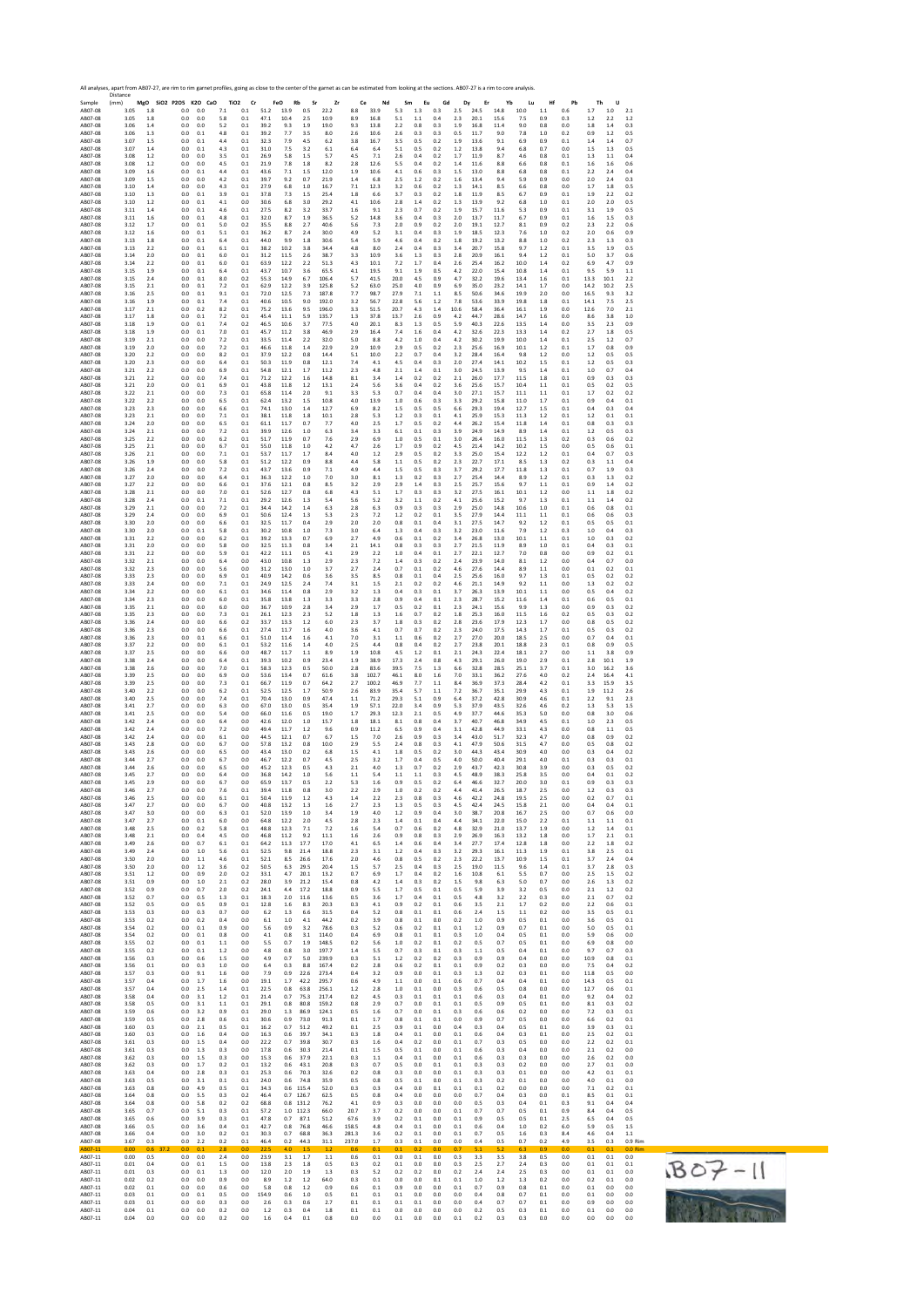

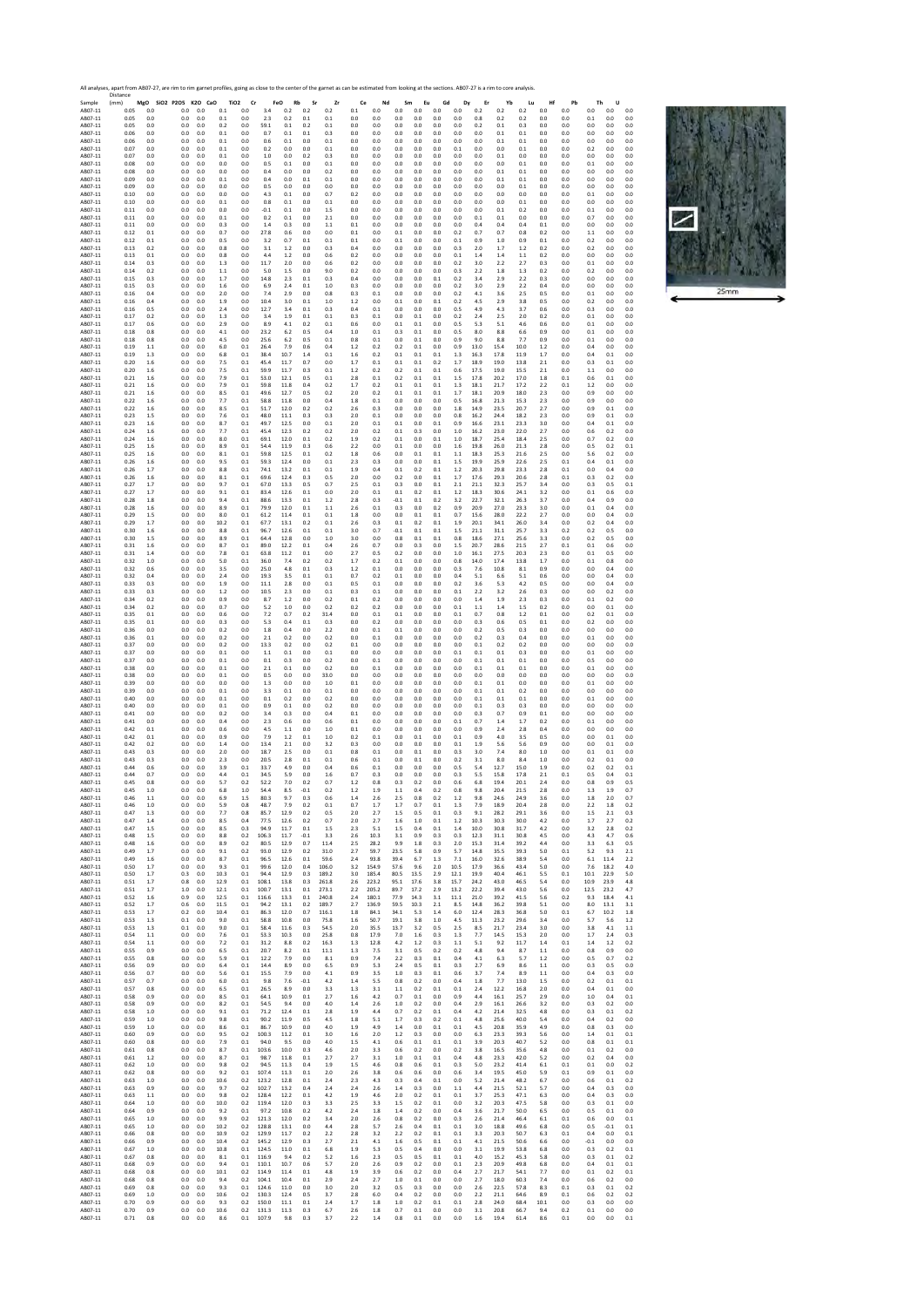Sample Resort Resort Resort Resort Resort Resort Resort Resort Resort Resort Resort Resort Resort Resort Resort Resort Resort Resort Resort Resort Resort Resort Resort Resort Resort Resort Resort Resort Resort Resort Reso Distance (mm) **MgO SiO2 P2O5 K2O CaO TiO2 Cr FeO Rb Sr Zr Ce Nd Sm Eu Gd Dy Er Yb Lu Hf Pb Th U** AB07‐11 0.71 1.0 0.0 0.0 10.3 0.2 121.4 14.0 0.1 3.2 1.8 1.3 0.8 0.2 0.0 0.1 1.6 26.3 74.8 11.2 0.0 0.4 0.0 0.1 AB07‐11 0.72 0.8 0.0 0.0 9.4 0.2 105.2 11.2 0.2 2.6 2.3 1.9 1.1 0.4 0.0 0.0 2.9 19.7 71.6 10.6 0.1 0.4 0.1 0.0 AB07‐11 0.72 0.9 0.0 0.0 10.4 0.2 110.5 10.9 0.2 1.8 2.2 5.0 1.5 0.5 0.0 0.1 2.0 23.5 70.8 9.9 0.0 0.3 0.2 0.1 AB07‐11 0.73 0.9 0.0 0.0 9.3 0.1 120.2 10.1 0.1 1.9 1.5 2.4 0.6 0.5 0.1 0.1 2.1 18.7 65.3 8.7 0.1 0.6 0.1 0.1 AB07‐11 0.73 0.9 0.0 0.0 9.9 0.2 128.9 12.3 0.1 2.3 1.7 2.2 0.9 0.0 0.1 0.1 3.0 22.0 69.5 9.9 0.0 0.3 0.0 0.1 AB07‐11 0.74 0.8 0.0 0.0 9.3 0.2 211.8 11.1 0.1 3.1 1.6 3.1 0.8 0.1 0.0 0.2 3.0 18.6 54.7 8.1 0.0 0.2 0.1 0.1 AB07‐11 0.74 0.8 0.0 0.0 9.3 0.2 137.3 10.7 0.2 3.1 2.0 3.5 0.8 0.0 0.0 0.1 3.0 18.7 54.1 7.2 0.0 0.2 0.1 0.1 AB07‐11 0.74 1.0 0.0 0.0 10.0 0.2 131.9 14.0 0.1 2.9 1.9 4.0 1.3 0.0 0.1 0.0 3.0 18.8 55.6 7.4 0.0 0.3 0.2 0.1 AB07‐11 0.75 1.0 0.0 0.0 10.2 0.2 124.4 12.3 0.1 5.6 2.0 3.0 0.6 0.1 0.1 0.1 3.1 19.0 53.0 7.3 0.0 0.4 0.1 0.1 AB07‐11 0.75 0.8 0.0 0.0 8.1 0.2 101.2 9.9 0.2 4.2 1.2 2.8 0.6 0.0 0.0 0.2 1.7 17.3 46.2 6.4 0.0 0.2 0.0 0.0 AB07‐11 0.76 0.7 0.0 0.0 7.8 0.2 104.4 9.1 0.1 3.0 1.2 3.4 1.0 0.1 0.1 0.1 1.7 14.6 44.9 6.4 0.0 0.3 0.2 0.0 AB07‐11 0.76 1.0 0.0 0.0 9.6 0.2 152.2 12.2 0.5 4.7 2.0 7.2 1.0 0.1 0.1 0.3 2.5 19.4 61.1 8.3 0.0 ‐0.1 0.1 0.1 AB07‐11 0.77 0.4 0.0 0.0 4.8 0.1 61.4 5.6 0.1 1.2 1.0 2.1 0.4 0.0 0.0 0.1 1.3 9.0 27.8 4.3 0.0 0.1 0.0 0.0 AB07‐11 0.77 0.9 0.0 0.0 9.7 0.2 126.5 15.0 0.0 2.8 2.0 5.0 1.3 0.1 0.0 0.2 2.5 21.5 63.6 10.1 0.0 0.1 0.2 0.1 AB07‐11 0.78 0.7 0.0 0.0 9.4 0.1 98.8 11.0 0.1 2.7 1.4 2.1 0.6 0.3 0.1 0.1 2.8 19.8 73.8 10.3 0.1 0.3 0.1 0.1 AB07‐11 0.78 0.9 0.0 0.0 10.1 0.2 131.9 12.1 0.2 3.8 1.0 2.0 0.6 0.1 0.0 0.4 2.6 24.4 86.2 14.5 0.1 0.5 0.2 0.1 AB07‐11 0.79 0.8 0.0 0.0 10.1 0.1 123.1 10.4 0.2 1.9 1.8 4.4 1.0 0.2 0.0 0.2 2.8 26.2 96.2 14.6 0.0 0.2 0.2 0.1 AB07‐11 0.79 0.9 0.0 0.0 9.6 0.1 138.4 10.6 0.1 4.1 1.6 4.4 1.1 0.0 0.2 0.0 3.0 26.0 109.6 18.0 0.0 0.0 0.1 0.1 AB07‐11 0.79 0.8 0.0 0.0 9.5 0.1 91.5 9.9 0.1 1.6 1.2 3.5 0.7 0.1 0.0 0.4 2.4 24.7 106.0 17.4 0.0 0.1 0.3 0.1 AB07‐11 0.80 0.7 0.0 0.0 8.1 0.1 112.9 9.8 0.1 2.5 1.7 2.7 0.4 0.2 0.0 0.1 2.9 27.1 111.3 18.9 0.1 0.4 0.2 0.1 AB07‐11 0.80 0.7 0.0 0.0 7.5 0.1 74.5 9.2 0.1 2.0 1.3 1.4 0.2 0.1 0.0 0.1 2.2 27.0 109.1 16.9 0.0 0.1 0.1 0.0 AB07‐11 0.81 0.8 0.0 0.0 8.9 0.1 94.9 12.2 0.4 4.3 1.9 1.5 0.5 0.1 0.0 0.2 3.6 33.0 140.6 21.3 0.0 0.1 0.1 0.0 AB07‐11 0.81 0.7 0.0 0.0 9.9 0.1 102.4 10.2 0.4 4.1 1.7 3.2 0.4 0.0 0.0 0.0 3.9 31.6 134.8 22.3 0.0 0.0 0.1 0.1 AB07‐11 0.82 0.8 0.0 0.0 9.8 0.1 98.5 15.5 0.0 3.3 1.9 3.4 0.9 0.0 0.0 0.4 1.8 32.4 147.0 23.9 0.1 0.2 0.3 0.1 AB07‐11 0.82 0.7 0.0 0.0 7.3 0.1 97.4 8.9 0.3 3.5 1.4 2.8 0.3 0.3 0.1 0.3 3.5 28.9 140.7 21.1 0.0 0.3 0.2 0.2 AB07‐11 0.83 0.9 0.0 0.0 10.0 0.2 100.9 11.8 0.2 2.8 1.3 1.9 1.3 0.1 0.0 0.4 3.6 41.5 170.4 26.8 0.0 0.6 0.5 0.1 AB07‐11 0.83 1.1 0.0 0.0 9.7 0.2 115.1 13.4 0.1 3.1 2.2 1.9 0.8 0.1 0.1 0.3 4.9 42.2 183.5 28.8 0.0 0.3 0.5 0.1 AB07‐11 0.84 0.9 0.0 0.0 8.3 0.1 89.0 11.2 0.0 1.4 1.2 2.6 0.4 0.3 0.0 0.1 3.3 40.0 161.7 26.2 0.0 0.4 0.6 0.1 AB07‐11 0.84 0.8 0.0 0.0 10.5 0.1 123.6 10.3 0.0 2.7 1.7 2.3 0.5 0.0 0.1 0.1 4.2 40.1 179.6 29.4 0.0 0.3 0.5 0.1 AB07‐11 0.84 0.9 0.0 0.0 9.4 0.2 99.7 10.9 0.0 1.8 1.5 1.6 0.5 0.1 0.1 0.4 4.9 45.2 186.5 30.6 0.0 0.3 0.8 0.0 AB07‐11 0.85 1.0 0.0 0.0 10.7 0.1 90.3 10.9 0.0 2.4 2.0 3.4 0.5 0.1 0.1 0.4 4.5 44.2 186.2 30.4 0.0 0.3 1.0 0.0 AB07‐11 0.85 1.1 0.0 0.0 10.0 0.1 148.0 14.0 0.1 2.9 2.1 3.6 1.2 0.5 0.1 0.7 4.2 48.1 217.4 35.5 0.1 0.2 0.7 0.1 AB07‐11 0.86 1.0 0.0 0.0 9.8 0.1 98.4 10.6 0.4 3.2 1.8 2.6 0.5 0.2 0.1 0.2 4.6 45.4 206.5 33.7 0.0 0.8 0.8 0.0 AB07‐11 0.86 0.8 0.0 0.0 10.6 0.1 117.4 10.6 0.0 1.8 1.6 1.8 0.6 0.2 0.0 0.2 5.3 41.8 177.1 31.6 0.1 0.4 0.5 0.1 AB07‐11 0.87 0.9 0.0 0.0 8.3 0.1 104.9 10.9 0.2 2.2 1.1 1.7 0.7 0.3 0.0 0.2 3.9 43.8 189.9 30.8 0.0 0.4 0.7 0.1 AB07‐11 0.87 0.8 0.0 0.0 7.5 0.1 76.0 9.4 0.3 2.0 1.5 2.0 0.6 0.3 0.1 0.5 2.8 36.4 164.5 26.2 0.0 0.3 0.7 0.0 AB07‐11 0.88 0.9 0.0 0.0 9.4 0.1 131.6 11.0 0.3 1.3 1.4 1.5 0.7 0.0 0.1 0.1 4.8 38.0 165.3 26.9 0.0 0.3 0.9 0.1 AB07‐11 0.88 0.8 0.0 0.0 8.8 0.1 95.1 10.2 0.1 1.5 1.1 1.3 0.4 0.0 0.0 0.3 4.8 38.2 156.5 26.2 0.1 0.3 0.9 0.1 AB07‐11 0.89 1.0 0.0 0.0 9.4 0.1 88.8 11.7 0.2 2.1 1.2 2.7 0.9 0.2 0.0 0.3 4.5 37.1 162.6 27.7 0.0 0.3 0.9 0.1 AB07‐11 0.89 0.8 0.0 0.0 9.7 0.2 97.2 11.2 0.0 1.9 2.4 2.1 0.8 0.4 0.0 0.2 4.7 41.8 161.3 28.2 0.1 0.4 0.6 0.0 AB07‐11 0.89 0.8 0.0 0.0 9.8 0.1 79.1 10.0 0.6 1.8 1.6 2.2 0.5 0.0 0.0 0.2 4.6 33.7 152.3 25.0 0.1 0.2 0.6 0.0 AB07‐11 0.90 0.9 0.0 0.0 8.1 0.1 69.9 8.6 0.3 2.1 1.4 2.0 0.4 0.2 0.0 0.0 3.5 29.6 132.0 22.1 0.0 0.5 0.3 0.0 AB07‐11 0.90 0.8 0.0 0.0 9.1 0.1 67.6 10.2 0.3 1.6 1.6 1.2 0.5 0.2 0.0 0.1 3.1 32.3 136.8 23.2 0.0 0.1 0.3 0.1 AB07‐11 0.91 0.7 0.0 0.0 10.1 0.1 85.7 9.4 0.1 2.0 2.0 0.9 0.7 0.0 0.0 0.3 3.8 33.5 149.7 24.0 0.0 0.6 0.6 0.0 AB07‐11 0.91 0.8 0.0 0.0 9.7 0.1 64.7 12.6 0.3 2.4 1.8 2.3 0.4 0.0 0.0 0.5 3.8 36.5 152.4 24.4 0.0 0.1 0.3 0.0 AB07‐11 0.92 0.8 0.0 0.0 8.7 0.1 75.4 10.9 0.4 2.0 1.4 1.6 0.3 0.0 0.0 0.4 3.3 34.2 143.9 23.0 0.0 0.6 0.3 0.0 AB07‐11 0.92 0.8 0.0 0.0 7.2 0.1 87.7 12.6 0.0 1.7 1.5 0.8 0.4 0.1 0.1 0.1 3.5 31.2 129.3 21.1 0.0 0.6 0.2 0.0 AB07‐11 0.93 0.8 0.0 0.0 8.6 0.1 79.7 12.7 0.1 1.8 1.7 1.4 0.6 0.0 0.0 0.0 3.4 31.3 129.9 20.0 0.0 0.4 0.2 0.0 AB07‐11 0.93 1.0 0.0 0.0 9.7 0.1 76.2 12.3 0.2 1.7 1.1 0.9 0.3 0.0 0.0 0.3 3.2 30.2 123.3 21.3 0.0 0.2 0.2 0.0 AB07‐11 0.94 0.9 0.0 0.0 8.2 0.1 82.3 10.0 0.1 1.6 1.1 1.0 0.3 0.3 0.0 0.1 3.1 26.8 128.5 18.6 0.0 0.4 0.3 0.1 AB07‐11 0.94 0.7 0.0 0.0 9.4 0.1 57.2 11.2 0.1 1.4 1.5 1.7 0.2 0.2 0.0 0.0 4.4 25.7 108.7 16.8 0.0 0.4 0.3 0.0 AB07‐11 0.95 0.8 0.0 0.0 9.4 0.1 85.9 12.0 0.4 0.9 2.1 2.2 0.6 0.0 0.0 0.4 3.5 31.8 130.6 18.3 0.0 0.5 0.4 0.0 AB07‐11 0.95 0.8 0.0 0.0 9.1 0.1 83.4 10.0 0.1 1.0 1.8 1.0 0.5 0.3 0.1 0.2 4.0 29.5 131.1 18.8 0.0 0.8 0.3 0.0 AB07‐11 0.95 0.7 0.0 0.0 8.2 0.1 56.7 8.9 0.1 2.2 1.4 1.5 0.4 0.2 0.0 0.2 2.7 23.7 105.2 15.4 0.0 0.2 0.2 0.0 AB07‐11 0.96 0.8 0.0 0.0 9.3 0.1 88.2 13.3 0.4 1.8 1.5 2.5 0.5 0.0 0.0 0.1 3.0 29.1 126.3 18.7 0.0 0.5 0.3 0.0 AB07‐11 0.96 1.2 0.0 0.0 9.2 0.1 87.7 9.9 0.2 1.6 1.5 1.0 0.4 0.2 0.0 0.0 3.0 30.2 120.8 18.6 0.0 0.9 0.4 0.0 AB07‐11 0.97 0.8 0.0 0.0 8.5 0.1 68.8 9.6 0.2 0.6 1.6 1.3 0.6 0.0 0.0 0.1 3.5 26.3 113.1 17.3 0.0 0.3 0.3 0.0 AB07‐11 0.97 0.7 0.0 0.0 8.5 0.1 84.1 8.9 0.4 2.0 1.1 1.0 0.7 0.0 0.0 0.0 3.1 30.6 127.1 19.8 0.1 0.2 0.3 0.0 AB07‐11 0.98 1.0 0.0 0.0 10.3 0.2 115.1 12.3 0.8 1.6 2.2 2.1 0.2 0.4 0.0 0.5 4.4 40.6 173.7 27.4 0.1 0.2 0.6 0.0 AB07‐11 0.98 0.8 0.0 0.0 7.5 0.1 86.2 11.7 0.3 2.6 1.7 0.8 0.6 0.1 0.0 0.3 4.4 32.0 130.1 21.4 0.0 0.2 0.4 0.1 AB07‐11 0.99 0.8 0.0 0.0 9.7 0.1 92.9 10.9 0.0 2.9 1.5 1.5 1.3 0.1 0.1 0.1 4.3 39.4 155.2 22.7 0.0 0.6 0.8 0.0 AB07‐11 0.99 0.8 0.0 0.0 9.3 0.1 97.7 10.0 0.4 1.7 1.1 2.3 0.3 0.1 0.0 0.2 4.5 33.8 138.6 21.7 0.0 0.5 0.7 0.1 AB07‐11 1.00 0.9 0.0 0.0 8.1 0.1 107.5 10.1 0.4 1.8 1.9 1.1 0.7 0.2 0.0 0.3 4.5 35.0 141.2 20.5 0.0 0.2 0.6 0.0 AB07‐11 1.00 0.8 0.0 0.0 8.2 0.1 95.2 11.7 0.0 2.5 0.9 1.6 1.0 0.3 0.0 0.3 4.4 34.6 135.5 21.9 0.0 0.9 1.2 0.1 AB07‐11 1.00 0.5 0.0 0.0 6.1 0.1 56.6 6.7 0.2 4.2 1.0 4.6 1.5 0.5 0.1 0.6 2.9 21.2 77.7 14.0 0.0 1.9 1.3 0.3 AB07‐11 1.01 0.9 0.0 0.0 8.3 0.1 117.5 9.7 0.1 34.3 1.8 20.4 9.0 2.5 0.6 2.5 5.5 29.1 124.5 19.0 0.1 7.6 4.2 0.8 AB07‐11 1.01 1.1 0.0 0.0 10.0 0.1 118.7 11.0 0.7 98.7 2.4 65.5 26.7 5.9 1.6 3.9 10.4 35.6 143.2 22.1 0.0 13.3 8.5 2.0 AB07‐11 1.02 1.3 0.0 0.0 13.2 0.2 149.6 12.7 0.6 200.7 2.8 138.7 52.8 12.2 3.0 8.4 13.5 45.0 161.6 24.7 0.1 20.2 13.1 4.1 AB07‐11 1.02 1.4 0.0 0.0 9.5 0.1 83.1 9.9 0.3 195.1 2.8 130.4 51.4 10.3 2.7 5.6 11.0 35.1 114.4 20.6 0.0 18.3 10.3 2.8 AB07‐11 1.03 1.1 0.0 0.0 8.5 0.1 98.2 9.8 0.4 174.9 2.0 105.6 44.7 7.5 2.0 7.9 9.2 29.9 111.9 16.3 0.1 15.8 9.6 1.7 AB07‐11 1.03 1.4 0.0 0.0 8.4 0.1 117.9 10.3 0.0 146.7 2.5 85.9 32.9 5.9 1.7 4.2 8.8 28.8 116.5 17.5 0.0 13.4 8.8 1.2 AB07‐11 1.04 1.4 0.0 0.0 10.3 0.1 93.6 11.2 0.4 114.8 2.4 75.8 32.8 5.5 1.2 5.4 7.6 30.8 117.7 18.2 0.0 11.4 7.8 1.0 AB07‐11 1.04 1.3 0.0 0.0 9.5 0.1 125.4 9.9 0.4 92.9 2.4 71.0 28.7 4.7 1.5 4.9 7.6 30.9 111.9 17.7 0.1 10.0 7.9 1.3 AB07‐11 1.05 1.3 0.0 0.0 7.7 0.1 74.7 8.7 0.3 98.5 1.6 81.0 30.9 4.7 1.7 3.7 8.4 27.3 103.7 15.8 0.0 9.2 7.6 1.6 AB07‐11 1.05 1.3 0.0 0.0 8.9 0.1 89.0 9.2 0.1 123.4 2.4 85.6 36.3 6.4 1.4 6.1 8.8 25.6 95.7 15.4 0.0 7.8 7.6 2.5 AB07‐11 1.05 1.2 0.0 0.0 9.8 0.1 93.8 11.1 0.3 183.1 2.2 115.3 49.5 7.6 1.9 5.6 9.1 32.1 116.8 18.0 0.0 8.5 6.9 3.0 AB07‐11 1.06 1.1 0.0 0.0 10.3 0.1 98.1 11.1 0.4 150.1 1.5 103.6 41.4 7.1 1.8 5.2 8.5 31.7 118.0 17.7 0.0 6.6 4.6 2.1 AB07‐11 1.06 0.9 0.0 0.0 8.8 0.1 87.9 12.6 0.3 124.5 1.4 74.8 26.5 4.7 1.2 2.4 4.5 25.9 102.6 16.9 0.1 4.3 2.4 2.3 AB07‐11 1.07 0.9 0.0 0.0 7.4 0.1 67.8 7.7 0.3 75.0 1.6 46.6 18.2 3.2 0.7 2.8 3.8 20.8 90.7 13.1 0.1 3.9 1.9 1.1 AB07‐11 1.07 0.9 0.0 0.0 10.3 0.1 72.8 11.2 0.1 81.4 1.9 56.6 14.8 2.9 0.7 1.5 5.7 25.0 108.3 15.0 0.0 3.1 1.7 1.3 AB07‐11 1.08 1.0 0.0 0.0 9.1 0.1 73.0 10.0 0.1 52.0 2.0 34.3 12.5 1.8 0.5 1.7 3.5 26.0 105.8 15.4 0.0 4.0 1.9 0.9 AB07‐11 1.08 0.9 0.0 0.0 10.0 0.1 78.1 10.3 0.1 51.9 1.5 50.0 7.0 1.6 0.4 0.9 2.8 24.9 107.6 14.5 0.0 2.7 2.2 1.1 AB07‐11 1.09 0.9 0.0 0.0 10.1 0.1 137.9 10.3 0.3 46.2 1.5 40.6 11.1 1.2 0.7 1.0 3.2 26.1 92.7 14.7 0.0 3.3 1.6 1.0 AB07‐11 1.09 1.0 0.0 0.0 9.0 0.1 84.7 10.1 0.2 50.9 1.3 30.3 7.5 2.0 0.4 1.1 2.7 24.9 101.4 15.1 0.0 2.7 1.4 1.3 AB07‐11 1.10 1.1 0.0 0.0 9.6 0.1 103.5 9.7 0.2 32.7 1.6 31.9 10.5 1.7 0.4 1.1 2.9 26.7 98.1 15.5 0.0 2.6 1.7 0.8 AB07‐11 1.10 0.8 0.0 0.0 10.2 0.1 84.4 8.9 0.1 41.7 1.2 25.5 7.5 1.5 0.4 1.2 3.6 22.9 92.9 13.2 0.0 2.4 1.7 0.7 AB07‐11 1.10 1.0 0.0 0.0 9.1 0.1 120.2 12.7 0.1 43.7 1.9 27.8 12.1 1.5 0.3 1.7 4.2 26.9 97.4 15.5 0.0 3.4 1.8 1.3 AB07‐11 1.11 0.9 0.0 0.0 7.3 0.1 96.3 10.2 0.3 46.1 1.6 36.2 8.5 2.4 0.4 0.4 3.1 24.3 84.9 12.4 0.0 3.8 1.9 0.7 AB07‐11 1.11 1.0 0.0 0.0 10.8 0.1 125.5 12.1 0.0 55.0 1.9 28.7 11.1 1.3 0.7 1.5 4.4 27.6 100.9 14.7 0.0 3.8 1.3 0.9 AB07‐11 1.12 0.9 0.0 0.0 9.2 0.1 115.9 12.5 0.0 43.5 1.7 37.3 9.6 1.3 0.4 1.6 2.8 26.7 92.0 13.9 0.0 4.1 2.5 0.8 AB07‐11 1.12 0.8 0.0 0.0 9.0 0.1 97.1 10.9 0.1 35.9 1.4 24.0 10.4 1.4 0.5 1.0 1.9 20.3 80.7 12.8 0.1 3.1 1.5 0.7 AB07‐11 1.13 0.8 0.0 0.0 6.7 0.1 83.3 9.8 0.0 41.6 1.5 24.8 9.1 0.8 0.5 1.0 3.0 21.5 73.2 10.0 0.0 2.2 1.6 0.8 AB07‐11 1.13 1.2 0.0 0.0 8.8 0.1 104.2 13.5 0.4 55.6 1.4 30.6 11.7 1.5 0.7 1.7 4.0 30.2 93.5 13.7 0.0 2.7 2.1 0.7 AB07‐11 1.14 1.1 0.0 0.0 9.6 0.1 71.8 9.7 0.0 59.9 1.6 28.1 8.7 1.5 0.5 1.5 3.3 24.7 80.5 11.1 0.0 3.8 1.4 0.8 AB07‐11 1.14 0.9 0.0 0.0 9.5 0.1 98.9 9.4 0.2 30.1 1.4 27.3 7.5 1.6 0.5 1.2 3.3 25.1 66.0 10.2 0.0 3.3 2.3 0.6 AB07‐11 1.15 0.9 0.0 0.0 9.1 0.1 85.9 11.7 0.2 45.3 1.5 34.6 8.9 1.0 0.5 0.8 5.0 28.5 73.9 9.4 0.0 2.5 2.1 0.5 AB07‐11 1.15 0.9 0.0 0.0 8.3 0.1 100.3 9.1 0.0 26.5 1.3 14.8 7.6 1.2 0.5 1.2 3.8 19.6 62.7 7.9 0.0 3.7 1.7 0.5 AB07‐11 1.16 1.0 0.0 0.0 7.7 0.1 75.6 10.2 ‐0.1 32.8 1.7 33.5 8.8 0.9 0.4 1.4 3.8 21.8 59.1 8.3 0.0 2.7 2.1 0.3 AB07‐11 1.16 0.9 0.0 0.0 7.9 0.1 68.9 12.0 0.2 30.1 2.2 25.0 6.2 0.7 0.5 0.7 4.6 22.8 66.3 7.6 0.0 1.7 1.7 0.7 AB07‐11 1.16 1.1 0.0 0.0 9.1 0.1 84.5 12.0 0.2 45.9 2.0 24.6 8.8 1.7 0.6 0.9 4.8 26.2 61.2 8.7 0.0 2.8 2.3 0.5 AB07‐11 1.17 0.8 0.0 0.0 7.1 0.1 69.0 9.0 0.2 32.6 1.3 24.3 4.6 0.9 0.3 0.5 3.8 18.8 52.6 6.1 0.0 1.9 1.4 0.8 AB07‐11 1.17 1.1 0.0 0.0 8.4 0.1 111.5 9.9 0.3 29.6 1.6 18.6 7.5 1.1 0.3 1.4 4.7 28.2 56.4 6.9 0.0 2.8 1.7 0.9 AB07‐11 1.18 1.1 0.0 0.0 9.0 0.1 64.7 13.1 0.6 40.4 1.5 20.8 6.2 1.3 0.5 0.5 4.6 22.5 63.7 7.6 0.0 3.5 1.9 0.9 AB07‐11 1.18 1.0 0.0 0.0 9.6 0.1 90.8 11.3 0.9 24.6 1.6 22.1 5.4 1.1 0.3 1.0 6.2 24.2 48.5 6.9 0.0 2.2 1.5 0.4 AB07‐11 1.19 1.1 0.0 0.0 8.9 0.1 76.4 12.5 1.3 21.6 1.6 16.7 7.4 1.6 0.2 0.7 5.9 25.3 52.0 7.8 0.0 1.8 1.3 0.5 AB07‐11 1.19 1.1 0.0 0.1 8.8 0.1 59.1 10.7 1.3 35.6 1.7 21.8 6.7 0.8 0.2 0.7 5.6 26.0 52.8 7.5 0.0 2.5 1.2 0.6 AB07‐11 1.20 0.9 0.0 0.1 10.1 0.1 95.0 13.5 2.0 30.9 2.4 15.5 6.8 1.1 0.4 1.2 6.1 26.1 51.4 6.7 0.0 2.1 1.1 0.8 AB07‐11 1.20 0.8 0.0 0.0 7.8 0.1 53.0 11.6 1.8 22.3 1.3 11.6 5.0 1.0 0.2 1.2 5.4 25.5 45.2 5.8 0.0 1.9 0.8 0.6 AB07‐11 1.21 0.8 0.0 0.1 8.1 0.1 61.6 8.5 1.0 25.0 1.1 15.7 5.2 0.6 0.3 0.4 6.3 23.2 37.2 5.8 0.0 2.3 0.8 0.4 AB07‐11 1.21 0.6 0.0 0.0 7.5 0.1 61.4 8.8 1.1 22.7 1.0 12.2 4.1 0.8 0.3 0.9 4.8 20.8 39.2 4.9 0.1 1.7 0.7 0.4 AB07‐11 1.21 1.0 0.0 0.1 9.2 0.1 75.4 13.4 1.7 37.7 1.6 16.8 6.7 0.7 0.4 1.1 7.2 30.0 50.2 6.8 0.1 1.2 1.1 1.0 AB07‐11 1.22 1.0 0.0 0.1 11.9 0.1 73.1 11.3 2.7 38.1 1.8 11.8 4.6 1.0 0.4 1.0 7.8 28.3 50.8 7.0 0.0 2.0 1.1 0.8 AB07‐11 1.22 0.8 0.0 0.1 9.5 0.1 139.2 13.2 1.7 36.3 1.5 6.5 4.3 1.1 0.4 0.6 5.5 27.1 46.0 5.6 0.0 1.8 0.6 1.3 AB07‐11 1.23 1.0 0.0 0.1 9.5 0.1 85.6 11.4 2.0 39.3 1.4 15.2 5.9 1.6 0.4 0.5 6.7 27.6 49.1 6.2 0.0 2.3 1.2 0.8 AB07‐11 1.23 0.9 0.0 0.1 8.7 0.1 72.0 10.3 2.2 43.2 1.5 13.8 3.7 0.6 0.3 0.7 4.5 25.9 39.4 5.3 0.1 1.9 1.0 0.8 AB07‐11 1.24 0.8 0.0 0.1 8.0 0.1 70.2 11.3 2.9 32.3 1.8 13.2 4.4 0.6 0.2 1.0 5.6 25.5 38.8 5.1 0.0 1.0 0.9 0.9 AB07‐11 1.24 0.9 0.0 0.1 8.7 0.1 68.0 11.5 2.6 28.5 2.1 13.2 3.4 0.6 0.3 1.0 4.1 18.4 31.5 4.2 0.0 1.1 0.8 0.6 AB07‐11 1.25 1.3 0.0 0.1 8.9 0.1 63.3 12.6 3.3 34.8 1.2 14.0 5.7 0.6 0.3 0.9 5.8 16.0 30.1 3.6 0.0 2.1 1.1 0.5 AB07‐11 1.25 1.0 0.0 0.1 7.8 0.1 35.4 9.2 2.4 29.7 1.6 12.4 3.7 0.5 0.2 0.3 3.7 13.5 19.4 3.1 0.0 1.7 0.8 0.2 AB07‐11 1.26 1.1 0.0 0.1 10.3 0.2 73.1 13.5 5.6 38.6 2.4 16.9 3.4 0.8 0.3 0.4 5.1 17.2 27.3 3.3 0.1 2.1 1.1 0.3 AB07‐11 1.26 0.9 0.0 0.1 8.1 0.1 61.2 10.9 3.4 33.1 1.1 20.3 3.2 0.7 0.3 0.7 4.1 12.4 19.7 2.3 0.0 1.8 0.9 0.2 AB07‐11 1.26 1.0 0.0 0.1 8.6 0.1 68.2 10.7 3.0 31.5 2.0 12.6 2.7 0.9 0.3 1.2 4.4 10.7 19.4 2.8 0.0 2.7 0.5 0.4 AB07‐11 1.27 1.0 0.0 0.1 7.2 0.1 40.6 9.5 2.8 47.3 1.6 14.3 3.1 0.2 0.2 0.6 4.2 12.8 22.8 3.0 0.0 2.2 0.8 0.5 AB07‐11 1.27 1.0 0.0 0.1 7.6 0.1 36.8 10.4 2.5 34.7 0.9 12.5 2.5 0.6 0.2 0.9 3.9 11.1 18.5 2.1 0.0 1.6 1.0 0.3 AB07‐11 1.28 0.8 0.0 0.1 6.5 0.1 31.3 8.8 3.0 28.2 1.0 8.1 2.4 0.3 0.1 0.8 3.8 8.0 14.0 1.7 0.0 1.3 1.0 0.2 AB07‐11 1.28 0.8 0.0 0.1 6.4 0.1 30.5 8.7 2.8 26.8 1.5 9.0 2.9 1.0 0.2 0.3 3.8 9.4 13.4 1.7 0.0 0.8 1.1 0.1 AB07‐11 1.29 0.6 0.0 0.1 5.0 0.1 17.5 6.3 3.1 22.6 1.2 6.4 2.3 0.3 0.1 0.5 2.5 7.9 12.1 1.2 0.0 0.9 0.9 0.2 AB07‐11 1.29 0.7 0.0 0.1 6.0 0.1 26.4 7.2 3.3 21.6 0.7 5.4 1.3 0.5 0.2 0.5 3.3 7.4 10.0 1.5 0.0 0.7 1.2 0.1 AB07‐11 1.30 0.7 0.0 0.1 6.7 0.1 33.1 7.7 2.7 20.0 1.2 4.4 1.7 0.4 0.2 0.6 3.7 7.8 10.9 1.3 0.1 1.8 1.3 0.1 AB07‐11 1.30 0.8 0.0 0.1 7.1 0.1 24.0 8.5 2.3 20.4 1.1 6.5 2.4 0.6 0.1 0.6 4.4 10.1 14.3 1.5 0.0 1.0 1.7 0.0 AB07‐11 1.31 0.7 0.0 0.1 7.1 0.1 70.8 9.2 1.2 14.7 1.0 4.4 1.8 0.6 0.1 0.5 3.4 9.0 11.3 1.7 0.0 1.0 2.3 0.2 AB07‐11 1.31 0.8 0.0 0.1 7.3 0.1 32.9 12.0 2.0 15.7 1.3 7.0 1.9 0.2 0.3 0.8 5.0 12.3 18.3 1.9 0.0 0.9 1.8 0.2 AB07‐11 1.31 0.8 0.0 0.1 7.0 0.1 46.3 9.8 0.9 11.4 1.2 7.5 3.1 0.5 0.1 0.9 4.6 11.7 15.2 1.6 0.1 0.9 1.9 0.3 AB07‐11 1.32 0.9 0.0 0.0 6.8 0.1 41.4 8.8 1.6 6.2 1.4 4.5 1.6 0.3 0.2 0.6 5.1 11.3 14.7 1.5 0.0 0.9 2.1 0.2 AB07‐11 1.32 0.9 0.0 0.0 7.2 0.1 42.3 9.6 0.8 7.1 1.3 6.3 2.2 0.5 0.1 0.2 6.2 13.4 16.5 2.2 0.0 0.5 2.5 0.2 AB07‐11 1.33 1.2 0.0 0.0 9.3 0.1 54.2 12.1 1.4 12.8 1.3 14.3 3.0 0.8 0.2 0.1 7.0 14.7 20.9 2.4 0.0 1.4 2.2 0.1 AB07‐11 1.33 1.1 0.0 0.0 8.8 0.1 73.2 11.5 0.8 12.0 1.8 6.2 1.6 0.5 0.2 0.7 6.6 15.5 19.9 2.4 0.0 0.9 2.4 0.1 AB07‐11 1.34 1.1 0.0 0.0 9.0 0.1 68.7 11.1 1.0 7.1 1.8 5.1 1.7 1.0 0.1 0.5 7.1 18.3 20.2 2.6 0.0 1.6 2.8 0.0 AB07‐11 1.34 1.1 0.0 0.0 9.8 0.1 62.5 12.7 0.7 9.6 1.6 4.8 1.9 0.3 0.1 0.2 7.7 17.4 20.2 2.3 0.0 1.2 2.4 0.6 AB07‐11 1.35 1.2 0.0 0.0 9.1 0.1 87.7 12.4 0.9 10.3 1.7 5.6 1.9 0.1 0.1 0.9 8.3 19.6 21.6 2.5 0.0 1.1 3.3 0.1 AB07‐11 1.35 1.1 0.0 0.0 7.5 0.1 44.4 10.3 0.5 4.3 1.8 4.3 1.9 0.2 0.1 0.9 5.7 14.4 15.5 1.8 0.0 0.8 2.4 0.2 AB07‐11 1.36 1.1 0.0 0.0 10.9 0.1 79.4 12.1 1.4 6.4 1.8 5.4 1.6 0.5 0.1 1.0 5.1 17.0 20.7 2.4 0.0 1.0 2.2 0.2 AB07‐11 1.36 1.0 0.0 0.0 8.7 0.1 61.2 12.8 0.8 7.5 1.3 6.6 2.2 0.4 0.2 0.2 7.8 15.3 17.5 2.4 0.0 1.1 1.6 0.1 AB07‐11 1.37 1.1 0.0 0.0 7.7 0.1 53.9 11.1 0.6 7.2 1.8 5.3 1.7 0.2 0.2 0.6 5.0 14.9 22.0 2.1 0.0 0.9 1.6 0.2 AB07‐11 1.37 0.9 0.0 0.0 4.7 0.1 44.7 7.8 0.4 2.9 1.2 2.8 1.9 0.1 0.0 0.5 3.7 10.1 10.4 1.6 0.0 0.7 1.2 0.1 AB07‐11 1.37 1.2 0.0 0.0 9.0 0.1 73.2 14.7 0.8 6.7 1.6 4.6 1.6 0.7 0.1 0.8 7.0 16.9 18.0 2.2 0.1 0.9 2.0 0.1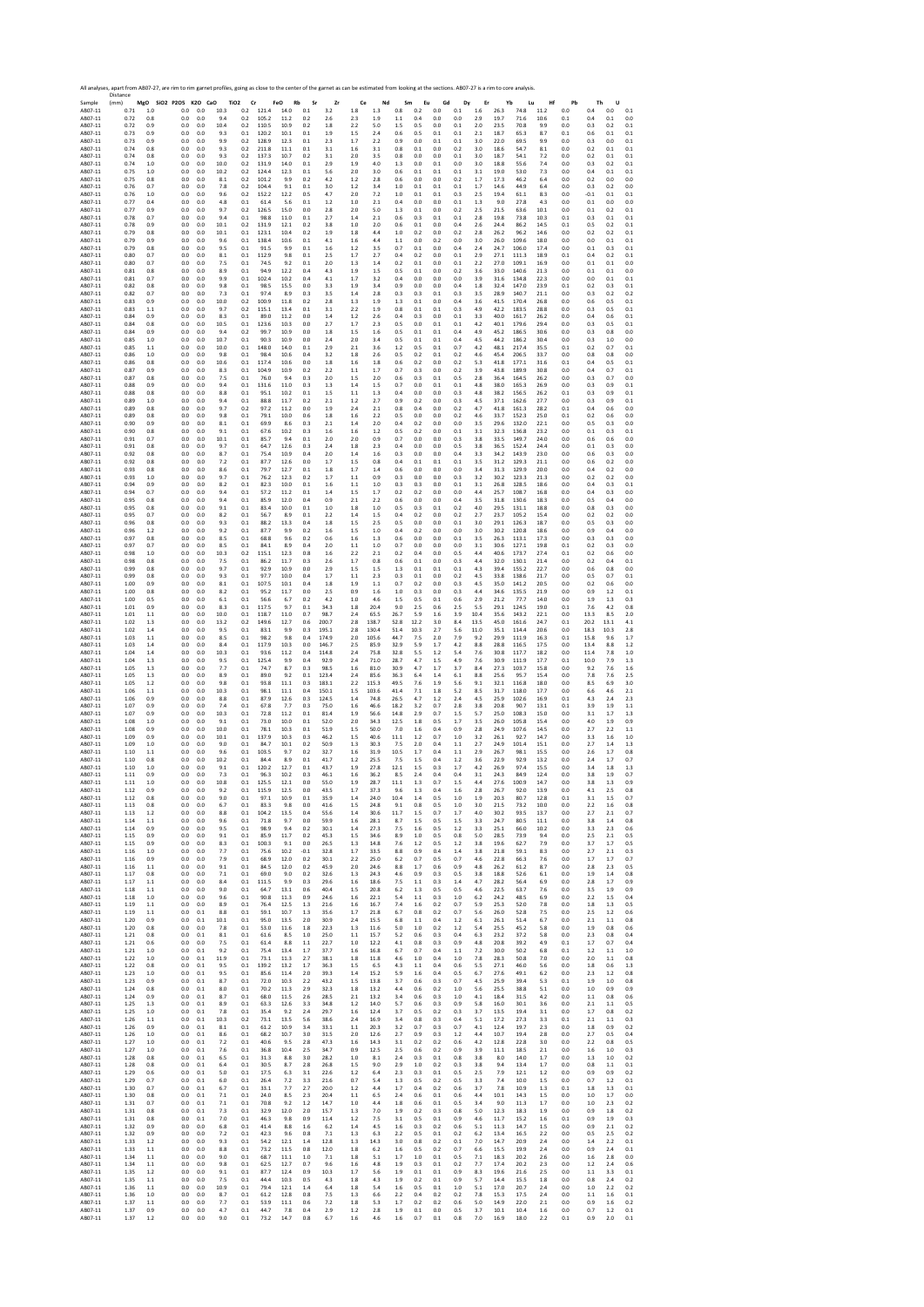

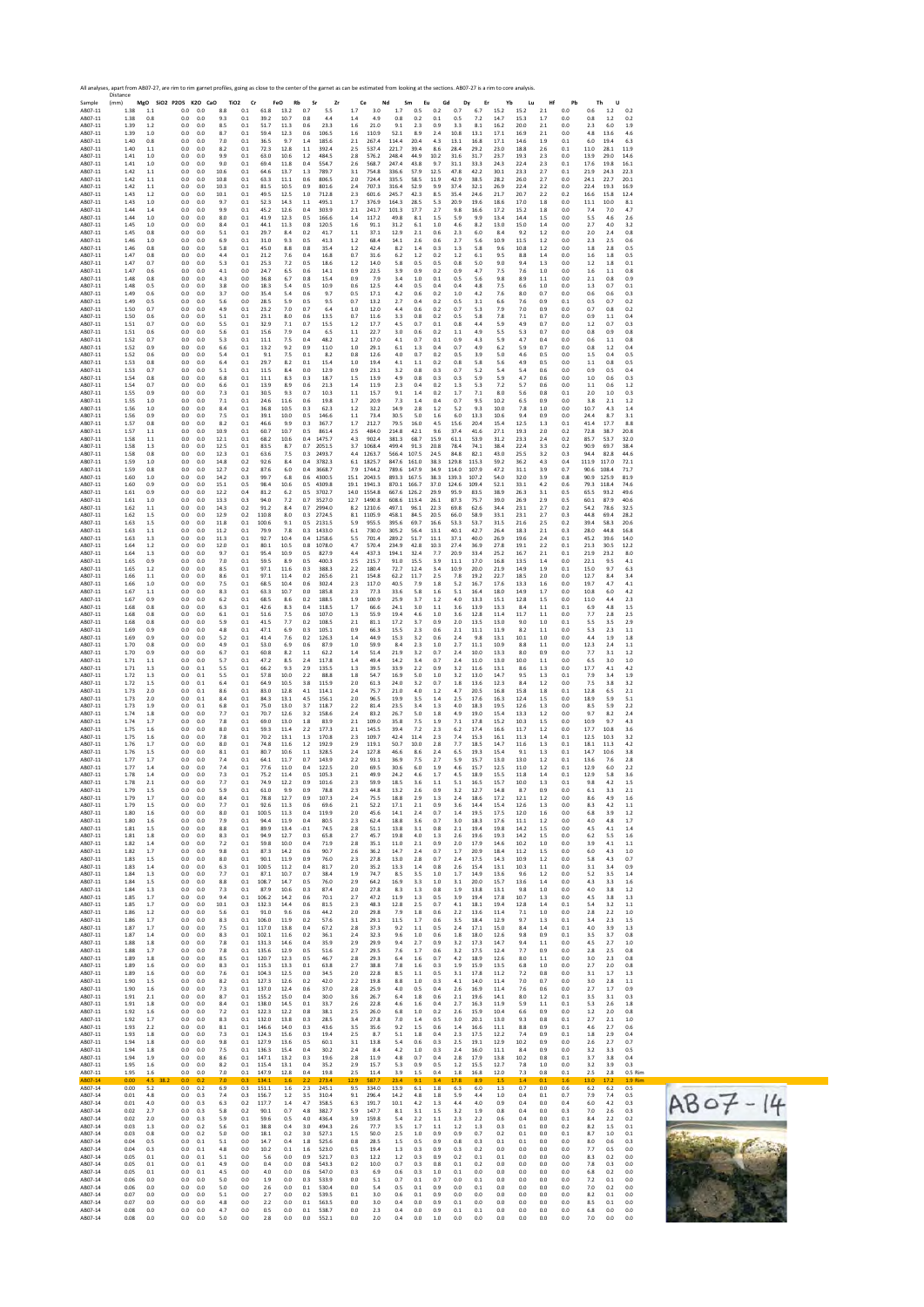

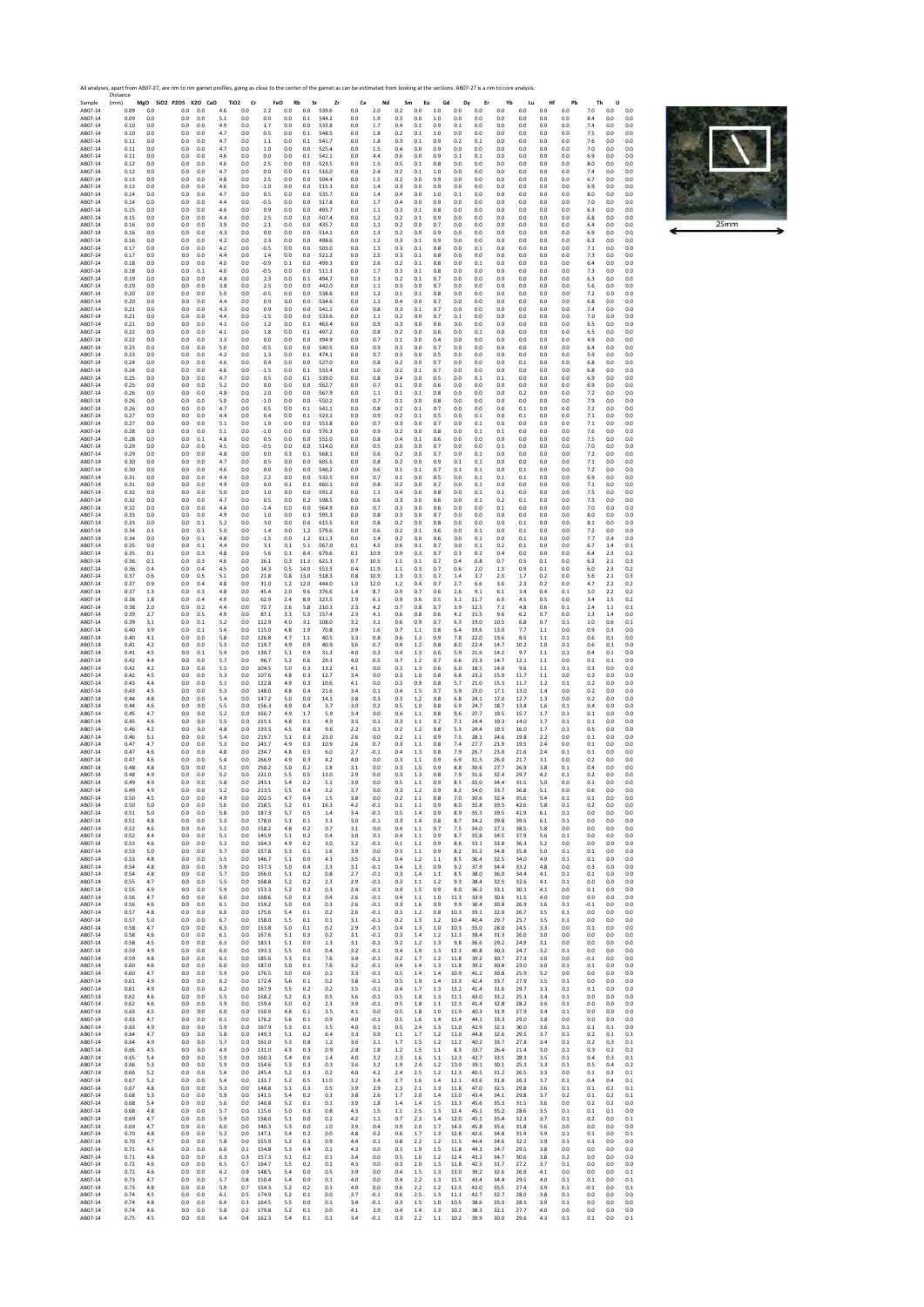Sample Resort A ABOF-14 ABOF-14 ABOF-14 ABOF-14 ABOF-14 ABOF-14 ABOF-14 ABOF-14 ABOF-14 ABOF-14 ABOF-14 ABOF-14 ABOF-14 ABOF-14 ABOF-14 ABOF-14 ABOF-14 ABOF-14 ABOF-14 ABOF-14 ABOF-14 ABOF-14 ABOF-14 ABOF-14 ABOF-14 ABOF-1 Distance (mm) **MgO SiO2 P2O5 K2O CaO TiO2 Cr FeO Rb Sr Zr Ce Nd Sm Eu Gd Dy Er Yb Lu Hf Pb Th U** AB07‐14 0.75 4.3 0.0 0.0 5.9 1.2 169.0 5.2 0.2 0.4 4.2 0.0 0.5 1.7 1.0 9.5 36.6 32.2 30.2 4.1 0.1 0.0 0.0 0.2 AB07‐14 0.76 4.7 0.0 0.0 5.9 1.9 211.9 5.4 0.3 0.3 4.4 0.1 0.4 1.4 0.9 8.9 37.2 29.8 26.8 3.8 0.1 0.0 0.0 0.2 AB07‐14 0.76 4.3 0.0 0.0 5.2 2.5 153.5 5.4 0.0 0.5 4.8 0.0 0.3 1.8 1.0 10.3 35.8 29.0 26.3 3.5 0.1 0.1 0.1 0.2 AB07‐14 0.77 4.8 0.0 0.0 5.6 3.5 181.8 6.0 0.0 0.2 5.3 0.1 0.5 1.3 1.0 12.3 35.8 31.3 29.1 4.0 0.1 0.0 0.0 0.3 AB07‐14 0.77 4.7 0.0 0.0 6.0 3.5 194.8 5.8 0.1 0.1 5.7 0.1 0.6 1.6 1.2 11.0 37.6 28.7 28.1 4.0 0.1 0.1 0.0 0.3 AB07‐14 0.78 4.3 0.0 0.0 5.5 3.5 182.7 5.6 0.1 0.0 4.5 0.2 0.6 1.6 1.1 11.0 35.1 29.0 27.8 3.9 0.2 0.0 0.1 0.2 AB07‐14 0.78 4.7 0.0 0.0 5.9 3.2 190.3 6.0 0.0 0.1 5.4 0.5 1.1 1.9 1.2 12.6 35.5 31.2 26.0 4.0 0.1 0.0 0.1 0.2 AB07‐14 0.79 4.4 0.0 0.0 5.6 2.6 197.4 5.4 0.3 0.2 4.6 0.4 1.1 2.0 1.1 11.2 38.3 30.0 27.1 3.4 0.1 0.2 0.0 0.2 AB07‐14 0.79 4.7 0.0 0.0 6.0 2.0 179.9 5.5 0.2 0.1 5.1 0.4 1.1 2.2 1.3 12.5 41.0 29.4 25.9 3.9 0.1 0.0 0.0 0.2 AB07‐14 0.79 4.5 0.0 0.0 5.7 1.3 184.1 5.2 0.1 0.1 4.7 0.6 0.9 2.0 1.1 11.9 36.8 27.4 24.3 3.4 0.1 0.0 0.0 0.1 AB07‐14 0.80 4.4 0.0 0.0 6.6 0.9 172.9 6.2 0.1 0.2 3.5 0.4 0.8 2.6 1.5 12.8 40.9 28.1 26.0 3.1 0.1 0.0 0.0 0.1 AB07‐14 0.80 4.6 0.0 0.0 5.9 0.6 209.8 5.3 0.3 2.3 5.0 0.5 0.8 2.2 1.6 13.8 40.7 30.2 25.9 3.2 0.0 0.1 0.0 0.1 AB07‐14 0.81 4.3 0.0 0.0 5.7 0.4 187.2 5.1 0.3 0.1 3.6 0.3 0.8 2.2 1.5 11.1 40.4 27.7 24.9 3.0 0.1 0.1 0.0 0.0 AB07‐14 0.81 4.5 0.0 0.0 5.8 0.2 187.4 5.1 0.1 0.0 4.5 0.3 0.8 2.6 1.5 13.4 41.1 27.1 24.0 3.2 0.1 0.1 0.0 0.0 AB07‐14 0.82 4.4 0.0 0.0 5.8 0.2 202.9 5.3 0.4 0.1 4.1 0.3 0.8 2.2 1.6 16.4 41.5 28.3 26.3 3.4 0.1 0.2 0.0 0.1 AB07‐14 0.82 4.2 0.0 0.0 6.8 0.1 192.5 4.7 0.3 0.1 3.4 0.4 0.5 1.9 1.5 12.4 38.3 26.9 23.0 2.8 0.0 0.1 0.1 0.0 AB07‐14 0.83 4.5 0.0 0.0 5.9 0.1 200.8 5.1 0.1 0.3 5.2 0.4 0.8 2.4 1.7 14.0 37.6 29.3 23.9 3.0 0.1 0.2 0.1 0.1 AB07‐14 0.83 5.5 0.0 0.0 5.9 0.1 150.7 4.9 0.3 0.4 4.4 0.6 0.7 2.1 1.5 13.1 38.2 26.1 23.7 2.9 0.1 0.3 0.1 0.1 AB07‐14 0.84 4.8 0.0 0.0 6.7 0.1 185.7 5.3 0.6 0.2 5.5 0.6 0.9 2.6 1.8 14.3 43.0 29.6 26.3 3.3 0.1 0.2 0.1 0.1 AB07‐14 0.84 4.6 0.0 0.0 5.9 0.1 168.7 4.8 0.4 0.3 4.3 0.7 1.5 2.0 1.5 11.9 39.1 25.0 25.4 3.2 0.1 0.2 0.1 0.1 AB07‐14 0.84 4.4 0.0 0.0 5.4 0.1 158.1 4.8 0.4 0.9 4.5 0.7 1.0 2.4 1.7 12.3 37.5 28.9 25.8 3.3 0.0 0.2 0.0 0.1 AB07‐14 0.85 4.2 0.0 0.0 5.7 0.1 167.9 4.5 0.3 0.5 4.7 0.4 1.3 2.4 1.7 11.2 39.4 28.5 24.2 3.2 0.1 0.1 0.1 0.1 AB07‐14 0.85 4.6 0.0 0.0 6.0 0.1 162.7 5.1 0.4 2.4 4.4 0.3 1.2 2.6 1.4 12.5 36.2 27.4 24.2 3.6 0.1 0.2 0.1 0.1 AB07‐14 0.86 4.6 0.0 0.0 5.5 0.1 150.7 5.0 0.4 1.6 4.7 0.4 1.0 2.3 1.8 14.4 39.0 28.1 26.8 3.7 0.1 0.1 0.1 0.0 AB07‐14 0.86 4.8 0.0 0.0 5.9 0.1 140.9 5.4 0.2 0.7 4.7 0.3 0.9 2.6 1.6 14.0 41.6 31.6 29.4 4.3 0.0 0.3 0.0 0.1 AB07‐14 0.87 4.4 0.0 0.0 5.8 0.1 130.4 5.2 0.3 0.5 4.8 0.1 0.9 2.5 1.7 13.1 41.2 30.2 28.3 4.1 0.1 0.1 0.0 0.0 AB07‐14 0.87 4.3 0.0 0.0 5.3 0.1 122.0 4.9 0.5 0.7 4.1 0.0 0.4 2.5 1.5 12.9 39.4 30.5 29.4 4.5 0.1 0.0 0.0 0.0 AB07‐14 0.88 4.5 0.0 0.0 6.1 0.1 116.5 5.6 0.4 0.4 5.0 0.0 0.8 2.6 1.6 14.8 44.7 34.3 33.7 4.7 0.0 0.0 0.0 0.0 AB07‐14 0.88 4.3 0.0 0.0 5.9 0.0 114.6 5.3 0.5 4.2 5.2 0.0 0.5 2.2 2.0 15.7 43.9 35.6 35.0 5.1 0.1 0.0 0.0 0.0 AB07‐14 0.89 4.6 0.0 0.0 5.9 0.1 128.0 4.9 0.3 0.3 4.4 0.0 0.6 1.8 1.9 15.3 40.3 31.8 30.8 4.7 0.1 0.0 0.0 0.0 AB07‐14 0.89 4.2 0.0 0.0 5.5 0.1 90.8 4.9 0.4 0.1 4.6 0.0 0.8 2.6 1.3 12.3 37.5 28.6 27.6 4.3 0.1 0.0 0.0 0.0 AB07‐14 0.89 3.9 0.0 0.0 5.3 0.1 103.5 4.6 0.5 0.1 4.7 0.0 0.6 3.1 1.6 11.3 36.3 30.2 33.2 4.7 0.1 0.0 0.1 0.0 AB07‐14 0.90 4.2 0.0 0.0 5.9 0.0 117.5 5.0 1.2 0.3 4.5 0.2 0.8 2.1 1.6 13.4 40.3 30.1 33.7 5.0 0.1 0.1 0.1 0.1 AB07‐14 0.90 4.2 0.0 0.0 5.6 0.0 100.0 5.0 1.5 0.2 4.0 0.3 0.8 2.8 1.4 11.5 39.3 34.9 31.5 4.7 0.1 0.0 0.1 0.1 AB07‐14 0.91 4.2 0.0 0.0 5.8 0.1 107.1 5.1 1.7 0.1 5.2 1.1 1.0 2.4 1.5 13.3 40.8 32.5 30.0 4.5 0.1 0.1 0.1 0.4 AB07‐14 0.91 4.2 0.0 0.1 5.4 0.1 111.8 4.7 2.0 0.2 5.1 1.8 1.7 2.1 1.5 12.3 39.3 29.5 30.2 4.4 0.1 0.1 0.1 0.8 AB07‐14 0.92 4.3 0.0 0.1 5.7 0.1 121.5 5.0 2.2 0.2 5.5 2.1 2.0 2.0 1.6 12.7 37.5 29.6 31.3 4.3 0.1 0.1 0.1 0.9 AB07‐14 0.92 4.5 0.0 0.1 5.4 0.1 162.4 4.9 2.3 0.1 5.4 3.3 3.0 2.5 1.5 12.8 38.3 30.0 30.2 4.2 0.2 0.2 0.1 0.7 AB07‐14 0.93 4.6 0.0 0.1 5.9 0.1 179.8 5.1 2.2 0.1 5.7 2.9 2.2 2.8 1.7 14.6 39.2 31.7 29.5 4.6 0.1 0.1 0.1 0.7 AB07‐14 0.93 4.6 0.0 0.0 5.3 0.1 165.8 5.1 1.7 0.2 6.6 2.6 1.9 3.1 1.8 12.1 42.3 30.2 30.1 4.5 0.1 0.1 0.2 0.7 AB07‐14 0.94 4.5 0.0 0.0 5.8 0.0 167.1 4.9 1.6 0.2 6.3 1.8 2.0 2.7 1.7 11.8 43.2 30.5 29.7 4.2 0.1 0.0 0.1 0.6 AB07‐14 0.94 4.7 0.0 0.0 6.1 0.1 188.0 4.9 1.0 0.0 5.8 1.5 1.3 2.6 1.5 13.3 40.2 30.4 31.8 3.9 0.1 0.1 0.1 0.4 AB07‐14 0.95 4.5 0.0 0.0 5.7 0.1 226.1 5.0 0.8 0.2 5.5 1.3 1.4 2.6 1.5 13.9 41.0 33.9 33.5 3.9 0.1 0.2 0.1 0.2 AB07‐14 0.95 4.8 0.0 0.0 6.1 0.0 205.9 6.6 0.5 0.1 6.8 0.8 1.2 2.1 1.7 14.3 42.9 30.1 30.9 4.0 0.1 0.2 0.0 0.2 AB07‐14 0.95 4.5 0.0 0.0 5.6 0.0 191.7 5.2 0.5 0.1 6.0 0.2 0.9 2.6 1.5 14.4 42.8 29.8 27.1 3.7 0.1 0.1 0.0 0.1 AB07‐14 0.96 4.7 0.0 0.0 6.0 0.1 223.4 5.5 0.3 0.0 7.0 0.1 1.1 2.8 1.6 15.3 43.8 32.5 30.3 3.8 0.1 0.0 0.0 0.1 AB07‐14 0.96 4.4 0.0 0.0 5.7 0.1 206.7 5.0 0.2 0.0 7.1 0.0 0.4 2.0 1.5 15.1 41.1 28.0 27.8 3.6 0.1 ‐0.1 0.0 0.0 AB07‐14 0.97 4.3 0.0 0.0 5.9 0.0 186.5 5.0 0.4 0.0 6.8 0.0 0.7 2.1 1.6 13.1 38.0 28.2 24.9 3.5 0.1 0.0 0.0 0.1 AB07‐14 0.97 4.3 0.0 0.0 5.9 0.0 179.9 5.0 0.2 0.0 8.4 0.0 0.4 2.8 1.5 12.7 39.8 28.4 27.0 3.3 0.1 ‐0.1 0.0 0.0 AB07‐14 0.98 4.7 0.0 0.0 6.1 0.1 182.6 5.4 0.2 0.1 7.7 ‐0.1 0.6 2.5 1.5 15.1 41.7 27.6 27.9 3.4 0.2 0.0 0.0 0.1 AB07‐14 0.98 4.3 0.0 0.0 5.7 0.3 174.4 5.2 0.2 0.1 8.0 0.0 0.6 1.9 1.4 13.3 41.0 27.0 24.8 2.9 0.1 ‐0.1 0.0 0.1 AB07‐14 0.99 4.0 0.0 0.0 5.0 0.7 166.4 4.8 0.0 0.1 6.9 0.0 0.6 1.5 1.6 13.2 36.2 26.0 25.4 2.7 0.1 0.0 0.0 0.1 AB07‐14 0.99 4.2 0.0 0.0 5.5 1.2 163.0 5.0 0.3 0.1 7.4 ‐0.1 0.5 2.2 1.4 11.9 37.5 23.9 23.1 2.7 0.1 0.0 0.0 0.1 AB07‐14 1.00 4.5 0.0 0.0 6.0 1.7 183.0 5.6 0.2 0.0 7.2 0.0 0.7 2.5 1.7 13.9 40.8 24.3 25.5 2.7 0.1 0.1 0.0 0.1 AB07‐14 1.00 5.3 0.0 0.0 5.8 1.6 167.8 5.8 0.2 0.0 6.2 0.1 0.8 2.6 1.8 14.1 38.2 25.3 22.0 2.7 0.1 ‐0.1 0.0 0.1 AB07‐14 1.00 4.6 0.0 0.0 5.7 1.2 144.8 5.5 0.0 0.0 4.9 0.0 0.7 2.6 1.7 12.9 37.9 25.8 18.5 2.3 0.2 0.0 0.0 0.1 AB07‐14 1.01 4.5 0.0 0.0 5.6 0.8 161.8 5.6 0.1 0.0 4.6 ‐0.1 0.7 1.9 1.5 12.3 37.6 23.9 18.8 2.2 0.1 0.0 0.0 0.1 AB07‐14 1.01 4.3 0.0 0.0 5.4 0.4 179.0 5.2 0.1 0.0 3.5 ‐0.1 0.7 2.3 1.4 13.4 33.9 22.1 15.2 2.1 0.1 0.0 0.0 0.0 AB07‐14 1.02 4.4 0.0 0.0 5.9 0.3 160.5 5.4 0.2 0.0 5.1 ‐0.1 0.7 1.9 1.5 12.1 38.6 22.6 21.9 2.2 0.1 0.1 0.0 0.0 AB07‐14 1.02 4.5 0.0 0.0 6.0 0.2 165.4 5.4 0.1 0.1 4.7 ‐0.1 0.8 2.9 1.5 14.1 38.5 25.0 22.2 2.7 0.0 0.1 0.0 0.0 AB07‐14 1.03 4.7 0.0 0.0 5.9 0.1 167.2 5.4 0.1 0.0 5.5 ‐0.1 0.5 2.7 1.5 13.0 38.1 27.8 26.9 3.1 0.1 ‐0.1 0.0 0.0 AB07‐14 1.03 4.5 0.0 0.0 5.6 0.1 139.0 5.1 0.1 0.0 5.4 ‐0.1 0.8 1.9 1.6 13.6 35.9 25.2 26.3 3.2 0.1 0.0 0.0 0.0 AB07‐14 1.04 4.2 0.0 0.0 6.0 0.1 157.8 5.1 0.2 0.0 6.2 ‐0.1 0.4 2.5 1.5 12.8 42.0 30.5 27.6 3.6 0.1 0.0 0.0 0.0 AB07‐14 1.04 4.1 0.0 0.0 5.8 0.1 159.8 5.1 0.0 0.0 6.5 ‐0.1 0.8 2.7 1.8 13.9 40.8 27.9 26.7 3.6 0.2 0.0 0.0 0.0 AB07‐14 1.05 4.5 0.0 0.0 5.3 0.1 173.2 5.5 0.1 0.0 7.6 0.0 0.8 2.5 1.6 14.7 42.9 31.5 28.0 4.0 0.1 0.0 0.0 0.0 AB07‐14 1.05 4.4 0.0 0.0 5.6 0.1 176.1 5.4 0.0 0.0 8.7 ‐0.1 0.5 2.1 1.6 15.4 40.9 30.9 27.2 3.8 0.1 0.0 0.0 0.1 AB07‐14 1.05 4.8 0.0 0.0 5.7 0.1 185.4 5.6 0.2 0.0 7.9 ‐0.1 0.5 3.3 1.8 15.1 41.1 32.1 27.6 4.2 0.1 0.0 0.0 0.0 AB07‐14 1.06 4.3 0.0 0.0 4.9 0.1 172.2 5.0 0.2 0.1 8.0 ‐0.1 0.6 2.6 1.9 15.2 40.2 28.4 26.3 3.2 0.1 0.0 0.0 0.0 AB07‐14 1.06 4.3 0.0 0.0 5.8 0.1 174.3 5.2 0.2 0.0 8.1 ‐0.1 0.5 3.0 1.9 15.2 40.8 28.0 26.8 3.4 0.1 0.0 0.0 0.0 AB07‐14 1.07 4.5 0.0 0.0 6.1 0.1 174.1 5.4 0.1 0.0 7.3 0.0 0.5 2.4 1.5 13.8 40.6 27.8 26.0 3.1 0.1 0.1 0.0 0.0 AB07‐14 1.07 4.2 0.0 0.0 5.8 0.0 168.2 5.4 0.2 0.0 7.0 ‐0.1 0.5 2.1 1.8 11.5 39.1 27.3 26.2 2.9 0.0 ‐0.1 0.0 0.0 AB07‐14 1.08 4.1 0.0 0.0 5.9 0.0 175.4 5.1 0.5 0.0 6.1 ‐0.1 0.8 2.6 1.3 12.2 39.6 26.1 24.3 3.1 0.2 0.0 0.0 0.0 AB07‐14 1.08 4.2 0.0 0.0 5.3 0.1 215.5 5.3 1.1 0.1 7.7 0.0 0.6 2.3 1.5 12.7 38.4 26.9 26.5 3.6 0.1 0.0 0.0 0.0 AB07‐14 1.09 4.3 0.0 0.1 6.2 0.0 257.2 5.2 3.8 0.1 8.0 0.1 0.6 2.3 1.6 13.5 38.3 30.9 29.0 3.6 0.1 0.0 0.0 0.0 AB07‐14 1.09 4.5 0.0 0.1 6.4 0.0 203.7 5.8 4.9 0.1 6.9 0.2 0.5 2.1 1.4 13.8 36.5 29.7 31.4 3.9 0.2 0.1 0.0 0.0 AB07‐14 1.10 4.2 0.0 0.1 5.9 0.0 177.5 5.2 5.7 0.0 8.0 0.1 0.4 1.8 1.4 11.8 40.0 28.9 29.4 3.6 0.1 0.1 0.0 0.1 AB07‐14 1.10 4.2 0.0 0.1 5.4 0.0 175.4 5.3 6.6 0.1 7.3 0.3 0.5 2.9 1.7 12.1 39.2 29.9 30.0 4.0 0.1 0.1 0.0 0.2 AB07‐14 1.10 4.1 0.0 0.1 5.2 0.1 170.3 4.9 6.5 0.1 6.0 0.3 0.7 2.1 1.4 13.5 37.5 27.2 27.6 4.1 0.1 0.0 0.0 0.2 AB07‐14 1.11 4.0 0.0 0.1 5.2 0.5 175.9 4.9 6.5 0.1 6.6 0.4 1.2 1.8 1.4 12.1 38.5 29.7 26.8 3.8 0.1 0.1 0.0 0.5 AB07‐14 1.11 4.2 0.0 0.1 5.6 2.0 204.1 5.5 6.6 0.5 6.6 0.7 0.9 2.1 1.2 10.7 38.4 29.8 27.9 3.9 0.1 0.3 0.1 0.7 AB07‐14 1.12 3.2 0.0 0.1 4.2 3.9 149.3 5.0 3.9 0.2 4.0 0.6 0.9 1.3 0.9 8.3 25.2 21.2 20.4 3.0 0.1 0.4 0.0 0.8 AB07‐14 1.12 4.4 0.0 0.1 6.3 9.5 304.1 7.3 4.1 0.3 5.3 1.2 1.5 1.9 1.2 10.9 35.5 27.5 29.8 3.9 0.2 0.8 0.1 1.8 AB07‐14 1.13 4.5 0.0 0.1 5.5 13.9 221.2 8.2 3.0 0.6 5.2 1.5 1.3 1.6 0.8 9.3 33.5 25.5 24.9 3.7 0.2 0.3 0.1 2.5 AB07‐14 1.13 4.0 0.0 0.1 5.5 17.9 181.2 8.6 2.5 0.3 4.9 1.5 1.2 1.9 1.1 10.3 30.1 23.7 24.0 3.1 0.1 0.6 0.1 2.2 AB07‐14 1.14 4.0 0.0 0.0 5.9 21.5 193.9 9.8 2.3 0.3 6.7 1.6 1.6 2.1 1.1 7.2 27.5 21.8 22.0 3.0 0.1 0.3 0.1 3.1 AB07‐14 1.14 4.1 0.0 0.0 6.0 28.6 203.3 11.0 2.4 0.3 6.5 1.9 1.8 1.4 1.2 9.4 29.3 23.1 25.0 3.1 0.1 0.5 0.1 3.0 AB07‐14 1.15 4.1 0.0 0.0 5.7 27.6 208.4 11.4 0.9 0.5 5.7 1.6 2.3 2.1 1.2 11.3 30.7 21.7 22.3 3.0 0.1 0.5 0.1 3.4 AB07‐14 1.15 4.1 0.0 0.0 5.9 27.8 202.1 11.2 0.6 0.2 6.3 1.5 1.6 2.4 1.0 10.7 31.0 21.8 22.9 3.2 0.2 0.6 0.0 3.2 AB07‐14 1.16 4.0 0.0 0.1 5.3 23.6 220.8 10.1 0.6 0.3 5.0 1.6 2.3 1.6 1.1 9.1 30.4 21.3 22.3 3.0 0.1 0.5 0.0 2.8 AB07‐14 1.16 6.0 0.0 0.0 5.2 21.3 215.6 9.8 0.6 0.4 5.3 1.5 1.8 1.8 1.3 8.9 32.7 22.3 22.5 3.2 0.2 0.8 0.1 2.8 AB07‐14 1.16 4.0 0.0 0.0 5.5 18.3 211.5 9.2 0.4 0.4 5.0 1.0 1.4 2.1 1.5 9.7 34.1 24.5 25.1 3.7 0.1 0.4 0.0 2.0 AB07‐14 1.17 4.4 0.0 0.0 5.9 14.8 198.9 8.8 0.4 0.2 5.4 0.9 1.5 2.4 1.1 11.2 36.3 29.3 30.0 4.4 0.1 0.2 0.0 1.7 AB07‐14 1.17 4.4 0.0 0.0 5.6 10.7 224.8 7.8 0.1 0.1 4.8 0.8 1.3 1.7 1.3 13.6 38.4 29.7 32.3 4.6 0.1 0.3 0.0 1.0 AB07‐14 1.18 3.9 0.0 0.0 5.6 6.2 220.1 6.4 0.4 0.1 5.2 0.5 1.2 1.5 1.4 10.1 36.3 30.4 31.6 4.5 0.1 0.2 0.0 0.9 AB07‐14 1.18 4.1 0.0 0.0 5.6 3.9 172.8 6.0 0.2 1.5 4.8 0.2 0.5 1.9 1.4 13.0 36.5 30.7 34.2 4.4 0.0 0.0 0.0 0.4 AB07‐14 1.19 4.2 0.0 0.0 5.5 2.5 184.5 5.7 0.2 0.1 5.2 0.1 0.5 2.0 1.6 12.0 41.7 33.7 33.2 4.8 0.1 0.1 0.0 0.3 AB07‐14 1.19 4.4 0.0 0.0 6.4 1.6 169.3 5.9 0.2 0.0 5.2 0.0 0.4 2.0 1.6 13.9 40.5 33.0 36.7 5.3 0.1 ‐0.1 0.0 0.2 AB07‐14 1.20 4.0 0.0 0.0 5.4 0.9 177.0 5.2 0.2 0.1 5.0 ‐0.1 0.6 1.6 1.4 12.4 40.9 29.5 34.9 5.2 0.0 0.0 0.0 0.0 AB07‐14 1.20 4.2 0.0 0.0 5.5 0.6 177.4 5.2 0.2 0.0 5.6 0.0 0.4 2.4 1.4 11.3 40.2 35.4 32.5 5.1 0.1 0.0 0.0 0.0 AB07‐14 1.21 4.1 0.0 0.0 6.2 0.4 171.9 5.1 0.1 0.0 6.4 ‐0.1 0.7 3.0 1.5 12.7 41.8 31.2 37.5 5.0 0.1 0.0 0.0 0.1 AB07‐14 1.21 4.2 0.0 0.0 5.9 0.3 185.6 5.2 0.3 0.1 6.1 ‐0.1 0.6 2.0 1.9 12.6 43.6 33.5 36.6 5.3 0.0 0.0 0.0 0.1 AB07‐14 1.21 4.2 0.0 0.0 6.0 0.2 168.3 5.3 0.3 0.0 5.9 ‐0.1 0.5 2.2 1.6 16.5 40.5 35.7 39.6 5.2 0.1 1.1 0.0 0.0 AB07‐14 1.22 4.2 0.0 0.0 5.4 0.1 185.9 5.0 0.1 0.0 5.8 ‐0.1 0.6 1.8 1.4 14.0 38.2 31.8 34.2 5.2 0.1 0.0 0.0 0.0 AB07‐14 1.22 4.1 0.0 0.0 6.0 0.1 204.5 5.1 0.0 0.0 6.3 0.0 0.6 2.4 1.7 13.4 42.1 34.1 37.2 5.0 0.0 0.0 0.0 0.0 AB07‐14 1.23 4.8 0.0 0.0 6.0 0.1 193.2 5.2 0.1 0.0 5.9 ‐0.1 0.6 3.8 1.8 14.3 42.9 34.5 34.3 5.2 0.1 0.0 0.0 0.0 AB07‐14 1.23 4.3 0.0 0.0 5.9 0.1 169.5 5.2 0.1 0.1 6.2 ‐0.1 0.6 3.0 1.3 16.7 44.2 33.3 35.9 5.0 0.1 0.0 0.0 0.0 AB07‐14 1.24 4.4 0.0 0.0 5.9 0.1 170.2 5.5 0.3 0.0 5.6 ‐0.1 1.0 2.7 1.8 14.4 43.0 34.3 35.0 5.0 0.0 0.0 0.0 0.0 AB07‐14 1.24 4.4 0.0 0.0 6.6 0.1 178.7 5.4 0.1 0.0 5.8 0.1 0.5 2.8 1.6 15.3 40.4 34.0 34.6 5.3 0.1 0.1 0.0 0.1 AB07‐14 1.25 3.5 0.0 0.0 4.8 0.1 139.4 4.2 0.2 0.0 4.7 0.2 0.9 2.4 1.3 11.5 33.0 26.9 26.9 3.6 0.1 0.1 0.0 0.1 AB07‐14 1.25 4.5 0.0 0.0 6.1 0.1 198.9 5.0 0.1 0.1 6.9 0.2 1.3 2.6 1.8 12.7 41.0 30.9 32.3 4.4 0.0 0.2 0.1 0.2 AB07‐14 1.26 4.1 0.0 0.0 6.0 0.1 172.2 5.2 0.4 0.0 5.9 0.4 0.8 2.1 1.7 12.3 40.5 32.5 32.9 4.3 0.1 0.3 0.1 0.2 AB07‐14 1.26 4.5 0.0 0.0 6.5 0.1 180.8 5.6 0.1 0.1 6.6 0.5 1.1 2.8 1.7 16.1 43.1 31.5 31.5 4.7 0.1 0.1 0.1 0.4 AB07‐14 1.26 4.7 0.0 0.0 6.2 0.1 194.4 5.3 0.2 0.0 6.4 0.5 1.2 2.6 1.9 15.6 42.9 31.1 32.7 4.1 0.1 0.1 0.1 0.3 AB07‐14 1.27 4.1 0.0 0.0 6.1 0.1 154.0 5.0 0.2 0.1 5.5 0.6 1.0 3.1 1.6 14.9 35.2 29.2 28.4 4.0 0.1 0.2 0.1 0.3 AB07‐14 1.27 4.2 0.0 0.0 5.9 0.1 149.9 4.7 0.3 0.1 5.9 0.6 1.1 2.8 1.5 15.0 38.6 29.1 28.3 3.7 0.0 0.2 0.1 0.3 AB07‐14 1.28 4.3 0.0 0.0 6.0 0.1 174.5 5.0 0.1 0.2 4.8 0.5 1.0 2.0 1.7 13.0 39.4 29.0 28.2 3.8 0.1 0.0 0.1 0.3 AB07‐14 1.28 4.0 0.0 0.0 5.4 0.1 175.2 4.8 0.1 0.1 5.0 0.3 0.6 2.3 1.6 13.3 36.8 26.7 27.3 3.6 0.1 0.1 0.0 0.3 AB07‐14 1.29 4.2 0.0 0.0 5.5 0.1 145.8 5.7 0.2 0.0 5.8 0.4 1.2 2.4 1.7 12.7 41.0 30.7 28.8 3.9 0.2 2.7 0.0 0.2 AB07‐14 1.29 4.1 0.0 0.0 5.7 0.1 156.8 4.8 0.2 0.3 5.7 0.1 0.9 2.8 1.6 13.6 39.2 29.3 30.0 4.0 0.1 0.2 0.0 0.1 AB07‐14 1.30 4.7 0.0 0.0 6.0 0.1 172.4 5.2 0.3 0.0 6.7 0.3 0.9 2.9 1.7 15.2 39.3 31.8 32.2 4.7 0.1 0.2 0.0 0.2 AB07‐14 1.30 4.3 0.0 0.0 5.3 0.1 148.3 5.3 0.2 0.1 5.9 0.6 1.1 2.9 1.6 12.8 36.7 31.4 27.2 4.4 0.1 0.5 0.1 0.1 AB07‐14 1.31 4.9 0.0 0.0 5.7 0.1 147.3 5.2 0.4 0.2 5.6 0.5 1.1 2.7 1.8 13.8 36.6 28.8 32.2 4.2 0.2 0.8 0.1 0.1 AB07‐14 1.31 5.4 0.0 0.0 5.2 0.2 181.0 5.2 1.1 0.1 6.9 0.9 1.4 2.7 1.8 11.7 34.6 28.4 29.3 4.6 0.1 0.5 0.1 0.1 AB07‐14 1.31 6.0 0.0 0.0 6.5 0.1 187.6 5.6 1.0 0.3 5.2 1.3 1.6 3.0 1.5 11.9 39.8 28.6 30.8 4.5 0.2 1.4 0.1 0.1 AB07‐14 1.32 5.9 0.0 0.0 5.2 0.1 154.7 5.4 0.9 0.1 5.9 1.1 1.8 2.7 1.3 11.8 32.1 29.5 30.9 4.4 0.2 1.0 0.1 0.2 AB07‐14 1.32 5.9 0.0 0.0 4.4 0.1 163.2 5.3 0.8 0.1 7.9 1.3 1.7 1.8 1.4 12.0 32.1 26.7 30.9 4.4 0.1 1.0 0.0 0.0 AB07‐14 1.33 6.2 0.0 0.0 5.4 0.1 160.5 5.7 0.7 0.1 7.7 1.1 1.5 2.1 1.5 13.2 35.3 29.6 30.6 4.9 0.2 1.1 0.1 0.1 AB07‐14 1.33 6.0 0.0 0.0 4.9 0.1 152.0 5.4 1.2 0.4 6.6 1.2 1.6 2.4 1.3 10.4 33.5 29.7 31.6 4.8 0.1 1.0 0.1 0.1 AB07‐14 1.34 6.3 0.0 0.1 5.1 0.1 153.8 5.4 0.8 0.3 6.9 1.0 1.3 2.2 1.4 12.6 33.4 28.4 34.1 4.8 0.1 0.9 0.0 0.1 AB07‐14 1.34 5.5 0.0 0.0 4.8 0.1 138.6 5.0 1.1 0.2 7.0 1.0 1.5 2.3 1.3 10.2 30.2 26.1 30.1 4.5 0.1 0.9 0.0 0.1 AB07‐14 1.35 5.0 0.0 0.0 4.9 0.1 123.5 4.9 0.6 0.0 6.6 0.7 1.1 2.0 1.2 11.0 29.6 25.3 30.5 4.2 0.2 0.6 0.0 0.1 AB07‐14 1.35 5.3 0.0 0.0 5.1 0.1 162.9 5.1 0.9 0.1 7.2 0.5 1.3 2.1 1.3 11.5 33.1 29.2 31.4 5.0 0.0 0.5 0.0 0.0 AB07‐14 1.36 5.2 0.0 0.0 5.6 0.1 154.3 5.6 0.6 0.0 6.9 0.4 1.2 2.3 1.4 14.4 34.1 30.1 35.6 5.0 0.2 0.4 0.0 0.1 AB07‐14 1.36 5.3 0.0 0.0 5.7 1.2 135.0 6.3 0.5 0.1 6.6 0.2 1.0 2.2 1.2 12.4 35.0 28.5 36.0 5.1 0.1 0.2 0.0 0.1 AB07‐14 1.37 4.9 0.0 0.0 5.5 4.9 166.2 6.8 0.5 0.2 7.7 0.0 0.8 2.1 1.1 10.2 36.0 29.8 36.0 4.7 0.1 0.1 0.0 0.2 AB07‐14 1.37 4.7 0.0 0.0 5.1 9.7 162.9 7.3 0.2 0.3 11.6 0.0 0.3 2.4 1.4 11.7 32.7 27.9 32.1 4.5 0.3 0.1 0.0 0.3 AB07‐14 1.37 5.1 0.0 0.0 5.6 15.6 150.3 8.9 0.6 0.4 14.9 0.1 0.8 1.8 1.1 9.6 33.7 28.8 32.8 4.5 0.5 0.1 0.0 0.3 AB07‐14 1.38 5.0 0.0 0.0 5.8 22.7 163.6 10.5 0.1 0.3 16.8 0.0 0.5 1.8 1.4 9.5 32.5 28.5 31.8 4.5 0.6 0.0 0.0 0.3 AB07‐14 1.38 5.4 0.0 0.0 4.9 33.1 195.6 11.9 0.4 0.1 20.1 0.0 0.5 2.1 1.1 8.7 29.4 26.8 29.4 4.3 0.8 0.0 0.0 0.7 AB07‐14 1.39 6.5 0.0 0.0 5.8 46.3 178.9 15.1 0.3 0.3 23.4 0.0 0.7 1.5 1.1 9.1 34.6 26.4 28.5 4.2 0.9 0.2 0.0 0.6 AB07‐14 1.39 6.4 0.0 0.0 5.1 58.0 256.1 17.9 0.1 0.5 30.4 0.0 0.4 1.5 1.1 8.1 26.7 25.5 30.5 3.9 0.8 0.0 0.0 0.6 AB07‐14 1.40 6.5 0.0 0.0 5.6 78.1 236.0 22.9 0.1 0.4 36.9 0.0 0.8 1.6 1.1 8.6 29.2 25.4 31.6 4.6 1.5 0.0 0.0 0.7 AB07‐14 1.40 8.0 0.0 0.0 5.4 102.9 322.8 28.7 0.2 1.0 47.6 0.0 0.6 1.6 1.0 10.5 34.1 28.8 31.8 4.9 1.9 0.0 0.1 0.8 AB07‐14 1.41 7.8 0.0 0.0 5.1 119.0 315.2 31.4 ‐0.1 0.7 59.7 0.0 0.4 1.1 1.0 9.3 28.8 24.7 30.9 3.9 2.5 0.1 0.0 0.7 AB07‐14 1.41 8.6 0.0 0.0 5.0 149.6 336.9 37.4 0.1 0.8 67.4 ‐0.1 1.1 1.4 1.0 9.5 25.6 23.7 24.5 3.9 2.5 0.1 0.1 0.7 AB07‐14 1.42 11.9 0.0 0.0 5.0 192.9 418.0 47.7 0.2 1.2 83.2 0.0 0.3 1.9 0.9 7.6 28.2 25.3 28.0 3.8 3.5 0.1 0.0 0.5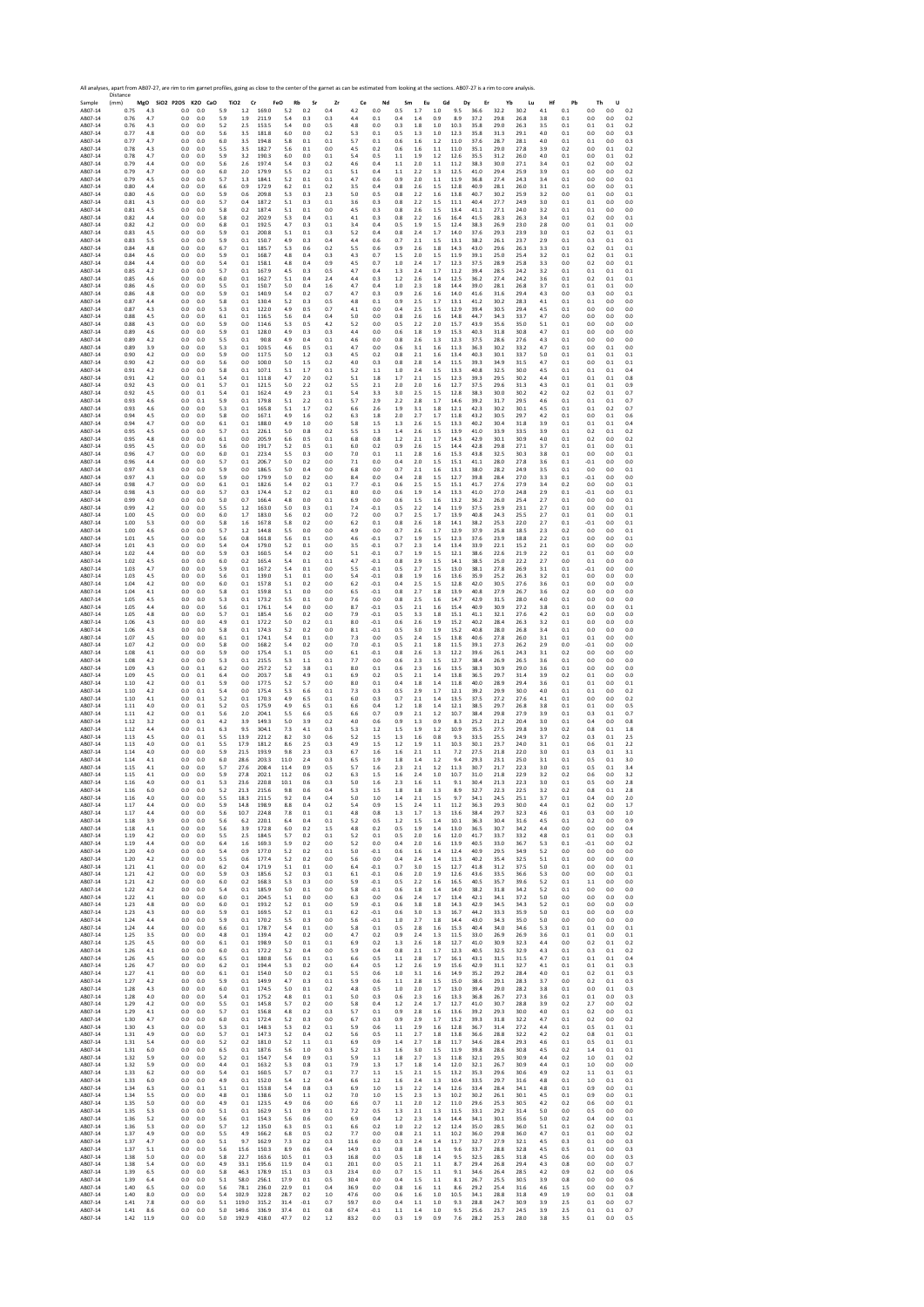Sample 18, 2007-18, 2007-18, 2007-18, 2007-18, 2007-18, 2007-18, 2007-18, 2007-18, 2007-18, 2007-18, 2007-18, 2007-18, 2007-18, 2007-18, 2007-18, 2007-18, 2007-18, 2007-18, 2007-18, 2007-18, 2007-18, 2007-18, 2007-18, 2007 Distance (mm) **MgO SiO2 P2O5 K2O CaO TiO2 Cr FeO Rb Sr Zr Ce Nd Sm Eu Gd Dy Er Yb Lu Hf Pb Th U** AB07‐14 1.42 11.1 0.0 0.0 5.8 217.9 443.9 55.6 1.4 0.9 96.6 ‐0.1 0.7 1.9 1.2 6.2 25.3 17.3 26.8 3.5 4.2 0.1 0.0 0.9 AB07‐14 1.42 12.1 0.0 0.0 4.1 272.2 552.3 64.7 0.0 1.5 114.5 ‐0.2 0.0 0.5 0.5 5.6 25.9 14.6 20.4 2.7 5.6 0.2 0.1 0.8 AB07‐14 1.43 20.3 ‐0.1 0.0 5.3 484.1 887.5 111.8 0.3 3.5 203.3 ‐0.4 0.4 1.4 1.3 8.6 34.5 18.6 17.8 3.7 9.1 ‐0.2 0.0 1.3 AB07‐14 1.43 15.6 0.0 0.0 4.2 410.6 774.7 95.1 0.4 1.3 179.6 ‐0.1 0.5 0.5 1.0 5.8 14.0 12.1 19.3 1.9 6.5 0.4 0.0 0.4 AB07‐14 1.44 25.9 0.0 0.0 8.3 694.4 909.5 157.8 ‐0.3 4.5 291.9 ‐1.0 0.8 1.2 0.8 7.4 16.5 14.8 16.3 3.7 9.7 0.0 ‐0.1 0.5 AB07‐14 1.44 17.4 0.1 0.0 1.6 463.4 763.5 106.7 0.0 2.1 182.6 ‐0.4 0.1 0.8 0.5 3.2 13.6 10.7 8.5 1.4 7.6 0.7 0.0 0.2 AB07‐14 1.45 20.7 ‐0.1 0.0 2.7 588.0 981.3 137.4 0.6 4.1 255.0 ‐0.8 0.4 1.0 0.9 4.1 12.9 14.4 13.1 1.4 9.2 ‐0.2 0.0 0.1 AB07‐14 1.45 40.2 0.0 0.0 3.1 1057.2 1799.4 238.8 1.6 6.6 433.2 ‐1.0 ‐0.1 2.8 0.9 13.9 9.6 14.7 15.9 2.8 20.1 0.3 ‐0.1 0.9 AB07‐14 1.46 14.9 0.0 0.0 1.5 434.9 644.9 98.5 ‐0.2 1.9 172.9 ‐0.5 0.5 0.8 0.4 2.3 5.4 9.0 9.1 1.8 5.6 ‐0.1 0.0 0.9 AB07‐14 1.46 35.1 ‐0.2 0.0 4.9 923.0 1901.8 209.2 1.0 6.3 392.3 ‐1.0 1.0 2.9 2.0 6.4 38.5 30.6 36.1 5.9 12.8 0.2 ‐0.1 2.1 AB07‐14 1.47 18.6 0.0 0.0 4.0 472.6 797.0 107.3 0.5 2.6 201.4 ‐0.5 0.8 1.6 0.9 10.1 31.1 29.3 35.1 5.3 7.6 0.6 0.0 2.0 AB07‐14 1.47 17.8 0.0 0.0 5.0 380.6 716.4 88.2 0.0 2.8 168.9 ‐0.4 0.9 1.8 1.0 13.8 45.4 36.5 55.9 7.3 5.4 0.4 0.0 2.1 AB07‐14 1.47 10.9 0.0 0.0 5.2 209.6 494.6 52.4 0.3 1.6 98.3 ‐0.2 0.5 0.7 0.9 6.8 30.3 31.2 40.8 6.3 3.7 0.2 0.0 1.2 AB07‐14 1.48 7.1 0.0 0.0 3.9 118.1 283.7 29.9 0.3 0.7 55.1 ‐0.2 0.4 1.0 1.0 9.1 29.4 28.3 34.5 5.1 1.9 0.0 0.0 1.1 AB07‐14 1.48 7.3 0.0 0.0 4.9 112.4 316.4 29.0 0.4 0.6 58.9 ‐0.1 0.9 1.8 1.1 11.8 40.0 38.3 47.7 7.4 1.9 0.1 0.0 1.0 AB07‐14 1.49 6.8 0.0 0.0 5.5 76.5 240.0 21.5 0.2 0.6 40.8 0.0 0.6 1.9 1.5 12.0 37.0 37.4 45.7 6.6 1.4 0.2 0.0 0.8 AB07‐14 1.49 4.8 0.0 0.0 4.7 41.4 232.3 12.9 0.2 0.3 24.0 ‐0.1 0.3 1.7 1.0 9.8 33.6 30.0 36.1 5.8 0.7 0.1 0.0 0.5 AB07‐14 1.50 5.3 0.0 0.0 5.8 33.2 242.6 12.3 0.1 0.5 22.6 ‐0.1 0.8 2.8 1.5 15.4 37.7 37.1 47.1 7.0 0.6 0.1 0.0 0.5 AB07‐14 1.50 5.2 0.0 0.0 5.5 21.9 214.6 10.0 0.0 0.1 19.6 ‐0.1 0.7 2.5 1.4 14.8 44.1 36.2 41.1 6.9 0.3 0.0 0.0 0.2 AB07‐14 1.51 4.8 0.0 0.0 6.1 13.1 193.9 8.6 0.0 0.1 14.7 ‐0.1 0.8 2.4 1.8 13.3 47.0 38.5 43.7 7.1 0.3 ‐0.1 0.0 0.2 AB07‐14 1.51 4.4 0.0 0.0 6.1 7.2 197.1 6.8 0.1 0.1 13.5 ‐0.1 0.7 2.8 1.8 13.9 42.1 36.5 44.4 6.4 0.2 0.0 0.0 0.1 AB07‐14 1.52 4.5 0.0 0.0 6.5 4.8 192.5 6.2 0.3 0.2 11.8 ‐0.1 0.7 2.3 1.5 11.8 43.7 37.9 48.5 6.9 0.2 ‐0.1 0.0 0.1 AB07‐14 1.52 4.4 0.0 0.0 6.0 3.6 169.6 5.9 0.1 0.0 10.9 ‐0.1 0.6 2.6 1.7 16.2 44.2 38.4 47.3 7.4 0.2 0.0 0.0 0.1 AB07‐14 1.52 4.3 0.0 0.0 5.8 2.0 165.4 5.5 0.2 0.0 9.8 ‐0.1 0.7 2.7 1.8 14.6 41.2 39.0 49.1 7.5 0.2 0.0 0.0 0.0 AB07‐14 1.53 4.5 0.0 0.0 6.1 1.0 171.3 5.7 0.1 0.0 10.8 ‐0.1 0.6 2.3 1.9 15.7 45.1 41.4 49.5 8.1 0.3 0.0 0.0 0.0 AB07‐14 1.53 4.1 0.0 0.0 5.5 0.8 136.3 5.2 0.0 0.0 9.9 ‐0.1 0.5 2.5 1.6 12.6 44.2 42.3 51.7 8.1 0.1 0.0 0.0 0.0 AB07‐14 1.54 4.2 0.0 0.0 6.0 0.5 160.2 5.2 0.2 0.1 10.0 ‐0.1 0.7 3.0 1.6 15.4 43.8 43.5 55.3 8.9 0.4 0.0 0.0 0.0 AB07‐14 1.54 4.2 0.0 0.0 6.1 0.3 146.3 5.1 0.1 0.1 10.2 0.0 0.6 2.8 1.7 13.5 44.2 42.5 54.8 8.7 0.1 0.0 0.0 0.0 AB07‐14 1.55 3.8 0.0 0.0 5.2 0.3 137.3 4.7 0.1 0.1 9.6 ‐0.1 0.6 2.3 1.6 13.7 42.3 43.6 52.7 8.6 0.1 0.0 0.0 0.1 AB07‐14 1.55 4.3 0.0 0.0 6.6 0.3 159.3 5.4 0.2 0.0 11.1 ‐0.1 0.6 2.5 2.1 15.3 50.8 48.8 62.9 10.2 0.1 0.0 0.0 0.0 AB07‐14 1.56 4.4 0.0 0.0 6.3 0.2 159.7 5.3 0.1 0.0 11.4 ‐0.1 0.5 2.9 1.8 18.5 49.0 46.5 63.0 10.2 0.1 0.0 0.0 0.0 AB07‐14 1.56 4.4 0.0 0.0 6.5 0.4 153.0 5.5 0.2 0.0 10.9 ‐0.1 0.9 3.3 2.0 17.8 50.7 50.1 59.7 10.1 0.2 0.0 0.0 0.0 AB07‐14 1.57 4.1 0.0 0.0 6.4 0.2 129.5 5.0 0.2 0.0 9.9 ‐0.1 0.7 3.0 2.0 17.2 49.4 43.9 56.7 9.6 0.2 0.0 0.0 0.0 AB07‐14 1.57 4.2 0.0 0.0 6.0 0.3 161.6 4.9 0.2 0.0 8.3 ‐0.1 0.9 3.0 1.7 16.4 49.7 44.0 54.1 9.1 0.1 0.1 0.0 0.0 AB07‐14 1.58 4.1 0.0 0.0 6.8 0.2 182.8 5.2 0.1 0.0 9.3 ‐0.1 0.8 3.4 2.0 15.7 51.1 45.0 56.4 8.5 0.3 0.0 0.0 0.1 AB07‐14 1.58 4.4 0.0 0.0 6.5 0.3 182.6 5.4 0.2 0.0 9.7 ‐0.1 0.6 3.0 1.9 15.0 50.6 44.4 53.6 8.2 0.1 0.0 0.0 0.0 AB07‐14 1.58 4.6 0.0 0.0 6.4 0.1 196.5 5.4 0.3 0.2 7.2 ‐0.1 0.7 2.8 1.9 18.4 48.9 40.6 45.8 7.3 0.0 0.2 0.0 0.1 AB07‐14 1.59 4.4 0.0 0.0 6.5 0.1 163.5 5.3 0.4 0.0 7.1 0.1 1.1 2.3 1.6 14.3 45.5 38.4 46.3 6.7 0.2 0.3 0.0 0.1 AB07‐14 1.59 4.4 0.0 0.1 5.8 0.1 204.6 5.1 1.4 0.2 7.2 0.7 2.5 2.7 1.5 14.7 42.0 34.9 40.3 6.8 0.1 0.5 0.0 0.1 AB07‐14 1.60 4.7 0.0 0.1 6.0 0.1 174.3 5.2 2.7 0.2 6.4 1.0 2.4 2.7 1.7 13.7 42.4 36.4 40.2 6.1 0.1 0.8 0.0 0.1 AB07‐14 1.60 5.1 0.0 0.2 5.9 0.2 173.7 5.3 3.4 0.2 6.9 1.4 2.5 2.6 1.7 14.1 40.3 33.4 36.0 5.3 0.1 1.1 0.0 0.3 AB07‐14 1.61 5.0 0.0 0.2 5.6 0.2 195.0 5.3 3.3 0.2 5.5 2.4 2.4 2.0 1.7 11.1 37.3 33.0 37.7 5.5 0.1 0.9 0.0 0.2 AB07‐14 1.61 5.2 0.0 0.2 5.8 0.2 189.4 5.2 3.6 0.3 5.1 2.4 3.5 3.3 1.5 13.8 40.8 31.0 35.0 5.0 0.0 1.3 0.0 0.3 AB07‐14 1.62 5.0 0.0 0.2 5.6 0.1 195.5 5.1 3.1 0.2 4.7 2.5 3.3 2.9 1.3 13.4 37.7 32.9 32.3 4.9 0.1 1.0 0.0 0.3 AB07‐14 1.62 5.0 0.0 0.1 5.3 0.1 190.3 5.3 1.9 0.3 3.8 2.4 3.1 1.7 1.4 12.3 36.3 30.0 33.2 5.0 0.1 0.6 0.0 0.4 AB07‐14 1.63 5.3 0.0 0.1 5.4 0.1 181.1 5.7 1.9 0.3 4.5 2.1 2.9 2.2 1.5 12.4 37.4 29.7 35.1 4.9 0.0 1.0 0.0 0.4 AB07‐14 1.63 5.6 0.0 0.1 6.1 0.3 177.7 5.6 1.8 0.3 3.8 3.0 5.6 4.8 2.5 16.4 49.5 37.6 39.5 5.6 0.1 0.6 0.0 0.9 AB07‐14 1.63 5.8 0.0 0.1 6.5 1.4 175.1 5.3 1.4 2.2 4.9 6.0 21.2 16.6 6.8 40.6 86.8 52.0 42.7 5.2 0.6 0.6 0.0 2.3 AB07‐14 1.64 6.1 0.0 0.0 7.7 3.6 177.8 4.7 1.1 3.6 6.2 9.7 35.0 25.6 11.4 57.5 120.3 61.0 47.2 5.4 0.7 0.9 0.0 3.3 AB07‐14 1.64 6.2 0.0 0.0 9.6 5.8 183.4 4.2 1.1 5.5 8.0 13.9 55.1 42.1 17.3 81.9 162.2 73.5 53.6 5.5 0.9 0.7 0.0 4.8 AB07‐14 1.65 6.1 0.0 0.0 10.4 7.6 162.2 3.9 0.7 7.4 9.0 19.5 70.9 51.7 21.6 102.4 191.0 84.1 56.4 5.7 1.3 1.4 0.0 6.2 AB07‐14 1.65 6.4 0.0 0.0 12.3 10.0 163.0 3.8 0.8 9.4 10.6 24.4 94.6 62.3 25.3 121.4 239.1 98.9 69.3 6.4 1.5 1.5 0.0 8.8 AB07‐14 1.66 6.1 0.0 0.0 13.5 13.5 168.0 3.7 1.0 10.5 12.1 27.8 96.9 65.5 26.1 121.2 244.8 114.2 72.8 6.9 1.9 1.4 0.0 9.4 AB07‐14 1.66 6.0 0.0 0.0 14.5 13.9 146.8 3.6 0.9 10.9 14.9 28.5 93.7 61.7 23.7 111.9 230.7 110.0 73.8 6.8 1.7 1.3 0.0 9.2 AB07‐14 1.67 6.0 0.0 0.0 14.5 16.2 153.7 4.0 0.9 10.9 15.0 24.6 87.9 55.7 20.8 103.2 218.3 104.5 77.0 6.9 1.7 1.1 0.0 8.2 AB07‐14 1.67 5.6 0.0 0.0 15.0 17.7 172.5 4.3 0.9 11.5 17.2 26.4 83.6 55.0 20.9 100.8 227.8 118.2 84.5 8.4 1.9 0.9 0.0 8.7 AB07‐14 1.68 5.3 0.0 0.0 15.6 19.3 180.1 4.9 0.8 10.3 19.0 23.5 77.3 48.5 19.4 99.6 221.3 119.3 85.9 8.1 2.1 0.9 0.0 8.3 AB07‐14 1.68 4.7 0.0 0.0 14.9 18.8 178.6 6.6 1.1 8.8 17.0 18.9 62.5 45.6 16.5 83.8 199.9 106.2 79.3 8.0 1.6 0.5 0.0 6.8 AB07‐14 1.68 4.4 0.0 0.0 13.3 16.1 152.2 5.3 1.3 7.3 16.6 14.8 49.7 32.8 12.5 66.1 158.4 89.6 67.2 7.4 1.3 0.5 0.0 4.7 AB07‐14 1.69 4.1 0.0 0.0 11.3 12.0 188.1 5.1 0.7 6.0 12.4 11.2 33.5 22.1 9.0 48.9 123.6 72.4 59.6 6.2 1.0 0.3 0.0 2.9 AB07‐14 1.69 4.1 0.0 0.0 10.3 7.7 194.6 5.0 0.7 3.2 12.3 6.2 22.3 15.5 6.1 36.8 88.1 53.8 46.2 5.3 0.5 0.2 0.0 1.8 AB07‐14 1.70 4.0 0.0 0.0 8.2 4.5 219.5 5.0 0.3 2.1 9.1 3.9 13.1 10.9 4.1 27.8 67.1 41.5 39.0 4.8 0.4 0.2 0.0 0.9 AB07‐14 1.70 4.3 0.0 0.0 7.7 3.0 166.2 5.1 0.5 1.7 9.2 2.7 8.5 8.9 3.6 21.1 58.0 38.2 37.9 4.8 0.4 0.1 0.0 0.8 AB07‐14 1.71 4.2 0.0 0.0 6.4 2.0 157.8 5.4 0.2 0.9 8.2 1.3 6.0 5.2 2.7 17.7 52.6 38.1 35.5 4.6 0.3 0.0 0.0 0.6 AB07‐14 1.71 4.3 0.0 0.0 6.8 1.2 186.3 5.3 0.4 0.5 7.2 1.3 4.1 5.1 2.2 16.0 44.8 33.7 33.8 5.0 0.2 0.0 0.0 0.3 AB07‐14 1.72 4.1 0.0 0.0 6.3 0.7 167.4 5.1 0.1 0.3 8.1 0.8 2.3 2.9 1.7 12.9 42.3 37.7 35.1 5.1 0.1 0.0 0.0 0.2 AB07‐14 1.72 4.2 0.0 0.0 6.5 0.5 134.6 6.0 0.3 0.4 6.3 0.4 1.4 2.5 1.4 11.7 43.6 31.6 36.4 5.2 0.1 0.0 0.0 0.2 AB07‐14 1.73 4.1 0.0 0.0 6.4 0.4 157.6 5.2 0.3 0.2 5.7 0.2 1.4 2.2 1.2 11.7 44.4 32.4 38.7 5.1 0.1 0.0 0.0 0.1 AB07‐14 1.73 4.3 0.0 0.0 6.6 0.2 150.2 5.4 0.4 0.2 5.3 0.1 0.8 2.0 1.3 11.0 41.8 33.9 40.3 5.8 0.1 ‐0.1 0.0 0.1 AB07‐14 1.73 4.0 0.0 0.0 5.6 0.1 154.3 5.2 0.5 0.1 3.8 0.1 0.6 1.2 1.3 11.7 41.4 33.1 39.2 6.1 0.1 0.0 0.0 0.1 AB07‐14 1.74 3.8 0.0 0.0 5.4 0.1 169.7 5.1 0.1 0.1 5.1 0.0 0.6 2.2 1.1 9.9 42.6 33.3 34.3 5.4 0.1 0.0 0.0 0.0 AB07‐14 1.74 4.1 0.0 0.0 6.2 0.1 125.6 4.9 0.3 0.0 4.4 0.0 0.8 1.0 1.1 11.3 39.0 31.4 35.1 5.4 0.1 ‐0.1 0.0 0.1 AB07‐14 1.75 4.1 0.0 0.0 6.2 0.1 153.8 5.0 0.0 0.1 6.4 0.0 0.6 2.6 1.2 10.7 41.4 34.2 37.9 5.2 0.1 0.0 0.0 0.0 AB07‐14 1.75 4.2 0.0 0.0 5.8 0.1 131.3 5.2 0.2 0.1 6.5 ‐0.1 0.6 1.7 1.4 11.7 37.6 30.2 38.3 5.0 0.2 0.0 0.0 0.0 AB07‐14 1.76 4.1 0.0 0.0 6.2 0.1 167.3 5.2 0.1 0.0 7.0 ‐0.1 0.2 2.0 1.4 12.5 38.3 31.5 35.8 5.3 0.1 0.0 0.0 0.1 AB07‐14 1.76 4.2 0.0 0.0 6.4 0.1 138.3 5.4 0.2 0.1 9.4 ‐0.1 0.8 2.7 1.4 13.6 41.0 33.3 36.6 5.6 0.2 0.0 0.0 0.0 AB07‐14 1.77 4.0 0.0 0.0 5.9 0.0 170.1 5.0 0.0 0.0 9.3 0.0 0.8 2.0 1.3 13.3 39.0 31.3 36.2 5.1 0.2 0.0 0.0 0.0 AB07‐14 1.77 4.1 0.0 0.0 6.6 0.1 159.7 5.2 0.1 0.1 9.4 ‐0.1 0.7 2.2 1.5 14.4 39.2 32.2 36.7 5.0 0.1 0.0 0.0 0.0 AB07‐14 1.78 4.0 0.0 0.0 5.8 0.1 148.2 5.1 0.2 0.0 8.1 ‐0.1 0.6 2.3 1.6 13.6 39.0 29.6 33.8 4.9 0.2 0.0 0.0 0.1 AB07‐14 1.78 4.1 0.0 0.0 6.3 0.1 158.6 5.2 0.0 0.0 6.9 ‐0.1 0.7 2.5 1.7 14.0 41.0 30.6 30.7 4.6 0.1 ‐0.1 0.0 0.0 AB07‐14 1.79 4.3 0.0 0.0 6.2 0.1 173.4 5.4 0.0 0.0 7.8 ‐0.1 0.9 1.6 1.9 13.7 42.1 29.7 30.8 4.7 0.1 0.0 0.0 0.0 AB07‐14 1.79 4.2 0.0 0.0 5.7 0.1 155.7 5.2 0.1 0.1 6.9 ‐0.1 0.5 2.4 1.3 14.8 36.1 28.1 29.1 4.0 0.2 0.0 0.0 0.0 AB07‐14 1.79 4.1 0.0 0.0 6.0 0.1 155.9 5.1 0.1 0.0 7.0 ‐0.1 0.4 2.8 1.6 10.8 40.0 26.0 27.0 3.9 0.2 0.0 0.0 0.0 AB07‐14 1.80 4.1 0.0 0.0 5.8 0.1 186.0 5.2 0.1 0.0 6.9 ‐0.1 0.7 1.9 1.4 13.2 36.5 27.6 28.4 3.7 0.1 0.0 0.0 0.0 AB07‐14 1.80 4.2 0.0 0.0 5.9 0.2 165.6 5.3 0.1 0.1 7.2 ‐0.1 0.4 2.3 1.4 13.5 37.5 24.9 25.2 3.5 0.1 0.0 0.0 0.1 AB07‐14 1.81 4.6 0.0 0.0 7.0 0.2 169.6 5.7 0.0 0.0 8.0 ‐0.1 0.6 2.7 1.6 12.3 38.5 24.2 26.3 3.5 0.1 ‐0.1 0.0 0.0 AB07‐14 1.81 4.3 0.0 0.0 5.8 0.2 199.6 5.0 0.1 0.0 7.5 ‐0.1 0.5 2.2 1.6 13.3 33.3 23.1 25.0 3.6 0.1 0.0 0.0 0.0 AB07‐14 1.82 4.3 0.0 0.0 5.7 0.2 169.8 5.3 0.0 0.0 8.1 ‐0.1 0.5 2.5 1.3 13.3 36.3 26.2 25.4 3.5 0.1 0.0 0.0 0.0 AB07‐14 1.82 4.1 0.0 0.0 5.9 0.1 185.4 5.2 0.1 0.0 8.2 ‐0.1 0.4 1.9 1.3 12.2 35.0 24.1 24.9 3.2 0.3 0.0 0.0 0.0 AB07‐14 1.83 4.1 0.0 0.0 6.0 0.1 170.6 5.1 0.0 0.1 7.6 ‐0.1 0.5 1.9 1.2 11.7 32.2 22.1 25.8 3.2 0.1 0.1 0.0 0.0 AB07‐14 1.83 4.3 0.0 0.0 5.5 0.1 175.3 5.3 0.0 0.1 8.2 0.6 0.4 2.2 1.2 12.8 32.8 23.3 22.8 3.3 0.1 0.1 0.0 0.0 AB07‐14 1.84 4.3 0.0 0.0 6.1 0.1 166.7 5.3 0.0 0.0 7.7 0.0 0.4 2.3 1.4 13.0 33.7 25.6 23.3 3.2 0.2 0.5 0.0 0.1 AB07‐14 1.84 4.1 0.0 0.0 5.5 0.0 145.2 5.0 0.1 0.1 6.3 0.1 0.5 1.7 1.2 11.6 35.0 25.6 26.2 3.2 0.1 0.3 0.0 0.1 AB07‐14 1.84 4.1 0.0 0.0 5.8 0.0 169.4 5.1 0.1 0.0 5.3 0.0 0.6 1.6 1.6 12.1 33.6 25.5 23.5 3.4 0.1 0.4 0.0 0.1 AB07‐14 1.85 4.3 0.0 0.0 6.0 0.0 205.7 5.1 0.3 0.0 5.5 0.1 0.8 1.2 1.3 12.4 34.7 26.1 25.0 3.4 0.1 0.3 0.1 0.1 AB07‐14 1.85 4.0 0.0 0.0 5.6 0.0 184.0 5.0 0.1 0.0 5.4 0.0 0.4 1.4 1.3 12.0 32.9 23.3 25.3 3.2 0.1 0.5 0.0 0.1 AB07‐14 1.86 4.0 0.0 0.0 5.4 0.0 171.4 4.8 0.1 0.0 4.4 0.2 0.5 1.5 0.9 10.2 33.5 22.5 23.8 3.1 0.1 0.5 0.0 0.0 AB07‐14 1.86 4.1 0.0 0.0 6.1 0.0 230.4 5.1 0.1 0.0 4.0 0.1 0.6 1.4 1.0 11.1 36.3 23.3 25.5 3.3 0.1 0.2 0.0 0.1 AB07‐14 1.87 4.1 0.0 0.0 5.4 0.0 210.9 5.0 0.1 0.0 4.6 0.2 0.6 2.4 1.3 10.8 35.6 24.2 25.8 3.2 0.1 0.2 0.0 0.1 AB07‐14 1.87 4.1 0.0 0.0 6.0 0.0 223.7 5.1 0.1 0.1 3.8 ‐0.1 0.5 1.3 1.4 11.8 38.9 26.3 28.3 3.6 0.0 0.0 0.0 0.0 AB07‐14 1.88 4.1 0.0 0.0 6.6 0.0 203.9 5.3 0.3 0.0 4.2 ‐0.1 0.6 2.0 1.4 12.2 37.7 26.3 29.8 4.1 0.1 0.1 0.0 0.0 AB07‐14 1.88 4.3 0.0 0.0 6.4 0.0 219.7 5.4 0.1 0.0 5.5 0.0 0.4 1.8 1.4 13.7 40.9 30.3 31.4 4.6 0.0 0.0 0.0 0.0 AB07‐14 1.89 4.4 0.0 0.0 6.2 0.0 201.1 5.4 0.1 0.0 4.6 ‐0.1 0.4 2.4 1.5 14.8 42.6 30.4 34.4 5.3 0.0 0.0 0.0 0.0 AB07‐14 1.89 4.2 0.0 0.0 6.4 0.1 189.9 5.2 0.2 0.1 5.6 ‐0.1 0.4 2.1 1.6 15.9 41.5 35.4 37.9 5.8 0.2 0.0 0.0 0.0 AB07‐14 1.89 4.2 0.0 0.0 6.2 0.1 173.9 5.1 0.2 0.0 5.9 ‐0.1 0.7 2.7 1.6 15.4 46.1 33.5 36.7 5.7 0.1 0.0 0.0 0.0 AB07‐14 1.90 4.1 0.0 0.0 6.4 0.1 171.8 5.0 0.0 0.0 6.0 ‐0.1 0.6 2.7 1.5 13.4 44.5 36.5 38.4 5.9 0.3 0.0 0.0 0.0 AB07‐14 1.90 4.2 0.0 0.0 6.1 0.1 185.8 5.2 0.2 0.0 7.3 ‐0.1 0.8 2.6 1.9 13.8 44.7 37.3 41.5 5.8 0.1 0.0 0.0 0.0 AB07‐14 1.91 4.3 0.0 0.0 6.4 0.1 212.1 5.4 0.1 0.1 6.2 ‐0.1 0.5 2.9 1.6 15.1 52.3 37.3 41.8 6.2 0.1 0.0 0.0 0.0 AB07‐14 1.91 4.3 0.0 0.0 6.5 0.1 140.2 5.2 0.1 0.0 7.2 ‐0.1 0.5 2.5 1.9 13.8 45.2 36.6 39.3 6.0 0.2 ‐0.1 0.0 0.0 AB07‐14 1.92 4.2 0.0 0.0 6.3 0.1 161.9 5.4 0.1 0.0 7.7 ‐0.1 0.7 2.6 1.5 17.3 47.9 36.9 37.9 5.6 0.1 ‐0.1 0.0 0.0 AB07‐14 1.92 4.1 0.0 0.0 6.1 0.1 166.7 5.0 0.2 0.1 6.1 ‐0.1 0.6 2.6 1.5 13.0 46.2 34.4 36.4 5.9 0.0 0.0 0.0 0.0 AB07‐14 1.93 4.1 0.0 0.0 6.2 0.1 158.8 5.3 0.1 0.1 6.0 ‐0.1 0.8 2.0 1.8 13.5 43.4 34.7 36.9 5.6 0.0 ‐0.1 0.0 0.0 AB07‐14 1.93 4.4 0.0 0.0 6.1 0.1 146.5 5.2 0.1 0.0 6.3 ‐0.1 0.7 1.9 1.7 14.6 43.5 35.3 34.8 5.5 0.0 0.0 0.0 0.0 AB07‐14 1.94 4.3 0.0 0.0 6.3 0.1 142.5 5.3 0.1 0.0 6.4 ‐0.1 0.6 3.1 1.7 15.9 45.8 35.0 36.7 5.0 0.1 0.0 0.0 0.0 AB07‐14 1.94 4.5 0.0 0.0 6.3 0.1 128.4 5.3 0.2 0.1 5.8 ‐0.1 0.8 2.5 1.5 13.5 44.0 33.3 35.0 4.8 0.1 0.1 0.0 0.0 AB07‐14 1.94 4.2 0.0 0.0 5.8 0.1 127.7 5.2 0.1 0.1 5.3 ‐0.1 0.4 2.5 2.0 15.4 42.0 31.7 33.0 5.2 0.1 ‐0.1 0.0 0.0 AB07‐14 1.95 4.1 0.0 0.0 6.2 0.1 134.5 5.0 0.1 0.0 5.0 ‐0.1 0.7 1.9 1.9 15.7 41.3 32.2 31.0 4.8 0.0 ‐0.1 0.0 0.0 AB07‐14 1.95 4.2 0.0 0.0 6.1 0.1 140.4 5.2 0.1 0.0 6.3 ‐0.1 0.5 1.8 1.6 14.5 41.3 32.2 32.1 4.8 0.1 0.0 0.0 0.0 AB07‐14 1.96 4.2 0.0 0.0 6.3 0.1 139.6 5.2 0.0 0.0 5.9 ‐0.1 0.6 3.0 1.7 14.6 44.0 33.2 32.3 4.9 0.1 0.0 0.0 0.0 AB07‐14 1.96 4.2 0.0 0.0 6.5 0.1 121.7 5.3 0.2 0.0 5.3 0.0 0.9 2.6 1.8 15.7 44.6 33.8 35.0 5.6 0.2 0.0 0.0 0.0 AB07‐14 1.97 4.4 0.0 0.0 5.8 0.1 141.2 5.4 0.2 0.0 5.2 0.0 0.8 3.2 1.8 16.1 47.7 35.7 37.2 5.1 0.1 0.0 0.0 0.0 AB07‐14 1.97 4.0 0.0 0.0 5.7 0.1 143.6 5.1 0.3 0.1 6.4 0.0 0.9 3.2 1.6 14.0 44.2 33.9 38.8 5.7 0.2 0.2 0.0 0.0 AB07‐14 1.98 4.6 0.0 0.0 6.2 0.1 137.8 5.1 0.5 0.1 6.7 0.1 0.8 2.6 1.9 14.4 44.7 35.7 42.1 5.9 0.0 0.0 0.0 0.0 AB07‐14 1.98 4.2 0.0 0.0 6.4 0.1 136.4 5.3 0.5 0.1 7.5 0.0 0.9 2.8 1.9 14.2 47.8 38.1 42.9 6.1 0.1 0.1 0.0 0.0 AB07‐14 1.99 4.1 0.0 0.0 6.0 0.1 136.9 5.1 0.4 0.1 7.5 0.0 1.1 3.1 2.1 13.4 47.7 37.0 40.5 6.2 0.2 0.0 0.0 0.0 AB07‐14 1.99 4.2 0.0 0.0 6.2 0.1 126.5 5.1 0.2 0.1 6.6 0.1 0.9 2.8 1.7 15.8 48.8 38.5 43.7 6.4 0.1 ‐0.1 0.0 0.0 AB07‐14 2.00 4.2 0.0 0.0 7.0 0.1 150.2 5.0 0.4 0.0 8.2 0.0 0.9 3.3 2.2 16.0 47.1 40.0 45.1 6.7 0.1 0.0 0.0 0.0 AB07‐14 2.00 4.1 0.0 0.0 6.0 0.1 160.9 4.9 0.3 0.1 6.9 0.0 0.9 3.0 2.2 16.9 50.6 42.7 47.2 7.1 0.1 0.0 0.0 0.1 AB07‐14 2.00 4.0 0.0 0.0 6.2 0.1 143.9 5.1 0.3 0.0 6.9 ‐0.1 0.7 4.0 2.2 18.4 54.0 42.7 48.1 7.4 0.1 0.1 0.0 0.0 AB07‐14 2.01 4.2 0.0 0.0 6.2 0.1 142.7 5.2 0.3 0.1 8.1 ‐0.1 0.6 2.7 2.3 18.2 52.0 43.8 50.4 7.5 0.1 0.0 0.0 0.0 AB07‐14 2.01 3.9 0.0 0.0 5.8 0.1 148.3 5.0 0.3 0.1 8.5 ‐0.1 0.9 3.6 1.9 16.3 50.2 41.5 47.7 7.4 0.1 0.0 0.0 0.0 AB07‐14 2.02 4.1 0.0 0.0 6.3 0.1 187.7 5.1 0.2 0.2 7.9 ‐0.1 0.9 3.2 2.3 17.4 51.2 46.2 49.4 7.5 0.2 0.0 0.0 0.0 AB07‐14 2.02 4.0 0.0 0.0 6.2 0.1 159.5 4.9 0.6 0.1 7.4 ‐0.1 1.2 3.7 2.1 15.9 50.6 42.0 47.3 7.3 0.2 0.0 0.0 0.0 AB07‐14 2.03 4.0 0.0 0.0 6.5 0.1 160.0 5.2 0.3 0.1 8.7 ‐0.1 0.9 3.0 2.0 17.6 54.4 41.9 46.3 7.5 0.1 0.0 0.0 0.0 AB07‐14 2.03 4.2 0.0 0.0 6.4 0.1 193.4 5.2 0.2 0.1 8.0 ‐0.1 0.5 3.3 2.2 16.2 50.2 43.1 46.5 7.1 0.1 0.0 0.0 0.0 AB07‐14 2.04 4.2 0.0 0.0 6.2 0.1 189.4 5.4 0.0 0.2 8.4 ‐0.1 0.8 3.8 2.2 17.3 53.6 40.9 45.4 6.6 0.1 0.0 0.0 0.0 AB07‐14 2.04 4.2 0.0 0.0 6.1 0.1 226.5 5.2 0.0 0.1 8.5 ‐0.1 0.6 3.5 2.1 16.6 51.2 37.4 43.5 6.4 0.2 0.0 0.0 0.0 AB07‐14 2.05 4.2 0.0 0.0 6.5 0.1 219.6 5.1 0.1 0.1 7.7 ‐0.1 0.7 3.2 1.9 18.3 51.2 36.5 39.4 5.8 0.2 ‐0.1 0.0 0.0 AB07‐14 2.05 4.0 0.0 0.0 6.3 0.1 193.9 5.0 0.1 0.0 7.9 ‐0.1 0.6 2.3 2.1 18.0 47.6 34.3 34.4 5.0 0.2 0.0 0.0 0.0 AB07‐14 2.05 3.9 0.0 0.0 6.2 0.1 192.1 4.9 0.0 0.0 7.0 ‐0.1 0.7 2.9 2.0 16.0 43.3 32.2 33.1 4.4 0.1 0.0 0.0 0.0 AB07‐14 2.06 4.3 0.0 0.0 6.1 0.1 216.8 5.2 0.2 0.1 7.0 ‐0.1 0.7 3.2 2.1 14.7 42.0 26.7 29.2 3.6 0.2 0.0 0.0 0.0 AB07‐14 2.06 4.1 0.0 0.0 5.9 0.1 181.7 5.0 0.0 0.0 6.1 ‐0.1 0.4 2.8 1.7 14.9 39.4 26.1 26.4 3.3 0.1 0.0 0.0 0.0 AB07‐14 2.07 4.1 0.0 0.0 5.8 0.2 168.9 5.4 0.1 0.1 5.8 ‐0.1 0.9 3.6 1.9 16.3 43.3 27.1 24.5 3.1 0.1 ‐0.1 0.0 0.0 AB07‐14 2.07 3.9 0.0 0.0 6.2 0.3 162.8 4.9 0.1 0.0 6.2 ‐0.1 0.9 2.5 1.8 11.8 40.2 25.2 22.0 2.9 0.1 0.0 0.0 0.0 AB07‐14 2.08 4.0 0.0 0.0 6.3 0.3 116.6 5.3 0.0 0.0 4.8 ‐0.1 0.5 2.7 2.0 16.9 40.4 24.3 19.6 2.6 0.1 ‐0.1 0.0 0.1 AB07‐14 2.08 4.1 0.0 0.0 6.4 0.2 124.3 5.3 0.1 0.0 4.3 ‐0.1 0.6 3.1 1.8 14.4 39.9 22.4 21.5 2.7 0.1 ‐0.1 0.0 0.0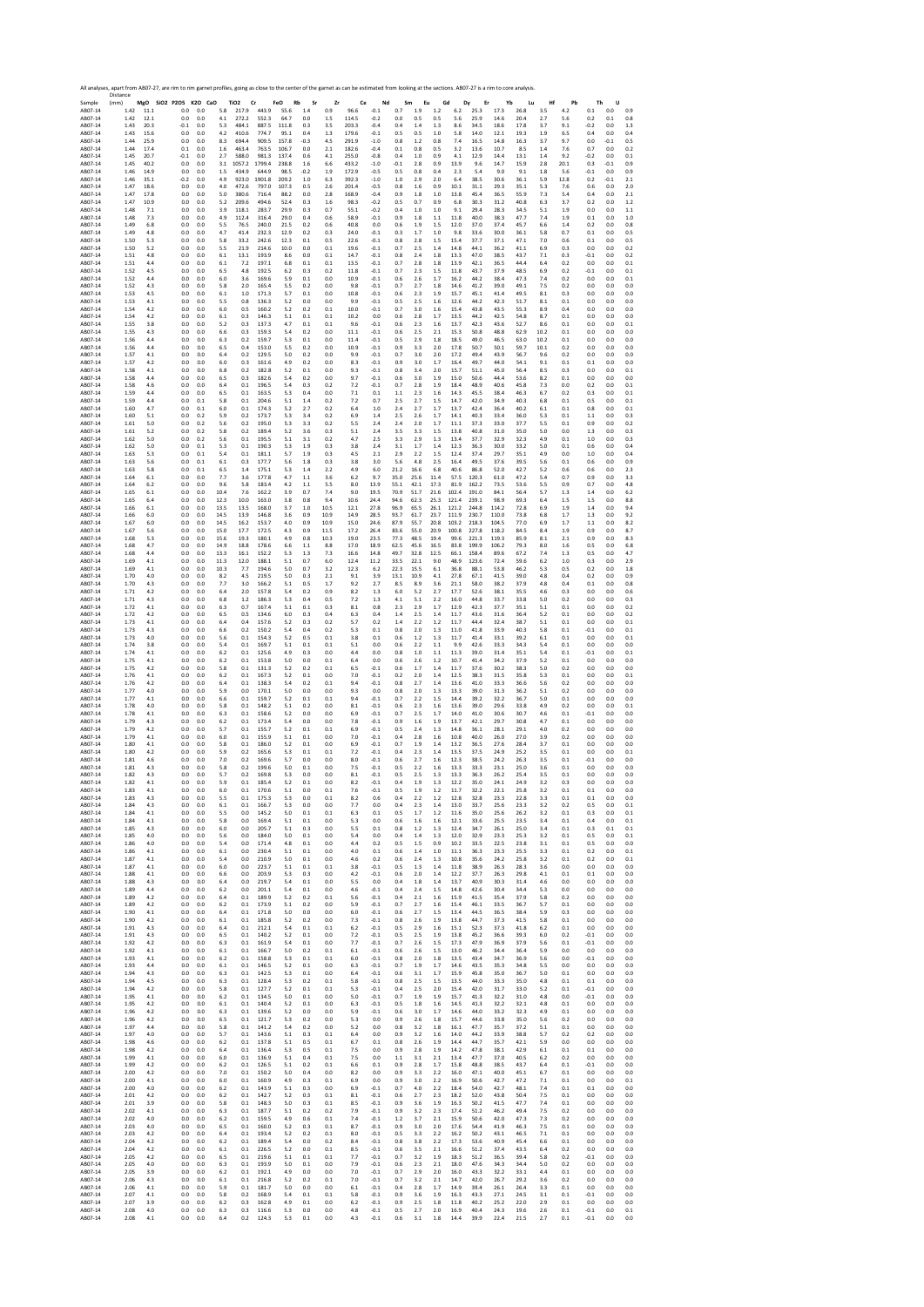Sample 18, 2007-18, 2007-18, 2007-18, 2007-18, 2007-18, 2007-18, 2007-18, 2007-18, 2007-18, 2007-18, 2007-18, 2007-18, 2007-18, 2007-18, 2007-18, 2007-18, 2007-18, 2007-18, 2007-18, 2007-18, 2007-18, 2007-18, 2007-18, 2007 Distance (mm) **MgO SiO2 P2O5 K2O CaO TiO2 Cr FeO Rb Sr Zr Ce Nd Sm Eu Gd Dy Er Yb Lu Hf Pb Th U** AB07‐14 2.09 4.3 0.0 0.0 6.3 0.2 125.4 5.4 0.1 0.1 4.7 0.0 0.7 2.5 2.0 13.2 44.1 22.6 20.5 2.5 0.1 ‐0.1 0.0 0.0 AB07‐14 2.09 4.1 0.0 0.0 6.0 0.1 111.5 5.1 0.0 0.0 4.6 ‐0.1 0.7 2.2 1.7 13.4 39.0 22.4 20.4 2.5 0.1 0.0 0.0 0.0 AB07‐14 2.10 3.9 0.0 0.0 5.8 0.1 99.2 5.0 0.0 0.1 5.1 ‐0.1 0.8 2.2 1.6 14.0 37.2 23.7 18.5 2.5 0.1 0.0 0.0 0.0 AB07‐14 2.10 4.0 0.0 0.0 6.0 0.1 103.7 5.0 0.1 0.2 5.6 ‐0.1 0.3 2.7 1.5 12.9 38.4 22.5 20.3 2.5 0.1 0.0 0.0 0.0 AB07‐14 2.10 4.2 0.0 0.0 6.0 0.1 103.6 5.2 0.1 0.1 4.6 ‐0.1 0.7 2.4 1.6 13.7 40.2 27.2 21.6 2.8 0.1 0.0 0.0 0.0 AB07‐14 2.11 4.1 0.0 0.0 6.4 0.1 97.6 5.1 0.0 0.0 5.3 ‐0.1 0.7 2.5 1.6 13.0 41.5 23.8 25.4 2.8 0.1 0.0 0.0 0.0 AB07‐14 2.11 4.4 0.0 0.0 6.0 0.1 97.8 5.3 0.2 0.1 5.3 ‐0.1 1.0 2.3 1.9 14.2 42.6 28.8 26.8 3.1 0.0 ‐0.1 0.0 0.0 AB07‐14 2.12 4.2 0.0 0.0 6.3 0.1 104.1 5.2 0.2 0.1 6.1 ‐0.1 1.0 2.3 1.7 15.6 42.8 29.0 27.4 3.8 0.1 ‐0.1 0.0 0.0 AB07‐14 2.12 4.0 0.0 0.0 6.3 0.1 125.2 5.1 0.2 0.0 5.3 ‐0.1 0.6 2.5 1.8 15.7 47.2 29.4 30.1 4.4 0.2 0.0 0.0 0.0 AB07‐14 2.13 4.2 0.0 0.0 6.7 0.1 128.8 5.2 0.1 0.1 6.9 ‐0.1 1.0 2.7 1.7 15.1 48.3 36.1 39.1 5.6 0.1 0.0 0.0 0.0 AB07‐14 2.13 4.2 0.0 0.0 6.6 0.1 127.2 5.2 0.1 0.0 7.9 ‐0.1 0.4 2.1 1.8 17.1 48.3 38.3 44.5 6.2 0.1 0.0 0.0 0.0 AB07‐14 2.14 4.2 0.0 0.0 6.7 0.1 120.9 5.4 0.1 0.1 8.3 ‐0.1 0.8 2.6 1.9 17.3 46.9 40.0 47.3 7.5 0.2 ‐0.1 0.0 0.0 AB07‐14 2.14 4.1 0.0 0.0 5.8 0.1 127.9 5.2 0.1 0.2 8.4 ‐0.1 0.7 3.3 1.9 16.3 52.4 45.0 54.1 8.3 0.1 0.0 0.0 0.0 AB07‐14 2.15 4.4 0.0 0.0 6.4 0.1 118.1 6.0 0.1 0.2 9.2 ‐0.1 0.6 3.4 2.0 17.9 61.9 49.1 60.1 9.4 0.1 0.0 0.0 0.1 AB07‐14 2.15 3.9 0.0 0.0 6.1 0.1 121.2 5.0 0.2 0.1 9.0 ‐0.1 0.6 3.0 2.1 18.6 54.1 50.7 64.0 9.5 0.2 0.1 0.0 0.1 AB07‐14 2.15 3.7 0.0 0.0 6.8 0.1 121.7 5.0 0.1 0.2 8.1 0.0 0.7 3.3 2.2 18.8 54.2 52.1 57.7 9.1 0.2 0.0 0.0 0.1 AB07‐14 2.16 4.2 0.0 0.0 6.8 0.1 93.5 5.0 0.1 0.2 10.4 0.0 0.6 3.4 2.1 17.3 59.4 51.8 60.1 9.6 0.1 0.1 0.1 0.0 AB07‐14 2.16 4.2 0.0 0.0 6.6 0.1 67.3 4.9 0.3 0.2 10.8 0.1 1.0 3.7 2.3 19.6 56.2 50.1 58.2 9.1 0.2 0.0 0.1 0.1 AB07‐14 2.17 3.9 0.0 0.0 5.6 0.1 50.2 4.8 0.2 0.1 9.2 0.2 0.8 2.9 2.3 19.5 55.5 45.2 52.7 8.5 0.1 0.0 0.1 0.1 AB07‐14 2.17 3.8 0.0 0.0 6.5 0.1 46.1 5.4 0.2 0.1 8.9 0.2 1.1 3.6 1.9 19.9 53.1 48.9 57.5 8.4 0.2 0.0 0.1 0.0 AB07‐14 2.18 3.7 0.0 0.0 6.5 0.1 50.5 5.2 0.0 0.4 8.6 0.2 0.9 3.7 2.5 21.4 56.5 47.5 52.1 8.5 0.1 0.0 0.1 0.1 AB07‐14 2.18 4.0 0.0 0.0 6.4 0.1 47.4 4.9 0.1 0.1 9.9 0.3 1.0 4.2 2.3 19.5 56.0 48.3 55.8 8.1 0.2 0.2 0.2 0.1 AB07‐14 2.19 3.9 0.0 0.0 6.0 0.1 43.9 4.9 0.1 0.3 9.2 0.3 1.3 3.1 2.3 19.6 51.0 46.5 54.6 8.1 0.2 0.0 0.1 0.1 AB07‐14 2.19 4.1 0.1 0.0 6.3 0.1 39.5 5.1 0.1 0.6 10.3 0.6 1.6 3.8 3.0 21.6 59.9 49.9 60.0 9.2 0.1 0.1 0.2 2.0 AB07‐14 2.20 4.0 1.4 0.0 8.7 0.1 52.1 5.1 0.2 10.6 9.8 13.9 19.7 14.6 5.5 41.4 76.3 54.7 60.5 9.9 0.2 0.4 0.4 11.4 AB07‐14 2.20 3.9 5.5 0.0 13.5 0.1 37.7 5.6 0.3 39.9 10.1 44.8 60.3 32.1 9.3 79.0 100.6 58.8 61.4 8.9 0.2 0.3 0.8 19.8 AB07‐14 2.21 4.1 10.3 0.0 21.6 0.1 56.3 5.0 0.4 69.3 10.4 84.3 111.6 56.3 15.3 118.4 133.6 64.4 59.7 9.6 0.1 1.0 1.8 37.4 AB07‐14 2.21 4.0 21.1 0.0 35.2 0.1 57.4 4.9 1.0 148.0 10.8 169.2 224.6 101.1 29.6 205.8 194.6 70.6 57.3 9.1 0.2 1.0 2.3 65.7 AB07‐14 2.21 3.2 28.1 0.1 44.5 0.1 52.0 4.4 1.4 185.5 7.7 202.5 264.3 120.8 32.8 228.8 211.1 64.9 46.4 7.3 0.1 1.1 2.7 69.7 AB07‐14 2.22 4.0 38.5 0.1 56.4 0.1 75.7 5.1 1.0 256.2 8.1 274.4 352.7 154.3 40.4 293.0 250.0 70.6 49.1 7.1 0.1 1.5 3.4 83.0 AB07‐14 2.22 3.9 44.9 0.1 63.6 0.1 65.1 4.8 2.7 294.0 8.1 317.2 417.9 178.6 48.6 343.3 287.4 80.7 55.9 7.7 0.1 2.0 3.7 101.9 AB07‐14 2.23 3.5 49.4 0.1 70.4 0.1 74.2 4.6 2.4 327.8 7.0 355.4 447.2 210.0 50.5 362.1 302.5 80.2 49.7 7.2 0.1 2.0 4.0 103.5 AB07‐14 2.23 3.5 56.4 0.2 81.7 0.1 75.6 4.5 2.6 368.2 8.1 388.1 494.6 215.3 54.7 382.4 321.5 80.8 49.7 7.1 0.2 2.4 3.9 106.0 AB07‐14 2.24 3.3 63.2 0.1 88.0 0.1 79.1 4.8 3.3 387.7 5.8 393.4 484.9 216.6 53.8 379.1 296.4 74.4 49.3 6.6 0.1 2.5 3.4 91.8 AB07‐14 2.24 3.6 61.1 0.1 85.5 0.1 80.0 4.5 2.0 370.8 8.2 367.8 461.2 201.9 49.8 348.1 297.8 78.0 52.9 8.1 0.1 2.4 3.6 84.1 AB07‐14 2.25 3.6 46.2 0.1 67.0 0.1 66.3 4.8 1.4 293.8 8.4 276.7 351.7 148.7 38.4 272.0 231.3 71.2 54.1 8.4 0.2 1.9 2.2 58.3 AB07‐14 2.25 3.9 35.9 0.1 54.1 0.1 63.2 5.4 1.1 217.3 9.8 201.3 233.0 109.7 26.2 186.0 175.5 69.7 56.0 8.6 0.1 1.1 1.8 37.0 AB07‐14 2.26 4.0 24.1 0.0 39.2 0.1 58.2 4.9 0.7 140.3 10.2 128.1 161.0 68.5 18.2 129.5 139.3 58.8 54.9 8.6 0.2 0.8 1.2 23.5 AB07‐14 2.26 4.1 14.3 0.0 27.0 0.1 35.7 4.8 0.3 81.2 10.4 75.6 91.4 42.0 11.1 77.8 97.8 52.5 53.0 8.7 0.3 0.5 0.7 12.9 AB07‐14 2.26 3.7 8.6 0.0 17.4 0.1 41.3 4.8 0.5 45.9 9.7 43.8 52.6 24.2 6.9 54.8 81.7 48.2 54.7 7.8 0.1 0.4 0.4 7.3 AB07‐14 2.27 4.2 5.1 0.0 13.3 0.1 27.7 5.4 0.4 29.2 10.2 28.0 34.6 18.5 5.7 41.1 73.6 54.4 57.7 8.4 0.2 0.4 0.3 4.7 AB07‐14 2.27 4.2 3.1 0.0 10.7 0.1 26.4 5.3 0.2 17.2 10.5 17.2 22.3 12.5 4.6 35.1 67.8 52.1 63.0 8.5 0.1 0.3 0.3 3.1 AB07‐14 2.28 4.0 2.1 0.0 9.4 0.1 30.7 5.1 0.3 10.7 10.4 10.6 12.4 7.9 3.4 29.8 62.8 50.5 55.2 8.8 0.3 0.4 0.2 1.9 AB07‐14 2.28 4.0 1.3 0.0 8.0 0.1 22.5 5.1 0.1 7.4 11.3 5.9 9.4 7.0 3.4 26.9 63.0 49.1 54.5 7.9 0.1 0.5 0.1 1.5 AB07‐14 2.29 3.9 0.8 0.0 7.0 0.1 30.8 5.0 0.4 3.9 10.3 4.6 5.5 5.8 3.1 23.0 58.8 48.7 59.4 8.7 0.2 0.5 0.2 0.7 AB07‐14 2.29 4.0 0.6 0.0 7.3 0.1 30.9 5.1 0.2 2.9 10.9 2.7 4.0 5.3 2.8 19.4 60.6 48.9 56.8 9.1 0.2 0.3 0.1 0.5 AB07‐14 2.30 3.9 0.5 0.0 6.6 0.1 26.5 5.1 0.2 1.9 9.5 1.5 3.7 4.9 2.7 21.4 62.4 48.9 62.1 9.3 0.1 0.4 0.1 0.3 AB07‐14 2.30 4.2 0.3 0.0 6.5 0.1 33.6 5.3 0.2 1.1 10.2 1.6 2.3 3.5 2.6 21.9 66.6 53.3 61.5 10.0 0.1 0.4 0.1 0.4 AB07‐14 2.31 4.1 0.2 0.0 6.7 0.1 37.1 5.0 0.1 1.3 10.6 1.0 1.6 4.9 2.4 17.1 62.0 54.3 63.5 9.9 0.2 0.4 0.1 0.2 AB07‐14 2.31 4.0 0.1 0.0 6.6 0.1 39.9 5.0 0.1 0.8 10.8 0.8 1.5 4.2 2.6 20.7 59.2 51.8 60.8 9.3 0.1 0.4 0.0 0.2 AB07‐14 2.31 4.0 0.1 0.0 6.6 0.1 52.7 5.3 0.0 1.1 11.7 0.6 1.3 3.5 2.6 18.7 59.4 48.5 60.6 9.3 0.2 0.3 0.0 0.3 AB07‐14 2.32 4.0 0.1 0.0 6.3 0.1 36.7 5.3 0.2 0.5 9.1 0.7 1.2 3.8 2.2 20.6 55.4 45.1 56.3 8.4 0.2 0.4 0.0 0.2 AB07‐14 2.32 4.4 0.0 0.0 6.7 0.1 32.8 5.4 0.3 0.4 8.1 0.3 1.2 3.7 2.7 18.9 53.0 44.8 53.8 7.8 0.1 0.3 0.0 0.1 AB07‐14 2.33 4.1 0.0 0.0 6.2 0.1 19.5 5.2 0.1 0.5 9.0 0.2 1.5 3.9 2.3 18.3 51.3 41.4 45.7 6.9 0.1 0.2 0.0 0.1 AB07‐14 2.33 4.2 0.0 0.0 6.1 0.1 22.3 5.1 0.5 0.3 7.9 0.2 1.3 3.0 2.2 19.9 47.9 35.3 38.7 5.8 0.1 0.2 0.0 0.1 AB07‐14 2.34 4.0 0.0 0.0 6.7 0.1 14.0 5.2 0.2 0.5 9.1 0.0 1.0 3.7 2.4 18.9 45.3 31.3 32.5 4.7 0.0 0.1 0.0 0.1 AB07‐14 2.34 4.1 0.0 0.0 5.8 0.1 14.2 5.2 0.3 0.3 6.1 0.0 0.8 3.1 2.5 17.4 40.4 24.5 25.4 3.8 0.1 0.0 0.1 0.0 AB07‐14 2.35 3.9 0.0 0.0 6.2 0.1 9.6 5.1 0.4 2.1 8.2 0.1 1.4 3.6 2.5 15.0 39.7 21.8 23.3 3.1 0.1 0.1 0.1 0.0 AB07‐14 2.35 3.9 0.0 0.0 6.5 0.1 5.5 5.3 1.1 7.4 6.7 0.1 1.5 3.0 2.6 16.9 36.2 20.0 21.2 2.8 0.2 0.4 0.1 0.1 AB07‐14 2.36 4.1 0.0 0.1 5.9 0.1 10.3 5.0 2.1 25.1 7.1 0.1 0.5 3.2 2.1 14.8 33.8 17.2 16.7 2.2 0.0 0.6 0.3 0.0 AB07‐14 2.36 3.7 0.2 0.1 6.1 0.1 3.8 4.7 1.8 50.6 5.2 0.3 1.0 2.3 1.8 15.7 28.1 14.8 13.1 2.0 0.1 0.9 0.2 0.1 AB07‐14 2.37 3.0 0.0 0.1 5.1 0.0 2.7 3.7 2.6 85.4 3.5 0.3 0.6 2.0 1.4 10.2 21.4 10.2 11.2 1.5 0.1 1.2 0.3 0.0 AB07‐14 2.37 3.1 0.0 0.1 5.3 0.0 10.6 3.5 2.5 139.8 3.8 0.4 0.7 1.8 1.1 9.9 21.4 10.2 11.2 1.7 0.0 2.0 0.3 0.0 AB07‐14 2.37 2.6 0.0 0.1 5.4 0.0 2.2 3.3 2.0 199.7 2.7 0.5 0.5 1.2 1.2 7.4 18.4 8.7 8.8 1.4 0.0 2.8 0.3 0.0 AB07‐14 2.38 2.2 0.0 0.1 5.2 0.0 6.6 2.6 1.3 269.9 1.8 0.3 0.7 1.4 1.1 5.5 12.2 7.7 9.2 1.1 0.0 2.6 0.2 0.0 AB07‐14 2.38 2.0 0.0 0.1 5.2 0.0 0.0 2.3 1.1 341.1 1.6 0.3 0.6 1.0 1.0 4.8 10.5 6.0 6.9 0.9 0.1 4.0 0.2 0.0 AB07‐14 2.39 1.5 0.0 0.1 4.9 0.0 3.1 1.6 0.7 394.2 1.4 0.3 0.2 0.6 0.9 2.4 6.4 4.8 6.4 0.8 0.0 3.8 0.2 0.0 AB07‐14 2.39 1.0 0.0 0.0 4.9 0.0 3.0 1.1 0.6 438.2 0.9 0.3 0.3 0.5 0.8 1.9 5.3 4.4 3.9 0.6 0.0 4.2 0.2 0.0 AB07‐14 2.40 0.7 0.0 0.0 4.8 0.0 3.5 0.8 0.6 490.3 0.3 0.1 0.2 0.4 0.6 1.0 3.9 2.8 2.8 0.4 0.0 4.3 0.1 0.0 AB07‐14 2.40 0.5 0.0 0.0 5.5 0.0 1.0 0.7 0.2 512.2 0.6 0.0 0.2 0.1 0.9 0.6 2.6 2.0 2.3 0.3 0.0 4.3 0.0 0.0 AB07‐14 2.41 0.5 0.0 0.0 5.2 0.0 1.5 0.6 0.4 538.5 0.1 0.0 0.2 0.0 0.8 0.5 1.6 1.6 2.0 0.2 0.0 4.1 0.1 0.0 AB07‐14 2.41 0.3 0.0 0.0 4.8 0.0 2.5 0.5 0.2 510.8 0.2 0.2 0.2 0.3 0.5 1.0 2.9 1.4 2.6 0.4 0.0 3.8 0.1 0.0 AB07‐14 2.42 0.6 0.0 0.0 5.0 0.0 1.0 0.7 0.5 512.4 0.3 0.1 0.2 0.6 0.7 1.3 4.0 2.2 2.7 0.5 0.0 3.6 0.1 0.0 AB07‐14 2.42 0.8 0.0 0.0 4.8 0.0 1.5 1.1 0.3 432.1 0.5 0.2 0.3 0.7 0.8 2.2 5.5 3.5 5.7 0.7 0.0 2.8 0.1 0.0 AB07‐14 2.42 1.1 0.0 0.0 5.4 0.0 3.3 1.5 0.2 378.0 0.7 0.2 0.4 1.0 1.0 4.2 11.0 7.1 8.3 1.2 0.0 3.2 0.1 0.0 AB07‐14 2.43 1.5 0.0 0.0 5.1 0.0 2.8 2.0 0.5 303.7 1.4 0.2 0.5 1.0 1.1 4.8 16.3 9.2 13.5 2.2 0.1 2.0 0.2 0.0 AB07‐14 2.43 2.1 0.0 0.0 6.1 0.0 9.6 3.0 0.2 252.2 2.3 0.2 0.8 1.2 1.4 8.9 22.3 16.1 23.0 3.6 0.0 1.8 0.2 0.0 AB07‐14 2.44 2.6 0.0 0.0 6.2 0.1 16.4 3.4 0.4 182.8 3.1 0.3 0.6 1.9 1.3 10.1 30.2 24.1 28.8 5.1 0.0 1.0 0.1 0.0 AB07‐14 2.44 2.9 0.0 0.0 6.0 0.0 23.8 4.1 0.1 119.0 3.7 0.2 0.8 1.9 1.5 9.9 33.0 28.3 38.5 6.3 0.1 0.8 0.2 0.0 AB07‐14 2.45 3.5 0.0 0.0 5.9 0.0 37.7 4.7 0.6 80.8 4.3 0.3 0.7 1.7 1.6 13.5 40.3 39.5 47.8 7.9 0.1 0.6 0.1 0.0 AB07‐14 2.45 3.7 0.0 0.0 6.3 0.0 59.4 4.6 0.2 47.2 5.2 0.2 0.6 1.7 1.6 12.6 43.0 39.9 49.1 8.4 0.0 0.5 0.1 0.0 AB07‐14 2.46 3.7 0.0 0.0 6.1 0.0 79.5 4.8 0.5 29.4 5.7 0.2 0.8 1.8 1.7 12.3 43.9 43.6 57.9 9.1 0.1 0.1 0.0 0.0 AB07‐14 2.46 3.8 0.0 0.0 6.6 0.0 89.9 5.1 0.0 18.1 5.3 0.0 0.7 2.0 1.7 12.4 46.8 44.5 59.8 9.5 0.1 0.2 0.0 0.0 AB07‐14 2.47 4.0 0.0 0.0 6.4 0.0 113.8 5.2 0.2 16.0 4.8 0.0 0.7 1.8 1.4 13.0 50.6 47.9 60.2 9.1 0.1 0.2 0.0 0.0 AB07‐14 2.47 4.2 0.0 0.0 6.2 0.0 102.2 5.4 0.2 8.7 5.6 0.0 0.4 1.4 1.7 14.8 47.1 46.5 59.2 9.0 0.1 0.0 0.0 0.0 AB07‐14 2.47 3.9 0.0 0.0 6.1 0.0 129.0 5.0 0.1 6.5 4.8 0.0 0.6 2.2 1.4 11.8 46.8 42.4 53.4 7.9 0.0 0.1 0.0 0.0 AB07‐14 2.48 4.0 0.0 0.0 6.6 0.0 125.4 5.1 0.1 4.8 4.4 0.2 0.4 1.9 1.3 12.6 47.9 44.6 55.9 8.6 0.2 0.1 0.0 0.0 AB07‐14 2.48 3.9 0.0 0.0 6.5 0.0 136.1 5.0 0.0 2.9 4.7 0.1 0.6 1.9 1.6 12.3 44.8 41.5 55.7 8.0 0.0 0.1 0.0 0.0 AB07‐14 2.49 3.9 0.0 0.0 6.9 0.0 127.7 5.3 0.2 2.9 4.8 0.0 0.3 1.8 1.5 14.7 48.5 47.2 58.6 8.7 0.0 0.1 0.0 0.0 AB07‐14 2.49 4.1 0.0 0.0 6.5 0.0 137.8 5.1 0.2 2.1 5.7 0.0 0.4 1.9 1.4 13.6 48.1 48.2 61.2 9.6 0.1 0.0 0.0 0.0 AB07‐14 2.50 4.0 0.0 0.0 6.4 0.1 144.3 5.3 0.2 4.3 5.9 ‐0.1 0.7 1.8 1.7 13.1 53.4 55.0 69.3 11.1 0.1 0.1 0.0 0.0 AB07‐14 2.50 3.9 0.0 0.0 6.1 0.1 134.0 5.3 0.1 3.8 6.8 ‐0.1 0.5 2.5 1.9 15.2 53.5 54.9 74.0 12.8 0.0 0.2 0.0 0.0 AB07‐14 2.51 3.8 0.0 0.0 5.7 0.1 138.3 5.0 0.3 3.2 6.6 ‐0.1 0.7 2.3 1.7 15.5 55.9 58.6 82.9 13.4 0.1 0.1 0.0 0.0 AB07‐14 2.51 3.7 0.0 0.0 6.1 0.1 128.0 4.8 0.2 1.9 8.0 ‐0.1 0.7 2.4 1.6 13.8 55.3 60.1 84.1 14.8 0.1 8.8 0.0 0.0 AB07‐14 2.52 4.0 0.0 0.0 6.6 0.1 158.8 5.1 0.1 4.0 8.9 ‐0.1 0.6 2.9 1.9 14.5 58.0 68.9 95.7 16.1 0.1 0.2 0.0 0.0 AB07‐14 2.52 3.8 0.0 0.0 6.1 0.1 138.5 4.9 0.3 0.9 8.8 ‐0.1 0.8 2.3 1.8 14.6 60.4 68.8 100.8 17.6 0.1 0.0 0.0 0.0 AB07‐14 2.52 4.0 0.0 0.0 6.5 0.1 125.1 5.2 0.1 1.3 10.4 ‐0.1 0.8 2.3 1.8 17.6 60.7 72.9 105.6 18.5 0.3 0.1 0.0 0.0 AB07‐14 2.53 4.0 0.0 0.0 6.6 0.1 128.5 5.3 0.3 7.8 10.0 ‐0.1 0.6 2.9 1.9 16.2 62.7 73.9 106.6 19.5 0.2 0.1 0.0 0.0 AB07‐14 2.53 3.9 0.0 0.0 6.3 0.1 118.2 5.1 0.4 4.3 12.4 0.0 0.7 2.3 1.9 15.3 64.6 71.9 104.7 18.5 0.1 0.0 0.0 0.0 AB07‐14 2.54 4.0 0.0 0.0 6.4 0.1 104.3 5.0 0.2 1.5 10.0 ‐0.1 0.8 2.9 2.2 16.8 64.5 73.0 107.8 18.8 0.1 0.0 0.0 0.0 AB07‐14 2.54 4.0 0.0 0.0 6.2 0.1 120.6 5.3 0.2 1.8 9.7 ‐0.1 0.3 3.0 2.3 15.5 65.5 75.5 107.3 18.4 0.1 0.1 0.0 0.1 AB07‐14 2.55 4.0 0.0 0.0 6.8 0.1 117.5 5.0 0.2 3.1 9.8 0.0 0.7 2.8 2.0 16.2 65.9 75.4 109.3 18.6 0.1 0.2 0.0 0.0 AB07‐14 2.55 4.0 0.0 0.0 7.3 0.1 119.4 5.2 0.3 5.8 8.8 ‐0.1 0.5 2.6 2.2 17.1 66.0 74.2 105.0 18.0 0.1 0.2 0.0 0.0 AB07‐14 2.56 4.2 0.0 0.0 6.6 0.1 137.0 5.3 0.1 0.8 9.8 ‐0.1 0.8 2.9 2.1 16.5 64.7 72.6 104.8 18.2 0.1 0.0 0.0 0.0 AB07‐14 2.56 4.0 0.0 0.0 6.5 0.1 143.5 5.2 0.2 1.3 9.2 ‐0.1 0.4 2.3 1.8 16.4 63.5 70.3 93.3 16.2 0.1 0.1 0.0 0.0 AB07‐14 2.57 4.0 0.0 0.0 6.2 0.1 132.6 5.4 0.3 2.3 8.1 ‐0.1 0.7 3.3 2.0 15.8 63.2 69.8 96.6 16.6 0.1 0.1 0.0 0.0 AB07‐14 2.57 3.9 0.0 0.0 6.2 0.1 123.3 4.9 0.2 0.9 8.7 ‐0.1 0.7 1.7 1.9 16.2 60.8 64.8 87.8 15.2 0.1 0.1 0.0 0.0 AB07‐14 2.58 3.7 0.0 0.0 10.1 0.1 121.8 4.9 0.3 3.2 9.7 ‐0.1 0.4 2.3 2.0 15.0 58.9 63.6 88.3 14.7 0.2 0.0 0.0 0.0 AB07‐14 2.58 3.8 0.0 0.0 6.5 0.1 169.4 5.0 0.1 4.1 8.5 ‐0.1 0.5 2.4 2.0 14.8 59.5 65.1 88.3 14.2 0.2 0.1 0.0 0.0 AB07‐14 2.58 4.0 0.0 0.0 6.7 0.1 154.3 5.2 0.1 2.6 8.1 0.2 0.7 2.0 2.0 16.1 57.6 64.3 86.7 14.6 0.2 0.5 0.1 0.1 AB07‐14 2.59 3.9 0.0 0.0 6.7 0.1 145.2 5.1 0.5 1.1 8.4 0.3 0.8 2.3 1.6 16.5 55.3 59.8 83.2 13.5 0.1 0.7 0.0 0.0 AB07‐14 2.59 4.4 0.0 0.0 6.5 0.1 150.8 5.5 0.4 1.6 8.5 0.5 0.9 2.5 1.8 15.0 55.5 60.3 79.2 13.9 0.1 0.6 0.1 0.1 AB07‐14 2.60 4.2 0.0 0.0 5.9 0.1 170.7 5.2 0.4 2.0 7.3 0.5 0.7 1.7 1.7 13.9 54.9 58.2 71.9 11.6 0.2 0.5 0.1 0.0 AB07‐14 2.60 4.2 0.0 0.0 6.0 0.1 165.2 5.3 0.4 2.4 7.6 0.5 0.7 2.0 1.6 13.2 49.7 48.6 63.8 10.3 0.2 0.5 0.1 0.1 AB07‐14 2.61 4.1 0.0 0.0 6.1 0.1 176.7 4.9 0.1 1.0 6.0 0.4 0.5 2.4 1.2 13.5 46.9 44.3 54.5 9.1 0.2 0.3 0.0 0.1 AB07‐14 2.61 3.9 0.0 0.0 6.4 0.1 182.2 5.2 0.5 1.3 7.2 0.4 1.1 2.3 1.2 12.9 41.8 39.6 52.9 8.0 0.1 0.4 0.1 0.1 AB07‐14 2.62 4.1 0.0 0.0 5.9 0.1 196.7 5.4 0.2 0.9 7.7 0.4 0.7 2.4 1.5 12.8 40.5 36.6 47.9 6.9 0.1 0.4 0.0 0.2 AB07‐14 2.62 4.5 0.0 0.0 6.4 0.1 230.4 5.6 0.1 3.8 6.8 0.5 0.5 2.3 1.4 12.4 39.5 34.6 40.9 6.2 0.1 0.2 0.0 0.2 AB07‐14 2.63 4.5 0.0 0.0 6.0 0.2 251.6 5.5 0.1 2.1 6.5 0.3 0.5 1.7 1.3 12.0 39.6 31.8 38.2 5.3 0.2 0.2 0.0 0.1 AB07‐14 2.63 4.1 0.0 0.0 6.4 0.3 245.9 5.3 0.1 0.3 8.8 0.3 0.9 2.0 1.2 11.4 41.3 29.3 32.2 4.4 0.1 0.2 0.0 0.1 AB07‐14 2.63 4.1 0.0 0.0 5.9 0.4 246.1 5.1 0.1 1.1 8.0 0.1 0.4 1.7 1.4 11.5 36.6 26.4 28.4 4.2 0.3 0.2 0.0 0.1 AB07‐14 2.64 3.8 0.0 0.0 5.9 0.3 253.6 5.0 0.0 0.2 8.5 0.2 0.7 1.5 1.1 8.6 32.4 25.1 29.1 3.7 0.2 0.0 0.0 0.1 AB07‐14 2.64 4.0 0.0 0.0 5.8 0.2 223.5 5.2 0.1 1.1 9.6 0.2 0.4 1.8 1.0 11.6 35.1 23.9 29.2 3.7 0.2 0.1 0.0 0.2 AB07‐14 2.65 4.2 0.0 0.0 6.5 0.2 252.3 5.3 0.2 1.1 9.8 0.1 0.4 1.5 1.2 10.0 34.6 25.5 28.7 3.6 0.4 0.1 0.0 0.1 AB07‐14 2.65 3.9 0.0 0.0 5.9 0.2 219.6 5.4 0.1 0.1 9.6 0.0 0.5 2.0 0.9 11.5 34.6 24.3 26.7 3.6 0.2 0.0 0.0 0.1 AB07‐14 2.66 4.1 0.0 0.0 6.1 0.1 215.5 5.4 0.0 2.3 8.6 0.0 0.4 1.1 1.1 10.9 35.8 25.4 29.2 4.0 0.2 0.0 0.0 0.1 AB07‐14 2.66 3.6 0.0 0.0 5.5 0.1 211.6 4.9 0.0 1.3 7.1 0.0 0.4 1.0 1.2 9.9 31.4 27.6 29.4 4.6 0.1 0.0 0.0 0.1 AB07‐14 2.67 3.5 0.0 0.0 5.6 0.1 223.5 4.8 0.1 1.2 6.5 0.1 0.4 1.4 1.0 8.2 31.2 28.8 33.4 5.2 0.1 0.3 0.0 0.1 AB07‐14 2.67 3.9 0.0 0.0 5.8 0.1 179.2 5.4 0.0 0.2 5.2 0.1 0.4 1.1 1.1 10.1 38.1 36.3 42.5 6.8 0.1 0.1 0.0 0.0 AB07‐14 2.68 3.6 0.0 0.0 5.5 0.0 195.9 5.3 0.2 1.6 5.2 0.2 0.6 1.1 0.9 7.6 36.6 39.1 45.7 7.8 0.0 0.0 0.0 0.0 AB07‐14 2.68 3.8 0.0 0.0 5.5 0.0 184.7 5.7 0.2 2.3 3.7 0.2 0.6 1.0 0.9 9.5 40.7 43.4 51.5 8.5 0.1 0.1 0.1 0.0 AB07‐14 2.68 3.6 0.0 0.0 5.4 0.0 186.1 5.3 0.1 0.8 2.7 0.2 0.2 1.2 0.8 8.4 38.6 42.7 49.4 8.9 0.1 0.0 0.0 0.0 AB07‐14 2.69 3.6 0.0 0.0 5.0 0.0 168.4 5.3 0.1 0.4 2.4 0.1 0.5 1.1 0.8 8.3 35.3 40.0 45.6 8.2 0.1 0.0 0.0 0.0 AB07‐14 2.69 3.8 0.0 0.0 5.3 0.0 162.3 5.8 0.2 1.3 2.7 0.3 0.5 1.0 0.9 7.0 37.4 39.1 46.5 7.8 0.1 0.0 0.1 0.1 AB07‐14 2.70 3.7 0.0 0.0 5.4 0.1 203.6 5.5 0.1 1.7 2.0 0.3 0.4 0.7 0.9 8.4 33.9 36.5 44.4 6.8 0.1 0.1 0.1 0.1 AB07‐14 2.70 3.5 0.0 0.0 5.8 0.2 180.0 5.2 0.2 0.3 2.5 0.2 0.6 0.8 0.9 7.3 33.1 30.6 36.0 5.6 0.1 0.1 0.1 0.1 AB07‐14 2.71 3.9 0.0 0.0 6.0 0.3 195.4 5.8 0.0 0.2 3.3 0.6 0.7 1.6 1.0 9.1 31.3 30.3 31.2 5.0 0.0 0.1 0.1 0.1 AB07‐14 2.71 4.6 0.0 0.0 5.7 0.2 207.9 5.6 0.6 0.3 3.3 0.5 0.8 1.5 1.2 11.9 27.3 23.2 25.3 3.8 0.0 0.1 0.1 0.1 AB07‐14 2.72 5.1 0.0 0.0 6.0 0.2 275.1 5.8 0.2 0.8 3.4 0.5 0.9 0.9 1.1 10.7 27.9 20.6 21.5 3.1 0.1 0.0 0.2 0.1 AB07‐14 2.72 5.3 0.0 0.0 4.7 0.1 286.3 5.2 0.5 1.9 3.6 0.7 1.4 2.2 1.5 9.1 28.8 18.4 20.9 3.0 0.1 0.1 0.2 0.1 AB07‐14 2.73 5.5 0.0 0.0 4.7 0.1 250.5 5.1 0.4 1.3 3.7 0.5 1.0 1.4 1.0 9.5 21.8 15.3 15.7 2.3 0.0 0.3 0.1 0.1 AB07‐14 2.73 5.8 0.0 0.0 4.7 0.1 295.5 5.6 0.7 3.2 4.2 0.6 0.8 2.0 1.1 8.2 20.0 11.5 14.0 1.8 0.1 0.4 0.2 0.1 AB07‐14 2.73 5.8 0.0 0.0 4.9 0.1 270.2 4.6 0.8 5.4 5.0 0.5 0.8 1.4 1.1 7.2 19.6 11.1 12.9 1.7 0.1 0.5 0.1 0.1 AB07‐14 2.74 6.1 0.0 0.0 4.1 0.0 241.8 4.5 0.8 3.4 4.6 0.6 0.7 1.3 0.9 6.5 14.8 10.0 12.2 1.6 0.0 0.7 0.1 0.1 AB07‐14 2.74 4.4 0.0 0.0 2.9 0.0 170.4 3.2 0.3 4.3 3.8 0.5 1.0 1.3 0.7 4.5 13.0 8.0 9.7 1.0 0.1 0.3 0.1 0.1 AB07‐14 2.75 4.7 0.0 0.0 2.9 0.0 179.6 3.1 0.3 2.6 4.3 0.5 0.6 1.1 0.7 5.5 12.2 6.8 8.2 1.1 0.1 0.7 0.2 0.1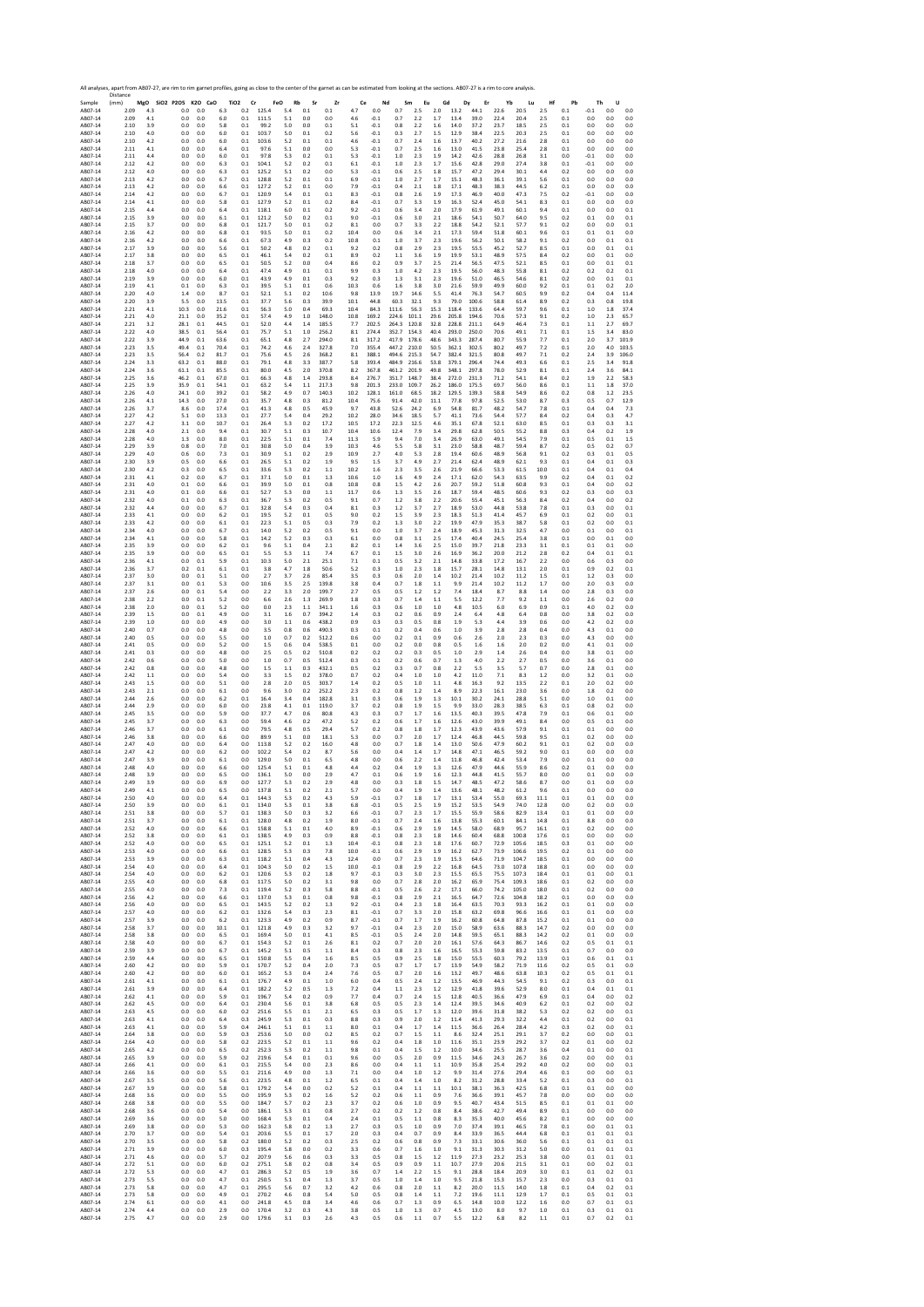Sample Resort A ABOF-14 ABOF-14 ABOF-14 ABOF-14 ABOF-14 ABOF-14 ABOF-14 ABOF-14 ABOF-14 ABOF-14 ABOF-14 ABOF-14 ABOF-14 ABOF-14 ABOF-14 ABOF-14 ABOF-14 ABOF-14 ABOF-14 ABOF-14 ABOF-14 ABOF-14 ABOF-14 ABOF-14 ABOF-14 ABOF-1 Distance (mm) **MgO SiO2 P2O5 K2O CaO TiO2 Cr FeO Rb Sr Zr Ce Nd Sm Eu Gd Dy Er Yb Lu Hf Pb Th U** AB07‐14 2.75 4.0 0.0 0.0 2.7 0.0 155.6 2.8 0.2 2.8 4.6 0.4 0.6 0.8 0.5 4.1 8.8 5.3 7.5 0.9 0.1 0.5 0.1 0.1 AB07‐14 2.76 3.8 0.0 0.0 2.1 0.0 110.1 2.4 0.2 1.7 3.1 0.2 0.5 0.7 0.4 2.8 8.4 4.7 5.6 0.7 0.0 0.3 0.1 0.1 AB07‐14 2.76 2.7 0.0 0.0 1.4 0.0 81.0 1.7 0.1 1.6 2.1 0.3 0.4 0.3 0.3 2.1 5.0 3.5 4.0 0.5 0.0 0.3 0.3 0.2 AB07‐14 2.77 2.0 0.0 0.0 0.8 0.0 58.6 1.2 0.1 2.0 1.5 0.3 0.4 0.3 0.2 1.4 3.3 2.1 2.9 0.4 0.0 0.3 0.0 0.1 AB07‐14 2.77 1.5 0.0 0.0 0.6 0.0 37.9 0.8 0.2 0.7 0.9 0.2 0.3 0.1 0.1 0.9 1.9 2.2 2.0 0.2 0.0 0.4 0.0 0.0 AB07‐14 2.78 1.2 0.0 0.0 0.5 0.0 31.8 0.6 0.0 0.6 0.7 0.1 0.2 0.1 0.1 0.7 1.7 1.1 1.4 0.2 0.2 0.5 0.0 0.0 AB07‐14 2.78 0.8 0.0 0.0 0.3 0.0 24.5 0.3 0.1 0.4 0.5 0.1 0.5 0.0 0.1 0.3 0.7 0.5 0.9 0.1 0.0 0.2 0.0 0.0 AB07‐14 2.79 0.4 0.0 0.0 0.2 0.0 15.1 0.4 0.1 0.4 0.3 0.0 0.1 0.1 0.1 0.3 0.5 0.7 0.5 0.1 0.0 0.1 0.0 0.3 AB07‐14 2.79 0.2 0.0 0.0 0.1 0.0 6.5 0.2 0.1 0.3 0.2 0.0 0.1 0.0 0.0 0.2 0.3 0.2 0.3 0.0 0.0 0.0 0.0 0.1 AB07‐14 2.79 0.1 0.0 0.0 0.1 0.0 2.8 0.0 0.0 0.3 0.1 0.4 0.2 0.1 0.0 0.2 0.3 0.2 0.1 0.0 0.0 0.1 0.0 0.0 AB07‐14 2.80 0.4 0.0 0.0 0.3 0.0 7.1 0.2 0.1 0.6 0.3 0.2 0.6 0.5 0.2 1.0 1.5 0.4 0.5 0.1 0.0 0.1 0.0 0.0 AB07‐14 2.80 0.6 0.0 0.0 0.7 0.0 19.0 0.4 0.2 1.9 1.0 0.5 1.7 1.3 0.5 2.2 2.9 0.8 0.6 0.1 0.1 0.1 0.0 0.0 AB07‐14 2.81 0.9 0.0 0.0 1.0 0.0 20.5 0.3 0.2 2.3 1.3 0.8 2.5 1.6 0.6 2.9 3.7 1.2 0.7 0.1 0.1 0.1 0.0 0.0 AB07‐14 2.81 1.0 0.0 0.0 1.0 0.0 26.7 0.3 0.2 2.3 1.1 1.0 2.2 1.4 0.6 2.9 3.5 1.0 0.5 0.1 0.2 0.1 0.0 0.0 AB07‐14 2.82 2.9 0.0 0.1 3.1 0.1 86.0 0.8 0.4 7.2 3.8 3.1 6.9 5.0 1.7 8.5 9.7 3.2 1.8 0.2 0.4 0.3 0.0 0.1 AB07‐14 2.82 3.7 0.0 0.2 4.3 0.2 112.6 1.0 0.6 10.5 5.8 4.2 10.3 6.1 2.2 11.8 12.5 3.7 2.3 0.3 0.7 0.4 0.0 0.2 AB07‐14 2.83 5.5 0.0 0.2 6.3 0.2 149.0 1.5 0.6 14.0 8.5 6.4 15.1 8.7 3.2 15.5 16.9 5.0 3.2 0.3 0.9 0.9 0.0 0.2 AB07‐14 2.83 6.4 0.0 0.3 7.1 0.3 179.8 1.7 0.7 15.5 9.4 7.2 14.2 10.4 3.4 18.2 20.0 5.7 3.3 0.4 1.1 0.6 0.0 0.2 AB07‐14 2.84 6.9 0.0 0.3 7.6 0.3 200.3 1.8 0.6 17.4 17.0 7.6 17.7 11.9 3.7 19.6 22.3 6.9 3.8 0.4 2.2 0.4 0.0 0.7 AB07‐14 2.84 7.9 0.0 0.3 8.5 0.4 209.5 2.1 0.6 18.7 96.9 8.1 19.6 11.8 4.4 23.5 23.6 8.1 4.7 0.6 6.1 0.6 0.0 2.1 AB07‐14 2.84 8.2 0.0 0.3 8.8 0.4 235.1 2.1 0.7 16.7 232.3 8.6 19.7 14.0 4.7 21.1 25.0 7.5 4.7 0.5 10.4 0.7 0.0 3.2 AB07‐14 2.85 8.2 0.0 0.3 8.6 0.4 251.0 2.0 0.7 16.5 314.1 8.2 18.9 12.7 4.6 22.2 24.7 7.8 4.9 0.6 12.3 0.7 0.1 3.7 AB07‐14 2.85 8.2 0.0 0.3 8.3 0.4 254.5 2.0 0.6 16.1 349.8 7.9 18.9 13.4 4.4 24.6 25.3 8.5 5.1 0.6 11.1 0.6 0.0 3.2 AB07‐14 2.86 8.4 0.0 0.3 9.7 0.4 237.0 2.2 0.7 15.7 307.7 7.5 19.2 12.4 4.6 24.2 25.6 8.8 4.4 0.6 8.7 0.4 0.1 2.4 AB07‐14 2.86 8.6 0.0 0.3 9.4 0.4 243.5 2.2 0.7 14.5 196.9 7.3 19.0 12.1 4.8 22.2 25.1 7.7 4.9 0.5 5.6 0.5 0.0 1.7 AB07‐14 2.87 8.7 0.0 0.3 9.0 0.5 271.6 2.2 0.5 13.7 123.9 6.3 19.2 13.1 4.7 23.3 25.4 7.4 4.2 0.4 3.8 0.7 0.0 1.2 AB07‐14 2.87 8.8 0.0 0.3 9.7 0.7 256.3 2.3 0.7 12.6 80.0 6.4 17.6 12.3 5.0 23.6 26.5 7.3 4.2 0.4 2.7 1.2 0.0 1.0 AB07‐14 2.88 8.7 0.0 0.3 9.3 1.1 246.2 2.3 0.6 12.8 53.2 6.7 16.7 12.6 4.8 25.0 25.2 7.3 4.1 0.4 3.4 1.4 0.0 1.3 AB07‐14 2.88 8.6 0.0 0.3 9.2 1.6 255.5 2.4 0.5 11.8 109.7 6.8 18.0 13.0 4.7 22.5 24.2 7.4 3.5 0.4 5.0 1.2 0.0 1.8 AB07‐14 2.89 8.2 0.0 0.3 8.7 2.0 242.2 2.4 0.6 11.6 136.3 7.0 18.0 12.2 4.6 21.0 23.8 7.8 3.7 0.4 4.3 1.7 0.0 1.4 AB07‐14 2.89 8.5 0.0 0.3 9.7 2.6 240.4 2.6 0.8 12.2 107.3 7.3 17.7 14.1 4.4 21.6 25.1 7.2 4.4 0.4 3.3 2.0 0.0 1.3 AB07‐14 2.89 8.7 0.0 0.3 9.4 3.1 238.0 2.8 0.9 12.3 71.9 8.1 17.9 13.3 4.6 23.2 24.7 7.2 3.6 0.4 2.6 3.0 0.0 1.0 AB07‐14 2.90 8.7 0.0 0.3 9.2 3.6 263.5 2.9 0.9 12.2 50.9 9.5 20.2 11.9 5.0 22.5 24.1 7.8 3.8 0.4 2.2 4.1 0.0 1.2 AB07‐14 2.90 8.9 0.0 0.3 9.3 4.3 262.1 3.0 0.8 12.4 38.9 10.7 20.0 12.7 4.8 23.5 25.6 6.8 3.9 0.4 1.8 4.4 0.0 1.6 AB07‐14 2.91 8.8 0.0 0.3 8.7 4.8 268.3 3.1 0.8 12.8 24.8 10.9 19.5 13.3 4.5 21.7 25.4 7.1 3.7 0.4 1.4 4.8 0.0 1.8 AB07‐14 2.91 8.6 0.0 0.3 9.2 4.8 270.8 3.0 0.8 11.7 17.3 11.2 19.6 12.4 4.6 24.2 24.6 7.8 3.4 0.4 1.4 5.9 0.0 1.5 AB07‐14 2.92 8.3 0.0 0.3 9.3 4.4 237.3 3.0 0.7 12.0 16.0 11.1 19.4 13.0 4.5 22.3 24.1 7.8 4.1 0.3 1.3 5.3 0.0 1.2 AB07‐14 2.92 8.6 0.0 0.3 9.9 4.3 288.3 3.1 1.2 12.0 16.3 11.7 20.2 13.4 5.0 24.4 25.8 7.6 3.7 0.4 1.3 6.0 0.0 1.4 AB07‐14 2.93 8.5 0.0 0.3 9.6 3.6 283.8 2.9 1.0 12.1 13.1 11.4 19.2 13.3 5.0 23.0 24.5 6.7 4.4 0.4 1.2 5.4 0.0 1.1 AB07‐14 2.93 8.7 0.0 0.3 9.6 3.0 267.4 2.8 0.7 12.5 12.8 10.8 19.4 12.9 4.8 24.7 25.8 7.5 4.1 0.4 1.3 5.1 0.0 1.0 AB07‐14 2.94 8.3 0.0 0.3 8.8 2.2 263.4 2.6 0.7 12.4 12.2 10.5 19.2 12.7 4.6 21.6 26.1 7.4 3.8 0.4 1.1 4.7 0.0 0.9 AB07‐14 2.94 8.2 0.0 0.3 9.5 1.5 236.4 2.4 0.9 12.7 11.5 9.7 19.6 12.5 4.8 22.9 24.8 7.0 4.0 0.4 1.2 4.5 0.0 0.7 AB07‐14 2.94 7.8 0.0 0.3 8.9 1.1 247.6 2.3 0.8 12.7 11.8 11.3 19.3 12.5 4.8 22.9 22.8 7.2 3.7 0.4 1.2 4.9 0.0 0.7 AB07‐14 2.95 7.9 0.0 0.3 8.9 1.0 252.3 2.3 1.0 12.6 11.0 15.0 20.1 13.8 4.6 24.5 24.6 6.8 3.5 0.4 1.2 5.7 0.0 1.1 AB07‐14 2.95 8.1 0.0 0.3 9.1 1.0 254.6 2.3 1.4 12.1 10.4 14.9 21.7 13.7 4.7 24.7 25.0 7.2 4.1 0.4 1.3 6.2 0.0 0.9 AB07‐14 2.96 8.3 0.0 0.3 9.1 0.8 253.4 2.2 1.2 12.9 12.5 16.2 21.5 13.3 4.9 22.7 24.6 6.9 4.2 0.4 1.3 4.8 0.0 0.8 AB07‐14 2.96 8.6 0.0 0.3 9.1 0.8 239.0 2.3 1.1 13.1 10.8 13.8 21.2 13.2 4.9 24.1 25.6 7.5 3.3 0.4 1.2 4.5 0.0 0.7 AB07‐14 2.97 8.9 0.0 0.3 9.6 0.8 253.2 2.4 1.1 14.0 11.3 12.3 21.7 12.9 5.2 24.9 24.8 7.6 3.9 0.4 1.2 3.2 0.0 0.7 AB07‐14 2.97 8.7 0.0 0.3 9.3 0.6 248.7 2.4 1.0 13.1 10.6 12.9 21.6 13.4 4.7 22.7 26.1 6.9 3.6 0.4 1.3 2.4 0.0 0.5 AB07‐14 2.98 8.4 0.0 0.3 8.9 0.6 238.4 2.2 0.8 12.1 10.0 9.7 19.8 13.7 5.0 19.9 23.8 6.2 3.6 0.4 1.1 2.4 0.0 0.4 AB07‐14 2.98 8.6 0.0 0.3 9.2 0.5 269.9 2.2 1.0 12.1 10.4 8.8 18.3 13.1 4.6 25.2 23.2 7.1 3.9 0.4 1.1 1.5 0.0 0.4 AB07‐14 2.99 8.5 0.0 0.3 9.3 0.6 260.6 2.2 0.7 12.8 10.4 8.4 19.0 13.4 5.0 22.8 24.6 7.1 3.8 0.4 1.2 1.1 0.0 0.4 AB07‐14 2.99 8.8 0.0 0.3 9.5 0.7 252.6 2.3 1.0 12.3 10.1 7.7 18.6 12.4 5.3 25.0 27.1 7.9 3.9 0.4 1.1 0.9 0.0 0.3 AB07‐14 3.00 9.1 0.0 0.3 9.6 0.7 250.0 2.3 0.6 11.2 10.1 7.1 19.4 12.4 4.7 23.6 25.5 7.8 4.7 0.4 1.1 0.8 0.0 0.5 AB07‐14 3.00 9.0 0.0 0.3 9.6 0.9 262.4 2.4 0.7 11.8 10.2 6.8 18.2 12.0 5.0 24.2 26.2 8.0 4.0 0.4 1.1 0.7 0.0 0.3 AB07‐14 3.00 8.8 0.0 0.3 9.1 1.0 244.1 2.3 1.0 12.2 11.0 6.2 17.9 11.9 5.0 23.1 25.4 8.0 3.9 0.4 1.1 0.9 0.0 0.4 AB07‐14 3.01 8.7 0.0 0.3 9.0 0.9 239.6 2.3 0.7 12.0 10.1 5.9 17.1 12.7 4.7 24.7 25.3 7.6 4.3 0.4 1.1 0.6 0.0 0.4 AB07‐14 3.01 8.5 0.0 0.3 9.6 0.8 261.6 2.2 0.8 12.3 10.3 6.5 18.8 12.7 4.3 24.8 26.1 7.7 3.7 0.4 1.2 0.4 0.0 0.2 AB07‐14 3.02 8.4 0.0 0.3 10.3 0.7 260.1 2.3 1.0 12.7 11.0 6.3 19.1 12.8 4.8 22.8 25.2 8.1 4.2 0.4 1.2 0.5 0.0 0.3 AB07‐14 3.02 8.7 0.0 0.3 9.3 0.6 246.6 2.2 0.6 12.4 10.8 6.4 17.6 12.7 4.4 26.0 26.9 7.9 4.3 0.5 1.2 0.6 0.0 0.2 AB07‐14 3.03 8.7 0.0 0.3 9.7 0.5 274.6 2.3 0.6 13.7 10.7 6.5 18.9 13.6 4.9 25.7 25.5 8.2 4.3 0.4 1.1 0.6 0.0 0.2 AB07‐14 3.03 9.0 0.0 0.3 9.8 0.5 249.2 2.3 1.1 14.3 10.8 6.6 18.3 13.2 5.1 23.3 28.1 9.0 4.4 0.5 1.1 0.8 0.0 0.1 AB07‐14 3.04 8.6 0.0 0.3 9.0 0.4 242.2 2.2 0.8 13.7 11.2 6.8 17.7 13.8 4.5 23.5 26.8 8.3 4.8 0.5 1.0 0.7 0.0 0.1 AB07‐14 3.04 8.8 0.0 0.3 10.2 0.4 278.8 2.2 0.8 13.6 9.3 7.1 17.5 12.6 4.9 23.8 27.9 9.5 4.5 0.5 0.9 1.3 0.0 0.2 AB07‐14 3.05 8.4 0.0 0.3 9.5 0.4 262.1 2.3 0.8 12.7 9.8 7.4 17.8 12.5 5.0 23.1 27.7 9.1 6.0 0.5 0.8 1.3 0.0 0.2 AB07‐14 3.05 8.4 0.0 0.3 9.4 0.4 259.4 2.4 0.9 12.1 9.1 8.3 16.7 12.3 4.3 23.2 27.5 9.5 6.0 0.6 0.6 1.5 0.0 0.2 AB07‐14 3.05 8.4 0.0 0.3 9.3 0.4 266.7 2.5 1.0 12.2 8.6 8.3 16.5 11.1 4.5 24.1 28.5 10.1 6.4 0.7 0.6 1.7 0.0 0.2 AB07‐14 3.06 8.0 0.0 0.3 9.3 0.4 268.0 2.7 0.7 11.7 9.5 10.3 15.0 10.4 4.2 23.3 29.1 10.1 6.6 0.7 0.6 1.9 0.0 0.3 AB07‐14 3.06 8.0 0.0 0.3 9.2 0.4 285.5 2.9 0.6 10.9 7.1 10.5 14.2 9.4 4.1 21.6 31.0 12.2 7.3 0.7 0.7 2.3 0.0 0.3 AB07‐14 3.07 7.7 0.0 0.2 9.0 0.4 269.2 2.9 1.0 9.7 7.7 10.6 14.1 9.3 3.9 21.3 31.3 11.6 7.9 1.0 0.4 2.5 0.0 0.2 AB07‐14 3.07 7.1 0.0 0.2 8.7 0.3 263.9 3.0 0.5 8.6 7.3 11.0 12.7 8.7 3.7 21.1 29.0 13.0 9.0 0.9 0.5 2.7 0.0 0.2 AB07‐14 3.08 7.0 0.0 0.2 8.1 0.3 280.5 3.1 0.3 7.8 6.9 11.7 13.0 8.6 3.9 19.8 31.3 12.3 8.8 1.0 0.4 3.2 0.0 0.2 AB07‐14 3.08 6.8 0.0 0.2 9.0 0.3 302.9 3.3 0.5 7.5 7.3 12.4 12.2 8.0 3.9 18.7 32.2 13.7 10.4 1.2 0.4 3.6 0.0 0.2 AB07‐14 3.09 7.1 0.0 0.2 8.6 0.2 296.9 3.4 0.5 7.3 7.6 13.3 11.8 7.6 3.7 21.4 31.8 14.9 11.0 1.3 0.3 3.5 0.0 0.2 AB07‐14 3.09 6.5 0.0 0.2 8.1 0.2 298.6 3.5 0.2 7.2 8.1 12.6 12.2 7.6 3.5 20.3 34.3 15.5 10.9 1.3 0.4 3.1 0.0 0.1 AB07‐14 3.10 6.7 0.0 0.2 9.0 0.2 294.6 3.6 0.4 6.8 7.1 13.3 11.5 8.7 3.6 18.4 35.8 16.5 12.6 1.6 0.3 3.4 0.0 0.2 AB07‐14 3.10 6.3 0.0 0.2 8.0 0.2 292.0 3.5 0.4 7.7 7.4 9.7 11.1 7.3 3.5 19.4 36.2 17.1 12.5 1.8 0.3 2.6 0.0 0.2 AB07‐14 3.10 6.4 0.0 0.2 8.0 0.2 297.7 3.8 0.6 6.6 8.7 9.4 10.9 7.7 3.6 21.8 38.1 18.5 14.2 2.0 0.4 2.5 0.0 0.2 AB07‐14 3.11 5.8 0.0 0.1 7.8 0.2 261.3 3.8 0.2 6.1 7.4 6.8 9.0 6.3 3.5 20.7 36.0 19.2 17.9 2.2 0.3 2.3 0.0 0.1 AB07‐14 3.11 5.6 0.0 0.1 7.7 0.2 264.2 3.8 0.3 5.0 8.2 5.8 7.7 6.7 3.6 19.1 37.8 22.0 19.6 2.5 0.2 2.0 0.0 0.1 AB07‐14 3.12 5.2 0.0 0.1 7.9 0.2 266.7 4.0 0.3 4.1 9.1 5.0 6.1 5.6 3.0 18.2 41.0 24.8 23.1 2.8 0.3 2.0 0.0 0.1 AB07‐14 3.12 5.2 0.0 0.1 7.7 0.2 283.2 4.6 0.3 3.8 8.0 3.5 4.9 4.9 3.0 20.1 43.3 27.0 28.0 3.6 0.3 1.4 0.0 0.1 AB07‐14 3.13 4.8 0.0 0.1 7.4 0.2 258.3 4.7 0.0 2.3 9.8 2.4 4.0 4.8 2.5 16.9 45.6 30.2 29.4 3.9 0.2 1.2 0.0 0.2 AB07‐14 3.13 4.4 0.0 0.1 7.1 0.4 252.1 4.8 0.2 2.2 9.9 1.9 3.8 4.1 2.6 20.2 45.2 33.1 31.3 4.6 0.3 0.5 0.0 0.1 AB07‐14 3.14 4.3 0.0 0.0 6.9 0.3 270.9 4.9 1.2 1.2 11.5 1.2 2.2 4.3 2.5 18.9 52.0 36.2 34.7 5.2 0.3 0.4 0.0 0.2 AB07‐14 3.14 4.3 0.0 0.0 6.9 0.3 313.1 5.2 0.3 0.7 10.5 0.9 2.0 3.8 2.5 18.1 51.6 39.9 41.0 5.7 0.2 0.2 0.0 0.1 AB07‐14 3.15 3.7 0.0 0.0 6.2 0.2 251.6 4.9 0.1 1.0 10.0 0.2 1.9 4.2 2.5 16.8 48.6 41.7 48.6 7.0 0.2 0.3 0.0 0.1 AB07‐14 3.15 3.7 0.0 0.0 6.1 0.2 283.8 5.0 0.2 0.4 11.3 0.3 0.8 3.2 2.2 17.5 53.8 46.7 51.0 8.0 0.3 0.1 0.0 0.0 AB07‐14 3.15 4.0 0.0 0.0 6.6 0.2 254.5 5.5 0.3 0.6 13.2 1.4 0.9 3.4 2.0 18.0 58.1 49.8 63.3 9.4 0.1 0.1 0.0 0.1 AB07‐14 3.16 3.9 0.0 0.0 6.6 0.1 251.2 5.4 0.1 0.2 13.4 0.1 1.2 3.4 2.2 17.0 60.0 55.1 66.6 10.5 0.3 0.1 0.0 0.1 AB07‐14 3.16 4.2 0.0 0.0 6.4 0.1 237.0 5.6 0.2 0.4 13.8 0.2 0.9 3.9 2.2 17.4 59.7 61.5 74.4 11.9 0.3 0.1 0.0 0.0 AB07‐14 3.17 3.8 0.0 0.0 5.8 0.1 194.6 4.9 0.0 0.1 12.1 ‐0.1 0.9 2.5 2.2 15.9 56.8 56.4 78.9 12.1 0.2 0.0 0.0 0.0 AB07‐14 3.17 3.8 0.0 0.0 6.1 0.1 182.2 5.2 0.1 0.5 13.1 0.0 1.2 3.3 2.0 19.0 62.4 68.1 95.2 14.1 0.2 0.0 0.0 0.0 AB07‐14 3.18 4.3 0.0 0.0 6.6 0.1 172.7 5.2 0.3 0.2 13.0 0.0 0.4 3.0 2.2 16.4 63.5 67.0 90.8 15.1 0.2 ‐0.1 0.0 0.1 AB07‐14 3.18 3.8 0.0 0.0 6.1 0.1 143.1 5.2 0.3 0.1 12.0 ‐0.1 1.0 2.2 1.6 17.6 61.9 69.8 93.4 15.8 0.2 0.1 0.0 0.0 AB07‐14 3.19 3.6 0.0 0.0 6.3 0.1 155.3 5.2 0.3 0.3 10.6 1.5 0.6 2.9 2.0 18.2 62.2 67.4 93.7 16.7 0.2 0.0 0.0 0.0 AB07‐14 3.19 3.8 0.0 0.0 6.5 0.1 151.4 5.5 0.1 0.5 13.3 0.3 0.6 2.8 2.1 17.8 69.6 79.8 104.4 17.5 0.3 0.2 0.0 0.0 AB07‐14 3.20 3.9 0.0 0.0 6.6 0.1 149.6 5.4 0.2 0.4 11.9 0.2 0.8 3.4 2.0 18.8 66.1 73.2 98.3 17.0 0.2 0.0 0.0 0.2 AB07‐14 3.20 3.9 0.0 0.0 6.1 0.1 157.2 5.3 0.4 0.0 12.6 0.0 0.8 3.4 1.9 17.9 68.6 75.3 107.0 17.6 0.2 0.1 0.0 0.0 AB07‐14 3.21 4.0 0.0 0.0 6.5 0.1 210.5 5.3 0.3 0.2 11.8 ‐0.1 0.8 3.1 2.2 18.8 68.0 76.1 103.4 17.2 0.2 0.1 0.0 0.0 AB07‐14 3.21 3.7 0.0 0.0 6.8 0.1 155.5 5.4 0.2 0.0 12.9 0.0 0.7 3.1 2.3 17.4 70.9 78.1 107.1 17.1 0.2 0.0 0.0 0.0 AB07‐14 3.21 3.8 0.0 0.0 6.4 0.1 138.9 4.8 0.3 0.2 10.3 ‐0.1 0.8 3.7 1.9 18.4 69.1 79.3 103.3 17.6 0.2 0.0 0.0 0.0 AB07‐14 3.22 3.8 0.0 0.0 6.5 0.1 138.8 5.2 0.3 0.0 11.0 0.0 0.9 2.5 2.2 20.2 70.5 73.8 103.5 17.5 0.2 0.3 0.0 0.1 AB07‐14 3.22 4.0 0.0 0.0 6.6 0.1 137.0 5.4 0.3 0.3 12.3 ‐0.1 0.8 2.7 2.5 20.6 73.6 78.8 107.3 17.8 0.2 0.0 0.0 0.0 AB07‐14 3.23 4.0 0.0 0.0 6.6 0.1 142.7 5.4 0.5 0.1 12.1 0.0 1.1 3.6 2.3 19.6 71.8 79.0 107.3 18.7 0.1 0.1 0.0 0.0 AB07‐14 3.23 4.3 0.0 0.0 7.0 0.1 150.7 5.5 0.2 0.1 11.8 ‐0.1 0.9 2.8 2.0 24.4 74.2 81.3 110.0 19.2 0.1 0.0 0.0 0.0 AB07‐14 3.24 3.9 0.0 0.0 6.2 0.1 136.7 5.2 0.2 0.2 10.5 0.1 0.8 3.6 2.2 19.1 73.9 79.8 104.0 17.4 0.2 0.0 0.0 0.1 AB07‐14 3.24 4.1 0.0 0.0 6.3 0.1 143.6 5.2 0.2 0.0 12.4 ‐0.1 1.0 3.8 2.2 20.1 67.3 79.2 102.6 16.5 0.2 0.1 0.0 0.1 AB07‐14 3.25 3.9 0.0 0.0 6.5 0.1 166.7 5.0 0.3 0.2 11.0 ‐0.1 1.4 3.0 2.2 21.4 65.5 76.1 98.9 16.3 0.2 0.1 0.0 0.0 AB07‐14 3.25 3.9 0.0 0.0 6.4 0.1 135.0 5.0 0.5 0.2 11.0 0.0 1.2 3.4 2.4 18.9 72.2 76.5 95.3 15.6 0.1 0.0 0.0 0.1 AB07‐14 3.26 4.0 0.0 0.0 6.8 0.1 176.9 5.5 0.3 0.6 10.4 0.3 0.7 4.3 2.3 19.5 71.8 74.0 95.7 15.4 0.1 0.1 0.0 0.1 AB07‐14 3.26 4.2 0.0 0.0 7.0 0.1 155.9 5.3 0.4 0.3 11.1 0.3 1.0 3.8 2.4 20.1 71.1 74.4 93.1 15.1 0.2 0.1 0.0 0.1 AB07‐14 3.26 4.1 0.0 0.0 6.7 0.1 174.8 5.8 0.1 0.4 11.2 0.5 1.3 3.1 2.4 19.9 72.7 72.4 99.7 14.4 0.3 0.2 0.0 0.1 AB07‐14 3.27 3.8 0.0 0.0 6.8 0.1 148.4 5.0 0.3 0.4 10.4 0.5 0.7 3.3 2.1 20.1 65.6 64.2 80.7 13.3 0.1 0.2 0.0 0.0 AB07‐14 3.27 4.3 0.0 0.0 6.0 0.1 154.0 5.3 0.6 0.4 9.9 0.5 1.1 3.8 2.5 16.9 69.9 67.7 83.8 13.5 0.2 0.1 0.0 0.1 AB07‐14 3.28 4.2 0.0 0.0 6.1 0.1 178.8 5.2 0.3 0.2 9.8 0.4 1.0 3.1 2.2 18.0 70.7 64.8 82.1 12.7 0.2 0.0 0.0 0.0 AB07‐14 3.28 4.1 0.0 0.0 6.7 0.1 152.1 5.3 0.3 0.2 11.2 0.5 0.9 2.7 2.1 18.8 63.7 63.9 77.8 12.5 0.2 0.0 0.0 0.1 AB07‐14 3.29 4.0 0.0 0.0 6.3 0.1 150.6 5.0 0.8 0.1 11.0 0.5 0.8 3.1 2.3 18.0 61.3 60.7 77.0 12.0 0.2 0.1 0.0 0.1 AB07‐14 3.29 3.9 0.0 0.0 6.4 0.1 140.1 5.2 0.6 0.2 11.7 0.4 1.0 3.6 2.4 18.6 59.9 64.0 74.4 12.2 0.2 0.1 0.0 0.0 AB07‐14 3.30 4.4 0.0 0.0 6.9 0.1 157.2 5.8 0.2 0.2 10.3 0.2 0.7 3.8 2.3 17.0 64.8 62.4 80.1 12.7 0.2 0.1 0.0 0.1 AB07‐14 3.30 4.1 0.0 0.0 7.1 0.1 155.1 5.4 0.3 0.0 10.8 0.1 0.6 3.0 2.0 16.9 63.2 60.5 73.9 11.9 0.0 0.1 0.0 0.1 AB07‐14 3.31 4.3 0.0 0.0 6.6 0.1 137.1 5.3 0.2 0.2 10.1 0.2 1.1 2.7 2.3 17.8 61.8 57.9 78.7 11.9 0.2 0.2 0.1 0.0 AB07‐14 3.31 4.0 0.0 0.0 6.3 0.1 154.4 5.0 0.2 0.1 11.4 0.1 0.6 3.2 2.1 17.1 57.6 54.9 72.6 10.9 0.1 0.2 0.0 0.0 AB07‐14 3.31 4.1 0.0 0.0 6.5 0.1 169.5 5.5 0.3 0.3 10.3 0.1 0.7 2.7 2.1 17.6 60.7 58.4 70.7 11.4 0.2 0.1 0.1 0.1 AB07‐14 3.32 4.1 0.0 0.0 6.6 0.1 168.5 5.2 0.4 0.0 9.8 0.0 1.0 2.6 2.2 19.5 56.3 53.2 68.8 10.7 0.3 0.2 0.1 0.1 AB07‐14 3.32 3.9 0.0 0.0 6.5 0.1 208.7 5.4 0.3 0.0 10.1 0.2 1.1 3.0 1.8 15.7 53.8 48.3 61.8 9.8 0.3 0.1 0.1 0.1 AB07‐14 3.33 3.9 0.0 0.0 6.5 0.1 197.1 5.3 0.2 0.1 11.7 0.3 0.8 3.2 2.1 18.1 52.5 46.7 59.0 8.8 0.2 0.4 0.1 0.1 AB07‐14 3.33 4.0 0.0 0.0 6.9 0.1 202.4 5.3 0.1 0.1 10.5 0.2 0.8 2.9 2.3 18.6 51.8 45.7 55.5 8.6 0.2 0.1 0.1 0.0 AB07‐14 3.34 4.0 0.0 0.0 6.1 0.1 213.9 5.3 0.2 0.2 9.6 0.4 1.1 3.1 2.2 16.3 52.0 42.0 49.9 7.3 0.1 0.1 0.1 0.1 AB07‐14 3.34 4.0 0.0 0.0 6.1 0.1 212.9 5.4 0.1 0.1 8.6 0.2 1.1 1.9 2.0 20.5 49.4 39.2 48.1 6.5 0.2 0.1 0.1 0.1 AB07‐14 3.35 4.1 0.0 0.0 6.6 0.1 221.9 5.3 0.4 0.1 11.0 0.4 1.1 2.1 2.2 17.4 48.3 36.6 42.9 6.1 0.2 0.1 0.1 0.0 AB07‐14 3.35 4.2 0.0 0.0 6.4 0.1 251.9 5.4 0.1 0.1 9.5 0.2 1.1 3.0 2.1 15.9 47.6 32.8 38.5 5.1 0.2 0.1 0.1 0.0 AB07‐14 3.36 4.0 0.0 0.0 6.0 0.1 289.0 5.1 0.1 0.4 9.1 0.2 0.8 2.4 1.9 14.9 43.4 29.0 32.3 4.5 0.2 0.5 0.1 0.0 AB07‐14 3.36 4.4 0.0 0.0 6.3 0.1 250.3 5.6 0.2 0.1 8.2 0.2 0.9 2.6 2.0 16.3 41.4 27.1 26.3 4.3 0.1 0.3 0.1 0.0 AB07‐14 3.36 4.7 0.0 0.0 5.9 0.1 301.9 5.7 0.2 0.1 7.7 0.3 1.1 2.2 1.8 17.0 42.0 26.0 28.0 3.8 0.1 0.8 0.0 0.0 AB07‐14 3.37 4.5 0.0 0.0 6.3 0.1 270.2 5.6 0.2 11.4 6.8 0.5 1.2 2.0 1.8 14.0 39.4 24.0 25.5 3.2 0.1 1.4 0.0 0.0 AB07‐14 3.37 4.9 0.0 0.0 6.2 0.1 414.8 5.8 0.5 0.2 7.7 0.6 1.0 2.6 1.8 14.7 43.3 26.3 26.3 3.7 0.1 1.5 0.0 0.0 AB07‐14 3.38 5.0 0.0 0.0 6.3 0.1 256.8 5.9 0.3 0.5 7.2 0.3 1.5 2.2 1.7 14.4 36.2 24.7 24.6 2.9 0.1 1.8 0.0 0.0 AB07‐14 3.38 4.9 0.0 0.1 5.7 0.0 234.4 5.6 0.3 0.3 6.5 0.4 1.0 2.5 1.4 11.8 33.3 20.9 28.5 3.1 0.0 1.7 0.1 0.1 AB07‐14 3.39 4.6 0.0 0.0 6.3 0.1 251.1 5.5 0.6 0.3 6.2 0.2 0.9 2.8 1.6 13.4 35.8 25.7 23.7 3.3 0.1 1.4 0.0 0.0 AB07‐14 3.39 4.9 0.0 0.0 5.4 0.0 215.4 5.2 0.4 0.3 5.8 0.2 0.7 1.6 1.4 16.3 34.4 23.6 25.7 3.5 0.2 0.9 0.0 0.0 AB07‐14 3.40 4.3 0.0 0.0 6.5 0.1 215.5 5.3 0.2 0.4 6.3 0.2 0.6 1.6 1.4 12.3 37.2 25.2 27.7 3.3 0.1 0.6 0.0 0.0 AB07‐14 3.40 4.0 0.0 0.0 5.9 0.0 231.1 5.2 0.5 0.2 5.4 0.4 0.7 2.2 1.4 12.4 36.6 24.3 25.7 3.6 0.1 0.6 0.0 0.1 AB07‐14 3.41 4.1 0.0 0.0 6.0 0.1 240.5 5.5 0.2 0.2 5.6 ‐0.1 0.6 2.6 1.3 14.0 40.7 28.9 25.6 3.6 0.1 0.5 0.0 0.0 AB07‐14 3.41 4.0 0.0 0.0 6.3 0.1 229.9 5.5 0.2 0.2 6.7 0.0 0.4 2.2 1.2 13.4 38.8 27.1 30.7 3.6 0.2 0.2 0.0 0.0 AB07‐14 3.42 3.9 0.0 0.0 6.4 0.1 245.7 5.4 0.2 0.2 7.5 0.0 0.6 2.7 1.2 13.6 38.8 26.1 27.6 3.5 0.2 0.4 0.1 0.1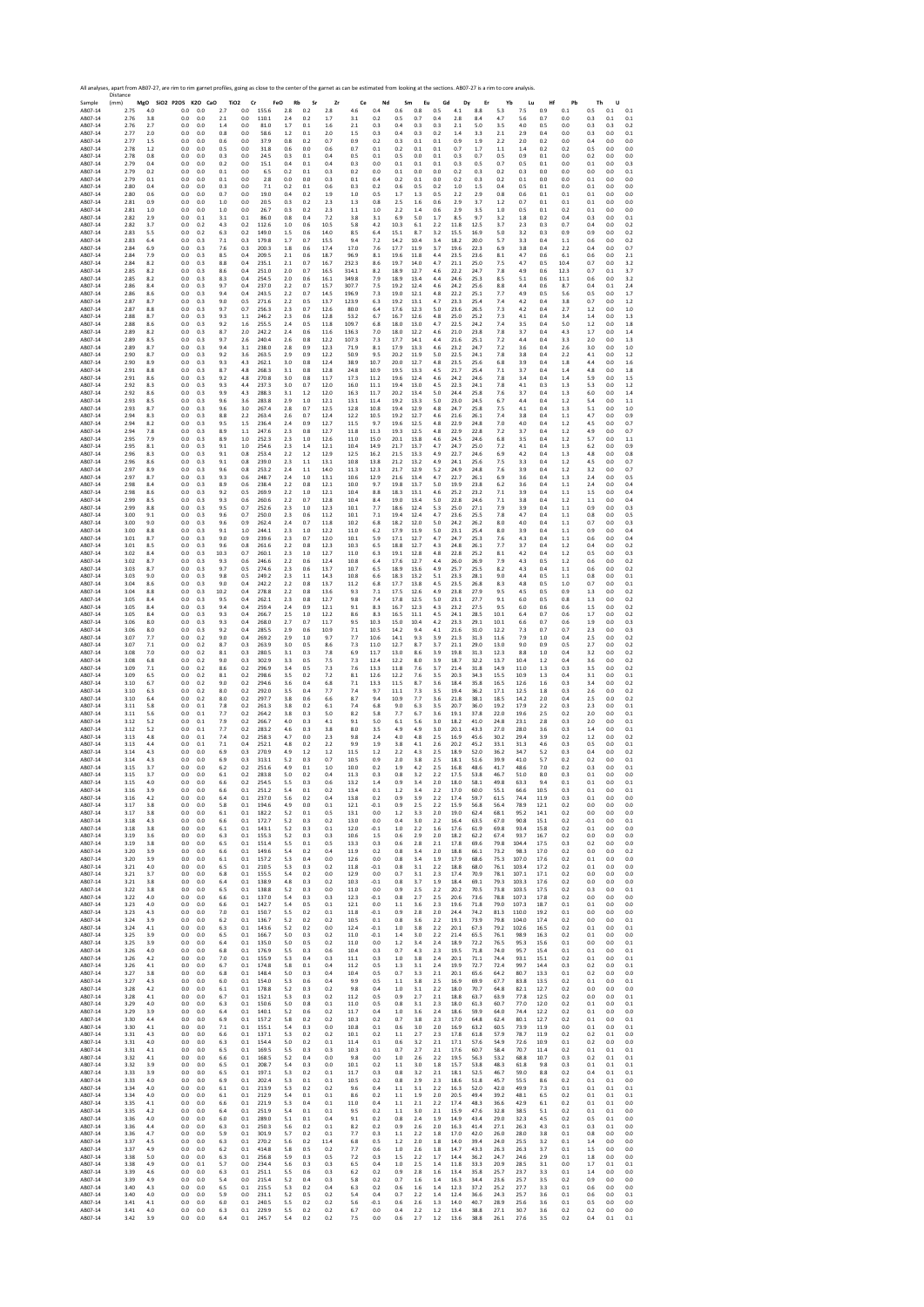Sample Resort A ABOF-14 ABOF-14 ABOF-14 ABOF-14 ABOF-14 ABOF-14 ABOF-14 ABOF-14 ABOF-14 ABOF-14 ABOF-14 ABOF-14 ABOF-14 ABOF-14 ABOF-14 ABOF-14 ABOF-14 ABOF-14 ABOF-14 ABOF-14 ABOF-14 ABOF-14 ABOF-14 ABOF-14 ABOF-14 ABOF-1 Distance (mm) **MgO SiO2 P2O5 K2O CaO TiO2 Cr FeO Rb Sr Zr Ce Nd Sm Eu Gd Dy Er Yb Lu Hf Pb Th U** AB07‐14 3.42 4.1 0.0 0.0 5.8 0.1 286.8 5.5 0.3 0.2 7.5 0.2 0.8 2.4 1.2 13.1 41.0 27.7 31.6 4.2 0.1 0.4 0.1 0.1 AB07‐14 3.42 4.1 0.0 0.0 6.3 0.1 259.3 5.3 0.0 0.0 7.0 0.3 0.7 1.2 1.5 12.6 42.6 30.1 31.7 3.9 0.3 0.1 0.2 0.0 AB07‐14 3.43 3.9 0.0 0.0 6.1 0.1 281.5 5.2 0.0 0.0 8.2 0.0 0.7 1.9 1.4 10.5 39.5 29.1 33.3 4.9 0.3 0.3 0.0 0.0 AB07‐14 3.43 4.1 0.0 0.0 6.1 0.1 270.8 5.2 0.2 0.0 8.4 0.1 0.4 1.9 1.3 13.6 41.8 30.7 37.6 5.3 0.3 0.2 0.1 0.0 AB07‐14 3.44 3.9 0.0 0.0 6.4 0.1 268.0 6.0 0.2 0.0 9.9 0.1 0.6 2.4 1.5 12.3 42.4 32.5 42.4 5.4 0.1 0.1 0.0 0.1 AB07‐14 3.44 4.0 0.0 0.0 5.7 0.1 239.0 5.3 0.1 0.1 9.9 0.1 0.8 1.8 1.4 14.1 39.6 33.8 40.2 6.1 0.2 0.1 0.0 0.1 AB07‐14 3.45 4.1 0.0 0.0 6.1 0.1 264.7 5.6 0.2 0.1 11.3 0.1 0.4 1.7 1.4 12.4 43.6 33.9 44.6 6.2 0.1 0.2 0.0 0.2 AB07‐14 3.45 4.1 0.0 0.0 6.3 0.2 243.4 5.4 0.3 0.1 10.8 0.0 0.3 2.0 1.5 13.0 46.1 37.3 49.8 6.9 0.2 0.1 0.0 0.1 AB07‐14 3.46 4.1 0.0 0.0 6.0 0.3 227.0 5.7 0.1 0.0 9.8 0.0 0.4 1.7 1.5 13.0 45.3 37.6 48.0 7.7 0.3 0.1 0.0 0.1 AB07‐14 3.46 4.0 0.0 0.0 6.4 0.3 206.5 5.1 0.2 0.3 9.1 0.0 0.8 1.7 1.2 11.7 40.9 39.7 48.8 7.4 0.0 0.1 0.0 0.1 AB07‐14 3.47 3.9 0.0 0.0 6.4 0.3 232.8 5.3 0.4 0.2 9.8 ‐0.1 0.4 2.0 1.4 14.1 45.8 41.9 54.9 8.5 0.2 ‐0.1 0.1 0.1 AB07‐14 3.47 3.8 0.0 0.0 6.3 0.2 229.1 4.8 0.6 0.0 7.9 0.0 0.6 2.2 1.2 14.6 42.5 43.1 55.9 8.9 0.1 0.3 0.2 0.0 AB07‐14 3.47 3.3 0.0 0.0 5.3 0.2 181.5 4.5 0.4 0.1 7.1 0.2 0.4 1.8 1.3 12.8 41.3 39.2 51.2 8.3 0.1 0.0 0.1 0.1 AB07‐14 3.48 2.7 0.0 0.0 4.7 0.1 145.9 3.8 0.7 0.2 5.4 0.2 0.5 1.6 1.1 8.6 37.8 32.2 44.4 6.9 0.1 0.3 0.1 0.1 AB07‐14 3.48 2.1 0.0 0.0 3.4 0.1 108.3 2.8 0.2 0.1 3.7 0.2 0.3 1.1 0.8 7.3 25.6 25.6 33.7 5.5 0.0 0.0 0.1 0.0 AB07‐14 3.49 1.8 0.0 0.0 2.7 0.0 78.3 2.3 0.2 0.1 3.3 0.0 0.2 1.0 0.5 5.1 20.5 20.0 25.6 4.3 0.0 0.1 0.1 0.0 AB07‐14 3.49 1.4 0.0 0.0 2.1 0.0 61.2 1.9 0.1 0.1 2.9 0.1 0.1 0.6 0.5 4.6 15.4 17.0 22.1 3.2 0.0 0.0 0.1 0.0 AB07‐14 3.50 1.0 0.0 0.0 1.7 0.0 38.9 1.3 0.2 0.1 2.0 0.1 0.1 0.6 0.4 3.1 12.7 11.2 16.2 2.3 0.0 0.2 0.1 0.0 AB07‐14 3.50 0.7 0.0 0.0 1.2 0.0 44.9 1.0 0.0 0.0 1.1 0.1 0.2 0.3 0.2 1.9 7.5 7.1 9.0 1.3 0.0 0.3 0.0 0.0 AB07‐14 3.51 0.5 0.0 0.0 0.7 0.0 18.5 0.5 0.0 2.4 0.8 0.0 0.0 0.1 0.1 0.9 3.1 3.2 4.0 0.6 0.0 0.1 0.0 0.0 AB07‐14 3.51 0.5 0.0 0.0 0.7 0.0 19.5 0.6 0.1 0.1 0.7 0.0 0.1 0.1 0.1 1.0 3.9 3.7 5.5 0.7 0.0 0.2 0.0 0.0 AB07‐14 3.52 0.4 0.0 0.0 0.5 0.0 17.1 0.6 0.0 0.3 0.4 0.0 0.1 0.2 0.1 0.7 2.2 2.4 3.0 0.5 2.0 0.0 0.0 0.0 AB07‐14 3.52 0.3 0.0 0.0 0.4 0.0 9.7 0.4 0.0 0.1 0.5 0.0 0.1 0.1 0.2 0.4 1.6 1.8 2.2 0.3 0.0 0.1 0.0 0.1 AB07‐14 3.52 0.2 0.0 0.0 0.3 0.0 11.3 0.2 0.1 0.1 0.2 0.0 0.0 0.1 0.0 0.3 0.9 1.0 1.2 0.2 0.0 0.2 0.0 0.0 AB07‐14 3.53 0.2 0.0 0.0 0.3 0.0 3.3 0.3 0.0 0.1 0.1 0.0 0.0 0.1 0.0 0.4 1.6 1.5 2.0 0.3 0.0 0.0 0.0 0.0 AB07‐14 3.53 0.2 0.0 0.0 0.2 0.0 6.5 0.2 0.0 0.3 0.2 0.0 0.0 0.0 0.1 0.4 1.7 1.2 2.1 0.3 0.0 0.1 0.0 0.0 AB07‐14 3.54 0.2 0.0 0.0 0.2 0.0 6.1 0.2 0.0 0.0 0.3 0.0 0.1 0.1 0.0 0.4 1.8 1.9 1.8 0.3 0.0 0.0 0.0 0.0 AB07‐14 3.54 0.2 0.0 0.0 0.3 0.0 3.4 0.2 0.0 0.0 0.3 0.0 0.1 0.1 0.1 0.3 1.6 1.7 2.2 0.4 0.0 0.1 0.0 0.0 AB07‐14 3.55 0.3 0.0 0.0 0.7 0.0 9.6 0.7 0.0 0.0 0.7 0.0 0.0 0.1 0.1 1.4 3.2 3.8 4.5 0.7 0.0 0.1 0.0 0.0 AB07‐14 3.55 0.5 0.0 0.0 0.7 0.0 15.8 0.6 0.0 0.4 1.1 0.0 0.1 0.2 0.2 1.4 5.5 5.5 6.1 1.0 0.0 0.1 0.0 0.0 AB07‐14 3.56 0.8 0.0 0.0 1.0 0.0 29.4 1.0 0.0 0.1 1.7 0.0 0.2 0.5 0.3 2.2 8.2 7.6 8.1 1.4 0.0 0.1 0.0 0.0 AB07‐14 3.56 1.0 0.0 0.0 1.3 0.0 37.2 1.6 0.1 0.1 1.9 0.0 0.2 0.5 0.4 4.0 11.1 9.7 11.4 1.8 0.0 0.2 0.0 0.0 AB07‐14 3.57 1.4 0.0 0.0 1.8 0.0 62.9 1.8 0.1 0.1 2.2 ‐0.1 0.2 0.8 0.6 4.5 14.9 12.6 13.7 2.2 0.1 0.3 0.0 0.0 AB07‐14 3.57 1.8 0.0 0.0 2.8 0.0 83.1 2.5 0.2 0.1 3.2 0.0 0.3 1.1 0.8 5.0 18.8 16.3 19.5 2.9 0.0 0.0 0.0 0.0 AB07‐14 3.57 2.1 0.0 0.0 3.3 0.0 90.4 2.9 0.3 0.0 3.5 0.0 0.4 1.2 0.7 7.6 21.7 16.9 18.6 2.6 0.1 0.1 0.0 0.0 AB07‐14 3.58 2.5 0.0 0.0 3.9 0.0 112.1 4.0 0.1 0.0 4.1 ‐0.1 0.4 1.7 1.0 9.5 25.7 20.5 22.8 3.2 0.0 0.1 0.0 0.0 AB07‐14 3.58 3.0 0.0 0.0 5.0 0.0 151.1 4.1 0.0 0.2 5.2 ‐0.1 0.3 1.9 1.4 10.1 31.1 23.5 23.3 3.7 0.1 0.1 0.0 0.0 AB07‐14 3.59 2.9 0.0 0.0 4.6 0.0 142.0 4.1 0.0 0.0 4.7 ‐0.1 0.4 1.6 1.3 9.9 27.7 20.4 23.8 3.0 0.0 0.3 0.0 0.0 AB07‐14 3.59 3.3 0.0 0.0 5.6 0.0 153.9 4.8 0.0 0.1 6.6 0.0 1.0 2.1 1.1 10.8 29.7 23.5 24.1 3.5 0.1 0.1 0.0 0.0 AB07‐14 3.60 3.6 0.0 0.0 5.7 0.1 172.3 4.9 0.2 1.0 6.9 0.1 1.2 2.8 1.7 13.1 34.6 24.5 25.1 3.3 0.1 0.5 0.0 0.1 AB07‐14 3.60 4.0 0.0 0.1 6.9 0.1 162.4 5.2 0.2 1.9 7.4 0.7 2.1 3.6 2.2 14.2 34.3 23.7 25.4 3.3 0.1 0.3 0.0 0.1 AB07‐14 3.61 4.9 0.0 0.1 7.2 0.1 163.7 4.4 0.4 3.5 8.1 1.4 4.2 5.8 2.7 16.3 35.7 21.8 23.1 3.0 0.3 0.6 0.0 0.1 AB07‐14 3.61 4.8 0.0 0.2 7.7 0.2 166.6 4.7 0.4 5.3 7.6 3.4 7.2 5.4 3.2 18.2 34.0 20.8 18.8 2.7 0.3 0.7 0.0 0.2 AB07‐14 3.62 5.4 0.0 0.2 8.0 0.2 166.0 3.6 0.7 9.0 6.7 3.1 8.2 6.8 3.5 19.9 34.9 18.9 20.5 2.5 0.4 0.6 0.0 0.1 AB07‐14 3.62 5.8 0.0 0.3 8.4 0.2 170.6 3.4 1.4 8.8 8.1 3.6 10.3 7.8 3.8 20.1 34.0 19.1 16.3 2.2 0.4 0.9 0.0 0.2 AB07‐14 3.63 6.5 0.0 0.4 8.9 0.3 158.5 3.2 1.7 12.0 8.5 4.4 11.8 8.9 3.8 20.2 35.8 17.3 14.4 1.9 0.3 1.1 0.0 0.2 AB07‐14 3.63 7.2 0.0 0.4 9.0 0.3 173.0 3.1 2.2 11.9 9.0 4.9 14.4 9.0 4.7 23.5 36.7 15.2 13.3 1.6 0.4 1.3 0.0 0.3 AB07‐14 3.63 7.4 0.0 0.4 9.3 0.3 150.7 2.8 3.0 14.3 9.5 5.4 13.7 10.9 4.7 22.1 33.3 15.2 10.6 1.4 0.5 1.2 0.0 0.3 AB07‐14 3.64 7.3 0.0 0.4 9.0 0.3 157.5 2.6 2.3 14.3 10.0 5.6 14.8 11.7 4.9 24.4 33.9 13.0 8.5 1.1 0.6 1.1 0.0 0.2 AB07‐14 3.64 7.4 0.0 0.4 9.2 0.3 154.3 2.4 2.0 14.5 9.7 6.2 16.9 10.6 4.3 23.4 30.7 11.3 7.3 0.8 0.4 0.8 0.0 0.2 AB07‐14 3.65 7.3 0.0 0.4 9.0 0.3 157.0 2.3 1.5 16.0 10.8 5.6 15.7 11.6 4.8 21.4 29.9 9.8 7.3 0.7 0.5 0.9 0.0 0.2 AB07‐14 3.65 7.9 0.0 0.4 9.5 0.4 173.4 2.4 1.3 16.7 10.7 5.9 15.8 11.5 5.2 23.9 30.5 10.9 6.8 0.7 0.6 1.1 0.0 0.2 AB07‐14 3.66 7.8 0.0 0.4 9.4 0.4 162.2 2.4 1.2 16.2 10.3 6.5 15.3 11.3 5.0 25.1 29.0 11.2 6.1 0.6 0.8 1.4 0.0 0.2 AB07‐14 3.66 8.1 0.0 0.4 9.7 0.9 160.2 2.6 1.3 18.1 9.8 6.2 16.5 12.6 4.8 25.6 31.6 10.2 6.9 0.9 0.5 2.5 0.0 0.6 AB07‐14 3.67 7.9 0.0 0.4 9.4 2.3 160.4 2.9 1.2 15.3 9.6 6.7 16.5 11.6 4.7 22.5 29.9 12.2 6.6 0.9 0.6 3.5 0.0 0.6 AB07‐14 3.67 7.8 0.0 0.4 9.2 3.5 152.9 3.2 1.0 16.6 8.4 7.2 17.1 9.8 4.7 21.0 30.8 12.0 9.0 1.2 0.7 4.6 0.0 1.0 AB07‐14 3.68 7.3 0.0 0.4 9.4 3.6 160.5 3.4 1.2 15.1 7.9 6.8 15.4 11.0 4.2 22.5 30.7 12.7 11.6 1.4 0.6 5.1 0.0 1.0 AB07‐14 3.68 7.1 0.0 0.4 9.4 3.5 164.2 3.5 1.8 12.9 8.0 7.3 14.9 10.2 4.2 20.9 31.7 13.4 13.1 1.8 0.5 5.5 0.0 0.9 AB07‐14 3.68 6.4 0.0 0.5 9.0 3.2 171.5 3.5 2.4 13.4 8.3 6.5 13.8 8.5 3.8 19.8 28.8 15.9 15.5 2.2 0.5 5.4 0.0 0.8 AB07‐14 3.69 6.0 0.0 0.5 8.8 2.8 148.1 3.6 3.9 11.1 6.5 5.4 11.2 7.7 3.3 17.2 27.9 16.9 18.1 2.4 0.3 4.8 0.0 0.6 AB07‐14 3.69 5.3 0.0 0.5 7.6 2.3 141.6 3.6 3.0 9.7 5.3 4.8 10.0 6.4 2.9 12.9 27.1 15.9 19.9 2.5 0.3 4.2 0.0 0.6 AB07‐14 3.70 5.1 0.0 0.6 8.1 2.4 149.3 4.3 3.7 8.9 6.7 3.7 7.4 5.2 2.3 12.3 31.2 18.5 23.7 3.2 0.2 5.2 0.0 0.5 AB07‐14 3.70 4.6 0.0 0.6 7.7 2.0 160.8 4.7 3.7 7.0 7.3 3.3 7.0 4.5 2.0 12.3 30.3 21.5 25.9 3.6 0.1 4.0 0.0 0.4 AB07‐14 3.71 4.2 0.0 0.5 7.3 1.3 168.4 4.7 2.8 5.0 7.1 2.4 3.7 3.5 1.6 11.0 30.7 22.4 26.5 3.7 0.2 3.3 0.0 0.3 AB07‐14 3.71 4.8 0.0 0.4 6.8 0.9 160.7 4.8 2.8 3.5 8.2 1.9 2.7 3.2 1.5 11.8 31.6 24.5 26.5 3.5 0.2 2.0 0.0 0.3 AB07‐14 3.72 3.5 0.0 0.2 6.0 0.7 193.8 4.7 1.7 2.5 8.5 1.2 2.3 2.6 1.2 10.2 30.9 23.6 25.4 3.9 0.2 1.5 0.0 0.2 AB07‐14 3.72 3.6 0.0 0.2 6.7 0.5 195.0 5.2 1.6 1.7 8.8 0.7 1.3 2.2 1.2 10.5 32.3 22.9 26.1 3.4 0.3 0.6 0.0 0.2 AB07‐14 3.73 3.6 0.0 0.1 6.0 0.3 171.2 5.2 1.0 0.8 8.0 0.4 1.1 2.2 1.2 11.2 33.1 23.5 24.0 3.1 0.2 0.6 0.0 0.1 AB07‐14 3.73 3.7 0.0 0.1 5.9 0.2 170.6 5.2 1.1 0.7 8.6 0.4 1.0 1.3 1.4 10.3 31.7 22.5 23.4 3.0 0.2 0.3 0.0 0.1 AB07‐14 3.73 4.1 0.0 0.0 6.1 0.2 172.8 5.6 0.4 0.6 7.3 0.1 0.8 2.0 1.5 13.6 35.6 23.1 28.5 3.3 0.2 0.2 0.0 0.1 AB07‐14 3.74 4.0 0.0 0.0 6.0 0.1 134.1 5.8 0.2 0.2 7.9 0.1 0.7 1.5 1.3 11.9 33.7 22.6 25.3 3.4 0.2 0.1 0.0 0.0 AB07‐14 3.74 4.2 0.0 0.0 5.9 1.3 154.4 5.7 0.3 0.2 7.2 0.1 0.8 1.8 1.4 11.6 33.3 25.2 25.5 3.7 0.3 0.3 0.0 0.1 AB07‐14 3.75 3.9 0.0 0.0 5.7 5.2 155.4 6.7 0.2 0.1 7.0 0.4 0.7 1.7 1.2 11.0 33.9 24.5 24.2 3.8 0.2 0.1 0.0 0.1 AB07‐14 3.75 4.4 0.0 0.0 5.6 12.9 153.2 8.0 0.3 0.6 8.4 0.8 0.5 1.9 1.2 11.3 31.5 22.8 25.9 3.8 0.4 0.3 0.0 0.1 AB07‐14 3.76 3.9 0.0 0.0 5.8 20.5 146.6 10.1 0.2 0.4 10.6 0.5 1.2 2.2 1.1 9.4 33.4 25.4 28.0 4.3 0.6 0.2 0.0 0.1 AB07‐14 3.76 4.0 0.0 0.0 6.2 33.3 195.7 12.7 0.2 0.6 13.2 0.7 0.9 1.4 1.2 10.5 35.1 27.0 28.4 4.4 0.7 0.2 0.1 0.0 AB07‐14 3.77 4.3 0.0 0.0 6.1 51.1 186.7 16.8 0.0 0.7 14.6 0.5 1.2 1.7 1.0 12.3 32.4 28.1 29.2 4.2 1.3 0.3 0.1 0.1 AB07‐14 3.77 4.3 0.0 0.1 5.5 72.3 220.4 22.1 0.2 0.8 17.0 1.1 0.6 1.9 1.3 9.3 29.4 26.3 29.4 4.4 1.1 0.4 0.1 0.2 AB07‐14 3.78 5.3 0.0 0.0 5.4 101.4 228.8 28.1 0.4 1.5 22.2 1.7 1.2 1.7 1.0 10.6 32.3 23.9 29.0 4.7 2.0 0.5 0.1 0.3 AB07‐14 3.78 4.3 0.0 0.0 4.8 130.9 271.2 33.5 1.1 2.3 29.8 1.9 1.6 1.8 1.4 10.4 29.1 21.8 28.5 4.2 2.4 0.4 0.2 0.3 AB07‐14 3.78 5.0 0.0 0.1 4.1 163.8 289.9 41.5 0.4 3.5 32.5 3.4 3.0 1.7 0.7 6.7 20.9 17.2 23.6 3.5 2.1 0.4 0.1 0.3 AB07‐14 3.79 7.0 0.0 3.2 4.1 203.1 341.9 53.0 3.1 2.8 34.4 3.9 2.3 1.3 0.7 4.5 14.3 16.0 17.5 2.3 3.1 0.9 0.2 0.7 AB07‐14 3.79 9.6 0.0 0.4 5.8 302.0 431.9 74.8 2.0 4.0 51.0 8.2 3.4 1.5 0.8 6.4 23.0 19.8 14.8 3.0 3.7 1.7 0.3 0.9 AB07‐14 3.80 10.7 0.0 0.1 2.9 267.2 454.9 65.1 2.5 3.5 43.6 9.1 2.9 2.2 0.8 4.5 15.9 15.5 16.1 2.3 2.7 3.6 0.3 1.3 AB07‐14 3.80 12.6 0.0 0.1 3.5 209.7 414.5 51.1 1.3 5.6 34.9 9.8 5.7 2.1 0.7 4.8 17.7 13.0 19.9 2.6 2.1 2.3 0.3 1.4 AB07‐14 3.81 13.1 0.0 0.1 2.3 147.3 345.6 36.0 1.4 3.6 26.5 8.0 5.8 2.3 1.1 9.7 17.5 14.5 18.9 2.9 1.3 1.8 0.1 1.5 AB07‐14 3.81 10.8 0.0 0.0 2.2 87.4 302.2 23.7 0.7 2.4 18.4 6.7 3.7 1.0 0.8 4.9 15.1 15.5 19.2 3.2 1.4 2.0 0.1 1.4 AB07‐14 3.82 10.9 0.0 0.0 2.7 64.9 258.2 18.5 0.8 2.7 19.3 5.9 3.1 1.0 0.8 5.2 20.8 17.9 23.7 3.8 1.0 2.7 0.2 1.0 AB07‐14 3.82 8.9 0.0 0.0 2.6 37.9 180.3 12.0 0.3 1.8 11.6 3.6 2.3 1.1 0.7 6.6 19.4 17.5 20.1 3.1 0.5 0.7 0.2 0.7 AB07‐14 3.83 10.7 0.0 0.1 3.3 32.6 213.4 12.1 0.7 1.7 11.1 4.0 2.6 1.9 1.0 5.9 26.7 26.3 29.3 5.0 0.4 1.1 0.1 0.8 AB07‐14 3.83 10.7 0.0 0.0 4.1 21.4 215.3 9.4 0.3 1.3 9.7 2.7 2.1 1.6 1.0 9.1 34.0 29.3 36.8 5.7 0.3 1.0 0.0 0.7 AB07‐14 3.84 9.2 0.0 0.0 4.2 12.9 182.7 7.6 0.7 0.8 7.5 2.1 2.2 2.0 1.4 11.1 34.8 31.9 37.1 6.2 0.2 0.7 0.0 0.3 AB07‐14 3.84 9.0 0.0 0.0 4.7 7.7 193.0 6.6 0.8 0.7 8.6 1.8 1.8 2.0 1.4 11.8 40.5 35.0 44.8 6.8 0.3 0.5 0.0 0.2 AB07‐14 3.84 7.9 0.0 0.0 5.0 4.7 209.5 6.0 0.6 0.9 7.9 0.9 1.3 2.1 1.5 14.6 45.2 39.8 46.7 7.3 0.2 0.3 0.0 0.1 AB07‐14 3.85 6.0 0.0 0.0 4.7 2.5 177.2 5.2 0.0 0.3 7.4 0.4 1.0 1.7 1.5 11.8 39.4 37.8 46.1 6.6 0.2 0.2 0.0 0.1 AB07‐14 3.85 5.7 0.0 0.0 5.2 1.7 183.4 5.2 0.7 0.6 7.6 0.4 0.9 2.4 1.7 13.3 47.3 44.0 52.8 7.6 0.2 0.2 0.0 0.0 AB07‐14 3.86 5.1 0.0 0.0 5.4 1.0 171.4 4.9 0.3 0.4 7.2 0.1 0.7 3.2 1.3 14.5 49.4 43.0 49.9 7.7 0.2 0.0 0.0 0.0 AB07‐14 3.86 4.8 0.0 0.0 6.4 0.8 185.3 5.6 0.1 0.1 8.3 0.1 0.8 2.8 1.8 14.2 50.8 44.9 52.6 8.1 0.1 0.1 0.0 0.0 AB07‐14 3.87 4.5 0.0 0.0 6.1 0.5 146.4 5.2 0.2 0.1 7.8 0.3 0.7 3.1 1.8 17.2 48.5 46.7 49.7 8.0 0.2 0.1 0.0 0.0 AB07‐14 3.87 4.8 0.0 0.0 6.0 0.6 166.1 5.5 0.1 0.2 8.8 0.4 1.0 3.0 2.0 16.5 49.9 45.7 55.9 8.5 0.2 0.2 0.0 0.1 AB07‐14 3.88 4.3 0.0 0.0 6.4 0.3 144.5 5.5 0.2 0.3 9.6 0.6 1.0 2.8 2.0 16.9 51.3 45.3 52.4 8.4 0.2 0.1 0.0 0.2 AB07‐14 3.88 4.3 0.0 0.0 6.6 0.3 162.4 5.4 0.3 0.1 8.9 0.5 0.9 2.6 1.7 15.7 50.9 42.9 55.3 7.8 0.2 0.2 0.0 0.2 AB07‐14 3.89 4.2 0.0 0.0 5.8 0.2 145.9 5.1 0.2 0.2 8.9 0.5 1.1 2.5 1.6 16.4 50.0 42.1 47.5 7.8 0.2 0.3 0.0 0.1 AB07‐14 3.89 3.8 0.0 0.0 5.1 0.1 282.5 4.7 0.2 0.1 7.8 0.5 0.9 1.9 1.6 14.0 43.1 34.5 41.0 5.9 0.1 0.2 0.1 0.1 AB07‐14 3.89 4.4 0.0 0.0 6.2 0.2 116.1 5.5 0.1 0.4 9.0 0.5 1.5 2.6 1.6 13.3 47.6 39.0 47.1 7.0 0.1 0.1 0.0 0.0 AB07‐14 3.90 4.3 0.0 0.0 5.9 0.1 122.6 5.3 0.1 0.1 9.2 0.5 0.8 2.6 1.7 16.4 46.1 36.6 41.8 6.5 0.2 0.3 0.0 0.0 AB07‐14 3.90 4.3 0.0 0.0 6.2 0.1 106.8 5.4 0.4 0.1 9.6 0.4 0.8 2.2 1.5 14.3 45.8 34.9 41.1 5.6 0.1 0.2 0.0 0.0 AB07‐14 3.91 4.2 0.0 0.0 6.0 0.1 115.2 5.1 0.4 0.1 7.7 0.3 1.1 2.4 1.5 14.2 43.0 35.0 36.0 5.2 0.2 0.1 0.0 0.1 AB07‐14 3.91 4.5 0.0 0.0 6.0 0.1 94.7 5.3 0.2 0.2 7.8 0.3 1.1 2.4 1.6 16.5 43.9 31.2 33.2 4.9 0.2 0.2 0.0 0.1 AB07‐14 3.92 4.2 0.0 0.0 6.1 0.1 84.4 5.0 0.5 0.2 7.1 0.3 1.3 2.4 1.7 12.7 38.7 29.2 31.8 4.6 0.1 0.1 0.0 0.0 AB07‐14 3.92 4.2 0.0 0.0 6.2 0.1 72.3 5.1 0.2 0.2 7.5 0.3 1.0 2.0 1.6 11.3 43.4 28.2 28.7 4.1 0.2 0.0 0.0 0.0 AB07‐14 3.93 4.1 0.0 0.0 6.2 0.1 72.4 5.2 0.1 0.2 7.6 0.4 1.0 2.5 1.6 13.1 39.7 30.2 31.0 4.1 0.1 0.1 0.0 0.0 AB07‐14 3.93 4.2 0.0 0.0 6.3 0.1 58.3 5.3 0.2 0.1 7.3 0.5 0.9 2.2 1.6 15.0 40.5 29.9 31.4 4.4 0.1 0.1 0.0 0.0 AB07‐14 3.94 4.2 0.0 0.0 6.3 0.1 63.2 5.3 0.1 0.1 8.3 0.3 0.8 2.4 2.0 13.9 42.7 30.5 34.8 4.9 0.1 0.2 0.0 0.1 AB07‐14 3.94 4.4 0.0 0.0 6.2 0.1 89.6 5.4 0.1 0.0 8.8 0.3 1.1 3.0 1.7 14.8 48.2 33.9 37.9 5.5 0.1 0.1 0.0 0.1 AB07‐14 3.94 4.1 0.0 0.0 5.6 0.1 80.3 5.1 0.1 0.1 8.4 0.1 0.5 2.1 1.7 13.3 44.5 34.1 39.3 5.2 0.1 0.1 0.0 0.1 AB07‐14 3.95 4.3 0.0 0.0 6.0 0.1 80.3 5.3 0.2 0.0 7.5 0.1 1.0 2.6 1.7 16.8 44.6 39.1 41.1 6.1 0.1 0.0 0.0 0.0 AB07‐14 3.95 4.0 0.0 0.0 5.8 0.1 68.7 5.0 0.3 0.0 6.9 0.0 0.6 2.6 1.5 14.9 46.0 40.5 43.8 6.2 0.2 0.0 0.0 0.1 AB07‐14 3.96 4.1 0.0 0.0 6.6 0.1 99.5 5.3 0.1 0.0 8.4 0.0 0.6 3.4 1.6 16.3 49.5 41.0 47.6 7.3 0.1 0.0 0.0 0.0 AB07‐14 3.96 3.9 0.0 0.0 5.9 0.1 80.0 4.9 0.2 0.0 7.8 0.0 0.6 2.6 2.1 16.3 48.1 39.4 46.2 6.8 0.2 0.1 0.0 0.1 AB07‐14 3.97 4.2 0.0 0.0 6.2 0.1 109.8 5.6 0.2 0.1 8.3 ‐0.1 1.0 2.8 1.9 16.9 52.4 43.7 52.5 7.7 0.1 0.0 0.0 0.0 AB07‐14 3.97 4.1 0.0 0.0 5.9 0.1 100.3 5.3 0.1 0.1 7.3 0.0 0.7 3.1 1.5 17.7 48.5 40.4 47.7 6.7 0.1 0.1 0.0 0.1 AB07‐14 3.98 4.1 0.0 0.0 5.8 0.1 87.3 5.1 0.1 0.0 6.7 0.0 0.8 2.4 1.4 15.0 46.5 36.6 41.4 5.5 0.2 0.0 0.0 0.1 AB07‐14 3.98 4.3 0.0 0.0 6.3 0.1 108.5 5.3 0.2 0.1 7.0 0.1 0.8 3.2 1.6 15.4 48.1 36.6 40.5 5.8 0.1 0.1 0.0 0.1 AB07‐14 3.99 4.3 0.0 0.0 6.4 0.1 110.3 5.2 0.2 0.0 7.3 0.2 0.8 1.8 1.4 12.8 45.9 31.6 36.8 5.4 0.1 0.0 0.0 0.1 AB07‐14 3.99 3.9 0.0 0.0 5.9 0.0 92.1 4.9 0.1 0.1 6.6 0.0 0.6 1.4 1.3 13.8 43.9 31.4 32.7 4.6 0.0 0.1 0.0 0.1 AB07‐14 3.99 3.9 0.0 0.0 6.5 0.0 105.3 5.3 0.1 0.1 7.7 0.2 0.9 1.7 1.2 14.4 40.9 31.0 33.9 4.5 0.1 0.0 0.0 0.1 AB07‐14 4.00 4.0 0.0 0.0 6.7 0.0 131.7 5.1 0.0 0.0 7.5 0.1 0.5 1.8 1.3 15.1 41.6 28.8 31.1 4.0 0.2 0.0 0.0 0.1 AB07‐14 4.00 4.3 0.0 0.0 6.8 0.0 136.8 5.6 0.0 0.0 6.6 0.1 1.0 2.2 1.3 14.0 43.8 32.7 32.2 3.9 0.1 0.0 0.0 0.1 AB07‐14 4.01 4.1 0.0 0.0 6.3 0.0 132.1 5.2 0.1 0.0 6.0 0.0 1.0 1.8 1.4 13.6 38.4 28.3 30.0 4.2 0.2 0.0 0.0 0.0 AB07‐14 4.01 4.2 0.0 0.0 6.0 0.0 134.8 5.5 0.2 0.1 7.4 0.1 0.4 2.1 1.1 15.7 40.2 27.2 28.7 3.8 0.2 ‐0.1 0.0 0.1 AB07‐14 4.02 4.1 0.0 0.0 5.7 0.0 122.0 5.2 0.3 0.1 7.0 0.2 0.7 2.2 1.2 11.6 41.8 26.9 24.8 3.6 0.3 0.1 0.0 0.1 AB07‐14 4.02 4.2 0.0 0.0 6.1 0.1 113.4 5.1 0.1 0.1 7.7 0.1 0.5 2.1 1.2 11.1 41.3 23.8 24.9 3.5 0.1 0.1 0.0 0.1 AB07‐14 4.03 4.2 0.0 0.0 6.4 0.1 119.8 5.5 0.3 0.3 7.4 0.4 0.9 2.5 1.3 15.0 40.2 24.5 26.6 3.3 0.2 0.0 0.0 0.1 AB07‐14 4.03 4.1 0.0 0.0 6.0 0.0 101.0 5.3 0.2 0.0 5.9 0.4 0.7 2.4 1.5 12.0 39.5 24.5 23.2 2.8 0.1 0.1 0.0 0.1 AB07‐14 4.04 4.3 0.0 0.0 6.0 0.0 87.2 5.5 0.2 0.1 6.2 0.3 1.0 2.5 1.4 13.0 37.1 26.1 24.5 3.0 0.1 0.1 0.0 0.0 AB07‐14 4.04 4.4 0.0 0.0 6.2 0.0 84.6 5.3 0.3 0.1 5.7 0.3 0.7 2.2 1.4 13.2 37.5 24.5 24.9 3.1 0.0 0.1 0.0 0.0 AB07‐14 4.05 4.4 0.0 0.0 6.2 0.0 99.0 5.5 0.2 0.0 6.5 0.5 1.0 2.4 1.6 14.0 37.7 24.2 22.5 3.0 0.1 0.1 0.0 0.1 AB07‐14 4.05 4.3 0.0 0.0 6.0 0.1 101.8 5.4 0.1 0.0 5.5 0.3 1.0 2.2 1.6 13.6 38.4 24.5 22.1 2.8 0.2 0.0 0.0 0.0 AB07‐14 4.05 3.9 0.0 0.0 5.3 0.0 87.8 5.0 0.0 0.0 5.2 0.3 0.7 2.7 1.5 12.4 36.1 23.0 20.9 3.0 0.1 0.0 0.0 0.0 AB07‐14 4.06 4.2 0.0 0.0 5.7 0.0 106.1 5.1 0.1 0.0 4.7 0.3 0.7 2.2 1.7 12.8 35.6 23.9 22.0 3.1 0.1 0.2 0.0 0.0 AB07‐14 4.06 3.9 0.0 0.0 5.1 0.0 89.8 4.9 0.1 0.0 5.2 0.5 1.0 2.3 1.4 13.0 39.6 22.8 24.1 3.2 0.1 0.0 0.0 0.1 AB07‐14 4.07 4.4 0.0 0.0 6.3 0.1 87.7 5.3 0.2 0.2 5.1 0.5 1.2 3.3 1.5 14.9 39.3 25.6 25.7 3.6 0.1 0.0 0.0 0.0 AB07‐14 4.07 4.2 0.0 0.0 6.2 0.1 120.1 5.3 0.2 0.0 4.7 0.5 1.5 2.5 1.7 13.8 42.3 27.7 26.8 4.0 0.1 0.1 0.0 0.0 AB07‐14 4.08 4.2 0.0 0.0 6.0 0.1 118.1 5.4 0.0 0.0 5.2 0.4 0.8 3.0 1.7 15.1 41.7 27.7 28.3 4.4 0.0 0.1 0.0 0.1 AB07‐14 4.08 4.6 0.0 0.0 6.1 0.1 109.4 5.5 0.0 0.0 5.8 0.7 1.0 2.9 1.6 14.9 41.7 31.2 32.3 4.7 0.1 0.1 0.0 0.0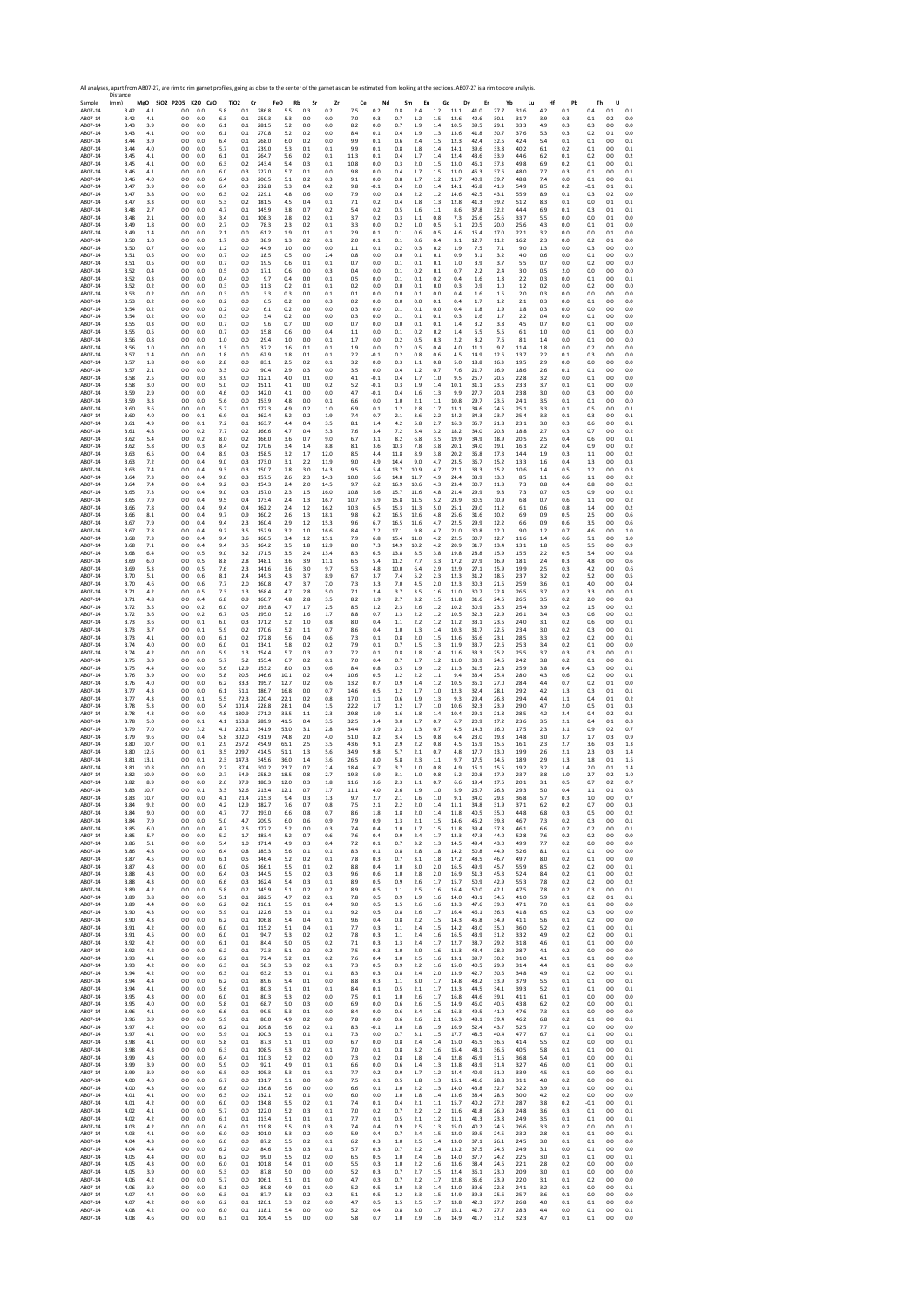|                    | All analyses, apart from AB07-27, are rim to rim garnet profiles, going as close to the center of the garnet as can be estimated from looking at the sections. AB07-27 is a rim to core analysis.<br>Distance |            |                                 |                 |                                  |                               |             |            |            |              |                  |                    |            |                |              |              |              |              |            |            |                |              |            |
|--------------------|---------------------------------------------------------------------------------------------------------------------------------------------------------------------------------------------------------------|------------|---------------------------------|-----------------|----------------------------------|-------------------------------|-------------|------------|------------|--------------|------------------|--------------------|------------|----------------|--------------|--------------|--------------|--------------|------------|------------|----------------|--------------|------------|
| Sample<br>AB07-14  | (mm)<br>4.09                                                                                                                                                                                                  | 4.4        | MgO SiO2 P2O5 K2O CaO<br>0.0    | 0.0             | TiO <sub>2</sub> Cr<br>6.2       | FeO<br>$0.1\phantom{00}131.0$ | Rb<br>5.6   | Sr<br>0.3  | Zr<br>0.0  | Ce<br>7.3    | Nd<br>0.7        | Sm<br>$1.2\,$      | Eu<br>2.3  | Gd<br>2.0      | Dy<br>15.8   | Er<br>45.7   | Yb<br>30.9   | Lu<br>32.7   | Hf<br>5.0  | Pb<br>0.1  | Th<br>$0.1\,$  | U<br>$0.0\,$ | 0.1        |
| AB07-14            | 4.09                                                                                                                                                                                                          | 4.2        | $0.0\,$                         | 0.0             | $0.1\,$<br>6.1                   | 108.4                         | 5.1         | 0.2        | 0.0        | 5.5          | 0.4              | $1.1\,$            | 1.6        | $1.9\,$        | 16.0         | 42.0         | 31.7         | 33.4         | 4.7        | 0.0        | 0.1            | 0.0          | 0.1        |
| AB07-14<br>AB07-14 | 4.10<br>4.10                                                                                                                                                                                                  | 4.1<br>4.1 | 0.0<br>0.0                      | 0.0<br>$_{0.0}$ | 6.4<br>0.1<br>5.8<br>0.1         | 127.3<br>139.7                | 5.2<br>4.9  | 0.2<br>0.1 | 0.1<br>0.1 | 7.1<br>5.9   | 0.3<br>0.1       | 0.9<br>0.9         | 3.3<br>2.5 | 1.9<br>1.9     | 15.0<br>14.6 | 46.3<br>47.8 | 34.4<br>36.5 | 35.1<br>37.3 | 5.7<br>5.6 | 0.1<br>0.1 | 0.1<br>0.0     | 0.0<br>0.0   | 0.0<br>0.1 |
| AB07-14            | 4.10                                                                                                                                                                                                          | 4.1        | 0.0                             | 0.0             | 6.4<br>0.1                       | 164.4                         | 5.3         | 0.1        | 0.1        | 6.4          | 0.0              | 0.9                | 2.6        | 1.9            | 16.6         | 48.5         | 36.9         | 38.7         | 5.7        | 0.1        | 0.0            | 0.0          | 0.0        |
| AB07-14<br>AB07-14 | 4.11<br>4.11                                                                                                                                                                                                  | 4.1<br>4.3 | 0.0<br>0.0                      | 0.0<br>0.0      | 6.4<br>0.1<br>6.1<br>0.1         | 156.5<br>157.7                | 5.3<br>5.5  | 0.2<br>0.1 | 0.0<br>0.1 | 6.0<br>5.4   | 0.1<br>0.0       | 0.8<br>0.9         | 3.0<br>3.1 | 1.9<br>2.0     | 16.5<br>16.2 | 44.9<br>51.3 | 36.7<br>39.0 | 41.0<br>42.2 | 6.2<br>6.8 | 0.1<br>0.1 | 0.1<br>0.0     | 0.0<br>0.0   | 0.0<br>0.0 |
| AB07-14            | 4.12                                                                                                                                                                                                          | 4.1        | 0.0                             | 0.0             | 5.5<br>0.1                       | 158.3                         | 5.2         | 0.2        | 0.0        | 6.9          | $-0.1$           | 0.6                | 2.5        | 1.8            | 14.9         | 45.5         | 39.0         | 44.5         | 6.6        | 0.1        | $-0.1$         | 0.0          | 0.0        |
| AB07-14<br>AB07-14 | 4.12<br>4.13                                                                                                                                                                                                  | 4.3<br>4.2 | 0.0<br>0.0                      | 0.0<br>0.0      | 6.1<br>0.1<br>5.7<br>0.1         | 184.4<br>189.2                | 5.3<br>5.2  | 0.0<br>0.2 | 0.0<br>0.0 | 7.7<br>7.3   | 0.0<br>$-0.1$    | 0.7<br>0.6         | 3.0<br>2.6 | 1.9<br>1.9     | 18.7<br>17.6 | 50.8<br>51.0 | 41.6<br>40.4 | 45.5<br>49.8 | 7.0<br>6.9 | 0.0<br>0.2 | 0.0<br>$-0.1$  | 0.0<br>0.0   | 0.0<br>0.0 |
| AB07-14            | 4.13                                                                                                                                                                                                          | 4.3        | 0.0                             | 0.0             | 5.9<br>0.1                       | 186.3                         | 5.2         | 0.1        | 0.0        | 7.1          | $-0.1$           | 0.9                | 2.6        | 1.9            | 18.9         | 46.9         | 41.2         | 48.9         | 7.6        | 0.1        | 0.0            | 0.0          | 0.0        |
| AB07-14<br>AB07-14 | 4.14<br>4.14                                                                                                                                                                                                  | 3.9<br>4.2 | 0.0<br>$0.0\,$                  | 0.0<br>0.0      | 6.2<br>0.1<br>6.6<br>0.1         | 173.9<br>167.7                | 5.0<br>5.4  | 0.2<br>0.2 | 0.0<br>0.0 | 6.8<br>7.2   | $-0.1$<br>$-0.1$ | 0.4<br>1.0         | 2.2<br>3.6 | 1.5<br>2.1     | 16.7<br>15.7 | 51.5<br>52.7 | 41.9<br>43.5 | 53.2<br>53.6 | 7.4<br>8.2 | 0.1<br>0.2 | 0.0<br>$-0.1$  | 0.0<br>0.0   | 0.0<br>0.0 |
| AB07-14            | 4.15                                                                                                                                                                                                          | 4.4        | 0.0                             | 0.0             | 6.7<br>0.1                       | 180.1                         | 5.5         | 0.4        | 0.0        | 7.7          | $-0.1$           | 0.7                | 3.4        | 2.1            | 17.1         | 50.6         | 50.5         | 51.9         | 8.3        | 0.1        | 0.1            | 0.0          | 0.0        |
| AB07-14<br>AB07-14 | 4.15<br>4.15                                                                                                                                                                                                  | 4.2<br>4.3 | 0.0<br>0.0                      | 0.0<br>0.0      | 0.1<br>6.6<br>6.3<br>0.1         | 173.8<br>185.0                | 5.4<br>5.3  | 0.2<br>0.3 | 0.1<br>0.0 | 7.8<br>7.9   | $-0.1$<br>$-0.1$ | 0.6<br>0.6         | 2.2<br>3.1 | 1.9<br>2.1     | 15.5<br>17.5 | 54.6<br>53.6 | 46.6<br>47.9 | 57.3<br>56.0 | 8.3<br>8.6 | 0.1<br>0.2 | 0.0<br>0.0     | 0.0<br>0.0   | 0.0<br>0.0 |
| AB07-14            | 4.16                                                                                                                                                                                                          | 4.1        | 0.0                             | 0.0             | 6.2<br>0.1                       | 187.2                         | 5.3         | 0.3        | 0.1        | 8.1          | $-0.1$           | 0.6                | 2.5        | 1.9            | 15.6         | 54.1         | 46.8         | 52.6         | 8.2        | 0.2        | 0.0            | 0.0          | 0.1        |
| AB07-14<br>AB07-14 | 4.16<br>4.17                                                                                                                                                                                                  | 4.1<br>4.2 | 0.0<br>0.0                      | 0.0<br>0.0      | 6.1<br>0.1<br>6.4<br>0.1         | 159.7<br>191.0                | 5.0<br>5.4  | 0.1<br>0.3 | 0.0<br>0.1 | 7.9<br>9.0   | $-0.1$<br>$-0.1$ | 0.5<br>0.5         | 3.1<br>2.6 | 1.7<br>1.9     | 15.0<br>16.8 | 51.5<br>52.3 | 45.7<br>47.4 | 53.1<br>53.5 | 8.2<br>8.5 | 0.2<br>0.2 | 0.0<br>0.0     | 0.0<br>0.0   | 0.0<br>0.1 |
| AB07-14<br>AB07-14 | 4.17<br>4.18                                                                                                                                                                                                  | 4.3<br>4.2 | 0.0<br>0.0                      | 0.0<br>0.0      | 0.1<br>6.6<br>6.5<br>0.1         | 208.8<br>164.7                | 5.3<br>5.4  | 0.1<br>0.1 | 0.0<br>0.0 | 8.9<br>9.1   | $-0.1$<br>$-0.1$ | 0.7<br>0.4         | 2.1<br>3.0 | 1.7<br>2.1     | 17.1<br>17.4 | 53.0<br>52.7 | 42.9<br>44.9 | 51.1<br>50.0 | 7.4<br>7.7 | 0.2<br>0.3 | 0.0<br>$-0.1$  | 0.0<br>0.0   | 0.0<br>0.0 |
| AB07-14            | 4.18                                                                                                                                                                                                          | 4.3        | 0.0                             | 0.0             | 6.4<br>0.1                       | 167.7                         | 5.7         | 0.1        | 0.1        | 7.5          | $-0.1$           | 1.0                | 3.0        | 2.0            | 16.7         | 50.4         | 43.7         | 46.4         | 7.1        | 0.2        | 0.0            | 0.0          | 0.1        |
| AB07-14<br>AB07-14 | 4.19<br>4.19                                                                                                                                                                                                  | 3.9<br>4.2 | 0.0<br>0.0                      | 0.0<br>0.0      | 5.7<br>0.1<br>6.8<br>0.1         | 159.7<br>214.8                | 4.8<br>5.4  | 0.2<br>0.1 | 0.1<br>0.1 | 7.5<br>7.3   | $-0.1$<br>$-0.1$ | 0.4<br>0.5         | 2.6<br>3.0 | 1.7<br>1.9     | 13.9<br>17.0 | 45.3<br>52.0 | 36.3<br>37.4 | 39.0<br>41.1 | 5.7<br>6.1 | 0.1<br>0.1 | 0.0<br>$-0.1$  | 0.0<br>0.0   | 0.0<br>0.0 |
| AB07-14            | 4.20                                                                                                                                                                                                          | 4.2        | 0.0                             | 0.0             | 6.2<br>0.1                       | 192.5                         | 5.3         | 0.1        | 0.0        | 7.5          | $-0.1$           | 0.7                | 3.2        | 2.1            | 16.8         | 49.6         | 37.3         | 41.9         | 5.8        | 0.2        | 0.0            | 0.0          | 0.0        |
| AB07-14<br>AB07-14 | 4.20<br>4.20                                                                                                                                                                                                  | 4.6<br>4.1 | 0.0<br>0.0                      | 0.0<br>0.0      | 6.3<br>0.1<br>6.0<br>0.1         | 210.8<br>196.6                | 5.4<br>12.3 | 0.2<br>0.2 | 0.0<br>0.0 | 7.8<br>8.5   | $-0.1$<br>$-0.1$ | 0.6<br>0.9         | 3.0<br>3.5 | 1.9<br>1.8     | 17.5<br>18.2 | 48.7<br>47.5 | 37.2<br>33.9 | 39.7<br>33.1 | 5.6<br>5.2 | 0.1<br>0.2 | 0.0<br>0.0     | 0.0<br>0.0   | 0.0<br>0.1 |
| AB07-14            | 4.21                                                                                                                                                                                                          | 4.1        | 0.0                             | 0.0             | 6.4<br>0.1                       | 171.9                         | 5.3         | 0.1        | 0.1        | 7.5          | 0.0              | 0.5                | 2.9        | 2.4            | 18.8         | 49.9         | 35.0         | 38.9         | 4.8        | 0.1        | 0.1            | 0.0          | 0.0        |
| AB07-14<br>AB07-14 | 4.21<br>4.22                                                                                                                                                                                                  | 4.3<br>4.1 | 0.0<br>0.0                      | 0.0<br>0.0      | 6.1<br>0.1<br>6.7<br>0.1         | 170.0<br>181.4                | 5.4<br>5.1  | 0.2<br>0.0 | 0.1<br>0.0 | 8.2<br>8.0   | 0.1<br>0.3       | 1.0<br>0.8         | 3.0<br>3.5 | 1.7<br>2.2     | 17.9<br>15.1 | 50.7<br>48.8 | 34.5<br>32.9 | 35.3<br>33.5 | 4.8<br>4.6 | 0.1<br>0.1 | 0.0<br>0.0     | 0.0<br>0.1   | 0.1<br>0.0 |
| AB07-14            | 4.22                                                                                                                                                                                                          | 4.3        | 0.0                             | 0.0             | 5.9<br>0.1                       | 158.1                         | 5.2         | 0.1        | 0.0        | 7.6          | 0.5              | 1.1                | 3.0        | 2.1            | 16.8         | 49.8         | 34.7         | 34.8         | 4.8        | 0.1        | 0.1            | 0.1          | 0.0        |
| AB07-14<br>AB07-14 | 4.23<br>4.23                                                                                                                                                                                                  | 4.4<br>4.5 | 0.0<br>0.0                      | 0.0<br>0.0      | 6.2<br>0.1<br>5.9<br>0.1         | 210.9<br>159.6                | 5.3<br>5.1  | 0.1<br>0.1 | 0.1<br>0.0 | 8.1<br>8.6   | 0.3<br>0.4       | 1.3<br>0.7         | 2.7<br>3.5 | 2.0<br>2.1     | 18.5<br>16.9 | 47.5<br>46.6 | 35.0<br>37.0 | 36.9<br>38.7 | 4.7<br>5.7 | 0.1<br>0.1 | 0.3<br>0.2     | 0.1<br>0.0   | 0.1<br>0.0 |
| AB07-14            | 4.24                                                                                                                                                                                                          | 4.5        | 0.0                             | 0.0             | 0.1<br>6.6                       | 164.3<br>150.1                | 5.3         | 0.2        | 0.2        | 7.7          | 0.5              | 1.0                | 3.1        | 2.0            | 17.7         | 50.0<br>51.0 | 38.7         | 41.1         | 5.7        | 0.1        | 0.2            | 0.1          | 0.1        |
| AB07-14<br>AB07-14 | 4.24<br>4.25                                                                                                                                                                                                  | 4.4<br>5.0 | 0.0<br>0.0                      | 0.0<br>0.0      | 6.3<br>0.1<br>6.6<br>0.1         | 172.5                         | 5.2<br>5.4  | 0.0<br>0.1 | 0.1<br>0.1 | 8.5<br>8.0   | 0.4<br>0.4       | 1.2<br>1.0         | 4.0<br>3.0 | 2.2<br>2.3     | 16.4<br>17.9 | 50.7         | 39.8<br>40.4 | 45.9<br>54.8 | 6.4<br>6.7 | 0.1<br>0.2 | 0.2<br>0.2     | 0.1<br>0.1   | 0.0<br>0.0 |
| AB07-14<br>AB07-14 | 4.25<br>4.26                                                                                                                                                                                                  | 4.6<br>3.2 | 0.0<br>0.0                      | 0.0<br>0.0      | 6.4<br>0.1<br>4.7<br>0.1         | 152.4<br>112.2                | 5.8<br>3.9  | 0.0<br>0.1 | 0.1<br>0.2 | 8.9<br>6.7   | 0.6<br>0.4       | 1.1<br>$1.1\,$     | 2.8<br>2.6 | 2.2<br>1.4     | 17.5<br>15.0 | 53.3<br>38.4 | 43.4<br>31.7 | 49.9<br>34.8 | 7.8<br>5.3 | 0.2<br>0.2 | 0.1<br>0.1     | 0.0<br>0.1   | 0.1<br>0.1 |
| AB07-14            | 4.26                                                                                                                                                                                                          | 4.3        | 0.0                             | 0.0             | 5.8<br>0.1                       | 165.0                         | 4.9         | 0.1        | 0.2        | 8.5          | 0.6              | 0.9                | 2.7        | 1.8            | 15.4         | 50.4         | 40.6         | 47.7         | 7.3        | 0.1        | 0.2            | 0.1          | 0.1        |
| AB07-14<br>AB07-14 | 4.26<br>4.27                                                                                                                                                                                                  | 4.4<br>4.0 | 0.0<br>$0.0\,$                  | $_{0.0}$<br>0.0 | 6.0<br>0.1<br>$6.0\,$<br>$0.1\,$ | 176.7<br>172.2                | 5.0<br>4.7  | 0.0<br>0.1 | 0.1<br>0.1 | 9.0<br>7.8   | 0.5<br>0.9       | $1.1\,$<br>$1.2\,$ | 3.4<br>2.9 | 2.0<br>$1.8\,$ | 18.3<br>14.9 | 48.9<br>46.7 | 41.9<br>43.3 | 48.6<br>42.5 | 7.5<br>6.5 | 0.3<br>0.2 | 0.4<br>0.2     | 0.1<br>0.1   | 0.1<br>0.1 |
| AR07-14            | 4.27                                                                                                                                                                                                          | 4.6        | 0.0                             | 0.0             | 5.8<br>0.1                       | 192.0                         | 5.3         | 0.0        | 0.0        | 8.5          | 0.6              | 2.0                | 2.6        | 2.1            | 15.1         | 51.6         | 41.4         | 50.4         | 7.3        | 0.1        | 0.4            | 0.1          | 0.1        |
| AB07-14<br>AB07-14 | 4.28<br>4.28                                                                                                                                                                                                  | 4.1<br>4.3 | 0.0<br>0.0                      | 0.0<br>0.0      | 5.5<br>0.1<br>6.1<br>0.1         | 186.9<br>206.2                | 5.5<br>5.5  | 0.2<br>0.2 | 0.1<br>0.2 | 7.9<br>8.8   | 0.4<br>1.0       | 1.5<br>1.3         | 2.9<br>2.7 | 1.7<br>2.0     | 13.6<br>16.4 | 45.2<br>46.8 | 39.7<br>38.8 | 44.0<br>43.6 | 6.8<br>7.0 | 0.2<br>0.2 | 0.3<br>0.4     | 0.0<br>0.0   | 0.1<br>0.1 |
| AB07-14            | 4.29                                                                                                                                                                                                          | 4.5        | 0.0                             | 0.0             | 6.3<br>0.1                       | 173.8                         | 5.3         | 0.1        | 0.2        | 7.5          | 0.7              | 1.4                | 3.3        | 1.7            | 14.7         | 51.2         | 38.4         | 44.0         | 6.0        | 0.0        | 0.2            | 0.0          | 0.1        |
| AB07-14<br>AB07-14 | 4.29<br>4.30                                                                                                                                                                                                  | 4.2<br>4.1 | 0.0<br>0.0                      | 0.0<br>0.0      | 5.7<br>0.1<br>6.1<br>0.1         | 249.4<br>203.1                | 5.5<br>5.1  | 0.1<br>0.2 | 0.0<br>0.2 | 6.3<br>7.3   | 0.4<br>0.1       | 1.1<br>0.6         | 2.3<br>2.6 | 1.7<br>1.8     | 14.7<br>14.8 | 43.3<br>44.5 | 37.5<br>34.6 | 36.9<br>37.4 | 5.1<br>4.9 | 0.1<br>0.1 | 0.2<br>0.1     | 0.0<br>0.0   | 0.0<br>0.0 |
| AB07-14            | 4.30                                                                                                                                                                                                          | 4.3        | 0.0                             | 0.0             | 5.9<br>0.1                       | 198.3                         | 5.3         | 0.2        | 0.1        | 6.3          | 0.1              | 0.9                | 2.3        | 1.9            | 13.4         | 42.0         | 34.1         | 32.6         | 4.7        | 0.1        | 0.2            | 0.0          | 0.0        |
| AB07-14<br>AB07-14 | 4.31<br>4.31                                                                                                                                                                                                  | 4.4<br>4.1 | 0.0<br>0.0                      | 0.0<br>0.0      | 6.4<br>0.1<br>6.3<br>0.1         | 209.6<br>209.1                | 5.2<br>4.9  | 0.0<br>0.4 | 0.0<br>0.0 | 6.7<br>5.3   | 0.0<br>0.1       | 1.1<br>0.4         | 2.9<br>2.0 | 1.6<br>1.5     | 14.7<br>13.1 | 46.1<br>41.2 | 33.9<br>28.4 | 37.0<br>28.1 | 4.7<br>4.1 | 0.1<br>0.1 | 0.1<br>0.1     | 0.0<br>0.0   | 0.0<br>0.0 |
| AB07-14<br>AB07-14 | 4.31<br>4.32                                                                                                                                                                                                  | 4.2<br>4.2 | 0.0<br>$0.0\,$                  | 0.0<br>0.0      | 6.2<br>0.1<br>6.0<br>0.1         | 230.6<br>221.1                | 5.5<br>5.2  | 0.3<br>0.1 | 0.0<br>0.0 | 5.3<br>4.9   | $-0.1$<br>$-0.1$ | 0.6<br>0.3         | 2.5<br>2.6 | 1.6<br>1.7     | 15.5<br>12.6 | 42.8<br>38.7 | 28.9<br>28.3 | 30.3<br>30.4 | 4.3<br>4.0 | 0.2<br>0.1 | 0.0<br>0.1     | 0.0<br>0.0   | 0.0<br>0.0 |
| AB07-14            | 4.32                                                                                                                                                                                                          | 4.5        | 0.0                             | 0.0             | 6.5<br>0.1                       | 207.2                         | 5.5         | 0.0        | 0.0        | 4.8          | $-0.1$           | 0.6                | 2.6        | 1.9            | 13.9         | 37.5         | 27.2         | 31.1         | 4.0        | 0.0        | 0.0            | 0.0          | 0.0        |
| AB07-14<br>AB07-14 | 4.33<br>4.33                                                                                                                                                                                                  | 4.4<br>4.8 | 0.0<br>0.0                      | 0.0<br>0.0      | 5.8<br>0.1<br>6.3<br>0.1         | 182.6<br>186.6                | 5.4<br>5.6  | 0.1<br>0.0 | 0.0<br>0.0 | 4.8<br>5.1   | $-0.1$<br>$-0.1$ | 0.4<br>0.7         | 3.1<br>2.6 | 1.8<br>1.7     | 16.0<br>15.8 | 41.8<br>43.0 | 28.8<br>31.4 | 31.0<br>30.8 | 4.0<br>4.6 | 0.0<br>0.1 | 0.0<br>0.0     | 0.0<br>0.0   | 0.0<br>0.0 |
| AB07-14            | 4.34                                                                                                                                                                                                          | 4.2        | 0.0                             | 0.0             | 5.8<br>0.1                       | 188.2                         | 5.4         | 0.1        | 0.0        | 5.1          | 0.0              | 0.4                | 2.2        | 1.5            | 14.6         | 39.9         | 30.3         | 28.6         | 4.5        | 0.0        | 0.0            | 0.0          | 0.0        |
| AB07-14<br>AB07-14 | 4.34<br>4.35                                                                                                                                                                                                  | 4.5<br>4.1 | 0.0<br>0.0                      | 0.0<br>0.0      | 6.9<br>0.1<br>6.1<br>0.1         | 167.8<br>163.5                | 5.4<br>5.3  | 0.1<br>0.1 | 0.1<br>0.0 | 5.0<br>5.5   | $-0.1$<br>$-0.1$ | 0.8<br>0.6         | 3.4<br>3.5 | 1.6<br>1.6     | 14.0<br>13.3 | 43.6<br>42.9 | 32.1<br>30.8 | 35.6<br>34.1 | 4.7<br>5.0 | 0.1<br>0.1 | 0.0<br>0.1     | 0.0<br>0.0   | 0.0<br>0.0 |
| AB07-14            | 4.35                                                                                                                                                                                                          | 4.8        | 0.0                             | 0.0             | 0.1<br>6.1                       | 170.9                         | 5.3         | 0.2        | 0.1        | 5.5          | 0.1              | 0.9                | 2.4        | 1.6            | 15.9         | 45.1         | 35.4         | 35.8         | 5.2        | 0.1        | 0.2            | 0.1          | 0.1        |
| AB07-14<br>AB07-14 | 4.36<br>4.36                                                                                                                                                                                                  | 4.6<br>3.8 | 0.0<br>0.0                      | 0.0<br>0.0      | 5.8<br>0.1<br>5.6<br>0.1         | 155.7<br>139.6                | 5.2<br>4.6  | 0.0<br>0.2 | 0.0<br>0.1 | 6.4<br>6.1   | 0.3<br>0.5       | 1.1<br>$0.8\,$     | 2.1<br>2.2 | 1.7<br>1.6     | 17.4<br>11.9 | 41.9<br>38.1 | 33.5<br>31.6 | 40.8<br>34.4 | 5.8<br>4.9 | 0.1<br>0.1 | 0.5<br>0.6     | 0.2<br>0.4   | 0.1<br>0.2 |
| AB07-14            | 4.36                                                                                                                                                                                                          | 4.6        | 0.0                             | 0.0             | 6.1<br>0.1                       | 173.1                         | 5.8         | 0.4        | 0.2        | 6.4          | 0.9              | 1.3                | 2.4        | 1.6            | 15.8         | 44.1         | 37.9         | 43.3         | 6.3        | 0.1        | 0.8<br>0.7     | 0.3          | 0.2        |
| AB07-14<br>AB07-14 | 4.37<br>4.37                                                                                                                                                                                                  | 4.9<br>4.6 | $0.0\,$<br>0.0                  | 0.0<br>0.0      | $0.1\,$<br>6.2<br>5.6<br>0.1     | 205.1<br>170.8                | 5.5<br>5.2  | 0.2<br>0.1 | 0.2<br>0.2 | 6.3<br>7.0   | $1.1$<br>1.1     | 1.5<br>1.7         | 2.7<br>3.2 | 1.7<br>1.7     | 16.2<br>15.4 | 45.0<br>41.2 | 38.5<br>36.0 | 39.2<br>38.3 | 6.6<br>6.4 | 0.1<br>0.0 | 0.8            | 0.4<br>0.4   | 0.3<br>0.3 |
| AB07-14            | 4.38<br>4.38                                                                                                                                                                                                  | 4.6        | 0.0<br>0.0                      | 0.0             | 5.9<br>0.1<br>6.0<br>0.1         | 139.7<br>168.4                | 5.4<br>5.5  | 0.5<br>0.0 | 0.2        | 6.3<br>6.3   | 1.2<br>0.9       | 1.7<br>1.7         | 2.7<br>2.3 | 1.4<br>2.0     | 14.4<br>15.5 | 43.1<br>40.2 | 35.0<br>35.2 | 41.6<br>42.8 | 6.5<br>6.4 | 0.1<br>0.1 | 0.8<br>0.7     | 0.4<br>0.3   | 0.2<br>0.2 |
| AB07-14<br>AB07-14 | 4.39                                                                                                                                                                                                          | 4.8<br>4.0 | 0.0                             | 0.0<br>0.0      | 5.3<br>0.1                       | 136.3                         | 4.5         | 0.2        | 0.4<br>0.3 | 5.2          | 1.0              | 0.9                | 2.0        | 1.5            | 13.6         | 36.3         | 30.1         | 35.7         | 5.8        | 0.1        | 0.3            | 0.3          | 0.2        |
| AB07-14<br>AB07-14 | 4.39<br>4.40                                                                                                                                                                                                  | 4.6<br>4.3 | 0.0<br>0.0                      | 0.0<br>0.0      | 5.9<br>0.1<br>5.6<br>0.1         | 143.9<br>171.5                | 5.4<br>5.1  | 0.1<br>0.2 | 0.1<br>0.1 | 6.7<br>5.8   | 0.8<br>0.8       | 1.0<br>0.9         | 2.6<br>2.7 | 1.6<br>1.6     | 16.5<br>13.7 | 41.4<br>43.3 | 34.8<br>34.7 | 38.8<br>39.0 | 6.0<br>6.2 | 0.1<br>0.1 | 0.3<br>0.2     | 0.2<br>0.1   | 0.2<br>0.1 |
| AB07-14            | 4.40                                                                                                                                                                                                          | 4.6        | 0.0                             | 0.0             | 6.3<br>0.1                       | 200.6                         | 5.5         | 0.0        | 0.2        | 5.8          | 0.3              | 1.0                | 2.3        | 1.8            | 14.8         | 40.6         | 35.3         | 42.7         | 6.4        | 0.1        | 0.2            | 0.2          | 0.2        |
| AB07-14<br>AB07-14 | 4.41<br>4.41                                                                                                                                                                                                  | 5.1<br>4.5 | 0.0<br>0.0                      | 0.0<br>$_{0.0}$ | 6.7<br>0.1<br>7.1<br>$0.1\,$     | 179.1<br>176.1                | 5.6<br>5.4  | 0.2<br>0.2 | 0.0<br>0.0 | 5.8<br>4.9   | 0.2<br>0.3       | 1.0<br>$1.1\,$     | 2.9<br>2.8 | 1.9<br>$1.6\,$ | 13.9<br>16.9 | 47.2<br>42.4 | 35.2<br>32.7 | 37.9<br>37.9 | 6.2<br>5.5 | 0.0<br>0.1 | 0.2<br>0.2     | 0.1<br>0.1   | 0.1<br>0.1 |
| AB07-14            | 4.42                                                                                                                                                                                                          | 4.7        | 0.0                             | 0.0             | 0.1<br>6.3                       | 226.6                         | 5.6         | 0.3        | 0.0        | 6.7          | 0.1              | 1.0                | 2.8        | 2.0            | 16.0         | 43.8         | 33.2         | 35.9         | 5.1        | 0.1        | 0.1            | 0.2          | 0.1        |
| AB07-14<br>AB07-14 | 4.42<br>4.42                                                                                                                                                                                                  | 4.8<br>4.4 | 0.0<br>0.0                      | 0.0<br>0.0      | 6.2<br>0.1<br>5.8<br>0.1         | 184.2<br>177.7                | 5.4<br>4.9  | 0.4<br>0.1 | 0.0<br>0.1 | 5.5<br>5.3   | 0.0<br>0.0       | 0.7<br>0.8         | 2.6<br>3.0 | 1.9<br>1.5     | 14.1<br>13.7 | 40.9<br>38.6 | 30.0<br>27.3 | 29.9<br>26.5 | 4.4<br>3.8 | 0.1<br>0.1 | 0.1<br>0.1     | 0.1<br>0.1   | 0.0<br>0.1 |
| AB07-14            | 4.43<br>4.43                                                                                                                                                                                                  | 4.4        | 0.0<br>0.0                      | 0.0             | 5.9<br>0.1<br>0.2                | 171.8<br>170.0                | 5.1<br>5.0  | 0.4<br>0.5 | 0.1        | 5.8<br>5.5   | 0.1<br>0.1       | 0.8<br>0.6         | 2.2<br>2.7 | 1.8<br>1.5     | 13.1<br>13.4 | 38.8<br>37.2 | 24.9<br>26.2 | 25.2<br>23.8 | 3.5        | 0.2        | 0.1<br>0.1     | 0.0<br>0.0   | 0.1<br>0.1 |
| AB07-14<br>AB07-14 | 4.44                                                                                                                                                                                                          | 4.4<br>4.1 | 0.0                             | 0.0<br>0.0      | 6.1<br>5.3<br>0.3                | 182.3                         | 5.0         | 0.1        | 0.0<br>0.1 | 5.0          | 0.2              | 0.9                | 2.5        | 1.1            | 14.1         | 35.0         | 23.0         | 22.2         | 3.1<br>3.0 | 0.1<br>0.1 | 0.2            | 0.1          | 0.1        |
| AB07-14<br>AB07-14 | 4.44<br>4.45                                                                                                                                                                                                  | 4.3<br>4.6 | 0.0<br>0.0                      | 0.0<br>0.0      | 5.9<br>0.3<br>6.3<br>0.4         | 174.2<br>216.9                | 5.1<br>5.4  | 0.1<br>0.2 | 0.1<br>0.1 | 6.0<br>6.5   | 0.2<br>0.4       | $1.1\,$<br>1.1     | 2.6<br>2.9 | 1.5<br>1.5     | 13.3<br>16.1 | 36.5<br>36.5 | 22.8<br>25.6 | 20.9<br>25.4 | 3.0<br>3.2 | 0.1<br>0.2 | 0.1<br>0.1     | 0.2<br>0.1   | 0.1<br>0.2 |
| AB07-14            | 4.45                                                                                                                                                                                                          | 4.6        | 0.0                             | 0.0             | 5.8<br>0.3                       | 203.5                         | 5.4         | 0.1        | 0.1        | 6.8          | 0.4              | 1.1                | 2.0        | 1.6            | 13.0         | 38.1         | 23.0         | 22.4         | 3.0        | 0.1        | 0.2            | 0.1          | 0.1        |
| AB07-14<br>AB07-14 | 4.46<br>4.46                                                                                                                                                                                                  | 5.0<br>4.6 | 0.0<br>0.0                      | 0.0<br>0.0      | 6.3<br>0.2<br>5.7<br>0.2         | 226.1<br>191.5                | 5.8<br>5.1  | 0.2<br>0.3 | 0.1<br>0.0 | 7.6<br>7.0   | 0.6<br>0.5       | 1.0<br>0.9         | 2.4<br>2.6 | 1.8<br>1.5     | 15.8<br>11.6 | 35.8<br>34.1 | 25.3<br>22.7 | 21.0<br>24.6 | 3.2<br>2.9 | 0.1<br>0.2 | 0.2<br>0.2     | 0.2<br>0.1   | 0.1<br>0.0 |
| AB07-14            | 4.47                                                                                                                                                                                                          | 4.6        | 0.0                             | 0.0             | 6.1<br>0.1                       | 196.6                         | 5.3         | 0.4        | 0.0        | 6.4          | 0.5              | 1.2                | 2.8        | 1.6            | 13.3         | 34.3         | 23.5         | 24.9         | 3.2        | 0.1        | 0.2            | 0.2          | 0.1        |
| AB07-14<br>AB07-14 | 4.47<br>4.47                                                                                                                                                                                                  | 4.4<br>4.5 | 0.0<br>0.0                      | 0.0<br>0.0      | 5.9<br>0.1<br>6.2<br>0.1         | 189.1<br>198.9                | 5.3<br>5.3  | 0.1<br>0.1 | 0.0<br>0.0 | 6.9<br>8.0   | 0.6<br>0.6       | 1.2<br>1.0         | 2.2<br>2.1 | 1.7<br>1.4     | 13.1<br>11.9 | 34.7<br>33.5 | 23.6<br>23.2 | 21.8<br>24.7 | 3.2<br>3.0 | 0.1<br>0.1 | 0.4<br>0.1     | 0.1<br>0.1   | 0.0<br>0.1 |
| AB07-14<br>AB07-14 | 4.48<br>4.48                                                                                                                                                                                                  | 4.7<br>5.8 | 0.0<br>0.0                      | 0.0<br>0.0      | 6.2<br>0.1<br>6.0<br>0.1         | 212.5<br>192.9                | 5.3<br>5.9  | 0.1<br>0.0 | 0.1<br>0.0 | 7.8<br>7.5   | 0.8<br>0.6       | 1.1<br>1.0         | 2.7<br>2.5 | 1.3<br>1.5     | 14.6<br>14.1 | 36.1<br>36.2 | 24.2<br>26.3 | 23.9<br>27.5 | 3.7<br>3.6 | 0.1<br>0.2 | 0.2<br>0.2     | 0.2<br>0.2   | 0.1<br>0.2 |
| AB07-14            | 1.49                                                                                                                                                                                                          |            | n n                             | n n             | 50                               | <b>2165</b>                   |             |            | 00         | . G          | ሰ 7              | n a                | 20         |                |              | 33 B         | 25 F         |              |            |            | n <sub>2</sub> |              |            |
| AB07-14<br>AB07-14 | 4.49<br>4.50                                                                                                                                                                                                  | 4.5<br>4.8 | 0.0 0.0<br>0.0                  | 0.0             | 6.2<br>0.1<br>5.7<br>0.1         | 217.9<br>221.5                | 5.4<br>5.3  | 0.1<br>0.1 | 0.1<br>0.0 | 6.9<br>6.1   | 0.8<br>0.9       | 0.8<br>1.3         | 3.1<br>2.2 | 1.5<br>1.6     | 12.5<br>15.1 | 37.6<br>38.5 | 27.4<br>25.2 | 26.2<br>24.7 | 3.7<br>4.1 | 0.1<br>0.2 | 0.3<br>0.1     | 0.1<br>0.2   | 0.2<br>0.2 |
| AB07-14            | 4.50                                                                                                                                                                                                          | 4.7        | 0.0                             | 0.0             | 5.6<br>0.1                       | 204.8                         | 5.6         | 0.1        | 0.1        | 6.8          | 0.5              | 1.4                | 1.8        | 1.2            | 13.1         | 36.4         | 26.4         | 23.4         | 3.8        | 0.1        | 0.2            | 0.1          | 0.2        |
| AB07-14<br>AB07-14 | 4.51<br>4.51                                                                                                                                                                                                  | 4.7<br>4.7 | 0.0<br>0.0                      | 0.0<br>0.0      | 5.7<br>0.1<br>5.9<br>0.1         | 236.1<br>203.0                | 5.2<br>5.5  | 0.3<br>0.2 | 0.1<br>0.2 | 5.0<br>5.6   | 0.5<br>0.6       | 0.9<br>0.7         | 2.5<br>2.3 | 1.7<br>1.7     | 14.4<br>12.9 | 38.1<br>34.5 | 26.4<br>25.6 | 27.1<br>25.9 | 3.9<br>3.7 | 0.2<br>0.1 | 0.1<br>0.3     | 0.1<br>0.2   | 0.2<br>0.1 |
| AB07-14<br>AB07-14 | 4.52<br>4.52                                                                                                                                                                                                  | 4.3<br>4.5 | 0.0<br>$0.0\quad 0.0$           | 0.0             | 5.7<br>0.1<br>5.8<br>0.0         | 201.0<br>205.8                | 5.1<br>5.3  | 0.0<br>0.2 | 0.1<br>0.2 | 4.8<br>5.4   | 0.4<br>0.3       | 0.8<br>0.5         | 2.7<br>2.0 | 1.1<br>1.5     | 13.4<br>11.9 | 36.7<br>36.3 | 25.9<br>25.8 | 24.9<br>26.0 | 3.7<br>3.4 | 0.0<br>0.1 | 0.1<br>0.3     | 0.1<br>0.1   | 0.1<br>0.1 |
| AB07-14            | 4.52                                                                                                                                                                                                          | 4.7        | 0.0                             | 0.0             | 6.0<br>0.1                       | 188.0                         | 5.4         | 0.4        | 0.1        | 3.9          | 0.3              | 0.9                | 2.8        | 1.5            | 13.1         | 38.1         | 26.0         | 24.7         | 3.4        | 0.1        | 0.3            | 0.1          | 0.0        |
| AB07-14<br>AB07-14 | 4.53<br>4.53                                                                                                                                                                                                  | 4.3<br>4.3 | 0.0<br>0.0                      | 0.0<br>0.0      | 5.5<br>0.0<br>5.2<br>0.0         | 189.7<br>186.5                | 4.9<br>4.8  | 0.0<br>0.0 | 0.1<br>0.1 | 4.6<br>4.1   | 0.1<br>0.0       | 0.5<br>0.6         | 2.1<br>1.4 | 1.2<br>1.4     | 11.1<br>12.4 | 33.7<br>31.2 | 24.3<br>23.4 | 21.8<br>22.9 | 3.1<br>3.0 | 0.1<br>0.1 | 0.1<br>0.1     | 0.1<br>0.0   | 0.0<br>0.0 |
| AB07-14<br>AB07-14 | 4.54<br>4.54                                                                                                                                                                                                  | 4.1<br>4.6 | 0.0<br>0.0                      | 0.0<br>0.0      | 5.4<br>0.0<br>6.1<br>0.0         | 145.7<br>174.0                | 4.8<br>5.3  | 0.2<br>0.1 | 0.2<br>0.2 | 3.8<br>3.7   | 0.1<br>0.1       | 0.3<br>0.7         | 1.5<br>2.7 | $1.2\,$<br>1.3 | 12.1<br>11.0 | 31.4<br>36.0 | 20.1<br>23.3 | 21.8<br>23.3 | 2.8<br>2.9 | 0.0<br>0.1 | 0.0<br>0.0     | 0.0<br>0.1   | 0.0<br>0.0 |
| AB07-14            | 4.55                                                                                                                                                                                                          | 4.6        | $0.0\,$                         | 0.0             | 5.7<br>0.0                       | 191.7                         | 5.4         | 0.1        | 0.2        | 3.6          | 0.0              | 0.6                | 2.1        | 1.4            | $11.5\,$     | 34.1         | 22.9         | 21.9         | 2.7        | 0.1        | 0.0            | 0.0          | 0.0        |
| AB07-14<br>AB07-14 | 4.55<br>4.56                                                                                                                                                                                                  | 4.7<br>4.4 | 0.0<br>0.0                      | 0.0<br>0.0      | 6.1<br>0.0<br>5.8<br>0.0         | 177.7<br>188.1                | 5.5<br>5.2  | 0.1<br>0.2 | 0.1<br>0.1 | 4.1<br>4.7   | 0.1<br>0.0       | 0.4<br>0.6         | 2.3<br>2.5 | 1.4<br>$1.3\,$ | 11.3<br>11.3 | 34.2<br>34.7 | 20.8<br>21.4 | 18.9<br>20.3 | 2.4<br>2.8 | 0.1<br>0.0 | 0.0<br>0.0     | 0.1<br>0.0   | 0.0<br>0.0 |
| AB07-14            | 4.56                                                                                                                                                                                                          | 4.5        | 0.0                             | 0.0             | 5.6<br>0.0                       | 196.4                         | 5.3         | 0.1        | 0.2        | 5.2          | 0.0              | 0.6                | 2.2        | $1.5\,$        | 12.5         | 34.7         | 23.0         | 21.2         | 2.7        | 0.1        | $-0.1$         | 0.0          | 0.0        |
| AB07-14<br>AB07-14 | 4.57<br>4.57                                                                                                                                                                                                  | 4.5<br>4.6 | 0.0<br>0.0                      | 0.0<br>0.0      | 5.7<br>0.1<br>5.8<br>0.1         | 205.5<br>193.6                | 5.1<br>5.2  | 0.0<br>0.0 | 0.2<br>0.1 | 4.7<br>6.8   | 0.0<br>0.0       | 0.6<br>0.6         | 2.0<br>2.2 | 1.5<br>1.6     | 13.1<br>13.1 | 34.0<br>40.1 | 21.5<br>22.9 | 19.4<br>23.2 | 2.6<br>3.4 | 0.1<br>0.2 | 0.1<br>0.0     | 0.0<br>0.0   | 0.0<br>0.0 |
| AB07-14<br>AB07-14 | 4.57                                                                                                                                                                                                          | 4.4        | 0.0                             | 0.0             | 5.8<br>0.1                       | 176.2                         | 5.2         | 0.1        | 0.2        | 6.1<br>8.6   | 0.0              | 0.7                | 1.9        | 1.4            | 11.3         | 34.6         | 24.6         | 22.3         | 3.1        | 0.1        | 0.0            | 0.0          | 0.0        |
| AB07-14            | 4.58<br>4.58                                                                                                                                                                                                  | 4.1<br>4.4 | 0.0<br>0.0                      | 0.0<br>0.0      | 5.2<br>0.1<br>5.8<br>0.9         | 153.7<br>164.6                | 4.9<br>5.5  | 0.0<br>0.2 | 0.3<br>0.3 | 9.1          | 0.6<br>1.5       | 0.5<br>1.3         | 2.2<br>2.6 | 1.5<br>1.6     | 13.0<br>13.7 | 35.2<br>37.4 | 23.7<br>25.2 | 23.5<br>25.5 | 3.2<br>3.6 | 0.1<br>0.1 | 1.7<br>4.6     | 0.0<br>0.1   | 0.2<br>0.7 |
| AB07-14<br>AB07-14 | 4.59<br>4.59                                                                                                                                                                                                  | 4.3<br>4.4 | 0.0<br>0.0                      | 0.0<br>0.0      | 5.9<br>$3.0\,$<br>5.6<br>5.8     | 161.4<br>167.6                | 5.9<br>6.4  | 0.2<br>0.3 | 0.5<br>0.7 | 8.8<br>10.9  | 2.9<br>4.2       | 1.5<br>2.3         | 2.2<br>2.6 | $1.6\,$<br>1.7 | 15.2<br>14.6 | 36.0<br>38.1 | 27.6<br>27.5 | 24.3<br>24.5 | 3.7<br>3.8 | 0.1<br>0.1 | 3.8<br>2.9     | 0.0<br>0.0   | 1.0<br>1.1 |
| AB07-14            | 4.60                                                                                                                                                                                                          | 4.4        | 0.0                             | 0.0             | 9.1<br>5.7                       | 170.4                         | 7.1         | 0.0        | 0.7        | 10.9         | 3.8              | 2.1                | 2.5        | 1.5            | 12.1         | 39.6         | 27.4         | 24.9         | 3.9        | 0.3        | 1.7            | 0.1          | 1.1        |
| AB07-14<br>AB07-14 | 4.60<br>4.61                                                                                                                                                                                                  | 4.2<br>4.6 | 0.0<br>0.0                      | 0.0<br>0.0      | 5.8<br>10.7<br>6.2<br>11.4       | 182.0<br>179.3                | 7.3<br>7.7  | 0.2<br>0.2 | 0.7<br>1.2 | 11.6<br>11.0 | 3.3<br>4.3       | 2.0<br>2.2         | 2.7<br>2.8 | 1.7<br>1.8     | 13.3<br>13.2 | 39.3<br>38.3 | 27.0<br>29.4 | 26.4<br>29.5 | 3.8<br>3.9 | 0.3<br>0.2 | 1.7<br>1.1     | 0.0<br>0.0   | 1.0<br>1.4 |
| AB07-14            | 4.61                                                                                                                                                                                                          | 4.9        | 0.0                             | 0.0             | 10.9<br>6.2                      | 185.6                         | 7.9         | 0.4        | 1.4        | 12.7         | 4.9              | 2.9                | 3.3        | 1.9            | 16.4         | 43.2         | 29.9         | 28.2         | 4.5        | 0.2        | 1.5            | 0.1          | 1.2        |
| AB07-14<br>AB07-14 | 4.62<br>4.62                                                                                                                                                                                                  | 4.6<br>5.1 | 0.0<br>0.0                      | 0.0<br>0.0      | 6.0<br>9.2<br>5.9<br>6.6         | 203.9<br>179.0                | 7.3<br>6.7  | 0.1<br>0.0 | 0.9<br>0.7 | 12.0<br>11.9 | 4.8<br>3.8       | 2.4<br>1.9         | 3.0<br>2.4 | 1.8<br>1.7     | 14.2<br>13.6 | 40.6<br>42.8 | 28.6<br>30.9 | 27.1<br>27.9 | 3.6<br>3.8 | 0.3<br>0.0 | 1.0<br>0.7     | 0.0<br>0.0   | 1.1<br>0.6 |
| AB07-14            | 4.63                                                                                                                                                                                                          | 4.3        | 0.0                             | 0.0             | 5.6<br>4.1                       | 177.2                         | 6.0         | 0.1        | 0.6        | 9.7          | 2.6              | 1.5                | 3.0        | 1.5            | 13.2         | 39.0         | 27.3         | 23.8         | 3.4        | 0.2        | 0.4            | 0.0          | 0.5        |
| AB07-14<br>AB07-14 | 4.63<br>4.63                                                                                                                                                                                                  | 4.6<br>4.5 | 0.0<br>0.0                      | 0.0<br>0.0      | 2.5<br>5.6<br>5.5<br>1.6         | 172.5<br>183.2                | 5.6<br>5.6  | 0.2<br>0.1 | 0.5<br>0.2 | 8.5<br>7.2   | 1.4<br>0.8       | 1.2<br>$1.1\,$     | 2.4<br>2.5 | 1.5<br>1.7     | 15.7<br>14.1 | 37.1<br>37.6 | 25.7<br>26.0 | 22.6<br>21.1 | 2.9<br>2.8 | 0.1<br>0.2 | 0.3<br>0.1     | 0.0<br>0.0   | 0.2<br>0.2 |
| AB07-14<br>AB07-14 | 4.64                                                                                                                                                                                                          | 4.4        | 0.0                             | 0.0             | 5.7<br>1.0                       | 184.8                         | 5.3         | 0.1        | 0.0        | 5.5          | 0.4              | $1.1\,$            | 2.7        | 1.7            | 13.6         | 36.0         | 22.3         | 20.5         | 2.3        | 0.1        | 0.1            | 0.0          | 0.1        |
| AB07-14            | 4.64<br>4.65                                                                                                                                                                                                  | 4.7<br>4.3 | 0.0<br>0.0                      | 0.0<br>0.0      | 0.7<br>5.7<br>5.7<br>0.4         | 216.5<br>182.2                | 5.5<br>5.1  | 0.3<br>0.1 | 0.0<br>0.2 | 6.6<br>5.1   | 0.3<br>0.1       | 0.7<br>0.5         | 3.2<br>1.8 | 1.4<br>1.5     | 13.0<br>12.9 | 35.1<br>34.8 | 21.3<br>21.2 | 18.6<br>16.1 | 2.4<br>2.0 | 0.1<br>0.1 | 0.1<br>0.1     | 0.0<br>0.0   | 0.1<br>0.1 |
| AB07-14<br>AB07-14 | 4.65<br>4.66                                                                                                                                                                                                  | 4.6<br>4.2 | 0.0<br>0.0                      | 0.0<br>0.0      | 5.7<br>0.5<br>5.1<br>0.4         | 175.6<br>200.3                | 5.5<br>5.0  | 0.1<br>0.1 | 0.2<br>0.1 | 5.5<br>4.4   | 0.0<br>0.0       | 0.5<br>0.7         | 2.2<br>1.8 | 1.7<br>1.6     | 14.0<br>11.7 | 35.9<br>33.3 | 20.6<br>18.0 | 18.7<br>13.7 | 1.9<br>1.6 | 0.1<br>0.1 | 0.1<br>0.1     | 0.0<br>0.0   | 0.1<br>0.1 |
| AB07-14            | 4.66                                                                                                                                                                                                          | 4.7        | 0.0                             | 0.0             | 5.4<br>0.5                       | 203.0                         | 5.3         | 0.1        | 0.1        | 4.0          | $-0.1$           | 0.7                | 2.7        | 1.9            | 13.8         | 33.7         | 20.4         | 13.4         | 1.8        | 0.2        | 0.0            | 0.0          | 0.1        |
| AB07-14<br>AB07-14 | 4.67<br>4.67                                                                                                                                                                                                  | 4.6<br>4.8 | 0.0<br>0.0                      | 0.0<br>0.0      | 6.4<br>0.5<br>5.9<br>0.6         | 213.4<br>187.8                | 5.3<br>5.5  | 0.1<br>0.1 | 0.1<br>0.0 | 4.4<br>4.3   | 0.0<br>$-0.1$    | 0.5<br>0.7         | 2.1<br>2.0 | 1.5<br>1.7     | 12.2<br>11.5 | 35.0<br>35.3 | 21.3<br>18.5 | 14.9<br>14.8 | 2.0<br>1.9 | 0.1<br>0.1 | 0.0<br>$-0.1$  | 0.0<br>0.0   | 0.0<br>0.1 |
| AB07-14            | 4.68                                                                                                                                                                                                          | 4.4        | 0.0                             | 0.0             | 0.7<br>6.0                       | 225.2                         | 5.5         | 0.1        | 0.0        | $4.0\,$      | $-0.1$           | 0.4                | 2.2        | 1.6            | 13.2         | 33.5         | 21.2         | 14.1         | 2.0        | $0.1\,$    | 0.0            | 0.0          | 0.1        |
| AB07-14<br>AB07-14 | 4.68<br>4.68                                                                                                                                                                                                  | 4.5<br>4.8 | 0.0<br>0.0                      | 0.0<br>0.0      | 4.8<br>0.7<br>6.0<br>0.6         | 194.4<br>222.4                | 5.7<br>5.5  | 0.0<br>0.2 | 0.0<br>0.0 | 4.6<br>3.3   | 0.0<br>$-0.1$    | 0.3<br>0.5         | 1.4<br>2.0 | 1.6<br>1.5     | 13.0<br>12.9 | 33.9<br>37.2 | 18.5<br>20.4 | 14.1<br>16.9 | 1.7<br>1.9 | 0.0<br>0.1 | 0.0<br>0.0     | 0.0<br>0.0   | 0.1<br>0.1 |
| AB07-14            | 4.69                                                                                                                                                                                                          | 4.6        | 0.0                             | 0.0             | 5.8<br>0.5                       | 196.9                         | 5.6         | 0.0        | 0.0        | 4.2          | $-0.1$           | 0.6                | 2.7        | 1.5            | 13.8         | 37.8         | 19.8         | 16.1         | 1.8        | 0.1        | 0.1            | 0.0          | 0.1        |
| AB07-14<br>AB07-14 | 4.69<br>4.70                                                                                                                                                                                                  | 4.5<br>4.4 | 0.0<br>0.0                      | 0.0<br>0.0      | 5.5<br>0.4<br>5.7<br>0.3         | 172.1<br>202.8                | 5.4<br>5.4  | 0.0<br>0.1 | 0.0<br>0.0 | 4.4<br>3.8   | 0.0<br>$-0.1$    | 0.6<br>0.7         | 2.2<br>1.7 | 1.3<br>1.5     | 13.4<br>11.3 | 36.6<br>34.8 | 20.0<br>20.5 | 16.0<br>17.2 | 1.7<br>2.2 | 0.1<br>0.1 | 0.1<br>0.0     | 0.0<br>0.0   | 0.1<br>0.1 |
| AB07-14            | 4.70                                                                                                                                                                                                          | 4.8        | 0.0                             | 0.0             | 5.5<br>0.2                       | 185.1                         | 5.3         | 0.1        | 0.1        | 3.8          | $-0.1$           | 0.5                | 2.2        | 1.3            | 11.4         | 35.1         | 21.3         | 19.1         | 2.3        | 0.0        | $-0.1$         | 0.0          | 0.2        |
| AB07-14<br>AB07-14 | 4.71<br>4.71                                                                                                                                                                                                  | 4.6<br>4.6 | 0.0<br>0.0                      | 0.0<br>0.0      | 6.1<br>0.2<br>5.8<br>0.2         | 204.8<br>172.9                | 5.5<br>5.3  | 0.1<br>0.1 | 0.0<br>0.0 | 5.0<br>4.4   | 0.0<br>$-0.1$    | 0.4<br>0.4         | 2.1<br>2.3 | 1.4<br>1.3     | 14.7<br>12.7 | 36.2<br>37.9 | 22.7<br>24.3 | 18.7<br>21.3 | 2.4<br>2.7 | 0.1<br>0.1 | 2.3<br>0.1     | 0.0<br>0.0   | 0.1<br>0.1 |
| AB07-14<br>AB07-14 | 4.72<br>4.72                                                                                                                                                                                                  | 5.0<br>4.3 | 0.0<br>0.0                      | 0.0<br>0.0      | 6.3<br>0.2<br>5.9<br>0.2         | 179.6<br>186.2                | 5.7<br>5.3  | 0.1<br>0.0 | 0.0<br>0.0 | 4.6<br>4.5   | $-0.1$<br>$-0.1$ | 0.7<br>0.6         | 2.1<br>2.6 | 1.5<br>1.2     | 12.9<br>12.7 | 38.6<br>39.2 | 28.3<br>23.1 | 23.9<br>22.6 | 3.0<br>2.7 | 0.1<br>0.1 | 0.0<br>0.0     | 0.0<br>0.0   | 0.1<br>0.1 |
| AB07-14            | 4.73                                                                                                                                                                                                          | 4.6        | 0.0                             | 0.0             | 0.1<br>6.1                       | 170.7                         | 5.5         | 0.2        | 0.1        | 5.0          | $-0.1$           | 0.4                | 2.3        | 1.4            | 14.0         | 39.5         | 26.4         | 23.1         | 3.2        | 0.1        | $-0.1$         | 0.0          | 0.0        |
| AB07-14<br>AB07-14 | 4.73<br>4.73                                                                                                                                                                                                  | 4.6<br>4.6 | 0.0<br>0.0                      | 0.0<br>0.0      | 6.0<br>0.1<br>5.9<br>0.1         | 169.6<br>180.9                | 5.6<br>5.1  | 0.1<br>0.2 | 0.0<br>0.0 | 5.4<br>4.6   | $-0.1$<br>$-0.1$ | 0.6<br>0.5         | 2.1<br>1.9 | 1.8<br>1.7     | 13.1<br>11.1 | 38.0<br>38.7 | 26.5<br>26.9 | 22.4<br>22.4 | 3.4<br>3.2 | 0.0<br>0.1 | $-0.1$<br>0.0  | 0.0<br>0.0   | 0.0<br>0.0 |
| AB07-14            | 4.74                                                                                                                                                                                                          | 4.4        | 0.0                             | 0.0             | 5.9<br>0.1                       | 180.8                         | 5.3         | 0.4        | 0.0        | 4.8          | $-0.1$           | 0.7                | 2.0        | 1.4            | 15.1         | 39.0         | 25.9         | 23.8         | 3.4        | 0.1        | $-0.1$         | 0.0          | 0.1        |
| AB07-14<br>AB07-14 | 4.74<br>4.75                                                                                                                                                                                                  | 4.6<br>4.6 | 0.0 0.0<br>$0.0\phantom{00}0.0$ |                 | 5.6<br>0.1<br>6.0                | 183.6<br>$0.0$ 172.3          | 5.2<br>5.5  | 0.1<br>0.1 | 0.0<br>0.1 | 4.8<br>4.4   | $-0.1$<br>$-0.1$ | 0.7<br>0.4         | 2.4<br>2.4 | 1.6<br>1.4     | 12.7<br>10.3 | 39.6<br>41.2 | 25.2<br>26.7 | 22.5<br>23.7 | 2.8<br>3.0 | 0.1<br>0.0 | 0.0<br>0.1     | 0.0<br>0.0   | 0.0<br>0.0 |
|                    |                                                                                                                                                                                                               |            |                                 |                 |                                  |                               |             |            |            |              |                  |                    |            |                |              |              |              |              |            |            |                |              |            |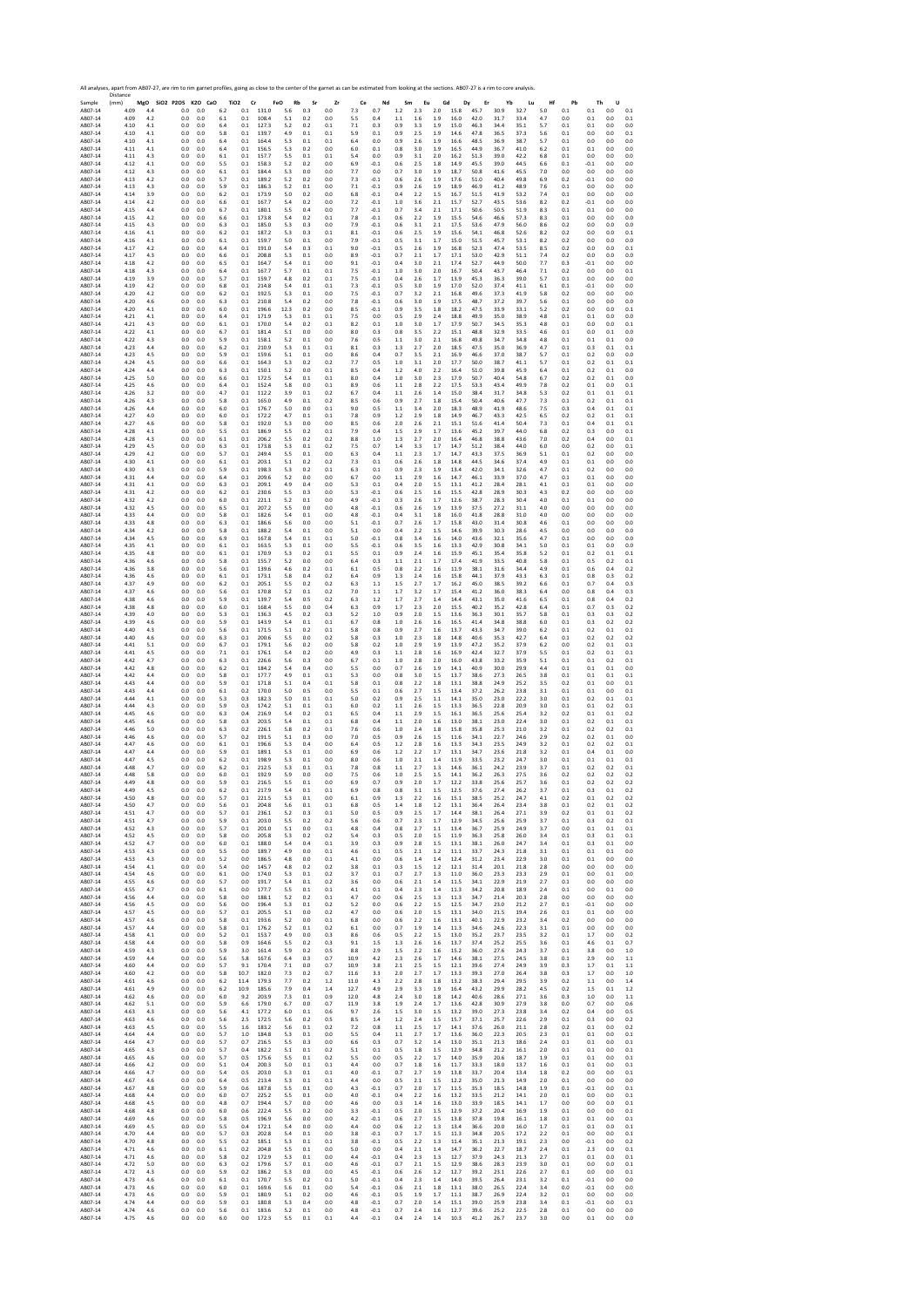|                    | All analyses, apart from AB07-27, are rim to rim garnet profiles, going as close to the center of the garnet as can be estimated from looking at the sections. AB07-27 is a rim to core analysis.<br>Distance |            |                              |            |                            |                                  |                               |                 |                |                  |                |                |                    |                  |              |              |              |                |                |                |                |                |
|--------------------|---------------------------------------------------------------------------------------------------------------------------------------------------------------------------------------------------------------|------------|------------------------------|------------|----------------------------|----------------------------------|-------------------------------|-----------------|----------------|------------------|----------------|----------------|--------------------|------------------|--------------|--------------|--------------|----------------|----------------|----------------|----------------|----------------|
| Sample<br>AB07-14  | (mm)<br>4.75                                                                                                                                                                                                  | 4.5        | MgO SiO2 P2O5 K2O CaO<br>0.0 | 0.0        | TiO <sub>2</sub> Cr<br>6.4 | $0.1$ 182.1                      | FeO<br>Rb<br>$5.4\,$<br>0.0   | Sr<br>Zr<br>0.2 | Ce<br>$4.5\,$  | Nd<br>$-0.1$     | Sm<br>0.7      | Eu<br>2.2      | Gd<br>$1.3\,$      | Dy<br>13.7       | Er<br>35.8   | Yb<br>23.0   | Lu<br>21.5   | Hf<br>3.0      | Pb<br>0.1      | Th<br>$0.0\,$  | U<br>0.0       | 0.0            |
| AB07-14            | 4.76                                                                                                                                                                                                          | 4.7        | 0.0                          | 0.0        | 5.8                        | 0.0<br>226.7                     | 5.4<br>0.1                    | 0.0             | 3.9            | 0.0              | 0.6            | 2.3            | 1.6                | 12.6             | 37.1         | 21.8         | 20.1         | 2.5            | 0.1            | 0.0            | 0.0            | 0.0            |
| AB07-14<br>AB07-14 | 4.76<br>4.77                                                                                                                                                                                                  | 4.7<br>4.6 | 0.0<br>0.0                   | 0.0<br>0.0 | 5.5<br>5.7                 | 0.1<br>223.2<br>0.0<br>178.9     | 5.5<br>0.1<br>0.1<br>4.9      | 0.1<br>0.1      | 3.6<br>3.5     | $-0.1$<br>$-0.1$ | 0.6<br>0.4     | 2.3<br>2.5     | 1.4<br>1.5         | 12.9<br>11.1     | 36.4<br>31.4 | 20.0<br>19.1 | 18.0<br>16.7 | 2.1<br>1.8     | 0.1<br>0.0     | 0.0<br>$-0.1$  | 0.0<br>0.0     | 0.0<br>0.0     |
| AB07-14            | 4.77                                                                                                                                                                                                          | 4.2        | 0.0                          | 0.0        | 5.9                        | 0.1<br>201.3                     | 4.9<br>0.1                    | 0.1             | 4.0            | $-0.1$           | 0.6            | 2.5            | 1.7                | 12.1             | 29.9         | 18.2         | 15.6         | 1.9            | 0.0            | 0.0            | 0.0            | 0.0            |
| AB07-14<br>AB07-14 | 4.78<br>4.78                                                                                                                                                                                                  | 4.3<br>4.3 | 0.0<br>0.0                   | 0.0<br>0.0 | 6.5<br>5.6                 | 209.6<br>0.1<br>0.1<br>198.1     | 5.3<br>0.1<br>5.5<br>0.1      | 0.0<br>0.1      | 4.0<br>3.6     | $-0.1$<br>0.0    | 0.5<br>0.5     | 2.5<br>2.2     | 1.4<br>1.4         | 11.7<br>10.5     | 29.9<br>31.1 | 17.9<br>19.8 | 16.5<br>15.5 | 2.1<br>1.9     | 0.1<br>0.0     | $-0.1$<br>0.0  | 0.0<br>0.0     | 0.0<br>0.0     |
| AB07-14            | 4.78                                                                                                                                                                                                          | 4.9        | 0.0                          | 0.0        | 5.9                        | 0.0<br>212.8                     | 5.4<br>0.4                    | 0.0             | 3.8            | $-0.1$           | 0.3            | 1.8            | 1.6                | 12.9             | 35.7         | 18.3         | 14.6         | 2.0            | 0.0            | 0.0            | 0.0            | 0.0            |
| AB07-14<br>AB07-14 | 4.79<br>4.79                                                                                                                                                                                                  | 4.5<br>4.5 | 0.0<br>0.0                   | 0.0<br>0.0 | 5.9<br>5.6                 | 0.0<br>204.0<br>0.0<br>189.3     | 5.5<br>0.1<br>5.3<br>0.2      | 0.1<br>0.1      | 3.4<br>3.2     | $-0.1$<br>$-0.1$ | 0.5<br>0.6     | 2.5<br>1.9     | 1.5<br>1.4         | 11.2<br>11.2     | 31.6<br>35.0 | 19.9<br>21.2 | 16.9<br>17.5 | 2.2<br>2.0     | 0.2<br>0.1     | 0.0<br>0.0     | 0.0<br>0.0     | 0.0<br>0.0     |
| AB07-14            | 4.80                                                                                                                                                                                                          | 4.6        | 0.0                          | 0.0        | 6.2                        | 0.0<br>182.8                     | 5.5<br>0.0                    | 0.1             | 5.0            | $-0.1$           | 0.4            | 1.9            | 1.7                | 12.5             | 36.3         | 21.0         | 18.7         | 2.5            | 0.1            | $-0.1$         | 0.0            | 0.0            |
| AB07-14<br>AB07-14 | 4.80<br>4.81                                                                                                                                                                                                  | 4.5<br>4.8 | 0.0<br>0.0                   | 0.0<br>0.0 | 5.6<br>6.2                 | 0.0<br>179.0<br>0.0<br>181.3     | 5.2<br>0.1<br>5.1<br>0.0      | 0.1<br>0.1      | 4.5<br>5.3     | $-0.1$<br>$-0.1$ | 0.6<br>0.6     | 2.1<br>1.9     | 1.5<br>1.6         | 11.5<br>13.1     | 32.6<br>34.1 | 22.3<br>22.9 | 19.2<br>18.9 | 2.2<br>2.4     | 0.1<br>0.1     | 0.0<br>0.0     | 0.0<br>0.0     | 0.0<br>0.0     |
| AB07-14            | 4.81                                                                                                                                                                                                          | 4.3        | 0.0                          | 0.0        | 5.1                        | 0.0<br>140.7                     | 5.1<br>0.0                    | 0.1             | 5.3            | 0.0              | 0.6            | 2.1            | 1.5                | 12.4             | 34.4         | 24.5         | 18.7         | 2.4            | 0.1            | 0.1            | 0.0            | 0.0            |
| AB07-14<br>AB07-14 | 4.82<br>4.82                                                                                                                                                                                                  | 4.6<br>4.5 | 0.0<br>0.0                   | 0.0<br>0.0 | 6.1<br>6.4                 | 0.0<br>179.1<br>0.0<br>180.2     | 5.3<br>0.1<br>5.4<br>0.2      | 0.4<br>0.8      | 6.1<br>5.5     | 0.0<br>0.0       | 0.5<br>0.6     | 2.4<br>2.3     | 1.9<br>1.8         | 12.9<br>14.2     | 37.0<br>38.8 | 24.4<br>24.7 | 20.7<br>25.0 | 2.9<br>2.9     | 0.1<br>0.1     | $-0.1$<br>0.1  | 0.0<br>0.2     | 0.0<br>0.0     |
| AB07-14            | 4.83                                                                                                                                                                                                          | 4.7        | 0.0                          | 0.0        | 5.8                        | 0.0<br>165.6                     | 6.0<br>0.3                    | 2.2             | 4.9            | 0.1              | 0.8            | 2.4            | 1.5                | 12.8             | 38.5         | 25.7         | 22.0         | 2.9            | 0.0            | 0.0            | 0.1            | 0.0            |
| AB07-14<br>AB07-14 | 4.83<br>4.84                                                                                                                                                                                                  | 4.5<br>4.4 | 0.0<br>0.0                   | 0.0<br>0.0 | 6.0<br>5.5                 | 0.1<br>183.4<br>0.0<br>165.0     | 5.1<br>0.3<br>5.0<br>0.2      | 3.4<br>3.6      | 4.8<br>5.3     | 0.2<br>0.0       | 0.6<br>0.9     | 2.5<br>2.3     | 1.6<br>1.4         | 12.6<br>13.3     | 35.7<br>34.8 | 25.4<br>25.8 | 22.4<br>21.3 | 2.8<br>2.9     | 0.0<br>0.1     | 0.2<br>0.1     | 0.2<br>0.2     | 0.0<br>0.0     |
| AB07-14            | 4.84                                                                                                                                                                                                          | 4.1        | 0.0                          | 0.0        | 5.5                        | 158.2<br>0.0                     | 4.8<br>0.8                    | 3.5             | 4.0            | 0.3              | 0.9            | 2.1            | 1.7                | 13.2             | 33.4         | 23.4         | 21.7         | 2.9            | 0.1            | 0.3            | 0.3            | 0.1            |
| AB07-14<br>AB07-14 | 4.84<br>4.85                                                                                                                                                                                                  | 4.6<br>4.5 | 0.0<br>0.0                   | 0.0<br>0.0 | 5.7<br>6.3                 | 0.0<br>188.3<br>0.0<br>169.8     | 5.3<br>0.5<br>5.1<br>0.7      | 3.7<br>4.2      | 5.3<br>4.4     | 0.2<br>0.1       | 0.9<br>0.5     | 2.5<br>2.2     | 1.2<br>1.2         | 13.2<br>13.4     | 34.7<br>34.8 | 25.5<br>27.0 | 25.4<br>27.9 | 3.4<br>3.5     | 0.1<br>0.1     | 0.1<br>0.2     | 0.2<br>0.3     | 0.0<br>0.0     |
| AB07-14<br>AB07-14 | 4.85<br>4.86                                                                                                                                                                                                  | 4.4<br>4.5 | 0.0<br>0.0                   | 0.0<br>0.0 | 5.5<br>5.8                 | 0.0<br>151.1<br>0.0<br>140.8     | 5.3<br>0.5<br>5.3<br>0.3      | 3.1<br>3.0      | 4.6<br>4.3     | 1.2<br>0.0       | 0.7<br>0.9     | 2.1<br>2.6     | 1.3<br>1.5         | 11.9<br>10.8     | 35.1<br>36.9 | 26.7<br>26.8 | 25.9<br>25.4 | 3.9<br>3.7     | 0.1<br>0.1     | 0.1<br>0.1     | 0.3<br>0.1     | 0.0<br>0.0     |
| AB07-14            | 4.86                                                                                                                                                                                                          | 4.7        | 0.0                          | 0.0        | 6.0                        | 0.1<br>139.6                     | 5.6<br>0.2                    | 1.9             | 6.1            | 0.0              | 0.9            | 2.0            | 1.4                | 12.7             | 38.4         | 30.6         | 32.7         | 4.4            | 0.1            | 0.1            | 0.1            | 0.0            |
| AB07-14<br>AB07-14 | 4.87<br>4.87                                                                                                                                                                                                  | 4.6<br>4.3 | 0.0<br>0.0                   | 0.0<br>0.0 | 6.2<br>5.5                 | 0.0<br>114.4<br>102.0<br>0.0     | 5.4<br>0.3<br>5.1<br>0.2      | 1.1<br>0.9      | 5.8<br>4.7     | 0.0<br>0.0       | 0.7<br>0.4     | 2.1<br>2.2     | 1.6<br>1.6         | 12.3<br>11.8     | 37.5<br>37.6 | 26.9<br>26.3 | 25.8<br>25.2 | 3.9<br>3.3     | 0.1<br>0.1     | 0.1<br>0.0     | 0.0<br>0.0     | 0.0<br>0.0     |
| AB07-14            | 4.88                                                                                                                                                                                                          | 4.5        | 0.0                          | 0.0        | 5.8                        | 0.0<br>84.5                      | 4.9<br>0.0                    | 0.6             | 6.0            | $-0.1$           | 0.4            | 2.4            | 1.7                | 11.6             | 37.1         | 23.0         | 23.4         | 3.1            | 0.1            | 0.0            | 0.0            | 0.0            |
| AB07-14<br>AB07-14 | 4.88<br>4.89                                                                                                                                                                                                  | 4.2<br>4.5 | 0.0<br>0.0                   | 0.0<br>0.0 | 6.1<br>6.0                 | 0.0<br>62.5<br>0.0<br>55.5       | 5.1<br>0.1<br>5.4<br>0.1      | 0.5<br>0.4      | 4.4<br>5.2     | $-0.1$<br>$-0.1$ | 0.5<br>0.6     | 1.7<br>2.1     | 1.5<br>1.6         | 11.9<br>12.0     | 33.7<br>34.9 | 23.3<br>24.2 | 22.8<br>18.5 | 2.7<br>2.7     | 0.0<br>0.0     | 0.1<br>$-0.1$  | 0.0<br>0.0     | 0.0<br>0.0     |
| AB07-14            | 4.89                                                                                                                                                                                                          | 4.6        | 0.0                          | 0.0        | 6.4                        | 37.7<br>0.0                      | 5.5<br>0.1                    | 0.2             | $4.2\,$        | 0.0              | 0.5            | 2.3            | 1.3                | 12.8             | 36.0         | 21.7         | 16.8         | 2.2            | 0.0            | 0.0            | 0.0            | 0.0            |
| AB07-14<br>AB07-14 | 4.89<br>4.90                                                                                                                                                                                                  | 4.5<br>4.4 | 0.0<br>0.0                   | 0.0<br>0.0 | 5.9<br>5.3                 | 0.1<br>33.3<br>0.0<br>40.2       | 5.5<br>0.1<br>5.1<br>0.2      | 0.3<br>0.1      | 3.3<br>3.9     | $-0.1$<br>0.0    | 0.4<br>0.6     | 1.8<br>2.1     | 1.6<br>1.4         | 14.0<br>10.9     | 36.2<br>33.8 | 21.3<br>19.9 | 16.0<br>15.6 | 1.9<br>1.8     | 0.1<br>0.1     | 0.1<br>0.0     | 0.0<br>0.0     | 0.0<br>0.1     |
| AB07-14            | 4.90                                                                                                                                                                                                          | 4.4        | 0.0                          | 0.0        | 5.9                        | 27.9<br>0.0                      | 5.3<br>0.1                    | 0.8             | 3.6            | 0.0              | 0.3            | 1.5            | 1.3                | 12.3             | 33.1         | 18.3         | 15.2         | 1.8            | 0.0            | $-0.1$         | 0.0            | 0.0            |
| AB07-14<br>AB07-14 | 4.91<br>4.91                                                                                                                                                                                                  | 4.6<br>4.2 | 0.0<br>0.0                   | 0.0<br>0.0 | 6.1<br>5.8                 | 0.1<br>17.2<br>0.1<br>13.3       | 5.3<br>0.3<br>5.6<br>0.2      | 3.1<br>12.6     | 3.9<br>2.6     | 0.0<br>0.2       | 0.5<br>0.5     | 2.0<br>1.9     | 1.4<br>0.9         | 11.9<br>9.1      | 32.8<br>30.9 | 19.3<br>18.0 | 15.6<br>13.0 | 1.5<br>1.4     | 0.2<br>0.1     | 0.1<br>0.3     | 0.1<br>0.2     | 0.2<br>0.4     |
| AB07-14            | 4.92                                                                                                                                                                                                          | 3.7        | 0.0                          | 0.0        | 5.6                        | 0.8<br>8.2                       | 5.0<br>0.6                    | 32.1            | 2.1            | 0.5              | 0.7            | 1.6            | 0.8                | 8.7              | 28.4         | 17.3         | 12.6         | 1.1            | 0.1            | 0.3            | 0.2            | 0.8            |
| AB07-14<br>AB07-14 | 4.92<br>4.93                                                                                                                                                                                                  | 3.5<br>3.0 | 0.0<br>0.0                   | 0.1<br>0.2 | 5.9<br>4.8                 | 18.8<br>2.7<br>4.1<br>18.7       | 5.0<br>2.9<br>5.0<br>6.0      | 71.0<br>100.9   | 2.3<br>2.3     | 0.6<br>0.5       | 0.6<br>0.9     | 1.5<br>1.4     | 0.6<br>0.6         | 8.0<br>5.7       | 23.9<br>20.6 | 16.2<br>12.1 | 12.9<br>8.5  | 1.3<br>1.2     | 0.0<br>0.1     | 0.3<br>0.6     | 0.2<br>0.2     | 0.8<br>1.1     |
| AB07-14            | 4.93                                                                                                                                                                                                          | 2.5        | 0.0                          | 0.5        | 4.1                        | 4.7<br>15.6                      | 3.7<br>12.4                   | 119.8           | 1.9            | 0.5              | 0.4            | 0.6            | 0.5                | 3.7              | 14.2         | 9.7          | 8.1          | 0.9            | 0.0            | 0.6            | 0.2            | 0.8            |
| AB07-14<br>AR07-14 | 4.94<br>4.94                                                                                                                                                                                                  | 2.2<br>1.7 | 0.0<br>0.0                   | 0.9<br>1.4 | 3.9<br>4.0                 | 18.2<br>4.9<br>4.7<br>14.7       | 23.4<br>3.6<br>3.2<br>37.7    | 143.4<br>182.7  | 1.4<br>1.0     | 0.5<br>0.7       | 0.6<br>0.4     | 0.7<br>0.4     | 0.4<br>0.4         | 4.3<br>3.3       | 13.5<br>11.4 | 8.1<br>6.5   | 6.2<br>5.9   | 0.6<br>0.6     | 0.0<br>0.0     | 0.8<br>1.0     | 0.2<br>0.1     | 0.6<br>0.4     |
| AB07-14<br>AB07-14 | 4.94<br>4.95                                                                                                                                                                                                  | 1.4<br>1.5 | 0.0<br>0.0                   | 1.7<br>1.9 | 3.7<br>3.4                 | 3.5<br>12.0<br>2.5<br>17.6       | 2.5<br>44.5<br>2.8<br>53.5    | 205.5<br>230.8  | $1.0\,$<br>0.9 | 0.5<br>0.4       | 0.4<br>0.4     | 0.3<br>0.3     | 0.5<br>0.5         | 2.7<br>2.4       | 9.1<br>6.8   | 5.0<br>3.7   | 3.8<br>3.4   | 0.5<br>0.4     | 0.0<br>0.0     | 1.1<br>1.1     | 0.1<br>0.1     | 0.3<br>0.2     |
| AB07-14            | 4.95                                                                                                                                                                                                          | 1.4        | 0.0                          | 2.1        | 3.5                        | 19.6<br>1.7                      | 1.8<br>57.1                   | 247.3           | 0.7            | 0.4              | 0.4            | 0.7            | 0.6                | 2.2              | 6.4          | 4.1          | 3.8          | 0.4            | 0.0            | 0.9            | 0.0            | 0.1            |
| AB07-14<br>AB07-14 | 4.96<br>4.96                                                                                                                                                                                                  | 1.4<br>1.6 | 0.0<br>0.0                   | 2.0<br>2.1 | 3.3<br>3.9                 | 1.0<br>16.2<br>0.7<br>19.9       | 1.7<br>50.1<br>2.2<br>55.5    | 240.0<br>253.4  | 0.4<br>0.7     | 0.4<br>0.2       | 0.2<br>0.3     | 0.4<br>0.4     | 0.8<br>0.7         | 1.9<br>3.1       | 8.2<br>8.2   | 4.5<br>4.9   | 3.2<br>3.5   | 0.3<br>0.4     | 0.0<br>0.0     | 1.1<br>1.5     | 0.0<br>0.0     | 0.1<br>0.1     |
| AB07-14            | 4.97                                                                                                                                                                                                          | 1.4        | 0.0                          | 1.6        | 3.4                        | 0.4<br>7.1                       | 1.8<br>38.5                   | 199.0           | 0.7            | 0.1              | 0.2            | 0.4            | 0.8                | 2.3              | 9.1          | 5.1          | 3.7          | 0.3            | 0.0            | 1.3            | 0.0            | 0.0            |
| AB07-14<br>AB07-14 | 4.97<br>4.98                                                                                                                                                                                                  | 1.7<br>2.2 | 0.0<br>0.0                   | 1.5<br>1.3 | 3.7<br>4.5                 | 0.2<br>5.0<br>0.2<br>11.9        | 2.1<br>35.4<br>2.8<br>30.9    | 194.1<br>195.8  | 0.7<br>0.8     | 0.2<br>0.2       | 0.4<br>0.4     | 0.5<br>1.0     | 0.9<br>1.1         | 2.8<br>4.6       | 10.2<br>12.9 | 6.4<br>7.1   | 4.0<br>4.3   | 0.4<br>0.4     | 0.0<br>0.0     | 1.2<br>1.1     | 0.0<br>0.0     | 0.0<br>0.0     |
| AB07-14            | 4.98                                                                                                                                                                                                          | 2.4        | 0.0                          | 1.0        | 4.8                        | 0.1<br>5.5                       | 3.0<br>27.3                   | 166.9           | 1.4            | 0.1              | 0.4            | 0.9            | 1.0                | 4.9              | 14.9         | 7.8          | 5.2          | 0.4            | 0.0            | 1.0            | 0.0            | 0.0            |
| AB07-14<br>AR07-14 | 4.99<br>4.99                                                                                                                                                                                                  | 3.0<br>3.2 | 0.0<br>0.0                   | 0.7<br>0.5 | 5.4<br>5.4                 | 10.7<br>0.1<br>0.1<br>16.9       | 3.7<br>19.4<br>4.2<br>13.5    | 145.0<br>106.7  | $1.1\,$<br>1.3 | 0.0<br>0.0       | 0.4<br>0.2     | $1.0\,$<br>0.8 | 1.1<br>0.8         | 6.3<br>5.9       | 15.9<br>17.3 | 9.0<br>9.1   | 4.7<br>5.2   | 0.4<br>0.6     | 0.0<br>0.0     | 0.7<br>0.7     | 0.0<br>0.1     | 0.0<br>0.0     |
| AB07-14            | 4.99                                                                                                                                                                                                          | 3.7        | 0.0                          | 0.3        | 5.6                        | 0.1<br>5.6                       | 4.6<br>11.2                   | 82.3            | 0.8            | 0.2              | 0.5            | $1.6\,$        | 0.9                | 7.7              | 20.2         | 8.3          | 6.9          | 0.4            | 0.0            | 0.9            | 0.1            | 0.0            |
| AB07-14<br>AB07-14 | 5.00<br>5.00                                                                                                                                                                                                  | 3.6<br>3.9 | 0.0<br>0.0                   | 0.2<br>0.1 | 5.7<br>5.8                 | 0.0<br>3.3<br>0.1<br>6.6         | 4.6<br>8.6<br>4.7<br>3.6      | 47.1<br>40.7    | 1.0<br>1.0     | 0.1<br>0.1       | 0.5<br>0.6     | 1.5<br>1.0     | 0.9<br>1.0         | 7.6<br>6.8       | 21.2<br>19.1 | 9.6<br>9.8   | 5.7<br>5.0   | 0.5<br>0.5     | 0.0<br>0.0     | 0.5<br>0.2     | 0.2<br>0.1     | 0.0<br>0.0     |
| AB07-14            | 5.01                                                                                                                                                                                                          | 3.8        | 0.0                          | 0.1        | 4.9                        | 0.0<br>14.8                      | 4.4<br>2.6                    | 16.8            | 1.0            | 0.0              | 0.4            | 1.0            | 0.8                | 6.3              | 20.3         | 9.4          | 4.9          | 0.5            | 0.0            | 0.0            | 0.1            | 0.0            |
| AB07-14<br>AB07-14 | 5.01<br>5.02                                                                                                                                                                                                  | 4.2<br>4.5 | 0.0<br>0.0                   | 0.1<br>0.1 | 6.2<br>5.8                 | 0.0<br>6.8<br>12.1<br>0.0        | 6.3<br>1.3<br>5.2<br>1.9      | 12.4<br>8.3     | 1.3<br>1.1     | 0.1<br>0.0       | 0.5<br>0.6     | 1.0<br>1.3     | 1.0<br>0.9         | 7.2<br>5.9       | 23.6<br>22.2 | 10.2<br>10.0 | 6.4<br>6.3   | 0.5<br>0.6     | 0.0<br>0.0     | 0.1<br>$-0.1$  | 0.0<br>0.0     | 0.0<br>0.0     |
| AB07-14            | 5.02                                                                                                                                                                                                          | 4.4        | 0.0                          | 0.1        | 5.5                        | 0.0<br>4.6                       | 5.4<br>1.0                    | 6.2             | 1.2            | 0.0              | 0.3            | 1.4            | 0.9                | 5.5              | 21.1         | 11.2         | 5.3          | 0.6            | 0.1            | 0.0            | 0.0            | 0.0            |
| AB07-14<br>AB07-14 | 5.03<br>5.03                                                                                                                                                                                                  | 4.3<br>4.7 | 0.0<br>0.0                   | 0.1<br>0.1 | 5.9<br>5.8                 | 0.0<br>4.5<br>0.0<br>0.6         | 5.1<br>$_{0.8}$<br>5.4<br>1.3 | 2.9<br>3.0      | 1.3<br>1.4     | 0.0<br>0.0       | 0.4<br>0.5     | $1.1$<br>2.1   | 1.1<br>1.0         | 8.0<br>6.2       | 21.0<br>24.9 | 11.7<br>12.8 | 6.9<br>6.2   | 0.5<br>0.6     | 0.1<br>0.0     | 0.1<br>0.0     | 0.0<br>0.1     | 0.0<br>0.0     |
| AB07-14<br>AB07-14 | 5.04<br>5.04                                                                                                                                                                                                  | 4.1<br>4.3 | 0.0<br>0.0                   | 0.0<br>0.0 | 5.3<br>5.1                 | 0.0<br>9.2<br>0.0<br>6.9         | 6.5<br>0.3<br>4.9<br>0.6      | 1.6<br>1.4      | 1.3<br>1.6     | $-0.1$<br>0.0    | 0.4<br>0.3     | 1.5<br>1.5     | 0.9<br>0.7         | 7.2<br>7.6       | 22.9<br>23.9 | 11.9<br>11.1 | 6.7<br>6.1   | 0.6<br>0.6     | 0.0<br>0.0     | 0.0<br>0.0     | 0.0<br>0.0     | 0.0<br>0.0     |
| AB07-14            | 5.05                                                                                                                                                                                                          | 4.3        | 0.0                          | 0.0        | 5.8                        | 0.0<br>5.8                       | 4.8<br>0.4                    | 2.8             | 1.3            | 0.0              | 0.6            | 1.6            | 1.0                | 7.7              | 26.6         | 12.8         | 6.4          | 0.6            | 0.0            | 0.0            | 0.0            | 0.0            |
| AB07-14<br>AB07-14 | 5.05<br>5.05                                                                                                                                                                                                  | 4.4<br>4.3 | 0.0<br>0.0                   | 0.0<br>0.0 | 6.3<br>5.6                 | 6.0<br>0.0<br>0.0<br>8.0         | 5.2<br>2.3<br>5.1<br>0.7      | 0.5<br>1.3      | 1.8<br>1.4     | $-0.1$<br>0.0    | 0.6<br>0.3     | 1.7<br>1.8     | 1.4<br>1.2         | 9.4<br>8.6       | 29.9<br>29.0 | 13.8<br>13.0 | 8.3<br>9.7   | 0.7<br>0.8     | 0.0<br>0.0     | 0.0<br>0.0     | 0.0<br>0.0     | 0.0<br>0.0     |
| AB07-14            | 5.06                                                                                                                                                                                                          | 4.6        | 0.0                          | 0.0        | 5.8                        | 0.0<br>4.1                       | 5.6<br>0.7                    | 1.1             | 1.9            | $-0.1$           | 0.4            | 1.8            | 1.3                | 10.7             | 30.6         | 15.6         | 10.8         | 1.0            | 0.1            | 0.0            | 0.1            | 0.0            |
| AB07-14<br>AB07-14 | 5.06<br>5.07                                                                                                                                                                                                  | 4.7<br>4.5 | 0.0<br>0.0                   | 0.1<br>0.0 | 5.5<br>5.8                 | 0.0<br>22.2<br>11.3<br>0.0       | 6.0<br>0.5<br>5.3<br>1.2      | 3.9<br>2.6      | 1.5<br>2.1     | 0.4<br>0.5       | 0.6<br>0.3     | 2.5<br>1.9     | 1.3<br>1.3         | 10.7<br>12.0     | 35.9<br>33.2 | 18.3<br>17.5 | 10.9<br>10.5 | 1.1<br>1.3     | 0.0<br>0.0     | 0.0<br>0.0     | 0.1<br>0.2     | 0.0<br>0.1     |
| AB07-14            | 5.07                                                                                                                                                                                                          | 4.6        | 0.0                          | 0.0        | 6.1                        | 0.0<br>7.5                       | 5.4<br>0.3                    | 2.6             | 2.3            | 0.6              | 0.5            | 1.5            | 1.4                | 12.0             | 35.0         | 21.2         | 13.0         | 1.4            | 0.0            | 0.1            | 0.2            | 0.1            |
| AB07-14<br>AB07-14 | 5.08<br>5.08                                                                                                                                                                                                  | 4.5<br>3.9 | 0.0<br>0.0                   | 0.0<br>0.0 | 5.5<br>5.2                 | 0.0<br>16.5<br>0.0<br>12.3       | 5.1<br>0.5<br>5.2<br>0.6      | 1.5<br>1.2      | 2.3<br>2.0     | 1.3<br>1.0       | 1.3<br>1.0     | 2.4<br>2.2     | $1.3\,$<br>1.1     | 13.3<br>9.7      | 34.8<br>32.1 | 20.6<br>18.8 | 13.6<br>13.4 | $1.5\,$<br>1.5 | 0.0<br>0.0     | 0.1<br>0.0     | 0.1<br>0.1     | $0.1\,$<br>0.1 |
| AB07-14            | 5.09                                                                                                                                                                                                          | 4.4        | 0.0                          | 0.0        | 5.8                        | 0.0<br>18.6                      | 5.2<br>1.5                    | 1.8             | 2.6            | 1.4              | 1.6            | 1.5            | 1.4                | 10.7             | 36.3         | 22.8         | 18.3         | 1.8            | 0.1            | 0.2            | 0.3            | 0.1            |
| AB07-14<br>AB07-14 | 5.09<br>5.10                                                                                                                                                                                                  | 5.0<br>3.8 | 0.0<br>0.0                   | 0.0<br>0.0 | 5.7<br>4.6                 | 0.0<br>27.8<br>0.0<br>20.6       | 5.4<br>$1.0$<br>4.9<br>1.1    | 1.7<br>0.7      | 3.3<br>2.7     | 1.6<br>1.2       | 1.6<br>1.4     | 2.3<br>1.7     | 1.6<br>1.2         | 13.0<br>10.4     | 38.7<br>34.4 | 25.7<br>21.8 | 19.3<br>18.4 | 2.1<br>2.2     | 0.0<br>0.1     | 0.1<br>0.0     | 0.3<br>0.3     | 0.1<br>0.1     |
| AB07-14            | 5.10                                                                                                                                                                                                          | 4.7        | 0.0                          | 0.0        | 5.5                        | 45.7<br>0.0                      | 9.5<br>1.2                    | 2.2             | 3.1            | 2.2              | 1.8            | 2.2            | 1.7                | 14.5             | 39.9         | 28.5         | 25.6         | 2.9            | 0.2            | 0.2            | 0.3            | 0.1            |
| AB07-14<br>AB07-14 | 5.10<br>5.11                                                                                                                                                                                                  | 4.8<br>4.7 | 0.0<br>0.0                   | 0.0<br>0.0 | 5.5<br>6.0                 | 0.0<br>66.6<br>0.1<br>71.1       | 5.6<br>1.0<br>5.4<br>0.3      | 0.5<br>1.3      | 3.1<br>3.8     | 1.7<br>2.0       | 1.5<br>1.9     | 1.8<br>2.0     | 1.6<br>1.6         | 10.6<br>13.3     | 44.3<br>45.5 | 30.8<br>33.0 | 27.8<br>26.4 | 3.4<br>3.8     | 0.1<br>0.1     | 0.1<br>0.1     | 0.3<br>0.4     | 0.1<br>0.1     |
| AB07-14            | 5.11                                                                                                                                                                                                          | 4.7        | 0.0                          | 0.0        | 5.9                        | 0.0<br>109.3                     | 5.4<br>0.1                    | 1.4             | 3.6            | 1.7              | 1.5            | 2.1            | 1.4                | 12.6             | 44.3         | 34.1         | 29.6         | 3.9            | 0.1            | 0.1            | 0.3            | 0.1            |
| AB07-14<br>AB07-14 | 5.12<br>5.12                                                                                                                                                                                                  | 1.8<br>4.5 | 0.0<br>0.0                   | 0.0<br>0.0 | 2.3<br>6.1                 | 0.0<br>42.6<br>0.1<br>128.0      | 2.2<br>0.4<br>5.1<br>0.4      | 0.5<br>4.1      | 1.3<br>4.1     | 0.4<br>1.2       | 0.4<br>1.4     | 0.8<br>2.4     | 0.6<br>1.3         | 5.5<br>12.6      | 16.4<br>44.5 | 13.6<br>36.2 | 11.9<br>28.7 | 1.5<br>4.1     | 0.0<br>0.0     | 0.2<br>$-0.1$  | 0.2<br>0.3     | 0.1<br>0.1     |
| AB07-14<br>AB07-14 | 5.13<br>5.13                                                                                                                                                                                                  | 4.9<br>4.8 | 0.0<br>0.0                   | 0.0<br>0.0 | 6.8<br>6.2                 | 0.1<br>135.1<br>120.6<br>0.1     | 5.7<br>0.6<br>5.1<br>0.2      | 0.8<br>1.1      | 3.9<br>$4.2\,$ | 1.4<br>1.2       | 1.2<br>0.8     | 2.2<br>1.6     | 1.3<br>1.3         | 11.8<br>13.3     | 45.8<br>42.5 | 34.5<br>33.6 | 30.6<br>27.2 | 4.0<br>3.7     | 0.0<br>0.1     | 0.1<br>0.1     | 0.4<br>0.4     | 0.1<br>0.2     |
| AR07-14            | 5.14                                                                                                                                                                                                          | 4.6        | 0.0                          | 0.0        | 6.3                        | 0.0<br>134.4                     | 5.6<br>0.2                    | 0.9             | 3.3            | 0.8              | 1.0            | 2.2            | 1.3                | 13.3             | 43.4         | 34.9         | 26.8         | 3.5            | 0.0            | 0.1            | 0.6            | 0.2            |
| AB07-14<br>AB07-14 | 5.14<br>5.15                                                                                                                                                                                                  | 4.4<br>4.9 | 0.0<br>0.0                   | 0.0<br>0.0 | 5.6<br>5.6                 | 0.0<br>125.1<br>0.0<br>117.6     | 5.1<br>0.3<br>5.3<br>0.3      | 1.1<br>1.8      | 2.5<br>3.5     | 0.5<br>0.6       | 0.5<br>0.8     | 1.5<br>1.7     | 1.2<br>1.2         | 11.3<br>12.6     | 40.1<br>39.8 | 30.3<br>30.3 | 25.3<br>25.9 | 3.1<br>3.5     | 0.1<br>0.0     | 0.1<br>0.1     | 0.4<br>0.4     | 0.1<br>0.2     |
| AB07-14            | 5.15                                                                                                                                                                                                          | 4.3        | 0.0                          | 0.0        | 5.6                        | 0.0<br>124.0                     | 4.9<br>0.7                    | 2.1             | 3.1            | 0.4              | $0.8\,$        | 1.7            | $1.1\,$            | 10.9             | 37.9         | 30.4         | 25.1         | 3.2            | 0.1            | 0.0            | 0.1            | 0.1            |
| AB07-14            | 5.15<br>5.16                                                                                                                                                                                                  | 4.4        | n n<br>0.0                   | n٨<br>0.0  | 5.9                        | nη<br>0.0<br>132.1               | n a<br>5.1<br>0.5             | 1.3             | 3.0            | 0.2              | ሰ հ<br>0.6     | 2.0            | 1.2                | 11.9             | 38 7<br>41.4 | 30 F<br>33.2 | 26 Q<br>27.7 | 3.6            | 0.1            | 0.1            | 0.1            | 0.1            |
| AB07-14            | 5.16                                                                                                                                                                                                          | 4.7        | 0.0                          | 0.1        | 5.9                        | 0.0<br>155.5                     | 5.5<br>1.4                    | 1.4             | 4.1            | 0.1              | 0.3            | 2.3            | 1.4                | 13.3             | 43.6         | 36.1         | 29.0         | 3.8            | 0.0            | 0.1            | 0.1            | 0.0            |
| AB07-14<br>AB07-14 | 5.17<br>5.17                                                                                                                                                                                                  | 4.7<br>4.6 | 0.0<br>0.0                   | 0.0<br>0.0 | 5.5<br>5.4                 | 0.0<br>172.2<br>0.0<br>180.4     | 5.2<br>0.8<br>$5.1\,$<br>1.4  | 1.2<br>$1.1\,$  | 3.6<br>3.3     | 0.4<br>0.6       | 0.6<br>1.0     | 1.6<br>1.5     | 1.5<br>1.3         | 12.3<br>9.1      | 38.6<br>40.9 | 33.6<br>32.6 | 29.6<br>25.2 | 3.5<br>3.4     | 0.0<br>0.0     | 0.2<br>0.3     | 0.3<br>0.3     | 0.1<br>0.1     |
| AB07-14<br>AB07-14 | 5.18<br>5.18                                                                                                                                                                                                  | 4.6<br>4.7 | 0.0<br>0.0                   | 0.1<br>0.1 | 5.6<br>5.7                 | 0.0<br>158.6<br>156.5<br>0.0     | $1.4\,$<br>4.8<br>2.7<br>4.9  | 1.0<br>1.4      | 3.2<br>2.8     | 1.6<br>1.4       | 0.9<br>1.1     | 1.9<br>2.0     | 1.3<br>1.3         | $11.5\,$<br>10.5 | 34.6<br>40.4 | 27.6<br>27.8 | 21.7<br>24.1 | 3.0<br>2.7     | 0.0<br>0.0     | 0.2<br>0.3     | 0.4<br>0.5     | 0.1<br>0.3     |
| AB07-14            | 5.19                                                                                                                                                                                                          | 4.4        | 0.0                          | 0.1        | 5.5                        | 150.0<br>0.0                     | 4.6<br>1.8                    | 1.6             | 2.7            | 1.6              | 1.3            | 1.1            | 1.1                | 10.1             | 32.7         | 24.2         | 22.1         | 2.7            | 0.0            | 0.2            | 0.7            | 0.2            |
| AB07-14<br>AB07-14 | 5.19<br>5.20                                                                                                                                                                                                  | 4.5<br>4.6 | 0.0<br>0.0                   | 0.1<br>0.1 | 5.3<br>5.5                 | 188.5<br>0.0<br>162.8<br>0.0     | 4.9<br>1.8<br>2.1<br>5.1      | 1.9<br>2.7      | 2.4<br>2.6     | 1.7<br>1.4       | 0.7<br>1.0     | 2.0<br>1.7     | 1.0<br>1.3         | 10.5<br>10.5     | 35.9<br>34.5 | 27.4<br>28.5 | 20.4<br>21.2 | 2.5<br>2.8     | 0.0<br>0.0     | 0.1<br>0.2     | 0.6<br>0.6     | 0.1<br>0.1     |
| AB07-14            | 5.20                                                                                                                                                                                                          | 4.7        | 0.0                          | 0.1        | 6.4                        | 179.6<br>0.0                     | 5.1<br>1.6                    | 2.6             | 2.9            | 1.1              | 1.4            | 1.7            | 1.2                | 11.1             | 37.5         | 29.2         | 25.7         | 3.0            | 0.0            | 0.1            | 0.7            | 0.2            |
| AB07-14<br>AB07-14 | 5.20<br>5.21                                                                                                                                                                                                  | 4.7<br>4.3 | 0.0<br>0.0                   | 0.1<br>0.1 | 5.5<br>5.4                 | 0.0<br>161.0<br>0.0<br>168.7     | 5.0<br>2.6<br>4.6<br>1.8      | 3.1<br>1.6      | 2.8<br>2.5     | 0.7<br>0.9       | $1.1\,$<br>0.9 | 1.7<br>1.2     | $1.1\,$<br>1.1     | 10.5<br>10.4     | 35.4<br>33.0 | 30.2<br>29.2 | 27.5<br>25.1 | 3.3<br>3.5     | 0.1<br>0.0     | 0.1<br>0.1     | 0.6<br>0.5     | 0.2<br>0.2     |
| AB07-14<br>AB07-14 | 5.21<br>5.22                                                                                                                                                                                                  | 4.8<br>1.6 | $0.0\,$<br>0.0               | 0.1<br>0.0 | 5.6<br>2.2                 | 172.3<br>0.0<br>0.0<br>55.7      | 4.9<br>1.1<br>1.9<br>0.7      | 2.1<br>0.5      | $2.8\,$<br>0.9 | $1.0\,$<br>0.3   | 0.8<br>0.4     | 1.5<br>0.6     | 0.9<br>0.4         | 10.6<br>3.1      | 36.9<br>14.5 | 32.0<br>11.9 | 29.1<br>10.9 | 3.7<br>1.5     | 0.1<br>0.0     | 0.2<br>0.1     | 0.6<br>0.3     | 0.2<br>0.1     |
| AB07-14            | 5.22                                                                                                                                                                                                          | 4.9        | 0.0                          | 0.0        | 5.5                        | 0.0<br>176.3                     | $4.8\,$<br>0.6                | 0.6             | 4.0            | 1.3              | 1.2            | $1.4\,$        | $1.1\,$            | 11.6             | 36.5         | 34.0         | 33.3         | 4.2            | 0.1            | 0.1            | $1.0$          | 0.3            |
| AB07-14<br>AB07-14 | 5.23<br>5.23                                                                                                                                                                                                  | 4.7<br>4.7 | 0.0<br>0.0                   | 0.0<br>0.0 | 6.0<br>5.8                 | $0.0\,$<br>199.0<br>0.0<br>181.8 | 5.2<br>0.5<br>5.3<br>0.3      | $1.0$<br>0.6    | 3.2<br>3.6     | $1.8\,$<br>2.1   | $1.1\,$<br>1.7 | 1.7<br>1.3     | 0.9<br>1.0         | 8.9<br>10.4      | 37.7<br>41.3 | 37.0<br>38.6 | 32.8<br>35.0 | $5.0\,$<br>4.9 | $0.1\,$<br>0.0 | 0.3<br>0.2     | $1.3\,$<br>1.2 | 0.4<br>0.4     |
| AB07-14            | 5.24                                                                                                                                                                                                          | 4.9        | 0.0                          | 0.0        | 5.9                        | 0.0<br>168.6                     | 5.4<br>0.7                    | 0.4             | 3.7            | 2.6              | 2.0            | 1.7            | 1.2                | 8.8              | 40.6         | 35.9         | 37.5         | 5.3            | 0.0            | 0.3            | 1.3            | 0.4            |
| AB07-14<br>AB07-14 | 5.24<br>5.25                                                                                                                                                                                                  | 5.4<br>5.0 | 0.0<br>0.0                   | 0.0<br>0.0 | 6.1<br>5.2                 | 0.0<br>166.1<br>164.3<br>0.0     | 5.8<br>0.2<br>5.2<br>0.6      | 0.6<br>0.5      | 5.0<br>3.5     | 2.6<br>2.2       | 1.9<br>1.7     | 1.7<br>1.5     | $1.1$<br>1.1       | 11.7<br>10.3     | 40.9<br>40.3 | 39.5<br>39.5 | 39.4<br>39.5 | 5.7<br>5.5     | 0.1<br>0.1     | 0.4<br>0.2     | 1.1<br>1.1     | 0.4<br>0.4     |
| AB07-14            | 5.25                                                                                                                                                                                                          | 4.4        | 0.0                          | 0.0        | 5.3                        | 133.8<br>0.0                     | 5.0<br>0.3                    | 0.3             | 3.5            | 1.9              | 1.2            | 1.5            | 1.1                | 11.7             | 36.5         | 36.7         | 34.5         | 5.0            | 0.1            | 0.2            | 0.9            | 0.2            |
| AB07-14<br>AB07-14 | 5.26<br>5.26                                                                                                                                                                                                  | 4.5<br>4.8 | 0.0<br>0.0                   | 0.0<br>0.0 | 5.7<br>6.1                 | 0.0<br>147.6<br>0.0<br>168.1     | $4.8\,$<br>0.4<br>5.2<br>0.1  | 0.2<br>1.4      | 3.7<br>3.7     | 2.1<br>9.2       | 1.5<br>1.6     | 1.5<br>1.9     | 0.9<br>1.2         | 11.2<br>9.1      | 40.9<br>36.9 | 38.6<br>39.0 | 39.8<br>40.8 | 4.9<br>5.1     | 0.0<br>0.1     | 0.1<br>0.3     | 1.2<br>1.0     | 0.4<br>0.3     |
| AB07-14            | 5.26                                                                                                                                                                                                          | 4.8        | 0.0                          | 0.0        | 6.4                        | 182.8<br>0.0                     | 5.2<br>0.5                    | 0.6             | 3.7            | 2.4              | 1.5            | 1.4            | $1.0\,$            | 12.8             | 40.6         | 39.2         | 38.1         | 5.1            | $0.1\,$        | 0.2            | 0.9            | 0.4            |
| AB07-14<br>AB07-14 | 5.27<br>5.27                                                                                                                                                                                                  | 4.9<br>4.7 | 0.0<br>0.0                   | 0.0<br>0.0 | 6.2<br>5.3                 | 0.0<br>158.0<br>0.0<br>153.1     | 5.2<br>0.2<br>5.0<br>0.3      | $1.1$<br>0.2    | 3.9<br>3.3     | 2.3<br>2.3       | 1.9<br>1.6     | 1.8<br>1.8     | 0.8<br>1.0         | 10.3<br>13.4     | 41.1<br>41.9 | 38.8<br>37.8 | 39.6<br>38.3 | 5.0<br>5.4     | 0.1<br>0.1     | 0.2<br>0.2     | 1.2<br>1.0     | 0.4<br>0.6     |
| AB07-14            | 5.28                                                                                                                                                                                                          | 5.3        | 0.0                          | 0.0        | 6.2                        | 168.9<br>0.0                     | 5.3<br>$1.0$                  | 1.0             | 3.7            | 3.1              | 1.9            | 1.7            | $1.1\,$            | 10.6             | 41.3         | 44.0         | 43.2         | 5.6            | 0.2            | 0.4            | 1.2            | 0.3            |
| AB07-14<br>AB07-14 | 5.28<br>5.29                                                                                                                                                                                                  | 4.8<br>4.9 | 0.0<br>0.0                   | 0.0<br>0.0 | 5.8<br>6.0                 | 164.7<br>0.0<br>0.1<br>186.4     | 5.2<br>0.1<br>5.6<br>0.2      | 1.1<br>0.5      | 2.8<br>3.5     | 2.6<br>2.4       | 2.2<br>1.8     | 1.3<br>2.0     | 0.9<br>1.2         | 10.1<br>14.0     | 43.7<br>41.4 | 39.8<br>41.7 | 39.6<br>40.7 | 5.0<br>5.5     | 0.0<br>0.0     | 0.2<br>0.2     | 0.9<br>$1.0$   | 0.2<br>0.2     |
| AB07-14            | 5.29                                                                                                                                                                                                          | 4.4        | 0.0                          | 0.0        | 5.0                        | 0.0<br>165.0                     | 4.8<br>0.6                    | 0.2             | 3.5            | 1.7              | 1.5            | 1.6            | 1.0                | 10.1             | 37.2         | 38.3         | 38.2         | 5.1            | 0.1            | 0.2            | 0.7            | 0.1            |
| AB07-14<br>AB07-14 | 5.30<br>5.30                                                                                                                                                                                                  | 4.9<br>5.0 | 0.0<br>0.0                   | 0.0<br>0.0 | 6.4<br>5.8                 | 0.0<br>167.0<br>0.0<br>171.7     | 5.4<br>0.3<br>5.2<br>0.3      | 0.2<br>0.9      | 3.1<br>3.0     | 1.4<br>1.3       | 1.2<br>1.3     | 1.6<br>1.3     | 1.0<br>$1.1\,$     | 9.6<br>9.5       | 42.1<br>39.8 | 42.1<br>39.3 | 39.7<br>37.9 | 5.6<br>5.2     | 0.1<br>0.1     | 0.0<br>0.2     | 0.6<br>0.4     | 0.2<br>0.2     |
| AB07-14            | 5.31                                                                                                                                                                                                          | 4.7        | 0.0                          | 0.0        | 5.7                        | 154.7<br>0.0                     | 5.0<br>0.2                    | 0.3             | 3.0            | 0.9              | 1.0            | 1.6            | 0.9                | 10.2             | 39.8         | 38.6         | 41.0         | 5.4            | 0.0            | 0.1            | 0.4            | 0.1            |
| AB07-14<br>AB07-14 | 5.31<br>5.31                                                                                                                                                                                                  | 4.5<br>4.3 | 0.0<br>0.0                   | 0.0<br>0.0 | 5.1<br>5.2                 | 0.0<br>143.2<br>0.0<br>176.5     | 4.9<br>0.3<br>4.8<br>0.3      | 0.7<br>1.1      | 3.2<br>2.7     | 0.8<br>0.9       | 1.3<br>0.6     | 1.5<br>1.4     | 1.0<br>1.1         | 10.0<br>9.6      | 37.2<br>37.6 | 41.2<br>39.9 | 40.3<br>42.7 | 5.8<br>6.2     | 0.1<br>0.0     | 0.0<br>0.1     | 0.3<br>0.1     | 0.2<br>0.1     |
| AB07-14            | 5.32                                                                                                                                                                                                          | 4.5        | 0.0                          | 0.0        | 5.7                        | 0.0<br>164.2                     | 4.8<br>0.3                    | 0.7             | 3.0            | 0.9              | 0.9            | 1.3            | 0.9                | 9.5              | 40.2         | 41.4         | 43.9         | 6.9            | 0.1            | $-0.1$         | 0.3            | 0.1            |
| AB07-14<br>AB07-14 | 5.32<br>5.33                                                                                                                                                                                                  | 4.4<br>4.8 | 0.0<br>0.0                   | 0.0<br>0.0 | 5.8<br>5.8                 | 0.0<br>172.2<br>224.9<br>0.0     | 4.9<br>0.4<br>5.7<br>0.3      | 0.7<br>1.0      | 2.8<br>3.9     | 0.5<br>0.5       | 0.5<br>0.8     | 1.2<br>1.3     | 1.0<br>0.9         | 10.8<br>$11.5\,$ | 39.7<br>42.4 | 43.0<br>46.2 | 51.0<br>51.3 | 7.1<br>7.5     | 0.1<br>0.1     | 0.1<br>0.1     | 0.1<br>0.1     | 0.0<br>0.1     |
| AB07-14            | 5.33                                                                                                                                                                                                          | 5.1        | 0.0                          | 0.0        | 5.6                        | 149.1<br>0.0                     | 5.4<br>0.2                    | 0.9             | 3.8            | 0.4              | 0.5            | 1.7            | 0.8                | 8.9              | 42.1         | 46.0         | 49.4         | 7.4            | 0.1            | 0.0            | 0.1            | 0.1            |
| AB07-14<br>AB07-14 | 5.34<br>5.34                                                                                                                                                                                                  | 4.8<br>5.2 | 0.0<br>0.0                   | 0.0<br>0.0 | 6.2<br>5.8                 | 0.0<br>147.9<br>0.0<br>159.7     | 5.3<br>0.6<br>4.9<br>0.3      | 1.2<br>0.3      | 3.1<br>3.5     | 0.2<br>0.3       | 0.7<br>0.4     | 2.1<br>$1.3$   | $1.0\,$<br>$1.0\,$ | 9.0<br>9.3       | 42.0<br>33.3 | 42.8<br>38.6 | 54.8<br>43.2 | 7.4<br>6.5     | 0.1<br>$0.1\,$ | 0.1<br>$0.0\,$ | 0.1<br>$0.1\,$ | 0.0<br>0.0     |
| AB07-14            | 5.35                                                                                                                                                                                                          | 5.2        | 0.0                          | 0.0        | 5.7                        | 223.1<br>0.0                     | 5.1<br>1.0                    | 0.2             | 3.6            | 0.1              | 0.4            | 1.3            | 0.9                | 8.6              | 34.3         | 39.2         | 42.6         | 6.3            | 0.0            | 0.1            | 0.0            | 0.0            |
| AB07-14<br>AB07-14 | 5.35<br>5.36                                                                                                                                                                                                  | 5.1<br>4.3 | 0.0<br>0.0                   | 0.0<br>0.0 | 5.6<br>5.6                 | 0.0<br>164.3<br>0.0<br>154.7     | 5.3<br>0.2<br>4.9<br>0.2      | 0.2<br>0.5      | 3.7<br>3.5     | 0.1<br>0.2       | 0.4<br>0.4     | 0.9<br>1.9     | 1.0<br>0.9         | 7.3<br>7.7       | 33.7<br>33.0 | 32.6<br>36.8 | 38.7<br>39.9 | 6.0<br>5.7     | 0.1<br>0.1     | 0.1<br>0.2     | 0.0<br>0.2     | 0.1<br>0.1     |
| AB07-14<br>AB07-14 | 5.36<br>5.36                                                                                                                                                                                                  | 5.2<br>5.1 | 0.0<br>0.0                   | 0.0<br>0.0 | 5.9<br>5.6                 | 176.4<br>0.0<br>0.0<br>159.3     | 5.2<br>0.5<br>5.2<br>0.3      | 1.0<br>0.6      | 4.5<br>3.6     | 0.4<br>0.6       | 0.2<br>0.6     | 1.5<br>1.7     | 1.1<br>0.9         | 9.9<br>6.9       | 33.0<br>33.0 | 37.8<br>30.8 | 33.3<br>31.0 | 4.9<br>4.2     | 0.1<br>0.1     | 0.5<br>0.2     | 0.1<br>0.2     | 0.1<br>0.1     |
| AB07-14            | 5.37                                                                                                                                                                                                          | 4.6        | 0.0                          | 0.0        | 5.2                        | 0.0<br>131.0                     | 4.8<br>0.1                    | 1.1             | 2.7            | 0.8              | 0.8            | 0.8            | 0.8                | 8.0              | 28.7         | 26.8         | 25.2         | 3.4            | 0.1            | 0.3            | 0.2            | 0.1            |
| AB07-14<br>AB07-14 | 5.37<br>5.38                                                                                                                                                                                                  | 4.6<br>4.5 | 0.0<br>0.0                   | 0.0<br>0.0 | 5.5<br>5.5                 | 0.0<br>158.5<br>122.4<br>0.0     | 4.7<br>0.2<br>4.9<br>0.4      | 0.9<br>0.6      | 3.0<br>2.8     | 0.6<br>0.6       | 0.8<br>0.7     | 1.3<br>0.9     | 0.9<br>0.9         | 8.1<br>7.7       | 29.7<br>29.1 | 28.1<br>25.9 | 26.5<br>26.4 | 3.7<br>3.2     | 0.0<br>0.0     | 0.3<br>0.3     | 0.1<br>0.1     | 0.0<br>0.0     |
| AB07-14            | 5.38                                                                                                                                                                                                          | 4.6        | 0.0                          | 0.0        | 5.3                        | 0.0<br>124.7                     | $4.6\,$<br>0.4                | 0.7             | 2.5            | 0.4              | 0.7            | 1.3            | 0.8                | 6.9              | 25.4         | 25.5         | 22.3         | 2.9            | 0.0            | 0.3            | 0.1            | 0.0            |
| AB07-14<br>AB07-14 | 5.39<br>5.39                                                                                                                                                                                                  | 4.8<br>4.7 | 0.0<br>0.0                   | 0.0<br>0.0 | 5.9<br>5.2                 | 0.0<br>115.7<br>0.0<br>106.7     | 5.2<br>0.2<br>4.8<br>0.1      | 0.4<br>1.7      | 2.4<br>2.3     | 0.7<br>0.4       | 1.0<br>0.5     | 1.4<br>1.2     | 0.9<br>0.9         | 7.6<br>7.8       | 28.1<br>28.8 | 26.9<br>24.2 | 22.6<br>22.6 | 3.0<br>2.7     | 0.0<br>0.0     | 0.3<br>0.2     | 0.1<br>0.0     | 0.0<br>0.0     |
| AB07-14            | 5.40                                                                                                                                                                                                          | 4.8        | 0.0                          | 0.0        | 6.3                        | 0.0<br>108.8                     | 5.0<br>0.2                    | 1.4             | 3.7            | 0.3              | 0.7            | 1.8            | 0.8                | 8.9              | 30.9         | 24.2         | 21.1         | 2.7            | 0.1            | 0.3            | 0.1            | 0.1            |
| AB07-14<br>AB07-14 | 5.40<br>5.41                                                                                                                                                                                                  | 5.2<br>5.0 | 0.0<br>0.0                   | 0.0<br>0.0 | 6.2<br>5.8                 | 0.0<br>100.6<br>0.0<br>87.9      | 5.1<br>0.2<br>5.3<br>0.1      | 0.3<br>0.3      | 2.7<br>3.5     | 0.0<br>0.0       | 0.5<br>0.3     | $1.4\,$<br>1.3 | 0.9<br>1.2         | 9.9<br>7.7       | 32.3<br>35.5 | 26.1<br>28.6 | 23.1<br>22.4 | 2.6<br>2.4     | 0.1<br>0.0     | 0.1<br>0.1     | 0.1<br>0.1     | 0.1<br>0.0     |
| AB07-14            | 5.41                                                                                                                                                                                                          | 5.0        | 0.0                          | 0.0        | 5.8                        | 87.1<br>0.0                      | 0.2<br>5.4                    | 0.2             | 3.1            | 0.0              | 0.7            | 1.4            | 1.2                | 11.9             | 37.3         | 27.2         | 22.3         | 2.5            | 0.0            | 0.0            | 0.0            | 0.0            |
| AB07-14            | 5.41                                                                                                                                                                                                          | 4.9        |                              | 0.0 0.0    | $6.1\,$                    | 0.0<br>83.7                      | 5.3<br>0.0                    | 0.5             | 3.1            | 0.4              | 0.8            | 2.2            | $1.1\,$            | 12.0             | 36.9         | 27.5         | 20.9         | 2.6            | 0.0            | 0.0            | 0.1            | 0.0            |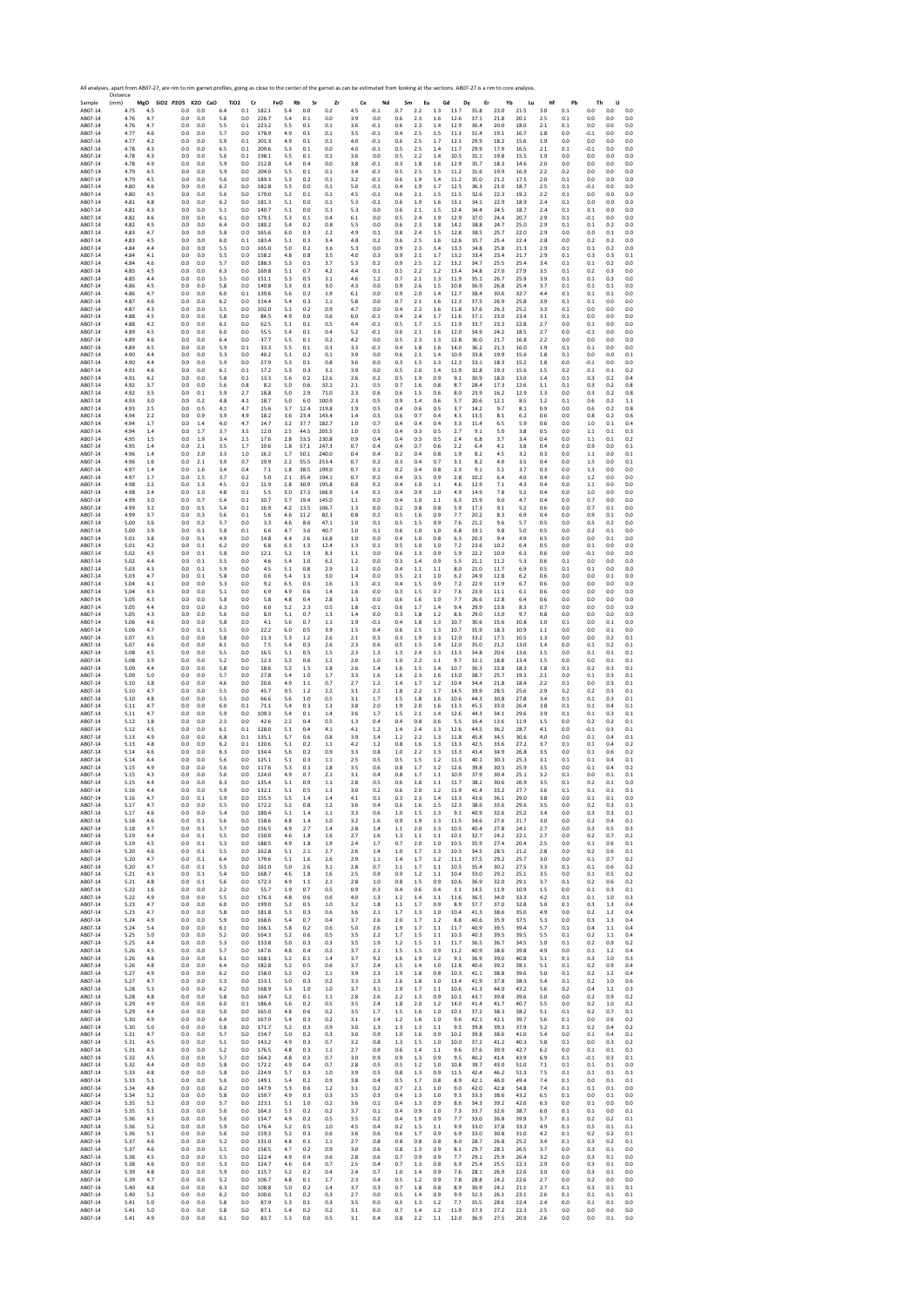Sample 18, 2007-18, 2007-18, 2007-18, 2007-18, 2007-18, 2007-18, 2007-18, 2007-18, 2007-18, 2007-18, 2007-18, 2007-18, 2007-18, 2007-18, 2007-18, 2007-18, 2007-18, 2007-18, 2007-18, 2007-18, 2007-18, 2007-18, 2007-18, 2007 Distance (mm) **MgO SiO2 P2O5 K2O CaO TiO2 Cr FeO Rb Sr Zr Ce Nd Sm Eu Gd Dy Er Yb Lu Hf Pb Th U** AB07‐14 5.42 5.2 0.0 0.0 5.6 0.0 73.3 5.1 0.3 0.2 3.9 0.5 0.7 1.6 1.2 10.7 37.1 29.2 21.1 2.2 0.0 0.1 0.2 0.1 AB07‐14 5.42 5.8 0.0 0.0 5.7 0.0 71.7 4.9 0.4 0.5 3.4 1.2 1.1 2.3 1.0 10.5 37.3 24.9 17.7 1.8 0.1 1.7 0.4 0.2 AB07‐14 5.43 5.3 0.0 0.0 5.9 0.0 63.0 4.9 0.4 0.3 4.0 2.2 2.0 1.8 1.2 10.4 34.8 22.7 17.6 1.9 0.2 0.0 0.8 0.2 AB07‐14 5.43 5.5 0.0 0.0 6.0 0.0 57.0 5.2 0.4 0.4 3.9 3.1 2.2 2.3 1.0 9.0 34.0 23.9 17.4 1.7 0.0 0.2 0.9 0.3 AB07‐14 5.44 5.3 0.0 0.0 5.4 0.0 56.3 5.1 0.4 0.3 2.9 2.9 2.2 2.2 1.0 9.0 27.3 19.8 13.4 1.5 0.0 0.2 1.1 0.4 AB07‐14 5.44 6.0 0.0 0.0 6.3 0.0 50.1 5.5 0.5 0.3 3.8 4.4 2.3 1.6 1.2 11.1 31.6 21.6 13.8 1.5 0.1 0.4 1.1 0.3 AB07‐14 5.45 5.1 0.0 0.0 5.2 0.0 52.4 4.9 0.5 0.4 3.2 3.0 2.1 1.7 0.8 8.5 27.8 16.9 11.5 1.4 0.0 0.1 1.0 0.3 AB07‐14 5.45 5.0 0.0 0.0 5.1 0.0 66.2 4.9 0.2 0.2 3.4 2.5 1.7 1.4 0.9 8.8 23.8 17.1 11.3 1.0 0.1 0.1 0.8 0.2 AB07‐14 5.46 4.4 0.0 0.0 5.0 0.0 74.2 4.4 0.1 0.4 3.0 1.9 1.4 1.4 0.9 6.7 22.2 14.2 9.3 1.1 0.0 0.1 0.5 0.1 AB07‐14 5.46 5.5 0.0 0.0 5.8 0.0 72.9 5.3 0.0 0.6 3.7 1.7 1.0 1.9 1.1 9.2 26.8 15.7 9.5 1.1 0.1 0.0 0.4 0.0 AB07‐14 5.47 4.3 0.0 0.0 4.4 0.0 108.9 4.6 0.3 0.2 3.1 1.2 0.7 1.5 0.8 5.7 19.5 12.0 8.7 0.8 0.0 0.1 0.2 0.0 AB07‐14 5.47 5.2 0.0 0.0 6.0 0.0 93.8 5.6 0.1 0.1 3.0 1.1 1.0 1.5 0.9 8.4 24.4 14.5 9.2 1.1 0.1 0.0 0.2 0.1 AB07‐14 5.47 5.5 0.0 0.0 6.0 0.0 106.9 5.3 0.2 0.1 3.5 0.2 0.6 1.5 1.1 6.5 24.9 15.1 8.8 1.1 0.0 0.1 0.1 0.1 AB07‐14 5.48 4.8 0.0 0.0 5.9 0.0 118.3 5.0 0.1 0.0 3.6 0.3 0.3 1.2 0.8 6.6 24.6 14.5 9.6 1.0 0.0 0.1 0.0 0.1 AB07‐14 5.48 5.0 0.0 0.0 5.9 0.0 130.5 5.1 0.1 0.5 3.9 0.1 0.5 1.2 0.7 6.3 21.5 12.5 8.1 1.0 0.0 0.2 0.0 0.1 AB07‐14 5.49 4.9 0.0 0.0 6.1 0.0 140.1 5.3 0.2 0.1 2.8 0.2 0.5 1.3 0.7 5.6 19.2 12.5 8.2 0.9 0.0 0.0 0.0 0.0 AB07‐14 5.49 5.1 0.0 0.0 5.8 0.0 163.6 5.5 0.0 0.3 2.5 0.0 0.6 1.9 0.8 8.2 21.5 13.1 8.2 1.1 0.1 0.1 0.0 0.0 AB07‐14 5.50 5.0 0.0 0.0 5.5 0.0 150.7 5.2 0.2 0.1 3.0 0.1 0.5 1.1 0.9 5.6 20.8 12.7 9.2 1.0 0.0 ‐0.1 0.0 0.0 AB07‐14 5.50 4.9 0.0 0.0 5.5 0.0 144.7 5.3 0.0 0.1 3.1 0.1 0.5 1.4 0.8 6.9 21.2 13.2 8.4 1.1 0.1 0.0 0.0 0.0 AB07‐14 5.51 5.1 0.0 0.0 5.9 0.0 148.2 5.1 0.4 0.0 2.9 0.5 0.5 1.5 0.7 6.5 19.7 12.3 9.8 1.0 0.1 0.2 0.2 0.1 AB07‐14 5.51 4.8 0.0 0.0 5.5 0.0 160.1 5.0 1.5 0.3 3.2 1.5 2.9 1.9 0.8 6.7 20.7 12.2 9.3 1.0 0.0 0.3 0.7 0.2 AB07‐14 5.52 8.0 0.0 0.2 6.0 0.0 158.6 5.1 5.8 0.7 2.3 9.1 9.8 2.2 0.8 6.8 18.0 11.4 9.6 1.0 0.0 0.5 1.4 0.4 AB07‐14 5.52 5.8 0.0 0.6 5.1 0.1 185.7 5.0 15.5 1.7 3.3 24.6 29.1 4.9 1.3 7.3 18.7 11.2 8.0 1.0 0.0 1.0 1.9 0.5 AB07‐14 5.52 6.6 0.0 1.4 5.0 0.2 175.8 4.9 29.8 3.2 2.2 49.4 55.7 7.1 1.6 8.8 15.8 10.2 7.1 0.9 0.1 1.4 2.1 0.7 AB07‐14 5.53 7.3 0.0 2.3 4.5 0.2 186.2 4.3 38.4 5.3 2.1 54.5 78.5 9.4 2.2 7.7 14.4 7.7 6.8 0.8 0.1 1.9 2.4 0.6 AB07‐14 5.53 7.8 0.0 2.9 3.5 0.3 194.5 4.2 52.8 5.6 1.4 64.5 94.8 11.2 2.4 9.8 12.0 7.4 5.4 0.7 0.1 2.0 2.7 0.7 AB07‐14 5.54 8.3 0.0 3.3 3.1 0.3 200.7 3.6 51.1 6.7 1.4 72.7 98.9 12.2 2.2 8.4 9.0 5.8 5.1 0.5 0.1 1.6 1.8 0.7 AB07‐14 5.54 9.3 0.0 4.0 2.8 0.4 230.9 3.5 61.7 7.9 1.5 86.0 122.4 14.7 2.5 9.8 8.0 5.2 3.0 0.5 0.1 2.6 1.5 0.5 AB07‐14 5.55 10.2 0.0 4.9 2.5 0.4 211.8 3.4 71.1 9.9 0.9 106.2 145.4 20.5 2.6 10.7 8.1 4.4 3.0 0.4 0.0 3.0 1.7 0.4 AB07‐14 5.55 11.2 0.0 5.5 1.6 0.4 215.6 3.3 80.6 10.7 0.7 117.2 159.6 19.9 2.9 12.0 7.0 3.3 2.0 0.3 0.1 4.0 1.3 0.3 AB07‐14 5.56 11.9 0.0 6.2 1.3 0.5 231.6 3.1 88.2 11.4 0.8 115.5 152.3 19.6 2.9 10.8 4.9 2.6 1.6 0.2 0.0 3.2 1.0 0.3 AB07‐14 5.56 12.6 0.0 6.6 0.9 0.5 213.3 3.1 92.6 11.5 0.4 124.6 155.9 18.1 3.0 11.5 4.1 2.2 1.9 0.3 0.0 3.8 0.8 0.2 AB07‐14 5.57 12.8 0.0 6.8 0.9 0.5 222.7 3.0 107.0 12.1 0.4 125.2 160.1 19.1 2.8 11.2 4.1 2.1 1.6 0.2 0.0 3.0 0.5 0.1 AB07‐14 5.57 12.9 0.0 7.0 0.8 0.5 236.3 3.1 121.5 11.4 0.1 106.6 160.3 17.6 2.9 11.4 4.2 1.9 1.1 0.2 0.0 3.7 0.4 0.2 AB07‐14 5.57 12.7 0.0 6.8 0.7 0.5 224.1 3.1 147.4 11.6 0.3 108.2 169.7 19.0 2.9 10.3 4.5 2.1 1.2 0.2 0.0 3.0 0.6 0.3 AB07‐14 5.58 11.9 0.0 6.5 0.6 0.5 197.7 2.8 161.6 10.2 0.3 99.8 167.7 17.5 2.6 9.5 3.4 1.9 1.1 0.2 0.0 3.0 0.5 0.4 AB07‐14 5.58 12.5 0.0 6.4 0.6 0.5 189.6 2.8 188.0 10.2 0.2 101.6 166.8 17.5 2.6 9.9 3.4 1.6 0.7 0.1 0.0 2.7 0.8 0.3 AB07‐14 5.59 12.0 0.0 6.1 0.4 0.5 175.2 2.7 181.7 10.0 0.2 92.6 160.6 15.7 2.5 8.6 2.9 1.3 1.3 0.1 0.0 2.5 0.9 0.4 AB07‐14 5.59 10.1 0.0 5.2 0.4 0.4 139.0 2.4 167.7 8.0 0.3 85.9 135.9 14.8 2.0 7.5 2.8 1.1 0.7 0.1 0.0 2.0 0.9 0.4 AB07‐14 5.60 7.9 0.0 4.3 0.3 0.3 108.6 1.9 143.3 6.8 0.3 80.2 107.7 10.2 1.9 6.0 2.7 0.9 0.6 0.1 0.0 1.5 0.9 0.3 AB07‐14 5.60 5.7 0.0 3.3 0.3 0.2 82.6 1.4 114.0 5.1 0.2 53.5 79.7 7.6 1.2 4.4 1.8 0.6 0.3 0.1 0.0 0.8 0.6 0.2 AB07‐14 5.61 4.3 0.0 2.4 0.3 0.2 48.6 1.0 86.6 4.2 0.2 35.7 53.5 5.3 0.9 2.7 1.1 0.6 0.4 0.1 0.0 0.7 0.5 0.2 AB07‐14 5.61 2.4 0.0 1.4 0.1 0.1 38.1 0.7 49.1 2.5 0.2 20.5 28.5 3.0 0.5 1.5 0.7 0.3 0.2 0.0 0.0 0.4 0.3 0.1 AB07‐14 5.62 1.6 0.0 0.9 0.2 0.1 22.4 0.4 31.0 5.0 0.0 12.7 16.4 1.6 0.3 0.9 0.4 0.4 0.2 0.0 0.0 0.2 0.3 0.0 AB07‐14 5.62 0.8 0.0 0.4 0.1 0.0 10.5 0.2 14.7 1.1 0.1 6.6 8.3 0.9 0.1 0.5 0.2 0.1 0.1 0.0 0.0 2.0 0.2 0.0 AB07‐14 5.62 0.5 0.0 0.3 0.2 0.0 8.7 0.1 10.6 0.8 0.0 5.1 5.5 0.5 0.1 0.3 0.2 0.1 0.2 0.0 0.0 0.1 0.1 0.0 AB07‐14 5.63 0.5 0.0 0.2 0.1 0.0 7.1 0.1 5.8 3.7 0.0 3.8 3.2 0.3 0.1 0.1 0.1 0.1 0.1 0.0 0.0 0.1 0.3 0.0 AB07‐14 5.63 0.2 0.0 0.1 0.0 0.0 6.0 0.1 4.1 0.4 0.1 3.4 2.4 0.2 0.0 0.2 0.1 0.0 0.1 0.0 0.0 0.1 0.1 0.0 AB07‐14 5.64 0.2 0.0 0.1 0.1 0.0 1.9 0.1 2.5 0.4 0.0 3.9 1.5 0.1 0.0 0.0 0.1 0.1 0.1 0.0 0.0 0.1 0.1 0.0 AB07‐14 5.64 0.2 0.0 0.1 0.1 0.0 3.9 0.1 2.1 0.7 0.0 1.5 1.0 0.1 0.0 0.1 0.3 0.0 0.1 0.0 0.0 0.1 0.1 0.0 AB07‐14 5.65 0.2 0.0 0.1 0.1 0.0 1.9 0.1 1.5 0.3 0.0 1.2 1.0 0.1 0.0 0.1 0.1 0.1 0.1 0.0 0.0 0.0 0.0 0.0 AB07‐14 5.65 0.2 0.0 0.0 0.1 0.0 2.4 0.1 1.2 0.4 0.0 0.9 0.4 0.1 0.0 0.2 0.1 0.1 0.1 0.0 0.0 0.0 0.0 0.0 AB07‐14 5.66 0.2 0.0 0.0 0.1 0.0 28.7 0.1 1.4 0.3 0.0 1.5 0.8 0.1 0.0 0.0 0.1 0.1 0.0 0.0 0.0 0.1 0.1 0.0 AB07‐14 5.66 0.2 0.0 0.0 0.2 0.0 1.8 0.1 1.8 0.1 0.0 1.3 0.5 0.1 0.0 0.0 0.1 0.1 0.1 0.0 0.0 0.2 0.0 0.0 AB07‐14 5.67 0.1 0.0 0.0 0.1 0.0 0.8 0.0 0.7 0.2 0.0 0.5 0.5 0.1 0.0 0.1 0.0 0.1 0.0 0.0 0.0 0.1 0.0 0.0 AB07‐14 5.67 0.1 0.0 0.0 0.0 0.0 6.8 0.0 0.5 10.9 0.0 0.6 0.2 0.0 0.0 0.0 0.1 0.0 0.0 0.0 0.0 0.0 0.0 1.6 AB07‐14 5.68 0.0 0.0 0.0 0.0 0.0 88.3 0.0 0.3 0.1 0.0 0.4 0.4 0.0 0.0 0.0 0.0 0.0 0.1 0.0 0.0 0.0 0.0 0.0 AB07‐14 5.68 0.0 0.0 0.1 0.0 0.0 0.1 0.0 0.5 0.4 0.0 0.3 0.2 0.0 0.0 0.0 0.0 0.1 0.0 0.0 0.1 0.0 0.0 0.0 AB07‐14 5.68 0.0 0.0 0.0 0.0 0.0 1.1 0.0 0.4 0.4 0.0 3.9 0.4 0.0 0.1 0.0 0.0 0.1 0.0 0.0 0.0 0.0 0.1 0.0 AB07‐14 5.69 0.0 0.0 0.0 0.0 0.0 1.7 0.0 0.3 0.3 0.0 0.4 0.2 0.0 0.0 0.1 0.0 0.0 0.0 0.0 0.0 0.0 0.0 0.0 AB07‐14 5.69 0.0 0.0 0.0 0.0 0.0 1.3 0.0 0.2 0.2 0.0 0.1 0.1 0.0 0.0 0.0 0.0 0.0 0.0 0.0 0.0 0.0 0.0 0.0 AB07‐14 5.70 0.0 0.0 0.0 0.0 0.0 0.7 0.0 2.8 0.1 0.0 0.2 0.3 0.0 0.0 0.0 0.0 0.0 0.0 0.0 0.0 0.0 0.0 0.0 AB07‐14 5.70 0.0 0.0 0.0 0.0 0.0 0.7 0.0 0.1 1.5 0.0 0.2 0.2 0.0 0.0 0.0 0.1 0.0 0.0 0.0 0.0 0.0 0.1 0.0 AB07‐14 5.71 0.1 0.0 0.0 0.1 0.0 ‐0.9 0.0 0.2 20.1 0.0 0.7 0.4 0.0 0.0 0.0 0.0 0.0 0.0 0.0 0.0 0.3 0.1 0.0 AB07‐14 5.71 0.1 0.0 0.0 0.4 0.0 1.5 0.1 0.4 25.6 0.0 0.3 0.1 0.1 0.1 0.1 0.0 0.1 0.1 0.0 0.0 0.5 0.3 0.1 AB07‐14 5.72 0.1 0.0 0.0 0.4 0.0 2.7 0.0 0.8 57.3 0.0 0.5 0.4 0.1 0.1 0.0 0.1 0.1 0.0 0.0 0.0 0.9 0.1 0.0 AB07‐14 5.72 0.1 0.0 0.0 0.7 0.0 0.9 0.0 1.1 88.6 0.1 0.6 0.4 0.1 0.1 0.0 0.0 0.1 0.0 0.0 0.0 1.2 0.1 0.1 AB07‐14 5.73 0.1 0.0 0.0 0.9 0.0 3.6 0.0 0.4 137.7 0.0 0.8 0.5 0.0 0.1 0.1 0.0 0.0 0.2 0.0 0.0 1.9 0.2 0.0 AB07‐14 5.73 0.0 0.0 0.0 1.1 0.0 269.8 0.0 0.7 153.6 0.0 0.7 0.3 0.0 0.2 0.2 0.1 0.0 0.0 0.0 0.0 2.1 0.2 0.0 AB07‐14 5.73 0.1 0.0 0.0 1.9 0.0 11.6 0.1 0.4 266.0 0.0 0.9 0.3 0.0 0.3 0.0 0.2 0.0 0.1 0.0 0.0 3.3 0.3 0.0 AB07‐14 5.74 0.1 0.0 0.0 2.4 0.0 0.0 0.0 0.5 318.4 0.1 2.2 0.4 0.0 0.4 0.1 0.2 0.0 0.1 0.0 0.0 4.5 0.5 0.0 AB07‐14 5.74 0.2 0.0 0.1 2.9 0.0 619.4 0.1 1.1 381.8 0.0 3.2 0.9 0.2 0.5 0.3 0.3 0.2 0.0 0.0 0.1 5.3 0.6 0.0 AB07‐14 5.75 0.7 0.0 0.1 4.1 0.0 3.8 0.3 1.5 413.8 0.3 9.0 1.2 0.8 0.8 1.0 0.9 0.3 0.2 0.0 0.1 5.8 1.0 0.1 AB07‐14 5.75 1.6 0.0 0.1 4.8 0.0 1.7 0.5 1.7 400.4 0.9 17.7 2.7 0.9 0.8 1.2 0.8 0.4 0.2 0.0 0.1 5.1 1.2 0.1 AB07‐14 5.76 2.2 0.0 0.2 5.4 0.0 3.0 0.6 2.3 367.9 1.0 28.2 3.7 1.5 1.3 2.2 1.9 0.8 0.9 0.0 0.1 4.9 1.8 0.1 AB07‐14 5.76 3.2 0.0 0.2 5.9 0.1 7.0 0.9 2.6 307.4 1.4 37.4 5.0 2.3 1.6 2.8 2.5 0.8 0.8 0.1 0.1 4.1 2.2 0.2 AB07‐14 5.77 3.9 0.0 0.3 6.4 0.1 10.9 1.1 3.0 248.3 1.6 48.4 6.6 2.7 1.7 3.6 2.9 1.2 0.4 0.1 0.2 4.3 2.7 0.3 AB07‐14 5.77 4.8 0.0 0.3 6.9 0.1 23.7 1.4 4.1 209.7 1.8 57.5 6.7 3.7 1.9 4.6 3.5 1.1 0.6 0.1 0.2 3.8 2.5 0.3 AB07‐14 5.78 5.8 0.0 0.3 7.2 0.1 27.9 1.6 4.3 167.0 2.9 62.3 9.3 4.4 2.1 4.0 4.4 1.9 1.1 0.1 0.2 3.1 3.1 0.5 AB07‐14 5.78 6.2 0.0 0.4 7.6 0.2 34.2 1.7 4.4 128.6 3.2 65.9 9.7 4.2 2.2 6.0 5.0 1.8 1.0 0.1 0.3 3.1 3.1 0.9 AB07‐14 5.78 7.1 0.0 0.4 8.1 0.2 31.7 1.9 4.6 100.2 3.8 53.8 11.9 5.2 2.4 5.3 5.1 1.9 1.4 0.1 0.3 1.9 3.3 1.5 AB07‐14 5.79 7.2 0.0 0.4 7.9 0.2 33.5 1.9 4.0 73.7 3.9 46.6 12.4 5.4 2.5 6.9 6.0 1.9 1.9 0.1 0.4 2.2 2.5 2.1 AB07‐14 5.79 7.4 0.0 0.4 8.2 0.2 40.4 2.0 3.5 56.0 5.4 36.5 12.9 5.9 2.6 6.0 5.4 1.9 1.3 0.1 0.4 2.1 2.5 2.3 AB07‐14 5.80 7.6 0.0 0.4 8.1 0.3 44.5 2.0 3.7 46.2 5.7 30.4 12.6 6.2 2.4 7.8 6.4 2.1 1.7 0.2 0.5 2.2 2.3 2.4 AB07‐14 5.80 7.8 0.0 0.4 8.4 0.3 36.4 2.0 3.2 38.8 5.3 23.6 12.9 6.8 2.7 7.1 6.4 2.2 1.0 0.2 0.4 1.9 1.7 1.8 AB07‐14 5.81 7.9 0.0 0.4 8.5 0.3 38.7 2.1 2.9 28.5 5.2 18.8 12.0 6.3 2.4 6.3 6.6 2.3 1.9 0.2 0.5 1.6 1.6 1.1 AB07‐14 5.81 8.3 0.0 0.4 9.0 0.3 29.9 2.2 1.9 24.0 5.6 15.1 12.9 6.2 2.8 7.8 7.5 2.4 1.4 0.2 0.6 2.0 1.6 1.0 AB07‐14 5.82 8.6 0.0 0.4 9.5 0.3 24.8 2.3 1.5 21.4 5.6 12.6 13.0 6.7 2.9 7.7 7.0 2.4 1.4 0.2 0.6 1.6 1.2 0.8 AB07‐14 5.82 8.8 0.0 0.4 9.6 0.3 27.9 2.4 1.6 18.0 5.0 11.2 13.5 6.6 2.8 7.5 7.3 2.9 1.7 0.2 0.5 1.7 1.2 0.8 AB07‐14 5.83 8.7 0.0 0.3 9.0 0.2 26.3 2.3 4.0 15.3 5.2 8.8 14.2 7.5 2.9 7.8 7.0 2.1 1.1 0.2 0.4 1.5 1.1 0.5 AB07‐14 5.83 8.5 0.0 0.4 8.8 0.2 22.6 2.2 0.8 14.2 5.0 9.3 13.0 6.6 2.8 8.1 7.0 2.5 1.3 0.1 0.4 1.7 1.2 0.5 AB07‐14 5.83 8.6 0.0 0.3 9.1 0.2 19.1 2.3 1.1 14.4 5.2 7.5 13.7 6.3 2.7 8.0 7.1 2.7 1.2 0.2 0.4 1.8 1.5 0.4 AB07‐14 5.84 8.3 0.0 0.3 9.1 0.2 16.7 2.3 0.9 13.0 6.2 19.0 13.2 6.1 2.7 7.5 7.7 2.1 1.5 0.1 0.6 2.4 2.1 0.5 AB07‐14 5.84 8.3 0.0 0.3 9.1 0.2 11.4 2.3 1.3 11.3 4.9 56.2 11.9 5.9 2.7 7.2 6.2 2.7 1.7 0.1 0.5 2.5 5.1 0.5 AB07‐14 5.85 8.9 0.0 0.3 9.7 0.2 15.5 2.5 0.9 13.0 4.6 142.4 12.8 7.2 2.7 8.1 6.4 2.3 1.2 0.1 0.4 2.8 7.4 0.7 AB07‐14 5.85 8.7 0.0 0.3 8.7 0.2 8.7 2.3 1.1 12.3 4.7 239.7 12.7 7.1 2.6 7.5 6.0 2.2 1.4 0.2 0.3 2.6 12.6 0.6 AB07‐14 5.86 8.6 0.0 0.3 9.2 0.2 11.3 2.4 0.6 15.7 4.5 269.0 13.4 5.5 2.8 7.8 5.7 2.3 1.5 0.2 0.4 2.7 9.9 0.6 AB07‐14 5.86 8.2 0.0 0.3 8.7 0.2 12.1 2.3 0.8 12.4 4.2 296.9 14.2 6.4 2.6 6.7 6.2 2.1 0.9 0.2 0.3 3.2 9.9 0.7 AB07‐14 5.87 8.1 0.0 0.3 9.3 0.2 9.2 2.3 1.6 12.5 4.1 309.7 11.9 5.9 3.0 6.6 6.1 2.1 1.2 0.1 0.4 3.2 9.1 0.6 AB07‐14 5.87 8.4 0.0 0.3 9.3 0.2 4.0 2.3 0.7 12.2 4.3 264.9 12.3 6.0 2.4 7.0 5.3 2.1 1.5 0.1 0.3 2.8 8.0 0.5 AB07‐14 5.88 8.2 0.0 0.3 9.4 0.2 5.4 2.4 1.2 13.3 4.3 223.7 11.9 5.3 2.9 6.5 5.0 1.6 1.3 0.1 0.3 2.4 6.7 0.4 AB07‐14 5.88 7.9 0.0 0.3 8.7 0.1 5.3 2.4 0.9 18.2 4.2 179.6 10.7 5.4 2.4 6.3 5.1 1.6 0.6 0.1 0.2 2.5 5.0 0.4 AB07‐14 5.89 8.2 0.0 0.3 9.3 0.1 7.2 2.3 0.8 23.2 3.4 126.9 10.6 5.3 2.8 6.6 4.3 1.6 1.0 0.1 0.3 2.3 3.7 0.4 AB07‐14 5.89 7.8 0.0 0.3 8.7 0.1 4.6 2.3 0.6 23.8 3.1 93.5 10.5 5.0 2.4 6.1 4.9 1.5 1.2 0.1 0.2 1.9 2.6 0.2 AB07‐14 5.89 7.7 0.0 0.3 8.8 0.1 2.9 2.2 0.4 24.7 3.5 52.7 8.2 4.5 2.4 5.6 5.5 1.9 1.4 0.1 0.2 1.4 1.9 0.2 AB07‐14 5.90 7.5 0.0 0.3 9.5 0.1 4.2 2.2 0.6 25.8 2.9 35.3 9.2 4.9 2.3 5.8 3.9 1.7 1.0 0.1 0.2 1.2 1.4 0.2 AB07‐14 5.90 7.7 0.0 0.3 9.3 0.1 3.0 2.2 0.8 30.5 3.0 24.4 8.9 5.2 2.7 5.5 4.3 1.4 1.0 0.1 0.2 1.2 1.8 0.2 AB07‐14 5.91 7.5 0.0 0.3 9.4 0.1 5.2 2.1 0.4 36.5 2.6 21.8 8.0 4.8 2.5 4.0 4.0 2.1 1.2 0.1 0.2 1.5 1.7 0.2 AB07‐14 5.91 7.6 0.0 0.3 9.8 0.1 3.6 2.2 1.0 44.5 2.5 24.2 9.3 4.5 2.6 5.5 5.0 1.4 0.9 0.1 0.2 1.6 2.4 0.3 AB07‐14 5.92 7.5 0.0 0.4 9.5 0.1 1.3 2.1 1.9 60.6 2.1 26.3 8.2 4.5 2.5 3.6 3.9 1.7 0.8 0.1 0.2 1.7 3.0 0.1 AB07‐14 5.92 6.7 0.0 0.4 9.4 0.1 1.2 1.9 3.5 73.2 2.3 25.8 7.0 3.8 2.4 4.3 3.7 1.1 0.6 0.1 0.2 1.8 3.9 0.2 AB07‐14 5.93 6.1 0.0 0.4 7.7 0.1 3.7 1.8 3.7 102.1 1.5 26.7 6.4 3.9 2.3 3.8 3.2 1.0 0.8 0.1 0.2 2.1 2.5 0.2 AB07‐14 5.93 5.7 0.0 0.4 8.1 0.1 2.9 1.7 4.1 144.9 1.7 46.8 7.1 3.0 2.0 3.3 2.7 0.9 0.7 0.1 0.1 2.4 2.5 0.2 AB07‐14 5.94 4.9 0.0 0.4 7.6 0.1 1.3 1.5 5.1 198.2 1.6 22.1 5.1 3.3 2.0 2.5 2.5 0.6 0.3 0.1 0.2 2.8 2.3 0.2 AB07‐14 5.94 4.3 0.0 0.4 7.0 0.0 3.5 1.3 4.3 264.2 1.2 67.5 4.6 2.7 1.6 2.3 2.1 0.7 0.4 0.1 0.0 4.2 2.3 0.2 AB07‐14 5.94 3.3 0.0 0.3 6.7 0.0 0.4 1.0 4.9 339.0 1.1 21.0 3.8 1.6 1.4 1.6 1.4 0.5 0.3 0.0 0.1 3.5 1.9 0.1 AB07‐14 5.95 2.4 0.0 0.3 5.5 0.0 3.1 0.7 4.2 377.2 1.0 12.5 3.1 1.0 1.1 1.2 1.0 0.4 0.3 0.0 0.0 4.7 1.5 0.1 AB07‐14 5.95 1.8 0.0 0.2 5.2 0.0 ‐0.5 0.5 3.1 434.8 0.6 10.1 2.5 0.8 1.0 0.4 0.8 0.3 0.2 0.0 0.0 5.4 1.0 0.1 AB07‐14 5.96 1.1 0.0 0.2 4.7 0.0 0.0 0.4 1.9 460.5 0.3 7.2 1.5 0.2 0.9 0.2 0.1 0.1 0.0 0.0 0.0 5.1 0.5 0.1 AB07‐14 5.96 0.7 0.0 0.1 4.5 0.0 1.8 0.2 1.2 454.4 0.2 5.4 1.2 0.4 0.9 0.1 0.4 0.1 0.0 0.0 0.0 5.2 0.3 0.0 AB07‐14 5.97 0.5 0.0 0.1 4.2 0.0 0.0 0.2 1.5 474.2 0.1 4.1 0.7 0.2 0.9 0.2 0.4 0.0 0.0 0.0 0.0 5.9 0.2 0.0 AB07‐14 5.97 0.4 0.0 0.1 4.7 0.0 1.8 0.1 1.3 464.6 0.0 4.6 0.7 0.3 1.0 0.0 0.2 0.1 0.0 0.0 0.0 6.2 0.2 0.0 AB07‐14 5.98 0.3 0.0 0.1 4.6 0.0 0.9 0.1 1.8 482.0 0.1 3.8 0.5 0.1 0.9 0.0 0.1 0.0 0.0 0.0 0.0 6.1 0.1 0.0 AB07‐14 5.98 0.3 0.0 0.1 4.5 0.0 ‐1.4 0.1 2.2 469.0 0.0 4.2 0.4 0.1 0.9 0.0 0.1 0.0 0.0 0.0 0.0 6.1 0.1 0.0 AB07‐14 5.99 0.1 0.0 0.2 4.4 0.0 ‐1.5 0.1 4.3 503.9 0.1 3.0 0.3 0.1 1.0 0.0 0.1 0.0 0.0 0.0 0.0 6.0 0.1 0.0 AB07‐14 5.99 0.2 0.0 0.2 4.0 0.0 0.5 0.1 5.8 486.1 0.0 2.3 0.7 0.1 0.8 0.1 0.0 0.0 0.0 0.0 0.0 5.9 0.0 0.0 AB07‐14 5.99 0.1 0.0 0.2 3.9 0.0 ‐0.5 0.0 6.9 476.7 0.0 5.1 0.3 0.2 0.9 0.0 0.0 0.0 0.0 0.0 0.0 6.0 0.1 0.0 AB07‐14 6.00 0.1 0.0 0.2 4.2 0.0 ‐0.5 0.0 5.8 470.0 0.0 2.1 0.4 0.0 0.8 0.1 0.1 0.0 0.0 0.0 0.0 5.5 0.0 0.0 AB07‐14 6.00 0.1 0.0 0.2 3.9 0.0 0.0 0.0 5.7 468.7 0.0 2.0 0.4 0.1 0.9 0.0 0.0 0.0 0.0 0.0 0.0 6.3 0.0 0.0 AB07‐14 6.01 0.1 0.0 0.2 4.3 0.0 ‐1.5 0.1 4.1 486.1 0.0 1.6 0.3 0.1 1.0 0.0 0.0 0.0 0.0 0.0 0.0 5.9 0.1 0.0 AB07‐14 6.01 0.1 0.0 0.1 4.2 0.0 ‐1.5 0.0 3.2 498.2 0.0 1.7 0.6 0.1 0.9 0.0 0.0 0.0 0.0 0.0 0.0 6.8 0.0 0.0 AB07‐14 6.02 0.0 0.0 0.1 3.9 0.0 0.9 0.0 1.8 443.7 0.0 1.5 0.2 0.1 0.9 0.0 0.1 0.1 0.0 0.0 0.0 6.2 0.1 0.0 AB07‐14 6.02 0.1 0.0 0.1 4.4 0.0 1.5 0.0 1.1 482.5 0.0 2.4 0.3 0.0 1.0 0.2 0.0 0.0 0.0 0.0 0.0 6.5 0.0 0.0 AB07‐14 6.03 0.0 0.0 0.1 4.3 0.0 1.9 0.0 0.4 470.6 0.0 1.7 0.5 0.0 0.9 0.0 0.0 0.0 0.0 0.0 0.0 6.5 0.0 0.0 AB07‐14 6.03 0.0 0.0 0.0 4.4 0.0 ‐0.5 0.0 0.7 475.5 0.0 1.7 0.2 0.1 1.0 0.1 0.0 0.0 0.0 0.0 0.0 5.9 0.0 0.0 AB07‐14 6.04 0.0 0.0 0.0 4.3 0.0 ‐0.5 0.0 0.5 470.3 0.1 1.3 0.1 0.1 0.9 0.0 0.0 0.0 0.0 0.0 0.0 6.5 0.0 0.0 AB07‐14 6.04 0.1 0.0 0.0 4.1 0.0 1.4 0.0 0.3 465.7 0.0 1.6 0.2 0.1 1.0 0.0 0.0 0.0 0.0 0.0 0.0 6.5 0.0 0.0 AB07‐14 6.04 0.0 0.0 0.1 4.5 0.0 ‐1.5 0.0 0.2 489.5 0.0 1.5 0.3 0.0 1.1 0.2 0.0 0.0 0.0 0.0 0.0 6.1 0.0 0.0 AB07‐14 6.05 0.1 0.0 0.0 4.4 0.0 0.0 0.1 0.2 495.2 0.0 1.7 0.6 0.0 0.9 0.0 0.0 0.0 0.0 0.0 0.0 6.1 0.0 0.0 AB07‐14 6.05 0.1 0.0 0.0 4.0 0.0 ‐0.5 0.0 0.1 439.3 0.0 1.5 0.3 0.1 0.7 0.0 0.0 0.0 0.0 0.0 0.0 5.3 0.0 0.0 AB07‐14 6.06 0.1 0.0 0.0 4.3 0.0 ‐0.5 0.0 0.1 475.1 0.0 1.4 0.5 0.1 1.0 0.0 0.1 0.0 0.0 0.0 0.0 5.6 0.0 0.0 AB07‐14 6.06 0.0 0.0 0.0 4.4 0.0 0.9 0.0 0.1 455.1 0.0 1.5 0.5 0.1 0.8 0.1 0.0 0.0 0.0 0.0 0.0 5.6 0.0 0.0 AB07‐14 6.07 0.0 0.0 0.0 4.6 0.0 0.9 0.0 0.2 473.7 0.0 1.4 0.4 0.1 0.8 0.0 0.0 0.0 0.0 0.0 0.0 6.0 0.0 0.0 AB07‐14 6.07 0.0 0.0 0.0 4.4 0.0 1.4 0.1 0.0 478.5 0.0 1.1 0.2 0.0 0.9 0.0 0.0 0.0 0.0 0.0 0.0 6.8 0.0 0.0 AB07‐14 6.08 0.0 0.0 0.0 4.7 0.0 0.5 0.0 0.0 502.6 0.0 1.2 0.3 0.0 1.0 0.0 0.0 0.0 0.0 0.0 0.0 6.0 0.0 0.0 AB07‐14 6.08 0.0 0.0 0.0 4.2 0.0 0.5 0.0 0.0 498.7 0.0 1.7 0.4 0.0 1.0 0.0 0.0 0.0 0.0 0.0 0.0 5.9 0.0 0.0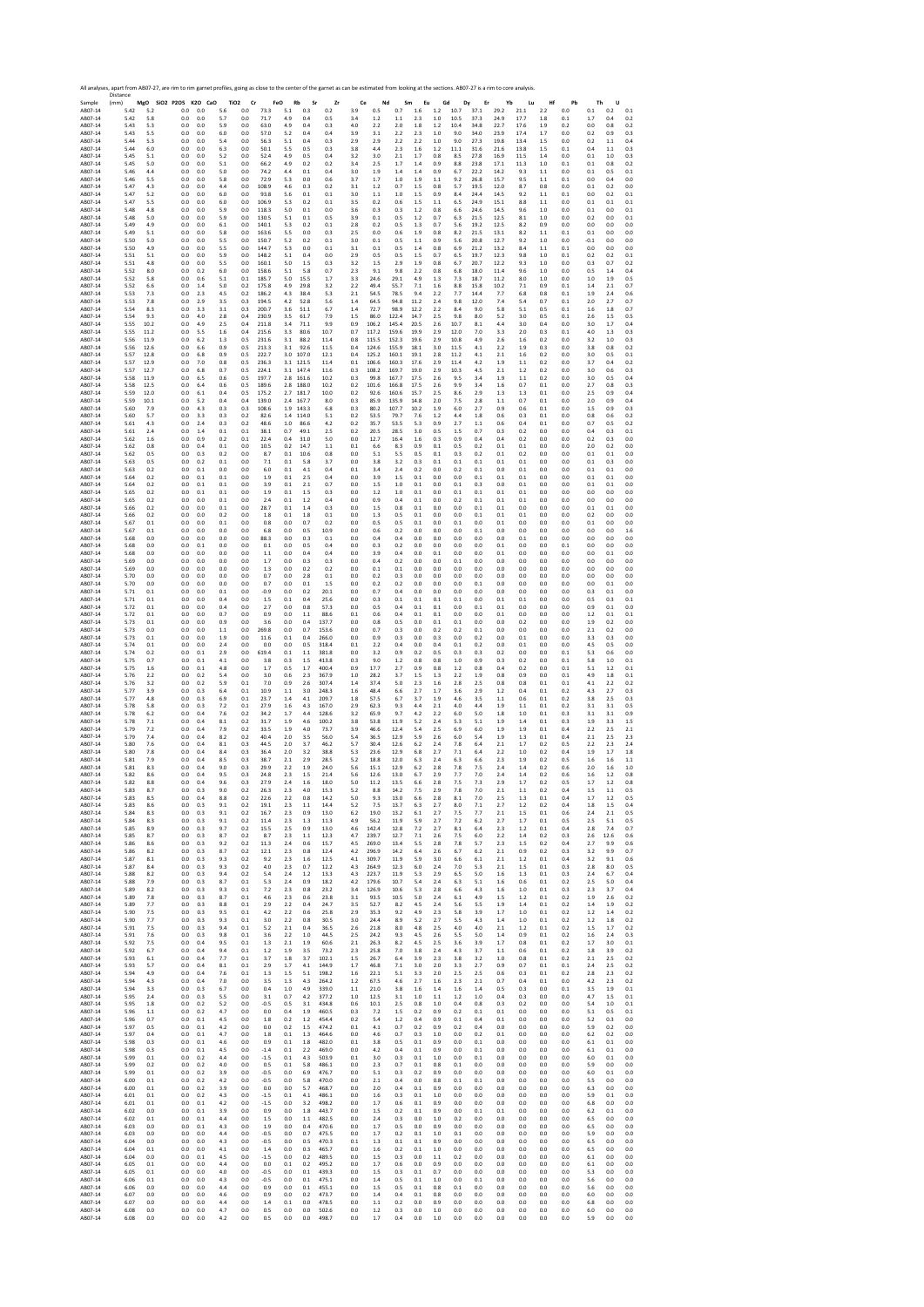

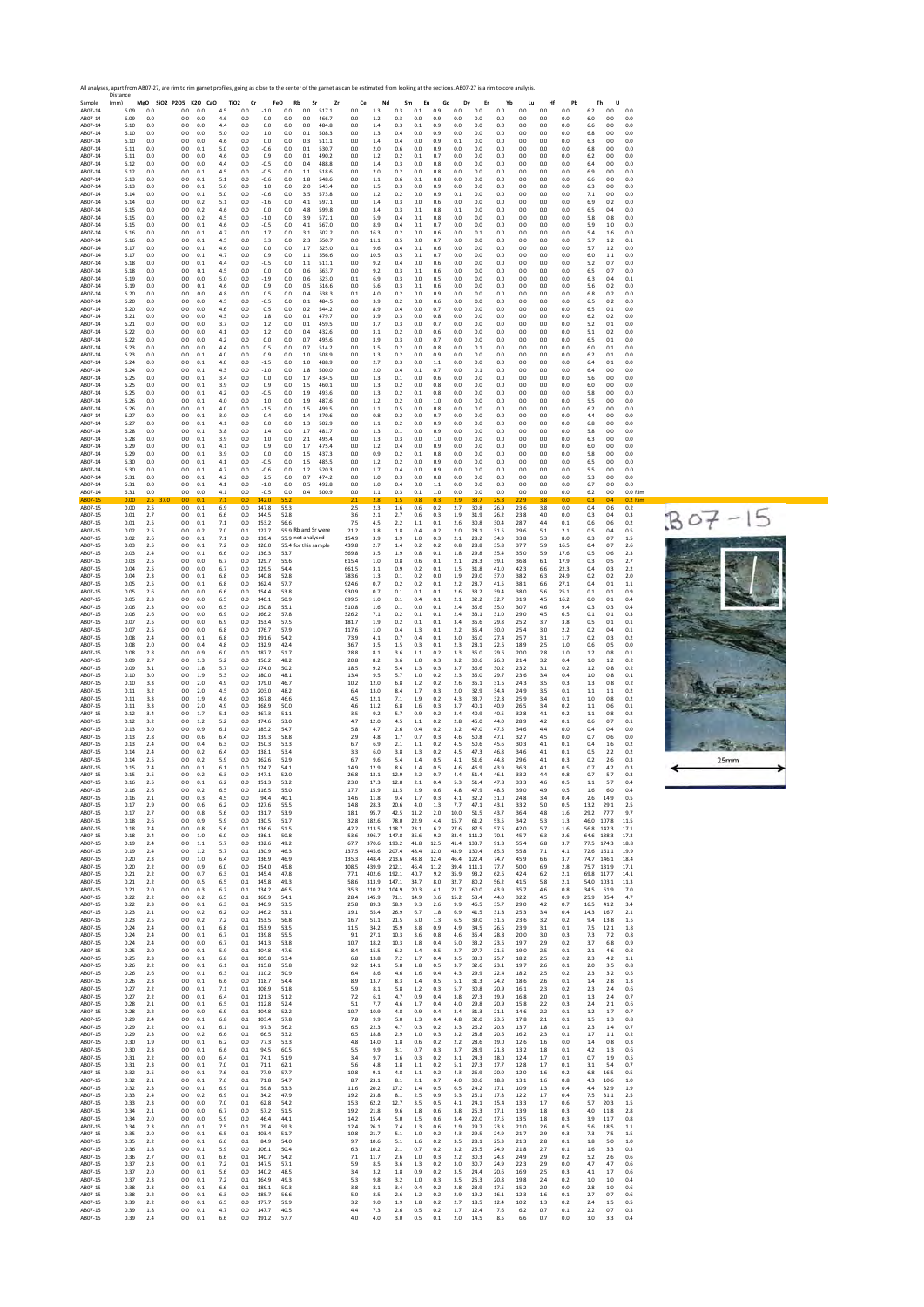Sample Distance (mm) **MgO SiO2 P2O5 K2O CaO TiO2 Cr FeO Rb Sr Zr Ce Nd Sm Eu Gd Dy Er Yb Lu Hf Pb Th U** AB07‐15 0.40 2.0 0.0 0.0 6.2 0.0 182.1 50.4 4.1 16.9 2.0 0.6 0.2 3.1 13.5 7.3 5.7 0.7 0.1 3.2 0.6 0.4 AB07‐15 0.40 2.0 0.0 0.0 6.0 0.0 123.0 50.7 14.3 10.9 2.9 0.7 0.2 2.5 11.0 4.9 3.6 0.5 1.5 1.9 0.8 0.9 AB07‐15 0.41 2.1 0.0 0.1 6.9 0.0 157.2 55.1 107.5 6.0 1.2 1.2 0.3 2.2 14.6 5.6 5.2 0.8 7.6 1.9 1.0 3.0 AB07‐15 0.41 2.4 0.0 0.1 6.6 0.0 183.0 53.8 347.1 18.5 2.4 1.1 0.2 2.3 17.9 9.0 7.7 1.3 18.5 3.3 1.7 6.8 AB07‐15 0.42 1.6 0.0 0.1 5.0 0.0 144.1 47.1 594.3 5.8 1.7 1.1 0.3 1.7 14.3 7.4 7.3 1.3 20.6 2.0 1.6 7.9 AB07‐15 0.42 2.0 0.0 0.0 6.4 0.1 186.5 49.7 919.9 10.9 3.2 0.6 0.3 2.6 19.1 12.3 10.3 1.7 26.4 2.5 1.9 7.6 AB07‐15 0.42 2.3 0.0 0.0 6.7 0.0 153.9 58.6 816.4 6.3 1.9 0.2 0.1 2.1 17.7 10.6 9.2 1.5 19.2 1.7 1.4 4.9 AB07‐15 0.43 2.1 0.0 0.1 6.0 0.0 160.6 58.4 638.2 9.1 1.5 0.7 0.2 2.6 19.0 11.8 10.5 1.5 13.6 1.8 1.0 4.0 AB07‐15 0.43 2.1 0.0 0.0 5.7 0.0 163.7 50.3 451.0 5.0 2.3 0.7 0.2 2.2 19.7 12.0 10.2 1.5 11.7 1.2 0.8 2.5 AB07‐15 0.44 1.9 0.0 0.1 5.5 0.0 158.2 49.4 340.1 6.7 2.1 0.4 0.3 2.8 17.2 11.7 9.3 1.8 7.9 2.2 1.9 2.4 AB07‐15 0.44 2.1 0.0 0.1 6.9 0.0 165.2 56.4 297.8 10.7 1.7 0.4 0.2 2.5 24.4 13.8 12.0 1.9 6.7 1.5 1.2 1.6 AB07‐15 0.45 2.4 0.0 0.0 7.1 0.1 179.8 56.5 209.8 10.2 2.1 0.4 0.2 3.4 24.5 18.9 15.2 2.1 4.5 3.1 0.7 1.1 AB07‐15 0.45 1.8 0.0 0.1 5.4 0.0 119.3 53.6 95.4 6.4 1.0 0.2 0.1 2.7 20.2 13.5 14.5 1.9 2.1 2.4 0.7 0.6 AB07‐15 0.45 2.1 0.0 0.1 7.1 0.0 169.2 57.0 83.8 5.5 1.3 0.2 0.2 2.6 24.5 20.5 16.8 2.4 1.7 2.4 0.7 1.2 AB07‐15 0.46 1.9 0.0 0.0 5.9 0.1 173.7 47.3 48.5 5.3 1.5 0.5 0.2 1.9 20.9 17.6 15.9 2.2 1.2 1.8 1.3 0.4 AB07‐15 0.46 2.1 0.0 0.0 6.4 0.0 146.6 54.1 39.7 7.4 2.0 0.4 0.3 3.1 25.6 17.7 15.7 2.6 0.9 1.3 1.1 0.4 AB07‐15 0.47 2.4 0.0 0.1 7.4 0.0 209.3 64.7 34.6 6.5 2.3 0.5 0.3 2.5 28.7 25.5 19.7 2.7 0.7 1.1 1.3 0.4 AB07‐15 0.47 2.0 0.0 0.1 8.2 0.0 148.2 62.4 25.0 4.9 1.6 0.3 0.3 2.1 28.1 21.5 16.4 2.4 0.3 2.1 0.5 0.2 AB07‐15 0.47 2.1 0.0 0.1 6.0 0.1 189.7 55.3 14.2 5.8 1.9 0.5 0.2 2.0 22.5 22.0 16.5 2.4 0.2 2.0 0.5 0.5 AB07‐15 0.48 1.9 0.0 0.0 6.3 0.1 131.6 52.4 16.8 4.6 2.0 0.8 0.2 2.8 20.9 17.3 11.8 2.1 0.1 1.2 1.1 0.3 AB07‐15 0.48 2.1 0.0 0.0 6.3 0.1 139.4 53.1 11.5 10.3 3.0 0.8 0.2 2.7 23.6 15.9 14.5 1.7 0.4 1.3 1.6 0.8 AB07‐15 0.49 1.8 0.0 0.0 5.8 0.1 120.2 52.3 12.2 11.0 3.7 1.0 0.3 2.2 19.3 14.8 11.5 1.6 0.1 2.1 1.5 0.4 AB07‐15 0.49 2.3 0.0 0.0 7.4 0.1 180.8 70.4 7.6 9.6 5.8 0.9 0.3 3.0 23.2 16.7 12.1 1.7 0.4 2.4 2.6 0.4 AB07‐15 0.50 2.0 0.0 0.1 6.7 0.1 156.0 60.6 12.2 10.3 6.3 1.1 0.3 3.5 18.5 12.5 11.3 1.6 0.2 1.6 2.3 0.8 AB07‐15 0.50 2.2 0.0 0.0 6.1 0.1 146.9 51.0 12.2 11.7 6.0 0.9 0.4 2.2 16.0 12.5 10.6 1.5 0.3 1.8 2.9 0.4 AB07‐15 0.50 2.7 0.0 0.1 6.9 0.1 151.5 69.2 8.7 16.2 7.6 1.5 0.5 3.0 20.5 12.8 8.8 1.5 0.7 0.7 2.7 0.7 AB07‐15 0.51 1.9 0.0 0.0 6.5 0.1 118.5 53.7 6.0 8.1 5.3 1.5 0.1 2.2 16.4 11.5 8.6 1.3 0.2 1.4 2.6 0.8 AB07‐15 0.51 3.1 0.0 0.0 8.1 0.1 140.8 58.1 9.3 10.5 5.2 1.2 0.4 3.0 17.3 12.3 10.3 1.3 0.1 1.3 1.8 0.6 AB07‐15 0.52 2.1 0.0 0.0 7.6 0.1 108.5 53.7 5.4 9.2 3.4 1.1 0.2 2.6 16.7 10.7 8.3 1.3 0.1 0.6 1.4 0.8 AB07‐15 0.52 2.1 0.0 0.0 7.9 0.0 94.8 52.8 10.7 5.2 2.5 0.4 0.2 1.4 16.7 9.7 7.4 1.1 0.1 1.1 1.5 0.3 AB07‐15 0.53 1.5 0.0 0.0 5.5 0.0 85.5 43.5 8.1 4.2 1.2 0.5 0.2 1.2 12.8 7.7 7.3 1.1 0.2 0.5 0.7 0.4 AB07‐15 0.53 1.5 0.0 0.0 5.5 0.0 84.3 45.9 6.7 2.9 0.8 0.3 0.1 1.3 13.7 9.3 6.3 0.9 0.2 1.3 0.7 0.1 AB07‐15 0.53 1.6 0.0 0.0 5.7 0.0 63.1 61.2 5.5 3.5 1.2 0.4 0.1 3.0 14.8 10.0 8.2 0.9 0.0 1.3 0.3 0.3 AB07‐15 0.54 2.0 0.0 0.0 6.1 0.1 74.6 48.0 7.6 4.0 1.2 0.4 0.1 2.2 14.7 8.1 6.3 0.8 0.1 1.1 0.3 0.2 AB07‐15 0.54 2.1 0.0 0.0 6.9 0.1 93.8 58.8 6.1 3.9 1.1 0.3 0.1 3.6 14.8 9.7 9.4 1.1 0.0 1.3 0.5 0.2 AB07‐15 0.55 2.0 0.0 0.0 7.2 0.0 77.7 50.4 5.4 3.4 1.8 0.2 0.1 1.7 16.8 8.4 7.7 1.2 0.2 0.2 0.1 0.0 AB07‐15 0.55 1.8 0.0 0.0 5.9 0.0 80.0 44.6 3.8 2.6 0.4 0.3 0.2 2.1 12.3 9.6 9.4 1.2 0.1 1.2 0.2 0.2 AB07‐15 0.55 1.9 0.0 0.0 6.8 0.1 91.0 51.2 4.0 4.9 0.9 1.2 0.2 2.2 16.8 10.9 11.9 1.4 0.2 1.0 0.2 0.2 AB07‐15 0.56 1.8 0.0 0.0 8.1 0.0 124.7 46.4 5.7 4.0 0.6 0.2 0.2 1.3 13.5 12.2 10.3 1.5 0.0 0.5 0.3 0.2 AB07‐15 0.56 2.3 0.0 0.1 6.7 0.1 114.4 54.7 3.9 3.5 0.9 0.3 0.2 1.7 16.5 15.8 12.8 1.9 0.2 0.6 0.3 0.1 AB07‐15 0.57 1.9 0.0 0.0 6.4 0.1 118.7 59.5 3.9 6.6 1.0 0.3 0.0 3.3 15.9 12.6 13.5 1.9 0.1 1.1 0.5 0.1 AB07‐15 0.57 1.9 0.0 0.0 6.2 0.1 92.5 49.1 4.0 1.7 0.6 0.3 0.1 1.9 14.4 10.8 9.5 1.5 0.0 0.7 0.3 0.2 AB07‐15 0.58 2.3 0.0 0.0 7.3 0.1 107.5 51.7 3.8 2.3 0.6 0.3 0.1 1.5 18.2 11.9 11.6 1.3 0.1 0.6 1.0 0.1 AB07‐15 0.58 1.7 0.0 0.0 5.9 0.0 93.4 49.0 3.4 1.2 0.9 0.7 0.0 1.7 13.3 9.5 8.3 1.3 0.0 0.9 0.2 0.1 AB07‐15 0.58 2.2 0.0 0.0 6.8 0.1 100.1 52.6 4.2 4.2 0.7 0.2 0.1 1.0 14.9 10.0 8.1 1.2 0.1 0.5 0.3 0.1 AB07‐15 0.59 1.6 0.0 0.0 5.7 0.0 57.1 49.0 5.0 1.9 0.4 0.1 0.2 1.9 11.5 9.0 8.2 0.9 0.0 0.6 0.3 0.1 AB07‐15 0.59 1.7 0.0 0.0 5.4 0.0 53.0 44.4 7.2 4.8 1.0 0.4 0.1 1.9 10.2 7.0 7.8 0.9 0.2 2.0 3.7 0.3 AB07‐15 0.60 2.1 0.0 0.0 6.8 0.0 64.3 55.6 15.9 20.6 9.3 1.7 0.2 3.0 15.9 10.7 8.5 1.1 0.4 6.5 5.5 0.9 AB07‐15 0.60 2.0 0.0 0.1 6.9 0.0 84.1 56.4 20.8 37.7 11.0 2.9 0.5 4.9 16.4 8.8 9.7 1.2 0.4 10.0 11.4 1.6 AB07‐15 0.60 1.0 0.0 0.1 4.0 0.0 35.6 28.1 7.0 18.4 11.9 1.9 0.5 2.7 8.2 5.2 4.9 0.6 0.4 7.5 12.6 0.8 AB07‐15 0.61 1.9 0.0 0.5 5.9 0.1 62.3 63.1 14.9 77.6 30.4 5.5 1.7 8.9 18.1 11.6 10.0 1.5 0.5 18.8 28.9 3.1 AB07‐15 0.61 2.0 0.0 0.7 6.4 0.1 100.5 65.3 18.2 79.5 33.8 9.1 1.6 10.4 22.5 14.9 12.6 1.9 0.9 26.0 38.3 2.9 AB07‐15 0.62 2.3 0.0 1.3 7.2 0.1 110.8 64.5 24.6 76.9 39.7 10.2 1.7 8.5 26.2 15.2 13.7 2.1 0.6 29.1 33.3 8.7 AB07‐15 0.62 2.2 0.0 0.7 4.8 0.1 89.1 42.2 16.0 48.3 25.9 5.4 1.1 8.1 18.3 14.2 11.3 2.1 0.4 16.0 14.9 2.2 AB07‐15 0.63 2.2 0.0 1.0 6.5 0.1 131.8 52.8 19.6 53.7 26.0 5.0 1.4 7.8 23.2 15.3 15.8 2.4 0.5 15.3 14.4 1.8 AB07‐15 0.63 2.1 0.0 1.0 6.8 0.1 138.1 57.5 12.4 30.6 19.2 4.6 1.0 5.9 22.1 16.8 18.0 2.8 0.4 11.1 9.7 1.4 AB07‐15 0.63 2.4 0.0 1.0 5.9 0.1 138.2 58.2 19.1 50.5 10.9 3.0 0.4 3.3 21.7 20.4 19.8 2.8 0.4 6.9 10.2 1.2 AB07‐15 0.64 2.0 0.0 0.8 4.9 0.1 118.2 54.5 7.9 16.0 13.1 1.9 0.5 2.5 17.2 15.2 16.8 2.5 0.3 3.7 5.0 0.6 AB07‐15 0.64 2.1 0.0 0.7 6.6 0.1 190.9 59.5 9.9 25.1 6.8 1.6 0.4 3.8 17.9 20.2 18.7 3.0 0.2 7.0 5.9 0.7 AB07‐15 0.65 1.5 0.0 0.3 4.2 0.0 83.8 58.2 4.5 8.6 3.8 0.6 0.3 1.5 13.3 13.8 11.9 2.0 0.1 2.0 1.5 0.3 AB07‐15 0.65 2.1 0.0 0.3 6.5 0.1 127.8 49.8 5.4 6.7 2.1 0.2 0.2 3.0 20.0 18.6 17.8 2.6 0.1 2.5 1.3 0.3 AB07‐15 0.66 2.3 0.0 0.2 7.0 0.1 132.3 67.3 6.3 7.8 6.0 0.7 0.3 1.8 23.9 21.1 23.8 3.2 0.0 3.0 1.9 0.4 AB07‐15 0.66 1.4 0.0 0.1 4.3 0.0 76.8 33.1 2.3 3.4 2.5 0.6 0.1 1.4 12.1 13.0 10.9 1.8 0.0 0.8 0.6 0.1 AB07‐15 0.66 1.7 0.0 0.1 6.6 0.1 154.7 46.8 5.1 8.2 1.8 0.5 0.2 2.3 20.0 19.3 14.9 2.8 0.1 0.6 0.9 0.3 AB07‐15 0.67 1.9 0.0 0.1 7.3 0.1 129.5 96.8 4.8 10.6 0.9 0.5 0.1 1.4 26.8 23.5 21.0 3.5 0.1 2.0 1.1 0.1 AB07‐15 0.67 2.0 0.0 0.1 7.4 0.1 179.1 55.4 4.8 7.6 3.5 0.6 0.1 2.9 24.3 23.3 24.4 3.1 0.0 5.7 1.6 0.2 AB07‐15 0.68 1.7 0.0 0.1 6.1 0.1 143.0 53.9 2.8 9.4 1.7 0.4 0.1 1.8 19.2 21.0 18.2 2.8 0.0 2.6 0.7 0.5 AB07‐15 0.68 1.8 0.0 0.1 7.4 0.1 178.0 55.9 3.8 12.8 4.4 1.6 0.4 2.7 22.6 23.7 21.8 3.7 0.0 4.2 5.7 1.7 AB07‐15 0.68 2.4 0.0 0.1 7.4 0.1 144.7 58.4 2.8 65.3 27.2 5.3 1.2 6.8 28.0 28.1 25.4 3.7 0.0 4.8 17.4 4.5 AB07‐15 0.69 2.2 0.0 0.3 7.2 0.1 138.7 50.8 4.8 113.9 53.0 9.7 1.6 8.7 27.8 27.3 22.1 3.5 0.1 4.5 26.0 5.0 AB07‐15 0.69 1.6 0.0 0.0 6.8 0.1 123.5 50.0 2.9 125.5 58.7 10.6 1.8 10.9 25.3 24.8 21.1 3.0 0.0 4.3 23.4 4.4 AB07‐15 0.70 1.6 0.0 0.0 7.0 0.1 127.4 61.7 2.0 129.0 58.1 10.7 1.7 11.1 26.2 23.6 21.8 3.0 0.1 3.3 24.4 6.3 AB07‐15 0.70 1.8 0.0 0.1 6.6 0.1 119.2 50.7 2.0 111.8 54.8 9.9 1.7 10.3 27.2 22.9 21.3 3.2 0.0 4.2 26.2 5.0 AB07‐15 0.71 2.0 0.0 0.0 7.9 0.1 156.2 59.8 4.4 139.6 64.0 13.4 1.9 12.9 30.3 26.4 21.9 3.6 0.0 6.2 34.4 6.1 AB07‐15 0.71 2.0 0.0 0.1 7.0 0.1 134.7 61.6 2.4 158.2 76.8 14.4 2.5 14.7 31.4 24.5 22.6 2.9 0.1 3.6 38.7 7.8 AB07‐15 0.71 1.7 0.0 0.0 7.0 0.1 126.9 46.8 2.7 172.2 82.6 13.9 2.6 15.5 28.6 23.6 18.5 2.8 0.0 5.7 33.3 6.9 AB07‐15 0.72 1.0 0.0 0.0 3.8 0.0 119.7 35.1 3.5 105.0 49.4 8.9 1.4 8.4 17.0 14.0 12.3 1.7 0.0 2.3 19.7 3.8 AB07‐15 0.72 1.8 0.0 0.1 6.6 0.1 119.6 53.6 3.4 137.5 58.5 11.8 2.0 9.5 27.5 20.5 18.1 2.3 0.0 4.1 21.4 4.0 AB07‐15 0.73 1.8 0.0 0.0 7.0 0.1 137.2 72.6 3.2 104.0 45.6 7.4 1.2 8.9 27.6 20.0 20.4 2.5 0.0 2.2 16.2 3.7 AB07‐15 0.73 1.5 0.0 0.0 7.1 0.1 119.1 42.1 2.6 56.2 24.4 5.2 0.7 5.4 21.9 17.0 14.5 2.2 0.0 2.3 7.9 2.2 AB07‐15 0.74 1.8 0.0 0.0 7.0 0.1 139.0 56.9 2.9 47.0 16.1 3.4 0.6 5.6 23.9 19.4 13.4 2.4 0.1 2.9 5.9 1.6 AB07‐15 0.74 1.8 0.0 0.4 7.0 0.1 132.7 49.9 2.8 32.0 13.0 2.1 0.6 3.7 20.5 17.0 17.3 2.1 0.0 2.7 4.3 1.1 AB07‐15 0.74 2.2 0.0 0.1 8.1 0.1 137.7 78.4 3.7 22.2 11.3 1.5 0.3 3.4 22.7 19.0 14.3 2.3 0.0 1.9 5.6 3.2 AB07‐15 0.75 2.2 0.0 0.0 8.1 0.1 194.3 66.7 3.1 24.5 8.6 2.0 0.3 4.6 22.6 17.7 13.6 2.5 0.0 2.2 5.0 0.9 AB07‐15 0.75 2.0 0.0 0.0 8.3 0.1 142.2 49.1 3.2 20.7 6.3 1.8 0.3 2.5 18.6 16.1 15.5 2.1 0.1 2.4 1.8 0.5 AB07‐15 0.76 2.1 0.0 0.0 8.5 0.1 154.7 53.1 2.7 16.4 5.6 0.8 0.3 3.1 21.6 17.0 15.9 2.1 0.0 2.4 1.5 1.0 AB07‐15 0.76 1.7 0.0 0.2 8.0 0.1 141.3 56.8 3.5 14.1 4.2 1.1 0.3 4.9 17.2 14.0 14.8 2.0 0.1 2.8 1.4 0.6 AB07‐15 0.76 2.0 0.0 0.0 9.4 0.1 151.7 51.3 1.8 14.4 4.4 1.2 0.3 2.5 17.2 14.5 12.3 1.9 0.0 1.2 1.3 0.3 AB07‐15 0.77 1.9 0.0 0.0 8.7 0.1 156.5 56.1 2.6 7.5 3.2 0.8 0.2 2.8 21.1 13.8 14.6 2.1 0.0 1.6 1.3 0.5 AB07‐15 0.77 1.7 0.0 0.0 9.1 0.1 131.9 46.7 2.7 6.8 3.2 0.7 0.3 1.6 15.5 12.8 10.4 1.6 0.0 2.0 1.1 0.7 AB07‐15 0.78 1.6 0.0 0.0 7.2 0.1 126.3 43.9 1.4 12.8 5.1 0.5 0.3 1.7 15.5 14.6 10.5 1.5 0.0 1.7 1.1 0.3 AB07‐15 0.78 1.4 0.0 0.1 5.9 0.1 63.6 40.7 1.9 6.9 2.8 0.5 0.2 2.0 13.5 9.9 7.9 1.2 0.0 2.4 0.7 0.6 AB07‐15 0.79 1.7 0.0 0.2 7.7 0.1 118.6 53.3 3.1 14.3 5.3 1.4 0.3 2.4 14.5 12.7 7.6 1.5 0.1 2.0 1.2 1.5 AB07‐15 0.79 0.6 0.0 0.1 1.9 0.0 47.1 16.5 1.0 3.8 2.6 0.7 0.1 0.9 4.6 3.6 3.0 0.4 0.0 0.4 0.5 0.2 AB07‐15 0.79 1.5 0.0 0.4 5.4 0.0 84.5 45.6 3.7 12.2 7.1 1.4 0.4 3.3 13.4 10.0 8.7 1.1 0.1 1.3 1.6 1.1 AB07‐15 0.80 2.0 0.0 0.9 7.2 0.1 121.0 63.5 6.0 18.2 13.1 1.8 0.5 4.0 20.0 14.2 11.5 1.6 0.1 3.5 2.8 1.1 AB07‐15 0.80 1.9 0.0 0.8 7.8 0.1 112.5 53.0 6.1 19.5 12.1 3.2 0.6 3.9 17.3 14.0 11.4 1.7 0.2 1.7 2.6 1.0 AB07‐15 0.81 1.9 0.0 0.8 6.2 0.1 152.9 50.4 4.9 17.5 12.9 2.9 0.6 3.3 16.1 12.5 10.2 1.7 0.1 1.8 2.1 1.6 AB07‐15 0.81 1.7 0.0 0.7 5.3 0.1 107.1 46.2 4.3 14.9 11.1 3.2 0.4 3.3 15.3 10.6 9.2 1.6 0.0 1.8 1.8 0.9 AB07‐15 0.81 1.8 0.0 0.7 6.7 0.1 155.3 61.4 4.5 18.2 13.7 2.6 0.7 4.0 14.4 13.5 10.7 1.8 0.2 1.6 2.0 1.9 AB07‐15 0.82 1.2 0.0 0.5 3.6 0.1 87.1 30.7 3.5 8.9 6.7 1.3 0.4 1.9 11.0 8.0 6.7 1.0 0.1 1.3 1.1 0.4 AB07‐15 0.82 1.4 0.0 0.6 4.5 0.1 103.3 37.1 4.0 16.0 7.5 2.0 0.4 2.9 12.8 9.7 9.1 1.1 0.1 1.5 1.1 0.4 AB07‐15 0.83 2.1 0.0 0.7 8.3 0.1 151.9 49.8 4.2 10.3 8.4 2.4 0.5 2.9 18.5 14.2 10.9 1.8 0.0 1.3 1.6 0.6 AB07‐15 0.83 2.0 0.0 0.5 6.3 0.1 116.5 49.8 4.8 8.1 6.3 1.7 0.5 3.4 17.0 16.8 14.9 2.2 0.1 1.4 1.7 0.6 AB07‐15 0.84 1.9 0.0 0.4 6.8 0.1 118.4 44.9 2.9 10.8 6.2 1.1 0.2 2.1 15.7 14.8 13.3 1.8 0.0 1.0 1.0 0.5 AB07‐15 0.84 1.7 0.0 0.4 6.7 0.1 110.1 50.5 2.5 10.5 4.9 0.8 0.3 2.2 15.7 14.7 11.6 1.9 0.2 2.0 1.0 0.4 AB07‐15 0.84 1.6 0.0 0.3 6.3 0.1 123.5 46.9 2.6 8.2 2.2 0.6 0.2 2.7 13.9 11.8 10.9 2.0 0.0 0.9 1.0 0.4 AB07‐15 0.85 1.9 0.0 0.5 7.5 0.1 123.6 55.5 3.2 11.8 3.4 0.6 0.2 2.5 16.1 17.5 13.4 2.2 0.0 2.2 1.8 0.5 AB07‐15 0.85 1.7 0.0 0.5 6.3 0.1 142.2 45.9 2.9 6.7 5.4 0.7 0.1 1.8 13.2 13.5 12.5 1.7 0.0 1.4 1.2 0.5 AB07‐15 0.86 1.6 0.0 0.4 4.7 0.0 89.2 36.0 3.0 4.3 1.7 0.4 0.2 1.5 11.2 9.6 9.4 1.4 0.1 0.6 1.7 0.9 AB07‐15 0.86 1.6 0.0 0.6 6.9 0.1 134.0 51.7 3.7 4.3 3.1 0.7 0.3 2.8 16.2 14.3 13.3 2.0 0.1 2.9 3.2 0.6 AB07‐15 0.87 1.9 0.0 0.7 6.2 0.1 129.9 44.5 4.3 6.9 3.5 0.6 0.2 2.3 15.2 13.2 12.8 2.0 0.1 1.8 2.5 0.7 AB07‐15 0.87 1.4 0.0 0.7 4.9 0.1 99.0 36.9 3.9 5.8 3.6 0.9 0.2 2.7 12.2 12.0 11.0 1.6 0.1 2.0 2.2 0.6 AB07‐15 0.87 1.8 0.0 0.9 7.6 0.1 139.8 52.1 4.8 17.0 4.0 1.0 0.3 2.6 15.4 13.4 12.4 1.9 0.2 2.7 3.3 0.4 AB07‐15 0.88 1.8 0.0 0.8 6.5 0.1 129.6 55.6 4.3 9.4 3.7 0.5 0.3 1.8 16.0 12.5 12.3 1.7 0.1 2.4 2.7 0.8 AB07‐15 0.88 1.9 0.0 0.7 6.7 0.1 118.0 58.1 6.0 11.5 5.7 1.0 0.2 2.6 13.7 11.5 10.3 1.8 0.2 1.4 3.3 0.5 AB07‐15 0.89 1.5 0.0 0.5 5.2 0.1 111.2 46.7 3.0 4.8 2.7 0.9 0.3 2.8 10.1 8.8 9.5 1.5 0.2 1.5 1.4 0.4 AB07‐15 0.89 1.8 0.0 0.6 5.6 0.1 111.4 47.1 4.4 7.1 5.7 1.4 0.3 2.1 14.1 9.2 8.0 1.3 0.2 1.7 1.9 0.5 AB07‐15 0.89 1.9 0.0 0.7 6.3 0.1 86.9 63.0 4.0 8.0 5.1 0.7 0.4 3.1 12.8 12.6 10.3 1.4 0.1 1.6 2.4 0.6 AB07‐15 0.90 2.0 0.0 0.6 7.2 0.1 232.6 64.5 5.2 7.3 4.3 1.3 0.3 1.9 13.0 10.8 10.2 1.5 0.1 1.5 1.4 0.5 AB07‐15 0.90 1.8 0.0 0.4 6.0 0.1 82.5 90.7 4.1 11.5 2.9 0.5 0.2 1.7 12.0 8.8 9.1 1.1 0.0 0.9 1.2 0.2 AB07‐15 0.91 2.3 0.0 0.4 6.6 0.1 125.1 50.5 3.6 5.6 2.1 0.8 0.1 2.6 15.5 10.5 7.7 1.4 0.1 0.8 0.7 0.3 AB07‐15 0.91 2.0 0.0 0.3 5.8 0.1 110.5 45.9 4.2 2.8 1.3 0.3 0.1 2.7 14.0 9.7 8.7 1.1 0.0 0.8 0.8 0.3 AB07‐15 0.92 1.8 0.0 0.3 7.3 0.1 141.9 60.4 3.2 6.5 3.0 0.8 0.2 2.5 14.3 12.1 10.1 1.4 0.0 0.8 0.6 0.2 AB07‐15 0.92 1.7 0.0 0.3 6.2 0.1 137.0 49.6 2.9 5.3 2.9 0.2 0.1 1.9 14.0 9.8 10.2 1.1 0.0 1.3 0.6 0.4 AB07‐15 0.92 1.5 0.0 0.3 6.3 0.1 137.4 46.7 2.4 4.0 0.8 0.5 0.1 2.4 15.1 11.4 8.4 1.3 0.0 1.0 0.7 0.2 AB07‐15 0.93 1.1 0.0 0.1 4.2 0.0 92.7 32.2 1.9 1.3 0.7 0.3 0.1 0.9 9.6 7.7 6.5 0.9 0.1 0.6 0.3 0.1 AB07‐15 0.93 1.4 0.0 0.1 7.2 0.1 118.9 52.2 2.4 1.6 1.3 0.4 0.1 2.4 14.8 10.7 11.3 1.3 0.0 0.2 0.2 0.9 AB07‐15 0.94 1.8 0.0 0.1 6.9 0.1 142.4 53.4 2.4 2.5 1.2 0.4 0.1 1.5 16.7 13.1 10.2 1.5 0.0 0.5 0.2 0.4 AB07‐15 0.94 2.2 0.0 0.1 7.8 0.1 116.7 54.5 3.7 4.3 1.4 0.7 0.1 2.2 17.1 13.9 11.5 1.5 0.0 0.5 0.5 0.1 AB07‐15 0.95 1.3 0.0 0.1 5.7 0.1 132.7 41.1 1.8 3.3 0.8 0.4 0.1 2.1 13.2 11.2 8.7 1.2 0.0 0.6 0.2 0.1 AB07‐15 0.95 1.9 0.0 0.3 7.1 0.1 153.0 53.1 2.6 2.7 1.3 0.4 0.1 2.6 18.4 11.7 11.3 1.5 0.1 0.3 0.1 0.4 AB07‐15 0.95 1.8 0.0 0.1 6.1 0.1 117.4 43.3 2.1 2.4 0.5 0.7 0.2 1.3 15.2 10.9 8.9 1.3 0.0 0.3 0.2 0.2 AB07‐15 0.96 1.9 0.0 0.1 6.7 0.1 126.4 53.9 2.7 2.9 1.4 0.4 0.2 2.0 15.1 11.8 10.1 1.5 0.1 0.1 0.3 0.3 AB07‐15 0.96 1.6 0.0 0.4 7.3 0.1 142.2 43.9 2.2 1.4 1.0 0.2 0.2 2.1 15.0 9.5 9.3 1.3 0.0 0.9 0.5 0.1 AB07‐15 0.97 1.7 0.0 0.1 5.9 0.1 110.1 45.3 2.6 1.6 0.7 0.2 0.2 1.7 13.8 9.9 8.1 1.1 0.0 0.4 0.3 0.0 AB07‐15 0.97 1.8 0.0 0.2 7.8 0.1 141.4 53.6 3.0 3.6 1.8 0.5 0.2 2.8 14.8 12.2 8.7 1.4 0.0 1.0 0.7 0.3 AB07‐15 0.97 1.8 0.0 0.3 6.2 0.1 116.4 59.2 3.5 8.2 1.9 0.6 0.2 2.1 16.7 11.5 9.0 1.4 0.0 0.9 1.1 0.3 AB07‐15 0.98 1.6 0.0 0.3 5.8 0.1 118.0 47.2 4.0 4.2 2.9 0.6 0.3 2.0 12.2 10.1 8.3 1.0 0.1 0.5 1.5 0.3 AB07‐15 0.98 2.3 0.0 0.4 6.5 0.1 115.0 56.7 3.5 6.8 2.4 1.1 0.4 3.2 15.6 10.8 8.5 1.2 0.0 1.6 1.7 0.3 AB07‐15 0.99 1.6 0.0 0.4 6.5 0.1 137.3 49.7 4.7 5.4 3.6 1.0 0.3 2.3 13.6 8.5 7.6 1.0 0.0 1.2 3.0 0.4 AB07‐15 0.99 1.8 0.0 0.3 5.8 0.1 96.1 72.6 3.3 3.4 3.1 0.7 0.3 2.4 12.8 8.6 6.2 1.1 0.1 1.1 1.6 0.2 AB07‐15 1.00 2.0 0.0 0.5 7.1 0.1 128.9 60.5 4.1 4.1 2.7 1.1 0.3 2.0 13.2 8.3 6.8 0.9 0.1 0.8 2.1 0.4 AB07‐15 1.00 1.9 0.0 0.3 6.7 0.1 130.8 60.9 7.3 4.4 2.6 0.5 0.3 2.4 13.4 7.8 7.1 0.8 0.1 0.7 1.9 0.2 AB07‐15 1.00 1.9 0.0 0.2 6.4 0.1 100.3 54.0 3.4 4.0 2.5 1.1 0.2 2.8 11.6 6.8 4.1 0.6 0.2 0.5 1.3 0.3 AB07‐15 1.01 1.9 0.0 0.1 7.0 0.1 78.9 50.9 3.0 3.0 2.5 0.4 0.4 2.2 10.3 6.5 5.0 0.7 0.0 0.3 1.0 0.1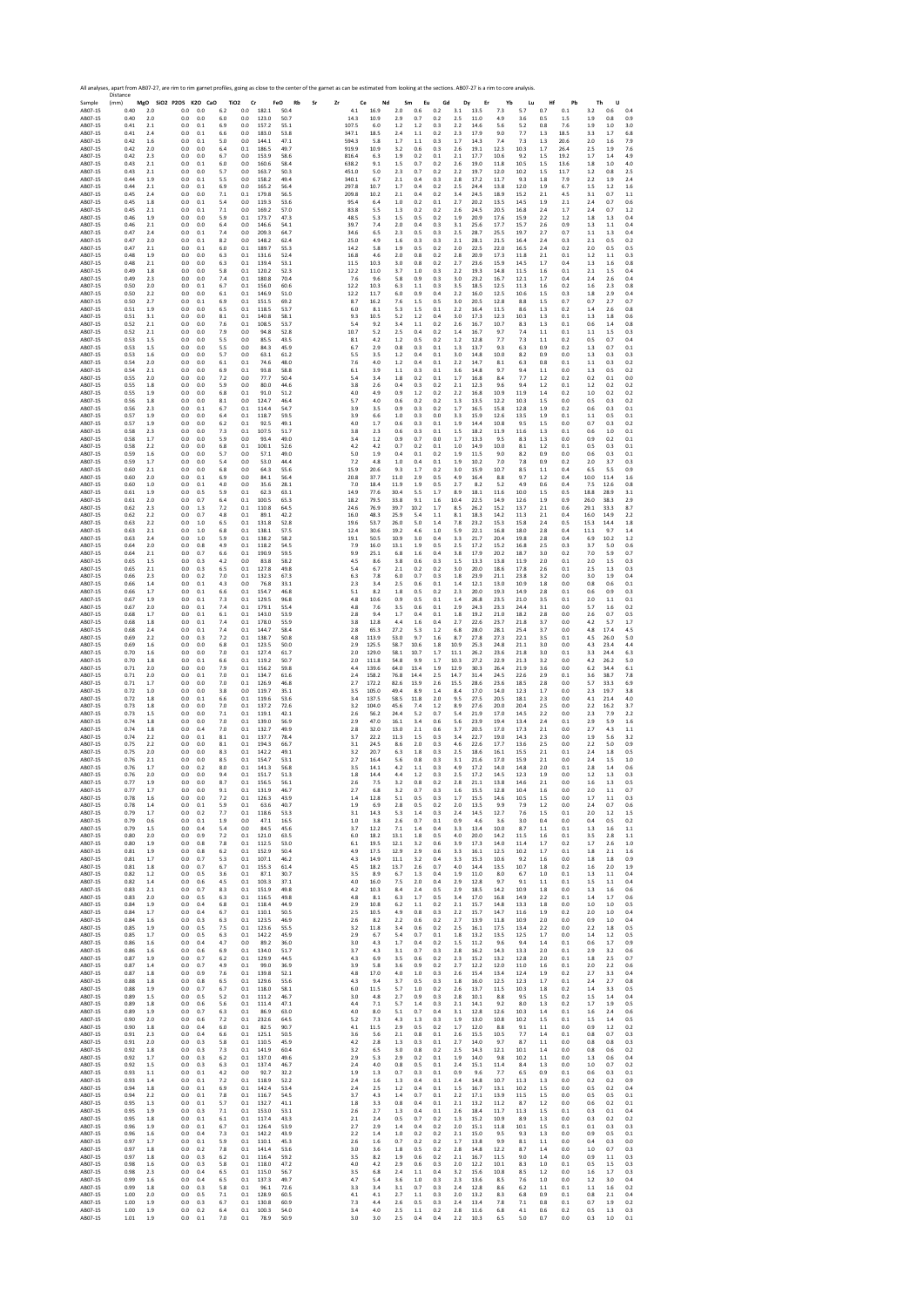Sample Distance (mm) **MgO SiO2 P2O5 K2O CaO TiO2 Cr FeO Rb Sr Zr Ce Nd Sm Eu Gd Dy Er Yb Lu Hf Pb Th U** AB07‐15 1.01 1.5 0.0 0.2 6.5 0.1 61.0 42.7 2.8 1.5 1.0 0.5 0.2 2.5 9.4 5.6 4.2 0.4 0.1 0.8 0.6 0.1 AB07‐15 1.02 1.8 0.0 0.1 7.2 0.1 79.5 55.1 3.1 1.6 1.3 0.3 0.1 2.1 14.2 6.1 4.5 0.5 0.0 0.7 0.6 0.1 AB07‐15 1.02 1.8 0.0 0.1 6.4 0.1 77.8 50.1 2.7 2.6 1.0 0.6 0.1 1.2 10.6 6.0 3.6 0.4 0.1 1.5 0.3 0.1 AB07‐15 1.02 1.6 0.0 0.1 6.9 0.1 64.2 52.0 2.2 2.5 1.2 0.2 0.2 2.1 13.2 6.7 4.7 0.8 0.1 2.0 0.4 0.2 AB07‐15 1.03 1.7 0.0 0.1 6.8 0.1 70.4 55.3 2.8 3.1 1.5 0.7 0.1 1.7 13.0 7.4 6.4 0.8 0.0 2.0 0.3 0.1 AB07‐15 1.03 1.4 0.0 0.0 5.3 0.1 55.0 83.7 2.4 3.4 1.2 0.3 0.1 2.1 10.5 5.6 4.2 0.5 0.0 2.7 0.3 0.1 AB07‐15 1.04 1.9 0.0 0.1 6.8 0.1 66.5 64.7 2.3 5.2 2.3 0.6 0.2 2.2 14.4 9.0 5.9 0.7 0.0 7.4 0.2 0.0 AB07‐15 1.04 1.9 0.0 0.2 7.0 0.1 48.6 64.2 2.9 5.7 2.0 0.6 0.2 3.5 15.2 7.0 5.1 0.8 0.0 4.4 0.2 0.1 AB07‐15 1.05 1.6 0.0 0.2 6.1 0.1 40.4 50.3 2.0 3.4 1.7 0.4 0.1 1.5 13.8 8.5 4.0 0.6 0.1 3.2 0.2 0.1 AB07‐15 1.05 1.9 0.0 0.0 6.8 0.1 33.4 49.8 1.6 4.5 1.2 0.5 0.2 2.0 17.5 8.7 5.4 0.7 0.0 2.0 0.3 0.1 AB07‐15 1.05 1.3 0.0 0.0 5.2 0.1 39.6 42.4 1.8 2.5 1.5 0.1 0.1 2.1 11.5 6.6 4.4 0.5 0.0 1.5 0.3 0.1 AB07‐15 1.06 1.3 0.0 0.1 5.9 0.1 21.8 44.9 1.3 3.2 0.8 0.5 0.2 1.7 10.9 6.7 3.9 0.5 0.0 1.5 0.4 0.2 AB07‐15 1.06 1.8 0.0 0.1 6.6 0.1 26.4 52.5 3.5 2.8 0.9 0.3 0.2 1.4 13.1 8.3 4.4 0.8 0.1 1.4 0.5 0.1 AB07‐15 1.07 1.2 0.0 0.1 5.3 0.1 38.1 40.0 6.3 1.8 0.5 0.4 0.1 1.7 9.6 5.5 4.4 0.7 0.2 1.4 0.8 0.1 AB07‐15 1.07 1.4 0.0 0.2 5.2 0.1 30.3 37.1 11.1 2.8 1.2 0.2 0.1 1.9 10.7 5.7 4.0 0.5 0.5 1.9 0.9 0.3 AB07‐15 1.08 1.1 0.0 0.2 4.5 0.1 24.0 34.9 14.9 1.3 0.7 0.4 0.1 0.8 7.6 5.3 3.7 0.4 0.7 1.9 0.9 0.4 AB07‐15 1.08 0.9 0.0 0.2 3.4 0.0 28.1 26.0 18.5 1.2 0.3 0.2 0.1 1.0 5.3 3.6 3.2 0.4 0.4 1.7 1.0 0.3 AB07‐15 1.08 0.7 0.0 0.1 3.1 0.0 18.6 21.1 17.8 1.5 0.6 0.2 0.1 0.8 5.6 2.8 2.4 0.3 0.5 2.5 2.5 0.5 AB07‐15 1.09 0.5 0.0 0.1 2.1 0.0 14.9 18.3 27.0 2.0 0.9 0.5 0.2 1.1 4.5 2.4 2.2 0.4 2.2 3.0 9.4 2.2 AB07‐15 1.09 0.5 0.0 0.1 1.9 0.0 11.8 15.6 110.9 5.1 2.8 0.9 0.2 1.6 5.5 3.8 2.7 0.4 5.4 3.5 21.4 4.6 AB07‐15 1.10 0.4 0.0 0.1 1.9 0.0 14.2 11.6 193.9 8.1 4.6 1.7 0.3 1.5 4.8 2.8 2.8 0.5 5.9 3.7 26.7 4.6 AB07‐15 1.10 0.4 0.0 0.1 1.7 0.0 9.9 10.9 203.2 8.4 3.7 1.5 0.3 1.2 4.6 2.7 2.7 0.4 4.8 3.5 18.4 3.7 AB07‐15 1.10 0.2 0.0 0.0 1.4 0.0 12.1 7.7 109.9 6.2 1.8 1.0 0.2 0.9 2.5 1.3 1.9 0.2 2.5 2.2 7.0 1.6 AB07‐15 1.11 0.6 0.0 0.1 2.0 0.0 11.2 12.7 136.8 7.6 2.3 1.1 0.2 1.0 3.8 2.7 2.3 0.4 2.7 3.8 9.9 1.6 AB07‐15 1.11 0.5 0.0 0.1 2.1 0.0 14.6 16.3 85.0 3.9 2.5 0.6 0.1 1.0 3.4 2.8 2.8 0.4 1.6 3.5 6.6 1.4 AB07‐15 1.12 0.5 0.0 0.1 2.6 0.1 27.3 25.7 55.8 8.2 2.2 1.0 0.2 1.1 5.8 4.3 3.3 0.4 1.5 3.6 6.0 1.0 AB07‐15 1.12 0.7 0.0 0.1 3.0 0.0 10.8 19.6 37.0 4.6 2.6 0.7 0.2 0.7 5.7 4.0 3.8 0.5 1.0 3.4 5.5 0.5 AB07‐15 1.13 0.9 0.0 0.1 4.2 0.0 28.7 22.5 26.9 3.2 2.6 1.0 0.2 1.4 7.4 5.3 4.0 0.6 0.7 4.1 5.6 0.5 AB07‐15 1.13 1.0 0.0 0.2 3.6 0.0 35.7 31.6 55.0 2.7 3.0 0.9 0.3 2.2 8.4 5.5 5.1 0.7 0.7 2.8 5.0 0.5 AB07‐15 1.13 1.0 0.0 0.3 4.3 0.0 42.5 37.3 21.4 3.2 2.5 0.9 0.3 2.1 9.0 6.7 5.3 0.7 0.6 3.6 5.2 0.4 AB07‐15 1.14 1.0 0.0 0.1 4.6 0.0 25.7 33.8 17.9 1.8 2.0 1.0 0.2 1.7 10.6 6.7 6.0 0.9 0.4 2.0 4.3 0.2 AB07‐15 1.14 1.4 0.0 0.3 5.7 0.1 23.9 43.2 13.7 2.8 1.9 0.8 0.3 1.7 11.9 9.4 7.7 1.0 0.3 3.4 3.9 0.6 AB07‐15 1.15 1.1 0.0 0.1 4.0 0.0 17.9 34.4 8.7 0.8 0.9 0.3 0.1 1.0 9.8 5.8 4.3 0.6 0.2 2.2 1.8 0.2 AB07‐15 1.15 1.2 0.0 0.1 5.1 0.0 20.3 40.0 6.2 1.8 1.1 0.4 0.1 1.7 11.4 8.8 7.1 0.9 0.1 1.2 1.7 0.2 AB07‐15 1.16 1.3 0.0 0.1 5.7 0.0 31.2 46.8 5.9 1.1 0.9 0.3 0.1 1.9 14.4 10.0 7.3 0.9 0.1 1.2 1.4 0.3 AB07‐15 1.16 2.0 0.0 0.1 6.9 0.1 52.1 62.9 5.2 0.8 1.0 0.3 0.2 2.4 16.6 11.6 10.3 1.2 0.1 0.5 1.0 0.2 AB07‐15 1.16 1.0 0.0 0.1 3.9 0.0 21.4 40.7 1.9 1.3 0.5 0.2 0.1 1.5 10.3 8.2 5.2 0.9 0.0 0.8 0.5 0.0 AB07‐15 1.17 1.4 0.0 0.5 6.5 0.1 39.1 49.4 3.2 1.8 0.5 0.1 0.1 2.3 18.0 12.8 9.1 1.4 0.1 0.9 0.7 0.0 AB07‐15 1.17 1.5 0.0 0.1 5.7 0.0 33.4 37.0 3.0 1.0 0.3 0.3 0.2 1.7 15.0 10.5 8.6 1.4 0.0 0.7 0.3 0.2 AB07‐15 1.18 1.2 0.0 0.3 5.1 0.1 46.0 50.2 1.9 1.7 1.5 0.5 0.0 1.5 14.7 10.2 8.5 1.3 0.0 1.1 0.3 0.1 AB07‐15 1.18 1.5 0.0 0.7 6.4 0.1 49.0 44.0 2.5 1.0 0.7 0.2 0.1 2.1 17.3 13.6 9.2 1.4 0.1 1.4 0.5 0.1 AB07‐15 1.18 1.5 0.0 1.1 5.7 0.1 77.8 42.6 2.2 1.2 0.5 0.2 0.1 1.9 15.7 14.0 9.9 1.6 0.0 1.2 0.3 0.1 AB07‐15 1.19 1.2 0.0 1.1 4.3 0.1 49.3 35.6 1.5 0.5 0.3 0.2 0.0 1.7 12.8 10.7 9.5 1.6 0.0 2.2 0.3 0.0 AB07‐15 1.19 1.1 0.0 1.1 4.2 0.1 54.8 30.2 1.7 0.8 0.4 0.1 0.1 1.8 11.4 9.4 8.3 1.3 0.0 0.8 0.2 0.1 AB07‐15 1.20 1.3 0.0 1.8 4.8 0.1 69.1 32.9 1.8 0.8 1.0 0.5 0.1 1.7 14.9 13.0 10.8 1.6 0.0 1.5 0.3 0.2 AB07‐15 1.20 2.0 0.0 1.9 5.4 0.1 104.0 39.0 1.8 1.3 1.4 0.7 0.2 1.7 14.3 16.5 11.9 1.7 0.0 1.9 0.4 0.2 AB07‐15 1.21 1.7 0.0 1.9 5.0 0.1 80.6 46.5 2.4 1.5 1.6 0.6 0.2 3.0 17.3 15.7 15.1 1.7 0.1 0.9 0.8 0.2 AB07‐15 1.21 1.5 0.0 1.5 4.5 0.1 68.2 32.1 2.0 1.1 1.4 0.3 0.1 1.4 14.1 13.6 10.9 1.7 0.1 0.4 0.6 0.2 AB07‐15 1.21 1.5 0.0 1.3 6.2 0.1 80.3 43.2 2.4 1.3 2.1 0.9 0.2 2.2 16.9 16.4 13.0 2.2 0.2 1.1 0.8 0.1 AB07‐15 1.22 1.6 0.0 0.9 6.2 0.1 91.1 46.9 2.8 1.6 2.1 0.6 0.2 1.7 18.4 16.3 13.2 2.2 0.1 1.1 0.7 0.2 AB07‐15 1.22 1.6 0.0 0.6 7.9 0.1 88.2 43.3 3.1 1.6 2.3 0.9 0.2 2.3 18.8 21.0 14.8 2.3 0.1 0.4 1.0 0.1 AB07‐15 1.23 1.8 0.0 0.6 7.6 0.1 116.2 55.8 3.0 1.3 2.3 0.9 0.2 2.7 26.2 20.3 18.4 2.4 0.1 0.8 0.8 0.3 AB07‐15 1.23 1.7 0.0 0.4 6.9 0.1 115.6 59.4 4.2 1.1 1.7 0.7 0.2 2.6 19.0 19.2 20.6 2.8 0.1 1.0 0.7 0.1 AB07‐15 1.23 1.6 0.0 0.3 6.3 0.1 85.8 49.7 2.2 35.1 1.4 0.4 0.2 2.4 17.9 17.1 16.0 2.7 0.0 0.6 0.6 0.1 AB07‐15 1.24 1.7 0.0 0.3 7.0 0.1 91.7 48.1 2.5 1.3 1.3 0.3 0.1 1.8 21.0 21.5 19.1 2.9 0.1 0.4 0.5 0.2 AB07‐15 1.24 1.6 0.0 0.2 6.2 0.1 103.5 68.4 2.1 1.4 0.8 0.3 0.2 2.0 18.6 21.7 18.1 2.7 0.1 1.2 0.6 0.2 AB07‐15 1.25 1.8 0.0 0.4 6.8 0.1 113.6 56.8 2.1 1.0 0.8 0.4 0.1 2.5 21.3 25.9 21.2 3.6 0.0 0.7 0.6 0.0 AB07‐15 1.25 1.3 0.0 0.1 5.4 0.1 74.5 44.0 2.4 0.9 0.5 0.3 0.2 2.2 16.9 20.2 18.8 3.0 0.0 0.4 0.3 0.3 AB07‐15 1.26 1.8 0.0 0.4 7.4 0.1 85.6 52.0 1.8 0.8 0.3 0.3 0.1 2.1 24.5 27.2 25.3 3.9 0.1 0.5 0.1 0.1 AB07‐15 1.26 2.1 0.0 0.2 6.4 0.1 96.5 47.5 2.1 0.9 0.2 0.1 0.1 2.4 23.2 27.1 25.2 3.8 0.0 0.7 0.3 0.2 AB07‐15 1.26 1.5 0.0 0.2 6.5 0.1 79.0 54.2 1.4 1.1 0.2 0.3 0.1 1.7 18.9 23.9 21.5 3.6 0.0 0.5 0.3 0.0 AB07‐15 1.27 1.5 0.0 0.1 6.2 0.1 103.4 47.8 1.7 1.1 0.2 0.1 0.1 2.6 22.4 26.1 24.5 4.0 0.0 0.5 0.2 0.1 AB07‐15 1.27 2.0 0.0 0.1 6.6 0.1 82.9 45.1 1.6 2.9 0.6 0.3 0.1 2.3 18.6 25.2 21.8 3.9 0.0 1.0 0.2 0.1 AB07‐15 1.28 1.8 0.0 0.2 7.2 0.1 84.3 48.2 1.5 0.8 0.6 0.1 0.1 1.7 23.4 26.3 28.8 4.6 0.1 0.7 0.1 0.2 AB07‐15 1.28 1.9 0.0 0.4 7.1 0.1 86.7 78.2 2.3 1.2 0.4 0.2 0.1 1.8 22.8 27.2 26.7 4.4 0.0 0.5 0.1 0.0 AB07‐15 1.29 1.6 0.0 0.1 6.7 0.1 113.4 58.9 2.1 0.6 0.2 0.1 0.2 1.8 25.1 26.6 26.6 4.2 0.0 1.2 0.2 0.1 AB07‐15 1.29 1.7 0.0 0.4 6.9 0.1 73.1 54.1 3.3 0.6 0.1 0.5 0.1 2.6 23.2 30.6 28.2 4.6 0.0 0.4 0.2 0.1 AB07‐15 1.29 1.5 0.0 0.2 6.4 0.1 75.4 49.9 3.0 0.9 0.3 0.2 0.2 1.7 22.0 25.6 24.6 4.3 0.1 0.9 0.2 0.2 AB07‐15 1.30 1.5 0.0 0.1 7.1 0.1 68.6 51.2 3.2 0.5 0.2 0.2 0.1 2.0 20.8 27.3 28.9 4.1 0.0 0.3 0.3 0.1 AB07‐15 1.30 2.5 0.0 0.1 6.5 0.1 71.6 61.6 2.6 1.1 0.3 0.4 0.1 2.1 23.5 27.7 33.4 4.6 0.0 0.4 1.5 0.1 AB07‐15 1.31 1.5 0.0 0.2 6.6 0.1 73.6 51.5 1.5 0.5 0.5 0.1 0.2 1.3 22.2 27.8 28.1 4.3 0.0 0.6 0.3 0.1 AB07‐15 1.31 1.7 0.0 0.1 6.7 0.1 80.5 48.6 2.1 1.2 0.3 0.1 0.1 1.2 22.4 28.3 29.6 4.4 0.0 1.2 0.2 0.0 AB07‐15 1.31 1.8 0.0 0.1 7.6 0.1 113.8 47.8 2.3 0.9 0.4 0.2 0.1 2.6 27.6 32.4 37.1 5.9 0.0 0.3 0.2 0.1 AB07‐15 1.32 1.4 0.0 0.1 5.3 0.0 78.2 41.6 2.4 0.7 0.3 0.3 0.0 1.9 19.4 26.3 26.5 4.5 0.0 0.2 0.4 0.1 AB07‐15 1.32 1.5 0.0 0.3 7.0 0.1 100.1 57.4 2.8 1.2 1.9 0.4 0.1 1.5 23.6 31.2 30.8 5.3 0.0 0.4 1.2 0.1 AB07‐15 1.33 1.6 0.0 0.1 6.8 0.1 103.2 45.8 2.5 0.8 0.6 0.5 0.2 2.4 25.6 28.6 31.2 5.4 0.0 0.3 1.8 0.1 AB07‐15 1.33 1.4 0.0 0.1 6.2 0.1 96.2 44.7 2.6 8.0 0.3 0.2 0.2 1.5 25.7 28.5 28.3 5.2 0.0 0.7 1.7 0.2 AB07‐15 1.34 1.9 0.0 0.4 8.3 0.1 135.6 56.5 3.0 0.9 1.0 0.3 0.1 2.5 31.5 33.9 33.5 5.5 0.1 0.8 2.3 0.2 AB07‐15 1.34 1.5 0.0 0.1 7.4 0.1 139.5 56.1 2.1 1.3 0.9 0.8 0.2 2.1 25.3 30.5 30.7 5.0 0.1 1.7 3.5 0.3 AB07‐15 1.34 1.2 0.0 0.1 5.8 0.1 91.4 41.1 2.5 1.6 1.0 1.0 0.2 2.1 19.6 22.4 19.6 3.4 0.0 1.0 4.0 0.2 AB07‐15 1.35 1.6 0.0 0.1 6.7 0.1 88.7 57.3 4.4 7.0 9.8 2.3 0.3 2.6 22.8 25.6 23.6 3.7 0.0 2.2 8.2 0.8 AB07‐15 1.35 1.7 0.0 0.2 7.6 0.1 66.1 47.3 8.1 38.0 17.0 3.3 1.0 4.9 24.8 27.0 22.6 3.8 0.3 4.1 27.6 1.4 AB07‐15 1.36 1.7 0.0 0.1 7.2 0.1 81.8 50.7 11.1 63.2 32.5 6.7 1.6 11.4 28.1 26.1 24.0 3.8 0.3 7.0 36.1 2.5 AB07‐15 1.36 1.5 0.0 0.1 6.7 0.1 77.6 48.4 11.6 135.4 42.3 9.8 2.1 8.8 26.6 22.3 20.9 3.1 2.3 68.9 80.5 11.6 AB07‐15 1.37 1.2 0.0 0.1 6.2 0.1 49.7 37.0 24.6 146.7 85.3 19.9 3.2 14.0 23.8 16.0 13.5 2.2 1.7 55.8 90.7 8.9 AB07‐15 1.37 1.7 0.0 0.0 5.8 0.1 59.0 44.2 59.2 252.7 128.4 31.6 5.0 24.4 30.5 20.7 15.1 2.4 2.5 75.5 125.3 13.1 AB07‐15 1.37 1.4 0.1 0.1 6.3 0.1 57.5 46.3 101.1 295.6 122.2 32.8 4.7 21.3 29.0 19.9 16.2 2.2 3.7 63.9 166.6 10.3 AB07‐15 1.38 1.3 0.0 0.0 5.7 0.1 40.1 49.7 118.8 181.3 92.5 19.3 4.4 12.4 21.0 16.2 10.3 1.7 3.5 44.7 70.7 7.1 AB07‐15 1.38 1.3 0.0 0.1 5.9 0.1 47.1 48.0 112.2 137.3 144.9 17.1 2.9 11.5 22.0 14.5 11.3 1.8 3.1 35.6 77.6 8.2 AB07‐15 1.39 1.6 0.0 0.1 6.1 0.1 60.9 46.1 91.1 192.5 94.0 15.5 2.3 12.6 22.3 13.8 13.0 1.5 1.6 36.4 75.1 14.5 AB07‐15 1.39 1.5 0.0 0.1 6.9 0.1 63.3 48.3 66.1 206.6 130.3 24.4 5.1 20.0 30.0 15.9 13.1 2.0 1.7 44.6 111.7 12.4 AB07‐15 1.39 1.3 0.0 0.1 5.8 0.1 64.0 40.7 45.2 327.7 174.8 34.4 6.2 31.1 32.5 18.5 14.8 2.4 1.5 50.5 139.6 16.0 AB07‐15 1.40 1.5 0.0 0.1 6.9 0.1 90.0 45.4 71.0 609.4 326.8 72.7 11.8 49.5 56.3 28.8 24.7 3.3 2.2 75.4 223.1 28.5 AB07‐15 1.40 1.4 0.0 0.1 6.0 0.1 105.5 38.7 67.2 749.2 364.3 89.7 12.3 68.6 56.3 30.5 27.4 3.4 2.2 77.2 257.0 28.4 AB07‐15 1.41 1.4 0.0 0.1 7.5 0.1 97.0 49.7 77.5 977.5 450.3 97.9 14.7 63.6 69.3 34.1 29.5 3.6 2.0 82.5 269.5 33.2 AB07‐15 1.41 1.5 0.0 0.0 7.9 0.1 110.3 41.1 84.6 997.0 476.4 109.4 16.3 79.4 82.1 34.6 27.8 3.9 2.1 88.2 279.7 34.4 AB07‐15 1.42 1.4 0.0 0.1 8.1 0.1 121.4 49.6 83.9 1073.1 507.7 113.4 18.9 82.2 77.7 39.3 29.7 4.3 2.5 95.9 337.2 39.3 AB07‐15 1.42 1.5 0.0 0.0 8.6 0.1 109.2 44.0 75.9 992.2 514.4 107.5 17.7 73.8 77.4 38.6 30.5 4.0 2.1 96.8 300.5 38.3 AB07‐15 1.42 1.3 0.0 0.1 7.3 0.1 84.4 42.1 67.2 800.9 402.3 83.8 13.7 58.7 64.2 28.4 23.0 3.2 2.3 84.7 231.4 27.9 AB07‐15 1.43 1.3 0.0 0.0 6.9 0.1 106.3 42.2 65.4 745.6 352.8 82.2 11.5 52.7 54.4 27.6 22.0 2.9 1.6 80.7 211.7 27.0 AB07‐15 1.43 1.5 0.0 0.0 7.1 0.1 90.6 45.1 62.6 717.3 305.8 64.0 10.4 47.7 52.7 23.5 25.2 2.2 1.6 74.1 158.4 19.8 AB07‐15 1.44 1.2 0.0 0.0 5.9 0.1 60.0 37.1 40.9 437.2 215.5 48.7 7.0 33.1 33.4 15.7 12.8 2.0 1.1 52.5 110.2 13.8 AB07‐15 1.44 1.3 0.0 0.1 5.8 0.0 37.7 45.1 31.6 324.0 159.0 38.0 5.5 25.0 28.7 13.7 12.2 1.3 0.7 40.6 84.3 10.7 AB07‐15 1.44 1.2 0.0 0.0 5.6 0.1 28.7 38.9 21.6 207.0 94.1 21.4 3.7 14.1 21.4 11.9 7.8 1.0 0.3 26.8 43.5 6.1 AB07‐15 1.45 1.2 0.0 0.0 5.2 0.0 19.3 37.6 15.2 123.4 60.7 12.3 2.1 7.8 14.8 9.6 6.5 0.9 0.4 16.0 36.3 3.9 AB07‐15 1.45 1.3 0.0 0.0 5.3 0.0 13.8 40.0 9.5 93.0 43.1 8.4 1.6 6.3 15.3 7.8 7.1 0.7 0.3 12.3 18.3 3.0 AB07‐15 1.46 1.2 0.0 0.1 5.7 0.0 20.4 41.5 7.8 61.0 27.1 5.9 0.8 4.5 12.8 7.5 5.5 0.7 0.1 7.9 13.3 2.2 AB07‐15 1.46 1.4 0.0 0.0 6.2 0.0 32.6 40.3 5.7 46.3 22.1 3.4 1.1 4.5 15.4 6.6 4.8 0.7 0.1 9.8 10.3 1.7 AB07‐15 1.47 1.2 0.0 0.1 4.8 0.0 21.3 43.7 7.3 43.4 14.7 2.4 0.6 4.1 9.7 6.1 5.5 0.6 0.4 6.2 6.6 1.4 AB07‐15 1.47 1.0 0.0 0.1 4.7 0.0 21.0 32.9 31.2 20.4 10.6 2.6 0.3 2.1 9.9 4.8 5.1 0.6 0.9 7.6 5.1 1.6 AB07‐15 1.47 1.2 0.0 0.1 5.1 0.0 20.2 38.6 34.6 34.4 8.3 2.4 0.3 2.2 8.7 5.8 4.9 0.6 1.1 6.2 5.9 1.9 AB07‐15 1.48 1.1 0.0 0.1 4.7 0.0 30.8 32.3 29.9 28.7 5.2 1.9 0.5 2.6 10.2 5.8 4.4 0.8 0.8 5.1 2.3 0.9 AB07‐15 1.48 1.2 0.0 0.1 5.0 0.1 44.4 38.9 24.8 13.6 4.8 1.4 0.3 1.5 11.8 7.8 6.7 0.8 0.6 4.7 2.5 1.0 AB07‐15 1.49 1.2 0.0 0.1 5.7 0.1 45.7 42.7 16.8 14.5 4.2 1.5 0.4 2.9 11.5 7.0 4.8 0.8 0.2 3.3 2.0 0.5 AB07‐15 1.49 1.3 0.0 0.0 5.7 0.1 77.7 42.0 11.2 20.0 3.3 0.9 0.2 3.5 13.9 8.1 7.8 1.0 0.4 2.8 1.9 1.1 AB07‐15 1.50 1.2 0.0 0.0 6.3 0.1 61.8 46.7 8.7 15.4 3.0 2.2 0.3 2.1 14.3 9.1 6.1 1.0 0.2 1.6 1.8 0.3 AB07‐15 1.50 1.5 0.0 0.0 6.2 0.1 91.7 46.8 6.5 13.3 8.3 0.5 0.2 3.1 14.9 10.8 7.6 1.1 0.1 4.1 2.2 0.6 AB07‐15 1.50 1.4 0.0 0.0 5.8 0.1 92.1 42.8 4.4 8.7 2.5 0.7 0.2 2.3 13.3 10.8 8.8 1.1 0.1 1.9 0.7 0.7 AB07‐15 1.51 1.5 0.0 0.0 6.8 0.1 120.0 47.0 3.4 10.2 3.6 0.8 0.2 2.9 17.0 10.2 9.0 1.0 0.0 1.4 1.0 0.7 AB07‐15 1.51 1.6 0.0 0.0 7.5 0.1 138.8 51.0 4.8 16.4 3.9 1.1 0.4 2.7 17.8 11.3 8.6 1.3 0.0 2.0 2.0 0.2 AB07‐15 1.52 1.7 0.0 0.0 7.7 0.1 134.3 54.4 3.8 34.2 8.2 1.0 0.3 3.6 18.6 12.5 9.0 1.2 0.0 3.4 3.0 0.7 AB07‐15 1.52 1.6 0.0 0.0 7.5 0.1 128.1 54.4 3.6 6.3 3.3 0.7 0.3 3.1 17.8 12.8 8.5 1.3 0.0 4.8 1.4 0.8 AB07‐15 1.52 1.6 0.0 0.0 7.1 0.1 153.6 51.7 2.9 13.4 9.7 0.8 0.3 3.0 16.8 11.2 8.8 1.3 0.0 2.7 2.2 0.4 AB07‐15 1.53 1.7 0.0 0.0 6.8 0.1 139.5 50.6 6.7 12.0 4.4 0.9 0.3 2.9 18.8 10.0 7.7 1.1 0.1 10.1 4.2 1.1 AB07‐15 1.53 1.5 0.0 0.0 7.3 0.1 138.9 45.8 4.3 7.8 4.5 1.4 0.2 2.3 15.2 9.5 8.8 1.0 0.0 4.0 3.3 0.6 AB07‐15 1.54 1.9 0.0 0.0 7.9 0.1 140.4 53.2 4.0 10.3 12.9 1.6 0.3 4.0 18.0 12.3 10.3 1.1 0.1 3.3 6.7 0.7 AB07‐15 1.54 1.4 0.0 0.0 6.5 0.1 113.4 45.3 3.8 25.2 8.3 1.5 0.4 2.4 15.6 9.5 8.0 1.2 0.1 2.1 5.9 2.0 AB07‐15 1.55 1.7 0.0 0.0 6.4 0.1 119.5 55.8 5.0 9.9 8.7 1.0 0.4 4.5 15.9 9.2 7.5 1.0 0.1 3.9 7.2 0.9 AB07‐15 1.55 1.5 0.0 0.0 6.3 0.1 181.8 43.1 5.5 11.2 7.0 1.1 0.6 3.6 13.8 11.0 7.5 1.0 0.1 8.1 7.7 1.2 AB07‐15 1.55 1.2 0.0 0.0 5.6 0.1 76.2 37.1 4.8 16.4 4.0 1.6 0.3 2.4 12.5 6.4 6.0 0.9 0.1 6.7 12.3 0.9 AB07‐15 1.56 1.5 0.0 0.0 5.8 0.1 87.0 49.3 4.7 11.9 4.5 1.9 0.5 3.4 15.0 7.8 6.0 0.9 0.0 3.6 5.8 1.0 AB07‐15 1.56 1.3 0.0 0.0 5.6 0.1 158.7 48.4 3.9 30.1 2.6 1.2 0.3 1.8 12.0 7.9 4.9 0.7 0.1 1.4 4.3 0.9 AB07‐15 1.57 1.3 0.0 0.1 5.2 0.1 90.5 39.9 3.7 12.4 3.9 1.6 0.3 3.4 12.8 6.9 5.4 0.7 0.1 2.1 4.6 0.6 AB07‐15 1.57 1.2 0.0 0.0 5.4 0.1 48.8 49.7 3.3 19.4 3.4 2.0 0.3 1.9 9.9 5.9 4.0 0.5 0.0 5.0 2.1 1.1 AB07‐15 1.58 1.3 0.0 0.0 5.7 0.1 32.6 42.5 1.7 9.3 3.4 2.0 0.3 1.9 10.3 6.0 3.7 0.5 0.0 1.3 2.3 0.3 AB07‐15 1.58 1.4 0.0 0.0 5.9 0.0 42.4 47.7 1.6 4.1 2.7 0.9 0.2 2.3 10.1 4.6 4.0 0.6 0.1 2.5 1.7 1.3 AB07‐15 1.58 1.5 0.0 0.0 5.8 0.0 23.2 42.4 1.5 14.7 4.0 0.9 0.2 2.5 8.7 5.0 3.0 0.5 0.0 7.6 14.0 1.2 AB07‐15 1.59 1.5 0.0 0.0 5.7 0.1 33.8 49.2 1.7 11.7 12.2 0.6 0.2 2.6 9.8 5.1 5.4 0.5 0.1 2.7 2.1 0.6 AB07‐15 1.59 1.4 0.0 0.0 6.4 0.1 35.6 52.6 2.0 9.6 3.6 0.8 0.3 2.3 9.2 4.4 4.4 0.4 0.0 4.2 1.4 0.5 AB07‐15 1.60 1.7 0.0 0.0 7.6 0.1 32.9 57.7 2.1 9.5 3.0 0.7 0.5 2.3 11.1 6.5 4.7 0.7 0.0 3.9 2.4 0.6 AB07‐15 1.60 1.3 0.0 0.0 5.6 0.1 42.5 43.1 2.5 13.8 2.5 1.4 0.4 2.1 7.9 5.9 4.0 0.6 0.0 2.8 4.1 0.3 AB07‐15 1.60 1.5 0.0 0.0 6.1 0.1 54.0 49.0 2.3 31.8 4.2 1.4 0.3 1.8 10.2 6.1 5.0 0.6 0.0 3.5 1.3 0.2 AB07‐15 1.61 2.0 0.0 0.0 8.0 0.1 68.4 57.0 2.0 13.1 4.4 1.4 0.4 3.2 13.4 7.7 6.2 0.7 0.1 5.1 1.4 1.3 AB07‐15 1.61 1.6 0.0 0.0 7.4 0.1 48.8 48.6 2.2 9.8 3.1 0.4 0.3 2.9 10.7 6.8 5.2 0.7 0.1 4.0 1.7 0.6 AB07‐15 1.62 1.6 0.0 0.0 7.2 0.1 49.1 49.7 2.4 9.1 4.8 0.6 0.3 2.5 12.5 9.0 5.7 0.9 0.0 5.1 0.9 1.0 AB07‐15 1.62 1.6 0.0 0.0 6.5 0.1 63.7 49.6 3.0 11.2 6.3 0.6 0.2 3.7 13.9 7.7 6.6 0.9 0.0 3.4 0.8 0.6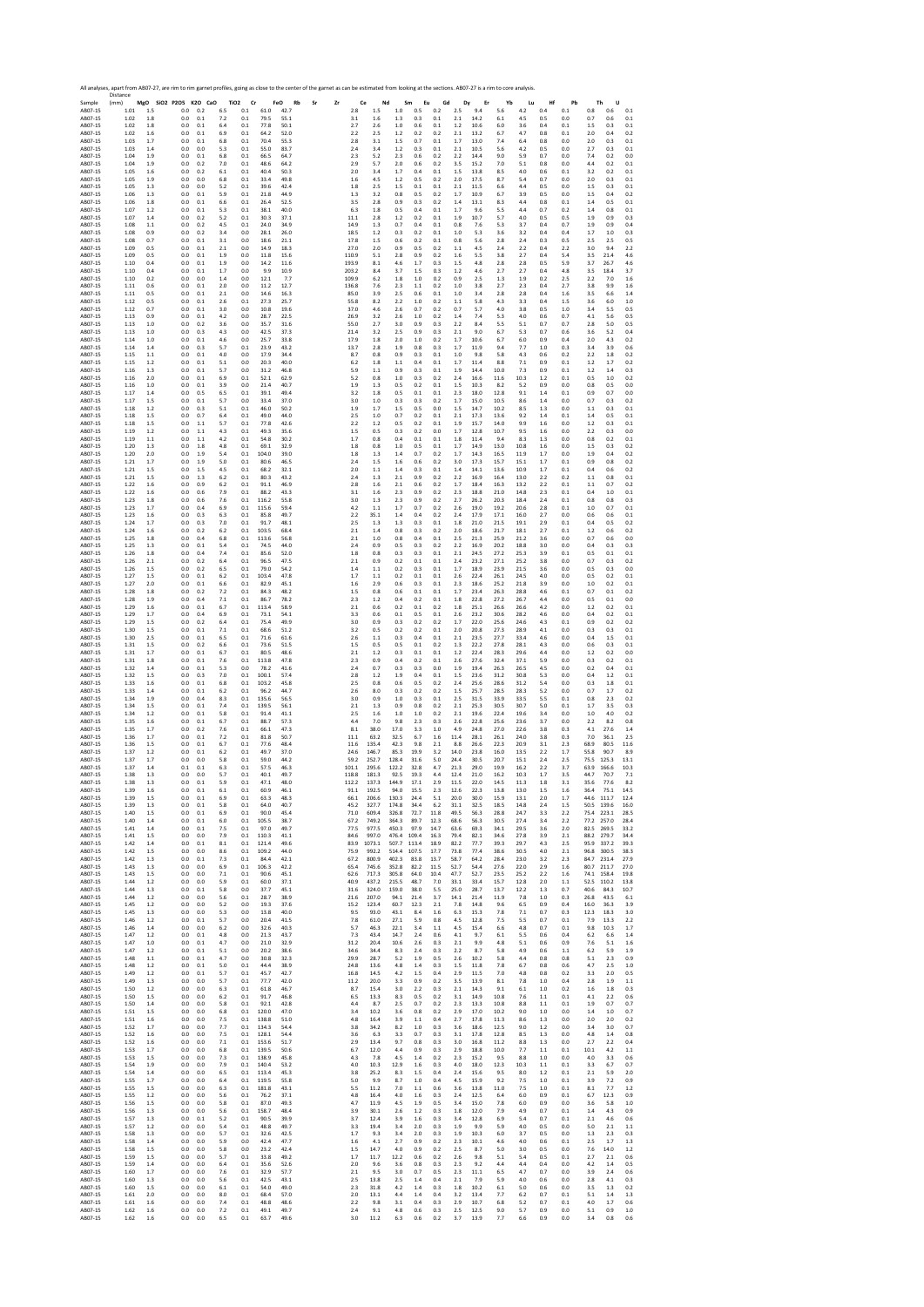| Sample<br>AB07-15             | Distance<br>(mm)<br>1.63 | 0.7                   | MgO SiO2 P2O5 K2O CaO<br>0.0<br>0.0        | 3.1                   | TiO <sub>2</sub><br>Cr<br>$_{0.0}$<br>45.2   | FeO<br>23.5          | All analyses, apart from AB07-27, are rim to rim garnet profiles, going as close to the center of the garnet as can be estimated from looking at the sections. AB07-27 is a rim to core analysis<br>Rb<br>Sr<br>Zr<br>1.5 | Ce<br>18.4              | Nd<br>2.4               | Sm<br>0.8            | Eu<br>0.1             | Gd<br>$1.2\,$        | Dy<br>Er<br>6.1      | Yb<br>5.4             | Lu<br>3.3            | Hf<br>0.5         | Pb<br>0.0           | Th<br>U<br>$1.5\,$<br>2.3<br>0.3                                     |
|-------------------------------|--------------------------|-----------------------|--------------------------------------------|-----------------------|----------------------------------------------|----------------------|---------------------------------------------------------------------------------------------------------------------------------------------------------------------------------------------------------------------------|-------------------------|-------------------------|----------------------|-----------------------|----------------------|----------------------|-----------------------|----------------------|-------------------|---------------------|----------------------------------------------------------------------|
| AB07-15<br>AB07-15<br>AB07-15 | 1.63<br>1.63<br>1.64     | 1.3<br>2.0<br>1.8     | 0.0<br>0.0<br>0.0<br>0.0<br>0.0<br>0.0     | 5.3<br>13.0<br>7.2    | 0.1<br>54.2<br>100.8<br>0.1<br>0.1<br>110.5  | 39.6<br>75.8<br>55.5 | 2.0<br>4.3<br>3.6                                                                                                                                                                                                         | 15.4<br>17.8<br>11.6    | 3.9<br>7.1<br>3.6       | 1.3<br>0.9<br>0.8    | 0.2<br>0.3<br>0.3     | 1.8<br>3.4<br>3.9    | 10.8<br>18.6<br>17.9 | 8.9<br>14.7<br>11.6   | 6.9<br>10.4<br>11.4  | 1.0<br>1.6<br>1.4 | 0.0<br>0.0<br>0.1   | 3.3<br>0.9<br>0.7<br>3.2<br>0.7<br>1.7<br>7.4<br>0.5<br>2.1          |
| AB07-15<br>AB07-15            | 1.64<br>1.65             | 1.8<br>1.7            | 0.0<br>0.0<br>0.0<br>0.0                   | 6.9<br>6.9            | 0.1<br>118.5<br>99.1<br>0.1                  | 51.1<br>58.0         | 2.6<br>2.7                                                                                                                                                                                                                | 35.1<br>16.3            | 2.5<br>4.9              | 0.5<br>0.9           | 0.2<br>0.5            | 2.9<br>2.4           | 16.8<br>16.3         | 12.3<br>13.2          | 11.2<br>11.0         | 1.4<br>1.7        | 0.0<br>0.1          | 3.1<br>4.8<br>1.3<br>4.1<br>1.2<br>3.9                               |
| AB07-15<br>AB07-15<br>AB07-15 | 1.65<br>1.65<br>1.66     | 1.9<br>1.4<br>1.2     | 0.0<br>0.0<br>0.0<br>0.0<br>0.0<br>0.0     | 8.8<br>6.2<br>5.3     | 0.1<br>134.5<br>0.1<br>114.7<br>100.6<br>0.1 | 58.5<br>52.4<br>39.9 | 4.8<br>6.8<br>8.7                                                                                                                                                                                                         | 22.9<br>69.1<br>68.3    | 12.2<br>14.9<br>24.8    | 3.4<br>4.4<br>8.0    | 0.8<br>1.1<br>1.3     | 4.8<br>5.6<br>6.5    | 26.2<br>19.2<br>19.0 | 15.2<br>13.5<br>10.8  | 11.1<br>11.0<br>10.1 | 2.0<br>1.7<br>1.1 | 0.1<br>0.3<br>0.4   | 6.1<br>109.4<br>4.3<br>9.0<br>23.4<br>1.1<br>37.8<br>6.0<br>2.8      |
| AB07-15<br>AB07-15            | 1.66<br>1.67             | 1.5<br>1.6            | 0.0<br>0.0<br>0.0<br>0.0                   | 6.8<br>6.6            | 0.1<br>97.3<br>0.1<br>97.8                   | 49.5<br>55.6         | 21.5<br>25.7                                                                                                                                                                                                              | 105.4<br>101.6          | 67.7<br>68.8            | 10.1<br>12.4         | 2.2<br>2.2            | 18.6<br>9.6          | 21.9<br>24.1         | 13.6<br>15.4          | 12.2<br>10.3         | 1.3<br>1.7        | 0.6<br>1.0          | 11.9<br>57.2<br>5.7<br>8.2<br>71.6<br>8.1                            |
| AB07-15<br>AB07-15            | 1.67<br>1.68             | 1.1<br>1.5            | 0.0<br>0.0<br>0.0<br>0.0                   | 5.3<br>8.0            | 0.1<br>70.5<br>0.1<br>116.2                  | 38.1<br>52.0         | 23.0<br>31.8                                                                                                                                                                                                              | 81.7<br>178.5           | 40.1<br>95.3            | 9.0<br>14.3          | 1.6<br>1.6            | 8.2<br>11.7          | 19.9<br>20.9         | 9.7<br>12.4           | 8.8<br>8.5           | 0.9<br>1.2        | 1.1<br>1.4          | 6.7<br>46.0<br>4.6<br>9.4<br>59.7<br>7.6                             |
| AB07-15<br>AB07-15<br>AB07-15 | 1.68<br>1.68<br>1.69     | 1.7<br>1.3<br>1.7     | 0.0<br>0.0<br>0.0<br>0.0<br>0.0<br>0.0     | 7.9<br>6.9<br>6.3     | 0.1<br>93.3<br>0.1<br>89.0<br>0.1<br>86.3    | 53.6<br>41.7<br>54.8 | 41.2<br>29.3<br>23.8                                                                                                                                                                                                      | 115.1<br>92.2<br>94.8   | 69.3<br>56.5<br>45.7    | 16.2<br>11.7<br>10.0 | 2.5<br>1.7<br>1.5     | 15.4<br>10.0<br>6.0  | 24.5<br>15.8<br>18.2 | 11.9<br>9.4<br>9.7    | 11.0<br>8.3<br>6.6   | 1.4<br>1.0<br>0.8 | 1.9<br>0.7<br>0.9   | 15.9<br>72.5<br>6.2<br>10.2<br>78.1<br>4.6<br>7.7<br>40.5<br>3.4     |
| AB07-15<br>AB07-15            | 1.69<br>1.70             | 1.6<br>1.9            | 0.0<br>0.0<br>0.0<br>0.0                   | 7.7<br>7.7            | 0.1<br>102.0<br>0.1<br>125.6                 | 60.8<br>50.4         | 16.2<br>10.3                                                                                                                                                                                                              | 127.6<br>50.5           | 41.4<br>22.0            | 11.0<br>4.4          | 1.6<br>0.8            | 7.7<br>5.0           | 16.4<br>15.3         | 9.7<br>8.9            | 6.1<br>8.3           | 1.1<br>0.8        | 0.5<br>0.4          | 9.4<br>24.8<br>3.9<br>6.0<br>15.6<br>2.4                             |
| AB07-15<br>AB07-15            | 1.70<br>1.71             | 1.9<br>1.6            | 0.0<br>0.0<br>0.0<br>0.0                   | 6.4<br>6.2            | 0.1<br>103.0<br>104.4<br>0.1                 | 58.0<br>60.2         | 8.0<br>6.7                                                                                                                                                                                                                | 78.5<br>33.1            | 32.1<br>9.1             | 5.4<br>2.8           | 0.9<br>0.7            | 7.7<br>3.1           | 15.4<br>14.7         | 8.7<br>7.6            | 7.9<br>7.1           | 0.8<br>1.0        | 0.2<br>0.2          | 6.1<br>10.9<br>1.4<br>4.3<br>0.7<br>11.0                             |
| AB07-15<br>AB07-15<br>AB07-15 | 1.71<br>1.71<br>1.72     | 1.4<br>1.5<br>1.5     | 0.0<br>0.0<br>0.0<br>0.0<br>0.0<br>0.0     | 5.4<br>6.3<br>6.2     | 0.1<br>115.3<br>0.1<br>95.4<br>0.1<br>100.7  | 48.3<br>52.8<br>47.1 | 3.9<br>5.5<br>2.6                                                                                                                                                                                                         | 11.1<br>37.2<br>29.6    | 8.4<br>8.8<br>6.3       | 1.6<br>1.9<br>2.1    | 0.3<br>0.5<br>0.4     | 3.3<br>3.2<br>2.5    | 11.2<br>12.5<br>12.9 | 5.4<br>8.5<br>6.8     | 4.2<br>4.5<br>6.1    | 0.6<br>0.8<br>0.7 | 0.1<br>0.0<br>0.1   | 1.7<br>3.5<br>1.3<br>3.5<br>3.8<br>0.6<br>2.3<br>2.0<br>0.6          |
| AB07-15<br>AB07-15            | 1.72<br>1.73             | 1.8<br>1.2            | 0.0<br>0.0<br>0.0<br>0.0                   | 7.1<br>4.9            | 0.1<br>122.1<br>0.1<br>56.0                  | 57.3<br>43.0         | 4.5<br>2.2                                                                                                                                                                                                                | 17.8<br>19.5            | 6.7<br>2.4              | 0.8<br>0.6           | 0.4<br>0.3            | 2.6<br>1.9           | 14.5<br>9.9          | 9.5<br>8.0            | 6.4<br>5.1           | 0.6<br>0.5        | 0.1<br>0.0          | 2.4<br>0.9<br>1.6<br>4.8<br>2.0<br>1.1                               |
| AB07-15<br>AB07-15            | 1.73<br>1.73             | 1.3<br>1.1            | 0.0<br>0.0<br>0.0<br>0.0                   | 5.5<br>4.1            | 0.1<br>42.3<br>43.9<br>0.1                   | 36.6<br>36.2         | 2.5<br>1.8                                                                                                                                                                                                                | 8.8<br>9.4              | 1.9<br>3.9              | 0.9<br>0.8           | 0.3<br>0.3            | 1.2<br>1.7           | 8.5<br>7.2           | 4.1<br>5.0            | 4.0<br>2.7           | 0.5<br>0.4        | 0.0<br>0.0          | 2.4<br>1.6<br>0.6<br>2.8<br>1.6<br>0.7                               |
| AB07-15<br>AB07-15<br>AB07-15 | 1.74<br>1.74<br>1.75     | 0.7<br>0.7<br>0.8     | 0.0<br>0.0<br>0.0<br>0.1<br>0.0<br>0.1     | 4.0<br>3.2<br>3.5     | 0.0<br>26.2<br>0.0<br>21.0<br>0.0<br>22.7    | 26.3<br>27.5<br>25.1 | 1.7<br>2.3<br>2.2                                                                                                                                                                                                         | 10.2<br>6.3<br>6.1      | 2.5<br>3.5<br>3.9       | 1.2<br>0.7<br>0.8    | 0.2<br>0.4<br>0.2     | 1.4<br>1.4<br>0.8    | 4.8<br>4.7<br>5.0    | 3.7<br>2.4<br>2.1     | 2.5<br>2.0<br>1.8    | 0.2<br>0.2<br>0.2 | 0.1<br>0.1<br>0.1   | 3.4<br>1.4<br>0.5<br>3.3<br>1.2<br>0.4<br>2.8<br>1.4<br>0.7          |
| AB07-15<br>AB07-15            | 1.75<br>1.76             | 0.7<br>0.6            | 0.1<br>0.0<br>0.0<br>0.1                   | 2.8<br>3.4            | 13.0<br>0.0<br>0.0<br>10.0                   | 21.9<br>22.8         | 2.0<br>1.6                                                                                                                                                                                                                | 10.4<br>8.2             | 2.2<br>2.9              | 0.7<br>0.6           | 0.1<br>0.2            | 1.1<br>0.8           | 3.6<br>3.0           | 1.5<br>1.5            | 1.9<br>0.6           | 0.2<br>0.1        | 0.0<br>0.0          | 3.7<br>0.8<br>0.3<br>8.1<br>0.4<br>0.8                               |
| AB07-15<br>AB07-15<br>AB07-15 | 1.76<br>1.76<br>1.77     | 0.6<br>0.7<br>0.6     | 0.0<br>0.1<br>0.1<br>0.0<br>0.0<br>0.1     | 2.3<br>3.3<br>2.2     | 0.0<br>11.0<br>0.0<br>18.0<br>0.0<br>8.2     | 17.5<br>26.4<br>17.4 | 1.5<br>0.6<br>1.0                                                                                                                                                                                                         | 9.9<br>3.5<br>4.8       | 2.0<br>3.1<br>2.0       | 0.6<br>0.4<br>0.6    | 0.2<br>0.1<br>0.1     | 0.7<br>0.6<br>0.8    | 2.6<br>3.6<br>2.2    | 1.2<br>1.8<br>1.3     | 1.0<br>1.1<br>1.0    | 0.1<br>0.1<br>0.1 | 0.0<br>0.0<br>0.0   | 5.3<br>0.4<br>0.3<br>5.0<br>0.5<br>0.2<br>2.1<br>0.2<br>0.4          |
| AB07-15<br>AB07-15            | 1.77<br>1.78             | 0.9<br>1.0            | 0.0<br>0.1<br>0.0<br>0.1                   | 4.3<br>4.2            | 0.0<br>29.3<br>0.0<br>23.3                   | 32.5<br>36.5         | 1.3<br>1.8                                                                                                                                                                                                                | 7.7<br>7.0              | 2.2<br>2.9              | 0.3<br>0.7           | 0.2<br>0.2            | 1.2<br>1.0           | 4.1<br>5.5           | 2.2<br>2.6            | 2.1<br>1.4           | 0.2<br>0.2        | 0.0<br>0.0          | 4.8<br>0.8<br>1.1<br>2.6<br>1.2<br>0.2                               |
| AB07-15<br>AB07-15            | 1.78<br>1.79             | 1.0<br>1.2<br>1.3     | 0.0<br>0.0<br>0.0<br>0.1                   | 7.9<br>5.0            | 0.0<br>27.5<br>0.1<br>50.9                   | 34.6<br>35.9<br>38.1 | 2.0<br>2.0                                                                                                                                                                                                                | 25.5<br>10.3            | 1.7<br>2.6              | 0.3<br>0.5           | 0.1<br>0.2            | 1.8<br>2.0           | 5.7<br>6.5           | 3.0<br>3.9            | 1.9<br>2.0           | 0.2<br>0.3<br>0.5 | 0.1<br>0.0          | 2.7<br>0.2<br>0.5<br>2.5<br>0.7<br>0.7                               |
| AB07-15<br>AB07-15<br>AB07-15 | 1.79<br>1.79<br>1.80     | 1.3<br>1.3            | 0.0<br>0.0<br>0.0<br>0.0<br>0.0<br>0.0     | 5.7<br>6.5<br>5.6     | 0.1<br>51.2<br>75.1<br>0.1<br>0.1<br>62.3    | 38.6<br>40.5         | 1.7<br>1.8<br>1.9                                                                                                                                                                                                         | 5.4<br>11.8<br>2.7      | 2.1<br>1.9<br>2.2       | 0.7<br>0.6<br>0.9    | 0.4<br>0.3<br>0.2     | 1.5<br>1.5<br>1.4    | 9.1<br>9.5<br>8.2    | 3.9<br>5.2<br>5.9     | 2.4<br>3.2<br>3.2    | 0.4<br>0.3        | 0.1<br>0.1<br>0.0   | 1.7<br>3.3<br>0.9<br>$1.1\,$<br>0.2<br>1.0<br>0.9<br>0.6<br>0.7      |
| AB07-15<br>AB07-15            | 1.80<br>1.81             | 1.6<br>1.7            | 0.0<br>0.0<br>0.0<br>0.0                   | 6.4<br>7.2            | 0.1<br>106.8<br>0.1<br>115.8                 | 49.4<br>52.3         | 2.9<br>3.6                                                                                                                                                                                                                | 5.3<br>6.1              | 2.2<br>2.9              | 0.5<br>0.5           | 0.3<br>0.3            | 2.8<br>3.1           | 12.6<br>11.3         | 6.2<br>6.1            | 3.0<br>4.6           | 0.6<br>0.6        | 0.0<br>0.0          | 1.1<br>1.3<br>0.3<br>1.3<br>1.0<br>1.0                               |
| AB07-15<br>AB07-15<br>AB07-15 | 1.81<br>1.81<br>1.82     | 2.8<br>1.7<br>1.9     | 0.0<br>0.0<br>0.0<br>0.0<br>0.0<br>0.0     | 7.3<br>7.2<br>7.8     | 133.9<br>0.1<br>0.1<br>148.2<br>0.1<br>117.4 | 50.4<br>49.9<br>51.1 | 2.3<br>2.6<br>3.2                                                                                                                                                                                                         | 21.7<br>10.9<br>7.4     | 5.6<br>1.5<br>2.2       | 0.7<br>0.6<br>1.4    | 0.3<br>0.3<br>0.2     | 2.6<br>1.8<br>2.5    | 13.7<br>14.6<br>12.9 | 7.6<br>6.6<br>6.5     | 3.5<br>4.6<br>2.9    | 0.6<br>0.5<br>0.5 | 0.0<br>0.0<br>0.0   | 1.9<br>1.8<br>0.4<br>1.3<br>0.9<br>0.4<br>3.2<br>1.0<br>0.3          |
| AB07-15<br>AB07-15            | 1.82<br>1.83             | 1.7<br>1.7            | 0.0<br>0.0<br>0.0<br>0.0                   | 7.4<br>7.0            | 0.1<br>135.5<br>0.1<br>143.6                 | 65.8<br>51.3         | 3.6<br>3.3                                                                                                                                                                                                                | 8.6<br>10.7             | 7.2<br>2.3              | 0.9<br>0.6           | 0.2<br>0.3            | 3.7<br>2.5           | 11.9<br>11.8         | 5.7<br>6.1            | 4.6<br>4.4           | 0.4<br>0.6        | 0.1<br>0.0          | 1.2<br>2.5<br>0.2<br>1.0<br>2.1<br>0.8                               |
| AB07-15<br>AB07-15<br>AB07-15 | 1.83<br>1.84<br>1.84     | 2.1<br>1.6<br>1.6     | 0.0<br>0.0<br>0.0<br>0.0<br>0.0<br>0.0     | 6.9<br>6.6<br>7.1     | 0.1<br>138.2<br>0.1<br>138.7<br>0.1<br>116.4 | 54.8<br>47.2<br>48.9 | 2.3<br>2.2<br>3.4                                                                                                                                                                                                         | 9.9<br>7.0<br>6.3       | 2.3<br>1.8<br>0.8       | 0.6<br>0.4<br>0.7    | 0.1<br>0.3<br>0.2     | 3.8<br>2.3<br>3.3    | 11.2<br>11.6<br>11.0 | 5.8<br>5.1<br>6.6     | 3.2<br>3.4<br>2.8    | 0.3<br>0.3<br>0.4 | 0.0<br>0.0<br>0.0   | 0.8<br>0.8<br>0.6<br>0.7<br>0.9<br>0.4<br>1.1<br>1.1<br>0.6          |
| AB07-15<br>AB07-15            | 1.84<br>1.85             | 1.5<br>1.4            | 0.0<br>0.0<br>0.0<br>0.0                   | 6.9<br>7.0            | 0.1<br>130.0<br>0.1<br>117.9                 | 50.6<br>50.3         | 2.5<br>2.5                                                                                                                                                                                                                | 9.9<br>6.2              | 3.2<br>0.9              | 0.5<br>0.6           | 0.3<br>0.2            | 3.0<br>2.1           | 10.8<br>10.3         | 5.3<br>5.4            | 3.2<br>4.0           | 0.4<br>0.3        | 0.0<br>0.0          | 0.3<br>0.8<br>0.6<br>2.4<br>1.2<br>0.1                               |
| AB07-15<br>AB07-15            | 1.85<br>1.86             | 1.5<br>1.5            | 0.0<br>0.0<br>0.0<br>0.0                   | 7.5<br>6.7            | 0.1<br>180.5<br>140.8<br>0.1                 | 51.3<br>53.0         | 3.1<br>3.1                                                                                                                                                                                                                | 14.1<br>2.8             | 2.5<br>1.7              | 0.3<br>1.3           | 0.2<br>0.3            | 3.2<br>2.1           | 14.1<br>14.5         | 6.2<br>6.6            | 4.2<br>4.1           | 0.4<br>0.5        | 0.0<br>0.1          | 0.9<br>0.6<br>0.4<br>1.4<br>0.9<br>0.4                               |
| AB07-15<br>AB07-15<br>AB07-15 | 1.86<br>1.86<br>1.87     | 1.4<br>1.7<br>1.5     | 0.0<br>0.0<br>0.0<br>0.0<br>0.0<br>0.0     | 7.3<br>7.6<br>7.0     | 0.1<br>125.6<br>0.1<br>159.0<br>158.8<br>0.1 | 51.6<br>63.3<br>47.5 | 3.2<br>2.9<br>3.5                                                                                                                                                                                                         | 8.2<br>4.2<br>5.6       | 0.8<br>1.7<br>1.6       | 0.6<br>0.6<br>0.8    | 0.3<br>0.3<br>0.3     | 2.5<br>3.2<br>3.2    | 11.5<br>12.1<br>15.2 | 6.8<br>6.2<br>7.0     | 3.2<br>3.6<br>4.9    | 0.4<br>0.4<br>0.4 | 0.0<br>0.0<br>0.1   | 1.3<br>1.4<br>0.1<br>1.2<br>1.6<br>0.5<br>1.5<br>2.8<br>0.4          |
| AB07-15<br>AB07-15            | 1.87<br>1.88             | 1.3<br>0.9            | 0.0<br>0.0<br>0.0<br>0.0                   | 5.9<br>4.8            | 0.1<br>156.3<br>0.1<br>121.3                 | 41.2<br>32.5         | 3.0<br>2.3                                                                                                                                                                                                                | 5.6<br>3.3              | 1.5<br>1.2              | 0.6<br>0.7           | 0.2<br>0.2            | 3.0<br>2.2           | 12.3<br>7.3          | 5.4<br>4.8            | 3.2<br>1.6           | 0.4<br>0.2        | 0.1<br>0.1          | 0.7<br>1.9<br>0.4<br>0.4<br>1.6<br>0.5                               |
| AB07-15<br>AB07-15<br>AB07-15 | 1.88<br>1.89<br>1.89     | 1.6<br>1.5<br>1.4     | 0.0<br>0.0<br>0.0<br>0.0<br>0.0<br>0.0     | 6.4<br>7.0<br>6.8     | 0.1<br>166.0<br>0.1<br>127.6<br>0.1<br>125.8 | 54.3<br>60.3<br>49.2 | 4.5<br>3.8<br>3.9                                                                                                                                                                                                         | 4.7<br>4.2<br>4.0       | 2.2<br>1.8<br>1.8       | 1.1<br>1.1<br>0.7    | 0.2<br>0.2<br>0.3     | 3.9<br>2.4<br>3.1    | 11.4<br>10.9<br>10.1 | 5.0<br>4.9<br>4.1     | 3.8<br>2.1<br>2.7    | 0.4<br>0.4<br>0.3 | 0.2<br>0.1<br>0.2   | 1.6<br>3.5<br>0.5<br>0.7<br>4.1<br>1.0<br>0.5<br>4.1<br>0.7          |
| AB07-15<br>AB07-15            | 1.89<br>1.90             | 1.3<br>1.3            | 0.0<br>0.0<br>0.0<br>0.0                   | 6.2<br>5.8            | 0.1<br>100.7<br>0.1<br>88.6                  | 40.7<br>46.8         | 3.7<br>4.2                                                                                                                                                                                                                | 14.8<br>4.5             | 1.6<br>1.8              | 0.8<br>0.2           | 0.2<br>0.2            | 2.3<br>2.6           | 10.6<br>7.6          | 3.1<br>3.1            | 1.6<br>1.9           | 0.2<br>0.1        | 0.1<br>0.1          | 1.0<br>3.1<br>0.6<br>1.6<br>3.1<br>0.4                               |
| AB07-15<br>AB07-15            | 1.90<br>1.91             | 1.2<br>1.0            | 0.0<br>0.0<br>0.0<br>0.0                   | 5.4<br>5.2            | 0.1<br>66.4<br>0.0<br>56.0                   | 41.0<br>32.9         | 3.4<br>2.2                                                                                                                                                                                                                | 3.1<br>4.0              | 1.5<br>1.8              | 0.4<br>0.3           | 0.2<br>0.2            | 1.6<br>1.7           | 6.6<br>5.2           | 2.6<br>1.9            | 1.2<br>1.1           | 0.1<br>0.1        | 0.0<br>0.1          | 1.2<br>2.1<br>0.4<br>1.7<br>1.6<br>0.4                               |
| AB07-15<br>AB07-15<br>AB07-15 | 1.91<br>1.92<br>1.92     | 1.0<br>0.8<br>0.9     | 0.0<br>0.0<br>0.0<br>0.0<br>0.0<br>0.0     | 5.4<br>4.0<br>4.4     | 0.1<br>38.5<br>0.0<br>35.9<br>0.1<br>37.7    | 38.9<br>30.8<br>29.2 | 3.3<br>2.5<br>2.7                                                                                                                                                                                                         | 4.0<br>3.6<br>3.6       | 1.6<br>1.0<br>1.4       | 0.4<br>0.8<br>0.7    | 0.2<br>0.2<br>0.1     | 1.9<br>1.6<br>1.6    | 5.0<br>3.8<br>4.8    | 1.6<br>2.0<br>2.2     | 0.9<br>1.1<br>1.2    | 0.1<br>0.1<br>0.1 | 0.1<br>0.1<br>0.0   | 1.9<br>2.6<br>0.5<br>$1.2$<br>4.1<br>0.3<br>1.8<br>2.4<br>0.3        |
| AB07-15<br>AB07-15            | 1.92<br>1.93             | 0.9<br>1.1            | 0.0<br>0.0<br>0.0<br>0.0                   | 3.9<br>4.5            | 0.0<br>31.3<br>0.0<br>36.3                   | 40.2<br>38.8         | 3.3<br>6.2                                                                                                                                                                                                                | 3.0<br>4.2              | $1.5\,$<br>1.2          | 0.9<br>0.9           | 0.2<br>0.3            | 1.3<br>1.8           | 5.5<br>5.0           | 1.8<br>2.4            | $1.1\,$<br>1.2       | 0.1<br>0.2        | 0.1<br>1.0          | 1.3<br>2.0<br>0.3<br>1.9<br>4.1<br>2.0                               |
| AB07-15<br>AB07-15<br>AB07-15 | 1.93<br>1.94<br>1.94     | 1.1<br>1.2<br>0.9     | 0.8<br>0.0<br>3.3<br>0.0<br>4.7<br>0.0     | 5.3<br>8.6<br>9.9     | 0.1<br>41.6<br>0.1<br>65.4<br>0.0<br>34.4    | 35.4<br>34.3<br>28.9 | 56.5<br>78.6<br>63.0                                                                                                                                                                                                      | 11.0<br>23.9<br>25.7    | 6.7<br>17.9<br>21.9     | 2.0<br>5.3<br>7.1    | 0.7<br>1.0<br>1.1     | 4.8<br>6.6<br>8.5    | 8.6<br>10.6<br>10.6  | 3.4<br>3.8<br>3.4     | 2.5<br>3.3<br>2.4    | 0.3<br>0.4<br>0.4 | 2.1<br>2.8<br>1.8   | 2.2<br>6.5<br>4.1<br>3.0<br>8.2<br>4.7<br>2.0<br>6.8<br>3.6          |
| AB07-15<br>AB07-15            | 1.94<br>1.95             | 1.0<br>1.0            | 7.7<br>0.0<br>8.6<br>0.0                   | 14.6<br>16.2          | 0.1<br>49.6<br>0.1<br>58.0                   | 36.9<br>31.7         | 55.2<br>38.1                                                                                                                                                                                                              | 37.0<br>45.1            | 34.1<br>35.9            | 10.0<br>12.0         | 1.1<br>1.5            | 11.3<br>11.6         | 13.0<br>14.1         | 5.3<br>5.8            | 3.9<br>3.3           | 0.4<br>0.4        | 1.4<br>1.0          | 3.2<br>7.0<br>2.1<br>3.4<br>6.8<br>1.7                               |
| AB07-15<br>AB07-15            | 1.95<br>1.96             | 1.2<br>1.7            | 11.4<br>0.0<br>13.0<br>0.0                 | 21.1<br>22.8          | 0.1<br>101.0<br>0.1<br>114.7                 | 44.5<br>54.8         | 29.1<br>23.7                                                                                                                                                                                                              | 51.7<br>64.4            | 46.1<br>52.8            | 12.6<br>13.9         | 1.5<br>1.6            | 16.5<br>19.5         | 21.0<br>19.7         | 6.8<br>8.1            | 4.6<br>4.7           | 0.5<br>0.6        | 0.5<br>0.8          | 3.6<br>8.3<br>2.2<br>4.4<br>8.2<br>2.0                               |
| AB07-15<br>AB07-15<br>AB07-15 | 1.96<br>1.97<br>1.97     | 1.3<br>1.5<br>1.4     | 11.2<br>0.0<br>0.0<br>12.3<br>10.6<br>0.0  | 19.0<br>21.0<br>19.0  | 0.1<br>119.0<br>0.1<br>111.3<br>0.1<br>118.7 | 52.2<br>48.0<br>46.9 | 17.0<br>15.5<br>12.8                                                                                                                                                                                                      | 52.5<br>55.8<br>50.9    | 43.9<br>47.6<br>40.9    | 12.1<br>14.7<br>10.7 | 1.8<br>1.6<br>1.6     | 15.8<br>16.8<br>11.9 | 18.4<br>19.4<br>17.0 | 5.5<br>7.5<br>5.7     | 4.1<br>4.9<br>3.8    | 0.4<br>0.5<br>0.3 | 0.5<br>0.4<br>0.3   | 3.8<br>6.9<br>1.2<br>3.1<br>6.9<br>1.2<br>3.5<br>4.9<br>1.0          |
| AB07-15<br>AB07-15            | 1.97<br>1.98             | 1.2<br>1.6            | 0.0<br>8.8<br>7.9<br>0.0                   | 15.9<br>16.8          | 108.6<br>0.3<br>1.3<br>136.4                 | 39.0<br>47.8         | 9.8<br>9.0                                                                                                                                                                                                                | 39.5<br>34.6            | 32.7<br>29.2            | 9.2<br>8.3           | 1.2<br>1.2            | 10.7<br>9.1          | 15.6<br>16.5         | 4.7<br>5.6            | 2.6<br>3.6           | 0.3<br>0.4        | 0.2<br>0.3          | 2.1<br>3.8<br>0.8<br>2.0<br>2.9<br>0.7                               |
| AB07-15<br>AB07-15<br>AB07-15 | 1.98<br>1.99<br>1.99     | 1.5<br>1.0<br>1.4     | 5.4<br>0.0<br>2.3<br>0.0<br>2.0<br>0.0     | 12.6<br>7.0<br>9.0    | 2.6<br>145.4<br>2.6<br>207.4<br>3.8<br>107.6 | 52.7<br>40.5<br>78.8 | 7.3<br>5.0<br>8.2                                                                                                                                                                                                         | 24.2<br>11.0<br>9.2     | 18.8<br>9.7<br>9.5      | 5.9<br>2.4<br>2.6    | 0.9<br>0.4<br>0.6     | 7.3<br>3.9<br>4.6    | 12.9<br>8.3<br>12.6  | 5.9<br>3.7<br>4.2     | 2.8<br>2.0<br>3.1    | 0.4<br>0.3<br>0.3 | 0.1<br>0.1<br>0.2   | 1.8<br>2.7<br>0.9<br>0.4<br>1.8<br>0.6<br>1.1<br>1.2<br>1.5          |
| AB07-15                       | ' nn<br>2.00             | 1.9                   | 1.0<br>0.0                                 | 8.5                   | 3.9<br>131.0                                 | 58.5                 | 8.2                                                                                                                                                                                                                       | 6.9                     | 7.2                     | 1.9                  | 0.5                   | 2.6                  | 13.5                 | 6.9                   | 4.1                  | 0.5               | 0.1                 | 1.1<br>1.2<br>3.2                                                    |
| AB07-15<br>AB07-15            | 2.00<br>2.01             | 1.3<br>1.1            | 0.7<br>0.0<br>0.4<br>0.0                   | $6.0\,$<br>4.5        | 2.7<br>84.9<br>2.0<br>62.0                   | 44.4<br>34.3<br>54.4 | 4.7<br>3.1                                                                                                                                                                                                                | 5.9<br>4.1              | 4.9<br>3.2              | 1.8<br>1.3           | 0.3<br>0.2            | 2.3<br>2.5           | 9.9<br>9.7           | 5.8<br>4.6            | 3.3<br>3.3           | 0.4<br>0.3        | 0.1<br>0.0          | 0.8<br>1.3<br>0.9<br>0.4<br>0.7<br>1.0<br>1.3                        |
| AB07-15<br>AB07-15<br>AB07-15 | 2.01<br>2.02<br>2.02     | 1.9<br>1.5<br>1.1     | 0.3<br>0.0<br>0.3<br>0.0<br>0.2<br>0.0     | 7.2<br>7.4<br>5.7     | 3.1<br>126.8<br>2.5<br>135.6<br>1.4<br>80.7  | 55.0<br>42.8         | 4.9<br>4.1<br>2.8                                                                                                                                                                                                         | 5.0<br>3.7<br>4.7       | 4.9<br>4.8<br>2.2       | 2.0<br>1.4<br>0.6    | 0.4<br>0.4<br>0.3     | 5.2<br>3.6<br>2.0    | 14.5<br>17.0<br>9.8  | 6.6<br>7.9<br>6.7     | 5.4<br>4.7<br>3.8    | 0.6<br>0.8<br>0.5 | 0.1<br>0.1<br>0.0   | 0.6<br>1.4<br>0.2<br>0.9<br>1.3<br>1.1<br>3.2<br>0.3                 |
| AB07-15<br>AB07-15            | 2.02<br>2.03             | 1.5<br>$1.5\,$        | 0.1<br>0.0<br>0.2<br>0.0                   | 6.2<br>7.0            | 1.1<br>111.9<br>0.8<br>143.7                 | 44.0<br>47.0         | 2.9<br>2.9                                                                                                                                                                                                                | 4.7<br>3.8              | 1.7<br>$1.8\,$          | 0.6<br>0.9           | 0.2<br>0.2            | 2.9<br>2.9           | 12.9<br>13.8         | 7.7<br>8.5            | 3.9<br>4.6           | 0.6<br>0.8        | 0.1<br>0.0          | 1.6<br>0.7<br>0.5<br>0.7<br>0.7<br>0.4                               |
| AB07-15<br>AB07-15<br>AB07-15 | 2.03<br>2.04<br>2.04     | 1.5<br>1.1<br>$1.6\,$ | 0.2<br>0.0<br>0.1<br>0.0<br>0.2<br>0.0     | 7.5<br>5.3<br>8.2     | 102.1<br>0.6<br>0.4<br>91.3<br>0.4<br>141.0  | 56.9<br>39.8<br>52.6 | 2.6<br>1.7<br>2.6                                                                                                                                                                                                         | 3.7<br>2.2<br>1.7       | 2.5<br>1.2<br>1.2       | 0.8<br>0.5<br>0.4    | 0.2<br>0.3<br>0.2     | 4.0<br>2.1<br>3.1    | 14.2<br>12.9<br>16.0 | 9.1<br>7.1<br>10.5    | 5.8<br>5.0<br>6.0    | 0.8<br>0.5<br>1.0 | 0.0<br>0.0<br>0.0   | 0.4<br>0.5<br>0.4<br>0.5<br>0.4<br>0.1<br>0.3<br>0.4<br>0.3          |
| AB07-15<br>AB07-15            | 2.05<br>2.05             | 1.4<br>1.5            | 0.2<br>0.0<br>0.2<br>0.0                   | 5.8<br>6.0            | 0.3<br>99.9<br>0.3<br>134.9                  | 48.4<br>41.6         | 2.9<br>2.7                                                                                                                                                                                                                | 2.1<br>2.1              | 1.0<br>0.5              | 0.2<br>0.5           | 0.1<br>0.2            | 3.0<br>3.1           | 15.2<br>15.3         | 8.3<br>10.0           | 6.1<br>6.2           | 0.9<br>0.9        | 0.0<br>0.0          | 0.2<br>0.3<br>0.2<br>0.7<br>$0.1\,$<br>1.2                           |
| AB07-15<br>AB07-15<br>AB07-15 | 2.05<br>2.06<br>2.06     | 1.4<br>1.4<br>$1.3\,$ | 0.2<br>0.0<br>0.1<br>0.0<br>$0.1\,$<br>0.0 | 6.3<br>6.9<br>$6.8\,$ | 135.2<br>0.2<br>0.2<br>107.0<br>0.2<br>134.3 | 45.0<br>46.9<br>42.0 | 3.0<br>4.0<br>3.2                                                                                                                                                                                                         | 2.6<br>3.0<br>2.5       | 0.8<br>0.9<br>0.4       | 0.7<br>0.2<br>0.4    | 0.3<br>0.2<br>0.1     | 3.2<br>2.9<br>2.4    | 17.7<br>14.0<br>14.8 | 9.5<br>9.3<br>$8.0\,$ | 6.7<br>7.9<br>5.6    | 0.9<br>1.0<br>0.8 | 0.0<br>0.1<br>0.1   | 0.9<br>0.4<br>0.1<br>0.8<br>0.1<br>0.1<br>0.9<br>0.2<br>$0.1\,$      |
| AB07-15<br>AB07-15            | 2.07<br>2.07             | 1.4<br>1.4            | 0.0<br>0.0<br>0.0<br>0.0                   | 6.5<br>6.8            | 144.6<br>0.2<br>0.2<br>108.9                 | 46.9<br>47.8         | 3.8<br>3.5                                                                                                                                                                                                                | 0.9<br>1.4              | 0.9<br>1.5              | 0.2<br>0.4           | 0.3<br>0.1            | 2.7<br>2.1           | 15.1<br>12.4         | 8.9<br>8.7            | 6.5<br>6.1           | 1.0<br>0.9        | 0.0<br>0.1          | 1.0<br>0.2<br>0.4<br>1.0<br>0.3<br>0.2                               |
| AB07-15<br>AB07-15<br>AB07-15 | 2.08<br>2.08<br>2.08     | 1.5<br>1.3<br>1.6     | 0.1<br>0.0<br>0.1<br>0.0<br>0.2<br>0.0     | 6.8<br>6.2<br>6.3     | 0.1<br>110.3<br>0.2<br>100.1<br>0.1<br>131.6 | 45.3<br>41.3<br>40.4 | 2.5<br>2.8<br>2.7                                                                                                                                                                                                         | 2.0<br>$1.1\,$<br>2.4   | 1.0<br>0.8<br>0.3       | 0.3<br>0.4<br>0.7    | 0.1<br>0.2<br>0.3     | 2.5<br>2.2<br>1.5    | 11.3<br>10.8<br>13.4 | 8.3<br>7.9<br>7.4     | 5.2<br>5.2<br>5.5    | 0.7<br>0.6<br>0.8 | 0.1<br>0.0<br>0.1   | 0.8<br>0.1<br>0.1<br>0.8<br>0.1<br>0.1<br>1.0<br>0.3<br>0.1          |
| AB07-15<br>AB07-15            | 2.09<br>2.09             | 1.3<br>1.4            | 0.1<br>0.0<br>0.1<br>0.0                   | 6.6<br>6.4            | 0.2<br>89.2<br>0.3<br>117.6                  | 42.4<br>45.1         | 2.8<br>2.7                                                                                                                                                                                                                | 3.5<br>30.9             | 1.4<br>11.9             | 0.5<br>2.3           | 0.3<br>0.8            | 3.0<br>6.0           | 12.2<br>15.0         | 8.4<br>8.6            | 4.9<br>6.2           | 0.6<br>0.9        | 0.0<br>0.0          | 1.7<br>2.4<br>0.5<br>3.6<br>17.3<br>3.0                              |
| AB07-15<br>AB07-15            | 2.10<br>2.10             | 1.5<br>1.6            | 0.1<br>0.0<br>0.1<br>0.0                   | 6.5<br>7.1            | 0.3<br>122.8<br>0.2<br>125.4                 | 43.4<br>45.3         | 3.1<br>2.9                                                                                                                                                                                                                | 119.7<br>236.0          | 60.1<br>109.4           | 11.8<br>20.3         | 2.1<br>3.1            | 12.4<br>21.0         | 21.0<br>28.0         | 11.6<br>14.3          | 9.3<br>10.9          | 1.1<br>1.4        | 0.1<br>0.0          | 6.1<br>38.8<br>5.5<br>7.4<br>57.4<br>8.1                             |
| AB07-15<br>AB07-15<br>AB07-15 | 2.10<br>2.11<br>2.11     | 2.1<br>$1.1\,$<br>1.5 | 0.2<br>0.0<br>$0.0\,$<br>0.0<br>0.4<br>0.0 | 8.4<br>5.6<br>7.4     | 0.3<br>185.1<br>124.0<br>0.2<br>0.3<br>160.9 | 46.8<br>37.3<br>57.0 | 3.2<br>2.6<br>2.7                                                                                                                                                                                                         | 316.4<br>223.0<br>270.1 | 139.6<br>102.4<br>119.7 | 25.5<br>17.4<br>24.8 | 4.0<br>3.3<br>4.0     | 23.4<br>17.4<br>21.6 | 35.3<br>26.3<br>27.6 | 18.8<br>13.5<br>16.2  | 14.7<br>10.7<br>12.8 | 1.7<br>1.3<br>2.0 | 0.0<br>0.0<br>0.0   | 9.1<br>65.9<br>9.1<br>7.4<br>46.1<br>5.9<br>8.7<br>60.3<br>9.4       |
| AB07-15<br>AB07-15            | 2.12<br>2.12             | 1.5<br>1.5            | 0.1<br>0.0<br>0.2<br>0.0                   | 8.8<br>7.0            | 0.2<br>164.4<br>183.5<br>0.3                 | 59.3<br>47.2         | 3.6<br>3.8                                                                                                                                                                                                                | 335.5<br>363.6          | 151.4<br>164.7          | 28.3<br>32.9         | 4.9<br>4.6            | 28.9<br>25.1         | 35.3<br>35.9         | 20.8<br>20.2          | 14.0<br>14.1         | 2.0<br>1.9        | 0.0<br>0.1          | 9.0<br>76.8<br>11.5<br>9.0<br>74.6<br>13.0                           |
| AB07-15<br>AB07-15<br>AB07-15 | 2.13<br>2.13<br>2.13     | 1.4<br>1.4<br>1.7     | 0.0<br>0.0<br>0.1<br>0.0<br>0.1<br>0.0     | 5.9<br>7.0<br>8.2     | 0.1<br>137.4<br>0.3<br>153.8<br>185.8<br>0.3 | 45.4<br>42.8<br>53.3 | 2.6<br>3.0<br>3.5                                                                                                                                                                                                         | 357.7<br>369.5<br>391.9 | 164.2<br>167.5<br>173.1 | 30.7<br>28.9<br>30.5 | 4.6<br>4.6<br>4.6     | 23.5<br>25.4<br>24.5 | 30.5<br>31.8<br>32.5 | 17.8<br>18.0<br>17.9  | 12.1<br>10.9<br>13.3 | 1.7<br>1.4<br>1.6 | 0.0<br>0.0<br>0.1   | 8.7<br>59.5<br>10.6<br>7.3<br>52.2<br>10.1<br>$6.8\,$<br>51.1<br>8.8 |
| AB07-15<br>AB07-15            | 2.14<br>2.14             | 1.4<br>1.3            | 0.2<br>0.0<br>0.0<br>0.0                   | 7.1<br>6.4            | 0.2<br>136.3<br>0.2<br>123.7                 | 48.2<br>46.7         | 4.1<br>3.7                                                                                                                                                                                                                | 228.3<br>133.9          | 105.3<br>60.7           | 17.1<br>9.4          | 2.9<br>1.9            | 17.1<br>9.5          | 24.2<br>17.5         | 13.5<br>10.4          | 7.3<br>6.6           | 1.2<br>1.0        | 0.1<br>0.1          | 3.8<br>29.2<br>5.0<br>2.2<br>16.4<br>2.6                             |
| AB07-15<br>AB07-15            | 2.15<br>2.15             | $1.6\,$<br>1.4        | 0.1<br>0.0<br>0.1<br>0.0                   | 7.1<br>7.2            | 0.2<br>178.2<br>0.2<br>137.4                 | 50.8<br>49.0         | 5.6<br>23.6                                                                                                                                                                                                               | 101.6<br>60.4           | 41.1<br>27.5            | 9.1<br>5.5           | 1.8<br>0.9            | 7.2<br>7.9           | 21.6<br>14.8         | 12.2<br>8.8           | 7.9<br>6.9           | 0.9<br>0.9        | 0.5<br>2.3          | 1.5<br>15.7<br>2.5<br>1.5<br>12.3<br>2.0                             |
| AB07-15<br>AB07-15<br>AB07-15 | 2.15<br>2.16<br>2.16     | 1.5<br>1.4<br>1.7     | 0.0<br>0.2<br>0.1<br>0.0<br>0.1<br>0.0     | 7.3<br>6.6<br>7.5     | 161.0<br>0.2<br>0.2<br>156.0<br>0.3<br>188.8 | 49.4<br>49.7<br>50.1 | 124.5<br>148.5<br>135.1                                                                                                                                                                                                   | 42.6<br>27.3<br>24.4    | 18.2<br>12.1<br>10.2    | 4.3<br>2.5<br>2.6    | $0.8\,$<br>0.6<br>0.7 | 5.8<br>4.5<br>4.7    | 17.3<br>14.9<br>15.9 | $8.4\,$<br>9.1<br>9.6 | 6.8<br>6.1<br>6.2    | 1.1<br>0.8<br>0.8 | 5.0<br>4.2<br>3.0   | 1.4<br>9.9<br>1.7<br>0.9<br>8.7<br>1.4<br>1.0<br>7.8<br>1.2          |
| AB07-15<br>AB07-15            | 2.17<br>2.17             | 1.7<br>1.6            | $0.1\,$<br>0.0<br>0.0<br>0.0               | 7.9<br>8.4            | 0.2<br>151.9<br>0.3<br>173.7                 | 83.1<br>54.0         | 89.4<br>65.9                                                                                                                                                                                                              | 20.0<br>12.7            | 6.4<br>5.7              | $1.8\,$<br>1.7       | 0.5<br>0.2            | 4.3<br>4.8           | 18.7<br>15.6         | 8.9<br>8.6            | 6.7<br>5.1           | 0.8<br>0.8        | 2.1<br>3.0          | 0.9<br>$1.0\,$<br>6.2<br>0.8<br>4.9<br>0.8                           |
| AB07-15<br>AB07-15<br>AB07-15 | 2.18<br>2.18<br>2.18     | 1.4<br>1.5<br>1.5     | 0.0<br>0.0<br>0.1<br>0.0<br>0.0<br>0.1     | 6.5<br>8.4<br>7.5     | 0.2<br>150.2<br>173.0<br>0.3<br>0.3<br>165.0 | 49.5<br>49.4<br>47.4 | 159.1<br>415.9<br>463.7                                                                                                                                                                                                   | 13.2<br>6.2<br>8.4      | 3.1<br>2.7<br>2.4       | 0.9<br>0.6<br>0.8    | 0.2<br>0.4<br>0.2     | 3.0<br>5.0<br>2.9    | 12.5<br>14.2<br>9.9  | 6.4<br>7.2<br>5.4     | 5.0<br>5.6<br>5.1    | 0.9<br>0.8<br>0.9 | 7.4<br>15.0<br>12.3 | 0.4<br>3.4<br>0.6<br>0.6<br>3.0<br>0.5<br>0.3<br>1.3<br>0.6          |
| AB07-15<br>AB07-15            | 2.19<br>2.19             | 1.4<br>1.7            | 0.1<br>0.0<br>0.1<br>0.0                   | 7.3<br>7.5            | 0.2<br>172.4<br>0.2<br>225.1                 | 51.9<br>53.1         | 405.8<br>296.4                                                                                                                                                                                                            | 5.0<br>5.0              | 1.5<br>2.5              | 0.2<br>0.5           | 0.2<br>0.3            | 2.6<br>4.3           | 11.9<br>13.7         | 6.1<br>5.8            | 3.5<br>4.2           | 0.8<br>0.5        | 9.2<br>6.3          | 0.7<br>1.0<br>0.4<br>0.2<br>1.1<br>0.2                               |
| AB07-15<br>AB07-15            | 2.20<br>2.20             | 1.6<br>1.5            | 0.1<br>0.0<br>0.1<br>0.0                   | 7.9<br>7.8            | 0.2<br>183.1<br>0.2<br>183.3                 | 54.4<br>57.6         | 175.0<br>114.9                                                                                                                                                                                                            | 4.2<br>8.0              | 1.5<br>1.4              | 0.4<br>0.5           | 0.2<br>0.2            | 2.1<br>1.7           | 11.1<br>11.1         | 5.3<br>4.9            | 3.4<br>3.2           | 0.6<br>0.4        | 3.4<br>2.7          | 0.4<br>0.8<br>0.3<br>0.7<br>0.8<br>0.2                               |
| AB07-15<br>AB07-15<br>AB07-15 | 2.21<br>2.21<br>2.21     | 1.4<br>1.7<br>1.5     | 0.1<br>0.0<br>0.1<br>0.0<br>$0.1\,$<br>0.0 | 7.1<br>8.3<br>6.9     | 0.1<br>171.9<br>0.2<br>230.9<br>177.8<br>0.2 | 46.6<br>54.9<br>46.2 | 64.8<br>45.7<br>29.2                                                                                                                                                                                                      | 7.4<br>2.6<br>5.2       | 0.7<br>1.2<br>2.0       | 0.6<br>0.3<br>0.5    | 0.3<br>0.2<br>0.2     | 2.5<br>2.5<br>2.8    | 9.3<br>11.0<br>8.6   | 3.9<br>5.2<br>4.0     | 2.9<br>2.8<br>2.2    | 0.3<br>0.4<br>0.4 | 1.5<br>1.2<br>0.4   | 0.2<br>0.5<br>0.2<br>0.4<br>0.7<br>0.2<br>0.5<br>0.4<br>0.3          |
| AB07-15<br>AB07-15            | 2.22<br>2.22             | 1.6<br>1.3            | 0.1<br>0.0<br>0.0<br>0.0                   | 7.1<br>7.2            | 0.2<br>186.6<br>0.2<br>152.8                 | 60.3<br>47.4         | 23.0<br>14.1                                                                                                                                                                                                              | 5.0<br>3.9              | 0.8<br>1.0              | 0.6<br>0.4           | 0.3<br>0.2            | 2.0<br>2.6           | 9.1<br>7.7           | 5.0<br>3.6            | 3.0<br>2.2           | 0.5<br>0.2        | 0.3<br>0.2          | 0.5<br>0.4<br>0.2<br>0.5<br>0.4<br>0.1                               |
| AB07-15<br>AB07-15<br>AB07-15 | 2.23<br>2.23<br>2.23     | 1.4<br>1.4<br>1.3     | 0.0<br>0.0<br>0.0<br>0.0<br>0.1<br>0.0     | 6.6<br>6.6<br>7.4     | 0.2<br>180.4<br>0.2<br>165.8<br>0.2<br>139.4 | 41.6<br>45.0<br>45.7 | 9.5<br>11.2<br>6.6                                                                                                                                                                                                        | 2.7<br>2.3<br>4.0       | 0.7<br>1.2<br>0.7       | 0.3<br>0.4<br>0.6    | 0.2<br>0.2<br>0.3     | 2.3<br>2.5<br>2.3    | 8.7<br>7.6<br>7.4    | 3.7<br>3.4<br>3.4     | 1.6<br>2.4<br>2.7    | 0.3<br>0.4<br>0.2 | 0.3<br>0.1<br>0.1   | 0.6<br>0.4<br>0.1<br>0.7<br>0.4<br>0.1<br>0.5<br>0.7<br>0.3          |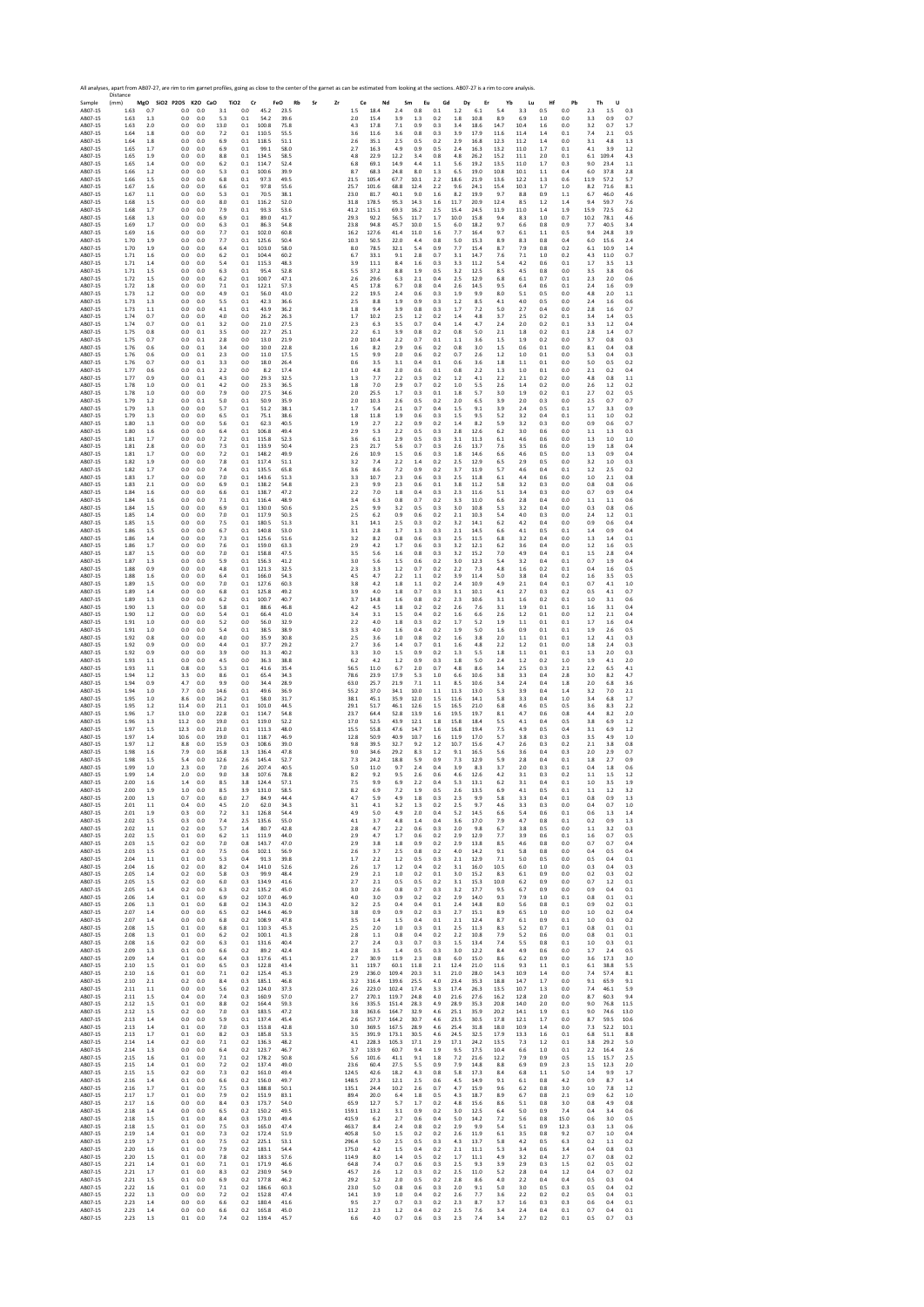Sample Distance (mm) **MgO SiO2 P2O5 K2O CaO TiO2 Cr FeO Rb Sr Zr Ce Nd Sm Eu Gd Dy Er Yb Lu Hf Pb Th U** AB07‐15 2.24 1.3 0.0 0.0 7.0 0.2 146.9 47.4 5.2 2.9 0.9 0.3 0.2 2.7 6.9 2.7 2.3 0.3 0.1 0.8 0.4 0.1 AB07‐15 2.24 1.5 0.0 0.0 6.3 0.1 126.3 48.8 8.6 3.9 1.2 0.4 0.4 2.6 6.2 2.9 2.0 0.3 0.1 0.8 0.4 0.1 AB07‐15 2.25 1.4 0.0 0.0 6.2 0.2 144.1 47.5 7.0 7.5 0.6 0.2 0.2 2.0 5.8 3.8 3.1 0.3 0.3 0.8 0.5 0.3 AB07‐15 2.25 1.4 0.0 0.0 6.9 0.1 161.3 63.2 18.4 5.0 1.2 0.3 0.2 2.7 6.7 4.4 1.9 0.3 0.7 0.8 0.4 0.2 AB07‐15 2.26 1.2 0.0 0.0 5.9 0.1 122.0 40.2 25.0 1.6 0.8 0.2 0.1 2.7 7.6 4.2 3.6 0.4 0.7 0.8 0.4 0.5 AB07‐15 2.26 1.3 0.0 0.0 7.2 0.1 118.9 41.2 26.2 2.3 0.6 0.5 0.1 2.5 9.1 4.2 3.8 0.5 0.8 1.0 0.3 0.2 AB07‐15 2.26 1.3 0.0 0.0 6.7 0.1 150.7 42.8 19.2 6.9 1.1 0.3 0.3 2.3 9.4 3.8 4.6 0.4 0.5 1.1 0.3 0.0 AB07‐15 2.27 1.6 0.0 0.0 7.3 0.1 147.8 57.5 13.5 1.6 1.1 1.1 0.2 3.2 8.7 5.5 4.5 0.5 0.4 1.0 0.1 0.1 AB07‐15 2.27 1.3 0.0 0.0 6.6 0.1 129.0 40.5 9.4 1.4 0.6 0.3 0.3 2.2 9.5 5.3 3.7 0.5 0.1 0.5 0.1 0.2 AB07‐15 2.28 1.5 0.0 0.0 6.4 0.1 132.3 46.5 7.4 1.4 0.8 0.0 0.3 2.6 10.0 5.2 3.4 0.7 0.2 0.5 0.5 0.1 AB07‐15 2.28 1.3 0.0 0.0 6.4 0.1 163.2 41.8 5.5 2.9 2.3 0.4 0.3 2.4 9.2 5.8 4.7 0.6 0.0 0.6 0.6 0.1 AB07‐15 2.29 1.5 0.0 0.0 6.5 0.1 159.2 49.7 5.7 3.0 0.9 0.7 0.2 2.8 9.7 5.9 5.7 0.7 0.0 0.3 1.0 0.2 AB07‐15 2.29 1.6 0.0 0.0 6.8 0.2 153.8 48.1 5.3 4.9 2.1 0.6 0.2 3.3 10.9 5.7 5.6 0.7 0.1 0.9 1.0 0.3 AB07‐15 2.29 1.6 0.0 0.0 6.6 0.1 166.3 42.9 7.0 1.8 1.2 0.9 0.2 3.7 8.5 5.0 3.4 0.7 0.3 1.0 0.8 0.4 AB07‐15 2.30 1.7 0.0 0.0 7.1 0.1 189.9 47.1 10.5 2.4 1.7 1.3 0.3 2.0 10.5 6.7 5.7 0.7 0.2 1.1 1.4 0.4 AB07‐15 2.30 1.9 0.2 0.0 7.9 0.2 176.6 53.9 11.1 3.5 0.9 0.8 0.1 2.5 8.9 6.8 5.2 0.8 0.3 1.4 1.5 0.6 AB07‐15 2.31 2.2 0.0 0.0 6.4 0.2 192.8 44.7 13.1 3.0 2.0 0.5 0.3 3.5 11.3 5.6 6.6 0.8 0.2 1.4 1.5 0.3 AB07‐15 2.31 1.8 0.0 0.0 5.7 0.2 188.5 41.1 12.6 2.7 1.5 0.4 0.1 2.5 8.9 5.0 3.5 0.7 0.3 1.6 1.8 0.4 AB07‐15 2.31 2.2 0.0 0.0 6.6 0.2 234.6 48.4 14.1 4.5 1.4 1.1 0.2 3.4 9.6 5.9 4.9 0.7 0.5 1.4 1.8 0.6 AB07‐15 2.32 2.0 0.0 0.0 6.4 0.2 186.0 39.2 10.5 3.2 1.1 0.3 0.3 2.6 8.5 5.1 4.0 0.6 0.3 0.9 1.8 0.4 AB07‐15 2.32 2.3 0.0 0.0 7.3 0.2 229.1 42.9 12.4 2.8 0.9 0.8 0.4 3.2 9.7 5.1 5.8 0.7 0.3 0.6 2.4 0.4 AB07‐15 2.33 2.1 0.0 0.0 6.2 0.2 205.3 38.7 12.0 2.8 2.2 0.7 0.3 3.3 10.0 5.6 4.0 0.5 0.3 1.2 2.9 0.6 AB07‐15 2.33 2.1 0.1 0.0 6.8 0.2 173.7 46.6 13.0 26.2 1.3 0.6 0.3 3.2 9.2 4.7 4.4 0.5 0.3 0.5 2.9 0.6 AB07‐15 2.34 2.0 0.1 0.0 7.5 0.2 254.3 58.7 13.4 8.9 4.1 1.3 0.5 3.8 11.0 6.0 4.1 0.5 0.3 0.6 3.8 0.5 AB07‐15 2.34 1.9 0.1 0.0 6.9 0.1 161.4 48.8 14.2 4.5 1.9 1.4 0.4 3.1 9.7 5.7 5.1 0.5 0.3 0.7 4.4 0.5 AB07‐15 2.34 1.7 0.0 0.0 7.4 0.1 162.2 49.5 10.3 5.8 2.3 1.0 0.3 3.4 10.1 6.1 4.7 0.5 0.3 1.2 4.8 0.4 AB07‐15 2.35 1.9 0.0 0.0 6.2 0.1 146.2 49.8 7.3 4.8 1.5 1.4 0.2 4.1 12.8 6.1 5.6 0.6 0.1 1.3 4.9 0.5 AB07‐15 2.35 1.7 0.0 0.0 6.9 0.1 148.1 46.7 12.2 5.0 2.4 0.8 0.2 4.0 12.6 6.7 5.4 0.6 0.3 1.2 4.7 0.8 AB07‐15 2.36 1.5 0.0 0.0 6.5 0.1 135.6 63.9 12.4 3.3 2.0 1.2 0.5 3.6 10.3 7.5 4.3 0.6 0.8 1.0 5.6 0.6 AB07‐15 2.36 1.0 0.0 0.0 4.6 0.1 85.3 26.9 23.6 3.7 1.7 0.5 0.2 3.3 8.6 4.1 3.9 0.5 0.9 0.4 3.2 0.7 AB07‐15 2.36 1.3 0.0 0.0 6.0 0.1 105.6 38.6 44.0 4.3 2.7 1.1 0.4 3.5 12.3 6.2 5.0 0.6 1.3 0.5 5.5 0.7 AB07‐15 2.37 1.5 0.0 0.0 7.4 0.2 170.4 52.9 50.3 2.5 2.8 1.3 0.3 3.6 15.6 9.0 5.0 0.9 0.9 0.5 6.0 0.7 AB07‐15 2.37 1.3 0.0 0.0 6.1 0.1 108.6 45.6 26.0 11.6 2.0 0.8 0.4 3.2 10.9 6.4 4.0 0.5 0.7 0.7 4.4 0.5 AB07‐15 2.38 1.8 0.0 0.0 7.6 0.1 138.0 63.4 22.4 6.1 2.7 1.2 0.3 3.3 15.7 7.2 5.7 0.7 0.5 1.0 6.5 1.0 AB07‐15 2.38 2.0 0.0 0.0 8.0 0.1 144.1 63.0 28.4 9.8 5.2 2.2 0.4 5.4 18.4 9.0 7.2 1.1 0.5 1.3 10.3 0.9 AB07‐15 2.39 1.6 0.0 0.0 8.6 0.1 175.5 54.4 20.1 15.7 9.0 5.2 0.7 4.0 18.5 10.0 7.4 1.0 0.7 2.0 12.8 1.0 AB07‐15 2.39 1.6 0.0 0.0 7.6 0.1 165.8 51.3 23.0 21.8 9.2 2.8 0.5 5.4 16.5 10.4 7.3 1.1 0.5 1.7 11.5 0.6 AB07‐15 2.39 1.2 0.0 0.0 6.2 0.1 132.2 41.8 14.9 14.8 7.1 1.8 0.5 4.1 13.6 8.5 6.3 1.0 0.4 0.9 6.5 0.5 AB07‐15 2.40 1.7 0.0 0.0 7.2 0.1 182.7 51.5 14.0 22.7 7.6 1.8 0.3 5.7 19.9 11.9 10.3 1.0 0.4 1.4 5.6 0.6 AB07‐15 2.40 1.3 0.0 0.0 6.3 0.1 150.2 48.9 11.1 8.0 4.1 1.1 0.4 3.5 17.9 11.5 7.4 0.9 0.3 1.6 3.1 0.5 AB07‐15 2.41 1.4 0.0 0.0 5.6 0.1 131.8 40.5 15.2 8.2 2.1 0.4 0.4 3.2 16.6 10.4 6.7 1.1 0.2 0.6 2.4 0.6 AB07‐15 2.41 1.4 0.0 0.0 6.2 0.1 150.7 38.5 5.8 5.2 2.3 0.5 0.5 3.7 17.8 10.9 6.3 0.9 0.1 0.4 1.9 0.3 AB07‐15 2.42 1.3 0.0 0.0 6.2 0.1 183.8 48.3 5.7 4.0 1.6 0.4 0.2 3.2 19.5 11.6 7.5 1.1 0.3 0.7 1.4 0.3 AB07‐15 2.42 1.7 0.0 0.0 7.9 0.1 200.5 54.2 39.3 3.6 1.9 0.3 0.5 3.9 24.1 13.4 10.5 1.2 4.3 0.3 1.6 1.0 AB07‐15 2.42 1.6 0.0 0.0 6.4 0.1 183.6 59.9 164.2 4.1 1.1 0.4 0.1 3.2 18.5 10.4 7.4 1.5 7.4 0.7 0.9 2.1 AB07‐15 2.43 1.5 0.0 0.0 6.8 0.1 209.5 44.4 325.5 1.8 0.8 0.8 0.3 3.1 18.5 11.9 8.4 1.4 11.4 0.3 0.9 2.6 AB07‐15 2.43 1.4 0.0 0.0 6.4 0.1 173.3 48.9 299.6 3.7 0.7 0.4 0.3 3.3 16.9 10.0 7.9 1.3 7.3 0.4 0.8 1.7 AB07‐15 2.44 1.9 0.0 0.0 7.6 0.1 255.1 50.2 251.1 0.9 0.3 0.6 0.4 4.4 19.4 11.5 10.3 1.2 5.3 0.6 0.5 1.4 AB07‐15 2.44 1.5 0.0 0.0 6.1 0.1 180.2 62.8 132.6 4.3 0.8 0.6 0.4 3.2 16.7 10.1 8.8 1.2 2.8 0.7 0.3 0.9 AB07‐15 2.44 1.8 0.0 0.0 8.0 0.1 185.3 55.8 86.6 4.9 1.0 0.6 0.3 3.1 19.6 11.8 8.7 1.2 2.0 0.3 0.6 0.8 AB07‐15 2.45 1.3 0.0 0.0 6.5 0.1 184.4 42.1 42.4 1.9 0.4 0.3 0.3 2.9 17.3 9.8 7.7 1.0 1.0 0.5 0.4 0.3 AB07‐15 2.45 1.2 0.0 0.0 5.3 0.1 186.3 40.8 24.8 1.5 1.1 0.3 0.3 2.7 14.1 7.9 5.9 0.9 0.6 0.4 0.3 0.2 AB07‐15 2.46 1.5 0.0 0.0 6.8 0.1 208.8 45.8 20.4 4.0 0.8 0.3 0.2 3.0 16.5 10.7 7.4 1.1 0.4 0.5 0.3 0.2 AB07‐15 2.46 1.5 0.0 0.0 7.2 0.1 215.5 53.1 24.7 1.6 1.4 0.8 0.2 4.0 17.5 10.7 8.3 1.1 0.6 0.2 0.5 0.4 AB07‐15 2.47 1.3 0.0 0.0 6.5 0.1 166.0 41.5 18.6 1.8 0.8 0.4 0.3 3.8 13.1 8.4 7.8 0.7 0.5 0.2 0.3 0.5 AB07‐15 2.47 1.4 0.0 0.0 6.5 0.1 300.7 50.1 17.8 3.1 0.8 0.3 0.2 3.6 14.1 8.8 7.3 1.1 0.3 0.3 0.3 0.2 AB07‐15 2.47 1.4 0.0 0.0 6.9 0.1 227.8 67.8 16.5 2.8 0.8 0.5 0.3 2.9 15.9 9.2 6.3 1.0 0.2 0.5 0.4 0.2 AB07‐15 2.48 1.5 0.0 0.0 6.8 0.1 170.5 46.2 11.4 3.0 1.1 0.5 0.3 1.4 13.5 8.2 7.7 1.2 0.2 0.4 0.3 0.2 AB07‐15 2.48 1.2 0.0 0.0 6.8 0.1 127.0 43.2 10.0 1.8 1.0 0.4 0.2 2.8 12.4 7.7 7.7 1.2 0.2 0.1 2.4 0.2 AB07‐15 2.49 1.2 0.0 0.0 6.2 0.1 178.2 42.6 8.3 2.8 0.6 0.3 0.2 2.9 11.1 8.9 8.8 1.0 0.1 0.3 0.2 0.2 AB07‐15 2.49 1.2 0.0 0.0 5.8 0.1 148.8 37.5 5.2 2.3 0.5 0.3 0.2 3.3 11.5 8.0 9.2 1.2 0.1 0.3 0.1 0.1 AB07‐15 2.50 1.2 0.0 0.0 5.5 0.1 144.4 41.8 6.3 1.8 1.7 0.5 0.3 3.2 14.0 10.3 8.9 1.3 0.1 0.5 0.6 0.2 AB07‐15 2.50 1.4 0.0 0.0 6.6 0.1 174.3 41.1 3.9 2.8 1.0 0.2 0.2 3.7 13.6 11.1 10.7 1.6 0.0 0.4 0.4 0.2 AB07‐15 2.50 1.0 0.0 0.0 5.1 0.1 119.5 38.2 5.1 2.2 0.5 0.5 0.3 1.8 11.9 9.6 9.5 1.3 0.2 0.2 0.4 0.1 AB07‐15 2.51 1.6 0.0 0.0 7.0 0.2 177.2 59.2 4.3 3.3 0.4 0.8 0.2 2.8 15.1 13.4 11.2 1.9 0.1 0.2 0.3 0.1 AB07‐15 2.51 1.5 0.0 0.0 6.7 0.1 245.3 78.9 4.4 1.1 0.5 0.3 0.2 2.4 15.1 14.1 11.2 1.9 0.2 0.2 0.5 0.2 AB07‐15 2.52 1.3 0.0 0.0 6.9 0.1 233.2 53.6 7.1 2.0 0.8 0.5 0.4 3.0 13.9 13.5 12.6 2.2 0.0 0.3 0.5 0.1 AB07‐15 2.52 1.3 0.0 0.0 5.3 0.1 174.6 36.3 7.1 2.6 0.8 0.4 0.2 2.2 13.8 12.4 13.2 2.0 0.1 0.2 0.3 0.1 AB07‐15 2.52 1.6 0.0 0.0 7.2 0.1 219.9 62.0 6.3 1.8 2.0 0.7 0.3 3.3 16.4 16.3 17.7 2.8 0.2 0.6 1.3 0.3 AB07‐15 2.53 1.6 0.0 0.0 7.9 0.1 207.4 58.8 5.9 6.6 4.3 2.0 0.6 4.0 20.6 19.1 17.8 2.6 0.3 2.7 7.1 0.8 AB07‐15 2.53 1.3 0.0 0.0 5.7 0.1 152.7 36.6 6.2 38.7 21.3 5.5 0.8 5.5 18.1 12.9 16.2 2.4 0.4 4.3 26.3 4.2 AB07‐15 2.54 0.7 0.0 0.0 4.2 0.1 127.7 27.9 7.5 61.2 24.9 7.1 1.2 8.3 15.4 11.0 11.2 1.7 0.4 5.8 34.0 2.9 AB07‐15 2.54 1.6 0.0 0.0 6.2 0.1 224.1 53.1 21.8 134.9 70.6 17.3 2.6 14.7 28.7 18.9 19.8 2.9 0.8 6.5 67.5 5.3 AB07‐15 2.55 1.8 0.0 0.0 7.9 0.1 231.3 44.7 25.4 166.2 88.0 19.8 3.0 16.0 24.8 18.4 18.9 2.9 0.8 7.1 65.8 7.1 AB07‐15 2.55 1.0 0.0 0.0 4.2 0.1 111.2 31.6 16.7 117.9 51.9 9.3 1.9 7.4 15.2 10.8 11.3 1.6 0.6 4.0 31.9 3.3 AB07‐15 2.55 1.4 0.0 0.0 7.5 0.1 155.5 47.9 18.7 149.0 69.9 12.2 2.4 12.9 25.2 17.5 20.4 2.5 1.3 4.7 43.6 3.6 AB07‐15 2.56 1.9 0.0 0.0 6.1 0.1 142.2 38.6 60.4 104.4 52.3 14.1 1.9 9.8 21.7 14.3 15.2 2.1 3.8 4.5 41.4 3.7 AB07‐15 2.56 1.3 0.0 0.0 7.2 0.1 195.9 41.7 236.6 89.3 51.4 11.4 1.6 10.5 19.9 14.0 17.3 2.5 8.6 3.2 28.6 4.0 AB07‐15 2.57 1.9 0.0 0.0 7.9 0.1 210.5 44.7 369.4 131.3 56.3 10.2 1.7 8.0 21.6 15.8 15.8 2.2 11.5 3.7 23.2 4.5 AB07‐15 2.57 1.2 0.0 0.0 5.2 0.1 153.7 33.3 295.7 67.6 24.3 7.9 1.0 6.0 14.6 11.5 9.9 1.5 7.5 2.3 13.9 2.1 AB07‐15 2.57 1.2 0.0 0.0 5.7 0.1 179.7 46.9 284.5 52.6 16.8 4.7 1.1 6.0 15.2 11.9 10.0 1.8 5.6 2.8 10.5 1.5 AB07‐15 2.58 1.2 0.0 0.0 4.6 0.1 135.4 35.5 138.4 20.3 13.1 2.6 0.5 3.5 10.4 8.1 7.6 1.1 3.4 1.7 6.3 1.1 AB07‐15 2.58 1.3 0.0 0.0 7.5 0.1 127.5 48.4 117.9 22.1 11.4 3.2 0.4 3.6 14.4 10.8 11.5 1.6 3.0 2.2 6.3 0.7 AB07‐15 2.59 1.1 0.0 0.0 5.7 0.1 107.2 38.5 65.2 15.3 6.2 2.0 0.4 3.8 11.5 10.1 10.2 1.5 1.7 2.1 5.0 0.7 AB07‐15 2.59 1.6 0.0 0.0 5.2 0.1 128.3 32.5 38.1 7.6 4.8 1.4 0.2 3.7 10.5 8.0 8.7 1.2 1.0 2.9 13.3 0.6 AB07‐15 2.60 1.1 0.0 0.0 5.0 0.1 134.4 35.7 30.9 15.1 5.2 1.6 0.3 2.8 12.1 9.9 12.2 1.2 0.7 3.6 28.2 5.2 AB07‐15 2.60 1.1 0.0 0.0 4.8 0.1 139.8 33.6 22.0 32.0 21.5 11.1 0.9 7.2 13.6 10.6 10.2 1.5 0.6 5.4 57.8 2.9 AB07‐15 2.60 1.1 0.0 0.0 5.0 0.1 135.2 36.3 33.9 110.8 53.4 12.9 2.1 13.4 18.0 11.9 10.7 1.5 0.9 8.7 92.1 7.2 AB07‐15 2.61 1.2 0.0 0.0 5.7 0.1 156.6 37.8 35.2 170.0 89.8 19.9 3.6 17.0 22.2 13.3 13.0 1.6 1.4 10.5 96.2 6.1 AB07‐15 2.61 1.0 0.0 0.0 4.6 0.1 169.6 40.4 24.4 160.1 107.6 18.9 3.1 13.7 19.6 12.0 12.2 1.7 1.2 5.6 59.8 4.3 AB07‐15 2.62 1.4 0.0 0.0 7.7 0.1 167.8 51.4 31.9 201.2 104.8 25.6 2.8 19.5 26.2 17.5 15.6 2.1 1.3 5.5 69.1 5.9 AB07‐15 2.62 1.5 0.0 0.0 6.1 0.1 177.2 41.2 21.0 155.9 63.9 11.0 2.3 12.3 21.9 14.3 14.7 2.1 0.7 3.2 34.0 3.4 AB07‐15 2.63 1.9 0.0 0.0 8.2 0.1 208.3 49.4 26.5 115.9 60.2 16.7 2.1 12.1 27.8 20.4 20.8 2.7 0.6 3.3 29.9 2.4 AB07‐15 2.63 1.5 0.0 0.0 6.7 0.1 194.0 47.1 13.9 100.9 41.9 11.6 1.3 7.8 24.9 20.2 18.2 3.0 0.6 2.4 40.0 1.8 AB07‐15 2.63 1.5 0.0 0.0 5.5 0.1 131.1 36.9 11.8 48.9 16.7 3.6 0.8 5.1 17.5 15.5 16.9 2.6 0.5 1.6 22.5 1.1 AB07‐15 2.64 1.4 0.0 0.0 6.7 0.1 170.7 47.1 10.4 32.5 22.4 2.7 0.7 6.2 19.7 19.7 23.0 3.6 0.3 1.2 8.2 1.0 AB07‐15 2.64 1.4 0.0 0.0 7.4 0.1 141.9 44.9 9.9 25.7 14.5 3.4 0.7 4.8 20.4 21.4 23.8 3.5 0.2 1.4 12.2 0.6 AB07‐15 2.65 1.3 0.0 0.0 6.7 0.1 148.7 46.0 8.0 20.2 7.1 1.7 0.4 4.6 20.3 21.1 25.5 3.8 0.2 1.5 4.4 0.7 AB07‐15 2.65 1.3 0.0 0.0 6.2 0.1 219.5 46.2 22.1 22.1 5.5 0.9 0.2 4.5 20.9 23.1 26.6 4.0 1.4 0.8 3.3 1.9 AB07‐15 2.65 1.3 0.0 0.0 5.8 0.1 156.8 47.1 52.0 8.6 5.3 0.9 0.4 3.4 20.2 23.2 27.3 4.5 1.7 1.1 4.4 1.8 AB07‐15 2.66 1.7 0.0 0.0 7.0 0.1 138.5 60.8 63.3 22.4 5.3 1.4 0.4 5.3 23.1 23.4 27.9 4.7 1.6 1.4 3.3 0.9 AB07‐15 2.66 1.5 0.0 0.0 7.5 0.1 127.0 49.5 46.5 11.9 2.1 0.7 0.4 3.5 20.7 25.3 28.5 4.3 1.3 0.6 3.5 1.4 AB07‐15 2.67 1.5 0.0 0.0 6.0 0.1 125.3 53.7 40.2 8.3 4.5 1.2 0.5 3.4 20.8 22.1 31.2 4.6 1.2 1.7 4.2 1.1 AB07‐15 2.67 1.7 0.0 0.0 6.1 0.1 114.8 46.4 26.9 15.4 6.8 1.8 0.5 4.1 18.9 19.7 25.1 4.1 0.7 1.9 9.0 1.6 AB07‐15 2.68 1.6 0.0 0.0 8.2 0.1 110.4 51.6 24.7 44.8 23.4 5.3 0.9 5.4 23.0 22.4 26.9 4.7 0.6 2.8 14.5 2.4 AB07‐15 2.68 1.4 0.0 0.0 7.3 0.1 120.9 50.3 21.7 68.1 31.3 5.4 1.1 9.2 21.0 22.5 27.1 3.7 0.4 3.6 15.7 3.1 AB07‐15 2.68 1.5 0.0 0.0 6.3 0.1 105.9 45.8 12.9 67.4 31.2 6.1 1.2 8.3 20.1 18.7 24.3 3.6 0.2 3.8 16.7 2.4 AB07‐15 2.69 1.2 0.0 0.0 4.6 0.1 138.6 35.2 8.3 52.3 24.4 5.4 0.8 6.5 14.8 15.7 18.2 2.5 0.2 2.3 10.8 1.3 AB07‐15 2.69 1.1 0.2 0.0 7.8 0.1 94.6 40.7 8.7 56.8 26.9 6.0 1.1 5.2 18.3 16.4 19.6 2.7 0.2 3.6 13.8 2.0 AB07‐15 2.70 1.3 1.1 0.0 5.9 0.1 88.5 32.3 6.5 50.5 22.2 4.7 1.0 6.5 15.5 14.9 16.7 2.4 0.2 3.2 11.8 2.0 AB07‐15 2.70 1.5 5.3 0.0 12.8 0.1 138.1 59.5 9.2 76.2 40.3 8.4 1.7 8.4 26.0 25.6 27.4 3.9 0.2 7.4 18.9 2.0 AB07‐15 2.71 1.4 8.7 0.0 16.2 0.1 201.9 51.4 9.3 75.9 34.2 7.0 1.7 10.4 25.8 26.3 26.5 3.9 0.3 9.9 19.1 2.7 AB07‐15 2.71 1.7 12.2 0.0 19.8 0.1 158.8 53.1 10.9 44.9 27.8 8.4 1.8 11.0 28.1 24.6 27.9 3.5 0.3 9.5 11.1 2.2 AB07‐15 2.71 1.8 13.1 0.0 21.0 0.2 172.1 65.6 12.1 60.3 25.7 6.7 1.9 10.3 32.0 28.1 27.9 4.2 0.3 10.3 11.5 1.5 AB07‐15 2.72 1.2 11.2 0.0 19.5 0.1 168.7 49.5 11.1 25.4 21.3 5.7 1.2 9.2 27.0 24.8 23.9 4.1 0.3 6.8 8.7 1.1 AB07‐15 2.72 1.6 13.3 0.0 23.2 0.1 153.3 52.2 14.6 22.5 15.5 4.8 1.7 10.1 30.4 26.9 33.8 4.5 0.3 8.2 6.7 1.4 AB07‐15 2.73 1.3 10.5 0.0 18.0 0.1 115.5 37.7 7.7 19.0 9.6 4.2 1.1 7.8 23.8 23.1 25.0 3.7 0.3 8.3 4.5 0.9 AB07‐15 2.73 1.4 12.2 0.0 21.7 0.1 133.2 46.5 12.4 17.7 13.3 5.1 1.1 9.7 27.0 29.8 33.5 4.9 0.3 6.9 5.6 1.3 AB07‐15 2.73 1.3 9.1 0.0 16.5 0.1 105.0 44.5 13.0 35.5 13.5 4.6 1.2 8.2 25.5 25.5 29.6 4.7 0.1 6.7 9.0 1.8 AB07‐15 2.74 1.1 6.7 0.0 12.7 0.1 95.4 47.1 8.2 53.5 25.8 5.7 1.3 8.1 24.6 32.0 33.6 5.0 0.2 3.7 11.6 3.2 AB07‐15 2.74 1.5 5.2 0.0 13.0 0.1 234.0 49.5 14.8 102.2 46.8 8.4 2.0 11.1 32.2 36.9 44.7 6.6 0.2 3.9 15.8 5.5 AB07‐15 2.75 1.1 2.7 0.0 8.7 0.1 110.1 79.6 5.7 123.3 36.2 9.0 1.4 7.6 27.9 35.3 42.2 6.6 0.1 2.6 12.7 6.0 AB07‐15 2.75 1.5 2.0 0.0 9.3 0.1 188.7 49.5 4.2 100.1 42.5 9.8 1.6 10.3 36.9 49.5 64.9 9.3 0.1 3.2 14.3 6.6 AB07‐15 2.76 1.6 1.5 0.0 10.5 0.1 140.4 49.4 4.3 97.7 41.8 7.7 1.7 8.4 38.6 59.8 68.3 11.1 0.1 2.3 14.0 7.9 AB07‐15 2.76 1.4 0.9 0.0 7.2 0.1 150.6 44.5 3.4 96.7 35.2 7.0 1.3 7.8 36.2 56.0 74.3 11.6 0.0 2.1 12.9 5.4 AB07‐15 2.76 1.2 0.7 0.0 7.0 0.1 184.3 59.8 3.3 69.9 25.2 4.2 1.2 5.8 32.8 57.2 73.8 11.6 0.1 1.6 7.8 3.7 AB07‐15 2.77 1.4 0.4 0.0 7.7 0.1 260.2 53.4 3.9 48.5 20.1 3.0 0.7 5.2 36.2 61.7 89.8 14.0 0.1 1.4 6.1 2.4 AB07‐15 2.77 1.2 0.3 0.0 5.9 0.1 181.7 43.4 4.1 32.8 10.6 1.7 0.5 4.5 32.8 62.7 82.0 13.4 0.0 2.6 3.1 2.1 AB07‐15 2.78 1.5 0.4 0.0 6.4 0.1 210.9 43.2 3.4 20.9 9.3 2.4 0.5 4.9 35.3 71.0 98.9 15.7 0.0 0.9 2.7 1.3 AB07‐15 2.78 1.3 0.4 0.0 6.5 0.1 204.9 46.9 4.5 21.1 8.2 2.2 0.5 4.6 38.0 79.7 111.3 18.5 0.0 1.2 3.2 1.1 AB07‐15 2.78 1.6 0.2 0.0 7.5 0.1 213.1 61.8 3.7 27.2 6.5 2.2 0.4 3.1 42.4 94.5 131.0 20.8 0.3 1.1 4.1 1.4 AB07‐15 2.79 1.4 0.2 0.0 6.6 0.1 225.8 75.7 7.1 19.4 6.8 1.3 0.2 3.7 43.7 93.3 128.1 21.1 0.0 1.5 6.9 0.9 AB07‐15 2.79 1.6 0.1 0.0 8.0 0.1 182.2 45.1 4.1 16.5 3.7 0.7 0.2 4.3 38.6 91.0 136.9 20.3 0.2 1.6 4.1 1.0 AB07‐15 2.80 1.1 0.2 0.0 7.7 0.1 338.8 45.6 4.4 12.9 3.8 0.7 0.3 3.4 35.8 77.8 116.5 18.0 0.2 0.6 3.6 1.6 AB07‐15 2.80 1.6 0.4 0.0 8.1 0.1 244.6 43.5 12.6 11.8 4.2 0.8 0.3 3.9 52.4 109.9 150.0 23.6 0.3 0.3 6.2 1.3 AB07‐15 2.81 0.7 0.1 0.0 3.7 0.0 89.7 20.7 6.6 18.7 2.1 0.7 0.1 1.6 18.7 46.0 65.5 10.3 0.3 0.3 2.5 0.7 AB07‐15 2.81 1.4 0.1 0.0 6.2 0.1 199.2 42.8 17.1 10.2 3.7 0.8 0.3 3.7 41.5 93.6 139.9 22.4 0.3 1.1 5.5 1.7 AB07‐15 2.81 1.3 0.0 0.0 4.2 0.1 113.2 35.4 9.1 8.8 4.3 1.0 0.3 2.1 26.5 61.0 91.3 13.8 0.1 0.9 4.2 1.1 AB07‐15 2.82 1.4 0.2 0.0 7.4 0.1 194.3 48.0 9.4 12.9 3.4 1.2 0.4 3.3 43.1 99.0 145.1 21.3 0.2 1.0 3.9 1.4 AB07‐15 2.82 1.4 0.2 0.0 6.5 0.1 151.7 51.8 7.7 22.5 4.6 1.0 0.4 3.4 45.3 93.2 130.0 20.3 0.2 1.0 4.0 1.1 AB07‐15 2.83 1.5 0.4 0.0 7.6 0.1 172.3 52.5 8.1 26.3 4.8 1.3 0.3 3.6 45.4 99.2 138.7 21.4 0.2 1.3 3.4 1.0 AB07‐15 2.83 1.5 0.2 0.0 7.4 0.1 208.1 61.6 5.1 20.2 6.5 1.6 0.4 5.0 52.2 113.8 162.7 23.9 0.1 1.3 2.5 1.0 AB07‐15 2.84 1.5 0.2 0.0 6.4 0.1 166.2 49.6 4.3 10.4 2.5 1.0 0.2 5.2 49.7 108.5 146.2 22.8 0.3 0.6 2.7 1.5 AB07‐15 2.84 1.4 0.2 0.0 6.3 0.1 161.5 46.4 2.6 14.9 4.6 1.2 0.4 2.5 43.8 103.3 139.7 20.7 0.1 1.0 2.2 0.7 AB07‐15 2.84 1.2 0.2 0.0 6.9 0.1 144.6 58.4 2.1 14.5 2.4 0.9 0.3 3.2 44.0 94.6 140.4 20.5 0.1 1.5 1.9 1.0 AB07‐15 2.85 1.5 0.1 0.0 7.4 0.1 148.6 48.8 2.6 22.3 4.9 0.8 0.4 3.2 44.4 98.1 140.9 21.3 0.0 1.3 1.5 0.6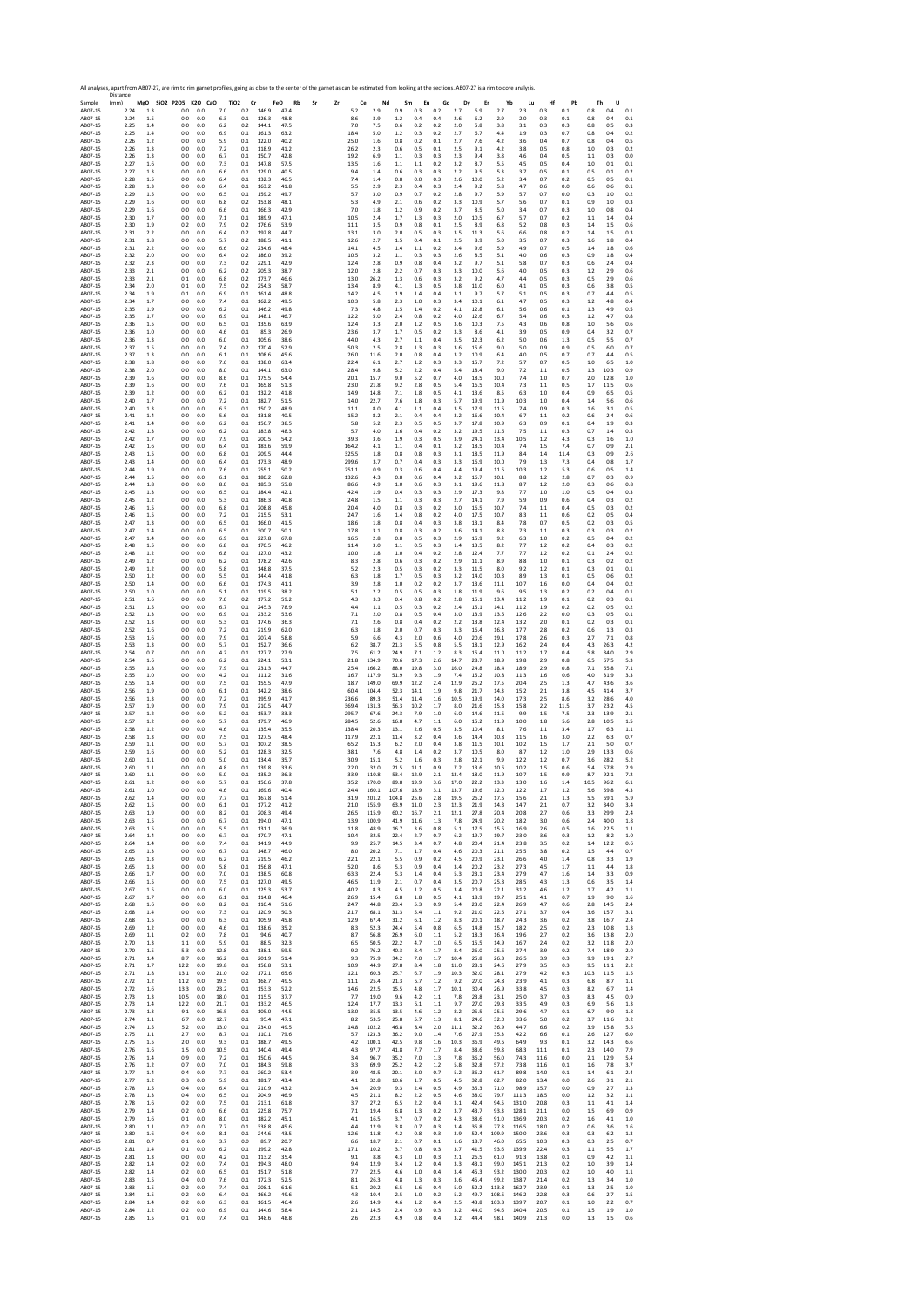|                       | All analyses, apart from AB07-27, are rim to rim garnet profiles, going as close to the center of the garnet as can be estimated from looking at the sections. AB07-27 is a rim to core analysis.<br>Distance |                                     |                              |                                                        |                           |          |                  |                 |                  |                    |                  |                      |                    |                |                            | Hf           | Pb           | Th                                             |
|-----------------------|---------------------------------------------------------------------------------------------------------------------------------------------------------------------------------------------------------------|-------------------------------------|------------------------------|--------------------------------------------------------|---------------------------|----------|------------------|-----------------|------------------|--------------------|------------------|----------------------|--------------------|----------------|----------------------------|--------------|--------------|------------------------------------------------|
| Sample<br>AB07-15     | (mm)<br>2.85<br>1.5<br>2.86<br>1.5                                                                                                                                                                            | MgO SiO2 P2O5 K2O CaO<br>0.2<br>0.1 | 7.1<br>0.0<br>0.0            | TiO <sub>2</sub><br>Cr<br>211.3<br>0.1<br>0.1<br>228.4 | FeO<br>Rb<br>52.2<br>65.1 | Sr<br>Zr | Ce<br>3.3<br>2.1 | 20.0            | Nd<br>4.0<br>2.5 | Sm<br>Eu<br>0.8    | Gd<br>0.4<br>0.4 | Dy<br>$4.0\,$<br>4.7 | Er<br>44.7<br>48.5 | 103.7          | Yb<br>Lu<br>151.7<br>148.3 | 23.3         | 0.0          | U<br>2.0<br>1.4<br>0.7<br>0.8<br>1.5           |
| AB07-15<br>AB07-15    | 2.86<br>1.7                                                                                                                                                                                                   | 0.1                                 | 7.6<br>0.0<br>7.8            | 0.1<br>213.1                                           | 56.8                      |          | 2.3              | 18.3<br>12.5    | 5.6              | 0.9<br>1.0         | 0.6              | 3.8                  | 50.7               | 106.1<br>113.7 | 150.4                      | 22.7<br>23.2 | 0.1<br>0.0   | 1.0<br>1.7<br>2.8<br>0.7                       |
| AB07-15<br>AB07-15    | 2.86<br>1.1<br>2.87<br>1.4                                                                                                                                                                                    | 0.1<br>0.2                          | 0.0<br>4.9<br>0.0<br>6.6     | 127.5<br>0.1<br>0.1<br>136.6                           | 34.7<br>50.8              |          | 2.0<br>2.2       | 12.7<br>10.1    | 3.5<br>2.7       | 0.8<br>0.9         | 0.2<br>0.4       | 2.0<br>3.5           | 34.9<br>37.5       | 73.0<br>85.7   | 104.5<br>115.2             | 15.2<br>18.2 | 0.1<br>0.1   | 0.1<br>1.3<br>0.8<br>1.1<br>1.7<br>0.9         |
| AB07-15<br>AB07-15    | 2.87<br>1.3<br>2.88<br>1.2                                                                                                                                                                                    | 0.2<br>0.1                          | 0.0<br>6.1<br>0.0<br>6.6     | 0.1<br>165.4<br>0.1<br>154.6                           | 42.9<br>52.3              |          | 2.5<br>2.6       | 18.1<br>9.3     | 3.7<br>3.7       | 1.0<br>0.8         | 0.4<br>0.3       | 3.2<br>2.9           | 42.4<br>44.1       | 88.1<br>90.7   | 123.0<br>126.6             | 18.7<br>19.8 | 0.0<br>0.0   | 0.7<br>0.9<br>0.3<br>0.7<br>1.2<br>0.4         |
| AB07-15<br>AB07-15    | 2.88<br>1.4<br>2.89<br>1.3                                                                                                                                                                                    | 0.2<br>0.3                          | 0.0<br>7.6<br>0.0<br>7.4     | 0.1<br>235.5<br>184.7<br>$0.1\,$                       | 53.1<br>49.0              |          | 2.9<br>4.6       | 6.5<br>11.8     | 6.6<br>3.4       | 0.9<br>0.8         | 0.2<br>0.3       | 4.8<br>3.2           | 51.6<br>45.9       | 101.0<br>88.4  | 142.4<br>122.8             | 21.8<br>19.8 | 0.1<br>0.1   | 0.5<br>1.3<br>1.3<br>0.5<br>1.5<br>0.7         |
| AB07-15<br>AB07-15    | 2.89<br>1.7<br>2.89<br>1.5                                                                                                                                                                                    | 0.9<br>0.1                          | 0.0<br>8.1<br>0.0            | 0.1<br>172.5<br>0.1<br>144.8                           | 55.4<br>52.1              |          | 3.1<br>5.5       | 27.1<br>14.6    | 4.6<br>4.5       | 0.7<br>1.5         | 0.3<br>0.3       | 4.7<br>3.2           | 48.7<br>40.5       | 101.2<br>81.3  | 135.8<br>115.3             | 21.5<br>17.9 | 0.1<br>0.4   | 0.8<br>1.3<br>0.8<br>1.4<br>4.5<br>1.1         |
| AB07-15               | 2.90<br>1.4                                                                                                                                                                                                   | 0.1                                 | 6.1<br>0.0<br>6.7            | 0.1<br>153.6                                           | 42.5                      |          | 28.9             | 20.8            | 8.0              | 2.3                | 0.5              | 4.4                  | 46.3               | 83.2           | 114.0                      | 17.8         | 1.3          | 2.1<br>8.6<br>1.9                              |
| AB07-15<br>AB07-15    | 2.90<br>1.5<br>2.91<br>1.4                                                                                                                                                                                    | 0.3<br>0.1                          | 0.0<br>8.8<br>0.0<br>7.8     | 0.1<br>287.7<br>0.1<br>175.3                           | 63.9<br>58.2              |          | 66.0<br>57.6     | 59.7<br>62.9    | 22.0<br>27.8     | 4.7<br>5.8         | 0.9<br>1.2       | 7.4<br>8.6           | 52.3<br>47.1       | 89.5<br>89.1   | 131.1<br>121.3             | 21.0<br>18.9 | 1.6<br>1.6   | 17.5<br>4.6<br>2.9<br>4.0<br>27.1<br>3.3       |
| AB07-15<br>AB07-15    | 2.91<br>1.7<br>2.92<br>1.4                                                                                                                                                                                    | 0.2<br>0.1                          | 0.0<br>8.9<br>0.0<br>9.6     | 207.9<br>0.1<br>0.1<br>257.1                           | 54.1<br>53.3              |          | 45.4<br>40.1     | 70.3<br>68.6    | 33.1<br>30.3     | 6.8<br>7.3         | $1.2$<br>1.4     | 10.7<br>7.8          | 47.4<br>42.8       | 87.7<br>79.3   | 120.4<br>108.4             | 18.1<br>16.7 | $1.1$<br>1.5 | 3.2<br>20.7<br>2.9<br>3.4<br>17.8<br>2.8       |
| AB07-15<br>AB07-15    | 2.92<br>0.8<br>2.92<br>1.2                                                                                                                                                                                    | 0.1<br>0.0                          | 0.0<br>4.1<br>0.0<br>5.2     | 0.1<br>129.2<br>136.2<br>0.1                           | 26.6<br>38.5              |          | 23.1<br>31.2     | 27.5<br>33.6    | 12.5<br>15.6     | 2.9<br>3.3         | 0.6<br>0.7       | 3.7<br>4.4           | 21.1<br>29.8       | 35.9<br>51.9   | 52.2<br>70.7               | 7.8<br>11.4  | 0.8<br>0.7   | 1.2<br>7.7<br>1.4<br>2.5<br>8.8<br>1.5         |
| AB07-15               | 2.93<br>1.2                                                                                                                                                                                                   | 0.1                                 | 0.0<br>6.7<br>0.0<br>4.7     | 0.1<br>153.5<br>127.0                                  | 44.1<br>43.4              |          | 24.5<br>14.1     | 35.6<br>29.3    | 15.2<br>10.4     | 4.6<br>2.3         | 1.1<br>0.4       | 5.7<br>3.5           | 34.2<br>30.3       | 65.5<br>53.6   | 97.5<br>74.0               | 13.9         | 0.5          | 2.1<br>12.2<br>1.6<br>2.5<br>5.0               |
| AB07-15<br>AB07-15    | 2.93<br>1.0<br>2.94<br>1.7                                                                                                                                                                                    | 0.1<br>0.5                          | 0.0<br>7.5                   | 0.1<br>0.1<br>146.3                                    | 47.4                      |          | 16.2             | 27.1            | 8.0              | 1.8                | 0.5              | 4.2                  | 41.7               | 85.4           | 125.2                      | 11.6<br>19.4 | 0.2<br>0.3   | 0.8<br>1.4<br>6.9<br>1.2                       |
| AB07-15<br>AB07-15    | 2.94<br>1.5<br>2.94<br>1.5                                                                                                                                                                                    | 0.1<br>0.1                          | 0.0<br>6.8<br>0.0<br>7.8     | 0.1<br>159.0<br>0.1<br>185.0                           | 66.2<br>54.6              |          | 11.4<br>7.5      | 18.8<br>27.0    | 7.8<br>5.4       | 2.1<br>1.9         | 0.5<br>0.4       | 4.2<br>3.3           | 37.8<br>49.3       | 81.5<br>86.1   | 116.1<br>138.2             | 18.9<br>22.9 | 0.2<br>0.1   | 1.1<br>4.1<br>0.8<br>0.6<br>2.7<br>0.9         |
| AB07-15<br>AB07-15    | 2.95<br>1.6<br>2.95<br>1.1                                                                                                                                                                                    | 0.5<br>0.1                          | 8.1<br>0.0<br>0.0<br>6.1     | 0.1<br>207.4<br>0.1<br>124.4                           | 50.1<br>47.1              |          | 8.2<br>4.6       | 12.9<br>10.6    | 6.5<br>4.2       | 1.5<br>0.4         | 0.4<br>0.3       | 5.2<br>2.7           | 51.8<br>34.4       | 94.5<br>75.1   | 144.2<br>110.9             | 24.9<br>17.8 | 0.2<br>0.1   | 2.8<br>1.0<br>1.1<br>0.2<br>1.3<br>0.5         |
| AB07-15<br>AB07-15    | 2.96<br>1.4<br>2.96<br>1.5                                                                                                                                                                                    | 0.2<br>0.2                          | 0.0<br>7.3<br>0.0<br>7.0     | 0.1<br>174.5<br>0.1<br>154.6                           | 52.0<br>45.5              |          | 3.7<br>5.2       | 15.5<br>7.4     | 2.7<br>2.4       | 1.3<br>$0.8\,$     | 0.2<br>0.2       | 2.2<br>3.4           | 40.8<br>37.8       | 103.2<br>87.5  | 147.1<br>123.1             | 22.8<br>20.3 | 0.1<br>0.1   | 0.8<br>1.7<br>1.0<br>$1.0$<br>0.7<br>1.6       |
| AB07-15<br>AB07-15    | 2.97<br>1.6<br>2.97<br>1.5                                                                                                                                                                                    | 0.1<br>0.0                          | 0.0<br>7.7<br>0.0<br>6.4     | 0.1<br>177.5<br>0.1<br>146.2                           | 46.8<br>52.5              |          | 3.3<br>4.4       | 9.8<br>6.6      | 2.4<br>2.6       | 0.8<br>0.6         | 0.2<br>0.3       | 2.9<br>2.8           | 41.1<br>40.1       | 83.3<br>84.3   | 129.2<br>129.9             | 21.2<br>20.5 | 0.0<br>0.1   | 0.4<br>0.4<br>1.0<br>1.2<br>1.2<br>0.5         |
| AB07-15<br>AB07-15    | 2.97<br>1.5<br>2.98<br>1.5                                                                                                                                                                                    | 0.1<br>0.2                          | 0.0<br>7.0<br>0.0<br>6.9     | 0.1<br>135.5<br>176.4<br>0.1                           | 47.4<br>45.6              |          | 5.4<br>4.9       | 7.2<br>10.2     | 3.1<br>2.1       | 0.6<br>0.7         | 0.3<br>0.3       | 4.8<br>3.7           | 40.4<br>53.9       | 79.2<br>88.9   | 129.5<br>129.6             | 20.6<br>21.0 | 0.2<br>0.0   | 0.6<br>2.0<br>0.7<br>0.6<br>0.2<br>0.4         |
| AB07-15               | 2.98<br>1.4                                                                                                                                                                                                   | 0.1                                 | 0.0<br>7.8                   | 0.1<br>203.3                                           | 70.5                      |          | 5.5              | 17.7            | 2.9              | 1.9                | 0.3              | 4.4                  | 44.8               | 88.6           | 146.1                      | 22.7         | 0.1          | 0.4<br>1.2<br>0.6                              |
| AB07-15<br>AB07-15    | 2.99<br>1.3<br>2.99<br>1.3                                                                                                                                                                                    | 0.1<br>0.1                          | 0.0<br>6.4<br>0.0<br>6.6     | 0.1<br>188.9<br>110.0<br>0.1                           | 52.1<br>44.6              |          | 4.1<br>3.2       | 9.1<br>4.7      | 2.2<br>1.9       | 1.0<br>0.7         | 0.1<br>0.3       | 2.7<br>2.9           | 35.2<br>34.4       | 88.6<br>66.9   | 106.1<br>92.7              | 17.8<br>15.7 | 0.1<br>0.0   | 0.5<br>1.4<br>0.3<br>0.7<br>0.3<br>0.5         |
| AB07-15<br>AB07-15    | 2.99<br>1.3<br>3.00<br>1.3                                                                                                                                                                                    | 0.1<br>0.1                          | 0.0<br>6.4<br>0.0<br>7.1     | 0.1<br>211.3<br>0.1<br>97.3                            | 42.4<br>40.0              |          | 3.7<br>4.8       | 8.1<br>7.8      | 2.7<br>1.9       | 0.8<br>0.6         | 0.2<br>0.2       | 2.8<br>3.0           | 31.6<br>32.8       | 64.9<br>67.8   | 89.8<br>97.3               | 16.1<br>14.4 | 0.0<br>0.0   | 0.5<br>0.6<br>0.5<br>0.3<br>1.2<br>0.4         |
| AB07-15<br>AB07-15    | 3.00<br>1.2<br>3.01<br>1.0                                                                                                                                                                                    | 0.0<br>0.1                          | 0.0<br>6.9<br>0.0<br>4.2     | 0.1<br>89.7<br>87.8<br>0.1                             | 42.4<br>29.6              |          | 5.2<br>2.3       | 7.7<br>15.3     | 3.0<br>1.3       | 0.8<br>0.2         | 0.2<br>$0.1\,$   | 3.7<br>1.7           | 36.8<br>21.4       | 63.5<br>38.9   | 90.1<br>57.3               | 14.5<br>9.3  | 0.0<br>0.0   | 0.4<br>1.3<br>0.3<br>0.4<br>0.5<br>0.3         |
| AB07-15<br>AB07-15    | 3.01<br>1.2<br>3.02<br>1.2                                                                                                                                                                                    | 0.1<br>0.1                          | 0.0<br>7.1<br>0.0<br>6.7     | 0.1<br>83.0<br>0.1<br>70.1                             | 39.6<br>44.3              |          | 3.3<br>2.8       | 4.9<br>7.1      | 1.2<br>2.3       | 0.6<br>0.5         | 0.3<br>0.2       | 3.3<br>3.4           | 31.2<br>30.3       | 54.0<br>51.4   | 81.7<br>80.5               | 13.3<br>11.8 | 0.1<br>0.1   | 0.2<br>0.6<br>0.4<br>1.0<br>0.5<br>0.2         |
| AB07-15<br>AB07-15    | 3.02<br>1.8<br>3.02<br>1.5                                                                                                                                                                                    | 0.1<br>0.1                          | 0.0<br>8.2<br>0.0<br>7.5     | 104.3<br>0.1<br>0.1<br>169.3                           | 92.1<br>51.0              |          | 4.0<br>5.3       | 7.3<br>5.0      | 1.5<br>1.8       | 0.4<br>0.8         | $0.1\,$<br>0.3   | 3.0<br>3.8           | 32.7<br>29.2       | 67.5<br>60.3   | 89.7<br>74.2               | 13.9<br>11.8 | 0.2<br>0.1   | 0.5<br>0.3<br>0.3<br>0.6<br>0.5<br>0.4         |
| AB07-15               | 3.03<br>1.5                                                                                                                                                                                                   | 0.0                                 | 0.0<br>7.7                   | 0.1<br>74.7                                            | 49.7                      |          | 7.5              | 7.9             | 2.8              | 0.9                | 0.4              | 3.6                  | 30.7               | 43.7           | 66.3                       | 9.7          | 0.1          | 0.2<br>0.7<br>0.4                              |
| AB07-15<br>AB07-15    | 3.03<br>1.7<br>3.04<br>1.6                                                                                                                                                                                    | 0.1<br>0.0                          | 0.0<br>7.8<br>0.0<br>8.9     | 0.1<br>55.2<br>55.6<br>0.1                             | 48.8<br>51.3              |          | 4.9<br>4.0       | 6.0<br>7.8      | 3.5<br>5.2       | 0.6<br>1.7         | 0.3<br>0.4       | 2.3<br>3.3           | 27.1<br>24.9       | 39.4<br>37.4   | 55.2<br>51.7               | 9.2<br>8.2   | 0.2<br>0.1   | 0.4<br>1.4<br>0.6<br>0.4<br>2.8<br>1.4         |
| AB07-15<br>AB07-15    | 3.04<br>1.5<br>3.05<br>1.4                                                                                                                                                                                    | 0.1<br>0.1                          | 0.0<br>8.1<br>0.0<br>6.1     | 0.1<br>81.2<br>0.1<br>53.7                             | 54.5<br>48.0              |          | 6.6<br>6.2       | 15.3<br>19.3    | 11.2<br>12.0     | 2.5<br>3.1         | 0.8<br>0.7       | 5.1<br>4.3           | 29.0<br>25.0       | 44.9<br>37.8   | 59.3<br>56.6               | 10.1<br>8.5  | 0.1<br>0.1   | 0.6<br>8.3<br>1.8<br>1.3<br>15.2<br>2.0        |
| AB07-15<br>AB07-15    | 3.05<br>1.1<br>3.05<br>1.4                                                                                                                                                                                    | 0.0<br>0.1                          | 0.0<br>5.7<br>0.0<br>8.4     | 0.1<br>57.8<br>0.1<br>75.6                             | 39.0<br>48.8              |          | 6.0<br>14.3      | 36.4<br>49.1    | 12.9<br>28.5     | 3.5<br>7.4         | 1.0<br>1.2       | 5.9<br>5.1           | 26.0<br>29.4       | 37.6<br>50.7   | 47.6<br>66.7               | 7.7<br>9.1   | 0.3<br>0.2   | 1.2<br>35.5<br>1.3<br>27.1<br>1.9<br>1.8       |
| AB07-15<br>AB07-15    | 3.06<br>1.4<br>3.06<br>1.3                                                                                                                                                                                    | 0.0<br>0.0                          | 0.0<br>6.7<br>0.0<br>6.0     | 0.1<br>67.5<br>0.1<br>55.2                             | 55.7<br>59.5              |          | 13.8<br>7.6      | 52.2<br>38.4    | 19.4<br>16.8     | 6.2<br>5.2         | 1.4<br>1.0       | 8.5<br>5.8           | 29.6<br>32.9       | 46.8<br>48.5   | 64.2<br>83.3               | 10.4<br>11.5 | 0.1<br>0.2   | 1.7<br>51.2<br>2.0<br>1.4<br>41.2<br>1.1       |
| AB07-15<br>AB07-15    | 3.07<br>1.2<br>3.07<br>1.5                                                                                                                                                                                    | 0.1<br>0.0                          | 0.0<br>5.6<br>0.0<br>7.5     | 0.1<br>76.5<br>0.1<br>87.4                             | 51.5<br>48.7              |          | 7.1<br>9.2       | 20.5<br>18.0    | 10.6<br>6.9      | 2.6<br>2.2         | 0.5<br>0.5       | 4.2<br>2.6           | 25.4<br>33.0       | 42.8<br>63.0   | 66.3<br>90.7               | 10.3<br>14.9 | 0.0<br>0.0   | 1.3<br>9.7<br>1.2<br>0.5<br>8.9<br>0.7         |
| AB07-15<br>AB07-15    | 3.07<br>1.5<br>3.08<br>1.3                                                                                                                                                                                    | 0.0<br>0.0                          | 0.0<br>8.0<br>0.0<br>5.3     | 0.1<br>119.9<br>0.1<br>59.3                            | 47.2<br>43.9              |          | 8.4<br>4.4       | 10.5<br>13.1    | 8.7<br>3.8       | 2.0<br>2.5         | 0.5<br>0.2       | 3.6<br>2.5           | 32.6<br>26.0       | 72.9<br>66.6   | 116.0<br>95.7              | 19.0<br>14.8 | 0.2<br>0.2   | 0.4<br>11.7<br>0.6<br>0.6<br>9.7<br>0.2        |
| AB07-15               | 3.08<br>1.6                                                                                                                                                                                                   | 0.0                                 | 0.0<br>5.9                   | 115.5<br>0.1                                           | 43.7                      |          | 4.9              | 6.2             | 3.7              | 0.9                | 0.2              | 3.0                  | 37.9               | 76.7           | 133.7                      | 19.9         | 0.2          | 2.6<br>0.2<br>0.4                              |
| AB07-15<br>AB07-15    | 3.09<br>1.4<br>3.09<br>1.3                                                                                                                                                                                    | 0.0<br>0.0                          | 0.0<br>6.0<br>0.0<br>5.8     | 0.1<br>88.1<br>0.1<br>139.9                            | 429<br>49.9               |          | 3.4<br>5.4       | 3.6<br>7.7      | 5.3<br>2.0       | 0.9<br>1.2         | 0.3<br>0.2       | 3.1<br>2.2           | 35.1<br>39.2       | 76.7<br>84.4   | 125.6<br>140.7             | 20.3<br>23.0 | 0.1<br>0.0   | 0.3<br>5.4<br>0.4<br>0.5<br>1.7<br>0.1         |
| AB07-15<br>AB07-15    | 3.10<br>1.1<br>3.10<br>1.2                                                                                                                                                                                    | 0.0<br>0.0                          | 0.0<br>6.3<br>0.0<br>6.0     | 70.8<br>0.1<br>0.1<br>103.9                            | 41.5<br>44.0              |          | 4.8<br>3.6       | 4.3<br>5.6      | 1.8<br>1.3       | 0.4<br>0.2         | 0.2<br>0.4       | 3.3<br>2.2           | 32.1<br>35.2       | 81.3<br>84.0   | 144.6<br>152.8             | 22.8<br>26.1 | 0.1<br>0.0   | 0.7<br>2.7<br>0.3<br>0.5<br>0.8<br>0.2         |
| AB07-15<br>AB07-15    | 3.10<br>2.1<br>3.11<br>1.0                                                                                                                                                                                    | 0.1<br>0.0                          | 0.0<br>7.7<br>0.0<br>4.7     | 0.1<br>80.4<br>0.1<br>71.3                             | 49.2<br>34.4              |          | 5.8<br>3.5       | 7.2<br>3.9      | 1.9<br>1.0       | 0.4<br>0.6         | 0.3<br>0.2       | 2.6<br>2.2           | 37.8<br>27.1       | 101.2<br>71.4  | 195.2<br>133.1             | 33.5<br>23.1 | 0.1<br>0.1   | 0.4<br>0.6<br>0.3<br>0.1<br>0.2<br>0.1         |
| AB07-15<br>AB07-15    | 3.11<br>0.8<br>3.12<br>1.4                                                                                                                                                                                    | 0.0<br>0.0                          | 0.0<br>3.6<br>0.0<br>7.2     | 0.0<br>59.7<br>0.1<br>107.3                            | 25.3<br>50.9              |          | 2.2<br>4.4       | 2.0<br>2.1      | 0.6<br>1.0       | $0.1\,$<br>0.4     | $0.1\,$<br>0.5   | 1.6<br>2.9           | 18.5<br>44.4       | 54.6<br>128.9  | 98.9<br>242.4              | 17.1<br>41.9 | 0.0<br>0.1   | 0.2<br>0.2<br>0.1<br>0.8<br>2.3<br>0.2         |
| AB07-15               | 3.12<br>1.1                                                                                                                                                                                                   | 0.0                                 | 0.0<br>5.4                   | 0.1<br>75.9                                            | 50.7                      |          | 2.1              | 4.9             | 0.9              | 0.3                | 0.1              | 2.4                  | 34.9               | 102.9          | 189.8                      | 33.8         | 0.0          | 0.3<br>0.6<br>0.1                              |
| AB07-15<br>AB07-15    | 3.13<br>1.4<br>3.13<br>1.1                                                                                                                                                                                    | 0.0<br>0.0                          | 0.0<br>6.9<br>0.0<br>3.8     | 0.1<br>88.8<br>0.1<br>41.2                             | 42.4<br>24.7              |          | 3.2<br>2.9       | 3.3<br>2.1      | 1.3<br>0.4       | 0.3<br>0.5         | 0.2<br>0.1       | 2.9<br>1.3           | 38.1<br>22.9       | 108.3<br>66.7  | 212.9<br>139.9             | 37.1<br>23.9 | 0.0<br>0.1   | 0.3<br>0.7<br>0.1<br>0.3<br>0.2<br>0.1         |
| AB07-15<br>AB07-15    | 3.13<br>1.5<br>3.14<br>1.2                                                                                                                                                                                    | 0.0<br>0.0                          | 0.0<br>6.8<br>0.0<br>5.9     | 0.1<br>84.3<br>0.1<br>103.2                            | 71.8<br>40.6              |          | 3.9<br>6.1       | 1.5<br>2.4      | 0.8<br>0.8       | 0.2<br>0.1         | 0.1<br>0.1       | 2.6<br>1.8           | 42.4<br>38.3       | 140.3<br>115.0 | 265.1<br>240.2             | 48.0<br>41.4 | 0.2<br>0.1   | 0.4<br>0.3<br>0.2<br>0.6<br>0.5<br>0.0         |
| AB07-15<br>AB07-15    | 3.14<br>1.4<br>3.15<br>1.4                                                                                                                                                                                    | 0.0<br>0.0                          | 0.0<br>7.0<br>0.0<br>6.1     | 0.1<br>63.8<br>0.1<br>94.4                             | 49.3<br>50.3              |          | 3.7<br>8.9       | 2.3<br>18.9     | 0.4<br>0.9       | 1.2<br>0.4         | 0.2<br>0.1       | 2.1<br>2.5           | 38.6<br>38.0       | 126.9<br>125.6 | 269.2<br>271.3             | 45.9<br>46.2 | 0.1<br>0.5   | 0.2<br>0.4<br>0.1<br>0.9<br>0.5<br>0.2         |
| AB07-15<br>AB07-15    | 3.15<br>1.5<br>3.15<br>1.7                                                                                                                                                                                    | 0.0<br>0.0                          | 0.0<br>6.6<br>0.0<br>7.9     | 0.1<br>107.2<br>0.1<br>105.7                           | 63.5<br>56.8              |          | 21.8<br>27.3     | 6.4<br>39.5     | 4.3<br>32.0      | 1.7<br>14.2        | 0.3<br>2.3       | 2.6<br>10.1          | 50.6<br>55.8       | 154.9<br>164.1 | 310.1<br>342.6             | 57.3<br>61.9 | 0.4<br>1.0   | 2.5<br>11.8<br>0.9<br>8.5<br>85.4<br>4.8       |
| AB07-15<br>AB07-15    | 3.16<br>1.3<br>3.16<br>1.5                                                                                                                                                                                    | 0.0<br>0.0                          | 0.0<br>6.6<br>0.0<br>6.0     | 0.1<br>92.8<br>0.1<br>123.2                            | 41.5<br>44.3              |          | 31.9<br>55.2     | 157.7<br>353.6  | 126.6<br>187.7   | 29.1<br>48.0       | 6.4<br>6.3       | 20.4<br>33.7         | 55.5<br>60.1       | 140.8<br>147.6 | 289.7<br>310.8             | 51.6<br>53.0 | 1.8<br>2.5   | 14.0<br>215.9<br>10.7<br>17.8<br>154.8<br>10.9 |
| AB07-15               | 3.17<br>1.1<br>1.5                                                                                                                                                                                            | 0.0<br>0.0                          | 0.0<br>5.8<br>0.0<br>6.3     | 0.1<br>101.0<br>0.1<br>174.8                           | 43.6<br>42.6              |          | 62.4             | 330.3<br>466.6  | 189.0<br>348.0   | 43.9<br>60.0       | 7.7<br>11.8      | 24.8<br>48.0         | 63.4<br>74.1       | 126.1<br>147.0 | 269.4<br>318.7             | 46.3<br>54.8 | 3.0<br>3.6   | 15.7<br>160.0<br>10.7<br>23.0<br>244.7<br>19.5 |
| AB07-15<br>AB07-15    | 3.17<br>3.18<br>1.7                                                                                                                                                                                           | 0.0                                 | 0.0<br>8.9                   | 0.1<br>178.6                                           | 50.2                      |          | 85.1<br>160.2    | 844.1           | 369.1            | 81.3               | 11.3             | 50.6                 | 84.6               | 176.5          | 336.9                      | 60.7         | 5.4          | 33.2<br>279.7<br>23.2                          |
| AB07-15<br>AB07-15    | 3.18<br>1.4<br>3.18<br>1.4                                                                                                                                                                                    | 0.0<br>0.0                          | 0.0<br>6.4<br>0.0<br>8.4     | 0.1<br>139.7<br>0.1<br>147.8                           | 48.6<br>45.9              |          | 180.6<br>191.9   | 891.8<br>923.1  | 445.8<br>454.4   | 91.9<br>93.9       | 14.1<br>17.4     | 64.1<br>67.6         | 83.4<br>99.4       | 148.5<br>146.9 | 307.6<br>292.7             | 50.8<br>51.6 | 6.0<br>5.9   | 32.1<br>274.4<br>20.1<br>35.5<br>249.8<br>24.7 |
| AB07-15<br>AB07-15    | 3.19<br>1.3<br>3.19<br>1.4                                                                                                                                                                                    | 0.0<br>0.0                          | 0.0<br>8.1<br>0.0<br>6.0     | 0.1<br>144.7<br>92.3<br>0.1                            | 44.4<br>44.3              |          | 163.0<br>95.6    | 873.3<br>460.0  | 364.9<br>257.7   | 81.6<br>41.4       | 14.2<br>11.4     | 47.9<br>24.8         | 91.4<br>56.4       | 140.5<br>105.9 | 271.5<br>222.9             | 50.1<br>38.0 | 4.2<br>2.4   | 29.6<br>185.4<br>17.3<br>19.7<br>119.9<br>10.6 |
| AB07-15<br>AB07-15    | 3.20<br>1.2<br>3.20<br>2.1                                                                                                                                                                                    | 0.0<br>0.0                          | 0.0<br>9.0<br>0.0<br>6.8     | 0.1<br>126.5<br>122.0<br>0.1                           | 42.0<br>44.1              |          | 75.8<br>52.5     | 361.1<br>252.3  | 206.5<br>147.6   | 40.3<br>39.7       | 6.8<br>4.7       | 33.2<br>24.0         | 56.0<br>60.3       | 118.9<br>127.1 | 239.6<br>238.9             | 41.5<br>41.1 | 1.7<br>1.1   | 15.4<br>94.0<br>7.8<br>59.0<br>9.6<br>6.8      |
| AB07-15<br>AB07-15    | 3.20<br>1.8<br>3.21<br>1.3                                                                                                                                                                                    | 0.0<br>0.0                          | 0.0<br>5.8<br>0.0<br>6.3     | 0.1<br>122.2<br>0.1<br>77.0                            | 41.6<br>41.6              |          | 32.2<br>32.4     | 178.5<br>92.4   | 85.8<br>45.7     | 15.2<br>10.2       | 2.9<br>2.2       | 15.1<br>8.8          | 43.7<br>40.0       | 101.2<br>91.2  | 212.5<br>190.9             | 36.6<br>33.0 | 0.6<br>0.3   | 8.7<br>34.3<br>4.1<br>4.4<br>16.5<br>1.8       |
| AB07-15<br>AB07-15    | 3.21<br>1.3<br>3.22<br>1.3                                                                                                                                                                                    | 0.0<br>0.0                          | 0.0<br>6.3<br>0.0<br>7.5     | 0.1<br>85.6<br>0.1<br>82.2                             | 47.7<br>51.3              |          | 25.0<br>16.7     | 85.2<br>42.7    | 24.3<br>26.1     | 8.9<br>5.8         | 1.2<br>1.0       | 7.4<br>12.6          | 36.1<br>46.2       | 89.7<br>98.3   | 187.0<br>197.6             | 33.3<br>36.6 | 0.4<br>0.6   | 3.4<br>17.7<br>2.9<br>4.4<br>13.1<br>2.0       |
| <b>BO7</b><br>AB07-15 | 3.23<br>1.4                                                                                                                                                                                                   | n٨<br>0.0                           | 0.0<br>6.9                   | 05<br>0.1<br>71.5                                      | 46.2                      |          | 15.5             | 55.2            | 19.6             | 5.0                | 1.1              | 3.5                  | 38.<br>37.5        | 86.4           | 175.5                      | 30.4         | nς<br>0.5    | 1.7<br>6.8<br>1.6                              |
| AB07-15               | 3.23<br>1.4                                                                                                                                                                                                   | 0.0                                 | 7.4<br>0.0                   | 0.1<br>65.9                                            | 44.8                      |          | 41.6             | 27.0            | 13.0             | 1.7                | 0.5              | 5.1                  | 35.2               | 89.4           | 183.0                      | 32.6         | 2.2          | 9.4<br>4.6<br>1.1                              |
| AB07-15<br>AB07-15    | 3.23<br>1.4<br>3.24<br>1.5                                                                                                                                                                                    | 0.0<br>0.0                          | 0.0<br>8.9<br>0.0<br>7.8     | 0.1<br>85.2<br>0.1<br>96.5                             | 51.7<br>48.7              |          | 84.4<br>96.8     | 30.8<br>30.9    | 15.7<br>7.4      | 3.4<br>6.2         | 0.7<br>0.7       | 2.7<br>4.1           | 36.9<br>40.3       | 92.7<br>110.1  | 191.3<br>234.2             | 34.4<br>39.6 | 2.2<br>2.2   | 3.0<br>4.9<br>1.5<br>4.8<br>8.7<br>1.4         |
| AB07-15<br>AB07-15    | 3.24<br>1.4<br>3.25<br>1.3                                                                                                                                                                                    | 0.0<br>0.0                          | 0.0<br>5.9<br>0.0<br>6.6     | 73.2<br>0.1<br>88.7<br>0.1                             | 34.6<br>45.4              |          | 50.8<br>49.5     | 16.9<br>18.8    | 10.5<br>22.1     | 1.9<br>2.6         | 0.5<br>0.6       | 2.6<br>3.8           | 32.7<br>38.0       | 81.8<br>101.8  | 161.2<br>209.5             | 30.2<br>37.6 | 0.9<br>$1.1$ | 4.2<br>2.0<br>2.4<br>6.2<br>2.4<br>2.0         |
| AB07-15<br>AB07-15    | 3.25<br>0.9<br>3.26<br>1.6                                                                                                                                                                                    | 0.0<br>0.0                          | 5.4<br>0.0<br>7.0<br>0.0     | 0.1<br>68.0<br>0.1<br>114.1                            | 37.6<br>50.2              |          | 29.3<br>33.2     | 20.0<br>31.7    | 4.5<br>8.1       | 1.3<br>$2.8\,$     | 0.5<br>0.6       | 1.9<br>2.8           | 22.5<br>44.0       | 67.1<br>106.8  | 145.3<br>230.8             | 26.3<br>42.1 | 0.6<br>1.1   | 2.6<br>3.7<br>0.7<br>4.5<br>1.6<br>0.8         |
| AB07-15<br>AB07-15    | 3.26<br>1.6<br>3.26<br>1.4                                                                                                                                                                                    | 0.0<br>0.0                          | 0.0<br>7.0<br>0.0<br>5.7     | 100.1<br>0.1<br>0.1<br>97.7                            | 48.1<br>50.0              |          | 24.8<br>17.0     | 18.0<br>44.7    | 7.7<br>7.4       | 1.7<br>2.2         | 0.5<br>0.4       | 5.0<br>3.2           | 38.0<br>34.3       | 114.1<br>101.7 | 227.7<br>226.0             | 43.2<br>39.3 | 0.8<br>0.5   | 5.2<br>4.8<br>2.2<br>4.9<br>2.5<br>1.7         |
| AB07-15<br>AB07-15    | 3.27<br>1.9<br>3.27<br>1.3                                                                                                                                                                                    | 0.0<br>0.0                          | 0.0<br>$6.8\,$<br>0.0<br>5.2 | 0.1<br>128.6<br>0.1<br>82.4                            | 52.6<br>40.4              |          | 14.3<br>10.6     | 21.5<br>15.4    | 8.9<br>7.1       | 1.4<br>0.9         | 0.4<br>0.4       | 5.4<br>1.2           | 39.1<br>31.9       | 119.6<br>79.9  | 250.1<br>178.5             | 44.7<br>33.2 | 0.5<br>0.2   | 2.6<br>5.8<br>1.7<br>2.8<br>4.5<br>0.8         |
| AB07-15<br>AB07-15    | 3.28<br>$1.5\,$<br>3.28<br>1.6                                                                                                                                                                                | 0.0<br>0.0                          | 0.0<br>$6.8\,$<br>0.0<br>7.2 | $0.1\,$<br>112.7<br>0.1<br>120.4                       | 51.3<br>55.5              |          | 12.4<br>11.7     | 31.0<br>25.4    | 12.2<br>7.5      | 1.7<br>1.7         | 0.5<br>0.5       | 2.8<br>2.9           | 38.0<br>36.3       | 123.0<br>109.5 | 236.7<br>236.3             | 43.4<br>43.8 | 0.2<br>0.9   | 3.7<br>14.6<br>1.0<br>2.2<br>8.0<br>0.8        |
| AB07-15<br>AB07-15    | 3.28<br>1.6<br>3.29<br>$1.5\,$                                                                                                                                                                                | 0.0<br>$0.0\,$                      | 0.0<br>7.2<br>0.0<br>6.7     | 0.1<br>156.5<br>$0.1\,$<br>124.1                       | 45.8<br>66.6              |          | 49.5<br>221.9    | 8.2<br>14.4     | 9.9<br>6.1       | $1.6\,$<br>$1.5\,$ | 0.7<br>0.5       | 2.8<br>6.0           | 40.9<br>41.7       | 117.9<br>118.0 | 258.6<br>275.0             | 46.4<br>46.1 | 4.1<br>12.5  | 5.3<br>7.4<br>1.5<br>$2.6\,$<br>4.5<br>2.7     |
| AB07-15               | 3.29<br>3.3                                                                                                                                                                                                   | 0.0                                 | 0.0<br>6.3                   | 0.1<br>125.2<br>127.4                                  | 52.2<br>48.3              |          | 345.2            | 19.3            | 10.4             | 2.4                | 0.5              | 2.7                  | 41.2               | 118.7          | 259.7                      | 50.9         | 9.7          | 4.3<br>6.6<br>2.6                              |
| AB07-15<br>AB07-15    | 3.30<br>1.4<br>3.30<br>1.8                                                                                                                                                                                    | 0.0<br>0.0                          | 0.0<br>7.0<br>0.0<br>7.0     | 0.1<br>0.1<br>118.9                                    | 59.9                      |          | 297.4<br>204.7   | 22.6<br>25.0    | 10.4<br>6.3      | 1.6<br>2.5         | 0.3<br>0.3       | 7.0<br>3.1           | 40.1<br>39.3       | 123.0<br>124.3 | 267.3<br>279.5             | 48.6<br>49.9 | 8.6<br>4.9   | 2.8<br>5.6<br>1.9<br>4.7<br>6.2<br>2.2         |
| AB07-15<br>AB07-15    | 3.31<br>1.0<br>3.31<br>1.4                                                                                                                                                                                    | 0.0<br>0.0                          | 0.0<br>5.8<br>0.0<br>7.0     | 0.1<br>98.5<br>138.3<br>0.1                            | 34.6<br>51.1              |          | 108.6<br>125.7   | 29.5<br>20.4    | 4.9<br>6.1       | 1.7<br>2.0         | 0.5<br>0.5       | 2.8<br>3.7           | 31.4<br>40.4       | 105.9<br>129.1 | 219.4<br>281.7             | 40.7<br>51.4 | 2.7<br>3.3   | 2.5<br>5.8<br>1.1<br>6.1<br>2.8<br>1.8         |
| AB07-15<br>AB07-15    | 3.31<br>0.8<br>3.32<br>1.0                                                                                                                                                                                    | 0.0<br>0.0                          | 0.0<br>4.1<br>0.0<br>5.5     | 0.1<br>67.9<br>0.1<br>103.1                            | 31.5<br>45.8              |          | 39.9<br>27.2     | 10.2<br>9.5     | 3.7<br>7.0       | 1.5<br>1.1         | 0.3<br>0.5       | 3.5<br>3.1           | 27.9<br>33.2       | 86.4<br>97.4   | 179.1<br>225.1             | 34.4<br>41.6 | 0.8<br>1.1   | $1.1\,$<br>$3.6$<br>0.8<br>1.1<br>6.9<br>1.0   |
| AB07-15<br>AB07-15    | 3.32<br>1.2<br>3.33<br>1.4                                                                                                                                                                                    | $_{0.0}$<br>0.0                     | 0.0<br>6.4<br>0.0<br>6.1     | 100.9<br>0.1<br>0.1<br>112.8                           | 49.9<br>41.4              |          | 30.8<br>18.1     | 37.2<br>22.9    | 5.3<br>6.4       | 9.1<br>2.1         | 0.5<br>0.3       | 4.3<br>2.4           | 33.1<br>33.9       | 109.2<br>103.6 | 260.2<br>238.9             | 47.6<br>44.9 | 2.2<br>0.2   | 2.5<br>4.5<br>1.3<br>1.9<br>4.0<br>1.3         |
| AB07-15<br>AB07-15    | 3.33<br>1.3<br>3.34<br>1.3                                                                                                                                                                                    | 0.0<br>0.0                          | 0.0<br>6.6<br>6.3<br>0.0     | 0.1<br>118.9<br>100.9<br>0.1                           | 56.0<br>51.0              |          | 36.6<br>31.9     | 35.8<br>13.8    | 3.9<br>7.7       | 0.6<br>$1.0\,$     | 0.3<br>0.3       | 2.6<br>3.0           | 40.9<br>31.4       | 111.8<br>91.7  | 264.5<br>213.3             | 49.1<br>40.5 | 0.5<br>0.7   | 1.6<br>6.6<br>2.5<br>3.7<br>2.7<br>0.6         |
| AB07-15<br>AB07-15    | 3.34<br>1.1<br>3.34<br>1.0                                                                                                                                                                                    | 0.0<br>0.0                          | 0.0<br>5.5<br>0.0<br>5.5     | 0.1<br>87.6<br>0.1<br>79.6                             | 49.6<br>36.9              |          | 40.2<br>37.7     | 16.4<br>8.8     | 8.0<br>6.3       | 2.5<br>1.9         | 0.5<br>0.4       | 2.2<br>3.6           | 31.0<br>27.7       | 82.1<br>69.3   | 195.0<br>162.9             | 34.3<br>28.8 | 1.2<br>0.6   | 3.0<br>4.6<br>1.8<br>0.9<br>7.3<br>1.4         |
| AB07-15               | 3.35<br>1.2                                                                                                                                                                                                   | 0.0                                 | 0.0<br>6.4                   | 106.3<br>0.1                                           | 46.2                      |          | 34.3             | 36.7            | 12.1             | 2.3                | 0.6              | 4.7                  | 30.0               | 79.9           | 199.9                      | 33.6         | 0.7          | 2.7<br>18.4<br>1.7                             |
| AB07-15<br>AB07-15    | 3.35<br>1.4<br>3.36<br>1.2                                                                                                                                                                                    | 0.0<br>0.0                          | 0.0<br>6.5<br>0.0<br>6.3     | 71.7<br>0.1<br>0.1<br>235.3                            | 48.1<br>48.2              |          | 33.8<br>21.9     | 12.4<br>24.8    | 8.3<br>10.6      | 1.8<br>2.4         | 0.5<br>0.7       | 3.3<br>2.8           | 27.0<br>25.9       | 67.2<br>63.7   | 137.8<br>153.8             | 26.5<br>26.5 | 0.7<br>0.5   | 2.2<br>6.3<br>1.0<br>1.8<br>7.8<br>1.0         |
| AB07-15<br>AB07-15    | 3.36<br>1.3<br>3.36<br>1.6                                                                                                                                                                                    | 0.0<br>0.0                          | 0.0<br>6.6<br>0.0<br>8.6     | 0.1<br>72.1<br>94.0<br>0.1                             | 45.0<br>51.1              |          | 19.7<br>32.8     | 22.7<br>37.1    | 13.5<br>13.2     | 2.5<br>2.3         | 0.7<br>0.9       | 3.2<br>3.4           | 25.6<br>27.4       | 64.1<br>73.9   | 155.6<br>161.6             | 27.6<br>28.2 | 1.0<br>0.6   | 8.7<br>1.6<br>1.5<br>2.3<br>6.1<br>2.4         |
| AB07-15<br>AB07-15    | 3.37<br>1.3<br>3.37<br>1.3                                                                                                                                                                                    | 0.0<br>0.0                          | 5.6<br>0.0<br>0.0<br>5.3     | 100.5<br>0.1<br>0.1<br>79.5                            | 44.5<br>54.0              |          | 22.4<br>20.1     | 30.5<br>45.2    | 13.6<br>10.5     | 2.1<br>3.0         | 0.6<br>0.7       | 3.9<br>2.3           | 21.2<br>24.6       | 60.0<br>55.2   | 138.5<br>141.2             | 23.8<br>24.0 | 0.4<br>0.7   | 4.9<br>6.3<br>2.0<br>2.5<br>6.3<br>1.3         |
| AB07-15<br>AB07-15    | 3.38<br>1.1<br>3.38<br>1.3                                                                                                                                                                                    | 0.0<br>0.0                          | 0.0<br>5.0<br>6.7<br>0.0     | 0.1<br>89.4<br>110.5<br>0.1                            | 40.2<br>45.1              |          | 27.1<br>17.7     | 15.0<br>29.8    | 8.2<br>6.1       | 2.0<br>$1.5\,$     | 0.5<br>0.7       | 2.7<br>4.0           | 21.2<br>25.2       | 55.7<br>70.4   | 137.6<br>175.6             | 27.6<br>31.5 | 0.2<br>0.7   | 2.3<br>4.9<br>2.0<br>2.7<br>$4.4\,$<br>0.7     |
| AB07-15<br>AB07-15    | 3.39<br>1.4<br>3.39<br>1.3                                                                                                                                                                                    | 0.0<br>0.0                          | 0.0<br>6.7<br>0.0<br>5.4     | 0.1<br>141.5<br>0.1<br>134.0                           | 50.3<br>43.0              |          | 130.0<br>38.8    | 22.7<br>31.4    | 5.5<br>6.6       | 1.2<br>2.8         | 0.4<br>0.4       | 2.4<br>2.9           | 28.3<br>28.1       | 78.2<br>81.8   | 170.1<br>190.4             | 32.6<br>36.0 | 0.7<br>0.5   | 4.6<br>5.5<br>1.0<br>3.7<br>4.2<br>2.1         |
| AB07-15<br>AB07-15    | 3.39<br>$1.2\,$<br>3.40<br>1.2                                                                                                                                                                                | 0.0<br>0.0                          | 0.0<br>6.3<br>0.0<br>6.7     | $0.1\,$<br>145.5<br>0.1<br>177.3                       | 50.3<br>42.0              |          | 23.7<br>23.5     | 23.3<br>14.6    | 5.5<br>6.3       | $2.8\,$<br>1.3     | 0.6<br>0.6       | 2.4<br>2.5           | 30.2<br>31.3       | 93.6<br>99.4   | 222.3<br>233.9             | 43.6<br>45.3 | 0.9<br>1.1   | 1.7<br>5.8<br>1.1<br>3.9<br>1.9<br>0.8         |
| AB07-15               | 3.40<br>1.4                                                                                                                                                                                                   | 0.0                                 | 0.0<br>6.0                   | 0.1<br>169.4                                           | 39.9                      |          | 28.0             | 19.2            | 5.8              | 1.5                | 0.4              | 3.1                  | 29.2               | 102.7          | 246.6                      | 45.4         | 0.6          | 1.2<br>4.2<br>1.8                              |
| AB07-15<br>AB07-15    | 3.41<br>1.1<br>3.41<br>1.6                                                                                                                                                                                    | 0.0<br>0.0                          | 0.0<br>6.1<br>0.0<br>7.0     | 0.1<br>237.0<br>227.0<br>0.1                           | 51.1<br>48.5              |          | 34.5<br>38.9     | 15.1<br>21.3    | 3.3<br>6.8       | 2.6<br>2.1         | 0.4<br>0.4       | 2.7<br>3.5           | 31.9<br>40.9       | 104.9<br>122.2 | 232.4<br>294.1             | 48.4<br>57.0 | 0.6<br>0.9   | 2.5<br>2.4<br>0.7<br>5.7<br>2.4<br>2.2         |
| AB07-15<br>AB07-15    | 3.41<br>1.5<br>3.42<br>1.5                                                                                                                                                                                    | 0.0<br>0.0                          | 0.0<br>7.6<br>0.0<br>7.2     | 0.1<br>207.9<br>0.1<br>247.4                           | 47.0<br>44.7              |          | 45.8<br>30.7     | 29.4<br>41.2    | 9.9<br>6.4       | 1.3<br>$1.1$       | 0.5<br>0.3       | 2.7<br>2.1           | 37.8<br>37.4       | 115.2<br>120.2 | 261.1<br>272.5             | 49.5<br>49.9 | 0.3<br>0.4   | 5.9<br>0.8<br>0.5<br>2.3<br>2.5<br>1.0         |
| AB07-15               | 3.42<br>2.1<br>3.43<br>1.3                                                                                                                                                                                    | 0.0<br>0.0                          | 0.0<br>7.2<br>7.4<br>0.0     | 0.1<br>199.2<br>0.1<br>246.8                           | 52.2<br>60.2              |          | 37.2<br>36.2     | 28.9<br>58.9    | 4.8<br>10.9      | 2.2<br>1.5         | 0.7<br>0.5       | 2.6<br>3.1           | 32.8<br>35.9       | 107.1<br>109.6 | 236.1<br>247.7             | 45.8<br>45.7 | 1.0<br>0.9   | 1.9<br>2.9<br>1.3<br>2.5<br>5.1<br>1.8         |
| AB07-15               |                                                                                                                                                                                                               | 0.0                                 | 0.0<br>6.2                   | 0.1<br>230.9                                           | 39.2                      |          | 28.3<br>45.0     | 39.4<br>32.3    | 7.4<br>5.6       | 1.0<br>1.6         | 0.4<br>0.6       | 3.3<br>3.7           | 29.4<br>30.2       | 81.7<br>99.2   | 194.5<br>217.3             | 34.3<br>40.8 | 1.0<br>0.9   | 1.3<br>2.3<br>1.0<br>8.2<br>5.8<br>2.3         |
| AB07-15<br>AB07-15    | 3.43<br>1.0<br>3.44<br>1.3                                                                                                                                                                                    | 0.0                                 | 0.0<br>6.3                   | 0.1<br>218.0                                           | 47.4                      |          |                  |                 |                  |                    |                  |                      |                    |                |                            |              |              |                                                |
| AB07-15<br>AB07-15    | 3.44<br>1.5<br>3.44<br>1.5                                                                                                                                                                                    | 0.0<br>0.0                          | 0.0<br>7.0<br>0.0<br>6.2     | 272.7<br>0.1<br>0.1<br>229.3                           | 52.5<br>46.1              |          | 27.0<br>57.3     | 28.5<br>53.3    | 17.3<br>11.9     | 4.4<br>6.6         | 0.5<br>1.3       | 3.8<br>4.3           | 38.1<br>32.6       | 113.0<br>98.1  | 289.9<br>230.9             | 51.4<br>45.1 | $1.1$<br>0.8 | 3.2<br>12.7<br>2.7<br>7.1<br>42.3<br>4.5       |
| AB07-15<br>AB07-15    | 3.45<br>1.2<br>3.45<br>1.3                                                                                                                                                                                    | 0.0<br>0.0                          | 0.0<br>7.5<br>0.0<br>7.7     | 0.1<br>208.1<br>0.1<br>276.3                           | 41.2<br>48.3              |          | 56.3<br>109.8    | 159.6<br>668.8  | 73.0<br>290.2    | 20.0<br>61.0       | 3.1<br>11.9      | 15.9<br>56.0         | 41.6<br>70.1       | 95.8<br>137.5  | 221.7<br>296.0             | 43.3<br>55.4 | 1.7<br>3.9   | 24.3<br>114.4<br>14.4<br>72.0<br>341.0<br>31.0 |
| AB07-15<br>AB07-15    | 3.46<br>1.1<br>3.46<br>1.0                                                                                                                                                                                    | 0.0<br>0.1                          | 0.0<br>7.3<br>0.0<br>6.7     | 261.2<br>0.1<br>0.1<br>240.4                           | 42.5<br>41.5              |          | 150.7<br>138.8   | 1464.2<br>934.7 | 443.6<br>429.5   | 90.4<br>89.8       | 15.0<br>14.3     | 62.5<br>69.5         | 89.3<br>85.1       | 131.7<br>122.3 | 287.5<br>242.6             | 51.9<br>46.8 | 4.4<br>4.0   | 88.2<br>309.0<br>30.8<br>74.4<br>288.8<br>29.2 |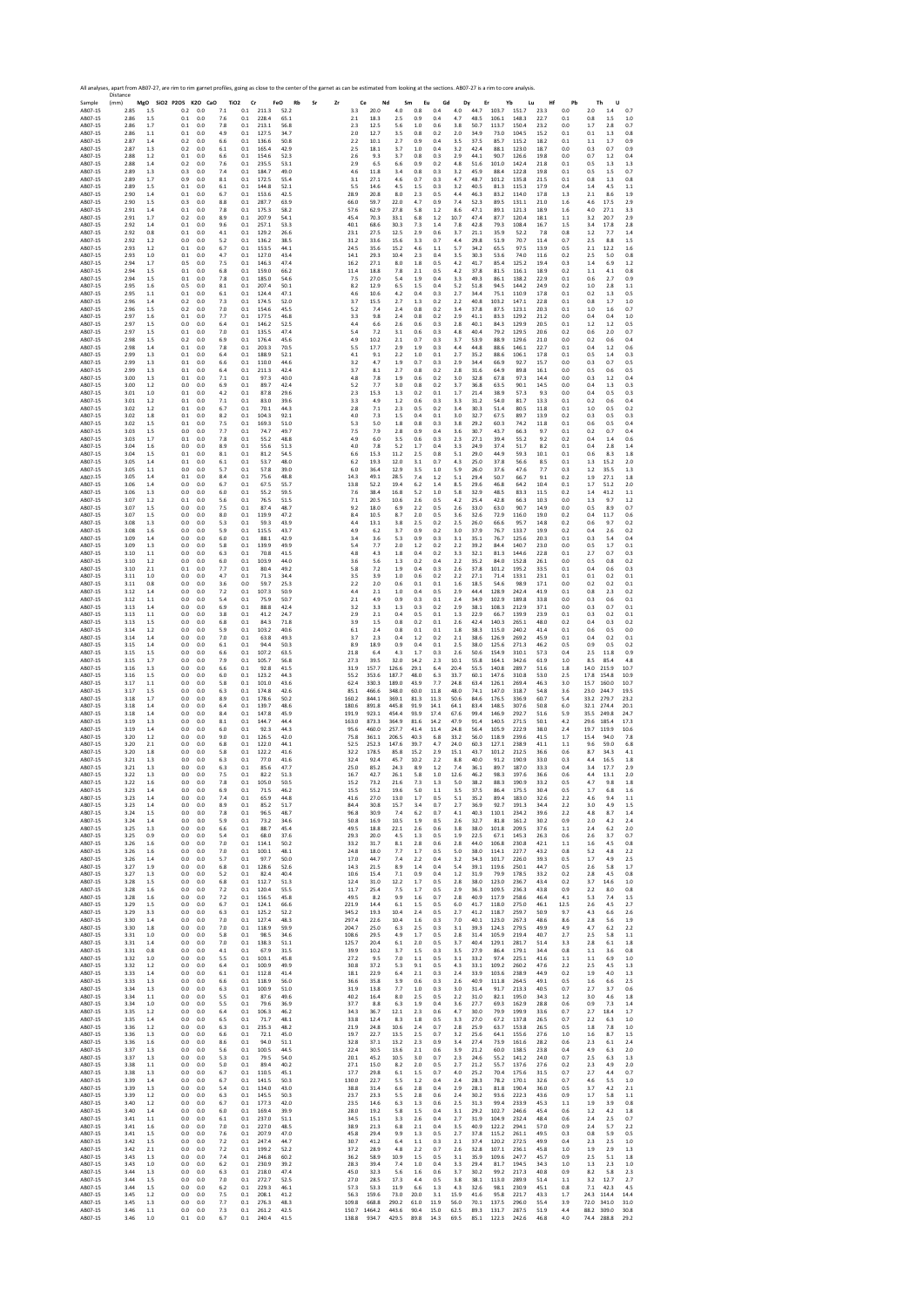|                              | All analyses, apart from AB07-27, are rim to rim garnet profiles, going as close to the center of the garnet as can be estimated from looking at the sections. AB07-27 is a rim to core analysis.<br>Distance |                |                                                   |            | TiO <sub>2</sub><br>Cr           | FeO<br>Rb    |                            | Ce               | Nd              |                    |                    | Gd             | Er                 |                | Yb                   | Hf           | Pb           | Th<br>U                                        |
|------------------------------|---------------------------------------------------------------------------------------------------------------------------------------------------------------------------------------------------------------|----------------|---------------------------------------------------|------------|----------------------------------|--------------|----------------------------|------------------|-----------------|--------------------|--------------------|----------------|--------------------|----------------|----------------------|--------------|--------------|------------------------------------------------|
| Sample<br>AB07-15<br>AB07-15 | (mm)<br>3.47<br>3.47                                                                                                                                                                                          | 1.5<br>1.5     | MgO SiO2 P2O5 K2O CaO<br>0.1<br>0.0<br>0.0<br>0.0 | 7.3<br>7.5 | 0.1<br>276.9<br>0.1<br>286.8     | 58.5<br>51.9 | Sr<br>Zr<br>125.2<br>122.7 | 1074.7<br>750.6  | 469.3<br>340.4  | Sm<br>95.4<br>68.4 | Eu<br>17.4<br>11.8 | 63.6<br>49.2   | Dy<br>90.5<br>70.7 | 137.6<br>127.7 | Lu<br>290.3<br>244.0 | 51.7<br>46.0 | 4.2<br>3.7   | 79.5 291.2<br>27.5<br>52.8<br>209.2<br>19.6    |
| AB07-15                      | 3.47                                                                                                                                                                                                          | 0.9            | 0.0<br>0.0                                        | 6.6        | 0.1<br>172.5                     | 28.3         | 86.9                       | 403.1            | 166.5           | 34.8               | 5.9                | 24.1           | 42.9               | 78.8           | 168.4                | 29.4         | 2.1          | 31.8<br>120.9<br>10.8                          |
| AB07-15<br>AB07-15           | 3.48<br>3.48                                                                                                                                                                                                  | 1.1<br>1.1     | 0.0<br>0.0<br>0.0<br>0.0                          | 6.3<br>6.2 | 197.0<br>0.1<br>0.1<br>217.1     | 40.0<br>42.2 | 95.7<br>64.2               | 381.8<br>329.9   | 176.5<br>143.9  | 36.4<br>29.8       | 5.6<br>4.7         | 22.5<br>22.4   | 43.7<br>45.3       | 95.2<br>90.2   | 200.5<br>191.3       | 37.0<br>31.9 | 2.1<br>2.0   | 30.7<br>110.3<br>9.5<br>24.1<br>83.2<br>8.7    |
| AB07-15<br>AB07-15           | 3.49<br>3.49                                                                                                                                                                                                  | 1.0<br>1.2     | 0.0<br>0.0<br>0.0<br>0.0                          | 4.6<br>6.0 | 159.6<br>0.1<br>0.1<br>175.4     | 34.1<br>40.6 | 43.7<br>38.1               | 193.1<br>166.5   | 86.4<br>74.1    | 17.7<br>17.8       | 2.9<br>2.6         | 12.2<br>13.0   | 32.1<br>34.6       | 67.9<br>72.7   | 136.5<br>168.3       | 23.3<br>27.4 | 1.2<br>1.1   | 53.4<br>16.1<br>5.1<br>17.9<br>55.6<br>5.7     |
| AB07-15<br>AB07-15           | 3.49<br>3.50                                                                                                                                                                                                  | 1.2<br>1.4     | 0.0<br>0.0<br>0.0<br>0.0                          | 6.0<br>6.5 | 0.1<br>167.9<br>190.1<br>0.1     | 46.0<br>45.4 | 29.2<br>28.4               | 142.0<br>91.4    | 54.8<br>42.1    | 15.2<br>9.2        | 2.1<br>2.1         | 9.8<br>6.9     | 33.7<br>34.1       | 73.3<br>78.9   | 150.4<br>168.5       | 25.9<br>27.3 | 0.8<br>1.0   | 10.4<br>37.2<br>4.9<br>26.7<br>7.4<br>3.8      |
| AB07-15                      | 3.50<br>3.51                                                                                                                                                                                                  | 1.1            | 0.0<br>0.0                                        | 6.4<br>5.9 | 0.1<br>228.3<br>0.1<br>184.1     | 55.8<br>40.7 | 35.3                       | 78.8             | 30.7            | 5.7                | 1.5                | 6.6            | 29.4<br>29.5       | 75.5           | 143.7                | 23.9         | 1.0          | 9.2<br>27.9<br>2.8<br>9.1                      |
| AB07-15<br>AB07-15           | 3.51                                                                                                                                                                                                          | 1.3<br>1.3     | 0.0<br>0.0<br>0.0<br>0.0                          | 5.8        | 0.1<br>148.2                     | 42.8         | 21.8<br>31.6               | 81.6<br>51.0     | 29.0<br>19.8    | 4.9<br>5.6         | 0.9<br>1.2         | 4.1<br>4.2     | 27.9               | 78.3<br>69.0   | 160.4<br>153.7       | 27.0<br>26.9 | 0.9<br>0.8   | 15.9<br>1.9<br>3.3<br>14.1<br>3.4              |
| AB07-15<br>AB07-15           | 3.52<br>3.52                                                                                                                                                                                                  | 1.2<br>1.8     | 0.0<br>0.0<br>0.0<br>0.0                          | 6.2<br>9.6 | 0.1<br>176.4<br>0.1<br>229.7     | 57.9<br>57.4 | 31.1<br>25.3               | 64.6<br>86.4     | 38.3<br>24.8    | 4.3<br>5.1         | 0.9<br>0.9         | 5.3<br>7.2     | 30.2<br>37.7       | 86.1<br>109.2  | 176.3<br>219.0       | 29.1<br>37.8 | 0.7<br>0.5   | 4.3<br>16.8<br>3.2<br>6.5<br>14.2<br>3.3       |
| AB07-15<br>AB07-15           | 3.52<br>3.53                                                                                                                                                                                                  | 1.5<br>1.5     | 0.0<br>0.0<br>0.0<br>0.0                          | 7.3<br>6.6 | 0.1<br>166.9<br>0.1<br>194.0     | 49.7<br>44.9 | 26.2<br>13.9               | 46.7<br>55.1     | 14.9<br>20.9    | 2.6<br>4.4         | 0.9<br>0.8         | 3.5<br>4.5     | 34.1<br>38.2       | 99.4<br>102.5  | 198.5<br>214.0       | 34.6<br>35.2 | 0.6<br>0.7   | 13.0<br>8.8<br>1.6<br>5.7<br>18.8<br>3.5       |
| AB07-15<br>AB07-15           | 3.53<br>3.54                                                                                                                                                                                                  | 1.3<br>1.2     | 0.0<br>0.0<br>0.0<br>0.0                          | 6.4<br>5.8 | 0.1<br>206.4<br>160.4<br>0.1     | 54.4<br>48.8 | 24.6<br>17.8               | 44.6<br>33.6     | 17.2<br>17.1    | 5.1<br>4.5         | 1.0<br>1.0         | 4.0<br>4.6     | 35.2<br>35.8       | 101.9<br>92.5  | 204.2<br>176.5       | 33.1<br>30.2 | 0.7<br>0.5   | 3.6<br>13.0<br>3.5<br>3.9<br>9.1<br>2.4        |
| AB07-15                      | 3.54                                                                                                                                                                                                          | 1.2            | 0.0<br>0.0                                        | 5.7        | 0.1<br>170.3                     | 41.9         | 36.8                       | 58.9<br>72.5     | 18.4            | 2.8                | 1.3                | 3.6            | 34.6               | 88.7           | 178.0                | 35.9<br>32.4 | 0.6          | 3.9<br>11.5<br>4.0                             |
| AB07-15<br>AR07-15           | 3.55<br>3.55                                                                                                                                                                                                  | 1.6<br>1.3     | 0.0<br>0.0<br>0.0<br>0.0                          | 7.0<br>5.5 | 0.1<br>206.9<br>0.1<br>214.9     | 55.3<br>38.7 | 46.0<br>12.8               | 63.5             | 27.8<br>17.7    | 4.5<br>4.6         | 0.9<br>0.8         | 3.6<br>4.2     | 39.4<br>32.2       | 106.4<br>87.8  | 211.5<br>177.0       | 28.6         | 0.9<br>0.6   | 5.1<br>9.8<br>4.3<br>4.0<br>8.8<br>1.8         |
| AB07-15<br>AB07-15           | 3.55<br>3.56                                                                                                                                                                                                  | 1.2<br>1.4     | 0.0<br>0.0<br>0.0<br>0.0                          | 6.5<br>7.0 | 0.1<br>245.5<br>0.1<br>203.1     | 46.7<br>45.4 | 12.8<br>18.1               | 65.4<br>70.0     | 12.8<br>16.4    | 4.5<br>3.5         | 0.5<br>0.7         | 4.3<br>5.4     | 41.4<br>38.3       | 105.8<br>111.4 | 202.2<br>224.0       | 32.2<br>34.5 | 0.4<br>0.6   | 6.0<br>9.6<br>3.8<br>3.7<br>17.4<br>3.0        |
| AB07-15<br>AB07-15           | 3.56<br>3.57                                                                                                                                                                                                  | 1.2<br>1.5     | 0.0<br>0.0<br>0.0<br>0.0                          | 7.3<br>7.7 | 0.1<br>260.0<br>0.1<br>229.9     | 44.4<br>50.0 | 27.9<br>44.6               | 48.1<br>63.8     | 24.0<br>21.6    | 4.5<br>4.0         | 0.7<br>1.0         | 3.9<br>6.9     | 39.4<br>44.3       | 105.4<br>119.3 | 224.8<br>234.1       | 36.0<br>39.7 | 0.5<br>1.0   | 9.6<br>4.6<br>3.4<br>7.3<br>16.2<br>3.4        |
| AB07-15<br>AB07-15           | 3.57<br>3.57                                                                                                                                                                                                  | 1.6<br>1.3     | 0.0<br>0.0<br>0.0<br>0.0                          | 8.0<br>6.3 | 0.1<br>250.9<br>0.1<br>206.2     | 56.8<br>45.3 | 64.5<br>42.6               | 61.3<br>59.9     | 16.5<br>18.0    | 6.0<br>3.4         | 0.8<br>0.8         | 4.1<br>2.0     | 48.1<br>33.7       | 127.5<br>103.6 | 246.4<br>212.6       | 39.5<br>32.7 | 1.6<br>0.9   | 4.9<br>11.1<br>5.7<br>4.4<br>3.0<br>6.1        |
| AB07-15<br>AB07-15           | 3.58<br>3.58                                                                                                                                                                                                  | 1.4<br>1.2     | 0.0<br>0.0<br>0.0<br>0.0                          | 6.2<br>5.2 | 0.1<br>213.4<br>0.1<br>193.2     | 39.2<br>41.8 | 30.2<br>31.0               | 63.7<br>45.1     | 10.9<br>8.6     | 3.5<br>2.7         | 0.8<br>0.7         | 2.3<br>4.1     | 32.6<br>33.5       | 94.6<br>92.2   | 169.7<br>173.1       | 30.9<br>28.1 | 0.5<br>0.7   | 6.2<br>6.8<br>2.6<br>6.1<br>4.8<br>1.4         |
| AB07-15                      | 3.59                                                                                                                                                                                                          | 1.5<br>0.7     | 0.0<br>0.0<br>0.0                                 | 7.8        | 0.1<br>406.3                     | 47.4<br>28.2 | 17.6                       | 58.4<br>21.6     | 25.7<br>10.9    | 3.3                | 1.2                | 4.5<br>2.3     | 42.8<br>22.9       | 115.0          | 217.4<br>109.6       | 35.7<br>17.6 | 0.3<br>0.2   | 7.0<br>7.1<br>1.7<br>1.9<br>4.5<br>3.6         |
| AB07-15<br>AB07-15           | 3.59<br>3.60                                                                                                                                                                                                  | 1.4            | 0.0<br>0.0<br>0.0                                 | 3.9<br>6.0 | 0.0<br>105.0<br>0.1<br>234.7     | 42.3         | 8.7<br>24.9                | 64.1             | 14.2            | 1.8<br>3.3         | 0.4<br>0.6         | 2.7            | 37.0               | 60.4<br>94.5   | 181.5                | 27.8         | 0.3          | 4.6<br>14.3<br>1.4                             |
| AB07-15<br>AB07-15           | 3.60<br>3.60                                                                                                                                                                                                  | 1.5<br>1.3     | 0.0<br>0.0<br>0.0<br>0.0                          | 8.1<br>7.4 | 0.1<br>332.0<br>261.5<br>0.1     | 49.0<br>48.9 | 12.6<br>23.5               | 46.5<br>54.6     | 19.4<br>15.5    | 2.9<br>2.8         | 0.7<br>0.6         | 5.8<br>4.8     | 43.0<br>36.1       | 119.4<br>103.8 | 208.6<br>197.4       | 35.2<br>29.7 | 0.4<br>0.4   | 4.4<br>8.4<br>3.1<br>6.7<br>4.3<br>1.9         |
| AB07-15<br>AB07-15           | 3.61<br>3.61                                                                                                                                                                                                  | 1.3<br>1.3     | 0.0<br>0.0<br>0.0<br>0.0                          | 5.4<br>7.2 | 0.1<br>185.0<br>0.1<br>243.2     | 46.8<br>46.0 | 21.5<br>8.9                | 45.4<br>81.6     | 16.8<br>14.1    | 4.5<br>3.4         | 0.5<br>0.7         | 4.0<br>4.4     | 35.4<br>35.7       | 86.0<br>88.7   | 160.1<br>173.9       | 26.2<br>27.2 | 0.1<br>0.2   | 2.4<br>5.9<br>2.4<br>3.2<br>3.3<br>1.3         |
| AB07-15<br>AB07-15           | 3.62<br>3.62                                                                                                                                                                                                  | 1.4<br>1.2     | 0.0<br>0.0<br>0.0<br>0.0                          | 6.5<br>6.4 | 0.1<br>241.2<br>0.1<br>271.0     | 50.0<br>56.2 | 8.9<br>21.6                | 59.1<br>34.2     | 12.0<br>9.8     | 3.1<br>1.7         | 0.9<br>0.4         | 4.6<br>2.4     | 36.5<br>30.9       | 87.6<br>80.3   | 153.5<br>143.1       | 25.5<br>23.6 | 0.4<br>0.9   | 4.7<br>3.4<br>1.8<br>3.3<br>1.3<br>3.3         |
| AB07-15<br>AB07-15           | 3.62<br>3.63                                                                                                                                                                                                  | 1.4<br>1.2     | 0.0<br>0.0<br>0.0<br>0.0                          | 6.3<br>5.0 | 0.1<br>217.3<br>183.2<br>0.1     | 46.1<br>39.4 | 27.2<br>27.9               | 29.8<br>28.8     | 14.3<br>7.2     | 2.3<br>1.9         | 0.6<br>0.4         | 2.6<br>3.4     | 30.8<br>25.9       | 76.6<br>53.6   | 133.9<br>96.3        | 21.8<br>14.7 | 0.7<br>0.7   | 3.3<br>3.9<br>1.4<br>4.0<br>1.8<br>1.9         |
| AB07-15<br>AB07-15           | 3.63<br>3.64                                                                                                                                                                                                  | 1.4<br>0.8     | 0.0<br>0.0<br>0.0<br>0.0                          | 5.9<br>4.3 | 0.1<br>279.4<br>0.1<br>134.9     | 41.7<br>27.5 | 21.6<br>7.5                | 51.1<br>40.7     | 11.5<br>7.1     | 2.9<br>1.6         | 0.5<br>0.2         | 3.1<br>2.0     | 30.2<br>19.8       | 61.8<br>37.1   | 114.2<br>60.5        | 16.0<br>9.9  | 0.2<br>0.3   | 2.4<br>2.6<br>1.2<br>1.4<br>4.7<br>1.3         |
| AB07-15                      | 3.64                                                                                                                                                                                                          | 1.3            | 0.0<br>0.0                                        | 5.8        | 277.3<br>0.1                     | 41.9         | 12.7                       | 35.7             | 9.0             | 1.6                | 0.3                | 5.1            | 30.0               | 64.5           | 97.4                 | 15.7         | 0.3          | 2.5<br>0.8<br>2.8                              |
| AB07-15<br>AB07-15           | 3.65<br>3.65                                                                                                                                                                                                  | 1.3<br>1.3     | 0.0<br>0.0<br>0.0<br>0.0                          | 6.3<br>6.6 | 0.1<br>268.1<br>225.4<br>0.1     | 48.6<br>40.5 | 6.6<br>13.3                | 23.0<br>18.8     | 11.5<br>10.9    | 2.7<br>1.2         | 0.5<br>0.5         | 4.6<br>2.7     | 33.0<br>31.1       | 68.7<br>60.6   | 102.1<br>105.7       | 15.5<br>15.6 | 0.2<br>0.5   | 2.5<br>6.0<br>0.9<br>3.8<br>3.5<br>1.2         |
| AB07-15<br>AB07-15           | 3.65<br>3.66                                                                                                                                                                                                  | 0.9<br>1.4     | 0.0<br>0.0<br>0.0<br>0.0                          | 5.3<br>7.3 | 0.1<br>178.4<br>0.1<br>256.6     | 39.2<br>46.5 | 7.1<br>12.0                | 16.0<br>42.3     | 6.1<br>9.4      | 1.3<br>2.3         | 0.2<br>0.3         | 2.0<br>3.0     | 23.4<br>38.8       | 47.3<br>69.0   | 76.1<br>120.9        | 11.7<br>17.8 | 0.2<br>0.1   | 1.6<br>3.2<br>0.7<br>2.8<br>2.6<br>1.7         |
| AB07-15<br>AB07-15           | 3.66<br>3.67                                                                                                                                                                                                  | 1.2<br>0.8     | 0.0<br>0.0<br>0.0<br>0.0                          | 6.2<br>3.4 | 0.1<br>293.2<br>0.1<br>136.7     | 45.8<br>22.3 | 5.8<br>2.8                 | 18.0<br>13.9     | 9.0<br>3.7      | 2.0<br>0.6         | 0.4<br>0.2         | 2.9<br>1.6     | 31.4<br>17.5       | 61.9<br>30.9   | 115.1<br>52.0        | 16.7<br>8.3  | 0.1<br>0.2   | 1.0<br>5.3<br>1.3<br>1.8<br>1.6<br>0.1         |
| AB07-15<br>AB07-15           | 3.67<br>3.68                                                                                                                                                                                                  | 2.2<br>1.2     | 0.0<br>0.0<br>0.0<br>0.0                          | 7.9<br>6.8 | 0.1<br>226.9<br>0.1<br>371.9     | 37.8<br>51.2 | 11.6<br>12.6               | 16.6<br>31.2     | 5.5<br>5.4      | 1.3<br>1.1         | 0.2<br>0.3         | 3.5<br>2.8     | 28.7<br>30.7       | 56.3<br>54.3   | 88.0<br>97.7         | 13.5<br>13.4 | 0.3<br>0.2   | 1.3<br>1.5<br>0.9<br>2.2<br>2.7<br>1.9         |
| AB07-15<br>AB07-15           | 3.68<br>3.68                                                                                                                                                                                                  | 1.4<br>1.3     | 0.0<br>0.0<br>0.0<br>0.0                          | 7.1<br>6.1 | 0.1<br>293.8<br>0.1<br>234.4     | 50.0<br>49.2 | 5.1<br>10.2                | 14.5<br>18.5     | 7.2<br>6.2      | $1.1\,$<br>1.4     | 0.5<br>0.4         | 3.3<br>3.5     | 31.5<br>26.5       | 57.9<br>53.0   | 100.3<br>74.1        | 13.6<br>11.9 | 0.1<br>0.2   | 2.4<br>3.8<br>1.4<br>1.3<br>2.2<br>0.5         |
| AB07-15                      | 3.69                                                                                                                                                                                                          | 1.3            | 0.0<br>0.0                                        | 7.7        | 359.2<br>0.1                     | 48.6         | 7.3                        | 33.2             | 7.0             | 1.0                | 0.2                | 2.7            | 29.5               | 51.7           | 84.0                 | 11.7         | 0.3          | 3.1<br>1.5<br>1.1                              |
| AB07-15<br>AB07-15           | 3.69<br>3.70                                                                                                                                                                                                  | 1.4<br>1.1     | 0.0<br>0.0<br>0.0<br>0.0                          | 7.9<br>5.4 | 0.1<br>305.1<br>212.0<br>0.1     | 67.0<br>29.7 | 8.9<br>4.2                 | 14.3<br>10.8     | 7.9<br>2.2      | 0.5<br>0.8         | 0.4<br>0.3         | 3.3<br>2.7     | 29.3<br>20.1       | 49.0<br>30.8   | 74.5<br>53.2         | 12.0<br>7.3  | 0.2<br>0.1   | 1.1<br>2.4<br>1.0<br>1.2<br>0.7<br>0.3         |
| AB07-15<br>AB07-15           | 3.70<br>3.70                                                                                                                                                                                                  | 0.9<br>1.4     | 0.0<br>0.0<br>0.0<br>0.0                          | 5.7<br>7.6 | 0.1<br>173.9<br>0.1<br>260.4     | 30.4<br>62.3 | 6.5<br>20.2                | 19.3<br>12.0     | 4.5<br>3.6      | 0.4<br>1.1         | 0.3<br>0.3         | 1.8<br>4.1     | 17.2<br>24.5       | 29.6<br>49.0   | 47.1<br>85.7         | 7.0<br>10.5  | 0.2<br>0.2   | 9.4<br>1.3<br>0.2<br>1.0<br>1.5<br>0.6         |
| AB07-15<br>AB07-15           | 3.71<br>3.71                                                                                                                                                                                                  | 1.5<br>1.4     | 0.0<br>0.0<br>0.0<br>0.0                          | 7.4<br>6.9 | 250.9<br>0.1<br>0.1<br>247.7     | 71.6<br>52.5 | 16.0<br>10.9               | 19.9<br>10.4     | 4.7<br>4.3      | 1.5<br>0.9         | 0.7<br>0.3         | 3.1<br>3.0     | 25.3<br>29.4       | 47.4<br>46.7   | 78.7<br>80.7         | 11.1<br>12.0 | 0.1<br>0.1   | 2.0<br>3.6<br>1.0<br>1.1<br>1.7<br>1.2         |
| AB07-15<br>AB07-15           | 3.72<br>3.72                                                                                                                                                                                                  | 1.3<br>1.5     | 0.0<br>0.0<br>0.0<br>0.0                          | 6.7<br>7.8 | 0.1<br>211.6<br>0.1<br>391.5     | 47.4<br>52.8 | 5.8<br>7.0                 | 7.5<br>20.9      | 4.4<br>9.5      | 1.0<br>1.4         | 0.4<br>0.4         | 2.7<br>4.1     | 27.9<br>29.8       | 51.2<br>57.7   | 73.4<br>98.1         | 11.9<br>14.3 | 0.1<br>0.2   | 2.4<br>3.0<br>0.7<br>1.2<br>0.7<br>0.9         |
| AB07-15<br>AB07-15           | 3.73<br>3.73                                                                                                                                                                                                  | 1.3<br>1.4     | 0.0<br>0.0<br>0.0<br>0.0                          | 6.0<br>6.8 | 0.1<br>213.1<br>0.1<br>239.1     | 51.5<br>55.2 | 12.9<br>9.8                | 14.0<br>7.8      | 4.2<br>4.1      | 0.6<br>0.7         | 0.3<br>0.2         | 3.5<br>2.6     | 27.6<br>27.0       | 51.0<br>61.4   | 89.6<br>108.7        | 13.6<br>16.6 | 0.0<br>0.1   | 3.9<br>0.9<br>1.6<br>1.0<br>3.1<br>0.5         |
| AB07-15                      | 3.73                                                                                                                                                                                                          | 1.5            | 0.0<br>0.0                                        | 7.8        | 0.1<br>214.2                     | 59.0         | 6.5                        | 19.2             | 3.1             | 0.9                | 0.2                | 3.2            | 34.5               | 59.1           | 112.2                | 17.9         | 0.0          | 1.5<br>2.9<br>0.4                              |
| AB07-15<br>AB07-15           | 3.74<br>3.74                                                                                                                                                                                                  | 1.2<br>1.5     | 0.0<br>0.0<br>0.0<br>0.0                          | 6.3<br>6.8 | 0.1<br>195.2<br>0.1<br>250.1     | 45.6<br>51.1 | 6.3<br>14.0                | 5.7<br>14.8      | 1.5<br>3.6      | $0.8\,$<br>1.0     | 0.2<br>0.3         | 2.1<br>4.5     | 27.9<br>37.3       | 53.9<br>78.5   | 91.3<br>129.5        | 16.6<br>21.4 | 0.2<br>0.2   | 1.2<br>1.8<br>0.3<br>1.7<br>5.0<br>0.4         |
| AB07-15<br>AB07-15           | 3.75<br>3.75                                                                                                                                                                                                  | 1.4<br>1.4     | 0.0<br>0.0<br>0.0<br>0.0                          | 7.2<br>6.0 | 0.1<br>303.0<br>0.1<br>446.8     | 53.5<br>41.2 | 8.6<br>7.3                 | 7.6<br>6.7       | 2.7<br>2.9      | 1.2<br>1.6         | 0.2<br>0.3         | 2.4<br>2.5     | 32.8<br>28.4       | 84.6<br>69.4   | 152.1<br>125.2       | 24.7<br>19.8 | 0.2<br>0.3   | 1.9<br>5.2<br>0.4<br>1.3<br>4.5<br>0.7         |
| AB07-15<br>AB07-15           | 3.76<br>3.76                                                                                                                                                                                                  | 1.3<br>1.1     | 0.0<br>0.0<br>0.0<br>0.0                          | 6.2<br>5.3 | 256.8<br>0.1<br>0.1<br>166.5     | 42.1<br>37.9 | 12.0<br>9.7                | 7.4<br>6.5       | 5.4<br>1.8      | 1.1<br>0.9         | 0.4<br>0.3         | 3.7<br>2.9     | 33.6<br>28.9       | 75.2<br>66.7   | 134.2<br>114.7       | 23.0<br>19.3 | 0.4<br>0.3   | 0.8<br>6.9<br>0.8<br>1.0<br>5.6<br>0.7         |
| AB07-15<br>AB07-15           | 3.76<br>3.77                                                                                                                                                                                                  | 1.5<br>1.4     | 0.0<br>0.0<br>0.0<br>0.0                          | 7.5<br>6.4 | 0.1<br>207.1<br>0.1<br>147.7     | 50.6<br>43.0 | 23.8<br>102.6              | 15.8<br>15.5     | 4.8<br>4.7      | 1.3<br>0.9         | 0.4<br>0.2         | 2.3<br>2.2     | 38.0<br>31.2       | 91.5<br>69.7   | 158.7<br>127.5       | 26.9<br>20.7 | 2.4<br>6.2   | 1.3<br>9.8<br>1.3<br>9.2<br>1.2<br>1.4         |
| AB07-15                      | 3.77                                                                                                                                                                                                          | 1.3            | 0.0<br>0.0<br>0.0                                 | 6.0        | 0.1<br>140.4<br>0.1<br>106.5     | 47.6         | 183.5                      | 17.5             | 2.9<br>2.9      | 1.0                | 0.5                | 3.3<br>2.3     | 29.4<br>21.2       | 56.4<br>46.3   | 102.7                | 15.5         | 5.3          | 1.2<br>8.3<br>1.5                              |
| AB07-15<br>AB07-15           | 3.78<br>3.78                                                                                                                                                                                                  | 1.0<br>1.2     | 0.0<br>0.0<br>0.0                                 | 5.8<br>5.9 | 0.1<br>110.5                     | 40.0<br>56.8 | 158.1<br>130.5             | 4.5<br>15.1      | 3.5             | 0.9<br>1.5         | 0.3<br>0.6         | 3.0            | 21.1               | 43.8           | 72.1<br>75.8         | 13.1<br>12.7 | 3.6<br>2.7   | 0.8<br>8.1<br>1.3<br>1.4<br>7.7<br>1.2         |
| AB07-15<br>AB07-15           | 3.78<br>3.79                                                                                                                                                                                                  | 2.8<br>1.1     | 0.0<br>0.0<br>0.0<br>0.0                          | 6.8<br>5.1 | 0.1<br>88.7<br>0.1<br>122.7      | 51.9<br>50.4 | 64.6<br>39.6               | 12.6<br>39.7     | 5.4<br>12.2     | 1.4<br>3.5         | 0.4<br>0.7         | 3.7<br>5.4     | 22.7<br>19.6       | 48.0<br>40.6   | 80.0<br>81.4         | 12.5<br>11.5 | 2.0<br>1.1   | 2.8<br>8.8<br>1.0<br>6.5<br>19.0<br>3.1        |
| AB07-15<br>AB07-15           | 3.79<br>3.80                                                                                                                                                                                                  | 0.9<br>0.9     | 0.0<br>0.0<br>0.0<br>0.0                          | 4.5<br>5.5 | 0.0<br>73.9<br>0.1<br>61.1       | 33.6<br>42.3 | 32.8<br>33.2               | 100.8<br>354.7   | 50.3<br>187.3   | 13.8<br>37.9       | 2.4<br>7.7         | 13.9<br>38.6   | 26.7<br>51.9       | 42.0<br>69.8   | 79.1<br>122.9        | 13.6<br>21.3 | 1.2<br>1.6   | 15.2<br>50.1<br>7.8<br>30.7<br>123.5<br>16.6   |
| AB07-15<br>AB07-15           | 3.80<br>3.81                                                                                                                                                                                                  | 1.0<br>1.2     | 0.0<br>0.0<br>0.0<br>0.0                          | 5.9<br>7.6 | 0.1<br>136.6<br>0.1<br>122.0     | 39.4<br>45.0 | 42.5<br>50.1               | 662.5<br>1031.7  | 334.3<br>535.0  | 77.7<br>106.8      | 12.2<br>17.5       | 60.4<br>84.6   | 66.8<br>93.9       | 87.1<br>100.0  | 140.8<br>180.4       | 23.8<br>29.4 | 1.9<br>2.5   | 45.2<br>181.8<br>27.2<br>60.9<br>218.8<br>35.3 |
| AB07-15<br>AB07-15           | 3.81<br>3.81                                                                                                                                                                                                  | 1.0<br>1.3     | 0.0<br>0.0<br>0.0<br>0.0                          | 5.1<br>7.1 | 0.1<br>99.0<br>136.4<br>0.1      | 29.4<br>46.2 | 46.0<br>99.3               | 994.2<br>1293.1  | 423.3<br>581.9  | 81.4<br>119.6      | 14.2<br>19.4       | 63.1<br>89.9   | 72.6<br>100.2      | 78.9<br>120.0  | 134.2<br>219.1       | 20.9<br>34.1 | 2.3<br>3.2   | 47.9<br>153.6<br>26.4<br>65.2<br>194.7<br>34.3 |
| AB07-15<br>AB07-15           | 3.82<br>3.82                                                                                                                                                                                                  | 1.4<br>1.2     | 0.0<br>0.0<br>0.0<br>0.0                          | 8.4<br>6.9 | 0.1<br>151.6<br>0.1<br>131.3     | 50.4<br>45.0 | 123.0<br>83.3              | 1326.8<br>961.3  | 625.5<br>435.1  | 119.4<br>80.6      | 18.7<br>12.7       | 93.9<br>58.5   | 107.8<br>81.2      | 155.1<br>118.4 | 268.4<br>210.9       | 40.3<br>34.2 | 3.3<br>2.2   | 62.6<br>188.1<br>35.4<br>41.1<br>120.8<br>23.0 |
| AB07-15<br>AB07-15           | 3.83<br>3.83                                                                                                                                                                                                  | 1.6<br>0.9     | 0.0<br>0.0<br>0.0<br>0.0                          | 9.5<br>5.4 | 0.1<br>164.8<br>0.1<br>80.8      | 50.9         | 95.9<br>41.0               | 792.6<br>394.9   | 345.3           | 66.0<br>29.3       | 9.5<br>4.1         | 49.6<br>21.5   | 73.3<br>40.6       | 133.0<br>82.7  | 241.1<br>155.4       | 38.2<br>26.4 | 1.8<br>0.9   | 32.8<br>97.0<br>18.9<br>42.1<br>8.5<br>15.6    |
| <b>BO7</b>                   |                                                                                                                                                                                                               |                | n٨                                                |            |                                  | 37.1         |                            |                  | 162.2           |                    |                    |                |                    |                |                      |              |              |                                                |
| AB07-15<br>AB07-15           | 3.84<br>3.84                                                                                                                                                                                                  | 1.2<br>1.4     | 0.0<br>0.0<br>0.0<br>0.0                          | 5.6<br>7.9 | 84.7<br>0.1<br>$0.1\,$<br>101.9  | 40.2<br>47.7 | 45.5<br>61.5               | 207.4<br>141.9   | 83.6<br>76.4    | 15.0<br>12.7       | 3.0<br>2.4         | 10.5<br>13.8   | 38.7<br>41.5       | 94.8<br>106.1  | 171.3<br>223.9       | 26.8<br>33.4 | 1.3<br>1.5   | 10.6<br>25.4<br>6.1<br>9.9<br>28.2<br>5.7      |
| AB07-15<br>AB07-15           | 3.85<br>3.85                                                                                                                                                                                                  | 1.6<br>1.8     | 0.0<br>0.0<br>0.0<br>0.0                          | 6.2<br>6.8 | 0.1<br>98.1<br>0.1<br>61.0       | 42.3<br>49.1 | 54.6<br>104.2              | 137.4<br>99.4    | 65.4<br>52.4    | 12.1<br>12.8       | 1.5<br>1.9         | 8.8<br>8.8     | 38.5<br>40.9       | 89.8<br>103.4  | 185.7<br>199.1       | 28.1<br>32.5 | 1.8<br>2.6   | 15.2<br>19.4<br>3.5<br>9.0<br>15.9<br>6.2      |
| AB07-15<br>AB07-15           | 3.86<br>3.86                                                                                                                                                                                                  | 1.7<br>1.4     | 0.0<br>0.0<br>0.0<br>0.0                          | 6.7<br>8.1 | 0.1<br>113.4<br>93.2<br>0.1      | 61.3<br>66.7 | 86.3<br>59.1               | 183.1<br>85.6    | 51.1<br>50.8    | 10.7<br>7.3        | 2.3<br>1.6         | 6.2<br>8.0     | 36.5<br>39.6       | 101.6<br>109.4 | 196.7<br>210.6       | 32.6<br>34.0 | 2.1<br>1.4   | 4.9<br>14.4<br>4.2<br>8.0<br>15.6<br>8.4       |
| AB07-15<br>AB07-15           | 3.86<br>3.87                                                                                                                                                                                                  | 1.3<br>1.6     | 0.0<br>0.0<br>0.0<br>0.0                          | 6.3<br>6.6 | 0.1<br>162.8<br>0.1<br>154.6     | 43.1<br>43.9 | 36.6<br>28.4               | 95.1<br>187.8    | 24.6<br>33.2    | 5.2<br>8.7         | 1.6<br>1.3         | 3.3<br>7.1     | 31.9<br>35.1       | 94.3<br>100.4  | 178.6<br>207.8       | 28.9<br>32.6 | 0.7<br>0.7   | 4.3<br>11.3<br>5.1<br>6.8<br>13.3<br>2.9       |
| AB07-15<br>AB07-15           | 3.87<br>3.88                                                                                                                                                                                                  | 1.3<br>1.3     | 0.0<br>0.0<br>0.0<br>0.0                          | 7.6<br>6.5 | 0.1<br>96.3<br>128.2<br>0.1      | 44.3<br>46.6 | 26.2<br>24.5               | 97.7<br>62.8     | 25.3<br>23.5    | 4.2<br>8.1         | 1.0<br>0.9         | 6.4<br>2.9     | 34.2<br>37.1       | 106.5<br>105.3 | 211.2<br>214.9       | 34.4<br>34.7 | 0.9<br>0.6   | 13.3<br>9.8<br>3.9<br>9.7<br>7.0<br>5.6        |
| AB07-15<br>AB07-15           | 3.88<br>3.89                                                                                                                                                                                                  | 1.5<br>1.9     | 0.0<br>0.0<br>0.0<br>0.0                          | 6.5<br>4.4 | 0.1<br>138.8<br>0.1<br>88.5      | 50.6<br>39.2 | 19.8<br>20.5               | 87.6<br>64.2     | 22.2<br>21.7    | 3.7<br>3.1         | $1.0\,$<br>1.3     | 5.2<br>3.3     | 38.0<br>28.6       | 111.5<br>85.5  | 237.7<br>173.4       | 39.9<br>30.1 | 0.3<br>0.2   | 10.5<br>10.3<br>3.5<br>5.7<br>6.1<br>1.4       |
| AB07-15<br>AB07-15           | 3.89                                                                                                                                                                                                          | $1.3$          | 0.0<br>0.0                                        | 6.9        | $0.1\,$<br>210.0                 | 49.8         | 27.4                       | 59.8             | 28.5            | 6.0                | 0.7                | 4.2            | 41.4               | 132.6          | 269.4                | 48.7         | 0.2          | 4.7<br>12.7<br>4.0                             |
| AB07-15                      | 3.89<br>3.90                                                                                                                                                                                                  | 1.3<br>1.7     | 0.0<br>0.0<br>0.0<br>0.0                          | 6.5<br>8.5 | 0.1<br>169.5<br>0.1<br>273.1     | 51.0<br>53.9 | 22.3<br>21.8               | 96.5<br>163.5    | 25.2<br>52.4    | 6.6<br>5.6         | 1.3<br>$1.8\,$     | 3.9<br>4.3     | 37.8<br>56.3       | 140.1<br>173.7 | 285.2<br>362.7       | 51.1<br>60.5 | 0.2<br>0.3   | 7.0<br>13.1<br>2.7<br>5.0<br>9.2<br>5.8        |
| AB07-15<br>AB07-15           | 3.90<br>3.91                                                                                                                                                                                                  | $1.5\,$<br>1.3 | 0.0<br>0.0<br>0.0<br>0.0                          | 8.6<br>6.8 | $0.1\,$<br>280.8<br>0.1<br>235.1 | 56.1<br>55.1 | 17.8<br>27.3               | 64.2<br>101.8    | 41.7<br>22.2    | 5.5<br>7.7         | 2.4<br>1.3         | 6.2<br>4.7     | 47.9<br>40.0       | 159.9<br>151.0 | 335.1<br>307.9       | 57.7<br>49.7 | 0.7<br>0.4   | 8.7<br>18.7<br>5.3<br>8.0<br>15.0<br>3.0       |
| AB07-15<br>AB07-15           | 3.91<br>3.91                                                                                                                                                                                                  | 1.8<br>1.3     | 0.0<br>0.0<br>0.0<br>0.0                          | 7.2<br>6.1 | 0.1<br>212.2<br>0.1<br>228.4     | 49.6<br>44.2 | 24.7<br>20.5               | 122.2<br>133.9   | 26.2<br>48.7    | 7.4<br>11.2        | 1.7<br>$2.1\,$     | 7.7<br>12.0    | 40.4<br>43.7       | 128.1<br>126.2 | 267.5<br>256.7       | 44.3<br>41.6 | 0.8<br>1.6   | 8.0<br>105.7<br>4.5<br>19.2<br>66.9<br>13.5    |
| AB07-15<br>AR07-15           | 3.92<br>3.92                                                                                                                                                                                                  | 1.5<br>1.6     | 0.0<br>0.0<br>0.0<br>0.0                          | 7.7<br>8.1 | 208.8<br>0.1<br>0.1<br>241.1     | 53.2<br>50.8 | 39.0<br>117.0              | 360.0<br>900.3   | 165.5<br>302.2  | 35.2<br>73.3       | 5.5<br>13.2        | 30.0<br>56.9   | 63.0<br>87.5       | 132.8<br>145.9 | 254.9<br>256.2       | 41.0<br>43.9 | 3.6<br>4.7   | 230.2<br>44.3<br>19.2<br>390.3<br>65.0<br>32.4 |
| AB07-15<br>AB07-15           | 3.93<br>3.93                                                                                                                                                                                                  | $1.1$<br>1.3   | 0.0<br>0.0<br>0.1<br>0.0                          | 7.1<br>7.8 | 0.1<br>178.5<br>0.1<br>241.4     | 38.6<br>44.7 | 120.4<br>152.4             | 945.5<br>1816.3  | 439.0<br>789.8  | 103.3<br>199.1     | 16.0<br>25.4       | 68.6<br>99.8   | 83.2<br>112.1      | 115.5<br>122.2 | 195.0<br>219.1       | 31.1<br>33.5 | 5.8<br>7.0   | 62.6<br>352.6<br>32.7<br>78.5<br>434.2<br>31.3 |
| AB07-15<br>AB07-15           | 3.94<br>3.94                                                                                                                                                                                                  | 1.3<br>1.2     | 0.1<br>0.0<br>0.0<br>0.0                          | 8.4<br>7.4 | 0.1<br>222.6<br>0.1<br>207.6     | 52.1<br>48.5 | 181.9<br>157.9             | 2268.9<br>1974.2 | 2296.7<br>911.6 | 223.9<br>176.4     | 34.4<br>25.7       | 126.5<br>104.5 | 102.9<br>87.9      | 135.5<br>111.6 | 224.2<br>195.8       | 35.9<br>31.2 | 7.1<br>5.7   | 77.3<br>452.2<br>43.3<br>63.1<br>322.0<br>29.1 |
| AB07-15<br>AB07-15           | 3.94<br>3.95                                                                                                                                                                                                  | 1.2<br>1.3     | 0.1<br>0.0<br>0.0<br>0.0                          | 8.4<br>7.4 | 0.1<br>249.8<br>158.8<br>0.1     | 58.8<br>40.9 | 127.2<br>93.8              | 1825.1<br>1093.8 | 840.3<br>505.9  | 166.1<br>92.1      | 21.2<br>12.8       | 75.4<br>46.7   | 74.5<br>62.9       | 121.0<br>95.6  | 204.4<br>168.8       | 33.2<br>26.0 | 4.6<br>3.0   | 56.7<br>284.7<br>21.9<br>37.5<br>169.1<br>13.6 |
| AB07-15                      | 3.95                                                                                                                                                                                                          | 1.2            | 0.0<br>0.0                                        | 7.3        | 0.2<br>196.5                     | 45.6         | 66.4                       | 975.9            | 391.2           | 67.1               | 11.1               | 42.9           | 54.0               | 90.2           | 161.2                | 24.9         | 4.0          | 171.6<br>36.5<br>12.5                          |
| AB07-15<br>AB07-15           | 3.96<br>3.96                                                                                                                                                                                                  | 1.8<br>1.3     | 0.0<br>0.0<br>0.0<br>0.0                          | 8.4<br>5.3 | 0.1<br>167.6<br>0.1<br>106.1     | 49.9<br>35.9 | 96.1<br>77.9               | 944.0<br>934.3   | 383.7<br>348.0  | 76.4<br>70.5       | 11.6<br>18.8       | 46.0<br>41.3   | 62.0<br>44.9       | 90.7<br>70.8   | 155.2<br>115.9       | 25.0<br>18.1 | 3.5<br>2.6   | 27.8<br>241.3<br>18.2<br>26.4<br>172.4<br>14.3 |
| AB07-15<br>AB07-15           | 3.97<br>3.97                                                                                                                                                                                                  | 1.2<br>1.1     | 0.0<br>0.0<br>0.0<br>0.0                          | 7.3<br>4.7 | 173.5<br>0.3<br>0.1<br>84.7      | 65.0<br>33.4 | 95.0<br>77.7               | 904.7<br>879.4   | 438.6<br>327.8  | 84.1<br>72.9       | 10.9<br>10.3       | 48.2<br>45.6   | 55.4<br>43.1       | 78.4<br>64.5   | 124.4<br>100.0       | 17.9<br>14.3 | 4.7<br>3.4   | 32.2<br>259.7<br>21.2<br>238.7<br>28.6<br>15.3 |
| AB07-15<br>AB07-15           | 3.97<br>3.98                                                                                                                                                                                                  | 1.5<br>1.2     | 0.0<br>0.0<br>0.0<br>0.1                          | 7.4<br>6.4 | 155.8<br>0.2<br>0.1<br>138.2     | 46.1<br>44.7 | 130.3<br>88.2              | 1205.6<br>805.4  | 502.9<br>395.1  | 109.0<br>72.6      | 15.5<br>13.2       | 61.0<br>53.5   | 90.9<br>72.7       | 96.9<br>81.8   | 132.4<br>103.1       | 19.7<br>16.6 | 4.5<br>3.3   | 43.2<br>320.5<br>22.3<br>32.0<br>236.6<br>18.8 |
| AB07-15<br>AB07-15           | 3.98<br>3.99                                                                                                                                                                                                  | 1.1<br>1.2     | 0.0<br>0.1<br>0.0<br>0.1                          | 6.4<br>6.6 | 0.1<br>166.3<br>0.1<br>141.0     | 37.3<br>51.1 | 77.3<br>61.3               | 681.0<br>545.4   | 276.7<br>227.2  | 58.1<br>48.5       | 10.4<br>9.5        | 41.4<br>35.4   | 58.2<br>56.1       | 69.7<br>77.8   | 97.7<br>115.8        | 13.3<br>15.7 | 2.3<br>1.8   | 175.0<br>43.7<br>13.8<br>30.6<br>144.7<br>11.1 |
| AB07-15<br>AB07-15           | 3.99<br>3.99                                                                                                                                                                                                  | 1.6<br>$1.5\,$ | 0.0<br>0.2<br>0.0<br>0.3                          | 7.3<br>6.0 | 0.1<br>159.3<br>157.1<br>0.1     | 56.4<br>45.3 | 56.1<br>33.4               | 544.8<br>332.9   | 194.8<br>121.7  | 34.8<br>23.5       | 6.7<br>4.5         | 25.6<br>18.6   | 55.3<br>42.8       | 87.4<br>73.4   | 118.6<br>110.7       | 17.7<br>16.6 | 1.6<br>1.3   | 23.1<br>105.0<br>12.6<br>17.6<br>7.9<br>67.8   |
| AB07-15                      | 4.00                                                                                                                                                                                                          | 0.9            | 0.0<br>0.1                                        | 4.6        | 0.1<br>122.3                     | 37.0         | 40.5                       | 167.4            | 74.4<br>82.1    | 16.0               | 2.2                | 11.3           | 30.3               | 51.4           | 84.9                 | 12.4         | 0.7          | 11.7<br>31.3<br>4.7                            |
| AB07-15<br>AB07-15           | 4.00<br>4.01                                                                                                                                                                                                  | 1.6<br>$1.3$   | 0.0<br>0.2<br>0.0<br>0.2                          | 6.1<br>6.2 | 0.1<br>146.5<br>0.1<br>124.1     | 55.3<br>42.8 | 15.2<br>14.1               | 209.9<br>162.9   | 56.1            | 13.6<br>15.0       | 3.6<br>2.4         | 12.9<br>7.6    | 41.9<br>36.3       | 79.2<br>79.2   | 132.8<br>131.6       | 19.9<br>20.1 | 0.6<br>0.6   | 27.9<br>41.2<br>6.5<br>10.2<br>22.4<br>5.8     |
| AB07-15<br>AB07-15           | 4.01<br>4.02                                                                                                                                                                                                  | 1.3<br>1.3     | 0.0<br>0.2<br>0.0<br>0.1                          | 7.1<br>7.1 | 0.1<br>160.0<br>0.1<br>174.8     | 42.2<br>48.2 | 14.2<br>10.9               | 114.5<br>175.8   | 60.2<br>69.0    | 10.6<br>25.2       | 2.6<br>1.9         | 9.0<br>9.1     | 36.6<br>46.2       | 78.3<br>96.8   | 141.3<br>160.7       | 20.4<br>23.5 | 0.3<br>0.6   | 6.6<br>16.4<br>5.9<br>24.3<br>18.5<br>2.2      |
| AB07-15<br>AB07-15           | 4.02<br>4.02                                                                                                                                                                                                  | 1.2<br>1.5     | 0.0<br>0.1<br>0.0<br>0.1                          | 6.2<br>5.0 | 0.1<br>179.1<br>163.1<br>0.1     | 53.1<br>37.3 | 11.6<br>13.2               | 148.9<br>160.9   | 52.1<br>34.1    | 10.5<br>8.4        | 1.7<br>$1.1$       | 6.3<br>6.4     | 36.7<br>31.4       | 92.7<br>77.0   | 144.7<br>134.7       | 24.3<br>21.0 | 0.4<br>0.1   | 9.0<br>15.0<br>4.0<br>17.4<br>9.5<br>2.3       |
| AB07-15<br>AB07-15           | 4.03<br>4.03                                                                                                                                                                                                  | 2.0<br>1.2     | 0.0<br>0.1<br>0.0<br>0.1                          | 8.6<br>5.5 | 0.1<br>194.2<br>0.1<br>151.0     | 50.8<br>40.8 | 38.5<br>484.6              | 332.8<br>140.5   | 53.4<br>46.6    | 12.3<br>10.4       | 2.1<br>1.9         | 5.1<br>9.0     | 37.4<br>33.6       | 93.0<br>84.9   | 163.8<br>146.3       | 24.9<br>25.1 | 4.7<br>32.4  | 13.2<br>14.1<br>5.9<br>10.2<br>10.2<br>8.7     |
| AB07-15<br>AB07-15           | 4.04<br>4.04                                                                                                                                                                                                  | 1.6<br>1.2     | 0.0<br>0.1<br>0.0<br>0.1                          | 7.7<br>6.0 | 0.1<br>228.9<br>0.1<br>118.0     | 43.7<br>40.7 | 1871.4<br>1928.8           | 178.9<br>104.1   | 78.6<br>49.6    | 8.8<br>13.2        | 1.5<br>1.4         | 7.3<br>4.5     | 37.4<br>37.5       | 95.2<br>90.8   | 176.3<br>168.5       | 27.2<br>26.7 | 57.1<br>41.1 | 17.2<br>11.0<br>6.8<br>23.9<br>12.3<br>8.9     |
| AB07-15<br>AB07-15           | 4.04<br>4.05                                                                                                                                                                                                  | 1.8<br>0.9     | 0.0<br>0.1<br>0.0<br>0.0                          | 7.6<br>3.9 | 0.1<br>164.9<br>0.0<br>81.1      | 74.0<br>26.6 | 1584.7<br>515.4            | 271.0<br>84.0    | 52.5<br>26.1    | 16.3<br>6.6        | 2.0<br>1.0         | 12.1<br>4.2    | 44.6<br>22.5       | 103.3<br>59.0  | 194.2<br>102.9       | 34.9<br>18.0 | 35.0<br>11.0 | 9.4<br>22.2<br>7.8<br>8.3<br>6.3<br>2.8        |
| AB07-15<br>AB07-15           | 4.05<br>4.06                                                                                                                                                                                                  | 1.3<br>1.0     | 0.0<br>0.0<br>0.0<br>0.1                          | 7.2<br>5.1 | $0.1\,$<br>131.4<br>0.1<br>119.5 | 50.0<br>38.5 | 550.5<br>295.1             | 108.2<br>123.3   | 44.8<br>62.7    | 7.8<br>5.2         | 2.0<br>2.3         | 3.4<br>6.3     | 37.7<br>30.1       | 117.8<br>82.2  | 187.5<br>163.5       | 32.2<br>26.3 | 11.0<br>6.1  | 9.7<br>13.0<br>3.8<br>8.7<br>12.3<br>5.4       |
| AB07-15                      | 4.06                                                                                                                                                                                                          | 1.3            | 0.0<br>0.0                                        | 6.1        | 0.1<br>200.5                     | 42.7         | 200.4                      | 194.4            | 54.2            | 6.8                | 2.0                | 6.6            | 41.1               | 109.2          | 206.3                | 34.7         | 4.6          | 16.0<br>9.3<br>4.1                             |
| AB07-15<br>AB07-15           | 4.07<br>4.07                                                                                                                                                                                                  | 1.3<br>1.2     | 0.0<br>0.0<br>0.0<br>0.0                          | 6.5<br>6.3 | 0.1<br>144.2<br>0.1<br>104.6     | 51.5<br>39.4 | 183.0<br>99.9              | 155.6<br>208.2   | 59.3<br>32.9    | 7.9<br>6.4         | 2.5<br>2.4         | 9.3<br>4.8     | 42.1<br>38.0       | 114.5<br>100.3 | 230.3<br>190.2       | 37.1<br>30.4 | 3.7<br>2.4   | 16.5<br>11.6<br>9.7<br>5.5<br>23.5<br>1.6      |
| AB07-15                      | 4.07                                                                                                                                                                                                          | 1.1            | 0.0<br>0.0                                        | 4.9        | 0.1<br>90.9                      | 35.5         | 48.0                       | 225.3            | 53.1            | 10.1               | 1.7                | 9.1            | 30.8               | 81.6           | 159.0                | 26.1         | 1.7          | 15.8<br>35.2<br>5.6                            |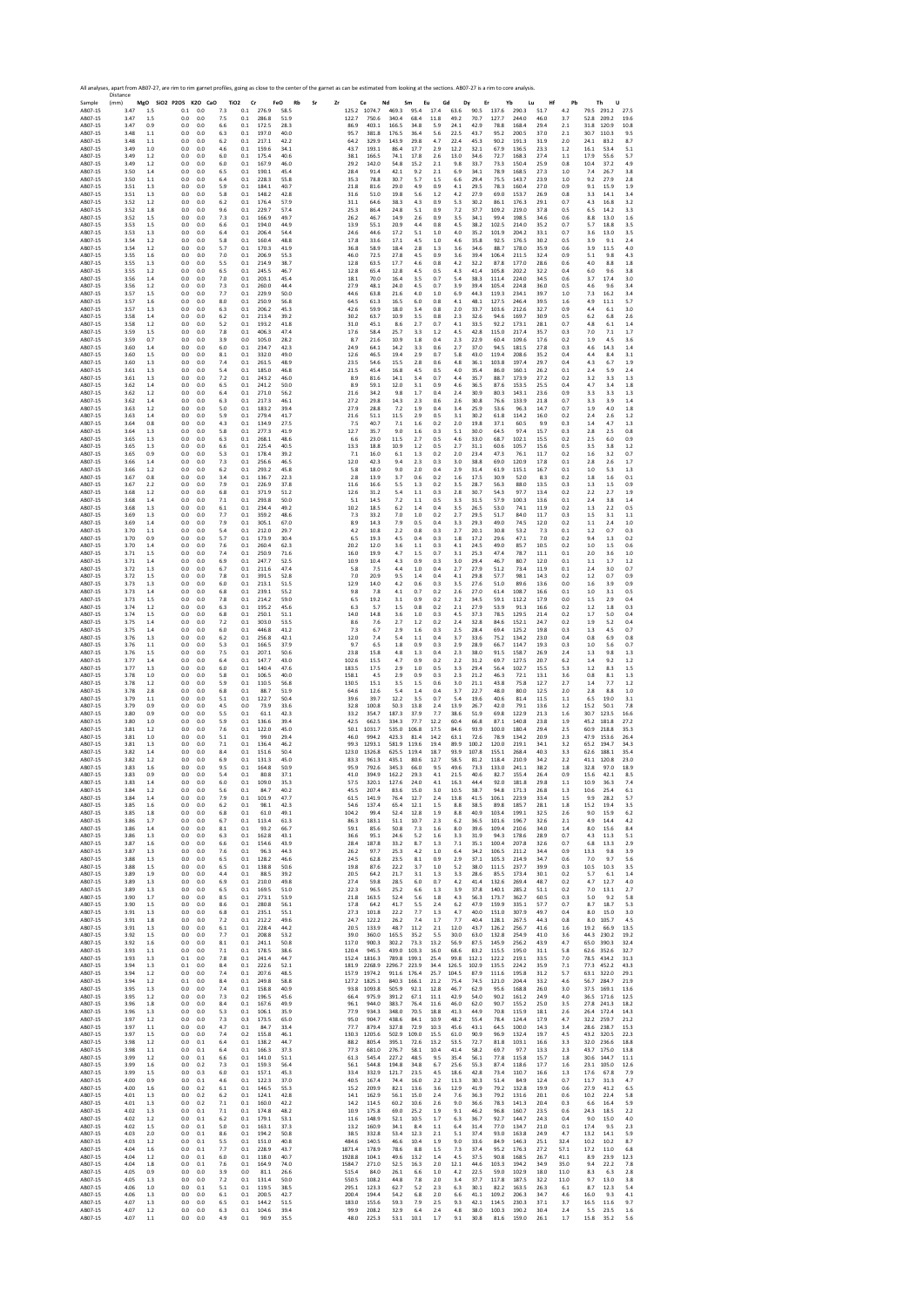|                        | Distance     |                |                              |            |                         |            |                |                   | All analyses, apart from AB07-27, are rim to rim garnet profiles, going as close to the center of the garnet as can be estimated from looking at the sections. AB07-27 is a rim to core analysis |                  |                |                |                |              |                   |                  |                |                   |              |                |                                 |                |
|------------------------|--------------|----------------|------------------------------|------------|-------------------------|------------|----------------|-------------------|--------------------------------------------------------------------------------------------------------------------------------------------------------------------------------------------------|------------------|----------------|----------------|----------------|--------------|-------------------|------------------|----------------|-------------------|--------------|----------------|---------------------------------|----------------|
| Sample<br>AB07-15      | (mm)<br>4.08 | 1.4            | MgO SiO2 P2O5 K2O CaO<br>0.0 | 0.0        | TiO <sub>2</sub><br>7.2 | Cr<br>0.1  | 122.5          | FeO<br>Rb<br>54.5 | Sr<br>Zr                                                                                                                                                                                         | Ce<br>88.7       | 239.7          | Nd<br>99.1     | Sm<br>19.4     | Eu<br>4.3    | Gd<br>16.3        | Dy<br>Er<br>53.7 | 121.9          | Yb<br>Lu<br>221.2 | Hf<br>35.6   | Pb<br>2.1      | Th<br>U<br>17.9<br>94.8         | 12.6           |
| AB07-15<br>AB07-15     | 4.08<br>4.09 | 1.3<br>1.3     | 0.0<br>0.0                   | 0.0<br>0.0 | 5.7<br>6.6              | 0.1<br>0.1 | 155.7<br>144.3 | 35.2<br>43.3      |                                                                                                                                                                                                  | 54.4<br>74.2     | 321.1<br>704.8 | 134.4<br>236.5 | 32.6<br>52.7   | 7.4<br>10.0  | 28.6<br>46.0      | 49.5<br>92.0     | 99.3<br>117.2  | 177.9<br>205.0    | 26.6<br>31.7 | 1.6<br>2.6     | 139.6<br>21.4<br>37.1<br>186.6  | 18.4<br>22.9   |
| AB07-15                | 4.09         | 1.6            | 0.0                          | 0.0        | 8.5                     | 0.1        | 159.0          | 46.9              |                                                                                                                                                                                                  | 119.4            | 967.4          | 424.2          | 91.7           | 16.2         | 68.1              | 110.0            | 137.7          | 222.4             | 35.6         | 3.2            | 56.4<br>304.9                   | 30.2           |
| AB07-15<br>AB07-15     | 4.10<br>4.10 | 1.1<br>0.9     | 0.0<br>0.0                   | 0.0<br>0.0 | 5.9<br>5.7              | 0.1<br>0.1 | 87.3<br>80.8   | 26.9<br>25.6      |                                                                                                                                                                                                  | 60.9<br>46.4     | 687.6<br>619.5 | 261.0<br>265.7 | 57.3<br>56.7   | 16.0<br>10.2 | 46.6<br>45.3      | 73.8<br>66.1     | 79.7<br>68.6   | 120.6<br>110.3    | 19.7<br>18.1 | 2.0<br>1.9     | 37.2<br>144.3<br>37.5<br>154.2  | 24.9<br>20.5   |
| AB07-15<br>AB07-15     | 4.10<br>4.11 | 1.1<br>1.3     | 0.0<br>0.0                   | 0.0<br>0.0 | 5.6<br>7.6              | 0.1<br>0.1 | 87.9<br>119.4  | 40.9<br>38.5      |                                                                                                                                                                                                  | 53.9<br>63.5     | 594.9<br>662.4 | 275.8<br>332.6 | 58.4<br>52.1   | 10.9<br>10.2 | 43.3<br>41.2      | 59.6<br>62.1     | 75.5<br>72.4   | 116.5<br>110.7    | 17.2<br>16.1 | 2.1<br>2.7     | 38.8<br>150.4<br>48.3<br>110.4  | 21.0<br>16.7   |
| AB07-15                | 4.11         | 1.3            | 0.0                          | 0.0        | 7.1                     | 0.1        | 115.7          | 48.3              |                                                                                                                                                                                                  | 189.3            | 459.9          | 206.7          | 43.0           | 8.2          | 36.8              | 49.5             | 60.8           | 100.0             | 14.4         | 20.6           | 29.1<br>92.4                    | 15.9           |
| AB07-15<br>AB07-15     | 4.12<br>4.12 | 1.1<br>1.3     | 0.0<br>0.0                   | 0.0<br>0.0 | 5.9<br>5.2              | 0.1<br>0.1 | 45.8<br>100.4  | 38.0<br>36.0      |                                                                                                                                                                                                  | 1455.1<br>4123.5 | 229.8<br>208.1 | 134.0<br>84.8  | 26.4<br>17.4   | 4.3<br>3.6   | 20.6<br>22.4      | 38.6<br>30.6     | 42.2<br>41.4   | 71.3<br>64.3      | 10.8<br>11.1 | 75.8<br>116.4  | 20.2<br>68.0<br>11.9<br>56.2    | 19.3<br>24.3   |
| AB07-15<br>AB07-15     | 4.12<br>4.13 | 1.2<br>1.3     | 0.0<br>0.0                   | 0.0<br>0.0 | 6.3<br>7.2              | 0.1<br>0.1 | 61.7<br>46.9   | 49.2<br>42.3      |                                                                                                                                                                                                  | 6298.2<br>4496.8 | 249.6<br>239.4 | 89.9<br>60.6   | 19.6<br>16.9   | 3.6<br>3.6   | 17.9<br>12.6      | 41.6<br>37.9     | 55.5<br>58.4   | 101.2<br>91.8     | 14.7<br>15.4 | 129.7<br>78.6  | 18.4<br>66.4<br>13.3<br>44.2    | 27.4<br>30.5   |
| AB07-15                | 4.13         | 1.3            | 0.0                          | 0.0        | 7.0                     | 0.1        | 71.1           | 49.1              |                                                                                                                                                                                                  | 2630.4           | 180.1          | 64.9           | 10.2           | 2.1          | 12.0              | 39.6             | 64.2           | 120.8             | 18.9         | 51.1           | 12.1<br>23.8                    | 13.5           |
| AB07-15<br>AB07-15     | 4.14<br>4.14 | 1.3<br>1.3     | 0.0<br>0.0                   | 0.0<br>0.0 | 6.0<br>7.9              | 0.1<br>0.1 | 51.8<br>82.8   | 41.6<br>49.1      |                                                                                                                                                                                                  | 1615.6<br>1037.6 | 137.5<br>191.7 | 82.0<br>50.3   | 9.6<br>8.9     | 2.0<br>1.5   | 8.7<br>7.3        | 39.8<br>39.3     | 74.1<br>83.0   | 113.8<br>162.8    | 19.6<br>23.8 | 26.8<br>19.0   | 10.4<br>19.9<br>9.3<br>15.1     | 7.6<br>8.1     |
| AB07-15<br>AB07-15     | 4.15<br>4.15 | 1.7<br>1.4     | 0.0<br>0.0                   | 0.0<br>0.0 | 7.3<br>7.1              | 0.1<br>0.1 | 111.4<br>115.6 | 58.9<br>48.9      |                                                                                                                                                                                                  | 714.5<br>506.7   | 232.1<br>258.8 | 48.4<br>55.7   | 15.8<br>9.7    | 2.5<br>2.7   | 8.2<br>12.1       | 49.2<br>48.6     | 107.0<br>109.8 | 191.8<br>189.8    | 31.0<br>30.7 | 13.9<br>9.2    | 8.2<br>24.9<br>15.8<br>25.5     | 12.0<br>7.0    |
| AB07-15                | 4.15         | 1.1            | 0.0                          | 0.0        | 5.5                     | 0.1        | 57.3           | 37.5              |                                                                                                                                                                                                  | 200.7            | 196.1          | 76.3           | 10.2           | 2.1          | 11.4              | 39.9             | 79.0           | 139.9             | 23.3         | 4.7            | 6.9<br>27.6                     | 6.7            |
| AB07-15<br>AB07-15     | 4.16<br>4.16 | 1.5<br>1.3     | 0.0<br>0.1                   | 0.0<br>0.0 | 6.6<br>6.9              | 0.1<br>0.1 | 65.2<br>81.8   | 44.8<br>44.7      |                                                                                                                                                                                                  | 303.3<br>169.5   | 314.5<br>335.8 | 87.2<br>111.0  | 17.6<br>17.3   | 3.0<br>2.9   | 17.6<br>13.6      | 45.4<br>44.4     | 92.7<br>89.3   | 169.5<br>153.6    | 27.9<br>26.6 | 5.4<br>2.7     | 27.7<br>6.8<br>10.3<br>41.6     | 11.4<br>4.9    |
| AB07-15<br>AB07-15     | 4.17<br>4.17 | 1.4<br>1.6     | 0.0<br>0.0                   | 0.0<br>0.0 | 7.2<br>7.2              | 0.1<br>0.1 | 51.5<br>83.5   | 42.6<br>41.7      |                                                                                                                                                                                                  | 140.9<br>102.0   | 221.2<br>224.6 | 75.4<br>72.9   | 17.9<br>16.0   | 2.1<br>2.6   | 13.1<br>9.5       | 42.7<br>41.0     | 91.0<br>86.9   | 164.6<br>167.4    | 27.4<br>26.2 | 2.3<br>2.2     | 12.8<br>17.2<br>9.1<br>25.1     | 5.0<br>5.8     |
| AB07-15                | 4.18         | 1.5            | 0.0                          | 0.0        | 5.3                     | 0.1        | 45.2           | 42.6              |                                                                                                                                                                                                  | 74.1             | 212.1          | 64.7           | 12.2           | 1.9          | 6.6               | 35.4             | 76.4           | 130.1             | 21.2         | 1.4            | 6.6<br>22.2                     | 6.9            |
| AB07-15<br>AB07-15     | 4.18<br>4.18 | 1.4<br>1.3     | 0.0<br>0.0                   | 0.0<br>0.0 | 7.2<br>8.1              | 0.1<br>0.1 | 51.2<br>76.1   | 45.0<br>50.2      |                                                                                                                                                                                                  | 225.9<br>65.6    | 210.3<br>224.5 | 87.3<br>70.3   | 12.9<br>11.7   | 2.4<br>2.6   | 12.6<br>17.4      | 42.8<br>37.1     | 92.1<br>96.9   | 163.0<br>167.5    | 24.9<br>27.9 | 1.7<br>1.0     | 8.3<br>27.0<br>11.6<br>23.4     | 6.5<br>6.0     |
| AB07-15                | 4.19         | 1.2            | 0.0                          | 0.0        | 7.5                     | 0.1        | 76.7           | 40.4              |                                                                                                                                                                                                  | 36.1             | 174.9          | 70.7           | 11.0           | 2.0          | 8.7               | 37.9             | 95.3           | 168.9             | 28.4         | 0.7            | 9.5<br>23.1                     | 5.4            |
| AB07-15<br>AB07-15     | 4.19<br>4.20 | 1.7<br>1.6     | 0.0<br>0.0                   | 0.0<br>0.0 | 7.6<br>6.3              | 0.1<br>0.1 | 90.3<br>71.2   | 53.0<br>42.9      |                                                                                                                                                                                                  | 59.4<br>57.8     | 251.1<br>179.5 | 96.4<br>44.9   | 14.3<br>6.7    | 2.6<br>2.1   | 9.2<br>7.8        | 49.3<br>36.9     | 113.1<br>101.8 | 209.7<br>173.7    | 34.5<br>28.7 | 0.9<br>1.2     | 9.6<br>18.9<br>5.5<br>19.3      | 4.4<br>3.0     |
| AB07-15<br>AB07-15     | 4.20<br>4.20 | 2.7<br>1.2     | 0.0<br>0.0                   | 0.0<br>0.0 | 6.8<br>6.5              | 0.1<br>0.1 | 100.5<br>87.0  | 59.4<br>41.0      |                                                                                                                                                                                                  | 71.0<br>37.3     | 147.5<br>85.1  | 60.6<br>36.9   | 10.5<br>7.9    | 1.7<br>1.1   | 10.6<br>4.1       | 44.8<br>34.9     | 120.0<br>83.3  | 199.2<br>154.1    | 33.1<br>25.3 | 0.5<br>4.1     | 7.1<br>16.6<br>5.4<br>11.0      | 4.2<br>2.2     |
| AB07-15                | 4.21         | 1.5            | 0.0                          | 0.0        | 6.7                     | 0.1        | 84.2           | 60.8              |                                                                                                                                                                                                  | 38.9             | 114.9          | 32.9           | 5.7            | 1.6          | 8.5               | 39.8             | 106.6          | 185.8             | 30.9         | 0.6            | 14.7<br>17.4                    | 3.2            |
| AB07-15<br>AB07-15     | 4.21<br>4.22 | 1.0<br>1.1     | 0.0<br>0.0                   | 0.0<br>0.0 | 5.5<br>5.8              | 0.1<br>0.1 | 50.3<br>61.2   | 34.9<br>35.6      |                                                                                                                                                                                                  | 30.3<br>22.0     | 167.1<br>153.4 | 34.2<br>76.2   | 6.8<br>15.2    | 1.5<br>2.6   | $\!\!8.1$<br>11.4 | 30.3<br>34.5     | 77.4<br>77.9   | 127.4<br>142.1    | 21.4<br>23.8 | 0.4<br>0.8     | 10.0<br>20.5<br>17.4<br>35.3    | 5.9<br>8.6     |
| AB07-15<br>AB07-15     | 4.22<br>4.23 | 1.6<br>1.7     | 0.0<br>0.0                   | 0.0<br>0.0 | 7.2<br>6.5              | 0.1<br>0.1 | 132.2<br>79.5  | 57.2<br>49.5      |                                                                                                                                                                                                  | 35.6<br>62.8     | 373.3<br>446.0 | 160.0<br>199.8 | 35.0<br>45.3   | 6.6<br>6.8   | 27.6<br>38.4      | 64.8<br>53.8     | 103.7<br>96.9  | 188.4<br>175.2    | 33.4<br>31.5 | 1.1<br>2.7     | 28.3<br>70.4<br>31.3<br>90.8    | 15.1<br>17.5   |
| AB07-15                | 4.23         | 1.4            | 0.0                          | 0.0        | 8.0                     | 0.1        | 114.6          | 62.0              |                                                                                                                                                                                                  | 74.0             | 639.0          | 310.4          | 63.3           | 10.0         | 49.8              | 81.0             | 109.8          | 191.1             | 33.8         | 1.8            | 46.6<br>144.3                   | 23.4           |
| AB07-15<br>AB07-15     | 4.23<br>4.24 | 1.2<br>1.4     | 0.0<br>0.0                   | 0.0<br>0.0 | 8.2<br>7.2              | 0.1<br>0.1 | 61.1<br>95.3   | 44.6<br>42.0      |                                                                                                                                                                                                  | 134.8<br>68.6    | 656.3<br>754.9 | 291.2<br>326.9 | 63.5<br>62.8   | 9.1<br>11.4  | 42.7<br>51.6      | 61.8<br>72.3     | 85.9<br>94.2   | 153.0<br>170.1    | 26.0<br>27.1 | 1.6<br>1.9     | 42.7<br>127.1<br>118.5<br>133.3 | 21.5<br>21.4   |
| AB07-15<br>AB07-15     | 4.24<br>4.25 | 0.8<br>1.0     | 0.0<br>0.1                   | 0.0<br>0.0 | 4.2<br>5.5              | 0.1<br>0.1 | 52.5<br>57.8   | 28.2<br>33.6      |                                                                                                                                                                                                  | 35.4<br>45.6     | 357.0<br>366.3 | 157.0<br>137.5 | 34.1<br>29.1   | 5.4<br>4.9   | 24.3<br>23.4      | 39.7<br>35.8     | 52.0<br>59.4   | 97.5<br>102.9     | 15.8<br>18.4 | 1.1<br>$1.1\,$ | 20.9<br>65.6<br>21.8<br>49.0    | 10.9<br>19.2   |
| AB07-15                | 4.25         | 1.0            | 0.6                          | 0.0        | 6.2                     | 0.1        | 48.5           | 37.2              |                                                                                                                                                                                                  | 45.1             | 260.6          | 116.2          | 23.7           | 4.3          | 19.4              | 40.3             | 64.1           | 121.3             | 20.1         | 1.3            | 14.1<br>41.7                    | 7.3            |
| AB07-15<br>AB07-15     | 4.26<br>4.26 | 0.9<br>0.9     | 25<br>7.4                    | 0.0<br>0.0 | 8.0<br>12.9             | 0.1<br>0.0 | 50.7<br>51.9   | 37.4<br>34.1      |                                                                                                                                                                                                  | 48.3<br>32.7     | 180.4<br>161.2 | 73.2<br>64.3   | 17.6<br>15.5   | 2.6<br>2.7   | 11.4<br>16.1      | 30.1<br>35.0     | 56.4<br>54.3   | 99.8<br>100.6     | 17.7<br>16.4 | 1.0<br>1.0     | 15.9<br>27.2<br>12.1<br>16.7    | 4.9<br>4.9     |
| AB07-15<br>AB07-15     | 4.26<br>4.27 | 1.0<br>1.1     | 15.7<br>25.8                 | 0.0<br>0.0 | 23.6<br>35.4            | 0.1<br>0.1 | 39.7<br>57.4   | 41.4<br>40.9      |                                                                                                                                                                                                  | 62.0<br>76.4     | 196.2<br>283.3 | 102.8<br>155.0 | 22.4<br>37.1   | 5.2<br>7.5   | 27.4<br>40.7      | 44.7<br>62.0     | 64.3<br>78.6   | 112.2<br>128.2    | 18.4<br>19.7 | 1.3<br>1.3     | 16.7<br>19.1<br>21.5<br>19.2    | 7.6<br>12.7    |
| AB07-15                | 4.27         | 1.2            | 32.4                         | 0.0        | 44.1                    | 0.1        | 56.4           | 33.3              |                                                                                                                                                                                                  | 76.2             | 317.9          | 202.4          | 43.0           | 10.2         | 51.4              | 70.0             | 75.9           | 122.5             | 21.3         | 2.4            | 22.0<br>21.0                    | 15.4           |
| AB07-15<br>AB07-15     | 4.28<br>4.28 | 1.1<br>1.1     | 50.5<br>59.4                 | 0.0<br>0.0 | 65.9<br>75.3            | 0.1<br>0.2 | 71.6<br>40.8   | 39.1<br>37.8      |                                                                                                                                                                                                  | 137.8<br>271.7   | 504.5<br>618.0 | 295.3<br>347.6 | 65.1<br>71.5   | 13.3<br>14.9 | 67.9<br>80.8      | 89.9<br>102.4    | 96.7<br>96.0   | 137.1<br>137.8    | 22.2<br>20.7 | 6.0<br>7.3     | 37.0<br>29.2<br>35.6<br>27.8    | 16.4<br>16.4   |
| AB07-15<br>AB07-15     | 4.28<br>4.29 | 1.3<br>1.0     | 82.3<br>75.3                 | 0.0<br>0.0 | 105.2<br>91.3           | 0.4<br>0.4 | 66.2<br>52.7   | 49.7<br>35.1      |                                                                                                                                                                                                  | 356.5<br>392.6   | 797.5<br>673.4 | 467.6<br>420.7 | 106.4<br>85.7  | 20.9<br>18.3 | 105.9<br>93.3     | 135.1<br>117.2   | 122.4<br>100.3 | 171.5<br>144.0    | 25.0<br>21.7 | 11.2<br>11.2   | 40.2<br>31.1<br>35.3<br>23.4    | 23.3<br>20.2   |
| AB07-15                | 4.29         | 1.5            | 108.0                        | 0.0        | 135.9                   | 0.4        | 88.1           | 59.7              |                                                                                                                                                                                                  | 564.2            | 887.0          | 559.4          | 120.6          | 26.1         | 128.5             | 159.3            | 139.8          | 188.5             | 31.2         | 14.0           | 49.7<br>30.7                    | 28.5           |
| AB07-15<br>AB07-15     | 4.30<br>4.30 | 1.2<br>0.8     | 101.6<br>61.5                | 0.0<br>0.0 | 124.0<br>77.4           | 0.4<br>0.2 | 84.0<br>51.7   | 45.5<br>24.2      |                                                                                                                                                                                                  | 442.3<br>234.6   | 802.6<br>432.2 | 507.0<br>284.7 | 108.8<br>62.5  | 23.1<br>12.4 | 117.8<br>68.4     | 149.9<br>87.3    | 127.9<br>75.3  | 172.9<br>103.2    | 26.5<br>15.9 | 10.8<br>4.2    | 45.0<br>27.1<br>224<br>17.9     | 23.5<br>10.8   |
| AB07-15<br>AB07-15     | 4.31<br>4.31 | 1.2<br>1.2     | 73.9<br>62.5                 | 0.0<br>0.0 | 95.0<br>80.9            | 0.2<br>0.2 | 72.0<br>70.4   | 38.3<br>40.1      |                                                                                                                                                                                                  | 224.0<br>151.7   | 448.8<br>321.1 | 297.9<br>198.6 | 64.6<br>42.2   | 13.7<br>9.1  | 78.3<br>53.2      | 99.7<br>82.2     | 92.0<br>81.6   | 131.6<br>113.9    | 19.1<br>16.7 | 4.5<br>2.5     | 31.3<br>13.6<br>21.1<br>10.8    | 10.6<br>7.9    |
| AB07-15                | 4.31         | 1.2            | 51.8                         | 0.0        | 70.7                    | 0.1        | 38.7           | 45.2              |                                                                                                                                                                                                  | 94.1             | 233.6          | 1474           | 33.4           | 7.1          | 41.3              | 70.0             | 75.1           | 116.4             | 16.4         | 3.1            | 19.7<br>10.7                    | 6.2            |
| AB07-15<br>AB07-15     | 4.32<br>4.32 | 1.6<br>1.5     | 42.2<br>27.4                 | 0.0<br>0.0 | 55.9<br>37.6            | 0.1<br>0.1 | 57.1<br>47.5   | 56.0<br>46.7      |                                                                                                                                                                                                  | 101.7<br>88.4    | 198.3<br>210.3 | 118.6<br>139.5 | 28.4<br>28.3   | 5.9<br>4.3   | 38.1<br>37.9      | 62.6<br>61.3     | 82.8<br>78.8   | 111.9<br>110.6    | 18.7<br>19.3 | 2.1<br>1.8     | 20.0<br>41.6<br>29.6<br>54.4    | 4.4<br>8.3     |
| AB07-15                | 4.33         | 1.5            | 17.2                         | 0.0        | 25.8                    | 0.1        | 62.9           | 47.0              |                                                                                                                                                                                                  | 51.9             | 206.6          | 146.8          | 33.3           | 7.4          | 35.6              | 60.5             | 85.2           | 139.1             | 20.7         | 2.3            | 108.1<br>73.8                   | 9.2            |
| AB07-15<br>AB07-15     | 4.33<br>4.33 | 1.2<br>1.5     | 8.3<br>6.6                   | 0.0<br>0.0 | 14.7<br>16.5            | 0.1<br>0.1 | 69.4<br>147.8  | 35.8<br>59.6      |                                                                                                                                                                                                  | 70.3<br>98.2     | 249.5<br>747.1 | 156.9<br>262.2 | 38.2<br>61.1   | 5.8<br>11.5  | 34.9<br>56.4      | 51.9<br>75.8     | 68.8<br>99.1   | 97.0<br>138.2     | 16.7<br>23.3 | 2.0<br>3.4     | 44.8<br>104.5<br>73.9<br>173.5  | 12.2<br>22.4   |
| AB07-15<br>AB07-15     | 4.34<br>4.34 | 1.4<br>1.8     | 4.4<br>3.2                   | 0.0<br>0.0 | 13.2<br>12.0            | 0.1<br>0.1 | 149.6<br>157.1 | 46.5<br>63.9      |                                                                                                                                                                                                  | 77.2<br>144.6    | 585.1<br>717.6 | 290.4<br>364.4 | 69.1<br>81.8   | 12.0<br>14.0 | 72.6<br>67.6      | 85.5<br>99.5     | 94.9<br>99.4   | 132.0<br>150.1    | 21.9<br>24.4 | $3.0\,$<br>2.5 | 98.5<br>204.5<br>95.7<br>221.0  | 24.5<br>27.9   |
| AB07-15                | 4.35         | 1.3            | 2.7                          | 0.0        | 10.6                    | 0.1        | 140.1          | 52.0              |                                                                                                                                                                                                  | 88.4             | 674.6          | 372.1          | 84.7           | 13.8         | 57.2              | 86.6             | 97.5           | 139.1             | 22.8         | 2.9            | 84.3<br>201.3                   | 20.7           |
| AB07-15<br>AB07-15     | 4.35<br>4.36 | 1.0<br>1.3     | 1.0<br>0.9                   | 0.0<br>0.0 | 6.9<br>7.6              | 0.1<br>0.1 | 104.3<br>130.6 | 36.8<br>51.9      |                                                                                                                                                                                                  | 73.6<br>71.3     | 447.3<br>477.0 | 207.9<br>205.4 | 47.7<br>49.8   | 8.1<br>8.5   | 40.3<br>36.4      | 58.1<br>67.6     | 69.4<br>80.5   | 102.1<br>127.7    | 16.4<br>20.2 | 2.0<br>2.0     | 67.3<br>115.9<br>61.7<br>116.8  | 14.1<br>11.9   |
| AB07-15<br>AB07-15     | 4.36<br>4.36 | 1.7<br>1.4     | 0.7<br>0.5                   | 0.0<br>0.0 | 9.0<br>7.8              | 0.1<br>0.1 | 145.8<br>102.5 | 51.7<br>49.4      |                                                                                                                                                                                                  | 51.9<br>36.1     | 385.3<br>264.8 | 175.0<br>121.2 | 42.5<br>21.8   | 6.4<br>4.2   | 30.4<br>21.8      | 59.1<br>54.6     | 81.8<br>76.8   | 130.4<br>116.5    | 21.2<br>20.8 | 1.2<br>0.6     | 49.5<br>93.8<br>32.1<br>55.1    | 10.4<br>6.5    |
| AB07-15                | 4.37         | 1.5            | 0.3                          | 0.0        | 7.9                     | 0.1        | 104.6          | 51.9              |                                                                                                                                                                                                  | 37.5             | 153.9          | 71.6           | 16.4           | 3.0          | 12.1              | 46.6             | 64.8           | 113.1             | 18.6         | 0.7            | 18.2<br>33.7                    | 4.7            |
| AB07-15<br>AB07-15     | 4.37<br>4.38 | 1.5<br>1.5     | 0.3<br>0.5                   | 0.0<br>0.0 | 7.9<br>7.1              | 0.1<br>0.1 | 73.0<br>52.0   | 57.4<br>50.5      |                                                                                                                                                                                                  | 23.8<br>27.3     | 108.3<br>98.0  | 49.6<br>33.3   | 10.9<br>6.6    | 1.6<br>1.1   | 8.9<br>9.4        | 38.1<br>32.8     | 63.7<br>53.7   | 102.1<br>96.2     | 16.8<br>15.4 | 0.7<br>1.7     | 13.6<br>27.4<br>20.7<br>13.1    | 4.2<br>2.4     |
| AB07-15<br>AB07-15     | 4.38<br>4.39 | 1.7<br>1.5     | 0.6<br>0.2                   | 0.0<br>0.0 | 7.0<br>7.3              | 0.1<br>0.1 | 60.3<br>50.5   | 47.7<br>49.5      |                                                                                                                                                                                                  | 28.7<br>83.1     | 45.8<br>32.0   | 24.8<br>12.3   | 4.3<br>2.8     | 0.9<br>0.6   | 6.6<br>4.3        | 28.6<br>27.0     | 51.5<br>44.6   | 80.4<br>64.1      | 13.2<br>10.4 | 2.5<br>1.2     | 8.3<br>9.6<br>7.9<br>7.1        | 4.2<br>1.7     |
| AB07-15                | 4.39         | 1.6            | 0.2                          | 0.0        | 8.0                     | 0.1        | 32.8           | 58.1              |                                                                                                                                                                                                  | 89.9             | 31.0           | 15.6           | 2.9            | 0.9          | 3.4               | 30.3             | 45.3           | 75.1              | 12.5         | 1.9            | 7.5<br>6.0                      | 1.3            |
| AB07-15<br>AB07-15     | 4.39<br>4.40 | 1.5<br>1.4     | 0.2<br>0.1                   | 0.0<br>0.0 | 6.5<br>6.6              | 0.1<br>0.1 | 21.5<br>22.5   | 46.0<br>45.8      |                                                                                                                                                                                                  | 32.2<br>37.6     | 31.8<br>18.1   | 12.2<br>7.7    | 3.4<br>0.9     | 1.0<br>0.6   | 3.2<br>3.4        | 28.0<br>25.7     | 47.0<br>47.2   | 65.4<br>61.3      | 11.2<br>10.2 | 0.5<br>2.0     | 5.2<br>5.2<br>9.4<br>7.3        | 1.1<br>1.2     |
| AB07-15<br>AB07-15     | 4.40<br>4.41 | 1.4<br>1.4     | 0.3<br>0.1                   | 0.0<br>0.0 | 7.0<br>6.3              | 0.1<br>0.1 | 31.3<br>20.4   | 47.9<br>46.0      |                                                                                                                                                                                                  | 28.0<br>17.4     | 25.1<br>34.3   | 8.2<br>8.4     | 2.7<br>2.4     | 0.6<br>0.5   | 3.3<br>2.7        | 27.6<br>30.2     | 45.6<br>51.0   | 72.6<br>68.6      | 11.3<br>12.4 | 1.6<br>1.1     | 2.3<br>4.3<br>2.6<br>4.8        | 1.1<br>1.4     |
| AB07-15                | 4.41         | 1.7            | 0.2                          | 0.0        | 7.6                     | 0.1        | 21.0           | 52.7              |                                                                                                                                                                                                  | 54.2             | 20.5           | 8.2            | 2.6            | 0.6          | 4.1               | 35.3             | 59.0           | 88.6              | 14.2         | 0.5            | 2.8<br>4.2                      | 1.2            |
| AB07-15<br>AB07-15     | 4.41<br>4.42 | 1.6<br>1.6     | 0.3<br>0.6                   | 0.1<br>0.1 | 6.9<br>6.7              | 0.1<br>0.1 | 40.3<br>127.1  | 54.7<br>59.6      |                                                                                                                                                                                                  | 45.6<br>16.0     | 21.7<br>14.2   | 11.4<br>10.4   | 1.3<br>2.2     | 0.5<br>0.5   | 3.7<br>3.1        | 29.7<br>30.9     | 56.8<br>60.6   | 97.0<br>107.2     | 14.6<br>14.6 | 1.2<br>1.0     | 2.7<br>3.4<br>2.7<br>3.3        | 1.5<br>2.6     |
| AB07-15<br>AB07-15     | 4.42<br>4.43 | 1.3            | 0.1                          | 0.1<br>0.1 | 5.3                     | 0.1<br>0.1 | 42.5<br>59.8   | 39.9              |                                                                                                                                                                                                  | 17.2<br>29.8     | 25.1<br>22.4   | 5.3<br>9.7     | 1.8<br>2.8     | 0.5          | 4.3<br>3.9        | 28.2             | 48.1           | 61.2              | 11.4<br>15.5 | 0.8            | 2.4<br>4.7<br>10.3<br>23.3      | 0.7            |
| AB07-15                | 4.43         | 1.8<br>1.9     | 0.2<br>0.2                   | 0.1        | 8.3<br>7.4              | 0.1        | 88.1           | 56.1<br>57.4      |                                                                                                                                                                                                  | 38.9             | 39.8           | 34.0           | 6.2            | 0.6<br>1.3   | 5.4               | 36.3<br>39.5     | 68.2<br>62.4   | 91.1<br>91.1      | 14.0         | 0.8<br>1.7     | 18.0<br>44.3                    | 2.0<br>3.4     |
| AB07-15<br>AB07-15     | 4.44<br>4.44 | 1.6<br>2.2     | 0.2<br>0.1                   | 0.1<br>0.1 | 6.3<br>8.1              | 0.1<br>0.1 | 67.7<br>83.0   | 42.2<br>51.4      |                                                                                                                                                                                                  | 85.1<br>63.0     | 85.6<br>93.5   | 34.2<br>49.2   | 8.9<br>13.3    | 1.5<br>2.3   | 8.8<br>9.6        | 32.5<br>40.9     | 52.1<br>56.8   | 79.0<br>84.1      | 11.5<br>12.9 | 1.8<br>2.5     | 24.0<br>57.4<br>37.0<br>143.2   | 6.8<br>8.0     |
| AB07-15<br><b>IRO7</b> | 4.44         | 1.6            | 0.3                          | 0.0        | 6.4                     | 0.1        | 98.1<br>81(    | 51.9              |                                                                                                                                                                                                  | 81.5             | 132.6          | 71.2           | 14.0           | 2.4          | 11.6              | 36.9             | 52.8           | 75.6              | 12.3         | 2.6            | 43.7<br>89.3                    | 6.1            |
| AB07-15                | 4.45         | 1.6            | 0.5                          | 0.0        | 7.7                     | 0.1        | 91.5           | 47.3              |                                                                                                                                                                                                  | 90.6             | 171.2          | 73.2           | 18.4           | 2.3          | 16.7              | 32.0             | 47.6           | 64.0              | 9.5          | 2.2            | 53.8<br>103.3                   | 11.3           |
| AB07-15<br>AB07-15     | 4.46<br>4.46 | 1.7<br>1.8     | 0.3<br>0.3                   | 0.0<br>0.0 | 7.9<br>7.4              | 0.1<br>0.1 | 103.5<br>112.1 | 42.5<br>48.4      |                                                                                                                                                                                                  | 108.2<br>49.3    | 158.0<br>130.0 | 71.1<br>78.9   | 18.1<br>17.6   | 2.5<br>2.4   | 17.9<br>10.5      | 36.7<br>37.6     | 41.6<br>47.1   | 64.7<br>61.1      | 9.0<br>9.6   | 2.3<br>2.8     | 55.2<br>87.5<br>72.2<br>51.8    | 6.1<br>8.3     |
| AB07-15<br>AB07-15     | 4.47<br>4.47 | 1.6<br>1.5     | 0.2<br>0.3                   | 0.0<br>0.0 | 6.2<br>6.8              | 0.1<br>0.1 | 98.6<br>99.0   | 39.9<br>45.8      |                                                                                                                                                                                                  | 78.0<br>52.0     | 148.5<br>83.0  | 42.5<br>29.4   | 10.1<br>7.0    | 2.2<br>1.1   | 9.3<br>10.7       | 28.4<br>28.6     | 35.2<br>32.6   | 51.9<br>48.2      | 8.5<br>7.5   | 2.2<br>1.2     | 37.6<br>48.6<br>19.8<br>30.0    | 4.0<br>2.8     |
| AB07-15                | 4.47         | 1.5            | 0.5                          | 0.0        | 6.2                     | 0.1        | 87.5           | 45.3              |                                                                                                                                                                                                  | 17.7             | 50.5           | 22.1           | 4.2            | 0.8          | 5.8               | 26.3             | 30.5           | 50.8              | 6.8          | 1.3            | 12.0<br>21.9                    | 1.7            |
| AB07-15<br>AB07-15     | 4.48<br>4.48 | 1.7<br>2.0     | 0.4<br>0.1                   | 0.0<br>0.0 | 6.3<br>7.4              | 0.1<br>0.1 | 114.9<br>123.3 | 49.0<br>48.3      |                                                                                                                                                                                                  | 62.6<br>55.6     | 43.9<br>34.0   | 14.8<br>12.8   | 3.4<br>2.4     | 0.7<br>1.0   | 3.4<br>$6.1\,$    | 23.5<br>28.0     | 29.0<br>33.8   | 41.8<br>41.6      | 7.5<br>7.8   | 0.4<br>$1.2\,$ | 8.8<br>13.3<br>11.1<br>9.8      | 2.5<br>1.1     |
| AB07-15                | 4.49         | 1.6            | 0.2                          | 0.0        | 7.9                     | 0.1        | 111.0          | 48.5              |                                                                                                                                                                                                  | 89.3             | 24.4           | 11.0           | 2.4            | 1.1          | 4.0<br>3.1        | 21.7             | 29.8           | 43.3              | 5.7          | 0.7            | 7.9<br>9.2                      | 1.5<br>2.0     |
| AB07-15<br>AB07-15     | 4.49<br>4.49 | 1.5<br>$1.8\,$ | 0.0<br>0.1                   | 0.0<br>0.0 | 6.8<br>6.8              | 0.1<br>0.1 | 106.8<br>87.8  | 47.0<br>44.1      |                                                                                                                                                                                                  | 26.1<br>26.3     | 20.5<br>28.0   | 6.3<br>6.6     | 1.7<br>1.4     | 0.4<br>0.3   | 5.2               | 19.4<br>19.7     | 24.7<br>26.0   | 38.5<br>34.3      | 5.5<br>5.0   | 0.5<br>0.9     | 7.1<br>5.4<br>5.9<br>4.0        | 1.1            |
| AB07-15<br>AB07-15     | 4.50<br>4.50 | 1.7<br>1.4     | 0.1<br>0.2                   | 0.0<br>0.0 | 7.5<br>5.7              | 0.1<br>0.1 | 88.4<br>99.5   | 51.1<br>43.8      |                                                                                                                                                                                                  | 32.5<br>34.6     | 24.2<br>33.3   | 7.0<br>7.0     | 1.6<br>2.4     | 0.5<br>0.3   | 3.2<br>2.7        | 23.1<br>20.5     | 27.8<br>30.3   | 35.1<br>34.0      | 7.9<br>4.4   | 0.7<br>0.3     | 4.3<br>2.9<br>3.7<br>1.9        | 2.1<br>$1.0$   |
| AB07-15<br>AB07-15     | 4.51<br>4.51 | 1.3<br>1.7     | 0.1<br>0.0                   | 0.0<br>0.0 | 5.9<br>6.7              | 0.1<br>0.1 | 71.3<br>53.7   | 41.2<br>55.1      |                                                                                                                                                                                                  | 37.8<br>34.6     | 6.0<br>9.6     | 4.7<br>2.2     | 1.1<br>0.5     | 0.3<br>0.3   | 3.1<br>$1.8\,$    | 20.1<br>19.3     | 26.7<br>25.8   | 28.4<br>32.3      | 5.5<br>4.8   | 0.5<br>0.5     | 2.6<br>1.9<br>1.9<br>1.9        | 1.3<br>0.6     |
| AB07-15                | 4.52         | 1.9            | $0.0\,$                      | 0.0        | 8.3                     | 0.1        | 51.9           | 52.7              |                                                                                                                                                                                                  | 28.7             | 9.2            | 5.6            | $1.0\,$        | 0.2          | 5.5               | 24.6             | 31.3           | 33.0              | 5.4          | 0.3            | 4.0<br>2.4                      | 0.7            |
| AB07-15<br>AB07-15     | 4.52<br>4.52 | 1.5<br>1.5     | 0.1<br>0.3                   | 0.0<br>0.0 | 6.8<br>6.2              | 0.1<br>0.1 | 54.2<br>57.1   | 46.5<br>41.5      |                                                                                                                                                                                                  | 43.0<br>24.1     | 15.4<br>5.8    | 2.8<br>3.6     | 1.0<br>0.5     | 0.3<br>0.2   | 3.3<br>3.0        | 23.3<br>18.6     | 25.1<br>23.9   | 30.1<br>33.1      | 5.3<br>4.7   | 0.3<br>0.4     | 5.0<br>1.6<br>2.9<br>1.4        | 0.8<br>0.5     |
| AB07-15<br>AB07-15     | 4.53<br>4.53 | 1.6<br>1.4     | 0.1<br>0.1                   | 0.0<br>0.0 | 6.9<br>6.8              | 0.1<br>0.1 | 65.3<br>47.0   | 46.3<br>50.1      |                                                                                                                                                                                                  | 13.7<br>7.9      | 11.3<br>12.4   | 5.0<br>2.5     | $1.0\,$<br>1.6 | 0.3<br>0.3   | 3.1<br>3.1        | 19.9<br>20.2     | 25.8<br>27.0   | 32.6<br>35.1      | 5.9<br>5.5   | 0.2<br>0.4     | 2.8<br>2.5<br>2.4<br>3.9        | 0.5<br>0.6     |
| AB07-15                | 4.54         | 1.7            | 0.2                          | 0.0        | 6.7                     | 0.1        | 92.8           | 50.2              |                                                                                                                                                                                                  | 17.3             | 8.7            | 2.8            | 1.0            | 0.2          | 2.7               | 21.4             | 24.9           | 38.4              | 5.4          | 0.6            | 3.3<br>1.3                      | 0.6            |
| AB07-15<br>AB07-15     | 4.54<br>4.54 | 1.6<br>1.6     | 0.0<br>0.0                   | 0.0<br>0.0 | 6.7<br>6.3              | 0.1<br>0.1 | 65.9<br>60.5   | 48.9<br>42.9      |                                                                                                                                                                                                  | 41.7<br>6.9      | 11.7<br>9.7    | 4.1<br>4.9     | 1.5<br>1.3     | 0.3<br>0.4   | 3.7<br>3.0        | 20.5<br>21.2     | 25.9<br>27.2   | 32.0<br>36.7      | 6.5<br>5.4   | 0.5<br>1.0     | 6.6<br>1.7<br>2.1<br>2.6        | 1.3<br>1.1     |
| AB07-15<br>AB07-15     | 4.55<br>4.55 | 1.6<br>1.7     | 0.0<br>0.1                   | 0.0<br>0.0 | 7.0<br>7.7              | 0.1<br>0.1 | 91.2<br>90.1   | 56.6<br>48.0      |                                                                                                                                                                                                  | 19.7<br>14.3     | 10.5<br>17.4   | 1.9<br>3.9     | 1.0<br>1.0     | 0.2<br>0.4   | 3.0<br>2.8        | 23.6<br>25.0     | 31.5<br>32.6   | 44.1<br>45.8      | 6.8<br>6.6   | 0.3<br>0.3     | 2.8<br>2.0<br>1.3<br>1.5        | 1.3<br>0.5     |
| AB07-15                | 4.56         | 1.6            | 0.1                          | 0.0        | 7.2                     | 0.1        | 82.9           | 52.4              |                                                                                                                                                                                                  | 32.0             | 7.1            | 3.0            | 1.1            | 0.2          | 3.7               | 22.5             | 31.6           | 44.2              | 6.6          | 0.0            | 2.4<br>1.2                      | 0.2            |
| AB07-15<br>AB07-15     | 4.56<br>4.57 | 1.7<br>1.7     | 0.1<br>0.0                   | 0.0<br>0.0 | 7.8<br>8.2              | 0.1<br>0.1 | 104.9<br>94.6  | 54.6<br>59.3      |                                                                                                                                                                                                  | 66.3<br>14.6     | 8.0<br>7.3     | $1.8\,$<br>2.6 | 1.2<br>0.4     | 0.3<br>0.2   | 5.3<br>4.4        | 24.5<br>26.4     | 36.0<br>36.8   | 51.5<br>47.8      | 7.7<br>7.5   | 0.3<br>0.1     | 1.8<br>1.4<br>1.8<br>0.7        | $1.2\,$<br>0.2 |
| AB07-15<br>AB07-15     | 4.57<br>4.57 | 1.8<br>1.8     | 0.0<br>0.0                   | 0.0<br>0.0 | 7.6<br>7.4              | 0.1<br>0.1 | 88.1<br>102.7  | 46.5<br>51.9      |                                                                                                                                                                                                  | 6.4<br>24.2      | 7.6<br>8.4     | 3.3<br>2.1     | 1.2<br>1.9     | 0.2<br>0.3   | 3.2<br>2.7        | 28.3<br>25.6     | 35.2<br>38.0   | 44.6<br>53.7      | 7.4<br>7.6   | 0.2<br>1.5     | 1.7<br>2.7<br>2.7<br>0.7        | 0.4<br>1.4     |
| AB07-15                | 4.58         | 2.1            | 0.0                          | 0.0        | 7.6                     | 0.1        | 86.1           | 55.3              |                                                                                                                                                                                                  | 3.1              | 8.6            | 3.2            | 0.3            | 0.3          | 4.5               | 27.7             | 35.9           | 54.2              | 7.8          | 0.2            | 5.3<br>2.5                      | 0.3            |
| AB07-15<br>AB07-15     | 4.58<br>4.59 | 1.6<br>1.7     | 0.0<br>0.1                   | 0.0<br>0.0 | 6.4<br>6.0              | 0.1<br>0.1 | 56.1<br>51.7   | 42.3<br>41.0      |                                                                                                                                                                                                  | 23.2<br>5.0      | 20.5<br>5.6    | 3.4<br>1.8     | 0.7<br>0.4     | 0.2<br>0.2   | 2.6<br>2.8        | 21.5<br>21.3     | 30.2<br>30.1   | 42.2<br>39.1      | 6.6<br>6.3   | 0.0<br>0.2     | 2.5<br>1.1<br>1.6<br>0.5        | 0.4<br>0.5     |
| AB07-15<br>AB07-15     | 4.59<br>4.60 | 1.3<br>0.9     | 0.0<br>0.0                   | 0.0<br>0.0 | 4.3<br>3.4              | 0.1<br>0.0 | 33.3<br>30.3   | 36.7<br>25.0      |                                                                                                                                                                                                  | 5.8<br>2.2       | 4.1<br>3.4     | 1.3<br>1.0     | 0.7<br>0.4     | 0.2<br>0.1   | 1.9<br>1.8        | 16.6<br>11.4     | 21.4<br>14.3   | 27.6<br>20.2      | 4.7<br>3.2   | 0.1<br>0.0     | 0.6<br>1.2<br>2.0<br>0.4        | 0.2<br>0.2     |
| AB07-15                | 4.60         | 0.8            | 0.0                          | 0.0        | 3.0                     | 0.0        | 24.2           | 19.9              |                                                                                                                                                                                                  | 12.1             | 2.9            | 1.3            | 0.4            | 0.2          | 1.3               | 9.2              | 10.8           | 17.0              | 2.9          | 0.1            | 0.8<br>0.6                      | 0.1            |
| AB07-15<br>AB07-15     | 4.60<br>4.61 | 0.7<br>0.7     | 0.0<br>0.0                   | 0.0<br>0.0 | 2.4<br>2.2              | 0.0<br>0.0 | 17.2<br>15.2   | 17.0<br>16.5      |                                                                                                                                                                                                  | 3.3<br>3.7       | 3.8<br>3.9     | 1.0<br>$0.8\,$ | 0.4<br>0.2     | 0.1<br>0.1   | 0.7<br>0.9        | 7.9<br>8.2       | 10.0<br>9.4    | 11.8<br>13.1      | 2.0<br>1.9   | 0.1<br>0.0     | 0.4<br>0.3<br>0.5<br>0.4        | 0.3<br>$0.1\,$ |
| AB07-15<br>AB07-15     | 4.61<br>4.62 | 0.5<br>0.6     | 0.0<br>0.0                   | 0.0<br>0.0 | 1.9<br>2.0              | 0.0<br>0.0 | 9.5<br>14.6    | 13.6<br>13.9      |                                                                                                                                                                                                  | 1.1<br>1.6       | 1.9<br>1.1     | 0.6<br>0.9     | 0.3<br>0.5     | 0.1<br>0.1   | 0.8<br>1.0        | 5.9<br>7.6       | 8.4<br>10.9    | 10.4<br>13.2      | 2.0<br>2.1   | 0.1<br>0.1     | 0.4<br>0.2<br>0.4<br>0.1        | 0.1<br>0.1     |
| AB07-15                | 4.62         | 0.6            | 0.0                          | 0.0        | 2.3                     | 0.0        | 13.6           | 16.1              |                                                                                                                                                                                                  | $1.8\,$          | 1.0            | 0.5            | $0.1\,$        | $0.1\,$      | 0.9               | 7.8              | 11.7           | 14.7              | 2.3          | 0.0            | 0.4<br>0.6                      | 0.1            |
| AB07-15<br>AB07-15     | 4.62<br>4.63 | 0.7<br>0.9     | 0.0<br>0.0                   | 0.0<br>0.0 | 2.2<br>3.9              | 0.0<br>0.0 | 15.5<br>25.0   | 17.9<br>21.8      |                                                                                                                                                                                                  | 3.2<br>6.1       | 2.6<br>1.8     | 1.0<br>1.2     | 0.2<br>0.2     | 0.1<br>0.1   | 1.1<br>1.1        | 8.4<br>11.8      | 14.2<br>15.9   | 15.5<br>21.1      | 2.7<br>3.4   | 0.1<br>0.3     | 0.7<br>0.3<br>1.0<br>0.4        | 0.2<br>0.3     |
| AB07-15<br>AB07-15     | 4.63<br>4.64 | 1.3<br>1.2     | 0.0<br>0.0                   | 0.0<br>0.0 | 3.8<br>4.6              | 0.0<br>0.1 | 27.9<br>31.9   | 34.1<br>30.8      |                                                                                                                                                                                                  | 60.0<br>191.5    | 1.4<br>1.2     | 1.7<br>1.0     | 0.4<br>0.4     | 0.2<br>0.1   | 1.6<br>1.9        | 17.6<br>16.2     | 23.7<br>21.1   | 30.4<br>25.7      | 4.9<br>4.4   | 4.5<br>5.4     | 0.5<br>1.3<br>0.7<br>3.1        | 1.1<br>1.0     |
| AB07-15                | 4.64         | 1.6            | 0.0                          | 0.0        | 4.8                     | 0.1        | 37.0           | 38.1              |                                                                                                                                                                                                  | 270.9            | 4.0            | 2.8            | 0.5            | 0.2          | 2.6               | 20.6             | 29.5           | 33.9              | 5.8          | 6.1            | 3.1<br>6.8                      | 1.4            |
| AB07-15<br>AB07-15     | 4.65<br>4.65 | 1.5<br>1.7     | 0.0<br>0.0                   | 0.0<br>0.0 | 5.0<br>5.3              | 0.0<br>0.1 | 28.6<br>33.4   | 32.4<br>38.9      |                                                                                                                                                                                                  | 159.3<br>109.7   | 5.5<br>3.7     | 2.6<br>2.4     | 1.1<br>1.2     | 0.2<br>0.4   | 2.1<br>3.2        | 14.8<br>16.4     | 20.6<br>21.6   | 25.8<br>28.7      | 4.3<br>4.1   | 3.1<br>2.5     | 0.4<br>5.3<br>0.6<br>7.3        | 1.0<br>1.2     |
| AB07-15<br>AB07-15     | 4.65<br>4.66 | 1.6<br>1.6     | 0.0<br>0.0                   | 0.0<br>0.0 | 5.3<br>4.2              | 0.0<br>0.0 | 32.4<br>19.4   | 35.7<br>32.5      |                                                                                                                                                                                                  | 73.5<br>36.3     | 4.0<br>3.5     | 3.3<br>3.6     | 1.6<br>1.1     | 0.3<br>0.3   | 5.3<br>1.4        | 14.5<br>11.9     | 18.2<br>14.1   | 21.0<br>18.0      | 3.5<br>2.8   | 1.5<br>0.8     | 0.3<br>6.9<br>0.6<br>7.2        | 1.0<br>1.3     |
| AB07-15                | 4.66         | 1.1            | 0.0                          | 0.0        | 3.4                     | 0.0        | 21.0           | 25.3              |                                                                                                                                                                                                  | 20.6             | 1.8            | 3.2            | 1.1            | 0.2          | 1.7               | 9.7              | 9.8            | 11.2              | 1.9          | 0.6            | 0.4<br>5.0                      | 0.9            |
| AB07-15<br>AB07-15     | 4.67<br>4.67 | 0.9<br>0.8     | 0.1<br>0.0                   | 0.0<br>0.0 | 2.8<br>2.4              | 0.0<br>0.0 | 16.3<br>13.3   | 19.9<br>18.2      |                                                                                                                                                                                                  | 20.6<br>7.6      | 2.5<br>2.1     | 2.7<br>2.3     | 0.7<br>0.5     | 0.2<br>0.1   | 1.7<br>1.0        | 7.0<br>6.3       | 7.9<br>7.3     | 8.8<br>9.0        | 1.4<br>1.1   | 0.3<br>0.2     | 0.5<br>3.6<br>0.3<br>3.3        | 0.6<br>0.2     |
| AB07-15<br>AB07-15     | 4.68<br>4.68 | 0.8<br>0.6     | 0.0<br>0.0                   | 0.0<br>0.0 | 2.2<br>2.0              | 0.0<br>0.0 | 12.7<br>14.7   | 15.7<br>15.0      |                                                                                                                                                                                                  | 6.5<br>4.1       | 3.1<br>2.2     | 1.1<br>1.4     | 0.4<br>0.6     | 0.1<br>0.2   | 1.0<br>1.0        | 6.0<br>5.5       | 6.8<br>5.7     | 7.8<br>6.4        | 1.1<br>1.0   | 0.1<br>0.1     | 0.4<br>2.9<br>1.2<br>2.6        | 0.3<br>0.1     |
| AB07-15                | 4.68         | 0.7            | 0.0                          | 0.0        | 2.0                     | 0.0        | 9.8            | 14.1              |                                                                                                                                                                                                  | 2.4              | 7.8            | 1.4            | 0.6            | 0.2          | 0.9               | 5.2              | 5.2            | 6.2               | 0.8          | 0.2            | 0.7<br>2.5                      | 0.2            |
| AB07-15                | 4.69         | 0.6            | 0.0                          | 0.0        | 1.8                     | 0.0        | 9.2            | 15.7              |                                                                                                                                                                                                  | 2.8              | 4.4            | 1.7            | 0.4            | 0.1          | 0.6               | 4.0              | 3.4            | 5.0               | 0.7          | 0.1            | 1.0<br>2.7                      | 0.2            |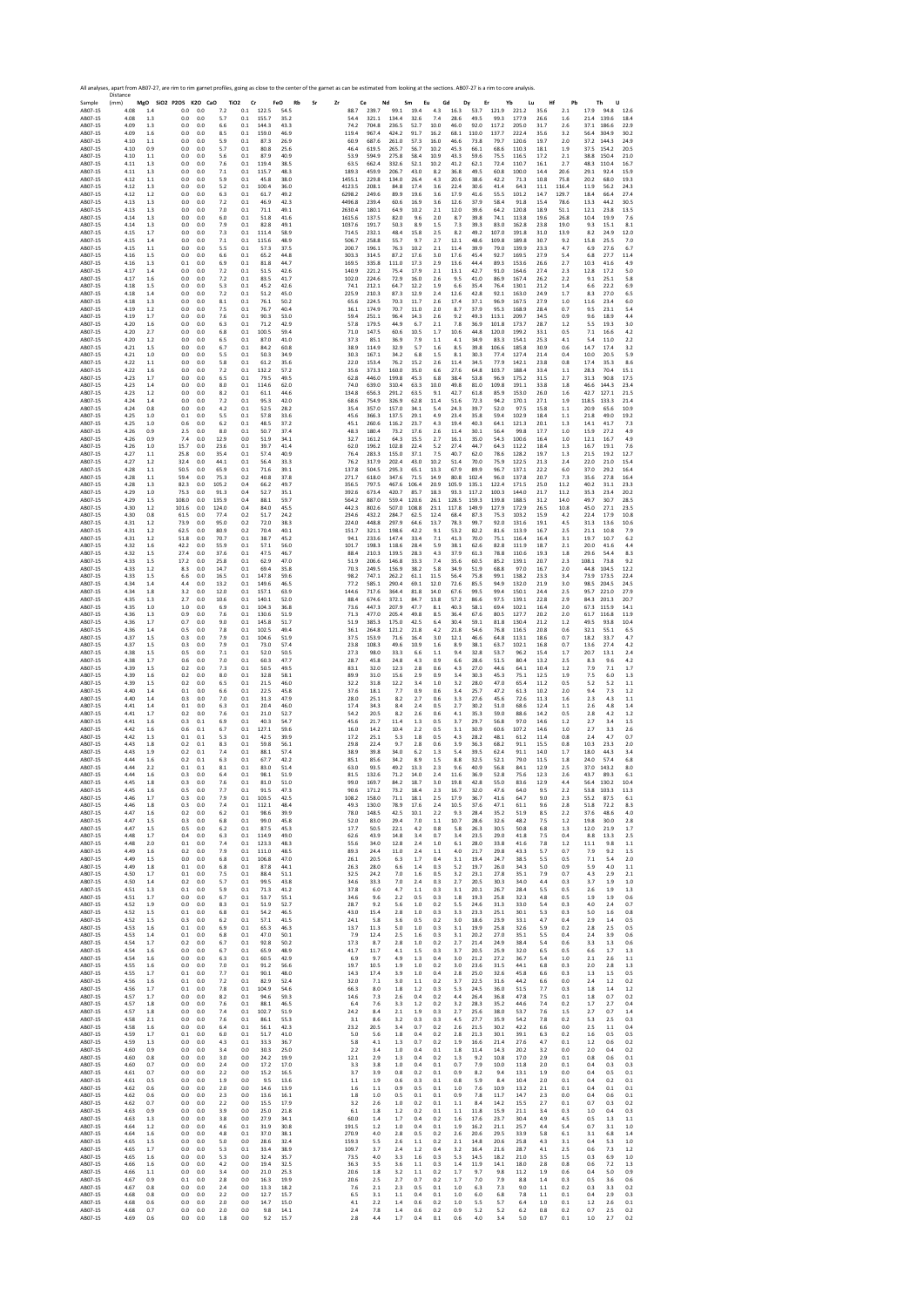Sample Distance (mm) **MgO SiO2 P2O5 K2O CaO TiO2 Cr FeO Rb Sr Zr Ce Nd Sm Eu Gd Dy Er Yb Lu Hf Pb Th U** AB07‐15 4.69 0.6 0.0 0.0 1.5 0.0 9.5 13.5 2.9 3.7 1.0 0.3 0.1 0.6 3.9 3.7 4.9 0.7 0.1 0.9 2.3 0.1 AB07‐15 4.70 0.6 0.0 0.0 1.6 0.0 6.9 12.0 2.1 2.6 1.7 0.7 0.1 0.7 3.5 3.3 3.9 0.6 0.1 1.1 2.4 0.2 AB07‐15 4.70 0.5 0.0 0.0 1.5 0.0 7.1 12.5 2.7 2.7 1.0 0.2 0.1 0.7 3.4 3.1 3.9 0.5 0.1 0.5 3.2 0.2 AB07‐15 4.70 0.5 0.0 0.0 1.2 0.0 5.4 10.8 1.4 3.5 1.1 0.2 0.1 0.7 3.1 2.6 3.3 0.4 0.0 0.7 2.1 0.2 AB07‐15 4.71 0.5 0.0 0.0 1.5 0.0 5.6 10.8 1.8 2.9 1.8 0.4 0.1 0.5 2.9 2.5 2.9 0.5 0.1 0.6 1.9 0.1 AB07‐15 4.71 0.5 0.0 0.0 1.4 0.0 5.7 10.3 1.9 1.3 0.9 0.3 0.1 0.6 2.4 2.7 3.2 0.4 0.1 0.6 2.4 0.2 AB07‐15 4.72 0.5 0.0 0.0 1.7 0.0 7.2 11.9 2.7 2.4 1.0 0.4 0.1 0.7 3.1 2.4 3.5 0.5 0.1 0.6 1.7 0.2 AB07‐15 4.72 0.6 0.0 0.0 1.7 0.0 5.3 12.6 1.8 2.2 2.0 0.4 0.2 0.7 2.7 3.1 4.3 0.6 0.1 0.5 2.0 0.1 AB07‐15 4.73 0.7 0.0 0.0 1.9 0.0 5.7 15.1 2.3 2.4 0.5 0.1 0.1 1.0 3.6 3.8 3.6 0.5 0.0 0.3 2.1 0.1 AB07‐15 4.73 0.8 0.0 0.0 2.5 0.0 7.0 18.0 2.8 1.7 0.8 0.2 0.1 0.9 3.4 3.1 3.0 0.5 0.1 0.2 2.0 0.2 AB07‐15 4.73 1.1 0.0 0.0 2.8 0.0 8.6 21.2 1.9 2.1 0.8 0.3 0.1 0.8 3.0 2.7 2.9 0.4 0.0 0.1 2.1 0.2 AB07‐15 4.74 1.2 0.0 0.0 3.4 0.0 7.1 26.5 2.7 2.0 1.2 0.1 0.1 1.3 4.3 2.8 3.2 0.4 0.2 0.2 2.8 0.3 AB07‐15 4.74 1.3 0.0 0.0 3.9 0.0 3.2 29.2 5.8 1.2 0.9 0.4 0.1 1.1 3.1 2.2 2.6 0.5 0.4 0.8 3.0 0.6 AB07‐15 4.75 1.5 0.0 0.0 4.8 0.0 8.7 32.3 22.1 1.9 0.6 0.3 0.2 1.2 4.1 2.7 2.6 0.4 1.0 0.7 4.2 0.4 AB07‐15 4.75 1.9 0.0 0.0 5.2 0.0 3.5 39.7 52.1 2.8 1.2 0.5 0.2 1.5 4.9 3.0 4.4 0.4 1.4 0.5 4.8 0.5 AB07‐15 4.75 1.8 0.0 0.0 5.2 0.0 9.3 42.2 53.3 2.9 1.6 0.4 0.2 1.3 5.0 2.2 4.8 0.4 1.0 0.7 5.9 0.7 AB07‐15 4.76 1.7 0.0 0.0 5.0 0.0 9.7 34.9 37.4 2.6 1.2 0.4 0.1 1.3 4.3 2.9 2.9 0.5 0.7 0.6 5.1 0.6 AB07‐15 4.76 1.7 0.0 0.0 5.0 0.0 18.7 39.2 29.0 2.2 1.7 0.5 0.3 1.5 4.1 2.4 4.7 0.6 2.7 0.5 6.7 1.5 AB07‐15 4.77 1.7 0.0 0.0 4.9 0.0 11.3 36.2 77.2 4.0 1.2 0.9 0.2 1.2 4.0 3.8 3.7 0.7 4.0 0.7 8.4 3.2 AB07‐15 4.77 1.5 0.0 0.0 4.0 0.0 8.2 30.1 140.8 2.6 1.7 0.6 0.2 1.5 3.9 2.8 4.4 0.7 5.4 0.7 9.0 4.6 AB07‐15 4.78 1.0 0.0 0.0 2.7 0.0 12.0 21.7 146.5 3.0 1.5 0.4 0.1 1.4 2.6 2.4 2.6 0.5 4.1 0.7 6.4 2.9 AB07‐15 4.78 0.7 0.0 0.0 2.1 0.0 3.4 17.3 80.7 1.9 0.9 0.3 0.1 0.6 2.4 1.4 3.6 0.3 2.6 3.1 3.3 1.4 AB07‐15 4.78 0.5 0.0 0.0 1.1 0.0 3.7 9.6 31.8 0.8 0.5 0.2 0.1 0.5 1.3 1.2 1.8 0.2 0.7 0.2 1.6 0.5 AB07‐15 4.79 0.6 0.0 0.0 1.3 0.0 5.5 10.6 20.0 1.1 0.5 0.2 0.1 0.3 1.5 1.3 2.2 0.2 0.5 0.8 1.3 0.4 AB07‐15 4.79 0.4 0.0 0.0 2.4 0.0 7.6 8.8 10.8 1.3 0.3 0.1 0.0 0.3 0.9 1.0 1.2 0.2 0.3 0.3 1.0 0.3 AB07‐15 4.80 0.4 0.0 0.0 1.2 0.0 7.4 8.7 9.6 0.7 0.4 0.2 0.1 0.4 1.1 0.8 1.3 0.2 0.3 1.0 0.6 0.2 AB07‐15 4.80 0.3 0.0 0.0 0.7 0.0 5.2 6.4 5.9 0.8 0.2 0.1 0.0 0.2 0.7 0.8 1.0 0.1 0.2 0.2 0.4 0.1 AB07‐15 4.81 0.2 0.0 0.0 0.6 0.0 4.2 4.7 6.8 0.7 0.1 0.1 0.0 0.2 0.8 0.4 0.9 0.1 0.1 0.5 0.4 0.1 AB07‐15 4.81 0.2 0.0 0.0 0.5 0.0 4.0 4.0 3.2 0.5 0.3 0.0 0.0 0.1 0.6 0.6 0.6 0.1 0.1 0.2 0.3 0.1 AB07‐15 4.81 0.2 0.0 0.0 0.5 0.0 2.1 3.7 2.5 0.3 0.2 0.0 0.0 0.1 0.7 0.5 0.8 0.1 0.0 0.1 0.3 0.0 AB07‐15 4.82 0.1 0.0 0.0 0.6 0.0 2.5 2.7 1.5 0.3 0.1 0.0 0.0 0.1 0.6 0.5 0.6 0.1 0.0 0.1 0.2 0.0 AB07‐15 4.82 0.2 0.0 0.0 0.5 0.0 6.0 4.4 1.2 4.5 0.2 0.1 0.0 0.1 0.9 0.7 1.0 0.1 0.0 0.2 0.8 0.1 AB07‐15 4.83 0.2 0.0 0.0 0.7 0.0 1.7 5.4 3.0 0.3 0.3 0.1 0.0 0.2 0.8 0.7 1.0 0.1 0.0 0.4 0.7 0.1 AB07‐15 4.83 0.3 0.0 0.0 1.1 0.0 6.5 8.2 2.1 0.7 0.1 0.1 0.0 0.3 1.3 0.9 1.0 0.1 0.0 0.2 0.9 0.1 AB07‐15 4.83 0.4 0.0 0.0 1.0 0.0 7.3 8.3 2.2 1.0 0.3 0.1 0.0 0.2 1.1 0.6 0.7 0.1 0.0 0.1 0.8 0.1 AB07‐15 4.84 0.5 0.0 0.0 1.3 0.0 10.2 9.8 2.1 0.6 0.1 0.1 0.0 0.2 1.1 0.9 1.0 0.1 0.1 0.1 1.0 0.1 AB07‐15 4.84 0.4 0.0 0.0 1.2 0.0 7.3 8.0 0.9 1.6 0.1 0.1 0.0 0.2 0.9 0.7 0.9 0.1 0.1 0.1 0.9 0.1 AB07‐15 4.85 0.4 0.0 0.0 1.4 0.0 13.7 10.3 1.9 0.3 0.3 0.1 0.0 0.3 0.9 0.9 1.1 0.1 0.1 0.1 0.9 0.0 AB07‐15 4.85 0.5 0.0 0.0 1.5 0.0 16.4 10.6 1.6 0.4 0.2 0.2 0.0 0.3 1.2 1.2 0.8 0.2 0.0 0.2 1.0 0.1 AB07‐15 4.86 0.5 0.0 0.0 1.6 0.0 12.7 10.6 2.2 0.7 0.2 0.1 0.0 0.5 1.3 1.0 0.9 0.2 0.0 0.5 0.8 0.0 AB07‐15 4.86 0.4 0.0 0.0 1.3 0.0 9.9 10.4 1.1 0.6 0.3 0.1 0.0 0.3 1.5 1.2 1.2 0.1 0.0 0.3 0.6 0.1 AB07‐15 4.86 0.4 0.0 0.0 1.1 0.0 6.4 9.1 0.7 0.5 0.1 0.1 0.0 0.2 1.4 1.4 1.6 0.2 0.0 0.5 0.5 0.0 AB07‐15 4.87 0.3 0.0 0.0 1.1 0.0 5.6 7.4 0.8 0.5 0.1 0.1 0.0 0.3 1.5 2.0 2.2 0.3 0.0 0.4 0.8 0.0 AB07‐15 4.87 0.3 0.0 0.0 0.8 0.0 2.8 8.7 0.7 4.7 0.6 0.0 0.1 0.2 1.5 1.7 2.0 0.3 0.0 0.3 0.5 0.1 AB07‐15 4.88 0.2 0.0 0.0 0.5 0.0 2.1 4.7 1.0 0.3 0.1 0.1 0.3 0.1 0.9 1.2 1.4 0.1 0.0 0.5 1.4 0.0 AB07‐15 4.88 0.1 0.0 0.0 0.3 0.0 2.2 3.2 1.1 0.2 0.6 0.0 0.0 0.1 0.7 0.7 0.9 0.1 0.1 0.5 0.3 0.0 AB07‐15 4.89 0.1 0.0 0.0 0.2 0.0 0.9 2.0 0.8 1.0 0.1 0.0 0.0 0.1 0.5 0.4 0.5 0.1 0.0 6.5 0.2 0.0 AB07‐15 4.89 0.1 0.0 0.0 0.2 0.0 1.2 1.1 0.8 0.4 0.1 0.0 0.1 0.0 0.2 0.2 0.4 0.1 0.0 0.1 0.2 0.0 AB07‐15 4.89 0.1 0.0 0.0 0.2 0.0 2.8 1.2 0.8 0.4 0.1 0.0 3.5 0.0 0.2 0.3 0.3 0.0 0.0 0.0 0.2 0.0 AB07‐15 4.90 0.0 0.0 0.0 0.3 0.0 0.4 0.5 0.2 0.1 0.1 0.0 1.7 0.0 0.0 0.1 0.2 0.0 0.0 0.3 0.1 0.0 AB07‐15 4.90 0.0 0.0 0.0 0.1 0.0 0.5 1.0 0.9 0.3 0.1 0.0 4.2 0.0 0.1 0.1 0.1 0.0 0.0 0.2 0.3 0.0 AB07‐15 4.91 0.0 0.0 0.0 0.1 0.0 2.3 0.7 0.5 0.2 0.1 0.0 7.3 0.0 0.1 0.1 0.2 0.0 0.0 0.3 0.4 0.1 AB07‐15 4.91 0.0 0.0 0.0 0.1 0.0 1.0 0.5 0.6 0.4 0.1 0.1 10.6 0.1 0.1 0.1 0.1 0.0 0.0 0.5 0.5 0.0 AB07‐15 4.91 0.0 0.0 0.0 0.1 0.0 0.9 0.5 0.7 0.8 0.2 0.1 15.0 0.0 0.3 0.1 0.2 0.0 0.1 2.3 0.9 0.4 AB07‐15 4.92 0.0 0.0 0.0 0.1 0.0 0.8 0.3 0.8 0.6 0.2 0.1 9.6 0.1 0.1 0.1 0.2 0.0 0.1 0.4 1.0 0.1 AB07‐15 4.92 0.0 0.0 0.0 0.0 0.0 1.9 0.5 2.1 0.8 0.6 0.1 8.8 0.1 0.1 0.1 0.2 0.0 0.1 0.6 1.5 0.1 AB07‐15 4.93 0.0 0.0 0.0 0.1 0.0 0.6 0.3 1.3 1.0 0.3 0.1 5.3 0.1 0.2 0.1 0.1 0.0 0.1 0.6 1.4 0.2 AB07‐15 4.93 0.0 0.0 0.0 0.1 0.0 1.2 0.5 3.1 1.2 0.5 0.2 3.8 0.1 0.2 0.1 0.2 0.0 0.1 0.3 1.9 0.2 AB07‐15 4.94 0.0 0.0 0.0 0.1 0.0 33.4 0.5 2.3 1.1 0.5 0.3 2.1 0.2 0.3 0.4 0.4 0.0 0.1 0.2 2.8 0.2 AB07‐15 4.94 0.0 0.0 0.0 0.1 0.0 1.1 0.8 2.0 1.0 0.5 0.1 1.5 0.2 0.4 0.7 0.9 0.1 0.1 0.2 2.1 0.2 AB07‐15 4.94 0.0 0.0 0.0 0.1 0.0 0.7 0.6 1.2 0.8 0.3 0.1 0.6 0.1 0.6 0.8 1.1 0.1 0.0 0.2 1.4 0.1 AB07‐15 4.95 0.1 0.0 0.0 0.2 0.0 1.6 1.9 2.5 1.5 0.6 0.2 0.7 0.2 1.6 2.1 2.5 0.3 0.1 0.3 2.8 0.3 AB07‐15 4.95 0.1 0.0 0.0 0.4 0.0 1.1 3.1 2.2 2.0 0.5 0.2 0.7 0.4 2.1 2.6 3.1 0.4 0.1 0.3 2.5 0.2 AB07‐15 4.96 0.3 0.0 0.0 0.7 0.0 3.5 6.8 2.7 2.4 0.7 0.4 0.6 0.3 3.7 4.0 4.7 0.6 0.1 0.2 3.5 0.3 AB07‐15 4.96 0.4 0.0 0.0 1.0 0.0 2.7 8.9 2.3 2.1 0.8 1.2 0.4 0.6 5.2 4.6 5.1 0.7 0.1 0.3 3.3 0.2 AB07‐15 4.96 0.7 0.3 0.0 1.9 0.0 3.2 13.5 2.5 3.3 1.4 0.9 0.5 1.9 6.5 6.4 5.9 0.9 0.0 0.9 3.6 0.2 AB07‐15 4.97 0.9 2.5 0.0 5.5 0.0 2.9 18.4 2.4 7.2 4.5 2.3 1.0 5.6 11.4 7.9 7.0 1.0 0.1 1.7 3.7 0.3 AB07‐15 4.97 1.2 9.0 0.0 13.8 0.0 8.1 24.4 2.0 14.2 13.6 6.5 1.7 12.6 18.3 10.2 10.0 1.1 0.1 3.8 4.3 0.4 AB07‐15 4.98 1.4 20.2 0.0 27.8 0.0 10.8 27.3 3.4 26.7 25.2 12.7 2.9 23.9 29.7 12.8 10.1 1.3 0.1 9.0 5.0 0.6 AB07‐15 4.98 1.5 39.1 0.0 50.8 0.0 6.4 32.5 2.8 53.7 45.8 21.1 5.3 38.2 44.4 14.7 10.5 1.5 0.1 14.8 5.4 0.7 AB07‐15 4.99 1.7 62.3 0.0 79.6 0.0 6.9 34.4 2.0 90.0 78.2 31.5 7.8 66.4 65.3 17.3 14.3 1.6 0.1 24.6 6.6 1.4 AB07‐15 4.99 1.8 106.6 0.0 131.1 0.0 11.7 36.3 2.7 204.6 161.9 62.3 14.0 109.4 107.9 27.2 21.0 2.8 0.0 38.9 8.4 3.2 AB07‐15 4.99 2.0 160.4 0.0 192.9 0.0 4.1 37.9 3.4 413.9 302.5 100.2 21.4 178.1 177.6 47.5 32.1 4.5 0.1 58.9 14.6 8.3 AB07‐15 5.00 1.8 209.9 0.0 253.4 0.0 2.8 41.9 10.2 688.0 477.2 159.9 30.1 245.2 242.1 65.5 48.3 6.6 0.9 75.4 18.6 11.5 AB07‐15 5.00 1.9 288.2 0.0 334.5 0.0 13.8 32.7 25.4 1048.1 737.4 232.1 42.2 352.8 355.8 95.4 70.0 9.8 0.5 109.5 33.9 19.7 AB07‐15 5.01 2.1 484.5 0.0 582.3 0.1 36.4 45.5 49.8 2033.2 1374.5 447.9 82.3 707.1 645.7 182.7 145.6 19.9 1.6 176.4 65.1 45.0 AB07‐15 5.01 1.9 547.6 0.0 648.0 0.1 17.0 35.8 48.8 2697.0 1846.5 568.9 108.2 884.7 838.8 234.3 150.2 21.5 1.1 191.8 77.7 58.2 AB07‐15 5.02 1.4 393.7 0.0 468.1 0.1 10.2 26.8 28.2 2062.0 1385.2 421.5 81.4 676.4 634.7 159.2 110.3 13.7 0.7 141.1 53.8 38.6 AB07‐15 5.02 1.3 434.3 0.0 526.6 0.1 32.2 25.7 29.9 2150.6 1478.3 472.9 93.5 720.7 697.9 166.6 107.9 14.8 0.6 144.2 57.3 42.6 AB07‐15 5.02 2.2 539.7 0.0 641.0 0.1 71.6 47.0 31.7 2574.8 1742.1 592.9 115.0 908.2 862.7 202.9 114.2 15.4 0.4 173.0 59.9 43.8 AB07‐15 5.03 2.3 380.5 0.0 450.5 0.1 104.8 47.0 16.7 1569.8 1196.2 384.4 78.3 612.5 583.6 138.3 79.1 10.2 0.7 119.7 36.2 28.0 AB07‐15 5.03 2.2 269.2 0.0 314.1 0.1 102.5 46.9 22.2 1023.6 728.4 239.5 50.2 410.7 382.8 86.3 53.2 6.9 0.2 81.8 24.5 15.2 AB07‐15 5.04 2.0 169.8 0.0 201.5 0.1 79.0 43.9 12.8 536.4 396.0 139.9 28.9 221.2 227.1 48.7 33.9 4.8 0.3 53.6 13.0 8.0 AB07‐15 5.04 2.3 133.1 0.0 161.3 0.1 117.1 49.7 8.2 360.4 281.2 97.1 18.8 166.4 161.1 42.7 25.1 3.7 0.1 40.5 9.9 5.4 AB07‐15 5.04 2.1 88.3 0.0 104.1 0.1 94.4 44.0 10.1 214.1 150.0 56.2 11.0 91.8 99.6 29.4 20.2 3.0 0.2 25.3 5.4 2.6 AB07‐15 5.05 2.1 64.2 0.0 81.5 0.1 141.0 49.3 5.2 132.1 109.8 39.1 8.5 58.6 72.8 26.6 17.6 2.7 0.2 17.1 4.3 1.9 AB07‐15 5.05 2.3 44.7 0.0 57.5 0.1 129.4 50.2 4.8 86.9 69.8 23.4 5.4 45.0 54.8 22.8 20.5 2.8 0.1 9.5 3.5 1.1 AB07‐15 5.06 2.2 25.9 0.0 37.5 0.1 129.4 50.2 3.1 52.6 40.7 16.3 3.3 26.8 42.6 22.6 15.4 2.4 0.1 7.3 2.2 0.5 AB07‐15 5.06 2.3 15.8 0.0 25.7 0.1 147.2 52.7 3.8 32.9 26.2 10.2 2.2 16.2 34.7 19.8 17.1 2.9 0.0 3.7 1.0 0.5 AB07‐15 5.07 2.2 9.0 0.0 17.9 0.1 145.7 52.0 4.6 19.9 17.5 4.9 1.4 11.1 28.9 19.4 15.7 2.8 0.0 2.9 0.6 0.4 AB07‐15 5.07 2.3 6.2 0.0 14.1 0.1 164.7 53.3 2.9 13.0 10.5 4.0 0.9 7.7 26.4 21.3 19.3 2.5 0.0 1.3 0.5 0.3 AB07‐15 5.07 2.2 4.0 0.0 11.7 0.1 143.1 52.5 3.9 11.2 8.2 2.7 0.6 5.2 21.3 19.5 15.7 2.9 0.0 1.2 0.2 0.1 AB07‐15 5.08 2.2 2.5 0.0 10.4 0.1 120.2 51.3 3.0 5.6 5.5 1.7 0.6 6.2 22.5 16.6 16.6 2.3 0.1 0.8 0.2 0.0 AB07‐15 5.08 2.2 2.0 0.0 9.5 0.1 133.8 53.6 3.7 5.5 3.2 1.4 0.4 3.6 20.6 17.8 15.1 2.6 0.0 0.7 0.1 0.0 AB07‐15 5.09 2.2 1.3 0.0 9.0 0.1 112.6 52.8 2.8 2.9 1.9 0.7 0.2 5.3 22.5 17.7 12.9 2.3 0.0 0.2 0.2 0.0 AB07‐15 5.09 2.1 0.9 0.0 8.4 0.1 108.8 51.9 6.7 3.0 1.0 0.6 0.2 3.3 21.8 13.9 13.9 2.2 0.0 0.2 0.0 0.0 AB07‐15 5.10 2.2 0.6 0.0 7.9 0.1 93.2 52.0 3.5 3.3 1.7 0.2 0.2 2.9 22.1 16.6 13.3 2.0 0.0 0.5 0.1 0.0 AB07‐15 5.10 2.2 0.3 0.0 7.3 0.1 125.1 52.0 2.6 1.1 0.9 0.4 0.1 2.2 17.4 15.0 15.7 2.1 0.0 0.1 0.0 0.0 AB07‐15 5.10 2.2 0.2 0.0 7.6 0.1 87.8 51.6 3.3 0.6 0.4 0.2 0.2 3.1 17.7 14.9 12.4 2.0 0.0 0.1 0.0 0.1 AB07‐15 5.11 2.2 0.2 0.0 7.3 0.1 87.2 50.2 2.4 1.4 0.2 0.9 0.2 2.4 20.3 14.6 12.4 1.8 0.0 ‐0.1 0.0 0.0 AB07‐15 5.11 2.2 0.1 0.0 7.5 0.1 82.3 51.2 2.6 0.3 0.3 0.4 0.2 3.0 19.0 13.8 12.4 1.8 0.1 0.1 0.0 0.0 AB07‐15 5.12 2.4 0.5 0.0 7.5 0.1 61.0 52.4 4.1 0.4 0.3 0.5 0.1 3.2 21.0 16.4 14.5 1.9 0.0 0.1 0.1 0.0 AB07‐15 5.12 2.3 0.2 0.0 7.2 0.1 46.7 52.5 2.5 60.3 0.2 0.4 0.2 3.1 19.1 16.4 13.3 1.9 0.0 0.1 0.0 0.0 AB07‐15 5.12 2.2 0.0 0.0 7.1 0.1 42.0 50.3 1.8 0.3 0.3 0.4 0.0 1.6 18.2 14.6 15.2 2.1 0.0 0.0 0.0 0.0 AB07‐15 5.13 2.1 0.0 0.0 6.8 0.1 21.8 47.0 2.5 0.2 0.5 0.3 0.2 1.6 16.7 14.6 12.6 2.0 0.1 0.1 0.0 0.0 AB07‐15 5.13 2.0 0.0 0.0 6.8 0.1 24.1 48.1 2.4 0.4 0.5 0.1 0.1 3.3 18.0 13.8 9.3 1.5 0.1 0.1 0.0 0.0 AB07‐15 5.14 2.1 0.0 0.0 6.9 0.1 19.1 48.7 1.9 0.5 0.5 0.2 0.1 2.7 16.0 12.5 8.9 1.6 0.0 ‐0.1 0.0 0.0 AB07‐15 5.14 2.0 0.0 0.0 6.6 0.1 12.4 47.1 2.4 0.3 0.4 0.2 0.0 1.7 14.8 9.8 7.9 1.0 0.1 0.0 0.0 0.0 AB07‐15 5.15 2.1 0.0 0.0 7.5 0.1 11.6 50.7 3.5 0.9 0.7 0.2 0.2 1.8 15.6 11.3 7.0 1.2 0.3 ‐0.1 0.0 0.1 AB07‐15 5.15 2.1 0.0 0.0 6.8 0.0 14.3 49.1 11.6 0.9 0.3 0.2 0.1 1.1 11.8 9.2 5.7 1.0 0.3 0.1 0.1 0.2 AB07‐15 5.15 2.2 0.0 0.0 7.0 0.1 10.7 50.9 13.3 0.3 0.5 0.0 0.1 1.8 14.1 8.5 5.1 0.8 0.3 0.0 0.2 0.1 AB07‐15 5.16 2.3 0.0 0.0 7.1 0.0 6.7 51.1 11.8 0.4 0.5 0.6 0.0 1.8 11.4 6.4 4.8 0.6 0.3 0.1 0.7 0.0 AB07‐15 5.16 2.1 0.0 0.0 6.6 0.0 7.6 48.9 6.9 0.6 0.2 0.3 0.3 1.9 9.0 5.7 4.7 0.4 0.1 0.3 0.9 0.1 AB07‐15 5.17 2.2 0.0 0.0 6.8 0.0 6.5 49.3 5.1 0.3 0.6 0.3 0.0 1.3 8.3 5.2 4.8 0.6 0.1 0.1 1.2 0.1 AB07‐15 5.17 2.0 0.0 0.0 6.5 0.0 7.9 46.7 5.4 0.7 0.4 0.3 0.1 1.4 8.9 5.1 3.4 0.6 0.1 0.2 1.0 0.0 AB07‐15 5.17 2.0 0.0 0.0 5.7 0.0 6.0 45.5 3.5 1.2 0.7 0.1 0.1 2.1 9.9 5.4 5.6 0.7 0.0 0.1 1.1 0.1 AB07‐15 5.18 2.0 0.0 0.0 5.7 0.0 9.7 44.5 4.2 0.5 0.6 0.3 0.1 1.7 10.9 6.2 4.5 0.7 0.2 0.1 1.0 0.1 AB07‐15 5.18 1.8 0.2 0.0 5.6 0.0 15.9 41.9 4.0 0.6 0.8 0.1 0.1 1.8 10.4 7.4 6.5 0.9 0.1 0.0 0.9 0.1 AB07‐15 5.19 2.0 0.0 0.0 6.5 0.0 10.8 49.0 3.1 3.0 0.6 0.5 0.1 1.4 13.7 8.9 7.4 0.9 0.0 0.2 1.1 0.0 AB07‐15 5.19 2.1 0.0 0.0 6.2 0.1 21.2 49.3 3.0 0.5 0.8 0.5 0.0 3.1 13.7 9.6 6.7 0.9 0.1 0.3 1.5 0.0 AB07‐15 5.20 1.9 0.0 0.0 6.5 0.1 21.7 46.9 3.5 0.9 0.4 0.4 0.1 1.6 11.8 8.6 5.8 0.8 0.0 0.2 0.5 0.0 AB07‐15 5.20 1.8 0.0 0.0 6.0 0.0 13.6 43.5 3.4 1.0 0.2 0.1 0.1 1.7 11.8 6.9 5.3 0.6 0.1 0.0 0.4 0.1 AB07‐15 5.20 1.5 0.0 0.0 5.8 0.0 11.0 40.7 2.8 1.3 0.1 0.1 0.1 1.5 9.6 6.7 4.4 0.6 0.1 0.1 0.3 0.0 AB07‐15 5.21 1.5 0.0 0.0 5.2 0.0 13.7 38.4 3.1 1.1 0.1 0.2 0.0 2.1 10.1 5.3 3.2 0.5 0.1 0.0 0.6 0.0 AB07‐15 5.21 1.5 0.0 0.0 5.7 0.0 6.8 38.5 3.2 1.1 0.2 0.1 0.1 1.5 8.3 4.3 2.8 0.5 0.1 0.1 0.7 0.0 AB07‐15 5.22 1.5 0.0 0.0 5.5 0.0 10.2 38.4 5.1 1.2 0.4 0.2 0.1 2.1 9.4 5.2 3.5 0.5 0.0 0.3 0.9 0.0 AB07‐15 5.22 1.4 0.1 0.0 5.4 0.0 20.8 36.2 2.6 2.3 0.2 0.1 0.1 2.3 9.1 5.8 3.1 0.6 0.1 0.0 1.0 0.0 AB07‐15 5.23 1.4 0.0 0.0 5.3 0.0 21.2 38.8 2.7 1.1 0.3 0.3 0.1 1.9 8.5 5.8 3.4 0.7 0.0 0.0 1.8 0.1 AB07‐15 5.23 1.4 0.0 0.0 5.5 0.0 30.0 39.4 3.7 1.8 0.5 0.3 0.1 1.9 9.7 5.7 4.1 0.8 0.1 0.1 3.4 0.1 AB07‐15 5.23 1.5 0.0 0.0 6.0 0.1 47.4 42.9 4.5 1.6 0.9 0.7 0.2 2.4 11.7 8.4 6.0 0.8 0.1 0.3 5.4 0.1 AB07‐15 5.24 1.6 0.0 0.0 6.6 0.1 70.9 45.5 4.8 2.4 0.9 0.8 0.2 1.9 13.4 8.8 6.1 1.1 0.1 0.1 5.5 0.1 AB07‐15 5.24 1.8 0.0 0.0 6.3 0.1 74.7 47.1 5.2 2.7 1.0 0.9 0.2 2.1 15.2 9.0 7.8 1.0 0.2 0.4 6.7 0.2 AB07‐15 5.25 1.7 0.0 0.0 6.4 0.1 102.3 49.6 4.9 2.6 1.1 0.5 0.4 2.6 16.5 10.5 6.8 1.2 0.3 0.4 8.7 0.1 AB07‐15 5.25 1.8 0.0 0.0 7.2 0.1 109.4 52.4 6.8 3.1 0.8 0.9 0.4 1.9 17.6 12.7 11.4 1.6 0.2 0.4 7.0 0.1 AB07‐15 5.25 1.8 0.0 0.0 7.9 0.1 108.0 51.5 9.8 4.9 1.4 0.6 0.4 1.7 16.2 12.3 10.9 1.6 0.2 0.2 6.9 0.2 AB07‐15 5.26 2.0 0.0 0.0 7.7 0.1 130.9 54.4 11.2 6.2 1.3 1.3 0.3 2.1 19.0 14.3 11.3 1.6 0.1 0.4 6.0 0.0 AB07‐15 5.26 1.8 0.0 0.0 7.1 0.1 101.7 50.6 8.8 8.1 0.9 0.9 0.1 2.6 18.8 13.6 11.8 1.8 0.3 0.4 5.2 0.1 AB07‐15 5.27 1.2 0.0 0.0 4.7 0.0 72.0 32.9 6.5 5.8 0.7 0.8 0.2 1.3 13.9 10.2 8.2 1.2 0.2 0.2 3.4 0.1 AB07‐15 5.27 1.8 0.0 0.0 7.0 0.1 82.2 49.8 13.7 9.1 0.8 0.3 0.1 2.0 19.9 14.1 12.6 2.1 0.6 0.9 2.5 0.3 AB07‐15 5.28 1.7 0.0 0.0 6.5 0.1 89.2 48.6 11.4 6.2 1.0 0.2 0.1 2.0 21.0 17.2 14.1 2.2 0.3 0.8 2.5 0.2 AB07‐15 5.28 1.9 0.0 0.0 6.9 0.1 81.0 49.7 23.1 12.2 0.8 0.6 0.1 2.7 22.2 18.9 17.5 2.4 0.5 0.3 3.2 0.0 AB07‐15 5.28 1.7 0.0 0.0 6.7 0.1 61.2 46.0 18.8 11.1 5.9 0.1 0.1 1.5 18.7 18.0 14.4 2.3 0.5 0.4 3.7 0.1 AB07‐15 5.29 1.7 0.0 0.0 6.7 0.0 67.2 45.5 9.2 6.9 0.5 0.3 0.2 2.3 19.9 16.7 15.4 2.3 0.2 0.3 0.5 0.1 AB07‐15 5.29 1.6 0.0 0.0 5.8 0.0 53.7 41.5 4.5 8.3 0.2 0.2 0.1 1.3 15.9 15.4 13.0 2.0 0.0 0.4 1.0 0.1 AB07‐15 5.30 1.8 0.0 0.0 6.5 0.0 39.8 45.1 9.0 5.1 0.1 0.4 0.1 1.4 17.2 16.1 13.5 2.0 0.1 0.1 0.5 0.0

AB07‐15 5.30 1.9 0.0 0.0 6.5 0.0 35.2 45.8 3.8 4.4 2.4 0.2 0.1 1.8 14.6 15.4 13.6 1.9 0.1 0.1 0.4 0.0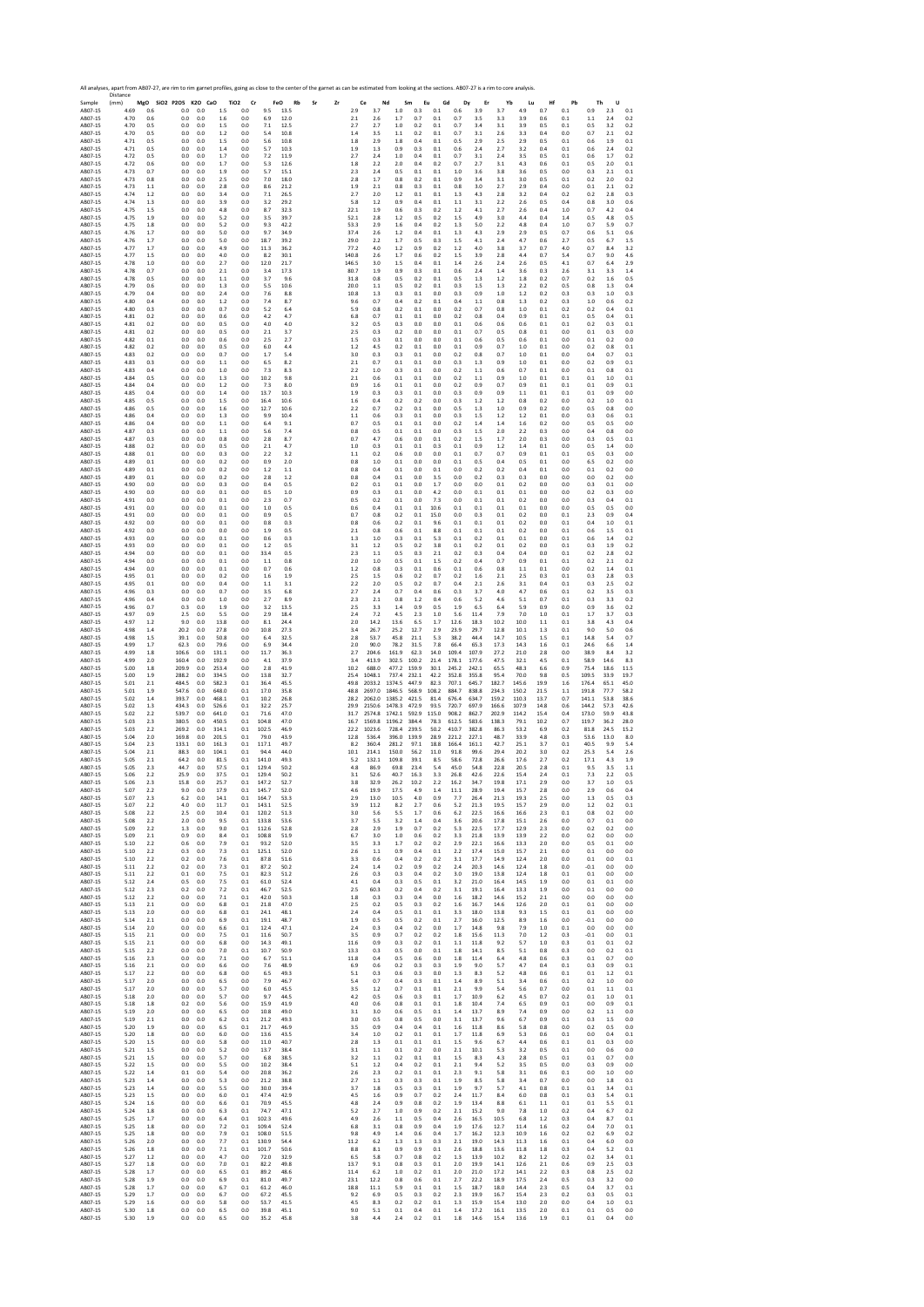

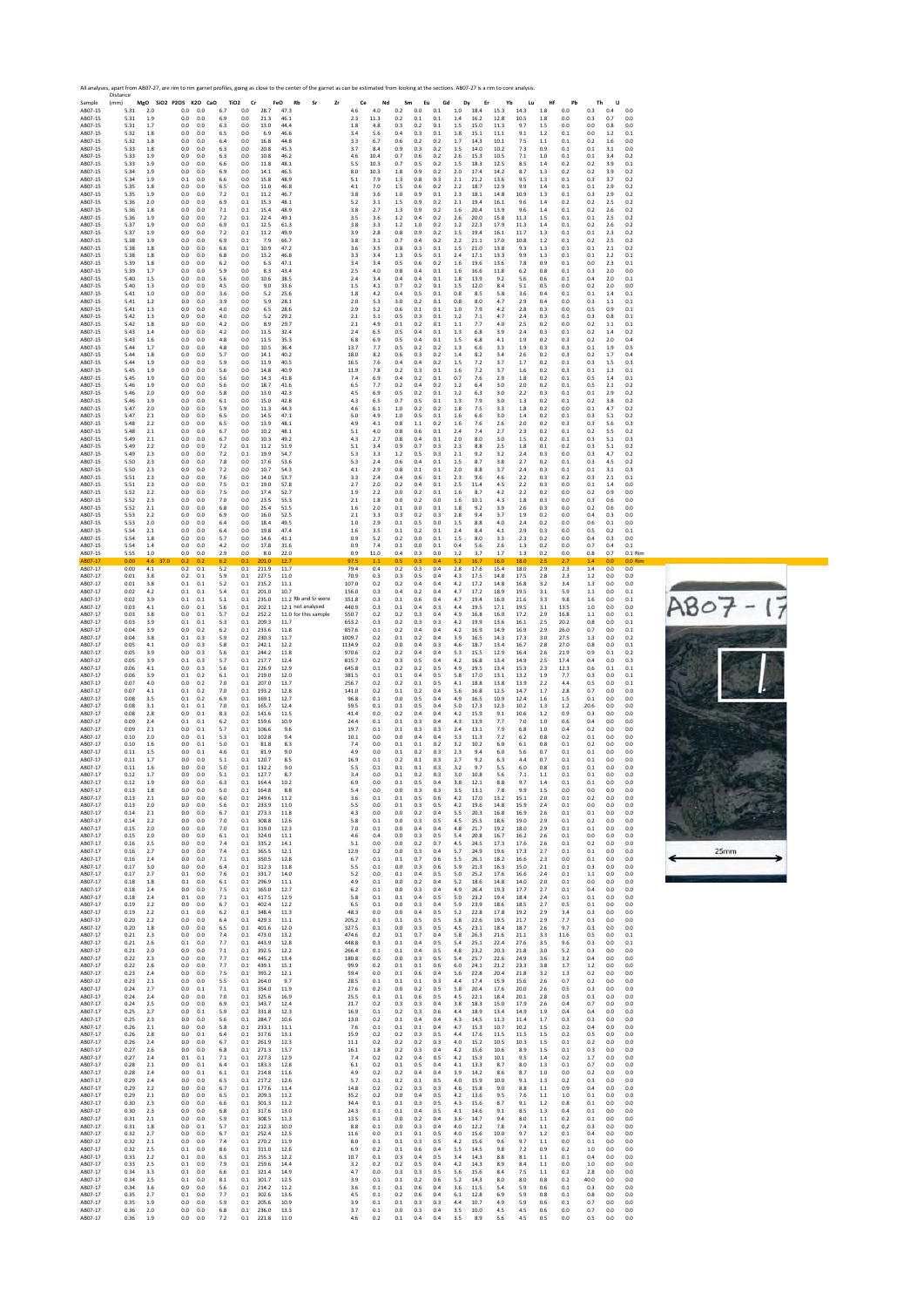Sample Distance (mm) **MgO SiO2 P2O5 K2O CaO TiO2 Cr FeO Rb Sr Zr Ce Nd Sm Eu Gd Dy Er Yb Lu Hf Pb Th U** AB07‐17 0.37 2.0 0.0 0.0 6.5 0.2 220.2 10.6 3.7 0.3 0.1 0.4 0.4 4.7 9.7 5.6 5.7 0.6 0.1 0.4 0.0 0.0 AB07‐17 0.37 2.0 0.0 0.0 5.6 0.1 169.2 11.6 5.6 0.4 0.2 0.5 0.4 3.1 9.2 4.4 4.0 0.5 0.0 0.3 0.0 0.0 AB07‐17 0.37 1.8 0.0 0.0 5.5 0.1 168.3 10.6 2.5 0.2 0.1 0.4 0.5 3.0 9.4 5.3 4.7 0.6 0.1 0.3 0.0 0.0 AB07‐17 0.38 2.3 0.0 0.0 6.4 0.1 219.6 12.6 4.4 0.4 0.2 0.3 0.5 2.9 10.3 5.5 5.8 0.7 0.1 1.0 0.0 0.0 AB07‐17 0.38 2.4 0.1 0.0 6.4 0.1 178.1 14.6 2.8 0.3 0.1 0.4 0.5 3.8 10.6 5.8 4.8 0.7 0.1 0.4 0.0 0.0 AB07‐17 0.39 2.2 0.0 0.0 5.9 0.1 140.8 10.6 2.7 0.2 0.3 0.2 0.5 3.1 8.3 4.5 5.0 0.7 0.1 0.4 0.0 0.0 AB07‐17 0.39 2.6 0.1 0.0 7.4 0.1 172.5 13.1 3.5 0.2 0.3 0.4 0.6 3.4 9.5 5.8 6.1 0.6 0.1 0.6 0.0 0.0 AB07‐17 0.39 2.6 0.0 0.0 7.0 0.1 147.2 12.8 3.1 0.4 0.2 0.3 0.3 3.7 9.8 5.9 5.8 0.6 0.0 1.8 0.0 0.0 AB07‐17 0.40 2.4 0.1 0.0 6.4 0.1 131.7 11.7 2.2 0.3 0.1 0.4 0.4 3.4 11.0 5.8 4.7 0.6 0.1 0.5 0.0 0.0 AB07‐17 0.40 2.0 0.0 0.1 7.1 0.1 165.2 9.1 3.8 1.0 0.2 0.4 0.4 2.3 9.0 4.5 4.6 0.6 0.0 1.0 0.0 0.0 AB07‐17 0.41 1.9 0.0 0.1 5.2 0.1 153.9 9.1 2.4 0.2 0.1 0.3 0.2 3.3 6.9 4.8 3.8 0.5 0.1 0.4 0.0 0.0 AB07‐17 0.41 1.6 0.1 0.2 3.7 0.1 101.4 7.7 2.8 0.2 0.1 0.4 0.3 1.8 7.4 4.0 3.6 0.4 0.1 0.3 0.0 0.0 AB07‐17 0.42 1.1 0.0 0.2 3.3 0.0 90.3 7.1 2.5 0.3 0.0 0.2 0.2 1.6 3.9 2.2 2.5 0.3 0.0 0.4 0.0 0.0 AB07‐17 0.42 1.3 0.0 0.1 2.2 0.0 77.3 4.4 1.8 0.1 0.1 0.2 0.1 1.5 3.2 2.5 2.3 0.3 0.0 0.6 0.0 0.0 AB07‐17 0.42 1.3 0.0 0.1 2.2 0.0 69.7 4.3 1.8 0.2 0.2 0.2 0.1 0.9 2.7 2.0 1.9 0.3 0.1 0.8 0.0 0.0 AB07‐17 0.43 1.8 0.0 0.1 2.1 0.0 111.8 5.1 1.5 0.2 0.4 0.1 0.1 0.9 2.4 1.5 1.6 0.2 0.0 0.7 0.0 0.0 AB07‐17 0.43 1.8 0.1 0.1 1.7 0.0 108.6 5.7 1.3 0.3 0.2 0.1 0.1 0.7 2.4 0.9 1.2 0.2 0.0 0.7 0.0 0.0 AB07‐17 0.44 2.3 0.0 0.2 1.5 0.0 100.5 3.9 0.7 0.2 0.2 0.1 0.1 0.4 1.6 0.9 1.1 0.1 0.0 0.4 0.0 0.0 AB07‐17 0.44 3.7 0.0 0.2 1.3 0.1 144.6 6.7 0.8 0.4 0.2 0.1 0.1 0.3 1.4 0.9 1.1 0.1 0.0 0.6 0.0 0.0 AB07‐17 0.45 3.9 0.0 0.2 1.5 0.1 135.7 6.3 1.2 0.1 0.2 0.1 0.0 0.3 1.5 1.0 1.3 0.1 0.0 0.5 0.0 0.2 AB07‐17 0.45 6.0 0.0 0.5 0.9 0.1 217.1 8.7 0.6 0.1 0.0 0.2 0.1 0.6 1.1 1.0 0.9 0.1 0.0 0.7 0.0 0.0 AB07‐17 0.45 6.8 0.0 0.8 0.8 0.2 232.0 8.4 1.0 0.1 0.1 0.2 0.1 0.7 1.0 0.6 0.8 0.1 0.0 0.8 0.0 0.0 AB07‐17 0.46 7.5 0.0 1.2 1.4 0.3 290.0 9.0 0.5 0.1 0.2 0.1 0.1 0.3 0.7 0.9 0.8 0.1 0.0 1.5 0.0 0.0 AB07‐17 0.46 9.4 0.0 1.7 1.0 0.4 319.3 13.2 0.5 0.1 1.0 0.0 0.1 0.5 1.6 0.7 1.0 0.1 0.0 5.7 0.0 0.0 AB07‐17 0.47 7.7 0.0 1.7 0.9 0.4 292.3 10.4 1.2 0.1 0.0 0.1 0.0 0.5 1.4 0.4 1.3 0.1 0.0 3.2 0.0 0.0 AB07‐17 0.47 7.2 0.0 1.6 1.2 0.4 291.8 8.5 0.6 0.1 0.1 0.0 0.0 0.1 1.6 0.9 1.2 0.1 0.0 4.5 0.0 0.0 AB07‐17 0.47 6.1 0.0 1.4 1.6 0.3 234.1 9.0 1.4 0.1 0.0 0.0 0.0 0.4 1.0 1.5 1.3 0.2 0.0 5.6 0.0 0.0 AB07‐17 0.48 5.0 0.0 0.9 2.0 0.2 155.1 6.2 1.7 0.1 0.1 0.1 0.0 0.3 1.1 2.1 1.0 0.2 0.1 6.3 0.0 0.0 AB07‐17 0.48 3.7 0.0 0.6 1.9 0.2 149.7 4.8 5.5 0.1 0.0 0.0 0.0 0.3 0.8 0.8 0.8 0.2 0.3 6.6 0.0 0.0 AB07‐17 0.49 2.4 0.0 0.3 1.8 0.1 86.2 3.1 27.0 0.0 0.0 0.0 0.0 0.1 0.6 0.6 0.8 0.1 1.2 6.1 0.0 0.0 AB07‐17 0.49 2.4 0.0 0.2 2.3 0.1 76.0 3.1 63.3 0.1 0.0 0.0 0.0 0.2 0.5 0.7 0.5 0.1 1.6 7.2 0.0 0.0 AB07‐17 0.50 1.5 0.0 0.2 1.9 0.0 57.4 2.1 48.2 0.1 0.1 0.0 0.1 0.1 0.7 0.4 0.7 0.1 1.0 6.1 0.0 0.0 AB07‐17 0.50 1.4 0.0 0.1 3.0 0.0 74.3 2.4 31.9 0.1 0.1 0.1 0.0 0.1 0.7 0.4 0.5 0.0 0.6 6.5 0.0 0.0 AB07‐17 0.50 1.5 0.0 0.1 2.4 0.0 64.4 2.2 18.1 0.1 0.0 0.0 0.0 0.3 0.8 0.3 0.6 0.0 0.4 6.5 0.0 0.0 AB07‐17 0.51 1.5 0.0 0.1 2.3 0.0 126.3 2.7 10.6 0.0 4.9 0.0 0.0 0.0 0.5 0.4 0.7 0.0 0.2 7.7 0.0 0.0 AB07‐17 0.51 2.0 0.0 0.2 2.4 0.0 79.9 3.1 6.7 0.1 0.0 0.0 0.0 0.2 0.4 0.5 0.4 0.0 0.1 5.7 0.0 0.0 AB07‐17 0.52 2.8 0.0 0.1 2.9 0.0 79.9 7.0 5.4 0.2 0.1 0.0 0.0 0.0 0.6 0.2 0.3 0.0 0.1 6.3 0.0 0.0 AB07‐17 0.52 3.0 0.0 0.1 1.8 0.0 88.4 4.7 3.0 0.1 0.1 0.0 0.0 0.2 0.6 0.7 0.5 0.0 0.0 4.4 0.0 0.0 AB07‐17 0.53 3.9 0.0 0.1 2.0 0.0 123.2 6.8 3.2 0.2 0.2 0.0 0.0 0.3 0.8 0.3 0.5 0.0 0.1 5.8 0.0 0.0 AB07‐17 0.53 5.4 0.0 0.1 1.6 0.0 148.1 5.8 9.7 0.1 0.3 0.0 0.0 0.2 0.4 0.4 0.4 0.1 0.2 4.1 0.0 0.0 AB07‐17 0.53 6.9 0.0 0.2 1.7 0.1 178.8 7.7 8.9 0.1 0.1 0.0 0.0 0.2 0.5 0.3 0.5 0.0 0.2 4.6 0.0 0.0 AB07‐17 0.54 8.2 0.0 0.2 1.6 0.1 203.3 8.9 7.0 0.2 0.0 0.1 0.0 0.5 0.7 0.5 0.5 0.1 0.1 5.9 0.0 0.0 AB07‐17 0.54 9.0 0.0 0.2 1.1 0.1 267.4 10.6 4.1 0.1 0.1 0.0 0.1 0.3 0.8 0.3 0.7 0.1 0.1 3.0 0.0 0.0 AB07‐17 0.55 10.1 0.0 0.2 1.2 0.1 280.4 10.8 3.3 0.1 0.1 0.1 0.1 0.1 0.9 0.8 0.4 0.1 0.1 3.0 0.0 0.0 AB07‐17 0.55 9.0 0.0 0.2 1.4 0.1 251.4 10.6 4.7 0.2 0.2 0.0 0.1 0.1 1.2 0.5 0.7 0.1 0.4 1.8 0.0 0.0 AB07‐17 0.55 11.3 0.0 0.3 1.9 0.1 341.4 13.6 11.8 0.4 0.3 0.1 0.1 0.6 2.1 1.8 1.5 0.2 0.4 1.5 0.0 0.1 AB07‐17 0.56 11.6 0.0 0.3 2.1 0.1 338.3 14.4 14.4 1.4 0.1 0.2 0.1 1.2 4.0 2.6 2.5 0.5 0.3 1.2 0.0 0.1 AB07‐17 0.56 10.1 0.0 0.3 2.6 0.1 374.3 12.7 11.3 0.3 0.2 0.0 0.2 1.4 4.6 3.7 3.5 0.5 0.2 1.2 0.0 0.1 AB07‐17 0.57 8.9 0.0 0.3 3.0 0.1 314.9 13.5 6.1 0.6 0.2 0.1 0.2 2.1 6.4 4.1 3.8 0.6 0.1 1.2 0.0 0.1 AB07‐17 0.57 9.7 0.0 0.3 4.7 0.1 344.1 14.5 6.8 0.3 0.3 0.3 0.3 3.1 8.8 5.8 6.1 0.6 0.1 2.2 0.0 0.3 AB07‐17 0.58 5.9 0.0 0.2 5.3 0.1 268.5 13.6 4.0 0.3 0.4 0.1 0.2 2.3 8.2 4.1 3.5 0.6 0.0 2.2 0.0 0.1 AB07‐17 0.58 5.4 0.0 0.1 5.5 0.1 289.6 11.7 4.9 0.3 0.2 0.3 0.4 2.2 10.9 3.9 4.0 0.5 0.1 2.1 0.0 0.1 AB07‐17 0.58 3.5 0.0 0.1 4.3 0.1 182.6 9.1 10.7 0.2 0.2 0.2 0.2 2.7 7.1 3.7 3.3 0.4 0.7 0.9 0.0 0.0 AB07‐17 0.59 3.2 0.0 0.3 4.8 0.1 166.6 12.7 39.3 0.2 0.2 0.2 0.3 3.7 9.1 4.6 4.4 0.5 1.4 0.5 0.0 0.0 AB07‐17 0.59 2.8 0.0 0.1 5.5 0.1 177.2 12.1 65.1 0.1 0.2 0.2 0.3 3.1 8.4 4.9 4.1 0.6 1.8 0.8 0.0 0.0 AB07‐17 0.60 2.9 0.0 0.1 5.5 0.1 143.2 12.0 77.6 0.2 0.2 0.1 0.4 2.9 9.9 5.9 5.0 0.6 1.8 0.9 0.0 0.0 AB07‐17 0.60 2.7 0.0 0.1 5.7 0.1 110.6 11.6 75.5 0.1 0.0 0.3 0.3 3.1 12.4 5.9 5.0 0.6 1.7 1.5 0.0 0.0 AB07‐17 0.60 2.7 0.0 0.1 5.2 0.1 160.8 11.1 61.0 0.1 0.1 0.3 0.3 3.8 12.0 7.0 5.5 0.8 1.4 0.9 0.0 0.0 AB07‐17 0.61 1.7 0.0 0.0 3.9 0.0 101.0 8.3 27.7 0.1 0.0 0.3 0.2 2.8 10.8 5.4 5.1 0.6 0.5 0.6 0.0 0.0 AB07‐17 0.61 1.5 0.0 0.0 3.1 0.0 71.7 6.1 12.7 0.1 0.1 0.2 0.2 1.6 8.2 5.4 5.6 0.5 0.3 3.6 0.0 0.0 AB07‐17 0.62 2.6 0.0 0.1 4.7 0.1 187.7 10.7 14.6 0.1 0.1 0.3 0.2 3.2 13.5 9.6 8.2 1.1 0.3 0.9 0.0 0.0 AB07‐17 0.62 2.0 0.0 0.1 4.3 0.1 99.3 8.0 18.2 0.0 0.1 0.1 0.2 2.9 11.0 8.5 8.3 1.1 0.8 0.6 0.0 0.0 AB07‐17 0.63 2.2 0.0 0.1 4.4 0.1 145.3 9.3 53.4 0.0 0.1 0.2 0.3 2.7 14.7 10.8 11.4 1.5 1.5 0.5 0.0 0.0 AB07‐17 0.63 2.7 0.0 0.1 4.9 0.1 149.9 9.6 68.8 0.0 0.0 0.3 0.3 2.6 15.8 12.7 12.1 1.7 3.1 3.1 0.0 0.0 AB07‐17 0.63 2.5 0.0 0.1 4.5 0.1 170.6 19.8 146.2 0.1 0.1 0.3 0.3 3.7 16.1 13.4 12.0 2.1 6.7 0.5 0.0 0.0 AB07‐17 0.64 2.8 0.0 0.0 4.8 0.1 157.3 9.4 393.6 0.1 0.1 0.3 0.3 4.1 16.2 13.4 13.7 2.2 14.9 0.3 0.0 0.1 AB07‐17 0.64 3.0 0.0 0.1 5.3 0.1 215.1 11.8 761.2 0.0 0.0 0.4 0.5 3.3 21.3 17.2 19.2 3.1 24.9 0.7 0.0 0.1 AB07‐17 0.65 3.4 0.0 0.0 5.2 0.1 211.2 10.8 1059.5 0.0 0.1 0.3 0.4 3.8 19.5 17.3 18.6 3.1 28.9 8.0 0.0 0.2 AB07‐17 0.65 2.8 0.0 0.1 4.6 0.1 155.5 9.1 978.4 0.4 0.1 0.2 0.3 3.7 18.3 17.0 15.7 2.6 21.6 0.4 0.0 0.1 AB07‐17 0.66 3.0 0.0 0.1 6.1 0.1 218.5 11.7 936.8 0.2 0.0 0.2 0.3 5.8 22.2 19.1 18.8 3.1 21.2 1.6 0.0 0.1 AB07‐17 0.66 3.3 0.0 0.0 5.7 0.1 197.4 11.5 652.7 0.0 0.1 0.1 0.3 5.4 19.5 17.6 18.6 2.9 16.1 0.5 0.0 0.1 AB07‐17 0.66 2.4 0.0 0.0 4.5 0.1 141.4 8.4 450.7 0.0 0.1 0.1 0.3 3.2 16.0 14.7 15.5 2.2 10.4 0.8 0.0 0.1 AB07‐17 0.67 1.8 0.0 0.0 3.7 0.1 118.0 7.3 304.9 0.0 0.0 0.2 0.2 2.7 13.2 11.2 11.3 1.5 6.2 0.7 0.0 0.0 AB07‐17 0.67 1.5 0.0 0.0 2.8 0.0 87.8 5.6 161.2 0.1 0.0 0.2 0.2 2.0 10.0 7.9 9.0 1.2 4.1 0.6 0.0 0.1 AB07‐17 0.68 1.2 0.0 0.1 2.7 0.0 59.0 6.0 128.7 0.1 0.0 0.2 0.2 1.4 8.2 6.6 6.9 1.0 3.4 0.3 0.0 0.0 AB07‐17 0.68 1.0 0.0 0.0 2.2 0.0 51.7 4.2 128.6 0.0 0.0 0.1 0.1 1.9 7.4 5.7 5.8 0.9 3.1 0.5 0.0 0.0 AB07‐17 0.68 1.2 0.0 0.0 2.5 0.0 52.1 4.4 122.9 0.0 0.0 0.1 0.2 1.7 6.9 5.3 6.0 0.8 2.5 0.9 0.0 0.0 AB07‐17 0.69 0.9 0.0 0.0 2.3 0.0 46.2 4.3 83.1 0.0 0.0 0.1 0.1 1.4 6.4 4.3 4.6 0.6 1.6 1.6 0.0 0.0 AB07‐17 0.69 1.0 0.0 0.0 2.1 0.0 47.3 4.9 51.7 0.1 0.1 0.1 0.1 1.2 6.2 4.0 4.2 0.5 1.0 1.6 0.0 0.0 AB07‐17 0.70 0.7 0.0 0.0 2.0 0.0 38.1 5.7 34.1 0.2 0.2 0.3 0.1 1.4 4.1 3.3 2.9 0.5 0.9 3.6 0.0 0.0 AB07‐17 0.70 1.0 0.0 0.0 1.7 0.0 48.4 9.0 25.5 0.4 0.3 0.2 0.1 1.1 4.2 2.7 2.5 0.4 0.5 6.3 0.0 0.0 AB07‐17 0.71 1.0 0.0 0.0 1.9 0.0 43.6 17.4 25.9 0.7 0.6 0.2 0.2 1.1 3.8 3.0 2.9 0.3 0.6 9.7 0.0 0.0 AB07‐17 0.71 0.9 0.0 0.0 1.6 0.0 64.6 19.0 25.4 0.9 0.8 0.2 0.2 0.8 3.7 2.4 2.2 0.3 0.7 14.5 0.0 0.0 AB07‐17 0.71 1.0 0.0 0.0 1.6 0.0 59.6 24.1 26.3 0.9 1.0 0.2 0.1 0.8 2.8 1.8 2.1 0.3 0.7 19.5 0.0 0.0 AB07‐17 0.72 1.0 0.0 0.0 1.1 0.0 35.6 17.1 17.9 1.0 1.1 0.3 0.1 0.6 1.4 1.0 1.5 0.2 0.5 19.9 0.0 0.0 AB07‐17 0.72 1.8 0.0 0.1 0.9 0.0 43.4 30.2 24.9 1.8 2.2 0.3 0.1 0.6 1.6 1.3 1.2 0.2 0.6 35.5 0.0 0.0 AB07‐17 0.73 3.2 0.0 0.1 1.0 0.0 76.3 43.7 26.7 2.3 2.4 0.4 0.2 0.6 1.6 1.1 1.1 0.2 0.6 45.3 0.0 0.0 AB07‐17 0.73 5.0 0.0 0.2 1.2 0.1 87.8 60.3 21.2 3.6 3.3 0.8 0.2 1.1 1.5 1.2 1.6 0.3 0.6 62.0 0.0 0.0 AB07‐17 0.74 6.3 0.0 0.2 1.3 0.1 112.1 56.9 41.8 3.4 4.2 0.7 0.2 1.2 2.0 1.0 1.3 0.4 1.0 66.6 0.0 0.0 AB07‐17 0.74 9.9 0.0 0.2 1.8 0.1 178.6 59.6 60.2 5.2 6.4 1.3 0.4 1.9 2.4 1.6 1.8 0.4 1.1 81.4 0.0 0.1 AB07‐17 0.74 11.3 0.0 0.2 1.2 0.1 175.6 49.5 41.3 5.9 6.1 1.4 0.2 1.3 1.5 1.4 1.9 0.3 0.7 87.6 0.0 0.0 AB07‐17 0.75 12.6 0.0 0.2 1.4 0.1 234.3 42.7 37.9 6.6 6.2 1.0 0.3 1.4 1.5 1.3 1.6 0.4 0.9 100.2 0.0 0.1 AB07‐17 0.75 15.2 0.0 0.3 1.6 0.1 243.3 57.0 43.3 5.8 7.1 1.3 0.3 1.0 1.5 1.2 1.7 0.4 0.5 127.8 0.0 0.1 AB07‐17 0.76 14.0 0.0 0.3 1.2 0.1 240.7 36.0 26.5 6.3 7.2 1.1 0.4 1.6 1.3 1.3 1.9 0.6 0.6 163.9 0.0 0.1 AB07‐17 0.76 14.1 0.0 0.3 1.3 0.1 221.8 39.4 25.5 9.1 12.0 2.0 0.5 2.5 2.7 1.9 2.9 0.6 0.7 214.9 0.0 0.2 AB07‐17 0.76 13.8 0.1 0.3 1.2 0.1 224.3 42.4 46.3 11.4 12.8 2.4 0.7 2.4 2.3 1.5 2.4 0.7 0.8 254.2 0.0 0.2 AB07‐17 0.77 13.9 0.1 0.3 1.5 0.1 237.0 48.7 44.3 15.0 14.4 2.9 0.5 2.6 2.1 2.1 3.9 0.8 0.7 322.3 0.0 0.1 AB07‐17 0.77 13.2 0.1 0.3 2.0 0.1 197.3 47.4 36.3 14.9 19.7 3.1 0.6 2.8 2.5 2.5 4.4 0.9 1.1 315.5 0.1 0.3 AB07‐17 0.78 12.3 0.1 0.3 1.7 0.2 180.9 45.7 38.7 17.5 16.6 2.7 0.7 2.9 2.1 2.9 4.1 0.9 1.2 282.9 0.3 0.9 AB07‐17 0.78 11.3 0.1 0.4 2.3 0.2 187.4 40.1 27.9 14.7 14.6 2.9 0.6 5.7 3.1 3.1 4.2 0.9 1.0 249.5 0.2 0.3 AB07‐17 0.79 11.6 0.1 0.3 2.0 0.1 179.4 41.3 44.2 29.0 16.1 4.0 0.6 2.0 3.1 2.7 5.1 1.1 0.9 286.1 0.2 0.4 AB07‐17 0.79 11.4 0.1 0.3 1.8 0.1 155.3 39.6 29.1 22.5 18.3 4.0 0.8 4.1 3.3 2.9 4.7 1.1 0.7 337.9 0.8 0.5 AB07‐17 0.79 12.0 0.1 0.3 1.8 0.1 128.6 38.3 33.0 25.0 19.9 3.9 0.7 3.5 3.5 2.4 6.1 1.4 0.7 359.9 0.2 0.4 AB07‐17 0.80 11.6 0.1 0.4 2.2 0.1 146.0 37.9 37.5 36.9 24.2 4.8 0.8 4.4 4.4 3.3 7.1 1.7 1.5 443.5 0.1 0.7 AB07‐17 0.80 12.0 0.1 0.4 2.4 0.1 131.5 41.4 56.7 53.2 37.9 5.9 1.6 6.3 6.1 4.9 10.2 2.3 3.7 419.0 0.4 0.6 AB07‐17 0.81 8.6 0.2 0.3 2.3 0.1 91.5 33.2 29.1 88.0 31.4 6.4 1.4 6.7 4.4 4.4 9.4 2.2 0.6 282.4 0.2 0.6 AB07‐17 0.81 11.6 0.2 0.4 3.0 0.1 124.3 42.2 45.4 80.3 43.9 8.1 1.6 7.7 6.9 6.3 13.1 3.5 0.7 316.8 0.1 0.7 AB07‐17 0.81 10.7 0.1 0.4 4.2 0.0 108.6 36.7 51.8 76.6 42.7 8.4 1.6 8.7 5.6 6.3 13.7 3.0 0.7 254.5 0.1 0.6 AB07‐17 0.82 10.7 0.1 0.5 4.8 0.0 65.3 28.9 44.1 56.9 35.0 6.4 1.5 6.6 4.7 5.6 10.4 2.4 0.6 190.7 0.1 0.5 AB07‐17 0.82 12.0 0.1 0.4 6.2 0.0 62.5 27.8 21.3 50.8 30.1 5.0 1.7 4.0 4.7 5.4 9.7 2.0 0.2 161.4 0.2 0.3 AB07‐17 0.83 11.8 0.1 0.4 6.0 0.0 34.9 20.1 18.5 41.4 24.4 5.0 1.0 5.3 4.6 4.1 8.4 2.1 0.3 109.4 0.1 0.2 AB07‐17 0.83 10.9 0.1 0.4 5.6 0.0 31.2 15.4 8.7 34.3 18.4 4.3 0.8 4.3 3.7 3.6 6.7 1.5 0.2 80.9 0.1 0.1 AB07‐17 0.84 11.6 0.1 0.3 5.4 0.1 22.1 14.0 13.9 31.0 15.2 3.2 0.8 2.7 2.8 2.2 5.6 1.1 0.2 56.4 0.1 0.7 AB07‐17 0.84 11.9 0.0 0.3 4.8 0.1 25.1 14.0 13.0 26.3 12.2 2.8 0.5 2.0 2.2 2.1 4.9 0.9 0.6 39.8 0.0 0.1 AB07‐17 0.84 12.2 0.0 0.3 4.2 0.3 27.8 12.1 12.4 20.2 10.9 2.1 0.3 2.3 1.8 2.0 4.0 0.8 0.5 31.2 0.1 0.2 AB07‐17 0.85 13.5 0.0 0.4 3.2 0.6 26.5 12.5 19.4 16.5 7.5 2.1 0.4 2.6 2.4 1.6 3.6 0.6 0.4 24.0 0.0 0.3 AB07‐17 0.85 15.1 0.0 0.4 2.4 0.8 18.3 11.6 15.9 13.1 7.0 1.6 0.4 1.6 1.9 1.8 2.6 0.5 0.3 17.6 0.0 0.3 AB07‐17 0.86 14.6 0.0 0.4 1.8 0.7 25.9 11.0 11.2 10.6 5.5 1.2 0.3 1.5 1.7 1.0 2.0 0.4 0.3 11.9 0.0 0.1 AB07‐17 0.86 15.1 0.0 0.4 1.9 0.7 16.5 10.5 12.2 9.4 4.9 1.1 0.2 0.8 1.4 1.1 1.0 0.3 0.2 10.3 0.0 0.1 AB07‐17 0.87 14.8 0.0 0.5 1.7 0.3 16.1 10.1 8.7 8.5 4.0 0.8 0.2 1.3 1.0 1.1 1.5 0.3 0.2 9.7 0.1 0.2 AB07‐17 0.87 15.4 0.0 0.5 1.7 0.2 21.3 11.2 6.2 12.1 3.9 0.9 0.2 1.1 1.2 1.3 2.1 0.4 0.1 12.5 0.0 0.1 AB07‐17 0.87 15.5 0.0 0.6 2.0 0.1 22.7 10.8 8.2 9.7 4.3 1.5 0.2 1.7 1.5 1.1 1.8 0.4 0.2 12.9 0.1 0.1 AB07‐17 0.88 14.9 0.0 0.5 1.8 0.3 34.2 9.6 9.2 9.7 4.0 0.9 0.3 1.1 1.3 1.2 2.2 0.4 0.2 15.2 0.0 0.2 AB07‐17 0.88 13.7 0.0 0.5 1.6 0.8 23.4 9.0 5.5 17.1 4.5 1.1 0.3 1.0 1.5 1.1 1.6 0.4 0.1 17.7 0.0 0.3 AB07‐17 0.89 15.4 0.0 0.6 1.8 1.5 28.0 8.9 9.6 15.4 5.0 1.1 0.3 1.8 1.9 1.5 1.6 0.4 0.2 15.4 0.1 0.3 AB07‐17 0.89 15.1 0.0 0.5 1.9 2.1 26.7 8.9 9.5 13.3 5.5 1.6 0.5 1.6 1.6 1.2 2.5 0.5 0.2 28.1 0.0 0.3 AB07‐17 0.89 16.3 0.0 0.6 2.1 2.6 34.6 10.7 14.1 15.9 6.8 1.6 0.3 1.9 2.6 1.8 1.9 0.4 0.2 21.6 0.1 0.4 AB07‐17 0.90 16.9 0.0 0.6 1.8 2.3 38.2 9.9 9.5 14.5 6.6 1.4 0.4 2.1 2.1 1.6 2.7 0.4 0.3 27.9 0.1 0.3 AB07‐17 0.90 15.2 0.0 0.5 1.6 1.8 35.6 9.4 12.6 12.6 6.0 1.3 0.4 1.6 1.9 1.6 2.4 0.4 0.2 45.2 0.0 0.4 AB07‐17 0.91 15.0 0.0 0.5 1.9 1.7 51.8 10.2 9.9 15.9 6.1 1.8 0.4 1.7 2.6 1.5 2.4 0.5 0.4 120.1 0.1 0.3 AB07‐17 0.91 15.1 0.0 0.5 1.7 1.5 41.7 10.7 12.9 12.4 7.2 1.8 0.4 2.0 1.9 1.5 2.5 0.4 0.2 114.4 0.1 0.3 AB07‐17 0.92 14.1 0.0 0.5 1.9 1.2 43.4 10.9 7.2 19.9 6.3 1.9 0.3 1.5 2.0 1.6 2.8 0.5 0.2 107.3 0.1 0.2 AB07‐17 0.92 13.8 0.0 0.5 1.9 1.2 36.3 11.2 10.9 14.0 6.4 1.2 0.3 1.8 1.7 1.4 2.2 0.6 0.2 76.5 0.1 0.2 AB07‐17 0.92 14.1 0.0 0.5 1.8 0.7 34.0 10.8 12.0 11.2 5.0 1.4 0.3 1.4 1.5 1.3 2.3 0.5 0.2 53.5 0.0 0.1 AB07‐17 0.93 13.6 0.0 0.5 1.8 0.5 33.9 10.0 10.5 9.5 4.2 0.9 0.3 1.0 1.6 1.2 1.8 0.5 0.2 33.1 0.0 0.1 AB07‐17 0.93 14.1 0.0 0.5 2.2 0.3 27.5 11.1 6.9 9.5 3.7 0.8 0.3 1.1 1.5 1.1 2.3 0.4 0.1 25.9 0.0 0.1 AB07‐17 0.94 14.9 0.0 0.5 1.9 0.2 23.6 10.1 5.7 7.3 3.4 0.6 0.2 1.2 1.2 1.0 1.7 0.3 0.1 21.5 0.0 0.2 AB07‐17 0.94 14.7 0.0 0.5 2.1 0.3 28.7 9.3 5.5 7.5 4.1 0.7 0.3 1.1 1.3 1.3 1.9 0.4 0.2 19.0 0.0 0.2 AB07‐17 0.95 14.6 0.0 0.5 2.1 0.5 28.7 8.8 10.9 11.4 3.5 1.3 0.2 0.9 1.4 1.5 1.8 0.4 0.4 47.7 0.1 0.2 AB07‐17 0.95 14.4 0.0 0.5 2.0 0.6 31.2 8.8 19.1 6.9 3.0 0.9 0.2 1.2 1.3 1.2 2.0 0.4 1.2 11.2 0.0 0.3 AB07‐17 0.95 14.9 0.0 0.5 2.5 0.7 39.9 8.4 21.0 6.3 3.2 0.7 0.2 0.9 1.7 1.3 1.9 0.4 6.6 11.4 0.0 0.2 AB07‐17 0.96 14.7 0.0 0.6 2.4 0.7 46.2 8.5 18.6 5.4 2.6 0.8 0.2 0.9 1.5 0.9 2.0 0.3 0.3 9.4 0.0 0.2 AB07‐17 0.96 16.5 0.0 0.5 2.3 0.8 66.9 9.9 11.6 5.3 2.6 1.0 0.2 1.0 1.3 1.0 1.5 0.3 0.3 9.0 0.0 0.2 AB07‐17 0.97 17.2 0.0 0.5 2.1 1.0 63.7 9.8 8.7 5.1 2.8 0.6 0.1 0.8 0.9 1.0 1.3 0.3 0.2 8.1 0.0 0.3 AB07‐17 0.97 16.9 0.0 0.5 1.9 1.0 75.9 9.6 18.5 3.8 1.9 0.5 0.1 0.7 1.0 0.5 1.4 0.2 1.1 6.2 0.0 0.2 AB07‐17 0.97 16.3 0.0 0.5 1.6 0.7 77.3 9.7 73.6 2.8 1.3 0.4 0.1 0.5 0.8 0.5 1.1 0.2 3.4 4.8 0.0 0.1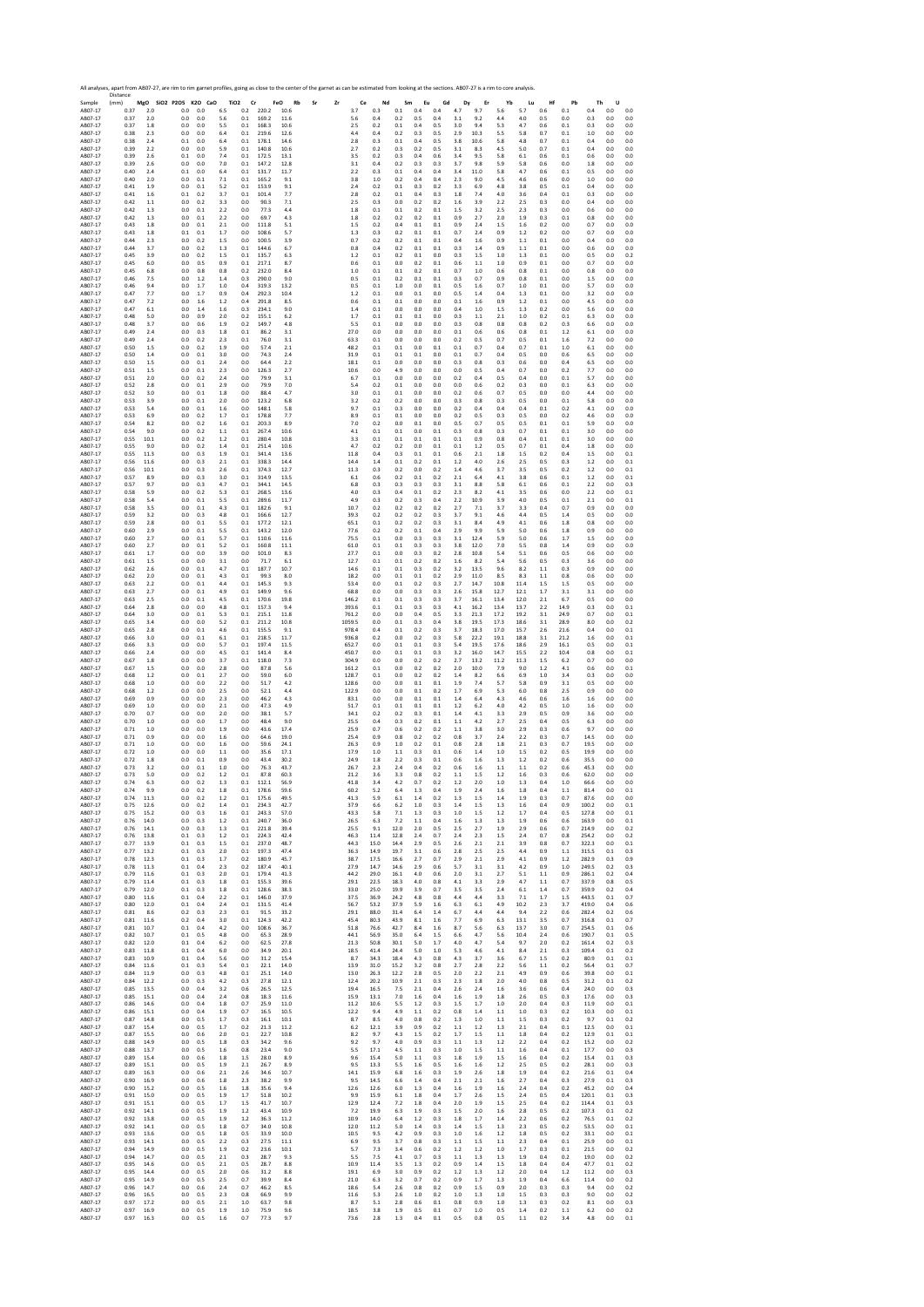Sample Distance (mm) **MgO SiO2 P2O5 K2O CaO TiO2 Cr FeO Rb Sr Zr Ce Nd Sm Eu Gd Dy Er Yb Lu Hf Pb Th U** AB07‐17 0.98 17.1 0.0 0.5 1.4 0.4 91.5 10.1 167.1 1.8 1.1 0.3 0.1 0.6 0.9 0.5 1.3 0.3 4.7 3.1 0.0 0.2 AB07‐17 0.98 17.7 0.0 0.4 1.1 0.3 108.1 10.9 308.9 1.6 0.8 0.4 0.1 0.4 0.7 0.6 1.2 0.2 5.7 2.8 0.0 0.1 AB07‐17 0.99 17.6 0.0 0.4 1.1 0.2 118.5 11.2 211.3 1.3 0.8 0.2 0.1 0.1 0.5 0.7 1.3 0.2 4.5 1.8 0.0 0.1 AB07‐17 0.99 16.4 0.0 0.3 0.9 0.1 129.2 10.7 138.0 0.8 0.6 0.4 0.1 0.4 0.9 0.5 1.2 0.2 2.6 2.1 0.0 0.1 AB07‐17 1.00 14.7 0.0 0.3 1.0 0.1 125.6 10.0 88.8 0.8 0.6 0.3 0.1 0.2 1.2 0.8 1.6 0.2 1.6 2.1 0.0 0.0 AB07‐17 1.00 12.0 0.0 0.2 0.8 0.1 106.0 8.7 40.4 0.6 0.7 0.4 0.1 0.4 1.0 0.9 0.9 0.2 0.9 2.1 0.0 0.0 AB07‐17 1.00 10.1 0.0 0.2 0.8 0.1 109.8 7.9 24.6 0.5 0.3 0.1 0.1 0.5 1.3 0.9 1.0 0.2 0.7 1.4 0.0 0.0 AB07‐17 1.01 8.3 0.0 0.1 0.8 0.0 97.4 6.8 26.6 1.2 0.3 0.1 0.1 0.5 1.7 1.2 1.3 0.2 0.9 1.0 0.0 0.0 AB07‐17 1.01 6.7 0.0 0.1 0.8 0.0 99.6 5.8 33.5 0.3 0.2 0.1 0.0 0.5 2.1 1.6 1.5 0.2 0.7 0.9 0.0 0.0 AB07‐17 1.02 5.5 0.0 0.1 1.0 0.0 81.4 5.6 24.7 0.3 0.2 0.1 0.1 0.7 2.2 1.4 1.5 0.2 0.5 0.5 0.0 0.0 AB07‐17 1.02 5.2 0.0 0.1 1.2 0.0 83.9 5.1 15.2 0.2 0.2 0.0 0.1 0.6 3.4 2.1 1.8 0.3 0.3 1.5 0.0 0.0 AB07‐17 1.02 3.6 0.0 0.1 1.4 0.1 72.6 4.6 9.1 0.1 0.1 0.1 0.1 1.0 3.6 2.4 2.1 0.3 0.1 0.4 0.0 0.0 AB07‐17 1.03 2.6 0.0 0.0 1.4 0.1 66.1 3.9 6.5 0.1 0.1 0.1 0.1 1.2 3.6 2.1 2.3 0.3 0.1 0.7 0.0 0.0 AB07‐17 1.03 2.5 0.0 0.0 2.3 0.2 87.7 4.9 5.3 0.2 0.1 0.1 0.2 1.3 5.3 2.9 3.1 0.5 0.1 0.3 0.0 0.0 AB07‐17 1.04 2.3 0.0 0.0 2.9 0.3 82.5 6.0 4.1 0.1 0.1 0.2 0.1 2.3 6.4 4.2 3.6 0.5 0.1 0.2 0.0 0.0 AB07‐17 1.04 1.9 0.0 0.0 3.0 0.3 80.9 6.0 3.2 0.1 0.1 0.2 0.2 2.4 7.3 4.5 3.5 0.5 0.1 0.3 0.0 0.0 AB07‐17 1.05 2.3 0.0 0.0 4.3 0.4 167.6 9.0 5.2 0.1 0.1 0.2 0.3 2.7 10.3 6.1 5.2 0.6 0.2 2.4 0.0 0.0 AB07‐17 1.05 2.4 0.0 0.0 4.6 0.3 106.2 9.3 18.3 0.2 0.1 0.3 0.3 3.5 10.5 5.4 5.3 0.7 0.4 0.3 0.0 0.0 AB07‐17 1.05 2.2 0.0 0.0 5.2 0.2 132.9 10.0 19.0 0.1 0.1 0.2 0.5 4.2 12.0 6.0 5.9 0.8 0.4 3.0 0.0 0.0 AB07‐17 1.06 2.5 0.0 0.0 5.7 0.2 135.8 11.3 15.2 0.5 0.2 0.3 0.3 4.4 13.1 7.0 6.8 0.8 0.4 2.6 0.0 0.0 AB07‐17 1.06 2.4 0.0 0.0 6.2 0.1 128.9 10.8 17.7 0.8 0.1 0.3 0.3 5.2 16.2 7.0 8.2 1.0 0.5 2.4 0.0 0.0 AB07‐17 1.07 2.8 0.0 0.0 6.0 0.1 110.9 11.2 31.2 0.4 0.2 0.3 0.4 4.3 15.2 8.0 8.0 1.0 0.4 2.7 0.0 0.0 AB07‐17 1.07 2.3 0.0 0.0 6.3 0.1 109.3 11.3 21.2 0.4 0.3 0.4 0.4 4.0 13.4 8.8 6.4 1.0 0.4 3.6 0.0 0.0 AB07‐17 1.08 2.7 0.0 0.0 6.5 0.1 105.4 11.9 13.5 0.7 0.4 0.3 0.5 5.4 15.0 9.8 9.7 1.1 0.4 1.5 0.0 0.0 AB07‐17 1.08 3.7 0.0 0.0 6.5 0.1 101.7 11.8 17.4 0.7 0.1 0.5 0.4 4.4 14.9 9.3 8.4 1.1 0.5 3.3 0.0 0.0 AB07‐17 1.08 2.7 0.0 0.0 6.6 0.1 93.0 11.3 14.7 0.4 0.2 0.3 0.3 5.1 16.0 10.3 8.5 1.3 0.2 0.9 0.0 0.0 AB07‐17 1.09 2.7 0.0 0.0 6.0 0.1 91.4 11.2 6.4 0.3 0.0 0.3 0.3 3.7 15.2 9.6 8.4 1.1 0.2 1.8 0.0 0.0 AB07‐17 1.09 2.3 0.0 0.0 6.2 0.1 98.6 11.5 8.2 0.1 0.2 0.4 0.4 4.0 14.6 9.4 9.0 1.1 0.1 1.4 0.0 0.0 AB07‐17 1.10 2.7 0.0 0.0 6.4 0.1 117.5 11.4 5.8 0.1 0.1 0.4 0.4 4.4 16.7 9.3 7.7 1.4 0.1 1.2 0.0 0.0 AB07‐17 1.10 2.3 0.0 0.0 6.5 0.1 117.6 11.9 5.5 0.0 0.1 0.2 0.3 4.0 16.1 9.3 8.6 1.3 0.1 0.8 0.0 0.0 AB07‐17 1.10 2.3 0.0 0.0 6.6 0.1 147.3 11.0 5.2 0.1 0.0 0.5 0.4 4.4 14.6 9.4 9.3 1.2 0.1 0.4 0.0 0.0 AB07‐17 1.11 2.4 0.0 0.0 6.5 0.1 136.8 11.6 3.9 0.0 0.1 0.7 0.4 5.1 15.7 10.5 8.3 1.2 0.1 1.4 0.0 0.0 AB07‐17 1.11 2.5 0.0 0.0 6.8 0.1 158.5 12.0 4.2 0.2 0.1 0.3 0.4 5.9 16.2 10.0 9.2 1.4 0.1 0.6 0.0 0.0 AB07‐17 1.12 2.6 0.0 0.0 6.5 0.1 146.1 11.8 3.6 0.3 0.3 0.5 0.5 3.9 16.6 9.1 8.2 1.2 0.2 1.8 0.0 0.0 AB07‐17 1.12 2.5 0.0 0.0 5.6 0.1 121.4 11.1 15.3 2.2 0.1 0.3 0.3 3.4 13.0 8.6 7.9 1.1 0.8 2.6 0.0 0.0 AB07‐17 1.13 2.4 0.0 0.0 5.1 0.1 125.5 9.7 93.6 0.4 5.2 0.4 0.4 3.7 12.6 6.9 7.7 0.9 8.9 3.7 0.0 0.1 AB07‐17 1.13 2.5 0.0 0.0 4.3 0.1 107.9 8.4 493.6 0.7 0.2 0.3 0.2 3.0 10.9 6.1 6.3 1.1 19.6 4.2 0.0 0.4 AB07‐17 1.13 1.6 0.0 0.0 3.1 0.1 69.5 6.2 648.5 0.5 0.2 0.3 0.2 1.6 8.3 4.7 5.1 0.8 14.7 2.6 0.0 0.0 AB07‐17 1.14 1.5 0.0 0.0 2.6 0.0 52.1 4.6 421.5 0.4 0.2 0.1 0.2 2.3 5.2 3.7 3.4 0.5 8.4 2.3 0.0 0.0 AB07‐17 1.14 0.9 0.0 0.0 1.9 0.0 34.4 3.6 255.5 0.2 0.2 0.1 0.1 1.2 3.9 2.9 2.7 0.4 4.8 2.1 0.0 0.0 AB07‐17 1.15 0.7 0.0 0.0 1.3 0.0 30.4 2.5 135.9 0.2 0.2 0.1 0.1 0.8 3.2 2.3 2.2 0.3 2.4 1.0 0.0 0.0 AB07‐17 1.15 0.6 0.0 0.0 1.3 0.0 21.0 2.2 91.2 0.2 0.2 0.1 0.1 0.9 3.3 2.5 2.6 0.4 1.8 1.1 0.0 0.0 AB07‐17 1.16 0.5 0.0 0.0 1.1 0.0 20.6 1.7 59.0 0.1 0.1 0.1 0.1 0.7 3.2 3.0 3.3 0.5 1.3 6.5 0.0 0.0 AB07‐17 1.16 0.5 0.0 0.0 1.0 0.0 18.8 2.1 46.6 0.1 0.1 0.1 0.1 0.8 3.6 3.5 4.6 0.7 0.8 0.6 0.0 0.0 AB07‐17 1.16 0.5 0.0 0.0 1.3 0.0 23.7 2.3 32.7 0.1 0.1 0.0 0.1 0.7 4.4 4.6 4.8 0.9 0.6 0.5 0.0 0.0 AB07‐17 1.17 0.6 0.0 0.0 1.4 0.0 26.6 2.5 22.9 0.2 0.0 0.1 0.1 1.1 5.3 5.1 6.4 1.1 0.6 0.5 0.0 0.0 AB07‐17 1.17 0.7 0.0 0.0 1.8 0.0 37.4 3.1 21.3 0.0 0.1 0.0 0.1 1.7 6.6 6.6 7.2 1.1 0.5 0.8 0.0 0.0 AB07‐17 1.18 0.8 0.0 0.0 2.3 0.0 43.1 4.1 22.4 0.1 0.0 0.1 0.1 1.6 8.5 7.9 9.9 1.5 0.5 0.4 0.0 0.0 AB07‐17 1.18 0.9 0.0 0.0 2.8 0.0 49.5 4.9 17.8 0.1 0.0 0.0 0.2 2.2 10.1 10.3 12.8 1.8 0.4 0.5 0.0 0.0 AB07‐17 1.18 1.1 0.0 0.0 3.4 0.0 65.7 5.9 14.4 0.1 0.1 0.1 0.3 2.4 12.7 13.2 14.3 2.3 0.4 0.5 0.0 0.0 AB07‐17 1.19 1.4 0.0 0.0 3.9 0.0 88.0 6.5 11.1 0.0 0.1 0.3 0.3 3.5 14.6 13.6 15.8 2.5 0.3 0.5 0.0 0.0 AB07‐17 1.19 1.3 0.0 0.0 4.1 0.1 77.5 7.1 7.8 0.0 0.0 0.2 0.2 3.8 16.2 14.8 15.9 2.6 0.1 0.5 0.0 0.0 AB07‐17 1.20 1.3 0.0 0.0 4.0 0.0 96.4 7.5 6.9 0.0 0.1 0.2 0.3 3.1 16.8 15.5 17.8 2.9 0.1 0.6 0.0 0.0 AB07‐17 1.20 1.5 0.0 0.0 4.5 0.1 99.6 8.6 5.9 0.1 0.1 0.3 0.3 4.3 19.3 17.8 23.3 3.1 0.1 0.3 0.0 0.0 AB07‐17 1.21 1.6 0.0 0.0 4.7 0.1 122.6 8.2 5.8 0.1 0.1 0.1 0.4 4.2 19.1 18.1 21.4 3.5 0.1 0.9 0.0 0.0 AB07‐17 1.21 1.6 0.0 0.0 5.0 0.1 137.4 8.6 4.8 0.1 0.1 0.4 0.3 4.6 19.7 19.3 22.4 3.5 0.1 0.6 0.0 0.0 AB07‐17 1.21 1.6 0.0 0.0 5.2 0.1 129.4 8.7 3.9 0.1 0.2 0.2 0.3 3.6 18.2 17.7 23.4 3.4 0.2 0.9 0.0 0.0 AB07‐17 1.22 1.6 0.0 0.0 5.0 0.1 135.1 8.8 19.7 0.2 0.2 0.2 0.4 4.5 23.3 17.8 24.3 4.0 2.4 1.1 0.0 0.0 AB07‐17 1.22 1.8 0.0 0.0 6.0 0.1 159.9 10.2 243.1 0.5 0.3 0.5 0.5 5.8 24.5 22.2 28.7 4.4 13.0 1.3 0.0 0.0 AB07‐17 1.23 2.0 0.0 0.0 6.4 0.1 185.4 12.1 809.0 0.6 0.2 0.6 0.4 5.0 25.5 24.8 35.1 5.0 26.6 1.9 0.0 0.1 AB07‐17 1.23 2.3 0.0 0.0 6.6 0.1 203.4 12.1 1189.4 0.4 0.1 0.2 0.5 7.1 27.4 28.0 33.3 5.6 28.4 1.2 0.0 0.1 AB07‐17 1.23 2.1 0.0 0.0 6.6 0.1 197.3 12.0 949.9 0.4 0.5 0.4 0.6 6.5 25.5 26.1 31.5 4.7 17.0 1.6 0.0 0.0 AB07‐17 1.24 2.1 0.0 0.0 6.5 0.1 237.3 11.8 676.6 0.6 0.2 0.7 0.5 5.7 27.6 25.6 32.2 4.8 11.4 2.4 0.0 0.1 AB07‐17 1.24 2.3 0.0 0.0 6.7 0.1 267.2 11.9 446.2 0.8 0.4 0.4 0.6 5.2 28.3 25.7 30.8 4.6 8.1 1.5 0.0 0.0 AB07‐17 1.25 2.3 0.0 0.0 6.5 0.1 234.8 11.8 278.4 0.6 0.5 0.5 0.5 6.4 26.3 23.4 28.0 4.5 4.5 3.4 0.0 0.0 AB07‐17 1.25 2.4 0.0 0.0 6.8 0.1 221.4 11.3 183.5 0.8 0.4 0.6 0.5 4.9 27.3 24.0 26.4 4.3 3.3 2.6 0.0 0.0 AB07‐17 1.26 2.0 0.0 0.0 5.9 0.1 197.3 11.5 109.0 0.9 0.6 0.4 0.4 6.3 23.2 18.2 23.4 3.5 2.2 1.9 0.0 0.0 AB07‐17 1.26 1.5 0.0 0.0 4.7 0.1 120.2 8.7 64.0 0.4 0.5 0.3 0.3 4.0 15.6 14.2 17.4 2.5 1.3 2.6 0.0 0.0 AB07‐17 1.26 1.3 0.0 0.0 3.9 0.0 92.9 6.6 31.5 0.3 0.3 0.4 0.2 3.2 13.2 10.7 11.8 1.9 0.7 2.0 0.0 0.0 AB07‐17 1.27 1.0 0.0 0.0 3.2 0.0 64.4 5.7 29.5 0.4 0.4 0.1 0.2 2.4 9.7 8.4 8.0 1.2 0.6 1.7 0.0 0.0 AB07‐17 1.27 0.8 0.0 0.0 2.2 0.0 42.2 3.9 18.5 0.2 0.1 0.1 0.2 1.4 6.7 4.8 5.5 0.7 0.3 0.9 0.0 0.0 AB07‐17 1.28 0.6 0.0 0.0 1.5 0.0 33.9 2.8 11.8 0.2 0.1 0.1 0.1 1.0 4.0 3.3 2.9 0.4 0.2 0.8 0.0 0.0 AB07‐17 1.28 0.4 0.0 0.0 1.3 0.0 17.7 1.9 8.4 0.1 0.0 0.0 0.1 0.6 2.9 2.2 2.2 0.3 0.3 0.5 0.0 0.0 AB07‐17 1.29 0.3 0.0 0.0 0.8 0.0 11.3 1.6 6.0 0.1 0.1 0.0 0.0 0.6 2.9 1.9 1.7 0.3 0.2 0.3 0.0 0.0 AB07‐17 1.29 0.3 0.0 0.0 0.9 0.0 13.2 1.6 7.1 0.1 0.1 0.1 0.1 0.6 2.5 2.2 2.1 0.3 0.2 0.3 0.0 0.0 AB07‐17 1.29 0.3 0.0 0.0 0.8 0.0 13.8 1.6 6.3 0.1 0.0 0.1 0.1 0.7 2.8 1.6 1.9 0.3 0.1 0.1 0.0 0.0 AB07‐17 1.30 0.3 0.0 0.0 0.9 0.0 17.5 1.7 5.6 0.1 0.0 0.0 0.1 0.7 2.8 2.0 2.0 0.3 0.1 0.1 0.0 0.0 AB07‐17 1.30 0.6 0.0 0.0 1.6 0.0 34.4 3.1 8.2 0.0 0.0 0.1 0.1 1.5 5.4 3.8 4.5 0.6 0.1 0.2 0.0 0.0 AB07‐17 1.31 0.7 0.0 0.0 2.3 0.0 54.8 4.0 5.7 0.0 0.0 0.1 0.2 1.5 6.9 5.6 5.8 0.8 0.1 0.9 0.0 0.0 AB07‐17 1.31 1.0 0.0 0.0 3.1 0.0 76.9 5.2 7.1 0.0 0.0 0.2 0.3 2.7 9.3 7.3 7.4 0.9 0.2 0.3 0.0 0.0 AB07‐17 1.31 1.1 0.0 0.0 3.5 0.0 91.2 6.5 6.2 0.2 0.0 0.2 0.3 3.2 12.1 9.0 9.1 1.4 0.1 0.2 0.0 0.0 AB07‐17 1.32 1.4 0.0 0.0 4.6 0.1 93.5 8.5 5.1 0.0 0.0 0.3 0.4 3.6 16.0 9.9 12.6 1.6 0.1 4.9 0.0 0.0 AB07‐17 1.32 1.4 0.0 0.0 4.6 0.1 104.1 8.1 17.5 0.1 0.0 0.3 0.4 3.5 13.9 10.6 11.7 1.8 0.1 0.4 0.0 0.0 AB07‐17 1.33 1.9 0.0 0.0 5.4 0.1 148.1 10.4 15.3 0.1 0.0 0.6 0.4 5.0 20.2 14.5 14.7 2.2 0.1 0.2 0.0 0.0 AB07‐17 1.33 1.9 0.0 0.0 5.9 0.1 123.9 10.8 17.6 0.0 0.0 0.2 0.4 4.7 19.4 13.2 14.4 2.1 0.5 0.3 0.0 0.0 AB07‐17 1.34 2.0 0.0 0.0 5.5 0.1 121.0 10.8 7.5 0.0 0.2 0.2 0.5 4.1 18.4 13.7 14.5 2.0 0.2 0.4 0.0 0.0 AB07‐17 1.34 1.5 0.0 0.0 4.2 0.0 77.8 8.2 6.6 0.1 0.0 0.2 0.2 3.6 13.1 9.9 9.7 1.3 0.3 0.1 0.0 0.0 AB07‐17 1.34 1.5 0.0 0.0 4.3 0.1 70.5 7.6 7.1 0.0 0.2 0.1 0.4 4.2 12.5 9.8 9.2 1.3 0.1 0.2 0.0 0.0 AB07‐17 1.35 1.5 0.0 0.0 4.1 0.0 81.3 8.6 7.8 0.2 0.1 0.2 0.4 3.3 14.3 9.1 10.4 1.3 0.1 0.4 0.0 0.0 AB07‐17 1.35 1.2 0.0 0.0 3.3 0.0 59.5 6.1 6.4 0.1 0.0 0.3 0.2 2.5 10.0 7.1 7.5 1.0 0.2 0.2 0.0 0.0 AB07‐17 1.36 1.0 0.0 0.0 3.0 0.0 54.3 5.1 8.9 0.1 0.1 0.2 0.2 1.7 8.0 6.3 6.1 0.8 0.2 0.3 0.0 0.0 AB07‐17 1.36 0.9 0.0 0.0 2.5 0.0 47.5 4.1 8.4 0.0 0.0 0.1 0.2 2.4 7.1 5.1 5.4 0.8 0.1 0.2 0.0 0.0 AB07‐17 1.37 0.8 0.0 0.0 2.5 0.0 44.8 5.2 8.1 0.0 0.0 0.1 0.1 1.8 6.3 4.8 4.7 0.7 0.2 0.2 0.0 0.0 AB07‐17 1.37 0.8 0.0 0.0 2.7 0.0 38.9 5.6 8.3 0.0 0.1 0.1 0.2 2.0 7.2 4.8 6.0 0.7 0.2 0.2 0.0 0.0 AB07‐17 1.37 0.8 0.0 0.0 2.6 0.0 39.2 4.6 13.0 0.0 0.0 0.3 0.2 1.8 6.9 4.8 5.0 0.8 0.2 0.1 0.0 0.0 AB07‐17 1.38 0.9 0.0 0.0 2.6 0.0 41.9 4.5 11.6 0.0 0.0 0.2 0.1 2.0 8.6 5.6 5.1 0.7 0.2 0.1 0.0 0.0 AB07‐17 1.38 0.9 0.0 0.0 2.4 0.0 33.2 4.4 6.5 0.0 0.0 0.1 0.1 1.6 7.1 5.0 4.4 0.7 0.2 0.3 0.0 0.0 AB07‐17 1.39 0.7 0.0 0.0 2.3 0.0 31.0 3.6 4.8 0.0 0.0 0.2 0.1 1.5 6.2 4.4 4.1 0.6 0.2 0.3 0.0 0.0 AB07‐17 1.39 0.4 0.0 0.0 1.4 0.1 18.8 2.3 3.6 0.0 0.0 0.1 0.1 1.1 3.6 3.0 2.7 0.4 0.1 0.2 0.0 0.0 AB07‐17 1.39 0.6 0.0 0.0 2.1 0.2 22.9 3.5 11.6 0.0 0.0 0.2 0.1 1.7 5.6 4.2 3.8 0.5 0.6 0.5 0.0 0.0 AB07‐17 1.40 0.5 0.0 0.0 1.7 0.2 19.5 3.0 27.2 0.1 0.0 0.1 0.1 1.1 4.7 3.1 3.7 0.5 0.6 0.4 0.0 0.0 AB07‐17 1.40 0.5 0.0 0.0 1.5 0.2 26.3 2.8 23.9 0.1 0.1 0.0 0.1 0.9 4.7 3.2 3.4 0.5 0.4 0.4 0.0 0.0 AB07‐17 1.41 0.4 0.0 0.0 1.1 0.1 14.0 1.9 12.0 0.0 0.1 0.0 0.1 0.8 3.1 2.2 2.5 0.4 0.3 0.4 0.0 0.0 AB07‐17 1.41 0.5 0.0 0.0 1.3 0.2 15.3 2.5 10.9 0.1 0.1 0.1 0.1 1.1 3.8 3.1 3.2 0.5 0.2 0.5 0.0 0.0 AB07‐17 1.42 0.4 0.0 0.0 1.3 0.1 17.8 2.4 6.6 0.1 0.1 0.1 0.1 0.7 3.2 2.9 3.0 0.4 0.2 0.5 0.0 0.0 AB07‐17 1.42 0.3 0.0 0.0 1.1 0.1 15.6 1.9 5.4 0.0 0.0 0.1 0.1 0.7 3.0 2.4 2.9 0.4 0.1 0.4 0.0 0.0 AB07‐17 1.42 0.4 0.0 0.0 1.2 0.1 23.0 2.4 4.6 0.0 0.0 0.1 0.1 1.1 3.8 3.5 3.5 0.5 0.2 0.3 0.0 0.0 AB07‐17 1.43 0.4 0.0 0.0 1.3 0.0 28.1 2.2 7.5 0.0 0.0 0.0 0.1 0.7 3.8 3.4 3.6 0.5 0.1 0.3 0.0 0.0 AB07‐17 1.43 0.5 0.0 0.0 1.5 0.0 32.4 2.7 6.9 0.0 0.0 0.0 0.1 1.3 5.2 4.0 4.4 0.7 0.2 0.4 0.0 0.0 AB07‐17 1.44 0.5 0.0 0.0 1.6 0.0 36.3 2.7 16.7 0.1 0.0 0.1 0.1 1.2 4.6 3.9 4.0 0.6 0.1 0.3 0.0 0.0 AB07‐17 1.44 0.5 0.0 0.0 1.9 0.0 44.2 2.9 7.2 0.0 0.0 0.1 0.1 1.4 5.0 4.4 4.4 0.6 0.1 0.4 0.0 0.0 AB07‐17 1.44 0.6 0.0 0.0 1.8 0.0 40.6 3.5 5.1 0.0 0.0 0.1 0.1 1.4 5.3 4.4 4.1 0.7 0.2 0.1 0.0 0.0 AB07‐17 1.45 0.8 0.0 0.0 2.7 0.0 62.1 3.6 7.4 0.0 0.0 0.1 0.2 1.7 6.2 4.6 6.0 0.7 0.1 0.1 0.0 0.0 AB07‐17 1.45 0.8 0.0 0.0 2.4 0.0 56.9 4.2 4.1 0.0 0.0 0.1 0.2 1.6 7.8 5.2 6.0 0.9 0.3 0.1 0.0 0.0 AB07‐17 1.46 0.7 0.0 0.0 2.1 0.0 49.3 3.7 11.7 0.0 0.0 0.1 0.2 1.3 5.7 4.7 5.0 0.7 0.1 0.0 0.0 0.0 AB07‐17 1.46 0.9 0.0 0.0 3.3 0.0 80.9 4.9 4.9 0.0 0.0 0.2 0.3 1.6 10.0 6.9 7.8 1.0 0.3 0.1 0.0 0.0 AB07‐17 1.47 1.1 0.0 0.0 3.8 0.1 78.5 6.2 10.7 0.0 0.0 0.2 0.2 2.8 11.5 8.2 8.4 1.2 0.1 0.1 0.0 0.0 AB07‐17 1.47 1.3 0.0 0.0 4.3 0.1 103.8 7.1 7.3 0.0 0.0 0.3 0.3 3.0 13.6 10.0 11.2 1.4 0.1 0.1 0.0 0.0 AB07‐17 1.47 1.4 0.0 0.0 4.4 0.1 113.0 7.4 4.0 0.0 0.0 0.2 0.5 3.1 13.8 9.3 10.6 1.4 0.1 0.0 0.0 0.0 AB07‐17 1.48 1.6 0.0 0.0 4.9 0.1 121.2 9.5 5.9 0.0 0.1 0.4 0.5 4.2 16.5 12.5 12.3 1.7 0.1 0.0 0.0 0.0 AB07‐17 1.48 1.7 0.0 0.0 5.7 0.1 153.5 10.2 4.6 0.0 0.1 0.4 0.4 5.3 17.4 14.1 13.5 2.3 0.1 0.1 0.0 0.0 AB07‐17 1.49 2.1 0.0 0.0 6.7 0.1 163.3 11.1 6.2 0.0 0.1 0.5 0.4 5.8 22.3 15.7 17.7 2.4 0.1 0.1 0.0 0.0 AB07‐17 1.49 2.0 0.0 0.0 6.5 0.1 159.1 12.0 7.6 0.0 0.1 0.5 0.4 4.5 24.6 16.3 16.5 2.5 0.2 0.0 0.0 0.0 AB07‐17 1.50 2.1 0.0 0.0 6.4 0.1 182.2 11.9 4.6 0.0 0.0 0.5 0.5 6.0 22.8 16.6 18.8 2.3 0.1 0.1 0.0 0.0 AB07‐17 1.50 2.0 0.0 0.0 6.6 0.1 176.3 11.0 11.3 0.0 0.0 0.5 0.5 7.1 21.9 16.1 15.8 2.2 0.1 0.0 0.0 0.0 AB07‐17 1.50 2.3 0.0 0.0 6.5 0.1 187.3 12.0 4.3 0.0 0.1 0.8 0.5 5.9 22.4 15.4 16.5 2.2 0.1 1.0 0.0 0.0 AB07‐17 1.51 2.0 0.0 0.0 6.1 0.1 178.2 10.7 3.5 0.0 0.1 0.2 0.5 5.2 22.8 14.2 16.3 2.5 0.1 0.1 0.0 0.0 AB07‐17 1.51 2.2 0.0 0.0 7.0 0.1 175.0 12.6 4.6 0.1 0.0 0.2 0.5 6.5 24.4 16.3 16.5 2.5 0.1 0.1 0.0 0.0 AB07‐17 1.52 2.2 0.0 0.0 6.9 0.2 152.4 11.4 4.5 0.1 0.0 0.4 0.5 6.0 21.8 15.3 14.9 2.5 0.2 0.4 0.0 0.0 AB07‐17 1.52 3.1 0.0 0.0 6.5 0.2 191.7 12.8 4.4 0.1 0.2 0.5 0.6 5.2 18.4 15.1 18.6 2.4 0.1 0.7 0.0 0.0 AB07‐17 1.52 3.3 0.0 0.1 6.8 0.2 164.1 11.9 8.7 0.1 0.1 0.1 0.4 4.7 17.6 14.1 16.5 2.3 0.1 0.8 0.0 0.0 AB07‐17 1.53 4.3 0.0 0.1 6.6 0.2 165.4 11.8 10.7 0.2 0.3 0.2 0.4 3.8 17.3 13.3 14.7 2.5 0.1 0.9 0.0 0.0 AB07‐17 1.53 3.8 0.0 0.1 4.5 0.1 121.8 10.7 8.3 0.1 0.2 0.3 0.3 2.9 11.7 10.4 10.6 1.6 0.1 0.5 0.0 0.0 AB07‐17 1.54 4.7 0.0 0.1 3.8 0.1 163.0 10.3 7.9 0.1 0.1 0.2 0.3 3.0 10.8 9.2 11.2 1.6 0.1 0.6 0.0 0.0 AB07‐17 1.54 4.3 0.0 0.1 2.7 0.1 113.1 8.0 3.4 0.1 0.1 0.2 0.2 1.4 7.4 6.9 9.0 1.3 0.0 0.7 0.0 0.0 AB07‐17 1.55 4.8 0.0 0.1 2.1 0.1 111.0 7.6 1.4 0.1 0.1 0.1 0.2 1.6 6.6 5.3 6.6 0.9 0.1 0.6 0.0 0.0 AB07‐17 1.55 4.3 0.0 0.1 1.6 0.1 107.1 6.2 3.0 0.1 0.1 0.1 0.1 1.0 4.0 3.6 4.7 0.8 0.1 0.7 0.0 0.0 AB07‐17 1.55 5.2 0.0 0.1 1.5 0.1 120.2 8.3 3.9 0.1 0.0 0.1 0.1 1.2 4.1 3.1 3.9 0.7 0.0 0.6 0.0 0.0 AB07‐17 1.56 5.7 0.0 0.1 1.6 0.1 139.5 7.7 2.8 0.1 0.2 0.0 0.1 0.7 3.2 2.4 3.7 0.6 0.0 0.7 0.0 0.0 AB07‐17 1.56 6.3 0.0 0.1 1.2 0.1 120.0 8.1 4.0 0.1 0.1 0.0 0.1 0.6 2.3 2.0 2.8 0.5 0.0 0.8 0.0 0.0 AB07‐17 1.57 7.2 0.0 0.1 1.2 0.1 130.3 8.5 1.7 0.2 0.2 0.1 0.1 0.9 2.1 2.2 2.9 0.5 0.0 1.0 0.0 0.1 AB07‐17 1.57 7.2 0.0 0.1 0.9 0.1 132.0 9.3 10.3 0.4 0.3 0.3 0.1 0.6 2.8 2.3 2.9 0.7 0.0 1.0 0.0 0.1 AB07‐17 1.58 8.7 0.0 0.1 1.1 0.2 169.5 10.8 3.1 0.5 0.7 0.2 0.1 0.9 3.8 3.0 4.9 0.8 0.1 1.1 0.0 0.1 AB07‐17 1.58 8.3 0.0 0.1 1.3 0.2 171.8 10.5 5.0 0.6 0.6 0.1 0.1 0.9 4.1 4.0 6.1 0.9 0.1 0.7 0.0 0.1 AB07‐17 1.58 7.8 0.0 0.1 1.6 0.2 175.3 12.1 2.7 0.4 0.8 0.1 0.2 1.1 5.3 4.9 6.0 1.2 0.1 0.7 0.0 0.0 AB07‐17 1.59 6.8 0.0 0.1 1.6 0.1 139.0 9.0 2.2 0.3 0.2 0.2 0.2 1.7 5.6 5.6 7.4 1.1 0.0 0.6 0.0 0.0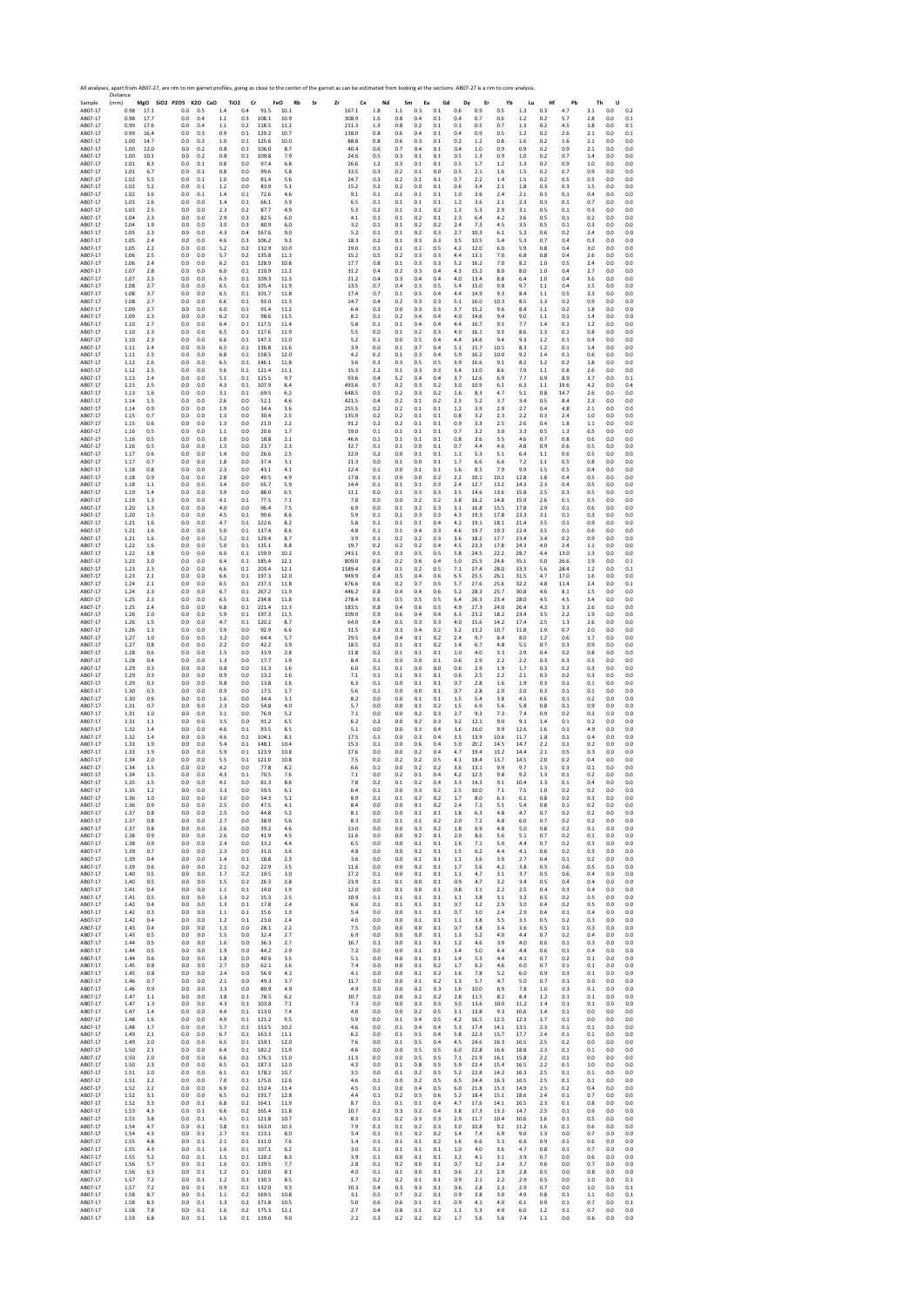Sample Distance (mm) **MgO SiO2 P2O5 K2O CaO TiO2 Cr FeO Rb Sr Zr Ce Nd Sm Eu Gd Dy Er Yb Lu Hf Pb Th U** AB07‐17 1.59 6.9 0.0 0.1 1.9 0.1 186.0 9.7 2.3 0.3 0.3 0.3 0.1 1.5 6.1 6.2 7.5 1.3 0.1 0.6 0.0 0.0 AB07‐17 1.60 5.7 0.0 0.1 1.8 0.1 139.4 7.8 1.9 0.2 0.2 0.2 0.1 2.0 6.3 5.7 7.4 1.3 0.0 0.2 0.0 0.0 AB07‐17 1.60 5.9 0.0 0.1 2.2 0.1 212.4 8.6 1.0 0.2 0.2 0.2 0.1 1.6 7.1 6.9 9.6 1.3 0.0 0.4 0.0 0.0 AB07‐17 1.60 5.6 0.0 0.0 2.7 0.1 140.3 8.5 6.6 0.1 0.2 0.1 0.1 1.9 7.9 8.3 10.7 1.6 0.1 0.3 0.0 0.0 AB07‐17 1.61 5.0 0.0 0.0 2.6 0.1 129.0 8.2 1.5 0.1 0.0 0.3 0.2 1.7 9.5 8.4 10.5 1.8 0.0 0.3 0.0 0.0 AB07‐17 1.61 7.1 0.0 0.0 3.9 0.1 170.9 10.2 4.2 0.0 0.1 0.3 0.2 2.7 13.5 12.5 15.0 2.4 0.1 0.4 0.0 0.0 AB07‐17 1.62 5.4 0.0 0.0 3.6 0.1 163.1 10.3 2.7 0.1 0.0 0.3 0.3 2.7 14.0 11.7 15.3 2.4 0.1 0.2 0.0 0.0 AB07‐17 1.62 4.6 0.0 0.0 3.2 0.1 127.6 9.2 1.7 0.0 0.0 0.3 0.3 2.6 12.9 10.8 14.4 2.4 0.1 0.1 0.0 0.0 AB07‐17 1.63 4.8 0.0 0.0 3.9 0.1 157.0 10.7 2.3 0.0 0.1 0.2 0.3 3.7 15.0 14.5 20.5 3.0 0.1 0.1 0.0 0.0 AB07‐17 1.63 5.6 0.0 0.1 5.0 0.1 184.4 12.5 2.7 0.0 0.1 0.2 0.5 4.8 21.7 18.9 24.9 4.1 0.1 0.1 0.0 0.0 AB07‐17 1.63 3.0 0.0 0.0 3.9 0.1 155.4 8.4 1.6 0.0 0.0 0.3 0.3 3.6 15.3 16.1 18.4 3.0 0.1 0.1 0.0 0.0 AB07‐17 1.64 4.4 0.0 0.0 5.3 0.1 170.2 11.2 3.4 0.0 0.1 0.1 0.3 4.3 23.5 23.7 28.0 4.4 0.0 0.0 0.0 0.0 AB07‐17 1.64 3.4 0.0 0.0 5.2 0.1 149.0 10.0 3.5 0.1 0.0 0.2 0.5 4.1 22.3 20.5 26.0 4.5 0.1 0.1 0.0 0.0 AB07‐17 1.65 2.0 0.0 0.0 4.5 0.1 132.4 8.6 2.2 0.0 0.0 0.3 0.5 5.0 21.5 18.1 24.5 3.9 0.0 0.2 0.0 0.0 AB07‐17 1.65 2.0 0.0 0.0 4.6 0.1 135.0 9.5 3.3 0.0 0.1 0.2 0.4 4.8 19.9 21.6 26.0 4.1 0.0 0.0 0.0 0.0 AB07‐17 1.65 2.3 0.0 0.0 6.2 0.1 173.0 11.7 6.4 0.0 0.0 0.3 0.5 4.6 25.4 23.1 29.1 4.8 0.1 0.0 0.0 0.0 AB07‐17 1.66 2.1 0.0 0.0 5.9 0.1 174.3 11.2 4.0 0.0 0.0 0.3 0.4 6.3 23.1 22.9 30.1 4.5 0.0 0.1 0.0 0.0 AB07‐17 1.66 2.2 0.0 0.0 6.7 0.1 208.1 14.1 4.6 0.1 0.0 0.6 0.6 5.8 29.6 25.3 32.3 5.7 0.1 0.1 0.0 0.0 AB07‐17 1.67 2.5 0.0 0.0 6.2 0.1 209.2 11.8 5.6 0.1 0.0 0.7 0.5 6.2 26.2 24.8 30.9 4.8 0.0 0.1 0.0 0.0 AB07‐17 1.67 2.9 0.0 0.0 5.9 0.1 179.4 12.7 7.0 0.0 0.0 0.4 0.4 5.5 26.4 24.1 30.1 5.0 0.1 0.2 0.0 0.0 AB07‐17 1.68 2.0 0.0 0.0 4.2 0.1 134.2 9.0 4.8 0.0 0.0 0.3 0.4 3.4 18.2 15.9 21.6 3.3 0.0 0.2 0.0 0.0 AB07‐17 1.68 4.7 0.0 0.1 6.5 0.1 213.7 13.9 8.1 0.0 0.0 0.3 0.3 5.2 27.2 23.8 28.6 4.8 0.1 0.3 0.0 0.0 AB07‐17 1.68 3.8 0.0 0.1 5.7 0.1 203.1 12.6 3.8 0.0 0.2 0.3 0.4 5.3 21.2 20.1 22.4 3.9 0.0 0.5 0.0 0.0 AB07‐17 1.69 5.3 0.1 0.1 5.0 0.1 201.8 13.3 4.8 0.2 0.2 0.4 0.3 4.7 18.6 19.2 24.0 3.3 0.0 0.9 0.0 0.0 AB07‐17 1.69 6.4 0.0 0.1 4.8 0.1 222.9 14.3 4.9 0.2 0.2 0.3 0.3 3.3 18.3 16.5 17.9 2.7 0.1 0.7 0.0 0.0 AB07‐17 1.70 6.8 0.0 0.1 4.8 0.1 190.1 13.5 2.7 0.2 0.5 0.4 0.3 2.7 16.0 13.6 17.9 2.7 0.1 0.7 0.0 0.0 AB07‐17 1.70 7.1 0.0 0.1 3.3 0.1 163.2 12.9 2.5 0.2 0.4 0.3 0.3 2.3 13.2 11.0 13.1 2.2 0.0 0.6 0.0 0.0 AB07‐17 1.71 7.4 0.0 0.1 3.2 0.1 167.7 12.9 1.6 0.3 0.4 0.2 0.3 2.8 12.0 9.9 13.0 1.9 0.1 0.8 0.0 0.0 AB07‐17 1.71 7.9 0.0 0.2 3.4 0.1 201.0 18.0 2.6 0.3 0.4 0.3 0.3 2.0 11.4 11.7 14.2 2.2 0.0 0.9 0.0 0.0 AB07‐17 1.71 6.9 0.0 0.2 3.8 0.1 203.5 21.9 2.3 0.3 0.1 0.3 0.2 3.3 11.3 10.4 10.3 2.0 0.0 0.6 0.0 0.0 AB07‐17 1.72 5.8 0.0 0.2 4.0 0.1 161.0 11.7 3.8 0.3 0.2 0.3 0.3 3.3 13.0 10.3 12.2 1.9 0.0 0.6 0.0 0.0 AB07‐17 1.72 5.3 0.0 0.2 4.7 0.1 158.4 13.1 2.2 0.3 0.4 0.4 0.3 3.7 14.3 12.0 15.1 2.2 0.0 0.8 0.0 0.0 AB07‐17 1.73 4.6 0.0 0.2 5.4 0.1 173.9 12.0 3.6 0.3 0.2 0.3 0.4 4.7 14.8 11.8 15.3 2.3 0.0 0.5 0.0 0.0 AB07‐17 1.73 3.8 0.0 0.1 5.8 0.1 157.2 12.7 2.5 0.1 0.1 0.7 0.4 3.9 17.7 13.5 14.5 2.1 0.0 0.2 0.0 0.0 AB07‐17 1.73 3.0 0.0 0.1 6.5 0.1 180.4 11.8 2.2 0.2 0.1 0.4 0.3 4.0 17.5 12.2 13.3 2.2 0.0 0.2 0.0 0.0 AB07‐17 1.74 2.7 0.0 0.0 6.2 0.1 161.2 11.5 2.3 0.1 0.1 0.2 0.3 4.0 17.2 12.1 14.1 2.1 0.0 0.2 0.0 0.0 AB07‐17 1.74 2.5 0.0 0.0 6.2 0.2 184.0 12.1 3.0 0.1 0.1 0.3 0.5 6.0 20.7 15.1 17.7 2.7 0.1 0.3 0.0 0.0 AB07‐17 1.75 2.3 0.0 0.0 6.3 0.3 171.8 13.1 10.0 0.0 0.0 0.3 0.4 4.7 18.5 16.9 19.6 3.2 0.1 0.0 0.0 0.0 AB07‐17 1.75 2.3 0.0 0.0 6.7 0.6 204.0 13.5 6.7 0.0 0.0 0.1 0.5 5.6 21.8 18.9 25.1 4.3 0.3 0.1 0.0 0.0 AB07‐17 1.76 2.7 0.0 0.0 7.2 0.9 225.8 15.5 17.4 0.0 0.0 0.4 0.6 6.3 25.8 22.8 31.9 4.9 0.6 0.1 0.0 0.0 AB07‐17 1.76 3.0 0.0 0.0 6.4 1.1 204.5 13.3 36.2 0.0 0.1 0.5 0.5 7.3 27.4 24.6 31.6 5.5 2.0 0.2 0.0 0.0 AB07‐17 1.76 2.2 0.0 0.0 6.6 1.1 167.1 12.3 172.5 0.0 0.0 0.4 0.4 4.9 24.1 22.4 34.9 5.6 13.1 0.1 0.0 0.0 AB07‐17 1.77 2.3 0.0 0.0 6.2 1.1 184.2 12.6 709.1 0.0 0.1 0.4 0.4 6.0 21.5 22.0 33.4 5.7 26.5 0.2 0.0 0.1 AB07‐17 1.77 2.3 0.0 0.0 6.1 1.1 198.4 12.2 1184.8 0.0 0.1 0.4 0.5 6.1 23.6 25.0 37.2 6.1 33.8 0.3 0.0 0.1 AB07‐17 1.78 2.1 0.0 0.0 6.9 1.2 216.5 13.9 1334.8 0.0 0.0 0.2 0.5 6.7 28.3 27.5 41.3 6.6 30.8 0.1 0.0 0.1 AB07‐17 1.78 2.9 0.0 0.0 7.4 1.0 230.7 13.3 1035.3 0.1 0.0 0.6 0.5 6.3 29.9 30.2 42.1 7.0 20.4 0.1 0.0 0.0 AB07‐17 1.79 2.2 0.0 0.0 6.4 0.7 209.6 13.1 637.0 0.0 0.2 0.5 0.7 6.0 26.9 27.2 38.9 6.6 11.6 0.5 0.0 0.0 AB07‐17 1.79 2.5 0.0 0.0 6.8 0.5 205.7 13.0 356.0 0.1 0.1 0.4 0.6 6.3 25.8 28.6 34.9 6.1 6.1 0.3 0.0 0.0 AB07‐17 1.79 1.8 0.0 0.0 5.2 0.2 178.1 10.1 135.4 0.1 0.1 0.4 0.4 6.1 19.7 19.1 24.9 4.3 2.6 0.2 0.0 0.0 AB07‐17 1.80 2.2 0.0 0.0 6.4 0.3 170.4 12.7 120.6 0.2 0.3 0.7 0.6 5.9 21.5 23.3 29.6 4.8 2.4 0.4 0.0 0.0 AB07‐17 1.80 2.7 0.0 0.0 6.3 0.3 185.8 13.0 73.0 0.3 0.4 0.5 0.3 5.7 20.5 21.9 26.7 4.6 1.6 0.4 0.0 0.0 AB07‐17 1.81 2.0 0.0 0.0 5.0 0.2 143.9 10.4 49.5 0.3 0.3 0.5 0.4 5.2 17.5 17.1 22.5 3.4 0.7 0.5 0.0 0.0 AB07‐17 1.81 2.5 0.0 0.0 6.6 0.2 198.7 14.8 39.1 0.3 0.6 0.4 0.5 5.0 24.2 21.4 26.5 4.7 0.6 0.4 0.0 0.0 AB07‐17 1.81 2.1 0.0 0.0 6.3 0.2 192.1 11.6 27.3 0.4 0.3 0.5 0.5 5.9 19.9 18.6 26.1 4.4 0.6 0.1 0.0 0.0 AB07‐17 1.82 2.2 0.0 0.0 6.6 0.2 188.9 13.6 14.2 0.2 0.6 0.5 0.6 5.0 22.0 21.0 26.4 4.9 0.5 0.6 0.0 0.0 AB07‐17 1.82 2.5 0.0 0.0 6.4 0.2 229.3 12.6 14.6 0.2 0.2 0.2 0.6 5.6 24.5 24.0 28.0 5.3 0.2 0.3 0.0 0.0 AB07‐17 1.83 2.3 0.0 0.0 6.4 0.2 232.5 12.6 11.4 0.2 0.3 0.7 0.6 5.8 27.5 23.7 35.1 5.8 0.3 0.3 0.0 0.0 AB07‐17 1.83 2.7 0.0 0.0 6.6 0.2 235.7 12.2 9.0 0.2 0.3 0.6 0.5 5.1 23.3 26.5 39.1 6.4 0.2 0.2 0.0 0.0 AB07‐17 1.84 2.5 0.0 0.0 6.7 0.1 209.6 12.1 10.9 0.1 0.2 0.2 0.5 5.1 25.5 26.6 38.2 6.3 0.1 0.2 0.0 0.0 AB07‐17 1.84 2.5 0.0 0.0 6.8 0.1 206.3 13.5 9.9 0.2 0.1 0.5 0.5 5.0 29.1 31.8 45.6 8.2 0.1 0.1 0.0 0.0 AB07‐17 1.84 2.0 0.0 0.0 6.0 0.1 187.8 10.8 4.2 0.1 0.0 0.5 0.5 5.2 26.2 27.3 36.6 6.6 0.0 0.0 0.0 0.0 AB07‐17 1.85 2.3 0.0 0.0 6.6 0.2 244.8 23.8 8.9 0.1 0.3 0.4 0.6 6.1 29.7 29.6 45.0 6.8 0.1 0.2 0.0 0.0 AB07‐17 1.85 2.5 0.0 0.0 7.0 0.1 253.0 11.9 6.6 0.1 0.1 0.5 0.4 5.6 27.2 29.0 39.9 6.4 0.1 0.2 0.0 0.0 AB07‐17 1.86 1.9 0.0 0.0 6.4 0.1 226.4 12.6 8.3 0.1 0.1 0.3 0.4 5.7 26.0 25.5 33.3 5.8 0.2 0.0 0.0 0.0 AB07‐17 1.86 2.5 0.0 0.0 7.0 0.2 240.2 12.7 5.3 0.0 0.0 0.3 0.5 5.8 24.8 23.1 32.0 5.5 0.2 0.2 0.0 0.0 AB07‐17 1.86 2.3 0.0 0.0 7.1 0.1 242.1 15.2 5.6 0.0 0.1 0.4 0.6 6.3 26.8 27.5 33.2 5.6 0.1 0.1 0.0 0.0 AB07‐17 1.87 2.0 0.0 0.0 6.4 0.1 188.9 12.5 8.0 0.0 0.0 0.4 0.5 5.4 22.7 21.6 29.5 5.0 0.1 0.0 0.0 0.0 AB07‐17 1.87 2.5 0.0 0.0 6.5 0.2 212.3 12.4 7.3 0.0 0.0 0.4 0.6 5.2 27.1 24.9 35.8 5.6 0.2 0.1 0.0 0.0 AB07‐17 1.88 2.3 0.0 0.0 7.0 0.2 234.2 12.9 10.5 0.0 0.0 0.5 0.5 5.1 32.7 29.7 39.6 5.7 0.1 0.1 0.0 0.0 AB07‐17 1.88 2.2 0.0 0.0 6.5 0.1 215.8 12.4 6.5 0.0 0.1 0.4 0.5 7.0 26.6 27.8 34.4 6.0 0.2 0.1 0.0 0.0 AB07‐17 1.89 2.3 0.0 0.0 5.8 0.1 208.5 12.1 11.0 0.0 0.0 0.4 0.5 5.5 24.4 25.4 34.4 5.9 0.0 0.3 0.0 0.0 AB07‐17 1.89 2.3 0.0 0.0 7.3 0.2 209.6 13.8 5.5 0.1 0.0 0.8 0.7 6.7 31.7 30.0 43.5 7.3 0.2 0.0 0.0 0.0 AB07‐17 1.89 2.4 0.0 0.0 7.0 0.2 231.3 13.1 4.7 0.1 0.0 0.5 0.5 5.4 32.2 32.4 46.4 8.1 0.1 0.0 0.0 0.0 AB07‐17 1.90 2.3 0.0 0.0 6.6 0.1 226.5 11.7 8.2 0.0 0.0 0.3 0.5 5.6 28.1 30.6 44.7 7.4 0.1 0.2 0.0 0.0 AB07‐17 1.90 2.1 0.0 0.0 6.9 0.2 222.8 12.7 6.2 0.9 0.0 0.6 0.5 5.5 28.1 32.1 45.9 7.6 0.1 0.2 0.0 0.0 AB07‐17 1.91 2.2 0.0 0.0 7.5 0.2 215.2 12.8 9.8 0.0 0.1 0.4 0.5 5.8 26.3 28.1 42.8 7.1 0.1 0.2 0.0 0.0 AB07‐17 1.91 2.3 0.0 0.0 6.7 0.1 242.2 13.7 8.7 0.0 0.0 0.3 0.5 5.1 28.7 25.3 35.1 5.9 0.4 0.0 0.0 0.0 AB07‐17 1.92 1.9 0.0 0.0 6.0 0.1 170.2 11.4 15.4 0.0 0.0 0.5 0.5 3.9 22.0 20.7 30.1 5.0 0.3 0.1 0.0 0.0 AB07‐17 1.92 2.4 0.0 0.0 6.5 0.2 212.5 12.2 19.4 0.0 0.0 0.4 0.6 5.0 24.0 22.9 30.6 4.6 0.4 0.2 0.0 0.0 AB07‐17 1.92 2.3 0.0 0.0 7.5 0.1 210.0 13.1 16.2 0.0 0.2 0.5 0.5 5.9 24.8 20.3 29.6 4.5 0.1 0.2 0.0 0.0 AB07‐17 1.93 2.4 0.0 0.0 6.5 0.1 207.5 13.4 10.2 0.0 0.1 0.5 0.6 5.3 23.2 18.9 27.0 4.4 0.3 0.1 0.0 0.0 AB07‐17 1.93 2.4 0.0 0.0 6.7 0.1 227.3 11.6 6.1 0.0 0.0 0.5 0.6 6.0 22.3 22.1 26.3 4.0 0.1 0.1 0.0 0.0 AB07‐17 1.94 2.3 0.0 0.0 7.3 0.2 222.7 12.9 9.0 0.0 0.1 0.4 0.6 6.1 23.0 20.2 27.7 4.7 0.1 0.2 0.0 0.0 AB07‐17 1.94 1.7 0.0 0.0 5.3 0.1 161.5 9.7 3.9 0.0 0.1 0.2 0.4 4.5 17.3 15.9 20.7 3.8 0.0 0.1 0.0 0.0 AB07‐17 1.94 2.1 0.0 0.0 7.3 0.2 216.9 14.0 5.6 0.0 0.0 0.7 0.7 5.3 22.9 22.5 31.6 5.2 0.0 0.0 0.0 0.0 AB07‐17 1.95 2.1 0.0 0.0 6.6 0.2 236.3 12.2 4.3 0.1 0.1 0.5 0.4 6.0 25.7 24.8 37.0 5.4 0.1 0.1 0.0 0.0 AB07‐17 1.95 2.2 0.0 0.0 7.0 0.1 218.2 13.2 4.9 0.0 0.1 0.3 0.6 6.1 23.9 24.9 36.3 5.9 0.0 0.2 0.0 0.0 AB07‐17 1.96 2.3 0.0 0.0 6.6 0.2 203.1 12.7 5.1 0.1 0.0 0.4 0.5 5.0 28.1 30.1 39.0 6.8 0.1 0.0 0.0 0.0 AB07‐17 1.96 2.1 0.0 0.0 6.6 0.2 225.3 12.1 3.7 0.0 0.0 0.3 0.4 6.5 25.9 28.7 44.2 6.9 0.1 0.1 0.0 0.0 AB07‐17 1.97 2.1 0.0 0.0 6.9 0.1 212.6 11.5 4.7 0.0 0.0 0.2 0.6 6.5 30.3 29.6 42.0 7.0 0.2 0.0 0.0 0.0 AB07‐17 1.97 1.8 0.0 0.0 6.6 0.1 208.1 11.9 4.0 0.0 0.0 0.3 0.5 5.0 25.5 28.0 36.7 6.6 0.2 0.0 0.0 0.0 AB07‐17 1.97 2.0 0.0 0.0 7.0 0.1 189.2 11.2 4.6 0.0 0.0 0.5 0.5 4.6 25.2 28.3 44.3 7.3 0.1 0.4 0.0 0.0 AB07‐17 1.98 2.1 0.0 0.0 6.6 0.1 222.7 11.2 6.2 0.0 0.0 0.2 0.5 5.7 31.1 30.5 44.4 7.6 0.1 0.1 0.0 0.0 AB07‐17 1.98 2.1 0.0 0.0 6.7 0.1 226.6 11.4 6.1 0.0 0.1 0.5 0.5 6.2 27.4 31.3 45.0 7.4 0.1 0.1 0.0 0.0 AB07‐17 1.99 2.2 0.0 0.0 7.3 0.1 242.6 12.9 5.8 0.0 0.1 0.3 0.5 7.1 30.3 30.5 44.2 7.6 0.2 0.2 0.0 0.0 AB07‐17 1.99 1.8 0.0 0.0 6.8 0.1 213.5 12.4 3.6 0.1 0.0 0.4 0.6 5.0 27.8 27.8 39.7 6.7 0.1 0.0 0.0 0.0 AB07‐17 2.00 2.3 0.0 0.0 7.1 0.1 217.2 14.2 6.3 0.0 0.1 0.4 0.5 5.4 26.0 27.8 43.2 6.7 0.1 0.1 0.0 0.0 AB07‐17 2.00 2.3 0.0 0.0 6.0 0.1 209.6 13.6 4.1 0.0 0.1 0.5 0.6 4.5 24.0 23.8 34.6 5.6 0.0 0.1 0.0 0.0 AB07‐17 2.00 2.6 0.0 0.0 7.5 0.1 224.7 13.9 4.2 0.0 0.0 0.2 0.4 5.3 23.5 22.7 33.4 5.2 0.1 0.3 0.0 0.0 AB07‐17 2.01 2.7 0.0 0.0 5.8 0.1 257.9 10.9 5.6 0.1 0.0 0.4 0.5 4.3 20.9 18.2 24.8 4.0 0.0 0.4 0.0 0.0 AB07‐17 2.01 3.5 0.0 0.0 6.0 0.2 213.0 13.0 4.5 0.1 0.2 0.7 0.5 4.7 18.3 18.1 22.0 3.6 0.1 1.0 0.0 0.0 AB07‐17 2.02 4.5 0.0 0.1 5.6 0.1 242.9 13.0 2.8 0.1 0.2 0.4 0.5 3.9 16.7 14.5 22.2 3.1 0.1 1.3 0.0 0.0 AB07‐17 2.02 5.6 0.0 0.1 5.7 0.2 230.7 15.7 3.4 0.4 0.2 0.3 0.4 4.2 14.4 12.1 16.1 2.5 0.0 4.1 0.0 0.0 AB07‐17 2.02 6.5 0.0 0.1 5.3 0.1 263.7 16.5 5.9 0.4 0.5 0.3 0.3 3.7 12.7 9.5 12.2 2.0 0.0 6.9 0.0 0.0 AB07‐17 2.03 7.8 0.0 0.1 4.8 0.2 291.6 22.6 2.5 1.0 0.6 0.4 0.3 2.5 10.6 8.0 10.5 1.8 0.0 9.1 0.0 0.1 AB07‐17 2.03 8.2 0.0 0.1 3.8 0.1 218.3 28.0 3.1 1.1 0.9 0.4 0.3 2.3 8.7 7.4 9.7 1.5 0.0 13.3 0.0 0.0 AB07‐17 2.04 9.6 0.0 0.2 3.5 0.2 278.6 32.6 3.0 1.3 0.9 0.4 0.3 2.4 7.6 5.8 9.5 1.7 0.0 19.2 0.0 0.1 AB07‐17 2.04 11.1 0.0 0.2 3.4 0.2 271.2 32.7 3.2 1.9 1.5 1.1 0.4 1.8 7.6 7.2 8.5 1.6 0.0 22.9 0.0 0.3 AB07‐17 2.05 10.0 0.0 0.2 2.7 0.2 236.9 31.5 2.5 2.0 1.7 0.7 0.5 2.0 5.7 6.0 8.2 1.4 0.1 20.5 0.0 0.2 AB07‐17 2.05 11.6 0.0 0.2 2.5 0.2 240.5 32.8 3.2 2.0 2.0 0.6 0.3 1.8 8.1 5.6 9.9 1.7 0.0 20.9 0.0 0.2 AB07‐17 2.05 11.1 0.0 0.2 2.8 0.3 237.5 28.1 2.0 2.8 2.2 0.8 0.4 2.1 7.4 5.8 8.9 1.6 0.0 20.7 0.0 0.2 AB07‐17 2.06 11.1 0.0 0.2 2.4 0.2 220.9 38.4 2.8 3.1 3.0 0.5 0.3 2.0 6.6 6.8 13.8 2.0 0.0 21.5 0.0 0.2 AB07‐17 2.06 10.2 0.0 0.1 2.7 0.2 193.7 28.3 2.3 2.8 2.5 1.2 0.3 2.1 9.1 8.6 14.3 2.3 0.0 20.8 0.0 0.2 AB07‐17 2.07 8.4 0.0 0.1 2.5 0.2 205.3 26.1 2.8 3.0 2.3 1.0 0.3 1.9 10.0 10.2 15.8 2.6 0.0 19.4 0.0 0.1 AB07‐17 2.07 7.8 0.0 0.1 3.8 0.1 184.9 20.4 2.9 3.3 2.7 0.6 0.3 3.1 9.7 8.5 17.2 2.8 0.1 16.3 0.0 0.1 AB07‐17 2.08 7.7 0.0 0.1 3.1 0.1 176.4 16.3 2.3 2.7 2.2 0.7 0.3 2.3 10.2 10.3 14.4 2.6 0.0 13.9 0.0 0.1 AB07‐17 2.08 6.8 0.0 0.1 3.1 0.1 137.3 14.7 2.4 2.3 1.7 0.7 0.2 2.2 8.8 8.1 12.2 2.0 0.0 10.1 0.0 0.1 AB07‐17 2.08 7.6 0.0 0.1 3.3 0.1 163.5 15.1 3.8 2.2 1.7 0.9 0.4 2.4 10.5 10.6 13.8 2.3 0.0 10.0 0.0 0.1 AB07‐17 2.09 6.7 0.0 0.1 3.0 0.1 124.0 14.1 3.8 1.7 2.0 0.6 0.3 2.5 9.4 9.2 12.9 2.2 0.0 12.4 0.0 0.1 AB07‐17 2.09 6.6 0.0 0.1 2.7 0.1 125.7 11.9 2.2 1.7 1.6 0.4 0.3 2.1 7.2 7.4 9.7 1.8 0.0 10.2 0.0 0.0 AB07‐17 2.10 7.2 0.0 0.0 2.5 0.1 142.2 10.4 1.4 1.5 1.3 0.3 0.2 1.5 6.7 5.9 9.9 1.4 0.0 6.4 0.0 0.0 AB07‐17 2.10 7.9 0.0 0.0 2.3 0.1 117.0 11.4 1.5 1.5 1.0 0.4 0.2 1.4 5.1 4.5 8.0 1.1 0.1 4.1 0.0 0.0 AB07‐17 2.10 7.0 0.0 0.0 1.3 0.1 92.9 9.4 0.9 0.9 0.7 0.2 0.2 0.9 3.3 2.8 4.5 0.7 0.0 4.7 0.0 0.0 AB07‐17 2.11 8.6 0.0 0.0 1.1 0.1 146.1 12.9 0.8 0.8 1.0 0.2 0.1 1.0 2.5 2.7 3.9 0.8 0.0 4.8 0.0 0.0 AB07‐17 2.11 8.5 0.0 0.0 1.1 0.1 110.2 9.8 0.7 0.6 0.6 0.2 0.1 0.6 2.7 2.5 3.6 0.6 0.0 3.6 0.0 0.0 AB07‐17 2.12 8.4 0.0 0.0 1.1 0.1 104.1 10.1 0.6 0.3 0.5 0.2 0.1 0.6 1.9 2.2 3.2 0.5 0.0 2.7 0.0 0.0 AB07‐17 2.12 5.8 0.0 0.0 1.6 0.0 65.7 6.5 0.4 0.3 0.3 0.0 0.1 0.3 1.9 1.5 2.2 0.5 0.0 2.0 0.0 0.0 AB07‐17 2.13 7.0 0.0 0.0 1.6 0.0 70.0 7.8 0.4 0.3 0.1 0.1 0.0 0.3 2.0 2.2 3.0 0.5 0.0 2.2 0.0 0.0 AB07‐17 2.13 6.8 0.0 0.0 1.2 0.1 74.1 7.3 0.3 0.2 0.3 0.1 0.1 0.5 1.7 1.8 2.8 0.5 0.0 1.7 0.0 0.0 AB07‐17 2.13 5.9 0.0 0.0 0.8 0.1 62.5 7.0 0.4 0.2 0.2 0.0 0.0 0.2 1.4 1.5 2.6 0.4 0.0 1.2 0.0 0.0 AB07‐17 2.14 7.0 0.0 0.0 0.6 0.3 69.3 7.4 0.2 0.3 0.2 0.0 0.1 0.2 1.3 1.4 1.8 0.3 0.0 1.5 0.0 0.0 AB07‐17 2.14 7.4 0.0 0.0 0.9 0.7 67.7 8.4 0.6 0.2 0.1 0.0 0.0 0.2 0.7 1.2 2.0 0.3 0.0 1.2 0.0 0.0 AB07‐17 2.15 9.2 0.0 0.1 0.7 1.2 97.2 9.6 0.4 0.3 0.2 0.0 0.0 0.2 1.3 1.0 1.3 0.4 0.0 1.3 0.0 0.0 AB07‐17 2.15 11.2 0.0 0.1 0.5 1.7 111.2 12.5 0.4 0.3 0.2 0.1 0.1 0.4 0.9 0.7 1.5 0.2 0.0 1.7 0.0 0.0 AB07‐17 2.15 12.6 0.0 0.1 0.5 2.2 148.5 15.2 0.3 0.4 0.2 0.1 0.0 0.1 0.8 1.2 1.2 0.2 0.0 2.6 0.0 0.0 AB07‐17 2.16 15.2 0.0 0.1 0.8 2.4 167.4 17.0 0.5 0.4 0.2 0.2 0.1 0.3 0.6 0.8 2.0 0.2 0.0 2.5 0.0 0.0 AB07‐17 2.16 16.5 0.0 0.1 0.6 2.0 193.6 17.7 0.7 0.7 0.1 0.2 0.1 0.6 0.7 0.4 1.6 0.2 0.0 2.2 0.0 0.0 AB07‐17 2.17 18.1 0.0 0.1 0.5 1.3 293.8 19.5 0.8 0.4 0.1 0.0 0.0 0.1 1.4 0.9 1.6 0.2 0.0 1.9 0.0 0.0 AB07‐17 2.17 16.2 0.0 0.1 0.5 0.9 242.9 16.1 0.5 0.3 0.2 0.0 0.0 0.3 0.9 1.1 1.6 0.2 0.0 1.8 0.0 0.0 AB07‐17 2.18 17.7 0.0 0.1 0.5 0.6 276.5 17.3 0.4 0.4 0.1 0.1 0.1 0.1 1.4 1.9 0.7 0.2 0.0 1.3 0.0 0.0 AB07‐17 2.18 15.3 0.0 0.1 0.5 0.3 257.4 15.8 0.3 0.2 0.1 0.0 0.0 0.1 1.5 0.8 1.9 0.2 0.0 1.9 0.0 0.0 AB07‐17 2.18 15.3 0.0 0.2 0.5 0.3 281.7 16.2 0.3 0.2 0.2 0.1 0.0 0.1 0.5 0.6 2.0 0.2 0.0 2.2 0.0 0.0 AB07‐17 2.19 15.3 0.0 0.2 0.4 0.2 257.3 15.9 1.2 0.2 0.2 0.1 0.0 0.5 0.9 0.7 1.4 0.2 0.1 2.1 0.0 0.0 AB07‐17 2.19 14.7 0.0 0.3 0.3 0.2 254.5 16.1 20.8 0.3 0.2 0.0 0.0 0.1 1.1 0.9 1.2 0.2 1.7 2.9 0.0 0.0 AB07‐17 2.20 12.8 0.0 0.3 0.4 0.2 193.9 13.3 95.9 0.2 0.1 0.0 0.1 0.1 0.8 0.6 2.0 0.3 3.8 2.5 0.0 0.0 AB07‐17 2.20 12.8 0.0 0.4 0.5 0.2 216.3 13.2 204.5 0.3 0.3 0.0 0.0 0.3 0.7 1.1 2.0 0.4 6.1 2.9 0.0 0.1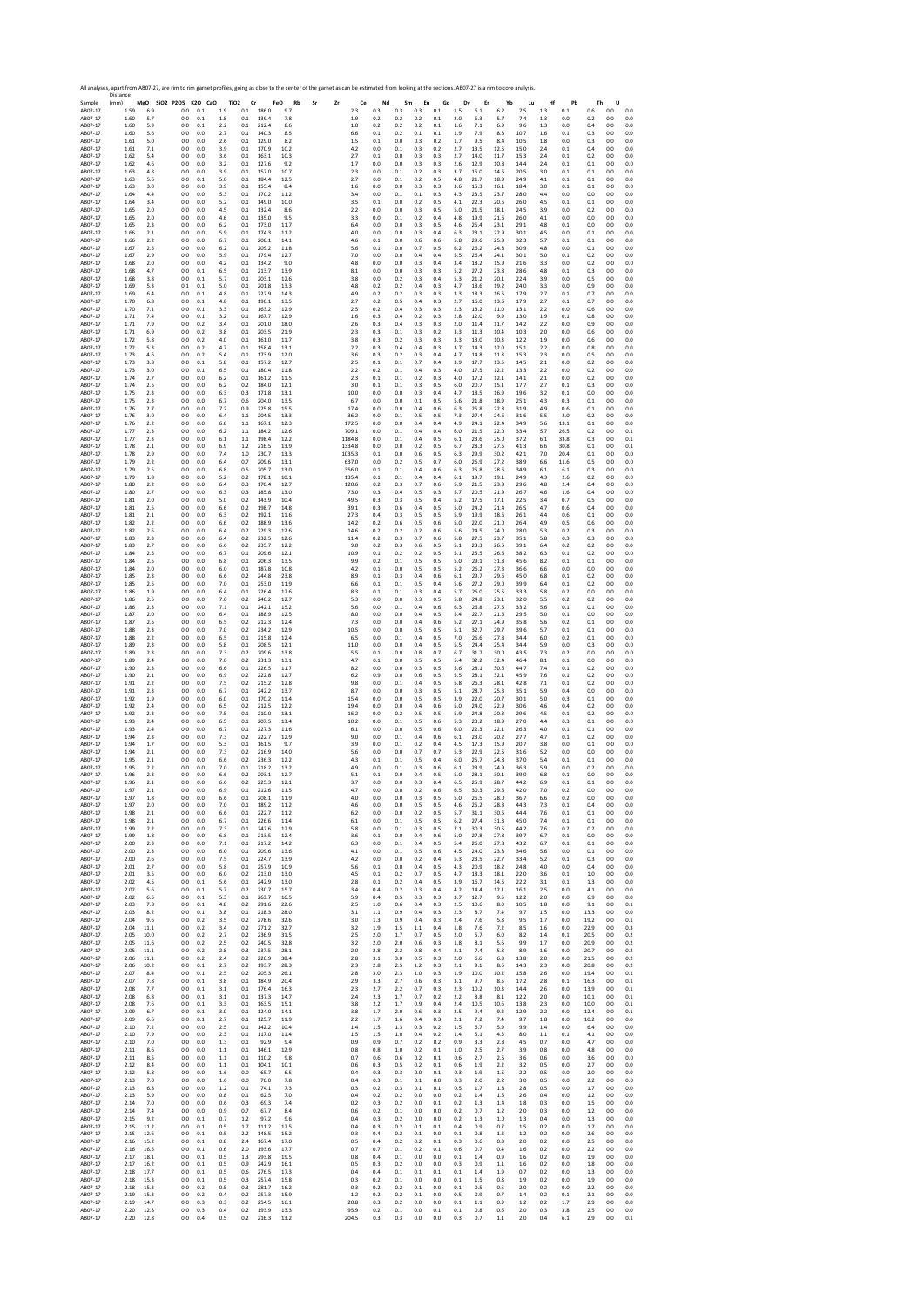Sample Distance (mm) **MgO SiO2 P2O5 K2O CaO TiO2 Cr FeO Rb Sr Zr Ce Nd Sm Eu Gd Dy Er Yb Lu Hf Pb Th U** AB07‐17 2.21 10.3 0.0 0.4 0.4 0.2 186.9 11.4 193.2 0.2 0.3 0.1 0.1 0.3 0.7 1.0 1.4 0.4 4.1 2.6 0.0 0.0 AB07‐17 2.21 10.4 0.0 0.4 0.5 0.2 170.8 11.5 141.4 0.2 0.2 0.1 0.0 0.3 0.8 0.4 1.1 0.2 3.0 2.7 0.0 0.0 AB07‐17 2.21 9.8 0.0 0.4 0.3 0.2 144.8 10.2 83.9 0.2 0.3 0.1 0.0 0.3 0.6 0.6 1.2 0.2 1.3 2.0 0.0 0.0 AB07‐17 2.22 10.4 0.0 0.4 0.2 0.2 144.5 10.0 43.4 0.2 0.1 0.0 0.0 0.2 0.8 0.4 1.0 0.1 0.9 2.7 0.0 0.0 AB07‐17 2.22 11.1 0.0 0.3 0.4 0.2 164.2 11.1 27.7 0.3 0.2 0.0 0.0 0.2 0.6 0.4 0.9 0.3 0.5 3.0 0.0 0.0 AB07‐17 2.23 10.4 0.0 0.2 0.1 0.1 171.3 10.4 17.3 0.5 0.4 0.2 0.0 0.1 0.3 0.4 1.3 0.1 0.4 4.5 0.0 0.0 AB07‐17 2.23 10.9 0.0 0.1 0.1 0.1 156.0 12.6 19.5 0.6 0.4 0.1 0.0 0.1 0.4 0.4 0.9 0.1 0.6 6.9 0.0 0.1 AB07‐17 2.23 11.8 0.0 0.1 0.3 0.1 196.3 15.8 41.7 0.8 0.7 0.1 0.0 0.1 0.1 0.6 0.5 0.2 1.0 9.4 0.0 0.0 AB07‐17 2.24 12.2 0.0 0.1 0.7 0.1 197.7 16.4 40.8 1.0 0.5 0.3 0.1 0.1 0.6 0.5 0.8 0.2 0.9 11.0 0.0 0.1 AB07‐17 2.24 11.9 0.0 0.1 0.1 0.1 220.3 17.8 29.3 0.8 0.4 0.2 0.1 0.0 0.3 0.8 0.5 0.2 0.5 11.5 0.0 0.1 AB07‐17 2.25 12.7 0.0 0.1 0.2 0.1 255.8 19.7 20.4 1.2 0.4 0.2 0.0 0.2 0.3 0.4 0.8 0.1 0.4 11.6 0.0 0.0 AB07‐17 2.25 13.7 0.0 0.1 0.1 0.1 240.7 22.7 11.4 1.1 0.7 0.1 0.0 0.1 0.2 0.3 1.1 0.2 0.2 12.3 0.0 0.0 AB07‐17 2.26 14.2 0.0 0.1 0.5 0.1 259.7 24.3 6.4 1.9 1.1 0.2 0.1 0.6 0.6 0.3 1.3 0.1 0.1 14.2 0.0 0.0 AB07‐17 2.26 15.6 0.0 0.1 0.4 0.1 272.9 25.8 3.6 1.1 1.2 0.2 0.1 0.7 0.9 0.4 1.2 0.2 0.1 16.6 0.0 0.0 AB07‐17 2.26 14.5 0.0 0.1 0.4 0.1 231.1 25.9 2.3 1.0 0.9 0.2 0.1 0.6 0.8 0.3 1.2 0.3 0.1 19.5 0.0 0.0 AB07‐17 2.27 13.6 0.0 0.1 0.3 0.1 240.6 29.0 5.7 1.2 0.9 0.2 0.1 0.5 0.9 0.6 1.2 0.2 0.2 26.0 0.0 0.1 AB07‐17 2.27 12.8 0.0 0.1 0.4 0.1 223.3 29.3 27.7 1.1 1.0 0.0 0.0 0.6 0.3 0.6 1.4 0.6 3.5 25.0 0.0 0.1 AB07‐17 2.28 12.3 0.0 0.1 0.4 0.1 182.7 28.3 235.9 1.0 1.1 0.1 0.1 0.2 0.7 0.5 1.7 0.3 10.2 24.0 0.0 0.2 AB07‐17 2.28 11.4 0.0 0.1 0.5 0.1 160.6 38.1 451.0 1.0 0.9 0.2 0.1 0.3 0.4 0.3 1.8 0.4 10.4 26.6 0.0 0.2 AB07‐17 2.29 11.8 0.0 0.1 0.5 0.1 156.0 36.7 378.4 1.6 0.6 0.1 0.1 0.3 0.5 0.7 1.6 0.5 7.0 29.0 0.0 0.1 AB07‐17 2.29 11.0 0.0 0.1 0.7 0.1 139.4 44.0 219.5 1.3 1.5 0.1 0.1 0.4 0.6 0.3 1.3 0.3 4.3 29.7 0.0 0.1 AB07‐17 2.29 12.9 0.0 0.1 0.5 0.1 167.4 44.8 156.4 2.0 1.1 0.2 0.1 0.6 0.6 0.5 1.1 0.3 3.1 42.3 0.0 0.2 AB07‐17 2.30 12.9 0.0 0.1 0.5 0.1 169.7 43.3 79.1 2.1 1.3 0.5 0.1 0.3 0.6 0.7 1.0 0.3 1.3 41.5 0.0 0.1 AB07‐17 2.30 10.3 0.0 0.1 0.3 0.1 139.5 36.8 42.1 1.3 1.2 0.2 0.1 0.2 0.7 0.5 1.0 0.3 0.9 36.5 0.0 0.0 AB07‐17 2.31 11.8 0.0 0.1 0.4 0.1 166.6 49.6 27.4 1.6 1.3 0.3 0.0 0.2 0.3 0.5 1.4 0.2 0.5 37.9 0.0 0.1 AB07‐17 2.31 12.3 0.0 0.1 0.3 0.2 164.2 53.7 18.9 1.5 1.5 0.1 0.1 0.7 0.4 0.5 1.3 0.3 0.2 38.0 0.0 0.0 AB07‐17 2.31 11.4 0.0 0.1 0.3 0.1 142.0 34.3 9.1 1.6 1.3 0.2 0.1 0.4 0.4 0.9 1.1 0.3 0.3 25.7 0.0 0.0 AB07‐17 2.32 15.2 0.0 0.2 0.3 0.2 209.0 43.3 10.6 1.7 1.5 0.3 0.1 0.4 0.5 0.5 1.0 0.3 0.3 25.4 0.0 0.0 AB07‐17 2.32 15.5 0.0 0.2 0.4 0.2 203.3 35.3 14.3 2.1 1.6 0.5 0.1 0.7 0.5 0.5 1.4 0.3 1.6 21.7 0.0 0.0 AB07‐17 2.33 15.5 0.0 0.2 0.2 0.1 189.6 36.4 105.5 1.6 1.6 0.3 0.1 0.3 0.3 0.6 1.5 0.3 5.5 16.5 0.0 0.1 AB07‐17 2.33 17.1 0.0 0.2 0.2 0.1 216.0 36.7 384.7 1.5 1.4 0.2 0.1 0.3 0.3 0.6 2.9 0.5 8.9 17.4 0.0 0.1 AB07‐17 2.34 18.2 0.0 0.2 0.2 0.2 205.7 34.7 328.0 1.6 1.6 0.3 0.0 0.1 0.4 1.0 1.6 0.4 6.2 16.0 0.0 0.0 AB07‐17 2.34 18.1 0.0 0.2 0.3 0.2 192.2 30.1 206.9 2.0 2.7 0.5 0.1 0.5 0.7 0.3 1.8 0.6 4.2 15.5 0.0 0.0 AB07‐17 2.34 18.5 0.0 0.2 0.2 0.2 196.4 24.9 113.2 3.2 1.4 0.7 0.1 0.6 1.4 1.0 2.3 0.8 1.7 11.6 0.0 0.0 AB07‐17 2.35 18.6 0.0 0.3 0.4 0.2 210.8 20.6 62.9 6.0 3.0 1.0 0.2 0.8 0.7 1.0 5.1 1.2 1.1 13.2 0.0 0.1 AB07‐17 2.35 18.0 0.0 0.3 1.8 0.2 205.0 25.5 38.0 5.8 4.1 0.8 0.2 1.4 1.0 1.4 5.5 1.2 0.7 11.0 0.0 0.1 AB07‐17 2.36 17.2 0.0 0.2 7.0 0.2 187.9 18.1 19.5 6.8 3.8 0.7 0.2 0.5 0.8 1.6 5.3 1.5 0.3 9.0 0.0 0.1 AB07‐17 2.36 16.4 0.0 0.2 19.1 0.2 230.3 19.9 12.9 5.4 2.8 0.9 0.1 0.3 1.2 2.1 6.7 2.0 0.3 7.9 0.0 0.1 AB07‐17 2.36 16.4 0.0 0.2 37.7 0.2 216.6 16.9 15.1 5.2 2.9 0.4 0.1 0.8 1.0 3.5 9.2 2.8 0.3 10.3 0.0 0.1 AB07‐17 2.37 15.0 0.0 0.2 60.5 0.1 159.8 15.5 9.1 3.1 2.5 0.4 0.1 0.4 1.3 3.6 13.1 3.6 0.1 5.7 0.0 0.0 AB07‐17 2.37 17.1 0.0 0.2 104.5 0.2 202.0 20.3 8.8 12.5 1.7 0.6 0.1 0.8 1.7 5.6 18.6 5.3 0.1 7.2 0.0 0.1 AB07‐17 2.38 16.9 0.0 0.2 155.3 0.2 234.4 18.5 9.9 2.5 2.0 0.2 0.2 0.9 2.2 7.5 22.0 7.2 0.2 8.3 0.0 0.0 AB07‐17 2.38 21.0 0.0 0.1 245.1 0.2 183.5 29.7 8.7 2.3 1.6 0.7 0.2 1.3 1.9 8.3 32.9 10.0 0.2 10.5 0.0 0.0 AB07‐17 2.39 16.8 0.0 0.2 336.1 0.2 191.6 16.7 9.2 2.9 3.0 0.7 0.2 0.9 3.2 8.9 41.4 12.9 0.2 19.1 0.0 0.0 AB07‐17 2.39 19.0 0.0 0.1 433.0 0.3 166.0 16.7 5.9 5.2 4.1 0.4 0.1 1.3 3.3 11.2 44.6 15.7 0.0 21.5 0.0 0.0 AB07‐17 2.39 16.5 0.0 0.2 499.5 0.2 193.0 20.3 6.0 5.5 5.9 0.8 0.3 2.4 3.9 12.8 48.4 17.9 0.0 24.2 0.0 0.2 AB07‐17 2.40 15.5 0.0 0.1 429.3 0.2 178.0 17.7 2.9 5.0 4.2 0.5 0.2 0.0 1.9 11.5 43.4 15.2 0.1 27.8 0.1 0.1 AB07‐17 2.40 16.9 0.0 0.1 384.6 0.2 245.2 18.4 4.6 5.4 3.4 1.1 0.1 0.9 3.5 10.9 43.3 13.4 0.0 32.3 0.1 0.0 AB07‐17 2.41 9.5 0.0 0.0 174.4 0.1 137.8 9.0 3.3 2.0 1.6 0.4 0.1 0.3 1.3 6.3 23.7 6.6 0.0 16.3 0.1 0.1 AB07‐17 2.41 13.1 0.0 0.1 207.6 0.1 182.5 12.3 2.4 3.4 3.8 0.8 0.2 0.9 2.6 7.9 27.5 8.3 0.1 26.1 0.0 0.0 AB07‐17 2.42 10.0 0.0 0.0 141.9 0.2 101.9 10.0 7.6 3.4 2.5 0.7 0.2 0.7 1.8 5.9 20.7 6.3 0.9 21.6 0.0 0.1 AB07‐17 2.42 8.1 0.0 0.0 115.9 0.1 112.3 8.6 109.7 4.0 2.1 0.7 0.2 0.5 2.3 6.1 17.4 5.2 6.3 16.8 0.0 0.1 AB07‐17 2.42 7.6 0.0 0.0 107.5 0.1 176.7 10.0 346.7 5.4 2.1 0.3 0.2 0.5 1.9 5.2 20.3 5.4 14.5 18.2 0.0 0.1 AB07‐17 2.43 8.1 0.0 0.1 100.7 0.1 105.9 7.9 673.3 2.6 1.6 0.4 0.2 0.4 1.4 7.0 22.0 5.8 22.9 17.0 0.0 0.2 AB07‐17 2.43 5.2 0.0 0.0 63.5 0.1 72.6 5.7 498.6 1.5 1.1 0.3 0.1 0.4 1.0 3.4 12.9 3.5 12.2 11.3 0.0 0.0 AB07‐17 2.44 9.0 0.0 0.0 82.2 0.1 151.9 9.1 607.8 2.3 1.8 0.8 0.1 0.7 1.2 5.6 18.1 4.6 12.6 14.4 0.0 0.1 AB07‐17 2.44 9.6 0.0 0.1 75.0 0.1 146.8 9.8 421.5 2.6 1.7 0.4 0.1 0.6 1.1 5.1 17.2 4.7 7.1 13.7 0.1 0.1 AB07‐17 2.44 7.6 0.0 0.0 48.0 0.0 109.8 8.0 179.8 1.6 1.2 0.2 0.1 0.4 0.6 3.8 12.4 3.0 3.6 9.9 0.0 0.0 AB07‐17 2.45 11.6 0.0 0.1 58.5 0.1 172.7 11.5 165.4 2.7 1.5 0.3 0.1 0.9 1.7 4.5 16.0 3.5 3.3 12.8 0.0 0.1 AB07‐17 2.45 6.4 0.0 0.0 24.6 0.0 101.0 6.7 56.3 1.3 1.0 0.2 0.0 0.2 0.9 2.4 6.4 1.5 1.2 6.1 0.0 0.0 AB07‐17 2.46 17.2 0.0 0.1 49.7 0.1 232.2 16.8 92.8 1.9 1.9 0.4 0.1 0.4 1.5 4.1 14.5 3.0 1.5 12.0 0.0 0.0 AB07‐17 2.46 16.1 0.0 0.0 36.2 0.1 215.3 15.4 44.8 1.7 1.3 0.3 0.1 0.6 0.9 3.3 10.1 2.5 1.2 11.4 0.0 0.0 AB07‐17 2.47 15.8 0.0 0.0 30.0 0.1 201.3 15.9 69.5 1.7 1.2 0.2 0.1 0.6 1.0 3.0 9.5 2.0 2.8 9.7 0.0 0.0 AB07‐17 2.47 14.4 0.0 0.0 21.8 0.1 178.0 13.7 148.0 1.5 1.2 0.2 0.1 0.2 0.9 2.1 6.0 1.5 7.0 7.5 0.0 0.0 AB07‐17 2.47 10.6 0.0 0.0 15.5 0.1 150.4 10.7 220.6 1.2 1.1 0.2 0.0 0.2 0.8 1.1 3.8 1.0 6.1 4.6 0.0 0.0 AB07‐17 2.48 8.6 0.0 0.0 10.8 0.1 90.9 7.9 192.6 0.9 0.8 0.1 0.0 0.3 0.6 1.2 2.7 0.7 4.6 3.4 0.0 0.0 AB07‐17 2.48 5.5 0.0 0.1 7.0 0.0 64.8 4.8 139.8 0.5 0.5 0.0 0.0 0.2 0.1 0.5 1.9 0.5 5.4 1.9 0.0 0.0 AB07‐17 2.49 4.6 0.0 0.0 6.1 0.0 56.8 5.3 261.0 0.5 0.5 0.1 0.0 0.1 0.3 0.9 2.4 0.6 9.0 1.7 0.0 0.1 AB07‐17 2.49 3.3 0.0 0.0 5.2 0.0 41.0 3.4 285.6 0.6 0.4 0.0 0.0 0.2 0.3 0.7 2.2 0.7 9.4 1.3 0.0 0.1 AB07‐17 2.50 2.5 0.0 0.0 4.6 0.0 22.3 2.6 362.1 0.6 0.5 0.1 0.0 0.1 0.6 0.9 2.3 0.7 11.2 1.5 0.0 0.1 AB07‐17 2.50 2.4 0.0 0.0 6.1 0.0 22.5 2.6 497.3 0.9 0.5 0.2 0.1 0.4 1.1 1.9 3.9 0.9 11.3 2.1 0.0 0.1 AB07‐17 2.50 2.1 0.0 0.0 5.8 0.0 16.7 2.2 352.3 0.7 0.3 0.1 0.1 0.5 2.4 2.9 5.2 1.1 6.9 2.1 0.0 0.0 AB07‐17 2.51 2.2 0.0 0.0 8.8 0.0 19.4 2.1 286.2 0.9 0.6 0.1 0.1 0.7 5.7 6.2 9.5 1.8 5.9 3.8 0.0 0.0 AB07‐17 2.51 2.3 0.0 0.0 13.9 0.0 18.2 2.4 300.7 1.1 0.6 0.3 0.2 1.4 6.5 7.5 12.4 2.5 11.4 4.7 0.0 0.1 AB07‐17 2.52 2.4 0.1 0.0 16.3 0.0 14.3 2.3 563.4 1.2 0.7 0.2 0.2 1.6 6.6 7.8 12.2 2.6 16.3 6.1 0.0 0.2 AB07‐17 2.52 2.6 0.1 0.0 21.6 0.1 12.5 2.4 763.6 1.1 0.9 0.2 0.2 1.2 4.8 6.8 13.8 2.5 16.2 7.6 0.0 0.2 AB07‐17 2.52 3.2 0.1 0.0 27.5 0.3 13.8 2.5 624.5 1.1 0.9 0.1 0.1 0.7 4.3 6.9 12.9 2.8 12.1 9.4 0.0 0.1 AB07‐17 2.53 2.5 0.3 0.0 37.0 0.8 15.2 2.9 465.1 1.3 0.9 0.4 0.2 0.9 3.4 6.2 14.7 3.5 8.7 11.7 0.0 0.1 AB07‐17 2.53 2.5 0.8 0.0 45.4 1.7 14.1 2.8 290.1 1.5 1.4 0.6 0.2 1.2 4.5 6.1 16.3 4.1 6.1 17.0 0.0 0.2 AB07‐17 2.54 2.4 1.6 0.0 57.0 3.1 17.0 2.9 181.3 2.0 1.8 0.7 0.4 1.7 4.6 7.5 20.0 4.3 3.4 19.7 0.0 0.2 AB07‐17 2.54 2.2 2.6 0.0 68.7 4.5 14.4 3.7 133.2 2.8 2.7 1.1 0.4 2.3 5.9 9.1 23.8 6.0 4.7 22.8 0.0 0.2 AB07‐17 2.55 2.6 3.4 0.1 88.6 5.9 17.8 4.6 301.0 4.0 3.6 1.3 0.5 2.9 8.0 9.2 30.3 7.3 10.8 29.0 0.1 0.4 AB07‐17 2.55 3.3 3.6 0.1 111.3 7.2 31.9 5.7 583.3 4.5 3.5 1.3 0.6 4.0 8.6 14.5 39.0 9.4 14.6 35.7 0.1 0.5 AB07‐17 2.55 4.1 3.3 0.1 129.2 7.3 35.9 6.2 561.2 6.3 5.4 1.4 0.5 2.4 6.5 14.7 42.5 9.9 11.8 36.2 0.1 0.5 AB07‐17 2.56 4.7 2.8 0.1 154.8 7.6 69.7 8.0 421.2 6.5 5.1 1.9 0.4 2.6 6.9 14.8 46.1 11.2 8.4 39.9 0.0 0.5 AB07‐17 2.56 6.0 1.9 0.1 172.3 7.3 43.8 8.2 310.9 7.0 6.4 2.8 0.3 2.2 5.0 17.7 52.5 12.8 5.1 43.7 0.1 0.2 AB07‐17 2.57 7.8 1.3 0.1 202.8 7.1 60.9 10.4 184.4 6.6 5.4 1.2 0.4 2.1 5.7 18.7 57.2 14.8 3.0 48.9 0.0 0.1 AB07‐17 2.57 7.4 0.8 0.1 236.9 5.9 53.1 10.6 123.4 8.4 5.3 1.6 0.4 1.7 6.7 21.3 64.5 17.3 2.6 56.9 0.0 0.3 AB07‐17 2.57 9.6 0.6 0.1 303.0 4.9 85.2 12.4 97.8 9.6 6.7 2.2 0.4 1.9 5.4 23.2 79.3 20.6 2.1 64.8 0.0 0.1 AB07‐17 2.58 9.3 0.5 0.1 366.1 3.8 71.7 10.1 73.0 10.2 8.8 1.9 0.7 1.3 7.2 26.4 88.6 24.6 1.2 83.4 0.0 0.1 AB07‐17 2.58 6.3 0.3 0.1 269.6 1.7 48.9 7.1 50.9 7.2 7.1 1.4 0.4 1.2 6.3 18.3 69.4 18.1 1.1 63.4 0.0 0.1 AB07‐17 2.59 6.5 0.2 0.1 293.6 1.3 32.3 7.1 42.8 14.4 6.9 0.8 0.2 1.7 6.0 20.8 70.9 19.9 0.6 71.6 0.0 0.1 AB07‐17 2.59 3.3 0.1 0.1 211.4 0.6 27.6 6.1 22.3 8.1 6.2 1.7 0.3 2.2 3.9 15.0 48.5 14.2 0.5 57.4 0.2 0.1 AB07‐17 2.60 1.8 0.0 0.1 130.4 0.3 20.2 2.5 16.8 4.5 3.6 1.3 0.2 1.1 2.8 8.8 28.0 8.1 0.4 37.1 0.1 0.1 AB07‐17 2.60 1.5 0.0 0.1 98.1 0.3 28.9 1.5 12.0 5.5 3.1 0.9 0.2 1.0 2.0 5.6 22.6 6.1 0.2 31.2 0.0 0.0 AB07‐17 2.60 0.8 0.0 0.1 62.5 0.1 13.3 1.8 7.8 4.2 2.3 0.8 0.2 1.1 1.1 3.1 14.1 3.6 0.3 22.9 0.0 0.0 AB07‐17 2.61 0.9 0.0 0.1 42.5 0.2 8.4 0.9 6.1 3.2 2.0 0.7 0.2 0.4 1.1 2.6 9.7 2.5 0.1 19.0 0.0 0.0 AB07‐17 2.61 0.9 0.0 0.1 29.0 1.0 14.2 1.2 11.3 2.2 1.4 0.4 0.1 0.5 0.5 1.8 6.1 1.7 0.1 15.4 0.0 0.0 AB07‐17 2.62 0.4 0.0 0.1 20.2 4.3 21.2 2.4 3.1 1.9 1.0 0.3 0.1 0.1 1.0 1.8 4.9 1.0 0.2 14.7 0.0 0.0 AB07‐17 2.62 0.3 0.0 0.1 14.7 8.6 35.8 4.0 3.5 1.3 0.9 0.2 0.1 0.2 1.1 1.9 4.3 1.0 0.0 12.3 0.0 0.0 AB07‐17 2.63 0.5 0.0 0.1 11.9 11.3 47.1 5.2 3.4 0.8 0.6 0.1 0.0 0.2 1.6 2.4 4.8 0.9 0.0 10.6 0.0 0.0 AB07‐17 2.63 0.5 0.0 0.1 8.9 14.2 77.1 6.9 6.3 0.8 0.6 0.1 0.1 0.6 3.9 4.6 8.0 1.5 0.0 10.7 0.0 0.1 AB07‐17 2.63 0.4 0.0 0.0 7.2 15.5 92.7 7.7 2.8 0.7 0.3 0.1 0.1 1.1 6.0 8.2 12.0 1.9 0.1 10.7 0.0 0.2 AB07‐17 2.64 0.5 0.0 0.0 6.1 15.4 106.2 8.5 1.6 0.6 0.5 0.4 0.1 1.8 9.1 10.9 15.1 2.7 0.1 9.6 0.1 0.3 AB07‐17 2.64 0.8 0.0 0.0 6.1 14.4 127.4 9.4 1.2 0.5 0.2 0.2 0.2 2.4 13.9 15.1 20.9 3.8 0.0 8.0 0.0 0.1 AB07‐17 2.65 0.9 0.0 0.0 5.7 13.9 190.0 9.9 4.2 0.6 0.3 0.2 0.2 2.5 16.2 18.2 26.8 4.6 0.1 6.7 0.0 0.1 AB07‐17 2.65 1.2 0.0 0.0 5.7 12.4 172.8 10.5 2.8 0.3 0.4 0.2 0.4 4.0 20.9 22.6 32.5 5.9 0.0 4.7 0.0 0.1 AB07‐17 2.65 1.7 0.0 0.0 5.8 11.3 209.2 11.0 2.8 0.4 0.2 0.4 0.3 4.3 25.6 29.3 38.4 7.0 0.1 4.2 0.0 0.1 AB07‐17 2.66 1.5 0.0 0.0 6.0 9.7 251.6 12.0 4.4 0.3 0.4 0.3 0.5 5.4 31.8 34.8 48.4 8.7 0.1 2.9 0.0 0.0 AB07‐17 2.66 2.0 0.0 0.0 6.6 8.8 258.1 12.9 11.8 0.3 0.1 0.3 0.4 6.7 34.4 38.6 56.7 8.9 0.2 3.1 0.0 0.1 AB07‐17 2.67 1.9 0.0 0.0 7.2 6.7 264.3 14.3 7.3 0.2 0.2 0.5 0.5 7.1 36.2 42.2 55.6 9.6 0.3 1.7 0.0 0.0 AB07‐17 2.67 2.1 0.0 0.0 7.1 4.7 273.6 14.2 23.4 0.1 0.1 0.5 0.5 7.6 41.5 43.0 58.2 9.7 3.1 1.2 0.0 0.0 AB07‐17 2.68 2.0 0.0 0.0 7.5 3.3 274.2 13.4 231.3 0.0 0.1 0.4 0.6 6.6 38.6 38.3 55.6 8.9 17.1 0.8 0.0 0.1 AB07‐17 2.68 2.4 0.0 0.0 8.1 2.2 273.2 13.2 982.3 0.0 0.1 0.5 0.9 6.5 39.0 41.3 52.7 9.0 45.2 0.5 0.0 0.1 AB07‐17 2.68 2.4 0.0 0.0 7.7 1.5 258.2 13.2 2122.1 0.1 0.0 0.5 0.6 8.9 38.7 39.8 50.9 9.2 74.1 0.4 0.0 0.4 AB07‐17 2.69 2.5 0.0 0.0 7.6 1.1 281.5 14.1 3078.7 0.0 0.1 1.0 0.8 9.1 36.7 40.9 51.4 8.7 90.0 0.3 0.0 0.5 AB07‐17 2.69 2.3 0.0 0.0 7.3 0.7 262.4 13.4 3488.0 0.1 0.1 0.3 0.8 6.3 39.5 38.3 52.3 8.3 83.3 1.2 0.0 0.4 AB07‐17 2.70 2.0 0.0 0.0 7.6 0.5 261.8 12.6 2900.2 0.0 0.0 0.6 0.6 8.2 37.5 36.3 47.2 7.3 64.8 0.2 0.0 0.3 AB07‐17 2.70 2.0 0.0 0.0 6.7 0.4 277.2 12.0 2022.4 0.1 0.1 0.5 0.6 6.8 36.0 36.1 41.5 6.6 43.4 0.5 0.0 0.3 AB07‐17 2.71 2.0 0.0 0.0 7.9 0.3 243.1 11.6 1400.1 0.0 0.0 0.2 0.6 7.7 35.4 31.0 39.2 6.2 28.5 1.0 0.0 0.2 AB07‐17 2.71 2.1 0.0 0.0 7.6 0.3 258.9 12.4 958.8 0.0 0.0 0.4 0.8 7.3 36.4 30.2 35.6 5.8 17.4 0.6 0.0 0.1 AB07‐17 2.71 2.0 0.0 0.0 8.1 0.2 245.9 12.6 524.3 0.0 0.1 0.5 0.6 6.9 34.4 27.4 31.4 4.9 10.9 0.7 0.0 0.1 AB07‐17 2.72 1.9 0.0 0.0 7.7 0.2 267.1 12.6 326.5 0.0 0.0 0.6 0.6 7.3 34.6 26.1 31.2 4.8 6.3 0.6 0.0 0.0 AB07‐17 2.72 2.1 0.0 0.0 7.7 0.3 252.8 13.1 232.6 0.0 0.0 0.8 0.7 8.3 33.0 26.2 31.7 4.6 4.8 1.2 0.0 0.0 AB07‐17 2.73 2.1 0.0 0.0 8.5 0.2 251.8 13.4 155.5 0.1 0.0 0.8 0.7 7.9 31.9 25.5 30.6 4.2 2.9 0.1 0.0 0.0 AB07‐17 2.73 2.1 0.0 0.0 7.9 0.2 220.7 12.8 68.6 0.0 0.0 0.5 0.7 6.8 33.4 22.4 25.7 3.7 2.0 0.2 0.0 0.0 AB07‐17 2.73 2.2 0.0 0.0 7.3 0.2 207.7 12.9 56.1 0.1 0.0 0.7 0.8 8.3 31.3 23.2 22.0 3.6 1.2 0.2 0.0 0.0 AB07‐17 2.74 2.3 0.0 0.0 7.6 0.1 201.9 12.5 50.1 0.0 0.1 0.9 0.6 7.7 29.0 22.1 21.9 3.5 0.9 0.1 0.0 0.0 AB07‐17 2.74 2.1 0.0 0.0 7.3 0.2 184.7 12.5 21.9 0.1 0.2 0.6 0.6 6.3 27.7 20.5 20.8 2.9 0.5 0.3 0.0 0.0 AB07‐17 2.75 2.0 0.0 0.0 7.6 0.2 190.7 12.3 20.5 0.1 0.0 0.4 0.6 6.3 24.9 18.9 17.8 2.8 0.4 0.1 0.0 0.0 AB07‐17 2.75 2.7 0.0 0.0 7.5 0.1 190.1 12.5 20.4 0.0 0.0 0.5 0.8 6.0 24.8 17.8 17.8 2.3 0.4 0.2 0.0 0.0 AB07‐17 2.76 2.5 0.0 0.0 7.2 0.1 184.7 12.5 11.7 0.1 0.0 0.6 0.6 5.9 23.5 16.1 15.1 2.1 0.2 0.1 0.0 0.0 AB07‐17 2.76 2.1 0.0 0.0 8.2 0.1 181.4 12.6 9.7 0.0 0.1 0.3 0.8 5.9 22.2 13.1 15.3 2.0 0.2 0.6 0.0 0.0 AB07‐17 2.76 2.3 0.0 0.0 7.5 0.1 182.9 12.8 10.6 0.0 0.1 0.6 0.5 4.6 21.6 13.2 13.9 1.6 0.7 0.5 0.0 0.0 AB07‐17 2.77 2.1 0.0 0.0 7.0 0.2 177.9 12.3 42.0 0.0 0.0 0.6 0.7 5.7 21.6 14.3 11.1 1.7 2.2 0.3 0.0 0.0 AB07‐17 2.77 2.2 0.0 0.0 7.3 0.2 183.8 12.4 117.0 0.0 0.0 0.2 0.7 5.8 19.6 12.0 10.6 1.6 3.3 0.3 0.0 0.0 AB07‐17 2.78 2.1 0.0 0.0 6.9 0.3 223.2 13.1 147.8 0.0 0.0 0.3 0.6 6.4 22.5 12.3 14.3 1.9 3.8 0.2 0.0 0.0 AB07‐17 2.78 2.0 0.0 0.0 7.2 0.1 238.2 11.9 101.6 0.1 0.1 0.5 0.6 5.8 21.5 15.1 13.3 1.7 1.9 0.4 0.0 0.0 AB07‐17 2.78 2.2 0.0 0.0 6.7 0.1 248.4 12.9 65.2 0.0 0.2 0.7 0.6 5.4 22.8 15.6 15.1 2.4 1.2 0.1 0.0 0.0 AB07‐17 2.79 2.4 0.0 0.0 6.7 0.1 255.9 12.7 31.5 0.0 0.1 0.5 0.7 6.6 25.7 16.9 16.9 2.4 0.4 0.0 0.0 0.0 AB07‐17 2.79 2.0 0.0 0.0 8.0 0.1 298.6 13.1 20.4 0.0 0.0 0.4 0.6 6.4 28.6 20.9 19.4 3.2 0.5 0.1 0.0 0.0 AB07‐17 2.80 2.0 0.0 0.0 7.8 0.2 289.4 12.5 10.6 0.0 0.0 0.4 0.7 8.6 29.4 23.3 23.2 3.3 0.6 ‐0.1 0.0 0.0 AB07‐17 2.80 2.1 0.0 0.0 7.7 0.2 273.0 12.9 9.7 0.1 0.1 0.1 0.7 5.9 29.6 27.7 29.7 4.5 0.7 0.0 0.0 0.0 AB07‐17 2.81 2.1 0.0 0.0 7.5 0.2 250.7 12.9 17.3 0.0 0.1 0.1 0.9 7.1 34.2 30.2 34.6 5.4 0.9 0.0 0.0 0.0 AB07‐17 2.81 2.2 0.0 0.0 7.9 0.1 245.5 13.1 5.6 0.0 0.0 0.3 0.6 7.4 37.9 33.8 38.0 6.4 0.6 0.0 0.0 0.0 AB07‐17 2.81 2.5 0.0 0.0 7.6 0.2 298.8 13.2 6.3 0.0 0.1 0.5 0.6 8.8 39.6 38.6 44.6 6.7 0.2 0.1 0.0 0.0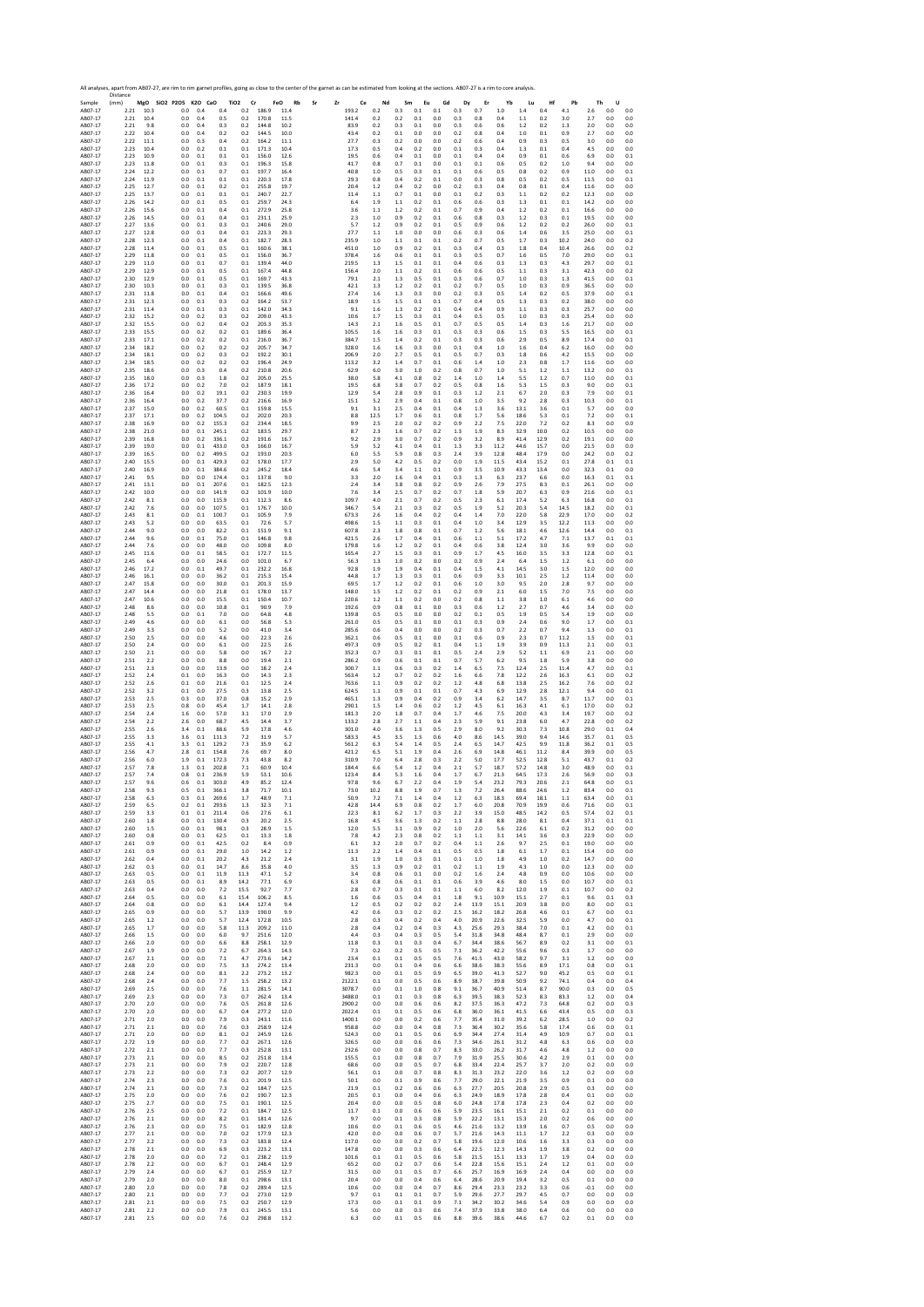Sample Distance (mm) **MgO SiO2 P2O5 K2O CaO TiO2 Cr FeO Rb Sr Zr Ce Nd Sm Eu Gd Dy Er Yb Lu Hf Pb Th U** AB07‐17 2.82 2.2 0.0 0.0 7.1 0.2 266.0 12.7 12.6 0.0 0.1 0.4 0.6 6.8 40.6 37.3 44.8 7.1 0.1 0.4 0.0 0.0 AB07‐17 2.82 2.5 0.0 0.0 7.6 0.1 293.7 13.3 5.0 0.0 0.1 0.4 0.8 6.3 42.8 39.8 47.2 7.3 0.1 0.1 0.0 0.0 AB07‐17 2.83 2.2 0.0 0.0 6.8 0.2 247.9 11.4 4.4 0.1 0.1 0.2 0.5 7.0 36.8 34.2 44.1 6.6 0.2 0.2 0.0 0.0 AB07‐17 2.83 2.3 0.0 0.0 6.5 0.1 321.5 12.6 5.6 0.1 0.2 0.4 0.6 7.2 39.4 36.8 44.3 7.3 0.0 0.1 0.0 0.0 AB07‐17 2.84 2.3 0.0 0.0 7.4 0.1 297.2 12.6 24.0 0.1 0.3 0.3 0.8 6.2 39.7 36.8 45.9 7.5 0.2 0.0 0.0 0.0 AB07‐17 2.84 2.2 0.0 0.0 6.6 0.1 246.8 11.5 18.3 0.1 0.3 0.7 0.4 7.4 33.6 32.3 38.4 6.5 0.5 0.0 0.0 0.0 AB07‐17 2.84 2.4 0.0 0.0 6.9 0.1 295.7 12.3 6.8 0.1 0.1 0.6 0.6 6.4 36.2 32.7 37.8 6.1 0.2 0.5 0.0 0.0 AB07‐17 2.85 2.2 0.0 0.0 6.3 0.2 239.0 11.7 4.9 0.1 0.5 0.3 0.5 6.0 32.1 27.0 31.1 4.9 0.1 0.0 0.0 0.0 AB07‐17 2.85 2.3 0.0 0.0 6.1 0.1 206.4 10.8 7.4 0.3 0.1 0.5 0.4 5.5 29.9 26.3 31.2 4.7 0.0 0.1 0.0 0.0 AB07‐17 2.86 1.9 0.0 0.0 5.2 0.1 170.5 9.5 4.4 0.3 0.2 0.4 0.6 5.5 23.4 20.4 25.2 4.1 0.1 0.2 0.0 0.0 AB07‐17 2.86 1.6 0.0 0.0 4.4 0.1 144.5 8.1 3.6 0.2 0.1 0.3 0.3 5.1 21.5 18.2 20.8 3.2 0.0 0.1 0.0 0.0 AB07‐17 2.86 1.3 0.0 0.0 4.0 0.1 120.3 6.9 8.1 0.2 0.3 0.5 0.2 3.9 16.4 15.6 18.8 2.8 0.1 0.2 0.0 0.0 AB07‐17 2.87 1.2 0.0 0.0 3.4 0.1 101.4 6.0 5.4 0.2 0.2 0.2 0.3 3.4 15.8 14.1 16.9 2.6 0.3 0.0 0.0 0.0 AB07‐17 2.87 1.0 0.0 0.0 2.7 0.1 86.0 5.0 3.4 0.1 0.0 0.3 0.2 2.6 13.1 13.2 14.8 2.2 0.1 0.1 0.0 0.0 AB07‐17 2.88 0.8 0.0 0.0 2.4 0.0 51.2 4.1 1.3 0.1 0.1 0.1 0.3 2.2 11.6 10.7 12.6 1.9 0.1 0.1 0.0 0.0 AB07‐17 2.88 0.8 0.0 0.0 2.6 0.0 50.3 3.9 4.8 0.1 0.1 0.2 0.3 2.3 11.0 10.1 11.2 1.7 0.1 0.0 0.0 0.0 AB07‐17 2.89 0.9 0.0 0.0 2.4 0.0 47.3 3.9 0.9 0.1 0.0 0.2 0.2 2.3 11.1 9.5 10.2 1.7 0.0 0.1 0.0 0.0 AB07‐17 2.89 0.9 0.0 0.0 2.5 0.0 42.1 4.1 7.0 0.1 0.1 0.2 0.2 2.1 11.0 8.8 10.5 1.6 0.4 0.2 0.0 0.0 AB07‐17 2.89 0.8 0.0 0.0 2.6 0.0 43.4 3.9 5.2 0.1 0.0 0.3 0.2 1.9 10.3 8.7 9.1 1.4 0.1 1.5 0.0 0.0 AB07‐17 2.90 0.6 0.0 0.0 2.1 0.0 29.4 3.3 2.3 0.1 0.0 0.2 0.1 1.4 7.9 6.4 8.5 1.1 0.1 0.2 0.0 0.0 AB07‐17 2.90 0.6 0.0 0.0 1.9 0.0 26.7 3.0 8.4 0.1 0.1 0.2 0.1 1.1 6.9 5.8 6.6 1.0 0.2 0.1 0.0 0.0 AB07‐17 2.91 0.4 0.0 0.0 1.1 0.0 21.7 2.1 3.2 0.0 0.0 0.1 0.1 0.9 4.1 3.6 4.5 0.6 0.1 0.2 0.0 0.0 AB07‐17 2.91 0.4 0.0 0.0 1.2 0.0 15.1 2.4 10.9 0.0 0.0 0.1 0.1 0.8 4.2 3.5 4.4 0.6 0.1 0.1 0.0 0.0 AB07‐17 2.92 0.4 0.0 0.0 1.0 0.0 15.2 1.7 9.2 0.0 0.0 0.0 0.1 0.5 3.3 3.0 3.6 0.6 0.0 0.1 0.0 0.0 AB07‐17 2.92 0.3 0.0 0.0 0.7 0.0 11.3 1.2 7.7 0.0 0.0 0.0 0.1 0.3 2.4 2.0 2.6 0.4 0.0 0.3 0.0 0.0 AB07‐17 2.92 0.2 0.0 0.0 0.5 0.0 10.4 1.0 2.8 0.0 0.0 0.0 0.0 0.3 1.6 1.5 2.0 0.3 0.0 0.1 0.0 0.0 AB07‐17 2.93 0.1 0.0 0.0 0.4 0.0 7.3 0.7 2.4 0.0 0.1 0.1 0.0 0.2 1.2 0.9 1.4 0.2 0.0 0.4 0.0 0.0 AB07‐17 2.93 0.1 0.0 0.0 0.3 0.0 7.5 0.5 1.4 0.0 0.0 0.0 0.0 0.2 0.7 0.8 1.0 0.2 0.1 0.2 0.0 0.0 AB07‐17 2.94 0.1 0.0 0.0 0.3 0.0 6.6 0.4 2.4 0.0 0.3 0.0 0.0 0.1 0.6 0.6 0.6 0.1 0.1 0.1 0.0 0.0 AB07‐17 2.94 0.1 0.0 0.0 0.3 0.0 4.3 0.4 2.6 0.0 0.0 0.0 0.0 0.1 0.5 0.5 0.5 0.1 0.1 0.0 0.0 0.0 AB07‐17 2.94 0.1 0.0 0.0 0.3 0.0 6.7 0.5 4.4 0.1 0.0 0.0 0.0 0.1 0.3 0.4 0.4 0.1 0.0 0.1 0.0 0.0 AB07‐17 2.95 0.1 0.0 0.0 0.2 0.0 4.2 0.3 0.7 0.0 0.0 0.0 0.0 0.1 0.3 0.2 0.5 0.1 0.1 0.1 0.0 0.0 AB07‐17 2.95 0.0 0.0 0.0 0.2 0.0 3.5 0.4 1.0 0.0 0.0 0.0 0.0 0.0 0.4 0.3 0.7 0.1 0.1 0.0 0.0 0.0 AB07‐17 2.96 0.0 0.0 0.0 0.2 0.0 4.2 0.4 1.0 0.0 0.0 0.0 0.0 0.1 0.6 0.6 0.9 0.1 0.0 0.1 0.0 0.0 AB07‐17 2.96 0.1 0.0 0.0 0.2 0.0 2.0 0.4 0.3 0.0 0.0 0.0 0.0 0.1 0.7 0.6 0.7 0.1 0.0 0.1 0.0 0.0 AB07‐17 2.97 0.1 0.0 0.0 0.2 0.0 3.7 0.4 0.3 0.0 0.0 0.0 0.0 0.1 0.7 0.5 0.7 0.1 0.0 0.0 0.0 0.0 AB07‐17 2.97 0.1 0.0 0.0 0.3 0.0 4.2 0.5 0.7 0.0 0.0 0.0 0.0 0.1 0.7 0.7 0.9 0.1 0.0 0.0 0.0 0.0 AB07‐17 2.97 0.1 0.0 0.0 0.4 0.0 2.7 0.6 1.3 0.0 0.0 0.0 0.0 0.1 1.2 1.4 1.6 0.3 0.0 0.0 0.0 0.0 AB07‐17 2.98 0.2 0.0 0.0 0.4 0.0 6.2 0.9 0.3 0.0 0.0 0.0 0.0 0.4 2.0 1.8 2.5 0.4 0.0 0.0 0.0 0.0 AB07‐17 2.98 0.3 0.0 0.0 0.7 0.0 10.7 1.2 0.9 0.0 0.0 0.1 0.1 0.6 3.2 3.0 4.0 0.7 0.0 0.0 0.0 0.0 AB07‐17 2.99 0.4 0.0 0.0 1.1 0.0 14.2 2.0 0.6 0.0 0.0 0.1 0.0 0.6 5.2 4.9 6.5 1.0 0.0 0.0 0.0 0.0 AB07‐17 2.99 0.5 0.0 0.0 1.6 0.0 26.0 2.8 0.7 0.0 0.0 0.1 0.2 1.3 6.9 7.0 9.4 1.5 0.0 0.0 0.0 0.0 AB07‐17 2.99 0.8 0.0 0.0 2.3 0.0 34.8 4.2 0.6 0.0 0.0 0.1 0.2 1.6 10.7 9.4 12.1 1.9 0.0 0.0 0.0 0.0 AB07‐17 3.00 1.0 0.0 0.0 3.0 0.0 35.4 5.3 1.6 0.0 0.0 0.2 0.2 2.1 13.0 10.7 15.1 2.0 0.0 0.2 0.0 0.0 AB07‐17 3.00 1.2 0.0 0.0 3.5 0.0 42.4 6.7 1.3 0.1 0.0 0.3 0.2 2.3 15.0 13.1 16.2 2.4 0.0 0.1 0.0 0.0 AB07‐17 3.01 1.3 0.0 0.0 3.6 0.0 41.5 6.8 1.1 0.2 0.1 0.2 0.3 2.7 14.8 12.4 16.7 2.5 0.0 0.1 0.0 0.0 AB07‐17 3.01 1.3 0.0 0.0 3.5 0.1 36.3 6.6 0.7 0.1 0.1 0.2 0.2 2.3 12.4 11.1 13.8 2.1 0.0 0.0 0.0 0.0 AB07‐17 3.02 1.3 0.0 0.0 3.7 0.0 26.9 6.3 1.8 0.1 0.1 0.1 0.3 1.9 12.4 10.9 13.1 1.9 0.0 0.2 0.0 0.0 AB07‐17 3.02 1.1 0.0 0.0 3.4 0.0 31.3 5.6 0.7 0.1 0.1 0.2 0.2 2.0 10.8 9.4 9.8 1.7 0.0 0.1 0.0 0.0 AB07‐17 3.02 1.0 0.0 0.0 3.3 0.0 28.0 5.7 3.7 0.1 0.1 0.2 0.2 1.6 10.1 7.2 8.5 1.4 0.0 0.0 0.0 0.0 AB07‐17 3.03 0.8 0.0 0.0 2.5 0.0 17.0 4.8 0.7 0.1 0.0 0.1 0.2 1.5 7.7 6.0 7.1 1.0 0.0 0.1 0.0 0.0 AB07‐17 3.03 0.9 0.0 0.0 2.9 0.0 21.9 4.8 0.6 0.1 0.1 0.2 0.2 1.9 9.9 7.1 8.5 1.2 0.0 0.2 0.0 0.0 AB07‐17 3.04 0.9 0.0 0.0 2.9 0.0 19.7 5.4 0.7 0.0 0.2 0.0 0.2 1.6 10.1 7.6 8.3 1.2 0.0 0.2 0.0 0.0 AB07‐17 3.04 1.0 0.0 0.0 3.2 0.0 19.1 5.3 10.1 0.1 0.1 0.1 0.2 1.6 10.1 6.9 6.7 1.1 0.1 0.1 0.0 0.0 AB07‐17 3.05 0.8 0.0 0.0 2.3 0.0 18.3 4.1 0.8 0.1 0.1 0.1 0.2 1.5 7.3 6.2 7.0 1.1 0.0 0.0 0.0 0.0 AB07‐17 3.05 1.0 0.0 0.0 3.0 0.0 27.3 5.4 1.0 0.1 0.1 0.1 0.2 2.0 9.7 8.5 9.7 1.6 0.0 0.2 0.0 0.0 AB07‐17 3.05 1.2 0.0 0.0 3.4 0.0 45.7 6.1 1.0 0.0 0.1 0.2 0.2 2.0 12.0 10.9 13.4 2.1 0.0 0.1 0.0 0.0 AB07‐17 3.06 1.2 0.0 0.0 3.6 0.0 61.8 6.6 1.2 0.0 0.0 0.1 0.2 2.7 14.1 13.4 16.5 2.8 0.2 0.1 0.0 0.0 AB07‐17 3.06 1.6 0.0 0.0 4.7 0.1 94.4 7.7 1.3 0.0 0.1 0.1 0.3 3.2 17.9 18.2 21.6 3.8 0.1 0.1 0.0 0.0 AB07‐17 3.07 1.5 0.0 0.0 4.6 0.1 91.7 7.9 12.2 0.1 0.0 0.1 0.3 3.7 16.8 17.1 23.1 3.7 0.1 0.0 0.0 0.0 AB07‐17 3.07 1.6 0.0 0.0 5.2 0.1 101.4 8.7 1.9 0.0 0.0 0.3 0.4 4.7 19.8 19.5 25.1 4.1 0.0 0.0 0.0 0.0 AB07‐17 3.07 1.7 0.0 0.0 5.5 0.1 101.4 8.9 2.1 0.0 0.0 0.5 0.4 4.2 19.4 18.2 23.5 3.7 0.0 0.0 0.0 0.0 AB07‐17 3.08 1.9 0.0 0.0 5.8 0.1 124.0 10.4 2.3 0.0 0.0 0.6 0.4 4.7 23.8 19.8 24.0 4.1 0.0 0.0 0.0 0.0 AB07‐17 3.08 1.9 0.0 0.0 6.3 0.1 107.6 10.2 2.2 0.0 0.1 0.7 0.4 5.2 17.9 19.0 22.7 3.5 0.0 18.5 0.0 0.0 AB07‐17 3.09 2.0 0.0 0.0 6.1 0.1 103.2 11.0 2.6 0.0 0.1 0.4 0.6 4.0 20.1 16.6 20.0 3.3 0.0 0.0 0.0 0.0 AB07‐17 3.09 2.1 0.0 0.0 6.3 0.1 89.1 11.4 2.5 0.0 0.0 0.2 0.6 6.3 21.9 15.5 17.9 2.8 0.0 0.0 0.0 0.0 AB07‐17 3.10 2.4 0.0 0.0 6.8 0.1 77.6 12.0 2.2 0.0 0.1 0.5 0.6 4.1 18.3 12.6 15.4 2.4 0.0 0.0 0.0 0.0 AB07‐17 3.10 2.3 0.0 0.0 6.8 0.1 70.9 12.0 2.2 0.0 0.0 0.3 0.4 5.8 13.7 11.8 12.8 1.8 0.0 0.0 0.0 0.0 AB07‐17 3.10 2.0 0.0 0.0 6.0 0.1 77.9 10.7 2.1 0.0 0.0 0.5 0.5 5.0 14.2 8.6 10.1 1.4 0.0 0.0 0.0 0.0 AB07‐17 3.11 2.0 0.0 0.0 6.0 0.1 40.5 10.4 1.9 0.0 0.3 0.5 0.4 3.6 12.9 8.4 9.3 1.3 0.0 0.1 0.0 0.0 AB07‐17 3.11 1.8 0.0 0.0 5.8 0.1 31.4 9.7 1.9 0.0 0.0 0.5 0.4 3.8 12.7 7.2 6.6 1.0 0.0 0.2 0.0 0.0 AB07‐17 3.12 1.7 0.0 0.0 5.6 0.1 40.4 8.8 1.7 0.2 0.0 0.2 0.3 3.9 12.5 6.2 7.0 0.9 0.1 0.3 0.0 0.0 AB07‐17 3.12 1.7 0.0 0.0 6.3 0.1 47.9 9.1 12.0 0.1 0.0 0.4 0.5 3.3 12.5 7.0 7.2 1.0 0.5 0.7 0.0 0.0 AB07‐17 3.13 1.8 0.0 0.0 6.5 0.1 47.7 8.9 19.2 0.1 0.1 0.2 0.4 4.0 12.8 7.7 7.7 1.2 0.4 0.5 0.0 0.0 AB07‐17 3.13 1.7 0.0 0.0 7.0 0.1 63.5 9.0 16.5 0.1 0.2 0.2 0.5 4.0 14.9 8.3 8.8 1.2 0.2 0.3 0.0 0.0 AB07‐17 3.13 1.8 0.0 0.0 6.8 0.1 78.3 9.5 14.2 0.0 0.1 0.4 0.5 4.0 13.8 10.4 10.8 1.4 0.2 0.4 0.0 0.0 AB07‐17 3.14 1.9 0.0 0.0 6.9 0.1 93.1 10.6 9.1 0.0 0.1 0.8 0.3 4.9 18.1 11.5 10.9 2.0 0.3 0.3 0.0 0.0 AB07‐17 3.14 2.3 0.0 0.1 6.5 0.1 110.3 11.3 7.7 0.0 0.1 0.4 0.5 4.3 19.2 13.2 13.9 2.1 0.2 0.2 0.0 0.0 AB07‐17 3.15 2.6 0.0 0.4 6.4 0.1 144.6 11.5 9.6 0.0 0.1 0.3 0.5 4.4 20.5 14.6 15.6 2.3 0.2 0.1 0.0 0.0 AB07‐17 3.15 3.1 0.0 1.1 6.1 0.3 198.0 12.7 8.3 0.0 0.1 0.6 0.7 6.5 20.5 15.7 16.5 2.6 0.1 1.0 0.0 0.0 AB07‐17 3.15 3.5 0.0 1.8 5.7 0.3 200.8 11.7 8.9 0.1 0.0 0.3 0.5 4.0 18.5 12.6 15.1 2.2 0.2 0.3 0.0 0.0 AB07‐17 3.16 4.0 0.0 2.7 5.2 0.4 205.6 11.5 6.6 0.1 0.2 0.3 0.4 3.8 16.5 12.4 14.2 2.1 0.2 0.8 0.0 0.0 AB07‐17 3.16 4.2 0.0 3.2 6.8 0.5 191.7 10.4 7.8 0.5 0.1 0.1 0.4 3.2 12.9 10.3 11.7 2.1 0.1 1.5 0.0 0.0 AB07‐17 3.17 4.9 0.0 4.2 14.6 0.6 238.0 10.5 6.3 1.0 1.0 0.4 0.3 4.7 13.0 11.8 16.9 3.3 0.2 2.9 0.0 0.0 AB07‐17 3.17 5.4 0.0 4.7 26.5 0.7 225.5 11.4 6.3 1.7 1.1 0.2 0.4 2.7 15.0 12.6 16.7 4.3 0.2 6.7 0.0 0.0 AB07‐17 3.18 5.1 0.0 4.6 40.0 0.6 228.5 10.5 5.4 2.6 1.5 0.5 0.3 3.2 11.5 10.5 23.0 5.8 0.1 8.6 0.0 0.0 AB07‐17 3.18 5.5 0.0 4.5 60.7 0.6 230.9 10.0 4.8 3.9 2.8 0.8 0.3 3.0 12.2 13.1 26.2 7.8 0.0 12.5 0.0 0.0 AB07‐17 3.18 5.1 0.0 4.0 81.7 0.6 185.3 9.8 3.9 3.9 2.6 1.1 0.4 2.0 12.2 14.5 34.8 9.2 0.1 14.8 0.0 0.0 AB07‐17 3.19 4.7 0.0 3.4 98.3 0.5 162.1 8.2 4.2 5.2 3.1 1.1 0.4 3.1 11.4 16.1 36.3 10.6 0.0 18.7 0.0 0.0 AB07‐17 3.19 4.4 0.0 2.4 108.1 0.4 127.4 7.3 2.7 6.3 4.3 0.7 0.5 3.4 15.0 17.9 40.3 10.8 0.0 19.5 0.0 0.0 AB07‐17 3.20 4.3 0.0 1.7 113.1 0.2 138.0 6.9 2.6 7.1 4.7 1.0 0.6 3.9 17.4 19.5 38.6 10.3 0.0 19.1 0.0 0.0 AB07‐17 3.20 3.9 0.0 0.9 90.6 0.2 66.4 5.8 1.7 5.2 3.1 1.4 0.7 2.4 16.7 17.7 35.4 8.2 0.0 14.3 0.0 0.0 AB07‐17 3.20 2.6 0.0 0.5 54.1 0.1 45.2 4.0 1.8 3.1 2.2 0.8 0.5 2.3 13.4 14.2 23.0 5.0 0.1 9.0 0.0 0.0 AB07‐17 3.21 3.6 0.0 0.5 56.9 0.1 42.6 5.0 1.7 2.7 2.2 1.1 0.8 3.9 18.3 17.9 27.0 5.5 0.1 9.0 0.0 0.0 AB07‐17 3.21 3.8 0.0 0.4 47.7 0.1 52.9 5.0 2.1 2.6 1.8 0.7 0.8 3.7 18.6 19.1 24.1 4.5 0.1 7.7 0.0 0.0 AB07‐17 3.22 3.5 0.0 0.3 41.7 0.1 43.7 4.9 1.3 2.1 2.0 1.1 0.8 3.5 17.8 15.7 22.1 4.1 0.1 6.4 0.0 0.0 AB07‐17 3.22 3.3 0.0 0.3 38.4 0.1 38.9 4.4 1.7 2.2 1.8 0.8 0.5 3.6 16.8 15.5 21.8 3.5 0.1 6.3 0.0 0.0 AB07‐17 3.23 3.2 0.0 0.3 38.6 0.1 37.3 4.1 1.5 1.7 1.1 0.6 0.6 2.8 15.6 15.5 21.2 3.7 0.1 7.5 0.0 0.0 AB07‐17 3.23 3.5 0.0 0.3 52.3 0.1 31.5 4.8 1.7 1.8 1.7 1.0 0.6 2.9 18.9 17.9 25.4 4.2 0.1 8.3 0.0 0.0 AB07‐17 3.23 4.1 0.0 0.3 70.6 0.1 46.4 5.5 2.0 2.6 2.7 1.1 0.8 5.3 19.1 21.2 31.4 5.5 0.1 12.5 0.0 0.0 AB07‐17 3.24 5.1 0.0 0.4 90.4 0.2 46.5 6.5 2.4 3.9 2.8 1.2 0.9 5.5 24.9 26.1 41.0 7.0 0.1 17.2 0.0 0.0 AB07‐17 3.24 5.4 0.0 0.4 92.7 0.2 52.4 6.9 2.6 4.1 3.4 1.6 0.7 5.5 24.7 29.7 40.7 7.0 0.0 16.7 0.0 0.0 AB07‐17 3.25 6.5 0.0 0.6 107.5 0.2 67.9 8.7 2.6 5.3 4.5 1.7 0.9 7.1 32.1 32.8 46.5 7.6 0.2 16.7 0.0 0.0 AB07‐17 3.25 6.3 0.0 0.6 89.3 0.2 79.2 8.4 2.5 4.6 3.8 1.0 0.9 6.0 30.3 30.3 41.0 6.9 0.2 14.3 0.0 0.0 AB07‐17 3.26 5.5 0.0 0.5 62.3 0.2 63.7 7.2 3.0 3.2 2.2 1.4 1.0 5.5 23.4 25.5 33.6 5.6 0.2 8.8 0.0 0.0 AB07‐17 3.26 6.3 0.0 0.6 52.6 0.3 93.2 8.6 2.6 3.1 2.9 1.1 1.2 7.0 29.3 29.2 35.3 5.6 0.1 8.4 0.0 0.0 AB07‐17 3.26 6.1 0.0 0.8 37.3 0.3 93.4 8.1 2.9 2.2 1.9 1.5 0.9 6.9 28.4 28.4 31.1 4.8 0.2 5.8 0.0 0.0 AB07‐17 3.27 6.1 0.0 1.0 25.7 0.3 82.0 7.7 2.4 1.8 1.6 1.0 0.9 6.1 24.7 23.4 24.5 4.2 0.2 4.0 0.0 0.0 AB07‐17 3.27 6.5 0.0 1.5 21.7 0.3 116.3 8.2 3.6 1.5 2.0 1.3 1.0 5.3 24.8 23.6 26.0 3.5 0.3 2.7 0.0 0.0 AB07‐17 3.28 6.4 0.0 2.0 15.8 0.4 100.4 8.2 2.2 1.6 1.7 0.9 0.9 3.7 21.8 20.8 21.9 3.2 0.1 2.5 0.0 0.0 AB07‐17 3.28 7.0 0.0 2.9 14.2 0.5 140.5 8.3 2.3 1.8 1.3 0.9 0.9 5.5 19.8 17.8 20.7 3.0 0.1 2.5 0.0 0.0 AB07‐17 3.28 7.4 0.0 3.9 11.3 0.6 145.2 9.1 2.2 1.6 1.3 0.7 0.6 4.3 16.1 16.0 16.2 2.6 0.1 2.2 0.0 0.0 AB07‐17 3.29 7.1 0.0 4.7 8.2 0.7 150.1 8.4 1.4 1.3 0.8 1.1 0.5 2.9 12.9 10.5 11.6 1.8 0.0 1.4 0.0 0.0 AB07‐17 3.29 7.9 0.0 6.3 6.1 0.8 166.0 9.3 1.7 1.1 0.7 0.5 0.4 2.3 9.7 8.8 9.7 1.5 0.0 1.5 0.0 0.0 AB07‐17 3.30 8.2 0.0 7.6 4.2 0.9 187.2 9.5 0.8 0.9 0.8 0.3 0.3 1.4 8.2 6.3 6.4 0.9 0.0 0.9 0.0 0.0 AB07‐17 3.30 8.1 0.0 8.4 2.9 1.0 207.3 9.8 0.6 0.3 0.3 0.2 0.2 1.2 4.6 4.0 3.5 0.5 0.0 1.0 0.0 0.0 AB07‐17 3.31 8.5 0.0 9.1 1.9 1.1 196.4 9.9 0.5 0.3 0.2 0.2 0.2 1.1 2.8 2.6 2.5 0.3 0.1 1.1 0.0 0.0 AB07‐17 3.31 8.6 0.0 9.1 1.3 1.1 172.5 9.6 0.4 0.1 0.1 0.1 0.1 0.3 1.4 1.4 1.5 0.2 0.0 1.0 0.0 0.0 AB07‐17 3.31 8.3 0.0 9.4 0.7 1.1 176.2 9.8 0.3 0.1 0.2 0.1 0.1 0.2 1.1 1.0 1.4 0.1 0.0 0.7 0.0 0.0 AB07‐17 3.32 8.4 0.0 9.5 0.6 1.1 186.3 10.1 0.2 0.1 0.1 0.1 0.0 0.2 0.6 0.7 0.5 0.1 0.0 0.7 0.0 0.0 AB07‐17 3.32 8.3 0.0 9.7 0.5 1.1 190.8 9.8 0.2 0.0 0.0 0.0 0.0 0.1 0.6 0.5 0.6 0.1 0.0 0.8 0.0 0.0 AB07‐17 3.33 8.8 0.0 10.3 0.5 1.2 187.4 10.4 0.1 0.1 0.1 0.0 0.1 0.1 0.4 0.6 0.4 0.0 0.0 0.9 0.0 0.0 AB07‐17 3.33 8.6 0.0 10.0 0.3 1.2 200.9 10.6 0.2 0.0 0.1 0.0 0.1 0.3 0.7 0.5 0.2 0.1 0.0 1.0 0.0 0.0 AB07‐17 3.34 8.8 0.0 10.0 0.3 1.2 180.0 9.9 0.1 0.0 0.1 0.1 0.0 0.3 0.4 0.2 0.4 0.1 0.0 0.9 0.0 0.0 AB07‐17 3.34 8.6 0.0 10.1 0.2 1.2 177.0 10.1 0.3 0.0 0.1 0.0 0.0 0.0 0.3 0.1 0.4 0.0 0.0 1.1 0.0 0.0 AB07‐17 3.34 9.0 0.0 10.4 0.3 1.2 201.9 10.4 0.3 0.1 0.0 0.0 0.0 0.1 0.1 0.1 0.2 0.1 0.0 1.0 0.0 0.0 AB07‐17 3.35 8.4 0.0 10.1 0.2 1.2 188.3 9.9 0.2 0.0 0.0 0.0 0.1 0.0 0.1 0.1 0.1 0.0 0.0 0.8 0.0 0.0 AB07‐17 3.35 8.8 0.0 10.5 0.2 1.1 182.4 10.0 0.2 0.0 0.1 0.0 0.0 0.1 0.3 0.5 0.2 0.0 0.0 0.8 0.0 0.0 AB07‐17 3.36 8.7 0.0 10.1 0.3 1.2 177.4 10.0 0.1 0.1 0.0 0.0 0.1 0.1 0.3 0.1 0.2 0.0 0.0 0.6 0.0 0.0 AB07‐17 3.36 8.4 0.0 9.8 0.3 1.1 171.0 9.9 0.2 0.1 0.1 0.0 0.0 0.0 0.1 0.3 0.3 0.0 0.0 0.8 0.0 0.0 AB07‐17 3.36 8.7 0.0 9.9 0.4 1.1 137.8 10.0 0.2 0.1 0.0 0.1 0.0 0.0 0.7 0.1 0.1 0.0 0.0 0.8 0.0 0.0 AB07‐17 3.37 8.6 0.0 9.4 0.5 1.1 166.2 10.3 0.1 0.1 0.1 0.1 0.0 0.2 0.1 0.2 0.2 0.0 0.0 0.9 0.0 0.0 AB07‐17 3.37 8.9 0.0 10.1 0.6 1.1 143.1 10.5 0.2 0.3 0.3 0.0 0.0 0.2 0.1 0.2 0.4 0.0 0.0 0.8 0.0 0.0 AB07‐17 3.38 8.7 0.0 10.0 0.8 1.0 141.7 10.1 0.2 0.4 0.5 0.1 0.0 0.1 0.2 0.2 0.2 0.1 0.0 0.8 0.0 0.0 AB07‐17 3.38 8.3 0.0 9.1 0.8 1.0 139.1 9.6 0.1 0.4 0.3 0.1 0.0 0.0 0.2 0.1 0.4 0.0 0.0 1.2 0.0 0.0 AB07‐17 3.39 8.5 0.0 9.9 1.2 1.0 131.8 10.8 0.1 0.4 0.3 0.1 0.0 0.2 0.2 0.2 0.6 0.1 0.0 1.2 0.0 0.0 AB07‐17 3.39 8.4 0.0 10.1 1.0 1.0 145.4 9.6 0.1 0.5 0.1 0.0 0.0 0.2 0.3 0.2 0.3 0.0 0.0 1.3 0.0 0.0 AB07‐17 3.39 7.8 0.0 9.2 1.7 0.9 134.0 8.8 0.2 0.2 0.3 0.0 0.0 0.0 0.2 0.1 0.2 0.0 0.0 1.1 0.0 0.0 AB07‐17 3.40 8.8 0.0 10.5 1.1 1.0 149.1 9.6 0.4 0.3 0.3 0.1 0.0 0.1 0.1 0.0 0.3 0.1 0.0 1.2 0.0 0.0 AB07‐17 3.40 8.5 0.0 10.2 0.7 0.9 161.8 10.6 0.2 0.2 0.0 0.0 0.0 0.2 0.2 0.4 0.4 0.0 0.0 1.4 0.0 0.0 AB07‐17 3.41 8.8 0.0 10.2 0.5 1.0 186.8 10.1 0.3 0.1 0.0 0.0 0.0 0.1 0.3 0.3 0.3 0.1 0.1 1.3 0.0 0.0 AB07‐17 3.41 8.5 0.0 9.9 0.4 0.9 180.8 9.5 11.5 0.2 0.1 0.0 0.0 0.0 0.4 0.2 0.2 0.0 0.9 1.0 0.0 0.0 AB07‐17 3.41 8.4 0.0 10.0 0.2 0.9 196.8 10.1 65.4 0.1 0.0 0.1 0.0 0.0 0.1 0.1 0.3 0.1 2.2 1.4 0.0 0.0 AB07‐17 3.42 8.6 0.0 10.0 0.2 0.9 185.3 10.1 77.2 0.1 0.0 0.0 0.1 0.0 0.0 0.2 0.4 0.1 1.9 1.1 0.0 0.0 AB07‐17 3.42 8.7 0.0 10.3 0.7 0.9 199.3 10.7 55.6 0.1 0.0 0.0 0.1 0.2 0.5 0.3 0.4 0.1 1.3 1.6 0.0 0.0 AB07‐17 3.43 8.6 0.0 10.8 0.3 0.8 195.7 10.1 33.8 0.1 0.0 0.0 0.1 0.1 0.5 0.7 0.4 0.0 0.7 1.4 0.0 0.0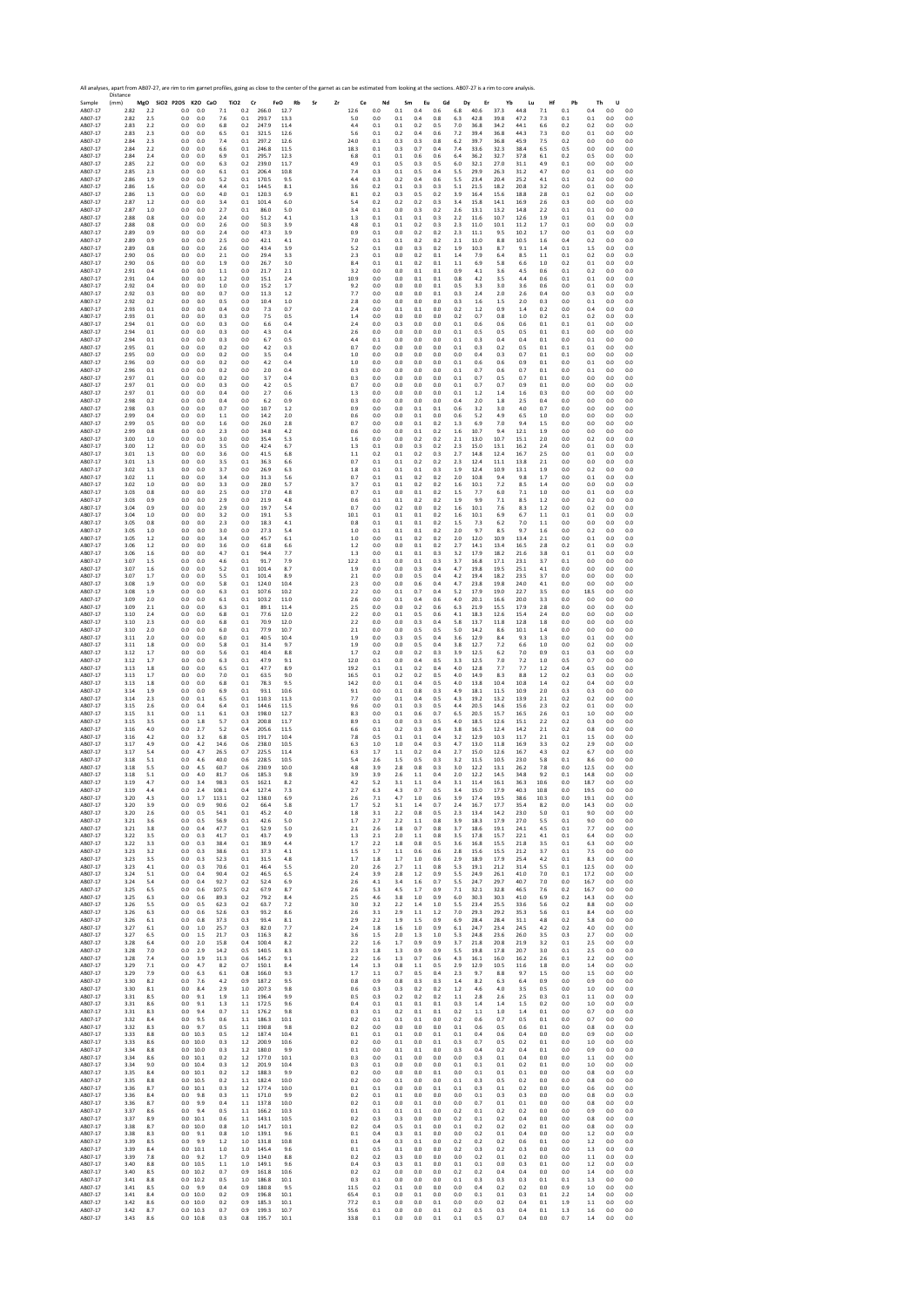| Sample<br>AB07-17<br>AB07-17<br>AB07-17 | All analyses, apart from AB07-27, are rim to rim garnet profiles, going as close to the center of the garnet as can be estimated from looking at the sections. AB07-27 is a rim to core analysis.<br>Distance<br>(mm)<br>3.43<br>3.44<br>3.44 | MgO<br>8.3<br>7.5<br>7.4 | SiO2 P2O5<br>0.0<br>0.0<br>0.0 | K2O CaO<br>10.5<br>7.9<br>8.5 | TiO <sub>2</sub><br>0.4<br>0.8<br>1.4 | Cr<br>0.8<br>0.7<br>0.7 | 197.1<br>165.7<br>214.7 | FeO<br>Rb<br>10.6<br>9.1<br>9.6 | Sr | Zr<br>Ce<br>17.9<br>9.5<br>71.0 | Nd<br>0.0<br>0.1<br>0.1 | 0.0<br>0.0<br>0.1 | Sm<br>Eu<br>0.1<br>0.0<br>0.0 | Gd<br>0.0<br>0.1<br>0.1 | 0.9<br>0.7<br>0.6 | Dy<br>Er<br>0.9<br>1.7<br>2.1 | Yb<br>0.9<br>0.9<br>1.7 | Lu<br>0.5<br>0.5<br>2.1 | Hf<br>0.1<br>0.1<br>0.4 | Pb<br>0.4<br>0.4<br>6.6 | Th<br>1.3<br>0.7<br>0.9 | U<br>0.0<br>0.0<br>0.0 | 0.0<br>0.0<br>0.1 |
|-----------------------------------------|-----------------------------------------------------------------------------------------------------------------------------------------------------------------------------------------------------------------------------------------------|--------------------------|--------------------------------|-------------------------------|---------------------------------------|-------------------------|-------------------------|---------------------------------|----|---------------------------------|-------------------------|-------------------|-------------------------------|-------------------------|-------------------|-------------------------------|-------------------------|-------------------------|-------------------------|-------------------------|-------------------------|------------------------|-------------------|
| AB07-17                                 | 3.44                                                                                                                                                                                                                                          | 6.6                      | 0.0                            | 7.7                           | 1.8                                   | 0.6                     | 197.1                   | 9.2                             |    | 326.5                           | 0.0                     | 0.2               | 0.0                           | 0.2                     | 1.1               | 3.2                           | 1.6                     | 2.5                     | 0.5                     | 9.1                     | 0.8                     | 0.0                    | 0.1               |
| AB07-17                                 | 3.45                                                                                                                                                                                                                                          | 6.1                      | 0.0                            | 6.7                           | 2.4                                   | 0.5                     | 183.0                   | 9.7                             |    | 341.7                           | 0.1                     | 0.1               | 0.2                           | 0.2                     | 1.0               | 3.4                           | 2.6                     | 3.5                     | 0.5                     | 6.9                     | 0.7                     | 0.0                    | 0.0               |
| AB07-17                                 | 3.45                                                                                                                                                                                                                                          | 6.0                      | 0.0                            | 5.9                           | 2.7                                   | 0.4                     | 171.8                   | 10.2                            |    | 246.1                           | 0.1                     | 0.1               | 0.2                           | 0.3                     | 1.8               | 5.2                           | 4.0                     | 4.2                     | 0.7                     | 5.3                     | 0.6                     | 0.0                    | 0.1               |
| AB07-17                                 | 3.46                                                                                                                                                                                                                                          | 5.3                      | 0.0                            | 4.3                           | 3.7                                   | 0.3                     | 159.0                   | 10.3                            |    | 191.5                           | 0.1                     | 0.0               | 0.3                           | 0.4                     | 2.0               | 6.3                           | 4.6                     | 5.3                     | 0.7                     | 2.7                     | 0.5                     | 0.0                    | 0.0               |
| AB07-17                                 | 3.46                                                                                                                                                                                                                                          | 4.6                      | 0.0                            | 3.9                           | 4.4                                   | 0.3                     | 182.0                   | 10.8                            |    | 90.1                            | 0.1                     | 0.3               | 0.3                           | 0.3                     | 3.4               | 8.4                           | 5.2                     | 5.5                     | 0.8                     | 3.5                     | 0.3                     | 0.0                    | 0.0               |
| AB07-17                                 | 3.47                                                                                                                                                                                                                                          | 4.3                      | 0.0                            | 2.5                           | 5.4                                   | 0.3                     | 159.6                   | 11.5                            |    | 290.8                           | 0.2                     | 0.2               | 0.2                           | 0.4                     | 3.5               | 11.1                          | 6.8                     | 8.8                     | 1.3                     | 19.7                    | 0.4                     | 0.0                    | 0.1               |
| AB07-17                                 | 3.47                                                                                                                                                                                                                                          | 3.9                      | 0.0                            | 2.5                           | 5.8                                   | 0.2                     | 181.9                   | 11.6                            |    | 1308.3                          | 0.2                     | 0.2               | 0.4                           | 0.5                     | 5.3               | 12.2                          | 8.2                     | 9.8                     | 1.8                     | 61.1                    | 0.3                     | 0.0                    | 0.2               |
| AB07-17                                 | 3.47                                                                                                                                                                                                                                          | 3.1                      | 0.0                            | 2.4                           | 6.2                                   | 0.2                     | 175.6                   | 11.5                            |    | 3052.2                          | 0.2                     | 0.1               | 0.2                           | 0.5                     | 4.7               | 12.7                          | 9.0                     | 14.0                    | 2.9                     | 113.0                   | 0.1                     | 0.1                    | 0.5               |
| AB07-17                                 | 3.48                                                                                                                                                                                                                                          | 3.0                      | 0.0                            | 1.4                           | 6.6                                   | 0.2                     | 162.5                   | 12.0                            |    | 4436.7                          | 0.1                     | 0.2               | 0.2                           | 0.5                     | 5.4               | 13.1                          | 10.4                    | 14.5                    | 2.8                     | 123.7                   | 0.4                     | 0.1                    | 0.5               |
| AB07-17                                 | 3.48                                                                                                                                                                                                                                          | 2.6                      | 0.0                            | 1.8                           | 6.6                                   | 0.2                     | 171.1                   | 12.0                            |    | 4292.5                          | 0.1                     | 0.2               | 0.2                           | 0.7                     | 5.6               | 14.0                          | 10.5                    | 15.2                    | 2.5                     | 99.8                    | 0.3                     | 0.0                    | 0.3               |
| AB07-17                                 | 3.49                                                                                                                                                                                                                                          | 3.5                      | 0.0                            | 1.2                           | 7.3                                   | 0.2                     | 175.7                   | 12.5                            |    | 3180.1                          | 0.3                     | 0.2               | 0.7                           | 0.5                     | 5.6               | 14.8                          | 11.8                    | 13.6                    | 2.2                     | 64.3                    | 0.3                     | 0.0                    | 0.2               |
| AB07-17                                 | 3.49                                                                                                                                                                                                                                          | 3.1                      | 0.0                            | 0.8                           | 6.9                                   | 0.1                     | 183.3                   | 12.5                            |    | 1929.0                          | 0.2                     | 0.2               | 0.5                           | 0.6                     | 4.9               | 15.7                          | 10.4                    | 11.9                    | 2.1                     | 35.9                    | 0.2                     | 0.0                    | 0.1               |
| AB07-17                                 | 3.49                                                                                                                                                                                                                                          | 2.3                      | 0.0                            | 0.8                           | 7.4                                   | 0.2                     | 187.5                   | 11.4                            |    | 1091.1                          | 0.2                     | 0.1               | 0.3                           | 0.6                     | 5.3               | 13.8                          | 10.3                    | 12.4                    | 1.7                     | 20.9                    | 0.3                     | 0.0                    | 0.0               |
| AB07-17                                 | 3.50                                                                                                                                                                                                                                          | 2.0                      | 0.0                            | 0.9                           | 6.3                                   | 0.1                     | 178.2                   | 10.5                            |    | 556.9                           | 0.1                     | 0.1               | 0.1                           | 0.4                     | 4.4               | 12.9                          | 8.2                     | 9.5                     | 1.6                     | 10.9                    | 0.3                     | 0.0                    | 0.0               |
| AB07-17                                 | 3.50                                                                                                                                                                                                                                          | 2.2                      | 0.0                            | 0.4                           | 6.8                                   | 0.2                     | 166.4                   | 12.1                            |    | 354.2                           | 0.3                     | 0.4               | 0.5                           | 0.6                     | 4.4               | 14.4                          | 8.4                     | 10.0                    | 1.4                     | 7.4                     | 0.3                     | 0.0                    | 0.0               |
| AB07-17                                 | 3.51                                                                                                                                                                                                                                          | 2.4                      | 0.0                            | 1.4                           | 6.7                                   | 0.2                     | 194.5                   | 10.7                            |    | 221.3                           | 0.1                     | 0.2               | 0.4                           | 0.6                     | 4.6               | 11.0                          | 7.4                     | 7.4                     | 1.3                     | 4.8                     | 0.3                     | 0.0                    | 0.0               |
| AB07-17                                 | 3.51                                                                                                                                                                                                                                          | 2.4                      | 0.0                            | 0.9                           | 5.9                                   | 0.1                     | 175.1                   | 10.5                            |    | 129.3                           | 0.1                     | 0.1               | 0.2                           | 0.4                     | 3.6               | 11.7                          | 8.6                     | 7.5                     | 1.2                     | 2.7                     | 0.3                     | 0.0                    | 0.0               |
| AB07-17                                 | 3.52                                                                                                                                                                                                                                          | 2.1                      | 0.0                            | 0.6                           | 5.0                                   | 0.1                     | 158.1                   | 9.9                             |    | 72.9                            | 0.1                     | 0.2               | 0.3                           | 0.3                     | 4.0               | 10.4                          | 6.9                     | 7.3                     | 0.9                     | 1.9                     | 0.1                     | 0.0                    | 0.0               |
| AB07-17                                 | 3.52                                                                                                                                                                                                                                          | 1.7                      | 0.0                            | 1.3                           | 4.7                                   | 0.1                     | 128.3                   | 8.2                             |    | 43.2                            | 0.1                     | 0.1               | 0.2                           | 0.4                     | 3.0               | 9.7                           | 5.8                     | 5.7                     | 0.8                     | 0.9                     | 0.3                     | 0.0                    | 0.0               |
| AB07-17                                 | 3.52                                                                                                                                                                                                                                          | 1.4                      | 0.0                            | 0.7                           | 4.4                                   | 0.1                     | 142.0                   | 8.8                             |    | 35.6                            | 0.1                     | 0.1               | 0.4                           | 0.4                     | 2.5               | 10.2                          | 5.5                     | 6.6                     | 0.7                     | 1.0                     | 0.1                     | 0.0                    | 0.0               |
| AB07-17                                 | 3.53                                                                                                                                                                                                                                          | 1.3                      | 0.0                            | 0.7                           | 4.3                                   | 0.1                     | 121.2                   | 7.0                             |    | 21.6                            | 0.0                     | 0.1               | 0.2                           | 0.4                     | 3.5               | 7.3                           | 5.5                     | 5.0                     | 0.9                     | 0.5                     | 0.2                     | 0.0                    | $_{0.0}$          |
| AB07-17                                 | 3.53                                                                                                                                                                                                                                          | 1.5                      | 0.0                            | 0.1                           | 4.0                                   | 0.1                     | 134.1                   | 8.0                             |    | 12.1                            | 0.0                     | 0.0               | 0.2                           | 0.3                     | 2.7               | 7.9                           | 5.5                     | 5.0                     | 0.7                     | 0.2                     | 0.2                     | 0.0                    | 0.0               |
| AB07-17                                 | 3.54                                                                                                                                                                                                                                          | 1.4                      | 0.0                            | 0.4                           | 4.0                                   | 0.1                     | 106.7                   | 6.9                             |    | 12.9                            | 0.0                     | 0.0               | 0.2                           | 0.4                     | 2.8               | 7.6                           | 4.8                     | 5.0                     | 0.8                     | 0.3                     | 0.1                     | 0.0                    | 0.0               |
| AB07-17                                 | 3.54                                                                                                                                                                                                                                          | 1.5                      | 0.0                            | 0.6                           | 4.0                                   | 0.1                     | 135.9                   | 7.8                             |    | 5.8                             | 0.0                     | 0.1               | 0.2                           | 0.4                     | 3.6               | 8.3                           | 5.1                     | 5.3                     | 0.7                     | 0.1                     | 0.1                     | 0.0                    | $_{0.0}$          |
| AB07-17                                 | 3.55                                                                                                                                                                                                                                          | 1.7                      | 0.0                            | 0.2                           | 4.6                                   | 0.1                     | 117.3                   | 7.7                             |    | 5.9                             | 0.0                     | 0.2               | 0.2                           | 0.3                     | 2.8               | 7.6                           | 5.2                     | 4.6                     | 0.8                     | 0.1                     | 0.0                     | 0.0                    | 0.0               |
| AB07-17                                 | 3.55                                                                                                                                                                                                                                          | 1.7                      | 0.0                            | 0.8                           | 4.4                                   | 0.1                     | 108.5                   | 7.9                             |    | 3.1                             | 0.0                     | 0.2               | 0.4                           | 0.2                     | 3.0               | 8.5                           | 4.8                     | 6.1                     | 0.8                     | 0.1                     | 0.2                     | 0.0                    | 0.0               |
| AB07-17                                 | 3.55                                                                                                                                                                                                                                          | 2.7                      | 0.0                            | 0.9                           | 5.0                                   | 0.2                     | 321.4                   | 9.2                             |    | 2.8                             | 0.2                     | 0.1               | 0.3                           | 0.3                     | 4.1               | 8.7                           | 4.9                     | 5.7                     | 0.8                     | 0.1                     | 0.3                     | 0.0                    | 0.0               |
| AB07-17                                 | 3.56                                                                                                                                                                                                                                          | 2.8                      | 0.0                            | 2.1                           | 4.8                                   | 0.3                     | 168.3                   | 9.8                             |    | 2.6                             | 0.2                     | 0.1               | 0.2                           | 0.2                     | 2.6               | 7.9                           | 4.9                     | 5.4                     | 0.8                     | 0.1                     | 0.2                     | 0.0                    | 0.0               |
| AB07-17                                 | 3.56                                                                                                                                                                                                                                          | 4.1                      | 0.0                            | 2.9                           | 4.7                                   | 0.4                     | 158.1                   | 11.0                            |    | 2.0                             | 0.2                     | 0.1               | 0.3                           | 0.3                     | 2.7               | 7.0                           | 4.2                     | 5.1                     | 0.8                     | 0.1                     | 0.4                     | 0.0                    | 0.0               |
| AB07-17                                 | 3.57                                                                                                                                                                                                                                          | 4.6                      | 0.0                            | 4.4                           | 4.0                                   | 0.5                     | 156.9                   | 10.3                            |    | 3.8                             | 0.3                     | 0.0               | 0.2                           | 0.3                     | 2.1               | 6.6                           | 4.1                     | 3.9                     | 0.5                     | 0.1                     | 0.9                     | 0.0                    | 0.0               |
| AB07-17                                 | 3.57                                                                                                                                                                                                                                          | 5.4                      | 0.0                            | 5.3                           | 3.3                                   | 0.6                     | 196.1                   | 10.9                            |    | 1.5                             | 0.2                     | 0.0               | 0.3                           | 0.2                     | 2.0               | 5.1                           | 2.7                     | 3.6                     | 0.5                     | 0.0                     | 0.6                     | 0.0                    | 0.0               |
| AB07-17                                 | 3.57                                                                                                                                                                                                                                          | 6.7                      | 0.0                            | 6.4                           | 2.7                                   | 0.8                     | 178.9                   | 12.0                            |    | 1.2                             | 0.0                     | 0.0               | 0.2                           | 0.3                     | 1.2               | 4.1                           | 2.4                     | 2.5                     | 0.2                     | 0.0                     | 1.4                     | 0.0                    | 0.0               |
| AB07-17                                 | 3.58                                                                                                                                                                                                                                          | 7.6                      | 0.0                            | 8.3                           | 2.1                                   | 0.9                     | 182.1                   | 12.4                            |    | 4.8                             | 0.1                     | 0.0               | 0.2                           | 0.3                     | 1.3               | 3.2                           | 1.6                     | 1.4                     | 0.3                     | 0.0                     | 1.1                     | 0.0                    | 0.0               |
| AB07-17                                 | 3.58                                                                                                                                                                                                                                          | 7.9                      | 0.0                            | 8.5                           | 1.5                                   | 0.9                     | 182.4                   | 11.8                            |    | 1.4                             | 0.1                     | 0.0               | 0.0                           | 0.1                     | 0.9               | 2.3                           | 1.1                     | 1.4                     | 0.2                     | 0.1                     | 1.2                     | 0.0                    | 0.0               |
| AB07-17                                 | 3.59                                                                                                                                                                                                                                          | 7.7                      | 0.0                            | 8.9                           | 0.9                                   | 0.9                     | 158.9                   | 9.8                             |    | 0.5                             | 0.0                     | 0.1               | 0.0                           | 0.0                     | 0.5               | 1.4                           | 0.7                     | 0.6                     | 0.1                     | 0.3                     | 1.1                     | 0.0                    | 0.0               |
| AB07-17                                 | 3.59                                                                                                                                                                                                                                          | 7.7                      | 0.0                            | 8.8                           | 0.7                                   | 0.9                     | 170.0                   | 10.1                            |    | 0.8                             | 0.0                     | 0.1               | 0.0                           | 0.0                     | 0.3               | 0.5                           | 0.5                     | 0.6                     | 0.0                     | 0.0                     | 1.5                     | 0.0                    | 0.0               |
| AB07-17                                 | 3.60                                                                                                                                                                                                                                          | 8.4                      | 0.0                            | 10.2                          | 0.5                                   | 1.0                     | 164.5                   | 10.1                            |    | 0.8                             | 0.1                     | 0.1               | 0.1                           | 0.0                     | 0.5               | 0.8                           | 0.4                     | 0.2                     | 0.0                     | 0.0                     | 1.2                     | 0.0                    | 0.0               |
| AB07-17                                 | 3.60                                                                                                                                                                                                                                          | 8.7                      | 0.0                            | 10.2                          | 0.3                                   | 1.1                     | 187.6                   | 11.0                            |    | 0.6                             | 0.0                     | 0.0               | 0.0                           | 0.1                     | 0.0               | 0.4                           | 0.4                     | 0.2                     | 0.1                     | 0.0                     | 1.0                     | 0.0                    | 0.0               |
| AB07-17                                 | 3.60                                                                                                                                                                                                                                          | 8.3                      | 0.0                            | 9.4                           | 0.4                                   | 1.0                     | 188.0                   | 10.0                            |    | 0.5                             | 0.1                     | 0.0               | 0.0                           | 0.1                     | 0.7               | 0.5                           | 0.4                     | 0.2                     | 0.1                     | 0.0                     | 1.0                     | 0.0                    | 0.0               |
| AB07-17                                 | 3.61                                                                                                                                                                                                                                          | 8.7                      | 0.0                            | 9.0                           | 0.6                                   | 1.0                     | 172.8                   | 9.8                             |    | 0.5                             | 0.0                     | 0.1               | 0.1                           | 0.0                     | 0.5               | 1.1                           | 0.6                     | 0.7                     | 0.1                     | 0.0                     | 0.7                     | 0.0                    | 0.0               |
| AB07-17<br>AB07-17                      | 3.61<br>3.62                                                                                                                                                                                                                                  | 8.4<br>7.3               | 0.0<br>0.0                     | 8.7<br>7.5                    | 1.2<br>1.6                            | 1.0<br>0.8              | 253.0<br>165.2          | 10.7<br>10.2                    |    | 0.4<br>1.0                      | 0.1<br>0.1              | 0.0<br>0.1        | 0.0<br>0.1                    | 0.1<br>0.1              | 0.6<br>1.4        | 2.1<br>2.3                    | 1.4<br>1.9              | 1.4<br>2.2              | 0.2<br>0.2              | 0.0<br>0.0              | 0.9<br>0.6              | 0.0<br>0.0             | 0.0<br>0.0<br>0.0 |
| AB07-17<br>AB07-17<br>AB07-17           | 3.62<br>3.62<br>3.63                                                                                                                                                                                                                          | 7.6<br>6.4<br>5.8        | 0.0<br>0.0<br>0.0              | 7.0<br>6.3<br>5.0             | 2.3<br>2.9<br>4.1                     | 0.8<br>0.7<br>0.6       | 202.0<br>194.9<br>230.6 | 11.6<br>11.4<br>14.0            |    | 2.5<br>1.4<br>2.0               | 0.1<br>0.2<br>0.0       | 0.0<br>0.1<br>0.1 | 0.2<br>0.3<br>0.3             | 0.2<br>0.2<br>0.3       | 1.4<br>1.8<br>2.7 | 4.2<br>5.0<br>6.8             | 2.3<br>3.3<br>4.5       | 2.2<br>3.1<br>5.2       | 0.4<br>0.4<br>0.8       | 0.0<br>0.2<br>0.0       | 0.4<br>0.4<br>0.4       | 0.0<br>0.0<br>0.0      | 0.0<br>0.0        |
| AB07-17                                 | 3.63                                                                                                                                                                                                                                          | 4.7                      | 0.0                            | 3.5                           | 4.6                                   | 0.4                     | 205.0                   | 11.9                            |    | 6.7                             | 0.1                     | 0.0               | 0.3                           | 0.4                     | 3.0               | 10.2                          | 5.5                     | 5.0                     | 0.8                     | 0.2                     | 0.4                     | 0.0                    | 0.0               |
| AB07-17                                 | 3.64                                                                                                                                                                                                                                          | 4.0                      | 0.0                            | 2.6                           | 5.5                                   | 0.3                     | 185.3                   | 11.6                            |    | 2.4                             | 0.0                     | 0.0               | 0.4                           | 0.6                     | 4.1               | 10.8                          | 6.9                     | 6.5                     | 0.8                     | 0.0                     | 0.1                     | 0.0                    | 0.0               |
| AB07-17                                 | 3.64                                                                                                                                                                                                                                          | 3.2                      | 0.0                            | 1.6                           | 5.1                                   | 0.3                     | 223.9                   | 11.2                            |    | 2.9                             | 0.0                     | 0.0               | 0.4                           | 0.4                     | 3.0               | 11.4                          | 6.8                     | 6.4                     | 1.0                     | 0.1                     | 0.1                     | 0.0                    | 0.0               |
| AB07-17                                 | 3.65                                                                                                                                                                                                                                          | 3.4                      | 0.0                            | 0.9                           | 6.0                                   | 0.2                     | 186.0                   | 12.1                            |    | 2.7                             | 0.1                     | 0.1               | 0.3                           | 0.4                     | 3.3               | 12.0                          | 7.4                     | 7.9                     | 1.1                     | 0.1                     | 0.3                     | 0.0                    | 0.0               |
| AB07-17                                 | 3.65                                                                                                                                                                                                                                          | 2.2                      | 0.0                            | 0.6                           | 5.1                                   | 0.1                     | 131.1                   | 9.6                             |    | 1.8                             | 0.0                     | 0.1               | 0.2                           | 0.4                     | 3.3               | 10.6                          | 7.4                     | 6.7                     | 0.9                     | 0.0                     | 0.2                     | 0.0                    | 0.0               |
| AB07-17                                 | 3.65                                                                                                                                                                                                                                          | 2.2                      | 0.0                            | 0.4                           | 5.2                                   | 0.1                     | 107.9                   | 9.6                             |    | 1.6                             | 0.0                     | 0.0               | 0.5                           | 0.5                     | 3.5               | 9.5                           | 7.2                     | 6.1                     | 1.0                     | 0.0                     | 0.0                     | 0.0                    | 0.0               |
| AB07-17                                 | 3.66                                                                                                                                                                                                                                          | 2.2                      | 0.0                            | 0.7                           | 4.7                                   | 0.1                     | 104.9                   | 9.2                             |    | 1.6                             | 0.0                     | 0.0               | 0.0                           | 0.5                     | 3.2               | 10.0                          | 6.1                     | 5.5                     | 0.9                     | 0.0                     | 0.1                     | 0.0                    | 0.0               |
| AB07-17                                 | 3.66                                                                                                                                                                                                                                          | 1.7                      | 0.0                            | 0.3                           | 4.5                                   | 0.1                     | 97.0                    | 7.9                             |    | 1.9                             | 0.0                     | 0.0               | 0.2                           | 0.3                     | 3.5               | 8.1                           | 5.6                     | 5.9                     | 0.7                     | 0.0                     | 0.2                     | 0.0                    | 0.0               |
| AB07-17                                 | 3.67                                                                                                                                                                                                                                          | 1.5                      | 0.0                            | 0.2                           | 4.5                                   | 0.1                     | 64.0                    | 7.0                             |    | 1.7                             | 0.0                     | 0.0               | 0.2                           | 0.3                     | 3.3               | 7.8                           | 5.5                     | 4.5                     | 0.6                     | 0.1                     | 0.1                     | 0.0                    | 0.0               |
| AB07-17                                 | 3.67                                                                                                                                                                                                                                          | 1.8                      | 0.0                            | 0.3                           | 3.5                                   | 0.1                     | 63.2                    | 6.9                             |    | 3.5                             | 0.1                     | 0.0               | 0.2                           | 0.3                     | 2.2               | 7.1                           | 4.0                     | 3.7                     | 0.5                     | 0.0                     | 0.1                     | 0.0                    | 0.0               |
| AB07-17                                 | 3.68                                                                                                                                                                                                                                          | 1.4                      | 0.0                            | 0.4                           | 3.3                                   | 0.1                     | 59.7                    | 5.8                             |    | 0.9                             | 0.0                     | 0.1               | 0.4                           | 0.2                     | 1.8               | 6.8                           | 3.6                     | 3.1                     | 0.5                     | 0.0                     | 0.1                     | 0.0                    | 0.0               |
| AB07-17                                 | 3.68                                                                                                                                                                                                                                          | 1.6                      | 0.0                            | 0.2                           | 3.1                                   | 0.1                     | 51.0                    | 6.0                             |    | 1.3                             | 0.0                     | 0.1               | 0.2                           | 0.2                     | 2.3               | 6.4                           | 4.0                     | 3.7                     | 0.5                     | 0.0                     | 0.1                     | 0.0                    | 0.0               |
| AB07-17                                 | 3.68                                                                                                                                                                                                                                          | 1.1                      | 0.0                            | 0.1                           | 3.1                                   | 0.0                     | 54.8                    | 5.7                             |    | 1.9                             | 0.0                     | 0.1               | 0.2                           | 0.3                     | 2.1               | 6.7                           | 3.5                     | 3.5                     | 0.4                     | 0.0                     | 0.1                     | 0.0                    | 0.0               |
| AB07-17                                 | 3.69                                                                                                                                                                                                                                          | 1.3                      | 0.0                            | 0.2                           | 3.4                                   | 0.1                     | 49.0                    | 6.0                             |    | 1.6                             | 0.0                     | 0.1               | 0.1                           | 0.2                     | 2.4               | 6.9                           | 4.1                     | 3.7                     | 0.6                     | 0.0                     | 0.1                     | 0.0                    | 0.0               |
| AB07-17                                 | 3.69                                                                                                                                                                                                                                          | 1.2                      | 0.0                            | 0.2                           | 3.8                                   | 0.1                     | 53.0                    | 8.4                             |    | 2.6                             | 0.1                     | 0.0               | 0.2                           | 0.2                     | 2.3               | 7.5                           | 4.5                     | 4.2                     | 0.6                     | 0.1                     | 0.1                     | 0.0                    | 0.0               |
| AB07-17                                 | 3.70                                                                                                                                                                                                                                          | 1.4                      | 0.0                            | 1.3                           | 3.8                                   | 0.1                     | 68.0                    | 9.1                             |    | 6.3                             | 0.0                     | 0.1               | 0.1                           | 0.3                     | 2.9               | 8.0                           | 6.2                     | 5.0                     | 0.7                     | 0.2                     | 0.4                     | 0.0                    | 0.0               |
| AB07-17                                 | 3.70                                                                                                                                                                                                                                          | 1.3                      | 0.0                            | 0.3                           | 3.9                                   | 0.1                     | 66.7                    | 6.5                             |    | 8.9                             | 0.0                     | 0.1               | 0.2                           | 0.3                     | 1.8               | 8.0                           | 5.1                     | 5.2                     | 0.7                     | 0.2                     | 0.3                     | 0.0                    | 0.0               |
| AB07-17                                 | 3.70                                                                                                                                                                                                                                          | 1.5                      | 0.0                            | 0.5                           | 3.8                                   | 0.1                     | 123.0                   | 7.1                             |    | 8.3                             | 0.1                     | 0.1               | 0.2                           | 0.3                     | 2.5               | 7.5                           | 5.6                     | 4.6                     | 0.7                     | 0.1                     | 4.0                     | 0.0                    | $_{0.0}$          |
| AB07-17                                 | 3.71                                                                                                                                                                                                                                          | 2.0                      | 0.0                            | 0.8                           | 3.9                                   | 0.2                     | 73.2                    | 8.1                             |    | 6.7                             | 0.1                     | 0.2               | 0.3                           | 0.4                     | 3.5               | 7.5                           | 5.0                     | 5.0                     | 0.7                     | 0.1                     | 0.4                     | 0.0                    | 0.0               |
| AB07-17                                 | 3.71                                                                                                                                                                                                                                          | 2.9                      | 0.0                            | 1.4                           | 4.9                                   | 0.2                     | 146.3                   | 10.0                            |    | 6.3                             | 0.1                     | 0.2               | 0.3                           | 0.5                     | 3.7               | 9.6                           | 5.9                     | 5.8                     | 0.9                     | 0.0                     | 0.3                     | 0.0                    | 0.0               |
| AB07-17                                 | 3.72                                                                                                                                                                                                                                          | 3.6                      | 0.0                            | 2.3                           | 4.3                                   | 0.3                     | 132.6                   | 9.7                             |    | 3.8                             | 0.1                     | 0.3               | 0.2                           | 0.3                     | 2.9               | 8.2                           | 5.2                     | 4.8                     | 0.7                     | 0.0                     | 0.7                     | 0.0                    | 0.0               |
| AB07-17                                 | 3.72                                                                                                                                                                                                                                          | 4.1                      | 0.0                            | 3.1                           | 4.2                                   | 0.4                     | 148.1                   | 10.4                            |    | 2.9                             | 0.1                     | 0.1               | 0.1                           | 0.5                     | 2.0               | 9.6                           | 5.5                     | 5.7                     | 0.7                     | 0.1                     | 0.5                     | 0.0                    | 0.0               |
| AB07-17                                 | 3.73                                                                                                                                                                                                                                          | 4.4                      | 0.0                            | 3.4                           | 4.6                                   | 0.5                     | 190.4                   | 11.3                            |    | 2.3                             | 0.2                     | 0.1               | 0.3                           | 0.3                     | 3.9               | 7.7                           | 6.2                     | 6.0                     | 0.8                     | 0.0                     | 0.3                     | 0.0                    | 0.0               |
| AB07-17                                 | 3.73                                                                                                                                                                                                                                          | 4.4                      | 0.0                            | 3.4                           | 4.1                                   | 0.5                     | 159.3                   | 12.0                            |    | 2.8                             | 0.2                     | 0.0               | 0.2                           | 0.4                     | 4.5               | 8.0                           | 4.5                     | 5.1                     | 0.6                     | 0.2                     | 0.5                     | 0.0                    | 0.0               |
| AB07-17                                 | 3.73                                                                                                                                                                                                                                          | 5.2                      | 0.0                            | 3.7                           | 4.6                                   | 0.5                     | 203.9                   | 12.2                            |    | 5.7                             | 0.1                     | 0.1               | 0.2                           | 0.4                     | 3.2               | 9.3                           | 4.9                     | 5.1                     | 0.7                     | 0.1                     | 0.3                     | 0.0                    | 0.0               |
| AB07-17                                 | 3.74                                                                                                                                                                                                                                          | 4.4                      | 0.0                            | 3.8                           | 4.8                                   | 0.5                     | 328.6                   | 11.5                            |    | 5.7                             | 0.0                     | 0.1               | 0.3                           | 0.3                     | 2.7               | 8.0                           | 4.7                     | 3.5                     | 0.7                     | 0.1                     | 0.5                     | 0.0                    | 0.0               |
| AB07-17                                 | 3.74                                                                                                                                                                                                                                          | 4.2                      | 0.0                            | 3.0                           | 4.8                                   | 0.5                     | 191.2                   | 11.2                            |    | 6.4                             | 0.1                     | 0.0               | 0.3                           | 0.3                     | 2.7               | 5.3                           | 3.8                     | 4.2                     | 0.5                     | 0.0                     | 0.3                     | 0.0                    | 0.0               |
| AB07-17                                 | 3.75                                                                                                                                                                                                                                          | 3.6                      | 0.0                            | 2.5                           | 5.3                                   | 0.4                     | 209.4                   | 12.3                            |    | 2.9                             | 0.0                     | 0.0               | 0.1                           | 0.3                     | 2.1               | 7.2                           | 4.0                     | 3.5                     | 0.5                     | 0.0                     | 0.3                     | 0.0                    | 0.0               |
| AB07-17                                 | 3.75                                                                                                                                                                                                                                          | 2.6                      | 0.0                            | 1.5                           | 4.2                                   | 0.3                     | 170.4                   | 9.5                             |    | 1.9                             | 0.0                     | 0.0               | 0.2                           | 0.2                     | 2.6               | 5.5                           | 3.5                     | 3.3                     | 0.5                     | 0.0                     | 0.1                     | 0.0                    | $_{0.0}$          |
| AB07-17                                 | 3.76                                                                                                                                                                                                                                          | 2.7                      | 0.0                            | 1.4                           | 5.9                                   | 0.2                     | 193.2                   | 11.3                            |    | 1.8                             | 0.0                     | 0.0               | 0.2                           | 0.3                     | 3.8               | 6.8                           | 4.0                     | 4.2                     | 0.6                     | 0.0                     | 0.2                     | 0.0                    | 0.0               |
| AB07-17                                 | 3.76                                                                                                                                                                                                                                          | 2.2                      | 0.0                            | 0.6                           | 4.8                                   | 0.2                     | 170.4                   | 9.5                             |    | 1.2                             | 0.0                     | 0.0               | 0.2                           | 0.3                     | 2.6               | 6.1                           | 3.6                     | 4.3                     | 0.5                     | 0.0                     | 0.1                     | 0.0                    | 0.0               |
| AB07-17                                 | 3.76                                                                                                                                                                                                                                          | 2.3                      | 0.0                            | 0.6                           | 5.2                                   | 0.1                     | 185.2                   | 11.7                            |    | 1.4                             | 0.1                     | 0.1               | 0.2                           | 0.4                     | 2.5               | 6.7                           | 4.6                     | 3.9                     | 0.6                     | 0.0                     | 0.1                     | 0.0                    | 0.0               |
| AB07-17                                 | 3.77                                                                                                                                                                                                                                          | 1.8                      | 0.0                            | 0.5                           | 4.0                                   | 0.1                     | 160.4                   | 7.5                             |    | 0.9                             | 0.0                     | 0.0               | 0.2                           | 0.2                     | 1.2               | 4.6                           | 3.0                     | 3.7                     | 0.5                     | 0.1                     | 0.2                     | 0.0                    | 0.0               |
| AB07-17                                 | 3.77                                                                                                                                                                                                                                          | 1.6                      | 0.0                            | 0.7                           | 3.5                                   | 0.1                     | 160.8                   | 8.2                             |    | 1.1                             | 0.0                     | 0.1               | 0.1                           | 0.2                     | 1.6               | 4.4                           | 3.2                     | 3.6                     | 0.6                     | 0.0                     | 0.1                     | 0.0                    | 0.0               |
| AB07-17                                 | 3.78                                                                                                                                                                                                                                          | 2.2                      | 0.0                            | 1.0                           | 4.5                                   | 0.2                     | 159.3                   | 8.9                             |    | 3.6                             | 0.2                     | 0.2               | 0.3                           | 0.3                     | 2.7               | 5.7                           | 4.1                     | 6.4                     | 0.9                     | 0.0                     | 0.2                     | 0.0                    | 0.0               |
| AB07-17                                 | 3.78                                                                                                                                                                                                                                          | 2.1                      | 0.0                            | 0.8                           | 3.9                                   | 0.1                     | 171.6                   | 8.2                             |    | 1.6                             | 0.2                     | 0.2               | 0.2                           | 0.3                     | 2.8               | 6.8                           | 4.1                     | 6.1                     | 0.9                     | 0.1                     | 0.2                     | 0.0                    | 0.0               |
| AB07-17                                 | 3.78                                                                                                                                                                                                                                          | 2.2                      | 0.0                            | 0.7                           | 4.4                                   | 0.1                     | 191.8                   | 8.7                             |    | 3.8                             | 0.3                     | 0.3               | 0.4                           | 0.4                     | 3.0               | 7.4                           | 5.4                     | 7.1                     | 1.0                     | 0.2                     | 0.2                     | 0.0                    | 0.0               |
| AB07-17                                 | 3.79                                                                                                                                                                                                                                          | 2.1                      | 0.0                            | 0.8                           | 4.9                                   | 0.1                     | 187.5                   | 95                              |    | 10.6                            | 0.2                     | 0.3               | 0.4                           | 0.4                     | 2.7               | 7.9                           | 5.3                     | 6.5                     | 1.0                     | 0.5                     | 0.3                     | 0.0                    | 0.0               |
| AB07-17                                 | 3.79                                                                                                                                                                                                                                          | 2.4                      | 0.0                            | 0.5                           | 5.0                                   | 0.1                     | 205.8                   | 9.6                             |    | 19.1                            | 0.4                     | 0.1               | 0.7                           | 0.3                     | 3.3               | 7.8                           | 5.6                     | 6.4                     | 1.1                     | 0.4                     | 0.1                     | 0.0                    | 0.0               |
| AB07-17                                 | 3.80                                                                                                                                                                                                                                          | 2.7                      | 0.0                            | 0.5                           | 6.4                                   | 0.1                     | 238.0                   | 12.1                            |    | 22.1                            | 0.2                     | 0.3               | 0.3                           | 0.4                     | 3.5               | 10.3                          | 6.7                     | 7.2                     | 1.1                     | 0.4                     | 0.2                     | 0.0                    | 0.0               |
| AB07-17<br>AB07-17                      | 3.81<br>3.81                                                                                                                                                                                                                                  | 2.3<br>2.3               | 0.0<br>0.0                     | 0.4<br>0.6                    | 6.4<br>6.5                            | 0.1<br>0.1              | 276.4<br>255.4          | 12.3<br>11.6                    |    | 9.0<br>6.7                      | 0.2<br>0.0              | 0.1<br>0.1        | 0.4<br>0.4                    | 0.5<br>0.3              | 3.9<br>3.2        | 10.4<br>11.8                  | 6.2<br>6.7              | 6.3<br>7.6              | 0.8<br>$1.0\,$          | 0.1<br>0.1              | 0.0<br>0.3              | 0.0<br>0.0             | nη<br>0.0<br>0.0  |
| AB07-17                                 | 3.81                                                                                                                                                                                                                                          | 2.4                      | 0.0                            | 0.5                           | 6.1                                   | 0.1                     | 247.5                   | 11.9                            |    | 5.6                             | 0.0                     | 0.1               | 0.5                           | 0.5                     | 5.2               | 12.7                          | 8.1                     | 7.6                     | 1.0                     | 0.2                     | 0.0                     | 0.0                    | 0.0               |
| AB07-17                                 | 3.82                                                                                                                                                                                                                                          | 2.3                      | 0.0                            | 0.4                           | 6.2                                   | 0.1                     | 259.9                   | 11.2                            |    | 7.4                             | 0.0                     | 0.0               | 0.8                           | 0.4                     | 4.3               | 12.8                          | 8.0                     | 7.6                     | 1.1                     | 0.2                     | 0.1                     | 0.0                    | 0.0               |
| AB07-17                                 | 3.82                                                                                                                                                                                                                                          | 2.6                      | 0.0                            | 0.4                           | 6.7                                   | 0.1                     | 334.9                   | 14.5                            |    | 5.8                             | 0.1                     | 0.1               | 0.8                           | 0.5                     | 5.7               | 13.6                          | 8.9                     | 7.7                     | 1.2                     | 0.1                     | 0.1                     | 0.0                    | 0.0               |
| AB07-17                                 | 3.83                                                                                                                                                                                                                                          | 2.4                      | 0.0                            | 0.2                           | 7.1                                   | 0.1                     | 313.6                   | 14.5                            |    | 4.9                             | 0.1                     | 0.0               | 0.4                           | 0.5                     | 4.9               | 14.8                          | 8.8                     | 8.3                     | 1.2                     | 0.1                     | 0.1                     | 0.0                    | 0.0               |
| AB07-17                                 | 3.83                                                                                                                                                                                                                                          | 2.6                      | 0.0                            | 0.5                           | 6.3                                   | 0.1                     | 222.2                   | 11.2                            |    | 3.2                             | 0.0                     | 0.0               | 0.4                           | 0.3                     | 4.4               | 12.3                          | 7.3                     | 7.0                     | 0.9                     | 0.1                     | 0.1                     | 0.0                    | 0.0               |
| AB07-17                                 | 3.83                                                                                                                                                                                                                                          | 2.3                      | 0.0                            | 0.4                           | 6.1                                   | 0.1                     | 272.0                   | 11.0                            |    | 3.7                             | 0.1                     | 0.0               | 0.4                           | 0.5                     | 5.4               | 14.1                          | 7.5                     | 6.2                     | 0.9                     | 0.0                     | 0.1                     | 0.0                    | 0.0               |
| AB07-17                                 | 3.84                                                                                                                                                                                                                                          | 2.0                      | 0.0                            | 0.2                           | 5.4                                   | 0.1                     | 209.0                   | 10.0                            |    | 2.4                             | 0.0                     | 0.0               | 0.4                           | 0.5                     | 3.9               | 10.2                          | 5.9                     | 4.6                     | 0.8                     | 0.0                     | 0.1                     | 0.0                    | 0.0               |
| AB07-17                                 | 3.84                                                                                                                                                                                                                                          | 2.3                      | 0.0                            | 0.4                           | 6.0                                   | 0.1                     | 222.3                   | 11.1                            |    | 2.2                             | 0.0                     | 0.1               | 0.4                           | 0.5                     | 4.6               | 12.0                          | 7.2                     | 5.5                     | 0.9                     | 0.0                     | 0.3                     | 0.0                    | 0.0               |
| AB07-17                                 | 3.85                                                                                                                                                                                                                                          | 1.6                      | 0.0                            | 0.2                           | 5.6                                   | 0.1                     | 222.5                   | 9.6                             |    | 1.6                             | 0.0                     | 0.1               | 0.2                           | 0.4                     | 2.8               | 10.4                          | 5.9                     | 5.2                     | 0.6                     | 0.0                     | 0.1                     | 0.0                    | 0.0               |
| AB07-17                                 | 3.85                                                                                                                                                                                                                                          | 2.4                      | 0.0                            | 0.4                           | 7.0                                   | 0.1                     | 221.6                   | 11.5                            |    | 2.2                             | 0.0                     | 0.0               | 0.5                           | 0.5                     | 4.5               | 11.7                          | 6.2                     | 7.4                     | 0.8                     | 0.0                     | 0.2                     | 0.0                    | 0.0               |
| AB07-17                                 | 3.86                                                                                                                                                                                                                                          | 2.1                      | 0.0                            | 0.4                           | 6.0                                   | 0.1                     | 193.2                   | 10.8                            |    | 2.2                             | 0.0                     | 0.1               | 0.3                           | 0.4                     | 3.8               | 12.1                          | 6.6                     | 5.4                     | 0.9                     | 0.0                     | 0.2                     | 0.0                    | 0.0               |
| AB07-17                                 | 3.86                                                                                                                                                                                                                                          | 2.0                      | 0.0                            | 0.2                           | 5.6                                   | 0.1                     | 172.7                   | 12.1                            |    | 2.5                             | 0.0                     | 0.0               | 0.2                           | 0.5                     | 4.3               | 11.7                          | 7.0                     | 6.4                     | 1.0                     | 0.1                     | 0.2                     | 0.0                    | 0.0               |
| AB07-17                                 | 3.86                                                                                                                                                                                                                                          | 1.9                      | 0.0                            | 0.2                           | 4.9                                   | 0.1                     | 148.9                   | 9.1                             |    | 1.9                             | 0.0                     | 0.1               | 0.4                           | 0.3                     | 3.9               | 9.8                           | 7.1                     | 5.8                     | 1.0                     | 0.0                     | 0.3                     | 0.0                    | 0.0               |
| AB07-17                                 | 3.87                                                                                                                                                                                                                                          | 1.9                      | 0.0                            | 0.2                           | 5.3                                   | 0.1                     | 165.2                   | 8.5                             |    | 3.6                             | 0.0                     | 0.0               | 0.2                           | 0.4                     | 3.5               | 10.8                          | 7.3                     | 6.9                     | 1.1                     | 0.2                     | 0.3                     | 0.0                    | 0.0               |
| AB07-17                                 | 3.87                                                                                                                                                                                                                                          | 1.9                      | 0.0                            | 0.2                           | 5.0                                   | 0.1                     | 150.9                   | 9.2                             |    | 7.5                             | 0.0                     | 0.1               | 0.4                           | 0.3                     | 3.8               | 12.7                          | 7.6                     | 8.4                     | 1.1                     | 0.2                     | 0.2                     | 0.0                    | 0.0               |
| AB07-17                                 | 3.88                                                                                                                                                                                                                                          | 1.8                      | 0.0                            | 0.1                           | 4.9                                   | 0.1                     | 154.1                   | 9.9                             |    | 7.4                             | 0.0                     | 0.0               | 0.3                           | 0.3                     | 4.6               | 13.7                          | 7.6                     | 8.2                     | 1.3                     | 0.2                     | 0.2                     | 0.0                    | 0.0               |
| AB07-17                                 | 3.88                                                                                                                                                                                                                                          | 1.8                      | 0.0                            | 0.3                           | 5.2                                   | 0.1                     | 167.2                   | 9.0                             |    | 8.1                             | 0.0                     | 0.1               | 0.3                           | 0.3                     | 4.9               | 13.8                          | 9.0                     | 9.3                     | 1.3                     | 0.2                     | 0.1                     | 0.0                    | 0.0               |
| AB07-17                                 | 3.89                                                                                                                                                                                                                                          | 1.9                      | 0.0                            | 0.4                           | 5.1                                   | 0.1                     | 164.2                   | 10.6                            |    | 17.1                            | 0.0                     | 0.0               | 0.5                           | 0.4                     | 4.4               | 15.8                          | 10.2                    | 10.3                    | 1.5                     | 0.9                     | 0.0                     | 0.0                    | 0.0               |
| AR07-17                                 | 3.89                                                                                                                                                                                                                                          | 1.9                      | 0.0                            | 0.2                           | 6.3                                   | 0.1                     | 398.9                   | 11.7                            |    | 40.3                            | 0.0                     | 0.0               | 0.4                           | 0.6                     | 5.2               | 17.9                          | 12.2                    | 11.2                    | 1.9                     | 1.1                     | 0.3                     | 0.0                    | 0.0               |
| AB07-17                                 | 3.89                                                                                                                                                                                                                                          | 2.2                      | 0.0                            | 0.3                           | 7.5                                   | 0.1                     | 254.2                   | 12.3                            |    | 54.9                            | 0.0                     | 0.0               | 0.7                           | 0.5                     | 5.8               | 17.5                          | 13.5                    | 13.1                    | 1.9                     | 1.2                     | 0.1                     | 0.0                    | 0.0               |
| AB07-17                                 | 3.90                                                                                                                                                                                                                                          | 1.4                      | 0.0                            | 0.1                           | 4.1                                   | 0.1                     | 125.0                   | 6.4                             |    | 22.4                            | 0.0                     | 0.0               | 0.2                           | 0.4                     | 3.0               | 12.9                          | 7.7                     | 8.4                     | 1.3                     | 0.4                     | 0.2                     | 0.0                    | 0.0               |
| AB07-17                                 | 3.90                                                                                                                                                                                                                                          | 2.3                      | 0.0                            | 0.3                           | 7.8                                   | 0.1                     | 213.0                   | 11.7                            |    | 25.1                            | 0.0                     | 0.0               | 0.4                           | 0.6                     | 5.3               | 18.2                          | 12.5                    | 12.2                    | 1.8                     | 0.4                     | 0.4                     | 0.0                    | $_{0.0}$          |
| AB07-17                                 | 3.91                                                                                                                                                                                                                                          | 2.2                      | 0.0                            | 0.2                           | 7.8                                   | 0.1                     | 251.7                   | 12.3                            |    | 14.2                            | 0.0                     | 0.1               | 0.7                           | 0.7                     | 6.3               | 21.4                          | 13.4                    | 12.4                    | 2.1                     | 0.2                     | 0.3                     | 0.0                    | 0.0               |
| AB07-17<br>AB07-17                      | 3.91<br>3.91                                                                                                                                                                                                                                  | 2.1<br>2.1               | 0.0<br>0.0                     | 0.3<br>0.1                    | 7.8<br>8.4                            | 0.1<br>0.1              | 240.7<br>233.5<br>233.7 | 11.1<br>12.0                    |    | 11.7<br>8.3                     | 0.1<br>0.1              | 0.0<br>0.1        | 0.4<br>0.3                    | 0.5<br>0.6              | 4.8<br>5.6        | 18.3<br>18.4                  | 12.4<br>13.2            | 12.9<br>14.0            | 2.0<br>1.8              | 0.2<br>0.2              | 0.2<br>0.3              | 0.0<br>0.0             | 0.0<br>0.0<br>0.0 |
| AB07-17<br>AB07-17<br>AB07-17           | 3.92<br>3.92<br>3.93                                                                                                                                                                                                                          | 2.2<br>2.1<br>1.8        | 0.0<br>0.0<br>0.0              | 0.3<br>0.1<br>0.1             | 7.3<br>7.5<br>6.1                     | 0.1<br>0.1<br>0.1       | 281.5<br>211.1          | 11.9<br>13.0<br>10.1            |    | 7.0<br>6.2<br>6.0               | 0.0<br>0.1<br>0.0       | 0.1<br>0.1<br>0.0 | 0.2<br>0.7<br>0.2             | 0.5<br>0.6<br>0.5       | 6.1<br>5.7<br>4.2 | 18.7<br>21.0<br>17.3          | 13.2<br>13.9<br>12.2    | 11.7<br>13.5<br>11.1    | 1.7<br>2.0<br>1.6       | 0.1<br>0.1<br>0.0       | 0.3<br>0.3<br>0.0       | 0.0<br>0.0<br>0.0      | 0.0<br>0.0        |
| AB07-17                                 | 3.93                                                                                                                                                                                                                                          | 2.2                      | 0.0                            | 0.2                           | 7.6                                   | 0.1                     | 249.9                   | 12.7                            |    | 6.3                             | 0.1                     | 0.1               | 0.6                           | 0.7                     | 6.0               | 23.6                          | 14.8                    | 15.3                    | 2.2                     | 0.0                     | 0.3                     | 0.0                    | 0.0               |
| AB07-17                                 | 3.94                                                                                                                                                                                                                                          | 2.3                      | 0.0                            | 0.1                           | 7.5                                   | 0.1                     | 277.7                   | 12.3                            |    | 5.7                             | 0.1                     | 0.0               | 0.3                           | 0.6                     | 6.6               | 24.9                          | 16.0                    | 17.1                    | 2.2                     | 0.1                     | 0.2                     | 0.0                    | 0.0               |
| AB07-17                                 | 3.94                                                                                                                                                                                                                                          | 2.5                      | 0.0                            | 0.3                           | 8.2                                   | 0.1                     | 260.2                   | 13.0                            |    | 4.6                             | 0.3                     | 0.3               | 0.8                           | 0.7                     | 8.3               | 26.7                          | 16.3                    | 15.4                    | 2.3                     | 0.0                     | 0.1                     | 0.0                    | 0.0               |
| AB07-17                                 | 3.94                                                                                                                                                                                                                                          | 2.4                      | 0.0                            | 0.2                           | 7.3                                   | 0.1                     | 253.7                   | 12.2                            |    | 4.8                             | 0.2                     | 0.2               | 0.2                           | 0.7                     | 6.4               | 24.7                          | 16.4                    | 17.3                    | 2.5                     | 0.0                     | 0.2                     | 0.0                    | 0.0               |
| AB07-17                                 | 3.95                                                                                                                                                                                                                                          | 2.9                      | 0.0                            | 0.2                           | 7.6                                   | 0.1                     | 260.4                   | 13.9                            |    | 6.4                             | 0.3                     | 0.2               | 0.5                           | 0.7                     | 5.4               | 25.4                          | 16.7                    | 18.2                    | 2.4                     | 0.3                     | 0.5                     | 0.0                    | 0.0               |
| AB07-17                                 | 3.95                                                                                                                                                                                                                                          | 2.1                      | 0.0                            | 0.1                           | 5.9                                   | 0.1                     | 206.3                   | 10.8                            |    | 25.3                            | 0.4                     | 0.3               | 0.6                           | 0.6                     | 5.3               | 20.8                          | 14.2                    | 13.8                    | 2.0                     | 1.1                     | 0.0                     | 0.0                    | 0.0               |
| AB07-17                                 | 3.96                                                                                                                                                                                                                                          | 2.0                      | 0.0                            | 0.2                           | 5.5                                   | 0.1                     | 199.0                   | 10.9                            |    | 48.4                            | 0.4                     | 0.3               | 0.3                           | 0.7                     | 5.9               | 19.2                          | 13.0                    | 12.1                    | 1.8                     | 1.1                     | 0.2                     | 0.0                    | 0.0               |
| AB07-17                                 | 3.96                                                                                                                                                                                                                                          | 2.1                      | 0.0                            | 0.1                           | 6.9                                   | 0.1                     | 215.5                   | 11.1                            |    | 56.7                            | 0.4                     | 0.4               | 0.7                           | 0.6                     | 7.2               | 19.9                          | 13.8                    | 13.7                    | 2.0                     | 1.3                     | 0.1                     | 0.0                    | 0.0               |
| AB07-17                                 | 3.97                                                                                                                                                                                                                                          | 2.6                      | 0.0                            | 0.1                           | 8.1                                   | 0.1                     | 234.9                   | 13.0                            |    | 60.4                            | 0.9                     | 0.6               | 0.7                           | 0.6                     | 7.2               | 21.5                          | 14.2                    | 13.3                    | 2.0                     | 1.7                     | 0.1                     | 0.0                    | 0.0               |
| AB07-17                                 | 3.97                                                                                                                                                                                                                                          | 2.3                      | 0.0                            | 0.1                           | 7.3                                   | 0.1                     | 250.0                   | 11.5                            |    | 88.3                            | 0.8                     | 0.5               | 0.7                           | 0.7                     | 6.9               | 22.1                          | 13.7                    | 13.9                    | 1.9                     | 3.5                     | 0.3                     | 0.0                    | 0.0               |
| AB07-17                                 | 3.97                                                                                                                                                                                                                                          | 2.0                      | 0.0                            | 0.1                           | 6.9                                   | 0.1                     | 193.3                   | 12.1                            |    | 168.5                           | 0.8                     | 0.4               | 0.5                           | 0.6                     | 6.1               | 18.8                          | 12.0                    | 12.3                    | 1.9                     | 7.4                     | 0.3                     | $_{0.0}$               | $_{0.0}$          |
| AB07-17                                 | 3.98                                                                                                                                                                                                                                          | 2.4                      | 0.0                            | 0.1                           | 7.7                                   | 0.1                     | 245.2                   | 12.9                            |    | 443.7                           | 1.0                     | 0.8               | 0.5                           | 0.6                     | 6.7               | 20.7                          | 14.4                    | 14.5                    | 2.0                     | 18.6                    | 0.2                     | 0.0                    | 0.2               |
| AB07-17                                 | 3.98                                                                                                                                                                                                                                          | 2.2                      | 0.0                            | 0.1                           | 7.0                                   | 0.1                     | 209.4                   | 12.0                            |    | 717.4                           | 0.9                     | 0.5               | 0.6                           | 0.7                     | 6.6               | 20.5                          | 13.1                    | 12.7                    | 1.9                     | 26.2                    | 0.2                     | 0.0                    | 0.2               |
| AB07-17                                 | 3.99                                                                                                                                                                                                                                          | 2.5                      | 0.0                            | 0.1                           | 7.7                                   | 0.1                     | 210.4                   | 12.2                            |    | 1068.1                          | 0.4                     | 0.4               | 0.6                           | 0.8                     | 5.6               | 18.1                          | 12.0                    | 13.1                    | 2.1                     | 35.8                    | 0.5                     | 0.0                    | 0.2               |
| AB07-17                                 | 3.99                                                                                                                                                                                                                                          | 2.4                      | 0.0                            | 0.2                           | 7.1                                   | 0.1                     | 226.9                   | 13.9                            |    | 1363.0                          | 0.6                     | 0.5               | 0.7                           | 0.6                     | 4.9               | 21.6                          | 14.6                    | 13.3                    | 2.4                     | 38.7                    | 0.1                     | 0.0                    | 0.3               |
| AB07-17                                 | 3.99                                                                                                                                                                                                                                          | 2.5                      | 0.0                            | 0.1                           | 8.2                                   | 0.1                     | 242.0                   | 13.8                            |    | 1456.5                          | 0.6                     | 0.1               | 0.5                           | 0.6                     | 7.8               | 20.4                          | 12.1                    | 12.1                    | 2.3                     | 34.4                    | 0.1                     | 0.0                    | 0.4               |
| AB07-17                                 | 4.00                                                                                                                                                                                                                                          | 2.2                      | 0.0                            | 0.1                           | 6.9                                   | 0.1                     | 220.4                   | 12.8                            |    | 998.6                           | 0.5                     | 0.3               | 0.4                           | 0.8                     | 7.1               | 19.7                          | 12.3                    | 12.7                    | 2.1                     | 21.2                    | 0.6                     | 0.0                    | 0.2               |
| AB07-17                                 | 4.00                                                                                                                                                                                                                                          | 2.2                      | 0.0                            | 0.0                           | 7.4                                   | 0.1                     | 268.6                   | 14.1                            |    | 674.4                           | 0.7                     | 0.1               | 0.2                           | 0.7                     | 5.0               | 19.7                          | 12.0                    | 9.9                     | 1.6                     | 12.8                    | 0.3                     | 0.0                    | 0.2               |
| AB07-17                                 | 4.01                                                                                                                                                                                                                                          | 2.3                      | 0.0                            | 0.1                           | 8.0                                   | 0.1                     | 212.6                   | 12.8                            |    | 345.6                           | 0.4                     | 0.1               | 0.6                           | 0.4                     | 6.0               | 16.5                          | 10.8                    | 10.3                    | 1.5                     | 7.1                     | 0.3                     | 0.0                    | 0.0               |
| AB07-17                                 | 4.01                                                                                                                                                                                                                                          | 1.9                      | 0.0                            | 0.0                           | 6.2                                   | 0.1                     | 165.7                   | 11.5                            |    | 175.0                           | 0.3                     | 0.2               | 0.5                           | 0.3                     | 5.1               | 13.5                          | 7.8                     | 6.9                     | 0.9                     | 3.4                     | 0.0                     | 0.0                    | 0.1               |
| AB07-17                                 | 4.02                                                                                                                                                                                                                                          | 2.5                      | 0.0                            | 0.0                           | 7.8                                   | 0.1                     | 241.9                   | 13.8                            |    | 118.4                           | 0.4                     | 0.4               | 0.3                           | 0.6                     | 4.9               | 14.6                          | 9.2                     | 8.8                     | 1.2                     | 2.5                     | 0.1                     | 0.0                    | 0.0               |
| AB07-17                                 | 4.02                                                                                                                                                                                                                                          | 2.2                      | 0.0                            | 0.1                           | 7.8                                   | 0.1                     | 206.5                   | 12.9                            |    | 68.5                            | 0.2                     | 0.2               | 0.5                           | 0.5                     | 4.2               | 15.3                          | 8.3                     | 7.2                     | 1.0                     | 1.8                     | 0.2                     | 0.0                    | 0.0               |
| AB07-17                                 | 4.02                                                                                                                                                                                                                                          | 2.2                      | 0.0                            | 0.1                           | 6.5                                   | 0.1                     | 175.0                   | 13.0                            |    | 54.2                            | 0.2                     | 0.3               | 0.7                           | 0.5                     | 5.1               | 13.3                          | 8.8                     | 8.6                     | 1.1                     | 1.1                     | 0.1                     | 0.0                    | 0.0               |
| AB07-17                                 | 4.03                                                                                                                                                                                                                                          | 2.3                      | 0.0                            | 0.1                           | 7.3                                   | 0.1                     | 202.4                   | 12.4                            |    | 36.0                            | 0.3                     | 0.4               | 0.6                           | 0.4                     | 4.6               | 13.5                          | 8.9                     | 8.3                     | 1.2                     | 0.9                     | 0.0                     | 0.0                    | 0.0               |
| AB07-17                                 | 4.03                                                                                                                                                                                                                                          | 2.5                      | 0.0                            | 0.1                           | 8.2                                   | 0.1                     | 208.7                   | 13.9                            |    | 26.8                            | 0.1                     | 0.2               | 0.4                           | 0.6                     | 4.5               | 17.4                          | 10.5                    | 10.4                    | 1.3                     | 0.4                     | 0.1                     | 0.0                    | 0.0               |
| AB07-17                                 | 4.04                                                                                                                                                                                                                                          | 2.3                      | 0.0                            | 0.0                           | 6.7                                   | 0.1                     | 190.3                   | 11.3                            |    | 13.3                            | 0.1                     | 0.2               | 0.2                           | 0.5                     | 4.5               | 12.9                          | 9.4                     | 8.6                     | 1.3                     | 0.2                     | 0.0                     | 0.0                    | 0.0               |
| AB07-17                                 | 4.04                                                                                                                                                                                                                                          | 2.4                      | 0.0                            | 0.1                           | 7.2                                   | 0.1                     | 215.9                   | 15.0                            |    | 14.0                            | 0.2                     | 0.1               | 0.5                           | 0.6                     | 4.9               | 17.3                          | 10.4                    | 12.0                    | 1.5                     | 0.4                     | 0.1                     | 0.0                    | 0.0               |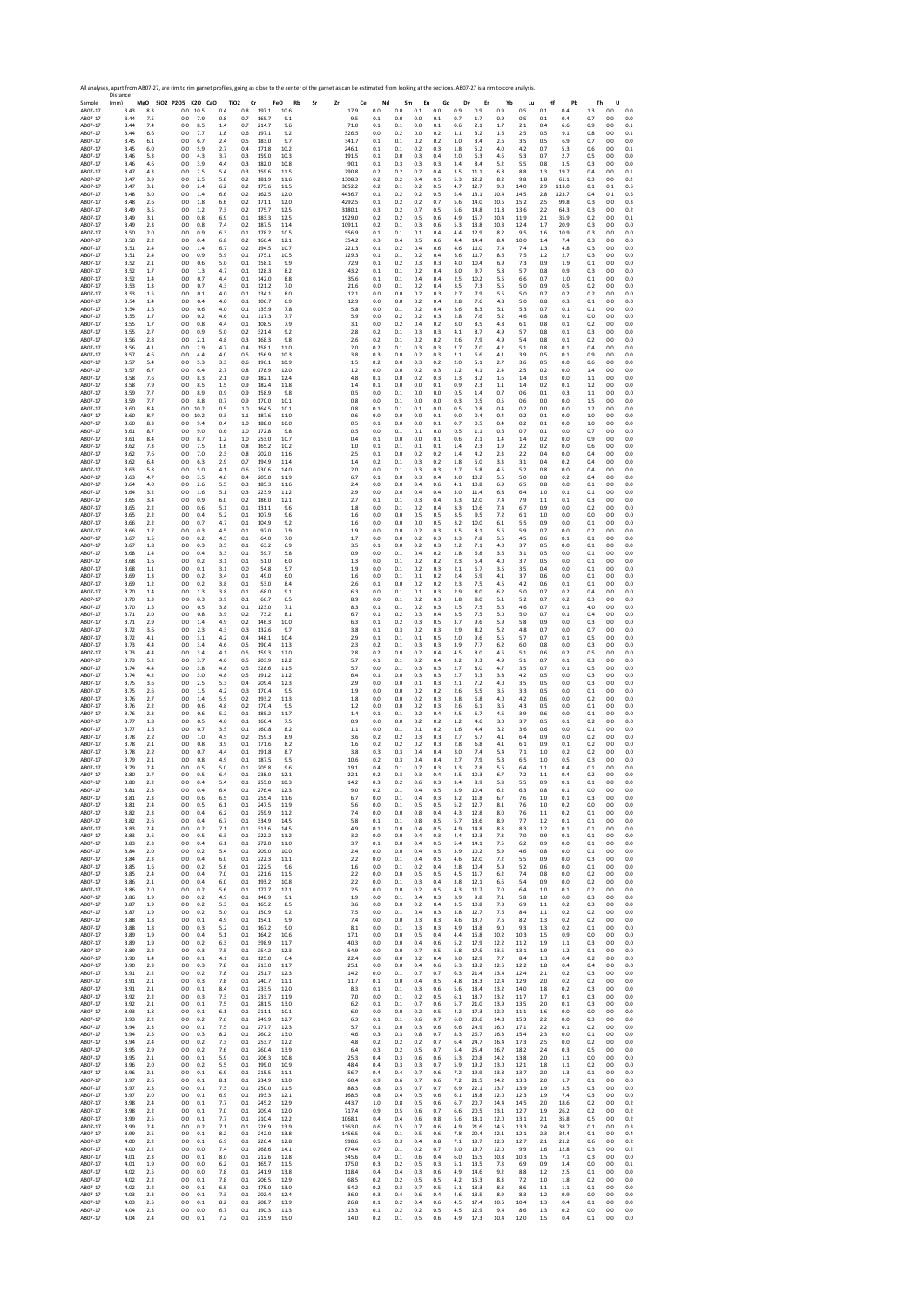Sample Distance (mm) **MgO SiO2 P2O5 K2O CaO TiO2 Cr FeO Rb Sr Zr Ce Nd Sm Eu Gd Dy Er Yb Lu Hf Pb Th U** AB07‐17 4.04 2.5 0.0 0.0 7.6 0.1 224.3 13.2 11.0 0.2 0.2 0.2 0.7 6.5 18.5 11.6 10.2 1.4 0.1 0.2 0.0 0.0 AB07‐17 4.05 2.5 0.0 0.1 8.0 0.1 221.4 14.7 5.8 0.1 0.1 0.4 0.5 5.6 19.1 13.2 13.2 1.8 0.2 0.0 0.0 0.0 AB07‐17 4.05 2.2 0.0 0.0 6.9 0.1 241.2 12.4 4.8 0.2 0.2 0.5 0.4 3.9 16.7 12.0 11.6 1.8 0.1 0.2 0.0 0.0 AB07‐17 4.06 2.3 0.0 0.1 8.6 0.1 256.9 12.8 6.8 0.2 0.0 0.7 0.5 3.5 20.2 13.1 12.3 1.9 0.3 0.1 0.0 0.0 AB07‐17 4.06 2.0 0.0 0.1 5.9 0.1 258.2 10.6 6.8 0.1 0.1 0.6 0.5 5.1 17.1 12.8 11.2 1.6 0.0 0.1 0.0 0.0 AB07‐17 4.07 2.5 0.0 0.1 6.5 0.1 258.4 11.6 5.4 0.2 0.1 0.5 0.6 6.1 20.7 13.2 12.4 1.9 0.1 0.0 0.0 0.0 AB07‐17 4.07 2.2 0.0 0.1 6.4 0.1 306.3 10.7 5.0 0.1 0.1 0.3 0.4 4.7 18.7 13.2 11.1 1.8 0.3 0.0 0.0 0.0 AB07‐17 4.07 2.2 0.0 0.1 6.9 0.1 301.7 12.5 9.4 0.1 0.1 0.4 0.6 4.9 19.0 12.7 11.9 1.6 0.2 0.2 0.0 0.0 AB07‐17 4.08 2.1 0.0 0.0 7.2 0.1 213.2 13.6 4.4 0.1 0.0 0.4 0.5 5.5 18.1 13.5 11.6 1.6 0.2 0.2 0.0 0.0 AB07‐17 4.08 2.1 0.0 0.1 6.9 0.1 202.0 12.3 6.0 0.1 0.1 0.6 0.6 5.2 18.1 13.5 11.8 1.6 0.1 0.1 0.0 0.0 AB07‐17 4.09 2.1 0.0 0.1 6.7 0.1 222.1 12.8 4.8 0.2 0.1 0.5 0.5 4.3 17.7 13.1 12.9 1.5 0.0 0.1 0.0 0.0 AB07‐17 4.09 2.0 0.0 0.1 7.2 0.1 190.0 12.1 4.9 0.1 0.2 0.4 0.5 4.6 19.4 13.4 12.8 1.8 0.1 0.1 0.0 0.0 AB07‐17 4.10 1.6 0.0 0.0 6.0 0.1 135.0 9.9 3.0 0.0 0.1 0.3 0.4 4.1 17.2 13.1 12.0 1.7 0.0 0.0 0.0 0.0 AB07‐17 4.10 2.1 0.0 0.0 7.5 0.1 140.7 12.2 5.1 0.1 0.0 0.3 0.5 6.4 22.8 15.3 15.0 2.2 0.0 0.6 0.0 0.0 AB07‐17 4.10 2.1 0.0 0.0 7.0 0.1 308.0 11.5 3.5 0.0 0.0 0.2 0.5 4.6 21.4 14.0 15.0 2.2 0.0 0.1 0.0 0.0 AB07‐17 4.11 2.0 0.0 0.0 7.2 0.1 139.1 11.3 3.4 0.1 0.1 0.4 0.5 5.6 20.1 13.8 14.6 2.3 0.0 0.1 0.0 0.0 AB07‐17 4.11 2.2 0.0 0.0 6.7 0.1 122.3 11.9 3.2 0.0 0.1 0.7 0.6 5.0 20.2 12.9 13.0 2.0 0.1 0.0 0.0 0.0 AB07‐17 4.12 2.2 0.0 0.0 6.9 0.1 175.2 11.4 3.0 0.0 0.1 0.3 0.6 5.3 19.9 14.9 16.5 2.1 0.0 0.1 0.0 0.0 AB07‐17 4.12 2.3 0.0 0.0 6.8 0.1 164.5 11.8 4.7 0.0 0.0 0.8 0.5 4.9 21.2 16.8 18.5 2.7 0.0 0.0 0.0 0.0 AB07‐17 4.12 2.1 0.0 0.0 7.0 0.1 106.9 11.8 3.7 0.0 0.1 0.3 0.5 3.9 20.7 15.6 16.3 2.4 0.0 0.0 0.0 0.0 AB07‐17 4.13 1.7 0.0 0.0 5.6 0.1 128.4 10.5 2.6 0.0 0.0 0.3 0.4 5.3 18.3 14.2 15.5 2.5 0.1 0.2 0.0 0.0 AB07‐17 4.13 1.5 0.0 0.0 4.7 0.1 112.6 8.4 2.2 0.0 0.1 0.5 0.5 4.2 16.0 14.8 15.2 2.0 0.1 0.0 0.0 0.0 AB07‐17 4.14 1.1 0.0 0.0 3.9 0.1 100.8 7.2 1.7 0.0 0.1 0.3 0.3 2.8 13.7 11.8 13.6 2.1 0.0 0.1 0.0 0.0 AB07‐17 4.14 1.2 0.0 0.0 4.1 0.1 67.5 6.8 2.0 0.0 0.0 0.3 0.3 3.2 12.8 12.1 14.7 2.3 0.0 0.1 0.0 0.0 AB07‐17 4.15 1.1 0.0 0.0 3.7 0.1 66.5 7.3 1.4 0.1 0.1 0.3 0.2 2.8 13.4 11.7 13.8 2.2 0.1 0.0 0.0 0.0 AB07‐17 4.15 1.2 0.0 0.1 4.4 0.1 78.6 6.9 1.2 0.2 0.1 0.1 0.4 3.0 13.9 12.4 16.0 2.4 0.0 0.0 0.0 0.0 AB07‐17 4.15 1.1 0.0 0.1 3.8 0.1 78.1 6.3 2.0 0.1 0.0 0.2 0.2 3.5 11.6 12.0 15.6 2.4 0.0 0.1 0.0 0.0 AB07‐17 4.16 1.2 0.0 0.1 3.8 0.1 89.0 6.5 2.3 0.1 0.1 0.3 0.3 3.5 13.0 12.3 15.3 2.6 0.0 0.1 0.0 0.0 AB07‐17 4.16 1.3 0.0 0.1 3.9 0.1 93.3 7.5 2.0 0.1 0.0 0.2 0.4 3.0 14.5 12.7 17.2 2.7 0.0 0.0 0.0 0.0 AB07‐17 4.17 1.4 0.0 0.1 4.0 0.1 110.8 7.8 2.9 0.0 0.1 0.2 0.3 3.4 16.4 14.6 18.2 2.7 0.0 0.0 0.0 0.0 AB07‐17 4.17 1.8 0.0 0.1 5.1 0.1 143.2 9.6 2.9 0.1 0.1 0.3 0.5 4.3 18.4 15.7 20.6 3.3 0.0 0.1 0.0 0.0 AB07‐17 4.18 1.8 0.0 0.1 6.0 0.1 220.8 10.6 3.1 0.0 0.2 0.4 0.4 5.4 21.5 18.2 23.8 4.2 0.0 0.0 0.0 0.0 AB07‐17 4.18 2.6 0.0 0.1 6.3 0.1 273.9 11.6 2.9 0.0 0.1 0.3 0.4 5.0 21.5 19.4 26.2 4.0 0.0 0.0 0.0 0.0 AB07‐17 4.18 2.0 0.0 0.1 7.5 0.1 210.4 12.5 3.8 0.1 0.0 0.4 0.6 5.8 22.7 21.4 24.9 4.2 0.0 0.0 0.0 0.0 AB07‐17 4.19 1.9 0.0 0.0 7.3 0.1 227.4 12.8 3.4 0.1 0.1 0.4 0.6 5.0 23.4 19.8 25.4 3.7 0.1 0.0 0.0 0.0 AB07‐17 4.19 2.1 0.0 0.0 7.1 0.1 247.6 11.7 5.8 0.0 0.2 0.4 0.8 6.5 25.0 19.7 24.4 3.8 0.4 0.0 0.0 0.0 AB07‐17 4.20 2.2 0.0 0.0 6.4 0.1 233.2 11.3 32.3 0.1 0.2 0.4 0.5 5.2 26.2 20.9 24.9 3.5 1.1 0.1 0.0 0.0 AB07‐17 4.20 1.8 0.0 0.0 5.9 0.1 197.3 11.5 70.8 0.1 0.1 0.6 0.6 5.7 24.1 21.8 26.4 3.9 2.3 0.1 0.0 0.0 AB07‐17 4.20 2.4 0.0 0.1 7.0 0.1 235.0 14.7 78.6 0.2 0.2 0.7 0.7 7.0 28.4 24.2 31.6 4.5 1.5 0.0 0.0 0.0 AB07‐17 4.21 2.4 0.0 0.0 8.0 0.1 254.3 15.0 53.4 0.1 0.3 0.5 0.7 6.5 27.7 25.5 29.0 4.8 0.9 0.0 0.0 0.0 AB07‐17 4.21 2.2 0.0 0.0 6.1 0.1 213.5 13.4 27.9 0.2 0.2 0.6 0.5 6.4 25.9 22.7 27.5 4.4 0.4 9.4 0.0 0.0 AB07‐17 4.22 2.3 0.0 0.0 7.2 0.1 292.5 20.4 20.2 0.2 0.3 0.6 0.7 6.7 28.6 25.3 29.0 4.8 0.3 0.0 0.0 0.0 AB07‐17 4.22 2.1 0.0 0.0 7.8 0.1 244.6 14.0 10.7 0.2 0.4 0.6 0.5 6.1 26.4 24.2 32.0 5.0 0.2 0.2 0.0 0.0 AB07‐17 4.23 2.0 0.0 0.0 6.6 0.1 317.3 13.1 7.8 0.1 0.2 0.3 0.5 6.8 25.3 25.0 32.2 5.2 0.1 0.0 0.0 0.0 AB07‐17 4.23 2.1 0.0 0.0 7.3 0.1 221.0 12.3 6.9 0.2 0.5 0.6 0.5 6.3 26.5 26.4 33.1 5.5 0.1 0.1 0.0 0.0 AB07‐17 4.23 2.0 0.0 0.0 6.7 0.1 218.5 12.3 5.9 0.1 0.2 0.4 0.6 5.7 23.5 24.0 34.4 5.6 0.4 0.0 0.0 0.0 AB07‐17 4.24 2.3 0.0 0.0 6.6 0.1 250.9 13.7 33.0 0.1 0.2 0.4 0.5 7.1 25.9 25.0 36.1 5.5 1.9 0.0 0.0 0.0 AB07‐17 4.24 2.3 0.0 0.0 6.9 0.1 253.7 14.3 129.5 0.2 0.1 0.6 0.6 6.6 28.1 26.1 34.8 5.9 5.6 0.0 0.0 0.1 AB07‐17 4.25 1.8 0.0 0.0 5.6 0.1 182.3 10.0 217.0 0.2 0.1 0.5 0.5 4.9 20.0 18.6 28.8 4.2 6.5 0.1 0.0 0.1 AB07‐17 4.25 2.1 0.0 0.1 6.5 0.2 249.4 11.8 313.7 0.3 0.3 0.3 0.5 4.7 19.7 20.5 30.2 4.8 8.6 0.1 0.0 0.1 AB07‐17 4.26 2.5 0.0 0.2 6.9 0.2 235.8 17.9 356.0 0.6 0.7 0.6 0.6 5.3 21.4 20.2 29.0 4.3 9.6 0.5 0.0 0.1 AB07‐17 4.26 2.0 0.0 0.3 4.9 0.2 230.3 12.7 253.0 0.7 0.4 0.4 0.4 4.1 17.6 13.1 19.9 3.3 5.7 0.3 0.0 0.2 AB07‐17 4.26 2.8 0.0 0.4 6.4 0.3 338.9 13.8 308.2 1.0 0.5 0.6 0.7 5.8 19.3 17.4 24.0 3.8 7.6 0.4 0.0 0.2 AB07‐17 4.27 3.3 0.0 0.5 7.0 0.4 283.7 13.4 267.8 0.9 0.9 0.8 0.5 5.2 17.9 15.9 22.6 3.3 6.1 0.3 0.0 0.2 AB07‐17 4.27 2.1 0.0 0.3 5.1 0.3 204.7 10.5 152.0 0.6 0.8 0.7 0.3 3.3 13.6 10.6 14.4 2.3 3.6 0.2 0.0 0.2 AB07‐17 4.28 3.0 0.0 0.4 7.0 0.6 256.4 14.9 142.5 1.0 0.6 0.9 0.5 4.7 18.1 15.8 20.3 2.8 3.7 0.1 0.0 0.1 AB07‐17 4.28 2.7 0.0 0.3 6.9 0.5 277.1 13.0 136.4 0.8 0.8 0.7 0.5 4.3 16.5 12.9 16.7 2.9 4.1 0.3 0.0 0.2 AB07‐17 4.28 2.8 0.0 0.3 6.7 0.4 225.5 13.2 181.9 0.6 0.4 0.9 0.4 5.8 17.4 12.4 16.1 2.6 6.0 0.1 0.0 0.2 AB07‐17 4.29 2.5 0.0 0.2 7.2 0.3 278.4 12.0 216.6 0.4 0.4 0.6 0.4 5.4 18.7 16.0 17.4 2.9 5.1 0.2 0.0 0.1 AB07‐17 4.29 2.2 0.0 0.1 6.9 0.2 223.2 11.6 159.7 0.3 0.5 0.4 0.6 5.4 15.8 12.1 16.9 2.6 3.2 0.1 0.0 0.0 AB07‐17 4.30 2.3 0.0 0.1 7.3 0.3 262.1 12.4 116.6 0.2 0.4 0.2 0.5 3.6 18.1 14.8 17.7 2.7 1.9 0.0 0.0 0.0 AB07‐17 4.30 2.1 0.0 0.1 7.0 0.6 287.7 14.9 60.4 0.1 0.1 0.4 0.5 4.3 16.6 12.7 15.4 2.4 1.3 0.3 0.0 0.0 AB07‐17 4.31 2.2 0.0 0.1 6.9 0.9 282.2 11.3 36.5 0.2 0.0 0.4 0.4 4.0 16.1 11.9 16.8 2.2 0.7 0.2 0.0 0.0 AB07‐17 4.31 2.2 0.0 0.2 6.8 1.4 296.9 14.8 33.0 0.1 0.2 0.5 0.5 3.6 16.6 13.4 15.1 2.5 0.5 0.3 0.0 0.0 AB07‐17 4.31 2.6 0.0 0.3 7.1 1.8 395.2 13.6 18.9 0.3 0.2 0.4 0.6 5.5 18.2 13.8 19.7 2.4 0.5 0.2 0.0 0.0 AB07‐17 4.32 2.7 0.0 0.4 6.7 1.7 262.3 14.1 20.8 0.4 0.4 0.5 0.6 4.8 17.9 14.7 18.4 2.3 0.7 0.3 0.0 0.0 AB07‐17 4.32 2.5 0.0 0.5 5.7 1.3 242.6 12.0 40.1 0.6 0.6 0.4 0.4 4.6 15.7 10.8 14.7 2.0 2.9 0.1 0.0 0.1 AB07‐17 4.33 2.8 0.0 0.6 6.6 1.3 242.8 11.8 149.7 0.8 0.8 0.8 0.6 5.3 16.2 13.1 16.9 2.4 5.3 0.4 0.0 0.0 AB07‐17 4.33 3.2 0.0 0.7 6.0 0.9 231.7 12.1 267.9 1.5 1.3 1.1 0.5 5.1 16.8 12.4 15.4 2.2 8.5 0.4 0.0 0.1 AB07‐17 4.33 3.5 0.0 1.0 6.1 0.7 249.7 12.8 372.6 1.6 1.9 1.3 0.6 5.1 17.3 12.3 17.4 2.5 10.3 0.4 0.0 0.2 AB07‐17 4.34 2.1 0.0 0.8 4.6 0.4 185.6 8.9 291.3 1.0 1.1 0.6 0.4 3.8 10.9 8.8 10.5 1.7 8.0 0.3 0.0 0.0 AB07‐17 4.34 3.6 0.0 1.1 6.1 0.4 251.8 13.2 461.3 1.5 1.1 1.0 0.5 4.9 15.6 11.4 15.5 2.5 13.3 0.6 0.0 0.1 AB07‐17 4.35 3.0 0.0 1.1 5.3 0.4 233.6 10.4 423.5 1.1 1.3 0.8 0.5 4.6 14.1 11.6 14.9 2.2 9.6 0.2 0.0 0.1 AB07‐17 4.35 3.3 0.0 1.4 6.5 0.3 266.7 14.0 392.5 0.9 1.0 0.5 0.5 4.2 16.7 14.9 17.2 2.4 8.0 0.4 0.0 0.0 AB07‐17 4.36 3.5 0.0 1.6 5.7 0.4 324.0 11.8 281.3 1.0 1.1 0.9 0.5 4.8 17.9 14.4 19.8 3.5 5.1 0.3 0.0 0.1 AB07‐17 4.36 2.6 0.0 1.1 4.6 0.3 251.7 10.9 134.7 0.4 0.5 0.4 0.4 2.9 14.4 12.2 18.7 3.0 2.4 0.3 0.0 0.1 AB07‐17 4.36 3.7 0.0 1.5 5.5 0.4 278.4 13.3 110.8 0.7 0.3 0.8 0.7 4.6 21.0 19.1 28.7 4.2 2.3 0.8 0.0 0.1 AB07‐17 4.37 3.1 0.0 1.3 7.2 0.4 238.5 12.7 95.5 1.0 0.9 0.8 0.5 4.4 17.3 19.6 26.3 4.4 3.8 0.9 0.0 0.1 AB07‐17 4.37 3.5 0.0 1.7 9.3 0.5 245.1 11.3 202.7 1.5 0.9 0.9 0.4 3.9 20.1 22.8 33.2 5.3 7.3 1.8 0.0 0.1 AB07‐17 4.38 3.3 0.0 1.8 18.8 0.5 211.2 12.5 316.1 1.4 1.2 0.8 0.4 3.7 18.4 19.9 30.1 4.9 8.6 2.9 0.0 0.1 AB07‐17 4.38 4.2 0.0 2.5 23.4 0.5 239.4 10.6 394.4 1.7 1.0 0.7 0.4 4.1 17.3 20.7 34.2 5.5 10.1 3.9 0.0 0.1 AB07‐17 4.39 3.9 0.0 2.6 35.0 0.6 214.2 13.4 435.4 2.1 1.1 0.7 0.4 4.0 17.4 20.3 34.8 6.4 10.5 6.0 0.0 0.1 AB07‐17 4.39 4.4 0.0 2.8 44.1 0.5 217.7 11.2 369.3 2.0 1.5 0.6 0.4 3.4 14.2 19.5 29.0 5.7 8.6 7.1 0.0 0.1 AB07‐17 4.39 4.6 0.0 2.8 56.5 0.5 225.3 10.8 350.0 2.2 1.6 0.8 0.3 2.6 15.5 20.9 29.5 5.7 8.8 9.5 0.0 0.0 AB07‐17 4.40 5.8 0.0 4.1 88.8 0.6 172.2 14.3 518.1 3.1 2.7 0.9 0.6 3.6 17.2 23.0 39.3 7.6 11.8 16.1 0.0 0.0 AB07‐17 4.40 5.6 0.0 3.5 90.4 0.6 206.3 12.6 349.2 3.9 2.3 0.8 0.4 3.2 12.7 18.1 29.9 6.2 7.3 17.8 0.0 0.0 AB07‐17 4.41 5.5 0.0 4.1 101.9 0.5 152.4 12.0 248.5 4.5 3.3 0.8 0.3 2.3 11.0 17.0 29.0 6.6 4.4 18.7 0.0 0.0 AB07‐17 4.41 7.3 0.0 5.9 132.9 0.7 155.1 12.9 165.4 6.2 4.5 0.9 0.3 2.8 12.4 18.3 36.0 7.0 3.4 25.1 0.0 0.1 AB07‐17 4.41 7.8 0.0 7.9 126.1 0.8 109.4 12.8 106.1 5.7 2.9 0.7 0.2 1.8 12.6 15.4 28.3 5.6 2.3 23.8 0.0 0.0 AB07‐17 4.42 9.4 0.0 8.4 133.1 0.9 148.4 12.1 76.4 6.7 3.8 1.1 0.2 2.6 11.9 14.9 27.0 5.2 1.5 23.0 0.0 0.0 AB07‐17 4.42 7.7 0.0 7.2 90.4 0.8 129.7 10.6 60.9 4.7 2.7 0.4 0.2 1.8 7.8 11.4 20.2 3.9 0.7 15.7 0.0 0.0 AB07‐17 4.43 8.4 0.0 8.5 79.8 0.9 128.2 10.5 30.2 4.2 3.1 0.5 0.2 1.6 8.6 11.3 18.9 3.3 0.9 12.6 0.0 0.0 AB07‐17 4.43 8.1 0.0 7.9 62.9 0.9 200.7 10.0 36.7 4.1 2.8 0.3 0.2 1.1 8.2 10.5 15.3 2.7 0.5 11.7 0.0 0.0 AB07‐17 4.44 7.5 0.0 7.3 43.4 0.8 173.3 10.2 23.3 2.9 1.4 0.3 0.2 2.4 7.1 8.6 12.2 2.2 0.4 6.9 0.0 0.0 AB07‐17 4.44 7.0 0.0 7.1 32.2 0.8 153.3 10.8 13.3 2.2 1.2 0.4 0.3 1.1 7.5 6.9 9.7 1.9 0.4 5.1 0.0 0.0 AB07‐17 4.44 7.2 0.0 6.7 22.9 0.7 165.9 10.4 11.3 1.8 1.2 0.5 0.4 2.2 6.5 6.6 8.7 1.6 0.3 3.1 0.0 0.0 AB07‐17 4.45 5.7 0.0 5.7 14.4 0.7 160.5 10.2 12.1 1.2 0.5 0.3 0.1 1.9 8.0 5.1 8.1 1.2 0.1 2.3 0.0 0.0 AB07‐17 4.45 6.0 0.0 5.6 11.0 0.7 220.6 11.2 10.4 0.9 0.6 0.3 0.3 1.7 8.3 5.7 7.8 1.1 0.2 1.7 0.0 0.0 AB07‐17 4.46 5.5 0.0 5.1 8.3 0.6 219.1 11.2 27.2 0.5 0.4 0.2 0.2 2.4 9.8 6.4 8.0 1.3 0.3 1.3 0.0 0.0 AB07‐17 4.46 8.5 0.0 4.5 7.8 0.6 229.5 13.9 26.6 0.4 0.4 0.2 0.3 2.9 9.4 7.8 10.5 1.4 0.6 1.0 0.0 0.0 AB07‐17 4.47 4.4 0.0 3.6 7.2 0.5 211.2 13.0 18.7 0.3 0.2 0.2 0.3 3.3 11.2 8.7 9.4 1.3 0.3 0.8 0.0 0.0 AB07‐17 4.47 4.1 0.0 2.8 8.0 0.4 276.0 12.8 11.5 0.2 0.1 0.3 0.3 3.6 14.3 10.3 11.0 1.7 0.5 1.0 0.0 0.0 AB07‐17 4.47 2.5 0.0 1.5 4.6 0.3 197.6 8.9 16.4 0.2 0.1 0.3 0.3 2.6 9.6 7.9 8.3 1.3 0.2 0.4 0.0 0.0 AB07‐17 4.48 3.1 0.0 1.8 7.2 0.3 253.3 14.5 15.8 0.2 0.2 0.5 0.5 4.2 17.4 11.1 16.0 2.1 1.4 0.4 0.0 0.0 AB07‐17 4.48 2.8 0.0 0.8 7.5 0.2 224.3 11.7 17.6 0.1 0.1 0.5 0.3 4.6 14.7 10.7 14.3 2.1 1.3 0.5 0.0 0.0 AB07‐17 4.49 2.3 0.0 0.6 7.3 0.2 196.7 11.6 17.6 0.0 0.1 0.5 0.4 5.3 14.6 12.4 16.2 2.3 0.6 0.9 0.0 0.0 AB07‐17 4.49 2.8 0.0 0.4 7.4 0.1 242.2 13.7 19.6 0.1 0.1 0.2 0.5 5.7 20.0 15.2 16.0 2.3 0.6 0.4 0.0 0.0 AB07‐17 4.49 2.1 0.0 0.3 6.6 0.2 199.1 12.0 18.7 0.3 0.2 0.3 0.5 4.4 20.1 14.4 18.9 2.6 0.5 0.6 0.0 0.0 AB07‐17 4.50 2.1 0.0 0.6 6.7 0.2 221.0 12.1 25.8 0.0 0.1 0.2 0.4 5.0 17.8 14.5 16.9 2.4 0.5 1.0 0.0 0.0 AB07‐17 4.50 3.1 0.0 0.5 8.4 0.2 200.5 15.9 49.6 0.2 0.1 0.4 0.6 6.1 23.6 18.9 23.0 3.2 0.9 0.3 0.0 0.0 AB07‐17 4.51 2.6 0.0 0.4 6.2 0.3 192.4 12.7 34.8 0.1 0.1 0.5 0.5 5.7 17.7 14.2 16.7 2.4 1.2 0.4 0.0 0.0 AB07‐17 4.51 2.1 0.0 0.6 6.5 0.2 218.4 11.3 36.3 0.3 0.1 0.4 0.4 4.6 18.3 14.7 17.1 2.4 1.9 0.5 0.0 0.0 AB07‐17 4.52 2.2 0.0 0.5 6.9 0.2 211.3 13.7 43.5 0.3 0.1 0.5 0.5 4.9 19.5 14.5 18.6 2.6 1.1 0.5 0.0 0.0 AB07‐17 4.52 1.9 0.0 0.5 6.9 0.1 155.4 10.1 41.1 0.2 0.1 0.1 0.3 3.8 15.2 12.7 14.6 2.6 0.6 0.4 0.0 0.0 AB07‐17 4.52 1.9 0.0 0.3 6.2 0.1 133.7 9.7 32.8 0.2 0.1 0.2 0.3 2.6 16.0 11.4 14.8 2.1 0.8 0.2 0.0 0.0 AB07‐17 4.53 1.7 0.0 0.2 5.3 0.1 116.5 9.6 39.1 0.1 0.1 0.3 0.3 3.2 13.8 11.0 12.9 1.9 0.6 0.3 0.0 0.0 AB07‐17 4.53 2.0 0.0 0.2 5.1 0.1 87.8 8.4 34.1 0.2 0.2 0.4 0.3 2.6 11.5 9.2 12.2 1.8 0.8 0.4 0.0 0.0 AB07‐17 4.54 1.7 0.0 0.2 3.8 0.1 59.9 7.3 17.4 0.1 0.1 0.2 0.3 2.5 10.7 9.1 11.0 1.4 0.7 0.3 0.0 0.0 AB07‐17 4.54 1.4 0.0 0.1 3.7 0.1 55.2 6.8 15.3 0.2 0.1 0.1 0.2 2.7 9.4 6.8 9.2 1.3 0.3 0.2 0.0 0.0 AB07‐17 4.54 1.5 0.0 0.1 3.9 0.0 63.3 7.9 13.2 0.1 0.1 0.1 0.2 2.8 10.3 7.6 8.2 1.2 0.2 0.3 0.0 0.0 AB07‐17 4.55 1.7 0.0 0.1 4.1 0.1 50.2 7.3 8.2 0.1 0.1 0.2 0.4 2.8 10.8 7.0 7.4 1.2 0.1 0.2 0.0 0.0 AB07‐17 4.55 1.8 0.0 0.1 4.6 0.1 59.5 7.8 3.8 0.2 0.0 0.3 0.3 3.2 10.8 7.3 9.3 1.2 0.2 0.5 0.0 0.0 AB07‐17 4.56 2.0 0.0 0.6 4.7 0.1 66.6 8.0 3.5 0.3 0.2 0.4 0.3 2.6 13.3 9.6 9.5 1.4 0.1 0.9 0.0 0.0 AB07‐17 4.56 1.9 0.0 0.2 6.7 0.1 70.2 9.8 12.4 0.7 0.8 0.4 0.4 4.6 16.3 11.6 12.4 1.8 1.0 1.1 0.0 0.0 AB07‐17 4.57 2.2 0.0 0.2 9.1 0.1 75.3 10.4 49.8 1.1 0.8 0.6 0.5 5.5 19.8 14.2 14.7 1.9 1.2 1.0 0.0 0.0 AB07‐17 4.57 2.1 0.0 0.3 10.9 0.1 83.2 12.1 57.3 1.6 1.1 0.8 0.6 6.5 20.8 14.2 15.8 2.4 1.4 1.2 0.0 0.0 AB07‐17 4.57 2.5 0.0 0.3 10.8 0.1 74.9 13.0 39.0 1.5 1.0 0.7 0.6 7.2 22.0 15.3 14.4 2.0 0.8 0.9 0.0 0.0 AB07‐17 4.58 2.0 0.0 0.3 10.3 0.1 72.8 12.5 28.8 1.4 1.0 0.4 0.5 5.2 20.2 14.0 14.1 2.1 0.3 0.6 0.0 0.0 AB07‐17 4.58 2.5 0.0 0.3 24.7 0.2 100.5 13.1 21.0 1.8 1.0 0.8 0.9 6.2 21.7 16.5 15.6 2.5 0.2 2.1 0.0 0.0 AB07‐17 4.59 2.3 0.0 0.2 12.0 0.1 73.5 13.1 24.8 1.6 1.6 1.0 0.8 8.0 22.3 15.0 15.8 2.3 0.2 1.7 0.0 0.0 AB07‐17 4.59 2.2 0.0 0.1 10.8 0.1 83.9 12.9 11.9 2.3 1.4 0.7 0.5 6.9 19.8 12.9 15.4 2.0 0.1 1.8 0.0 0.0 AB07‐17 4.60 2.0 0.0 0.1 9.8 0.1 91.3 11.1 7.3 1.2 1.0 1.0 0.7 5.0 19.2 14.2 11.5 1.9 0.3 0.9 0.0 0.0 AB07‐17 4.60 2.3 0.0 0.2 10.0 0.1 88.5 13.0 6.3 1.0 0.6 0.5 0.5 4.8 17.0 11.2 13.9 2.1 0.1 0.9 0.0 0.0 AB07‐17 4.60 2.4 0.0 0.1 8.5 0.1 91.4 12.1 5.3 0.6 0.5 0.7 0.5 5.1 17.1 12.8 14.0 1.8 0.2 0.3 0.0 0.0 AB07‐17 4.61 1.9 0.0 0.1 7.6 0.1 106.5 11.5 24.9 0.3 0.2 0.5 0.6 3.4 15.6 11.2 11.5 1.7 0.1 0.6 0.0 0.0 AB07‐17 4.61 2.0 0.0 0.1 6.2 0.1 106.0 11.8 4.1 0.2 0.1 0.4 0.5 5.0 14.6 11.3 14.1 1.8 0.2 0.3 0.0 0.0 AB07‐17 4.62 2.1 0.0 0.0 7.2 0.3 150.8 13.0 8.9 0.2 0.1 0.3 0.6 4.7 18.7 13.1 14.1 2.2 0.2 0.2 0.0 0.0 AB07‐17 4.62 2.1 0.0 0.1 6.7 0.6 153.6 13.6 12.3 0.2 0.2 0.4 0.5 5.6 18.5 14.0 18.6 2.3 0.1 0.1 0.0 0.0 AB07‐17 4.62 2.1 0.0 0.2 7.1 0.9 137.8 13.5 11.8 0.1 0.2 0.2 0.7 6.1 23.0 16.0 18.7 2.4 0.2 0.1 0.0 0.0 AB07‐17 4.63 2.2 0.0 0.1 6.9 0.9 179.9 12.6 7.0 0.7 0.6 0.4 0.5 5.7 21.4 15.7 15.8 2.7 0.2 0.2 0.0 0.1 AB07‐17 4.63 2.2 0.0 0.1 6.3 0.8 164.9 11.3 7.7 1.5 1.1 0.5 0.5 5.8 17.5 13.6 16.7 2.6 0.2 0.2 0.0 0.0 AB07‐17 4.64 2.4 0.0 0.1 8.7 0.8 197.8 13.7 8.1 1.3 1.0 0.8 0.6 5.6 23.9 15.1 17.0 2.6 0.2 0.4 0.0 0.0 AB07‐17 4.64 2.2 0.0 0.1 7.5 0.7 185.4 13.0 6.8 1.8 0.8 0.4 0.7 7.6 21.1 13.8 17.4 2.8 0.1 0.3 0.0 0.0 AB07‐17 4.65 2.4 0.0 0.1 7.6 0.6 215.5 12.8 12.4 1.5 1.2 0.5 0.6 5.3 20.5 16.3 19.2 3.1 0.1 0.2 0.0 0.1 AB07‐17 4.65 2.5 0.0 0.1 7.6 0.5 184.5 13.7 3.1 0.8 0.8 0.3 0.4 4.8 20.9 15.1 19.1 2.9 0.2 0.3 0.0 0.1 AB07‐17 4.65 2.4 0.0 0.2 7.9 0.5 206.7 12.8 8.9 0.9 1.0 0.5 0.6 5.7 21.6 16.5 16.8 3.0 0.1 0.2 0.0 0.0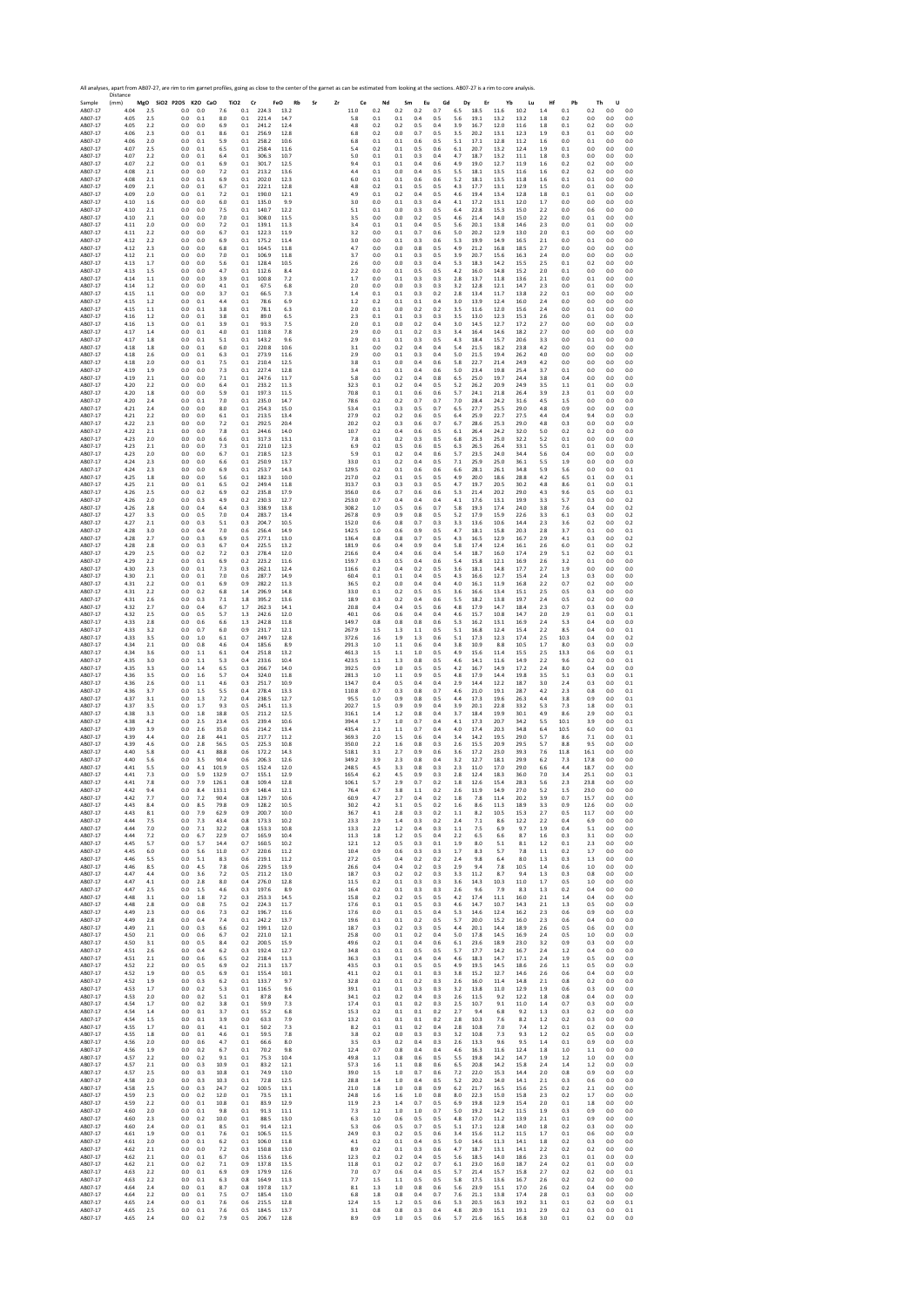Sample Distance (mm) **MgO SiO2 P2O5 K2O CaO TiO2 Cr FeO Rb Sr Zr Ce Nd Sm Eu Gd Dy Er Yb Lu Hf Pb Th U** AB07‐17 4.66 2.7 0.0 0.3 7.5 0.4 227.3 14.3 8.7 1.3 0.7 0.5 0.6 6.3 21.1 17.0 20.8 3.2 0.3 0.1 0.0 0.0 AB07‐17 4.66 2.5 0.0 0.1 7.4 0.3 232.7 13.4 16.1 1.1 0.4 0.9 0.6 5.2 22.1 16.4 21.0 3.0 0.6 0.2 0.0 0.0 AB07‐17 4.67 2.3 0.0 0.1 7.2 0.3 192.7 12.8 64.6 1.1 0.3 0.5 0.6 5.2 23.0 15.7 17.2 3.1 2.6 0.4 0.0 0.0 AB07‐17 4.67 2.7 0.0 0.1 7.7 0.2 247.1 12.8 111.4 0.9 0.4 0.7 0.6 6.6 22.6 18.6 20.8 3.4 2.9 0.2 0.0 0.0 AB07‐17 4.68 3.0 0.0 0.1 7.6 0.2 245.7 14.4 105.0 1.3 0.3 0.4 0.5 5.5 23.0 17.9 21.1 3.3 2.5 0.7 0.0 0.0 AB07‐17 4.68 3.2 0.0 0.2 6.9 0.2 232.3 12.4 76.0 1.0 0.5 0.7 0.5 5.1 20.1 17.0 18.0 3.3 1.7 0.4 0.0 0.0 AB07‐17 4.68 4.5 0.0 0.1 6.6 0.1 242.3 14.4 52.6 0.8 0.6 0.4 0.6 6.0 20.1 14.8 20.0 3.0 1.2 0.5 0.0 0.0 AB07‐17 4.69 5.3 0.0 0.1 5.7 0.1 182.7 12.8 28.2 0.7 0.9 0.7 0.4 4.6 13.4 11.0 16.6 2.6 0.5 0.6 0.0 0.0 AB07‐17 4.69 6.8 0.0 0.1 5.3 0.1 195.3 15.0 21.0 1.0 0.5 0.7 0.4 3.2 13.0 10.1 13.8 2.5 0.5 0.9 0.0 0.0 AB07‐17 4.70 8.4 0.0 0.2 4.4 0.1 152.7 13.1 16.5 0.9 0.4 0.4 0.3 3.6 11.8 9.9 13.1 2.2 0.3 0.4 0.0 0.0 AB07‐17 4.70 10.4 0.0 0.1 4.1 0.1 162.6 15.3 12.2 1.1 0.5 0.2 0.3 2.6 9.3 8.0 12.5 2.5 0.1 0.7 0.0 0.0 AB07‐17 4.70 10.8 0.0 0.1 3.1 0.1 130.7 13.4 12.3 0.9 0.6 0.3 0.2 1.7 5.6 6.3 9.4 1.9 0.1 0.7 0.0 0.0 AB07‐17 4.71 14.3 0.0 0.1 2.5 0.1 160.5 17.4 7.5 1.2 0.9 0.3 0.2 1.6 5.3 5.5 9.4 1.8 0.0 1.0 0.0 0.0 AB07‐17 4.71 16.1 0.0 0.1 1.7 0.1 145.0 17.2 5.3 1.1 0.5 0.1 0.1 0.8 4.4 3.6 5.6 1.1 0.1 0.8 0.0 0.0 AB07‐17 4.72 17.7 0.0 0.1 1.4 0.1 164.1 18.6 6.5 0.7 0.7 0.3 0.1 0.5 2.8 2.6 3.7 0.6 0.1 0.8 0.0 0.0 AB07‐17 4.72 17.2 0.0 0.1 1.0 0.1 152.3 16.5 6.3 0.3 0.4 0.1 0.1 0.7 2.4 1.2 1.3 0.3 0.1 0.7 0.0 0.0 AB07‐17 4.73 17.1 0.0 0.2 1.2 0.1 166.1 17.0 2.9 0.3 0.2 0.0 0.0 0.6 2.2 0.9 1.7 0.3 0.0 0.7 0.0 0.0 AB07‐17 4.73 18.0 0.0 0.1 1.0 0.1 205.6 17.4 6.3 0.2 0.2 0.1 0.1 0.3 0.7 1.1 0.9 0.2 0.1 1.0 0.0 0.0 AB07‐17 4.73 19.3 0.0 0.2 0.5 0.1 227.7 19.0 5.7 0.2 0.1 0.1 0.1 0.4 0.6 1.3 0.8 0.2 0.1 1.3 0.0 0.0 AB07‐17 4.74 13.4 0.0 0.1 0.5 0.1 180.7 13.4 5.1 0.1 0.1 0.0 0.1 0.1 0.6 0.5 1.0 0.1 0.3 0.8 0.0 0.0 AB07‐17 4.74 18.8 0.0 0.1 0.7 0.1 244.5 19.0 51.4 0.0 0.1 0.0 0.0 0.3 1.0 0.8 1.1 0.2 2.1 0.9 0.0 0.0 AB07‐17 4.75 18.0 0.0 0.1 0.7 0.2 261.4 17.9 58.4 0.2 0.2 0.0 0.0 0.1 0.9 0.7 1.1 0.2 1.3 1.0 0.0 0.0 AB07‐17 4.75 17.8 0.0 0.1 0.5 0.1 246.2 17.6 46.4 0.1 0.0 0.0 0.1 0.2 0.7 1.4 0.9 0.1 0.9 0.7 0.0 0.0 AB07‐17 4.75 18.9 0.0 0.1 0.3 0.1 285.6 19.0 39.1 0.3 0.2 0.0 0.1 0.4 2.2 1.9 2.1 0.3 0.7 0.8 0.0 0.0 AB07‐17 4.76 17.8 0.0 0.1 0.6 0.1 282.8 17.9 29.8 0.5 0.3 0.2 0.1 3.3 10.9 7.0 4.1 0.7 0.7 1.0 0.0 0.0 AB07‐17 4.76 18.6 0.0 0.1 0.9 0.1 271.1 18.8 29.1 1.4 0.6 0.6 0.3 8.1 24.8 15.2 11.0 1.5 0.5 2.3 0.0 0.0 AB07‐17 4.77 18.9 0.0 0.1 1.1 0.1 282.5 19.0 22.1 1.7 1.0 1.5 0.6 11.7 45.6 26.0 17.8 2.2 0.8 2.5 0.0 0.0 AB07‐17 4.77 17.3 0.0 0.2 1.2 0.1 281.6 17.2 20.3 2.1 1.4 1.4 0.6 13.5 52.1 32.9 22.0 2.6 0.4 3.3 0.0 0.0 AB07‐17 4.78 16.8 0.0 0.2 1.6 0.1 276.3 17.0 12.4 1.6 1.5 1.9 0.8 14.6 60.9 38.6 26.0 3.3 0.1 3.8 0.0 0.0 AB07‐17 4.78 17.6 0.0 0.2 1.4 0.1 279.9 18.5 10.8 1.6 1.4 2.1 0.8 18.1 66.8 42.0 33.2 4.3 0.2 3.8 0.0 0.0 AB07‐17 4.78 17.2 0.0 0.2 1.6 0.1 267.4 16.9 9.2 1.3 0.6 1.3 0.9 16.4 59.6 42.8 34.1 4.2 0.1 3.3 0.0 0.0 AB07‐17 4.79 15.8 0.0 0.3 1.5 0.1 237.1 15.7 14.4 0.6 0.8 1.3 0.7 13.3 42.5 29.1 22.8 3.0 1.1 2.2 0.0 0.0 AB07‐17 4.79 13.1 0.0 0.1 1.4 0.1 183.2 12.9 92.9 0.4 0.6 0.5 0.4 7.2 26.7 18.3 15.8 2.4 7.0 1.6 0.0 0.0 AB07‐17 4.80 11.6 0.0 0.1 1.4 0.1 162.2 12.2 394.2 0.3 0.3 0.5 0.2 4.5 19.0 13.9 12.8 2.1 11.8 0.9 0.0 0.1 AB07‐17 4.80 10.8 0.0 0.1 1.9 0.1 175.9 12.8 458.5 0.2 0.2 0.1 0.3 3.1 13.4 10.4 12.8 1.6 10.5 0.5 0.0 0.0 AB07‐17 4.81 9.3 0.0 0.1 2.3 0.1 144.7 11.5 336.4 0.1 0.1 0.5 0.2 4.3 15.5 10.7 11.9 1.8 6.7 0.3 0.0 0.0 AB07‐17 4.81 7.5 0.0 0.1 2.9 0.1 114.9 11.2 191.3 0.2 0.0 0.2 0.3 2.9 12.2 10.6 11.8 1.8 3.5 0.5 0.0 0.0 AB07‐17 4.81 8.0 0.0 0.1 3.4 0.1 120.0 11.3 117.8 0.1 0.0 0.3 0.3 3.7 15.5 12.7 14.3 2.2 2.1 0.2 0.0 0.0 AB07‐17 4.82 6.1 0.0 0.0 4.1 0.1 130.0 11.3 93.3 0.1 0.1 0.1 0.3 3.4 16.9 13.6 15.2 2.3 1.7 0.4 0.0 0.0 AB07‐17 4.82 4.2 0.0 0.1 4.3 0.1 114.8 9.9 70.4 0.0 0.1 0.3 0.3 4.0 16.5 11.4 15.1 2.1 1.9 0.2 0.0 0.0 AB07‐17 4.83 4.0 0.0 0.1 6.0 0.1 130.5 15.1 82.1 0.0 0.2 0.3 0.6 5.9 22.3 16.3 20.0 2.7 2.0 0.1 0.0 0.0 AB07‐17 4.83 3.5 0.0 0.1 6.3 0.1 140.7 12.0 72.4 0.2 0.1 0.6 0.6 4.0 22.4 16.5 18.1 3.0 1.2 0.0 0.0 0.0 AB07‐17 4.83 3.6 0.0 0.1 6.5 0.1 154.1 13.0 50.5 0.1 0.1 0.3 0.7 5.3 20.3 15.8 19.1 2.6 1.0 0.1 0.0 0.0 AB07‐17 4.84 3.4 0.0 0.1 6.6 0.1 129.0 13.2 35.3 0.0 0.2 0.6 0.6 6.2 23.2 18.0 17.9 2.7 0.5 0.4 0.0 0.0 AB07‐17 4.84 3.2 0.0 0.0 6.1 0.1 181.9 14.2 18.3 0.1 0.0 0.7 0.5 4.7 20.0 15.9 15.9 2.4 0.4 0.3 0.0 0.0 AB07‐17 4.85 2.7 0.0 0.1 6.8 0.1 126.6 14.3 14.2 0.1 0.1 0.2 0.5 6.7 20.9 15.5 15.5 2.4 0.2 0.1 0.0 0.0 AB07‐17 4.85 3.8 0.0 0.4 6.5 0.1 133.9 16.1 14.2 0.1 0.0 0.5 0.6 6.2 22.2 16.8 18.7 2.9 1.4 0.6 0.0 0.0 AB07‐17 4.86 3.6 0.0 1.0 6.0 0.2 182.5 17.8 91.6 0.0 0.0 0.4 0.5 5.3 23.1 18.4 20.2 3.1 3.6 0.5 0.0 0.0 AB07‐17 4.86 4.0 0.0 1.9 5.4 0.3 216.2 15.3 179.1 0.1 0.1 0.4 0.3 5.0 20.3 16.3 16.9 2.7 4.3 0.7 0.0 0.0 AB07‐17 4.86 5.0 0.0 3.0 4.3 0.3 168.9 13.2 185.3 0.2 0.2 0.5 0.4 4.2 16.4 14.9 18.8 2.7 3.8 0.8 0.0 0.0 AB07‐17 4.87 5.6 0.0 3.7 4.1 0.4 161.9 11.8 99.9 0.2 0.0 0.1 0.3 2.9 11.4 10.3 13.0 2.0 2.1 0.9 0.0 0.0 AB07‐17 4.87 6.0 0.0 4.4 2.9 0.5 147.6 14.2 54.9 0.1 0.1 0.2 0.3 2.7 9.0 8.5 11.8 1.7 0.9 1.1 0.0 0.0 AB07‐17 4.88 6.3 0.0 5.4 2.7 0.6 165.4 9.9 31.7 0.1 0.1 0.1 0.2 2.3 7.7 6.8 8.6 1.4 0.8 1.2 0.0 0.0 AB07‐17 4.88 7.1 0.0 6.5 2.0 0.7 179.6 10.5 20.3 0.1 0.0 0.2 0.1 1.7 6.7 6.7 7.0 1.0 0.4 1.0 0.0 0.0 AB07‐17 4.89 6.4 0.0 6.6 1.2 0.7 143.9 9.2 14.1 0.1 0.1 0.1 0.1 0.8 3.7 3.5 4.2 0.6 0.3 1.3 0.0 0.0 AB07‐17 4.89 8.1 0.0 8.7 0.9 0.8 230.5 10.4 9.3 0.1 0.1 0.1 0.1 0.6 3.5 2.8 3.0 0.4 0.2 1.4 0.0 0.0 AB07‐17 4.89 8.4 0.0 9.0 0.9 0.9 204.9 10.7 9.2 0.1 0.1 0.0 0.1 0.6 1.9 1.9 1.9 0.3 0.2 1.3 0.0 0.0 AB07‐17 4.90 8.6 0.0 9.1 0.7 1.0 194.0 10.2 7.5 0.0 0.0 0.1 0.1 0.1 1.7 0.9 1.3 0.2 0.0 1.5 0.0 0.0 AB07‐17 4.90 9.3 0.0 9.6 0.5 1.0 218.0 10.3 5.7 0.0 0.1 0.0 0.1 0.3 1.3 1.1 0.9 0.1 0.1 2.1 0.0 0.0 AB07‐17 4.91 10.2 0.0 8.2 0.6 0.9 194.4 9.7 3.4 0.1 0.0 0.1 0.1 0.3 0.9 0.5 0.6 0.1 0.1 1.2 0.0 0.0 AB07‐17 4.91 8.6 0.0 8.6 0.5 0.9 217.1 9.7 1.7 0.0 0.1 0.1 0.1 0.4 1.1 0.7 0.4 0.1 0.0 1.6 0.0 0.0 AB07‐17 4.91 9.5 0.0 9.2 0.6 1.0 217.3 10.7 5.8 0.1 0.1 0.0 0.1 0.3 0.9 0.8 0.7 0.1 0.1 1.7 0.0 0.0 AB07‐17 4.92 9.5 0.0 9.8 0.4 1.1 233.7 12.1 2.6 0.1 0.1 0.1 0.1 0.1 1.9 0.6 0.8 0.2 0.1 1.8 0.0 0.0 AB07‐17 4.92 8.6 0.0 8.4 0.6 0.9 191.4 10.1 12.0 1.1 0.7 0.3 0.2 1.0 2.0 1.5 1.4 0.2 1.4 1.4 0.1 0.1 AB07‐17 4.93 8.4 0.0 8.7 0.4 0.9 201.5 11.5 72.9 6.7 5.6 1.4 0.8 2.8 4.3 2.6 3.3 0.3 2.8 1.6 0.5 0.1 AB07‐17 4.93 9.0 0.0 9.3 0.4 1.0 202.8 10.3 126.9 19.0 13.8 4.4 1.8 5.2 5.9 3.8 3.1 0.5 3.1 2.0 1.2 0.3 AB07‐17 4.94 8.2 0.0 8.6 0.5 0.9 183.2 10.5 92.4 32.8 21.9 4.7 2.0 7.2 6.5 3.6 2.4 0.4 2.1 1.9 1.3 0.5 AB07‐17 4.94 10.0 0.0 9.6 0.6 1.0 183.0 11.5 64.4 30.6 20.9 5.3 2.1 7.1 8.2 2.9 2.2 0.3 1.3 2.5 1.2 0.5 AB07‐17 4.94 9.5 0.0 9.4 0.6 1.0 181.7 10.4 36.9 25.0 17.4 4.8 1.7 5.2 5.5 2.3 1.7 0.2 0.5 1.9 0.9 0.2 AB07‐17 4.95 8.2 0.0 8.6 0.5 0.9 148.4 10.1 19.3 14.7 11.0 2.3 0.9 2.7 2.9 1.5 0.9 0.1 0.5 1.7 0.3 0.2 AB07‐17 4.95 8.0 0.0 8.9 0.3 0.9 113.0 10.3 12.7 9.1 5.0 1.3 0.5 1.6 2.3 1.4 0.9 0.1 0.3 1.8 0.2 0.0 AB07‐17 4.96 7.6 0.0 8.8 0.5 1.0 143.1 10.7 8.1 5.5 3.1 0.8 0.5 1.2 1.7 0.9 0.9 0.1 0.1 1.7 0.1 0.0 AB07‐17 4.96 8.0 0.0 8.3 0.2 1.0 83.6 9.3 4.8 2.7 2.3 0.9 0.2 0.9 1.2 0.6 0.8 0.1 0.2 1.7 0.1 0.0 AB07‐17 4.96 7.9 0.0 8.5 0.2 1.0 101.7 10.5 5.0 2.0 1.2 0.3 0.2 0.3 0.9 0.7 0.7 0.1 0.1 1.7 0.1 0.0 AB07‐17 4.97 8.2 0.0 9.9 0.4 1.1 112.6 10.0 4.0 1.8 0.8 0.4 0.1 0.3 0.8 0.4 0.4 0.1 0.1 2.3 0.0 0.0 AB07‐17 4.97 10.3 0.0 9.3 0.4 1.1 90.7 11.8 8.1 1.6 0.9 0.6 0.1 0.2 0.7 0.4 1.1 0.1 0.3 2.2 0.1 0.0 AB07‐17 4.98 8.9 0.0 9.0 1.5 1.0 97.2 9.9 24.2 2.8 1.1 0.3 0.1 0.5 1.0 1.0 1.2 0.3 0.7 2.9 0.0 0.0 AB07‐17 4.98 7.9 0.0 7.9 4.5 1.0 88.6 10.4 29.1 3.0 1.7 0.4 0.2 0.9 1.1 1.4 2.7 0.6 0.5 3.1 0.0 0.0 AB07‐17 4.99 8.4 0.0 9.0 11.4 1.0 147.9 11.5 27.8 3.6 1.9 0.7 0.4 1.2 3.5 3.3 5.1 1.0 0.5 4.6 0.0 0.1 AB07‐17 4.99 8.7 0.0 8.7 19.9 0.9 131.6 10.7 21.2 4.0 4.0 0.5 0.3 1.3 5.0 5.1 8.9 1.7 0.2 6.4 0.0 0.0 AB07‐17 4.99 7.3 0.0 8.5 28.3 0.8 133.7 10.3 12.1 6.5 3.0 0.8 0.2 1.6 6.3 7.9 11.7 2.2 0.2 7.3 0.0 0.1 AB07‐17 5.00 7.5 0.0 8.0 41.6 0.7 121.3 11.6 9.0 6.4 4.3 1.4 0.3 2.7 8.9 10.3 15.2 3.2 0.1 8.1 0.0 0.0 AB07‐17 5.00 5.6 0.0 4.4 43.3 0.5 88.2 11.8 6.9 8.0 4.7 1.2 0.4 2.7 9.9 11.7 16.4 3.1 0.1 8.4 0.0 0.0 AB07‐17 5.01 7.2 0.0 7.2 63.0 0.6 151.2 11.8 9.2 12.2 8.0 1.5 0.6 4.9 19.5 19.5 28.0 4.8 0.1 13.4 0.0 0.0 AB07‐17 5.01 7.1 0.0 3.3 59.9 0.4 118.3 11.0 11.4 12.3 5.6 1.6 0.5 4.4 22.3 21.4 31.0 4.7 1.1 10.5 0.1 0.1 AB07‐17 5.02 1.9 0.0 1.0 17.9 0.1 41.7 4.1 49.2 4.1 2.4 0.5 0.2 2.0 8.4 8.2 10.6 1.7 3.1 3.1 0.0 0.0 AB07‐17 5.02 5.9 0.0 1.4 42.2 0.3 89.4 13.1 670.1 8.8 6.0 1.5 0.7 6.0 23.5 23.2 33.0 5.4 37.0 7.2 0.0 0.2 AB07‐17 5.02 6.6 0.0 1.5 34.1 0.3 137.6 11.6 1966.5 7.8 5.0 1.2 0.9 6.0 23.8 25.8 31.2 5.4 72.5 5.0 0.0 0.5 AB07‐17 5.03 5.1 0.0 1.0 25.8 0.3 80.5 9.1 2761.9 5.0 3.6 1.6 0.8 6.7 23.6 21.3 28.7 5.2 75.7 4.1 0.0 0.4 AB07‐17 5.03 6.5 0.0 2.3 21.9 0.3 88.2 8.8 3015.5 4.9 3.2 1.5 0.9 5.6 28.1 22.9 29.0 4.7 65.0 3.9 0.1 0.3 AB07‐17 5.04 5.3 0.0 0.8 15.7 0.2 73.5 7.1 1692.8 3.2 2.0 1.5 0.8 6.4 20.8 17.2 19.6 2.9 31.0 2.9 0.0 0.2 AB07‐17 5.04 7.4 0.0 1.2 19.4 0.3 84.7 7.7 1291.5 4.3 3.4 1.4 1.0 7.0 26.0 22.0 20.9 3.4 22.1 3.8 0.0 0.2 AB07‐17 5.04 6.8 0.0 1.2 21.7 0.3 74.3 8.9 721.0 3.5 3.0 1.8 1.0 5.7 24.1 19.5 21.6 3.1 13.3 4.8 0.0 0.1 AB07‐17 5.05 7.2 0.0 0.8 28.3 0.3 123.3 8.7 440.6 5.4 2.6 1.2 1.2 5.1 25.3 21.2 21.2 3.1 8.7 7.0 0.0 0.2 AB07‐17 5.05 7.1 0.0 1.1 39.7 0.3 94.0 8.8 279.8 5.8 3.3 1.7 1.0 7.0 25.2 21.8 21.9 3.2 5.7 10.5 0.0 0.1 AB07‐17 5.06 9.6 0.0 0.9 63.5 0.3 114.6 12.7 241.5 4.2 3.2 2.1 1.3 8.7 31.2 26.0 28.8 4.2 4.4 14.8 0.1 0.0 AB07‐17 5.06 10.0 0.0 1.6 85.7 0.4 91.5 9.3 184.7 4.8 4.1 1.8 1.3 9.1 32.1 26.6 34.2 5.2 7.3 21.1 0.0 0.1 AB07‐17 5.07 8.7 0.0 1.5 99.5 0.3 74.1 9.2 441.2 7.4 3.4 2.5 1.1 9.1 26.8 27.8 33.8 5.7 14.5 26.1 0.1 0.2 AB07‐17 5.07 7.8 0.0 0.6 119.0 0.2 66.3 8.2 639.5 3.4 4.0 1.7 1.2 7.0 25.9 24.0 32.2 6.4 15.9 31.2 0.1 0.1 AB07‐17 5.07 14.1 0.0 2.5 283.1 0.4 87.8 18.1 1181.1 5.8 5.9 1.9 2.1 12.6 44.7 49.8 70.9 12.1 26.8 68.9 0.1 0.4 AB07‐17 5.08 17.1 0.0 1.9 352.5 0.3 112.1 12.5 1150.6 4.7 4.7 2.3 2.0 12.7 49.9 59.2 75.0 15.3 22.5 83.2 0.0 0.3 AB07‐17 5.08 26.6 0.0 4.6 670.8 0.6 142.5 24.7 1443.4 19.1 7.8 3.1 3.8 20.0 96.7 104.4 150.5 28.3 30.5 158.4 0.1 0.2 AB07‐17 5.09 26.7 0.1 5.1 796.5 0.4 120.2 31.8 1137.0 11.1 10.5 4.5 4.5 24.1 108.3 123.7 176.8 34.4 27.8 186.9 0.5 0.4 AB07‐17 5.09 28.3 0.0 7.4 882.8 0.4 200.7 26.3 1204.3 8.1 6.1 5.1 4.8 29.1 110.6 126.6 191.0 35.1 32.7 204.1 0.0 0.8 AB07‐17 5.10 36.0 0.0 5.9 1180.4 0.4 127.1 30.9 1482.1 10.6 13.3 5.5 5.2 33.1 141.3 166.3 254.0 47.0 42.3 268.6 0.2 0.8 AB07‐17 5.10 20.0 0.0 1.6 684.2 0.3 101.8 23.9 692.6 4.3 2.2 2.3 2.8 17.3 83.1 99.0 139.6 27.3 15.4 159.7 0.0 0.5 AB07‐17 5.10 53.4 0.0 26.4 1873.0 0.6 301.7 53.6 1383.8 27.4 18.4 7.5 7.8 37.6 221.4 259.1 408.9 75.3 34.7 423.8 1.1 0.4 AB07‐17 5.11 25.3 0.0 23.2 854.8 0.3 118.5 24.4 601.9 11.3 4.2 1.5 3.7 25.5 97.7 118.9 175.1 34.2 19.0 196.4 0.0 0.2 AB07‐17 5.11 115.0 0.1 10.7 4133.0 1.5 910.5 94.7 5037.3 41.5 21.2 12.5 14.1 124.1 375.9 524.6 829.6 168.2 216.1 853.4 0.5 5.5 AB07‐17 5.12 37.2 0.2 2.9 1431.3 0.6 65.4 30.4 4235.4 20.7 8.0 5.1 6.5 34.4 156.5 190.7 304.1 56.9 178.0 312.7 0.1 2.1 AB07‐17 5.12 38.3 2.1 8.8 1492.1 1.3 260.1 32.2 9226.9 2.7 4.7 5.8 3.9 26.9 167.9 208.3 326.1 68.4 457.2 323.4 1.3 3.7 AB07‐17 5.12 70.7 16.8 8.7 2645.6 0.5 389.0 55.1 41243.6 41.1 25.9 8.0 9.2 72.2 282.9 397.1 631.8 133.8 1308.6 566.3 0.6 12.1 AB07‐17 5.13 26.9 18.3 2.6 1113.8 0.2 232.2 22.1 19890.6 10.7 7.1 6.0 3.3 32.6 132.9 171.6 277.7 49.9 463.5 226.4 0.0 2.4 AB07‐17 5.13 43.7 43.6 4.5 1613.4 0.3 65.0 29.5 20923.2 12.1 11.1 6.0 5.7 43.6 198.0 244.4 375.2 76.2 412.2 316.3 0.8 3.1 AB07‐17 5.14 44.2 50.8 6.6 1523.4 0.4 76.3 30.4 11963.0 27.0 13.7 8.0 7.4 62.3 184.2 221.5 391.0 63.1 236.7 334.1 0.2 1.7 AB07‐17 5.14 27.9 52.8 8.7 1225.1 0.4 58.1 21.6 6540.3 20.7 13.3 7.3 5.5 43.8 174.1 198.1 277.9 53.4 159.7 356.8 ‐0.1 1.2 AB07‐17 5.15 15.7 36.5 2.0 682.6 0.3 50.6 16.4 3705.9 7.2 11.9 5.4 3.5 23.4 100.9 110.4 159.7 30.6 132.9 181.9 0.1 1.8 AB07‐17 5.15 164.0 382.8 11.2 7070.7 2.1 238.1 151.7 67134.9 50.9 106.0 42.2 29.2 264.1 995.3 1163.1 1699.5 341.8 1772.9 1716.1 ‐0.4 24.1 AB07‐17 5.15 129.4 235.8 20.7 5557.7 1.8 498.2 104.4 54120.4 36.0 50.0 42.8 29.0 192.0 801.9 862.3 1342.6 252.1 1144.7 1352.5 2.2 9.0 AB07‐17 5.16 66.5 71.0 13.3 2619.8 0.9 159.5 55.8 19014.7 24.3 23.2 10.6 10.2 71.1 332.1 373.2 526.5 113.1 349.4 597.7 ‐0.4 3.5 AB07‐17 5.16 114.5 72.5 5.2 4221.9 1.1 564.6 81.0 18873.0 46.2 11.5 14.5 13.3 64.9 488.2 619.0 962.5 164.4 324.5 979.0 1.7 2.9 AB07‐17 5.17 76.0 28.1 3.4 2936.4 0.4 230.4 71.2 7726.4 27.7 14.6 16.7 6.3 70.2 301.0 408.9 605.2 128.4 178.4 662.4 ‐0.1 3.3 AB07‐17 5.17 61.8 15.7 1.3 2701.4 0.3 546.3 90.5 6812.2 8.5 5.8 5.8 4.7 46.1 264.5 368.9 621.3 108.5 193.1 638.1 0.4 3.2 AB07‐17 5.17 14.8 2.4 0.3 659.1 0.2 34.6 13.1 1932.2 2.2 1.9 1.8 1.0 13.4 60.2 90.1 150.2 28.6 43.2 147.0 0.0 1.0 AB07‐17 5.18 177.6 16.4 14.4 7267.0 0.8 772.3 142.0 19091.6 65.9 17.2 26.5 9.8 132.6 719.6 945.5 1485.3 302.0 348.5 1608.1 1.6 10.2 AB07‐17 5.18 23.9 1.5 3.1 852.0 0.3 83.1 19.1 1481.6 8.0 2.8 1.8 1.4 10.9 75.9 116.0 166.1 33.9 26.8 185.0 0.1 0.1 AB07‐17 5.19 37.0 1.4 4.9 1297.4 0.3 145.1 29.5 1396.3 14.2 6.6 5.0 2.3 24.9 134.3 173.7 272.7 52.7 26.6 261.5 ‐0.2 0.5 AB07‐17 5.19 20.7 0.6 3.2 812.3 0.6 87.2 20.9 597.8 9.4 4.7 2.9 1.5 16.4 83.4 109.2 169.4 34.6 10.1 157.9 0.2 0.0 AB07‐17 5.20 16.9 0.5 1.8 448.0 0.3 61.2 14.3 179.7 7.6 2.9 1.4 1.2 10.2 45.3 65.1 92.7 18.1 2.8 94.1 ‐0.1 0.0 AB07‐17 5.20 12.7 0.3 1.1 418.5 0.3 95.1 14.9 129.4 6.0 2.3 2.0 1.6 11.6 55.5 61.8 93.7 17.5 2.4 86.7 0.0 0.0 AB07‐17 5.20 5.0 0.1 0.6 138.8 0.1 45.1 5.9 25.3 1.6 1.5 0.7 0.6 4.6 19.3 21.8 33.7 5.8 0.7 28.0 0.0 0.0 AB07‐17 5.21 9.5 0.0 1.4 248.7 0.3 87.8 12.2 39.8 3.3 2.3 2.0 1.0 8.7 37.8 44.6 58.8 10.6 0.9 45.9 0.0 0.0 AB07‐17 5.21 9.0 0.1 1.5 199.4 0.4 63.1 11.8 37.6 4.8 3.4 1.9 1.5 8.4 36.0 33.5 53.0 8.7 0.5 38.2 0.0 0.1 AB07‐17 5.22 7.8 0.0 1.1 145.8 0.4 88.1 9.9 24.6 3.4 3.1 1.7 1.2 5.7 33.8 36.5 44.9 7.1 0.3 29.5 0.0 0.0 AB07‐17 5.22 7.1 0.0 1.0 107.8 0.3 73.6 8.5 19.1 3.4 2.6 1.4 0.9 5.3 27.5 29.6 35.7 5.9 0.2 20.0 0.0 0.0 AB07‐17 5.23 7.8 0.2 0.7 98.6 0.3 72.0 9.0 10.3 2.5 3.3 1.2 1.1 6.3 29.8 29.3 36.6 5.6 0.3 17.6 0.0 0.0 AB07‐17 5.23 7.3 0.0 0.6 74.5 0.3 88.9 10.6 9.8 2.7 2.7 0.7 0.9 6.1 29.6 26.5 32.0 4.7 0.2 13.2 0.0 0.0 AB07‐17 5.23 6.8 0.0 1.0 59.1 0.3 102.4 8.1 6.0 2.1 2.0 1.1 0.9 5.2 25.8 25.2 25.5 4.0 0.1 9.8 0.0 0.0 AB07‐17 5.24 5.7 0.0 0.7 43.6 0.3 91.2 7.4 6.4 1.8 1.3 1.2 0.8 5.2 23.6 20.2 23.0 3.4 0.2 9.7 0.0 0.0 AB07‐17 5.24 6.9 0.1 0.9 40.4 0.3 91.5 9.6 7.7 1.5 2.2 1.3 1.1 6.4 26.7 23.9 26.4 3.9 0.3 8.2 0.0 0.0 AB07‐17 5.25 6.7 0.0 0.6 31.0 0.3 89.7 8.6 12.1 1.2 1.7 1.2 1.2 5.2 25.1 24.1 24.9 3.6 0.2 6.6 0.0 0.0 AB07‐17 5.25 6.4 0.0 0.5 24.4 0.4 78.5 8.3 3.3 0.9 1.6 1.3 1.2 6.3 25.9 23.9 24.1 3.0 0.2 4.9 0.0 0.0 AB07‐17 5.25 6.9 0.0 0.5 19.9 0.3 82.3 8.4 5.4 0.9 1.5 1.4 0.9 6.2 27.1 23.9 24.2 3.0 0.1 4.1 0.0 0.0 AB07‐17 5.26 7.4 0.0 1.0 15.7 0.4 99.3 8.3 6.2 0.7 1.1 1.7 1.0 5.4 27.6 23.4 22.8 3.0 0.2 3.3 0.0 0.0 AB07‐17 5.26 6.8 0.0 0.6 13.7 0.4 96.8 9.1 5.2 0.7 1.6 1.3 1.0 6.8 27.7 24.8 22.2 3.1 0.2 3.5 0.0 0.0 AB07‐17 5.27 7.1 0.0 0.4 12.5 0.3 91.8 8.6 8.7 0.4 1.5 1.2 1.0 6.6 30.3 24.2 23.5 2.7 0.2 2.6 0.0 0.0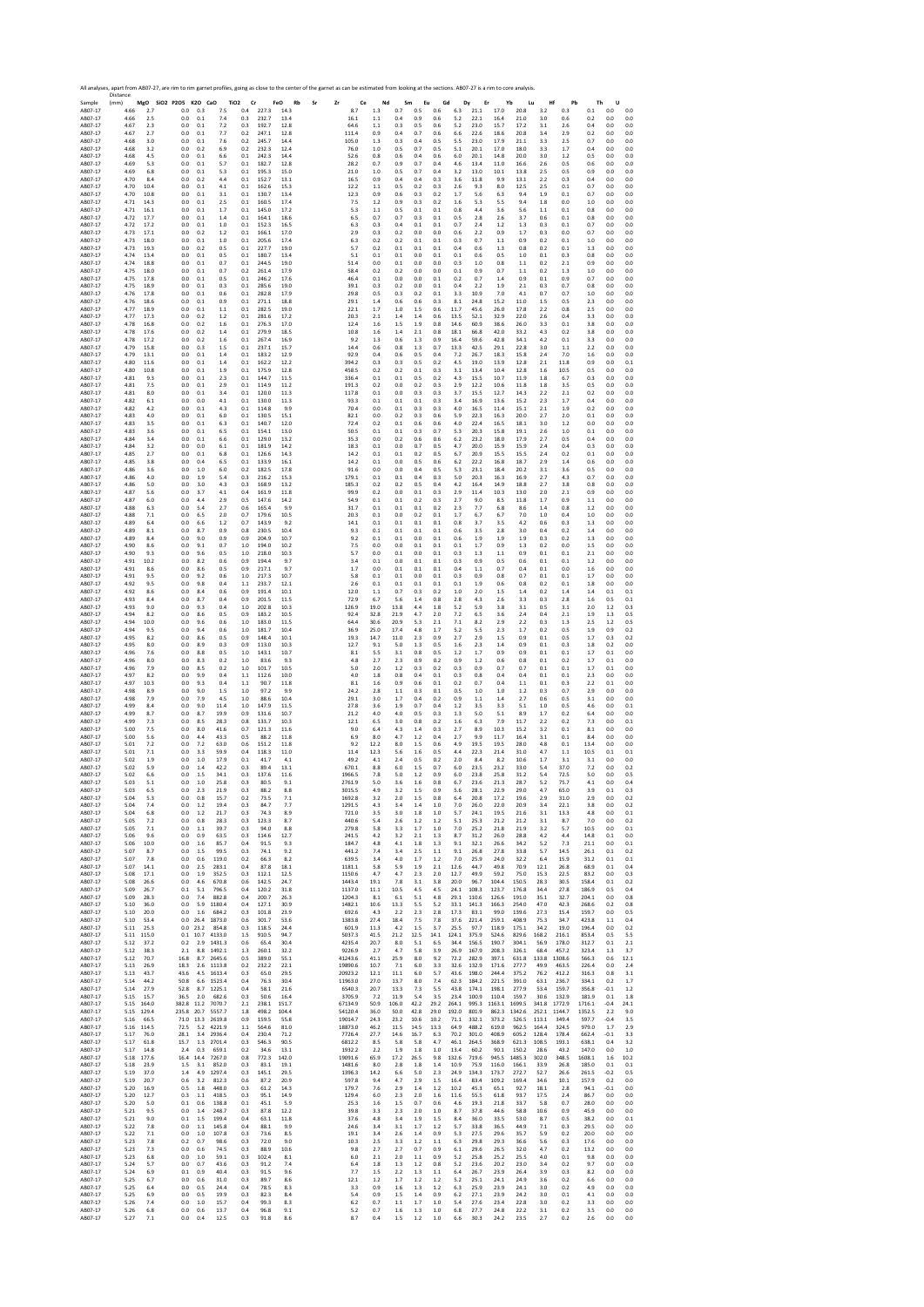| Sample             | Distance<br>(mm) | MgO        | SiO2 P2O5 K2O CaO |            |              | TiO <sub>2</sub> | Cr             | FeO<br>Rh       | Sı         | Zr           | Ce            | Nd          | Sm         | Eu             | Gd         | Dy              | Er             | Yb           | Lu           | Hf         | Pb         | Th          |            |                      |
|--------------------|------------------|------------|-------------------|------------|--------------|------------------|----------------|-----------------|------------|--------------|---------------|-------------|------------|----------------|------------|-----------------|----------------|--------------|--------------|------------|------------|-------------|------------|----------------------|
| AB07-17<br>AB07-17 | 5.27<br>5.28     | 6.9<br>7.4 | 0.0<br>0.0        | 0.7<br>0.7 | 11.1<br>10.6 | 0.3<br>0.3       | 100.4<br>110.1 | 10.0<br>8.3     |            |              | 5.0<br>7.0    | 0.5<br>0.6  | 1.2<br>1.4 | 1.6<br>1.3     | 0.9<br>1.0 | 5.3<br>6.1      | 28.6<br>28.6   | 23.6<br>24.8 | 23.1<br>21.7 | 3.0<br>2.9 | 0.2<br>0.2 | 2.8<br>2.7  | 0.0<br>0.0 | 0.0<br>0.0           |
| AB07-17<br>AB07-17 | 5.28<br>5.28     | 6.8<br>6.9 | 0.0<br>0.0        | 1.3<br>1.2 | 9.8<br>9.8   | 0.3<br>0.3       | 103.1<br>114.7 | 7.7<br>7.9      |            |              | 5.6<br>4.7    | 0.5<br>0.6  | 1.2<br>1.4 | 1.1<br>1.3     | 1.0<br>1.0 | 6.7<br>7.3      | 29.3<br>26.0   | 21.8<br>24.0 | 21.0<br>223  | 2.9<br>3.0 | 0.1<br>0.2 | 2.0<br>2.3  | 0.0<br>0.0 | 0.0<br>0.0           |
| AB07-17            | 5.29             | 6.6        | 0.0               | 0.4        | 9.9          | 0.3              | 125.3          | 7.9             |            |              | 5.3           | 0.4         | 0.9        | 0.9            | 0.9        | 6.8             | 28.8           | 22.2         | 20.5         | 3.0        | 0.2        | 2.1         | 0.0        | 0.0                  |
| AB07-17<br>AB07-17 | 5.29<br>5.30     | 7.3<br>6.7 | 0.0<br>0.0        | 0.7<br>0.6 | 11.8<br>10.9 | 0.3<br>0.3       | 141.1<br>157.8 | 8.2<br>8.1      |            |              | 6.9<br>5.3    | 1.0<br>0.4  | 0.8<br>1.0 | 1.1<br>1.4     | 1.1<br>0.9 | 7.3<br>6.0      | 28.3<br>29.2   | 24.7<br>22.5 | 23.4<br>22.9 | 2.9<br>2.8 | 0.2<br>0.2 | 2.4<br>2.6  | 0.0<br>0.0 | 0.0<br>0.0           |
| AB07-17<br>AB07-17 | 5.30<br>5.31     | 6.3<br>6.5 | 0.0<br>0.0        | 0.7<br>0.6 | 9.2<br>12.3  | 0.3<br>0.3       | 158.4<br>164.9 | 7.8<br>7.8      |            |              | 4.1<br>6.5    | 0.5<br>0.5  | 1.0<br>1.1 | 0.9<br>0.6     | 0.8<br>0.9 | 6.4<br>7.0      | 28.0<br>27.3   | 22.3<br>22.3 | 20.3<br>20.3 | 2.6<br>2.8 | 0.2<br>0.1 | 2.5<br>14.0 | 0.0<br>0.0 | 0.0<br>0.0           |
| AB07-17            | 5.31             | 6.1        | 0.0               | 0.5        | 10.1         | 0.3              | 170.4          | 8.5             |            |              | 6.0           | 0.5         | 0.6        | 1.2            | 0.9        | 6.4             | 25.6           | 23.5         | 21.9         | 2.7        | 0.1        | 2.7         | 0.0        | 0.0                  |
| AB07-17<br>AB07-17 | 5.31<br>5.32     | 6.8<br>5.8 | 0.0<br>0.0        | 0.5<br>0.5 | 9.9<br>10.4  | 0.3<br>0.3       | 171.1<br>175.0 | 8.4<br>8.4      |            |              | 7.4<br>3.7    | 0.5<br>0.1  | 0.6<br>0.7 | 1.2<br>0.8     | 0.9<br>0.9 | 4.7<br>6.1      | 26.4<br>25.1   | 22.3<br>21.1 | 23.6<br>20.7 | 2.8<br>2.7 | 0.1<br>0.1 | 2.6<br>2.7  | 0.0<br>0.0 | 0.0<br>0.0           |
| AB07-17<br>AB07-17 | 5.32<br>5.33     | 5.9<br>5.7 | 0.0<br>0.0        | 0.5<br>0.5 | 10.4<br>9.6  | 0.2<br>0.2       | 167.6<br>173.3 | 8.9<br>8.0      |            |              | 4.7<br>4.4    | 0.5<br>0.1  | 0.8<br>1.0 | 0.6<br>0.8     | 0.9<br>0.8 | 5.7<br>5.8      | 28.2<br>24.7   | 22.5<br>21.0 | 20.7<br>22.1 | 2.8<br>2.8 | 0.1<br>0.2 | 2.5<br>2.8  | 0.0<br>0.0 | 0.0<br>0.0           |
| AB07-17            | 5.33             | 5.9        | 0.0               | 0.7        | 9.5          | 0.2              | 201.3          | 8.9             |            |              | 3.9           | 0.5         | 0.9        | 0.8            | 0.9        | 6.0             | 23.6           | 21.7         | 22.3         | 3.0        | 0.1        | 2.3         | 0.0        | 0.0                  |
| AB07-17<br>AB07-17 | 5.33<br>5.34     | 5.6<br>5.6 | 0.0<br>0.0        | 0.6<br>0.6 | 10.0<br>11.1 | 0.2<br>0.2       | 179.3<br>180.2 | 8.3<br>8.6      |            |              | 9.3<br>2.8    | 0.9<br>0.2  | 0.8<br>0.6 | 1.0<br>0.7     | 0.6<br>0.9 | 4.9<br>6.0      | 23.5<br>22.1   | 20.9<br>21.0 | 20.0<br>21.1 | 2.9<br>2.9 | 0.1<br>0.1 | 2.1<br>2.1  | 0.0<br>0.0 | 0.0<br>0.0           |
| AB07-17<br>AB07-17 | 5.34<br>5.35     | 5.4<br>5.4 | 0.0<br>0.0        | 0.5<br>0.5 | 10.7<br>10.0 | 0.3<br>0.2       | 192.9<br>208.7 | 8.8<br>9.5      |            |              | 2.6<br>3.3    | 0.2<br>0.4  | 0.8<br>0.7 | 0.5<br>1.0     | 0.7<br>0.7 | 4.8<br>5.4      | 24.0<br>26.0   | 20.6<br>19.7 | 21.3<br>20.8 | 3.0<br>2.9 | 0.1<br>0.1 | 1.9<br>1.6  | 0.0<br>0.0 | 0.0<br>0.0           |
| AB07-17            | 5.35             | 5.4        | 0.0               | 0.4        | 9.3          | 0.2              | 210.4          | 9.3             |            |              | 3.0           | 0.2         | 0.8        | 0.8            | 0.7        | 5.6             | 23.1           | 19.5         | 20.9         | 2.9        | 0.1        | 1.7         | 0.0        | 0.0                  |
| AB07-17<br>AB07-17 | 5.36<br>5.36     | 4.9<br>4.8 | 0.0<br>0.0        | 0.4<br>0.3 | 9.9<br>9.1   | 0.2<br>0.2       | 204.6<br>218.8 | 9.3<br>10.5     |            |              | 3.6<br>3.2    | 0.2<br>0.4  | 0.6<br>0.5 | 0.9<br>0.9     | 0.8<br>0.8 | 5.7<br>5.0      | 24.3<br>23.8   | 18.2<br>19.3 | 20.4<br>19.9 | 3.0<br>3.0 | 0.1<br>0.0 | 2.1<br>1.5  | 0.0<br>0.0 | 0.0<br>0.0           |
| AB07-17<br>AB07-17 | 5.36<br>5.37     | 4.4<br>4.2 | 0.0<br>0.0        | 0.3<br>0.2 | 8.6<br>9.8   | 0.2<br>0.3       | 235.6<br>225.9 | 10.8<br>11.0    |            |              | 4.5<br>3.9    | 0.4<br>0.4  | 1.3<br>0.6 | 0.8<br>0.6     | 0.7<br>0.7 | 6.5<br>6.0      | 25.7<br>27.0   | 19.6<br>20.5 | 20.0<br>23.8 | 3.1<br>3.2 | 0.1<br>0.1 | 2.1<br>2.8  | 0.0<br>0.0 | 0.0<br>0.0           |
| AB07-17            | 5.37             | 3.9        | 0.0               | 0.2        | 9.4          | 0.5              | 242.2          | 11.3            |            |              | 4.1           | 0.7         | 0.9        | 1.2            | 0.9        | 7.2             | 26.2           | 20.5         | 20.3         | 3.5        | 0.2        | 2.6         | 0.0        | 0.0                  |
| AB07-17<br>AB07-17 | 5.38<br>5.38     | 4.1<br>4.4 | 0.0<br>0.0        | 0.2<br>0.5 | 8.1<br>8.5   | 0.7<br>0.7       | 239.6<br>257.0 | 11.4<br>11.0    |            |              | 4.1<br>5.9    | 0.9<br>1.6  | 1.3<br>1.3 | 1.3<br>0.6     | 0.7<br>0.8 | 7.5<br>7.2      | 28.9<br>29.5   | 23.5<br>22.3 | 24.8<br>25.7 | 3.8<br>3.6 | 0.2<br>0.1 | 3.4<br>2.9  | 0.0<br>0.0 | 0.0<br>0.0           |
| AB07-17            | 5.38<br>5.39     | 4.5<br>5.0 | 0.0               | 0.4        | 9.8          | 0.6              | 230.9          | 10.5<br>9.9     |            |              | 4.1           | 1.3         | 1.3        | 1.2            | 0.9        | 6.6<br>7.7      | 30.4           | 24.8<br>24.5 | 26.5<br>25.7 | 3.6        | 0.1        | 2.6         | 0.0        | 0.0                  |
| AB07-17<br>AB07-17 | 5.39             | 5.2        | 0.0<br>0.0        | 0.2<br>0.3 | 8.9<br>9.3   | 0.5<br>0.4       | 218.8<br>245.0 | 9.5             |            |              | 5.6<br>5.3    | 0.7<br>0.8  | 1.1<br>1.0 | 1.1<br>1.1     | 1.0<br>1.1 | 7.0             | 30.2<br>28.9   | 23.9         | 23.8         | 3.4<br>3.5 | 0.3<br>0.3 | 1.9<br>1.7  | 0.0<br>0.0 | 0.0<br>0.0           |
| AB07-17<br>AB07-17 | 5.40<br>5.40     | 5.5<br>5.8 | 0.0<br>0.0        | 0.3<br>0.3 | 9.6<br>9.5   | 0.4<br>0.4       | 243.5<br>289.4 | 9.1<br>8.6      |            |              | 5.0<br>6.0    | 0.5<br>0.7  | 1.5<br>1.1 | 1.5<br>1.5     | 1.1<br>0.9 | 6.4<br>6.1      | 28.4<br>27.9   | 25.5<br>23.7 | 23.5<br>25.2 | 3.5<br>3.3 | 0.2<br>0.2 | 1.7<br>1.8  | 0.0<br>0.0 | 0.0<br>0.0           |
| AB07-17            | 5.41             | 5.8        | 0.0               | 0.3        | 9.8          | 0.4              | 261.4          | 7.9             |            |              | 4.9           | 0.5         | 1.0        | 1.3            | 1.0        | 5.6             | 28.0           | 22.6         | 23.6         | 3.1        | 0.2        | 1.7         | 0.0        | 0.0                  |
| AB07-17<br>AB07-17 | 5.41<br>5.41     | 6.3<br>6.2 | 0.0<br>0.0        | 0.4<br>0.3 | 9.9<br>9.8   | 0.4<br>0.4       | 298.2<br>289.7 | 8.0<br>8.3      |            |              | 4.8<br>4.4    | 0.4<br>0.6  | 1.0<br>1.3 | 1.4<br>1.1     | 1.1<br>1.0 | 6.3<br>5.6      | 28.0<br>28.1   | 24.2<br>23.1 | 23.7<br>20.8 | 3.4<br>2.9 | 0.2<br>0.2 | 2.2<br>2.1  | 0.0<br>0.0 | 0.0<br>0.0           |
| AB07-17<br>AB07-17 | 5.42<br>5.42     | 6.5<br>6.3 | 0.0<br>0.0        | 0.3<br>0.4 | 10.3<br>9.6  | 0.4<br>0.4       | 328.5<br>318.3 | 8.1<br>7.8      |            |              | 5.2<br>4.7    | 0.3<br>0.5  | 1.3<br>1.3 | 1.5<br>1.2     | 0.9<br>1.0 | 6.9<br>6.4      | 27.5<br>25.9   | 22.8<br>20.9 | 22.6<br>22.5 | 3.2<br>2.8 | 0.3<br>0.1 | 2.0<br>2.5  | 0.0<br>0.0 | 0.0<br>0.0           |
| AB07-17            | 5.43             | 6.8        | 0.0               | 0.4        | 10.1         | 0.4              | 341.3          | 8.3             |            |              | 4.4           | 0.3         | 1.3        | 1.7            | 1.0        | 5.8             | 26.6           | 22.6         | 21.9         | 3.1        | 0.2        | 1.9         | 0.0        | 0.0                  |
| AB07-17<br>AB07-17 | 5.43<br>5.44     | 6.4<br>6.5 | 0.0<br>0.0        | 0.4<br>0.4 | 9.7<br>10.1  | 0.4<br>0.4       | 377.4<br>396.6 | 8.0<br>7.9      |            |              | 4.9<br>4.5    | 0.3<br>0.4  | 1.1<br>0.9 | 1.6<br>1.6     | 1.1<br>1.1 | 6.5<br>5.8      | 25.7<br>26.5   | 21.7<br>19.7 | 22.0<br>20.9 | 2.9<br>2.9 | 0.2<br>0.2 | 2.2<br>2.2  | 0.0<br>0.0 | 0.0<br>0.0           |
| AB07-17<br>AB07-17 | 5.44<br>5.44     | 6.7<br>6.7 | 0.0<br>0.0        | 0.4<br>0.4 | 9.6<br>10.2  | 0.4<br>0.4       | 402.4<br>377.3 | 8.2<br>8.1      |            |              | 4.8<br>4.1    | 1.1<br>2.9  | 1.3<br>3.2 | 1.4<br>1.7     | 1.0<br>1.1 | 7.0<br>7.0      | 25.3<br>24.2   | 20.5<br>22.4 | 19.5<br>21.3 | 3.1<br>2.9 | 0.2<br>0.3 | 2.1<br>2.5  | 0.2<br>0.3 | 0.0<br>0.1           |
| AB07-17            | 5.45             | 6.8        | 0.0               | 0.4        | 10.1         | 0.4              | 401.7          | 8.0             |            |              | 4.9           | 8.2         | 5.0        | 2.6            | 1.3        | 6.5             | 27.1           | 20.7         | 20.4         | 2.8        | 0.2        | 1.8         | 0.4        | 0.2                  |
| AB07-17<br>AB07-17 | 5.45<br>5.46     | 6.8<br>6.6 | 0.0<br>0.0        | 0.4<br>0.4 | 9.7<br>9.9   | 0.4<br>0.4       | 384.9<br>392.5 | 7.8<br>7.9      |            |              | 3.6<br>3.8    | 10.2<br>8.9 | 7.0<br>6.2 | 2.9<br>2.4     | 1.4<br>1.5 | 8.3<br>8.2      | 26.2<br>26.8   | 19.8<br>19.8 | 20.1<br>20.2 | 2.7<br>2.7 | 0.1<br>0.2 | 2.4<br>2.3  | 0.5<br>0.4 | 0.2<br>0.1           |
| AB07-17<br>AB07-17 | 5.46<br>5.46     | 6.4<br>6.5 | 0.0<br>0.0        | 0.4<br>0.4 | 9.9<br>9.8   | 0.4<br>0.4       | 402.1<br>413.1 | 7.7<br>7.9      |            |              | 4.7<br>2.9    | 6.5<br>4.2  | 5.1<br>3.0 | 2.5<br>1.8     | 1.3<br>1.2 | 6.2<br>5.2      | 24.2<br>25.3   | 19.2<br>20.2 | 19.9<br>19.9 | 2.9<br>2.8 | 0.2<br>0.1 | 2.6<br>2.2  | 0.2<br>0.1 | 0.1<br>0.0           |
| AB07-17            | 5.47             | 6.4        | 0.0               | 0.4        | 9.9          | 0.5              | 440.0          | 7.9             |            |              | 4.1           | 2.1         | 2.8        | 1.5            | 1.0        | 6.0             | 25.3           | 20.3         | 22.3         | 2.9        | 0.2        | 1.9         | 0.0        | 0.0                  |
| AB07-17<br>AB07-17 | 5.47<br>5.48     | 6.2<br>6.1 | 0.0<br>0.0        | 0.4<br>0.4 | 9.9<br>9.5   | 0.4<br>0.4       | 423.2<br>439.8 | 7.9<br>8.1      |            |              | 6.6<br>44.8   | 1.4<br>1.1  | 2.0<br>1.4 | 1.4<br>1.5     | 1.1<br>1.0 | 6.8<br>4.6      | 24.3<br>25.7   | 20.7<br>20.7 | 21.3<br>22.1 | 3.0<br>3.1 | 0.6<br>1.6 | 2.1<br>2.0  | 0.1<br>0.0 | 0.0<br>0.0           |
| AB07-17<br>AB07-17 | 5.48<br>5.49     | 5.9<br>5.4 | 0.0<br>0.0        | 0.5<br>0.5 | 9.9<br>9.4   | 0.4<br>0.4       | 425.1<br>391.9 | 8.5<br>8.4      |            |              | 67.5<br>48.2  | 0.8<br>0.7  | 1.5<br>0.5 | 1.3<br>1.0     | 0.9<br>0.8 | 5.3<br>5.3      | 24.6<br>23.3   | 20.9<br>20.1 | 22.4<br>21.2 | 3.2<br>3.2 | 1.7<br>1.0 | 1.7<br>2.1  | 0.0<br>0.0 | 0.0<br>0.0           |
| AB07-17            | 5.49<br>5.49     | 5.1<br>4.9 | 0.0               | 0.5        | 9.6<br>9.4   | 0.4              | 361.8<br>348.3 | 8.9<br>9.5      |            |              | 34.6          | 0.5         | 0.9        | 1.0            | 0.8<br>0.7 | 4.7<br>6.9      | 24.2<br>27.1   | 19.7<br>21.4 | 23.1<br>22.4 | 2.9<br>3.3 | 0.9<br>1.7 | 1.7         | 0.0        | 0.0                  |
| AB07-17<br>AB07-17 | 5.50             | 4.4        | 0.0<br>0.0        | 0.5<br>0.5 | 8.8          | 0.4<br>0.3       | 287.6          | 10.3            |            |              | 49.9<br>79.5  | 0.6<br>0.5  | 0.9<br>1.2 | 1.1<br>1.1     | 0.9        | 5.4             | 25.6           | 19.6         | 22.0         | 3.4        | 2.5        | 1.8<br>1.2  | 0.0<br>0.0 | 0.0<br>0.1           |
| AB07-17<br>AB07-17 | 5.50<br>5.51     | 3.4<br>25  | 0.0<br>0.0        | 0.3<br>0.2 | 7.5<br>5.8   | 0.2<br>0.1       | 227.8<br>162.3 | 9.4<br>7.8      |            |              | 102.8<br>74.4 | 0.2<br>0.3  | 0.3<br>0.2 | 0.8<br>0.6     | 0.7<br>0.5 | 5.2<br>3.5      | 21.7<br>16.7   | 17.5<br>13.1 | 19.8<br>13.5 | 2.6<br>1.8 | 2.7<br>1.2 | 0.9<br>0.7  | 0.0<br>0.0 | 0.1<br>0.0           |
| AB07-17            | 5.51             | 2.0        | 0.0               | 0.1        | 4.8          | 0.1              | 135.5          | 6.5             |            |              | 45.5          | 0.1         | 0.2        | 0.5            | 0.3        | 3.2             | 14.4           | 10.2         | 10.4         | 1.7        | 0.9        | 0.5         | 0.0        | 0.0                  |
| AB07-17<br>AB07-17 | 5.52<br>5.52     | 1.4<br>1.0 | 0.0<br>0.0        | 0.1<br>0.0 | 3.8<br>2.4   | 0.1<br>0.0       | 103.5<br>74.5  | 5.2<br>4.0      |            |              | 23.7<br>11.1  | 0.2<br>0.4  | 0.2<br>0.2 | 0.2<br>0.2     | 0.2<br>0.2 | 3.5<br>1.6      | 10.3<br>6.6    | 8.5<br>5.5   | 8.9<br>6.0   | 1.2<br>0.7 | 0.5<br>0.3 | 0.4<br>6.0  | 0.0<br>0.0 | 0.0<br>0.0           |
| AB07-17<br>AB07-17 | 5.52<br>5.53     | 0.6<br>0.5 | 0.0<br>0.0        | 0.1<br>0.1 | 1.8<br>1.2   | 0.0<br>0.0       | 54.2<br>41.9   | 2.6<br>1.8      |            |              | 5.8<br>2.5    | 0.2<br>0.2  | 0.2<br>0.1 | 0.0<br>0.1     | 0.2<br>0.1 | 0.8<br>0.7      | 5.2<br>2.8     | 3.2<br>2.0   | 3.6<br>2.0   | 0.5<br>0.3 | 0.1<br>0.0 | 0.5<br>0.4  | 0.0<br>0.1 | 0.0<br>0.0           |
| AB07-17            | 5.53             | 0.3        | 0.0               | 0.0        | 0.7          | 0.0              | 24.3           | 3.2             |            |              | 1.2           | 0.2         | 0.1        | 0.0            | 0.1        | 0.2             | 1.6            | 0.9          | 1.1          | 0.1        | 0.0        | 0.1         | 0.0        | 0.0                  |
| AB07-17<br>AB07-17 | 5.54<br>5.54     | 0.2<br>0.2 | 0.0<br>0.0        | 0.0<br>0.0 | 0.6<br>0.4   | 0.0<br>0.0       | 15.7<br>11.5   | 0.8<br>0.5      |            |              | 0.9<br>0.6    | 0.2<br>0.1  | 0.1<br>0.0 | 0.0<br>0.1     | 0.0<br>0.0 | 0.1<br>0.2      | 0.8<br>0.8     | 0.7<br>0.4   | 0.8<br>0.4   | 0.1<br>0.1 | 0.0<br>0.0 | 0.1<br>0.2  | 0.0<br>0.0 | 0.0<br>0.0           |
| AB07-17<br>AB07-17 | 5.54<br>5.55     | 0.2<br>0.2 | 0.0<br>0.0        | 0.0<br>0.0 | 0.5<br>0.4   | 0.0<br>0.0       | 10.8<br>12.5   | 0.6<br>0.7      |            |              | 0.5<br>0.5    | 0.3<br>0.4  | 0.0<br>0.0 | 0.0<br>0.1     | 0.0<br>0.1 | 0.5<br>0.4      | 0.7<br>0.9     | 0.5<br>0.6   | 0.4<br>0.4   | 0.1<br>0.1 | 0.0<br>0.0 | 0.1<br>0.1  | 0.0<br>0.0 | 0.0<br>0.0           |
| AB07-17            | 5.55             | 0.2        | 0.0               | 0.0        | 0.7          | 0.0              | 15.7           | 1.2             |            |              | 0.5           | 0.0         | 0.2        | 0.1            | 0.1        | 0.7             | 1.6            | 1.0          | 0.8          | 0.1        | 0.0        | 0.1         | 0.0        | 0.0                  |
| AB07-17<br>AB07-17 | 5.56<br>5.56     | 0.3<br>0.4 | 0.0<br>0.0        | 0.0<br>0.0 | 1.1<br>1.3   | 0.0<br>0.0       | 25.1<br>21.8   | 1.7<br>2.1      |            |              | 0.7<br>0.6    | 0.0<br>0.1  | 0.0<br>0.1 | 0.0<br>0.0     | 0.0<br>0.2 | 0.8<br>1.3      | 2.4<br>2.9     | 1.2<br>1.7   | 1.1<br>2.0   | 0.1<br>0.2 | 0.0<br>0.0 | 0.1<br>0.3  | 0.0<br>0.0 | 0.0<br>0.0           |
| AB07-17<br>AB07-17 | 5.57<br>5.57     | 0.5<br>0.7 | 0.0<br>0.0        | 0.0<br>0.1 | 1.6<br>2.3   | 0.0<br>0.0       | 32.9<br>55.3   | 2.6<br>3.9      |            |              | 1.3<br>0.6    | 0.4<br>0.1  | 0.0<br>0.0 | 0.1<br>0.2     | 0.1<br>0.2 | 1.2<br>1.8      | 3.6<br>6.3     | 2.4<br>3.4   | 1.9<br>2.8   | 0.2<br>0.3 | 0.0<br>0.0 | 0.2<br>0.1  | 0.0<br>0.0 | 0.0<br>0.0           |
| AB07-17            |                  |            |                   |            |              |                  |                |                 |            |              |               |             |            |                | 0.2        |                 |                |              |              |            |            |             |            |                      |
|                    | 5.57             | 0.9        | 0.0               | 0.0        | 3.1          | 0.0              | 67.3           | 4.9             |            |              | 1.0           | 0.1         | 0.0        | 0.1            |            | 2.0             | 7.2            | 3.6          | 2.8          | 0.4        | 0.0        | 0.1         | 0.0        | 0.0                  |
| AB07-17<br>AB07-17 | 5.58<br>5.58     | 1.0<br>1.3 | 0.0<br>0.0        | 0.0<br>0.0 | 3.9<br>4.5   | 0.1<br>0.0       | 71.6<br>93.1   | 5.8<br>6.8      |            |              | 1.2<br>1.0    | 0.2<br>0.6  | 0.0<br>0.1 | 0.3<br>0.2     | 0.3<br>0.4 | 2.3<br>27       | 7.8<br>9.4     | 4.4<br>4.9   | 4.0<br>4.2   | 0.5<br>0.5 | 0.0<br>0.0 | 0.2<br>0.1  | 0.0<br>0.0 | 0.0<br>0.0           |
| AB07-17            | 5.59             | 1.4<br>1.5 | 0.0               | 0.0        | 4.3          | 0.1<br>0.1       | 85.7           | 7.4             |            |              | 0.9           | 0.1         | 0.0<br>0.1 | 0.2            | 0.4        | 3.0             | 10.1           | 5.1          | 4.7          | 0.6        | 0.0        | 0.5         | 0.0        | 0.0                  |
| AB07-17<br>AB07-17 | 5.59<br>5.59     | 1.4        | 0.0<br>0.0        | 0.1<br>0.0 | 4.7<br>4.5   | 0.0              | 106.8<br>101.5 | 7.8<br>7.3      |            |              | 1.4<br>1.3    | 0.1<br>0.4  | 0.2        | 0.3<br>0.1     | 0.3<br>0.3 | 3.3<br>3.0      | 9.0<br>9.3     | 6.2<br>5.5   | 5.0<br>4.2   | 0.6<br>0.5 | 0.0<br>0.0 | 0.2<br>0.3  | 0.0<br>0.0 | 0.0<br>0.0           |
| AB07-17<br>AB07-17 | 5.60<br>5.60     | 1.3<br>0.9 | 0.0<br>0.0        | 0.1<br>0.0 | 4.2<br>2.7   | 0.0<br>0.0       | 98.2<br>65.9   | 6.9<br>4.5      |            |              | 1.5<br>0.8    | 0.2<br>0.3  | 0.2<br>0.0 | 0.2<br>0.2     | 0.2<br>0.1 | 1.9<br>1.4      | 7.6<br>5.6     | 4.8<br>3.0   | 4.0<br>2.9   | 0.5<br>0.4 | 0.0<br>0.0 | 0.3<br>0.4  | 0.0<br>0.0 | 0.0<br>0.0           |
| AB07-17            | 5.61             | 1.2<br>3.0 | 0.0<br>0.0        | 0.0        | 4.0<br>2.9   | 0.0              | 96.4           | 5.8<br>1.6      | 1.8        | 50.          | 0.7<br>0.4    | 0.4<br>2.0  | 0.2        | 0.3<br>0.2     | 0.3<br>0.6 | 1.6<br>0.1      | 6.7<br>0.2     | 4.4<br>0.1   | 3.8          | 0.4        | 0.0<br>0.0 | 0.4         | 0.0<br>0.0 | 0.0 Rim<br>$0.0$ Rin |
| AB07-21            | 0.00             | 2.5        | 0.0               | 0.1        | 3.2          | 0.0              | 50.2           | 1.3             | 1.1        | 56.8         | 0.4           | 2.2         | 1.3        | 0.2            | 0.7        | 0.2             | 0.3            | 0.2          | 0.1          | 0.0        | 0.0        | 5.0         | 0.0        | 0.0                  |
| AB07-21<br>AB07-21 | 0.01<br>0.01     | 1.7<br>1.3 | 0.0<br>0.0        | 0.1<br>0.1 | 3.3<br>3.3   | 0.0<br>0.0       | 39.0<br>33.0   | 0.9<br>0.7      | 1.0<br>1.5 | 59.6<br>60.9 | 0.3<br>0.3    | 2.8<br>2.5  | 1.3<br>1.2 | 0.4<br>0.3     | 0.8<br>0.6 | 0.2<br>0.2      | 0.1<br>0.1     | 0.1<br>0.1   | 0.1<br>0.0   | 0.0<br>0.0 | 0.0<br>0.0 | 4.7<br>5.3  | 0.0<br>0.0 | 0.0<br>0.0           |
| AB07-21            | 0.02             | 1.5        | 0.0               | 0.1        | 3.5          | 0.0              | 27.0           | 0.6             | 1.8        | 63.8         | 0.2           | 2.7         | 1.3        | 0.3            | 0.6        | 0.0             | 0.1            | 0.0          | 0.1          | 0.0        | 0.0        | 4.8         | 0.0        | 0.0                  |
| AB07-21<br>AB07-21 | 0.02<br>0.03     | 0.9<br>0.9 | 0.0<br>0.0        | 0.1<br>0.1 | 3.3<br>3.1   | 0.0<br>0.0       | 18.8<br>22.3   | 0.6<br>0.6      | 1.6<br>1.9 | 65.0<br>63.5 | 0.1<br>0.2    | 2.7<br>2.3  | 1.0<br>1.2 | 0.3<br>0.1     | 0.7<br>0.6 | 0.0<br>0.0      | 0.1<br>0.1     | 0.1<br>0.0   | 0.0<br>0.0   | 0.0<br>0.0 | 0.0<br>0.0 | 5.2<br>5.1  | 0.0<br>0.0 | 0.0<br>0.0           |
| AB07-21            | 0.03             | 0.8        | 0.0               | 0.1        | 3.1          | 0.0              | 12.7           | 0.5             | 1.8        | 59.5         | 0.2           | 2.3         | 1.2        | 0.1            | 0.7        | 0.2             | 0.1            | 0.0          | 0.0          | 0.0        | 0.0        | 5.0         | 0.0        | 0.0                  |
| AB07-21<br>AB07-21 | 0.04<br>0.04     | 0.7<br>0.6 | 0.0<br>0.0        | 0.1<br>0.1 | 2.9<br>2.9   | 0.0<br>0.0       | 33.6<br>17.4   | 0.4<br>1.0      | 1.1<br>1.3 | 64.3<br>61.4 | 0.2<br>0.1    | 2.4<br>2.2  | 1.4<br>1.4 | 0.2<br>0.2     | 0.6<br>0.7 | 0.0<br>0.1      | 0.1<br>0.0     | 0.0<br>0.0   | 0.1<br>0.0   | 0.0<br>0.0 | 0.0<br>0.0 | 5.0<br>5.3  | 0.0<br>0.0 | 0.0<br>0.0           |
| AB07-21<br>AB07-21 | 0.05<br>0.05     | 0.4<br>0.4 | 0.0<br>0.0        | 0.1<br>0.1 | 3.2<br>2.8   | 0.0<br>0.0       | 14.9<br>13.4   | 0.3<br>0.3      | 1.1<br>0.7 | 58.9<br>64.3 | 0.1<br>0.0    | 2.0<br>2.4  | 1.0<br>1.3 | 0.1<br>0.3     | 0.7<br>0.7 | 0.1<br>0.0      | 0.1<br>0.0     | 0.0<br>0.0   | 0.1<br>0.0   | 0.0<br>0.0 | 0.0<br>0.0 | 4.9<br>4.8  | 0.0<br>0.0 | 0.0<br>0.0           |
| AB07-21            | 0.05             | 0.3        | 0.0               | 0.1        | 3.0          | 0.0              | 4.9            | 0.2             | 0.9        | 59.7         | 0.1           | 2.4         | 1.2        | 0.1            | 0.8        | 0.1             | 0.1            | 0.0          | 0.0          | 0.0        | 0.0        | 5.7         | 0.0        | 0.0                  |
| AB07-21<br>AB07-21 | 0.06<br>0.06     | 0.2<br>0.2 | 0.0<br>0.0        | 0.1<br>0.1 | 3.1<br>3.1   | 0.0<br>0.0       | 6.7<br>5.4     | 0.1<br>0.1      | 0.7<br>0.5 | 63.3<br>60.5 | 0.0<br>0.0    | 2.0<br>2.3  | 1.1<br>0.9 | 0.2<br>0.2     | 0.7<br>0.8 | 0.0<br>0.1      | 0.0<br>0.1     | 0.0<br>0.0   | 0.0<br>0.0   | 0.0<br>0.0 | 0.0<br>0.0 | 5.1<br>4.9  | 0.0<br>0.0 | 0.0<br>0.0           |
| AB07-21            | 0.07             | 0.1        | 0.0               | 0.1        | 3.1          | 0.0              | 7.6            | 0.1             | 0.6        | 60.0         | 0.0           | 2.8         | 1.1        | 0.2            | 0.7        | 0.0             | 0.0            | 0.0          | 0.0          | 0.0        | 0.0        | 5.1         | 0.0        | 0.0                  |
| AB07-21<br>AB07-21 | 0.07<br>0.08     | 0.1<br>0.1 | 0.0<br>0.0        | 0.1<br>0.0 | 3.0<br>3.0   | 0.0<br>0.0       | 1.9<br>0.5     | $0.1\,$<br>0.1  | 0.3<br>0.2 | 61.2<br>61.3 | 0.1<br>0.1    | 2.4<br>2.5  | 1.1<br>1.5 | 0.2<br>0.2     | 0.7<br>0.7 | 0.1<br>0.1      | 0.0<br>0.0     | 0.0<br>0.0   | 0.0<br>0.0   | 0.0<br>0.0 | 0.0<br>0.0 | 4.9<br>5.3  | 0.0<br>0.0 | 0.0<br>0.0           |
| AB07-21            | 0.08<br>0.09     | 0.1<br>0.1 | 0.0<br>0.0        | 0.0<br>0.0 | 3.0<br>3.0   | 0.0<br>0.0       | 1.4<br>6.3     | 0.1<br>0.1      | 0.1<br>0.2 | 62.0<br>62.6 | 0.0<br>0.1    | 2.4<br>2.5  | 1.4<br>1.2 | 0.1<br>0.2     | 0.8<br>0.7 | 0.1<br>0.1      | 0.0<br>0.1     | 0.1<br>0.0   | 0.0<br>0.0   | 0.0<br>0.0 | 0.0<br>0.0 | 5.2<br>4.8  | 0.0<br>0.0 | 0.0<br>0.0           |
| AB07-21<br>AB07-21 | 0.09             | 0.1        | 0.0               | 0.1        | 3.0          | 0.0              | 1.0            | 0.1             | 0.1        | 61.1         | 0.0           | 2.2         | 0.9        | 0.3            | 0.6        | 0.1             | 0.0            | 0.0          | 0.0          | 0.0        | 0.0        | 5.0         | 0.0        | 0.0                  |
| AB07-21<br>AB07-21 | 0.10<br>0.10     | 0.0<br>0.0 | 0.0<br>0.0        | 0.0<br>0.0 | 3.0<br>2.8   | 0.0<br>0.0       | 0.5<br>5.7     | $0.1\,$<br>0.0  | 0.1<br>0.1 | 59.6<br>59.5 | 0.0<br>0.1    | 2.6<br>2.4  | 1.1<br>1.2 | 0.2<br>0.3     | 0.7<br>0.6 | 0.2<br>0.2      | $0.1\,$<br>0.1 | 0.1<br>0.0   | 0.0<br>0.0   | 0.0<br>0.0 | 0.0<br>0.0 | 4.7<br>5.0  | 0.0<br>0.0 | 0.0<br>0.0           |
| AB07-21<br>AB07-21 | 0.11<br>0.11     | 0.1<br>0.0 | 0.0<br>0.0        | 0.0<br>0.1 | 2.6<br>2.9   | 0.0<br>0.0       | 0.5<br>0.5     | 0.1<br>0.1      | 0.1<br>0.1 | 55.3<br>62.6 | 0.0<br>0.0    | 2.2<br>2.2  | 0.9<br>1.0 | 0.1<br>0.1     | 0.6<br>0.7 | 0.3<br>0.1      | 0.0<br>0.1     | 0.0<br>0.0   | 0.0<br>0.0   | 0.0<br>0.0 | 0.0<br>0.0 | 4.4<br>5.9  | 0.0<br>0.0 | 0.0<br>0.0           |
| AB07-21            | 0.11             | 0.1        | 0.0               | 0.1        | 2.7          | 0.0              | 1.0            | 0.1             | 0.1        | 61.1         | 0.0           | 2.4         | 1.0        | 0.1            | 0.8        | 0.1             | 0.0            | 0.1          | 0.0          | 0.0        | 0.0        | 4.4         | 0.0        | 0.0                  |
| AB07-21<br>AB07-21 | 0.12<br>0.12     | 0.1<br>0.1 | 0.0<br>0.0        | 0.1<br>0.1 | 2.8<br>3.0   | 0.0<br>0.0       | 8.7<br>0.5     | 0.1<br>0.1      | 0.4<br>0.0 | 59.0<br>57.9 | 0.0<br>0.0    | 2.2<br>2.3  | 1.2<br>1.1 | 0.2<br>0.3     | 0.7<br>0.7 | 0.2<br>0.1      | 0.0<br>0.1     | 0.0<br>0.0   | 0.0<br>0.0   | 0.0<br>0.0 | 0.0<br>0.0 | 4.7<br>4.3  | 0.0<br>0.0 | 0.0<br>0.0           |
| AR07-21            | 0.13             | 0.1        | 0.0               | 0.1        | 3.0          | 0.0              | 0.5            | 0.1             | 0.1        | 60.8         | 0.1           | 2.3         | 1.1        | 0.1            | 0.6        | 0.0             | 0.1            | 0.0          | 0.0          | 0.0        | 0.0        | 4.9         | 0.0        | 0.0                  |
| AB07-21<br>AB07-21 | 0.13<br>0.14     | 0.1<br>0.1 | 0.0<br>0.0        | 0.1<br>0.1 | 3.1<br>2.8   | 0.0<br>0.0       | 0.5<br>0.1     | 0.3<br>0.0      | 0.0<br>0.1 | 60.1<br>60.6 | 0.0<br>0.0    | 2.4<br>2.5  | 0.8<br>1.2 | 0.2<br>0.2     | 0.7<br>0.6 | 0.0<br>0.0      | 0.0<br>0.0     | 0.0<br>0.0   | 0.0<br>0.0   | 0.0<br>0.0 | 0.0<br>0.0 | 4.8<br>5.0  | 0.0<br>0.0 | 0.0<br>0.0           |
| AB07-21            | 0.14             | 0.2        | 0.0               | 0.0        | 2.7          | 0.0              | 2.2            | 0.0             | 0.0        | 61.9         | 0.0           | 2.2         | 0.9        | 0.1            | 0.6        | 0.0             | 0.1            | 0.0          | 0.0          | 0.0        | 0.0        | 4.6         | 0.0        | 0.0                  |
| AB07-21<br>AB07-21 | 0.15<br>0.15     | 0.0<br>0.1 | 0.0<br>0.0        | 0.0<br>0.1 | 3.0<br>2.8   | 0.0<br>0.0       | 3.6<br>6.1     | 0.1<br>0.1      | 0.1<br>0.1 | 61.2<br>61.7 | 0.0<br>0.0    | 2.5<br>2.4  | 1.2<br>0.8 | 0.2<br>0.3     | 0.6<br>0.7 | 0.0<br>0.1      | 0.0<br>0.1     | 0.1<br>0.0   | 0.0<br>0.0   | 0.0<br>0.0 | 0.0<br>0.0 | 5.5<br>5.1  | 0.0<br>0.0 | 0.0<br>0.0           |
| AB07-21            | 0.16             | 0.0        | 0.0               | 0.0        | 3.0          | 0.0              | 2.6            | 0.1             | 0.0        | 60.3         | 0.0           | 2.2         | 1.2        | 0.2            | 0.6        | 0.0             | 0.0            | 0.0          | 0.0          | 0.0        | 0.0        | 4.8         | 0.0        | 0.0                  |
| AB07-21<br>AB07-21 | 0.16<br>0.16     | 0.1<br>0.0 | 0.0<br>0.0        | 0.1<br>0.0 | 2.8<br>3.0   | 0.0<br>0.0       | 3.5<br>0.1     | 0.0<br>0.1      | 0.1<br>0.0 | 59.3<br>67.6 | 0.0<br>0.0    | 2.2<br>2.3  | 1.1<br>1.0 | 0.3<br>0.1     | 0.7<br>0.7 | 0.1<br>0.1      | 0.1<br>0.0     | 0.0<br>0.0   | 0.0<br>0.0   | 0.0<br>0.0 | 0.0<br>0.0 | 4.9<br>5.6  | 0.0<br>0.0 | 0.0<br>0.0           |
| AB07-21            | 0.17<br>0.17     | 0.1<br>0.0 | 0.0<br>0.0        | 0.1<br>0.1 | 2.7<br>2.7   | 0.0<br>0.0       | 2.7<br>2.9     | 0.1<br>0.0      | 0.1<br>0.2 | 61.3<br>60.2 | 0.1<br>0.0    | 2.2<br>2.5  | 1.1<br>0.9 | 0.2<br>0.1     | 0.6<br>0.8 | $_{0.0}$<br>0.1 | 0.1<br>0.0     | 0.0<br>0.0   | 0.0<br>0.0   | 0.0<br>0.0 | 0.0<br>0.0 | 5.4<br>4.9  | 0.0<br>0.0 | 0.0<br>0.0           |
| AB07-21<br>AB07-21 | 0.18             | 0.0        | 0.0               | 0.1        | 2.9          | 0.0              | 10.3           | 0.1             | 0.4        | 60.6         | 0.0           | 2.0         | 0.9        | 0.1            | 0.6        | 0.1             | 0.1            | 0.0          | 0.0          | 0.0        | 0.0        | 5.5         | 0.0        | 0.0                  |
| AB07-21<br>AB07-21 | 0.18<br>0.19     | 0.0<br>0.5 | 0.0<br>0.0        | 0.1<br>0.1 | 2.9<br>3.0   | 0.0<br>0.0       | 2.2<br>1.9     | 0.1<br>$_{0.0}$ | 0.4<br>0.5 | 65.2<br>67.8 | 0.0<br>0.0    | 2.4<br>2.5  | 1.1<br>1.6 | 0.2<br>$0.1\,$ | 0.6<br>0.6 | 0.1<br>0.2      | 0.1<br>0.1     | 0.0<br>0.0   | 0.0<br>0.0   | 0.0<br>0.0 | 0.0<br>0.0 | 5.0<br>5.8  | 0.0<br>0.0 | 0.0<br>0.0           |
| AB07-21            | 0.19             | 0.0        | 0.0               | 0.1        | 2.6          | 0.0              | 6.3            | 0.1             | 0.3        | 56.3         | 0.0           | 2.0         | 1.0        | 0.2            | 0.6        | 0.0             | 0.0            | 0.0          | 0.0          | 0.0        | 0.0        | 4.8         | 0.0        | 0.0                  |
| AB07-21<br>AB07-21 | 0.20<br>0.20     | 0.0<br>0.0 | 0.0<br>0.0        | 0.1<br>0.1 | 3.0<br>3.2   | 0.0<br>0.0       | 3.9<br>4.1     | 0.0<br>0.1      | 0.6<br>0.7 | 62.4<br>64.8 | 0.1<br>0.0    | 2.3<br>2.5  | 0.8<br>1.1 | 0.3<br>0.2     | 0.7<br>0.7 | 0.0<br>0.2      | 0.1<br>0.1     | 0.0<br>0.0   | 0.0<br>0.0   | 0.0<br>0.0 | 0.0<br>0.0 | 5.9<br>5.3  | 0.0<br>0.0 | 0.0<br>0.0           |
| AB07-21            | 0.21             | 0.0        | 0.0               | 0.1        | 3.5          | 0.0              | 0.5            | 0.2             | 0.5        | 68.8         | 0.1           | 2.8         | 1.2        | 0.3            | 0.6        | 0.2             | 0.1            | 0.0          | 0.0          | 0.0        | 0.0        | 6.3         | 0.0        | 0.0                  |
| AB07-21<br>AB07-21 | 0.21<br>0.21     | 0.1<br>0.0 | 0.0<br>0.0        | 0.1<br>0.1 | 3.5<br>3.5   | 0.0<br>0.0       | 2.3<br>5.7     | 0.0<br>0.1      | 0.7<br>0.5 | 66.5<br>70.8 | 0.0<br>0.0    | 2.7<br>3.4  | 1.4<br>1.1 | 0.3<br>0.3     | 0.7<br>0.8 | 0.1<br>0.2      | 0.1<br>0.0     | 0.0<br>0.0   | 0.0<br>0.0   | 0.0<br>0.0 | 0.0<br>0.0 | 6.2<br>6.5  | 0.0<br>0.0 | 0.0<br>0.0           |
| AB07-21            | 0.22             | 0.0        | 0.0               | 0.1        | 3.6          | 0.0              | $-1.3$         | 0.1             | 0.3        | 69.7         | 0.0           | 3.4         | 1.4        | 0.3            | 0.7        | 0.2             | 0.1            | 0.0          | 0.0          | 0.0        | 0.0        | 6.1         | 0.0        | 0.0                  |
| AB07-21<br>AB07-21 | 0.22<br>0.23     | 0.0<br>0.1 | 0.0<br>0.0        | 0.1<br>0.1 | 3.6<br>3.8   | 0.0<br>0.0       | 2.8<br>1.4     | 0.0<br>0.1      | 0.6<br>0.5 | 69.3<br>71.9 | 0.0<br>0.0    | 3.1<br>3.5  | 1.4<br>1.6 | 0.3<br>0.3     | 0.9<br>1.0 | 0.0<br>0.2      | 0.1<br>0.1     | 0.0<br>0.0   | 0.0<br>0.0   | 0.0<br>0.0 | 0.0<br>0.0 | 5.3<br>5.3  | 0.0<br>0.0 | 0.0<br>0.0           |
| AB07-21            | 0.23             | 0.0        | 0.0               | 0.1        | 3.6          | 0.0              | 5.1            | 0.1             | 0.7        | 73.2         | 0.0           | 3.7         | 1.7        | 0.3            | 0.8        | 0.0             | 0.0            | 0.0          | 0.0          | 0.0        | 0.0        | 5.5         | 0.0        | 0.0                  |
| AB07-21<br>AB07-21 | 0.24<br>0.24     | 0.1<br>0.2 | 0.0<br>0.0        | 0.1<br>0.1 | 3.6<br>3.9   | 0.0<br>0.0       | 12.5<br>17.1   | 0.2<br>0.4      | 1.0<br>1.0 | 70.1<br>74.8 | 0.0<br>0.1    | 3.0<br>3.8  | 1.3<br>1.9 | 0.2<br>0.2     | 0.7<br>0.8 | 0.1<br>0.3      | 0.1<br>0.2     | 0.1<br>0.2   | 0.1<br>0.1   | 0.0<br>0.0 | 0.0<br>0.0 | 5.9<br>6.6  | 0.0<br>0.0 | 0.0<br>0.0           |
| AB07-21<br>AB07-21 | 0.25<br>0.25     | 0.4<br>0.5 | 0.0<br>0.0        | 0.1<br>0.1 | 3.8<br>3.7   | 0.0<br>0.0       | 18.7<br>39.2   | 0.5<br>0.9      | 0.8<br>0.8 | 72.8<br>69.9 | 0.2<br>0.2    | 3.7<br>3.4  | 1.7<br>1.8 | 0.3<br>0.5     | 0.8<br>0.9 | 0.6<br>0.6      | 0.3<br>0.4     | 0.5<br>0.5   | 0.5<br>0.9   | 0.1<br>0.1 | 0.0<br>0.0 | 6.4<br>6.2  | 0.0<br>0.0 | 0.0<br>0.0           |
| AB07-21            | 0.26             | 0.6        | 0.0               | 0.1        | 3.3          | 0.0              | 52.7           | 1.0             | 1.0        | 58.5         | 0.4           | 3.9         | 1.6        | 0.2            | 0.6        | 0.5             | 0.9            | 0.7          | 0.9          | 0.1        | 0.0        | 5.0         | 0.0        | 0.0                  |
| AB07-21<br>AB07-21 | 0.26<br>0.26     | 0.7<br>1.1 | 0.0<br>0.0        | 0.1<br>0.1 | 3.4<br>4.1   | 0.0<br>0.0       | 71.5<br>101.6  | 1.5<br>2.0      | 0.8<br>1.2 | 58.5<br>57.5 | 0.4<br>0.9    | 3.0<br>2.9  | 1.6<br>1.5 | 0.6<br>0.5     | 0.7<br>0.6 | 0.8<br>$_{0.8}$ | 1.3<br>1.4     | 0.9<br>1.3   | 1.3<br>1.9   | 0.3<br>0.3 | 0.0<br>0.0 | 5.3<br>4.0  | 0.0<br>0.0 | 0.0<br>0.0           |

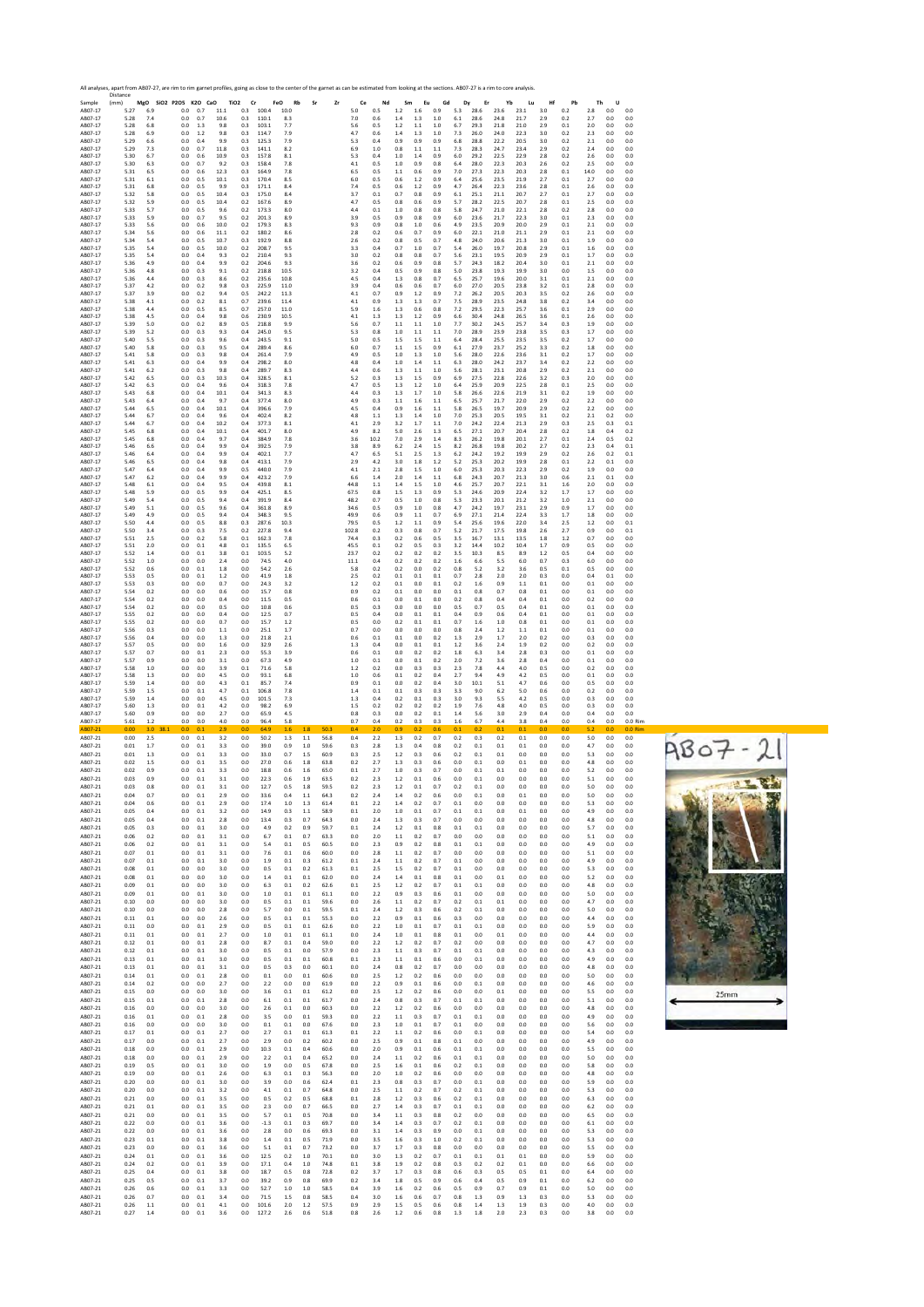|                    | All analyses, apart from AB07-27, are rim to rim garnet profiles, going as close to the center of the garnet as can be estimated from looking at the sections. AB07-27 is a rim to core analysis<br>Distance |           |                              |            |            |                                    |                |                  |            |            |           |            |               |           |            |            |            |            |            |            |            |            |            |            |
|--------------------|--------------------------------------------------------------------------------------------------------------------------------------------------------------------------------------------------------------|-----------|------------------------------|------------|------------|------------------------------------|----------------|------------------|------------|------------|-----------|------------|---------------|-----------|------------|------------|------------|------------|------------|------------|------------|------------|------------|------------|
| Sample<br>AB07-21  | (mm)<br>0.27                                                                                                                                                                                                 | 1.5       | MgO SiO2 P2O5 K2O CaO<br>0.0 | 0.1        | 3.2        | TiO <sub>2</sub><br>Cr<br>$_{0.0}$ | 143.3          | FeO<br>Rb<br>3.0 | Sr<br>0.6  | Zr<br>47.8 | Ce<br>1.2 | Nd<br>2.0  | Sm<br>$1.1\,$ | Eu<br>0.8 | Gd<br>0.6  | Dy<br>1.2  | Er<br>2.5  | Yb<br>2.0  | Lu<br>2.6  | Hf<br>0.3  | Pb<br>0.0  | Th<br>5.0  | U<br>0.0   | 0.0        |
| AB07-21            | 0.28                                                                                                                                                                                                         | 1.8       | 0.0                          | 0.0        | 3.0        | 0.0                                | 167.0          | 3.7              | 0.5        | 42.0       | 1.7       | 2.9        | 1.3           | 0.7       | 0.8        | 2.1        | 2.8        | 2.2        | 2.6        | 0.4        | 0.0        | 3.6        | 0.0        | 0.0        |
| AB07-21            | 0.28                                                                                                                                                                                                         | 1.8       | 0.0                          | 0.0        | 2.6        | 0.0                                | 180.1          | 3.5              | 0.5        | 30.5       | 1.3       | 1.8        | $1.0\,$       | 0.7       | 0.4        | 1.4        | 3.0        | 1.8        | 2.6        | 0.4        | 0.0        | 2.7        | 0.0        | 0.0        |
| AB07-21            | 0.29                                                                                                                                                                                                         | 3.0       | 0.0                          | 0.0        | 2.9        | 0.0                                | 213.0<br>271.7 | 5.1              | 0.6        | 31.2       | 2.3       | 1.4        | 1.2           | 0.9       | 0.5        | 1.6        | 4.2        | 2.9        | 3.1        | 0.5        | 0.0        | 2.8        | 0.0        | 0.0        |
| AB07-21            | 0.29                                                                                                                                                                                                         | 3.0       | 0.0                          | 0.0        | 2.8        | 0.0                                | 275.4          | 5.4              | 0.5        | 25.2       | 1.9       | 1.4        | 0.6           | 0.8       | 0.4        | 2.1        | 4.7        | 3.3        | 3.4        | 0.5        | 0.1        | 2.4        | 0.0        | 0.0        |
| AB07-21            | 0.30                                                                                                                                                                                                         | 3.7       | 0.0                          | 0.0        | 2.7        | 0.0                                |                | 6.9              | 0.2        | 24.8       | 3.0       | 1.0        | 0.5           | 0.9       | 0.4        | 2.8        | 5.9        | 4.1        | 3.4        | 0.6        | 0.1        | 1.7        | 0.0        | 0.0        |
| AB07-21            | 0.30                                                                                                                                                                                                         | 4.1       | 0.0                          | 0.0        | 2.5        | 0.0                                | 341.0          | 7.4              | 0.3        | 18.1       | 3.1       | 1.0        | 0.6           | 1.1       | 0.5        | 3.8        | 6.1        | 3.7        | 4.0        | 0.7        | 0.1        | 1.6        | 0.0        | 0.0        |
| AB07-21            | 0.31                                                                                                                                                                                                         | 4.1       | 0.0                          | 0.0        | 1.8        | 0.0                                | 314.4          | 7.6              | 0.4        | 10.9       | 3.2       | 0.4        | 0.6           | 0.8       | 0.5        | 3.9        | 5.7        | 5.1        | 3.8        | 0.6        | 0.0        | 1.1        | 0.0        | 0.0        |
| AB07-21            | 0.31                                                                                                                                                                                                         | 4.4       | 0.0                          | 0.0        | 2.1        | 0.0                                | 313.1          | 7.7              | 0.4        | 7.8        | 3.0       | 0.3        | 0.3           | 1.4       | 0.5        | 2.4        | 5.5        | 4.2        | 4.2        | 0.5        | 0.1        | 1.0        | 0.0        | 0.0        |
| AB07-21            | 0.32                                                                                                                                                                                                         | 4.8       | 0.0                          | 0.0        | 1.8        | 0.0                                | 383.6          | 8.3              | 0.4        | 5.3        | 3.2       | 0.3        | 0.4           | 0.9       | 0.3        | 2.7        |            | 4.1        | 4.6        | 0.6        | 0.1        | 1.4        | 0.0        | 0.0        |
| AB07-21            | 0.32                                                                                                                                                                                                         | 5.7       | 0.0                          | 0.0        | 2.3        | 0.0                                | 377.5          | 9.5              | 0.1        | 4.8        | 3.3       | 0.3        | 0.3           | 1.1       | 0.5        | 3.7        | 6.7<br>7.3 | 4.4        | 4.6        | 0.5        | 0.0        | 1.1        | 0.0        | 0.0        |
| AB07-21            | 0.32                                                                                                                                                                                                         | 5.5       | 0.0                          | 0.0        | 1.8        | 0.0                                | 340.6          | 9.0              | 0.4        | 2.4        | 2.8       | 0.1        | 0.4           | 0.8       | 0.4        | 3.0        | 6.2        | 4.0        | 4.4        | 0.6        | 0.1        | 0.4        | 0.0        | 0.0        |
| AB07-21            | 0.33                                                                                                                                                                                                         | 5.5       | 0.0                          | 0.0        | 1.9        | 0.0                                | 334.7          | 8.7              | 0.4        | 3.6        | 3.1       | 0.0        | 0.3           | 1.1       | 0.3        | 3.2        | 5.4        | 4.0        | 3.6        | 0.6        | 0.0        | 0.2        | 0.0        | 0.0        |
| AB07-21            | 0.33                                                                                                                                                                                                         | 5.8       | 0.0                          | 0.0        | 1.8        | 0.0                                | 344.3          | 9.1              | 0.2        | 1.9        | 3.1       | 0.1        | 0.3           | 1.3       | 0.3        | 3.1        | 5.4        | 3.9        | 4.5        | 0.5        | 0.1        | 0.3        | 0.0        | 0.0        |
| AB07-21            | 0.34                                                                                                                                                                                                         | 6.0       | 0.0                          | 0.0        | 1.8        | 0.0                                | 360.7          | 9.2              | 0.2        | 2.3        | 3.3       | 0.2        | 0.4           | 1.3       | 0.4        | 2.4        | 6.1        | 3.5        | 3.4        | 0.5        | 0.1        | 0.4        | 0.0        | 0.0        |
| AB07-21            | 0.34                                                                                                                                                                                                         | 5.9       | 0.0                          | 0.0        | 1.8        | 0.0                                | 353.2          | 8.9              | 0.3        | 2.3        | 3.3       | 0.0        | 0.1           | 0.9       | 0.4        | 2.6        | 5.8        | 3.4        | 2.9        | 0.5        | 0.0        | 0.4        | 0.0        | 0.0        |
| AB07-21            | 0.35                                                                                                                                                                                                         | 6.0       | 0.0                          | 0.0        | 2.0        | 0.0                                | 346.8          | 9.4              | 0.2        | 0.7        | 2.8       | 0.1        | 0.4           | 1.4       | 0.4        | 2.7        | 5.2        | 3.6        | 3.9        | 0.5        | 0.0        | 0.4        | 0.0        | 0.0        |
| AB07-21            | 0.35                                                                                                                                                                                                         | 6.7       | 0.0                          | 0.0        | 1.8        | 0.0                                | 307.1          | 9.3              | 0.3        | 1.1        | 2.8       | 0.1        | 0.3           | 1.1       | 0.3        | 2.8        | 6.5        | 3.0        | 2.4        | 0.5        | 0.1        | 0.7        | 0.0        | 0.0        |
| AR07-21            | 0.36                                                                                                                                                                                                         | 5.6       | 0.0                          | 0.0        | 1.7        | 0.0                                | 278.2          | 9.1              | 0.2        | 1.0        | 2.5       | 0.2        | 0.4           | 1.1       | 0.3        | 3.3        | 5.7        | 3.3        | 2.7        | 0.5        | 0.0        | 0.2        | 0.0        | 0.0        |
| AB07-21            | 0.36                                                                                                                                                                                                         | 5.6       | 0.0                          | 0.0        | 1.8        | 0.0                                | 292.8          | 8.4              | 0.1        | 0.8        | 3.2       | 0.1        | 0.2           | 1.3       | 0.4        | 3.2        | 5.0        | 3.2        | 3.9        | 0.5        | 0.1        | 0.1        | 0.0        | 0.0        |
| AB07-21            | 0.37                                                                                                                                                                                                         | 5.8       | 0.0                          | 0.0        | 2.1        | 0.0                                | 353.0          | 9.0              | 0.5        | 1.2        | 3.1       | 0.0        | 0.2           | 1.2       | 0.6        | 3.4        | 5.4        | 3.4        | 2.8        | 0.5        | 0.1        | 0.1        | 0.0        | 0.0        |
| AB07-21            | 0.37                                                                                                                                                                                                         | 5.6       | 0.0                          | 0.0        | 1.9        | 0.0                                | 329.0          | 8.6              | 0.0        | 2.0        | 2.6       | 0.2        | 0.2           | 1.2       | 0.4        | 2.8        | 5.0        | 3.6        | 3.0        | 0.6        | 0.1        | 0.1        | 0.0        | 0.0        |
| AB07-21            | 0.37                                                                                                                                                                                                         | 5.5       | 0.0                          | 0.0        | 2.0        | 0.0                                | 289.1          | 8.8              | 0.4        | 1.4        | 3.3       | 0.0        | 0.4           | 1.0       | 0.4        | 3.8        | 5.5        | 2.7        | 2.3        | 0.5        | 0.0        | 0.1        | 0.0        | 0.0        |
| AB07-21            | 0.38                                                                                                                                                                                                         | 5.9       | 0.0                          | 0.0        | 2.0        | 0.0                                | 267.6          | 9.0              | $0.0\,$    | 2.0        | 3.8       | 0.0        | 0.3           | 1.1       | 0.4        | 2.7        | 5.0        | 2.9        | 2.6        | 0.5        | 0.1        | 0.2        | 0.0        | 0.0        |
| AB07-21            | 0.38                                                                                                                                                                                                         | 5.9       | 0.0                          | 0.0        | 2.4        | 0.0                                | 275.5          | 9.0              | 0.1        | 1.0        | 3.9       | 0.1        | 0.2           | 1.2       | 0.4        | 3.4        | 4.9        | 3.2        | 2.4        | 0.4        | 0.1        | 0.2        | 0.0        | 0.0        |
| AB07-21            | 0.39                                                                                                                                                                                                         | 5.6       | 0.0                          | 0.0        | 2.2        | 0.0                                | 254.3          | 8.1              | 0.0        | 0.3        | 3.8       | 0.0        | 0.3           | 1.3       | 0.4        | 1.4        | 3.7        | 2.2        | 2.4        | 0.4        | 0.1        | 0.1        | 0.0        | 0.0        |
| AB07-21            | 0.39                                                                                                                                                                                                         | 5.6       | 0.0                          | 0.0        | 2.0        | 0.0                                | 263.4          | 8.6              | 0.0        | 1.9        | 4.9       | 0.1        | 0.6           | 1.4       | 0.3        | 2.4        | 3.5        | 2.3        | 2.0        | 0.4        | 0.1        | 0.0        | 0.0        | 0.0        |
| AB07-21            | 0.40                                                                                                                                                                                                         | 5.9       | 0.0                          | 0.0        | 2.3        | 0.0                                | 256.6          | 8.7              | $0.0\,$    | 0.1        | 5.1       | 0.0        | 0.4           | 1.3       | 0.5        | 1.7        | 3.0        | 1.7        | 1.6        | 0.3        | 0.1        | 0.1        | 0.0        | 0.0        |
| AB07-21            | 0.40                                                                                                                                                                                                         | 6.2       | 0.1                          | 0.0        | 2.0        | 0.0                                | 215.0          | 9.2              | 0.0        | 0.4        | 6.4       | 0.0        | 0.2           | 1.4       | 0.5        | 27         | 2.7        | 1.5        | 0.9        | 0.3        | 0.1        | 0.1        | 0.0        | 0.0        |
| AB07-21            | 0.41                                                                                                                                                                                                         | 6.2       | 0.0                          | 0.0        | 2.0        | 0.0                                | 214.4          | 9.4              | 0.0        | 1.4        | 5.9       | 0.1        | 0.5           | 1.2       | 0.5        | 1.9        | 2.9        | 1.2        | 1.3        | 0.2        | 0.1        | 0.0        | 0.0        | 0.0        |
| AB07-21            | 0.41                                                                                                                                                                                                         | 5.6       | 0.0                          | 0.0        | 2.1        | 0.0                                | 215.5          | 8.4              | 0.0        | 1.5        | 6.2       | 0.1        | 0.4           | $1.1\,$   | 0.5        | 22         | 2.7        | 0.9        | 1.2        | 0.2        | 0.1        | 0.1        | 0.0        | 0.0        |
| AB07-21            | 0.42                                                                                                                                                                                                         | 5.8       | 0.0                          | 0.0        | 2.0        | 0.0                                | 213.6          | 8.5              | 0.0        | 1.2        | 6.1       | 0.0        | 0.3           | 1.0       | 0.4        | 2.1        | 2.3        | 0.8        | 1.0        | 0.2        | 0.1        | 0.1        | 0.0        | 0.0        |
| AB07-21            | 0.42                                                                                                                                                                                                         | 5.2       | 0.0                          | 0.0        | 1.9        | 0.0                                | 203.0          | 7.7              | 0.0        | 0.3        | 5.9       | 0.1        | 0.3           | 1.3       | 0.4        | 2.0        | 2.7        | 1.0        | 1.0        | 0.1        | 0.1        | 0.0        | 0.0        | 0.0        |
| AB07-21            | 0.42                                                                                                                                                                                                         | 5.7       | 0.0                          | 0.0        | 2.3        | 0.0                                | 191.8          | 8.7              | 0.2        | 1.7        | 7.0       | 0.1        | 0.2           | 1.5       | 0.4        | 2.2        | 2.2        | 1.2        | 0.7        | 0.2        | 0.1        | 0.1        | 0.0        | 0.0        |
| AB07-21            | 0.43                                                                                                                                                                                                         | 6.1       | 0.0                          | 0.0        | 2.3        | 0.0                                | 229.8          | 9.2              | 0.1        | 1.7        | 6.8       | 0.1        | 0.4           | 1.7       | 0.5        | 1.7        | 2.9        | 1.2        | 1.0        | 0.1        | 0.2        | 0.1        | 0.0        | 0.0        |
| AB07-21            | 0.43                                                                                                                                                                                                         | 5.9       | 0.0                          | 0.0        | 2.4        | 0.0                                | 239.5          | 8.9              | 0.1        | 0.3        | 6.3       | 0.1        | 0.2           | 1.3       | 0.5        | 2.1        | 2.4        | 1.3        | 1.0        | 0.1        | 0.1        | 0.2        | 0.0        | 0.0        |
| AB07-21            | 0.44                                                                                                                                                                                                         | 5.9       | 0.0                          | 0.0        | 2.2        | 0.0                                | 231.4          | 8.8              | 0.1        | 0.3        | 7.6       | 0.1        | 0.4           | 1.7       | 0.5        | 2.1        | 2.8        | 1.1        | 0.5        | 0.2        | 0.3        | 0.0        | 0.0        | 0.2        |
| AB07-21            | 0.44                                                                                                                                                                                                         | 5.8       | 0.0                          | 0.0        | 2.1        | 0.0                                | 210.5          | 8.4              | 0.0        | 1.0        | 7.7       | 0.1        | 0.5           | 1.5       | 0.4        | 2.7        | 2.3        | 0.9        | 0.8        | 0.2        | 0.2        | 0.1        | 0.0        | 0.1        |
| AB07-21            | 0.45                                                                                                                                                                                                         | 5.9       | 0.0                          | 0.0        | 2.1        | 0.0                                | 226.7          | 8.8              | 0.0        | 1.2        | 8.0       | 0.0        | 0.3           | 1.3       | 0.5        | 2.7        | 2.0        | 0.7        | 1.0        | 0.2        | 0.3        | 0.0        | 0.0        | 0.1        |
| AB07-21            | 0.45                                                                                                                                                                                                         | 6.3       | 0.0                          | 0.0        | 2.4        | 0.0                                | 210.9          | 9.2              | 0.2        | 1.2        | 8.2       | 0.1        | 0.2           | 1.4       | 0.4        | 1.9        | 2.2        | 0.9        | 1.3        | 0.2        | 0.2        | 0.2        | 0.0        | 0.1        |
| AB07-21            | 0.46                                                                                                                                                                                                         | 6.2       | 0.0                          | 0.0        | 2.1        | 0.0                                | 199.9          | 9.0              | 0.0        | 0.8        | 6.9       | 0.0        | 0.3           | 1.2       | 0.4        | 2.8        | 2.2        | 0.8        | 0.9        | 0.2        | 0.1        | 0.0        | 0.0        | 0.0        |
| AB07-21            | 0.46                                                                                                                                                                                                         | 6.2       | 0.0                          | 0.0        | 2.3        | 0.0                                | 213.1          | 9.3              | 0.1        | 1.8        | 7.7       | 0.1        | 0.4           | 1.4       | 0.7        | 1.9        | 1.9        | 0.9        | 0.9        | 0.2        | 0.1        | 0.2        | 0.0        | 0.1        |
| AB07-21            | 0.47                                                                                                                                                                                                         | 5.7       | 0.0                          | 0.0        | 2.0        | 0.0                                | 228.0          | 8.0              | 0.1        | 0.5        | 7.7       | 0.1        | 0.4           | 1.3       | 0.6        | 2.4        | 2.6        | 0.9        | 1.0        | 0.2        | 0.1        | 0.0        | 0.0        | 0.2        |
| AB07-21            | 0.47                                                                                                                                                                                                         | 5.8       | 0.0                          | 0.0        | 2.3        | 0.1                                | 241.3          | 9.1              | 0.1        | 0.5        | 8.3       | 0.0        | 0.6           | 1.5       | 0.4        | 2.2        | 1.9        | 1.0        | 1.2        | 0.2        | 0.3        | 0.0        | 0.0        | 0.2        |
| AB07-21            | 0.47                                                                                                                                                                                                         | 6.1       | 0.0                          | 0.0        | 2.1        | 0.1                                | 219.4          | 8.9              | 0.1        | 1.5        | 8.7       | 0.0        | 0.4           | 1.1       | 0.6        | 2.6        | 2.9        | 0.7        | 1.2        | 0.2        | 0.1        | 0.1        | 0.0        | 0.1        |
| AB07-21            | 0.48                                                                                                                                                                                                         | 6.4       | 0.0                          | 0.0        | 2.4        | 0.1                                | 226.5          | 9.1              | 0.0        | 0.7        | 8.3       | 0.0        | 0.3           | 1.6       | 0.4        | 2.7        | 2.4        | 0.9        | 1.2        | 0.2        | 0.2        | 0.0        | 0.0        | 0.1        |
| AB07-21            | 0.48                                                                                                                                                                                                         | 6.0       | 0.0                          | 0.0        | 2.2        | 0.1                                | 182.2          | 8.6              | 0.1        | 0.7        | 8.1       | 0.0        | 0.4           | 1.3       | 0.6        | 2.3        | 2.2        | 1.0        | 1.3        | 0.2        | 0.2        | 0.1        | 0.0        | 0.1        |
| AB07-21            | 0.49                                                                                                                                                                                                         | 6.4       | 0.0                          | 0.0        | 2.3        | 0.0                                | 234.9          | 9.2              | 0.0        | 0.3        | 8.5       | 0.0        | 0.4           | 1.5       | 0.6        | 2.6        | 2.2        | 0.6        | 1.2        | 0.2        | 0.2        | 0.1        | 0.0        | 0.1        |
| AB07-21            | 0.49                                                                                                                                                                                                         | 6.1       | 0.0                          | 0.0        | 2.2        | 0.0                                | 220.1          | 8.9              | 0.1        | 0.2        | 7.6       | 0.0        | 0.3           | 1.4       | 0.5        | 2.2        | 2.0        | 0.7        | 0.7        | 0.1        | 0.2        | 0.0        | 0.0        | 0.0        |
| AB07-21            | 0.50                                                                                                                                                                                                         | 6.1       | 0.0                          | 0.0        | 2.6        | 0.0                                | 203.0          | 9.0              | 0.0        | 0.1        | 7.6       | 0.1        | 0.2           | 1.8       | 0.6        | 2.3        | 2.7        | 0.8        | 1.5        | 0.1        | 0.1        | 0.0        | 0.0        | 0.0        |
| AB07-21            | 0.50                                                                                                                                                                                                         | 6.2       | 0.0                          | 0.0        | 2.3        | 0.0                                | 220.7          | 9.1              | 0.0        | 1.0        | 7.5       | 0.0        | 0.4           | 1.4       | 0.6        | 2.1        | 2.3        | 0.7        | 0.7        | 0.2        | 0.2        | 0.0        | 0.0        | 0.0        |
| AB07-21            | 0.51                                                                                                                                                                                                         | 6.3       | 0.0                          | 0.0        | 2.4        | 0.0                                | 225.0          | 9.1              | 0.0        | 0.1        | 8.8       | 0.0        | 0.5           | 1.7       | 0.5        | 1.7        | 1.7        | 0.7        | 0.7        | 0.2        | 0.2        | 0.0        | 0.0        | 0.0        |
| AB07-21            | 0.51                                                                                                                                                                                                         | 5.9       | 0.0                          | 0.0        | 2.3        | 0.0                                | 216.2          | 8.1              | $0.0\,$    | $_{0.0}$   | 6.7       | 0.0        | 0.2           | 1.3       | 0.3        | 2.8        | 2.1        | 0.6        | 0.8        | 0.1        | 0.1        | 0.0        | 0.0        | 0.0        |
| AB07-21            | 0.52                                                                                                                                                                                                         | 5.8       | 0.0                          | 0.0        | 2.2        | 0.0                                | 216.3          | 8.6              | 0.0        | 0.5        | 7.7       | 0.0        | 0.5           | 1.3       | 0.6        | 2.1        | 2.1        | 0.7        | 0.9        | 0.1        | 0.1        | 0.0        | 0.0        | 0.0        |
| AB07-21            | 0.52                                                                                                                                                                                                         | 6.1       | 0.0                          | 0.0        | 2.4        | 0.0                                | 224.1          | 8.7              | 0.0        | 0.6        | 7.3       | 0.1        | 0.3           | 1.2       | 0.6        | 2.3        | 2.0        | 0.8        | 1.1        | 0.2        | 0.1        | 0.0        | 0.0        | 0.0        |
| AB07-21            | 0.53                                                                                                                                                                                                         | 6.4       | 0.0                          | 0.0        | 2.6        | 0.0                                | 226.3          | 8.8              | $-0.1$     | 0.9        | 7.2       | 0.0        | 0.1           | 1.6       | 0.6        | 3.7        | 1.9        | 0.8        | 1.3        | 0.2        | 0.1        | 0.0        | 0.0        | 0.0        |
| AB07-21            | 0.53                                                                                                                                                                                                         | 6.5       | 0.0                          | 0.0        | 2.5        | 0.0                                | 213.7          | 9.2              | 0.0        | 0.1        | 7.5       | 0.0        | 0.5           | 1.6       | 0.6        | 2.2        | 2.2        | 0.7        | 1.1        | 0.2        | 0.1        | 0.0        | 0.0        | 0.0        |
| AB07-21            | 0.53                                                                                                                                                                                                         | 6.2       | 0.0                          | 0.0        | 2.0        | 0.0                                | 198.9          | 8.7              | 0.1        | 0.6        | 6.7       | 0.0        | 0.4           | 1.3       | 0.6        | 2.1        | 2.3        | 0.9        | 0.7        | 0.2        | 0.1        | 0.2        | 0.0        | 0.0        |
| AB07-21            | 0.54                                                                                                                                                                                                         | 5.9       | 0.0                          | 0.0        | 2.7        | 0.0                                | 224.7          | 8.6              | 0.0        | 0.0        | 6.4       | 0.0        | 0.4           | 1.3       | 0.4        | 2.1        | 1.7        | 0.7        | 0.8        | 0.3        | 0.1        | 0.7        | 0.0        | 0.0        |
| AB07-21            | 0.54                                                                                                                                                                                                         | 6.0       | 0.0                          | 0.0        | 2.2        | 0.0                                | 222.0          | 8.6              | 0.0        | 1.5        | 7.0       | 0.0        | 0.3           | 1.4       | 0.4        | 2.0        | 2.7        | 0.6        | 1.1        | 0.2        | 0.2        | 0.0        | 0.0        | 0.0        |
| AB07-21            | 0.55                                                                                                                                                                                                         | 6.0       | 0.0                          | 0.0        | 2.4        | 0.0                                | 211.3          | 8.8              | 0.0        | 0.3        | 6.2       | 0.0        | 0.3           | 1.6       | 0.6        | 1.9        | 2.0        | 0.7        | 1.0        | 0.2        | 0.0        | 0.0        | 0.0        | 0.1        |
| AB07-21            | 0.55                                                                                                                                                                                                         | 6.3       | 0.0                          | 0.0        | 2.2        | 0.0                                | 204.0          | 8.8              | 0.0        | 1.0        | 5.9       | 0.0        | 0.3           | 1.7       | 0.6        | 2.0        | 2.1        | 0.8        | 1.3        | 0.2        | 0.2        | 0.1        | 0.0        | 0.1        |
| AB07-21            | 0.56                                                                                                                                                                                                         | 6.3       | 0.0                          | 0.0        | 2.2        | 0.0                                | 238.2          | 9.4              | 0.0        | 0.7        | 7.5       | 0.0        | 0.6           | 1.3       | 0.5        | 3.8        | 2.1        | 0.7        | 0.9        | 0.2        | 0.1        | 0.1        | 0.0        | 0.1        |
| AB07-21            | 0.56                                                                                                                                                                                                         | 6.3       | 0.0                          | 0.0        | 2.6        | 0.1                                | 224.9          | 9.0              | 0.0        | 0.5        | 5.7       | 0.0        | 0.4           | 1.5       | 0.6        | 2.5        | 1.9        | 0.6        | 1.2        | 0.2        | 0.1        | 0.3        | 0.0        | 0.1        |
| AB07-21            | 0.57                                                                                                                                                                                                         | 5.9       | 0.0                          | 0.0        | 2.1        | 0.1                                | 195.4          | 8.2              | 0.0        | 0.4        | 6.9       | 0.0        | 0.3           | 1.6       | 0.4        | 1.9        | 1.9        | 0.7        | 1.6        | 0.2        | 0.1        | 0.1        | 0.0        | 0.3        |
| AB07-21            | 0.57                                                                                                                                                                                                         | 6.1       | 0.0                          | 0.0        | 2.3        | 0.1                                | 208.5          | 8.8              | 0.0        | 0.0        | 5.8       | 0.1        | 0.3           | 1.7       | 0.6        | 2.7        | 1.9        | 0.6        | 1.2        | 0.3        | 0.1        | 0.3        | 0.0        | 0.3        |
| AB07-21            | 0.58                                                                                                                                                                                                         | 6.1       | 0.0                          | 0.0        | 2.3        | 0.1                                | 203.7          | 9.0              | 0.0        | 0.4        | 6.6       | 0.1        | 0.3           | 1.5       | 0.5        | 2.3        | 2.5        | 0.9        | 0.9        | 0.2        | 0.0        | 0.0        | 0.0        | 0.2        |
| AB07-21            | 0.58                                                                                                                                                                                                         | 6.3       | 0.0                          | 0.0        | 2.2        | 0.1                                | 209.8          | 9.3              | 0.0        | 0.1        | 5.9       | 0.0        | 0.6           | 1.8       | 0.6        | 2.8        | 2.6        | 0.8        | 1.2        | 0.3        | 0.2        | 0.0        | 0.0        | 0.2        |
| AB07-21            | 0.58                                                                                                                                                                                                         | 6.0       | 0.0                          | 0.0        | 2.2        | 0.1                                | 200.0          | 8.4              | 0.0        | 0.6        | 5.7       | 0.2        | 0.3           | 1.0       | 0.5        | 2.9        | 2.1        | 1.2        | 1.6        | 0.2        | 0.1        | 0.0        | 0.0        | 0.1        |
| AB07-21            | 0.59                                                                                                                                                                                                         | 6.2       | 0.0                          | 0.0        | 2.3        | 0.0                                | 227.0          | 8.9              | 0.1        | 0.0        | 5.0       | 0.1        | 0.4           | 1.1       | 0.4        | 3.8        | 2.9        | 0.8        | 1.4        | 0.2        | 0.0        | 0.0        | 0.0        | 0.1        |
| AB07-21            | 0.59                                                                                                                                                                                                         | 4.5       | 0.0                          | 0.0        | 2.0        | 0.0                                | 169.8          | 6.2              | 0.1        | 0.5        | 3.9       | 0.0        | 0.2           | 1.1       | 0.5        | 1.8        | 1.3        | 0.6        | 0.6        | 0.2        | 0.1        | 0.0        | 0.0        | 0.0        |
| AB07-21            | 0.60                                                                                                                                                                                                         | 5.9       | 0.0                          | 0.0        | 2.5        | 0.0                                | 222.8          | 8.6              | 0.0        | 0.0        | 5.2       | 0.0        | 0.3           | 1.5       | 0.5        | 3.2        | 3.0        | 1.0        | 1.1        | 0.2        | 0.2        | 0.1        | 0.0        | 0.0        |
| AB07-21            | 0.60                                                                                                                                                                                                         | 6.1       | 0.0                          | 0.0        | 2.7        | 0.0                                | 222.0          | 9.2              | 0.1        | 1.2        | 5.2       | 0.0        | 0.4           | 1.1       | 0.6        | 3.1        | 1.9        | 0.7        | 2.2        | 0.2        | 0.1        | 0.0        | 0.0        | 0.0        |
| AB07-21            | 0.61                                                                                                                                                                                                         | 6.1       | 0.0                          | 0.0        | 2.1        | 0.0                                | 214.1          | 9.1              | 0.0        | 0.2        | 4.8       | 0.0        | 0.4           | 1.3       | 0.5        | 2.9        | 1.9        | 0.8        | 0.6        | 0.3        | 0.1        | 0.0        | 0.0        | 0.0        |
| AB07-21            | 0.61                                                                                                                                                                                                         | 6.4       | 0.0                          | 0.0        | 2.6        | 0.0                                | 244.1          | 9.2              | 0.0        | 0.1        | 5.0       | 0.0        | 0.4           | 1.8       | 0.6        | 3.2        | 2.9        | 0.9        | 1.3        | 0.3        | 0.1        | 0.0        | 0.0        | 0.0        |
| AB07-21            | 0.62                                                                                                                                                                                                         | 6.3       | 0.0                          | 0.0        | 2.6        | 0.0                                | 255.4          | 9.1              | 0.0        | 0.0        | 4.3       | 0.0        | 0.4           | 1.7       | 0.6        | 3.7        | 2.2        | 0.8        | 1.2        | 0.3        | 0.1        | 0.0        | 0.0        | 0.0        |
| AB07-21            | 0.62                                                                                                                                                                                                         | 6.1       | 0.0                          | 0.0        | 2.3        | 0.0                                | 240.6          | 9.0              | 0.0        | 0.3        | 4.9       | 0.0        | 0.6           | 1.5       | 0.5        | 2.2        | 2.2        | 1.1        | 1.1        | 0.2        | 0.1        | 0.0        | 0.0        | 0.0        |
| AB07-21            | 0.63                                                                                                                                                                                                         | 5.9       | 0.0                          | 0.0        | 2.3        | 0.0                                | 238.7          | 8.5              | $0.0\,$    | 0.6        | 5.5       | 0.0        | 0.3           | 1.6       | 0.5        | 3.4        | 3.0        | 0.7        | 1.1        | 0.2        | 0.2        | 0.0        | 0.0        | 0.0        |
| AB07-21            | 0.63                                                                                                                                                                                                         | 6.0       | 0.0                          | 0.0        | 2.3        | 0.0                                | 241.3          | 8.9              | 0.0        | 0.9        | 5.8       | 0.0        | 0.5           | 1.9       | 0.6        | 2.1        | 1.9        | 1.2        | 1.3        | 0.3        | 0.1        | 0.0        | 0.0        | 0.1        |
| AB07-21            | 0.63                                                                                                                                                                                                         | 6.4       | 0.0                          | 0.0        | 2.7        | 0.0                                | 229.7          | 9.0              | 0.0        | 0.0        | 4.5       | 0.1        | 0.4           | 1.1       | 0.6        | 2.7        | 2.1        | 1.1        | 1.0        | 0.3        | 0.0        | 0.0        | 0.0        | 0.0        |
| AB07-21            | 0.64                                                                                                                                                                                                         | 6.3       | 0.0                          | 0.0        | 2.4        | 0.0                                | 218.8          | 8.7              | 0.0        | 0.1        | 5.3       | 0.0        | 0.3           | 1.7       | 0.6        | 2.7        | 2.2        | 0.8        | 1.2        | 0.2        | 0.1        | 0.0        | 0.0        | 0.0        |
| AB07-21            | 0.64                                                                                                                                                                                                         | 6.2       | 0.0                          | 0.0        | 2.4        | 0.0                                | 204.6          | 8.7              | 0.1        | 1.1        | 4.1       | 0.0        | 0.3           | 1.5       | 0.5        | 2.5        | 2.1        | 0.8        | 1.1        | 0.3        | 0.1        | 0.0        | 0.0        | 0.0        |
| ABU/-21<br>AB07-21 | U.b.<br>0.65                                                                                                                                                                                                 | ь.<br>6.1 | 0.0                          | U.L<br>0.0 | 2.2<br>2.4 | U.U<br>0.0                         | 247.1          | 8.6              | U.U<br>0.0 | υ.:<br>0.4 | 4.5       | U.L<br>0.0 | U.S<br>0.4    | 1.8       | U.t<br>0.5 | 1.t<br>3.5 | 2.0        | U.t<br>0.8 | 1.1<br>1.2 | υ.:<br>0.2 | U.L<br>0.1 | U.U<br>0.0 | U.U<br>0.0 | U.U<br>0.0 |
| AB07-21            | 0.66                                                                                                                                                                                                         | 5.9       | 0.0                          | 0.0        | 2.2        | 0.0                                | 234.8          | 9.3              | 0.0        | 0.4        | 4.6       | 0.0        | 0.4           | 1.7       | 0.5        | 3.1        | 2.6        | 0.8        | 1.0        | 0.2        | 0.1        | 0.1        | 0.0        | 0.0        |
| AB07-21            | 0.66                                                                                                                                                                                                         | 6.4       | 0.0                          | 0.0        | 2.4        | 0.0                                | 272.5          | 8.9              | 0.1        | 0.8        | 5.0       | 0.0        | 0.2           | 2.3       | 0.7        | 2.3        | 2.7        | 1.5        | 1.1        | 0.2        | 0.1        | 0.0        | 0.0        | 0.0        |
| AB07-21            | 0.67                                                                                                                                                                                                         | 6.0       | 0.0                          | 0.0        | 1.9        | 0.0                                | 226.0          | 8.4              | 0.0        | 0.4        | 4.1       | 0.0        | 0.2           | 1.0       | 0.3        | 3.2        | 2.9        | 0.9        | 1.8        | 0.2        | 0.1        | 0.0        | 0.0        | 0.0        |
| AB07-21            | 0.67                                                                                                                                                                                                         | 5.9       | 0.0                          | 0.0        | 2.2        | 0.0                                | 226.9          | 8.7              | 0.1        | 0.5        | 3.4       | 0.0        | 0.4           | 1.9       | 0.5        | 2.7        | 3.0        | 1.0        | 1.1        | 0.2        | 0.1        | 0.0        | 0.0        | 0.0        |
| AB07-21            | 0.68                                                                                                                                                                                                         | 6.0       | 0.0                          | 0.0        | 2.5        | 0.0                                | 268.9          | 8.9              | 0.0        | 0.2        | 3.3       | 0.0        | 0.4           | 1.6       | 0.5        | 2.9        | 3.1        | 1.3        | 1.2        | 0.2        | 0.1        | 0.0        | 0.0        | 0.0        |
| AB07-21            | 0.68                                                                                                                                                                                                         | 5.9       | 0.0                          | 0.0        | 2.5        | 0.0                                | 256.7          | 8.9              | 0.0        | 0.1        | 3.8       | 0.0        | 0.6           | 1.2       | 0.7        | 3.5        | 2.2        | 1.4        | 1.1        | 0.2        | 0.1        | 0.0        | 0.0        | 0.0        |
| AB07-21            | 0.68                                                                                                                                                                                                         | 6.6       | 0.0                          | 0.0        | 2.6        | 0.0                                | 244.2          | 9.6              | 0.0        | 0.3        | 4.1       | 0.0        | 0.3           | 1.7       | 0.4        | 2.6        | 3.6        | 1.5        | 0.9        | 0.2        | 0.0        | 0.0        | 0.0        | 0.0        |
| AB07-21            | 0.69                                                                                                                                                                                                         | 6.1       | 0.0                          | 0.0        | 2.3        | 0.0                                | 247.2          | 9.1              | 0.0        | 0.1        | 3.4       | 0.0        | 0.3           | 1.5       | 0.5        | 3.6        | 3.6        | 1.3        | 1.0        | 0.2        | 0.0        | 0.0        | 0.0        | 0.1        |
| AB07-21            | 0.69                                                                                                                                                                                                         | 5.4       | 0.0                          | 0.0        | 2.4        | 0.0                                | 222.3          | 8.3              | 0.0        | 0.1        | 3.9       | 0.0        | 0.2           | 1.7       | 0.5        | 4.2        | 4.0        | 1.1        | 0.9        | 0.3        | 0.1        | 0.0        | 0.0        | 0.2        |
| AB07-21            | 0.70                                                                                                                                                                                                         | 5.7       | 0.0                          | 0.0        | 2.4        | 0.1                                | 240.3          | 8.6              | 0.0        | 0.3        | 3.1       | 0.0        | 0.4           | 1.7       | 0.5        | 4.4        | 3.7        | 1.3        | 1.1        | 0.3        | 0.0        | 0.0        | 0.0        | 0.3        |
| AB07-21            | 0.70                                                                                                                                                                                                         | 6.0       | 0.0                          | 0.0        | 2.4        | 0.1                                | 223.0          | 8.7              | $0.0\,$    | 0.1        | 3.9       | $0.1\,$    | 0.2           | $1.3\,$   | 0.7        | 3.7        | 3.9        | 1.5        | 1.5        | 0.3        | 0.0        | 0.0        | 0.0        | 0.1        |
| AB07-21            | 0.71                                                                                                                                                                                                         | 6.0       | 0.0                          | 0.0        | 2.8        | 0.0                                | 237.5          | 9.3              | 0.0        | 0.3        | 3.6       | 0.0        | 0.3           | 2.1       | 0.7        | 3.6        | 4.7        | 1.5        | 1.1        | 0.3        | 0.1        | 0.1        | 0.0        | 0.1        |
| AB07-21            | 0.71                                                                                                                                                                                                         | 6.0       | 0.0                          | 0.0        | 2.4        | 0.0                                | 230.2          | 8.9              | 0.0        | 0.0        | 3.1       | 0.0        | 0.4           | 2.4       | 0.4        | 4.1        | 4.0        | 1.8        | 1.3        | 0.2        | 0.1        | 0.1        | 0.0        | 0.0        |
| AB07-21            | 0.72                                                                                                                                                                                                         | 5.9       | 0.0                          | 0.0        | 2.4        | 0.0                                | 251.9          | 9.0              | 0.0        | 0.0        | 2.9       | 0.0        | 0.2           | 2.1       | 0.5        | 3.9        | 4.7        | 1.4        | 1.9        | 0.2        | 0.0        | 0.1        | 0.0        | 0.0        |
| AB07-21            | 0.72                                                                                                                                                                                                         | 6.0       | 0.0                          | 0.0        | 2.3        | 0.0                                | 233.3          | 8.3              | $0.0\,$    | 0.2        | 3.5       | $0.0\,$    | 0.3           | $1.8\,$   | 0.4        | 4.1        | 4.6        | 1.7        | 1.4        | 0.2        | 0.0        | 0.0        | 0.0        | 0.0        |
| AB07-21            | 0.73                                                                                                                                                                                                         | 5.6       | 0.0                          | 0.0        | 2.6        | 0.0                                | 237.1          | 8.6              | 0.0        | 0.0        | 3.7       | 0.0        | 0.3           | 1.6       | 0.7        | 4.3        | 4.8        | 2.2        | 1.5        | 0.3        | 0.0        | 0.0        | 0.0        | 0.0        |
| AB07-21            | 0.73                                                                                                                                                                                                         | 5.7       | 0.0                          | 0.0        | 2.5        | 0.0                                | 249.5          | 9.1              | 0.0        | 0.0        | 3.4       | 0.0        | 0.4           | 1.6       | 0.5        | 4.0        | 3.9        | 1.9        | 1.0        | 0.3        | 0.0        | 0.0        | 0.0        | 0.0        |
| AB07-21            | 0.74                                                                                                                                                                                                         | 6.1       | 0.0                          | 0.0        | 2.6        | 0.0                                | 265.5          | 9.3              | 0.0        | 0.1        | 3.1       | 0.0        | 0.3           | 1.8       | 0.7        | 4.4        | 4.8        | 2.4        | 1.5        | 0.3        | 0.1        | 0.0        | 0.0        | 0.0        |
| AB07-21            | 0.74                                                                                                                                                                                                         | 5.5       | 0.0                          | 0.0        | 2.8        | 0.0                                | 240.5          | 8.7              | $0.0\,$    | $0.0\,$    | 2.9       | 0.0        | 0.3           | $1.6\,$   | 0.6        | 4.2        | 4.9        | 1.9        | $1.3\,$    | 0.3        | $0.1\,$    | 0.0        | 0.0        | 0.0        |
| AB07-21            | 0.74                                                                                                                                                                                                         | 5.7       | 0.0                          | 0.0        | 2.5        | 0.0                                | 248.5          | 8.6              | 0.0        | 0.1        | 3.3       | 0.0        | 0.4           | 2.8       | 0.8        | 3.4        | 4.0        | 2.0        | 1.9        | 0.3        | 0.1        | 0.0        | 0.0        | 0.0        |
| AB07-21            | 0.75                                                                                                                                                                                                         | 5.9       | 0.0                          | 0.0        | 2.5        | 0.0                                | 246.5          | 8.8              | 0.1        | 0.0        | 2.8       | 0.0        | 0.3           | 1.3       | 0.6        | 4.5        | 4.0        | 1.7        | 1.4        | 0.2        | 0.0        | 0.0        | 0.0        | 0.0        |
| AB07-21            | 0.75                                                                                                                                                                                                         | 6.3       | 0.0                          | 0.0        | 2.7        | 0.0                                | 255.5          | 9.3              | $-0.1$     | 0.0        | 3.5       | 0.0        | 0.1           | 1.9       | 0.6        | 3.6        | 4.9        | 1.8        | 2.0        | 0.3        | 0.1        | 0.0        | 0.0        | 0.0        |
| AB07-21            | 0.76                                                                                                                                                                                                         | 6.1       | 0.0                          | 0.0        | 2.6        | 0.0                                | 229.3          | 9.1              | 0.0        | 0.1        | 3.3       | 0.0        | 0.2           | 2.6       | 0.7        | 3.8        | 3.5        | 1.1        | 1.9        | 0.4        | 0.0        | 0.0        | 0.0        | 0.0        |
| AB07-21            | 0.76                                                                                                                                                                                                         | 6.2       | 0.0                          | 0.0        | 2.5        | 0.0                                | 272.1          | 9.4              | 0.0        | 0.0        | 3.6       | 0.0        | 0.2           | 1.9       | 0.7        | 3.3        | 5.0        | 1.8        | 1.9        | 0.3        | 0.1        | 0.0        | 0.0        | 0.0        |
| AB07-21            | 0.77                                                                                                                                                                                                         | 5.7       | 0.0                          | 0.0        | 2.9        | 0.0                                | 244.7          | 8.9              | 0.0        | 0.0        | 2.6       | 0.0        | 0.4           | 2.1       | 0.7        | 4.7        | 4.7        | 2.4        | 2.3        | 0.4        | 0.0        | 0.0        | 0.0        | 0.0        |
| AB07-21            | 0.77                                                                                                                                                                                                         | 5.5       | 0.0                          | 0.0        | 2.5        | 0.0                                | 210.6          | 8.7              | 0.0        | 0.0        | 2.3       | 0.0        | 0.2           | 2.0       | 0.7        | 4.0        | 5.0        | 2.0        | 1.9        | 0.4        | 0.1        | 0.0        | 0.0        | 0.0        |
| AB07-21            | 0.78                                                                                                                                                                                                         | 5.8       | 0.0                          | 0.0        | 2.7        | 0.0                                | 240.3          | 9.2              | $-0.1$     | 0.1        | 2.9       | 0.0        | 0.4           | 2.1       | 0.8        | 4.8        | 5.6        | 2.9        | 2.8        | 0.5        | 0.0        | 0.0        | 0.0        | 0.0        |
| AB07-21            | 0.78                                                                                                                                                                                                         | 5.9       | 0.0                          | 0.0        | 2.5        | 0.0                                | 233.8          | 9.7              | 0.0        | 0.0        | 2.6       | 0.0        | 0.3           | 1.7       | 0.5        | 3.5        | 5.5        | 3.0        | 2.4        | 0.5        | 0.1        | 0.1        | 0.0        | 0.0        |
| AB07-21            | 0.79                                                                                                                                                                                                         | 5.7       | 0.0                          | 0.0        | 2.4        | 0.0                                | 223.4          | 8.9              | 0.0        | 0.0        | 2.7       | 0.0        | 0.5           | 1.6       | 0.6        | 5.4        | 4.3        | 2.4        | 3.0        | 0.5        | 0.1        | 0.1        | 0.0        | 0.0        |
| AB07-21            | 0.79                                                                                                                                                                                                         | 5.6       | 0.0                          | 0.0        | 2.7        | 0.0                                | 245.7          | 9.1              | 0.0        | 0.0        | 2.6       | 0.0        | 0.2           | 2.3       | 0.5        | 5.8        | 5.1        | 2.9        | 3.3        | 0.6        | 0.0        | 0.0        | 0.0        | 0.0        |
| AB07-21            | 0.79                                                                                                                                                                                                         | 5.7       | 0.0                          | 0.0        | 2.5        | 0.0                                | 246.8          | 9.6              | 0.0        | 0.7        | 2.9       | 0.0        | 0.3           | 2.1       | 0.5        | 4.3        | 5.7        | 4.0        | 3.5        | 0.6        | 0.0        | 0.0        | 0.0        | 0.0        |
| AB07-21            | 0.80                                                                                                                                                                                                         | 5.2       | 0.0                          | 0.0        | 2.4        | 0.0                                | 222.8          | 8.4              | 0.0        | 0.0        | 2.7       | 0.0        | 0.5           | 1.7       | 0.7        | 4.8        | 6.2        | 3.4        | 4.0        | 0.6        | 0.0        | 0.0        | 0.0        | 0.0        |
| AB07-21            | 0.80                                                                                                                                                                                                         | 5.7       | 0.0                          | 0.0        | 2.6        | 0.0                                | 231.0          | 9.0              | 0.0        | 0.0        | 2.1       | 0.0        | 0.1           | 1.8       | 0.6        | 5.5        | 7.5        | 4.6        | 3.5        | 0.6        | 0.0        | 0.0        | 0.0        | 0.0        |
| AB07-21            | 0.81                                                                                                                                                                                                         | 5.7       | 0.0                          | 0.0        | 2.5        | 0.0                                | 215.9          | 9.8              | 0.0        | 0.0        | 2.1       | 0.0        | 0.3           | 1.8       | 0.7        | 6.0        | 9.5        | 5.3        | 3.9        | 0.7        | 0.0        | 0.0        | 0.0        | 0.0        |
| AB07-21            | 0.81                                                                                                                                                                                                         | 5.5       | 0.0                          | 0.0        | 2.7        | 0.0                                | 219.2          | 9.0              | 0.0        | 0.2        | 2.5       | 0.0        | 0.2           | 1.8       | 0.6        | 5.5        | 10.7       | 6.6        | 5.2        | 0.8        | 0.0        | 0.0        | 0.0        | 0.0        |
| AB07-21            | 0.82                                                                                                                                                                                                         | 5.5       | 0.0                          | 0.0        | 2.5        | 0.0                                | 234.9          | 8.8              | 0.1        | $0.0\,$    | 2.2       | $0.0\,$    | 0.4           | $1.6\,$   | 0.5        | 5.4        | 12.0       | 7.3        | 7.0        | 0.8        | 0.0        | 0.0        | 0.0        | 0.0        |
| AB07-21            | 0.82                                                                                                                                                                                                         | 5.7       | 0.0                          | 0.0        | 2.6        | 0.0                                | 223.2          | 8.9              | 0.0        | 0.0        | 2.2       | 0.0        | 0.5           | 1.6       | 0.6        | 4.4        | 14.1       | 9.3        | 6.7        | 0.9        | 0.0        | 0.0        | 0.0        | 0.0        |
| AB07-21            | 0.83                                                                                                                                                                                                         | 5.6       | 0.0                          | 0.0        | 2.3        | 0.0                                | 218.2          | 9.4              | 0.1        | 0.0        | 2.3       | 0.0        | 0.3           | 2.1       | 0.4        | 6.1        | 17.4       | 12.8       | 6.9        | 1.2        | 0.0        | 0.0        | 0.0        | 0.0        |
| AB07-21            | 0.83                                                                                                                                                                                                         | 6.1       | 0.0                          | 0.0        | 2.5        | 0.0                                | 218.9          | 9.6              | 0.1        | 0.0        | 2.9       | 0.0        | 0.4           | 1.8       | 0.4        | 7.8        | 18.9       | 13.5       | 11.3       | 1.2        | 0.0        | 0.0        | 0.0        | 0.0        |
| AB07-21            | 0.84                                                                                                                                                                                                         | 5.4       | 0.0                          | 0.0        | 2.2        | 0.0                                | 221.8          | 8.2              | 0.0        | 0.6        | 1.9       | $0.1\,$    | 0.3           | $1.6\,$   | 0.6        | 6.0        | 21.2       | 14.3       | 10.1       | 1.2        | 0.0        | 0.0        | 0.0        | 0.0        |
| AB07-21            | 0.84                                                                                                                                                                                                         | 5.6       | 0.0                          | 0.0        | 2.4        | 0.0                                | 218.3          | 9.1              | 0.1        | 0.0        | 2.2       | 0.0        | 0.3           | 1.8       | 0.4        | 6.9        | 24.2       | 18.3       | 14.3       | 1.7        | 0.0        | 0.0        | 0.0        | 0.0        |
| AB07-21            | 0.84                                                                                                                                                                                                         | 5.3       | 0.0                          | 0.0        | 2.2        | 0.0                                | 230.8          | 8.8              | 0.0        | 0.0        | 2.2       | 0.0        | 0.3           | 1.5       | 0.6        | 6.6        | 22.4       | 22.3       | 15.5       | 2.0        | 0.1        | 0.0        | 0.0        | 0.0        |
| AB07-21            | 0.85                                                                                                                                                                                                         | 5.6       | 0.0                          | 0.0        | 2.8        | 0.0                                | 236.2          | 9.2              | 0.1        | 0.4        | 1.9       | 0.0        | 0.2           | 2.0       | 0.5        | 8.8        | 30.4       | 25.2       | 18.4       | 2.2        | 0.1        | 0.0        | 0.0        | 0.0        |
| AB07-21            | 0.85                                                                                                                                                                                                         | 5.4       | 0.0                          | 0.0        | 2.2        | 0.0                                | 221.6          | 9.7              | 0.2        | $0.0\,$    | 2.3       | 0.0        | $0.1\,$       | 1.4       | 0.5        | $8.1\,$    | 28.6       | 27.5       | 22.6       | 2.7        | 0.0        | 0.0        | 0.0        | 0.0        |
| AB07-21            | 0.86                                                                                                                                                                                                         | 6.0       | 0.0                          | 0.0        | 2.6        | 0.0                                | 220.9          | 9.6              | 0.0        | 0.0        | 2.2       | 0.1        | 0.5           | 2.1       | 0.4        | 10.8       | 33.9       | 31.3       | 27.8       | 3.3        | 0.1        | 0.1        | 0.0        | 0.0        |
| AB07-21            | 0.86                                                                                                                                                                                                         | 5.7       | 0.0                          | 0.0        | 2.3        | 0.0                                | 263.3          | 10.6             | 0.0        | 0.2        | 2.5       | 0.0        | 0.3           | 1.8       | 0.4        | 7.7        | 36.4       | 33.7       | 29.4       | 3.8        | 0.0        | 0.0        | 0.0        | 0.0        |
| AB07-21            | 0.87                                                                                                                                                                                                         | 5.5       | 0.0                          | 0.0        | 2.1        | 0.0                                | 239.9          | 8.8              | 0.1        | 0.0        | 1.9       | 0.0        | 0.1           | 2.1       | 0.4        | 8.6        | 34.9       | 35.5       | 31.4       | 3.7        | 0.0        | 0.0        | 0.0        | 0.0        |
| AB07-21            | 0.87                                                                                                                                                                                                         | 5.2       | 0.0                          | 0.0        | 2.4        | 0.0                                | 243.6          | 9.1              | 0.0        | 0.0        | 2.7       | 0.0        | 0.4           | 1.4       | 0.4        | 10.4       | 33.1       | 37.7       | 31.8       | 4.1        | 0.1        | 0.0        | 0.0        | 0.1        |
| AB07-21            | 0.88                                                                                                                                                                                                         | 5.5       | 0.1                          | 0.0        | 2.3        | 0.0                                | 231.0          | 9.7              | 0.0        | 0.0        | 2.5       | 0.0        | 0.3           | 1.7       | 0.5        | 8.7        | 35.5       | 37.3       | 33.6       | 4.2        | 0.1        | 0.0        | 0.0        | 0.1        |
| AB07-21            | 0.88                                                                                                                                                                                                         | 5.7       | 0.0                          | 0.0        | 2.5        | 0.1                                | 220.3          | 9.0              | 0.1        | 0.1        | 3.0       | 0.0        | 0.1           | 1.4       | 0.6        | 9.1        | 36.0       | 37.1       | 32.0       | 4.1        | 0.0        | 0.0        | 0.0        | 0.1        |
| AB07-21            | 0.89                                                                                                                                                                                                         | 5.6       | 0.0                          | 0.0        | 2.5        | 0.0                                | 258.7          | 9.4              | 0.2        | 0.1        | 2.3       | 0.0        | 0.1           | 1.8       | 0.6        | 10.2       | 36.3       | 36.7       | 32.9       | 4.2        | 0.0        | 0.0        | 0.0        | 0.1        |
| AB07-21            | 0.89                                                                                                                                                                                                         | 5.4       | 0.0                          | 0.0        | 2.5        | 0.0                                | 247.0          | 8.7              | 0.0        | 0.1        | 7.6       | 0.0        | 0.4           | 1.8       | 0.5        | 9.5        | 34.6       | 34.9       | 28.8       | 4.0        | 0.9        | 0.0        | 0.0        | 0.2        |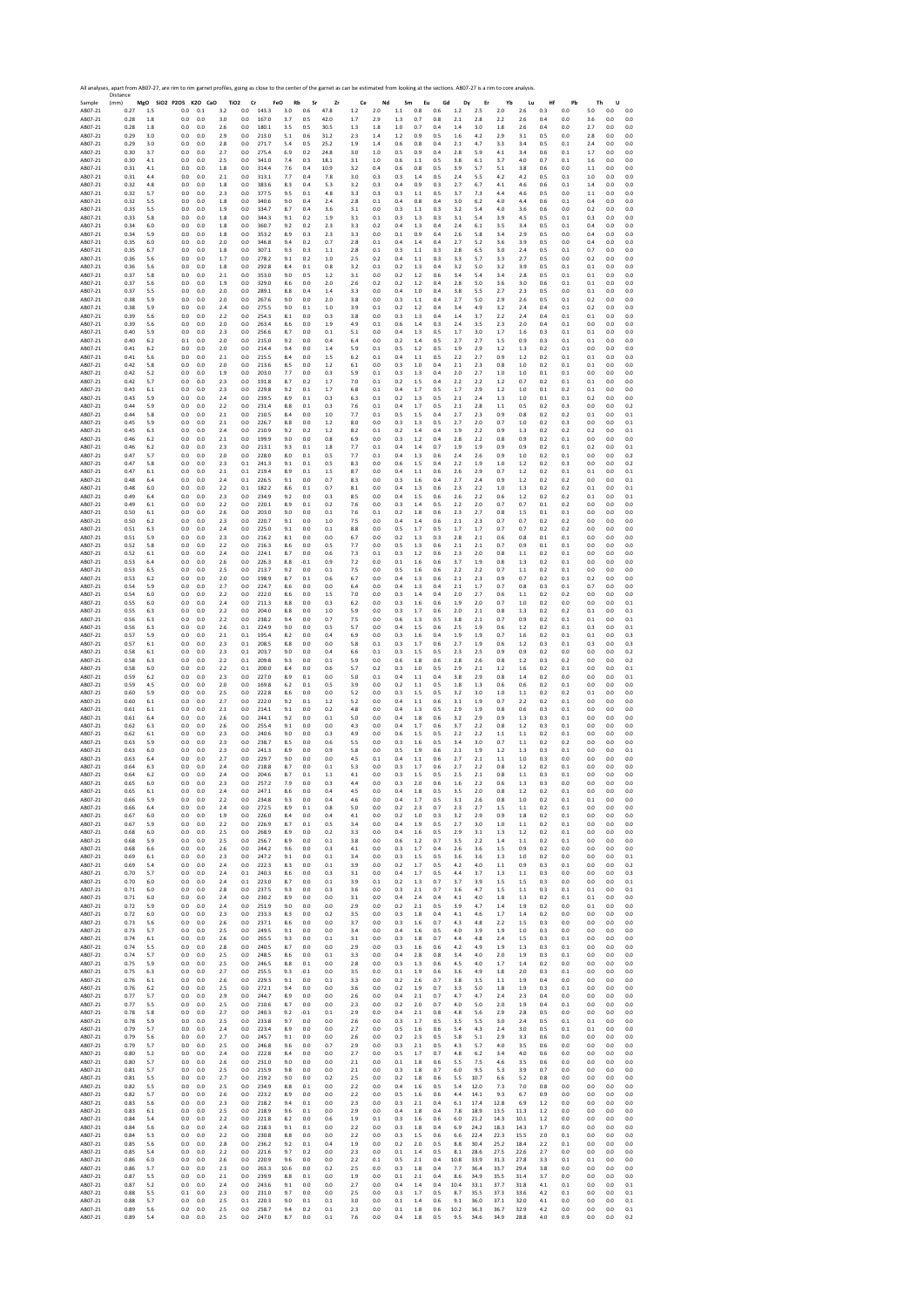|                    | All analyses, apart from AB07-27, are rim to rim garnet profiles, going as close to the center of the garnet as can be estimated from looking at the sections. AB07-27 is a rim to core analysis.<br>Distance |     |                              |            |            |                                    |       |                  |            |               |               |            |            |           |            |             |              |              |            |            |            |            |            |              |
|--------------------|---------------------------------------------------------------------------------------------------------------------------------------------------------------------------------------------------------------|-----|------------------------------|------------|------------|------------------------------------|-------|------------------|------------|---------------|---------------|------------|------------|-----------|------------|-------------|--------------|--------------|------------|------------|------------|------------|------------|--------------|
| Sample<br>AB07-21  | (mm)<br>0.89                                                                                                                                                                                                  | 5.6 | MgO SiO2 P2O5 K2O CaO<br>0.0 | 0.0        | 2.4        | TiO <sub>2</sub><br>Cr<br>$_{0.0}$ | 247.9 | FeO<br>Rb<br>9.4 | Sr<br>0.1  | Zr<br>$0.0\,$ | Ce<br>75.8    | Nd<br>0.0  | Sm<br>0.4  | Eu<br>1.7 | Gd<br>0.6  | Dy<br>11.0  | Er<br>33.0   | Yb<br>33.1   | Lu<br>29.8 | Hf<br>4.1  | Pb<br>4.3  | Th<br>0.0  | U<br>0.1   | 0.4          |
| AB07-21            | 0.90                                                                                                                                                                                                          | 4.9 | 0.0                          | 0.0        | 2.4        | 0.0                                | 226.5 | 8.9              | 0.1        | 0.1           | 161.8         | 0.0        | 0.6        | 1.5       | 0.4        | 8.1         | 29.6         | 29.4         | 26.1       | 3.3        | 5.5        | 0.0        | 0.1        | 0.5          |
| AB07-21            | 0.90                                                                                                                                                                                                          | 5.6 | 0.0                          | 0.0        | 2.3        | 0.0                                | 245.2 | 9.3              | 0.1        | $0.1\,$       | 205.7         | 0.0        | 0.4        | 2.1       | 0.4        | 10.4        | 30.8         | 30.1         | 26.0       | 3.4        | 5.0        | 0.0        | $0.0\,$    | 0.4          |
| AB07-21            | 0.91                                                                                                                                                                                                          | 5.1 | 0.0                          | 0.0        | 2.3        | 0.0                                | 217.4 | 8.8              | 0.3        | 0.2           | 123.6         | 0.0        | 0.4        | 1.8       | 0.4        | 9.4         | 29.1         | 25.0<br>26.0 | 24.5       | 2.8        | 3.3        | 0.0        | 0.1        | 0.2          |
| AB07-21            | 0.91                                                                                                                                                                                                          | 6.0 | 0.0                          | 0.0        | 2.4        | 0.0                                | 231.9 | 9.3              | 0.1        | 0.0           | 94.6          | 0.0        | 0.3        | 2.0       | 0.6        | 9.6         | 28.4         | 23.9         | 22.8       | 2.8        | 3.5        | 0.0        | 0.0        | 0.3          |
| AB07-21            | 0.92                                                                                                                                                                                                          | 5.2 | 0.0                          | 0.0        | 2.0        | 0.0                                | 222.5 | 8.6              | 0.0        | 0.0           | 133.1         | 0.1        | 0.5        | 2.1       | 0.6        | 8.0         | 27.5         |              | 20.3       | 2.5        | 4.9        | 0.0        | 0.1        | 0.3          |
| AB07-21            | 0.92                                                                                                                                                                                                          | 5.7 | 0.0                          | 0.0        | 2.6        | $_{0.0}$                           | 229.6 | 9.3              | 0.1        | 0.0           | 153.7         | 0.0        | 0.3        | 1.9       | 0.5        | 8.6         | 26.5         | 22.3         | 19.3       | 2.4        | 4.2        | 0.0        | 0.1        | 0.3          |
| AB07-21            | 0.93                                                                                                                                                                                                          | 6.3 | 0.0                          | 0.0        | 2.3        | 0.0                                | 258.1 | 10.3             | 0.2        | 0.1           | 120.3         | 0.0        | 0.3        | 2.3       | 0.7        | 10.5        | 25.9         | 22.8         | 17.5       | 2.3        | 3.0        | 0.1        | 0.1        | 0.3          |
| AB07-21            | 0.93                                                                                                                                                                                                          | 5.7 | 0.0                          | 0.0        | 2.5        | 0.0                                | 234.7 | 9.8              | 0.0        | 0.0           | 80.4          | 0.0        | 0.3        | 2.9       | 0.7        | 9.5         | 25.3         | 21.0         | 16.2       | 2.3        | 1.7        | 0.0        | 0.0        | 0.2          |
| AB07-21            | 0.94                                                                                                                                                                                                          | 5.1 | 0.0                          | 0.0        | 2.2        | 0.0                                | 230.9 | 9.0              | 0.0        | 0.0           | 45.2          | 0.0        | 0.3        | 1.8       | 0.6        | 8.1         | 20.0         | 18.3         | 16.0       | 1.8        | 1.0        | 0.0        | 0.0        | 0.1          |
| AB07-21            | 0.94                                                                                                                                                                                                          | 4.9 | 0.0                          | 0.0        | 2.0        | $_{0.0}$                           | 198.0 | 7.6              | $_{0.0}$   | 0.0           | 25.7          | 0.0        | 0.2        | 1.9       | 0.5        | 6.3         | 19.0         | 15.9         | 11.4       | 1.5        | 0.7        | 0.0        | 0.0        | 0.0          |
| AB07-21            | 0.95                                                                                                                                                                                                          | 5.4 | 0.0                          | 0.0        | 2.0        | 0.0                                | 245.6 | 8.8              | 0.3        | 0.0           | 20.1          | 0.0        | 0.2        | 2.3       | 0.7        | 8.9         | 18.1         | 15.7         | 13.2       | 1.6        | 0.4        | 0.0        | 0.0        | 0.0          |
| AB07-21            | 0.95                                                                                                                                                                                                          | 5.2 | 0.0                          | 0.0        | 2.2        | 0.0                                | 206.8 | 8.6              | 0.0        | 0.1           | 15.4          | 0.0        | 0.3        | 2.6       | 0.6        | 8.9         | 18.5         | 15.1         | 11.3       | 1.5        | 0.4        | 0.0        | 0.0        | 0.0          |
| AB07-21            | 0.95                                                                                                                                                                                                          | 5.9 | 0.0                          | 0.0        | 2.3        | 0.0                                | 246.8 | 10.2             | 0.0        | 0.0           | 8.2           | 0.0        | 0.4        | 2.5       | 0.6        | 7.6         | 18.6         | 16.5         | 13.7       | 1.7        | 0.2        | 0.0        | 0.0        | 0.1          |
| AB07-21            | 0.96                                                                                                                                                                                                          | 5.3 | 0.0                          | 0.0        | 2.2        | 0.0                                | 228.7 | 9.4              | 0.1        | 0.1           | 5.7           | 0.0        | 0.2        | 2.1       | 0.6        | 8.0         | 20.5         | 15.1         | 11.2       | 1.3        | 0.1        | 0.0        | 0.0        | 0.0          |
| AB07-21            | 0.96                                                                                                                                                                                                          | 5.0 | 0.0                          | 0.0        | 2.2        | 0.0                                | 211.9 | 9.0              | 0.1        | 0.1           | 5.2           | 0.0        | 0.3        | 2.0       | 0.7        | 7.7         | 18.0         | 13.4         | 10.9       | 1.4        | 0.1        | 0.0        | 0.0        | 0.0          |
| AB07-21            | 0.97                                                                                                                                                                                                          | 5.2 | 0.0                          | 0.0        | 2.1        | 0.0                                | 227.4 | 9.8              | 0.0        | 0.0           | 3.1           | 0.0        | 0.5        | 2.6       | 0.5        | 7.4         | 18.9         | 15.4         | 11.8       | 1.4        | 0.1        | 0.0        | 0.0        | 0.0          |
| AB07-21            | 0.97                                                                                                                                                                                                          | 5.3 | 0.0                          | 0.0        | 2.0        | 0.0                                | 219.6 | 8.9              | 0.0        | 0.1           | 3.6           | 0.0        | 0.3        | 2.8       | 0.6        | 8.3         | 18.0         | 13.6         | 11.1       | 1.5        | 0.0        | 0.0        | 0.0        | 0.0          |
| AB07-21            | 0.98                                                                                                                                                                                                          | 5.4 | 0.0                          | 0.0        | 2.4        | 0.0                                | 202.2 | 8.3              | 0.1        | 0.1           | 4.0           | 0.0        | 0.3        | 2.5       | 0.7        | 9.0         | 19.2         | 12.3         | 10.5       | 1.3        | 0.0        | 0.0        | 0.0        | 0.1          |
| AB07-21            | 0.98                                                                                                                                                                                                          | 5.2 | 0.0                          | 0.0        | 2.2        | 0.0                                | 254.6 | 9.2              | 0.1        | 0.0           | 2.2           | 0.0        | 0.5        | 2.7       | 0.8        | 9.5         | 18.4         | 14.7         | 11.4       | 1.5        | 0.0        | 0.0        | 0.0        | 0.1          |
| AB07-21            | 0.99                                                                                                                                                                                                          | 5.4 | 0.0                          | 0.0        | 2.4        | 0.1                                | 252.6 | 9.6              | 0.2        | 0.0           | 3.7           | 0.0        | 0.5        | 2.4       | 0.7        | 9.9         | 19.3         | 15.4         | 14.8       | 1.6        | 0.0        | 0.0        | 0.0        | 0.1          |
| AB07-21            | 0.99                                                                                                                                                                                                          | 4.8 | 0.0                          | 0.0        | 2.2        | 0.2                                | 224.1 | 8.9              | 0.1        | 0.0           | 4.2           | 0.0        | 0.5        | 1.9       | 0.4        | 9.6         | 19.2         | 14.8         | 12.7       | 1.6        | 0.0        | 0.0        | 0.0        | 0.2          |
| AB07-21            | 1.00                                                                                                                                                                                                          | 5.7 | 0.0                          | 0.0        | 2.5        | 0.3                                | 279.1 | 10.2             | 0.0        | 0.0           | 2.5           | 0.0        | 0.5        | 3.0       | 0.7        | 9.9         | 21.3         | 16.8         | 12.0       | 1.5        | 0.0        | 0.0        | 0.0        | 0.2          |
| AB07-21            | 1.00                                                                                                                                                                                                          | 5.3 | 0.0                          | 0.0        | 2.4        | 0.4                                | 260.2 | 10.9             | 0.1        | 0.0           | 3.2           | 0.0        | 0.5        | $1.8\,$   | 0.6        | 7.5         | 19.9         | 15.6         | 12.0       | 1.6        | 0.1        | 0.0        | 0.0        | 0.1          |
| AB07-21            | 1.00                                                                                                                                                                                                          | 5.4 | 0.0                          | 0.0        | 2.5        | 0.4                                | 240.9 | 9.7              | 0.0        | 0.0           | 2.5           | 0.1        | 0.4        | 2.1       | 0.6        | 8.7         | 21.3         | 15.8         | 11.7       | 1.5        | 0.0        | 0.0        | 0.0        | 0.3          |
| AB07-21            | 1.01                                                                                                                                                                                                          | 4.9 | 0.0                          | 0.0        | 2.2        | 0.5                                | 217.5 | 9.1              | 0.0        | 0.0           | 2.6           | 0.1        | 0.3        | 1.6       | 0.5        | 8.5         | 18.3         | 15.4         | 11.1       | 1.6        | 0.1        | 0.0        | 0.0        | 0.3          |
| AB07-21            | 1.01                                                                                                                                                                                                          | 5.3 | 0.0                          | 0.0        | 2.1        | 0.4                                | 244.4 | 8.5              | 0.0        | 0.1           | 2.6           | 0.0        | 0.3        | 1.9       | 0.7        | 8.5         | 21.9         | 15.7         | 11.9       | 1.5        | 0.0        | 0.0        | 0.0        | 0.1          |
| AB07-21            | 1.02                                                                                                                                                                                                          | 5.7 | 0.0                          | 0.0        | 2.3        | 0.4                                | 245.9 | 9.7              | 0.0        | 0.0           | 3.4           | 0.0        | 0.3        | 1.9       | 0.7        | 9.0         | 19.7         | 16.3         | 13.2       | 1.5        | 0.1        | 0.0        | 0.0        | 0.1          |
| AB07-21            | 1.02                                                                                                                                                                                                          | 3.9 | 0.0                          | 0.0        | 1.8        | 0.2                                | 176.9 | 6.9              | 0.0        | 0.0           | 3.0           | 0.0        | 0.2        | 1.7       | 0.3        | 7.4         | 16.4         | 13.0         | 10.0       | 1.1        | 0.0        | 0.0        | 0.0        | 0.0          |
| AB07-21            | 1.03                                                                                                                                                                                                          | 5.4 | 0.0                          | 0.0        | 2.3        | 0.1                                | 238.8 | 9.7              | 0.0        | 0.0           | 3.0           | 0.0        | 0.3        | 1.8       | 0.6        | 9.7         | 21.1         | 16.7         | 12.8       | 1.8        | 0.1        | 0.0        | 0.0        | 0.1          |
| AB07-21            | 1.03                                                                                                                                                                                                          | 5.5 | 0.0                          | 0.0        | 2.4        | 0.1                                | 235.9 | 10.4             | 0.0        | 0.3           | 3.3           | 0.0        | 0.4        | 1.8       | 0.5        | 9.4         | 21.4         | 16.7         | 14.1       | 1.8        | 0.0        | 0.0        | 0.0        | 0.0          |
| AB07-21            | 1.04                                                                                                                                                                                                          | 5.6 | 0.0                          | 0.0        | 2.6        | $0.1\,$                            | 260.1 | 9.9              | 0.1        | 0.0           | 3.3           | 0.1        | 0.4        | 1.8       | 0.7        | 9.3         | 20.6         | 15.5         | 12.6       | 1.5        | 0.0        | 0.0        | 0.0        | 0.0          |
| AB07-21            | 1.04                                                                                                                                                                                                          | 4.9 | 0.0                          | 0.0        | 2.1        | 0.0                                | 216.3 | 9.0              | 0.1        | 0.0           | 2.1           | 0.0        | 0.3        | 2.1       | 0.4        | 7.2         | 18.7         | 14.1         | 12.2       | $1.6\,$    | 0.1        | 0.0        | 0.0        | 0.0          |
| AB07-21            | 1.05                                                                                                                                                                                                          | 4.9 | 0.0                          | 0.0        | 2.6        | 0.0                                | 230.5 | 9.2              | 0.0        | 0.0           | 3.1           | 0.0        | 0.3        | 1.7       | 0.5        | 10.1        | 19.3         | 15.4         | 13.1       | 1.5        | 0.1        | 0.0        | 0.0        | 0.0          |
| AB07-21            | 1.05                                                                                                                                                                                                          | 5.3 | 0.0                          | 0.0        | 2.3        | 0.0                                | 261.3 | 10.2             | 0.1        | 0.0           | 2.7           | 0.0        | 0.3        | 2.3       | 0.5        | 10.3        | 21.7         | 16.1         | 13.7       | 1.6        | 0.0        | 0.0        | 0.0        | 0.0          |
| AB07-21            | 1.05                                                                                                                                                                                                          | 5.9 | 0.0                          | 0.0        | 2.2        | 0.0                                | 238.6 | 9.6              | 0.2        | 0.0           | 2.4           | 0.0        | 0.4        | 2.4       | 0.6        | 8.4         | 21.2         | 16.9         | 12.6       | 1.5        | 0.0        | 0.0        | 0.0        | 0.0          |
| AB07-21            | 1.06                                                                                                                                                                                                          | 5.4 | 0.0                          | 0.0        | 2.4        | 0.0                                | 245.2 | 9.7              | 0.0        | 0.0           | 3.8           | 0.0        | 0.5        | 2.2       | 0.7        | 9.3         | 20.1         | 16.9         | 13.4       | 1.7        | 0.0        | 0.0        | 0.0        | 0.1          |
| AB07-21            | 1.06                                                                                                                                                                                                          | 5.2 | 0.0                          | 0.0        | 2.3        | 0.0                                | 286.6 | 8.8              | 0.0        | 0.1           | 2.2           | 0.0        | 0.2        | 1.7       | 0.6        | 7.8         | 18.6         | 14.7         | 12.3       | 1.6        | 0.0        | 0.0        | 0.0        | 0.0          |
| AB07-21            | 1.07                                                                                                                                                                                                          | 5.0 | 0.0                          | 0.0        | 2.6        | 0.0                                | 218.7 | 8.7              | 0.1        | 0.1           | 3.2           | 0.0        | 0.5        | 2.3       | 0.5        | 8.0         | 19.4         | 15.9         | 11.6       | 1.7        | 0.0        | 0.0        | 0.0        | 0.0          |
| AB07-21            | 1.07                                                                                                                                                                                                          | 4.9 | 0.0                          | 0.0        | 2.6        | 0.0                                | 248.7 | 9.6              | 0.1        | 0.1           | 1.8           | 0.0        | 0.2        | 1.7       | 0.5        | 9.1         | 19.2         | 16.2         | 13.9       | 1.6        | 0.0        | 0.0        | 0.0        | 0.0          |
| AB07-21            | 1.08                                                                                                                                                                                                          | 5.5 | 0.0                          | 0.0        | 2.7        | 0.0                                | 260.7 | 10.6             | 0.0        | 0.0           | 2.9           | 0.0        | 0.4        | 2.2       | 0.4        | 8.6         | 21.1         | 17.5         | 13.0       | 1.7        | 0.0        | 0.0        | 0.0        | 0.0          |
| AB07-21            | 1.08                                                                                                                                                                                                          | 5.0 | 0.0                          | 0.0        | 2.4        | 0.0                                | 264.5 | 9.2              | 0.2        | 0.0           | 2.0           | 0.0        | 0.3        | 1.8       | 0.4        | 8.0         | 19.2         | 15.6         | 13.7       | 1.6        | 0.0        | 0.0        | 0.0        | 0.0          |
| AB07-21            | 1.09                                                                                                                                                                                                          | 4.5 | 0.0                          | 0.0        | 2.2        | 0.0                                | 205.6 | 9.1              | 0.1        | 0.0           | 2.6           | 0.0        | 0.3        | 1.4       | 0.4        | 6.7         | 16.6         | 13.7         | 12.3       | 1.3        | 0.0        | 0.0        | 0.0        | 0.1          |
| AB07-21            | 1.09                                                                                                                                                                                                          | 5.2 | 0.0                          | 0.0        | 2.6        | 0.0                                | 261.4 | 10.5             | 0.1        | 0.0           | 2.9           | 0.0        | 0.3        | 1.9       | 0.4        | 7.6         | 20.5         | 17.1         | 12.3       | 1.7        | 0.1        | 0.0        | 0.0        | 0.0          |
| AB07-21            | 1.10                                                                                                                                                                                                          | 5.5 | 0.0                          | 0.0        | 2.7        | 0.0                                | 235.2 | 9.3              | 0.0        | 0.0           | 3.3           | 0.0        | 0.3        | 2.0       | 0.6        | 8.4         | 19.7         | 15.9         | 13.0       | 1.6        | 0.1        | 0.0        | 0.0        | 0.0          |
| AB07-21            | 1.10                                                                                                                                                                                                          | 5.2 | 0.0                          | 0.0        | 2.9        | 0.0                                | 270.1 | 10.0             | 0.0        | 0.0           | 2.0           | 0.0        | 0.5        | 1.8       | 0.5        | 8.3         | 21.2         | 16.5         | 13.5       | 1.6        | 0.1        | 0.0        | 0.0        | 0.0          |
| AB07-21            | 1.10                                                                                                                                                                                                          | 5.8 | 0.0                          | 0.0        | 2.6        | 0.0                                | 328.5 | 10.3             | 0.0        | 0.0           | 2.4           | 0.0        | 0.3        | 1.7       | 0.5        | 9.2         | 21.6         | 18.1         | 14.5       | 1.8        | 0.1        | 0.1        | 0.0        | 0.0          |
| AB07-21            | 1.11                                                                                                                                                                                                          | 4.4 | 0.0                          | 0.0        | 2.5        | 0.0                                | 231.9 | 8.2              | 0.0        | 0.0           | 1.9           | 0.0        | 0.3        | 2.0       | 0.4        | 7.5         | 18.5         | 15.4         | 12.9       | 1.5        | 0.0        | 0.0        | 0.0        | 0.1          |
| AB07-21            | 1.11                                                                                                                                                                                                          | 5.2 | 0.1                          | 0.0        | 2.9        | $_{0.0}$                           | 234.6 | 10.7             | 0.1        | 0.0           | 2.8           | 0.0        | 0.6        | 1.7       | 0.5        | 10.7        | 22.1         | 17.0         | 14.6       | 1.7        | 0.0        | 0.0        | 0.0        | 0.0          |
| AB07-21            | 1.12                                                                                                                                                                                                          | 5.0 | 0.0                          | 0.0        | 2.3        | 0.0                                | 278.7 | 9.5              | 0.1        | 0.0           | 2.6           | 0.0        | 0.2        | 1.8       | 0.5        | 7.4         | 21.1         | 17.1         | 14.8       | 1.6        | 0.0        | 0.0        | 0.0        | 0.0          |
| AB07-21            | 1.12                                                                                                                                                                                                          | 4.8 | 0.0                          | 0.0        | 2.9        | 0.0                                | 236.8 | 9.4              | 0.0        | 0.0           | 2.6           | 0.0        | 0.5        | 2.2       | 0.5        | 8.0         | 20.5         | 17.6         | 13.4       | 1.6        | 0.0        | 0.0        | 0.0        | 0.0          |
| AB07-21            | 1.13                                                                                                                                                                                                          | 4.8 | 0.0                          | 0.0        | 2.4        | 0.0                                | 248.5 | 9.4              | 0.0        | 0.0           | 2.1           | 0.0        | 0.3        | 1.6       | 0.6        | 8.1         | 19.1         | 16.4         | 14.0       | 1.6        | 0.0        | 0.0        | 0.0        | 0.0          |
| AB07-21            | 1.13                                                                                                                                                                                                          | 5.6 | 0.0                          | 0.0        | 2.8        | 0.0                                | 299.6 | 9.7              | 0.1        | 0.0           | 2.0           | 0.0        | 0.3        | 1.5       | 0.5        | 8.6         | 22.1         | 17.5         | 13.6       | 1.9        | 0.1        | 0.0        | 0.0        | 0.0          |
| AB07-21            | 1.14                                                                                                                                                                                                          | 5.5 | 0.0                          | 0.0        | 2.5        | 0.0                                | 272.4 | 9.1              | 0.0        | 0.0           | 1.9           | 0.0        | 0.4        | 2.1       | 0.6        | 7.0         | 20.4         | 17.1         | 13.7       | 1.8        | 0.1        | 0.0        | 0.0        | 0.0          |
| AB07-21            | 1.14                                                                                                                                                                                                          | 5.3 | 0.0                          | 0.0        | 2.4        | 0.0                                | 273.3 | 9.5              | 0.0        | 0.0           | 2.5           | 0.0        | 0.3        | 2.1       | 0.5        | 8.9         | 21.3         | 16.3         | 12.9       | 1.7        | 0.1        | 0.0        | 0.0        | 0.0          |
| AB07-21            | 1.15                                                                                                                                                                                                          | 5.5 | 0.0                          | 0.0        | 2.6        | 0.0                                | 308.2 | 10.2             | 0.0        | 0.0           | 2.9           | 0.0        | 0.3        | 1.8       | 0.7        | 8.8         | 22.3         | 17.8         | 14.8       | 2.0        | 0.0        | 0.0        | 0.0        | 0.0          |
| AB07-21            | 1.15                                                                                                                                                                                                          | 5.7 | 0.0                          | 0.0        | 2.8        | $_{0.0}$                           | 252.8 | 9.7              | 0.0        | 0.0           | 3.4           | 0.0        | 0.3        | 1.9       | 0.6        | 10.2        | 22.0         | 18.1         | 16.7       | 2.0        | 0.1        | 0.0        | 0.0        | 0.0          |
| AB07-21            | 1.16                                                                                                                                                                                                          | 4.4 | 0.0                          | 0.0        | 2.4        | 0.0                                | 232.6 | 9.0              | 0.0        | 0.1           | 12.4          | 0.0        | 0.3        | 1.7       | 0.5        | 8.7         | 18.9         | 15.6         | 12.4       | 1.8        | 1.0        | 0.0        | 0.0        | 0.1          |
| AB07-21            | 1.16                                                                                                                                                                                                          | 4.7 | 0.0                          | 0.0        | 2.8        | 0.0                                | 266.0 | 9.3              | 0.1        | 0.0           | 47.5          | 0.0        | 0.2        | 1.4       | 0.4        | 9.8         | 21.0         | 16.9         | 14.3       | 1.9        | 1.6        | 0.0        | 0.0        | 0.1          |
| AB07-21            | 1.16                                                                                                                                                                                                          | 4.9 | 0.0                          | 0.0        | 2.4        | 0.0                                | 274.4 | 9.7              | 0.0        | 0.0           | 60.7          | 0.0        | 0.2        | 2.3       | 0.4        | 8.1<br>9.5  | 19.8         | 16.8         | 13.7       | 1.9        | 1.1        | 0.0        | 0.0        | 0.1          |
| AB07-21            | 1.17                                                                                                                                                                                                          | 5.0 | 0.0                          | 0.0        | 2.9        | 0.0                                | 241.3 | 11.4             | 0.1        | 0.0           | 39.8          | 0.0        | 0.5        | 1.9       | 0.5        | 8.5         | 22.8         | 16.7         | 14.4       | 1.9        | 1.0        | 0.0        | 0.0        | 0.1          |
| AB07-21            | 1.17                                                                                                                                                                                                          | 5.1 | 0.0                          | 0.0        | 2.5        | 0.0                                | 254.7 | 8.9              | 0.0        | 0.0           | 28.1          | 0.0        | 0.4        | 1.8       | 0.5        |             | 19.7         | 16.6         | 15.0       | 2.0        | 0.6        | 0.0        | 0.0        | 0.0          |
| AB07-21            | 1.18                                                                                                                                                                                                          | 4.1 | 0.0                          | 0.0        | 2.4        | 0.0                                | 230.4 | 8.1              | 0.0        | 0.0           | 15.8          | 0.0        | 0.3        | 1.8       | 0.5        | 7.6         | 19.5         | 15.3         | 13.7       | 1.6        | 0.4        | 0.0        | 0.0        | 0.0          |
| AB07-21            | 1.18                                                                                                                                                                                                          | 4.8 | 0.0                          | 0.0        | 2.5        | 0.0                                | 264.7 | 9.5              | 0.0        | 0.0           | 10.8          | 0.0        | 0.5        | 2.2       | 0.6        | 9.9         | 21.2         | 17.6         | 14.9       | 1.9        | 0.2        | 0.1        | 0.0        | 0.0          |
| AB07-21            | 1.19                                                                                                                                                                                                          | 4.7 | 0.0                          | 0.0        | 2.6        | 0.0                                | 240.9 | 8.9              | 0.2        | 0.2           | 7.1           | 0.0        | 0.4        | 1.6       | 0.4        | 7.6         | 21.6         | 17.0         | 15.0       | 1.8        | 0.1        | 0.0        | 0.0        | 0.0          |
| AB07-21            | 1.19                                                                                                                                                                                                          | 4.3 | 0.0                          | 0.0        | 2.5        | 0.0                                | 251.2 | 8.3              | 0.0        | 0.0           | 3.6           | 0.0        | 0.2        | 1.8       | 0.4        | 7.2         | 17.9         | 15.6         | 14.9       | 1.7        | 0.1        | 0.0        | 0.0        | 0.0          |
| AB07-21            | 1.20                                                                                                                                                                                                          | 4.6 | 0.0                          | 0.0        | 2.5        | 0.0                                | 236.5 | 9.3              | 0.2        | 0.0           | 4.4           | 0.0        | 0.1        | 1.8       | 0.6        | 8.2         | 19.6         | 18.6         | 15.1       | 2.0        | 0.1        | 0.0        | 0.0        | 0.0          |
| AB07-21            | 1.20                                                                                                                                                                                                          | 4.7 | 0.0                          | 0.0        | 2.5        | 0.0                                | 251.8 | 9.3              | 0.0        | 0.2           | 4.2           | 0.0        | 0.4        | 1.8       | 0.6        | 8.8         | 20.7         | 18.4         | 14.6       | 2.1        | 0.1        | 0.0        | 0.0        | 0.0          |
| AB07-21            | 1.21                                                                                                                                                                                                          | 5.0 | 0.0                          | 0.0        | 3.0        | 0.0                                | 281.4 | 10.4             | 0.0        | 0.0           | 4.0           | 0.0        | 0.4        | 2.5       | 0.6        | 8.3         | 23.3         | 20.1         | 15.4       | 2.0        | 0.1        | 0.0        | 0.0        | 0.0          |
| AB07-21            | 1.21                                                                                                                                                                                                          | 4.7 | 0.0                          | 0.0        | 2.8        | 0.0                                | 269.6 | 8.9              | 0.1        | 0.1           | 3.2           | 0.0        | 0.3        | 1.8       | 0.6        | 7.5         | 20.6         | 19.9         | 16.0       | 2.1        | 0.1        | 0.0        | 0.0        | 0.0          |
| AB07-21            | 1.21                                                                                                                                                                                                          | 5.1 | 0.0                          | 0.0        | 3.1        | 0.0                                | 290.3 | 10.0             | 0.0        | 0.0           | 3.4           | 0.0        | 0.2        | 2.2       | 0.6        | 10.2        | 21.6         | 18.9         | 15.6       | 2.3        | 0.0        | 0.0        | 0.0        | 0.0          |
| AB07-21            | 1.22                                                                                                                                                                                                          | 5.1 | 0.0                          | 0.0        | 2.7        | 0.0                                | 315.9 | 9.9              | 0.0        | 0.0           | 2.0           | 0.0        | 0.3        | 2.1       | 0.5        | 8.8         | 21.0         | 17.2         | 16.1       | 2.1        | 0.0        | 0.0        | 0.0        | 0.0          |
| AB07-21            | 1.22                                                                                                                                                                                                          | 5.2 | 0.0                          | 0.0        | 2.7        | 0.0                                | 262.7 | 10.1             | 0.0        | 0.0           | 2.8           | 0.0        | 0.4        | 2.8       | 0.5        | 10.0        | 20.5         | 17.3         | 15.4       | 2.2        | 0.0        | 0.0        | 0.0        | 0.0          |
| AB07-21            | 1.23                                                                                                                                                                                                          | 5.0 | 0.0                          | 0.0        | 2.5        | $0.0\,$                            | 317.9 | 9.7              | 0.1        | 0.0           | 3.5           | 0.0        | 0.3        | 2.2       | 0.5        | 9.7         | 20.6         | 17.6         | 14.9       | 1.9        | 0.0        | 0.0        | 0.0        | 0.0          |
| AB07-21            | 1.23                                                                                                                                                                                                          | 4.7 | 0.0                          | 0.0        | 2.7        | 0.0                                | 245.8 | 8.7              | 0.0        | 0.0           | 2.5           | 0.0        | 0.2        | 2.0       | 0.7        | 8.8         | 20.7         | 15.6         | 13.3       | 1.6        | 0.0        | 0.0        | 0.0        | 0.0          |
| AB07-21            | 1.24                                                                                                                                                                                                          | 4.6 | 0.0                          | 0.0        | 2.8        | 0.0                                | 307.9 | 9.2              | 0.1        | 0.0           | 2.7           | 0.0        | 0.2        | 2.0       | 0.6        | 7.6         | 18.0         | 15.6         | 15.0       | 1.6        | 0.1        | 0.0        | 0.0        | 0.0          |
| AB07-21            | 1.24                                                                                                                                                                                                          | 5.1 | 0.0                          | 0.0        | 2.9        | 0.0                                | 299.7 | 9.1              | 0.0        | 0.0           | 3.8           | 0.0        | 0.4        | 2.3       | 0.5        | 9.1         | 19.7         | 16.3         | 13.7       | 1.6        | 0.1        | 0.0        | 0.0        | 0.0          |
| AB07-21            | 1.25                                                                                                                                                                                                          | 5.3 | 0.0                          | 0.0        | 3.2        | 0.0                                | 287.4 | 10.0             | 0.0        | $0.0\,$       | 2.7           | 0.0        | 0.3        | 2.1       | 0.4        | 8.3         | 21.2         | 17.5         | 14.0       | 1.7        | 0.1        | 0.0        | 0.0        | 0.0          |
| AB07-21            | 1.25                                                                                                                                                                                                          | 4.8 | 0.0                          | 0.0        | 2.9        | 0.0                                | 289.0 | 13.4             | 0.0        | 0.0           | 2.3           | 0.0        | 0.3        | 2.1       | 0.7        | 10.1        | 20.4         | 15.4         | 11.9       | 1.7        | 0.1        | 0.0        | 0.0        | 0.0          |
| AB07-21            | 1.26                                                                                                                                                                                                          | 5.0 | 0.0                          | 0.0        | 2.8        | 0.0                                | 277.0 | 9.6              | 0.0        | 0.0           | 2.8           | 0.0        | 0.4        | 1.9       | 0.5        | 9.8         | 18.7         | 15.5         | 12.8       | 1.6        | 0.0        | 0.0        | 0.0        | 0.0          |
| AB07-21            | 1.26                                                                                                                                                                                                          | 5.1 | 0.0                          | 0.0        | 3.0        | 0.0                                | 298.7 | 10.0             | 0.0        | 0.0           | 2.7           | 0.1        | 0.4        | 2.0       | 0.6        | 10.0        | 20.2         | 16.0         | 14.6       | 1.5        | 0.0        | 0.0        | 0.0        | 0.0          |
| AB07-21<br>ABU/-21 | 1.26<br>1.21                                                                                                                                                                                                  | 4.9 | 0.0<br>U.I                   | 0.0<br>U.U | 3.2<br>2.8 | 0.0<br>U.U                         | 268.8 | 9.8<br>10.,      | 0.0<br>U.I | 0.0<br>U.U    | 2.9<br>$\sim$ | 0.0<br>U.U | 0.4<br>U.4 | 1.8       | 0.5<br>U.X | 8.9<br>10.U | 19.1<br>20.U | 16.0<br>16,  | 11.3       | 1.5<br>1., | 0.1<br>U.U | 0.0<br>U.L | 0.0<br>U.L | 0.0<br>U.L   |
| AB07-21<br>AB07-21 | 1.27                                                                                                                                                                                                          | 5.3 | 0.0                          | 0.0        | 2.6        | 0.0                                | 229.2 | 9.2              | 0.4        | 0.1           | 2.7           | 0.0        | 0.2        | 1.9       | 0.4        | 8.3         | 18.1         | 14.3         | 11.7       | 1.3        | 0.1        | 0.0        | 0.1        | 0.0          |
| AB07-21            | 1.28                                                                                                                                                                                                          | 4.2 | 0.0                          | 0.0        | 2.4        | 0.0                                | 215.0 | 8.1              | 0.5        | 0.3           | 2.3           | 0.0        | 0.2        | 1.7       | 0.4        | 7.4         | 16.1         | 11.7         | 10.2       | 1.3        | 0.1        | 0.0        | 0.1        | 0.0          |
|                    | 1.28                                                                                                                                                                                                          | 4.9 | 0.0                          | 0.0        | 2.8        | 0.0                                | 247.9 | 9.9              | 0.6        | 0.3           | 2.9           | 0.0        | 0.7        | 1.5       | 0.4        | 7.7         | 16.7         | 12.2         | 11.3       | 1.3        | 0.0        | 0.1        | 0.1        | 0.0          |
| AB07-21            | 1.29                                                                                                                                                                                                          | 4.7 | 0.0                          | 0.0        | 3.1        | 0.0                                | 274.5 | 8.7              | 0.3        | 0.2           | 2.9           | 0.1        | 0.2        | 1.8       | 0.5        | 9.0         | 19.6         | 12.4         | 10.3       | 1.4        | 0.0        | 0.1        | 0.2        | 0.0          |
| AB07-21            | 1.29                                                                                                                                                                                                          | 4.8 | 0.0                          | 0.0        | 3.3        | 0.0                                | 263.6 | 9.7              | 0.4        | 0.5           | 3.2           | 0.0        | 0.4        | 1.6       | 0.6        | 9.0         | 20.9         | 13.3         | 10.9       | 1.4        | 0.2        | 0.1        | 0.2        | 0.0          |
| AB07-21            | 1.30                                                                                                                                                                                                          | 5.1 | 0.0                          | 0.0        | 2.7        | 0.0                                | 264.2 | 9.5              | 0.3        | 0.4           | 3.7           | 0.0        | 0.5        | 2.3       | 0.5        | 7.3         | 21.0         | 13.9         | 11.3       | 1.5        | 0.1        | 0.1        | 0.1        | 0.0          |
| AB07-21            | 1.30                                                                                                                                                                                                          | 5.0 | 0.0                          | 0.0        | 2.7        | 0.0                                | 275.3 | 9.8              | 0.4        | 0.3           | 3.1           | 0.0        | 0.6        | 2.0       | 0.5        | 10.0        | 19.5         | 15.2         | 11.2       | 1.5        | 0.0        | 0.0        | 0.2        | 0.0          |
| AB07-21            | 1.31                                                                                                                                                                                                          | 5.0 | 0.0                          | 0.0        | 3.0        | 0.0                                | 244.4 | 9.1              | 0.4        | 0.4           | 3.7           | 0.0        | 0.3        | 2.1       | 0.6        | 8.4         | 20.8         | 14.7         | 11.1       | 1.5        | 0.1        | 0.1        | 0.1        | 0.0          |
| AB07-21            | 1.31                                                                                                                                                                                                          | 4.6 | 0.0                          | 0.0        | 2.9        | 0.0                                | 249.0 | 9.0              | 0.2        | 0.2           | 3.3           | 0.0        | 0.4        | 2.0       | 0.5        | 6.6         | 22.4         | 16.4         | 12.2       | 1.5        | 0.1        | 0.0        | 0.0        | 0.0          |
| AB07-21            | 1.31                                                                                                                                                                                                          | 4.6 | 0.0                          | 0.0        | 3.2        | 0.0                                | 241.2 | 9.1              | 0.2        | 0.2           | 2.6           | 0.0        | 0.2        | 1.5       | 0.3        | 8.8         | 21.0         | 14.9         | 12.4       | 1.5        | 0.1        | 0.0        | 0.0        | 0.0          |
| AR07-21            | 1.32                                                                                                                                                                                                          | 4.6 | 0.0                          | 0.0        | 3.3        | 0.0                                | 260.1 | 9.4              | 0.1        | 0.2           | 2.7           | 0.0        | 0.2        | 2.3       | 0.5        | 8.9         | 23.4         | 16.5         | 13.2       | 1.7        | 0.1        | 0.0        | 0.0        | 0.0          |
| AB07-21            | 1.32                                                                                                                                                                                                          | 4.5 | 0.0                          | 0.0        | 2.8        | $0.0\,$                            | 251.9 | 9.8              | $0.1\,$    | 0.0           | 2.7           | 0.0        | 0.3        | 2.3       | 0.6        | 10.6        | 22.5         | 16.0         | 13.8       | 1.7        | 0.0        | $0.1\,$    | $_{0.0}$   | $_{\rm 0.0}$ |
| AB07-21            | 1.33                                                                                                                                                                                                          | 4.9 | 0.0                          | 0.0        | 3.2        | 0.0                                | 279.5 | 11.6             | $-0.1$     | 0.1           | 3.2           | 0.0        | 0.3        | 1.7       | 0.5        | 9.2         | 24.2         | 19.5         | 15.3       | 1.8        | 0.0        | 0.0        | 0.0        | 0.0          |
| AB07-21            | 1.33                                                                                                                                                                                                          | 4.9 | 0.0                          | 0.0        | 3.5        | 0.0                                | 254.6 | 9.7              | 0.0        | 0.0           | 3.2           | 0.0        | 0.5        | 1.0       | 0.7        | 9.2         | 24.4         | 16.7         | 12.5       | 1.7        | 0.0        | 0.0        | 0.0        | 0.0          |
| AB07-21            | 1.34                                                                                                                                                                                                          | 4.2 | 0.0                          | 0.0        | 3.0        | 0.0                                | 203.0 | 8.7              | 0.1        | 0.0           | 3.1           | 0.0        | 0.6        | 1.8       | 0.5        | 8.4         | 23.9         | 16.3         | 14.7       | 1.8        | 0.2        | 0.0        | 0.0        | 0.0          |
| AB07-21            | 1.34                                                                                                                                                                                                          | 4.9 | 0.0                          | 0.0        | 3.2        | $0.0\,$                            | 229.6 | 9.5              | 0.2        | 0.0           | 2.6           | 0.0        | 0.5        | $1.8\,$   | 0.7        | 8.6         | 24.8         | 18.6         | 15.6       | 2.0        | $0.1\,$    | 0.0        | 0.0        | 0.0          |
| AB07-21            | 1.35                                                                                                                                                                                                          | 4.4 | 0.0                          | 0.0        | 3.0        | 0.0                                | 234.3 | 9.4              | 0.1        | 0.0           | 3.8           | 0.0        | 0.5        | 2.5       | 0.4        | 8.3         | 24.1         | 20.5         | 15.2       | 2.0        | 0.1        | 0.0        | 0.0        | 0.0          |
| AB07-21            | 1.35                                                                                                                                                                                                          | 5.1 | 0.0                          | 0.0        | 3.3        | 0.0                                | 230.0 | 9.6              | 0.0        | 0.0           | 3.9           | 0.0        | 0.1        | 1.9       | 0.6        | 8.6         | 27.8         | 18.4         | 18.7       | 2.3        | 0.1        | 0.0        | 0.0        | 0.0          |
| AB07-21            | 1.36                                                                                                                                                                                                          | 5.0 | 0.0                          | 0.0        | 3.4        | 0.0                                | 250.8 | 9.3              | 0.1        | 0.1           | 3.6           | 0.0        | 0.3        | 1.8       | 0.7        | 8.4         | 26.4         | 20.8         | 17.2       | 2.2        | 0.0        | 0.0        | 0.0        | 0.0          |
| AB07-21            | 1.36                                                                                                                                                                                                          | 3.9 | $_{0.0}$                     | 0.0        | 3.0        | $_{0.0}$                           | 240.0 | 8.6              | $_{0.0}$   | 0.0           | 3.5           | 0.0        | 0.3        | $1.5\,$   | 0.5        | 7.9         | 23.9         | 20.3         | 16.6       | 2.3        | $_{0.0}$   | 0.0        | $0.0\,$    | $0.0\,$      |
| AB07-21            | 1.37                                                                                                                                                                                                          | 4.8 | 0.0                          | 0.0        | 3.3        | 0.0                                | 234.3 | 10.0             | 0.0        | 0.0           | 5.0           | 0.0        | 0.6        | 2.0       | 0.4        | 8.4         | 28.2         | 23.1         | 21.8       | 2.8        | 0.1        | 0.1        | 0.0        | 0.0          |
| AB07-21            | 1.37                                                                                                                                                                                                          | 4.0 | 0.0                          | 0.0        | 2.8        | 0.0                                | 211.3 | 7.7              | 0.0        | 0.0           | 4.1           | 0.0        | 0.3        | 1.1       | 0.4        | 7.4         | 23.8         | 21.1         | 18.0       | 2.3        | 0.1        | 0.0        | 0.0        | 0.0          |
| AB07-21            | 1.37                                                                                                                                                                                                          | 4.4 | 0.0                          | 0.0        | 3.3        | 0.0                                | 221.8 | 8.8              | 0.0        | 0.0           | 4.5           | 0.0        | 0.3        | 1.8       | 0.6        | 6.8         | 27.3         | 25.3         | 21.3       | 2.9        | 0.0        | 0.0        | 0.0        | 0.0          |
| AB07-21            | 1.38                                                                                                                                                                                                          | 4.4 | 0.0                          | 0.0        | 3.6        | 0.0                                | 268.7 | 8.9              | 0.0        | 0.1           | 3.7           | 0.0        | 0.2        | 1.5       | 0.6        | 7.5         | 29.3         | 27.1         | 25.2       | 3.0        | 0.0        | 0.0        | 0.0        | 0.0          |
| AB07-21            | 1.38                                                                                                                                                                                                          | 4.4 | 0.0                          | 0.0        | 3.7        | 0.0                                | 231.0 | 9.1              | 0.2        | 0.0           | 3.6           | 0.0        | 0.2        | 1.6       | 0.5        | 8.2         | 34.2         | 31.4         | 26.9       | 3.6        | 0.1        | 0.0        | 0.0        | 0.0          |
| AB07-21            | 1.39                                                                                                                                                                                                          | 4.2 | 0.0                          | 0.0        | 3.3        | 0.0                                | 227.6 | 8.9              | 0.2        | 0.0           | 4.9           | 0.0        | 0.5        | 1.5       | 0.7        | 8.3         | 32.6         | 33.8         | 29.9       | 4.1        | 0.1        | 0.0        | 0.0        | 0.0          |
| AB07-21            | 1.39                                                                                                                                                                                                          | 4.5 | 0.0                          | 0.0        | 3.8        | 0.0                                | 235.3 | 9.8              | 0.0        | 0.0           | 5.5           | 0.0        | 0.4        | 1.7       | 0.5        | 8.5         | 36.1         | 36.2         | 35.1       | 4.9        | 0.1        | 0.0        | 0.0        | 0.0          |
| AB07-21            | 1.40                                                                                                                                                                                                          | 4.5 | 0.0                          | 0.0        | 3.5        | 0.0                                | 244.6 | 9.8              | 0.2        | 0.0           | 5.4           | 0.0        | 0.3        | 1.4       | 0.7        | 9.2         | 38.2         | 42.1         | 36.9       | 5.2        | 0.0        | 0.0        | 0.0        | 0.0          |
| AB07-21            | 1.40                                                                                                                                                                                                          | 4.2 | 0.0                          | 0.0        | 3.2        | 0.0                                | 241.4 | 9.7              | 0.0        | 0.1           | 4.5           | 0.0        | 0.4        | 1.2       | 0.6        | 7.8         | 36.9         | 39.7         | 37.7       | 5.1        | 0.1        | 0.0        | 0.0        | 0.0          |
| AB07-21            | 1.41                                                                                                                                                                                                          | 4.5 | 0.0                          | 0.0        | 3.5        | 0.0                                | 226.5 | 8.5              | 0.1        | 0.1           | 3.8           | 0.0        | 0.2        | 1.4       | 0.6        | 9.0         | 37.6         | 42.4         | 42.3       | 6.4        | 0.1        | 0.0        | 0.0        | 0.0          |
| AB07-21            | 1.41                                                                                                                                                                                                          | 3.9 | 0.0                          | 0.0        | 3.5        | 0.0                                | 203.9 | 8.2              | 0.1        | 0.1           | 3.8           | 0.0        | 0.5        | 1.8       | 0.4        | 6.1         | 34.6         | 40.5         | 42.0       | 5.7        | 0.1        | 0.0        | 0.0        | 0.0          |
| AB07-21            | 1.42                                                                                                                                                                                                          | 4.7 | 0.0                          | 0.0        | 3.7        | 0.0                                | 272.8 | 9.8              | 0.0        | 0.0           | 4.3           | 0.0        | 0.4        | 1.2       | 0.4        | 8.8         | 43.5         | 50.1         | 51.9       | 7.4        | 0.1        | 0.0        | 0.0        | 0.0          |
| AB07-21            | 1.42                                                                                                                                                                                                          | 4.7 | 0.0                          | 0.0        | 3.9        | 0.0                                | 246.9 | 9.8              | 0.1        | 0.0           | 5.1           | 0.1        | 0.2        | 2.2       | 0.7        | 10.7        | 47.9         | 55.7         | 56.3       | 8.3        | 0.1        | 0.0        | 0.0        | 0.0          |
| AB07-21            | 1.42                                                                                                                                                                                                          | 4.4 | 0.0                          | 0.0        | 3.7        | 0.0                                | 209.5 | 9.1              | 0.2        | 0.1           | 3.1           | 0.0        | 0.4        | 1.8       | 0.5        | 9.6         | 45.7         | 54.9         | 57.7       | 7.9        | 0.1        | 0.0        | 0.0        | 0.0          |
| AB07-21            | 1.43                                                                                                                                                                                                          | 3.6 | 0.0                          | 0.0        | 3.2        | 0.0                                | 255.1 | 8.5              | 0.4        | 0.0           | 3.6           | 0.0        | 0.4        | 1.5       | 0.6        | 8.3         | 43.7         | 57.0         | 55.8       | 7.9        | 0.0        | 0.0        | 0.0        | 0.0          |
| AB07-21            | 1.43                                                                                                                                                                                                          | 4.4 | 0.0                          | 0.0        | 3.5        | 0.0                                | 265.5 | 9.1              | 0.4        | 0.0           | 3.5           | 0.0        | 0.5        | 1.5       | 0.7        | 10.0        | 45.4         | 59.1         | 67.8       | 8.7        | 0.1        | 0.0        | 0.0        | 0.0          |
| AB07-21            | 1.44                                                                                                                                                                                                          | 4.1 | $_{0.0}$                     | 0.0        | 3.9        | $_{0.0}$                           | 269.7 | 9.8              | 0.4        | 0.0           | 3.7           | 0.0        | 0.5        | $1.6\,$   | 0.5        | 9.0         | 53.8         | 66.3         | 64.8       | 9.8        | $0.1\,$    | $0.0\,$    | $0.0\,$    | 0.0          |
| AB07-21            | 1.44                                                                                                                                                                                                          | 4.2 | 0.0                          | 0.0        | 4.0        | 0.0                                | 251.3 | 9.7              | 0.2        | 0.0           | 3.2           | 0.0        | 0.4        | 2.2       | 0.6        | 10.5        | 47.1         | 67.2         | 68.8       | 9.8        | 0.1        | 0.1        | 0.0        | 0.0          |
| AB07-21            | 1.45                                                                                                                                                                                                          | 4.3 | 0.0                          | 0.0        | 3.7        | 0.0                                | 279.0 | 10.1             | 0.1        | 0.0           | 2.8           | 0.0        | 0.4        | 2.1       | 0.7        | 9.0         | 49.5         | 67.2         | 72.9       | 10.0       | 0.1        | 0.0        | 0.0        | 0.0          |
| AB07-21            | 1.45                                                                                                                                                                                                          | 4.5 | 0.0                          | 0.0        | 3.7        | 0.0                                | 286.1 | 9.7              | 0.3        | 0.0           | 2.3           | 0.0        | 0.2        | 2.4       | 0.7        | 10.3        | 49.1         | 64.7         | 72.9       | 9.6        | 0.0        | 0.0        | 0.0        | 0.0          |
| AB07-21            | 1.46                                                                                                                                                                                                          | 4.3 | 0.0                          | 0.0        | 3.5        | $_{0.0}$                           | 285.0 | 9.4              | 0.3        | $0.1\,$       | 2.9           | 0.0        | 0.3        | 2.8       | 0.5        | 8.6         | 46.6         | 66.4         | 70.8       | 9.5        | $_{0.0}$   | 0.1        | 0.0        | 0.0          |
| AB07-21            | 1.46                                                                                                                                                                                                          | 4.7 | 0.0                          | 0.0        | 3.8        | 0.0                                | 284.6 | 10.2             | 0.3        | 0.1           | 2.6           | 0.0        | 0.3        | 2.3       | 0.5        | 9.8         | 48.7         | 72.8         | 77.8       | 10.9       | 0.0        | 0.0        | 0.0        | 0.0          |
| AB07-21            | 1.47                                                                                                                                                                                                          | 4.5 | 0.0                          | 0.0        | 3.9        | 0.0                                | 303.4 | 11.6             | 0.6        | 0.1           | 3.4           | 0.0        | 0.3        | 1.8       | 0.6        | 10.1        | 48.4         | 73.5         | 74.6       | 11.4       | 0.0        | 0.0        | 0.0        | 0.0          |
| AB07-21            | 1.47                                                                                                                                                                                                          | 4.4 | 0.0                          | 0.0        | 3.7        | 0.0                                | 285.4 | 9.7              | 0.5        | 0.1           | 3.0           | 0.0        | 0.3        | 2.2       | 0.6        | 11.0        | 54.0         | 74.1         | 78.8       | 10.7       | 0.1        | 0.0        | 0.0        | 0.0          |
| AB07-21            | 1.47                                                                                                                                                                                                          | 4.7 | 0.0                          | 0.0        | 4.2        | $_{0.0}$                           | 263.3 | 9.9              | 0.3        | $0.1\,$       | 3.1           | 0.0        | 0.4        | 2.2       | 0.6        | 9.8         | 51.3         | 71.6         | 76.9       | 11.0       | 0.0        | 0.0        | $0.0\,$    | $0.0\,$      |
| AB07-21            | 1.48                                                                                                                                                                                                          | 4.2 | 0.0                          | 0.0        | 4.1        | 0.0                                | 260.8 | 9.4              | 0.1        | 0.1           | 2.4           | 0.0        | 0.4        | 2.0       | 0.7        | 10.9        | 45.8         | 67.4         | 72.8       | 10.4       | 0.1        | 0.0        | 0.0        | 0.0          |
| AB07-21            | 1.48                                                                                                                                                                                                          | 4.6 | 0.0                          | 0.0        | 4.0        | 0.0                                | 307.2 | 9.9              | 0.2        | 0.2           | 2.8           | 0.0        | 0.3        | 2.3       | 0.7        | 9.5         | 50.9         | $\bf 74.1$   | 74.9       | 10.5       | 0.1        | 0.0        | 0.0        | 0.0          |
| AB07-21            | 1.49                                                                                                                                                                                                          | 3.8 | 0.0                          | 0.0        | 3.6        | 0.0                                | 249.8 | 8.9              | 0.3        | 0.0           | 2.1           | 0.0        | 0.4        | 2.5       | 0.4        | 9.7         | 45.3         | 58.9         | 64.3       | 9.2        | 0.1        | 0.0        | 0.0        | 0.0          |
| AB07-21            | 1.49                                                                                                                                                                                                          | 4.6 | 0.0                          | 0.0        | 3.7        | 0.0                                | 243.7 | 9.7              | 0.3        | 0.1           | 3.2           | 0.0        | 0.4        | 2.1       | 0.6        | 7.2         | 51.1         | 65.5         | 70.5       | 10.7       | 0.0        | 0.0        | 0.0        | 0.0          |
| AB07-21            | 1.50                                                                                                                                                                                                          | 4.2 | 0.0                          | 0.0        | 3.9        | 0.0                                | 335.7 | 9.0              | 0.4        | 0.1           | 3.3           | 0.0        | 0.4        | 2.5       | 0.7        | 10.5        | 49.8         | 66.1         | 70.6       | 9.1        | 0.0        | 0.0        | 0.0        | 0.0          |
| AB07-21            | 1.50                                                                                                                                                                                                          | 4.0 | 0.0                          | 0.0        | 4.0        | 0.0                                | 289.0 | 10.2             | 0.6        | 0.1           | 2.9           | 0.0        | 0.5        | 2.0       | 0.5        | 9.8         | 50.0         | 70.8         | 70.8       | 9.5        | 0.0        | 0.1        | 0.0        | 0.0          |
| AB07-21            | 1.51                                                                                                                                                                                                          | 4.1 | 0.0                          | 0.0        | 4.3        | 0.0                                | 279.9 | 11.0             | 0.2        | 0.1           | 3.0           | 0.0        | 0.4        | 2.2       | 0.7        | 10.5        | 49.3         | 64.8         | 68.2       | 9.3        | 0.0        | 0.0        | 0.0        | 0.0          |
| AB07-21            | 1.51                                                                                                                                                                                                          | 4.2 | 0.0                          | 0.0        | 4.1        | 0.0                                | 260.9 | 10.3             | 0.1        | 0.0           | 2.7           | 0.0        | 0.7        | 2.0       | 0.6        | 10.2        | 44.4         | 62.6         | 61.0       | 8.8        | 0.1        | 0.0        | 0.0        | 0.0          |
|                    |                                                                                                                                                                                                               |     |                              |            |            |                                    |       |                  |            |               |               |            |            |           |            |             |              |              |            |            |            |            |            |              |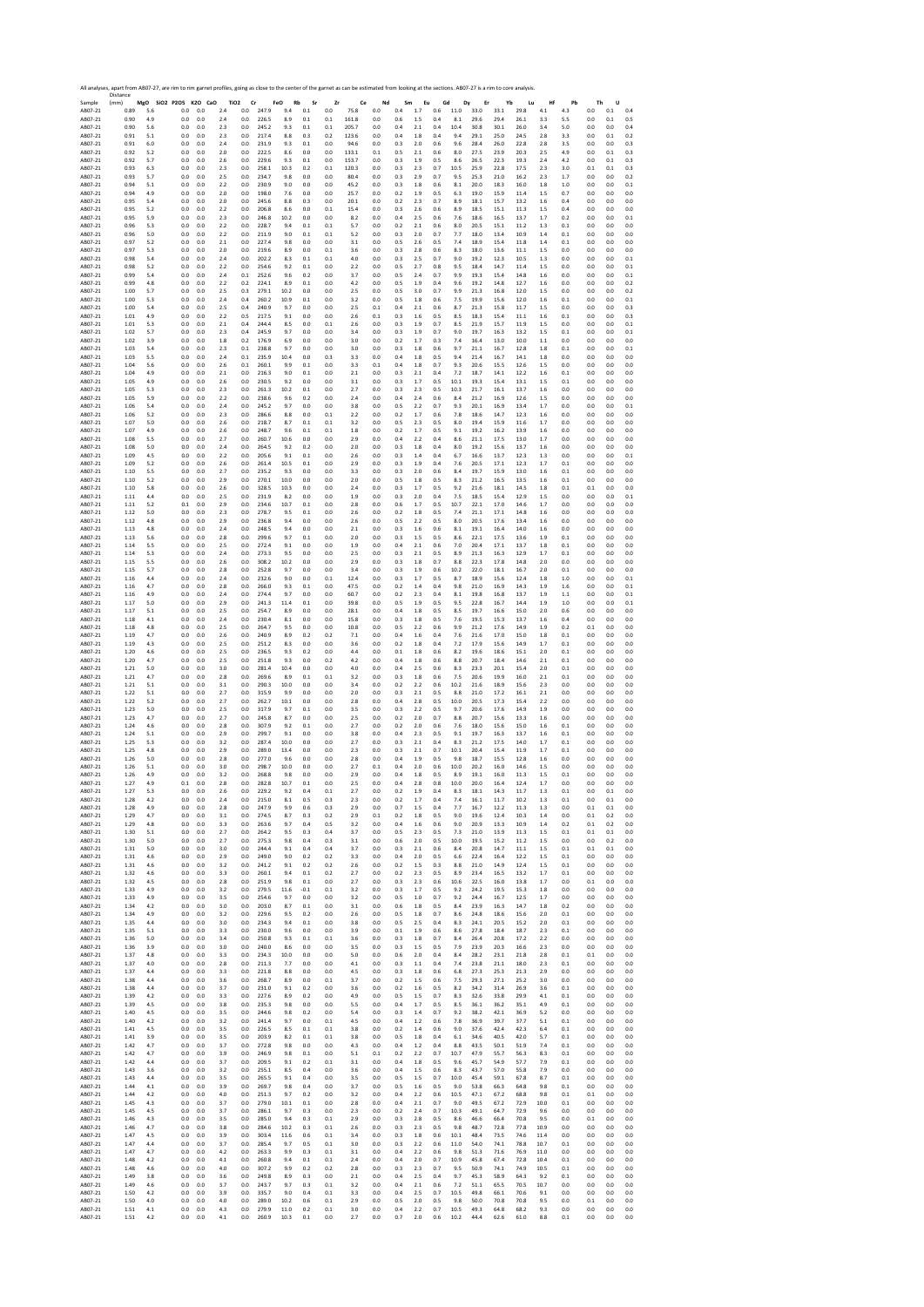|                    | All analyses, apart from AB07-27, are rim to rim garnet profiles, going as close to the center of the garnet as can be estimated from looking at the sections. AB07-27 is a rim to core analysis<br>Distance |            |                              |            |            |                               |                |                   |                |            |            |            |             |                |            |            |              |              |              |            |                |            |            |            |
|--------------------|--------------------------------------------------------------------------------------------------------------------------------------------------------------------------------------------------------------|------------|------------------------------|------------|------------|-------------------------------|----------------|-------------------|----------------|------------|------------|------------|-------------|----------------|------------|------------|--------------|--------------|--------------|------------|----------------|------------|------------|------------|
| Sample<br>AB07-21  | (mm)<br>1.52                                                                                                                                                                                                 | 4.3        | MgO SiO2 P2O5 K2O CaO<br>0.0 | 0.0        | 4.1        | TiO <sub>2</sub><br>Cr<br>0.0 | 299.5          | FeO<br>Rb<br>10.7 | Sr<br>0.2      | Zr<br>0.1  | Ce<br>2.8  | Nd<br>0.0  | Sm<br>0.6   | Eu<br>2.4      | Gd<br>0.6  | Dy<br>9.9  | Er<br>47.7   | Yb<br>61.3   | Lu<br>63.6   | Hf<br>8.9  | Pb<br>0.1      | Th<br>0.0  | U<br>0.0   | 0.0        |
| AB07-21            | 1.52                                                                                                                                                                                                         | 4.1        | 0.0                          | 0.0        | 3.9        | 0.0                           | 280.9          | 8.7               | 0.3            | 0.0        | 2.9        | 0.0        | 0.7         | 2.2            | 0.5        | 9.4        | 44.3         | 56.2         | 59.1         | 7.7        | 0.1            | 0.1        | 0.0        | 0.0        |
| AB07-21            | 1.52                                                                                                                                                                                                         | 3.6        | 0.0                          | 0.0        | 3.6        | $_{0.0}$                      | 233.2          | 7.9               | 0.2            | 0.0        | 2.0        | 0.0        | 0.5         | 1.7            | 0.6        | 7.4        | 38.9         | 46.8         | 48.6         | 6.6        | 0.0            | 0.0        | 0.0        | 0.0        |
| AB07-21            | 1.53                                                                                                                                                                                                         | 4.2        | 0.0                          | 0.0        | 4.0        | 0.0                           | 306.8          | 10.5              | 0.1            | 0.1        | 2.4        | 0.0        | 0.4         | 1.9            | 0.7        | 8.9        | 43.5         | 54.3         | 53.1         | 7.6        | 0.0            | 0.0        | 0.0        | 0.0        |
| AB07-21            | 1.53                                                                                                                                                                                                         | 4.0        | 0.0                          | 0.0        | 4.5        | 0.0                           | 258.2          | 9.0               | 0.3            | 0.0        | 2.7        | 0.0        | 0.3         | 1.9            | 0.7        | 10.2       | 41.1         | 49.9         | 51.0         | 6.9        | 0.0            | 0.0        | 0.0        | 0.0        |
| AB07-21            | 1.54                                                                                                                                                                                                         | 3.9        | 0.0                          | 0.0        | 4.4        | 0.0                           | 299.8          | 9.9               | 0.2            | 0.0        | 3.1        | 0.0        | 0.4         | 1.8            | 0.7        | 7.1        | 41.8         | 48.0         | 50.6         | 7.1        | 0.0            | 0.0        | 0.0        | 0.0        |
| AB07-21            | 1.54                                                                                                                                                                                                         | 4.1        | 0.0                          | 0.0        | 4.3        | $_{0.0}$                      | 309.0          | 9.0               | 0.0            | 0.0        | 2.9        | 0.0        | 0.2         | 2.5            | 0.6        | 8.1        | 40.3         | 47.2         | 48.5         | 6.8        | 0.0            | 0.0        | 0.0        | 0.0        |
| AB07-21            | 1.55                                                                                                                                                                                                         | 4.1        | 0.0                          | 0.0        | 3.6        | 0.0                           | 291.7          | 9.0               | 0.1            | 0.0        | 2.0        | 0.0        | 0.7         | 2.3            | 0.8        | 7.5        | 39.9         | 44.2         | 41.6         | 6.3        | 0.0            | 0.0        | 0.0        | 0.0        |
| AB07-21            | 1.55                                                                                                                                                                                                         | 4.0        | 0.0                          | 0.0        | 4.1        | 0.0                           | 326.3          | 9.2               | 0.3            | 0.1        | 2.6        | 0.0        | 0.4         | 1.7            | 0.8        | 8.6        | 40.2         | 43.9         | 45.8         | 6.2        | 0.1            | 0.0        | 0.0        | 0.0        |
| AB07-21            | 1.56                                                                                                                                                                                                         | 4.0        | 0.0                          | 0.0        | 4.1        | 0.0                           | 307.3          | 10.4              | 0.3            | 0.0        | 2.9        | 0.0        | 0.5         | 2.1            | 0.7        | 9.5        | 39.2         | 44.2         | 46.3         | 5.7        | 0.1            | 0.0        | 0.0        | 0.0        |
| AB07-21            | 1.56                                                                                                                                                                                                         | 4.5        | 0.0                          | 0.0        | 4.2        | $_{0.0}$                      | 266.5          | 9.7               | 0.1            | 0.0        | 2.7        | 0.0        | 0.6         | 2.3            | 0.4        | 8.6        | 39.6         | 38.4         | 43.2         | 6.0        | 0.0            | 0.0        | 0.0        | 0.0        |
| AB07-21            | 1.57                                                                                                                                                                                                         | 4.3        | 0.0                          | 0.0        | 4.2        | 0.0                           | 277.2          | 10.5              | 0.1            | 0.0        | 2.7        | 0.0        | 0.5         | 1.9            | 0.7        | 9.7        | 36.4         | 39.2         | 39.7         | 5.6        | 0.1            | 0.1        | 0.0        | 0.0        |
| AB07-21            | 1.57                                                                                                                                                                                                         | 3.9        | 0.0                          | 0.0        | 4.5        | 0.0                           | 310.0          | 9.1               | 0.0            | 0.0        | 2.8        | 0.0        | 0.5         | 1.9            | 0.7        | 9.1        | 34.7         | 35.8         | 35.7         | 5.0        | 0.1            | 0.0        | 0.0        | 0.0        |
| AB07-21            | 1.58                                                                                                                                                                                                         | 4.1        | 0.0                          | 0.0        | 4.2        | 0.0                           | 288.1          | 9.0               | 0.2            | 0.0        | 2.1        | 0.0        | 0.3         | 2.4            | 0.8        | 9.3        | 31.5         | 34.4         | 31.8         | 4.7        | 0.1            | 0.0        | 0.0        | 0.0        |
| AB07-21            | 1.58                                                                                                                                                                                                         | 4.5        | 0.0                          | 0.0        | 4.2        | 0.0                           | 331.9          | 16.4              | 0.0            | 0.0        | 2.7        | 0.0        | 0.4         | 3.1            | 0.7        | 10.1       | 34.2         | 35.4         | 35.4         | 4.6        | 0.1            | 0.0        | 0.0        | 0.0        |
| AB07-21            | 1.58                                                                                                                                                                                                         | 4.7        | 0.0                          | 0.0        | 4.6        | 0.0                           | 314.6          | 9.8               | 0.2            | 0.1        | 2.7        | 0.0        | 0.5         | 2.9            | 0.9        | 10.4       | 35.3         | 31.0         | 34.2         | 4.6        | 0.0            | 0.0        | 0.0        | 0.0        |
| AB07-21            | 1.59                                                                                                                                                                                                         | 4.6        | 0.0                          | 0.0        | 4.5        | 0.0                           | 285.5          | 9.8               | 0.1            | 0.0        | 3.7        | 0.1        | 0.6         | 2.2            | 0.7        | 9.7        | 35.9         | 29.8         | 27.3         | 3.7        | 0.1            | 0.0        | 0.0        | 0.0        |
| AB07-21            | 1.59                                                                                                                                                                                                         | 3.9        | 0.0                          | 0.0        | 4.1        | 0.0                           | 267.4          | 9.6               | 0.3            | 0.0        | 3.7        | 0.0        | 0.8         | 1.7            | 0.9        | 8.6        | 28.8         | 26.2         | 25.1         | 3.6        | 0.1            | 0.0        | 0.0        | 0.0        |
| AB07-21            | 1.60                                                                                                                                                                                                         | 4.5        | 0.0                          | 0.0        | 4.5        | 0.0                           | 283.0          | 9.7               | 0.0            | 0.0        | 3.4        | 0.0        | 0.4         | 2.1            | 0.7        | 8.1        | 27.9         | 23.9         | 24.0         | 3.2        | 0.0            | 0.0        | 0.0        | 0.0        |
| AB07-21            | 1.60                                                                                                                                                                                                         | 4.1        | 0.0                          | 0.0        | 4.8        | 0.0                           | 288.0          | 9.7               | 0.0            | 0.0        | 3.1        | 0.0        | 0.7         | 2.1            | 0.9        | 7.7        | 27.3         | 22.4         | 20.9         | 2.9        | 0.1            | 0.0        | 0.0        | 0.0        |
| AB07-21            | 1.61                                                                                                                                                                                                         | 4.1        | 0.0                          | 0.0        | 4.2        | 0.0                           | 317.3          | 10.6              | 0.2            | 0.0        | 3.6        | 0.1        | 0.5         | 2.1            | 0.6        | 8.8        | 27.3         | 23.7         | 22.8         | 2.8        | 0.1            | 0.0        | 0.0        | 0.0        |
| AB07-21            | 1.61                                                                                                                                                                                                         | 4.3        | 0.0                          | 0.0        | 4.6        | 0.0                           | 283.5          | 11.1              | 0.1            | 0.0        | 3.8        | 0.0        | 0.7         | 2.6            | 0.8        | 8.3        | 24.2         | 22.4         | 18.6         | 2.6        | 0.1            | 0.0        | 0.0        | 0.0        |
| AB07-21            | 1.62                                                                                                                                                                                                         | 3.8        | 0.0                          | 0.0        | 4.5        | 0.0                           | 305.9          | 10.1              | 0.0            | 0.1        | 4.1        | 0.0        | 0.3         | 2.3            | 0.7        | 9.3        | 23.8         | 20.5         | 17.1         | 2.3        | 0.0            | 0.0        | 0.0        | 0.0        |
| AB07-21            | 1.62                                                                                                                                                                                                         | 3.6        | 0.0                          | 0.0        | 3.9        | 0.0                           | 288.6          | 8.7               | 0.0            | 0.0        | 3.1        | 0.1        | 0.7         | 2.3            | 0.7        | 6.7        | 22.9         | 15.6         | 15.5         | 2.1        | 0.1            | 0.0        | 0.0        | 0.0        |
| AB07-21            | 1.63                                                                                                                                                                                                         | 3.8        | 0.0                          | 0.0        | 4.2        | 0.0                           | 294.8          | 9.0               | 0.0            | 0.0        | 4.1        | 0.0        | 0.4         | 2.1            | 0.7        | 6.5        | 21.2         | 16.5         | 13.4         | 2.0        | 0.1            | 0.0        | 0.0        | 0.0        |
| AB07-21            | 1.63                                                                                                                                                                                                         | 3.8        | 0.0                          | 0.0        | 4.5        | 0.0                           | 282.5          | 9.9               | 0.0            | 0.0        | 4.4        | 0.0        | 0.5         | 1.6            | 0.7        | 7.4        | 20.8         | 15.5         | 13.3         | 1.8        | 0.1            | 0.0        | 0.0        | 0.2        |
| AB07-21            | 1.63                                                                                                                                                                                                         | 3.8        | 0.0                          | 0.0        | 4.2        | 0.1                           | 296.7          | 8.9               | 0.1            | 0.0        | 3.8        | 0.0        | 0.7         | 2.6            | 0.6        | 7.9        | 19.2         | 13.2         | 12.7         | 1.7        | 0.0            | 0.0        | 0.0        | 0.3        |
| AB07-21            | 1.64                                                                                                                                                                                                         | 3.4        | 0.0                          | 0.0        | 4.2        | 0.2                           | 390.0          | 8.5               | 0.0            | 0.0        | 4.0        | 0.0        | 0.5         | $1.8\,$        | 0.7        | $6.8\,$    | 16.8         | 11.8         | 11.2         | 1.6        | 0.1            | 0.0        | 0.0        | 0.3        |
| AB07-21            | 1.64                                                                                                                                                                                                         | 3.8        | 0.0                          | 0.0        | 4.6        | 0.3                           | 283.3          | 9.2               | 0.0            | 0.0        | 3.8        | 0.0        | 0.4         | 2.2            | 0.8        | 6.3        | 16.5         | 12.2         | 10.4         | 1.5        | 0.0            | 0.0        | 0.0        | 0.2        |
| AB07-21            | 1.65                                                                                                                                                                                                         | 3.7        | 0.0                          | 0.0        | 4.5        | 0.3                           | 274.6          | 9.4               | 0.0            | 0.1        | 4.8        | 0.1        | 0.4         | 1.9            | 0.5        | 5.2        | 18.2         | 9.9          | 10.8         | 1.4        | 0.1            | 0.0        | 0.0        | 0.2        |
| AB07-21<br>AB07-21 | 1.65<br>1.66                                                                                                                                                                                                 | 3.8<br>3.8 | 0.0<br>0.0                   | 0.0<br>0.0 | 4.3<br>4.5 | 0.3<br>0.2                    | 261.2<br>260.7 | 9.3<br>9.8        | 0.1<br>$0.0\,$ | 0.0<br>0.0 | 5.3        | 0.1<br>0.0 | 0.7<br>0.4  | 2.1<br>1.7     | 0.5<br>0.6 | 6.0<br>4.2 | 15.5<br>13.8 | 11.1<br>9.4  | 9.8<br>8.9   | 1.5<br>1.4 | 0.1<br>0.1     | 0.0        | 0.0<br>0.0 | 0.2<br>0.1 |
| AB07-21            | 1.66                                                                                                                                                                                                         | 3.6        | 0.0                          | 0.0        | 4.6        | 0.1                           | 353.3          | 8.7               | 0.1            | 0.0        | 4.6<br>4.5 | 0.0        | 0.5         | 1.6            | 0.6        | 5.3        | 14.2         | 9.6          | 7.7          | 1.3        | 0.1            | 0.0<br>0.0 | 0.0        | 0.1        |
| AB07-21            | 1.67                                                                                                                                                                                                         | 3.5        | 0.0                          | 0.0        | 4.9        | 0.1                           | 257.3          | 8.9               | 0.0            | 0.0        | 4.3        | 0.0        | 0.4         | 1.5            | 0.6        | 4.5        | 11.8         | 8.6          | 9.4          | 1.2        | 0.1            | 0.0        | 0.0        | 0.0        |
| AB07-21            | 1.67                                                                                                                                                                                                         | 3.6        | 0.0                          | 0.0        | 4.7        | 0.1                           | 252.5          | 9.5               | 0.0            | 0.0        | 5.1        | 0.0        | 0.4         | 1.8            | 0.6        | 5.1        | 11.1         | 7.7          | 8.9          | 1.3        | 0.0            | 0.0        | 0.0        | 0.0        |
| AB07-21            | 1.68                                                                                                                                                                                                         | 3.9        | 0.0                          | 0.0        | 4.8        | 0.0                           | 278.6          | 9.5               | 0.0            | 0.0        | 4.0        | 0.0        | 0.6         | 1.6            | 0.6        | 5.1        | 10.6         | 8.5          | 7.4          | 1.3        | 0.0            | 0.0        | 0.0        | 0.0        |
| AB07-21            | 1.68                                                                                                                                                                                                         | 3.7        | 0.0                          | 0.0        | 5.0        | 0.0                           | 259.8          | 10.0              | 0.0            | 0.0        | 5.3        | 0.0        | 0.3         | 2.0            | 0.7        | 4.6        | 11.6         | 7.8          | 8.4          | 1.2        | 0.1            | 0.0        | 0.0        | 0.0        |
| AB07-21            | 1.68                                                                                                                                                                                                         | 3.6        | 0.0                          | 0.0        | 4.9        | 0.0                           | 286.8          | 9.3               | 0.0            | 0.0        | 4.1        | 0.0        | 0.7         | 1.6            | 0.7        | 5.2        | 9.4          | 7.7          | 8.1          | 1.1        | 0.1            | 0.0        | 0.0        | 0.0        |
| AB07-21            | 1.69                                                                                                                                                                                                         | 3.7        | 0.0                          | 0.0        | 5.0        | 0.0                           | 277.4          | 9.3               | 0.0            | 0.0        | 4.2        | 0.0        | 0.4         | 1.3            | 0.7        | 5.5        | 10.0         | 8.4          | 8.5          | 1.4        | 0.1            | 0.0        | 0.0        | 0.0        |
| AB07-21            | 1.69                                                                                                                                                                                                         | 3.8        | 0.0                          | 0.0        | 4.4        | 0.0                           | 295.4          | 9.4               | 0.0            | 0.0        | 4.5        | 0.0        | 0.3         | 1.3            | 0.8        | 4.5        | 9.9          | 7.7          | 6.8          | 1.1        | 0.2            | 0.0        | 0.0        | 0.0        |
| AB07-21            | 1.70                                                                                                                                                                                                         | 3.6        | 0.0                          | 0.0        | 4.4        | 0.0                           | 256.9          | 9.1               | 0.0            | 0.0        | 4.2        | 0.0        | 0.4         | 1.5            | 0.6        | 5.4        | 9.9          | 6.2          | 7.5          | 1.0        | 0.1            | 0.0        | 0.0        | 0.0        |
| AB07-21            | 1.70                                                                                                                                                                                                         | 3.7        | 0.0                          | 0.0        | 4.8        | 0.0                           | 274.6          | 10.6              | 0.0            | 0.0        | 4.8        | 0.0        | 0.3         | 0.9            | 0.6        | 5.8        | 10.1         | 7.0          | 7.1          | 1.1        | 0.1            | 0.0        | 0.0        | 0.0        |
| AB07-21            | 1.71                                                                                                                                                                                                         | 3.7        | 0.0                          | 0.0        | 4.7        | 0.0                           | 283.7          | 9.5               | 0.1            | 0.0        | 5.0        | 0.0        | 0.6         | 1.7            | 0.6        | 4.2        | 8.9          | 7.3          | 8.0          | 0.9        | 0.1            | 0.0        | 0.0        | 0.0        |
| AB07-21            | 1.71                                                                                                                                                                                                         | 3.2        | 0.0                          | 0.0        | 4.4        | 0.0                           | 280.3          | 8.7               | 0.2            | 0.0        | 3.8        | 0.0        | 0.7         | 1.5            | 0.5        | 4.3        | 7.6          | 6.5          | 6.9          | 1.0        | 0.1            | 0.0        | 0.0        | 0.0        |
| AB07-21            | 1.72                                                                                                                                                                                                         | 3.9        | 0.0                          | 0.0        | 5.1        | 0.0                           | 281.5          | 10.5              | 0.1            | 0.0        | 5.6        | 0.0        | 0.4         | 1.4            | 0.7        | 4.4        | 8.8          | 7.2          | 8.8          | 1.2        | 0.1            | 0.0        | 0.0        | 0.0        |
| AB07-21            | 1.72                                                                                                                                                                                                         | 3.8        | 0.0                          | 0.0        | 5.1        | 0.0                           | 332.6          | 9.4               | 0.1            | 0.1        | 4.3        | 0.0        | 0.3         | 0.9            | 0.6        | 3.9        | 7.0          | 6.8          | 6.8          | 1.3        | 0.1            | 0.0        | 0.0        | 0.0        |
| AB07-21            | 1.73                                                                                                                                                                                                         | 3.6        | 0.0                          | 0.0        | 5.0        | 0.0                           | 262.5          | 9.7               | 0.1            | 0.0        | 5.7        | 0.0        | 0.5         | 1.3            | 0.5        | 4.4        | 7.3          | 7.1          | 6.5          | 1.0        | 0.1            | 0.0        | 0.0        | 0.0        |
| AB07-21            | 1.73                                                                                                                                                                                                         | 3.8        | 0.0                          | 0.0        | 4.7        | 0.0                           | 295.4          | 9.1               | 0.1            | 0.0        | 4.5        | 0.0        | 0.4         | 1.4            | 0.6        | 3.7        | 7.2          | 5.7          | 6.1          | 1.0        | 0.1            | 0.0        | 0.0        | 0.0        |
| AB07-21            | 1.73                                                                                                                                                                                                         | 4.0        | 0.0                          | 0.0        | 5.2        | 0.0                           | 359.6          | 9.8               | 0.3            | 0.0        | 6.5        | 0.0        | 0.3         | 1.1            | 0.6        | 4.3        | 8.1          | 7.6          | 7.8          | 1.1        | 0.0            | 0.0        | 0.0        | 0.0        |
| AB07-21            | 1.74                                                                                                                                                                                                         | 3.5        | 0.0                          | 0.0        | 4.9        | 0.0                           | 290.3          | 10.4              | 0.1            | 0.0        | 5.2        | 0.0        | 0.4         | 1.1            | 0.5        | 3.5        | 6.6          | 6.5          | 6.7          | 1.0        | 0.1            | 0.0        | 0.0        | 0.0        |
| AB07-21            | 1.74                                                                                                                                                                                                         | 3.9        | 0.0                          | 0.0        | 4.8        | 0.0                           | 279.8          | 10.4              | 0.0            | 0.0        | 5.7        | 0.0        | 0.3         | 0.8            | 0.7        | 3.1        | 8.1          | 6.3          | 6.9          | 1.2        | 0.1            | 0.0        | 0.0        | 0.0        |
| AB07-21            | 1.75                                                                                                                                                                                                         | 4.1        | 0.0                          | 0.0        | 5.2        | 0.0                           | 315.1          | 10.0              | 0.0            | 0.0        | 5.5        | 0.0        | 0.6         | 1.1            | 0.5        | 4.4        | 7.3          | 6.7          | 8.0          | 1.3        | 0.1            | 0.0        | 0.0        | 0.0        |
| AB07-21            | 1.75                                                                                                                                                                                                         | 3.3        | 0.0                          | 0.0        | 4.2        | 0.0                           | 254.8          | 9.1               | 0.0            | 0.0        | 5.2        | 0.0        | 0.2         | $1.3\,$        | 0.5        | 3.2        | 6.7          | 6.3          | 6.7          | 1.1        | 0.1            | 0.0        | 0.0        | 0.0        |
| AB07-21            | 1.76                                                                                                                                                                                                         | 3.4        | 0.0                          | 0.0        | 5.1        | 0.0                           | 282.5          | 9.1               | 0.0            | 0.0        | 4.9        | 0.0        | 0.4         | 1.2            | 0.5        | 4.3        | 6.3          | 6.4          | 9.1          | 1.1        | 0.1            | 0.0        | 0.0        | 0.0        |
| AB07-21            | 1.76                                                                                                                                                                                                         | 3.6        | 0.0                          | 0.0        | 4.5        | 0.0                           | 266.5          | 9.0               | 0.0            | 0.0        | 4.5        | 0.0        | 0.3         | 1.1            | 0.6        | 3.3        | 7.8          | 6.5          | 7.2          | 1.1        | 0.0            | 0.0        | 0.0        | 0.0        |
| AB07-21            | 1.77                                                                                                                                                                                                         | 3.8        | 0.0                          | 0.0        | 4.7        | 0.0                           | 287.6          | 10.2              | 0.0            | 0.0        | 5.4        | 0.0        | 0.5         | 1.2            | 0.5        | 3.4        | 8.5          | 6.7          | 7.9          | 1.3        | 0.1            | 0.1        | 0.0        | 0.0        |
| AB07-21            | 1.77                                                                                                                                                                                                         | 3.6        | 0.0                          | 0.0        | 4.9        | $_{0.0}$                      | 300.7          | 9.8               | 0.0            | 0.0        | 5.7        | 0.0        | 0.3         | 1.2            | 0.5        | 4.4        | 7.4          | 6.7          | 6.9          | 1.2        | 0.1            | 0.0        | 0.0        | 0.0        |
| AB07-21            | 1.78                                                                                                                                                                                                         | 3.5        | 0.0                          | 0.0        | 4.5        | 0.0                           | 276.0          | 9.2               | 0.0            | 0.0        | 5.9        | 0.0        | 0.4         | 1.3            | 0.6        | 2.8        | 7.7          | 6.6          | 7.9          | 1.2        | 0.1            | 0.0        | 0.0        | 0.0        |
| AB07-21            | 1.78                                                                                                                                                                                                         | 3.5        | 0.0                          | 0.0        | 4.5        | 0.0                           | 301.0          | 9.1               | 0.0            | 0.0        | 5.3        | 0.0        | 0.5         | 1.4            | 0.5        | 3.5        | 8.0          | 7.0          | 9.0          | 1.4        | 0.1            | 0.0        | 0.0        | 0.0        |
| AB07-21            | 1.79                                                                                                                                                                                                         | 3.5        | 0.0                          | 0.0        | 4.7        | 0.0                           | 340.5          | 10.3              | 0.0            | 0.0        | 6.4        | 0.0        | 0.4         | 1.3            | 0.5        | 4.4        | 9.1          | 7.0          | 8.0          | 1.2        | 0.2            | 0.0        | 0.0        | 0.0        |
| AB07-21            | 1.79                                                                                                                                                                                                         | 3.7        | 0.0                          | 0.0        | 5.0        | 0.0                           | 249.6          | 10.1              | 0.0            | 0.0        | 5.3        | 0.0        | 0.4         | 0.8            | 0.5        | 4.5        | 8.0          | 7.1          | 7.6          | 1.2        | 0.1            | 0.0        | 0.0        | 0.1        |
| AB07-21            | 1.79                                                                                                                                                                                                         | 3.7        | 0.0                          | 0.0        | 4.5        | 0.1                           | 279.2          | 9.3               | 0.0            | 0.0        | 4.7        | 0.0        | 0.5         | 1.6            | 0.4        | 3.7        | 7.4          | 7.4          | 8.3          | 1.5        | 0.1            | 0.0        | 0.0        | 0.1        |
| AB07-21            | 1.80                                                                                                                                                                                                         | 3.4        | 0.0                          | 0.0        | 4.8        | 0.1                           | 299.5          | 10.1              | 0.0            | 0.0        | 5.3        | 0.1        | 0.4         | 1.1            | 0.5        | 4.0        | 9.2          | 7.6          | 7.3          | 1.3        | 0.1            | 0.0        | 0.0        | 0.1        |
| AB07-21            | 1.80                                                                                                                                                                                                         | 3.4        | 0.0                          | 0.0        | 5.0        | 0.1                           | 275.7          | 9.5               | 0.0            | 0.0        | 5.5        | 0.0        | 0.5         | 0.7            | 0.7        | 3.2        | 9.5          | 7.7          | 8.2          | 1.6        | 0.1            | 0.0        | 0.0        | 0.0        |
| AB07-21            | 1.81                                                                                                                                                                                                         | 3.5        | 0.0                          | 0.0        | 4.8        | 0.1                           | 272.5          | 10.7              | 0.0            | 0.0        | 5.1        | 0.0        | 0.3         | 1.2            | 0.6        | 4.5        | 8.5          | 9.3          | 8.3          | 1.4        | 0.1            | 0.0        | 0.0        | 0.1        |
| AB07-21            | 1.81                                                                                                                                                                                                         | 3.7        | 0.0                          | 0.0        | 5.0        | 0.0                           | 351.8          | 10.0              | $-0.1$         | 0.0        | 4.6        | 0.0        | 0.8         | 1.7            | 0.6        | 4.2        | 9.9          | 8.2          | 9.0          | 1.4        | 0.1            | 0.0        | 0.0        | 0.0        |
| AB07-21            | 1.82                                                                                                                                                                                                         | 3.2        | 0.0                          | 0.0        | 5.0        | 0.0                           | 269.0          | 9.4               | 0.0            | 0.0        | 5.2        | 0.0        | 0.4         | 1.2            | 0.6        | 5.0        | 9.0          | 8.6          | 9.5          | 1.3        | 0.1            | 0.0        | 0.0        | 0.0        |
| AB07-21            | 1.82                                                                                                                                                                                                         | 3.2        | 0.0                          | 0.0        | 4.7        | 0.0                           | 271.3          | 8.8               | 0.0            | 0.0        | 5.1        | 0.0        | 0.5         | 1.2            | 0.5        | 3.7        | 7.7          | 7.5          | 9.6          | 1.4        | 0.1            | 0.0        | 0.0        | 0.0        |
| AB07-21            | 1.83                                                                                                                                                                                                         | 3.1        | 0.0                          | 0.0        | 4.5        | 0.0                           | 296.6          | 8.7               | 0.0            | 0.0        | 5.1        | 0.0        | 0.5         | 1.4            | 0.5        | 2.7        | 8.5          | 7.7          | 9.0          | 1.3        | 0.2            | 0.0        | 0.0        | 0.0        |
| AB07-21            | 1.83                                                                                                                                                                                                         | 3.6        | 0.0                          | 0.0        | 4.9        | 0.0                           | 339.2          | 10.1              | 0.1            | 0.1        | 5.0        | 0.1        | 0.3         | 1.2            | 0.5        | 4.0        | 10.6         | 9.8          | 10.6         | 1.5        | 0.1            | 0.0        | 0.0        | 0.0        |
| AB07-21            | 1.84                                                                                                                                                                                                         | 3.5        | 0.0                          | 0.0        | 4.9        | 0.0                           | 282.9          | 10.1              | 0.2            | 0.0        | 5.9        | 0.0        | 0.4         | 1.2            | 0.6        | 4.1        | 11.2         | 7.7          | 9.6          | 1.6        | 0.1            | 0.0        | 0.0        | 0.0        |
| AB07-21            | 1.84<br>1.84                                                                                                                                                                                                 | 3.7        | 0.0<br>0.0                   | 0.0        | 5.0<br>4.8 | 0.0<br>0.0                    | 306.0<br>270.2 | 9.6<br>8.5        | 0.1            | 0.0<br>0.0 | 4.8<br>4.5 | 0.0<br>0.0 | 0.4<br>0.2  | 1.1            | 0.5        | 3.3        | 8.9<br>8.3   | 9.3<br>8.1   | 9.5<br>8.8   | 1.6        | 0.1<br>0.0     | 0.0        | 0.0        | 0.0<br>0.0 |
| AB07-21<br>AB07-21 | 1.85                                                                                                                                                                                                         | 3.2<br>3.4 | 0.0                          | 0.0<br>0.0 | 5.1        | 0.0                           | 296.3          | 9.9               | 0.0<br>0.0     | 0.0        | 4.6        | 0.0        | 0.3         | 0.9<br>1.7     | 0.5<br>0.5 | 3.5<br>4.1 | 10.1         | 9.0          | 10.9         | 1.3<br>1.5 | 0.0            | 0.0<br>0.0 | 0.0<br>0.0 | 0.0        |
| AB07-21            | 1.85                                                                                                                                                                                                         | 3.8        | 0.0                          | 0.0        | 5.7        | 0.0                           | 276.1          | 10.4              | 0.0            | 0.0        | 5.0        | 0.0        | 0.3         | 1.1            | 0.6        | 4.5        | 10.5         | 9.4          | 11.3         | 1.6        | 0.1            | 0.0        | 0.0        | 0.0        |
| AB07-21            | 1.86                                                                                                                                                                                                         | 3.6        | 0.0                          | 0.0        | 5.1        | 0.0                           | 281.6          | 9.2               | 0.1            | 0.0        | 5.4        | 0.0        | 0.4         | 1.2            | 0.4        | 3.0        | 8.7          | 9.5          | 8.2          | 1.6        | 0.1            | 0.0        | 0.0        | 0.0        |
| AB07-21            | 1.86                                                                                                                                                                                                         | 3.5        | 0.0                          | 0.0        | 5.2        | 0.0                           | 309.6          | 10.1              | 0.1            | 0.1        | 5.9        | 0.0        | 0.2         | 1.3            | 0.6        | 5.3        | 10.1         | 9.3          | 11.3         | 1.5        | 0.1            | 0.0        | 0.0        | 0.0        |
| AB07-21            | 1.87                                                                                                                                                                                                         | 3.1        | 0.0                          | 0.0        | 4.5        | 0.0                           | 327.8          | 8.9               | 0.0            | 0.0        | 3.8        | 0.0        | 0.4         | 0.9            | 0.5        | 3.5        | 9.7          | 9.3          | 10.1         | 1.7        | 0.1            | 0.0        | 0.0        | 0.0        |
| AB07-21            | 1.87                                                                                                                                                                                                         | 3.5        | 0.0                          | 0.0        | 5.3        | 0.0                           | 288.3          | 10.3              | 0.0            | 0.0        | 5.4        | 0.0        | 0.6         | 1.3            | 0.6        | 3.3        | 10.7         | 9.6          | 11.5         | 1.7        | 0.1            | 0.0        | 0.0        | 0.0        |
| AB07-21            | 1.88                                                                                                                                                                                                         | 3.6        | 0.0                          | 0.0        | 5.7        | 0.0                           | 356.2          | 9.8               | 0.0            | 0.0        | 5.3        | 0.0        | 0.1         | 0.9            | 0.6        | 4.3        | 11.0         | 10.8         | 12.6         | 2.1        | 0.2            | 0.0        | 0.0        | 0.0        |
| AB07-21            | 1.88                                                                                                                                                                                                         | 3.1        | 0.0                          | 0.0        | 4.7        | 0.0                           | 293.9          | 9.4               | 0.1            | 0.0        | 4.9        | 0.0        | 0.2         | 0.9            | 0.5        | 4.2        | 9.0          | 9.6          | 12.3         | 1.6        | 0.1            | 0.0        | 0.0        | 0.0        |
| AB07-21<br>AB07-21 | 1.89<br>1.85                                                                                                                                                                                                 | 3.0<br>3.4 | 0.0<br>U.L                   | 0.0<br>U.L | 4.6<br>5.4 | 0.0<br>U.U                    | 272.3<br>293., | 9.2<br>у.,        | 0.0<br>U.U     | 0.0<br>U.U | 4.4<br>5.L | 0.0<br>U.U | 0.5<br>U. 5 | 1.3<br>U.Y     | 0.5<br>υ.  | 3.3<br>3.5 | 8.6          | 8.6          | 10.0<br>11.6 | 1.6<br>1.1 | 0.1<br>υ.1     | 0.0<br>U.L | 0.0        | 0.0        |
| AB07-21            | 1.89                                                                                                                                                                                                         | 3.8        | 0.0                          | 0.0        | 5.2        | 0.0                           | 310.3          | 9.4               | 0.0            | 0.0        | 4.2        | 0.0        | 0.2         | 1.0            | 0.6        | 4.4        | 10.7         | 12.1         | 11.5         | 1.7        | 0.1            | 0.0        | 0.0        | 0.0        |
| AB07-21            | 1.90                                                                                                                                                                                                         | 2.9        | 0.0                          | 0.0        | 4.7        | 0.0                           | 284.0          | 8.9               | 0.0            | 0.0        | 3.9        | 0.0        | 0.3         | 1.2            | 0.6        | 3.6        | 9.5          | 10.6         | 11.0         | 1.7        | 0.0            | 0.0        | 0.0        | 0.0        |
| AB07-21            | 1.90                                                                                                                                                                                                         | 3.2        | 0.0                          | 0.0        | 5.1        | 0.0                           | 290.0          | 9.3               | 0.0            | 0.0        | 4.3        | 0.0        | 0.1         | 1.3            | 0.5        | 4.3        | 11.5         | 11.6         | 12.0         | 1.8        | 0.1            | 0.0        | 0.0        | 0.0        |
| AB07-21            | 1.91                                                                                                                                                                                                         | 3.3        | 0.0                          | 0.0        | 5.2        | 0.0                           | 315.2          | 9.5               | 0.2            | 0.0        | 5.0        | 0.0        | 0.5         | 1.6            | 0.7        | 3.5        | 11.4         | 10.5         | 12.1         | 1.7        | 0.1            | 0.0        | 0.0        | 0.0        |
| AB07-21            | 1.91                                                                                                                                                                                                         | 3.2        | 0.0                          | 0.0        | 4.2        | 0.0                           | 293.1          | 9.3               | 0.0            | 0.0        | 3.2        | 0.0        | 0.2         | 1.1            | 0.4        | 3.5        | 10.1         | 9.8          | 10.0         | 1.7        | 0.1            | 0.0        | 0.0        | 0.0        |
| AB07-21            | 1.92                                                                                                                                                                                                         | 3.1        | 0.0                          | 0.0        | 5.3        | 0.0                           | 354.5          | 9.2               | 0.0            | 0.2        | 3.1        | 0.1        | 0.4         | 1.0            | 0.5        | 4.9        | 11.4         | 10.2         | 14.0         | 1.9        | 0.1            | 0.1        | 0.3        | 0.1        |
| AB07-21            | 1.92                                                                                                                                                                                                         | 3.7        | 0.0                          | 0.0        | 4.8        | 0.1                           | 320.3          | 8.9               | 0.2            | 0.7        | 3.8        | 0.4        | 0.7         | 1.9            | 0.6        | 4.6        | 10.2         | 10.0         | 12.3         | 1.8        | 0.0            | 0.2        | 0.6        | 0.1        |
| AB07-21            | 1.93                                                                                                                                                                                                         | 4.2        | 0.0                          | 0.0        | 4.4        | 0.1                           | 392.5          | 9.6               | 0.7            | 1.2        | 4.1        | 0.3        | 0.5         | 0.9            | 0.6        | 3.1        | 8.3          | 8.7          | 11.0         | 1.6        | 0.0            | 0.1        | 0.6        | 0.1        |
| AB07-21            | 1.93                                                                                                                                                                                                         | 4.8        | 0.0                          | 0.0        | 4.2        | 0.1                           | 339.2          | 9.8               | 1.2            | 1.5        | 4.2        | 0.5        | 1.0         | 1.3            | 0.5        | 3.4        | 8.8          | 8.9          | 11.6         | 1.6        | 0.0            | 0.4        | 0.6        | 0.1        |
| AB07-21            | 1.94                                                                                                                                                                                                         | 5.6        | 0.0                          | 0.0        | 4.1        | 0.1                           | 296.5          | 9.3               | 1.4            | 2.2        | 4.3        | 0.8        | 0.8         | 1.1            | 0.4        | 3.2        | 8.9          | 9.0          | 11.1         | 1.5        | 0.1            | 0.6        | 0.6        | 0.2        |
| AB07-21            | 1.94                                                                                                                                                                                                         | 5.0        | 0.0                          | 0.0        | 3.6        | 0.1                           | 347.6          | 8.8               | 1.9            | 2.3        | 6.2        | 0.6        | 0.7         | 1.0            | 0.4        | 2.6        | 7.9          | 8.2          | 8.1          | 1.5        | 0.0            | 0.4        | 0.5        | 0.1        |
| AB07-21            | 1.94                                                                                                                                                                                                         | 6.3        | 0.0                          | 0.0        | 4.1        | $0.1\,$                       | 351.4          | 9.3               | 2.2            | 3.6        | 5.3        | 0.7        | 0.9         | $1.0\,$        | 0.7        | 2.6        | 9.5          | 8.4          | 8.4          | $1.5\,$    | $0.1\,$        | 0.5        | 0.6        | 0.2        |
| AB07-21            | 1.95                                                                                                                                                                                                         | 5.4        | 0.0                          | 0.0        | 4.1        | 0.1                           | 285.0          | 9.0               | 2.5            | 3.0        | 4.8        | 0.6        | 0.8         | 0.8            | 0.3        | 3.7        | 8.0          | 9.0          | 10.3         | 1.4        | 0.1            | 0.6        | 0.4        | 0.4        |
| AB07-21            | 1.95                                                                                                                                                                                                         | 5.4        | 0.0                          | 0.0        | 4.1        | 0.1                           | 424.6          | 9.9               | 2.5            | 3.2        | 6.0        | 0.8        | 0.9         | 1.3            | 0.6        | 4.3        | 10.3         | 9.8          | 12.4         | 1.5        | 0.1            | 0.4        | 0.3        | 0.4        |
| AB07-21            | 1.96                                                                                                                                                                                                         | 4.1        | 0.0                          | 0.0        | 4.4        | 0.1                           | 285.0          | 9.1               | 1.3            | 2.5        | 5.3        | 0.4        | 0.6         | 0.9            | 0.4        | 3.8        | 10.4         | 10.0         | 12.1         | 1.6        | 0.1            | 0.3        | 0.3        | 0.3        |
| AB07-21            | 1.96                                                                                                                                                                                                         | 3.6        | 0.0                          | 0.0        | 4.4        | $0.1\,$                       | 286.8          | 8.5               | 1.6            | 2.0        | 6.1        | 0.5        | 0.4         | 1.1            | 0.5        | 4.2        | 11.1         | 10.8         | 12.2         | $1.8\,$    | $0.1\,$        | 0.3        | 0.3        | 0.3        |
| AB07-21            | 1.97                                                                                                                                                                                                         | 3.5        | 0.0                          | 0.0        | 4.5        | 0.1                           | 314.2          | 9.6               | 1.0            | 1.4        | 6.3        | 0.4        | 0.8         | 1.5            | 0.5        | 4.2        | 11.1         | 11.5         | 13.2         | 1.9        | 0.1            | 0.1        | 0.3        | 0.5        |
| AB07-21            | 1.97                                                                                                                                                                                                         | 3.3        | 0.0                          | 0.0        | 4.9        | 0.1                           | 286.5          | 9.0               | 1.1            | 1.3        | 5.6        | 0.3        | 0.7         | 1.1            | 0.5        | 3.9        | 13.0         | 11.7         | 11.8         | 1.8        | 0.1            | 0.4        | 0.2        | 0.4        |
| AB07-21            | 1.98                                                                                                                                                                                                         | 3.3        | 0.0                          | 0.0        | 4.6        | 0.1                           | 251.3          | 8.7               | 0.9            | 1.2        | 5.3        | 0.3        | 0.7         | 0.9            | 0.5        | 4.8        | 11.0         | 11.4         | 11.4         | 1.7        | 0.1            | 0.2        | 0.2        | 0.4        |
| AB07-21            | 1.98                                                                                                                                                                                                         | 3.1        | 0.0                          | 0.0        | 4.3        | 0.2                           | 262.2          | 8.6               | $1.2\,$        | 0.8        | 5.2        | 0.3        | 0.5         | $1.2\,$        | 0.5        | 4.0        | 10.6         | 10.5         | 11.0         | $1.5\,$    | $0.1\,$        | 0.1        | 0.3        | 0.4        |
| AB07-21            | 1.99                                                                                                                                                                                                         | 3.1        | 0.0                          | 0.0        | 4.9        | 0.2                           | 285.5          | 8.7               | 0.6            | 1.2        | 5.0        | 0.3        | 0.5         | 0.8            | 0.4        | 3.7        | 12.9         | 12.8         | 12.5         | 1.8        | 0.2            | 0.1        | 0.2        | 0.3        |
| AB07-21            | 1.99                                                                                                                                                                                                         | 3.1        | 0.0                          | 0.0        | 4.3        | 0.1                           | 272.3          | 8.4               | 0.9            | 1.0        | 4.9        | 0.2        | 0.6         | 1.2            | 0.6        | 3.7        | 11.8         | 11.7         | 12.3         | 1.9        | 0.1            | 0.1        | 0.1        | 0.2        |
| AB07-21            | 2.00                                                                                                                                                                                                         | 3.4        | 0.0                          | 0.0        | 5.1        | 0.1                           | 321.7          | 13.3              | 0.9            | 0.8        | 5.9        | 0.2        | 0.6         | 1.3            | 0.5        | 4.2        | 13.6         | 12.8         | 12.8         | 2.0        | 0.1            | 0.2        | 0.1        | 0.5        |
| AB07-21            | 2.00                                                                                                                                                                                                         | 3.4        | 0.0                          | 0.0        | 4.9        | 0.2                           | 325.7          | 9.4               | 0.5            | 1.0        | 5.2        | 0.2        | 0.4         | 1.0            | 0.6        | 5.1        | 13.4         | 13.3         | 13.3         | 2.1        | 0.1            | 0.1        | 0.2        | 0.5        |
| AB07-21            | 2.00                                                                                                                                                                                                         | 3.2        | 0.0                          | 0.0        | 4.9        | 0.2                           | 293.9          | 8.7               | 0.3            | 0.8        | 5.8        | 0.1        | 0.5         | 1.2            | 0.5        | 4.0        | 13.1         | 12.1         | 13.9         | 1.9        | 0.1            | 0.0        | 0.1        | 0.4        |
| AB07-21            | 2.01                                                                                                                                                                                                         | 3.1        | 0.0                          | 0.0        | 5.3        | 0.2                           | 316.5          | 8.8               | 0.3            | 0.6        | 5.7        | 0.1        | 0.4         | 1.4            | 0.6        | 4.1        | 13.4         | 12.2         | 12.5         | 1.9        | 0.1            | 0.0        | 0.1        | 0.4        |
| AB07-21            | 2.01                                                                                                                                                                                                         | 3.2        | 0.0                          | 0.0        | 4.5        | 0.2                           | 293.6          | 9.6               | 0.1            | 0.5        | 5.3        | 0.0        | 0.4         | 1.3            | 0.4        | 4.5        | 13.2         | 12.5         | 13.6         | 1.9        | 0.1            | 0.1        | 0.1        | 0.5        |
| AB07-21            | 2.02                                                                                                                                                                                                         | 3.4        | 0.0                          | 0.0        | 5.1        | 0.2                           | 327.4          | 10.0              | 0.2            | 0.5        | 5.2        | 0.0        | 0.3         | 1.0            | 0.8        | 5.6        | 14.2         | 13.4         | 14.0         | 2.1        | 0.0            | 0.0        | 0.1        | 0.3        |
| AB07-21            | 2.02                                                                                                                                                                                                         | 3.4        | 0.0                          | 0.0        | 4.9        | 0.1                           | 319.1          | 9.4               | 0.0            | 0.4        | 4.2        | 0.1        | 0.4         | 1.5            | 0.4        | 4.8        | 12.9         | 12.3         | 13.9         | 2.0        | 0.1            | 0.1        | 0.0        | 0.3        |
| AB07-21            | 2.03                                                                                                                                                                                                         | 3.1        | 0.0                          | 0.0        | 5.4        | 0.1                           | 292.0          | 9.3               | 0.1            | 0.7        | 4.3        | 0.0        | 0.4         | 1.2            | 0.6        | 4.3        | 12.2         | 11.6         | 13.7         | 2.1        | 0.1            | 0.0        | 0.1        | 0.1        |
| AB07-21            | 2.03                                                                                                                                                                                                         | 2.9        | 0.0                          | 0.0        | 4.0        | 0.1                           | 243.8          | 8.6               | 0.0            | 0.5        | 4.4        | 0.0        | 0.3         | 1.0            | 0.5        | 3.8        | 13.3         | 10.5         | 11.9         | 1.8        | 0.1            | 0.0        | 0.1        | 0.1        |
| AB07-21            | 2.04                                                                                                                                                                                                         | 3.4        | 0.0                          | 0.0        | 4.9        | 0.1                           | 335.7          | 10.1              | 0.1            | 0.4        | 4.1        | 0.0        | 0.4         | 1.4            | 0.6        | 5.2        | 15.8         | 13.5         | 15.3         | 2.3        | 0.1            | 0.0        | 0.0        | 0.3        |
| AB07-21            | 2.04                                                                                                                                                                                                         | 3.5        | 0.0                          | 0.0        | 4.9        | 0.1                           | 314.2          | 10.2              | 0.1            | 0.5        | 4.8        | 0.0        | 0.4         | 1.2            | 0.6        | 5.4        | 15.4         | 13.4         | 14.0         | 2.3        | 0.1            | 0.0        | 0.1        | 0.1        |
| AB07-21            | 2.05                                                                                                                                                                                                         | 3.3        | 0.0                          | 0.0        | 5.2        | 0.1                           | 301.2          | 10.9              | 0.1            | 0.7        | 4.7        | 0.0        | 0.4         | 1.5            | 0.6        | 5.3        | 15.0         | 15.0         | 15.6         | 2.2        | 0.1            | 0.0        | 0.1        | 0.1        |
| AB07-21            | 2.05                                                                                                                                                                                                         | 3.2        | 0.0                          | 0.0        | 4.7        | 0.1                           | 308.1          | 9.6               | 0.3            | 0.3        | 4.1        | 0.0        | 0.1         | 1.4            | 0.5        | 5.6        | 13.8         | 12.9         | 15.6         | 2.1        | 0.1            | 0.0        | 0.1        | 0.1        |
| AB07-21            | 2.05                                                                                                                                                                                                         | 3.2        | 0.0                          | 0.0        | 4.9        | 0.1                           | 276.6          | 9.8               | 0.3            | 0.4        | 4.6        | 0.0        | 0.5         | 1.0            | 0.5        | 4.3        | 16.0         | 14.3         | 13.1         | 1.9        | 0.1            | 0.0        | 0.1        | 0.1        |
| AB07-21            | 2.06                                                                                                                                                                                                         | 3.2        | 0.0                          | 0.0        | 4.7        | $_{0.0}$                      | 269.7          | 10.3              | $0.1\,$        | 0.3        | 4.3        | 0.0        | 0.5         | $1.2\,$        | 0.5        | 5.2        | 14.6         | 13.7         | 15.0         | $2.1\,$    | 0.0            | 0.0        | 0.2        | 0.0        |
| AB07-21            | 2.06                                                                                                                                                                                                         | 3.2        | 0.0                          | 0.0        | 4.9        | 0.0                           | 281.8          | 10.5              | 0.0            | 0.5        | 3.9        | 0.0        | 0.2         | 1.0            | 0.4        | 4.6        | 13.5         | 12.9         | 12.0         | 2.4        | 0.1            | 0.1        | 0.1        | 0.0        |
| AB07-21            | 2.07                                                                                                                                                                                                         | 3.2        | 0.0                          | 0.0        | 4.5        | 0.0                           | 270.1          | 10.0              | 0.1            | 0.5        | 4.0        | 0.0        | 0.2         | 1.5            | 0.5        | 4.3        | 15.7         | 15.1         | 15.6         | 2.2        | 0.1            | 0.0        | 0.2        | 0.0        |
| AB07-21            | 2.07                                                                                                                                                                                                         | 3.2        | 0.0                          | 0.0        | 5.1        | 0.0                           | 294.0          | 9.8               | 0.1            | 0.2        | 4.1        | 0.0        | 0.5         | 0.9            | 0.6        | 5.2        | 15.8         | 13.5         | 14.2         | 2.4        | 0.1            | 0.0        | 0.3        | 0.0        |
| AB07-21            | 2.08                                                                                                                                                                                                         | 3.0        | 0.0                          | 0.0        | 4.7        | 0.0                           | 315.7          | 8.7               | 0.0            | 0.3        | 5.0        | 0.0        | 0.3         | $0.8\,$        | 0.5        | 5.2        | 14.7         | 12.9         | 14.5         | 2.3        | $0.1\,$        | 0.0        | 0.1        | 0.0        |
| AB07-21            | 2.08                                                                                                                                                                                                         | 3.0        | 0.0                          | 0.0        | 5.1        | 0.0                           | 264.9          | 9.0               | 0.1            | 0.3        | 4.7        | 0.0        | 0.2         | 1.0            | 0.5        | 4.5        | 13.3         | 13.0         | 15.2         | 2.2        | 0.1            | 0.0        | 0.2        | 0.0        |
| AB07-21            | 2.09                                                                                                                                                                                                         | 4.5        | 0.0                          | 0.0        | 5.5        | 0.0                           | 286.7          | 9.6               | 0.1            | 0.2        | 4.8        | 0.0        | 0.5         | 1.2            | 0.5        | 6.0        | 15.5         | 12.7         | 15.7         | 2.5        | 0.2            | 0.0        | 0.3        | 0.0        |
| AB07-21            | 2.09                                                                                                                                                                                                         | 3.3        | 0.0                          | 0.0        | 4.8<br>4.6 | 0.0                           | 319.8          | 10.3              | 0.0            | 0.5        | 4.7        | 0.0        | 0.3         | 1.8            | 0.7        | 4.7        | 15.7         | 14.6<br>12.3 | 16.6         | 2.8        | 0.1            | 0.1        | 0.3        | 0.0        |
| AB07-21<br>AB07-21 | 2.10<br>2.10                                                                                                                                                                                                 | 3.0<br>3.4 | 0.0<br>0.0                   | 0.0<br>0.0 | 4.8        | 0.0<br>0.0                    | 264.6<br>275.9 | 9.6<br>10.0       | 0.0<br>0.0     | 0.4<br>0.4 | 3.9<br>4.3 | 0.0<br>0.0 | 0.2<br>0.2  | $1.5\,$<br>1.0 | 0.5<br>0.5 | 5.6<br>4.8 | 12.3<br>15.9 | 14.2         | 13.1<br>13.5 | 2.4<br>2.5 | $0.1\,$<br>0.1 | 0.0<br>0.1 | 0.2<br>0.2 | 0.0<br>0.1 |
| AB07-21            | 2.10                                                                                                                                                                                                         | 3.0        | 0.0                          | 0.0        | 5.0        | 0.1                           | 273.2          | 9.9               | 0.0            | 0.2        | 4.5        | 0.1        | 0.6         | 1.3            | 0.6        | 5.4        | 13.7         | 14.2         | 13.2         | 2.4        | 0.2            | 0.1        | 0.2        | 0.3        |
| AB07-21            | 2.11                                                                                                                                                                                                         | 3.4        | 0.0                          | 0.0        | 5.6        | 0.1                           | 282.8          | 9.7               | 0.0            | 0.4        | 6.0        | 0.0        | 0.1         | 1.0            | 0.5        | 5.7        | 12.6         | 14.2         | 14.0         | 2.4        | 0.1            | 0.0        | 0.4        | 0.2        |
| AB07-21            | 2.11                                                                                                                                                                                                         | 3.2        | 0.0                          | 0.0        | 4.6        | 0.1                           | 274.0          | 9.4               | 0.1            | 0.4        | 5.0        | 0.0        | 0.3         | 1.1            | 0.3        | 5.1        | 14.2         | 12.1         | 15.0         | 2.2        | 0.1            | 0.0        | 0.2        | 0.3        |
| AB07-21            | 2.12                                                                                                                                                                                                         | 3.1        | 0.0                          | 0.0        | 4.8        | 0.1                           | 266.1          | 10.1              | 0.0            | 0.3        | 5.1        | 0.1        | 0.4         | 1.1            | 0.5        | 6.5        | 14.9         | 13.5         | 13.6         | 2.2        | 0.2            | 0.2        | 0.3        | 0.4        |
| AB07-21            | 2.12                                                                                                                                                                                                         | 3.4        | 0.0                          | 0.0        | 4.9        | 0.2                           | 282.8          | 9.1               | 0.0            | 0.4        | 5.1        | 0.1        | 0.2         | 0.9            | 0.5        | 5.4        | 12.6         | 13.0         | 13.3         | 2.2        | 0.2            | 0.0        | 0.2        | 0.4        |
| AB07-21            | 2.13                                                                                                                                                                                                         | 3.1        | 0.0                          | 0.0        | 5.0        | 0.2                           | 308.4          | 9.9               | 0.0            | 0.6        | 5.4        | 0.0        | 0.1         | 0.6            | 0.5        | 4.4        | 13.5         | 12.6         | 14.8         | 2.2        | 0.1            | 0.0        | 0.3        | 0.3        |
| AB07-21            | 2.13                                                                                                                                                                                                         | 3.1        | 0.0                          | 0.0        | 5.1        | 0.2                           | 312.3          | 9.7               | 0.0            | 0.4        | 5.9        | 0.1        | 0.2         | 1.0            | 0.5        | 3.9        | 13.5         | 12.9         | 15.1         | 2.3        | 0.2            | 0.0        | 0.2        | 0.2        |
|                    |                                                                                                                                                                                                              |            |                              |            |            |                               |                |                   |                |            |            |            |             |                |            |            |              |              |              |            |                |            |            |            |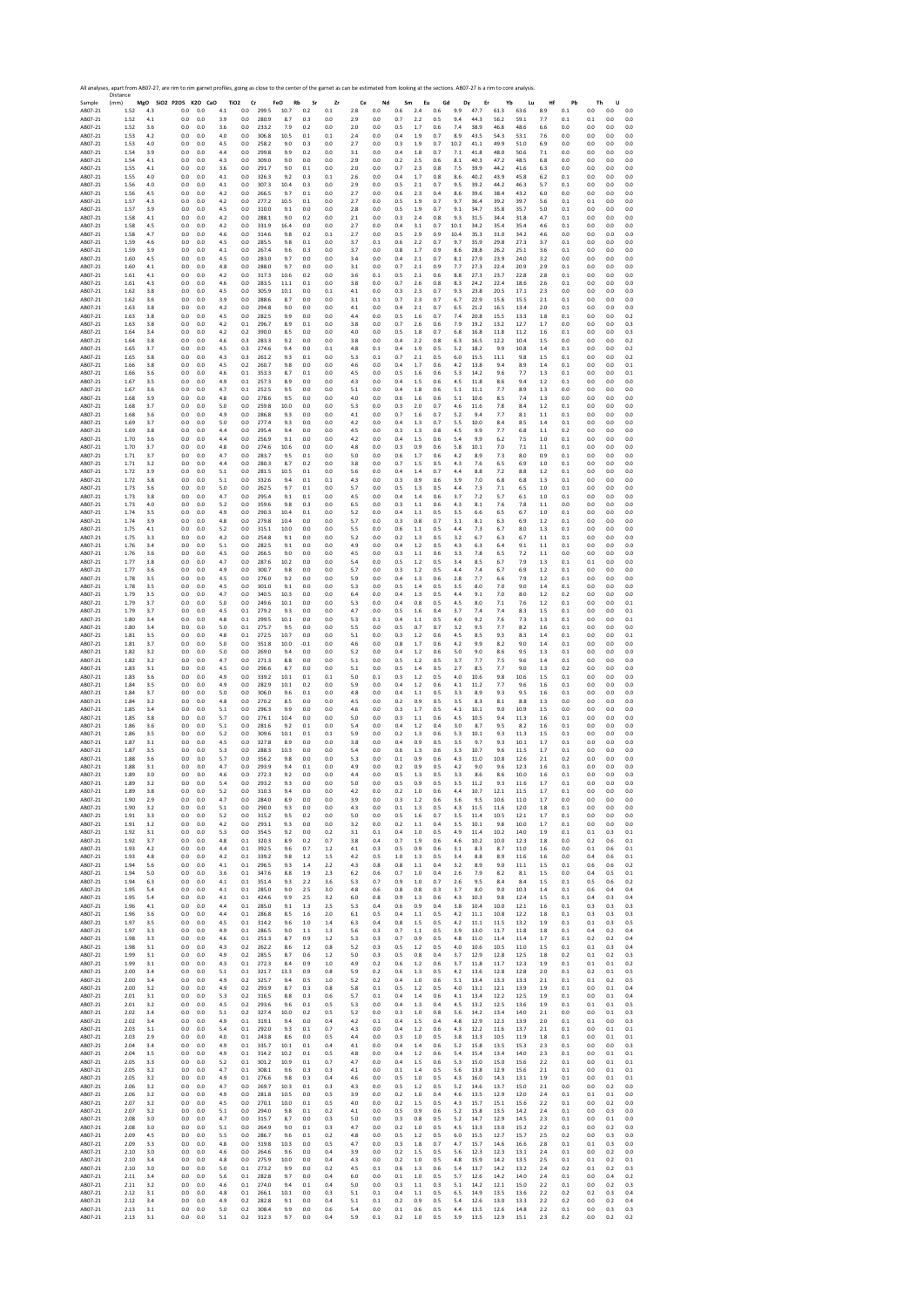| Sample<br>AB07-21  | Distance     |            | All analyses, apart from AB07-27, are rim to rim garnet profiles, going as close to the center of the garnet as can be estimated from looking at the sections. AB07-27 is a rim to core analysis. |                |                |                               |                            |                  |                  |                |                  |                 |            |                |            |                |              |              |              |            |              |            |            |                |
|--------------------|--------------|------------|---------------------------------------------------------------------------------------------------------------------------------------------------------------------------------------------------|----------------|----------------|-------------------------------|----------------------------|------------------|------------------|----------------|------------------|-----------------|------------|----------------|------------|----------------|--------------|--------------|--------------|------------|--------------|------------|------------|----------------|
|                    | (mm)<br>2.14 | 3.1        | MgO SiO2 P2O5 K2O CaO<br>0.0                                                                                                                                                                      | 0.0            | 4.9            | TiO <sub>2</sub><br>Cr<br>0.1 | 253.7                      | FeO<br>Rb<br>9.9 | Sr<br>0.1        | Zr<br>0.3      | Ce<br>5.1        | Nd<br>0.0       | Sm<br>0.1  | Eu<br>0.6      | Gd<br>0.6  | Dy<br>5.2      | Er<br>13.5   | Yb<br>13.2   | Lu<br>12.8   | Hf<br>2.3  | Pb<br>0.1    | Th<br>0.0  | U<br>0.2   | 0.2            |
| AB07-21            | 2.14         | 3.2        | 0.0                                                                                                                                                                                               | 0.0            | 5.2            | 0.1                           | 299.9                      | 10.0             | 0.0              | 0.7            | 4.7              | 0.1             | 0.2        | 1.3            | 0.4        | 4.6            | 13.1         | 12.1         | 15.4         | 2.4        | 0.1          | 0.1        | 0.2        | 0.3            |
| AB07-21<br>AB07-21 | 2.15<br>2.15 | 3.2<br>3.3 | 0.0<br>0.0                                                                                                                                                                                        | 0.0<br>0.0     | 5.4<br>4.9     | 0.1<br>0.1                    | 308.7<br>308.4             | 10.3<br>12.2     | 0.0<br>0.0       | 0.4<br>0.5     | 6.4<br>5.4       | 0.0<br>0.0      | 0.3<br>0.4 | 1.0<br>1.0     | 0.4<br>0.5 | 4.6<br>4.6     | 13.2<br>12.1 | 13.4<br>12.7 | 15.2<br>13.9 | 2.3<br>2.4 | 0.2<br>0.1   | 0.0<br>0.1 | 0.2<br>0.1 | 0.2<br>0.1     |
| AB07-21            | 2.15         | 3.1        | 0.0                                                                                                                                                                                               | 0.0            | 5.3            | 0.1                           | 367.9                      | 9.9              | 0.2              | 0.5            | 5.0              | 0.0             | 0.3        | 1.4            | 0.6        | 4.6            | 14.5         | 13.7         | 14.9         | 2.3        | 0.1          | 0.1        | 0.1        | 0.1            |
| AB07-21<br>AB07-21 | 2.16<br>2.16 | 3.2<br>3.1 | 0.0<br>0.0                                                                                                                                                                                        | 0.0<br>0.0     | 4.8<br>5.2     | 0.1<br>0.1                    | 330.0<br>295.3             | 9.8<br>9.7       | 0.0<br>0.0       | 0.4<br>0.4     | 4.0<br>3.6       | 0.0<br>0.0      | 0.3<br>0.3 | 1.4<br>1.3     | 0.5<br>0.5 | 4.0<br>5.7     | 13.9<br>13.0 | 10.6<br>13.0 | 12.6<br>13.6 | 2.1<br>2.2 | 0.1<br>0.0   | 0.0<br>0.0 | 0.2<br>0.1 | 0.1<br>0.0     |
| AB07-21            | 2.17         | 3.1        | 0.0                                                                                                                                                                                               | 0.0            | 5.2            | 0.1                           | 328.5                      | 9.7              | 0.0              | 0.4            | 4.2              | 0.0             | 0.3        | 1.0            | 0.4        | 5.2            | 12.7         | 11.7         | 13.7         | 1.9        | 0.1          | 0.2        | 0.0        | 0.1            |
| AB07-21<br>AB07-21 | 2.17<br>2.18 | 3.2<br>3.3 | 0.0<br>0.0                                                                                                                                                                                        | 0.0<br>0.0     | 4.9<br>5.0     | 0.0<br>0.0                    | 298.8<br>336.6             | 10.0<br>9.7      | 0.0<br>0.0       | 0.4<br>0.3     | 3.7<br>3.7       | 0.0<br>0.0      | 0.3<br>0.2 | 1.2<br>0.5     | 0.3<br>0.5 | 4.2<br>4.5     | 11.5<br>12.6 | 11.6<br>11.2 | 12.6<br>11.3 | 1.9<br>2.1 | 0.1<br>0.0   | 0.1<br>0.0 | 0.1<br>0.1 | 0.0<br>0.0     |
| AB07-21            | 2.18         | 2.9        | 0.0                                                                                                                                                                                               | 0.0            | 4.7            | 0.0                           | 309.1                      | 8.9              | 0.1              | 0.5            | 3.4              | 0.0             | 0.2        | 0.9            | 0.5        | 5.6            | 10.6         | 11.1         | 12.8         | 2.0        | 0.1          | 0.0        | 0.0        | 0.0            |
| AB07-21<br>AB07-21 | 2.19<br>2.19 | 3.2<br>3.0 | 0.0<br>0.0                                                                                                                                                                                        | 0.0<br>0.0     | 5.2<br>4.8     | 0.0<br>0.0                    | 327.8<br>314.0             | 10.0<br>9.8      | 0.0<br>0.0       | 0.4<br>0.3     | 3.4<br>3.2       | 0.0<br>0.0      | 0.2<br>0.3 | 1.0<br>1.1     | 0.5<br>0.5 | 5.5<br>5.3     | 13.0<br>12.2 | 10.5<br>9.7  | 12.2<br>13.0 | 2.1<br>1.8 | 0.1<br>0.0   | 0.0<br>0.0 | 0.1<br>0.1 | 0.0<br>0.0     |
| AB07-21            | 2.20         | 3.1        | 0.0                                                                                                                                                                                               | 0.0            | 5.0            | 0.0                           | 383.6                      | 10.0             | 0.0              | 0.4            | 3.8              | 0.0             | 0.1        | 1.4            | 0.5        | 5.2            | 13.7         | 11.5         | 12.7         | 2.1        | 0.1          | 0.0        | 0.1        | 0.0            |
| AB07-21<br>AB07-21 | 2.20<br>2.21 | 2.9<br>3.2 | 0.0<br>0.0                                                                                                                                                                                        | 0.0<br>0.0     | 4.9<br>5.0     | 0.0<br>0.0                    | 328.3<br>310.4             | 9.6<br>10.2      | 0.1<br>0.2       | 0.2<br>0.1     | 4.3<br>3.8       | 0.0<br>0.0      | 0.1<br>0.3 | 0.8<br>1.0     | 0.6<br>0.5 | 5.1<br>3.8     | 12.3<br>11.4 | 10.3<br>10.2 | 12.1<br>11.7 | 1.7<br>1.8 | 0.1<br>0.0   | 0.0<br>0.1 | 0.0<br>0.0 | 0.0<br>0.0     |
| AB07-21            | 2.21         | 3.2        | 0.0                                                                                                                                                                                               | 0.0            | 5.1            | 0.0                           | 345.3                      | 10.0             | 0.0              | 0.2            | 3.9              | 0.0             | 0.3        | 1.2            | 0.6        | 4.6            | 12.5         | 10.8         | 13.2         | 2.2        | 0.1          | 0.0        | 0.0        | 0.1            |
| AB07-21<br>AB07-21 | 2.21<br>2.22 | 3.2<br>3.0 | 0.0<br>0.0                                                                                                                                                                                        | 0.0<br>0.0     | 5.3<br>5.4     | 0.1<br>0.1                    | 365.7<br>368.1             | 10.3<br>10.4     | 0.0<br>0.1       | 0.2<br>0.2     | 3.6<br>4.4       | 0.0<br>0.0      | 0.3<br>0.2 | 0.7<br>1.3     | 0.5<br>0.7 | 4.9<br>4.7     | 11.9<br>12.2 | 11.5<br>10.8 | 12.2<br>11.8 | 2.0<br>2.0 | 0.1<br>0.0   | 0.0<br>0.0 | 0.0<br>0.0 | 0.2<br>0.3     |
| AB07-21            | 2.22         | 2.7        | 0.0                                                                                                                                                                                               | 0.0            | 4.1            | 0.1                           | 313.2                      | 8.7              | 0.0              | 0.1            | 3.9              | 0.1             | 0.2        | 1.1            | 0.5        | 4.5            | 10.7         | 9.1          | 10.7         | 1.9        | 0.1          | 0.0        | 0.0        | 0.1            |
| AB07-21<br>AB07-21 | 2.23<br>2.23 | 2.7<br>3.1 | 0.0<br>0.0                                                                                                                                                                                        | 0.0<br>0.0     | 4.3<br>5.2     | 0.1<br>0.1                    | 328.2<br>389.6             | 8.4<br>9.7       | 0.1<br>0.0       | 0.1<br>0.2     | 3.7<br>3.6       | 0.0<br>0.0      | 0.2<br>0.2 | 1.0<br>1.5     | 0.6<br>0.5 | 4.0<br>5.3     | 11.0<br>12.4 | 9.7<br>9.8   | 11.0<br>13.1 | 1.9<br>1.9 | 0.1<br>0.1   | 0.0<br>0.0 | 0.0<br>0.0 | 0.1<br>0.1     |
| AB07-21            | 2.24         | 2.7        | 0.0                                                                                                                                                                                               | 0.0            | 4.6            | 0.1                           | 320.4                      | 8.9              | 0.0              | 0.2            | 4.3              | 0.0             | 0.3        | 1.3            | 0.6        | 4.5            | 10.6         | 10.0         | 10.9         | 1.8        | 0.0          | 0.0        | 0.0        | 0.0            |
| AB07-21<br>AB07-21 | 2.24<br>2.25 | 2.8<br>2.6 | 0.0<br>0.0                                                                                                                                                                                        | 0.0<br>0.0     | 5.1<br>4.8     | 0.1<br>0.1                    | 343.2<br>357.3             | 9.5<br>8.9       | 0.0<br>0.0       | 0.2<br>0.2     | 3.8<br>3.7       | 0.0<br>0.0      | 0.1<br>0.2 | 0.9<br>1.4     | 0.6<br>0.6 | 5.4<br>5.6     | 11.8<br>9.1  | 10.7<br>10.9 | 11.3<br>11.9 | 1.8<br>1.9 | 0.0<br>0.0   | 0.0<br>0.0 | 0.0<br>0.0 | 0.0<br>0.0     |
| AB07-21            | 2.25         | 3.1        | 0.0                                                                                                                                                                                               | 0.0            | 5.6            | 0.1                           | 405.9                      | 10.5             | 0.0              | 0.3            | 4.0              | 0.0             | 0.3        | 1.0            | 0.7        | 5.1            | 11.6         | 10.6         | 12.1         | 1.8        | 0.1          | 0.0        | 0.0        | 0.0            |
| AB07-21<br>AB07-21 | 2.26<br>2.26 | 3.1<br>3.0 | 0.0<br>0.0                                                                                                                                                                                        | 0.0<br>0.0     | 4.9<br>5.0     | 0.1<br>0.1                    | 346.7<br>373.7             | 10.2<br>9.2      | 0.2<br>0.2       | 0.1<br>0.1     | 4.3<br>4.5       | 0.0<br>0.0      | 0.2<br>0.4 | 1.0<br>1.3     | 0.7<br>0.5 | 5.4<br>5.7     | 12.4<br>11.8 | 11.0<br>9.7  | 12.6<br>11.3 | 1.8<br>1.7 | 0.0<br>0.1   | 0.0<br>0.0 | 0.0<br>0.0 | 0.0<br>0.0     |
| AB07-21            | 2.26         | 3.0        | 0.0                                                                                                                                                                                               | 0.0            | 5.0            | 0.1                           | 323.0                      | 10.7             | 0.0              | 0.1            | 4.2              | 0.0             | 0.2        | 0.9            | 0.6        | 5.0            | 12.0         | 11.3         | 12.3         | 2.0        | 0.1          | 0.0        | 0.0        | 0.0            |
| AB07-21<br>AB07-21 | 2.27<br>2.27 | 2.9<br>3.0 | 0.0<br>0.0                                                                                                                                                                                        | 0.0<br>0.0     | 5.7<br>5.0     | 0.1<br>0.0                    | 343.2<br>330.0             | 10.5<br>9.9      | 0.0<br>0.1       | 0.1<br>0.0     | 4.6<br>4.8       | 0.0<br>0.0      | 0.3<br>0.2 | 1.5<br>1.2     | 0.8<br>0.7 | 5.0<br>4.8     | 11.0<br>13.1 | 10.3<br>10.7 | 11.8<br>11.5 | 2.0<br>1.7 | 0.0<br>0.1   | 0.1<br>0.0 | 0.0<br>0.0 | 0.1<br>0.0     |
| AB07-21            | 2.28         | 3.2        | 0.0                                                                                                                                                                                               | 0.0            | 5.4            | 0.0                           | 341.5                      | 10.6             | 0.3              | 0.0            | 4.2              | 0.0             | 0.3        | 1.2            | 0.6        | 5.4            | 11.7         | 10.4         | 11.4         | 1.8        | 0.0          | 0.0        | 0.0        | 0.0            |
| AB07-21<br>AB07-21 | 2.28<br>2.29 | 3.0<br>3.1 | 0.0<br>0.0                                                                                                                                                                                        | 0.0<br>0.0     | 4.9<br>5.2     | 0.0<br>0.0                    | 330.7<br>311.0             | 9.3<br>9.8       | 0.0<br>0.0       | 0.2<br>0.1     | 5.0<br>4.3       | 0.0<br>0.0      | 0.2<br>0.5 | 1.0<br>1.1     | 0.5<br>0.7 | 4.5<br>5.1     | 11.4<br>12.1 | 10.0<br>11.7 | 11.6<br>11.7 | 1.9<br>1.9 | 0.0<br>0.1   | 0.0<br>0.0 | 0.0<br>0.0 | 0.0<br>0.0     |
| AB07-21            | 2.29         | 3.1        | 0.0                                                                                                                                                                                               | 0.0            | 5.6            | 0.1                           | 302.8                      | 10.6             | 0.1              | 0.1            | 5.2              | 0.0             | 0.5        | 0.8            | 0.7        | 3.6            | 12.1         | 11.2         | 11.5         | 2.0        | 0.1          | 0.1        | 0.0        | 0.0            |
| AB07-21<br>AB07-21 | 2.30<br>2.30 | 3.0<br>2.9 | 0.0<br>0.0                                                                                                                                                                                        | 0.0<br>0.0     | 5.4<br>5.3     | 0.0<br>0.0                    | 285.2<br>295.9             | 10.2<br>9.6      | 0.0<br>0.0       | 0.1<br>0.0     | 5.8<br>5.0       | 0.1<br>0.0      | 0.3<br>0.3 | 1.3<br>1.2     | 0.5<br>0.7 | 4.9<br>5.0     | 12.1<br>12.1 | 11.8<br>10.5 | 11.8<br>12.8 | 1.9<br>1.7 | 0.2<br>0.0   | 0.0<br>0.0 | 0.0<br>0.0 | 0.0<br>0.0     |
| AB07-21            | 2.31         | 2.8        | 0.0                                                                                                                                                                                               | 0.0            | 4.9            | 0.0                           | 284.0                      | 9.2              | 0.1              | 0.1            | 5.5              | 0.0             | 0.2        | 0.8            | 0.6        | 4.2            | 12.2         | 11.0         | 11.5         | 1.7        | 0.1          | 0.0        | 0.0        | 0.0            |
| AB07-21<br>AB07-21 | 2.31<br>2.31 | 2.9<br>2.9 | 0.0<br>0.0                                                                                                                                                                                        | 0.0<br>0.0     | 5.1<br>5.7     | 0.0<br>0.1                    | 255.1<br>277.0             | 10.0<br>10.8     | 0.0<br>0.0       | 0.1<br>0.0     | 5.8<br>5.9       | 0.0<br>0.0      | 0.4<br>0.3 | 1.4<br>1.1     | 0.5<br>0.5 | 5.7<br>5.0     | 12.6<br>13.0 | 12.3<br>12.8 | 12.6<br>12.8 | 1.9<br>2.1 | 0.1<br>0.2   | 0.0<br>0.0 | 0.0<br>0.0 | 0.0<br>0.0     |
| AB07-21            | 2.32         | 3.0        | 0.0                                                                                                                                                                                               | 0.0            | 4.9            | 0.0                           | 265.2                      | 9.8              | 0.0              | 0.1            | 6.4              | 0.0             | 0.3        | 0.9            | 0.6        | 5.4            | 13.6         | 11.6         | 14.6         | 2.1        | 0.1          | 0.0        | 0.0        | 0.0            |
| AB07-21            | 2.32         | 3.1        | 0.0                                                                                                                                                                                               | 0.0            | 5.0            | 0.0                           | 299.4                      | 9.8              | 0.0              | 0.0            | 6.2              | 0.0             | 0.3        | 1.4            | 0.6        | 5.7            | 14.1         | 12.0         | 12.9         | 2.1        | 0.2          | 0.0        | 0.0        | 0.0            |
| AB07-21<br>AB07-21 | 2.33<br>2.33 | 3.1<br>2.9 | 0.0<br>0.0                                                                                                                                                                                        | 0.0<br>0.0     | 5.8<br>5.0     | 0.0<br>0.0                    | 269.9<br>287.8             | 10.0<br>9.9      | 0.0<br>0.0       | 0.1<br>0.0     | 5.0<br>5.0       | 0.0<br>0.0      | 0.2<br>0.2 | 1.7<br>1.7     | 0.7<br>0.5 | 7.4<br>5.0     | 13.6<br>12.8 | 13.2<br>10.9 | 14.7<br>12.2 | 2.0<br>2.0 | 0.0<br>0.1   | 0.0<br>0.0 | 0.0<br>0.0 | 0.0<br>0.0     |
| AB07-21            | 2.34         | 2.7        | 0.0                                                                                                                                                                                               | 0.0            | 4.6            | 0.0                           | 258.9                      | 8.8              | 0.2              | 0.0            | 5.0              | 0.0             | 0.4        | 0.9            | 0.6        | 5.2            | 11.6         | 11.9         | 12.4         | 1.8        | 0.1          | 0.0        | 0.0        | 0.0            |
| AB07-21<br>AB07-21 | 2.34<br>2.35 | 3.0<br>3.0 | 0.0<br>0.0                                                                                                                                                                                        | 0.0<br>0.0     | 5.0<br>5.1     | 0.0<br>0.0                    | 293.5<br>268.6             | 11.7<br>10.2     | 0.0<br>0.0       | 0.1<br>0.1     | 5.3<br>5.3       | 0.0<br>0.0      | 0.4<br>0.5 | 1.2<br>1.5     | 0.7<br>0.6 | 6.5<br>6.2     | 13.1<br>13.3 | 11.9<br>12.6 | 11.8<br>13.0 | 2.0<br>2.0 | 0.1<br>0.1   | 0.0<br>0.0 | 0.0<br>0.0 | 0.0<br>0.0     |
| AB07-21            | 2.35         | 3.1        | 0.0                                                                                                                                                                                               | 0.0            | 5.1            | 0.0                           | 286.6                      | 10.2             | 0.1              | 0.0            | 6.6              | 0.0             | 0.3        | 1.0            | 0.7        | 4.4            | 15.8         | 13.1         | 13.2         | 2.1        | 0.1          | 0.0        | 0.0        | 0.0            |
| AB07-21<br>AB07-21 | 2.36<br>2.36 | 2.6<br>3.3 | 0.0<br>0.0                                                                                                                                                                                        | 0.0<br>0.0     | 4.4<br>5.2     | 0.0<br>0.0                    | 247.2<br>298.0             | 8.8<br>10.7      | 0.0<br>0.0       | 0.1<br>0.0     | 4.6<br>5.2       | 0.0<br>0.0      | 0.2<br>0.2 | 1.2<br>1.4     | 0.6<br>0.7 | 5.6<br>6.2     | 11.9<br>14.9 | 10.9<br>13.2 | 10.9<br>13.2 | 1.8<br>2.2 | 0.1<br>0.1   | 0.0<br>0.0 | 0.0<br>0.0 | 0.0<br>0.0     |
| AB07-21            | 2.37         | 3.0        | 0.0                                                                                                                                                                                               | 0.0            | 5.4            | 0.0                           | 287.6                      | 10.5             | 0.1              | 0.0            | 6.6              | 0.0             | 0.3        | 1.2            | 0.6        | 5.4            | 14.9         | 12.9         | 13.4         | 2.2        | 0.1          | 0.0        | 0.0        | 0.0            |
| AB07-21            | 2.37<br>2.37 | 2.9<br>2.8 | 0.0                                                                                                                                                                                               | 0.0            | 5.1<br>4.8     | 0.0                           | 244.8                      | 9.6<br>9.9       | 0.0<br>0.1       | 0.0<br>0.0     | 3.8              | 0.0             | 0.1        | 0.9            | 0.7        | 5.0<br>5.4     | 14.2         | 12.0<br>11.9 | 14.0         | 2.0<br>2.1 | 0.1<br>0.1   | 0.0<br>0.0 | 0.0        | 0.0<br>0.0     |
| AB07-21<br>AB07-21 | 2.38         | 2.7        | 0.0<br>0.0                                                                                                                                                                                        | 0.0<br>0.0     | 4.6            | 0.0<br>0.0                    | 238.9<br>278.1             | 9.1              | 0.1              | 0.0            | 5.2<br>5.2       | 0.0<br>0.0      | 0.1<br>0.3 | 1.0<br>1.8     | 0.6<br>0.5 | 5.5            | 13.3<br>13.4 | 12.9         | 13.8<br>12.6 | 2.0        | 0.0          | 0.0        | 0.0<br>0.0 | 0.0            |
| AB07-21            | 2.38         | 3.2        | 0.0                                                                                                                                                                                               | 0.0            | 5.4            | 0.0                           | 300.1                      | 10.5             | 0.1              | 0.0            | 6.0              | 0.0             | 0.3        | 1.5            | 0.8        | 6.2            | 14.9         | 11.8         | 13.7         | 2.2        | 0.1          | 0.0        | 0.0        | 0.0            |
| AB07-21<br>AB07-21 | 2.39<br>2.39 | 3.1<br>2.9 | 0.0<br>0.0                                                                                                                                                                                        | 0.0<br>0.0     | 5.1<br>4.5     | 0.0<br>0.0                    | 278.7<br>289.2             | 10.0<br>9.6      | $-0.1$<br>0.0    | 0.0<br>0.0     | 5.6<br>5.5       | 0.0<br>0.0      | 0.1<br>0.2 | 1.7<br>1.9     | 0.7<br>0.6 | 6.2<br>6.0     | 14.0<br>12.3 | 13.3<br>12.4 | 13.7<br>13.7 | 2.2<br>1.9 | 0.1<br>0.1   | 0.0<br>0.0 | 0.0<br>0.0 | 0.0<br>0.0     |
| AB07-21            | 2.40         | 2.8        | 0.0                                                                                                                                                                                               | 0.0            | 5.1            | 0.0                           | 263.7                      | 9.9              | 0.0              | 0.0            | 4.9              | 0.0             | 0.2        | 1.8            | 0.6        | 5.8            | 14.3         | 12.1         | 13.7         | 2.1        | 0.1          | 0.0        | 0.0        | 0.0            |
| AB07-21<br>AB07-21 | 2.40<br>2.41 | 2.9<br>3.0 | 0.0<br>0.0                                                                                                                                                                                        | 0.0<br>0.0     | 5.1<br>5.2     | 0.0<br>0.0                    | 284.3<br>301.1             | 9.9<br>9.8       | 0.0<br>0.0       | 0.1<br>0.1     | 5.8<br>4.6       | 0.0<br>0.0      | 0.3<br>0.3 | 1.3<br>1.4     | 0.5<br>0.5 | 6.1<br>4.1     | 13.7<br>13.0 | 12.7<br>12.5 | 14.0<br>13.6 | 2.0<br>2.1 | 0.1<br>0.1   | 0.0<br>0.0 | 0.0<br>0.0 | 0.0<br>0.0     |
| AB07-21            | 2.41         | 3.3        | 0.0                                                                                                                                                                                               | 0.0            | 5.0            | 0.0                           | 300.2                      | 10.7             | 0.0              | 0.1            | 5.3              | 0.0             | 0.2        | 1.3            | 0.7        | 6.6            | 14.1         | 13.4         | 12.9         | 2.4        | 0.2          | 0.0        | 0.0        | 0.0            |
| AB07-21<br>AB07-21 | 2.42<br>2.42 | 2.9<br>2.6 | 0.0<br>0.0                                                                                                                                                                                        | 0.0<br>0.0     | 4.7<br>5.0     | 0.0<br>0.0                    | 290.5<br>303.8             | 9.6<br>8.9       | 0.0<br>0.0       | 0.0<br>0.1     | 4.7<br>5.2       | 0.0<br>0.0      | 0.1<br>0.2 | 1.9<br>1.4     | 0.6<br>0.7 | 5.4<br>4.3     | 12.2<br>10.4 | 12.3<br>9.6  | 13.1<br>12.1 | 2.0<br>1.9 | 0.0<br>0.1   | 0.0<br>0.0 | 0.0<br>0.0 | 0.0<br>0.0     |
| AB07-21            | 2.42         | 3.0        | 0.0                                                                                                                                                                                               | 0.0            | 5.1            | 0.0                           | 309.0                      | 12.8             | 0.0              | 0.0            | 4.8              | 0.0             | 0.5        | 1.6            | 0.6        | 5.9            | 13.5         | 11.7         | 13.9         | 2.2        | 0.2          | 0.0        | 0.0        | 0.0            |
| AB07-21            | 2.43         | 3.2        | 0.0                                                                                                                                                                                               | 0.0            | 5.2            | 0.0                           | 279.5                      | 10.1             | 0.0              | 0.0            | 4.7              | 0.0             | 0.5        | 1.2            | 0.8        | 5.4            | 13.5         | 12.1         | 12.6         | 1.9        | 0.2          | 0.0        | 0.0        | 0.0            |
| AB07-21<br>AB07-21 | 2.43<br>2.44 | 3.0<br>2.9 | 0.0<br>0.0                                                                                                                                                                                        | 0.0<br>0.0     | 4.9<br>4.5     | 0.0<br>0.1                    | 286.8<br>320.4             | 10.5<br>10.1     | 0.0<br>0.0       | 0.1<br>0.1     | 5.4<br>5.4       | 0.0<br>0.0      | 0.3<br>0.3 | 1.7<br>1.3     | 0.6<br>0.7 | 4.2<br>4.8     | 11.5<br>11.7 | 10.6<br>11.2 | 13.2<br>14.3 | 2.0<br>2.2 | 0.2<br>0.1   | 0.1<br>0.0 | 0.0<br>0.0 | 0.0<br>0.2     |
| AB07-21            | 2.44         | 2.7        | 0.0                                                                                                                                                                                               | 0.0            | 4.5            | 0.1                           | 314.8                      | 9.6              | 0.1              | 0.1            | 4.8              | 0.0             | 0.3        | 1.1            | 0.7        | 5.3            | 10.4         | 10.9         | 11.4         | 1.8        | 0.1          | 0.0        | 0.0        | 0.3            |
| AB07-21<br>AB07-21 | 2.45<br>2.45 | 3.0<br>3.1 | 0.0<br>0.0                                                                                                                                                                                        | 0.0<br>0.0     | 5.3<br>4.8     | 0.2<br>0.2                    | 324.0<br>310.8             | 10.2<br>9.9      | $-0.1$<br>$-0.1$ | 0.0<br>0.0     | 6.0<br>5.7       | 0.0<br>0.0      | 0.3<br>0.1 | 1.2<br>1.2     | 0.5<br>0.6 | 5.0<br>6.0     | 12.9<br>12.6 | 10.8<br>11.3 | 12.1<br>13.7 | 2.0<br>1.9 | 0.1<br>0.2   | 0.1<br>0.0 | 0.0<br>0.0 | 0.3<br>0.2     |
| AB07-21            | 2.46         | 3.0        | 0.0                                                                                                                                                                                               | 0.0            | 5.2            | 0.2                           | 276.3                      | 10.2             | 0.0              | 0.0            | 4.8              | 0.0             | 0.2        | 1.8            | 0.6        | 5.6            | 13.5         | 11.0         | 15.2         | 1.9        | 0.1          | 0.0        | 0.0        | 0.2            |
| AB07-21<br>AB07-21 | 2.46<br>2.47 | 2.9<br>2.9 | 0.0<br>0.0                                                                                                                                                                                        | 0.0<br>0.0     | 5.0<br>4.7     | 0.1<br>0.1                    | 305.5<br>286.5             | 9.7<br>9.8       | 0.2<br>0.0       | 0.0<br>0.0     | 4.5<br>5.0       | 0.0<br>0.0      | 0.3<br>0.4 | 1.2<br>1.5     | 0.5<br>0.6 | 5.2<br>5.0     | 13.5<br>12.5 | 11.6<br>11.6 | 10.6<br>12.5 | 1.8<br>2.0 | 0.1<br>0.1   | 0.0<br>0.0 | 0.0<br>0.0 | 0.1<br>0.2     |
| AB07-21            | 2.47         | 2.6        | 0.0                                                                                                                                                                                               | 0.0            | 4.5            | 0.1                           | 260.4                      | 8.8              | 0.0              | 0.1            | 3.9              | 0.0             | 0.4        | 1.6            | 0.7        | 5.7            | 11.8         | 9.6          | 11.8         | 1.9        | 0.1          | 0.0        | 0.0        | 0.1            |
| AB07-21<br>AB07-21 | 2.47<br>2.48 | 2.9<br>3.1 | 0.0<br>0.0                                                                                                                                                                                        | 0.0<br>0.0     | 5.4<br>5.7     | 0.1                           | 292.8<br>335.4             | 9.4<br>11.1      | 0.0<br>0.1       | 0.0<br>0.0     | 4.6              | 0.0<br>0.0      | 0.1<br>0.5 | 1.4            | 0.7<br>0.8 | 6.3<br>5.7     | 12.8<br>13.5 | 11.0<br>12.3 | 14.7<br>11.8 | 2.2        | 0.1<br>0.1   | 0.0<br>0.0 | 0.0<br>0.0 | 0.1<br>0.1     |
| AB07-21            | 2.48         | 3.0        | 0.0                                                                                                                                                                                               | 0.0            | 4.9            | 0.1<br>0.1                    | 262.6                      | 9.9              | 0.0              | 0.0            | 4.3<br>4.4       | 0.0             | 0.3        | 1.8<br>1.3     | 0.9        | 5.3            | 11.8         | 11.6         | 13.0         | 1.9<br>2.1 | 0.1          | 0.0        | 0.0        | 0.0            |
| AB07-21            | 2.49         | 3.3        | 0.0                                                                                                                                                                                               | 0.0            | 4.7            | 0.0                           | 326.0                      | 10.2             | 0.0              | 0.0            | 4.0              | 0.0             | $0.1\,$    | 1.5            | 0.6        | 5.4            | 12.7         | 11.6         | 12.0         | 2.0        | 0.1          | 0.0        | 0.0        | 0.0            |
| AB07-21<br>AB07-21 | 2.49<br>2.50 | 2.7<br>2.9 | 0.0<br>0.0                                                                                                                                                                                        | 0.0<br>0.0     | 4.8<br>4.6     | 0.0<br>0.0                    | 279.7<br>269.4             | 9.7<br>9.9       | 0.1<br>0.1       | 0.0<br>0.0     | 4.1<br>4.4       | 0.0<br>0.0      | 0.5<br>0.3 | 1.6<br>1.6     | 0.6<br>0.6 | 4.7<br>5.1     | 13.8<br>11.8 | 10.9<br>12.1 | 11.4<br>11.7 | 1.9<br>1.9 | 0.1<br>0.1   | 0.0<br>0.0 | 0.0<br>0.0 | 0.0<br>0.0     |
| AB07-21            | 2.50         | 3.2        | 0.0                                                                                                                                                                                               | 0.0            | 4.7            | 0.0                           | 311.1                      | 9.7              | 0.0              | 0.0            | 4.3              | 0.0             | 0.2        | 1.2            | 0.6        | 6.7            | 10.8         | 11.5         | 11.6         | 1.8        | 0.1          | 0.0        | 0.0        | 0.0            |
| AB07-21<br>ABU/-21 | 2.51<br>2.51 | 3.1<br>2.9 | 0.0<br>U.U                                                                                                                                                                                        | 0.0<br>0.0     | 5.5<br>4.8     | 0.0<br>U.U                    | 325.8<br>281.6             | 10.1             | 0.0<br>0.0       | 0.0<br>0.0     | 4.3              | 0.0<br>0.0      | 0.3<br>U.Z | 1.3<br>1.6     | 0.8<br>U.b | 6.2<br>5.5     | 13.1<br>12.9 | 11.7<br>10.7 | 13.1<br>15.8 | 2.2<br>1.9 | 0.0          |            | 0.0        | 0.0<br>U.L     |
| AB07-21            | 2.52         | 2.7        | 0.0                                                                                                                                                                                               | 0.0            | 4.3            | 0.0                           | 280.4                      | 8.9              | 0.0              | 0.0            | 3.6              |                 |            |                | 0.6        |                |              | 10.8         | 11.3         |            |              | 0.0        |            |                |
| AB07-21<br>AB07-21 | 2.52<br>2.52 | 2.5<br>3.2 | 0.0                                                                                                                                                                                               |                |                |                               |                            |                  | 0.0              |                |                  | 0.0             | 0.4        | 1.1            |            | 5.5            | 10.6         |              |              | 2.0        | 0.0<br>0.0   | U.U<br>0.0 | U.U<br>0.0 | 0.0            |
| AB07-21            | 2.53         |            |                                                                                                                                                                                                   | 0.0            | 4.1            | 0.0                           | 288.1                      | 8.1              |                  | 0.0            | 3.7              | 0.0             | 0.4        | 1.3            | 0.6        | 4.5            | 12.2         | 10.1         | 11.9         | 1.7        | 0.0          | 0.0        | 0.0        | 0.1            |
| AR07-21<br>AB07-21 |              | 2.8        | 0.0<br>0.0                                                                                                                                                                                        | 0.0<br>0.0     | 5.3<br>4.6     | 0.1<br>0.6                    | 302.4<br>323.4             | 10.6<br>9.4      | 0.0<br>0.0       | 0.0<br>0.0     | 4.2<br>5.7       | 0.0<br>0.0      | 0.3<br>0.3 | 1.2<br>1.5     | 0.7<br>0.5 | 5.2<br>5.4     | 13.0<br>13.7 | 11.9<br>12.0 | 15.0<br>12.8 | 2.2<br>1.8 | 0.1<br>0.2   | 0.0<br>0.0 | 0.0<br>0.0 | 0.1<br>0.2     |
| AB07-21            | 2.53         | 3.0        | 0.0                                                                                                                                                                                               | 0.0            | 4.9            | 2.9                           | 416.6                      | 11.1             | 0.0              | 0.0            | 7.0              | 0.2             | 0.6        | 1.2            | 0.7        | 5.9            | 13.4         | 11.5         | 13.1         | 2.1        | 0.2          | 0.0        | 0.1        | 0.3            |
| AB07-21            | 2.54<br>2.54 | 2.7<br>3.1 | 0.0<br>0.0                                                                                                                                                                                        | 0.0<br>0.0     | 4.6<br>4.4     | 5.5<br>9.1                    | 403.1<br>534.6             | 11.5<br>14.2     | 0.1<br>0.0       | 0.0<br>0.0     | 10.0<br>14.9     | 0.1<br>0.1      | 0.5<br>0.6 | 1.1<br>1.2     | 0.5<br>0.7 | 5.2<br>5.1     | 11.5<br>12.3 | 10.6<br>11.3 | 12.2<br>11.2 | 1.8<br>1.9 | 0.2<br>0.6   | 0.0<br>0.0 | 0.1<br>0.1 | 0.4<br>0.6     |
|                    | 2.55         | 3.2        | 0.0                                                                                                                                                                                               | 0.0            | 4.5            | 12.3                          | 608.3                      | 15.2             | 0.0              | 0.2            | 15.8             | 0.2             | 0.5        | 1.3            | 0.7        | 4.5            | 11.4         | 9.6          | 11.6         | 1.9        | 0.5          | 0.1        | 0.0        | 0.8            |
| AB07-21<br>AB07-21 | 2.55<br>2.56 | 3.0<br>3.2 | 0.0<br>0.0                                                                                                                                                                                        | 0.0<br>0.0     | 4.1<br>5.1     | 15.5                          | 782.9<br>21.3 1027.7       | 17.7<br>20.1     | 0.0<br>0.0       | 0.0<br>0.1     | 19.1<br>28.9     | 0.3<br>0.3      | 0.6<br>0.4 | 1.6<br>1.9     | 0.5<br>0.7 | 5.0<br>5.3     | 10.9<br>12.8 | 10.8<br>9.7  | 12.3<br>13.3 | 1.7<br>2.1 | 0.7<br>0.7   | 0.0<br>0.0 | 0.1<br>0.1 | 0.9<br>1.1     |
| AB07-21            | 2.56         | 3.0        | 0.0                                                                                                                                                                                               | 0.0            | 4.5            |                               | 23.2 1129.6                | 22.0             | 0.2              | 0.1            | 28.7             | 0.2             | 0.4        | 1.4            | 0.6        | 5.4            | 12.7         | 10.8         | 12.3         | 1.8        | 1.1          | 0.0        | 0.1        | 1.5            |
| AB07-21<br>AB07-21 | 2.57<br>2.57 | 3.2<br>3.2 | 0.0<br>0.0                                                                                                                                                                                        | $0.0\,$<br>0.0 | $5.6\,$<br>4.5 |                               | 29.5 1185.6<br>34.2 1215.8 | 23.9<br>26.6     | $-0.1$<br>$-0.1$ | $0.1\,$<br>0.1 | 64.1<br>150.5    | 0.2<br>0.3      | 0.7<br>0.4 | $1.5\,$<br>1.2 | 0.5<br>0.5 | $4.2\,$<br>5.4 | 10.3<br>12.4 | 10.1<br>10.3 | 11.9<br>11.7 | 2.0<br>1.9 | 3.3<br>7.1   | 0.0<br>0.0 | 0.1<br>0.1 | $1.8\,$<br>2.1 |
| AB07-21            | 2.58         | 3.0        | 0.0                                                                                                                                                                                               | 0.0            | 4.6            |                               | 37.8 1433.4                | 28.3             | 0.0              | 0.3            | 410.5            | 0.1             | 0.6        | 1.1            | 0.5        | 4.4            | 11.2         | 10.6         | 12.1         | 2.1        | 23.0         | 0.0        | 0.2        | 3.4            |
| AB07-21<br>AB07-21 | 2.58<br>2.58 | 3.4<br>3.2 | 0.0<br>0.0                                                                                                                                                                                        | 0.0<br>$0.0\,$ | 4.2<br>$4.8\,$ |                               | 42.5 1681.0<br>44.0 1753.9 | 31.8<br>33.9     | 0.0<br>0.0       | 0.2<br>0.3     | 1237.5<br>2013.6 | 0.2<br>0.2      | 0.7<br>0.4 | 1.7<br>1.4     | 0.5<br>0.6 | 5.5<br>5.2     | 11.5<br>13.6 | 11.0<br>12.2 | 13.9<br>16.4 | 2.6<br>3.2 | 49.4<br>66.8 | 0.1<br>0.1 | 0.4<br>0.6 | 5.4<br>6.1     |
| AB07-21            | 2.59         | 3.2        | 0.0                                                                                                                                                                                               | 0.0            | 4.9            |                               | 43.8 1793.7                | 33.3             | 0.0              | 0.3            | 2350.6           | 0.2             | 0.4        | 1.7            | 0.5        | 4.3            | 14.2         | 12.4         | 16.3         | 3.3        | 65.0         | 0.1        | 0.5        | 6.1            |
| AB07-21<br>AB07-21 | 2.59<br>2.60 | 3.4<br>3.2 | 0.0<br>0.0                                                                                                                                                                                        | 0.0<br>0.0     | 4.6<br>4.4     |                               | 43.6 1787.5<br>40.4 1685.5 | 33.8<br>31.7     | $-0.1$<br>0.1    | 0.2<br>0.2     | 2103.7<br>1556.9 | 0.1<br>0.2      | 0.4<br>0.5 | 2.0<br>2.1     | 0.6<br>0.6 | 5.6<br>6.1     | 14.2<br>13.6 | 12.9<br>12.3 | 16.0<br>16.5 | 3.2<br>3.0 | 57.2<br>37.7 | 0.0<br>0.0 | 0.3<br>0.2 | 5.3<br>4.6     |
| AB07-21            | 2.60         | 3.1        | 0.0                                                                                                                                                                                               | $0.0\,$        | $4.5\,$        |                               | 37.0 1490.6                | 30.6             | $0.1\,$          | 0.2            | 1067.5           | $0.1\,$         | 0.2        | $1.2\,$        | 0.6        | 5.6            | 13.1         | 12.6         | 15.3         | 3.0        | 27.4         | 0.0        | 0.2        | 3.2            |
| AB07-21<br>AB07-21 | 2.61<br>2.61 | 3.2<br>3.3 | 0.0<br>0.0                                                                                                                                                                                        | 0.0<br>0.0     | 4.7<br>5.1     |                               | 33.3 1380.4<br>31.4 1270.7 | 29.1<br>26.3     | 0.2<br>0.0       | 0.2            | 700.5<br>439.3   | 0.1<br>0.1      | 0.3<br>0.5 | 1.4<br>1.5     | 0.5<br>0.6 | 5.7            | 12.9<br>13.9 | 11.2<br>13.8 | 15.2<br>16.6 | 2.5<br>2.3 | 16.5<br>10.3 | 0.0<br>0.0 | 0.1<br>0.0 | 3.2<br>2.7     |
| AB07-21            | 2.62         | 3.2        | 0.0                                                                                                                                                                                               | 0.0            | 5.2            |                               | 27.2 1210.6                | 25.2             | $-0.1$           | 0.2<br>0.3     | 264.8            | 0.2             | 0.4        | 1.3            | 0.6        | 5.7<br>5.8     | 14.1         | 13.3         | 15.6         | 2.7        | 6.0          | 0.0        | 0.0        | 2.0            |
| AB07-21            | 2.62         | 3.0        | 0.0                                                                                                                                                                                               | 0.0            | 4.8            | 22.1                          | 988.8                      | 21.5             | 0.1              | 0.2            | 157.9            | 0.1             | 0.1        | 1.3            | 0.6        | 5.5            | 12.6         | 12.7         | 15.5         | 2.4        | 4.1          | 0.0        | 0.0        | 1.6            |
| AB07-21<br>AB07-21 | 2.63<br>2.63 | 3.2<br>3.3 | 0.0<br>0.0                                                                                                                                                                                        | 0.0<br>0.0     | 4.6<br>5.3     | 18.6<br>16.2                  | 913.9<br>948.4             | 19.1<br>20.7     | $-0.1$<br>0.3    | 0.2<br>0.1     | 100.5<br>66.3    | 0.0<br>0.0      | 0.1<br>0.1 | 1.8<br>1.3     | 0.5<br>0.8 | 4.9<br>6.2     | 14.2<br>14.9 | 13.7<br>14.5 | 14.1<br>16.7 | 2.4<br>2.6 | 2.6<br>1.9   | 0.0<br>0.1 | 0.0<br>0.0 | 1.5<br>1.5     |
| AB07-21            | 2.63         | 3.2        | 0.0                                                                                                                                                                                               | 0.0            | 4.8            | 12.4                          | 733.9                      | 17.0             | $-0.1$           | 0.1            | 48.2             | 0.0             | 0.3        | 1.1            | 0.7        | 4.9            | 14.8         | 13.3         | 14.7         | 2.6        | 1.0          | 0.0        | 0.0        | 1.3            |
| AB07-21<br>AB07-21 | 2.64<br>2.64 | 3.3<br>3.1 | 0.0<br>0.0                                                                                                                                                                                        | 0.0<br>0.0     | 4.7<br>4.7     | 10.3<br>7.5                   | 653.8<br>569.4             | 17.6<br>13.8     | $-0.1$<br>0.2    | 0.0<br>0.0     | 32.9<br>25.2     | 0.1<br>0.0      | 0.5<br>0.6 | 1.4<br>1.2     | 0.4<br>0.8 | 6.5<br>$6.2\,$ | 15.1<br>15.1 | 15.6<br>12.5 | 16.8<br>17.7 | 2.6<br>2.4 | 0.8<br>0.5   | 0.0<br>0.0 | 0.0<br>0.0 | 1.1<br>0.8     |
| AB07-21            | 2.65         | 2.5        | 0.0                                                                                                                                                                                               | 0.0            | 4.9            | 4.5                           | 453.9                      | 11.5             | 0.0              | 0.1            | 18.0             | 0.0             | 0.6        | 1.2            | 0.6        | 4.1            | 13.3         | 13.3         | 15.3         | 2.4        | 0.3          | 0.0        | 0.0        | 0.4            |
| AB07-21<br>AB07-21 | 2.65<br>2.66 | 2.8<br>3.1 | 0.0<br>0.0                                                                                                                                                                                        | 0.0<br>0.0     | 4.9<br>5.2     | 3.6<br>2.2                    | 416.2<br>387.7             | 12.1<br>11.7     | 0.1<br>0.0       | 0.1<br>0.0     | 12.3<br>12.8     | 0.0<br>0.0      | 0.4<br>0.1 | 1.2<br>1.9     | 0.5<br>0.6 | 6.5<br>6.5     | 14.4<br>15.6 | 14.4<br>15.5 | 17.9<br>16.6 | 2.6<br>2.8 | 0.4<br>0.3   | 0.0<br>0.0 | 0.0<br>0.0 | 0.3<br>0.2     |
| AB07-21            | 2.66         | 3.0        | 0.0                                                                                                                                                                                               | 0.0            | 5.1            | 1.4                           | 359.7                      | 10.4             | 0.0              | 0.0            | 15.2             | 0.0             | 0.1        | 1.3            | 0.5        | 6.5            | 15.3         | 15.3         | 16.7         | 2.6        | 0.1          | 0.0        | 0.0        | 0.2            |
| AB07-21            | 2.67         | 2.9        | 0.0                                                                                                                                                                                               | 0.0            | 4.8            | 1.1                           | 349.0                      | 10.1             | 0.0              | 0.1            | 12.7             | 0.0             | 0.3        | 1.4            | 0.6        | 5.3            | 15.6         | 15.4         | 17.8         | 2.7        | 0.4          | 0.0        | 0.0        | 0.1            |
| AB07-21<br>AB07-21 | 2.67<br>2.68 | 2.8<br>2.8 | 0.0<br>0.0                                                                                                                                                                                        | 0.0<br>0.0     | 4.7<br>5.0     | 0.5<br>0.4                    | 333.3<br>350.3             | 9.6<br>9.8       | 0.1<br>0.1       | 0.0<br>0.0     | 9.4<br>6.9       | 0.0<br>0.0      | 0.2<br>0.2 | 1.2<br>$1.1$   | 0.7<br>0.5 | 5.7<br>5.0     | 14.4<br>15.3 | 15.4<br>15.1 | 17.4<br>17.3 | 2.7<br>2.5 | 0.2<br>0.4   | 0.0<br>0.0 | 0.0<br>0.0 | 0.1<br>0.1     |
| AB07-21            | 2.68         | 2.9        | 0.0                                                                                                                                                                                               | $0.0\,$        | $4.8\,$        | 0.2                           | 295.4                      | 9.7              | 0.0              | 0.0            | 16.9             | $0.0\,$         | 0.3        | $1.2\,$        | 0.6        | 5.0            | 15.6         | 16.4         | 16.9         | 2.8        | $\rm 0.1$    | $_{0.0}$   | 0.0        | $0.0\,$        |
| AB07-21<br>AB07-21 | 2.68<br>2.69 | 2.8<br>3.2 | 0.0<br>0.0                                                                                                                                                                                        | 0.0<br>0.0     | 5.2<br>4.9     | 0.2<br>0.3                    | 350.4<br>291.7             | 10.3<br>10.8     | 0.0<br>0.0       | 0.1<br>0.0     | 7.0<br>13.1      | 0.0<br>0.0      | 0.2<br>0.4 | 1.6<br>1.3     | 0.6<br>0.6 | 5.9<br>6.8     | 15.4<br>17.4 | 17.3<br>16.9 | 20.0<br>18.7 | 2.9<br>3.1 | 0.1<br>0.3   | 0.0<br>0.0 | 0.0<br>0.0 | 0.1<br>0.0     |
| AB07-21            | 2.69         | 2.8        | 0.0                                                                                                                                                                                               | 0.0            | 5.2            | 0.1                           | 317.1                      | 9.7              | 0.1              | 0.0            | 7.5              | 0.0             | 0.3        | $1.1\,$        | 0.7        | 5.9            | 16.9         | 15.2         | 17.3         | 3.0        | 0.4          | 0.0        | 0.0        | 0.0            |
| AB07-21            | 2.70         | 2.8        | 0.0                                                                                                                                                                                               | $0.0\,$        | 5.1            | 0.2                           | 291.5                      | 9.6              | 0.2              | 0.0            | 6.5              | 0.0             | 0.2        | $1.5\,$        | 0.6        | 6.4            | 17.1         | 17.4         | 19.6         | 2.9        | 0.3          | 0.0        | 0.0        | 0.0            |
| AB07-21<br>AB07-21 | 2.70<br>2.71 | 3.0<br>3.3 | 0.0<br>0.0                                                                                                                                                                                        | 0.0<br>0.0     | 5.3<br>5.2     | 0.2<br>0.1                    | 304.0<br>322.4             | 11.1<br>10.4     | 0.0<br>0.1       | 0.1<br>0.1     | 12.8<br>22.9     | 0.0<br>$0.1\,$  | 0.1<br>0.5 | 1.7<br>1.7     | 0.7<br>0.7 | 7.1<br>7.7     | 17.0<br>18.5 | 17.5<br>18.4 | 20.5<br>23.4 | 3.4<br>3.2 | 0.4<br>0.7   | 0.0<br>0.0 | 0.0<br>0.0 | 0.1<br>0.1     |
| AB07-21            | 2.71         | 3.0        | 0.0                                                                                                                                                                                               | 0.0            | 5.1            | 0.2                           | 311.0                      | 10.1             | 0.0              | 0.0            | 19.1             | 0.0             | 0.3        | 1.8            | 0.5        | 7.5            | 16.3         | 17.5         | 21.0         | 3.0        | 0.3          | 0.0        | 0.0        | 0.1            |
| AB07-21<br>AB07-21 | 2.72<br>2.72 | 2.8<br>3.0 | 0.0<br>0.0                                                                                                                                                                                        | $0.0\,$<br>0.0 | $4.5\,$<br>5.3 | 0.2<br>0.1                    | 306.5<br>315.7             | 9.5<br>10.6      | 0.0<br>0.0       | 0.1<br>0.0     | 14.9<br>10.6     | $_{0.0}$<br>0.0 | 0.3<br>0.5 | $1.4\,$<br>1.6 | 0.6<br>0.6 | 5.9<br>4.7     | 15.6<br>17.8 | 14.9<br>17.7 | 17.8<br>20.2 | 2.8<br>3.2 | 0.3<br>0.1   | 0.0<br>0.0 | 0.0<br>0.0 | 0.1<br>0.1     |
| AB07-21            | 2.73         | 3.1        | 0.0                                                                                                                                                                                               | 0.0            | 4.6            | 0.2                           | 300.0                      | 10.8             | 0.0              | 0.1            | 11.9             | 0.0             | 0.4        | 1.4            | 0.6        | 6.3            | 16.3         | 17.8         | 19.8         | 3.2        | 0.2          | 0.0        | 0.0        | 0.0            |
| AB07-21<br>AB07-21 | 2.73<br>2.73 | 2.9<br>3.0 | 0.0<br>0.0                                                                                                                                                                                        | 0.0<br>0.0     | 5.0<br>4.8     | 0.1<br>0.1                    | 308.0<br>321.2             | 10.2<br>10.0     | 0.1<br>0.1       | 0.0<br>0.0     | 14.4<br>10.5     | 0.0<br>0.0      | 0.3<br>0.1 | 1.8<br>0.9     | 0.7<br>0.5 | 4.1<br>6.1     | 16.3<br>17.6 | 17.9<br>18.1 | 22.5<br>19.6 | 3.2<br>3.3 | 0.1<br>0.1   | 0.0<br>0.0 | 0.0<br>0.0 | 0.0<br>0.1     |
| AB07-21            | 2.74         | 2.9        | 0.0                                                                                                                                                                                               | 0.0            | 5.1            | 0.1                           | 286.3                      | 9.8              | 0.0              | 0.0            | 6.6              | 0.0             | 0.5        | 1.3            | 0.6        | 5.3            | 17.6         | 16.6         | 17.9         | 2.8        | 0.4          | 0.0        | 0.0        | 0.0            |
| AB07-21<br>AB07-21 | 2.74<br>2.75 | 2.9<br>3.1 | 0.0<br>0.0                                                                                                                                                                                        | 0.0<br>0.0     | 4.7<br>5.2     | 0.0<br>0.2                    | 327.0<br>285.7             | 9.9<br>10.5      | $-0.1$<br>0.0    | 0.1<br>0.1     | 13.6<br>10.7     | 0.0<br>0.0      | 0.3<br>0.3 | 0.8<br>1.6     | 0.4<br>0.6 | 7.9<br>5.8     | 17.6<br>17.1 | 16.6<br>17.5 | 19.1<br>18.4 | 3.0<br>2.9 | 0.1<br>0.1   | 0.0<br>0.0 | 0.0<br>0.0 | 0.1<br>0.0     |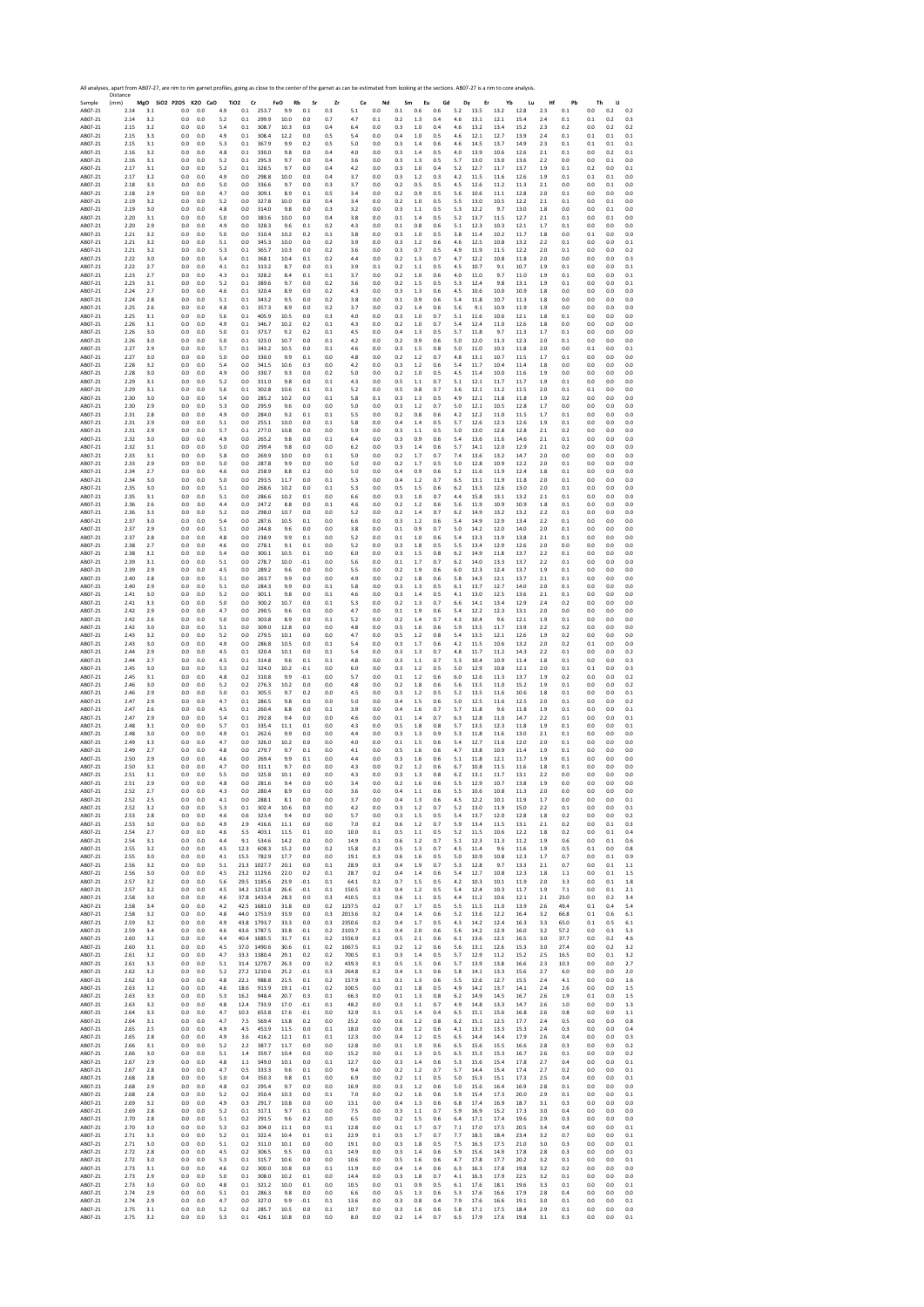|                    | All analyses, apart from AB07-27, are rim to rim garnet profiles, going as close to the center of the garnet as can be estimated from looking at the sections. AB07-27 is a rim to core analysis.<br>Distance |              |                              |                 |            |                            |                |                  |            |                |                 |                |                |                |                |                |              |              |              |                |              |            |            |                |
|--------------------|---------------------------------------------------------------------------------------------------------------------------------------------------------------------------------------------------------------|--------------|------------------------------|-----------------|------------|----------------------------|----------------|------------------|------------|----------------|-----------------|----------------|----------------|----------------|----------------|----------------|--------------|--------------|--------------|----------------|--------------|------------|------------|----------------|
| Sample<br>AB07-21  | (mm)<br>2.76                                                                                                                                                                                                  | 3.0          | MgO SiO2 P2O5 K2O CaO<br>0.0 | 0.0             | 4.7        | TiO <sub>2</sub> Cr<br>0.1 | 306.8          | FeO<br>Rb<br>9.8 | Sr<br>0.1  | Zr<br>0.0      | Ce<br>$5.5\,$   | Nd<br>$_{0.0}$ | Sm<br>0.5      | Eu<br>0.9      | Gd<br>0.8      | Dy<br>7.7      | Er<br>17.3   | Yb<br>17.5   | Lu<br>19.2   | Hf<br>3.0      | Pb<br>0.3    | Th<br>0.0  | U<br>0.0   | 0.1            |
| AB07-21            | 2.76                                                                                                                                                                                                          | 2.9          | 0.0                          | 0.0             | 5.2        | 0.1                        | 328.8          | 10.5             | $-0.1$     | 0.0            | 45.4            | 0.0            | 0.1            | 1.5            | 0.6            | 6.8            | 18.8         | 16.9         | 17.5         | 3.1            | 2.6          | 0.0        | 0.0        | 0.3            |
| AB07-21            | 2.77                                                                                                                                                                                                          | 2.9          | 0.0                          | 0.0             | 4.9        | 0.2                        | 296.9          | 9.3              | 0.0        | 0.0            | 104.4           | 0.0            | 0.4            | 1.4            | 0.6            | 5.7            | 15.3         | 14.8         | 16.4         | 2.7            | 3.2          | 0.0        | 0.1        | 0.3            |
| AB07-21<br>AB07-21 | 2.77<br>2.78                                                                                                                                                                                                  | 3.0<br>2.5   | 0.0<br>0.0                   | 0.0<br>0.0      | 5.2<br>4.2 | 0.1<br>0.0                 | 333.1<br>271.6 | 10.6<br>9.0      | 0.1<br>0.1 | 0.0<br>0.0     | 116.6<br>66.8   | 0.0<br>0.0     | 0.4<br>0.4     | 1.3<br>1.2     | 0.8<br>0.5     | 6.1<br>5.3     | 18.9<br>16.1 | 18.6<br>14.6 | 18.5<br>16.2 | 3.1<br>2.4     | 3.0<br>1.7   | 0.0<br>0.0 | 0.0<br>0.0 | 0.2<br>0.1     |
| AB07-21            | 2.78                                                                                                                                                                                                          | 2.9          | 0.0                          | 0.0             | 4.3        | 0.0                        | 302.8          | 10.5             | 0.1        | 0.1            | 54.9            | 0.0            | 0.1            | 1.7            | 0.6            | 6.1            | 18.0         | 14.5         | 18.1         | 2.6            | 1.3          | 0.0        | 0.0        | 0.1            |
| AB07-21            | 2.79                                                                                                                                                                                                          | 2.9          | 0.0                          | 0.0             | 4.7        | 0.1                        | 274.3          | 10.5             | 0.0        | 0.0            | 35.3            | 0.0            | 0.3            | 1.7            | 0.6            | 6.6            | 16.8         | 16.0         | 18.4         | 2.6            | $1.2\,$      | 0.0        | 0.0        | 0.0            |
| AB07-21<br>AB07-21 | 2.79<br>2.79                                                                                                                                                                                                  | 3.0<br>3.1   | 0.0<br>0.0                   | 0.0<br>0.0      | 4.7<br>4.8 | $0.1\,$<br>0.1             | 287.9<br>324.8 | 9.9<br>10.4      | 0.0<br>0.1 | 0.0<br>0.0     | 25.2<br>23.0    | 0.0<br>0.0     | 0.3<br>0.1     | $1.8\,$<br>1.3 | 0.5<br>0.7     | 6.2<br>6.5     | 15.6<br>16.3 | 17.7<br>14.7 | 14.6<br>15.5 | 2.4<br>2.5     | 0.5<br>0.3   | 0.0<br>0.1 | 0.0<br>0.0 | 0.0<br>0.0     |
| AB07-21            | 2.80                                                                                                                                                                                                          | 2.9          | 0.0                          | 0.0             | 5.0        | 0.1                        | 285.0          | 10.1             | 0.0        | 0.0            | 11.1            | 0.0            | 0.3            | 1.3            | 0.7            | 6.0            | 16.2         | 14.8         | 14.7         | 2.7            | 0.3          | 0.0        | 0.0        | 0.0            |
| AB07-21            | 2.80                                                                                                                                                                                                          | 3.0          | $0.0\,$                      | 0.0             | 4.8        | 0.1                        | 267.3          | 9.3              | 0.0        | 0.0            | 10.4            | 0.0            | 0.3            | 1.8            | 0.6            | 5.6            | 15.1         | 15.0         | 15.6         | 2.4            | 0.1          | 0.0        | 0.0        | 0.1            |
| AB07-21<br>AB07-21 | 2.81<br>2.81                                                                                                                                                                                                  | 2.8<br>3.2   | 0.0<br>0.0                   | 0.0<br>0.0      | 4.9<br>4.9 | 0.1<br>0.0                 | 289.1<br>317.5 | 9.5<br>10.5      | 0.0<br>0.0 | 0.0<br>0.1     | 7.4<br>6.4      | 0.0<br>0.0     | 0.3<br>0.6     | 1.4<br>1.7     | 0.5<br>0.6     | 6.4<br>5.7     | 13.9<br>14.1 | 14.2<br>13.4 | 14.1<br>17.8 | 2.1<br>2.5     | 0.2<br>0.1   | 0.0<br>0.0 | 0.0<br>0.0 | 0.0<br>0.1     |
| AB07-21            | 2.82                                                                                                                                                                                                          | 2.6          | 0.0                          | 0.0             | 4.7        | 0.2                        | 288.0          | 9.4              | 0.0        | 0.0            | 5.3             | 0.0            | 0.4            | 1.5            | 0.6            | 5.4            | 13.9         | 13.0         | 15.9         | 2.2            | 0.0          | 0.0        | 0.0        | 0.1            |
| AB07-21<br>AB07-21 | 2.82<br>2.83                                                                                                                                                                                                  | 2.9<br>2.9   | 0.0<br>0.0                   | 0.0<br>0.0      | 5.0<br>4.6 | 0.0<br>0.0                 | 336.4<br>320.5 | 10.7<br>9.8      | 0.2<br>0.2 | 0.1<br>0.0     | 5.2<br>5.1      | 0.0<br>0.0     | 0.7<br>0.4     | 1.2<br>1.5     | 0.7<br>0.5     | 8.0<br>7.1     | 14.6<br>15.0 | 13.4<br>13.5 | 14.8<br>15.4 | 2.2<br>2.1     | 0.2<br>0.1   | 0.0<br>0.0 | 0.0<br>0.0 | 0.0<br>0.0     |
| AB07-21            | 2.83                                                                                                                                                                                                          | 2.7          | 0.0                          | 0.0             | 4.4        | 0.0                        | 281.3          | 9.3              | 0.2        | 0.0            | 5.7             | 0.0            | 0.2            | 1.3            | 0.7            | 6.2            | 14.4         | 14.3         | 14.9         | 2.2            | 0.1          | 0.0        | 0.0        | 0.0            |
| AB07-21            | 2.84                                                                                                                                                                                                          | 2.7          | 0.0                          | 0.0             | 4.7        | 0.0                        | 290.8          | 9.0              | 0.1        | 0.0            | 3.8             | 0.0            | 0.3            | 1.7            | 0.7            | 6.3            | 13.8         | 13.4         | 12.5         | 2.3            | 0.2          | 0.0        | 0.0        | 0.0            |
| AB07-21<br>AB07-21 | 2.84<br>2.84                                                                                                                                                                                                  | 3.1<br>3.0   | 0.0<br>0.0                   | 0.0<br>0.0      | 5.2<br>4.9 | 0.0<br>0.1                 | 332.8<br>316.0 | 9.9<br>9.9       | 0.0<br>0.2 | 0.1<br>0.0     | 7.2<br>5.7      | 0.0<br>0.0     | 0.2<br>0.5     | 1.4<br>1.6     | 0.7<br>0.8     | 7.2<br>6.5     | 16.5<br>17.2 | 13.0<br>12.9 | 13.9<br>15.4 | 2.4<br>2.2     | 0.1<br>0.1   | 0.0<br>0.0 | 0.0<br>0.0 | 0.0<br>0.0     |
| AB07-21            | 2.85                                                                                                                                                                                                          | 3.1          | 0.0                          | 0.0             | 5.1        | 0.1                        | 334.0          | 10.0             | 0.0        | 0.1            | 4.4             | 0.0            | 0.3            | 1.9            | 0.9            | 6.3            | 14.2         | 14.4         | 14.7         | 2.3            | 0.1          | 0.0        | 0.0        | 0.0            |
| AB07-21            | 2.85                                                                                                                                                                                                          | 2.8          | 0.0                          | 0.0             | 4.3        | 0.0                        | 317.9          | 9.6              | 0.0        | 0.1            | 3.8             | 0.0            | 0.3            | 1.2            | 0.6            | 6.0            | 14.5         | 12.6         | 14.6         | 2.1            | 0.1          | 0.0        | 0.0        | 0.0            |
| AB07-21<br>AB07-21 | 2.86<br>2.86                                                                                                                                                                                                  | 4.4<br>3.3   | 0.0<br>$_{0.0}$              | 0.0<br>0.0      | 5.4<br>5.0 | 0.1<br>0.1                 | 321.3<br>345.3 | 10.4<br>10.2     | 0.1<br>0.1 | 0.2<br>1.1     | 3.0<br>4.3      | 0.0<br>0.0     | 0.3<br>0.5     | 1.7<br>2.1     | 0.5<br>0.7     | 5.9<br>7.5     | 15.0<br>15.3 | 13.8<br>13.8 | 14.5<br>14.4 | 2.2<br>2.0     | 0.1<br>0.1   | 0.1<br>0.3 | 0.0<br>0.0 | 0.1<br>0.0     |
| AB07-21            | 2.87                                                                                                                                                                                                          | 3.3          | 0.0                          | 0.0             | 4.9        | 0.3                        | 299.2          | 9.8              | 0.0        | 2.3            | 4.0             | 0.1            | 0.6            | $1.8\,$        | 0.7            | 8.0            | 15.3         | 12.1         | 14.2         | 2.0            | 0.1          | 0.6        | 0.0        | 0.1            |
| AB07-21            | 2.87                                                                                                                                                                                                          | 3.0          | 0.0                          | 0.0             | 5.0        | 0.5                        | 281.1          | 9.6              | 0.3        | 4.3            | 5.8             | 0.1            | 0.4            | 1.3            | 0.6            | 5.0            | 14.2         | 11.9         | 13.2         | 1.8            | 0.1          | 0.9        | 0.0        | 0.2            |
| AB07-21<br>AB07-21 | 2.88<br>2.88                                                                                                                                                                                                  | 2.9<br>3.0   | 0.0<br>0.0                   | 0.0<br>0.0      | 4.4<br>5.6 | 0.5<br>0.4                 | 263.0<br>255.8 | 8.1<br>8.3       | 0.3<br>0.6 | 7.6<br>12.4    | 5.7<br>4.0      | 0.1<br>0.3     | 0.4<br>$0.8\,$ | 1.7<br>1.7     | 0.5<br>0.7     | 5.7<br>4.8     | 11.7<br>12.4 | 11.3<br>10.6 | 10.8<br>11.3 | $1.6\,$<br>1.5 | 0.1<br>0.2   | 1.4<br>1.4 | 0.0<br>0.1 | 0.2<br>0.1     |
| AB07-21            | 2.89                                                                                                                                                                                                          | 2.7          | 0.0                          | 0.1             | 4.5        | 0.3                        | 210.9          | 7.3              | 0.3        | 17.4           | 3.5             | 0.4            | 0.5            | 1.2            | 0.5            | 4.3            | 10.2         | 9.1          | 9.1          | 1.3            | 0.1          | 2.3        | 0.1        | 0.1            |
| AB07-21<br>AB07-21 | 2.89<br>2.89                                                                                                                                                                                                  | 2.6<br>2.2   | 0.0<br>0.0                   | 0.1<br>0.1      | 4.0<br>4.1 | 0.3<br>0.1                 | 196.0<br>177.8 | 6.5<br>5.5       | 0.8<br>0.8 | 23.7<br>27.1   | 2.8<br>3.5      | 0.4<br>0.7     | 0.7<br>0.5     | 1.0<br>0.8     | 0.6<br>0.7     | 2.7<br>2.9     | 9.6<br>7.8   | 8.8<br>6.2   | 7.8<br>7.3   | 1.3<br>1.1     | 0.0<br>0.1   | 2.4<br>2.4 | 0.1<br>0.1 | 0.1<br>0.1     |
| AB07-21            | 2.90                                                                                                                                                                                                          | 2.3          | 0.0                          | 0.1             | 4.5        | 0.1                        | 168.8          | 6.1              | 0.8        | 32.4           | $3.8\,$         | 0.8            | 0.3            | 0.9            | 0.5            | 3.3            | 8.5          | 7.3          | 8.6          | $1.1\,$        | 0.1          | 2.7        | 0.1        | 0.1            |
| AB07-21            | 2.90                                                                                                                                                                                                          | 2.2          | 0.0                          | $0.1\,$         | 4.3        | 0.1                        | 161.5          | 5.7              | 0.6        | 32.5           | 2.6             | 0.6            | 0.3            | 0.6            | 0.6            | 3.0            | 7.8          | 6.7          | 7.0          | $1.0\,$        | 0.1          | 2.9        | 0.1        | 0.0            |
| AB07-21<br>AB07-21 | 2.91<br>2.91                                                                                                                                                                                                  | 2.2<br>2.3   | 0.0<br>0.0                   | 0.1<br>$0.1\,$  | 3.5<br>4.1 | 0.1<br>0.0                 | 148.3<br>174.2 | 6.2<br>6.0       | 0.5<br>1.1 | 31.7<br>29.7   | 4.4<br>2.3      | 0.8<br>0.6     | 0.2<br>0.5     | 0.7<br>1.0     | 0.4<br>0.6     | 3.9<br>3.8     | 7.1<br>7.9   | 6.1<br>7.5   | 6.7<br>8.5   | 1.1<br>1.3     | 0.0<br>0.0   | 2.5<br>2.4 | 0.2<br>0.1 | 0.0<br>0.1     |
| AB07-21            | 2.92                                                                                                                                                                                                          | 2.5          | 0.0                          | 0.1             | 4.4        | 0.0                        | 172.7          | 5.9              | 1.2        | 24.8           | 2.5             | 0.4            | 0.5            | 0.9            | 0.7            | 4.4            | 9.7          | 7.7          | 8.0          | 1.2            | 0.2          | 2.5        | 0.1        | 0.1            |
| AB07-21            | 2.92                                                                                                                                                                                                          | 2.6          | 0.0                          | 0.1             | 4.1        | 0.0                        | 219.8          | 6.7              | 0.9        | 22.1           | 14.5            | 0.5            | 0.5            | 1.4            | 0.6            | 4.9            | 10.1         | 8.7          | 9.0          | 1.5            | 1.1          | 1.6        | 0.1        | 0.2            |
| AB07-21<br>AB07-21 | 2.93<br>2.93                                                                                                                                                                                                  | 2.8<br>3.0   | 0.0<br>0.0                   | 0.1<br>0.1      | 4.2<br>4.4 | 0.1<br>0.1                 | 199.4<br>203.4 | 7.7<br>8.2       | 0.6<br>0.5 | 16.2<br>11.9   | 58.0<br>122.9   | 0.4<br>0.3     | 0.6<br>0.7     | 1.5<br>1.1     | 0.6<br>0.5     | 4.1<br>4.2     | 11.4<br>11.9 | 10.1<br>10.8 | 10.6<br>9.1  | 1.5<br>1.7     | 2.5<br>6.1   | 1.0<br>0.8 | 0.0<br>0.4 | 0.3<br>0.7     |
| AR07-21            | 2.94                                                                                                                                                                                                          | 3.2          | 0.0                          | 0.0             | 4.2        | 0.1                        | 241.5          | 8.7              | 0.1        | 7.7            | 288.3           | 0.1            | 0.4            | 1.3            | 0.6            | 6.1            | 12.4         | 11.2         | 11.0         | 1.8            | 12.1         | 0.4        | 0.6        | 1.4            |
| AB07-21            | 2.94<br>2.94                                                                                                                                                                                                  | 3.2<br>3.2   | 0.0<br>0.0                   | 0.0<br>0.0      | 4.4<br>5.0 | 0.1<br>0.1                 | 248.8<br>266.1 | 9.2<br>9.5       | 0.2<br>0.1 | 4.3<br>2.9     | 543.8<br>783.1  | 0.1<br>0.1     | 0.4<br>0.7     | 1.2<br>1.2     | 0.6<br>0.6     | 5.5            | 12.2         | 10.9<br>13.2 | 13.8<br>12.3 | 2.1<br>2.2     | 20.7<br>23.6 | 0.2<br>0.2 | 0.5<br>0.5 | 2.2<br>2.2     |
| AB07-21<br>AB07-21 | 2.95                                                                                                                                                                                                          | 3.3          | 0.0                          | 0.0             | 4.7        | 0.1                        | 286.8          | 9.8              | 0.3        | 2.2            | 723.3           | 0.1            | 0.3            | 1.7            | 0.5            | 5.0<br>5.3     | 12.5<br>12.3 | 11.0         | 14.0         | 2.0            | 17.6         | 0.2        | 0.3        | 1.4            |
| AB07-21            | 2.95                                                                                                                                                                                                          | 3.4          | 0.0                          | 0.0             | 4.5        | 0.1                        | 271.8          | 11.0             | 0.1        | 1.5            | 529.3           | 0.1            | 0.5            | 2.1            | 0.6            | 6.9            | 13.3         | 11.6         | 13.1         | 2.0            | 13.2         | 0.1        | 0.2        | 1.2            |
| AB07-21<br>AB07-21 | 2.96<br>2.96                                                                                                                                                                                                  | 3.0<br>3.0   | 0.0<br>0.0                   | 0.0<br>0.0      | 4.8<br>4.5 | 0.1<br>0.1                 | 253.3<br>303.7 | 9.5<br>9.3       | 0.0<br>0.0 | 0.5<br>0.5     | 363.1<br>250.8  | 0.0<br>0.0     | 0.4<br>0.3     | 1.6<br>1.5     | 0.8<br>0.6     | 7.8<br>6.1     | 14.0<br>12.2 | 11.5<br>10.3 | 11.4<br>10.3 | 1.9<br>1.8     | 8.3<br>8.1   | 0.0<br>0.1 | 0.1<br>0.1 | 0.7<br>1.1     |
| AB07-21            | 2.97                                                                                                                                                                                                          | 3.0          | 0.0                          | 0.0             | 4.7        | 0.1                        | 293.3          | 9.5              | 0.0        | 0.5            | 282.9           | 0.1            | 0.4            | 1.5            | 0.6            | 5.2            | 12.7         | 11.2         | 10.8         | 1.9            | 7.5          | 0.0        | 0.2        | 1.0            |
| AB07-21            | 2.97                                                                                                                                                                                                          | 3.2          | 0.0                          | 0.0             | 5.1        | 0.1                        | 349.4          | 10.2             | $-0.1$     | 0.2            | 253.0           | 0.0            | 0.4            | 1.6            | 0.7            | 6.4            | 13.5         | 10.6         | 15.0         | 1.7            | 6.0          | 0.2        | 0.0        | 0.9            |
| AB07-21<br>AB07-21 | 2.98<br>2.98                                                                                                                                                                                                  | 3.0<br>3.0   | $_{0.0}$<br>0.0              | 0.0<br>0.0      | 5.0<br>4.9 | 0.1<br>$0.1\,$             | 296.6<br>314.6 | 10.1<br>10.0     | 0.0<br>0.0 | 0.9<br>0.3     | 173.6<br>115.3  | 0.0<br>0.0     | 0.3<br>0.3     | 1.7<br>$1.0$   | 0.8<br>0.8     | 7.4<br>6.4     | 14.6<br>13.6 | 12.0<br>11.2 | 11.7<br>12.5 | 1.8<br>1.9     | 3.4<br>2.4   | 0.0<br>0.2 | 0.0<br>0.1 | 0.6<br>0.4     |
| AB07-21            | 2.99                                                                                                                                                                                                          | 3.0          | 0.0                          | 0.0             | 4.3        | 0.1                        | 300.5          | 9.5              | 0.0        | 0.3            | 64.4            | 0.0            | 0.2            | 2.2            | 0.6            | 4.7            | 13.5         | 11.9         | 11.5         | 2.0            | 1.7          | 0.0        | 0.0        | 0.2            |
| AB07-21            | 2.99                                                                                                                                                                                                          | 2.6          | 0.0                          | 0.0             | 4.5        | 0.0                        | 271.7          | 9.0              | 0.1        | 0.1            | 53.9            | 0.0            | 0.5            | 1.6            | 0.5            | 6.9            | 10.4         | 9.4          | 10.5         | 1.8            | 1.9          | 0.0        | 0.0        | 0.2            |
| AB07-21<br>AB07-21 | 3.00<br>3.00                                                                                                                                                                                                  | 2.9<br>3.1   | 0.0<br>0.0                   | 0.0<br>0.0      | 4.9<br>5.2 | 0.0<br>0.0                 | 308.2<br>319.8 | 10.3<br>10.0     | 0.0<br>0.0 | 0.1<br>0.4     | 83.6<br>68.8    | 0.0<br>0.0     | 0.2<br>0.4     | 1.8<br>1.3     | 0.7<br>0.7     | 7.2<br>7.0     | 13.8<br>15.3 | 12.4<br>13.3 | 14.1<br>13.8 | 2.2<br>2.4     | 2.1<br>1.2   | 0.6<br>1.3 | 0.0<br>0.0 | 0.3<br>0.2     |
| AB07-21            | 3.00                                                                                                                                                                                                          | 2.9          | 0.0                          | 0.0             | 4.3        | 0.1                        | 288.2          | 10.0             | 0.0        | 0.3            | 55.8            | 0.0            | 0.4            | 1.4            | 0.5            | 7.0            | 14.6         | 13.7         | 16.1         | 2.5            | 1.7          | 3.0        | 0.0        | 0.1            |
| AB07-21            | 3.01                                                                                                                                                                                                          | 2.9          | 0.0                          | 0.0             | 4.7        | 0.0                        | 277.7          | 8.9              | 0.1        | 0.3            | 84.3            | 0.0            | 0.5            | 1.7            | 0.5            | 6.4            | 15.0         | 14.1         | 14.0         | 2.4            | 5.0          | 3.5        | 0.0        | 0.4            |
| AB07-21<br>AB07-21 | 3.01<br>3.02                                                                                                                                                                                                  | 2.9<br>3.2   | $0.0\,$<br>0.0               | 0.0<br>$_{0.0}$ | 4.5<br>5.0 | 0.0<br>$0.1\,$             | 334.5<br>499.8 | 12.3<br>11.8     | 0.0<br>0.0 | 0.3<br>0.3     | 245.8<br>330.1  | 0.1<br>0.0     | 0.2<br>0.4     | 1.1<br>2.5     | 0.6<br>0.7     | 7.6<br>6.4     | 15.9<br>19.1 | 14.0<br>15.0 | 18.2<br>18.6 | 2.6<br>3.0     | 9.5<br>9.0   | 3.9<br>4.3 | 0.0<br>0.1 | 0.8<br>1.2     |
| AB07-21            | 3.02                                                                                                                                                                                                          | 2.5          | 0.0                          | 0.0             | 3.7        | 0.1                        | 238.0          | 9.3              | 0.1        | 0.1            | 239.8           | 0.0            | 0.4            | 1.6            | 0.6            | 6.5            | 14.1         | 12.8         | 16.4         | 2.6            | 5.7          | 2.8        | 0.0        | 0.7            |
| AB07-21<br>AB07-21 | 3.03<br>3.03                                                                                                                                                                                                  | 2.9<br>3.0   | 0.0<br>0.0                   | 0.0<br>0.0      | 4.6<br>4.7 | 0.1<br>0.2                 | 312.1<br>275.6 | 10.5<br>10.4     | 0.1<br>0.0 | 0.3<br>0.3     | 221.5<br>214.8  | 0.1<br>0.0     | 0.4<br>0.1     | 2.0<br>2.0     | 0.6<br>0.5     | 6.4<br>7.9     | 16.5<br>18.3 | 16.7<br>16.9 | 19.2<br>17.6 | 2.8<br>3.3     | 6.6<br>5.5   | 3.0<br>1.6 | 0.2<br>0.1 | 0.7<br>0.8     |
| AB07-21            | 3.04                                                                                                                                                                                                          | 3.0          | 0.0                          | 0.0             | 4.6        | 0.1                        | 258.6          | 10.2             | 0.1        | 0.4            | 197.2           | 0.1            | 0.4            | 1.4            | 0.7            | 7.2            | 17.6         | 17.1         | 22.2         | 3.2            | 5.6          | 0.7        | 0.1        | 0.6            |
| AB07-21            | 3.04                                                                                                                                                                                                          | 2.7          | 0.0                          | 0.0             | 4.3        | 0.1                        | 275.3          | 10.2             | 0.0        | 0.1            | 154.1           | 0.1            | 0.3            | 1.7            | 0.7            | 7.6            | 17.9         | 16.4         | 17.9         | 3.2            | 3.6          | 0.6        | 0.0        | 0.5            |
| AB07-21<br>AB07-21 | 3.05<br>3.05                                                                                                                                                                                                  | 2.8<br>2.8   | 0.0<br>0.0                   | 0.0<br>0.0      | 3.9<br>4.2 | 0.1<br>0.1                 | 267.6<br>304.3 | 8.8<br>9.5       | 0.0<br>0.1 | 0.3<br>0.3     | 114.9<br>156.4  | 0.0<br>0.0     | 0.6<br>0.2     | 1.7<br>2.1     | 0.5<br>0.7     | 7.2<br>7.3     | 18.3<br>18.8 | 17.9<br>19.7 | 19.6<br>21.5 | 3.1<br>3.2     | 3.5<br>5.2   | 0.5<br>0.4 | 0.1<br>0.0 | 0.5<br>0.4     |
| AB07-21            | 3.05                                                                                                                                                                                                          | 2.9          | 0.0                          | 0.0             | 4.8        | 0.1                        | 239.4          | 10.4             | 0.0        | 0.2            | 191.4           | 0.0            | 0.3            | 1.7            | 0.7            | 6.3            | 20.2         | 18.6         | 22.2         | 3.4            | 5.2          | 0.1        | 0.1        | 0.4            |
| AB07-21            | 3.06                                                                                                                                                                                                          | 2.9          | 0.0                          | 0.0             | 4.9        | 0.1                        | 241.8          | 10.0             | 0.2        | 0.1            | 156.7           | 0.0            | 0.2            | 1.8            | 0.6            | 6.8            | 19.6         | 19.1         | 23.3         | 3.4            | 3.3          | 0.2        | 0.1        | 0.3            |
| AB07-21<br>AB07-21 | 3.06<br>3.07                                                                                                                                                                                                  | 2.8<br>2.8   | 0.0<br>0.0                   | 0.0<br>0.0      | 4.5<br>5.0 | 0.0<br>0.0                 | 269.2<br>297.7 | 9.5<br>9.9       | 0.3<br>0.0 | 0.4<br>0.3     | 102.8<br>70.7   | 0.0<br>0.0     | 0.4<br>0.5     | 1.9<br>1.7     | 0.8<br>0.7     | 7.1<br>7.6     | 18.9<br>20.7 | 19.8<br>21.9 | 23.0<br>25.8 | 3.4<br>3.8     | 2.7<br>1.8   | 0.1<br>0.1 | 0.0<br>0.0 | 0.2<br>0.2     |
| AB07-21            | 3.07                                                                                                                                                                                                          | 2.8          | 0.0                          | 0.0             | 4.7        | 0.0                        | 275.2          | 9.4              | 0.2        | 0.3            | 42.6            | 0.0            | 0.5            | 1.4            | 0.5            | 8.9            | 19.0         | 21.3         | 24.9         | 3.8            | 1.0          | 0.2        | 0.0        | 0.1            |
| AB07-21            | 3.08                                                                                                                                                                                                          | 2.9          | 0.0                          | 0.0             | 4.4        | 0.1                        | 276.3          | 9.2              | 0.0        | 0.1            | 29.8            | 0.0            | 0.5            | 2.1            | 0.7            | 7.4            | 20.0         | 20.6         | 24.3         | 3.8            | 0.6          | 0.1        | 0.0        | 0.1            |
| AB07-21<br>AB07-21 | 3.08<br>3.09                                                                                                                                                                                                  | 3.1<br>2.9   | 0.0<br>0.0                   | 0.0<br>0.0      | 4.7<br>5.0 | 0.1<br>0.0                 | 327.8<br>315.0 | 10.0<br>9.9      | 0.2<br>0.4 | 0.3<br>0.4     | 21.1<br>14.2    | 0.0<br>0.0     | 0.7<br>0.5     | 1.2<br>2.3     | 0.7<br>0.8     | 8.4<br>7.4     | 21.4<br>20.5 | 21.3<br>21.9 | 24.5<br>26.1 | 4.0<br>3.7     | 0.4<br>0.4   | 0.0<br>0.0 | 0.0<br>0.0 | 0.0<br>0.0     |
| AB07-21            | 3.09                                                                                                                                                                                                          | 2.9          | 0.0                          | 0.0             | 5.1        | 0.0                        | 308.3          | 10.3             | 0.0        | 0.1            | 12.1            | 0.0            | 0.3            | 2.0            | 0.8            | 8.4            | 21.4         | 23.7         | 26.9         | 4.2            | 0.4          | 0.0        | 0.0        | 0.0            |
| AB07-21            | 3.10                                                                                                                                                                                                          | 2.6          | 0.0                          | 0.0             | 4.8        | 0.0                        | 303.1          | 9.1              | 0.3        | 0.6            | 15.3            | 0.0            | 0.3            | $1.1\,$        | 0.8            | 7.5            | 19.5         | 19.4         | 22.5         | 3.8            | 0.2          | 0.0        | 0.0        | $0.0\,$        |
| AB07-21<br>AB07-21 | 3.10<br>3.10                                                                                                                                                                                                  | 2.8<br>3.1   | 0.0<br>0.0                   | 0.0<br>0.0      | 4.5<br>4.7 | 0.0<br>0.0                 | 285.1<br>282.2 | 10.9<br>11.1     | 0.0<br>0.0 | 0.2<br>0.4     | 11.1<br>15.2    | 0.0<br>0.0     | 0.2<br>0.3     | 1.2<br>1.7     | 0.7<br>0.8     | 8.2<br>8.4     | 18.4<br>21.1 | 21.0<br>23.4 | 25.3<br>25.2 | 4.0<br>4.0     | 0.3<br>0.2   | 0.1<br>0.2 | 0.0<br>0.0 | 0.0<br>0.0     |
| AB07-21            | 3.11                                                                                                                                                                                                          | 2.9          | 0.0                          | 0.0             | 5.3        | 0.0                        | 286.6          | 9.7              | 0.1        | 0.4            | 8.0             | 0.0            | 0.3            | 2.0            | 0.7            | 6.6            | 21.6         | 21.4         | 25.3         | 3.8            | 0.3          | 0.1        | 0.0        | 0.0            |
| AB07-21<br>AB07-21 | 3.11<br>3.12                                                                                                                                                                                                  | 3.0<br>2.6   | 0.0<br>0.0                   | 0.0<br>0.0      | 4.8<br>4.3 | 0.0<br>0.1                 | 316.5<br>275.1 | 10.1<br>8.6      | 0.0<br>0.0 | 0.2<br>0.1     | 8.5<br>6.4      | 0.0<br>0.0     | 0.4<br>0.5     | 1.6<br>1.8     | 0.7<br>0.8     | 8.5<br>6.7     | 23.3<br>18.9 | 21.9<br>19.2 | 26.6<br>24.4 | 3.9<br>3.5     | 0.2<br>0.1   | 0.1<br>0.1 | 0.0<br>0.0 | $0.0\,$<br>0.0 |
| AB07-21            | 3.12                                                                                                                                                                                                          | 3.1          | 0.0                          | 0.0             | 5.2        | 0.0                        | 302.8          | 10.0             | 0.0        | 0.2            | 7.0             | 0.0            | 0.4            | 1.8            | 0.6            | 7.9            | 21.1         | 20.4         | 23.7         | 3.8            | 0.1          | 0.0        | 0.0        | 0.1            |
| AB07-21            | 3.13                                                                                                                                                                                                          | 3.3          | 0.0                          | 0.0             | 5.6        | 0.1                        | 326.6          | 10.7             | 0.0        | 0.2            | 8.9             | 0.0            | 0.4            | 1.8            | 0.7            | 8.2            | 23.1         | 23.9         | 27.5         | 3.9            | 0.3          | 0.1        | 0.0        | 0.1            |
| ABU/-21<br>AB07-21 | 5.15<br>3.14                                                                                                                                                                                                  | 3.4<br>3.1   | U.U<br>0.0                   | 0.0<br>0.0      | 4.3        | U.I<br>0.1                 | 272.9<br>269.2 | 9.8<br>8.9       | 0.1<br>0.0 | U.S<br>0.4     | 14.8<br>22.2    | 0.0<br>0.0     | 0.7<br>0.6     | 2.0<br>1.5     | 0.7<br>0.8     | b.t<br>7.4     | 20.1<br>19.6 | 18.9<br>20.6 | 22.1<br>21.2 | 5.1<br>3.5     | U.7<br>0.5   | υ.<br>0.2  | U.I<br>0.1 | 0.2            |
| AB07-21            | 3.14                                                                                                                                                                                                          | 2.4          | 0.0                          | 0.0             | 3.3        | 0.1                        | 210.1          | 7.9              | 0.1        | 0.5            | 11.9            | 0.0            | 0.3            | 1.2            | 0.5            | 5.2            | 14.4         | 13.8         | 15.5         | 2.4            | 0.3          | 0.2        | 0.0        | 0.0            |
| AB07-21            | 3.15                                                                                                                                                                                                          | 4.7          | 0.0                          | 0.0             | 4.4        | 0.1                        | 304.5          | 10.2             | 0.0        | 1.2            | 17.8            | 0.2            | 0.6            | 1.8            | 0.4            | 9.0            | 17.8         | 17.9         | 19.7         | 3.0            | 0.4          | 0.2        | 0.1        | 0.2            |
| AB07-21<br>AB07-21 | 3.15<br>3.15                                                                                                                                                                                                  | 5.9<br>7.1   | 0.0<br>0.0                   | 0.0<br>0.0      | 4.3<br>3.4 | 0.1<br>0.1                 | 367.7<br>400.7 | 14.3<br>12.2     | 0.3<br>0.2 | $1.1\,$<br>1.3 | 9.3<br>45.5     | 0.1<br>0.2     | 0.6<br>0.5     | 1.4<br>1.5     | 0.6<br>0.6     | 6.3<br>7.3     | 15.9<br>13.2 | 16.0<br>14.5 | 19.7<br>16.3 | 3.0<br>2.5     | 0.6<br>7.6   | 0.1<br>0.3 | 0.3<br>0.1 | 0.3<br>0.8     |
| AB07-21            | 3.16                                                                                                                                                                                                          | 8.9          | 0.0                          | 0.0             | 3.4        | 0.2                        | 388.1          | 10.7             | 0.0        | 1.8            | 419.2           | 0.2            | 0.3            | 1.2            | 0.5            | 4.1            | 11.8         | 12.1         | 14.5         | 2.2            | 24.9         | 0.2        | 0.3        | 1.5            |
| AB07-21            | 3.16                                                                                                                                                                                                          | 9.9          | 0.0                          | 0.0             | 2.6        | 0.2                        | 495.3          | 10.7             | 0.1        | 1.4            | 895.8           | 0.1            | 0.3            | 1.1            | 0.3            | 3.4            | 9.0          | 8.2          | 13.0         | 1.9            | 33.5         | 0.2        | 0.3        | 2.0            |
| AB07-21<br>AB07-21 | 3.17<br>3.17                                                                                                                                                                                                  | 13.5<br>14.0 | 0.0<br>0.0                   | 0.0<br>0.0      | 2.2<br>1.2 | 0.2<br>0.2                 | 519.5<br>509.8 | 13.1<br>11.5     | 0.3<br>0.5 | 1.2<br>1.6     | 1233.0<br>948.2 | 0.2<br>0.1     | 0.3<br>0.2     | 0.5<br>0.6     | 0.4<br>0.3     | 1.9<br>2.2     | 7.8<br>4.9   | 7.8<br>5.0   | 9.1<br>6.0   | 1.8<br>1.1     | 37.1<br>26.3 | 0.3<br>0.3 | 0.2<br>0.1 | 2.1<br>1.4     |
| AB07-21            | 3.18                                                                                                                                                                                                          | 16.9         | 0.0                          | 0.0             | 1.0        | 0.2                        | 530.0          | 12.8             | 0.6        | 1.4            | 693.2           | 0.1            | 0.1            | 0.3            | 0.1            | 0.7            | 2.5          | 3.0          | 4.3          | 0.6            | 17.9         | 0.3        | 0.2        | 0.8            |
| AB07-21<br>AB07-21 | 3.18<br>3.19                                                                                                                                                                                                  | 14.8<br>16.1 | 0.0<br>0.0                   | 0.0<br>$0.0\,$  | 0.6<br>0.7 | 0.1<br>$0.1\,$             | 511.2<br>522.7 | 10.7<br>$11.5\,$ | 1.3<br>2.2 | 1.1<br>1.5     | 454.1<br>322.8  | 0.0<br>$0.1\,$ | 0.2<br>0.3     | 0.2<br>0.3     | 0.2<br>$0.1\,$ | 0.9<br>1.7     | 3.2<br>2.7   | 2.1<br>2.0   | 3.4<br>2.7   | 0.5<br>0.6     | 10.8<br>7.6  | 0.1<br>0.2 | 0.1<br>0.1 | 0.7<br>0.4     |
| AB07-21            | 3.19                                                                                                                                                                                                          | 16.0         | 0.0                          | 0.1             | $1.0\,$    | 0.1                        | 555.2          | 12.1             | 4.8        | 1.9            | 192.0           | 0.1            | 0.1            | 0.3            | 0.2            | 1.7            | 4.5          | 3.6          | 4.3          | 0.6            | 4.3          | 0.0        | 0.0        | 0.2            |
| AB07-21            | 3.20                                                                                                                                                                                                          | 15.1         | 0.0                          | 0.1             | 1.4        | 0.1                        | 499.6          | 12.3             | 6.6        | 1.8            | 108.9           | 0.1            | 0.2            | 0.5            | 0.2            | 1.8            | 4.2          | 5.3          | 5.4          | 0.8            | 2.7          | 0.1        | 0.1        | 0.1            |
| AB07-21<br>AB07-21 | 3.20<br>3.21                                                                                                                                                                                                  | 12.4<br>10.0 | 0.0<br>0.0                   | 0.1<br>0.1      | 2.0<br>1.9 | 0.1<br>0.1                 | 430.4<br>361.7 | 11.3<br>9.8      | 5.6<br>6.9 | 1.8<br>2.3     | 51.7<br>30.6    | 0.1<br>0.1     | 0.2<br>0.3     | 0.7<br>0.8     | 0.3<br>0.3     | 1.9<br>$2.8\,$ | 5.8<br>7.0   | 6.4<br>6.4   | 6.6<br>7.7   | 1.1<br>$1.0$   | 1.6<br>0.9   | 0.0<br>0.1 | 0.1<br>0.1 | 0.1<br>0.1     |
| AB07-21            | 3.21                                                                                                                                                                                                          | 8.9          | 0.0                          | 0.1             | 2.7        | 0.1                        | 452.9          | 10.3             | 6.4        | 2.2            | 28.8            | 0.1            | 0.2            | 1.6            | 0.4            | 3.2            | 9.1          | 9.6          | 8.5          | $1.6\,$        | 0.6          | 0.1        | 0.1        | 0.1            |
| AB07-21            | 3.21                                                                                                                                                                                                          | 7.5          | 0.0                          | 0.1             | 3.7        | 0.0                        | 371.4          | 10.8             | 6.6        | 2.0            | 16.8            | 0.1            | 0.3            | 1.3            | 0.4            | 4.6            | 10.1         | 10.7         | 10.8         | 1.7            | 0.6          | 0.0        | 0.1        | 0.0            |
| AB07-21<br>AB07-21 | 3.22<br>3.22                                                                                                                                                                                                  | 5.9<br>4.6   | 0.0<br>0.0                   | 0.1<br>0.1      | 3.5<br>3.5 | 0.0<br>0.0                 | 336.7<br>283.0 | 8.9<br>8.8       | 4.2<br>4.1 | 2.0<br>1.2     | 14.3<br>13.4    | 0.0<br>0.1     | 0.3<br>0.4     | 1.5<br>1.3     | 0.5<br>0.5     | 5.0<br>5.0     | 11.1<br>9.4  | 9.9<br>9.7   | 12.6<br>9.8  | 1.7<br>1.5     | 0.5<br>0.6   | 0.2<br>0.1 | 0.0<br>0.0 | 0.1<br>0.1     |
| AB07-21            | 3.23                                                                                                                                                                                                          | 4.5          | 0.0                          | 0.0             | 4.2        | 0.0                        | 367.1          | 9.5              | 2.3        | $1.0\,$        | 12.8            | 0.0            | 0.3            | 1.9            | 0.5            | 5.8            | 12.1         | 10.0         | 10.7         | 1.8            | 0.3          | 0.0        | 0.0        | 0.0            |
| AB07-21            | 3.23                                                                                                                                                                                                          | 3.7          | 0.0                          | 0.0             | 4.4        | 0.0                        | 339.5          | 10.0             | 2.1        | 1.1            | 30.9            | $0.0\,$        | 0.6            | $1.4\,$        | 0.6            | 4.5            | 9.8          | 11.9         | 11.5         | 1.6            | 0.2          | 0.0        | 0.0        | 0.0            |
| AB07-21<br>AB07-21 | 3.24<br>3.24                                                                                                                                                                                                  | 3.6<br>3.3   | 0.0<br>0.0                   | 0.0<br>0.0      | 4.9<br>4.7 | 0.0<br>0.0                 | 333.9<br>292.5 | 10.2<br>10.2     | 1.3<br>0.3 | 0.4<br>0.3     | 8.0<br>11.5     | 0.0<br>0.1     | 0.6<br>0.2     | 1.5<br>1.6     | 0.6<br>0.6     | 6.0<br>4.7     | 11.7<br>12.5 | 9.9<br>10.2  | 10.7<br>10.5 | 1.7<br>1.6     | 0.2<br>0.3   | 0.3<br>0.0 | 0.0<br>0.0 | 0.1<br>0.0     |
| AB07-21            | 3.25                                                                                                                                                                                                          | 3.3          | 0.0                          | 0.0             | 4.7        | 0.0                        | 322.8          | 9.9              | 0.5        | 0.1            | 8.5             | 0.0            | 0.7            | 1.9            | 0.8            | 5.7            | 11.5         | 10.2         | 10.3         | 1.4            | 0.2          | 0.0        | 0.0        | 0.0            |
| AB07-21<br>AB07-21 | 3.25<br>3.26                                                                                                                                                                                                  | 3.0<br>3.0   | 0.0<br>0.0                   | 0.0<br>0.0      | 4.2<br>4.7 | 0.0<br>0.1                 | 361.0<br>353.7 | 10.8<br>9.8      | 0.2<br>0.0 | 0.0<br>0.3     | 10.0<br>7.9     | 0.0<br>0.0     | 0.7<br>0.5     | 1.9<br>2.1     | 0.7<br>0.7     | 5.9<br>5.5     | 12.5<br>13.7 | 10.0<br>8.8  | 8.5<br>8.3   | 1.3<br>1.2     | 0.2<br>0.2   | 0.0<br>0.1 | 0.0<br>0.0 | 0.0<br>0.1     |
| AB07-21            | 3.26                                                                                                                                                                                                          | 2.9          | 0.0                          | 0.0             | 4.7        | 0.0                        | 331.5          | 10.8             | 0.2        | 0.1            | 5.3             | 0.0            | 0.8            | 1.5            | 0.8            | 5.5            | 12.6         | 8.1          | 9.6          | 1.1            | 0.4          | 0.0        | 0.0        | 0.1            |
| AB07-21            | 3.26                                                                                                                                                                                                          | 3.1          | 0.0                          | 0.0             | 4.6        | 0.0                        | 371.0          | 11.1             | 0.0        | 0.0            | 7.2             | 0.0            | 0.8            | 1.4            | 0.7            | 6.7            | 11.8         | 9.1          | 7.1          | 1.0            | 0.3          | 0.0        | 0.0        | 0.1            |
| AB07-21<br>AB07-21 | 3.27<br>3.27                                                                                                                                                                                                  | 3.0<br>2.8   | 0.0<br>0.0                   | 0.0<br>0.0      | 4.7<br>4.1 | 0.0<br>0.0                 | 309.3<br>302.6 | 9.6<br>8.9       | 0.0<br>0.2 | 0.4<br>0.1     | 7.6<br>10.4     | 0.1<br>0.1     | 0.5<br>0.4     | 1.8<br>2.6     | 0.8<br>0.6     | 6.2<br>6.5     | 10.2<br>11.2 | 7.0<br>7.0   | 6.4<br>5.0   | 0.8<br>0.9     | 0.4<br>0.5   | 0.0<br>0.1 | 0.0<br>0.0 | 0.1<br>0.2     |
| AB07-21            | 3.28                                                                                                                                                                                                          | 3.2          | 0.0                          | 0.0             | 4.8        | 0.1                        | 332.3          | 10.4             | 0.0        | 0.0            | 19.5            | 0.1            | 0.4            | 1.6            | 0.7            | 6.9            | 9.8          | 7.1          | 5.3          | 0.9            | 1.1          | 0.0        | 0.0        | 0.3            |
| AB07-21            | 3.28                                                                                                                                                                                                          | 3.5          | 0.0                          | 0.0             | 4.4        | 0.1                        | 323.2          | 10.4             | 0.1        | 0.1            | 65.0            | 0.0            | 0.6            | 1.9            | 0.7            | 5.0            | 9.7          | 5.4          | 4.3          | 0.7            | 3.0          | 0.1        | 0.0        | 0.3            |
| AB07-21            | 3.29                                                                                                                                                                                                          | 3.2          | 0.0                          | 0.0             | 4.4        | 0.1                        | 331.1          | 10.6             | 0.2        | 0.1            | 98.7            | 0.1            | 0.6            | 2.3            | 0.7            | 6.3            | 8.5          | 5.5          | 5.7          | 0.6            | 2.9          | 0.0        | 0.0        | 0.4            |
| AB07-21<br>AB07-21 | 3.29<br>3.30                                                                                                                                                                                                  | 2.7<br>3.1   | 0.0<br>0.0                   | 0.0<br>0.0      | 4.2<br>4.9 | 0.0<br>0.0                 | 298.3<br>380.3 | 9.2<br>10.2      | 0.1<br>0.0 | 0.0<br>0.2     | 87.6<br>59.5    | 0.0<br>0.0     | 0.4<br>0.6     | 1.8<br>1.9     | 0.6<br>0.7     | 4.5<br>5.5     | 8.6<br>8.4   | 5.2<br>6.1   | 4.9<br>5.0   | 0.6<br>0.6     | 2.2<br>1.7   | 0.0<br>0.1 | 0.0<br>0.0 | 0.2<br>0.3     |
| AB07-21            | 3.30                                                                                                                                                                                                          | 3.2          | 0.0                          | 0.0             | $4.8\,$    | 0.0                        | 331.0          | 10.9             | 0.1        | 0.2            | 72.7            | 0.0            | 0.5            | 1.7            | 0.7            | 5.3            | 9.4          | 6.1          | 6.3          | 0.6            | 2.9          | 0.1        | 0.0        | 0.3            |
| AB07-21<br>AB07-21 | 3.31                                                                                                                                                                                                          | 3.3          | 0.0                          | 0.0             | 4.4        | 0.0                        | 308.3          | 9.8              | 0.2        | 0.2            | 87.8<br>85.1    | 0.0<br>0.0     | 0.3<br>0.5     | 2.0            | 0.8            | 5.3            | 9.5          | 5.2<br>5.7   | 5.7          | 0.8            | 3.0          | 0.1        | 0.0        | 0.4            |
| AB07-21            | 3.31<br>3.31                                                                                                                                                                                                  | 3.1<br>3.1   | 0.0<br>0.0                   | 0.0<br>0.0      | 4.3<br>4.4 | 0.0<br>0.0                 | 339.8<br>320.9 | 10.3<br>11.0     | 0.0<br>0.1 | 0.1<br>0.1     | 70.5            | 0.0            | 0.3            | 2.0<br>2.0     | 0.6<br>0.6     | 5.2<br>5.0     | 11.0<br>9.4  | 7.0          | 6.0<br>6.8   | 0.9<br>1.0     | 2.7<br>1.9   | 0.2<br>0.1 | 0.0<br>0.0 | 0.2<br>0.2     |
| AB07-21            | 3.32                                                                                                                                                                                                          | 3.4          | 0.0                          | 0.0             | 4.4        | 0.0                        | 328.4          | 10.5             | 0.1        | 0.1            | 62.6            | 0.0            | 0.4            | 2.2            | 0.7            | 7.3            | 10.8         | 7.7          | 7.8          | $1.1\,$        | 2.1          | 0.3        | 0.0        | 0.5            |
| AB07-21<br>AB07-21 | 3.32<br>3.33                                                                                                                                                                                                  | 3.1<br>3.0   | 0.0<br>0.0                   | 0.0<br>0.0      | 4.8<br>4.6 | 0.0<br>0.0                 | 349.1<br>349.4 | 10.3<br>10.7     | 0.0<br>0.2 | 0.3<br>0.3     | 95.8<br>106.2   | 0.0<br>0.0     | 0.6<br>0.8     | 1.7<br>2.1     | 0.6<br>0.7     | 6.5<br>7.7     | 12.2<br>12.4 | 8.0<br>7.7   | 8.0<br>7.4   | $1.1\,$<br>1.2 | 2.7<br>2.9   | 0.1<br>0.1 | 0.0<br>0.1 | 0.5<br>0.5     |
| AB07-21            | 3.33                                                                                                                                                                                                          | 3.3          | 0.0                          | 0.0             | 4.4        | 0.0                        | 338.4          | 12.1             | 0.2        | 0.2            | 102.9           | 0.0            | 0.7            | 2.4            | 0.7            | 4.8            | 11.7         | 8.6          | 8.8          | 1.2            | 2.5          | 0.0        | 0.0        | 0.3            |
| AB07-21            | 3.34                                                                                                                                                                                                          | 3.1          | 0.0                          | 0.0             | 4.5        | 0.0                        | 449.0          | 10.3             | 0.1        | 0.2            | 81.3            | 0.0            | 0.8            | 1.6            | 0.7            | 6.3            | 12.9         | 9.8          | 6.8          | 1.3            | 1.8          | 0.0        | 0.0        | 0.3            |
| AB07-21<br>AB07-21 | 3.34<br>3.35                                                                                                                                                                                                  | 3.4<br>2.9   | 0.0<br>0.0                   | 0.0<br>0.0      | 4.7<br>4.3 | 0.0<br>0.1                 | 394.6<br>433.8 | 10.8<br>9.9      | 0.0<br>0.3 | 0.3<br>0.1     | 66.9<br>43.2    | 0.0<br>0.0     | 0.6<br>0.5     | 1.8<br>1.6     | 0.8<br>0.8     | 8.2<br>6.7     | 12.6<br>12.1 | 9.5<br>10.3  | 9.8<br>8.8   | 1.3<br>1.3     | 1.5<br>0.9   | 0.1<br>0.0 | 0.1<br>0.0 | 0.2<br>0.2     |
| AB07-21            | 3.35                                                                                                                                                                                                          | 3.0          | 0.0                          | 0.0             | 4.5        | 0.0                        | 350.7          | 9.6              | 0.2        | 0.1            | 26.2            | 0.0            | 0.8            | 2.0            | 0.9            | 7.5            | 11.8         | 10.9         | 8.1          | 1.2            | 0.7          | 0.0        | 0.0        | 0.1            |
| AB07-21            | 3.36                                                                                                                                                                                                          | 3.2          | 0.0                          | 0.0             | 4.1        | 0.1                        | 415.0          | 10.3             | 0.3        | 0.2            | 24.2            | 0.0            | 0.4            | 2.0            | 0.7            | 5.5            | 14.3         | 9.6          | 8.7          | 1.5            | 0.3          | 0.1        | 0.0        | 0.0            |
| AB07-21<br>AB07-21 | 3.36<br>3.36                                                                                                                                                                                                  | 3.5<br>2.6   | 0.0<br>0.0                   | 0.0<br>0.0      | 4.3<br>4.1 | 0.1<br>0.1                 | 392.8<br>302.7 | 9.9<br>8.7       | 0.2<br>0.0 | 0.2<br>0.1     | 11.9<br>8.3     | 0.0<br>0.0     | 0.6<br>0.5     | 1.5<br>1.6     | 0.8<br>0.6     | 5.0<br>4.9     | 13.7<br>10.1 | 9.1<br>8.4   | 9.5<br>9.0   | 1.3<br>1.2     | 0.3<br>0.2   | 0.0<br>0.0 | 0.1<br>0.1 | 0.1<br>0.2     |
| AB07-21            | 3.37                                                                                                                                                                                                          | 3.1          | 0.0                          | 0.0             | 4.4        | 0.2                        | 357.9          | 9.2              | 0.4        | 0.2            | 7.2             | 0.1            | 0.5            | 1.8            | 0.4            | 5.6            | 10.6         | 9.0          | 7.1          | 1.4            | 0.2          | 0.1        | 0.2        | 0.2            |
| AB07-21            | 3.37                                                                                                                                                                                                          | 2.9          |                              | 0.0 0.0         | 4.1        | 0.2                        | 338.7          | 11.1             | 0.3        | 0.1            | 10.5            | 0.1            | 0.5            | 1.5            | 0.5            | 5.4            | 10.1         | 9.4          | 9.9          | 1.4            | 0.1          | 0.0        | 0.1        | 0.2            |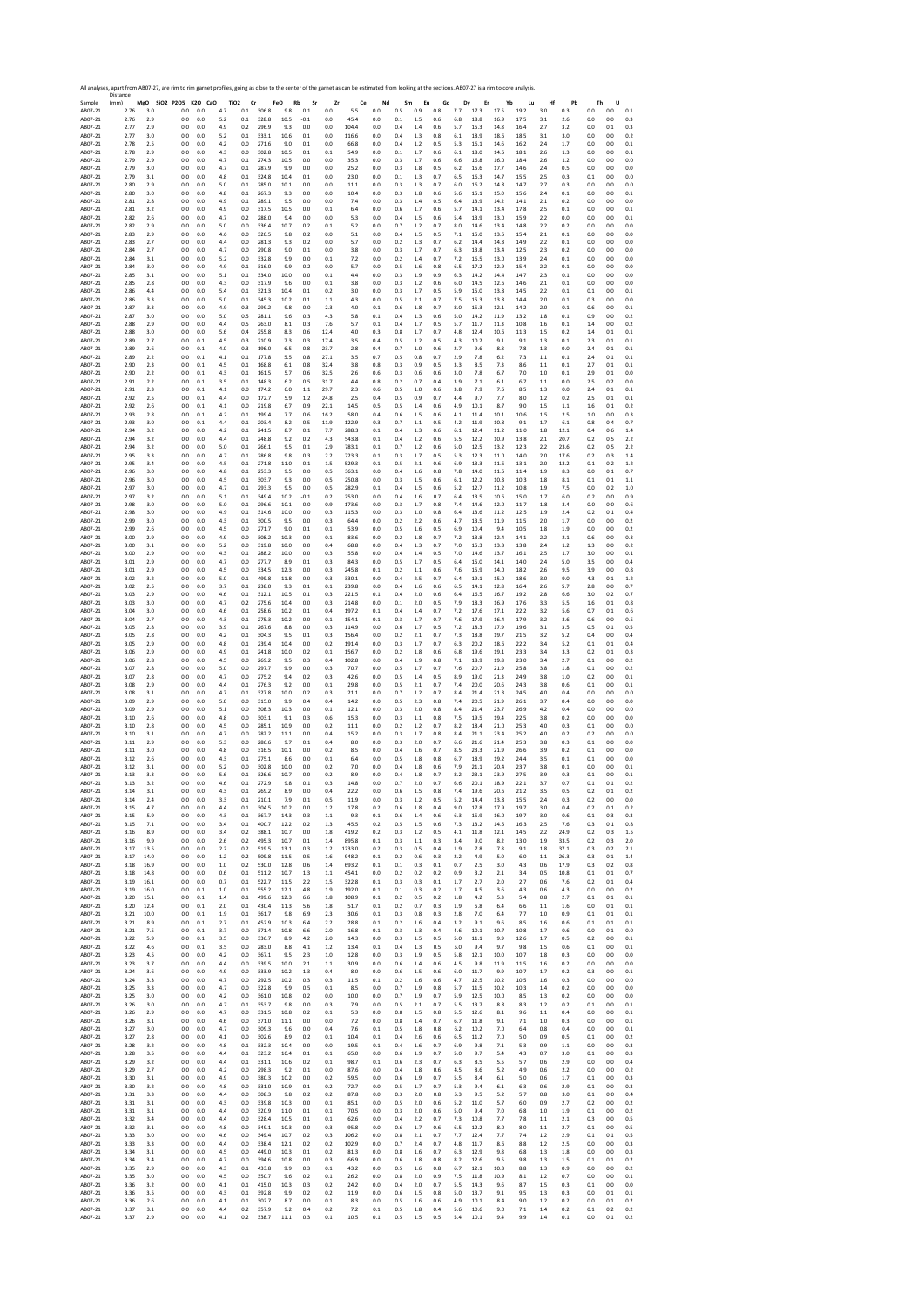|                    | All analyses, apart from AB07-27, are rim to rim garnet profiles, going as close to the center of the garnet as can be estimated from looking at the sections. AB07-27 is a rim to core analysis.<br>Distance |              |                              |            |            |                               |                |              |            |            |                |                 |            |            |            |                |              |              |                 |            |                |                |                 |            |
|--------------------|---------------------------------------------------------------------------------------------------------------------------------------------------------------------------------------------------------------|--------------|------------------------------|------------|------------|-------------------------------|----------------|--------------|------------|------------|----------------|-----------------|------------|------------|------------|----------------|--------------|--------------|-----------------|------------|----------------|----------------|-----------------|------------|
| Sample<br>AB07-21  | (mm)<br>3.38                                                                                                                                                                                                  | $_{\rm 3.2}$ | MgO SiO2 P2O5 K2O CaO<br>0.0 | 0.0        | 4.1        | TiO <sub>2</sub><br>Cr<br>0.2 | FeO<br>367.3   | Rb<br>10.2   | Sr<br>0.3  | Zr<br>0.1  | Ce<br>11.5     | Nd<br>0.1       | Sm<br>0.6  | Eu<br>1.7  | Gd<br>0.6  | Dy<br>5.2      | Er<br>12.5   | Yb<br>8.8    | Lu<br>8.7       | Hf<br>1.4  | Pb<br>0.2      | Th<br>0.0      | U<br>0.2        | 0.4        |
| AB07-21            | 3.38                                                                                                                                                                                                          | 2.7          | 0.0                          | 0.0        | 3.8        | 0.3                           | 397.4          | 10.1         | 0.1        | 0.3        | 10.9           | 0.1             | 0.3        | 1.7        | 0.6        | 5.3            | 12.6         | 8.5          | 8.5             | 1.2        | 0.1            | 0.0            | 0.1             | 0.3        |
| AB07-21<br>AB07-21 | 3.39<br>3.39                                                                                                                                                                                                  | 2.7<br>3.6   | 0.0<br>0.0                   | 0.0<br>0.0 | 3.7<br>4.5 | 0.2<br>0.2                    | 369.8<br>439.0 | 9.3<br>10.6  | 0.1<br>0.1 | 0.1<br>0.1 | 5.7<br>4.4     | 0.1<br>0.1      | 0.7<br>0.7 | 2.3<br>1.6 | 0.6<br>0.8 | 6.7<br>6.3     | 11.1<br>11.5 | 7.5<br>8.8   | $8.1\,$<br>10.4 | 1.3<br>1.1 | 0.2<br>0.2     | 0.1<br>0.0     | 0.1<br>0.1      | 0.2<br>0.2 |
| AB07-21            | 3.40                                                                                                                                                                                                          | 3.4          | 0.0                          | 0.0        | 4.3        | 0.2                           | 426.9          | 11.2         | 0.3        | 0.1        | 4.9            | 0.0             | 0.8        | 2.0        | 0.7        | 6.1            | 11.3         | 8.7          | 8.7             | 1.2        | 0.2            | 0.0            | 0.1             | 0.2        |
| AB07-21<br>AB07-21 | 3.40<br>3.41                                                                                                                                                                                                  | 3.0<br>3.0   | 0.0<br>0.0                   | 0.0<br>0.0 | 3.8<br>4.1 | 0.1<br>0.1                    | 461.8<br>396.3 | 9.9<br>10.1  | 0.3<br>0.2 | 0.1<br>0.1 | 5.5<br>8.3     | 0.1<br>0.0      | 0.4<br>0.4 | 1.9<br>1.7 | 0.7<br>0.7 | 4.1<br>5.8     | 12.2<br>11.6 | 8.8<br>9.3   | 8.5<br>8.5      | 1.3<br>1.1 | 0.1<br>0.1     | 0.0<br>0.2     | 0.1<br>0.1      | 0.1<br>0.0 |
| AB07-21            | 3.41                                                                                                                                                                                                          | 2.6<br>2.9   | 0.0                          | 0.0        | 3.9        | 0.0                           | 367.4          | 10.2<br>9.8  | 0.3<br>0.1 | 0.1        | 5.5<br>6.5     | 0.0             | 0.2        | 1.9        | 0.5        | 6.1            | 13.1         | 7.9          | 7.9             | 1.0        | 0.1            | 0.0<br>0.0     | 0.0             | 0.1<br>0.0 |
| AB07-21<br>AB07-21 | 3.42<br>3.42                                                                                                                                                                                                  | 2.7          | 0.0<br>0.0                   | 0.0<br>0.0 | 3.6<br>3.4 | 0.0<br>0.0                    | 430.4<br>342.8 | 9.3          | 0.3        | 0.1<br>0.0 | 6.0            | 0.0<br>0.0      | 0.6<br>0.4 | 1.7<br>1.3 | 0.5<br>0.7 | 6.2<br>5.2     | 12.4<br>10.3 | 9.6<br>8.9   | 9.4<br>9.3      | 1.2<br>1.1 | 0.2<br>0.2     | 0.0            | 0.0<br>0.1      | 0.1        |
| AB07-21<br>AB07-21 | 3.42<br>3.43                                                                                                                                                                                                  | 3.1<br>2.9   | 0.0<br>0.0                   | 0.0<br>0.0 | 3.5<br>3.4 | 0.0<br>0.0                    | 389.5<br>401.4 | 11.1<br>9.8  | 0.1<br>0.1 | 0.1<br>0.2 | 5.0<br>7.7     | 0.0<br>0.0      | 0.8<br>0.7 | 1.7<br>1.3 | 0.8<br>0.7 | $6.8\,$<br>5.9 | 12.6<br>12.4 | 9.2<br>8.2   | 9.0<br>7.3      | 1.3<br>1.1 | 0.2<br>0.2     | 0.0<br>0.0     | 0.0<br>0.0      | 0.1<br>0.0 |
| AB07-21            | 3.43                                                                                                                                                                                                          | 2.9          | 0.0                          | 0.0        | 3.4        | 0.0                           | 337.7          | 9.3          | 0.2        | 0.1        | 6.6            | 0.1             | 0.6        | 2.2        | 0.7        | 6.5            | 11.2         | 9.3          | 7.9             | 1.1        | 0.0            | 0.0            | 0.0             | 0.0        |
| AB07-21<br>AB07-21 | 3.44<br>3.44                                                                                                                                                                                                  | 2.9<br>3.5   | 0.0<br>0.0                   | 0.0<br>0.0 | 3.7<br>4.1 | 0.0<br>0.0                    | 339.7<br>360.5 | 9.8<br>10.7  | 0.1<br>0.2 | 0.0<br>0.0 | 7.0<br>4.4     | 0.0<br>0.0      | 0.5<br>0.6 | 2.1<br>1.9 | 0.6<br>0.6 | 5.0<br>5.8     | 10.8<br>10.8 | 9.0<br>9.3   | 8.5<br>8.3      | 1.1<br>1.2 | 0.1<br>0.3     | 0.0<br>0.0     | 0.0<br>0.0      | 0.1<br>0.1 |
| AB07-21            | 3.45                                                                                                                                                                                                          | 2.8          | 0.0                          | 0.0        | 3.2        | 0.0                           | 311.2          | 9.7          | 0.0        | 0.0        | 10.0           | 0.1             | 0.3        | 1.4        | 0.7        | 4.4            | 9.9          | 7.5          | 7.3             | 0.9        | 0.0            | 0.0            | 0.0             | 0.0        |
| AB07-21<br>AB07-21 | 3.45<br>3.46                                                                                                                                                                                                  | 3.3<br>3.0   | 0.0<br>0.0                   | 0.0<br>0.0 | 4.1<br>4.0 | 0.0<br>0.0                    | 398.3<br>357.7 | 11.3<br>11.0 | 0.1<br>0.1 | 0.1<br>0.0 | 4.3<br>5.9     | 0.0<br>0.0      | 0.6<br>0.3 | 1.5<br>2.6 | 0.7<br>0.7 | 6.7<br>6.2     | 12.2<br>11.8 | 9.1<br>8.6   | 7.2<br>8.8      | 1.2<br>1.2 | 0.2<br>0.2     | 0.0<br>0.0     | 0.0<br>0.0      | 0.0<br>0.1 |
| AB07-21            | 3.46                                                                                                                                                                                                          | 2.6          | 0.0                          | 0.0        | 3.5        | 0.0                           | 297.9          | 8.9          | 0.0        | 0.1        | 5.9            | 0.0             | 0.4        | 2.0        | 0.5        | 4.4            | 9.5          | 6.0          | 6.5             | 1.0        | 0.1            | 0.0            | 0.0             | 0.0        |
| AB07-21<br>AB07-21 | 3.47<br>3.47                                                                                                                                                                                                  | 3.2<br>3.0   | 0.0<br>0.0                   | 0.0<br>0.0 | 4.1<br>3.8 | 0.0<br>0.0                    | 328.0<br>321.7 | 11.5<br>10.4 | 0.1<br>0.0 | 0.0<br>0.0 | 8.6<br>10.5    | 0.0<br>0.0      | 0.7<br>0.6 | 1.8<br>2.0 | 0.7<br>0.7 | 5.5<br>6.1     | 10.1<br>10.1 | 8.0<br>7.1   | 6.7<br>6.3      | 1.0<br>1.0 | 0.2<br>0.4     | 0.0<br>0.0     | 0.0<br>0.0      | 0.0<br>0.0 |
| AB07-21            | 3.47                                                                                                                                                                                                          | 2.6          | 0.0                          | 0.0        | 4.0        | 0.0                           | 317.7          | 10.1         | 0.1        | 0.0        | 24.2           | 0.0             | 0.6        | 1.9        | 0.7        | 5.7            | 11.6         | 7.3          | 7.1             | 0.9        | 1.5            | 0.0            | 0.0             | 0.1        |
| AB07-21<br>AB07-21 | 3.48<br>3.48                                                                                                                                                                                                  | 2.9<br>2.9   | 0.0<br>0.0                   | 0.0<br>0.0 | 4.0<br>3.9 | 0.0<br>0.0                    | 305.8<br>366.1 | 10.1<br>10.1 | 0.2<br>0.1 | 0.0<br>0.0 | 68.3<br>60.2   | 0.0<br>0.0      | 0.5<br>0.7 | 1.3<br>2.0 | 0.8<br>0.9 | 5.4<br>5.5     | 10.7<br>10.8 | 6.7<br>7.1   | 6.9<br>7.4      | 0.9<br>0.9 | 2.1<br>1.7     | 0.1<br>0.0     | 0.0<br>0.0      | 0.1<br>0.1 |
| AB07-21<br>AB07-21 | 3.49<br>3.49                                                                                                                                                                                                  | 3.2          | 0.0<br>0.0                   | 0.0<br>0.0 | 4.5<br>4.1 | 0.0<br>0.0                    | 318.5<br>292.7 | 11.2<br>9.5  | 0.0        | 0.1<br>0.0 | 54.3<br>28.1   | 0.0<br>0.0      | 0.7<br>0.9 | 2.1<br>2.1 | 0.7<br>0.7 | 7.2            | 9.6<br>9.3   | 6.5<br>6.8   | 6.8             | 1.0        | 1.5            | 0.1<br>0.0     | 0.0             | 0.1<br>0.1 |
| AB07-21            | 3.50                                                                                                                                                                                                          | 3.0<br>3.1   | 0.0                          | 0.0        | 3.9        | 0.0                           | 328.1          | 9.6          | 0.0<br>0.1 | 0.0        | 24.0           | 0.0             | 0.5        | 2.3        | 0.6        | 6.1<br>6.8     | 11.1         | 6.6          | 7.4<br>6.2      | 1.0<br>0.9 | 0.8<br>0.4     | 0.0            | 0.0<br>0.0      | 0.1        |
| AB07-21<br>AB07-21 | 3.50<br>3.51                                                                                                                                                                                                  | 2.7<br>3.0   | 0.0<br>0.0                   | 0.0<br>0.0 | 3.7<br>4.7 | 0.0<br>0.0                    | 309.7<br>330.8 | 9.1<br>11.4  | 0.0<br>0.1 | 0.1<br>0.0 | 12.3<br>11.0   | 0.0<br>0.0      | 0.4<br>0.5 | 1.8<br>1.7 | 0.8<br>0.9 | 6.1<br>7.0     | 11.1<br>10.5 | 6.0<br>7.0   | 5.2<br>5.9      | 0.8<br>0.7 | 0.3<br>0.2     | 0.0<br>0.0     | 0.0<br>0.0      | 0.1<br>0.0 |
| AB07-21            | 3.51                                                                                                                                                                                                          | 3.1          | 0.0                          | 0.0        | 4.4        | 0.0                           | 351.5          | 10.8         | 0.0        | 0.0        | 9.0            | 0.0             | 0.4        | 2.2        | 1.0        | 5.2            | 11.3         | 6.7          | 7.7             | 0.8        | 0.2            | 0.0            | 0.0             | 0.0        |
| AB07-21<br>AB07-21 | 3.52<br>3.52                                                                                                                                                                                                  | 3.1<br>2.7   | 0.0<br>0.0                   | 0.0<br>0.0 | 4.1<br>4.5 | 0.0<br>0.0                    | 344.6<br>350.5 | 10.7<br>10.2 | 0.0<br>0.0 | 0.0<br>0.0 | 6.5<br>7.8     | 0.0<br>0.0      | 0.6<br>0.6 | 2.3<br>1.9 | 0.9<br>0.8 | 6.1<br>5.1     | 9.6<br>10.1  | 8.0<br>7.3   | 5.9<br>7.3      | 0.9<br>0.9 | 0.1<br>0.1     | 0.0<br>0.0     | 0.0<br>0.0      | 0.0<br>0.1 |
| AB07-21            | 3.52                                                                                                                                                                                                          | 2.6          | 0.0                          | 0.0        | 4.1        | 0.0                           | 314.8          | 10.2         | 0.0        | 0.0        | 11.6           | 0.0             | 0.8        | 1.9        | 0.7        | 6.0            | 9.7          | 6.0          | 5.6             | 0.8        | 0.1            | 0.0            | 0.0             | 0.0        |
| AB07-21<br>AB07-21 | 3.53<br>3.53                                                                                                                                                                                                  | 3.0<br>2.8   | 0.0<br>0.0                   | 0.0<br>0.0 | 4.3<br>4.1 | 0.0<br>0.0                    | 362.3<br>328.6 | 10.8<br>9.9  | 0.2<br>0.0 | 0.0<br>0.0 | 8.0<br>44.2    | 0.0<br>0.0      | 0.8<br>0.3 | 2.1<br>2.2 | 0.7<br>0.8 | 6.2<br>6.3     | 11.3<br>11.0 | 7.2<br>6.9   | 7.4<br>6.7      | 0.9<br>1.0 | 0.5<br>1.8     | 0.0<br>0.0     | 0.0<br>0.1      | 0.2<br>0.3 |
| AB07-21            | 3.54                                                                                                                                                                                                          | 2.8          | 0.0                          | 0.0        | 4.5        | 0.0                           | 339.0          | 10.5         | 0.1        | 0.1        | 102.0          | 0.1             | 0.6        | 2.1        | 0.9        | 6.5            | 10.0         | 8.4          | 7.2             | 1.1        | 3.1            | 0.0            | 0.2             | 0.5        |
| AB07-21<br>AB07-21 | 3.54<br>3.55                                                                                                                                                                                                  | 2.7<br>3.1   | 0.0<br>0.0                   | 0.0<br>0.0 | 3.9<br>4.2 | 0.0<br>0.0                    | 382.3<br>392.8 | 9.7<br>10.1  | 0.0<br>0.0 | 0.0<br>0.0 | 132.7<br>118.2 | 0.0<br>0.0      | 0.7<br>0.4 | 1.9<br>2.6 | 0.6<br>0.8 | 4.8<br>5.7     | 11.2<br>11.3 | 8.1<br>7.1   | 7.4<br>7.8      | 1.1<br>1.1 | 3.9<br>2.8     | 0.0<br>0.0     | 0.2<br>0.1      | 0.5<br>0.3 |
| AB07-21<br>AB07-21 | 3.55<br>3.56                                                                                                                                                                                                  | 3.0<br>2.8   | 0.0<br>0.0                   | 0.0<br>0.0 | 4.6<br>4.4 | 0.0<br>0.1                    | 367.7<br>317.3 | 11.8<br>10.5 | 0.1<br>0.0 | 0.0<br>0.1 | 83.5<br>54.0   | 0.0<br>0.0      | 0.7<br>0.5 | 2.2<br>1.8 | 0.8<br>0.8 | 7.5<br>5.5     | 10.7<br>11.7 | 8.4<br>7.9   | 8.3<br>8.0      | 1.1<br>1.1 | 2.1<br>1.3     | 0.1<br>0.0     | 0.1<br>0.1      | 0.3<br>0.3 |
| AB07-21            | 3.56                                                                                                                                                                                                          | 3.0          | 0.0                          | 0.0        | 4.3        | 0.2                           | 379.7          | 11.1         | 0.1        | 0.0        | 39.8           | 0.1             | 0.7        | 2.4        | 0.7        | 8.0            | 11.3         | 8.5          | 9.2             | 1.2        | 0.8            | 0.0            | 0.0             | 0.3        |
| AB07-21<br>AB07-21 | 3.57<br>3.57                                                                                                                                                                                                  | 2.9<br>3.1   | 0.0<br>0.0                   | 0.0<br>0.0 | 4.9<br>4.4 | 0.4<br>0.6                    | 355.8<br>323.8 | 10.9<br>10.9 | 0.2<br>0.2 | 0.0<br>0.1 | 23.4<br>17.9   | 0.1<br>0.0      | 0.7<br>0.8 | 2.4<br>2.0 | 0.7<br>0.7 | 6.4<br>6.2     | 12.0<br>11.8 | 8.4<br>9.1   | 10.2<br>9.6     | 1.4<br>1.3 | 0.5<br>0.6     | 0.0<br>0.0     | 0.1<br>0.0      | 0.2<br>0.5 |
| AB07-21            | 3.57                                                                                                                                                                                                          | 2.5          | 0.0                          | 0.0        | 4.1        | 0.6                           | 301.4          | 9.0          | 0.0        | 0.0        | 20.4           | 0.1             | 0.5        | 1.1        | 0.7        | 6.5            | 9.4          | 8.7          | 9.2             | 1.2        | 0.5            | 0.0            | 0.1             | 0.3        |
| AB07-21<br>AB07-21 | 3.58<br>3.58                                                                                                                                                                                                  | 3.2<br>2.6   | 0.0<br>0.0                   | 0.0<br>0.0 | 4.2<br>3.8 | 0.7<br>0.6                    | 403.2<br>327.2 | 10.4<br>9.3  | 0.0<br>0.1 | 0.0<br>0.0 | 20.2<br>16.0   | 0.1<br>0.2      | 0.6<br>0.6 | 2.1<br>1.9 | 0.7<br>0.5 | 5.9<br>5.2     | 11.8<br>10.5 | 9.3<br>8.6   | 9.6<br>9.8      | 1.4<br>1.4 | 0.5<br>0.5     | 0.0<br>0.0     | 0.1<br>0.0      | 0.3<br>0.3 |
| AB07-21            | 3.59                                                                                                                                                                                                          | 2.8          | 0.0                          | 0.0        | 4.5        | 0.7                           | 305.8          | 10.3         | 0.0        | 0.0        | 15.3           | 0.1             | 0.7        | 1.9        | 0.7        | 3.9            | 10.3         | 8.9          | 11.1            | 1.7        | 0.4            | 0.0            | 0.0             | 0.2        |
| AB07-21<br>AB07-21 | 3.59<br>3.60                                                                                                                                                                                                  | 3.2<br>3.1   | 0.0<br>0.0                   | 0.0<br>0.0 | 4.6<br>4.1 | 0.7<br>0.4                    | 348.7<br>280.3 | 10.7<br>9.6  | 0.0<br>0.1 | 0.0<br>0.1 | 12.8<br>10.6   | 0.2<br>0.0      | 0.5<br>0.5 | 2.0<br>1.6 | 0.7<br>0.5 | 5.0<br>5.2     | 13.6<br>11.0 | 10.9<br>10.5 | 10.8<br>10.2    | 1.7<br>1.5 | 0.4<br>0.3     | 0.0<br>0.0     | 0.0<br>0.1      | 0.2<br>0.1 |
| AB07-21            | 3.60                                                                                                                                                                                                          | 2.8          | 0.0                          | 0.0        | 4.2        | 0.3                           | 327.0          | 9.9          | 0.0        | 0.1        | 15.1           | 0.1             | 0.8        | 2.0        | 0.7        | 5.0            | 12.0         | 9.1          | 10.7            | 1.5        | 0.9            | 0.1            | 0.0             | 0.1        |
| AB07-21<br>AB07-21 | 3.61<br>3.61                                                                                                                                                                                                  | 2.7<br>2.7   | 0.0<br>0.0                   | 0.0<br>0.0 | 3.9<br>3.8 | 0.2<br>0.1                    | 334.1<br>285.1 | 10.2<br>8.8  | 0.0<br>0.1 | 0.1<br>0.1 | 45.9<br>60.6   | 0.1<br>0.1      | 0.3<br>0.5 | 1.9<br>1.8 | 0.6<br>0.6 | 5.1<br>5.4     | 11.7<br>10.4 | 10.4<br>9.9  | 10.2<br>10.3    | 1.8<br>1.8 | 1.8<br>1.4     | 0.0<br>0.0     | 0.1<br>0.0      | 0.2<br>0.1 |
| AB07-21            | 3.62                                                                                                                                                                                                          | 2.9          | 0.0                          | 0.0        | $5.1\,$    | 0.1                           | 335.5          | 10.2         | 0.1        | 0.2        | 49.3           | 0.0             | 0.8        | 2.1        | 0.7        | 5.3            | 11.9         | 10.7         | 11.5            | 2.1        | 1.1            | 0.0            | 0.0             | 0.0        |
| AB07-21<br>AB07-21 | 3.62<br>3.63                                                                                                                                                                                                  | 3.0<br>3.0   | 0.0<br>0.0                   | 0.0<br>0.0 | 4.4<br>4.2 | 0.1<br>0.1                    | 302.9<br>327.3 | 9.4<br>9.8   | 0.2<br>0.0 | 0.1<br>0.0 | 31.2<br>21.6   | 0.0<br>0.0      | 0.6<br>0.6 | 2.0<br>2.1 | 0.7<br>0.7 | 4.2<br>6.0     | 10.7<br>10.7 | 9.3<br>9.9   | 10.8<br>10.6    | 1.6<br>1.8 | 0.7<br>0.4     | 0.0<br>0.0     | 0.0<br>0.0      | 0.1<br>0.0 |
| AB07-21            | 3.63                                                                                                                                                                                                          | 2.5          | 0.0                          | 0.0        | 4.0        | 0.0                           | 321.9          | 8.7          | 0.0        | 0.0        | 13.8           | 0.0             | 0.5        | 1.6        | 0.7        | 4.6            | 8.2          | 9.4          | 11.4            | 1.6        | 0.4            | 0.0            | 0.0             | 0.0        |
| AB07-21<br>AB07-21 | 3.63<br>3.64                                                                                                                                                                                                  | 2.7<br>2.7   | 0.0<br>0.0                   | 0.0<br>0.0 | 4.4<br>3.8 | 0.0<br>0.0                    | 336.9<br>362.3 | 10.2<br>10.3 | 0.2<br>0.0 | 0.1<br>0.0 | 13.1<br>11.1   | 0.0<br>0.0      | 0.4<br>0.6 | 1.6<br>2.2 | 0.6<br>0.5 | 5.6<br>4.9     | 11.1<br>11.4 | 9.2<br>9.8   | 10.5<br>13.3    | 1.9<br>1.9 | 0.3<br>0.3     | 0.0<br>0.0     | 0.0<br>0.0      | 0.0<br>0.1 |
| AB07-21<br>AB07-21 | 3.64<br>3.65                                                                                                                                                                                                  | 3.1<br>3.0   | 0.0<br>0.0                   | 0.0<br>0.0 | 4.5<br>4.1 | 0.0<br>0.0                    | 341.3<br>331.0 | 11.5<br>9.6  | 0.1<br>0.1 | 0.0<br>0.0 | 7.1<br>6.4     | 0.0<br>0.0      | 0.7<br>0.5 | 2.2<br>1.7 | 0.8<br>0.7 | 4.4<br>4.1     | 10.8<br>10.9 | 11.3<br>10.4 | 14.1<br>13.1    | 2.3<br>2.1 | 0.2<br>0.2     | 0.1<br>0.1     | 0.0<br>0.0      | 0.0<br>0.0 |
| AB07-21            | 3.65                                                                                                                                                                                                          | 2.9          | 0.0                          | 0.0        | 3.9        | 0.0                           | 323.4          | 9.0          | 0.0        | 0.0        | 5.9            | 0.1             | 0.5        | 2.0        | 0.7        | 5.1            | 9.1          | 9.4          | 13.1            | 2.1        | 0.2            | 0.0            | 0.0             | 0.0        |
| AB07-21<br>AB07-21 | 3.66<br>3.66                                                                                                                                                                                                  | 2.7<br>3.2   | 0.0<br>0.0                   | 0.0<br>0.0 | 4.2<br>4.4 | 0.0<br>0.0                    | 339.7<br>320.9 | 10.1<br>9.8  | 0.0<br>0.3 | 0.1<br>0.0 | 9.8<br>5.0     | 0.0<br>0.1      | 0.5<br>0.6 | 2.4<br>1.8 | 0.6<br>0.9 | 4.9<br>6.3     | 10.7<br>10.2 | 11.1<br>11.0 | 12.7<br>12.8    | 2.3<br>2.4 | 0.1<br>0.2     | 0.0<br>0.0     | 0.0<br>0.0      | 0.0<br>0.0 |
| AB07-21            | 3.67                                                                                                                                                                                                          | 2.8          | 0.0                          | 0.0        | 4.4        | 0.0                           | 311.4          | 10.3         | 0.0        | 0.0        | 5.3            | 0.0             | 0.8        | 1.8        | 0.8        | 5.2            | 10.0         | 10.5         | 13.2            | 2.2        | 0.1            | 0.0            | 0.0             | 0.1        |
| AB07-21<br>AB07-21 | 3.67<br>3.68                                                                                                                                                                                                  | 2.8<br>3.0   | 0.0<br>0.0                   | 0.0<br>0.0 | 3.3<br>3.8 | 0.0<br>0.1                    | 283.7<br>363.9 | 9.0<br>9.4   | 0.1<br>0.0 | 0.1<br>0.0 | 8.3<br>6.0     | 0.0<br>0.0      | 0.8<br>0.5 | 1.8<br>2.0 | 0.5<br>0.7 | 3.7<br>5.3     | 10.0<br>10.6 | 9.3<br>11.2  | 12.3<br>12.9    | 2.0<br>2.3 | 0.1<br>0.1     | 0.0<br>0.1     | 0.0<br>0.0      | 0.0<br>0.1 |
| AB07-21            | 3.68                                                                                                                                                                                                          | 2.8          | 0.0                          | 0.0        | 3.9        | 0.6                           | 324.5          | 10.8         | 0.1        | 0.0        | 4.0            | 0.0             | 0.5        | 2.0        | 0.6        | 5.4            | 9.2          | 10.1         | 13.3            | 2.4        | 0.1            | 0.1            | 0.1             | 0.1        |
| AB07-21<br>AB07-21 | 3.68<br>3.69                                                                                                                                                                                                  | 2.8<br>2.7   | 0.0<br>0.0                   | 0.0<br>0.0 | 3.9<br>3.5 | 2.0<br>3.2                    | 404.3<br>324.6 | 10.5<br>10.0 | 0.0<br>0.2 | 0.1<br>0.4 | 4.6<br>5.5     | 0.1<br>0.1      | 0.6<br>0.6 | 1.7<br>1.5 | 0.8<br>0.6 | 5.4<br>4.7     | 9.7<br>8.2   | 11.1<br>8.2  | 13.6<br>12.0    | 2.2<br>2.1 | 0.1<br>0.1     | 0.2<br>0.4     | 0.1<br>0.1      | 0.2<br>0.2 |
| AB07-21            | 3.69                                                                                                                                                                                                          | 2.9          | 0.0                          | 0.0        | 3.6        | 4.7                           | 364.5          | 11.6         | 0.1        | 1.3        | 9.3            | 0.6             | 0.8        | 2.1        | 0.8        | 5.1            | 11.4         | 10.4         | 13.6            | 2.6        | 0.4            | 0.7            | 0.2             | 0.3        |
| AB07-21<br>AB07-21 | 3.70<br>3.70                                                                                                                                                                                                  | 3.3<br>2.9   | 0.0<br>0.0                   | 0.0<br>0.0 | 4.1<br>4.2 | 4.7<br>5.0                    | 375.3<br>410.9 | 11.2<br>12.0 | 0.0<br>0.0 | 1.2<br>1.4 | 28.8<br>41.2   | 0.5<br>0.4      | 0.9<br>1.1 | 1.6<br>2.1 | 0.5<br>0.8 | 5.0<br>4.5     | 9.3<br>8.9   | 9.4<br>10.6  | 13.8<br>14.3    | 2.3<br>2.3 | 1.0<br>1.3     | 0.5<br>0.3     | 0.2<br>0.4      | 0.4<br>0.5 |
| AB07-21<br>AB07-21 | 3.71<br>3.71                                                                                                                                                                                                  | 3.1<br>2.9   | 0.0<br>0.0                   | 0.0<br>0.0 | 4.0<br>4.0 | 5.0<br>4.3                    | 383.3<br>377.1 | 12.1<br>11.7 | 0.1<br>0.0 | 1.4<br>0.9 | 30.5<br>22.1   | 0.5<br>0.5      | 0.5<br>0.7 | 1.4<br>1.8 | 0.7<br>0.5 | 4.7<br>6.0     | 10.8<br>10.4 | 10.8<br>10.1 | 14.2<br>12.9    | 2.1<br>2.3 | 1.1<br>0.9     | 0.7<br>0.6     | 0.3<br>0.3      | 0.5<br>0.4 |
| AB07-21            | 3.72                                                                                                                                                                                                          | 3.2          | 0.0                          | 0.0        | 3.9        | 3.2                           | 422.7          | 10.6         | 0.0        | 0.8        | 17.3           | 0.3             | 0.7        | 2.2        | 1.0        | 3.5            | 10.0         | 10.2         | 12.3            | 2.4        | 0.2            | 0.3            | 0.2             | 0.3        |
| AB07-21<br>AB07-21 | 3.72<br>3.73                                                                                                                                                                                                  | 2.9<br>3.0   | 0.0<br>0.0                   | 0.0<br>0.0 | 3.8<br>4.2 | 2.6<br>1.7                    | 402.1<br>341.3 | 11.0<br>12.8 | 0.0<br>0.0 | 0.4<br>0.3 | 14.4<br>9.4    | 0.1<br>0.3      | 1.0<br>0.5 | 2.0<br>1.9 | 0.8<br>0.7 | 4.8<br>5.2     | 10.2<br>10.3 | 10.8<br>9.5  | 11.4<br>12.6    | 2.3<br>2.2 | 0.3<br>0.2     | 0.4<br>0.1     | 0.1<br>0.0      | 0.1<br>0.2 |
| AB07-21            | 3.73                                                                                                                                                                                                          | 2.9          | 0.0                          | 0.0        | 3.9        | $1.2\,$                       | 360.9          | 10.8         | 0.0        | 0.3        | 9.1            | 0.1             | 0.5        | 1.8        | 0.5        | 3.5            | 8.8          | 9.3          | 11.3            | $2.1\,$    | 0.2            | 0.1            | 0.0             | 0.0        |
| AB07-21<br>AB07-21 | 3.73<br>3.74                                                                                                                                                                                                  | 2.6<br>3.0   | 0.0<br>0.0                   | 0.0<br>0.0 | 3.6<br>3.9 | 0.6<br>0.4                    | 326.9<br>399.1 | 9.9<br>10.7  | 0.0<br>0.0 | 0.2<br>0.1 | 6.2<br>7.6     | 0.0<br>0.0      | 0.7<br>0.7 | 1.8<br>1.6 | 0.6<br>0.6 | 4.5<br>5.7     | 8.1<br>8.8   | 8.9<br>8.7   | 9.8<br>12.6     | 1.7<br>1.9 | 0.1<br>0.1     | 0.1<br>0.2     | 0.0<br>0.0      | 0.0<br>0.0 |
| AB07-21            | 3.74                                                                                                                                                                                                          | 2.8          | 0.0                          | 0.0        | 4.3        | 0.3                           | 360.6          | 10.1         | 0.0        | 0.1        | 6.5            | 0.0             | 0.6        | 2.1        | 0.6        | 4.5            | 9.1          | 8.7          | 9.5             | 1.8        | 0.1            | 0.0            | 0.0             | 0.0        |
| AB07-21<br>ABU/~21 | 3.75<br>3.75                                                                                                                                                                                                  | 3.0          | 0.0<br>U.U                   | 0.0<br>0.0 | 4.7<br>4.0 | 0.2<br>U.I                    | 440.2          | 10.9<br>10.8 | 0.2<br>υ.  | 0.2<br>U.Z | 5.7<br>5.6     | 0.0<br>0.0      | 0.6<br>0.6 | 1.9        | 0.8<br>U.b | 5.3<br>5.L     | 8.8          | 8.9          | 10.0<br>11.1    | 1.6        | 0.2<br>U.I     | 0.0<br>U.L     | 0.0<br>U.L      | 0.0<br>U.L |
| AR07-21<br>AB07-21 | 3.76                                                                                                                                                                                                          | 3.1          | 0.0                          | 0.0        | 3.9        | 0.1                           | 414.9          | 9.8          | 0.1        | 0.1        | 5.2            | 0.0             | 0.5        | 2.2        | 0.6        | 4.4            | 8.7          | 7.1          | 9.7             | 1.5        | 0.1            | 0.0            | 0.0             | 0.0        |
| AB07-21            | 3.76<br>3.77                                                                                                                                                                                                  | 3.0<br>2.8   | 0.0<br>0.0                   | 0.0<br>0.0 | 3.8<br>3.8 | 0.1<br>0.1                    | 419.2<br>374.6 | 10.4<br>9.5  | 0.1<br>0.0 | 0.1<br>0.0 | 4.8<br>4.5     | 0.0<br>0.0      | 0.9<br>0.5 | 1.6<br>2.3 | 0.5<br>0.5 | 4.6<br>3.5     | 9.6<br>6.6   | 7.3<br>6.1   | 7.7<br>7.5      | 1.3<br>1.1 | 0.1<br>0.0     | 0.0<br>0.0     | 0.0<br>0.0      | 0.0<br>0.0 |
| AB07-21<br>AB07-21 | 3.77<br>3.78                                                                                                                                                                                                  | 3.1<br>3.1   | 0.0<br>0.0                   | 0.0<br>0.0 | 4.0<br>4.0 | 0.0<br>0.0                    | 414.9<br>435.6 | 10.8<br>10.5 | 0.0<br>0.1 | 0.1<br>0.0 | 5.6<br>4.4     | 0.0<br>0.0      | 0.5<br>0.7 | 2.0<br>1.3 | 0.8<br>0.7 | 6.1<br>5.4     | 7.7<br>7.8   | 6.0<br>5.7   | 6.1<br>6.3      | 1.1<br>0.9 | 0.1<br>0.1     | 0.1<br>0.0     | 0.0<br>0.0      | 0.0<br>0.0 |
| AB07-21            | 3.78                                                                                                                                                                                                          | 2.7          | 0.0                          | 0.0        | 3.3        | 0.0                           | 312.7          | 9.9          | 0.0        | 0.0        | 4.2            | 0.0             | 0.6        | 2.2        | 0.6        | 3.9            | 7.2          | 5.4          | 4.3             | 0.8        | 0.1            | 0.0            | 0.0             | 0.0        |
| AB07-21<br>AB07-21 | 3.78<br>3.79                                                                                                                                                                                                  | 2.8<br>2.8   | 0.0<br>0.0                   | 0.0<br>0.0 | 4.0<br>3.8 | 0.0<br>0.0                    | 361.1<br>378.5 | 9.7<br>9.7   | 0.1<br>0.0 | 0.1<br>0.0 | 5.6<br>4.4     | 0.1<br>0.0      | 0.7<br>0.4 | 1.9<br>1.7 | 0.9<br>0.6 | 3.9<br>6.3     | 7.8<br>6.1   | 5.1<br>3.9   | 4.8<br>4.8      | 0.5<br>0.6 | 0.1<br>0.1     | 0.0<br>0.0     | 0.0<br>0.0      | 0.0<br>0.0 |
| AB07-21            | 3.79                                                                                                                                                                                                          | 3.3          | 0.0                          | 0.0        | 4.1        | 0.0                           | 401.7          | 11.2         | 0.0        | 0.0        | 3.5            | 0.0             | 0.6        | 2.1        | 0.6        | 5.7            | 6.4          | 3.4          | 3.6             | 0.6        | 0.0            | 0.0            | 0.0             | 0.0        |
| AB07-21<br>AB07-21 | 3.80<br>3.80                                                                                                                                                                                                  | 2.5<br>2.9   | 0.0<br>0.0                   | 0.0<br>0.0 | 2.9<br>4.0 | 0.0<br>0.0                    | 303.9<br>368.9 | 8.7<br>10.7  | 0.0<br>0.1 | 0.1<br>0.0 | 3.3<br>5.6     | 0.0<br>0.0      | 0.6<br>1.2 | 1.9<br>2.2 | 0.5<br>0.7 | 4.9<br>6.5     | 4.9<br>6.8   | 3.0<br>3.3   | 3.2<br>3.7      | 0.4<br>0.5 | 0.1<br>0.1     | 0.0<br>0.0     | 0.0<br>0.0      | 0.0<br>0.0 |
| AB07-21<br>AB07-21 | 3.81<br>3.81                                                                                                                                                                                                  | 2.9<br>3.0   | 0.0<br>0.0                   | 0.0<br>0.0 | 3.8<br>4.3 | 0.0<br>0.0                    | 349.1<br>376.6 | 10.2<br>10.9 | 0.0<br>0.0 | 0.0<br>0.0 | $4.5\,$<br>5.0 | 0.0<br>0.0      | 0.5<br>0.7 | 2.1<br>2.1 | 0.7<br>0.6 | 3.9<br>6.1     | 7.4<br>6.7   | 3.4<br>4.4   | 3.4<br>3.1      | 0.5<br>0.5 | $0.1\,$<br>0.1 | 0.0<br>0.0     | $0.0\,$<br>0.0  | 0.0<br>0.0 |
| AB07-21            | 3.82                                                                                                                                                                                                          | 3.0          | 0.0                          | 0.0        | 3.8        | 0.0                           | 382.2          | 11.1         | 0.0        | 0.0        | 6.0            | 0.0             | 0.9        | 2.1        | 0.8        | 4.9            | 5.4          | 3.5          | 3.7             | 0.5        | 0.1            | 0.1            | 0.0             | 0.0        |
| AB07-21<br>AB07-21 | 3.82<br>3.83                                                                                                                                                                                                  | 3.1<br>3.4   | 0.0<br>0.0                   | 0.0<br>0.0 | 4.0<br>4.4 | 0.0<br>0.0                    | 332.7<br>390.7 | 9.9<br>10.3  | 0.0<br>0.2 | 0.0<br>0.0 | 4.9<br>5.1     | 0.0<br>0.0      | 0.5<br>0.6 | 1.8<br>2.0 | 0.7<br>0.8 | 6.1<br>4.7     | 6.0<br>7.3   | 3.9<br>3.7   | 3.1<br>4.1      | 0.6<br>0.5 | 0.2<br>0.1     | 0.0<br>0.0     | 0.0<br>0.0      | 0.0<br>0.0 |
| AB07-21            | 3.83                                                                                                                                                                                                          | 3.0          | 0.0                          | 0.0        | 3.6        | 0.0                           | 341.2<br>342.7 | 10.5         | 0.1        | 0.1        | 4.6<br>6.5     | 0.0             | 0.6        | 1.8        | 0.5        | 4.7            | 6.0          | 3.4          | 3.7             | 0.4        | 0.1            | 0.0            | 0.0             | 0.0        |
| AB07-21<br>AB07-21 | 3.84<br>3.84                                                                                                                                                                                                  | 3.0<br>3.0   | 0.0<br>0.0                   | 0.0<br>0.0 | 4.1<br>3.9 | 0.0<br>0.0                    | 362.8          | 10.4<br>11.2 | 0.0<br>0.0 | 0.0<br>0.0 | 5.0            | 0.0<br>0.0      | 0.4<br>0.5 | 1.7<br>2.5 | 0.8<br>0.7 | 5.3<br>5.1     | 6.5<br>7.3   | 3.9<br>4.6   | 3.8<br>3.5      | 0.4<br>0.5 | 0.1<br>0.1     | 0.0<br>0.1     | 0.0<br>0.0      | 0.0<br>0.0 |
| AB07-21<br>AB07-21 | 3.84<br>3.85                                                                                                                                                                                                  | 3.2<br>3.1   | 0.0<br>0.0                   | 0.0<br>0.0 | 4.2<br>4.3 | 0.0<br>0.0                    | 296.1<br>312.5 | 9.2<br>10.1  | 0.0<br>0.0 | 0.0<br>0.0 | 3.8<br>3.8     | $_{0.0}$<br>0.0 | 0.7<br>0.6 | 2.0<br>2.4 | 0.7<br>0.5 | 4.5<br>3.4     | 7.2<br>7.1   | 3.9<br>4.3   | 3.7<br>3.9      | 0.5<br>0.6 | $0.1\,$<br>0.2 | $0.1\,$<br>0.4 | $_{0.0}$<br>0.0 | 0.0<br>0.0 |
| AB07-21            | 3.85                                                                                                                                                                                                          | 2.6          | 0.0                          | 0.0        | 3.6        | 0.0                           | 344.2          | 9.8          | 0.0        | 0.1        | 4.3            | 0.0             | 0.4        | 2.1        | 0.6        | 4.8            | 7.2          | 4.5          | 4.5             | 0.5        | 0.1            | 0.4            | 0.0             | 0.0        |
| AB07-21<br>AB07-21 | 3.86<br>3.86                                                                                                                                                                                                  | 3.3<br>2.4   | 0.0<br>0.0                   | 0.0<br>0.0 | 3.9<br>3.0 | 0.0<br>0.0                    | 425.9<br>272.9 | 11.1<br>8.7  | 0.0<br>0.1 | 0.0<br>0.0 | 6.4<br>4.4     | 0.0<br>0.0      | 0.8<br>0.4 | 2.4<br>1.6 | 0.7<br>0.6 | 5.4<br>3.1     | 9.1<br>4.7   | 5.1<br>4.0   | 5.6<br>3.6      | 0.6<br>0.5 | 0.2<br>0.4     | 0.5<br>0.1     | 0.0<br>0.0      | 0.0<br>0.1 |
| AB07-21            | 3.87                                                                                                                                                                                                          | 3.1          | 0.0                          | 0.0        | 3.7        | 0.0                           | 394.4          | 11.1         | 0.0        | 0.0        | 72.3           | 0.0             | 0.6        | 1.6        | 0.9        | 7.1            | 9.5          | 5.4          | 5.0             | 0.7        | 5.2            | 0.2            | 0.0             | 0.3        |
| AB07-21<br>AB07-21 | 3.87<br>3.88                                                                                                                                                                                                  | 3.1<br>2.7   | 0.0<br>0.0                   | 0.0<br>0.0 | 4.0<br>3.4 | 0.0<br>0.0                    | 332.7<br>349.1 | 10.3<br>10.2 | 0.0<br>0.0 | 0.0<br>0.0 | 271.0<br>478.6 | 0.1<br>0.1      | 0.7<br>0.5 | 2.8<br>2.0 | 1.1<br>0.8 | 5.5<br>5.4     | 9.0<br>8.2   | 5.6<br>6.0   | 5.3<br>5.6      | 0.8<br>0.8 | 13.0<br>14.6   | 0.1<br>0.2     | 0.0<br>0.1      | 0.7<br>0.6 |
| AB07-21            | 3.88                                                                                                                                                                                                          | 3.0          | 0.0                          | 0.0        | 4.7        | 0.0                           | 387.0          | 10.8         | 0.0        | 0.1        | 530.5          | 0.0             | 0.6        | 2.6        | 0.9        | 6.3            | 9.8          | 6.1          | 5.7             | 1.1        | 12.6           | 0.2            | 0.0             | 0.5        |
| AB07-21<br>AB07-21 | 3.89<br>3.89                                                                                                                                                                                                  | 3.2<br>3.1   | 0.0<br>0.0                   | 0.0<br>0.0 | 4.0<br>4.2 | 0.0<br>0.0                    | 352.0<br>375.5 | 10.5<br>10.4 | 0.1<br>0.0 | 0.0<br>0.0 | 304.4<br>225.7 | 0.1<br>0.0      | 0.7<br>1.1 | 2.1<br>2.3 | 0.6<br>0.7 | 6.0<br>4.2     | 9.1<br>8.7   | 5.7<br>6.4   | 14.3<br>5.4     | 0.8<br>0.7 | 7.9<br>5.4     | 0.1<br>0.3     | 0.0<br>0.0      | 0.4<br>0.2 |
| AB07-21            | 3.89                                                                                                                                                                                                          | 2.8          | 0.0                          | 0.0        | 4.2        | 0.0                           | 343.3          | 9.3          | 0.0        | 0.0        | 154.0          | 0.0             | 0.6        | 2.1        | 0.7        | 4.0            | 8.2          | 6.7          | 5.2             | 0.7        | 3.0            | 0.1            | 0.0             | 0.1        |
| AB07-21<br>AB07-21 | 3.90<br>3.90                                                                                                                                                                                                  | 2.8<br>3.0   | 0.0<br>0.0                   | 0.0<br>0.0 | 4.0<br>4.2 | 0.0<br>0.0                    | 405.3<br>347.1 | 10.3<br>11.0 | 0.0<br>0.0 | 0.0<br>0.0 | 83.2<br>51.5   | 0.0<br>0.0      | 0.6<br>0.6 | 1.8<br>1.8 | 0.6<br>0.9 | 4.3<br>4.4     | 9.9<br>9.3   | 5.8<br>6.1   | 5.0<br>5.1      | 0.8<br>0.8 | 2.0<br>1.4     | 0.0<br>0.0     | 0.0<br>0.0      | 0.2<br>0.0 |
| AB07-21            | 3.91                                                                                                                                                                                                          | 2.9          | 0.0                          | 0.0        | 3.9        | 0.1                           | 329.4          | 10.5         | 0.1        | 0.0        | 35.7           | 0.0             | 0.3        | 1.5        | 0.7        | 3.1            | 9.6          | 6.5          | 4.9             | 0.7        | 1.0            | 0.1            | 0.0             | 0.1        |
| AB07-21<br>AB07-21 | 3.91<br>3.92                                                                                                                                                                                                  | 2.6<br>2.7   | 0.0<br>0.0                   | 0.0<br>0.0 | 3.8<br>4.7 | 0.0<br>0.0                    | 342.8<br>341.4 | 9.9<br>11.0  | 0.1<br>0.2 | 0.0<br>0.0 | 37.7<br>68.0   | 0.0<br>0.0      | 0.5<br>0.8 | 2.0<br>1.5 | 0.8<br>0.7 | 4.6<br>5.2     | 7.6<br>9.0   | 5.7<br>6.2   | 4.5<br>5.7      | 0.6<br>0.8 | 1.9<br>1.7     | 0.0<br>0.1     | 0.0<br>0.0      | 0.1<br>0.1 |
| AB07-21            | 3.92                                                                                                                                                                                                          | 2.8          | 0.0                          | 0.0        | 4.4        | 0.0                           | 342.0          | 11.7         | $0.1\,$    | 0.0        | 59.5           | $_{0.0}$        | 0.4        | 2.0        | 0.6        | 6.0            | 9.3          | 6.7          | 5.8             | 0.7        | 1.2            | 0.0            | $0.1\,$         | 0.1        |
| AB07-21<br>AB07-21 | 3.93<br>3.93                                                                                                                                                                                                  | 3.3<br>2.7   | 0.0<br>0.0                   | 0.0<br>0.0 | 4.4<br>4.0 | 0.1<br>0.0                    | 375.5<br>315.3 | 10.3<br>9.5  | 0.0<br>0.0 | 0.2<br>0.0 | 42.1<br>23.7   | 0.1<br>0.0      | 0.5<br>0.4 | 1.6<br>1.2 | 0.6<br>0.7 | 5.4<br>4.4     | 9.3<br>8.5   | 6.8<br>5.4   | 6.7<br>4.4      | 0.7<br>0.7 | 0.7<br>0.7     | 0.0<br>0.0     | 0.0<br>0.0      | 0.1<br>0.0 |
| AB07-21            | 3.94                                                                                                                                                                                                          | 2.7          | 0.0                          | 0.0        | 4.5        | 0.0                           | 329.6          | 9.7          | 0.0        | 0.0        | 19.8           | 0.0             | 0.8        | 2.1        | 0.5        | 4.3            | 8.3          | 7.0          | 5.5             | 0.7        | 0.3            | 0.0            | 0.0             | 0.0        |
| AB07-21<br>AB07-21 | 3.94<br>3.94                                                                                                                                                                                                  | 2.8<br>3.1   | 0.0<br>0.0                   | 0.0<br>0.0 | 4.4<br>4.4 | 0.0<br>0.0                    | 353.7<br>366.3 | 10.4<br>11.2 | 0.0<br>0.0 | 0.0<br>0.0 | 17.4<br>11.7   | 0.0<br>0.0      | 0.4<br>0.8 | 1.8<br>1.5 | 0.6<br>0.9 | 4.8<br>5.7     | 7.9<br>8.5   | 5.6<br>7.0   | 5.3<br>6.3      | 0.7<br>0.8 | 0.4<br>0.3     | 0.0<br>0.0     | 0.0<br>0.0      | 0.0<br>0.0 |
| AB07-21<br>AB07-21 | 3.95<br>3.95                                                                                                                                                                                                  | 2.9<br>3.0   | 0.0<br>0.0                   | 0.0<br>0.0 | 4.4<br>4.3 | 0.0<br>0.0                    | 390.9<br>382.0 | 10.4<br>10.1 | 0.1<br>0.0 | 0.0<br>0.0 | 11.2<br>8.2    | 0.0<br>0.0      | 0.5<br>0.5 | 2.8<br>2.4 | 0.8<br>0.7 | 4.6<br>5.2     | 9.6<br>9.2   | 6.6<br>6.5   | 4.6<br>5.1      | 0.6<br>0.7 | 0.1<br>0.1     | 0.0<br>0.0     | 0.0<br>0.0      | 0.0<br>0.0 |
| AB07-21            | 3.96                                                                                                                                                                                                          | 2.9          | 0.0                          | 0.0        | 4.9        | 0.0                           | 380.4          | 10.2         | 0.0        | 0.0        | 11.0           | $_{0.0}$        | $0.8\,$    | 1.9        | 0.6        | 4.5            | 9.1          | 5.8          | 5.5             | 0.7        | 0.2            | 0.0            | $0.0\,$         | 0.0        |
| AB07-21<br>AB07-21 | 3.96<br>3.97                                                                                                                                                                                                  | 2.8<br>2.8   | 0.0<br>0.0                   | 0.0<br>0.0 | 4.7<br>4.3 | 0.0<br>0.0                    | 357.9<br>344.6 | 10.1<br>9.4  | 0.0<br>0.0 | 0.0<br>0.0 | 7.3<br>7.8     | 0.0<br>0.0      | 0.7<br>0.7 | 1.9<br>1.8 | 0.7<br>0.6 | 3.8<br>3.2     | 8.2<br>8.1   | 4.6<br>4.8   | 4.1<br>4.6      | 0.6<br>0.5 | 0.1<br>0.2     | 0.0<br>0.0     | 0.0<br>0.0      | 0.0<br>0.0 |
| AB07-21            | 3.97                                                                                                                                                                                                          | 2.7          | 0.0                          | 0.0        | 3.9        | 0.0                           | 363.9          | 9.0          | 0.0        | 0.0        | 6.0            | 0.0             | 0.3        | 2.3        | 0.7        | 5.0            | 7.1          | 4.6          | 5.4             | 0.6        | 0.1            | 0.0            | 0.0             | 0.1        |
| AB07-21<br>AB07-21 | 3.98<br>3.98                                                                                                                                                                                                  | 2.8<br>2.6   | 0.0<br>0.0                   | 0.0<br>0.0 | 4.5<br>3.7 | 0.0<br>0.0                    | 375.4<br>335.9 | 9.5<br>8.5   | 0.0<br>0.0 | 0.0<br>0.0 | 7.6<br>5.3     | 0.0<br>0.0      | 0.4<br>0.4 | 1.7<br>1.4 | 0.6<br>0.6 | 4.7<br>4.0     | 8.0<br>6.3   | 5.7<br>4.6   | 4.9<br>3.8      | 0.5<br>0.5 | 0.1<br>0.0     | 0.0<br>0.0     | 0.0<br>0.0      | 0.0<br>0.0 |
| AB07-21            | 3.99                                                                                                                                                                                                          | 2.8          | 0.0                          | 0.0        | 4.1        | 0.0                           | 336.2          | 10.3         | 0.0        | 0.0        | 9.6            | 0.1             | 0.5        | 1.8        | 0.9        | 4.3            | 8.4          | 5.1          | 5.0             | 0.5        | 0.1            | 0.0            | 0.0             | 0.1        |
| AB07-21<br>AB07-21 | 3.99<br>3.99                                                                                                                                                                                                  | 2.6<br>2.8   | 0.0<br>0.0                   | 0.0<br>0.0 | 4.3<br>4.1 | 0.0<br>0.0                    | 325.2<br>338.4 | 10.4<br>10.3 | 0.0<br>0.0 | 0.0<br>0.0 | 5.4<br>11.7    | 0.0<br>0.0      | 0.4<br>0.4 | 1.6<br>2.3 | 0.8<br>0.7 | 4.4<br>4.9     | 7.9<br>8.2   | 4.7<br>5.4   | 4.3<br>3.2      | 0.5<br>0.5 | 0.2<br>0.2     | 0.0<br>0.0     | 0.0<br>0.0      | 0.0<br>0.0 |
|                    |                                                                                                                                                                                                               |              |                              |            |            |                               |                |              |            |            |                |                 |            |            |            |                |              |              |                 |            |                |                |                 |            |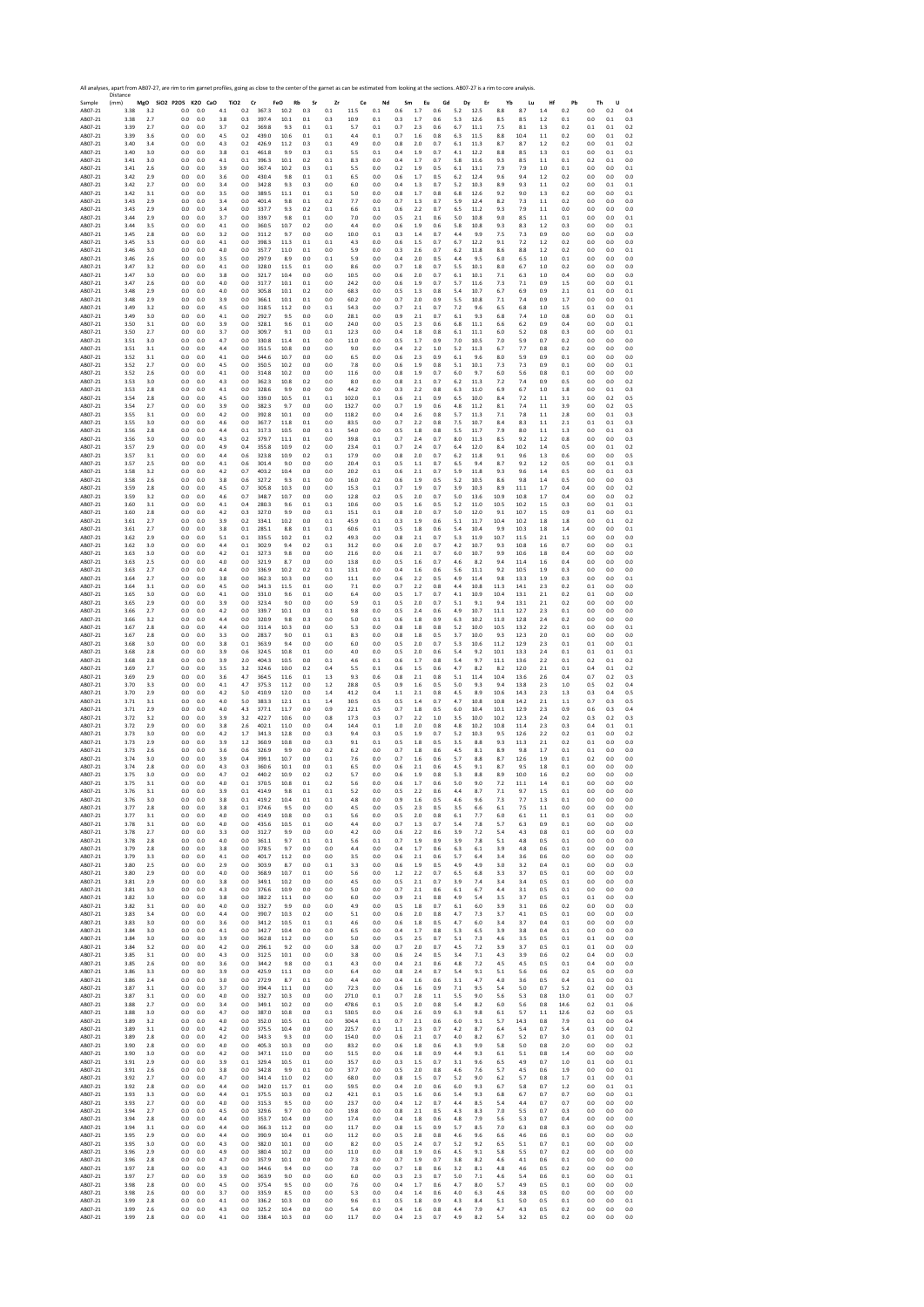|                    | All analyses, apart from AB07-27, are rim to rim garnet profiles, going as close to the center of the garnet as can be estimated from looking at the sections. AB07-27 is a rim to core analysis<br>Distance |            |                      |                |             |                               |       |                   |                |            |           |           |            |            |            |           |           |            |            |              |            |              |            |              |
|--------------------|--------------------------------------------------------------------------------------------------------------------------------------------------------------------------------------------------------------|------------|----------------------|----------------|-------------|-------------------------------|-------|-------------------|----------------|------------|-----------|-----------|------------|------------|------------|-----------|-----------|------------|------------|--------------|------------|--------------|------------|--------------|
| Sample<br>AB07-21  | (mm)<br>4.00                                                                                                                                                                                                 | 2.7        | MgO SiO2 P2O5<br>0.0 | K2O CaO<br>0.0 | 4.6         | TiO <sub>2</sub><br>Cr<br>0.0 | 347.1 | FeO<br>Rb<br>10.2 | Sr<br>$_{0.0}$ | Zr<br>0.0  | Ce<br>5.6 | Nd<br>0.1 | Sm<br>0.6  | Eu<br>2.2  | Gd<br>0.6  | Dy<br>4.8 | Er<br>7.3 | Yb<br>5.1  | Lu<br>3.1  | Hf<br>0.5    | Pb<br>0.2  | Th<br>0.0    | U<br>0.0   | 0.0          |
| AB07-21            | 4.00                                                                                                                                                                                                         | 2.8        | 0.0                  | 0.0            | 4.8         | 0.0                           | 395.0 | 10.6              | $-0.1$         | 0.0        | 7.2       | 0.0       | 0.9        | 1.5        | 0.9        | 5.8       | 6.9       | 4.7        | 3.7        | 0.5          | 0.1        | 0.0          | 0.0        | 0.0          |
| AB07-21            | 4.01                                                                                                                                                                                                         | 2.2        | 0.0                  | 0.0            | 3.3         | 0.0                           | 286.0 | 7.7               | 0.0            | 0.0        | 6.1       | 0.0       | 0.5        | 2.0        | 0.6        | 3.0       | 5.1       | 3.0        | 2.9        | 0.4          | 0.1        | 0.0          | 0.0        | $0.0\,$      |
| AB07-21            | 4.01                                                                                                                                                                                                         | 3.2        | 0.0                  | 0.0            | 4.7         | 0.0                           | 412.1 | 10.7              | $-0.1$         | 0.0        | 4.7       | 0.0       | 1.0        | 2.4        | 0.7        | 6.8       | 6.3       | 4.5        | 3.8        | 0.4          | 0.1        | 0.0          | 0.0        | 0.0          |
| AB07-21            | 4.02                                                                                                                                                                                                         | 3.0        | 0.0                  | 0.0            | 4.4         | 0.1                           | 350.9 | 12.2              | 0.0            | 0.0        | 7.3       | 0.1       | 0.4        | 1.9        | 0.8        | 3.9       | 7.0       | 4.0        | 3.6        | 0.4          | 0.2        | 0.0          | 0.0        | 0.0          |
| AB07-21            | 4.02                                                                                                                                                                                                         | 2.8        | 0.0                  | 0.0            | 4.0         | 0.1                           | 342.6 | 10.2              | 0.1            | 0.0        | 15.0      | 0.0       | 0.8        | 2.1        | 0.8        | 4.2       | 5.8       | 3.8        | 4.2        | 0.5          | 0.9        | 0.0          | 0.0        | 0.1          |
| AB07-21            | 4.03                                                                                                                                                                                                         | 2.9        | 0.0                  | 0.0            | 4.3         | 0.1                           | 418.0 | 10.1              | 0.0            | 0.0        | 36.0      | 0.0       | 0.7        | 2.3        | 0.8        | 4.2       | 6.2       | 3.7        | 4.6        | 0.5          | 1.1        | 0.0          | 0.0        | 0.1          |
| AB07-21            | 4.03                                                                                                                                                                                                         | 3.0        | 0.0                  | 0.0            | 4.5         | 0.1                           | 372.6 | 10.4              | 0.0            | 0.0        | 29.0      | 0.0       | 0.9        | 2.5        | 0.7        | 4.6       | 8.1       | 4.0        | 3.4        | 0.4          | 0.9        | 0.0          | 0.0        | 0.1          |
| AB07-21            | 4.04                                                                                                                                                                                                         | 3.0        | 0.0                  | 0.0            | 4.5         | 0.0                           | 429.2 | 10.2              | 0.0            | 0.0        | 22.7      | 0.0       | 0.7        | 2.4        | 0.9        | 4.7       | 6.6       | 3.4        | 3.3        | 0.5          | 0.4        | 0.0          | 0.0        | 0.0          |
| AB07-21            | 4.04                                                                                                                                                                                                         | 24         | 0.0                  | 0.0            | 3.3         | 0.0                           | 332.9 | 8.6               | 0.1            | 0.0        | 11.8      | 0.0       | 0.6        | 1.8        | 0.6        | 3.2       | 5.4       | 3.4        | 2.5        | 0.4          | 0.4        | 0.0          | 0.0        | 0.0          |
| AB07-21            | 4.05                                                                                                                                                                                                         | 2.8        | 0.0                  | 0.0            | 4.1         | 0.0                           | 382.1 | 10.3              | 0.1            | 0.0        | 11.2      | 0.0       | 0.5        | 2.1        | 0.7        | 3.9       | 6.1       | 4.1        | 4.2        | 0.5          | 0.8        | 0.0          | 0.0        | 0.1          |
| AB07-21            | 4.05                                                                                                                                                                                                         | 2.7        | 0.0                  | 0.0            | 4.4         | 0.0                           | 459.0 | 10.2              | 0.0            | 0.0        | 39.7      | 0.1       | 0.6        | 1.4        | 0.7        | 3.2       | 5.4       | 3.5        | 4.0        | 0.5          | 1.7        | 0.0          | 0.0        | 0.2          |
| AB07-21            | 4.05                                                                                                                                                                                                         | 2.8        | 0.0                  | 0.0            | 4.2         | 0.0                           | 364.0 | 10.6              | 0.0            | 0.0        | 75.5      | 0.1       | 0.7        | 1.6        | 0.8        | 3.2       | 6.6       | 4.3        | 4.7        | 0.7          | 2.3        | 0.1          | 0.0        | 0.1          |
| AB07-21            | 4.06                                                                                                                                                                                                         | 3.1        | 0.0                  | 0.0            | 4.1         | 0.0                           | 386.5 | 11.8              | 0.0            | 0.0        | 81.1      | 0.0       | 0.6        | 1.9        | 0.8        | 3.7       | 6.2       | 3.7        | 5.0        | 0.6          | 2.0        | 0.0          | 0.0        | 0.1          |
| AB07-21            | 4.06                                                                                                                                                                                                         | 2.8        | 0.0                  | 0.0            | 4.4         | 0.0                           | 371.5 | 10.7              | 0.0            | 0.0        | 51.8      | 0.1       | 0.7        | 1.7        | 0.8        | 4.5       | 6.1       | 4.3        | 4.1        | 0.7          | 1.2        | 0.0          | 0.0        | 0.1          |
| AB07-21            | 4.07                                                                                                                                                                                                         | 2.8        | 0.0                  | 0.0            | 4.2         | 0.0                           | 404.0 | 10.5              | 0.0            | 0.0        | 34.6      | 0.0       | 0.8        | 1.7        | 0.7        | 4.3       | 7.1       | 4.5        | 4.0        | 0.7          | 0.7        | 0.0          | 0.0        | 0.1          |
| AB07-21            | 4.07                                                                                                                                                                                                         | 2.7        | 0.0                  | 0.0            | 4.1         | 0.0                           | 366.9 | 12.0              | 0.0            | 0.0        | 24.1      | 0.1       | 0.6        | 1.9        | 0.4        | 3.3       | 7.4       | 4.5        | 4.3        | 0.6          | 0.7        | 0.0          | 0.0        | 0.0          |
| AB07-21            | 4.08                                                                                                                                                                                                         | 3.1        | 0.0                  | 0.0            | 4.0         | 0.0                           | 379.5 | 10.4              | 0.1            | 0.0        | 15.6      | 0.0       | 0.5        | 1.7        | 0.7        | 3.6       | 5.3       | 4.4        | 4.0        | 0.6          | 0.4        | 0.0          | 0.0        | 0.0          |
| AR07-21            | 4.08                                                                                                                                                                                                         | 3.1        | 0.0                  | 0.0            | 4.2         | 0.0                           | 440.5 | 10.4              | $-0.1$         | 0.0        | 15.4      | 0.0       | 0.7        | 1.6        | 0.6        | 3.3       | 7.4       | 5.0        | 5.2        | 0.5          | 0.4        | 0.0          | 0.0        | 0.0          |
| AB07-21            | 4.09                                                                                                                                                                                                         | 3.0        | 0.0                  | 0.0            | 4.3         | 0.0                           | 375.9 | 10.5              | 0.0            | 0.0        | 10.4      | 0.0       | 0.9        | 1.8        | 0.5        | 3.8       | 7.2       | 4.2        | 3.8        | 0.6          | 0.2        | 0.0          | 0.0        | 0.1          |
| AB07-21            | 4.09                                                                                                                                                                                                         | 2.8        | 0.0                  | 0.0            | 4.3         | 0.0                           | 356.1 | 9.6               | 0.0            | 0.0        | 8.9       | 0.0       | 0.7        | 1.7        | 0.6        | 2.5       | 6.3       | 4.4        | 3.4        | 0.6          | 0.1        | 0.0          | 0.0        | 0.0          |
| AB07-21            | 4.10                                                                                                                                                                                                         | 3.0        | 0.0                  | 0.0            | 4.6         | 0.0                           | 452.5 | 11.6              | 0.0            | 0.0        | 11.8      | 0.1       | 0.8        | 1.4        | 0.8        | 3.7       | 7.7       | 5.2        | 4.9        | 0.7          | 0.1        | 0.0          | 0.0        | 0.0          |
| AB07-21            | 4.10                                                                                                                                                                                                         | 3.2        | 0.0                  | 0.0            | 4.0         | 0.0                           | 431.6 | 10.2              | 0.0            | 0.0        | 7.9       | 0.0       | 0.4        | 1.3        | 0.6        | 5.1       | 6.7       | 5.0        | 4.5        | 0.5          | 0.2        | 0.0          | 0.0        | 0.0          |
| AB07-21            | 4.10                                                                                                                                                                                                         | 3.1        | 0.0                  | 0.0            | 4.3         | 0.0                           | 498.1 | 10.8              | 0.0            | 0.0        | 6.2       | 0.0       | 0.7        | 1.9        | 0.8        | 4.5       | 8.0       | 4.4        | 4.4        | 0.5          | 0.1        | 0.0          | 0.0        | 0.0          |
| AB07-21            | 4.11                                                                                                                                                                                                         | 2.6        | 0.0                  | 0.0            | 3.6         | 0.0                           | 372.6 | 9.4               | 0.0            | 0.0        | 5.1       | 0.0       | 0.7        | 1.5        | 0.6        | 4.3       | 6.4       | 4.5        | 3.5        | 0.5          | 0.2        | 0.0          | 0.0        | 0.1          |
| AB07-21            | 4.11                                                                                                                                                                                                         | 2.7        | 0.0                  | 0.0            | 3.6         | 0.0                           | 386.6 | 10.0              | 0.0            | 0.1        | 5.1       | 0.0       | 0.4        | 1.8        | 0.7        | 5.3       | 6.7       | 4.4        | 4.1        | 0.6          | 0.1        | 0.0          | 0.0        | 0.0          |
| AB07-21            | 4.12                                                                                                                                                                                                         | 2.8        | 0.0                  | 0.0            | 4.2         | 0.0                           | 403.8 | 9.9               | 0.1            | 0.0        | 6.2       | 0.0       | 0.6        | 2.3        | 0.6        | 4.4       | 6.5       | 5.0        | 4.1        | 0.5          | 0.0        | 0.0          | 0.0        | 0.0          |
| AB07-21            | 4.12                                                                                                                                                                                                         | 2.7        | 0.0                  | 0.0            | 3.8         | 0.0                           | 445.2 | 9.5               | 0.1            | 0.0        | 6.6       | 0.1       | 0.7        | 2.1        | 0.5        | 3.5       | 6.7       | 4.2        | 4.5        | 0.6          | 0.2        | 0.0          | 0.0        | 0.0          |
| AB07-21            | 4.13                                                                                                                                                                                                         | 27         | 0.0                  | 0.0            | 4.0         | 0.0                           | 417.3 | 10.0              | 0.0            | 0.0        | 5.5       | 0.0       | 0.5        | 1.7        | 0.6        | 4.4       | 6.1       | 5.3        | 4.9        | 0.6          | 0.2        | 0.0          | 0.0        | 0.1          |
| AB07-21            | 4.13                                                                                                                                                                                                         | 3.1        | 0.0                  | 0.0            | 4.2         | 0.1                           | 414.5 | 11.0              | 0.1            | 0.0        | 7.7       | 0.0       | 0.5        | 1.8        | 0.6        | 4.3       | 8.3       | 5.1        | 4.5        | 0.5          | 0.1        | 0.0          | 0.0        | 0.2          |
| AB07-21            | 4.14                                                                                                                                                                                                         | 2.8        | 0.0                  | 0.0            | 4.1         | 0.3                           | 434.4 | 10.1              | 0.0            | 0.0        | 7.8       | 0.0       | 0.4        | 2.0        | 0.6        | 42        | 6.8       | 5.6        | 4.8        | 0.6          | 0.3        | 0.0          | 0.0        | 0.2          |
| AB07-21            | 4.14                                                                                                                                                                                                         | 2.8        | 0.0                  | 0.0            | 3.8         | 0.4                           | 429.7 | 9.9               | 0.0            | 0.0        | 7.4       | 0.1       | 1.0        | 2.2        | 0.6        | 4.4       | 7.3       | 5.4        | 5.1        | 0.7          | 0.2        | 0.0          | 0.0        | 0.2          |
| AB07-21            | 4.15                                                                                                                                                                                                         | 2.6        | 0.0                  | 0.0            | 3.9         | 0.4                           | 406.5 | 11.2              | 0.0            | 0.0        | 6.0       | 0.1       | 0.7        | 1.9        | 0.5        | 4.0       | 7.0       | 5.6        | 4.4        | 0.7          | 0.1        | 0.0          | 0.0        | 0.3          |
| AB07-21            | 4.15                                                                                                                                                                                                         | 3.1        | 0.0                  | 0.0            | 4.3         | 0.3                           | 475.2 | 9.9               | 0.0            | 0.0        | 5.3       | 0.1       | 0.9        | 2.4        | 0.7        | 4.6       | 7.4       | 5.8        | 5.1        | 0.7          | 0.1        | 0.0          | 0.0        | 0.2          |
| AB07-21            | 4.15                                                                                                                                                                                                         | 3.0        | 0.0                  | 0.0            | 4.5         | 0.2                           | 449.0 | 10.9              | 0.0            | 1.2        | 6.6       | 0.1       | 0.7        | 2.1        | 0.6        | 4.2       | 8.0       | 7.0        | 5.2        | 0.8          | 0.2        | 0.0          | 0.0        | 0.1          |
| AB07-21            | 4.16                                                                                                                                                                                                         | 2.6        | 0.0                  | 0.0            | 3.8         | 0.1                           | 387.7 | 11.6              | 0.0            | 0.0        | 7.0       | 0.0       | 0.9        | 1.9        | 0.5        | 3.7       | 6.1       | 5.4        | 6.0        | 0.9          | 0.0        | 0.0          | 0.0        | 0.1          |
| AB07-21            | 4.16                                                                                                                                                                                                         | 3.0        | 0.0                  | 0.0            | 4.1         | 0.1                           | 390.2 | 10.9              | 0.0            | 0.0        | 5.9       | 0.1       | 0.5        | 1.5        | 0.6        | 4.5       | 7.1       | 5.6        | 6.1        | 0.9          | 0.2        | 0.0          | 0.0        | 0.1          |
| AB07-21            | 4.17                                                                                                                                                                                                         | 2.6        | 0.0                  | 0.0            | 3.5         | 0.1                           | 363.5 | 10.1              | 0.0            | 0.0        | 5.1       | 0.0       | 0.7        | 2.3        | 0.7        | 4.5       | 7.8       | 6.0        | 5.7        | 0.7          | 0.1        | 0.0          | 0.0        | 0.0          |
| AB07-21            | 4.17                                                                                                                                                                                                         | 2.7        | 0.0                  | 0.0            | 3.6         | 0.1                           | 407.4 | 10.6              | 0.1            | 0.0        | 5.3       | 0.0       | 0.5        | 1.7        | 0.8        | 2.9       | 8.0       | 5.9        | 5.5        | 0.8          | 0.1        | 0.0          | 0.0        | 0.0          |
| AB07-21            | 4.18                                                                                                                                                                                                         | 2.6        | 0.0                  | 0.0            | 3.6         | 0.0                           | 352.4 | 9.1               | 0.0            | 0.0        | 4.0       | 0.1       | 0.3        | 1.6        | 0.7        | 4.0       | 6.3       | 5.2        | 5.3        | 0.7          | 0.1        | 0.0          | 0.0        | 0.0          |
| AB07-21            | 4.18                                                                                                                                                                                                         | 2.7        | 0.0                  | 0.0            | 4.4         | 0.0                           | 366.6 | 10.5              | 0.0            | 0.1        | 4.8       | 0.0       | 0.6        | 1.7        | 0.6        | 3.8       | 7.4       | 6.3        | 5.7        | 0.8          | 0.0        | 0.0          | 0.0        | 0.0          |
| AB07-21            | 4.19                                                                                                                                                                                                         | 2.6        | 0.0                  | 0.0            | 3.8         | 0.0                           | 426.9 | 10.1              | 0.0            | 0.0        | 5.9       | 0.0       | 0.5        | 2.1        | 0.5        | 4.5       | 7.0       | 5.7        | 5.3        | 0.8          | 0.1        | 0.1          | 0.0        | 0.0          |
| AB07-21            | 4.19                                                                                                                                                                                                         | 2.7        | 0.0                  | 0.0            | 4.2         | 0.0                           | 462.3 | 9.5               | 0.0            | 0.0        | 4.1       | 0.0       | 0.6        | 2.4        | 0.6        | 4.5       | 7.0       | 5.8        | 5.1        | 0.8          | 0.1        | 0.0          | 0.0        | 0.0          |
| AB07-21            | 4.20                                                                                                                                                                                                         | 3.0        | 0.0                  | 0.0            | 3.9         | 0.0                           | 425.4 | 10.5              | 0.0            | 0.0        | 5.9       | 0.0       | 0.8        | 1.9        | 0.8        | 4.6       | 6.5       | 5.4        | 5.5        | 0.8          | 0.1        | 0.0          | 0.0        | 0.0          |
| AB07-21            | 4.20                                                                                                                                                                                                         | 3.1        | 0.0                  | 0.0            | 4.5         | 0.0                           | 469.5 | 11.2              | $-0.1$         | 0.0        | 6.3       | 0.0       | 0.7        | 1.7        | 0.8        | 4.6       | 9.3       | 6.6        | 5.5        | 0.8          | 0.2        | 0.0          | 0.0        | 0.0          |
| AB07-21            | 4.20                                                                                                                                                                                                         | 2.9        | 0.0                  | 0.0            | 4.3         | 0.0                           | 420.5 | 10.8              | 0.1            | 0.1        | 4.5       | 0.1       | 0.5        | 2.0        | 0.6        | 4.8       | 6.2       | 5.8        | 5.3        | 0.7          | 0.1        | 0.0          | 0.0        | 0.0          |
| AB07-21            | 4.21                                                                                                                                                                                                         | 2.3        | 0.0                  | 0.0            | 3.6         | 0.0                           | 385.8 | 8.4               | 0.0            | 0.0        | 4.2       | 0.0       | 0.3        | 1.4        | 0.8        | 3.1       | 6.2       | 4.2        | 4.6        | 0.6          | 0.1        | 0.0          | 0.0        | 0.0          |
| AB07-21            | 4.21                                                                                                                                                                                                         | 28         | 0.0                  | 0.0            | 4.0         | 0.0                           | 476.9 | 10.1              | 0.1            | 0.0        | 30.9      | 0.1       | 0.6        | 1.3        | 0.7        | 3.4       | 8.1       | 5.0        | 5.5        | 0.7          | 1.5        | 0.0          | 0.0        | 0.2          |
| AB07-21            | 4.22                                                                                                                                                                                                         | 2.3        | 0.0                  | 0.0            | 3.9         | 0.0                           | 382.3 | 9.8               | 0.0            | 0.0        | 51.4      | 0.0       | 0.3        | 1.5        | 0.6        | 3.7       | 6.6       | 5.1        | 4.9        | 0.6          | 1.7        | 0.0          | 0.0        | 0.1          |
| AB07-21            | 4.22                                                                                                                                                                                                         | 2.8        | 0.0                  | 0.0            | 3.8         | 0.0                           | 442.8 | 9.8               | 0.0            | 0.0        | 54.1      | 0.0       | 0.5        | 1.7        | 0.8        | 4.6       | 7.1       | 5.2        | 4.6        | 0.7          | 1.4        | 0.0          | 0.0        | 0.1          |
| AB07-21            | 4.23                                                                                                                                                                                                         | 3.1        | 0.0                  | 0.0            | 3.8         | 0.0                           | 452.2 | 9.7               | 0.0            | 0.0        | 37.7      | 0.1       | 0.6        | 1.8        | 0.7        | 3.8       | 7.0       | 4.7        | 4.9        | 0.7          | 0.8        | 0.0          | 0.0        | 0.1          |
| AB07-21            | 4.23                                                                                                                                                                                                         | 2.5        | 0.0                  | 0.0            | 3.6         | 0.0                           | 411.5 | 9.1               | 0.0            | 0.0        | 23.1      | 0.0       | 0.4        | 1.5        | 0.6        | 3.2       | 6.6       | 3.9        | 3.7        | 0.6          | 0.5        | 0.1          | 0.0        | 0.1          |
| AB07-21            | 4.24                                                                                                                                                                                                         | 2.9        | 0.0                  | 0.0            | 4.8         | 0.0                           | 450.0 | 10.9              | 0.0            | 0.0        | 20.0      | 0.0       | 1.0        | 2.1        | 0.7        | 4.0       | 7.1       | 4.7        | 5.3        | $_{\rm 0.8}$ | 0.5        | 0.0          | 0.0        | 0.0          |
| AB07-21            | 4.24                                                                                                                                                                                                         | 2.8        | 0.0                  | 0.0            | 4.2         | 0.0                           | 414.2 | 10.3              | 0.0            | 0.0        | 12.2      | 0.1       | 0.5        | 2.0        | 0.6        | 42        | 6.9       | 5.0        | 5.1        | 0.7          | 0.4        | 0.0          | 0.0        | 0.0          |
| AB07-21            | 4.25                                                                                                                                                                                                         | 2.6        | 0.0                  | 0.0            | 4.1         | 0.0                           | 403.4 | 9.9               | 0.0            | 0.0        | 9.2       | 0.1       | 0.6        | 1.5        | 0.5        | 4.5       | 7.4       | 4.8        | 4.9        | 0.6          | 0.2        | 0.0          | 0.0        | 0.0          |
| AB07-21            | 4.25                                                                                                                                                                                                         | 2.9        | 0.0                  | 0.0            | 5.0         | 0.0                           | 449.4 | 10.3              | 0.0            | 0.0        | 6.5       | 0.0       | 0.7        | 1.6        | 0.6        | 3.9       | 7.1       | 5.7        | 3.7        | 0.6          | 0.2        | 0.0          | 0.0        | 0.0          |
| AB07-21            | 4.26                                                                                                                                                                                                         | 2.7        | 0.0                  | 0.0            | 4.3         | 0.0                           | 450.2 | 9.6               | 0.0            | 0.0        | 5.9       | 0.0       | 0.7        | 1.6        | 0.6        | 3.9       | 6.8       | 4.4        | 4.4        | 0.6          | 0.1        | 0.0          | 0.0        | 0.0          |
| AB07-21            | 4.26                                                                                                                                                                                                         | 3.1        | 0.0                  | 0.0            | 4.6         | 0.0                           | 449.6 | 11.1              | 0.0            | 0.0        | 13.2      | 0.1       | 0.8        | 1.8        | 0.8        | 5.0       | 7.1       | 4.7        | 5.9        | 0.7          | 1.7        | 0.0          | 0.0        | 0.3          |
| AB07-21            | 4.26                                                                                                                                                                                                         | 2.9        | 0.0                  | 0.0            | 4.2         | 0.0                           | 474.8 | 10.1              | 0.1            | 0.0        | 100.1     | 0.0       | 0.6        | 1.5        | 0.7        | 4.6       | 6.3       | 5.6        | 5.6        | 0.8          | 4.7        | 0.0          | 0.1        | 0.4          |
| AB07-21            | 4.27                                                                                                                                                                                                         | 2.6        | 0.0                  | 0.0            | 3.8         | 0.0                           | 427.7 | 10.3              | 0.3            | 0.0        | 157.4     | 0.1       | 0.5        | 2.2        | 0.7        | 4.1       | 7.2       | 5.0        | 5.0        | 0.8          | 4.7        | 0.0          | 0.1        | 0.3          |
| AB07-21            | 4.27                                                                                                                                                                                                         | 2.7        | 0.0                  | 0.0            | 4.1         | 0.0                           | 429.0 | 10.3              | 0.2            | 0.1        | 154.6     | 0.0       | 0.4        | 1.8        | 0.8        | 3.4       | 6.9       | 4.6        | 5.8        | 0.8          | 3.0        | 0.1          | 0.0        | 0.3          |
| AB07-21            | 4.28                                                                                                                                                                                                         | 3.0        | 0.0                  | 0.0            | 4.2         | 0.0                           | 451.8 | 9.9               | 0.1            | 0.3        | 89.8      | 0.1       | 0.4        | 1.7        | 0.7        | 4.3       | 7.1       | 6.0        | 5.3        | 0.8          | 2.1        | 0.0          | 0.1        | 0.2          |
| AB07-21            | 4.28                                                                                                                                                                                                         | 3.5        | 0.0                  | 0.0            | 4.3         | 0.0                           | 403.1 | 13.8              | 0.4            | 0.8        | 71.1      | 0.0       | 0.6        | 1.5        | 0.6        | 4.6       | 7.4       | 5.9        | 6.9        | 0.9          | 1.5        | 0.0          | 0.1        | 0.1          |
| AB07-21            | 4.29                                                                                                                                                                                                         | 2.9        | 0.0                  | 0.0            | 3.5         | 0.0                           | 354.1 | 9.1               | 0.6            | 0.7        | 35.4      | 0.0       | 0.5        | 1.7        | 0.6        | 3.7       | 8.1       | 4.7        | 5.5        | 0.7          | 0.9        | 0.0          | 0.0        | 0.1          |
| AB07-21            | 4.29                                                                                                                                                                                                         | 3.2        | 0.0                  | 0.0            | 3.9         | 0.0                           | 381.9 | 9.2               | 1.0            | 1.1        | 24.8      | 0.1       | 0.7        | 2.3        | 0.6        | 4.7       | 6.9       | 5.4        | 6.0        | 0.9          | 0.6        | 0.0          | 0.0        | 0.0          |
| AB07-21            | 4.30                                                                                                                                                                                                         | 3.1        | 0.0                  | 0.0            | 3.9         | 0.0                           | 392.8 | 12.5              | 0.9            | 0.9        | 18.3      | 0.1       | 0.3        | 1.4        | 0.8        | 3.8       | 8.0       | 6.5        | 5.6        | 0.9          | 0.2        | 0.1          | 0.0        | 0.1          |
| AB07-21            | 4.30                                                                                                                                                                                                         | 3.0        | 0.0                  | 0.0            | 3.9         | 0.0                           | 371.4 | 8.9               | 1.3            | 0.7        | 11.7      | 0.0       | 0.6        | 1.2        | 0.6        | 3.2       | 7.8       | 5.5        | 5.0        | 0.8          | 0.2        | 0.0          | 0.0        | 0.0          |
| AB07-21            | 4.31                                                                                                                                                                                                         | 3.3        | 0.0                  | 0.0            | 4.2         | 0.0                           | 407.0 | 12.7              | 0.9            | 0.9        | 10.3      | 0.0       | 0.7        | 1.6        | 0.5        | 3.8       | 6.0       | 5.8        | 5.9        | 0.8          | 0.1        | 0.0          | 0.0        | 0.0          |
| AB07-21            | 4.31                                                                                                                                                                                                         | 3.2        | 0.0                  | 0.0            | 4.4         | 0.0                           | 398.8 | 12.5              | 1.1            | 0.8        | 9.9       | 0.1       | 0.3        | 1.4        | 0.6        | 4.0       | 7.1       | 5.9        | 6.1        | 0.9          | 0.1        | 0.1          | 0.0        | 0.0          |
| AB07-21            | 4.31                                                                                                                                                                                                         | 3.1        | 0.0                  | 0.0            | 4.2         | 0.0                           | 399.1 | 10.4              | 0.5            | 0.2        | 6.7       | 0.1       | 0.3        | 1.7        | 0.5        | 2.8       | 7.1       | 7.0        | 6.9        | 0.9          | 0.2        | 0.0          | 0.0        | 0.0          |
| AB07-21            | 4.32                                                                                                                                                                                                         | 2.8        | 0.0                  | 0.0            | 4.4         | 0.0                           | 433.5 | 10.5              | 0.3            | 0.3        | 6.6       | 0.0       | 0.5        | 1.6        | 0.5        | 4.3       | 6.6       | 6.8        | 5.9        | 1.0          | 0.1        | 0.1          | 0.0        | 0.1          |
| AB07-21            | 4.32                                                                                                                                                                                                         | 2.6        | 0.0                  | 0.0            | 4.4         | 0.0                           | 374.4 | 10.3              | 0.2            | 0.2        | 6.0       | 0.0       | 0.5        | 1.6        | 0.5        | 3.9       | 6.5       | 6.4        | 6.2        | 0.9          | 0.1        | 0.0          | 0.0        | 0.0          |
| AB07-21            | 4.33                                                                                                                                                                                                         | 2.6        | 0.0                  | 0.0            | 4.2         | 0.0                           | 369.8 | 11.1              | 0.4            | 0.2        | 4.9       | 0.1       | 0.4        | 1.4        | 0.6        | 3.7       | 6.2       | 6.2        | 5.7        | 0.9          | 0.0        | 0.0          | 0.0        | 0.0          |
| AB07-21            | 4.33                                                                                                                                                                                                         | 2.8        | 0.0                  | 0.0            | 4.2         | 0.0                           | 399.8 | 9.4               | 0.0            | 0.1        | 6.5       | 0.0       | 0.5        | 1.6        | 0.7        | 4.2       | 7.3       | 7.3        | 6.9        | 1.0          | 0.1        | 0.0          | 0.0        | 0.0          |
| AB07-21            | 4.34                                                                                                                                                                                                         | 3.1        | 0.0                  | 0.0            | 4.3         | 0.0                           | 413.1 | 9.3               | 0.0            | 0.1        | 5.0       | 0.1       | 0.6        | 1.5        | 0.6        | 3.5       | 8.4       | 5.8        | 6.4        | 1.0          | 0.1        | 0.0          | 0.0        | 0.1          |
| AB07-21            | 4.34                                                                                                                                                                                                         | 3.0        | 0.0                  | 0.0            | 4.6         | 0.0                           | 488.1 | 13.7              | 0.2            | 0.0        | 6.6       | 0.0       | 0.6        | 1.4        | 0.9        | 4.3       | 8.7       | 8.1        | 7.0        | 1.1          | 0.1        | 0.0          | 0.0        | 0.0          |
| AB07-21            | 4.35                                                                                                                                                                                                         | 2.9        | 0.0                  | 0.0            | 4.4         | 0.1                           | 414.7 | 9.6               | 0.0            | 0.0        | 6.6       | 0.1       | 0.6        | 1.9        | 0.7        | 4.7       | 8.7       | 8.2        | 6.8        | 0.9          | 0.1        | 0.0          | 0.0        | 0.1          |
| AB07-21            | 4.35                                                                                                                                                                                                         | 2.8        | 0.0                  | 0.0            | 3.9         | 0.2                           | 441.2 | 10.6              | 0.2            | 0.0        | 5.2       | 0.1       | 0.6        | 1.5        | 0.6        | 3.9       | 6.9       | 6.7        | 6.8        | 1.0          | 0.1        | 0.0          | 0.0        | 0.2          |
| AB07-21            | 4.36                                                                                                                                                                                                         | 2.8        | 0.0                  | 0.0            | 3.9         | 0.2                           | 473.0 | 10.4              | 0.0            | 0.0        | 5.6       | 0.1       | 0.6        | 1.9        | 0.5        | 3.4       | 6.9       | 6.4        | 6.2        | 1.1          | 0.1        | 0.0          | 0.0        | 0.1          |
| AB07-21            | 4.36                                                                                                                                                                                                         | 2.8        | 0.0                  | 0.0            | 4.1         | 0.2                           | 546.4 | 10.8              | 0.0            | 0.0        | 5.7       | 0.0       | 0.7        | 1.6        | 0.7        | 4.0       | 7.7       | 7.1        | 8.3        | 1.2          | 0.0        | 0.0          | 0.0        | 0.1          |
| AB07-21            | 4.36                                                                                                                                                                                                         | 2.9        | 0.0                  | 0.0            | 4.2         | 0.2                           | 437.5 | 11.3              | 0.2            | 0.0        | 4.1       | 0.1       | 0.5        | 1.6        | 0.6        | 25        | 8.3       | 6.5        | 7.3        | 1.3          | 0.2        | 0.0          | 0.0        | 0.0          |
| AB07-21            | 4.37                                                                                                                                                                                                         | 2.6        | 0.0                  | 0.0            | 4.3         | 0.2                           | 407.1 | 10.8              | 0.0            | 0.0        | 3.9       | 0.1       | 0.6        | 1.9        | 0.6        | 3.8       | 7.3       | 6.9        | 7.4        | $1.1\,$      | 0.1        | 0.0          | 0.0        | 0.0          |
| ABU/-21<br>AB07-21 | 4.38                                                                                                                                                                                                         | 2.2<br>2.7 | 0.0                  | U.U<br>0.0     | 4. .<br>4.1 | U.I<br>0.1                    | 417.6 | 10.8<br>9.9       | U.U<br>0.0     | U.U<br>0.0 | 4.8       | υ<br>0.0  | U.t<br>0.4 | 2.U<br>1.7 | U.č<br>0.8 | 3.6       | 8.5       | ŏ.U<br>6.3 | 8.9<br>8.3 | 1.0          | U.I<br>0.1 | U.L<br>0.0   | U.L<br>0.0 | U.L<br>0.0   |
| AB07-21            | 4.38                                                                                                                                                                                                         | 2.7        | 0.0                  | 0.0            | 4.2         | 0.1                           | 429.4 | 10.8              | 0.0            | 0.0        | 5.3       | 0.0       | 0.5        | 2.0        | 0.5        | 3.7       | 7.9       | 7.6        | 7.9        | 1.2          | 0.1        | 0.0          | 0.0        | 0.1          |
| AB07-21            | 4.39                                                                                                                                                                                                         | 2.8        | 0.0                  | 0.0            | 3.9         | 0.0                           | 428.1 | 10.2              | 0.0            | 0.0        | 4.7       | 0.1       | 0.7        | 1.1        | 0.8        | 4.8       | 7.3       | 6.9        | 7.8        | 1.0          | 0.1        | 0.0          | 0.0        | 0.0          |
| AB07-21            | 4.39                                                                                                                                                                                                         | 3.2        | 0.0                  | 0.0            | 3.7         | 0.0                           | 427.0 | 11.0              | 0.0            | 0.0        | 4.1       | 0.0       | 0.8        | 1.2        | 0.6        | 3.8       | 7.7       | 6.0        | 6.8        | 1.0          | 0.1        | 0.0          | 0.0        | 0.0          |
| AB07-21            | 4.40                                                                                                                                                                                                         | 2.8        | 0.0                  | 0.0            | 4.0         | 0.0                           | 496.7 | 10.0              | 0.1            | 0.0        | 4.9       | 0.1       | 0.5        | 2.2        | 0.6        | 5.0       | 8.4       | 6.5        | 7.8        | 1.1          | 0.1        | 0.0          | 0.0        | 0.1          |
| AB07-21            | 4.40                                                                                                                                                                                                         | 2.5        | 0.0                  | 0.0            | 3.4         | 0.0                           | 304.3 | 8.8               | 0.0            | 0.0        | 3.6       | 0.0       | 0.7        | 1.4        | 0.5        | 2.9       | 6.2       | 5.4        | 5.9        | 0.9          | 0.1        | 0.0          | 0.0        | 0.0          |
| AR07-21            | 4.41                                                                                                                                                                                                         | 2.9        | 0.0                  | 0.0            | 4.4         | 0.0                           | 417.0 | 10.5              | 0.1            | 0.0        | 5.0       | 0.0       | 0.5        | 1.9        | 0.7        | 3.6       | 9.8       | 7.5        | 6.5        | 1.1          | 0.0        | 0.0          | 0.0        | 0.0          |
| AB07-21<br>AR07-21 | 4.41                                                                                                                                                                                                         | 2.7        | 0.0                  | 0.0            | 4.1         | 0.0                           | 359.3 | 11.1              | 0.0            | 0.0        | 4.9       | 0.0       | 0.3        | 1.5        | 0.7        | 3.6       | 6.9       | 6.3        | 6.4        | 1.0          | 0.1        | 0.0          | 0.0        | 0.0          |
| AB07-21            | 4.41                                                                                                                                                                                                         | 3.0        | 0.0                  | 0.0            | 3.8         | 0.0                           | 353.2 | 10.5              | 0.2            | 0.0        | 4.5       | 0.0       | 0.5        | 2.0        | 0.7        | 4.0       | 8.2       | 5.5        | 7.2        | 0.8          | 0.1        | 0.0          | 0.0        | 0.0          |
|                    | 4.42                                                                                                                                                                                                         | 3.0        | 0.0                  | 0.0            | 4.1         | 0.0                           | 353.5 | 11.0              | 0.0            | 0.0        | 5.0       | 0.1       | 0.6        | 1.8        | 0.7        | 4.6       | 6.7       | 6.1        | 5.4        | 0.8          | 0.1        | 0.0          | 0.0        | 0.0          |
| AR07-21            | 4.42                                                                                                                                                                                                         | 3.0        | 0.0                  | 0.0            | 4.5         | 0.0                           | 415.2 | 10.7              | 0.0            | 0.0        | 5.3       | 0.0       | 0.7        | 1.4        | 0.7        | 4.4       | 7.3       | 5.4        | 6.8        | 0.9          | 0.0        | 0.0          | 0.0        | 0.1          |
| AB07-21            | 4.43                                                                                                                                                                                                         | 2.7        | 0.0                  | 0.0            | 3.7         | 0.0                           | 328.4 | 10.4              | $0.0\,$        | 0.0        | 4.1       | 0.0       | 0.6        | 1.4        | 0.6        | 3.5       | 7.5       | 5.4        | 5.1        | 1.0          | $0.1\,$    | $_{0.0}$     | $_{0.0}$   | $_{0.0}$     |
| AB07-21            | 4.43                                                                                                                                                                                                         | 2.9        | 0.0                  | 0.0            | 4.1         | 0.0                           | 323.5 | 10.6              | 0.0            | 0.0        | 5.0       | 0.0       | 0.5        | 1.2        | 0.8        | 4.7       | 7.7       | 5.2        | 7.6        | 1.0          | 0.1        | 0.0          | 0.0        | 0.0          |
| AB07-21            | 4.44                                                                                                                                                                                                         | 3.1        | 0.0                  | 0.0            | 4.0         | 0.0                           | 345.0 | 10.4              | 0.0            | 0.0        | 4.8       | 0.0       | 0.3        | 1.2        | 0.9        | 5.3       | 6.8       | 6.1        | 6.0        | 1.0          | 0.2        | 0.0          | 0.0        | 0.0          |
| AB07-21            | 4.44                                                                                                                                                                                                         | 3.0        | 0.0                  | 0.0            | 3.6         | 0.0                           | 342.4 | 10.5              | 0.0            | 0.0        | 5.2       | 0.0       | 0.7        | 1.6        | 0.9        | 3.6       | 7.9       | 6.1        | 7.1        | 1.0          | 0.1        | 0.0          | 0.0        | 0.0          |
| AB07-21            | 4.45                                                                                                                                                                                                         | 2.8        | 0.0                  | 0.0            | 3.8         | 0.0                           | 367.5 | 10.7              | $0.0\,$        | 0.0        | 4.4       | 0.0       | 0.6        | 1.7        | $0.8\,$    | 4.6       | 7.6       | 5.5        | 7.1        | $1.1\,$      | 0.2        | $_{0.0}$     | $_{0.0}$   | 0.0          |
| AB07-21            | 4.45                                                                                                                                                                                                         | 2.8        | 0.0                  | 0.0            | 3.9         | 0.0                           | 323.0 | 12.0              | 0.0            | 0.0        | 4.8       | 0.0       | 0.7        | 1.9        | 0.8        | 4.8       | 7.5       | 5.7        | 7.3        | 0.9          | 0.1        | 0.0          | 0.0        | 0.0          |
| AB07-21            | 4.46                                                                                                                                                                                                         | 2.7        | 0.0                  | 0.0            | 3.7         | 0.0                           | 330.8 | 9.6               | 0.0            | 0.0        | 5.3       | 0.0       | 0.6        | 1.5        | 0.7        | 3.9       | 6.5       | 5.6        | 5.4        | 0.9          | 0.0        | 0.0          | 0.0        | 0.0          |
| AB07-21            | 4.46                                                                                                                                                                                                         | 2.7        | 0.0                  | 0.0            | 3.8         | 0.0                           | 301.4 | 9.8               | 0.0            | 0.0        | 4.6       | 0.0       | 0.7        | 1.7        | 0.6        | 3.6       | 5.7       | 5.3        | 6.8        | 1.0          | 0.1        | 0.0          | 0.0        | 0.0          |
| AB07-21            | 4.47                                                                                                                                                                                                         | 3.0        | 0.0                  | $_{0.0}$       | 4.3         | 0.0                           | 328.8 | 11.1              | 0.1            | 0.0        | 5.1       | 0.0       | 0.5        | 1.6        | 0.7        | 4.0       | 7.5       | 6.5        | 5.9        | 1.0          | $0.1\,$    | $_{0.0}$     | $_{0.0}$   | $_{\rm 0.0}$ |
| AB07-21            | 4.47                                                                                                                                                                                                         | 3.4        | 0.0                  | 0.0            | 4.6         | 0.0                           | 323.5 | 11.1              | 0.0            | 0.0        | 5.7       | 0.0       | 0.6        | 1.6        | 0.6        | 5.3       | 6.2       | 6.1        | 6.0        | 1.2          | 0.1        | 0.0          | 0.0        | 0.0          |
| AB07-21            | 4.47                                                                                                                                                                                                         | 3.0        | 0.0                  | 0.0            | 3.7         | 0.0                           | 319.2 | 10.5              | 0.0            | 0.0        | 5.9       | 0.1       | 0.6        | 1.3        | 0.8        | 4.4       | 8.5       | 5.6        | 6.4        | 1.0          | 0.1        | 0.0          | 0.0        | 0.0          |
|                    | 4.48                                                                                                                                                                                                         | 3.0        | 0.0                  | 0.0            | 4.2         | 0.0                           | 383.3 | 11.1              | 0.0            | 0.0        | 4.6       | 0.1       | 0.5        | 1.7        | 0.6        | 4.3       | 7.5       | 5.7        | 7.0        | 1.0          | 0.1        | 0.1          | 0.0        | 0.0          |
| AB07-21<br>AR07-21 | 4.48                                                                                                                                                                                                         | 2.6        | 0.0                  | 0.0            | 3.7         | 0.0                           | 306.3 | 9.4               | 0.0            | 0.0        | 4.4       | 0.0       | 0.6        | 1.5        | 0.6        | 3.2       | 5.9       | 5.2        | 4.9        | 0.8          | 0.0        | 0.0          | 0.0        | 0.0          |
| AB07-21            | 4.49                                                                                                                                                                                                         | 2.7        | 0.0                  | 0.0            | 3.9         | 0.0                           | 325.1 | 9.6               | 0.0            | 0.0        | 6.0       | 0.0       | 0.3        | 1.7        | 0.7        | 3.8       | 8.5       | 4.4        | 4.7        | 0.9          | 0.0        | 0.0          | 0.0        | 0.0          |
| AB07-21            | 4.49                                                                                                                                                                                                         | 3.3        | 0.0                  | 0.0            | 4.4         | 0.0                           | 365.2 | 11.5              | 0.1            | 0.0        | 5.8       | 0.1       | 0.6        | 1.8        | 0.8        | 5.1       | 7.6       | 5.5        | 7.2        | 0.9          | 0.1        | 0.0          | 0.0        | 0.0          |
| AB07-21            | 4.50                                                                                                                                                                                                         | 2.8        | 0.0                  | 0.0            | 3.9         | 0.0                           | 331.3 | 10.8              | 0.0            | 0.0        | 4.7       | 0.0       | 0.6        | 1.7        | 0.7        | 3.5       | 7.4       | 5.6        | 6.5        | 0.9          | 0.0        | 0.0          | 0.0        | 0.0          |
| AB07-21            | 4.50                                                                                                                                                                                                         | 3.1        | 0.0                  | 0.0            | 3.9         | 0.0                           | 287.5 | 10.3              | 0.1            | 0.0        | 4.4       | 0.1       | 0.4        | 2.3        | 0.6        | 4.1       | 8.0       | 5.6        | 6.8        | 0.8          | 0.1        | 0.1          | 0.0        | 0.0          |
| AB07-21            | 4.51                                                                                                                                                                                                         | 2.7        | 0.0                  | 0.0            | 4.5         | 0.0                           | 387.9 | 10.2              | 0.1            | 0.0        | 3.7       | 0.0       | 0.7        | 1.8        | 0.6        | 3.6       | 6.9       | 5.0        | 6.3        | 1.0          | 0.1        | 0.0          | 0.0        | 0.0          |
| AB07-21            | 4.51                                                                                                                                                                                                         | 2.9        | 0.0                  | 0.0            | 3.9         | 0.0                           | 323.7 | 10.8              | 0.0            | 0.0        | 4.8       | 0.0       | 0.6        | 1.7        | 0.6        | 2.8       | 6.2       | 5.3        | 6.3        | 0.9          | 0.2        | 0.0          | 0.0        | 0.0          |
| AB07-21            | 4.52                                                                                                                                                                                                         | 2.8        | 0.0                  | 0.0            | 3.7         | 0.0                           | 387.0 | 9.7               | 0.0            | 0.0        | 5.2       | 0.1       | 0.4        | 1.4        | 0.7        | 3.7       | 6.0       | 6.4        | 5.8        | 0.8          | 0.1        | 0.0          | 0.0        | 0.0          |
| AB07-21            | 4.52                                                                                                                                                                                                         | 2.7        | 0.0                  | 0.0            | 3.9         | 0.0                           | 396.8 | 10.4              | 0.0            | 0.0        | 4.1       | 0.1       | 0.5        | 1.3        | 0.6        | 3.8       | 6.2       | 5.6        | 5.0        | 0.9          | 0.1        | 0.1          | 0.0        | 0.0          |
| AB07-21            | 4.52                                                                                                                                                                                                         | 2.9        | 0.0                  | 0.0            | 4.1         | 0.0                           | 312.5 | 10.0              | 0.0            | 0.0        | 4.0       | 0.0       | 0.4        | 1.8        | 0.7        | 4.7       | 6.6       | 6.0        | 5.8        | 0.8          | 0.1        | 0.0          | 0.0        | 0.0          |
| AB07-21            | 4.53                                                                                                                                                                                                         | 2.7        | 0.0                  | 0.0            | 3.9         | 0.0                           | 329.6 | 9.8               | 0.0            | 0.1        | 4.3       | 0.1       | 0.3        | 1.9        | 0.5        | 3.6       | 7.2       | 5.7        | 8.0        | 1.0          | 0.0        | 0.0          | 0.0        | 0.0          |
| AB07-21            | 4.53                                                                                                                                                                                                         | 2.9        | 0.0                  | 0.0            | 3.7         | 0.0                           | 379.4 | 9.7               | 0.0            | 0.1        | 4.2       | 0.0       | 0.3        | 1.5        | 0.6        | 4.2       | 7.9       | 5.8        | 6.1        | 0.9          | 0.0        | 0.1          | 0.0        | 0.0          |
| AB07-21            | 4.54                                                                                                                                                                                                         | 29         | 0.0                  | 0.0            | 4.4         | 0.0                           | 357.3 | 11.6              | 0.0            | 0.0        | 4.6       | 0.0       | 0.4        | 1.5        | 0.8        | 4.4       | 6.5       | 6.6        | 6.7        | 0.9          | 0.1        | 0.0          | 0.0        | 0.0          |
| AB07-21            | 4.54                                                                                                                                                                                                         | 2.9        | 0.0                  | $_{0.0}$       | 3.7         | 0.0                           | 307.1 | 9.9               | $0.0\,$        | 0.1        | 3.6       | 0.0       | 0.9        | $1.3\,$    | 0.6        | 3.7       | 6.8       | 6.2        | 6.5        | 1.0          | $0.1\,$    | $_{\rm 0.0}$ | $_{0.0}$   | $_{0.0}$     |
| AB07-21            | 4.55                                                                                                                                                                                                         | 2.9        | 0.0                  | 0.0            | 4.1         | 0.0                           | 387.5 | 10.2              | 0.0            | 0.0        | 5.4       | 0.0       | 0.4        | 1.6        | 0.5        | 4.3       | 8.6       | 6.5        | 6.9        | 1.1          | 0.1        | 0.0          | 0.0        | 0.0          |
| AB07-21            | 4.55                                                                                                                                                                                                         | 3.0        | 0.0                  | 0.0            | 6.5         | 0.0                           | 368.5 | 11.7              | 0.0            | 0.0        | 4.2       | 0.0       | 0.5        | 1.7        | 0.5        | 5.2       | 8.5       | 7.5        | 9.2        | 1.1          | 0.0        | 0.0          | 0.0        | 0.0          |
| AB07-21            | 4.56                                                                                                                                                                                                         | 2.9        | 0.0                  | 0.0            | 4.3         | 0.0                           | 349.9 | 9.7               | 0.1            | 0.1        | 5.7       | 0.0       | 0.4        | 1.1        | 0.6        | 3.2       | 7.9       | 7.3        | 7.7        | 1.1          | 0.1        | 0.0          | 0.0        | 0.0          |
| AB07-21            | 4.56                                                                                                                                                                                                         | 3.1        | 0.0                  | 0.0            | $4.1\,$     | 0.0                           | 392.9 | 11.1              | $0.0\,$        | 0.0        | 4.7       | 0.0       | 0.5        | 1.9        | $0.8\,$    | 4.5       | 8.3       | 7.6        | 8.6        | 1.4          | $0.1\,$    | $_{0.0}$     | $_{0.0}$   | 0.0          |
| AB07-21            | 4.57                                                                                                                                                                                                         | 3.0        | 0.0                  | 0.0            | 3.9         | 0.0                           | 326.8 | 10.7              | 0.0            | 0.1        | 5.7       | 0.0       | 0.3        | 1.4        | 0.7        | 4.0       | 8.3       | 8.3        | 8.7        | 1.3          | 0.1        | 0.0          | 0.0        | 0.1          |
| AB07-21            | 4.57                                                                                                                                                                                                         | 2.9        | 0.0                  | 0.0            | 4.8         | 0.0                           | 363.0 | 10.7              | 0.0            | 0.0        | 5.3       | 0.0       | 0.5        | 1.6        | 0.5        | 3.2       | 8.6       | 8.1        | 9.1        | 1.4          | 0.1        | 0.1          | 0.0        | 0.1          |
| AB07-21            | 4.57                                                                                                                                                                                                         | 3.2        | 0.0                  | 0.0            | 4.1         | 0.1                           | 337.1 | 10.2              | 0.0            | 0.1        | 6.3       | 0.1       | 0.7        | 1.8        | 0.6        | 3.9       | 8.5       | 7.7        | 8.9        | 1.5          | 0.1        | 0.0          | 0.0        | 0.2          |
| AB07-21            | 4.58                                                                                                                                                                                                         | 3.1        | 0.0                  | 0.0            | 4.7         | 0.1                           | 333.7 | 9.9               | 0.2            | 0.0        | 5.4       | 0.0       | 0.9        | 1.0        | 0.7        | 4.3       | 9.0       | 8.7        | 9.0        | 1.5          | $0.1\,$    | $_{0.0}$     | $_{0.0}$   | 0.2          |
| AB07-21            | 4.58                                                                                                                                                                                                         | 2.9        | 0.0                  | 0.0            | 4.3         | 0.1                           | 350.4 | 10.3              | 0.0            | 0.0        | 5.8       | 0.1       | 0.4        | 1.7        | 0.8        | 5.0       | 8.2       | 9.8        | 10.3       | 1.7          | 0.2        | 0.0          | 0.0        | 0.2          |
| AB07-21            | 4.59                                                                                                                                                                                                         | 3.0        | 0.0                  | 0.0            | 4.2         | 0.1                           | 361.6 | 10.1              | 0.0            | 0.3        | 6.2       | 0.1       | 0.2        | 1.2        | 0.8        | 4.0       | 9.2       | 9.5        | 9.8        | 1.7          | 0.1        | 0.0          | 0.0        | 0.1          |
| AB07-21            | 4.59                                                                                                                                                                                                         | 3.0        | 0.0                  | 0.0            | 4.2         | 0.1                           | 347.6 | 10.4              | 0.1            | 0.1        | 5.7       | 0.1       | 0.5        | 1.8        | 0.6        | 4.4       | 9.7       | 8.6        | 11.5       | 1.8          | 0.2        | 0.0          | 0.0        | 0.1          |
| AB07-21            | 4.60                                                                                                                                                                                                         | 3.0        | 0.0                  | 0.0            | 3.9         | 0.1                           | 340.7 | 10.5              | 0.0            | 0.1        | 5.2       | 0.1       | 0.4        | 1.7        | 0.6        | 3.8       | 7.9       | 9.1        | 10.9       | 1.6          | 0.1        | 0.0          | 0.0        | 0.1          |
| AB07-21            | 4.60                                                                                                                                                                                                         | 2.8        | 0.0                  | 0.0            | 3.6         | 0.1                           | 360.9 | 10.4              | 0.0            | 0.0        | 4.0       | 0.0       | 0.4        | 1.4        | 0.7        | 3.0       | 8.2       | 9.1        | 10.9       | 1.7          | 0.1        | 0.0          | 0.0        | 0.0          |
| AB07-21            | 4.61                                                                                                                                                                                                         | 2.8        | 0.0                  | 0.0            | 5.1         | 0.1                           | 357.9 | 10.0              | 0.0            | 0.1        | 5.3       | 0.0       | 0.6        | 1.6        | 0.6        | 3.5       | 9.0       | 9.0        | 10.0       | 1.9          | 0.1        | 0.0          | 0.0        | 0.1          |
| AB07-21            | 4.61                                                                                                                                                                                                         | 3.0        | 0.0                  | 0.0            | 5.1         | 0.0                           | 376.0 | 10.8              | 0.0            | 0.1        | 4.4       | 0.0       | 0.9        | 1.7        | 0.5        | 4.6       | 8.1       | 8.9        | 10.6       | 1.7          | 0.1        | 0.0          | 0.0        | 0.0          |
| AB07-21            | 4.62                                                                                                                                                                                                         | 2.9        | 0.0                  | 0.0            | 3.8         | 0.0                           | 347.7 | 9.4               | 0.0            | 0.0        | 4.5       | 0.0       | 0.7        | 1.5        | 0.7        | 5.0       | 7.5       | 8.3        | 8.4        | 1.6          | 0.1        | 0.0          | 0.0        | 0.0          |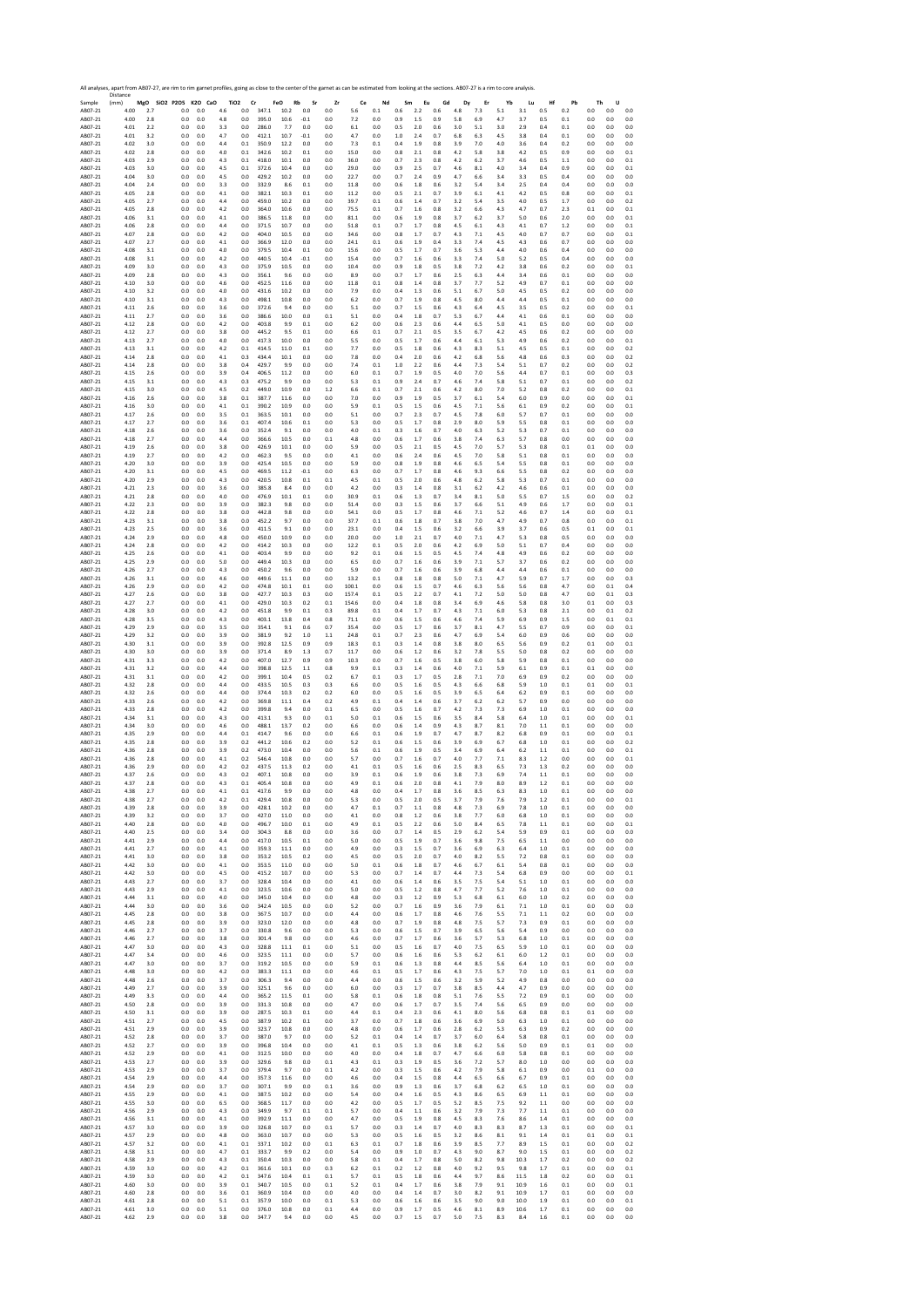|                    | Distance     |            | All analyses, apart from AB07-27, are rim to rim garnet profiles, going as close to the center of the garnet as can be estimated from looking at the sections. AB07-27 is a rim to core analysis |                 |            |                               |                |                   |            |              |              |            |            |            |            |               |            |            |            |            |            |            |            |            |
|--------------------|--------------|------------|--------------------------------------------------------------------------------------------------------------------------------------------------------------------------------------------------|-----------------|------------|-------------------------------|----------------|-------------------|------------|--------------|--------------|------------|------------|------------|------------|---------------|------------|------------|------------|------------|------------|------------|------------|------------|
| Sample<br>AB07-21  | (mm)<br>4.62 | 3.0        | MgO SiO2 P2O5 K2O CaO<br>0.0                                                                                                                                                                     | 0.0             | 3.9        | TiO <sub>2</sub><br>Cr<br>0.0 | 357.4          | FeO<br>Rb<br>11.6 | Sr<br>0.0  | Zr<br>0.0    | Ce<br>4.9    | Nd<br>0.0  | Sm<br>0.7  | Eu<br>1.6  | Gd<br>0.5  | Dy<br>$4.1\,$ | Er<br>8.1  | Yb<br>7.5  | Lu<br>8.5  | Hf<br>1.6  | Pb<br>0.1  | Th<br>0.0  | U<br>0.0   | 0.0        |
| AB07-21            | 4.63         | 2.7        | 0.0                                                                                                                                                                                              | 0.0             | 3.9        | 0.0                           | 357.8          | 9.5               | 0.0        | 0.0          | 3.6          | 0.0        | 0.7        | 1.2        | 0.6        | 4.2           | 7.3        | 7.2        | 6.8        | 1.4        | 0.1        | 0.0        | 0.0        | 0.0        |
| AB07-21            | 4.63         | 3.1        | 0.0                                                                                                                                                                                              | 0.0             | 3.7        | 0.0                           | 362.1          | 10.1              | 0.0        | 0.0          | 7.0          | 0.0        | 0.6        | 1.5        | 0.6        | 3.8           | 7.1        | 6.0        | 8.3        | 1.3        | 0.1        | 0.0        | 0.0        | 0.0        |
| AB07-21            | 4.63         | 3.2        | 0.0                                                                                                                                                                                              | 0.0             | 4.0        | 0.0                           | 345.1          | 10.0              | 0.0        | 0.0          | 9.0          | 0.0        | 0.5        | 1.6        | 0.7        | 3.9           | 7.5        | 5.5        | 7.1        | 1.1        | 0.2        | 0.0        | 0.0        | 0.0        |
| AB07-21            | 4.64         | 2.9        | 0.0                                                                                                                                                                                              | 0.0             | 4.2        | 0.0                           | 314.1          | 11.4              | 0.0        | 0.0          | 7.4          | 0.0        | 0.8        | 2.0        | 0.7        | 4.1           | 6.2        | 5.1        | 6.4        | 1.0        | 0.1        | 0.0        | 0.0        | 0.0        |
| AB07-21            | 4.64         | 2.8        | 0.0                                                                                                                                                                                              | 0.0             | 4.1        | 0.0                           | 308.3          | 10.5              | 0.0        | 0.1          | 6.4          | 0.0        | 0.5        | 2.2        | 0.5        | 3.4           | 5.5        | 4.6        | 5.7        | 0.9        | 0.3        | 0.0        | 0.0        | 0.0        |
| AB07-21            | 4.65         | 2.7        | 0.0                                                                                                                                                                                              | $0.0\,$         | 4.1        | 0.0                           | 360.5          | 10.1              | 0.0        | 0.0          | 5.3          | 0.0        | 0.6        | 1.3        | 0.9        | 4.8           | 6.2        | 4.5        | 5.3        | 0.9        | 0.1        | 0.0        | 0.0        | 0.0        |
| AB07-21            | 4.65         | 3.0        | 0.0                                                                                                                                                                                              | 0.0             | 3.9        | 0.0                           | 408.4          | 9.8               | 0.0        | 0.0          | 6.3          | 0.0        | 0.6        | 2.0        | 0.6        | 3.9           | 6.1        | 3.6        | 4.1        | 0.6        | 0.1        | 0.2        | 0.0        | 0.0        |
| AB07-21            | 4.66         | 2.8        | 0.0                                                                                                                                                                                              | 0.0             | 4.2        | 0.0                           | 328.5          | 10.1              | 0.0        | 0.0          | 4.4          | 0.0        | 0.4        | 1.2        | 0.7        | 3.0           | 5.5        | 3.4        | 4.3        | 0.7        | 0.1        | 0.0        | 0.0        | 0.0        |
| AB07-21            | 4.66         | 2.5        | 0.0                                                                                                                                                                                              | 0.0             | 3.6        | 0.0                           | 249.3          | 8.5               | 0.0        | 0.0          | 4.1          | 0.0        | 0.4        | 1.4        | 0.6        | 2.7           | 4.0        | 3.0        | 3.2        | 0.5        | 0.1        | 0.0        | 0.0        | 0.0        |
| AB07-21            | 4.67         | 2.8        | 0.0                                                                                                                                                                                              | $0.0\,$         | 4.0        | 0.0                           | 315.6          | 10.2              | 0.0        | 0.0          | 4.3          | 0.1        | 0.7        | 1.7        | 0.5        | 4.3           | 5.2        | 3.0        | 2.8        | 0.5        | 0.1        | 0.0        | 0.0        | 0.0        |
| AB07-21            | 4.67         | 2.4        | 0.0                                                                                                                                                                                              | 0.0             | 4.0        | 0.0                           | 354.0          | 9.5               | 0.1        | 0.0          | 3.5          | 0.0        | 0.5        | 1.5        | 0.6        | 3.8           | 5.1        | 2.6        | 4.2        | 0.5        | 0.0        | 0.0        | 0.0        | 0.0        |
| AB07-21            | 4.68         | 2.6        | 0.0                                                                                                                                                                                              | 0.0             | 3.7        | 0.0                           | 341.7          | 9.7               | 0.0        | 0.0          | 3.5          | 0.0        | 0.3        | 1.9        | 0.7        | 4.6           | 5.5        | 3.1        | 3.1        | 0.4        | 0.1        | 0.0        | 0.0        | 0.0        |
| AB07-21            | 4.68         | 2.8        | 0.0                                                                                                                                                                                              | 0.0             | 4.3        | 0.0                           | 371.9          | 11.8              | 0.0        | 0.0          | 3.3          | 0.0        | 0.7        | 1.6        | 0.6        | 5.2           | 5.0        | 3.2        | 3.6        | 0.4        | 0.1        | 0.0        | 0.0        | 0.0        |
| AB07-21            | 4.68         | 3.5        | 0.0                                                                                                                                                                                              | 0.0             | 3.9        | 0.0                           | 464.4          | 11.4              | 0.0        | 0.0          | 4.6          | 0.0        | 0.7        | 1.5        | 0.9        | 4.2           | 6.3        | 3.1        | 3.2        | 0.4        | 0.1        | 0.0        | 0.0        | 0.0        |
| AB07-21            | 4.69         | 2.8        | 0.0                                                                                                                                                                                              | 0.0             | 3.9        | 0.0                           | 409.8          | 10.0              | 0.1        | 0.0          | 4.7          | 0.0        | 0.7        | 2.0        | 0.7        | 3.9           | 5.1        | 2.8        | 2.5        | 0.4        | 0.0        | 0.0        | 0.0        | 0.0        |
| AB07-21            | 4.69         | 2.9        | 0.0                                                                                                                                                                                              | 0.0             | 4.0        | 0.0                           | 375.6          | 10.1              | 0.2        | 0.0          | 4.1          | 0.0        | 0.6        | 1.7        | 0.6        | 4.2           | 6.0        | 3.0        | 2.7        | 0.4        | 0.1        | 0.0        | 0.0        | 0.0        |
| AB07-21            | 4.70         | 3.2        | 0.0                                                                                                                                                                                              | 0.0             | 4.3        | 0.0                           | 423.8          | 10.4              | 0.0        | 0.0          | 4.0          | 0.0        | 0.4        | 1.7        | 0.8        | 3.5           | 5.8        | 3.6        | 3.2        | 0.5        | 0.1        | 0.0        | 0.0        | 0.0        |
| AB07-21            | 4.70         | 3.2        | 0.0                                                                                                                                                                                              | 0.0             | 4.1        | 0.0                           | 444.9          | 11.9              | 0.0        | 0.0          | 4.4          | 0.0        | 0.8        | 1.6        | 0.7        | 4.8           | 6.0        | 4.3        | 2.9        | 0.5        | 0.1        | 0.1        | 0.0        | 0.0        |
| AB07-21            | 4.71         | 3.1        | 0.0                                                                                                                                                                                              | 0.0             | 4.0        | 0.0                           | 439.6          | 11.0              | 0.0        | 0.0          | 4.2          | 0.0        | 0.5        | 1.4        | 0.9        | 4.0           | 6.3        | 3.7        | 2.8        | 0.4        | 0.1        | 0.0        | 0.0        | 0.0        |
| AB07-21            | 4.71         | 3.1        | 0.0                                                                                                                                                                                              | 0.0             | 3.6        | 0.0                           | 433.1          | 10.1              | 0.0        | 0.0          | 4.6          | 0.0        | 0.5        | 1.8        | 0.6        | 4.6           | 5.8        | 3.7        | 3.0        | 0.4        | 0.1        | 0.0        | 0.0        | 0.0        |
| AB07-21            | 4.72         | 2.8        | 0.0                                                                                                                                                                                              | 0.0             | 3.8        | 0.0                           | 419.2          | 10.3              | 0.0        | 0.0          | 5.0          | 0.0        | 0.7        | 1.7        | 0.5        | 3.9           | 5.8        | 3.6        | 3.4        | 0.4        | 0.1        | 0.0        | 0.0        | 0.0        |
| AB07-21            | 4.72         | 2.9        | 0.0                                                                                                                                                                                              | 0.0             | 3.9        | 0.0                           | 386.7          | 10.4              | 0.0        | 0.0          | 4.8          | 0.0        | 0.4        | 1.4        | 0.8        | 3.9           | 5.5        | 3.7        | 3.9        | 0.5        | 0.0        | 0.0        | 0.0        | 0.0        |
| AB07-21            | 4.73         | 3.1        | 0.0                                                                                                                                                                                              | $_{0.0}$        | 4.2        | 0.0                           | 427.5          | 11.6              | 0.0        | 0.0          | 9.1          | 0.0        | 0.5        | 2.0        | 0.9        | 4.1           | 6.3        | 3.9<br>3.5 | 2.8        | 0.5        | 0.8        | 0.0<br>0.0 | 0.0        | 0.0        |
| AB07-21<br>AB07-21 | 4.73<br>4.73 | 3.0<br>2.7 | 0.0<br>0.0                                                                                                                                                                                       | 0.0<br>0.0      | 3.6<br>3.7 | 0.0<br>0.0                    | 432.4<br>409.2 | 9.9<br>8.5        | 0.0<br>0.1 | 0.0<br>0.1   | 47.0<br>51.0 | 0.0<br>0.0 | 0.5<br>0.5 | 1.3<br>1.6 | 0.9<br>0.5 | 3.4<br>4.0    | 6.0<br>4.7 | 3.6        | 4.8<br>4.1 | 0.5<br>0.5 | 1.7<br>1.2 | 0.0        | 0.0<br>0.0 | 0.1<br>0.1 |
| AB07-21            | 4.74         | 2.7        | 0.0                                                                                                                                                                                              | 0.0             | 4.0        | 0.0                           | 418.5          | 9.5               | 0.4        | 0.1          | 41.7         | 0.0        | 0.5        | 1.7        | 0.5        | 4.1           | 5.8        | 3.5        | 4.3        | 0.6        | 0.8        | 0.0        | 0.0        | 0.1        |
| AB07-21            | 4.74         | 3.1        | 0.0                                                                                                                                                                                              | $0.0\,$         | 3.6        | 0.0                           | 394.6          | 10.1              | 0.2        | 0.2          | 29.9         | 0.0        | 0.5        | 1.4        | $0.6\,$    | 3.4           | 5.8        | 3.7        | 3.2        | 0.6        | 0.6        | 0.0        | 0.0        | 0.0        |
| AB07-21            | 4.75         | 3.3        | 0.0                                                                                                                                                                                              | 0.0             | 3.8        | 0.0                           | 457.3          | 10.4              | 0.3        | 0.1          | 21.8         | 0.0        | 0.5        | 1.3        | 0.7        | 4.8           | 5.2        | 3.8        | 4.4        | 0.5        | 0.3        | 0.0        | 0.0        | 0.0        |
| AB07-21            | 4.75         | 3.4        | 0.0                                                                                                                                                                                              | 0.0             | 3.5        | 0.0                           | 445.7          | 11.3              | 0.3        | 0.2          | 15.9         | 0.0        | 0.6        | 1.5        | 0.7        | 5.0           | 5.5        | 4.5        | 4.1        | 0.6        | 0.3        | 0.0        | 0.0        | 0.1        |
| AB07-21            | 4.76         | 2.8        | 0.0                                                                                                                                                                                              | 0.0             | 3.5        | 0.0                           | 394.3          | 9.2               | 0.4        | 0.1          | 10.8         | 0.1        | 0.3        | 1.5        | 0.6        | 4.1           | 5.7        | 3.7        | 4.0        | 0.6        | 0.1        | 0.0        | 0.0        | 0.0        |
| AB07-21<br>AB07-21 | 4.76<br>4.77 | 2.6<br>3.2 | 0.0<br>0.0                                                                                                                                                                                       | $0.0\,$<br>0.0  | 3.6<br>4.1 | $_{0.0}$<br>0.0               | 394.2<br>479.2 | 9.6<br>12.0       | 0.2<br>0.2 | 0.2          | 7.8<br>5.1   | 0.0<br>0.0 | 0.4<br>0.4 | 1.8<br>1.4 | 0.7<br>0.7 | 3.3<br>4.3    | 5.5<br>6.1 | 4.2<br>4.0 | 3.8<br>4.7 | 0.6        | 0.1        | 0.0<br>0.1 | 0.0<br>0.0 | 0.0<br>0.0 |
| AB07-21            | 4.77         | 3.0        | 0.0                                                                                                                                                                                              | 0.0             | 3.6        | 0.0                           | 417.0          | 9.5               | 0.1        | 0.1<br>0.0   | 5.2          | 0.0        | 0.5        | 1.8        | 0.7        | 2.9           | 5.3        | 4.3        | 3.9        | 0.8<br>0.8 | 0.2<br>0.1 | 0.0        | 0.0        | 0.0        |
| AB07-21            | 4.78         | 3.0        | 0.0                                                                                                                                                                                              | 0.0             | 3.8        | 0.0                           | 384.1          | 10.1              | 0.2        | 0.1          | 4.0          | 0.1        | 0.6        | 2.1        | 0.7        | 3.9           | 5.9        | 4.2        | 5.0        | 0.7        | 0.1        | 0.0        | 0.0        | 0.0        |
| AR07-21            | 4.78         | 3.1        | 0.0                                                                                                                                                                                              | 0.0             | 3.6        | 0.0                           | 377.5          | 9.3               | 0.0        | 0.1          | 3.1          | 0.0        | 0.9        | 1.4        | 0.8        | 4.0           | 5.1        | 4.1        | 3.7        | 0.6        | 0.1        | 0.0        | 0.0        | 0.0        |
| AB07-21            | 4.78         | 2.8        | 0.0                                                                                                                                                                                              | 0.0             | 3.8        | 0.0                           | 414.6          | 9.9               | 0.2        | 0.1          | 5.5          | 0.0        | 0.5        | 1.9        | 0.7        | 3.9           | 5.4        | 4.7        | 4.5        | 0.7        | 0.1        | 0.0        | 0.0        | 0.0        |
| AB07-21            | 4.79         | 3.0        | 0.0                                                                                                                                                                                              | 0.0             | 3.6        | 0.0                           | 521.7          | 10.7              | 0.0        | 0.0          | 7.8          | 0.0        | 0.6        | 1.6        | 0.7        | 4.5           | 5.5        | 4.8        | 3.7        | 0.8        | 0.2        | 0.0        | 0.0        | 0.0        |
| AB07-21            | 4.79         | 2.5        | 0.0                                                                                                                                                                                              | 0.0             | 3.2        | 0.0                           | 338.0          | 8.4               | 0.0        | 0.1          | 6.6          | 0.0        | 0.4        | 1.6        | 0.5        | 3.6           | 5.7        | 3.7        | 3.0        | 0.5        | 0.1        | 0.0        | 0.0        | 0.0        |
| AB07-21            | 4.80         | 3.3        | 0.0                                                                                                                                                                                              | 0.0             | 3.7        | 0.0                           | 426.7          | 11.1              | 0.1        | 0.0          | 5.4          | 0.1        | 0.6        | 1.6        | 0.7        | 3.4           | 5.3        | 4.0        | 3.9        | 0.8        | 0.1        | 0.0        | 0.0        | 0.0        |
| AB07-21            | 4.80         | 2.5        | 0.0                                                                                                                                                                                              | 0.0             | 3.0        | 0.0                           | 284.2          | 8.4               | 0.1        | 0.1          | 5.0          | 0.0        | 0.7        | 1.4        | 0.5        | 2.6           | 4.4        | 3.1        | 3.3        | 0.5        | 0.2        | 0.1        | 0.0        | 0.0        |
| AB07-21            | 4.81         | 3.1        | 0.0                                                                                                                                                                                              | 0.0             | 3.6        | 0.0                           | 346.0          | 11.1              | 0.6        | 0.2          | 4.4          | 0.0        | 0.6        | 1.9        | 0.7        | 3.3           | 6.9        | 3.7        | 4.3        | 0.7        | 0.1        | 0.0        | 0.0        | 0.0        |
| AB07-21            | 4.81         | 3.6        | 0.0                                                                                                                                                                                              | 0.0             | 3.4        | 0.0                           | 308.0          | 10.6              | 1.0        | 0.1          | 4.3          | 0.0        | 0.7        | 1.5        | 0.6        | 3.2           | 4.9        | 3.4        | 3.9        | 0.6        | 0.1        | 0.1        | 0.0        | 0.0        |
| AB07-21            | 4.82         | 2.9        | 0.0                                                                                                                                                                                              | 0.0             | 3.3        | 0.0                           | 312.1          | 9.5               | 1.3        | 0.4          | 3.9          | 0.0        | 0.5        | 2.5        | 0.6        | 3.7           | 5.9        | 4.2        | 4.6        | 0.6        | 0.1        | 0.0        | 0.0        | 0.0        |
| AB07-21            | 4.82         | 2.9        | 0.0                                                                                                                                                                                              | 0.0             | 3.1        | 0.0                           | 307.0          | 9.5               | 1.8        | 0.3          | 4.4          | 0.0        | 0.4        | 1.4        | 0.5        | 3.7           | 4.7        | 4.1        | 4.5        | 0.8        | 0.0        | 0.1        | 0.0        | 0.0        |
| AB07-21            | 4.83         | 3.0        | 0.0                                                                                                                                                                                              | 0.0             | 3.9        | 0.0                           | 338.5          | 9.3               | 1.8        | 0.4          | 3.6          | 0.0        | 0.5        | 1.5        | 0.5        | 3.3           | 5.5        | 4.5        | 4.6        | 0.8        | 0.1        | 0.0        | 0.0        | 0.0        |
| AB07-21            | 4.83         | 2.9        | 0.0                                                                                                                                                                                              | 0.0             | 3.6        | 0.0                           | 298.6          | 10.0              | 2.6        | 0.6          | 4.0          | 0.0        | 0.6        | 1.7        | 0.7        | 2.8           | 5.0        | 4.5        | 5.2        | 0.8        | 0.2        | 0.1        | 0.0        | 0.0        |
| AB07-21            | 4.84         | 3.4        | 0.0                                                                                                                                                                                              | 0.0             | 3.8<br>3.4 | 0.0                           | 459.2          | 11.0<br>9.2       | 2.3        | 0.5          | 4.7          | 0.0        | 0.7        | 1.6        | 0.6<br>0.7 | 3.0           | 6.5<br>5.8 | 5.0        | 5.8        | 0.9<br>0.9 | 0.1        | 0.1<br>0.1 | 0.0        | 0.0        |
| AB07-21<br>AB07-21 | 4.84<br>4.84 | 2.7<br>2.4 | 0.0<br>0.0                                                                                                                                                                                       | $_{0.0}$<br>0.0 | 3.1        | 0.0<br>0.0                    | 348.3<br>315.1 | 8.1               | 1.1<br>1.0 | 0.2<br>0.2   | 3.9<br>2.7   | 0.0<br>0.0 | 0.5<br>0.6 | 1.7<br>1.4 | 0.4        | 2.3<br>2.9    | 4.6        | 4.6<br>3.9 | 5.2<br>4.3 | 0.7        | 0.1<br>0.0 | 0.0        | 0.0<br>0.0 | 0.0<br>0.0 |
| AB07-21            | 4.85         | 2.8        | 0.0                                                                                                                                                                                              | 0.0             | 3.1        | 0.0                           | 360.6          | 9.2               | 0.8        | 0.2          | 3.2          | 0.0        | 0.4        | 1.6        | 0.7        | 3.9           | 6.0        | 4.2        | 4.5        | 0.8        | 0.0        | 0.0        | 0.0        | 0.0        |
| AB07-21            | 4.85         | 2.8        | 0.0                                                                                                                                                                                              | 0.0             | 3.6        | 0.0                           | 400.5          | 9.4               | 0.4        | 0.1          | 3.2          | 0.0        | 0.5        | 1.7        | 0.7        | 3.3           | 5.4        | 4.3        | 4.5        | 0.8        | 0.0        | 0.1        | 0.0        | 0.0        |
| AB07-21            | 4.86         | 3.0        | 0.0                                                                                                                                                                                              | $0.0\,$         | 3.4        | 0.0                           | 413.8          | 10.3              | 0.4        | 0.1          | 3.2          | 0.0        | 0.5        | 1.6        | 0.7        | 3.6           | 7.3        | 4.9        | 4.3        | 0.7        | 0.1        | 0.0        | 0.0        | 0.0        |
| AB07-21            | 4.86         | 2.8        | 0.0                                                                                                                                                                                              | 0.0             | 3.7        | 0.0                           | 472.0          | 9.7               | 0.6        | 0.2          | 4.1          | 0.1        | 0.6        | 1.6        | 0.6        | 4.0           | 5.0        | 5.4        | 6.8        | 0.9        | 0.1        | 0.1        | 0.0        | 0.0        |
| AB07-21            | 4.87         | 2.9        | 0.0                                                                                                                                                                                              | 0.0             | 4.3        | 0.0                           | 491.9          | 10.4              | 0.3        | 0.1          | 7.1          | 0.1        | 0.7        | 1.6        | 0.7        | 4.0           | 6.6        | 5.5        | 6.1        | 0.8        | 0.1        | 0.0        | 0.0        | 0.0        |
| AB07-21            | 4.87         | 3.6        | 0.0                                                                                                                                                                                              | 0.0             | 3.9        | 0.0                           | 527.4          | 11.1              | 0.1        | 0.1          | 9.2          | 0.0        | 0.7        | 1.9        | 0.7        | 3.9           | 7.0        | 5.2        | 6.6        | 1.0        | 0.3        | 0.0        | 0.0        | 0.0        |
| AB07-21            | 4.88         | 3.1        | 0.0                                                                                                                                                                                              | $0.0\,$         | 3.6        | 0.0                           | 534.1          | 11.3              | 0.4        | 0.1          | 6.1          | 0.1        | $0.8\,$    | 1.5        | 0.7        | 3.3           | 5.9        | 4.8        | 5.3        | 0.7        | 0.2        | 0.1        | 0.0        | 0.0        |
| AB07-21            | 4.88         | 3.2        | 0.0                                                                                                                                                                                              | 0.0             | 3.6        | 0.0                           | 487.9          | 10.7              | 0.2        | 0.4          | 9.6          | 0.0        | 0.4        | 1.9        | 0.6        | 5.1           | 6.6        | 4.3        | 5.4        | 1.0        | 0.1        | 0.1        | 0.0        | 0.0        |
| AB07-21            | 4.89         | 3.3        | 0.0                                                                                                                                                                                              | 0.0             | 3.4        | 0.0                           | 514.1          | 9.8               | 1.1        | 1.1          | 4.8          | 0.1        | 0.5        | 1.4        | 0.6        | 4.2           | 5.3        | 4.9        | 5.7        | 0.8        | 0.1        | 0.8        | 0.0        | 0.0        |
| AB07-21            | 4.89         | 3.6        | 0.0                                                                                                                                                                                              | 0.1             | 2.7        | 0.0                           | 373.7          | 10.7              | 4.1        | 2.1          | 3.4          | 0.1        | 0.5        | 1.9        | 0.6        | 2.7           | 4.8        | 4.3        | 3.9        | 0.7        | 0.1        | 1.0        | 0.0        | 0.0        |
| AB07-21            | 4.89         | 5.0        | 0.0                                                                                                                                                                                              | 0.2             | 3.3        | 0.0                           | 401.0          | 10.5              | 7.0        | 4.3          | 3.4          | 0.2        | 0.5        | 1.6        | 0.6        | 3.2           | 5.8        | 5.0        | 5.3        | 0.9        | 0.1        | 1.3        | 0.0        | 0.1        |
| AB07-21            | 4.90         | 4.9        | 0.0                                                                                                                                                                                              | 0.2             | 2.6        | 0.0                           | 334.8          | 10.3              | 5.9        | 5.2          | 2.5          | 0.1        | 0.5        | 1.0        | 0.5        | 3.4           | 4.7        | 4.0        | 4.3        | 0.7        | 0.0        | 0.7        | 0.0        | 0.0        |
| AB07-21            | 4.90         | 5.5        | 0.0                                                                                                                                                                                              | 0.2             | 2.7        | 0.0                           | 361.4          | 9.8               | 9.8        | 6.3          | 2.3          | 0.1        | 0.5        | 1.6        | 0.6        | 3.6           | 5.0        | 3.7        | 4.3        | 0.8        | 0.1        | 0.3        | 0.0        | 0.1        |
| AB07-21            | 4.91         | 5.3        | 0.0                                                                                                                                                                                              | 0.2             | 2.4        | 0.0                           | 345.7          | 9.2               | 7.9        | 5.6          | 7.5          | 0.0        | 0.5        | 1.9        | 0.5        | 3.2           | 4.9        | 4.5        | 5.1        | 0.9        | 0.3        | 0.4        | 0.0        | 0.1        |
| AB07-21            | 4.91         | 5.1        | 0.0                                                                                                                                                                                              | 0.2             | 2.6        | 0.0                           | 386.1          | 9.7               | 8.3        | 5.0          | 19.6         | 0.1        | 0.4        | 1.9        | 0.6        | 3.3           | 5.0        | 4.4        | 5.5        | 1.0        | 0.6        | 0.2        | 0.0        | 0.1        |
| AB07-21            | 4.92         | 4.8        | 0.0                                                                                                                                                                                              | 0.2             | 2.9        | 0.0                           | 303.2          | 9.8               | 7.5        | 4.3          | 26.8         | 0.0        | 0.5        | 1.7        | 0.6        | 3.2           | 5.0        | 4.4        | 5.3        | 0.9        | 1.7        | 0.2        | 0.0        | 0.1        |
| AB07-21            | 4.92         | 3.8        | 0.0                                                                                                                                                                                              | 0.1             | 3.0        | 0.0                           | 332.7          | 9.4               | 4.3        | 3.0          | 69.3         | 0.1        | 0.5        | 1.4        | 0.4        | 3.5           | 4.9        | 4.6        | 5.8        | 1.0        | 2.7        | 0.2        | 0.0        | 0.4        |
| AB07-21            | 4.93         | 3.7        | 0.0                                                                                                                                                                                              | 0.1             | 3.1        | 0.0                           | 428.9          | 10.1              | 3.0        | 1.4          | 109.6        | 0.0        | 0.4        | 1.7        | 0.7        | 4.3           | 5.9        | 5.3        | 5.2        | 1.0        | 2.8        | 0.1        | 0.0        | 0.3        |
| AB07-21            | 4.93         | 4.9        | 0.0                                                                                                                                                                                              | 0.1             | 3.5        | 0.0                           | 481.0          | 10.8              | 1.7        | 1.5          | 95.5         | 0.0        | 0.9        | 2.4        | 0.7        | 5.9           | 6.4        | 5.4        | 6.1        | 1.1        | 2.2        | 0.0        | 0.0        | 0.3        |
| AB07-21            | 4.94         | 4.4        | 0.0                                                                                                                                                                                              | 0.0             | 3.2        | 0.0                           | 410.4          | 12.0              | 1.3        | 0.4          | 60.1         | 0.0        | 0.9        | 2.4        | 0.8        | 4.7           | 6.2        | 4.8        | 5.4        | 0.9        | 1.5        | 0.0        | 0.0        | 0.2        |
| AB07-21            | 4.94         | 3.3        | 0.0                                                                                                                                                                                              | 0.0             | 3.4        | 0.0                           | 401.6          | 11.0              | 1.2        | 0.5          | 35.7         | 0.0        | 0.6        | 1.6        | 0.7        | 3.6           | 6.5        | 4.3        | 5.2        | 0.9        | 0.9        | 0.0        | 0.0        | 0.1        |
| AB07-21            | 4.94         | 3.5        | 0.0                                                                                                                                                                                              | 0.0             | 4.0        | 0.0                           | 503.8          | 11.8              | 0.7        | 0.4          | 28.3         | 0.0        | 0.6        | 2.2        | 0.8        | 4.9           | 6.4        | 5.1        | 5.7        | 0.8        | 0.5        | 0.2        | 0.0        | 0.1        |
| AB07-21            | 4.95         | 3.2        | 0.0                                                                                                                                                                                              | 0.0             | 2.9        | 0.0                           | 453.9          | 10.8              | 0.4        | 0.3          | 16.8         | 0.1        | 0.6        | 1.6        | 0.7        | 5.4           | 5.3        | 3.3        | 4.0        | 0.7        | 0.3        | 0.0        | 0.0        | 0.0        |
| AB07-21            | 4.95         | 3.2        | 0.0                                                                                                                                                                                              | $0.0\,$         | 3.2        | 0.0                           | 463.8          | 11.0              | 0.5        | 0.2          | 11.6         | 0.1        | 0.5        | 2.6        | 0.7        | 5.3           | 6.5        | 3.6        | 4.7        | 0.6        | 0.3        | 0.1        | 0.0        | 0.0        |
| AB07-21            | 4.96         | 3.5        | 0.0                                                                                                                                                                                              | 0.0             | 4.1        | 0.0                           | 557.8          | 11.6              | 0.5        | 0.3          | 10.7         | 0.1        | 0.9        | 2.4        | 0.8        | 4.8           | 6.7        | 4.3        | 3.9        | 0.7        | 0.2        | 0.1        | 0.0        | 0.0        |
| AB07-21            | 4.96         | 3.6        | 0.0                                                                                                                                                                                              | 0.0             | 3.3        | 0.0                           | 479.1          | 11.7              | 0.5        | 0.1          | 10.3         | 0.1        | 0.7        | 2.4        | 0.8        | 6.6           | 6.4        | 3.8        | 4.3        | 0.6        | 0.3        | 0.1        | 0.0        | 0.0        |
| AB07-21            | 4.97         | 3.3        | 0.0                                                                                                                                                                                              | 0.0             | 3.3        | 0.0                           | 456.1          | 11.4              | 0.6        | 0.2          | 9.8          | 0.0        | 0.7        | 2.3        | 1.0        | 6.2           | 7.6        | 3.8        | 4.0        | 0.5        | 0.1        | 0.0        | 0.0        | 0.0        |
| AB07-21            | 4.97         | 3.1        | 0.0                                                                                                                                                                                              | $0.0\,$         | 2.6        | 0.0                           | 423.7          | 9.4               | 0.2        | 0.3          | 10.0         | 0.1        | 0.9        | $2.1\,$    | $1.0\,$    | 5.2           | 5.9        | 3.3        | 3.1        | 0.5        | 0.2        | 0.0        | 0.0        | 0.0        |
| AB07-21            | 4.98         | 3.3        | 0.0                                                                                                                                                                                              | 0.0             | 3.2        | 0.0                           | 452.2          | 9.8               | 0.4        | 0.2          | 10.1         | 0.0        | 0.9        | 2.1        | 1.0        | 5.6           | 6.8        | 3.1        | 3.8        | 0.5        | 0.1        | 0.1        | 0.0        | 0.0        |
| AB07-21            | 4.98         | 3.3        | 0.0                                                                                                                                                                                              | 0.0             | 2.8        | 0.0                           | 445.9          | 10.9              | 0.4        | 0.1          | 10.8         | 0.1        | 0.4        | 2.8        | 0.9        | 7.5           | 7.0        | 4.1        | 3.6        | 0.5        | 0.2        | 0.0        | 0.0        | 0.0        |
| AB07-21            | 4.99         | 2.8        | 0.0                                                                                                                                                                                              | 0.0             | 2.7        | 0.0                           | 298.1          | 8.6               | 0.4        | 0.2          | 7.7          | 0.0        | 0.6        | 2.1        | 0.6        | 4.7           | 5.8        | 2.9        | 2.9        | 0.3        | 0.2        | 0.0        | 0.0        | 0.0        |
| AB07-21            | 4.99         | 3.0        | 0.0                                                                                                                                                                                              | 0.0             | 3.1        | 0.0                           | 318.2          | 8.9               | 0.3        | 0.2          | 8.8          | 0.0        | 0.6        | 2.3        | 0.9        | 5.8           | 7.1        | 3.0        | 2.9        | 0.4        | 0.2        | 0.0        | 0.0        | 0.0        |
| AB07-21<br>AB07-21 | 4.99<br>5.00 | 3.U<br>4.2 | U.U<br>0.0                                                                                                                                                                                       | 0.0<br>0.0      | 3.4<br>3.5 | U.U<br>0.0                    | 442.5          | 11.0              | u.:<br>0.3 | υ.,<br>0.1   | ŏ.,<br>9.3   | 0.0<br>0.0 | 0.8<br>0.4 | z.,<br>2.3 | 0.8<br>0.9 | 5.9           | 6.8        | z.,<br>2.9 | 5.4<br>2.6 | υ.:<br>0.3 | U.I<br>0.2 | 0.1<br>0.1 | U.U<br>0.0 | U.U<br>0.0 |
| AB07-21            | 5.00         | 3.3        | 0.0                                                                                                                                                                                              | 0.0             | 2.8        | 0.0                           | 333.4          | 9.9               | 0.4        | 0.2          | 8.2          | 0.1        | 0.5        | 2.5        | 0.8        | 5.3           | 6.2        | 3.2        | 2.2        | 0.3        | 0.1        | 0.0        | 0.0        | 0.0        |
| AB07-21            | 5.01         | 3.0        | 0.0                                                                                                                                                                                              | 0.0             | 2.8        | 0.0                           | 262.6          | 9.7               | 0.4        | 0.0          | 7.6          | 0.0        | 0.7        | 2.4        | 0.8        | 5.5           | 5.5        | 2.7        | 1.9        | 0.2        | 0.1        | 0.0        | 0.0        | 0.0        |
| AB07-21            | 5.01         | 3.3        | 0.0                                                                                                                                                                                              | 0.0             | 2.7        | 0.0                           | 307.0          | 9.1               | 0.4        | 0.3          | 7.3          | 0.1        | 0.7        | 2.8        | 0.8        | 4.3           | 6.4        | 2.4        | 2.2        | 0.3        | 0.2        | 0.0        | 0.0        | 0.0        |
| AB07-21            | 5.02         | 3.1        | 0.0                                                                                                                                                                                              | 0.0             | 2.8        | 0.0                           | 271.0          | 10.6              | 0.2        | 0.2          | 7.3          | 0.0        | 0.5        | 2.3        | 1.0        | 5.4           | 5.8        | 2.5        | 2.1        | 0.3        | 0.2        | 0.0        | 0.0        | 0.0        |
| AB07-21            | 5.02         | 3.2        | 0.0                                                                                                                                                                                              | 0.0             | 3.0        | 0.0                           | 264.9          | 10.4              | 0.8        | 0.4          | 8.1          | 0.0        | 0.8        | 2.5        | 1.1        | 6.4           | 5.3        | 2.8        | 2.0        | 0.2        | 0.2        | 0.0        | 0.0        | 0.0        |
| AB07-21            | 5.03         | 3.5        | 0.0                                                                                                                                                                                              | 0.0             | 3.4        | 0.0                           | 351.1          | 10.9              | 0.5        | 0.1          | 9.4          | 0.1        | 0.8        | 3.4        | 1.0        | 6.9           | 6.1        | 3.2        | 2.4        | 0.3        | 0.1        | 0.1        | 0.0        | 0.0        |
| AB07-21            | 5.03         | 3.4        | 0.0                                                                                                                                                                                              | 0.0             | 3.2        | 0.0                           | 288.1          | 9.5               | 0.1        | 0.1          | 8.3          | 0.1        | 0.5        | 2.4        | 0.7        | 5.7           | 5.2        | 2.3        | 2.5        | 0.3        | 0.2        | 0.2        | 0.0        | 0.0        |
| AR07-21            | 5.04         | 2.9        | 0.0                                                                                                                                                                                              | 0.0             | 3.0        | 0.0                           | 251.9          | 10.9              | 0.1        | 0.1          | 7.5          | 0.1        | 0.8        | 2.5        | 1.0        | 4.0           | 5.8        | 2.5        | 1.8        | 0.2        | 0.1        | 0.0        | 0.0        | 0.0        |
| AB07-21            | 5.04         | 3.0        | 0.0                                                                                                                                                                                              | 0.0             | 3.3        | 0.0                           | 300.8          | 9.0               | 0.2        | 0.2          | 8.4          | 0.1        | 0.9        | 1.7        | 1.0        | 5.3           | 5.6        | 2.7        | 2.0        | 0.3        | 0.2        | 0.0        | 0.0        | 0.0        |
| AB07-21            | 5.05         | 3.9        | 0.0                                                                                                                                                                                              | 0.0             | 3.2        | 0.0                           | 307.1          | 11.1              | 0.4        | 0.3          | 8.9          | 0.0        | 0.6        | 2.9        | 1.0        | 4.0           | 6.8        | 2.2        | 1.9        | 0.3        | 0.2        | 0.1        | 0.0        | 0.0        |
| AB07-21            | 5.05         | 3.8        | $_{0.0}$                                                                                                                                                                                         | 0.0             | 2.8        | 0.0                           | 333.8          | 9.8               | 0.4        | 0.3          | 8.9          | 0.1        | $0.8\,$    | 2.2        | 0.9        | 5.7           | 5.4        | 2.5        | 2.7        | 0.2        | 0.2        | $0.1\,$    | 0.0        | 0.0        |
| AB07-21            | 5.05         | 3.5        | 0.0                                                                                                                                                                                              | 0.0             | 3.7        | 0.0                           | 283.9          | 9.7               | 1.0        | 0.6          | 7.1          | 0.1        | 0.5        | 1.8        | 0.9        | 5.7           | 5.2        | 2.2        | 2.6        | 0.2        | 0.2        | 0.1        | 0.0        | 0.0        |
| AB07-21            | 5.06         | 3.4        | 0.0                                                                                                                                                                                              | 0.0             | 3.5        | 0.0                           | 367.7          | 10.4              | 0.3        | 1.7          | 10.9         | 0.2        | 0.8        | 2.5        | 0.9        | 5.1           | 5.6        | 2.9        | 3.0        | 0.4        | 0.7        | 0.3        | 0.0        | 0.1        |
| AB07-21            | 5.06         | 3.0        | 0.0                                                                                                                                                                                              | 0.0             | 3.1        | 0.0                           | 277.1          | 8.5               | 0.3        | 3.5          | 38.8         | 0.2        | 0.7        | 2.3        | 0.9        | 4.4           | 5.6        | 2.5        | 2.3        | 0.4        | 1.9        | 0.5        | 0.0        | 0.2        |
| AB07-21            | 5.07         | 3.5        | $_{0.0}$                                                                                                                                                                                         | $0.0\,$         | 3.5        | 0.0                           | 344.6          | 11.8              | 0.4        | 10.3         | 95.7         | 0.7        | 0.9        | 2.3        | $1.1\,$    | 5.2           | 6.3        | 2.9        | 3.1        | 0.6        | 3.2        | $1.4\,$    | 0.1        | 0.3        |
| AB07-21            | 5.07         | 2.6        | 0.0                                                                                                                                                                                              | 0.0             | 3.3        | 0.0                           | 280.4          | 6.8               | 0.7        | 14.3         | 68.3         | 0.8        | 0.9        | 1.5        | 0.8        | 3.5           | 3.7        | 1.5        | 2.1        | 0.4        | 1.9        | 1.4        | 0.0        | 0.1        |
| AB07-21            | 5.08         | 2.2        | 0.0                                                                                                                                                                                              | 0.1             | 3.4        | 0.0                           | 250.0          | 5.6               | 0.8        | 22.3         | 49.1         | 1.3        | 0.9        | 1.3        | $0.8\,$    | 2.3           | 3.4        | 2.0        | 1.9        | 0.3        | 1.2        | 1.8        | 0.0        | 0.0        |
| AB07-21            | 5.08         | 2.5        | 0.0                                                                                                                                                                                              | 0.1             | 3.8        | 0.0                           | 243.4          | 6.2               | 0.7        | 31.6         | 34.3         | 1.9        | 0.9        | 1.5        | 0.9        | 2.4           | 2.5        | 2.0        | 1.8        | 0.4        | 0.8        | 2.2        | 0.0        | 0.1        |
| AB07-21            | 5.09         | 1.5        | $_{0.0}$                                                                                                                                                                                         | 0.1             | 3.6        | 0.0                           | 306.3          | 5.7               | $_{0.8}$   | 37.4         | 20.9         | $2.1\,$    | $1.1\,$    | 0.9        | 0.9        | $1.8\,$       | 2.0        | 1.3        | $1.3\,$    | 0.2        | 0.4        | 2.5        | 0.0        | 0.0        |
| AB07-21            | 5.09         | 1.5        | 0.0                                                                                                                                                                                              | 0.1             | 3.9        | 0.0                           | 154.0          | 3.6               | 0.6        | 41.8         | 9.6          | 2.6        | 1.4        | 1.0        | 0.9        | 1.7           | 1.7        | 0.8        | 0.8        | 0.2        | 0.3        | 2.8        | 0.0        | 0.0        |
| AB07-21            | 5.10         | 1.1        | 0.0                                                                                                                                                                                              | 0.1             | 3.9        | 0.0                           | 115.4          | 2.9               | 0.6        | 49.2         | 7.9          | 2.8        | $1.5\,$    | 0.5        | 1.0        | 1.3           | 1.0        | 0.7        | 0.6        | 0.1        | 0.1        | 3.5        | 0.0        | 0.0        |
| AB07-21            | 5.10         | 0.8        | 0.0                                                                                                                                                                                              | 0.1             | 3.8        | 0.0                           | 100.6          | 2.0               | 0.4        | 50.6         | 6.1          | 2.9        | 1.2        | 0.8        | 0.9        | 1.2           | 0.8        | 0.2        | 0.8        | 0.1        | 0.1        | 3.7        | 0.0        | 0.0        |
| AB07-21            | 5.10         | 0.8        | 0.0                                                                                                                                                                                              | 0.1             | 3.8        | 0.0                           | 81.7           | 1.9               | 0.5        | 52.6         | 2.6          | 3.2        | 1.6        | 0.6        | 1.1        | 0.6           | 0.4        | 0.2        | 0.5        | 0.0        | 0.1        | 3.8        | 0.0        | 0.0        |
| AB07-21            | 5.11         | 0.5        | 0.0                                                                                                                                                                                              | 0.1             | 4.0        | 0.0                           | 49.1           | 1.3               | 0.8        | 53.5         | 2.5          | 3.3        | 1.2        | 0.2        | 0.8        | 0.3           | 0.4        | 0.4        | 0.4        | 0.0        | 0.0        | 3.4        | 0.0        | 0.0        |
| AB07-21            | 5.11         | 0.5        | 0.0                                                                                                                                                                                              | 0.1             | 4.2        | 0.0                           | 58.7           | 2.3               | 2.2        | 65.0         | 2.4          | 3.8        | 1.9        | 0.5        | 1.0        | 0.2           | 0.4        | 0.3        | 0.3        | 0.0        | 0.0        | 3.5        | 0.0        | 0.0        |
| AB07-21            | 5.12         | 0.4        | 0.0                                                                                                                                                                                              | 0.2             | 3.8        | 0.1                           | 91.9           | 1.0               | 4.1        | 81.7         | 2.1          | 4.0        | 1.8        | 0.3        | 1.1        | 0.3           | 0.5        | 0.1        | 0.1        | 0.0        | 0.0        | 5.1        | 0.0        | 0.0        |
| AB07-21            | 5.12         | 0.6        | 0.0                                                                                                                                                                                              | 0.3             | 3.7        | 0.3                           | 477.2          | 2.7               | 5.3        | 84.4         | 1.5          | 3.9        | 1.5        | 0.3        | 0.9        | 0.3           | 0.2        | 0.2        | 0.2        | 0.0        | 0.0        | 5.3        | 0.0        | 0.0        |
| AB07-21            | 5.13         | 0.4        | 0.0                                                                                                                                                                                              | 0.3             | 3.9        | 0.2                           | 686.4          | 2.3               | 8.1        | 87.1         | $1.0$        | 4.2        | 1.8        | 0.2        | 1.1        | 0.3           | 0.2        | 0.2        | 0.1        | 0.0        | 0.0        | 4.1        | 0.0        | 0.0        |
| AB07-21            | 5.13         | 0.4        | 0.0                                                                                                                                                                                              | 0.3             | 4.3        | 0.2                           | 681.9          | 3.2               | 8.1        | 83.7         | 1.6          | 4.1        | 1.6        | 0.2        | 0.9        | 0.3           | 0.1        | 0.1        | 0.2        | 0.0        | 0.0        | 3.4        | 0.0        | 0.0        |
| AB07-21<br>AB07-21 | 5.14<br>5.14 | 0.4        | 0.0<br>0.0                                                                                                                                                                                       | 0.4<br>0.3      | 3.7        | 0.1                           | 678.3<br>490.8 | 2.2               | 8.4<br>8.6 | 84.4<br>83.0 | 1.2          | 4.6<br>4.1 | 1.6<br>2.2 | 0.2        | 1.0        | 0.3<br>0.2    | 0.2        | 0.2        | 0.1        | 0.0        | 0.0        | 3.6        | 0.0        | 0.0        |
| AB07-21            | 5.15         | 0.3<br>0.4 | 0.0                                                                                                                                                                                              | 0.2             | 3.9<br>3.6 | 0.1<br>0.0                    | 344.9          | 1.9<br>2.1        | 5.0        | 76.2         | 1.3<br>0.6   | 3.4        | 1.6        | 0.3<br>0.4 | 1.0<br>0.9 | 0.4           | 0.3<br>0.2 | 0.1<br>0.1 | 0.1<br>0.1 | 0.0<br>0.0 | 0.1<br>0.1 | 3.9<br>3.4 | 0.0<br>0.0 | 0.0<br>0.0 |
| AB07-21            | 5.15         | 0.3        | 0.0                                                                                                                                                                                              | 0.3             | 3.3        | 0.0                           | 233.1          | 1.7               | 4.0        | 75.4         | 2.4          | 3.4        | 1.8        | 0.4        | 0.8        | 0.2           | 0.4        | 0.1        | 0.1        | 0.0        | 0.0        | 3.7        | 0.0        | 0.0        |
| AB07-21            | 5.15         | 0.3        | 0.0                                                                                                                                                                                              | 0.1             | 3.5        | 0.0                           | 244.8          | 1.6               | 3.5        | 73.2         | 0.8          | 3.8        | 1.5        | 0.4        | 0.9        | 0.3           | 0.3        | 0.1        | 0.1        | 0.0        | 0.0        | 3.3        | 0.0        | 0.0        |
| AB07-21            | 5.16         | 0.3        | 0.0                                                                                                                                                                                              | 0.1             | 3.5        | 0.0                           | 249.8          | 0.9               | 2.6        | 69.0         | 1.1          | 4.2        | 1.6        | 0.4        | 1.0        | 0.4           | 0.4        | 0.0        | 0.1        | 0.0        | 0.0        | 3.5        | 0.0        | 0.0        |
| AB07-21            | 5.16         | 0.5        | $_{0.0}$                                                                                                                                                                                         | 0.1             | 3.9        | 0.0                           | 123.7          | 1.5               | 2.4        | 65.4         | 0.8          | 3.2        | $1.6\,$    | 0.3        | $0.8\,$    | 0.4           | $0.1\,$    | 0.1        | $0.1\,$    | $_{0.0}$   | 0.0        | 4.7        | 0.0        | 0.0        |
| AB07-21            | 5.17         | 0.5        | 0.0                                                                                                                                                                                              | 0.1             | 3.6        | 0.0                           | 107.4          | 0.9               | 1.6        | 61.7         | 2.6          | 3.6        | 1.4        | 0.2        | 0.9        | 0.2           | 0.4        | 0.1        | 0.1        | 0.0        | 0.0        | 3.3        | 0.0        | 0.0        |
| AB07-21            | 5.17         | 0.4        | 0.0                                                                                                                                                                                              | 0.1             | 3.7        | 0.0                           | 91.6           | 1.5               | 1.7        | 56.5         | 1.4          | 3.4        | $1.5\,$    | 0.3        | 0.9        | 0.2           | 0.4        | 0.2        | 0.3        | 0.0        | 0.0        | 3.1        | 0.0        | 0.0        |
| AB07-21            | 5.18         | 0.7        | 0.0                                                                                                                                                                                              | 0.1             | 4.2        | 0.0                           | 85.5           | 1.6               | 1.9        | 67.3         | 2.5          | 4.4        | 1.5        | 0.3        | 1.0        | 0.5           | 0.3        | 0.5        | 0.2        | 0.1        | 0.0        | 4.3        | 0.0        | 0.0        |
| AB07-21            | 5.18         | 0.5        | $_{0.0}$                                                                                                                                                                                         | 0.1             | 3.7        | 0.0                           | 50.4           | 1.4               | $1.9\,$    | 68.8         | 2.2          | 3.2        | $1.3\,$    | 0.5        | 0.9        | 0.5           | 0.6        | 0.6        | 0.7        | 0.1        | 0.1        | 5.1        | 0.0        | 0.0        |
| AB07-21            | 5.19         | 0.5        | 0.0                                                                                                                                                                                              | 0.2             | 3.3        | 0.0                           | 108.4          | 1.9               | 2.3        | 54.5         | 13.3         | 3.0        | 1.3        | 0.6        | 1.0        | 0.8           | 1.2        | 0.7        | 0.8        | 0.1        | 1.2        | 3.0        | 0.0        | 0.2        |
| AB07-21            | 5.19         | 0.7        | 0.0                                                                                                                                                                                              | $0.1\,$         | 3.5        | 0.0                           | 83.4           | 2.4               | 2.3        | 51.4         | 74.6         | 2.4        | 1.4        | 0.5        | 0.9        | 1.3           | 1.4        | 0.8        | 1.0        | 0.2        | 3.3        | 2.9        | 0.0        | 0.3        |
| AB07-21            | 5.20         | 1.2        | 0.0                                                                                                                                                                                              | 0.1             | 3.9        | 0.0                           | 110.6          | 4.1               | 1.7        | 50.9         | 128.0        | 2.8        | 1.5        | 0.8        | 0.8        | 1.5           | 1.6        | 1.0        | 1.4        | 0.2        | 3.3        | 2.7        | 0.0        | 0.3        |
| AB07-21            | 5.20         | 1.3        | $_{0.0}$                                                                                                                                                                                         | 0.1             | $4.0\,$    | 0.0                           | 213.4          | 3.9               | 2.5        | 47.9         | 113.9        | 2.7        | $1.4\,$    | 0.8        | $0.8\,$    | 2.2           | 2.0        | 1.5        | $1.8\,$    | 0.3        | 2.9        | 3.0        | 0.0        | 0.3        |
| AB07-21            | 5.20         | 1.2        | 0.0                                                                                                                                                                                              | 0.1             | 3.5        | 0.0                           | 140.9          | 3.8               | 2.4        | 40.6         | 72.2         | 2.1        | 1.2        | 1.1        | 1.0        | 2.3           | 3.0        | 1.6        | 1.9        | 0.3        | 1.6        | 2.6        | 0.0        | 0.2        |
| AB07-21            | 5.21         | 1.3        | 0.0                                                                                                                                                                                              | 0.1             | 2.7        | 0.0                           | 179.6          | 4.0               | 1.9        | 27.5         | 39.4         | 1.5        | 1.0        | 0.8        | 0.7        | 2.7           | 2.3        | 1.7        | 1.2        | 0.2        | 0.9        | 1.6        | 0.0        | 0.1        |
| AB07-21            | 5.21         | 1.4        | 0.0                                                                                                                                                                                              | 0.1             | 3.2        | 0.0                           | 154.2          | 4.6               | 1.8        | 28.5         | 24.5         | 1.3        | 1.1        | 1.3        | 0.8        | 2.8           | 2.8        | 1.8        | 1.7        | 0.3        | 0.4        | 1.4        | 0.0        | 0.0        |
| AB07-21            | 5.22         | 2.4        | 0.0                                                                                                                                                                                              | 0.1             | 3.7        | 0.0                           | 205.1          | 9.1               | 2.9        | 25.1         | 21.2         | 1.6        | 1.0        | 1.5        | 0.7        | 3.2           | 4.1        | 2.0        | 1.9        | 0.4        | 0.5        | 1.3        | 0.0        | 0.0        |
| AB07-21            | 5.22         | 2.1        | 0.0                                                                                                                                                                                              | 0.1             | 3.0        | 0.0                           | 178.8          | 7.2               | 2.0        | 21.5         | 15.7         | 1.2        | 0.7        | 1.8        | 0.8        | 3.8           | 4.5        | 2.3        | 2.2        | 0.3        | 0.3        | 0.8        | 0.0        | 0.1        |
| AB07-21            | 5.23         | 2.3        | 0.0                                                                                                                                                                                              | 0.1             | 3.5        | 0.0                           | 324.6          | 7.1               | 1.1        | 19.6         | 11.2         | 0.8        | 0.9        | 1.5        | 0.8        | 3.7           | 4.9        | 2.0        | 2.3        | 0.3        | 0.2        | 0.7        | 0.0        | 0.0        |
| AB07-21            | 5.23         | 2.3        | 0.0                                                                                                                                                                                              | 0.1             | 2.8        | 0.0                           | 190.1          | 7.0               | 0.9        | 11.1         | 12.2         | 0.6        | 0.5        | 1.8        | 0.7        | 4.9           | 5.1        | 2.6        | 2.6        | 0.3        | 0.1        | 0.9        | 0.0        | 0.0        |
| AB07-21            | 5.24         | 2.3        | 0.0                                                                                                                                                                                              | 0.1             | 3.1        | 0.0                           | 179.0          | 7.3               | 1.1        | 8.8          | 10.1         | 0.6        | 0.8        | 1.7        | 0.7        | 4.3           | 4.2        | 2.0        | 1.9        | 0.3        | 0.2        | 0.3        | 0.0        | 0.0        |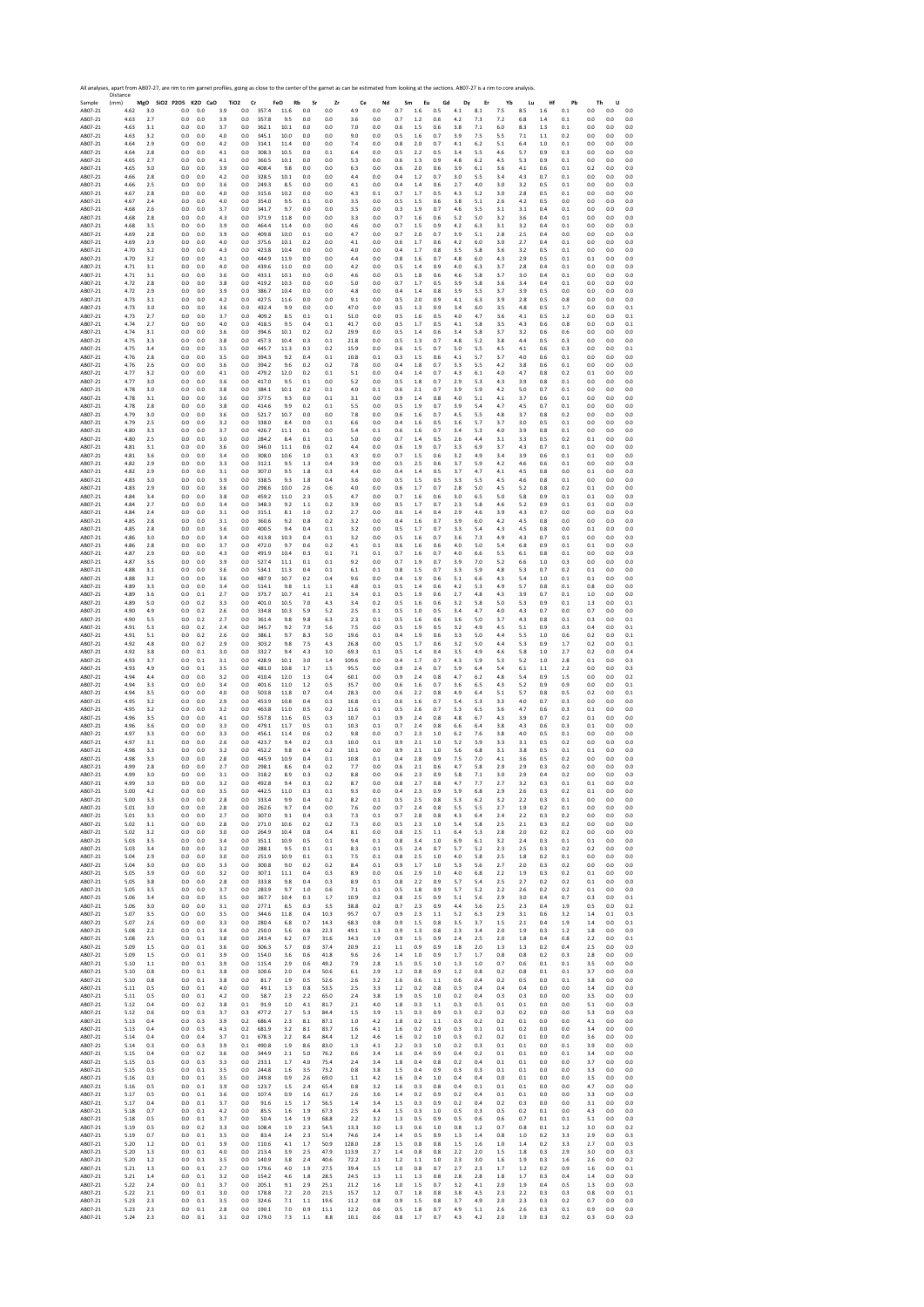|                    | Distance     |            | All analyses, apart from AB07-27, are rim to rim garnet profiles, going as close to the center of the garnet as can be estimated from looking at the sections. AB07-27 is a rim to core analysis. |                |                |                               |                            |                  |                 |              |              |              |            |            |            |            |            |            |                |            |            |                |            |                     |
|--------------------|--------------|------------|---------------------------------------------------------------------------------------------------------------------------------------------------------------------------------------------------|----------------|----------------|-------------------------------|----------------------------|------------------|-----------------|--------------|--------------|--------------|------------|------------|------------|------------|------------|------------|----------------|------------|------------|----------------|------------|---------------------|
| Sample<br>AB07-21  | (mm)<br>5.24 | 2.5        | MgO SiO2 P2O5 K2O CaO<br>0.0                                                                                                                                                                      | 0.0            | 3.0            | TiO <sub>2</sub><br>Cr<br>0.0 | 193.1                      | FeO<br>Rb<br>8.6 | Sr<br>$_{0.6}$  | Zr<br>11.5   | Ce<br>16.5   | Nd<br>0.9    | Sm<br>0.9  | Eu<br>2.3  | Gd<br>0.9  | Dy<br>3.7  | Er<br>4.0  | Yb<br>1.9  | Lu<br>1.8      | Hf<br>0.3  | Pb<br>0.2  | Th<br>0.5      | U<br>0.0   | 0.0                 |
| AB07-21            | 5.25         | 3.2        | 0.0                                                                                                                                                                                               | 0.0            | 3.6            | 0.0                           | 241.5                      | 10.8             | 0.5             | 11.4         | 11.2         | 0.3          | 0.8        | 2.7        | 1.2        | 6.2        | 5.9        | 2.4        | 2.2            | 0.4        | 0.3        | 0.6            | 0.0        | 0.0                 |
| AB07-21            | 5.25         | 3.4        | 0.0                                                                                                                                                                                               | 0.0            | 3.6            | 0.0                           | 212.5                      | 10.7             | $1.0\,$         | 10.6         | 11.4         | 0.5          | $1.1\,$    | 2.8        | 1.1        | 6.0        | 6.4        | 2.2        | 1.9            | 0.3        | 0.2        | 0.9            | 0.0        | 0.1                 |
| AB07-21            | 5.26         | 2.3        | 0.0                                                                                                                                                                                               | 0.0            | 2.4            | 0.0                           | 130.7                      | 7.1              | 1.2             | 2.2          | 7.2          | 0.2          | 0.7        | 1.7        | 0.6        | 3.8        | 3.8        | 1.8        | 1.6            | 0.2        | 0.1        | 0.5            | 0.0        | 0.0                 |
| AB07-21            | 5.26         | 3.1        | 0.0                                                                                                                                                                                               | 0.1            | 3.1            | 0.0                           | 224.7                      | 9.7              | 0.8             | 6.0          | 9.9          | 0.8          | 0.8        | 2.5        | 0.9        | 6.6        | 5.3        | 1.9        | 1.3            | 0.3        | 0.2        | 0.6            | 0.0        | 0.1                 |
| AB07-21            | 5.26         | 3.3        | 0.0                                                                                                                                                                                               | 0.1            | 3.4            | 0.0                           | 259.6                      | 10.2             | 1.1             | 5.9          | 12.1         | 0.5          | 1.2        | 2.4        | 1.1        | 5.3        | 5.7        | 1.9        | 1.6            | 0.2        | 0.3        | 0.5            | 0.0        | 0.0                 |
| AB07-21            | 5.27         | 3.6        | 0.0                                                                                                                                                                                               | 0.0            | 2.9            | 0.0                           | 345.4                      | 10.3             | 2.0             | 9.3          | 14.7         | 0.6          | 0.7        | 2.4        | 0.7        | 4.6        | 4.6        | 1.8        | 1.7            | 0.2        | 0.3        | 1.2            | 0.0        | 0.1                 |
| AB07-21            | 5.27         | 3.7        | 0.0                                                                                                                                                                                               | 0.0            | 2.5            | 0.0                           | 488.8                      | 8.9              | 1.5             | 9.9          | 12.5         | 0.6          | 0.8        | 2.0        | 1.0        | 4.6        | 3.9        | 2.1        | 1.3            | 0.2        | 0.2        | 0.4            | 0.0        | 0.0                 |
| AB07-21            | 5.28         | 4.2        | 0.0                                                                                                                                                                                               | 0.0            | 2.7            | 0.0                           | 915.5                      | 9.7              | 2.1             | 9.1          | 10.3         | 0.5          | 0.8        | 2.1        | 0.8        | 3.7        | 4.4        | 2.1        | 1.3            | 0.2        | 0.3        | 0.3            | 0.0        | 0.0                 |
| AB07-21            | 5.28         | 4.7        | 0.0                                                                                                                                                                                               | 0.1            | 2.6            | 0.0                           | 996.8                      | 9.3              | 1.5             | 10.0         | 11.5         | 0.7          | 1.1        | 1.8        | 0.9        | 4.2        | 5.1        | 1.9        | 1.2            | 0.2        | 0.3        | 0.6            | 0.0        | 0.0                 |
| AB07-21            | 5.29         | 4.9        | 0.0                                                                                                                                                                                               | $0.1\,$        | 2.2            | 0.1                           | 1126.8                     | 9.2              | 0.8             | 8.3          | 7.7          | 0.5          | 0.9        | 1.8        | 0.7        | 3.7        | 3.7        | 1.9        | 1.4            | 0.2        | 0.1        | 0.6            | 0.0        | 0.1                 |
| AB07-21            | 5.29         | 4.6        | 0.0                                                                                                                                                                                               | 0.1            | 2.0            | 0.1                           | 1217.4                     | 8.3              | 1.8             | 6.6          | 8.2          | 0.7          | 0.5        | 1.4        | 0.5        | 3.8        | 3.0        | 1.5        | 0.9            | 0.1        | 0.1        | 0.4            | 0.0        | 0.1                 |
| AB07-21            | 5.30         | 5.0        | 0.0                                                                                                                                                                                               | 0.1            | 2.0            |                               | 0.1 1598.3                 | 8.3              | 1.5             | 8.0          | 7.9          | 0.6          | 0.9        | 1.4        | 0.5        | 3.5        | 3.1        | 1.4        | 1.1            | 0.1        | 0.1        | 0.6            | 0.0        | 0.1                 |
| AB07-21            | 5.30         | 4.5        | 0.0                                                                                                                                                                                               | 0.1            | 1.8            | 0.1                           | 1537.7                     | 7.9              | 2.0             | 9.7          | 4.2          | 0.5          | 0.8        | 1.3        | 0.6        | 2.7        | 3.1        | 1.4        | 1.4            | 0.2        | 0.0        | 0.7            | 0.0        | 0.1                 |
| AB07-21            | 5.31         | 3.8        | 0.0                                                                                                                                                                                               | 0.1            | 1.6            | 0.1                           | 1365.3                     | 6.8              | 1.3             | 7.4          | 5.0          | 0.2          | 0.7        | 0.9        | 0.5        | 2.3        | 3.1        | 1.2        | 1.0            | 0.1        | 0.2        | 0.6            | 0.0        | 0.1                 |
| AB07-21            | 5.31         | 4.2        | 0.0                                                                                                                                                                                               | 0.1            | 1.8            | 0.1                           | 1372.3                     | 8.5              | 1.2             | 9.5          | 7.2          | 0.5          | 1.0        | 0.6        | 0.6        | 2.8        | 3.3        | 1.1        | 1.6            | 0.1        | 0.1        | 0.6            | 0.0        | 0.0                 |
| AB07-21            | 5.31         | 3.7        | 0.0                                                                                                                                                                                               | 0.0            | 1.9            | 0.1                           | 1022.8                     | 6.9              | 0.8             | 13.9         | 8.1          | 1.0          | 0.5        | 1.7        | 0.6        | 2.2        | 2.9        | 1.2        | 0.6            | 0.1        | 0.2        | 0.6            | 0.0        | 0.1                 |
| AB07-21            | 5.32         | 3.5        | 0.0                                                                                                                                                                                               | 0.1            | 2.2            | 0.1                           | 1032.9                     | 9.1              | 0.9             | 6.0          | 9.1          | 0.3          | 0.8        | 2.3        | 0.8        | 3.3        | 3.6        | 1.3        | 1.0            | 0.2        | 0.3        | 0.4            | 0.0        | 0.1                 |
| AB07-21            | 5.32         | 3.3        | 0.0                                                                                                                                                                                               | 0.0            | 3.1            | 0.1                           | 805.6                      | 9.1              | 0.7             | 9.7          | 19.9         | 0.3          | 0.6        | 1.9        | 0.8        | 4.0        | 3.3        | 1.0        | 1.0            | 0.2        | 0.2        | 0.5            | 0.1        | 0.0                 |
| AB07-21            | 5.33         | 3.7        | 0.0                                                                                                                                                                                               | 0.0            | 3.3            | 0.1                           | 709.3                      | 12.3             | 1.3             | 12.2         | 11.3         | 0.5          | 0.7        | 2.4        | 1.3        | 4.3        | 3.7        | 1.7        | 1.0            | 0.1        | 0.2        | 0.5            | 0.0        | 0.1                 |
| AB07-21            | 5.33         | 2.7        | 0.0                                                                                                                                                                                               | 0.0            | 2.5            | 0.1                           | 466.4                      | 8.2              | 0.3             | 2.7          | 7.6          | 0.2          | 0.8        | 2.8        | 0.8        | 4.0        | 3.4        | 1.3        | 1.2            | 0.1        | 0.1        | 0.4            | 0.0        | 0.0                 |
| AB07-21            | 5.34         | 3.0        | 0.0                                                                                                                                                                                               | 0.0            | 2.6            | 0.0                           | 416.2                      | 8.3              | 0.3             | 3.4          | 10.8         | 0.3          | 0.8        | 2.4        | 0.8        | 5.2        | 4.2        | 1.1        | 1.5            | 0.2        | 1.5        | 0.5            | 0.0        | 0.2                 |
| AB07-21            | 5.34         | 2.8        | 0.0                                                                                                                                                                                               | 0.0            | 2.9            | 0.0                           | 352.5                      | 8.6              | 0.2             | 5.7          | 165.1        | 0.2          | 0.7        | 2.6        | 0.9        | 4.9        | 4.7        | 2.1        | 2.2            | 0.5        | 15.4       | 0.7            | 0.3        | 1.4                 |
| AB07-21            | 5.35         | 2.9        | $0.0\,$                                                                                                                                                                                           | $0.0\,$        | 2.9            | 0.0                           | 279.8                      | 8.4              | 0.3             | 1.9          | 846.2        | 0.3          | 0.5        | 2.6        | 1.2        | 5.8        | 4.9        | 3.1        | 3.8            | 0.9        | 33.4       | 0.4            | 0.8        | 2.1                 |
| AB07-21            | 5.35         | 3.3        | 0.0                                                                                                                                                                                               | 0.0            | 3.5            | 0.0                           | 336.2                      | 10.2             | 0.2             | 6.3          | 1453.0       | 0.3          | 0.9        | 3.0        | 0.9        | 5.4        | 6.6        | 3.7        | 5.6            | 1.2        | 42.2       | 0.1            | 0.8        | 2.6                 |
| AB07-21            | 5.36         | 2.8        | 0.0                                                                                                                                                                                               | 0.0            | 2.8            | 0.0                           | 260.1                      | 9.2              | 0.3             | 6.4          | 1050.5       | 0.2          | 0.9        | 2.1        | 0.9        | 5.5        | 5.3        | 2.9        | 4.6            | 0.9        | 27.1       | 0.1            | 0.4        | 1.4                 |
| AB07-21            | 5.36         | 3.2        | 0.0                                                                                                                                                                                               | 0.1            | 3.4            | 0.0                           | 278.0                      | 9.6              | 0.6             | 2.5          | 814.8        | 0.1          | 0.9        | 2.0        | 1.0        | 6.6        | 6.4        | 3.1        | 4.6            | 0.8        | 18.9       | 0.2            | 0.3        | 1.0                 |
| AB07-21            | 5.36         | 3.3        | 0.0                                                                                                                                                                                               | 0.0            | 3.5            | 0.0                           | 286.2                      | 10.8             | 0.5             | $1.2\,$      | 546.8        | 0.2          | 0.9        | 2.3        | 0.8        | 7.1        | 7.0        | 3.7        | 5.4            | 0.9        | 11.9       | 0.6            | 0.2        | 0.8                 |
| AB07-21            | 5.37         | 2.9        | 0.0                                                                                                                                                                                               | 0.0            | 3.0            | 0.0                           | 333.0                      | 12.4             | 0.1             | 3.3          | 278.0        | 0.1          | 0.5        | 2.3        | 1.0        | 5.7        | 5.4        | 3.5        | 3.9            | 0.8        | 5.8        | 1.4            | 0.1        | 0.4                 |
| AB07-21            | 5.37         | 3.3        | 0.0                                                                                                                                                                                               | 0.0            | 3.7            | 0.0                           | 348.9                      | 12.7             | 0.2             | 3.1          | 184.8        | 0.3          | 0.8        | 2.3        | 1.2        | 5.5        | 6.1        | 4.4        | 5.1            | 0.9        | 4.1        | 2.4            | 0.1        | 0.3                 |
| AB07-21            | 5.38         | 3.0        | 0.0                                                                                                                                                                                               | 0.0            | 3.4            | 0.1                           | 464.4                      | 10.5             | 0.2             | 2.1          | 100.8        | 0.1          | 0.3        | 2.1        | 0.7        | 4.0        | 5.6        | 4.1        | 3.9            | 0.8        | 2.2        | 2.4            | 0.0        | 0.2                 |
| AB07-21            | 5.38         | 3.1        | $0.0\,$                                                                                                                                                                                           | 0.0            | 3.1            | 0.1                           | 424.3                      | 10.4             | 0.3             | 1.7          | 75.5         | 0.0          | 1.0        | 1.9        | 0.7        | 4.3        | 5.5        | 4.4        | 5.5            | 0.9        | 1.4        | 2.1            | 0.0        | 0.1                 |
|                    | 5.39         | 2.5        | 0.0                                                                                                                                                                                               | 0.0            | 2.3            | 0.0                           | 333.6                      | 7.7              | 0.2             | 1.6          | 31.1         | 0.2          | 0.3        | 1.6        | 0.6        | 3.7        | 4.4        | 3.0        | 3.9            | 0.7        | 0.7        | 0.8            | 0.0        | 0.1                 |
| AB07-21<br>AB07-21 | 5.39         | 3.0        | 0.0                                                                                                                                                                                               | 0.0            | 3.5            | 0.0                           | 491.7                      | 9.9              | 0.1             | 3.3          | 32.6         | 0.1          | 0.8        | 2.3        | 0.6        | 4.1        | 5.8        | 3.6        | 4.9            | 0.8        | 0.7        | 0.8            | 0.0        | 0.1                 |
| AB07-21            | 5.40         | 3.1        | 0.0                                                                                                                                                                                               | 0.0            | 3.6            | 0.0                           | 427.2                      | 10.4             | 0.1             | 1.8          | 15.7         | 0.1          | 0.4        | 2.4        | 0.6        | 4.1        | 5.1        | 4.0        | 5.0            | 0.9        | 0.6        | 0.7            | 0.0        | 0.1                 |
| AB07-21            | 5.40         | 3.2        | 0.0                                                                                                                                                                                               | 0.0            | 3.0            | 0.0                           | 488.9                      | 11.3             | 0.3             | 1.7          | 14.8         | 0.2          | 0.6        | 2.8        | 0.6        | 5.4        | 5.3        | 4.3        | 4.4            | 0.9        | 0.3        | 0.4            | 0.0        | 0.1                 |
| AB07-21            | 5.41         | 3.1        | 0.0                                                                                                                                                                                               | 0.0            | 3.4            | 0.0                           | 352.3                      | 9.7              | 0.1             | 2.2          | 12.6         | 0.1          | 0.7        | 2.2        | 0.6        | 5.6        | 5.4        | 3.9        | 4.8            | 0.7        | 0.5        | 0.3            | 0.0        | 0.1                 |
| AB07-21            | 5.41         | 3.3        | 0.0                                                                                                                                                                                               | 0.0            | 3.3            | 0.0                           | 378.0                      | 11.0             | 0.1             | 1.0          | 15.2         | 0.2          | 0.5        | 2.4        | 0.7        | 5.2        | 5.0        | 4.5        | 4.9            | 0.9        | 0.5        | 0.0            | 0.0        | 0.1                 |
| AB07-21            | 5.41         | 3.0        | 0.0                                                                                                                                                                                               | 0.0            | 3.3            | 0.0                           | 333.4                      | 9.3              | 0.3             | 1.0          | 6.6          | 0.1          | 0.8        | 2.4        | 0.8        | 3.9        | 5.3        | 4.1        | 5.3            | 0.8        | 0.3        | 0.2            | 0.0        | 0.0                 |
| AB07-21            | 5.42         | 3.2        | 0.0                                                                                                                                                                                               | 0.0            | 3.3            | 0.0                           | 307.1                      | 10.4             | 0.3             | 1.3          | 8.0          | 0.1          | 0.6        | 2.6        | 0.9        | 4.9        | 6.2        | 3.8        | 4.8            | 0.8        | 0.4        | 0.0            | 0.0        | 0.1                 |
| AB07-21            | 5.42         | 3.5        | 0.0                                                                                                                                                                                               | 0.0            | 3.4            | 0.0                           | 271.7                      | 10.6             | 0.0             | 2.3          | 11.4         | 0.1          | 0.6        | 2.1        | 0.9        | 5.1        | 6.8        | 4.5        | 5.3            | 0.7        | 0.1        | 0.2            | 0.0        | 0.1                 |
| AB07-21            | 5.43         | 3.3        | 0.0                                                                                                                                                                                               | 0.0            | 3.7            | 0.0                           | 299.0                      | 10.6             | 0.1             | 0.9          | 17.1         | 0.1          | 0.8        | 2.2        | 1.1        | 4.9        | 6.2        | 3.8        | 5.6            | 0.8        | 0.2        | 0.2            | 0.0        | 0.0                 |
| AB07-21            | 5.43         | 3.1        | 0.0                                                                                                                                                                                               | 0.0            | 3.1            | 0.0                           | 272.1                      | 10.0             | 0.3             | 1.6          | 19.5         | 0.1          | 0.4        | 2.6        | 0.8        | 6.0        | 6.0        | 4.3        | 4.6            | 0.6        | 0.3        | 0.2            | 0.0        | 0.0                 |
| AB07-21            | 5.44         | 3.2        | 0.0                                                                                                                                                                                               | 0.0            | 3.4            | 0.0                           | 258.8                      | 9.8              | 0.1             | 0.9          | 16.0         | 0.1          | 0.6        | 2.4        | 0.8        | 5.0        | 5.4        | 3.3        | 4.5            | 0.6        | 0.1        | 0.1            | 0.0        | 0.1                 |
| AB07-21            | 5.44         | 3.0        | 0.0                                                                                                                                                                                               | 0.0            | 3.2            | 0.0                           | 264.2                      | 8.8              | 0.1             | 0.7          | 6.2          | 0.0          | 0.9        | 2.2        | 1.0        | 3.7        | 5.4        | 3.6        | 4.1            | 0.5        | 0.2        | 0.1            | 0.0        | 0.1                 |
| AB07-21            | 5.45         | 2.8        | 0.0                                                                                                                                                                                               | 0.0            | 3.0            | 0.0                           | 250.4                      | 9.4              | 0.3             | 0.7          | 17.8         | 0.1          | 0.4        | 2.0        | 0.9        | 4.4        | 5.8        | 3.8        | 4.6            | 0.6        | 0.2        | 0.2            | 0.0        | 0.1                 |
| AB07-21            | 5.45         | 3.2        | 0.0                                                                                                                                                                                               | 0.0            | 3.3            | 0.0                           | 305.8                      | 9.8              | 0.2             | 0.7          | 13.0         | 0.3          | 0.7        | 2.2        | 0.7        | 3.1        | 6.0        | 3.6        | 4.7            | 0.6        | 0.1        | 0.1            | 0.0        | 0.1                 |
| AB07-21            | 5.46         | 3.0        | 0.0                                                                                                                                                                                               | 0.0            | 3.7            | 0.0                           | 331.6                      | 9.6              | 0.2             | 1.2          | 7.9          | 0.1          | 0.9        | 2.6        | 0.7        | 4.7        | 6.6        | 4.1        | 3.3            | 0.6        | 0.2        | 0.4            | 0.0        | 0.0                 |
| AB07-21            | 5.46         | 3.2        | $_{0.0}$                                                                                                                                                                                          | 0.0            | 3.4            | 0.0                           | 413.5                      | 9.8              | 0.3             | 0.9          | 8.0          | 0.1          | 0.6        | 2.1        | 0.8        | 4.9        | 5.9        | 3.5        | 3.5            | 0.6        | 0.2        | 0.2            | 0.0        | 0.0                 |
| AB07-21            | 5.47         | 2.9        | 0.0                                                                                                                                                                                               | 0.0            | 3.5            | 0.0                           | 327.7                      | 10.5             | 0.2             | 1.2          | 10.4         | 0.1          | 0.5        | 2.0        | 0.7        | 2.9        | 4.8        | 3.2        | 3.9            | 0.7        | 0.3        | 0.1            | 0.0        | 0.0                 |
| AB07-21            | 5.47         | 3.2        | 0.0                                                                                                                                                                                               | 0.0            | 4.0            | 0.0                           | 428.9                      | 10.5             | 0.3             | 0.5          | 14.6         | 0.0          | 0.4        | 1.8        | 0.6        | 4.4        | 5.4        | 3.9        | 4.1            | 0.5        | 0.4        | 0.4            | 0.0        | 0.0                 |
| AB07-21            | 5.47         | 3.6        | 0.0                                                                                                                                                                                               | 0.0            | 3.8            | 0.0                           | 433.8                      | 10.9             | 0.1             | 1.6          | 12.1         | 0.1          | 0.9        | 1.7        | 0.8        | 4.1        | 5.9        | 3.8        | 5.4            | 0.8        | 0.5        | 0.1            | 0.0        | 0.1                 |
| AB07-21            | 5.48         | 3.2        | 0.0                                                                                                                                                                                               | 0.0            | 4.0            | 0.0                           | 447.4                      | 10.7             | 0.2             | 1.0          | 12.4         | 0.1          | 0.3        | 2.0        | 0.6        | 4.7        | 4.9        | 3.6        | 4.9            | 0.6        | 0.3        | 0.2            | 0.0        | 0.0                 |
| AB07-21            | 5.48         | 3.3        | 0.0                                                                                                                                                                                               | 0.0            | 3.7            | 0.0                           | 500.7                      | 11.0             | 0.3             | 0.9          | 14.8         | 0.1          | 0.5        | 1.5        | 0.8        | 3.6        | 5.2        | 3.8        | 4.8            | 0.6        | 0.3        | 0.0            | 0.0        | 0.1                 |
| AB07-21            | 5.49         | 3.0        | 0.0                                                                                                                                                                                               | 0.0            | 3.4            | 0.0                           | 420.0                      | 9.1              | 0.2             | 0.2          | 18.1         | 0.0          | 0.8        | 1.8        | 0.7        | 3.8        | 4.6        | 3.8        | 3.6            | 0.7        | 0.4        | 0.2            | 0.0        | 0.0                 |
| AB07-21            | 5.49         | 2.9        | 0.0                                                                                                                                                                                               | 0.0            | 3.5            | 0.0                           | 426.3                      | 9.6              | 0.0             | 1.2          | 11.9         | 0.1          | 0.7        | 1.7        | 0.5        | 4.6        | 5.1        | 3.8        | 3.8            | 0.7        | 0.1        | 0.0            | 0.0        | 0.0                 |
| AB07-21            | 5.50         | 3.3        | $0.0\,$                                                                                                                                                                                           | 0.0            | 3.7            | 0.0                           | 399.4                      | 10.8             | 0.2             | 0.1          | 13.5         | 0.0          | 0.5        | 2.1        | 0.7        | 4.5        | 5.2        | 3.4        | 4.4            | 0.7        | 0.2        | 0.0            | 0.0        | 0.0                 |
| AB07-21            | 5.50         | 3.0        | 0.0                                                                                                                                                                                               | 0.0            | 3.7            | 0.0                           | 411.8                      | 9.7              | 0.2             | 0.8          | 11.4         | 0.1          | 0.8        | 2.4        | 0.7        | 4.4        | 5.2        | 4.1        | 4.3            | 0.7        | 0.4        | 0.2            | 0.0        | 0.0                 |
| AB07-21            | 5.51         | 2.9        | 0.0                                                                                                                                                                                               | 0.0            | 3.5            | 0.0                           | 455.5                      | 10.4             | 0.1             | 0.3          | 11.9         | 0.0          | 0.6        | 1.8        | 0.6        | 3.2        | 5.7        | 3.6        | 3.7            | 0.7        | 0.5        | 0.1            | 0.0        | 0.1                 |
| AB07-21            | 5.51         | 3.0        | 0.0                                                                                                                                                                                               | 0.0            | 3.4            | 0.0                           | 427.9                      | 9.9              | 0.1             | 0.8          | 16.7         | 0.1          | 0.9        | 1.9        | 0.8        | 3.5        | 5.7        | 4.2        | 3.9            | 0.7        | 0.3        | 0.1            | 0.0        | 0.0                 |
| AB07-21            | 5.52         | 3.1        | 0.0                                                                                                                                                                                               | 0.0            | 3.7            | 0.0                           | 445.9                      | 10.4             | 0.2             | 0.4          | 15.4         | 0.0          | 0.6        | 2.2        | 0.7        | 4.2        | 5.4        | 4.7        | 4.3            | 0.7        | 0.5        | 0.0            | 0.0        | 0.0                 |
| AB07-21            | 5.52         | 3.3        | 0.0                                                                                                                                                                                               | 0.0            | 4.1            | 0.0                           | 463.9                      | 10.8             | 0.2             | 0.5          | 13.4         | 0.0          | 0.4        | 2.1        | 0.5        | 3.9        | 5.4        | 4.6        | 5.0            | 0.8        | 0.2        | 0.0            | 0.0        | 0.0                 |
| AB07-21            | 5.52         | 3.2        | 0.0                                                                                                                                                                                               | 0.0            | 4.1            | 0.0                           | 433.3                      | 12.1             | 0.1             | 0.3          | 14.7         | 0.0          | 0.7        | 2.1        | 0.7        | 4.6        | 5.2        | 4.2        | 5.0            | 0.8        | 0.3        | 0.1            | 0.0        | 0.0                 |
| AB07-21            | 5.53         | 3.1        | 0.0                                                                                                                                                                                               | 0.0            | 4.1            | 0.0                           | 442.8                      | 9.4              | 0.2             | 0.8          | 18.7         | 0.1          | 0.6        | 1.9        | 0.7        | 3.7        | 5.9        | 4.2        | 4.5            | 0.6        | 0.4        | 0.0            | 0.0        | 0.1                 |
| AB07-21            | 5.53         | 3.1        | 0.0                                                                                                                                                                                               | 0.0            | 3.8            | 0.0                           | 443.4                      | 10.1             | 0.1             | 1.0          | 13.2         | 0.0          | 0.5        | 1.9        | 0.6        | 3.7        | 4.7        | 3.8        | 4.8            | 0.7        | 0.4        | 0.0            | 0.0        | 0.1                 |
| AB07-21            | 5.54         | 3.2        | 0.0                                                                                                                                                                                               | 0.0            | 4.1            | 0.0                           | 494.5                      | 10.7             | 0.0             | 0.3          | 17.9         | 0.0          | 0.5        | 2.0        | 0.8        | 4.3        | 5.3        | 4.3        | 4.2            | 0.7        | 0.1        | 0.1            | 0.0        | 0.0                 |
| AB07-21            | 5.54         | 3.1        | 0.0                                                                                                                                                                                               | 0.0            | 4.1            | 0.0                           | 478.6                      | 10.2             | 0.0             | 0.1          | 15.3         | 0.0          | 0.8        | 1.6        | 0.8        | 4.8        | 5.1        | 3.7        | 5.3            | 0.7        | 0.4        | 0.0            | 0.0        | 0.1                 |
| AB07-21            | 5.55         | 2.9        | 0.0                                                                                                                                                                                               | 0.0            | 3.3            | 0.0                           | 426.3                      | 9.5              | 0.3             | 0.2          | 14.9         | 0.1          | 0.6        | 1.1        | 0.7        | 3.8        | 4.3        | 3.9        | 3.8            | 0.8        | 0.1        | 0.0            | 0.0        | 0.1                 |
| AB07-21            | 5.55         | 3.4        | 0.0                                                                                                                                                                                               | 0.0            | 4.0            | 0.0                           | 489.6                      | 9.8              | 0.0             | 0.2          | 23.5         | 0.0          | 0.4        | 1.0        | 0.5        | 3.9        | 4.8        | 3.6        | 3.7            | 0.7        | 0.3        | 0.1            | 0.0        | 0.0                 |
| AB07-21            | 5.56         | 3.3        | 0.0                                                                                                                                                                                               | 0.0            | 3.7            | 0.0                           | 522.3                      | 10.6             | 0.1             | 0.3          | 20.6         | 0.0          | 0.7        | 1.8        | 0.8        | 5.1        | 5.0        | 4.1        | 4.0            | 0.7        | 0.2        | 0.0            | 0.0        | 0.0                 |
| AB07-21            | 5.56         | 2.9        | 0.0                                                                                                                                                                                               | 0.0            | 3.6            | 0.0                           | 457.4                      | 10.3             | 0.0             | 0.7          | 21.3         | 0.1          | 0.8        | 2.1        | 0.8        | 4.2        | 4.0        | 3.6        | 3.2            | 0.7        | 0.3        | 0.1            | 0.0        | 0.1                 |
| AB07-21            | 5.57         | 3.2        | 0.0                                                                                                                                                                                               | 0.0            | 3.9            | 0.0                           | 433.2                      | 10.4             | 0.3             | 0.3<br>0.7   | 17.1         | 0.0          | 0.8        | 1.4        | 0.8        | 3.9        | 4.9        | 3.4        | 3.5            | 0.5        | 0.4        | 0.0            | 0.0        | 0.1<br>0.1          |
| AB07-21<br>AB07-21 | 5.57<br>5.57 | 3.1<br>2.8 | 0.0<br>$_{0.0}$                                                                                                                                                                                   | 0.0<br>$0.0\,$ | 3.9<br>3.6     | 0.0<br>0.0                    | 439.6<br>362.2             | 10.6<br>8.9      | 0.0<br>0.0      | 0.1          | 12.5<br>10.8 | 0.1<br>0.1   | 0.8<br>0.7 | 2.3<br>2.0 | 1.0<br>0.6 | 3.2<br>3.4 | 5.5<br>3.5 | 2.8<br>3.1 | 3.3<br>2.5     | 0.6<br>0.4 | 0.4<br>0.4 | 0.2<br>0.1     | 0.0<br>0.0 | 0.1                 |
| AB07-21            | 5.58         | 3.2        | 0.0                                                                                                                                                                                               | 0.0            | 4.1            | 0.0                           | 383.4                      | 11.3             | 0.0             | 0.2          | 14.9         | 0.0          | 0.5        | 2.7        | 1.0        | 4.5        | 4.9        | 2.4        | 3.6            | 0.4        | 0.2        | 0.0            | 0.0        | 0.1                 |
| AB07-21            | 5.58         | 3.3        | 0.0                                                                                                                                                                                               | 0.0            | 4.2            | 0.0                           | 341.6                      | 11.0             | $-0.1$          | 0.4          | 18.3         | 0.1          | 0.8        | 1.8        | 0.8        | 4.4        | 4.3        | 2.3        | 3.1            | 0.5        | 0.4        | 0.0            | 0.0        | 0.0                 |
| AB07-21            | 5.59         | 2.9        | 0.0                                                                                                                                                                                               | 0.0            | 4.4            | 0.0                           | 307.8                      | 9.7              | 0.0             | 0.7          | 15.3         | 0.1          | 1.0        | 2.1        | 0.8        | 3.8        | 3.0        | 2.4        | 2.8            | 0.5        | 0.3        | 0.0            | 0.0        | 0.0                 |
| AB07-21            | 5.59         | 2.8        | $_{0.0}$                                                                                                                                                                                          | $0.0\,$        | 3.2            | 0.0                           | 341.6                      | 9.5              | 0.1             | 0.4          | 14.1         | 0.0          | $1.0\,$    | 1.9        | 0.7        | 3.9        | 2.5        | 2.2        | 3.1            | 0.3        | 0.5        | 0.5            | 0.0        | 0.1                 |
| AB07-21            | 5.60         | 3.0        | 0.0                                                                                                                                                                                               | 0.0            | 3.8            | 0.8                           | 351.4                      | 9.5              | 0.5             | 0.9          | 11.9         | 0.1          | 1.0        | 1.8        | 0.8        | 3.7        | 3.1        | 1.7        | 2.8            | 0.3        | 0.7        | 1.2            | 0.0        | 0.2                 |
| AB07-21            | 5.60<br>5.61 | 1.8<br>2.8 | 0.0<br>0.0                                                                                                                                                                                        | 0.0<br>0.0     | 1.8<br>2.6     | 2.0                           | 260.0<br>369.5             | 5.9<br>9.7       | 0.3<br>0.4      | 1.3<br>3.7   | 11.0<br>15.1 | 0.4<br>1.9   | 0.6<br>1.6 | 0.8<br>2.0 | 0.4<br>0.6 | 1.7<br>3.6 | 2.2<br>3.0 | 1.3<br>2.2 | 1.3<br>2.7     | 0.2<br>0.4 | 0.4<br>0.6 | 0.9<br>1.9     | 0.1<br>0.0 | 0.3<br>0.7          |
| AB07-21<br>AB07-21 | 5.61         | 3.1        | 0.0                                                                                                                                                                                               | 0.0            | 2.7            | 6.4<br>11.3                   | 485.1                      | 12.7             | 0.6             | 7.6          | 21.7         | 5.2          | 3.5        | 2.0        | 0.8        | 4.0        | 4.6        | 2.8        | 3.2            | 0.5        | 0.9        | 3.4            | 0.1        | 1.2                 |
| AB07-21<br>AB07-21 | 5.62<br>5.62 | 3.9        | U.U<br>0.0                                                                                                                                                                                        | U.U<br>0.0     | s.,<br>3.6     | 19.8<br>23.3                  | 1025.2<br>908.1            | 16.1<br>18.2     | U.4<br>0.8      | 18.7         | 37.1<br>40.5 | 10.5<br>12.9 | 5.8<br>7.3 | 3.4        | 1.1<br>1.0 | 6.6<br>5.6 | 6.9<br>6.9 | 5.1<br>5.2 | 5.5<br>5.6     | U.X<br>0.8 | 1.6        | 5.2            | U.I<br>0.1 | $\mathbf{z}$<br>2.7 |
| AB07-21            | 5.62         | 4.4        | 0.0                                                                                                                                                                                               | 0.0            | 3.2            |                               | 30.8 1121.1                | 20.0             | 1.0             | 24.8         | 46.1         | 16.5         | 9.0        | 4.3        | 1.1        | 4.0        | 6.4        | 5.8        | 5.7            | 1.1        | 1.5        | 6.7            | 0.2        | 3.4                 |
| AB07-21            | 5.63         | 4.9        | 0.0                                                                                                                                                                                               | 0.0            | 3.3            |                               | 40.9 1270.9                | 24.1             | 0.5             | 26.8         | 42.5         | 21.1         | 12.0       | 4.5        | 1.3        | 6.6        | 8.4        | 6.4        | 6.8            | 1.0        | 2.1        | 6.7            | 0.0        | 3.9                 |
| AB07-21            | 5.63         | 5.1        | 0.0                                                                                                                                                                                               | 0.0            | 3.5            |                               | 47.3 1352.5                | 26.3             | 0.4             | 29.9         | 49.9         | 22.7         | 14.9       | 4.8        | 1.2        | 6.5        | 8.6        | 6.6        | 7.8            | $1.1\,$    | 2.5        | 7.7            | 0.1        | 4.2                 |
| AB07-21            | 5.64         | 4.2        | 0.0                                                                                                                                                                                               | 0.0            | 2.7            |                               | 45.1 1384.8                | 23.9             | 0.6             | 32.8         | 52.9         | 23.9         | 13.4       | 4.6        | 1.2        | 7.0        | 10.8       | 6.9        | 7.1            | 1.1        | 2.0        | 6.3            | 0.1        | 3.9                 |
| AB07-21            | 5.64         | 4.3        | 0.0                                                                                                                                                                                               | 0.0            | 3.1            |                               | 47.5 1497.3                | 25.8             | 0.3             | 34.8         | 56.5         | 22.9         | 12.9       | 4.8        | 0.9        | 6.2        | 10.4       | 7.6        | 7.2            | 1.1        | 2.6        | 6.0            | 0.1        | 3.9                 |
| AB07-21            | 5.65         | 4.8        | 0.0                                                                                                                                                                                               | 0.0            | 3.1            |                               | 42.8 1409.0                | 24.9             | 0.7             | 28.7         | 56.2         | 19.5         | 12.1       | 4.0        | 0.8        | 6.9        | 7.8        | 5.4        | 5.6            | 1.0        | 2.2        | 4.6            | 0.1        | 3.2                 |
| AB07-21            | 5.65         | 5.3        | 0.0                                                                                                                                                                                               | 0.0            | 3.2            | 45.8                          | 1536.1                     | 25.8             | 0.6             | 25.0         | 53.8         | 17.1         | 11.8       | 4.0        | 1.3        | 7.1        | 7.2        | 5.4        | 6.1            | 0.8        | 2.0        | 5.2            | 0.0        | 3.0                 |
| AB07-21            | 5.66         | 4.2        | 0.0                                                                                                                                                                                               | 0.0            | 3.6            |                               | 40.5 1468.2                | 23.5             | 0.2             | 18.1         | 46.9         | 12.5         | 5.9        | 3.3        | 0.8        | 4.2        | 6.4        | 4.3        | 3.9            | 0.7        | 1.8        | 4.6            | 0.1        | 1.8                 |
| AB07-21<br>AB07-21 | 5.66<br>5.67 | 3.3        | 0.0                                                                                                                                                                                               | 0.0            | 2.6            |                               | 29.8 1073.6<br>33.2 1341.0 | 19.2<br>23.7     | 0.0             | 12.7         | 38.1<br>38.6 | 7.1          | 4.4<br>3.1 | 2.4        | 0.8        | 4.0<br>3.5 | 4.8        | 3.0        | 2.7            | 0.5<br>0.5 | 1.6<br>1.8 | 3.8            | 0.1        | 1.1                 |
| AB07-21            | 5.67         | 4.7<br>4.3 | 0.0<br>0.0                                                                                                                                                                                        | 0.0<br>$0.0\,$ | 3.5<br>$4.1\,$ | 33.1                          | 1246.1                     | 23.6             | 0.1<br>$_{0.0}$ | 12.7<br>11.4 | 42.1         | 5.7<br>5.5   | 3.0        | 2.8<br>2.6 | 0.8<br>0.8 | 4.2        | 5.1<br>3.7 | 2.7<br>3.3 | 2.8<br>$2.6\,$ | 0.5        | $1.5\,$    | 3.2<br>3.4     | 0.0<br>0.0 | 0.9<br>$1.0\,$      |
| AB07-21            | 5.68         | 3.8        | 0.0                                                                                                                                                                                               | 0.0            | 3.5            | 27.0                          | 30.2 1045.2                | 20.2             | 0.2             | 9.6          | 36.3         | 3.3          | 2.3        | 2.3        | 0.7        | 3.7        | 3.9        | 2.4        | 3.0            | 0.4        | 1.4        | 2.4            | 0.1        | 0.9                 |
| AB07-21            | 5.68         | 4.0        | 0.0                                                                                                                                                                                               | 0.0            | 4.1            |                               | 1207.0                     | 19.9             | 0.1             | 7.4          | 38.2         | 3.1          | 2.3        | 2.1        | 0.7        | 3.4        | 3.8        | 2.4        | 3.1            | 0.5        | 1.3        | 2.0            | 0.1        | 0.6                 |
| AB07-21            | 5.68         | 3.3        | 0.0                                                                                                                                                                                               | 0.0            | 3.8            |                               | 23.3 1074.1                | 17.3             | 0.1             | 7.4          | 30.2         | 2.0          | 1.4        | 2.1        | 0.7        | 3.7        | 4.0        | 2.4        | 2.6            | 0.3        | 1.3        | 2.2            | 0.0        | 0.6                 |
| AB07-21            | 5.69         | 3.7        | 0.0                                                                                                                                                                                               | 0.0            | 4.3            | 19.0                          | 1128.9                     | 17.0             | 0.1             | 4.7          | 26.6         | 1.6          | $1.5\,$    | 2.0        | 1.0        | 3.8        | 2.8        | 2.4        | $2.4\,$        | 0.5        | 0.9        | $1.5\,$        | 0.0        | 0.5                 |
| AB07-21            | 5.69         | 3.4        | 0.0                                                                                                                                                                                               | 0.0            | 4.2            | 15.0                          | 870.0                      | 16.9             | 0.0             | 2.9          | 25.0         | 1.3          | 0.8        | 2.5        | 0.7        | 4.1        | 3.4        | 3.0        | 3.3            | 0.4        | 0.8        | 1.3            | 0.0        | 0.4                 |
| AB07-21            | 5.70         | 3.4        | 0.0                                                                                                                                                                                               | 0.0            | 3.8            | 10.8                          | 804.5                      | 13.6             | 0.0             | 2.2          | 18.0         | 0.9          | 0.8        | 1.7        | 0.8        | 3.8        | 3.7        | 2.3        | 2.3            | 0.4        | 0.7        | 1.0            | 0.0        | 0.4                 |
| AB07-21            | 5.70         | 3.5        | 0.0                                                                                                                                                                                               | 0.0            | 3.9            | 8.8                           | 787.1                      | 13.6             | 0.0             | 2.2          | 14.7         | 0.6          | 1.1        | 2.7        | 0.7        | 5.1        | 4.3        | 2.8        | 3.1            | 0.4        | 0.5        | 0.5            | 0.0        | 0.1                 |
| AB07-21            | 5.71         | 3.2        | 0.0                                                                                                                                                                                               | 0.0            | 3.3            | 4.6                           | 617.2                      | 10.9             | $0.1\,$         | 0.8          | 14.8         | 0.4          | 0.7        | 1.7        | 0.7        | 4.4        | 3.6        | 2.6        | 2.1            | 0.4        | 0.4        | 0.3            | 0.0        | 0.2                 |
| AB07-21            | 5.71         | 3.3        | 0.0                                                                                                                                                                                               | 0.0            | 4.4            | 3.3                           | 678.2                      | 13.1             | 0.0             | 0.7          | 15.6         | 0.5          | 0.9        | 2.0        | 0.7        | 4.5        | 4.0        | 2.5        | 2.6            | 0.4        | 0.5        | 0.2            | 0.0        | 0.1                 |
| AB07-21            | 5.72         | 2.5        | 0.0                                                                                                                                                                                               | 0.0            | 3.0            | 1.5                           | 521.4                      | 9.0              | 0.0             | 0.4          | 9.1          | 0.3          | 0.6        | 1.6        | 0.7        | 3.8        | 3.2        | 2.2        | 1.7            | 0.4        | 0.2        | 0.2            | 0.0        | 0.0                 |
| AB07-21            | 5.72         | 3.2        | 0.0                                                                                                                                                                                               | 0.0            | 3.9            | 1.3                           | 890.4                      | 10.0             | 0.0             | 0.3          | 9.2          | 0.1          | 0.8        | 1.9        | 0.7        | 5.4        | 3.6        | 2.1        | 2.5            | 0.4        | 0.3        | 0.3            | 0.0        | 0.1                 |
| AB07-21            | 5.73         | 3.5        | 0.0                                                                                                                                                                                               | 0.0            | 4.9            | 1.0                           | 656.0                      | 12.8             | 0.0             | 0.7          | 12.1         | 0.1          | 0.7        | 2.1        | 0.9        | 4.0        | 3.8        | 2.5        | 2.7            | 0.5        | 0.3        | 0.1            | 0.0        | 0.2                 |
| AB07-21            | 5.73         | 3.4        | 0.0                                                                                                                                                                                               | 0.0            | 3.6            | 0.7                           | 680.5                      | 12.1             | 0.0             | 0.2          | 15.2         | 0.1          | 0.9        | 2.1        | 0.8        | 4.5        | 3.4        | 2.5        | 2.8            | 0.5        | 0.3        | 0.1            | 0.0        | 0.1                 |
| AB07-21            | 5.73         | 3.1        | 0.0                                                                                                                                                                                               | 0.0            | 4.1            | 0.4                           | 600.0                      | 10.1             | 0.1             | 0.2          | 11.4         | 0.1          | 0.6        | 1.6        | 0.8        | 4.8        | 4.2        | 2.2        | 2.5            | 0.4        | 0.3        | 0.0            | 0.0        | 0.0                 |
| AB07-21            | 5.74         | 3.0        | 0.0                                                                                                                                                                                               | 0.0            | 4.3            | 0.3                           | 629.2                      | 10.0             | 0.0             | 0.6          | 12.7         | 0.1          | 0.9        | 2.1        | 0.7        | 3.2        | 4.0        | 2.1        | 2.4            | 0.4        | 0.2        | 0.1            | 0.0        | 0.1                 |
| AB07-21            | 5.74         | 3.2        | 0.0                                                                                                                                                                                               | 0.0            | 4.0            | 0.4                           | 596.1                      | 10.0             | 0.0             | 0.2          | 14.7         | 0.1          | 0.8        | 1.4        | 0.6        | 3.7        | 4.4        | 3.0        | 2.8            | 0.5        | 0.2        | 0.0            | 0.0        | 0.1                 |
| AB07-21            | 5.75         | 3.0        | 0.0                                                                                                                                                                                               | 0.0            | 3.6            | 0.2                           | 560.9                      | 10.2             | 0.1             | 0.1          | 10.0         | 0.1          | 0.7        | 1.7        | 0.7        | 4.1        | 3.6        | 2.2        | 2.3            | 0.3        | 0.4        | 0.2            | 0.0        | 0.1                 |
| AB07-21            | 5.75         | 2.9        | 0.0                                                                                                                                                                                               | 0.0            | 3.7            | 0.2                           | 534.3                      | 9.2              | 0.0             | 0.1          | 10.2         | 0.1          | 0.3        | 1.8        | 0.6        | 2.3        | 3.3        | 2.1        | 2.5            | 0.4        | 0.2        | 0.2            | 0.0        | 0.0                 |
| AB07-21            | 5.76         | 3.1        | 0.0                                                                                                                                                                                               | 0.0            | 3.8            | 0.1                           | 605.4                      | 10.0             | 0.1             | 0.3          | 13.2         | 0.1          | 0.4        | 2.0        | 0.6        | 2.8        | 3.8        | 2.2        | 2.5            | 0.3        | 0.4        | 0.0            | 0.0        | 0.1                 |
| AB07-21            | 5.76         | 3.1        | 0.0                                                                                                                                                                                               | 0.0            | 3.9            | 0.1                           | 622.0                      | 10.4             | 0.0             | 0.0          | 11.8         | 0.1          | 0.6        | 1.5        | 0.7        | 3.7        | 4.2        | 2.2        | 3.0            | 0.4        | 0.2        | 0.4            | 0.0        | 0.1                 |
| AB07-21            | 5.77         | 3.4        | 0.0                                                                                                                                                                                               | 0.0            | 4.3            | 0.2                           | 696.1                      | 10.6             | 0.0             | 0.0          | 12.2         | 0.0          | 0.8        | 1.9        | 0.7        | 3.5        | 4.6        | 2.5        | 2.9            | 0.4        | 0.2        | 0.1            | 0.0        | 0.0                 |
| AB07-21            | 5.77         | 3.2        | 0.0                                                                                                                                                                                               | 0.0            | 3.7            | 0.2                           | 630.5                      | 10.1             | 0.0             | 0.1          | 11.6         | 0.1          | 0.5        | 1.5        | 0.7        | 3.8        | 3.5        | 2.0        | 2.8            | 0.4        | 0.3        | 0.1            | 0.0        | 0.0                 |
| AB07-21            | 5.78         | 3.0        | 0.0                                                                                                                                                                                               | 0.0            | 4.2            | 0.2                           | 691.7                      | 9.5              | 0.0             | 0.1          | 11.0         | 0.2          | 0.6        | 1.6        | 0.8        | 4.0        | 3.8        | 2.1        | 1.9            | 0.4        | 0.2        | 0.1            | 0.0        | 0.1                 |
| AB07-21            | 5.78         | 2.5        | 0.0                                                                                                                                                                                               | 0.0            | 3.4            | 0.1                           | 580.0                      | 9.0              | 0.0             | 0.2          | 8.3          | 0.0          | 0.4        | 2.2        | 0.6        | 2.6        | 2.9        | 1.8        | 1.7            | 0.3        | 0.2        | 0.0            | 0.0        | 0.0                 |
| AB07-21            | 5.78         | 3.3        | 0.0                                                                                                                                                                                               | $0.0\,$        | $4.4\,$        | 0.2                           | 650.3                      | 10.8             | $0.0\,$         | $0.1\,$      | 12.5         | $0.1\,$      | 0.6<br>0.7 | 2.4        | 0.5        | 3.3        | $4.2\,$    | 2.4        | 2.3<br>2.0     | 0.4        | 0.3        | $0.0\,$<br>0.2 | 0.0        | $0.0\,$             |
| AB07-21<br>AB07-21 | 5.79<br>5.79 | 3.6<br>2.8 | 0.0<br>0.0                                                                                                                                                                                        | 0.0<br>0.0     | 4.4<br>4.2     | 0.2<br>0.1                    | 637.9<br>693.6             | 11.7<br>9.2      | 0.2<br>0.0      | 0.3<br>0.0   | 11.4<br>12.1 | 0.1<br>0.1   | 0.6        | 1.8<br>1.5 | 0.6<br>0.6 | 4.0<br>3.1 | 4.1<br>3.1 | 2.6<br>1.8 | 1.9            | 0.4<br>0.3 | 0.3<br>0.3 | 0.0            | 0.0<br>0.0 | 0.1<br>0.1          |
| AB07-21            | 5.80         | 2.8        | 0.0                                                                                                                                                                                               | 0.0            | 3.5            | 0.4                           | 568.6                      | 9.8              | 0.0             | 0.1          | 11.4         | 0.1          | 0.6        | 1.5        | 0.6        | 3.7        | 3.6        | 1.4        | 2.3            | 0.3        | 0.2        | 0.0            | 0.0        | 0.0                 |
| AB07-21            | 5.80         | 3.3        | 0.0                                                                                                                                                                                               | 0.0            | 3.8            | 0.1                           | 617.6                      | 10.0             | 0.0             | 0.0          | $11.5\,$     | $0.1\,$      | 0.4        | 2.5        | 0.8        | 4.5        | 3.7        | $1.8\,$    | 1.7            | 0.3        | 0.3        | 0.3            | 0.0        | 0.1                 |
| AB07-21            | 5.81         | 2.8        | 0.0                                                                                                                                                                                               | 0.0            | 3.6            | 0.2                           | 526.2                      | 9.8              | 0.1             | 0.0          | 11.1         | 0.1          | 0.8        | 2.2        | 0.7        | 4.1        | 3.4        | 2.1        | 1.9            | 0.3        | 0.3        | 0.2            | 0.0        | 0.1                 |
| AB07-21            | 5.81         | 3.2        | 0.0                                                                                                                                                                                               | 0.0            | 3.5            | 0.0                           | 616.8                      | 10.0             | $_{0.0}$        | 0.0          | 11.5         | 0.0          | 0.6        | 1.5        | 0.7        | 4.8        | 4.8        | 1.5        | 1.8            | 0.3        | 0.3        | 0.0            | 0.0        | 0.0                 |
| AB07-21            | 5.82         | 3.1        | 0.0                                                                                                                                                                                               | 0.0            | 3.8            | 0.1                           | 483.7                      | 10.1             | 0.2             | 0.2          | 9.5          | 0.1          | 0.5        | 2.1        | 0.8        | 3.5        | 3.4        | 1.7        | 1.5            | 0.3        | 0.4        | 0.1            | 0.0        | 0.1                 |
| AB07-21            | 5.82         | 3.3        | 0.0                                                                                                                                                                                               | 0.0            | $4.1\,$        | 0.2                           | 413.9                      | 11.2             | $0.1\,$         | 0.0          | 20.9         | $0.1\,$      | 0.5        | 2.4        | 0.8        | 5.3        | 3.9        | 1.9        | 2.7            | 0.4        | 0.3        | $0.0\,$        | 0.0        | 0.0                 |
| AB07-21            | 5.83         | 3.5        | 0.0                                                                                                                                                                                               | 0.0            | 4.3            | 0.1                           | 394.0                      | 10.4             | 0.3             | 0.1          | 10.9         | 0.1          | 0.6        | 3.0        | 0.8        | 4.9        | 6.0        | 3.8        | 3.5            | 0.5        | 0.2        | 0.0            | 0.0        | 0.0                 |
| AB07-21            | 5.83         | 3.1        | 0.0                                                                                                                                                                                               | 0.0            | 3.0            | 0.1                           | 406.8                      | 9.6              | 0.1             | 0.4          | 15.2         | 0.1          | 0.8        | 2.0        | 0.8        | 4.8        | 7.0        | 5.1        | 4.2            | 0.7        | 0.3        | 0.1            | 0.0        | 0.0                 |
| AB07-21            | 5.83         | 4.3        | 0.0                                                                                                                                                                                               | 0.0            | 3.4            | 0.1                           | 322.3                      | 11.0             | 0.0             | 0.1          | 102.0        | 0.1          | 0.7        | 2.0        | 0.7        | 4.4        | 5.9        | 6.3        | 7.0            | 1.2        | 37.6       | 0.1            | 0.2        | 4.6                 |
| AB07-21            | 5.84         | 4.5        | 0.0                                                                                                                                                                                               | 0.0            | 3.7            | 0.3                           | 305.5                      | 10.0             | 0.2             | 0.3          | 4549.7       | 0.1          | 0.6        | 1.8        | 0.8        | 3.0        | 7.6        | 8.2        | 12.5           | 2.7        | 398.3      | 0.0            | 0.8        | 25.1                |
| AB07-21            | 5.84         | 4.8        | 0.0                                                                                                                                                                                               | 0.0            | 3.2            | 0.1                           | 218.1                      | 9.6              | 0.0             | 0.3          | 21781.1      | 0.2          | 0.7        | 2.4        | 0.7        | 4.3        | 7.5        | 10.2       | 20.8           | 4.5        | 993.8      | 0.1            | 1.5        | 47.8                |
| AB07-21            | 5.85         | 5.8        | 0.0                                                                                                                                                                                               | 0.0            | 2.7            | 0.1                           | 309.8                      | 10.7             | 0.2             | 0.8          | 44645.5      | 0.4          | 0.4        | 1.9        | 0.6        | 4.4        | 9.7        | 11.8       | 20.7           | 4.2        | 1408.0     | 0.1            | 1.9        | 58.1                |
| AB07-21            | 5.85         | 6.9        | 0.0                                                                                                                                                                                               | 0.0            | 2.8            | 0.2                           | 212.2                      | 11.1             | 0.1             | 0.5          | 49352.1      | 0.3          | 0.5        | 1.9        | 0.5        | 4.3        | 7.7        | 10.0       | 16.8           |            | 3.2 1144.7 | 0.3            | 1.6        | 46.0                |
| AB07-21            | 5.86         | 5.5        |                                                                                                                                                                                                   | 0.0 0.0        | 2.2            | 0.2                           | 182.6                      | 8.6              | 0.1             |              | 0.5 29973.2  | 0.2          | 0.4        | 1.2        | 0.5        | 4.2        | 6.4        | 8.4        | 13.7           | 2.4        | 684.7      | 0.2            | 0.9        | 25.3                |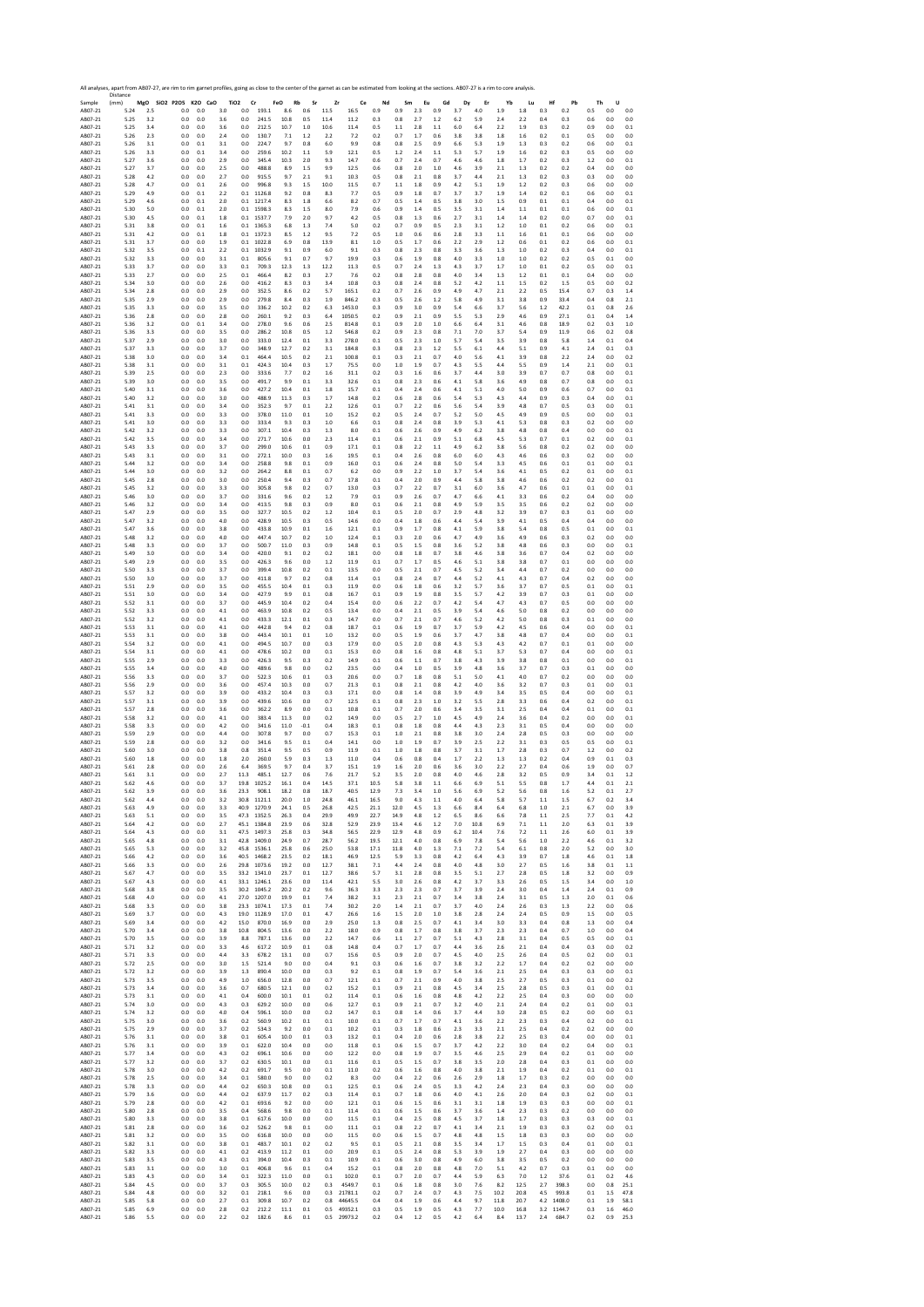|                    | Distance     |            | All analyses, apart from AB07-27, are rim to rim garnet profiles, going as close to the center of the garnet as can be estimated from looking at the sections. AB07-27 is a rim to core analysis. |            |            |                               |                |                   |            |              |               |            |            |            |             |            |            |            |            |            |             |            |            |            |
|--------------------|--------------|------------|---------------------------------------------------------------------------------------------------------------------------------------------------------------------------------------------------|------------|------------|-------------------------------|----------------|-------------------|------------|--------------|---------------|------------|------------|------------|-------------|------------|------------|------------|------------|------------|-------------|------------|------------|------------|
| Sample<br>AB07-21  | (mm)<br>5.86 | 6.5        | MgO SiO2 P2O5 K2O CaO<br>0.0                                                                                                                                                                      | 0.0        | 2.3        | TiO <sub>2</sub><br>Cr<br>0.1 | 148.4          | FeO<br>Rb<br>10.3 | Sr<br>0.2  | Zr<br>0.5    | Ce<br>21500.0 | Nd<br>0.2  | Sm<br>0.5  | Eu<br>1.4  | Gd<br>0.6   | Dy<br>4.9  | Er<br>6.4  | Yb<br>8.1  | Lu<br>12.8 | Hf<br>2.1  | Pb<br>458.4 | Th<br>0.3  | U<br>0.5   | 16.6       |
| AB07-21            | 5.87         | 5.7        | 0.0                                                                                                                                                                                               | 0.0        | 2.4        | 0.1                           | 164.6          | 9.5               | 0.2        | 0.3          | 11512.3       | 0.1        | 0.4        | 1.4        | 0.5         | 2.7        | 6.1        | 5.9        | 10.5       | 1.7        | 240.4       | 0.2        | 0.3        | 8.9        |
| AB07-21            | 5.87         | 6.9        | 0.0                                                                                                                                                                                               | 0.0        | 2.8        | 0.3                           | 184.6          | 11.0              | 0.0        | 0.1          | 7421.8        | $_{0.0}$   | 0.3        | 1.8        | 0.5         | 3.7        | 6.6        | 7.6        | 11.7       | $1.8\,$    | 171.3       | $0.1\,$    | 0.3        | 6.2        |
| AB07-21            | 5.88         | 7.3        | 0.0                                                                                                                                                                                               | 0.0        | 2.9        | 0.2                           | 149.4          | 11.1              | 0.0        | 0.3          | 4704.2        | 0.1        | 0.4        | 1.6        | 0.5         | 4.0        | 7.2        | 7.3        | 13.3       | 2.0        | 103.3       | 0.1        | 0.1        | 3.9        |
| AB07-21            | 5.88         | 6.5        | 0.0                                                                                                                                                                                               | 0.0        | 2.7        | 0.1                           | 219.9          | 12.4              | 0.0        | 0.6          | 2527.5        | 0.2        | 0.4        | 1.4        | 0.7         | 3.5        | 7.5        | 7.9        | 10.3       | 2.1        | 57.6        | 0.5        | 0.1        | 2.0        |
| AB07-21            | 5.89         | 6.2        | 0.0                                                                                                                                                                                               | 0.0        | 2.8        | 0.1                           | 180.8          | 10.1              | 0.0        | 0.3          | 1805.7        | 0.0        | 0.5        | 1.3        | 0.7         | 5.7        | 7.1        | 6.6        | 10.9       | 1.9        | 36.6        | 0.1        | 0.0        | 1.3        |
| AB07-21            | 5.89         | 5.8        | 0.0                                                                                                                                                                                               | 0.0        | 2.8        | 0.1                           | 199.1          | 10.9              | 0.1        | 0.6          | 961.5         | 0.1        | 0.7        | 1.5        | 0.7         | 3.3        | 5.8        | 6.9        | 11.2       | $1.8\,$    | 26.7        | 0.0        | 0.1        | 1.0        |
| AB07-21            | 5.89         | 5.8        | 0.0                                                                                                                                                                                               | 0.0        | 3.0        | 0.1                           | 215.0          | 10.5              | 0.0        | 0.1          | 638.6         | 0.1        | 0.5        | 1.6        | 0.6         | 3.3        | 5.6        | 6.2        | 9.2        | 1.6        | 15.5        | 0.0        | 0.0        | 0.7        |
| AB07-21            | 5.90         | 4.8        | 0.0                                                                                                                                                                                               | 0.0        | 3.0        | 0.2                           | 243.5          | 9.7               | 0.1        | 0.3          | 473.3         | 0.1        | 0.5        | 1.8        | 0.7         | 3.3        | 5.8        | 5.8        | 9.2        | 1.4        | 9.7         | 0.1        | 0.0        | 0.4        |
| AB07-21            | 5.90         | 4.3        | 0.0                                                                                                                                                                                               | 0.0        | 3.7        | 0.4                           | 213.0          | 9.6               | 0.0        | 0.3          | 316.0         | 0.1        | 0.7        | 1.8        | 0.8         | 3.5        | 5.7        | 5.7        | 6.1        | 1.1        | 5.6         | 0.2        | 0.0        | 0.5        |
| AB07-21            | 5.91         | 4.7        | 0.0                                                                                                                                                                                               | 0.0        | 3.6        | 0.2                           | 190.3          | 10.0              | 0.1        | 0.2          | 217.3         | $0.1\,$    | 0.4        | 2.3        | 0.9         | 3.6        | 5.1        | 4.7        | 5.7        | 0.9        | 4.3         | 0.0        | 0.0        | 0.2        |
| AB07-21            | 5.91         | 4.1        | 0.0                                                                                                                                                                                               | 0.0        | 3.7        | 0.1                           | 246.6          | 11.1              | 0.1        | 0.2          | 154.9         | 0.1        | 0.8        | 2.3        | 0.7         | 4.6        | 4.9        | 3.9        | 4.1        | 0.6        | 6.7         | 0.0        | 0.0        | 0.5        |
| AB07-21            | 5.92         | 3.6        | 0.0                                                                                                                                                                                               | 0.0        | 3.1        | 0.2                           | 206.3          | 12.4              | 0.0        | 0.0          | 82.6          | 0.1        | 0.5        | 2.5        | 0.8         | 4.0        | 6.0        | 2.7        | 3.3        | 0.5        | 2.0         | 0.0        | 0.0        | 0.1        |
| AB07-21            | 5.92         | 4.2        | 0.0                                                                                                                                                                                               | 0.0        | 3.5        | 0.2                           | 301.1          | 9.9               | 0.0        | 0.0          | 65.7          | 0.0        | 1.1        | 2.5        | 0.8         | 4.7        | 4.9        | 2.2        | 2.9        | 0.4        | 1.7         | 0.1        | 0.0        | 0.1        |
| AB07-21            | 5.93         | 3.6        | 0.0                                                                                                                                                                                               | 0.0        | 3.7        | 0.0                           | 195.9          | 10.3              | 0.0        | 0.1          | 48.3          | 0.0        | 0.5        | 2.7        | 1.0         | 4.5        | 5.4        | 2.4        | 1.9        | 0.3        | 1.8         | 0.0        | 0.0        | 0.2        |
| AB07-21            | 5.93         | 2.8        | 0.0                                                                                                                                                                                               | 0.0        | 3.5        | 0.0                           | 155.6          | 9.7               | 0.0        | 0.1          | 85.8          | 0.0        | 0.7        | 2.4        | 0.8         | 5.2        | 4.0        | 1.8        | 2.2        | 0.3        | 1.2         | 0.0        | 0.0        | 0.1        |
| AB07-21            | 5.94         | 3.4        | 0.0                                                                                                                                                                                               | 0.0        | 3.7        | 0.1                           | 210.9          | 10.7              | 0.1        | 0.1          | 42.4          | 0.0        | 0.7        | 2.4        | 0.8         | 5.0        | 4.5        | 1.9        | 2.2        | 0.2        | 1.5         | 0.2        | 0.0        | 0.2        |
| AB07-21            | 5.94         | 3.2        | 0.0                                                                                                                                                                                               | 0.0        | 3.3        | 0.1                           | 247.9          | 10.6              | 0.5        | 7.5          | 47.6          | 0.1        | 0.8        | 2.1        | 0.8         | 5.0        | 5.0        | 1.4        | 2.1        | 0.2        | 1.9         | 0.1        | 0.0        | 0.2        |
| AB07-21            | 5.94         | 3.3        | 0.0                                                                                                                                                                                               | 0.0        | 3.2        | 0.0                           | 245.0          | 9.0               | 0.6        | 0.4          | 57.1          | 0.1        | 0.4        | 1.4        | 0.6         | 4.4        | 3.4        | 1.8        | 1.3        | 0.2        | 1.3         | 0.2        | 0.0        | 0.0        |
| AB07-21            | 5.95         | 3.5        | 0.0                                                                                                                                                                                               | 0.0        | 3.2        | 0.1                           | 232.0          | 10.0              | 0.8        | 0.8          | 47.6          | 0.0        | 0.5        | 2.0        | 1.0         | 3.9        | 3.9        | 1.7        | 1.7        | 0.2        | 1.1         | 0.1        | 0.0        | 0.1        |
| AB07-21            | 5.95         | 3.7        | 0.0                                                                                                                                                                                               | 0.0        | 3.3        | 0.0                           | 300.1          | 9.4               | 1.4        | 1.0          | 57.5          | 0.1        | 0.6        | 1.7        | 0.7         | 4.9        | 3.9        | 1.9        | 1.6        | 0.2        | 1.4         | 0.2        | 0.0        | 0.3        |
| AB07-21            | 5.96         | 3.8        | 0.0                                                                                                                                                                                               | 0.0        | 3.1        | 0.0                           | 216.0          | 8.8               | 1.7        | 1.5          | 52.0          | 0.0        | 0.4        | 2.2        | 0.5         | 3.6        | 3.6        | 1.7        | 1.8        | 0.2        | 0.9         | 1.0        | 0.0        | 0.2        |
| AB07-21            | 5.96         | 4.2        | 0.0                                                                                                                                                                                               | 0.1        | 3.0        | 0.3                           | 291.1          | 10.2              | 2.8        | 1.6          | 47.9          | 0.0        | 0.7        | 1.9        | 0.8         | 3.0        | 3.8        | 1.9        | 1.6        | 0.2        | 1.1         | 0.2        | 0.0        | 0.2        |
| AB07-21            | 5.97         | 3.8        | 0.0                                                                                                                                                                                               | 0.1        | 3.2        | 0.0                           | 335.3          | 9.6               | 2.2        | 1.8          | 72.0          | 0.0        | 0.7        | 1.7        | 0.7         | 4.2        | 4.4        | 1.8        | 1.4        | 0.2        | 0.7         | 0.2        | 0.0        | 0.2        |
| AB07-21<br>AB07-21 | 5.97<br>5.98 | 3.3<br>3.7 | 0.0<br>0.0                                                                                                                                                                                        | 0.1<br>0.0 | 3.0<br>3.7 | 0.0<br>0.0                    | 294.9<br>363.6 | 8.0<br>9.8        | 1.6        | 1.6          | 26.8<br>45.9  | 0.1<br>0.0 | 0.5<br>0.5 | 1.7<br>2.3 | 0.6<br>0.7  | 3.6<br>3.5 | 2.6<br>4.1 | 1.6        | 1.3<br>1.4 | 0.2<br>0.2 | 0.7         | 0.2        | 0.0        | 0.2<br>0.1 |
| AB07-21            | 5.98         | 4.1        | 0.0                                                                                                                                                                                               | 0.0        | 3.7        | 0.0                           | 397.9          | 9.5               | 1.6<br>1.5 | 1.6<br>1.5   | 34.8          | 0.1        | 0.5        | 2.0        | 0.7         | 3.8        | 4.2        | 1.6<br>1.9 | 1.5        | 0.3        | 0.9<br>1.2  | 0.1<br>0.1 | 0.0<br>0.0 | 0.2        |
| AB07-21            | 5.99         | 3.6        | 0.0                                                                                                                                                                                               | 0.0        | 3.4        | 0.0                           | 360.2          | 9.0               | 0.9        | 0.7          | 20.2          | 0.0        | 0.3        | 1.8        | 0.7         | 3.5        | 3.8        | 1.6        | 1.4        | 0.2        | 0.6         | 0.2        | 0.0        | 0.1        |
| AB07-21            | 5.99         | 3.5        | 0.0                                                                                                                                                                                               | 0.0        | 3.4        | 0.0                           | 412.6          | 8.6               | 0.7        | 0.7          | 34.5          | 0.0        | 0.2        | 1.2        | 0.6         | 3.9        | 2.7        | 1.7        | 1.3        | 0.2        | 0.8         | 0.2        | 0.0        | 0.1        |
| AB07-21            | 5.99         | 3.4        | 0.0                                                                                                                                                                                               | 0.0        | 3.4        | 0.1                           | 401.3          | 8.6               | 0.7        | 0.5          | 30.4          | 0.0        | 0.5        | 1.5        | 0.6         | 4.1        | 3.3        | 1.5        | 1.6        | 0.3        | 0.9         | 0.2        | 0.0        | 0.1        |
|                    | 6.00         | 3.3        | 0.0                                                                                                                                                                                               | 0.0        | 3.3        | 0.0                           | 394.1          | 8.5               | 0.9        | 1.0          | 28.9          | 0.1        | 0.7        | 1.4        | 0.6         | 3.4        | 4.0        | 2.0        | 1.7        | 0.2        | 0.9         | 0.1        | 0.0        | 0.1        |
| AB07-21<br>AB07-21 | 6.00         | 4.3        | 0.0                                                                                                                                                                                               | 0.1        | 3.2        | 0.0                           | 403.2          | 10.6              | 3.6        | 4.2          | 37.3          | 0.0        | 0.6        | 1.5        | 0.5         | 2.9        | 4.1        | 2.1        | 1.5        | 0.3        | 1.9         | 0.3        | 0.0        | 0.2        |
| AB07-21            | 6.01         | 4.0        | 0.0                                                                                                                                                                                               | 0.2        | 2.7        | 0.0                           | 323.5          | 7.7               | 7.2        | 6.9          | 54.8          | 0.1        | 0.3        | 1.3        | 0.5         | 2.7        | 2.4        | 1.5        | 1.4        | 0.2        | 2.3         | 0.4        | 0.0        | 0.3        |
| AB07-21            | 6.01         | 3.5        | 0.0                                                                                                                                                                                               | 0.2        | 1.9        | 0.0                           | 231.2          | 5.6               | 9.1        | 11.1         | 29.3          | 0.1        | 0.4        | 0.9        | 0.3         | 1.7        | $1.5\,$    | 1.1        | $1.1$      | 0.2        | 1.0         | 0.4        | 0.0        | 0.2        |
| AB07-21<br>AB07-21 | 6.02         | 3.2        | 0.0                                                                                                                                                                                               | 0.3        | 1.3        | 0.0                           | 149.5          | 4.5               | 10.3       | 14.8         | 56.1          | 0.1        | 0.1        | 0.7        | 0.2         | 1.1        | 1.3        | 0.8        | 0.6        | 0.1        | 0.9         | 0.2        | 0.0        | 0.2        |
| AB07-21            | 6.02         | 2.4        | 0.0                                                                                                                                                                                               | 0.2        | 0.8        | 0.0                           | 87.5           | 3.1               | 8.6        | 12.8         | 51.2          | 0.1        | 0.2        | 0.5        | 0.1         | 0.7        | 0.7        | 0.5        | 0.6        | 0.1        | 0.8         | 0.2        | 0.0        | 0.1        |
|                    | 6.03         | 2.6        | 0.0                                                                                                                                                                                               | 0.3        | 0.7        | 0.0                           | 105.4          | 3.3               | 10.9       | 16.1         | 37.8          | 0.1        | 0.2        | 0.2        | 0.1         | 0.7        | 1.0        | 0.5        | 0.6        | 0.1        | 1.6         | 0.2        | 0.0        | 0.2        |
| AB07-21            | 6.03         | 2.5        | 0.0                                                                                                                                                                                               | 0.3        | 0.7        | 0.0                           | 89.7           | 2.9               | 10.2       | 14.2         | 65.0          | 0.1        | 0.2        | 0.3        | 0.1         | 0.5        | 0.6        | 0.4        | 0.6        | 0.1        | 1.3         | 0.2        | 0.0        | 0.1        |
| AB07-21            | 6.04         | 2.6        | 0.0                                                                                                                                                                                               | 0.3        | 0.9        | 0.0                           | 119.7          | 3.7               | 10.2       | 15.0         | 70.4          | 0.1        | 0.3        | 0.4        | 0.2         | 1.1        | 1.0        | 0.6        | 0.8        | 0.1        | 1.5         | 0.2        | 0.0        | 0.2        |
| AB07-21            | 6.04         | 3.0        | 0.0                                                                                                                                                                                               | 0.3        | 1.6        | 0.0                           | 162.6          | 4.3               | 9.8        | 13.6         | 44.4          | 0.1        | 0.1        | 0.5        | 0.2         | 0.8        | 1.3        | 0.7        | 0.7        | 0.1        | 2.3         | 0.2        | 0.0        | 0.1        |
| AB07-21            | 6.04         | 2.8        | 0.0                                                                                                                                                                                               | 0.2        | 1.4        | 0.0                           | 178.9          | 5.0               | 8.3        | 10.5         | 33.3          | 0.1        | 0.2        | 0.6        | 0.2         | 1.3        | 1.4        | 0.8        | 0.7        | 0.1        | 1.1         | 0.2        | 0.0        | 0.1        |
| AB07-21            | 6.05         | 2.9        | 0.0                                                                                                                                                                                               | 0.2        | 1.5        | 0.0                           | 214.2          | 5.2               | 7.3        | 7.9          | 47.2          | 0.0        | 0.2        | 0.5        | 0.2         | 1.5        | 1.5        | 0.8        | 1.0        | 0.1        | 1.3         | 0.1        | 0.0        | 0.2        |
| AB07-21            | 6.05         | 3.1        | 0.0                                                                                                                                                                                               | 0.2        | 1.9        | 0.0                           | 254.8          | 5.6               | 5.3        | 6.1          | 27.9          | 0.0        | 0.2        | 0.9        | 0.2         | 2.0        | 2.1        | 0.9        | 1.1        | 0.1        | 0.8         | 0.1        | 0.0        | 0.1        |
| AB07-21            | 6.06         | 2.7        | 0.0                                                                                                                                                                                               | 0.1        | 1.8        | 0.0                           | 278.1          | 5.8               | 4.4        | 5.1          | 46.2          | 0.1        | 0.2        | 0.7        | 0.3         | 1.9        | 1.9        | 1.3        | 1.1        | 0.1        | 1.3         | 0.2        | 0.0        | 0.1        |
| AB07-21            | 6.06         | 3.0        | 0.0                                                                                                                                                                                               | 0.1        | 1.9        | 0.0                           | 290.5          | 6.2               | 5.3        | 4.4          | 38.2          | 0.2        | 0.3        | 1.1        | 0.3         | 2.1        | 2.3        | 1.2        | 1.0        | 0.2        | 0.7         | 0.3        | 0.0        | 0.1        |
| AB07-21            | 6.07         | 2.6        | 0.0                                                                                                                                                                                               | 0.1        | 1.7        | 0.0                           | 237.5          | 5.8               | 4.5        | 3.3          | 23.3          | 0.1        | 0.3        | 0.6        | 0.2         | 1.6        | 1.6        | 1.2        | 0.8        | 0.1        | 0.8         | 0.3        | 0.0        | 0.1        |
| AB07-21            | 6.07         | 2.9        | 0.0                                                                                                                                                                                               | 0.1        | 2.0        | 0.0                           | 240.8          | 6.7               | 5.9        | 5.2          | 50.6          | 0.1        | 0.3        | 1.0        | 0.2         | 1.8        | 1.7        | 1.0        | 1.1        | 0.1        | 0.9         | 0.6        | 0.0        | 0.3        |
| AB07-21            | 6.08         | 3.5        | 0.0                                                                                                                                                                                               | 0.2        | 20         | 0.0                           | 267.9          | 6.9               | 7.2        | 7.8          | 36.5<br>67.4  | 0.3        | 0.3        | 1.0        | 0.3<br>0.2  | 2.0        | 1.7<br>1.6 | 1.0        | 0.8        | 0.1        | 2.6<br>2.5  | 0.9        | 0.1        | 0.1        |
| AB07-21<br>AB07-21 | 6.08<br>6.09 | 3.0<br>3.0 | 0.0<br>0.0                                                                                                                                                                                        | 0.2<br>0.2 | 3.9<br>1.9 | 0.0<br>0.0                    | 255.7<br>245.4 | 6.0<br>5.9        | 7.0<br>6.2 | 10.5<br>11.1 | 142.9         | 0.3<br>0.2 | 0.5<br>0.4 | 0.9<br>0.8 | 0.4         | 1.6<br>1.8 | 1.6        | 1.0<br>0.8 | 0.7<br>0.8 | 0.1<br>0.1 | 1.7         | 1.3<br>1.3 | 0.0<br>0.0 | 0.3<br>0.6 |
| AB07-21            | 6.09         | 3.4        | 0.0                                                                                                                                                                                               | 0.2        | 2.2        | 0.0                           | 209.9          | 5.9               | 6.5        | 13.5         | 18.3          | 0.1        | 0.3        | 0.7        | 0.3         | $1.5\,$    | 1.6        | 0.7        | 1.0        | 0.1        | 1.8         | 1.8        | 0.0        | 0.2        |
| AB07-21            | 6.10         | 3.0        | 0.0                                                                                                                                                                                               | 0.2        | 2.1        | 0.0                           | 207.3          | 5.4               | 7.8        | 16.5         | 105.2         | 0.1        | 0.3        | 0.5        | 0.3         | 1.7        | 1.8        | 1.0        | 0.9        | 0.2        | 2.2         | 2.8        | 0.0        | 0.1        |
| AB07-21            | 6.10         | 2.6        | 0.0                                                                                                                                                                                               | 0.2        | 2.2        | 0.0                           | 228.8          | 4.7               | 8.4        | 16.0         | 66.7          | 1.1        | 1.7        | 1.3        | 0.5         | 2.8        | 3.0        | 1.2        | $1.0\,$    | 0.1        | 1.9         | 3.0        | 0.0        | 0.2        |
| AB07-21            | 6.10         | 2.8        | 0.2                                                                                                                                                                                               | 0.3        | 2.8        | 0.0                           | 178.5          | 5.0               | 10.7       | 20.8         | 159.6         | 5.0        | 7.6        | 3.9        | 1.2         | 6.2        | 5.5        | 1.5        | 1.3        | 0.2        | 2.8         | 3.3        | 0.1        | 0.2        |
| AB07-21            | 6.11         | 3.5        | 0.3                                                                                                                                                                                               | 0.4        | 3.3        | 0.0                           | 195.9          | 5.4               | 15.4       | 29.2         | 48.1          | 8.1        | 11.4       | 5.2        | 1.4         | 8.4        | 6.7        | 2.4        | 1.4        | 0.3        | 2.1         | 3.6        | 0.2        | 0.3        |
| AB07-21            | 6.11         | 3.4        | 0.3                                                                                                                                                                                               | 0.4        | 3.3        | 0.0                           | 187.0          | 5.7               | 15.8       | 31.2         | 64.3          | 7.7        | 9.2        | 5.7        | 1.4         | 8.7        | 6.7        | 2.2        | 1.7        | 0.2        | 2.3         | 3.5        | 0.2        | 0.2        |
| AB07-21            | 6.12         | 3.2        | 0.2                                                                                                                                                                                               | 0.5        | 2.9        | 0.0                           | 179.1          | 4.6               | 17.2       | 28.0         | 59.9          | 5.3        | 7.2        | 4.2        | 1.1         | 5.5        | 5.3        | 1.7        | 2.2        | 0.2        | 1.9         | 2.6        | 0.0        | 0.5        |
| AB07-21            | 6.12         | 3.8        | 0.2                                                                                                                                                                                               | 0.5        | 3.1        | 0.0                           | 203.2          | 6.7               | 18.5       | 26.8         | 70.3          | 4.0        | 5.0        | 3.7        | 1.1         | 4.7        | 4.1        | 2.4        | 2.0        | 0.3        | 2.2         | 2.7        | 0.0        | 0.1        |
| AB07-21            | 6.13         | 4.0        | 0.1                                                                                                                                                                                               | 0.5        | 3.2        | 0.0                           | 219.0          | 6.6               | 19.6       | 23.5         | 100.7         | 2.8        | 3.2        | 2.3        | 0.6         | 4.1        | 4.3        | 3.1        | 2.9        | 0.4        | 1.7         | 2.4        | 0.0        | 0.2        |
| AB07-21            | 6.13         | 3.9        | 0.1                                                                                                                                                                                               | 0.5        | 2.8        | 0.0                           | 284.8          | 7.2               | 19.9       | 19.1         | 97.3          | 1.5        | 2.1        | 1.7        | 0.8         | 3.9        | 4.8        | 2.7        | 3.1        | 0.4        | 2.8         | 2.3        | 0.0        | 0.3        |
| AB07-21            | 6.14         | 4.0        | 0.1                                                                                                                                                                                               | 0.5        | 2.7        | 0.0                           | 273.0          | 7.6               | 19.8       | 15.0         | 208.0         | 1.1        | 1.3        | 1.6        | 0.6         | 3.0        | 4.8        | 2.9        | 3.4        | 0.5        | 3.0         | 1.5        | 0.0        | 0.3        |
| AB07-21            | 6.14         | 3.9        | 0.0                                                                                                                                                                                               | 0.4        | 2.5        | 0.0                           | 320.3          | 7.5               | 17.4       | 11.2         | 62.8          | 0.5        | 1.1        | 1.7        | 0.5         | 2.7        | 4.7        | 2.8        | 3.1        | 0.5        | 2.2         | 1.0        | 0.0        | 0.2        |
| AB07-21            | 6.15         | 3.1        | 0.0                                                                                                                                                                                               | 0.3        | 2.1        | 0.0                           | 327.5          | 6.4               | 10.9       | 6.2          | 54.6          | 0.2        | 0.8        | 1.5        | 0.4         | 2.7        | 4.5        | 2.6        | 3.7        | 0.5        | 1.3         | 0.7        | 0.0        | 0.2        |
| AB07-21            | 6.15         | 3.5        | 0.0                                                                                                                                                                                               | 0.3        | 2.6        | 0.0                           | 360.1          | 8.0               | 10.5       | 4.8          | 129.9         | 0.3        | 0.7        | 1.6        | 0.5         | 3.7        | 5.4        | 3.4        | 4.1        | 0.6        | 2.6         | 0.5        | 0.0        | 0.1        |
| AB07-21            | 6.15         | 4.4        | 0.0                                                                                                                                                                                               | 0.3        | 2.7        | 0.0                           | 382.0          | 10.5              | 11.1       | 4.0          | 126.7         | 0.2        | 0.8        | 1.7        | 0.5         | 6.1        | 6.7        | 3.8        | 4.2        | 0.7        | 6.0         | 0.4        | 0.0        | 0.1        |
| AB07-21            | 6.16         | 4.3        | 0.0                                                                                                                                                                                               | 0.2        | 2.8        | 0.0                           | 425.1          | 9.4               | 9.7        | 3.3          | 114.0         | 0.1        | 0.7        | 2.1        | 0.7         | 5.1        | 7.1        | 3.5        | 5.4        | 0.7        | 2.3         | 0.2        | 0.0        | 0.2        |
| AB07-21            | 6.16         | 3.7        | 0.0                                                                                                                                                                                               | 0.2        | 2.2        | 0.0                           | 452.3          | 8.5               | 8.6        | 2.5          | 51.8          | 0.2        | 0.6        | 1.7        | 0.6         | 3.5        | 6.2        | 4.2        | 5.2        | 0.7        | 1.9         | 0.3        | 0.0        | 0.4        |
| AB07-21            | 6.17         | 4.4        | 0.0                                                                                                                                                                                               | 0.2        | 2.7        | 0.0                           | 439.5          | 12.9              | 6.1        | 2.2          | 135.9         | 0.2        | 0.5        | 1.6        | 0.4         | 4.5        | 5.9        | 3.9        | 4.5        | 0.7        | 1.2         | 0.3        | 0.0        | 0.2        |
| AB07-21            | 6.17         | 3.0        | 0.0                                                                                                                                                                                               | 0.1        | 2.0        | 0.0                           | 284.2          | 6.8               | 4.0        | 1.0          | 29.9          | 0.0        | 0.4        | 1.3        | 0.4         | 3.2        | 4.5        | 3.4        | 3.5        | 0.5        | 2.6         | 0.2        | 0.0        | 0.4        |
| AB07-21            | 6.18         | 4.3        | 0.0                                                                                                                                                                                               | 0.1        | 2.7        | 0.0                           | 448.6          | 9.9               | 3.9        | 1.1          | 86.9          | 0.1        | 0.7        | 1.7        | 0.5         | 4.3        | 6.9        | 4.2        | 5.0        | 0.7        | 2.5         | 0.1        | 0.0        | 0.1        |
| AB07-21            | 6.18         | 3.7        | 0.0                                                                                                                                                                                               | 0.1        | 2.5        | 0.0                           | 397.7          | 9.3               | 25         | 1.7          | 54.6          | 0.0        | 0.4        | 1.5        | 0.4         | 4.8        | 5.9        | 3.4        | 4.6        | 0.7        | 3.7         | 0.2        | 0.0        | 0.1        |
| AB07-21            | 6.19         | 4.9        | 0.0                                                                                                                                                                                               | 0.1        | 2.9        | 0.0                           | 461.2          | 10.2              | 2.0        | 0.7          | 51.5          | 0.1        | 0.5        | 2.0        | 0.5         | 3.8        | 6.2        | 4.2        | 4.5        | 0.6        | 1.3         | 0.2        | 0.0        | 0.7        |
| AB07-21            | 6.19         | 3.8        | 0.0                                                                                                                                                                                               | 0.1        | 2.9        | 0.0                           | 435.1          | 9.2               | 1.7        | 0.8          | 22.3          | 0.1        | 0.5        | 1.8        | 0.5         | 4.7        | 6.3        | 4.1        | 4.3        | 0.6        | 1.6         | 0.1        | 0.0        | 0.2        |
| AB07-21            | 6.20         | 4.0        | 0.0                                                                                                                                                                                               | 0.0        | 2.9        | 0.0                           | 437.7          | 10.2              | 1.9        | 1.4          | 90.6          | 0.0        | 0.6        | 1.8        | 0.5         | 4.9        | 5.6        | 4.0        | 3.7        | 0.5        | 1.9         | 0.2        | 0.0        | 0.1        |
| AB07-21            | 6.20         | 4.1        | 0.0                                                                                                                                                                                               | 0.1        | 2.6        | 0.0                           | 432.9          | 10.2              | 7.6        | 1.0          | 43.3          | 0.0        | 0.4        | 1.2        | 0.7         | 4.8        | 5.8        | 4.6        | 4.2        | 0.6        | 0.3         | 0.1        | 0.0        | 0.2        |
| AB07-21            | 6.20         | 4.2        | 0.0                                                                                                                                                                                               | 0.1        | 2.9        | 0.0                           | 457.3          | 10.8              | 2.2        | 0.7          | 47.1          | 0.1        | 0.5        | 1.7        | 0.6         | 4.7        | 6.1        | 4.0        | 4.2        | 0.6        | 1.3         | 0.1        | 0.0        | 0.2        |
| AB07-21            | 6.21         | 4.2        | 0.0                                                                                                                                                                                               | 0.1        | 2.6        | 0.0                           | 455.2          | 10.0              | 3.8        | 1.5          | 30.1          | 0.0        | 0.5        | 1.8        | 0.6         | 5.2        | 6.2        | 3.8        | 4.1        | 0.5        | 0.8         | 0.3        | 0.0        | 0.1        |
| AB07-21            | 6.21         | 3.8        | 0.0                                                                                                                                                                                               | 0.1        | 2.7        | 0.0                           | 399.9          | 10.0              | 3.6        | 1.1          | 104.8         | 0.1        | 0.3        | 1.5        | 0.6         | 4.2        | 5.3        | 4.2        | 4.0        | 0.5        | 1.0         | 0.1        | 0.0        | 0.1        |
| AB07-21            | 6.22         | 4.1        | 0.0                                                                                                                                                                                               | 0.1        | 2.5        | 0.0                           | 476.6          | 10.4              | 3.4        | 1.6          | 27.1          | 0.1        | 0.5        | 1.9        | 0.5         | 3.7        | 5.5        | 3.5        | 3.6        | 0.5        | 1.5         | 0.2        | 0.0        | 0.1        |
| AB07-21            | 6.22         | 4.8        | 0.0                                                                                                                                                                                               | 0.1        | 2.8        | 0.0                           | 545.2          | 10.7              | 3.5        | 1.0          | 13.6          | 0.0        | 0.5        | 1.7        | 0.5         | 4.4        | 6.2        | 3.8        | 3.7        | 0.6        | 0.7         | 0.1        | 0.0        | 0.0        |
| AB07-21            | 6.23         | 4.0        | 0.0                                                                                                                                                                                               | 0.1        | 3.0        | 0.0                           | 487.7          | 10.1              | 3.5        | 1.2          | 80.5          | 0.0        | 0.4        | 1.9        | 0.7         | 3.7        | 5.7        | 4.0        | 3.7        | 0.6        | 1.1         | 0.1        | 0.0        | 0.1        |
| AB07-21<br>AB07-21 | 6.23<br>6.24 | 4.1        | 0.0<br>U.U                                                                                                                                                                                        | 0.1<br>0.1 | 2.8<br>2.7 | 0.0<br>U.U                    | 483.8          | 10.2              | 3.0        | 0.9<br>٥.٤   | 27.4          | 0.5<br>υ.  | 0.6        | 1.6        | 0.5<br>U. 5 | 4.3        | 5.4<br>5.7 | 3.8<br>5.1 | 3.0<br>3.b | 0.6<br>0.5 | 0.5         | 0.2<br>υ., | 0.0        | 0.0<br>U.L |
| AB07-21            | 6.24         | 3.9        | 0.0                                                                                                                                                                                               | 0.1        | 3.0        | 0.0                           | 553.1          | 10.2              | 3.3        | 0.8          | 31.7          | 0.1        | 0.8        | 2.0        | 0.6         | 4.9        | 5.4        | 3.6        | 4.6        | 0.6        | 1.1         | 0.2        | 0.0        | 0.0        |
| AB07-21            | 6.25         | 3.8        | 0.0                                                                                                                                                                                               | 0.0        | 2.6        | 0.0                           | 492.1          | 10.3              | 1.7        | 0.5          | 5.8           | 0.1        | 0.5        | 2.3        | 0.6         | 4.2        | 5.3        | 4.0        | 3.2        | 0.6        | 0.3         | 0.2        | 0.0        | 0.0        |
| AB07-21            | 6.25         | 3.5        | 0.0                                                                                                                                                                                               | 0.0        | 2.6        | 0.0                           | 506.0          | 9.5               | 1.8        | 0.6          | 7.3           | 0.1        | 0.3        | 1.9        | 0.5         | 3.7        | 4.7        | 3.3        | 3.1        | 0.5        | 1.0         | 0.1        | 0.0        | 0.2        |
| AB07-21            | 6.25         | 3.5        | 0.0                                                                                                                                                                                               | 0.0        | 2.9        | 0.0                           | 519.8          | 9.7               | 1.0        | 0.8          | 56.1          | 0.1        | 0.5        | 1.8        | 0.6         | 4.3        | 5.3        | 3.8        | 3.5        | 0.5        | 0.2         | 0.1        | 0.0        | 0.0        |
| AB07-21            | 6.26         | 3.1        | 0.0                                                                                                                                                                                               | 0.0        | 2.5        | 0.0                           | 494.9          | 9.1               | 1.2        | 0.4          | 10.0          | 0.1        | 0.3        | 1.4        | 0.5         | 3.2        | 4.3        | 3.3        | 2.1        | 0.5        | 0.4         | 0.1        | 0.0        | 0.1        |
| AB07-21            | 6.26         | 3.5        | 0.0                                                                                                                                                                                               | 0.0        | 2.7        | 0.0                           | 522.0          | 9.7               | 0.9        | 1.1          | 22.1          | 0.2        | 0.6        | 1.9        | 0.7         | 4.7        | 6.1        | 3.2        | 3.9        | 0.6        | 0.1         | 0.0        | 0.0        | 0.1        |
| AB07-21            | 6.27         | 3.8        | 0.0                                                                                                                                                                                               | 0.0        | 3.0        | 0.0                           | 539.0          | 10.6              | 1.2        | 0.7          | 22.4          | 0.1        | 0.6        | 1.5        | 0.7         | 4.4        | 4.1        | 3.7        | 2.8        | 0.5        | 1.2         | 0.1        | 0.0        | 0.0        |
| AB07-21            | 6.27         | 3.5        | 0.0                                                                                                                                                                                               | 0.0        | 2.9        | 0.0                           | 485.7          | 10.2              | 1.4        | 0.2          | 7.9           | 0.1        | 0.6        | 1.6        | 0.6         | 3.9        | 4.5        | 3.5        | 3.0        | 0.5        | 1.0         | 0.1        | 0.0        | 0.0        |
| AB07-21            | 6.28         | 3.7        | 0.0                                                                                                                                                                                               | 0.0        | 2.9        | 0.0                           | 567.5          | 9.7               | 0.9        | 0.2          | 39.5          | 0.1        | 0.6        | 1.5        | 0.6         | 4.6        | 5.7        | 3.4        | 3.5        | 0.5        | 0.1         | 0.1        | 0.0        | 0.1        |
| AB07-21            | 6.28         | 3.6        | 0.0                                                                                                                                                                                               | 0.0        | 2.6        | 0.0                           | 479.0          | 10.1              | 1.2        | 0.6          | 42.5          | 0.0        | 0.7        | 2.2        | 0.6         | 5.3        | 5.3        | 3.1        | 3.1        | 0.4        | 1.2         | 0.1        | 0.0        | 0.2        |
| AB07-21            | 6.29         | 3.8        | 0.0                                                                                                                                                                                               | 0.0        | 2.8        | 0.0                           | 512.7          | 10.7              | 0.9        | 0.6          | 47.1          | 0.1        | 0.5        | 1.9        | 0.6         | 3.5        | 5.6        | 3.6        | 3.3        | 0.4        | 1.2         | 0.0        | 0.0        | 0.3        |
| AB07-21            | 6.29         | 3.4        | $_{0.0}$                                                                                                                                                                                          | $0.0\,$    | 2.8        | 0.0                           | 492.5          | 10.1              | 0.7        | 0.4          | 40.3          | $0.1\,$    | 0.5        | $1.8\,$    | 0.7         | 4.1        | 3.8        | 3.5        | 3.2        | 0.5        | 1.4         | $0.0\,$    | 0.0        | 0.1        |
| AB07-21            | 6.30         | 3.8        | 0.0                                                                                                                                                                                               | 0.0        | 3.2        | 0.0                           | 533.5          | 10.5              | 1.2        | 0.9          | 59.4          | 0.2        | 0.5        | 2.5        | 0.7         | 3.2        | 5.3        | 3.0        | 2.8        | 0.5        | 1.7         | 0.1        | 0.0        | 0.1        |
| AB07-21            | 6.30         | 3.4        | 0.0                                                                                                                                                                                               | 0.0        | 3.1        | 0.0                           | 513.2          | 9.9               | 0.8        | 0.5          | 77.0          | 0.2        | 0.5        | 1.7        | 0.7         | 3.9        | 4.9        | 3.2        | 3.0        | 0.5        | 1.4         | 0.0        | 0.0        | 0.0        |
| AB07-21            | 6.31         | 3.0        | 0.0                                                                                                                                                                                               | 0.0        | 2.2        | 0.0                           | 461.5          | 10.1              | 0.7        | 0.6          | 55.3          | 0.2        | 0.5        | 1.7        | 0.6         | 3.5        | 4.4        | 2.8        | 3.0        | 0.4        | 0.8         | 0.4        | 0.0        | 0.1        |
| AB07-21            | 6.31         | 4.0        | $_{0.0}$                                                                                                                                                                                          | $0.0\,$    | 3.0        | 0.0                           | 509.6          | 11.8              | 0.9        | 1.5          | 40.2          | $\rm 0.1$  | 0.7        | 2.0        | 0.6         | 4.4        | 5.6        | 3.2        | 3.7        | 0.5        | 0.9         | 0.6        | 0.0        | 0.1        |
| AB07-21            | 6.31         | 3.7        | 0.0                                                                                                                                                                                               | 0.0        | 2.8        | 0.0                           | 551.4          | 11.0              | 1.0        | 2.9          | 15.6          | 0.9        | 1.2        | 1.8        | 0.6         | 4.3        | 5.3        | 3.2        | 3.2        | 0.5        | 0.2         | 0.9        | 0.0        | 0.2        |
| AB07-21            | 6.32         | 3.5        | 0.0                                                                                                                                                                                               | 0.0        | 2.8        | 0.0                           | 498.0          | 9.4               | 1.1        | 4.2          | 34.2          | 0.6        | 1.4        | 2.3        | 0.6         | 3.9        | 5.6        | 2.9        | 3.5        | 0.5        | 0.1         | 1.2        | 0.0        | 0.2        |
| AB07-21            | 6.32         | 3.2        | 0.0                                                                                                                                                                                               | 0.1        | 2.8        | 0.0                           | 543.8          | 9.2               | 1.3        | 7.5          | 96.0          | 1.2        | 1.4        | 1.5        | 0.6         | 3.9        | 5.4        | 3.1        | 3.5        | 0.4        | 0.9         | 1.7        | 0.0        | 0.1        |
| AB07-21            | 6.33         | 3.7        | $_{0.0}$                                                                                                                                                                                          | 0.1        | 2.9        | 0.0                           | 462.8          | 9.7               | $1.2\,$    | 10.8         | 12.1          | 1.7        | $1.1\,$    | $1.1\,$    | 0.7         | 3.7        | 4.0        | 2.4        | 3.3        | 0.3        | 0.7         | 2.6        | 0.0        | 0.3        |
| AB07-21            | 6.33         | 2.5        | 0.0                                                                                                                                                                                               | 0.1        | 2.4        | 0.0                           | 385.3          | 6.7               | 1.7        | 13.3         | 29.8          | 1.3        | 1.4        | 1.8        | 0.7         | 2.9        | 3.4        | 2.4        | 2.5        | 0.4        | 0.8         | 1.6        | 0.0        | 0.3        |
| AB07-21            | 6.34         | 2.4        | 0.0                                                                                                                                                                                               | 0.1        | 3.1        | 0.0                           | 394.8          | 6.4               | 1.8        | 19.3         | 31.0          | 2.1        | 2.3        | 1.2        | 0.7         | 3.0        | 3.0        | 1.8        | 2.6        | 0.4        | 1.8         | 2.9        | 0.0        | 0.3        |
| AB07-21            | 6.34         | 2.2        | 0.0                                                                                                                                                                                               | 0.1        | 3.3        | 0.0                           | 352.5          | 5.9               | 0.7        | 26.2         | 37.7          | 2.6        | 2.1        | 1.3        | 0.7         | 3.0        | 3.4        | 2.1        | 1.8        | 0.3        | 0.8         | 3.0        | 0.0        | 0.2        |
| AB07-21            | 6.35         | 1.9        | 0.0                                                                                                                                                                                               | 0.1        | 3.2        | 0.0                           | 308.3          | 5.3               | 1.1        | 30.8         | 17.7          | 2.3        | 1.8        | 1.4        | 0.8         | 2.8        | 3.2        | 1.9        | 2.2        | 0.3        | 0.5         | 3.3        | 0.0        | 0.3        |
| AB07-21            | 6.35         | 1.8        | 0.0                                                                                                                                                                                               | 0.1        | 3.1        | 0.0                           | 290.4          | 5.2               | 1.4        | 37.7         | 22.4          | 2.6        | 1.7        | 1.0        | 1.0         | 1.8        | 2.4        | 1.8        | 1.7        | 0.3        | 0.3         | 3.9        | 0.0        | 0.3        |
| AB07-21            | 6.36         | 1.7        | 0.0                                                                                                                                                                                               | 0.1        | 3.0        | 0.0                           | 241.1          | 3.9               | 2.0        | 40.6         | 12.5          | 2.9        | 2.0        | 0.6        | 0.9         | 1.3        | 1.7        | 1.2        | 1.2        | 0.2        | 0.3         | 3.0        | 0.0        | 0.2        |
| AB07-21            | 6.36         | 1.0        | 0.0                                                                                                                                                                                               | 0.1        | 2.6        | 0.0                           | 172.5          | 3.0               | 1.8        | 38.5         | 20.4          | 2.3        | 1.1        | 0.7        | 0.8         | 0.9        | 1.2        | 0.6        | 0.8        | 0.1        | 0.2         | 2.4        | 0.0        | 0.2        |
| AB07-21            | 6.36         | 1.1        | 0.0                                                                                                                                                                                               | 0.2        | 3.6        | 0.0                           | 180.1          | 2.6               | 1.9        | 55.2         | 5.0           | 2.8        | 1.3        | 0.7        | 0.9         | 0.9        | 1.4        | 1.0        | 1.1        | 0.2        | 0.0         | 3.7        | 0.0        | 0.2        |
| AB07-21            | 6.37         | 0.8        | 0.0                                                                                                                                                                                               | 0.1        | 3.5        | 0.0                           | 117.7          | 2.2               | 2.1        | 57.7         | 7.1           | 2.3        | 1.0        | 0.6        | 0.6         | 1.3        | 1.0        | 0.7        | 1.0        | 0.1        | 0.3         | 3.3        | 0.0        | 0.1        |
| AB07-21            | 6.37         | 0.9        | 0.0                                                                                                                                                                                               | 0.2        | 3.5        | 0.0                           | 90.0           | 2.3               | 3.1        | 61.1         | 2.8           | 2.9        | 1.7        | 0.4        | 0.8         | 0.8        | 1.0        | 0.4        | 0.5        | 0.1        | 0.1         | 4.0        | 0.0        | 0.2        |
| AB07-21            | 6.38         | 0.8        | 0.0                                                                                                                                                                                               | 0.2        | 3.6        | 0.0                           | 86.8           | 2.2               | 2.6        | 67.0         | 5.8           | 2.6        | 1.8        | 0.7        | 0.8         | 1.0        | 0.9        | 0.5        | 0.5        | 0.1        | 0.1         | 4.1        | 0.0        | 0.1        |
| AB07-21            | 6.38         | 1.4        | 0.0                                                                                                                                                                                               | 0.2        | 3.1        | 0.0                           | 149.2          | 1.8               | 3.3        | 62.8         | 15.3          | 3.0        | 1.3        | 0.5        | 1.0         | 0.6        | 0.9        | 0.5        | 0.6        | 0.1        | 0.3         | 3.5        | 0.0        | 0.2        |
| AB07-21            | 6.39         | 0.6        | 0.0                                                                                                                                                                                               | 0.2        | 3.2        | 0.0                           | 82.3           | 1.9               | 4.1        | 60.1         | 4.5           | 2.8        | 1.6        | 0.4        | 0.8         | 0.6        | 0.7        | 0.3        | 0.4        | 0.1        | 0.2         | 3.8        | 0.0        | 0.1        |
| AB07-21            | 6.39         | 0.8        | 0.0                                                                                                                                                                                               | 0.3        | 3.5        | 0.0                           | 88.3           | 2.3               | 6.8        | 59.7         | 6.8           | 2.8        | 1.9        | 0.7        | 0.8         | 0.5        | 0.9        | 0.6        | 0.3        | 0.1        | 0.2         | 3.7        | 0.0        | 0.2        |
| AB07-21            | 6.40         | 1.4        | 0.0                                                                                                                                                                                               | 0.3        | 3.1        | 0.0                           | 76.5           | 1.8               | 7.7        | 59.9         | 1.9           | 2.8        | 1.3        | 0.3        | 0.6         | 0.4        | 0.5        | 0.3        | 0.6        | 0.1        | 0.0         | 3.4        | 0.0        | 0.2        |
| AB07-21            | 6.40         | 0.8        | 0.0                                                                                                                                                                                               | 0.4        | 3.2        | 0.0                           | 66.1           | 2.0               | 8.9        | 55.8         | 16.5          | 2.3        | 1.2        | 0.5        | 0.7         | 0.4        | 0.5        | 0.4        | 0.6        | 0.1        | 0.0         | 3.2        | 0.0        | 0.1        |
| AB07-21            | 6.41         | 0.9        | $_{0.0}$                                                                                                                                                                                          | 0.4        | 3.3        | $_{0.0}$                      | 66.7           | $1.8\,$           | 9.5        | 55.4         | 3.5           | 2.7        | 1.7        | 0.4        | 0.8         | 0.5        | 0.8        | 0.4        | 0.5        | $0.1\,$    | 0.2         | 3.6        | 0.0        | 0.1        |
| AB07-21            | 6.41         | 0.9        | 0.0                                                                                                                                                                                               | 0.4        | 3.2        | 0.0                           | 77.6           | 1.9               | 9.1        | 52.4         | 1.4           | 2.4        | 1.8        | 0.4        | 0.9         | 0.4        | 0.5        | 0.6        | 0.6        | 0.1        | 0.1         | 3.5        | 0.0        | 0.2        |
| AB07-21            | 6.41         | 0.9        | 0.0                                                                                                                                                                                               | 0.3        | 2.8        | 0.0                           | 78.3           | 1.7               | 8.2        | 48.7         | 3.2           | 2.4        | 1.7        | 0.6        | 0.7         | 0.3        | 0.5        | 0.3        | 0.3        | 0.0        | 0.3         | 3.8        | 0.0        | 0.1        |
| AB07-21            | 6.42         | 0.9        | 0.0                                                                                                                                                                                               | 0.3        | 2.7        | 0.0                           | 67.1           | 1.8               | 6.9        | 42.4         | 31.3          | 2.1        | 1.3        | 0.3        | 0.6         | 0.5        | 0.3        | 0.3        | 0.3        | 0.0        | 0.1         | 3.4        | 0.0        | 0.1        |
| AB07-21            | 6.42         | 0.9        | $_{0.0}$                                                                                                                                                                                          | 0.3        | 3.0        | 0.0                           | 88.3           | 1.9               | 6.4        | 49.1         | 2.0           | 2.5        | 1.6        | 0.4        | 0.8         | 0.6        | 0.7        | 0.3        | 0.4        | 0.0        | 0.0         | 4.1        | 0.0        | 0.1        |
| AB07-21            | 6.43         | 0.9        | 0.0                                                                                                                                                                                               | 0.3        | 2.6        | 0.0                           | 104.1          | 1.6               | 6.1        | 46.2         | 2.8           | 2.3        | 1.1        | 0.4        | 0.7         | 0.5        | 0.5        | 0.2        | 0.4        | 0.0        | 0.0         | 3.7        | 0.0        | 0.1        |
| AB07-21            | 6.43         | 1.0        | 0.0                                                                                                                                                                                               | 0.2        | 2.6        | 0.0                           | 142.9          | 1.4               | 6.3        | 44.4         | 2.4           | 2.3        | 1.2        | 0.4        | 0.6         | 0.5        | 0.4        | 0.2        | 0.3        | 0.0        | 0.0         | 3.5        | 0.0        | 0.0        |
| AB07-21            | 6.44         | 0.7        | 0.0                                                                                                                                                                                               | 0.3        | 2.6        | 0.0                           | 52.3           | 1.3               | 4.7        | 44.5         | 2.0           | 2.0        | 1.2        | 0.3        | 0.7         | 0.4        | 0.3        | 0.1        | 0.1        | 0.0        | 0.0         | 3.4        | 0.0        | 0.0        |
| AB07-21            | 6.44         | 0.5        | $_{0.0}$                                                                                                                                                                                          | 0.2        | 2.2        | 0.0                           | 28.0           | 0.6               | 3.6        | 37.3         | 0.8           | $1.6\,$    | $1.0\,$    | 0.2        | 0.5         | 0.2        | 0.2        | 0.0        | $0.1\,$    | 0.0        | 0.0         | 2.5        | 0.0        | 0.0        |
| AB07-21            | 6.45         | 0.4        | 0.0                                                                                                                                                                                               | 0.1        | 2.0        | 0.0                           | 21.9           | 0.9               | 2.4        | 28.8         | 0.3           | 1.2        | 0.6        | 0.1        | 0.4         | 0.1        | 0.1        | 0.1        | 0.0        | 0.0        | 0.0         | 1.9        | 0.0        | 0.0        |
| AB07-21            | 6.45         | 0.5        | 0.0                                                                                                                                                                                               | 0.2        | 2.0        | 0.0                           | 22.1           | 0.5               | 2.5        | 28.7         | 12.0          | 1.3        | 0.7        | 0.2        | 0.5         | 0.0        | 0.2        | 0.0        | 0.0        | 0.0        | 0.4         | 2.1        | 0.0        | 0.0        |
| AB07-21            | 6.46         | 0.7        | 0.0                                                                                                                                                                                               | 0.1        | 2.3        | 0.0                           | 48.0           | 1.1               | 3.1        | 34.8         | 15.0          | 1.4        | 0.9        | 0.2        | 0.5         | 0.1        | 0.2        | 0.0        | 0.1        | 0.0        | 0.0         | 2.3        | 0.0        | 0.0        |
| AB07-21            | 6.46         | 0.4        | 0.0                                                                                                                                                                                               | 0.1        | 2.1        | 0.0                           | 66.7           | 0.6               | 2.9        | 32.8         | 1.0           | 1.4        | 0.9        | 0.1        | 0.5         | 0.3        | 0.1        | 0.1        | 0.1        | 0.0        | 0.0         | 1.8        | 0.0        | 0.0        |
| AB07-21            | 6.46         | 0.3        | 0.0                                                                                                                                                                                               | 0.1        | 2.2        | 0.0                           | 58.0           | 0.9               | 2.3        | 33.4         | 1.0           | 1.6        | 1.0        | 0.3        | 0.6         | 0.1        | 0.2        | 0.0        | 0.0        | 0.0        | 0.0         | 2.4        | 0.0        | 0.0        |
| AB07-21            | 6.47         | 0.3        | 0.0                                                                                                                                                                                               | 0.1        | 2.3        | 0.0                           | 29.2           | 0.5               | 2.0        | 34.5         | 8.3           | 1.6        | 0.7        | 0.2        | 0.5         | 0.1        | 0.1        | 0.1        | 0.1        | 0.1        | 0.8         | 2.1        | 0.0        | 0.1        |
| AB07-21            | 6.47         | 0.3        | 0.0                                                                                                                                                                                               | 0.1        | 2.2        | 0.0                           | 22.5           | 0.6               | 1.8        | 37.7         | 41.0          | 1.3        | 0.8        | 0.3        | 0.6         | 0.1        | 0.0        | 0.1        | 0.1        | 0.0        | 1.0         | 2.3        | 0.1        | 0.1        |
| AB07-21            | 6.48         | 0.3        | 0.0                                                                                                                                                                                               | 0.1        | 1.6        | 0.0                           | 15.3           | 0.3               | 0.8        | 24.2         | 26.1          | 1.0        | 0.7        | 0.1        | 0.4         | 0.0        | 0.0        | 0.0        | 0.1        | 0.0        | 0.8         | 1.4        | 0.0        | 0.1        |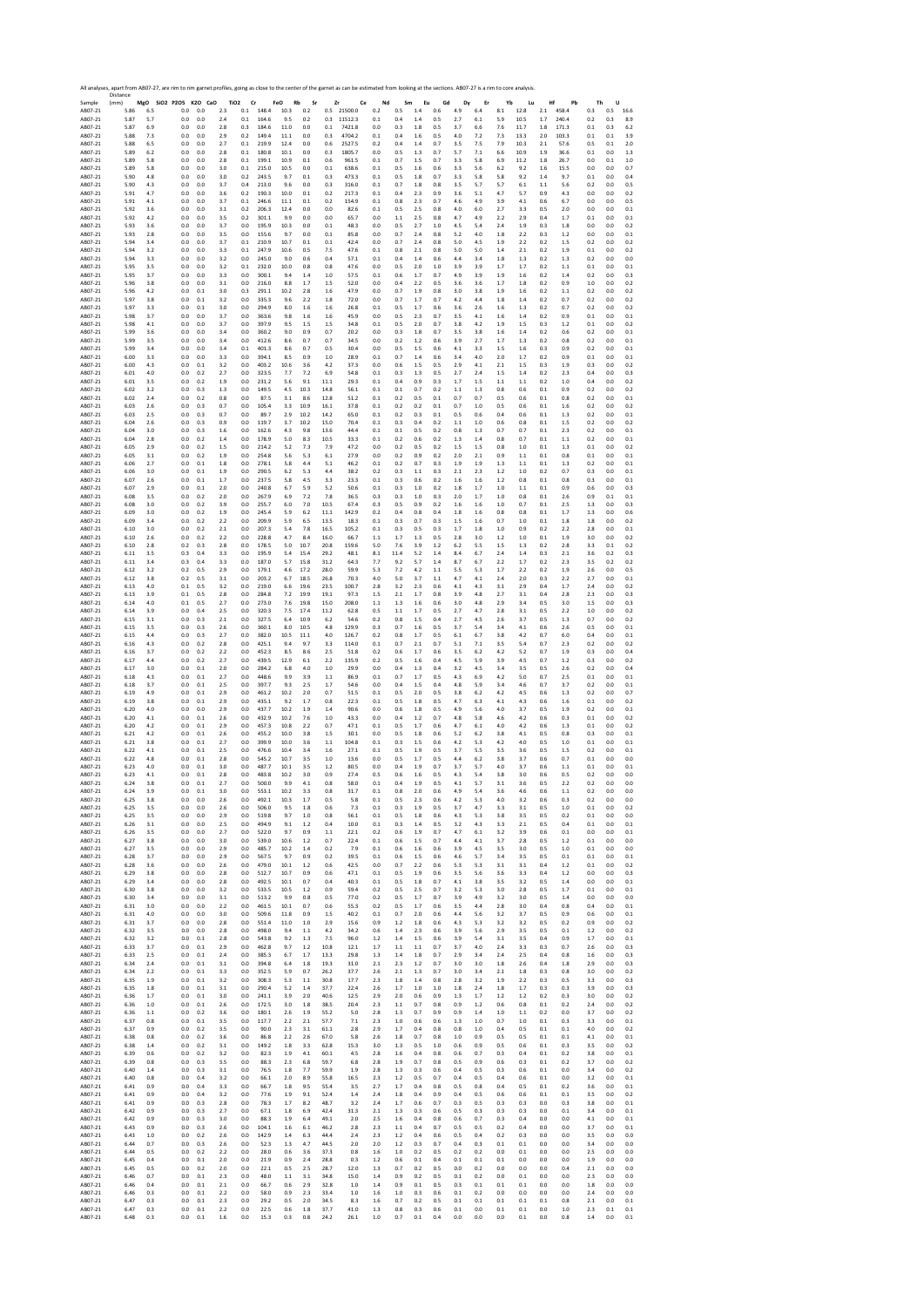|                    | All analyses, apart from AB07-27, are rim to rim garnet profiles, going as close to the center of the garnet as can be estimated from looking at the sections. AB07-27 is a rim to core analysis.<br>Distance |             |                          |            |            |                               |               |                  |            |              |            |            |            |                 |            |                    |            |               |            |            |            |            |            |            |
|--------------------|---------------------------------------------------------------------------------------------------------------------------------------------------------------------------------------------------------------|-------------|--------------------------|------------|------------|-------------------------------|---------------|------------------|------------|--------------|------------|------------|------------|-----------------|------------|--------------------|------------|---------------|------------|------------|------------|------------|------------|------------|
| Sample<br>AB07-21  | (mm)<br>6.48                                                                                                                                                                                                  | MgO<br>0.1  | SiO2 P2O5 K2O CaO<br>0.0 | 0.1        | 1.3        | TiO <sub>2</sub><br>Cr<br>0.0 | 7.5           | FeO<br>Rb<br>0.2 | Sr<br>1.1  | Zr<br>22.0   | Ce<br>15.7 | 0.9        | Nd<br>0.4  | Sm<br>Eu<br>0.2 | Gd<br>0.4  | Dy<br>$_{\rm 0.0}$ | Er<br>0.1  | Yb<br>$0.0\,$ | Lu<br>0.1  | Hf<br>0.0  | Pb<br>0.3  | Th<br>1.5  | U<br>0.0   | 0.0        |
| AB07-21            | 6.49                                                                                                                                                                                                          | 0.1         | 0.0                      | 0.1        | 2.0        | 0.0                           | 12.2          | 0.2              | 1.3        | 31.6         | 16.5       | 1.4        | 0.7        | 0.1             | 0.5        | 0.0                | 0.0        | 0.1           | 0.3        | 0.0        | 0.4        | 22         | 0.0        | 0.0        |
| AB07-21            | 6.49                                                                                                                                                                                                          | 0.1         | 0.0                      | $0.1\,$    | 2.3        | 0.0                           | 31.2          | 0.3              | 0.8        | 33.3         | 9.9        | 1.5        | 0.8        | 0.2             | 0.6        | 0.2                | 0.1        | 0.0           | $\rm 0.1$  | 0.0        | 0.3        | 2.5        | 0.0        | 0.0        |
| AB07-21            | 6.50                                                                                                                                                                                                          | 0.1         | 0.0                      | 0.1        | 2.7        | 0.0                           | 13.0          | 0.2              | 1.2        | 45.0         | 7.8        | 1.8        | 0.8        | 0.0             | 0.6        | 0.0                | 0.1        | 0.0           | 0.0        | 0.0        | 0.1        | 2.7        | 0.0        | 0.0        |
| AB07-21<br>AB07-21 | 6.50                                                                                                                                                                                                          | 0.1<br>0.1  | 0.0<br>0.0               | 0.1<br>0.1 | 2.3<br>2.4 | 0.0                           | 18.0<br>6.9   | 0.3<br>0.3       | 0.9<br>1.2 | 41.5<br>40.1 | 4.2        | 2.0<br>1.5 | 0.9<br>0.7 | 0.3<br>0.1      | 0.6<br>0.6 | 0.0<br>0.1         | 0.1<br>0.1 | 0.0<br>0.0    | 0.0<br>0.0 | 0.0<br>0.0 | 0.3        | 2.7<br>2.7 | 0.0<br>0.0 | 0.1<br>0.0 |
| AB07-21            | 6.51<br>6.51                                                                                                                                                                                                  | 0.2         | 0.0                      | 0.1        | 2.1        | 0.0<br>0.0                    | 10.4          | 0.6              | 1.5        | 34.4         | 4.5<br>1.2 | 1.5        | 0.7        | 0.2             | 0.5        | $_{0.0}$           | 0.0        | 0.0           | 0.0        | 0.0        | 0.1<br>0.1 | 2.3        | 0.0        | 0.0        |
| AB07-21            | 6.52                                                                                                                                                                                                          | 0.2         | 0.0                      | 0.1        | 1.7        | 0.0                           | 14.7          | 0.3              | 1.3        | 29.1         | 1.2        | 1.0        | 0.6        | 0.1             | 0.5        | 0.0                | 0.1        | 0.1           | 0.0        | 0.0        | 0.0        | 1.6        | 0.0        | 0.0        |
| AB07-21            | 6.52                                                                                                                                                                                                          | 0.2         | 0.0                      | 0.1        | 1.8        | 0.0                           | 10.6          | 0.6              | 2.4        | 29.8         | 0.5        | 1.4        | 0.8        | 0.2             | 0.4        | 0.2                | 0.1        | 0.0           | 0.0        | 0.0        | 0.0        | 2.3        | 0.0        | 0.0        |
| AB07-21            | 6.52                                                                                                                                                                                                          | 0.3         | 0.0                      | 0.1        | 1.5        | 0.1                           | 9.5           | 0.5              | 3.5        | 27.6         | 0.8        | 1.2        | 0.7        | 0.3             | 0.5        | 0.2                | 0.1        | 0.1           | 0.1        | 0.0        | 0.0        | 2.1        | 0.0        | 0.0        |
| AB07-21            | 6.53                                                                                                                                                                                                          | 0.3         | 0.0                      | 0.2        | 1.2        | 0.1                           | 23.6          | 0.4              | 4.1        | 22.2         | 1.3        | $1.4\,$    | 0.9        | 0.2             | 0.3        | 0.2                | 0.4        | 0.2           | 0.2        | 0.0        | 0.0        | 2.0        | 0.0        | 0.1        |
| AB07-21            | 6.53                                                                                                                                                                                                          | 0.3         | 0.0                      | 0.2        | 1.2        | 0.5                           | 96.1          | 0.5              | 6.3        | 20.7         | 0.4        | 1.9        | 1.2        | 0.3             | 0.4        | 0.3                | 0.6        | 0.3           | 0.4        | 0.0        | 0.1        | 1.8        | 0.0        | 0.1        |
| AB07-21            | 6.54                                                                                                                                                                                                          | 0.3         | 0.0                      | 0.2        | 0.9        | 0.6                           | 149.3         | 0.7              | 5.4        | 15.8         | 0.5        | 1.8        | 0.9        | 0.3             | 0.3        | 0.2                | 0.6        | 0.4           | 0.3        | 0.0        | 0.1        | 1.6        | 0.0        | 0.1        |
| AB07-21            | 6.54                                                                                                                                                                                                          | 0.2         | 0.0                      | 0.2        | 0.8        | 0.9                           | 164.3         | 0.6              | 5.6        | 17.2         | 0.8        | 2.0        | 1.2        | 0.3             | 0.3        | 0.4                | 0.7        | 0.5           | 0.5        | 0.1        | 0.0        | 1.5        | 0.0        | 0.2        |
| AB07-21            | 6.55                                                                                                                                                                                                          | 0.2         | 0.0                      | 0.2        | 0.8        | 1.2                           | 231.1         | 0.9              | 5.4        | 13.8         | 1.9        | 2.4        | 1.1        | 0.4             | 0.5        | 0.4                | 0.7        | 0.7           | 0.6        | 0.1        | 0.2        | 1.7        | 0.0        | 0.3        |
| AB07-21            | 6.55                                                                                                                                                                                                          | 0.3         | 0.0                      | 0.2        | 0.7        | 1.7                           | 300.2         | 0.9              | 3.6        | 14.0         | 3.2        | 3.2        | 1.4        | 0.3             | 0.3        | 0.6                | 0.8        | 0.6           | 0.6        | 0.1        | 0.1        | 2.8        | 0.0        | 0.2        |
| AB07-21            | 6.56                                                                                                                                                                                                          | 0.3         | 0.0                      | 0.1        | 0.6        | 1.4                           | 208.7         | 0.6              | 2.3        | 31.4         | 0.8        | 2.3        | 1.2        | 0.4             | 0.2        | 0.3                | 0.6        | 0.4           | 0.5        | 0.1        | 0.0        | 1.2        | 0.0        | 0.1        |
| AB07-21            | 6.56                                                                                                                                                                                                          | 0.2         | 0.0                      | 0.1        | 0.5        | 1.0                           | 150.7         | 0.5              | 1.7        | 10.1         | 0.8        | 1.7        | 1.0        | 0.2             | 0.2        | 0.3                | 0.4        | 0.3           | 0.4        | 0.0        | 0.0        | 1.0        | 0.0        | 0.1        |
| AR07-21            | 6.57                                                                                                                                                                                                          | 0.1         | 0.0                      | 0.1        | 0.4        | 0.8                           | 107.7         | 0.4              | 1.2        | 8.5          | 2.6        | 1.2        | 0.6        | 0.2             | 0.2        | 0.2                | 0.3        | 0.2           | 0.3        | 0.0        | 0.0        | 0.8        | 0.0        | 0.0        |
| AB07-21            | 6.57                                                                                                                                                                                                          | 0.1         | 0.0                      | 0.0        | 0.4        | 0.4                           | 64.9          | 0.2              | 1.1        | 5.5          | 1.8        | 0.7        | 0.3        | 0.1             | 0.1        | 0.0                | 0.1        | 0.1           | 0.1        | 0.0        | 0.0        | 0.5        | 0.0        | 0.0        |
| AB07-21            | 6.57                                                                                                                                                                                                          | 0.1         | 0.0                      | 0.0        | 0.4        | 0.3                           | 57.2          | 0.2              | 0.6        | 6.9          | 0.2        | 0.6        | 0.3        | 0.1             | 0.1        | 0.1                | 0.1        | 0.1           | 0.1        | 0.0        | 0.0        | 0.5        | 0.0        | 0.0        |
| AB07-21            | 6.58                                                                                                                                                                                                          | 0.0         | 0.0                      | 0.0        | 0.4        | 0.2                           | 24.8          | 0.2              | 0.6        | 4.6          | 5.4        | 0.4        | 0.2        | 0.0             | 0.1        | 0.0                | 0.1        | 0.0           | 0.0        | 0.0        | 0.0        | 0.3        | 0.1        | 0.0        |
| AR07-21            | 6.58                                                                                                                                                                                                          | 0.0         | 0.0                      | 0.0        | 0.2        | 0.1                           | 19.7          | 0.1              | 0.1        | 2.1          | 3.0        | 0.3        | 0.1        | 0.0             | 0.0        | 0.0                | 0.1        | 0.0           | 0.0        | 0.0        | 0.0        | 0.2        | 0.0        | 0.0        |
| AB07-21            | 6.59<br>6.59                                                                                                                                                                                                  | 0.0<br>0.0  | 0.0<br>0.0               | 0.0<br>0.0 | 0.1<br>0.1 | 0.0<br>0.0                    | 9.2<br>9.1    | 0.1<br>0.0       | 0.2<br>0.1 | 1.7          | 0.4<br>0.9 | 0.2<br>0.1 | 0.0<br>0.0 | 0.0<br>0.0      | 0.0<br>0.0 | 0.0<br>0.0         | 0.0<br>0.3 | 0.0<br>0.0    | 0.0<br>0.0 | 0.0<br>0.0 | 0.0        | 0.1        | 0.0<br>0.0 | 0.0<br>0.0 |
| AB07-21<br>AB07-21 | 6.60                                                                                                                                                                                                          | 0.0         | 0.0                      | 0.0        | 0.0        | 0.0                           | 2.9           | 0.0              | 0.1        | 1.1<br>0.6   | 0.2        | 0.0        | 0.0        | 0.0             | 0.0        | 0.0                | 0.0        | 0.0           | 0.0        | 0.0        | 0.0<br>0.3 | 0.1<br>0.1 | 0.0        | 0.0        |
| AB07-21            | 6.60                                                                                                                                                                                                          | 0.0         | 0.0                      | 0.0        | 0.0        | 0.0                           | 2.6           | 0.0              | 0.1        | 0.4          | 0.2        | 0.0        | 0.0        | 0.0             | 0.0        | 0.1                | 0.0        | 0.0           | 0.0        | 0.0        | 0.0        | 0.0        | 0.0        | 0.0        |
| AB07-21            | 6.61                                                                                                                                                                                                          | 0.0         | 0.0                      | 0.0        | 0.0        | 0.0                           | 2.4           | 0.0              | 0.1        | 0.4          | 0.1        | 0.0        | 0.0        | 0.0             | 0.0        | 0.0                | 0.0        | 0.0           | $0.0\,$    | 0.0        | 0.0        | 0.0        | 0.0        | 0.0        |
| AB07-21            | 6.61                                                                                                                                                                                                          | 0.0         | 0.0                      | 0.0        | 0.0        | 0.0                           | 1.4           | 0.0              | 0.0        | 0.4          | 0.1        | 0.0        | 0.0        | 0.0             | 0.0        | 0.0                | 0.0        | 0.0           | 0.0        | 0.0        | 0.0        | 0.0        | 0.0        | 0.0        |
| AB07-21            | 6.62                                                                                                                                                                                                          | 0.0         | 0.0                      | 0.0        | 0.0        | 0.0                           | 1.4           | 0.0              | 0.0        | 0.1          | 0.0        | 0.0        | 0.0        | 0.0             | 0.0        | 0.0                | 0.0        | 0.0           | 0.0        | 0.0        | 0.0        | 0.0        | 0.0        | 0.0        |
| AB07-21            | 6.62                                                                                                                                                                                                          | 0.0         | 0.0                      | 0.0        | 0.0        | 0.0                           | $-0.1$        | 0.0              | 0.0        | 0.2          | 0.1        | 0.0        | 0.0        | 0.0             | 0.0        | 0.0                | 0.0        | 0.0           | 0.0        | 0.0        | 0.0        | 0.0        | 0.0        | 0.0        |
| AB07-21            | 6.62                                                                                                                                                                                                          | 0.0         | 0.0                      | 0.0        | 0.0        | 0.0                           | 0.7           | 0.0              | 0.1        | 0.1          | 0.0        | 0.0        | 0.0        | 0.0             | 0.0        | 0.1                | 0.0        | 0.0           | 0.0        | 0.0        | 0.0        | 0.0        | 0.0        | 0.0        |
| AB07-21            | 6.63                                                                                                                                                                                                          | 0.0         | 0.0                      | 0.0        | 0.0        | 0.0                           | 0.8           | 0.0              | 0.0        | 0.3          | 3.5        | 0.0        | 0.0        | 0.0             | 0.0        | 0.0                | 0.0        | 0.0           | 0.0        | 0.0        | 0.0        | 0.1        | 0.0        | 0.0        |
| AB07-21            | 6.63                                                                                                                                                                                                          | 0.0         | 0.0                      | 0.0        | 0.0        | 0.0                           | $-0.1$        | 0.0              | 0.1        | 12.6         | 0.0        | 0.0        | 0.0        | 0.0             | 0.0        | 0.0                | 0.0        | 0.0           | 0.0        | 0.0        | 0.0        | 0.0        | 0.0        | 0.0        |
| AB07-21            | 6.64                                                                                                                                                                                                          | 0.4         | 0.0                      | 0.0        | 0.0        | 0.0                           | 1.0           | 0.0              | 0.0        | 0.1          | 0.0        | 0.0        | 0.0        | 0.0             | 0.0        | 0.0                | 0.0        | 0.0           | 0.0        | 0.0        | 0.0        | 0.0        | 0.0        | 0.0        |
| AB07-21            | 6.64                                                                                                                                                                                                          | 0.0         | 0.0                      | 0.0        | 0.0        | 0.0                           | 1.0           | 0.0              | 0.0        | 0.1          | 0.6        | 0.0        | 0.0        | 0.0             | 0.0        | 0.0                | 0.0        | 0.0           | 0.0        | 0.0        | 0.0        | 0.0        | 0.0        | 0.0        |
| AB07-21            | 6.65                                                                                                                                                                                                          | 0.0         | 0.0                      | 0.0        | 0.0        | 0.0                           | 0.0           | 0.0              | 0.0        | 0.1          | 0.0        | 0.0        | 0.0        | 0.0             | 0.0        | 0.0                | 0.0        | 0.0           | 0.0        | 0.0        | 0.0        | 0.0        | 0.0        | 0.0        |
| AB07-21            | 6.65                                                                                                                                                                                                          | 0.0         | 0.0                      | 0.0        | 0.0        | 0.0                           | $-0.1$        | 0.0              | 0.0        | 0.4          | 1.3        | 0.0        | 0.0        | 0.0             | 0.0        | 0.0                | 0.0        | 0.0           | 0.0        | 0.0        | 0.1        | 0.0        | 0.0        | 0.0        |
| AB07-21            | 6.66                                                                                                                                                                                                          | 0.0         | 0.0                      | 0.0        | 0.0        | 0.0                           | 0.4           | 0.0              | 0.0        | 0.1          | 0.0        | 0.0        | 0.0        | 0.0             | 0.0        | 0.0                | 0.0        | 0.0           | 0.0        | 0.0        | 0.0        | 0.0        | 0.0        | 0.0        |
| AB07-21            | 6.66                                                                                                                                                                                                          | 0.0         | 0.0                      | 0.0        | 0.0        | 0.0                           | 0.6           | 0.0              | 0.0        | 0.2          | 0.0        | 0.0        | 0.0        | 0.0             | 0.0        | 0.0                | 0.0        | 0.0           | 0.1        | 0.0        | 0.0        | 0.0        | 0.0        | 0.0        |
| AB07-21            | 6.67                                                                                                                                                                                                          | 0.0         | 0.0                      | 0.0        | 0.0        | 0.0                           | 0.2           | 0.0              | 0.0        | 0.1          | 0.0        | 0.0        | 0.0        | 0.0             | 0.0        | 0.0                | 0.0        | 0.0           | 0.0        | 0.0        | 0.0        | 0.0        | 0.0        | 0.0        |
| AR07-21            | 6.67                                                                                                                                                                                                          | 0.0         | 0.0                      | 0.0        | 0.0        | 0.0                           | 0.0           | 0.0              | 0.0        | 0.1          | 0.0        | 0.0        | 0.0        | 0.0             | 0.0        | 0.0                | 0.0        | 0.0           | 0.0        | 0.0        | 0.0        | 0.0        | 0.0        | 0.0        |
| AB07-21            | 6.68                                                                                                                                                                                                          | 0.0         | 0.0                      | 0.0        | 0.0        | 0.0                           | 0.5           | 0.0              | 0.0        | 0.1          | 0.0        | 0.0        | 0.0        | 0.0             | 0.0        | 0.0                | 0.0        | 0.0           | 0.0        | 0.0        | 0.0        | 0.0        | 0.0        | 0.0        |
| AB07-21            | 6.68                                                                                                                                                                                                          | 0.0         | 0.0                      | 0.0        | 0.0        | 0.0                           | 0.3           | 0.0              | 0.0        | 0.1          | 0.0        | 0.0        | 0.0        | 0.0             | 0.0        | 0.0                | 0.0        | 0.0           | 0.0        | 0.0        | 0.0        | 0.0        | 0.0        | 0.0        |
| AB07-21            | 6.68                                                                                                                                                                                                          | 0.0         | 0.0                      | 0.0        | 0.0        | 0.0                           | 1.0           | 0.0              | 0.0        | 0.1          | 0.0        | 0.0        | 0.0        | 0.0             | 0.0        | 0.0                | 0.0        | 0.0           | 0.0        | 0.0        | 0.0        | 0.0        | 0.0        | 0.0        |
| AB07-21            | 6.69                                                                                                                                                                                                          | 0.0         | 0.0                      | 0.0        | 0.0        | 0.0                           | $-0.3$        | 0.0              | 0.0        | 0.1          | 0.0        | 0.0        | 0.0        | 0.0             | 0.0        | 0.0                | 0.0        | 0.0           | 0.0        | 0.0        | 0.1        | 0.0        | 0.0        | 0.0        |
| AB07-21            | 6.69                                                                                                                                                                                                          | 0.0         | 0.0                      | 0.0        | 0.0        | 0.0                           | 0.7           | 0.0              | 0.0        | 0.0          | 0.0        | 0.1        | 0.0        | 0.0             | 0.0        | 0.0                | 0.0        | 0.0           | 0.0        | 0.0        | 0.0        | 0.0        | 0.0        | 0.0        |
| AB07-21<br>AB07-21 | 6.70<br>6.70                                                                                                                                                                                                  | 0.0<br>0.0  | 0.0<br>0.1               | 0.0<br>0.0 | 0.0<br>0.2 | 0.0                           | 0.4<br>0.3    | 0.0<br>0.0       | 0.0<br>0.1 | 0.1<br>0.3   | 0.0<br>0.0 | 0.6<br>5.0 | 0.7<br>7.2 | 0.4<br>3.3      | 0.0<br>0.2 | 0.3<br>$1.8\,$     | 0.0<br>0.3 | 0.0<br>0.0    | 0.0<br>0.0 | 0.0<br>0.0 | 0.0        | 0.0<br>0.0 | 0.0<br>0.0 | 0.0<br>0.3 |
| AB07-21            | 6.71                                                                                                                                                                                                          | 0.0         | 0.9                      | 0.0        | 1.2        | 0.0<br>0.0                    | 0.0           | 0.0              | 0.2        | 0.8          | 0.8        | 20.0       | 29.7       | 12.3            | 0.6        | 6.8                | 1.1        | 0.1           | 0.0        | 0.0        | 0.0<br>0.0 | 0.0        | 0.0        | 1.1        |
| AB07-21            | 6.71                                                                                                                                                                                                          | 0.0         | 1.2                      | 0.0        | 1.9        | 0.0                           | 1.0           | 0.0              | 0.2        | 1.1          | 0.0        | 26.1       | 40.3       | 16.7            | 0.9        | 7.6                | 1.4        | 0.2           | 0.0        | 0.0        | 0.0        | 0.1        | 0.0        | 1.2        |
| AB07-21            | 6.72                                                                                                                                                                                                          | 0.0         | 3.7                      | 0.0        | 5.3        | 0.0                           | 0.7           | 0.0              | 0.3        | 2.9          | 0.0        | 74.2       | 111.9      | 42.4            | 2.2        | 20.4               | 3.5        | 0.4           | 0.1        | 0.0        | 0.0        | 0.2        | 0.1        | 3.0        |
| AB07-21            | 6.72                                                                                                                                                                                                          | 0.0         | 5.7                      | 0.0        | 7.9        | 0.0                           | 1.2           | $_{0.0}$         | 0.3        | 4.5          | 0.0        | 102.8      | 160.3      | 59.5            | 3.3        | 29.2               | 4.4        | 0.6           | $0.2\,$    | 0.0        | 0.0        | 0.3        | 0.0        | 3.7        |
| AB07-21            | 6.73                                                                                                                                                                                                          | 0.0         | 5.4                      | 0.0        | 7.3        | 0.0                           | 0.6           | 0.0              | 0.4        | 3.9          | 0.0        | 95.1       | 147.0      | 53.9            | 3.0        | 25.7               | 3.7        | 0.4           | 0.1        | 0.0        | 0.0        | 0.1        | 0.1        | 3.4        |
| AB07-21            | 6.73                                                                                                                                                                                                          | 0.0         | 5.8                      | 0.0        | 8.3        | 0.0                           | 0.7           | 0.0              | 0.3        | 4.8          | 0.0        | 102.8      | 156.9      | 59.0            | 3.1        | 25.9               | 4.1        | 0.5           | 0.1        | 0.0        | 0.0        | 0.2        | 0.1        | 3.5        |
| AB07-21            | 6.73                                                                                                                                                                                                          | 0.0         | 5.0                      | 0.0        | 6.8        | 0.0                           | 0.4           | 0.0              | 0.4        | 4.0          | 0.7        | 86.3       | 130.4      | 48.9            | 2.6        | 21.4               | 3.5        | 0.4           | 0.1        | 0.0        | 0.0        | 0.1        | 0.1        | 2.8        |
| AB07-21            | 6.74                                                                                                                                                                                                          | 0.0         | 3.7                      | 0.0        | 5.5        | 0.0                           | 1.4           | 0.0              | 0.5        | 3.8          | 2.2        | 61.2       | 92.9       | 35.0            | 1.8        | 15.9               | 2.2        | 0.4           | $0.1\,$    | 0.0        | 0.0        | 0.1        | 0.0        | 2.1        |
| AB07-21            | 6.74                                                                                                                                                                                                          | 0.0         | 3.6                      | 0.0        | 5.4        | 0.0                           | 3.1           | 0.0              | 0.7        | 6.2          | 5.9        | 60.6       | 90.2       | 33.2            | 1.8        | 14.7               | 2.4        | 0.3           | 0.1        | 0.0        | 0.0        | 0.3        | 0.0        | 2.0        |
| AB07-21            | 6.75                                                                                                                                                                                                          | 0.0         | 2.4                      | 0.0        | 3.4        | 0.0                           | 1.8           | 0.0              | 0.8        | 8.6          | 2.7        | 39.4       | 55.3       | 21.5            | 1.1        | 9.7                | 1.7        | 0.1           | 0.1        | 0.0        | 0.0        | 0.2        | 0.0        | 1.2        |
| AB07-21            | 6.75                                                                                                                                                                                                          | 0.0         | 1.6                      | 0.0        | 2.2        | 0.0                           | 0.2           | 0.0              | 0.7        | 10.0         | 18.0       | 24.7       | 37.2       | 13.1            | 0.8        | 6.3                | 1.0        | 0.1           | 0.1        | 0.0        | 0.0        | 0.2        | 0.0        | 0.8        |
| AB07-21            | 6.76                                                                                                                                                                                                          | 0.0         | 1.0                      | 0.1        | 1.6        | 0.0                           | 0.8           | 0.0              | 1.3        | 14.1         | 0.0        | 16.4       | 24.2       | 8.5             | 0.6        | 3.8                | 0.5        | 0.1           | 0.0        | 0.0        | 0.0        | 0.2        | 0.0        | 0.5        |
| AB07-21            | 6.76                                                                                                                                                                                                          | 0.1         | 0.9                      | 0.1        | 1.8        | 0.0                           | 2.9           | 0.0              | 2.4        | 28.4         | 0.0        | 14.7       | 22.0       | 7.3             | 0.7        | 3.2                | 0.5        | 0.0           | 0.0        | 0.0        | 0.0        | 0.9        | 0.0        | 0.4        |
| AB07-21            | 6.77                                                                                                                                                                                                          | 0.0         | 0.6                      | 0.2        | 1.5        | 0.0                           | 6.0           | 0.1              | 4.3        | 37.9         | 0.1        | 9.2        | 12.2       | 4.5             | 0.5        | 2.2                | 0.3        | 0.0           | 0.0        | 0.0        | 0.2        | 1.0        | 0.0        | 0.2        |
| AB07-21            | 6.77                                                                                                                                                                                                          | 0.0         | 0.4                      | 0.2        | 1.5        | 0.0                           | 0.3           | 0.1              | 3.7        | 43.7         | 1.7        | 6.1        | 8.9        | 2.8             | 0.6        | 1.0                | 0.2        | 0.1           | 0.0        | 0.0        | 0.0        | 1.1        | 0.0        | 0.2        |
| AB07-21            | 6.78                                                                                                                                                                                                          | 0.1         | 0.3                      | 0.2        | 1.8        | 0.0                           | 3.1           | 0.1              | 4.1        | 50.6         | 0.0        | 5.4        | 6.7        | 2.4             | 0.6        | 1.3                | 0.2        | 0.0           | 0.0        | 0.0        | 0.1        | 2.3        | 0.0        | 0.1        |
| AB07-21            | 6.78                                                                                                                                                                                                          | 0.1         | 0.2                      | 0.2        | 2.3        | 0.0                           | 4.0           | 0.1              | 4.4        | 52.4         | 0.0        | 5.0        | 5.8        | 1.5             | 0.6        | 0.7                | 0.1        | 0.0           | 0.0        | 0.0        | 0.0        | 2.1        | 0.0        | 0.2        |
| AB07-21            | 6.78                                                                                                                                                                                                          | 0.1         | 0.1                      | 0.2        | 2.6        | 0.0                           | $-0.4$        | 0.0              | 2.8        | 57.3         | 0.0        | 4.1        | 3.6        | 1.0             | 0.9        | 0.6                | 0.1        | 0.0           | 0.0        | 0.0        | 0.0        | 2.7        | 0.0        | 0.1        |
| AB07-21            | 6.79                                                                                                                                                                                                          | 0.0         | 0.1                      | 0.2        | 3.3        | 0.0                           | 0.5           | 0.1              | 3.1        | 59.3         | 0.0        | 3.3        | 3.0        | 0.5             | 0.9        | 0.2                | 0.0        | 0.0           | 0.0        | 0.0        | 0.0        | 3.7        | 0.0        | 0.0        |
| AB07-21            | 6.79                                                                                                                                                                                                          | 0.0         | 0.0                      | 0.1        | 2.7        | 0.0                           | 0.9           | 0.0              | 1.5        | 50.5         | 0.0        | 2.9        | 2.2        | 0.5             | 0.7        | 0.2                | 0.0        | 0.0           | 0.0        | 0.0        | 0.0        | 3.4        | 0.0        | 0.0        |
| AB07-21            | 6.80                                                                                                                                                                                                          | 0.0         | 0.0                      | 0.1        | 3.4        | 0.0                           | 2.5           | 0.0              | 0.8        | 54.2         | 0.5        | 2.6        | 2.1        | 0.3             | 0.8        | 0.1                | 0.0        | 0.0           | 0.0        | 0.0        | 0.0        | 4.0        | 0.0        | 0.0        |
| AB07-21            | 6.80                                                                                                                                                                                                          | 0.0         | 0.0                      | 0.1        | 3.5        | 0.0                           | 1.6           | 0.0              | 0.4        | 49.8         | 0.0        | 2.6        | 1.0        | 0.5             | 1.1        | 0.0                | 0.0        | 0.0           | 0.0        | 0.0        | 0.2        | 4.1        | 0.0        | 0.0        |
| AB07-21            | 6.81                                                                                                                                                                                                          | 0.0         | 0.0                      | 0.1        | 3.4        | 0.0                           | $-0.3$        | 0.1              | 0.4        | 48.8         | 10.2       | 2.8        | 1.6        | 0.2             | 0.8        | $_{0.0}$           | 0.0        | 0.0           | 0.0        | 0.0        | 0.0        | 4.0        | 0.0        | 0.0        |
| AB07-21            | 6.81                                                                                                                                                                                                          | 0.0         | 0.0                      | 0.1        | 3.2        | 0.0                           | $-1.5$        | 0.0              | 0.4        | 49.1         | 0.0        | 2.5        | 1.3        | 0.3             | 0.9        | 0.0                | 0.0        | 0.0           | 0.0        | 0.0        | 0.0        | 4.2        | 0.0        | 0.0        |
| AB07-21            | 6.82                                                                                                                                                                                                          | 0.0         | 0.0                      | 0.1        | 3.5        | 0.0                           | 1.7           | 0.1              | 0.4        | 50.2         | 0.0        | 2.5        | 1.6        | 0.2             | 0.8        | $0.1\,$            | 0.0        | 0.0           | 0.0        | 0.0        | 0.0        | 4.2        | 0.0        | 0.0        |
| AB07-21            | 6.82                                                                                                                                                                                                          | 0.1         | 0.0                      | 0.1        | 3.4        | 0.0                           | 1.2           | 0.0              | 0.9        | 48.6         | 0.0        | 2.2        | 0.9        | 0.5             | 0.9        | 0.1                | 0.0        | 0.0           | 0.0        | 0.0        | 0.0        | 4.1        | 0.0        | 0.0        |
| AB07-21            | 6.83                                                                                                                                                                                                          | 0.1         | 0.0                      | 0.1        | 3.5        | 0.0                           | 3.5           | 0.1              | 1.1        | 48.5         | 0.4        | 2.4        | 1.1        | 0.3             | 0.9        | 0.0                | 0.0        | 0.0           | 0.0        | 0.0        | 0.0        | 3.8        | 0.0        | 0.0        |
| AB07-21            | 6.83                                                                                                                                                                                                          | 0.1         | 0.0                      | 0.1        | 3.5        | 0.0                           | 0.5           | 0.1              | 1.5        | 51.7         | 11.4       | 2.4        | 1.4        | 0.2             | 1.1        | 0.2                | 0.0        | 0.0           | 0.0        | 0.0        | 0.0        | 4.5        | 0.0        | 0.0        |
| AB07-21            | 6.83                                                                                                                                                                                                          | 0.1         | 0.0                      | 0.1        | 3.3        | 0.0                           | 0.5           | $0.1\,$          | 2.5        | 51.2         | 0.0        | 2.0        | 1.3        | 0.3             | 0.8        | 0.0                | $0.1\,$    | 0.0           | 0.0        | 0.0        | 0.0        | 3.9        | 0.0        | 0.0        |
| AB07-21            | 6.84                                                                                                                                                                                                          | 0.1         | 0.0                      | 0.1        | 3.2        | 0.0                           | 0.1           | 0.1              | 3.2        | 48.6         | 0.0        | 2.1        | 0.8        | 0.1             | 0.8        | 0.2                | 0.1        | 0.0           | 0.0        | 0.0        | 0.0        | 3.0        | 0.0        | 0.0        |
| AB07-21            | 6.84                                                                                                                                                                                                          | 0.2         | 0.0<br>0.0               | 0.2        | 3.3        | 0.0                           | 2.0<br>0.5    | 0.2<br>0.2       | 4.9<br>5.7 | 53.4<br>53.9 | 0.0        | 2.4<br>2.3 | 1.0        | 0.3             | 0.9<br>0.9 | 0.0<br>0.1         | 0.2<br>0.0 | 0.0           | 0.0<br>0.0 | 0.0        | 0.0        | 3.3        | 0.0<br>0.0 | 0.0        |
| AB07-21<br>AB07-21 | 6.85<br>6.85                                                                                                                                                                                                  | 0.2<br>0.3  | 0.0                      | 0.2<br>0.2 | 2.7<br>2.8 | 0.0<br>0.0                    | 1.3           | 0.2              | 4.7        | 51.8         | 0.1<br>0.0 | 2.0        | 1.1<br>1.2 | 0.2<br>0.2      | 0.8        | 0.1                | 0.0        | 0.0<br>0.1    | 0.0        | 0.0<br>0.0 | 0.3<br>0.0 | 3.6<br>3.3 | 0.0        | 0.0<br>0.0 |
| ABU/-21<br>AB07-21 | <b>b.85</b><br>6.86                                                                                                                                                                                           | U. 3<br>0.3 | 0.0                      | 0.2        | ۷.,<br>2.4 | U.U<br>0.0                    | 1.5<br>6.8    | υ.,<br>0.2       | 4.8        | 41.5         | 1.7        | 2.:<br>1.7 | 0.8        | υ.1<br>0.3      | U.C<br>0.7 | 0.0                | υ.<br>0.0  | U.U<br>0.0    | U.L<br>0.0 | U.L<br>0.0 | 0.0        | ، د<br>2.7 | U.L<br>0.0 | 0.0        |
| AB07-21            | 6.87                                                                                                                                                                                                          | 0.3         | 0.0                      | 0.2        | 2.3        | 0.0                           | 1.5           | 0.3              | 4.4        | 34.6         | 0.0        | 1.4        | 0.8        | 0.1             | 0.5        | 0.1                | 0.0        | 0.0           | 0.0        | 0.0        | 0.0        | 2.6        | 0.0        | 0.0        |
| AB07-21            | 6.87                                                                                                                                                                                                          | 0.3         | 0.0                      | 0.2        | 1.8        | 0.0                           | 2.9           | 0.3              | 4.5        | 29.3         | 0.2        | 1.3        | 0.9        | 0.1             | 0.4        | 0.1                | 0.0        | 0.0           | 0.1        | 0.0        | 0.1        | 2.0        | 0.0        | 0.0        |
| AB07-21            | 6.88                                                                                                                                                                                                          | 0.5         | 0.0                      | 0.2        | 2.4        | 0.0                           | 2.4           | 0.4              | 5.8        | 34.7         | 0.7        | 1.8        | 1.0        | 0.1             | 0.6        | 0.0                | 0.0        | 0.0           | 0.0        | 0.0        | 0.0        | 2.8        | 0.0        | 0.0        |
| AR07-21            | 6.88                                                                                                                                                                                                          | 0.6         | 0.0                      | 0.2        | 2.3        | 0.0                           | 2.6           | 0.5              | 6.3        | 33.7         | 0.1        | 1.5        | 0.7        | 0.2             | 0.6        | 0.1                | 0.0        | 0.0           | 0.0        | 0.0        | 0.0        | 2.3        | 0.0        | 0.0        |
| AB07-21            | 6.89                                                                                                                                                                                                          | 0.7         | 0.0                      | 0.2        | 2.0        | 0.0                           | 2.3           | 0.6              | 6.3        | 30.0         | 3.3        | 1.2        | 0.9        | 0.2             | 0.5        | 0.0                | 0.0        | 0.0           | 0.1        | 0.0        | 0.0        | 2.0        | 0.0        | 0.0        |
| AR07-21            | 6.89                                                                                                                                                                                                          | 0.9         | 0.0                      | 0.3        | 1.9        | 0.0                           | 2.3           | 0.6              | 7.1        | 29.8         | 0.4        | 1.3        | 0.8        | 0.2             | 0.4        | 0.0                | 0.0        | 0.0           | 0.0        | 0.0        | 0.1        | 2.0        | 0.0        | 0.0        |
| AB07-21            | 6.89                                                                                                                                                                                                          | 0.8         | 0.0                      | 0.2        | 1.6        | 0.0                           | 5.8           | 0.6              | 6.2        | 28.9         | 0.0        | 1.2        | 0.7        | 0.1             | 0.4        | 0.2                | 0.1        | 0.0           | 0.0        | 0.0        | 0.0        | 2.5        | 0.1        | 0.0        |
| AR07-21            | 6.90                                                                                                                                                                                                          | 0.7         | 0.0                      | 0.2        | 1.9        | 0.0                           | 2.1           | 0.5              | 6.1        | 30.2         | 0.8        | 1.4        | 0.6        | 0.2             | 0.6        | 0.0                | 0.0        | 0.0           | 0.1        | 0.0        | 0.0        | 2.3        | 0.0        | 0.0        |
| AB07-21            | 6.90                                                                                                                                                                                                          | 0.6         | 0.0                      | 0.2        | 1.8        | 0.0                           | 2.5           | 0.4              | 5.4        | 28.5         | 20.4       | 1.4        | 0.6        | 0.2             | 0.4        | 0.2                | 0.0        | 0.0           | 0.0        | 0.0        | 0.0        | 1.8        | 0.0        | 0.0        |
| AB07-21            | 6.91                                                                                                                                                                                                          | 0.5         | 0.0                      | 0.2        | 1.9        | 0.0                           | 0.8           | 0.4              | 5.3        | 28.0         | 0.0        | 1.1        | 0.8        | 0.1             | 0.5        | 0.0                | 0.0        | 0.0           | 0.0        | 0.0        | 0.0        | 1.8        | 0.0        | 0.0        |
| AB07-21            | 6.91                                                                                                                                                                                                          | 0.5         | $_{0.0}$                 | 0.2        | 2.0        | 0.0                           | 0.3           | 0.4              | 4.8        | 31.3         | 0.0        | 1.4        | 0.7        | 0.2             | 0.5        | $_{0.0}$           | $0.1\,$    | 0.0           | 0.0        | 0.0        | $_{0.0}$   | 2.2        | 0.0        | 0.0        |
| AB07-21            | 6.92                                                                                                                                                                                                          | 0.3         | 0.0                      | 0.1        | 1.5        | 0.0                           | 0.6           | 0.2              | 2.7        | 22.4         | 0.0        | $1.0\,$    | 0.6        | 0.1             | 0.3        | 0.1                | 0.0        | 0.0           | 0.0        | 0.0        | 0.0        | $1.6\,$    | 0.0        | 0.0        |
| AB07-21            | 6.92                                                                                                                                                                                                          | 0.2         | 0.0                      | 0.1        | 2.1        | 0.0                           | 1.4           | 0.2              | 2.6        | 30.6         | 0.0        | 1.3        | 0.8        | 0.1             | 0.5        | 0.0                | 0.0        | 0.0           | 0.0        | 0.0        | 0.0        | 2.4        | 0.0        | 0.0        |
| AB07-21            | 6.93                                                                                                                                                                                                          | 0.2         | 0.0                      | 0.1        | 1.5        | 0.0                           | 0.9           | 0.2              | 1.5        | 23.4         | 0.4        | 1.0        | 0.6        | 0.1             | 0.4        | 0.0                | 0.0        | 0.0           | 0.0        | 0.0        | 0.0        | 1.9        | 0.0        | 0.0        |
| AB07-21            | 6.93                                                                                                                                                                                                          | 0.1         | $_{0.0}$                 | $0.1\,$    | 1.5        | 0.0                           | 0.2           | $0.1\,$          | 1.5        | 19.9         | 0.0        | 0.9        | 0.5        | 0.1             | 0.4        | $_{0.0}$           | 0.0        | 0.0           | 0.0        | 0.0        | 0.0        | 1.6        | 0.0        | 0.0        |
| AB07-21            | 6.94                                                                                                                                                                                                          | $0.1\,$     | 0.0                      | 0.1        | $1.9\,$    | 0.0                           | $-0.2$        | $0.1\,$          | $1.0\,$    | 23.3         | 0.0        | $1.2\,$    | 0.7        | 0.1             | 0.5        | 0.0                | 0.0        | 0.0           | 0.0        | 0.0        | 0.0        | 1.9        | 0.0        | 0.0        |
| AB07-21            | 6.94                                                                                                                                                                                                          | 0.1         | 0.0                      | 0.1        | 2.5        | 0.0                           | 1.2           | 0.1              | 1.3        | 29.0         | 0.0        | 1.5        | 0.8        | 0.2             | 0.6        | 0.1                | 0.0        | 0.0           | 0.0        | 0.0        | 0.0        | 2.3        | 0.0        | 0.0        |
| AB07-21            | 6.94                                                                                                                                                                                                          | 0.2         | 0.0                      | 0.1        | 2.3        | 0.0                           | $-0.5$        | 0.1              | 1.2        | 31.5         | 0.0        | 1.7        | 0.6        | 0.0             | 0.6        | 0.1                | 0.0        | 0.0           | 0.0        | 0.0        | 0.0        | 2.6        | 0.0        | 0.0        |
| AB07-21            | 6.95                                                                                                                                                                                                          | $0.1\,$     | $_{0.0}$                 | $0.1\,$    | $2.5\,$    | 0.0                           | $1.8\,$       | $0.1\,$          | 1.4        | 34.7         | 0.0        | 1.6        | 0.7        | 0.1             | 0.6        | $_{0.0}$           | 0.0        | 0.0           | 0.0        | 0.0        | 0.0        | 2.4        | 0.0        | 0.0        |
| AB07-21            | 6.95                                                                                                                                                                                                          | 0.1         | 0.0                      | $0.1\,$    | 2.6        | 0.0                           | 0.9           | 0.1              | 1.9        | 33.6         | 0.0        | $1.4\,$    | 0.9        | 0.1             | 0.6        | 0.0                | 0.0        | 0.0           | 0.0        | 0.0        | 0.0        | 2.6        | 0.0        | 0.0        |
| AB07-21            | 6.96                                                                                                                                                                                                          | 0.1         | 0.0                      | 0.1        | 2.2        | 0.0                           | $-0.5$        | 0.2              | 1.6        | 32.8         | 5.1        | 1.6        | 0.9        | 0.2             | 0.5        | 0.1                | 0.0        | 0.0           | 0.0        | 0.0        | 0.0        | 2.4        | 0.0        | 0.0        |
| AB07-21            | 6.96<br>6.97                                                                                                                                                                                                  | 0.1<br>0.1  | 0.0<br>0.0               | 0.1<br>0.1 | 2.4<br>2.1 | 0.0                           | $-0.3$<br>0.0 | $0.1\,$<br>0.1   | 1.3<br>1.4 | 36.4<br>31.9 | 3.8<br>0.0 | 1.5<br>1.5 | 0.8<br>0.9 | 0.2<br>0.1      | 0.6<br>0.5 | 0.0<br>0.1         | 0.0<br>0.0 | 0.0<br>0.0    | 0.0<br>0.0 | 0.0<br>0.0 | 0.0        | 2.0        | 0.0<br>0.0 | 0.0        |
| AB07-21<br>AB07-21 | 6.97                                                                                                                                                                                                          | 0.1         | 0.0                      | 0.1        | 3.2        | 0.0<br>0.0                    | 1.0           | 0.1              | 2.2        | 56.9         | 0.0        | 2.1        | 1.3        | 0.2             | 0.6        | 0.0                | 0.0        | 0.0           | 0.0        | 0.0        | 0.1<br>0.0 | 2.0<br>3.2 | 0.0        | 0.0<br>0.0 |
| AB07-21            | 6.98                                                                                                                                                                                                          | 0.2         | 0.0                      | 0.2        | 3.4        | 0.0                           | 0.1           | 0.1              | 2.4        | 64.2         | 0.0        | 2.1        | 1.1        | 0.3             | 0.7        | 0.0                | 0.0        | 0.0           | 0.0        | 0.0        | 0.0        | 3.1        | 0.0        | 0.0        |
| AB07-21            | 6.98                                                                                                                                                                                                          | 0.1         | 0.0                      | 0.2        | 3.1        | 0.0                           | 2.6           | 0.1              | 2.8        | 77.0         | 0.0        | 2.4        | 1.2        | 0.2             | 0.8        | 0.0                | 0.0        | 0.0           | 0.0        | 0.0        | 0.0        | 4.0        | 0.0        | 0.0        |
| AB07-21            | 6.99                                                                                                                                                                                                          | 0.1         | 0.0                      | 0.2        | 2.9        | 0.0                           | 0.1           | 0.1              | 3.3        | 69.9         | 0.0        | 2.1        | 1.1        | 0.1             | 0.9        | 0.1                | 0.1        | 0.0           | 0.0        | 0.0        | 0.0        | 2.7        | 0.0        | 0.0        |
| AB07-21            | 6.99                                                                                                                                                                                                          | 0.1         | 0.0                      | 0.2        | 3.1        | 0.0                           | 1.5           | 0.1              | 3.3        | 80.5         | 0.4        | 2.4        | 1.0        | 0.3             | 0.9        | 0.0                | 0.0        | 0.0           | 0.0        | 0.0        | 0.0        | 2.7        | 0.0        | 0.0        |
| AB07-21            | 6.99                                                                                                                                                                                                          | 0.1         | 0.0                      | 0.2        | 3.3        | 0.0                           | $-0.4$        | 0.1              | 3.1        | 76.9         | 0.0        | 2.3        | 1.0        | 0.2             | 0.9        | 0.0                | 0.1        | 0.0           | 0.0        | 0.0        | 0.0        | 3.0        | 0.0        | 0.0        |
| AB07-21            | 7.00                                                                                                                                                                                                          | 0.1         | 0.0                      | 0.2        | 3.2        | 0.0                           | 1.1           | 0.1              | 3.5        | 71.1         | 0.0        | 2.5        | 1.1        | 0.1             | 1.0        | 0.0                | 0.0        | 0.0           | 0.0        | 0.0        | 0.0        | 3.6        | 0.0        | 0.0        |
| AB07-21            | 7.00                                                                                                                                                                                                          | 0.1         | 0.0                      | 0.2        | 3.4        | 0.0                           | 1.6           | 0.1              | 2.8        | 61.0         | 0.0        | 2.3        | 1.3        | 0.3             | 0.9        | 0.0                | 0.0        | 0.0           | 0.0        | 0.0        | 0.0        | 3.6        | 0.0        | 0.0        |
| AB07-21            | 7.01                                                                                                                                                                                                          | 0.1         | 0.0                      | 0.2        | 3.3        | 0.0                           | 0.1           | 0.1              | 2.5        | 59.3         | 0.0        | 2.3        | 1.4        | 0.1             | 0.9        | 0.2                | 0.0        | 0.0           | 0.0        | 0.0        | 0.0        | 3.3        | 0.0        | 0.0        |
| AB07-21            | 7.01                                                                                                                                                                                                          | 0.1         | 0.0                      | 0.1        | 3.2        | 0.0                           | 0.5           | 0.0              | 1.9        | 61.6         | 0.0        | 2.1        | 1.3        | 0.1             | 0.8        | 0.0                | 0.0        | 0.0           | 0.0        | 0.0        | 0.0        | 3.7        | 0.0        | 0.0        |
| AB07-21            | 7.02                                                                                                                                                                                                          | 0.1         | 0.0                      | 0.2        | 3.2        | 0.0                           | 0.1           | 0.1              | 1.4        | 56.2         | 0.0        | 2.5        | 0.9        | 0.1             | 0.9        | 0.1                | 0.0        | 0.0           | 0.0        | 0.0        | 0.0        | 3.9        | 0.0        | 0.0        |
| AB07-21            | 7.02                                                                                                                                                                                                          | 0.1         | 0.0                      | 0.2        | 3.5        | 0.0                           | $-1.3$        | 0.1              | 2.3        | 64.8         | 0.0        | 2.2        | 1.4        | 0.2             | 0.9        | 0.0                | 0.1        | 0.0           | 0.0        | 0.0        | 0.1        | 3.6        | 0.0        | 0.0        |
| AB07-21            | 7.03                                                                                                                                                                                                          | $0.1\,$     | $_{0.0}$                 | 0.2        | 3.5        | 0.0                           | 0.9           | $0.1\,$          | 1.6        | 56.9         | 0.0        | $2.1\,$    | $1.3\,$    | 0.2             | 0.7        | $_{0.0}$           | 0.0        | 0.0           | 0.0        | 0.0        | 0.0        | 3.3        | 0.0        | 0.0        |
| AB07-21            | 7.03                                                                                                                                                                                                          | 0.1         | 0.0                      | 0.1        | 3.1        | 0.0                           | 0.5           | 0.1              | $1.0\,$    | 50.8         | 0.1        | 2.0        | 1.1        | 0.2             | 0.9        | 0.0                | 0.0        | 0.0           | 0.0        | 0.0        | 0.0        | 3.6        | 0.0        | 0.0        |
| AB07-21            | 7.04                                                                                                                                                                                                          | 0.1         | 0.0                      | 0.1        | 3.3        | 0.0                           | 1.4           | 0.1              | 1.3        | 49.9         | 0.0        | 2.0        | 1.2        | 0.1             | 0.9        | 0.1                | 0.1        | 0.0           | 0.0        | 0.0        | 0.0        | 3.6        | 0.0        | 0.0        |
| AB07-21            | 7.04                                                                                                                                                                                                          | 0.2         | 0.0                      | 0.2        | 3.5        | 0.0                           | 6.2           | 0.2              | 1.7        | 46.4         | 0.0        | 2.2        | 1.7        | 0.2             | 0.9        | 0.1                | 0.1        | 0.0           | 0.0        | 0.0        | 0.0        | 3.1        | 0.0        | 0.0        |
| AB07-21            | 7.04                                                                                                                                                                                                          | 0.1         | $0.0\,$                  | $0.1\,$    | 3.2        | 0.0                           | 13.2          | 0.3              | 1.2        | 46.0         | 0.1        | 2.0        | 1.1        | 0.1             | 0.8        | 0.2                | $0.1\,$    | 0.0           | 0.2        | 0.0        | 0.0        | 3.9        | 0.0        | 0.0        |
| AB07-21            | 7.05                                                                                                                                                                                                          | 0.2         | 0.0                      | 0.2        | 2.8        | 0.0                           | 9.9           | 0.4              | $1.0\,$    | 40.2         | $_{0.0}$   | $1.8\,$    | 0.8        | 0.2             | 0.7        | 0.2                | 0.2        | 0.2           | 0.1        | 0.0        | 0.2        | 2.8        | 0.0        | 0.0        |
| AB07-21            | 7.05                                                                                                                                                                                                          | 0.3         | 0.0                      | 0.2        | 2.9        | 0.0                           | 10.5          | 0.6              | 1.3        | 39.7         | 0.1        | 2.2        | 0.7        | 0.2             | 0.8        | 0.6                | 0.4        | 0.2           | 0.3        | 0.0        | 0.0        | 2.9        | 0.0        | 0.0        |
| AB07-21            | 7.06                                                                                                                                                                                                          | 0.4         | 0.0                      | 0.2        | 2.8        | 0.0                           | 21.2          | 0.9              | 1.1        | 45.5         | 0.2        | 2.1        | 1.4        | 0.4             | 0.7        | 0.5                | 0.5        | 0.2           | 0.3        | 0.0        | 0.0        | 3.1        | 0.0        | 0.0        |
| AB07-21            | 7.06                                                                                                                                                                                                          | 0.5         | 0.0                      | 0.2        | 2.9        | 0.0                           | 20.8          | $1.0\,$          | 2.3        | 42.2         | 0.2        | $1.9\,$    | $1.0\,$    | 0.3             | 0.7        | 0.4                | 0.4        | 0.3           | $0.4\,$    | 0.0        | $_{0.0}$   | 2.9        | 0.0        | 0.0        |
| AB07-21            | 7.07                                                                                                                                                                                                          | 0.6         | 0.0                      | 0.2        | $2.0\,$    | 0.0                           | 21.5          | 0.9              | 2.5        | 31.3         | 0.2        | $1.4\,$    | 0.8        | 0.3             | 0.6        | 0.5                | 0.5        | 0.2           | 0.3        | 0.0        | 0.0        | 2.8        | 0.0        | 0.0        |
| AB07-21            | 7.07                                                                                                                                                                                                          | 1.0         | 0.0                      | 0.3        | 2.6        | 0.0                           | 34.2          | 1.4              | 5.0        | 39.4         | 0.2        | 1.6        | 0.9        | 0.3             | 0.6        | 0.5                | 0.8        | 0.2           | 0.2        | 0.0        | 0.0        | 2.7        | 0.0        | 0.0        |
| AB07-21            | 7.08                                                                                                                                                                                                          | 1.1         | 0.0                      | 0.3        | 2.2        | 0.0                           | 31.8          | 1.5              | 6.3        | 34.4         | 0.4        | 1.5        | 0.8        | 0.3             | 0.5        | 0.4                | 0.5        | 0.2           | 0.3        | 0.0        | 0.0        | 2.1        | 0.0        | 0.0        |
| AB07-21            | 7.08                                                                                                                                                                                                          | 1.6         | 0.0                      | 0.3        | 2.2        | 0.0                           | 49.2          | 1.7              | 7.4        | 34.0         | 0.1        | 1.1        | 0.6        | 0.2             | 0.6        | 0.7                | 0.8        | 0.5           | 0.1        | 0.0        | 0.0        | 2.1        | 0.0        | 0.0        |
| AB07-21            | 7.09                                                                                                                                                                                                          | 1.9         | 0.0                      | 0.4        | 2.0        | 0.0                           | 46.3          | 2.0              | 8.8        | 35.9         | 0.4        | 1.3        | 0.7        | 0.3             | 0.6        | 0.3                | 0.8        | 0.3           | 0.6        | 0.1        | 0.0        | 2.0        | 0.0        | 0.0        |
| AB07-21            | 7.09                                                                                                                                                                                                          | 2.2         | 0.0                      | 0.4        | 2.4        | 0.0                           | 58.2          | 2.2              | 8.9        | 34.0         | 0.2        | 1.0        | 0.6        | 0.5             | 0.5        | 0.7                | 0.6        | 0.3           | 0.4        | 0.1        | 0.0        | 2.0        | 0.0        | 0.0        |
| AB07-21            | 7.10                                                                                                                                                                                                          | 2.0         | 0.0                      | 0.3        | 1.9        | 0.0                           | 58.4          | 2.1              | 8.5        | 30.9         | 0.2        | 1.0        | 0.6        | 0.4             | 0.5        | 0.5                | 0.7        | 0.4           | 0.5        | 0.1        | 0.0        | 1.8        | 0.0        | 0.0        |
| AB07-21            | 7.10                                                                                                                                                                                                          | 2.2         | 0.0                      | 0.4        | 2.2        | 0.0                           | 66.4          | 2.5              | 8.6        | 33.5         | 0.7        | 1.2        | 0.6        | 0.3             | 0.5        | 0.7                | 1.0        | 0.5           | 0.5        | 0.1        | 0.0        | 1.7        | 0.0        | 0.0        |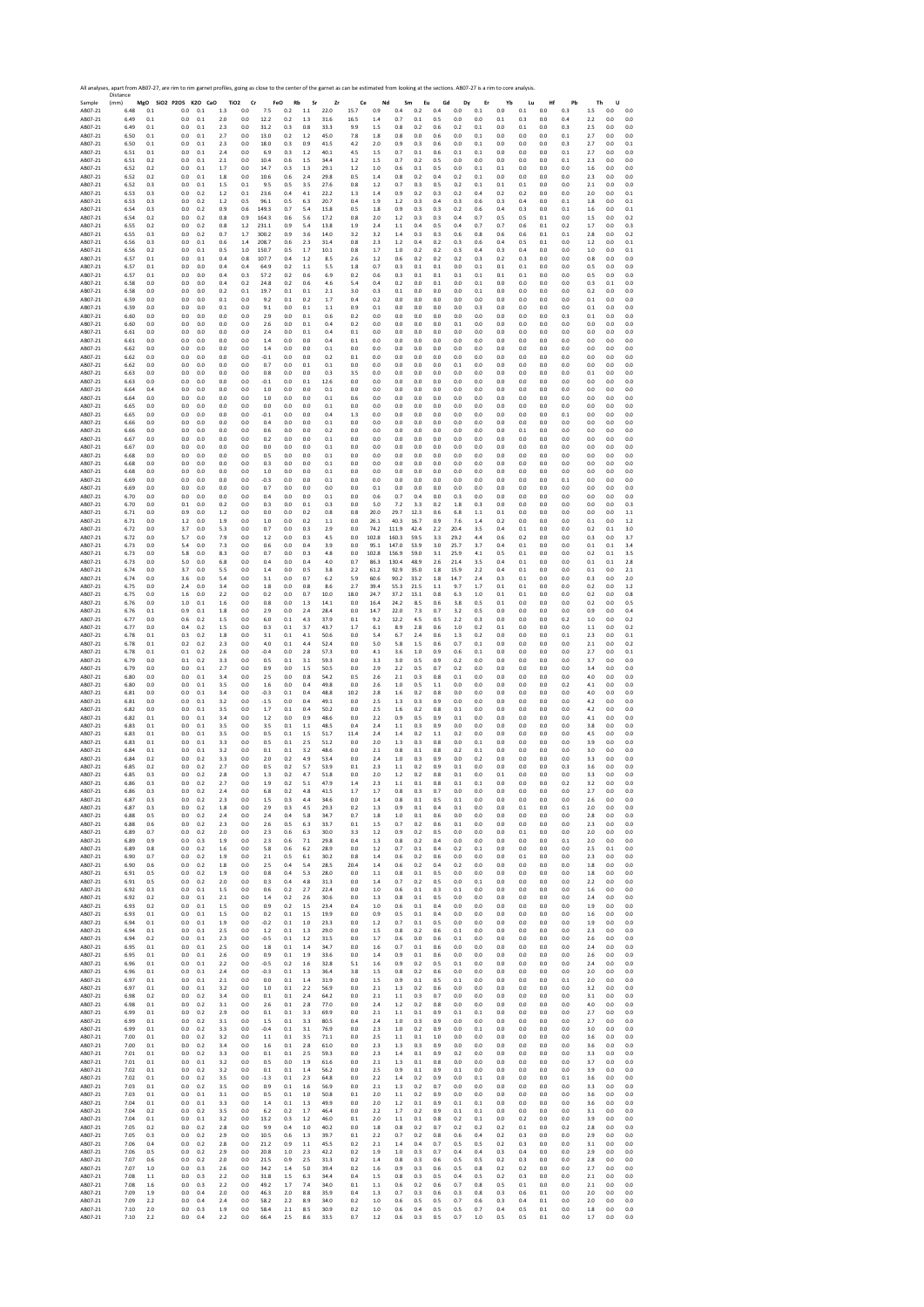|                    | All analyses, apart from AB07-27, are rim to rim garnet profiles, going as close to the center of the garnet as can be estimated from looking at the sections. AB07-27 is a rim to core analysis.<br>Distance |              |                              |            |                |                               |                        |              |                |                |                    |                  |                |                |                |                |                |              |                  |            |            |                |            |                  |
|--------------------|---------------------------------------------------------------------------------------------------------------------------------------------------------------------------------------------------------------|--------------|------------------------------|------------|----------------|-------------------------------|------------------------|--------------|----------------|----------------|--------------------|------------------|----------------|----------------|----------------|----------------|----------------|--------------|------------------|------------|------------|----------------|------------|------------------|
| Sample<br>AB07-21  | (mm)<br>7.10                                                                                                                                                                                                  | 1.7          | MgO SiO2 P2O5 K2O CaO<br>0.0 | 0.3        | 2.1            | TiO <sub>2</sub><br>Cr<br>0.0 | FeO<br>55.4            | Rb<br>2.1    | Sr<br>5.4      | Zr<br>30.8     | Ce<br>0.2          | Nd<br>1.0        | Sm<br>0.6      | Eu<br>0.3      | Gd<br>0.5      | Dy<br>0.8      | Er<br>0.8      | Yb<br>0.3    | Lu<br>0.5        | Hf<br>0.1  | Pb<br>0.0  | Th<br>1.6      | U<br>0.0   | 0.0              |
| AB07-21            | 7.11                                                                                                                                                                                                          | 1.8          | 0.0                          | 0.3        | 2.5            | 0.0                           | 66.9                   | 2.5          | 5.7            | 35.9           | 0.4                | 1.4              | 0.4            | 0.7            | 0.6            | 0.3            | 1.2            | 0.4          | 0.8              | 0.1        | 0.0        | 2.3            | 0.0        | 0.0              |
| AB07-21<br>AB07-21 | 7.11<br>7.12                                                                                                                                                                                                  | 1.4<br>1.4   | 0.0<br>0.0                   | 0.3<br>0.2 | 2.3<br>2.4     | 0.0<br>0.0                    | 66.3<br>77.7           | 2.3<br>2.6   | 4.7<br>3.7     | 35.3<br>38.6   | 0.3<br>0.5         | $1.1\,$<br>1.6   | $0.8\,$<br>0.8 | 0.5<br>0.7     | 0.7<br>0.7     | 0.8<br>1.4     | 1.4<br>1.5     | 0.5<br>0.9   | 0.8<br>0.8       | 0.1<br>0.1 | 0.0<br>0.0 | 1.7<br>2.0     | 0.0<br>0.0 | 0.0<br>0.0       |
| AB07-21            | 7.12                                                                                                                                                                                                          | 1.4          | 0.0                          | 0.2        | 2.8            | 0.0                           | 61.6                   | 2.8          | 3.6            | 41.5           | 0.5                | 1.4              | 0.7            | 0.5            | 0.6            | 1.4            | 1.8            | 0.7          | 0.8              | 0.1        | 0.0        | 2.5            | 0.0        | 0.0              |
| AB07-21<br>AB07-21 | 7.13<br>7.13                                                                                                                                                                                                  | 1.3<br>1.2   | 0.0<br>$_{0.0}$              | 0.2<br>0.2 | 2.9<br>2.8     | 0.0<br>0.0                    | 86.5<br>71.5           | 2.9<br>2.6   | 3.2<br>3.5     | 42.9<br>40.4   | 0.5<br>0.7         | 1.5<br>1.3       | 0.8<br>1.0     | 0.8<br>$0.8\,$ | 0.8<br>0.9     | 1.4<br>1.3     | 1.6<br>1.2     | 0.6<br>0.9   | 0.8<br>0.9       | 0.1<br>0.1 | 0.0<br>0.0 | 2.2<br>2.1     | 0.0<br>0.0 | 0.0<br>0.0       |
| AB07-21            | 7.14                                                                                                                                                                                                          | 1.3          | 0.0                          | 0.2        | 3.0            | 0.0                           | 59.8                   | 2.9          | 2.4            | 43.8           | 0.7                | 1.5              | 1.0            | 0.8            | 0.6            | 1.7            | 1.7            | 1.1          | 0.7              | 0.1        | 0.0        | 2.1            | 0.0        | 0.0              |
| AB07-21<br>AB07-21 | 7.14<br>7.15                                                                                                                                                                                                  | 1.3<br>1.5   | 0.0<br>0.0                   | 0.2<br>0.2 | 3.1<br>3.4     | 0.0<br>0.0                    | 60.8<br>92.8           | 3.3<br>3.7   | 3.2<br>4.4     | 44.1<br>47.4   | 0.9<br>1.0         | 1.6<br>1.4       | 0.8<br>1.1     | 0.7<br>0.6     | 0.7<br>0.7     | 1.3<br>1.4     | 1.3<br>2.0     | 0.8<br>1.1   | 0.9<br>1.0       | 0.1<br>0.1 | 0.0<br>0.0 | 2.7<br>1.8     | 0.0<br>0.0 | 0.0<br>0.0       |
| AB07-21            | 7.15                                                                                                                                                                                                          | 1.4          | 0.0                          | 0.2        | 3.1            | 0.0                           | 74.1                   | 3.4          | 2.9            | 43.1           | 0.6                | 2.2              | 0.9            | 0.6            | 0.6            | 1.4            | 1.6            | 0.8          | 1.0              | 0.1        | 0.0        | 2.0            | 0.0        | 0.0              |
| AB07-21<br>AB07-21 | 7.15<br>7.16                                                                                                                                                                                                  | 1.6<br>1.5   | 0.0<br>0.0                   | 0.4<br>0.3 | 2.9<br>3.1     | 0.0<br>0.0                    | 83.1<br>76.6           | 3.7<br>3.9   | 3.3<br>4.1     | 38.7<br>34.3   | 1.0<br>0.7         | 1.4<br>1.3       | 0.6<br>1.0     | 0.8<br>0.8     | 0.7<br>0.7     | 1.7<br>1.6     | 1.6<br>2.0     | 1.1<br>0.7   | 0.9<br>0.5       | 0.1<br>0.1 | 0.0<br>0.0 | 2.1<br>1.6     | 0.0<br>0.0 | 0.0<br>0.0       |
| AB07-21            | 7.16                                                                                                                                                                                                          | 1.9          | 0.0                          | 0.4        | 3.6            | 0.0                           | 123.8                  | 5.1          | 5.0            | 35.2           | 1.3                | 1.7              | 1.0            | 1.4            | 0.8            | 2.8            | 2.6            | 1.1          | 1.0              | 0.2        | 0.0        | 2.2            | 0.0        | 0.0              |
| AB07-21<br>AB07-21 | 7.17<br>7.17                                                                                                                                                                                                  | 2.1<br>2.2   | 0.0<br>0.0                   | 0.4<br>0.3 | 3.1<br>3.1     | 0.0<br>0.0                    | 111.1<br>124.7         | 5.3<br>5.6   | 4.6<br>3.4     | 29.5<br>23.4   | 1.5<br>1.7         | 1.3<br>1.4       | 1.4<br>1.0     | 1.2<br>1.4     | 0.9<br>0.8     | 2.5<br>2.9     | 2.8<br>2.9     | 1.3<br>1.8   | 2.0<br>1.7       | 0.3<br>0.2 | 0.0<br>0.0 | 2.0<br>1.2     | 0.0<br>0.0 | 0.0<br>0.0       |
| AB07-21            | 7.18                                                                                                                                                                                                          | 2.2          | 0.0                          | 0.2        | 2.8            | 0.0                           | 128.5                  | 5.6          | 3.0            | 18.3           | 1.4                | 0.9              | 1.0            | 1.3            | 0.6            | 3.5            | 3.3            | 1.4          | 1.8              | 0.2        | 0.0        | 1.0            | 0.0        | 0.0              |
| AB07-21<br>AB07-21 | 7.18<br>7.19                                                                                                                                                                                                  | 3.0<br>3.2   | 0.0<br>0.0                   | 0.1<br>0.1 | 3.1<br>2.9     | 0.0<br>0.0                    | 143.7<br>137.1         | 7.3<br>7.8   | 2.7<br>2.6     | 17.5<br>12.6   | 1.5<br>2.3         | 0.9<br>0.7       | 0.9<br>0.9     | 1.8<br>1.8     | 0.9<br>0.8     | 2.6<br>2.9     | 2.8<br>4.3     | 1.8<br>2.2   | 1.4<br>1.9       | 0.3<br>0.2 | 0.0<br>0.0 | 1.2<br>0.7     | 0.0<br>0.0 | 0.0<br>0.0       |
| AB07-21            | 7.19                                                                                                                                                                                                          | 3.7          | 0.0                          | 0.1        | 3.1            | 0.0                           | 151.9                  | 8.4          | 2.5            | 10.4           | 2.4                | 0.5              | 0.8            | 2.1            | 0.7            | 4.5            | 3.6            | 2.2          | 1.6              | 0.3        | 0.0        | 0.7            | 0.0        | 0.0              |
| AB07-21<br>AB07-21 | 7.20<br>7.20                                                                                                                                                                                                  | 3.3<br>2.1   | 0.0<br>0.0                   | 0.1<br>0.0 | 2.9<br>1.7     | 0.0<br>0.0                    | 180.9<br>86.0          | 8.3<br>5.5   | 1.9<br>0.9     | 7.7<br>3.0     | 3.2<br>1.7         | 0.4<br>0.1       | 1.0<br>0.3     | 1.8<br>1.1     | 0.7<br>0.5     | 3.1<br>2.1     | 3.5<br>2.4     | 1.8<br>1.1   | 2.0<br>1.1       | 0.2<br>0.1 | 0.1<br>0.0 | 0.4<br>0.3     | 0.0<br>0.0 | 0.0<br>0.0       |
| AB07-21            | 7.20                                                                                                                                                                                                          | 3.9          | 0.0                          | 0.0        | 3.0            | 0.0                           | 188.9                  | 9.9          | 1.0            | 5.8            | 3.4                | 0.4              | 0.7            | 2.2            | 0.8            | 4.8            | 3.7            | 1.9          | 1.9              | 0.2        | 0.0        | 0.2            | 0.0        | 0.0              |
| AB07-21<br>AB07-21 | 7.21<br>7.21                                                                                                                                                                                                  | 3.7<br>3.9   | 0.0<br>0.0                   | 0.0<br>0.0 | 2.8<br>3.2     | 0.0<br>0.0                    | 176.8<br>210.6         | 9.5<br>9.5   | 0.7<br>0.7     | 2.4<br>1.6     | 2.5<br>3.5         | $\rm 0.1$<br>0.1 | 0.5<br>0.7     | 2.0<br>2.2     | 0.8<br>0.8     | 3.4<br>5.1     | 3.7<br>4.5     | 2.4<br>2.0   | 1.4<br>2.1       | 0.2<br>0.2 | 0.0<br>0.1 | 0.3<br>0.2     | 0.0<br>0.0 | 0.0<br>0.0       |
| AB07-21            | 7.22                                                                                                                                                                                                          | 3.8          | 0.0                          | 0.0        | 3.7            | 0.0                           | 180.7                  | 9.8          | 0.5            | 3.8            | 3.7                | 0.1              | 0.6            | 2.1            | 0.7            | 4.3            | 4.4            | 1.3          | 1.2              | 0.1        | 0.0        | 0.3            | 0.0        | 0.0              |
| AB07-21<br>AB07-21 | 7.22<br>7.23                                                                                                                                                                                                  | 3.7<br>3.5   | 0.0<br>$_{0.0}$              | 0.0<br>0.0 | 3.1<br>$2.8\,$ | 0.0<br>0.0                    | 201.7<br>195.5         | 10.3<br>9.5  | 0.4<br>0.1     | 1.9<br>1.6     | 3.7<br>2.8         | 0.1<br>$0.1\,$   | 0.6<br>$1.0\,$ | 2.0<br>2.1     | 0.8<br>0.6     | 3.3<br>3.4     | 5.4<br>3.5     | 1.6<br>1.7   | 1.7<br>2.0       | 0.2<br>0.2 | 0.1<br>0.1 | 0.5<br>0.5     | 0.0<br>0.0 | 0.0<br>0.0       |
| AB07-21            | 7.23                                                                                                                                                                                                          | 3.7          | 0.0                          | 0.0        | 3.5            | 0.0                           | 200.6                  | 9.7          | 0.0            | 1.0            | 3.0                | 0.0              | 0.6            | 2.7            | 0.7            | 3.6            | 4.7            | 1.8          | 1.3              | 0.2        | 0.1        | 1.5            | 0.0        | 0.0              |
| AB07-21<br>AB07-21 | 7.24<br>7.24                                                                                                                                                                                                  | 3.7<br>3.9   | 0.0<br>0.0                   | 0.0<br>0.0 | 3.2<br>2.8     | 0.0<br>0.0                    | 207.5<br>220.6         | 10.4<br>10.8 | 0.1<br>0.2     | 0.7<br>0.6     | 6.8<br>3.2         | 0.1<br>0.1       | 0.5<br>0.8     | 2.4<br>2.2     | 0.9<br>0.7     | 3.3<br>4.4     | 4.3<br>5.3     | 1.9<br>2.3   | 1.7<br>2.1       | 0.2<br>0.3 | 0.0<br>0.0 | 1.2<br>1.4     | 0.0<br>0.0 | 0.0<br>0.0       |
| AB07-21            | 7.25                                                                                                                                                                                                          | 3.8          | $_{0.0}$                     | 0.0        | 2.8            | 0.0                           | 222.7                  | 10.2         | 0.0            | 0.2            | 2.6                | 0.1              | 0.6            | 1.8            | 0.8            | 4.0            | 4.3            | 1.9          | 1.4              | 0.2        | 0.1        | $1.2\,$        | 0.0        | 0.0              |
| AB07-21<br>AB07-21 | 7.25<br>7.25                                                                                                                                                                                                  | 3.5<br>3.4   | 0.0<br>0.0                   | 0.0<br>0.0 | 3.0<br>3.0     | 0.0<br>0.0                    | 214.6<br>200.1         | 9.9<br>9.9   | $-0.1$<br>0.0  | 1.4<br>0.3     | 2.7<br>2.2         | 0.1<br>0.0       | 0.7<br>0.5     | 2.6<br>2.6     | 0.6<br>0.6     | 3.1<br>3.8     | 3.5<br>3.3     | 1.7<br>1.7   | 2.1<br>1.6       | 0.2<br>0.3 | 0.0<br>0.1 | 1.0<br>1.1     | 0.0<br>0.0 | 0.0<br>0.0       |
| AB07-21            | 7.26                                                                                                                                                                                                          | 3.8          | 0.0                          | 0.0        | 3.2            | 0.0                           | 241.9                  | 10.3         | 0.2            | 0.8            | 2.6                | 0.1              | 0.7            | 1.6            | 0.7            | 3.2            | 4.2            | 2.1          | 1.4              | 0.2        | 0.1        | 0.5            | 0.0        | 0.0              |
| AB07-21<br>AB07-21 | 7.26<br>7.27                                                                                                                                                                                                  | 3.8<br>3.7   | 0.0<br>0.0                   | 0.0<br>0.0 | 3.1<br>3.1     | 0.0<br>0.0                    | 215.0<br>222.0         | 10.4<br>10.1 | 0.2<br>0.1     | 0.3<br>0.4     | 2.5<br>3.3         | 0.1<br>0.0       | 0.4<br>0.4     | 1.8<br>1.9     | 0.6<br>0.5     | 3.3<br>4.1     | 5.0<br>4.1     | 2.3<br>1.7   | 1.6<br>2.0       | 0.3<br>0.3 | 0.1<br>0.1 | 0.6<br>0.4     | 0.0<br>0.0 | 0.0<br>0.0       |
| AB07-21            | 7.27                                                                                                                                                                                                          | 3.3          | 0.0                          | 0.0        | 3.2            | 0.0                           | 234.9                  | 9.4          | 0.1            | 0.5            | 3.3                | 0.0              | 0.7            | 2.0            | 0.6            | 2.6            | 4.6            | 2.0          | 2.1              | 0.3        | 0.0        | 0.2            | 0.0        | 0.0              |
| AB07-21<br>AB07-21 | 7.28<br>7.28                                                                                                                                                                                                  | 3.5<br>3.8   | 0.0<br>0.0                   | 0.0<br>0.0 | 3.4<br>3.5     | 0.0<br>0.0                    | 243.0<br>265.9         | 9.9<br>10.6  | 0.1<br>0.0     | 0.4<br>0.2     | 3.2<br>3.1         | 0.1<br>0.0       | 0.4<br>0.6     | 1.5<br>2.2     | 0.5<br>0.6     | 4.8<br>4.1     | 4.4<br>4.6     | 1.9<br>2.2   | 2.4<br>1.9       | 0.3<br>0.5 | 0.1<br>0.1 | 0.3<br>0.1     | 0.0<br>0.0 | 0.0<br>0.0       |
| AB07-21            | 7.29                                                                                                                                                                                                          | 3.5          | 0.0                          | 0.0        | 2.7            | 0.0                           | 311.0                  | 9.6          | 0.1            | 0.1            | 2.8                | 0.0              | 0.4            | 1.5            | 0.6            | 2.4            | 4.1            | 2.0          | 2.7              | 0.4        | 0.0        | 0.2            | 0.0        | 0.0              |
| AB07-21<br>AB07-21 | 7.29<br>7.30                                                                                                                                                                                                  | 3.5<br>3.7   | 0.0<br>0.0                   | 0.0<br>0.0 | 3.3<br>3.1     | 0.0<br>0.0                    | 269.0<br>290.4         | 10.1<br>10.7 | 0.1<br>0.1     | 0.6<br>0.9     | 2.5<br>4.1         | 0.0<br>0.0       | 0.7<br>0.6     | 1.9<br>1.7     | 0.8<br>0.7     | 3.7<br>4.4     | 5.1<br>4.0     | 2.7<br>2.8   | 2.3<br>2.2       | 0.3<br>0.5 | 0.1<br>0.0 | 0.1<br>0.0     | 0.0<br>0.0 | 0.0<br>0.0       |
| AB07-21            | 7.30                                                                                                                                                                                                          | 3.8          | 0.0                          | 0.0        | 3.5            | 0.0                           | 284.3                  | 11.0         | 0.0            | 0.3            | 3.4                | 0.0              | 0.8            | 1.8            | 0.7            | 4.4            | 5.0            | 2.7          | 3.0              | 0.6        | 0.1        | 0.0            | 0.0        | 0.0              |
| AB07-21<br>AB07-21 | 7.31<br>7.31                                                                                                                                                                                                  | 3.8<br>3.8   | 0.0<br>0.0                   | 0.0<br>0.0 | 3.4<br>3.3     | 0.0<br>0.0                    | 284.9<br>289.3         | 10.5<br>10.3 | 0.0<br>0.1     | 0.1<br>0.4     | 2.6<br>2.9         | 0.1<br>0.0       | 0.6<br>0.8     | 1.6<br>1.7     | 0.6<br>0.6     | 3.9<br>4.2     | 5.2<br>4.8     | 2.7<br>2.9   | 3.7<br>1.9       | 0.4<br>0.5 | 0.1<br>0.1 | 0.0<br>0.1     | 0.0<br>0.0 | 0.0<br>0.0       |
| AB07-21            | 7.31                                                                                                                                                                                                          | 3.6          | 0.0                          | 0.0        | 3.0            | 0.0                           | 289.4                  | 10.1         | 0.0            | 0.2            | 3.4                | 0.0              | 0.7            | 1.6            | 0.6            | 4.6            | 5.2            | 3.0          | 2.6              | 0.5        | 0.1        | 0.0            | 0.0        | 0.0              |
| AB07-21<br>AB07-21 | 7.32<br>7.32                                                                                                                                                                                                  | 3.8<br>3.7   | 0.0<br>0.0                   | 0.0<br>0.0 | 3.9<br>3.1     | 0.0<br>0.0                    | 285.6<br>294.9         | 10.8<br>10.5 | 0.1<br>0.0     | 0.2<br>0.1     | 3.1<br>3.0         | 0.0<br>0.0       | 0.3<br>0.4     | 2.0<br>2.0     | 0.6<br>0.4     | 4.2<br>4.8     | 4.8<br>4.7     | 2.9<br>2.7   | 2.7<br>2.9       | 0.7        | 0.0<br>0.1 | 0.0<br>0.1     | 0.0<br>0.0 | 0.0<br>0.0       |
| AB07-21            | 7.33                                                                                                                                                                                                          | 3.1          | 0.0                          | 0.0        | 2.8            | 0.0                           | 237.6                  | 8.6          | 0.0            | 0.0            | 2.3                | 0.0              | 0.4            | 1.5            | 0.5            | 3.7            | 3.7            | 2.6          | 2.5              | 0.6<br>0.4 | 0.0        | 0.1            | 0.0        | 0.0              |
| AB07-21            | 7.33                                                                                                                                                                                                          | 3.6          | 0.0                          | 0.0        | 3.3            | 0.0                           | 298.1                  | 10.2         | 0.1            | 0.1            | 4.4                | 0.0              | 0.6            | 1.7            | 0.5            | 3.8            | 4.4            | 3.1          | 3.7              | 0.5        | 0.0        | 0.0            | 0.0        | 0.0              |
| AB07-21<br>AB07-21 | 7.34<br>7.34                                                                                                                                                                                                  | 3.9<br>3.8   | 0.0<br>0.0                   | 0.0<br>0.0 | 3.6<br>3.1     | 0.0<br>0.0                    | 315.6<br>272.7         | 11.4<br>10.3 | 0.0<br>0.3     | 0.1<br>0.1     | 3.6<br>3.1         | 0.0<br>0.0       | 0.4<br>0.6     | 1.7<br>2.0     | 0.8<br>0.5     | 5.2<br>5.0     | 5.6<br>5.0     | 2.8<br>2.9   | 3.1<br>3.6       | 0.7<br>0.5 | 0.1<br>0.0 | 0.0<br>0.0     | 0.0<br>0.0 | 0.0<br>0.0       |
| AB07-21            | 7.35                                                                                                                                                                                                          | 3.6          | 0.0                          | 0.0        | 3.4            | 0.0                           | 289.5                  | 10.2         | 0.6            | 0.1            | 4.0                | 0.0              | 0.6            | 2.1            | 0.8            | 4.3            | 5.0            | 2.9          | 2.3              | 0.6        | 0.1        | 0.0            | 0.0        | 0.0              |
| AB07-21<br>AB07-21 | 7.35<br>7.36                                                                                                                                                                                                  | 3.6<br>4.0   | 0.0<br>0.0                   | 0.0<br>0.0 | 3.0<br>3.7     | 0.0<br>0.0                    | 260.9<br>271.7         | 10.6<br>10.6 | 0.9<br>2.5     | 0.5<br>0.3     | 3.7<br>4.1         | 0.0<br>0.1       | 0.6<br>0.4     | 1.7<br>1.6     | 0.5<br>0.6     | 3.0<br>4.4     | 4.2<br>5.1     | 2.9<br>3.0   | 2.7<br>2.8       | 0.4<br>0.4 | 0.1<br>0.1 | 0.1<br>0.0     | 0.0<br>0.0 | 0.0<br>0.0       |
| AB07-21            | 7.36                                                                                                                                                                                                          | 3.7          | $_{0.0}$                     | 0.1        | 3.4            | 0.0                           | 262.9                  | 10.4         | 4.8            | 0.5            | 3.3                | 0.0              | 0.4            | 1.2            | 0.5            | 3.6            | 4.5            | 3.0          | 3.0              | 0.5        | 0.0        | 0.0            | 0.0        | 0.0              |
| AB07-21<br>AB07-21 | 7.36<br>7.37                                                                                                                                                                                                  | 3.8<br>3.5   | 0.0<br>0.0                   | 0.1<br>0.1 | 3.2<br>2.9     | 0.0<br>0.0                    | 256.9<br>252.8         | 11.1<br>9.6  | 7.1<br>10.3    | 0.7<br>0.7     | 3.9<br>2.8         | 0.0<br>0.0       | 0.7<br>0.7     | 1.5<br>1.8     | 0.5<br>0.6     | 3.2<br>4.7     | 3.8<br>4.4     | 3.0<br>2.4   | 2.4<br>2.6       | 0.5<br>0.4 | 0.1<br>0.0 | 0.1<br>0.0     | 0.0<br>0.0 | 0.0<br>0.0       |
| AB07-21            | 7.37                                                                                                                                                                                                          | 3.7          | 0.0                          | 0.2        | 3.2            | 0.0                           | 254.5                  | 10.0         | 9.9            | 0.8            | 3.4                | 0.0              | 0.7            | 2.2            | 0.5            | 3.9            | 4.5            | 2.2          | 2.8              | 0.5        | 0.1        | 0.0            | 0.0        | 0.0              |
| AB07-21<br>AB07-21 | 7.38<br>7.38                                                                                                                                                                                                  | 3.6<br>3.7   | 0.0<br>0.0                   | 0.2<br>0.1 | 3.3<br>3.2     | 0.0<br>0.0                    | 250.4<br>267.7         | 10.3<br>10.5 | 9.7<br>8.8     | 0.9<br>1.2     | 3.8<br>2.7         | 0.1<br>0.0       | 0.7<br>0.9     | 1.8<br>1.6     | 0.5<br>0.6     | 3.2<br>3.9     | 4.8<br>4.1     | 2.3<br>2.7   | 3.0<br>2.0       | 0.5<br>0.5 | 0.1<br>0.1 | 0.1<br>0.0     | 0.0<br>0.0 | 0.0<br>0.0       |
| AB07-21            | 7.39                                                                                                                                                                                                          | 3.6          | 0.0                          | 0.1        | 3.3            | 0.0                           | 274.9                  | 10.0         | 6.2            | 0.2            | 3.4                | 0.0              | 0.5            | 1.5            | 0.6            | 5.0            | 4.8            | 2.7          | 2.4              | 0.4        | 0.1        | 0.0            | 0.0        | 0.0              |
| AB07-21            | 7.39                                                                                                                                                                                                          | 3.7          | 0.0                          | 0.1        | 3.1            | 0.0                           | 267.6                  | 10.1         | 5.1            | 0.6            | 3.6                | 0.0              | 0.6            | 2.3            | 0.5            | 5.1            | 4.8            | 2.9          | 2.6              | 0.4        | 0.1        | 0.0            | 0.0        | 0.0              |
| AB07-21<br>AB07-21 | 7.40<br>7.40                                                                                                                                                                                                  | 3.7<br>3.8   | 0.0<br>0.0                   | 0.1<br>0.0 | 3.3<br>3.2     | 0.0<br>0.0                    | 262.1<br>256.8         | 10.6<br>10.7 | 3.5<br>2.5     | 0.8<br>0.2     | 3.7<br>4.0         | 0.0<br>0.1       | 0.5<br>0.5     | 2.3<br>1.3     | 0.7<br>0.8     | 5.0<br>4.2     | 4.8<br>4.9     | 2.7<br>2.4   | 3.3<br>3.1       | 0.4<br>0.5 | 0.1<br>0.0 | 0.2<br>0.0     | 0.0<br>0.0 | 0.0<br>0.0       |
| AB07-21            | 7.41                                                                                                                                                                                                          | 3.5          | 0.0                          | 0.0        | 3.1            | 0.0                           | 234.4                  | 9.4          | 1.2            | 0.1            | 3.5                | 0.0              | 0.5            | 2.1            | 0.6            | 3.6            | 4.9            | 2.0          | 1.9              | 0.4        | 0.1        | 0.0            | 0.0        | 0.0              |
| AB07-21<br>AB07-21 | 7.41<br>7.41                                                                                                                                                                                                  | 3.7<br>3.8   | 0.0<br>0.0                   | 0.0<br>0.0 | 3.1<br>3.0     | 0.0<br>0.0                    | 249.9<br>243.3         | 10.4<br>10.5 | 1.4<br>0.4     | 0.2<br>0.3     | 3.3<br>3.8         | 0.0<br>0.0       | 0.4<br>0.6     | 2.1<br>2.0     | 0.7<br>0.6     | 3.7<br>3.5     | 3.9<br>4.4     | 2.3<br>2.2   | 2.6<br>2.7       | 0.5<br>0.4 | 0.1<br>0.1 | 0.0<br>0.1     | 0.0<br>0.0 | 0.0<br>0.0       |
| AB07-21            | 7.42                                                                                                                                                                                                          | 3.8          | 0.0                          | 0.0        | 3.1            | 0.0                           | 245.8                  | 10.3         | 0.5            | 0.7            | 3.2                | 0.0              | 0.5            | 1.6            | 0.5            | 3.7            | 5.0            | 2.2          | 2.3              | 0.4        | 0.1        | 0.1            | 0.0        | 0.0              |
| AB07-21<br>AB07-21 | 7.42<br>7.43                                                                                                                                                                                                  | 3.9<br>3.2   | 0.0<br>0.0                   | 0.0<br>0.0 | 3.1<br>2.6     | 0.0<br>0.0                    | 273.7<br>203.3         | 10.3<br>8.8  | 1.1<br>0.4     | 0.5<br>0.5     | 3.7<br>2.6         | 0.0<br>0.0       | 0.6<br>0.6     | 1.7<br>1.8     | 0.7<br>0.5     | 4.6<br>3.3     | 4.9<br>3.5     | 3.4<br>1.5   | 2.7<br>1.9       | 0.5<br>0.3 | 0.1<br>0.0 | 0.0<br>0.0     | 0.0<br>0.0 | 0.0<br>0.0       |
| AB07-21            | 7.43                                                                                                                                                                                                          | 4.2          | 0.0                          | 0.0        | 3.1            | 0.0                           | 241.2                  | 10.9         | 2.1            | 1.0            | 3.2                | 0.1              | 0.7            | 1.6            | 0.7            | 2.3            | 4.6            | 2.9          | 3.2              | 0.4        | 0.0        | 0.0            | 0.0        | 0.0              |
| AB07-21<br>AB07-21 | 7.44<br>7.44                                                                                                                                                                                                  | 4.6<br>4.7   | 0.0<br>0.0                   | 0.1<br>0.1 | 2.8<br>3.1     | 0.0<br>0.0                    | 258.8<br>274.0         | 10.7<br>10.1 | 2.7<br>4.0     | 1.0<br>2.4     | 3.0<br>4.2         | 0.1<br>0.0       | 0.5<br>0.3     | 1.8<br>1.4     | 0.6<br>0.6     | 3.0<br>4.2     | 4.7<br>4.8     | 3.1<br>2.0   | 3.5<br>2.7       | 0.4<br>0.4 | 0.0<br>0.0 | 0.1<br>0.3     | 0.0<br>0.0 | 0.0<br>0.0       |
| AB07-21            | 7.45                                                                                                                                                                                                          | 4.6          | 0.0                          | 0.1        | 2.6            | 0.0                           | 287.0                  | 9.7          | 6.0            | 3.8            | 2.6                | 0.0              | 0.4            | 1.7            | 0.5            | 4.2            | 3.8            | 2.1          | 2.3              | 0.4        | 0.1        | 0.1            | 0.0        | 0.0              |
| AB07-21<br>AB07-21 | 7.45<br>7.46                                                                                                                                                                                                  | 5.9<br>7.9   | 0.0<br>0.0                   | 0.2<br>0.3 | 2.6<br>$2.1\,$ | 0.0<br>0.0                    | 283.4<br>450.0         | 10.2<br>11.0 | 7.3<br>12.3    | 5.0<br>6.1     | 2.3<br>2.5         | 0.1<br>$0.1\,$   | 0.5<br>0.5     | 1.5<br>1.9     | 0.4<br>0.3     | 3.2<br>3.2     | 3.7<br>3.4     | 2.0<br>1.9   | 2.3<br>2.2       | 0.3<br>0.3 | 0.0<br>0.1 | 0.1<br>0.3     | 0.0<br>0.0 | 0.0<br>0.1       |
| AB07-21            | 7.46                                                                                                                                                                                                          | 6.8          | 0.0                          | 0.2        | 1.4            | 0.0                           | 291.3                  | 8.9          | 9.1            | 6.7            | 1.4                | 0.1              | 0.3            | 0.7            | 0.3            | 1.9            | 2.1            | 1.3          | 1.1              | 0.2        | 0.0        | 0.2            | 0.0        | 0.1              |
| AB07-21            | 7.46<br>7.47                                                                                                                                                                                                  | 9.4<br>11.4  | 0.0<br>0.0                   | 0.3<br>0.4 | 1.4<br>1.3     | 0.0<br>0.0                    | 426.9<br>506.9         | 10.2<br>11.3 | 11.7<br>14.0   | 9.0<br>9.6     | 1.4<br>1.3         | 0.2<br>0.2       | 0.4<br>0.3     | 0.9<br>1.0     | 0.3<br>0.2     | 1.2<br>1.4     | 2.1<br>$1.8\,$ | 1.2<br>1.2   | 1.3<br>1.2       | 0.2<br>0.2 | 0.0<br>0.0 | 0.2<br>0.3     | 0.0<br>0.0 | 0.1<br>0.1       |
| AB07-21<br>AB07-21 | 7.47                                                                                                                                                                                                          | 12.3         | 0.0                          | 0.4        | 0.9            | 0.0                           | 574.7                  | 11.0         | 14.4           | 9.8            | 1.0                | 0.2              | 0.2            | 0.3            | 0.1            | 1.2            | 1.7            | 0.7          | 0.8              | 0.1        | 0.0        | 0.3            | 0.0        | 0.1              |
| AB07-21            |                                                                                                                                                                                                               | 15.4         | U.U                          | U.S        | 0.9            | U.U                           | <b>PAP'S</b>           | 12.0         | 16.7           | 9.,            | 0.6                | U.I              | U.Z            | U.S            | U.I            | U.S            | 0.7            | U.t          | 0.9              | U.I        | U.U        | U.I            | U.U        |                  |
| AB07-21<br>AB07-21 | 7.48<br>7.49                                                                                                                                                                                                  | 13.8<br>13.7 | 0.0<br>0.0                   | 0.4<br>0.4 | 0.5<br>0.5     | 0.0<br>0.0                    | 752.0<br>848.5         | 11.9<br>10.7 | 17.7<br>15.8   | 8.7<br>7.4     | 0.6<br>0.5         | 0.1<br>0.1       | 0.1<br>0.1     | 0.4<br>0.1     | 0.1<br>0.0     | 0.5<br>0.3     | 0.6<br>0.6     | 0.5<br>0.4   | 0.5<br>0.4       | 0.1<br>0.1 | 0.0<br>0.0 | 0.2<br>0.1     | 0.0<br>0.0 | 0.0<br>0.1       |
| AB07-21            | 7.49                                                                                                                                                                                                          | 15.2         | 0.0                          | 0.4        | 0.4            | 0.0                           | 887.0                  | 11.2         | 13.8           | 6.3            | 1.8                | 0.1              | 0.1            | 0.1            | 0.1            | 0.3            | 0.5            | 0.3          | 0.4              | 0.0        | 0.0        | 0.3            | 0.0        | 0.0              |
| AB07-21<br>AB07-21 | 7.50<br>7.50                                                                                                                                                                                                  | 14.6<br>15.9 | 0.0<br>0.0                   | 0.3<br>0.3 | 0.2<br>0.2     | 0.0<br>0.1                    | 911.4<br>959.1         | 10.6<br>12.2 | 12.7<br>11.4   | 4.8<br>3.9     | 0.5<br>0.4         | 0.1<br>0.2       | 0.1<br>0.1     | 0.1<br>0.1     | 0.0<br>0.0     | 0.1<br>0.2     | 0.2<br>0.3     | 0.2<br>0.2   | 0.3<br>0.2       | 0.0<br>0.0 | 0.0<br>0.0 | 0.1<br>0.3     | 0.0<br>0.0 | 0.0<br>0.0       |
| AB07-21            | 7.51<br>7.51                                                                                                                                                                                                  | 16.4<br>16.3 | 0.0<br>0.0                   | 0.2<br>0.2 | 0.2            |                               | $0.1$ 1238.4<br>1080.4 | 13.9         | 9.3            | 3.9<br>2.3     | 0.4<br>0.2         | 0.1<br>0.0       | 0.1<br>0.1     | 0.0            | 0.0            | 0.1            | 0.2            | 0.2<br>0.1   | 0.2<br>0.0       | 0.0        | 0.0        | 0.1            | 0.0        | 0.0              |
| AB07-21<br>AB07-21 | 7.52                                                                                                                                                                                                          | 16.4         | 0.0                          | 0.1        | 0.2<br>0.2     | 0.1<br>0.1                    | 1059.6                 | 12.5<br>11.6 | 6.6<br>4.7     | 1.9            | 0.2                | 0.0              | 0.0            | 0.2<br>0.1     | 0.0<br>0.0     | 0.1<br>0.1     | 0.2<br>0.0     | 0.1          | 0.0              | 0.0<br>0.0 | 0.0<br>0.0 | 0.1<br>0.2     | 0.0<br>0.0 | 0.0<br>0.0       |
| AB07-21<br>AB07-21 | 7.52<br>7.52                                                                                                                                                                                                  | 17.2<br>15.9 | 0.0<br>0.0                   | 0.1<br>0.1 | 0.2<br>0.1     | 0.1                           | $0.1$ 1232.3<br>1120.1 | 13.1<br>11.7 | 4.1<br>1.6     | 1.3<br>1.2     | 0.0<br>0.1         | 0.0<br>0.0       | 0.0<br>0.0     | 0.0<br>0.1     | 0.0<br>0.0     | 0.2<br>0.1     | 0.4<br>0.1     | 0.0<br>0.0   | 0.1<br>0.2       | 0.0<br>0.0 | 0.0<br>0.0 | 0.1<br>0.1     | 0.0<br>0.0 | 0.0<br>0.0       |
| AB07-21            | 7.53                                                                                                                                                                                                          | 15.6         | 0.0                          | 0.0        | 0.3            |                               | $0.1$ 1076.7           | 11.6         | 1.4            | 1.1            | 0.7                | 0.0              | 0.0            | 0.2            | 0.0            | 0.3            | 0.3            | 0.1          | 0.0              | 0.0        | 0.0        | 0.2            | 0.0        | 0.0              |
| AB07-21<br>AB07-21 | 7.53<br>7.54                                                                                                                                                                                                  | 16.5<br>17.1 | 0.0<br>0.0                   | 0.0<br>0.1 | $0.1\,$<br>0.2 | $0.1\,$                       | 1234.3<br>$0.1$ 1238.5 | 12.6<br>13.1 | 1.6<br>1.6     | $1.3\,$<br>0.8 | $0.1\,$<br>0.2     | 0.0<br>0.0       | $0.0\,$<br>0.0 | $0.1\,$<br>0.0 | $0.0\,$<br>0.0 | 0.2<br>0.1     | 0.2<br>0.6     | 0.2<br>0.1   | $\rm 0.1$<br>0.3 | 0.0<br>0.0 | 0.0<br>0.0 | $0.0\,$<br>0.2 | 0.0<br>0.0 | $0.0\,$<br>0.0   |
| AB07-21            | 7.54                                                                                                                                                                                                          | 15.1         | 0.0                          | 0.0        | 0.3            |                               | $0.1$ 1133.3           | 12.1         | 1.1            | 0.8            | 0.5                | 0.0              | 0.2            | $0.1\,$        | 0.1            | 0.2            | 0.3            | 0.4          | 0.4              | 0.1        | 0.0        | 0.1            | 0.0        | 0.0              |
| AB07-21            | 7.55                                                                                                                                                                                                          | 17.1         | 0.0                          | 0.0        | 0.3            |                               | $0.1$ 1293.5           | 12.9         | 1.7            | 1.2            | 0.7                | 0.0              | 0.1            | 0.2            | 0.1            | 0.6            | 0.5            | 0.4          | 0.6              | 0.0        | 0.0        | 0.1            | 0.0        | 0.0              |
| AB07-21<br>AB07-21 | 7.55<br>7.56                                                                                                                                                                                                  | 15.5<br>15.6 | 0.0<br>0.0                   | 0.0<br>0.0 | 0.4<br>0.5     | 0.1                           | 1259.7<br>$0.1$ 1111.5 | 11.7<br>11.3 | $1.2\,$<br>0.9 | 1.2<br>1.4     | 0.4<br>0.7         | 0.0<br>0.0       | $0.1\,$<br>0.4 | 0.3<br>0.3     | 0.1<br>0.1     | 0.5<br>0.7     | 0.6<br>1.4     | 0.5<br>0.6   | 0.6<br>0.4       | 0.1<br>0.1 | 0.0<br>0.0 | $0.1\,$<br>0.2 | 0.0<br>0.0 | 0.0<br>0.0       |
| AB07-21            | 7.56                                                                                                                                                                                                          | 14.1         | 0.0                          | 0.0        | 0.7            | 0.0                           | 1131.2                 | 11.5         | 1.3            | 1.0            | 0.6                | 0.0              | 0.1            | 0.3            | 0.1            | 1.4            | 1.3            | 0.8          | 0.7              | 0.1        | 0.0        | 0.0            | 0.0        | 0.0              |
| AB07-21<br>AB07-21 | 7.57<br>7.57                                                                                                                                                                                                  | 14.3<br>11.8 | 0.0<br>$0.0\,$               | 0.0<br>0.0 | 1.0<br>$1.3\,$ | 0.0<br>0.0                    | 1034.0<br>864.6        | 12.6<br>11.3 | 1.0<br>0.9     | 1.3<br>1.4     | 1.3<br>$1.2\,$     | 0.0<br>0.0       | 0.1<br>0.2     | 0.7<br>0.6     | 0.2<br>0.3     | 1.3<br>$1.0\,$ | 1.8<br>1.8     | 0.7<br>0.8   | 1.2<br>$1.5\,$   | 0.1<br>0.2 | 0.0<br>0.0 | 0.1<br>$0.0\,$ | 0.0<br>0.0 | 0.0<br>$0.0\,$   |
| AB07-21            | 7.57                                                                                                                                                                                                          | 10.6         | 0.0                          | 0.0        | 1.4            | 0.0                           | 718.4                  | 10.9         | 7.8            | 1.5            | $1.0\,$            | 0.0              | 0.4            | 1.2            | 0.3            | 1.9            | 1.4            | 1.0          | 1.2              | 0.2        | 0.0        | 0.2            | 0.0        | 0.0              |
| AB07-21<br>AB07-21 | 7.58<br>7.58                                                                                                                                                                                                  | 9.8<br>9.3   | 0.0<br>0.0                   | 0.0<br>0.0 | 1.8<br>1.9     | 0.0<br>0.0                    | 750.1<br>587.2         | 10.6<br>10.3 | 1.1<br>1.6     | 1.5<br>1.3     | $1.1\,$<br>$1.5\,$ | 0.0<br>0.0       | 0.4<br>0.3     | 1.0<br>1.4     | 0.4<br>0.4     | 2.3<br>2.4     | 1.9<br>2.6     | 1.3<br>$1.1$ | 1.1<br>1.7       | 0.1<br>0.2 | 0.0<br>0.0 | 0.1<br>0.1     | 0.0<br>0.0 | 0.0<br>0.0       |
| AB07-21            | 7.59                                                                                                                                                                                                          | 8.8          | 0.0                          | 0.0        | 2.3            | 0.0                           | 714.5                  | 12.0         | 0.6            | 0.8            | 2.1                | 0.0              | 0.2            | 1.3            | 0.6            | 2.5            | 2.8            | 1.2          | 1.7              | 0.2        | 0.0        | 0.1            | 0.0        | 0.0              |
| AB07-21<br>AB07-21 | 7.59<br>7.60                                                                                                                                                                                                  | 7.6<br>6.4   | 0.0<br>0.0                   | 0.0<br>0.0 | 2.6<br>2.6     | 0.0<br>0.0                    | 500.1<br>414.9         | 10.5<br>9.8  | 1.2<br>1.4     | 0.7<br>0.7     | 2.1<br>2.7         | 0.0<br>0.0       | 0.4<br>0.6     | 1.8<br>1.3     | 0.5<br>0.6     | 2.6<br>2.3     | 3.2<br>2.8     | 1.4<br>1.5   | 0.9<br>1.5       | 0.2<br>0.2 | 0.1<br>0.0 | 0.1<br>0.2     | 0.0<br>0.0 | 0.0<br>0.0       |
| AB07-21            | 7.60                                                                                                                                                                                                          | 7.7          | 0.0                          | 0.0        | 2.9            | 0.0                           | 403.3                  | 11.8         | 1.3            | 0.6            | 2.2                | 0.0              | 0.3            | 1.6            | 0.4            | 3.2            | 3.0            | 1.3          | 1.5              | 0.3        | 0.0        | 0.1            | 0.0        | 0.0              |
| AB07-21<br>AB07-21 | 7.61<br>7.61                                                                                                                                                                                                  | 6.8<br>5.3   | 0.0<br>0.0                   | 0.1<br>0.0 | 2.8<br>2.4     | 0.0<br>0.0                    | 390.6<br>405.2         | 11.2<br>10.9 | 1.2<br>0.7     | 0.4<br>0.3     | 2.4<br>3.6         | 0.0<br>0.1       | 0.6<br>0.6     | 2.1<br>1.6     | 0.6<br>0.7     | 3.1<br>2.3     | 2.9<br>3.3     | 1.8<br>1.6   | 1.7<br>2.1       | 0.3<br>0.3 | 0.1<br>0.0 | 0.1<br>0.0     | 0.0<br>0.0 | 0.0<br>0.0       |
| AB07-21            | 7.62                                                                                                                                                                                                          | 4.5          | 0.0                          | 0.0        | 2.3            | 0.0                           | 321.1                  | 8.7          | 0.7            | 0.4            | 2.3                | 0.0              | 0.5            | 1.5            | 0.5            | 2.3            | 2.9            | 1.2          | 1.7              | 0.2        | 0.0        | 0.1            | 0.0        | 0.0              |
| AB07-21            | 7.62                                                                                                                                                                                                          | 6.6          | 0.0                          | 0.0        | 2.8            | 0.0                           | 444.7                  | 10.4         | 0.6            | 0.3            | 2.6                | 0.0              | 0.4            | 2.2            | 0.5            | 3.1            | 3.7            | 1.7          | 1.8              | 0.2        | 0.0        | 0.1            | 0.0        | 0.0              |
| AB07-21<br>AB07-21 | 7.62<br>7.63                                                                                                                                                                                                  | 5.3<br>6.1   | 0.0<br>0.0                   | 0.0<br>0.0 | 2.9<br>2.8     | 0.0<br>0.0                    | 579.9<br>433.0         | 11.1<br>10.6 | 0.7<br>0.5     | 0.3<br>0.5     | 3.1<br>2.9         | 0.0<br>0.0       | 0.6<br>0.5     | 1.1<br>2.7     | 0.5<br>0.6     | 4.0<br>3.5     | 4.4<br>4.2     | 1.9<br>1.9   | 1.9<br>1.8       | 0.2<br>0.2 | 0.0<br>0.0 | 0.1<br>0.1     | 0.0<br>0.0 | 0.0<br>0.1       |
| AB07-21            | 7.63                                                                                                                                                                                                          | 5.6          | 0.0                          | 0.0        | 2.8            | 0.0                           | 500.2                  | 10.8         | 0.6            | 0.4            | 12.3               | 0.1              | 0.5            | 1.3            | 0.6            | 3.3            | 3.3            | 1.5          | 2.1              | 0.3        | 0.9        | 0.0            | 0.0        | 0.1              |
| AB07-21<br>AB07-21 | 7.64<br>7.64                                                                                                                                                                                                  | 4.8<br>4.3   | 0.0<br>0.0                   | 0.0<br>0.0 | 2.6<br>2.2     | 0.0<br>0.0                    | 510.4<br>394.9         | 11.7<br>8.4  | 0.8<br>0.5     | 0.4<br>0.4     | 41.5<br>58.3       | 0.0<br>0.0       | 0.4<br>0.5     | 1.3<br>1.5     | 0.5<br>0.5     | 3.4<br>3.3     | 3.9<br>3.6     | 1.7<br>1.6   | 2.4<br>1.8       | 0.2<br>0.2 | 1.5<br>2.4 | 0.1<br>0.1     | 0.0<br>0.1 | 0.2<br>0.4       |
| AB07-21            | 7.65                                                                                                                                                                                                          | 5.3          | $0.0\,$                      | 0.0        | 2.9            | 0.0                           | 480.6                  | $11.8\,$     | 0.5            | 0.4            | 107.6              | $0.1\,$          | 0.5            | $1.8\,$        | 0.6            | 3.6            | 3.6            | 2.0          | 2.3              | 0.3        | 3.6        | 0.2            | $0.1\,$    | 0.5              |
| AB07-21            | 7.65                                                                                                                                                                                                          | 5.4          | 0.0                          | 0.0        | 2.6            | 0.0                           | 452.4                  | 10.3         | 0.9            | 0.7            | 107.4              | 0.1              | 0.5            | 2.0            | 0.5            | 3.4            | 4.0            | 2.0          | 1.3              | 0.4        | 2.6        | 0.2            | 0.1        | 0.3              |
| AB07-21<br>AB07-21 | 7.66<br>7.66                                                                                                                                                                                                  | 5.6<br>5.5   | $0.0\,$<br>0.0               | 0.0<br>0.0 | 2.4<br>2.5     | 0.0<br>0.0                    | 382.6<br>420.8         | 11.5<br>10.1 | 0.5<br>1.0     | 0.9<br>0.9     | 76.3<br>152.1      | 0.1<br>0.1       | 0.4<br>0.5     | 1.9<br>1.3     | 0.3<br>0.5     | 2.8<br>3.0     | 3.2<br>3.4     | 1.7<br>1.8   | 1.5<br>1.9       | 0.4<br>0.4 | 3.3<br>5.6 | 0.0<br>0.1     | 0.1<br>0.2 | 0.7<br>0.9       |
| AB07-21            | 7.67                                                                                                                                                                                                          | 5.8          | $0.0\,$                      | 0.0        | 2.6            | 0.0                           | 441.8                  | 11.6         | 1.2            | $1.1$          | 195.0              | 0.0              | 0.5            | 1.4            | 0.6            | 3.5            | 3.6            | 1.7          | 2.4              | 0.4        | 5.5        | $_{0.0}$       | 0.2        | 0.9              |
| AB07-21<br>AB07-21 | 7.67<br>7.67                                                                                                                                                                                                  | 6.1<br>5.0   | 0.0<br>0.0                   | 0.0<br>0.0 | 2.3<br>2.2     | 0.0<br>0.0                    | 501.7<br>496.6         | 11.8<br>9.5  | 1.7<br>1.2     | 1.1<br>0.8     | 148.1<br>80.4      | 0.1<br>0.1       | 0.4<br>0.5     | 1.3<br>$1.4\,$ | 0.5<br>0.5     | 2.5<br>2.2     | 3.1<br>2.8     | 1.7<br>1.2   | 1.9<br>1.2       | 0.4<br>0.2 | 3.7<br>1.7 | 0.1<br>0.1     | 0.1<br>0.1 | 0.5<br>0.3       |
| AB07-21            | 7.68                                                                                                                                                                                                          | 6.1          | 0.0                          | 0.0        | 2.3            | 0.0                           | 377.9                  | 10.0         | $1.1\,$        | 0.9            | 57.8               | 0.0              | 0.5            | $1.1\,$        | 0.5            | 3.7            | 3.1            | 1.7          | 1.7              | 0.2        | 1.2        | 0.2            | 0.0        | 0.2              |
| AB07-21<br>AB07-21 | 7.68<br>7.69                                                                                                                                                                                                  | 5.8<br>5.9   | $0.0\,$<br>0.0               | 0.0<br>0.0 | 2.3<br>2.6     | 0.0<br>0.0                    | 360.7<br>400.6         | 10.0<br>10.5 | 1.6<br>1.6     | 0.7<br>1.0     | 32.0<br>19.7       | 0.0<br>0.0       | 0.3<br>0.3     | $1.4\,$<br>1.7 | 0.5<br>0.5     | 2.5<br>2.8     | 2.9<br>3.8     | 1.8<br>1.6   | $1.8\,$<br>$1.6$ | 0.2<br>0.3 | 0.7<br>0.3 | $0.0\,$<br>0.1 | 0.0<br>0.0 | $\rm 0.1$<br>0.0 |
| AB07-21            | 7.69                                                                                                                                                                                                          | 4.9          | 0.0                          | 0.0        | 2.4            | 0.0                           | 292.7                  | 9.1          | 0.4            | 0.9            | 10.1               | 0.1              | 0.3            | 1.2            | 0.4            | 2.3            | 3.2            | 1.4          | 1.5              | 0.3        | 0.2        | 0.2            | 0.0        | 0.0              |
| AB07-21            | 7.70<br>7.70                                                                                                                                                                                                  | 7.1          | 0.0<br>0.0                   | 0.0        | 2.6            | 0.0                           | 301.8<br>342.2         | 9.6<br>10.3  | $1.1$          | 1.6            | 7.8                | 0.1              | 0.3<br>0.4     | 1.8            | 0.6            | 2.9<br>3.7     | 3.4            | 1.5<br>2.0   | 1.6              | 0.2        | 0.2        | 0.1            | 0.0        | 0.0              |
| AB07-21<br>AB07-21 | 7.71                                                                                                                                                                                                          | 4.7<br>4.8   | 0.0                          | 0.0<br>0.0 | 3.1<br>2.6     | 0.0<br>0.0                    | 320.8                  | 11.3         | 1.0<br>0.5     | 1.1<br>0.7     | 6.5<br>5.6         | 0.1<br>0.0       | 0.5            | 1.4<br>1.7     | 0.7<br>0.5     | 3.4            | 3.6<br>3.0     | 1.8          | 1.9<br>2.4       | 0.3<br>0.3 | 0.1<br>0.1 | 0.2<br>0.2     | 0.0<br>0.0 | 0.0<br>0.0       |
| AB07-21            | 7.71                                                                                                                                                                                                          | 4.6          | 0.0                          | 0.0        | 2.8            | 0.0                           | 457.8                  | 10.2         | 0.5            | 1.4            | 4.7                | 0.0              | 0.4            | 1.5            | 0.7            | 3.6            | 4.0            | 1.8          | 1.9              | 0.3        | 0.1        | 0.0            | 0.0        | 0.0              |
| AB07-21<br>AB07-21 | 7.72<br>7.72                                                                                                                                                                                                  | 4.5<br>4.9   | 0.0<br>0.0                   | 0.0<br>0.0 | 2.4<br>2.7     | 0.0<br>0.0                    | 293.8<br>367.7         | 8.5<br>11.8  | 0.7<br>2.0     | 1.0<br>1.0     | 3.1<br>3.2         | 0.0<br>0.1       | 0.2<br>0.6     | 1.3<br>2.3     | 0.4<br>0.7     | 2.9<br>4.1     | 4.2<br>4.2     | 1.4<br>2.5   | 1.9<br>2.0       | 0.3<br>0.3 | 0.0<br>0.0 | 0.1<br>0.3     | 0.0<br>0.0 | 0.0<br>0.0       |
|                    |                                                                                                                                                                                                               |              |                              |            |                |                               |                        |              |                |                |                    |                  |                |                |                |                |                |              |                  |            |            |                |            |                  |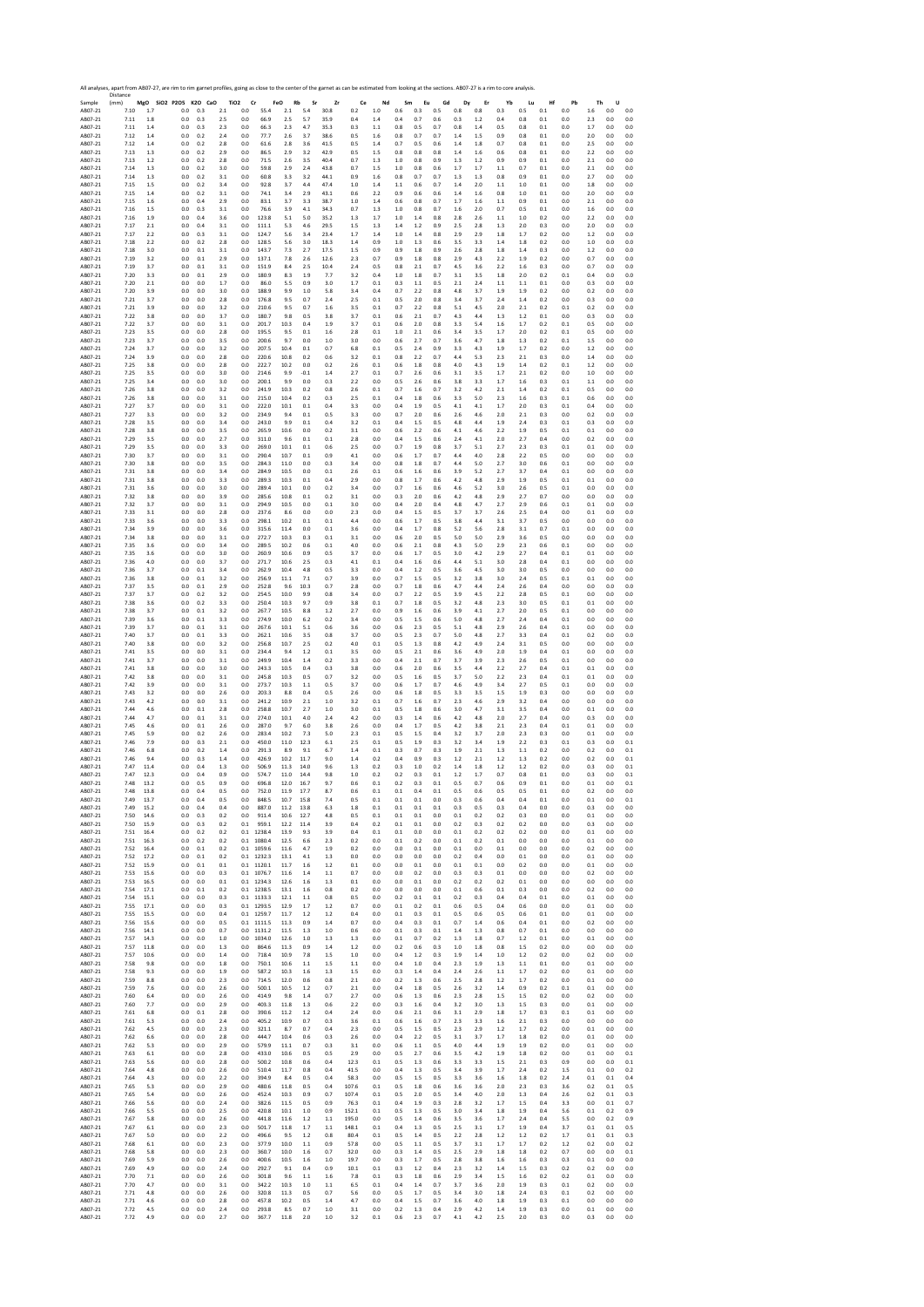|                    | All analyses, apart from AB07-27, are rim to rim garnet profiles, going as close to the center of the garnet as can be estimated from looking at the sections. AB07-27 is a rim to core analysis.<br>Distance |            |                      |                |            |                               |       |                  |           |            |            |            |            |            |            |            |            |            |           |            |            |            |          |            |
|--------------------|---------------------------------------------------------------------------------------------------------------------------------------------------------------------------------------------------------------|------------|----------------------|----------------|------------|-------------------------------|-------|------------------|-----------|------------|------------|------------|------------|------------|------------|------------|------------|------------|-----------|------------|------------|------------|----------|------------|
| Sample<br>AB07-21  | (mm)<br>7.73                                                                                                                                                                                                  | 3.7        | MgO SiO2 P2O5<br>0.0 | K2O CaO<br>0.0 | 2.4        | TiO <sub>2</sub><br>Cr<br>0.0 | 324.3 | FeO<br>Rb<br>8.9 | Sr<br>0.5 | Zr<br>0.7  | Ce<br>3.4  | Nd<br>0.0  | Sm<br>0.3  | Eu<br>1.8  | Gd<br>0.6  | Dy<br>4.1  | Er<br>3.1  | Yb<br>1.7  | Lu<br>2.6 | Hf<br>0.2  | Pb<br>0.0  | Th<br>0.1  | U<br>0.0 | 0.0        |
| AB07-21            | 7.73                                                                                                                                                                                                          | 4.5        | 0.0                  | 0.0            | 2.6        | 0.0                           | 390.9 | 9.1              | 0.5       | 0.7        | 4.4        | 0.0        | 0.3        | 1.7        | 0.7        | 4.2        | 3.8        | 1.7        | 1.5       | 0.3        | 0.2        | 0.2        | 0.0      | 0.0        |
| AB07-21            | 7.73                                                                                                                                                                                                          | 4.4        | 0.0                  | 0.0            | 2.6        | 0.0                           | 393.2 | 10.8             | 0.7       | 0.5        | 3.6        | 0.0        | 0.5        | 1.7        | 0.4        | 3.6        | 4.5        | 1.7        | 2.9       | 0.4        | 0.1        | 0.1        | 0.0      | 0.0        |
| AB07-21            | 7.74                                                                                                                                                                                                          | 5.5        | 0.0                  | 0.0            | 3.0        | 0.0                           | 379.8 | 11.8             | 0.2       | 0.6        | 3.5        | 0.0        | 0.5        | 1.9        | 0.6        | 4.5        | 4.6        | 2.1        | 2.0       | 0.4        | 0.1        | 0.2        | 0.0      | 0.0        |
| AB07-21            | 7.74                                                                                                                                                                                                          | 4.1        | 0.0                  | 0.0            | 2.6        | 0.0                           | 329.5 | 9.1              | 0.4       | 0.9        | 3.1        | 0.1        | 0.4        | 1.7        | 0.5        | 3.3        | 4.6        | 1.7        | 2.2       | 0.3        | 0.1        | 0.2        | 0.0      | 0.0        |
| AB07-21            | 7.75                                                                                                                                                                                                          | 4.4        | 0.0                  | 0.0            | 2.6        | 0.0                           | 350.4 | 11.5             | 0.4       | 1.9        | 4.3        | 0.1        | 0.4        | 2.2        | 0.5        | 3.6        | 4.4        | 1.7        | 2.2       | 0.3        | 0.1        | 0.4        | 0.0      | 0.0        |
| AB07-21            | 7.75                                                                                                                                                                                                          | 4.0        | 0.0                  | 0.0            | 2.8        | 0.0                           | 342.5 | 9.7              | 0.6       | 3.7        | 3.4        | 0.2        | 0.4        | 1.6        | 0.7        | 4.2        | 4.1        | 2.1        | 2.3       | 0.3        | 0.1        | 0.8        | 0.0      | 0.0        |
| AB07-21            | 7.76                                                                                                                                                                                                          | 4.2        | 0.0                  | 0.0            | 2.5        | 0.0                           | 384.0 | 8.3              | 0.6       | 5.9        | 3.2        | 0.3        | 0.4        | 1.2        | 0.5        | 2.9        | 3.5        | 1.8        | 2.4       | 0.2        | 0.1        | 0.8        | 0.0      | 0.0        |
| AB07-21            | 7.76                                                                                                                                                                                                          | 4.2        | 0.0                  | 0.0            | 2.9        | 0.0                           | 339.5 | 9.1              | 1.0       | 10.3       | 3.6        | 0.8        | 0.8        | 1.3        | 0.7        | 2.5        | 3.5        | 1.6        | 1.7       | 0.3        | 0.1        | 0.7        | 0.0      | 0.0        |
| AB07-21            | 7.77                                                                                                                                                                                                          | 3.1        | 0.0                  | 0.0            | 3.1        | 0.0                           | 289.8 | 7.0              | 1.3       | 13.8       | 2.4        | 1.0        | 1.0        | 1.8        | 0.5        | 2.2        | 3.1        | 1.3        | 1.5       | 0.3        | 0.1        | 1.7        | 0.0      | 0.0        |
| AB07-21            | 7.77                                                                                                                                                                                                          | 3.2        | 0.0                  | 0.1            | 3.0        | 0.0                           | 239.6 | 6.9              | 1.5       | 20.5       | 3.5        | 1.7        | 0.9        | 1.3        | 0.5        | 1.9        | 2.2        | 1.3        | 1.5       | 0.2        | 0.0        | 2.1        | 0.0      | 0.0        |
| AB07-21            | 7.78                                                                                                                                                                                                          | 2.8        | 0.0                  | 0.1            | 3.2        | 0.0                           | 268.9 | 6.7              | 1.2       | 30.7       | 3.1        | 2.0        | 1.2        | 0.9        | 0.9        | 3.0        | 1.8        | 1.4        | 1.2       | 0.3        | 0.0        | 2.5        | 0.0      | 0.0        |
| AB07-21            | 7.78                                                                                                                                                                                                          | 2.3        | 0.0                  | 0.1            | 3.5        | 0.0                           | 185.7 | 4.7              | 1.2       | 37.2       | 2.5        | 2.5        | 1.5        | 1.0        | 0.9        | 2.2        | 1.7        | 1.0        | 0.8       | 0.1        | 0.0        | 2.6        | 0.0      | 0.0        |
| AB07-21            | 7.78                                                                                                                                                                                                          | 2.0        | 0.0                  | 0.1            | 2.7        | 0.0                           | 105.5 | 3.2              | 1.2       | 36.4       | 1.6        | 2.1        | 1.0        | 0.5        | 0.5        | 1.2        | 1.2        | 0.6        | 0.6       | 0.1        | 0.0        | 2.3        | 0.0      | 0.0        |
| AB07-21            | 7.79                                                                                                                                                                                                          | 1.6        | 0.0                  | 0.1            | 3.2        | 0.0                           | 143.3 | 3.4              | 1.6       | 59.4       | 2.0        | 2.9        | 1.5        | 0.7        | 0.9        | 0.8        | 1.0        | 0.6        | 0.7       | 0.1        | 0.0        | 3.1        | 0.0      | 0.0        |
| AB07-21            | 7.79                                                                                                                                                                                                          | 1.5        | 0.0                  | 0.1            | 3.4        | 0.0                           | 64.8  | 2.5              | 2.0       | 52.0       | 1.0        | 3.4        | 1.7        | 0.6        | 0.8        | 0.6        | 0.8        | 0.4        | 0.4       | 0.1        | 0.0        | 3.1        | 0.0      | 0.0        |
| AB07-21            | 7.80                                                                                                                                                                                                          | 1.1        | 0.0                  | 0.1            | 3.6        | 0.0                           | 66.0  | 1.9              | 1.9       | 52.7       | 0.9        | 3.7        | 1.7        | 0.5        | 0.9        | 0.6        | 0.5        | 0.1        | 0.3       | 0.0        | 0.0        | 3.3        | 0.0      | 0.0        |
| AB07-21            | 7.80                                                                                                                                                                                                          | 0.9        | 0.0                  | 0.1            | 3.8        | 0.0                           | 55.6  | 1.6              | 1.6       | 50.2       | 0.8        | 3.6        | 1.6        | 0.4        | 0.9        | 0.3        | 0.4        | 0.2        | 0.2       | 0.0        | 0.0        | 4.2        | 0.0      | 0.0        |
| AR07-21            | 7.81                                                                                                                                                                                                          | 0.7        | 0.0                  | 0.1            | 3.1        | 0.0                           | 34.1  | 0.9              | 0.8       | 42.5       | 0.6        | 3.4        | 1.6        | 0.3        | 0.9        | 0.2        | 0.2        | 0.1        | 0.1       | 0.0        | 0.0        | 3.0        | 0.0      | 0.0        |
| AB07-21            | 7.81                                                                                                                                                                                                          | 0.6        | 0.0                  | 0.1            | 3.9        | 0.0                           | 34.0  | 1.3              | 1.2       | 53.7       | 0.5        | 4.3        | 2.5        | 0.3        | 0.8        | 0.3        | 0.1        | 0.1        | 0.1       | 0.0        | 0.0        | 3.7        | 0.0      | 0.0        |
| AB07-21            | 7.82                                                                                                                                                                                                          | 1.2        | 0.0                  | 0.1            | 3.9        | 0.0                           | 35.6  | 2.2              | 1.6       | 58.9       | 0.8        | 4.7        | 1.8        | 0.4        | 1.0        | 0.3        | 0.1        | 0.0        | 0.1       | 0.0        | 0.0        | 4.1        | 0.0      | 0.0        |
| AB07-21            | 7.82                                                                                                                                                                                                          | 0.9        | 0.0                  | 0.1            | 3.6        | 0.0                           | 279.4 | 0.9              | 2.0       | 59.8       | 0.3        | 4.3        | 2.0        | 0.3        | 1.1        | 0.2        | 0.1        | 0.0        | 0.0       | 0.0        | 0.0        | 3.7        | 0.0      | 0.0        |
| AB07-21            | 7.83                                                                                                                                                                                                          | 0.8        | 0.0                  | 0.2            | 3.8        | 0.0                           | 88.0  | 0.9              | 3.7       | 75.6       | 0.5        | 4.7        | 1.7        | 0.3        | 1.1        | 0.5        | 0.2        | 0.0        | 0.0       | 0.0        | 0.0        | 3.9        | 0.0      | 0.0        |
| AB07-21            | 7.83                                                                                                                                                                                                          | 0.7        | 0.0                  | 0.2            | 4.0        | 0.0                           | 36.4  | 1.7              | 5.7       | 100.0      | 0.3        | 4.1        | 1.8        | 0.4        | 1.0        | 0.1        | 0.2        | 0.1        | $0.1\,$   | 0.0        | 0.0        | 3.5        | 0.0      | 0.0        |
| AB07-21            | 7.83                                                                                                                                                                                                          | 0.8        | 0.0                  | 0.3            | 3.8        | 0.0                           | 49.0  | 1.0              | 6.1       | 108.2      | 0.2        | 4.4        | 1.9        | 0.4        | 0.8        | 0.1        | 0.0        | 0.0        | 0.2       | 0.0        | 0.0        | 3.6        | 0.0      | 0.0        |
| AB07-21            | 7.84                                                                                                                                                                                                          | 0.6        | 0.0                  | 0.3            | 3.5        | 0.0                           | 10.4  | 1.4              | 6.8       | 114.9      | 1.1        | 4.3        | 1.9        | 0.2        | 1.0        | 0.1        | 0.1        | 0.0        | 0.1       | 0.0        | 0.0        | 3.8        | 0.0      | 0.0        |
| AB07-21            | 7.84                                                                                                                                                                                                          | 0.5        | 0.0                  | 0.2            | 3.4        | 0.0                           | 81.4  | 0.8              | 6.6       | 118.3      | 0.4        | 3.5        | 1.4        | 0.3        | 0.9        | 0.2        | 0.2        | 0.0        | 0.0       | 0.0        | 0.0        | 3.3        | 0.0      | 0.0        |
| AB07-21            | 7.85                                                                                                                                                                                                          | 0.4        | 0.0                  | 0.3            | 3.6        | 0.0                           | 27.9  | $1.0\,$          | 7.5       | 153.1      | 0.8        | 4.1        | 1.9        | 0.2        | 0.8        | 0.0        | $0.1\,$    | 0.1        | 0.1       | 0.0        | 0.0        | 3.5        | 0.0      | 0.0        |
| AB07-21            | 7.85                                                                                                                                                                                                          | 0.4        | 0.0                  | 0.3            | 2.5        | 0.0                           | 9.4   | 0.7              | 4.4       | 89.7       | 0.2        | 2.6        | 1.2        | 0.1        | 0.7        | 0.1        | 0.1        | 0.0        | 0.0       | 0.0        | 0.0        | 2.9        | 0.0      | 0.0        |
| AB07-21            | 7.86                                                                                                                                                                                                          | 0.5        | 0.0                  | 0.3            | 3.6        | 0.0                           | 13.2  | 0.9              | 7.1       | 121.9      | 0.2        | 3.6        | 1.4        | 0.1        | 0.9        | 0.2        | 0.1        | 0.0        | $0.1\,$   | 0.0        | 0.1        | 3.9        | 0.0      | 0.0        |
| AB07-21            | 7.86                                                                                                                                                                                                          | 0.6        | 0.0                  | 0.2            | 3.3        | 0.0                           | 33.0  | 0.5              | 5.7       | 111.6      | 0.4        | 3.5        | 1.8        | 0.3        | 1.0        | 0.0        | 0.1        | 0.0        | 0.0       | 0.0        | 0.0        | 3.8        | 0.0      | 0.0        |
| AB07-21            | 7.87                                                                                                                                                                                                          | 0.4        | 0.0                  | 0.2            | 3.0        | 0.0                           | 33.4  | 1.2              | 3.3       | 72.4       | 0.2        | 2.5        | 1.5        | 0.2        | 0.8        | 0.2        | 0.0        | 0.0        | $0.1\,$   | 0.0        | 0.0        | 2.8        | 0.0      | 0.0        |
| AB07-21            | 7.87                                                                                                                                                                                                          | 0.3        | 0.0                  | 0.3            | 3.4        | 0.0                           | 61.1  | 0.7              | 3.1       | 84.3       | 0.4        | 3.4        | 1.2        | 0.5        | 0.9        | 0.1        | 0.1        | 0.1        | 0.0       | 0.0        | 0.0        | 4.7        | 0.0      | 0.0        |
| AB07-21            | 7.88                                                                                                                                                                                                          | 0.4        | 0.0                  | 0.2            | 3.3        | 0.0                           | 30.9  | 1.1              | 2.7       | 73.9       | 0.4        | 3.4        | 1.4        | 0.4        | 1.0        | 0.0        | 0.0        | 0.0        | 0.0       | 0.0        | 0.0        | 3.3        | 0.0      | 0.0        |
| AB07-21            | 7.88                                                                                                                                                                                                          | 0.6        | 0.0                  | 0.2            | 3.5        | 0.0                           | 33.4  | 0.8              | 2.6       | 66.9       | 0.3        | 3.2        | 1.5        | 0.2        | 0.9        | 0.2        | 0.0        | 0.1        | 0.0       | 0.0        | 0.0        | 3.6        | 0.0      | 0.0        |
| AB07-21            | 7.88                                                                                                                                                                                                          | 0.4        | 0.0                  | 0.2            | 3.4        | 0.0                           | 23.0  | 0.9              | 2.7       | 58.5       | 0.3        | 2.9        | 1.4        | 0.0        | 0.9        | 0.2        | 0.1        | 0.0        | 0.0       | 0.0        | 0.0        | 3.8        | 0.0      | 0.0        |
| AB07-21            | 7.89                                                                                                                                                                                                          | 0.5        | 0.0                  | 0.3            | 3.7        | 0.0                           | 44.9  | 0.9              | 3.2       | 63.8       | 0.2        | 3.3        | 1.7        | 0.3        | 1.0        | 0.3        | 0.1        | 0.1        | 0.0       | 0.0        | 0.0        | 4.1        | 0.0      | 0.0        |
| AB07-21            | 7.89                                                                                                                                                                                                          | 0.9        | 0.0                  | 0.3            | 3.5        | 0.0                           | 15.2  | 0.6              | 4.0       | 65.9       | 0.3        | 2.8        | 1.6        | 0.2        | 0.9        | 0.1        | 0.1        | 0.0        | 0.0       | 0.0        | 0.0        | 4.5        | 0.0      | 0.0        |
| AB07-21            | 7.90                                                                                                                                                                                                          | 0.3        | 0.0                  | 0.2            | 2.8        | 0.0                           | 27.3  | 0.6              | 3.9       | 55.2       | 0.2        | 2.2        | 1.1        | 0.2        | 0.7        | 0.0        | 0.0        | 0.0        | 0.0       | 0.0        | 0.0        | 3.4        | 0.0      | 0.0        |
| AB07-21            | 7.90                                                                                                                                                                                                          | 0.3        | 0.0                  | 0.3            | 2.8        | 0.0                           | 49.8  | 0.4              | 4.4       | 72.3       | 0.3        | 2.6        | 1.3        | 0.1        | 1.0        | 0.1        | 0.0        | 0.0        | 0.0       | 0.0        | 0.0        | 3.6        | 0.0      | 0.0        |
| AB07-21            | 7.91                                                                                                                                                                                                          | 0.4        | 0.0                  | 0.3            | 3.3        | 0.0                           | 16.3  | 0.6              | 5.4       | 95.7       | 0.3        | 2.7        | 1.2        | 0.2        | 0.8        | 0.1        | 0.1        | 0.0        | 0.0       | 0.0        | 0.0        | 3.3        | 0.0      | 0.0        |
| AB07-21            | 7.91                                                                                                                                                                                                          | 0.6        | 0.0                  | 0.3            | 3.0        | 0.0                           | 18.2  | 0.8              | 4.7       | 105.3      | 0.2        | 2.8        | 1.4        | 0.1        | 0.9        | 0.0        | 0.1        | 0.0        | 0.1       | 0.0        | 0.0        | 3.1        | 0.0      | 0.0        |
| AB07-21            | 7.92                                                                                                                                                                                                          | 0.4        | 0.0                  | 0.3            | 2.7        | 0.0                           | 39.8  | 0.5              | 5.8       | 108.6      | 0.2        | 2.9        | 1.6        | 0.1        | 0.7        | 0.0        | 0.1        | 0.0        | 0.0       | 0.0        | 0.0        | 3.0        | 0.0      | 0.0        |
| AR07-21            | 7.92                                                                                                                                                                                                          | 0.4        | 0.0                  | 0.4            | 2.8        | 0.0                           | 35.0  | 0.4              | 7.9       | 127.8      | 0.3        | 2.4        | 1.3        | 0.3        | 1.0        | 0.1        | 0.0        | 0.0        | 0.0       | 0.0        | 0.0        | 3.4        | 0.0      | 0.0        |
| AB07-21            | 7.93                                                                                                                                                                                                          | 0.4        | 0.0                  | 0.4            | 3.1        | 0.0                           | 49.8  | 0.7              | 7.9       | 131.2      | 0.3        | 3.1        | 1.5        | 0.2        | 1.0        | 0.0        | 0.2        | 0.0        | 0.0       | 0.0        | 0.0        | 3.7        | 0.0      | 0.0        |
| AB07-21            | 7.93                                                                                                                                                                                                          | 0.4        | 0.0                  | 0.4            | 3.3        | 0.0                           | 8.9   | 0.8              | 6.5       | 122.2      | 0.1        | 3.0        | 1.0        | 0.2        | 0.9        | 0.2        | 0.1        | 0.0        | 0.0       | 0.0        | 0.0        | 3.1        | 0.0      | 0.0        |
| AB07-21            | 7.94                                                                                                                                                                                                          | 0.3        | 0.0                  | 0.4            | 2.9        | 0.0                           | 23.4  | 0.8              | 5.4       | 93.6       | 0.2        | 2.4        | 1.4        | 0.2        | 0.8        | 0.1        | 0.1        | 0.1        | 0.1       | 0.0        | 0.0        | 3.3        | 0.0      | 0.0        |
| AB07-21            | 7.94                                                                                                                                                                                                          | 0.5        | 0.0                  | 0.4            | 3.5        | 0.0                           | 53.9  | 1.1              | 5.4       | 97.5       | 0.5        | 2.7        | 1.7        | 0.2        | 1.0        | 0.2        | 0.2        | 0.2        | 0.1       | 0.0        | 0.0        | 4.9        | 0.0      | 0.0        |
| AB07-21            | 7.94                                                                                                                                                                                                          | 0.5        | 0.0                  | 0.4            | 2.9        | 0.0                           | 55.3  | 1.2              | 5.9       | 84.8       | 0.8        | 3.0        | 1.5        | 0.3        | 0.8        | 0.3        | 0.4        | 0.2        | 0.3       | 0.0        | 0.0        | 3.6        | 0.0      | 0.0        |
| AB07-21            | 7.95                                                                                                                                                                                                          | 0.7        | 0.0                  | 0.4            | 2.8        | 0.0                           | 59.8  | 1.4              | 5.9       | 76.8       | 0.8        | 2.3        | 1.3        | 0.3        | 0.8        | 0.7        | 0.6        | 0.3        | 0.3       | 0.1        | 0.0        | 2.8        | 0.0      | 0.0        |
| AB07-21            | 7.95                                                                                                                                                                                                          | 0.7        | 0.0                  | 0.6            | 2.9        | 0.0                           | 63.7  | 2.2              | 5.9       | 77.0       | 0.8        | 2.4        | 1.3        | 0.5        | 0.8        | 0.5        | 0.9        | 0.4        | 0.7       | 0.1        | 0.0        | 2.5        | $_{0.0}$ | 0.0        |
| AB07-21            | 7.96                                                                                                                                                                                                          | 0.8        | 0.0                  | 0.3            | 3.3        | 0.0                           | 137.7 | 2.0              | 5.8       | 81.0       | 1.4        | 1.9        | 1.2        | 0.6        | 0.8        | 1.5        | 0.8        | 0.6        | 0.8       | 0.1        | 0.0        | 3.7        | 0.0      | 0.0        |
| AB07-21            | 7.96                                                                                                                                                                                                          | 1.1        | 0.0                  | 0.3            | 3.2        | 0.0                           | 150.7 | 2.8              | 4.6       | 72.6       | 1.4        | 2.0        | $1.1\,$    | 0.6        | 0.8        | 1.1        | 1.2        | 1.0        | 0.8       | 0.2        | 0.0        | 2.5        | 0.0      | 0.0        |
| AB07-21            | 7.97                                                                                                                                                                                                          | 1.1        | 0.0                  | 0.2            | 2.9        | 0.0                           | 178.7 | 3.5              | 3.5       | 65.5       | 1.3        | 1.8        | 1.2        | 0.7        | 0.9        | 1.5        | 1.5        | 1.1        | 1.1       | 0.2        | 0.0        | 1.9        | 0.0      | 0.0        |
| AB07-21            | 7.97                                                                                                                                                                                                          | 1.4        | 0.0                  | 0.2            | 3.0        | 0.0                           | 232.3 | 3.6              | 3.0       | 60.2       | 2.3        | 1.7        | 1.1        | 0.7        | 0.7        | 2.0        | 1.6        | 1.5        | 1.5       | 0.2        | 0.1        | 3.1        | 0.0      | 0.1        |
| AB07-21            | 7.98                                                                                                                                                                                                          | 1.7        | 0.0                  | 0.2            | 3.9        | 0.0                           | 248.4 | 4.4              | 4.1       | 56.2       | 2.8        | 1.7        | 0.9        | 1.0        | 0.8        | 2.0        | 2.6        | 1.5        | 1.6       | 0.2        | 0.0        | 2.5        | 0.0      | 0.0        |
| AB07-21            | 7.98                                                                                                                                                                                                          | 2.1        | 0.0                  | 0.2            | 3.4        | 0.0                           | 262.9 | 5.8              | 2.8       | 48.0       | 3.0        | 1.5        | 0.9        | 0.9        | 0.8        | 2.2        | 2.8        | 1.3        | 1.5       | 0.3        | 0.1        | 1.5        | 0.0      | 0.0        |
| AB07-21            | 7.99                                                                                                                                                                                                          | 2.2        | 0.0                  | 0.1            | 3.2        | 0.0                           | 326.3 | 6.0              | 2.8       | 36.5       | 3.0        | 1.3        | 1.1        | 1.4        | 0.7        | 2.9        | 2.7        | 2.1        | 1.5       | 0.3        | 0.1        | 1.7        | 0.0      | 0.0        |
| AB07-21            | 7.99                                                                                                                                                                                                          | 2.5        | 0.0                  | 0.1            | 2.8        | 0.0                           | 326.1 | 6.5              | 2.7       | 34.2       | 3.0        | 1.3        | 0.8        | 1.6        | 0.6        | 3.7        | 3.5        | 1.8        | 1.7       | 0.3        | 0.0        | 1.4        | 0.0      | 0.0        |
| AB07-21            | 7.99                                                                                                                                                                                                          | 2.6        | 0.0                  | 0.1            | 2.9        | 0.0                           | 302.4 | 7.0              | 2.0       | 25.3       | 3.3        | 1.3        | 0.5        | 1.3        | 0.6        | 3.3        | 3.5        | 1.9        | 1.6       | 0.4        | 0.2        | 1.5        | 0.0      | 0.0        |
| AB07-21            | 8.00                                                                                                                                                                                                          | 2.6        | 0.0                  | 0.1            | 3.1        | 0.0                           | 329.4 | 6.9              | 2.6       | 13.8       | 3.8        | 1.0        | 0.4        | 1.1        | 0.6        | 2.8        | 2.5        | 1.5        | 2.5       | 0.3        | 0.1        | 1.1        | 0.0      | 0.0        |
| AB07-21            | 8.00                                                                                                                                                                                                          | 3.2        | 0.0                  | 0.1            | 3.1        | 0.0                           | 396.1 | 8.9              | 2.2       | 11.2       | 3.9        | 1.0        | 0.7        | 1.5        | 0.7        | 2.9        | 3.2        | 1.9        | 2.7       | 0.3        | 0.1        | 1.2        | 0.0      | 0.0        |
| AB07-21            | 8.01                                                                                                                                                                                                          | 3.5        | 0.0                  | 0.1            | 3.3        | 0.0                           | 331.2 | 8.6              | 2.8       | 13.9       | 3.6        | 0.8        | 0.8        | 1.7        | 0.7        | 1.7        | 2.6        | 1.7        | 1.7       | 0.3        | 0.1        | 1.3        | 0.0      | 0.0        |
| AB07-21            | 8.01                                                                                                                                                                                                          | 3.6        | 0.0                  | 0.1            | 3.6        | 0.0                           | 359.6 | 9.7              | 3.5       | 8.5        | 4.1        | 0.4        | 0.5        | 1.3        | 0.6        | 2.3        | 3.1        | 1.9        | 2.2       | 0.3        | 0.1        | 0.7        | 0.0      | 0.0        |
| AB07-21            | 8.02                                                                                                                                                                                                          | 2.7        | 0.0                  | 0.0            | 3.1        | 0.0                           | 291.3 | 8.2              | 1.4       | 5.0        | 3.0        | 0.3        | 0.3        | 0.7        | 0.5        | 2.6        | 2.1        | 1.2        | 1.3       | 0.1        | 0.0        | 0.4        | 0.0      | 0.0        |
| AB07-21            | 8.02                                                                                                                                                                                                          | 2.5        | 0.0                  | 0.0            | 2.4        | 0.0                           | 258.5 | 7.5              | 0.5       | 5.0        | 2.3        | 0.2        | 0.3        | 0.7        | 0.5        | 1.5        | 1.4        | 0.9        | 1.0       | 0.1        | 0.1        | 0.5        | 0.0      | 0.0        |
| AB07-21            | 8.03                                                                                                                                                                                                          | 2.8        | 0.0                  | 0.0            | 2.7        | 0.0                           | 258.6 | 8.7              | 1.0       | 9.0        | 2.4        | 0.5        | 0.4        | 0.9        | 0.4        | 1.2        | 1.3        | 0.7        | 1.0       | 0.1        | 0.0        | 0.6        | 0.0      | 0.0        |
| AB07-21            | 8.03                                                                                                                                                                                                          | 3.3        | 0.0                  | 0.1            | 3.3        | 0.0                           | 289.7 | 10.2             | 0.6       | 7.2        | 2.9        | 0.5        | 0.2        | 1.2        | 0.5        | 0.8        | 1.4        | 0.4        | 0.8       | 0.1        | 0.0        | 0.5        | 0.0      | 0.0        |
| AB07-21            | 8.04                                                                                                                                                                                                          | 3.1        | 0.0                  | 0.1            | 3.3        | 0.0                           | 320.2 | 9.0              | 0.4       | 4.7        | 1.8        | 0.2        | 0.1        | 0.8        | 0.2        | 0.8        | 0.9        | 0.4        | 0.2       | 0.0        | 0.0        | 0.7        | 0.0      | 0.0        |
| AB07-21            | 8.04                                                                                                                                                                                                          | 2.8        | 0.0                  | 0.0            | 3.0        | 0.0                           | 306.2 | 8.6              | 0.2       | 4.5        | 1.6        | 0.1        | 0.2        | 0.2        | 0.4        | 0.5        | 0.4        | 0.2        | 0.4       | 0.1        | 0.0        | 0.2        | 0.0      | 0.0        |
| AB07-21            | 8.04                                                                                                                                                                                                          | 2.9        | 0.0                  | 0.0            | 2.7        | 0.0                           | 225.1 | 8.0              | 0.4       | 4.8        | 1.5        | 0.5        | 0.1        | 0.3        | 0.3        | 0.3        | 0.3        | 0.1        | 0.2       | 0.0        | 0.1        | 0.2        | 0.0      | 0.0        |
| AB07-21            | 8.05                                                                                                                                                                                                          | 3.6        | 0.0                  | 0.0            | 3.6        | 0.0                           | 328.6 | 10.1             | 1.1       | 5.8        | 2.0        | 0.3        | 0.2        | 0.5        | 0.3        | 0.7        | 0.2        | 0.1        | 0.1       | 0.0        | 0.1        | 0.8        | 0.0      | 0.0        |
| AB07-21            | 8.05                                                                                                                                                                                                          | 3.5        | 0.0                  | 0.0            | 3.5        | 0.0                           | 309.6 | 9.6              | 0.2       | 3.9        | 1.4        | 0.2        | 0.1        | 0.6        | 0.3        | 0.6        | 0.1        | 0.1        | 0.1       | 0.0        | 0.0        | 0.4        | 0.0      | 0.0        |
| AB07-21            | 8.06                                                                                                                                                                                                          | 3.1        | 0.0                  | 0.0            | 3.4        | 0.0                           | 271.6 | 9.2              | 1.8       | 5.9        | 2.1        | 0.2        | 0.3        | 0.5        | 0.3        | 0.3        | 0.2        | 0.1        | 0.3       | 0.0        | 0.0        | 0.2        | 0.0      | 0.0        |
| AB07-21            | 8.06                                                                                                                                                                                                          | 3.6        | 0.0                  | 0.0            | 3.6        | 0.0                           | 285.1 | 9.9              | 1.2       | 9.9        | 2.1        | 0.2        | 0.1        | 0.2        | 0.5        | 0.8        | 0.5        | 0.2        | 0.3       | 0.0        | 0.1        | 0.5        | 0.0      | 0.0        |
| AB07-21            | 8.07                                                                                                                                                                                                          | 3.2        | 0.0                  | 0.0            | 3.3        | 0.0                           | 294.3 | 8.6              | 0.2       | 3.2        | 2.0        | 0.3        | 0.3        | 0.3        | 0.4        | 0.7        | 0.4        | 0.1        | 0.3       | 0.0        | 0.0        | 0.5        | 0.0      | 0.0        |
| AB07-21            | 8.07                                                                                                                                                                                                          | 3.3        | 0.0                  | 0.0            | 3.8        | 0.0                           | 315.7 | 9.1              | 0.2       | 3.7        | 2.0        | 0.3        | 0.2        | 0.6        | 0.4        | 0.4        | 0.7        | 0.1        | 0.1       | 0.0        | 0.0        | 0.2        | 0.0      | 0.0        |
| AB07-21            | 8.08                                                                                                                                                                                                          | 3.3        | 0.0                  | 0.1            | 3.4        | 0.0                           | 284.7 | 9.2              | 0.4       | $4.6\,$    | 2.4        | 0.4        | 0.4        | 0.7        | 0.4        | 0.9        | 0.4        | 0.0        | 0.1       | 0.0        | 0.1        | 0.9        | 0.0      | 0.0        |
| AB07-21            | 8.08                                                                                                                                                                                                          | 3.2        | 0.0                  | 0.0            | 3.1        | 0.0                           | 262.4 | 9.0              | 0.4       | 2.9        | 2.2        | 0.2        | 0.3        | 0.7        | 0.4        | 0.7        | 0.6        | 0.4        | 0.0       | 0.0        | 0.1        | 0.3        | 0.0      | 0.0        |
| AB07-21            | 8.09                                                                                                                                                                                                          | 3.1        | 0.0                  | 0.0            | 3.4        | 0.0                           | 287.3 | 9.3              | 0.4       | 2.1        | 2.2        | 0.3        | 0.2        | 1.3        | 0.3        | 0.7        | 0.5        | 0.1        | 0.2       | 0.0        | 0.0        | 0.5        | 0.0      | 0.0        |
| AB07-21            | 8.09                                                                                                                                                                                                          | 2.7        | 0.0                  | 0.0            | 3.2        | 0.0                           | 203.1 | 7.8              | 0.1       | 2.2        | 2.1        | 0.1        | 0.2        | 0.7        | 0.4        | 0.7        | 0.3        | 0.1        | 0.1       | 0.0        | 0.1        | 0.3        | 0.0      | 0.0        |
| AB07-21            | 8.09                                                                                                                                                                                                          | 3.5        | 0.0                  | 0.0            | 4.0        | 0.0                           | 305.4 | 9.9              | 0.2       | 5.4        | 3.0        | 0.1        | 0.1        | 0.9        | 0.5        | 1.3        | 0.6        | 0.3        | 0.1       | 0.0        | 0.1        | 0.4        | 0.0      | 0.0        |
| ABU/-21<br>AB07-21 | 8.IU<br>8.10                                                                                                                                                                                                  | 3.4<br>3.4 | 0.0                  | U.U<br>0.0     | 5.4<br>4.2 | 0.0                           | 223.8 | 10.,<br>10.0     | υ.<br>0.6 | ı.,<br>0.9 | 2.8<br>2.7 | υ.,<br>0.2 | U.4<br>0.2 | U.ŏ<br>1.0 | U.4<br>0.4 | 1.1<br>1.1 | U.č<br>1.1 | U.I<br>0.1 | υ.<br>0.2 | U.L<br>0.0 | U.U<br>0.1 | U.S<br>0.2 | 0.0      | U.U<br>0.0 |
| AB07-21            | 8.11                                                                                                                                                                                                          | 3.7        | 0.0                  | 0.0            | 3.6        | 0.0                           | 238.4 | 10.5             | 0.5       | 2.5        | 2.7        | 0.2        | 0.5        | 1.2        | 0.6        | 1.3        | 1.0        | 0.2        | 0.4       | 0.0        | 0.1        | 0.2        | 0.0      | 0.0        |
| AB07-21            | 8.11                                                                                                                                                                                                          | 3.2        | 0.0                  | 0.0            | 3.5        | 0.0                           | 227.6 | 8.9              | 0.3       | 4.7        | 3.0        | 0.2        | 0.5        | 0.7        | 0.5        | 1.6        | 1.0        | 0.5        | 0.3       | 0.0        | 0.1        | 0.2        | 0.0      | 0.0        |
| AB07-21            | 8.12                                                                                                                                                                                                          | 3.4        | 0.0                  | 0.0            | 3.7        | 0.0                           | 216.8 | 9.2              | 0.5       | $2.5\,$    | 2.8        | 0.1        | 0.5        | 1.4        | 0.5        | 1.3        | 1.2        | 0.3        | 0.3       | 0.0        | 0.0        | 0.2        | 0.0      | 0.0        |
| AR07-21            | 8.12                                                                                                                                                                                                          | 3.1        | 0.0                  | 0.0            | 4.0        | 0.0                           | 243.3 | 9.1              | 0.5       | 4.3        | 2.7        | 0.3        | 0.3        | 0.9        | 0.4        | 1.8        | 1.5        | 0.6        | 0.4       | 0.1        | 0.0        | 0.2        | 0.0      | 0.0        |
| AB07-21            | 8.13                                                                                                                                                                                                          | 3.5        | 0.0                  | 0.0            | 3.9        | 0.0                           | 264.4 | 10.0             | 0.2       | 1.4        | 2.8        | 0.1        | 0.4        | 1.1        | 0.7        | 1.9        | 2.1        | 0.8        | 0.5       | 0.1        | 0.1        | 0.2        | 0.0      | 0.0        |
| AR07-21            | 8.13                                                                                                                                                                                                          | 3.4        | 0.0                  | 0.0            | 3.3        | 0.0                           | 325.3 | 10.0             | 0.2       | 2.8        | 2.1        | 0.2        | 0.7        | 1.2        | 0.7        | 2.6        | 2.2        | 0.6        | 0.8       | 0.1        | 0.1        | 0.2        | 0.0      | 0.0        |
| AB07-21            | 8.14                                                                                                                                                                                                          | 3.4        | 0.0                  | 0.0            | 3.4        | 0.0                           | 365.6 | 9.6              | 0.0       | 3.8        | 2.1        | 0.1        | 0.7        | 2.2        | 0.6        | 2.7        | 3.1        | 0.7        | 1.0       | 0.2        | 0.0        | 0.3        | 0.0      | 0.0        |
| AR07-21            | 8.14                                                                                                                                                                                                          | 3.3        | 0.0                  | 0.0            | 3.5        | 0.0                           | 393.9 | 9.7              | 0.0       | 0.8        | 2.6        | 0.2        | 0.5        | 1.9        | 0.6        | 2.6        | 2.6        | 1.1        | 1.2       | 0.1        | 0.0        | 0.1        | 0.0      | 0.0        |
| AB07-21            | 8.15                                                                                                                                                                                                          | 3.7        | 0.0                  | 0.0            | 3.3        | 0.0                           | 368.5 | 10.3             | 0.0       | 2.7        | 2.1        | 0.1        | 0.3        | 2.0        | 0.7        | 4.0        | 2.9        | 1.0        | 0.9       | 0.1        | 0.0        | 0.1        | 0.0      | 0.0        |
| AR07-21            | 8.15                                                                                                                                                                                                          | 3.8        | 0.0                  | 0.0            | 3.7        | 0.0                           | 424.3 | 10.8             | 0.5       | 2.8        | 2.7        | 0.1        | 0.4        | 1.8        | 0.6        | 4.3        | 3.4        | 0.9        | 1.0       | 0.2        | 0.0        | 0.2        | 0.0      | 0.0        |
| AB07-21            | 8.15                                                                                                                                                                                                          | 3.9        | 0.0                  | 0.1            | 3.2        | 0.0                           | 333.4 | 9.3              | 4.2       | 3.2        | 2.5        | 0.2        | 0.4        | $1.6\,$    | 0.5        | 3.8        | 3.9        | 1.0        | 1.3       | 0.2        | 0.1        | 0.0        | $_{0.0}$ | 0.0        |
| AB07-21            | 8.16                                                                                                                                                                                                          | 5.2        | 0.0                  | 0.2            | 3.0        | 0.0                           | 361.5 | 10.2             | 10.3      | 4.9        | 2.9        | 0.1        | 0.8        | 2.1        | 0.6        | 3.3        | 2.4        | 1.2        | 1.1       | 0.1        | 0.0        | 0.3        | 0.0      | 0.1        |
| AB07-21            | 8.16                                                                                                                                                                                                          | 6.4        | 0.0                  | 0.5            | 2.7        | 0.0                           | 301.9 | 11.6             | 26.7      | 8.7        | 2.5        | 0.3        | 0.5        | 1.5        | 0.5        | 2.4        | 2.4        | 0.7        | 0.9       | 0.1        | 0.0        | 0.7        | 0.0      | 0.0        |
| AB07-21            | 8.17                                                                                                                                                                                                          | 8.0        | 0.0                  | 0.7            | 1.9        | 0.0                           | 282.2 | 10.3             | 25.0      | 11.8       | 2.6        | 0.2        | 0.7        | 1.0        | 0.4        | 2.0        | 1.9        | 0.7        | 1.0       | 0.1        | 0.0        | 0.5        | 0.0      | 0.0        |
| AB07-21            | 8.17                                                                                                                                                                                                          | 8.2        | 0.0                  | 0.7            | 1.6        | $_{0.0}$                      | 186.2 | 8.8              | 28.2      | 12.9       | $2.1\,$    | 0.3        | 0.3        | 0.8        | 0.4        | $1.5\,$    | $1.2\,$    | 0.6        | 0.3       | $0.1\,$    | 0.0        | 0.5        | 0.0      | 0.1        |
| AB07-21            | 8.18                                                                                                                                                                                                          | 9.3        | 0.0                  | 0.9            | 1.6        | 0.0                           | 199.0 | 10.2             | 34.0      | 15.8       | 2.6        | 0.5        | 0.6        | 0.7        | 0.2        | 1.4        | 1.1        | 0.2        | 0.7       | 0.1        | 0.0        | 0.4        | 0.0      | 0.1        |
| AB07-21            | 8.18                                                                                                                                                                                                          | 6.4        | 0.0                  | 0.7            | 1.0        | 0.0                           | 89.5  | 6.2              | 27.0      | 9.9        | 1.8        | 0.3        | 0.3        | 0.4        | 0.1        | 0.5        | 0.8        | 0.3        | 0.5       | 0.1        | 0.0        | 0.3        | 0.0      | 0.0        |
| AB07-21            | 8.19                                                                                                                                                                                                          | 9.4        | 0.0                  | 1.0            | 1.5        | 0.0                           | 126.2 | 9.1              | 40.4      | 14.5       | 2.3        | 0.3        | 0.3        | 0.8        | 0.3        | 1.3        | 0.8        | 0.5        | 0.6       | 0.1        | 0.0        | 0.3        | 0.0      | 0.1        |
| AB07-21            | 8.19                                                                                                                                                                                                          | 8.7        | 0.0                  | 1.0            | $1.6\,$    | $0.0\,$                       | 142.6 | 9.1              | 36.9      | 12.6       | 1.9        | 0.2        | 0.5        | 0.7        | 0.3        | 2.0        | 1.7        | 0.5        | 0.5       | 0.1        | 0.0        | 0.3        | 0.0      | 0.1        |
| AB07-21            | 8.20                                                                                                                                                                                                          | 7.7        | 0.0                  | 0.9            | 2.2        | 0.0                           | 146.6 | 9.4              | 34.6      | 10.5       | 1.8        | 0.2        | 0.7        | 1.0        | 0.4        | 2.2        | 1.6        | 0.5        | 0.8       | 0.1        | 0.0        | 0.3        | 0.0      | 0.1        |
| AB07-21            | 8.20                                                                                                                                                                                                          | 7.2        | 0.0                  | 0.7            | 2.1        | 0.0                           | 131.0 | 9.3              | 28.8      | 7.6        | 1.8        | 0.3        | 0.7        | 1.2        | 0.5        | 2.2        | 2.0        | 0.4        | 1.0       | 0.1        | 0.1        | 0.4        | 0.0      | 0.0        |
| AB07-21            | 8.20                                                                                                                                                                                                          | 5.8        | 0.0                  | 0.5            | 3.0        | 0.0                           | 154.6 | 9.5              | 20.7      | 5.1        | 1.9        | 0.1        | 0.8        | 1.7        | 0.6        | 2.5        | 2.7        | 0.7        | 0.6       | 0.1        | 0.1        | 0.2        | 0.0      | 0.0        |
| AB07-21            | 8.21                                                                                                                                                                                                          | 5.0        | 0.0                  | 0.3            | 3.3        | 0.0                           | 140.9 | 9.6              | 13.0      | 4.2        | 2.3        | 0.1        | 0.3        | 1.7        | 0.5        | 2.7        | 1.8        | 0.8        | 0.6       | 0.1        | 0.0        | 0.1        | 0.0      | 0.0        |
| AB07-21            | 8.21                                                                                                                                                                                                          | 4.2        | 0.0                  | 0.2            | 2.9        | 0.0                           | 131.8 | 9.5              | 7.8       | 2.7        | 1.7        | 0.1        | 0.6        | 1.4        | 0.7        | 3.2        | 2.2        | 1.0        | 1.0       | 0.1        | 0.0        | 0.0        | 0.0      | 0.0        |
| AB07-21            | 8.22                                                                                                                                                                                                          | 3.8        | 0.0                  | 0.1            | 2.9        | 0.0                           | 119.6 | 9.6              | 4.0       | 2.4        | 1.3        | 0.0        | 0.6        | 1.5        | 0.8        | 3.0        | 2.4        | 0.8        | 1.1       | 0.1        | 0.0        | 0.1        | 0.0      | 0.0        |
| AB07-21            | 8.22                                                                                                                                                                                                          | 3.8        | 0.0                  | 0.1            | 3.2        | 0.0                           | 126.9 | 10.3             | 3.4       | 1.5        | 2.3        | 0.1        | 0.9        | 1.9        | 0.7        | 3.1        | 2.5        | 1.0        | 0.7       | 0.1        | 0.0        | 0.1        | 0.0      | 0.0        |
| AB07-21            | 8.23                                                                                                                                                                                                          | 3.5        | 0.0                  | 0.0            | 3.3        | 0.0                           | 185.5 | 9.7              | 1.9       | 0.9        | 1.7        | 0.1        | 0.6        | 2.0        | 0.6        | 3.5        | 2.4        | 0.8        | 0.7       | 0.1        | 0.0        | 0.1        | 0.0      | 0.0        |
| AB07-21            | 8.23                                                                                                                                                                                                          | 3.8        | 0.0                  | 0.0            | 3.7        | 0.0                           | 160.2 | 10.6             | 1.6       | 0.8        | 2.6        | 0.2        | 0.7        | 1.6        | 0.8        | 4.1        | 2.0        | 1.0        | 0.7       | 0.1        | 0.1        | 0.0        | 0.0      | 0.0        |
| AB07-21            | 8.24                                                                                                                                                                                                          | 3.5        | 0.0                  | 0.0            | 3.6        | 0.0                           | 118.3 | 10.6             | 0.7       | 0.4        | 2.0        | 0.0        | 0.7        | 1.8        | 0.6        | 2.8        | 2.0        | 0.7        | 0.6       | 0.1        | 0.0        | 0.1        | 0.0      | 0.0        |
| AB07-21            | 8.24                                                                                                                                                                                                          | 3.5        | 0.0                  | 0.0            | 3.4        | 0.0                           | 163.9 | 9.9              | 0.4       | 0.6        | 1.8        | 0.0        | 0.8        | 1.5        | 0.7        | 2.8        | 2.5        | 0.9        | 0.7       | 0.1        | 0.1        | 0.1        | 0.0      | 0.0        |
| AB07-21            | 8.25                                                                                                                                                                                                          | 3.6        | 0.0                  | 0.0            | 3.7        | 0.0                           | 132.3 | 10.7             | 0.4       | 0.7        | 2.4        | 0.0        | 0.5        | 1.8        | 0.7        | 3.6        | 2.5        | 1.0        | 0.8       | 0.1        | 0.0        | 0.0        | 0.0      | 0.0        |
| AB07-21            | 8.25                                                                                                                                                                                                          | 3.5        | 0.0                  | 0.0            | 3.4        | 0.0                           | 106.5 | 10.1             | 1.1       | 1.2        | 1.8        | 0.0        | 0.5        | 1.8        | 0.6        | 2.9        | 2.4        | 0.7        | 0.9       | 0.1        | 0.0        | 0.0        | 0.0      | 0.0        |
| AB07-21            | 8.25                                                                                                                                                                                                          | 3.6        | 0.0                  | 0.0            | 3.5        | 0.0                           | 91.0  | 10.1             | 0.4       | 2.6        | 2.2        | 0.1        | 0.4        | 1.1        | 0.8        | 2.3        | 2.2        | 0.7        | 0.7       | 0.1        | 0.1        | 0.1        | 0.0      | 0.0        |
| AB07-21            | 8.26                                                                                                                                                                                                          | 3.7        | 0.0                  | 0.0            | 3.8        | 0.0                           | 102.9 | 9.9              | 0.1       | 0.1        | 3.1        | 0.1        | 0.7        | 1.2        | 0.7        | 1.7        | 2.3        | 1.0        | 1.1       | 0.1        | 0.0        | 0.0        | 0.0      | 0.0        |
| AB07-21            | 8.26                                                                                                                                                                                                          | 3.5        | 0.0                  | 0.0            | 3.6        | 0.0                           | 104.0 | 9.8              | 0.5       | 0.4        | 2.3        | 0.0        | 0.4        | 1.8        | 0.5        | 1.6        | 1.6        | 1.1        | 0.7       | 0.1        | 0.0        | 0.0        | 0.0      | 0.0        |
| AB07-21            | 8.27                                                                                                                                                                                                          | 3.7        | 0.0                  | 0.0            | 4.0        | $_{0.0}$                      | 118.7 | 10.8             | $0.1\,$   | 0.3        | 3.0        | $0.0\,$    | 0.5        | 1.4        | 0.5        | $1.4\,$    | $1.2\,$    | 0.6        | 0.5       | 0.0        | 0.1        | 0.1        | 0.0      | 0.0        |
| AB07-21            | 8.27                                                                                                                                                                                                          | 3.4        | 0.0                  | 0.0            | $3.8\,$    | 0.0                           | 116.3 | 9.8              | 0.1       | $1.1\,$    | 2.1        | 0.0        | 0.4        | 1.5        | 0.7        | 1.7        | 1.7        | 0.9        | 0.8       | 0.1        | 0.0        | 0.1        | 0.0      | 0.0        |
| AB07-21            | 8.28                                                                                                                                                                                                          | 3.5        | 0.0                  | 0.0            | 3.6        | 0.0                           | 147.5 | 9.9              | 0.4       | 0.8        | 2.2        | 0.0        | 0.4        | 1.3        | 0.6        | 2.2        | 1.6        | 0.7        | 0.5       | 0.1        | 0.0        | 0.1        | 0.0      | 0.0        |
| AB07-21            | 8.28                                                                                                                                                                                                          | 2.9        | 0.0                  | 0.0            | 3.6        | 0.0                           | 130.2 | 8.6              | 0.2       | 0.4        | 1.8        | 0.1        | 0.5        | 1.3        | 0.4        | 1.6        | 1.7        | 0.9        | 0.3       | 0.0        | 0.0        | 0.1        | 0.0      | 0.0        |
| AB07-21            | 8.29                                                                                                                                                                                                          | 3.7        | 0.0                  | 0.0            | $4.1\,$    | 0.0                           | 159.5 | 10.5             | 0.1       | 0.2        | 1.9        | 0.2        | 0.6        | 1.7        | 0.5        | $2.1\,$    | $2.1\,$    | 0.8        | $1.0\,$   | $0.1\,$    | 0.0        | 0.1        | 0.0      | 0.0        |
| AB07-21            | 8.29                                                                                                                                                                                                          | 3.6        | 0.0                  | 0.0            | 3.7        | 0.0                           | 192.7 | 10.4             | 1.4       | 0.0        | 2.2        | 0.1        | 0.8        | 2.0        | 0.5        | 2.6        | 2.1        | 0.9        | 0.5       | 0.1        | 0.0        | 0.0        | 0.0      | 0.0        |
| AB07-21            | 8.30                                                                                                                                                                                                          | 3.6        | 0.0                  | 0.0            | 4.0        | 0.0                           | 209.4 | 9.5              | $0.1\,$   | $0.1\,$    | 2.1        | 0.0        | 0.8        | 1.8        | 0.8        | 2.2        | 2.6        | 0.9        | 0.6       | 0.1        | 0.1        | 0.1        | 0.0      | 0.0        |
| AB07-21            | 8.30                                                                                                                                                                                                          | 3.6        | 0.0                  | 0.0            | 3.9        | 0.0                           | 232.9 | 10.5             | 0.2       | 0.2        | 2.0        | 0.0        | 0.7        | 1.9        | 0.6        | 1.9        | 2.6        | 0.9        | 1.2       | 0.1        | 0.1        | 0.1        | 0.0      | 0.0        |
| AB07-21            | 8.30                                                                                                                                                                                                          | 3.7        | 0.0                  | 0.0            | 3.9        | $0.0\,$                       | 255.7 | 10.5             | $0.1\,$   | 0.3        | 2.6        | 0.1        | 0.7        | 1.7        | 0.6        | 3.0        | 2.4        | $1.2$      | 0.8       | $0.1\,$    | 0.0        | $_{0.0}$   | 0.0      | 0.0        |
| AB07-21            | 8.31                                                                                                                                                                                                          | 3.4        | 0.0                  | 0.0            | 3.4        | 0.0                           | 229.1 | 9.8              | 0.4       | 0.2        | 1.5        | 0.0        | 0.4        | 2.5        | 0.7        | 3.1        | 2.0        | 1.6        | 0.6       | 0.1        | 0.1        | 0.0        | 0.0      | 0.0        |
| AB07-21            | 8.31                                                                                                                                                                                                          | 3.4        | 0.0                  | 0.0            | 3.5        | 0.0                           | 206.6 | 10.0             | 0.3       | $0.1\,$    | 1.7        | 0.0        | 0.5        | 2.1        | 0.8        | 4.5        | 3.0        | 1.1        | 0.8       | 0.1        | 0.1        | 0.0        | 0.0      | 0.0        |
| AB07-21            | 8.32                                                                                                                                                                                                          | 3.4        | 0.0                  | 0.0            | 3.5        | 0.0                           | 200.6 | 9.6              | 0.6       | 0.9        | 1.5        | 0.0        | 0.7        | 1.4        | 0.7        | 4.3        | 3.4        | 0.9        | 0.9       | 0.1        | 0.0        | 0.0        | 0.0      | 0.0        |
| AB07-21            | 8.32                                                                                                                                                                                                          | 3.4        | 0.0                  | 0.0            | 3.2        | 0.0                           | 199.4 | 10.6             | 0.3       | 0.2        | 2.4        | 0.1        | 0.6        | 2.1        | 0.7        | 3.4        | 3.2        | 1.1        | 0.7       | 0.1        | 0.0        | 0.1        | 0.0      | 0.0        |
| AB07-21            | 8.33                                                                                                                                                                                                          | 3.0        | 0.0                  | 0.0            | 3.2        | 0.0                           | 197.9 | 8.9              | 0.4       | 0.5        | 2.2        | 0.0        | 0.8        | 1.5        | 0.6        | 3.8        | 2.5        | 1.0        | 1.1       | 0.1        | 0.0        | 0.0        | 0.0      | 0.0        |
| AB07-21            | 8.33                                                                                                                                                                                                          | 3.1        | 0.0                  | 0.0            | 3.3        | 0.0                           | 229.5 | 10.3             | 0.2       | 0.4        | 2.0        | 0.0        | 0.7        | 1.5        | 0.7        | 3.5        | 2.9        | 1.0        | 0.7       | 0.1        | 0.0        | 0.0        | 0.0      | 0.0        |
| AB07-21            | 8.34                                                                                                                                                                                                          | 3.1        | 0.0                  | 0.0            | 3.1        | 0.0                           | 235.2 | 8.9              | 0.5       | 0.3        | 1.7        | 0.1        | 0.4        | 1.8        | 0.5        | 3.5        | 2.2        | 0.9        | 1.0       | 0.1        | 0.0        | 0.0        | 0.0      | 0.0        |
| AB07-21            | 8.34                                                                                                                                                                                                          | 3.2        | 0.0                  | 0.0            | 2.9        | 0.0                           | 281.9 | 9.0              | 0.3       | 0.3        | 2.0        | 0.0        | 0.6        | 2.0        | 0.7        | 3.2        | 2.8        | 1.2        | 0.8       | 0.1        | 0.0        | 0.1        | 0.0      | 0.0        |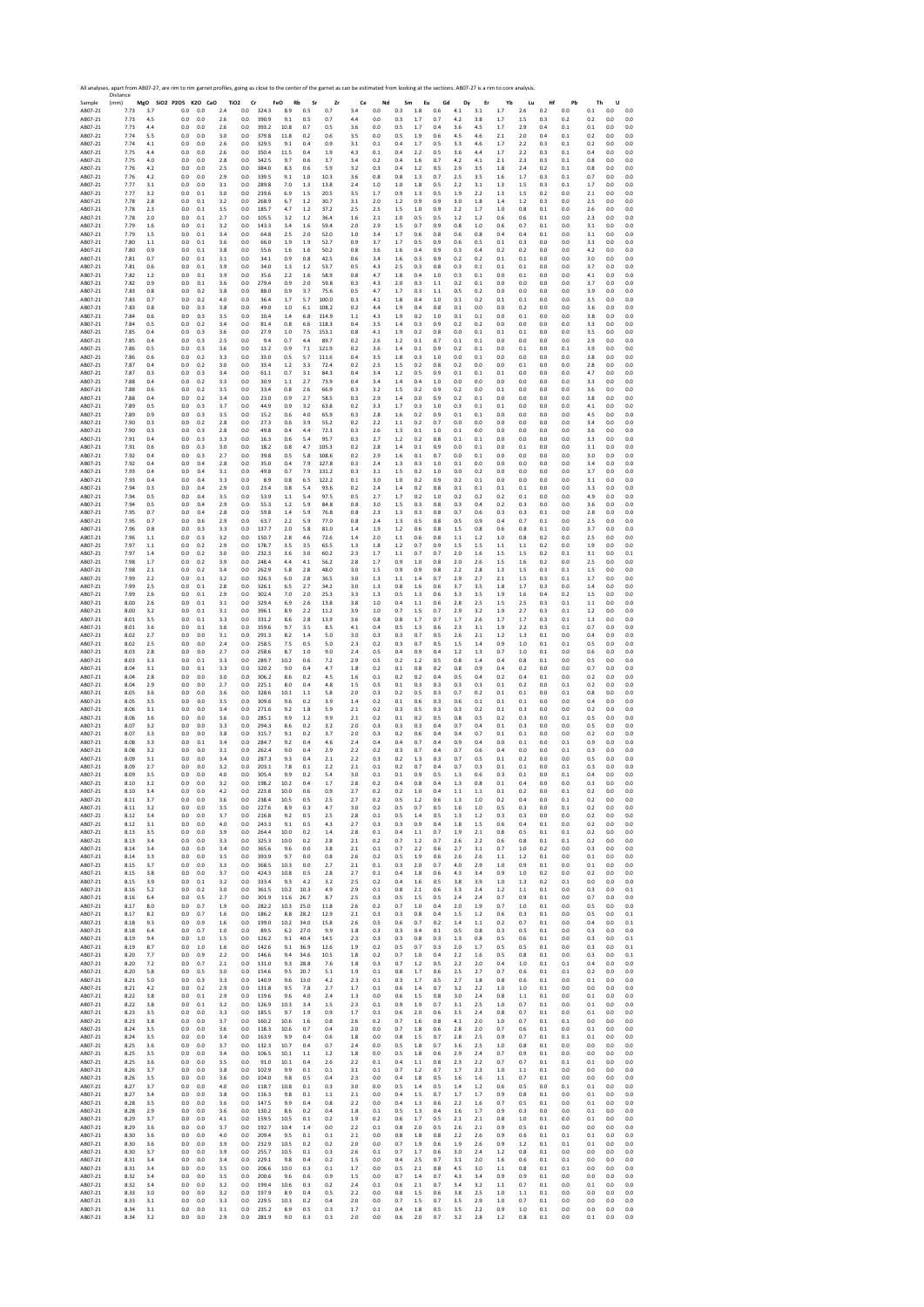|                    | All analyses, apart from AB07-27, are rim to rim garnet profiles, going as close to the center of the garnet as can be estimated from looking at the sections. AB07-27 is a rim to core analysis.<br>Distance |            |                              |            |            |                                    |                |                  |            |            |            |            |            |            |            |            |            |            |                    |            |            |            |            |            |
|--------------------|---------------------------------------------------------------------------------------------------------------------------------------------------------------------------------------------------------------|------------|------------------------------|------------|------------|------------------------------------|----------------|------------------|------------|------------|------------|------------|------------|------------|------------|------------|------------|------------|--------------------|------------|------------|------------|------------|------------|
| Sample<br>AB07-21  | (mm)<br>8.35                                                                                                                                                                                                  | 3.1        | MgO SiO2 P2O5 K2O CaO<br>0.0 | 0.0        | 2.6        | TiO <sub>2</sub><br>Cr<br>$_{0.0}$ | 295.8          | FeO<br>Rb<br>8.9 | Sr<br>0.8  | Zr<br>1.2  | Ce<br>1.9  | Nd<br>0.0  | Sm<br>0.7  | Eu<br>1.6  | Gd<br>0.6  | Dy<br>3.0  | Er<br>2.6  | Yb<br>1.1  | Lu<br>$_{\rm 0.8}$ | Hf<br>0.2  | Pb<br>0.0  | Th<br>0.1  | U<br>0.0   | 0.0        |
| AB07-21            | 8.35                                                                                                                                                                                                          | 3.1        | 0.0                          | 0.0        | 2.8        | 0.0                                | 295.0          | 9.0              | 0.9        | 0.9        | 1.8        | 0.0        | 0.5        | 2.0        | 0.6        | 27         | 3.1        | 0.9        | 1.0                | 0.1        | 0.0        | 0.6        | 0.0        | 0.0        |
| AB07-21            | 8.36                                                                                                                                                                                                          | 3.3        | 0.0                          | 0.0        | 3.1        | 0.0                                | 302.1          | 9.0              | $1.1\,$    | 1.7        | 1.6        | 0.0        | $0.8\,$    | 1.8        | 0.7        | 3.3        | 2.4        | 0.8        | 0.9                | 0.1        | 0.1        | 0.3        | 0.0        | 0.0        |
| AB07-21            | 8.36                                                                                                                                                                                                          | 3.2        | 0.0                          | 0.1        | 3.6        | 0.0                                | 345.7          | 9.0              | 1.6        | 3.5        | 2.0        | 0.1        | 0.7        | 1.9        | 0.7        | 3.6        | 3.7        | 1.0        | 1.0                | 0.1        | 0.0        | 0.9        | 0.0        | 0.0        |
| AB07-21            | 8.36                                                                                                                                                                                                          | 3.0        | 0.0                          | 0.1        | 3.2        | 0.0                                | 360.9          | 8.3              | 2.0        | 6.4        | 1.4        | 0.1        | 0.7        | 1.4        | 0.7        | 3.1        | 2.3        | 0.8        | 0.6                | 0.1        | 0.0        | 1.0        | 0.0        | 0.0        |
| AB07-21            | 8.37                                                                                                                                                                                                          | 2.8        | 0.0                          | 0.1        | 3.0        | 0.0                                | 261.2          | 7.4              | 2.5        | 9.2        | 1.4        | 0.2        | 0.6        | 1.1        | 0.6        | 2.8        | 2.4        | 1.0        | 0.9                | 0.1        | 0.0        | 2.0        | 0.0        | 0.0        |
| AB07-21            | 8.37                                                                                                                                                                                                          | 2.8        | 0.0                          | $0.1\,$    | 3.7        | 0.0                                | 284.7          | 6.7              | 2.6        | 13.2       | 1.4        | 0.2        | 0.4        | 1.6        | 0.6        | 2.5        | 2.3        | 1.1        | 0.5                | 0.1        | 0.0        | 2.9        | 0.0        | 0.0        |
| AB07-21            | 8.38                                                                                                                                                                                                          | 2.3        | 0.0                          | 0.1        | 3.4        | 0.0                                | 251.7          | 5.7              | 3.4        | 19.9       | 1.6        | 0.4        | 0.7        | 1.5        | 0.7        | 2.3        | 1.8        | 0.8        | 0.5                | 0.1        | 0.1        | 3.0        | 0.0        | 0.0        |
| AB07-21            | 8.38                                                                                                                                                                                                          | 1.8        | 0.0                          | 0.1        | 3.4        | 0.0                                | 157.0          | 4.5              | 4.5        | 19.7       | 1.4        | 0.4        | 0.5        | 0.8        | 0.5        | 1.3        | 1.8        | 0.5        | 0.5                | 0.1        | 0.1        | 2.9        | 0.0        | 0.1        |
| AB07-21            | 8.39                                                                                                                                                                                                          | 1.8        | 0.0                          | 0.1        | 3.3        | 0.0                                | 147.1          | 4.2              | 3.0        | 23.0       | 2.2        | 0.8        | 0.7        | 0.7        | 0.5        | 1.1        | 1.3        | 0.7        | 0.4                | 0.1        | 0.0        | 3.3        | 0.0        | 0.1        |
| AB07-21            | 8.39                                                                                                                                                                                                          | 2.1        | 0.0                          | 0.2        | 3.3        | 0.0                                | 151.4          | 4.7              | 3.5        | 28.5       | 2.1        | 0.6        | 0.6        | 0.8        | 0.6        | 1.4        | 1.6        | 0.4        | 0.8                | 0.1        | 0.0        | 3.2        | 0.0        | 0.1        |
| AB07-21            | 8.40                                                                                                                                                                                                          | 1.8        | 0.0                          | 0.3        | 3.5        | 0.0                                | 147.8          | 4.3              | 4.0        | 32.7       | 3.1        | 0.8        | 0.8        | 1.0        | 0.6        | 1.4        | 1.5        | 0.5        | 0.4                | 0.1        | 0.1        | 3.2        | 0.0        | 0.0        |
| AB07-21            | 8.40                                                                                                                                                                                                          | 1.6        | 0.0                          | 0.2        | 3.3        | 0.0                                | 171.7          | 7.6              | 5.8        | 37.3       | 2.9        | 0.8        | 0.7        | 1.0        | 0.8        | 2.2        | 1.7        | 0.7        | 0.6                | 0.1        | 0.1        | 3.0        | 0.0        | 0.1        |
| AB07-21            | 8.41                                                                                                                                                                                                          | 1.8        | 0.0                          | 0.2        | 3.3        | 0.0                                | 150.5          | 4.2              | 4.0        | 28.4       | 2.6        | 0.4        | 0.8        | 0.8        | 0.5        | 1.3        | 1.4        | 0.6        | 0.6                | 0.1        | 0.1        | 1.7        | 0.0        | 0.1        |
| AB07-21            | 8.41                                                                                                                                                                                                          | 2.3        | 0.0                          | 0.2        | 3.0        | 0.0                                | 213.7          | 5.9              | 4.9        | 30.9       | 2.6        | 0.6        | 0.6        | 1.2        | 0.6        | 2.0        | 2.2        | 0.8        | 0.7                | 0.1        | 0.1        | 2.0        | 0.0        | 0.1        |
| AB07-21            | 8.41                                                                                                                                                                                                          | 2.6        | 0.0                          | 0.2        | 2.8        | 0.0                                | 232.7          | 6.0              | 4.8        | 27.0       | 2.4        | 0.4        | 0.4        | 1.5        | 0.4        | 2.1        | 2.2        | 0.5        | 0.7                | 0.1        | 0.1        | 1.3        | 0.0        | 0.1        |
| AB07-21            | 8.42                                                                                                                                                                                                          | 2.9        | 0.0                          | 0.2        | 2.7        | 0.0                                | 292.5          | 7.2              | 4.9        | 20.3       | 3.0        | 0.5        | 0.6        | 1.5        | 0.5        | 3.1        | 2.6        | 1.2        | 1.2                | 0.1        | 0.1        | 1.4        | 0.0        | 0.0        |
| AB07-21            | 8.42                                                                                                                                                                                                          | 3.1        | 0.0                          | 0.1        | 2.6        | 0.0                                | 289.0          | 8.1              | 3.0        | 14.2       | 1.9        | 0.3        | 0.6        | 1.9        | 0.4        | 2.8        | 2.2        | 0.7        | 0.6                | 0.1        | 0.1        | 0.8        | 0.0        | 0.0        |
| AB07-21            | 8.43                                                                                                                                                                                                          | 3.4        | 0.0                          | 0.1        | 2.7        | 0.0                                | 286.1          | 8.6              | 3.6        | 9.5        | 2.2        | 0.2        | 0.7        | 1.1        | 0.5        | 1.9        | 2.8        | 1.0        | 0.7                | 0.1        | 0.0        | 1.1        | 0.0        | 0.1        |
| AB07-21            | 8.43                                                                                                                                                                                                          | 3.4        | 0.0                          | 0.1        | 2.7        | 0.0                                | 387.1          | 8.5              | 3.7        | 7.0        | 2.9        | 0.2        | 0.5        | 1.2        | 0.4        | 3.5        | 2.7        | 1.1        | 1.1                | 0.1        | 0.1        | 0.5        | 0.0        | 0.0        |
| AB07-21            | 8.44                                                                                                                                                                                                          | 3.7        | 0.0                          | 0.1        | 2.8        | 0.0                                | 359.5          | 9.3              | 3.5        | 4.3        | 2.2        | 0.1        | 0.4        | 1.8        | 0.5        | 3.2        | 2.7        | 1.1        | 0.8                | 0.1        | 0.1        | 0.9        | 0.0        | 0.0        |
| AB07-21            | 8.44                                                                                                                                                                                                          | 3.7        | 0.0                          | 0.1        | 2.9        | 0.0                                | 336.5          | 8.7              | 2.2        | 3.3        | 1.9        | 0.1        | 0.7        | 1.4        | 0.5        | 3.4        | 2.8        | 1.4        | 1.2                | 0.1        | 0.0        | 1.6        | 0.0        | 0.0        |
| AB07-21            | 8.45                                                                                                                                                                                                          | 3.9        | 0.0                          | 0.1        | 4.3        | 0.0                                | 433.1          | 9.8              | 3.3        | 6.6        | 2.9        | 0.2        | 0.6        | 1.6        | 0.5        | 3.8        | 2.3        | 1.0        | 0.8                | 0.2        | 0.1        | 2.1        | 0.0        | 0.0        |
| AB07-21            | 8.45                                                                                                                                                                                                          | 3.4        | 0.0                          | 0.0        | 2.6        | 0.0                                | 329.5          | 8.9              | $2.1\,$    | $1.5\,$    | 2.5        | 0.1        | 0.5        | 1.6        | 0.5        | 3.1        | 2.8        | 1.0        | 0.9                | 0.1        | 0.1        | 1.7        | 0.0        | 0.0        |
| AB07-21            | 8.46                                                                                                                                                                                                          | 3.0        | 0.0                          | 0.1        | 2.6        | 0.0                                | 337.5          | 10.3             | 2.2        | 1.4        | 2.7        | 0.0        | 0.5        | 1.2        | 0.5        | 2.8        | 2.4        | 0.9        | 0.9                | 0.1        | 0.0        | 0.8        | 0.0        | 0.0        |
| AB07-21            | 8.46                                                                                                                                                                                                          | 3.5        | 0.0                          | 0.1        | 2.8        | 0.0                                | 381.9          | 9.7              | 1.9        | 1.5        | 3.5        | 0.1        | 0.2        | 1.6        | 0.6        | 4.1        | 3.2        | 1.0        | 1.0                | 0.1        | 0.1        | 1.1        | 0.0        | 0.0        |
| AB07-21            | 8.46                                                                                                                                                                                                          | 3.3        | 0.0                          | 0.1        | 3.1        | 0.0                                | 366.1          | 9.6              | 1.6        | 0.8        | 2.3        | 0.1        | 0.6        | 1.5        | 0.6        | 3.3        | 2.7        | 1.2        | 0.7                | 0.2        | 0.0        | 0.7        | 0.0        | 0.0        |
| AB07-21            | 8.47                                                                                                                                                                                                          | 3.2        | 0.0                          | 0.0        | 3.0        | 0.0                                | 319.9          | 9.7              | 2.2        | 1.4        | 3.3        | 0.0        | 0.3        | 1.3        | 0.5        | 3.7        | 3.1        | 1.0        | 0.9                | $0.1\,$    | 0.2        | 0.6        | 0.0        | 0.1        |
| AB07-21            | 8.47                                                                                                                                                                                                          | 3.5        | 0.0                          | 0.1        | 3.6        | 0.0                                | 351.4          | 10.4             | 3.3        | 1.0        | 20.2       | 0.0        | 0.7        | 1.9        | 0.5        | 3.1        | 3.3        | 1.1        | 1.4                | 0.2        | 2.4        | 0.4        | 0.0        | 0.3        |
| AB07-21            | 8.48                                                                                                                                                                                                          | 3.3        | 0.0                          | 0.1        | 2.9        | 0.1                                | 354.6          | 9.5              | 2.2        | 1.1        | 116.8      | 0.0        | 0.2        | 1.8        | 0.5        | 3.9        | 3.0        | 1.6        | 1.5                | 0.2        | 4.7        | 0.4        | 0.0        | 0.4        |
| AB07-21            | 8.48                                                                                                                                                                                                          | 3.5        | 0.0                          | 0.1        | 3.0        | 0.1                                | 352.8          | 10.5             | 2.0        | 2.3        | 145.8      | 0.1        | 0.7        | 1.5        | 0.5        | 3.6        | 2.7        | 1.4        | 1.1                | 0.2        | 3.7        | 1.2        | 0.0        | 0.4        |
| AB07-21            | 8.49                                                                                                                                                                                                          | 3.3        | 0.0                          | $0.1\,$    | 3.3        | 0.1                                | 355.7          | 9.5              | 2.0        | 1.0        | 135.7      | 0.0        | 0.6        | 1.8        | 0.6        | 3.5        | 2.9        | 1.4        | 1.7                | 0.2        | 4.5        | 0.3        | 0.1        | 0.6        |
| AB07-21            | 8.49                                                                                                                                                                                                          | 3.7        | 0.0                          | 0.1        | 2.8        | 0.0                                | 376.2          | 10.6             | 1.7        | 1.1        | 154.7      | 0.1        | 0.9        | 1.4        | 0.7        | 4.5        | 3.1        | 1.6        | 1.4                | 0.3        | 4.0        | 0.2        | 0.1        | 0.4        |
| AB07-21            | 8.50                                                                                                                                                                                                          | 3.6        | 0.0                          | 0.1        | 3.1        | 0.0                                | 329.4          | 9.9              | 1.5        | 1.0        | 120.0      | 0.0        | 0.5        | 1.4        | 0.7        | 3.3        | 3.8        | 1.0        | 1.6                | 0.2        | 3.6        | 0.4        | 0.1        | 0.4        |
| AB07-21            | 8.50                                                                                                                                                                                                          | 3.0        | 0.0                          | 0.0        | 2.2        | 0.0                                | 295.5          | 9.2              | 2.0        | 0.9        | 90.2       | 0.1        | 0.4        | 1.8        | 0.5        | 2.9        | 2.8        | 1.2        | 1.0                | 0.2        | 2.0        | 0.4        | 0.0        | 0.3        |
| AB07-21            | 8.51                                                                                                                                                                                                          | 2.9        | 0.0                          | 0.1        | 3.1        | 0.0                                | 315.7          | 8.5              | 1.9        | 1.2        | 62.5       | 0.1        | 0.5        | 1.5        | 0.6        | 2.6        | 2.7        | 1.6        | 1.5                | 0.3        | 1.2        | 0.1        | 0.0        | 0.1        |
| AB07-21            | 8.51                                                                                                                                                                                                          | 3.0        | 0.0                          | 0.1        | 2.9        | 0.0                                | 327.4          | 9.9              | 2.1        | 1.5        | 42.6       | 0.1        | 0.7        | 1.5        | 0.6        | 3.9        | 3.6        | 1.3        | 1.4                | 0.2        | 0.7        | 0.3        | 0.0        | 0.2        |
| AB07-21            | 8.51                                                                                                                                                                                                          | 3.7        | 0.0                          | 0.1        | 2.6        | 0.0                                | 311.6          | 10.5             | 2.3        | 1.6        | 27.5       | 0.0        | 0.5        | 1.4        | 0.5        | 3.3        | 3.3        | 1.9        | 1.6                | 0.1        | 0.8        | 0.3        | 0.0        | 0.2        |
| AB07-21            | 8.52                                                                                                                                                                                                          | 3.1        | 0.0                          | 0.1        | 2.9        | 0.1                                | 350.9          | 10.8             | 2.8        | 1.7        | 26.6       | 0.1        | 0.6        | 1.6        | 0.5        | 3.8        | 3.3        | 1.4        | 1.4                | 0.2        | 0.6        | 0.2        | 0.0        | 0.2        |
| AB07-21            | 8.52                                                                                                                                                                                                          | 3.2        | 0.0                          | 0.1        | 2.9        | 0.0                                | 304.5          | 7.6              | 2.8        | 1.7        | 17.8       | 0.1        | 0.3        | 1.3        | 0.4        | 2.7        | 3.1        | 1.2        | 1.6                | 0.2        | 0.5        | 0.2        | 0.0        | 0.1        |
| AB07-21            | 8.53                                                                                                                                                                                                          | 3.3        | 0.0                          | 0.1        | 2.9        | 0.0                                | 361.0          | 9.3              | 3.1        | 1.7        | 17.6       | 0.1        | 0.5        | 1.8        | 0.6        | 3.4        | 3.1        | 1.6        | 1.8                | 0.2        | 0.4        | 0.2        | 0.0        | 0.1        |
| AB07-21            | 8.53                                                                                                                                                                                                          | 2.7        | 0.0                          | 0.1        | 2.6        | 0.0                                | 267.0          | 7.0              | 2.2        | 1.4        | 8.4        | 0.0        | 0.3        | 1.6        | 0.4        | 3.2        | 2.5        | 1.5        | 1.1                | 0.2        | 0.2        | 0.2        | 0.0        | 0.1        |
| AB07-21            | 8.54                                                                                                                                                                                                          | 3.6        | 0.0                          | 0.1        | 3.3        | 0.0                                | 387.9          | 9.9              | 2.2        | 1.2        | 11.8       | 0.1        | 0.5        | 2.1        | 0.6        | 3.8        | 4.2        | 1.7        | 2.0                | 0.3        | 0.4        | 0.1        | 0.1        | 0.2        |
| AB07-21            | 8.54                                                                                                                                                                                                          | 3.7        | 0.0                          | 0.1        | 3.4        | 0.0                                | 393.0          | 11.9             | 3.2        | 1.7        | 6.4        | 0.0        | 0.6        | 1.8        | 0.8        | 4.4        | 4.2        | 2.1        | 1.8                | 0.4        | 0.2        | 0.2        | 0.0        | 0.1        |
| AB07-21            | 8.55                                                                                                                                                                                                          | 3.4        | 0.0                          | 0.1        | 2.6        | 0.1                                | 342.3          | 9.6              | 3.0        | 1.3        | 5.3        | 0.1        | 0.4        | 1.9        | 0.6        | 3.3        | 3.9        | 1.5        | 2.3                | 0.3        | 0.3        | 0.2        | 0.0        | 0.1        |
| AB07-21            | 8.55                                                                                                                                                                                                          | 4.0        | 0.0                          | 0.1        | 3.5        | 0.1                                | 374.1          | 10.7             | 4.0        | 2.0        | 8.4        | 0.1        | 0.6        | 1.6        | 0.7        | 4.2        | 5.0        | 2.5        | 2.2                | 0.3        | 0.1        | 0.3        | 0.0        | 0.1        |
| AB07-21            | 8.56                                                                                                                                                                                                          | 3.3        | 0.0                          | 0.1        | 3.3        | 0.1                                | 428.5          | 10.1             | 3.9        | 1.7        | 10.6       | 0.2        | 0.7        | 1.7        | 0.6        | 4.1        | 3.7        | 2.2        | 2.1                | 0.3        | 0.2        | 0.2        | 0.0        | 0.2        |
| AB07-21            | 8.56                                                                                                                                                                                                          | 4.3        | 0.0                          | 0.2        | 2.9        | 0.0                                | 388.7          | 9.8              | 6.5        | 1.8        | 8.4        | 0.1        | 0.6        | 1.9        | 0.7        | 3.6        | 4.6        | 2.0        | 2.6                | 0.4        | 0.2        | 0.3        | 0.0        | 0.1        |
| AB07-21            | 8.57                                                                                                                                                                                                          | 4.0        | 0.0                          | 0.2        | 3.1        | 0.0                                | 590.2          | 10.5             | 7.4        | 1.3        | 7.1        | 0.2        | 0.5        | 1.8        | 0.8        | 4.2        | 4.5        | 2.3        | 2.8                | 0.4        | 0.2        | 0.5        | 0.0        | 0.1        |
| AB07-21            | 8.57                                                                                                                                                                                                          | 4.2        | 0.0                          | 0.2        | 3.3        | 0.0                                | 388.3          | 10.5             | 7.7        | 1.6        | 7.3        | 0.1        | 0.5        | 1.6        | 0.6        | 3.8        | 4.9        | 2.7        | 2.9                | 0.3        | 0.3        | 0.3        | 0.0        | 0.0        |
| AB07-21            | 8.57                                                                                                                                                                                                          | 3.6        | 0.0                          | 0.2        | 2.9        | 0.0                                | 408.7          | 10.0             | 6.9        | 1.3        | 9.0        | 0.1        | 0.6        | 1.6        | 0.6        | 3.3        | 4.2        | 2.7        | 2.4                | 0.4        | 0.1        | 0.3        | 0.0        | 0.0        |
| AB07-21            | 8.58                                                                                                                                                                                                          | 4.2        | 0.0                          | 0.2        | 3.1        | 0.0                                | 424.9          | 10.6             | 7.0        | 2.4        | 10.1       | 0.1        | 1.0        | 1.4        | 0.6        | 3.6        | 3.3        | 2.5        | 2.0                | 0.4        | 0.2        | 0.3        | 0.0        | 0.1        |
| AB07-21            | 8.58                                                                                                                                                                                                          | 4.5        | 0.0                          | 0.2        | 2.7        | 0.0                                | 483.4          | 9.7              | 7.0        | 2.7        | 13.1       | 0.1        | 0.5        | 1.7        | 0.5        | 3.8        | 4.1        | 2.3        | 3.6                | 0.4        | 0.3        | 0.3        | 0.0        | 0.1        |
| AB07-21            | 8.59                                                                                                                                                                                                          | 4.1        | 0.0                          | 0.2        | 2.6        | 0.0                                | 437.8          | 8.9              | 6.6        | 2.6        | 9.3        | 0.1        | 0.5        | 1.3        | 0.5        | 27         | 3.7        | 1.9        | 2.6                | 0.4        | 0.2        | 0.4        | 0.0        | 0.0        |
| AB07-21            | 8.59                                                                                                                                                                                                          | 4.4        | 0.0                          | 0.2        | 2.5        | 0.0                                | 436.8          | 8.6              | 7.2        | 3.6        | 15.2       | 0.0        | 0.6        | 1.6        | 0.5        | 3.2        | 4.0        | 1.9        | 2.8                | 0.4        | 0.2        | 0.6        | 0.0        | 0.0        |
| AB07-21            | 8.60                                                                                                                                                                                                          | 4.4        | 0.0                          | 0.2        | 2.4        | 0.0                                | 400.7          | 10.0             | 10.1       | 3.4        | 14.2       | 0.0        | 0.3        | 1.2        | 0.5        | 3.6        | 3.1        | 1.9        | 2.0                | 0.4        | 0.2        | 0.3        | 0.0        | 0.0        |
| AB07-21            | 8.60                                                                                                                                                                                                          | 5.4        | 0.0                          | 0.2        | 2.5        | 0.0                                | 495.1          | 10.2             | 9.0        | 4.7        | 10.5       | 0.1        | 0.3        | 1.3        | 0.5        | 3.4        | 4.0        | 1.8        | 2.4                | 0.4        | 0.2        | 0.4        | 0.0        | 0.1        |
| AB07-21            | 8.61                                                                                                                                                                                                          | 5.3        | 0.0                          | 0.3        | 2.7        | 0.0                                | 465.9          | 9.0              | 9.8        | 4.2        | 9.5        | 0.1        | 0.4        | 1.4        | 0.5        | 3.4        | 3.6        | 2.4        | 2.6                | 0.4        | 0.3        | 0.2        | 0.0        | 0.0        |
| AB07-21            | 8.61                                                                                                                                                                                                          | 5.5        | 0.0                          | 0.2        | 2.6        | 0.0                                | 386.7          | 8.9              | 8.1        | 4.2        | 9.5        | 0.0        | 0.3        | 1.3        | 0.4        | 3.1        | 3.1        | 2.0        | 2.0                | 0.3        | 0.2        | 0.3        | 0.0        | 0.1        |
| AB07-21            | 8.62                                                                                                                                                                                                          | 5.1        | 0.0                          | 0.3        | 2.1        | 0.0                                | 417.9          | 9.9              | 9.0        | 4.8        | 13.8       | 0.1        | 0.3        | 1.5        | 0.5        | 3.1        | 3.8        | 2.0        | 2.6                | 0.3        | 0.1        | 0.3        | 0.0        | 0.0        |
| AB07-21            | 8.62                                                                                                                                                                                                          | 5.3        | 0.0                          | 0.3        | 2.5        | 0.0                                | 410.6          | 10.2             | 9.6        | 4.8        | 8.5        | 0.0        | 0.5        | 1.1        | 0.5        | 3.6        | 4.2        | 2.1        | 2.6                | 0.3        | 0.2        | 0.4        | 0.0        | 0.0        |
| AB07-21            | 8.62                                                                                                                                                                                                          | 4.8        | 0.0                          | 0.3        | 2.1        | 0.0                                | 428.6          | 9.5              | 9.1        | 4.5        | 6.4        | 0.0        | 0.2        | 1.4        | 0.4        | 3.4        | 3.6        | 1.9        | 2.4                | 0.3        | 0.2        | 0.3        | 0.0        | 0.0        |
| AB07-21            | 8.63                                                                                                                                                                                                          | 5.4        | 0.0                          | 0.2        | 2.8        | 0.0                                | 496.2          | 9.9              | 8.1        | 4.4        | 6.7        | 0.0        | 0.4        | 1.6        | 0.5        | 4.2        | 4.4        | 2.7        | 2.9                | 0.4        | 0.2        | 0.1        | 0.0        | 0.0        |
| AB07-21            | 8.63                                                                                                                                                                                                          | 4.4        | 0.0                          | 0.2        | 2.3        | 0.0                                | 763.3          | 9.4              | 7.1        | 4.0        | 6.6        | 0.0        | 0.6        | 1.4        | 0.5        | 3.8        | 4.0        | 1.9        | 2.3                | 0.4        | 0.1        | 0.2        | 0.0        | 0.0        |
| AB07-21            | 8.64                                                                                                                                                                                                          | 4.3        | 0.0                          | 0.1        | 2.8        | 0.0                                | 473.3          | 9.6              | 5.8        | 2.5        | 10.4       | 0.0        | 0.5        | 1.7        | 0.5        | 3.3        | 3.8        | 2.3        | 2.7                | 0.4        | 0.2        | 0.3        | 0.0        | 0.0        |
| AB07-21            | 8.64                                                                                                                                                                                                          | 4.0        | 0.0                          | 0.1        | 2.9        | 0.0                                | 445.0          | 9.2              | 2.9        | 2.4        | 3.6        | 0.0        | 0.5        | 1.6        | 0.6        | 3.9        | 4.5        | 3.0        | 2.4                | 0.4        | 0.1        | 0.2        | 0.0        | 0.0        |
| AB07-21            | 8.65                                                                                                                                                                                                          | 3.7        | 0.0                          | 0.1        | 2.8        | 0.0                                | 442.3          | 9.4              | 2.3        | 1.5        | 6.1        | 0.0        | 0.4        | 1.8        | 0.5        | 3.5        | 4.4        | 3.0        | 2.3                | 0.4        | 0.1        | 0.3        | 0.0        | 0.0        |
| AB07-21            | 8.65                                                                                                                                                                                                          | 3.5        | 0.0                          | 0.1        | 2.7        | 0.0                                | 447.8          | 9.5              | 1.6        | 1.1        | 7.1        | 0.1        | 0.2        | 1.6        | 0.6        | 3.5        | 4.2        | 2.4        | 2.9                | 0.5        | 0.1        | 0.0        | 0.0        | 0.0        |
| AB07-21            | 8.66                                                                                                                                                                                                          | 3.5        | 0.0                          | 0.0        | 2.7        | 0.0                                | 423.2          | 9.2              | 2.3        | 0.8        | 4.8        | 0.1        | 0.6        | 1.9        | 0.7        | 4.1        | 4.9        | 2.8        | 2.9                | 0.4        | 0.1        | 0.0        | 0.0        | 0.1        |
| AB07-21            | 8.66                                                                                                                                                                                                          | 3.5        | 0.0                          | 0.0        | 3.1        | 0.0                                | 374.3          | 9.3              | 1.4        | 0.9        | 5.9        | 0.0        | 0.8        | 2.1        | 0.7        | 4.8        | 5.3        | 3.5        | 2.4                | 0.5        | 0.2        | 0.0        | 0.0        | 0.0        |
| AB07-21            | 8.67                                                                                                                                                                                                          | 4.0        | 0.0                          | 0.1        | 3.3        | 0.0                                | 484.5          | 10.9             | 3.7        | 0.5        | 6.6        | 0.1        | 0.7        | 1.7        | 0.8        | 4.0        | 5.4        | 2.3        | 2.9                | 0.5        | 0.1        | 0.1        | 0.0        | 0.0        |
| AB07-21            | 8.67                                                                                                                                                                                                          | 4.0        | 0.0                          | 0.0        | 3.0        | 0.0                                | 323.0          | 10.0             | 1.1        | 0.5        | 5.9        | 0.0        | 0.7        | 1.7        | 0.7        | 3.8        | 4.8        | 2.1        | 2.6                | 0.4        | 0.1        | 0.1        | 0.0        | 0.0        |
| AB07-21            | 8.67                                                                                                                                                                                                          | 3.4        | 0.0                          | 0.0        | 2.8        | 0.0                                | 344.9          | 9.0              | 0.9        | 0.5        | 7.8        | 0.1        | 0.3        | 1.4        | 0.6        | 4.0        | 4.6        | 2.6        | 24                 | 0.4        | 0.1        | 0.2        | 0.0        | 0.0        |
| AB07-21            | 8.68                                                                                                                                                                                                          | 4.0        | $_{0.0}$                     | 0.0        | 3.2        | 0.0                                | 422.1          | 10.4             | 1.0        | 0.7        | 10.1       | 0.0        | 0.8        | 2.5        | 0.8        | 3.7        | 4.1        | 2.7        | 2.8                | 0.4        | 0.1        | 0.3        | 0.0        | 0.0        |
| AB07-21            | 8.68                                                                                                                                                                                                          | 3.2        | 0.0                          | 0.0        | 3.1        | 0.0                                | 330.3          | 9.4              | 0.9        | 0.4        | 6.6        | 0.0        | 0.3        | 1.4        | 0.7        | 3.9        | 3.9        | 2.2        | 2.1                | 0.3        | 0.1        | 0.1        | 0.0        | 0.0        |
| AB07-21            | 8.69                                                                                                                                                                                                          | 3.0        | 0.0                          | 0.0        | 2.8        | 0.0                                | 283.6          | 9.1              | 1.0        | 0.8        | 3.7        | 0.0        | 0.9        | 1.7        | 0.6        | 3.6        | 3.9        | 1.8        | 2.7                | 0.3        | 0.2        | 0.1        | 0.0        | 0.0        |
| AB07-21            | 8.69                                                                                                                                                                                                          | 3.4        | 0.0                          | 0.0        | 2.8        | 0.0                                | 317.4          | 9.6              | 1.3        | 0.7        | 4.9        | 0.0        | 0.4        | 2.2        | 0.5        | 3.2        | 4.0        | 1.7        | 2.2                | 0.3        | 0.2        | 0.1        | 0.0        | 0.0        |
| AB07-21            | 8.70                                                                                                                                                                                                          | 4.2        | 0.0                          | 0.0        | 3.7        | 0.0                                | 344.2          | 10.7             | $1.2\,$    | 0.4        | 3.7        | 0.0        | 0.7        | 2.4        | 0.7        | 4.1        | 5.6        | 2.1        | 2.9                | 0.4        | 0.1        | 0.1        | $0.0\,$    | 0.0        |
| AB07-21            | 8.70                                                                                                                                                                                                          | 3.9        | 0.0                          | 0.0        | 3.2        | 0.0                                | 369.4          | 11.0             | 0.9        | 0.2        | 6.9        | 0.0        | 0.6        | 2.3        | 0.8        | 4.0        | 4.7        | 2.5        | 2.2                | 0.4        | 0.2        | 0.4        | 0.0        | 0.0        |
| AB07-21            | 8.71                                                                                                                                                                                                          | 3.3        | 0.0                          | 0.0        | 3.1        | 0.0                                | 358.0          | 10.3             | 0.9        | 0.6        | 7.6        | 0.1        | 0.5        | 1.8        | 0.7        | 3.1        | 4.0        | 2.4        | 2.2                | 0.4        | 0.0        | 0.2        | 0.0        | 0.0        |
| AB07-21            | 8.71                                                                                                                                                                                                          | 3.7        | 0.0                          | 0.0        | 3.6        | 0.0                                | 345.8          | 9.3              | 3.1        | 0.7        | 4.0        | 0.0        | 0.6        | 2.3        | 0.8        | 3.9        | 4.6        | 2.1        | 2.7                | 0.3        | 0.1        | 0.0        | 0.0        | 0.0        |
| AB07-21            | 8.72                                                                                                                                                                                                          | 3.1        | 0.0                          | 0.0        | 3.1        | 0.0                                | 334.1          | 10.0             | 0.9        | 0.4        | 3.6        | 0.0        | 0.7        | 1.8        | 0.7        | 3.4        | 4.3        | 2.2        | 2.3                | 0.3        | 0.1        | 0.2        | 0.0        | 0.0        |
| AB07-21            | 8.74                                                                                                                                                                                                          | 4.L        | U.L                          | U.L        | 5,4        | U.U                                |                | 10.4             |            | U.t        |            | U.L        | 0.9        |            | U.č        |            |            | 5.1        | 3.L                | υ.:        | U.U        | υ.,        |            | U.U        |
| AB07-21            | 8.72                                                                                                                                                                                                          | 3.6        | 0.0                          | 0.1        | 3.1        | 0.0                                | 333.9          | 10.6             | 3.0        | 0.6        | 3.9        | 0.0        | 0.6        | 1.9        | 0.8        | 3.7        | 4.4        | 2.6        | 2.3                | 0.3        | 0.1        | 0.1        | 0.0        | 0.0        |
| AB07-21            | 8.73                                                                                                                                                                                                          | 3.7        | 0.0                          | 0.1        | 3.4        | 0.0                                | 345.9          | 10.4             | 1.5        | 0.5        | 5.2        | 0.0        | 0.6        | 2.0        | 0.7        | 3.7        | 4.6        | 2.4        | 2.4                | 0.4        | 0.1        | 0.2        | 0.0        | 0.0        |
| AB07-21            | 8.73                                                                                                                                                                                                          | 3.7        | 0.0                          | 0.0        | 4.0        | 0.0                                | 331.0          | 10.8             | 1.1        | 0.6        | 3.6        | 0.0        | 0.6        | 1.5        | 0.8        | 4.4        | 4.8        | 2.6        | 2.0                | 0.5        | 0.0        | 0.2        | 0.0        | 0.1        |
| AB07-21            | 8.74                                                                                                                                                                                                          | 3.8        | 0.0                          | 0.0        | 3.2        | 0.0                                | 374.6          | 12.4             | 1.6        | 0.7        | 5.4        | 0.0        | 0.7        | 1.8        | 0.8        | 3.7        | 5.2        | 3.2        | 2.7                | 0.5        | 0.1        | 0.7        | 0.0        | 0.0        |
| AB07-21            | 8.74                                                                                                                                                                                                          | 3.6        | 0.0                          | 0.0        | 3.0        | 0.0                                | 341.2          | 12.1             | 0.8        | 0.7        | 4.6        | 0.0        | 0.4        | 1.4        | 0.5        | 3.9        | 4.3        | 2.8        | 3.3                | 0.4        | 0.1        | 2.3        | 0.0        | 0.0        |
| AB07-21            | 8.75                                                                                                                                                                                                          | 3.4        | 0.0                          | 0.0        | 3.6        | 0.0                                | 332.4          | 12.1             | 1.3        | 0.3        | 3.7        | 0.0        | 0.4        | 1.8        | 0.8        | 3.9        | 4.3        | 2.6        | 2.5                | 0.4        | 0.1        | 2.8        | 0.0        | 0.0        |
| AB07-21            | 8.75                                                                                                                                                                                                          | 3.6        | 0.0                          | 0.0        | 4.0        | 0.0                                | 379.5          | 11.5             | 0.9        | 0.5        | 6.6        | 0.1        | 0.7        | 1.8        | 0.8        | 4.3        | 4.9        | 2.6        | 3.7                | 0.4        | 0.1        | 2.2        | 0.0        | 0.0        |
| AB07-21            | 8.76                                                                                                                                                                                                          | 4.3        | 0.0                          | 0.0        | 3.2        | 0.0                                | 348.9          | 9.1              | 0.5        | 0.5        | 5.3        | 0.1        | 0.3        | 2.1        | 0.6        | 4.3        | 4.5        | 2.7        | 2.8                | 0.4        | 0.1        | 0.8        | 0.0        | 0.0        |
| AB07-21            | 8.76                                                                                                                                                                                                          | 3.1        | 0.0                          | 0.0        | 2.7        | 0.0                                | 280.7          | 7.8              | 1.3        | 0.4        | 2.8        | 0.0        | 0.4        | 1.8        | 0.5        | 3.4        | 4.3        | 2.4        | 2.6                | 0.4        | 0.0        | 1.0        | 0.0        | 0.0        |
| AB07-21            | 8.77                                                                                                                                                                                                          | 3.2        | 0.0                          | 0.0        | 3.3        | 0.0                                | 372.0          | 8.5              | 0.3        | 0.3        | 3.7        | 0.0        | 0.6        | 2.0        | 0.6        | 3.2        | 3.3        | 2.5        | 2.8                | 0.4        | 0.1        | 0.4        | 0.0        | 0.0        |
| AB07-21            | 8.77                                                                                                                                                                                                          | 3.6        | 0.0                          | 0.0        | 3.7        | 0.0                                | 346.1          | 10.3             | 0.9        | 0.4        | 3.8        | 0.1        | 0.4        | 2.0        | 0.7        | 3.7        | 4.4        | 2.4        | 3.4                | 0.5        | 0.0        | 0.2        | 0.0        | 0.0        |
| AB07-21            | 8.78                                                                                                                                                                                                          | 2.8        | 0.0                          | 0.0        | 2.7        | $0.0\,$                            | 277.2          | 8.2              | 0.3        | 0.3        | 3.4        | 0.0        | 0.3        | $1.5\,$    | 0.5        | 3.3        | 3.5        | 2.0        | 2.8                | 0.4        | 0.1        | 0.2        | 0.0        | 0.0        |
| AB07-21            | 8.78                                                                                                                                                                                                          | 3.3        | 0.0                          | 0.0        | 3.8        | 0.0                                | 367.9          | 10.1             | 1.3        | 0.3        | 3.6        | 0.1        | 0.7        | 2.1        | 0.8        | 4.4        | 5.0        | 3.0        | 2.9                | 0.7        | 0.1        | 0.3        | 0.0        | 0.0        |
| AB07-21            | 8.78                                                                                                                                                                                                          | 3.8        | 0.0                          | 0.0        | 3.9        | 0.0                                | 449.4          | 11.6             | 0.7        | 0.1        | 3.7        | 0.0        | 0.6        | 2.1        | 0.6        | 3.8        | 3.8        | 3.2        | 3.6                | 0.5        | 0.1        | 0.2        | 0.0        | 0.0        |
| AB07-21            | 8.79                                                                                                                                                                                                          | 3.7        | 0.0                          | 0.0        | 3.9        | 0.0                                | 406.5          | 11.2             | 1.0        | 0.4        | 2.6        | 0.0        | 0.5        | 2.0        | 0.7        | 3.7        | 4.9        | 2.9        | 3.0                | 0.5        | 0.1        | 0.1        | 0.0        | 0.0        |
| AB07-21            | 8.79                                                                                                                                                                                                          | 3.9        | 0.0                          | 0.0        | 3.4        | 0.0                                | 328.4          | 10.1             | 1.0        | $0.1\,$    | 4.5        | 0.0        | 0.6        | 2.0        | 0.7        | 3.6        | 4.6        | 3.0        | 3.6                | 0.6        | 0.1        | 0.1        | 0.0        | 0.1        |
| AB07-21            | 8.80                                                                                                                                                                                                          | 3.7        | 0.0                          | 0.0        | 4.1        | 0.0                                | 368.4          | 11.1             | 1.0        | 0.3        | 4.3        | 0.0        | 0.9        | 2.2        | 0.8        | 3.8        | 5.7        | 3.5        | 4.0                | 0.6        | 0.0        | 0.1        | 0.0        | 0.1        |
| AB07-21            | 8.80                                                                                                                                                                                                          | 3.6        | 0.0                          | 0.0        | 4.4        | 0.1                                | 396.9          | 9.5              | 0.4        | 0.3        | 4.0        | 0.0        | 0.7        | 1.9        | 0.8        | 3.5        | 5.5        | 2.7        | 4.1                | 0.6        | 0.1        | 0.0        | 0.0        | 0.1        |
| AB07-21            | 8.81                                                                                                                                                                                                          | 3.6        | 0.0                          | 0.0        | 4.0        | 0.1                                | 356.3          | 11.1             | 0.9        | 0.3        | 4.3        | 0.0        | 1.0        | 2.0        | 0.8        | 4.2        | 5.7        | 3.5        | 4.2                | 0.7        | 0.1        | 0.0        | 0.1        | 0.2        |
| AB07-21            | 8.81                                                                                                                                                                                                          | 3.9        | 0.0                          | 0.0        | 3.7        | $0.1\,$                            | 346.9          | 10.1             | 0.5        | 0.3        | 3.5        | $0.1\,$    | 0.5        | $1.5\,$    | 0.7        | 3.5        | 4.9        | 3.4        | 3.7                | 0.5        | 0.0        | 0.1        | 0.0        | 0.2        |
| AB07-21            | 8.82                                                                                                                                                                                                          | 3.2        | 0.0                          | 0.0        | 3.8        | 0.1                                | 358.6          | 9.8              | 0.3        | 0.4        | 2.5        | 0.0        | 0.8        | 2.2        | 0.9        | 3.2        | 4.4        | 3.7        | 3.2                | 0.5        | 0.1        | 0.1        | 0.0        | 0.1        |
| AB07-21            | 8.82                                                                                                                                                                                                          | 3.8        | 0.0                          | 0.0        | 3.8        | 0.1                                | 344.3          | 9.8              | 0.6<br>0.2 | 0.2        | 3.1<br>2.5 | 0.0        | 0.7<br>0.5 | 1.6        | 0.8<br>0.9 | 4.1<br>4.7 | 5.3        | 3.2        | 3.3                | 0.5        | 0.0        | 0.2        | 0.0        | 0.2<br>0.1 |
| AB07-21<br>AB07-21 | 8.83<br>8.83                                                                                                                                                                                                  | 3.6<br>3.2 | 0.0<br>0.0                   | 0.0<br>0.0 | 3.9<br>3.5 | 0.1<br>0.1                         | 358.9<br>287.6 | 9.4<br>9.0       | 0.4        | 0.5<br>0.2 | 3.6        | 0.1<br>0.0 | 0.7        | 1.6<br>1.6 | 0.7        | 2.9        | 4.9<br>4.1 | 2.9<br>3.0 | 3.0<br>2.6         | 0.6<br>0.5 | 0.2<br>0.0 | 0.0<br>0.1 | 0.0<br>0.0 | 0.0        |
| AB07-21            | 8.83                                                                                                                                                                                                          | 3.3        | 0.0                          | 0.0        | 3.6        | 0.1                                | 333.5          | 10.2             | 0.6        | 0.6        | 2.9        | 0.1        | 0.5        | 2.3        | 0.8        | 3.5        | 4.0        | 3.1        | 4.0                | 0.6        | 0.0        | 0.2        | 0.0        | 0.1        |
| AB07-21            | 8.84                                                                                                                                                                                                          | 3.1        | 0.0                          | 0.0        | 3.6        | 0.1                                | 340.5          | 10.8             | 0.4        | 0.1        | 3.5        | 0.1        | 0.7        | 1.4        | 0.8        | 3.0        | 4.5        | 3.1        | 2.9                | 0.5        | 0.0        | 0.2        | 0.0        | 0.1        |
| AB07-21            | 8.84                                                                                                                                                                                                          | 4.2        | 0.0                          | 0.0        | 4.0        | 0.1                                | 338.2          | 11.2             | 0.0        | 0.2        | 4.0        | 0.2        | 1.2        | 1.7        | 0.7        | 4.4        | 5.1        | 3.1        | 3.5                | 0.6        | 0.0        | 0.2        | 0.0        | 0.1        |
| AB07-21            | 8.85                                                                                                                                                                                                          | 3.5        | 0.0                          | 0.0        | 4.0        | 0.0                                | 335.8          | 10.8             | 0.4        | 0.2        | 3.0        | 0.0        | 0.5        | 1.8        | 0.8        | 3.7        | 5.2        | 3.3        | 3.6                | 0.6        | 0.1        | 0.1        | 0.0        | 0.0        |
| AB07-21            | 8.85                                                                                                                                                                                                          | 3.4        | 0.0                          | 0.0        | 3.8        | 0.0                                | 322.5          | 9.6              | 0.2        | 0.2        | 3.3        | 0.1        | 0.8        | 2.2        | 0.7        | 3.9        | 4.6        | 2.6        | 3.9                | 0.5        | 0.0        | 0.1        | 0.0        | 0.1        |
| AB07-21            | 8.86                                                                                                                                                                                                          | 3.7        | 0.0                          | 0.0        | 4.3        | 0.0                                | 307.3          | 12.3             | 0.6        | 0.3        | 3.7        | 0.1        | 0.7        | 1.5        | 0.9        | 3.5        | 5.4        | 2.9        | 3.2                | 0.6        | 0.0        | 0.1        | 0.0        | 0.1        |
| AB07-21            | 8.86                                                                                                                                                                                                          | 4.0        | 0.0                          | 0.0        | 4.4        | 0.0                                | 393.4          | 11.6             | 0.4        | 0.2        | 4.8        | 0.1        | 0.4        | 2.3        | 0.9        | 3.9        | 4.9        | 3.1        | 3.9                | 0.5        | 0.1        | 0.1        | 0.0        | 0.2        |
| AB07-21            | 8.87                                                                                                                                                                                                          | 3.3        | 0.0                          | 0.0        | 3.7        | 0.1                                | 269.4          | 9.8              | 0.8        | 0.3        | 2.9        | 0.1        | 0.5        | 2.1        | 0.6        | 3.8        | 4.7        | 2.5        | 3.3                | 0.5        | 0.1        | 0.0        | 0.0        | 0.1        |
| AB07-21            | 8.87                                                                                                                                                                                                          | 4.2        | 0.0                          | 0.0        | 4.5        | 0.1                                | 326.7          | 11.1             | 0.5        | 0.4        | 3.3        | 0.1        | 0.8        | 2.1        | 0.9        | 4.9        | 4.9        | 3.1        | 3.5                | 0.6        | 0.1        | 0.1        | 0.0        | 0.1        |
| AB07-21            | 8.88                                                                                                                                                                                                          | 4.3        | 0.0                          | 0.0        | 4.4        | 0.1                                | 335.5          | 12.0             | 0.2        | 0.6        | 4.0        | 0.1        | 0.8        | 2.4        | 1.0        | 4.5        | 4.9        | 3.3        | 4.9                | 0.5        | 0.1        | 0.0        | 0.0        | 0.1        |
| AB07-21            | 8.88                                                                                                                                                                                                          | 3.7        | 0.0                          | 0.0        | 4.1        | 0.1                                | 338.6          | 10.2             | 0.4        | 0.4        | 3.8        | 0.1        | 0.6        | 1.9        | 1.0        | 2.9        | 4.9        | 3.3        | 3.8                | 0.5        | 0.0        | 0.1        | 0.0        | 0.0        |
| AB07-21            | 8.88                                                                                                                                                                                                          | 3.0        | 0.0                          | 0.0        | 3.4        | 0.0                                | 240.5          | 9.2              | 1.1        | 0.2        | 3.1        | 0.0        | 0.3        | 1.7        | 0.7        | 3.2        | 4.2        | 2.5        | 25                 | 0.4        | 0.1        | 0.1        | 0.0        | 0.0        |
| AB07-21            | 8.89                                                                                                                                                                                                          | 3.5        | $_{0.0}$                     | 0.0        | 4.1        | $0.0\,$                            | 378.1          | 9.9              | 0.3        | $0.1\,$    | 3.3        | $0.1\,$    | 0.6        | 2.2        | 0.7        | 4.5        | 4.7        | 2.6        | 3.3                | 0.4        | 0.1        | 0.0        | 0.0        | 0.0        |
| AB07-21            | 8.89                                                                                                                                                                                                          | 3.8        | 0.0                          | 0.0        | 4.5        | 0.0                                | 316.5          | 11.0             | 0.3        | 0.1        | 3.9        | 0.1        | 0.7        | 2.4        | 0.7        | 4.6        | 4.8        | 2.7        | 3.1                | 0.5        | 0.1        | 0.0        | 0.0        | 0.0        |
| AB07-21            | 8.90                                                                                                                                                                                                          | 3.6        | 0.0                          | 0.0        | 4.3        | 0.0                                | 346.6          | 10.4             | 0.2        | 0.3        | 4.4        | 0.1        | 0.7        | 2.0        | 0.6        | 4.0        | 5.3        | 2.2        | 2.9                | 0.4        | 0.0        | 0.0        | 0.0        | 0.0        |
| AB07-21            | 8.90                                                                                                                                                                                                          | 3.5        | 0.0                          | 0.0        | 3.9        | 0.0                                | 304.4          | 9.6              | 0.2        | 0.2        | 3.3        | 0.1        | 0.9        | 1.7        | 0.8        | 3.3        | 4.6        | 3.0        | 3.2                | 0.4        | 0.1        | 0.0        | 0.0        | 0.0        |
| AB07-21            | 8.91                                                                                                                                                                                                          | 3.5        | 0.0                          | 0.0        | 4.1        | 0.0                                | 315.8          | 9.3              | 0.1        | $0.1\,$    | 3.6        | 0.1        | 0.6        | 1.9        | 0.9        | 3.2        | 4.9        | 2.7        | 2.8                | 0.4        | 0.1        | 0.0        | 0.0        | 0.1        |
| AB07-21            | 8.91                                                                                                                                                                                                          | 3.8        | 0.0                          | 0.0        | 4.5        | 0.0                                | 397.6          | 11.7             | 0.2        | 0.2        | 3.3        | 0.0        | 0.4        | 1.7        | 0.7        | 4.1        | 5.1        | 2.9        | 2.4                | 0.5        | 0.0        | 0.1        | 0.0        | 0.1        |
| AB07-21            | 8.92                                                                                                                                                                                                          | 3.8        | 0.0                          | 0.0        | 4.1        | 0.0                                | 298.6          | 10.2             | 0.5        | 0.1        | 2.8        | 0.0        | 0.6        | 2.1        | 0.7        | 4.1        | 4.7        | 2.6        | 2.5                | 0.4        | 0.0        | 0.1        | 0.0        | 0.0        |
| AB07-21            | 8.92                                                                                                                                                                                                          | 3.8        | 0.0                          | 0.0        | 4.2        | 0.1                                | 318.6          | 10.6             | 0.2        | 0.3        | 4.4        | 0.0        | 0.6        | 2.0        | 0.9        | 3.1        | 4.9        | 2.8        | 2.8                | 0.4        | 0.1        | 0.0        | 0.0        | 0.1        |
| AB07-21            | 8.93                                                                                                                                                                                                          | $4.1\,$    | $_{\rm 0.0}$                 | 0.0        | 4.5        | 0.1                                | 317.7          | 10.8             | 0.3        | $0.1\,$    | 3.6        | 0.0        | $0.8\,$    | 2.2        | 0.6        | 4.0        | 5.3        | 2.7        | 2.9                | 0.5        | 0.1        | 0.1        | 0.0        | 0.2        |
| AB07-21            | 8.93                                                                                                                                                                                                          | 3.8        | 0.0                          | 0.0        | 4.4        | 0.1                                | 298.0          | 10.6             | 0.2        | 0.0        | $3.6\,$    | 0.1        | 0.5        | 2.1        | 0.8        | 3.5        | 4.2        | 2.5        | 2.7                | 0.4        | 0.1        | 0.0        | 0.0        | 0.1        |
| AB07-21            | 8.93                                                                                                                                                                                                          | 3.5        | 0.0                          | 0.0        | 4.0        | 0.1                                | 267.8          | 9.4              | 0.1        | 0.2        | 3.1        | 0.0        | 0.5        | 1.8        | 0.8        | 4.0        | 4.0        | 3.1        | 2.6                | 0.4        | 0.1        | 0.1        | 0.0        | 0.1        |
| AB07-21            | 8.94                                                                                                                                                                                                          | 3.7        | 0.0                          | 0.0        | 3.9        | 0.1                                | 315.9          | 9.3              | 0.2        | 0.1        | 3.4        | 0.1        | 0.7        | 2.0        | 0.8        | 3.0        | 4.8        | 2.3        | 2.6                | 0.3        | 0.0        | 0.0        | 0.0        | 0.1        |
| AB07-21            | 8.94                                                                                                                                                                                                          | 3.8        | 0.0                          | 0.0        | 3.9        | 0.0                                | 281.3          | 10.9             | 0.3        | 0.2        | 3.8        | 0.0        | 0.7        | 2.0        | 0.8        | 4.3        | 4.6        | 2.2        | 2.6                | 0.4        | 0.1        | 0.0        | 0.0        | 0.1        |
| AB07-21            | 8.95                                                                                                                                                                                                          | 3.7        | 0.0                          | 0.0        | 3.5        | 0.0                                | 282.0          | 9.3              | 0.4        | 0.7        | 3.2        | 0.1        | 0.3        | 1.8        | 0.8        | 3.8        | 4.9        | 2.3        | 2.6                | 0.4        | 0.1        | 0.1        | 0.0        | 0.1        |
| AB07-21            | 8.95                                                                                                                                                                                                          | 3.7        | 0.0                          | 0.1        | 3.7        | 0.0                                | 277.6          | 8.9              | 1.1        | 1.7        | 3.5        | 0.1        | 0.4        | 1.7        | 0.7        | 3.0        | 4.4        | 2.4        | 2.7                | 0.5        | 0.0        | 0.1        | 0.0        | 0.1        |
| AB07-21            | 8.96<br>8.96                                                                                                                                                                                                  | 4.3        | 0.0                          | 0.2        | 3.7        | 0.1                                | 302.8          | 9.6<br>8.8       | 3.2<br>7.8 | 4.5<br>7.1 | 4.1        | 0.2        | 0.7        | 1.7        | 0.6        | 3.4<br>3.2 | 4.4<br>3.9 | 2.3<br>2.2 | 2.6                | 0.4        | 0.0        | 0.2        | 0.0<br>0.0 | 0.2<br>0.2 |
| AB07-21            |                                                                                                                                                                                                               | 4.4        | 0.0                          | 0.3        | 3.6        | 0.1                                | 272.8          |                  |            |            | 3.0        | 0.1        | 0.6        | 1.4        | 0.7        |            |            |            | 2.8                | 0.3        | 0.1        | 0.3        |            |            |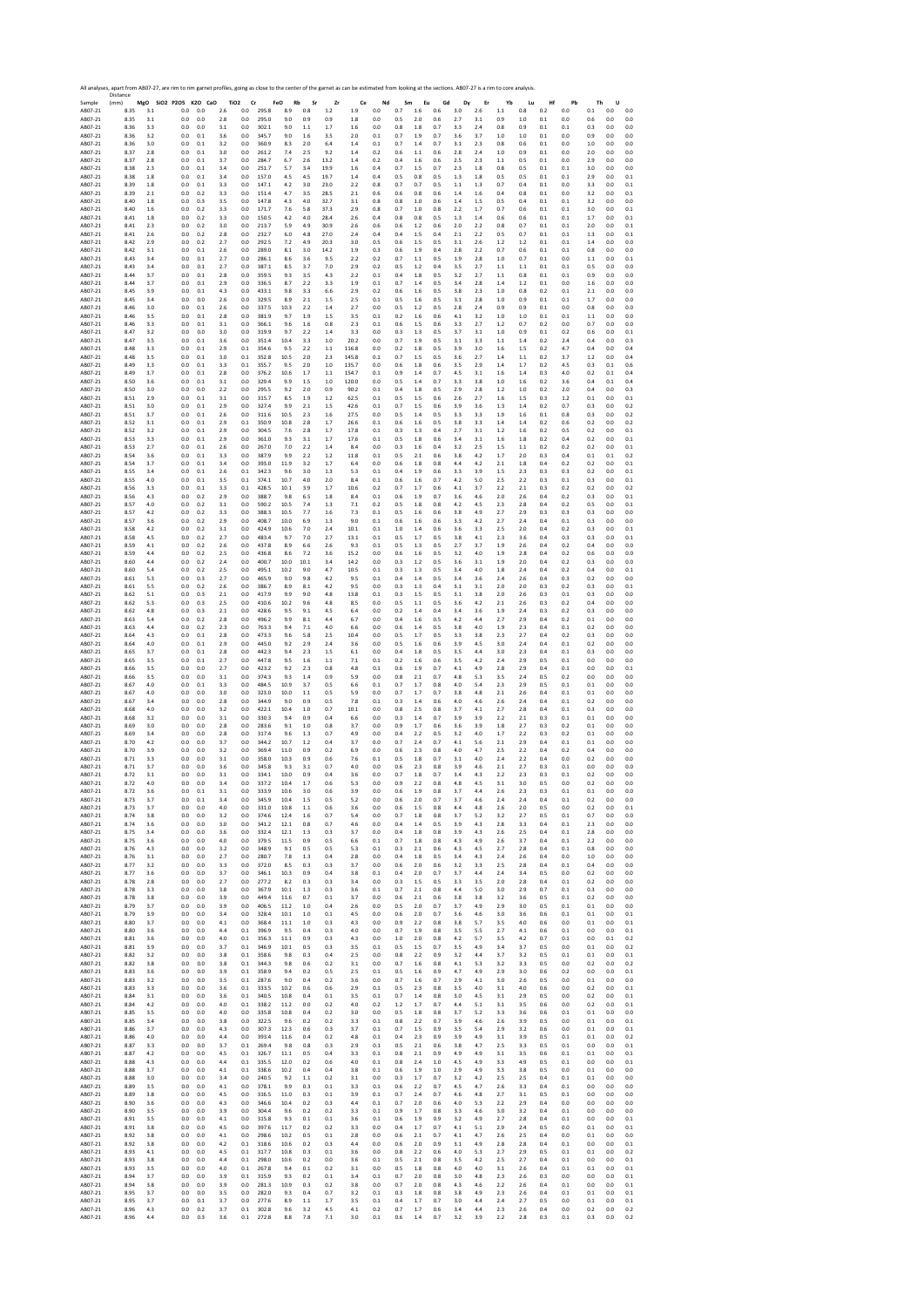|                    | All analyses, apart from AB07-27, are rim to rim garnet profiles, going as close to the center of the garnet as can be estimated from looking at the sections. AB07-27 is a rim to core analysis.<br>Distance |            |                          |            |            |                                   |                |                  |            |            |            |                |            |              |            |            |            |            |            |            |            |            |            |            |
|--------------------|---------------------------------------------------------------------------------------------------------------------------------------------------------------------------------------------------------------|------------|--------------------------|------------|------------|-----------------------------------|----------------|------------------|------------|------------|------------|----------------|------------|--------------|------------|------------|------------|------------|------------|------------|------------|------------|------------|------------|
| Sample<br>AB07-21  | (mm)<br>8.97                                                                                                                                                                                                  | MgO<br>4.4 | SiO2 P2O5 K2O CaO<br>0.0 | 0.4        | 3.1        | TiO <sub>2</sub><br>Cr<br>$0.1\,$ | 222.0          | FeO<br>Rb<br>8.4 | Sr<br>12.5 | Zr<br>8.8  | Ce<br>2.3  | Nd<br>0.2      | Sm<br>0.7  | Eu<br>1.2    | Gd<br>0.5  | Dy<br>2.7  | Er<br>4.0  | Yb<br>1.8  | Lu<br>2.1  | Hf<br>0.3  | Pb<br>0.0  | Th<br>0.2  | U<br>0.0   | 0.1        |
| AB07-21            | 8.97                                                                                                                                                                                                          | 4.9        | 0.0                      | 0.6        | 3.5        | 0.1                               | 234.8          | 8.8              | 15.4       | 12.0       | 3.6        | 0.2            | 0.6        | 1.5          | 0.7        | 2.6        | 3.3        | 2.3        | 2.3        | 0.3        | 0.1        | 0.4        | 0.0        | 0.1        |
| AB07-21            | 8.98                                                                                                                                                                                                          | 4.7        | 0.0                      | 0.8        | 3.5        | 0.0                               | 264.2          | 9.4              | 18.7       | 13.8       | 2.9        | 0.2            | 0.4        | 1.0          | 0.7        | 2.4        | 2.6        | 2.1        | 2.1        | 0.3        | 0.0        | 0.2        | 0.0        | 0.0        |
| AB07-21            | 8.98                                                                                                                                                                                                          | 4.7        | 0.0                      | 0.8        | 4.0        | 0.0                               | 236.0          | 8.9              | 16.6       | 13.2       | 2.5        | 0.1            | 0.3        | 1.0          | 0.6        | 25         | 3.1        | 1.9        | 1.9        | 0.2        | 0.0        | 0.3        | 0.0        | 0.1        |
| AB07-21            | 8.99                                                                                                                                                                                                          | 5.1        | 0.0                      | 0.8        | 3.6        | 0.0                               | 241.8          | 8.0              | 16.9       | 13.4       | 3.0        | 0.2            | 0.3        | 1.1          | 0.7        | 2.8        | 3.2        | 1.8        | 2.9        | 0.4        | 0.1        | 0.2        | 0.0        | 0.1        |
| AB07-21            | 8.99                                                                                                                                                                                                          | 4.1        | 0.0                      | 0.6        | 3.2        | 0.0                               | 216.7          | 7.1              | 11.4       | 10.2       | 2.6        | 0.1            | 0.3        | 1.3          | 0.6        | 1.6        | 2.8        | 1.5        | 2.2        | 0.3        | 0.1        | 0.3        | 0.0        | 0.0        |
| AB07-21            | 8.99                                                                                                                                                                                                          | 3.8        | 0.0                      | 0.5        | 3.2        | 0.0                               | 251.6          | 7.1              | 9.3        | 7.5        | 2.8        | 0.1            | 0.5        | 1.2          | 0.6        | 2.7        | 2.9        | 1.9        | 1.3        | 0.3        | 0.1        | 0.3        | 0.0        | 0.0        |
| AB07-21            | 9.00                                                                                                                                                                                                          | 4.6        | 0.0                      | 0.5        | 4.2        | 0.0                               | 288.3          | 9.4              | 9.1        | 7.0        | 3.2        | 0.2            | 0.2        | 1.2          | 0.6        | 2.7        | 4.0        | 2.5        | 1.9        | 0.4        | 0.2        | 0.2        | 0.0        | 0.0        |
| AB07-21            | 9.00                                                                                                                                                                                                          | 3.8        | 0.0                      | 0.4        | 3.7        | 0.0                               | 287.9          | 9.9              | 7.7        | 5.6        | 4.3        | 0.1            | 0.4        | 1.7          | 0.7        | 3.3        | 4.0        | 2.0        | 2.4        | 0.4        | 0.1        | 0.1        | 0.0        | 0.1        |
| AB07-21            | 9.01                                                                                                                                                                                                          | 3.5        | 0.0                      | 0.2        | 3.4        | 0.0                               | 304.8          | 10.1             | 5.0        | 3.3        | 4.8        | 0.0            | 0.4        | 1.3          | 0.6        | 2.8        | 4.0        | 2.7        | 2.3        | 0.4        | 0.1        | 0.1        | 0.0        | 0.0        |
| AB07-21            | 9.01                                                                                                                                                                                                          | 3.8        | 0.0                      | 2.1        | 3.6        | 0.0                               | 267.7          | 8.4              | 3.0        | 1.7        | 4.0        | 0.0            | 0.4        | $1.1$        | 0.6        | 2.9        | 4.2        | 2.3        | 2.4        | 0.4        | 0.1        | 0.1        | 0.0        | 0.1        |
| AB07-21            | 9.02                                                                                                                                                                                                          | 3.9        | 0.0                      | 0.1        | 4.4        | 0.1                               | 485.5          | 10.0             | 2.6        | 1.7        | 5.3        | 0.0            | 0.5        | 1.9          | 0.8        | 3.2        | 4.4        | 2.5        | 2.7        | 0.5        | 0.2        | 0.1        | 0.0        | 0.1        |
| AB07-21            | 9.02                                                                                                                                                                                                          | 4.0        | 0.0                      | 0.1        | 4.3        | 0.1                               | 329.0          | 9.4              | 1.8        | 1.2        | 5.1        | 0.0            | 0.4        | 1.5          | 0.8        | 3.9        | 4.8        | 2.8        | 2.7        | 0.4        | 0.1        | 0.0        | 0.0        | 0.1        |
| AB07-21            | 9.03                                                                                                                                                                                                          | 3.8        | 0.0                      | 0.1        | 4.1        | 0.1                               | 369.9          | 9.5              | 0.9        | 0.8        | 4.5        | 0.1            | 0.5        | 1.5          | 0.7        | 3.7        | 4.9        | 2.6        | 2.0        | 0.4        | 0.1        | 0.1        | 0.0        | 0.0        |
| AB07-21            | 9.03                                                                                                                                                                                                          | 4.2        | 0.0                      | 0.1        | 4.4        | 0.0                               | 355.6          | 10.2             | 0.8        | 0.4        | 4.4        | 0.1            | 0.7        | 1.8          | 0.6        | 3.9        | 5.4        | 3.3        | 3.0        | 0.4        | 0.0        | 0.1        | 0.0        | 0.1        |
| AB07-21            | 9.04                                                                                                                                                                                                          | 4.2        | 0.0                      | 0.0        | 4.1        | 0.0                               | 357.2          | 9.4              | 1.2        | 0.9        | 4.7        | 0.1            | 0.6        | 1.6          | 0.8        | 3.6        | 5.0        | 2.5        | 2.4        | 0.4        | 0.1        | 0.0        | 0.0        | 0.0        |
| AB07-21            | 9.04                                                                                                                                                                                                          | 3.8        | 0.0                      | 0.0        | 4.3        | 0.0                               | 344.0          | 11.1             | 0.9        | 0.3        | 4.8        | 0.0            | 0.7        | 1.5          | 0.8        | 3.9        | 4.5        | 2.6        | 2.3        | 0.3        | 0.0        | 0.0        | 0.0        | 0.0        |
| AB07-21            | 9.04                                                                                                                                                                                                          | 3.6        | 0.0                      | 0.0        | 4.1        | 0.0                               | 326.0          | 9.5              | 0.8        | 0.3        | 4.4        | 0.1            | 0.4        | 1.9          | 0.9        | 4.0        | 4.4        | 3.1        | 3.2        | 0.4        | 0.1        | 0.0        | 0.0        | 0.0        |
| AB07-21            | 9.05                                                                                                                                                                                                          | 3.8        | 0.0                      | 0.0        | 4.7        | 0.0                               | 388.5          | 11.6             | 0.4        | 0.1        | 5.4        | 0.0            | 0.8        | 2.0          | 0.8        | 4.0        | 5.7        | 2.7        | 3.1        | 0.5        | 0.0        | 0.0        | 0.0        | 0.0        |
| AB07-21            | 9.05                                                                                                                                                                                                          | 4.0        | 0.0                      | 0.0        | 4.2        | 0.0                               | 363.5          | 10.0             | 0.4        | 0.6        | 4.7        | 0.1            | 0.5        | 1.9          | 1.1        | 4.5        | 4.5        | 2.8        | 3.4        | 0.6        | 0.0        | 0.0        | 0.0        | 0.0        |
| AB07-21            | 9.06                                                                                                                                                                                                          | 3.7        | 0.0                      | 0.0        | 4.1        | 0.0                               | 394.2          | 9.1              | 0.6        | 0.3        | 5.1        | 0.0            | 0.5        | 1.9          | 0.8        | 4.0        | 6.2        | 2.8        | 2.2        | 0.4        | 0.1        | 0.0        | 0.0        | 0.0        |
| AB07-21            | 9.06                                                                                                                                                                                                          | 3.6        | 0.0                      | 0.0        | 4.4        | 0.0                               | 374.7          | 10.6             | 0.7        | 0.4        | 4.4        | 0.0            | 0.7        | 1.8          | 0.8        | 3.9        | 5.0        | 2.5        | 3.2        | 0.4        | 0.1        | 0.0        | 0.0        | 0.0        |
| AB07-21            | 9.07                                                                                                                                                                                                          | 3.7        | 0.0                      | 0.0        | 4.6        | 0.0                               | 393.4          | 10.5             | 1.8        | 0.2        | 4.7        | 0.0            | 0.6        | 1.7          | 0.9        | 3.7        | 4.9        | 3.3        | 3.0        | 0.4        | 0.1        | 0.0        | 0.0        | 0.0        |
| AB07-21            | 9.07                                                                                                                                                                                                          | 3.5        | 0.0                      | 0.1        | 3.5        | 0.0                               | 356.3          | 9.2              | 0.5        | 0.1        | 4.9        | 0.0            | 0.2        | 2.0          | 0.7        | 3.1        | 4.6        | 2.6        | 3.3        | 0.4        | 0.2        | 0.0        | 0.0        | 0.0        |
| AB07-21            | 9.08                                                                                                                                                                                                          | 3.7        | 0.0                      | 0.0        | 4.0        | 0.0                               | 422.4          | 8.8              | 1.2        | 0.4        | 4.6        | 0.1            | 0.6        | 1.5          | 0.8        | 4.0        | 5.9        | 3.0        | 2.7        | 0.5        | 0.1        | 0.0        | 0.0        | 0.0        |
| AB07-21            | 9.08                                                                                                                                                                                                          | 3.5        | 0.0                      | 0.0        | 3.9        | 0.0                               | 331.4          | 10.2             | 0.8        | 0.2        | 4.3        | 0.0            | 0.5        | 1.4          | 0.8        | 3.8        | 4.8        | 2.1        | 2.5        | 0.4        | 0.1        | 0.1        | 0.0        | 0.0        |
| AB07-21            | 9.09                                                                                                                                                                                                          | 3.5        | 0.0                      | 0.0        | 42         | 0.0                               | 355.0          | 8.8              | 0.6        | 0.2        | 4.2        | 0.0            | 0.5        | 1.1          | 0.7        | 4.1        | 4.9        | 3.2        | 2.5        | 0.4        | 0.1        | 0.0        | 0.0        | 0.0        |
| AB07-21            | 9.09                                                                                                                                                                                                          | 3.8        | 0.0                      | 0.0        | 5.0        | 0.0                               | 349.6          | 10.3             | 0.9        | 0.1        | 5.7        | 0.0            | 0.7        | 1.9          | 0.9        | 4.0        | 4.8        | 2.9        | 3.0        | 0.5        | 0.2        | 0.0        | 0.0        | 0.0        |
| AB07-21            | 9.09                                                                                                                                                                                                          | 3.2        | 0.0                      | 0.0        | 4.0        | 0.0                               | 363.6          | 9.5              | 0.6        | 0.3        | 4.3        | 0.0            | 0.4        | 1.7          | 0.8        | 4.0        | 5.1        | 2.5        | 2.8        | 0.5        | 0.2        | 0.0        | 0.0        | 0.0        |
| AB07-21            | 9.10                                                                                                                                                                                                          | 4.0        | 0.0                      | 0.0        | 4.4        | 0.0                               | 392.4          | 10.5             | 0.7        | 0.7        | 4.7        | 0.0            | 0.5        | 2.0          | 0.9        | 4.3        | 4.7        | 3.5        | 3.7        | 0.5        | 0.1        | 0.0        | 0.0        | 0.0        |
| AB07-21            | 9.10                                                                                                                                                                                                          | 3.3        | 0.0                      | 0.0        | 4.1        | 0.0                               | 342.9          | 9.2              | 0.5        | 0.3        | 4.5        | 0.1            | 0.4        | 1.8          | 0.9        | 3.4        | 4.0        | 2.6        | 3.0        | 0.5        | 0.0        | 0.0        | 0.0        | 0.0        |
| AB07-21            | 9.11                                                                                                                                                                                                          | 4.1        | 0.0                      | 0.0        | 4.4        | 0.0                               | 321.2          | 9.1              | 0.3        | 0.2        | 4.5        | 0.0            | 0.5        | 1.8          | 0.8        | 4.0        | 4.7        | 3.0        | 3.2        | 0.5        | 0.0        | 0.1        | 0.0        | 0.0        |
| AB07-21            | 9.11                                                                                                                                                                                                          | 3.9        | 0.0                      | 0.0        | 4.4        | 0.0                               | 400.5          | 10.2             | 0.4        | 0.3        | 5.4        | 0.0            | 0.8        | 2.1          | 0.9        | 3.7        | 4.7        | 3.4        | 3.4        | 0.5        | 0.1        | 0.0        | 0.0        | 0.0        |
| AB07-21            | 9.12                                                                                                                                                                                                          | 3.5        | 0.0                      | 0.0        | 4.0        | 0.0                               | 360.8          | 9.5              | 0.4        | 0.2        | 4.0        | 0.0            | 0.3        | 1.7          | 0.8        | 3.7        | 5.4        | 2.8        | 2.9        | 0.4        | 0.1        | 0.0        | 0.0        | 0.1        |
| AB07-21            | 9.12                                                                                                                                                                                                          | 3.5        | 0.0                      | 0.0        | 4.3        | 0.0                               | 414.7          | 9.6              | 0.3        | 0.2        | 5.4        | 0.1            | 0.4        | 2.1          | 0.8        | 4.4        | 5.8        | 3.2        | 3.2        | 0.5        | 0.0        | 0.0        | 0.0        | 0.0        |
| AB07-21            | 9.13                                                                                                                                                                                                          | 3.3        | 0.0                      | 0.0        | 3.8        | 0.0                               | 363.5          | 8.9              | 0.5        | 0.1        | 4.2        | 0.0            | 0.6        | 2.6          | 0.9        | 3.9        | 4.3        | 3.2        | 3.2        | 0.6        | 0.0        | 0.1        | 0.0        | 0.1        |
| AB07-21            | 9.13                                                                                                                                                                                                          | 3.8        | 0.0                      | 0.0        | 5.2        | 0.0                               | 364.6          | 9.7              | 0.1        | 0.2        | 4.2        | 0.0            | 0.6        | 2.0          | 0.8        | 4.2        | 5.4        | 2.9        | 3.2        | 0.5        | 0.0        | 0.0        | 0.0        | 0.0        |
| AB07-21            | 9.14                                                                                                                                                                                                          | 3.8        | 0.0                      | 0.0        | 4.9        | 0.0                               | 373.2          | 10.5             | 0.5        | 0.3        | 4.5        | 0.1            | 0.5        | 2.5          | 0.9        | 4.0        | 5.9        | 3.5        | 3.4        | 0.6        | 0.1        | 0.1        | 0.0        | 0.1        |
| AB07-21            | 9.14                                                                                                                                                                                                          | 3.3        | 0.0                      | 0.0        | 3.5        | 0.0                               | 320.5          | 9.0              | 1.2        | 0.2        | 3.6        | 0.0            | 0.5        | 2.3          | 0.8        | 2.8        | 4.6        | 2.1        | 2.3        | 0.4        | 0.1        | 0.0        | 0.0        | 0.0        |
| AB07-21            | 9.15                                                                                                                                                                                                          | 3.8        | 0.0                      | 0.0        | 4.1        | 0.0                               | 416.3          | 9.3              | 0.7        | 0.2        | 4.4        | 0.1            | 0.3        | 2.5          | 0.9        | 3.6        | 4.9        | 2.7        | 2.4        | 0.5        | 0.1        | 0.0        | 0.0        | 0.0        |
| AB07-21            | 9.15                                                                                                                                                                                                          | 3.7        | 0.0                      | 0.0        | 4.7        | 0.0                               | 372.7          | 10.1             | 0.3        | 0.1        | 4.5        | 0.0            | 0.6        | 1.8          | 1.0        | 3.9        | 4.6        | 2.9        | 3.4        | 0.6        | 0.1        | 0.0        | 0.0        | 0.0        |
| AB07-21            | 9.15                                                                                                                                                                                                          | 4.2        | 0.0                      | 0.0        | 4.8        | 0.0                               | 353.8          | 11.4             | 0.5        | 0.4        | 4.6        | 0.0            | 0.5        | 1.9          | 1.0        | 3.5        | 4.8        | 2.8        | 3.3        | 0.5        | 0.1        | 0.0        | 0.0        | 0.0        |
| AB07-21            | 9.16                                                                                                                                                                                                          | 3.6        | 0.0                      | 0.0        | 4.1        | 0.0                               | 361.0          | 9.9              | 0.3        | 0.2        | 4.9        | 0.0            | 0.8        | 2.5          | 0.8        | 4.3        | 5.4        | 3.2        | 3.2        | 0.4        | 0.1        | 0.0        | 0.0        | 0.1        |
| AB07-21            | 9.16                                                                                                                                                                                                          | 3.5        | 0.0                      | 0.0        | 4.5        | 0.0                               | 400.4          | 10.3             | 0.2        | 0.2        | 4.1        | 0.0            | 0.7        | 2.1          | 1.0        | 4.7        | 6.0        | 3.8        | 3.2        | 0.4        | 0.1        | 0.0        | 0.0        | 0.0        |
| AB07-21            | 9.17                                                                                                                                                                                                          | 3.3        | 0.0                      | 0.0        | 4.0        | 0.0                               | 372.0          | 11.7             | 0.1        | 0.1        | 3.4        | 0.0            | 0.4        | 1.6          | 0.7        | 3.2        | 4.7        | 2.9        | 2.8        | 0.4        | 0.1        | 0.0        | 0.0        | 0.0        |
| AB07-21            | 9.17                                                                                                                                                                                                          | 3.7        | 0.0                      | 0.0        | 4.4        | 0.0                               | 396.7          | 12.4             | 0.2        | 0.3        | 4.0        | 0.0            | 0.5        | 2.4          | 0.7        | 4.7        | 6.0        | 2.6        | 3.2        | 0.5        | 0.0        | 0.0        | 0.0        | 0.0        |
| AB07-21            | 9.18                                                                                                                                                                                                          | 3.8        | 0.0                      | 0.0        | 4.2        | 0.0                               | 360.6          | 9.7              | 0.2        | 0.1        | 3.8        | 0.0            | 0.6        | 1.8          | 0.8        | 3.4        | 6.0        | 3.1        | 2.3        | 0.4        | 0.0        | 0.0        | 0.0        | 0.0        |
| AB07-21            | 9.18                                                                                                                                                                                                          | 4.0        | 0.0                      | 0.0        | 4.9        | 0.0                               | 355.9          | 9.6              | 0.1        | 1.4        | 4.7        | 0.0            | 0.5        | 1.5          | 0.8        | 3.7        | 5.4        | 2.7        | 3.2        | 0.5        | 0.1        | 0.0        | 0.0        | 0.0        |
| AB07-21            | 9.19                                                                                                                                                                                                          | 3.6        | 0.0                      | 0.0        | 4.5        | 0.0                               | 340.4          | 9.7              | 0.4        | 0.1        | 4.0        | 0.1            | 0.6        | 1.4          | 0.9        | 4.1        | 4.7        | 2.7        | 2.8        | 0.4        | 0.1        | 0.0        | 0.0        | 0.0        |
| AB07-21            | 9.19                                                                                                                                                                                                          | 3.9        | 0.0                      | 0.0        | 3.8        | 0.0                               | 347.6          | 9.1              | 0.0        | 0.1        | 4.3        | 0.0            | 0.6        | 1.8          | 0.9        | 4.6        | 5.0        | 2.7        | 2.4        | 0.4        | 0.1        | 0.0        | 0.0        | 0.0        |
| AB07-21            | 9.20                                                                                                                                                                                                          | 4.2        | 0.0                      | 0.0        | 4.5        | 0.0                               | 369.7          | 9.5              | 0.2        | 0.2        | 5.1        | 0.0            | 0.8        | 1.3          | 0.7        | 4.7        | 4.8        | 2.4        | 2.2        | 0.3        | 0.1        | 0.0        | 0.0        | 0.0        |
| AB07-21            | 9.20                                                                                                                                                                                                          | 4.1        | 0.0                      | 0.0        | 4.4        | 0.0                               | 400.8          | 10.1             | 0.4        | 0.1        | 7.5        | 0.0            | 0.7        | 2.2          | 0.9        | 4.7        | 6.7        | 2.6        | 2.9        | 0.4        | 0.1        | 0.0        | 0.0        | 0.0        |
| AB07-21            | 9.20                                                                                                                                                                                                          | 3.8        | 0.0                      | 0.0        | 4.7        | 0.0                               | 384.0          | 9.9              | 0.2        | 0.0        | 4.3        | 0.1            | 0.7        | 1.7          | 0.8        | 4.5        | 5.3        | 2.9        | 2.5        | 0.4        | 0.1        | 0.1        | 0.0        | 0.0        |
| AB07-21            | 9.21                                                                                                                                                                                                          | 3.9        | 0.0                      | 0.0        | 4.4        | 0.0                               | 441.0          | 9.6              | 0.1        | 0.2        | 5.1        | 0.1            | 0.4        | 1.5          | 1.0        | 4.5        | 5.2        | 3.1        | 2.9        | 0.4        | 0.1        | 0.0        | 0.0        | 0.0        |
| AB07-21            | 9.21                                                                                                                                                                                                          | 3.7        | 0.0                      | 0.0        | 4.1        | 0.0                               | 400.6          | 9.7              | 0.0        | 0.0        | 5.5        | 0.0            | 0.7        | 1.7          | 1.0        | 3.3        | 5.5        | 2.6        | 2.5        | 0.4        | 0.1        | 0.0        | 0.0        | 0.0        |
| AB07-21            | 9.22                                                                                                                                                                                                          | 3.6        | 0.0                      | 0.0        | 4.5        | 0.0                               | 432.8          | 10.1             | 0.2        | 0.1        | 4.5        | 0.0            | 0.5        | 1.7          | 0.9        | 3.0        | 6.2        | 2.4        | 2.0        | 0.3        | 0.2        | 0.0        | 0.0        | 0.0        |
| AB07-21            | 9.22                                                                                                                                                                                                          | 3.4        | 0.0                      | 0.0        | 4.1        | 0.0                               | 355.2          | 8.6              | 0.0        | 0.2        | 4.3        | 0.1            | 0.3        | 1.9          | 0.9        | 3.7        | 4.9        | 2.3        | 2.3        | 0.4        | 0.1        | 0.1        | 0.0        | 0.0        |
| AB07-21            | 9.23                                                                                                                                                                                                          | 3.3        | 0.0                      | 0.0        | 4.1        | 0.0                               | 366.1          | 8.2              | 0.3        | 0.1        | 4.0        | 0.0            | 0.2        | 1.4          | 0.8        | 3.8        | 4.0        | 2.0        | 2.4        | 0.4        | 0.1        | 0.0        | 0.0        | 0.0        |
| AB07-21            | 9.23                                                                                                                                                                                                          | 4.9        | 0.0                      | 0.0        | 4.7        | 0.0                               | 429.3          | 10.2             | 0.3        | 0.0        | 4.8        | 0.1            | 0.5        | 2.2          | 0.8        | 4.0        | 5.0        | 2.7        | 2.8        | 0.5        | 0.1        | 0.0        | 0.0        | 0.0        |
| AB07-21            | 9.24                                                                                                                                                                                                          | 3.7        | 0.0                      | 0.0        | 4.5        | 0.0                               | 409.6          | 10.3             | 0.2        | 0.1        | 5.2        | 0.0            | 0.5        | 1.5          | 1.0        | 3.5        | 5.3        | 3.5        | 2.8        | 0.5        | 0.1        | 0.0        | 0.0        | 0.0        |
| AB07-21            | 9.24                                                                                                                                                                                                          | 3.3        | 0.0                      | 0.0        | 4.3        | 0.0                               | 395.8          | 8.7              | 0.1        | 0.1        | 4.3        | 0.0            | 0.6        | 1.9          | 0.6        | 4.0        | 4.8        | 2.0        | 2.9        | 0.3        | 0.1        | 0.0        | 0.0        | 0.0        |
| AB07-21            | 9.25                                                                                                                                                                                                          | 3.0        | 0.0                      | 0.0        | 4.0        | 0.0                               | 334.4          | 7.9              | 0.0        | 0.2        | 4.7        | 0.0            | 0.5        | 1.8          | 0.6        | 3.5        | 4.6        | 2.4        | 2.6        | 0.4        | 0.1        | 0.0        | 0.0        | 0.0        |
| AB07-21            | 9.25                                                                                                                                                                                                          | 4.0        | 0.0                      | 0.0        | 4.9        | 0.1                               | 432.2          | 9.5              | 0.1        | 0.3        | 5.0        | 0.0            | 0.4        | 1.2          | 0.8        | 3.6        | 5.1        | 3.0        | 3.2        | 0.4        | 0.1        | 0.0        | 0.0        | 0.0        |
| AB07-21            | 9.25                                                                                                                                                                                                          | 3.6        | 0.0                      | 0.0        | 4.6        | 0.1                               | 404.4          | 10.2             | 0.2        | 0.0        | 5.3        | 0.0            | 0.6        | 1.6          | 0.7        | 3.0        | 4.7        | 2.6        | 2.1        | 0.4        | 0.1        | 0.0        | 0.0        | 0.0        |
| AB07-21            | 9.26                                                                                                                                                                                                          | 4.0        | 0.0                      | 0.0        | 4.5        | 0.1                               | 446.4          | 10.4             | 0.3        | 0.3        | 5.3        | 0.0            | 0.3        | 1.9          | 1.1        | 4.4        | 5.2        | 3.4        | 3.4        | 0.5        | 0.1        | 0.2        | 0.0        | 0.0        |
| AB07-21            | 9.26                                                                                                                                                                                                          | 3.8        | 0.0                      | 0.0        | 5.0        | 0.1                               | 445.5          | 10.0             | 0.0        | 0.1        | 5.3        | 0.0            | 0.5        | 1.7          | 0.9        | 4.4        | 5.0        | 2.8        | 2.1        | 0.6        | 0.0        | 0.3        | 0.0        | 0.0        |
| AB07-21            | 9.27                                                                                                                                                                                                          | 3.4        | 0.0                      | 0.0        | 4.5        | 0.0                               | 401.6          | 8.8              | 0.1        | 0.2        | 4.8        | 0.0            | 0.3        | 1.7          | 0.9        | 3.5        | 4.8        | 3.1        | 3.0        | 0.5        | 0.0        | 0.2        | 0.0        | 0.0        |
| AB07-21            | 9.27                                                                                                                                                                                                          | 3.7        | 0.0                      | 0.0        | 4.7        | 0.0                               | 466.9          | 10.5             | 0.1        | 0.1        | 3.9        | 0.0            | 0.5        | 1.5          | 0.9        | 4.7        | 5.2        | 2.7        | 3.0        | 0.4        | 0.1        | 0.2        | 0.0        | 0.0        |
| AB07-21            | 9.28                                                                                                                                                                                                          | 3.8        | 0.0                      | 0.0        | 4.4        | 0.0                               | 423.9          | 10.8             | 0.0        | 0.1        | 4.4        | 0.0            | 0.3        | 1.7          | 0.8        | 4.4        | 5.8        | 3.4        | 2.3        | 0.5        | 0.0        | 0.0        | 0.0        | 0.0        |
| AB07-21            | 9.28                                                                                                                                                                                                          | 3.8        | 0.0                      | 0.0        | 4.9        | 0.0                               | 466.2          | 9.7              | 0.1        | 0.2        | 3.9        | 0.0            | 0.7        | 1.8          | 1.1        | 4.0        | 4.5        | 3.3        | 3.0        | 0.6        | 0.0        | 0.1        | 0.0        | 0.0        |
| AB07-21            | 9.29                                                                                                                                                                                                          | 3.6        | 0.0                      | 0.0        | 4.5        | 0.0                               | 456.6          | 9.1              | 0.0        | 0.1        | 4.2        | 0.0            | 0.6        | 23           | 0.9        | 5.2        | 5.2        | 3.2        | 3.3        | 0.4        | 0.1        | 0.0        | 0.0        | 0.0        |
| AB07-21            | 9.29                                                                                                                                                                                                          | 3.5        | 0.0                      | 0.0        | 4.5        | 0.0                               | 417.3          | 10.0             | 0.1        | 0.1        | 4.1        | 0.0            | 0.7        | 1.8          | 0.9        | 3.6        | 5.5        | 3.2        | 4.2        | 0.5        | 0.1        | 0.0        | 0.0        | 0.0        |
| AB07-21            | 9.30                                                                                                                                                                                                          | 3.7        | 0.0                      | 0.0        | 4.8        | 0.0                               | 508.7          | 10.3             | 0.0        | 0.2        | 5.0        | 0.0            | 0.5        | 1.6          | 0.9        | 4.5        | 6.4        | 3.7        | 2.7        | 0.6        | 0.1        | 0.0        | 0.0        | 0.1        |
| AB07-21            | 9.30                                                                                                                                                                                                          | 4.0        | 0.0                      | 0.0        | 4.3        | 0.0                               | 469.7          | 10.6             | 0.3        | 0.2        | 4.9        | 0.0            | 0.6        | 2.1          | 1.0        | 4.4        | 5.2        | 3.9        | 3.7        | 0.6        | 0.1        | 0.0        | 0.0        | 0.0        |
| AB07-21            | 9.30                                                                                                                                                                                                          | 3.8        | 0.0                      | 0.0        | 4.9        | 0.0                               | 427.1          | 10.3             | 0.2        | 0.2        | 4.9        | 0.1            | 0.7        | 2.1          | 1.0        | 4.7        | 5.5        | 3.9        | 3.7        | 0.5        | 0.1        | 0.0        | 0.0        | 0.0        |
| AB07-21            | 9.31                                                                                                                                                                                                          | 3.6        | 0.0                      | 0.0        | 4.0        | 0.0                               | 366.1          | 9.3              | 0.1        | 0.1        | 4.1        | 0.0            | 0.6        | 2.0          | 0.9        | 3.6        | 4.9        | 3.0        | 2.6        | 0.5        | 0.1        | 0.0        | 0.0        | 0.0        |
| AB07-21            | 9.31                                                                                                                                                                                                          | 3.6        | 0.0                      | 0.0        | 4.0        | 0.0                               | 377.5          | 8.6              | 0.1        | 0.0        | 4.2        | 0.0            | 0.7        | 2.1          | 0.8        | 4.7        | 4.9        | 3.6        | 3.5        | 0.5        | 0.1        | 0.0        | 0.0        | 0.0        |
| AB07-21            | 9.32                                                                                                                                                                                                          | 3.5        | 0.0                      | 0.0        | 4.8        | 0.0                               | 431.3          | 9.7              | $0.0\,$    | 0.0        | 4.5        | 0.1            | 0.5        | 2.7          | 0.8        | 5.0        | 5.5        | 3.7        | 3.4        | 0.5        | 0.1        | 0.0        | 0.0        | 0.0        |
| AB07-21            | 9.32                                                                                                                                                                                                          | 3.9        | 0.0                      | 0.0        | 4.6        | 0.0                               | 441.1          | 9.9              | 0.0        | 0.2        | 5.0        | 0.1            | 0.6        | 23           | 0.8        | 4.1        | 4.5        | 4.0        | 3.6        | 0.7        | 0.1        | 0.1        | 0.0        | 0.0        |
| AB07-21            | 9.33                                                                                                                                                                                                          | 4.2        | 0.0                      | 0.0        | 4.8        | 0.0                               | 406.2          | 10.3             | 0.2        | 0.0        | 5.2        | 0.0            | 0.4        | 2.4          | 1.0        | 4.6        | 5.6        | 4.2        | 4.3        | 0.6        | 0.1        | 0.0        | 0.0        | 0.0        |
| AB07-21            | 9.33                                                                                                                                                                                                          | 4.6        | 0.0                      | 0.0        | 52         | 0.0                               | 464.3          | 10.7             | 0.0        | 0.2        | 5.4        | 0.1            | 0.7        | 2.8          | 1.0        | 4.9        | 6.2        | 3.7        | 3.9        | 0.6        | 0.1        | 0.1        | 0.0        | 0.0        |
| AB07-21            | 9.34                                                                                                                                                                                                          | 3.8        | 0.0                      | 0.0        | 4.8        | 0.0                               | 408.6          | 10.5             | 0.1        | 0.0        | 6.9        | 0.0            | 0.5        | 2.1          | 1.0        | 4.0        | 5.7        | 2.8        | 3.7        | 0.7        | 0.2        | 0.0        | 0.0        | 0.0        |
| ABO7-21            |                                                                                                                                                                                                               | 3.t        |                          | υ.ι        | 4.         |                                   |                | 10.8             | υ.,        | U.Z        | 5.1        | U.L            | U.t        |              | υ.,        |            | b.U        |            | د.         | U.S        | U.I        |            |            |            |
| AB07-21            | 9.35                                                                                                                                                                                                          | 4.4        | 0.0                      | 0.0        | 4.6        | 0.0                               | 438.1          | 13.8             | 0.0        | 0.1        | 5.7        | 0.1            | 0.7        | 1.9          | 0.7        | 4.1        | 6.0        | 3.5        | 4.7        | 0.7        | 0.1        | 0.0        | 0.0        | 0.0        |
| AB07-21            | 9.35                                                                                                                                                                                                          | 3.7        | 0.0                      | 0.0        | 5.0        | 0.0                               | 433.5          | 10.4             | 0.0        | 0.1        | 5.6        | 0.1            | 0.7        | 2.2          | 1.0        | 4.5        | 6.4        | 3.1        | 4.0        | 0.6        | 0.1        | 0.0        | 0.0        | 0.0        |
| AB07-21            | 9.36                                                                                                                                                                                                          | 3.8        | 0.0                      | 0.0        | 5.1        | 0.0                               | 423.2          | 9.9              | 0.0        | 0.1        | 5.7        | 0.0            | 0.6        | 2.1          | 1.0        | 4.8        | 6.3        | 4.6        | 4.2        | 0.6        | 0.1        | 0.0        | 0.0        | 0.1        |
| AB07-21            | 9.36                                                                                                                                                                                                          | 3.5        | 0.0                      | 0.0        | 4.4        | 0.0                               | 436.3          | 9.1              | 0.1        | 0.0        | 4.5        | 0.0            | 0.9        | 1.9          | 0.8        | 4.7        | 5.5        | 3.4        | 4.4        | 0.6        | 0.1        | 0.0        | 0.0        | 0.0        |
| AB07-21<br>AB07-21 | 9.36                                                                                                                                                                                                          | 4.4        | 0.0                      | 0.0        | 4.7        | 0.0                               | 442.4          | 10.4             | 0.0        | 0.0        | 5.3        | 0.0            | 0.9        | 2.1          | 0.9        | 4.5        | 6.4        | 3.9        | 4.6        | 0.8        | 0.1        | 0.0        | 0.0        | 0.0        |
| AB07-21            | 9.37                                                                                                                                                                                                          | 3.8        | 0.0                      | 0.0        | 5.4        | 0.0                               | 431.3          | 10.6             | 0.2        | 0.1        | 6.4        | 0.1            | 0.6        | 2.1          | 1.0        | 4.6        | 6.5        | 4.6        | 4.4        | 0.7        | 0.1        | 0.0        | 0.0        | 0.0        |
|                    | 9.37                                                                                                                                                                                                          | 3.9        | 0.0                      | 0.0        | 4.7        | 0.0                               | 458.0          | 9.9              | 0.1        | 0.2        | 4.3        | 0.1            | 0.6        | 2.0          | 1.1        | 4.4        | 6.6        | 3.3        | 4.7        | 0.9        | 0.1        | 0.1        | 0.0        | 0.0        |
| AB07-21            | 9.38                                                                                                                                                                                                          | 3.4        | 0.0                      | 0.0        | 4.7        | 0.0                               | 471.5          | 9.9              | 0.0        | 0.1        | 3.6        | 0.0            | 0.7        | 1.9          | 0.7        | 4.5        | 5.6        | 3.5        | 4.6        | 0.9        | 0.1        | 0.0        | 0.0        | 0.0        |
| AB07-21            | 9.38                                                                                                                                                                                                          | 4.0        | 0.0                      | 0.0        | 4.5        | 0.0                               | 475.2          | 9.9              | 0.0        | 0.2        | 4.4        | 0.0            | 0.4        | 2.0          | 1.0        | 5.3        | 5.5        | 4.4        | 5.2        | 0.9        | 0.1        | 0.0        | 0.0        | 0.1        |
| AB07-21            | 9.39                                                                                                                                                                                                          | 3.8        | 0.0                      | 0.0        | 4.5        | 0.0                               | 503.9          | 9.4              | 0.1        | 0.1        | 4.7        | 0.1            | 0.7        | 2.9          | 0.9        | 5.4        | 6.0        | 4.4        | 5.0        | 0.9        | 0.1        | 0.0        | 0.0        | 0.1        |
| AB07-21            | 9.39                                                                                                                                                                                                          | 3.8        | 0.0                      | 0.0        | 5.0        | 0.1                               | 484.5          | 9.5              | 0.1        | 0.2        | 4.1        | 0.0            | 0.5        | 2.1          | 1.0        | 5.7        | 5.4        | 3.9        | 5.1        | 0.9        | 0.1        | 0.0        | 0.0        | 0.1        |
| AB07-21            | 9.40                                                                                                                                                                                                          | 3.7        | 0.0                      | 0.0        | 4.3        | $0.1\,$                           | 525.9          | 11.4             | $0.1\,$    | 0.1        | 4.3        | 0.1            | 0.7        | 3.0          | 0.9        | 5.9        | 6.3        | 5.0        | 5.5        | 0.8        | 0.1        | 0.0        | 0.0        | 0.0        |
| AB07-21            | 9.40                                                                                                                                                                                                          | 4.0        | 0.0                      | 0.0        | 4.8        | 0.1                               | 495.5          | 9.6              | 0.2        | 0.2        | 3.7        | $0.0\,$        | 0.7        | 2.3          | 1.0        | 4.4        | 5.5        | 4.4        | 4.8        | 0.8        | 0.0        | 0.0        | 0.0        | 0.1        |
| AB07-21            | 9.41                                                                                                                                                                                                          | 4.0        | 0.0                      | 0.0        | 4.4        | 0.2                               | 510.2          | 9.3              | 0.1        | 0.2        | 4.3        | 0.0            | 0.8        | 2.4          | 0.8        | 5.1        | 5.7        | 4.4        | 4.4        | 0.8        | 0.0        | 0.0        | 0.0        | 0.1        |
| AB07-21            | 9.41                                                                                                                                                                                                          | 3.8        | 0.0                      | 0.0        | 4.8        | 0.1                               | 548.2          | 10.1             | 0.0        | 0.1        | 4.1        | 0.0            | 0.4        | 1.9          | 1.0        | 5.5        | 5.7        | 3.8        | 5.7        | 0.8        | 0.0        | 0.0        | 0.0        | 0.1        |
| AB07-21            | 9.41                                                                                                                                                                                                          | 3.5        | 0.0                      | 0.0        | 6.0        | $0.1\,$                           | 530.6          | 10.5             | 0.1        | 0.1        | 3.8        | 0.0            | 0.6        | 2.6          | 1.0        | $5.0\,$    | 6.0        | 4.4        | 5.3        | $1.0\,$    | 0.1        | 0.0        | 0.0        | 0.1        |
| AB07-21            | 9.42                                                                                                                                                                                                          | 4.0        | 0.0                      | 0.0        | 4.7        | 0.1                               | 505.8          | 10.9             | 0.0        | 0.2        | $4.0\,$    | 0.0            | 0.7        | 2.4          | 0.8        | 3.9        | 6.4        | 4.4        | 5.0        | 0.8        | 0.1        | 0.0        | 0.0        | 0.0        |
| AB07-21            | 9.42                                                                                                                                                                                                          | 3.2        | 0.0                      | 0.0        | 4.5        | 0.1                               | 461.3          | 8.8              | 0.1        | 0.3        | 3.6        | 0.0            | 0.9        | 1.6          | 0.9        | 3.9        | 4.6        | 4.2        | 3.8        | 0.7        | 0.0        | 0.0        | 0.0        | 0.0        |
| AB07-21            | 9.43                                                                                                                                                                                                          | 4.1        | 0.0                      | 0.0        | 4.9        | 0.1                               | 490.1          | 11.1             | 0.1        | 0.2        | 4.9        | 0.0            | 0.9        | 2.4          | 0.9        | 4.2        | 5.4        | 4.0        | 5.2        | 0.8        | 0.1        | 0.0        | 0.0        | 0.0        |
| AB07-21            | 9.43                                                                                                                                                                                                          | 2.5        | 0.0                      | 0.0        | 3.2        | 0.0                               | 325.2          | 6.5              | $0.1\,$    | 0.1        | 2.4        | 0.0            | 0.5<br>0.5 | $1.2$<br>1.7 | 0.5        | 2.9        | 4.3        | 3.1        | 3.0        | 0.5        | $0.1\,$    | 0.0        | 0.0        | 0.0        |
| AB07-21<br>AB07-21 | 9.44<br>9.44                                                                                                                                                                                                  | 3.0<br>3.9 | 0.0<br>0.0               | 0.0<br>0.0 | 3.9<br>4.3 | 0.0<br>0.0                        | 388.0<br>452.7 | 7.7<br>9.2       | 0.0<br>0.0 | 0.1<br>0.2 | 3.8<br>4.8 | $0.0\,$<br>0.0 | 0.5        | 2.3          | 0.8<br>0.8 | 4.2<br>4.9 | 5.0<br>5.7 | 3.7<br>4.0 | 4.3<br>3.8 | 0.7<br>0.8 | 0.0<br>0.1 | 0.0<br>0.1 | 0.0<br>0.0 | 0.0<br>0.0 |
| AB07-21            | 9.45                                                                                                                                                                                                          | 3.4        | 0.0                      | 0.0        | 4.5        | 0.0                               | 455.1          | 8.9              | 0.0        | 0.1        | 4.0        | 0.1            | 0.5        | 1.7          | 0.8        | 3.6        | 5.6        | 3.7        | 3.8        | 0.7        | 0.1        | 0.0        | 0.0        | 0.0        |
| AB07-21            | 9.45                                                                                                                                                                                                          | 3.8        | 0.0                      | 0.0        | 5.2        | 0.1                               | 532.2          | 9.9              | 0.0        | 0.2        | 5.3        | 0.0            | 0.5        | 1.6          | 0.8        | 5.0        | 7.2        | 4.7        | 5.7        | 0.9        | 0.1        | 0.0        | 0.0        | 0.0        |
| AB07-21            | 9.46                                                                                                                                                                                                          | 3.6        | 0.0                      | 0.0        | 4.4        | 0.0                               | 408.5          | 9.3              | 0.0        | 0.2        | 4.6        | 0.1            | 0.4        | 2.0          | 0.7        | 5.0        | 6.2        | 4.7        | 3.8        | 0.7        | 0.1        | 0.0        | 0.0        | 0.0        |
| AB07-21            | 9.46                                                                                                                                                                                                          | 4.0        | 0.0                      | 0.0        | 5.4        | 0.0                               | 469.3          | 10.3             | 0.0        | 0.4        | 5.1        | 0.1            | 0.5        | 2.0          | 1.0        | 4.0        | 6.2        | 5.3        | 5.4        | 1.0        | 0.0        | 0.0        | 0.0        | 0.0        |
| AB07-21            | 9.46                                                                                                                                                                                                          | 3.8        | 0.0                      | 0.0        | 4.3        | 0.0                               | 460.3          | 9.7              | 0.0        | 0.3        | 5.4        | 0.0            | 0.6        | 2.1          | 0.9        | 4.0        | 6.6        | 4.8        | 5.2        | 0.7        | 0.1        | 0.0        | 0.0        | 0.0        |
| AB07-21            | 9.47                                                                                                                                                                                                          | 4.2        | 0.0                      | 0.0        | 4.9        | 0.0                               | 504.6          | 10.3             | 0.0        | 0.1        | 5.2        | 0.0            | 0.5        | 2.1          | 0.9        | 5.1        | 6.6        | 5.3        | 5.8        | 0.9        | 0.1        | 0.1        | 0.0        | 0.0        |
| AB07-21            | 9.47                                                                                                                                                                                                          | 3.4        | 0.0                      | 0.0        | 4.1        | 0.0                               | 402.0          | 8.2              | 0.1        | 0.1        | 3.1        | 0.0            | 0.4        | 1.8          | 0.7        | 5.5        | 5.8        | 4.0        | 3.9        | 0.7        | 0.1        | 0.0        | 0.0        | 0.0        |
| AB07-21            | 9.48                                                                                                                                                                                                          | 3.5        | 0.0                      | 0.0        | 4.5        | 0.0                               | 470.6          | 9.3              | 0.2        | 0.3        | 4.1        | 0.0            | 0.7        | 2.3          | 0.7        | 4.0        | 7.2        | 4.2        | 4.0        | 0.7        | 0.1        | 0.0        | 0.0        | 0.0        |
| AB07-21            | 9.48                                                                                                                                                                                                          | 3.8        | 0.0                      | 0.0        | 4.5        | 0.0                               | 418.0          | 9.8              | 0.1        | 0.3        | 3.6        | 0.0            | 0.6        | 1.9          | 0.9        | 5.6        | 7.8        | 4.6        | 4.5        | 0.9        | 0.1        | 0.0        | 0.0        | 0.0        |
| AB07-21            | 9.49                                                                                                                                                                                                          | 4.0        | 0.0                      | 0.0        | 4.8        | 0.0                               | 369.8          | 10.2             | 0.0        | 0.1        | 3.6        | 0.1            | 0.6        | 2.9          | 1.0        | 5.7        | 8.8        | 5.1        | 5.4        | 0.9        | 0.1        | 0.0        | 0.0        | 0.0        |
| AB07-21            | 9.49                                                                                                                                                                                                          | 3.8        | 0.0                      | 0.0        | 4.3        | 0.0                               | 376.4          | 10.0             | 0.2        | 0.3        | 3.8        | 0.0            | 0.7        | 2.3          | 0.8        | 5.9        | 10.5       | 6.3        | 5.1        | 0.9        | 0.1        | 0.0        | 0.0        | 0.1        |
| AB07-21            | 9.50                                                                                                                                                                                                          | 4.3        | 0.0                      | 0.0        | 4.1        | 0.0                               | 319.8          | 9.6              | 0.2        | 0.8        | 3.6        | 0.0            | 0.7        | 2.3          | 0.9        | 7.6        | 8.8        | 4.8        | 5.9        | 0.9        | 0.0        | 0.2        | 0.0        | 0.0        |
| AB07-21            | 9.50                                                                                                                                                                                                          | 4.0        | 0.0                      | 0.0        | 3.7        | 0.0                               | 281.3          | 10.7             | 0.3        | 2.8        | 3.0        | 0.0            | 0.5        | 2.6          | 0.8        | 6.5        | 11.6       | 6.1        | 5.5        | 1.0        | 0.0        | 0.2        | 0.0        | 0.0        |
| AB07-21            | 9.51                                                                                                                                                                                                          | 4.2        | 0.0                      | 0.1        | 4.8        | 0.0                               | 231.6          | 10.4             | 1.5        | 8.1        | 2.6        | 0.2            | 0.8        | 2.4          | 0.8        | 6.4        | 10.9       | 7.4        | 7.5        | 1.1        | 0.0        | 0.7        | 0.0        | 0.0        |
| AB07-21            | 9.51                                                                                                                                                                                                          | 3.0        | 0.0                      | 0.1        | 3.9        | 0.0                               | 157.3          | 8.3              | $1.2$      | 12.8       | 2.6        | 0.7            | 0.8        | 2.3          | 0.7        | 5.5        | 9.2        | 6.0        | 5.8        | 0.9        | 0.1        | 1.2        | 0.0        | 0.0        |
| AB07-21            | 9.51                                                                                                                                                                                                          | 3.2        | 0.0                      | $0.1\,$    | 4.4        | 0.0                               | 158.3          | 8.7              | 2.5        | 21.1       | 2.0        | $1.4\,$        | 1.3        | 2.2          | 0.9        | 4.5        | 9.4        | 5.8        | 5.3        | 0.8        | 0.1        | 1.8        | 0.0        | 0.0        |
| AB07-21            | 9.52                                                                                                                                                                                                          | 2.5        | 0.0                      | 0.2        | 3.9        | 0.0                               | 116.0          | 5.7              | 2.4        | 25.0       | 1.4        | 1.9            | 1.4        | 1.5          | 0.8        | 3.9        | 7.5        | 5.0        | 5.3        | 0.7        | 0.0        | 2.8        | 0.0        | 0.0        |
| AB07-21            | 9.52                                                                                                                                                                                                          | 2.3        | 0.0                      | 0.2        | 4.2        | 0.0                               | 85.1           | 5.1              | 2.6        | 30.7       | 0.9        | 2.4            | 1.6        | 1.2          | 0.9        | 3.1        | 4.7        | 4.2        | 4.1        | 0.7        | 0.0        | 2.8        | 0.0        | 0.0        |
| AB07-21            | 9.53                                                                                                                                                                                                          | 1.9        | 0.0                      | 0.2        | 4.2        | 0.0                               | 109.9          | 4.8              | 3.0        | 40.7       | $1.1\,$    | 2.7            | 1.5        | 0.6          | 0.9        | 2.0        | 4.0        | 3.4        | $2.6\,$    | 0.4        | 0.0        | 2.8        | 0.0        | 0.0        |
| AB07-21            | 9.53                                                                                                                                                                                                          | 1.2        | 0.0                      | 0.3        | 4.2        | 0.0                               | 95.7           | 2.6              | 4.6        | 51.0       | 0.9        | 3.6            | 2.1        | 0.9          | 1.0        | 1.4        | 2.5        | $1.8\,$    | 2.0        | 0.3        | 0.0        | 3.5        | 0.0        | 0.0        |
| AB07-21            | 9.54                                                                                                                                                                                                          | 0.9        | 0.0                      | 0.3        | 4.0        | 0.0                               | 45.7           | 2.1              | 5.6        | 74.1       | 0.3        | 3.5            | 1.6        | 0.6          | 1.0        | 1.0        | 1.5        | 1.1        | 0.9        | 0.2        | 0.0        | 3.2        | 0.0        | 0.0        |
| AB07-21            | 9.54                                                                                                                                                                                                          | 0.9        | 0.0                      | 0.4        | 4.0        | 0.0                               | 49.7           | 2.2              | 6.9        | 91.8       | 0.3        | 3.5            | 1.7        | 0.6          | 0.9        | 0.8        | 1.2        | 0.9        | 0.9        | 0.1        | 0.0        | 2.8        | 0.0        | 0.0        |
| AB07-21            | 9.55                                                                                                                                                                                                          | 0.7        | 0.0                      | 0.5        | 4.0        | 0.0                               | 36.3           | $1.4\,$          | 9.6        | 115.0      | 0.2        | 4.2            | 2.2        | 0.4          | 1.0        | 0.6        | 0.5        | 0.6        | 0.2        | 0.1        | 0.0        | 3.3        | 0.0        | 0.0        |
| AB07-21            | 9.55                                                                                                                                                                                                          | 0.6        | 0.0                      | 0.6        | 4.2        | 0.0                               | 45.7           | 1.1              | 12.1       | 127.1      | 0.4        | 4.1            | 1.9        | 0.9          | 0.9        | 0.4        | 0.5        | 0.4        | 0.4        | 0.0        | 0.0        | 3.5        | 0.0        | 0.0        |
| AB07-21            | 9.56                                                                                                                                                                                                          | 0.7        | 0.0                      | 0.6        | 4.0        | 0.0                               | 11.4           | 1.0              | 12.1       | 141.8      | 0.2        | 4.0            | 2.1        | 0.5          | 1.0        | 0.3        | 0.4        | 0.1        | 0.2        | 0.0        | 0.0        | 2.9        | 0.0        | 0.0        |
| AB07-21            | 9.56                                                                                                                                                                                                          | 0.7        | 0.0                      | 0.6        | 4.1        | 0.0                               | 28.6           | 0.8              | 14.0       | 136.8      | 0.1        | 3.8            | 2.2        | 0.6          | 1.0        | 0.4        | 0.3        | 0.2        | 0.3        | 0.0        | 0.0        | 2.9        | 0.0        | 0.0        |
| AB07-21            | 9.57                                                                                                                                                                                                          | 0.7        | 0.0                      | 0.7        | 3.7        | 0.0                               | 36.2           | 0.7              | 14.3       | 140.0      | 0.2        | 4.0            | 2.3        | 0.7          | 1.0        | 0.5        | 0.3        | 0.1        | 0.1        | 0.0        | 0.0        | 2.8        | 0.0        | 0.0        |
| AB07-21            | 9.57                                                                                                                                                                                                          | 0.5        | 0.0                      | 0.7        | 4.0        | 0.0                               | 76.9           | 0.6              | 15.1       | 157.4      | 0.2        | 4.5            | 2.1        | 0.5          | 0.9        | 0.4        | 0.1        | 0.2        | 0.1        | 0.0        | 0.0        | 3.3        | 0.0        | 0.0        |
| AB07-21            | 9.57                                                                                                                                                                                                          | 0.5        | 0.0                      | 0.8        | 4.0        | 0.0                               | 21.7           | 1.0              | 16.4       | 176.1      | 0.1        | 4.8            | 2.8        | 0.4          | 1.0        | 0.4        | 0.5        | 0.1        | 0.2        | 0.0        | 0.0        | 2.9        | 0.0        | 0.0        |
| AB07-21            | 9.58                                                                                                                                                                                                          | 0.4        | 0.0                      | 0.7        | 4.0        | 0.0                               | 43.2           | 0.4              | 19.6       | 151.7      | 0.2        | 4.3            | 2.3        | 0.5          | 0.9        | 0.4        | 0.0        | 0.2        | 0.1        | 0.0        | 0.0        | 2.9        | 0.0        | 0.0        |
| AB07-21            | 9.58                                                                                                                                                                                                          | 0.5        | 0.0                      | 0.8        | 3.9        | 0.0                               | 8.3            | 0.7              | 18.2       | 154.3      | 0.1        | 5.0            | 2.1        | 0.6          | 0.9        | 0.6        | 0.2        | 0.2        | 0.1        | 0.0        | 0.0        | 2.9        | 0.0        | 0.0        |
|                    |                                                                                                                                                                                                               |            |                          |            |            |                                   |                |                  |            |            |            |                |            |              |            |            |            |            |            |            |            |            |            |            |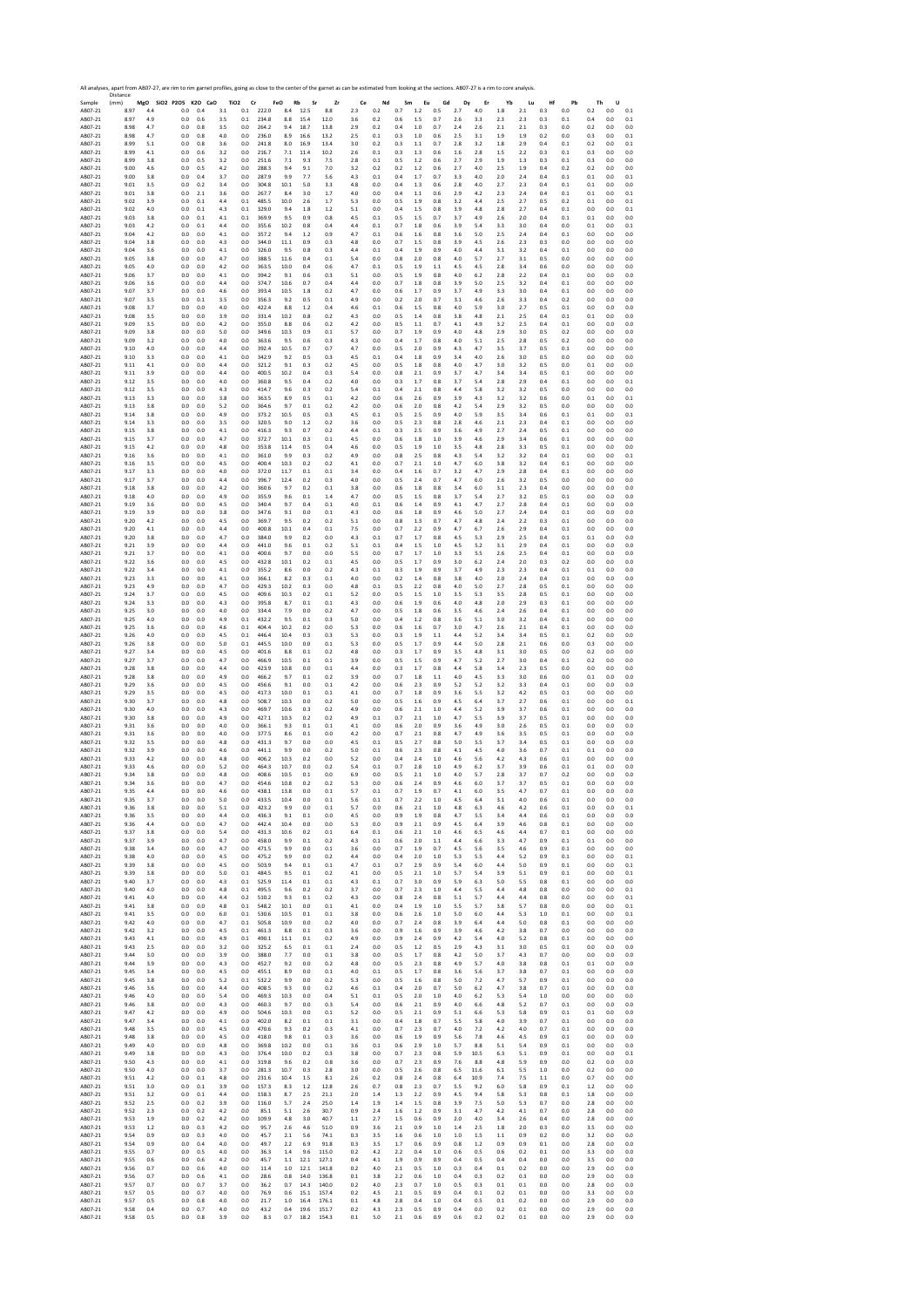|                    | All analyses, apart from AB07-27, are rim to rim garnet profiles, going as close to the center of the garnet as can be estimated from looking at the sections. AB07-27 is a rim to core analysis<br>Distance |            |                              |            |            |                                    |              |            |                  |              |            |            |            |            |            |            |            |            |            |            |            |            |            |            |
|--------------------|--------------------------------------------------------------------------------------------------------------------------------------------------------------------------------------------------------------|------------|------------------------------|------------|------------|------------------------------------|--------------|------------|------------------|--------------|------------|------------|------------|------------|------------|------------|------------|------------|------------|------------|------------|------------|------------|------------|
| Sample<br>AB07-21  | (mm)<br>9.59                                                                                                                                                                                                 | 0.4        | MgO SiO2 P2O5 K2O CaO<br>0.0 | 0.7        | 4.3        | TiO <sub>2</sub><br>Cr<br>$_{0.0}$ | 18.8         | FeO<br>0.7 | Rb<br>Sr<br>18.7 | Zr<br>145.0  | Ce<br>0.2  | Nd<br>4.1  | Sm<br>2.4  | Eu<br>0.8  | Gd<br>0.9  | Dy<br>0.4  | Er<br>0.3  | Yb<br>0.2  | Lu<br>0.2  | Hf<br>0.0  | Pb<br>0.0  | Th<br>3.0  | U<br>0.0   | 0.0        |
| AB07-21            | 9.59                                                                                                                                                                                                         | 0.5        | 0.0                          | 0.7        | 3.7        | 0.0                                | 43.9         | 1.9        | 17.3             | 143.0        | 0.1        | 4.5        | 2.0        | 0.5        | 0.9        | 0.4        | 0.2        | 0.1        | 0.2        | 0.0        | 0.0        | 3.3        | 0.0        | 0.0        |
| AB07-21            | 9.60                                                                                                                                                                                                         | 0.4        | 0.0                          | 0.8        | 3.8        | 0.0                                | 47.9         | 1.4        | 19.6             | 147.5        | 0.2        | 4.0        | 2.0        | 0.4        | $1.0\,$    | 0.3        | 0.1        | 0.2        | 0.2        | 0.0        | 0.0        | 3.5        | 0.0        | 0.0        |
| AB07-21            | 9.60                                                                                                                                                                                                         | 0.5        | 0.0                          | 0.8        | 3.9        | 0.0                                | 17.3         | 0.9        | 20.3             | 183.5        | 0.1        | 3.9        | 2.1        | 0.5        | 0.9        | 0.3        | 0.2        | 0.2        | 0.1        | 0.0        | 0.0        | 2.9        | 0.0        | 0.0        |
| AB07-21            | 9.61                                                                                                                                                                                                         | 0.5        | 0.0                          | 0.8        | 3.7        | 0.0                                | 9.2          | 0.6        | 28.6             | 179.1        | 0.1        | 3.9        | 2.1        | 0.6        | 0.8        | 0.6        | 0.2        | 0.2        | 0.1        | 0.0        | 0.0        | 2.6        | 0.0        | 0.0        |
| AB07-21            | 9.61                                                                                                                                                                                                         | 0.8        | 0.0                          | 1.0        | 3.1        | 0.0                                | 12.7         | 1.4        | 29.0             | 217.8        | 0.1        | 4.1        | 2.4        | 0.5        | 0.8        | 0.4        | 0.2        | 0.2        | 0.1        | 0.0        | 0.0        | 2.8        | 0.0        | 0.0        |
| AB07-21            | 9.62                                                                                                                                                                                                         | 0.8        | 0.0                          | 1.1        | 3.9        | 0.0                                | 52.4         | 0.9        | 34.3             | 250.6        | 0.3        | 3.2        | 1.9        | 0.5        | 0.8        | 0.4        | 0.2        | $0.1\,$    | 0.2        | 0.0        | 0.0        | 3.0        | 0.0        | 0.0        |
| AB07-21            | 9.62                                                                                                                                                                                                         | 0.8        | 0.0                          | 1.2        | 3.6        | 0.0                                | 44.6         | 0.8        | 31.5             | 254.4        | 0.1        | 3.9        | 1.9        | 0.5        | 0.8        | 0.3        | 0.3        | 0.4        | 0.2        | 0.0        | 0.0        | 3.2        | 0.0        | 0.0        |
| AB07-21            | 9.62                                                                                                                                                                                                         | 0.9        | 0.0                          | 1.0        | 3.7        | 0.0                                | 12.5         | 2.1        | 31.8             | 264.1        | 0.1        | 4.3        | 2.1        | 0.5        | 1.0        | 0.5        | 0.4        | 0.2        | 0.1        | 0.0        | 0.0        | 3.3        | 0.0        | 0.0        |
| AB07-21            | 9.63                                                                                                                                                                                                         | 0.6        | 0.0                          | $1.1$      | 3.7        | 0.0                                | 25.8         | 1.2        | 29.6             | 245.3        | 0.1        | 3.9        | 2.4        | 0.5        | 0.9        | 0.4        | 0.2        | 0.3        | 0.3        | 0.0        | 0.0        | 3.5        | 0.0        | 0.0        |
| AB07-21            | 9.63                                                                                                                                                                                                         | 0.8        | 0.0                          | 0.9        | 3.9        | 0.0                                | 23.9         | 1.0        | 24.4             | 210.9        | 0.2        | 3.6        | 2.1        | 0.4        | 1.0        | 0.5        | 0.4        | 0.4        | 0.2        | 0.0        | 0.0        | 3.6        | 0.0        | 0.0        |
| AB07-21            | 9.64                                                                                                                                                                                                         | 0.7        | 0.0                          | 0.7        | 3.5        | 0.0                                | 68.7         | 0.9        | 21.6             | 171.1        | 0.1        | 4.0        | 1.8        | 0.5        | 0.8        | 0.5        | 0.6        | 0.2        | 0.5        | 0.0        | 0.0        | 3.0        | 0.0        | 0.0        |
| AB07-21            | 9.64                                                                                                                                                                                                         | 1.0        | 0.0                          | 0.7        | 4.1        | 0.0                                | 22.5         | 1.3        | 18.1             | 162.3        | 0.2        | 3.9        | 2.1        | 0.7        | 1.1        | 0.5        | 0.6        | 0.4        | 0.3        | 0.0        | 0.0        | 3.8        | 0.0        | 0.0        |
| AB07-21            | 9.65                                                                                                                                                                                                         | 0.7        | 0.0                          | 0.6        | 4.8        | 0.0                                | 23.9         | 1.4        | 12.8             | 138.6        | 0.2        | 4.1        | 2.1        | 0.4        | 1.1        | 0.4        | 0.6        | 0.4        | 0.5        | 0.1        | 0.0        | 3.6        | 0.0        | 0.0        |
| AB07-21            | 9.65                                                                                                                                                                                                         | 0.7        | 0.0                          | 0.4        | 4.3        | 0.0                                | 24.6         | 0.8        | 10.2             | 109.0        | 0.3        | 4.1        | 2.3        | 0.9        | 1.1        | 0.6        | 0.7        | 0.5        | 0.6        | 0.1        | 0.0        | 3.4        | 0.0        | 0.0        |
| AB07-21            | 9.66                                                                                                                                                                                                         | 0.8        | 0.0                          | 0.3        | 4.3        | 0.0                                | 38.8         | 1.3        | 10.6             | 104.0        | 0.1        | 4.1        | 2.1        | 0.7        | 1.0        | 0.7        | 1.1        | 0.6        | 0.7        | 0.1        | 0.0        | 3.8        | 0.0        | 0.0        |
| AB07-21            | 9.66                                                                                                                                                                                                         | 0.7        | 0.0                          | 0.3        | 3.8        | 0.0                                | 20.6         | 1.4        | 5.4              | 59.9         | 0.3        | 3.8        | 2.2        | 0.5        | 0.9        | 0.8        | 0.6        | 0.7        | 0.5        | 0.1        | 0.0        | 3.3        | 0.0        | 0.0        |
| AB07-21            | 9.67                                                                                                                                                                                                         | 0.6        | 0.0                          | 0.3        | 4.2        | 0.0                                | 26.6         | 1.1        | 5.0              | 51.2         | 0.2        | 3.8        | 2.0        | 0.6        | 1.0        | 0.4        | 0.8        | 0.5        | 0.4        | 0.1        | 0.0        | 3.4        | 0.0        | 0.0        |
| AB07-21            | 9.67                                                                                                                                                                                                         | 0.6        | 0.0                          | 0.4        | 3.8        | 0.0                                | 21.9         | 1.4        | 3.5              | 46.6         | 0.2        | 4.3        | 2.0        | 0.5        | 0.9        | 0.8        | 0.7        | 0.4        | 0.6        | 0.1        | 0.0        | 4.5        | 0.0        | 0.0        |
| AB07-21            | 9.67                                                                                                                                                                                                         | 0.8        | 0.0                          | 0.3        | 4.4        | 0.0                                | 28.4         | 1.1        | 6.4              | 39.8         | 0.3        | 4.4        | 1.9        | 0.6        | 0.9        | 0.7        | 1.0        | 0.7        | 0.7        | 0.1        | 0.0        | 3.9        | 0.0        | 0.0        |
| AB07-21            | 9.68                                                                                                                                                                                                         | 0.8        | 0.0                          | 0.5        | 4.6        | 0.0                                | 53.5         | 1.2        | 6.3              | 56.2         | 0.3        | 4.3        | 2.4        | 0.6        | 1.1        | 1.2        | 0.9        | 0.6        | 0.9        | 0.1        | 0.0        | 4.3        | 0.0        | 0.0        |
| AB07-21            | 9.68                                                                                                                                                                                                         | 0.7        | 0.0                          | 0.3        | 4.1        | 0.0                                | 23.3         | 1.2        | 5.7              | 39.1         | 0.3        | 3.7        | 1.9        | 0.4        | 0.9        | 0.8        | 0.7        | 0.4        | 0.6        | 0.1        | 0.0        | 3.1        | 0.0        | 0.0        |
| AB07-21            | 9.69                                                                                                                                                                                                         | 0.9        | 0.0                          | 0.4        | 4.3        | 0.0                                | 14.3         | 1.3        | 4.8              | 30.1         | 0.3        | 3.6        | 1.8        | 0.4        | 0.9        | 1.0        | 1.1        | 0.5        | 0.7        | 0.1        | 0.0        | 3.4        | 0.0        | 0.0        |
| AB07-21            | 9.69                                                                                                                                                                                                         | 0.9        | 0.0                          | 0.5        | 4.2        | 0.0                                | 32.4         | 1.5        | 4.9              | 38.6         | 0.3        | 4.6        | 2.2        | 0.5        | 1.0        | 0.6        | 0.8        | 0.8        | 0.8        | 0.1        | 0.0        | 3.5        | 0.0        | 0.0        |
| AB07-21            | 9.70                                                                                                                                                                                                         | 0.8        | 0.0                          | 0.5        | 4.1        | 0.0                                | 20.5         | 1.6<br>1.2 | 5.3              | 32.1<br>27.5 | 0.3        | 4.3        | 2.2        | 0.4        | 0.9        | 0.6        | 1.0        | 0.9<br>0.8 | 1.0        | 0.1        | 0.0        | 3.4        | 0.0<br>0.0 | 0.0        |
| AB07-21<br>AB07-21 | 9.70<br>9.71                                                                                                                                                                                                 | 0.7<br>0.7 | 0.0<br>0.0                   | 0.3<br>0.4 | 4.3<br>4.5 | 0.0<br>0.0                         | 22.1<br>20.0 | 1.3        | 3.5<br>5.3       | 34.9         | 0.3<br>0.3 | 4.2<br>4.2 | 1.7<br>2.1 | 0.7<br>0.8 | 0.8<br>0.9 | 0.8<br>0.9 | 1.1<br>1.1 | 0.9        | 0.7<br>1.1 | 0.1<br>0.2 | 0.0<br>0.0 | 3.6<br>4.3 | 0.0        | 0.0<br>0.0 |
| AB07-21            | 9.71                                                                                                                                                                                                         | 0.9        | 0.0                          | 0.3        | 4.6        | 0.0                                | 23.0         | 1.1        | 3.2              | 41.7         | 0.3        | 4.1        | 2.0        | 0.5        | 1.0        | 0.5        | 1.1        | 0.8        | 1.1        | 0.2        | 0.0        | 3.8        | 0.0        | 0.0        |
| AB07-21            | 9.72                                                                                                                                                                                                         | 0.5        | 0.0                          | 0.2        | 4.6        | 0.0                                | 10.1         | 0.9        | 3.0              | 29.6         | 0.1        | 4.3        | 2.0        | 0.5        | 0.9        | 0.6        | 1.0        | 0.7        | 0.7        | 0.1        | 0.0        | 3.7        | 0.0        | 0.0        |
| AB07-21            | 9.72                                                                                                                                                                                                         | 0.4        | 0.0                          | 0.3        | 4.8        | 0.0                                | 14.2         | 0.8        | 6.7              | 37.0         | 0.1        | 4.6        | 1.9        | 0.6        | 0.9        | 0.7        | 0.8        | 0.6        | 0.4        | 0.1        | 0.0        | 4.0        | 0.0        | 0.0        |
| AB07-21            | 9.72                                                                                                                                                                                                         | 0.3        | 0.0                          | 0.3        | 4.6        | 0.0                                | 8.4          | 1.1        | 3.2              | 35.8         | 0.2        | 4.2        | 2.3        | 0.4        | 0.8        | 0.3        | 0.4        | 0.6        | 0.5        | 0.0        | 0.0        | 4.2        | 0.0        | 0.0        |
| AB07-21            | 9.73                                                                                                                                                                                                         | 0.3        | 0.0                          | 0.2        | 3.3        | 0.0                                | 14.5         | 0.5        | $1.8\,$          | 23.6         | 0.0        | 3.0        | 1.8        | 0.4        | 0.6        | 0.4        | 0.2        | $0.1\,$    | 0.2        | 0.0        | 0.0        | 2.7        | 0.0        | 0.0        |
| AB07-21            | 9.73                                                                                                                                                                                                         | 0.2        | 0.0                          | 0.1        | 3.8        | 0.0                                | 9.0          | 0.4        | 2.7              | 32.3         | 0.1        | 3.7        | 2.2        | 0.6        | 0.8        | 0.4        | 0.3        | 0.2        | 0.1        | 0.0        | 0.0        | 3.2        | 0.0        | 0.0        |
| AB07-21            | 9.74                                                                                                                                                                                                         | 0.2        | 0.0                          | 0.2        | 5.0        | 0.0                                | 8.4          | 0.4        | 2.2              | 34.8         | 0.0        | 4.9        | 2.2        | 0.4        | 1.0        | 0.3        | 0.3        | 0.1        | 0.1        | 0.0        | 0.0        | 3.7        | 0.0        | 0.0        |
| AB07-21            | 9.74                                                                                                                                                                                                         | 0.3        | 0.0                          | 0.2        | 3.7        | 0.0                                | 13.1         | 0.5        | 4.0              | 30.2         | 0.0        | 4.0        | 1.8        | 0.5        | 0.8        | 0.3        | 0.1        | 0.1        | 0.1        | 0.0        | 0.0        | 3.7        | 0.0        | 0.0        |
| AB07-21            | 9.75                                                                                                                                                                                                         | 0.1        | 0.0                          | 0.1        | 4.2        | 0.0                                | 11.1         | 0.3        | 2.2              | 33.1         | 0.0        | 4.4        | 2.2        | 0.5        | 0.9        | 0.2        | 0.2        | 0.0        | 0.1        | 0.0        | 0.0        | 3.9        | 0.0        | 0.0        |
| AB07-21            | 9.75                                                                                                                                                                                                         | 0.3        | 0.0                          | 0.4        | 4.4        | 0.0                                | 19.2         | 0.5        | 4.8              | 36.1         | 0.1        | 4.6        | 2.6        | 0.4        | 0.9        | 0.2        | 0.2        | 0.1        | 0.1        | 0.0        | 0.0        | 3.9        | 0.0        | 0.0        |
| AB07-21            | 9.76                                                                                                                                                                                                         | 0.2        | 0.0                          | 1.5        | 4.3        | 0.0                                | 3.7          | 0.3        | 7.5              | 50.9         | 0.2        | 4.0        | 2.4        | 0.5        | 1.0        | 0.2        | 0.2        | 0.1        | 0.2        | 0.0        | 0.0        | 3.1        | 0.0        | 0.0        |
| AB07-21            | 9.76                                                                                                                                                                                                         | 0.1        | 0.0                          | 1.5        | 4.3        | 0.0                                | 6.2          | 0.5        | 18.8             | 85.3         | 0.1        | 4.5        | 2.1        | 0.6        | 0.9        | 0.4        | 0.1        | 0.1        | 0.2        | 0.0        | 0.0        | 3.2        | 0.0        | 0.0        |
| AB07-21<br>AB07-21 | 9.77                                                                                                                                                                                                         | 0.2        | 0.0                          | 2.2        | 3.6        | 0.0                                | 11.7         | 0.5        | 23.5             | 113.4        | 0.1        | 3.9        | 1.9        | 0.4        | 0.8        | 0.3        | 0.2        | 0.1        | 0.2        | 0.0        | 0.0        | 3.5        | 0.0        | 0.0        |
| AB07-21            | 9.77                                                                                                                                                                                                         | 0.2        | 0.0                          | 2.0        | 3.3        | 0.0                                | 6.0          | 0.4        | 25.2             | 106.4        | 0.1        | 3.5        | 1.4        | 0.5        | 0.7        | 0.2        | 0.1        | 0.2        | 0.2        | 0.0        | 0.0        | 3.0        | 0.0        | 0.0        |
|                    | 9.78                                                                                                                                                                                                         | 0.2        | 0.0                          | 2.0        | 3.8        | 0.0                                | 6.1          | 0.5        | 25.4             | 159.5        | 0.4        | 3.9        | 2.2        | 0.5        | 0.9        | 0.2        | 0.2        | 0.1        | 0.1        | 0.0        | 0.0        | 3.2        | 0.0        | 0.0        |
| AB07-21            | 9.78                                                                                                                                                                                                         | 0.3        | 0.0                          | 5.3        | 3.9        | 0.0                                | 7.2          | 0.4        | 24.2             | 113.1        | 0.1        | 4.3        | 2.3        | 0.5        | 0.9        | 0.3        | 0.2        | 0.1        | 0.2        | 0.0        | 0.0        | 3.4        | 0.0        | 0.0        |
| AR07-21            | 9.78                                                                                                                                                                                                         | 0.3        | 0.0                          | 1.3        | 4.1        | 0.0                                | 8.9          | 0.6        | 13.4             | 92.7         | 0.1        | 4.2        | 1.9        | 0.5        | 0.8        | 0.4        | 0.4        | 0.2        | 0.1        | 0.0        | 0.0        | 3.7        | 0.0        | 0.0        |
| AB07-21            | 9.79                                                                                                                                                                                                         | 0.2        | 0.0                          | 0.9        | 3.1        | 0.0                                | 7.2          | 0.5        | 11.0             | 63.0         | 0.1        | 3.6        | 1.8        | 0.2        | 0.8        | 0.4        | 0.3        | 0.3        | 0.1        | 0.0        | 0.0        | 3.7        | 0.0        | 0.0        |
| AB07-21            | 9.79                                                                                                                                                                                                         | 0.3        | 0.0                          | 1.0        | 4.5        | 0.0                                | 7.3          | 0.5        | 8.7              | 70.1         | 0.1        | 4.7        | 2.5        | 0.5        | 1.0        | 0.7        | 0.8        | 0.2        | 0.5        | 0.0        | 0.0        | 4.9        | 0.0        | 0.0        |
| AB07-21            | 9.80                                                                                                                                                                                                         | 0.3        | 0.0                          | 0.9        | 4.3        | 0.0                                | 10.7         | 0.6        | 7.0              | 57.7         | 0.0        | 4.5        | 2.7        | 0.5        | 1.3        | 0.5        | 0.5        | 0.3        | 0.2        | 0.0        | 0.0        | 4.6        | 0.0        | 0.0        |
| AB07-21            | 9.80                                                                                                                                                                                                         | 0.2        | 0.0                          | 0.7        | 4.3        | 0.0                                | 7.4          | 0.6        | 6.5              | 41.9         | 0.0        | 3.5        | 2.0        | 0.4        | 0.8        | 0.3        | 0.2        | 0.2        | 0.5        | 0.0        | 0.0        | 4.0        | 0.0        | 0.0        |
| AB07-21            | 9.81                                                                                                                                                                                                         | 0.3        | 0.0                          | 0.8        | 4.7        | 0.0                                | 8.7          | 0.6        | 5.4              | 44.6         | 0.1        | 4.4        | 2.2        | 0.5        | 1.0        | 0.2        | 0.3        | 0.1        | 0.2        | 0.0        | 0.0        | 4.7        | 0.0        | 0.0        |
| AB07-21            | 9.81                                                                                                                                                                                                         | 0.2        | 0.0                          | 0.6        | 3.5        | 0.0                                | 8.3          | 0.5        | 4.2              | 32.3         | 0.0        | 3.6        | 2.1        | 0.5        | 0.7        | 0.3        | 0.3        | 0.2        | 0.2        | 0.0        | 0.0        | 3.4        | 0.0        | 0.0        |
| AB07-21            | 9.82                                                                                                                                                                                                         | 0.3        | 0.0                          | 0.8        | 4.7        | 0.0                                | 8.6          | 0.6        | 4.6              | 39.7         | 0.3        | 4.3        | 2.8        | 0.5        | 0.9        | 0.6        | 0.4        | 0.3        | 0.3        | 0.0        | 0.0        | 4.6        | 0.0        | 0.0        |
| AB07-21            | 9.82                                                                                                                                                                                                         | 0.2        | 0.0                          | 0.7        | 5.0        | 0.0                                | 7.2          | 0.5        | 3.2              | 35.8         | 0.1        | 4.8        | 2.6        | 0.5        | 1.2        | 0.2        | 0.2        | 0.1        | 0.0        | 0.0        | 0.0        | 4.2        | 0.0        | 0.0        |
| AB07-21            | 9.83                                                                                                                                                                                                         | 0.2        | 0.0                          | 0.4        | 4.4        | 0.0                                | 3.0          | 0.3        | 1.9              | 32.4         | 0.1        | 4.4        | 1.9        | $0.4\,$    | 1.0        | 0.2        | 0.1        | 0.1        | 0.0        | 0.0        | 0.0        | 4.0        | 0.0        | $_{0.0}$   |
| AB07-21            | 9.83                                                                                                                                                                                                         | 0.1        | 0.0                          | 0.3        | 5.0        | 0.0                                | 1.9          | 0.6        | 4.0              | 38.8         | 0.1        | 4.9        | 2.4        | 0.3        | 1.1        | 0.5        | 0.2        | 0.1        | 0.0        | 0.0        | 0.0        | 4.7        | 0.0        | 0.0        |
| AB07-21            | 9.83                                                                                                                                                                                                         | 0.1        | 0.0                          | 0.3        | 4.9        | 0.0                                | 1.0          | 0.3        | 1.5              | 45.4         | 0.0        | 5.4        | 2.4        | 0.4        | 1.0        | 0.3        | 0.2        | 0.1        | 0.1        | 0.0        | 0.0        | 4.3        | 0.0        | 0.0        |
| AB07-21            | 9.84                                                                                                                                                                                                         | 0.1        | 0.0                          | 1.2        | 5.1        | 0.0                                | 4.5          | 0.2        | 2.6              | 33.0         | 0.0        | 4.9        | 2.7        | 0.6        | 0.9        | 0.2        | 0.1        | 0.1        | 0.1        | 0.0        | 0.0        | 5.0        | 0.0        | 0.0        |
| AB07-21            | 9.84                                                                                                                                                                                                         | 0.1        | 0.0                          | 0.2        | 5.0        | 0.0                                | $-0.4$       | 0.2        | $1.8\,$          | 35.8         | 0.0        | 4.8        | 2.4        | 0.4        | 0.9        | 0.1        | 0.1        | 0.1        | 0.0        | 0.0        | 0.0        | 4.8        | 0.0        | 0.0        |
| AB07-21            | 9.85                                                                                                                                                                                                         | 0.1        | 0.0                          | 0.4        | 4.8        | 0.0                                | 2.4          | 0.2        | 2.1              | 37.8         | 0.1        | 4.9        | 2.6        | 0.3        | 1.1        | 0.2        | 0.1        | 0.0        | 0.0        | 0.0        | 0.0        | 6.1        | 0.0        | 0.0        |
| AB07-21            | 9.85                                                                                                                                                                                                         | 0.1        | 0.0                          | 0.4        | 4.6        | 0.0                                | 1.4          | 0.1        | 6.5              | 38.6         | 0.0        | 5.2        | 2.3        | 0.6        | 1.0        | 0.2        | 0.1        | 0.0        | 0.0        | 0.0        | 0.0        | 4.3        | 0.0        | 0.0        |
| AB07-21            | 9.86                                                                                                                                                                                                         | 0.1        | 0.0                          | 0.8        | 5.4        | 0.0                                | 3.3          | 0.2        | 15.1             | 36.2         | 0.0        | 4.4        | 2.8        | 0.3        | 0.9        | 0.2        | 0.0        | 0.0        | 0.0        | 0.0        | 0.0        | 4.2        | 0.0        | 0.0        |
| AB07-21            | 9.86                                                                                                                                                                                                         | 0.1        | 0.0                          | 1.0        | 4.1        | 0.0                                | 0.4          | 0.1        | 19.3             | 27.2         | 0.0        | 3.7        | 1.5        | 0.4        | 0.8        | 0.1        | 0.0        | 0.0        | 0.0        | 0.0        | 0.0        | 3.4        | 0.0        | 0.0        |
| AB07-21            | 9.87                                                                                                                                                                                                         | 0.2        | 0.0                          | 3.8        | 5.3        | 0.0                                | 6.0          | 0.2        | 37.3             | 35.0         | 0.0        | 4.6        | 2.4        | 0.5        | 1.0        | 0.4        | 0.1        | 0.0        | 0.0        | 0.0        | 0.0        | 3.9        | 0.0        | 0.0        |
| AB07-21            | 9.87                                                                                                                                                                                                         | 0.4        | 0.0                          | 2.0        | 4.0        | 0.0                                | 5.6          | 0.4        | 35.2             | 33.0         | 0.0        | 3.7        | 2.2        | 0.3        | 0.8        | 0.2        | 0.0        | 0.0        | 0.1        | 0.0        | 0.0        | 3.1        | 0.0        | 0.0        |
| AB07-21            | 9.88                                                                                                                                                                                                         | 0.6        | 0.0                          | 1.7        | 3.7        | 0.0                                | 7.2          | 0.5        | 29.1             | 32.6         | 0.0        | 4.6        | 2.3        | 0.4        | 0.9        | 0.3        | 0.1        | 0.0        | 0.0        | 0.0        | 0.0        | 4.0        | 0.0        | 0.0        |
| AB07-21            | 9.88                                                                                                                                                                                                         | 0.6        | 0.0                          | 1.3        | 4.1        | 0.0                                | 5.4          | 0.4        | 26.0             | 32.1         | 0.3        | 4.3        | 2.3        | 0.3        | 0.9        | 0.3        | 0.1        | 0.1        | 0.1        | 0.0        | 0.0        | 4.1        | 0.0        | 0.0        |
| AB07-21            | 9.88                                                                                                                                                                                                         | 0.5        | 0.0                          | 1.2        | 4.3        | 0.0                                | 4.2          | 0.4        | 20.6             | 37.8         | 0.0        | 4.5        | 2.5        | 0.5        | 1.0        | 0.3        | 0.0        | 0.0        | 0.0        | 0.0        | 0.0        | 5.2        | 0.0        | 0.0        |
| AB07-21            | 9.89                                                                                                                                                                                                         | 0.2        | 0.0                          | 0.6        | 3.1        | 0.0                                | 3.0          | 0.2        | 15.7             | 25.4         | 0.0        | 3.2        | 1.3        | 0.3        | 0.7        | 0.1        | 0.1        | 0.0        | 0.0        | 0.0        | 0.0        | 2.8        | 0.0        | 0.0        |
| AB07-21            | 9.89                                                                                                                                                                                                         | 0.3        | 0.0                          | 0.7        | 4.6        | 0.0                                | 0.1          | 0.2        | 11.7             | 34.0         | 0.0        | 5.0        | 2.5        | 0.6        | 1.1        | 0.4        | 0.1        | 0.0        | 0.0        | 0.0        | 0.0        | 4.2        | 0.0        | 0.0        |
| AB07-21            | 9.90                                                                                                                                                                                                         | 0.2        | 0.0                          | 0.4        | 3.9        | 0.0                                | 2.6          | 0.2        | 9.4              | 28.4         | 0.0        | 4.6        | 2.5        | 0.3        | 1.0        | 0.2        | 0.0        | 0.0        | 0.0        | 0.0        | 0.0        | 3.3        | 0.0        | 0.0        |
| AB07-21            | 9.90                                                                                                                                                                                                         | 0.1        | 0.0                          | 0.4        | 4.7        | 0.0                                | 2.3          | 0.2        | 4.6              | 31.0         | 0.0        | 4.7        | 2.5        | 0.5        | 0.9        | 0.3        | 0.1        | 0.0        | 0.0        | 0.0        | 0.0        | 3.8        | 0.0        | 0.0        |
| AB07-21            | 9.91                                                                                                                                                                                                         | 0.1        | 0.0                          | 0.2        | 4.7        | 0.0                                | 1.9          | 0.1        | 6.5              | 27.4         | 0.0        | 4.8        | 2.2        | 0.4        | 1.0        | 0.1        | 0.0        | 0.0        | 0.0        | 0.0        | 0.0        | 3.9        | 0.0        | 0.0        |
| AB07-21            | 9.91                                                                                                                                                                                                         | 0.1        | 0.0                          | 0.2        | 5.0        | 0.0                                | 1.0          | 0.1        | 2.5              | 27.2         | 0.1        | 5.0        | 1.9        | 0.4        | 1.0        | 0.4        | 0.1        | 0.0        | 0.0        | 0.0        | 0.0        | 4.3        | 0.0        | 0.0        |
| AB07-21            | 9.92                                                                                                                                                                                                         | 0.1        | 0.0                          | 0.1        | 5.7        | 0.0                                | 6.4          | 0.2        | 2.0              | 26.6         | 0.0        | 5.1        | 2.7        | 0.3        | 1.3        | 0.0        | 0.1        | 0.0        | 0.0        | 0.0        | 0.0        | 4.2        | 0.0        | 0.0        |
| AB07-21            | 9.92                                                                                                                                                                                                         | 0.1        | 0.0                          | 0.7        | 5.3        | 0.0                                | 2.4          | 0.1        | 0.7              | 25.7         | 0.0        | 4.4        | 2.8        | $0.4\,$    | 1.0        | 0.1        | 0.1        | 0.0        | 0.0        | 0.0        | 0.0        | 4.6        | 0.0        | 0.0        |
| AB07-21            | 9.93                                                                                                                                                                                                         | 0.1        | 0.0                          | 0.1        | 4.7        | 0.0                                | $-0.4$       | 0.1        | 1.2              | 29.4         | 0.0        | 4.7        | 2.7        | 0.7        | 1.1        | 0.1        | 0.1        | 0.0        | 0.0        | 0.0        | 0.0        | 4.0        | 0.0        | 0.0        |
| AB07-21            | 9.93                                                                                                                                                                                                         | 0.0        | 0.0                          | 0.1        | 5.0        | 0.0                                | 0.6          | 0.1        | 3.7              | 40.7         | 0.0        | 5.1        | 2.5        | 0.5        | 1.2        | 0.3        | 0.1        | 0.0        | 0.0        | 0.0        | 0.0        | 5.0        | 0.0        | 0.0        |
| AB07-21            | 9.93                                                                                                                                                                                                         | 0.1        | 0.0                          | 0.2        | 4.1        | 0.0                                | 1.3          | 0.0        | 2.5              | 42.0         | 0.0        | 4.8        | 2.1        | 0.4        | 1.1        | 0.2        | 0.1        | 0.0        | 0.0        | 0.0        | 0.0        | 4.0        | 0.0        | 0.0        |
| AB07-21            | 9.94                                                                                                                                                                                                         | 0.0        | 0.0                          | 0.2        | 4.5        | 0.0                                | 9.5          | 0.0        | 3.6              | 59.3         | 0.0        | 5.1        | 2.2        | 0.6        | 0.9        | 0.3        | 0.1        | 0.0        | 0.0        | 0.0        | 0.0        | 3.7        | $_{0.0}$   | $_{0.0}$   |
| AB07-21            | 9.94                                                                                                                                                                                                         | 0.0        | 0.0                          | 0.2        | 5.0        | 0.0                                | 12.0         | 0.1        | 3.8              | 79.0         | 0.0        | 5.4        | 2.7        | 0.7        | 1.1        | 0.3        | 0.1        | 0.0        | 0.0        | 0.0        | 0.0        | 4.9        | 0.0        | 0.0        |
| AB07-21            | 9.95                                                                                                                                                                                                         | 0.0        | 0.0                          | 0.2        | 5.0        | 0.0                                | 3.3          | 0.1        | 5.7              | 81.3         | 0.0        | 4.4        | 2.8        | 0.5        | 1.0        | 0.2        | 0.1        | 0.0        | 0.0        | 0.0        | 0.0        | 3.9        | 0.0        | 0.0        |
| AB07-21            | 9.95                                                                                                                                                                                                         | 0.0        | 0.0                          | 0.2        | 4.7        | 0.0                                | 1.4          | 0.1        | 5.9              | 78.2         | 0.0        | 5.2        | 2.7        | 0.4        | 1.1        | 0.1        | 0.1        | 0.0        | 0.0        | 0.0        | 0.0        | 4.2        | 0.0        | 0.0        |
| AB07-21            | 9.96                                                                                                                                                                                                         | 0.0        | 0.0                          | 0.5        | 5.5        | 0.0                                | 3.0          | 0.1        | 4.3              | 80.9         | 0.0        | 5.1        | 2.3        | 0.4        |            | 0.4        | 0.0        | 0.0        | 0.0        | 0.0        | 0.0        | 3.7        | 0.0        | 0.0        |
| ABU7-21            | 9.9t                                                                                                                                                                                                         | U.I        |                              | υ.:        | 4. ,       | U.U                                | υ.           | υ.         | 4.L              | 76.S         | U.L        |            |            | U.t        | 1.1<br>1.1 | υ.:        | U.I        | U.L        | U.L        | U.U        | U.L        |            | U.l        | U.L        |
| AB07-21            | 9.97                                                                                                                                                                                                         | 0.0        | 0.0                          | 0.6        | 4.9        | 0.0                                | $-1.3$       | 0.1        | 4.1              | 100.2        | 0.0        | 4.8        | 2.2        | 0.5        | 1.2        | 0.2        | 0.1        | 0.0        | 0.0        | 0.0        | 0.0        | 4.1        | 0.0        | 0.0        |
| AB07-21            | 9.97                                                                                                                                                                                                         | 0.0        | 0.0                          | 0.2        | 5.1        | 0.0                                | 0.1          | 0.1        | 5.4              | 70.9         | 0.0        | 4.9        | 2.6        | 0.5        | 1.1        | 0.2        | 0.1        | 0.0        | 0.0        | 0.0        | 0.0        | 4.0        | 0.0        | 0.0        |
| AB07-21            | 9.98                                                                                                                                                                                                         | 0.0        | 0.0                          | 0.3        | 4.6        | 0.0                                | 6.4          | 0.1        | 4.4              | 86.5         | 0.0        | 5.5        | 2.4        | 0.7        | 1.3        | 0.3        | 0.1        | 0.1        | 0.0        | 0.0        | 0.0        | 4.7        | 0.0        | 0.0        |
| AB07-21            | 9.98                                                                                                                                                                                                         | 0.0        | 0.0                          | 0.2        | 4.7        | 0.0                                | $-0.8$       | 0.1        | 4.4              | 80.9         | 0.0        | 4.9        | 2.6        | 0.3        | 1.1        | 0.1        | 0.1        | 0.0        | 0.0        | 0.0        | 0.0        | 4.0        | 0.0        | 0.0        |
| AB07-21            | 9.99                                                                                                                                                                                                         | 0.0        | 0.0                          | 0.2        | 4.6        | 0.0                                | 0.6          | 0.1        | 4.4              | 88.8         | 0.0        | 5.8        | 3.0        | 0.3        | 1.3        | 0.2        | 0.1        | 0.0        | 0.0        | 0.0        | 0.0        | 4.2        | 0.0        | 0.0        |
| AB07-21            | 9.99                                                                                                                                                                                                         | 0.0        | 0.0                          | 0.2        | 4.4        | 0.0                                | $-0.4$       | 0.1        | 4.4              | 91.1         | 0.0        | 5.6        | 2.9        | 0.4        | 1.2        | 0.3        | 0.1        | 0.0        | 0.0        | 0.0        | 0.0        | 4.0        | 0.0        | 0.0        |
| AR07-21            | 9.99                                                                                                                                                                                                         | 0.0        | 0.0                          | 0.2        | 4.8        | 0.0                                | 1.9          | 0.0        | 8.9              | 81.2         | 0.0        | 5.4        | 2.4        | 0.5        | 1.0        | 0.2        | 0.1        | 0.0        | 0.0        | 0.0        | 0.0        | 4.0        | 0.0        | 0.0        |
| AB07-21<br>AR07-21 | 10.00                                                                                                                                                                                                        | 0.0        | 0.0                          | 0.2        | 4.5        | 0.0                                | $-0.4$       | 0.1<br>0.0 | 4.1<br>4.2       | 85.2         | 0.0        | 4.9        | 2.9<br>2.3 | 0.3        | 1.1        | 0.3        | 0.1        | 0.0        | 0.0        | 0.0        | 0.0        | 4.3        | 0.0        | 0.0        |
| AB07-21            | 10.00<br>10.01                                                                                                                                                                                               | 0.0<br>0.1 | 0.0<br>0.0                   | 0.5<br>0.5 | 5.1<br>4.8 | 0.0<br>0.0                         | 7.6<br>2.3   | 0.1        | 6.8              | 90.8<br>85.0 | 0.0<br>0.0 | 4.8<br>4.7 | 2.5        | 0.4<br>0.4 | 1.0<br>1.0 | 0.3<br>0.4 | 0.1<br>0.3 | 0.0<br>0.0 | 0.0<br>0.0 | 0.0<br>0.0 | 0.0<br>0.0 | 4.2<br>4.2 | 0.0<br>0.0 | 0.0<br>0.0 |
| AB07-21            | 10.01                                                                                                                                                                                                        | 0.1        | 0.0                          | 0.5        | 4.9        | 0.0                                | 2.5          | 0.1        | 6.0              | 96.6         | 0.0        | 4.8        | 2.8        | 0.7        | 1.2        | 0.3        | 0.1        | 0.0        | 0.0        | 0.0        | 0.0        | 4.3        | 0.0        | 0.0        |
| AB07-21            | 10.02                                                                                                                                                                                                        | $0.1\,$    | 0.0                          | 0.7        | $4.5\,$    | $_{0.0}$                           | $-0.4$       | 0.1        | 8.9              | 112.5        | 0.0        | 4.7        | 2.7        | 0.4        | $1.0\,$    | 0.2        | $0.1\,$    | $0.0\,$    | $0.0\,$    | 0.0        | 0.0        | 4.1        | 0.0        | 0.0        |
| AB07-21            | 10.02                                                                                                                                                                                                        | 0.1        | 0.0                          | 1.2        | 4.2        | 0.0                                | 0.1          | 0.1        | 17.8             | 113.0        | 0.0        | 4.3        | 2.1        | 0.5        | 0.9        | 0.2        | 0.1        | 0.0        | 0.0        | 0.0        | 0.0        | 4.9        | 0.0        | 0.0        |
| AB07-21            | 10.03                                                                                                                                                                                                        | 0.1        | 0.0                          | 1.4        | 4.0        | 0.0                                | 0.9          | 0.1        | 16.1             | 126.4        | 0.1        | 3.6        | 2.1        | 0.3        | 0.9        | 0.3        | 0.1        | 0.1        | 0.0        | 0.0        | 0.0        | 3.9        | 0.0        | 0.0        |
| AB07-21            | 10.03                                                                                                                                                                                                        | 0.1        | 0.0                          | 2.4        | 3.5        | 0.0                                | 5.8          | 0.1        | 19.5             | 131.2        | 0.0        | 4.3        | 1.7        | 0.4        | 0.9        | 0.1        | 0.1        | 0.0        | 0.0        | 0.0        | 0.0        | 4.7        | 0.0        | 0.0        |
| AB07-21            | 10.04                                                                                                                                                                                                        | 0.1        | 0.0                          | 2.7        | 3.3        | $_{0.0}$                           | 2.6          | 0.1        | 15.7             | 121.0        | 0.0        | 3.4        | 1.4        | 0.3        | 0.7        | 0.2        | $0.1\,$    | 0.0        | $0.0\,$    | 0.0        | 0.0        | 3.6        | 0.0        | 0.0        |
| AB07-21            | 10.04                                                                                                                                                                                                        | 0.1        | 0.0                          | 1.5        | 3.3        | 0.0                                | 4.1          | 0.1        | 16.1             | 105.3        | 0.0        | 3.6        | 1.6        | 0.4        | 0.8        | 0.3        | 0.0        | 0.0        | 0.0        | 0.0        | 0.0        | 4.1        | 0.0        | 0.0        |
| AB07-21            | 10.04                                                                                                                                                                                                        | 0.1        | 0.0                          | 1.6        | 3.1        | 0.0                                | 0.8          | 0.1        | 13.9             | 85.1         | 0.0        | 3.0        | 1.9        | 0.4        | 0.7        | 0.1        | 0.0        | 0.0        | 0.0        | 0.0        | 0.0        | 4.4        | 0.0        | 0.0        |
| AB07-21            | 10.05                                                                                                                                                                                                        | 0.0        | 0.0                          | $1.1$      | 3.3        | 0.0                                | 1.9          | 0.1        | 12.7             | 70.9         | 0.1        | 3.3        | 2.1        | 0.2        | 0.8        | 0.2        | 0.1        | 0.0        | 0.0        | 0.0        | 0.0        | 3.0        | 0.0        | 0.0        |
| AB07-21            | 10.05                                                                                                                                                                                                        | $0.1\,$    | 0.0                          | 1.5        | $4.5\,$    | 0.0                                | $4.4\,$      | 0.2        | 6.7              | 69.1         | 0.0        | 3.6        | 1.7        | 0.4        | $0.8\,$    | 0.4        | $\rm 0.1$  | $\rm 0.1$  | $0.1\,$    | 0.0        | 0.0        | 3.6        | $_{0.0}$   | $_{0.0}$   |
| AB07-21            | 10.06                                                                                                                                                                                                        | 0.1        | 0.0                          | 0.6        | 3.6        | 0.0                                | 7.0          | 0.4        | 5.8              | 60.2         | 0.1        | 3.4        | 1.7        | 0.4        | 0.8        | 0.1        | 0.5        | 0.2        | 0.4        | 0.0        | 0.0        | 3.3        | 0.0        | 0.0        |
| AB07-21            | 10.06                                                                                                                                                                                                        | 0.3        | 0.0                          | 0.4        | 4.3        | 0.0                                | 14.4         | 0.9        | 4.1              | 54.1         | 0.1        | 3.6        | 1.5        | 0.4        | 0.9        | 0.7        | 1.1        | 0.9        | 1.0        | 0.1        | 0.0        | 4.0        | 0.0        | 0.0        |
| AB07-21            | 10.07                                                                                                                                                                                                        | 0.6        | 0.0                          | 0.3        | 3.6        | 0.0                                | 35.5         | 1.3        | 3.0              | 47.1         | 0.3        | 2.8        | 1.3        | 0.8        | 0.7        | 1.2        | 2.0        | 1.7        | 1.5        | 0.2        | 0.0        | 2.9        | 0.0        | 0.0        |
| AB07-21            | 10.07                                                                                                                                                                                                        | 0.7        | 0.0                          | 0.2        | 3.3        | 0.0                                | 45.1         | 1.7        | 3.9              | 37.1         | 0.7        | 2.2        | 1.1        | 0.6        | 0.7        | 1.5        | 2.5        | 2.1        | 1.9        | 0.2        | 0.0        | 2.2        | 0.0        | 0.0        |
| AB07-21            | 10.08                                                                                                                                                                                                        | 1.3        | 0.0                          | 0.4        | 3.7        | 0.0                                | 68.8         | 3.0        | 4.2              | 42.6         | 1.3        | 2.1        | 1.2        | 1.1        | 0.6        | 2.5        | 4.6        | 3.0        | 2.8        | 0.5        | 0.0        | 2.3        | 0.0        | 0.0        |
| AB07-21            | 10.08                                                                                                                                                                                                        | 1.9        | 0.0                          | 0.5        | 3.9        | 0.0                                | 110.7        | 4.5        | 4.0              | 48.5         | 2.0        | 2.2        | 1.5        | 1.1        | 1.0        | 3.7        | 6.2        | 3.9        | 4.2        | 0.6        | 0.0        | 2.0        | 0.0        | 0.0        |
| AB07-21            | 10.09                                                                                                                                                                                                        | 2.3        | 0.0                          | 0.2        | 3.9        | 0.0                                | 127.7        | 5.6        | 6.3              | 48.6         | 2.8        | 1.1        | 1.0        | 1.4        | 0.8        | 4.3        | 7.6        | 5.2        | 4.9        | 0.7        | 0.0        | 1.3        | 0.0        | 0.0        |
| AB07-21            | 10.09                                                                                                                                                                                                        | 2.8        | 0.0                          | 0.2        | 3.5        | 0.0                                | 165.4        | 6.7        | 3.4              | 37.9         | 3.7        | 1.4        | 1.0        | 1.7        | 0.8        | 5.0        | 8.9        | 6.4        | 4.4        | 0.7        | 0.1        | 0.9        | 0.1        | 0.0        |
| AB07-21            | 10.09                                                                                                                                                                                                        | 2.1        | 0.0                          | 0.1        | 2.4        | 0.0                                | 120.2        | 5.1        | 1.9              | 17.1         | 2.5        | 0.4        | 0.4        | 1.4        | 0.6        | 4.3        | 7.3        | 3.9        | 4.1        | 0.6        | 0.0        | 0.3        | 0.0        | 0.0        |
| AB07-21            | 10.10                                                                                                                                                                                                        | 3.3        | 0.0                          | 0.1        | 3.3        | 0.0                                | 204.3        | 7.4        | 2.3              | 20.2         | 3.4        | 0.8        | 0.4        | 2.6        | 0.7        | 5.9        | 11.3       | 5.7        | 6.1        | 0.7        | 0.1        | 0.4        | 0.1        | 0.0        |
| AB07-21            | 10.10                                                                                                                                                                                                        | 3.6        | 0.0                          | 0.1        | 4.0        | 0.0                                | 243.4        | 9.4        | 1.6              | 9.7          | 4.4        | 0.5        | 0.8        | 2.1        | 1.0        | 8.3        | 10.5       | 6.0        | 6.0        | 0.8        | 0.1        | 0.3        | 0.1        | 0.0        |
| AB07-21            | 10.11                                                                                                                                                                                                        | 3.8        | 0.0                          | 0.0        | 4.5        | 0.0                                | 243.1        | 9.2        | 1.3              | 8.6          | 5.4        | 0.5        | 0.8        | 2.1        | 0.9        | 8.6        | 11.7       | 5.6        | 6.1        | 0.7        | 0.0        | 0.5        | 0.1        | 0.0        |
| AB07-21            | 10.11                                                                                                                                                                                                        | 4.0        | 0.0                          | 0.2        | 3.6        | 0.0                                | 232.1        | 9.6        | 1.6              | 14.5         | 6.7        | 0.7        | 0.8        | 2.9        | 0.8        | 7.5        | 12.2       | 6.3        | 5.6        | 0.8        | 0.1        | 0.3        | 0.1        | 0.0        |
| AB07-21            | 10.12                                                                                                                                                                                                        | 4.0        | 0.0                          | 0.2        | 3.9        | 0.0                                | 238.6        | 9.3        | 2.1              | 22.0         | 5.7        | 0.4        | 0.5        | 3.1        | 1.0        | 7.3        | 10.7       | 4.7        | 5.0        | 0.7        | 0.2        | 0.1        | 0.0        | 0.0        |
| AB07-21            | 10.12                                                                                                                                                                                                        | 3.4        | 0.0                          | 0.6        | 3.3        | 0.0                                | 219.0        | 8.1        | 2.9              | 4.4          | 6.6        | 0.4        | 0.7        | 2.1        | 0.8        | 5.9        | 9.5        | 4.5        | 4.4        | 0.5        | 0.1        | 0.6        | 0.0        | 0.0        |
| AB07-21            | 10.13                                                                                                                                                                                                        | 4.0        | 0.0                          | 0.1        | 4.4        | 0.0                                | 224.7        | 9.4        | 1.4              | 4.7          | 5.5        | 0.3        | 0.5        | 2.2        | 1.0        | 7.2        | 9.1        | 5.2        | 3.9        | 0.5        | 0.1        | 0.1        | 0.0        | 0.0        |
| AB07-21            | 10.13                                                                                                                                                                                                        | 3.9        | 0.0                          | $0.1\,$    | $4.0\,$    | $_{0.0}$                           | 219.4        | 9.6        | 2.2              | $1.9\,$      | 5.5        | $0.1\,$    | 0.9        | $2.1\,$    | 0.8        | 8.7        | 10.8       | 4.9        | 3.9        | 0.5        | $0.1\,$    | 0.6        | 0.0        | $0.1\,$    |
| AB07-21            | 10.14                                                                                                                                                                                                        | 3.8        | 0.0                          | 0.1        | 4.0        | 0.0                                | 206.3        | 9.1        | 1.5              | 3.3          | 4.6        | 0.2        | 0.7        | 2.1        | $1.1$      | 7.7        | 9.3        | 4.4        | 4.3        | 0.5        | 0.1        | 0.2        | 0.0        | 0.0        |
| AB07-21            | 10.14                                                                                                                                                                                                        | 3.5        | 0.0                          | 0.0        | 3.8        | 0.0                                | 187.2        | 8.6        | 1.5              | 2.5          | 3.5        | 0.3        | 0.7        | 2.8        | $0.8\,$    | 6.7        | 9.6        | 4.2        | 3.3        | 0.6        | 0.1        | $0.1\,$    | 0.0        | 0.0        |
| AB07-21            | 10.14                                                                                                                                                                                                        | 3.7        | 0.0                          | 0.1        | 4.2        | 0.0                                | 161.4        | 9.5        | 1.2              | 3.9          | 3.4        | 0.3        | 0.6        | 2.7        | 0.8        | 7.5        | 10.7       | 4.8        | 3.9        | 0.6        | 0.1        | 0.1        | 0.0        | 0.0        |
| AB07-21            | 10.15                                                                                                                                                                                                        | 3.7        | 0.0                          | $0.1\,$    | 4.3        | $0.0\,$                            | 189.8        | 8.9        | $1.0\,$          | 3.0          | 4.0        | 0.5        | 0.4        | 3.0        | 0.8        | 6.6        | 9.7        | $4.5\,$    | 3.9        | 0.5        | 0.2        | 0.2        | 0.0        | 0.0        |
| AB07-21            | 10.15                                                                                                                                                                                                        | 3.4        | 0.0                          | 0.0        | 3.6        | 0.0                                | 188.6        | 8.3        | 1.3              | 2.8          | 2.7        | 0.2        | 0.6        | 2.5        | 0.8        | 6.1        | 8.3        | 4.5        | 3.7        | 0.4        | 0.0        | 0.2        | 0.0        | 0.0        |
| AB07-21            | 10.16                                                                                                                                                                                                        | 3.6        | 0.0                          | 0.0        | 4.3        | 0.0                                | 185.7        | 8.9        | 1.2              | 2.4          | 2.8        | 0.4        | 0.4        | 2.7        | 0.9        | 8.0        | 11.3       | 5.4        | $4.6\,$    | 0.5        | 0.1        | 0.2        | 0.0        | 0.0        |
| AB07-21            | 10.16                                                                                                                                                                                                        | 4.1        | 0.0                          | 0.1        | 4.7        | 0.0                                | 160.6        | 9.7        | 0.6              | 4.7          | 3.1        | 0.4        | 0.9        | 2.8        | 1.0        | 6.9        | 9.7        | 5.3        | 4.3        | 0.5        | 0.0        | 0.7        | 0.1        | 0.0        |
| AB07-21            | 10.17                                                                                                                                                                                                        | 3.7        | 0.0                          | $0.1\,$    | 4.3        | $_{0.0}$                           | 188.6        | 9.6        | $1.3\,$          | 3.0          | 2.9        | 0.3        | 1.3        | 3.0        | 0.8        | 8.7        | 10.0       | $4.5\,$    | 4.3        | 0.5        | 0.0        | 0.2        | 0.0        | 0.0        |
| AB07-21            | 10.17                                                                                                                                                                                                        | 3.5        | 0.0                          | 0.0        | 4.0        | 0.0                                | 166.8        | 8.9        | 0.9              | 4.3          | 2.9        | 0.2        | 0.6        | 2.0        | $1.1$      | 6.5        | 9.4        | 3.9        | 4.6        | 0.4        | 0.1        | 0.2        | 0.0        | 0.0        |
| AB07-21            | 10.18                                                                                                                                                                                                        | 3.4        | 0.0                          | 0.0        | 3.8        | 0.0                                | 188.7        | 9.1        | 1.2              | 3.2          | 3.1        | 0.2        | 0.6        | 2.2        | 1.0        | 7.0        | 8.4        | 4.7        | 3.6        | 0.5        | 0.0        | 0.2        | 0.0        | 0.0        |
| AB07-21            | 10.18                                                                                                                                                                                                        | 3.5        | 0.0                          | 0.1        | 4.0        | 0.0                                | 187.7        | 9.1        | 1.2              | 1.9          | 3.0        | 0.1        | 0.7        | 2.1        | 1.0        | 6.4        | 9.5        | 4.5        | 3.6        | 0.5        | 0.0        | 0.2        | 0.0        | 0.0        |
| AB07-21            | 10.19                                                                                                                                                                                                        | 3.9        | 0.0                          | 0.1        | 4.5        | 0.0                                | 217.6        | 10.0       | 1.2              | 4.5          | 3.3        | 0.2        | 0.8        | 3.0        | 1.0        | 6.9        | 10.0       | 4.7        | 4.2        | 0.5        | 0.0        | 0.5        | 0.0        | 0.0        |
| AB07-21            | 10.19                                                                                                                                                                                                        | 2.8        | 0.0                          | 0.0        | 3.4        | 0.0                                | 167.0        | 7.1        | 1.1              | 3.1          | 2.2        | 0.1        | 0.6        | 2.0        | 0.7        | 5.5        | 6.7        | 2.8        | 1.8        | 0.3        | 0.0        | 0.1        | 0.0        | 0.0        |
| AB07-21            | 10.20                                                                                                                                                                                                        | 3.7        | 0.0                          | 0.0        | 5.0        | 0.0                                | 220.1        | 9.1        | 0.6              | 1.1          | 3.2        | 0.2        | 0.6        | 2.3        | 1.1        | 8.1        | 9.2        | 4.0        | 2.6        | 0.4        | 0.1        | 0.0        | 0.0        | 0.0        |
| AB07-21            | 10.20                                                                                                                                                                                                        | 3.8        | 0.0                          | 0.0        | 4.3        | 0.0                                | 252.6        | 9.2        | 0.6              | 3.2          | 4.2        | 0.2        | 1.0        | 3.1        | 1.0        | 6.4        | 8.0        | 2.8        | 2.6        | 0.3        | 0.1        | 0.2        | 0.0        | 0.0        |
| AB07-21            | 10.20                                                                                                                                                                                                        | 3.9        | 0.0                          | 0.1        | 4.6        | 0.0                                | 261.5        | 9.8        | 0.7              | 1.4          | 3.7        | 0.2        | 0.7        | 2.3        | 1.0        | 7.6        | 8.9        | 4.1        | 2.9        | 0.4        | 0.1        | 0.2        | 0.0        | 0.0        |
|                    |                                                                                                                                                                                                              |            |                              |            |            |                                    |              |            |                  |              |            |            |            |            |            |            |            |            |            |            |            |            |            |            |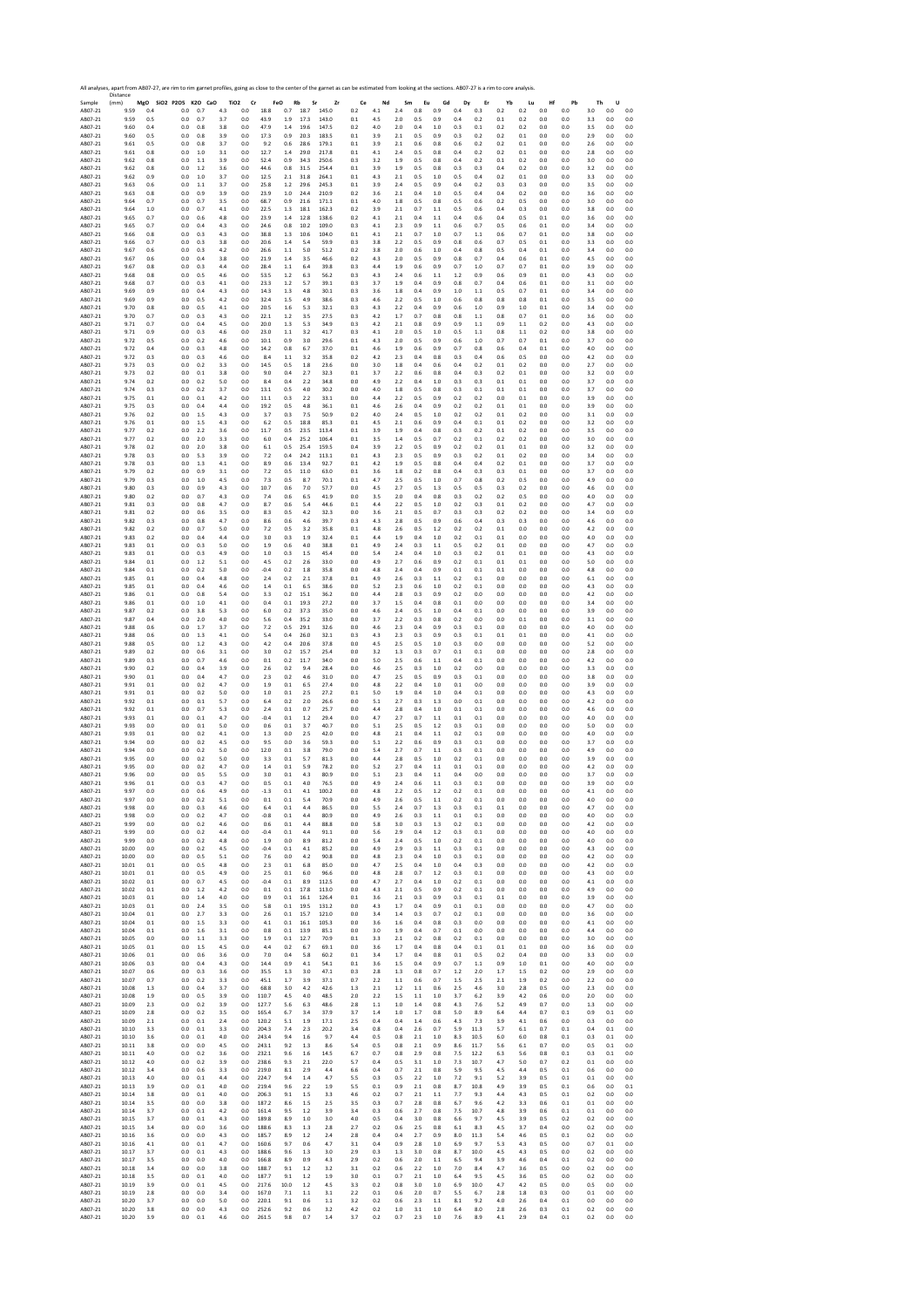|                    | All analyses, apart from AB07-27, are rim to rim garnet profiles, going as close to the center of the garnet as can be estimated from looking at the sections. AB07-27 is a rim to core analysis.<br>Distance |            |                              |            |            |                                   |                |                  |              |            |              |            |            |            |            |             |              |            |            |            |            |            |            |            |
|--------------------|---------------------------------------------------------------------------------------------------------------------------------------------------------------------------------------------------------------|------------|------------------------------|------------|------------|-----------------------------------|----------------|------------------|--------------|------------|--------------|------------|------------|------------|------------|-------------|--------------|------------|------------|------------|------------|------------|------------|------------|
| Sample<br>AB07-21  | (mm)<br>10.21                                                                                                                                                                                                 | 3.8        | MgO SiO2 P2O5 K2O CaO<br>0.0 | 0.0        | 4.4        | TiO <sub>2</sub><br>Cr<br>$0.0\,$ | 251.4          | FeO<br>Rb<br>9.8 | Sr<br>0.5    | Zr<br>6.1  | Ce<br>3.8    | Nd<br>0.1  | Sm<br>0.8  | Eu<br>2.6  | Gd<br>0.9  | Dy<br>7.6   | Er<br>7.2    | Yb<br>2.8  | Lu<br>1.9  | Hf<br>0.4  | Pb<br>0.1  | Th<br>0.2  | U<br>0.0   | 0.0        |
| AB07-21            | 10.21                                                                                                                                                                                                         | 3.6        | 0.0                          | 0.1        | 4.6        | 0.0                               | 286.7          | 9.7              | 0.4          | 4.1        | 4.4          | 0.2        | 0.9        | 2.3        | 1.0        | 7.9         | 6.9          | 3.5        | 2.0        | 0.3        | 0.1        | 0.2        | 0.0        | 0.0        |
| AB07-21            | 10.22                                                                                                                                                                                                         | 3.8        | 0.0                          | 0.0        | 5.2        | 0.0                               | 321.6          | 9.9              | 0.5          | 1.4        | 4.6          | 0.3        | 0.9        | 2.2        | 1.0        | 7.1         | 8.5          | 2.9        | 2.2        | 0.3        | 0.1        | 0.1        | 0.0        | 0.0        |
| AB07-21            | 10.22                                                                                                                                                                                                         | 3.4        | 0.0                          | 0.1        | 4.1        | 0.0                               | 293.0          | 8.9              | 0.7          | 1.9        | 3.6          | 0.1        | 0.8        | 2.8        | 1.0        | 5.7         | 7.6          | 3.1        | 2.6        | 0.2        | 0.1        | 0.3        | 0.0        | 0.0        |
| AB07-21            | 10.23                                                                                                                                                                                                         | 3.5        | 0.0                          | 0.0        | 4.4        | 0.0                               | 276.9          | 9.0              | 0.5          | 2.7        | 4.6          | 0.2        | 0.6        | 2.1        | 0.9        | 6.0         | 7.8          | 2.7        | 1.9        | 0.2        | 0.0        | 0.3        | 0.0        | 0.0        |
| AB07-21            | 10.23                                                                                                                                                                                                         | 3.4        | 0.0                          | 0.1        | 4.5        | 0.0                               | 277.1          | 9.2              | 0.2          | 1.6        | 4.1          | 0.3        | 0.7        | 2.3        | 0.9        | 6.2         | 7.2          | 2.7        | 25         | 0.3        | 0.2        | 0.1        | 0.0        | 0.0        |
| AB07-21            | 10.24                                                                                                                                                                                                         | 4.1        | 0.0                          | 0.0        | 5.0        | 0.0                               | 340.4          | 10.2             | $_{\rm 0.9}$ | 2.4        | 5.4          | 0.2        | 1.0        | 2.3        | 1.0        | 6.3         | 8.2          | 3.5        | 2.0        | 0.3        | 0.2        | 0.1        | 0.0        | 0.0        |
| AB07-21            | 10.24                                                                                                                                                                                                         | 3.1        | 0.0                          | 0.1        | 3.9        | 0.0                               | 260.9          | 8.3              | 0.2          | 2.3        | 4.2          | 0.2        | 0.3        | 2.2        | 0.9        | 5.9         | 7.7          | 2.6        | 1.8        | 0.2        | 0.2        | 0.3        | 0.0        | 0.0        |
| AB07-21            | 10.25                                                                                                                                                                                                         | 3.4        | 0.0                          | 0.0        | 4.1        | 0.0                               | 334.0          | 9.1              | 0.7          | 1.9        | 5.0          | 0.2        | 0.6        | 2.2        | 1.1        | 6.0         | 7.6          | 3.0        | 1.9        | 0.3        | 0.2        | 0.1        | 0.0        | 0.0        |
| AB07-21            | 10.25                                                                                                                                                                                                         | 3.9        | 0.0                          | 0.1        | 4.7        | 0.0                               | 307.1          | 9.6              | 0.7          | 3.1        | 4.9          | 0.2        | 0.8        | 3.0        | 1.1        | 6.5         | 8.9          | 3.0        | 1.9        | 0.2        | 0.2        | 0.2        | 0.0        | 0.0        |
| AB07-21            | 10.25                                                                                                                                                                                                         | 3.9        | 0.0                          | 0.0        | 4.7        | 0.0                               | 336.4          | 9.6              | 0.5          | 1.1        | 4.4          | 0.1        | 0.4        | 3.3        | 1.3        | 7.3         | 7.5          | 3.0        | 1.8        | 0.3        | 0.2        | 0.0        | 0.0        | 0.0        |
| AB07-21            | 10.26                                                                                                                                                                                                         | 3.7        | 0.0                          | 0.0        | 4.4        | 0.0                               | 321.1          | 9.2              | 0.8          | 0.9        | 4.9          | 0.1        | 0.7        | 2.6        | 0.7        | 6.6         | 7.7          | 3.5        | 2.0        | 0.2        | 0.2        | 0.2        | 0.0        | 0.0        |
| AB07-21            | 10.26                                                                                                                                                                                                         | 3.6        | 0.0                          | 0.0        | 4.7        | 0.0                               | 308.3          | 9.1              | 0.4          | 1.1        | 4.8          | 0.1        | 0.8        | 2.6        | 0.8        | 5.9         | 7.8          | 2.8        | 2.2        | 0.2        | 0.1        | 0.2        | 0.0        | 0.0        |
| AB07-21            | 10.27                                                                                                                                                                                                         | 3.9        | 0.0                          | 0.0        | 5.1        | 0.0                               | 325.9          | 10.6             | 0.2          | 4.2        | 5.2          | 0.1        | 0.9        | 2.7        | 1.0        | 7.7         | 9.6          | 2.6        | 1.9        | 0.3        | 0.1        | 0.4        | 0.0        | 0.0        |
| AB07-21            | 10.27                                                                                                                                                                                                         | 3.8        | 0.0                          | 0.0        | 4.6        | 0.0                               | 371.7          | 9.8              | 0.6          | 1.5        | 4.2          | 0.2        | 0.7        | 3.1        | 1.0        | 7.3         | 8.1          | 2.6        | 2.2        | 0.3        | 0.2        | 0.2        | 0.0        | 0.0        |
| AB07-21            | 10.28                                                                                                                                                                                                         | 3.8        | 0.0                          | 0.0        | 5.2        | 0.0                               | 369.8          | 10.4             | 0.6          | 0.6        | 4.4          | 0.5        | 1.1        | 1.9        | 1.1        | 7.7         | 8.6          | 2.4        | 2.4        | 0.2        | 0.1        | 0.1        | 0.0        | 0.0        |
| AB07-21            | 10.28                                                                                                                                                                                                         | 3.5        | 0.0                          | 0.0        | 4.7        | 0.0                               | 355.9          | 8.9              | 0.3          | 0.8        | 4.7          | 0.2        | 0.6        | 2.5        | 1.0        | 7.2         | 8.5          | 2.6        | 1.4        | 0.2        | 0.2        | 0.4        | 0.0        | 0.0        |
| AB07-21            | 10.29                                                                                                                                                                                                         | 3.3        | 0.0                          | 0.0        | 4.7        | 0.0                               | 295.5          | 8.9              | 0.3          | 0.0        | 4.2          | 0.0        | 0.8        | 2.3        | 0.8        | 6.7         | 6.5          | 2.5        | 1.7        | 0.2        | 0.2        | 0.2        | 0.0        | 0.0        |
| AB07-21            | 10.29                                                                                                                                                                                                         | 3.8        | 0.0                          | 0.1        | 4.7        | 0.0                               | 347.4          | 10.0             | 0.1          | 1.0        | 4.4          | 0.2        | 0.8        | 2.0        | 1.1        | 7.3         | 9.2          | 3.1        | 2.2        | 0.2        | 0.1        | 0.0        | 0.0        | 0.0        |
| AB07-21            | 10.30                                                                                                                                                                                                         | 3.6        | 0.0                          | 0.0        | 4.7        | 0.0                               | 382.0          | 9.3              | 0.3          | 1.9        | 4.6          | 0.1        | 0.4        | 2.5        | 1.0        | 6.2         | 7.6          | 2.6        | 1.8        | 0.2        | 0.2        | 0.2        | 0.0        | 0.0        |
| AB07-21            | 10.30                                                                                                                                                                                                         | 3.8        | 0.0                          | 0.0        | 5.2        | 0.0                               | 370.3          | 10.0             | 0.3          | 1.7        | 4.1          | 0.1        | 0.8        | 2.9        | 1.1        | 8.2         | 7.6          | 2.8        | 1.8        | 0.2        | 0.2        | 0.1        | 0.0        | 0.0        |
| AB07-21            | 10.30                                                                                                                                                                                                         | 3.8        | 0.0                          | 0.0        | 5.0        | 0.0                               | 397.8          | 10.3             | 0.2          | 1.3        | 4.4          | 0.1        | 0.7        | 2.9        | 0.8        | 7.3         | 7.6          | 2.2        | 2.0        | 0.2        | 0.1        | 0.2        | 0.0        | 0.0        |
| AB07-21            | 10.31                                                                                                                                                                                                         | 3.7        | 0.0                          | 0.0        | 5.2        | 0.0                               | 385.4          | 9.8              | 0.0          | 0.4        | 4.4          | 0.0        | 0.7        | 3.2        | 0.8        | 6.0         | 7.1          | 2.7        | 2.0        | 0.1        | 0.0        | 0.0        | 0.0        | 0.0        |
| AB07-21            | 10.31                                                                                                                                                                                                         | 3.8        | 0.0                          | 0.0        | 4.9        | 0.0                               | 409.2          | 9.7              | 0.7          | 1.0        | 5.0          | 0.0        | 0.7        | 2.6        | 1.1        | 7.0         | 7.3          | 2.3        | 1.8        | 0.2        | 0.1        | 0.1        | 0.0        | 0.0        |
| AB07-21            | 10.32                                                                                                                                                                                                         | 3.4        | 0.0                          | 0.0        | 5.1        | 0.0                               | 354.0          | 9.0              | 0.1          | 0.8        | 4.3          | 0.0        | 0.8        | 2.7        | 0.9        | 7.3         | 7.7          | 2.4        | 1.9        | 0.2        |            | 0.2        | 0.0        | 0.0        |
| AB07-21            | 10.32                                                                                                                                                                                                         | 3.8        | 0.0                          | 0.1        | 5.4        | 0.0                               | 421.2          | 10.1             | 0.1          | 0.3        | 4.2          | 0.1        | 0.5        | 2.5        | 1.1        | 7.6         | 8.2          | 2.9        | 2.1        | 0.2        | 0.1<br>0.2 | 0.0        | 0.0        | 0.0        |
| AB07-21            | 10.33                                                                                                                                                                                                         | 3.7        | 0.0                          | 0.0        | 5.2        | 0.0                               | 405.5          | 9.8              | 0.0          | 0.1        | 4.2          | 0.1        | 0.8        | 2.5        | 0.9        | 7.4         | 8.3          | 3.3        | 1.9        | 0.2        | 0.1        | 0.1        | 0.0        | 0.0        |
| AB07-21            | 10.33                                                                                                                                                                                                         | 3.5        | 0.0                          | 0.0        | 4.7        | 0.0                               | 387.4          | 8.9              | 0.1          | 0.6        | 3.9          | 0.0        | 0.6        | 2.5        | 0.9        | 5.7         | 6.8          | 2.2        | 1.7        | 0.2        | 0.1        | 0.1        | 0.0        | 0.0        |
| AB07-21            | 10.34                                                                                                                                                                                                         | 3.3        | 0.0                          | 0.0        | 5.2        | 0.0                               | 372.8          | 9.0              | 0.3          | 0.3        | 4.7          | 0.2        | 0.6        | 1.3        | 0.9        | 6.4         | 7.3          | 2.9        | 1.7        | 0.1        | 0.1        | 0.0        | 0.0        | 0.0        |
| AB07-21            | 10.34                                                                                                                                                                                                         | 3.7        | 0.0                          | 0.0        | 5.1        | 0.0                               | 412.0          | 10.1             | 0.0          | 0.7        | 4.3          | 0.0        | 0.8        | 2.8        | 0.8        | 7.8         | 7.6          | 2.7        | 1.5        | 0.2        | 0.1        | 0.0        | 0.0        | 0.0        |
| AB07-21            | 10.35                                                                                                                                                                                                         | 3.5        | 0.0                          | 0.0        | 4.7        | 0.0                               | 388.2          | 9.4              | 0.0          | 0.0        | 4.3          | 0.0        | 1.0        | 1.7        | 0.9        | 7.5         | 8.3          | 2.3        | 1.7        | 0.2        | 0.1        | 0.0        | 0.0        | 0.0        |
| AB07-21            | 10.35                                                                                                                                                                                                         | 3.6        | 0.0                          | 0.0        | 5.5        | 0.0                               | 450.5          | 9.8              | 0.1          | 0.0        | 6.2          | 0.0        | 0.5        | 2.5        | 1.0        | 6.7         | 9.5          | 1.9        | 1.5        | 0.1        | 0.1        | 0.0        | 0.0        | 0.0        |
| AB07-21            | 10.35                                                                                                                                                                                                         | 3.6        | 0.0                          | 0.0        | 4.7        | 0.0                               | 395.0          | 9.9              | 0.0          | 0.5        | 6.1          | 0.1        | 1.2        | 2.5        | 0.9        | 7.4         | 8.9          | 2.8        | 1.9        | 0.2        | 0.1        | 0.1        | 0.0        | 0.0        |
| AB07-21            | 10.36                                                                                                                                                                                                         | 4.0        | 0.0                          | 0.0        | 5.3        | 0.0                               | 398.7          | 10.0             | 0.1          | 0.0        | 5.1          | 0.0        | 0.6        | 2.8        | 0.8        | 7.2         | 7.9          | 2.8        | 1.3        | 0.2        | 0.1        | 0.0        | 0.0        | 0.0        |
| AB07-21            | 10.36                                                                                                                                                                                                         | 3.6        | 0.0                          | 0.0        | 5.1        | 0.0                               | 385.2          | 9.1              | 0.1          | 0.2        | 5.1          | 0.0        | 0.6        | 2.0        | 1.1        | 6.4         | 9.1          | 2.1        | 1.6        | 0.2        | 0.1        | 0.1        | 0.0        | 0.0        |
| AB07-21            | 10.37                                                                                                                                                                                                         | 3.5        | 0.0                          | 0.0        | 5.0        | 0.1                               | 364.4          | 9.3              | 0.0          | 0.3        | 5.2          | 0.0        | 0.3        | 2.6        | 1.1        | 7.3         | 7.7          | 2.3        | 1.5        | 0.1        | 0.1        | 0.1        | 0.0        | 0.0        |
| AB07-21            | 10.37                                                                                                                                                                                                         | 3.3        | 0.0                          | 0.0        | 5.3        | 0.1                               | 362.6          | 8.8              | 0.7          | 0.3        | 4.1          | 0.0        | 0.3        | 2.0        | 0.8        | 6.8         | 7.0          | 2.4        | 1.2        | 0.1        | 0.1        | 0.0        | 0.0        | 0.0        |
| AB07-21            | 10.38                                                                                                                                                                                                         | 3.6        | 0.0                          | 0.0        | 4.8        | 0.0                               | 380.2          | 10.0             | $-0.1$       | 0.6        | 4.7          | 0.1        | 0.4        | 3.0        | 1.0        | 7.5         | 9.2          | 2.9        | 2.2        | 0.2        | 0.1        | 0.0        | 0.0        | 0.0        |
| AB07-21            | 10.38                                                                                                                                                                                                         | 3.7        | 0.0                          | 0.0        | 5.4        | 0.1                               | 388.2          | 10.2             | 0.0          | 0.5        | 5.5          | 0.0        | 0.7        | 2.5        | 0.9        | 6.0         | 9.0          | 2.8        | 1.5        | 0.2        | 0.1        | 0.1        | 0.0        | 0.0        |
| AB07-21            | 10.39                                                                                                                                                                                                         | 3.5        | 0.0                          | 0.0        | 5.0        | 0.0                               | 383.4          | 9.3              | 0.1          | 0.1        | 5.1          | 0.1        | 0.8        | 2.3        | 0.9        | 7.0         | 7.7          | 2.4        | 2.2        | 0.2        | 0.1        | 0.0        | 0.0        | 0.0        |
| AB07-21            | 10.39                                                                                                                                                                                                         | 3.7        | 0.0                          | 0.0        | 5.9        | 0.1                               | 465.0          | 10.5             | $-0.1$       | 2.3        | 4.8          | 0.0        | 0.9        | 2.3        | 0.8        | 7.7         | 8.8          | 3.2        | 2.0        | 0.2        | 0.1        | 0.0        | 0.0        | 0.0        |
| AB07-21            | 10.40                                                                                                                                                                                                         | 3.9        | 0.0                          | 0.0        | 5.4        | 0.1                               | 436.5          | 10.5             | 0.4          | 0.1        | 6.3          | 0.1        | 0.3        | 3.0        | 1.0        | 8.4         | 8.1          | 3.3        | 2.2        | 0.3        | 0.1        | 0.0        | 0.0        | 0.1        |
| AB07-21            | 10.40                                                                                                                                                                                                         | 3.8        | 0.0                          | 0.0        | 5.4        | 0.2                               | 446.2          | 9.8              | 0.1          | 0.3        | 7.1          | 0.2        | 0.7        | 2.2        | 1.0        | 6.6         | 8.9          | 3.1        | 2.3        | 0.3        | 0.3        | 0.1        | 0.0        | 0.4        |
| AB07-21            | 10.41                                                                                                                                                                                                         | 3.6        | 0.0                          | 0.0        | 5.0        | 1.6                               | 476.1          | 10.8             | 0.6          | 0.2        | 9.9          | 0.1        | 0.7        | 2.4        | 1.1        | 7.1         | 10.7         | 3.5        | 2.4        | 0.2        | 0.5        | 0.2        | 0.1        | 0.2        |
| AB07-21            | 10.41                                                                                                                                                                                                         | 3.6        | 0.0                          | 0.0        | 4.8        | 4.0                               | 463.6          | 11.7             | 0.3          | 0.1        | 10.1         | 0.1        | 0.8        | 2.9        | 1.0        | 6.0         | 10.0         | 3.3        | 2.6        | 0.3        | 0.4        | 0.1        | 0.1        | 0.2        |
| AB07-21            | 10.41                                                                                                                                                                                                         | 4.0        | 0.0                          | 0.0        | 5.0        | 6.6                               | 534.3          | 13.6             | 0.2          | 0.3        | 11.4         | 0.2        | 1.2        | 2.7        | 1.2        | 8.8         | 8.9          | 4.5        | 1.9        | 0.3        | 0.6        | 0.2        | 0.1        | 0.4        |
| AB07-21            | 10.42                                                                                                                                                                                                         | 3.8        | 0.0                          | 0.0        | 4.7        | 8.9                               | 630.6          | 13.4             | 0.2          | 0.0        | 13.1         | 0.3        | 0.8        | 2.1        | 1.2        | 8.6         | 9.8          | 3.3        | 2.7        | 0.3        | 0.7        | 0.2        | 0.2        | 0.4        |
| AB07-21            | 10.42                                                                                                                                                                                                         | 3.6        | 0.0                          | 0.0        | 4.6        | 9.3                               | 665.1          | 13.1             | 0.1          | 0.2        | 11.9         | 0.1        | 0.7        | 2.3        | 1.0        | 6.1         | 10.3         | 3.9        | 2.2        | 0.3        | 0.8        | 0.2        | 0.1        | 0.5        |
| AB07-21            | 10.43                                                                                                                                                                                                         | 3.5        | 0.0                          | 0.0        | 4.4        | 9.8                               | 630.1          | 13.3             | 0.1          | 0.0        | 11.8         | 0.2        | 0.9        | 2.6        | 0.7        | $8.0\,$     | 9.0          | 3.9        | 2.0        | 0.3        | 0.5        | 0.1        | 0.1        | 0.4        |
| AB07-21            | 10.43                                                                                                                                                                                                         | 3.3        | 0.0                          | 0.0        | 4.4        | 9.0                               | 624.7          | 13.2             | 0.0          | 0.7        | 11.4         | 0.2        | 0.4        | 2.4        | 0.9        | 5.8         | 8.3          | 3.6        | 3.2        | 0.3        | 0.7        | 0.1        | 0.1        | 0.3        |
| AB07-21            | 10.44                                                                                                                                                                                                         | 4.0        | 0.0                          | 0.0        | 4.2        | 8.8                               | 598.4          | 13.9             | 0.1          | 0.1        | 11.2         | 0.2        | 1.3        | 2.7        | 1.0        | 7.7         | 9.1          | 4.6        | 3.2        | 0.3        | 0.6        | 0.0        | 0.1        | 0.4        |
| AB07-21            | 10.44                                                                                                                                                                                                         | 3.4        | 0.0                          | 0.0        | 4.6        | 6.4                               | 591.7          | 11.8             | 0.2          | 0.2        | 8.6          | 0.1        | 0.8        | 2.4        | 0.9        | 5.0         | 7.9          | 3.5        | 2.6        | 0.3        | 0.3        | 0.0        | 0.1        | 0.4        |
| AB07-21            | 10.45                                                                                                                                                                                                         | 3.4        | 0.0                          | 0.0        | 4.8        | 5.4                               | 562.1          | 11.5             | 0.6          | 0.1        | 8.9          | 0.2        | 1.0        | 1.6        | 1.1        | 8.7         | 9.5          | 3.2        | 2.7        | 0.3        | 0.2        | 0.1        | 0.1        | 0.3        |
| AB07-21            | 10.45                                                                                                                                                                                                         | 3.6        | 0.0                          | 0.0        | 4.4        | 4.2                               | 557.1          | 11.7             | 0.8          | 0.4        | 8.5          | 0.1        | 0.7        | 2.8        | 1.1        | 7.0         | 9.5          | 4.4        | 3.0        | 0.4        | 0.3        | 0.4        | 0.1        | 0.2        |
| AB07-21            | 10.46                                                                                                                                                                                                         | 3.4        | 0.0                          | 0.1        | 3.8        | 2.5                               | 429.3          | 10.4             | 3.4          | 1.1        | 5.8          | 0.2        | 0.9        | 2.6        | 0.9        | 7.1         | 8.5          | 3.7        | 2.4        | 0.3        | 0.2        | 0.2        | 0.0        | 0.1        |
| AB07-21            | 10.46                                                                                                                                                                                                         | 3.3        | 0.0                          | 0.2        | 4.1        | 1.6                               | 402.0          | 9.1              | 7.9          | 4.2        | 5.7          | 0.1        | 0.7        | 2.5        | 0.9        | 5.1         | 9.2          | 2.7        | 2.6        | 0.3        | 0.2        | 0.7        | 0.0        | 0.0        |
| AB07-21            | 10.46                                                                                                                                                                                                         | 3.6        | 0.0                          | 0.3        | 4.1        | $1.0\,$                           | 375.1          | 9.6              | 11.8         | 10.2       | 4.8          | 0.2        | 0.9        | 2.2        | 1.0        | 4.9         | 8.4          | 2.8        | 1.9        | 0.3        | 0.1        | 1.6        | 0.1        | 0.0        |
| AB07-21            | 10.47                                                                                                                                                                                                         | 3.4        | 0.0                          | 0.4        | 4.1        | 0.6                               | 331.6          | 7.5              | 15.4         | 16.3       | 4.8          | 0.2        | 0.5        | 1.9        | 0.7        | 5.8         | 5.3          | 1.7        | 1.8        | 0.2        | 0.1        | 1.8        | 0.0        | 0.1        |
| AB07-21            | 10.47                                                                                                                                                                                                         | 3.4        | 0.0                          | 0.5        | 3.7        | 0.4                               | 238.2          | 6.0              | 21.7         | 20.2       | 4.1          | 0.3        | 0.7        | 1.0        | 0.7        | 3.7         | 4.5          | 2.1        | 1.0        | 0.1        | 0.2        | 2.1        | 0.1        | 0.1        |
| AB07-21            | 10.48                                                                                                                                                                                                         | 3.0        | 0.0                          | 0.7        | 3.6        | 0.2                               | 244.8          | 5.0              | 24.8         | 25.4       | 3.9          | 0.3        | 0.5        | 0.9        | 0.7        | 2.9         | 3.3          | 1.2        | 1.0        | 0.1        | 0.2        | 2.4        | 0.1        | 0.0        |
| AB07-21            | 10.48                                                                                                                                                                                                         | 3.5        | 0.0                          | 0.9        | 3.4        | 0.2                               | 209.0          | 5.5              | 33.2         | 33.5       | 3.9          | 0.4        | 0.5        | 0.6        | 0.6        | 1.6         | 2.7          | 1.2        | 0.9        | 0.1        | 0.2        | 2.9        | 0.0        | 0.1        |
| AB07-21            | 10.49                                                                                                                                                                                                         | 4.1        | 0.0                          | $1.1$      | 2.9        | 0.1                               | 263.7          | 6.4              | 41.0         | 33.7       | 4.5          | 0.4        | 0.4        | 0.6        | 0.4        | 1.6         | 1.4          | 1.0        | 0.9        | 0.1        | 0.3        | 2.8        | 0.1        | 0.2        |
| AB07-21            | 10.49                                                                                                                                                                                                         | 4.9        | 0.0                          | 1.5        | 2.8        | 0.1                               | 366.6          | 8.0              | 50.0         | 35.9       | 5.1          | 0.5        | 0.4        | 0.6        | 0.5        | 0.6         | 1.5          | 0.9        | 0.5        | 0.1        | 0.4        | 2.3        | 0.1        | 0.1        |
| AB07-21            | 10.50                                                                                                                                                                                                         | 4.6        | 0.0                          | 1.5        | 2.0        | 0.1                               | 392.6          | 8.8              | 51.6         | 30.3       | 6.3          | 0.6        | 0.4        | 0.3        | 0.4        | 1.1         | 0.9          | 0.3        | 0.2        | 0.1        | 0.1        | 2.3        | 0.1        | 0.2        |
| AB07-21            | 10.50                                                                                                                                                                                                         | 4.9        | 0.0                          | 1.7        | 2.2        | 0.1                               | 411.2          | 8.5              | 62.6         | 31.1       | 5.9          | 0.4        | 0.4        | 0.8        | 0.5        | 1.6         | 1.7          | 0.8        | 0.7        | 0.1        | 0.2        | 2.5        | 0.1        | 0.1        |
| AB07-21            | 10.51                                                                                                                                                                                                         | 4.8        | 0.0                          | 1.7        | 2.5        | 0.1                               | 429.7          | 11.0             | 59.6         | 28.2       | 5.7          | 0.5        | 0.6        | 0.6        | 0.4        | 2.2         | 3.0          | 1.2        | 0.8        | 0.2        | 0.2        | 2.2        | 0.0        | 0.1        |
| AB07-21            | 10.51                                                                                                                                                                                                         | 4.3        | 0.0                          | 1.3        | 2.8        | 0.1                               | 377.9          | 8.8              | 42.5         | 21.7       | 5.4          | 0.2        | 0.4        | 0.8        | 0.5        | 2.7         | 4.1          | 1.5        | 1.1        | 0.2        | 0.2        | 1.7        | 0.1        | 0.1        |
| AB07-21            | 10.51                                                                                                                                                                                                         | 3.7        | 0.0                          | 0.9        | 3.3        | 0.1                               | 380.8          | 7.1              | 35.5         | 16.0       | 3.9          | 0.2        | 0.3        | 1.4        | 0.6        | 3.5         | 5.6          | 2.0        | 1.1        | 0.1        | 0.1        | 1.2        | 0.0        | 0.1        |
| AB07-21            | 10.52                                                                                                                                                                                                         | 4.0        | 0.0                          | 0.8        | 4.2        | 0.1                               | 432.0          | 8.5              | 28.9         | 14.1       | 5.9          | 0.3        | 0.6        | 1.7        | 0.8        | 4.6         | 7.1          | 2.8        | 1.8        | 0.2        | 0.4        | 0.8        | 0.0        | 0.1        |
| AB07-21            | 10.52                                                                                                                                                                                                         | 3.9        | 0.0                          | 0.5        | 4.1        | 0.1                               | 381.3          | 8.7              | 18.1         | 8.9        | 28.1         | 0.2        | 0.7        | 1.8        | 0.9        | 6.9         | 7.6          | 3.2        | 2.3        | 0.3        | 1.5        | 0.6        | 0.1        | 0.2        |
| AB07-21            | 10.53                                                                                                                                                                                                         | 4.1        | 0.0                          | 0.3        | 4.9        | 0.1                               | 457.2          | 9.8              | 10.8         | 7.3        | 59.9         | 0.1        | 0.6        | 2.1        | 0.9        | 9.1         | 10.0         | 4.2        | 2.8        | 0.3        | 27         | 0.3        | 0.1        | 0.3        |
| AB07-21            | 10.53                                                                                                                                                                                                         | 3.4        | 0.0                          | 0.2        | 4.6        | 0.1                               | 426.1          | 9.1              | 9.3          | 3.5        | 153.2        | 0.1        | 0.8        | 1.6        | 0.9        | 7.4         | 10.3         | 3.7        | 2.8        | 0.4        | 9.2        | 0.2        | 0.2        | 1.1        |
| AB07-21            | 10.54                                                                                                                                                                                                         | 3.0        | 0.0                          | 0.2        | 4.0        | 0.0                               | 321.1          | 9.7              | 4.4          | 2.4        | 363.6        | 0.0        | 0.7        | 2.0        | 0.6        | 6.8         | 10.3         | 4.1        | 2.9        | 0.4        | 13.3       | 0.2        | 0.1        | 1.2        |
| AB07-21            | 10.54                                                                                                                                                                                                         | 3.6        | 0.0                          | 0.1        | 5.0        | $0.1\,$                           | 388.5          | 9.6              | 3.5          | 2.2        | 464.1        | 0.1        | 0.7        | 2.1        | 1.1        | 9.5         | 11.1         | 3.9        | 2.6        | 0.5        | 11.6       | 0.1        | 0.2        | 1.0        |
| AB07-21            | 10.55                                                                                                                                                                                                         | 3.3        | 0.0                          | 0.0        | 4.9        | 0.0                               | 381.9          | 9.7              | 2.1          | 1.0        | 296.5        | 0.1        | 0.6        | 2.4        | 0.8        | 8.8         | 11.5         | 4.2        | 3.1        | 0.4        | 8.4        | 0.1        | 0.1        | 0.7        |
| AB07-21            | 10.55                                                                                                                                                                                                         | 3.5        | 0.0                          | 0.0        | 5.3        | 0.1                               | 424.7          | 10.0             | 3.1          | 0.9        | 193.1        | 0.0        | 0.6        | 2.3        | 0.9        | 9.1         | 11.9         | 4.1        | 2.0        | 0.3        | 4.2        | 0.1        | 0.1        | 0.4        |
| AB07-21            | 10.56                                                                                                                                                                                                         | 3.4        | 0.0                          | 0.0        | 4.6        | 0.1                               | 359.4          | 9.2              | 0.9          | 0.4        | 103.1        | 0.1        | 0.6        | 2.3        | 1.0        | 8.2         | 10.3         | 3.8        | 24         | 0.3        | 2.7        | 0.1        | 0.0        | 0.2        |
| AB07-21            | 10.56                                                                                                                                                                                                         | 3.7        | 0.0                          | 0.0        | 4.9        | $0.1\,$                           | 406.4          | 9.6              | $_{0.8}$     | 0.4        | 89.9         | 0.0        | 0.8        | 2.6        | 1.1        | 8.4         | 12.5         | 4.9        | 3.0        | 0.3        | 2.6        | 0.2        | 0.0        | 0.3        |
| AB07-21            | 10.56                                                                                                                                                                                                         | 3.8        | 0.0                          | 0.0        | 4.8        | 0.1                               | 425.4          | 9.7              | 0.7          | 0.6        | 91.3         | 0.1        | 0.8        | 2.8        | 1.0        | 8.2         | 11.8         | 3.8        | 3.2        | 0.3        | 2.4        | 0.2        | 0.0        | 0.3        |
| AB07-21            | 10.57<br>10.57                                                                                                                                                                                                | 3.7        | 0.0<br>0.0                   | 0.0<br>0.0 | 4.7        | 0.1<br>0.1                        | 416.0<br>413.2 | 10.2<br>10.7     | 1.1<br>0.6   | 0.4        | 69.5<br>58.8 | 0.1        | 0.6<br>0.9 | 3.1        | 1.0        | 7.7<br>7.6  | 11.6<br>13.7 | 4.5        | 3.1<br>3.0 | 0.3        | 1.8        | 0.0        | 0.1<br>0.0 | 0.2<br>0.1 |
| AB07-21<br>AB07-21 | 10.58                                                                                                                                                                                                         | 3.8<br>4.0 | 0.0                          | 0.0        | 5.6<br>5.0 | 0.1                               | 383.2          | 10.7             | 1.2          | 0.4<br>0.3 | 34.6         | 0.1<br>0.0 | 0.7        | 3.3<br>2.7 | 1.2<br>0.8 | 10.0        | 12.2         | 4.1<br>4.6 | 2.8        | 0.4<br>0.4 | 1.2<br>0.9 | 0.2<br>0.0 | 0.0        | 0.0        |
| ABU/-21<br>AB07-21 | 10.58<br>10.59                                                                                                                                                                                                | 5.8<br>3.5 | U.U<br>0.0                   | U.L<br>0.0 | 4.6<br>4.5 | U.I<br>0.0                        | 351.0          | 9.6<br>9.3       | υ.:<br>0.4   | U.S<br>0.4 | 23.4<br>14.5 | U.U<br>0.1 | U.S<br>0.7 | 2.2        | 1.0        | 7.9         | 12.3<br>12.5 | 4.1        | 2.7        | u.:<br>0.3 | υ.,<br>0.4 | U.U<br>0.1 | 0.0        | U.U<br>0.1 |
| AB07-21            | 10.59                                                                                                                                                                                                         | 3.6        | 0.0                          | 0.1        | 5.0        | 0.1                               | 419.4          | 10.4             | 0.4          | 0.2        | 13.4         | 0.0        | 1.0        | 2.5        | 0.9        | 8.4         | 12.2         | 4.6        | 2.8        | 0.4        | 0.4        | 0.0        | 0.0        | 0.0        |
| AB07-21            | 10.60                                                                                                                                                                                                         | 3.6        | 0.0                          | 0.0        | 5.1        | 0.1                               | 381.0          | 10.2             | 0.4          | 0.4        | 11.1         | 0.0        | 0.7        | 2.8        | 1.2        | 9.7         | 12.2         | 3.3        | 2.7        | 0.3        | 0.3        | 0.1        | 0.0        | 0.0        |
| AB07-21            | 10.60                                                                                                                                                                                                         | 3.8        | 0.0                          | 0.0        | 4.9        | 0.0                               | 353.2          | 9.8              | 1.5          | 0.7        | 9.2          | 0.1        | 0.7        | 2.9        | 0.9        | 8.5         | 14.5         | 4.0        | 2.2        | 0.3        | 0.2        | 0.0        | 0.0        | 0.0        |
| AB07-21            | 10.61                                                                                                                                                                                                         | 3.2        | 0.0                          | 0.0        | 4.3        | 0.1                               | 292.1          | 9.1              | 0.7          | 0.5        | 8.0          | 0.0        | 0.6        | 2.4        | 0.9        | 7.2         | 12.6         | 3.9        | 2.6        | 0.2        | 0.2        | 0.0        | 0.0        | 0.0        |
| AB07-21            | 10.61                                                                                                                                                                                                         | 3.6        | 0.0                          | 0.0        | 5.0        | 0.0                               | 414.0          | 10.9             | 2.0          | 0.8        | 8.9          | 0.0        | 0.4        | 2.3        | 0.8        | 9.4         | 13.6         | 4.9        | 2.6        | 0.3        | 0.2        | 0.0        | 0.0        | 0.0        |
| AB07-21            | 10.62                                                                                                                                                                                                         | 3.6        | 0.0                          | 0.0        | 4.5        | 0.1                               | 328.0          | 9.3              | 0.4          | 0.0        | 8.2          | 0.0        | 0.4        | 2.9        | 0.9        | 9.4         | 12.7         | 4.5        | 2.7        | 0.2        | 0.2        | 0.1        | 0.0        | 0.0        |
| AB07-21            | 10.62                                                                                                                                                                                                         | 3.6        | 0.0                          | 0.0        | 4.5        | 0.0                               | 318.9          | 9.4              | 1.1          | 0.3        | 7.8          | 0.0        | 0.7        | 2.2        | 1.0        | 8.6         | 13.3         | 4.8        | 2.2        | 0.3        | 0.2        | 0.2        | 0.0        | 0.1        |
| AB07-21            | 10.62                                                                                                                                                                                                         | 3.6        | 0.0                          | 0.1        | 4.4        | 0.0                               | 307.9          | 10.7             | 0.6          | 0.2        | 6.8          | 0.1        | 0.6        | 2.3        | 1.0        | 9.2         | 13.4         | 4.4        | 2.6        | 0.3        | 0.3        | 0.1        | 0.0        | 0.1        |
| AB07-21            | 10.63                                                                                                                                                                                                         | 3.5        | 0.0                          | 0.0        | 4.9        | 0.1                               | 401.9          | 10.9             | 1.8          | 0.3        | 8.4          | 0.0        | 0.5        | 2.9        | 1.0        | 9.0         | 15.3         | 4.9        | 2.5        | 0.4        | 0.2        | 0.2        | 0.0        | 0.0        |
| AB07-21            | 10.63                                                                                                                                                                                                         | 3.3        | 0.0                          | 0.0        | 4.5        | 0.0                               | 336.8          | 9.0              | 1.6          | 0.3        | 7.1          | 0.0        | 0.5        | 2.5        | 0.8        | 8.0         | 12.4         | 4.8        | 2.0        | 0.2        | 0.2        | 0.1        | 0.0        | 0.0        |
| AB07-21            | 10.64                                                                                                                                                                                                         | 3.8        | 0.0                          | 0.0        | 4.6        | 0.0                               | 392.9          | 10.1             | 0.7          | 0.3        | 6.2          | 0.0        | 0.6        | 2.2        | $1.1\,$    | 9.2         | 13.5         | 4.6        | $2.6\,$    | 0.3        | $0.1\,$    | 0.1        | 0.0        | 0.0        |
| AB07-21            | 10.64                                                                                                                                                                                                         | 3.6        | 0.0                          | 0.0        | 4.7        | 0.1                               | 412.4          | 10.0             | 0.6          | 0.2        | 6.9          | 0.0        | 0.8        | 2.8        | 1.0        | 10.4        | 13.7         | 4.8        | 3.6        | 0.3        | 0.2        | 0.0        | 0.0        | 0.0        |
| AB07-21            | 10.65                                                                                                                                                                                                         | 3.4        | 0.0                          | 0.0        | 4.3        | 0.0                               | 355.6          | 9.0              | 0.6          | 0.4        | 5.5          | 0.0        | 0.6        | 2.4        | 0.7        | 9.5         | 13.9         | 4.0        | 2.7        | 0.3        | 0.2        | 0.0        | 0.0        | 0.0        |
| AB07-21            | 10.65                                                                                                                                                                                                         | 3.8        | 0.0                          | 0.0        | 5.0        | 0.1                               | 421.7          | 9.9              | 1.0          | 0.1        | 7.0          | 0.0        | 0.4        | 3.3        | 1.0        | 8.0         | 13.6         | 4.9        | 2.6        | 0.3        | 0.2        | 0.2        | 0.0        | 0.0        |
| AB07-21            | 10.66                                                                                                                                                                                                         | 3.5        | $_{0.0}$                     | 0.0        | 4.6        | 0.0                               | 387.5          | 9.8              | 0.9          | 0.6        | 5.1          | 0.0        | 0.8        | 2.6        | $1.0\,$    | $8.8\,$     | 14.7         | 4.7        | 2.1<br>2.4 | 0.3        | 0.1        | 0.1        | 0.0        | 0.0        |
| AB07-21            | 10.66                                                                                                                                                                                                         | 3.2        | 0.0                          | 0.0        | 4.3        | 0.0                               | 400.0          | 8.6              | 0.6          | 0.3        | 4.5          | 0.0        | 0.4        | 2.7        | 0.8        | 8.4         | 12.5         | 4.3        | 3.3        | 0.3        | 0.1        | 0.0        | 0.0        | 0.0        |
| AB07-21            | 10.67                                                                                                                                                                                                         | 3.5        | 0.0                          | 0.0        | 5.0        | 0.1                               | 380.2          | 10.0             | 0.7          | 0.6        | 5.2          | 0.1        | 0.8        | 2.6        | 0.9        | 9.4         | 15.2         | 5.7        |            | 0.4        | 0.1        | 0.1        | 0.0        | 0.0        |
| AB07-21            | 10.67                                                                                                                                                                                                         | 3.7        | 0.0                          | 0.0        | 4.9        | 0.1                               | 458.1          | 9.7              | 0.7          | 1.0        | 7.6          | 0.0        | 0.9        | 3.0        | 1.1        | 9.2         | 15.8         | 5.0        | 3.0        | 0.4        | 0.2        | 0.1        | 0.0        | 0.0        |
| AB07-21            | 10.67                                                                                                                                                                                                         | 3.6        | $_{0.0}$                     | $0.1\,$    | 5.0        | $0.1\,$                           | 360.3          | 9.7              | 0.3          | 0.3        | 6.0          | 0.0        | 0.4        | 2.2        | 0.8        | 8.4         | 13.6         | 5.1        | 2.5        | 0.3        | 0.2        | 0.0        | 0.0        | 0.0        |
| AB07-21            | 10.68                                                                                                                                                                                                         | 3.6        | 0.0                          | 0.0        | 5.4        | 0.1                               | 430.0          | 9.2              | 0.5          | 0.6        | 4.7          | 0.0        | 0.6        | 3.4        | 1.0        | 8.6         | 14.2         | 5.8        | 3.1        | 0.3        | 0.1        | 0.0        | 0.0        | 0.0        |
| AB07-21            | 10.68                                                                                                                                                                                                         | 3.6        | 0.0                          | 0.0        | 5.7        | 0.1                               | 391.9          | 9.7              | 1.3          | 0.4        | 7.1          | 0.0        | 0.7        | 2.5        | 0.9        | 9.7         | 16.0         | 6.1        | 3.5        | 0.4        | 0.2        | 0.1        | 0.0        | 0.0        |
| AB07-21            | 10.69                                                                                                                                                                                                         | 3.7        | 0.0                          | 0.0        | 5.1        | 0.1                               | 416.6          | 10.6             | 0.5          | 0.4        | 7.4          | 0.0        | 0.8        | 2.6        | 1.1        | 11.4        | 17.3         | 6.1        | 3.7        | 0.4        | 0.1        | 0.0        | 0.0        | 0.0        |
| AB07-21            | 10.69                                                                                                                                                                                                         | 3.6        | 0.0                          | 0.0        | 5.0        | 0.1                               | 487.6          | 9.7              | 0.6          | 0.6        | 5.6          | 0.0        | 0.8        | 2.8        | 0.9        | 10.5        | 16.1         | 5.7        | 4.0        | 0.5        | 0.1        | 0.0        | 0.0        | 0.0        |
| AB07-21            | 10.70                                                                                                                                                                                                         | 3.5        | 0.0                          | 0.0        | 4.9        | 0.1                               | 365.2          | 9.3              | 1.1          | 0.2        | 5.9          | 0.0        | 0.4        | 2.2        | 0.9        | 10.2        | 14.2         | 5.8        | 3.5        | 0.4        | 0.2        | 0.0        | 0.0        | 0.0        |
| AB07-21            | 10.70                                                                                                                                                                                                         | 3.3        | 0.0                          | 0.0        | 4.7        | 0.0                               | 353.3          | 10.7             | 0.3          | 0.6        | 6.1          | 0.0        | 0.4        | 2.7        | 1.0        | 10.0        | 15.4         | 5.5        | 3.3        | 0.5        | 0.2        | 0.0        | 0.0        | 0.0        |
| AB07-21            | 10.71                                                                                                                                                                                                         | 3.6        | 0.0                          | 0.0        | 4.8        | 0.1                               | 409.9          | 9.9              | 0.9          | 0.2        | 7.9          | 0.0        | 0.5        | 2.4        | 1.0        | 12.2        | 16.0         | 5.8        | 4.0        | 0.4        | 0.2        | 0.0        | 0.0        | 0.0        |
| AB07-21            | 10.71                                                                                                                                                                                                         | 3.6        | 0.0                          | 0.0        | 5.0        | 0.1                               | 398.3          | 10.2             | 1.0          | 0.2        | 6.2          | 0.1        | 0.4        | 2.4        | 1.0        | 11.5        | 17.2         | 6.0        | 4.1        | 0.4        | 0.2        | 0.1        | 0.0        | 0.0        |
| AB07-21            | 10.72                                                                                                                                                                                                         | 3.3        | 0.0                          | 0.0        | 5.4        | 0.1                               | 437.9          | 9.8              | 0.5          | 0.1        | 6.4          | 0.0        | 0.5        | 2.8        | 1.0        | 12.6        | 16.7         | 6.3        | 4.4        | 0.5        | 0.1        | 0.0        | 0.0        | 0.0        |
| AB07-21            | 10.72                                                                                                                                                                                                         | 3.0        | 0.0                          | 0.0        | 4.3        | 0.1                               | 310.3          | 8.5              | 0.2          | 0.2        | 5.6          | 0.0        | 0.3        | 2.2        | 0.7        | 9.3         | 14.6         | 5.9        | 3.9        | 0.4        | 0.2        | 0.0        | 0.0        | 0.0        |
| AB07-21            | 10.72                                                                                                                                                                                                         | 3.6        | 0.0                          | 0.0        | 4.7        | 0.1                               | 345.1          | 9.4              | 0.3          | 0.1        | 5.8          | 0.0        | 0.4        | 2.0        | 1.0        | 10.3        | 13.5         | 5.7        | 4.5        | 0.5        | 0.1        | 0.0        | 0.0        | 0.0        |
| AB07-21            | 10.73                                                                                                                                                                                                         | 3.4        | 0.0                          | 0.0        | 5.0        | 0.1                               | 438.1          | 9.2              | 0.4          | 0.2        | 6.1          | 0.1        | 0.4        | 1.7        | 0.8        | 12.4        | 14.5         | 5.7        | 3.5        | 0.5        | 0.2        | 0.0        | 0.0        | 0.0        |
| AB07-21            | 10.73                                                                                                                                                                                                         | 3.5        | 0.0                          | 0.0        | 5.8        | 0.1                               | 391.9          | 10.2             | 0.5          | 0.4        | 5.9          | 0.0        | 0.5        | 2.5        | 1.1        | 10.3        | 15.1         | 5.8        | 4.2        | 0.6        | 0.2        | 0.0        | 0.0        | 0.0        |
| AB07-21            | 10.74                                                                                                                                                                                                         | 3.7        | 0.0                          | 0.0        | 5.6        | 0.1                               | 367.1          | 10.2             | 0.2          | 0.1        | 5.9          | 0.0        | 0.3        | 2.7        | 1.1        | 10.3        | 16.1         | 7.2        | 4.3        | 0.6        | 0.2        | 0.1        | 0.0        | 0.0        |
| AB07-21            | 10.74                                                                                                                                                                                                         | 3.1        | 0.0                          | 0.0        | 4.7        | 0.1                               | 373.4          | 9.3              | 0.4          | 0.3        | 5.4          | 0.0        | 0.3        | 2.3        | 0.9        | 9.9         | 13.6         | 6.3        | 5.0        | 0.6        | 0.2        | 0.0        | 0.0        | 0.0        |
| AB07-21            | 10.75                                                                                                                                                                                                         | 3.4        | 0.0                          | 0.0        | 5.1        | 0.1                               | 352.1          | 9.3              | 0.1          | 0.3        | 5.4          | 0.0        | 0.1        | 2.2        | 1.1        | 9.8         | 14.6         | 6.1        | 4.3        | 0.6        | 0.1        | 0.0        | 0.0        | 0.0        |
| AB07-21            | 10.75                                                                                                                                                                                                         | 3.6        | $_{0.0}$                     | 0.0        | 5.5        | $0.1\,$                           | 389.4          | 10.6             | 0.2          | 0.5        | 6.6          | 0.0        | 0.7        | $3.1\,$    | 0.8        | 11.3        | 16.4         | 6.4        | 6.0        | 0.6        | 0.1        | 0.0        | 0.0        | 0.0        |
| AB07-21            | 10.76                                                                                                                                                                                                         | 3.8        | 0.0                          | 0.0        | 5.3        | 0.1                               | 360.0          | 10.6             | 0.7          | 0.5        | 7.5          | 0.0        | 0.4        | 2.5        | 0.9        | 10.4        | 16.8         | 6.4        | 5.1        | 0.7        | 0.1        | 0.2        | 0.0        | 0.0        |
| AB07-21            | 10.76                                                                                                                                                                                                         | 3.5        | 0.0                          | 0.0        | 5.5        | 0.1                               | 399.1          | 10.2             | 0.2          | 0.3        | 7.5          | 0.0        | 0.5        | 2.8        | 0.9        | 10.8        | 15.3         | 6.3        | 5.8        | 0.8        | 0.1        | 0.1        | 0.0        | 0.0        |
| AB07-21            | 10.77                                                                                                                                                                                                         | 3.4        | 0.0                          | 0.0        | 5.3        | 0.1                               | 392.5          | 9.6              | 0.3          | 0.1        | 13.5         | 0.0        | 0.5        | 2.2        | 1.2        | 9.7         | 16.4         | 7.9        | 5.3        | 0.8        | 0.7        | 0.0        | 0.0        | 0.1        |
| AB07-21            | 10.77                                                                                                                                                                                                         | 3.6        | 0.0                          | 0.0        | 5.3        | $0.1\,$                           | 379.1          | 9.8              | 0.9          | 0.1        | 36.6         | 0.0        | 0.3        | 2.4        | $1.0\,$    | 10.1        | 15.3         | 7.5        | 5.5        | 0.9        | 1.7        | 0.0        | 0.0        | 0.1        |
| AB07-21            | 10.77                                                                                                                                                                                                         | 3.7        | 0.0                          | 0.0        | 5.4        | 0.1                               | 353.4          | 10.2             | 0.9          | 0.0        | 38.9         | 0.0        | 0.5        | 2.1        | 0.8        | 10.6        | 16.0         | 7.1        | 6.5        | 0.7        | 1.1        | 0.0        | 0.0        | 0.0        |
| AB07-21            | 10.78                                                                                                                                                                                                         | 3.7        | 0.0                          | 0.0        | 5.2        | 0.1                               | 393.0          | 9.7              | 1.0          | 0.2        | 29.2         | 0.0        | 0.5        | 2.3        | 0.9        | 10.1        | 15.4         | 8.0        | 6.8        | 0.9        | 1.0        | 0.0        | 0.0        | 0.1        |
| AB07-21            | 10.78                                                                                                                                                                                                         | 3.5        | 0.0                          | 0.0        | 4.9        | 0.0                               | 350.9          | 9.1              | 0.2          | 0.1        | 17.7         | 0.0        | 0.3        | 2.5        | 0.9        | 9.8         | 14.0         | 7.6        | 5.9        | 0.9        | 0.5        | 0.0        | 0.0        | 0.0        |
| AB07-21            | 10.79                                                                                                                                                                                                         | 3.7        | $0.0\,$                      | 0.0        | 5.2        | 0.0                               | 370.6          | 10.2             | $_{0.0}$     | 0.3        | 13.5         | 0.0        | 0.5        | 2.4        | $1.0\,$    | 8.5         | 16.1         | 8.2        | 6.7        | 0.9        | 0.2        | 0.0        | 0.0        | 0.0        |
| AB07-21            | 10.79                                                                                                                                                                                                         | 3.6        | 0.0                          | 0.0        | 4.7        | 0.0                               | 355.8          | 9.7              | 0.4          | 0.0        | 9.3          | 0.0        | 0.8        | 2.5        | 0.9        | 9.5         | 14.7         | 8.0        | 7.2        | $1.0$      | 0.3        | 0.0        | 0.0        | 0.1        |
| AB07-21            | 10.80                                                                                                                                                                                                         | 3.7        | 0.0                          | 0.0        | 5.0        | 0.0                               | 401.3          | 10.1             | 0.0          | 0.1        | 8.1          | 0.1        | 0.7        | 3.0        | 1.0        | 11.4        | 15.8         | 8.5        | 6.6        | 0.9        | 0.3        | 0.0        | 0.0        | 0.0        |
| AB07-21            | 10.80<br>10.81                                                                                                                                                                                                | 3.5        | 0.0                          | 0.0        | 5.1        | 0.0<br>0.0                        | 423.2<br>452.9 | 9.8<br>9.6       | 0.0          | 0.0        | 6.4          | 0.0        | 1.1<br>0.4 | 1.8        | 1.1        | 10.7<br>9.1 | 15.2         | 8.4        | 6.3        | 0.9        | 0.1        | 0.0        | 0.0        | 0.0<br>0.0 |
| AB07-21<br>AB07-21 | 10.81                                                                                                                                                                                                         | 3.4<br>3.8 | 0.0<br>0.0                   | 0.0<br>0.0 | 5.1<br>5.2 | 0.0                               | 466.0          | 10.6             | 0.2<br>0.0   | 0.1<br>0.1 | 7.4<br>5.3   | 0.0<br>0.0 | 0.8        | 2.7<br>2.5 | 0.8<br>0.9 | 9.8         | 14.0<br>15.7 | 8.7<br>8.5 | 7.1<br>7.2 | 1.0<br>0.9 | 0.1<br>0.1 | 0.0<br>0.1 | 0.0<br>0.0 | 0.0        |
| AB07-21            | 10.82                                                                                                                                                                                                         | 3.9        | 0.0                          | 0.0        | 4.7        | 0.0                               | 419.4          | 9.9              | 0.1          | 0.1        | 5.2          | 0.0        | 0.8        | 2.5        | 0.9        | 11.5        | 14.7         | 7.8        | 6.2        | 0.8        | 0.1        | 0.0        | 0.0        | 0.0        |
| AB07-21            | 10.82                                                                                                                                                                                                         | 3.5        | 0.0                          | 0.0        | 4.7        | 0.0                               | 407.3          | 9.2              | 0.2          | 0.1        | 4.5          | 0.0        | 0.5        | 2.3        | 0.8        | 8.3         | 13.3         | 7.4        | 6.4        | 0.8        | 0.1        | 0.0        | 0.0        | 0.0        |
| AB07-21            | 10.83                                                                                                                                                                                                         | 3.4        | 0.0                          | 0.0        | 5.3        | 0.0                               | 414.2          | 9.7              | 0.1          | 0.0        | 4.1          | 0.0        | 0.9        | 2.1        | 0.7        | 7.8         | 14.7         | 7.9        | 6.1        | 0.8        | 0.1        | 0.0        | 0.0        | 0.0        |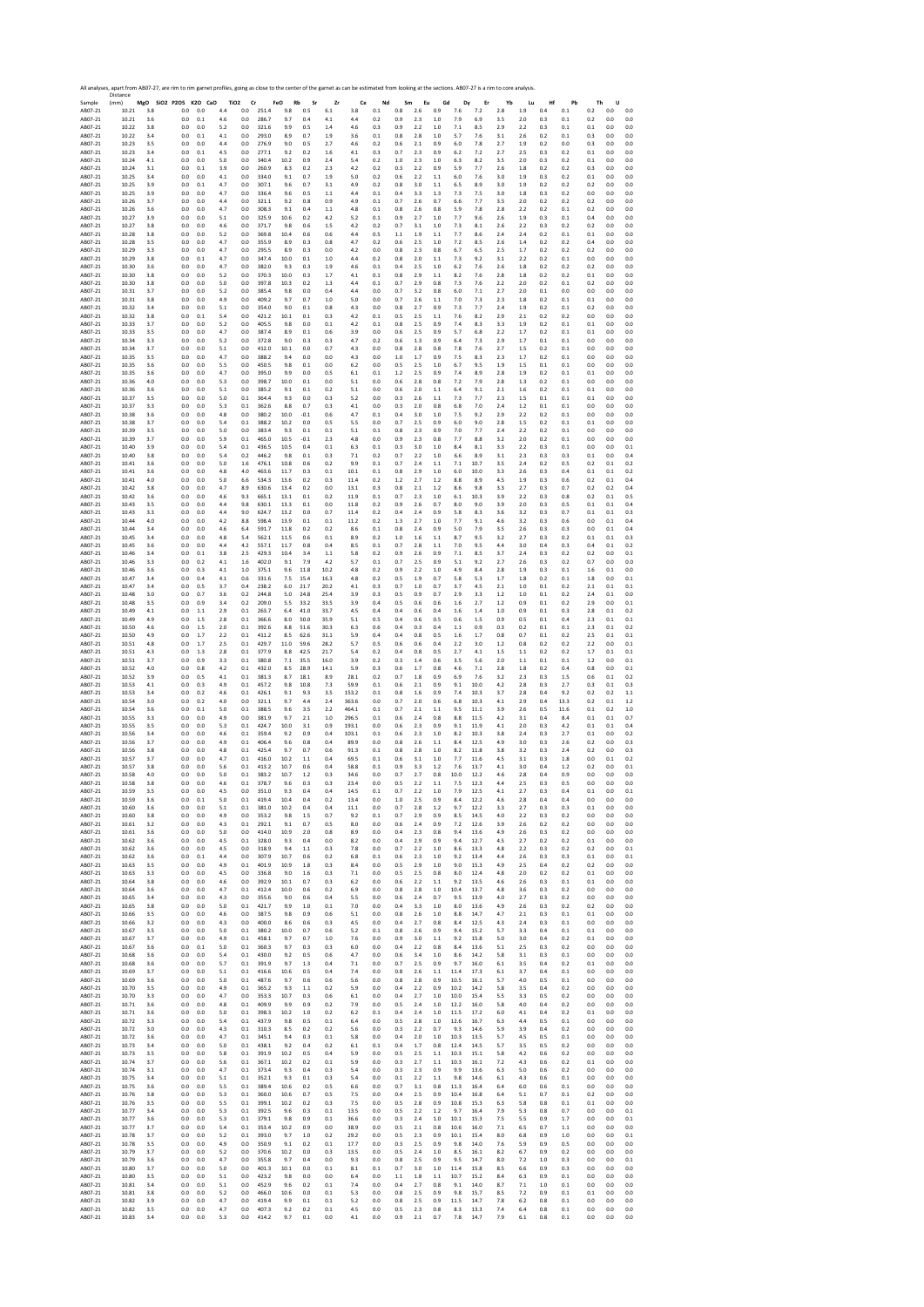|                    | All analyses, apart from AB07-27, are rim to rim garnet profiles, going as close to the center of the garnet as can be estimated from looking at the sections. AB07-27 is a rim to core analysis.<br>Distance |            |                              |            |            |                                    |                |                  |                |                |            |            |            |                |            |            |              |            |            |                |            |              |                |            |
|--------------------|---------------------------------------------------------------------------------------------------------------------------------------------------------------------------------------------------------------|------------|------------------------------|------------|------------|------------------------------------|----------------|------------------|----------------|----------------|------------|------------|------------|----------------|------------|------------|--------------|------------|------------|----------------|------------|--------------|----------------|------------|
| Sample<br>AB07-21  | (mm)<br>10.83                                                                                                                                                                                                 | 3.5        | MgO SiO2 P2O5 K2O CaO<br>0.0 | 0.0        | 5.0        | TiO <sub>2</sub><br>Cr<br>$_{0.0}$ | 439.7          | FeO<br>Rb<br>9.7 | Sr<br>$_{0.0}$ | Zr<br>0.2      | Ce<br>3.8  | Nd<br>0.1  | Sm<br>0.4  | Eu<br>2.6      | Gd<br>1.2  | Dy<br>7.9  | Er<br>13.5   | Yb<br>6.8  | Lu<br>7.1  | Hf<br>0.9      | Pb<br>0.2  | Th<br>0.0    | U<br>0.0       | 0.0        |
| AB07-21            | 10.83                                                                                                                                                                                                         | 3.6        | 0.0                          | 0.0        | 5.0        | 0.0                                | 470.9          | 10.1             | 0.1            | 0.0            | 4.4        | 0.0        | 0.6        | 3.3            | 1.0        | 7.5        | 14.4         | 6.7        | 6.3        | 0.8            | 0.1        | 0.0          | 0.0            | 0.0        |
| AB07-21            | 10.84                                                                                                                                                                                                         | 3.4        | 0.0                          | 0.0        | 5.6        | 0.0                                | 521.1          | 9.7              | $_{0.0}$       | 0.0            | 3.9        | 0.0        | 0.6        | 2.9            | 1.0        | 8.0        | 13.2         | 6.8        | 6.8        | 0.8            | 0.1        | 0.0          | 0.0            | 0.0        |
| AB07-21            | 10.84                                                                                                                                                                                                         | 3.5        | 0.0                          | 0.0        | 4.5        | 0.0                                | 479.7          | 9.3              | 0.2            | 0.1            | 4.0        | 0.0        | 1.0        | 2.9            | 0.9        | 7.9        | 14.0         | 7.2        | 5.7        | 0.8            | 0.1        | 0.0          | 0.0            | 0.0        |
| AB07-21            | 10.85                                                                                                                                                                                                         | 3.4        | 0.0                          | 0.0        | 5.1        | 0.0                                | 483.1          | 9.4              | 0.2            | 0.1            | 3.3        | 0.0        | 0.6        | 2.7            | 0.9        | 7.5        | 11.6         | 7.3        | 5.3        | 0.9            | 0.2        | 0.0          | 0.0            | 0.0        |
| AB07-21            | 10.85                                                                                                                                                                                                         | 3.8        | 0.0                          | 0.0        | 5.0        | 0.0                                | 515.6          | 9.5              | 0.3            | 0.0            | 3.1        | 0.1        | 0.7        | 2.1            | 1.0        | 6.3        | 12.3         | 6.2        | 6.0        | 0.9            | 0.1        | 0.0          | 0.0            | 0.0        |
| AB07-21            | 10.86                                                                                                                                                                                                         | 3.3        | 0.0                          | 0.0        | 4.1        | 0.0                                | 485.9          | 9.1              | 0.1            | 0.0            | 4.3        | 0.0        | 0.9        | 2.3            | 0.8        | 8.1        | 11.6         | 6.1        | 4.6        | 0.8            | 0.2        | 0.0          | 0.0            | 0.0        |
| AB07-21            | 10.86                                                                                                                                                                                                         | 3.6        | 0.0                          | 0.0        | 5.1        | 0.0                                | 568.4          | 10.2             | 0.0            | 0.2            | 3.4        | 0.0        | 0.6        | 2.2            | 0.9        | 7.9        | 10.5         | 6.2        | 6.2        | 0.8            | 0.1        | 0.0          | 0.0            | 0.0        |
| AB07-21            | 10.87                                                                                                                                                                                                         | 3.4        | 0.0                          | 0.0        | 4.2        | 0.0                                | 526.5          | 9.9              | 0.3            | 0.0            | 3.1        | 0.0        | 0.7        | 2.0            | 0.9        | 7.1        | 12.6         | 5.4        | 5.2        | 0.7            | 0.1        | 0.0          | 0.0            | 0.1        |
| AB07-21            | 10.87                                                                                                                                                                                                         | 3.6        | 0.0                          | 0.0        | 4.9        | 0.1                                | 556.5          | 9.9              | 0.4            | 0.1            | 3.7        | 0.0        | 0.8        | 3.1            | 1.1        | 8.1        | 13.9         | 6.5        | 7.0        | 0.8            | 0.1        | 0.0          | 0.0            | 0.2        |
| AB07-21            | 10.88                                                                                                                                                                                                         | 4.4        | 0.0                          | 0.0        | 4.7        | 0.3                                | 613.4          | 10.8             | 0.0            | 0.1            | 4.2        | 0.0        | 0.7        | 3.2            | 1.1        | 8.3        | 12.2         | 7.2        | 6.5        | 0.9            | 0.2        | 0.0          | 0.0            | 0.2        |
| AB07-21            | 10.88                                                                                                                                                                                                         | 3.3        | 0.0                          | 0.0        | 4.6        | 0.4                                | 576.2          | 9.9              | 0.1            | 0.2            | 4.1        | 0.0        | 0.4        | 2.8            | 1.0        | 8.2        | 12.1         | 6.6        | 6.4        | 0.8            | 0.1        | 0.0          | 0.0            | 0.1        |
| AB07-21            | 10.88                                                                                                                                                                                                         | 3.6        | 0.0                          | 0.0        | 5.1        | 0.7                                | 567.4          | 10.9             | 0.0            | 0.0            | 4.5        | 0.0        | 0.8        | 2.4            | 1.1        | 9.0        | 12.9         | 6.4        | 5.9        | 0.9            | 0.2        | 0.1          | 0.0            | 0.2        |
| AB07-21            | 10.89                                                                                                                                                                                                         | 3.9        | 0.0                          | 0.0        | 4.9        | 0.8                                | 486.0          | 10.0             | 0.2            | 0.0            | 3.0        | 0.1        | 0.6        | 2.9            | 1.0        | 6.1        | 12.9         | 7.2        | 7.0        | 1.3            | 0.1        | 0.0          | 0.1            | 0.2        |
| AB07-21            | 10.89                                                                                                                                                                                                         | 3.7        | 0.0                          | 0.0        | 4.7        | 0.5                                | 480.4          | 10.0             | 0.1            | 0.2            | 4.5        | 0.1        | 0.7        | 2.9            | 1.1        | 9.1        | 12.3         | 6.1        | 7.1        | 1.2            | 0.1        | 0.0          | 0.0            | 0.1        |
| AB07-21            | 10.90                                                                                                                                                                                                         | 3.5        | 0.0                          | 0.0        | 5.6        | 0.4                                | 462.7          | 9.7              | 0.1            | 0.1            | 4.4        | 0.0        | 1.0        | 2.3            | 1.0        | 8.5        | 12.2         | 6.9        | 7.1        | 1.2            | 0.1        | 0.0          | 0.0            | 0.0        |
| AB07-21            | 10.90                                                                                                                                                                                                         | 3.7        | 0.0                          | 0.0        | 5.0        | 0.2                                | 486.9          | 9.9              | 0.0            | 0.1            | 3.9        | 0.0        | 0.8        | 2.7            | 0.9        | 8.1        | 14.3         | 8.7        | 7.7        | 1.2            | 0.1        | 0.0          | 0.0            | 0.0        |
| AB07-21            | 10.91                                                                                                                                                                                                         | 3.7        | 0.0                          | 0.0        | 5.0        | 0.1                                | 454.9          | 9.9              | 0.1            | 0.0            | 4.7        | 0.0        | 0.6        | 2.0            | 0.9        | 8.5        | 13.3         | 8.4        | 8.7        | 1.3            | 0.1        | 0.0          | 0.0            | 0.0        |
| AB07-21            | 10.91                                                                                                                                                                                                         | 3.6        | 0.0                          | 0.0        | 5.0        | 0.1                                | 412.2          | 10.3             | 0.3            | 0.1            | 4.0        | 0.0        | 0.5        | 1.8            | 1.0        | 9.3        | 12.4         | 7.0        | 7.8        | 1.4            | 0.2        | 0.0          | 0.0            | 0.0        |
| AB07-21            | 10.92                                                                                                                                                                                                         | 3.7        | 0.0                          | 0.0        | 5.1        | 0.1                                | 398.8          | 10.2             | 0.2            | 0.1            | 4.7        | 0.0        | 0.8        | 2.4            | 0.7        | 9.1        | 14.8         | 8.2        | 8.0        | 1.5            | 0.1        | 0.0          | 0.0            | 0.0        |
| AB07-21            | 10.92                                                                                                                                                                                                         | 3.3        | 0.0                          | 0.0        | 4.8        | 0.0                                | 382.2          | 9.0              | 0.0            | 0.0            | 4.6        | 0.0        | 0.7        | 1.9            | 0.7        | 5.7        | 12.1         | 6.8        | 6.9        | 1.2            | 0.1        | 0.0          | 0.0            | 0.0        |
| AB07-21            | 10.93                                                                                                                                                                                                         | 3.5        | 0.0                          | 0.0        | 5.4        | 0.1                                | 397.1          | 10.8             | 0.0            | 0.0            | 4.4        | 0.0        | 0.7        | 2.5            | 0.8        | 7.4        | 13.1         | 8.2        | 9.1        | 1.4            | 0.1        | 0.0          | 0.0            | 0.0        |
| AB07-21            | 10.93                                                                                                                                                                                                         | 3.7        | 0.0                          | 0.0        | 5.4        | 0.1                                | 423.7          | 10.2             | 0.1            | 0.1            | 4.7        | 0.0        | 0.5        | 2.2            | 0.7        | 7.5        | 13.9         | 8.5        | 9.0        | 1.3            | 0.1        | 0.0          | 0.0            | 0.0        |
| AB07-21            | 10.93                                                                                                                                                                                                         | 3.8        | 0.0                          | 0.0        | 5.5        | 0.0                                | 409.5          | 10.2             | 0.0            | 0.0            | 5.0        | 0.0        | 0.5        | 2.3            | 0.9        | 8.1        | 14.3         | 8.7        | 9.4        | 1.4            | 0.1        | 0.0          | 0.0            | 0.0        |
| AB07-21            | 10.94                                                                                                                                                                                                         | 3.6        | 0.0                          | 0.0        | 5.5        | 0.0                                | 402.9          | 9.9              | 0.1            | 0.1            | 4.5        | 0.0        | 0.5        | 1.6            | 0.9        | 7.8        | 13.3         | 9.1        | 8.6        | 1.3            | 0.1        | 0.1          | 0.0            | 0.0        |
| AB07-21            | 10.94                                                                                                                                                                                                         | 3.5        | 0.0                          | 0.0        | 5.3        | 0.0                                | 418.9          | 9.9              | 0.2            | 0.0            | 4.1        | 0.1        | 0.4        | 2.2            | 0.9        | 5.3        | 13.2         | 8.2        | 7.3        | 1.2            | 0.1        | 0.0          | 0.0            | 0.0        |
| AB07-21            | 10.95                                                                                                                                                                                                         | 3.5        | 0.0                          | 0.0        | 4.7        | 0.0                                | 465.0          | 9.0              | 0.2            | 0.1            | 4.5        | 0.0        | 0.3        | 2.3            | 0.8        | 7.3        | 12.6         | 8.4        | 8.9        | 1.2            | 0.0        | 0.0          | 0.0            | 0.0        |
| AB07-21            | 10.95                                                                                                                                                                                                         | 3.8        | 0.0                          | 0.0        | 4.6        | 0.0                                | 432.6          | 10.6             | 0.1            | 0.0            | 4.9        | 0.0        | 0.5        | 1.9            | 0.9        | 7.0        | 13.8         | 9.6        | 8.7        | 1.2            | 0.1        | 0.0          | 0.0            | 0.0        |
| AB07-21            | 10.96                                                                                                                                                                                                         | 3.8        | 0.0                          | 0.0        | 5.1        | 0.0                                | 471.1          | 9.9              | 0.1            | 0.0            | 5.2        | 0.0        | 0.4        | 2.3            | 0.7        | 7.4        | 13.7         | 8.4        | 7.7        | 1.2            | 0.1        | 0.0          | 0.0            | 0.0        |
| AB07-21            | 10.96                                                                                                                                                                                                         | 3.5        | 0.0                          | 0.0        | 4.8        | 0.0                                | 404.3          | 11.5             | 0.0            | 0.2            | 4.4        | 0.0        | 0.8        | 2.0            | 0.7        | 7.4        | 13.5         | 8.7        | 7.9        | 1.3            | 0.1        | 0.0          | 0.0            | 0.0        |
| AB07-21            | 10.97                                                                                                                                                                                                         | 4.3        | 0.0                          | 0.0        | 5.8        | 0.0                                | 415.9          | 10.5             | 0.2            | 0.0            | 5.1        | 0.0        | 0.5        | 2.5            | 0.8        | 8.5        | 14.1         | 9.7        | 7.3        | 1.1            | 0.1        | 0.0          | 0.0            | 0.0        |
| AB07-21            | 10.97                                                                                                                                                                                                         | 3.5        | 0.0                          | 0.0        | 5.1        | 0.0                                | 409.3          | 9.5              | 0.0            | 0.1            | 4.5        | 0.0        | 0.8        | 1.5            | 0.7        | 8.7        | 14.3         | 9.0        | 7.9        | $1.1\,$        | 0.0        | 0.1          | 0.0            | 0.0        |
| AB07-21            | 10.98                                                                                                                                                                                                         | 3.3        | 0.0                          | 0.0        | 4.9        | 0.1                                | 426.3          | 9.1              | 0.1            | 0.0            | 4.8        | 0.0        | 0.4        | 2.4            | 0.8        | 7.6        | 15.6         | 8.4        | 6.9        | 1.2            | 0.0        | 0.0          | 0.0            | 0.0        |
| AB07-21            | 10.98                                                                                                                                                                                                         | 3.3        | 0.0                          | 0.0        | 5.4        | 0.0                                | 450.7          | 9.5              | 0.1            | 0.0            | 4.8        | 0.0        | 0.8        | 2.0            | 0.7        | 8.1        | 15.6         | 8.7        | 6.9        | 1.2            | 0.2        | 0.0          | 0.0            | 0.0        |
| AB07-21            | 10.98                                                                                                                                                                                                         | 3.6        | 0.0                          | 0.0        | 5.5        | 0.0                                | 403.1          | 10.4             | 0.2            | 0.2            | 5.3        | 0.0        | 0.8        | 2.3            | 0.9        | 7.9        | 17.4         | 9.1        | 8.6        | 1.1            | 0.1        | 0.0          | 0.0            | 0.0        |
| AB07-21            | 10.99                                                                                                                                                                                                         | 4.2        | 0.0                          | 0.0        | 4.9        | 0.0                                | 387.6          | 10.4             | 0.0            | 0.8            | 4.7        | 0.0        | 0.6        | 1.8            | 0.7        | 9.2        | 16.6         | 10.2       | 7.2        | 1.1            | 0.1        | 0.0          | 0.0            | 0.0        |
| AB07-21            | 10.99                                                                                                                                                                                                         | 3.6        | 0.0                          | 0.0        | 5.7        | 0.0                                | 424.6          | 10.7             | 0.2            | 0.0            | 5.4        | 0.0        | 0.6        | 2.0            | 0.9        | 8.1        | 16.4         | 9.7        | 8.6        | 1.1            | 0.2        | 0.0          | 0.0            | 0.0        |
| AB07-21            | 11.00                                                                                                                                                                                                         | 3.5        | 0.0                          | 0.0        | 5.4        | 0.0                                | 396.8          | 11.2             | 0.1            | 0.1            | 5.3        | 0.0        | 0.4        | 2.0            | 1.0        | 8.7        | 14.6         | 9.8        | 7.9        | 1.0            | 0.1        | 0.0          | 0.0            | 0.0        |
| AB07-21            | 11.00                                                                                                                                                                                                         | 3.0        | 0.0                          | 0.0        | 4.2        | 0.0                                | 317.1          | 8.6              | 0.0            | 0.1            | 3.7        | 0.0        | 0.5        | 1.9            | 0.6        | 7.0        | 14.7         | 7.8        | 7.0        | 0.9            | 0.1        | 0.0          | 0.0            | 0.0        |
| AB07-21            | 11.01                                                                                                                                                                                                         | 3.7        | 0.0                          | 0.0        | 5.4        | 0.0                                | 343.7          | 9.8              | 0.0            | 0.1            | 5.1        | 0.0        | 0.5        | 2.4            | 1.0        | 8.5        | 17.2         | 9.6        | 7.8        | 1.1            | 0.1        | 0.0          | 0.0            | 0.0        |
| AB07-21            | 11.01                                                                                                                                                                                                         | 3.8        | 0.0                          | 0.0        | 5.3        | 0.1                                | 430.0          | 9.9              | 0.0            | 0.0            | 5.2        | 0.1        | 0.8        | 2.1            | 0.7        | 9.0        | 18.2         | 9.7        | 7.3        | 1.2            | 0.1        | 0.0          | 0.0            | 0.0        |
| AB07-21            | 11.02                                                                                                                                                                                                         | 3.7        | 0.0                          | 0.0        | 5.2        | 0.0                                | 441.2          | 10.3             | 0.2            | 0.0            | 5.1        | 0.0        | 0.8        | 2.1            | 0.9        | 10.7       | 18.6         | 10.6       | 7.7        | 1.1            | 0.2        | 0.0          | 0.0            | 0.0        |
| AB07-21            | 11.02                                                                                                                                                                                                         | 3.8        | 0.0                          | 0.0        | 4.9        | 0.0                                | 369.3          | 9.8              | 0.0            | 0.1            | 5.0        | 0.0        | 0.5        | 2.2            | 0.6        | 10.0       | 16.2         | 9.1        | 7.4        | 1.2            | 0.2        | 0.1          | 0.0            | 0.0        |
| AB07-21            | 11.03                                                                                                                                                                                                         | 3.7        | 0.0                          | 0.0        | 4.8        | 0.0                                | 331.2          | 10.2             | 0.1            | 0.0            | 4.9        | 0.0        | 0.4        | 2.1            | 0.9        | 8.6        | 17.6         | 9.4        | 7.5        | 0.9            | 0.1        | 0.1          | 0.0            | 0.0        |
| AB07-21            | 11.03                                                                                                                                                                                                         | 3.8        | 0.0                          | 0.0        | 5.4        | 0.0                                | 342.1          | 10.2             | 0.3            | 0.0            | 6.4        | 0.0        | 0.4        | 2.4            | 0.8        | 9.0        | 18.9         | 9.6        | 7.7        | 1.1            | 0.1        | 0.0          | 0.0            | 0.1        |
| AB07-21            | 11.04                                                                                                                                                                                                         | 3.0        | 0.0                          | 0.0        | 4.5        | 0.1                                | 295.8          | 8.0              | 0.0            | 0.0            | 4.2        | 0.0        | 0.6        | 1.8            | 0.9        | 8.0        | 15.1         | 9.3        | 7.3        | 0.8            | 0.2        | 0.0          | 0.0            | 0.1        |
| AB07-21            | 11.04                                                                                                                                                                                                         | 3.5        | 0.0                          | 0.0        | 5.5        | 0.1                                | 327.7          | 9.8              | 0.1            | 0.0            | 4.9        | 0.0        | 0.3        | 1.7            | 0.8        | 9.4        | 16.8         | 9.2        | 6.9        | 0.9            | 0.2        | 0.0          | 0.0            | 0.3        |
| AB07-21            | 11.04                                                                                                                                                                                                         | 3.6        | 0.0                          | 0.0        | 4.9        | 0.2                                | 372.7          | 10.6             | 0.0            | 0.0            | 6.8        | 0.0        | 0.9        | 1.8            | 1.0        | 7.4        | 20.6         | 9.6        | 7.2        | 0.9            | 0.1        | 0.1          | 0.0            | 0.4        |
| AB07-21            | 11.05                                                                                                                                                                                                         | 3.4        | 0.0                          | 0.0        | 5.2        | 0.1                                | 343.3          | 8.9              | 0.0            | 0.0            | 5.9        | 0.1        | 0.4        | 2.4            | 0.8        | 8.6        | 18.4         | 9.1        | 6.2        | 0.9            | 0.2        | 0.0          | 0.0            | 0.4        |
| AB07-21            | 11.05                                                                                                                                                                                                         | 3.4        | 0.0                          | 0.0        | 4.9        | 0.2                                | 294.4          | 9.4              | 0.1            | 0.0            | 6.3        | 0.0        | 0.6        | 2.5            | 0.8        | 8.1        | 16.7         | 8.8        | 6.9        | 0.9            | 0.2        | 0.0          | 0.0            | 0.3        |
| AB07-21            | 11.06                                                                                                                                                                                                         | 3.7        | 0.0                          | 0.0        | 5.0        | 0.2                                | 368.1          | 11.2             | 0.0            | 0.1            | 9.8        | 0.1        | 1.1        | 2.3            | 1.0        | 10.1       | 17.2         | 9.9        | 7.6        | 0.9            | 0.2        | 0.0          | 0.0            | 0.3        |
| AB07-21            | 11.06                                                                                                                                                                                                         | 4.0        | 0.0                          | 0.0        | 5.3        | 0.2                                | 428.1          | 12.5             | 0.0            | 0.0            | 7.6        | 0.0        | 0.8        | 2.2            | 0.8        | 10.1       | 19.4         | 8.8        | 6.5        | 0.9            | 0.1        | 0.0          | 0.0            | 0.3        |
| AB07-21            | 11.07                                                                                                                                                                                                         | 3.6        | 0.0                          | 0.0        | 4.6        | $\rm 0.1$                          | 365.4          | 10.2             | 0.0            | 0.0            | 5.4        | 0.0        | 0.3        | 2.7            | 0.8        | 10.5       | 17.8         | 8.1        | 6.5        | 0.8            | 0.2        | 0.0          | 0.0            | 0.3        |
| AB07-21            | 11.07                                                                                                                                                                                                         | 3.2        | 0.0                          | 0.0        | 3.9        | 0.1                                | 312.7          | 8.5              | 0.0            | 0.0            | 4.3        | 0.0        | 0.4        | 2.0            | 0.7        | 7.7        | 15.9         | 8.0        | 5.2        | 0.6            | 0.1        | 0.0          | 0.0            | 0.2        |
| AB07-21            | 11.08                                                                                                                                                                                                         | 3.4        | 0.0                          | 0.0        | 4.8        | 0.1                                | 375.9          | 9.9              | 0.1            | 0.0            | 4.7        | 0.0        | 0.5        | 2.0            | 0.7        | 8.4        | 16.5         | 8.9        | 6.2        | 0.6            | 0.1        | 0.0          | 0.0            | 0.2        |
| AB07-21            | 11.08                                                                                                                                                                                                         | 3.6        | 0.0                          | 0.0        | 4.9        | 0.1                                | 394.8          | 10.9             | 0.0            | 0.0            | 4.9        | 0.0        | 0.2        | 2.4            | 0.8        | 7.3        | 15.4         | 7.7        | 6.5        | 0.7            | 0.1        | 0.0          | 0.0            | 0.1        |
| AB07-21            | 11.09                                                                                                                                                                                                         | 3.7        | 0.0                          | 0.0        | 4.7        | 0.1                                | 360.2          | 9.6              | 0.2            | 0.0            | 4.8        | 0.0        | 0.6        | 1.9            | 0.7        | 6.8        | 16.2         | 9.2        | 6.1        | 0.8            | 0.2        | 0.0          | 0.0            | 0.0        |
| AB07-21            | 11.09                                                                                                                                                                                                         | 3.8        | 0.0                          | 0.0        | 4.7        | 0.1                                | 428.5          | 9.7              | 0.0            | 0.1            | 5.6        | 0.0        | 0.4        | 2.5            | 0.9        | 10.3       | 17.1         | 8.9        | 6.5        | 1.0            | 0.2        | 0.0          | 0.0            | 0.1        |
| AB07-21            | 11.09                                                                                                                                                                                                         | 3.1        | 0.0                          | 0.0        | 4.0        | 0.0                                | 353.5          | 8.9              | 0.1            | 0.0            | 4.3        | 0.0        | 0.2        | 1.6            | 0.8        | 7.5        | 16.3         | 7.6        | 5.3        | 0.8            | 0.2        | 0.0          | 0.0            | 0.0        |
| AB07-21            | 11.10                                                                                                                                                                                                         | 3.8        | 0.0                          | 0.0        | 4.0        | 0.0                                | 335.8          | 9.4              | 0.1            | 0.1            | 4.7        | 0.0        | 0.5        | 1.4            | 0.7        | 6.6        | 14.4         | 8.1        | 6.3        | 0.9            | 0.1        | 0.0          | 0.0            | 0.0        |
| AB07-21            | 11.10                                                                                                                                                                                                         | 5.0        | 0.0                          | 0.0        | 4.9        | 0.1                                | 407.3          | 10.5             | 0.0            | 0.0            | 5.0        | 0.0        | 0.5        | 2.2            | 0.7        | 6.6        | 14.8         | 8.4        | 6.2        | 0.9            | 0.2        | 0.1          | 0.0            | 0.0        |
| AB07-21            | 11.11                                                                                                                                                                                                         | 5.9        | 0.0                          | 0.0        | 4.0        | 0.1                                | 369.3          | 9.9              | 0.2            | 0.0            | 4.8        | 0.0        | 0.6        | 1.4            | 0.6        | 6.4        | 12.7         | 7.3        | 4.5        | 0.8            | 0.1        | 0.0          | 0.0            | 0.0        |
| AB07-21            | 11.11                                                                                                                                                                                                         | 6.7        | 0.0                          | 0.0        | 3.8        | 0.0                                | 371.1          | 8.5              | 0.3            | 0.0            | 3.6        | 0.0        | 0.4        | 1.2            | 0.6        | 5.6        | 9.8          | 5.5        | 3.7        | 0.6            | 0.1        | 0.1          | 0.0            | 0.0        |
| AB07-21            | 11.12                                                                                                                                                                                                         | 8.5        | 0.0                          | 0.0        | 2.6        | 0.1                                | 464.5          | 9.5              | 0.9            | 0.4            | 2.9        | 0.0        | 0.2        | 0.9            | 0.4        | 4.2        | 8.4          | 4.8        | 4.1        | 0.4            | 0.1        | 0.1          | 0.0            | 0.0        |
| AB07-21            | 11.12                                                                                                                                                                                                         | 8.9        | 0.0                          | 0.0        | 2.3        | 0.0                                | 321.0          | 7.6              | 1.4            | 0.5            | 1.8        | 0.0        | 0.2        | 0.6            | 0.3        | 2.4        | 5.6          | 3.2        | 2.9        | 0.3            | 0.1        | 0.0          | 0.0            | 0.0        |
| AB07-21            | 11.13                                                                                                                                                                                                         | 14.3       | 0.0                          | 0.1        | 3.0        | 0.1                                | 497.7          | 10.5             | 4.4            | 1.7            | 2.1        | 0.0        | 0.3        | 0.5            | 0.3        | 3.0        | 4.9          | 2.9        | 2.3        | 0.3            | 0.1        | 0.3          | 0.0            | 0.0        |
| AB07-21            | 11.13                                                                                                                                                                                                         | 15.3       | 0.0                          | 0.1        | 1.6        | 0.1                                | 459.2          | 9.5              | 7.4            | 2.4            | 1.3        | 0.1        | 0.3        | 0.5            | 0.1        | 1.0        | 4.7          | 2.3        | 2.0        | 0.2            | 0.0        | 0.1          | 0.0            | 0.0        |
| AB07-21            | 11.14                                                                                                                                                                                                         | 15.8       | 0.0                          | 0.2        | 3.2        | 0.1                                | 504.6          | 9.6              | 8.8            | 3.0            | 1.0        | 0.0        | 0.1        | 0.4            | 0.1        | 1.2        | 2.3          | 1.5        | 1.1        | 0.1            | 0.0        | 0.2          | 0.0            | 0.0        |
| AB07-21            | 11.14                                                                                                                                                                                                         | 17.2       | 0.0                          | 0.2        | 1.1        | 0.1                                | 489.5          | 10.0             | 8.0            | 2.6            | 1.1        | 0.0        | 0.0        | 0.3            | 0.2        | 1.5        | 2.3          | 2.0        | 1.0        | 0.2            | 0.0        | 0.1          | 0.0            | 0.0        |
| AB07-21            | 11.14                                                                                                                                                                                                         | 14.5       | 0.0                          | 0.1        | 1.3        | 0.1                                | 451.3          | 9.2              | 7.9            | 2.3            | 0.8        | 0.0        | 0.2        | 0.4            | 0.2        | 2.0        | 3.4          | 1.7        | 1.8        | 0.2            | 0.0        | 0.1          | 0.0            | 0.0        |
| AB07-21            | 11.15                                                                                                                                                                                                         | 16.0       | 0.0                          | 0.1        | 1.5        | 0.1                                | 473.6          | 10.1             | 7.9            | 2.4            | 1.6        | 0.1        | 0.2        | 0.5            | 0.3        | 2.6        | 5.9          | 2.5        | 2.8        | 0.4            | 0.0        | 0.2          | 0.0            | 0.0        |
| AB07-21            | 11.15                                                                                                                                                                                                         | 13.2       | 0.0                          | 0.1        | 1.9        | 0.1                                | 412.6          | 10.0             | 5.6            | 1.2            | 2.0        | 0.1        | 0.2        | 0.5            | 0.2        | 3.1        | 5.6          | 3.4        | 3.1        | 0.4            | 0.1        | 0.1          | 0.0            | 0.0        |
| AB07-21            | 11.16                                                                                                                                                                                                         | 14.3       | 0.0                          | 0.1        | 2.5        | 0.1                                | 464.6          | 10.2             | 3.6            | 1.2            | 3.3        | 0.0        | 0.2        | 0.7            | 0.4        | 3.9        | 8.1          | 4.1        | 3.4        | 0.6            | 0.1        | 0.0          | 0.0            | 0.0        |
| AB07-21            | 11.16                                                                                                                                                                                                         | 11.7       | 0.0                          | 0.0        | 3.1        | 0.1                                | 399.7          | 10.5             | 2.6            | 0.8            | 3.0        | 0.1        | 0.1        | 1.1            | 0.4        | 4.9        | 10.2         | 5.2        | 5.5        | 0.8            | 0.1        | 0.1          | 0.0            | 0.0        |
| AB07-21            | 11.17                                                                                                                                                                                                         | 9.8        | 0.0                          | 0.0        | 2.9        | 0.1                                | 350.9          | 9.2              | 1.5            | 0.6            | 3.4        | 0.0        | 0.3        | 1.3            | 0.5        | 5.5        | 10.3         | 6.2        | 5.0        | 0.7            | 0.1        | 0.1          | 0.0            | 0.0        |
| AB07-21            | 11.17                                                                                                                                                                                                         | 8.6        | 0.0                          | 0.0        | 3.7        | 0.0                                | 345.2          | 10.1             | 1.2            | 0.6            | 4.7        | 0.0        | 0.6        | 1.6            | 0.5        | 4.5        | 15.2         | 7.9        | 7.0        | 0.9            | 0.1        | 0.0          | 0.0            | 0.0        |
| AB07-21            | 11.18                                                                                                                                                                                                         | 7.5        | 0.0                          | 0.0        | 4.4        | 0.1                                | 366.9          | 11.2             | 0.7            | 0.1            | 4.7        | 0.0        | 0.3        | 1.5            | 0.8        | 7.1        | 15.6         | 9.0        | 7.3        | 1.1            | 0.1        | 0.0          | 0.0            | 0.0        |
| AB07-21            | 11.18                                                                                                                                                                                                         | 5.8        | 0.0                          | 0.0        | 4.3        | 0.0                                | 340.4          | 10.1             | 0.4            | $0.1\,$        | 4.4        | 0.1        | 0.4        | 1.4            | 0.9        | 6.3        | 17.0         | 10.2       | 7.1        | 0.9            | 0.1        | 0.0          | 0.0            | 0.0        |
| AB07-21            | 11.19                                                                                                                                                                                                         | 4.5        | 0.0                          | 0.0        | 4.5        | 0.0                                | 302.3          | 10.4             | 0.0            | 0.2            | 4.5        | 0.0        | 0.5        | 1.3            | 0.6        | 7.5        | 16.2         | 9.5        | 8.9        | 1.1            | 0.2        | 0.0          | 0.0            | 0.0        |
| AB07-21            | 11.19                                                                                                                                                                                                         | 4.2        | 0.0                          | 0.0        | 4.3        | 0.0                                | 333.6          | 8.6              | 0.1            | 0.1            | 5.1        | 0.0        | 0.3        | 1.6            | 0.8        | 7.5        | 16.3         | 10.1       | 7.6        | 1.2            | 0.1        | 0.0          | 0.0            | 0.0        |
| AB07-21            | 11.20                                                                                                                                                                                                         | 4.0        | 0.0                          | 0.0        | 4.6        | 0.0                                | 318.6          | 9.8              | 0.1            | 0.1            | 5.8        | 0.1        | 0.4        | 1.5            | 0.7        | 6.5        | 17.6         | 8.0        | 7.2        | 1.2            | 0.1        | 0.0          | 0.0            | 0.0        |
| AB07-21            | 11.20                                                                                                                                                                                                         | 3.5        | 0.0                          | 0.0        | 4.1        | 0.0                                | 291.6          | 9.3              | 0.4            | 0.1            | 4.2        | 0.0<br>o.c | 0.2        | 1.8            | 0.7        | 7.9        | 15.5         | 8.9<br>10. | 9.9        | 1.2            | 0.2        | 0.0          | 0.0            | 0.0        |
| ABU/-21<br>AB07-21 | 11.20<br>11.21                                                                                                                                                                                                | 4.2<br>5.2 | U.L<br>0.0                   | U.L<br>0.0 | 4.2<br>4.5 | U.U<br>0.0                         | 303.2          | 9.9<br>8.9       | υ.,<br>0.3     | υ.:<br>0.1     | 4.6<br>4.2 | 0.0        | U.S<br>0.5 | 1.5            | U.t<br>0.9 | 8.U<br>9.0 | 18.<br>17.4  | 9.3        | 8.<br>8.1  | 1.6<br>1.3     | U.I<br>0.1 | U.L<br>0.1   | U.L<br>0.0     | U.L<br>0.0 |
| AB07-21            | 11.21                                                                                                                                                                                                         | 3.8        | 0.0                          | 0.0        | 4.7        | 0.0                                | 352.4          | 10.3             | 0.0            | 0.1            | 5.2        | 0.0        | 0.3        | 2.0            | 0.7        | 8.1        | 17.6         | 9.9        | 9.4        | 1.3            | 0.1        | 0.0          | 0.0            | 0.0        |
| AB07-21            | 11.22                                                                                                                                                                                                         | 3.9        | 0.0                          | 0.0        | 4.8        | 0.0                                | 322.0          | 9.9              | 0.3            | 0.1            | 4.7        | 0.0        | 0.4        | 1.8            | 0.6        | 10.4       | 17.2         | 10.5       | 8.8        | 1.4            | 0.1        | 0.0          | 0.0            | 0.0        |
| AB07-21            | 11.22                                                                                                                                                                                                         | 3.3        | 0.0                          | 0.0        | 4.4        | 0.0                                | 347.2          | 9.0              | 0.2            | 0.1            | 4.9        | 0.1        | 0.3        | 2.2            | 0.6        | 6.6        | 16.0         | 9.9        | 8.1        | 1.4            | 0.0        | 0.0          | 0.0            | 0.0        |
| AB07-21            | 11.23                                                                                                                                                                                                         | 3.5        | 0.0                          | 0.0        | 4.7        | 0.0                                | 406.0          | 9.6              | 0.4            | 0.0            | 4.5        | 0.0        | 0.5        | 2.0            | 0.8        | 9.2        | 17.1         | 10.5       | 9.5        | 1.4            | 0.1        | 0.0          | 0.0            | 0.0        |
| AB07-21            | 11.23                                                                                                                                                                                                         | 6.7        | 0.0                          | 0.0        | 4.5        | 0.0                                | 313.2          | 9.1              | 0.2            | 0.0            | 4.5        | 0.0        | 0.6        | 1.3            | 0.9        | 8.0        | 16.6         | 10.0       | 8.2        | 1.4            | 0.1        | 0.0          | 0.0            | 0.0        |
| AB07-21            | 11.24                                                                                                                                                                                                         | 3.4        | 0.0                          | 0.0        | 5.1        | 0.0                                | 347.2          | 9.6              | 0.2            | 0.2            | 4.7        | 0.0        | 0.5        | 1.8            | 0.8        | 6.6        | 15.9         | 9.5        | 8.6        | 1.3            | 0.1        | 0.0          | 0.0            | 0.0        |
| AB07-21            | 11.24                                                                                                                                                                                                         | 4.2        | 0.0                          | 0.0        | 4.2        | 0.0                                | 359.4          | 10.7             | 0.2            | 0.0            | 4.0        | 0.0        | 0.7        | 2.0            | 0.8        | 8.9        | 17.3         | 9.4        | 7.7        | 1.3            | 0.2        | 0.0          | 0.0            | 0.0        |
| AB07-21            | 11.25                                                                                                                                                                                                         | 4.1        | 0.0                          | 0.0        | 5.8        | 0.0                                | 373.0          | 9.9              | 0.3            | 0.1            | 4.1        | 0.0        | 0.5        | 2.0            | 0.8        | 9.0        | 16.3         | 9.9        | 7.9        | 1.2            | 0.1        | 0.0          | 0.0            | 0.0        |
| AB07-21            | 11.25                                                                                                                                                                                                         | 3.3        | 0.0                          | 0.0        | 5.4        | 0.0                                | 426.9          | 10.6             | 0.3            | 0.0            | 4.0        | 0.0        | 0.5        | 1.9            | 0.8        | 7.2        | 17.1         | 10.2       | 6.8        | 1.2            | 0.1        | 0.0          | 0.0            | 0.0        |
| AB07-21            | 11.25                                                                                                                                                                                                         | 3.8<br>3.4 | 0.0                          | 0.0        | 4.7        | 0.0                                | 273.2          | 9.7              | 0.2            | 0.0            | 5.1        | 0.0        | 0.5        | 1.6            | 0.7        | 8.9        | 14.3         | 8.8        | 5.5        | 1.2            | 0.0        | 0.1          | 0.0            | 0.1<br>0.1 |
| AB07-21<br>AB07-21 | 11.26<br>11.26                                                                                                                                                                                                | 3.3        | 0.0<br>0.0                   | 0.0<br>0.0 | 4.6<br>4.1 | $0.1\,$<br>0.1                     | 326.2<br>283.8 | 11.5<br>8.1      | 0.3<br>0.1     | $0.1\,$<br>0.1 | 4.2<br>3.7 | 0.0<br>0.0 | 0.5<br>0.6 | $1.8\,$<br>1.4 | 0.8<br>0.6 | 7.8<br>6.4 | 16.4<br>12.2 | 8.7<br>7.6 | 7.6<br>5.9 | $1.1\,$<br>0.9 | 0.2<br>0.1 | 0.0<br>0.0   | $0.0\,$<br>0.0 | 0.0        |
| AB07-21            | 11.27                                                                                                                                                                                                         | 3.5        | 0.0                          | 0.0        | 4.8        | 0.1                                | 285.2          | 9.4              | 0.2            | 0.0            | 3.8        | 0.0        | 0.4        | 1.5            | 0.6        | 7.6        | 15.1         | 7.4        | 6.5        | 0.9            | 0.1        | 0.1          | 0.0            | 0.0        |
| AB07-21            | 11.27                                                                                                                                                                                                         | 3.3        | 0.0                          | 0.0        | 4.9        | 0.0                                | 285.9          | 10.5             | 0.2            | 0.0            | 4.4        | 0.0        | 0.6        | 1.7            | 0.8        | 7.0        | 14.6         | 7.0        | 6.1        | 0.8            | 0.1        | 0.0          | 0.0            | 0.0        |
| AB07-21            | 11.28                                                                                                                                                                                                         | 4.0        | 0.0                          | 0.0        | 5.2        | $_{0.0}$                           | 384.9          | 10.4             | $_{0.0}$       | 0.0            | 4.7        | 0.0        | 0.6        | 2.0            | 0.7        | 8.0        | 17.2         | 8.6        | 6.7        | 0.9            | 0.1        | 0.0          | 0.0            | 0.0        |
| AB07-21            | 11.28                                                                                                                                                                                                         | 3.6        | 0.0                          | 0.0        | 4.8        | 0.0                                | 324.8          | 9.7              | 0.0            | 0.0            | 4.2        | 0.0        | 0.5        | 1.9            | 0.7        | 6.2        | 15.4         | 7.2        | 5.7        | 0.9            | 0.1        | 0.0          | 0.0            | 0.0        |
| AB07-21            | 11.29                                                                                                                                                                                                         | 4.1        | 0.0                          | 0.0        | 4.8        | 0.0                                | 342.1          | 9.5              | 0.4            | 0.0            | 3.8        | 0.0        | 0.6        | 1.9            | 0.7        | 8.8        | 15.2         | 8.4        | 5.8        | 0.8            | 0.2        | 0.0          | 0.0            | 0.0        |
| AB07-21            | 11.29                                                                                                                                                                                                         | 3.4        | 0.0                          | 0.0        | 4.3        | 0.0                                | 339.6          | 8.8              | 0.3            | 0.1            | 3.3        | 0.0        | 0.4        | 1.6            | 0.7        | 5.9        | 12.3         | 6.8        | 5.2        | 0.6            | 0.1        | 0.0          | 0.0            | 0.1        |
| AB07-21            | 11.30                                                                                                                                                                                                         | 3.5        | $_{0.0}$                     | 0.0        | 4.9        | $0.1\,$                            | 316.5          | 10.5             | 0.2            | 0.0            | 3.8        | 0.0        | 0.6        | 2.2            | 0.7        | 8.1        | 13.3         | 8.9        | 6.5        | 0.6            | $_{0.0}$   | $0.0\,$      | $0.0\,$        | $0.1\,$    |
| AB07-21            | 11.30                                                                                                                                                                                                         | 4.4        | 0.0                          | 0.0        | 5.4        | 0.2                                | 394.7          | 11.2             | 0.0            | 0.0            | 4.2        | 0.0        | 0.6        | 2.3            | 0.9        | 9.0        | 16.2         | 7.3        | 4.2        | 0.8            | 0.1        | 0.0          | 0.0            | 0.1        |
| AB07-21            | 11.30                                                                                                                                                                                                         | 3.7        | 0.0                          | 0.0        | 4.2        | 0.3                                | 267.7          | 9.2              | 0.1            | 0.1            | 3.0        | 0.0        | 0.5        | 1.4            | 0.5        | 6.5        | 14.3         | 5.8        | 4.6        | 0.6            | 0.0        | 0.1          | 0.0            | 0.2        |
| AB07-21            | 11.31                                                                                                                                                                                                         | 4.0        | 0.0                          | 0.0        | 4.5        | 0.4                                | 368.2          | 10.3             | 0.2            | 0.0            | 4.2        | 0.1        | 0.7        | 2.6            | 1.0        | 6.9        | 14.5         | 6.8        | 4.6        | 0.6            | 0.1        | 0.0          | 0.0            | 0.2        |
| AB07-21            | 11.31                                                                                                                                                                                                         | 3.2        | 0.0                          | 0.0        | 4.5        | 0.3                                | 422.0          | 10.3             | 0.1            | 0.1            | 3.8        | 0.1        | 0.5        | 1.8            | 0.8        | 7.6        | 13.2         | 6.1        | 4.4        | 0.7            | 0.0        | 0.0          | 0.0            | 0.2        |
| AB07-21            | 11.32                                                                                                                                                                                                         | 3.3        | 0.0                          | 0.0        | 4.2        | 0.2                                | 314.2          | 11.4             | 0.0            | 0.0            | 3.7        | 0.1        | 0.7        | 1.6            | 0.6        | 7.3        | 13.4         | 7.0        | 4.8        | 0.6            | 0.1        | 0.0          | 0.0            | 0.1        |
| AB07-21            | 11.32                                                                                                                                                                                                         | 3.4        | 0.0                          | 0.0        | 4.6        | 0.2                                | 317.5          | 9.5              | 0.1            | 0.1            | 3.1        | 0.1        | 0.4        | 2.0            | 0.8        | 7.1        | 13.2         | 6.6        | 4.7        | 0.6            | 0.1        | 0.0          | 0.0            | 0.1        |
| AB07-21            | 11.33                                                                                                                                                                                                         | 3.7        | 0.0                          | 0.0        | 4.8        | 0.1                                | 276.7          | 9.3              | 0.1            | 0.0            | 3.6        | 0.1        | 0.3        | 1.6            | 0.8        | 7.4        | 14.9         | 7.0        | 5.3        | 0.7            | 0.1        | 0.0          | 0.0            | 0.0        |
| AB07-21            | 11.33                                                                                                                                                                                                         | 3.1        | 0.0                          | 0.0        | 4.1        | 0.1                                | 312.2          | 9.6              | 0.0            | 0.1            | 3.1        | 0.0        | 0.8        | 1.9            | 0.6        | 7.1        | 15.1         | 6.3        | 4.4        | 0.6            | 0.0        | 0.1          | 0.0            | 0.1        |
| AB07-21            | 11.34                                                                                                                                                                                                         | 3.4        | 0.0                          | 0.0        | 4.1        | 0.1                                | 305.2          | 11.0             | 0.2            | 0.0            | 3.6        | 0.0        | 0.6        | 1.3            | 0.6        | 6.8        | 14.1         | 5.4        | 4.8        | 0.7            | 0.0        | 0.1          | 0.0            | 0.1        |
| AB07-21            | 11.34                                                                                                                                                                                                         | 3.9        | 0.0                          | 0.0        | 5.9        | 0.1                                | 288.1          | 9.9              | 0.0            | 0.1            | 3.3        | 0.0        | 0.5        | 1.9            | 0.8        | 6.7        | 13.6         | 6.5        | 4.1        | 0.7            | 0.1        | 0.0          | 0.0            | 0.2        |
| AB07-21            | 11.35                                                                                                                                                                                                         | 3.6        | 0.0                          | 0.0        | 4.6        | 0.2                                | 333.0          | 9.9              | 0.2            | 0.1            | 4.0        | 0.1        | 0.8        | 1.6            | 0.9        | 7.6        | 14.4         | 7.3        | 5.5        | 0.7            | 0.1        | 0.0          | 0.0            | 0.3        |
| AB07-21            | 11.35                                                                                                                                                                                                         | 3.0        | 0.0                          | 0.0        | 4.5        | 0.3                                | 402.5          | 9.0              | 0.0            | 0.1            | 3.7        | 0.1        | 0.4        | 1.5            | 0.7        | 5.7        | 12.7         | 6.4        | 4.6        | 0.6            | 0.1        | 0.0          | 0.0            | 0.3        |
| AB07-21            | 11.35                                                                                                                                                                                                         | 3.7        | 0.0                          | 0.0        | 4.7        | 0.4                                | 374.4          | 10.3             | 0.1            | 0.0            | 4.8        | 0.1        | 0.7        | 2.2            | 0.7        | 5.6        | 16.2         | 6.8        | 5.7        | 0.7            | 0.0        | 0.0          | 0.1            | 0.3        |
| AB07-21            | 11.36                                                                                                                                                                                                         | 3.8        | 0.0                          | 0.0        | 4.7        | 0.6                                | 311.4          | 9.9              | 0.1            | 0.0            | 4.5        | 0.1        | 0.6        | 2.0            | 0.8        | 7.2        | 13.6         | 7.0        | 5.2        | 0.7            | 0.1        | 0.0          | 0.1            | 0.6        |
| AB07-21            | 11.36                                                                                                                                                                                                         | 4.0        | 0.0                          | 0.0        | 5.0        | 0.9                                | 390.5          | 10.1             | 0.0            | 0.1            | 4.7        | 0.1        | 0.6        | 2.1            | 1.0        | 5.2        | 14.0         | 6.9        | 5.5        | 0.7            | 0.1        | 0.1          | 0.1            | 0.4        |
| AB07-21            | 11.37                                                                                                                                                                                                         | 3.4        | 0.0                          | 0.0        | 4.5        | 0.9                                | 337.6          | 10.5             | 0.1            | 0.0            | 4.7        | 0.1        | 0.5        | 1.6            | 0.7        | 5.0        | 14.4         | 6.9        | 4.7        | 0.7            | 0.1        | 0.0          | 0.0            | 0.2        |
| AB07-21            | 11.37                                                                                                                                                                                                         | 4.1        | $_{0.0}$                     | 0.0        | 5.7        | $_{0.8}$                           | 338.4          | 10.8             | 0.2            | $0.1\,$        | 5.0        | $0.1\,$    | $0.8\,$    | 2.0            | 0.8        | 7.3        | 13.5         | 7.4        | 5.7        | 0.7            | 0.1        | $_{\rm 0.0}$ | $0.0\,$        | $0.1\,$    |
| AB07-21            | 11.38                                                                                                                                                                                                         | 3.9        | 0.0                          | 0.0        | 4.7        | 0.5                                | 357.8          | 11.3             | 0.0            | 0.1            | 4.7        | 0.0        | 0.6        | 1.8            | 0.7        | 8.5        | 16.4         | 7.9        | 6.4        | 0.8            | 0.1        | 0.0          | 0.0            | 0.2        |
| AB07-21            | 11.38                                                                                                                                                                                                         | 4.3        | 0.0                          | 0.0        | 4.8        | 0.3                                | 325.4          | 11.1             | 0.1            | 0.1            | 3.8        | 0.0        | 0.5        | 1.3            | 0.7        | 7.0        | 14.5         | 6.3        | 5.7        | 0.8            | 0.1        | 0.0          | 0.0            | 0.0        |
| AB07-21            | 11.39                                                                                                                                                                                                         | 3.9        | 0.0                          | 0.0        | 5.2        | 0.2                                | 339.9          | 9.1              | 0.2            | 0.0            | 4.3        | 0.0        | 0.7        | 1.8            | 0.8        | 7.1        | 14.5         | 7.7        | 5.7        | 0.7            | 0.0        | 0.0          | 0.0            | 0.0        |
| AB07-21            | 11.39                                                                                                                                                                                                         | 4.3        | 0.0                          | 0.0        | 5.1        | $0.1\,$                            | 345.0          | 11.0             | $_{0.0}$       | 0.0            | 3.1        | $0.1\,$    | 0.6        | 2.1            | 0.9        | 5.1        | 14.0         | 7.5        | 5.0        | 0.9            | 0.1        | 0.0          | 0.0            | 0.0        |
| AB07-21            | 11.40                                                                                                                                                                                                         | 3.6        | 0.0                          | 0.0        | 4.9        | 0.1                                | 311.4          | 11.1             | 0.0            | 0.0            | 3.7        | 0.0        | 0.3        | 1.6            | 0.8        | 6.5        | 13.4         | 8.1        | 5.6        | 0.8            | 0.1        | 0.0          | 0.0            | 0.1        |
| AB07-21            | 11.40                                                                                                                                                                                                         | 4.2        | 0.0                          | 0.0        | 5.3        | 0.0                                | 363.0          | 10.0             | 0.0            | 0.0            | 4.1        | 0.0        | 0.7        | 2.0            | 0.7        | 7.8        | 14.7         | 7.6        | 6.1        | 0.8            | 0.1        | 0.0          | 0.0            | 0.0        |
| AB07-21            | 11.41                                                                                                                                                                                                         | 3.1        | 0.0                          | 0.0        | 4.4        | 0.0                                | 303.4          | 8.7              | 0.0            | 0.0            | 3.0        | 0.0        | 0.2        | 1.4            | 0.7        | 5.1        | 12.5         | 6.8        | 5.9        | 0.8            | 0.0        | 0.0          | 0.0            | 0.0        |
| AB07-21            | 11.41                                                                                                                                                                                                         | 3.8        | $_{0.0}$                     | 0.0        | 5.6        | $0.1\,$                            | 416.9          | 10.3             | 0.2            | 0.0            | 4.5        | 0.0        | $0.8\,$    | $2.1\,$        | 0.8        | 7.4        | 16.0         | 7.9        | 7.8        | 0.8            | 0.1        | $0.0\,$      | $0.0\,$        | $0.0\,$    |
| AB07-21            | 11.41                                                                                                                                                                                                         | 4.3        | 0.0                          | 0.0        | 6.1        | 0.0                                | 395.0          | 11.1             | 0.0            | 0.0            | 4.4        | 0.0        | 0.7        | 1.9            | 0.8        | 6.9        | 17.0         | 9.2        | 7.2        | 1.0            | 0.2        | 0.0          | 0.0            | 0.0        |
| AB07-21            | 11.42                                                                                                                                                                                                         | 3.5        | 0.0                          | 0.0        | 4.9        | 0.0                                | 414.6          | 9.4              | 0.1            | 0.0            | 4.8        | 0.0        | 0.4        | 2.0            | 0.7        | 6.3        | 16.1         | 8.3        | 6.3        | 0.9            | 0.1        | 0.2          | 0.0            | 0.0        |
| AB07-21            | 11.42                                                                                                                                                                                                         | 4.6        | 0.0                          | 0.0        | 4.9        | 0.0                                | 312.7          | 10.6             | 0.2            | 0.2            | 4.2        | 0.0        | 0.4        | 1.6            | 0.6        | 6.6        | 14.7         | 7.9        | 6.4        | 0.9            | 0.0        | 0.0          | 0.0            | 0.0        |
| AB07-21            | 11.43                                                                                                                                                                                                         | 3.0        | 0.0                          | 0.0        | 4.1        | 0.0                                | 304.9          | 9.0              | 0.1            | 0.3            | 3.7        | 0.0        | 0.7        | 1.6            | 0.6        | 6.1        | 14.0         | 7.0        | 6.5        | 0.9            | 0.1        | 0.1          | 0.0            | 0.0        |
| AB07-21            | 11.43                                                                                                                                                                                                         | 3.2        | 0.0                          | 0.0        | 4.7        | 0.0                                | 290.3          | 8.7              | 0.1            | 0.4            | 4.5        | 0.1        | 0.5        | 1.2            | 0.7        | 5.8        | 13.8         | 7.4        | 5.0        | 0.8            | 0.1        | 0.1          | 0.0            | 0.0        |
| AB07-21            | 11.44                                                                                                                                                                                                         | 3.6        | 0.0                          | 0.0        | 4.9        | 0.0                                | 303.7          | 10.3             | 0.1            | 0.5            | 5.5        | 0.0        | 0.5        | 1.6            | 0.6        | 5.9        | 14.3         | 8.0        | 6.0        | 0.9            | 0.1        | 0.0          | 0.0            | 0.0        |
| AB07-21            | 11.44                                                                                                                                                                                                         | 3.7        | 0.0                          | 0.0        | 4.6        | 0.0                                | 347.3          | 9.2              | 0.3            | 0.7            | 5.2        | 0.1        | 0.5        | 1.5            | 0.6        | 7.8        | 14.0         | 9.2        | 6.6        | 0.9            | 0.1        | 0.1          | 0.0            | 0.0        |
| AB07-21            | 11.45                                                                                                                                                                                                         | 4.2        | 0.0                          | 0.0        | 4.7        | 0.0                                | 350.5          | 10.0             | 0.2            | 0.8            | 4.9        | 0.0        | 0.5        | 1.6            | 0.6        | 6.1        | 15.5         | 8.4        | 6.1        | 0.9            | 0.1        | 0.1          | 0.0            | 0.0        |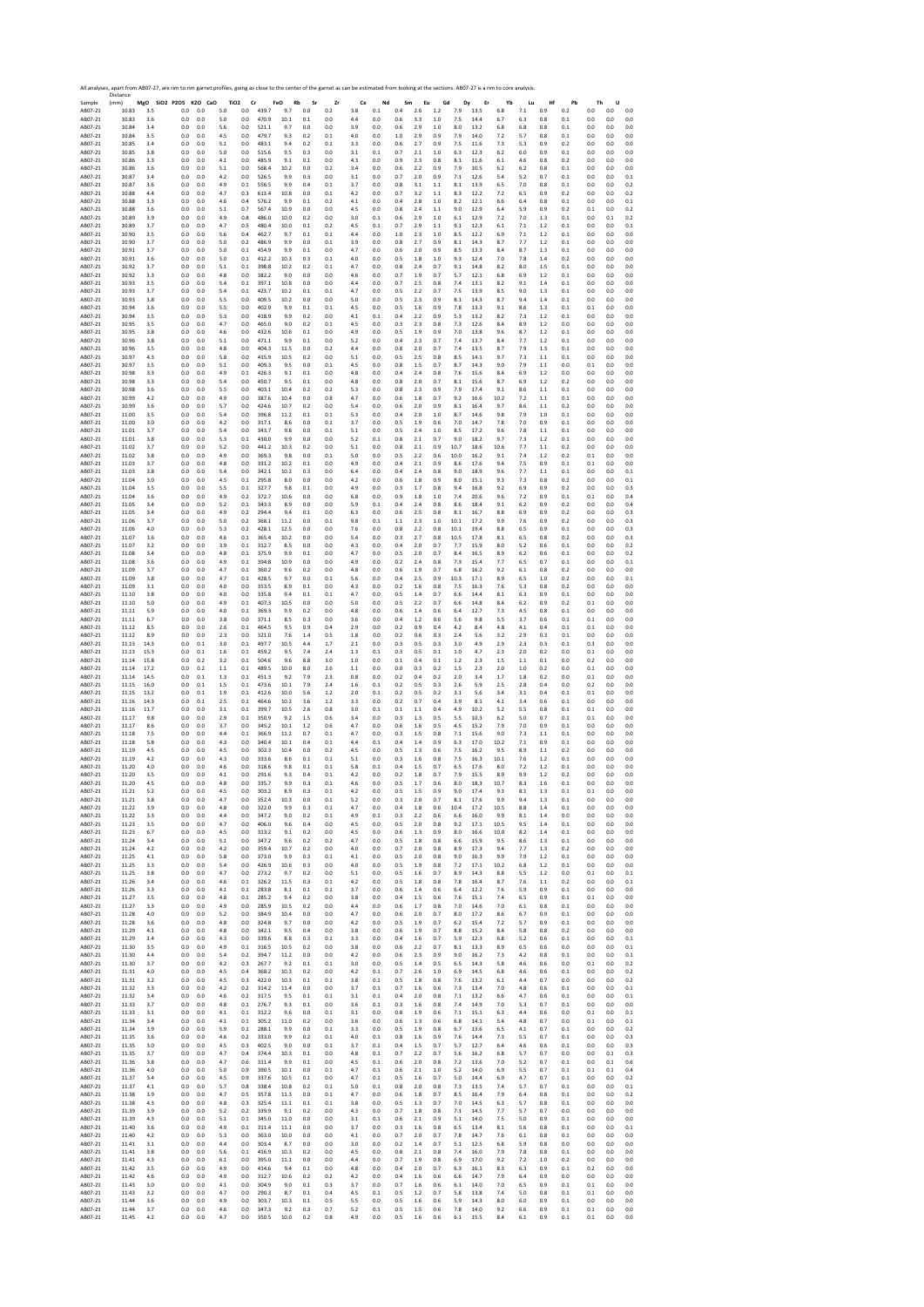|                    | All analyses, apart from AB07-27, are rim to rim garnet profiles, going as close to the center of the garnet as can be estimated from looking at the sections. AB07-27 is a rim to core analysis.<br>Distance |            |                              |            |            |                               |                |                   |               |            |            |            |            |            |            |            |              |                  |            |            |            |            |              |            |
|--------------------|---------------------------------------------------------------------------------------------------------------------------------------------------------------------------------------------------------------|------------|------------------------------|------------|------------|-------------------------------|----------------|-------------------|---------------|------------|------------|------------|------------|------------|------------|------------|--------------|------------------|------------|------------|------------|------------|--------------|------------|
| Sample<br>AB07-21  | (mm)<br>11.45                                                                                                                                                                                                 | 3.4        | MgO SiO2 P2O5 K2O CaO<br>0.0 | 0.0        | 4.9        | TiO <sub>2</sub><br>Cr<br>0.0 | 356.3          | FeO<br>Rb<br>10.3 | Sr<br>$0.0\,$ | Zr<br>0.5  | Ce<br>4.5  | Nd<br>0.0  | Sm<br>0.4  | Eu<br>2.0  | Gd<br>0.6  | Dy<br>5.8  | Er<br>14.4   | Yb<br>9.0        | Lu<br>6.2  | Hf<br>1.0  | Pb<br>0.1  | Th<br>0.1  | U<br>0.0     | 0.0        |
| AB07-21            | 11.46                                                                                                                                                                                                         | 4.0        | 0.0                          | 0.0        | 5.3        | 0.0                           | 324.5          | 11.3              | 0.0           | 0.9        | 4.1        | 0.1        | 0.6        | 1.8        | 0.8        | 8.4        | 16.2         | 8.8              | 7.0        | 1.0        | 0.0        | 0.1        | 0.0          | 0.0        |
| AB07-21            | 11.46                                                                                                                                                                                                         | 3.4        | 0.0                          | 0.0        | 4.5        | 0.0                           | 350.7          | 9.3               | 0.0           | 0.9        | 4.4        | 0.0        | 0.5        | 1.4        | 0.7        | 5.9        | 13.5         | 7.7              | 4.9        | $1.0\,$    | 0.1        | 0.0        | 0.0          | 0.0        |
| AB07-21            | 11.46                                                                                                                                                                                                         | 3.4        | 0.0                          | 0.0        | 4.4        | 0.0                           | 321.5          | 8.5               | 0.1           | 0.5        | 5.2        | 0.1        | 0.5        | 1.6        | 0.6        | 6.2        | 13.3         | 7.9              | 5.9        | 0.9        | 0.1        | 0.1        | 0.0          | 0.0        |
| AB07-21            | 11.47                                                                                                                                                                                                         | 3.7        | 0.0                          | 0.0        | 5.2        | 0.0                           | 359.8          | 10.8              | 0.1           | 0.7        | 5.4        | 0.0        | 0.5        | 1.7        | 0.7        | 6.8        | 14.9         | 8.0              | 7.0        | 0.9        | 0.1        | 0.4        | 0.0          | 0.0        |
| AB07-21            | 11.47                                                                                                                                                                                                         | 3.9        | 0.0                          | 0.0        | 5.2        | 0.0                           | 324.9          | 10.9              | 0.0           | 0.7        | 3.9        | 0.1        | 0.4        | 1.6        | 0.7        | 7.3        | 13.7         | 7.7              | 6.6        | 0.9        | 0.1        | 0.0        | 0.0          | 0.0        |
| AB07-21            | 11.48                                                                                                                                                                                                         | 3.9        | 0.0                          | 0.0        | 4.9        | 0.0                           | 364.0          | 11.1              | 0.1           | 0.5        | 4.4        | 0.0        | 0.4        | 2.0        | 0.8        | 5.8        | 15.3         | 9.0              | 7.5        | 1.0        | 0.2        | 0.0        | 0.0          | 0.0        |
| AB07-21            | 11.48                                                                                                                                                                                                         | 3.6        | 0.0                          | 0.0        | 5.0        | 0.0                           | 320.1          | 9.4               | 0.2           | 0.4        | 4.1        | 0.1        | 0.8        | 1.7        | 0.7        | 5.9        | 13.5         | 7.2              | 5.7        | 0.8        | 0.1        | 0.0        | 0.0          | 0.0        |
| AB07-21            | 11.49                                                                                                                                                                                                         | 3.2        | 0.0                          | 0.0        | 4.3        | 0.0                           | 290.4          | 8.9               | 0.1           | 0.3        | 3.9        | 0.1        | 0.4        | 1.3        | 0.7        | 5.0        | 12.9         | 5.8              | 4.1        | 0.9        | 0.1        | 0.0        | 0.0          | 0.1        |
| AB07-21            | 11.49                                                                                                                                                                                                         | 3.8        | 0.0                          | 0.0        | 5.8        | 0.0                           | 332.2          | 11.5              | 0.1           | 0.3        | 3.9        | 0.0        | 0.5        | 2.0        | 0.8        | 6.2        | 15.5         | 7.7              | 6.8        | 0.9        | 0.1        | 0.0        | 0.0          | 0.0        |
| AB07-21            | 11.50                                                                                                                                                                                                         | 3.9        | 0.0                          | 0.0        | 4.9        | 0.0                           | 285.2          | 10.5              | 0.0           | 0.1        | 3.1        | 0.0        | 0.7        | 2.2        | 0.8        | 5.6        | 14.0         | 8.1              | 5.7        | 0.8        | 0.0        | 0.0        | 0.0          | 0.0        |
| AB07-21            | 11.50                                                                                                                                                                                                         | 3.3        | 0.0                          | 0.0        | 4.4        | 0.0                           | 248.4          | 10.9              | 0.0           | 0.2        | 3.8        | 0.0        | 0.4        | 1.7        | 0.6        | 4.2        | 12.1         | 7.6              | 5.9        | 1.0        | 0.1        | 0.0        | 0.0          | 0.0        |
| AB07-21            | 11.51                                                                                                                                                                                                         | 2.5        | 0.0                          | 0.0        | 3.3        | 0.0                           | 188.0          | 7.6               | 0.0           | 0.1        | 1.9        | 0.0        | 0.2        | 1.2        | 0.4        | 3.9        | 7.8          | 5.6              | 3.7        | 0.5        | 0.0        | 0.0        | 0.0          | 0.0        |
| AB07-21            | 11.51                                                                                                                                                                                                         | 3.5        | 0.0                          | 0.0        | 4.7        | 0.0                           | 238.9          | 10.2              | 0.1           | 0.0        | 4.5        | 0.0        | 0.4        | 1.8        | 0.7        | 6.1        | 14.1         | 7.3              | 5.7        | 0.8        | 0.1        | 0.0        | 0.0          | 0.0        |
| AB07-21            | 11.51                                                                                                                                                                                                         | 3.2        | 0.0                          | 0.0        | 5.1        | 0.0                           | 208.3          | 9.9               | 0.0           | 0.3        | 4.5        | 0.0        | 0.6        | 1.7        | 0.7        | 5.9        | 14.0         | 7.3              | 6.7        | 1.0        | 0.1        | 0.1        | 0.0          | 0.0        |
| AB07-21            | 11.52                                                                                                                                                                                                         | 3.1        | 0.0                          | 0.0        | 5.1        | 0.0                           | 229.5          | 8.8               | 0.0           | 0.0        | 4.0        | 0.0        | 0.6        | 1.2        | 0.5        | 5.3        | 10.7         | 7.2              | 7.0        | 0.8        | 0.1        | 0.0        | 0.0          | 0.1        |
| AB07-21            | 11.52                                                                                                                                                                                                         | 3.6        | 0.0                          | 0.0        | 4.7        | 0.0                           | 315.3          | 10.9              | 0.2           | 0.0        | 4.8        | 0.0        | 0.4        | 1.5        | 0.6        | 6.7        | 12.8         | 8.2              | 5.1        | 0.9        | 0.2        | 0.0        | 0.0          | 0.1        |
| AB07-21            | 11.53                                                                                                                                                                                                         | 3.5        | 0.0                          | 0.0        | 4.7        | 0.1                           | 259.6          | 9.6               | 0.1           | 0.0        | 5.1        | 0.0        | 0.5        | 1.4        | 0.7        | 5.9        | 12.8         | 7.8              | 6.1        | 1.0        | 0.2        | 0.0        | 0.0          | 0.1        |
| AB07-21            | 11.53                                                                                                                                                                                                         | 3.1        | 0.0                          | 0.0        | 4.2        | 0.1                           | 262.2          | 8.7               | 0.1           | 0.1        | 5.3        | 0.0        | 0.5        | 1.1        | 0.7        | 5.8        | 13.1         | 7.0              | 4.9        | 0.8        | 0.1        | 0.0        | 0.0          | 0.1        |
| AB07-21            | 11.54                                                                                                                                                                                                         | 4.1        | 0.0                          | 0.0        | 5.6        | 0.1                           | 315.7          | 10.8              | 0.0           | 0.0        | 5.4        | 0.0        | 0.6        | 1.6        | 0.7        | 6.8        | 13.7         | 8.7              | 6.7        | 1.1        | 0.1        | 0.0        | 0.0          | 0.1        |
| AB07-21            | 11.54                                                                                                                                                                                                         | 3.6        | 0.0                          | 0.0        | 5.1        | 0.1                           | 266.5          | 9.4               | 0.0           | 0.1        | 4.6        | 0.1        | 0.5        | 1.3        | 0.5        | 5.0        | 12.3         | 7.7              | 5.7        | 0.8        | 0.1        | 0.0        | 0.0          | 0.1        |
| AB07-21            | 11.55                                                                                                                                                                                                         | 4.0        | 0.0                          | 0.0        | 4.6        | 0.1                           | 247.1          | 13.3              | 0.1           | 0.0        | 4.3        | 0.0        | 0.7        | 1.3        | 0.7        | 6.5        | 12.6         | 6.4              | 5.1        | 0.8        | 0.1        | 0.1        | 0.0          | 0.0        |
| AB07-21            | 11.55                                                                                                                                                                                                         | 3.4        | 0.0                          | 0.0        | 4.9        | 0.0                           | 226.4          | 9.5               | 0.0           | 0.0        | 4.5        | 0.0        | 0.4        | 2.1        | 0.6        | 5.2        | 10.8         | 6.4              | 5.1        | 0.5        | 0.1        | 0.0        | 0.0          | 0.1        |
| AB07-21            | 11.56                                                                                                                                                                                                         | 3.5        | 0.0                          | 0.0        | 4.7        | 0.1                           | 213.0          | 9.3               | 0.1           | 0.0        | 4.4        | 0.1        | 0.5        | 1.5        | 0.7        | 5.8        | 12.9         | 6.4              | 4.5        | 0.6        | 0.0        | 0.0        | 0.0          | 0.1        |
| AB07-21            | 11.56                                                                                                                                                                                                         | 2.3        | 0.0                          | 0.0        | 3.6        | 0.0                           | 147.7          | 6.2               | 0.0           | 0.0        | 3.3        | 0.0        | 0.2        | 0.9        | 0.5        | 4.1        | 7.8          | 4.2              | 2.7        | 0.4        | 0.0        | 0.0        | 0.0          | 0.0        |
| AB07-21            | 11.56                                                                                                                                                                                                         | 3.8        | 0.0                          | 0.0        | 4.8        | 0.0                           | 273.7          | 10.6              | 0.0           | 0.0        | 5.0        | 0.0        | 0.5        | 1.4        | 0.6        | 6.8        | 12.6         | 6.5              | 4.6        | 0.5        | 0.1        | 0.0        | 0.0          | 0.1        |
| AB07-21            | 11.57                                                                                                                                                                                                         | 3.4        | 0.0                          | 0.0        | 5.1        | 0.0                           | 226.1          | 10.0              | 0.0           | 0.0        | 4.4        | 0.0        | 0.4        | 1.5        | 0.8        | 5.5        | 11.4         | 5.5              | 3.6        | 0.6        | 0.1        | 0.2        | 0.0          | 0.0        |
| AB07-21            | 11.57                                                                                                                                                                                                         | 3.5        | 0.0                          | 0.0        | 4.8        | 0.0                           | 302.5          | 10.4              | 0.1           | 0.0        | 4.7        | 0.0        | 0.5        | 1.8        | $0.6\,$    | 5.0        | 11.9         | 5.4              | 3.8        | 0.4        | 0.1        | 0.0        | 0.0          | 0.0        |
| AB07-21            | 11.58                                                                                                                                                                                                         | 3.6        | 0.0                          | 0.0        | 4.3        | 0.0                           | 245.6          | 10.3              | 0.2           | 0.1        | 4.0        | 0.0        | 0.6        | 1.3        | 0.7        | 6.6        | 10.6         | 5.5              | 3.6        | 0.5        | 0.1        | 0.0        | 0.0          | 0.0        |
| AB07-21            | 11.58                                                                                                                                                                                                         | 3.5        | 0.0                          | 0.0        | 4.8        | 0.0                           | 254.9          | 9.7               | 0.0           | 0.1        | 5.3        | 0.1        | 0.5        | 1.9        | 0.8        | 5.6        | 12.8         | 6.4              | 4.3        | 0.6        | 0.1        | 0.1        | 0.0          | 0.0        |
| AB07-21            | 11.59                                                                                                                                                                                                         | 3.5        | 0.0                          | 0.0        | 4.5        | 0.0                           | 192.6          | 9.1               | 0.0           | 0.0        | 4.1        | 0.0        | 0.4        | 1.9        | 0.5        | 4.6        | 9.8          | 4.4              | 4.3        | 0.5        | 0.1        | 0.0        | 0.0          | 0.0        |
| AB07-21            | 11.59                                                                                                                                                                                                         | 3.4        | 0.0                          | 0.0        | 4.4        | 0.0                           | 230.7          | 9.1               | 0.0           | 0.1        | 5.1        | 0.0        | 0.6        | 1.6        | 0.5        | 5.0        | 11.3         | 5.3              | 3.2        | 0.4        | 0.0        | 0.0        | 0.0          | 0.0        |
| AB07-21            | 11.60                                                                                                                                                                                                         | 3.3        | 0.0                          | 0.0        | 4.6        | 0.0                           | 254.6          | 10.8              | 0.0           | 0.0        | 4.5        | 0.0        | 1.1        | 1.7        | 0.7        | 6.6        | 11.5         | 5.0              | 3.5        | 0.5        | 0.0        | 0.0        | 0.0          | 0.0        |
| AB07-21            | 11.60                                                                                                                                                                                                         | 3.9        | 0.0                          | 0.0        | 4.4        | 0.0                           | 279.5          | 10.1              | 0.0           | 0.0        | 5.1        | 0.0        | 0.4        | 2.0        | 0.6        | 4.7        | 10.8         | 6.1              | 4.0        | 0.5        | 0.1        | 0.0        | 0.0          | 0.0        |
| AB07-21            | 11.61                                                                                                                                                                                                         | 3.6        | 0.0                          | 0.0        | 4.5        | 0.0                           | 255.7          | 9.7               | 0.1           | 0.0        | 4.0        | 0.0        | 0.5        | 1.6        | 0.6        | 4.9        | 11.5         | 4.6              | 3.8        | 0.5        | 0.1        | 0.0        | 0.0          | 0.0        |
| AB07-21            | 11.61                                                                                                                                                                                                         | 3.9        | 0.0                          | 0.0        | 4.3        | 0.0                           | 290.7          | 11.3              | 0.0           | 0.0        | 3.8        | 0.0        | 0.7        | 1.6        | 0.5        | 5.2        | 11.8         | 5.3              | 3.5        | 0.5        | 0.1        | 0.0        | 0.0          | 0.0        |
| AB07-21            | 11.62                                                                                                                                                                                                         | 3.3        | 0.0                          | 0.0        | 4.2        | 0.0                           | 271.8          | 8.4               | 0.0           | 0.0        | 3.3        | 0.1        | 0.4        | 1.4        | 0.6        | 4.6        | 9.7          | 4.5              | 3.1        | 0.4        | 0.1        | 0.0        | 0.0          | 0.0        |
| AB07-21            | 11.62                                                                                                                                                                                                         | 3.3        | 0.0                          | 0.0        | 4.6        | 0.1                           | 298.2          | 8.9               | 0.1           | 0.0        | 3.6        | 0.0        | 0.3        | 1.2        | 0.5        | 5.2        | 9.6          | 4.7              | 2.8        | 0.4        | 0.1        | 0.0        | 0.0          | 0.1        |
| AB07-21            | 11.62                                                                                                                                                                                                         | 3.4        | 0.0                          | 0.0        | 4.7        | 0.5                           | 324.8          | 9.1               | 0.0           | 0.0        | 4.0        | 0.0        | 0.6        | 1.6        | 0.7        | 3.7        | 10.7         | 5.0              | 3.6        | 0.6        | 0.1        | 0.0        | 0.0          | 0.2        |
| AB07-21            | 11.63                                                                                                                                                                                                         | 3.5        | 0.0                          | 0.0        | 4.5        | 1.2                           | 337.4          | 12.6              | 0.0           | 0.1        | 4.6        | 0.1        | 0.7        | 1.6        | 0.7        | 4.9        | 10.9         | 5.3              | 3.9        | 0.4        | 0.1        | 0.0        | 0.0          | 0.5        |
| AB07-21            | 11.63                                                                                                                                                                                                         | 4.4        | 0.0                          | 0.0        | 5.5        | 1.8                           | 317.3          | 11.2              | 0.0           | 0.0        | 6.2        | 0.1        | 0.7        | 1.6        | 0.9        | 5.4        | 11.0         | 5.3              | 4.8        | 0.5        | 0.1        | 0.0        | 0.1          | 0.6        |
| AB07-21            | 11.64                                                                                                                                                                                                         | 3.4        | 0.0                          | 0.0        | 4.2        | 1.6                           | 301.9          | 9.0               | 0.0           | 0.0        | 4.4        | 0.1        | 0.5        | 1.8        | 0.6        | 5.4        | 9.5          | 4.8              | 3.7        | 0.4        | 0.1        | 0.0        | 0.0          | 0.5        |
| AB07-21            | 11.64                                                                                                                                                                                                         | 3.3        | 0.0                          | 0.0        | 4.1        | 1.6                           | 255.7          | 8.6               | 0.1           | 0.1        | 4.8        | 0.1        | 0.6        | 1.5        | 0.6        | 5.7        | 9.6          | 5.0              | 3.5        | 0.5        | 0.1        | 0.0        | 0.0          | 0.4        |
| AB07-21            | 11.65                                                                                                                                                                                                         | 3.9        | 0.0                          | 0.0        | 4.4        | 1.6                           | 334.3          | 10.6              | 0.0           | 0.0        | 5.9        | 0.1        | 0.6        | 1.5        | 0.7        | 6.4        | 11.9         | 5.9              | 3.7        | 0.6        | 0.2        | 0.1        | 0.0          | 0.4        |
| AB07-21            | 11.65                                                                                                                                                                                                         | 3.8        | 0.0                          | 0.0        | 5.1        | 1.6                           | 317.4          | 10.7              | 0.0           | 0.0        | 5.2        | 0.1        | 0.5        | 2.0        | 0.6        | 5.8        | 12.8         | 6.5              | 4.5        | 0.4        | 0.2        | 0.0        | 0.1          | 0.5        |
| AB07-21            | 11.66                                                                                                                                                                                                         | 4.0        | 0.0                          | 0.0        | 5.2        | 1.4                           | 344.5          | 10.1              | 0.0           | 0.0        | 4.6        | 0.2        | 0.7        | 2.2        | 0.8        | 5.9        | 12.2         | 5.6              | 5.0        | 0.6        | 0.1        | 0.0        | 0.0          | 0.4        |
| AB07-21            | 11.66                                                                                                                                                                                                         | 3.5        | 0.0                          | 0.0        | 5.5        | 1.1                           | 300.7          | 10.7              | 0.0           | 0.0        | 4.7        | 0.1        | 0.6        | 2.1        | 0.9        | 6.0        | 11.4         | 6.8              | 4.4        | 0.5        | 0.1        | 0.0        | 0.0          | 0.2        |
| AB07-21            | 11.67                                                                                                                                                                                                         | 3.6        | 0.0                          | 0.0        | 5.0        | 0.8                           | 337.6          | 10.1              | 0.0           | 0.0        | 4.4        | 0.1        | 0.5        | 1.4        | 0.8        | 4.9        | 12.5         | 6.3              | 5.0        | 0.6        | 0.1        | 0.0        | 0.0          | 0.1        |
| AB07-21            | 11.67                                                                                                                                                                                                         | 3.5        | 0.0                          | 0.0        | 4.6        | 0.5                           | 268.5          | 9.6               | 0.0           | 0.1        | 3.6        | 0.1        | 0.7        | 1.9        | 0.7        | 5.5        | 11.6         | 6.6              | 5.1        | 0.7        | 0.1        | 0.0        | 0.0          | 0.1        |
| AB07-21            | 11.67                                                                                                                                                                                                         | 3.7        | 0.0                          | 0.0        | 4.9        | 0.4                           | 296.0          | 9.9               | 0.0           | 0.0        | 3.3        | 0.1        | 0.6        | 1.9        | 0.7        | 5.6        | 13.8         | 6.6              | 5.1        | 0.7        | 0.1        | 0.0        | 0.0          | 0.1        |
| AB07-21            | 11.68                                                                                                                                                                                                         | 3.6        | 0.0                          | 0.0        | 4.7        | 0.2                           | 282.5          | 10.4              | 0.0           | 0.0        | 3.6        | 0.0        | 0.5        | 1.7        | 0.7        | 5.1        | 12.0         | 7.6              | 6.4        | 0.8        | 0.1        | 0.0        | 0.0          | 0.0        |
| AB07-21            | 11.68                                                                                                                                                                                                         | 3.3        | 0.0                          | 0.0        | 4.4        | 0.1                           | 262.8          | 9.4               | 0.0           | 0.0        | 3.9        | 0.1        | 0.6        | 1.5        | 0.7        | 4.9        | 12.2         | 6.9              | 5.8        | 0.7        | 0.0        | 0.0        | 0.0          | 0.0        |
| AB07-21            | 11.69                                                                                                                                                                                                         | 3.5        | 0.0                          | 0.0        | 5.4        | 0.1                           | 278.3          | 9.7               | 0.1           | 0.1        | 3.7        | 0.0        | 0.4        | 1.3        | 0.6        | 6.4        | 12.4         | 6.6              | 6.3        | 0.8        | 0.1        | 0.1        | 0.0          | 0.0        |
| AB07-21            | 11.69                                                                                                                                                                                                         | 4.0        | 0.0                          | 0.0        | 5.0        | 0.1                           | 277.1          | 10.7              | 0.0           | 0.2        | 3.0        | 0.0        | 0.7        | 1.9        | 0.5        | 7.6        | 13.5         | 7.7              | 5.9        | 0.8        | 0.0        | 0.2        | 0.0          | 0.0        |
| AB07-21            | 11.70                                                                                                                                                                                                         | 3.7        | 0.0                          | 0.0        | 4.5        | 0.1                           | 241.6          | 9.4               | 0.0           | 0.0        | 3.7<br>3.8 | 0.1        | 0.6        | 1.7        | 0.7        | 5.0        | 12.2         | 7.7              | 5.3        | 0.9        | 0.0        | 0.1        | 0.0          | 0.0        |
| AB07-21            | 11.70                                                                                                                                                                                                         | 3.6        | 0.0                          | 0.0        | 4.9        | 0.1                           | 268.6          | 9.5               | 0.0           | 0.1        | 4.0        | 0.0        | 0.3        | 1.4        | 0.5        | 5.0        | 12.9         | 7.4              | 7.0        | 1.0        | 0.1        | 0.2        | 0.0          | 0.0        |
| AB07-21            | 11.71                                                                                                                                                                                                         | 3.6        | 0.0                          | 0.0        | 5.6        | $0.1\,$                       | 272.3          | 10.4              | 0.0           | 0.0        |            | 0.0        | 0.4        | 1.2        | 0.7        | 5.2        | 13.5         | 8.7              | 7.2        | 1.0        | 0.0        | 0.0        | 0.0          | 0.0        |
| AB07-21            | 11.71                                                                                                                                                                                                         | 3.9        | 0.0                          | 0.0        | 4.4        | 0.0                           | 222.5          | 9.5               | 0.0           | 0.0        | 3.5        | 0.0        | 0.5        | 1.3        | 0.7        | 4.9        | 12.0         | 8.1              | 6.9        | 1.0        | 0.0        | 0.0        | 0.0          | 0.0        |
| AB07-21            | 11.72                                                                                                                                                                                                         | 3.8        | 0.0                          | 0.0        | 4.9        | 0.0                           | 259.1          | 10.3              | 0.0           | 0.0        | 3.7        | 0.0        | 0.4        | 1.8        | 0.6        | 5.3        | 14.1         | 8.7              | 6.6        | 1.0        | 0.1        | 0.0        | 0.0          | 0.0        |
| AB07-21            | 11.72                                                                                                                                                                                                         | 3.6        | 0.0                          | 0.0        | 4.6        | 0.0                           | 266.7          | 9.4               | 0.0           | 0.0        | 3.6        | 0.0        | 0.4        | 1.3        | 0.6        | 5.4        | 10.5         | 8.9              | 6.8        | 0.9        | 0.0        | 0.0        | 0.0          | 0.0        |
| AB07-21            | 11.72                                                                                                                                                                                                         | 3.6        | 0.0                          | 0.0        | 5.4        | 0.1                           | 286.2          | 9.5               | 0.0           | 0.1        | 3.3        | 0.0        | 0.8        | 1.5        | 0.4        | 6.2        | 12.6         | 9.2              | 8.0        | 1.0        | 0.1        | 0.0        | 0.0          | 0.0        |
| AB07-21            | 11.73                                                                                                                                                                                                         | 3.6        | 0.0                          | 0.0        | 4.6        | 0.2                           | 246.7          | 9.1               | 0.1           | 0.1        | 3.4        | 0.0        | 0.4        | 1.3        | 0.5        | 4.6        | 10.8         | 7.4              | 6.2        | 1.0        | 0.1        | 0.1        | 0.0          | 0.0        |
| AB07-21            | 11.73                                                                                                                                                                                                         | 3.9        | 0.0                          | 0.0        | 4.7        | 0.1                           | 269.4          | 9.9               | 0.1           | 0.0        | 3.8        | 0.0        | 0.5        | 1.8        | 0.6        | 5.7        | 12.8         | 8.3              | 7.2        | 1.1        | 0.1        | 0.0        | 0.0          | 0.0        |
| AB07-21            | 11.74                                                                                                                                                                                                         | 3.5        | 0.0                          | 0.0        | 4.0        | 0.1                           | 256.8          | 8.1               | 0.0           | 0.0        | 3.4        | 0.5        | 0.4        | 1.4        | 0.5        | 4.3        | 11.3         | 6.9              | 6.0        | 0.9        | 0.0        | 0.1        | 0.0          | 0.0        |
| AB07-21            | 11.74                                                                                                                                                                                                         | 3.6        | 0.0                          | 0.0        | 5.7        | 0.1                           | 247.6          | 9.9               | 0.0           | 0.0        | 3.7        | 0.0        | 0.5        | 1.4        | 0.6        | 4.6        | 12.5         | 7.2              | 7.1        | 0.9        | 0.0        | 0.2        | 0.0          | 0.0        |
| AB07-21            | 11.75                                                                                                                                                                                                         | 4.0        | 0.0                          | 0.0        | 5.3        | 0.0                           | 272.1          | 10.9              | 0.2           | 0.0        | 3.2        | 0.0        | 0.6        | 1.4        | 0.6        | 5.2        | 13.7         | 8.3              | 8.6        | 1.1        | 0.1        | 0.0        | 0.0          | 0.0        |
| AB07-21            | 11.75                                                                                                                                                                                                         | 3.9        | 0.0                          | 0.0        | 5.3        | 0.0                           | 273.8          | 10.1              | 0.0           | 0.0        | 3.4        | 0.0        | 0.5        | 1.3        | 0.6        | 5.0        | 10.7         | 8.8              | 7.9        | 1.1        | 0.0        | 0.0        | 0.0          | 0.0        |
| AB07-21            | 11.76                                                                                                                                                                                                         | 4.4        | 0.0                          | 0.0        | 5.1        | 0.1                           | 309.7          | 9.9               | 0.0           | 0.0        | 3.3        | 0.0        | 0.4        | 1.5        | 0.6        | 4.8        | 12.8         | 8.0              | 7.5        | 1.1        | 0.1        | 0.0        | 0.0          | 0.0        |
| AB07-21            | 11.76                                                                                                                                                                                                         | 3.5        | 0.0                          | 0.0        | 4.8        | 0.0                           | 241.4          | 8.5               | 0.0           | 0.0        | 3.6        | 0.0        | 0.4        | 1.0        | 0.3        | 4.9        | 10.9         | 7.2              | 6.5        | 0.9        | 0.1        | 0.0        | 0.0          | 0.0        |
| AB07-21            | 11.77                                                                                                                                                                                                         | 4.0        | 0.0                          | 0.0        | 5.1        | 0.1                           | 279.4          | 9.8               | 0.0           | 0.0        | 4.5        | 0.0        | 0.7        | 0.9        | 0.6        | 6.3        | 11.8         | 8.6              | 5.9        | 1.1        | 0.1        | 0.0        | 0.0          | 0.0        |
| AB07-21            | 11.77                                                                                                                                                                                                         | 4.0        | 0.0                          | 0.0        | 5.2        | 0.1                           | 292.3          | 9.8               | 0.0           | 0.1        | 3.4        | 0.0        | 0.5        | 1.2        | 0.5        | 5.2        | 11.7         | 7.4              | 7.2        | $1.1$      | 0.0        | 0.1        | 0.0          | 0.0        |
| AB07-21            | 11.77                                                                                                                                                                                                         | 4.3        | 0.0                          | 0.0        | 5.2        | 0.1                           | 254.7          | 10.4              | 0.0           | 0.0        | 3.8        | 0.0        | 0.6        | 1.4        | 0.7        | 6.2        | 12.1         | 8.9              | 7.8        | 1.0        | 0.1        | 0.0        | 0.0          | 0.0        |
| AB07-21            | 11.78                                                                                                                                                                                                         | 3.8        | 0.0                          | 0.0        | 4.9        | 0.0                           | 264.5          | 9.0               | 0.0           | 0.0        | 2.9        | 0.0        | 0.4        | 1.5        | 0.5        | 4.3        | 11.0         | 8.1              | 6.6        | 0.9        | 0.1        | 0.0        | 0.0          | 0.0        |
| AB07-21            | 11.78                                                                                                                                                                                                         | 4.7        | 0.0                          | 0.0        | 5.9        | $0.1\,$                       | 302.5          | 10.4              | 0.0           | 0.0        | 3.4        | 0.0        | 0.7        | 2.0        | 0.6        | 6.2        | 13.3         | 9.4              | 8.3        | 1.2        | 0.1        | 0.0        | 0.0          | 0.0        |
| AB07-21            | 11.79                                                                                                                                                                                                         | 4.2        | 0.0                          | 0.0        | 5.2        | 0.1                           | 299.8          | 9.5               | 0.0           | 0.0        | 3.2        | 0.0        | 0.4        | 1.2        | 0.5        | 5.4        | 12.1         | 9.1              | 8.4        | 1.2        | 0.0        | 0.0        | 0.0          | 0.0        |
| AB07-21            | 11.79                                                                                                                                                                                                         | 4.2        | 0.0                          | 0.0        | 5.4        | 0.0                           | 264.3          | 10.4              | 0.0           | 0.0        | 4.0        | 0.0        | 0.7        | 1.6        | 0.6        | 5.0        | 13.3         | 10.2             | 7.0        | 1.1        | 0.1        | 0.0        | 0.0          | 0.0        |
| AB07-21            | 11.80                                                                                                                                                                                                         | 4.3        | 0.0                          | 0.0        | 5.2        | 0.0                           | 269.6          | 10.8              | 0.0           | 0.1        | 3.1        | 0.0        | 0.2        | 2.0        | 0.6        | 4.4        | 12.5         | 8.3              | 6.9        | 1.1        | 0.0        | 0.0        | 0.0          | 0.0        |
| AB07-21            | 11.80                                                                                                                                                                                                         | 4.6        | 0.0                          | 0.0        | 5.5        | $\rm 0.1$                     | 308.4          | 9.7               | 0.0           | 0.0        | 3.5        | 0.0        | 0.6        | 1.7        | 0.6        | 6.0        | 14.0         | 8.8              | 7.3        | 1.1        | 0.1        | 0.0        | 0.0          | 0.0        |
| AB07-21            | 11.81                                                                                                                                                                                                         | 4.3        | 0.0                          | 0.0        | 5.4        | 0.1                           | 262.4          | 10.0              | 0.0           | 0.0        | 3.1        | 0.0        | 0.6        | 1.3        | 0.7        | 5.9        | 12.3         | 8.6              | 6.5        | 1.0        | 0.0        | 0.0        | 0.0          | 0.0        |
| AB07-21            | 11.81<br>11.82                                                                                                                                                                                                | 3.8        | 0.0<br>0.0                   | 0.0<br>0.0 | 4.8<br>5.0 | 0.1<br>0.0                    | 259.6<br>279.0 | 9.6<br>9.9        | 0.0<br>0.3    | 0.1        | 3.2        | 0.0<br>0.0 | 0.3<br>0.5 | 1.9        | 0.5<br>0.6 | 4.6<br>4.7 | 11.4<br>11.3 | 7.2              | 6.4<br>6.2 | 0.8<br>0.9 | 0.0        | 0.1        | 0.0<br>0.0   | 0.0<br>0.0 |
| AB07-21<br>AB07-21 | 11.82                                                                                                                                                                                                         | 4.1<br>4.2 | 0.0                          | 0.0        | 5.9        | 0.0                           | 293.4          | 9.7               | 0.0           | 0.2<br>0.0 | 3.4<br>3.7 | 0.0        | 0.7        | 1.6<br>1.5 | 0.6        | 4.5        | 11.6         | 7.1<br>5.9       | 5.9        | 0.8        | 0.1<br>0.1 | 0.1<br>0.0 | 0.0          | 0.0        |
| AB07-21<br>AB07-21 | 11.83<br>11.83                                                                                                                                                                                                | 5.8<br>3.9 | U.L<br>0.0                   | U.L<br>0.0 | 4.4        | U.I<br>0.0                    | 233.6          | 8.8<br>9.0        | U.U<br>0.1    | U.L<br>0.1 | 3.4        | U.L<br>0.0 | 0.9<br>0.5 | 1.2        | U.b<br>0.5 | 4.6        | 10.t<br>11.0 | <b>b.</b><br>6.2 | 4.6<br>5.2 | U.t<br>0.7 | U.I<br>0.0 | U.L<br>0.0 | U.L<br>0.0   | U.L<br>0.0 |
| AB07-21            | 11.83                                                                                                                                                                                                         | 4.4        | 0.0                          | 0.0        | 4.8        | 0.0                           | 244.7          | 10.7              | 0.0           | 0.1        | 3.0        | 0.0        | 0.5        | 1.9        | 0.4        | 4.8        | 10.7         | 7.2              | 6.6        | 0.6        | 0.0        | 0.0        | 0.0          | 0.0        |
| AB07-21            | 11.84                                                                                                                                                                                                         | 4.2        | 0.0                          | 0.0        | 5.1        | 0.0                           | 251.3          | 9.7               | 0.0           | 0.0        | 4.1        | 0.0        | 0.6        | 1.2        | 0.7        | 4.8        | 11.3         | 5.9              | 4.8        | 0.7        | 0.1        | 0.0        | 0.0          | 0.0        |
| AB07-21            | 11.84                                                                                                                                                                                                         | 3.9        | 0.0                          | 0.0        | 4.8        | 0.0                           | 231.4          | 9.3               | 0.0           | 0.0        | 3.7        | 0.0        | 0.4        | 1.7        | 0.6        | 3.5        | 9.7          | 5.5              | 4.5        | 0.6        | 0.0        | 0.0        | 0.0          | 0.0        |
| AB07-21            | 11.85                                                                                                                                                                                                         | 4.4        | 0.0                          | 0.0        | 4.3        | 0.0                           | 233.4          | 10.1              | 0.2           | 0.2        | 3.9        | 0.0        | 0.5        | 1.6        | 0.5        | 5.3        | 9.9          | 5.2              | 5.1        | 0.6        | 0.1        | 0.1        | 0.0          | 0.0        |
| AB07-21            | 11.85                                                                                                                                                                                                         | 4.2        | 0.0                          | 0.0        | 4.8        | 0.0                           | 221.4          | 9.4               | 0.1           | 0.3        | 4.2        | 0.0        | 0.5        | 1.9        | 0.6        | 3.8        | 10.8         | 6.1              | 5.3        | 0.6        | 0.0        | 0.0        | 0.0          | 0.0        |
| AB07-21            | 11.86                                                                                                                                                                                                         | 4.2        | 0.0                          | 0.0        | 5.4        | 0.0                           | 241.8          | 9.5               | 0.2           | 0.2        | 4.7        | 0.0        | 0.7        | 1.2        | 0.7        | 4.8        | 10.5         | 5.9              | 5.1        | 0.6        | 0.1        | 0.0        | 0.0          | 0.0        |
| AB07-21            | 11.86                                                                                                                                                                                                         | 3.7        | 0.0                          | 0.0        | 4.7        | 0.0                           | 226.0          | 9.3               | 0.1           | 0.4        | 3.5        | 0.1        | 0.6        | 1.1        | 0.6        | 4.1        | 10.2         | 5.5              | 4.5        | 0.6        | 0.0        | 0.0        | 0.0          | 0.0        |
| AB07-21            | 11.87                                                                                                                                                                                                         | 4.8        | 0.0                          | 0.0        | 4.2        | 0.0                           | 268.7          | 10.1              | 0.3           | 0.5        | 4.2        | 0.0        | 0.5        | 1.2        | 0.5        | 4.7        | 8.4          | 5.1              | 4.8        | 0.7        | 0.1        | 0.2        | 0.0          | 0.0        |
| AB07-21            | 11.87                                                                                                                                                                                                         | 4.4        | 0.0                          | 0.0        | 4.6        | 0.0                           | 235.8          | 10.3              | 0.2           | 0.4        | 4.2        | 0.1        | 0.7        | 1.0        | 0.5        | 5.2        | 10.5         | 5.4              | 5.4        | 0.6        | 0.1        | 0.1        | 0.0          | 0.0        |
| AB07-21            | 11.88                                                                                                                                                                                                         | 4.4        | 0.0                          | 0.0        | 4.8        | 0.0                           | 280.2          | 10.3              | 0.2           | 0.5        | 4.6        | 0.1        | 0.5        | 2.0        | 0.6        | 4.7        | 10.4         | 5.6              | 5.1        | 0.7        | 0.1        | 0.1        | 0.0          | 0.0        |
| AB07-21            | 11.88                                                                                                                                                                                                         | 2.8        | 0.0                          | 0.0        | 2.5        | 0.0                           | 157.1          | 6.9               | $0.1\,$       | 0.3        | 2.3        | $0.1\,$    | 0.4        | 0.8        | 0.3        | $2.8\,$    | 6.1          | 3.3              | 2.5        | 0.4        | $0.1\,$    | 0.2        | $0.0\,$      | $0.0\,$    |
| AB07-21            | 11.88                                                                                                                                                                                                         | 4.4        | 0.0                          | 0.0        | 4.8        | 0.0                           | 225.5          | 10.1              | 0.3           | 0.6        | 3.9        | 0.0        | 0.4        | 1.3        | 0.5        | 4.3        | 10.9         | 5.5              | 5.4        | 0.8        | 0.1        | 0.1        | 0.0          | 0.0        |
| AB07-21            | 11.89                                                                                                                                                                                                         | 4.4        | 0.0                          | 0.0        | 4.8        | 0.0                           | 287.7          | 9.4               | 0.3           | 0.4        | 3.7        | 0.1        | 0.6        | 1.6        | 0.6        | 5.4        | 11.1         | 7.4              | 6.5        | 0.8        | 0.1        | 0.0        | 0.0          | 0.0        |
| AB07-21            | 11.89                                                                                                                                                                                                         | 2.8        | 0.0                          | 0.0        | 3.1        | 0.0                           | 188.9          | 6.8               | 0.2           | 0.3        | 2.7        | 0.0        | 0.4        | 0.9        | 0.3        | 3.3        | 7.4          | 5.2              | 4.6        | 0.5        | 0.0        | 0.0        | 0.0          | 0.0        |
| AB07-21            | 11.90                                                                                                                                                                                                         | 4.4        | 0.0                          | 0.0        | 4.6        | 0.0                           | 285.4          | 9.7               | $0.1\,$       | 0.4        | 3.5        | 0.0        | 0.7        | $1.8\,$    | 0.6        | 5.0        | 13.1         | 7.9              | 7.9        | 0.9        | 0.1        | 0.1        | 0.0          | 0.1        |
| AB07-21            | 11.90                                                                                                                                                                                                         | 4.5        | 0.0                          | 0.0        | 4.3        | 0.2                           | 280.8          | 10.8              | 0.3           | 0.2        | 3.7        | 0.1        | 0.8        | 1.6        | 0.6        | 5.9        | 11.5         | 7.5              | 7.5        | 0.9        | 0.0        | 0.0        | 0.0          | 0.2        |
| AB07-21            | 11.91                                                                                                                                                                                                         | 4.1        | 0.0                          | 0.0        | 4.9        | 0.4                           | 244.1          | 9.9               | 0.1           | 0.2        | 3.6        | 0.0        | 0.8        | 1.6        | 0.5        | 5.0        | 12.5         | 7.8              | 7.2        | 0.9        | 0.0        | 0.0        | 0.0          | 0.3        |
| AB07-21            | 11.91                                                                                                                                                                                                         | 4.3        | 0.0                          | 0.0        | 4.3        | 0.9                           | 254.4          | 10.6              | 0.0           | 0.1        | 5.0        | 0.0        | 0.7        | 1.5        | 0.5        | 4.6        | 13.9         | 9.7              | 8.8        | 1.1        | 0.1        | 0.0        | 0.0          | 0.5        |
| AB07-21            | 11.92                                                                                                                                                                                                         | 4.1        | 0.0                          | 0.0        | 4.6        | $1.1\,$                       | 264.7          | 9.2               | $_{0.0}$      | $0.1\,$    | 4.5        | $0.1\,$    | 0.5        | 1.7        | 0.4        | 5.4        | 13.3         | 8.4              | 8.3        | $1.1\,$    | $0.1\,$    | $0.0\,$    | $0.0\,$      | 0.6        |
| AB07-21            | 11.92                                                                                                                                                                                                         | 4.3        | 0.0                          | 0.0        | 4.5        | 1.5                           | 287.1          | 10.3              | 0.1           | 0.1        | 5.7        | 0.1        | 0.5        | 1.6        | 0.5        | 5.8        | 14.0         | 10.9             | 9.6        | 1.3        | 0.2        | 0.1        | 0.0          | 0.6        |
| AB07-21            | 11.93                                                                                                                                                                                                         | 3.9        | 0.0                          | 0.0        | 3.7        | 1.3                           | 267.6          | 9.6               | 0.7           | 0.2        | 5.8        | 0.1        | 0.4        | 2.1        | 0.6        | 4.4        | 14.1         | 9.9              | 8.4        | 1.2        | 0.2        | 0.1        | 0.0          | 0.5        |
| AB07-21            | 11.93                                                                                                                                                                                                         | 4.9        | 0.0                          | 0.0        | 4.1        | 1.3                           | 310.1          | 11.3              | 1.1           | 0.3        | 4.5        | 0.0        | 0.4        | 1.9        | 0.5        | 7.2        | 15.2         | 12.2             | 9.7        | 1.2        | 0.0        | 0.2        | 0.0          | 0.4        |
| AB07-21            | 11.93                                                                                                                                                                                                         | 4.8        | 0.0                          | 0.0        | 4.1        | 1.0                           | 278.2          | 13.7              | 1.6           | 0.3        | 4.2        | 0.1        | 0.4        | 1.6        | 0.6        | 5.3        | 14.6         | 9.9              | 9.3        | 1.2        | 0.0        | 0.4        | 0.0          | 0.4        |
| AB07-21            | 11.94                                                                                                                                                                                                         | 4.5        | 0.0                          | 0.1        | 4.5        | 0.8                           | 256.8          | 10.0              | 3.0           | 0.5        | 3.8        | 0.1        | 0.6        | 1.6        | 0.5        | 5.8        | 16.4         | 11.1             | 8.0        | 1.3        | 0.1        | 0.2        | 0.0          | 0.4        |
| AB07-21            | 11.94                                                                                                                                                                                                         | 5.0        | 0.0                          | 0.1        | 4.7        | 0.5                           | 298.9          | 9.9               | 3.2           | 0.6        | 3.7        | 0.1        | 0.4        | 1.5        | 0.5        | 6.9        | 16.2         | 10.3             | 9.8        | 1.2        | 0.0        | 0.0        | 0.0          | 0.2        |
| AB07-21            | 11.95                                                                                                                                                                                                         | 4.5        | 0.0                          | 0.1        | 4.3        | 0.3                           | 280.4          | 9.8               | 3.3           | 0.5        | 3.9        | 0.0        | 0.5        | 1.5        | 0.6        | 5.7        | 14.5         | 10.9             | 9.2        | 1.4        | 0.0        | 0.1        | 0.0          | 0.1        |
| AB07-21            | 11.95                                                                                                                                                                                                         | 4.2        | 0.0                          | 0.1        | 4.1        | 0.2                           | 252.4          | 9.3               | 4.1           | 1.0        | 3.8        | 0.1        | 0.3        | 1.9        | 0.4        | 5.8        | 14.7         | 10.1             | 9.4        | 1.1        | 0.1        | 0.2        | 0.0          | 0.0        |
| AB07-21            | 11.96                                                                                                                                                                                                         | 5.6        | 0.0                          | 0.1        | 4.1        | 0.1                           | 260.0          | 8.8               | 4.9           | 2.1        | 4.0        | 0.2        | 0.5        | 1.1        | 0.6        | 6.5        | 14.1         | 10.9             | 8.9        | 1.2        | 0.2        | 0.1        | 0.0          | 0.0        |
| AB07-21            | 11.96                                                                                                                                                                                                         | 4.5        | 0.0                          | 0.2        | 3.7        | 0.1                           | 280.0          | 8.3               | 8.3           | 3.8        | 5.2        | 0.1        | 0.6        | 1.6        | 0.5        | 4.6        | 12.5         | 8.1              | 7.7        | 1.0        | 0.2        | 0.1        | 0.0          | 0.1        |
| AB07-21            | 11.97                                                                                                                                                                                                         | 5.0        | 0.0                          | 0.3        | 3.1        | 0.1                           | 185.2          | 8.5               | 10.0          | 5.4        | 4.8        | 0.3        | 0.5        | 0.8        | 0.4        | 3.8        | 11.2         | 7.3              | 7.1        | 0.9        | 0.2        | 0.4        | 0.0          | 0.0        |
| AB07-21            | 11.97                                                                                                                                                                                                         | 5.7        | 0.0                          | 0.3        | 2.9        | 0.0                           | 203.6          | 9.1               | 11.1          | 7.1        | 5.9        | 0.2        | 0.4        | 1.3        | 0.4        | 4.0        | 10.6         | 7.4              | 6.9        | 0.9        | 0.2        | 0.3        | 0.0          | 0.0        |
| AB07-21            | 11.98                                                                                                                                                                                                         | 5.8        | 0.0                          | 0.4        | 3.3        | 0.1                           | 242.4          | 8.8               | 11.9          | 7.3        | 6.1        | 0.3        | 0.6        | 1.4        | 0.3        | 3.5        | 10.3         | 7.7              | 8.2        | 1.0        | 0.2        | 0.3        | 0.0          | 0.0        |
| AB07-21            | 11.98                                                                                                                                                                                                         | 6.0        | 0.0                          | 0.4        | 3.8        | 0.0                           | 203.0          | 9.9               | 11.8          | 8.7        | 6.6        | 0.3        | 0.6        | 1.1        | 0.5        | 4.1        | 10.3         | 7.8              | 7.6        | 1.0        | 0.2        | 0.3        | 0.0          | 0.1        |
| AB07-21            | 11.98                                                                                                                                                                                                         | 6.3        | 0.0                          | 0.4        | 3.6        | 0.0                           | 213.7          | 9.6               | 12.8          | 8.1        | 6.6        | 0.3        | 0.4        | 1.1        | 0.3        | 4.2        | 10.6         | 8.6              | 7.8        | 1.1        | 0.2        | 0.3        | 0.0          | 0.0        |
| AB07-21            | 11.99                                                                                                                                                                                                         | 6.5        | 0.0                          | 0.3        | 3.3        | 0.0                           | 188.9          | 10.5              | 10.0          | 6.7        | 7.2        | 0.3        | 0.4        | 1.3        | 0.4        | 3.8        | 11.4         | 8.7              | 9.3        | 0.9        | 0.2        | 0.3        | 0.0          | 0.0        |
| AB07-21            | 11.99                                                                                                                                                                                                         | 6.2        | 0.0                          | 0.3        | 3.6        | 0.0                           | 231.0          | 9.5               | 8.7           | 4.7        | 5.9        | $0.1\,$    | 0.3        | 0.9        | 0.3        | 4.0        | 12.9         | 8.0              | 8.7        | $1.2\,$    | 0.2        | 0.2        | $0.0\,$      | $0.0\,$    |
| AB07-21            | 12.00                                                                                                                                                                                                         | 6.2        | 0.0                          | 0.2        | 3.3        | 0.0                           | 244.2          | 10.1              | 5.5           | 3.6        | 5.0        | 0.1        | 0.3        | 1.6        | 0.5        | 3.6        | 10.0         | 8.9              | 8.8        | $1.1\,$    | 0.2        | 0.3        | 0.0          | 0.0        |
| AB07-21            | 12.00                                                                                                                                                                                                         | 7.5        | 0.0                          | 0.1        | 3.7        | 0.0                           | 261.2          | 10.7              | 3.5           | 2.1        | 4.9        | 0.1        | 0.3        | 1.4        | 0.4        | 4.2        | 10.3         | 7.8              | 8.9        | 1.0        | 0.1        | 0.2        | 0.0          | 0.0        |
| AB07-21            | 12.01                                                                                                                                                                                                         | 7.6        | 0.0                          | 0.1        | 2.6        | 0.0                           | 268.5          | 10.9              | 2.0           | 1.1        | 3.1        | 0.1        | 0.2        | 0.7        | 0.4        | 2.3        | 8.1          | 5.8              | 6.9        | 0.9        | 0.0        | 0.2        | 0.0          | 0.0        |
| AB07-21            | 12.01                                                                                                                                                                                                         | 9.7        | 0.0                          | 0.0        | 2.4        | 0.0                           | 365.4          | 13.4              | $1.2\,$       | $1.0\,$    | 2.9        | 0.1        | 0.1        | 0.8        | 0.3        | 3.2        | 7.6          | 6.1              | 5.9        | 0.8        | 0.1        | 0.0        | 0.0          | 0.0        |
| AB07-21            | 12.02                                                                                                                                                                                                         | 10.3       | 0.0                          | 0.0        | 2.2        | 0.0                           | 370.7          | 12.0              | 1.1           | 0.7        | 2.0        | 0.0        | 0.3        | 0.5        | 0.3        | 1.5        | 5.7          | 4.6              | 4.8        | 0.5        | 0.0        | 0.1        | 0.0          | 0.0        |
| AB07-21            | 12.02                                                                                                                                                                                                         | 11.5       | 0.0                          | 0.0        | 2.0        | 0.1                           | 423.6          | 13.7              | 1.3           | 0.5        | 2.1        | 0.0        | 0.1        | 0.3        | 0.1        | 1.5        | 4.2          | 3.5              | 2.5        | 0.5        | 0.0        | 0.0        | 0.0          | 0.0        |
| AB07-21            | 12.03                                                                                                                                                                                                         | 11.1       | 0.0                          | 0.0        | 1.5        | 0.1                           | 348.5          | 12.2              | 1.6           | 0.5        | 1.5        | 0.0        | 0.0        | 0.3        | 0.2        | 1.2        | 3.8          | 2.6              | 3.2        | 0.4        | 0.0        | 0.1        | 0.0          | 0.0        |
| AB07-21            | 12.03                                                                                                                                                                                                         | 12.0       | 0.0                          | $0.1\,$    | $1.2\,$    | $0.1\,$                       | 467.2          | 13.1              | 2.6           | 0.8        | $1.2\,$    | $0.1\,$    | 0.1        | 0.3        | 0.2        | $1.0\,$    | 4.2          | 3.6              | 3.2        | 0.5        | 0.0        | 0.2        | $_{\rm 0.0}$ | $0.0\,$    |
| AB07-21            | 12.04                                                                                                                                                                                                         | 11.0       | 0.0                          | 0.1        | 1.4        | 0.1                           | 425.6          | 12.4              | 2.4           | 0.7        | 1.5        | 0.0        | 0.1        | 0.3        | 0.1        | 1.6        | 4.8          | 4.4              | 4.0        | 0.5        | 0.0        | 0.1        | 0.0          | 0.0        |
| AB07-21            | 12.04                                                                                                                                                                                                         | 11.0       | 0.0                          | 0.1        | 1.4        | $0.1\,$                       | 398.6          | 20.9              | 3.0           | 1.3        | 1.6        | 0.0        | 0.2        | 0.5        | 0.2        | $1.9\,$    | 6.4          | 6.7              | 6.6        | 0.8        | 0.0        | 0.3        | 0.0          | 0.0        |
| AB07-21            | 12.04                                                                                                                                                                                                         | 11.1       | 0.0                          | 0.1        | 1.8        | 0.0                           | 406.4          | 12.0              | 3.2           | 1.4        | 2.1        | 0.1        | 0.2        | 0.6        | 0.2        | 2.9        | 12.0         | 10.6             | 11.3       | 1.3        | 0.1        | 0.5        | 0.0          | 0.0        |
| AB07-21            | 12.05                                                                                                                                                                                                         | 10.6       | 0.0                          | 0.1        | 2.5        | 0.0                           | 349.0          | 12.8              | 3.1           | 1.4        | 3.2        | 0.0        | 0.1        | 0.7        | 0.4        | 4.2        | 13.4         | 14.5             | 15.8       | 1.8        | 0.0        | 0.2        | 0.0          | 0.0        |
| AB07-21            | 12.05                                                                                                                                                                                                         | 8.6        | 0.0                          | 0.1        | 2.5        | 0.0                           | 312.1          | 11.4              | 2.9           | 1.2        | 2.4        | 0.1        | 0.2        | 0.9        | 0.3        | 4.7        | 17.1         | 17.5             | 16.8       | 2.2        | 0.1        | 0.1        | 0.0          | 0.0        |
| AB07-21            | 12.06                                                                                                                                                                                                         | 7.1        | 0.0                          | 0.1        | 3.3        | 0.0                           | 300.2          | 10.2              | 2.6           | 1.1        | 3.6        | 0.0        | 0.3        | 0.8        | 0.4        | 4.7        | 19.7         | 22.5             | 19.8       | 2.7        | 0.1        | 0.1        | 0.0          | 0.0        |
| AB07-21            | 12.06                                                                                                                                                                                                         | 6.5        | 0.0                          | 0.0        | 3.2        | 0.0                           | 314.5          | 9.5               | 2.7           | 0.6        | 3.4        | 0.0        | 0.5        | 1.2        | 0.3        | 6.5        | 22.0         | 24.8             | 25.1       | 3.2        | 0.1        | 0.0        | 0.0          | 0.0        |
| AB07-21            | 12.07                                                                                                                                                                                                         | 6.6        | 0.0                          | 0.1        | 3.6        | 0.0                           | 298.9          | 10.4              | 1.3           | 1.1        | 4.3        | 0.0        | 0.4        | 1.0        | 0.5        | 6.7        | 27.4         | 28.7             | 29.7       | 3.5        | 0.1        | 0.1        | 0.0          | 0.0        |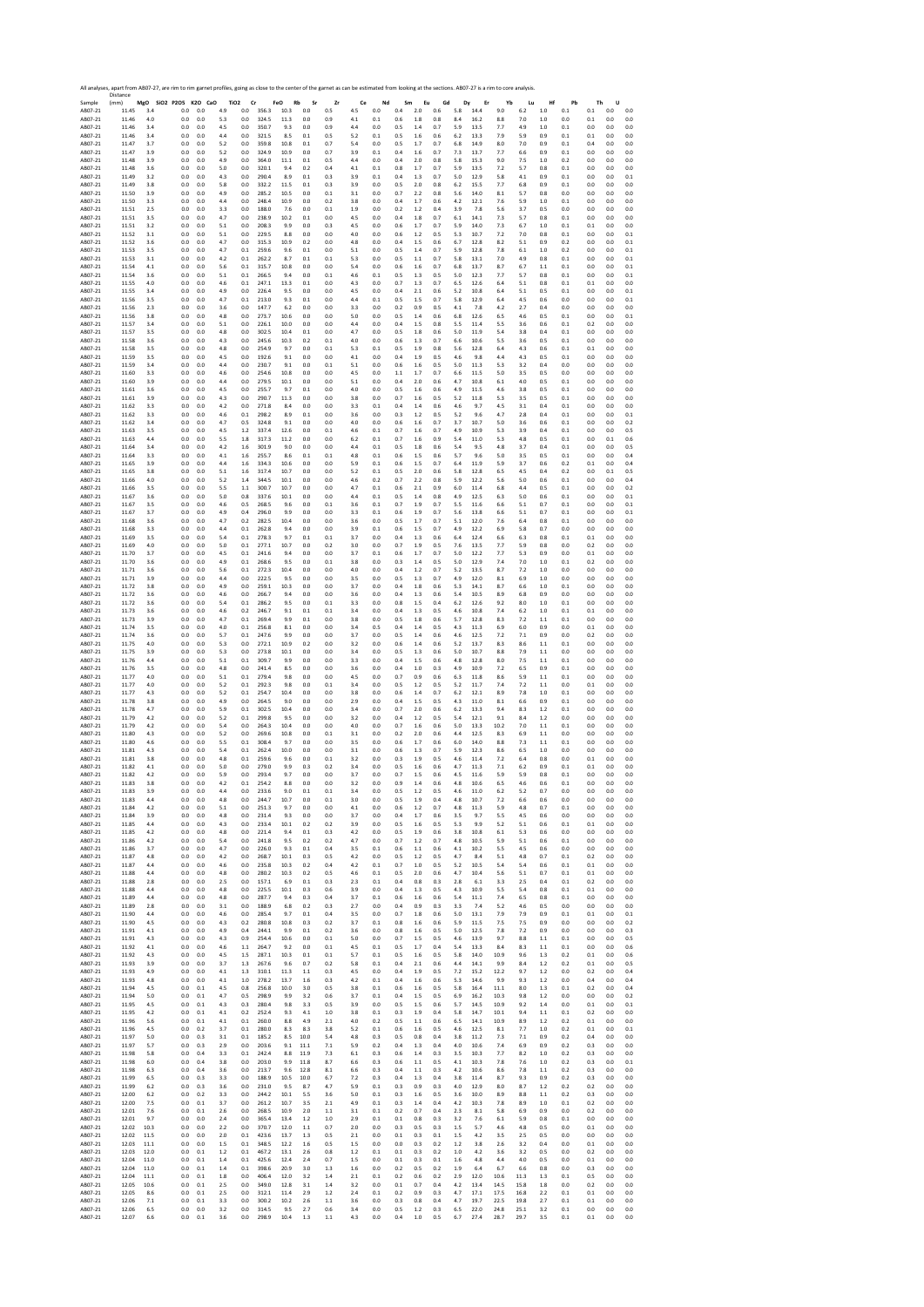|                               | All analyses, apart from AB07-27, are rim to rim garnet profiles, going as close to the center of the garnet as can be estimated from looking at the sections. AB07-27 is a rim to core analysis<br>Distance |                |                      |            |                          |                              |                |                  |              |               |                |                |            |                |                   |            |                   |                  |              |            |                |                |                     |                   |
|-------------------------------|--------------------------------------------------------------------------------------------------------------------------------------------------------------------------------------------------------------|----------------|----------------------|------------|--------------------------|------------------------------|----------------|------------------|--------------|---------------|----------------|----------------|------------|----------------|-------------------|------------|-------------------|------------------|--------------|------------|----------------|----------------|---------------------|-------------------|
| Sample<br>AB07-21             | (mm)<br>12.07                                                                                                                                                                                                | 5.8            | MgO SiO2 P2O5<br>0.0 | 0.0        | K2O CaO<br>4.1           | TiO <sub>2</sub><br>$_{0.0}$ | Cr<br>241.7    | FeO<br>Rb<br>9.4 | Sr<br>1.1    | Zr<br>0.6     | Ce<br>4.6      | Nd<br>0.0      | Sm<br>0.3  | Eu<br>1.5      | Gd<br>0.5         | 6.7        | Dy<br>Er<br>26.9  | Yb<br>31.2       | Lu<br>30.2   | Hf<br>3.9  | Pb<br>0.1      | Th<br>0.0      | U<br>0.0            | 0.0               |
| AB07-21                       | 12.08                                                                                                                                                                                                        | 4.7            | 0.0                  | 0.0        | 3.3                      | 0.0                          | 205.6          | 8.1              | 1.5          | 0.2           | 3.3            | 0.0            | 0.3        | 1.0            | 0.4               | 4.7        | 23.3              | 28.0             | 27.6         | 3.6        | 0.1            | 0.1            | 0.0                 | 0.0               |
| AB07-21<br>AB07-21            | 12.08<br>12.09                                                                                                                                                                                               | 5.2<br>5.7     | 0.0<br>0.0           |            | 0.0<br>4.0<br>0.0<br>3.4 | 0.0<br>0.0                   | 236.0<br>282.6 | 8.8<br>9.6       | 1.1<br>0.6   | 0.5<br>0.5    | 3.3<br>3.9     | 0.1<br>0.0     | 0.2<br>0.4 | 1.5<br>1.1     | 0.5<br>0.4        | 6.0<br>6.5 | 26.3<br>27.3      | 34.8<br>37.2     | 32.1<br>35.4 | 4.2<br>4.7 | 0.1<br>0.1     | $0.1\,$<br>0.1 | $0.0\,$<br>0.0      | 0.0<br>0.0        |
| AB07-21                       | 12.09                                                                                                                                                                                                        | 5.7            | 0.0                  |            | 0.0<br>3.9               | 0.0                          | 230.9          | 10.1             | 0.9          | 0.3           | 3.9            | 0.0            | 0.4        | 1.4            | 0.5               | 6.8        | 33.4              | 43.2             | 44.6         | 5.4        | 0.1            | 0.1            | 0.0                 | 0.0               |
| AB07-21<br>AB07-21            | 12.09<br>12.10                                                                                                                                                                                               | 5.3<br>5.0     | 0.0<br>0.0           |            | 0.0<br>3.6<br>0.0<br>3.6 | 0.0<br>0.0                   | 249.4<br>261.5 | 9.4<br>9.6       | 0.3<br>0.9   | 0.2<br>0.1    | 3.8<br>3.9     | 0.0<br>0.0     | 0.3<br>0.4 | 1.4<br>1.9     | 0.5<br>0.3        | 5.8<br>7.6 | 32.5<br>33.4      | 43.0<br>45.4     | 44.6<br>47.7 | 5.6<br>5.7 | 0.1<br>0.1     | 0.0<br>0.1     | 0.0<br>0.0          | 0.0<br>0.0        |
| AB07-21                       | 12.10<br>12.11                                                                                                                                                                                               | 5.0            | 0.0                  | 0.0        | 0.0<br>3.9               | 0.0<br>0.0                   | 259.0<br>275.4 | 9.2<br>10.0      | 0.4<br>0.2   | 0.1<br>0.1    | 3.1            | 0.0<br>0.0     | 0.4<br>0.3 | 1.5            | 0.4<br>0.5        | 6.8<br>7.0 | 33.0<br>36.9      | 45.6<br>54.0     | 47.4<br>57.5 | 6.4<br>7.2 | 0.0            | 0.0<br>0.1     | 0.0<br>0.0          | 0.0<br>0.0        |
| AB07-21<br>AB07-21            | 12.11                                                                                                                                                                                                        | 5.8<br>5.2     | 0.0<br>0.0           | 0.0        | 4.0<br>3.3               | 0.0                          | 232.2          | 10.7             | 0.3          | 0.3           | 2.6<br>2.6     | 0.0            | 0.3        | 1.1<br>1.8     | 0.5               | 6.2        | 36.5              | 52.1             | 54.0         | 6.9        | 0.1<br>0.1     | 0.0            | 0.0                 | 0.0               |
| AB07-21                       | 12.12                                                                                                                                                                                                        | 5.5            | 0.0                  |            | 0.0<br>3.7               | $_{0.0}$                     | 268.8          | 10.1             | 0.4          | 0.1           | 2.8            | 0.0            | 0.4        | 1.6            | 0.5               | 7.6        | 34.2              | 57.0             | 56.5         | 7.5        | 0.0            | 0.2            | 0.0                 | 0.0               |
| AB07-21<br>AB07-21            | 12.12<br>12.13                                                                                                                                                                                               | 4.9<br>5.1     | 0.0<br>0.0           | 0.0        | 0.0<br>3.7<br>3.7        | 0.0<br>0.0                   | 261.8<br>254.8 | 9.7<br>9.0       | 0.8<br>0.8   | 0.2<br>0.9    | 3.0<br>2.8     | 0.0<br>0.0     | 0.3<br>0.3 | 1.2<br>1.3     | 0.5<br>0.3        | 8.5<br>6.7 | 36.9<br>34.0      | 57.4<br>53.1     | 58.4<br>56.4 | 7.3<br>7.4 | 0.1<br>0.1     | 0.0<br>0.1     | 0.0<br>0.0          | 0.0<br>0.0        |
| AB07-21                       | 12.13                                                                                                                                                                                                        | 5.2            | 0.0                  | 0.1        | 3.0                      | 0.0                          | 198.3          | 9.0              | 1.9          | 2.8           | 2.8            | 0.1            | 0.5        | 1.1            | 0.4               | 5.2        | 29.4              | 47.4<br>35.5     | 44.2<br>37.8 | 6.7        | 0.0            | 0.5            | 0.0                 | 0.0               |
| AB07-21<br>AB07-21            | 12.14<br>12.14                                                                                                                                                                                               | 4.4<br>5.3     | 0.0<br>0.0           | 0.1        | 2.5<br>0.2<br>2.1        | 0.0<br>0.0                   | 159.1<br>192.7 | 6.9<br>6.3       | 3.7<br>6.2   | 6.5<br>10.6   | 2.1<br>2.6     | 0.1<br>0.2     | 0.3<br>0.5 | 1.0<br>0.6     | 0.2<br>0.2        | 4.5<br>3.5 | 23.6<br>18.8      | 31.4             | 31.0         | 4.6<br>4.1 | 0.0<br>0.1     | 0.2<br>0.4     | 0.0<br>0.0          | 0.1<br>0.0        |
| AB07-21<br>AB07-21            | 12.14<br>12.15                                                                                                                                                                                               | 5.7<br>6.1     | 0.0<br>0.0           | 0.3        | 2.1<br>0.4<br>1.9        | 0.0<br>0.0                   | 156.3<br>207.4 | 7.5<br>6.9       | 10.8<br>13.1 | 13.0<br>14.7  | 2.6<br>2.5     | 0.3<br>0.3     | 0.3<br>0.3 | 0.9<br>0.5     | 0.1<br>0.2        | 3.2<br>3.2 | 18.1<br>16.8      | 26.2<br>25.9     | 27.1<br>26.2 | 3.6<br>3.3 | 0.0<br>0.0     | 0.5<br>0.4     | 0.0<br>0.0          | 0.1<br>0.0        |
| AB07-21                       | 12.15                                                                                                                                                                                                        | 6.4            | 0.0                  | 0.5        | 1.8                      | 0.0                          | 180.1          | 6.7              | 15.5         | 14.4          | 2.9            | 0.3            | 0.2        | 0.7            | 0.2               | 2.8        | 16.3              | 25.5             | 24.7         | 3.3        | 0.0            | 0.5            | 0.0                 | 0.0               |
| AB07-21<br>AB07-21            | 12.16<br>12.16                                                                                                                                                                                               | 5.8<br>5.5     | 0.0<br>0.0           | 0.4        | 0.5<br>1.6<br>1.6        | 0.0<br>0.0                   | 170.9<br>193.0 | 6.5<br>6.9       | 14.3<br>13.8 | 14.4<br>12.0  | 2.6<br>2.7     | 0.2<br>0.3     | 0.3<br>0.3 | 0.6<br>0.6     | 0.2<br>0.2        | 3.0<br>3.2 | 15.8<br>18.3      | 24.8<br>28.7     | 26.6<br>27.4 | 3.4<br>3.7 | 0.0<br>0.0     | 0.3<br>0.4     | 0.0<br>0.0          | 0.0<br>0.0        |
| AB07-21                       | 12.17                                                                                                                                                                                                        | 6.2            | 0.0                  |            | 0.5<br>2.0               | 0.0                          | 179.7          | 7.3              | 12.6         | 10.0          | 2.7            | 0.1            | 0.3        | 0.7            | 0.3               | 4.0        | 23.8              | 35.4             | 35.8         | 4.5        | 0.0            | 0.4            | 0.0                 | 0.0               |
| AB07-21<br>AB07-21            | 12.17<br>12.18                                                                                                                                                                                               | 5.8<br>5.3     | 0.0<br>0.0           | 0.3        | 2.0<br>0.2<br>2.6        | 0.0<br>$_{0.0}$              | 213.1<br>231.4 | 7.3<br>7.5       | 9.6<br>7.6   | 8.9<br>5.2    | 3.1<br>2.8     | 0.1<br>$0.1\,$ | 0.3<br>0.5 | 1.1<br>0.7     | 0.3<br>0.2        | 4.4<br>4.3 | 26.9<br>28.7      | 39.1<br>44.7     | 37.3<br>43.5 | 4.9<br>5.7 | 0.0<br>0.1     | 0.1<br>0.1     | 0.0<br>0.0          | 0.0<br>0.0        |
| AB07-21                       | 12.18                                                                                                                                                                                                        | 5.8            | 0.0                  | 0.2        | 3.1                      | 0.0                          | 222.5          | 8.6              | 5.7          | 4.2           | 2.7            | 0.1            | 0.2        | 0.7            | 0.3               | 6.7        | 35.4              | 50.7             | 53.5         | 6.9        | 0.1            | 0.3            | 0.0                 | 0.0               |
| AB07-21<br>AB07-21            | 12.19<br>12.19                                                                                                                                                                                               | 5.7<br>5.6     | 0.0<br>0.0           | 0.1<br>0.1 | 2.9<br>3.7               | 0.0<br>0.0                   | 208.7<br>276.8 | 9.0<br>10.2      | 3.1<br>1.8   | 2.5<br>1.6    | 3.0<br>3.0     | 0.0<br>0.1     | 0.3<br>0.6 | 1.0<br>1.4     | 0.4<br>0.4        | 6.3<br>6.4 | 36.2<br>36.1      | 51.4<br>54.0     | 50.0<br>48.0 | 6.2<br>6.3 | 0.0<br>0.0     | 0.4<br>0.1     | 0.0<br>0.0          | 0.0<br>0.0        |
| AB07-21                       | 12.19                                                                                                                                                                                                        | 6.1            | 0.0                  |            | 0.1<br>3.4               | $_{0.0}$                     | 275.8          | 9.6              | 1.7          | 1.2           | 2.7            | 0.0            | 0.4        | 1.5            | 0.5               | 8.5        | 39.3              | 52.3             | 51.8         | 6.2        | 0.0            | 0.0            | $0.0\,$             | 0.0               |
| AB07-21<br>AB07-21            | 12.20<br>12.20                                                                                                                                                                                               | 5.6<br>5.8     | 0.0<br>0.0           |            | 0.0<br>3.5<br>0.0<br>3.1 | 0.0<br>0.0                   | 256.4<br>277.2 | 9.7<br>11.0      | 1.0<br>1.7   | 0.8<br>0.5    | 3.5<br>3.3     | 0.0<br>0.0     | 0.5<br>0.3 | 1.6<br>$1.1\,$ | 0.5<br>0.5        | 6.1<br>5.7 | 36.7<br>37.4      | 49.9<br>49.0     | 46.0<br>42.2 | 5.6<br>5.5 | 0.0<br>0.0     | 0.0<br>0.0     | 0.0<br>0.0          | 0.0<br>0.0        |
| AB07-21                       | 12.21                                                                                                                                                                                                        | 5.9            | 0.0                  |            | 0.0<br>3.5               | 0.0                          | 239.2          | 9.3              | 0.8          | 0.4           | 3.3            | 0.0            | 0.3        | 1.4            | 0.5               | 7.0        | 35.1              | 43.5             | 39.5         | 4.6        | 0.0            | 0.1            | 0.0                 | 0.0               |
| AB07-21<br>AB07-21            | 12.21<br>12.22                                                                                                                                                                                               | 5.6<br>6.3     | 0.0<br>0.0           |            | 0.0<br>3.6<br>0.0<br>3.5 | $_{0.0}$<br>0.0              | 205.3<br>232.3 | 9.8<br>10.4      | 0.8<br>1.2   | 1.0<br>0.4    | 2.8<br>3.4     | 0.0<br>0.0     | 0.4<br>0.3 | 0.8<br>1.2     | 0.3<br>0.3        | 6.0<br>7.4 | 36.0<br>34.4      | 42.8<br>43.9     | 37.7<br>34.2 | 4.2<br>4.3 | 0.1<br>0.1     | 0.2<br>0.0     | 0.0<br>0.0          | 0.0<br>0.0        |
| AB07-21                       | 12.22                                                                                                                                                                                                        | 5.2            | 0.0                  | 0.0        | 3.0<br>3.5               | 0.0                          | 239.8          | 9.6              | 0.8          | 0.3           | 2.8            | 0.0            | 0.4        | 1.1            | 0.3               | 7.1        | 29.5<br>29.6      | 34.9             | 27.2         | 3.2        | 0.1            | 0.0            | 0.0                 | 0.0               |
| AB07-21<br>AB07-21            | 12.23<br>12.23                                                                                                                                                                                               | 5.4<br>5.8     | 0.0<br>0.0           | 0.0        | 0.0<br>2.8               | 0.0<br>0.0                   | 217.0<br>222.5 | 11.1<br>9.3      | 0.4<br>1.3   | 0.2<br>0.4    | 3.5<br>3.6     | 0.0<br>0.0     | 0.4<br>0.4 | 1.1<br>1.2     | 0.3<br>0.4        | 6.8<br>6.5 | 29.9              | 33.7<br>33.4     | 25.7<br>26.1 | 3.3<br>3.1 | 0.0<br>0.1     | 0.0<br>0.0     | 0.0<br>0.0          | 0.0<br>0.0        |
| AB07-21<br>AB07-21            | 12.24<br>12.24                                                                                                                                                                                               | 7.0<br>5.7     | 0.0<br>0.0           | 0.0        | 0.0<br>3.3<br>2.9        | 0.0<br>0.0                   | 223.9<br>221.1 | 9.8<br>8.4       | 0.9<br>0.5   | 0.5<br>0.3    | 3.3<br>3.0     | 0.0<br>0.0     | 0.2<br>0.2 | 1.4<br>1.0     | 0.4<br>0.3        | 7.6<br>7.6 | 29.2<br>27.2      | 31.0<br>26.0     | 22.2<br>21.8 | 2.7<br>2.5 | 0.0<br>0.1     | 0.0<br>0.3     | 0.0<br>0.0          | 0.0<br>0.0        |
| AB07-21                       | 12.25                                                                                                                                                                                                        | 5.3            | 0.0                  |            | 0.0<br>2.7               | 0.0                          | 245.7          | 8.3              | 0.3          | 0.2           | 2.7            | 0.0            | 0.1        | 1.1            | 0.3               | 6.8        | 22.7              | 21.1             | 17.6         | 2.1        | 0.1            | 0.1            | 0.0                 | 0.0               |
| AB07-21<br>AB07-21            | 12.25<br>12.25                                                                                                                                                                                               | 5.0<br>6.0     | 0.0<br>0.0           | 0.0        | 2.5<br>0.0<br>3.1        | 0.0<br>0.0                   | 165.9<br>200.9 | 7.7<br>9.4       | 1.5<br>0.3   | 0.1<br>0.4    | 3.1<br>2.9     | 0.0<br>0.1     | 0.3<br>0.5 | 1.2<br>1.4     | 0.3<br>0.4        | 4.5<br>7.8 | 20.2<br>25.3      | 20.4<br>22.6     | 15.7<br>19.5 | 1.7<br>2.1 | 0.0<br>0.1     | 0.0<br>0.2     | 0.0<br>0.0          | 0.0<br>0.0        |
| AB07-21                       | 12.26                                                                                                                                                                                                        | 5.6            | 0.0                  | 0.0        | 3.0                      | 0.0                          | 197.5          | 8.8              | 0.6          | 0.4           | 3.6            | 0.0            | 0.4        | 1.4            | 0.4               | 6.7        | 24.5              | 21.8             | 18.3         | 2.0        | 0.1            | 0.0            | 0.0                 | 0.0               |
| AB07-21<br>AB07-21            | 12.26<br>12.27                                                                                                                                                                                               | 6.5<br>5.4     | 0.0<br>0.0           | 0.0        | 0.0<br>3.3<br>3.1        | 0.0<br>0.1                   | 226.3<br>223.1 | 10.3<br>8.0      | 0.9<br>0.3   | 0.5<br>0.2    | 4.2<br>3.2     | 0.0<br>0.0     | 0.1<br>0.3 | 1.1<br>0.9     | 0.4<br>0.4        | 8.1<br>6.5 | 24.9<br>21.4      | 21.4<br>18.9     | 18.2<br>14.8 | 2.0<br>1.7 | 0.1<br>0.1     | 0.1<br>0.0     | 0.0<br>0.0          | 0.1<br>0.1        |
| AB07-21                       | 12.27                                                                                                                                                                                                        | 6.9            | 0.0                  |            | 0.0<br>3.6               | 0.1                          | 286.8          | 9.9              | 0.2          | 0.3           | 4.5            | 0.0            | 0.3        | 1.6            | 0.4               | 6.4        | 22.8              | 20.2             | 15.8         | 1.8        | 0.0            | 0.2            | 0.0                 | 0.1               |
| AB07-21<br>AB07-21            | 12.28<br>12.28                                                                                                                                                                                               | 5.7<br>6.1     | 0.0<br>0.0           | 0.0        | 2.5<br>0.0<br>2.8        | 0.1<br>0.1                   | 240.5<br>251.0 | 10.2<br>8.9      | 1.5<br>0.9   | 0.3<br>0.3    | 4.2<br>2.9     | 0.0<br>0.0     | 0.3<br>0.4 | 1.7<br>1.2     | 0.4<br>0.5        | 7.6<br>7.4 | 22.2<br>23.0      | 19.2<br>18.8     | 17.1<br>13.7 | 1.9<br>1.8 | 0.1<br>0.1     | 0.0<br>0.0     | 0.0<br>0.0          | 0.1<br>0.1        |
| AB07-21                       | 12.29                                                                                                                                                                                                        | 6.4            | 0.0                  |            | 0.0<br>3.3               | 0.0                          | 235.3          | 9.5              | 1.0          | 0.3           | 2.9            | 0.0            | 0.3        | 1.4            | 0.6               | 7.8        | 24.0              | 18.5             | 16.1         | 2.1        | 0.1            | 0.1            | 0.0                 | 0.0               |
| AB07-21<br>AB07-21            | 12.29<br>12.30                                                                                                                                                                                               | 6.2<br>5.9     | 0.0<br>0.0           |            | 0.0<br>3.7<br>0.0<br>3.0 | $_{0.0}$<br>0.0              | 305.9<br>241.8 | 9.6<br>10.1      | 0.3<br>0.3   | 0.6<br>0.4    | 3.3<br>2.9     | 0.0<br>0.0     | 0.4<br>0.2 | 1.1<br>1.5     | 0.5<br>0.4        | 7.1<br>8.1 | 25.6<br>22.7      | 20.5<br>18.5     | 16.1<br>14.6 | 1.7<br>1.7 | 0.0<br>0.1     | 0.0<br>0.2     | 0.0<br>0.0          | 0.0<br>0.0        |
| AB07-21                       | 12.30                                                                                                                                                                                                        | 6.5            | 0.0                  |            | 0.0<br>2.7               | 0.0                          | 236.0          | 9.5              | 0.4          | 0.5           | 3.2            | 0.0            | 0.2        | 1.2            | 0.5               | 8.8        | 21.1              | 17.1             | 15.7         | 1.8        | $_{0.1}$       | 0.2            | 0.0                 | 0.0               |
| AB07-21<br>AB07-21            | 12.30<br>12.31                                                                                                                                                                                               | 5.4<br>6.0     | 0.0<br>0.0           | 0.0        | 2.8<br>0.0<br>3.1        | 0.0<br>$_{0.0}$              | 219.9<br>256.9 | 9.1<br>9.7       | 0.2<br>0.5   | 0.3<br>0.1    | 3.2<br>2.7     | 0.0<br>0.0     | 0.1<br>0.3 | 1.0<br>1.5     | 0.4<br>0.3        | 6.9<br>8.8 | 20.3<br>20.5      | 15.9<br>20.1     | 13.1<br>14.0 | 1.6<br>1.8 | 0.0<br>0.0     | 0.0<br>0.0     | 0.0<br>$_{\rm 0.0}$ | 0.0<br>0.0        |
| AB07-21                       | 12.31                                                                                                                                                                                                        | 6.3            | 0.0                  |            | 0.0<br>2.9               | 0.0                          | 223.3          | 9.4              | 0.4          | 0.5           | 3.0            | 0.0            | 0.1        | 1.3            | 0.4               | 7.9        | 22.3              | 16.2             | 14.3         | 1.8        | 0.1            | 0.1            | 0.0                 | 0.0               |
| AB07-21<br>AB07-21            | 12.32<br>12.32                                                                                                                                                                                               | 5.8<br>5.8     | 0.0<br>0.0           |            | 0.0<br>3.3<br>0.0<br>2.7 | 0.0<br>0.0                   | 212.6<br>219.2 | 9.2<br>9.0       | 0.6<br>0.1   | 1.3<br>0.4    | 2.7<br>2.7     | 0.0<br>0.0     | 0.3<br>0.2 | 1.1<br>1.4     | 0.4<br>0.3        | 8.1<br>8.2 | 18.9<br>18.7      | 17.1<br>17.1     | 13.5<br>14.4 | 1.7<br>1.6 | 0.1<br>0.1     | 0.0<br>0.1     | 0.0<br>0.0          | 0.1<br>0.2        |
| AB07-21<br>AB07-21            | 12.33<br>12.33                                                                                                                                                                                               | 5.4            | 0.0<br>0.0           |            | 0.0<br>2.7<br>0.0<br>2.9 | 0.1<br>0.1                   | 179.9<br>277.4 | 8.3<br>9.3       | 0.3<br>0.4   | 0.1<br>0.2    | 2.9<br>2.9     | 0.0<br>0.0     | 0.4<br>0.2 | 1.2<br>1.0     | 0.4<br>0.3        | 7.0<br>6.9 | 19.7<br>20.2      | 15.2<br>17.3     | 11.8<br>14.7 | 1.6<br>1.8 | 0.1<br>0.0     | 0.1<br>0.0     | 0.0<br>0.0          | 0.1<br>0.1        |
| AB07-21                       | 12.34                                                                                                                                                                                                        | 6.1<br>5.2     | 0.0                  |            | 0.0<br>2.4               | 0.1                          | 268.6          | 8.2              | 0.3          | 0.1           | 3.1            | 0.0            | 0.1        | 1.8            | 0.4               | 6.6        | 18.6              | 16.8             | 14.0         | 1.8        | 0.1            | 0.1            | 0.0                 | 0.1               |
| AB07-21<br>AB07-21            | 12.34<br>12.35                                                                                                                                                                                               | 5.3<br>6.0     | 0.0<br>0.0           |            | 0.0<br>2.9<br>0.0<br>2.5 | 0.1<br>0.0                   | 247.7<br>204.3 | 10.3<br>8.6      | 0.2<br>0.3   | 0.6<br>0.1    | 3.1<br>2.9     | 0.0<br>0.0     | 0.2<br>0.4 | 1.7<br>1.5     | 0.5<br>0.3        | 7.8<br>9.2 | 19.8<br>18.7      | 16.3<br>16.3     | 14.6<br>13.8 | 1.8<br>1.8 | 0.1<br>0.0     | 0.0<br>0.1     | 0.0<br>0.0          | 0.1<br>0.1        |
| AB07-21                       | 12.35                                                                                                                                                                                                        | 6.0            | 0.0                  |            | 0.0<br>2.8               | 0.0                          | 221.1          | 10.6             | 0.1          | 0.2           | 2.9            | 0.0            | 0.3        | 1.5            | 0.5               | 7.7        | 21.9              | 18.3             | 15.5         | 1.8        | 0.0            | 0.1            | 0.0                 | 0.0               |
| AB07-21<br>AB07-21            | 12.35<br>12.36                                                                                                                                                                                               | 5.6<br>5.1     | 0.0<br>0.0           | 0.0        | 2.7<br>0.0<br>2.4        | 0.0<br>0.0                   | 241.0<br>206.1 | 9.5<br>9.7       | 0.3<br>0.2   | 0.6<br>0.1    | 2.6<br>2.2     | 0.0<br>0.0     | 0.3<br>0.2 | 1.4<br>1.2     | 0.4<br>0.4        | 6.9<br>6.9 | 19.8<br>16.6      | 17.7<br>16.5     | 15.6<br>13.0 | 1.9<br>1.7 | 0.0<br>0.1     | 0.2<br>0.1     | 0.0<br>0.0          | 0.0<br>0.0        |
| AB07-21                       | 12.36                                                                                                                                                                                                        | 5.7            | 0.0                  |            | 0.0<br>2.6               | 0.0                          | 226.3          | 12.0             | 0.4          | 0.5           | 2.8            | 0.0            | 0.1        | 0.6            | 0.5               | 7.8        | 20.2              | 18.2             | 17.1         | 2.1        | 0.1            | 0.1            | 0.0                 | 0.0               |
| AB07-21<br>AB07-21            | 12.37<br>12.37                                                                                                                                                                                               | 4.9<br>5.6     | 0.0<br>0.0           | 0.0        | 0.0<br>2.2<br>2.7        | 0.0<br>0.0                   | 215.6<br>209.7 | 8.2<br>9.9       | 0.5<br>0.7   | 0.5<br>2.0    | 1.9<br>3.4     | 0.0<br>0.0     | 0.2<br>0.2 | 1.2<br>1.0     | 0.4<br>0.5        | 4.9<br>8.2 | 17.5<br>20.2      | 15.8<br>17.9     | 14.5<br>15.7 | 1.8<br>2.0 | 0.1<br>0.0     | 0.3<br>0.6     | 0.0<br>0.0          | 0.0<br>0.1        |
| AB07-21                       | 12.38                                                                                                                                                                                                        | 5.4            | 0.0                  |            | 0.0<br>2.9               | 0.0                          | 245.6          | 10.2             | 0.6          | 4.2           | 2.5            | 0.1            | 0.4        | 1.2            | 0.3               | 7.1        | 18.4              | 17.5             | 15.1         | 1.7        | 0.0            | 0.8            | 0.0                 | 0.0               |
| AB07-21<br>AB07-21            | 12.38<br>12.39                                                                                                                                                                                               | 4.9<br>5.2     | 0.0<br>0.0           |            | 0.0<br>2.6<br>0.0<br>2.9 | 0.0<br>0.0                   | 206.7<br>188.5 | 9.0<br>8.8       | 0.6<br>0.6   | 7.5<br>10.6   | 1.8<br>2.8     | 0.2<br>0.4     | 0.5<br>0.7 | 1.1<br>0.8     | 0.4<br>0.5        | 5.6<br>5.5 | 17.1<br>17.0      | 14.5<br>15.4     | 14.2<br>15.0 | 1.7<br>1.9 | 0.1<br>0.0     | 0.9<br>2.1     | 0.0<br>0.0          | 0.0<br>0.0        |
| AB07-21                       | 12.39                                                                                                                                                                                                        | 4.8            | 0.0                  |            | 0.0<br>3.5               | 0.0                          | 207.3          | 8.2              | 1.4          | 17.2          | 2.4            | 0.5            | 0.6        | 1.2            | 0.6               | 5.9        | 16.5              | 17.0             | 14.2         | 2.0        | 0.1            | 2.5            | 0.0                 | 0.0               |
| AB07-21<br>AB07-21            | 12.40<br>12.40                                                                                                                                                                                               | 3.5<br>2.9     | 0.0<br>0.0           | 0.0<br>0.0 | 3.1<br>2.4               | 0.0<br>0.0                   | 160.2<br>126.0 | 7.1<br>6.5       | 1.4<br>1.0   | 20.3<br>21.4  | 1.7<br>1.6     | 0.9<br>0.9     | 0.7<br>0.5 | 1.3<br>0.9     | 0.6<br>0.4        | 4.8<br>4.1 | 14.1<br>9.4       | 13.5<br>9.8      | 13.5<br>8.5  | 1.4<br>1.0 | 0.0<br>0.0     | 2.4<br>2.1     | 0.0<br>0.0          | 0.0<br>0.0        |
| AB07-21                       | 12.40                                                                                                                                                                                                        | 3.2            | 0.0                  |            | 0.1<br>3.6               | $_{0.0}$                     | 145.2          | 5.9              | 2.3          | 39.6          | 1.8            | 1.3            | 1.0        | 1.1            | 0.6               | 3.8        | 11.7              | 11.1             | 10.3         | 1.3        | 0.1            | 2.8            | 0.0                 | 0.0               |
| AB07-21<br>AB07-21            | 12.41<br>12.41                                                                                                                                                                                               | 2.9<br>2.9     | 0.0<br>0.0           | 0.1<br>0.2 | 3.5<br>3.8               | 0.0<br>0.0                   | 107.8<br>142.4 | 5.7<br>5.2       | 2.2<br>3.3   | 44.7<br>58.8  | 1.5<br>1.5     | 1.5<br>2.0     | 1.1<br>1.5 | 1.2<br>0.8     | 0.7<br>0.6        | 4.3<br>3.7 | 9.2<br>9.8        | 8.9<br>9.0       | 8.2<br>7.6   | 1.0<br>1.0 | 0.0<br>0.0     | 3.8<br>4.6     | 0.0<br>0.0          | 0.0<br>0.0        |
| AB07-21                       | 12.42                                                                                                                                                                                                        | 2.1            | 0.0                  |            | 0.2<br>4.0               | 0.0                          | 119.2          | 4.5              | 3.9          | 62.3          | 0.8            | 2.2            | 1.7        | 0.7            | 0.7               | 3.0        | 7.1               | 6.6              | 6.3          | 0.8        | 0.0            | 4.9            | 0.0                 | 0.0               |
| AB07-21<br>AB07-21            | 12.42<br>12.43                                                                                                                                                                                               | 1.8<br>1.6     | 0.0<br>0.0           |            | 0.2<br>3.8<br>0.3<br>4.2 | 0.0<br>0.0                   | 108.8<br>64.0  | 3.4<br>2.8       | 4.0<br>4.8   | 73.0<br>81.2  | 0.9<br>0.6     | 3.0<br>3.4     | 1.5<br>1.9 | 0.8<br>0.6     | 0.7<br>0.7        | 2.3<br>2.0 | 5.3<br>4.4        | 4.9<br>3.9       | 3.7<br>3.1   | 0.6<br>0.4 | 0.0<br>0.0     | 4.6<br>5.8     | 0.0<br>0.0          | 0.0<br>0.0        |
| AB07-21                       | 12.43<br>12.44                                                                                                                                                                                               | 1.3            | 0.0<br>0.0           |            | 0.3<br>3.9               | 0.0                          | 49.2<br>72.7   | 2.4<br>1.3       | 4.3          | 89.5<br>90.2  | 0.8            | 3.2            | 1.9<br>2.4 | 0.7            | 0.8<br>0.7        | 1.5        | 3.0               | 2.9<br>2.2       | 2.6          | 0.3        | 0.0            | 5.8            | 0.0<br>0.0          | 0.0               |
| AB07-21<br>AB07-21            | 12.44                                                                                                                                                                                                        | 0.7<br>1.0     | 0.0                  | 0.3<br>0.3 | 4.1<br>4.0               | 0.0<br>0.0                   | 22.3           | 1.2              | 5.0<br>4.1   | 74.8          | 0.3<br>0.3     | 3.9<br>3.4     | 1.8        | 0.8<br>0.5     | 0.7               | 0.9<br>0.5 | 2.0<br>1.5        | 1.1              | 2.1<br>1.1   | 0.2<br>0.2 | 0.0<br>0.0     | 5.6<br>4.5     | 0.0                 | 0.0<br>0.0        |
| ABU /-21<br>AB07-21           | 12.45<br>12.45                                                                                                                                                                                               | U.t<br>0.8     | 0.0                  | 0.3        | U.S<br>5.L<br>4.9        | 0.0<br>0.0                   | 26.<br>33.2    | 1.8<br>1.2       | 4.9          | 97.U<br>102.3 | 0.1            | 4.8            | 2.7        | U.S<br>0.7     | U.č<br>0.7        | U.č<br>0.6 | 1.2               | υ.,<br>1.5       | U.t<br>1.6   | 0.2        | U.L<br>0.0     | ь.:<br>6.4     | U.l<br>0.0          | 0.0               |
| AB07-21                       | 12.46                                                                                                                                                                                                        | 1.5            | 0.0                  |            | 0.3<br>4.5               | 0.0                          | 8.3            | 0.7              | 4.3          | 94.7          | 0.2            | 4.8            | 2.5        | 0.5            | 0.8               | 0.7        | 1.1               | 0.5              | 0.4          | 0.1        | 0.0            | 6.3            | 0.0                 | 0.0               |
| AB07-21<br>AB07-21            | 12.46<br>12.46                                                                                                                                                                                               | 0.7<br>0.3     | 0.0<br>0.0           | 0.2        | 4.5<br>0.2<br>5.1        | 0.0<br>0.0                   | 45.1<br>33.2   | 0.8<br>0.4       | 2.9<br>3.4   | 92.3<br>94.5  | 0.2<br>0.1     | 4.5<br>5.3     | 3.0<br>2.0 | 0.4<br>0.5     | 0.9<br>1.0        | 0.7<br>0.7 | 0.7<br>0.8        | 0.8<br>0.9       | 0.5<br>0.5   | 0.0<br>0.1 | 0.0<br>0.0     | 7.5<br>6.9     | 0.0<br>0.0          | 0.0<br>0.0        |
| AR07-21                       | 12.47                                                                                                                                                                                                        | 0.5            | 0.0                  | 0.1        | 4.4                      | 0.0                          | 10.7           | 1.3              | 1.6          | 84.4          | 0.1            | 4.8            | 3.0        | 0.5            | 0.8               | 0.6        | 0.8               | 0.8              | 0.6          | 0.1        | 0.0            | 6.2            | 0.0                 | 0.0               |
| AB07-21<br>AR07-21            | 12.47<br>12.48                                                                                                                                                                                               | 0.6<br>0.6     | 0.0<br>0.0           | 0.1<br>0.1 | 4.2<br>4.4               | 0.0<br>0.0                   | 26.6<br>41.7   | 1.7<br>0.8       | 1.0<br>1.1   | 74.5<br>83.1  | 0.0<br>0.1     | 4.0<br>5.2     | 2.3<br>2.6 | 0.6<br>0.4     | 0.8<br>1.0        | 0.3<br>0.2 | 0.5<br>0.7        | 1.2<br>0.7       | 0.8<br>0.6   | 0.1<br>0.1 | 0.0<br>0.0     | 5.4<br>6.6     | 0.0<br>0.0          | 0.0<br>0.0        |
| AB07-21<br>AR07-21            | 12.48                                                                                                                                                                                                        | 0.6            | 0.0                  |            | 0.1<br>4.5               | 0.0                          | 30.7           | 1.3<br>0.5       | 1.7          | 76.1          | 0.1            | 5.3            | 2.5        | 0.5            | 0.9               | 0.5        | 0.7               | 1.0              | 0.5          | 0.0        | 0.0            | 6.4            | 0.0                 | 0.0               |
| AB07-21                       | 12.49<br>12.49                                                                                                                                                                                               | 0.6<br>0.3     | 0.0<br>0.0           | 0.1        | 3.3<br>0.0<br>4.4        | 0.0<br>0.0                   | 9.1<br>17.0    | 0.6              | 0.2<br>1.2   | 55.6<br>78.2  | 0.0<br>0.2     | 3.5<br>4.8     | 1.9<br>3.0 | 0.3<br>0.4     | 0.6<br>0.8        | 0.3<br>0.7 | 0.3<br>1.0        | 0.4<br>0.7       | 0.3<br>0.5   | 0.0<br>0.0 | 0.0<br>0.0     | 4.7<br>7.1     | 0.0<br>0.0          | 0.0<br>0.0        |
| AR07-21<br>AB07-21            | 12.50<br>12.50                                                                                                                                                                                               | 0.5<br>0.4     | 0.0<br>0.0           | 0.1        | 4.4<br>0.1<br>3.4        | 0.0<br>0.0                   | 14.5<br>10.5   | 1.2<br>0.4       | 0.4<br>0.4   | 75.5<br>57.1  | 0.1<br>$0.1\,$ | 4.7<br>3.9     | 2.5<br>1.9 | 0.5<br>0.3     | 0.9<br>0.7        | 0.4<br>0.3 | 0.7<br>0.4        | 0.7<br>0.9       | 0.7<br>0.4   | 0.1<br>0.1 | 0.0<br>$0.0\,$ | 6.7<br>4.4     | 0.0<br>$_{0.0}$     | 0.0<br>0.0        |
| AB07-21                       | 12.51                                                                                                                                                                                                        | 0.2            | 0.0                  |            | 0.0<br>4.0               | 0.0                          | 40.5           | 0.4              | 0.7          | 70.2          | 0.0            | 5.1            | 2.4        | 0.5            | 0.8               | 0.5        | 0.6               | 0.2              | 0.3          | 0.0        | 0.0            | 6.5            | 0.0                 | 0.0               |
| AB07-21<br>AB07-21            | 12.51<br>12.51                                                                                                                                                                                               | 0.1<br>0.3     | 0.0<br>0.0           | 0.0        | 4.9<br>0.2<br>5.1        | 0.0<br>0.0                   | 13.1<br>21.5   | 0.7<br>2.3       | 0.9<br>0.7   | 82.5<br>89.0  | 0.1<br>0.4     | 5.1<br>5.8     | 2.5<br>2.8 | 0.6<br>0.5     | 0.8<br>1.0        | 0.4<br>0.5 | 1.0<br>0.7        | 0.8<br>0.2       | 0.4<br>0.3   | 0.1<br>0.0 | 0.0<br>0.0     | 6.6<br>7.6     | 0.0<br>0.0          | 0.0<br>0.0        |
| AB07-21                       | 12.52                                                                                                                                                                                                        | 0.2            | 0.0                  |            | 0.1<br>3.5               | 0.0                          | 18.5           | 0.3              | 1.6          | 72.5          | 0.1            | $4.1\,$        | $1.8\,$    | 0.5            | 0.7               | 0.4        | 0.9               | 0.3              | 0.3          | 0.0        | 0.0            | 4.5            | 0.0                 | 0.0               |
| AB07-21<br>AB07-21            | 12.52<br>12.53                                                                                                                                                                                               | 0.3<br>0.4     | 0.0<br>0.0           | 0.1<br>0.2 | 3.4<br>4.1               | 0.0<br>0.0                   | 14.4<br>33.2   | 0.3<br>1.6       | 1.9<br>3.7   | 67.9<br>87.7  | $0.1\,$<br>0.1 | 4.1<br>4.3     | 2.3<br>2.3 | 0.2<br>0.5     | 0.7<br>0.8        | 0.4<br>0.3 | 0.5<br>0.7        | 0.3<br>0.2       | 0.3<br>0.4   | 0.0<br>0.0 | 0.0<br>0.0     | 5.1<br>5.6     | 0.0<br>0.0          | 0.0<br>0.0        |
| AB07-21<br>AB07-21            | 12.53<br>12.54                                                                                                                                                                                               | 0.2<br>0.3     | 0.0<br>0.0           |            | 0.3<br>4.4<br>0.3<br>4.7 | 0.0<br>0.0                   | 16.5<br>8.0    | 1.0<br>0.7       | 5.0<br>6.3   | 98.5<br>100.1 | 0.1<br>0.0     | 4.3<br>4.6     | 2.6<br>2.2 | 0.3<br>0.5     | 0.8<br>0.7        | 0.4<br>0.2 | 0.6<br>0.6        | 0.3<br>$0.4\,$   | 0.2<br>0.5   | 0.1<br>0.0 | 0.0<br>$0.0\,$ | 6.5<br>6.0     | 0.0<br>$0.0\,$      | 0.0<br>0.0        |
| AB07-21                       | 12.54                                                                                                                                                                                                        | 0.3            | 0.0                  |            | 0.4<br>3.7               | 0.0                          | 3.7            | $1.0$            | 6.9          | 94.7          | 0.0            | 3.6            | 1.7        | 0.3            | 0.8               | 0.5        | 0.3               | 0.1              | 0.3          | 0.0        | 0.0            | 4.9            | 0.0                 | 0.0               |
| AB07-21<br>AB07-21            | 12.55<br>12.55                                                                                                                                                                                               | 0.5<br>0.2     | 0.0<br>0.0           |            | 0.5<br>4.5<br>0.6<br>3.6 | 0.0<br>0.0                   | 5.7<br>10.5    | 0.6<br>0.7       | 6.8<br>6.2   | 109.9<br>94.2 | 0.1<br>0.0     | 4.4<br>3.1     | 1.4<br>1.7 | 0.5<br>0.3     | 0.9<br>0.6        | 0.3<br>0.1 | 0.4<br>0.5        | 0.1<br>0.3       | 0.4<br>0.0   | 0.0<br>0.0 | 0.0<br>0.0     | 6.0<br>4.8     | 0.0<br>0.0          | 0.0<br>0.0        |
| AB07-21                       | 12.56                                                                                                                                                                                                        | 0.5            | 0.0                  | 0.6        | 4.2                      | 0.0                          | 10.5           | 0.7              | 7.3          | 108.1         | 0.0            | 3.2            | 1.7        | 0.3            | 0.8               | 0.5        | 0.4               | 0.4              | 0.0          | 0.0        | 0.0            | 6.8            | 0.0                 | 0.0               |
| AB07-21<br>AB07-21            | 12.56<br>12.56                                                                                                                                                                                               | 0.4<br>0.4     | 0.0<br>0.0           | 0.6        | 0.8<br>4.2<br>3.9        | 0.0<br>0.0                   | 5.6<br>12.9    | 0.4<br>0.3       | 6.9<br>5.9   | 103.1<br>98.0 | 0.0<br>0.1     | 3.2<br>3.6     | 1.8<br>2.1 | 0.4<br>0.4     | 0.9<br>0.6        | 0.1<br>0.1 | 0.3<br>0.3        | 0.2<br>0.2       | 0.2<br>0.1   | 0.0<br>0.0 | 0.0<br>0.0     | 5.6<br>5.7     | 0.0<br>0.0          | 0.0<br>0.0        |
| AB07-21                       | 12.57                                                                                                                                                                                                        | 0.3            | 0.0                  |            | 0.5<br>4.1               | 0.0                          | 6.1            | 0.5              | 5.2          | 91.2          | 0.0            | 3.1            | 1.7        | 0.3            | 0.8               | 0.3        | 0.3               | 0.4              | 0.2          | 0.0        | 0.0            | 5.6            | 0.0                 | 0.0               |
| AB07-21<br>AB07-21            | 12.57<br>12.58                                                                                                                                                                                               | 0.1<br>0.2     | 0.0<br>0.0           | 0.4        | 4.4<br>0.4<br>4.6        | 0.0<br>0.0                   | 21.1<br>6.4    | 0.2<br>0.3       | 4.7<br>3.3   | 99.9<br>93.9  | 0.1<br>0.1     | 3.7<br>3.7     | 1.7<br>2.1 | 0.3<br>0.5     | 1.0<br>0.8        | 0.4<br>0.1 | 0.2<br>0.2        | 0.1<br>0.1       | 0.0<br>0.2   | 0.0<br>0.0 | 0.0<br>0.0     | 9.0<br>5.7     | 0.0<br>0.0          | 0.0<br>0.0        |
| AB07-21                       | 12.58                                                                                                                                                                                                        | 0.2            | 0.0                  | 0.2        | 3.8                      | 0.0                          | 8.2            | 0.2              | 2.9          | 85.1          | 0.1            | 3.3            | 1.9        | 0.3            | 0.6               | 0.3        | 0.3               | 0.2              | 0.1          | 0.0        | 0.0            | 5.5            | 0.0                 | 0.0               |
| AB07-21<br>AB07-21            | 12.59<br>12.59                                                                                                                                                                                               | 0.3<br>0.2     | 0.0<br>0.0           | 0.2        | 0.2<br>4.8<br>3.2        | 0.0<br>0.0                   | 21.7<br>5.6    | 0.4<br>0.3       | 3.1<br>2.1   | 88.9<br>73.9  | 0.0<br>0.0     | 3.5<br>3.9     | 1.6<br>1.9 | 0.4<br>0.4     | 0.9<br>0.8        | 0.2<br>0.3 | 0.1<br>0.3        | 0.1<br>0.4       | 0.1<br>0.2   | 0.0<br>0.0 | 0.0<br>0.0     | 6.1<br>5.3     | 0.0<br>0.0          | 0.0<br>0.0        |
| AB07-21<br>AB07-21            | 12.60<br>12.60                                                                                                                                                                                               | 0.1<br>0.2     | 0.0<br>0.0           | 0.1        | 0.2<br>4.1<br>4.8        | 0.0<br>0.0                   | 8.8<br>6.9     | 0.4<br>0.6       | 2.3<br>2.0   | 75.2<br>90.2  | 0.0<br>0.0     | 3.6<br>4.7     | 1.7<br>2.1 | 0.3<br>0.4     | 0.9<br>1.0        | 0.1<br>0.3 | 0.2<br>0.1        | 0.1<br>0.3       | 0.2<br>0.5   | 0.0<br>0.0 | 0.0<br>0.0     | 6.5<br>6.9     | 0.0<br>0.0          | 0.0<br>0.0        |
| AB07-21                       | 12.61                                                                                                                                                                                                        | 0.1            | 0.0                  | 0.1        | 4.0                      | 0.0                          | 9.3            | 0.4              | 1.5          | 77.7          | 0.0            | 3.8            | 2.2        | 0.3            | 0.7               | 0.2        | 0.2               | 0.2              | 0.1          | 0.0        | 0.0            | 6.4            | 0.0                 | 0.0               |
| AB07-21                       | 12.61                                                                                                                                                                                                        | 0.1<br>0.1     | 0.0                  |            | 0.1<br>3.4               | 0.0                          | 3.1            | 0.2              | 1.4          | 67.2<br>85.4  | 0.0            | 3.4            | 1.8        | 0.4            | 0.7               | 0.3        | 0.2               | 0.0              | 0.2          | 0.0        | 0.0            | 5.5            | 0.0                 | 0.0<br>0.0        |
| AB07-21<br>AB07-21            | 12.61<br>12.62                                                                                                                                                                                               | 0.1            | 0.0<br>0.0           |            | 4.4<br>0.1<br>0.1<br>4.6 | 0.0<br>0.0                   | 3.6<br>10.8    | 0.5<br>0.2       | 1.7<br>2.3   | 91.7          | 0.0<br>0.0     | 4.7<br>4.8     | 1.9<br>2.3 | 0.4<br>0.3     | 0.9<br>0.9        | 0.2<br>0.4 | 0.4<br>0.2        | 0.2<br>0.0       | 0.0<br>0.1   | 0.0<br>0.0 | 0.0<br>0.0     | 7.3<br>7.2     | 0.0<br>0.0          | 0.0               |
| AB07-21<br>AB07-21            | 12.62<br>12.63                                                                                                                                                                                               | 0.3<br>0.2     | 0.0<br>0.0           | 0.1        | 0.1<br>3.8<br>4.6        | 0.0<br>0.0                   | 2.5<br>3.8     | 0.2<br>0.2       | 1.0<br>2.2   | 71.6<br>83.7  | 0.0<br>0.0     | 3.5<br>4.8     | 2.0<br>2.7 | 0.6<br>0.3     | 0.7<br>0.9        | 0.0<br>0.1 | 0.3<br>0.1        | 0.2<br>0.1       | 0.4<br>0.3   | 0.0<br>0.0 | 0.0<br>0.0     | 5.9<br>6.1     | 0.0<br>0.0          | 0.0<br>0.0        |
|                               | 12.63                                                                                                                                                                                                        | 0.3            | 0.0                  |            | 5.0<br>0.2               | 0.0                          | 3.6            | 0.5              | 2.1          | 86.4          | 0.1            | 4.7            | 2.3        | 0.3            | 1.0               | 0.3        | 0.1               | $\rm 0.1$        | 0.0          | 0.0        | 0.0            | 7.2            | 0.0                 | $_{0.0}$          |
| AB07-21                       |                                                                                                                                                                                                              | 0.2<br>0.2     | 0.0<br>0.0           | 0.1<br>0.2 | 4.0<br>4.2               | 0.0<br>0.0                   | 0.5<br>3.4     | 0.2<br>0.4       | 1.8<br>5.4   | 77.1<br>81.1  | 0.0<br>0.0     | 3.9<br>4.4     | 1.9<br>2.4 | 0.3<br>0.5     | 0.8<br>0.9        | 0.3<br>0.1 | 0.2<br>0.1        | $\rm 0.1$<br>0.1 | 0.0<br>0.0   | 0.0<br>0.0 | 0.0<br>0.0     | 5.4<br>7.2     | 0.0<br>0.0          | 0.0<br>0.0        |
| AB07-21<br>AB07-21            | 12.64<br>12.64                                                                                                                                                                                               |                |                      |            |                          |                              |                |                  | 2.3          | 87.1          | 0.1            | 3.6            | 2.0        | 0.3            | 0.7               | 0.1        | 0.2               | 0.2              | 0.1          | 0.0        | 0.0            |                |                     |                   |
| AB07-21                       | 12.65                                                                                                                                                                                                        | 0.2            | 0.0                  |            | 0.3<br>4.0               | 0.0                          | 4.9            | 0.2              |              |               |                |                |            |                |                   |            |                   |                  |              |            |                | 7.0            | 0.0                 | 0.0               |
| AB07-21<br>AB07-21            | 12.65<br>12.66                                                                                                                                                                                               | $0.3\,$<br>0.2 | 0.0<br>0.0           | 0.2        | 0.3<br>5.4<br>3.8        | 0.0<br>0.0                   | 3.9<br>2.3     | 0.3<br>0.4       | 4.0<br>3.6   | 90.1<br>84.4  | 0.2<br>0.1     | 4.6<br>3.7     | 2.0<br>2.1 | 0.1<br>0.3     | 0.7<br>0.8        | 0.3<br>0.2 | 0.3<br>0.1        | $_{0.0}$<br>0.1  | 0.0<br>0.2   | 0.0<br>0.0 | 0.0<br>0.0     | 6.3<br>5.7     | 0.0<br>0.0          | 0.0<br>0.0        |
| AB07-21                       | 12.66                                                                                                                                                                                                        | 0.2            | 0.0                  | 0.3        | 3.9                      | 0.0                          | 10.1           | 0.2              | 4.2          | 87.9          | 0.0            | 4.0            | 2.0        | 0.5            | 0.8               | 0.3        | 0.0               | 0.2              | 0.0          | 0.0        | 0.0            | 7.9            | 0.0                 | 0.0               |
| AB07-21<br>AB07-21            | 12.67<br>12.67                                                                                                                                                                                               | 0.2<br>0.1     | 0.0<br>0.0           | 0.4        | 0.3<br>3.7<br>2.8        | 0.0<br>0.0                   | 2.4<br>4.2     | 0.2<br>0.1       | 2.9<br>3.0   | 86.4<br>66.2  | 0.0<br>0.1     | 4.1<br>3.0     | 2.0<br>1.6 | 0.4<br>0.2     | 0.7<br>0.6        | 0.1<br>0.1 | 0.2<br>0.0        | 0.2<br>0.0       | 0.1<br>0.0   | 0.0<br>0.0 | 0.0<br>0.0     | 6.5<br>4.3     | 0.0<br>0.0          | 0.0<br>0.0        |
| AB07-21                       | 12.67                                                                                                                                                                                                        | 0.1            | 0.0                  |            | 0.6<br>3.8               | 0.0                          | 8.0            | 0.2              | 3.3          | 86.7          | 0.0            | 4.0            | 1.7        | 0.2            | 0.8               | 0.0        | 0.1               | 0.0              | 0.0          | 0.0        | 0.0            | 5.8            | 0.0                 | 0.0               |
| AB07-21<br>AB07-21<br>AB07-21 | 12.68<br>12.68                                                                                                                                                                                               | 0.2<br>0.2     | 0.0<br>0.0           | 0.4        | 4.0<br>0.5<br>4.4<br>4.0 | 0.0<br>0.0<br>0.0            | 1.5<br>0.6     | 0.2<br>0.1       | 3.3<br>3.5   | 78.9<br>80.3  | 0.2<br>0.0     | 3.8<br>3.9     | 1.8<br>1.8 | 0.2<br>0.2     | 0.8<br>0.7<br>0.9 | 0.1<br>0.2 | 0.2<br>0.3<br>0.1 | 0.1<br>0.0       | 0.0<br>0.0   | 0.0<br>0.0 | 0.0<br>0.0     | 5.7<br>6.8     | 0.0<br>0.0          | 0.0<br>0.0<br>0.0 |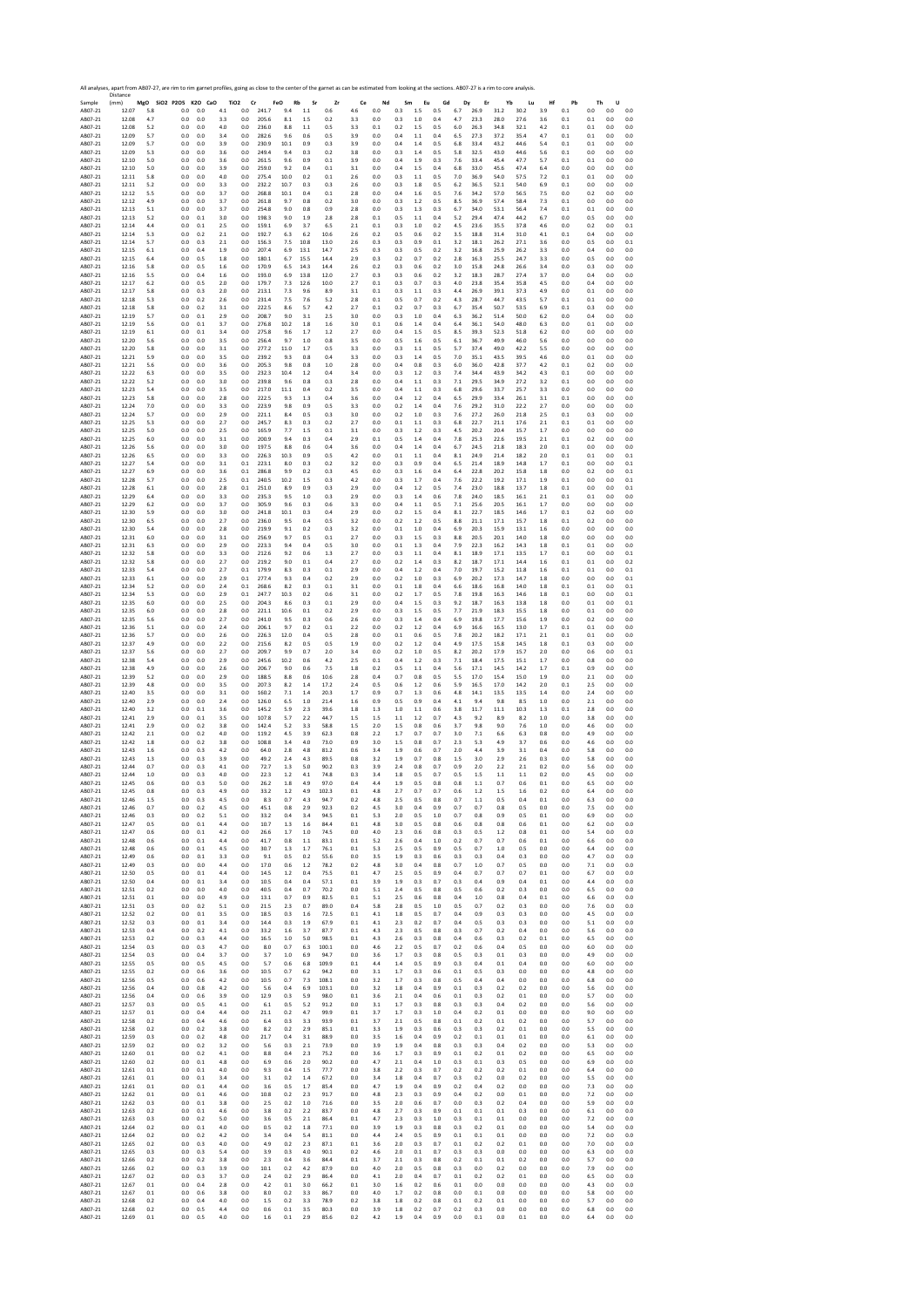| Sample             | All analyses, apart from AB07-27, are rim to rim garnet profiles, going as close to the center of the garnet as can be estimated from looking at the sections. AB07-27 is a rim to core analysis<br>Distance<br>(mm) |                | MgO SiO2 P2O5 K2O CaO |            |              | TiO <sub>2</sub> | Cr            | FeO<br>Rb                                     | Sr<br>Zr     |              | Ce             | Nd             | Sm<br>Eu       |            | Gd           | Er<br>Dy     |                  | Yb             | Lu<br>Hf     | Pb         | Th         | U              |                |   |
|--------------------|----------------------------------------------------------------------------------------------------------------------------------------------------------------------------------------------------------------------|----------------|-----------------------|------------|--------------|------------------|---------------|-----------------------------------------------|--------------|--------------|----------------|----------------|----------------|------------|--------------|--------------|------------------|----------------|--------------|------------|------------|----------------|----------------|---|
| AB07-21            | 12.69<br>12.70                                                                                                                                                                                                       | 0.1<br>0.2     | 0.0                   | 0.2        | 2.1          | 0.0              | 1.1           | 0.1<br>2.3                                    | 35.0         | 0.0<br>0.2   | 1.9            | $1.0\,$<br>1.5 | 0.1            | 0.3        | 0.1<br>0.1   | 0.0<br>0.2   | 0.0              | 0.0            | 0.0          | 0.0<br>0.0 | 3.3<br>5.2 | 0.0            | 0.0<br>0.0     |   |
| AB07-21<br>AB07-21 | 12.70                                                                                                                                                                                                                | 0.6            | 0.0<br>0.0            | 0.4<br>0.4 | 3.3<br>3.8   | 0.0<br>$0.0\,$   | 4.0<br>8.3    | 0.1<br>3.6<br>0.4<br>6.6                      | 64.8<br>85.0 | $0.1\,$      | 3.2<br>3.7     | 1.7            | 0.3<br>0.3     | 0.8<br>0.9 | 0.1          | 0.3          | 0.1<br>$\rm 0.1$ | 0.1<br>0.1     | 0.0<br>0.0   | 0.0        | 5.6        | 0.0<br>0.0     | 0.0            |   |
| AB07-21<br>AB07-21 | 12.71<br>12.71                                                                                                                                                                                                       | 1.1<br>1.4     | 0.0<br>0.0            | 0.4<br>0.3 | 3.5<br>3.2   | 0.0<br>0.1       | 13.2<br>29.5  | 0.8<br>10.9<br>11.3<br>1.1                    | 73.5<br>65.8 | 0.7<br>1.3   | 3.4<br>3.2     | 1.7<br>1.5     | 0.2<br>0.2     | 0.7<br>0.7 | 0.4<br>0.0   | 0.1<br>0.2   | 0.0<br>0.2       | 0.1<br>0.2     | 0.0<br>0.0   | 0.1<br>0.1 | 6.2<br>4.7 | 0.0<br>0.0     | 0.0<br>0.0     |   |
| AB07-21<br>AB07-21 | 12.72<br>12.72                                                                                                                                                                                                       | 1.9<br>3.4     | 0.0<br>0.0            | 0.4<br>0.4 | 2.6<br>3.1   | 0.3<br>0.5       | 37.5<br>65.8  | 1.2<br>12.1<br>2.0<br>15.5                    | 53.0<br>65.1 | 2.5<br>4.1   | 2.3<br>2.9     | 1.3<br>1.1     | 0.1<br>0.3     | 0.7<br>0.6 | 0.1<br>0.3   | 0.2<br>0.3   | 0.1<br>0.2       | 0.1<br>0.2     | 0.0<br>0.0   | 0.2<br>0.2 | 4.3<br>5.7 | 0.0<br>0.0     | 0.1<br>0.1     |   |
| AB07-21            | 12.72<br>12.73                                                                                                                                                                                                       | 4.0            | $_{0.0}$              | 0.3        | 2.7          | 0.6              | 77.8<br>94.1  | 2.5<br>14.0<br>2.8<br>16.5                    | 55.0<br>54.2 | 4.1          | 2.0<br>2.2     | 1.6<br>1.0     | $0.1\,$<br>0.1 | 0.6<br>0.4 | 0.2          | 0.2<br>0.2   | 0.2<br>0.1       | 0.2            | 0.0          | 0.1        | 5.3        | 0.0<br>0.0     | 0.1<br>0.0     |   |
| AB07-21<br>AB07-21 | 12.73                                                                                                                                                                                                                | 4.5<br>5.0     | 0.0<br>0.0            | 0.4<br>0.4 | 2.5<br>19    | 0.4<br>0.3       | 105.4         | 29<br>20.2                                    | 46.2         | 4.1<br>3.5   | 2.1            | 1.0            | 0.2            | 0.4        | 0.1<br>0.3   | 0.2          | 0.2              | 0.2<br>0.2     | 0.0<br>0.0   | 0.1<br>0.2 | 4.5<br>34  | 0.0            | 0.0 Rim        |   |
| AB07-22<br>AB07-22 | 0.00<br>0.00                                                                                                                                                                                                         | 1.9<br>2.0     | 37.5<br>0.0<br>0.0    | 0.7<br>1.3 | 12.2<br>10.7 | 0.1<br>0.2       | 38.7<br>21.9  | 11.2<br>11.9                                  |              | 1.1<br>0.9   | 6.0<br>10.3    | 3.9<br>4.9     | 1.8<br>2.0     | 1.0<br>0.8 | 10.2<br>9.7  | 61.1<br>53.1 | 80.6<br>74.7     | 98.4<br>93.0   | 14.0         | 0.0<br>0.0 | 0.4<br>0.9 | 0.0<br>0.0     | 0.7 Rim<br>0.5 |   |
| AB07-22<br>AB07-22 | 0.01<br>0.01                                                                                                                                                                                                         | 1.4<br>1.8     | 0.0<br>0.0            | 0.7<br>0.3 | 10.4<br>12.0 | 0.2<br>0.2       | 19.5<br>16.4  | 9.5<br>12.5                                   |              | 1.4<br>1.9   | 12.9<br>13.9   | 3.0<br>4.6     | 1.3<br>1.8     | 0.5<br>1.0 | 9.6<br>10.7  | 55.5<br>65.3 | 69.2<br>77.2     | 86.0<br>106.1  | 13.1<br>15.6 | 0.1<br>0.1 | 1.0<br>0.8 | 0.0<br>0.0     | 1.0<br>0.4     | B |
| AB07-22<br>AB07-22 | 0.02<br>0.02                                                                                                                                                                                                         | 1.5<br>1.6     | 0.0<br>0.0            | 0.4<br>0.4 | 10.4<br>11.1 | 0.2<br>0.3       | 17.0<br>7.2   | $12.4$ Rb and Sr were<br>12.5<br>not analysed |              | 1.5<br>1.7   | 13.7<br>19.3   | 4.4<br>3.4     | 1.0<br>1.6     | 0.7<br>0.7 | 9.3<br>9.8   | 59.2<br>59.9 | 67.5<br>74.7     | 94.1<br>94.5   | 14.3<br>14.4 | 0.1<br>0.1 | 1.2<br>1.0 | 0.0<br>0.0     | 0.4<br>1.1     |   |
| AB07-22<br>AB07-22 | 0.03<br>0.03                                                                                                                                                                                                         | 1.8<br>1.6     | 0.0<br>0.0            | 0.6<br>0.5 | 11.5<br>11.0 | 0.1<br>0.2       | 29.0<br>6.9   | 11.9<br>for this sample<br>11.9               |              | 1.9<br>2.0   | 16.2<br>24.8   | 4.6<br>5.3     | 1.8<br>2.4     | 0.9<br>0.7 | 11.6<br>10.9 | 69.2<br>66.2 | 79.7<br>81.4     | 105.4<br>98.9  | 16.0<br>15.3 | 0.0<br>0.1 | 0.7<br>0.7 | 0.1<br>0.2     | 0.9<br>0.9     |   |
| AB07-22<br>AB07-22 | 0.03<br>0.04                                                                                                                                                                                                         | 1.8<br>1.7     | 0.0<br>0.0            | 0.7<br>1.2 | 10.8<br>12.0 | 0.1<br>0.2       | 7.9<br>12.6   | 12.2<br>12.7                                  |              | 2.1<br>2.5   | 22.4<br>22.1   | 9.2<br>13.6    | 2.0<br>4.3     | 1.0<br>1.1 | 11.6<br>10.8 | 58.7<br>72.3 | 74.8<br>81.1     | 92.5<br>105.0  | 14.2<br>15.6 | 0.1<br>0.2 | 1.1<br>0.4 | 0.1<br>0.2     | 0.6<br>1.1     |   |
| AB07-22<br>AB07-22 | 0.04<br>0.05                                                                                                                                                                                                         | 1.6<br>1.8     | 0.0<br>0.0            | 0.4<br>0.3 | 11.3<br>11.3 | 0.3<br>0.2       | 12.8<br>4.7   | 12.8<br>11.9                                  |              | 2.8<br>2.7   | 28.0<br>44.1   | 16.3<br>19.1   | 3.4<br>3.4     | 0.9<br>0.8 | 10.7<br>13.1 | 69.2<br>67.0 | 80.6<br>81.4     | 98.1<br>101.1  | 15.2<br>15.6 | 0.2<br>0.2 | 0.8<br>0.6 | 0.3<br>0.3     | 1.8<br>1.3     |   |
| AB07-22<br>AB07-22 | 0.05<br>0.05                                                                                                                                                                                                         | 1.7<br>1.5     | 0.0<br>0.0            | 0.5<br>0.3 | 12.1<br>12.2 | 0.2<br>0.3       | 4.2<br>1.9    | 12.1<br>12.4                                  |              | 2.7<br>3.3   | 35.2<br>40.6   | 22.8<br>22.4   | 4.8<br>4.6     | 1.0<br>1.1 | 12.9<br>13.0 | 73.0<br>65.6 | 82.5<br>81.2     | 104.6<br>98.9  | 15.6<br>15.2 | 0.2<br>0.2 | 0.7<br>0.6 | 0.3<br>0.4     | 1.1<br>1.5     |   |
| AB07-22            | 0.06                                                                                                                                                                                                                 | 1.5            | 0.0                   | 0.8        | 11.3         | 0.2              | 3.6           | 11.0                                          |              | 3.6          | 42.5           | 26.1           | 5.3            | 1.1        | 15.5         | 70.8         | 77.0             | 99.2           | 14.8         | 0.1        | 0.3        | 0.4            | 0.9            |   |
| AB07-22<br>AB07-22 | 0.06<br>0.07                                                                                                                                                                                                         | 1.8<br>1.9     | 0.0<br>0.0            | 0.3<br>0.2 | 10.1<br>10.5 | 0.2<br>0.1       | 1.7<br>5.5    | 10.1<br>10.4                                  |              | 2.8<br>2.9   | 43.3<br>43.4   | 22.5<br>22.3   | 4.1<br>4.8     | 1.0<br>0.9 | 12.6<br>11.6 | 69.4<br>67.3 | 75.1<br>70.7     | 87.6<br>85.4   | 13.6<br>12.6 | 0.2<br>0.2 | 0.9<br>0.6 | 0.4<br>0.4     | 0.9<br>1.0     |   |
| AB07-22<br>AB07-22 | 0.07<br>0.08                                                                                                                                                                                                         | 1.7<br>1.3     | 0.0<br>0.0            | 0.6<br>0.2 | 11.2<br>10.3 | 0.1<br>0.1       | 5.4<br>2.6    | 10.9<br>10.0                                  |              | 2.3<br>2.1   | 39.5<br>35.1   | 24.6<br>17.9   | 4.6<br>4.0     | 1.0<br>0.7 | 13.9<br>12.5 | 70.6<br>71.1 | 79.2<br>72.8     | 89.5<br>83.7   | 13.6<br>12.5 | 0.2<br>0.1 | 0.4<br>0.6 | 0.3<br>0.3     | 1.0<br>0.6     |   |
| AB07-22<br>AB07-22 | 0.08<br>0.08                                                                                                                                                                                                         | 1.5<br>1.9     | 0.0<br>0.0            | 0.3<br>0.1 | 10.6<br>10.4 | 0.1<br>0.1       | 2.7<br>5.3    | 10.1<br>10.9                                  |              | 2.2<br>1.9   | 32.0<br>26.7   | 16.1<br>12.4   | 4.9<br>3.9     | 0.7<br>0.8 | 10.5<br>13.0 | 70.8<br>73.8 | 74.0<br>79.4     | 83.1<br>89.5   | 12.5<br>12.4 | 0.1<br>0.1 | 0.4<br>0.4 | 0.2<br>0.3     | 0.5<br>0.7     |   |
| AB07-22<br>AB07-22 | 0.09<br>0.09                                                                                                                                                                                                         | 1.6<br>1.6     | 0.0<br>0.0            | 0.2<br>0.2 | 12.1<br>11.2 | 0.2<br>0.2       | 4.8<br>7.3    | 15.7<br>12.1                                  |              | 1.6<br>1.1   | 23.1<br>16.8   | 11.0<br>7.2    | 3.8<br>2.6     | 0.9<br>0.7 | 15.0<br>11.7 | 86.5<br>83.5 | 84.6<br>79.3     | 96.2<br>93.5   | 14.3<br>13.8 | 0.1<br>0.2 | 1.6<br>0.2 | 0.2<br>0.1     | 0.8<br>0.8     |   |
| AB07-22<br>AB07-22 | 0.10<br>0.10                                                                                                                                                                                                         | 1.8<br>1.5     | 0.0<br>0.0            | 0.4<br>0.2 | 11.6<br>11.2 | 0.2<br>0.1       | 3.0<br>6.2    | 11.1<br>11.6                                  |              | 1.4<br>1.3   | 11.5<br>11.4   | 5.9<br>4.2     | 2.4<br>1.4     | 0.8<br>0.6 | 15.2<br>13.0 | 81.4<br>82.0 | 83.7<br>81.0     | 93.8<br>92.1   | 13.9<br>13.2 | 0.1<br>0.1 | 0.4<br>0.3 | 0.1<br>0.1     | 0.5<br>0.4     |   |
| AB07-22<br>AB07-22 | 0.11<br>0.11                                                                                                                                                                                                         | 1.6<br>1.5     | 0.0<br>0.0            | 0.9<br>0.2 | 11.8<br>12.6 | 0.2<br>0.1       | 5.4<br>3.6    | 11.8<br>12.5                                  |              | 1.7<br>1.2   | 6.7<br>3.7     | 4.6<br>3.6     | 1.4<br>1.5     | 0.7<br>0.9 | 13.9<br>15.1 | 91.0<br>82.7 | 84.9<br>87.9     | 95.4<br>91.7   | 13.9<br>13.6 | 0.0<br>0.0 | 1.0<br>0.4 | 0.0<br>0.0     | 0.2<br>0.6     |   |
| AB07-22<br>AB07-22 | 0.11<br>0.12                                                                                                                                                                                                         | 1.5<br>1.6     | 0.0<br>0.0            | 0.1<br>0.2 | 11.6<br>11.1 | 0.1<br>0.2       | 4.1<br>2.4    | 11.9<br>11.8                                  |              | 1.9<br>1.0   | 7.8<br>3.8     | 2.0<br>2.8     | 1.2<br>1.7     | 0.6<br>0.7 | 12.4<br>15.2 | 81.9<br>84.9 | 83.8<br>81.8     | 91.1<br>91.4   | 12.8<br>13.5 | 0.1<br>0.0 | 0.2<br>0.0 | 0.0<br>0.0     | 0.6<br>0.5     |   |
| AB07-22            | 0.12                                                                                                                                                                                                                 | 1.6            | 0.0                   | 0.2        | 11.5         | 0.1              | 5.3           | 11.4                                          |              | 1.5          | 6.1            | 1.6            | 1.3            | 0.6        | 15.7         | 88.6         | 90.1             | 99.5           | 14.1         | 0.0        | 0.2        | 0.0            | 0.5            |   |
| AB07-22<br>AB07-22 | 0.13<br>0.13                                                                                                                                                                                                         | 1.7<br>1.5     | 0.0<br>0.0            | 0.2<br>0.1 | 10.4<br>12.3 | 0.1<br>0.1       | 5.4<br>5.2    | 10.6<br>12.3                                  |              | 1.0<br>1.6   | 2.4<br>7.2     | 1.8<br>2.5     | 1.5<br>1.2     | 0.7<br>0.5 | 10.8<br>13.2 | 80.6<br>88.5 | 82.1<br>87.5     | 89.2<br>90.0   | 13.1<br>13.6 | 0.0<br>0.1 | 0.0<br>0.3 | 0.0<br>0.0     | 0.1<br>0.5     |   |
| AB07-22<br>AB07-22 | 0.13<br>0.14                                                                                                                                                                                                         | 1.3<br>1.5     | 0.0<br>0.0            | 0.2<br>0.1 | 12.2<br>11.6 | 0.1<br>0.1       | 0.8<br>3.4    | 12.1<br>10.9                                  |              | 1.1<br>1.6   | 3.1<br>6.6     | 1.7<br>1.7     | 0.6<br>1.0     | 0.8<br>0.5 | 13.3<br>12.0 | 93.8<br>89.8 | 88.5<br>86.4     | 98.6<br>88.1   | 14.1<br>13.2 | 0.0<br>0.0 | 0.2<br>0.3 | 0.0<br>0.0     | 0.1<br>0.2     |   |
| AB07-22<br>AB07-22 | 0.14<br>0.15                                                                                                                                                                                                         | 1.5<br>1.9     | 0.0<br>0.0            | 0.2<br>0.1 | 11.8<br>12.5 | 0.1<br>0.1       | 3.1<br>3.7    | 12.5<br>11.7                                  |              | 1.3<br>1.1   | 4.3<br>1.7     | 2.3<br>0.7     | 1.4<br>1.3     | 0.6<br>0.7 | 12.6<br>13.2 | 94.1<br>93.5 | 89.5<br>90.0     | 94.0<br>96.5   | 13.2<br>13.5 | 0.0<br>0.1 | 0.1<br>0.1 | 0.0<br>0.0     | 0.1<br>0.3     |   |
| AB07-22<br>AB07-22 | 0.15<br>0.16                                                                                                                                                                                                         | 1.4<br>1.3     | 0.0<br>0.0            | 0.1<br>0.1 | 11.0<br>10.5 | 0.1<br>0.1       | 3.6<br>4.5    | 11.1<br>11.7                                  |              | 0.8<br>0.9   | 2.7<br>3.4     | 1.3<br>1.0     | 0.7<br>1.7     | 0.6<br>0.6 | 13.5<br>15.1 | 94.3<br>88.3 | 84.0<br>85.1     | 91.5<br>83.5   | 12.9<br>12.7 | 0.1<br>0.0 | 0.4<br>0.1 | 0.0<br>0.0     | 0.1<br>0.1     |   |
| AB07-22<br>AB07-22 | 0.16<br>0.16                                                                                                                                                                                                         | 1.4<br>1.4     | 0.0<br>0.0            | 0.0<br>0.1 | 11.2<br>11.2 | 0.1<br>0.1       | 0.8<br>$-0.3$ | 12.2<br>12.4                                  |              | 1.1<br>1.3   | 8.1<br>3.7     | 1.0<br>1.0     | 1.4<br>1.3     | 0.9<br>0.6 | 15.1<br>13.7 | 96.9<br>86.7 | 93.6<br>88.8     | 92.6<br>89.5   | 14.0<br>12.9 | 0.1<br>0.0 | 0.2<br>0.2 | 0.0<br>0.0     | 0.1<br>0.1     |   |
| AB07-22<br>AB07-22 | 0.17<br>0.17                                                                                                                                                                                                         | 1.5<br>1.5     | 0.0<br>0.0            | 0.2<br>0.1 | 12.4<br>12.5 | 0.1<br>0.1       | 5.0<br>3.2    | 12.3<br>13.1                                  |              | 1.0<br>1.1   | 1.6<br>3.8     | 1.0<br>1.3     | 1.7<br>1.4     | 0.6<br>0.6 | 14.8<br>13.3 | 96.7<br>90.1 | 96.0<br>91.9     | 98.1<br>92.7   | 13.2<br>13.7 | 0.0<br>0.0 | 0.7<br>0.0 | 0.0<br>0.0     | 0.3<br>0.1     |   |
| AB07-22<br>AB07-22 | 0.18<br>0.18                                                                                                                                                                                                         | 1.5<br>2.0     | 0.0<br>0.0            | 0.1<br>0.1 | 12.3<br>11.5 | 0.1<br>0.1       | 2.6<br>2.0    | 12.1<br>14.3                                  |              | 1.2<br>0.9   | 2.8<br>1.0     | 1.0<br>0.8     | 1.7<br>1.2     | 0.6<br>0.7 | 15.5<br>15.4 | 94.8<br>88.7 | 96.9<br>90.2     | 93.5<br>90.8   | 14.0<br>13.2 | 0.0<br>0.1 | 0.5<br>0.1 | 0.0<br>0.0     | 0.1<br>0.4     |   |
| AB07-22<br>AB07-22 | 0.18<br>0.19                                                                                                                                                                                                         | 1.4<br>1.4     | 0.0<br>0.0            | 0.1<br>0.1 | 12.1<br>12.3 | 0.1<br>0.1       | 0.2<br>1.4    | 12.5<br>12.4                                  |              | 0.9<br>1.0   | 3.5<br>2.5     | 0.6<br>0.9     | 1.5<br>1.0     | 0.6<br>0.6 | 12.5<br>14.5 | 95.1<br>90.9 | 94.4<br>89.6     | 99.8<br>94.6   | 13.8<br>13.3 | 0.1<br>0.1 | 0.0<br>0.1 | 0.0<br>0.0     | 0.0<br>0.2     |   |
| AB07-22<br>AB07-22 | 0.19<br>0.20                                                                                                                                                                                                         | 1.5<br>1.4     | 0.0<br>0.0            | 0.0<br>0.0 | 12.5<br>11.0 | 0.1<br>0.1       | 2.1<br>3.5    | 12.5<br>11.0                                  |              | 1.0<br>1.1   | 0.8<br>1.9     | 0.4<br>1.3     | 1.4<br>1.8     | 0.6<br>0.5 | 15.1<br>14.3 | 88.2<br>86.9 | 94.5<br>88.0     | 98.5<br>89.7   | 13.6<br>13.2 | 0.0<br>0.1 | 0.2<br>0.2 | 0.0<br>0.0     | 0.5<br>0.4     |   |
| AB07-22            | 0.20                                                                                                                                                                                                                 | 1.4            | 0.0                   | 0.0        | 11.1         | 0.1              | 3.1           | 12.4                                          |              | 1.0          | 3.9            | 1.3            | 1.5            | 0.8        | 13.6         | 90.6         | 90.3             | 97.2           | 13.6         | 0.1        | 0.1        | 0.0            | 0.1            |   |
| AB07-22<br>AB07-22 | 0.21<br>0.21                                                                                                                                                                                                         | 1.5<br>1.4     | 0.0<br>0.0            | 0.0<br>0.0 | 11.9<br>12.5 | 0.0<br>0.1       | 5.8<br>2.4    | 12.1<br>12.5                                  |              | 1.2<br>1.5   | 1.0<br>4.3     | 0.6<br>0.4     | 1.1<br>1.7     | 0.5<br>0.6 | 14.5<br>12.6 | 89.9<br>90.2 | 97.1<br>96.1     | 95.1<br>95.3   | 14.3<br>14.6 | 0.0<br>0.0 | 0.3<br>0.1 | 0.0<br>0.0     | 0.0<br>0.1     |   |
| AB07-22<br>AB07-22 | 0.21<br>0.22                                                                                                                                                                                                         | 1.4<br>1.4     | 0.0<br>0.0            | 0.2<br>0.1 | 11.5<br>12.2 | 0.1<br>0.1       | 4.3<br>7.9    | 11.5<br>12.1                                  |              | 1.4<br>1.1   | 1.9<br>2.3     | 0.9<br>0.7     | 1.0<br>1.2     | 0.5<br>0.8 | 13.1<br>11.9 | 81.0<br>81.5 | 90.4<br>92.7     | 100.3<br>96.5  | 13.9<br>14.4 | 0.0<br>0.0 | 0.2<br>0.2 | 0.0<br>0.0     | 0.2<br>0.1     |   |
| AB07-22<br>AB07-22 | 0.22<br>0.23                                                                                                                                                                                                         | 1.4<br>1.7     | 0.0<br>0.0            | 0.0<br>0.1 | 11.3<br>11.6 | 0.1<br>0.1       | 2.3<br>4.2    | 12.4<br>12.0                                  |              | 1.1<br>1.1   | 2.0<br>3.9     | 1.0<br>1.9     | 1.5<br>1.3     | 0.5<br>0.7 | 10.8<br>13.0 | 80.6<br>81.9 | 87.9<br>89.8     | 99.0<br>99.4   | 15.2<br>15.0 | 0.0<br>0.0 | 0.0<br>0.2 | 0.0<br>0.0     | 0.0<br>0.0     |   |
| AB07-22<br>AB07-22 | 0.23<br>0.24                                                                                                                                                                                                         | 1.3<br>1.5     | 0.0<br>0.0            | 0.1<br>0.0 | 10.9<br>11.8 | 0.1<br>0.1       | 3.0<br>7.7    | 11.2<br>11.7                                  |              | 1.2<br>1.1   | 3.4<br>1.4     | 0.6<br>1.0     | 1.1<br>1.5     | 0.6<br>0.7 | 12.1<br>11.3 | 74.5<br>80.8 | 82.9<br>87.9     | 96.6<br>98.8   | 14.0<br>14.7 | 0.0<br>0.0 | 0.1<br>0.2 | 0.0<br>0.0     | 0.1<br>0.1     |   |
| AB07-22<br>AB07-22 | 0.24<br>0.24                                                                                                                                                                                                         | 1.4<br>1.4     | 0.0<br>0.0            | 0.1<br>0.2 | 12.0<br>11.7 | 0.1<br>0.1       | 5.9<br>9.5    | 11.3<br>11.7                                  |              | 1.4<br>1.2   | 2.1<br>4.0     | 0.8<br>0.8     | 1.1<br>1.0     | 0.7<br>0.7 | 12.4<br>11.4 | 79.5<br>74.7 | 82.2<br>78.5     | 93.9<br>91.8   | 14.0<br>13.5 | 0.0<br>0.0 | 0.1<br>0.1 | 0.0<br>0.0     | 0.2<br>0.0     |   |
| AB07-22<br>AB07-22 | 0.25<br>0.25                                                                                                                                                                                                         | 1.4<br>1.3     | 0.0<br>0.0            | 0.0<br>0.0 | 11.6<br>11.1 | 0.1<br>0.1       | 4.9<br>8.0    | 11.3<br>11.6                                  |              | 1.1<br>1.1   | 2.0<br>1.3     | 0.5<br>1.0     | 1.5<br>0.7     | 0.7<br>0.6 | 12.2<br>11.3 | 72.9<br>74.1 | 82.5<br>78.1     | 89.1<br>88.2   | 12.5<br>13.3 | 0.1<br>0.0 | 0.1<br>0.2 | 0.0<br>0.0     | 0.0<br>0.0     |   |
| AB07-22<br>AB07-22 | 0.26<br>0.26                                                                                                                                                                                                         | 1.4<br>0.9     | 0.0<br>0.0            | 0.0<br>0.0 | 12.1<br>8.3  | 0.1<br>0.0       | 4.9<br>0.5    | 12.8<br>8.5                                   |              | 1.1<br>0.6   | 0.7<br>1.2     | 0.9<br>1.1     | 1.1<br>0.9     | 0.5<br>0.5 | 12.4<br>8.3  | 80.5<br>51.3 | 84.8<br>57.3     | 96.3<br>63.8   | 13.5<br>9.0  | 0.0<br>0.0 | 0.1<br>0.2 | 0.0<br>0.0     | 0.0<br>0.0     |   |
| AB07-22<br>AB07-22 | 0.26<br>0.27                                                                                                                                                                                                         | 1.4<br>1.5     | 0.0<br>0.0            | 0.0<br>0.0 | 12.1<br>11.5 | 0.0<br>0.0       | 3.5<br>6.7    | 12.0<br>11.2                                  |              | 1.2<br>1.0   | 1.9<br>3.0     | 0.6<br>1.0     | 1.1<br>1.4     | 0.7<br>0.6 | 12.7<br>11.8 | 82.5<br>78.2 | 89.3<br>84.6     | 97.4<br>92.5   | 13.9<br>13.4 | 0.0<br>0.0 | 0.0<br>0.1 | 0.0<br>0.0     | 0.0<br>0.0     |   |
| AB07-22<br>AB07-22 | 0.27<br>0.28                                                                                                                                                                                                         | 1.3<br>1.4     | 0.0<br>0.0            | 0.0<br>0.0 | 11.3<br>10.8 | 0.1<br>0.0       | 5.0<br>10.5   | 10.8<br>10.7                                  |              | 1.1<br>1.1   | 1.6<br>1.3     | 1.0<br>1.1     | 1.1<br>1.3     | 0.7<br>0.5 | 11.2<br>10.8 | 75.4<br>78.1 | 81.6<br>76.6     | 90.2<br>84.8   | 12.9<br>13.4 | 0.0<br>0.0 | 0.1<br>0.1 | 0.0<br>0.0     | 0.0<br>0.1     |   |
| AB07-22<br>AB07-22 | 0.28<br>0.29                                                                                                                                                                                                         | 1.3<br>0.9     | 0.0<br>0.0            | 0.0<br>0.0 | 10.6<br>7.7  | 0.0<br>0.0       | 5.3<br>4.8    | 10.5<br>7.5                                   |              | 1.0<br>0.9   | 1.1<br>0.8     | 0.4<br>0.4     | 1.2<br>0.5     | 0.7<br>0.4 | 12.3<br>7.6  | 75.2<br>52.1 | 84.9<br>57.0     | 89.1<br>61.3   | 13.5<br>10.0 | 0.0<br>0.0 | 0.1<br>0.1 | 0.0<br>0.0     | 0.1<br>0.1     |   |
| AB07-22<br>AB07-22 | 0.29<br>0.29                                                                                                                                                                                                         | 1.1            | 0.0<br>0.0            | 0.0<br>0.0 | 8.8<br>12.5  | 0.0<br>0.1       | 7.5<br>10.5   | 9.6<br>12.2                                   |              | 0.9<br>1.8   | 1.2<br>0.9     | 0.6<br>0.2     | 0.7<br>1.2     | 0.7<br>0.7 | 12.1<br>13.6 | 68.3<br>80.6 | 77.9<br>88.3     | 84.7<br>97.4   | 12.4<br>14.2 | 0.0        | 0.1<br>0.0 | 0.0<br>0.0     | 0.0<br>0.1     |   |
| AB07-22            | 0.30                                                                                                                                                                                                                 | 1.3<br>0.9     | 0.0                   | 0.0        | 8.4          | 0.0              | 8.6           | 7.9                                           |              | 0.6          | 0.9            | 0.0            | 0.9            | 0.5        | 8.5          | 55.1         | 59.1             | 68.1           | 9.8          | 0.0<br>0.0 | 0.0        | 0.0            | 0.0            |   |
| AB07-22<br>AB07-22 | 0.30<br>0.31                                                                                                                                                                                                         | 1.4<br>1.3     | 0.0<br>0.0            | 0.0<br>0.0 | 12.4<br>11.0 | 0.0<br>0.0       | 10.7<br>11.8  | 14.8<br>11.3                                  |              | 1.0<br>1.2   | 1.1<br>0.9     | 0.5<br>0.7     | 1.4<br>1.4     | 0.7<br>0.8 | 12.6<br>11.6 | 87.6<br>84.0 | 96.0<br>94.8     | 112.4<br>112.4 | 16.0<br>15.9 | 0.0<br>0.0 | 0.2<br>0.1 | 0.0<br>0.0     | 0.1<br>0.1     |   |
| AB07-22<br>AB07-22 | 0.31<br>0.32                                                                                                                                                                                                         | 1.3<br>1.5     | 0.0<br>0.0            | 0.0<br>0.0 | 10.4<br>12.8 | 0.1<br>0.1       | 13.2<br>14.2  | 11.3<br>12.7                                  |              | 1.5<br>1.8   | 4.0<br>1.7     | 0.6<br>0.8     | 1.4<br>1.5     | 0.6<br>0.8 | 13.2<br>12.9 | 81.9<br>89.4 | 92.3<br>100.8    | 102.6<br>115.4 | 15.5<br>17.2 | 0.0<br>0.0 | 0.0<br>0.0 | 0.0<br>0.0     | 0.1<br>0.1     |   |
| AB07-22<br>AB07-22 | 0.32<br>0.32                                                                                                                                                                                                         | 1.2<br>1.7     | 0.0<br>0.0            | 0.0<br>0.0 | 10.9<br>13.0 | 0.0<br>0.1       | 12.4<br>10.2  | 11.1<br>11.7                                  |              | 1.5<br>1.8   | 0.6<br>0.7     | 0.3<br>0.9     | 1.0<br>1.4     | 0.7<br>0.8 | 12.7<br>13.8 | 77.7<br>96.1 | 88.3<br>104.4    | 100.0<br>124.0 | 15.3<br>17.0 | 0.0<br>0.0 | 0.1<br>0.0 | 0.0<br>0.0     | 0.0<br>0.2     |   |
| AB07-22<br>AB07-22 | 0.33<br>0.33                                                                                                                                                                                                         | 1.3<br>1.3     | 0.0<br>0.0            | 0.1<br>0.0 | 10.3<br>11.2 | 0.1<br>0.1       | 19.2<br>11.4  | 10.8<br>11.1                                  |              | $1.1$<br>1.2 | 1.3<br>0.6     | 0.3<br>0.2     | 1.4<br>1.4     | 0.6<br>0.7 | 13.1<br>12.1 | 84.6<br>84.4 | 100.0<br>91.8    | 106.1<br>107.7 | 16.4<br>16.0 | 0.1<br>0.0 | 0.1<br>0.1 | 0.0<br>0.0     | 0.1<br>0.0     |   |
| AB07-22<br>AB07-22 | 0.34<br>0.34                                                                                                                                                                                                         | 1.4<br>$1.4\,$ | 0.0<br>0.0            | 0.0<br>0.0 | 11.2<br>10.9 | 0.1<br>0.1       | 7.5<br>6.4    | 12.0<br>11.0                                  |              | 1.1<br>1.1   | 0.6<br>0.7     | 0.5<br>0.5     | 1.4<br>1.4     | 0.7<br>0.7 | 15.2<br>14.8 | 92.5<br>88.6 | 104.8<br>89.2    | 112.8<br>100.5 | 16.2<br>15.9 | 0.1<br>0.0 | 0.0<br>0.0 | 0.0<br>0.0     | 0.0<br>0.0     |   |
| AB07-22<br>AB07-22 | 0.34<br>0.35                                                                                                                                                                                                         | 1.1<br>1.5     | 0.0<br>0.0            | 0.0<br>0.0 | 9.7<br>11.6  | 0.0<br>0.0       | 7.7<br>8.9    | 9.3<br>16.5                                   |              | 0.8<br>1.3   | 1.1<br>2.6     | 0.3<br>0.1     | 1.0<br>1.1     | 0.6<br>0.7 | 11.6<br>15.7 | 72.6<br>95.2 | 74.2<br>93.8     | 84.0<br>109.9  | 12.4<br>16.0 | 0.0<br>0.0 | 0.0<br>0.1 | 0.0<br>0.0     | 0.0<br>0.0     |   |
| AB07-22<br>AB07-22 | 0.35<br>0.36                                                                                                                                                                                                         | 1.4<br>1.4     | 0.0<br>0.0            | 0.0<br>0.0 | 12.5<br>10.7 | 0.0<br>0.0       | 5.3<br>4.8    | 12.7<br>11.5                                  |              | 1.1<br>1.1   | 1.1<br>0.2     | 0.9<br>0.5     | 0.9<br>1.4     | 0.7<br>0.7 | 14.2<br>12.0 | 97.3<br>86.8 | 96.7<br>88.4     | 110.7<br>94.5  | 15.8<br>14.1 | 0.0<br>0.0 | 0.0<br>0.0 | 0.0<br>0.0     | 0.0<br>0.1     |   |
| AB07-22<br>AB07-22 | 0.36<br>0.37                                                                                                                                                                                                         | 1.4<br>1.5     | 0.0<br>0.0            | 0.0<br>0.0 | 12.4<br>11.8 | $0.1\,$<br>0.0   | 4.5<br>2.0    | 12.3<br>11.3                                  |              | 0.8<br>1.0   | 0.4<br>0.6     | $0.8\,$<br>0.7 | $1.5\,$<br>1.2 | 0.7<br>0.8 | 10.4<br>12.1 | 92.7<br>82.3 | 87.4<br>88.0     | 102.5<br>102.5 | 14.6<br>14.0 | 0.0<br>0.1 | 0.0<br>0.0 | 0.0<br>0.0     | 0.0<br>0.0     |   |
| AB07-22<br>AB07-22 | 0.37<br>0.37                                                                                                                                                                                                         | 1.4<br>1.4     | 0.0<br>0.0            | 0.0<br>0.0 | 12.1<br>10.4 | 0.1<br>0.0       | 2.6<br>7.6    | 11.9<br>10.9                                  |              | 1.2<br>0.7   | 1.8<br>0.8     | 0.5<br>0.7     | 0.9<br>1.0     | 0.7<br>0.7 | 13.0<br>13.0 | 89.1<br>83.1 | 86.1<br>79.8     | 94.6<br>89.6   | 14.7<br>12.1 | 0.0<br>0.0 | 0.1<br>0.2 | 0.0<br>0.0     | 0.0<br>0.0     |   |
| AB07-22<br>AB07-22 | 0.38<br>0.38                                                                                                                                                                                                         | 1.4<br>1.5     | 0.0<br>0.0            | 0.0<br>0.0 | 14.0<br>12.0 | 0.0<br>0.0       | 4.8<br>5.5    | 11.4<br>11.9                                  |              | 0.8<br>1.3   | 0.6<br>0.1     | 0.2<br>0.6     | 0.8<br>1.0     | 0.6<br>0.5 | 12.6<br>14.6 | 84.2<br>81.6 | 84.8<br>88.5     | 92.0<br>100.4  | 13.1<br>14.8 | 0.0<br>0.0 | 0.0<br>0.0 | 0.0<br>0.0     | 0.0<br>0.0     |   |
| AB07-22<br>AB07-22 | 0.39<br>0.39                                                                                                                                                                                                         | 1.3<br>1.3     | 0.0<br>0.0            | 0.0<br>0.0 | 10.3<br>10.5 | 0.1<br>0.1       | 5.8<br>6.2    | 11.5<br>10.7                                  |              | 1.0<br>1.1   | 1.0<br>1.5     | 0.7<br>0.4     | 1.4<br>0.8     | 0.7<br>0.6 | 9.0<br>12.9  | 80.0<br>83.0 | 81.5<br>82.5     | 95.9<br>96.4   | 13.9<br>13.8 | 0.0<br>0.0 | 0.1<br>0.0 | 0.0<br>0.0     | 0.0<br>0.0     |   |
| AB07-22<br>AB07-22 | 0.39<br>0.40                                                                                                                                                                                                         | 1.7<br>1.3     | 0.0<br>0.0            | 0.0<br>0.0 | 13.0<br>11.5 | 0.1<br>0.1       | 3.8<br>8.3    | 11.6<br>12.4                                  |              | 1.6<br>1.6   | 2.2<br>0.2     | 0.3<br>0.6     | 0.7<br>1.2     | 0.6<br>0.6 | 14.6<br>12.6 | 90.6<br>93.0 | 94.8<br>95.6     | 106.0<br>99.0  | 15.9<br>15.4 | 0.0<br>0.0 | 0.0<br>0.1 | 0.0<br>0.0     | 0.1<br>0.0     |   |
| AB07-22<br>AB07-22 | 0.40                                                                                                                                                                                                                 | 1.4            | 0.0<br>0.0            | 0.0        | 12.1<br>11.1 | 0.1<br>0.1       | 9.1<br>5.0    | 12.9<br>10.9                                  |              | 1.9          | 0.1            | 0.2<br>0.4     | 1.4<br>0.7     | 0.7<br>0.8 | 13.4         | 89.1<br>79.2 | 92.8<br>87.0     | 110.6          | 16.4<br>15.0 | 0.1        | 0.0        | 0.0            | 0.0<br>0.1     |   |
| AB07-22            | 0.41<br>0.41                                                                                                                                                                                                         | 1.3<br>1.3     | 0.0                   | 0.0<br>0.0 | 11.1         | 0.1              | 12.6          | 11.0                                          |              | 2.1<br>1.9   | 0.1<br>0.5     | 0.6            | 1.0            | 0.5        | 12.2<br>12.7 | 77.5         | 87.8             | 101.0<br>106.2 | 15.9         | 0.0<br>0.1 | 0.0<br>0.0 | 0.0<br>0.0     | 0.0            |   |
| AB07-22<br>AB07-22 | 0.42<br>0.42                                                                                                                                                                                                         | 1.3<br>1.2     | 0.0<br>0.0            | 0.1<br>0.0 | 11.5<br>11.2 | 0.1<br>$0.1\,$   | 4.3<br>7.9    | 10.9<br>10.6                                  |              | 2.2<br>1.7   | 0.1<br>0.1     | 0.1<br>0.3     | 0.9<br>0.8     | 0.6<br>0.7 | 13.0<br>9.7  | 81.5<br>74.7 | 95.4<br>86.8     | 111.0<br>105.6 | 16.3<br>16.0 | 0.1<br>0.0 | 0.1<br>0.0 | 0.0<br>0.0     | 0.0<br>0.1     |   |
| AB07-22<br>AB07-22 | 0.42<br>0.43                                                                                                                                                                                                         | 1.4<br>1.4     | 0.0<br>0.0            | 0.0<br>0.0 | 12.3<br>12.5 | 0.1<br>0.1       | 18.2<br>13.0  | 12.0<br>12.6                                  |              | 2.3<br>1.3   | 0.2<br>0.7     | 0.2<br>0.3     | 1.5<br>$1.1\,$ | 0.7<br>0.7 | 10.3<br>10.9 | 82.2<br>78.1 | 95.8<br>99.2     | 117.7<br>115.5 | 18.6<br>17.9 | 0.0<br>0.0 | 0.0<br>0.1 | 0.0<br>0.0     | 0.0<br>0.0     |   |
| AB07-22<br>AB07-22 | 0.43<br>0.44                                                                                                                                                                                                         | 1.5<br>1.5     | 0.0<br>0.0            | 0.0<br>0.0 | 12.4<br>12.1 | 0.1<br>0.1       | 15.9<br>13.5  | 11.9<br>12.6                                  |              | 1.8<br>2.0   | 0.1<br>0.2     | 0.2<br>0.6     | $1.2$<br>1.1   | 0.7<br>0.6 | 14.1<br>11.0 | 80.7<br>83.3 | 99.3<br>98.6     | 115.2<br>120.4 | 17.7<br>18.4 | 0.1<br>0.1 | 0.0<br>0.2 | 0.0<br>0.0     | 0.0<br>0.0     |   |
| AB07-22<br>AB07-22 | 0.44<br>0.45                                                                                                                                                                                                         | 1.4<br>1.4     | 0.0<br>0.0            | 0.0<br>0.0 | 12.2<br>11.9 | 0.1<br>0.1       | 13.5<br>17.7  | 12.2<br>12.2                                  |              | 1.6<br>1.7   | 0.2<br>0.1     | 0.6<br>0.2     | 1.0<br>0.9     | 0.5<br>0.7 | 12.9<br>10.4 | 79.8<br>78.7 | 98.3<br>98.7     | 126.1<br>112.2 | 18.5<br>17.5 | 0.1<br>0.0 | 0.3<br>0.0 | 0.0<br>0.0     | 0.0<br>0.0     |   |
| AB07-22<br>AB07-22 | 0.45<br>0.45                                                                                                                                                                                                         | 1.5<br>1.5     | 0.0<br>0.0            | 0.0<br>0.0 | 11.5<br>11.7 | 0.0<br>0.1       | 15.7<br>21.8  | 11.6<br>11.2                                  |              | 1.2<br>1.7   | 0.3<br>0.2     | 0.1<br>0.5     | 1.0<br>0.7     | 0.7<br>0.8 | 11.7<br>10.7 | 77.3<br>74.9 | 97.3<br>95.7     | 117.4<br>115.0 | 18.1<br>18.1 | 0.0<br>0.0 | 0.0<br>0.1 | 0.0<br>0.0     | 0.0<br>0.0     |   |
| AB07-22<br>AB07-22 | 0.46<br>0.46                                                                                                                                                                                                         | 1.5<br>1.5     | 0.0<br>0.0            | 0.0<br>0.0 | 12.3<br>12.0 | 0.1<br>0.1       | 19.8<br>14.7  | 11.5<br>11.9                                  |              | 1.5<br>2.7   | 0.2<br>0.2     | 0.2<br>0.4     | 1.3<br>0.7     | 0.9<br>0.6 | 14.3<br>12.1 | 79.8<br>81.2 | 100.7<br>104.5   | 123.8<br>122.1 | 19.1<br>19.9 | 0.1<br>0.0 | 0.2<br>0.1 | 0.0<br>0.0     | 0.0<br>0.0     |   |
| AB07-22<br>AB07-22 | 0.47<br>0.47                                                                                                                                                                                                         | 1.4<br>1.2     | 0.0<br>0.0            | 0.0<br>0.0 | 12.0<br>10.3 | $0.1\,$<br>0.1   | 17.6<br>14.2  | 11.2<br>10.2                                  |              | 2.5<br>2.4   | 0.3<br>1.2     | 0.5<br>0.8     | $1.2\,$<br>1.0 | 0.4<br>0.6 | 10.9<br>11.7 | 77.8<br>69.1 | 96.3<br>88.4     | 118.8<br>111.1 | 19.3<br>17.3 | 0.0<br>0.0 | 0.1<br>0.0 | 0.0<br>0.0     | 0.0<br>0.0     |   |
| AB07-22<br>AB07-22 | 0.47<br>0.48                                                                                                                                                                                                         | 1.4<br>$1.5\,$ | 0.0<br>0.0            | 0.0<br>0.0 | 11.1<br>12.3 | 0.1<br>$0.1\,$   | 20.8<br>16.2  | 10.5<br>14.0                                  |              | 3.3<br>2.6   | 4.9<br>17.4    | 2.5<br>10.2    | 1.5<br>3.1     | 0.7<br>0.8 | 12.4<br>12.9 | 72.2<br>73.4 | 90.1<br>100.0    | 106.1<br>118.0 | 17.4<br>18.8 | 0.1<br>0.1 | 0.1<br>0.2 | 0.0<br>$0.1\,$ | 0.1<br>0.2     |   |
| AB07-22<br>AB07-22 | 0.48<br>0.49                                                                                                                                                                                                         | 1.4<br>1.4     | 0.0<br>0.0            | 0.0<br>0.0 | 11.5<br>12.0 | 0.1<br>0.1       | 14.8<br>19.2  | 11.2<br>11.6                                  |              | 3.0<br>3.9   | 33.1<br>57.7   | 22.9<br>36.3   | 4.9<br>6.5     | 1.0<br>1.2 | 10.7<br>13.8 | 81.3<br>71.0 | 89.0<br>89.8     | 109.9<br>112.3 | 18.1<br>17.8 | 0.1<br>0.1 | 0.2<br>0.1 | 0.1<br>0.1     | 0.2<br>0.5     |   |
| AB07-22            | 0.49                                                                                                                                                                                                                 | 1.5            | 0.0                   | 0.0        | 11.8         | 0.1              | 15.8          | 11.9                                          |              | 3.0          | 79.9           | 49.4           | $8.1\,$        | $1.4\,$    | 14.6         | 79.8         | 94.3             | 112.4          | 18.2         | 0.0        | 0.1        | 0.1            | 0.3            |   |
| AB07-22<br>AB07-22 | 0.50<br>0.50                                                                                                                                                                                                         | 1.6<br>1.6     | 0.0<br>0.0            | 0.0<br>0.0 | 13.0<br>11.1 | 0.1<br>0.1       | 14.8<br>11.6  | 11.9<br>12.2                                  |              | 2.9<br>2.6   | 91.3<br>97.8   | 62.1<br>53.3   | 9.4<br>9.2     | 1.6<br>1.6 | 17.1<br>15.6 | 76.8<br>70.1 | 94.1<br>88.3     | 109.8<br>107.6 | 17.9<br>17.5 | 0.1<br>0.1 | 0.3<br>0.3 | 0.2<br>0.1     | 0.6<br>0.4     |   |
| AB07-22<br>AB07-22 | 0.50<br>0.51                                                                                                                                                                                                         | 1.7<br>1.7     | 0.0<br>0.0            | 0.0<br>0.0 | 11.8<br>12.1 | 0.1<br>0.1       | 19.3<br>11.9  | 12.3<br>12.5                                  |              | 3.5<br>2.7   | 124.2<br>137.6 | 60.5<br>65.7   | 10.9<br>12.0   | 1.6<br>1.9 | 19.3<br>17.2 | 75.2<br>75.8 | 91.8<br>93.1     | 109.7<br>107.5 | 16.9<br>16.7 | 0.0<br>0.0 | 0.1<br>0.2 | 0.2<br>0.4     | 0.6<br>0.5     |   |
| AB07-22<br>AB07-22 | 0.51<br>0.52                                                                                                                                                                                                         | 1.6<br>1.6     | 0.0<br>0.0            | 0.0<br>0.0 | 11.7<br>11.2 | 0.1<br>0.0       | 17.8<br>10.5  | 11.3<br>11.3                                  |              | 1.7<br>1.5   | 115.5<br>128.1 | 69.2<br>67.6   | 11.8<br>12.1   | 1.9<br>1.7 | 19.8<br>17.9 | 76.1<br>72.6 | 89.5<br>85.4     | 101.8<br>101.6 | 15.4<br>15.6 | 0.0<br>0.0 | 0.2<br>0.4 | 0.4<br>0.1     | 0.4<br>0.6     |   |
| AB07-22<br>AB07-22 | 0.52<br>0.53                                                                                                                                                                                                         | 1.6<br>1.6     | 0.0<br>0.0            | 0.0<br>0.0 | 11.0<br>11.2 | 0.0<br>0.0       | 11.5<br>13.9  | 10.7<br>11.8                                  |              | 1.3<br>1.6   | 133.3<br>122.3 | 63.2<br>66.4   | 13.7<br>12.5   | 1.6<br>1.7 | 16.4<br>14.2 | 70.3<br>68.6 | 82.2<br>79.1     | 96.4<br>91.1   | 14.2<br>13.5 | 0.0<br>0.0 | 0.2<br>0.1 | 0.2<br>0.2     | 0.6<br>0.6     |   |
| AB07-22<br>AB07-22 | 0.53<br>0.53                                                                                                                                                                                                         | 1.6<br>1.5     | 0.0<br>0.0            | 0.0<br>0.0 | 11.4<br>10.1 | 0.0<br>0.0       | 11.2<br>16.0  | 14.2<br>10.5                                  |              | 1.6<br>$1.1$ | 117.6<br>113.8 | 74.2<br>62.3   | 13.6<br>10.3   | 2.1<br>1.5 | 20.5<br>15.7 | 70.3<br>64.2 | 84.0<br>75.3     | 102.1<br>83.1  | 15.1<br>12.8 | 0.0<br>0.0 | 0.1<br>0.2 | 0.2<br>0.1     | 0.4<br>0.5     |   |
| AB07-22<br>AB07-22 | 0.54<br>0.54                                                                                                                                                                                                         | 1.6<br>1.6     | 0.0<br>0.0            | 0.0<br>0.0 | 10.5<br>11.1 | 0.0<br>0.0       | 10.0<br>12.9  | 10.8<br>12.3                                  |              | 1.5<br>1.1   | 102.0<br>117.5 | 66.3<br>64.4   | 11.9<br>8.9    | 1.9<br>1.7 | 14.4<br>17.3 | 64.0<br>65.6 | 78.9<br>85.2     | 85.7<br>87.3   | 13.2<br>14.2 | 0.0<br>0.1 | 0.2<br>0.3 | 0.1<br>0.1     | 0.5<br>0.4     |   |
| AB07-22<br>AB07-22 | 0.55<br>0.55                                                                                                                                                                                                         | 1.6<br>1.5     | 0.0<br>0.0            | 0.1<br>0.0 | 11.5<br>10.6 | 0.0<br>0.0       | 13.8<br>10.3  | 12.0<br>10.2                                  |              | 1.4<br>1.2   | 113.3<br>53.4  | 52.1<br>34.1   | 8.2<br>6.0     | 2.0<br>1.1 | 17.7<br>11.5 | 69.0<br>62.7 | 82.0<br>75.6     | 92.3<br>80.0   | 14.3<br>12.5 | 0.0<br>0.0 | 0.2<br>0.2 | 0.2<br>0.1     | 0.2<br>0.2     |   |
| AB07-22<br>AB07-22 | 0.55<br>0.56                                                                                                                                                                                                         | 1.6<br>1.5     | 0.0<br>0.0            | 0.0<br>0.0 | 11.9<br>10.0 | 0.1<br>0.0       | 13.3<br>5.6   | 12.8<br>11.0                                  |              | 1.9<br>1.1   | 37.1<br>30.8   | 38.0<br>14.2   | 5.1<br>4.2     | 1.1<br>0.8 | 13.3<br>13.9 | 72.0<br>62.6 | 89.1<br>80.2     | 97.2<br>89.2   | 14.7<br>13.4 | 0.0<br>0.0 | 0.0<br>0.1 | 0.1<br>0.1     | 0.1<br>0.1     |   |
| AB07-22            | 0.56                                                                                                                                                                                                                 | 1.5            | 0.0                   | 0.0        | 10.9         | 0.0              | 16.2          | 13.8                                          |              | 1.2          | 18.4           | 11.3           | 2.7            | 0.9        | 13.8         | 72.7         | 80.6             | 95.2           | 14.9         | 0.1        | 0.1        | 0.0            | 0.1            |   |
|                    |                                                                                                                                                                                                                      |                |                       |            |              |                  |               |                                               |              |              |                |                |                |            |              |              |                  |                |              |            |            |                |                |   |

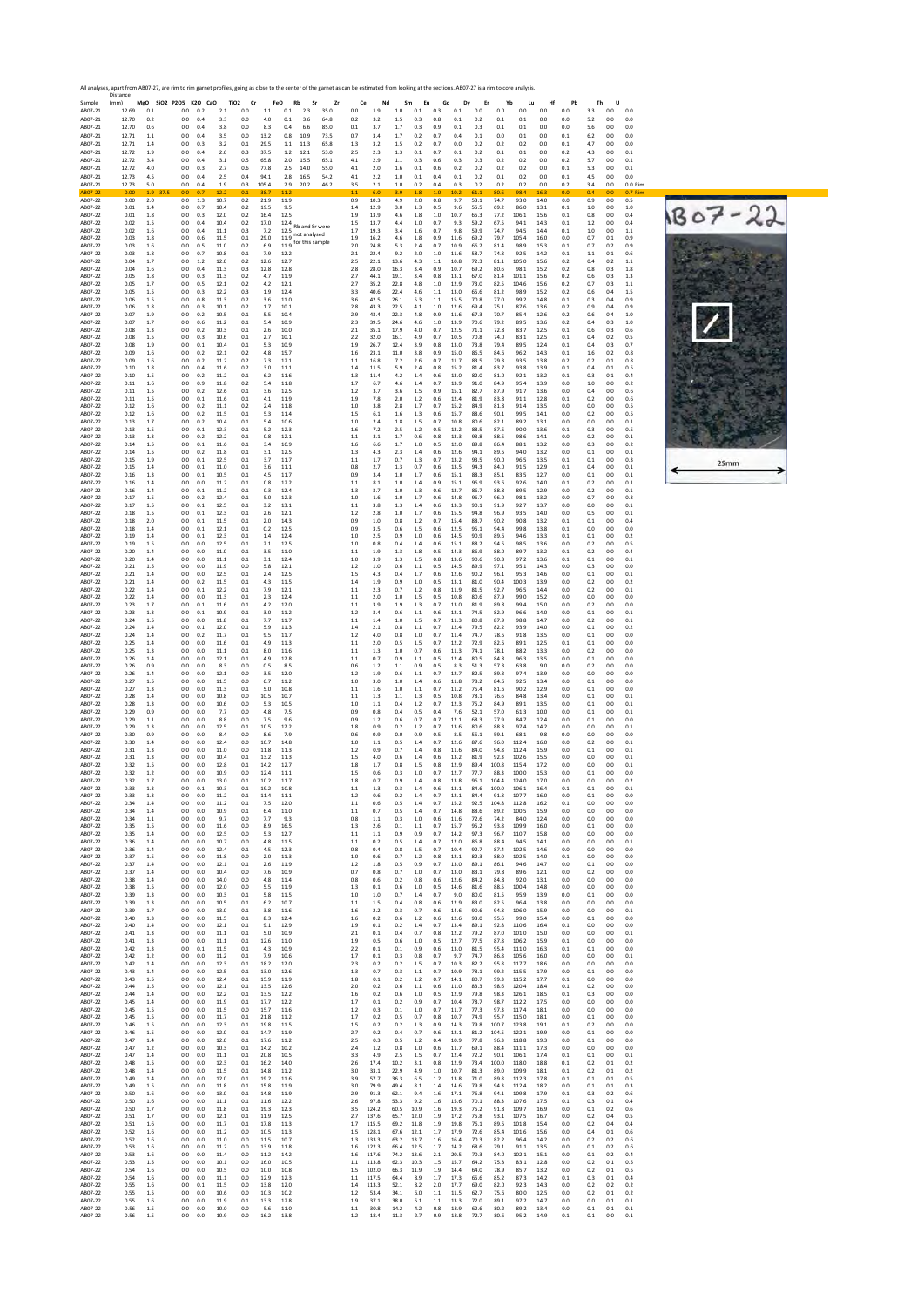Sample Distance (mm) **MgO SiO2 P2O5 K2O CaO TiO2 Cr FeO Rb Sr Zr Ce Nd Sm Eu Gd Dy Er Yb Lu Hf Pb Th U** AB07‐22 0.57 1.5 0.0 0.0 11.3 0.0 12.7 12.2 1.1 26.8 9.3 3.8 0.9 12.3 69.9 82.0 93.7 13.7 0.1 0.2 0.1 0.2 AB07‐22 0.57 1.4 0.0 0.0 10.0 0.0 12.4 10.8 1.5 17.3 11.3 3.0 0.9 11.6 60.1 74.7 89.7 14.1 0.0 0.1 0.1 0.2 AB07‐22 0.58 1.6 0.0 0.0 11.4 0.0 8.4 12.3 1.6 38.2 10.6 3.4 0.8 11.9 68.8 82.8 95.3 14.7 0.1 0.2 0.1 0.3 AB07‐22 0.58 1.5 0.0 0.0 11.2 0.0 11.4 11.0 1.5 20.3 14.5 3.7 0.9 12.3 66.5 82.6 99.2 14.8 0.0 0.1 0.1 0.3 AB07‐22 0.58 1.4 0.0 0.0 11.6 0.0 13.4 10.5 1.6 20.9 13.3 3.3 1.0 11.7 60.7 76.4 88.4 13.4 0.1 0.1 0.1 0.2 AB07‐22 0.59 1.5 0.0 0.0 10.7 0.0 8.2 10.9 1.1 23.2 13.0 2.5 1.0 10.3 65.0 79.0 87.1 14.1 0.0 0.1 0.1 0.3 AB07‐22 0.59 1.5 0.0 0.0 11.1 0.0 13.2 10.7 0.8 21.5 11.7 3.9 0.9 8.8 65.2 76.8 89.2 14.4 0.0 0.0 0.1 0.2 AB07‐22 0.60 1.3 0.0 0.0 10.1 0.0 12.3 9.4 0.9 19.6 10.2 2.4 0.8 10.7 55.3 70.1 86.3 13.1 0.0 0.2 0.2 0.2 AB07‐22 0.60 1.0 0.0 0.0 8.8 0.0 11.6 8.0 0.5 13.1 7.7 2.8 0.7 7.3 48.5 60.4 67.6 11.8 0.0 0.1 0.1 0.1 AB07‐22 0.60 0.6 0.0 0.0 4.4 0.0 5.7 4.5 1.0 6.3 3.4 1.2 0.4 4.0 28.5 33.2 38.9 6.7 0.1 0.1 0.1 0.1 AB07‐22 0.61 0.6 0.0 0.0 4.9 0.0 8.5 4.5 1.1 4.9 3.9 1.0 0.3 4.6 26.3 29.3 36.9 6.0 0.0 0.5 0.0 0.2 AB07‐22 0.61 0.4 0.0 0.0 3.2 0.0 4.6 3.2 0.1 3.8 2.3 0.9 0.3 2.7 14.9 18.8 24.3 3.7 0.0 0.2 0.1 0.1 AB07‐22 0.62 0.4 0.0 0.0 3.1 0.0 9.8 3.4 0.4 4.3 2.7 0.6 0.3 3.1 18.2 20.6 26.4 4.4 0.0 0.3 0.1 0.2 AB07‐22 0.62 0.3 0.0 0.0 2.5 0.0 5.1 2.5 0.1 7.2 1.8 0.7 0.2 1.9 13.2 16.7 16.9 2.8 0.0 0.2 0.1 0.2 AB07‐22 0.63 0.2 0.0 0.0 1.6 0.0 4.2 1.9 0.3 3.1 1.7 0.5 0.1 1.8 9.5 10.3 13.1 2.1 0.0 0.3 0.1 0.1 AB07‐22 0.63 0.2 0.0 0.0 1.5 0.0 1.9 1.7 0.2 3.3 2.0 0.8 0.1 1.9 8.5 9.9 12.3 2.0 0.0 0.0 0.1 0.1 AB07‐22 0.63 0.2 0.0 0.0 1.6 0.0 5.4 1.6 0.2 5.4 2.8 0.8 0.2 1.7 10.8 11.9 15.4 2.4 0.0 0.1 0.1 0.1 AB07‐22 0.64 0.2 0.0 0.0 1.2 0.0 3.0 1.4 0.1 3.4 2.2 0.6 0.1 2.0 10.1 11.0 14.1 2.1 0.0 0.1 0.0 0.1 AB07‐22 0.64 0.2 0.0 0.0 1.7 0.0 4.4 1.9 0.2 3.4 1.9 0.5 0.2 2.1 12.2 13.9 18.4 2.8 0.0 0.1 0.1 0.1 AB07‐22 0.65 0.2 0.0 0.0 1.1 0.0 3.3 1.2 0.1 1.5 0.8 0.3 0.1 1.1 8.2 11.5 13.6 2.2 0.0 0.0 0.0 0.0 AB07‐22 0.65 0.3 0.0 0.0 2.6 0.0 5.0 2.7 0.1 2.7 1.4 0.7 0.3 3.2 18.6 23.9 28.5 4.8 0.0 0.1 0.1 0.1 AB07‐22 0.66 0.5 0.0 0.0 3.5 0.0 8.9 4.2 0.2 2.3 1.8 0.6 0.3 4.0 26.5 31.4 37.4 6.2 0.0 0.1 0.0 0.1 AB07‐22 0.66 0.5 0.0 0.0 4.3 0.0 8.5 4.6 0.2 2.7 0.9 0.6 0.2 3.4 25.8 32.9 41.4 6.6 0.0 0.1 0.0 0.0 AB07‐22 0.66 0.7 0.0 0.0 5.4 0.0 10.7 6.0 0.3 1.7 0.8 0.7 0.3 5.0 35.6 44.9 54.1 9.4 0.0 0.0 0.0 0.1 AB07‐22 0.67 0.9 0.0 0.0 7.5 0.0 13.3 7.7 0.6 1.8 1.8 0.8 0.5 6.3 45.4 57.7 71.0 11.8 0.0 0.1 0.1 0.1 AB07‐22 0.67 0.9 0.0 0.0 7.4 0.0 14.3 8.5 0.4 4.3 0.8 1.1 0.5 8.5 46.8 58.5 75.3 12.2 0.0 0.0 0.0 0.0 AB07‐22 0.68 1.1 0.0 0.0 8.3 0.0 17.6 8.9 0.6 1.8 0.9 1.1 0.5 8.6 53.7 69.9 86.7 14.9 0.0 0.1 0.0 0.0 AB07‐22 0.68 1.2 0.0 0.0 9.0 0.0 16.0 10.8 0.4 2.4 1.2 0.9 0.5 8.2 53.2 75.9 99.9 14.9 0.0 0.1 0.0 0.0 AB07‐22 0.68 1.3 0.0 0.0 10.4 0.0 19.8 9.8 0.7 3.5 1.0 0.7 0.5 8.5 57.5 80.9 99.5 17.3 0.0 0.1 0.0 0.1 AB07‐22 0.69 1.2 0.0 0.0 9.1 0.0 13.6 9.8 0.6 1.7 1.0 0.8 0.5 8.0 54.9 78.5 99.2 15.8 0.0 0.0 0.0 0.0 AB07‐22 0.69 1.3 0.0 0.0 10.6 0.0 14.9 10.8 0.6 1.6 0.5 1.7 0.7 8.8 66.1 85.6 115.2 18.5 0.0 0.1 0.0 0.0 AB07‐22 0.70 1.2 0.0 0.0 10.9 0.0 21.5 10.0 0.7 2.1 0.4 1.0 0.6 9.1 58.3 79.5 107.9 17.5 0.0 0.1 0.0 0.1 AB07‐22 0.70 1.5 0.0 0.0 11.0 0.0 19.4 10.8 0.5 2.1 1.4 1.0 0.6 9.2 64.2 85.2 110.3 19.3 0.0 0.0 0.0 0.1 AB07‐22 0.71 1.3 0.0 0.0 11.5 0.0 27.3 11.5 1.0 2.6 1.7 1.4 0.7 8.0 64.4 98.5 125.0 20.0 0.0 0.1 0.1 0.2 AB07‐22 0.71 1.3 0.0 0.0 11.4 0.0 18.0 10.8 0.7 6.9 3.7 1.8 0.6 11.3 60.7 89.7 120.7 19.9 0.0 0.1 0.1 0.4 AB07‐22 0.71 1.4 0.0 0.0 11.9 0.0 16.1 11.2 0.6 11.8 6.1 1.4 0.6 8.2 58.9 92.5 122.9 20.8 0.0 0.1 0.2 0.4 AB07‐22 0.72 1.4 0.0 0.0 10.8 0.0 19.5 11.0 0.9 14.5 8.7 2.6 0.8 10.4 65.1 90.6 125.8 19.8 0.0 0.0 0.3 0.4 AB07‐22 0.72 1.5 0.0 0.0 13.0 0.0 21.9 11.7 0.9 17.7 10.5 2.6 1.0 10.6 71.2 95.2 126.4 21.1 0.1 0.1 0.4 1.0 AB07‐22 0.73 1.4 0.0 0.0 11.2 0.0 16.0 11.3 0.9 21.2 11.6 2.8 0.7 11.2 63.3 85.9 118.8 19.8 0.0 0.1 0.3 0.9 AB07‐22 0.73 1.5 0.0 0.0 11.6 0.0 14.0 11.6 1.0 25.7 13.9 2.9 0.8 12.8 67.5 97.3 126.0 20.3 0.1 0.1 0.3 0.8 AB07‐22 0.74 1.5 0.0 0.0 11.2 0.0 17.0 11.6 1.4 26.4 14.7 3.5 1.0 11.0 68.4 93.7 117.4 19.0 0.0 0.2 0.4 0.6 AB07‐22 0.74 1.6 0.0 0.0 11.6 0.0 16.4 11.8 1.1 26.7 14.8 5.1 1.0 14.3 73.9 90.0 117.0 19.6 0.1 0.0 0.3 0.6 AB07‐22 0.74 1.5 0.0 0.0 10.6 0.0 16.2 11.4 1.3 22.9 14.5 3.8 0.8 11.6 65.6 89.5 115.2 18.2 0.1 0.1 0.3 0.4 AB07‐22 0.75 1.4 0.0 0.0 10.4 0.0 15.6 11.2 1.1 19.1 11.7 3.0 0.9 11.0 66.7 91.2 111.6 18.9 0.0 0.2 0.2 0.2 AB07‐22 0.75 1.4 0.0 0.0 10.0 0.0 19.0 11.1 0.8 12.4 5.6 2.4 0.6 11.5 70.4 89.5 111.9 17.5 0.0 0.0 0.2 0.2 AB07‐22 0.76 1.6 0.0 0.0 13.0 0.0 19.0 12.0 1.2 8.2 4.3 2.1 1.1 11.3 72.4 90.7 116.2 19.0 0.1 0.0 0.1 0.1 AB07‐22 0.76 1.4 0.0 0.0 10.4 0.0 12.2 12.0 1.4 6.5 3.4 2.5 0.8 11.7 71.6 92.5 109.4 18.3 0.1 0.1 0.1 0.0 AB07‐22 0.76 1.5 0.0 0.0 11.2 0.0 24.5 12.7 1.1 5.9 1.9 1.6 0.8 11.5 74.5 99.5 123.6 20.2 0.0 0.2 0.1 0.1 AB07‐22 0.77 1.5 0.0 0.0 10.5 0.0 16.6 12.5 1.5 3.3 1.8 1.5 1.0 10.7 78.6 95.0 111.1 18.0 0.0 0.1 0.0 0.0 AB07‐22 0.77 1.3 0.0 0.0 10.3 0.0 17.9 11.1 1.7 2.8 1.1 1.4 0.8 11.9 72.0 89.3 104.0 17.5 0.0 0.1 0.0 0.0 AB07‐22 0.78 1.3 0.0 0.0 10.5 0.0 22.0 11.2 1.4 2.3 1.1 0.8 0.7 11.3 77.2 86.1 110.9 17.5 0.0 0.0 0.0 0.0 AB07‐22 0.78 1.4 0.0 0.0 9.9 0.0 16.9 12.2 2.2 1.6 1.5 1.3 0.7 12.6 69.8 91.8 109.1 18.6 0.0 0.0 0.0 0.0 AB07‐22 0.79 1.4 0.0 0.0 11.2 0.1 19.1 12.1 1.7 3.2 1.1 1.1 0.8 11.1 85.1 97.6 112.6 18.4 0.0 0.1 0.0 0.1 AB07‐22 0.79 1.3 0.0 0.0 10.8 0.0 14.9 11.4 2.0 4.5 1.5 2.0 0.8 12.9 77.0 97.2 104.7 17.9 0.0 0.0 0.0 0.1 AB07‐22 0.79 1.4 0.0 0.0 11.7 0.0 20.8 12.6 1.6 5.1 2.9 1.3 0.8 13.8 78.7 97.8 113.4 19.2 0.0 0.4 0.2 0.4 AB07‐22 0.80 1.6 0.0 0.0 10.7 0.0 23.6 12.4 1.3 14.7 8.2 2.8 0.9 11.9 76.6 91.9 115.9 18.3 0.1 0.2 0.1 0.3 AB07‐22 0.80 1.5 0.0 0.0 9.3 0.0 23.4 10.1 1.4 18.3 12.5 2.9 0.7 14.7 71.9 87.3 102.1 16.2 0.0 0.2 0.2 0.5 AB07‐22 0.81 1.4 0.0 0.0 10.4 0.0 27.1 11.0 1.7 36.1 21.7 5.8 1.1 16.8 73.6 93.5 103.7 18.1 0.1 0.3 0.4 0.9 AB07‐22 0.81 1.5 0.0 0.0 10.4 0.0 17.5 12.1 2.1 49.7 30.0 5.9 1.4 13.8 76.7 92.4 115.6 18.8 0.0 0.2 0.5 1.1 AB07‐22 0.81 1.4 0.0 0.0 9.9 0.0 18.3 10.8 2.1 59.2 36.3 8.1 1.4 15.7 77.7 86.1 110.6 17.3 0.1 0.3 0.4 1.2 AB07‐22 0.82 1.4 0.0 0.0 11.4 0.0 19.8 10.5 2.3 72.8 41.4 7.9 1.8 15.9 84.2 92.8 113.1 18.3 0.2 0.4 0.5 1.5 AB07‐22 0.82 1.6 0.0 0.0 10.9 0.0 26.0 11.2 2.4 78.4 45.6 8.7 1.6 17.3 79.5 95.8 116.5 18.8 0.1 0.4 0.4 1.6 AB07‐22 0.83 1.5 0.0 0.0 10.3 0.0 26.7 11.8 2.5 92.3 49.9 10.5 1.6 15.4 81.9 96.7 119.3 19.8 0.1 0.2 0.8 1.7 AB07‐22 0.83 1.6 0.0 0.0 11.4 0.0 25.3 15.4 2.6 123.9 71.0 15.1 1.8 19.1 87.0 97.6 123.1 19.1 0.2 0.4 0.5 1.9 AB07‐22 0.84 1.9 0.0 0.0 11.1 0.0 21.0 11.9 2.8 197.6 107.6 20.3 2.7 21.4 81.4 98.6 116.8 18.7 0.2 0.4 0.8 2.2 AB07‐22 0.84 1.8 0.0 0.0 10.8 0.0 23.5 12.7 3.4 262.7 157.0 25.4 2.8 27.7 88.4 106.8 127.9 20.0 0.2 0.3 0.7 2.0 AB07‐22 0.84 1.8 0.0 0.0 10.3 0.0 20.2 12.5 3.1 318.2 167.8 27.5 3.6 23.6 87.7 97.9 115.1 18.5 0.0 0.1 0.6 1.8 AB07‐22 0.85 2.2 0.0 0.0 11.6 0.0 22.3 12.5 3.2 329.3 221.6 33.3 3.5 27.8 91.1 100.9 123.5 19.8 0.1 0.5 0.6 2.0 AB07‐22 0.85 1.8 0.0 0.0 10.5 0.0 19.9 12.1 2.9 405.0 197.0 26.7 3.7 24.4 84.4 99.3 121.4 18.1 0.2 0.3 0.5 1.6 AB07‐22 0.86 1.9 0.0 0.0 10.8 0.0 24.5 11.6 2.6 319.8 190.4 29.7 3.5 26.1 88.6 99.4 121.1 18.6 0.1 0.2 0.5 1.3 AB07‐22 0.86 1.9 0.0 0.0 11.5 0.0 20.2 12.3 2.4 356.8 157.9 21.2 3.2 22.1 89.0 99.5 117.0 17.9 0.1 0.1 0.3 1.4 AB07‐22 0.87 1.7 0.0 0.0 10.9 0.0 18.5 11.7 2.2 262.1 135.8 18.5 2.7 19.5 82.7 101.2 109.4 17.7 0.0 0.3 0.5 0.9 AB07‐22 0.87 1.6 0.0 0.0 10.1 0.0 23.0 11.3 2.8 180.4 89.0 14.6 2.0 19.7 77.7 93.5 112.7 17.7 0.1 0.1 0.2 0.8 AB07‐22 0.87 1.6 0.0 0.0 10.5 0.1 27.5 11.1 1.6 105.2 64.4 12.4 1.7 16.4 78.8 102.0 110.6 16.9 0.1 0.0 0.1 0.5 AB07‐22 0.88 1.6 0.0 0.0 11.8 0.0 17.6 11.6 1.5 88.8 38.4 8.4 1.3 16.8 84.6 109.0 117.3 18.7 0.0 0.1 0.1 0.3 AB07‐22 0.88 1.3 0.0 0.0 11.0 0.1 19.3 10.4 1.0 50.9 24.2 4.8 0.9 13.6 80.1 98.9 116.6 17.2 0.0 0.0 0.0 0.2 AB07‐22 0.89 1.3 0.0 0.0 10.3 0.0 24.2 11.6 1.8 27.6 14.5 2.7 1.3 11.4 78.5 103.0 115.2 17.6 0.1 0.0 0.0 0.1 AB07‐22 0.89 1.4 0.0 0.0 11.0 0.0 21.3 11.5 1.6 23.5 8.4 2.1 1.0 12.4 85.9 105.9 122.2 19.1 0.0 0.0 0.0 0.1 AB07‐22 0.89 1.6 0.0 0.0 11.4 0.0 26.0 12.5 1.3 23.2 7.2 2.5 0.8 12.5 87.6 102.5 121.6 19.3 0.0 0.0 0.0 0.1 AB07‐22 0.90 1.6 0.0 0.0 12.4 0.1 18.3 12.9 2.0 11.3 3.7 1.4 0.8 17.8 92.2 116.1 130.0 20.5 0.0 0.2 0.0 0.1 AB07‐22 0.90 1.4 0.0 0.0 10.9 0.1 28.1 12.3 1.2 4.4 2.1 1.7 0.7 13.5 83.2 112.6 124.3 20.2 0.0 0.1 0.0 0.1 AB07‐22 0.91 1.5 0.0 0.0 11.4 0.1 27.7 14.5 1.2 9.0 2.6 2.0 0.9 13.1 93.3 115.9 130.7 20.9 0.0 0.0 0.0 0.1 AB07‐22 0.91 1.4 0.0 0.0 11.8 0.1 27.1 12.2 1.3 3.8 1.3 1.6 0.9 12.3 80.0 108.3 128.5 20.3 0.0 0.1 0.0 0.0 AB07‐22 0.92 1.6 0.0 0.0 11.1 0.1 28.9 12.5 1.2 4.2 1.0 1.8 0.6 15.9 92.0 116.8 135.9 21.2 0.0 0.1 0.0 0.1 AB07‐22 0.92 1.7 0.0 0.0 11.5 0.1 22.0 13.4 1.5 2.5 0.9 1.7 0.8 15.0 90.8 113.2 134.1 21.2 0.0 0.2 0.0 0.1 AB07‐22 0.92 1.4 0.0 0.0 11.4 0.1 28.0 12.0 1.4 17.7 2.9 2.2 0.8 12.8 87.1 110.2 123.4 20.2 0.0 0.2 0.0 0.1 AB07‐22 0.93 1.4 0.0 0.0 12.1 0.1 27.7 12.0 2.2 12.0 8.1 3.0 0.9 17.3 93.8 118.9 133.6 20.8 0.1 0.2 0.0 0.2 AB07‐22 0.93 1.5 0.0 0.0 10.9 0.1 24.3 11.6 1.5 21.0 12.2 4.9 0.9 14.3 88.9 112.8 118.8 19.3 0.0 0.1 0.0 0.2 AB07‐22 0.94 1.5 0.0 0.0 11.6 0.1 17.0 11.3 2.3 32.3 20.6 4.5 1.3 16.3 92.0 114.4 135.8 20.9 0.0 0.3 0.1 0.2 AB07‐22 0.94 1.6 0.0 0.0 12.4 0.1 16.5 12.6 1.8 46.4 24.6 4.5 1.1 16.8 97.3 123.2 136.0 21.4 0.2 0.3 0.1 0.4 AB07‐22 0.95 1.5 0.0 0.0 11.6 0.1 22.1 11.7 2.1 52.2 28.7 7.2 1.2 18.2 96.7 116.9 132.0 21.7 0.1 0.3 0.1 0.3 AB07‐22 0.95 1.6 0.0 0.0 12.4 0.1 23.6 12.7 2.8 72.7 39.6 8.7 1.6 18.3 103.0 127.0 144.7 22.5 0.2 0.3 0.1 0.5 AB07‐22 0.95 1.6 0.0 0.0 12.4 0.1 22.6 12.3 2.5 73.1 46.9 8.9 1.6 16.8 98.9 120.5 135.7 22.0 0.1 0.4 0.2 0.4 AB07‐22 0.96 1.8 0.0 0.0 12.2 0.1 27.1 12.3 1.8 106.4 49.4 12.0 1.3 20.4 103.5 129.8 136.6 23.2 0.1 0.2 0.2 0.5 AB07‐22 0.96 1.8 0.0 0.0 12.8 0.1 22.3 12.8 2.5 106.2 64.5 13.7 1.9 23.7 109.3 135.9 145.3 23.7 0.1 0.3 0.1 0.5 AB07‐22 0.97 1.6 0.0 0.0 11.1 0.1 16.3 11.5 2.3 128.2 66.2 11.2 1.8 20.1 97.1 124.6 135.1 21.9 0.1 0.2 0.3 0.6 AB07‐22 0.97 1.4 0.0 0.0 9.4 0.0 18.8 10.2 2.1 132.5 66.2 10.8 1.8 17.1 82.9 106.3 121.8 18.4 0.1 0.4 0.2 0.5 AB07‐22 0.97 2.0 0.0 0.0 11.0 0.1 26.3 12.1 2.5 175.8 93.1 15.4 2.1 22.7 104.7 131.7 144.3 23.0 0.0 0.4 0.1 0.3 AB07‐22 0.98 1.4 0.0 0.0 8.5 0.0 16.4 9.5 2.2 143.9 79.4 11.9 2.0 16.7 78.2 103.9 110.6 17.8 0.0 0.5 0.2 0.4 AB07‐22 0.98 1.9 0.0 0.0 11.1 0.1 20.1 11.6 2.9 191.8 110.0 21.7 2.3 22.4 100.7 122.0 139.2 22.2 0.1 0.2 0.4 0.5 AB07‐22 0.99 1.7 0.0 0.0 10.1 0.0 19.8 10.7 2.0 199.2 120.9 18.7 2.3 22.4 95.1 117.3 130.7 20.8 0.0 0.6 0.3 0.4 AB07‐22 0.99 1.7 0.0 0.0 10.7 0.1 22.7 11.1 2.2 240.1 117.8 21.4 2.4 23.7 92.4 116.6 131.7 20.8 0.2 0.5 0.2 0.4 AB07‐22 1.00 1.7 0.0 0.0 10.4 0.1 21.5 11.2 2.0 236.5 140.3 19.4 2.5 21.5 95.0 117.7 135.6 20.5 0.0 0.4 0.3 0.6 AB07‐22 1.00 1.7 0.0 0.0 10.8 0.1 18.7 11.5 2.2 311.8 145.3 22.9 3.1 26.1 101.1 114.9 136.8 20.4 0.1 0.9 0.4 0.8 AB07‐22 1.00 2.0 0.0 0.0 10.6 0.1 19.5 13.9 2.5 313.1 169.0 24.5 3.0 26.3 95.6 122.1 131.8 21.7 0.1 0.4 0.3 0.9 AB07‐22 1.01 1.9 0.0 0.0 12.0 0.1 21.4 11.1 2.2 294.6 166.5 26.6 2.9 25.2 92.1 106.4 127.7 20.2 0.1 0.8 0.4 0.9 AB07‐22 1.01 1.8 0.0 0.0 10.5 0.0 22.6 10.9 2.7 283.3 161.1 22.8 3.0 28.3 91.3 107.8 122.2 19.3 0.0 0.7 0.4 1.0 AB07‐22 1.02 2.0 0.0 0.0 11.2 0.0 16.1 11.9 2.8 346.4 166.1 28.4 3.6 25.1 97.7 115.4 132.5 20.5 0.2 0.5 0.4 1.1 AB07‐22 1.02 2.1 0.0 0.0 11.5 0.1 23.6 13.0 2.5 369.6 187.8 33.0 3.4 28.5 101.0 121.4 134.8 22.5 0.0 0.5 0.4 1.0 AB07‐22 1.02 2.1 0.0 0.0 10.6 0.1 17.1 13.6 2.6 350.2 191.4 30.9 3.5 26.3 97.1 122.0 137.1 21.5 0.0 0.5 0.4 1.0 AB07‐22 1.03 2.1 0.0 0.0 10.3 0.0 17.8 11.2 2.4 362.4 192.7 27.0 3.4 25.8 95.9 111.9 130.2 19.9 0.1 0.7 0.4 1.1 AB07‐22 1.03 2.1 0.0 0.0 11.4 0.1 21.8 12.7 2.5 350.5 203.3 32.1 3.9 29.3 93.0 118.2 131.9 21.6 0.0 0.5 0.4 1.4 AB07‐22 1.04 2.1 0.0 0.0 9.9 0.0 19.1 11.1 2.6 378.1 175.9 31.0 3.3 25.0 86.9 106.6 124.5 19.1 0.1 0.5 0.4 0.9 AB07‐22 1.04 1.9 0.0 0.0 10.0 0.0 24.5 15.3 2.5 366.7 195.3 29.6 3.6 27.3 94.5 110.9 132.0 20.1 0.0 0.5 0.3 1.0 AB07‐22 1.05 1.9 0.0 0.0 10.7 0.0 17.6 11.0 2.1 321.9 187.9 32.3 3.8 31.2 95.1 120.2 126.2 20.2 0.0 0.7 0.4 1.0 AB07‐22 1.05 1.8 0.0 0.0 9.9 0.1 17.5 10.9 2.1 352.5 181.5 26.1 3.1 26.9 93.4 108.3 117.0 19.0 0.1 0.6 0.3 0.9 AB07‐22 1.05 1.9 0.0 0.0 10.7 0.1 26.1 11.7 2.2 320.6 177.5 30.4 3.2 28.2 99.3 119.5 133.1 19.1 0.2 0.6 0.5 1.0 AB07‐22 1.06 2.9 0.0 0.0 11.0 0.0 23.6 11.5 2.5 299.4 174.0 24.5 3.0 25.1 87.5 111.3 126.8 19.4 0.0 0.8 0.3 1.6 AB07‐22 1.06 1.9 0.0 0.0 11.7 0.1 21.7 12.7 2.4 384.2 176.9 30.9 3.5 27.0 101.7 121.5 144.3 22.3 0.1 0.5 0.4 1.6 AB07‐22 1.07 2.0 0.0 0.0 11.9 0.1 23.8 12.6 2.3 364.8 163.4 29.6 4.1 28.6 99.8 122.7 136.8 22.0 0.1 0.6 0.4 1.4 AB07‐22 1.07 1.9 0.0 0.0 10.9 0.1 25.8 12.1 2.3 363.6 174.8 27.8 3.4 25.6 106.7 124.4 145.6 20.7 0.0 0.3 0.5 1.5 AB07‐22 1.08 2.1 0.0 0.0 11.3 0.1 17.3 12.3 2.6 281.6 179.1 26.3 3.3 25.9 105.7 124.3 142.0 21.9 0.1 0.7 0.5 1.4 AB07‐22 1.08 1.8 0.0 0.0 9.4 0.1 14.5 11.0 1.7 277.6 144.5 21.4 3.0 22.7 88.0 108.8 127.5 18.6 0.0 0.5 0.3 1.0 AB07‐22 1.08 1.9 0.0 0.0 10.8 0.1 15.3 12.1 2.6 302.4 151.1 21.0 2.9 21.8 96.0 120.7 129.0 21.5 0.0 0.6 0.3 0.8 AB07‐22 1.09 3.0 0.0 0.0 11.3 0.1 22.0 11.6 2.1 220.7 113.3 19.1 2.6 20.5 94.8 109.8 124.0 19.7 0.1 0.9 0.2 0.5 AB07‐22 1.09 1.8 0.0 0.0 11.4 0.1 17.4 12.5 2.6 222.8 107.0 18.4 2.6 20.9 95.7 118.1 130.8 19.6 0.0 0.2 0.2 0.6 AB07‐22 1.10 1.7 0.0 0.0 11.4 0.1 25.0 11.4 1.7 210.5 95.7 15.2 2.8 17.1 95.6 122.0 126.9 19.7 0.0 0.3 0.3 0.4 AB07‐22 1.10 1.5 0.0 0.0 10.0 0.1 19.9 10.5 1.6 132.9 70.0 11.9 1.6 18.9 88.1 106.5 117.6 19.1 0.1 0.2 0.2 0.5 AB07‐22 1.10 1.7 0.0 0.0 11.3 0.0 14.9 12.1 1.9 108.6 68.5 9.3 1.6 19.7 94.0 112.6 134.0 22.1 0.1 0.3 0.1 0.3 AB07‐22 1.11 1.7 0.0 0.0 11.8 0.1 18.8 12.3 1.9 78.1 43.7 8.2 1.9 16.6 93.7 115.6 137.5 20.9 0.0 0.2 0.1 0.3 AB07‐22 1.11 1.6 0.0 0.0 13.0 0.1 16.9 13.4 1.3 57.5 33.6 4.5 1.3 14.0 95.7 124.7 143.4 22.7 0.0 0.1 0.1 0.2 AB07‐22 1.12 1.5 0.0 0.0 11.9 0.1 17.7 12.2 1.5 43.9 20.9 4.3 1.4 14.1 89.8 113.7 127.2 20.6 0.0 0.1 0.0 0.1 AB07‐22 1.12 1.5 0.0 0.0 10.8 0.1 16.0 12.3 1.4 21.7 13.4 3.3 0.8 11.9 94.2 110.1 138.1 21.0 0.1 0.3 0.0 0.1 AB07‐22 1.13 1.6 0.0 0.0 12.0 0.1 22.2 12.0 1.4 34.7 15.8 3.0 1.1 14.4 93.3 119.3 130.2 20.4 0.1 0.3 0.0 0.1 AB07‐22 1.13 1.2 0.0 0.0 9.4 0.1 17.4 10.2 1.2 31.1 15.2 4.2 0.8 13.9 75.2 90.4 107.3 17.3 0.0 0.0 0.0 0.1 AB07‐22 1.13 1.6 0.0 0.0 12.3 0.1 33.0 11.9 1.9 30.3 20.0 4.0 1.1 18.6 95.6 119.0 135.8 22.1 0.0 0.1 0.0 0.2 AB07‐22 1.14 1.3 0.0 0.0 9.4 0.0 14.6 9.8 1.1 38.3 17.6 4.1 0.9 14.0 76.5 93.6 111.7 17.8 0.0 0.1 0.0 0.2 AB07‐22 1.14 1.5 0.0 0.0 11.9 0.1 24.6 12.8 1.4 37.4 27.1 3.3 1.1 16.8 87.9 114.5 129.8 21.6 0.0 0.1 0.0 0.1 AB07‐22 1.15 1.2 0.0 0.0 9.4 0.0 23.7 9.3 0.9 30.0 18.4 4.3 0.6 13.3 74.2 90.4 109.6 17.6 0.0 0.2 0.0 0.1 AB07‐22 1.15 1.5 0.0 0.0 10.7 0.1 36.4 11.5 1.0 44.2 24.0 5.2 1.3 14.3 88.0 110.5 131.8 20.8 0.1 0.2 0.0 0.3 AB07‐22 1.16 1.7 0.0 0.0 11.4 0.1 26.5 11.6 1.7 38.9 23.4 5.1 0.9 14.0 87.0 111.6 134.1 20.8 0.0 0.1 0.0 0.2 AB07‐22 1.16 1.4 0.0 0.0 11.7 0.1 43.9 12.0 1.8 41.8 23.2 4.5 1.1 13.9 95.9 121.3 133.9 21.1 0.1 0.2 0.0 0.1 AB07‐22 1.16 1.5 0.0 0.0 12.0 0.1 45.3 12.8 1.2 36.2 21.1 3.5 1.2 16.6 86.0 117.5 138.2 24.2 0.0 0.2 0.0 0.1 AB07‐22 1.17 1.5 0.0 0.0 10.9 0.1 38.9 11.1 1.5 23.9 13.7 3.9 0.7 11.3 84.9 111.8 130.4 21.2 0.0 0.0 0.0 0.2 AB07‐22 1.17 1.6 0.0 0.0 12.2 0.1 51.9 12.6 1.2 25.2 10.6 2.6 0.8 13.7 84.8 124.2 147.0 22.7 0.1 0.2 0.0 0.1 AB07‐22 1.18 1.4 0.0 0.0 12.0 0.1 50.8 15.2 1.8 19.0 7.9 2.2 0.8 12.1 90.3 119.4 148.4 22.4 0.0 0.2 0.0 0.1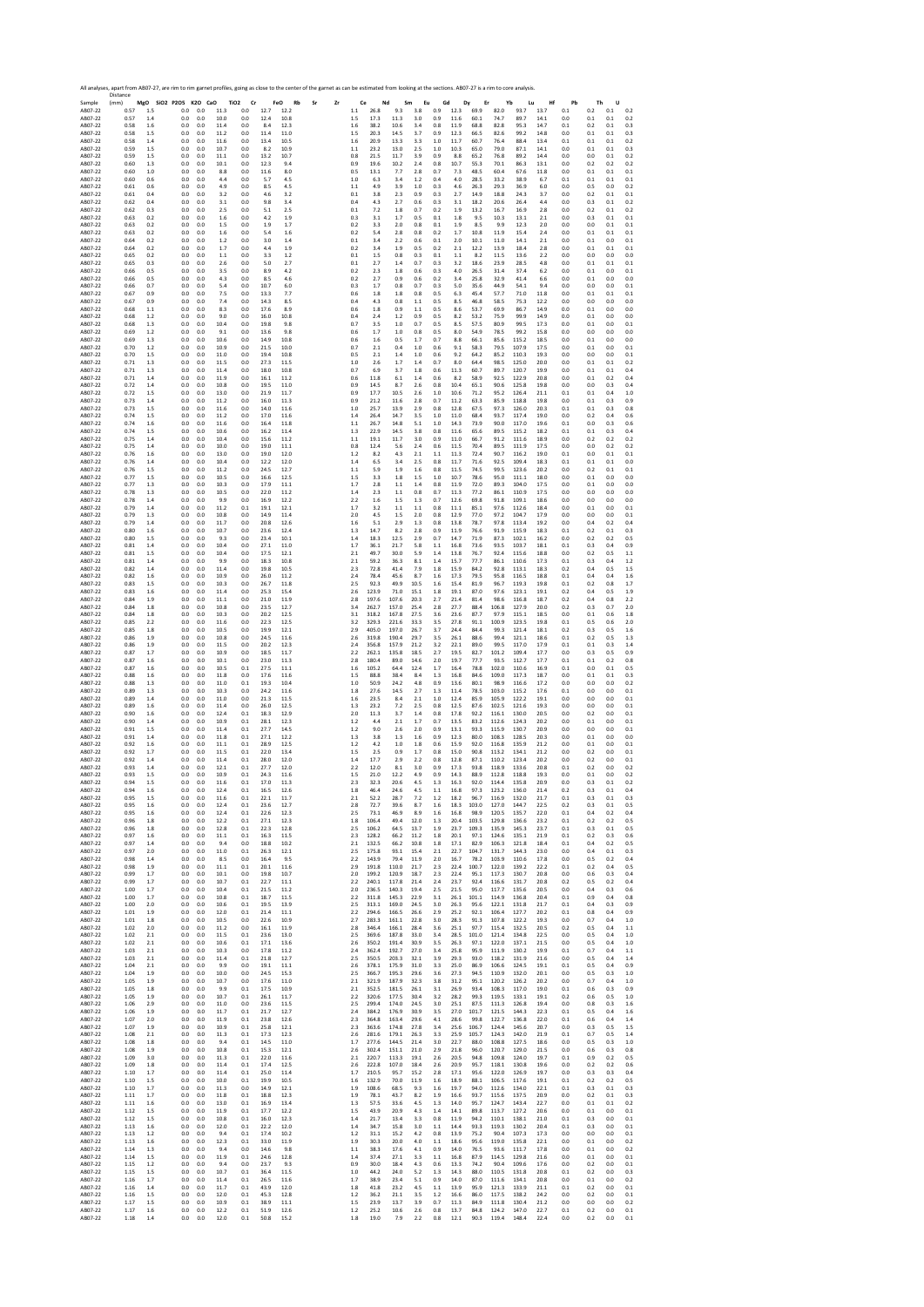|                    | All analyses, apart from AB07-27, are rim to rim garnet profiles, going as close to the center of the garnet as can be estimated from looking at the sections. AB07-27 is a rim to core analysis.<br>Distance |                |                              |            |              |                               |               |                   |            |              |                |                |                |              |            |              |              |                  |                |              |            |            |                 |                 |
|--------------------|---------------------------------------------------------------------------------------------------------------------------------------------------------------------------------------------------------------|----------------|------------------------------|------------|--------------|-------------------------------|---------------|-------------------|------------|--------------|----------------|----------------|----------------|--------------|------------|--------------|--------------|------------------|----------------|--------------|------------|------------|-----------------|-----------------|
| Sample<br>AB07-22  | (mm)<br>1.18                                                                                                                                                                                                  | 1.6            | MgO SiO2 P2O5 K2O CaO<br>0.0 | 0.0        | 11.4         | TiO <sub>2</sub><br>Cr<br>0.1 | 60.2          | FeO<br>Rb<br>12.7 | Sr         | Zr           | Ce<br>$1.5\,$  | Nd<br>17.7     | Sm<br>5.3      | Eu<br>1.8    | Gd<br>1.0  | Dy<br>13.3   | Er           | Yb<br>88.1 117.6 | Lu<br>146.6    | Hf<br>23.6   | Pb<br>0.0  | Th<br>0.3  | U<br>0.0        | 0.1             |
| AB07-22<br>AB07-22 | 1.18<br>1.19                                                                                                                                                                                                  | 1.5<br>1.3     | 0.0<br>0.0                   | 0.0<br>0.0 | 12.4<br>10.8 | 0.1<br>0.1                    | 33.3<br>48.5  | 11.9<br>11.1      |            |              | 1.4<br>$1.0\,$ | 8.6<br>8.2     | 5.9<br>4.4     | 2.3<br>1.8   | 0.8<br>0.5 | 13.4<br>11.5 | 89.9<br>75.7 | 111.9<br>108.5   | 143.4<br>129.5 | 22.9<br>21.1 | 0.0<br>0.0 | 0.2<br>0.2 | 0.0<br>0.0      | 0.0<br>0.0      |
| AB07-22<br>AB07-22 | 1.19<br>1.20                                                                                                                                                                                                  | 2.0<br>1.5     | 0.0<br>0.0                   | 0.0<br>0.0 | 11.5<br>12.0 | 0.1<br>0.1                    | 49.0<br>45.1  | 11.5<br>12.0      |            |              | 1.1<br>1.0     | 9.6<br>14.5    | 3.5<br>3.9     | 1.5<br>1.2   | 0.7<br>0.6 | 11.9<br>12.5 | 85.9<br>84.8 | 112.6<br>105.9   | 135.0<br>128.6 | 20.8<br>21.2 | 0.1<br>0.0 | 0.0<br>0.2 | 0.0<br>0.0      | 0.0<br>0.1      |
| AB07-22<br>AB07-22 | 1.20<br>1.21                                                                                                                                                                                                  | 1.5<br>1.4     | 0.0<br>0.0                   | 0.0<br>0.0 | 12.7<br>12.0 | 0.1<br>0.0                    | 48.0<br>32.7  | 11.6<br>11.1      |            |              | 0.8<br>1.0     | 11.7<br>8.0    | 2.9<br>4.1     | 2.4<br>1.6   | 0.9<br>0.8 | 10.8<br>12.5 | 85.0<br>80.7 | 113.9<br>112.6   | 141.1<br>139.0 | 21.8<br>20.4 | 0.1<br>0.1 | 0.1<br>0.1 | 0.0<br>0.0      | 0.0<br>0.0      |
| AB07-22            | 1.21                                                                                                                                                                                                          | 1.3            | 0.0                          | 0.0        | 11.1         | 0.1                           | 34.1          | 13.9              |            |              | 1.7            | 9.2            | 2.2            | 1.1          | 0.6        | 12.4         | 79.0         | 104.1            | 136.2          | 20.7         | 0.1        | 0.0        | 0.0             | 0.1             |
| AB07-22<br>AB07-22 | 1.21<br>1.22                                                                                                                                                                                                  | 1.5<br>1.5     | 0.0<br>0.0                   | 0.0<br>0.0 | 11.7<br>11.6 | 0.1<br>0.0                    | 35.5<br>23.3  | 12.8<br>11.8      |            |              | 1.6<br>1.1     | 8.1<br>7.2     | 2.3<br>2.5     | 1.9<br>1.3   | 0.6<br>0.7 | 13.1<br>11.9 | 83.4<br>84.6 | 109.2<br>105.7   | 127.5<br>130.2 | 20.7<br>21.0 | 0.0<br>0.1 | 0.1<br>0.1 | 0.0<br>0.0      | 0.1<br>0.0      |
| AB07-22<br>AB07-22 | 1.22<br>1.23                                                                                                                                                                                                  | 1.4<br>1.4     | 0.0<br>0.0                   | 0.0<br>0.0 | 12.0<br>11.4 | 0.1<br>0.0                    | 25.9<br>30.4  | 12.4<br>11.7      |            |              | 0.9<br>1.0     | 8.2<br>6.3     | 3.0<br>6.0     | 1.6<br>1.7   | 0.8<br>0.8 | 12.3<br>11.4 | 85.2<br>90.0 | 104.1<br>98.3    | 134.5<br>119.7 | 20.7<br>19.4 | 0.0<br>0.0 | 0.0<br>0.1 | 0.0<br>0.0      | 0.0<br>0.2      |
| AB07-22<br>AB07-22 | 1.23<br>1.23                                                                                                                                                                                                  | 1.4<br>1.5     | 0.0<br>0.0                   | 0.0<br>0.0 | 12.9<br>11.7 | 0.1<br>0.1                    | 25.9<br>21.9  | 12.5<br>12.5      |            |              | 0.7<br>1.3     | 13.7<br>33.1   | 5.4<br>14.7    | 3.7<br>2.5   | 0.7<br>0.8 | 10.6<br>12.0 | 85.9<br>81.1 | 112.9<br>99.3    | 132.3<br>122.3 | 20.4<br>19.5 | 0.0<br>0.1 | 0.0<br>0.0 | 0.0<br>0.0      | 0.0<br>0.1      |
| AB07-22<br>AB07-22 | 1.24<br>1.24                                                                                                                                                                                                  | 1.4<br>1.5     | 0.0<br>0.0                   | 0.0<br>0.0 | 11.0<br>10.6 | 0.0<br>0.0                    | 18.0<br>17.3  | 11.4<br>11.4      |            |              | 0.8<br>1.2     | 30.8<br>30.3   | 15.7<br>15.1   | 3.8<br>3.2   | 0.8<br>1.0 | 14.0<br>9.6  | 80.6<br>80.0 | 92.9<br>95.9     | 115.6<br>117.8 | 18.9<br>18.3 | 0.0<br>0.1 | 0.1<br>0.2 | 0.0<br>0.0      | 0.1<br>0.1      |
| AB07-22<br>AB07-22 | 1.25<br>1.25                                                                                                                                                                                                  | 1.3<br>1.5     | 0.0<br>0.0                   | 0.0<br>0.0 | 10.6<br>11.4 | 0.0<br>0.0                    | 13.9<br>13.6  | 10.5<br>12.3      |            |              | 1.2<br>1.8     | 24.6<br>16.4   | 16.3<br>10.2   | 2.3<br>2.3   | 0.6<br>0.9 | 8.9<br>11.5  | 79.0<br>82.0 | 91.4<br>98.7     | 112.4<br>120.8 | 17.0<br>19.6 | 0.0<br>0.0 | 0.3<br>0.4 | 0.0<br>0.0      | 0.1<br>0.0      |
| AB07-22<br>AB07-22 | 1.26<br>1.26                                                                                                                                                                                                  | 1.6<br>1.3     | 0.0<br>0.0                   | 0.0<br>0.0 | 13.0<br>10.7 | 0.1<br>0.0                    | 13.0<br>15.6  | 12.2<br>10.5      |            |              | 0.9<br>1.0     | 13.0<br>17.6   | 5.5<br>14.4    | 2.9<br>2.7   | 0.6<br>0.8 | 11.3<br>11.3 | 82.4<br>75.8 | 103.4<br>91.2    | 129.6<br>109.9 | 19.5<br>17.6 | 0.0<br>0.1 | 0.1<br>0.3 | 0.0<br>0.0      | 0.1<br>0.3      |
| AB07-22            | 1.26                                                                                                                                                                                                          | 1.4            | 0.0                          | 0.0        | 11.0         | 0.0                           | 14.0          | 12.3              |            |              | 1.4            | 42.0           | 26.7           | 6.9          | 1.2        | 13.9         | 75.0         | 95.9             | 113.2          | 18.0         | 0.1        | 0.1        | 0.1             | 1.3             |
| AB07-22<br>AB07-22 | 1.27<br>1.27                                                                                                                                                                                                  | 1.8<br>1.5     | 0.0<br>0.0                   | 0.0<br>0.0 | 13.0<br>11.2 | 0.0<br>0.1                    | 20.5<br>13.2  | 13.0<br>11.5      |            |              | 1.4<br>1.8     | 78.1<br>80.8   | 45.2<br>49.1   | 10.9<br>10.4 | 1.5<br>1.5 | 17.6<br>18.0 | 92.9<br>78.7 | 110.3<br>94.9    | 126.4<br>117.4 | 19.6<br>18.4 | 0.0<br>0.0 | 0.2<br>0.3 | 0.2<br>0.1      | 1.5<br>1.3      |
| AB07-22<br>AB07-22 | 1.28<br>1.28                                                                                                                                                                                                  | 1.6<br>1.4     | 0.0<br>0.0                   | 0.0<br>0.0 | 13.3<br>10.1 | 0.1<br>0.0                    | 14.2<br>10.9  | 12.8<br>11.2      |            |              | 2.5<br>1.6     | 112.9<br>77.0  | 58.2<br>46.0   | 10.8<br>9.3  | 1.8<br>1.1 | 19.2<br>14.9 | 94.9<br>73.9 | 110.0<br>86.5    | 121.9<br>103.3 | 19.0<br>15.0 | 0.0<br>0.0 | 0.3<br>0.1 | 0.1<br>0.2      | 1.4<br>0.8      |
| AB07-22<br>AB07-22 | 1.29<br>1.29                                                                                                                                                                                                  | 1.0<br>1.5     | 0.0<br>0.0                   | 0.0<br>0.0 | 7.3<br>10.8  | 0.0<br>0.1                    | 10.0<br>17.2  | 7.8<br>12.5       |            |              | 0.9<br>1.5     | 49.3<br>83.9   | 29.3<br>44.5   | 5.8<br>8.4   | 0.9<br>1.5 | 10.3<br>12.6 | 58.4<br>84.0 | 62.0<br>94.7     | 75.4<br>113.1  | 11.1<br>16.2 | 0.1<br>0.0 | 0.1<br>0.3 | 0.1<br>0.1      | 0.5<br>1.1      |
| AB07-22<br>AB07-22 | 1.29<br>1.30                                                                                                                                                                                                  | 1.6<br>1.6     | 0.0<br>0.0                   | 0.0<br>0.0 | 12.1<br>11.4 | 0.1<br>0.0                    | 14.5<br>16.0  | 12.6<br>11.7      |            |              | 1.4<br>1.5     | 93.1<br>98.9   | 50.9<br>50.8   | 7.9<br>9.3   | 1.6<br>1.7 | 16.8<br>17.2 | 76.6<br>90.0 | 97.5<br>96.6     | 105.8<br>107.1 | 17.0<br>16.5 | 0.0<br>0.0 | 0.2<br>0.4 | 0.1<br>0.1      | 0.7<br>0.6      |
| AB07-22<br>AB07-22 | 1.30<br>1.31                                                                                                                                                                                                  | 1.6<br>1.7     | 0.0<br>0.0                   | 0.0<br>0.0 | 12.1<br>11.3 | 0.1<br>0.1                    | 14.9<br>16.6  | 12.0<br>12.2      |            |              | 1.8<br>1.5     | 101.1<br>110.4 | 57.0<br>67.8   | 10.0<br>12.9 | 1.6<br>2.2 | 18.3<br>20.9 | 86.8<br>87.5 | 99.9<br>101.1    | 117.8<br>111.2 | 18.0<br>18.0 | 0.2<br>0.0 | 0.3<br>0.4 | 0.1<br>0.2      | 0.9<br>0.8      |
| AB07-22<br>AB07-22 | 1.31<br>1.31                                                                                                                                                                                                  | 1.5<br>1.6     | 0.0<br>0.0                   | 0.0<br>0.0 | 12.4<br>11.2 | 0.0<br>0.1                    | 16.4<br>13.7  | 10.5<br>12.3      |            |              | 1.6<br>$1.8\,$ | 126.7<br>143.7 | 65.6<br>84.0   | 12.7<br>13.5 | 2.1<br>1.9 | 15.6<br>20.2 | 82.4<br>87.9 | 93.3<br>102.5    | 102.0<br>115.7 | 16.3<br>16.8 | 0.0<br>0.0 | 0.4<br>0.4 | 0.1<br>0.2      | 0.9<br>1.2      |
| AB07-22<br>AB07-22 | 1.32<br>1.32                                                                                                                                                                                                  | 1.7<br>1.2     | 0.0<br>0.0                   | 0.0<br>0.0 | 11.5<br>7.5  | 0.1<br>0.0                    | 13.6<br>8.3   | 11.9<br>8.2       |            |              | 2.4<br>1.5     | 168.5<br>119.1 | 93.0<br>69.9   | 15.5<br>11.2 | 2.6<br>1.5 | 20.0<br>16.5 | 87.0<br>59.5 | 104.2<br>69.7    | 117.8<br>81.5  | 16.9<br>12.3 | 0.1<br>0.1 | 0.4<br>0.3 | 0.2<br>0.1      | 1.3<br>0.6      |
| AB07-22            | 1.33                                                                                                                                                                                                          | 1.5            | 0.0                          | 0.0        | 9.6          | 0.0                           | 14.4          | 10.2              |            |              | 1.8            | 184.6          | 91.8           | 14.3         | 2.1        | 15.9         | 70.5         | 83.2             | 94.6           | 14.4         | 0.0        | 0.5        | 0.2             | 1.2             |
| AB07-22<br>AB07-22 | 1.33<br>1.34                                                                                                                                                                                                  | 1.7<br>1.7     | 0.0<br>0.0                   | 0.0<br>0.0 | 11.7<br>10.6 | 0.0<br>0.1                    | 12.5<br>9.8   | 12.6<br>12.0      |            |              | 2.1<br>1.8     | 211.3<br>152.4 | 107.2<br>83.7  | 16.9<br>14.0 | 2.3<br>2.1 | 18.0<br>20.5 | 81.0<br>81.9 | 100.9<br>92.2    | 116.3<br>105.5 | 16.9<br>16.1 | 0.1<br>0.1 | 0.2<br>0.4 | 0.1<br>0.2      | 1.1<br>1.0      |
| AB07-22<br>AB07-22 | 1.34<br>1.34                                                                                                                                                                                                  | 1.8<br>1.5     | 0.0<br>0.0                   | 0.0<br>0.0 | 12.0<br>11.5 | 0.0<br>0.0                    | 7.1<br>8.8    | 12.7<br>12.3      |            |              | 1.9<br>2.1     | 123.9<br>95.7  | 83.5<br>50.3   | 14.8<br>10.8 | 1.7<br>1.6 | 16.8<br>14.8 | 92.1<br>73.7 | 104.6<br>90.5    | 115.8<br>106.3 | 17.7<br>16.1 | 0.0<br>0.1 | 0.3<br>0.4 | 0.1<br>0.1      | 0.8<br>0.4      |
| AB07-22<br>AB07-22 | 1.35<br>1.35                                                                                                                                                                                                  | 1.4<br>1.5     | 0.0<br>0.0                   | 0.0<br>0.0 | 12.0<br>12.0 | 0.0<br>0.1                    | 14.7<br>15.1  | 11.6<br>12.3      |            |              | 1.2<br>1.4     | 56.3<br>42.4   | 31.8<br>21.3   | 6.0<br>4.5   | 1.0<br>1.2 | 11.8<br>11.8 | 75.1<br>73.6 | 95.1<br>102.0    | 102.5<br>110.9 | 16.7<br>18.1 | 0.1<br>0.0 | 0.2<br>0.0 | 0.0<br>0.0      | 0.4<br>0.2      |
| AB07-22<br>AB07-22 | 1.36<br>1.36                                                                                                                                                                                                  | 1.6<br>1.3     | 0.0<br>0.0                   | 0.0<br>0.0 | 10.8<br>11.3 | 0.0<br>0.0                    | 7.5<br>6.7    | 13.3<br>11.4      |            |              | 1.4<br>1.2     | 36.4<br>27.4   | 21.5<br>9.3    | 3.5<br>2.4   | 0.9<br>0.7 | 13.7<br>12.2 | 79.0<br>75.8 | 98.1<br>94.6     | 112.8<br>110.8 | 17.7<br>18.0 | 0.0<br>0.0 | 0.1<br>0.1 | 0.1<br>0.0      | 0.1<br>0.1      |
| AB07-22<br>AB07-22 | 1.37<br>1.37                                                                                                                                                                                                  | 1.4<br>1.3     | 0.0<br>0.0                   | 0.0<br>0.0 | 12.3<br>11.9 | 0.0<br>0.0                    | 10.8<br>10.4  | 12.0<br>13.2      |            |              | 1.1<br>1.2     | 9.5<br>12.9    | 6.2<br>4.8     | 1.7<br>2.3   | 1.0<br>0.8 | 14.9<br>11.8 | 78.3<br>71.7 | 95.5<br>91.1     | 115.6<br>111.0 | 17.5<br>17.1 | 0.0<br>0.1 | 0.0<br>0.0 | 0.0<br>0.0      | 0.1<br>0.1      |
| AB07-22<br>AB07-22 | 1.37<br>1.38                                                                                                                                                                                                  | 1.3<br>1.5     | 0.0<br>0.0                   | 0.0<br>0.0 | 11.7<br>12.7 | 0.0<br>0.0                    | 5.4<br>9.6    | 13.0<br>13.4      |            |              | 1.2<br>0.8     | 11.8<br>6.2    | 7.9<br>4.8     | 1.2<br>1.6   | 0.6<br>0.9 | 12.2<br>15.1 | 70.8<br>80.3 | 93.1<br>99.8     | 107.1<br>112.2 | 17.1<br>17.6 | 0.1<br>0.0 | 0.2<br>0.1 | 0.0<br>0.0      | 0.0<br>0.1      |
| AB07-22<br>AB07-22 | 1.38<br>1.39                                                                                                                                                                                                  | 1.3<br>1.2     | 0.0<br>0.0                   | 0.0<br>0.0 | 12.1<br>12.0 | 0.1<br>0.0                    | 7.5<br>6.1    | 11.7<br>11.6      |            |              | 0.9<br>1.1     | 3.4<br>5.4     | 5.1<br>1.4     | 1.4<br>1.5   | 0.6<br>0.7 | 11.9<br>10.6 | 70.6<br>69.1 | 88.2<br>84.4     | 100.2<br>95.4  | 15.8<br>15.0 | 0.0<br>0.0 | 0.0<br>0.0 | 0.1<br>0.0      | 0.0<br>0.0      |
| AB07-22<br>AB07-22 | 1.39<br>1.39                                                                                                                                                                                                  | 1.3<br>1.4     | 0.0<br>0.0                   | 0.0<br>0.0 | 11.5<br>11.9 | 0.1<br>0.1                    | 4.7<br>3.8    | 13.0<br>12.6      |            |              | 1.4<br>1.1     | 5.2<br>4.8     | 2.0<br>2.3     | 1.7<br>1.4   | 0.5<br>0.7 | 12.2<br>9.5  | 71.5<br>73.4 | 90.2<br>88.4     | 99.0<br>105.5  | 15.0<br>16.5 | 0.0<br>0.0 | 0.2<br>0.0 | 0.0<br>0.0      | 0.0<br>0.1      |
| AB07-22            | 1.40                                                                                                                                                                                                          | 1.2            | 0.0                          | 0.0        | 11.0         | 0.1                           | 4.9           | 10.2              |            |              | 1.1            | 6.8            | 3.2            | 1.5          | 0.5        | 8.4          | 61.8         | 81.3             | 100.9          | 14.8         | 0.1        | 0.2        | 0.0             | 0.0             |
| AB07-22<br>AB07-22 | 1.40<br>1.41                                                                                                                                                                                                  | 1.5<br>1.4     | 0.0<br>0.0                   | 0.0<br>0.0 | 12.0<br>11.3 | 0.1<br>0.1                    | 9.3<br>3.9    | 11.7<br>12.5      |            |              | 2.2<br>1.4     | 7.0<br>3.3     | 2.6<br>2.1     | 1.6<br>2.2   | 0.7<br>0.7 | 10.9<br>12.8 | 77.5<br>75.5 | 94.3<br>91.8     | 107.4<br>113.6 | 16.3<br>16.8 | 0.1<br>0.1 | 0.1<br>0.0 | 0.0<br>0.0      | 0.0<br>0.0      |
| AB07-22<br>AB07-22 | 1.41<br>1.42                                                                                                                                                                                                  | 1.5<br>1.3     | 0.0<br>0.0                   | 0.0<br>0.0 | 12.0<br>12.5 | 0.1<br>0.1                    | 9.6<br>8.7    | 13.2<br>11.6      |            |              | 1.9<br>1.8     | 4.8<br>3.3     | 1.7<br>2.0     | 2.1<br>2.4   | 0.9<br>0.9 | 10.5<br>12.0 | 77.3<br>72.4 | 95.1<br>89.8     | 115.0<br>115.0 | 17.0<br>16.8 | 0.0<br>0.1 | 0.2<br>0.2 | 0.0<br>0.0      | 0.0<br>0.1      |
| AB07-22<br>AB07-22 | 1.42<br>1.42                                                                                                                                                                                                  | 1.3<br>1.2     | 0.0<br>0.0                   | 0.0<br>0.0 | 12.1<br>13.1 | 0.1<br>0.1                    | 1.9<br>3.3    | 13.7<br>12.1      |            |              | 1.0<br>1.3     | 5.4<br>3.9     | 2.1<br>2.1     | 1.7<br>1.7   | 0.6<br>0.6 | 11.6<br>8.6  | 72.8<br>75.3 | 86.0<br>93.5     | 101.5<br>109.3 | 15.4<br>17.2 | 0.0<br>0.0 | 0.1<br>0.3 | 0.0<br>0.0      | 0.0<br>0.0      |
| AB07-22<br>AB07-22 | 1.43<br>1.43                                                                                                                                                                                                  | 1.0<br>1.3     | 0.0<br>0.0                   | 0.0<br>0.0 | 8.7<br>9.9   | 0.0<br>0.1                    | 1.0<br>3.3    | 8.2<br>11.0       |            |              | 0.9<br>1.0     | 3.5<br>6.4     | 0.7<br>2.3     | 1.1<br>1.1   | 0.5<br>0.6 | 8.2<br>9.6   | 50.4<br>62.6 | 65.3<br>77.8     | 76.7<br>95.6   | 11.8<br>14.1 | 0.1<br>0.0 | 0.0<br>0.2 | 0.0<br>0.0      | 0.0<br>0.0      |
| AB07-22<br>AB07-22 | 1.44<br>1.44                                                                                                                                                                                                  | 1.3<br>1.3     | 0.0<br>0.0                   | 0.0<br>0.0 | 12.5<br>12.1 | 0.0<br>0.0                    | 1.4<br>3.8    | 11.7<br>11.9      |            |              | 1.2<br>0.8     | 3.3<br>1.1     | 2.3<br>1.6     | 1.1<br>1.4   | 0.8<br>0.7 | 10.9<br>10.2 | 71.8<br>69.6 | 89.6<br>84.6     | 107.9<br>112.5 | 16.3<br>16.5 | 0.0<br>0.0 | 0.3<br>0.0 | 0.0<br>0.0      | 0.1<br>0.0      |
| AB07-22<br>AB07-22 | 1.44<br>1.45                                                                                                                                                                                                  | 1.7<br>1.4     | 0.0<br>0.0                   | 0.0<br>0.0 | 12.5<br>12.0 | 0.1<br>0.0                    | 3.5<br>3.8    | 13.4<br>11.4      |            |              | 1.4<br>0.8     | 8.3<br>5.4     | 1.9<br>1.2     | 1.2<br>1.6   | 1.0<br>0.5 | 13.7<br>11.7 | 79.8<br>74.0 | 102.9<br>92.0    | 121.9<br>108.2 | 18.2<br>16.4 | 0.1<br>0.1 | 0.5<br>0.0 | 0.0<br>0.0      | 0.0<br>0.1      |
| AB07-22<br>AB07-22 | 1.45<br>1.46                                                                                                                                                                                                  | 1.4<br>1.4     | 0.0<br>0.0                   | 0.0<br>0.0 | 13.1<br>11.9 | 0.0<br>0.0                    | 5.1<br>0.9    | 12.1<br>11.9      |            |              | 0.9<br>1.0     | 2.8<br>4.8     | 1.4<br>1.8     | 1.6<br>1.0   | 0.7<br>0.7 | 11.2<br>11.6 | 72.5<br>75.7 | 92.6<br>90.2     | 104.7<br>112.3 | 15.7<br>16.5 | 0.0<br>0.0 | 0.4<br>0.0 | 0.1<br>0.0      | 0.1<br>0.0      |
| AB07-22<br>AB07-22 | 1.46<br>1.47                                                                                                                                                                                                  | 1.3<br>1.4     | 0.0<br>0.0                   | 0.0<br>0.0 | 12.7<br>11.5 | 0.1<br>0.1                    | $-0.4$<br>1.4 | 11.3<br>11.4      |            |              | 1.0<br>1.5     | 3.5<br>3.0     | 1.7<br>1.2     | 1.4<br>1.6   | 0.7<br>0.6 | 11.3<br>10.3 | 73.3<br>70.9 | 92.4<br>82.6     | 103.7<br>105.5 | 15.7<br>15.8 | 0.1<br>0.0 | 0.4<br>0.1 | 0.0<br>0.0      | 0.0<br>0.1      |
| AB07-22<br>AB07-22 | 1.47<br>1.47                                                                                                                                                                                                  | 1.2<br>1.4     | 0.0<br>0.0                   | 0.0<br>0.0 | 10.4<br>13.3 | 0.1<br>0.1                    | 1.8<br>9.6    | 9.8<br>12.5       |            |              | 1.8<br>1.9     | 7.1<br>4.5     | 0.6<br>2.7     | 1.6<br>1.6   | 0.6<br>0.8 | 10.8<br>13.6 | 66.5<br>76.5 | 77.1<br>102.2    | 95.1<br>115.5  | 14.6<br>17.0 | 0.0<br>0.0 | 0.0<br>0.2 | 0.0<br>0.0      | 0.2<br>0.1      |
| AB07-22            | 1.48                                                                                                                                                                                                          | 1.5            | 0.0                          | 0.0        | 12.4         | 0.1                           | 3.2           | 11.9              |            |              | 2.1            | 9.2            | 2.6            | 1.5          | 0.8        | 10.2         | 71.0         | 98.0             | 108.5          | 16.1         | 0.1        | 0.3        | 0.0             | 0.1             |
| AB07-22<br>AB07-22 | 1.48<br>1.49                                                                                                                                                                                                  | 1.3<br>1.3     | 0.0<br>0.0                   | 0.0<br>0.1 | 11.6<br>11.6 | 0.1<br>0.1                    | 1.4<br>0.2    | 11.3<br>11.5      |            |              | 2.2<br>2.9     | 6.3<br>12.3    | 5.6<br>5.8     | 1.4<br>2.2   | 0.9<br>0.9 | 13.5<br>12.2 | 77.2<br>74.6 | 91.3<br>89.1     | 105.9<br>107.2 | 16.3<br>15.3 | 0.1<br>0.0 | 0.6<br>1.0 | 0.0<br>0.0      | 0.1<br>0.2      |
| AB07-22<br>AB07-22 | 1.49<br>1.50                                                                                                                                                                                                  | 1.4<br>1.4     | 0.0<br>0.0                   | 0.1<br>0.2 | 12.9<br>12.4 | 0.1<br>0.1                    | 4.8<br>7.0    | 12.7<br>12.1      |            |              | 3.5<br>3.0     | 22.3<br>30.5   | 10.5<br>15.4   | 3.1<br>4.1   | 0.8<br>1.2 | 13.5<br>12.6 | 76.6<br>76.7 | 95.7<br>89.7     | 115.2<br>105.3 | 16.4<br>15.8 | 0.1<br>0.0 | 0.8<br>1.0 | 0.0<br>0.0      | 0.3<br>0.4      |
| AB07-22<br>AB07-22 | 1.50<br>1.50                                                                                                                                                                                                  | 1.4<br>1.4     | 0.0<br>0.0                   | 0.2<br>0.2 | 12.9<br>11.9 | 0.1<br>0.1                    | 8.4<br>0.9    | 13.6<br>12.8      |            |              | 2.9<br>2.8     | 45.4<br>52.9   | 21.4<br>27.1   | 4.9<br>5.4   | 1.4<br>1.2 | 14.2<br>15.0 | 80.9<br>75.0 | 100.4<br>96.2    | 106.9<br>108.8 | 16.0<br>15.8 | 0.0<br>0.1 | 1.3<br>1.1 | 0.0<br>0.0      | 0.6<br>0.5      |
| AB07-22<br>AB07-22 | 1.51<br>1.51                                                                                                                                                                                                  | 1.4<br>1.4     | 0.0<br>0.0                   | 0.2<br>0.1 | 11.7<br>12.0 | 0.1<br>0.1                    | 0.2<br>0.9    | 12.3<br>11.3      |            |              | 2.6<br>2.1     | 52.8<br>52.2   | 32.0<br>33.4   | 5.6<br>6.1   | 1.1<br>1.2 | 15.6<br>15.8 | 80.8<br>83.7 | 89.2<br>97.9     | 104.7<br>109.2 | 15.3<br>16.6 | 0.1<br>0.2 | 0.6<br>0.7 | 0.0<br>0.0      | 0.6<br>0.6      |
| AB07-22<br>AB07-22 | 1.52<br>1.52                                                                                                                                                                                                  | 1.4<br>1.2     | 0.0<br>0.0                   | 0.1<br>0.0 | 11.5<br>10.5 | 0.1<br>0.1                    | 3.1<br>6.4    | 11.3<br>10.3      |            |              | 1.6<br>2.2     | 49.1<br>40.2   | 29.0<br>21.1   | 5.8<br>4.8   | 1.1<br>1.0 | 14.1<br>14.3 | 78.3<br>75.8 | 90.2<br>89.8     | 97.1<br>97.7   | 16.1<br>14.0 | 0.1<br>0.0 | 0.5<br>0.2 | 0.0<br>0.0      | 0.4<br>0.3      |
| AB07-22<br>AB07-22 | 1.52<br>1.53                                                                                                                                                                                                  | 1.5<br>1.3     | 0.0<br>0.0                   | 0.0<br>0.0 | 12.9<br>12.9 | 0.1<br>0.1                    | 1.5<br>2.6    | 12.5<br>11.3      |            |              | 2.2<br>2.4     | 27.4<br>18.1   | 16.4<br>9.4    | 3.6<br>2.6   | 1.2<br>0.8 | 14.6<br>13.8 | 85.6<br>77.4 | 93.2<br>93.7     | 107.2<br>99.9  | 15.9<br>15.1 | 0.2<br>0.1 | 0.3<br>0.1 | 0.0<br>0.0      | 0.3<br>0.3      |
| AB07-22<br>AB07-22 | 1.53<br>1.54                                                                                                                                                                                                  | 1.1<br>1.3     | 0.0<br>0.0                   | 0.0<br>0.0 | 10.3<br>12.7 | 0.1<br>0.1                    | 0.7<br>2.6    | 9.5<br>11.3       |            |              | 1.4<br>1.4     | 7.0<br>6.9     | 5.0<br>3.8     | 1.4<br>1.5   | 1.0<br>0.6 | 12.2<br>13.1 | 68.9<br>81.5 | 74.0<br>95.5     | 83.2<br>99.7   | 12.4<br>14.5 | 0.1<br>0.0 | 0.1<br>0.1 | 0.0<br>0.0      | 0.1<br>0.1      |
| AB07-22<br>AB07-22 | 1.54<br>1.55                                                                                                                                                                                                  | 1.4<br>1.6     | 0.0<br>0.0                   | 0.0<br>0.0 | 12.6<br>12.4 | 0.1<br>0.1                    | 4.5<br>4.8    | 12.6<br>13.0      |            |              | 1.0            | 8.2<br>4.8     | 2.9<br>2.5     | 1.5<br>1.6   | 0.9<br>0.7 | 15.3<br>13.6 | 85.6<br>86.4 | 96.6<br>103.5    | 98.3<br>107.0  | 15.4<br>16.1 | 0.1<br>0.1 | 0.1<br>0.3 | 0.0<br>0.0      | 0.0<br>0.1      |
| AB07-22            | 1.55                                                                                                                                                                                                          | 1.3            | 0.0                          | 0.0        | 12.1         | 0.1                           | 7.3           | 12.0              |            |              | 2.0<br>1.0     | 3.0            | 1.7            | 1.8          | 0.6        | 12.3         | 79.6         | 94.0             | 100.0          | 14.5         | 0.1        | 0.1        | 0.0             | 0.0             |
| AB07-22<br>AB07-22 | 1.55<br>1.56                                                                                                                                                                                                  | 1.5<br>1.1     | 0.0<br>0.0                   | 0.0<br>0.0 | 11.3<br>9.7  | 0.1<br>0.1                    | 5.9<br>2.6    | 11.6<br>9.1       |            |              | 1.6<br>1.1     | 1.9<br>1.2     | 1.1<br>1.5     | 0.9<br>0.8   | 0.8<br>0.6 | 11.3<br>12.1 | 77.0<br>66.3 | 87.3<br>77.1     | 97.9<br>81.7   | 14.6<br>12.7 | 0.0<br>0.0 | 0.2<br>0.0 | 0.0<br>0.0      | 0.1<br>0.1      |
| AB07-22<br>AB07-22 | 1.56<br>1.57                                                                                                                                                                                                  | $1.4\,$<br>1.3 | 0.0<br>0.0                   | 0.0<br>0.0 | 11.5<br>12.1 | 0.1<br>0.1                    | 1.4<br>4.4    | 11.2<br>11.2      |            |              | 1.2<br>1.6     | 1.5<br>1.4     | 1.6<br>0.8     | 1.5<br>1.0   | 0.8<br>0.6 | 11.2<br>11.0 | 74.2<br>81.7 | 90.8<br>99.2     | 104.3<br>104.6 | 15.6<br>15.6 | 0.0<br>0.0 | 0.1<br>0.1 | 0.0<br>0.0      | 0.0<br>0.0      |
| AB07-22<br>AB07-22 | 1.57<br>1.58                                                                                                                                                                                                  | 1.4<br>1.2     | 0.0<br>0.0                   | 0.0<br>0.0 | 12.7<br>12.0 | 0.1<br>0.1                    | 5.1<br>5.6    | 13.0<br>11.9      |            |              | 2.0<br>1.6     | $1.3\,$<br>1.4 | $1.1\,$<br>1.3 | 1.0<br>1.6   | 0.7<br>0.6 | 12.5<br>11.7 | 72.8<br>76.2 | 99.2<br>96.4     | 108.6<br>103.9 | 16.3<br>15.6 | 0.0<br>0.0 | 0.1<br>0.1 | $_{0.0}$<br>0.0 | 0.0<br>0.0      |
| AB07-22<br>AB07-22 | 1.58<br>1.58                                                                                                                                                                                                  | 1.4<br>1.4     | 0.0<br>0.0                   | 0.0<br>0.0 | 12.3<br>12.2 | 0.1<br>0.1                    | 6.9<br>11.7   | 11.7<br>11.7      |            |              | 1.6<br>2.2     | 3.2<br>3.0     | 1.5<br>0.9     | $1.1$<br>1.6 | 0.6<br>0.9 | 13.0<br>11.1 | 78.8<br>87.7 | 96.4<br>100.5    | 111.1<br>110.8 | 16.1<br>16.5 | 0.1<br>0.0 | 0.2<br>0.1 | 0.0<br>0.0      | 0.0<br>0.0      |
| AB07-22<br>AB07-22 | 1.59<br>1.59                                                                                                                                                                                                  | 1.4<br>1.4     | 0.0<br>0.0                   | 0.0<br>0.0 | 11.6<br>11.6 | 0.1<br>0.1                    | 4.9<br>17.9   | 11.8<br>11.7      |            |              | 1.9<br>1.6     | 2.3<br>2.0     | 0.6<br>1.4     | 0.8<br>$1.1$ | 0.7<br>0.8 | 11.1<br>12.2 | 80.0<br>80.9 | 99.2<br>103.5    | 108.0<br>108.0 | 16.5<br>16.8 | 0.0<br>0.1 | 0.1<br>0.2 | 0.0<br>0.0      | 0.0<br>0.0      |
| AB07-22<br>AB07-22 | 1.60<br>1.60                                                                                                                                                                                                  | 1.4<br>1.7     | 0.0<br>0.0                   | 0.0<br>0.0 | 11.9<br>12.9 | 0.1<br>0.1                    | 20.5<br>21.9  | 12.1<br>13.1      |            |              | 1.8<br>1.9     | 6.5<br>26.9    | 5.0<br>15.3    | 2.1<br>4.5   | 1.0<br>1.1 | 13.3<br>17.9 | 84.1<br>96.3 | 107.3<br>113.2   | 112.4<br>125.7 | 16.7<br>19.2 | 0.0<br>0.1 | 0.1<br>0.1 | 0.0<br>0.0      | 0.2<br>0.2      |
| AB07-22<br>AB07-22 | 1.60<br>1.61                                                                                                                                                                                                  | 1.6<br>1.6     | 0.0<br>0.0                   | 0.0<br>0.0 | 12.0<br>11.2 | 0.1<br>0.1                    | 17.1<br>20.3  | 12.1<br>11.7      |            |              | 2.1<br>1.7     | 55.6<br>84.4   | 33.7<br>49.4   | 6.2<br>8.8   | 1.3<br>1.5 | 19.2<br>16.6 | 91.5<br>84.1 | 110.5<br>106.1   | 120.5<br>112.3 | 18.5<br>17.4 | 0.0<br>0.0 | 0.4<br>0.4 | 0.1<br>0.1      | 0.3<br>0.4      |
| AB07-22<br>AB07-22 | 1.61<br>1.62                                                                                                                                                                                                  | 1.8<br>1.7     | 0.0<br>0.0                   | 0.0<br>0.0 | 11.6<br>11.1 | 0.1<br>0.1                    | 22.1<br>13.8  | 12.8<br>12.1      |            |              | 1.6<br>1.8     | 109.6<br>142.6 | 66.0<br>88.9   | 11.5<br>16.5 | 1.7<br>2.1 | 19.9<br>23.0 | 98.8<br>92.9 | 110.9<br>111.2   | 116.1<br>124.7 | 19.0<br>18.1 | 0.0<br>0.0 | 0.6<br>0.6 | 0.1<br>0.1      | 0.5<br>0.5      |
| AB07-22<br>AB07-22 | 1.62<br>1.63                                                                                                                                                                                                  | 1.9<br>1.9     | 0.0<br>0.0                   | 0.0<br>0.0 | 12.2<br>11.0 | 0.1<br>0.1                    | 23.0<br>13.3  | 12.5<br>11.9      |            |              | 1.4<br>1.8     | 197.9<br>230.6 | 105.0<br>103.0 | 15.2<br>17.5 | 2.3<br>2.5 | 22.5<br>25.7 | 98.5<br>90.9 | 108.1<br>104.8   | 114.4<br>114.0 | 18.2<br>18.0 | 0.0<br>0.0 | 0.6<br>0.8 | 0.0<br>0.1      | 0.7<br>0.7      |
| AB07-22            | 1.63                                                                                                                                                                                                          | 1.7            | 0.0                          | 0.0        | 11.0         | 0.1                           | 22.1          | 13.5              |            |              | 2.0            | 196.3          | 108.1          | 20.9         | 2.8        | 25.4         | 95.4         | 103.7            | 109.6          | 17.3         | 0.0        | 0.3        | 0.1             | 0.7             |
| AB07-22<br>AB07-22 | 1.63<br>1.64                                                                                                                                                                                                  | 1.8<br>1.8     | 0.0<br>0.0                   | 0.0<br>0.0 | 11.1<br>11.3 | 0.0<br>0.1                    | 20.2<br>19.2  | 12.2<br>12.5      |            |              | 1.5<br>2.0     | 207.2<br>225.7 | 121.0<br>121.3 | 19.0<br>20.0 | 2.1<br>2.8 | 23.8<br>24.8 | 90.0<br>97.7 | 99.7<br>113.2    | 108.5<br>112.7 | 16.6<br>17.8 | 0.1<br>0.0 | 0.4<br>0.4 | 0.1<br>0.1      | 0.5<br>0.6      |
| AB07-22<br>AB07-22 | 1.64<br>1.65                                                                                                                                                                                                  | 1.7<br>1.8     | 0.0<br>0.0                   | 0.0<br>0.0 | 9.1<br>12.2  | 0.0<br>0.1                    | 21.3<br>22.9  | 9.7<br>12.2       |            |              | 1.0<br>1.5     | 174.5<br>196.9 | 79.2<br>102.6  | 15.3<br>19.2 | 1.8<br>2.0 | 18.9<br>21.0 | 74.5<br>97.1 | 82.7<br>105.3    | 87.9<br>114.1  | 14.1<br>18.6 | 0.0<br>0.0 | 0.5<br>0.3 | 0.1<br>0.1      | 0.5<br>0.6      |
| AB07-22<br>AB07-22 | 1.65<br>1.65                                                                                                                                                                                                  | 2.0<br>1.8     | 0.0<br>0.0                   | 0.0<br>0.0 | 12.4<br>10.1 | 0.1<br>0.0                    | 30.0<br>26.5  | 13.4<br>12.2      |            |              | 1.6<br>1.4     | 188.2<br>130.8 | 90.9<br>58.7   | 15.0<br>10.4 | 2.1<br>1.6 | 22.2<br>19.3 | 97.4<br>85.2 | 110.4<br>97.9    | 115.3<br>109.6 | 17.5<br>16.5 | 0.1<br>0.0 | 0.2<br>0.1 | 0.1<br>0.1      | 0.5<br>0.4      |
| AB07-22<br>AB07-22 | 1.66<br>1.66                                                                                                                                                                                                  | 1.8<br>1.6     | 0.0<br>0.0                   | 0.0<br>0.0 | 11.4<br>11.4 | 0.0<br>0.1                    | 35.6<br>26.8  | 12.2<br>13.1      |            |              | 2.0<br>1.7     | 96.1<br>72.3   | 51.4<br>35.6   | 9.4<br>6.8   | 1.3<br>1.3 | 20.7<br>17.8 | 94.2<br>90.7 | 109.8<br>108.1   | 113.8<br>119.6 | 18.6<br>17.1 | 0.0<br>0.0 | 0.4<br>0.2 | 0.1<br>0.0      | 0.2<br>0.3      |
| AB07-22<br>AB07-22 | 1.67<br>1.67                                                                                                                                                                                                  | 1.7<br>1.6     | 0.0<br>0.0                   | 0.0<br>0.0 | 11.6<br>11.4 | 0.1<br>0.1                    | 23.7<br>29.1  | 11.9<br>12.5      |            |              | 1.7<br>1.3     | 36.5<br>17.6   | 17.3<br>13.2   | 5.0<br>3.4   | 1.0<br>0.9 | 16.8<br>16.0 | 89.3<br>94.3 | 105.0<br>105.3   | 112.9<br>107.9 | 17.3<br>17.9 | 0.0<br>0.1 | 0.1<br>0.2 | 0.0<br>0.0      | 0.1<br>0.0      |
| AB07-22<br>AB07-22 | 1.68<br>1.68                                                                                                                                                                                                  | 1.5<br>1.5     | 0.0<br>0.0                   | 0.0<br>0.0 | 12.3<br>12.4 | 0.1<br>0.1                    | 28.9<br>31.0  | 13.5<br>12.0      |            |              | 1.4<br>1.0     | 17.5<br>8.3    | 11.1<br>6.7    | 2.5<br>2.4   | 1.0<br>0.9 | 16.7<br>14.0 | 92.1<br>89.3 | 105.3<br>95.9    | 115.0<br>104.9 | 18.6<br>16.5 | 0.0<br>0.0 | 0.0<br>0.2 | 0.0<br>0.0      | 0.1<br>0.0      |
| AB07-22<br>AB07-22 | 1.68<br>1.69                                                                                                                                                                                                  | 1.6<br>1.4     | 0.0<br>0.0                   | 0.0<br>0.0 | 11.5<br>10.6 | 0.1<br>0.0                    | 20.1<br>35.3  | 11.9<br>10.9      |            |              | 2.1<br>1.9     | 6.3<br>$4.1\,$ | 3.0<br>5.5     | 1.9<br>1.7   | 0.9<br>0.7 | 11.7<br>14.4 | 91.7<br>85.6 | 98.0<br>94.2     | 116.2<br>100.1 | 17.5<br>15.7 | 0.0<br>0.0 | 0.5<br>0.0 | 0.0<br>$0.0\,$  | 0.1<br>$_{0.0}$ |
| AB07-22            | 1.69<br>1.70                                                                                                                                                                                                  | 1.5<br>1.7     | 0.0<br>0.0                   | 0.0<br>0.0 | 12.3<br>12.4 | 0.0<br>0.1                    | 26.6<br>37.1  | 12.3<br>12.2      |            |              | 1.3<br>2.2     | 8.0<br>3.2     | 2.0<br>19      | 1.7<br>1.7   | 0.9<br>0.8 | 15.6<br>17.3 | 89.4<br>93.3 | 100.5<br>106.6   | 109.4<br>113.3 | 17.5<br>17.4 | 0.1<br>0.0 | 0.2<br>0.2 | 0.0<br>0.0      | 0.0<br>0.0 Rim  |
| AB07-22<br>AB07-23 | 0.00                                                                                                                                                                                                          | 4.5            | 39.3<br>0.0                  | 0.0        | 10.6         | 0.1                           | 25.4          | 6.7               | 0.0        | 3.2          | 7.5            | 0.0            | 0.2            | 0.5          | 0.4        | 4.1          | 15.4         | 11.2             | 7.9            | 0.9          | 0.1        | 0.1        | 0.0             | 0.0 Rim         |
| AB07-23<br>AB07-23 | 0.00<br>0.01                                                                                                                                                                                                  | 4.8<br>4.4     | 0.1<br>0.0                   | 0.0<br>0.0 | 9.9<br>9.1   | 0.1<br>0.1                    | 24.1<br>21.3  | 6.9<br>6.7        | 0.2<br>0.0 | 1.5<br>0.5   | 7.0<br>7.2     | 0.0<br>0.0     | 0.2<br>0.1     | 0.7<br>0.5   | 0.6<br>0.4 | 5.0<br>4.4   | 16.2<br>13.8 | 10.7<br>10.7     | 7.7<br>7.1     | 0.9<br>0.9   | 0.1<br>0.1 | 0.0<br>0.1 | 0.0<br>0.0      | 0.0<br>0.0      |
| AB07-23<br>AB07-23 | 0.01<br>0.02                                                                                                                                                                                                  | 4.5<br>4.4     | 0.1<br>0.0                   | 0.0<br>0.0 | 9.5<br>10.1  | 0.1<br>$0.1\,$                | 23.1<br>26.3  | 6.5<br>6.6        | 0.1<br>0.1 | 0.7<br>0.5   | 8.1<br>7.4     | 0.0<br>0.0     | 0.1<br>0.2     | 0.6<br>0.8   | 0.6<br>0.6 | 4.7<br>4.5   | 14.6<br>13.4 | 10.2<br>11.0     | 6.9<br>8.4     | 0.8<br>0.7   | 0.1<br>0.1 | 0.0<br>0.1 | 0.0<br>$0.0\,$  | 0.0<br>0.0      |
| AB07-23<br>AB07-23 | 0.02<br>0.03                                                                                                                                                                                                  | 4.4<br>4.6     | 0.0<br>0.0                   | 0.0<br>0.0 | 10.5<br>10.6 | 0.1<br>0.1                    | 15.8<br>26.7  | 6.3<br>6.9        | 0.1<br>0.1 | 0.7<br>0.4   | 8.4<br>8.7     | 0.0<br>0.0     | 0.1<br>0.1     | 0.7<br>0.7   | 0.5<br>0.6 | 4.7<br>4.5   | 14.0<br>14.3 | 10.9<br>10.8     | 6.7<br>7.2     | 0.8<br>0.9   | 0.1<br>0.1 | 0.0<br>0.0 | 0.0<br>0.0      | 0.0<br>0.0      |
| AB07-23            | 0.03                                                                                                                                                                                                          | 4.4            | 0.0<br>0.0                   | 0.0        | 10.1         | 0.1                           | 16.2<br>20.0  | 6.8<br>7.0        | 0.0        | 2.3          | 9.1<br>9.5     | 0.0            | 0.2<br>0.1     | 0.7<br>0.7   | 0.4        | 4.4<br>5.2   | 13.0         | 11.0             | 7.1<br>7.6     | 0.9          | 0.2        | 0.0        | 0.0             | 0.0             |
| AB07-23<br>AB07-23 | 0.04<br>0.04                                                                                                                                                                                                  | 4.7<br>4.4     | 0.0                          | 0.0<br>0.0 | 10.3<br>10.1 | 0.1<br>0.1                    | 21.8          | 6.8               | 0.3<br>0.5 | 1.8<br>3.5   | 8.0            | 0.0<br>0.0     | 0.3            | 0.7          | 0.5<br>0.3 | 4.3          | 16.3<br>12.8 | 10.6<br>9.8      | 6.7            | 0.9<br>0.8   | 0.2<br>0.1 | 0.1<br>0.2 | 0.0<br>0.0      | 0.0<br>0.0      |
| AB07-23<br>AB07-23 | 0.05<br>0.05                                                                                                                                                                                                  | 4.4<br>4.1     | 0.0<br>0.0                   | 0.1<br>0.1 | 9.9<br>10.5  | 0.2<br>0.3                    | 18.5<br>20.5  | 6.5<br>6.5        | 2.6<br>3.0 | 9.3<br>13.9  | 11.0<br>9.8    | 0.0<br>0.1     | 0.2<br>0.2     | 0.7<br>0.5   | 0.6<br>0.4 | 4.2<br>4.6   | 13.7<br>12.8 | 10.1<br>9.2      | 6.8<br>7.4     | 0.9<br>0.7   | 0.1<br>0.2 | 0.1<br>0.2 | 0.0<br>0.1      | 0.0<br>0.0      |
| AB07-23<br>AB07-23 | 0.05<br>0.06                                                                                                                                                                                                  | 4.1<br>4.3     | 0.1<br>0.1                   | 0.1<br>0.1 | 9.7<br>9.8   | 0.3<br>0.5                    | 27.3<br>26.0  | 6.7<br>6.8        | 4.4<br>3.7 | 19.9<br>24.7 | 11.0<br>10.5   | 0.1<br>0.2     | 0.3<br>0.1     | 0.9<br>0.4   | 0.3<br>0.5 | 3.5<br>4.6   | 12.5<br>11.8 | 9.1<br>9.7       | 7.0<br>6.7     | 0.8<br>1.0   | 0.1<br>0.1 | 0.2<br>0.2 | 0.1<br>0.1      | 0.0<br>0.0      |
| AB07-23<br>AB07-23 | 0.06<br>0.07                                                                                                                                                                                                  | 4.1<br>4.0     | 0.1<br>0.0                   | 0.1<br>0.1 | 9.9<br>10.2  | 0.3<br>0.4                    | 25.0<br>28.0  | 6.8<br>6.5        | 3.5<br>2.5 | 27.6<br>27.1 | 10.0<br>9.5    | 0.1<br>0.1     | 0.2<br>0.3     | 0.4<br>0.6   | 0.5<br>0.4 | 4.0<br>4.2   | 12.4<br>11.0 | 8.1<br>8.8       | 5.8<br>5.6     | 0.8<br>0.7   | 0.1<br>0.2 | 0.7<br>0.4 | 0.1<br>0.0      | 0.0<br>0.0      |
| AB07-23<br>AB07-23 | 0.07<br>0.08                                                                                                                                                                                                  | 4.1<br>4.0     | 0.0<br>0.1                   | 0.1<br>0.1 | 9.8<br>9.8   | 0.3<br>0.2                    | 26.4<br>30.4  | 6.4<br>6.4        | 3.1<br>2.6 | 26.5<br>22.0 | 8.5<br>8.6     | 0.1<br>0.1     | 0.3<br>0.2     | 0.7<br>0.2   | 0.4<br>0.4 | 3.6<br>2.9   | 9.7<br>10.5  | 7.1<br>6.8       | 5.7<br>5.9     | 0.8<br>0.7   | 0.2<br>0.1 | 0.4<br>0.3 | 0.1<br>0.0      | 0.0<br>0.0      |
| AB07-23            | 0.08                                                                                                                                                                                                          | 4.0            | 0.0                          | 0.1        | 10.0         | 0.2                           | 22.5          | 6.6               | 2.5        | 18.5         | 9.4            | 0.0            | 0.4            | 0.4          | 0.4        | 3.2          | 13.1         | 7.8              | 5.7            | 0.8          | 0.2        | 0.2        | 0.0             | 0.0             |
| AB07-23            | 0.09                                                                                                                                                                                                          | 4.1            | 0.0                          | 0.0        | 9.9          | 0.1                           | 24.8          | 6.9               | 1.4        | 13.0         | 9.0            | 0.0            | 0.2            | 0.4          | 0.4        | 3.8          | 11.7         | 8.5              | 5.7            | 0.8          | 0.1        | 0.2        | 0.0             | 0.0             |

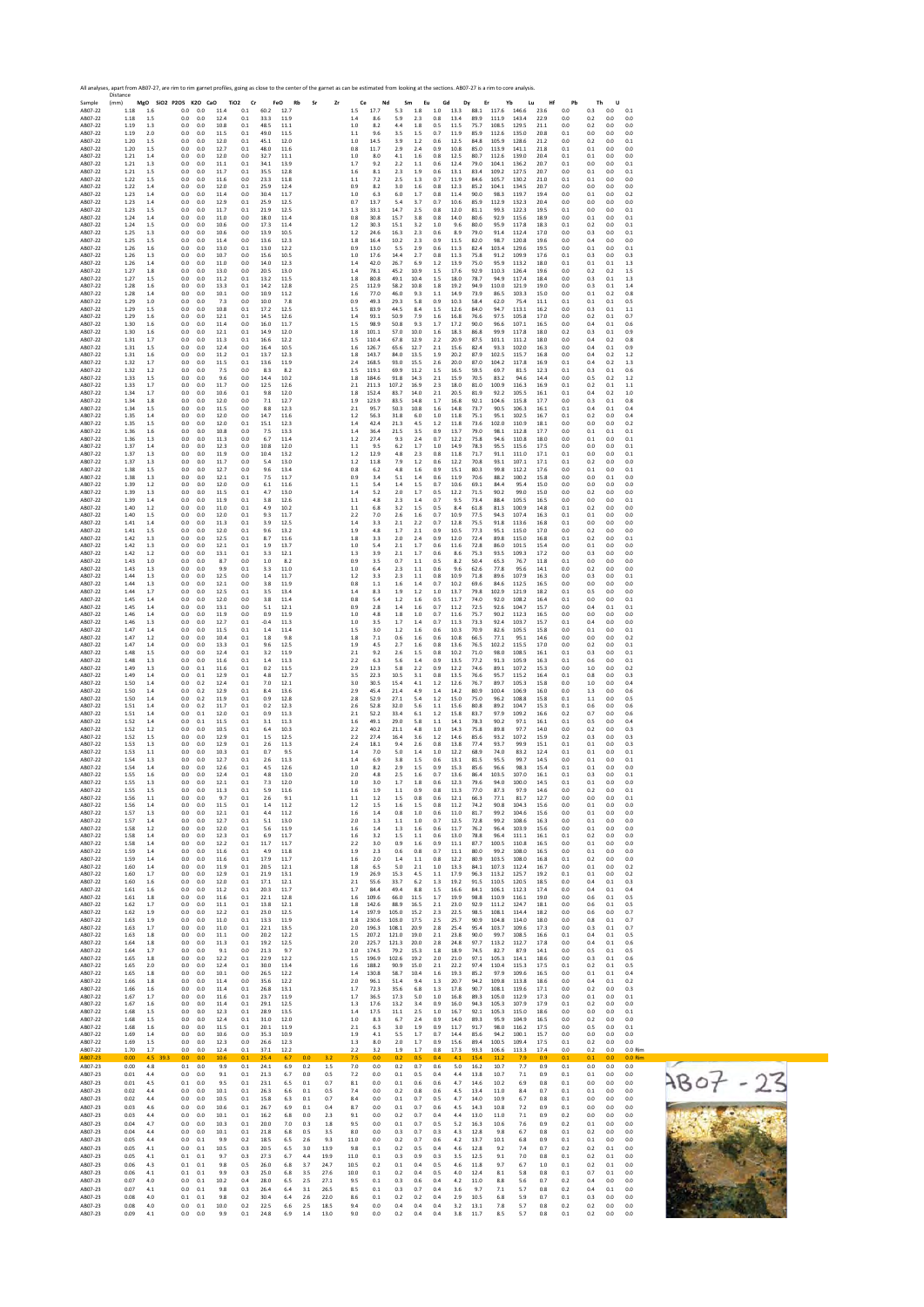All analyses, apart from AB07‐27, are rim to rim garnet profiles, going as close to the center of the garnet as can be estimated from looking at the sections. AB07‐27 is a rim to core analysis. Sample 2012 A ABO7-233 A ABO7-233 A ABO7-233 A ABO7-233 A ABO7-233 A ABO7-233 A ABO7-233 A ABO7-233 A ABO7-233 A ABO7-233 A ABO7-233 A ABO7-233 A ABO7-233 A ABO7-233 A ABO7-233 A ABO7-233 A ABO7-233 A ABO7-233 A ABO7-233 A Distance (mm) **MgO SiO2 P2O5 K2O CaO TiO2 Cr FeO Rb Sr Zr Ce Nd Sm Eu Gd Dy Er Yb Lu Hf Pb Th U** AB07‐23 0.09 4.4 0.0 0.0 10.6 0.1 36.4 7.0 1.1 8.1 10.0 0.1 0.2 0.4 0.3 4.0 11.4 8.4 6.5 0.7 0.1 0.0 0.0 0.0 AB07‐23 0.10 4.2 0.0 0.0 9.5 0.1 25.7 6.8 0.7 5.2 9.1 0.0 0.1 0.4 0.4 3.3 9.7 7.7 5.9 0.7 0.1 0.1 0.0 0.0 AB07‐23 0.10 4.3 0.0 0.0 10.2 0.1 29.6 6.5 0.5 1.9 8.9 0.0 0.1 0.5 0.4 4.3 11.8 8.7 4.6 0.7 0.1 0.0 0.0 0.0 AB07‐23 0.11 4.2 0.0 0.0 10.2 0.1 25.2 6.6 0.4 2.4 9.4 0.0 0.2 0.4 0.4 3.7 10.6 7.8 4.9 0.7 0.1 0.0 0.0 0.0 AB07‐23 0.11 4.3 0.0 0.0 10.3 0.2 27.9 6.8 0.0 1.6 9.0 0.0 0.3 0.9 0.3 4.3 10.9 8.4 7.3 0.8 0.1 0.1 0.0 0.0 AB07‐23 0.11 4.2 0.0 0.0 10.0 0.1 21.8 6.8 0.2 1.4 8.8 0.0 0.2 0.7 0.5 4.1 11.8 8.8 6.2 0.8 0.1 0.0 0.0 0.0 AB07‐23 0.12 4.4 0.0 0.0 10.7 0.1 34.1 7.1 0.0 1.1 9.8 0.0 0.3 0.6 0.4 4.3 12.7 8.7 6.4 0.8 0.2 0.0 0.0 0.0 AB07‐23 0.12 4.4 0.0 0.0 10.6 0.1 23.8 7.1 0.0 0.6 9.9 0.0 0.2 0.7 0.4 3.7 12.7 8.8 6.6 0.7 0.2 0.1 0.0 0.0 AB07‐23 0.13 4.3 0.1 0.0 10.4 0.1 27.4 6.5 0.4 0.4 9.3 0.0 0.3 0.6 0.5 3.0 11.5 7.8 5.6 0.7 0.1 0.1 0.0 0.0 AB07‐23 0.13 4.1 0.0 0.0 10.1 0.1 26.9 6.4 0.0 0.2 10.0 0.0 0.1 0.5 0.4 3.2 11.2 7.7 5.8 0.6 0.1 0.0 0.0 0.0 AB07‐23 0.14 4.3 0.0 0.0 10.3 0.1 20.5 6.9 0.0 1.5 9.6 0.0 0.3 0.6 0.5 3.1 11.1 7.9 5.5 0.7 0.1 0.1 0.0 0.0 AB07‐23 0.14 4.3 0.0 0.0 10.7 0.1 33.4 6.9 0.0 0.3 9.2 0.0 0.2 0.5 0.3 3.2 9.4 7.8 6.4 0.6 0.1 0.0 0.0 0.0 AB07‐23 0.15 4.3 0.0 0.0 10.3 0.1 28.9 7.1 0.0 0.2 8.1 0.0 0.1 0.5 0.4 3.6 9.2 7.2 4.9 0.7 0.1 0.0 0.0 0.0 AB07‐23 0.15 4.5 0.0 0.0 10.3 0.1 31.1 7.0 0.0 0.2 8.2 0.0 0.2 0.6 0.3 3.2 10.2 7.6 5.5 0.8 0.1 0.0 0.0 0.0 AB07‐23 0.16 4.2 0.0 0.0 10.2 0.1 30.1 6.9 0.1 0.1 7.2 0.0 0.2 0.7 0.3 2.6 8.0 7.6 6.3 0.6 0.1 0.0 0.0 0.0 AB07‐23 0.16 4.0 0.0 0.0 9.6 0.1 33.3 7.4 0.0 0.3 5.6 0.0 0.2 0.3 0.3 2.9 7.4 6.7 5.6 0.7 0.1 0.0 0.0 0.0 AB07‐23 0.16 4.0 0.0 0.0 10.5 0.1 30.2 6.8 0.0 0.2 6.2 0.0 0.2 0.1 0.2 2.3 8.1 6.3 5.6 0.7 0.1 0.0 0.0 0.0 AB07‐23 0.17 4.1 0.0 0.0 10.3 0.1 29.6 7.0 0.1 0.2 5.1 0.0 0.1 0.5 0.3 2.0 7.8 7.2 5.8 0.8 0.0 0.0 0.0 0.0 AB07‐23 0.17 4.2 0.0 0.0 10.0 0.1 35.8 7.1 0.1 0.4 5.1 0.0 0.1 0.3 0.2 1.7 7.4 7.0 6.2 0.6 0.1 0.0 0.0 0.0 AB07‐23 0.18 4.0 0.0 0.0 9.9 0.1 33.8 6.9 0.1 0.5 4.7 0.0 0.2 0.3 0.2 1.9 8.2 7.2 5.8 0.9 0.1 0.0 0.0 0.0 AB07‐23 0.18 4.1 0.0 0.0 10.3 0.1 29.3 6.9 0.0 0.4 5.6 0.0 0.1 0.1 0.3 2.8 7.5 6.8 5.6 0.8 0.0 0.1 0.0 0.0 AB07‐23 0.19 3.9 0.0 0.0 9.9 0.1 18.1 6.8 0.1 0.2 4.5 0.0 0.2 0.3 0.3 3.0 8.2 7.2 5.5 0.8 0.1 0.0 0.0 0.0 AB07‐23 0.19 3.9 0.0 0.0 9.7 0.1 31.8 7.2 0.1 0.3 5.0 0.0 0.0 0.3 0.2 2.3 8.5 6.8 6.6 0.8 0.0 0.0 0.0 0.0 AB07‐23 0.20 4.2 0.0 0.0 10.4 0.1 22.3 7.2 0.0 0.2 4.2 0.0 0.1 0.4 0.3 2.6 8.5 7.4 5.7 0.9 0.0 0.0 0.0 0.0 AB07‐23 0.20 3.9 0.0 0.0 10.3 0.1 20.1 7.0 0.2 0.4 4.1 0.0 0.0 0.3 0.2 2.4 8.7 7.3 6.2 0.8 0.1 0.0 0.0 0.0 AB07‐23 0.21 4.0 0.0 0.0 10.4 0.1 27.9 7.0 0.1 0.5 4.7 0.0 0.2 0.3 0.3 2.7 8.8 7.3 7.1 0.9 0.1 0.1 0.0 0.0 AB07‐23 0.21 3.9 0.0 0.0 9.7 0.1 18.1 6.9 0.3 0.6 3.9 0.0 0.2 0.2 0.2 2.7 8.0 7.2 5.0 0.8 0.1 0.0 0.0 0.0 AB07‐23 0.21 4.1 0.0 0.0 10.0 0.1 18.7 7.0 0.1 0.4 4.9 0.0 0.2 0.3 0.1 2.3 8.1 8.1 6.5 0.9 0.0 0.1 0.0 0.0 AB07‐23 0.22 4.0 0.0 0.0 10.9 0.1 20.2 7.2 0.2 0.3 4.4 0.0 0.3 0.3 0.2 2.9 8.2 8.3 6.8 0.9 0.1 0.1 0.0 0.0 AB07‐23 0.22 4.2 0.0 0.0 10.0 0.1 22.2 7.5 0.1 0.3 4.3 0.0 0.1 0.6 0.3 2.7 9.8 7.5 6.6 0.9 0.1 0.0 0.0 0.0 AB07‐23 0.23 4.0 0.0 0.0 10.1 0.1 15.6 7.2 0.2 0.2 4.2 0.1 0.1 0.5 0.3 2.9 8.9 7.0 6.7 0.8 0.0 0.0 0.0 0.0 AB07‐23 0.23 4.0 0.0 0.0 9.3 0.1 10.3 9.1 0.2 0.4 5.1 0.0 0.2 0.2 0.2 2.2 7.9 7.1 8.1 0.9 0.1 0.1 0.0 0.0 AB07‐23 0.24 3.8 0.0 0.0 9.5 0.1 12.2 7.0 0.2 0.5 4.0 0.1 0.0 0.4 0.2 2.6 8.4 7.4 5.2 0.8 0.0 0.0 0.0 0.0 AB07‐23 0.24 3.8 0.0 0.0 9.2 0.1 12.4 7.1 0.0 0.2 5.2 0.0 0.1 0.1 0.2 3.1 8.8 7.6 6.9 0.9 0.1 0.0 0.0 0.0 AB07‐23 0.25 3.7 0.0 0.0 9.4 0.1 9.2 7.5 0.1 0.2 4.2 0.0 0.1 0.5 0.3 3.2 8.4 7.3 6.6 0.9 0.1 0.0 0.0 0.0 AB07‐23 0.25 3.9 0.0 0.0 10.1 0.1 8.2 7.2 0.1 0.2 5.4 0.0 0.1 0.3 0.3 2.7 8.4 7.4 7.9 0.9 0.0 0.0 0.0 0.0 AB07‐23 0.26 4.1 0.0 0.0 10.6 0.1 9.7 7.8 0.2 0.2 5.4 0.0 0.1 0.5 0.3 2.5 8.6 7.5 7.3 0.9 0.0 0.0 0.0 0.0 AB07‐23 0.26 3.7 0.0 0.0 9.0 0.1 7.0 6.9 0.0 0.1 5.8 0.0 0.2 0.3 0.3 2.7 8.3 8.0 7.7 0.9 0.0 0.0 0.0 0.0 AB07‐23 0.26 3.8 0.0 0.0 9.8 0.1 16.2 7.2 0.0 0.1 5.2 0.0 0.0 0.2 0.2 2.5 9.2 6.8 7.6 1.1 0.1 0.0 0.0 0.0 AB07‐23 0.27 3.6 0.0 0.0 9.9 0.1 13.9 7.0 0.0 0.0 5.0 0.0 0.1 0.2 0.3 2.1 7.5 7.7 6.9 1.1 0.1 0.0 0.0 0.0 AB07‐23 0.27 3.8 0.0 0.0 10.2 0.1 10.4 7.5 0.0 0.0 6.0 0.0 0.1 0.3 0.3 2.3 7.4 7.4 8.2 1.2 0.0 0.0 0.0 0.0 AB07‐23 0.28 4.0 0.0 0.0 9.7 0.1 16.2 7.6 0.0 0.0 5.9 0.0 0.0 0.3 0.2 3.2 8.6 9.1 8.4 1.1 0.1 0.0 0.0 0.0 AB07‐23 0.28 3.8 0.0 0.0 9.0 0.1 18.4 7.3 0.0 0.1 5.2 0.0 0.1 0.3 0.4 2.0 9.1 7.9 7.6 1.2 0.1 0.0 0.0 0.0 AB07‐23 0.29 3.7 0.0 0.0 10.0 0.1 17.5 7.5 0.0 0.1 4.6 0.0 0.1 0.2 0.2 2.0 7.0 8.5 8.8 1.2 0.1 0.0 0.0 0.0 AB07‐23 0.29 3.7 0.0 0.0 9.9 0.1 26.1 7.4 0.0 0.0 4.9 0.0 0.0 0.2 0.2 2.5 8.7 7.4 8.7 1.1 0.0 0.0 0.0 0.0 AB07‐23 0.30 3.7 0.0 0.0 9.4 0.1 21.4 7.3 0.0 0.0 5.0 0.0 0.1 0.3 0.3 1.9 8.3 9.3 8.7 1.3 0.0 0.0 0.0 0.0 AB07‐23 0.30 4.1 0.0 0.0 9.4 0.1 22.3 7.7 0.0 0.1 5.9 0.0 0.2 0.3 0.3 2.3 8.1 7.6 8.3 1.0 0.0 0.0 0.0 0.0 AB07‐23 0.31 3.8 0.0 0.0 9.5 0.1 11.3 7.6 0.1 0.2 5.5 0.0 0.1 0.1 0.3 1.7 7.5 8.0 8.7 1.2 0.1 0.1 0.0 0.0 AB07‐23 0.31 3.5 0.0 0.0 8.6 0.1 17.8 6.7 0.3 0.0 5.6 0.0 0.1 0.3 0.3 1.8 8.0 7.9 8.9 1.1 0.1 0.0 0.0 0.0 AB07‐23 0.32 3.7 0.0 0.0 9.2 0.1 14.8 6.8 0.0 0.0 5.2 0.0 0.1 0.2 0.2 1.7 7.2 8.0 8.3 1.2 0.1 0.0 0.0 0.0 AB07‐23 0.32 3.6 0.0 0.0 9.9 0.1 11.1 7.1 0.0 0.1 5.8 0.0 0.1 0.3 0.3 2.4 7.9 8.8 8.3 1.1 0.0 0.0 0.0 0.0 AB07‐23 0.32 3.7 0.0 0.0 9.9 0.1 14.0 7.5 0.1 0.0 6.2 0.0 0.1 0.1 0.2 2.6 7.5 8.8 9.7 1.2 0.0 0.0 0.0 0.0 AB07‐23 0.33 3.8 0.0 0.0 9.5 0.1 15.1 7.6 0.0 0.0 6.5 0.0 0.0 0.2 0.2 2.3 8.4 8.1 8.8 1.2 0.1 0.0 0.0 0.0 AB07‐23 0.33 3.9 0.0 0.0 9.8 0.1 19.8 7.6 0.0 0.0 6.3 0.0 0.0 0.4 0.4 3.1 8.7 8.7 8.1 1.3 0.1 0.0 0.0 0.0 AB07‐23 0.34 3.7 0.0 0.0 9.8 0.1 13.8 7.5 0.0 0.1 6.4 0.0 0.1 0.2 0.4 2.6 7.6 8.0 8.5 1.2 0.0 0.0 0.0 0.0 AB07‐23 0.34 3.8 0.0 0.0 10.0 0.1 17.7 7.4 0.0 0.1 5.5 0.0 0.0 0.3 0.2 2.8 6.7 7.8 8.1 1.3 0.1 0.0 0.0 0.0 AB07‐23 0.35 3.6 0.0 0.0 9.1 0.1 6.5 7.3 0.0 0.9 6.6 0.0 0.1 0.4 0.2 1.9 8.2 7.5 9.1 1.5 0.1 0.0 0.0 0.0 AB07‐23 0.35 3.8 0.0 0.0 10.1 0.1 21.3 8.0 0.0 0.0 7.3 0.0 0.0 0.2 0.3 1.9 7.9 8.3 9.0 1.3 0.1 0.0 0.0 0.0 AB07‐23 0.36 3.7 0.0 0.0 9.2 0.1 26.1 7.5 0.0 0.1 5.5 0.0 0.1 0.5 0.2 2.4 7.8 9.2 7.9 1.1 0.1 0.0 0.0 0.0 AB07‐23 0.36 3.8 0.0 0.0 9.7 0.1 9.9 7.5 0.0 0.1 7.3 0.0 0.1 0.3 0.3 2.1 9.0 8.6 8.2 1.5 0.1 0.0 0.0 0.0 AB07‐23 0.37 3.7 0.0 0.0 9.1 0.1 19.0 7.4 0.2 0.1 6.2 0.0 0.0 0.2 0.2 1.7 8.3 8.3 8.4 1.3 0.0 0.0 0.0 0.0 AB07‐23 0.37 3.9 0.0 0.0 9.2 0.1 21.0 7.6 0.1 0.1 6.3 0.0 0.1 0.4 0.2 1.9 8.6 8.4 7.8 1.3 0.1 0.0 0.0 0.0 AB07‐23 0.37 3.9 0.0 0.0 9.2 0.1 18.6 7.4 0.0 0.1 6.1 0.0 0.1 0.3 0.3 2.4 6.9 8.7 9.8 1.4 0.1 0.0 0.0 0.0 AB07‐23 0.38 3.7 0.0 0.0 9.4 0.1 12.7 7.6 0.0 0.0 6.0 0.0 0.1 0.3 0.2 2.1 7.6 8.8 9.3 1.2 0.1 0.0 0.0 0.0 AB07‐23 0.38 3.9 0.0 0.0 10.1 0.1 15.9 8.0 0.1 0.1 7.3 0.0 0.1 0.2 0.2 1.3 9.2 9.6 9.4 1.5 0.0 0.0 0.0 0.0 AB07‐23 0.39 3.4 0.0 0.0 8.3 0.1 18.4 7.0 0.0 0.0 6.3 0.0 0.0 0.1 0.2 2.0 8.6 7.9 7.8 1.1 0.1 0.0 0.0 0.0 AB07‐23 0.39 3.3 0.0 0.0 8.2 0.1 12.0 7.1 0.3 0.0 6.0 0.0 0.0 0.4 0.3 2.0 8.2 8.2 8.0 1.5 0.1 0.0 0.0 0.0 AB07‐23 0.40 3.7 0.0 0.0 9.6 0.1 17.4 7.7 0.1 0.0 6.7 0.0 0.0 0.6 0.3 2.3 7.8 8.4 8.3 1.2 0.1 0.0 0.0 0.0 AB07‐23 0.40 3.6 0.0 0.0 9.3 0.1 12.3 7.3 0.1 0.0 5.9 0.0 0.2 0.4 0.2 2.6 7.7 8.2 9.6 1.2 0.0 0.0 0.0 0.0 AB07‐23 0.41 3.6 0.0 0.0 9.3 0.1 15.5 7.5 0.1 0.0 6.3 0.0 0.0 0.2 0.2 2.7 8.3 8.6 9.3 1.6 0.0 0.1 0.0 0.0 AB07‐23 0.41 3.8 0.0 0.0 9.4 0.1 13.0 7.8 0.0 0.1 6.4 0.0 0.0 0.1 0.3 1.9 9.7 8.9 9.8 1.6 0.0 0.0 0.0 0.0 AB07‐23 0.42 3.6 0.0 0.0 9.2 0.1 15.0 7.6 0.0 0.1 6.1 0.0 0.1 0.1 0.2 1.9 8.2 8.3 8.4 1.4 0.1 0.0 0.0 0.0 AB07‐23 0.42 3.7 0.0 0.0 9.4 0.1 13.0 7.1 0.2 0.1 5.9 0.0 0.1 0.4 0.2 1.9 9.6 8.9 8.7 1.5 0.0 0.0 0.0 0.0 AB07‐23 0.42 3.6 0.0 0.0 9.3 0.1 22.1 7.7 0.0 0.0 5.7 0.0 0.2 0.3 0.2 1.8 8.1 9.5 9.2 1.3 0.0 0.0 0.0 0.0 AB07‐23 0.43 3.4 0.0 0.0 8.5 0.1 10.6 7.3 0.0 0.0 6.4 0.0 0.1 0.4 0.2 1.7 8.9 8.6 9.7 1.3 0.1 0.0 0.0 0.0 AB07‐23 0.43 3.8 0.0 0.0 9.3 0.1 27.1 8.0 0.0 0.1 6.8 0.0 0.2 0.2 0.2 2.4 8.5 9.1 9.0 1.3 0.0 0.0 0.0 0.0 AB07‐23 0.44 3.6 0.0 0.0 9.3 0.1 23.2 7.9 0.1 0.0 6.0 0.0 0.0 0.2 0.3 2.7 8.2 8.7 11.4 1.4 0.1 0.1 0.0 0.0 AB07‐23 0.44 3.5 0.0 0.0 9.4 0.1 24.2 7.8 0.0 0.0 6.0 0.0 0.1 0.3 0.2 2.0 8.8 9.7 9.4 1.4 0.0 0.0 0.0 0.0 AB07‐23 0.45 3.4 0.0 0.0 9.0 0.1 21.3 7.4 0.0 0.1 6.2 0.0 0.1 0.5 0.2 1.4 8.7 10.0 10.1 1.4 0.1 0.0 0.0 0.0 AB07‐23 0.45 3.7 0.1 0.0 9.4 0.1 27.3 7.4 0.0 0.1 5.5 0.0 0.1 0.2 0.2 1.8 8.6 9.1 9.1 1.4 0.0 0.0 0.0 0.0 AB07‐23 0.46 3.4 0.0 0.0 8.6 0.1 31.7 7.4 0.0 0.1 5.0 0.0 0.0 0.2 0.3 2.5 8.8 9.9 9.7 1.5 0.0 0.0 0.0 0.0 AB07‐23 0.46 3.7 0.0 0.0 9.7 0.1 24.6 7.8 0.1 0.1 5.6 0.0 0.0 0.1 0.3 1.8 10.0 11.2 10.1 1.7 0.0 0.0 0.0 0.0 AB07‐23 0.47 3.7 0.0 0.0 10.0 0.1 40.2 7.9 0.0 0.1 4.5 0.0 0.1 0.2 0.1 1.6 10.1 10.5 10.6 1.7 0.1 0.0 0.0 0.0 AB07‐23 0.47 3.8 0.0 0.0 8.9 0.1 29.7 7.4 0.0 0.1 4.7 0.0 0.1 0.3 0.4 1.5 9.3 10.2 11.5 1.5 0.0 0.0 0.0 0.0 AB07‐23 0.47 4.6 0.0 0.0 8.5 0.1 27.6 7.4 0.1 0.1 4.7 0.0 0.0 0.3 0.2 2.3 9.8 9.9 10.4 1.6 0.0 0.0 0.0 0.0 AB07‐23 0.48 3.1 0.0 0.0 8.4 0.1 21.0 6.7 0.0 0.1 4.0 0.0 0.1 0.4 0.2 1.8 9.4 8.9 10.8 1.3 0.0 0.0 0.0 0.0 AB07‐23 0.48 3.5 0.0 0.0 9.6 0.1 25.6 7.6 0.1 0.1 4.8 0.0 0.0 0.3 0.1 2.6 11.0 10.1 12.0 1.5 0.0 0.0 0.0 0.0 AB07‐23 0.49 3.7 0.0 0.0 9.3 0.1 19.0 8.1 0.0 0.1 5.4 0.0 0.1 0.2 0.3 2.2 10.9 10.8 11.0 1.6 0.0 0.0 0.0 0.0 AB07‐23 0.49 3.6 0.0 0.0 9.0 0.1 21.2 7.8 0.0 0.1 5.3 0.0 0.2 0.3 0.3 2.2 10.2 11.5 12.7 1.5 0.0 0.0 0.0 0.0 AB07‐23 0.50 3.7 0.0 0.0 9.4 0.1 31.9 7.4 0.1 0.0 4.9 0.0 0.1 0.4 0.2 2.2 10.5 10.6 10.2 1.6 0.1 0.1 0.0 0.0 AB07‐23 0.50 3.4 0.0 0.0 9.1 0.1 31.5 7.3 0.0 0.0 6.1 0.0 0.1 0.2 0.2 2.2 10.3 10.3 10.1 1.6 0.1 0.0 0.0 0.0 AB07‐23 0.51 3.8 0.0 0.0 9.4 0.1 20.5 7.7 0.0 0.2 6.0 0.0 0.1 0.1 0.4 2.8 10.8 10.9 10.7 1.6 0.0 0.0 0.0 0.0 AB07‐23 0.51 3.4 0.0 0.0 9.1 0.1 26.8 7.7 0.0 0.1 5.7 0.0 0.1 0.3 0.3 2.3 10.0 10.0 9.9 1.5 0.0 0.0 0.0 0.0 AB07‐23 0.52 3.7 0.0 0.0 9.3 0.1 24.1 7.7 0.0 0.0 5.9 0.0 0.0 0.3 0.3 2.5 10.1 9.6 10.9 1.5 0.1 0.0 0.0 0.0 AB07‐23 0.52 3.5 0.0 0.0 9.1 0.1 22.9 7.7 0.0 0.1 7.0 0.0 0.1 0.4 0.2 2.3 8.8 9.7 9.5 1.5 0.0 0.0 0.0 0.0 AB07‐23 0.53 3.5 0.0 0.0 8.7 0.1 19.3 7.6 0.0 0.1 6.8 0.0 0.1 0.3 0.3 2.1 10.5 10.5 9.0 1.5 0.1 0.0 0.0 0.0 AB07‐23 0.53 3.4 0.0 0.0 9.5 0.1 24.1 7.5 0.0 0.5 6.6 0.0 0.1 0.3 0.2 2.7 9.9 9.7 10.5 1.5 0.1 0.0 0.0 0.0 AB07‐23 0.53 3.8 0.0 0.0 9.9 0.1 20.2 8.0 0.1 0.0 8.3 0.0 0.1 0.6 0.2 2.5 10.5 10.2 10.7 1.6 0.1 0.0 0.0 0.0 AB07‐23 0.54 3.5 0.0 0.0 9.5 0.1 22.0 7.6 0.0 0.1 7.9 0.0 0.1 0.3 0.3 2.8 12.4 10.8 10.9 1.7 0.1 0.0 0.0 0.0 AB07‐23 0.54 3.5 0.0 0.0 9.2 0.1 15.5 7.8 0.1 0.0 7.4 0.0 0.1 0.5 0.3 3.6 10.0 10.2 10.0 1.7 0.1 0.0 0.0 0.0 AB07‐23 0.55 3.6 0.0 0.0 8.9 0.1 21.7 7.6 0.1 0.2 7.0 0.0 0.1 0.3 0.2 3.6 9.8 10.1 10.4 1.6 0.1 0.0 0.0 0.0 AB07‐23 0.55 3.5 0.0 0.0 9.0 0.1 24.0 7.4 0.0 0.1 6.3 0.0 0.0 0.3 0.2 2.6 11.7 10.4 9.9 1.5 0.1 0.0 0.0 0.0 AB07‐23 0.56 3.5 0.0 0.0 8.7 0.1 16.8 7.5 0.0 0.0 7.0 0.0 0.1 0.1 0.2 2.3 10.3 9.7 9.5 1.7 0.0 0.0 0.0 0.0 AB07‐23 0.56 3.5 0.0 0.0 9.6 0.1 17.6 7.7 0.2 0.1 6.1 0.0 0.2 0.4 0.2 2.8 11.7 10.4 10.5 1.7 0.1 0.0 0.0 0.0 AB07‐23 0.57 3.8 0.0 0.0 10.3 0.1 22.5 8.8 0.1 0.1 5.7 0.0 0.1 0.3 0.3 2.5 10.9 11.6 11.8 1.6 0.0 0.0 0.0 0.0 AB07‐23 0.57 3.5 0.0 0.0 9.3 0.1 19.8 7.4 0.0 0.0 5.8 0.0 0.0 0.4 0.4 3.0 10.5 11.1 9.9 1.7 0.1 0.0 0.0 0.0 AB07‐23 0.58 3.4 0.0 0.0 10.0 0.1 20.1 7.5 0.0 0.0 6.0 0.0 0.1 0.2 0.2 3.2 10.4 9.3 11.0 1.3 0.0 0.0 0.0 0.0 AB07‐23 0.58 3.5 0.0 0.0 9.5 0.1 28.4 7.5 0.0 0.1 5.9 0.0 0.1 0.4 0.3 2.5 9.3 10.6 10.7 1.5 0.0 0.0 0.0 0.0 AB07‐23 0.58 3.5 0.0 0.0 9.4 0.1 27.0 7.5 0.0 0.0 6.7 0.0 0.1 0.3 0.4 1.6 10.3 9.9 9.4 1.4 0.0 0.0 0.0 0.0 AB07‐23 0.59 3.7 0.0 0.0 9.8 0.1 14.7 7.9 0.1 1.0 6.8 0.0 0.1 0.2 0.2 3.0 11.4 10.1 9.9 1.5 0.1 0.0 0.0 0.0 AB07‐23 0.59 3.4 0.0 0.0 8.9 0.1 24.6 7.8 0.0 0.0 7.7 0.0 0.1 0.6 0.3 1.6 10.3 9.7 8.6 1.5 0.1 0.0 0.0 0.0 AB07‐23 0.60 3.6 0.0 0.0 8.9 0.1 20.7 7.5 0.0 0.1 6.6 0.0 0.1 0.2 0.2 1.8 9.4 9.4 10.6 1.6 0.1 0.0 0.0 0.0 AB07‐23 0.60 3.4 0.0 0.0 9.0 0.1 20.1 7.2 0.0 0.1 6.7 0.0 0.0 0.2 0.3 2.5 9.4 8.6 8.6 1.2 0.1 0.0 0.0 0.0 AB07‐23 0.61 3.5 0.0 0.0 8.7 0.1 15.9 7.4 0.0 0.0 7.2 0.0 0.1 0.3 0.3 1.9 9.1 9.4 8.6 1.5 0.1 0.0 0.0 0.0 AB07‐23 0.61 3.6 0.0 0.0 9.1 0.1 14.9 7.8 0.1 0.1 8.2 0.0 0.1 0.3 0.2 2.7 9.7 9.2 9.9 1.5 0.1 0.0 0.0 0.0 AB07‐23 0.62 3.5 0.0 0.0 8.8 0.1 17.3 7.8 0.2 0.2 8.2 0.0 0.2 0.3 0.2 2.5 8.5 9.4 10.2 1.5 0.0 0.0 0.0 0.0 AB07‐23 0.62 3.5 0.0 0.0 9.1 0.1 19.3 7.7 0.1 0.1 7.1 0.0 0.0 0.3 0.2 2.2 10.2 9.2 9.8 1.5 0.0 0.0 0.0 0.0 AB07‐23 0.63 3.5 0.0 0.0 8.4 0.1 25.7 7.5 0.0 0.1 7.8 0.0 0.2 0.6 0.3 2.6 9.4 9.5 9.1 1.4 0.2 0.1 0.0 0.0 AB07‐23 0.63 3.3 0.0 0.0 9.1 0.1 25.0 7.2 0.0 0.2 6.9 0.0 0.3 0.4 0.2 1.9 9.2 9.5 9.7 1.4 0.1 0.0 0.0 0.0 AB07‐23 0.63 3.5 0.0 0.0 8.9 0.1 20.6 7.9 0.0 0.1 7.0 0.0 0.2 0.3 0.1 2.9 9.7 8.7 9.8 1.4 0.1 0.1 0.0 0.0 AB07‐23 0.64 3.5 0.0 0.0 9.0 0.1 19.1 7.3 0.0 0.2 7.3 0.0 0.2 0.4 0.2 2.4 8.7 7.9 9.2 1.3 0.1 0.0 0.0 0.0 AB07‐23 0.64 3.6 0.0 0.0 8.5 0.1 13.2 7.5 0.2 0.3 7.8 0.0 0.2 0.6 0.2 2.6 10.1 7.9 9.0 1.5 0.1 0.0 0.0 0.0 AB07‐23 0.65 3.5 0.0 0.0 8.8 0.1 9.6 7.4 0.0 0.1 6.7 0.0 0.1 0.3 0.3 2.8 11.3 10.0 10.5 1.3 0.1 0.0 0.0 0.0 AB07‐23 0.65 3.3 0.0 0.0 8.6 0.1 18.2 7.4 0.2 0.2 6.8 0.0 0.1 0.4 0.3 1.9 9.5 9.2 9.3 1.3 0.1 0.0 0.0 0.0 AB07‐23 0.66 3.6 0.0 0.0 9.3 0.1 23.5 7.9 0.1 0.2 7.0 0.1 0.1 0.1 0.2 2.7 10.7 8.7 9.1 1.3 0.0 0.1 0.0 0.0 AB07‐23 0.66 3.7 0.0 0.0 9.3 0.1 16.3 7.8 0.0 0.1 7.2 0.1 0.2 0.5 0.3 2.7 10.9 9.0 9.5 1.1 0.0 0.0 0.0 0.0 AB07‐23 0.67 3.5 0.0 0.0 9.3 0.1 17.5 7.6 0.1 0.2 6.8 0.0 0.1 0.2 0.4 2.7 10.2 9.5 9.0 1.3 0.0 0.0 0.0 0.0 AB07‐23 0.67 3.5 0.0 0.0 8.7 0.1 22.9 7.4 0.0 0.1 6.5 0.0 0.1 0.0 0.2 3.7 11.0 9.4 7.6 1.3 0.0 0.0 0.0 0.0 AB07‐23 0.68 3.4 0.0 0.0 8.8 0.1 13.5 7.1 0.0 0.0 5.7 0.0 0.2 0.2 0.2 3.5 10.9 8.9 8.6 1.4 0.0 0.0 0.0 0.0 AB07‐23 0.68 3.5 0.0 0.0 9.5 0.1 28.9 7.8 0.0 0.1 6.2 0.0 0.1 0.3 0.2 2.8 10.9 10.0 8.7 1.3 0.0 0.0 0.0 0.0 AB07‐23 0.68 3.5 0.0 0.0 9.3 0.1 18.2 7.9 0.0 0.1 6.2 0.0 0.0 0.3 0.3 2.8 12.4 10.0 8.7 1.2 0.1 0.0 0.0 0.0 AB07‐23 0.69 3.7 0.0 0.0 8.6 0.1 14.0 8.2 0.0 0.1 5.4 0.0 0.3 0.6 0.1 2.5 11.4 10.3 9.3 1.2 0.0 0.0 0.0 0.0 AB07‐23 0.69 3.7 0.0 0.0 9.2 0.1 18.9 7.6 0.2 0.1 6.2 0.0 0.0 0.3 0.3 3.4 10.4 7.9 9.5 1.3 0.1 0.0 0.0 0.0 AB07‐23 0.70 3.5 0.0 0.0 9.0 0.1 19.9 7.5 0.0 0.1 6.3 0.0 0.0 0.5 0.3 2.5 9.6 8.4 9.5 1.4 0.1 0.0 0.0 0.0 AB07‐23 0.70 3.3 0.0 0.0 9.4 0.1 16.2 7.3 0.1 0.1 4.5 0.0 0.1 0.4 0.2 2.7 11.9 8.3 9.2 1.2 0.0 0.0 0.0 0.0 AB07‐23 0.71 3.5 0.0 0.0 9.4 0.1 17.7 7.6 0.0 0.1 5.0 0.0 0.2 0.4 0.2 2.6 10.9 10.0 8.4 1.3 0.1 0.0 0.0 0.0

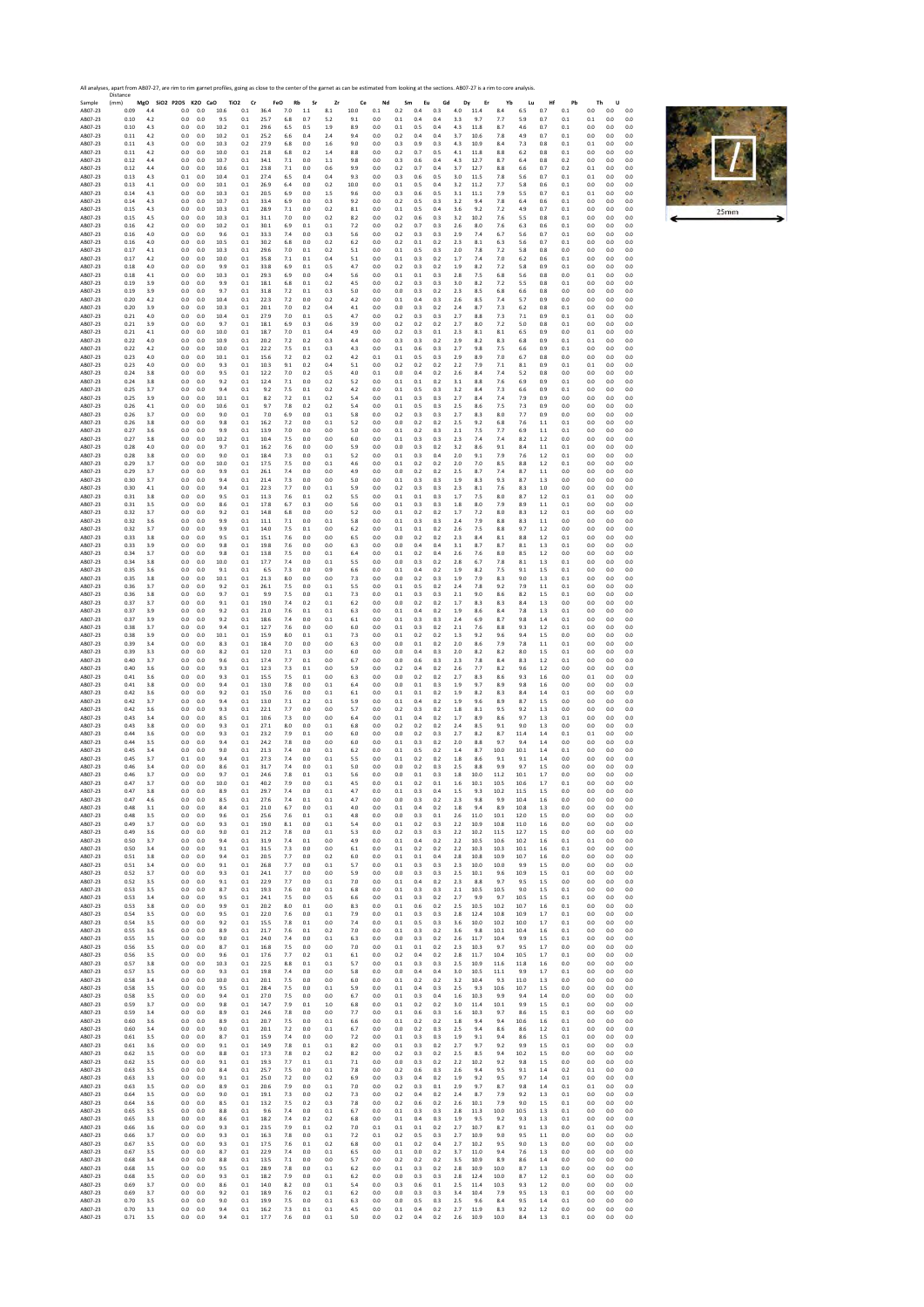|                    | Distance     |            | All analyses, apart from AB07-27, are rim to rim garnet profiles, going as close to the center of the garnet as can be estimated from looking at the sections. AB07-27 is a rim to core analysis. |            |              |                               |              |            |                 |                |              |                |                |            |             |            |              |              |              |                |            |                |            |                |
|--------------------|--------------|------------|---------------------------------------------------------------------------------------------------------------------------------------------------------------------------------------------------|------------|--------------|-------------------------------|--------------|------------|-----------------|----------------|--------------|----------------|----------------|------------|-------------|------------|--------------|--------------|--------------|----------------|------------|----------------|------------|----------------|
| Sample<br>AB07-23  | (mm)<br>0.71 | 3.5        | MgO SiO2 P2O5 K2O CaO<br>0.0                                                                                                                                                                      | 0.0        | 8.9          | TiO <sub>2</sub><br>Cr<br>0.1 | FeO<br>18.1  | Rb<br>7.9  | Sr<br>0.0       | Zr<br>0.0      | Ce<br>5.5    | Nd<br>0.0      | Sm<br>$0.1\,$  | Eu<br>0.2  | Gd<br>0.2   | Dy<br>2.7  | Er<br>10.7   | Yb<br>9.8    | Lu<br>9.2    | Hf<br>1.2      | Pb<br>0.1  | Th<br>0.0      | U<br>0.0   | 0.0            |
| AB07-23            | 0.72         | 3.6        | 0.0                                                                                                                                                                                               | 0.0        | 9.8          | 0.1                           | 12.8         | 7.6        | 0.0             | 0.1            | 5.5          | 0.0            | 0.1            | 0.5        | 0.3         | 3.0        | 11.7         | 9.5          | 9.4          | 1.1            | 0.1        | 0.0            | 0.0        | 0.0            |
| AB07-23<br>AB07-23 | 0.72<br>0.73 | 3.4<br>3.3 | 0.0<br>0.0                                                                                                                                                                                        | 0.0<br>0.0 | 8.8<br>8.8   | 0.1<br>0.1                    | 19.2<br>16.0 | 7.4<br>7.5 | 0.0<br>0.0      | 0.1<br>0.1     | 4.9<br>5.2   | 0.0<br>0.0     | $0.1\,$<br>0.1 | 0.5<br>0.4 | 0.3<br>0.2  | 3.2<br>3.8 | 11.9<br>11.6 | 8.6<br>9.7   | 9.5<br>9.7   | 1.2<br>1.3     | 0.0<br>0.1 | 0.0<br>0.0     | 0.0<br>0.0 | 0.0<br>0.0     |
| AB07-23            | 0.73         | 3.6        | 0.0                                                                                                                                                                                               | 0.0        | 10.3         | 0.1                           | 19.6         | 8.4        | 0.0             | 0.0            | 5.9          | 0.0            | 0.1            | 0.4        | 0.2         | 3.5        | 11.8         | 10.5         | 8.8          | 1.3            | 0.0        | 0.0            | 0.0        | 0.0            |
| AB07-23<br>AB07-23 | 0.74<br>0.74 | 3.6<br>3.4 | 0.0<br>$_{0.0}$                                                                                                                                                                                   | 0.0<br>0.0 | 9.3<br>8.3   | 0.1<br>0.1                    | 10.8<br>17.9 | 7.5<br>7.5 | 0.1<br>0.0      | 0.1<br>0.1     | 4.2<br>5.3   | 0.0<br>0.0     | 0.1<br>0.1     | 0.5<br>0.4 | 0.3<br>0.3  | 2.1<br>1.7 | 11.0<br>11.3 | 9.2<br>9.8   | 8.9<br>8.1   | 1.3<br>1.3     | 0.0<br>0.1 | 0.0<br>0.0     | 0.0<br>0.0 | 0.0<br>0.0     |
| AB07-23            | 0.74         | 3.5        | 0.0                                                                                                                                                                                               | 0.0        | 8.9          | 0.1                           | 18.4         | 7.8        | 0.0             | 0.1            | 5.8          | 0.0            | 0.0            | 0.2        | 0.3         | 2.8        | 11.3         | 10.4         | 10.1         | 1.5            | 0.0        | 0.0            | 0.0        | 0.0            |
| AB07-23<br>AB07-23 | 0.75<br>0.75 | 3.2<br>3.3 | 0.0<br>0.0                                                                                                                                                                                        | 0.0<br>0.0 | 9.3<br>9.3   | 0.1<br>0.1                    | 16.8<br>20.2 | 7.1<br>7.4 | 0.1<br>0.0      | 0.0<br>0.1     | 4.7<br>4.7   | 0.0<br>0.0     | 0.1<br>0.1     | 0.4<br>0.4 | 0.3<br>0.3  | 3.0<br>3.7 | 10.1<br>11.2 | 8.8<br>9.5   | 8.9<br>8.1   | 1.2<br>1.5     | 0.0<br>0.0 | 0.0<br>0.0     | 0.0<br>0.0 | 0.0<br>0.0     |
| AB07-23            | 0.76         | 3.6        | 0.0                                                                                                                                                                                               | 0.0        | 9.7          | 0.1                           | 12.1         | 7.6        | 0.0             | 0.1            | 5.2          | 0.0            | 0.2            | 0.1        | 0.2         | 3.0        | 11.1         | 9.1          | 9.7          | 1.5            | 0.0        | 0.0            | 0.0        | 0.0            |
| AB07-23<br>AB07-23 | 0.76<br>0.77 | 3.7<br>3.4 | 0.0<br>0.0                                                                                                                                                                                        | 0.0<br>0.0 | 8.9<br>9.2   | 0.1<br>0.1                    | 10.1<br>10.8 | 7.7<br>7.4 | 0.0<br>0.1      | 0.1<br>0.0     | 5.1<br>5.1   | 0.0<br>0.0     | 0.3<br>0.1     | 0.7<br>0.2 | 0.3<br>0.2  | 2.9<br>2.7 | 9.4<br>10.7  | 9.0<br>9.4   | 9.9<br>8.4   | 1.2<br>1.3     | 0.0<br>0.1 | 0.0<br>0.0     | 0.0<br>0.0 | 0.0<br>0.0     |
| AB07-23            | 0.77         | 3.4        | 0.0                                                                                                                                                                                               | 0.0        | 9.2          | 0.1                           | 13.7         | 7.4        | 0.1             | 0.1            | 5.9          | 0.0            | 0.1            | 0.3        | 0.1         | 1.7        | 10.1         | 9.2          | 10.7         | 1.4            | 0.0        | 0.0            | 0.0        | 0.0            |
| AB07-23<br>AB07-23 | 0.78<br>0.78 | 3.4<br>3.3 | 0.0<br>0.0                                                                                                                                                                                        | 0.0<br>0.0 | 9.0<br>8.5   | 0.1<br>0.1                    | 12.9<br>16.1 | 7.9<br>7.9 | 0.0<br>0.0      | 0.0<br>0.1     | 6.1<br>5.7   | 0.0<br>0.0     | 0.1<br>0.2     | 0.4<br>0.2 | 0.2<br>0.2  | 2.4<br>2.9 | 8.6<br>9.3   | 9.4<br>8.4   | 9.9<br>8.1   | 1.3<br>1.0     | 0.1<br>0.1 | 0.0<br>0.0     | 0.0<br>0.0 | 0.0<br>0.0     |
| AB07-23            | 0.79         | 3.5        | 0.0                                                                                                                                                                                               | 0.0        | 8.9          | 0.1                           | 14.0         | 7.8        | 0.0             | 0.2            | 6.3          | 0.0            | 0.1            | 0.6        | 0.3         | 2.2        | 10.1         | 9.7          | 8.8          | 1.3            | 0.1        | 0.0            | 0.0        | 0.0            |
| AB07-23<br>AB07-23 | 0.79<br>0.79 | 3.6<br>3.6 | 0.0<br>0.0                                                                                                                                                                                        | 0.0<br>0.0 | 9.6<br>9.2   | 0.1<br>0.1                    | 13.6<br>6.1  | 7.8<br>7.8 | 0.0<br>0.0      | 0.1<br>0.4     | 6.7<br>8.0   | 0.0<br>0.0     | 0.0<br>0.1     | 0.2<br>0.3 | 0.3<br>0.3  | 2.9<br>2.8 | 10.6<br>9.5  | 8.4<br>9.1   | 10.8<br>8.4  | 1.5<br>1.5     | 0.1<br>0.1 | 0.0<br>0.0     | 0.0<br>0.0 | 0.0<br>0.0     |
| AB07-23            | 0.80         | 3.5        | 0.0                                                                                                                                                                                               | 0.0        | 9.3          | 0.1                           | 9.0          | 7.7        | 0.1             | 0.2            | 7.5          | 0.0            | 0.1            | 0.5        | 0.2         | 1.8        | 9.6          | 9.0          | 9.2          | 1.3            | 0.1        | 0.1            | 0.0        | 0.0            |
| AB07-23<br>AB07-23 | 0.80<br>0.81 | 3.4<br>3.7 | 0.0<br>0.0                                                                                                                                                                                        | 0.0<br>0.0 | 9.6<br>9.1   | 0.1<br>0.1                    | 12.2<br>13.2 | 8.2<br>8.2 | 0.1<br>0.0      | 0.1<br>0.0     | 6.6<br>7.6   | 0.0<br>0.0     | 0.0<br>0.0     | 0.3<br>0.1 | 0.2<br>0.3  | 2.1<br>3.5 | 11.7<br>9.9  | 8.9<br>9.5   | 9.3<br>9.5   | 1.3<br>1.4     | 0.1<br>0.0 | 0.0<br>0.0     | 0.0<br>0.0 | 0.0<br>0.0     |
| AB07-23            | 0.81         | 3.5        | 0.0                                                                                                                                                                                               | 0.0        | 8.7          | 0.1                           | 8.2          | 7.3        | 0.0             | 0.1            | 7.7          | 0.0            | 0.1            | 0.3        | 0.3         | 2.6        | 8.6          | 9.1          | 9.0          | 1.3            | 0.0        | 0.0            | 0.0        | 0.0            |
| AB07-23<br>AB07-23 | 0.82<br>0.82 | 3.5<br>3.6 | $_{0.0}$<br>0.0                                                                                                                                                                                   | 0.0<br>0.0 | 8.8<br>8.9   | 0.1<br>0.1                    | 10.9<br>17.4 | 7.6<br>7.8 | 0.2<br>0.5      | 0.5<br>2.4     | 7.5<br>8.0   | 0.0<br>0.0     | 0.1<br>0.1     | 0.3<br>0.2 | 0.3<br>0.2  | 2.3<br>1.9 | 10.8<br>9.8  | 7.8<br>9.1   | 10.0<br>9.6  | 1.4<br>1.4     | 0.1<br>0.1 | 0.0<br>0.0     | 0.0<br>0.0 | 0.0<br>0.0     |
| AB07-23            | 0.83         | 3.4        | 0.0                                                                                                                                                                                               | 0.0        | 9.4          | 0.1                           | 16.9         | 7.6        | 0.8             | 5.3            | 8.1          | 0.0            | 0.0            | 0.5        | 0.3         | 2.5        | 9.1          | 9.7          | 9.0          | 1.3            | 0.1        | 0.1            | 0.0        | 0.0            |
| AB07-23<br>AB07-23 | 0.83<br>0.84 | 3.6<br>3.3 | 0.0<br>$0.0\,$                                                                                                                                                                                    | 0.0<br>0.0 | 8.6<br>8.4   | 0.1<br>0.1                    | 13.2<br>18.3 | 7.7<br>7.3 | 1.5<br>1.8      | 9.8<br>12.8    | 7.3<br>6.7   | 0.0<br>0.0     | 0.1<br>$0.1\,$ | 0.4<br>0.5 | 0.3<br>0.3  | 2.1<br>2.2 | 9.9<br>9.8   | 8.3<br>8.8   | 8.2<br>9.0   | 1.5<br>1.4     | 0.1<br>0.0 | 0.0<br>0.0     | 0.0<br>0.0 | 0.0<br>0.0     |
| AB07-23            | 0.84         | 3.5        | 0.0                                                                                                                                                                                               | 0.1        | 8.3          | 0.1                           | 17.4         | 7.2        | 2.0             | 15.6           | 6.7          | 0.0            | 0.1            | 0.3        | 0.3         | 2.4        | 9.6          | 7.2          | 8.1          | 1.4            | 0.1        | 0.0            | 0.0        | 0.0            |
| AB07-23<br>AB07-23 | 0.84<br>0.85 | 3.3<br>3.6 | 0.0<br>0.0                                                                                                                                                                                        | 0.1<br>0.1 | 8.6<br>9.0   | 0.1<br>0.1                    | 16.5<br>8.3  | 7.3<br>7.4 | 2.4<br>2.9      | 18.8<br>18.4   | 6.7<br>6.5   | 0.1<br>0.0     | 0.0<br>0.1     | 0.4<br>0.3 | 0.2<br>0.2  | 2.1<br>3.1 | 9.7<br>9.1   | 8.8<br>9.0   | 8.4<br>9.7   | 1.4<br>1.5     | 0.1<br>0.1 | 0.0<br>0.2     | 0.0<br>0.0 | 0.0<br>0.0     |
| AB07-23            | 0.85         | 3.5        | $_{0.0}$                                                                                                                                                                                          | 0.1        | 8.6          | 0.1                           | 13.8         | 7.7        | 3.2             | 16.8           | 6.1          | 0.0            | 0.0            | 0.4        | 0.3         | 2.7        | 10.0         | 8.5          | 8.7          | 1.4            | 0.1        | 0.0            | 0.0        | 0.0            |
| AB07-23<br>AB07-23 | 0.86<br>0.86 | 3.5<br>3.4 | 0.0<br>0.0                                                                                                                                                                                        | 0.1<br>0.1 | 8.7<br>8.7   | 0.1<br>0.1                    | 14.6<br>11.5 | 7.5<br>7.5 | 3.2<br>1.3      | 13.5<br>10.1   | 6.2<br>7.3   | 0.0<br>0.0     | $0.1\,$<br>0.1 | 0.3<br>0.5 | 0.2<br>0.3  | 2.1<br>1.9 | 9.7<br>10.0  | 8.5<br>8.9   | 8.7<br>9.7   | 1.3<br>1.3     | 0.0<br>0.1 | 0.0<br>0.1     | 0.0<br>0.0 | 0.0<br>0.0     |
| AB07-23            | 0.87         | 3.2        | 0.0                                                                                                                                                                                               | 0.1        | 8.5          | 0.1                           | 16.1         | 7.1        | 1.6             | 7.3            | 6.8          | 0.0            | 0.1            | 0.6        | 0.2         | 2.9        | 8.8          | 8.5          | 8.3          | 1.4            | 0.0        | 0.1            | 0.0        | 0.0            |
| AB07-23<br>AB07-23 | 0.87<br>0.88 | 3.5<br>3.6 | 0.0<br>0.0                                                                                                                                                                                        | 0.1<br>0.1 | 9.5<br>9.5   | 0.1<br>0.1                    | 7.8<br>9.6   | 7.5<br>7.8 | 2.5<br>1.8      | 4.6<br>3.3     | 6.6<br>7.6   | 0.0<br>0.0     | 0.2<br>0.0     | 0.2<br>0.4 | 0.3<br>0.3  | 2.2<br>2.1 | 9.0<br>9.8   | 8.5<br>8.6   | 10.6<br>9.6  | 1.5<br>1.4     | 0.1<br>0.1 | 0.1<br>0.0     | 0.0<br>0.0 | 0.0<br>0.0     |
| AB07-23            | 0.88         | 3.2        | 0.0                                                                                                                                                                                               | 0.1        | 8.2          | 0.2                           | 7.9          | 7.1        | 1.7             | 4.7            | 8.6          | 0.0            | 0.1            | 0.2        | 0.3         | 2.2        | 8.6          | 7.8          | 9.3          | 1.3            | 0.1        | 0.2            | 0.0        | 0.0            |
| AB07-23            | 0.89         | 3.3        | 0.0                                                                                                                                                                                               | 0.1        | 8.5          | 0.3                           | 10.9         | 7.0        | 4.0             | 14.5           | 9.9          | 0.1            | 0.2            | 0.3        | 0.3         | 2.1        | 10.1         | 9.4          | 10.2         | 1.3            | 0.3        | 0.4            | 0.0        | 0.0            |
| AB07-23<br>AB07-23 | 0.89<br>0.89 | 3.1<br>3.3 | 0.1<br>0.1                                                                                                                                                                                        | 0.2<br>0.2 | 8.7<br>9.3   | 0.5<br>0.6                    | 10.6<br>16.3 | 7.0<br>7.3 | 6.5<br>8.7      | 32.6<br>66.1   | 10.2<br>9.1  | 0.1<br>0.2     | 0.3<br>0.4     | 0.5<br>0.4 | 0.2<br>0.4  | 2.1<br>2.4 | 9.8<br>10.2  | 7.9<br>8.3   | 8.7<br>9.6   | 1.2<br>1.3     | 0.2<br>0.3 | 0.5<br>0.5     | 0.0<br>0.0 | 0.0<br>0.0     |
| AB07-23            | 0.90         | 2.9        | 0.1                                                                                                                                                                                               | 0.3        | 8.2          | 0.6                           | 14.0         | 6.8        | 12.4            | 96.5           | 9.3          | 0.2            | 0.5            | 0.5        | 0.3         | 3.0        | 9.0          | 8.6          | 9.8          | 1.4            | 0.3        | 1.0            | 0.0        | 0.0            |
| AB07-23<br>AB07-23 | 0.90<br>0.91 | 3.0<br>3.0 | 0.1<br>0.1                                                                                                                                                                                        | 0.4<br>0.3 | 8.0<br>8.6   | 0.7<br>0.7                    | 11.2<br>7.4  | 6.9<br>6.8 | 12.6<br>11.5    | 100.8<br>87.4  | 8.8<br>8.5   | 0.1<br>0.1     | 0.3<br>0.5     | 0.6<br>0.3 | 0.3<br>0.3  | 2.5<br>3.2 | 9.8<br>9.7   | 8.4<br>8.9   | 9.2<br>8.6   | 1.3<br>1.4     | 0.2<br>0.3 | 0.5<br>0.3     | 0.0<br>0.0 | 0.0<br>0.0     |
| AB07-23            | 0.91         | 2.3        | 0.1                                                                                                                                                                                               | 0.2        | 7.0          | 0.5                           | 8.4          | 5.4        | 8.7             | 62.7           | 5.9          | 0.1            | 0.2            | 0.2        | 0.2         | 2.6        | 8.1          | 7.5          | 7.3          | 1.2            | 0.2        | 0.4            | 0.0        | 0.0            |
| AB07-23<br>AB07-23 | 0.92<br>0.92 | 2.8<br>2.8 | 0.1<br>0.1                                                                                                                                                                                        | 0.3<br>0.3 | 8.6<br>8.9   | 0.6<br>0.5                    | 14.5<br>9.1  | 6.5<br>7.1 | 13.4<br>14.4    | 65.7<br>91.8   | 7.6<br>6.8   | 0.1<br>0.2     | 0.2<br>0.2     | 0.5<br>0.3 | 0.2<br>0.4  | 1.7<br>3.0 | 9.5<br>9.2   | 8.4<br>8.5   | 9.7<br>9.4   | 1.3<br>1.4     | 0.1<br>0.2 | 0.5<br>0.9     | 0.0<br>0.0 | 0.0<br>0.0     |
| AB07-23            | 0.93         | 2.9        | 0.1                                                                                                                                                                                               | 0.3        | 8.0          | 0.5                           | 6.2          | 6.6        | 15.9            | 124.2          | 6.9          | 0.2            | 0.2            | 0.6        | 0.2         | 2.3        | 7.5          | 7.2          | 8.9          | 1.1            | 0.2        | 1.1            | 0.0        | 0.0            |
| AB07-23<br>AB07-23 | 0.93<br>0.94 | 2.8<br>2.6 | 0.1<br>0.1                                                                                                                                                                                        | 0.3<br>0.3 | 7.5<br>7.6   | 0.4<br>0.3                    | 7.0<br>9.8   | 5.8<br>6.0 | 15.6<br>13.7    | 145.0<br>154.3 | 5.4<br>5.4   | 0.1<br>0.2     | 0.2<br>0.2     | 0.4<br>0.1 | 0.2<br>0.3  | 2.0<br>2.1 | 8.0<br>7.0   | 6.7<br>6.4   | 7.4<br>7.4   | 1.2<br>1.2     | 0.1        | 0.9<br>1.3     | 0.0<br>0.0 | 0.0<br>0.0     |
| AB07-23            | 0.94         | 2.5        | 0.0                                                                                                                                                                                               | 0.2        | 7.9          | 0.2                           | 3.1          | 6.1        | 10.5            | 142.5          | 4.9          | 0.1            | 0.1            | 0.3        | 0.2         | 2.5        | 7.8          | 6.4          | 7.7          | 1.2            | 0.1<br>0.1 | 0.9            | 0.0        | 0.0            |
| AB07-23            | 0.95         | 2.7        | 0.1                                                                                                                                                                                               | 0.2        | 8.0          | 0.2                           | 9.4          | 6.4        | 6.7             | 116.5          | 5.1          | 0.0            | 0.1            | 0.4        | 0.2         | 1.3        | 7.6          | 7.2          | 7.6          | 1.3            | 0.0        | 0.6            | 0.0        | 0.0            |
| AB07-23<br>AB07-23 | 0.95<br>0.95 | 2.9<br>3.1 | $_{0.0}$<br>0.0                                                                                                                                                                                   | 0.1<br>0.1 | 7.4<br>8.2   | 0.1<br>0.1                    | 10.2<br>7.3  | 6.5<br>7.1 | 4.4<br>2.8      | 81.3<br>48.5   | 5.1<br>4.9   | 0.0<br>0.1     | $0.1\,$<br>0.1 | 0.4<br>0.2 | 0.2<br>0.3  | 2.6<br>2.3 | 7.3<br>8.5   | 6.1<br>8.6   | 7.6<br>8.2   | 1.1<br>1.3     | 0.1<br>0.1 | 0.4<br>0.2     | 0.0<br>0.0 | 0.0<br>0.0     |
| AB07-23            | 0.96         | 3.3        | 0.0                                                                                                                                                                                               | 0.0        | 8.9          | 0.2                           | 8.9          | 7.4        | 1.8             | 30.5           | 5.9          | 0.1            | 0.2            | 0.4        | 0.2         | 2.6        | 8.7          | 8.1          | 9.0          | 1.3            | 0.1        | 0.2            | 0.0        | 0.0            |
| AB07-23<br>AB07-23 | 0.96<br>0.97 | 3.2<br>3.8 | 0.0<br>$_{0.0}$                                                                                                                                                                                   | 0.0<br>0.0 | 8.5<br>9.6   | 0.1<br>0.1                    | 9.1<br>10.0  | 7.1<br>7.9 | 1.1<br>0.6      | 17.0<br>12.1   | 6.1<br>6.3   | 0.0<br>0.0     | 0.2<br>0.1     | 0.2<br>0.1 | 0.3<br>0.3  | 2.5<br>2.9 | 8.4<br>9.9   | 7.8<br>8.5   | 8.8<br>10.4  | 1.3<br>1.3     | 0.1<br>0.1 | 0.3<br>0.1     | 0.0<br>0.0 | 0.0<br>0.0     |
| AB07-23            | 0.97         | 3.3        | 0.0                                                                                                                                                                                               | 0.0        | 8.6          | 0.1                           | 5.8          | 7.6        | 0.6             | 6.1            | 5.8          | 0.0            | 0.0            | 0.5        | 0.3         | 2.1        | 7.8          | 8.1          | 8.3          | 1.2            | 0.1        | 0.1            | 0.0        | 0.0            |
| AB07-23<br>AB07-23 | 0.98<br>0.98 | 3.3<br>3.4 | 0.0<br>0.0                                                                                                                                                                                        | 0.0<br>0.1 | 8.5<br>8.7   | 0.1<br>0.1                    | 7.3<br>10.4  | 7.5<br>9.1 | 0.4<br>1.4      | 4.7<br>3.8     | 6.7<br>6.3   | 0.0<br>0.0     | 0.1<br>0.1     | 0.4<br>0.2 | 0.3<br>0.2  | 2.3<br>1.8 | 8.8<br>7.9   | 6.9<br>8.3   | 9.8<br>9.2   | 1.3<br>1.1     | 0.0<br>0.1 | 0.0<br>0.1     | 0.0<br>0.0 | 0.0<br>0.0     |
| AB07-23            | 0.99         | 3.3        | 0.0                                                                                                                                                                                               | 0.1        | 9.3          | 0.1                           | 8.7          | 7.4        | 0.4             | 2.6            | 6.6          | 0.0            | 0.2            | 0.3        | 0.2         | 3.2        | 9.1          | 8.5          | 8.9          | 1.2            | 0.0        | 0.1            | 0.0        | 0.0            |
| AB07-23            | 0.99         | 3.4        | 0.0                                                                                                                                                                                               | 0.0        | 9.2          | 0.1                           | 9.0          | 8.2        | 0.6             | 2.0            | 5.8          | 0.0            | 0.1            | 0.4        | 0.3         | 3.0        | 8.3          | 7.5          | 8.5          | 1.1            | 0.1        | 0.1            | 0.0        | 0.0            |
| AB07-23<br>AB07-23 | 1.00<br>1.00 | 3.4<br>3.4 | 0.0<br>0.0                                                                                                                                                                                        | 0.0<br>0.0 | 9.0<br>9.2   | 0.1<br>0.1                    | 9.1<br>11.8  | 7.8<br>7.4 | 0.2<br>0.6      | 2.1<br>1.8     | 6.6<br>6.7   | 0.0<br>0.0     | 0.1<br>0.1     | 0.4<br>0.5 | 0.2<br>0.1  | 2.8<br>2.9 | 8.1<br>9.5   | 8.5<br>8.2   | 8.8<br>9.2   | 1.3<br>1.2     | 0.1<br>0.1 | 0.1<br>0.1     | 0.0<br>0.0 | 0.0<br>0.0     |
| AB07-23            | 1.00         | 3.3        | 0.0                                                                                                                                                                                               | 0.0        | 8.9          | 0.1                           | 8.8          | 7.6        | 0.3             | 1.7            | 6.9          | 0.0            | 0.1            | 0.4        | 0.3         | 2.4        | 9.2          | 7.8          | 8.1          | 1.3            | 0.1        | 0.2            | 0.0        | 0.0            |
| AB07-23<br>AB07-23 | 1.01<br>1.01 | 3.1<br>3.5 | 0.0<br>0.0                                                                                                                                                                                        | 0.0<br>0.0 | 8.7<br>9.3   | 0.1<br>0.1                    | 5.2<br>7.4   | 8.4<br>8.0 | 1.3<br>0.3      | 1.6<br>1.2     | 5.2<br>7.2   | 0.0<br>0.1     | 0.1<br>0.2     | 0.3<br>0.3 | 0.2<br>0.4  | 2.7<br>2.8 | 9.1<br>9.1   | 7.4<br>7.9   | 8.5<br>9.3   | 1.2<br>1.3     | 0.1<br>0.1 | 0.2<br>1.0     | 0.0<br>0.0 | 0.0<br>0.0     |
| AB07-23            | 1.02         | 3.7        | 0.0                                                                                                                                                                                               | 0.0        | 10.1         | 0.5                           | 11.1         | 8.2        | 0.4             | 2.5            | 7.9          | 0.2            | 0.6            | 0.6        | 0.4         | 3.9        | 8.6          | 9.0          | 9.9          | 1.4            | 0.2        | 1.8            | 0.0        | 0.0            |
| AB07-23<br>AB07-23 | 1.02<br>1.03 | 3.7<br>3.8 | 0.1<br>0.1                                                                                                                                                                                        | 0.0<br>0.0 | 10.0<br>10.3 | 1.3<br>2.2                    | 6.0<br>9.7   | 7.8<br>8.3 | 2.1<br>0.7      | 2.4<br>3.3     | 10.2<br>10.2 | 0.6<br>0.9     | 1.2<br>1.6     | 1.0<br>1.1 | 0.6<br>0.6  | 4.1<br>5.4 | 12.7<br>13.8 | 10.5<br>11.0 | 9.7<br>10.7  | 1.3<br>1.4     | 0.2<br>0.4 | 2.3<br>3.9     | 0.0<br>0.0 | 0.0<br>0.1     |
| AB07-23            | 1.03         | 3.8        | 0.1                                                                                                                                                                                               | 0.0        | 10.4         | 2.9                           | 11.5         | 7.9        | 1.6             | 3.3            | 10.4         | 1.3            | 1.8            | 1.2        | 0.8         | 5.9        | 14.8         | 11.8         | 11.3         | 1.3            | 0.5        | 3.7            | 0.0        | 0.0            |
| AB07-23            | 1.04<br>1.04 | 3.8<br>3.8 | 0.1<br>0.1                                                                                                                                                                                        | 0.0<br>0.0 | 10.6<br>11.1 | 3.2<br>3.7                    | 16.0<br>8.3  | 7.3<br>8.0 | 0.9<br>0.6      | 3.6<br>3.0     | 12.6<br>11.7 | 1.4<br>1.4     | 1.8<br>2.0     | 1.3<br>2.0 | 0.8<br>0.7  | 5.2<br>5.2 | 13.8<br>16.5 | 11.8<br>11.9 | 10.6<br>10.3 | 1.3            | 0.4        | 3.0<br>3.6     | 0.0<br>0.0 | 0.1<br>0.1     |
| AB07-23<br>AB07-23 | 1.05         | 3.9        | $0.1\,$                                                                                                                                                                                           | 0.0        | 11.1         | 3.6                           | 15.4         | 7.5        | 0.6             | 4.0            | 11.8         | 1.5            | 2.2            | 1.5        | 0.8         | 6.1        | 16.1         | 12.0         | 11.7         | 1.6<br>1.5     | 0.4<br>0.4 | 4.1            | 0.0        | 0.0            |
| AB07-23            | 1.05         | 3.7        | 0.1                                                                                                                                                                                               | $0.0\,$    | 10.3         | 3.2                           | 6.8          | 7.3        | 0.9             | 2.6            | 10.6         | 1.4            | 2.0            | 1.7        | 0.9         | 5.8        | 15.3         | 12.4         | 11.9         | 1.5            | 0.3        | 2.6            | 0.0        | 0.1            |
| AB07-23<br>AB07-23 | 1.05<br>1.06 | 3.7<br>3.6 | 0.1<br>0.1                                                                                                                                                                                        | 0.0<br>0.0 | 10.2<br>10.1 | 2.7<br>2.5                    | 8.6<br>11.2  | 7.4<br>7.4 | 0.4<br>0.5      | 2.3<br>2.1     | 9.6<br>9.7   | 1.1<br>1.1     | 1.6<br>1.6     | 1.5<br>1.1 | 0.8<br>0.7  | 5.0<br>4.5 | 14.9<br>14.2 | 11.7<br>10.1 | 11.0<br>9.8  | 1.5<br>1.5     | 0.2<br>0.2 | 2.8<br>2.0     | 0.0<br>0.0 | 0.0<br>0.0     |
| AB07-23            | 1.06         | 3.4        | 0.1                                                                                                                                                                                               | 0.0        | 10.1         | 2.1                           | 7.0          | 7.2        | 0.1             | 1.2            | 8.6          | 0.7            | $1.1\,$        | 0.9        | 0.5         | 4.2        | 13.6         | 9.8          | 8.8          | 1.3            | 0.4        | 1.7            | 0.0        | 0.0            |
| AB07-23<br>AB07-23 | 1.07<br>1.07 | 3.6<br>3.4 | 0.1<br>0.0                                                                                                                                                                                        | 0.0<br>0.0 | 9.8<br>9.5   | 1.7<br>1.1                    | 5.9<br>10.5  | 7.6<br>7.6 | 0.2<br>0.2      | 1.9<br>1.2     | 9.2<br>6.9   | 0.4<br>0.3     | 1.0<br>0.7     | 0.8<br>0.6 | 0.5<br>0.2  | 3.8<br>4.3 | 11.7<br>10.8 | 9.5<br>8.8   | 10.9<br>8.0  | 1.4<br>1.4     | 0.2<br>0.1 | 1.0<br>0.9     | 0.0<br>0.0 | 0.0<br>0.0     |
| AB07-23            | 1.08         | 3.4        | 0.0                                                                                                                                                                                               | 0.0        | 9.3          | 0.7                           | 5.8          | 7.5        | 0.2             | 0.6            | 7.0          | 0.2            | 0.3            | 0.5        | 0.3         | 2.8        | 9.3          | 8.9          | 9.1          | 1.3            | 0.1        | 0.7            | 0.0        | 0.0            |
| AB07-23<br>ABU/-23 | 1.08<br>1.09 | 3.3<br>3.4 | 0.0<br>U.U                                                                                                                                                                                        | 0.0<br>U.U | 9.0<br>У.:   | 0.4<br>U.s                    | 7.5          | 7.3        | 0.2<br>υ.,      | 1.3            | 5.8<br>5.8   | 0.1<br>U.I     | 0.3<br>υ.1     | 0.4<br>υ.  | 0.3<br>U. 3 | 2.7<br>2.5 | 10.3<br>8.8  | 8.2<br>1.8   | 9.0<br>6.9   | 1.2            | 0.0<br>U.U | 0.2<br>0.1     | 0.0<br>U.U | 0.0<br>U.U     |
| AB07-23            | 1.09         | 3.6        | 0.0                                                                                                                                                                                               | 0.0        | 9.4          | 0.2                           | 4.8          | 8.0        | 0.0             | 0.6            | 6.3          | 0.0            | 0.2            | 0.5        | 0.3         | 2.9        | 9.6          | 7.7          | 7.9          | 1.1            | 0.1        | 0.3            | 0.0        | 0.0            |
| AB07-23<br>AB07-23 | 1.10<br>1.10 | 3.5<br>3.2 | 0.0<br>0.0                                                                                                                                                                                        | 0.0<br>0.0 | 8.9<br>9.2   | 0.2<br>0.2                    | 5.9<br>7.5   | 7.7<br>7.5 | 0.1<br>0.2      | 0.4<br>0.8     | 5.4<br>5.4   | 0.0<br>0.0     | 0.1<br>0.0     | 0.3<br>0.5 | 0.3<br>0.3  | 3.2<br>2.8 | 9.2<br>9.5   | 7.5<br>8.1   | 9.6<br>6.8   | 1.2<br>1.1     | 0.1<br>0.1 | 0.0<br>0.0     | 0.0<br>0.0 | 0.0<br>0.0     |
| AB07-23            | 1.10         | 3.4        | 0.0                                                                                                                                                                                               | 0.0        | 9.3          | 0.1                           | 6.5          | 7.6        | 0.0             | 0.3            | 6.5          | 0.0            | 0.1            | 0.3        | 0.3         | 3.0        | 9.6          | 7.6          | 8.2          | 1.3            | 0.1        | 0.1            | 0.0        | 0.0            |
| AB07-23<br>AB07-23 | 1.11<br>1.11 | 3.2<br>3.4 | 0.0<br>0.0                                                                                                                                                                                        | 0.0<br>0.0 | 8.4<br>9.0   | 0.1<br>0.1                    | 5.6<br>3.5   | 7.3<br>7.8 | 0.3<br>0.5      | 0.4<br>0.3     | 6.0<br>5.7   | 0.0<br>0.0     | 0.1<br>0.1     | 0.3<br>0.3 | 0.3<br>0.2  | 2.6<br>3.1 | 9.1<br>9.2   | 7.8<br>7.4   | 8.5<br>8.4   | 1.1<br>1.1     | 0.0<br>0.1 | 0.0<br>0.0     | 0.0<br>0.0 | 0.0<br>0.0     |
| AB07-23            | 1.12         | 3.5        | 0.0                                                                                                                                                                                               | 0.0        | 8.9          | 0.1                           | 3.5          | 7.8        | 0.0             | 0.6            | 5.8          | 0.0            | 0.0            | 0.5        | 0.2         | 2.4        | 9.9          | 7.8          | 8.8          | 1.3            | 0.1        | 0.0            | 0.0        | 0.0            |
| AB07-23            | 1.12         | 3.3        | 0.0                                                                                                                                                                                               | 0.0        | 8.9          | 0.1                           | 3.9          | 7.2        | 0.1             | 0.6            | 6.6          | 0.0            | 0.1            | 0.3        | 0.3         | 2.2        | 9.2          | 7.7          | 8.8          | 1.2            | 0.1        | 0.1            | 0.0        | 0.0            |
| AB07-23<br>AB07-23 | 1.13<br>1.13 | 3.3<br>3.6 | 0.0<br>0.0                                                                                                                                                                                        | 0.0<br>0.0 | 8.6<br>9.4   | 0.1<br>0.1                    | 8.2<br>2.4   | 7.5<br>8.5 | 0.0<br>0.2      | 0.7<br>0.3     | 5.2<br>7.4   | 0.0<br>0.0     | 0.1<br>0.1     | 0.3<br>0.4 | 0.3<br>0.3  | 2.5<br>2.6 | 9.7<br>8.9   | 8.2<br>8.9   | 8.1<br>9.3   | 1.3<br>1.4     | 0.0<br>0.0 | 0.0<br>0.1     | 0.0<br>0.0 | 0.0<br>0.0     |
| AB07-23            | 1.14         | 3.6        | 0.0                                                                                                                                                                                               | 0.0        | 9.2          | 0.1                           | 3.0          | 9.1        | 0.0             | 0.9            | 6.8          | 0.0            | 0.0            | 0.5        | 0.4         | 2.8        | 9.2          | 7.5          | 8.8          | 1.2            | 0.1        | 0.0            | 0.0        | 0.0            |
| AB07-23<br>AB07-23 | 1.14<br>1.15 | 3.6<br>3.4 | 0.0<br>0.0                                                                                                                                                                                        | 0.0<br>0.0 | 8.7<br>8.9   | 0.1<br>0.1                    | 2.3<br>6.4   | 7.8<br>8.8 | $0.1\,$<br>0.0  | 0.6<br>0.2     | 6.5<br>5.9   | $0.0\,$<br>0.0 | $0.1\,$<br>0.1 | 0.3<br>0.3 | 0.2<br>0.3  | 2.9<br>3.0 | 9.0<br>9.0   | 8.3<br>7.9   | 8.3<br>7.7   | $1.1\,$<br>1.2 | 0.0<br>0.1 | 0.0<br>0.0     | 0.0<br>0.0 | 0.0<br>0.0     |
| AB07-23            | 1.15         | 3.5        | 0.0                                                                                                                                                                                               | 0.0        | 8.7          | 0.1                           | 5.2          | 7.9        | 0.1             | 1.8            | 6.4          | 0.0            | 0.2            | 0.6        | 0.3         | 2.4        | 9.5          | 7.6          | 8.9          | 1.2            | 0.1        | 0.0            | 0.0        | 0.0            |
| AB07-23<br>AB07-23 | 1.16<br>1.16 | 3.5<br>3.4 | 0.0<br>0.0                                                                                                                                                                                        | 0.0<br>0.0 | 8.5<br>9.1   | 0.1<br>0.1                    | 4.1<br>6.5   | 7.6<br>7.8 | 0.1<br>0.0      | 0.2<br>0.8     | 6.4<br>5.9   | 0.0<br>0.0     | 0.0<br>$0.1\,$ | 0.4<br>0.3 | 0.2<br>0.2  | 2.8<br>2.3 | 10.9<br>9.1  | 7.6<br>8.6   | 8.0<br>8.5   | $1.1\,$<br>1.3 | 0.1<br>0.1 | 0.0<br>0.0     | 0.0<br>0.0 | 0.0<br>0.0     |
| AB07-23            | 1.16         | 3.8        | 0.0                                                                                                                                                                                               | 0.0        | 8.5          | 0.1                           | 2.9          | 7.8        | 0.1             | 0.2            | 6.3          | 0.0            | 0.1            | 0.3        | 0.3         | 2.1        | 9.1          | 8.0          | 8.4          | 1.3            | 0.1        | 0.0            | 0.0        | 0.0            |
| AB07-23<br>AB07-23 | 1.17<br>1.17 | 3.4<br>3.6 | 0.0<br>0.0                                                                                                                                                                                        | 0.0<br>0.0 | 8.8<br>8.8   | 0.1<br>0.1                    | 5.2<br>9.4   | 7.5<br>7.6 | 0.2<br>0.1      | 0.5<br>0.3     | 5.6<br>5.3   | 0.0<br>0.0     | 0.0<br>0.1     | 0.3<br>0.7 | 0.4<br>0.2  | 2.2<br>3.7 | 9.1<br>8.5   | 7.6<br>8.3   | 9.2<br>8.6   | 1.3<br>1.3     | 0.0<br>0.1 | 0.1<br>0.0     | 0.0<br>0.0 | 0.0<br>0.0     |
| AB07-23            | 1.18         | 3.2        | 0.0                                                                                                                                                                                               | 0.0        | 8.3          | 0.1                           | 4.4          | 7.1        | $0.1\,$         | 0.0            | 5.5          | 0.0            | $0.1\,$        | 0.3        | 0.2         | 2.3        | 8.5          | 7.9          | 7.2          | $1.1\,$        | 0.0        | 0.1            | 0.0        | 0.0            |
| AB07-23<br>AB07-23 | 1.18<br>1.19 | 3.5<br>3.6 | 0.0<br>0.0                                                                                                                                                                                        | 0.0<br>0.0 | 9.1<br>8.9   | 0.1<br>0.1                    | 9.0<br>7.6   | 8.6<br>8.1 | 0.0<br>0.2      | 0.4<br>0.2     | 6.3<br>5.6   | 0.0<br>0.0     | 0.1<br>0.1     | 0.4<br>0.4 | 0.2<br>0.2  | 2.5<br>2.4 | 9.7<br>9.7   | 9.3<br>7.5   | 10.1<br>8.5  | 1.4<br>1.3     | 0.2<br>0.0 | 0.0<br>0.0     | 0.0<br>0.0 | 0.0<br>0.0     |
| AB07-23            | 1.19         | 3.5        | 0.0                                                                                                                                                                                               | 0.0        | 8.8          | 0.1                           | 9.0          | 7.6        | 0.1             | 0.5            | 6.6          | 0.0            | 0.0            | 0.3        | 0.2         | 2.7        | 9.6          | 8.1          | 9.2          | 1.4            | 0.0        | 0.0            | 0.0        | 0.0            |
| AB07-23<br>AB07-23 | 1.20<br>1.20 | 3.4<br>3.4 | 0.0<br>0.0                                                                                                                                                                                        | 0.0<br>0.0 | 8.6<br>9.0   | 0.1<br>0.1                    | 8.1<br>8.3   | 7.7<br>7.6 | 0.2<br>0.0      | 1.1<br>0.0     | 5.8<br>5.3   | 0.0<br>0.0     | 0.1<br>0.1     | 0.5<br>0.4 | 0.3<br>0.2  | 3.8<br>2.5 | 8.7<br>10.0  | 8.2<br>7.1   | 9.6<br>9.9   | 1.4<br>1.3     | 0.0<br>0.0 | 0.1<br>0.0     | 0.0<br>0.0 | 0.0<br>0.0     |
| AB07-23            | 1.21         | 3.2        | 0.0                                                                                                                                                                                               | 0.0        | 8.8          | 0.1                           | 9.3          | 7.3        | 0.1             | 0.0            | 6.1          | 0.0            | 0.1            | 0.5        | 0.3         | 2.6        | 9.9          | 9.5          | 9.9          | 1.2            | 0.0        | 0.0            | 0.0        | 0.0            |
| AB07-23            | 1.21         | 3.7        | 0.0                                                                                                                                                                                               | 0.0        | 9.3          | 0.1                           | 10.6         | 7.9        | 0.0             | 0.8            | 6.8          | 0.0            | 0.1            | 0.3        | 0.3         | 2.4        | 10.8         | 9.2          | 11.4         | 1.6            | 0.1        | 0.0            | 0.0        | 0.0            |
| AB07-23<br>AB07-23 | 1.21<br>1.22 | 4.0<br>3.5 | 0.0<br>0.0                                                                                                                                                                                        | 0.0<br>0.0 | 9.2<br>9.1   | 0.1<br>0.1                    | 6.8<br>4.8   | 7.7<br>7.7 | 0.2<br>0.1      | 0.6<br>0.6     | 5.1<br>5.3   | 0.0<br>0.0     | 0.1<br>0.1     | 0.5<br>0.2 | 0.2<br>0.3  | 2.4<br>3.6 | 8.7<br>10.1  | 9.4<br>8.3   | 9.5<br>10.4  | 1.5<br>1.6     | 0.1<br>0.1 | 0.0<br>0.0     | 0.0<br>0.0 | 0.0<br>0.0     |
| AB07-23            | 1.22         | 3.6        | 0.0                                                                                                                                                                                               | 0.0        | 8.6          | 0.1                           | 10.9         | 7.4        | 0.1             | 0.2            | 5.9          | 0.0            | 0.1            | 0.3        | 0.3         | 2.4        | 9.7          | 8.1          | 11.2         | 1.4            | 0.0        | 0.1            | 0.0        | 0.0            |
| AB07-23<br>AB07-23 | 1.23<br>1.23 | 3.5<br>3.5 | 0.0<br>0.0                                                                                                                                                                                        | 0.0<br>0.0 | 8.9<br>9.0   | 0.1<br>0.1                    | 12.2<br>17.2 | 8.2<br>8.2 | 0.1<br>0.2      | 0.4<br>1.7     | 6.8<br>5.5   | 0.0<br>0.0     | 0.0<br>0.1     | 0.7<br>0.1 | 0.3<br>0.2  | 3.3<br>2.9 | 11.3<br>10.3 | 8.5<br>9.1   | 9.9<br>9.9   | 1.6<br>1.8     | 0.1<br>0.0 | 0.0<br>0.0     | 0.0<br>0.0 | 0.0<br>0.0     |
| AB07-23            | 1.24         | 3.6        | 0.0                                                                                                                                                                                               | 0.0        | 9.3          | 0.1                           | 13.9         | 8.2        | 0.2             | 0.4            | 5.8          | 0.0            | 0.1            | 0.2        | 0.3         | 3.7        | 9.5          | 8.9          | 9.9          | 1.7            | 0.0        | 0.0            | 0.0        | 0.0            |
| AB07-23            | 1.24         | 3.5        | 0.0                                                                                                                                                                                               | 0.0        | 9.1          | 0.1                           | 10.9         | 7.8        | 0.2             | 0.6            | 5.8          | 0.0            | 0.1            | 0.2        | 0.2         | 3.1        | 10.4         | 9.2          | 9.5          | 1.6            | 0.0        | 0.0            | 0.0        | 0.0            |
| AB07-23<br>AB07-23 | 1.25<br>1.25 | 3.3<br>3.5 | 0.0<br>0.0                                                                                                                                                                                        | 0.0<br>0.0 | 8.5<br>8.8   | 0.1<br>0.1                    | 12.3<br>16.3 | 7.3<br>8.3 | 0.3<br>0.0      | 0.1<br>0.4     | 4.9<br>6.1   | 0.0<br>0.0     | 0.2<br>0.1     | 0.5<br>0.5 | 0.3<br>0.3  | 2.5<br>2.7 | 9.2<br>10.3  | 9.2<br>8.5   | 10.1<br>10.4 | 1.5<br>1.8     | 0.0<br>0.0 | 0.0<br>0.0     | 0.0<br>0.0 | 0.0<br>0.0     |
| AB07-23            | 1.26         | 3.5        | 0.0                                                                                                                                                                                               | 0.0        | 8.9          | 0.1                           | 15.2         | 7.7        | $0.1\,$         | 0.5            | 5.7          | $0.1\,$        | $0.1\,$        | 0.5        | 0.3         | 2.8        | 9.4          | 9.3          | 10.8         | 1.6            | 0.0        | 0.0            | 0.0        | 0.0            |
| AB07-23<br>AB07-23 | 1.26<br>1.26 | 3.4<br>3.5 | 0.0<br>0.0                                                                                                                                                                                        | 0.0<br>0.0 | 8.4<br>9.3   | 0.1<br>0.1                    | 11.3<br>16.4 | 7.4<br>7.9 | 0.0<br>0.2      | 0.3<br>0.5     | 4.8<br>5.6   | 0.0<br>0.0     | 0.3<br>0.2     | 0.4<br>0.5 | 0.2<br>0.2  | 2.2<br>2.5 | 10.2<br>10.8 | 9.1<br>10.0  | 11.2<br>11.1 | 1.7<br>1.8     | 0.1<br>0.1 | 0.1<br>0.0     | 0.0<br>0.0 | 0.0<br>0.0     |
| AB07-23            | 1.27         | 3.4        | 0.0                                                                                                                                                                                               | 0.0        | 8.8          | 0.1                           | 16.1         | 7.8        | 0.0             | 0.2            | 6.1          | 0.0            | 0.2            | 0.3        | 0.3         | 2.2        | 10.0         | 9.7          | 11.4         | 1.7            | 0.0        | 0.0            | 0.0        | 0.0            |
| AB07-23            | 1.27         | 3.5        | $0.0\,$                                                                                                                                                                                           | 0.0        | 9.6          | 0.1                           | 20.4         | 7.7        | 0.1             | 0.4            | 5.3          | 0.0            | 0.0            | 0.3        | 0.4         | 3.1        | 10.3         | 9.3          | 12.5<br>12.4 | 1.7            | 0.1        | 0.1            | 0.0        | 0.0            |
| AB07-23<br>AB07-23 | 1.28<br>1.28 | 3.5<br>3.7 | 0.0<br>0.0                                                                                                                                                                                        | 0.0<br>0.0 | 9.0<br>8.4   | 0.1<br>0.1                    | 13.7<br>12.2 | 7.8<br>7.9 | 0.2<br>0.2      | 0.4<br>0.2     | 4.7<br>5.2   | 0.1<br>0.0     | 0.1<br>0.2     | 0.8<br>0.3 | 0.3<br>0.3  | 3.2<br>3.1 | 9.8<br>10.4  | 8.8<br>8.6   | 12.1         | 1.8<br>1.8     | 0.0<br>0.1 | 0.0<br>0.0     | 0.0<br>0.0 | 0.0<br>0.0     |
| AB07-23            | 1.29         | 3.6        | 0.0                                                                                                                                                                                               | 0.0        | 8.8          | 0.1                           | 15.6         | 7.5        | 0.2             | 0.1            | 4.7          | 0.0            | 0.2            | 0.2        | 0.3         | 3.1        | 11.0         | 9.2          | 12.3         | 1.7            | 0.0        | 0.0            | 0.0        | 0.0            |
| AB07-23<br>AB07-23 | 1.29<br>1.30 | 3.4<br>3.2 | 0.0<br>0.0                                                                                                                                                                                        | 0.0<br>0.0 | 8.9<br>8.8   | 0.1<br>0.1                    | 13.1<br>17.5 | 7.6<br>7.5 | $_{0.0}$<br>0.1 | 0.0<br>0.0     | 5.3<br>5.5   | 0.0<br>0.0     | $0.1\,$<br>0.1 | 0.2<br>0.3 | 0.3<br>0.3  | 3.0<br>2.8 | 10.7<br>9.6  | 9.7<br>10.1  | 10.8<br>11.0 | 1.8<br>1.7     | 0.0<br>0.0 | $0.1\,$<br>0.0 | 0.0<br>0.0 | $0.0\,$<br>0.0 |
| AB07-23            | 1.30         | 3.3        | 0.0                                                                                                                                                                                               | 0.0        | 9.1          | 0.1                           | 15.0         | 7.3        | 0.0             | 0.0            | 6.0          | 0.0            | 0.1            | 0.4        | 0.3         | 2.8        | 9.9          | 9.6          | 12.2         | 1.6            | 0.0        | 0.0            | 0.0        | 0.0            |
| AB07-23<br>AB07-23 | 1.31<br>1.31 | 3.5<br>3.4 | 0.0<br>0.0                                                                                                                                                                                        | 0.0<br>0.0 | 9.3<br>8.9   | 0.1<br>0.1                    | 9.8<br>10.4  | 7.5<br>8.2 | 0.2<br>0.0      | 0.0<br>0.2     | 4.8<br>4.2   | 0.0<br>0.0     | 0.1<br>0.1     | 0.3<br>0.3 | 0.4<br>0.3  | 3.7<br>3.0 | 11.2<br>10.9 | 9.7<br>9.6   | 11.4<br>11.1 | 1.9<br>1.7     | 0.0<br>0.0 | 0.0<br>0.0     | 0.0<br>0.0 | 0.0<br>0.0     |
| AB07-23            | 1.31         | 3.7        | 0.0                                                                                                                                                                                               | 0.0        | 9.3          | 0.1                           | 12.3         | 8.2        | 0.1             | 0.1            | 5.0          | 0.0            | 0.1            | 0.5        | 0.2         | 3.9        | 12.8         | 10.3         | 12.9         | 1.9            | 0.0        | 0.0            | 0.0        | 0.0            |
| AB07-23            | 1.32         | 3.4        | 0.0                                                                                                                                                                                               | 0.0        | 8.8          | 0.1                           | 19.6         | 7.6        | 0.2             | 0.2            | 4.1          | 0.0            | 0.1            | 0.4        | 0.4         | 3.4        | 11.6         | 9.8          | 13.0         | 1.7            | 0.0        | 0.1            | 0.0        | 0.0            |
| AB07-23<br>AB07-23 | 1.32<br>1.33 | 3.1<br>3.6 | 0.0<br>0.0                                                                                                                                                                                        | 0.0<br>0.0 | 9.2<br>9.5   | 0.1<br>0.1                    | 6.1<br>6.4   | 6.9<br>8.4 | 0.0<br>0.2      | 0.4<br>0.2     | 3.3<br>3.6   | 0.0<br>0.0     | 0.0<br>0.1     | 0.4<br>0.5 | 0.3<br>0.3  | 2.5<br>3.4 | 10.1<br>12.4 | 10.3<br>10.9 | 10.2<br>11.2 | 1.5<br>2.0     | 0.0<br>0.0 | 0.0<br>0.0     | 0.0<br>0.0 | 0.0<br>0.0     |
|                    |              |            |                                                                                                                                                                                                   |            |              |                               |              |            |                 |                |              |                |                |            |             |            |              |              |              |                |            |                |            |                |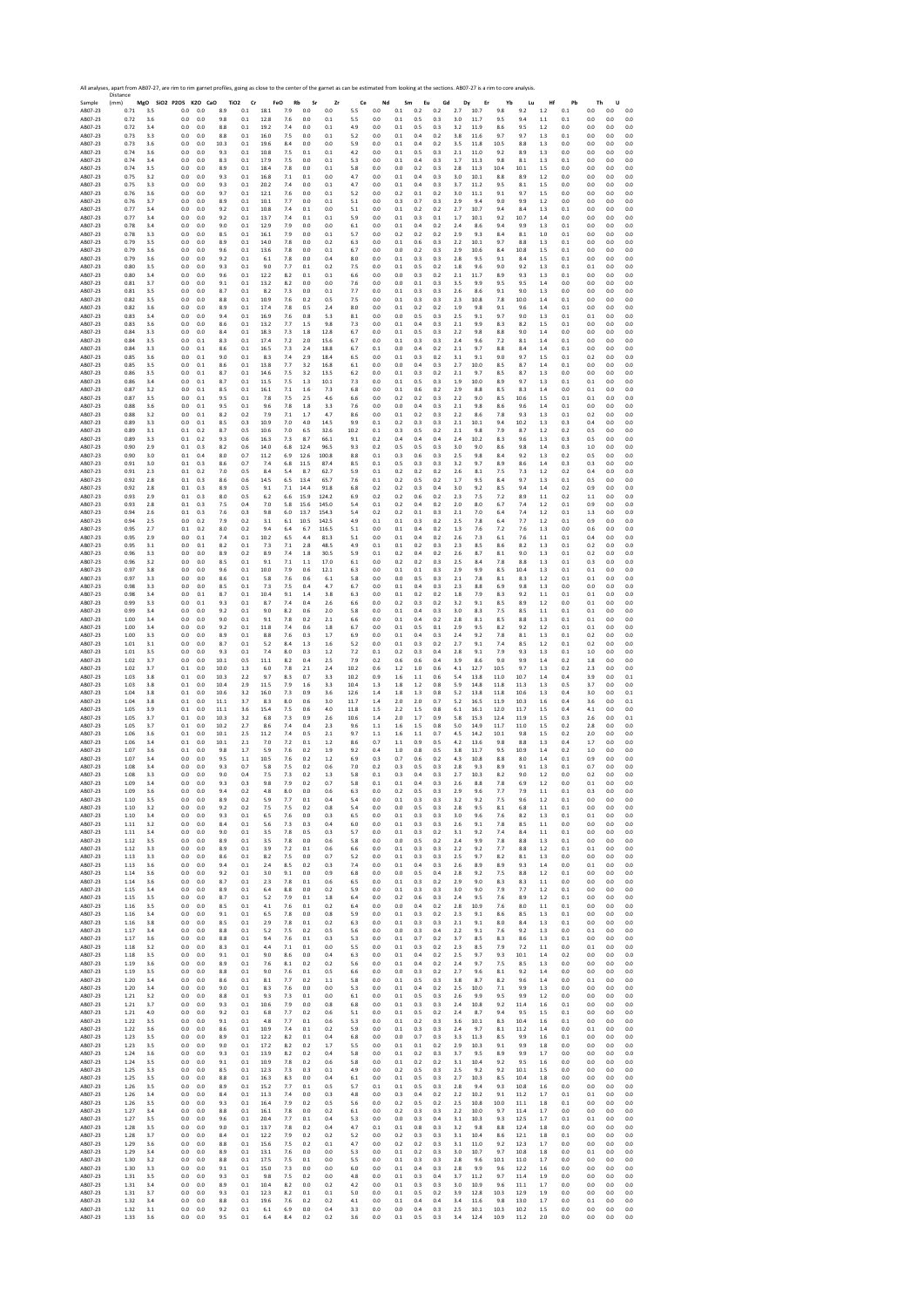|                    | All analyses, apart from AB07-27, are rim to rim garnet profiles, going as close to the center of the garnet as can be estimated from looking at the sections. AB07-27 is a rim to core analysis.<br>Distance |            |                              |            |            |                                   |              |            |            |            |            |            |            |            |            |            |                |            |              |            |            |              |              |            |
|--------------------|---------------------------------------------------------------------------------------------------------------------------------------------------------------------------------------------------------------|------------|------------------------------|------------|------------|-----------------------------------|--------------|------------|------------|------------|------------|------------|------------|------------|------------|------------|----------------|------------|--------------|------------|------------|--------------|--------------|------------|
| Sample<br>AB07-23  | (mm)<br>1.33                                                                                                                                                                                                  | 3.6        | MgO SiO2 P2O5 K2O CaO<br>0.0 | 0.0        | 9.2        | TiO <sub>2</sub><br>Cr<br>$0.1\,$ | FeO<br>6.7   | Rb<br>7.8  | Sr<br>0.0  | Zr<br>0.0  | Ce<br>3.8  | Nd<br>0.0  | Sm<br>0.2  | Eu<br>0.5  | Gd<br>0.3  | Dy<br>3.6  | Er<br>11.2     | Yb<br>10.0 | Lu<br>11.0   | Hf<br>1.8  | Pb<br>0.0  | Th<br>0.0    | U<br>0.0     | 0.0        |
| AB07-23            | 1.34                                                                                                                                                                                                          | 3.5        | 0.0                          | 0.0        | 9.4        | 0.1                               | 10.4         | 8.7        | 0.1        | 0.0        | 3.3        | 0.0        | 0.0        | 0.3        | 0.3        | 3.1        | 10.7           | 10.5       | 11.7         | 1.8        | 0.0        | 0.0          | 0.0          | 0.0        |
| AB07-23            | 1.34                                                                                                                                                                                                          | 3.3        | 0.0                          | 0.0        | 8.5        | 0.1                               | 5.7          | 7.3        | 0.2        | 0.0        | 2.8        | 0.0        | 0.1        | 0.1        | 0.2        | 3.1        | 10.3           | 9.7        | 10.8         | 1.6        | 0.0        | 0.0          | 0.0          | $0.0\,$    |
| AB07-23            | 1.35                                                                                                                                                                                                          | 3.7        | 0.0                          | 0.0        | 9.1        | 0.1                               | 9.6          | 8.1        | 0.2        | 0.0        | 3.0        | 0.0        | 0.1        | 0.2        | 0.3        | 3.0        | 11.6           | 10.4       | 11.4         | 1.9        | 0.0        | 0.1          | 0.0          | 0.0        |
| AB07-23            | 1.35                                                                                                                                                                                                          | 3.2        | 0.0                          | 0.0        | 8.4        | 0.1                               | 4.5          | 7.3        | 0.2        | 0.1        | 3.1        | 0.0        | 0.0        | 0.4        | 0.3        | 3.3        | 10.0           | 9.2        | 12.1         | 1.7        | 0.1        | 0.0          | 0.0          | 0.0        |
| AB07-23            | 1.36                                                                                                                                                                                                          | 3.3        | 0.0                          | 0.0        | 8.9        | 0.1                               | 11.3         | 7.7        | 0.1        | 0.1        | 3.5        | 0.0        | 0.0        | 0.3        | 0.3        | 2.0        | 11.1           | 10.2       | 9.9          | 1.7        | 0.0        | 0.0          | 0.0          | 0.0        |
| AB07-23            | 1.36                                                                                                                                                                                                          | 3.7        | 0.0                          | 0.0        | 9.3        | 0.1                               | 12.1         | 8.1        | 0.2        | 0.1        | 3.5        | 0.0        | 0.1        | 0.4        | 0.2        | 4.3        | 11.9           | 10.0       | 12.9         | 1.7        | 0.1        | 0.0          | 0.0          | 0.0        |
| AB07-23            | 1.37                                                                                                                                                                                                          | 3.6        | 0.0                          | 0.0        | 9.1        | 0.1                               | 8.0          | 8.0        | 0.3        | 0.2        | 3.2        | 0.0        | 0.0        | 0.5        | 0.3        | 2.9        | 12.3           | 10.3       | 12.3         | 1.7        | 0.1        | 0.0          | 0.0          | 0.0        |
| AB07-23            | 1.37                                                                                                                                                                                                          | 3.4        | 0.0                          | 0.0        | 8.7        | 0.1                               | 7.0          | 7.5        | 0.1        | 0.7        | 3.3        | 0.0        | 0.1        | 0.4        | 0.2        | 2.9        | 11.6           | 11.3       | 11.2         | 1.6        | 0.0        | 0.0          | 0.0          | 0.0        |
| AB07-23            | 1.37                                                                                                                                                                                                          | 3.5        | 0.0                          | 0.0        | 9.3        | 0.1                               | 13.4         | 8.0        | 0.1        | 0.0        | 3.6        | 0.0        | 0.2        | 0.6        | 0.3        | 3.4        | 10.2           | 10.6       | 11.7         | 1.8        | 0.0        | 0.0          | 0.0          | 0.0        |
| AB07-23            | 1.38                                                                                                                                                                                                          | 3.5        | 0.0                          | 0.0        | 9.2        | 0.1                               | 10.3         | 8.0        | $0.0\,$    | 0.3        | 3.9        | 0.0        | 0.1        | 0.5        | 0.3        | 2.6        | 10.2           | 9.4        | 12.0         | $2.1\,$    | 0.0        | 0.0          | 0.0          | 0.0        |
| AB07-23            | 1.38                                                                                                                                                                                                          | 3.5        | 0.0                          | 0.0        | 8.7        | 0.1                               | 13.4         | 8.4        | 0.0        | 0.1        | 4.0        | 0.0        | 0.3        | 0.7        | 0.1        | 2.9        | 12.0           | 10.3       | 12.2         | 1.9        | 0.1        | 0.0          | 0.0          | 0.0        |
| AB07-23            | 1.39                                                                                                                                                                                                          | 4.1        | 0.0                          | 0.0        | 9.0        | 0.1                               | 10.0         | 7.6        | 0.0        | 0.3        | 4.4        | 0.0        | 0.2        | 0.5        | 0.3        | 2.8        | 10.6           | 9.7        | 12.6         | 1.9        | 0.0        | 0.0          | 0.0          | 0.0        |
| AB07-23            | 1.39                                                                                                                                                                                                          | 3.4        | 0.0                          | 0.0        | 8.9        | 0.1                               | 11.3         | 7.6        | 0.2        | 0.2        | 4.5        | 0.0        | 0.1        | 0.4        | 0.4        | 3.1        | 9.2            | 10.8       | 11.7         | 1.9        | 0.0        | 0.1          | 0.0          | 0.0        |
| AB07-23            | 1.40                                                                                                                                                                                                          | 3.6        | 0.0                          | 0.0        | 8.8        | 0.1                               | 15.9         | 7.7        | 0.0        | 0.1        | 4.1        | 0.0        | 0.1        | 0.3        | 0.4        | 3.2        | 10.6           | 9.4        | 11.8         | 2.0        | 0.0        | 0.0          | 0.0          | 0.0        |
| AB07-23            | 1.40                                                                                                                                                                                                          | 3.6        | 0.0                          | 0.0        | 10.2       | 0.1                               | 21.6         | 8.1        | 0.0        | 0.1        | 5.0        | 0.0        | 0.0        | 0.5        | 0.3        | 3.1        | 11.1           | 8.4        | 12.2         | 2.0        | 0.1        | 0.0          | 0.0          | 0.0        |
| AB07-23            | 1.41                                                                                                                                                                                                          | 3.6        | 0.0                          | 0.0        | 8.5        | 0.1                               | 14.3         | 7.9        | 0.0        | 0.1        | 4.8        | 0.0        | 0.2        | 0.3        | 0.3        | 3.6        | 10.1           | 10.0       | 11.6         | 1.8        | 0.0        | 0.0          | 0.0          | 0.0        |
| AB07-23            | 1.41                                                                                                                                                                                                          | 3.6        | 0.0                          | 0.0        | 9.0        | 0.1                               | 21.1         | 8.2        | 0.1        | 0.1        | 5.1        | 0.0        | 0.2        | 0.2        | 0.3        | 2.3        | 10.2           | 10.3       | 13.8         | 2.1        | 0.0        | 0.0          | 0.0          | 0.0        |
| AB07-23            | 1.42                                                                                                                                                                                                          | 3.4        | 0.0                          | 0.0        | 9.3        | 0.1                               | 12.9         | 7.7        | 0.1        | 0.1        | 5.8        | 0.0        | 0.1        | 0.2        | 0.2        | 3.3        | 10.5           | 9.3        | 12.9         | 1.8        | 0.0        | 0.0          | 0.0          | 0.0        |
| AB07-23            | 1.42                                                                                                                                                                                                          | 3.3        | 0.0                          | 0.0        | 8.5        | 0.1                               | 18.6         | 7.7        | 0.0        | 0.1        | 4.9        | 0.0        | 0.0        | 0.4        | 0.2        | 3.3        | 9.2            | 9.3        | 10.9         | 1.9        | 0.0        | 0.0          | 0.0          | 0.0        |
| AB07-23            | 1.42                                                                                                                                                                                                          | 3.5        | 0.0                          | 0.0        | 9.9        | 0.1                               | 23.0         | 7.9        | 0.0        | 0.2        | 5.4        | 0.0        | 0.1        | 0.4        | 0.2        | 2.3        | 9.4            | 9.3        | 11.4         | 2.0        | 0.0        | 0.0          | 0.0          | 0.0        |
| AB07-23            | 1.43                                                                                                                                                                                                          | 3.6        | 0.0                          | 0.0        | 9.4        | 0.1                               | 17.0         | 8.3        | 0.0        | 0.1        | 5.2        | 0.0        | 0.1        | 0.6        | 0.3        | 2.0        | 10.1           | 10.5       | 12.6         | 2.2        | 0.0        | 0.0          | 0.0          | 0.0        |
| AB07-23            | 1.43                                                                                                                                                                                                          | 3.6        | 0.0                          | 0.0        | 8.3        | 0.1                               | 17.3         | 8.1        | 0.0        | 0.0        | 5.9        | 0.0        | 0.0        | 0.3        | 0.2        | 3.0        | 9.3            | 10.0       | 12.1         | 2.2        | 0.0        | 0.0          | 0.0          | 0.0        |
| AB07-23            | 1.44                                                                                                                                                                                                          | 3.4        | 0.0                          | 0.0        | 8.4        | 0.1                               | 16.1         | 7.0        | 0.1        | 0.1        | 5.6        | 0.0        | 0.1        | 0.2        | 0.2        | 2.6        | 9.1            | 9.5        | 10.3         | 2.0        | 0.0        | 0.0          | 0.0          | 0.0        |
| AB07-23            | 1.44                                                                                                                                                                                                          | 3.5        | 0.0                          | 0.0        | 8.3        | 0.1                               | 20.4         | 7.9        | 0.0        | 0.1        | 5.6        | 0.0        | 0.1        | 0.4<br>0.1 | 0.3        | 3.3        | 9.3<br>10.0    | 9.5        | 11.5         | 1.9        | 0.1        | 0.0          | 0.0          | 0.0        |
| AB07-23<br>AB07-23 | 1.45<br>1.45                                                                                                                                                                                                  | 3.3<br>3.5 | 0.0<br>0.0                   | 0.0<br>0.0 | 8.0<br>8.5 | 0.1<br>0.1                        | 17.2<br>9.6  | 7.5<br>7.9 | 0.0<br>0.0 | 0.2<br>0.1 | 5.2<br>5.3 | 0.0<br>0.0 | 0.2<br>0.0 | 0.4        | 0.3<br>0.3 | 3.5<br>2.7 | 9.8            | 8.6<br>8.7 | 10.1<br>11.7 | 1.8<br>2.1 | 0.1<br>0.1 | 0.1<br>0.0   | 0.0<br>0.0   | 0.0<br>0.0 |
| AB07-23            | 1.46                                                                                                                                                                                                          | 3.8        | 0.0                          | 0.0        | 9.7        | 0.1                               | 16.6         | 8.0        | 0.1        | $0.1\,$    | 4.9        | 0.0        | 0.2        | 0.4        | 0.3        | 2.6        | 9.3            | 10.0       | 10.4         | $2.1\,$    | 0.0        | 0.0          | 0.0          | 0.0        |
| AB07-23            | 1.46                                                                                                                                                                                                          | 3.4        | 0.0                          | 0.0        | 7.8        | 0.1                               | 15.2         | 7.3        | 0.0        | 0.1        | 5.0        | 0.0        | 0.1        | 0.3        | 0.2        | 3.0        | 8.8            | 9.3        | 10.7         | 1.8        | 0.1        | 0.0          | 0.0          | 0.0        |
| AB07-23            | 1.47<br>1.47                                                                                                                                                                                                  | 3.6        | 0.0<br>0.0                   | 0.0<br>0.0 | 9.2<br>8.6 | 0.1<br>0.1                        | 16.0<br>16.5 | 7.7<br>7.7 | 0.1<br>0.0 | 0.2<br>0.2 | 5.4<br>4.7 | 0.0<br>0.0 | 0.0<br>0.1 | 0.5<br>0.4 | 0.2<br>0.2 | 3.9<br>22  | 9.0<br>8.8     | 9.8<br>8.8 | 11.6<br>11.7 | 1.9<br>1.9 | 0.0        | 0.0<br>0.0   | 0.0<br>0.0   | 0.0<br>0.0 |
| AB07-23<br>AB07-23 | 1.47                                                                                                                                                                                                          | 3.5<br>3.5 | 0.0                          | 0.0        | 7.8        | 0.1                               | 13.5         | 7.5        | 0.0        | 0.2        | 4.9        | 0.0        | 0.2        | 0.3        | 0.2        | 2.3        | 8.6            | 8.9        | 11.4         | 1.9        | 0.0<br>0.0 | 0.0          | 0.0          | 0.0        |
| AB07-23            | 1.48                                                                                                                                                                                                          | 3.6        | 0.0                          | 0.0        | 8.6        | 0.1                               | 19.1         | 7.8        | 0.0        | 0.1        | 5.5        | 0.0        | 0.1        | 0.4        | 0.3        | 2.6        | 8.3            | 8.7        | 11.3         | 1.9        | 0.0        | 0.1          | 0.0          | 0.0        |
| AB07-23            | 1.48                                                                                                                                                                                                          | 3.6        | 0.0                          | 0.0        | 9.3        | 0.1                               | 7.3          | 7.8        | 0.0        | 0.1        | 4.7        | 0.0        | 0.1        | 0.4        | 0.3        | 2.8        | 9.5            | 8.4        | 10.5         | 1.7        | 0.1        | 0.1          | 0.0          | 0.0        |
| AB07-23            | 1.49                                                                                                                                                                                                          | 3.5        | 0.0                          | 0.0        | 8.8        | 0.1<br>0.1                        | 9.2          | 7.5        | 0.0        | 0.1        | 5.0        | 0.0        | 0.0        | 0.8        | 0.3        | 2.8        | 9.2            | 8.8        | 10.7         | 1.9        | 0.0        | 0.0          | 0.0          | 0.0        |
| AB07-23            | 1.49                                                                                                                                                                                                          | 3.8        | 0.0                          | 0.0        | 8.3        | 0.1                               | 7.1          | 7.7        | 0.0        | 0.0        | 5.7        | 0.0        | 0.1        | 0.3        | 0.2        | 2.9        | 9.3            | 8.6        | 11.0         | 1.8        | 0.0        | 0.0          | 0.0          | 0.0        |
| AB07-23            | 1.50                                                                                                                                                                                                          | 3.6        | 0.0                          | 0.0        | 8.5        |                                   | 12.0         | 7.8        | 0.0        | 0.1        | 5.3        | 0.0        | 0.1        | 0.4        | 0.3        | 3.2        | 9.2            | 9.6        | 11.7         | 1.8        | 0.1        | 0.1          | 0.0          | 0.0        |
| AB07-23            | 1.50                                                                                                                                                                                                          | 4.3        | 0.0                          | 0.0        | 8.3        | 0.1                               | 15.6         | 8.0        | 0.0        | 0.0        | 5.1        | 0.0        | 0.0        | 0.5        | 0.2        | 2.9        | 10.4           | 9.2        | 11.7         | 2.2        | 0.1        | 0.0          | 0.0          | 0.0        |
| AB07-23            | 1.51                                                                                                                                                                                                          | 3.5        | 0.0                          | 0.0        | 8.6        | 0.1                               | 16.5         | 7.7        | 0.0        | 0.1        | 5.3        | 0.0        | 0.2        | 0.2        | 0.2        | 3.6        | 10.1           | 9.0        | 12.0         | 1.9        | 0.1        | 0.1          | 0.0          | 0.0        |
| AB07-23            | 1.51                                                                                                                                                                                                          | 3.8        | 0.0                          | 0.0        | 9.0        | 0.1                               | 15.6         | 7.4        | 0.0        | 0.0        | 6.3        | 0.0        | 0.1        | 0.4        | 0.2        | 3.5        | 10.0           | 9.4        | 11.8         | 1.9        | 0.1        | 0.1          | 0.0          | 0.0        |
| AB07-23            | 1.52                                                                                                                                                                                                          | 3.4        | 0.0                          | 0.0        | 8.2        | 0.1                               | 11.6         | 7.5        | 0.0        | 0.1        | 5.0        | 0.0        | 0.1        | 0.4        | 0.2        | 3.1        | 9.7            | 9.2        | 12.2         | 1.7        | 0.1        | 0.1          | 0.0          | 0.0        |
| AB07-23            | 1.52                                                                                                                                                                                                          | 4.1        | 0.0                          | 0.0        | 9.3        | 0.1                               | 13.8         | 8.5        | 0.0        | 0.4        | 6.5        | 0.0        | 0.1        | 0.1        | 0.2        | 3.2        | 10.1           | 9.4        | 12.2         | 1.9        | 0.1        | 0.0          | 0.0          | 0.0        |
| AB07-23            | 1.52                                                                                                                                                                                                          | 3.6        | 0.0                          | 0.0        | 8.6        | 0.1                               | 12.6         | 8.4        | 0.0        | 0.0        | 5.3        | 0.0        | 0.1        | 0.5        | 0.2        | 2.9        | 9.3            | 8.2        | 11.1         | 1.7        | 0.1        | 0.0          | 0.0          | 0.0        |
| AB07-23            | 1.53                                                                                                                                                                                                          | 3.5        | 0.0                          | 0.0        | 8.2        | 0.1                               | 14.7         | 7.5        | 0.0        | 0.1        | 5.9        | 0.0        | 0.1        | 0.6        | 0.2        | 2.6        | 7.7            | 9.4        | 12.3         | 2.0        | 0.0        | 0.1          | 0.0          | 0.0        |
| AB07-23            | 1.53                                                                                                                                                                                                          | 3.4        | 0.0                          | 0.0        | 8.8        | 0.1                               | 20.4         | 7.5        | 0.0        | 0.0        | 6.2        | 0.0        | 0.1        | 0.5        | 0.3        | 2.6        | 8.5            | 9.1        | 10.4         | 2.0        | 0.0        | 0.0          | 0.0          | 0.0        |
| AB07-23            | 1.54                                                                                                                                                                                                          | 3.6        | 0.0                          | 0.0        | 10.0       | 0.1                               | 13.4         | 7.8        | 0.1        | 0.2        | 5.5        | 0.0        | 0.1        | 0.5        | 0.2        | 3.1        | 9.2            | 9.0        | 12.3         | 2.1        | 0.0        | 0.0          | 0.0          | 0.0        |
| AB07-23            | 1.54                                                                                                                                                                                                          | 3.7        | 0.0                          | 0.0        | 9.1        | 0.1                               | 15.8         | 8.3        | 0.0        | 0.0        | 5.2        | 0.0        | 0.1        | 0.2        | 0.4        | 2.8        | 10.3           | 10.4       | 12.6         | 2.0        | 0.0        | 0.0          | 0.0          | 0.0        |
| AB07-23            | 1.55<br>1.55                                                                                                                                                                                                  | 3.4        | 0.0                          | 0.0        | 8.9<br>9.3 | 0.1                               | 13.7         | 7.8        | 0.0<br>0.0 | 0.1        | 4.8<br>5.5 | 0.0<br>0.0 | 0.1        | 0.3        | 0.2<br>0.3 | 3.2        | 7.8            | 9.4<br>8.9 | 12.5         | 2.1        | 0.0<br>0.1 | 0.1          | 0.0          | 0.0        |
| AB07-23<br>AB07-23 | 1.56                                                                                                                                                                                                          | 3.5<br>3.4 | 0.0<br>0.0                   | 0.0<br>0.0 | 8.8        | 0.1<br>0.1                        | 14.0<br>16.8 | 7.8<br>7.6 | 0.0        | 0.0<br>0.0 | 3.8        | 0.0        | 0.1<br>0.1 | 0.5<br>0.4 | 0.3        | 3.0<br>2.9 | $8.8\,$<br>8.4 | 8.6        | 11.4<br>12.5 | 2.0<br>2.0 | 0.0        | 0.0<br>0.0   | 0.0<br>0.0   | 0.0<br>0.0 |
| AB07-23            | 1.56                                                                                                                                                                                                          | 3.2        | 0.0                          | 0.0        | 8.4        | 0.1                               | 18.2         | 6.9        | 0.0        | 0.0        | 4.5        | 0.0        | 0.1        | 0.3        | 0.2        | 3.0        | 9.6            | 8.5        | 10.1         | 1.8        | 0.0        | 0.0          | 0.0          | 0.0        |
| AB07-23            | 1.57                                                                                                                                                                                                          | 3.6        | 0.0                          | 0.0        | 8.8        | 0.1                               | 23.5         | 8.2        | 0.1        | 0.1        | 4.1        | 0.0        | 0.2        | 0.4        | 0.2        | 3.4        | 10.5           | 9.5        | 12.3         | 2.1        | 0.0        | 0.0          | 0.0          | 0.0        |
| AB07-23            | 1.57                                                                                                                                                                                                          | 3.6        | 0.0                          | 0.0        | 8.9        | 0.1                               | 15.0         | 8.2        | 0.0        | 0.1        | 5.4        | 0.0        | 0.1        | $0.6\,$    | 0.3        | 2.1        | 10.5           | 10.2       | 12.2         | $2.1\,$    | 0.1        | 0.1          | 0.0          | 0.0        |
| AB07-23            | 1.58                                                                                                                                                                                                          | 4.1        | 0.0                          | 0.0        | 8.4        | 0.1                               | 14.8         | 7.4        | 0.0        | 0.0        | 3.8        | 0.0        | 0.1        | 0.2        | 0.2        | 2.8        | 10.0           | 9.3        | 12.1         | 2.0        | 0.0        | 0.1          | 0.0          | 0.0        |
| AB07-23            | 1.58                                                                                                                                                                                                          | 3.4        | 0.0                          | 0.0        | 8.7        | 0.1                               | 19.0         | 7.2        | 0.1        | 0.0        | 3.9        | 0.0        | 0.1        | 0.2        | 0.2        | 2.2        | 8.7            | 9.7        | 12.7         | 2.0        | 0.0        | 0.1          | 0.0          | 0.0        |
| AB07-23            | 1.58                                                                                                                                                                                                          | 3.4        | 0.0                          | 0.0        | 9.4        | 0.1                               | 13.4         | 8.0        | 0.0        | 0.1        | 3.7        | 0.0        | 0.1        | 0.3        | 0.4        | 3.0        | 10.1           | 9.9        | 12.6         | 2.0        | 0.0        | 0.0          | 0.0          | 0.0        |
| AB07-23            | 1.59                                                                                                                                                                                                          | 3.3        | 0.0                          | 0.0        | 8.7        | 0.1                               | 21.3         | 8.1        | 0.0        | 0.1        | 4.4        | 0.0        | 0.0        | 0.3        | 0.3        | 3.3        | 11.3           | 9.0        | 12.0         | 2.0        | 0.1        | 0.1          | 0.0          | 0.0        |
| AB07-23            | 1.59                                                                                                                                                                                                          | 3.6        | 0.0                          | 0.0        | 8.6        | 0.1                               | 14.8         | 8.1        | 0.0        | 0.0        | 4.8        | 0.0        | 0.1        | 0.6        | 0.3        | 2.6        | 10.6           | 9.2        | 12.5         | 2.2        | 0.1        | 0.1          | 0.0          | 0.0        |
| AB07-23            | 1.60                                                                                                                                                                                                          | 3.5        | 0.0                          | 0.0        | 8.7        | 0.1                               | 12.1         | 7.6        | 0.0        | 0.1        | 3.8        | 0.0        | 0.2        | 0.5        | 0.2        | 3.0        | 9.8            | 8.9        | 12.1         | 2.0        | 0.0        | 0.1          | 0.0          | 0.0        |
| AB07-23            | 1.60                                                                                                                                                                                                          | 3.3        | 0.0                          | 0.0        | 8.6        | 0.1                               | 11.8         | 7.4        | 0.0        | 0.2        | 3.8        | 0.0        | 0.0        | 0.3        | 0.2        | 3.3        | 10.1           | 9.7        | 12.1         | 2.0        | 0.0        | 0.0          | 0.0          | 0.0        |
| AB07-23            | 1.61                                                                                                                                                                                                          | 3.5        | 0.0                          | 0.0        | 9.2        | 0.1                               | 14.0         | 8.0        | 0.0        | 0.0        | 4.4        | 0.0        | 0.0        | 0.4        | 0.3        | 2.4        | 9.2            | 8.3        | 11.5         | 1.8        | 0.0        | 0.0          | 0.0          | 0.0        |
| AB07-23            | 1.61                                                                                                                                                                                                          | 3.5        | 0.0                          | 0.0        | 8.9        | 0.1                               | 22.4         | 7.5        | 0.0        | 0.2        | 3.8        | 0.0        | 0.1        | 0.4        | 0.2        | 3.8        | 10.4           | 9.8        | 11.6         | 2.1        | 0.1        | 0.1          | 0.0          | 0.0        |
| AB07-23            | 1.62                                                                                                                                                                                                          | 3.5        | 0.0                          | 0.0        | 8.9        | 0.1                               | 19.8         | 7.9        | 0.1        | 0.0        | 5.5        | 0.0        | 0.0        | 0.3        | 0.3        | 3.2        | 10.5           | 9.0        | 12.0         | 2.2        | 0.1        | 0.2          | 0.0          | 0.0        |
| AB07-23            | 1.62                                                                                                                                                                                                          | 3.5        | 0.0                          | 0.0        | 8.7        | 0.1                               | 21.2         | 8.0        | 0.0        | 0.0        | 4.4        | 0.0        | 0.0        | 0.4        | 0.3        | 2.5        | 10.6           | 9.2        | 12.2         | 1.9        | 0.1        | 0.2          | 0.0          | 0.0        |
| AB07-23            | 1.63                                                                                                                                                                                                          | 3.3        | 0.0                          | 0.0        | 8.6        | 0.1                               | 14.8         | 7.8        | 0.0        | 0.0        | 4.4        | 0.0        | 0.1        | 0.3        | 0.2        | 2.9        | 9.6            | 8.2        | 11.2         | 2.0        | 0.0        | 0.1          | 0.0          | 0.0        |
| AB07-23            | 1.63                                                                                                                                                                                                          | 3.5        | 0.0                          | 0.0        | 9.3        | 0.1                               | 11.6         | 7.9        | 0.2        | 0.0        | 4.1        | 0.0        | 0.0        | 0.5        | 0.3        | 2.4        | 9.8            | 8.3        | 12.0         | 1.9        | 0.1        | 0.2          | 0.0          | 0.0        |
| AB07-23            | 1.63                                                                                                                                                                                                          | 3.5        | 0.0                          | 0.0        | 8.4        | 0.1                               | 19.2         | 7.9        | 0.0        | 0.2        | 4.7        | 0.0        | 0.2        | 0.2        | 0.2        | 2.7        | 9.5            | 9.4        | 10.7         | 2.0        | 0.1        | 0.1          | 0.0          | 0.0        |
| AB07-23            | 1.64                                                                                                                                                                                                          | 3.5        | 0.0                          | 0.0        | 8.8        | 0.1                               | 15.6         | 7.7        | 0.0        | 0.1        | 4.3        | 0.0        | 0.1        | 0.3        | 0.2        | 2.9        | 9.6            | 8.6        | 11.9         | 1.9        | 0.1        | 0.2          | 0.0          | 0.0        |
| AB07-23            | 1.64                                                                                                                                                                                                          | 3.4        | 0.0                          | 0.0        | 9.2        | 0.1                               | 10.0         | 7.4        | 0.0        | 0.0        | 5.0        | 0.0        | 0.2        | 0.4        | 0.3        | 3.0        | 9.3            | 8.8        | 11.0         | 1.7        | 0.1        | 1.1          | 0.0          | 0.0        |
| AB07-23            | 1.65                                                                                                                                                                                                          | 3.1        | 0.0                          | 0.0        | 8.6        | 0.1                               | 13.1         | 6.9        | 0.0        | 0.3        | 5.0        | 0.2        | 0.2        | 0.4        | 0.3        | 1.8        | 8.7            | 7.3        | 9.9          | 1.6        | 0.1        | 6.6          | 0.0          | 0.1        |
| AB07-23            | 1.65                                                                                                                                                                                                          | 3.3        | 0.0                          | 0.0        | 8.3        | 0.8                               | 18.9         | 7.4        | 0.0        | 0.1        | 5.2        | 1.0        | 0.9        | 0.6        | 0.3        | 3.0        | 10.2           | 8.4        | 9.8          | 1.8        | 0.1        | 23.1         | 0.0          | 0.7        |
| AB07-23            | 1.66                                                                                                                                                                                                          | 3.5        | 0.0                          | 0.0        | 8.9        | 1.9                               | 13.0         | 8.1        | 0.0        | 0.3        | 9.4        | 4.0        | 3.4        | 1.1        | 0.4        | 2.7        | 9.3            | 8.4        | 11.4         | 2.0        | 0.2        | 46.6         | 0.0          | 1.5        |
| AB07-23            | 1.66                                                                                                                                                                                                          | 3.6        | 0.0                          | 0.0        | 9.0        | 3.4                               | 18.8         | 8.3        | 0.2        | 0.3        | 12.9       | 5.4        | 4.7        | 1.4        | 0.4        | 3.2        | 10.4           | 7.7        | 11.3         | 1.9        | 0.3        | 63.4         | 0.0          | 2.1        |
| AB07-23            | 1.67                                                                                                                                                                                                          | 3.4        | 0.0                          | 0.0        | 8.7        | 4.6                               | 26.6         | 8.5        | 0.0        | 0.5        | 15.6       | 8.1        | 5.7        | 1.9        | 0.4        | 3.9        | 8.8            | 9.0        | 12.1         | 1.8        | 0.4        | 69.4         | 0.0          | 2.2        |
| AB07-23            | 1.67                                                                                                                                                                                                          | 3.4        | 0.0                          | 0.0        | 8.5        | 4.9                               | 21.6         | 9.1        | 0.1        | 0.7        | 16.5       | 7.7        | 5.7        | 1.7        | 0.4        | 3.1        | 9.1            | 8.5        | 10.4         | 1.7        | 0.3        | 63.6         | 0.0          | 2.0        |
| AB07-23            | 1.68                                                                                                                                                                                                          | 3.4        | 0.0                          | 0.0        | 8.7        | 5.0                               | 20.7         | 8.5        | 0.0        | 0.7        | 14.3       | 8.9        | 5.9        | 1.4        | 0.5        | 4.1        | 9.5            | 8.2        | 11.1         | 1.7        | 0.5        | 64.1         | 0.0          | 1.5        |
| AB07-23            | 1.68                                                                                                                                                                                                          | 3.3        | 0.1                          | 0.0        | 8.7        | 5.1                               | 19.1         | 8.4        | 0.0        | 0.6        | 16.4       | 7.1        | 5.5        | 1.6        | 0.5        | 3.4        | 8.5            | 9.2        | 11.7         | 1.7        | 0.4        | 59.1         | 0.0          | 1.9        |
| AB07-23            | 1.68                                                                                                                                                                                                          | 3.3        | 0.0                          | 0.0        | 8.7        | 4.3                               | 17.7         | 8.3        | 0.0        | 0.5        | 12.4       | 5.7        | 4.3        | 1.0        | 0.4        | 3.1        | 9.6            | 8.0        | 10.4         | 1.6        | 0.3        | 45.6         | 0.0          | $1.5\,$    |
| AB07-23<br>AB07-23 | 1.69                                                                                                                                                                                                          | 3.3<br>3.5 | 0.0<br>0.0                   | 0.0<br>0.0 | 8.5<br>8.7 | 3.8<br>2.4                        | 12.9<br>12.8 | 8.2<br>8.3 | 0.0<br>0.1 | 0.4<br>0.4 | 9.8<br>8.5 | 4.7        | 3.1<br>2.8 | 1.4<br>1.0 | 0.4<br>0.4 | 25<br>3.8  | 7.8<br>8.6     | 7.8<br>8.0 | 10.7<br>9.9  | 1.7        | 0.2<br>0.1 | 35.5<br>24.4 | 0.0          | 1.0<br>0.8 |
| AB07-23            | 1.69<br>1.70                                                                                                                                                                                                  | 3.5        | 0.0                          | 0.0        | 8.0        | 1.5                               | 13.2         | 7.9        | 0.0        | 0.1        | 8.9        | 3.6<br>2.2 | 1.5        | 0.9        | 0.3        | 2.6        | 8.8            | 7.6        | 10.3         | 1.6<br>1.7 | 0.1        | 14.0         | 0.0<br>0.0   | 0.4        |
| AB07-23            | 1.70                                                                                                                                                                                                          | 3.3        | 0.0                          | 0.0        | 9.4        | 1.2                               | 12.2         | 8.2        | 0.0        | 0.2        | 5.9        | 1.3        | 1.1        | 0.5        | 0.3        | 2.3        | 9.0            | 7.9        | 10.5         | 1.7        | 0.1        | 8.7          | 0.0          | 0.4        |
| AB07-23            | 1.71                                                                                                                                                                                                          | 5.5        | U.L                          | U.L        | 9.0        | 1.U                               | 9.8          | 8.5        | U.L        | υ.:        | 5.t        | υ.         | U.ŏ        | U. /       | 0.2        |            | 9.t            | 8.         | 10.,         | 1.6        | U.U        | 6.6          | U.L          | υ.:        |
| AB07-23            | 1.71                                                                                                                                                                                                          | 3.2        | 0.0                          | 0.0        | 8.2        | 0.4                               | 8.0          | 7.4        | 0.0        | 0.2        | 4.8        | 0.4        | 0.3        | 0.5        | 0.3        | 2.4        | 9.3            | 8.0        | 9.7          | 1.7        | 0.1        | 3.5          | 0.0          | 0.0        |
| AB07-23            | 1.72                                                                                                                                                                                                          | 3.3        | 0.0                          | 0.0        | 8.9        | 0.3                               | 9.5          | 7.6        | 0.0        | 0.0        | 5.0        | 0.2        | 0.2        | 0.4        | 0.3        | 2.8        | 9.8            | 7.3        | 10.2         | 1.7        | 0.1        | 1.9          | 0.0          | 0.0        |
| AB07-23            | 1.72                                                                                                                                                                                                          | 3.4        | 0.0                          | 0.0        | 8.7        | 0.2                               | 11.0         | 7.6        | 0.0        | 0.1        | 4.5        | 0.4        | 0.1        | 0.4        | 0.2        | 3.0        | 9.1            | 8.7        | 10.6         | 1.8        | 0.1        | 1.3          | 0.0          | 0.0        |
| AB07-23            | 1.73                                                                                                                                                                                                          | 3.7        | 0.0                          | 0.0        | 8.8        | 0.2                               | 11.6         | 8.0        | 0.0        | 0.0        | 4.7        | 0.1        | 0.1        | 0.3        | 0.3        | 3.0        | 10.0           | 8.5        | 10.9         | 1.7        | 0.0        | 1.1          | 0.0          | 0.0        |
| AB07-23            | 1.73                                                                                                                                                                                                          | 3.5        | 0.0                          | 0.0        | 8.5        | 0.1                               | 16.9         | 7.8        | 0.0        | 0.0        | 4.5        | 0.0        | 0.2        | 0.5        | 0.3        | 2.9        | 9.1            | 7.8        | 9.8          | 1.8        | 0.0        | 0.8          | 0.0          | 0.0        |
| AB07-23            | 1.73                                                                                                                                                                                                          | 3.4        | 0.0                          | 0.0        | 8.4        | 0.1                               | 15.1         | 7.4        | 0.2        | 0.0        | 4.8        | 0.0        | 0.1        | 0.3        | 0.3        | 2.5        | 8.5            | 7.6        | 10.8         | 1.8        | 0.0        | 0.4          | 0.0          | 0.0        |
| AB07-23            | 1.74                                                                                                                                                                                                          | 3.4        | 0.0                          | 0.0        | 8.3        | 0.1                               | 18.4         | 7.5        | 0.0        | 0.0        | 3.7        | 0.1        | 0.1        | 0.3        | 0.3        | 3.5        | 10.0           | 8.0        | 10.7         | 1.6        | 0.0        | 0.4          | 0.0          | 0.0        |
| AB07-23            | 1.74                                                                                                                                                                                                          | 3.4        | 0.0                          | 0.0        | 8.8        | 0.1                               | 16.3         | 7.8        | 0.0        | 0.1        | 4.3        | 0.0        | 0.1        | 0.5        | 0.2        | 3.1        | 8.2            | 8.8        | 10.8         | 1.7        | 0.0        | 0.4          | 0.0          | 0.0        |
| AB07-23            | 1.75                                                                                                                                                                                                          | 3.5        | 0.0                          | 0.0        | 8.8        | 0.1                               | 15.9         | 8.1        | 0.0        | 0.0        | 4.6        | 0.0        | 0.0        | 0.3        | 0.3        | 3.3        | 8.9            | 8.4        | 11.1         | 2.0        | 0.0        | 0.5          | 0.0          | 0.0        |
| AB07-23            | 1.75                                                                                                                                                                                                          | 3.4        | 0.0                          | 0.0        | 8.7        | 0.1                               | 16.4         | 7.5        | 0.0        | 0.1        | 4.9        | 0.0        | 0.1        | 0.4        | 0.2        | 2.4        | 9.2            | 8.2        | 10.5         | 1.9        | 0.0        | 0.5          | 0.0          | 0.0        |
| AB07-23            | 1.76                                                                                                                                                                                                          | 3.4        | 0.0                          | 0.0        | 8.9        | 0.1                               | 19.7         | 7.6        | 0.0        | 0.1        | 4.2        | 0.1        | 0.2        | 0.4        | 0.3        | 2.6        | 9.7            | 8.2        | 10.9         | 1.9        | 0.1        | 0.3          | 0.0          | 0.0        |
| AB07-23            | 1.76                                                                                                                                                                                                          | 3.5        | 0.0                          | 0.0        | 8.9        | $0.1\,$                           | 9.8          | 7.6        | $0.1\,$    | $0.1\,$    | 3.6        | 0.0        | 0.1        | 0.5        | 0.4        | 2.8        | 10.0           | 8.5        | 11.0         | 1.8        | 0.0        | 0.5          | $0.0\,$      | 0.0        |
| AB07-23            | 1.77                                                                                                                                                                                                          | 3.5        | 0.0                          | 0.0        | 9.6        | 0.1                               | 13.1         | 7.7        | 0.0        | 0.1        | 4.2        | 0.0        | 0.1        | 0.5        | 0.4        | 2.4        | 10.1           | 8.7        | 11.8         | 1.8        | 0.0        | 0.2          | 0.0          | 0.0        |
| AB07-23            | 1.77                                                                                                                                                                                                          | 3.9        | 0.0                          | 0.0        | 9.3        | 0.1                               | 13.6         | 8.4        | 0.0        | 0.1        | 4.5        | 0.0        | 0.3        | 0.2        | 0.2        | 2.9        | 10.1           | 8.2        | 11.6         | 1.9        | 0.0        | 0.2          | 0.0          | 0.0        |
| AB07-23            | 1.78                                                                                                                                                                                                          | 3.6        | 0.0                          | 0.0        | 8.9        | 0.1                               | 13.9         | 7.7        | 0.2        | 0.1        | 5.0        | 0.1        | 0.2        | 0.3        | 0.3        | 3.0        | 10.5           | 7.8        | 10.8         | 1.8        | 0.1        | 0.5          | 0.0          | 0.0        |
| AB07-23            | 1.78                                                                                                                                                                                                          | 3.7        | 0.0                          | 0.0        | 8.0        | $0.1\,$                           | 12.9         | 8.4        | $0.1\,$    | 0.2        | 4.5        | 0.1        | 0.3        | 0.4        | 0.2        | 3.2        | 9.1            | 7.3        | 10.7         | 1.7        | 0.0        | 0.3          | 0.0          | 0.0        |
| AB07-23            | 1.79                                                                                                                                                                                                          | 3.3        | 0.0                          | 0.0        | 8.4        | 0.1                               | 10.8         | 7.2        | 0.4        | 0.3        | 4.3        | $0.1\,$    | 0.1        | 0.4        | 0.2        | 3.5        | 8.3            | 7.3        | 8.8          | 1.8        | 0.0        | 0.4          | 0.0          | 0.0        |
| AB07-23            | 1.79                                                                                                                                                                                                          | 3.6        | 0.0                          | 0.0        | 8.6        | 0.1                               | 19.6         | 7.9        | 0.2        | 0.2        | 3.3        | 0.1        | 0.3        | 0.4        | 0.2        | 2.2        | 9.5            | 7.5        | 9.9          | 1.8        | 0.1        | 0.9          | 0.0          | 0.0        |
| AB07-23            | 1.79                                                                                                                                                                                                          | 3.8        | 0.0                          | 0.0        | 9.0        | 0.1                               | 18.3         | 8.3        | 0.1        | 0.2        | 4.2        | 0.0        | 0.2        | 0.2        | 0.4        | 2.6        | 9.1            | 8.6        | 11.8         | 1.9        | 0.1        | 0.2          | 0.0          | 0.0        |
| AB07-23            | 1.80                                                                                                                                                                                                          | 3.7        | 0.0                          | 0.0        | 8.3        | $0.1\,$                           | 14.5         | 8.0        | 0.3        | 0.2        | 3.3        | $0.1\,$    | 0.2        | 0.2        | 0.2        | 3.4        | 9.7            | 8.3        | 10.8         | 1.7        | 0.0        | 0.3          | 0.0          | 0.0        |
| AB07-23            | 1.80                                                                                                                                                                                                          | 3.5        | 0.0                          | 0.0        | 8.8        | 0.1                               | 19.0         | 7.8        | 0.2        | 0.5        | 4.4        | 0.2        | 0.3        | 0.4        | 0.4        | 2.5        | 10.0           | 7.9        | 12.5         | 1.9        | 0.0        | 0.7          | 0.0          | 0.0        |
| AB07-23            | 1.81                                                                                                                                                                                                          | 3.7        | 0.0                          | 0.0        | 10.0       | 0.1                               | 16.3         | 8.6        | 0.2        | 0.2        | 4.2        | 0.1        | 0.1        | 0.2        | 0.4        | 3.0        | 9.9            | 8.4        | 12.3         | 2.0        | 0.0        | 0.1          | 0.0          | 0.0        |
| AB07-23            | 1.81                                                                                                                                                                                                          | 3.7        | 0.0                          | 0.0        | 8.8        | 0.1                               | 14.4         | 8.1        | 0.0        | 0.2        | 3.9        | 0.0        | 0.1        | 0.7        | 0.4        | 2.2        | 10.2           | 8.8        | 11.1         | 1.9        | 0.0        | 0.5          | 0.0          | 0.0        |
| AB07-23            | 1.82                                                                                                                                                                                                          | 3.5        | 0.0                          | 0.0        | 9.5        | 0.1                               | 16.0         | 8.2        | 0.0        | 0.1        | 3.4        | 0.0        | 0.2        | 0.5        | 0.2        | 3.1        | 10.1           | 10.1       | 10.9         | 2.0        | 0.0        | 0.1          | 0.0          | 0.0        |
| AB07-23            | 1.82                                                                                                                                                                                                          | 3.2        | 0.0                          | 0.0        | 8.7        | 0.1                               | 25.3         | 7.2        | 0.0        | 0.1        | 3.7        | 0.0        | 0.1        | 0.4        | 0.2        | 3.5        | 9.3            | 8.0        | 10.8         | 1.7        | 0.0        | 0.7          | 0.0          | 0.0        |
| AB07-23            | 1.83                                                                                                                                                                                                          | 3.3        | 0.0                          | 0.0        | 8.6        | 0.1                               | 13.4         | 7.5        | 0.1        | 0.0        | 3.8        | 0.0        | 0.2        | 0.4        | 0.3        | 3.8        | 10.0           | 8.0        | 11.4         | 1.8        | 0.0        | 0.1          | 0.0          | 0.0        |
| AB07-23            | 1.83                                                                                                                                                                                                          | 3.4        | 0.0                          | 0.0        | 9.5        | 0.1                               | 15.0         | 7.7        | 0.0        | 0.1        | 4.1        | 0.0        | 0.1        | 0.3        | 0.3        | 3.2        | 10.4           | 9.4        | 11.2         | 2.0        | 0.0        | 0.1          | 0.0          | 0.0        |
| AB07-23            | 1.84                                                                                                                                                                                                          | 3.5        | 0.0                          | 0.0        | 10.1       | 0.1                               | 8.6          | 8.1        | 0.0        | 0.1        | 3.9        | 0.0        | 0.1        | 0.4        | 0.5        | 3.2        | 11.6           | 9.5        | 12.2         | 1.8        | 0.0        | 0.2          | 0.0          | 0.0        |
| AB07-23            | 1.84                                                                                                                                                                                                          | 3.4        | 0.0                          | 0.0        | 9.2        | 0.1                               | 7.4          | 7.3        | 0.0        | 0.0        | 3.0        | 0.0        | 0.1        | 0.7        | 0.3        | 2.9        | 10.5           | 8.9        | 9.8          | 1.6        | 0.1        | 0.1          | 0.0          | 0.0        |
| AB07-23            | 1.84                                                                                                                                                                                                          | 3.0        | 0.0                          | 0.0        | 8.0        | 0.1                               | 6.7          | 6.8        | 0.0        | 0.1        | 3.2        | 0.0        | 0.1        | 0.4        | 0.4        | 2.9        | 9.1            | 7.5        | 9.6          | 1.5        | 0.0        | 0.1          | 0.0          | 0.0        |
| AB07-23            | 1.85                                                                                                                                                                                                          | 3.3        | 0.0                          | 0.0        | 9.2        | 0.1                               | 4.6          | 7.5        | 0.1        | 0.1        | 3.2        | 0.0        | 0.1        | 0.2        | 0.4        | 3.2        | 9.7            | 8.5        | 10.5         | 1.6        | 0.0        | 0.1          | 0.0          | 0.0        |
| AB07-23            | 1.85                                                                                                                                                                                                          | 3.3        | 0.0                          | 0.0        | 8.7        | 0.1                               | 3.4          | 7.7        | 0.1        | 0.1        | 2.6        | 0.0        | 0.1        | 0.2        | 0.4        | 3.2        | 10.6           | 8.6        | 9.1          | 1.5        | 0.0        | 0.2          | 0.0          | 0.0        |
| AB07-23            | 1.86                                                                                                                                                                                                          | 3.4        | 0.0                          | 0.0        | 10.2       | 0.1                               | 8.9          | 8.0        | 0.0        | 0.1        | 2.7        | 0.0        | 0.2        | 0.4        | 0.3        | 3.6        | 10.2           | 8.2        | 10.3         | 1.4        | 0.0        | 0.3          | 0.0          | 0.0        |
| AB07-23            | 1.86                                                                                                                                                                                                          | 3.3        | 0.0                          | 0.0        | 8.9        | 0.1                               | 1.7          | 7.6        | 0.0        | 0.0        | 3.0        | 0.0        | 0.1        | 0.4        | 0.2        | 3.0        | 11.0           | 8.5        | 9.5          | 1.3        | 0.1        | 0.1          | 0.0          | 0.0        |
| AB07-23            | 1.87                                                                                                                                                                                                          | 3.5        | 0.0                          | 0.0        | 10.4       | 0.1                               | 7.0          | 7.5        | 0.0        | 0.0        | 2.4        | 0.0        | 0.0        | 0.3        | 0.3        | 3.8        | 11.0           | 8.2        | 10.0         | 1.5        | 0.0        | 0.4          | 0.0          | 0.0        |
| AB07-23            | 1.87                                                                                                                                                                                                          | 3.2        | 0.0                          | 0.0        | 9.2        | 0.1                               | 4.6          | 7.4        | 0.1        | 0.1        | 3.2        | 0.0        | 0.1        | 0.4        | 0.4        | 3.3        | 8.5            | 7.8        | 10.6         | 1.4        | 0.0        | 0.0          | 0.0          | 0.0        |
| AB07-23            | 1.88                                                                                                                                                                                                          | 3.2        | 0.0                          | 0.0        | 9.0        | $0.1\,$                           | 3.8          | 7.3        | $_{0.0}$   | $0.1\,$    | 2.6        | 0.0        | 0.0        | 0.3        | 0.4        | 3.0        | 8.6            | 8.4        | 8.8          | 1.3        | 0.0        | $0.1\,$      | 0.0          | 0.0        |
| AB07-23            | 1.88                                                                                                                                                                                                          | 3.2        | 0.0                          | 0.0        | 9.0        | 0.1                               | 4.5          | 9.9        | 0.0        | 0.1        | 2.7        | 0.0        | 0.1        | 0.7        | 0.3        | 2.7        | 9.9            | 8.1        | 9.4          | 1.4        | 0.0        | 0.2          | 0.0          | 0.0        |
| AB07-23            | 1.89                                                                                                                                                                                                          | 3.6        | 0.0                          | 0.0        | 9.6        | 0.1                               | 4.7          | 8.0        | 0.1        | 0.0        | 2.7        | 0.0        | 0.1        | 0.4        | 0.5        | 3.4        | 10.4           | 8.7        | 8.5          | 1.6        | 0.0        | 0.3          | 0.0          | 0.0        |
| AB07-23            | 1.89                                                                                                                                                                                                          | 3.7        | 0.0                          | 0.0        | 9.6        | 0.1                               | 8.8          | 8.3        | 0.0        | 0.0        | 3.2        | 0.0        | 0.1        | 0.5        | 0.3        | 3.9        | 10.1           | 9.2        | 9.7          | 1.6        | 0.0        | 0.1          | 0.0          | 0.0        |
| AB07-23            | 1.89                                                                                                                                                                                                          | 3.3        | 0.0                          | 0.0        | 8.6        | $0.1\,$                           | 6.9          | 7.4        | 0.1        | 0.1        | 3.1        | 0.0        | 0.1        | 0.4        | 0.2        | 3.5        | 10.3           | 8.1        | 10.4         | $1.5\,$    | 0.0        | 0.1          | 0.0          | 0.0        |
| AB07-23            | 1.90                                                                                                                                                                                                          | 3.6        | 0.0                          | 0.0        | 9.9        | 0.1                               | 3.0          | 8.9        | 0.0        | 0.0        | 3.4        | 0.0        | 0.2        | 0.2        | 0.3        | 4.1        | 10.2           | 9.2        | 10.5         | 1.8        | 0.0        | 0.2          | 0.0          | 0.0        |
| AB07-23            | 1.90                                                                                                                                                                                                          | 3.5        | 0.0                          | 0.0        | 9.6        | 0.1                               | 7.2          | 8.1        | 0.0        | 0.1        | 3.1        | 0.0        | 0.1        | 0.3        | 0.3        | 3.7        | 10.1           | 9.2        | 10.3         | 1.9        | 0.0        | 0.1          | 0.0          | 0.0        |
| AB07-23            | 1.91                                                                                                                                                                                                          | 3.5        | 0.0                          | 0.0        | 9.1        | 0.1                               | 8.8          | 7.5        | 0.0        | 0.1        | 3.7        | 0.1        | 0.2        | 0.6        | 0.3        | 3.1        | 10.8           | 9.6        | 11.6         | 1.9        | 0.0        | 0.2          | 0.0          | 0.0        |
| AB07-23            | 1.91                                                                                                                                                                                                          | 3.4        | 0.0                          | 0.0        | 9.1        | $0.1\,$                           | 14.5         | 7.9        | 0.0        | 0.0        | 3.7        | 0.0        | 0.1        | 0.8        | 0.4        | 2.6        | 10.9           | 8.6        | 12.7         | 2.0        | 0.0        | $0.1\,$      | $_{\rm 0.0}$ | 0.0        |
| AB07-23            | 1.92                                                                                                                                                                                                          | 3.2        | 0.0                          | 0.0        | 9.2        | 0.1                               | 14.9         | 7.4        | 0.0        | 0.6        | 3.6        | 0.0        | 0.1        | 0.5        | 0.3        | 3.1        | 10.1           | 9.0        | 10.6         | 1.9        | 0.0        | 0.1          | 0.0          | 0.0        |
| AB07-23            | 1.92                                                                                                                                                                                                          | 3.1        | 0.0                          | 0.0        | 8.1        | 0.1                               | 9.1          | 7.3        | 0.0        | 0.1        | 4.3        | 0.0        | 0.3        | 0.5        | 0.3        | 3.4        | 10.4           | 8.9        | 11.6         | 1.9        | 0.1        | 0.1          | 0.0          | 0.0        |
| AB07-23            | 1.93                                                                                                                                                                                                          | 3.5        | 0.0                          | 0.0        | 9.6        | 0.1                               | 16.7         | 7.9        | 0.0        | 0.1        | 4.4        | 0.0        | 0.2        | 0.5        | 0.3        | 3.5        | 10.2           | 9.6        | 11.0         | 2.1        | 0.0        | 0.2          | 0.0          | 0.0        |
| AB07-23            | 1.93                                                                                                                                                                                                          | 3.5        | 0.0                          | 0.0        | 9.4        | 0.1                               | 23.8         | 8.0        | 0.1        | 0.1        | 4.2        | 0.0        | 0.3        | 0.1        | 0.3        | 3.3        | 10.4           | 9.7        | 11.9         | 2.1        | 0.1        | 0.1          | 0.0          | 0.0        |
| AB07-23            | 1.94                                                                                                                                                                                                          | 3.4        | 0.0                          | 0.0        | 9.5        | 0.1                               | 16.9         | 8.1        | 0.0        | 0.1        | 5.0        | 0.0        | 0.1        | 0.4        | 0.3        | 3.2        | 10.2           | 8.7        | 11.6         | 2.2        | 0.0        | 0.2          | 0.0          | 0.0        |
| AB07-23            | 1.94                                                                                                                                                                                                          | 3.4        | 0.0                          | 0.0        | 8.8        | 0.1                               | 24.6         | 7.5        | 0.1        | 0.2        | 4.6        | 0.0        | 0.2        | 0.4        | 0.2        | 2.4        | 9.6            | 8.3        | 12.9         | 2.0        | 0.0        | 0.2          | 0.0          | 0.0        |
| AB07-23            | 1.94                                                                                                                                                                                                          | 3.5        | 0.0                          | 0.0        | 9.4        | 0.1                               | 20.9         | 7.9        | 0.2        | 0.2        | 5.1        | 0.0        | 0.2        | 0.2        | 0.3        | 2.6        | 9.1            | 9.3        | 12.7         | 2.1        | 0.0        | 0.1          | 0.0          | 0.0        |
| AB07-23            | 1.95                                                                                                                                                                                                          | 3.5        | 0.0                          | 0.0        | 9.0        | 0.1                               | 16.2         | 7.6        | 0.0        | 0.1        | 4.9        | 0.0        | 0.1        | 0.2        | 0.3        | 2.5        | 9.7            | 8.8        | 12.0         | 2.0        | 0.0        | 0.0          | 0.0          | 0.0        |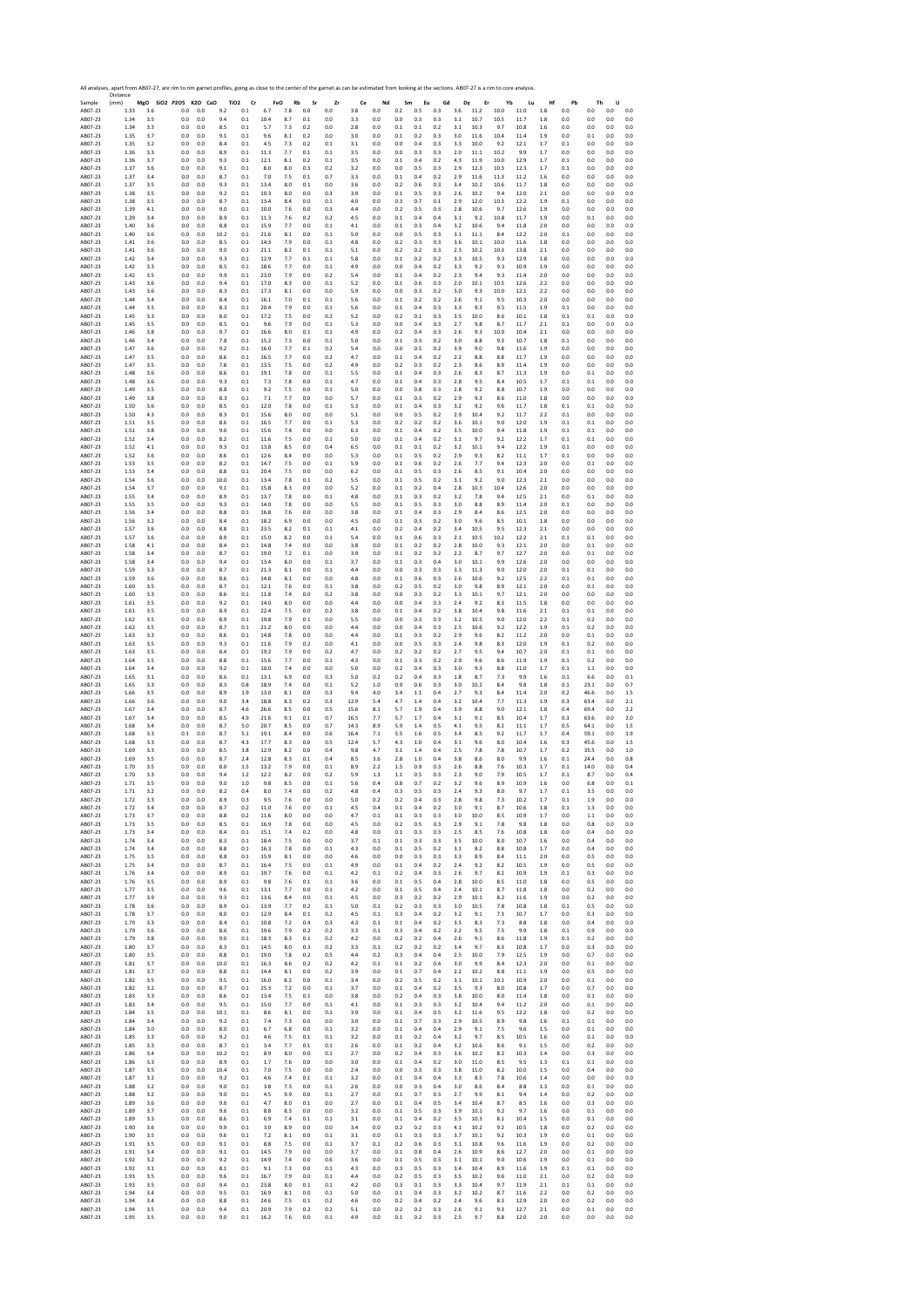|                               | All analyses, apart from AB07-27, are rim to rim garnet profiles, going as close to the center of the garnet as can be estimated from looking at the sections. AB07-27 is a rim to core analysis.<br>Distance |                   |                            |                   |                   |                               |                      |                      |                      |                |                      |                         |                        |                      |                   |                      |                      |                      |                      |                   |                   |                      |                                                 |           |
|-------------------------------|---------------------------------------------------------------------------------------------------------------------------------------------------------------------------------------------------------------|-------------------|----------------------------|-------------------|-------------------|-------------------------------|----------------------|----------------------|----------------------|----------------|----------------------|-------------------------|------------------------|----------------------|-------------------|----------------------|----------------------|----------------------|----------------------|-------------------|-------------------|----------------------|-------------------------------------------------|-----------|
| Sample<br>AB07-23             | (mm)<br>1.95                                                                                                                                                                                                  | MgO<br>3.5        | SiO2 P2O5 K2O CaO<br>0.0   | 0.0               | 8.3               | TiO <sub>2</sub><br>Cr<br>0.1 | 17.8                 | FeO<br>Rb<br>7.6     | Sr<br>0.0            | Zr<br>0.0      | 3.9                  | Ce<br>0.0               | Nd<br>$0.1\,$          | Sm<br>0.3            | Eu<br>Gd<br>0.2   | Dy<br>2.9            | Er<br>9.9            | Yb<br>8.3            | Lu<br>12.0           | Hf<br>1.8         | Pb<br>0.1         | Th<br>0.1            | U<br>0.0<br>0.0                                 |           |
| AB07-23<br>AB07-23            | 1.96<br>1.96                                                                                                                                                                                                  | 3.4<br>3.6        | 0.0<br>0.0                 | 0.0<br>0.0        | 9.6<br>9.7        | 0.1<br>0.1                    | 17.1<br>16.2         | 7.5<br>8.5           | 0.1<br>0.3           | 0.1<br>1.2     | 4.2<br>3.6           | 0.0<br>0.0              | 0.1<br>0.1             | 0.6<br>$0.1\,$       | 0.3<br>0.4        | 2.4<br>2.0           | 9.2<br>9.6           | 8.7<br>8.1           | 10.9<br>10.2         | 1.9<br>1.8        | 0.0<br>0.0        | 0.0<br>0.2           | 0.0<br>0.0<br>0.0<br>0.0                        |           |
| AB07-23<br>AB07-23            | 1.97<br>1.97                                                                                                                                                                                                  | 3.8<br>3.2        | 0.0<br>0.0                 | 0.0<br>0.0        | 9.1<br>8.2        | 0.1<br>0.1                    | 13.5<br>11.9         | 7.4<br>7.6           | 0.6<br>2.3           | 5.9<br>15.2    | 2.7<br>2.3           | 0.0<br>0.0              | 0.0<br>0.1             | 0.2<br>0.2           | 0.2<br>0.2        | 2.0<br>2.0           | 8.5<br>8.1           | 7.6<br>7.5           | 10.6<br>9.6          | 1.7<br>1.4        | 0.0<br>0.0        | 0.3<br>0.4           | 0.0<br>0.0<br>0.0<br>0.0                        |           |
| AB07-23<br>AB07-23            | 1.98<br>1.98                                                                                                                                                                                                  | 3.3<br>3.2        | 0.0<br>0.0                 | 0.1<br>0.1        | 8.4<br>7.8        | 0.1<br>0.1                    | 10.1<br>5.8          | 7.2<br>6.3           | 3.5<br>3.5           | 25.3<br>27.9   | 1.9<br>1.8           | 0.0<br>0.0              | 0.1<br>0.1             | 0.1<br>0.2           | 0.2<br>0.1        | 2.4<br>1.8           | 6.4<br>5.3           | 7.3<br>5.8           | 7.2<br>6.4           | 1.2<br>0.9        | 0.0<br>0.0        | 0.5<br>0.6           | 0.0<br>0.0<br>0.0<br>0.0                        |           |
| AB07-23<br>AB07-23            | 1.99<br>1.99                                                                                                                                                                                                  | 3.1<br>3.3        | 0.0<br>0.0                 | 0.1<br>0.1        | 8.9<br>8.1        | 0.0<br>0.0                    | 11.5<br>15.0         | 7.2<br>7.1           | 5.8<br>4.7           | 34.6<br>34.1   | 1.4<br>0.8           | 0.0<br>0.0              | 0.1<br>0.1             | 0.2<br>0.2           | 0.1<br>0.2        | 1.2<br>$1.2$         | 4.7<br>5.9           | 6.8<br>5.9           | 6.4<br>7.7           | 0.8<br>0.8        | 0.0<br>0.0        | 0.4<br>0.4           | 0.0<br>0.0<br>0.0<br>0.0                        |           |
| AB07-23<br>AB07-23            | 2.00<br>2.00                                                                                                                                                                                                  | 3.3<br>3.4        | 0.0<br>0.0                 | 0.1<br>0.1        | 8.8<br>8.8        | 0.0<br>0.0                    | 5.2<br>8.0           | 7.1<br>7.3           | 5.2<br>4.3           | 34.1<br>28.7   | 1.0<br>0.7           | 0.0<br>0.0              | 0.0<br>0.2             | 0.1<br>0.2           | 0.1<br>0.2        | 2.4<br>1.3           | 6.9<br>6.7           | 6.6<br>5.9           | 6.2<br>6.0           | 0.9<br>0.8        | 0.0<br>0.0        | 0.2<br>0.5           | 0.0<br>0.0<br>0.0<br>0.0                        |           |
| AB07-23                       | 2.00                                                                                                                                                                                                          | 3.3               | 0.0                        | 0.1               | 8.8               | 0.1                           | 6.9                  | 6.9                  | 2.9                  | 18.7           | 0.8                  | 0.0                     | 0.1                    | 0.1                  | 0.2               | 1.6                  | 6.3                  | 5.7                  | 6.4                  | 0.9               | 0.0               | 0.2                  | 0.0<br>0.0                                      |           |
| AB07-23<br>AB07-23            | 2.01<br>2.01                                                                                                                                                                                                  | 3.5<br>3.6        | 0.0<br>0.0                 | 0.0<br>0.0        | 9.3<br>9.2        | 0.0<br>0.0                    | 13.0<br>6.5          | 7.3<br>7.6           | 1.8<br>1.3           | 11.7<br>8.0    | 0.8<br>0.7           | 0.0<br>0.0              | 0.1<br>0.1             | 0.1<br>0.2           | 0.2<br>0.2        | 1.0<br>1.7           | 6.7<br>6.3           | 6.3<br>6.1           | 6.9<br>7.5           | 1.0<br>0.9        | 0.0<br>0.0        | 0.2<br>0.2           | 0.0<br>0.0<br>0.0<br>0.0                        |           |
| AB07-23<br>AB07-23            | 2.02<br>2.02                                                                                                                                                                                                  | 3.5<br>3.7        | 0.0<br>0.0                 | 0.0<br>0.0        | 9.2<br>8.8        | 0.0<br>0.0                    | 7.0<br>6.7           | 8.1<br>7.0           | 0.5<br>0.3           | 4.1<br>2.5     | 1.0<br>0.9           | 0.0<br>0.0              | 0.1<br>0.0             | 0.3<br>0.3           | 0.2<br>0.2        | 1.4<br>1.6           | 6.7<br>6.9           | 5.9<br>7.6           | 6.7<br>7.6           | 0.9<br>0.9        | 0.0<br>0.0        | 0.1<br>0.1           | 0.0<br>0.0<br>0.0<br>0.0                        |           |
| AB07-23<br>AB07-23            | 2.03<br>2.03                                                                                                                                                                                                  | 3.9<br>4.0        | 0.0<br>0.0                 | 0.0<br>0.0        | 9.9<br>8.7        | 0.0<br>0.0                    | 5.3<br>6.8           | 7.9<br>7.1           | 0.2<br>0.3           | 1.6<br>1.0     | 1.1<br>1.2           | 0.0<br>0.0              | 0.0<br>0.1             | 0.2<br>0.3           | 0.2<br>0.2        | 1.7<br>1.9           | 7.0<br>5.5           | 6.5<br>7.4           | 7.4<br>7.1           | 0.9<br>0.9        | 0.0<br>0.0        | 0.3<br>0.0           | 0.0<br>0.0<br>0.0<br>0.0                        |           |
| AB07-23<br>AB07-23            | 2.04<br>2.04                                                                                                                                                                                                  | 4.1<br>4.2        | 0.0<br>0.0                 | 0.0<br>0.0        | 10.3<br>10.0      | 0.0<br>0.0                    | 7.8<br>7.1           | 7.7<br>7.8           | 0.1<br>0.0           | 0.5<br>0.7     | 1.0<br>1.1           | 0.0<br>0.0              | 0.0<br>0.0             | 0.3<br>0.3           | 0.2<br>0.2        | 1.6<br>1.6           | 7.4<br>6.0           | 7.4<br>7.2           | 7.7<br>7.5           | 1.1<br>1.1        | 0.0<br>0.0        | 0.0<br>0.1           | 0.0<br>0.0<br>0.0<br>0.0                        |           |
| AB07-23                       | 2.05                                                                                                                                                                                                          | 3.6               | 0.0                        | 0.0               | 8.6               | 0.0                           | 9.1                  | 6.8                  | 0.0                  | 0.3            | 0.9                  | 0.0                     | 0.1                    | 0.1                  | 0.2               | 1.4                  | 7.0                  | 6.6                  | 6.6                  | 0.8               | 0.0               | 0.0                  | 0.0<br>0.0                                      |           |
| AB07-23<br>AB07-23            | 2.05<br>2.05                                                                                                                                                                                                  | 3.8<br>3.7        | 0.0<br>0.0                 | 0.0<br>0.0        | 10.2<br>9.7       | 0.0<br>0.0                    | 9.9<br>4.6           | 7.2<br>7.9           | 0.2<br>0.0           | 0.4<br>0.2     | 1.5<br>1.3           | 0.0<br>0.0              | 0.1<br>0.1             | 0.2<br>0.1           | 0.2<br>0.2        | 1.5<br>2.5           | 6.8<br>7.6           | 8.2<br>7.7           | 6.3<br>7.5           | 0.9<br>1.0        | 0.0<br>0.0        | 0.1<br>0.1           | 0.0<br>0.0<br>0.0<br>0.0                        |           |
| AB07-23<br>AB07-23            | 2.06<br>2.06                                                                                                                                                                                                  | 4.0<br>3.8        | 0.0<br>0.0                 | 0.0<br>$_{0.0}$   | 9.7<br>9.3        | 0.0<br>0.0                    | 9.0<br>6.3           | 7.7<br>7.5           | $0.1\,$<br>0.3       | 0.3<br>0.4     | 1.5<br>1.3           | 0.0<br>0.0              | 0.0<br>0.1             | 0.3<br>0.4           | 0.2<br>0.2        | 2.2<br>2.1           | 7.5<br>6.9           | 7.3<br>8.1           | 7.2<br>7.2           | 1.1<br>1.0        | 0.0<br>0.0        | 0.1<br>0.1           | 0.0<br>0.0<br>0.0<br>0.0                        |           |
| AB07-23<br>AB07-23            | 2.07<br>2.07                                                                                                                                                                                                  | 3.9<br>3.7        | 0.0<br>0.0                 | 0.0<br>0.0        | 8.9<br>9.2        | 0.0<br>0.0                    | 10.2<br>6.7          | 7.2<br>7.2           | 0.0<br>0.0           | 0.7<br>0.5     | 1.1<br>1.4           | 0.0<br>0.0              | 0.1<br>0.0             | 0.3<br>0.2           | 0.2<br>0.2        | 1.5<br>2.5           | 5.8<br>6.2           | 7.6<br>8.0           | 7.1<br>7.6           | 1.1<br>1.1        | 0.0<br>0.0        | 0.0<br>0.0           | 0.0<br>0.0<br>0.0<br>0.0                        |           |
| AB07-23<br>AB07-23            | 2.08<br>2.08                                                                                                                                                                                                  | 3.6<br>3.8        | 0.0<br>0.0                 | 0.0<br>0.0        | 9.7<br>9.4        | 0.0<br>0.0                    | 5.2<br>10.8          | 7.7<br>8.0           | 0.2<br>0.1           | 0.1<br>0.2     | 1.6<br>1.3           | 0.0<br>0.0              | $0.1\,$<br>0.0         | 0.3<br>0.3           | $0.1\,$<br>0.3    | 1.9<br>1.8           | 5.9<br>9.3           | 7.5<br>8.2           | 7.0<br>7.9           | 1.1<br>1.1        | 0.0<br>0.0        | 0.0<br>0.0           | 0.0<br>0.0<br>0.0<br>0.0                        |           |
| AB07-23<br>AB07-23            | 2.09<br>2.09                                                                                                                                                                                                  | 3.9<br>3.7        | 0.0<br>0.0                 | 0.0<br>0.0        | 9.1<br>9.0        | 0.0<br>0.0                    | 6.5<br>12.5          | 8.5<br>7.3           | 0.0<br>0.1           | 0.4<br>0.4     | 1.3<br>1.8           | 0.0<br>0.0              | 0.0<br>0.1             | 0.1<br>0.2           | 0.2<br>0.2        | 2.0<br>2.2           | 7.7<br>7.7           | 8.1<br>7.5           | 7.4<br>8.2           | 1.4<br>1.1        | 0.0<br>0.0        | 0.0<br>0.0           | 0.0<br>0.0<br>0.0<br>0.0                        |           |
| AB07-23                       | 2.10                                                                                                                                                                                                          | 3.7               | 0.0                        | 0.0               | 8.9               | 0.0                           | 9.8                  | 7.4                  | 0.0                  | 0.2            | 2.3                  | 0.0                     | 0.0                    | 0.2                  | 0.2               | 2.3                  | 8.0                  | 7.7                  | $8.8\,$              | 1.0               | 0.0               | 0.0                  | 0.0<br>0.0                                      |           |
| AB07-23<br>AB07-23            | 2.10<br>2.10                                                                                                                                                                                                  | 3.7<br>3.6        | 0.0<br>0.0                 | 0.0<br>0.0        | 8.9<br>9.6        | 0.0<br>0.0                    | 15.2<br>16.4         | 7.3<br>7.9           | 0.0<br>0.0           | 0.6<br>0.2     | 2.3<br>2.3           | 0.0<br>0.0              | 0.0<br>0.1             | 0.3<br>0.2           | 0.1<br>0.2        | 2.6<br>1.8           | 6.7<br>8.0           | 8.8<br>7.8           | 8.4<br>7.8           | 1.1<br>1.3        | 0.0<br>0.0        | 0.0<br>0.2           | 0.0<br>0.0<br>0.0<br>0.0                        |           |
| AB07-23<br>AB07-23            | 2.11<br>2.11                                                                                                                                                                                                  | 3.9<br>3.6        | 0.0<br>0.0                 | 0.0<br>0.0        | 9.6<br>8.5        | 0.0<br>0.0                    | 7.8<br>9.0           | 8.3<br>7.5           | 0.0<br>0.3           | 0.1<br>0.8     | 2.1<br>2.9           | 0.0<br>0.0              | 0.1<br>0.1             | 0.4<br>0.2           | 0.2<br>0.2        | 1.9<br>1.6           | 9.4<br>6.9           | 7.8<br>7.0           | 8.8<br>9.2           | 1.2<br>1.1        | 0.0<br>0.0        | 0.0<br>0.0           | 0.0<br>0.0<br>0.0<br>0.0                        |           |
| AB07-23<br>AB07-23            | 2.12<br>2.12                                                                                                                                                                                                  | 3.7<br>3.7        | 0.0<br>0.0                 | 0.0<br>0.0        | 9.1<br>9.8        | 0.0<br>0.0                    | 15.8<br>10.4         | 7.1<br>7.7           | 0.1<br>0.0           | 0.6<br>0.4     | 2.9<br>2.8           | 0.0<br>0.0              | 0.1<br>0.1             | 0.3<br>0.1           | 0.2<br>0.2        | 1.4<br>2.2           | 7.7<br>7.7           | 7.9<br>7.9           | 8.7<br>8.9           | 1.1<br>1.2        | 0.1<br>0.0        | 0.1<br>0.2           | 0.0<br>0.0<br>0.0<br>0.0                        |           |
| AB07-23<br>AB07-23            | 2.13<br>2.13                                                                                                                                                                                                  | 4.0<br>4.0        | 0.0<br>0.0                 | 0.0<br>0.0        | 10.2<br>9.4       | 0.0<br>0.0                    | 6.7<br>10.9          | 7.9<br>8.1           | 0.0<br>0.1           | 0.3<br>0.1     | 2.3<br>2.6           | 0.0<br>0.0              | 0.0<br>0.1             | 0.2<br>0.2           | 0.2<br>0.2        | 2.6<br>1.9           | 8.3<br>8.9           | 8.1<br>8.1           | 7.8<br>8.0           | 1.2<br>1.1        | 0.0<br>0.0        | 0.1<br>0.1           | 0.0<br>0.0<br>0.0<br>0.0                        |           |
| AB07-23<br>AB07-23            | 2.14<br>2.14                                                                                                                                                                                                  | 3.6<br>3.7        | 0.0<br>0.0                 | 0.0<br>0.0        | 8.4<br>9.1        | 0.0<br>0.0                    | 4.4<br>7.3           | 7.4<br>7.4           | 0.2<br>0.2           | 0.3<br>0.4     | 2.1<br>1.9           | 0.0<br>0.0              | 0.0<br>0.0             | 0.2<br>0.3           | 0.2<br>0.2        | 2.5<br>1.7           | 6.3<br>7.2           | 6.9<br>7.3           | 7.2<br>6.6           | 1.1<br>1.0        | 0.0<br>0.0        | 0.0<br>0.0           | 0.0<br>0.0<br>0.0<br>0.0                        |           |
| AB07-23                       | 2.15                                                                                                                                                                                                          | 3.7               | 0.0                        | 0.0               | 9.3               | 0.0                           | 2.1                  | 7.0                  | 0.0                  | 0.1            | 1.6                  | 0.0                     | 0.1                    | 0.3                  | 0.3               | 2.4                  | 6.4                  | 7.0                  | 6.5                  | 0.8               | 0.0               | 0.0                  | 0.0<br>0.0                                      |           |
| AB07-23<br>AB07-23            | 2.15<br>2.15                                                                                                                                                                                                  | 4.1<br>4.1        | 0.0<br>0.0                 | 0.0<br>0.0        | 9.9<br>9.9        | 0.0<br>0.0                    | 13.2<br>9.3          | 8.0<br>7.8           | 0.1<br>0.0           | 0.2<br>0.2     | 1.6<br>1.6           | 0.0<br>0.0              | 0.1<br>0.1             | 0.6<br>0.2           | 0.2<br>0.2        | 1.2<br>1.4           | 7.2<br>7.1           | 7.7<br>6.7           | 7.4<br>7.2           | 0.9<br>0.9        | 0.0<br>0.0        | 0.2<br>0.1           | 0.0<br>0.0<br>0.0<br>0.0                        |           |
| AB07-23<br>AB07-23            | 2.16<br>2.16                                                                                                                                                                                                  | 4.1<br>4.0        | 0.0<br>0.0                 | 0.0<br>0.0        | 9.9<br>10.2       | 0.0<br>0.0                    | 4.7<br>10.4          | 7.7<br>7.5           | 0.1<br>0.1           | 0.2<br>0.1     | 1.7<br>1.2           | 0.0<br>0.0              | 0.1<br>0.0             | 0.3<br>0.3           | 0.3<br>0.3        | 1.2<br>2.2           | 6.5<br>6.2           | 6.5<br>6.9           | 6.5<br>5.5           | 0.8<br>0.7        | 0.0<br>0.0        | 0.3<br>0.1           | 0.0<br>0.0<br>0.0<br>0.0                        |           |
| AB07-23<br>AB07-23            | 2.17<br>2.17                                                                                                                                                                                                  | 4.0<br>4.1        | 0.0<br>0.0                 | 0.0<br>0.0        | 9.9<br>10.0       | 0.0<br>0.0                    | 9.8<br>12.0          | 7.8<br>7.7           | 0.1<br>0.2           | 0.1<br>0.3     | 1.3<br>1.6           | 0.0<br>0.0              | 0.1<br>0.0             | 0.2<br>0.0           | 0.3<br>0.2        | 1.9<br>1.7           | 7.0<br>6.8           | 5.3<br>6.2           | 5.0<br>5.3           | 0.7<br>0.8        | 0.0<br>0.0        | 0.0<br>0.1           | 0.0<br>0.0<br>0.0<br>0.0                        |           |
| AB07-23<br>AB07-23            | 2.18<br>2.18                                                                                                                                                                                                  | 4.2<br>4.2        | 0.0<br>0.0                 | $_{0.0}$<br>0.0   | 10.4<br>9.6       | 0.0<br>0.0                    | 20.2<br>13.0         | 7.3<br>7.2           | 0.0<br>0.0           | 0.2<br>0.2     | 1.2<br>1.3           | 0.0<br>0.1              | 0.1<br>0.1             | 0.4<br>0.4           | 0.3<br>0.2        | 0.9<br>1.6           | 6.9<br>6.7           | 5.6<br>5.4           | 5.1<br>4.5           | 0.6<br>0.6        | 0.0<br>0.0        | 0.1<br>0.1           | 0.0<br>0.0<br>0.0<br>0.0                        |           |
| AB07-23<br>AB07-23            | 2.19<br>2.19                                                                                                                                                                                                  | 4.1<br>4.0        | 0.0<br>0.0                 | 0.0<br>0.0        | 9.9<br>10.2       | 0.0<br>0.0                    | 13.5<br>20.8         | 7.1<br>7.0           | 0.0<br>$0.1\,$       | 0.1<br>0.3     | 1.9<br>1.7           | 0.0<br>0.0              | 0.1<br>$0.1\,$         | 0.1<br>0.4           | 0.2<br>0.2        | 1.8<br>1.7           | 7.6<br>6.7           | 5.6<br>4.6           | 5.4<br>4.9           | 0.6<br>0.6        | 0.0<br>0.0        | 0.1<br>0.1           | 0.0<br>0.0<br>0.0<br>0.0                        |           |
| AB07-23                       | 2.20                                                                                                                                                                                                          | 4.3               | 0.0                        | 0.0               | 10.3              | 0.0                           | 28.4                 | 7.2<br>7.2           | 0.1                  | 0.4            | 1.0                  | 0.0<br>0.0              | 0.2                    | 0.3                  | 0.3<br>0.2        | 2.1<br>2.3           | 7.2                  | 5.4                  | 5.1                  | 0.7<br>0.7        | 0.0               | 0.1                  | 0.0<br>0.0                                      |           |
| AB07-23<br>AB07-23            | 2.20<br>2.21                                                                                                                                                                                                  | 4.3<br>3.5        | 0.0<br>0.0                 | 0.0<br>0.0        | 10.7<br>8.3       | 0.0<br>0.0                    | 22.9<br>16.3         | 6.1                  | 0.1<br>0.2           | 0.3<br>0.1     | 1.2<br>1.3           | 0.0                     | 0.0<br>0.1             | 0.3<br>0.2           | 0.2               | 2.1                  | 7.1<br>5.6           | 6.0<br>4.9           | 4.9<br>4.4           | 0.5               | 0.0<br>0.0        | 0.1<br>0.0           | 0.0<br>0.0<br>0.0<br>0.0                        |           |
| AB07-23<br>AB07-23            | 2.21<br>2.21                                                                                                                                                                                                  | 4.2<br>4.1        | 0.0<br>0.0                 | 0.0<br>$_{0.0}$   | 10.1<br>9.8       | 0.0<br>0.0                    | 14.6<br>20.0         | 7.2<br>7.6           | 0.2<br>0.2           | 0.3<br>0.4     | 1.1<br>1.0           | 0.0<br>0.1              | 0.2<br>0.2             | 0.2<br>0.4           | 0.2<br>0.3        | 2.1<br>1.8           | 7.8<br>6.8           | 5.5<br>6.8           | 5.3<br>4.3           | 0.8<br>0.8        | 0.0<br>0.0        | 0.1<br>0.6           | 0.0<br>0.0<br>0.0<br>0.0                        |           |
| AB07-23<br>AB07-23            | 2.22<br>2.22                                                                                                                                                                                                  | 4.4<br>4.5        | 0.1<br>0.1                 | 0.0<br>0.0        | 10.4<br>9.9       | 0.0<br>0.0                    | 20.8<br>17.7         | 8.8<br>7.6           | 0.2<br>0.2           | 0.5<br>0.3     | 1.3<br>1.4           | 0.1<br>0.2              | 0.4<br>0.2             | 0.2<br>0.1           | 0.2<br>0.3        | 2.1<br>2.2           | 7.2<br>6.2           | 6.9<br>6.1           | 5.9<br>5.5           | 0.8<br>0.9        | 0.0<br>0.0        | 0.2<br>0.3           | 0.0<br>0.0<br>0.0<br>0.0                        |           |
| AB07-23<br>AB07-23            | 2.23<br>2.23                                                                                                                                                                                                  | 4.3<br>3.9        | 0.1<br>0.1                 | 0.0<br>0.0        | 8.9<br>8.9        | 0.0<br>0.1                    | 13.6<br>22.2         | 7.2<br>7.0           | 0.3<br>0.2           | 0.4<br>0.6     | 0.8<br>1.0           | 0.2<br>0.3              | 0.4<br>0.4             | 0.3<br>0.1           | 0.2<br>0.2        | 2.0<br>1.5           | 6.2<br>5.7           | 6.1<br>6.5           | 6.7<br>5.8           | 0.8<br>0.8        | 0.0<br>0.0        | 0.2<br>0.3           | 0.0<br>0.0<br>0.0<br>0.0                        |           |
| AB07-23<br>AB07-23            | 2.24<br>2.24                                                                                                                                                                                                  | 4.0<br>4.2        | 0.1<br>0.1                 | 0.0<br>0.0        | 9.6<br>9.9        | 0.0<br>0.1                    | 18.2<br>19.1         | 7.3<br>7.6           | 0.1<br>0.1           | 0.5<br>0.5     | 1.0<br>1.2           | 0.2<br>0.2              | 0.5<br>0.4             | 0.3<br>0.2           | 0.2<br>0.1        | 1.7<br>1.7           | 6.8<br>7.7           | 6.6<br>7.1           | 7.0<br>6.6           | 1.0<br>1.1        | 0.0<br>0.0        | 0.1<br>0.2           | 0.0<br>0.0<br>0.0<br>0.0                        |           |
| AB07-23<br>AB07-23            | 2.25<br>2.25                                                                                                                                                                                                  | 3.9<br>3.7        | 0.1<br>0.0                 | 0.0<br>0.0        | 9.7<br>8.9        | 0.0<br>0.0                    | 15.0<br>20.6         | 7.7<br>7.0           | 0.2<br>0.0           | 0.2<br>0.4     | 1.3<br>1.0           | 0.2<br>0.2              | 0.3<br>0.3             | 0.6<br>0.3           | 0.1<br>0.2        | 1.5<br>1.6           | 7.8<br>7.3           | 6.5<br>6.8           | 6.8<br>6.9           | 1.1<br>1.0        | 0.0<br>0.0        | 0.1<br>0.2           | 0.0<br>0.0<br>0.0<br>0.0                        |           |
| AB07-23                       | 2.26                                                                                                                                                                                                          | 3.6               | 0.1                        | 0.0               | 8.4               | 0.0                           | 14.4                 | 7.0                  | 0.1                  | 0.2            | 1.0                  | 0.1                     | 0.3                    | 0.2                  | 0.2               | 2.0                  | 6.9                  | 6.8                  | 7.3                  | 1.0               | 0.0               | 0.2                  | 0.0<br>0.0                                      |           |
| AB07-23<br>AB07-23            | 2.26<br>2.26                                                                                                                                                                                                  | 3.9<br>3.7        | 0.1<br>0.1                 | 0.0<br>0.0        | 9.2<br>8.9        | 0.0<br>0.1                    | 13.8<br>15.5         | 7.8<br>7.4           | 0.2<br>0.2           | 0.5<br>0.3     | 1.6<br>1.4           | 0.2<br>0.2              | 0.3<br>0.1             | 0.2<br>0.4           | 0.2<br>0.2        | 1.7<br>2.0           | 7.5<br>8.7           | 8.7<br>7.3           | 7.5<br>7.9           | 1.2<br>1.2        | 0.0<br>0.0        | 0.3<br>0.3           | 0.0<br>0.0<br>0.0<br>0.0                        |           |
| AB07-23<br>AB07-23            | 2.27<br>2.27                                                                                                                                                                                                  | 3.9<br>4.3        | 0.1<br>0.1                 | 0.0<br>0.0        | 9.2<br>8.9        | 0.1<br>0.1                    | 24.0<br>19.9         | 7.7<br>7.7           | 0.1<br>0.0           | 0.5<br>0.3     | 1.3<br>1.2           | 0.1<br>0.2              | 0.2<br>0.2             | 0.3<br>0.4           | 0.3<br>0.2        | 2.2<br>1.8           | 7.3<br>7.8           | 8.6<br>8.2           | 7.6<br>7.8           | 1.1<br>1.0        | 0.0<br>0.0        | 0.3<br>0.2           | 0.1<br>0.0<br>0.1<br>0.0                        |           |
| AB07-23<br>AB07-23            | 2.28<br>2.28                                                                                                                                                                                                  | 4.0<br>3.8        | 0.1<br>0.1                 | 0.0<br>0.0        | 9.2<br>9.7        | 0.1<br>0.1                    | 12.6<br>14.3         | 7.7<br>7.0           | 0.1<br>0.1           | 0.6<br>0.6     | 1.2<br>1.7           | 0.2<br>0.2              | 0.3<br>0.3             | 0.3<br>0.2           | 0.3<br>0.2        | 1.8<br>1.8           | 6.5<br>8.7           | 7.7<br>8.2           | 8.5<br>9.0           | 1.1<br>1.3        | 0.0<br>0.0        | 0.2<br>0.3           | 0.1<br>0.0<br>0.1<br>0.0                        |           |
| AB07-23<br>AB07-23            | 2.29<br>2.29                                                                                                                                                                                                  | 3.7<br>3.9        | 0.1<br>$0.1\,$             | 0.0<br>$_{0.0}$   | 8.9<br>8.7        | 0.1<br>0.1                    | 23.6<br>17.9         | 9.1<br>7.5           | 0.1<br>0.1           | 1.0<br>0.6     | 1.7<br>$1.4\,$       | 0.2<br>0.3              | 0.2<br>0.2             | 0.4<br>0.4           | 0.3<br>0.2        | 2.3<br>1.9           | 9.1<br>7.9           | 7.8<br>8.6           | 8.2<br>7.8           | 1.2<br>1.1        | 0.0<br>0.0        | 0.3<br>0.2           | 0.1<br>0.0<br>0.0<br>0.0                        |           |
| AB07-23<br>AB07-23            | 2.30<br>2.30                                                                                                                                                                                                  | 3.6               | 0.1<br>0.1                 | 0.0<br>0.0        | 9.5<br>9.0        | 0.1<br>0.1                    | 26.8<br>21.5         | 7.5                  | 0.1<br>0.1           | 0.7<br>0.5     | 1.2<br>1.5           | 0.1<br>0.1              | 0.3<br>0.2             | 0.4<br>0.3           | 0.2<br>0.3        | 2.4<br>2.0           | 7.7<br>8.3           | 8.9<br>8.7           | 8.1<br>7.8           | 1.2<br>1.2        | 0.0<br>0.0        | 0.1<br>0.3           | 0.0<br>0.0<br>0.1                               |           |
| AB07-23                       | 2.31                                                                                                                                                                                                          | 3.9<br>3.9        | 0.1                        | 0.0               | 10.0              | 0.1                           | 20.8                 | 7.5<br>7.5           | 0.2                  | 1.8            | 1.8                  | 0.2                     | 0.2                    | 0.3                  | 0.2               | 2.9                  | 7.7                  | 8.4                  | 9.0                  | 1.1               | 0.0               | 0.3                  | 0.0<br>0.1<br>0.0                               |           |
| AB07-23<br>AB07-23            | 2.31<br>2.31                                                                                                                                                                                                  | 4.3<br>3.6        | 0.1<br>0.1                 | 0.0<br>0.0        | 9.8<br>8.0        | 0.1<br>0.1                    | 23.2<br>25.6         | 8.0<br>6.8           | 0.6<br>1.0           | 4.8<br>12.3    | 2.3<br>1.5           | 0.2<br>0.1              | 0.2<br>0.1             | 0.5<br>0.1           | 0.2<br>0.2        | 2.0<br>1.8           | 8.4<br>8.5           | 8.5<br>7.9           | 9.7<br>7.3           | 1.4<br>1.1        | 0.0<br>0.0        | 0.5<br>0.9           | 0.0<br>0.0<br>0.0<br>0.0                        |           |
| AB07-23<br>AB07-23            | 2.32<br>2.32                                                                                                                                                                                                  | 3.6<br>3.0        | 0.1<br>0.1                 | 0.0<br>0.0        | 8.2<br>8.9        | 0.1<br>0.1                    | 31.5<br>19.3         | 6.8<br>6.3           | 2.0<br>1.5           | 29.3<br>49.0   | 1.5<br>1.8           | 0.1<br>0.1              | 0.2<br>0.2             | 0.6<br>0.1           | 0.2<br>0.2        | 2.7<br>1.6           | 7.7<br>7.2           | 6.6<br>6.8           | 8.3<br>7.8           | 1.0<br>1.0        | 0.0<br>0.0        | 1.3<br>1.7           | 0.0<br>0.0<br>0.1<br>0.0                        |           |
| AB07-23<br>AB07-23            | 2.3:<br>2.33                                                                                                                                                                                                  | $\sim$<br>2.7     | U.I<br>0.1                 | U.L<br>0.0        | 6.8               | U.I<br>0.1                    | 18.5<br>9.7          | 5.5                  | 0.9                  | 121.6          | 1.8<br>1.6           | U.L<br>0.1              | 0.1                    | υ<br>0.2             | 0.1               | 1.0                  | ь.<br>4.8            | 1.4<br>6.5           | 6.č<br>6.1           | υ.,<br>0.9        | U.L<br>0.0        | 3.0                  | υ.<br>U.U<br>0.1<br>0.0                         |           |
| AB07-23<br>AB07-23            | 2.34<br>2.34                                                                                                                                                                                                  | 2.6<br>2.4        | 0.1<br>0.1                 | 0.0<br>0.0        | 7.2<br>6.5        | 0.1<br>0.1                    | 24.0<br>16.6         | 5.2<br>4.6           | 0.9<br>1.2           | 146.3<br>150.5 | 1.3<br>1.5           | 0.2<br>0.2              | 0.2<br>0.1             | 0.3<br>0.3           | 0.1<br>0.2        | 1.3<br>1.1           | 5.3<br>5.4           | 6.4<br>4.7           | 5.1<br>4.3           | 0.9<br>0.7        | 0.0<br>0.0        | 2.7<br>2.9           | 0.1<br>0.0<br>0.1<br>0.0                        |           |
| AB07-23<br>AB07-23            | 2.35<br>2.35                                                                                                                                                                                                  | 2.5<br>2.5        | 0.1<br>0.1                 | 0.0<br>0.1        | 6.7<br>7.9        | 0.1<br>0.1                    | 18.0<br>16.7         | 4.5<br>5.2           | 1.4<br>1.2           | 148.6<br>145.6 | 1.4<br>1.3           | 0.2<br>0.1              | 0.2<br>0.2             | 0.3<br>0.4           | 0.2<br>0.2        | 0.9<br>1.6           | 4.8<br>4.8           | 4.5<br>4.4           | 4.9<br>5.2           | 0.7<br>0.8        | 0.0<br>0.0        | 2.6<br>2.7           | 0.1<br>0.0<br>0.1<br>0.0                        |           |
| AB07-23<br>AB07-23            | 2.36<br>2.36                                                                                                                                                                                                  | 3.0<br>2.7        | 0.1<br>0.1                 | 0.0<br>0.0        | 8.0<br>6.9        | 0.1<br>0.1                    | 24.0<br>25.4         | 5.1<br>5.3           | 1.2<br>0.8           | 127.2<br>100.7 | 1.4<br>2.0           | 0.2<br>0.2              | 0.2<br>0.1             | 0.1<br>0.3           | 0.1<br>0.2        | 1.2<br>1.7           | 5.0<br>5.4           | 4.7<br>5.6           | 5.2<br>4.6           | 0.7<br>0.7        | 0.0<br>0.1        | 2.0<br>2.1           | 0.1<br>0.0<br>0.0<br>0.0                        |           |
| AB07-23                       | 2.37<br>2.37                                                                                                                                                                                                  | 3.1               | 0.0                        | 0.0               | 8.1               | 0.1                           | 22.9                 | 5.6                  | 1.1                  | 75.0           | 2.3                  | 0.1                     | 0.2                    | 0.1                  | 0.1               | 1.6                  | 6.3                  | 5.4<br>5.4           | 4.9                  | 0.8               | 0.1               | 1.7                  | 0.1<br>0.0                                      |           |
| AB07-23<br>AB07-23            | 2.37                                                                                                                                                                                                          | 3.3<br>3.5        | 0.1<br>0.0                 | 0.0<br>0.0        | 9.1<br>9.4        | 0.1<br>0.1                    | 29.3<br>27.8         | 6.3<br>6.5           | 0.6<br>0.2           | 52.4<br>32.4   | 2.3<br>2.1           | 0.0<br>0.0              | 0.2<br>0.1             | 0.3<br>0.3           | 0.2<br>0.2        | 1.9<br>2.0           | 6.1<br>7.2           | 6.9                  | 5.1<br>6.4           | 0.8<br>0.8        | 0.0<br>0.0        | 1.0<br>0.5           | 0.1<br>0.0<br>0.0<br>0.0                        |           |
| AB07-23<br>AB07-23            | 2.38<br>2.38                                                                                                                                                                                                  | 3.6<br>3.9        | 0.0<br>$_{0.0}$            | 0.0<br>0.0        | 8.9<br>9.8        | 0.1<br>$0.1\,$                | 27.1<br>33.2         | 7.1<br>7.2           | 0.2<br>0.3           | 20.9<br>14.8   | 2.3<br>2.2           | 0.0<br>0.0              | 0.2<br>$0.1\,$         | 0.3<br>0.5           | 0.2<br>0.2        | 1.5<br>2.3           | 7.1<br>7.3           | 6.0<br>7.3           | 6.3<br>5.3           | 0.9<br>0.9        | 0.0<br>0.0        | 0.5<br>0.3           | 0.0<br>0.0<br>0.0<br>0.0                        |           |
| AB07-23<br>AB07-23            | 2.39<br>2.39                                                                                                                                                                                                  | 3.8<br>4.0        | 0.0                        | 0.0<br>0.0        | 8.9<br>9.8        | 0.0<br>0.1                    | 32.7<br>29.5         | 7.0<br>7.5           | 0.1<br>0.4           | 10.3<br>5.5    | 2.1<br>2.3           | 0.0<br>0.0              | 0.1<br>0.2             | 0.1<br>0.1           | 0.1<br>0.3        | 2.7<br>1.1           | 8.3<br>7.1           | 6.5<br>6.9           | 6.3<br>5.8           | 0.8<br>0.8        | 0.1<br>0.0        | 0.0<br>0.2           | 0.0<br>0.0<br>0.0<br>0.0                        |           |
| AB07-23<br>AB07-23            |                                                                                                                                                                                                               |                   | 0.0                        |                   |                   |                               |                      |                      |                      |                |                      |                         |                        |                      | 0.2               | 2.0                  |                      |                      |                      | 0.7               | 0.0               |                      |                                                 |           |
|                               | 2.40<br>2.40                                                                                                                                                                                                  | 4.2<br>4.2        | 0.0<br>0.0                 | 0.0<br>0.0        | 10.6<br>10.6      | 0.0<br>$0.1\,$                | 35.4<br>25.5         | 7.5<br>7.7           | 0.1<br>0.0           | 4.4<br>3.7     | 2.0<br>2.0           | 0.0<br>0.0              | 0.2<br>$0.1\,$         | 0.2<br>0.3           | 0.2               | $1.5\,$              | 7.2<br>8.1           | 6.9<br>6.7           | 6.6<br>6.5           | 0.7               | 0.1               | 0.3<br>0.4           | 0.0<br>0.0<br>0.0<br>0.0                        |           |
| AB07-23<br>AB07-23            | 2.41<br>2.41                                                                                                                                                                                                  | 4.0<br>3.8        | 0.0<br>0.0                 | $_{0.0}$<br>0.0   | 9.9<br>9.6        | 0.0<br>0.0                    | 38.1<br>33.0         | 7.1<br>6.7           | 0.0<br>0.1           | 2.3<br>1.8     | 2.1<br>2.1           | 0.1<br>0.1              | 0.2<br>0.2             | 0.5<br>0.4           | 0.2<br>0.3        | $1.4\,$<br>2.5       | 6.5<br>7.4           | 6.7<br>5.3           | 5.3<br>4.1           | 0.9<br>0.7        | 0.0<br>0.0        | 0.3<br>0.2           | 0.0<br>0.0<br>0.0<br>0.0                        |           |
| AB07-23                       | 2.42                                                                                                                                                                                                          | 3.4               | 0.0                        | 0.0               | 8.4               | 0.0                           | 26.4                 | 5.8                  | 0.1                  | 2.0            | 1.5                  | 0.1                     | 0.0                    | 0.4                  | 0.2               | 2.2                  | 6.4                  | 5.6                  | 5.0                  | 0.6               | 0.0               | 0.4                  | 0.0<br>0.0                                      |           |
| AB07-23<br>AB07-23            | 2.42<br>2.42                                                                                                                                                                                                  | 4.1<br>4.2        | 0.0<br>0.0                 | 0.0<br>0.0        | 9.5<br>10.3       | $0.1\,$<br>0.0                | 37.4<br>30.6         | 8.2<br>7.3           | 0.0<br>0.2           | 2.2<br>2.8     | 1.9<br>2.0           | $0.0\,$<br>0.1          | 0.2<br>0.2             | 0.6<br>0.6           | 0.2<br>0.1        | $2.1\,$<br>1.7       | 8.3<br>7.0           | 7.1<br>6.7           | 6.2<br>5.6           | 0.8<br>0.7        | 0.0<br>0.0        | 0.3<br>0.3           | 0.0<br>0.0<br>0.0<br>0.0                        |           |
| AB07-23<br>AB07-23            | 2.43<br>2.43                                                                                                                                                                                                  | 3.9<br>4.2        | 0.0<br>0.0                 | 0.0<br>0.0        | 9.3<br>9.4        | 0.0<br>0.0                    | 45.1<br>45.8         | 7.1<br>6.6           | 0.2<br>0.2           | 1.8<br>2.7     | 1.9<br>1.8           | 0.0<br>0.1              | 0.2<br>0.2             | 0.2<br>0.2           | 0.3<br>0.2        | 1.8<br>1.8           | 7.7<br>7.9           | 5.8<br>5.7           | 6.0<br>4.9           | 0.7<br>0.7        | 0.0<br>0.0        | 0.2<br>0.3           | 0.0<br>0.0<br>0.0<br>0.0                        |           |
| AB07-23<br>AB07-23            | 2.44<br>2.44                                                                                                                                                                                                  | 4.1<br>4.0        | 0.0<br>0.0                 | 0.0<br>0.0        | 10.1<br>9.8       | 0.0<br>0.0                    | 39.5<br>37.7         | 7.2<br>7.1           | 0.0<br>0.1           | 2.2<br>2.4     | 1.9<br>2.0           | 0.0<br>0.0              | 0.2<br>0.2             | 0.4<br>0.5           | 0.3<br>0.2        | 1.4<br>1.7           | 7.0<br>7.3           | 5.9<br>6.7           | 5.2<br>5.3           | 0.7<br>0.8        | 0.0<br>0.0        | 0.1<br>0.5           | 0.0<br>0.0<br>0.0<br>0.0                        |           |
| AB07-23<br>AB07-23            | 2.45<br>2.45                                                                                                                                                                                                  | 4.4<br>3.9        | 0.0<br>0.0                 | 0.0<br>0.0        | 10.1<br>9.5       | 0.1<br>0.0                    | 35.2<br>34.6         | 7.3<br>7.1           | 0.0<br>0.0           | 1.6<br>1.4     | 2.4<br>1.9           | 0.0<br>0.1              | 0.2<br>0.1             | 0.3<br>0.4           | 0.2<br>0.3        | 2.4<br>2.2           | 8.1<br>7.0           | 6.0<br>6.4           | 4.9<br>5.0           | 0.7<br>0.8        | 0.0<br>0.0        | 0.4<br>0.5           | 0.0<br>0.0<br>0.0<br>0.0                        |           |
| AB07-23<br>AB07-23            | 2.46<br>2.46                                                                                                                                                                                                  | 4.2<br>4.3        | 0.0<br>0.0                 | 0.0<br>0.0        | 10.5<br>10.6      | 0.0<br>0.0                    | 43.9<br>45.4         | 7.2<br>7.2           | 0.0<br>0.0           | 3.6<br>2.2     | 2.6<br>3.4           | 0.1<br>0.0              | 0.0<br>0.3             | 0.4<br>0.3           | 0.3<br>0.3        | 1.8<br>2.3           | 8.0<br>8.3           | 6.7<br>6.0           | 5.1<br>5.5           | 0.8<br>0.6        | 0.0<br>0.0        | 0.1<br>0.2           | 0.0<br>0.0<br>0.0<br>0.0                        |           |
| AB07-23<br>AB07-23            | 2.47<br>2.47                                                                                                                                                                                                  | 4.3<br>4.0        | 0.0<br>0.0                 | 0.0<br>0.0        | 9.5<br>10.2       | 0.0<br>0.1                    | 32.3<br>40.5         | 6.9<br>7.2           | 0.2<br>0.1           | 1.0<br>2.7     | 2.6<br>2.8           | 0.1<br>0.1              | 0.1<br>0.2             | 0.2<br>0.3           | 0.2<br>0.3        | 1.6<br>2.0           | 8.3<br>7.8           | 6.2<br>6.7           | 5.5<br>5.5           | 0.6<br>0.7        | 0.1<br>0.1        | 0.1<br>0.7           | 0.0<br>0.0<br>0.0<br>0.0                        |           |
| AB07-23                       | 2.47                                                                                                                                                                                                          | 4.1               | 0.0                        | 0.0               | 10.1              | 0.0                           | 39.4                 | 6.6                  | 0.2                  | 2.2            | 3.3                  | 0.1                     | 0.4                    | 0.2                  | 0.2               | 2.2                  | 6.8                  | 6.2                  | 5.2                  | 0.7               | 0.1               | 0.1                  | 0.0<br>0.0                                      |           |
| AB07-23<br>AB07-27            | 2.48<br>0.00                                                                                                                                                                                                  | 4.3<br>1.7        | 0.0<br>5.2                 | 0.0<br>0.0        | 9.6<br>6.4        | 0.1<br>0.1<br>0.2             | 43.2<br>64.2         | 6.7<br>30.1<br>31.4  | 0.0                  | 1.9            | 3.2<br>8.8<br>14.0   | 0.1<br>1.6              | 0.2<br>0.9<br>1.7      | 0.3<br>0.5           | 0.2<br>0.1<br>0.2 | 1.8<br>3.3<br>2.3    | 7.5<br>9.0<br>9.5    | 5.5<br>3.3<br>2.8    | 4.5<br>2.0           | 0.6<br>0.2        | 0.0<br>0.3<br>0.5 | 0.1<br>0.4           | 0.0<br>0.0<br>0.8<br>2.0<br>0.4                 | $0.2$ Rim |
| AB07-27<br>AB07-27            | 0.00<br>0.01                                                                                                                                                                                                  | 1.6<br>1.7        | 4.9<br>4.2                 | 0.0<br>0.0        | 6.5<br>6.2        | 0.9                           | 71.0<br>78.4         | 32.8                 | 34.8 Rb and Sr were  |                | 16.3                 | 5.3<br>8.2              | 3.9                    | 1.0<br>1.2           | 0.3               | 3.6                  | 11.1                 | 3.9                  | 1.7<br>2.0           | 0.2<br>0.3        | 0.4               | 0.5<br>0.6           | 2.6<br>0.5                                      |           |
| AB07-27<br>AB07-27            | 0.01<br>0.02                                                                                                                                                                                                  | 1.6<br>1.7        | 3.2<br>2.3                 | 0.0<br>0.0        | 5.8<br>6.6        | 2.3<br>4.2                    | 73.2<br>76.8         |                      | 37.4 not analysed    |                | 16.8<br>17.0         | 8.7<br>7.1              | 3.5<br>3.3<br>2.4      | 1.1<br>0.6           | 0.3<br>0.2        | 3.2<br>3.3           | 9.8<br>10.1          | 3.6<br>3.8           | 2.0<br>1.6           | 0.2<br>0.3        | 0.5<br>0.3        | 0.5<br>0.5           | 3.1<br>0.6<br>3.2<br>0.6                        |           |
| AB07-27<br>AB07-27            | 0.02<br>0.03                                                                                                                                                                                                  | 1.7<br>1.7        | 1.6<br>$1.0\,$             | 0.0<br>0.0        | 6.4<br>6.4        | 6.7<br>9.1                    | 70.9<br>90.2         | 44.5                 | 42.5 for this sample |                | 17.1<br>13.7         | 6.1<br>6.0              | 2.9                    | 0.6<br>0.7           | 0.2<br>0.2        | 3.6<br>3.1           | 11.3<br>11.0         | 3.6<br>4.6           | 2.2<br>2.0           | 0.2<br>0.3        | 0.4<br>0.2        | 0.4<br>1.1           | 3.5<br>0.6<br>5.0<br>0.9                        |           |
| AB07-27<br>AB07-27            | 0.03<br>0.03                                                                                                                                                                                                  | 1.8<br>1.8        | 0.6<br>0.3                 | 0.0<br>0.0        | 6.6<br>6.5        | 11.8<br>14.0                  | 68.2<br>85.9         | 49.4<br>51.5         |                      |                | 9.8<br>8.7           | 15.2<br>50.9            | 7.2<br>24.6            | 1.7<br>6.7           | 0.4<br>1.2        | 4.1<br>8.1           | 13.6<br>18.6         | 4.5<br>8.7           | 3.7<br>6.5           | 0.4<br>0.6        | 0.3<br>0.3        | 2.3<br>6.6           | 16.5<br>2.5<br>64.9<br>5.8                      |           |
| AB07-27<br>AB07-27<br>AB07-27 | 0.04<br>0.04<br>0.05                                                                                                                                                                                          | 1.8<br>1.8<br>1.7 | 0.0<br>0.0<br>$-0.1$       | 0.0<br>0.0<br>0.0 | 6.5<br>7.4<br>6.4 | 16.1<br>19.4<br>23.3          | 76.7<br>83.9<br>82.1 | 53.5<br>56.3<br>56.6 |                      |                | 10.9<br>10.0<br>15.6 | 155.4<br>233.1<br>314.6 | 61.4<br>112.2<br>157.3 | 15.6<br>29.1<br>36.1 | 2.7<br>5.8<br>6.5 | 16.6<br>25.2<br>41.1 | 30.7<br>42.9<br>47.9 | 17.6<br>28.2<br>24.2 | 11.5<br>14.2<br>22.9 | 1.2<br>1.4<br>1.8 | 0.3<br>0.4<br>0.3 | 13.1<br>19.2<br>18.7 | 103.5<br>11.9<br>136.2<br>15.9<br>105.6<br>22.0 |           |
| AB07-27                       | 0.05                                                                                                                                                                                                          | 1.6               | $-0.2$                     | 0.0               | 6.8               | 21.7                          | 81.9                 | 58.9                 |                      |                | 12.1                 | 404.8                   | 154.7                  | 37.7                 | 6.8               | 35.7                 | 54.5                 | 31.1                 | 18.5                 | 1.9               | 0.3               | 20.8                 | 117.7<br>18.0                                   |           |
| AB07-27<br>AB07-27            | 0.05<br>0.06                                                                                                                                                                                                  | 1.6<br>1.6        | $-0.3$<br>$-0.2$           | 0.0<br>0.0        | 6.1<br>6.4        | 21.1<br>18.0                  | 98.1<br>79.9         | 55.7<br>51.9         |                      |                | 10.2<br>13.1         | 367.3<br>352.1          | 156.3<br>127.2         | 32.3<br>32.5         | 6.3<br>4.6        | 39.2<br>29.7         | 47.5<br>47.4         | 28.0<br>26.6         | 20.8<br>15.6         | 1.9<br>1.8        | 0.3<br>0.4        | 18.7<br>14.7         | 111.0<br>15.0<br>75.8<br>10.8                   |           |
| AB07-27<br>AB07-27            | 0.06<br>0.07                                                                                                                                                                                                  | 1.5<br>1.7        | $-0.1$<br>$-0.1$           | 0.0<br>$_{0.0}$   | 6.1<br>7.2        | 14.0<br>10.8                  | 76.2<br>68.9         | 46.0<br>45.7         |                      |                | 13.5<br>13.6         | 236.7<br>236.5          | 89.5<br>85.4           | 26.2<br>20.0         | 3.9<br>2.7        | 21.8<br>16.5         | 29.2<br>26.6         | 17.4<br>14.8         | 14.8<br>11.0         | 1.4<br>1.2        | 0.2<br>0.2        | 11.6<br>8.3          | 53.6<br>7.2<br>79.3<br>6.6                      |           |
| AB07-27<br>AB07-27<br>AB07-27 | 0.07<br>0.08<br>0.08                                                                                                                                                                                          | 1.6<br>1.6<br>1.7 | $-0.2$<br>$-0.2$<br>$-0.3$ | 0.0<br>0.0<br>0.0 | 6.9<br>6.1<br>6.6 | 7.1<br>4.4<br>2.8             | 50.9<br>53.0<br>51.1 | 40.1<br>36.3<br>35.0 |                      |                | 8.8<br>7.8<br>6.1    | 123.8<br>119.1<br>50.3  | 58.9<br>34.0<br>23.3   | 13.0<br>8.1<br>5.1   | 2.2<br>1.1<br>0.8 | 12.8<br>6.8<br>4.1   | 19.6<br>13.0<br>10.9 | 11.8<br>8.9<br>6.9   | 8.8<br>7.1<br>6.2    | 1.0<br>0.8<br>0.7 | 0.1<br>0.1<br>0.1 | 5.8<br>3.5<br>2.4    | 16.5<br>3.5<br>10.6<br>1.9<br>6.2<br>1.4        |           |

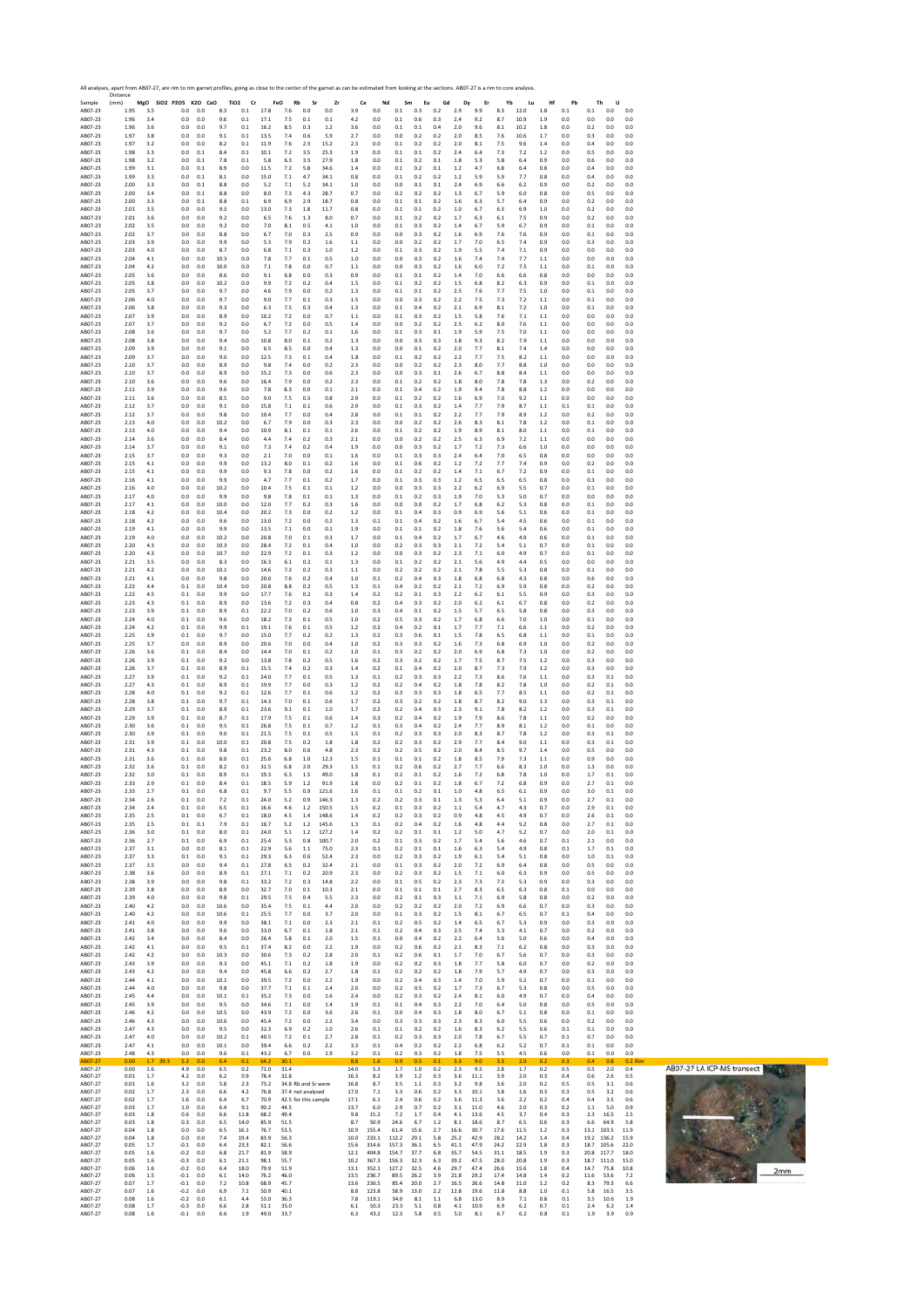Sample Distance (mm) **MgO SiO2 P2O5 K2O CaO TiO2 Cr FeO Rb Sr Zr Ce Nd Sm Eu Gd Dy Er Yb Lu Hf Pb Th U** AB07‐27 0.09 1.6 ‐0.1 0.0 6.1 1.2 68.3 32.7 7.9 45.7 7.9 2.3 0.3 2.3 12.0 6.7 5.2 0.7 0.3 1.2 4.8 0.4 AB07‐27 0.09 1.6 ‐0.2 0.0 6.9 0.9 66.7 32.8 8.9 17.7 5.2 1.6 0.3 1.4 6.9 6.5 5.4 0.7 0.3 0.8 1.8 0.4 AB07‐27 0.10 1.6 ‐0.2 0.0 6.4 0.6 74.2 32.7 8.7 8.4 4.8 1.2 0.2 1.3 7.3 5.3 5.4 0.8 0.2 0.7 1.0 0.7 AB07‐27 0.10 1.6 ‐0.2 0.0 6.3 0.4 70.6 33.7 6.8 6.6 1.7 0.5 0.1 1.8 7.4 6.2 5.5 0.8 0.2 0.5 0.6 0.2 AB07‐27 0.11 1.7 ‐0.2 0.0 7.0 0.4 69.4 34.0 5.9 4.1 1.7 0.6 0.1 0.9 7.4 6.2 6.2 0.9 0.0 0.5 0.4 0.2 AB07‐27 0.11 1.7 ‐0.2 0.0 7.3 0.2 60.0 35.0 5.4 2.9 1.4 0.6 0.1 1.1 7.0 6.6 6.1 0.9 0.1 0.2 0.6 0.1 AB07‐27 0.11 1.7 ‐0.2 0.0 7.8 0.2 92.9 35.6 5.6 1.8 0.8 0.3 0.2 1.4 7.9 6.5 5.1 1.0 0.0 0.1 0.3 0.0 AB07‐27 0.12 1.6 ‐0.1 0.0 6.9 0.2 76.0 34.7 4.3 1.1 0.9 0.1 0.1 1.1 6.9 6.7 6.2 0.9 0.1 0.2 0.1 0.2 AB07‐27 0.12 1.6 ‐0.2 0.0 7.8 0.1 86.0 35.4 5.1 0.6 0.4 0.2 0.1 0.8 7.8 6.1 5.7 0.9 0.1 0.0 0.3 0.0 AB07‐27 0.13 1.7 ‐0.3 0.0 7.9 0.1 82.1 36.4 4.5 0.5 0.3 0.1 0.0 0.9 8.4 6.7 5.4 0.8 0.0 0.1 0.1 0.0 AB07‐27 0.13 1.7 ‐0.2 0.0 7.4 0.1 92.7 35.4 3.8 0.3 0.1 0.1 0.0 1.2 7.4 6.4 6.5 0.9 0.0 0.1 0.2 0.0 AB07‐27 0.13 1.6 ‐0.2 0.0 7.3 0.1 73.9 35.4 3.7 0.4 0.2 0.8 0.0 0.5 6.7 6.3 4.8 0.9 0.1 0.0 0.4 0.0 AB07‐27 0.14 1.6 ‐0.2 0.0 7.4 0.1 79.7 35.4 4.2 0.2 0.1 0.1 0.1 0.9 6.8 6.6 6.0 0.8 0.1 0.1 0.0 0.0 AB07‐27 0.14 1.7 ‐0.1 0.0 7.7 0.1 82.7 34.7 4.8 0.2 0.1 0.1 0.1 1.1 7.2 5.9 5.8 0.9 0.1 0.1 0.3 0.0 AB07‐27 0.15 1.5 ‐0.2 0.0 7.0 0.1 78.4 33.7 4.4 0.0 0.1 0.1 0.0 0.9 6.4 6.4 5.7 0.8 0.1 0.0 0.3 0.0 AB07‐27 0.15 1.5 ‐0.2 0.0 6.9 0.1 59.9 33.5 4.4 3.1 0.1 0.1 0.1 0.8 6.8 6.1 4.6 0.8 0.1 0.0 0.2 0.0 AB07‐27 0.16 1.6 ‐0.2 0.0 7.5 0.2 78.1 33.5 4.3 0.1 0.0 0.0 0.0 1.2 7.6 6.2 5.4 0.7 0.1 0.0 0.1 0.0 AB07‐27 0.16 1.5 ‐0.2 0.0 7.0 0.1 77.1 31.8 3.7 0.5 0.0 0.1 0.0 0.8 7.3 5.7 6.1 0.7 0.1 0.2 0.3 0.1 AB07‐27 0.16 1.6 ‐0.3 0.0 7.1 0.1 67.4 32.1 5.0 1.3 0.6 0.2 0.1 0.7 7.2 7.0 7.1 0.9 0.1 0.2 1.2 0.2 AB07‐27 0.17 1.6 ‐0.2 0.0 7.3 0.1 64.7 33.3 7.1 5.9 2.0 0.6 0.2 1.4 8.2 7.1 6.4 0.8 0.2 0.4 4.1 0.4 AB07‐27 0.17 1.6 ‐0.2 0.0 7.1 0.1 75.3 32.6 11.2 13.3 5.9 1.3 0.2 1.6 8.1 6.5 5.2 0.8 0.4 0.6 5.4 0.6 AB07‐27 0.18 1.6 ‐0.2 0.0 7.4 0.1 67.2 33.1 30.7 22.0 8.3 1.9 0.3 2.1 8.2 6.7 7.6 1.0 1.4 0.8 6.5 0.8 AB07‐27 0.18 1.5 ‐0.2 0.0 7.2 0.1 75.8 33.9 52.8 19.6 7.8 2.2 0.2 1.9 7.2 7.5 7.1 1.0 1.6 0.4 6.1 0.8 AB07‐27 0.18 1.5 ‐0.2 0.0 7.3 0.1 83.1 34.3 57.8 13.9 6.1 1.5 0.1 1.6 8.0 7.2 6.2 1.1 1.4 0.4 2.8 0.6 AB07‐27 0.19 1.6 ‐0.1 0.0 7.9 0.1 87.1 34.8 43.1 9.0 3.3 0.8 0.2 1.6 8.2 6.5 6.2 1.0 0.9 0.4 2.6 0.5 AB07‐27 0.19 1.5 ‐0.2 0.0 7.3 0.1 71.1 35.2 30.5 4.8 2.2 0.4 0.1 0.7 8.2 6.6 7.0 1.1 0.9 0.2 0.8 0.3 AB07‐27 0.20 1.6 ‐0.2 0.0 7.3 0.1 78.9 35.6 22.1 4.0 0.8 0.3 0.1 0.7 8.0 6.8 7.0 1.2 0.5 0.1 0.6 0.3 AB07‐27 0.20 1.6 ‐0.2 0.0 7.5 0.1 85.9 36.2 17.2 2.2 1.0 0.3 0.0 1.0 8.3 7.0 6.6 0.9 0.5 0.1 0.8 0.2 AB07‐27 0.21 1.5 ‐0.1 0.0 7.2 0.1 83.7 34.5 14.5 1.3 0.6 0.1 0.1 1.2 7.9 6.3 7.2 0.9 0.3 0.0 0.3 0.1 AB07‐27 0.21 1.6 ‐0.1 0.0 7.2 0.1 73.6 35.7 11.3 0.7 0.5 0.1 0.0 0.8 8.4 6.4 6.6 0.8 0.3 0.0 0.4 0.2 AB07‐27 0.21 1.5 ‐0.2 0.0 6.8 0.1 69.7 33.6 11.2 2.0 0.6 0.1 0.1 1.0 6.4 6.3 5.8 0.8 0.3 0.0 0.5 0.1 AB07‐27 0.22 1.6 ‐0.2 0.0 6.7 0.1 70.0 33.6 13.5 0.2 0.6 0.1 0.1 0.7 8.8 5.9 6.3 0.8 0.4 0.2 0.1 0.1 AB07‐27 0.22 1.5 ‐0.2 0.0 6.6 0.1 73.7 33.8 11.8 1.7 0.6 0.1 0.0 1.1 7.3 6.5 4.4 0.7 0.2 0.0 0.2 0.1 AB07‐27 0.23 1.5 ‐0.1 0.0 6.2 0.1 67.9 33.4 11.9 0.7 0.8 0.1 0.0 1.1 6.9 6.6 5.2 0.8 0.5 0.1 0.8 0.1 AB07‐27 0.23 1.5 ‐0.3 0.0 6.1 0.1 62.0 33.1 28.9 2.1 0.5 0.0 0.1 1.6 7.6 6.3 6.1 0.8 1.3 0.2 0.5 0.2 AB07‐27 0.24 1.5 ‐0.2 0.0 6.2 0.1 56.4 30.9 55.7 1.1 0.6 0.3 0.1 1.1 8.3 6.8 6.5 0.9 1.6 0.1 0.7 0.2 AB07‐27 0.24 1.4 ‐0.1 0.0 6.0 0.1 44.7 29.4 58.5 3.6 1.2 0.2 0.1 0.7 7.9 5.9 6.1 0.8 1.5 0.4 1.0 0.3 AB07‐27 0.24 1.4 ‐0.2 0.0 6.4 0.1 43.6 30.1 49.9 7.2 1.0 0.4 0.2 1.2 6.6 6.8 6.1 0.8 0.9 0.2 1.1 0.3 AB07‐27 0.25 1.3 ‐0.3 0.0 6.6 0.1 56.6 32.4 27.4 7.5 3.0 0.3 0.1 1.5 8.0 5.5 5.5 0.9 0.8 0.2 1.4 0.3 AB07‐27 0.25 1.3 ‐0.1 0.0 5.9 0.1 36.4 32.8 18.8 5.9 2.3 0.2 0.1 1.6 7.8 6.6 6.6 0.9 0.2 0.2 1.0 0.4 AB07‐27 0.26 1.2 ‐0.1 0.0 5.7 0.1 38.6 28.9 11.4 4.7 1.2 0.4 0.1 0.7 7.3 6.5 6.3 0.8 0.3 0.1 0.6 0.2 AB07‐27 0.26 1.1 ‐0.2 0.0 5.0 0.1 33.6 24.8 8.3 3.7 1.1 0.2 0.1 0.6 6.7 6.0 5.6 0.7 0.1 0.3 0.5 0.1 AB07‐27 0.26 1.0 0.0 0.0 4.6 0.1 35.0 24.8 6.1 1.6 0.9 0.2 0.1 0.7 5.6 5.3 5.0 0.7 0.1 0.0 0.6 0.1 AB07‐27 0.27 0.9 ‐0.1 0.0 4.1 0.1 37.9 20.7 5.6 1.0 0.6 0.0 0.0 1.1 5.7 4.9 4.5 0.5 0.1 0.0 0.3 0.1 AB07‐27 0.27 0.8 ‐0.1 0.0 3.2 0.1 42.1 16.9 6.0 1.1 0.3 0.1 0.1 0.7 4.2 4.0 3.8 0.5 0.0 0.1 0.4 0.1 AB07‐27 0.28 0.6 ‐0.1 0.0 2.7 0.1 32.4 14.2 4.0 0.5 0.3 0.2 0.0 0.6 4.1 3.6 3.2 0.5 0.0 0.2 0.3 0.1 AB07‐27 0.28 0.5 ‐0.1 0.0 2.3 0.1 24.5 11.7 2.9 1.5 0.5 0.1 0.0 0.7 3.6 3.1 2.9 0.5 0.1 0.1 0.3 0.1 AB07‐27 0.29 0.4 0.0 0.0 1.8 0.0 36.0 9.8 2.1 0.7 0.3 0.1 0.0 0.3 3.0 2.5 2.5 0.3 0.0 0.1 0.4 0.0 AB07‐27 0.29 0.4 ‐0.1 0.0 1.9 0.0 24.7 9.9 1.7 0.5 0.4 0.1 0.0 0.4 3.8 2.7 2.8 0.4 0.0 0.1 0.5 0.0 AB07‐27 0.29 0.5 ‐0.1 0.0 2.3 0.0 18.2 10.9 2.0 0.7 0.3 0.1 0.0 0.5 4.8 3.2 3.1 0.5 0.1 0.1 0.6 0.0 AB07‐27 0.30 0.5 0.0 0.0 2.4 0.0 25.7 12.7 3.2 0.5 0.4 0.1 0.1 0.7 4.5 3.7 3.7 0.5 0.0 0.1 0.7 0.0 AB07‐27 0.30 0.6 ‐0.1 0.0 2.9 0.0 27.6 14.3 2.7 0.5 0.3 0.1 0.0 1.0 5.8 4.2 3.5 0.6 0.1 1.0 0.8 0.0 AB07‐27 0.31 0.7 ‐0.1 0.0 3.2 0.0 32.0 16.3 3.1 0.6 0.4 0.1 0.1 1.1 5.7 4.2 4.5 0.8 0.1 0.1 1.0 0.0 AB07‐27 0.31 0.8 ‐0.1 0.0 3.6 0.0 32.1 17.3 2.7 0.6 0.3 0.1 0.1 1.2 6.6 5.2 4.5 0.6 0.0 0.1 1.1 0.0 AB07‐27 0.32 0.9 ‐0.1 0.0 3.8 0.0 42.6 19.9 3.0 0.7 0.3 0.3 0.1 1.6 9.2 5.0 5.0 0.7 0.0 0.1 1.1 0.0 AB07‐27 0.32 1.1 ‐0.1 0.0 4.8 0.0 46.0 24.6 3.1 1.5 0.5 0.2 0.2 2.4 10.1 7.0 5.4 0.8 0.1 0.1 1.4 0.1 AB07‐27 0.32 1.1 ‐0.1 0.0 5.3 0.0 49.5 24.5 4.0 0.7 0.4 0.3 0.1 2.4 9.4 6.4 6.2 0.7 0.1 0.1 1.0 0.0 AB07‐27 0.33 1.2 ‐0.2 0.0 5.9 0.0 48.1 28.3 3.5 0.6 0.4 0.2 0.1 1.6 10.1 5.9 5.3 1.0 0.1 0.1 0.9 0.0 AB07‐27 0.33 1.3 ‐0.2 0.0 6.2 0.1 60.0 29.3 4.4 0.7 0.5 0.2 0.1 2.6 11.2 6.7 5.7 0.8 0.1 0.1 0.7 0.1 AB07‐27 0.34 1.3 ‐0.2 0.0 6.0 0.1 60.1 30.5 5.8 1.2 0.8 0.3 0.1 2.6 10.8 6.3 4.8 0.9 0.1 0.2 0.7 0.1 AB07‐27 0.34 1.3 ‐0.2 0.0 6.5 0.1 60.1 32.1 9.5 7.6 0.7 0.4 0.1 1.9 10.9 6.6 5.6 0.8 0.4 0.3 0.7 0.1 AB07‐27 0.34 1.3 ‐0.2 0.0 6.7 0.1 61.5 32.2 9.6 2.0 0.5 0.3 0.2 2.6 10.7 6.5 4.5 0.8 0.1 0.4 0.6 0.1 AB07‐27 0.35 1.4 ‐0.2 0.0 6.9 0.1 55.8 34.6 7.9 3.3 0.8 0.1 0.1 1.8 10.9 6.8 5.1 0.7 0.2 0.2 0.5 0.1 AB07‐27 0.35 1.4 ‐0.1 0.0 6.8 0.1 60.3 33.5 5.7 1.7 0.7 0.3 0.1 2.4 10.3 6.2 4.3 0.7 0.2 0.1 0.9 0.1 AB07‐27 0.36 1.3 ‐0.2 0.0 6.5 0.1 48.7 33.1 5.3 1.3 0.8 0.5 0.1 2.3 10.9 4.8 3.5 0.6 0.2 0.1 1.0 0.1 AB07‐27 0.36 1.4 ‐0.2 0.0 6.6 0.1 61.9 34.9 7.3 1.2 0.7 0.4 0.1 2.5 10.9 5.5 4.3 0.6 0.2 0.1 1.5 0.1 AB07‐27 0.37 1.4 ‐0.1 0.0 6.8 0.1 62.8 33.7 5.6 1.9 0.7 0.5 0.1 2.1 11.4 5.0 4.1 0.5 0.1 0.1 1.3 0.0 AB07‐27 0.37 1.3 ‐0.2 0.0 6.6 0.1 66.4 31.7 6.2 1.0 0.9 0.3 0.1 2.2 11.1 5.0 4.0 0.5 0.1 0.2 1.6 0.1 AB07‐27 0.37 1.2 ‐0.1 0.0 6.1 0.1 55.7 30.1 4.7 1.4 1.2 0.3 0.1 2.6 8.5 5.2 3.6 0.4 0.1 0.1 1.3 0.0 AB07‐27 0.38 1.2 ‐0.2 0.0 6.0 0.1 58.7 30.9 4.8 1.8 1.1 0.2 0.2 2.3 7.9 4.7 3.6 0.5 0.1 0.0 1.2 0.1 AB07‐27 0.38 1.1 ‐0.2 0.0 5.7 0.1 66.0 28.0 3.2 1.2 0.5 0.7 0.1 2.3 8.3 4.2 3.1 0.4 0.0 0.1 0.9 0.0 AB07‐27 0.39 1.1 ‐0.2 0.0 5.8 0.1 54.5 28.3 3.1 1.0 0.5 0.3 0.1 2.0 8.5 3.5 2.7 0.4 0.0 0.1 0.9 0.0 AB07‐27 0.39 1.0 ‐0.2 0.0 4.5 0.0 64.7 23.7 2.4 0.5 0.5 0.4 0.1 1.6 6.8 3.1 2.6 0.3 0.1 0.0 0.8 0.0 AB07‐27 0.39 0.9 ‐0.2 0.0 4.6 0.0 47.6 22.0 2.5 0.7 0.5 0.2 0.1 1.5 6.2 2.7 1.8 0.3 0.0 0.0 0.8 0.0 AB07‐27 0.40 0.8 ‐0.1 0.0 3.6 0.0 41.9 17.6 2.1 0.4 0.3 0.2 0.1 1.5 4.6 1.7 1.2 0.2 0.0 0.1 0.7 0.1 AB07‐27 0.40 0.5 ‐0.1 0.0 2.6 0.0 29.6 13.9 1.4 1.1 0.2 0.2 0.1 0.8 2.7 1.3 1.1 0.1 0.1 0.0 0.5 0.0 AB07‐27 0.41 0.5 ‐0.1 0.0 2.1 0.0 27.1 10.7 1.6 0.8 0.2 0.1 0.0 0.8 2.0 0.8 0.6 0.1 0.1 0.0 0.5 0.0 AB07‐27 0.41 0.3 0.0 0.0 1.3 0.0 18.6 7.3 1.6 0.3 0.2 0.1 0.0 0.7 1.3 0.5 0.5 0.1 0.0 0.0 0.4 0.0 AB07‐27 0.42 0.3 ‐0.1 0.0 1.4 0.0 16.7 7.2 1.8 0.4 0.1 0.1 0.0 0.5 1.4 0.7 0.5 0.1 0.0 0.0 0.4 0.0 AB07‐27 0.42 0.3 0.0 0.0 1.2 0.0 14.5 5.8 2.0 0.7 0.3 0.1 0.0 0.4 1.4 0.6 0.6 0.1 0.0 0.1 0.4 0.1 AB07‐27 0.42 0.2 0.0 0.0 1.1 0.0 15.0 5.5 1.5 0.5 0.2 0.1 0.0 0.3 1.5 0.6 0.7 0.1 0.1 0.0 0.5 0.0 AB07‐27 0.43 0.2 ‐0.1 0.0 1.0 0.0 11.2 5.7 4.0 0.4 0.2 0.1 0.0 0.4 1.4 0.8 0.6 0.1 0.2 0.0 0.4 0.0 AB07‐27 0.43 0.2 ‐0.1 0.0 0.9 0.0 10.8 4.5 10.2 0.2 0.2 0.1 0.0 0.4 1.3 0.9 0.9 0.2 0.5 0.1 0.4 0.1 AB07‐27 0.44 0.2 0.0 0.0 1.2 0.0 15.3 6.3 41.1 0.3 0.2 0.1 0.0 0.4 2.0 1.2 1.6 0.2 0.7 0.0 0.5 0.2 AB07‐27 0.44 0.3 ‐0.1 0.0 1.3 0.0 11.8 6.8 28.6 0.3 0.2 0.1 0.0 0.6 2.3 1.3 1.6 0.3 0.8 0.0 0.5 0.2 AB07‐27 0.45 0.3 ‐0.1 0.0 1.8 0.0 20.4 9.8 36.5 0.5 0.1 0.1 0.0 0.8 3.6 2.1 2.2 0.3 0.9 0.0 0.6 0.2 AB07‐27 0.45 0.5 ‐0.1 0.0 2.2 0.0 20.0 11.8 35.0 0.5 0.3 0.2 0.1 0.9 3.8 2.6 2.2 0.4 0.7 0.0 0.8 0.3 AB07‐27 0.45 0.5 ‐0.1 0.0 2.9 0.0 31.1 13.6 35.1 0.6 0.3 0.2 0.0 1.1 5.3 3.0 3.1 0.6 0.8 0.0 0.8 0.3 AB07‐27 0.46 0.6 ‐0.1 0.0 3.0 0.0 31.5 15.9 38.1 0.6 0.1 0.4 0.1 1.3 5.8 3.8 3.6 0.5 0.8 0.0 1.0 0.4 AB07‐27 0.46 0.7 ‐0.2 0.0 3.7 0.0 33.7 18.4 43.5 0.6 0.3 0.2 0.1 1.8 5.7 3.8 4.8 0.8 1.1 0.0 1.1 0.4 AB07‐27 0.47 0.9 ‐0.3 0.0 4.3 0.0 40.7 22.4 54.0 0.8 0.3 0.4 0.1 2.1 7.8 5.8 4.7 1.0 1.5 0.0 1.0 0.6 AB07‐27 0.47 1.0 ‐0.1 0.0 5.0 0.1 55.7 24.7 56.3 0.5 0.5 0.3 0.2 2.2 7.9 5.4 5.2 0.8 1.5 0.0 0.9 0.5 AB07‐27 0.47 1.0 ‐0.2 0.0 5.3 0.1 57.7 26.2 50.8 0.6 0.3 0.2 0.2 2.2 8.4 4.9 5.1 0.9 0.9 0.1 0.6 0.2 AB07‐27 0.48 1.1 ‐0.2 0.0 5.9 0.1 48.7 32.5 38.9 0.9 0.3 0.3 0.1 2.1 9.3 5.2 5.0 0.9 0.6 0.1 0.5 0.3 AB07‐27 0.48 1.2 ‐0.2 0.0 6.0 0.1 70.6 31.1 25.1 0.3 0.1 0.2 0.1 2.0 8.3 5.9 5.2 0.7 0.5 0.0 0.4 0.2 AB07‐27 0.49 1.0 ‐0.2 0.0 6.1 0.1 56.0 28.0 15.2 0.6 0.3 0.2 0.1 2.5 8.1 4.5 4.8 0.6 0.4 0.0 0.4 0.1 AB07‐27 0.49 1.1 ‐0.2 0.0 5.9 0.1 62.1 30.8 13.0 0.5 0.1 0.2 0.1 2.3 9.6 4.9 4.4 0.6 0.2 0.0 0.4 0.1 AB07‐27 0.50 1.0 ‐0.3 0.0 6.2 0.1 55.0 29.3 9.1 0.8 0.1 0.4 0.1 2.1 8.3 4.8 3.9 0.7 0.2 0.1 0.4 0.1 AB07‐27 0.50 1.0 ‐0.1 0.0 4.7 0.1 41.6 27.0 5.4 0.4 0.3 0.2 0.1 2.0 7.6 4.4 3.6 0.5 0.2 0.1 0.4 0.1 AB07‐27 0.50 0.8 ‐0.1 0.0 4.5 0.0 43.0 22.3 4.4 0.7 0.2 0.1 0.1 1.9 6.1 3.4 2.9 0.4 0.1 0.3 0.4 0.1 AB07‐27 0.51 0.8 ‐0.2 0.0 4.2 0.0 41.2 20.2 4.7 0.4 0.3 0.2 0.1 1.4 5.4 3.0 2.7 0.4 0.0 0.0 0.4 0.1 AB07‐27 0.51 0.6 ‐0.1 0.0 3.3 0.1 32.9 16.4 4.0 0.3 0.1 0.2 0.1 1.1 3.9 2.2 2.0 0.3 0.1 0.1 0.4 0.0 AB07‐27 0.52 0.5 ‐0.1 0.0 2.9 0.1 26.5 13.6 5.0 0.3 0.1 0.2 0.1 1.4 3.8 2.0 2.0 0.3 0.1 0.1 0.3 0.0 AB07‐27 0.52 0.4 0.0 0.0 2.4 0.3 19.6 11.3 7.7 0.4 0.2 0.1 0.1 0.7 3.1 1.3 1.3 0.2 0.3 0.1 0.3 0.1 AB07‐27 0.53 0.4 ‐0.1 0.0 1.8 0.4 20.2 10.4 13.9 0.2 0.0 0.1 0.0 0.6 3.4 1.4 1.3 0.2 0.6 0.1 0.2 0.2 AB07‐27 0.53 0.3 ‐0.1 0.0 1.6 0.3 14.6 8.0 17.9 0.1 0.1 0.0 0.0 0.7 1.9 1.3 1.1 0.2 0.4 0.0 0.1 0.2 AB07‐27 0.53 0.3 ‐0.1 0.0 1.4 0.2 14.3 7.3 18.2 0.1 0.1 0.1 0.0 0.3 1.9 0.9 0.8 0.1 0.4 0.0 0.1 0.2 AB07‐27 0.54 0.3 ‐0.1 0.0 1.4 0.1 12.1 7.0 15.1 0.1 0.0 0.1 0.0 0.6 1.7 1.1 1.2 0.1 0.3 0.1 0.1 0.1 AB07‐27 0.54 0.1 0.0 0.0 0.8 0.1 8.2 3.7 7.6 0.0 0.0 0.0 0.0 0.2 1.1 0.6 0.6 0.1 0.2 0.1 0.1 0.0 AB07‐27 0.55 0.2 ‐0.1 0.0 1.2 0.1 12.6 6.1 9.9 0.1 0.1 0.1 0.0 0.5 1.6 0.8 0.8 0.1 0.3 0.0 0.1 0.1 AB07‐27 0.55 0.2 ‐0.1 0.0 0.9 0.0 8.1 4.0 6.9 0.0 0.1 0.0 0.0 0.3 1.0 0.7 0.7 0.1 0.2 0.0 0.1 0.0 AB07‐27 0.55 0.2 0.0 0.0 0.8 0.0 8.1 3.5 4.9 0.1 0.0 0.0 0.0 0.3 1.0 0.5 0.5 0.1 0.1 0.1 0.1 0.3 AB07‐27 0.56 0.2 ‐0.1 0.0 0.9 0.0 7.1 4.5 6.6 0.2 0.0 0.0 0.0 0.3 1.2 0.7 0.7 0.1 0.5 0.1 0.2 0.0 AB07‐27 0.56 0.2 0.0 0.0 0.7 0.0 6.5 3.3 3.4 0.2 0.1 0.1 0.0 0.2 1.1 0.5 0.5 0.1 0.2 0.0 0.1 0.1 AB07‐27 0.57 0.1 0.0 0.0 0.6 0.0 6.2 2.8 2.8 0.2 0.1 0.0 0.0 0.2 0.7 0.4 0.4 0.0 0.1 0.0 0.1 0.1 AB07‐27 0.57 0.1 0.0 0.0 0.5 0.0 2.3 1.9 1.8 0.1 0.0 0.0 0.0 0.2 0.5 0.2 0.3 0.0 0.1 0.0 0.1 0.0 AB07‐27 0.58 0.1 0.0 0.0 0.3 0.0 7.2 1.6 1.3 0.1 0.0 0.0 0.0 0.2 0.3 0.3 0.2 0.0 0.0 0.1 0.1 0.0 AB07‐27 0.58 0.0 0.0 0.0 0.2 0.0 1.5 1.0 1.5 0.1 0.0 0.0 0.0 0.0 0.2 0.1 0.1 0.0 0.1 0.4 0.1 0.0 AB07‐27 0.58 0.0 0.0 0.0 0.2 0.0 0.8 0.9 1.5 0.1 0.0 0.0 0.0 0.1 0.3 0.1 0.2 0.0 0.2 0.6 0.1 0.0 AB07‐27 0.59 0.0 0.0 0.0 0.2 0.0 1.8 1.0 1.0 0.2 0.0 0.0 0.0 0.1 0.4 0.2 0.2 0.0 0.0 0.3 0.2 0.0 AB07‐27 0.59 0.0 0.0 0.0 0.2 0.0 3.8 1.1 1.3 0.1 0.1 0.0 0.0 0.1 0.5 0.3 0.4 0.1 0.0 0.0 0.2 0.0 AB07‐27 0.60 0.1 0.0 0.0 0.3 0.0 4.8 1.8 1.1 0.1 0.0 0.0 0.0 0.2 0.8 0.5 0.4 0.1 0.0 0.0 0.4 0.0 AB07‐27 0.60 0.1 0.0 0.0 0.5 0.0 4.7 2.3 20.2 0.2 0.1 0.1 0.0 0.4 1.3 0.9 0.9 0.2 0.0 0.1 0.4 0.1 AB07‐27 0.60 0.1 0.0 0.0 0.7 0.0 10.3 3.4 1.6 0.2 0.1 0.1 0.0 0.4 1.6 1.2 1.3 0.3 0.0 0.2 0.4 0.0 AB07‐27 0.61 0.2 0.0 0.0 0.9 0.0 8.0 4.4 1.7 0.2 0.1 0.1 0.0 0.6 2.4 1.6 1.8 0.4 0.0 0.0 0.5 0.0 AB07‐27 0.61 0.2 ‐0.1 0.0 1.3 0.0 9.8 6.2 1.7 0.2 0.1 0.1 0.1 0.7 3.0 2.3 2.6 0.5 0.0 0.0 0.6 0.0 AB07‐27 0.62 0.3 ‐0.1 0.0 1.8 0.0 17.0 9.0 1.6 0.3 0.2 0.2 0.0 1.3 4.7 3.5 3.3 0.7 0.0 0.0 0.7 0.0 AB07‐27 0.62 0.4 ‐0.1 0.0 2.6 0.0 20.3 12.4 2.7 0.4 0.2 0.1 0.1 1.5 6.1 4.1 5.4 1.0 0.0 0.1 1.1 0.0 AB07‐27 0.63 0.5 ‐0.1 0.0 3.2 0.0 24.8 15.9 2.8 0.4 0.3 0.1 0.1 1.5 7.1 5.7 6.6 1.2 0.1 0.1 1.4 0.0 AB07‐27 0.63 0.7 ‐0.1 0.0 3.6 0.0 30.9 19.5 3.1 0.5 0.2 0.5 0.1 2.0 9.8 6.8 8.4 1.5 0.0 0.0 1.5 0.0 AB07‐27 0.63 0.8 ‐0.1 0.0 4.3 0.0 38.2 22.4 3.5 0.4 0.2 0.3 0.1 2.6 11.1 8.6 10.6 1.9 0.1 0.1 1.1 0.0 AB07‐27 0.64 0.8 ‐0.1 0.0 5.0 0.1 37.8 25.2 4.8 0.5 0.3 0.3 0.2 3.6 12.1 9.3 9.9 2.1 0.2 0.0 0.9 0.1 AB07‐27 0.64 0.9 ‐0.1 0.0 5.3 0.1 45.7 27.0 6.2 0.5 0.1 0.1 0.2 3.2 13.0 9.3 12.2 2.2 0.1 0.1 0.6 0.1 AB07‐27 0.65 0.9 ‐0.2 0.0 5.3 0.1 53.2 27.0 6.3 0.5 0.3 0.2 0.2 2.9 13.7 9.7 11.7 2.2 0.1 0.1 0.7 0.0 AB07‐27 0.65 0.9 ‐0.1 0.0 5.5 0.1 49.6 27.0 5.4 0.5 0.2 0.3 0.1 3.0 13.3 9.5 11.9 2.2 0.2 0.0 0.6 0.0 AB07‐27 0.66 0.9 ‐0.1 0.0 5.5 0.1 53.9 27.2 4.4 0.5 0.3 0.2 0.2 3.1 12.7 10.0 11.3 1.9 0.1 0.0 0.6 0.0 AB07‐27 0.66 1.0 ‐0.2 0.0 5.5 0.1 47.0 27.3 3.9 0.4 0.3 0.2 0.2 3.7 12.3 9.3 10.6 2.2 0.1 0.0 0.6 0.1 AB07‐27 0.66 0.9 ‐0.1 0.0 5.9 0.1 53.1 27.8 4.7 0.5 0.2 0.4 0.1 3.1 14.4 9.3 12.4 2.3 0.1 0.1 0.6 0.1 AB07‐27 0.67 1.0 ‐0.1 0.0 5.6 0.1 54.1 28.3 5.4 0.6 0.3 0.3 0.2 3.9 13.7 9.2 12.0 2.3 0.1 0.1 0.6 0.1 AB07‐27 0.67 1.0 ‐0.1 0.0 6.0 0.1 54.6 29.1 5.1 0.3 0.1 0.3 0.1 2.9 13.5 10.0 11.8 2.3 0.1 0.0 0.6 0.1 AB07‐27 0.68 1.0 ‐0.2 0.0 5.9 0.1 61.1 30.2 4.9 0.3 0.1 0.3 0.2 3.3 14.6 10.1 11.5 2.4 0.1 0.0 0.4 0.0 AB07‐27 0.68 1.0 ‐0.2 0.0 6.4 0.1 67.6 32.7 5.3 0.2 0.3 0.3 0.1 4.3 16.6 10.4 13.0 2.5 0.1 0.0 0.3 0.0 AB07‐27 0.68 1.1 ‐0.2 0.0 6.3 0.1 55.3 32.7 5.9 0.1 0.1 0.3 0.1 3.3 16.8 10.3 11.8 2.5 0.1 0.0 0.2 0.0 AB07‐27 0.69 1.1 ‐0.2 0.0 6.4 0.1 67.0 32.3 5.9 0.1 0.2 0.2 0.2 3.1 15.6 10.2 12.8 2.4 0.3 0.0 0.1 0.1 AB07‐27 0.69 1.1 ‐0.2 0.0 6.0 0.1 58.2 33.8 8.7 0.0 0.1 0.3 0.2 4.0 15.3 12.0 12.6 2.7 0.4 0.0 0.1 0.1 AB07‐27 0.70 1.1 ‐0.2 0.0 6.4 0.5 63.8 34.6 10.3 0.1 0.0 0.3 0.2 5.0 17.5 10.0 12.1 2.4 0.3 0.0 0.1 0.2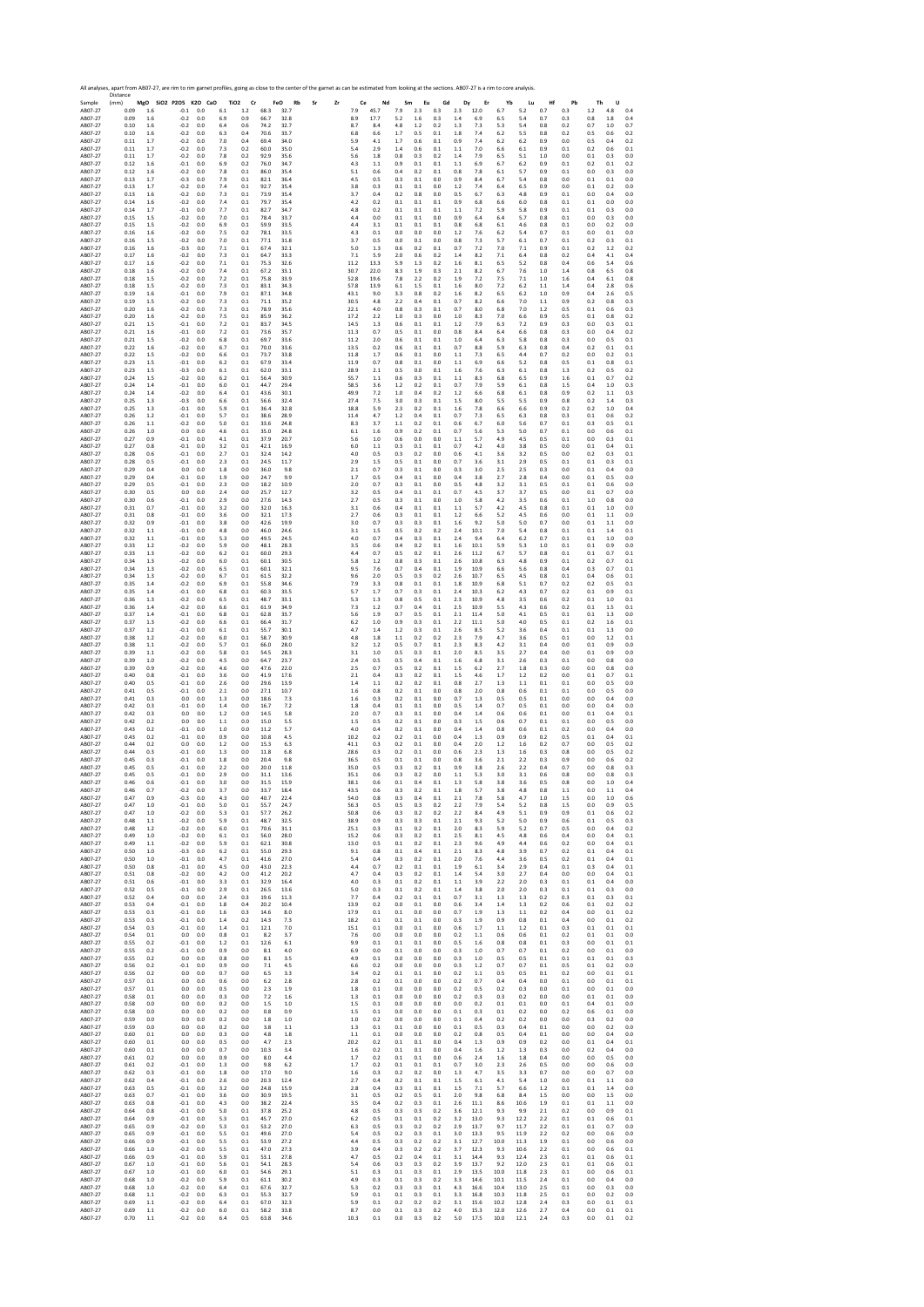Sample Distance (mm) **MgO SiO2 P2O5 K2O CaO TiO2 Cr FeO Rb Sr Zr Ce Nd Sm Eu Gd Dy Er Yb Lu Hf Pb Th U** AB07‐27 0.70 1.2 ‐0.1 0.0 6.3 2.3 70.5 36.5 9.8 0.3 0.1 0.4 0.2 4.4 15.8 9.7 13.5 2.3 0.2 0.1 0.2 0.4 AB07‐27 0.71 1.2 ‐0.2 0.0 6.7 6.1 62.6 41.9 11.8 0.4 0.3 0.4 0.2 3.6 14.4 10.9 14.0 2.4 0.3 0.1 0.3 0.7 AB07‐27 0.71 1.1 ‐0.1 0.0 6.6 11.3 62.5 45.9 18.6 0.5 0.4 0.3 0.2 3.4 14.0 10.4 11.7 2.2 0.7 0.1 0.4 0.8 AB07‐27 0.71 1.1 ‐0.2 0.0 5.6 16.2 82.9 49.8 20.8 0.6 0.3 0.5 0.2 2.6 13.3 8.9 11.1 2.0 0.6 0.2 0.4 0.7 AB07‐27 0.72 1.1 ‐0.3 0.0 5.5 22.9 95.2 56.6 21.4 0.8 0.7 0.4 0.2 2.9 11.8 9.2 10.0 2.0 0.5 0.2 0.3 1.0 AB07‐27 0.72 1.0 ‐0.2 0.0 5.6 27.0 79.6 59.3 17.7 0.9 0.4 0.3 0.2 2.7 12.6 7.7 9.7 1.8 0.4 0.3 0.4 0.9 AB07‐27 0.73 1.0 ‐0.3 0.0 5.1 29.4 89.3 59.0 11.2 0.9 0.6 0.5 0.1 2.2 10.5 8.0 8.2 1.9 0.4 0.4 0.4 0.9 AB07‐27 0.73 0.9 ‐0.2 0.0 4.8 30.3 79.8 59.0 8.0 1.1 0.3 0.5 0.1 2.3 10.1 6.7 9.5 1.5 0.2 0.3 0.4 0.9 AB07‐27 0.74 0.9 ‐0.2 0.0 4.6 33.0 70.9 61.7 5.6 1.1 0.5 0.3 0.2 2.8 8.7 6.5 8.8 1.6 0.2 0.5 0.4 1.3 AB07‐27 0.74 0.8 ‐0.2 0.0 4.0 32.3 72.7 60.9 4.1 1.2 0.7 0.4 0.1 2.4 8.1 5.7 7.3 1.5 0.1 0.3 0.4 1.1 AB07‐27 0.74 0.8 ‐0.2 0.0 4.2 34.4 84.3 64.1 5.8 1.1 0.8 0.4 0.1 1.7 8.5 7.0 8.0 1.5 0.2 0.2 0.4 0.8 AB07‐27 0.75 0.7 ‐0.1 0.0 3.5 28.2 66.9 53.4 5.4 0.9 0.6 0.4 0.2 1.6 8.4 5.6 7.7 1.3 0.1 0.1 0.2 0.6 AB07‐27 0.75 0.7 ‐0.2 0.0 4.0 23.6 62.7 48.7 5.1 0.5 0.3 0.2 0.1 1.8 8.8 5.1 7.5 1.5 0.2 0.2 0.1 0.3 AB07‐27 0.76 0.7 ‐0.1 0.0 3.4 15.2 47.8 36.8 3.6 0.4 0.3 0.1 0.1 1.9 8.4 5.4 6.3 1.3 0.1 0.1 0.1 0.3 AB07‐27 0.76 0.7 ‐0.1 0.0 3.5 10.2 42.9 34.0 3.7 0.3 0.1 0.2 0.1 1.8 8.4 5.5 6.7 1.4 0.1 0.1 0.1 0.1 AB07‐27 0.76 0.6 ‐0.1 0.0 4.0 6.1 37.5 26.4 3.0 0.3 0.1 0.2 0.1 1.3 7.3 4.6 6.6 1.1 0.1 0.1 0.0 0.1 AB07‐27 0.77 0.6 ‐0.1 0.0 3.7 3.9 30.7 23.1 2.9 0.1 0.1 0.1 0.1 2.0 7.9 4.8 6.4 1.2 0.1 0.0 0.0 0.1 AB07‐27 0.77 0.6 ‐0.1 0.0 3.6 2.6 30.3 20.8 2.4 0.1 0.0 0.2 0.1 2.1 7.0 4.6 5.5 1.1 0.1 0.1 0.0 0.0 AB07‐27 0.78 0.6 ‐0.1 0.0 3.6 1.8 33.5 20.6 3.1 0.1 0.1 0.1 0.1 1.5 8.0 4.6 5.8 1.3 0.1 0.1 0.0 0.0 AB07‐27 0.78 0.6 ‐0.2 0.0 3.8 1.2 28.3 20.1 3.2 0.0 0.0 0.2 0.1 1.9 8.9 4.5 6.3 1.2 0.1 0.0 0.0 0.0 AB07‐27 0.79 0.6 ‐0.1 0.0 3.7 0.9 39.8 18.8 3.2 0.0 0.1 0.1 0.1 1.4 7.7 5.3 5.7 1.3 0.1 0.1 0.0 0.0 AB07‐27 0.79 0.6 ‐0.1 0.0 3.7 0.6 27.9 19.1 3.6 0.1 0.0 0.2 0.1 1.7 8.1 5.4 7.4 1.7 0.1 0.0 0.0 0.0 AB07‐27 0.79 0.6 ‐0.1 0.0 4.0 0.4 30.7 19.3 3.6 0.0 0.1 0.2 0.1 2.2 8.8 6.9 8.8 1.7 0.1 0.0 0.0 0.0 AB07‐27 0.80 0.6 ‐0.2 0.0 3.9 0.5 27.9 20.4 3.7 0.0 0.0 0.3 0.1 1.7 9.7 7.6 9.5 2.1 0.2 0.0 0.0 0.0 AB07‐27 0.80 0.6 ‐0.1 0.0 4.1 0.2 37.0 20.0 7.9 0.0 0.0 0.1 0.1 2.4 9.9 8.0 12.7 2.4 0.6 0.0 0.0 0.1 AB07‐27 0.81 0.7 ‐0.2 0.0 4.3 0.3 39.8 21.6 27.3 0.0 0.0 0.2 0.2 2.4 11.9 9.7 14.4 3.2 1.0 0.0 0.1 0.2 AB07‐27 0.81 0.8 ‐0.2 0.0 4.5 0.2 46.4 23.4 40.1 0.0 0.1 0.3 0.2 2.8 12.5 10.7 15.7 3.6 0.9 0.0 0.1 0.3 AB07‐27 0.81 0.8 ‐0.2 0.0 5.1 0.1 51.2 25.4 37.8 0.0 0.1 0.2 0.2 3.2 14.5 11.6 17.6 3.8 0.8 0.0 0.1 0.3 AB07‐27 0.82 0.9 ‐0.1 0.0 6.0 0.1 53.1 27.1 29.6 0.1 0.1 0.2 0.2 3.0 16.8 14.1 20.4 4.4 0.5 0.0 0.1 0.2 AB07‐27 0.82 1.0 ‐0.1 0.0 5.5 0.2 51.2 28.5 21.6 0.0 0.0 0.3 0.2 2.9 16.0 14.5 19.8 4.1 0.5 0.0 0.1 0.2 AB07‐27 0.83 0.9 ‐0.2 0.0 5.8 0.2 56.7 29.9 17.1 0.2 0.4 0.1 0.1 2.6 17.4 14.3 21.5 4.7 0.4 0.0 0.1 0.1 AB07‐27 0.83 1.0 ‐0.2 0.0 5.6 0.1 58.7 29.0 13.6 0.3 0.3 0.4 0.2 4.4 16.8 15.4 22.4 4.5 0.3 0.0 0.1 0.0 AB07‐27 0.84 1.0 ‐0.1 0.0 6.1 0.1 64.4 31.2 10.5 0.3 0.2 0.4 0.2 4.3 16.7 14.8 21.6 4.6 0.3 0.0 0.1 0.1 AB07‐27 0.84 1.0 ‐0.2 0.0 6.2 0.1 62.4 30.8 8.8 0.4 0.3 0.6 0.1 3.6 17.2 15.0 20.0 4.6 0.2 0.0 0.1 0.0 AB07‐27 0.84 0.9 ‐0.1 0.0 6.2 0.1 53.7 30.0 6.4 0.5 0.3 0.3 0.2 3.5 17.0 14.6 21.9 4.3 0.2 0.0 0.2 0.0 AB07‐27 0.85 0.9 ‐0.1 0.0 6.4 0.1 61.1 29.2 5.5 0.4 0.4 0.3 0.2 3.9 17.2 12.3 19.7 3.9 0.1 0.0 0.3 0.0 AB07‐27 0.85 1.0 ‐0.2 0.0 6.2 0.1 61.0 28.9 5.8 0.5 0.5 0.3 0.2 3.8 15.8 13.5 20.0 4.2 0.1 0.1 0.6 0.0 AB07‐27 0.86 0.9 ‐0.2 0.0 5.4 0.1 53.9 28.5 4.6 0.6 0.3 0.3 0.2 3.6 17.3 12.8 17.7 4.0 0.1 0.1 0.5 0.0 AB07‐27 0.86 0.8 ‐0.2 0.0 5.6 0.1 54.1 26.3 12.8 0.5 0.4 0.3 0.2 3.7 16.3 11.4 17.6 3.7 0.9 0.0 0.6 0.2 AB07‐27 0.87 0.9 ‐0.2 0.0 5.7 0.1 47.9 27.1 37.8 0.6 0.4 0.3 0.2 3.0 14.6 11.9 17.0 3.8 2.0 0.0 0.8 0.5 AB07‐27 0.87 0.8 ‐0.1 0.0 5.4 0.1 44.0 25.9 121.5 0.6 0.4 0.2 0.2 3.0 14.5 11.5 18.8 4.0 6.6 0.1 1.3 2.5 AB07‐27 0.87 0.9 0.0 0.0 5.6 0.1 53.9 27.3 306.1 0.9 0.4 0.5 0.1 3.0 16.6 13.5 19.9 4.4 10.7 0.1 1.6 3.8 AB07‐27 0.88 0.8 ‐0.1 0.0 5.2 0.1 55.2 27.8 356.3 0.6 0.5 0.3 0.2 2.4 15.3 13.0 20.5 4.5 8.7 0.1 1.3 3.4 AB07‐27 0.88 0.8 0.0 0.0 5.4 0.1 53.9 26.5 275.4 0.7 0.6 0.6 0.3 2.8 14.2 12.2 17.6 4.0 5.8 0.1 1.1 2.0 AB07‐27 0.89 0.8 ‐0.2 0.0 5.3 0.1 46.7 26.5 177.4 0.7 0.5 0.3 0.2 2.5 13.6 12.3 16.4 3.7 3.7 0.0 1.1 1.2 AB07‐27 0.89 0.9 ‐0.2 0.0 5.7 0.1 50.7 28.7 123.8 0.7 0.5 0.4 0.2 3.2 14.6 12.1 17.7 3.8 3.1 0.0 1.2 1.2 AB07‐27 0.89 0.9 ‐0.1 0.0 5.9 0.1 56.2 29.7 102.9 0.6 0.2 0.4 0.2 3.5 15.4 12.6 18.0 4.0 2.5 0.0 1.1 0.9 AB07‐27 0.90 1.0 ‐0.1 0.0 6.4 0.1 54.3 30.8 106.6 0.9 0.3 0.6 0.2 3.1 18.1 13.8 20.7 4.4 3.6 0.0 1.1 1.0 AB07‐27 0.90 1.0 ‐0.3 0.0 6.5 0.1 53.2 31.8 120.9 0.6 0.2 0.4 0.2 3.4 18.8 15.5 22.2 4.6 3.7 0.1 1.4 0.9 AB07‐27 0.91 1.0 0.0 0.0 6.1 0.1 53.2 30.3 98.3 0.5 0.4 0.3 0.1 2.7 16.3 13.9 20.8 4.4 2.3 0.0 1.1 0.7 AB07‐27 0.91 0.9 ‐0.1 0.0 6.6 0.1 53.1 29.4 71.4 0.7 0.4 0.5 0.3 3.6 18.4 14.3 20.2 4.5 1.4 0.0 1.1 0.5 AB07‐27 0.92 0.9 0.0 0.0 6.2 0.1 58.9 33.3 51.0 0.4 0.2 0.3 0.3 4.3 17.4 13.3 19.2 4.3 0.8 0.0 1.2 0.3 AB07‐27 0.92 1.0 ‐0.1 0.0 6.0 0.2 58.8 35.0 38.4 0.6 0.5 0.7 0.2 3.9 18.8 14.9 21.6 4.5 0.9 0.0 1.2 0.3 AB07‐27 0.92 1.1 0.0 0.0 6.7 0.3 59.8 33.3 29.5 0.7 0.6 0.5 0.2 3.9 19.1 14.2 23.3 4.5 0.7 0.0 1.7 0.2 AB07‐27 0.93 1.0 0.3 0.0 6.6 0.1 45.2 31.3 23.0 0.6 0.6 0.2 0.2 3.3 18.8 14.3 20.3 4.2 0.7 0.1 1.4 0.2 AB07‐27 0.93 0.9 1.5 0.0 6.4 0.2 52.1 31.9 18.7 0.7 0.6 0.4 0.2 3.2 16.4 11.9 19.4 4.4 0.4 0.1 1.4 0.2 AB07‐27 0.94 1.2 6.3 0.0 7.7 0.2 53.6 33.2 16.4 1.8 1.9 0.8 0.3 4.2 19.8 16.3 24.5 4.9 0.4 0.1 2.0 0.3 AB07‐27 0.94 1.0 13.9 0.0 8.5 0.1 48.2 33.6 15.1 3.5 3.1 1.9 0.3 5.7 22.4 18.1 26.1 5.7 0.4 0.3 2.6 0.3 AB07‐27 0.95 1.0 23.6 0.0 9.5 0.1 50.0 31.2 17.0 6.6 6.4 2.3 0.6 6.7 24.2 18.5 28.3 6.4 0.4 0.4 3.0 0.5 AB07‐27 0.95 0.9 32.5 0.0 10.2 0.1 49.7 29.8 15.0 11.9 11.4 4.2 0.9 8.9 23.2 18.8 27.4 6.3 0.4 0.8 3.7 0.5 AB07‐27 0.95 0.8 40.3 0.0 10.9 0.1 45.3 28.0 11.6 16.6 18.0 6.0 1.2 9.2 23.2 18.1 28.0 5.7 0.2 1.0 3.8 0.5 AB07‐27 0.96 0.8 46.7 0.0 11.9 0.1 37.2 25.4 9.3 22.1 22.9 6.9 1.3 11.1 25.0 17.3 24.8 5.3 0.2 1.2 4.3 0.6 AB07‐27 0.96 0.5 39.3 0.0 9.2 0.0 26.3 15.7 6.1 20.4 20.1 6.5 1.4 9.6 19.5 13.2 17.4 3.9 0.1 0.7 3.3 0.6 AB07‐27 0.97 0.6 52.7 0.0 11.5 0.1 34.5 18.8 7.5 26.5 28.8 8.9 1.7 14.3 24.4 16.0 20.8 4.4 0.2 0.7 4.5 0.7 AB07‐27 0.97 0.5 50.2 0.0 11.3 0.0 29.4 17.0 6.9 24.1 26.0 7.9 1.6 12.5 22.3 13.6 18.5 3.9 0.2 0.8 3.4 0.6 AB07‐27 0.97 0.5 45.0 0.0 10.1 0.1 23.9 15.8 7.0 20.8 21.6 7.5 1.4 9.1 19.6 12.4 18.3 3.5 0.2 0.7 2.5 0.4 AB07‐27 0.98 0.4 37.3 0.0 8.1 0.1 21.4 15.3 6.3 16.1 17.4 5.2 1.0 7.5 16.5 10.9 14.9 3.4 0.2 0.7 2.0 0.4 AB07‐27 0.98 0.5 32.9 0.0 8.3 0.1 24.8 17.2 9.6 13.4 12.7 3.9 0.9 6.0 15.0 10.0 16.6 3.6 0.2 0.3 1.7 0.2 AB07‐27 0.99 0.5 25.2 0.0 7.1 0.1 22.8 16.5 12.2 8.6 8.4 3.3 0.7 5.5 14.1 11.3 17.4 3.8 0.3 0.3 1.5 0.3 AB07‐27 0.99 0.6 19.4 0.0 6.9 0.0 25.3 18.9 14.4 6.0 5.9 2.1 0.4 3.9 15.1 11.5 17.7 4.2 0.4 0.3 1.1 0.2 AB07‐27 1.00 0.7 14.8 0.0 6.3 0.1 29.3 22.6 13.4 4.3 4.8 1.3 0.4 4.0 14.9 13.6 21.6 4.7 0.3 0.2 0.7 0.2 AB07‐27 1.00 0.7 10.6 0.0 6.5 0.1 35.7 23.7 11.5 3.8 2.9 1.6 0.4 3.9 15.8 13.5 24.9 5.8 0.2 0.1 0.6 0.1 AB07‐27 1.00 0.8 7.0 0.0 6.2 0.1 41.6 25.8 9.1 2.0 2.4 0.8 0.3 4.3 15.8 14.9 27.4 5.7 0.2 0.1 0.4 0.1 AB07‐27 1.01 0.8 3.9 0.0 5.5 0.1 34.3 24.7 6.2 1.2 1.3 0.8 0.1 2.9 15.7 13.8 24.2 5.2 0.1 0.1 0.3 0.0 AB07‐27 1.01 0.7 2.3 0.0 4.9 0.1 40.5 22.1 4.6 0.9 0.8 0.4 0.3 2.9 13.6 11.4 22.1 4.7 0.1 0.0 0.2 0.0 AB07‐27 1.02 0.6 1.4 0.0 4.2 0.0 36.2 21.8 4.4 0.6 0.5 0.3 0.1 2.5 13.5 11.6 20.7 4.7 0.1 0.1 0.2 0.0 AB07‐27 1.02 0.6 0.9 0.0 3.8 0.0 27.0 18.2 3.7 0.5 0.4 0.3 0.1 2.4 11.4 10.3 17.4 4.3 0.1 0.0 0.2 0.1 AB07‐27 1.02 0.5 0.5 0.0 3.4 0.0 29.4 16.5 2.5 0.3 0.3 0.3 0.1 1.4 9.9 10.0 17.3 4.1 0.1 0.0 0.2 0.0 AB07‐27 1.03 0.4 1.6 0.0 2.9 0.0 26.2 14.2 2.9 0.4 0.3 0.1 0.1 1.6 9.2 8.4 16.4 3.5 0.1 0.0 0.3 0.0 AB07‐27 1.03 0.3 0.3 0.0 2.0 0.0 15.4 9.2 2.3 0.3 0.2 0.2 0.1 0.9 6.3 6.2 10.5 2.3 0.1 0.0 0.2 0.0 AB07‐27 1.04 0.4 0.3 0.0 2.4 0.0 22.3 12.0 2.9 0.2 0.3 0.2 0.1 1.5 8.5 7.7 14.0 3.0 0.0 0.1 0.3 0.0 AB07‐27 1.04 0.3 0.1 0.0 2.2 0.0 19.6 11.5 2.6 0.3 0.1 0.1 0.1 1.0 7.1 7.2 12.6 2.8 0.1 0.2 0.2 0.0 AB07‐27 1.05 1.5 0.1 0.0 2.3 0.0 20.7 10.9 2.0 0.3 0.2 0.2 0.1 1.3 7.3 7.2 11.6 2.6 0.0 0.0 0.3 0.0 AB07‐27 1.05 0.3 0.0 0.0 2.4 0.0 24.2 10.9 2.2 0.2 0.1 0.1 0.1 1.2 6.8 6.8 12.0 2.6 0.0 0.1 0.3 0.0 AB07‐27 1.05 0.4 0.0 0.0 2.6 0.0 28.9 12.3 2.2 0.4 0.2 0.2 0.1 1.3 7.3 7.2 13.1 2.6 0.0 0.1 0.3 0.0 AB07‐27 1.06 0.4 0.3 0.0 2.8 0.0 28.8 12.8 2.6 0.3 0.2 0.2 0.1 1.6 7.7 7.4 13.9 3.1 0.0 0.1 0.5 0.0 AB07‐27 1.06 0.5 0.5 0.0 3.3 0.0 28.0 15.2 3.2 0.4 0.1 0.3 0.1 1.7 9.4 9.4 15.4 3.6 0.1 0.1 0.7 0.1 AB07‐27 1.07 0.5 0.1 0.0 3.0 0.0 30.5 15.0 6.7 0.4 0.3 0.2 0.2 1.8 10.1 8.9 16.4 3.7 0.3 0.1 0.7 0.2 AB07‐27 1.07 0.2 0.0 0.0 1.1 0.0 11.7 6.2 3.6 0.2 0.1 0.1 0.0 0.6 3.7 3.6 6.3 1.4 0.1 0.0 0.3 0.1 AB07‐27 1.08 0.7 0.0 0.0 4.6 0.1 39.3 24.6 16.2 0.6 0.2 0.2 0.1 2.8 17.5 14.7 25.9 6.1 0.3 0.0 1.2 0.1 AB07‐27 1.08 0.8 0.0 0.0 5.0 0.1 52.5 26.9 13.7 0.6 0.6 0.3 0.1 3.4 18.8 18.0 31.4 6.9 0.3 0.2 1.5 0.1 AB07‐27 1.08 0.9 0.2 0.0 5.8 0.1 67.6 28.6 10.5 0.8 0.5 0.4 0.2 4.4 20.2 19.1 31.9 7.6 0.2 0.2 1.3 0.1 AB07‐27 1.09 0.9 0.3 0.0 5.8 0.1 55.3 27.8 7.5 0.7 0.3 0.2 0.2 3.4 19.9 19.2 33.9 7.3 0.2 0.2 1.3 0.2 AB07‐27 1.09 0.7 0.0 0.0 5.0 0.1 48.0 25.5 5.5 0.5 0.5 0.3 0.1 2.7 15.8 16.0 26.3 6.0 0.1 0.1 1.2 0.1 AB07‐27 1.10 0.8 0.1 0.0 5.5 0.1 59.6 26.3 6.0 0.7 0.5 0.3 0.2 3.1 17.7 16.3 28.9 6.8 0.1 0.1 1.7 0.0 AB07‐27 1.10 0.7 0.0 0.0 4.8 0.1 50.3 23.0 6.9 0.8 0.4 0.5 0.1 3.6 16.3 14.1 27.1 5.7 0.2 0.1 2.0 0.1 AB07‐27 1.10 0.7 0.0 0.0 4.8 0.1 46.5 24.9 10.7 1.3 0.6 0.4 0.1 3.0 16.0 13.9 24.5 5.6 0.5 0.1 2.0 0.1 AB07‐27 1.11 0.7 0.0 0.0 4.6 0.1 52.3 22.1 17.1 1.0 0.9 0.4 0.3 2.7 14.8 12.8 23.8 5.5 0.6 0.2 2.4 0.2 AB07‐27 1.11 0.6 ‐0.1 0.0 4.4 0.1 47.6 20.8 19.7 1.2 1.1 0.2 0.2 3.0 13.7 12.9 21.7 5.0 0.5 0.2 2.5 0.2 AB07‐27 1.12 0.7 0.0 0.0 4.5 0.1 45.4 22.0 27.0 1.3 1.1 0.6 0.1 2.6 12.8 12.7 20.8 4.8 1.1 0.1 2.5 0.3 AB07‐27 1.12 0.7 0.0 0.0 4.5 0.1 49.5 23.1 41.7 1.4 1.0 0.8 0.2 3.2 13.5 12.5 22.5 4.8 1.3 0.2 2.7 0.4 AB07‐27 1.13 0.6 ‐0.1 0.0 4.5 0.1 48.7 21.1 45.9 1.8 0.8 0.4 0.2 2.4 13.0 12.0 20.3 4.4 1.2 0.2 2.6 0.4 AB07‐27 1.13 0.6 0.1 0.0 4.3 0.1 47.9 20.2 43.7 1.3 0.7 0.4 0.1 2.0 11.2 10.5 19.6 4.1 1.2 0.1 1.9 0.4 AB07‐27 1.13 0.7 0.1 0.0 4.6 0.1 45.3 22.1 40.1 1.1 0.6 0.3 0.1 2.3 11.8 11.0 19.4 4.0 0.9 0.2 1.8 0.2 AB07‐27 1.14 0.7 0.1 0.0 4.7 0.1 53.2 22.2 30.3 1.0 0.7 0.4 0.2 2.7 12.4 10.8 17.6 3.8 0.6 0.1 1.4 0.2 AB07‐27 1.14 0.8 0.0 0.0 4.7 0.1 55.1 27.6 22.6 1.2 0.6 0.6 0.2 3.0 13.9 11.2 19.9 4.6 0.5 0.1 1.1 0.2 AB07‐27 1.15 0.9 0.2 0.0 5.4 0.1 57.8 26.2 16.7 1.0 0.5 0.6 0.1 3.4 14.0 12.7 20.0 4.9 0.3 0.0 1.0 0.1 AB07‐27 1.15 0.9 0.7 0.0 5.4 0.1 57.5 27.6 13.4 0.7 0.2 0.2 0.2 2.5 16.5 12.7 23.2 5.1 0.2 0.1 1.0 0.1 AB07‐27 1.16 0.9 ‐0.1 0.0 5.9 0.1 65.7 30.7 13.8 0.7 0.3 0.4 0.2 3.4 17.0 14.9 26.4 6.0 0.4 0.0 0.6 0.1 AB07‐27 1.16 1.0 0.0 0.0 5.9 0.1 74.2 31.9 22.2 0.4 0.4 0.4 0.2 4.2 20.1 16.2 29.1 6.3 0.9 0.1 0.6 0.1 AB07‐27 1.16 1.0 0.0 0.0 6.5 0.1 59.6 34.6 25.7 0.4 0.1 0.3 0.2 3.4 19.5 17.0 30.6 7.2 0.7 0.0 0.3 0.1 AB07‐27 1.17 1.0 0.0 0.0 6.3 0.1 81.2 30.9 23.0 0.4 0.2 0.2 0.3 4.3 20.9 18.4 38.0 8.4 0.6 0.0 0.3 0.2 AB07‐27 1.17 0.9 0.2 0.0 6.6 0.1 84.1 32.9 30.9 0.3 0.3 0.2 0.1 3.5 23.0 22.3 39.3 9.2 1.4 0.0 0.1 0.4 AB07‐27 1.18 0.9 0.0 0.0 6.4 0.1 73.3 32.4 77.0 0.2 0.1 0.2 0.2 4.0 23.6 20.2 42.4 10.1 2.9 0.1 0.2 1.0 AB07‐27 1.18 1.0 0.0 0.0 6.4 0.1 85.4 33.7 126.4 0.2 0.2 0.5 0.2 3.6 23.3 22.1 42.5 10.4 3.7 0.0 0.2 0.9 AB07‐27 1.18 0.8 ‐0.1 0.0 5.6 0.1 51.8 26.6 115.9 0.3 0.2 0.3 0.2 4.3 19.5 20.4 38.0 9.2 2.8 0.0 0.3 0.7 AB07‐27 1.19 0.9 0.0 0.0 6.8 0.1 69.9 33.0 107.7 0.3 0.1 0.4 0.2 4.6 22.8 27.6 47.7 11.3 2.6 0.0 0.4 1.0 AB07‐27 1.19 1.0 0.1 0.0 6.5 0.1 77.3 33.0 87.6 0.3 0.3 0.2 0.1 4.1 25.0 27.0 49.9 12.2 2.6 0.0 0.5 0.5 AB07‐27 1.20 1.0 ‐0.1 0.0 7.2 0.1 70.7 33.6 76.2 0.9 0.7 0.6 0.3 4.6 24.5 27.7 53.7 13.3 2.3 0.1 1.8 0.6 AB07‐27 1.20 1.0 0.4 0.0 6.5 0.1 86.5 34.0 74.3 6.5 3.9 1.1 0.3 5.0 26.5 28.6 55.8 13.1 1.8 0.8 4.4 0.9 AB07‐27 1.21 1.0 0.1 0.0 6.8 0.1 68.3 40.9 62.2 26.3 11.1 2.9 0.6 6.2 24.3 29.5 57.5 13.4 1.5 1.7 8.2 1.2 AB07‐27 1.21 1.0 ‐0.1 0.0 6.7 0.1 92.4 37.0 41.3 52.5 24.4 5.0 0.7 7.3 29.2 30.9 63.8 14.4 1.1 2.5 11.6 1.4 AB07‐27 1.21 1.0 0.0 0.0 6.7 0.1 70.7 32.7 33.3 69.6 29.8 6.4 0.9 7.3 29.9 30.9 66.6 14.6 0.6 3.0 12.8 1.5 AB07‐27 1.22 1.0 0.0 0.0 6.4 0.1 67.2 32.0 27.3 83.4 32.3 5.7 1.1 8.0 30.8 31.5 65.6 14.9 1.0 2.8 12.5 1.3 AB07‐27 1.22 1.0 0.0 0.0 7.0 0.1 69.1 33.2 28.2 76.7 32.1 6.3 1.0 8.0 28.5 31.7 66.1 15.4 0.8 2.3 10.4 1.1 AB07‐27 1.23 1.0 ‐0.1 0.0 6.6 0.1 73.3 42.5 35.1 62.3 25.3 5.9 0.8 6.7 29.1 31.4 66.6 15.5 1.0 2.2 11.1 1.2 AB07‐27 1.23 1.1 ‐0.1 0.0 7.1 0.1 68.1 32.5 37.6 56.4 22.4 5.1 0.7 6.9 29.8 31.3 64.6 15.2 0.9 2.0 10.5 1.3 AB07‐27 1.23 0.9 0.0 0.0 6.1 0.1 74.1 28.6 31.1 48.4 19.1 4.6 0.8 6.6 25.0 25.4 57.1 12.6 0.6 1.7 8.7 0.9 AB07‐27 1.24 1.0 ‐0.1 0.0 6.9 0.1 60.0 33.3 27.6 42.0 18.1 3.9 0.6 6.2 29.6 28.8 58.6 14.0 0.7 2.0 7.2 0.7 AB07‐27 1.24 0.7 0.0 0.0 5.2 0.1 39.3 25.8 21.6 22.4 7.8 2.2 0.4 4.7 19.5 21.8 45.9 10.5 0.6 0.8 3.6 0.4 AB07‐27 1.25 0.9 ‐0.3 0.0 6.8 0.1 56.6 29.6 23.2 18.4 6.9 1.9 0.4 4.7 24.7 27.4 52.5 12.3 0.7 0.5 3.5 0.4 AB07‐27 1.25 0.9 ‐0.1 0.0 6.9 0.1 88.4 29.5 26.0 10.7 4.4 1.5 0.3 4.6 25.1 25.0 54.7 11.7 0.7 0.4 2.7 0.3 AB07‐27 1.26 1.0 0.0 0.0 6.9 0.1 96.8 35.1 30.2 10.1 3.2 0.7 0.3 5.0 24.3 28.2 57.7 12.7 0.6 0.5 2.5 0.3 AB07‐27 1.26 0.9 0.2 0.0 6.1 0.1 62.2 29.3 22.5 6.4 3.5 0.9 0.2 4.0 21.2 23.9 49.2 11.0 0.6 0.5 1.9 0.3 AB07‐27 1.26 0.9 0.4 0.0 6.0 0.1 69.9 28.5 20.4 6.3 2.7 0.6 0.3 2.9 21.1 22.6 45.7 11.1 0.6 0.4 1.9 0.4 AB07‐27 1.27 0.9 0.2 0.0 6.0 0.1 73.4 34.1 24.2 8.5 2.2 0.6 0.3 3.6 21.2 25.6 53.2 12.0 0.8 0.4 1.5 0.3 AB07‐27 1.27 0.8 0.3 0.0 5.9 0.1 81.8 32.9 24.3 5.7 2.2 0.6 0.2 3.0 21.4 24.0 50.1 11.6 0.5 0.7 1.1 0.2 AB07‐27 1.28 0.7 0.1 0.0 5.7 0.1 59.8 25.1 16.8 4.3 1.1 0.5 0.2 3.0 18.7 22.1 47.9 11.0 0.3 0.4 0.7 0.2 AB07‐27 1.28 0.7 0.1 0.0 5.2 0.1 59.1 24.8 13.1 2.2 1.1 0.3 0.2 2.5 17.2 21.7 47.2 10.5 0.4 0.1 0.4 0.1 AB07‐27 1.29 0.7 0.0 0.0 5.2 0.1 58.4 25.3 13.3 2.1 0.4 0.5 0.2 2.3 18.0 20.2 46.8 11.2 0.4 0.2 0.2 0.2 AB07‐27 1.29 0.7 0.0 0.0 5.4 0.1 55.0 26.4 13.5 0.9 0.5 0.3 0.2 2.2 17.4 22.9 49.0 11.8 0.3 0.2 0.3 0.2 AB07‐27 1.29 0.7 0.2 0.0 4.9 0.1 50.4 23.6 14.3 0.8 0.4 0.3 0.2 2.5 16.6 20.9 44.2 10.8 0.4 0.1 0.2 0.1 AB07‐27 1.30 0.8 ‐0.1 0.0 5.2 0.1 55.5 25.1 14.3 1.1 0.4 0.2 0.2 2.7 18.4 21.9 50.8 11.4 0.4 0.2 0.1 0.1 AB07‐27 1.30 0.7 0.0 0.0 5.1 0.1 51.4 23.5 11.1 0.7 0.5 0.3 0.1 3.0 14.6 20.1 50.0 11.7 0.2 0.1 0.1 0.2 AB07‐27 1.31 0.8 ‐0.1 0.0 5.0 0.1 62.6 26.4 8.8 0.7 0.7 0.4 0.2 2.9 20.8 24.4 59.1 14.2 0.3 0.1 0.1 0.1 AB07‐27 1.31 0.8 ‐0.1 0.0 6.1 0.1 62.3 28.7 9.2 1.3 0.3 0.2 0.2 3.2 18.6 27.3 67.5 15.9 0.2 0.0 0.1 0.2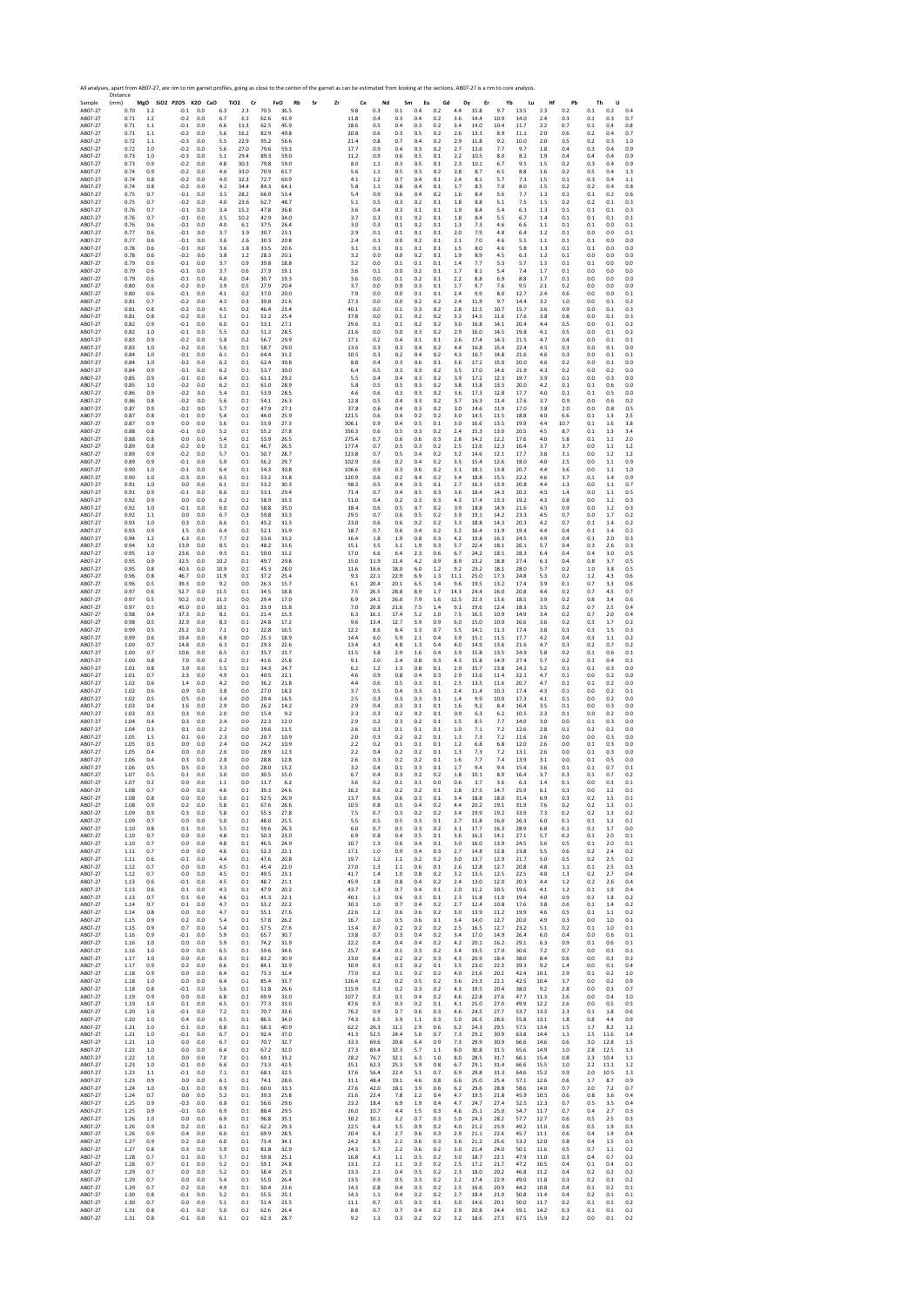|                       | Distance     |            |                                 |            |                |                               |              |                   | All analyses, apart from AB07-27, are rim to rim garnet profiles, going as close to the center of the garnet as can be estimated from looking at the sections. AB07-27 is a rim to core analysis. |             |                |                |              |            |              |                  |              |                  |              |            |              |              |             |
|-----------------------|--------------|------------|---------------------------------|------------|----------------|-------------------------------|--------------|-------------------|---------------------------------------------------------------------------------------------------------------------------------------------------------------------------------------------------|-------------|----------------|----------------|--------------|------------|--------------|------------------|--------------|------------------|--------------|------------|--------------|--------------|-------------|
| Sample<br>AB07-27     | (mm)<br>1.31 | 0.9        | MgO SiO2 P2O5 K2O CaO<br>$-0.3$ | 0.0        | 6.5            | TiO <sub>2</sub><br>Cr<br>0.1 | 60.8         | FeO<br>Rb<br>29.9 | Sr<br>Zr                                                                                                                                                                                          | 7.2         | Ce<br>0.6      | Nd<br>0.3      | Sm<br>0.3    | Eu<br>0.2  | Gd<br>3.5    | Dy<br>Er<br>21.2 | 32.9         | Yb<br>Lu<br>76.4 | Hf<br>18.6   | Pb<br>0.3  | Th<br>0.1    | U<br>0.1     | 0.2         |
| AB07-27               | 1.32         | 0.7        | $-0.1$                          | 0.0        | 5.1            | 0.1                           | 57.4         | 23.2              |                                                                                                                                                                                                   | 11.8        | 0.2            | $0.1\,$        | 0.2          | 0.2        | 2.6          | 18.3             | 26.4         | 66.1             | 16.0         | 0.4        | 0.0          | 0.0          | 0.3         |
| AB07-27               | 1.32         | 0.9        | $-0.2$                          | 0.0        | 7.0            | 0.1                           | 68.8         | 29.7              |                                                                                                                                                                                                   | 15.4        | 0.4            | 0.2            | 0.3          | 0.2        | 3.2          | 24.4             | 33.3         | 85.1             | 21.1         | 0.4        | 0.0          | 0.0          | 0.3         |
| AB07-27               | 1.33         | 0.9        | $-0.2$                          | 0.0        | 6.5            | 0.1                           | 60.1         | 30.3              |                                                                                                                                                                                                   | 13.1        | 0.2            | 0.0            | 0.3          | 0.2        | 3.1          | 24.5             | 30.8         | 78.8             | 18.8         | 0.3        | 0.0          | 0.0          | 0.2         |
| AB07-27               | 1.33         | 0.8        | $-0.1$                          | 0.0        | 6.4            | 0.1                           | 72.5         | 27.2              |                                                                                                                                                                                                   | 10.3        | 0.1            | 0.3            | 0.3          | 0.2        | 2.7          | 22.3             | 30.3         | 69.3             | 17.6         | 0.2        | 0.0          | 0.1          | 0.1         |
| AB07-27               | 1.34         | 0.7        | $-0.2$                          | 0.0        | 5.6            | 0.1                           | 53.3         | 25.7              |                                                                                                                                                                                                   | 8.7         | 1.0            | 0.1            | 0.3          | 0.2        | 2.6          | 18.9             | 25.5         | 64.8             | 15.6         | 0.4        | 0.0          | 0.2          | 0.1         |
| AB07-27               | 1.34         | 0.7        | $-0.1$                          | 0.0        | 5.0            | 0.1                           | 46.9         | 23.9              |                                                                                                                                                                                                   | 9.1         | 0.2            | 0.1            | 0.1          | 0.1        | 2.8          | 17.2             | 23.4         | 58.2             | 13.9         | 0.4        | 0.1          | 0.2          | 0.2         |
| AB07-27               | 1.34         | 0.6        | $-0.1$                          | 0.0        | 4.8            | 0.1                           | 35.5         | 21.5              |                                                                                                                                                                                                   | 17.7        | 0.3            | 0.1            | 0.2          | 0.1        | 1.7          | 14.9             | 20.6         | 49.8             | 12.2         | 0.7        | 0.1          | 0.2          | 0.3         |
| AB07-27               | 1.35         | 0.6        | $-0.1$                          | 0.0        | 4.4            | 0.1                           | 39.8         | 22.3              |                                                                                                                                                                                                   | 23.6        | 0.3            | 0.1            | 0.2          | 0.1        | 2.2          | 15.6             | 19.2         | 50.7             | 11.5         | 0.7        | 0.0          | 0.4          | 0.3         |
| AB07-27               | 1.35         | 0.6        | 0.0                             | 0.0        | 4.8            | 0.1                           | 39.9         | 22.6              |                                                                                                                                                                                                   | 19.6        | 0.4            | 0.3            | 0.4          | 0.1        | 2.3          | 14.9             | 19.2         | 49.0             | 11.5         | 0.5        | 0.1          | 0.5          | 0.3         |
| AB07-27               | 1.36         | 0.6        | $-0.1$                          | 0.0        | 4.8            | 0.1                           | 44.2         | 21.5              |                                                                                                                                                                                                   | 19.1        | 0.5            | 0.3            | 0.1          | 0.1        | 2.4          | 14.2             | 19.7         | 47.5             | 11.6         | 0.5        | 0.1          | 0.9          | 0.2         |
| AB07-27               | 1.36         | 0.6        | $-0.1$                          | 0.0        | 4.6            | 0.1                           | 47.0         | 21.5              |                                                                                                                                                                                                   | 17.6        | 0.5            | 0.1            | 0.4          | 0.2        | 2.2          | 15.7             | 20.8         | 52.5             | 12.2         | 0.5        | 0.1          | 0.9          | 0.2         |
| AB07-27               | 1.37         | 0.7        | $-0.1$                          | 0.0        | 4.8            | 0.1                           | 52.5         | 23.9              |                                                                                                                                                                                                   | 19.7        | 0.4            | 0.5            | 0.3          | 0.1        | 3.0          | 17.2             | 24.4         | 59.0             | 13.7         | 0.4        | 0.0          | 1.2          | 0.2         |
| AB07-27               | 1.37         | 0.8        | 0.0                             | 0.0        | 5.2            | 0.1                           | 57.7         | 25.8              |                                                                                                                                                                                                   | 18.6        | 0.7            | 0.6            | 0.2          | 0.2        | 3.0          | 18.9             | 26.7         | 68.7             | 16.3         | 0.5        | 0.1          | 1.3          | 0.2         |
| AB07-27               | 1.37         | 0.8        | $-0.2$                          | 0.0        | 5.3            | 0.1                           | 54.3         | 27.8              |                                                                                                                                                                                                   | 15.8        | 0.9            | 0.4            | 0.3          | 0.1        | 2.4          | 21.3             | 30.2         | 69.5             | 17.2         | 0.3        | 0.1          | 1.5          | 0.1         |
| AB07-27               | 1.38         | 0.8        | $-0.1$                          | 0.0        | 5.6            | 0.1                           | 63.3         | 26.3              |                                                                                                                                                                                                   | 13.8        | 0.6            | 0.6            | 0.2          | 0.2        | 2.4          | 20.8             | 29.7         | 77.2             | 18.4         | 0.3        | 0.0          | 1.5          | 0.2         |
| AB07-27               | 1.38         | 0.8        | $-0.1$                          | 0.0        | 5.8            | 0.1                           | 67.0         | 27.5              |                                                                                                                                                                                                   | 18.4        | 0.6            | 0.2            | 0.3          | 0.2        | 3.0          | 21.3             | 31.2         | 80.4             | 19.4         | 0.6        | 0.0          | 1.4          | 0.3         |
| AB07-27               | 1.39         | 0.8        | $-0.1$                          | 0.0        | 6.0            | 0.1                           | 71.7         | 28.3              |                                                                                                                                                                                                   | 25.3        | 0.6            | 0.3            | 0.3          | 0.2        | 3.2          | 22.2             | 31.3         | 81.9             | 19.4         | 0.5        | 0.2          | 1.0          | 0.2         |
| AB07-27               | 1.39         | 0.8        | $-0.1$                          | 0.0        | 5.8            | 0.1                           | 58.6         | 26.9              |                                                                                                                                                                                                   | 21.2        | 2.4            | 1.1            | 0.4          | 0.3        | 3.2          | 22.6             | 31.0         | 78.9             | 18.8         | 0.5        | 0.5          | 2.1          | 0.3         |
| AB07-27               | 1.39         | 0.8        | $-0.1$                          | 0.0        | 6.5            | 0.1                           | 66.6         | 27.5              |                                                                                                                                                                                                   | 18.8        | 13.2           | 6.0            | 1.4          | 0.2        | 3.2          | 23.4             | 32.6         | 79.8             | 19.7         | 0.4        | 1.3          | 3.8          | 0.6         |
| AB07-27               | 1.40         | 0.8        | $-0.1$                          | 0.0        | 6.2            | 0.1                           | 68.1         | 28.2              |                                                                                                                                                                                                   | 13.5        | 37.5           | 15.7           | 3.3          | 0.7        | 6.6          | 27.9             | 33.9         | 88.2             | 19.8         | 0.5        | 2.9          | 7.8          | 1.4         |
| AB07-27               | 1.40         | 0.9        | $-0.2$                          | 0.0        | 6.7            | 0.1                           | 59.8         | 28.1              |                                                                                                                                                                                                   | 12.4        | 79.1           | 35.0           | 7.9          | 1.4        | 11.3         | 36.1             | 39.1         | 89.9             | 20.3         | 0.4        | 7.1          | 16.7         | 3.5         |
| AB07-27               | 1.41         | 0.8        | $-0.2$                          | 0.0        | 5.8            | 0.1                           | 52.7         | 26.9              |                                                                                                                                                                                                   | 11.2        | 180.9          | 78.0           | 16.2         | 3.6        | 20.6         | 48.4             | 43.9         | 91.8             | 20.1         | 0.3        | 14.5         | 30.8         | 7.1         |
| AB07-27               | 1.41         | 0.7        | 0.0                             | 0.0        | 7.0            | 0.1                           | 59.2         | 27.2              |                                                                                                                                                                                                   | 12.5        | 357.5          | 155.8          | 35.6         | 6.2        | 36.4         | 68.5             | 55.5         | 98.0             | 20.6         | 0.4        | 25.1         | 68.7         | 12.7        |
| AB07-27               | 1.42         | 0.8        | $-0.1$                          | 0.0        | 7.7            | 0.1                           | 60.5         | 28.0              |                                                                                                                                                                                                   | 13.1        | 655.5          | 277.9          | 55.9         | 9.2        | 58.1         | 85.2             | 65.3         | 111.0            | 22.6         | 0.5        | 34.3         | 110.2        | 20.2        |
| AB07-27               | 1.42         | 0.8        | $-0.1$                          | 0.0        | 7.8            | 0.1                           | 52.1         | 27.5              |                                                                                                                                                                                                   | 11.7        | 788.5          | 323.4          | 64.7         | 10.5       | 59.4         | 86.4             | 64.8         | 109.0            | 21.3         | 0.3        | 30.3         | 149.9        | 21.2        |
| AB07-27               | 1.42         | 0.8        | 0.0                             | 0.0        | 7.2            | 0.1                           | 55.2         | 26.0              |                                                                                                                                                                                                   | 11.5        | 736.6          | 303.4          | 58.7         | 8.7        | 49.6         | 75.8             | 57.7         | 99.5             | 18.8         | 0.4        | 23.5         | 180.4        | 17.9        |
| AB07-27<br>AB07-27    | 1.43<br>1.43 | 0.8<br>0.7 | 0.0<br>0.0                      | 0.0<br>0.0 | 6.7            | 0.1<br>0.1                    | 49.9<br>46.1 | 25.3<br>24.9      |                                                                                                                                                                                                   | 10.7<br>9.5 | 614.8<br>459.4 | 254.2<br>186.3 | 48.8<br>34.3 | 7.2<br>5.1 | 41.1<br>28.4 | 59.8<br>48.3     | 47.7<br>40.6 | 85.4<br>77.9     | 18.0<br>16.2 | 0.2<br>0.3 | 16.9<br>11.6 | 97.0<br>94.0 | 16.6<br>9.2 |
| AB07-27               | 1.44         | 0.7        | $-0.1$                          | 0.0        | 6.4<br>6.3     | 0.1                           | 51.2         | 26.3              |                                                                                                                                                                                                   | 11.2        | 316.7          | 127.3          | 25.3         | 3.4        | 19.1         | 37.1             | 33.7         | 64.2             | 14.4         | 0.2        | 7.7          | 37.7         | 5.6         |
| AB07-27               | 1.44         | 0.7        | $-0.1$                          | 0.0        | 5.6            | 0.1                           | 36.3         | 23.0              |                                                                                                                                                                                                   | 8.2         | 199.1          | 81.2           | 14.5         | 2.2        | 13.9         | 27.3             | 25.9         | 53.3             | 11.4         | 0.2        | 4.9          | 25.0         | 3.8         |
| AB07-27               | 1.44         | 0.7        | $-0.1$                          | 0.0        | 5.3            | 0.1                           | 31.4         | 23.4              |                                                                                                                                                                                                   | 7.9         | 132.7          | 53.6           | 9.8          | 1.6        | 9.6          | 25.9             | 22.5         | 48.9             | 10.0         | 0.1        | 3.5          | 25.0         | 2.5         |
| AB07-27               | 1.45         | 0.7        | $-0.1$                          | 0.0        | 4.8            | 0.0                           | 23.4         | 22.7              |                                                                                                                                                                                                   | 6.9         | 95.4           | 37.8           | 7.7          | 1.4        | 7.9          | 20.4             | 20.9         | 46.5             | 10.0         | 0.2        | 2.6          | 10.9         | 2.2         |
| AB07-27               | 1.45         | 0.7        | 0.0                             | 0.0        | 5.4            | 0.0                           | 24.9         | 22.8              |                                                                                                                                                                                                   | 5.3         | 67.2           | 28.7           | 4.6          | 1.0        | 6.0          | 16.6             | 19.3         | 44.5             | 9.4          | 0.2        | 1.9          | 7.4          | 1.4         |
| AB07-27               | 1.46         | 0.7        | $-0.1$                          | 0.0        | 5.3            | 0.0                           | 19.0         | 25.2              |                                                                                                                                                                                                   | 5.1         | 52.1           | 19.2           | 3.8          | 0.5        | 5.3          | 17.1             | 20.1         | 43.6             | 9.7          | 0.1        | 1.7          | 5.6          | 1.9         |
| AB07-27               | 1.46         | 0.8        | $-0.1$                          | 0.0        | 5.5            | 0.0                           | 24.0         | 27.0              |                                                                                                                                                                                                   | 4.5         | 40.0           | 13.6           | 3.6          | 0.7        | 4.6          | 16.6             | 21.3         | 45.0             | 10.5         | 0.1        | 1.1          | 4.5          | 0.7         |
| AB07-27               | 1.47         | 0.7        | $-0.2$                          | 0.0        | 5.6            | 0.1                           | 22.8         | 26.4              |                                                                                                                                                                                                   | 5.2         | 28.7           | 9.2            | 2.0          | 0.3        | 4.4          | 18.0             | 19.9         | 48.3             | 11.1         | 0.1        | 1.2          | 5.2          | 0.8         |
| AB07-27               | 1.47         | 0.8        | 0.0                             | 0.0        | 5.5            | 0.1                           | 24.7         | 28.4              |                                                                                                                                                                                                   | 5.1         | 23.5           | 9.8            | 1.4          | 0.4        | 3.8          | 17.0             | 21.4         | 52.1             | 11.9         | 0.1        | 0.8          | 3.6          | 0.6         |
| AB07-27               | 1.47         | 0.7        | $-0.1$                          | 0.0        | 5.1            | 0.1                           | 24.5         | 26.1              |                                                                                                                                                                                                   | 3.3         | 20.2           | 8.3            | 1.7          | 0.5        | 2.8          | 16.2             | 21.9         | 53.6             | 11.9         | 0.1        | 1.0          | 3.5          | 0.7         |
| AB07-27               | 1.48         | 0.7        | $-0.1$                          | 0.0        | 5.1            | 0.1                           | 27.6         | 25.4              |                                                                                                                                                                                                   | 4.2         | 19.3           | 7.9            | 1.7          | 0.4        | 3.2          | 17.7             | 22.2         | 57.9             | 14.2         | 0.1        | 1.3          | 3.6          | 0.5         |
| AB07-27               | 1.48         | 0.9        | $1.2$                           | 0.0        | 5.8            | 0.1                           | 41.1         | 28.6              |                                                                                                                                                                                                   | 3.9         | 23.4           | 9.6            | $1.8\,$      | 0.5        | 4.9          | 21.5             | 30.3         | 74.8             | 18.0         | 0.1        | $1.2\,$      | 5.4          | 0.9         |
| AB07-27               | 1.49         | 0.8        | 10.7                            | 0.0        | 6.7            | 0.1                           | 39.2         | 27.3              |                                                                                                                                                                                                   | 2.3         | 23.9           | 9.4            | 2.3          | 0.5        | 4.5          | 23.1             | 29.4         | 73.8             | 17.5         | 0.0        | 1.3          | 5.5          | 0.9         |
| AB07-27               | 1.49         | 0.8        | 26.4                            | 0.0        | 8.9            | 0.1                           | 38.5         | 24.2              |                                                                                                                                                                                                   | 4.2         | 27.4           | 11.3           | 2.7          | 0.4        | 5.0          | 20.5             | 26.9         | 70.1             | 16.9         | 0.1        | 1.0          | 5.1          | 0.9         |
| AB07-27               | 1.50         | 0.8        | 46.4                            | 0.0        | 11.5           | 0.0                           | 27.7         | 24.8              |                                                                                                                                                                                                   | 4.7         | 23.8           | 11.5           | 3.4          | 0.7        | 6.6          | 21.2             | 25.9         | 63.6             | 15.6         | 0.1        | 1.8          | 5.9          | 1.2         |
| AB07-27               | 1.50         | 0.9        | 78.9                            | 0.0        | 15.8           | 0.1                           | 21.8         | 23.8              |                                                                                                                                                                                                   | 7.2         | 28.7           | 16.8           | 5.8          | 0.9        | 9.6          | 25.0             | 26.4         | 58.6             | 14.0         | 0.2        | 3.2          | 8.6          | 1.9         |
| AB07-27               | 1.50         | 0.8        | 101.8                           | 0.0        | 19.6           | 0.1                           | 15.4         | 21.0              |                                                                                                                                                                                                   | 9.8         | 32.6           | 21.4           | 7.0          | 1.1        | 14.5         | 27.3             | 23.9         | 54.5             | 11.6         | 0.3        | 3.6          | 10.3         | 2.5         |
| AB07-27               | 1.51         | 0.9        | 121.5                           | 0.0        | 22.2           | 0.0                           | 15.9         | 20.6              |                                                                                                                                                                                                   | 12.8        | 39.0           | 26.9           | 8.5          | 1.4        | 15.8         | 30.2             | 24.5         | 49.2             | 10.6         | 0.4        | 3.9          | 12.5         | 3.3         |
| AB07-27               | 1.51         | 0.9        | 137.3                           | 0.0        | 24.7           | 0.0                           | 17.9         | 23.7              |                                                                                                                                                                                                   | 17.1        | 43.1           | 29.8           | 10.6         | 1.6        | 18.4         | 33.8             | 24.3         | 47.5             | 10.4         | 0.5        | 3.3          | 12.8         | 4.1         |
| AB07-27               | 1.52         | 0.7        | 139.7                           | 0.0        | 24.8           | 0.0                           | 14.2         | 20.1              |                                                                                                                                                                                                   | 23.9        | 43.1           | 32.7           | 11.4         | 1.6        | 20.4         | 34.8             | 25.6         | 50.6             | 10.5         | 0.7        | 3.5          | 12.9         | 3.9         |
| AB07-27               | 1.52         | 0.8        | 145.8                           | 0.0        | 25.8           | 0.1                           | 11.4         | 20.8              |                                                                                                                                                                                                   | 23.6        | 40.1           | 31.1           | 10.8         | 1.7        | 18.6         | 37.1             | 24.9         | 53.4             | 11.2         | 0.5        | 2.9          | 10.8         | 3.5         |
| AB07-27               | 1.52         | 0.6        | 135.4                           | 0.0        | 23.2           | 0.2                           | 14.0         | 20.3              |                                                                                                                                                                                                   | 20.3        | 32.0           | 26.9           | 8.3          | 1.5        | 17.3         | 33.6             | 24.9         | 53.0             | 11.6         | 0.3        | 2.1          | 9.6          | 2.9         |
| AB07-27               | 1.53         | 0.6        | 120.5                           | 0.0        | 21.2           | 0.4                           | 14.3         | 18.6              |                                                                                                                                                                                                   | 16.0        | 30.5           | 21.9           | 7.5          | 1.1        | 13.5         | 30.3             | 23.2         | 55.1             | 12.4         | 0.3        | 1.7          | 6.5          | 2.1         |
| AB07-27               | 1.53         | 0.5        | 86.5                            | 0.0        | 16.0           | 0.7                           | 10.4         | 18.2              |                                                                                                                                                                                                   | 10.8        | 21.1           | 15.0           | 5.4          | 0.8        | 10.0         | 23.8             | 23.7         | 56.5             | 12.5         | 0.2        | 1.2          | 4.8          | 1.4         |
| AB07-27               | 1.54         | 0.6        | 63.9                            | 0.0        | 12.9           | 1.2                           | 19.7         | 19.8              |                                                                                                                                                                                                   | 8.9         | 15.2           | 11.3           | 3.7          | 0.6        | 7.5          | 21.2             | 22.0         | 56.2             | 13.1         | 0.1        | 1.0          | 3.4          | 0.8         |
| AB07-27               | 1.54         | 0.5        | 42.8                            | 0.0        | 9.4            | 1.6                           | 17.0         | 19.3              |                                                                                                                                                                                                   | 6.7         | 9.9            | 7.0            | 2.5          | 0.4        | 4.6          | 18.2             | 20.1         | 56.8             | 12.9         | 0.1        | 0.6          | 2.4          | 0.7         |
| AB07-27               | 1.55         | 0.5        | 25.6                            | 0.0        | 6.5            | 1.8                           | 14.0         | 18.9              |                                                                                                                                                                                                   | 4.3         | 8.1            | 4.7            | 1.8          | 0.3        | 3.1          | 13.8             | 18.4         | 51.4             | 12.3         | 0.1        | 0.4          | 1.7          | 0.6         |
| AB07-27               | 1.55         | 0.5        | 15.3                            | 0.0        | 5.2            | 1.7                           | 10.6         | 16.8              |                                                                                                                                                                                                   | 3.1         | 5.4            | 4.2            | 1.1          | 0.3        | 2.7          | 13.2             | 17.0         | 48.9             | 10.6         | 0.1        | 0.4          | 0.9          | 0.4         |
| AB07-27               | 1.55         | 0.4        | 9.6                             | 0.0        | 4.3            | 1.3                           | 12.5         | 15.2              |                                                                                                                                                                                                   | 2.5         | 5.1            | 2.5            | 0.8          | 0.2        | 1.7          | 11.3             | 15.6         | 42.1             | 9.7          | 0.1        | 0.3          | 0.7          | 0.3         |
| AB07-27               | 1.56         | 0.4        | 6.5                             | 0.0        | 3.7            | 0.8                           | 9.9          | 15.0              |                                                                                                                                                                                                   | 2.0         | 4.3            | 2.5            | 0.6          | 0.2        | 1.3          | 9.5              | 15.4         | 41.3             | 9.5          | 0.1        | 0.3          | 0.6          | 0.2         |
| AB07-27               | 1.56         | 0.4        | 4.1                             | 0.0        | 3.3            | 0.6                           | 10.1         | 14.2              |                                                                                                                                                                                                   | 2.0         | 2.5            | 1.3            | 0.5          | 0.1        | 1.4          | 9.2              | 15.7         | 43.1             | 10.0         | 0.1        | 0.2          | 0.5          | 0.2         |
| AB07-27               | 1.57         | 0.4        | 3.3                             | 0.0        | 3.3            | 0.4                           | 12.4         | 15.3              |                                                                                                                                                                                                   | 4.2         | 3.9            | 1.8            | 0.4          | 0.1        | 1.4          | 10.2             | 16.1         | 48.7             | 11.2         | 0.1        | 0.3          | 0.4          | 0.2         |
| AB07-27               | 1.57         | 0.5        | 2.0                             | 0.0        | 3.6            | 0.3                           | 17.4         | 15.5              |                                                                                                                                                                                                   | 7.0         | 3.9            | 1.6            | 0.3          | 0.1        | 1.5          | 10.5             | 18.6         | 51.9             | 12.0         | 0.1        | 0.2          | 0.4          | 0.2         |
| AB07-27               | 1.58         | 0.5        | 1.4                             | 0.0        | 3.5            | 0.2                           | 23.6         | 16.8              |                                                                                                                                                                                                   | 7.8         | 3.2            | $1.0\,$        | 0.2          | $0.1\,$    | $1.2$        | 10.9             | 18.7         | 56.2             | 13.3         | 0.1        | 0.2          | 0.2          | 0.1         |
| AB07-27               | 1.58         | 0.5        | 1.2                             | 0.0        | 4.2            | 0.1                           | 29.9         | 19.3              |                                                                                                                                                                                                   | 7.2         | 4.2            | 1.4            | 0.3          | 0.1        | 1.7          | 12.5             | 22.5         | 70.6             | 17.1         | 0.2        | 0.1          | 0.2          | 0.1         |
| AB07-27               | 1.58         | 0.6        | 1.1                             | 0.0        | 4.2            | 0.1                           | 27.4         | 19.5              |                                                                                                                                                                                                   | 4.9         | 5.8            | 1.2            | 0.3          | 0.1        | 2.3          | 15.4             | 27.0         | 83.6             | 20.3         | 0.1        | 0.1          | 0.3          | 0.1         |
| AB07-27               | 1.59         | 0.6        | $1.1\,$                         | 0.0        | 4.5            | 0.1                           | 32.1         | 20.4              |                                                                                                                                                                                                   | 6.3         | 2.4            | 1.9            | 0.3          | 0.1        | 2.0          | 16.1             | 30.4         | 95.7             | 23.3         | 0.1        | 0.1          | 0.3          | 0.1         |
| AB07-27               | 1.59         | 0.6        | 0.7                             | 0.0        | 4.8            | 0.1                           | 39.8         | 20.6              |                                                                                                                                                                                                   | 6.9         | 3.3            | 1.1            | 0.5          | 0.2        | 2.2          | 18.2             | 31.6         | 102.9            | 25.0         | 0.2        | 0.1          | 0.2          | 0.1         |
| AB07-27               | 1.60         | 0.6        | 0.9                             | 0.0        | 4.9            | 0.1                           | 39.0         | 20.5              |                                                                                                                                                                                                   | 6.5         | 3.8            | 1.4            | 0.3          | 0.1        | 2.6          | 16.6             | 32.5         | 105.2            | 26.0         | 0.1        | 0.2          | 0.2          | 0.1         |
| AB07-27               | 1.60         | 0.6        | 0.9                             | 0.0        | 5.0            | 0.1                           | 40.0         | 22.5              |                                                                                                                                                                                                   | 5.2         | 1.9            | 0.8            | 0.2          | 0.1        | 2.1          | 17.8             | 33.4         | 112.6            | 27.3         | 0.1        | 0.0          | 0.2          | 0.0         |
| AB07-27               | 1.60         | 0.7        | 0.4                             | 0.0        | 4.7            | 0.1                           | 32.3         | 22.5              |                                                                                                                                                                                                   | 4.0         | 3.2            | 1.3            | 0.1          | 0.1        | 2.0          | 18.1             | 34.5         | 115.2            | 28.2         | 0.1        | 0.1          | 0.2          | 0.1         |
| AB07-27               | 1.61         | 0.7        | 0.4                             | 0.0        | 5.3            | 0.1                           | 44.3         | 23.8              |                                                                                                                                                                                                   | 3.2         | 3.8            | 1.5            | 0.3          | 0.2        | 2.1          | 18.8             | 35.8         | 122.2            | 28.9         | 0.0        | 0.2          | 0.2          | 0.0         |
| AB07-27               | 1.61         | 0.7        | 0.2                             | 0.0        | 4.9            | 0.1                           | 41.8         | 23.2              |                                                                                                                                                                                                   | 3.2         | 4.0            | 1.1            | 0.2          | 0.1        | 2.5          | 18.7             | 34.1         | 114.5            | 27.5         | 0.1        | 0.2          | 0.2          | 0.1         |
| AB07-27               | 1.62         | 0.7        | 0.3                             | 0.0        | 5.1            | 0.1                           | 33.2         | 24.2              |                                                                                                                                                                                                   | 2.7         | 3.8            | 1.4            | 0.1          | 0.2        | 1.7          | 19.5             | 34.3         | 111.2            | 25.9         | 0.0        | 0.1          | 0.2          | 0.1         |
| AB07-27               | 1.62         | 0.7        | 0.4                             | 0.0        | 5.1            | 0.1                           | 27.0         | 27.5              |                                                                                                                                                                                                   | 2.6         | 4.8            | 0.6            | 0.7          | 0.2        | 2.5          | 16.3             | 31.6         | 99.6             | 24.3         | 0.1        | 0.1          | 0.3          | 0.0         |
| AB07-27               | 1.63         | 0.7        | 0.4                             | 0.0        | 5.5            | 0.1                           | 21.6         | 25.5              |                                                                                                                                                                                                   | 3.1         | 4.5            | 1.3            | 0.6          | 0.2        | 2.3          | 16.4             | 26.8         | 90.4             | 21.0         | 0.0        | 0.2          | 0.1          | 0.3         |
| AB07-27               | 1.63         | 0.7        | 0.2                             | 0.0        | 5.4            | 0.1                           | 18.6         | 26.6              |                                                                                                                                                                                                   | 2.6         | 6.6            | 0.9            | 0.4          | 0.1        | 2.1          | 15.2             | 26.5         | 81.5             | 19.0         | 0.0        | 0.1          | 0.5          | 0.1         |
| AB07-27               | 1.63         | 0.7        | 0.2                             | 0.0        | 4.9            | 0.1                           | 19.1         | 24.4              |                                                                                                                                                                                                   | 2.7         | 3.5            | 1.5            | 0.4          | 0.2        | 1.6          | 13.9             | 22.7         | 69.2             | 16.4         | 0.0        | 0.1          | 0.2          | 0.2         |
| AB07-27               | 1.64         | 0.7        | 0.2                             | 0.0        | 5.1            | 0.1                           | 14.3         | 23.1              |                                                                                                                                                                                                   | 2.5         | 4.5            | 2.1            | 0.5          | 0.1        | 1.8          | 12.1             | 19.6         | 64.2             | 14.6         | 0.1        | 0.2          | 0.5          | 0.1         |
| AB07-27               | 1.64         | 0.6        | 0.1                             | 0.0        | 4.1            | 0.0                           | 11.2         | 21.5              |                                                                                                                                                                                                   | 1.9         | 2.5            | 0.8            | 0.4          | 0.1        | 1.5          | 10.7             | 16.9         | 49.0             | 11.3         | 0.0        | 0.2          | 0.1          | 0.2         |
| AB07-27               | 1.65         | 0.6        | 0.0                             | 0.0        | 3.7            | 0.1                           | 6.9          | 18.4              |                                                                                                                                                                                                   | 1.5         | 3.7            | 0.6            | 0.2          | 0.2        | 1.4          | 8.1              | 14.5         | 46.2             | 10.5         | 0.0        | 0.1          | 0.1          | 0.1         |
| AB07-27               | 1.65         | 0.5        | 0.1                             | 0.0        | 3.6            | 0.0                           | 9.4          | 17.3              |                                                                                                                                                                                                   | 1.6         | 2.1            | 1.0            | 0.5          | 0.1        | 1.4          | 8.5              | 12.2         | 41.3             | 9.7          | 0.0        | 0.4          | 0.3          | 0.0         |
| AB07-27               | 1.65         | 0.5        | 0.0                             | 0.0        | 3.4            | 0.0                           | 7.5          | 16.9              |                                                                                                                                                                                                   | 1.2         | 4.1            | 0.8            | 0.2          | 0.1        | 0.9          | 7.5              | 13.1         | 41.6             | 9.5          | 0.0        | 0.3          | 0.2          | 0.1         |
| AB07-27               | 1.66         | 0.5        | 0.0                             | 0.0        | 3.3            | 0.0                           | 8.4          | 16.0              |                                                                                                                                                                                                   | 1.4         | 3.8            | 0.5            | 0.1          | 0.1        | 1.3          | 7.5              | 12.7         | 41.3             | 9.6          | 0.0        | 0.3          | 0.1          | 0.1         |
| AB07-27               | 1.66         | 0.5        | $-0.1$                          | 0.0        | 3.6            | 0.0                           | 7.4          | 18.2              |                                                                                                                                                                                                   | 1.0         | 1.2            | 0.6            | 0.3          | 0.2        | 0.8          | 7.9              | 13.6         | 50.0             | 11.2         | 0.0        | 0.1          | 0.2          | 0.1         |
| AB07-27               | 1.67         | 0.5        | 0.0                             | 0.0        | 4.0            | 0.0                           | 8.1          | 17.8              |                                                                                                                                                                                                   | 1.5         | 2.0            | 1.0            | 0.3          | 0.1        | 1.4          | 8.4              | 16.0         | 54.4             | 12.6         | 0.0        | 0.1          | 0.1          | 0.0         |
| AB07-27               | 1.67         | 0.5        | 0.1                             | 0.0        | 3.6            | 0.0                           | 10.3         | 18.2              |                                                                                                                                                                                                   | 0.9         | 2.2            | 0.5            | 0.2          | 0.1        | 1.3          | 9.1              | 17.6         | 63.9             | 15.9         | 0.0        | 0.2          | 0.2          | 0.2         |
| AB07-27               | 1.68         | 0.6        | 0.4                             | 0.0        | 3.7            | 0.1                           | 15.6         | 20.9              |                                                                                                                                                                                                   | 2.2         | 3.0            | 1.2            | 0.1          | 0.1        | 2.0          | 12.6             | 25.3         | 85.2             | 21.0         | 0.0        | 0.4          | 0.2          | 0.2         |
| AB07-27               | 1.68         | 0.7        | 0.6                             | 0.0        | 4.8            | 0.1                           | 15.2         | 23.2              |                                                                                                                                                                                                   | 1.8         | 5.0            | 1.4            | 0.3          | 0.1        | 2.2          | 14.3             | 30.3         | 110.1            | 27.8         | 0.0        | 0.3          | 0.2          | 0.2         |
| <b>BO7</b><br>AB07-27 | 1.69         | n g<br>0.8 | ሰ ደ<br>0.8                      | 0.0        | 5.5            | 0.1                           | 34.0         | 27.8              |                                                                                                                                                                                                   | 3.1         | 01<br>7.3      | 2.6            | ሰ Ջ<br>0.7   | 0.3        | 2.5          | 20.2             | 42.2         | 148.4            | 38.3         | 0.1        | 0.4          | n s<br>0.7   | 0.3         |
| AB07-27               | 1.69         | 0.8        | $1.2$                           | 0.0        | 5.3            | 0.1                           | 39.1         | 27.4              |                                                                                                                                                                                                   | 4.7         | 12.4           | 3.0            | 0.9          | 0.2        | 1.9          | 19.8             | 44.7         | 169.2            | 40.9         | 0.1        | 0.6          | 0.7          | 0.3         |
| AB07-27               | 1.70         | 0.7        | 1.4                             | 0.0        | 4.9            | 0.1                           | 31.0         | 24.7              |                                                                                                                                                                                                   | 5.6         | 6.3            | 2.2            | 0.6          | 0.2        | 2.5          | 19.8             | 42.4         | 161.6            | 39.9         | 0.2        | 0.3          | 0.4          | 0.2         |
| AB07-27               | 1.70         | 0.6        | 0.3                             | 0.0        | 5.0            | 0.1                           | 24.2         | 20.7              |                                                                                                                                                                                                   | 6.6         | 4.3            | 1.2            | 0.4          | 0.1        | 1.8          | 17.5             | 38.7         | 150.0            | 37.0         | 0.1        | 0.4          | 0.5          | 0.2         |
| AB07-27               | 1.71         | 0.5        | 0.5                             | 0.0        | 3.3            | 0.1                           | 20.2         | 17.5              |                                                                                                                                                                                                   | 4.3         | 3.9            | 1.3            | 0.4          | 0.1        | 1.5          | 13.2             | 31.9         | 122.9            | 31.3         | 0.1        | 0.1          | 0.1          | 0.1         |
| AB07-27               | 1.71         | 0.4        | 0.1                             | 0.0        | 2.7            | 0.0                           | 21.1         | 14.3              |                                                                                                                                                                                                   | 3.0         | 2.4            | 0.4            | 0.2          | 0.1        | 1.1          | 11.2             | 26.1         | 103.5            | 25.3         | 0.1        | 0.1          | 0.1          | 0.1         |
| AB07-27               | 1.71         | 0.3        | 0.0                             | 0.0        | 2.4            | 0.0                           | 16.1         | 10.8              |                                                                                                                                                                                                   | 2.2         | 1.9            | 0.8            | 0.1          | 0.1        | 0.9          | 8.2              | 20.3         | 80.2             | 20.6         | 0.1        | 0.1          | 0.1          | 0.1         |
| AB07-27               | 1.72         | 0.3        | 0.0                             | 0.0        | 1.7            | 0.0                           | 13.0         | 9.0               |                                                                                                                                                                                                   | 1.9         | 1.7            | 0.3            | 0.2          | 0.0        | 0.6          | 7.7              | 15.6         | 67.9             | 16.9         | 0.1        | 0.1          | 0.1          | 0.1         |
| AB07-27               | 1.72         | 0.2        | 0.3                             | 0.0        | 1.3            | 0.0                           | 11.0         | 6.9               |                                                                                                                                                                                                   | 1.4         | 1.6            | 0.2            | 0.1          | 0.0        | 0.6          | 5.7              | 15.0         | 59.1             | 15.4         | 0.0        | 0.1          | 0.1          | 0.0         |
| AB07-27               | 1.73         | 0.2        | 0.4                             | 0.0        | 1.1            | 0.0                           | 8.2          | 5.8               |                                                                                                                                                                                                   | 1.4         | 0.8            | 0.2            | 0.0          | 0.0        | 0.5          | 4.9              | 12.7         | 50.5             | 13.1         | 0.2        | 0.1          | 0.1          | 0.1         |
| AB07-27               | 1.73         | 0.1        | 0.0                             | 0.0        | 1.0            | 0.0                           | 7.9          | 4.9               |                                                                                                                                                                                                   | 44.9        | 0.8            | 0.2            | 0.1          | 0.0        | 0.3          | 4.0              | 11.1         | 44.4             | 11.3         | 5.5        | 0.2          | 0.4          | 0.7         |
| AB07-27               | 1.73         | 0.2        | 0.0                             | 0.0        | 1.0            | 0.0                           | 9.1          | 5.4               |                                                                                                                                                                                                   | 438.5       | 0.5            | 0.3            | 0.0          | 0.0        | 0.5          | 4.8              | 13.1         | 53.7             | 13.1         | 17.1       | 0.5          | 0.9          | 1.7         |
| AB07-27               | 1.74         | 0.2        | 0.0                             | 0.0        | 1.3            | $_{0.0}$                      | 8.1          | 5.8               |                                                                                                                                                                                                   | 797.9       | $1.1\,$        | $0.1\,$        | 0.0          | $0.1\,$    | 0.8          | 5.2              | 13.9         | 58.1             | 15.0         | 20.5       | 0.2          | $1.0$        | 2.1         |
| AB07-27               | 1.74         | 0.2        | $-0.1$                          | 0.0        | 1.5            | 0.0                           | 12.1         | 7.1               |                                                                                                                                                                                                   | 857.5       | 0.3            | 0.1            | 0.1          | 0.1        | 0.6          | 6.5              | 16.6         | 69.2             | 17.6         | 16.1       | 0.5          | 0.8          | 1.5         |
| AB07-27               | 1.75         | 0.2        | 0.1                             | 0.0        | 1.7            | 0.0                           | 14.7         | 8.4               |                                                                                                                                                                                                   | 712.2       | 0.3            | 0.2            | 0.0          | 0.1        | 0.7          | 7.7              | 20.8         | 86.5             | 21.6         | 12.3       | 0.3          | 0.7          | 1.0         |
| AB07-27               | 1.75         | 0.3        | 0.0                             | 0.0        | 1.8            | 0.0                           | 13.8         | 8.6               |                                                                                                                                                                                                   | 400.4       | 0.3            | 0.1            | 0.0          | 0.1        | 0.7          | 7.9              | 22.4         | 94.0             | 23.7         | 7.4        | 0.1          | 0.3          | 0.7         |
| AB07-27               | 1.76         | 0.2        | $-0.1$                          | 0.0        | 1.3            | 0.0                           | 11.7         | 6.4               |                                                                                                                                                                                                   | 172.7       | 0.3            | 0.0            | 0.1          | 0.0        | 0.4          | 5.9              | 16.0         | 66.1             | 17.2         | 3.5        | 0.0          | 0.2          | 0.5         |
| AB07-27               | 1.76         | 0.3        | 0.0                             | 0.0        | 2.0            | 0.0                           | 18.0         | 9.4               |                                                                                                                                                                                                   | 175.1       | 0.2            | 0.2            | 0.1          | 0.0        | $1.0$        | 8.5              | 22.2         | 96.5             | 24.6         | 3.5        | 0.1          | 0.2          | 0.7         |
| AB07-27               | 1.76         | 0.3        | 0.1                             | 0.0        | 1.9            | 0.0                           | 14.8         | 9.5               |                                                                                                                                                                                                   | 123.5       | 0.2            | 0.1            | 0.1          | 0.0        | 0.7          | 8.5              | 22.9         | 94.6             | 24.4         | 2.5        | 0.1          | 0.2          | 0.7         |
| AB07-27               | 1.77         | 0.3        | 0.0                             | 0.0        | 2.1            | 0.0                           | 18.0         | 9.6               |                                                                                                                                                                                                   | 96.8        | 0.1            | 0.1            | 0.1          | 0.0        | 0.8          | 8.4              | 23.5         | 100.5            | 25.4         | 2.2        | 0.1          | 0.1          | 0.6         |
| AB07-27               | 1.77         | 0.3        | 0.0                             | 0.0        | 2.1            | 0.0                           | 21.0         | 9.7               |                                                                                                                                                                                                   | 70.5        | 0.3            | 0.0            | 0.0          | 0.0        | 0.8          | 9.0              | 24.8         | 107.6            | 27.2         | 1.3        | 0.0          | 0.1          | 0.4         |
| AB07-27               | 1.78         | 0.3        | $_{0.0}$                        | 0.0        | 2.1            | 0.0                           | 16.0         | 9.6               |                                                                                                                                                                                                   | 45.7        | 0.1            | 0.1            | 0.0          | 0.0        | 0.9          | 8.7              | 24.1         | 114.6            | 27.8         | 1.0        | $0.1\,$      | 0.1          | 0.2         |
| AB07-27               | 1.78         | 0.3        | $-0.1$                          | 0.0        | 2.0            | 0.0                           | 17.8         | 9.9               |                                                                                                                                                                                                   | 32.7        | 0.1            | 0.1            | 0.1          | 0.1        | 0.8          | 9.9              | 25.0         | 111.8            | 28.0         | 0.6        | 0.1          | 0.1          | 0.2         |
| AB07-27               | 1.79         | 0.3        | $-0.1$                          | 0.0        | 2.0            | 0.0                           | 17.9         | 9.8               |                                                                                                                                                                                                   | 20.1        | 0.3            | 0.0            | 0.1          | 0.0        | 0.8          | 8.9              | 24.6         | 109.3            | 27.7         | 0.4        | 0.0          | 0.1          | 0.1         |
| AB07-27               | 1.79         | 0.3        | $-0.1$                          | 0.0        | 2.4            | 0.0                           | 21.4         | 12.2              |                                                                                                                                                                                                   | 21.1        | 0.5            | 0.0            | 0.0          | 0.1        | 0.8          | 10.9             | 29.4         | 133.6            | 34.2         | 0.5        | 0.0          | 0.0          | 0.1         |
| AB07-27               | 1.79         | 0.4        | $-0.1$                          | 0.0        | 2.9            | 0.0                           | 23.2         | 13.2              |                                                                                                                                                                                                   | 24.9        | 0.1            | 0.0            | 0.1          | 0.0        | 1.4          | 12.2             | 36.0         | 153.8            | 39.4         | 0.7        | 0.4          | 0.1          | 0.3         |
| AB07-27               | 1.80         | 0.4        | $-0.1$                          | 0.0        | 3.2            | 0.0                           | 22.5         | 15.0              |                                                                                                                                                                                                   | 30.6        | 0.2            | 0.1            | 0.0          | $0.1\,$    | 1.2          | 15.3             | 40.9         | 178.1            | 47.5         | 0.7        | $_{0.0}$     | 0.0          | 0.4         |
| AB07-27               | 1.80         | 0.5        | $-0.1$                          | 0.0        | 3.8            | 0.0                           | 32.4         | 18.5              |                                                                                                                                                                                                   | 33.8        | 0.0            | 0.0            | 0.1          | 0.1        | 1.8          | 16.5             | 49.8         | 223.8            | 57.2         | 0.8        | 0.0          | 0.0          | 0.3         |
| AB07-27               | 1.81         | 0.6        | $-0.1$                          | 0.0        | 4.3            | 0.1                           | 37.4         | 21.4              |                                                                                                                                                                                                   | 30.0        | 0.7            | 0.0            | 0.2          | 0.1        | 2.5          | 22.7             | 60.7         | 269.3            | 70.0         | 0.6        | 0.1          | 0.1          | 0.3         |
| AB07-27               | 1.81         | 0.7        | $-0.3$                          | 0.0        | 5.0            | 0.1                           | 48.0         | 23.3              |                                                                                                                                                                                                   | 22.1        | 0.0            | 0.0            | 0.4          | 0.1        | 2.5          | 23.5             | 66.8         | 294.0            | 77.4         | 0.4        | 0.0          | 0.1          | 0.2         |
| AB07-27               | 1.81         | 0.7        | $-0.2$                          | 0.0        | 5.1            | 0.1                           | 57.0         | 25.0              |                                                                                                                                                                                                   | 14.0        | 0.2            | 0.1            | 0.2          | 0.1        | 2.6          | 24.5             | 72.6         | 309.6            | 80.5         | 0.3        | 0.0          | 0.2          | 0.1         |
| AB07-27               | 1.82         | 0.8        | $-0.2$                          | 0.0        | 5.4            | 0.1                           | 45.9         | 25.5              |                                                                                                                                                                                                   | 9.6         | 0.1            | 0.2            | 0.5          | 0.1        | 2.8          | 27.3             | 70.1         | 317.5            | 82.5         | 0.1        | 0.0          | 0.1          | 0.0         |
| AB07-27               | 1.82         | 0.8        | $-0.2$                          | 0.0        | 5.8            | 0.1                           | 53.1         | 27.7              |                                                                                                                                                                                                   | 8.0         | 0.5            | 0.1            | 0.1          | 0.2        | 2.2          | 28.5             | 73.0         | 325.7            | 85.6         | 0.2        | 0.0          | 0.0          | 0.1         |
| AB07-27               | 1.83         | 0.8        | $-0.1$                          | 0.0        | 5.9            | 0.1                           | 61.6         | 27.1              |                                                                                                                                                                                                   | 4.4         | 0.4            | 0.1            | 0.4          | 0.1        | 2.4          | 29.3             | 72.9         | 327.9            | 81.7         | 0.2        | 0.1          | 0.1          | 0.0         |
| AB07-27               | 1.83         | 0.8        | $-0.1$                          | 0.0        | 5.6            | 0.1                           | 54.7         | 27.4              |                                                                                                                                                                                                   | 4.6         | 0.8            | 0.2            | 0.1          | 0.2        | 2.1          | 27.2<br>25.2     | 71.1         | 313.7            | 80.6         | 0.1        | 0.1          | 0.0          | 0.1         |
| AB07-27<br>AB07-27    | 1.84<br>1.84 | 0.7<br>0.8 | $-0.1$<br>0.0                   | 0.0<br>0.0 | $5.8\,$<br>5.5 | 0.1<br>0.1                    | 54.0<br>54.8 | 25.2<br>26.0      |                                                                                                                                                                                                   | 3.3<br>2.9  | 0.9<br>0.1     | 0.1<br>0.1     | 0.3<br>0.0   | 0.1<br>0.1 | 2.0<br>3.5   | 25.9             | 68.8<br>73.0 | 309.4<br>321.5   | 81.4<br>85.1 | 0.1<br>0.1 | 0.1<br>0.0   | 0.0<br>0.0   | 0.1<br>0.0  |
| AB07-27               | 1.84         | 0.5        | 0.0                             | 0.0        | 4.4            | $_{0.0}$                      | 37.3         | 18.8              |                                                                                                                                                                                                   | 1.7         | 0.1            | 0.2            | 0.2          | $0.1\,$    | 1.9          | 21.0             | 56.3         | 250.3            | 65.6         | 0.0        | 0.0          | 0.0          | 0.0         |
| AB07-27               | 1.85         | 0.7        | $-0.1$                          | 0.0        | 5.6            | 0.1                           | 51.5         | 25.4              |                                                                                                                                                                                                   | 2.0         | 0.0            | 0.1            | 0.3          | 0.1        | 2.1          | 28.3             | 78.1         | 362.4            | 94.6         | 0.1        | 0.0          | 0.0          | 0.0         |
| AB07-27               | 1.85         | 0.8        | $-0.1$                          | 0.0        | 6.2            | 0.1                           | 57.4         | 28.1              |                                                                                                                                                                                                   | 2.7         | 0.3            | 0.2            | 0.2          | 0.1        | 2.6          | 29.4             | 90.6         | 423.0            | 112.9        | 0.1        | 0.0          | 0.0          | 0.0         |
| AB07-27               | 1.86         | 0.8        | $-0.1$                          | 0.0        | 6.3            | 0.1                           | 58.6         | 29.5              |                                                                                                                                                                                                   | 2.4         | 0.9            | 0.2            | 0.3          | 0.2        | 2.7          | 35.8             | 99.4         | 486.8            | 126.9        | 0.1        | $0.1\,$      | 0.0          | 0.0         |
| AB07-27               | 1.86         | 0.9        | $-0.2$                          | 0.0        | 6.7            | 0.1                           | 70.3         | 31.0              |                                                                                                                                                                                                   | 2.0         | 0.0            | 0.1            | 0.2          | 0.1        | 3.1          | 36.6             | 113.0        | 516.2            | 140.5        | 0.0        | 0.0          | 0.1          | 0.0         |
| AB07-27               | 1.86         | 0.9        | $-0.2$                          | 0.0        | 6.3            | 0.1                           | 80.4         | 31.3              |                                                                                                                                                                                                   | 4.4         | 0.2            | 0.2            | 0.2          | 0.2        | 2.3          | 36.1             | 116.7        | 529.3            | 143.0        | 0.1        | 0.0          | 0.0          | 0.0         |
| AB07-27               | 1.87         | 0.9        | $-0.2$                          | 0.0        | 6.6            | 0.1                           | 70.8         | 32.4              |                                                                                                                                                                                                   | 2.5         | 0.4            | 0.1            | 0.3          | 0.1        | 2.2          | 37.6             | 114.2        | 540.6            | 145.4        | 0.1        | 0.0          | 0.0          | 0.0         |
| AB07-27               | 1.87         | 1.0        | $-0.1$                          | 0.0        | 6.6            | 0.1                           | 71.8         | 32.3              |                                                                                                                                                                                                   | 2.5         | 0.0            | 0.1            | 0.2          | 0.2        | 2.5          | 39.3             | 113.9        | 555.3            | 146.4        | 0.1        | 0.1          | 0.0          | 0.0         |
| AB07-27               | 1.88         | 0.9        | $-0.2$                          | 0.0        | 6.8            | 0.1                           | 64.1         | 31.8              |                                                                                                                                                                                                   | 3.4         | 0.0            | 0.0            | 0.2          | 0.2        | 3.7          | 38.5             | 115.3        | 547.5            | 146.7        | 0.1        | 0.0          | 0.0          | 0.0         |
| AB07-27               | 1.88         | 0.9        | $-0.1$                          | 0.0        | 6.9            | 0.1                           | 55.5         | 32.3              |                                                                                                                                                                                                   | 3.0         | 0.2            | 0.2            | 0.4          | 0.2        | 3.3          | 38.2             | 117.0        | 530.6            | 144.4        | 0.0        | 0.0          | 0.0          | 0.0         |
| AB07-27               | 1.89         | 0.9        | $-0.1$                          | 0.0        | 6.1            | 0.1                           | 68.7         | 29.2              |                                                                                                                                                                                                   | 3.0         | 0.0            | 0.1            | 0.2          | 0.2        | 3.1          | 36.6             | 102.7        | 502.7            | 132.7        | 0.1        | 0.0          | 0.0          | 0.0         |
| AB07-27               | 1.89         | 0.9        | $-0.3$                          | 0.0        | 7.0            | 0.1                           | 63.0         | 32.1              |                                                                                                                                                                                                   | 3.3         | 0.3            | 0.1            | 0.2          | 0.2        | 3.2          | 39.5             | 109.4        | 508.6            | 138.1        | 0.1        | 0.1          | 0.0          | 0.0         |
| AB07-27               | 1.89         | 0.9        | $-0.2$                          | 0.0        | 6.4            | 0.1                           | 66.5         | 30.6              |                                                                                                                                                                                                   | 3.5         | 0.5            | 0.1            | 0.3          | 0.2        | 2.8          | 31.3             | 99.8         | 479.8            | 126.3        | 0.0        | $0.1\,$      | 0.0          | 0.0         |
| AB07-27               | 1.90         | 0.9        | $-0.2$                          | 0.0        | 5.9            | 0.1                           | 38.3         | 28.6              |                                                                                                                                                                                                   | 2.4         | 1.0            | 0.1            | 0.2          | 0.1        | 2.1          | 29.8             | 81.3         | 400.3            | 107.7        | 0.1        | 0.0          | 0.0          | 0.0         |
| AB07-27               | 1.90         | 0.8        | $-0.2$                          | 0.0        | 5.5            | 0.1                           | 39.1         | 25.6              |                                                                                                                                                                                                   | 3.9         | 0.4            | 0.2            | 0.3          | $0.1\,$    | 1.9          | 24.4             | 69.9         | 338.8            | 89.7         | 0.0        | 0.0          | 0.0          | 0.0         |
| AB07-27               | 1.91         | 0.6        | $-0.1$                          | 0.0        | 4.6            | 0.1                           | 33.3         | 23.2              |                                                                                                                                                                                                   | 2.0         | 0.1            | 0.1            | 0.3          | 0.1        | 2.4          | 20.9             | 61.9         | 293.8            | 79.8         | 0.0        | 0.1          | 0.1          | 0.0         |
| AB07-27               | 1.91         | 0.6        | $-0.1$                          | 0.0        | 5.1            | 0.1                           | 30.1         | 22.1              |                                                                                                                                                                                                   | 1.8         | 0.2            | 0.1            | 0.1          | 0.1        | 2.0          | 21.1             | 57.8         | 279.3            | 75.3         | 0.0        | 0.0          | 0.0          | 0.0         |
| AB07-27               | 1.92         | 0.6        | $-0.2$                          | 0.0        | 4.2            | 0.1                           | 27.2         | 19.1              |                                                                                                                                                                                                   | 1.3         | 0.9            | 0.4            | 0.1          | 0.1        | 2.2          | 17.3             | 48.1         | 238.1            | 64.0         | 0.0        | 0.0          | 0.0          | 0.0         |
| AB07-27               | 1.92         | 0.5        | 0.0                             | 0.0        | 3.7            | 0.0                           | 25.2         | 18.0              |                                                                                                                                                                                                   | 1.4         | 0.4            | 0.1            | 0.2          | 0.1        | 0.9          | 14.0             | 45.1         | 221.1            | 58.6         | 0.0        | 0.1          | 0.0          | 0.0         |
| AB07-27               | 1.92         | 0.5        | $-0.1$                          | 0.0        | 3.9            | 0.0                           | 30.9         | 16.8              |                                                                                                                                                                                                   | 1.6         | 0.7            | 0.1            | 0.1          | 0.1        | 1.4          | 13.8             | 43.1         | 211.4            | 56.7         | 0.0        | 0.1          | 0.1          | 0.0         |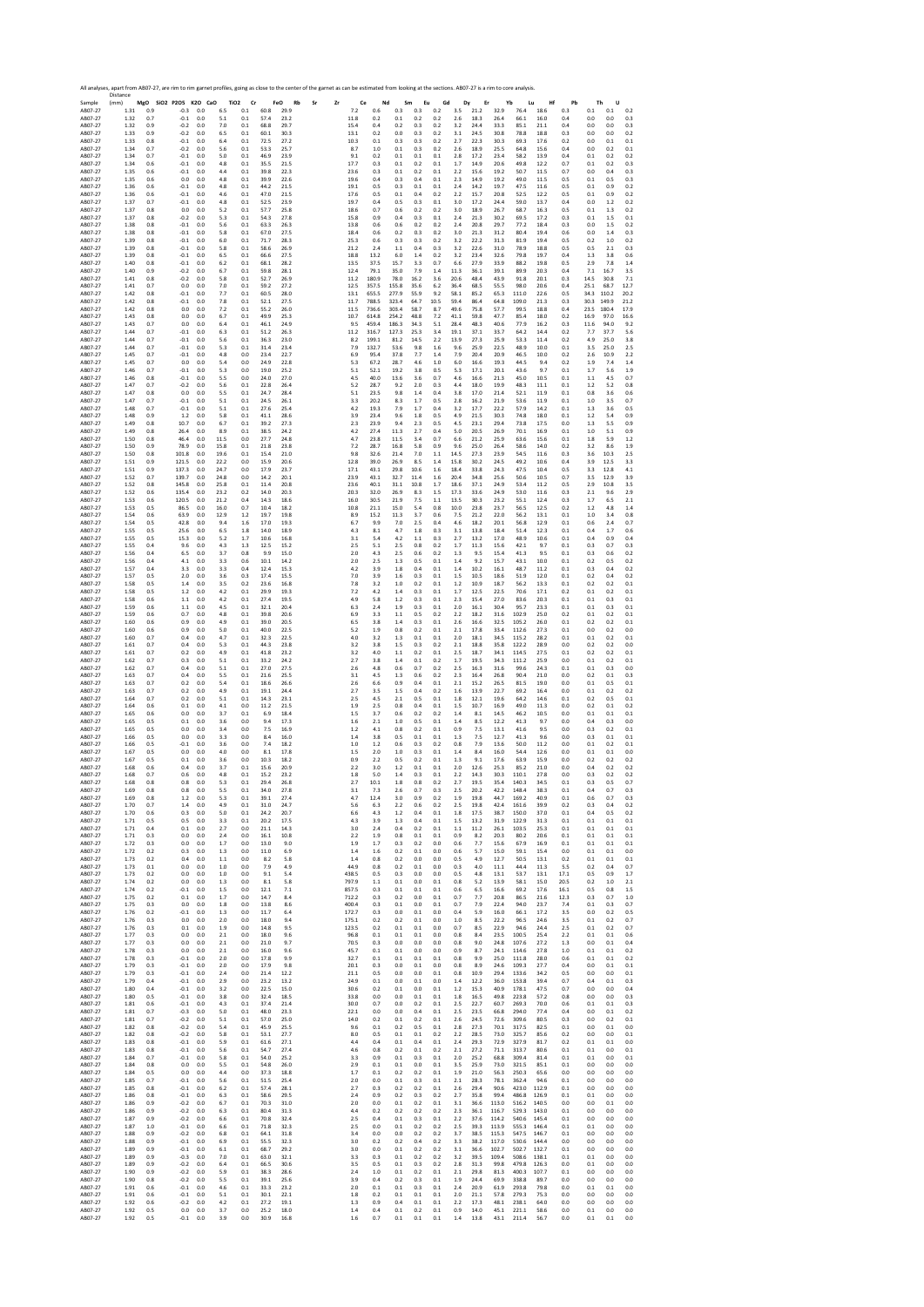|                               | All analyses, apart from AB07-27, are rim to rim garnet profiles, going as close to the center of the garnet as can be estimated from looking at the sections. AB07-27 is a rim to core analysis.<br>Distance<br>Sample<br>MgO SiO2 P2O5 K2O CaO<br>TiO <sub>2</sub><br>Cr<br>FeO<br>Rb<br>Zr<br>Nd<br>Sm<br>Eu<br>Gd<br>Dy<br>Er<br>Yb<br>Hf<br>Pb<br>Th<br>U<br>(mm)<br>Sr<br>Ce<br>Lu<br>0.0<br>0.1<br>0.1<br>1.93<br>0.5<br>3.7<br>0.0<br>30.0<br>1.7<br>0.1<br>1.7<br>14.7<br>45.4<br>234.8<br>60.9<br>0.0<br>0.0<br>0.0<br>$-0.1$<br>0.0<br>16.4<br>0.1<br>AB07-27<br>1.93<br>0.5<br>0.0<br>0.0<br>3.6<br>0.0<br>31.0<br>17.5<br>1.4<br>0.1<br>0.0<br>0.1<br>0.1<br>1.4<br>16.4<br>50.2<br>257.8<br>69.0<br>0.0<br>0.0<br>0.0<br>0.0 |                   |      |                                                 |                      |                        |                         |                        |                      |                         |                         |                         |                         |                      |                      |                       |                        |                         |                         |                         |                     |                      |                       |                   |
|-------------------------------|--------------------------------------------------------------------------------------------------------------------------------------------------------------------------------------------------------------------------------------------------------------------------------------------------------------------------------------------------------------------------------------------------------------------------------------------------------------------------------------------------------------------------------------------------------------------------------------------------------------------------------------------------------------------------------------------------------------------------------------------|-------------------|------|-------------------------------------------------|----------------------|------------------------|-------------------------|------------------------|----------------------|-------------------------|-------------------------|-------------------------|-------------------------|----------------------|----------------------|-----------------------|------------------------|-------------------------|-------------------------|-------------------------|---------------------|----------------------|-----------------------|-------------------|
| AB07-27                       |                                                                                                                                                                                                                                                                                                                                                                                                                                                                                                                                                                                                                                                                                                                                            |                   |      |                                                 |                      |                        |                         |                        |                      |                         |                         |                         |                         |                      |                      |                       |                        |                         |                         |                         |                     |                      |                       |                   |
| AB07-27<br>AB07-27            | 1.94<br>1.94                                                                                                                                                                                                                                                                                                                                                                                                                                                                                                                                                                                                                                                                                                                               | 0.5<br>0.6        |      | $-0.2$<br>0.0<br>$-0.2$<br>0.0                  | 4.0<br>4.1           | 0.0<br>0.1             | 34.2<br>40.1            | 18.6<br>20.0           |                      |                         | 1.7<br>1.9              | 0.1<br>0.1              | 0.0<br>0.0              | 0.1<br>0.1           | 0.1<br>0.1           | 1.9<br>2.0            | 18.4<br>20.8           | 58.9<br>68.9            | 310.5<br>348.2          | 82.7<br>96.8            | 0.0<br>0.0          | 0.0<br>0.0           | 0.0<br>0.0            | 0.0<br>0.0        |
| AB07-27<br>AB07-27            | 1.94<br>1.95                                                                                                                                                                                                                                                                                                                                                                                                                                                                                                                                                                                                                                                                                                                               | 0.6<br>0.7        |      | 0.0<br>$-0.2$<br>$-0.1$<br>0.0                  | 4.4<br>4.9           | 0.1<br>0.1             | 50.0<br>47.1            | 21.3<br>23.3           |                      |                         | 1.5<br>1.7              | 0.1<br>0.0              | 0.0<br>0.0              | 0.2<br>0.2           | 0.1<br>0.1           | 1.8<br>2.2            | 24.0<br>27.8           | 77.7<br>91.8            | 403.5<br>475.3          | 109.5<br>130.8          | 0.0<br>0.1          | 0.0<br>0.0           | 0.0<br>0.0            | 0.0<br>0.1        |
| AB07-27<br>AB07-27            | 1.95<br>1.96                                                                                                                                                                                                                                                                                                                                                                                                                                                                                                                                                                                                                                                                                                                               | 0.7<br>0.8        |      | $-0.2$<br>0.0<br>$-0.2$<br>0.0                  | 5.0<br>5.8           | 0.1<br>0.1             | 55.9<br>66.4            | 24.6<br>27.2           |                      |                         | 9.0<br>31.6             | 0.0<br>0.0              | 0.0<br>0.0              | 0.2<br>0.1           | 0.1<br>0.1           | 2.5<br>2.7            | 32.2<br>33.2           | 107.7<br>116.5          | 559.4<br>625.6          | 152.2<br>173.2          | 0.7<br>1.2          | 0.0<br>0.0           | 0.1<br>0.1            | 0.3<br>0.6        |
| AB07-27<br>AB07-27            | 1.96<br>1.97                                                                                                                                                                                                                                                                                                                                                                                                                                                                                                                                                                                                                                                                                                                               | 0.8<br>0.9        |      | $-0.3$<br>0.0<br>$-0.2$<br>0.0                  | 5.8<br>6.3           | 0.1<br>0.1             | 74.5<br>65.1            | 28.5<br>29.4           |                      |                         | 47.8<br>50.3            | 0.1<br>0.1              | 0.0<br>0.1              | 0.1<br>0.3           | 0.1<br>0.1           | 2.2<br>2.8            | 38.4<br>36.3           | 129.7<br>135.7          | 691.4<br>7184           | 195.0<br>200.1          | 1.6<br>1.2          | 0.0<br>0.0           | 0.1<br>0.1            | 0.4<br>0.4        |
| AB07-27<br>AB07-27            | 1.97<br>1.97                                                                                                                                                                                                                                                                                                                                                                                                                                                                                                                                                                                                                                                                                                                               | 0.9<br>0.9        |      | $-0.2$<br>0.0<br>$-0.2$<br>0.0                  | 7.0<br>6.8           | 0.1<br>0.1             | 72.3<br>80.2            | 29.8<br>30.0           |                      |                         | 40.8<br>27.8            | 0.1<br>0.0              | 0.1<br>0.1              | 0.3<br>0.3           | 0.1<br>0.1           | 3.0<br>3.3            | 38.7<br>36.9           | 137.2<br>134.4          | 727.1<br>710.9          | 207.6<br>201.8          | 0.8<br>0.5          | 0.0<br>0.0           | 0.1<br>0.1            | 0.3<br>0.2        |
| AB07-27<br>AB07-27            | 1.98<br>1.98                                                                                                                                                                                                                                                                                                                                                                                                                                                                                                                                                                                                                                                                                                                               | 0.9<br>0.9        |      | $-0.3$<br>0.0<br>$-0.1$<br>0.0                  | 7.3<br>7.1           | 0.1<br>0.1             | 82.7<br>70.0            | 31.2<br>31.4           |                      |                         | 17.7<br>11.1            | 0.1<br>0.1              | 0.1<br>0.1              | 0.1<br>0.2           | 0.2<br>0.1           | 2.9<br>2.5            | 40.1<br>37.4           | 135.5<br>132.7          | 734.1<br>716.8          | 204.2<br>196.9          | 0.7<br>0.2          | 0.0<br>0.0           | 0.1<br>0.1            | 0.1<br>0.1        |
| AB07-27<br>AB07-27            | 1.99<br>1.99                                                                                                                                                                                                                                                                                                                                                                                                                                                                                                                                                                                                                                                                                                                               | 0.9<br>0.9        |      | $-0.2$<br>0.0<br>$-0.2$<br>0.0                  | 7.3<br>7.3           | 0.1<br>0.1             | 63.3<br>72.6            | 33.0<br>32.9           |                      |                         | 9.8<br>7.5              | 0.1<br>0.5              | 0.1<br>0.2              | 0.1<br>0.1           | 0.1<br>0.2           | 2.6<br>2.2            | 40.2<br>33.8           | 134.8<br>132.5          | 729.6<br>701.2          | 205.6<br>193.8          | 0.2<br>0.1          | 0.0<br>0.0           | 0.3<br>0.5            | 0.1<br>0.1        |
| AB07-27<br>AB07-27            | 2.00<br>2.00                                                                                                                                                                                                                                                                                                                                                                                                                                                                                                                                                                                                                                                                                                                               | 1.0<br>0.9        |      | $-0.1$<br>0.0<br>$-0.1$<br>0.0                  | 7.2<br>6.8           | 0.1<br>0.1             | 65.5<br>78.9            | 33.1<br>32.3           |                      |                         | 10.0<br>22.0            | 0.3<br>0.4              | 0.1<br>0.3              | 0.5<br>0.3           | 0.2<br>0.1           | 3.3<br>2.6            | 35.2<br>34.8           | 127.1<br>119.8          | 685.8<br>647.3          | 190.0<br>179.1          | 0.5<br>0.5          | 0.1<br>0.1           | 1.0<br>1.7            | 0.3<br>0.7        |
| AB07-27<br>AB07-27<br>AB07-27 | 2.00<br>2.01<br>2.01                                                                                                                                                                                                                                                                                                                                                                                                                                                                                                                                                                                                                                                                                                                       | 1.0<br>1.0<br>1.0 |      | $-0.3$<br>0.0<br>$-0.3$<br>0.0<br>$-0.2$<br>0.0 | 7.2<br>7.0<br>6.7    | 0.1<br>0.1<br>0.1      | 61.5<br>74.6<br>60.7    | 33.9<br>34.4<br>32.3   |                      |                         | 29.9<br>51.3<br>62.8    | 0.4<br>1.1<br>1.2       | 0.2<br>0.8<br>1.1       | 0.8<br>1.4<br>0.9    | 0.2<br>0.2<br>0.2    | 3.6<br>3.8<br>3.6     | 33.9<br>35.7<br>32.8   | 118.8<br>112.5<br>104.7 | 629.8<br>593.1<br>538.4 | 173.5<br>161.5<br>149.9 | 1.1<br>1.8          | 0.1<br>0.0<br>0.1    | 3.9<br>5.5            | 3.9<br>6.6        |
| AB07-27<br>AB07-27            | 2.02<br>2.02                                                                                                                                                                                                                                                                                                                                                                                                                                                                                                                                                                                                                                                                                                                               | 0.9<br>1.0        |      | 0.0<br>0.0<br>$-0.2$<br>0.0                     | 6.0<br>6.6           | 0.1<br>0.1             | 59.3<br>61.7            | 30.7<br>32.9           |                      |                         | 58.9<br>55.1            | 1.3<br>0.8              | 1.2<br>0.7              | 0.7<br>0.3           | 0.2<br>0.2           | 3.6<br>3.8            | 29.8<br>31.1           | 94.2<br>95.1            | 489.4<br>477.5          | 131.5<br>131.3          | 1.6<br>1.4<br>1.4   | 0.1<br>0.1           | 6.0<br>4.0<br>3.1     | 6.6<br>4.3<br>2.9 |
| AB07-27<br>AB07-27            | 2.02<br>2.03                                                                                                                                                                                                                                                                                                                                                                                                                                                                                                                                                                                                                                                                                                                               | 1.0<br>1.0        |      | $-0.2$<br>0.0<br>$-0.2$<br>0.0                  | 6.4<br>6.5           | 0.1<br>0.1             | 58.7<br>44.4            | 31.8<br>32.5           |                      |                         | 43.2<br>31.8            | 0.5<br>0.3              | 0.6<br>0.4              | 0.3<br>0.3           | 0.2<br>0.2           | 3.0<br>3.2            | 30.8<br>28.9           | 91.7<br>88.8            | 470.2<br>456.2          | 125.6<br>123.8          | 1.0<br>0.7          | 0.0<br>0.0           | 1.7<br>1.3            | 2.1<br>1.2        |
| AB07-27<br>AB07-27            | 2.03<br>2.04                                                                                                                                                                                                                                                                                                                                                                                                                                                                                                                                                                                                                                                                                                                               | 0.9<br>0.9        |      | $-0.3$<br>0.0<br>$-0.2$<br>0.0                  | 6.9<br>6.8           | 0.1<br>0.1             | 66.9<br>58.7            | 32.4<br>31.3           |                      |                         | 23.9<br>15.7            | 0.1<br>0.6              | 0.1<br>0.1              | 0.2<br>0.6           | 0.1<br>0.2           | 3.3<br>3.0            | 30.7<br>29.1           | 89.2<br>91.5            | 475.2<br>490.2          | 132.7<br>140.1          | 0.4<br>0.2          | 0.0<br>0.0           | 0.7<br>0.5            | 0.8<br>0.7        |
| AB07-27<br>AB07-27            | 2.04<br>2.05                                                                                                                                                                                                                                                                                                                                                                                                                                                                                                                                                                                                                                                                                                                               | 0.9<br>0.9        |      | $-0.1$<br>0.0<br>$-0.1$<br>0.0                  | 6.3<br>7.2           | 0.1<br>0.1             | 55.8<br>51.9            | 30.3<br>32.5           |                      |                         | 11.6<br>9.8             | 0.1<br>0.1              | 0.0<br>0.1              | 0.4<br>0.1           | 0.1<br>0.1           | 2.8<br>3.6            | 27.1<br>31.9           | 92.7<br>101.2           | 508.1<br>550.5          | 139.5<br>158.2          | 0.3<br>0.3          | 0.0<br>0.0           | 0.3<br>0.3            | 0.4<br>0.2        |
| AB07-27<br>AB07-27            | 2.05<br>2.05                                                                                                                                                                                                                                                                                                                                                                                                                                                                                                                                                                                                                                                                                                                               | 0.9<br>0.9        |      | $-0.2$<br>0.0<br>$-0.2$<br>0.0                  | 7.1<br>6.6           | 0.1<br>0.1             | 48.9<br>55.8            | 31.5<br>32.7           |                      |                         | 10.9<br>9.3             | 0.4<br>0.1              | 0.0<br>0.5              | 0.4<br>0.6           | 0.2<br>0.1           | 2.1<br>3.2            | 30.9<br>33.1           | 105.8<br>110.4          | 587.3<br>593.1          | 162.0<br>166.2          | 0.3<br>0.3          | 0.1<br>0.8           | 1.9<br>18.0           | 2.7<br>17.4       |
| AB07-27<br>AB07-27            | 2.06<br>2.06                                                                                                                                                                                                                                                                                                                                                                                                                                                                                                                                                                                                                                                                                                                               | 0.9<br>0.9        |      | $-0.1$<br>0.0<br>0.0<br>$-0.2$                  | 7.0<br>6.6           | 0.1<br>0.1             | 51.8<br>46.2            | 33.0<br>31.6           |                      |                         | 10.3<br>11.2            | 0.3<br>0.4              | 0.7<br>1.1              | 1.3<br>2.0           | 0.1<br>0.2           | 5.0<br>6.4            | 37.2<br>39.5           | 114.7<br>110.4          | 605.3<br>587.5          | 174.1<br>170.4          | 0.3<br>0.4          | 1.7<br>2.3           | 55.8<br>68.9          | 46.5<br>59.5 Core |
| AB07-30<br>AB07-30            | 0.00<br>0.00                                                                                                                                                                                                                                                                                                                                                                                                                                                                                                                                                                                                                                                                                                                               | 0.6<br>0.4        | 37.7 | 0.5<br>0.2<br>0.6<br>0.1                        | 4.8<br>4.8           | 0 <sub>0</sub><br>0.0  | 31.0<br>7.7             | 0.5<br>0.3             | 52<br>3.3            | 1004.7<br>856.3         | 0.2<br>0.1              | 0.9<br>0.9              | 19<br>1.0               | 1.9<br>0.9           | 10<br>0.6            | 27<br>1.1             | 3.0<br>0.4             | 1.9<br>1.0              | 22<br>1.0               | 0.1<br>0.1              | 0.0<br>0.1          | 45 F<br>18.3         | 0 <sub>0</sub><br>0.0 | 0.0 Rim<br>0.0    |
| AB07-30<br>AB07-30<br>AB07-30 | 0.01<br>0.01<br>0.02                                                                                                                                                                                                                                                                                                                                                                                                                                                                                                                                                                                                                                                                                                                       | 0.3<br>0.5<br>0.8 |      | 0.6<br>0.1<br>0.6<br>0.1<br>0.6<br>0.1          | 4.7<br>4.7<br>5.2    | 0.0<br>0.0<br>0.0      | 6.5<br>10.2<br>21.6     | 0.2<br>0.3<br>0.5      | 2.6<br>2.2<br>2.4    | 862.2<br>837.9<br>787.8 | 0.3<br>0.3<br>0.6       | 0.5<br>0.6<br>0.9       | 1.2<br>0.9<br>1.1       | 0.6<br>0.7<br>0.9    | 0.6<br>0.6<br>0.6    | 1.2<br>0.8<br>1.5     | 1.5<br>1.6<br>1.9      | 0.7<br>0.8<br>1.6       | 0.9<br>0.4<br>1.1       | 0.1<br>0.2<br>0.1       | 0.1<br>0.0<br>0.0   | 16.9<br>17.2<br>14.7 | 0.0<br>0.0<br>0.0     | 0.0<br>0.1<br>0.1 |
| AB07-30<br>AB07-30            | 0.02<br>0.03                                                                                                                                                                                                                                                                                                                                                                                                                                                                                                                                                                                                                                                                                                                               | 1.4<br>2.2        |      | 0.6<br>0.2<br>0.5<br>0.2                        | 5.7<br>5.9           | 0.1<br>0.1             | 21.5<br>33.6            | 0.9<br>1.3             | 2.5<br>4.1           | 726.8<br>609.1          | 0.7<br>1.8              | 0.7<br>1.0              | 1.8<br>1.7              | 0.8<br>1.2           | 0.6<br>0.7           | 1.8<br>3.0            | 3.0<br>4.2             | 2.0<br>1.7              | 1.8<br>2.3              | 0.2<br>0.4              | 0.1<br>0.2          | 13.4<br>10.6         | 0.0<br>0.0            | 0.0<br>0.0        |
| AB07-30<br>AB07-30            | 0.03<br>0.04                                                                                                                                                                                                                                                                                                                                                                                                                                                                                                                                                                                                                                                                                                                               | 3.0<br>3.8        |      | 0.4<br>0.3<br>0.3<br>0.4                        | 6.0<br>6.8           | 0.2<br>0.2             | 44.5<br>50.1            | 1.7<br>2.1             | 4.0<br>4.5           | 544.7<br>461.4          | 1.9<br>3.3              | 1.1<br>1.3              | 2.9<br>3.3              | 1.8<br>2.4           | 0.8<br>1.0           | 3.9<br>5.0            | 4.3<br>5.6             | 2.9<br>3.6              | 2.9<br>2.5              | 0.5<br>0.5              | 0.2<br>0.4          | 10.4<br>8.5          | 0.0<br>0.0            | 0.0<br>0.0        |
| AB07-30<br>AB07-30            | 0.04<br>0.05                                                                                                                                                                                                                                                                                                                                                                                                                                                                                                                                                                                                                                                                                                                               | 4.5<br>5.5        |      | 0.2<br>0.4<br>0.4<br>0.1                        | 7.1<br>7.7           | 0.3<br>0.3             | 58.6<br>68.4            | 2.5<br>2.9             | 4.8<br>4.0           | 392.1<br>334.2          | 3.3<br>11.0             | 1.4<br>2.0              | 3.8<br>4.5              | 2.8<br>2.7           | 1.2<br>1.0           | 4.2<br>4.6            | 6.3<br>7.8             | 4.6<br>5.4              | 4.2<br>3.7              | 0.6<br>0.8              | 0.3<br>0.9          | 6.8<br>6.9           | 0.0<br>0.1            | 0.0<br>0.1        |
| AB07-30<br>AB07-30            | 0.05<br>0.05                                                                                                                                                                                                                                                                                                                                                                                                                                                                                                                                                                                                                                                                                                                               | 5.8<br>6.5        |      | 0.1<br>0.5<br>0.5<br>0.0                        | 7.6<br>7.8           | 0.3<br>0.3             | 66.2<br>76.3            | 3.1<br>3.5             | 5.1<br>4.9           | 266.5<br>239.4          | 28.9<br>29.8            | 2.0<br>2.3              | 4.7<br>4.9              | 2.5<br>3.2           | 1.1<br>1.2           | 4.0<br>5.5            | 7.8<br>7.9             | 5.7<br>5.4              | 5.0<br>5.3              | 0.6<br>0.7              | 0.9<br>0.8          | 5.8<br>5.8           | 0.0<br>0.1            | 0.0<br>0.0        |
| AB07-30<br>AB07-30            | 0.06<br>0.06                                                                                                                                                                                                                                                                                                                                                                                                                                                                                                                                                                                                                                                                                                                               | 6.7<br>7.0        |      | 0.0<br>0.5<br>0.0<br>0.6                        | 8.2<br>8.3           | 0.4<br>0.6             | 69.8<br>92.2            | 3.5<br>3.7             | 7.1<br>9.2           | 209.0<br>200.0          | 24.8<br>18.7            | 3.0<br>7.6              | 6.3<br>14.4             | 3.9<br>10.0          | 1.3<br>3.0           | 7.4<br>15.3           | 10.1<br>18.4           | 5.9<br>10.6             | 6.0<br>10.4             | 0.8<br>1.3              | 0.8<br>0.9          | 4.8<br>4.9           | 0.1<br>0.2            | 0.3<br>0.9        |
| AB07-30<br>AB07-30            | 0.07<br>0.07                                                                                                                                                                                                                                                                                                                                                                                                                                                                                                                                                                                                                                                                                                                               | 6.8<br>6.3        |      | 0.0<br>0.6<br>0.0<br>0.6                        | 8.2<br>9.6           | 1.3<br>2.6             | 87.9<br>74.6            | 3.5<br>3.3             | 11.5<br>13.3         | 193.7<br>205.5          | 15.2<br>15.5            | 16.6<br>26.3            | 31.9<br>53.1            | 18.8<br>29.3         | 6.2<br>10.3          | 26.1<br>39.9          | 34.1<br>50.5           | 19.3<br>26.8            | 17.5<br>24.2            | 2.1<br>3.2              | 0.9<br>1.1          | 4.8<br>4.7           | 0.3<br>0.5            | 1.4<br>2.6        |
| AB07-30<br>AB07-30            | 0.08<br>0.08                                                                                                                                                                                                                                                                                                                                                                                                                                                                                                                                                                                                                                                                                                                               | 5.9<br>5.6        |      | 0.2<br>0.7<br>0.3<br>0.6                        | 11.4<br>12.0         | 4.0<br>5.8             | 71.6<br>69.1            | 3.1<br>2.9             | 17.9<br>19.4         | 229.1<br>241.8          | 16.9<br>19.5            | 41.4<br>67.5            | 81.1<br>116.3           | 43.7<br>55.5         | 13.6<br>19.4         | 54.4<br>75.9          | 69.4<br>90.0           | 36.7<br>45.0            | 31.9<br>36.4            | 4.0<br>4.8              | 1.1<br>1.3          | 5.1<br>5.2           | 1.0<br>1.3            | 3.7<br>4.5        |
| AB07-30<br>AB07-30<br>AB07-30 | 0.09<br>0.09<br>0.10                                                                                                                                                                                                                                                                                                                                                                                                                                                                                                                                                                                                                                                                                                                       | 5.1<br>4.5<br>4.6 |      | 0.6<br>0.3<br>0.3<br>0.5<br>0.3<br>0.5          | 13.0<br>14.6<br>16.5 | 7.9<br>9.6<br>11.2     | 71.5<br>62.6<br>69.9    | 27<br>2.4<br>2.4       | 19.3<br>16.4<br>12.8 | 246.5<br>238.0<br>225.6 | 23.2<br>26.5<br>30.2    | 96.8<br>122.0<br>151.1  | 161.0<br>186.5<br>220.9 | 73.2<br>81.8<br>93.3 | 244<br>27.0<br>30.3  | 91.6<br>99.7<br>108.9 | 99.6<br>113.0<br>115.0 | 54.3<br>55.0<br>59.1    | 42.0<br>45.5<br>46.0    | 5.4<br>5.4<br>5.4       | 1.6<br>2.3<br>2.1   | 5.3<br>5.5<br>6.0    | 2.4<br>2.6<br>3.6     | 5.5<br>6.3<br>7.0 |
| AB07-30<br>AB07-30            | 0.10<br>0.11                                                                                                                                                                                                                                                                                                                                                                                                                                                                                                                                                                                                                                                                                                                               | 4.5<br>4.7        |      | 0.2<br>0.5<br>0.2<br>0.4                        | 16.7<br>17.5         | 12.3<br>13.4           | 76.2<br>88.7            | 2.5<br>2.5             | 10.1<br>8.4          | 202.4<br>174.3          | 34.1<br>36.7            | 176.1<br>191.1          | 246.4<br>261.5          | 101.7<br>99.6        | 33.3<br>32.7         | 116.3<br>114.7        | 120.7<br>116.8         | 58.3<br>56.3            | 47.1<br>41.6            | 5.2<br>4.9              | 2.3<br>2.6          | 5.8<br>4.5           | 3.7<br>4.3            | 7.4<br>7.5        |
| AB07-30<br>AB07-30            | 0.11<br>0.11                                                                                                                                                                                                                                                                                                                                                                                                                                                                                                                                                                                                                                                                                                                               | 4.8<br>5.2        |      | 0.4<br>0.1<br>0.1<br>0.4                        | 16.3<br>17.4         | 12.5<br>12.4           | 98.8<br>108.8           | 2.5<br>2.9             | 6.3<br>4.8           | 144.8<br>122.8          | 36.6<br>36.5            | 212.9<br>227.7          | 279.7<br>293.5          | 101.5<br>113.9       | 33.2<br>34.1         | 117.6<br>123.3        | 118.8<br>126.9         | 55.2<br>57.5            | 39.8<br>44.8            | 5.0<br>5.0              | 2.8<br>2.9          | 4.7<br>4.6           | 5.0<br>4.7            | 7.3<br>8.5        |
| AB07-30<br>AB07-30            | 0.12<br>0.12                                                                                                                                                                                                                                                                                                                                                                                                                                                                                                                                                                                                                                                                                                                               | 5.8<br>6.6        |      | 0.1<br>0.4<br>0.0<br>0.5                        | 16.4<br>15.5         | 11.0<br>9.2            | 127.2<br>121.1          | 3.2<br>3.5             | 3.5<br>3.7           | 100.2<br>81.2           | 33.0<br>30.2            | 207.5<br>170.8          | 286.8<br>249.1          | 109.6<br>100.6       | 32.1<br>27.5         | 120.2<br>111.8        | 126.2<br>113.4         | 58.0<br>52.7            | 43.8<br>37.5            | 5.0<br>4.5              | 2.1<br>2.1          | 4.0<br>3.4           | 3.8<br>2.6            | 8.0<br>6.1        |
| AB07-30<br>AB07-30            | 0.13<br>0.13                                                                                                                                                                                                                                                                                                                                                                                                                                                                                                                                                                                                                                                                                                                               | 6.8<br>7.8        |      | 0.0<br>0.5<br>0.0<br>0.5                        | 13.1<br>12.7         | 6.5<br>4.7             | 136.9<br>139.6          | 3.7<br>4.0             | 3.4<br>3.3           | 65.0<br>57.2            | 22.0<br>19.4            | 118.4<br>81.0           | 176.8<br>120.2          | 73.1<br>50.7         | 19.9<br>14.4         | 80.0<br>57.1          | 83.0<br>57.6           | 38.4<br>28.8            | 29.2<br>20.4            | 3.1<br>2.4              | 1.4<br>1.3          | 3.2<br>3.0           | 1.5<br>1.0            | 4.4<br>3.0        |
| AB07-30<br>AB07-30            | 0.14<br>0.14                                                                                                                                                                                                                                                                                                                                                                                                                                                                                                                                                                                                                                                                                                                               | 8.1<br>8.3        |      | 0.0<br>0.6<br>0.6<br>0.0                        | 11.3<br>10.7         | 3.3<br>2.2             | 152.7<br>143.6          | 4.4<br>4.5             | 2.8<br>3.0           | 53.1<br>48.3            | 15.3<br>13.5            | 49.9<br>32.2            | 82.9<br>51.7            | 35.3<br>21.4         | 9.1<br>5.9           | 35.9<br>23.1          | 40.0<br>26.7           | 19.3<br>13.9            | 15.5<br>11.0            | 1.6<br>1.3              | 1.2<br>0.8          | 2.9<br>2.9           | 0.8<br>0.4            | 1.7<br>1.1        |
| AB07-30<br>AB07-30            | 0.15<br>0.15                                                                                                                                                                                                                                                                                                                                                                                                                                                                                                                                                                                                                                                                                                                               | 8.5<br>8.4        |      | 0.0<br>0.6<br>0.0<br>0.6                        | 10.1<br>9.7          | 1.5<br>1.2             | 137.8<br>127.1          | 4.4<br>4.5             | 2.8<br>3.1           | 46.0<br>43.7            | 11.5<br>10.3            | 19.4<br>14.2            | 31.5<br>22.1            | 14.3<br>9.3          | 4.0<br>2.9           | 16.3<br>11.8          | 18.4<br>13.1           | 11.0<br>7.0             | 9.0<br>7.6              | 1.0<br>0.9              | 0.9<br>0.6          | 2.5<br>3.0           | 0.2<br>0.1            | 0.7<br>0.4        |
| AB07-30<br>AB07-30            | 0.16<br>0.16                                                                                                                                                                                                                                                                                                                                                                                                                                                                                                                                                                                                                                                                                                                               | 8.9<br>9.2        |      | 0.0<br>0.6<br>0.6<br>0.0                        | 9.7<br>9.9           | 1.0<br>0.9             | 136.0<br>133.3          | 4.8<br>4.8             | 3.3<br>2.8           | 43.6<br>44.7            | 9.9<br>11.4             | 10.6<br>8.6             | 16.3<br>13.6            | 7.0<br>6.3           | 2.3<br>1.7           | 9.5<br>8.8            | 10.9<br>9.4            | 7.0<br>6.2              | 5.8<br>5.2              | 0.8<br>0.9              | 0.7<br>0.8          | 2.8<br>2.7           | 0.0<br>0.1            | 0.2<br>0.1        |
| AB07-30<br>AB07-30<br>AB07-30 | 0.16<br>0.17<br>0.17                                                                                                                                                                                                                                                                                                                                                                                                                                                                                                                                                                                                                                                                                                                       | 8.8<br>8.5<br>8.9 |      | 0.0<br>0.6<br>0.0<br>0.6<br>0.0<br>0.6          | 9.9<br>9.6<br>10.1   | 0.8<br>0.7<br>0.7      | 134.7<br>119.6<br>129.6 | 4.6<br>4.5<br>4.7      | 2.7<br>2.6<br>2.7    | 43.7<br>44.2<br>41.6    | 10.4<br>10.3<br>9.1     | 6.6<br>5.3<br>4.8       | 9.6<br>9.1<br>8.4       | 4.7<br>3.9<br>3.6    | 1.4<br>1.1<br>1.2    | 5.6<br>5.7<br>6.5     | 7.9<br>8.1<br>7.7      | 5.3<br>5.4<br>5.2       | 4.2<br>4.8<br>4.7       | 0.7<br>0.6<br>0.6       | 0.7<br>0.7<br>0.6   | 3.3<br>2.6<br>2.9    | 0.0<br>0.0<br>0.0     | 0.1<br>0.0<br>0.0 |
| AB07-30<br>AB07-30            | 0.18<br>0.18                                                                                                                                                                                                                                                                                                                                                                                                                                                                                                                                                                                                                                                                                                                               | 9.1<br>8.7        |      | 0.0<br>0.6<br>0.0<br>0.6                        | 9.5<br>9.6           | 0.7<br>0.7             | 138.1<br>123.2          | 4.7<br>4.6             | 2.5<br>2.8           | 42.7<br>425             | 10.3<br>10.1            | 4.1<br>3.7              | 7.1<br>7.9              | 3.6<br>3.8           | 1.3<br>1.0           | 5.2<br>5.0            | 8.1<br>6.9             | 4.8<br>5.9              | 4.5<br>4.0              | 0.7<br>0.6              | 0.5<br>0.6          | 3.1<br>2.7           | 0.0<br>0.0            | 0.0<br>0.1        |
| AB07-30<br>AB07-30            | 0.19<br>0.19                                                                                                                                                                                                                                                                                                                                                                                                                                                                                                                                                                                                                                                                                                                               | 8.6<br>9.0        |      | 0.0<br>0.6<br>0.0<br>0.6                        | 9.5<br>9.8           | 0.7<br>0.7             | 140.0<br>160.6          | 4.6<br>4.8             | 2.3<br>2.6           | 43.1<br>43.5            | 10.5<br>10.3            | 3.7<br>3.8              | 7.7<br>8.1              | 4.0<br>3.8           | 1.1<br>1.2           | 6.8<br>5.5            | 7.0<br>7.7             | 5.1<br>5.0              | 4.6<br>4.6              | 0.7<br>0.7              | 0.6<br>0.7          | 2.5<br>2.9           | 0.0<br>0.0            | 0.0<br>0.0        |
| AB07-30<br>AB07-30            | 0.20<br>0.20                                                                                                                                                                                                                                                                                                                                                                                                                                                                                                                                                                                                                                                                                                                               | 9.0<br>8.5        |      | 0.0<br>0.6<br>0.0<br>0.6                        | 9.8<br>9.0           | 0.7<br>0.7             | 161.5<br>167.0          | 4.8<br>4.7             | 2.5<br>3.0           | 42.7<br>42.7            | 10.3<br>9.8             | 3.7<br>3.7              | 7.2<br>7.5              | 3.8<br>3.3           | 1.4<br>1.2           | 6.5<br>6.6            | 7.8<br>9.4             | 5.9<br>5.4              | 4.9<br>5.2              | 0.8<br>0.7              | 0.6<br>0.6          | 3.2<br>3.4           | 0.0<br>0.0            | 0.0<br>0.0        |
| AB07-30<br>AB07-30            | 0.21<br>0.21                                                                                                                                                                                                                                                                                                                                                                                                                                                                                                                                                                                                                                                                                                                               | 8.4<br>8.8        |      | 0.0<br>0.6<br>0.6<br>0.0                        | 9.5<br>9.6           | 0.6<br>0.6             | 185.9<br>192.8          | 4.6<br>4.6             | 2.5<br>2.9           | 39.2<br>40.4            | 9.2<br>8.6              | 3.3<br>3.7              | 7.7<br>8.3              | 4.6<br>3.6           | 1.2<br>1.4           | 6.7<br>6.1            | 8.9<br>9.2             | 5.1<br>7.1              | 5.2<br>5.7              | 0.7<br>0.8              | 0.7<br>0.5          | 3.2<br>2.6           | 0.0<br>0.0            | 0.0<br>0.0        |
| AB07-30<br>AB07-30            | 0.21<br>0.22                                                                                                                                                                                                                                                                                                                                                                                                                                                                                                                                                                                                                                                                                                                               | 9.1<br>8.9        |      | 0.0<br>0.6<br>0.0<br>0.6                        | 9.2<br>9.2           | 0.6<br>0.6             | 188.5<br>217.9          | 4.7<br>4.7             | 2.3<br>2.4           | 39.6<br>39.9            | 10.2<br>8.8             | 3.7<br>3.5              | 8.4<br>7.8              | 4.2<br>4.7           | 1.4<br>1.4           | 7.6<br>7.2            | 9.4<br>10.4            | 6.5<br>7.1              | 6.3<br>5.9              | 0.8<br>1.0              | 0.6<br>0.5          | 2.6<br>2.4           | 0.0<br>0.0            | 0.0<br>0.0        |
| AB07-30<br>AB07-30            | 0.22<br>0.23                                                                                                                                                                                                                                                                                                                                                                                                                                                                                                                                                                                                                                                                                                                               | 8.5<br>8.9        |      | 0.6<br>0.0<br>0.0<br>0.6                        | 9.2<br>9.6<br>10.3   | 0.6<br>0.6             | 242.2<br>257.4<br>313.4 | 4.5<br>4.7             | 2.2<br>2.1           | 35.9<br>35.1            | 8.6<br>7.9              | 3.3<br>3.3              | 8.0<br>6.4              | 4.3<br>4.3<br>4.0    | 1.3<br>1.5           | 6.9<br>7.5            | 10.0<br>10.5<br>10.8   | 6.8<br>7.9<br>6.9       | 6.0<br>6.6              | 0.9<br>1.0              | 0.7<br>0.7          | 2.3<br>2.3           | 0.0<br>0.0            | 0.0<br>0.0        |
| AB07-30<br>AB07-30<br>AB07-30 | 0.23<br>0.24<br>0.24                                                                                                                                                                                                                                                                                                                                                                                                                                                                                                                                                                                                                                                                                                                       | 9.3<br>9.1<br>8.9 |      | 0.0<br>0.6<br>0.0<br>0.6<br>0.0<br>0.6          | 9.8<br>9.4           | 0.6<br>0.6<br>0.6      | 323.0<br>341.6          | 4.8<br>4.6<br>4.5      | 1.4<br>1.6<br>1.8    | 36.1<br>35.2<br>35.0    | 9.4<br>8.6<br>8.4       | 3.1<br>2.7<br>3.1       | 7.4<br>7.0<br>6.8       | 3.8<br>3.7           | 1.4<br>1.3<br>1.6    | 7.5<br>6.0<br>5.7     | 9.4<br>10.3            | 6.6<br>6.9              | 6.2<br>6.9<br>6.4       | 1.1<br>0.9<br>0.9       | 0.6<br>0.7<br>0.6   | 2.2<br>2.1<br>2.1    | 0.0<br>0.0<br>0.0     | 0.0<br>0.0<br>0.0 |
| AB07-30<br>AB07-30            | 0.25<br>0.25                                                                                                                                                                                                                                                                                                                                                                                                                                                                                                                                                                                                                                                                                                                               | 8.7<br>8.7        |      | 0.0<br>0.6<br>0.0<br>0.6                        | 9.7<br>9.8           | 0.6<br>0.6             | 347.9<br>353.7          | 4.4<br>4.7             | 1.7<br>1.8           | 33.1<br>34.0            | 8.0<br>9.4              | 3.0<br>2.9              | 6.8<br>5.9              | 3.9<br>4.2           | 1.4<br>1.5           | 6.3<br>6.4            | 8.8<br>9.9             | 7.2<br>6.9              | 6.7<br>6.6              | 0.9<br>1.0              | 0.5<br>0.5          | 2.0<br>2.0           | 0.0<br>0.0            | 0.0<br>0.0        |
| AB07-30<br>AB07-30            | 0.26<br>0.26                                                                                                                                                                                                                                                                                                                                                                                                                                                                                                                                                                                                                                                                                                                               | 8.9<br>8.7        |      | 0.0<br>0.6<br>0.0<br>0.6                        | 9.8<br>10.0          | 0.6<br>0.7             | 396.7<br>378.7          | 4.6<br>4.7             | 1.8<br>1.7           | 35.5<br>33.6            | 8.6<br>9.6              | 2.6<br>5.7              | 6.3<br>10.4             | 4.1<br>6.9           | 1.5<br>2.4           | 7.6<br>9.5            | 9.5<br>14.3            | 7.1<br>8.4              | 6.4<br>8.1              | 0.9<br>1.2              | 0.5<br>0.8          | 2.2<br>2.5           | 0.0<br>0.3            | 0.0<br>0.5        |
| AB07-30<br>AB07-30            | 0.26<br>0.27                                                                                                                                                                                                                                                                                                                                                                                                                                                                                                                                                                                                                                                                                                                               | 8.5<br>8.5        |      | 0.0<br>0.5<br>0.0<br>0.5                        | 10.0<br>11.8         | 1.3<br>3.1             | 367.1<br>371.7          | 4.4<br>4.5             | 1.5<br>2.1           | 34.2<br>38.2            | 10.5<br>17.5            | 27.3<br>73.6            | 38.0<br>89.5            | 17.2<br>32.5         | 5.8<br>11.0          | 20.9<br>36.9          | 23.5<br>39.8           | 12.7<br>19.2            | 12.7<br>16.4            | 1.6<br>2.2              | $1.1\,$<br>1.4      | 2.3<br>2.7           | 1.4<br>2.7            | 1.4<br>3.3        |
| AB07-30<br>AB07-30            | 0.27<br>0.28<br>0.28                                                                                                                                                                                                                                                                                                                                                                                                                                                                                                                                                                                                                                                                                                                       | 8.1<br>7.1<br>6.5 |      | 0.0<br>0.5<br>0.0<br>0.5<br>0.0<br>0.4          | 13.1<br>14.0<br>15.8 | 5.2<br>7.5<br>9.0      | 324.8<br>309.9<br>294.5 | 4.2<br>3.8<br>3.5      | 1.9<br>1.5           | 43.8<br>46.7<br>53.1    | 21.2<br>28.5<br>32.4    | 129.4<br>173.2<br>213.7 | 150.5<br>199.8<br>250.0 | 51.4<br>67.7<br>80.0 | 15.7<br>20.5<br>25.7 | 55.7<br>74.1<br>88.3  | 51.8<br>68.4<br>81.2   | 26.6<br>31.4<br>36.2    | 20.8<br>25.3<br>30.8    | 2.6<br>3.1<br>3.6       | 1.7<br>2.1<br>2.6   | 3.1<br>3.2<br>3.7    | 3.8<br>5.2<br>6.3     | 4.4<br>6.1<br>7.1 |
| AB07-30<br>AB07-30<br>AB07-30 | 0.29<br>0.29                                                                                                                                                                                                                                                                                                                                                                                                                                                                                                                                                                                                                                                                                                                               | 6.3<br>6.2        |      | 0.1<br>0.4<br>0.1<br>0.4                        | 16.6<br>17.5         | 10.8<br>12.3           | 267.8<br>256.9          | 3.5<br>3.3             | 1.9<br>1.7<br>1.6    | 56.4<br>60.3            | 36.8<br>38.7            | 248.5<br>275.4          | 295.7<br>331.4          | 94.8<br>104.9        | 29.3<br>32.7         | 99.9<br>107.8         | 93.0<br>99.8           | 40.5<br>45.5            | 34.7<br>39.0            | 4.1<br>4.6              | 2.8<br>2.6          | 3.7<br>3.7           | 6.9<br>7.4            | 7.7<br>8.1        |
| AB07-30<br>AB07-30            | 0.30<br>0.30                                                                                                                                                                                                                                                                                                                                                                                                                                                                                                                                                                                                                                                                                                                               | 5.8<br>5.6        |      | 0.1<br>0.4<br>0.1<br>0.4                        | 18.2<br>18.6         | 13.2<br>12.8           | 227.1<br>217.9          | 3.2<br>3.1             | 1.9<br>2.3           | 64.2<br>65.4            | 42.1<br>41.2            | 288.2<br>272.9          | 335.2<br>321.2          | 105.5<br>101.0       | 33.3<br>31.5         | 113.0<br>103.8        | 103.6<br>95.2          | 43.1<br>41.4            | 36.8<br>31.7            | 4.4<br>4.1              | 2.9<br>2.9          | 4.0<br>4.1           | 5.9<br>6.1            | 8.1<br>7.2        |
| AB07-30<br>AB07-30            | 0.31<br>0.31                                                                                                                                                                                                                                                                                                                                                                                                                                                                                                                                                                                                                                                                                                                               | 6.1<br>6.7        |      | 0.1<br>0.4<br>0.1<br>0.5                        | 18.4<br>16.6         | 11.9<br>10.3           | 226.5<br>213.1          | 3.4<br>3.7             | 2.1<br>2.0           | 64.8<br>62.6            | 40.2<br>33.9            | 253.4<br>207.7          | 305.8<br>245.1          | 94.8<br>78.3         | 29.5<br>23.7         | 96.5<br>77.8          | 85.1<br>66.5           | 38.4<br>31.6            | 30.7<br>26.8            | 3.9<br>3.0              | 2.6<br>2.2          | 4.3<br>3.3           | 5.4<br>4.0            | 6.4<br>4.8        |
| AB07-30<br>AB07-30            | 0.32<br>0.32                                                                                                                                                                                                                                                                                                                                                                                                                                                                                                                                                                                                                                                                                                                               | 7.2<br>7.2        |      | 0.0<br>0.5<br>0.0<br>0.5                        | 15.0<br>12.9         | 8.4<br>5.3             | 249.7<br>227.7          | 4.0<br>3.9             | 2.4<br>2.6           | 58.1<br>49.7            | 30.3<br>22.0            | 164.5<br>102.7          | 186.8<br>115.9          | 59.5<br>37.8         | 18.6<br>11.2         | 62.7<br>35.3          | 54.0<br>35.1           | 25.4<br>16.6            | 20.3<br>14.4            | 2.4<br>1.7              | 1.7<br>1.1          | 3.3<br>2.8           | 3.1<br>1.9            | 3.6<br>2.1        |
| AB07-30<br>AB07-30            | 0.32<br>0.33                                                                                                                                                                                                                                                                                                                                                                                                                                                                                                                                                                                                                                                                                                                               | 7.7<br>8.3        |      | 0.0<br>0.6<br>0.0<br>0.6                        | 11.8<br>11.4         | 3.6<br>2.6             | 241.9<br>269.4          | 4.4<br>4.6             | 2.8<br>3.1           | 49.5<br>50.4            | 19.2<br>15.3            | 67.4<br>43.5            | 77.4<br>49.1            | 24.9<br>17.1         | 7.2<br>4.9           | 25.7<br>17.1          | 27.0<br>16.4           | 12.0<br>9.9             | 10.8<br>9.1             | 1.5<br>1.3              | 0.9<br>1.0          | 3.1<br>2.9           | 1.1<br>0.5            | 1.2<br>0.7        |
| AB07-30<br>AB07-30<br>AB07-30 | 0.33<br>0.34<br>0.34                                                                                                                                                                                                                                                                                                                                                                                                                                                                                                                                                                                                                                                                                                                       | 8.8<br>8.4<br>8.5 |      | 0.0<br>0.7<br>0.0<br>0.6<br>0.0<br>0.6          | 10.9<br>10.1<br>10.4 | 1.9<br>$1.3\,$<br>1.0  | 232.9<br>267.1<br>297.6 | 4.8<br>4.6<br>4.5      | 2.5<br>2.4<br>2.6    | 46.6<br>45.1<br>48.0    | 15.4<br>312.2<br>1766.8 | 26.6<br>15.6<br>10.0    | 31.2<br>21.3<br>14.0    | 12.0<br>8.5<br>5.6   | 3.6<br>2.4<br>1.8    | 13.7<br>9.4<br>8.1    | 15.0<br>11.6<br>10.0   | 8.8<br>7.2<br>7.1       | 6.9<br>6.7<br>6.4       | 1.1<br>$1.1$<br>1.2     | 2.3<br>22.6<br>74.1 | 3.7<br>2.9<br>2.8    | 0.3<br>0.3<br>0.4     | 0.5<br>0.5<br>1.0 |
| AB07-30<br>AB07-30            | 0.35<br>0.35                                                                                                                                                                                                                                                                                                                                                                                                                                                                                                                                                                                                                                                                                                                               | 8.3<br>8.0        |      | 0.0<br>0.6<br>0.0<br>0.6                        | 10.0<br>9.3          | 0.8<br>0.7             | 293.8<br>292.5          | 4.6<br>4.5             | 2.3<br>2.4           | 65.4<br>97.8            | 4366.6<br>6723.5        | 7.2<br>5.5              | 10.6<br>8.7             | 5.1<br>4.8           | 1.6<br>1.3           | 7.3<br>6.1            | 9.8<br>8.5             | 6.6<br>6.6              | 6.6<br>6.6              | 1.3<br>1.1              | 139.0<br>169.2      | 3.4<br>4.1           | 0.2<br>0.2            | 1.1<br>1.2        |
| AB07-30<br>AB07-30            | 0.36<br>0.36                                                                                                                                                                                                                                                                                                                                                                                                                                                                                                                                                                                                                                                                                                                               | 7.5<br>6.6        |      | 0.6<br>0.0<br>0.0<br>0.5                        | 8.9<br>8.3           | 0.6<br>0.5             | 263.7<br>274.1          | 3.9<br>3.6             | 2.7<br>2.9           | 138.6<br>200.2          | 7024.3<br>6127.4        | 3.6<br>3.2              | 7.5<br>6.0              | 3.9<br>3.6           | 1.3<br>1.3           | 6.8<br>4.7            | 8.6<br>7.0             | 5.6<br>5.1              | 6.5<br>6.2              | 1.2<br>1.0              | 160.4<br>116.6      | 4.8<br>5.8           | 0.1<br>0.1            | 1.1<br>0.8        |
| AB07-30<br>AB07-30            | 0.37<br>0.37                                                                                                                                                                                                                                                                                                                                                                                                                                                                                                                                                                                                                                                                                                                               | 6.2<br>5.4        |      | 0.0<br>0.5<br>0.0<br>0.5                        | 7.7<br>7.2           | 0.4<br>0.4             | 254.8<br>212.5          | 3.2<br>2.9             | 3.8<br>4.4           | 289.6<br>390.5          | 4265.8<br>3008.5        | 2.8<br>2.3              | 5.6<br>4.4              | 3.0<br>2.3           | 1.1<br>0.9           | 3.8<br>3.0            | 6.2<br>5.2             | 4.1<br>3.2              | 4.6<br>4.3              | 0.7<br>0.6              | 79.1<br>51.4        | 7.5<br>9.1           | 0.0<br>0.0            | 0.6<br>0.4        |
| AB07-30<br>AB07-30            | 0.37<br>0.38                                                                                                                                                                                                                                                                                                                                                                                                                                                                                                                                                                                                                                                                                                                               | 4.4<br>3.2        |      | 0.0<br>0.4<br>0.0<br>0.3                        | 6.9<br>6.1           | 0.3<br>0.2             | 158.4<br>133.7          | 2.2<br>1.7             | 4.5<br>5.7           | 471.3<br>586.4          | 1830.6<br>1068.8        | 1.7<br>1.2              | 3.3<br>2.7              | 1.6<br>1.5           | 0.9<br>0.6           | 2.9<br>1.9            | 3.6<br>3.0             | 3.3<br>2.1              | 2.6<br>1.9              | 0.4<br>0.3              | 30.2<br>17.5        | 9.4<br>10.7          | 0.0<br>0.0            | 0.1<br>0.1        |
| AB07-30<br>AB07-30<br>AB07-30 | 0.38<br>0.39<br>0.39                                                                                                                                                                                                                                                                                                                                                                                                                                                                                                                                                                                                                                                                                                                       | 2.3<br>1.5<br>0.9 |      | 0.0<br>0.3<br>0.0<br>0.2<br>0.0<br>0.2          | 5.7<br>5.2<br>5.1    | 0.2<br>0.1<br>0.1      | 89.5<br>53.4<br>32.0    | 1.2<br>0.8<br>0.5      | 3.9<br>2.9<br>1.9    | 681.2<br>739.8<br>810.0 | 597.8<br>323.9<br>247.7 | 1.0<br>0.7<br>0.5       | 1.7<br>$1.0\,$<br>0.7   | 0.9<br>0.7<br>0.4    | 0.6<br>0.7<br>0.4    | 1.9<br>0.9<br>0.7     | 1.9<br>1.1<br>1.2      | 1.1<br>0.7<br>0.4       | 1.0<br>1.0<br>0.3       | 0.2<br>0.1<br>0.0       | 10.2<br>5.5<br>4.0  | 12.8<br>13.1<br>13.9 | 0.0<br>0.0<br>0.0     | 0.0<br>0.0<br>0.0 |
| AB07-30<br>AB07-30            | 0.40<br>0.40                                                                                                                                                                                                                                                                                                                                                                                                                                                                                                                                                                                                                                                                                                                               | 0.6<br>0.3        |      | 0.0<br>0.1<br>0.0<br>0.1                        | 4.4<br>4.3           | 0.0<br>0.0             | 16.4<br>9.6             | 0.3<br>0.2             | 1.7<br>$1.0\,$       | 849.2<br>814.8          | 107.8<br>60.8           | 0.4<br>0.3              | 0.5<br>0.3              | 0.3<br>$0.1\,$       | 0.6<br>0.4           | 0.7<br>0.2            | 0.5<br>0.1             | 0.6<br>0.2              | 0.3<br>$\rm 0.1$        | 0.1<br>0.0              | 1.9<br>1.8          | 14.1<br>14.6         | 0.0<br>0.0            | 0.0<br>0.0        |
| AB07-30<br>AB07-30            | 0.41<br>0.41                                                                                                                                                                                                                                                                                                                                                                                                                                                                                                                                                                                                                                                                                                                               | 0.2<br>0.1        |      | 0.0<br>0.1<br>0.0<br>0.1                        | 4.8<br>4.5           | 0.0<br>0.0             | 10.0<br>0.5             | 0.1<br>0.1             | 0.5<br>0.6           | 839.0<br>861.9          | 38.4<br>22.7            | 0.3<br>0.3              | 0.4<br>0.1              | 0.1<br>0.0           | 0.7<br>0.5           | 0.2<br>0.1            | 0.2<br>0.0             | 0.1<br>0.1              | 0.2<br>0.1              | 0.0<br>0.0              | 0.8<br>0.5          | 15.8<br>13.9         | 0.0<br>0.0            | 0.0<br>0.0        |
| AB07-30<br>AB07-30            | 0.42<br>0.42                                                                                                                                                                                                                                                                                                                                                                                                                                                                                                                                                                                                                                                                                                                               | 0.1<br>0.1        |      | 0.0<br>0.1<br>0.0<br>0.0                        | 4.2<br>4.5           | 0.0<br>0.0             | 4.7<br>6.2              | 0.1<br>0.0             | 0.3<br>0.3           | 837.8<br>826.4          | 8.5<br>11.1             | 0.7<br>0.5              | 0.1<br>0.1              | 0.1<br>0.0           | 0.6<br>0.6           | 0.1<br>0.0            | 0.1<br>0.0             | 0.1<br>0.1              | 0.0<br>0.0              | 0.0<br>0.0              | 0.2<br>0.4          | 15.1<br>15.0         | 0.0<br>0.0            | 0.0<br>0.0        |
| AB07-30<br>AB07-30            | 0.42<br>0.43                                                                                                                                                                                                                                                                                                                                                                                                                                                                                                                                                                                                                                                                                                                               | 0.0<br>0.0        |      | 0.0<br>0.0<br>0.0<br>0.0                        | 4.6<br>4.4           | 0.0<br>0.0             | 1.0<br>0.0              | 0.0<br>0.0             | 0.1<br>0.1           | 833.8<br>835.7          | 5.9<br>4.1              | 0.3<br>0.2              | 0.1<br>0.2              | 0.0<br>0.1           | 0.5<br>0.6           | 0.0<br>0.0            | 0.0<br>0.1             | 0.0<br>0.0              | 0.0<br>0.0              | 0.0<br>0.0              | 0.2<br>0.1          | 15.2<br>15.3         | 0.0<br>0.0            | 0.0<br>0.0        |
| AB07-30<br>AB07-30            | 0.43<br>0.44                                                                                                                                                                                                                                                                                                                                                                                                                                                                                                                                                                                                                                                                                                                               | 0.0<br>0.0        |      | 0.0<br>0.0<br>0.0<br>0.0                        | 4.2<br>4.4           | 0.0<br>0.0             | 2.1<br>$-0.5$           | 0.0<br>0.0             | 0.2<br>0.1           | 843.8<br>841.3          | 3.7<br>2.4              | 0.2<br>0.1              | 0.1<br>0.2              | 0.0<br>0.1           | 0.6<br>0.6           | 0.0<br>0.1            | 0.1<br>0.0             | 0.0<br>0.1              | 0.0<br>0.0              | 0.0<br>0.0              | 0.0<br>0.0          | 15.3<br>15.1         | 0.0<br>0.0            | 0.0<br>0.0        |
| AB07-30<br>AB07-30            | 0.44<br>0.45                                                                                                                                                                                                                                                                                                                                                                                                                                                                                                                                                                                                                                                                                                                               | 0.0<br>0.0        |      | 0.0<br>0.0<br>0.0<br>0.0                        | 4.7<br>4.8           | 0.0<br>0.0             | $1.0\,$<br>2.2          | 0.0<br>0.0             | 0.1<br>0.0           | 852.3<br>861.6          | 2.9<br>1.5              | 0.2<br>0.4              | 0.1<br>0.2              | 0.0<br>0.0           | 0.5<br>0.6           | 0.0<br>0.1            | 0.0<br>0.1             | 0.1<br>0.1              | 0.0<br>0.0              | 0.0<br>0.0              | 0.1<br>0.0          | 13.8<br>15.9         | 0.0<br>0.0            | 0.0<br>0.0        |
| AB07-30<br>AB07-30<br>AB07-30 | 0.45<br>0.46<br>0.46                                                                                                                                                                                                                                                                                                                                                                                                                                                                                                                                                                                                                                                                                                                       | 0.0<br>0.0<br>0.0 |      | 0.0<br>0.1<br>0.0<br>0.0<br>0.0<br>0.0          | 4.9<br>4.8<br>4.4    | $_{0.0}$<br>0.0<br>0.0 | 2.7<br>$-0.5$<br>0.0    | $_{0.0}$<br>0.0<br>0.0 | 0.3<br>0.0<br>0.0    | 881.4<br>857.4<br>872.2 | 1.6<br>1.2<br>1.2       | 0.2<br>0.3<br>0.3       | $0.1\,$<br>0.0<br>0.0   | 0.0<br>0.0<br>0.0    | 0.6<br>0.6<br>0.5    | 0.0<br>0.0<br>0.0     | 0.1<br>0.0<br>0.1      | 0.0<br>0.0<br>0.0       | 0.0<br>0.0<br>0.0       | 0.0<br>0.0<br>0.0       | 0.0<br>0.0<br>0.1   | 16.4<br>14.2<br>15.2 | 0.0<br>0.0<br>0.0     | 0.0<br>0.0<br>0.0 |
| AB07-30<br>AB07-30            | 0.47<br>0.47                                                                                                                                                                                                                                                                                                                                                                                                                                                                                                                                                                                                                                                                                                                               | 0.0<br>0.0        |      | 0.0<br>0.0<br>0.0<br>0.0                        | 4.4<br>4.4           | 0.0<br>0.0             | 0.5<br>1.1              | 0.0<br>0.0             | 0.1<br>0.1           | 844.1<br>865.2          | 1.5<br>1.6              | 0.3<br>0.2              | 0.1<br>0.1              | 0.0<br>0.0           | 0.5<br>0.6           | 0.0<br>0.0            | 0.0<br>0.0             | 0.0<br>0.1              | 0.0<br>0.0              | 0.0<br>0.0              | 0.0<br>0.0          | 14.3<br>15.3         | 0.0<br>0.0            | 0.0<br>0.0        |
| AB07-30<br>AB07-30            | 0.47<br>0.48                                                                                                                                                                                                                                                                                                                                                                                                                                                                                                                                                                                                                                                                                                                               | 0.0<br>0.0        |      | 0.0<br>0.0<br>0.0<br>0.0                        | 4.3<br>4.5           | 0.0<br>0.0             | $-1.6$<br>2.7           | 0.0<br>0.0             | 0.1<br>0.1           | 850.5<br>884.6          | 1.7<br>2.5              | 0.2<br>0.2              | 0.1<br>0.0              | 0.0<br>0.1           | 0.5<br>0.7           | 0.1<br>0.0            | 0.0<br>0.0             | 0.1<br>0.1              | 0.0<br>0.0              | 0.0<br>0.0              | 0.0<br>0.0          | 14.4<br>15.3         | 0.0<br>0.0            | 0.0<br>0.0        |
| AB07-30<br>AB07-30            | 0.48<br>0.49                                                                                                                                                                                                                                                                                                                                                                                                                                                                                                                                                                                                                                                                                                                               | 0.0<br>0.0        |      | 0.0<br>0.0<br>0.0<br>0.0                        | 4.2<br>5.0           | 0.0<br>0.0             | 4.2<br>1.5              | 0.0<br>0.0             | 0.1<br>0.0           | 852.0<br>857.4          | 1.7<br>0.6              | 0.2<br>0.2              | 0.2<br>0.1              | 0.1<br>0.1           | 0.5<br>0.6           | 0.0<br>0.0            | 0.0<br>0.1             | 0.0<br>0.0              | 0.0<br>0.0              | 0.0<br>0.0              | 0.0<br>0.0          | 14.2<br>14.5         | 0.0<br>0.0            | 0.0<br>0.0        |
| AB07-30<br>AB07-30            | 0.49<br>0.50                                                                                                                                                                                                                                                                                                                                                                                                                                                                                                                                                                                                                                                                                                                               | 0.0<br>0.0        |      | 0.0<br>0.0<br>0.0<br>0.0                        | 4.6<br>4.7           | 0.0<br>0.0             | 1.0<br>2.0              | 0.0<br>0.0             | 0.1<br>0.0           | 844.1<br>848.2          | 1.0<br>1.0              | 0.2<br>0.6              | 0.1<br>0.1              | 0.0<br>0.0           | 0.7<br>0.7           | 0.0<br>0.0            | 0.0<br>0.0             | 0.0<br>0.0              | 0.0<br>0.0              | 0.0<br>0.0              | 0.0<br>0.1          | 14.3<br>14.4         | 0.0<br>0.0            | 0.0<br>0.0        |
| AB07-30<br>AB07-30            | 0.50<br>0.51                                                                                                                                                                                                                                                                                                                                                                                                                                                                                                                                                                                                                                                                                                                               | 0.0<br>0.0        |      | 0.0<br>0.0<br>0.0<br>0.0                        | 4.1<br>4.5           | 0.0<br>0.0             | 1.0<br>$-1.0$           | $_{0.0}$<br>0.0        | 0.1<br>0.2           | 849.2<br>842.6          | 0.4<br>1.1              | 0.2<br>0.2              | 0.0<br>0.1              | 0.0<br>0.0           | 0.7<br>0.5           | $_{0.0}$<br>0.1       | 0.2<br>0.0             | 0.0<br>0.0              | 0.0<br>0.0              | 0.0<br>0.0              | 0.0<br>0.0          | 14.6<br>14.1         | 0.0<br>0.0            | 0.0<br>0.0        |
| AB07-30                       | 0.51                                                                                                                                                                                                                                                                                                                                                                                                                                                                                                                                                                                                                                                                                                                                       | 0.0               |      | 0.0<br>0.0                                      | 4.8                  | 0.0                    | 2.7                     | 0.0                    | 0.3                  | 887.7                   | 0.2                     | 0.2                     | 0.0                     | 0.0                  | 0.6                  | 0.1                   | 0.0                    | 0.0                     | 0.0                     | 0.0                     | 0.0                 | 15.8                 | 0.0                   | 0.0               |

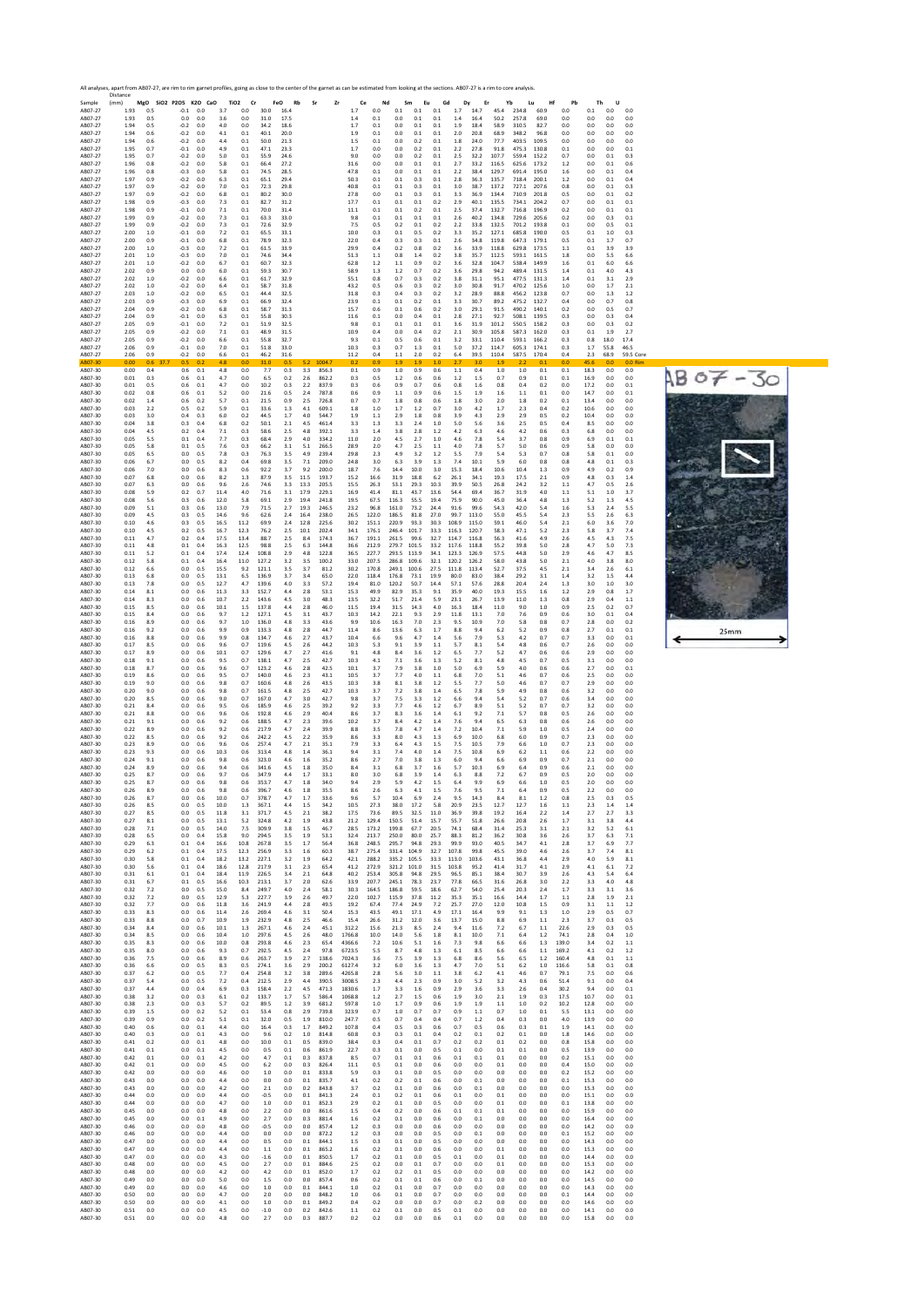Sample 2017 40 ABO7-30 ABO7-30 ABO7-30 ABO7-30 ABO7-30 ABO7-30 ABO7-30 ABO7-30 ABO7-30 ABO7-30 ABO7-30 ABO7-30 ABO7-30 ABO7-30 ABO7-30 ABO7-30 ABO7-30 ABO7-30 ABO7-30 ABO7-30 ABO7-30 ABO7-30 ABO7-30 ABO7-30 ABO7-30 ABO7-30 Distance (mm) **MgO SiO2 P2O5 K2O CaO TiO2 Cr FeO Rb Sr Zr Ce Nd Sm Eu Gd Dy Er Yb Lu Hf Pb Th U** AB07‐30 0.52 0.0 0.0 0.1 4.7 0.0 1.6 0.1 0.8 868.7 0.0 0.3 0.0 0.0 0.6 0.1 0.3 0.2 0.0 0.0 0.0 15.5 0.0 0.0 AB07‐30 0.52 0.0 0.0 0.1 4.5 0.0 1.0 0.2 1.3 840.7 0.2 0.4 0.2 0.1 0.6 0.1 0.7 0.7 0.6 0.1 0.0 13.3 0.0 0.0 AB07‐30 0.53 0.1 0.0 0.1 5.0 0.0 4.4 0.6 1.3 844.3 0.6 0.4 0.2 0.2 0.5 0.4 1.1 1.1 1.5 0.2 0.0 14.5 0.0 0.0 AB07‐30 0.53 0.3 0.0 0.1 4.9 0.0 10.3 1.2 2.0 779.0 0.3 0.4 0.2 0.2 0.6 0.7 2.2 2.5 2.4 0.4 0.0 12.3 0.1 0.0 AB07‐30 0.53 0.6 0.0 0.1 5.9 0.0 9.9 1.8 1.5 736.1 1.8 0.6 0.3 0.1 0.6 1.2 3.6 2.5 3.5 0.5 0.0 13.0 0.1 0.0 AB07‐30 0.54 0.8 0.0 0.1 5.8 0.0 16.7 2.6 1.7 608.3 1.0 0.7 0.4 0.2 0.7 1.1 5.2 4.1 4.4 0.8 0.0 10.3 0.1 0.0 AB07‐30 0.54 1.1 0.0 0.1 6.3 0.1 20.3 3.6 1.9 542.7 1.5 0.9 0.8 0.8 0.6 2.2 7.5 6.3 7.3 1.1 0.0 9.3 0.1 0.0 AB07‐30 0.55 1.4 0.0 0.1 6.8 0.1 26.4 4.5 2.6 436.9 2.7 0.9 1.2 0.8 0.6 2.4 7.2 7.6 8.0 1.3 0.0 7.0 0.1 0.1 AB07‐30 0.55 1.1 0.0 0.1 4.6 0.1 20.1 3.7 1.3 244.1 1.9 0.9 0.8 0.4 0.4 1.8 6.4 5.8 7.7 1.1 0.0 4.1 0.0 0.0 AB07‐30 0.56 2.2 0.0 0.1 7.2 0.1 41.1 6.2 2.1 266.3 2.7 0.7 0.7 0.7 0.6 3.4 10.9 9.9 12.4 2.0 0.0 4.1 0.0 0.0 AB07‐30 0.56 2.3 0.0 0.1 7.5 0.1 59.8 7.0 1.5 180.0 2.4 0.6 0.5 0.5 0.6 3.5 12.2 12.5 15.2 1.8 0.0 2.8 0.0 0.0 AB07‐30 0.57 2.5 0.0 0.0 8.0 0.1 53.6 7.5 0.7 121.9 3.3 0.6 0.4 0.8 0.6 3.5 12.7 12.9 15.2 2.3 0.0 1.5 0.0 0.0 AB07‐30 0.57 2.7 0.0 0.0 7.9 0.1 54.9 8.2 0.8 73.4 2.3 0.3 0.2 1.0 0.5 3.4 12.4 13.5 15.2 2.5 0.0 1.1 0.0 0.0 AB07‐30 0.58 2.8 0.0 0.0 8.1 0.1 49.5 8.3 0.6 43.2 2.9 0.2 0.1 0.4 0.5 2.1 12.0 13.9 16.1 2.5 0.0 0.5 0.0 0.0 AB07‐30 0.58 2.7 0.0 0.0 8.0 0.1 55.2 8.0 0.3 27.0 3.3 0.1 0.1 0.5 0.4 3.5 13.3 13.3 16.5 2.6 0.1 1.1 0.0 0.0 AB07‐30 0.58 2.6 0.0 0.0 6.9 0.1 54.9 7.4 0.2 14.4 2.6 0.1 0.2 0.2 0.4 3.3 13.2 11.8 14.5 2.4 0.0 0.2 0.0 0.0 AB07‐30 0.59 2.4 0.0 0.0 6.4 0.1 46.0 7.0 0.1 11.7 2.6 0.1 0.0 0.3 0.3 2.7 12.1 11.5 14.2 2.2 0.0 0.2 0.0 0.0 AB07‐30 0.59 2.4 0.0 0.0 6.9 0.0 36.5 6.9 0.1 7.7 2.5 0.1 0.1 0.3 0.3 2.6 10.3 11.7 11.9 2.1 0.1 0.0 0.0 0.0 AB07‐30 0.60 2.3 0.0 0.0 6.3 0.0 51.2 6.9 0.0 5.7 1.9 0.1 0.2 0.4 0.4 2.5 10.0 9.3 12.6 2.1 0.0 0.2 0.0 0.0 AB07‐30 0.60 2.4 0.0 0.0 6.3 0.0 42.5 6.7 0.1 6.0 2.5 0.1 0.1 0.3 0.4 2.6 10.6 10.5 11.7 1.8 0.0 0.2 0.0 0.0 AB07‐30 0.61 2.4 0.0 0.0 5.8 0.0 40.1 6.8 0.1 6.0 1.8 0.0 0.1 0.3 0.4 2.2 10.2 9.9 11.8 1.8 0.0 0.1 0.0 0.0 AB07‐30 0.61 2.4 0.0 0.0 6.4 0.0 41.1 7.2 0.0 2.1 2.3 0.0 0.1 0.3 0.2 3.1 11.0 10.6 11.3 1.7 0.0 0.0 0.0 0.0 AB07‐30 0.62 2.8 0.0 0.0 7.6 0.0 54.2 7.9 0.2 5.6 1.9 1.1 0.2 0.4 0.5 3.5 10.7 9.6 11.5 1.9 0.0 0.1 0.0 0.0 AB07‐30 0.62 2.8 0.0 0.0 7.6 0.1 49.9 8.0 0.1 2.0 1.9 0.2 0.4 0.5 0.4 3.4 11.8 9.7 9.9 1.7 0.1 0.1 0.0 0.0 AB07‐30 0.63 3.1 0.0 0.0 7.5 0.1 54.4 8.2 0.1 2.1 2.0 0.1 0.2 0.5 0.4 2.9 11.0 9.0 11.8 1.7 0.0 0.1 0.0 0.0 AB07‐30 0.63 3.1 0.0 0.0 8.6 0.1 47.7 8.6 0.0 1.6 1.9 0.2 0.4 0.6 0.5 3.8 11.9 10.7 11.0 1.6 0.0 0.1 0.0 0.0 AB07‐30 0.63 3.5 0.0 0.0 9.5 0.1 71.3 8.9 0.1 2.3 1.9 0.3 0.2 0.5 0.5 4.1 11.7 10.2 10.4 1.6 0.0 0.1 0.0 0.0 AB07‐30 0.64 3.5 0.0 0.0 8.6 0.1 64.5 9.3 0.2 6.4 2.3 0.3 0.2 0.5 0.5 2.7 10.8 9.2 11.2 1.8 0.0 0.2 0.0 0.0 AB07‐30 0.64 3.5 0.0 0.0 8.5 0.1 56.1 9.0 0.1 5.4 2.1 0.4 0.4 0.4 0.4 2.9 13.6 9.7 10.2 1.4 0.0 0.2 0.0 0.0 AB07‐30 0.65 3.3 0.0 0.0 8.2 0.1 63.2 8.5 0.2 1.5 1.8 0.4 0.3 0.7 0.3 3.6 10.9 9.2 10.6 1.7 0.0 0.2 0.0 0.0 AB07‐30 0.65 3.5 0.0 0.0 8.7 0.1 76.2 9.3 0.4 1.5 2.6 0.3 0.3 0.8 0.4 3.3 10.5 8.1 9.6 1.5 0.1 0.2 0.0 0.0 AB07‐30 0.66 4.0 0.0 0.0 8.7 0.1 69.2 9.9 0.4 1.8 2.2 0.5 0.4 0.6 0.4 2.8 12.7 8.8 10.6 1.4 0.0 0.3 0.0 0.0 AB07‐30 0.66 4.0 0.0 0.0 8.4 0.1 69.7 9.9 0.4 1.4 2.8 0.5 0.4 0.5 0.5 4.1 10.1 8.6 9.6 1.6 0.0 0.5 0.0 0.0 AB07‐30 0.67 3.9 0.0 0.0 7.7 0.1 82.5 9.6 0.3 1.5 2.2 0.4 0.4 0.7 0.4 3.0 10.1 9.4 9.5 1.7 0.0 0.7 0.1 0.0 AB07‐30 0.67 3.7 0.0 0.0 8.0 0.1 99.3 9.8 0.5 0.6 2.2 0.5 0.6 0.7 0.5 2.9 9.0 9.9 11.7 1.9 0.0 0.2 0.1 0.0 AB07‐30 0.68 3.9 0.0 0.0 7.5 0.1 73.5 9.7 0.6 0.7 2.0 0.7 0.5 0.3 0.3 3.2 10.6 9.3 14.9 2.3 0.1 0.4 0.2 0.0 AB07‐30 0.68 3.8 0.0 0.0 7.2 0.1 85.3 9.5 0.4 3.6 2.2 0.7 0.4 0.3 0.3 3.5 9.7 10.7 18.1 3.2 0.0 0.3 0.2 0.0 AB07‐30 0.68 3.2 0.0 0.0 6.9 0.1 88.0 8.8 0.1 5.8 2.5 0.7 0.7 0.8 0.4 2.8 10.9 12.7 18.7 3.6 0.0 0.5 0.2 0.0 AB07‐30 0.69 2.9 0.0 0.0 6.0 0.1 89.6 8.1 0.2 1.9 2.4 0.9 0.6 0.4 0.2 2.7 9.2 12.3 19.7 3.4 0.0 0.5 0.2 0.0 AB07‐30 0.69 2.6 0.0 0.0 6.0 0.0 81.5 7.6 0.1 5.1 1.9 0.9 0.3 0.5 0.3 2.6 9.9 13.6 20.2 3.8 0.0 0.5 0.2 0.0 AB07‐30 0.70 2.5 0.0 0.0 6.7 0.0 79.7 7.9 0.2 11.0 4.0 0.6 0.7 0.4 0.4 3.0 10.6 13.5 25.5 4.5 0.0 0.5 0.1 0.0 AB07‐30 0.70 2.3 0.0 0.0 5.8 0.0 78.3 7.2 0.3 13.4 2.0 0.8 0.6 0.4 0.4 2.8 9.5 14.4 25.5 4.8 0.0 0.2 0.1 0.0 AB07‐30 0.71 2.0 0.0 0.0 5.8 0.0 86.7 7.2 0.4 11.2 7.1 0.7 0.6 0.7 0.3 2.6 9.7 14.2 28.1 4.9 0.0 0.2 0.2 0.0 AB07‐30 0.71 1.9 0.0 0.0 5.9 0.0 88.8 7.0 0.4 3.7 3.1 0.8 0.5 0.1 0.4 2.3 10.3 14.9 26.7 4.8 0.1 0.1 0.3 0.0 AB07‐30 0.72 1.9 0.0 0.0 6.1 0.0 93.0 7.1 0.1 1.3 1.0 0.9 0.9 0.5 0.3 2.1 9.6 13.6 24.3 4.4 0.0 0.1 0.3 0.0 AB07‐30 0.72 1.8 0.0 0.0 5.8 0.0 83.0 7.1 3.3 3.6 1.3 0.6 0.5 0.4 0.3 2.1 9.2 12.8 22.1 3.6 0.0 0.0 0.2 0.0 AB07‐30 0.73 1.7 0.0 0.0 5.9 0.0 82.3 6.6 0.0 0.6 1.6 0.4 0.3 0.3 0.3 2.1 8.7 11.6 21.5 3.6 0.0 0.0 0.2 0.0 AB07‐30 0.73 1.7 0.0 0.0 5.5 0.0 70.8 6.3 0.0 0.6 1.4 0.6 0.9 0.3 0.3 2.3 8.3 12.5 19.7 3.6 0.0 0.2 0.3 0.0 AB07‐30 0.74 1.4 0.0 0.0 5.0 0.0 70.9 5.6 0.1 0.7 1.0 0.4 0.6 0.6 0.2 2.1 7.6 11.4 20.7 3.6 0.0 0.1 0.1 0.0 AB07‐30 0.74 1.4 0.0 0.0 4.7 0.0 67.8 5.4 0.1 0.6 1.4 0.5 0.4 0.3 0.2 2.2 7.4 12.3 20.2 3.6 0.0 0.0 0.2 0.0 AB07‐30 0.74 1.1 0.0 0.0 4.2 0.0 54.5 4.6 0.1 0.9 0.6 0.5 0.4 0.2 0.1 1.4 7.8 12.5 21.2 3.8 0.0 0.1 0.2 0.0 AB07‐30 0.75 1.0 0.0 0.0 3.5 0.0 47.8 3.9 0.1 0.8 1.3 0.5 0.4 0.3 0.2 2.0 7.3 9.8 19.2 3.6 0.0 0.1 0.3 0.0 AB07‐30 0.75 0.8 0.0 0.0 2.9 0.0 40.9 3.5 0.0 0.6 1.2 0.5 0.4 0.2 0.1 0.9 5.1 8.2 15.1 2.8 0.0 0.1 0.2 0.0 AB07‐30 0.76 0.9 0.0 0.0 3.0 0.0 31.7 3.5 0.1 3.1 0.3 0.4 0.5 0.3 0.1 0.9 5.0 7.5 12.7 2.3 0.1 0.1 0.1 0.0 AB07‐30 0.76 0.9 0.0 0.0 2.6 0.0 29.9 3.4 0.0 0.6 0.7 0.5 0.2 0.3 0.1 1.4 4.7 6.3 11.8 2.0 0.0 3.3 0.3 0.0 AB07‐30 0.77 0.8 0.1 0.0 2.5 0.0 20.2 3.1 0.0 2.8 0.3 0.4 0.3 0.1 0.1 0.7 4.7 5.8 9.2 1.5 0.0 0.1 0.1 0.0 AB07‐30 0.77 0.8 0.1 0.0 2.6 0.0 16.3 2.8 0.1 2.1 0.4 0.5 0.4 0.3 0.2 0.9 3.6 4.1 6.9 1.5 0.0 0.1 0.1 0.0 AB07‐30 0.78 0.8 0.1 0.0 3.2 0.0 18.4 2.9 0.0 1.3 0.8 0.4 0.5 0.2 0.1 0.9 3.5 5.1 7.6 1.3 0.0 0.1 0.2 0.0 AB07‐30 0.78 0.9 0.1 0.0 2.9 0.0 18.8 3.0 0.0 0.8 0.4 0.4 0.3 0.2 0.1 1.7 5.0 5.1 7.6 1.2 0.0 0.2 0.4 0.0 AB07‐30 0.79 0.9 0.1 0.0 2.7 0.0 17.5 3.1 0.1 1.3 0.3 8.2 5.7 1.7 0.6 2.3 5.0 5.0 8.2 1.6 0.0 0.5 3.8 0.5 AB07‐30 0.79 0.9 0.0 0.0 2.9 0.0 18.7 2.9 0.0 10.3 0.8 108.2 66.9 12.1 3.2 11.2 8.3 7.0 7.4 1.6 0.0 1.4 15.1 1.8 AB07‐30 0.79 0.8 0.0 0.0 2.8 0.0 18.1 2.9 0.1 27.0 1.3 273.6 129.8 26.5 4.8 14.9 10.2 5.9 8.5 1.4 0.0 1.7 21.5 2.2 AB07‐30 0.80 0.9 0.0 0.0 2.7 0.0 23.5 3.1 0.0 33.2 1.5 331.0 178.2 29.3 5.9 19.0 10.1 6.4 8.6 1.4 0.1 2.1 26.7 2.6 AB07‐30 0.80 0.9 0.1 0.0 2.8 0.0 22.4 3.0 0.0 38.0 1.8 400.5 217.7 39.1 6.9 21.7 13.3 7.4 9.9 1.7 0.1 2.9 28.5 3.0 AB07‐30 0.81 0.9 0.2 0.0 3.2 0.0 32.5 3.1 0.1 52.1 2.3 511.5 241.0 44.0 8.5 25.0 14.4 8.0 10.8 1.8 0.1 3.2 43.0 3.3 AB07‐30 0.81 0.9 0.3 0.0 3.4 0.0 25.6 3.1 0.1 51.4 2.3 423.4 253.6 50.1 8.0 26.9 13.3 8.0 10.7 1.8 0.1 3.5 36.1 3.4 AB07‐30 0.82 1.0 0.3 0.0 3.8 0.0 30.4 3.5 0.1 65.5 2.4 526.9 305.2 50.3 9.7 27.5 16.1 10.5 13.5 2.4 0.0 3.9 38.5 4.4 AB07‐30 0.82 1.1 0.3 0.0 4.2 0.0 39.8 3.8 0.0 61.5 2.9 452.0 253.7 55.4 9.4 28.0 17.8 9.9 16.1 3.0 0.1 3.4 33.0 3.3 AB07‐30 0.83 1.3 0.3 0.0 4.6 0.0 37.0 4.7 0.2 62.7 2.8 335.0 185.2 35.6 7.5 22.5 15.5 11.2 17.5 3.0 0.1 2.6 20.9 2.4 AB07‐30 0.83 1.3 0.3 0.0 4.5 0.0 40.9 4.8 0.2 31.4 2.0 207.5 120.7 21.1 4.1 11.0 13.0 12.0 19.1 2.8 0.0 1.6 11.9 1.3 AB07‐30 0.84 1.4 0.3 0.0 5.0 0.0 46.0 5.5 0.1 19.4 1.5 133.7 78.1 13.8 2.7 8.3 11.0 12.9 17.4 2.9 0.1 1.2 7.2 0.9 AB07‐30 0.84 1.6 0.2 0.0 5.6 0.0 48.2 6.2 0.1 14.8 1.5 86.2 44.9 8.9 1.8 7.8 12.2 14.4 22.2 3.1 0.0 0.9 4.9 0.7 AB07‐30 0.84 1.9 0.1 0.0 6.3 0.0 37.7 7.6 0.0 9.4 1.4 64.7 30.9 7.0 1.3 4.9 13.6 15.5 20.6 3.5 0.0 0.5 3.0 0.2 AB07‐30 0.85 2.1 0.1 0.0 6.8 0.0 48.3 8.1 0.1 5.8 1.5 36.9 18.7 4.2 1.0 5.4 13.5 15.4 18.9 3.5 0.0 0.2 2.1 0.2 AB07‐30 0.85 2.1 0.0 0.0 7.3 0.0 57.4 8.0 0.2 2.9 1.4 18.6 10.0 1.8 0.7 4.3 13.8 16.0 19.4 3.3 0.0 0.2 1.2 0.2 AB07‐30 0.86 2.3 0.0 0.0 7.6 0.0 51.0 8.3 0.2 2.1 2.3 13.5 7.5 1.0 0.5 3.8 13.6 14.2 21.1 3.4 0.0 0.2 0.7 0.1 AB07‐30 0.86 2.5 0.0 0.0 7.9 0.0 63.3 8.6 0.1 1.1 2.7 12.6 4.1 0.9 0.5 3.4 13.0 13.9 19.1 2.9 0.1 0.0 0.4 0.0 AB07‐30 0.87 2.6 0.0 0.0 7.3 0.1 62.6 8.9 0.0 0.9 2.8 7.6 3.7 1.2 0.5 4.0 14.6 14.2 17.6 2.6 0.0 0.1 0.4 0.1 AB07‐30 0.87 2.7 0.0 0.0 7.8 0.1 66.3 9.0 0.1 0.5 2.8 7.3 1.6 0.8 0.5 3.4 13.5 12.9 15.8 2.6 0.1 0.1 0.3 0.0 AB07‐30 0.88 2.6 0.0 0.0 8.4 0.1 64.5 8.6 0.0 0.5 2.7 3.8 2.1 0.6 0.5 2.9 14.7 12.0 15.3 2.3 0.0 0.0 0.3 0.0 AB07‐30 0.88 2.7 0.0 0.0 8.2 0.1 73.6 8.7 0.0 0.3 3.1 2.0 2.2 0.6 0.5 4.1 13.2 14.0 15.1 2.4 0.1 0.0 0.1 0.0 AB07‐30 0.89 2.8 0.0 0.0 8.5 0.1 78.7 9.0 0.0 0.2 4.7 1.8 0.9 0.4 0.3 3.6 14.3 12.5 14.5 2.4 0.1 0.0 0.2 0.0 AB07‐30 0.89 3.0 0.0 0.0 8.1 0.1 110.7 9.3 0.2 0.2 3.8 1.7 1.3 0.8 0.4 3.2 14.1 11.9 13.5 2.4 0.1 0.1 0.1 0.0 AB07‐30 0.89 2.8 0.0 0.0 7.8 0.1 83.3 8.5 0.3 0.8 3.3 2.8 1.7 0.7 0.4 2.8 14.1 12.3 14.1 2.1 0.1 0.1 0.2 0.0 AB07‐30 0.90 2.9 0.0 0.0 7.9 0.1 102.3 9.0 0.0 0.7 3.8 3.4 1.2 0.6 0.4 3.8 15.5 12.1 14.9 1.9 0.1 0.1 0.3 0.1 AB07‐30 0.90 2.9 0.2 0.0 9.2 0.1 91.8 8.8 0.1 3.4 3.2 4.1 2.3 0.9 0.6 4.6 14.9 12.5 13.9 2.0 0.1 0.1 0.3 0.1 AB07‐30 0.91 3.1 0.9 0.0 9.5 0.1 83.5 9.4 0.0 11.1 4.3 6.1 4.1 1.7 1.0 6.1 18.4 14.8 15.4 2.2 0.1 0.4 0.8 0.3 AB07‐30 0.91 3.1 2.4 0.0 11.6 0.1 86.4 9.1 0.0 33.3 2.9 12.1 10.3 3.9 2.1 9.9 20.8 16.0 14.9 2.4 0.1 0.6 1.3 0.8 AB07‐30 0.92 2.9 4.6 0.0 14.1 0.1 84.9 8.6 0.1 63.9 3.6 18.3 16.7 6.4 2.9 13.5 27.1 17.5 15.0 2.4 0.0 0.8 1.5 1.1 AB07‐30 0.92 2.8 5.9 0.0 15.8 0.1 90.2 8.5 0.1 79.1 7.7 22.3 17.1 7.0 3.1 14.9 25.3 15.8 14.6 2.1 1.5 0.8 1.8 0.9 AB07‐30 0.93 3.2 6.5 0.0 16.6 0.1 120.3 9.2 0.1 84.0 135.3 21.7 19.3 7.6 2.8 16.0 26.7 16.5 15.0 2.5 7.7 1.1 1.9 1.1 AB07‐30 0.93 3.1 5.7 0.0 15.1 0.1 103.9 8.8 0.0 72.2 293.0 19.9 18.8 5.4 2.5 14.2 23.9 17.0 16.1 2.3 8.3 1.0 1.9 0.8 AB07‐30 0.94 3.0 4.2 0.0 13.9 0.1 131.5 8.8 0.0 56.7 235.0 18.6 13.5 5.7 2.2 10.3 20.3 16.3 16.5 2.4 6.1 0.7 1.3 0.6 AB07‐30 0.94 3.1 2.7 0.0 12.6 0.1 141.2 9.0 0.0 42.0 151.0 16.7 10.8 4.4 1.6 7.8 18.6 15.5 16.0 2.1 3.8 0.7 1.0 0.3 AB07‐30 0.95 2.9 1.8 0.0 10.5 0.1 151.1 8.8 0.0 29.6 90.0 11.8 8.8 3.2 1.2 7.1 16.2 13.3 12.8 2.4 2.0 0.6 0.8 0.3 AB07‐30 0.95 3.1 1.2 0.0 10.6 0.1 190.8 9.2 0.1 18.1 64.0 8.7 6.8 3.0 0.9 6.6 18.3 14.0 16.5 2.5 1.1 0.5 0.6 0.1 AB07‐30 0.95 3.2 0.7 0.0 9.4 0.1 203.1 9.6 0.1 10.9 36.6 5.7 2.9 1.2 0.8 6.2 17.0 14.2 16.0 2.5 0.7 0.1 0.5 0.2 AB07‐30 0.96 3.2 0.4 0.0 9.2 0.1 198.0 9.5 0.0 6.7 22.7 3.4 2.2 1.3 0.5 5.0 15.6 15.1 17.5 2.7 0.5 0.1 0.2 0.1 AB07‐30 0.96 3.0 0.5 0.0 8.8 0.1 165.4 8.9 0.1 5.1 13.5 2.6 2.0 0.7 0.5 4.6 14.7 13.7 16.7 2.2 0.2 0.2 0.4 0.1 AB07‐30 0.97 3.3 1.3 0.0 10.5 0.1 155.1 9.2 0.2 16.3 10.7 3.4 4.3 2.5 0.9 5.9 17.4 13.4 15.3 2.7 0.2 0.5 0.6 0.2 AB07‐30 0.97 3.4 2.7 0.0 12.2 0.1 138.9 9.3 0.0 32.3 8.1 5.8 8.6 3.3 1.5 8.5 19.4 15.6 18.1 2.8 0.2 0.8 1.1 0.6 AB07‐30 0.98 3.5 5.5 0.0 15.1 0.1 141.0 9.1 0.0 61.8 6.7 11.3 16.7 5.8 2.3 12.2 23.5 16.2 16.9 2.7 0.3 1.0 1.4 0.6 AB07‐30 0.98 3.4 9.2 0.0 19.5 0.1 113.9 8.8 0.3 96.7 16.1 13.9 22.9 8.5 3.2 16.3 22.1 16.4 16.2 2.9 0.6 1.7 1.6 1.0 AB07‐30 0.99 3.3 11.5 0.0 22.3 0.1 90.8 8.6 0.4 134.3 21.5 16.8 29.3 12.0 3.5 21.1 24.1 16.0 16.0 3.1 0.4 2.0 2.2 1.0 AB07‐30 0.99 3.1 13.4 0.0 24.1 0.1 67.2 7.9 0.0 149.9 17.4 17.5 30.0 12.7 3.7 20.8 24.7 16.0 16.9 2.5 0.2 2.1 2.4 1.3 AB07‐30 1.00 3.2 16.0 0.0 28.6 0.1 75.6 8.5 0.0 185.8 14.4 21.8 37.3 15.0 4.4 23.4 27.6 18.9 18.5 2.8 1.5 2.3 2.5 1.6 AB07‐30 1.00 3.0 17.8 0.0 31.5 0.0 74.6 8.8 0.1 206.1 304.3 25.9 42.0 16.0 4.9 25.4 31.3 19.0 17.9 2.9 38.3 2.2 4.7 2.8 AB07‐30 1.00 2.8 19.1 0.0 32.4 0.0 80.3 8.4 0.2 209.1 2985.5 31.9 44.0 16.1 5.1 27.7 32.1 22.2 26.0 4.1 130.5 3.3 9.7 7.2 AB07‐30 1.01 2.9 22.4 0.0 37.0 0.1 94.4 8.8 0.1 248.9 6491.1 41.3 52.1 17.9 5.8 32.2 37.3 24.7 32.4 5.7 190.8 3.2 13.2 10.4 AB07‐30 1.01 2.9 25.7 0.0 40.0 0.1 89.5 8.9 20.9 271.4 8102.4 44.4 61.5 23.6 7.1 38.6 45.4 27.5 30.4 5.2 204.4 3.0 12.3 11.2 AB07‐30 1.02 3.0 29.3 0.0 44.8 0.1 111.3 8.9 0.2 315.1 8465.7 51.1 72.1 27.1 8.4 45.5 47.0 28.3 30.1 5.4 193.1 3.9 14.0 11.5 AB07‐30 1.02 2.9 34.5 0.0 50.5 0.1 106.3 8.5 0.2 381.2 7491.7 60.6 91.3 33.8 10.7 57.9 55.9 27.7 30.7 5.1 176.5 4.5 13.4 11.4 AB07‐30 1.03 2.8 40.2 0.0 58.8 0.1 106.9 8.6 0.1 429.3 6884.5 71.8 105.4 42.4 12.0 65.2 63.2 30.0 27.2 4.7 142.3 4.3 13.4 10.9 AB07‐30 1.03 2.9 43.0 0.0 65.1 0.1 99.6 9.0 0.4 479.5 5001.9 80.2 122.4 48.2 14.5 71.6 62.2 29.4 26.2 4.3 98.2 4.8 10.5 9.3 AB07‐30 1.04 3.1 46.9 0.0 65.0 0.2 115.0 9.3 0.3 491.5 3372.1 84.3 127.5 51.2 14.2 75.9 65.7 30.2 26.0 4.0 64.3 5.1 9.0 8.6 AB07‐30 1.04 3.0 38.7 0.0 54.8 0.3 99.0 9.1 0.3 410.2 1884.1 67.0 105.3 41.0 12.9 65.1 62.0 30.1 26.8 3.5 33.0 3.6 7.3 5.8 AB07‐30 1.05 2.9 30.2 0.0 46.1 0.3 96.0 8.8 0.2 318.2 927.4 55.6 86.8 35.8 9.9 49.4 50.5 26.1 20.4 3.2 17.6 2.7 5.5 3.7 AB07‐30 1.05 2.9 24.7 0.0 39.2 0.3 86.6 9.2 0.2 253.2 576.8 44.9 69.1 27.0 7.8 42.5 40.4 23.3 20.0 3.2 9.7 2.1 4.1 2.9 AB07‐30 1.05 2.8 15.8 0.0 26.2 0.3 75.2 8.2 0.0 154.5 306.1 29.1 40.6 14.4 5.3 26.3 33.0 21.5 20.5 2.9 5.9 1.2 4.1 1.7 AB07‐30 1.06 2.7 9.5 0.0 19.3 0.2 74.4 8.1 0.0 92.4 164.2 20.6 27.7 9.5 3.2 16.3 25.3 16.6 17.5 2.6 2.4 1.2 5.2 1.1 AB07‐30 1.06 2.2 4.8 0.0 12.8 0.1 60.4 6.6 0.0 48.1 85.6 17.9 17.1 5.8 1.7 10.2 16.2 14.0 15.2 2.3 1.6 1.0 6.3 0.7 AB07‐30 1.07 1.9 2.4 0.0 7.5 0.1 36.3 5.4 0.1 23.7 48.6 16.3 11.9 3.9 1.0 5.3 12.8 11.8 13.0 2.2 0.6 0.6 4.9 0.3 AB07‐30 1.07 1.6 1.3 0.0 6.0 0.1 34.1 4.6 0.1 13.9 27.9 12.0 8.5 2.3 0.5 3.5 10.0 9.5 11.2 1.7 0.3 0.6 2.6 0.2 AB07‐30 1.08 1.3 0.7 0.0 4.2 0.1 21.4 3.8 0.1 6.5 13.4 5.6 4.0 1.5 0.3 2.3 7.3 7.7 10.1 1.3 0.4 0.4 1.5 0.1 AB07‐30 1.08 1.1 0.4 0.0 3.1 0.0 12.8 3.2 0.1 3.2 11.0 3.4 2.1 0.4 0.3 2.0 6.8 6.8 7.5 1.3 0.2 0.2 0.9 0.1 AB07‐30 1.09 0.9 0.2 0.0 2.7 0.0 11.0 2.7 0.1 1.9 7.7 1.5 1.3 0.3 0.2 1.1 5.1 5.4 7.6 1.1 0.1 0.1 0.3 0.0 AB07‐30 1.09 1.0 0.1 0.0 2.8 0.0 17.7 2.9 0.0 1.3 5.3 0.9 0.7 0.3 0.2 1.1 5.2 5.5 7.1 1.1 0.1 0.1 0.2 0.0 AB07‐30 1.10 1.1 0.1 0.0 3.4 0.0 27.6 3.2 0.0 0.7 4.8 0.7 0.7 0.2 0.1 1.1 5.5 5.5 7.0 1.1 0.1 0.1 0.1 0.0 AB07‐30 1.10 1.3 0.0 0.0 3.3 0.0 24.4 3.7 0.0 0.6 4.3 0.7 0.2 0.2 0.1 1.2 6.8 5.9 7.9 1.2 0.1 0.0 0.1 0.0 AB07‐30 1.10 1.5 0.1 0.0 4.3 0.0 45.3 4.3 0.0 0.6 4.4 0.8 0.4 0.3 0.1 1.7 6.7 6.1 7.1 1.2 0.1 0.1 0.1 0.0 AB07‐30 1.11 1.8 0.0 0.0 5.1 0.1 61.8 5.2 0.1 0.4 4.5 0.4 0.0 0.2 0.2 1.7 7.0 7.2 7.9 1.2 0.1 0.0 0.0 0.0 AB07‐30 1.11 1.9 0.0 0.0 5.8 0.1 87.2 5.6 0.1 0.4 4.4 0.1 0.2 0.1 0.2 2.4 8.8 6.9 7.5 1.4 0.1 0.1 0.0 0.0 AB07‐30 1.12 2.3 0.0 0.0 6.9 0.1 112.0 6.7 0.1 0.2 6.3 0.3 0.1 0.4 0.2 2.6 9.9 7.9 9.1 1.4 0.2 0.1 0.1 0.0 AB07‐30 1.12 2.8 0.0 0.0 7.6 0.1 125.9 8.1 0.2 0.3 6.5 0.1 0.1 0.4 0.3 3.5 11.2 9.3 11.0 1.6 0.1 0.0 0.0 0.0 AB07‐30 1.13 2.9 0.0 0.0 7.9 0.1 161.3 8.2 0.4 0.7 6.3 0.1 0.1 0.3 0.3 3.4 10.9 8.7 10.4 1.6 0.2 0.0 0.0 0.0 AB07‐30 1.13 2.9 0.0 0.0 8.6 0.1 171.1 9.0 1.3 8.3 5.9 0.1 0.3 0.2 0.3 3.4 11.6 9.4 9.7 1.5 0.1 0.1 0.0 0.0 AB07‐30 1.14 2.9 0.0 0.1 8.6 0.1 152.1 8.3 5.2 24.4 8.5 0.1 0.1 0.4 0.2 3.6 10.6 8.1 9.7 1.6 0.1 0.5 0.0 0.0 AB07‐30 1.14 3.2 0.0 0.1 8.9 0.1 178.1 8.6 8.9 46.6 7.4 0.1 0.3 0.4 0.4 3.5 11.5 8.5 8.9 1.3 0.2 0.9 0.0 0.0 AB07‐30 1.15 3.4 0.0 0.2 8.5 0.1 186.8 9.0 14.9 67.4 6.7 0.2 0.2 0.3 0.4 3.0 10.2 7.9 9.2 1.4 0.1 1.1 0.0 0.0 AB07‐30 1.15 3.4 0.0 0.2 7.8 0.1 172.6 8.4 17.8 83.0 6.2 0.3 0.3 0.5 0.3 3.6 11.0 7.8 8.7 1.4 0.1 1.3 0.0 0.0 AB07‐30 1.16 3.4 0.0 0.3 8.0 0.1 167.5 8.4 18.3 104.2 4.9 0.2 0.5 0.4 0.4 2.9 10.0 7.5 7.7 1.4 0.1 2.2 0.0 0.0 AB07‐30 1.16 3.6 0.0 0.3 7.1 0.1 172.8 8.2 16.5 114.4 5.6 0.4 0.1 0.8 0.3 3.2 8.8 7.7 9.4 1.4 0.1 1.9 0.0 0.0 AB07‐30 1.16 3.6 0.0 0.2 7.4 0.1 154.6 8.4 13.4 122.1 8.3 0.2 0.3 0.3 0.2 1.9 8.8 7.7 8.8 1.3 0.1 2.5 0.0 0.0 AB07‐30 1.17 3.8 0.0 0.2 8.0 0.1 137.0 8.4 10.9 139.9 4.1 1.9 0.5 0.7 0.4 2.7 9.9 8.1 10.0 1.5 0.0 2.2 0.1 0.0 AB07‐30 1.17 3.4 0.0 0.2 7.6 0.2 149.4 8.0 9.1 143.9 5.3 0.5 1.5 1.0 0.6 3.4 10.6 7.7 11.8 1.7 0.1 3.0 0.0 0.0 AB07‐30 1.18 3.4 0.0 0.2 8.0 0.5 100.3 8.1 6.4 136.7 4.4 1.3 3.1 1.9 1.0 5.4 14.7 9.9 11.0 2.1 0.2 2.4 0.0 0.1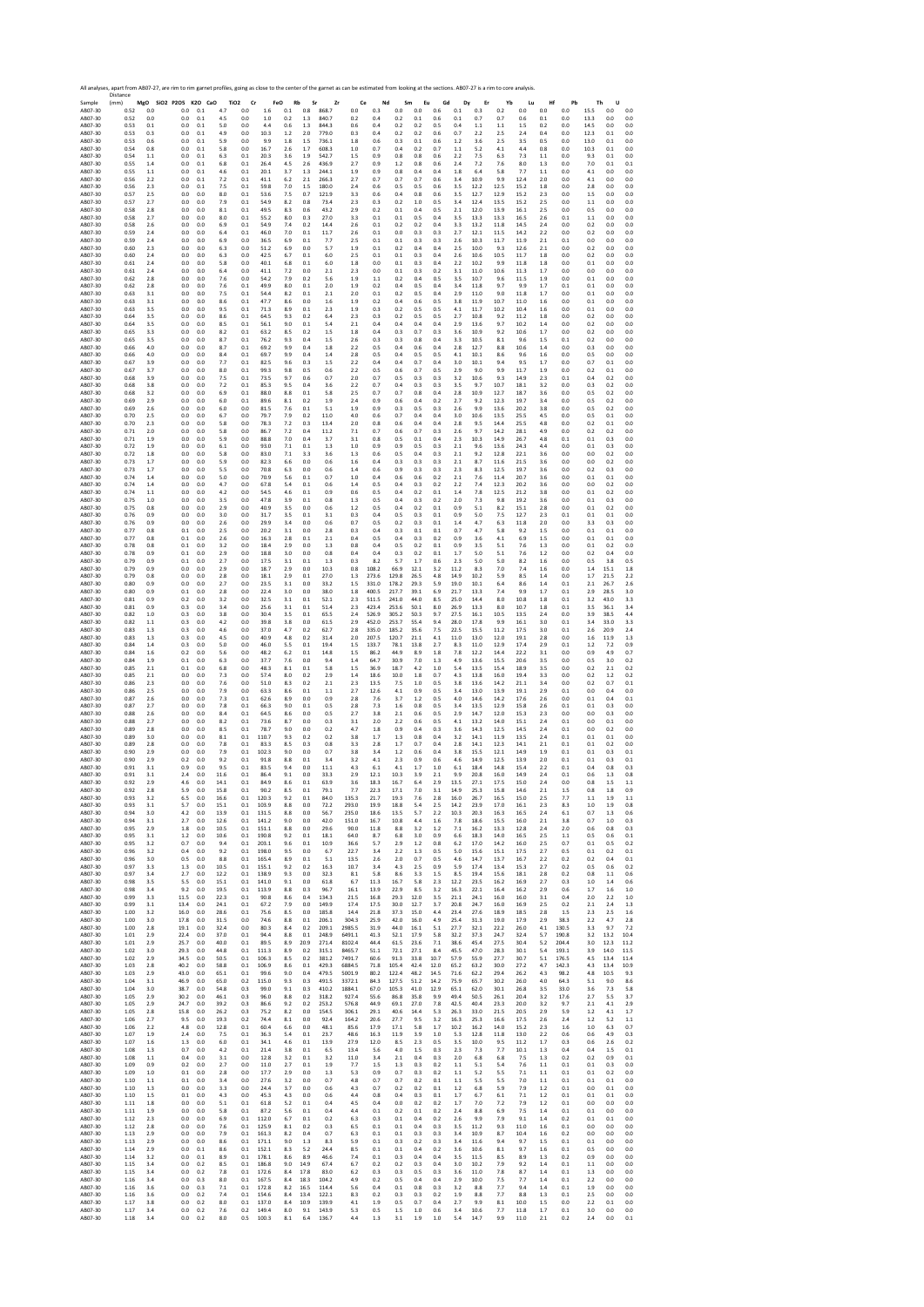Sample Distance (mm) **MgO SiO2 P2O5 K2O CaO TiO2 Cr FeO Rb Sr Zr Ce Nd Sm Eu Gd Dy Er Yb Lu Hf Pb Th U** AB07‐30 1.18 3.2 0.0 0.1 8.5 1.2 95.5 7.8 6.1 132.4 5.8 2.7 5.4 3.8 1.6 10.4 17.1 13.8 14.7 2.1 0.2 2.5 0.1 0.3 AB07‐30 1.19 2.9 0.0 0.1 8.7 1.8 89.5 7.9 5.4 105.2 9.2 4.0 7.1 6.2 2.6 11.7 22.5 15.7 15.8 2.5 0.3 1.8 0.0 0.3 AB07‐30 1.19 2.6 0.0 0.1 10.1 2.4 90.0 7.4 4.7 88.2 7.1 5.3 10.7 8.4 2.8 13.9 23.2 15.3 17.0 2.7 0.4 1.3 0.1 0.4 AB07‐30 1.20 2.5 0.0 0.1 9.1 2.3 69.4 7.2 3.5 60.5 6.6 5.6 13.0 7.6 2.5 12.9 22.2 14.6 15.9 2.5 0.2 0.8 0.1 0.3 AB07‐30 1.20 2.2 0.0 0.0 7.6 1.7 71.9 6.5 2.6 35.7 5.1 5.3 8.8 5.9 2.2 9.2 17.9 12.2 13.7 2.0 0.2 0.5 0.1 0.2 AB07‐30 1.21 2.1 0.0 0.0 7.4 1.1 64.5 6.7 1.4 22.0 4.9 3.9 6.9 3.9 1.1 7.1 13.3 11.0 11.5 1.9 0.1 0.6 0.1 0.1 AB07‐30 1.21 2.1 0.0 0.0 7.2 0.7 59.4 6.8 0.7 13.7 3.6 1.8 3.2 2.1 0.8 4.2 11.5 9.4 12.2 1.8 0.1 0.2 0.0 0.1 AB07‐30 1.21 2.0 0.0 0.0 5.9 0.4 57.7 6.2 0.9 8.3 2.1 1.1 1.7 1.4 0.6 3.8 9.8 7.4 8.6 1.6 0.0 0.2 0.0 0.1 AB07‐30 1.22 1.9 0.0 0.0 5.9 0.3 49.1 5.9 0.5 4.3 2.7 0.6 1.4 0.8 0.4 3.0 7.9 8.2 9.5 1.6 0.0 0.2 0.1 0.0 AB07‐30 1.22 2.0 0.0 0.0 5.8 0.2 63.5 6.5 0.6 3.1 1.7 0.4 0.7 1.0 0.3 3.4 7.2 8.3 12.6 1.8 0.0 0.0 0.0 0.0 AB07‐30 1.23 2.1 0.0 0.0 6.5 0.1 71.6 6.4 0.4 2.6 2.3 0.4 0.3 0.5 0.2 2.8 8.8 8.6 11.1 1.9 0.1 0.1 0.0 0.0 AB07‐30 1.23 2.1 0.0 0.0 6.3 0.1 44.6 6.7 0.4 1.4 5.1 0.2 0.2 0.5 0.2 2.4 9.3 9.4 12.0 1.8 0.1 0.0 0.0 0.0 AB07‐30 1.24 2.2 0.0 0.0 6.2 0.1 57.4 6.7 0.1 2.4 13.5 0.1 0.2 0.2 0.3 2.1 9.8 10.5 13.0 2.2 0.4 0.1 0.1 0.0 AB07‐30 1.24 2.1 0.0 0.0 6.3 0.1 57.8 6.9 0.2 1.3 18.2 0.1 0.3 0.6 0.2 2.5 11.1 11.3 13.6 2.3 0.3 0.1 0.1 0.0 AB07‐30 1.25 2.1 0.0 0.0 6.3 0.1 51.9 6.5 0.4 2.8 12.3 0.2 0.2 0.4 0.3 2.3 9.3 10.4 15.4 2.4 0.3 0.1 0.0 0.0 AB07‐30 1.25 2.0 0.0 0.0 6.4 0.1 53.7 6.5 0.3 5.8 11.8 0.1 0.2 0.3 0.2 2.2 9.3 10.0 12.9 2.0 0.2 0.1 0.0 0.0 AB07‐30 1.26 2.0 0.0 0.0 6.0 0.0 44.3 6.5 0.7 8.3 6.4 0.2 0.1 0.2 0.2 2.2 8.3 9.2 14.3 1.8 0.1 0.4 0.0 0.0 AB07‐30 1.26 2.0 0.0 0.0 5.8 0.1 51.2 6.7 1.0 13.5 5.2 0.0 0.1 0.1 0.2 2.4 10.1 9.5 12.4 2.0 0.1 0.4 0.0 0.0 AB07‐30 1.26 2.1 0.0 0.0 6.1 0.1 45.5 6.4 0.5 18.4 2.9 0.1 0.0 0.5 0.2 2.7 9.5 8.7 9.9 1.7 0.1 0.5 0.0 0.0 AB07‐30 1.27 2.0 0.0 0.0 6.9 0.1 38.5 6.7 1.0 24.9 2.7 0.1 0.2 0.3 0.3 2.4 9.8 9.7 12.8 2.0 0.0 0.5 0.0 0.0 AB07‐30 1.27 2.4 0.1 0.0 6.9 0.1 41.9 7.6 1.1 27.0 2.4 0.2 0.4 0.5 0.3 3.5 11.3 10.3 15.8 2.4 0.0 0.5 0.0 0.0 AB07‐30 1.28 2.8 0.2 0.0 8.1 0.1 43.3 8.9 2.2 36.3 1.6 0.2 0.7 0.6 0.4 3.5 13.2 13.4 15.8 2.8 0.0 0.9 0.0 0.1 AB07‐30 1.28 2.6 0.3 0.0 7.4 0.0 39.9 7.9 1.8 43.2 1.7 0.4 0.6 0.4 0.3 3.3 9.5 9.5 11.9 2.1 0.0 1.2 0.0 0.1 AB07‐30 1.29 2.6 0.4 0.0 7.9 0.0 51.2 7.8 2.4 62.2 3.4 0.6 0.8 0.6 0.4 2.1 12.0 11.5 12.1 2.1 0.1 2.1 0.0 0.0 AB07‐30 1.29 2.5 0.5 0.1 7.3 0.0 50.7 7.3 2.2 87.4 14.5 0.5 0.9 0.4 0.3 2.4 10.7 11.4 12.4 2.1 1.5 2.7 0.1 0.2 AB07‐30 1.30 2.2 0.7 0.1 6.7 0.0 44.8 6.7 4.2 128.9 153.6 1.1 0.7 0.6 0.5 2.8 9.7 8.7 10.9 1.7 9.2 3.5 0.8 0.6 AB07‐30 1.30 1.8 0.8 0.1 5.5 0.0 37.6 5.2 10.6 149.6 493.8 0.8 1.0 0.8 0.4 2.3 8.3 7.5 9.4 1.5 16.7 3.6 1.1 0.8 AB07‐30 1.31 1.6 0.8 0.3 5.2 0.0 34.6 4.5 15.3 150.0 783.7 1.0 1.0 0.5 0.3 2.5 6.8 5.9 7.2 1.2 17.7 3.0 0.8 0.8 AB07‐30 1.31 1.4 0.7 0.4 5.1 0.0 24.3 4.0 20.3 149.4 856.6 1.0 0.6 0.7 0.3 2.2 5.6 5.8 7.9 1.1 15.6 3.2 0.8 0.5 AB07‐30 1.31 1.1 0.5 0.4 3.7 0.0 24.3 3.1 19.5 117.4 492.3 0.7 0.8 0.3 0.1 1.5 4.8 4.1 5.7 0.9 8.3 2.2 0.4 0.4 AB07‐30 1.32 1.1 0.5 0.5 4.1 0.0 35.4 3.5 23.3 132.1 353.7 0.8 0.8 0.4 0.2 1.7 4.3 4.3 4.7 0.9 5.8 3.1 0.3 0.1 AB07‐30 1.32 1.1 0.3 0.3 4.0 0.0 34.1 3.3 12.7 123.8 215.5 0.7 0.7 0.2 0.2 1.6 5.2 4.7 6.3 0.9 3.8 3.0 0.2 0.2 AB07‐30 1.33 1.0 0.3 0.2 3.7 0.0 40.5 3.2 156.0 109.6 131.7 0.5 0.6 0.3 0.2 1.4 4.3 4.1 5.1 0.8 2.0 2.0 0.1 0.1 AB07‐30 1.33 1.2 0.2 0.2 3.4 0.0 42.4 3.3 8.4 88.1 69.7 0.4 0.3 0.2 0.2 1.3 4.8 4.8 5.3 0.9 1.3 1.6 0.1 0.1 AB07‐30 1.34 1.1 0.1 0.1 3.8 0.0 45.5 3.6 6.7 72.4 42.7 0.5 0.6 0.2 0.2 1.4 5.2 4.6 6.2 0.9 0.7 1.3 0.0 0.0 AB07‐30 1.34 1.1 0.1 0.1 3.9 0.0 57.1 3.9 5.7 64.3 25.1 0.5 0.4 0.3 0.2 2.0 5.2 5.5 6.2 0.9 0.5 1.2 0.1 0.0 AB07‐30 1.35 1.2 0.0 0.1 3.8 0.1 43.3 3.9 3.3 50.2 14.9 0.6 0.8 0.5 0.1 1.8 5.0 5.1 6.2 0.8 0.3 1.2 0.0 0.0 AB07‐30 1.35 1.1 0.0 0.1 3.6 0.1 35.7 3.8 2.2 39.5 11.7 0.6 1.3 0.6 0.3 2.0 6.4 4.3 6.0 0.9 0.1 0.9 0.0 0.0 AB07‐30 1.36 1.0 0.0 0.0 4.1 0.3 27.6 3.4 1.7 34.4 7.2 1.0 3.1 1.9 0.7 3.6 7.7 5.7 6.6 0.9 0.2 1.0 0.0 0.2 AB07‐30 1.36 1.0 0.0 0.0 4.6 0.8 27.3 3.3 1.0 37.6 13.0 3.2 6.9 4.9 2.0 8.1 13.0 7.8 7.6 1.0 0.7 1.0 0.1 0.6 AB07‐30 1.37 0.8 0.0 0.0 5.3 1.9 22.9 2.8 0.7 43.8 71.3 12.2 24.6 13.6 4.8 18.4 24.4 12.6 10.7 1.2 7.0 1.5 0.5 1.5 AB07‐30 1.37 0.7 0.1 0.0 6.6 3.7 17.2 2.3 0.7 52.2 571.5 27.6 46.7 24.5 8.2 35.3 38.2 17.0 14.3 2.0 23.7 1.8 0.8 2.7 AB07‐30 1.37 0.5 0.0 0.0 8.2 5.9 13.8 1.6 0.6 61.1 1319.6 46.7 76.1 36.7 12.6 45.4 54.7 24.5 19.1 2.7 31.7 2.6 1.1 3.8 AB07‐30 1.38 0.4 0.1 0.0 10.7 9.2 10.9 1.2 0.8 77.1 1178.7 64.5 104.9 46.1 16.7 61.4 67.2 30.5 23.9 3.3 22.9 2.8 1.5 4.3 AB07‐30 1.38 0.3 0.5 0.0 13.8 12.9 6.7 0.9 0.6 88.5 840.3 79.8 131.3 59.1 19.2 73.8 79.4 34.4 28.1 3.3 16.3 3.1 1.5 4.7 AB07‐30 1.39 0.2 1.3 0.0 17.1 17.4 11.8 0.7 0.4 102.1 642.6 99.0 165.0 71.8 23.6 88.4 100.5 42.1 31.9 3.9 12.8 3.0 1.8 5.4 AB07‐30 1.39 0.1 2.2 0.0 19.8 22.4 19.5 0.6 0.4 105.3 394.6 116.5 184.7 83.0 26.4 107.2 110.9 46.9 33.8 4.5 9.5 3.6 2.0 5.8 AB07‐30 1.40 0.1 3.6 0.0 25.0 30.0 33.0 0.4 0.7 124.4 303.4 128.9 200.6 95.9 31.9 119.2 124.6 53.0 40.1 4.7 7.7 3.6 2.0 6.1 AB07‐30 1.40 0.2 5.3 0.0 29.8 41.4 45.8 0.5 0.5 147.7 242.8 143.0 235.6 109.7 33.5 137.3 144.3 60.4 45.9 5.5 8.1 3.7 2.2 6.8 AB07‐30 1.41 0.2 8.1 0.0 35.5 53.1 72.2 0.6 0.5 185.7 226.1 150.0 263.7 125.9 38.6 162.4 160.9 72.7 54.9 6.4 8.8 4.9 2.7 7.3 AB07‐30 1.41 0.2 9.2 0.0 40.1 62.8 75.5 0.5 0.7 208.2 200.8 140.5 244.8 127.1 39.8 159.9 170.2 72.2 54.4 6.4 9.6 4.9 2.6 7.3 AB07‐30 1.42 0.2 9.2 0.0 43.4 66.6 74.8 0.6 0.9 208.9 181.5 127.3 233.1 121.0 37.9 150.1 159.4 73.7 55.3 6.8 8.7 4.5 2.2 6.8 AB07‐30 1.42 0.3 8.9 0.0 43.7 67.4 94.9 0.9 0.8 207.7 166.8 118.1 214.0 113.8 36.7 146.1 157.9 67.1 53.5 6.5 7.8 4.8 2.0 6.6 AB07‐30 1.42 0.3 7.5 0.0 40.7 61.9 74.9 1.4 1.0 191.9 163.4 118.1 211.4 112.2 36.9 141.1 158.9 69.8 57.9 6.4 7.9 4.9 2.2 6.3 AB07‐30 1.43 0.4 5.3 0.0 36.9 60.1 73.9 1.3 1.1 158.5 135.6 104.9 185.7 104.3 35.2 137.6 150.8 70.6 52.8 6.3 6.5 4.6 1.5 5.7 AB07‐30 1.43 0.5 3.8 0.0 36.3 53.9 55.0 1.5 2.7 141.3 120.5 100.1 182.7 102.7 34.3 141.2 153.4 69.8 56.3 6.5 6.2 4.9 1.8 5.7 AB07‐30 1.44 0.6 2.2 0.1 32.3 47.0 43.9 1.6 7.4 123.8 92.3 89.8 163.1 94.6 31.5 125.8 146.6 70.7 56.0 6.4 5.1 4.6 1.6 5.2 AB07‐30 1.44 0.6 1.4 0.4 31.8 40.6 33.6 1.6 33.2 113.2 82.1 79.8 146.2 82.6 29.6 113.0 141.8 66.4 52.9 6.4 4.5 5.0 1.2 4.3 AB07‐30 1.45 0.6 0.8 1.0 27.6 32.9 19.3 1.4 55.7 99.4 63.7 61.6 122.4 69.5 24.3 96.3 118.6 59.1 47.3 5.4 3.5 4.4 0.9 3.3 AB07‐30 1.45 0.8 0.5 1.9 24.7 28.7 18.6 1.4 115.7 94.9 50.8 53.1 100.9 59.4 22.6 86.0 110.9 54.7 46.3 5.1 3.0 4.1 0.7 2.9 AB07‐30 1.46 1.0 0.3 2.9 22.8 24.8 21.8 1.5 177.9 87.2 41.8 46.5 87.4 52.2 19.0 80.8 102.6 48.6 37.9 4.5 2.9 3.6 0.6 2.5 AB07‐30 1.46 1.0 0.2 3.6 15.6 16.5 15.7 1.3 225.5 62.2 27.6 31.5 62.9 37.4 13.2 55.7 70.1 35.3 27.2 3.3 1.5 3.5 0.4 1.6 AB07‐30 1.47 1.4 0.2 6.2 15.0 16.5 19.0 1.6 382.9 70.4 26.5 32.7 59.9 36.7 13.1 52.5 69.1 34.9 26.3 2.8 1.3 3.6 0.4 1.4 AB07‐30 1.47 1.6 0.1 8.7 10.8 12.3 22.5 1.6 390.0 64.2 19.2 26.4 46.2 26.8 9.4 38.8 50.8 23.2 19.3 2.2 1.1 3.2 0.4 1.0 AB07‐30 1.47 1.8 0.1 8.7 8.6 9.2 28.0 1.7 446.0 62.6 14.2 24.4 37.9 21.6 6.6 28.8 37.2 18.1 12.8 1.6 0.7 3.7 0.4 0.8 AB07‐30 1.48 1.9 0.0 7.2 6.2 6.0 24.9 1.8 452.9 57.7 8.0 19.9 28.5 15.7 4.8 21.4 22.3 11.5 8.5 1.1 0.4 3.1 0.3 0.8 AB07‐30 1.48 2.0 0.0 7.4 4.4 4.0 23.0 2.2 490.6 53.0 5.0 16.8 24.5 11.0 3.6 15.3 17.3 8.5 7.3 0.9 0.3 2.7 0.3 0.4 AB07‐30 1.49 1.9 0.0 6.7 3.0 2.3 21.7 2.4 396.7 47.4 3.0 12.7 17.0 8.3 2.3 9.0 11.9 6.5 6.8 1.0 0.1 2.2 0.2 0.3 AB07‐30 1.49 1.8 0.0 6.4 2.6 1.3 21.2 2.7 301.6 34.0 2.1 8.7 11.1 4.4 1.4 5.9 9.1 5.8 7.1 1.0 0.1 1.3 0.1 0.2 AB07‐30 1.50 1.8 0.0 4.6 2.7 0.8 23.0 3.2 245.1 25.3 1.0 5.9 7.0 3.1 1.0 3.8 8.1 6.9 7.6 1.2 0.1 1.0 0.0 0.1 AB07‐30 1.50 1.7 0.0 3.2 3.2 0.6 26.9 3.7 175.9 17.3 1.3 3.3 4.3 2.2 0.6 2.8 8.7 7.2 8.9 1.4 0.1 0.7 0.1 0.1 AB07‐30 1.51 1.8 0.0 2.2 3.5 0.3 25.6 4.3 120.0 11.4 0.9 2.4 3.1 1.6 0.4 3.1 8.3 7.5 9.3 1.4 0.0 0.4 0.0 0.1 AB07‐30 1.51 1.8 0.0 1.4 4.0 0.3 25.9 4.9 85.6 7.2 1.3 1.9 1.4 1.2 0.4 3.0 8.8 9.6 10.7 1.5 0.0 0.3 0.1 0.0 AB07‐30 1.52 1.8 0.0 1.0 4.7 0.2 27.2 5.3 49.9 4.3 1.3 1.3 2.0 0.8 0.4 3.2 9.1 9.8 10.9 1.6 0.0 0.3 1.0 0.0 AB07‐30 1.52 1.9 0.0 0.6 5.3 0.1 29.3 6.1 31.8 3.5 1.3 15.1 8.6 2.0 0.5 3.5 11.8 10.6 12.6 1.7 0.0 0.3 3.5 0.1 AB07‐30 1.52 2.1 0.0 0.4 6.1 0.1 24.9 6.9 20.3 4.3 1.9 34.3 20.3 4.5 0.7 4.0 14.5 13.3 14.3 2.3 0.0 0.5 6.0 0.3 AB07‐30 1.53 2.3 0.0 0.2 6.8 0.1 26.0 7.6 13.0 6.5 2.3 47.4 28.0 5.0 0.8 5.6 14.9 11.6 15.8 2.3 0.1 0.6 5.9 0.3 AB07‐30 1.53 2.3 0.0 0.1 6.8 0.1 24.3 7.7 7.1 7.0 2.0 51.3 30.8 6.4 1.0 7.3 14.3 14.4 18.9 2.4 0.0 0.4 5.1 0.3 AB07‐30 1.54 2.5 0.0 0.1 7.5 0.1 29.3 8.5 6.0 5.9 2.6 45.8 25.3 5.1 0.9 6.3 17.0 14.0 17.9 2.7 0.0 0.5 3.6 0.2 AB07‐30 1.54 2.4 0.0 0.1 8.2 0.1 44.9 8.6 4.1 5.2 2.4 37.1 19.8 4.5 0.9 5.5 14.8 14.9 14.2 2.5 0.0 0.3 2.6 0.2 AB07‐30 1.55 2.7 0.0 0.0 8.0 0.1 41.0 9.0 3.0 3.1 3.3 24.0 13.3 3.3 0.7 4.5 16.0 13.6 16.9 2.6 0.1 0.2 1.5 0.0 AB07‐30 1.55 2.6 0.0 0.0 8.0 0.1 25.3 8.7 2.3 1.7 2.8 11.9 7.6 1.6 0.3 4.2 13.6 10.9 14.8 2.4 0.1 0.2 0.9 0.1 AB07‐30 1.56 2.3 0.2 0.0 7.0 0.1 25.8 7.4 1.6 2.8 2.7 5.9 4.1 1.4 0.3 3.3 11.4 10.6 11.8 1.5 0.1 0.2 0.3 0.1 AB07‐30 1.56 2.1 0.4 0.0 6.9 0.1 22.4 6.7 1.4 5.0 2.4 3.4 2.4 0.8 0.3 4.3 10.1 7.9 9.4 1.4 0.0 0.3 0.3 0.1 AB07‐30 1.57 1.8 0.8 0.0 6.4 0.1 13.0 5.8 1.2 7.3 2.2 1.9 1.9 1.1 0.5 3.8 9.3 6.9 8.7 1.2 0.0 0.1 0.2 0.2 AB07‐30 1.57 1.7 1.5 0.0 6.7 0.1 13.9 5.4 0.7 13.4 1.4 2.2 2.6 1.7 0.8 4.1 10.6 6.8 8.0 1.2 0.0 0.4 0.1 0.3 AB07‐30 1.58 1.4 1.7 0.0 6.1 0.0 18.3 4.3 0.7 15.8 1.3 1.5 4.0 1.5 0.9 3.9 8.1 6.3 7.4 1.1 0.0 0.3 0.1 0.3 AB07‐30 1.58 1.1 1.5 0.0 5.2 0.0 19.7 3.5 0.6 14.8 1.0 0.7 2.1 1.5 0.6 3.3 7.2 5.7 6.1 1.0 0.0 0.2 0.1 0.2 AB07‐30 1.58 0.9 1.2 0.0 4.2 0.0 15.3 3.2 0.9 12.1 0.8 0.8 1.6 0.6 0.4 2.0 6.3 5.4 6.4 0.9 0.0 0.2 0.0 0.2 AB07‐30 1.59 1.0 1.0 0.0 4.5 0.0 23.5 3.8 0.7 8.5 1.0 0.6 0.9 0.7 0.3 2.4 5.8 4.7 5.5 1.0 0.0 0.3 0.0 0.0 AB07‐30 1.59 1.3 0.7 0.0 4.7 0.0 23.7 4.3 0.8 6.2 1.2 0.4 1.0 0.7 0.3 1.5 6.5 5.1 6.3 1.0 0.0 0.2 0.0 0.1 AB07‐30 1.60 1.3 0.5 0.0 4.2 0.1 22.2 4.8 0.7 4.3 1.3 0.3 0.9 0.4 0.2 1.4 6.2 5.6 7.5 1.1 0.0 0.2 0.0 0.0 AB07‐30 1.60 1.6 0.3 0.0 5.8 0.0 30.8 6.0 1.1 3.2 1.9 0.3 0.6 0.7 0.3 2.6 8.5 8.3 9.0 1.4 0.0 0.2 0.0 0.0 AB07‐30 1.61 2.0 0.2 0.0 6.4 0.1 40.8 7.1 0.3 1.6 2.0 0.2 0.3 0.2 0.3 2.8 8.2 9.6 12.1 1.5 0.0 0.1 0.0 0.0 AB07‐30 1.61 2.2 0.1 0.0 7.5 0.1 45.8 8.0 1.1 1.4 2.3 0.1 0.2 0.4 0.2 3.0 10.8 10.0 12.0 1.8 0.0 0.1 0.0 0.0 AB07‐30 1.62 2.4 0.1 0.0 7.4 0.1 31.5 8.4 1.2 0.9 2.6 0.2 0.6 0.2 0.3 3.4 10.3 11.0 13.0 1.9 0.1 0.0 0.0 0.0 AB07‐30 1.62 2.4 0.0 0.0 7.0 0.1 39.2 8.4 1.7 0.4 3.1 0.2 0.4 0.3 0.3 2.9 10.8 10.2 14.8 2.2 0.0 0.1 0.0 0.0 AB07‐30 1.63 2.5 0.0 0.0 7.7 0.1 45.3 8.8 0.4 0.4 2.5 0.4 0.1 0.3 0.3 3.8 12.3 11.6 12.9 2.4 0.0 0.1 0.0 0.0 AB07‐30 1.63 2.5 0.0 0.0 7.9 0.1 46.5 8.9 0.5 0.3 1.5 0.2 0.1 0.5 0.3 2.0 11.9 12.9 14.1 2.4 0.0 0.0 0.0 0.0 AB07‐30 1.63 2.5 0.0 0.0 8.1 0.1 39.2 9.2 0.4 0.5 1.8 0.4 0.2 0.5 0.3 3.6 12.1 11.6 15.3 2.4 0.1 0.0 0.0 0.0 AB07‐30 1.64 2.6 0.1 0.0 7.9 0.1 34.9 8.8 0.1 0.8 1.9 0.2 0.3 0.3 0.2 3.5 11.1 12.2 13.4 2.1 0.0 0.2 0.0 0.0 AB07‐30 1.64 2.7 0.7 0.0 8.7 0.1 38.3 8.8 0.1 8.4 2.3 0.4 0.4 0.7 0.3 3.8 11.1 11.2 12.6 1.9 0.0 0.1 0.0 0.0 AB07‐30 1.65 2.7 2.4 0.0 11.3 0.1 38.9 8.5 0.1 23.3 2.6 0.7 1.2 0.8 0.5 4.0 13.5 10.6 13.0 1.9 0.0 0.2 0.0 0.0 AB07‐30 1.65 2.9 5.9 0.0 16.3 0.1 39.2 9.0 0.2 55.4 2.8 1.1 2.0 1.6 0.7 5.2 14.6 12.1 12.2 1.9 0.0 0.9 0.1 0.1 AB07‐30 1.66 3.0 9.7 0.0 18.9 0.1 47.8 9.3 0.3 94.5 3.4 2.5 4.0 2.5 1.2 8.5 18.7 13.8 13.8 2.4 0.0 1.4 0.3 0.4 AB07‐30 1.66 2.7 16.2 0.0 28.8 0.1 43.6 8.8 0.2 171.0 3.3 4.5 8.0 3.8 2.6 12.7 22.7 15.5 12.5 2.2 0.0 1.7 0.4 0.9 AB07‐30 1.67 2.5 20.9 0.0 33.0 0.1 38.4 8.0 0.2 218.3 2.2 6.3 12.5 7.5 4.1 17.8 31.4 15.8 15.1 2.2 0.0 3.3 1.1 1.6 AB07‐30 1.67 2.4 29.2 0.0 45.9 0.2 39.0 8.3 1.2 319.2 3.1 14.0 27.0 14.9 7.3 33.7 45.7 24.9 20.9 3.0 0.1 4.7 2.3 3.0 AB07‐30 1.68 2.3 36.5 0.0 52.8 0.1 37.9 8.3 4.0 397.0 3.9 22.2 45.1 25.9 11.3 45.3 57.1 30.7 23.5 3.2 0.1 5.0 3.1 3.4 AB07‐30 1.68 2.2 41.8 0.0 56.9 0.1 35.0 7.8 2.4 424.5 2.6 35.4 58.1 28.8 12.2 52.3 60.0 29.4 22.5 3.1 0.1 5.7 4.4 3.6 AB07‐30 1.68 2.0 39.4 0.0 53.8 0.1 45.8 7.3 1.3 398.0 2.8 80.5 80.5 31.2 11.8 50.5 57.6 28.0 19.1 3.1 0.1 5.3 6.8 4.1 AB07‐30 1.69 2.1 38.1 0.0 51.8 0.1 39.7 7.5 1.0 389.9 2.4 144.6 111.0 40.4 13.5 55.7 53.3 28.2 23.3 3.1 0.1 5.3 9.5 4.0 AB07‐30 1.69 2.0 33.2 0.0 48.5 0.0 39.1 8.0 0.4 362.1 2.3 207.4 150.7 45.8 14.0 51.9 55.6 28.4 22.8 3.4 0.1 7.0 13.3 4.7 AB07‐30 1.70 1.9 26.0 0.0 37.4 0.0 49.7 7.2 0.6 284.3 3.3 278.9 183.1 48.7 13.9 53.6 47.8 23.0 22.3 3.4 0.1 6.9 17.7 5.6 AB07‐30 1.70 1.6 15.5 0.0 23.7 0.1 34.7 6.3 0.2 194.9 2.0 374.8 215.2 56.5 12.4 50.1 36.1 18.5 14.4 2.4 0.1 5.9 23.2 5.0 AB07‐30 1.71 1.4 8.6 0.0 15.0 0.0 38.0 5.3 0.1 137.2 2.3 435.4 243.0 55.0 11.2 46.4 27.9 14.0 12.8 2.0 0.0 5.5 21.1 3.7 AB07‐30 1.71 1.1 4.4 0.0 8.9 0.0 25.1 3.9 0.0 86.0 0.9 342.9 180.6 40.0 9.2 33.0 20.8 9.0 9.4 1.4 0.0 3.4 16.0 2.7 AB07‐30 1.72 0.8 2.0 0.0 5.1 0.0 20.1 2.9 0.1 57.9 0.8 228.2 121.5 27.2 6.3 21.5 12.7 6.5 6.3 0.9 0.0 2.8 10.5 1.6 AB07‐30 1.72 0.6 1.1 0.0 3.3 0.0 14.4 2.2 0.1 39.8 0.4 165.6 88.9 17.5 3.7 11.7 7.8 4.5 4.7 0.7 0.0 1.8 9.1 1.0 AB07‐30 1.73 0.4 0.7 0.0 2.2 0.0 13.2 1.8 0.0 26.1 0.4 131.8 71.3 14.1 2.8 8.8 5.7 3.1 3.6 0.5 0.0 1.3 5.9 0.7 AB07‐30 1.73 0.3 0.3 0.0 1.1 0.0 7.9 1.7 0.0 11.4 0.2 62.2 31.4 5.7 1.1 4.8 2.1 2.1 2.2 0.4 0.0 0.6 2.6 0.3 AB07‐30 1.73 0.3 0.3 0.0 1.2 0.0 6.7 1.3 0.0 8.1 0.2 42.3 24.3 4.6 0.7 2.8 3.0 2.7 3.0 0.4 0.0 0.5 1.5 0.3 AB07‐30 1.74 0.4 0.2 0.0 1.2 0.0 8.2 1.4 0.1 5.1 0.3 24.1 13.7 2.5 0.4 1.7 2.9 2.4 3.3 0.4 0.0 0.3 1.2 0.1 AB07‐30 1.74 0.6 0.1 0.0 2.1 0.0 16.9 2.2 0.1 3.8 0.3 18.9 9.1 2.4 0.5 1.7 3.9 3.3 4.3 0.6 0.0 0.2 0.9 0.1 AB07‐30 1.75 0.7 0.1 0.0 2.2 0.0 14.8 2.3 0.1 2.1 0.7 9.5 5.1 1.1 0.2 2.9 3.8 3.4 3.2 0.6 0.0 0.2 0.4 0.1 AB07‐30 1.75 1.4 0.1 0.0 3.8 0.0 25.3 4.4 0.4 1.9 1.1 10.2 4.8 1.1 0.3 2.8 6.2 5.7 5.0 0.9 0.0 0.1 0.5 0.0 AB07‐30 1.76 1.8 0.1 0.0 5.5 0.0 28.5 5.5 0.3 1.2 1.7 11.0 2.5 1.1 0.3 3.0 9.3 6.1 8.1 1.1 0.0 0.1 0.3 0.0 AB07‐30 1.76 2.2 0.1 0.0 6.0 0.1 44.9 6.9 0.4 1.2 2.5 4.0 2.2 0.6 0.3 3.6 11.5 7.5 8.0 1.4 0.1 0.0 0.1 0.1 AB07‐30 1.77 2.7 0.1 0.0 7.5 0.1 39.5 8.1 0.2 0.7 3.7 2.6 1.4 0.5 0.2 5.7 12.5 8.5 9.3 1.4 0.1 0.0 0.1 0.0 AB07‐30 1.77 2.8 0.1 0.0 7.7 0.1 40.9 8.4 0.3 1.2 4.7 1.4 0.5 0.4 0.3 3.5 12.4 9.3 9.1 1.4 0.0 0.1 0.1 0.0 AB07‐30 1.78 3.0 0.0 0.0 8.3 0.1 46.8 8.5 0.3 0.7 4.9 1.0 1.1 0.4 0.2 4.5 13.1 9.3 9.1 1.4 0.0 0.1 0.1 0.0 AB07‐30 1.78 2.8 0.1 0.0 7.7 0.1 49.2 8.6 0.0 0.3 4.0 0.9 0.4 0.7 0.3 4.0 12.0 8.9 8.3 1.4 0.1 0.0 0.0 0.0 AB07‐30 1.79 3.0 0.1 0.0 8.4 0.1 47.1 9.1 0.0 0.6 4.9 0.6 0.6 0.7 0.2 5.6 13.0 9.5 9.4 1.3 0.1 0.0 0.0 0.0 AB07‐30 1.79 3.2 0.1 0.0 8.4 0.1 51.5 8.9 0.0 0.5 5.0 0.4 0.6 0.8 0.3 4.0 12.6 8.8 8.4 1.1 0.0 0.0 0.0 0.0 AB07‐30 1.79 3.0 0.1 0.0 8.0 0.1 45.2 9.0 0.0 0.3 4.7 0.4 0.3 0.6 0.3 4.3 12.2 7.8 8.0 1.2 0.1 0.0 0.0 0.0 AB07‐30 1.80 3.1 0.1 0.0 8.7 0.1 39.4 9.1 0.0 0.3 4.5 0.3 0.5 0.6 0.4 5.0 12.1 8.2 5.8 1.2 0.1 0.0 0.0 0.0 AB07‐30 1.80 3.0 0.1 0.0 8.9 0.1 37.1 8.9 0.0 0.4 4.7 0.3 0.2 0.8 0.3 3.7 12.7 8.7 9.6 1.3 0.0 0.0 0.0 0.0 AB07‐30 1.81 3.2 0.1 0.0 8.7 0.1 39.5 9.4 0.1 0.6 4.6 0.3 0.1 0.4 0.4 4.1 12.1 8.3 8.6 1.6 0.1 0.1 0.0 0.0 AB07‐30 1.81 3.2 0.0 0.0 8.6 0.1 35.9 9.6 0.2 0.3 4.6 0.7 0.4 1.0 0.3 3.5 13.7 8.4 10.0 1.3 0.1 0.0 0.0 0.0 AB07‐30 1.82 3.3 0.1 0.0 8.9 0.1 29.3 9.5 0.1 0.3 3.0 0.5 0.1 0.5 0.3 4.2 11.4 9.7 11.2 1.6 0.0 0.0 0.0 0.0 AB07‐30 1.82 3.0 0.0 0.0 9.6 0.1 38.0 9.1 0.0 0.3 4.1 0.3 0.4 0.4 0.2 4.9 13.7 10.0 10.4 1.5 0.1 0.1 0.0 0.0 AB07‐30 1.83 2.9 0.0 0.0 8.7 0.1 39.2 9.1 0.2 0.6 4.3 0.3 0.4 1.0 0.3 4.0 14.5 10.4 12.3 1.8 0.1 0.1 0.0 0.0 AB07‐30 1.83 2.9 0.1 0.0 7.8 0.1 38.3 9.0 0.0 0.7 3.5 0.6 0.3 0.4 0.2 3.6 12.5 8.9 10.8 1.7 0.0 0.1 0.0 0.0 AB07‐30 1.84 2.7 0.0 0.0 7.4 0.1 24.5 8.4 0.0 0.3 3.4 0.6 0.2 0.6 0.2 3.5 13.2 9.3 12.0 1.8 0.1 0.1 0.0 0.0 AB07‐30 1.84 2.7 0.0 0.0 6.6 0.1 35.7 7.5 0.1 1.0 2.6 0.7 0.4 0.4 0.3 3.7 10.3 8.7 10.7 1.7 0.1 0.1 0.1 0.1 AB07‐30 1.84 2.3 0.0 0.0 6.2 0.0 26.1 6.9 0.1 0.7 2.3 1.0 0.4 0.5 0.2 3.3 10.2 9.8 10.2 1.8 0.0 0.1 0.1 0.0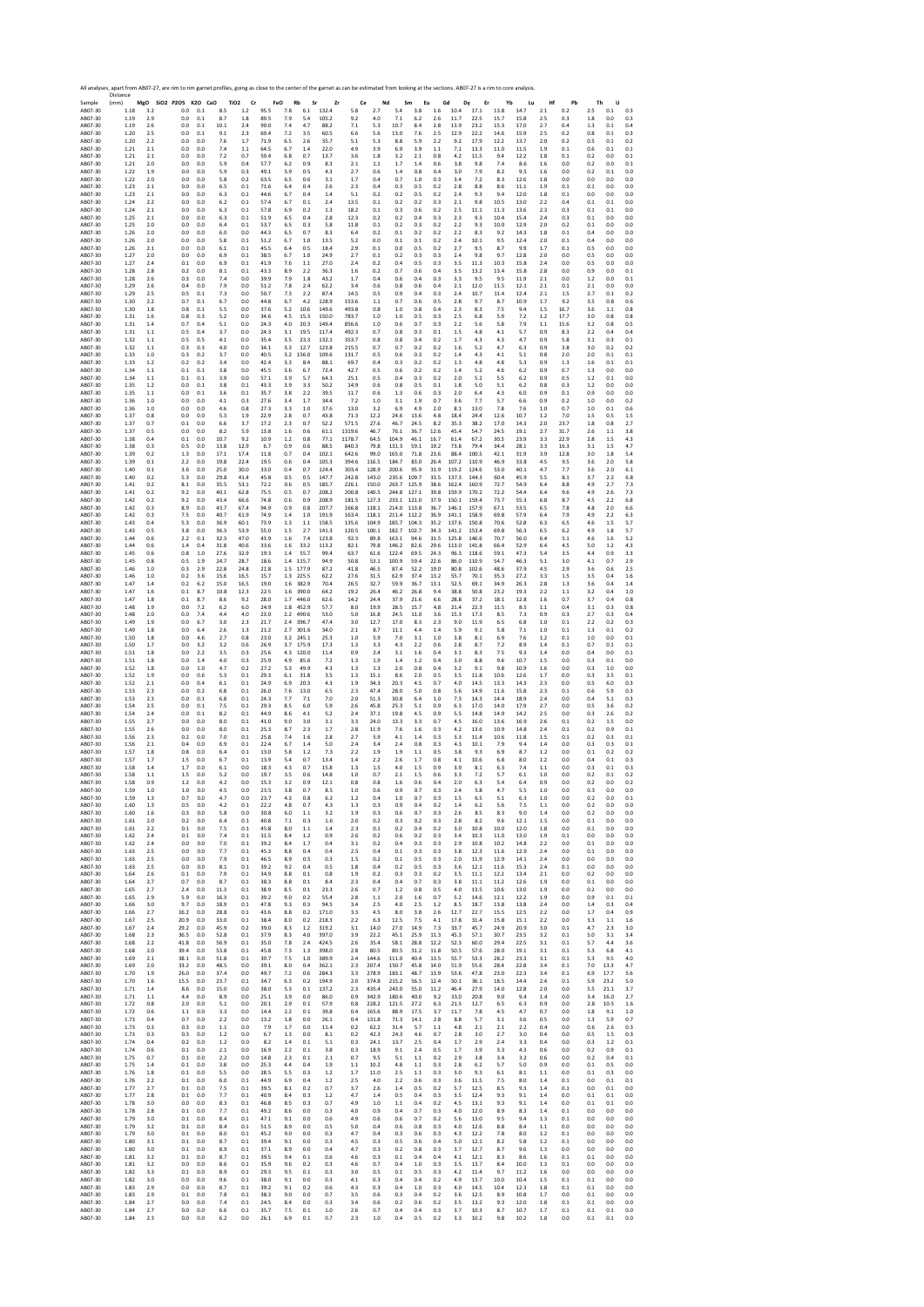Sample Distance (mm) **MgO SiO2 P2O5 K2O CaO TiO2 Cr FeO Rb Sr Zr Ce Nd Sm Eu Gd Dy Er Yb Lu Hf Pb Th U** AB07‐30 1.85 2.2 0.0 0.0 5.7 0.0 26.5 6.9 0.2 0.5 2.1 0.6 0.7 0.4 0.2 2.1 9.9 9.1 10.3 1.6 0.0 0.1 0.1 0.0 AB07‐30 1.85 2.3 0.0 0.0 6.7 0.0 23.0 7.0 0.2 1.0 2.6 0.7 0.5 0.4 0.2 2.4 10.2 8.4 10.1 1.6 0.0 0.2 0.1 0.0 AB07‐30 1.86 2.1 0.0 0.0 5.8 0.0 19.2 6.6 0.0 0.7 1.9 0.6 0.6 0.3 0.2 2.2 8.3 8.1 10.5 1.5 0.1 0.1 0.1 0.0 AB07‐30 1.86 2.2 0.0 0.0 5.7 0.0 25.5 6.5 0.2 0.6 2.2 0.6 0.5 0.4 0.3 2.8 9.6 7.7 10.3 1.5 0.0 0.1 0.2 0.0 AB07‐30 1.87 2.2 0.0 0.0 6.5 0.0 22.5 6.7 0.1 0.6 2.3 0.5 0.5 0.3 0.2 2.7 9.3 8.7 10.8 1.5 0.0 0.0 0.2 0.0 AB07‐30 1.87 2.4 0.0 0.0 6.9 0.0 31.4 7.3 0.4 0.8 2.5 0.9 0.4 0.3 0.2 3.4 9.8 8.9 10.6 1.6 0.0 0.1 0.3 0.0 AB07‐30 1.88 2.8 0.0 0.0 7.4 0.1 24.4 8.3 0.1 1.1 3.0 0.8 0.8 0.7 0.3 2.9 11.2 9.7 10.2 1.7 0.1 0.1 0.2 0.0 AB07‐30 1.88 2.8 0.0 0.0 7.3 0.1 26.8 8.5 0.0 1.1 2.4 1.1 0.7 0.5 0.3 2.7 9.9 9.1 10.9 1.6 0.0 0.0 0.2 0.0 AB07‐30 1.89 2.8 0.0 0.0 8.1 0.1 37.6 8.5 0.0 1.7 3.0 1.2 1.6 0.5 0.2 4.3 10.9 9.7 12.3 1.7 0.0 0.1 0.2 0.0 AB07‐30 1.89 2.8 0.0 0.0 8.0 0.1 37.1 8.7 0.1 1.2 3.4 0.8 1.4 0.7 0.4 3.2 11.1 8.3 9.0 1.7 0.0 0.2 0.1 0.0 AB07‐30 1.89 2.9 0.0 0.0 8.3 0.1 34.7 9.2 0.1 1.2 3.2 1.4 1.0 0.6 0.2 4.0 10.7 8.8 8.5 1.6 0.1 0.0 0.1 0.0 AB07‐30 1.90 3.0 0.0 0.0 8.2 0.1 40.2 9.2 0.2 1.8 11.5 1.0 0.7 0.5 0.3 3.0 11.8 8.4 10.3 1.6 0.0 0.0 0.1 0.0 AB07‐30 1.90 3.2 0.0 0.0 8.2 0.1 48.8 9.4 0.1 1.7 5.7 1.0 0.6 0.6 0.4 5.3 9.6 9.0 9.4 1.5 0.0 0.1 0.1 0.0 AB07‐30 1.91 3.1 0.0 0.0 8.1 0.1 38.8 8.9 0.2 1.3 4.3 0.8 0.8 0.6 0.3 5.1 12.0 8.5 11.1 1.6 0.0 0.2 0.1 0.0 AB07‐30 1.91 3.1 0.0 0.0 8.2 0.1 44.8 9.0 0.0 1.1 4.9 1.2 0.8 0.9 0.3 4.3 10.6 8.0 10.9 1.6 0.1 0.1 0.1 0.0 AB07‐30 1.92 3.1 0.1 0.0 9.5 0.1 56.7 9.5 0.3 1.0 4.9 1.0 0.4 0.7 0.3 3.8 11.6 10.2 13.4 1.8 0.1 0.3 0.1 0.0 AB07‐30 1.92 2.8 0.0 0.0 8.0 0.1 42.0 8.6 0.1 0.7 4.5 2.4 0.5 0.6 0.4 4.2 10.0 8.8 10.5 2.0 0.1 0.0 0.1 0.0 AB07‐30 1.93 3.2 0.0 0.0 8.3 0.1 56.9 9.1 0.2 2.0 4.0 0.5 0.3 0.3 0.3 4.0 13.6 11.1 15.4 2.1 0.0 0.2 0.1 0.0 AB07‐30 1.93 3.0 0.0 0.0 8.3 0.1 56.6 8.8 0.2 0.5 3.7 0.4 0.4 0.3 0.3 3.8 11.4 10.5 13.3 2.3 0.0 0.2 0.1 0.0 AB07‐30 1.94 2.9 0.1 0.0 8.1 0.1 50.5 8.2 0.5 0.6 4.0 0.4 0.2 0.5 0.3 3.7 12.0 11.5 13.5 2.3 0.0 0.1 0.0 0.0 AB07‐30 1.94 2.8 0.0 0.0 8.0 0.1 38.0 8.6 0.4 0.4 4.1 0.8 0.5 0.5 0.4 3.2 13.3 12.9 15.6 2.3 0.0 0.1 0.1 0.0 AB07‐30 1.94 2.9 0.0 0.0 8.0 0.1 44.4 8.6 0.5 0.6 4.4 1.2 0.3 0.5 0.4 3.7 14.1 11.8 15.4 2.7 0.1 0.2 0.0 0.0 AB07‐30 1.95 3.1 0.0 0.0 8.9 0.1 52.5 9.1 0.7 0.7 5.0 0.3 0.5 1.2 0.3 5.2 13.9 13.2 15.3 2.7 0.0 0.4 0.0 0.0 AB07‐30 1.95 3.2 0.0 0.0 7.8 0.1 55.9 8.4 0.1 0.5 5.3 0.1 0.5 0.5 0.3 5.0 14.4 12.6 16.3 2.6 0.0 0.1 0.0 0.0 AB07‐30 1.96 2.9 0.0 0.0 8.4 0.1 53.9 8.8 0.2 0.5 4.4 0.9 0.4 0.4 0.3 3.7 15.2 11.9 16.2 2.5 0.4 0.2 0.0 0.0 AB07‐30 1.96 2.8 0.0 0.0 8.1 0.1 38.3 9.2 0.3 0.6 46.4 0.2 0.4 0.3 0.2 4.7 13.8 14.0 16.2 2.4 2.1 0.2 0.1 0.2 AB07‐30 1.97 2.8 0.0 0.0 8.7 0.1 56.5 8.1 0.3 0.1 123.8 0.2 0.2 0.7 0.2 3.3 14.2 11.9 14.7 2.2 4.3 0.3 0.1 0.2 AB07‐30 1.97 2.7 0.0 0.0 7.2 0.1 55.8 8.5 0.3 0.3 267.5 0.6 0.3 0.7 0.3 3.3 11.8 11.5 13.9 2.3 9.7 0.2 0.3 0.3 AB07‐30 1.98 2.5 0.0 0.0 7.3 0.1 62.3 7.5 0.0 0.2 508.1 0.4 0.9 0.4 0.2 3.1 12.3 12.3 13.3 2.4 17.6 0.2 0.5 0.8 AB07‐30 1.98 2.5 0.0 0.0 7.0 0.1 86.3 7.3 0.1 0.4 746.0 0.6 0.1 0.2 0.2 4.3 11.6 9.8 12.4 2.1 19.5 0.1 0.7 0.6 AB07‐30 1.99 2.4 0.0 0.0 6.5 0.1 97.6 7.2 0.1 0.3 676.9 0.3 0.3 0.4 0.2 3.8 10.1 9.2 10.3 1.7 15.0 0.1 0.5 0.4 AB07‐30 1.99 2.6 0.0 0.0 6.9 0.1 101.4 7.8 0.1 0.3 491.4 0.2 0.2 0.4 0.3 3.2 10.5 9.0 10.0 1.5 10.3 0.1 0.3 0.3 AB07‐30 2.00 2.5 0.0 0.0 7.3 0.1 109.7 7.4 0.1 0.2 309.2 0.2 0.2 0.7 0.3 4.1 9.6 7.6 9.1 1.1 6.6 0.0 0.4 0.2 AB07‐30 2.00 2.8 0.0 0.0 7.4 0.1 128.1 7.9 0.2 0.3 198.6 0.3 0.4 0.5 0.2 2.9 11.8 6.5 8.0 1.2 3.2 0.3 0.2 0.2 AB07‐30 2.00 2.6 0.0 0.0 7.2 0.1 133.6 7.7 0.4 0.4 114.2 0.1 0.6 0.4 0.3 4.5 10.5 7.7 7.7 0.9 2.1 0.3 0.1 0.1 AB07‐30 2.01 2.8 0.0 0.0 7.5 0.1 136.8 8.3 2.3 0.3 68.2 0.3 0.2 0.6 0.2 3.2 11.0 7.0 7.5 1.0 1.3 0.3 0.0 0.1 AB07‐30 2.01 2.9 0.0 0.1 7.8 0.1 141.3 8.1 6.3 0.4 34.3 0.4 0.7 0.9 0.3 3.9 11.2 8.3 7.2 0.9 0.6 0.5 0.0 0.1 AB07‐30 2.02 3.5 0.0 0.3 8.1 0.1 141.1 9.1 13.5 0.4 24.3 0.4 0.3 0.4 0.2 3.7 10.7 6.7 8.5 1.0 0.5 0.6 0.1 0.0 AB07‐30 2.02 3.1 0.0 0.5 6.2 0.1 117.4 7.4 18.0 0.5 12.0 0.2 0.2 0.4 0.3 2.8 9.1 5.1 6.7 0.8 0.2 0.5 0.1 0.0 AB07‐30 2.03 3.8 0.0 0.7 7.8 0.1 151.8 9.1 25.7 0.9 10.1 0.4 0.2 0.4 0.3 3.7 11.0 6.9 6.6 1.0 0.3 0.8 0.0 0.0 AB07‐30 2.03 4.4 0.0 1.0 7.5 0.1 147.4 9.1 30.4 0.9 6.8 0.4 0.2 0.4 0.2 2.9 10.7 7.2 5.3 0.9 0.2 0.8 0.0 0.0 AB07‐30 2.04 4.2 0.0 1.1 7.1 0.1 144.6 9.0 34.7 0.9 5.3 0.3 0.2 0.9 0.2 3.1 10.6 7.4 6.7 0.8 0.0 0.9 0.0 0.0 AB07‐30 2.04 4.4 0.0 1.1 7.3 0.1 140.2 8.9 29.7 1.0 4.3 0.2 0.4 0.9 0.2 4.0 9.8 6.4 4.8 0.9 0.1 0.9 0.0 0.0 AB07‐30 2.05 4.4 0.0 1.0 7.8 0.1 122.5 9.3 27.8 1.2 4.2 0.2 0.2 0.3 0.2 3.5 10.1 8.3 6.1 0.9 0.0 0.6 0.0 0.0 AB07‐30 2.05 4.3 0.0 0.8 7.2 0.1 137.7 9.1 22.1 0.9 5.0 0.2 0.5 0.4 0.3 5.3 11.4 7.4 5.5 0.8 0.2 0.4 0.0 0.0 AB07‐30 2.05 3.8 0.0 0.6 7.1 0.1 133.8 9.0 16.2 0.7 14.4 0.1 0.2 0.6 0.3 5.0 12.7 7.8 6.9 0.8 0.4 0.3 0.0 0.0 AB07‐30 2.06 3.7 0.0 0.4 8.8 0.1 131.5 9.2 11.6 0.3 24.6 0.1 0.1 0.5 0.3 4.4 11.5 7.4 6.3 0.9 0.4 0.3 0.1 0.0 AB07‐30 2.06 3.7 0.0 0.3 8.4 0.1 115.5 9.5 8.7 0.1 17.4 0.1 0.3 0.4 0.4 5.4 12.0 8.1 7.3 0.9 0.5 0.2 0.0 0.0 AB07‐30 2.07 3.4 0.0 0.2 8.7 0.1 112.9 9.4 5.6 0.3 15.4 0.0 0.2 0.6 0.3 4.1 10.9 7.7 7.9 0.9 0.3 0.2 0.0 0.0 AB07‐30 2.07 3.4 0.0 0.1 8.2 0.1 108.8 9.7 2.4 1.3 9.1 0.0 0.0 1.0 0.4 5.5 12.4 8.2 6.8 1.0 0.2 0.1 0.0 0.0 AB07‐30 2.08 3.4 0.0 0.1 8.7 0.1 101.0 9.5 2.3 4.2 6.8 0.2 0.2 1.2 0.2 4.4 12.0 8.8 7.6 1.0 0.3 0.3 0.1 0.0 AB07‐30 2.08 3.1 0.0 0.0 8.4 0.1 88.0 9.0 1.1 10.1 5.8 0.2 0.2 1.0 0.3 4.8 11.3 8.6 7.2 1.0 0.1 0.3 0.1 0.0 AB07‐30 2.09 3.1 0.0 0.0 8.2 0.1 81.1 9.0 0.8 17.2 6.0 0.1 0.3 0.5 0.3 3.6 12.0 7.6 7.4 1.1 0.2 0.5 0.1 0.0 AB07‐30 2.09 3.1 0.0 0.0 7.9 0.0 79.3 8.7 0.4 26.4 5.6 0.2 0.0 0.3 0.2 3.3 10.2 8.3 8.1 1.1 0.1 0.7 0.1 0.0 AB07‐30 2.10 3.0 0.0 0.0 8.0 0.0 77.7 8.6 0.7 31.6 4.3 0.3 0.2 0.3 0.4 4.2 11.8 9.8 7.5 1.2 0.1 0.8 0.2 0.0 AB07‐30 2.10 2.9 0.0 0.0 7.4 0.0 85.8 8.1 0.6 33.2 5.9 0.2 0.1 0.7 0.3 4.4 9.4 8.0 9.2 1.3 0.2 0.5 0.1 0.0 AB07‐30 2.10 2.6 0.0 0.0 7.1 0.0 84.4 8.0 0.5 37.0 4.5 0.2 0.5 0.6 0.3 4.1 11.4 7.7 9.0 1.1 0.1 0.5 0.1 0.0 AB07‐30 2.11 2.7 0.0 0.0 7.4 0.0 97.3 8.4 0.8 39.5 6.3 0.2 0.4 0.6 0.4 3.7 12.5 8.5 9.0 1.3 0.1 0.6 0.2 0.0 AB07‐30 2.11 2.6 0.1 0.0 7.9 0.0 85.9 7.6 0.9 42.0 6.1 0.2 0.3 0.4 0.3 3.5 12.2 7.5 8.1 1.3 0.1 0.8 0.2 0.0 AB07‐30 2.12 2.5 0.1 0.0 7.5 0.0 101.2 8.0 1.9 45.3 6.3 0.3 0.4 0.5 0.5 4.4 11.8 9.5 8.5 1.4 0.2 0.5 0.2 0.0 AB07‐30 2.12 2.6 0.1 0.1 7.3 0.1 95.9 7.6 3.0 44.4 6.3 0.3 0.4 0.4 0.4 2.8 10.6 8.4 9.4 1.6 0.2 0.6 0.1 0.0 AB07‐30 2.13 2.3 0.0 0.1 6.9 0.0 93.6 6.8 2.9 44.2 5.3 0.2 0.2 0.7 0.3 3.4 10.2 7.8 9.4 1.4 0.1 0.8 0.1 0.0 AB07‐30 2.13 2.1 0.0 0.1 6.5 0.1 85.5 6.5 3.6 50.4 5.7 0.2 0.1 0.6 0.2 3.9 11.0 8.4 9.4 1.5 0.1 0.8 0.1 0.0 AB07‐30 2.14 1.9 0.1 0.1 6.1 0.0 85.6 6.2 3.0 54.4 5.3 0.2 0.3 0.2 0.3 3.7 9.0 7.6 10.6 1.4 0.1 0.9 0.1 0.1 AB07‐30 2.14 2.0 0.6 0.1 7.0 0.1 86.9 6.4 3.7 69.5 10.1 0.7 1.1 1.0 0.4 3.3 12.1 8.6 10.1 1.8 0.5 1.1 0.2 0.3 AB07‐30 2.15 2.1 1.4 0.1 7.9 0.1 76.8 6.5 5.8 81.5 26.4 2.1 2.5 2.0 0.7 5.6 13.4 11.8 12.3 2.1 0.8 1.3 0.2 0.4 AB07‐30 2.15 2.2 2.0 0.2 8.7 0.0 91.9 6.5 5.9 89.2 39.6 2.3 4.1 2.1 0.9 6.1 13.3 12.1 12.6 2.2 1.0 1.5 0.2 0.4 AB07‐30 2.15 2.2 2.2 0.2 9.3 0.1 79.2 6.7 8.1 90.9 30.2 2.3 3.9 3.0 1.0 6.6 15.0 12.5 12.6 2.2 0.7 1.5 0.2 0.3 AB07‐30 2.16 2.4 2.2 0.2 10.0 0.1 102.2 7.5 8.2 95.6 19.2 2.9 4.5 2.2 0.9 6.6 13.6 12.4 16.7 2.6 0.5 1.3 0.2 0.4 AB07‐30 2.16 2.5 2.0 0.2 10.2 0.1 100.7 7.9 10.5 87.9 14.7 2.0 3.2 2.5 1.0 6.9 15.7 12.4 16.0 2.4 0.2 1.2 0.2 0.3 AB07‐30 2.17 2.5 2.1 0.2 9.4 0.1 86.4 8.2 9.0 76.4 8.5 2.0 2.9 1.9 0.6 5.5 14.9 12.7 13.6 2.4 0.2 1.3 0.1 0.2 AB07‐30 2.17 2.6 1.6 0.2 9.8 0.1 109.8 7.9 7.4 57.8 5.5 1.4 2.6 1.5 0.4 5.2 13.3 12.4 12.9 2.1 0.0 0.6 0.1 0.2 AB07‐30 2.18 2.3 1.1 0.1 8.0 0.1 96.3 7.3 5.2 41.9 4.1 1.0 0.9 1.2 0.4 4.0 13.3 10.5 12.8 2.0 0.0 0.4 0.0 0.1 AB07‐30 2.18 2.3 0.8 0.1 8.1 0.1 80.5 7.6 4.3 27.0 2.9 0.7 0.9 1.2 0.4 4.4 12.7 11.7 13.4 2.2 0.1 0.4 0.0 0.1 AB07‐30 2.19 2.3 0.6 0.1 8.1 0.1 96.0 7.7 3.2 19.6 2.8 0.3 0.8 0.4 0.4 3.9 12.1 13.0 16.4 2.6 0.0 0.3 0.0 0.1 AB07‐30 2.19 2.3 0.6 0.0 8.1 0.1 86.9 7.8 1.7 13.3 2.6 0.5 0.5 0.5 0.4 3.1 13.6 12.2 19.0 3.0 0.0 0.2 0.0 0.0 AB07‐30 2.20 2.4 0.6 0.0 7.5 0.1 94.3 7.9 1.0 10.2 2.1 0.6 1.3 1.1 0.7 4.8 12.1 14.7 20.9 3.4 0.1 0.2 0.0 0.1 AB07‐30 2.20 2.2 0.6 0.0 8.0 0.2 85.6 8.0 0.8 8.5 2.1 0.9 2.3 1.8 0.9 5.8 13.8 14.7 24.1 4.0 0.1 0.2 0.0 0.1 AB07‐30 2.21 2.2 0.5 0.0 8.1 0.3 79.3 7.8 1.3 8.7 2.1 1.0 2.3 1.6 0.6 4.7 14.2 16.2 25.1 4.4 0.1 0.1 0.0 0.0 AB07‐30 2.21 2.2 0.4 0.0 7.9 0.2 74.6 8.0 3.2 8.1 1.6 0.8 2.2 1.6 0.6 4.6 10.9 15.9 25.4 4.8 0.0 0.3 0.1 0.0 AB07‐30 2.21 2.2 0.3 0.1 6.9 0.2 84.6 7.8 3.4 7.9 1.5 0.6 1.1 1.2 0.5 3.3 12.6 16.4 24.7 4.5 0.1 0.4 0.0 0.0 AB07‐30 2.22 2.4 0.2 0.1 7.4 0.1 83.3 8.4 4.6 10.7 1.6 0.6 1.4 0.9 0.5 3.0 12.6 15.6 26.4 4.7 0.1 0.6 0.0 0.0 AB07‐30 2.22 2.5 0.1 0.1 7.1 0.1 77.2 8.0 7.1 8.6 2.2 0.6 0.6 0.6 0.3 3.1 12.5 16.3 26.3 4.5 0.0 0.6 0.1 0.0 AB07‐30 2.23 2.5 0.1 0.1 6.8 0.1 111.8 8.5 7.6 8.1 1.4 0.5 0.7 0.8 0.3 2.9 12.0 14.4 23.7 4.3 0.0 0.4 0.1 0.0 AB07‐30 2.23 2.7 0.1 0.1 7.9 0.1 116.4 9.0 6.8 8.4 1.8 0.3 0.3 0.4 0.3 2.5 11.2 14.0 22.9 4.0 0.0 0.5 0.1 0.0 AB07‐30 2.24 2.8 0.0 0.1 7.8 0.1 107.1 9.3 6.4 6.7 1.5 0.2 0.3 0.4 0.3 2.6 12.1 15.7 22.6 4.0 0.0 0.5 0.0 0.0 AB07‐30 2.24 2.9 0.1 0.1 8.2 0.0 100.4 9.7 7.2 4.8 2.0 0.3 0.3 0.4 0.4 3.5 13.2 15.2 21.3 3.9 0.0 0.5 0.0 0.0 AB07‐30 2.25 2.8 0.1 0.1 7.7 0.0 99.4 9.1 6.0 4.8 1.4 0.4 0.2 0.8 0.3 3.6 13.5 13.8 20.0 3.7 0.0 0.3 0.0 0.0 AB07‐30 2.25 2.8 0.0 0.1 7.4 0.1 74.0 9.0 5.2 3.5 1.4 0.1 0.1 0.5 0.3 2.9 14.2 14.8 18.8 3.4 0.1 0.2 0.0 0.0 AB07‐30 2.26 3.0 0.0 0.1 8.4 0.0 75.5 8.9 3.3 1.9 1.2 0.1 0.1 0.4 0.2 3.5 12.6 12.8 18.2 2.9 0.0 0.1 0.0 0.0 AB07‐30 2.26 3.0 0.0 0.1 7.8 0.0 76.1 10.2 3.6 1.6 1.5 0.1 0.4 0.6 0.3 3.7 14.0 12.8 18.3 3.0 0.0 0.1 0.0 0.0 AB07‐30 2.26 3.0 0.0 0.1 8.1 0.1 71.5 9.6 1.9 1.4 1.7 0.0 0.1 0.4 0.3 3.8 15.8 14.5 17.2 2.8 0.0 0.0 0.0 0.0 AB07‐30 2.27 3.2 0.1 0.0 8.7 0.0 75.1 9.7 1.7 1.8 1.8 0.1 0.4 0.6 0.4 5.7 16.6 14.7 16.1 2.9 0.0 0.2 0.0 0.0 AB07‐30 2.27 3.0 0.5 0.0 8.7 0.0 64.6 9.2 1.1 6.0 1.8 0.5 1.1 1.2 0.6 5.4 16.8 15.6 17.2 2.8 0.0 0.3 0.1 0.2 AB07‐30 2.28 2.9 1.5 0.0 10.0 0.0 52.7 9.1 0.8 14.5 1.2 1.3 2.8 1.8 0.9 8.3 16.8 15.5 19.8 3.0 0.0 0.2 0.3 0.4 AB07‐30 2.28 3.2 2.8 0.0 12.4 0.0 58.7 9.6 0.4 32.0 2.0 1.7 4.8 2.7 1.6 9.8 24.2 17.6 19.3 3.3 0.1 0.4 0.3 0.8 AB07‐30 2.29 3.3 3.8 0.0 12.9 0.0 69.6 9.9 0.3 42.8 1.7 1.9 5.6 4.5 1.7 12.8 23.4 19.1 20.6 3.5 0.0 0.5 0.4 1.0 AB07‐30 2.29 3.1 4.1 0.0 13.1 0.0 49.2 9.1 0.4 41.5 1.6 2.3 5.6 4.3 1.7 11.0 22.0 16.9 17.6 3.3 0.0 0.4 0.7 0.7 AB07‐30 2.30 3.2 4.1 0.0 13.4 0.0 44.7 9.1 0.5 41.6 1.7 2.5 5.9 4.5 1.6 10.1 21.9 16.1 19.2 3.3 0.0 0.4 0.5 0.6 AB07‐30 2.30 3.0 3.3 0.0 13.1 0.0 50.9 8.9 0.1 31.7 1.7 1.7 4.7 3.4 1.2 9.8 20.0 15.0 16.0 2.5 0.1 0.3 0.3 0.5 AB07‐30 2.31 3.3 2.6 0.0 11.9 0.0 70.6 9.3 0.2 24.7 1.2 1.0 2.5 2.8 0.9 8.4 17.2 13.4 16.2 2.4 0.0 0.4 0.2 0.3 AB07‐30 2.31 3.3 1.7 0.0 10.1 0.0 57.7 9.7 0.0 16.1 1.8 0.7 2.0 1.4 0.7 6.7 16.7 13.2 13.6 2.1 0.1 0.2 0.3 0.2 AB07‐30 2.31 3.3 1.2 0.0 9.7 0.0 59.9 9.3 0.1 9.4 1.5 0.6 1.3 1.0 0.7 4.8 12.7 12.9 14.2 2.0 0.0 0.1 0.1 0.1 AB07‐30 2.32 3.0 0.7 0.0 9.1 0.0 60.1 8.6 0.0 5.0 1.0 0.2 0.5 1.1 0.4 3.9 11.7 10.7 14.3 1.9 0.0 0.1 0.0 0.1 AB07‐30 2.32 3.1 0.4 0.0 8.5 0.0 65.0 9.3 0.0 4.8 1.4 0.1 0.4 0.9 0.6 4.6 14.2 13.9 14.1 2.5 0.0 0.1 0.0 0.0 AB07‐30 2.33 3.0 0.3 0.0 8.2 0.0 79.4 8.9 0.5 3.0 1.1 0.2 0.6 0.4 0.4 3.4 14.1 13.7 16.0 2.9 0.1 0.3 0.0 0.1 AB07‐30 2.33 2.8 0.3 0.0 7.4 0.0 90.6 8.5 0.8 9.4 19.6 0.2 0.4 0.5 0.3 4.4 12.8 14.7 17.6 3.3 4.2 0.6 0.1 0.1 AB07‐30 2.34 2.7 1.0 0.0 8.7 0.0 96.1 8.2 2.4 30.7 477.1 0.4 0.7 0.8 0.4 4.6 14.2 13.8 18.5 3.1 32.8 1.0 0.3 0.6 AB07‐30 2.34 2.5 2.9 0.1 10.6 0.0 115.3 7.7 7.3 90.0 1824.2 1.3 1.6 1.7 1.0 4.8 14.6 14.6 18.2 3.1 56.5 1.8 0.7 1.1 AB07‐30 2.35 2.3 6.5 0.3 16.0 0.0 106.6 7.1 16.6 211.3 2551.4 2.7 5.4 4.1 1.5 10.2 17.8 15.7 20.2 3.7 65.7 4.1 1.2 1.6 AB07‐30 2.35 2.0 9.8 0.4 19.4 0.0 118.7 6.1 24.2 346.2 2474.8 4.6 7.8 5.7 2.0 11.6 20.8 17.4 19.3 3.3 52.1 5.9 1.2 1.4 AB07‐30 2.36 1.8 13.0 0.6 22.8 0.0 95.0 5.4 29.0 517.0 1705.7 5.5 10.1 7.8 3.1 16.1 23.3 18.1 18.8 3.1 32.5 7.8 1.1 1.8 AB07‐30 2.36 1.5 15.0 0.6 24.7 0.0 88.2 4.6 29.6 631.2 1059.1 5.9 13.1 7.8 3.4 16.5 23.8 16.8 16.4 2.7 21.4 9.5 1.1 1.5 AB07‐30 2.37 1.3 15.4 0.6 24.3 0.0 82.0 3.8 26.3 697.0 708.2 6.7 12.9 8.0 3.5 16.5 24.5 16.0 15.4 2.6 12.8 9.5 1.2 1.7 AB07‐30 2.37 1.3 14.3 0.6 24.1 0.0 69.0 3.0 24.5 705.6 427.4 5.9 12.6 8.8 3.2 16.2 21.9 16.2 13.8 2.3 7.6 10.5 1.2 1.2 AB07‐30 2.37 1.6 13.5 0.5 23.3 0.1 72.6 2.7 19.9 764.1 255.0 6.0 13.3 7.9 3.1 16.1 22.2 13.8 13.3 1.8 5.5 10.6 0.9 1.3 AB07‐30 2.38 2.6 11.1 0.5 21.6 0.1 107.8 2.6 17.3 680.8 134.0 5.5 12.9 7.8 3.4 15.2 19.4 12.0 12.0 1.5 2.4 9.5 0.5 0.9 AB07‐30 2.38 3.2 8.4 0.5 16.9 0.2 107.7 2.5 13.6 573.2 71.9 4.5 10.4 7.2 2.3 13.7 15.6 9.0 8.8 1.2 1.5 8.5 0.5 0.7 AB07‐30 2.39 4.3 6.4 0.5 14.8 0.3 122.8 2.9 10.9 485.1 46.9 4.5 9.3 5.9 2.2 10.1 14.6 8.1 7.5 1.0 0.9 7.7 0.2 0.5 AB07‐30 2.39 5.2 3.9 0.5 12.4 0.3 139.5 3.2 9.3 358.0 26.0 3.7 7.9 5.4 1.5 10.2 12.0 7.8 6.4 1.0 0.9 6.5 0.2 0.2 AB07‐30 2.40 5.9 2.4 0.5 11.2 0.4 140.6 3.4 6.7 273.8 16.0 3.4 7.8 5.0 1.7 9.3 10.7 6.8 6.4 1.0 0.7 5.4 0.2 0.1 AB07‐30 2.40 7.2 1.4 0.6 10.8 0.5 172.1 4.0 4.9 197.2 15.9 3.5 8.7 5.0 1.6 8.4 11.4 6.8 5.7 0.8 0.6 4.8 0.0 0.1 AB07‐30 2.41 7.7 0.8 0.6 9.8 0.5 153.5 4.3 4.3 130.3 11.2 3.7 8.4 4.9 1.4 6.1 9.1 7.2 6.1 0.8 0.7 4.4 0.0 0.0 AB07‐30 2.41 8.3 0.5 0.6 9.8 0.6 169.5 4.6 2.9 93.6 10.5 3.5 8.4 5.4 1.4 6.5 8.9 6.4 6.2 0.9 0.6 3.8 0.0 0.0 AB07‐30 2.42 7.8 0.3 0.6 9.5 0.5 156.8 4.4 3.5 66.7 10.6 3.4 6.8 4.2 1.3 6.8 8.3 5.7 4.0 0.6 0.7 3.6 0.0 0.0 AB07‐30 2.42 8.2 0.1 0.6 9.9 0.6 159.9 4.8 3.3 57.9 10.0 3.7 7.5 3.6 1.2 6.4 7.5 5.3 4.9 0.7 0.6 3.9 0.0 0.0 AB07‐30 2.42 8.4 0.1 0.6 9.5 0.6 132.1 4.7 2.3 45.6 9.4 3.3 7.2 3.8 1.3 5.5 7.0 5.0 4.2 0.7 0.6 3.4 0.0 0.0 AB07‐30 2.43 8.8 0.1 0.6 9.7 0.6 130.5 4.8 3.2 46.5 9.4 3.5 6.4 3.3 1.3 4.9 6.8 4.6 4.0 0.6 0.7 3.2 0.0 0.0 AB07‐30 2.43 8.4 0.0 0.6 9.8 0.6 143.5 4.8 2.7 42.7 11.3 3.9 6.7 4.0 1.1 5.3 7.2 3.9 4.3 0.7 0.6 3.4 0.0 0.0 AB07‐30 2.44 8.6 0.0 0.7 9.5 0.6 155.7 4.7 2.5 40.0 9.8 3.5 6.1 2.6 1.3 5.9 5.7 4.2 4.0 0.7 0.6 2.6 0.0 0.0 AB07‐30 2.44 8.4 0.0 0.7 9.8 0.6 153.2 4.9 2.7 41.6 10.4 2.8 6.4 3.1 1.3 4.6 6.1 4.4 4.2 0.6 0.5 3.0 0.0 0.0 AB07‐30 2.45 8.5 0.0 0.6 9.7 0.6 170.0 4.9 2.9 37.8 9.3 3.3 6.2 3.0 1.3 4.5 5.3 4.3 4.7 0.6 0.7 2.8 0.0 0.0 AB07‐30 2.45 8.8 0.0 0.7 10.1 0.6 165.2 4.9 3.2 40.5 9.3 3.1 6.1 2.7 1.4 3.8 5.6 3.9 4.7 0.7 0.7 2.8 0.0 0.0 AB07‐30 2.46 8.7 0.0 0.7 9.4 0.7 154.9 4.8 3.0 38.2 9.6 3.2 6.0 3.1 1.1 3.6 5.9 4.6 4.2 0.7 0.5 2.5 0.0 0.0 AB07‐30 2.46 8.5 0.0 0.7 9.9 0.6 164.7 4.7 3.4 39.8 9.8 3.2 5.1 2.9 1.1 5.0 5.9 3.9 4.5 0.6 0.7 2.7 0.0 0.0 AB07‐30 2.47 8.3 0.0 0.7 9.8 0.6 173.4 4.8 2.8 40.4 9.4 2.7 5.6 2.6 1.2 3.1 5.4 3.8 4.2 0.6 0.7 2.8 0.0 0.0 AB07‐30 2.47 8.7 0.0 0.6 10.1 0.6 167.3 4.8 3.6 39.8 10.3 2.6 5.7 3.1 1.0 4.5 5.4 3.7 4.9 0.6 0.6 3.0 0.0 0.0 AB07‐30 2.47 8.5 0.0 0.6 9.9 0.6 164.8 4.8 2.7 41.9 9.4 3.0 4.9 2.7 1.1 3.6 5.2 4.6 4.5 0.7 0.6 2.6 0.0 0.0 AB07‐30 2.48 9.0 0.0 0.6 9.9 0.6 157.0 4.9 3.1 41.6 9.6 3.1 5.3 2.6 1.0 4.0 6.5 4.4 4.6 0.8 0.6 2.6 0.0 0.0 AB07‐30 2.48 8.5 0.0 0.6 10.1 0.6 156.2 4.6 4.0 37.8 9.1 2.8 5.1 2.6 1.2 3.9 6.2 5.0 4.9 0.8 0.5 2.5 0.0 0.0 AB07‐30 2.49 8.4 0.0 0.6 9.6 0.6 162.2 4.6 3.2 35.7 8.7 2.6 5.3 3.6 1.1 5.5 7.3 5.2 5.4 0.7 0.5 2.6 0.0 0.0 AB07‐30 2.49 8.6 0.0 0.6 9.8 0.6 160.5 4.8 3.7 38.3 8.3 2.7 5.8 3.5 1.2 6.5 8.9 5.6 6.3 0.9 0.6 2.3 0.0 0.0 AB07‐30 2.50 8.7 0.0 0.6 9.5 0.6 170.4 5.0 3.1 33.4 8.7 2.5 6.3 3.3 1.5 6.5 9.2 6.9 6.4 1.0 0.6 2.6 0.0 0.0 AB07‐30 2.50 8.9 0.0 0.6 9.4 0.6 168.1 4.9 3.4 30.7 7.9 3.0 6.4 4.4 1.4 5.8 10.0 7.5 7.2 1.1 0.6 2.5 0.0 0.0 AB07‐30 2.51 8.7 0.0 0.5 9.5 0.5 193.2 4.8 2.9 30.9 8.1 2.6 7.0 3.6 1.5 7.3 10.6 7.5 6.5 1.0 0.5 2.4 0.0 0.0 AB07‐30 2.51 8.3 0.0 0.5 9.6 0.5 171.5 4.7 2.8 28.4 7.3 2.3 5.9 4.5 1.6 6.5 10.6 6.9 7.7 1.0 0.5 2.0 0.0 0.0

All analyses, apart from AB07‐27, are rim to rim garnet profiles, going as close to the center of the garnet as can be estimated from looking at the sections. AB07‐27 is a rim to core analysis.